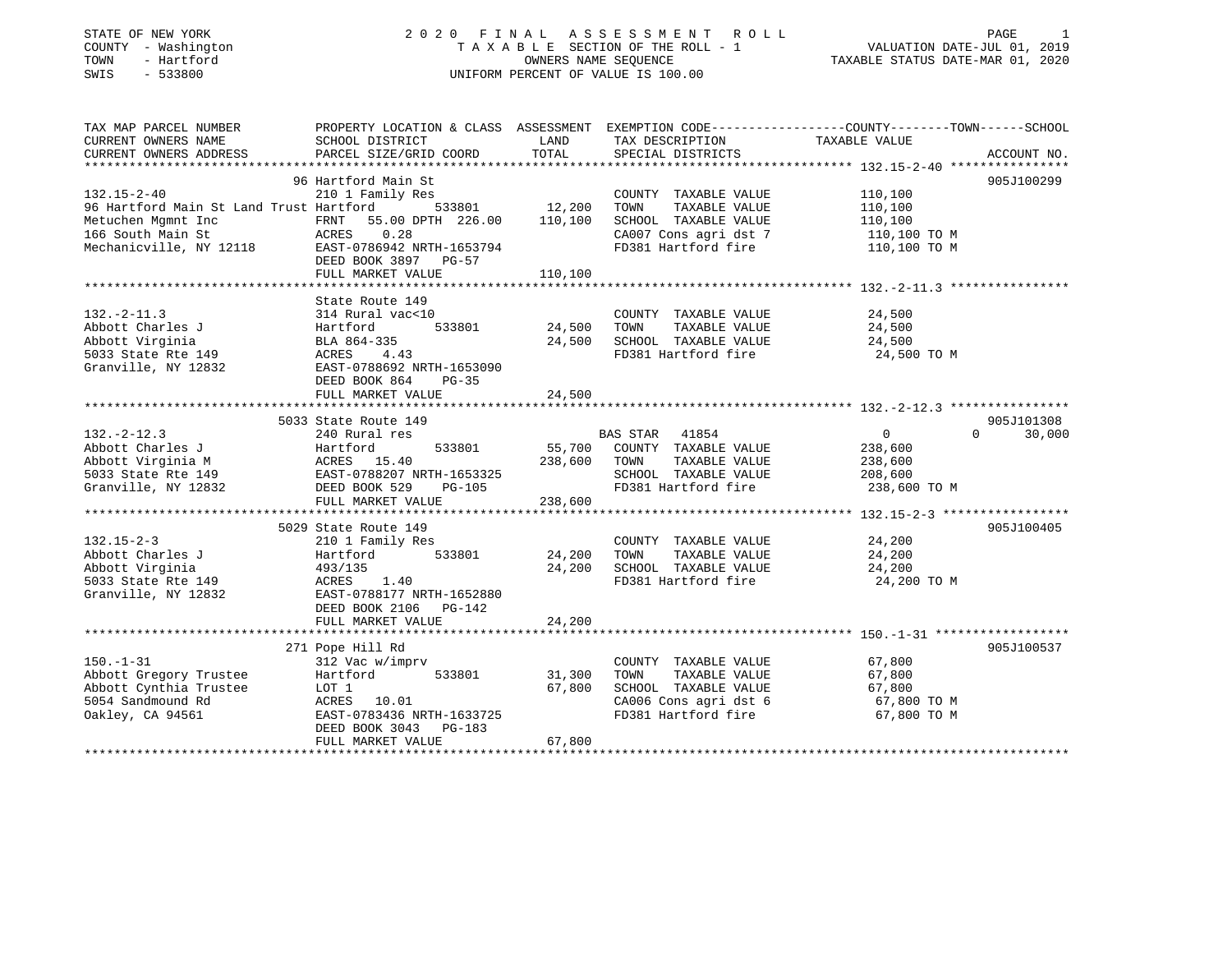| STATE OF NEW YORK<br>COUNTY - Washington<br>- Hartford<br>TOWN<br>$-533800$<br>SWIS |                                                                                                 |         | 2020 FINAL ASSESSMENT<br>ROLL<br>TAXABLE SECTION OF THE ROLL - 1<br>OWNERS NAME SEQUENCE<br>UNIFORM PERCENT OF VALUE IS 100.00 | VALUATION DATE-JUL 01, 2019<br>TAXABLE STATUS DATE-MAR 01, 2020 | PAGE               |
|-------------------------------------------------------------------------------------|-------------------------------------------------------------------------------------------------|---------|--------------------------------------------------------------------------------------------------------------------------------|-----------------------------------------------------------------|--------------------|
| TAX MAP PARCEL NUMBER                                                               | PROPERTY LOCATION & CLASS ASSESSMENT EXEMPTION CODE---------------COUNTY-------TOWN------SCHOOL |         |                                                                                                                                |                                                                 |                    |
| CURRENT OWNERS NAME                                                                 | SCHOOL DISTRICT                                                                                 | LAND    | TAX DESCRIPTION                                                                                                                | TAXABLE VALUE                                                   |                    |
| CURRENT OWNERS ADDRESS                                                              | PARCEL SIZE/GRID COORD                                                                          | TOTAL   | SPECIAL DISTRICTS                                                                                                              |                                                                 | ACCOUNT NO.        |
|                                                                                     |                                                                                                 |         |                                                                                                                                |                                                                 |                    |
|                                                                                     | 7930 State Route 40                                                                             |         |                                                                                                                                |                                                                 |                    |
| $141. - 1 - 32.1$                                                                   | 210 1 Family Res                                                                                |         | BAS STAR<br>41854                                                                                                              | $\overline{0}$                                                  | 30,000<br>0        |
| Abbott John R                                                                       | Hartford<br>533801                                                                              | 31,600  | COUNTY TAXABLE VALUE                                                                                                           | 276,000                                                         |                    |
| PO Box 128<br>Hartford, NY 12838                                                    | LOT 2<br>ACRES<br>1.96                                                                          | 276,000 | TAXABLE VALUE<br>TOWN<br>SCHOOL TAXABLE VALUE                                                                                  | 276,000                                                         |                    |
|                                                                                     | EAST-0784544 NRTH-1648656                                                                       |         | CA007 Cons agri dst 7                                                                                                          | 246,000<br>276,000 ТО М                                         |                    |
|                                                                                     | DEED BOOK 1827 PG-98                                                                            |         | FD381 Hartford fire                                                                                                            | 276,000 TO M                                                    |                    |
|                                                                                     | FULL MARKET VALUE                                                                               | 276,000 |                                                                                                                                |                                                                 |                    |
|                                                                                     |                                                                                                 |         |                                                                                                                                |                                                                 |                    |
|                                                                                     | Blood St                                                                                        |         |                                                                                                                                |                                                                 | 905J100010         |
| $142. - 1 - 20$                                                                     | 311 Res vac land                                                                                |         | COUNTY TAXABLE VALUE                                                                                                           | 1,000                                                           |                    |
| Abbott Stephen A                                                                    | Hartford<br>533801                                                                              | 1,000   | TAXABLE VALUE<br>TOWN                                                                                                          | 1,000                                                           |                    |
| Duval Angelia L                                                                     | FRNT 235.00 DPTH 196.00                                                                         | 1,000   | SCHOOL TAXABLE VALUE                                                                                                           | 1,000                                                           |                    |
| 199 Blood St                                                                        | EAST-0792886 NRTH-1645514                                                                       |         | FD381 Hartford fire                                                                                                            | 1,000 TO M                                                      |                    |
| Granville, NY 12832                                                                 | DEED BOOK 2448 PG-113                                                                           |         |                                                                                                                                |                                                                 |                    |
|                                                                                     | FULL MARKET VALUE                                                                               | 1,000   |                                                                                                                                |                                                                 |                    |
|                                                                                     |                                                                                                 |         |                                                                                                                                |                                                                 |                    |
|                                                                                     | 199 Blood St                                                                                    |         |                                                                                                                                |                                                                 | 905J100334         |
| $142. - 1 - 21$                                                                     | 210 1 Family Res                                                                                |         | BAS STAR 41854                                                                                                                 | $\overline{0}$                                                  | 30,000<br>$\Omega$ |
| Abbott Stephen A                                                                    | Hartford<br>533801                                                                              | 27,100  | COUNTY TAXABLE VALUE                                                                                                           | 200,800                                                         |                    |
| Duval Angelia L                                                                     | ACRES<br>2.08 BANK<br>999                                                                       | 200,800 | TAXABLE VALUE<br>TOWN                                                                                                          | 200,800                                                         |                    |
| 199 Blood St                                                                        | EAST-0792694 NRTH-1645407                                                                       |         | SCHOOL TAXABLE VALUE                                                                                                           | 170,800                                                         |                    |
| Granville, NY 12832                                                                 | DEED BOOK 2448 PG-113                                                                           |         | FD381 Hartford fire                                                                                                            | 200,800 TO M                                                    |                    |
|                                                                                     | FULL MARKET VALUE                                                                               | 200,800 |                                                                                                                                |                                                                 |                    |
|                                                                                     |                                                                                                 |         |                                                                                                                                |                                                                 |                    |
|                                                                                     | 52 Baker Rd                                                                                     |         |                                                                                                                                |                                                                 | 905J101050         |
| $132. -2 - 19.3$                                                                    | 210 1 Family Res                                                                                |         | ENH STAR<br>41834                                                                                                              | $\overline{0}$                                                  | $\Omega$<br>69,800 |
| Abolafia Andrew                                                                     | Hartford<br>533801                                                                              | 25,300  | COUNTY TAXABLE VALUE                                                                                                           | 121,600                                                         |                    |
| 52 Baker Rd                                                                         | ACRES<br>1.60 BANK<br>999                                                                       | 121,600 | TOWN<br>TAXABLE VALUE                                                                                                          | 121,600                                                         |                    |
| Granville, NY 12832                                                                 | EAST-0791802 NRTH-1653391                                                                       |         | SCHOOL TAXABLE VALUE                                                                                                           | 51,800                                                          |                    |
|                                                                                     | DEED BOOK 821<br>$PG-119$                                                                       |         | FD381 Hartford fire                                                                                                            | 121,600 TO M                                                    |                    |
|                                                                                     | FULL MARKET VALUE                                                                               | 121,600 |                                                                                                                                |                                                                 |                    |
|                                                                                     | 48 Gilchrist Hill Ext                                                                           |         |                                                                                                                                |                                                                 | 905J100547         |
| $141. - 3 - 8$                                                                      |                                                                                                 |         | BAS STAR<br>41854                                                                                                              | $\mathbf 0$                                                     | $\Omega$<br>30,000 |
| Adams Robert L                                                                      | 210 1 Family Res<br>Hartford<br>533801                                                          | 28,500  | COUNTY TAXABLE VALUE                                                                                                           | 206,000                                                         |                    |
| Higgins Betty A                                                                     | ACRES<br>2.44 BANK<br>998                                                                       | 206,000 | TOWN<br>TAXABLE VALUE                                                                                                          | 206,000                                                         |                    |
| 48 Gilchrist Hill Ext                                                               | EAST-0784538 NRTH-1644146                                                                       |         | SCHOOL TAXABLE VALUE                                                                                                           | 176,000                                                         |                    |
| Hartford, NY 12838                                                                  | DEED BOOK 3112<br>$PG-309$                                                                      |         | FD381 Hartford fire                                                                                                            | 206,000 TO M                                                    |                    |
|                                                                                     | FULL MARKET VALUE                                                                               | 206,000 |                                                                                                                                |                                                                 |                    |
|                                                                                     |                                                                                                 |         |                                                                                                                                |                                                                 |                    |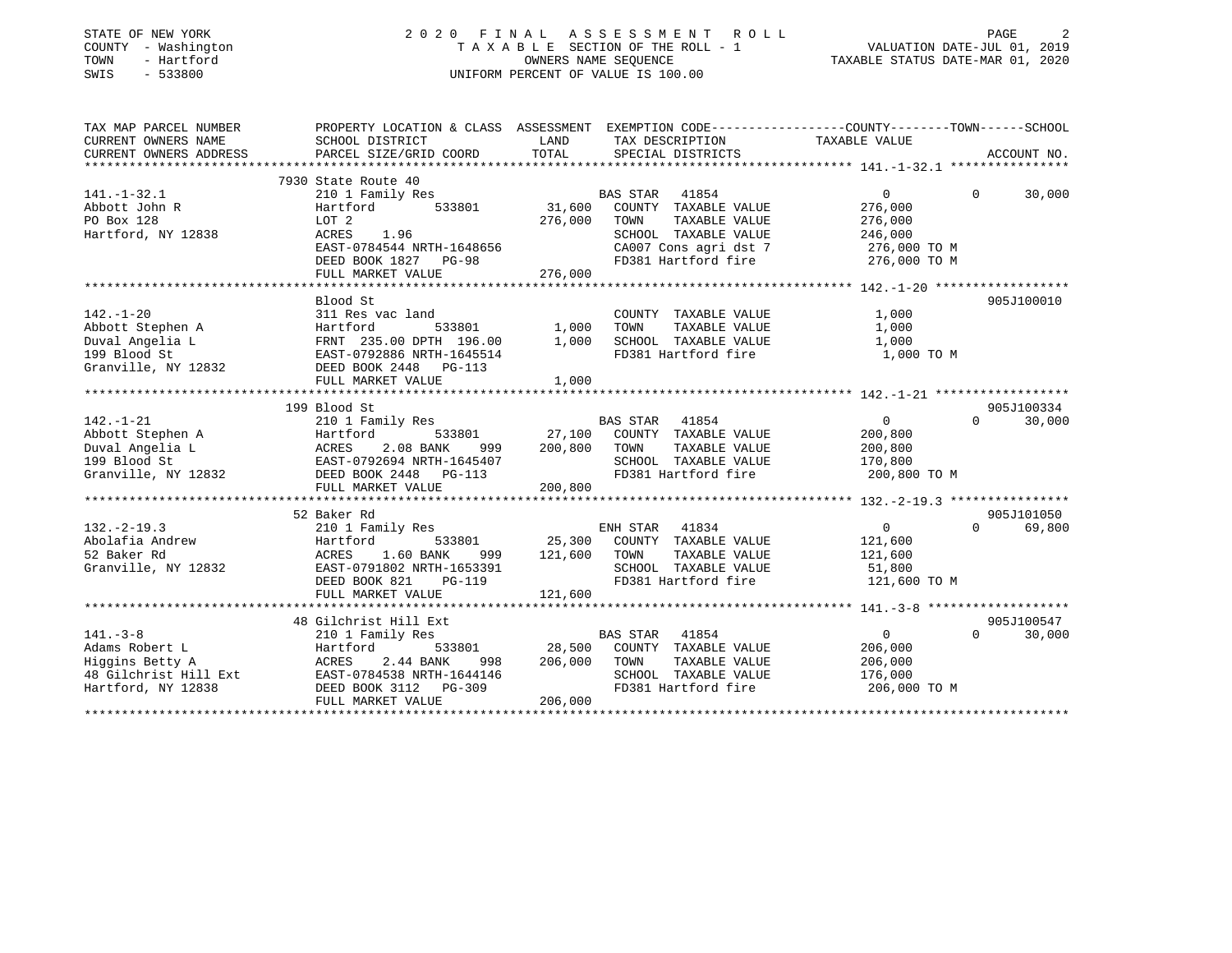#### STATE OF NEW YORK 2 0 2 0 F I N A L A S S E S S M E N T R O L L PAGE 3COUNTY - Washington  $T A X A B L E$  SECTION OF THE ROLL - 1<br>TOWN - Hartford OWNERS NAME SEQUENCE TAXABLE STATUS DATE-MAR 01, 2020 SWIS - 533800 UNIFORM PERCENT OF VALUE IS 100.00

VALUATION DATE-JUL 01, 2019

| TAX MAP PARCEL NUMBER    |                                                                                                                                                                                                                                                                                                                                                                                                                                                                                                                                   |               |                                                                        | PROPERTY LOCATION & CLASS ASSESSMENT EXEMPTION CODE---------------COUNTY-------TOWN------SCHOOL |            |
|--------------------------|-----------------------------------------------------------------------------------------------------------------------------------------------------------------------------------------------------------------------------------------------------------------------------------------------------------------------------------------------------------------------------------------------------------------------------------------------------------------------------------------------------------------------------------|---------------|------------------------------------------------------------------------|-------------------------------------------------------------------------------------------------|------------|
|                          |                                                                                                                                                                                                                                                                                                                                                                                                                                                                                                                                   |               |                                                                        |                                                                                                 |            |
|                          |                                                                                                                                                                                                                                                                                                                                                                                                                                                                                                                                   |               |                                                                        |                                                                                                 |            |
|                          |                                                                                                                                                                                                                                                                                                                                                                                                                                                                                                                                   |               |                                                                        |                                                                                                 |            |
|                          | 39 Country Ln                                                                                                                                                                                                                                                                                                                                                                                                                                                                                                                     |               |                                                                        |                                                                                                 | 905J101126 |
| $122. - 1 - 42$          | $322$ Rural vac > 10                                                                                                                                                                                                                                                                                                                                                                                                                                                                                                              |               | COUNTY TAXABLE VALUE 45,700                                            |                                                                                                 |            |
|                          |                                                                                                                                                                                                                                                                                                                                                                                                                                                                                                                                   | 533801 45,700 | TOWN                                                                   | TAXABLE VALUE 45,700                                                                            |            |
|                          |                                                                                                                                                                                                                                                                                                                                                                                                                                                                                                                                   |               |                                                                        |                                                                                                 |            |
|                          | Aguero Victor<br>Aguero Maria (ACRES 15.20 15.700<br>2633 County Rte 17 EAST-0770062 NRTH-1658307<br>Granville, NY 12832 DEED BOOK 3717 PG-24                                                                                                                                                                                                                                                                                                                                                                                     |               | SCHOOL TAXABLE VALUE 45,700<br>CA007 Cons agri dst 7 45,700 TO M       |                                                                                                 |            |
|                          |                                                                                                                                                                                                                                                                                                                                                                                                                                                                                                                                   |               | FD381 Hartford fire 45,700 TO M                                        |                                                                                                 |            |
|                          | FULL MARKET VALUE 45,700                                                                                                                                                                                                                                                                                                                                                                                                                                                                                                          |               |                                                                        |                                                                                                 |            |
|                          |                                                                                                                                                                                                                                                                                                                                                                                                                                                                                                                                   |               |                                                                        |                                                                                                 |            |
|                          |                                                                                                                                                                                                                                                                                                                                                                                                                                                                                                                                   |               |                                                                        |                                                                                                 |            |
|                          | 8309 State Route 40                                                                                                                                                                                                                                                                                                                                                                                                                                                                                                               |               |                                                                        |                                                                                                 |            |
|                          | $\begin{tabular}{lllllllllllllllllllllll} \textbf{123.-1-15.1} & \textbf{2101 Family Res} & \textbf{COUNT} \\ \textbf{Alan Investments III LLC} & \textbf{Hartford} & \textbf{533801} & \textbf{23,600 TOWN} \\ \textbf{16 Berryhill Rd Ste 200} & \textbf{FRNT 191.00 DPTH 263.00} & \textbf{84,000 SCH00} \\ \textbf{Columbia, SC 29210} & \textbf{EAST-0789706 NRTH-1656892} & \textbf{CA007} \\ & \textbf{DE$                                                                                                                 |               | COUNTY TAXABLE VALUE                                                   | 84,000                                                                                          |            |
|                          |                                                                                                                                                                                                                                                                                                                                                                                                                                                                                                                                   |               |                                                                        | TAXABLE VALUE 84,000                                                                            |            |
|                          |                                                                                                                                                                                                                                                                                                                                                                                                                                                                                                                                   |               | SCHOOL TAXABLE VALUE 84,000                                            |                                                                                                 |            |
|                          |                                                                                                                                                                                                                                                                                                                                                                                                                                                                                                                                   |               | CA007 Cons agri dst 7 84,000 TO M<br>FD381 Hartford fire 84,000 TO M   | 84,000 TO M                                                                                     |            |
|                          |                                                                                                                                                                                                                                                                                                                                                                                                                                                                                                                                   |               |                                                                        |                                                                                                 |            |
|                          | FULL MARKET VALUE                                                                                                                                                                                                                                                                                                                                                                                                                                                                                                                 | 84,000        |                                                                        |                                                                                                 |            |
|                          |                                                                                                                                                                                                                                                                                                                                                                                                                                                                                                                                   |               |                                                                        |                                                                                                 |            |
|                          | 41 Lily Pond Rd<br>$\begin{tabular}{lllllllllllll} \multicolumn{4}{c}{\begin{tabular}{l} \multicolumn{4}{c}{\begin{tabular}{l} \multicolumn{4}{c}{\begin{tabular}{l} \multicolumn{4}{c}{\begin{tabular}{l} \multicolumn{4}{c}{\begin{tabular}{l} \multicolumn{4}{c}{\begin{tabular}{l} \multicolumn{4}{c}{\begin{tabular}{l} \multicolumn{4}{c}{\begin{tabular}{l} \multicolumn{4}{c}{\begin{tabular}{l} \multicolumn{4}{c}{\begin{tabular}{l} \multicolumn{4}{c}{\begin{tabular}{l} \multicolumn{4}{c}{\begin{tabular}{c} \mult$ |               |                                                                        |                                                                                                 |            |
|                          |                                                                                                                                                                                                                                                                                                                                                                                                                                                                                                                                   |               |                                                                        | 3,800<br>3,800                                                                                  | 3,800      |
|                          | 150.-1-8.2<br>Allen John Hartford 533801<br>Hamily Res AG BUILD 41700<br>Hartford 533801<br>Allen Rebecca Sub Div Lot 2<br>41 Lily Pond Rd ACRES 7.93<br>Granville, NY 12832<br>EAST-0792100 NRTH-1641838<br>BEED BOOK 2801<br>PG-309<br>MAY BE SU                                                                                                                                                                                                                                                                                |               |                                                                        | 5,800                                                                                           | 5,800      |
|                          |                                                                                                                                                                                                                                                                                                                                                                                                                                                                                                                                   |               |                                                                        |                                                                                                 |            |
|                          |                                                                                                                                                                                                                                                                                                                                                                                                                                                                                                                                   |               |                                                                        |                                                                                                 |            |
|                          |                                                                                                                                                                                                                                                                                                                                                                                                                                                                                                                                   |               |                                                                        |                                                                                                 |            |
|                          |                                                                                                                                                                                                                                                                                                                                                                                                                                                                                                                                   |               |                                                                        |                                                                                                 |            |
|                          |                                                                                                                                                                                                                                                                                                                                                                                                                                                                                                                                   |               |                                                                        |                                                                                                 |            |
| UNDER RPTL483 UNTIL 2025 |                                                                                                                                                                                                                                                                                                                                                                                                                                                                                                                                   |               |                                                                        |                                                                                                 |            |
|                          |                                                                                                                                                                                                                                                                                                                                                                                                                                                                                                                                   |               |                                                                        |                                                                                                 |            |
|                          | 263 Wright Rd                                                                                                                                                                                                                                                                                                                                                                                                                                                                                                                     |               |                                                                        |                                                                                                 | 905J100048 |
| $122. - 1 - 14$          | 210 1 Family Res                                                                                                                                                                                                                                                                                                                                                                                                                                                                                                                  |               | COUNTY TAXABLE VALUE 94,600                                            |                                                                                                 |            |
|                          |                                                                                                                                                                                                                                                                                                                                                                                                                                                                                                                                   |               | TOWN                                                                   | TAXABLE VALUE 94,600                                                                            |            |
|                          |                                                                                                                                                                                                                                                                                                                                                                                                                                                                                                                                   |               |                                                                        |                                                                                                 |            |
|                          | Allen Thomas P<br>263 Wright Rd<br>263 Wright Rd<br>37.500 EAST-0781467 NRTH-1656938<br>263 Wright Rd<br>34,600 EAST-0781467 NRTH-1656938<br>268ST-0781467 NRTH-1656938<br>268ST-0781467 NRTH-1656938<br>268ST-0781467 NRTH-1656938<br>2000 DEED                                                                                                                                                                                                                                                                                  |               | SCHOOL TAXABLE VALUE 94,600<br>CA007 Cons agri dst 7 94,600 TO M       |                                                                                                 |            |
|                          |                                                                                                                                                                                                                                                                                                                                                                                                                                                                                                                                   |               |                                                                        |                                                                                                 |            |
|                          |                                                                                                                                                                                                                                                                                                                                                                                                                                                                                                                                   |               | FD381 Hartford fire 94,600 TO M                                        |                                                                                                 |            |
|                          | FULL MARKET VALUE                                                                                                                                                                                                                                                                                                                                                                                                                                                                                                                 | 94,600        |                                                                        |                                                                                                 |            |
|                          |                                                                                                                                                                                                                                                                                                                                                                                                                                                                                                                                   |               |                                                                        |                                                                                                 |            |
|                          | 46 Townsend Rd                                                                                                                                                                                                                                                                                                                                                                                                                                                                                                                    |               |                                                                        |                                                                                                 |            |
| $141. - 1 - 1.6$         | 210 1 Family Res                                                                                                                                                                                                                                                                                                                                                                                                                                                                                                                  |               | COUNTY TAXABLE VALUE                                                   | 136,000                                                                                         |            |
|                          | 141.-1-1.6 210 1 Family Res<br>Almy Shelby S Hartford 533801 34,900<br>Boyea Mark J ACRES 4.97 136,000<br>46 Townsend Rd EAST-0782536 NRTH-1647458<br>Hartford, NY 12838 DEED BOOK 3722 PG-59<br>THE DISCORD PROTOCORY 126,000                                                                                                                                                                                                                                                                                                    | 533801 34,900 | TOWN<br>TAXABLE VALUE                                                  | 136,000                                                                                         |            |
|                          |                                                                                                                                                                                                                                                                                                                                                                                                                                                                                                                                   |               | SCHOOL TAXABLE VALUE 136,000                                           |                                                                                                 |            |
|                          |                                                                                                                                                                                                                                                                                                                                                                                                                                                                                                                                   |               |                                                                        |                                                                                                 |            |
|                          |                                                                                                                                                                                                                                                                                                                                                                                                                                                                                                                                   |               | CA007 Cons agri dst 7 136,000 TO M<br>FD381 Hartford fire 136,000 TO M |                                                                                                 |            |
|                          | FULL MARKET VALUE                                                                                                                                                                                                                                                                                                                                                                                                                                                                                                                 | 136,000       |                                                                        |                                                                                                 |            |
|                          |                                                                                                                                                                                                                                                                                                                                                                                                                                                                                                                                   |               |                                                                        |                                                                                                 |            |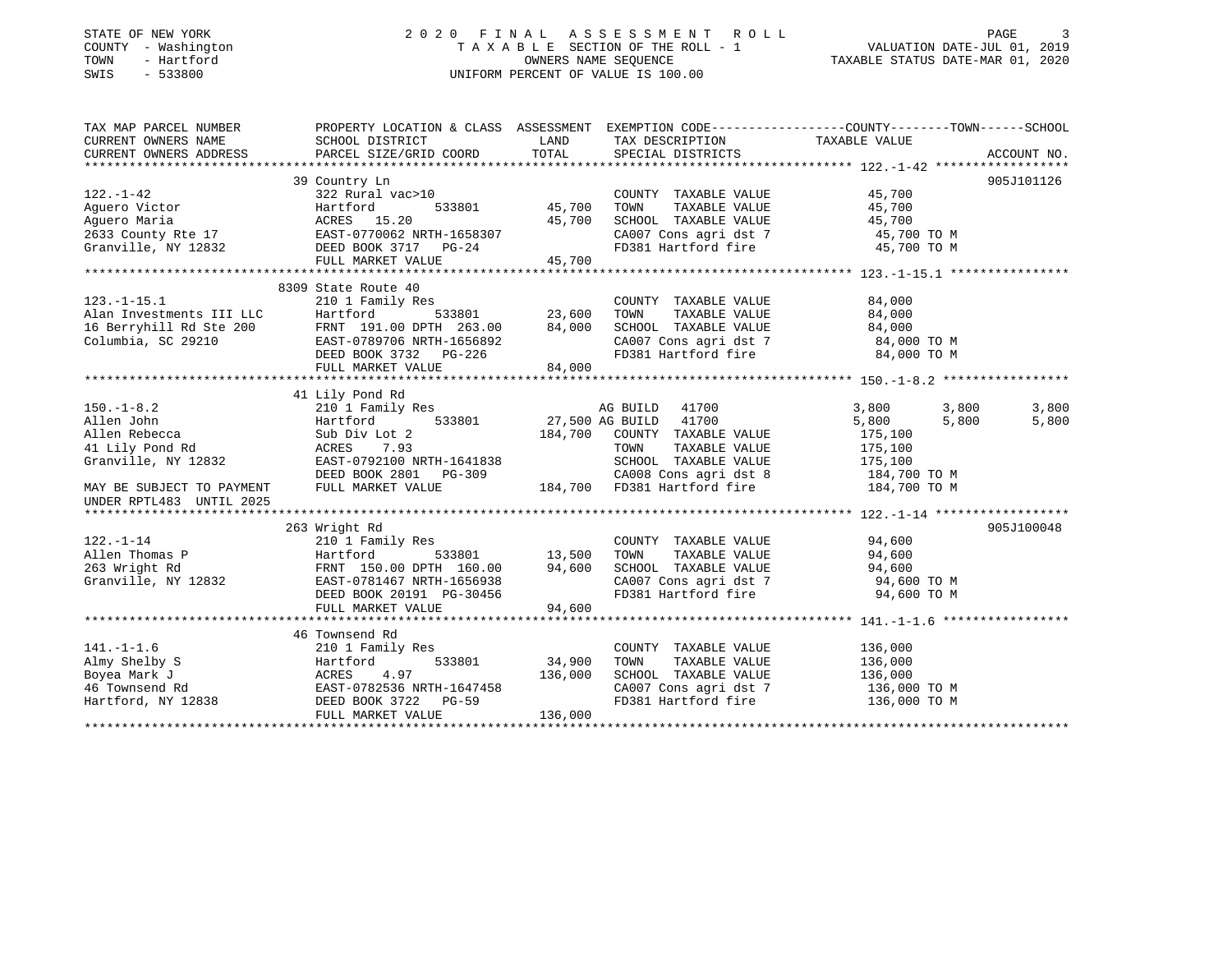| STATE OF NEW YORK<br>COUNTY - Washington<br>- Hartford<br>TOWN<br>SWIS<br>$-533800$ |                                                                                                                                                                                                                                          | 2020 FINAL ASSESSMENT ROLL<br>T A X A B L E SECTION OF THE ROLL - 1<br>OWNERS NAME SEQUENCE<br>UNIFORM PERCENT OF VALUE IS 100.00 |                                                    | ¥<br>19.0 VALUATION DATE-JUL<br>2019 TAXABLE STATUS DATE-MAR       | PAGE     |               |
|-------------------------------------------------------------------------------------|------------------------------------------------------------------------------------------------------------------------------------------------------------------------------------------------------------------------------------------|-----------------------------------------------------------------------------------------------------------------------------------|----------------------------------------------------|--------------------------------------------------------------------|----------|---------------|
|                                                                                     | TAX MAP PARCEL NUMBER THE PROPERTY LOCATION & CLASS ASSESSMENT EXEMPTION CODE---------------COUNTY--------TOWN------SCHOOL                                                                                                               |                                                                                                                                   |                                                    |                                                                    |          |               |
| CURRENT OWNERS NAME<br>CURRENT OWNERS ADDRESS                                       | SCHOOL DISTRICT<br>PARCEL SIZE/GRID COORD                                                                                                                                                                                                | LAND<br>TOTAL                                                                                                                     | TAX DESCRIPTION TAXABLE VALUE<br>SPECIAL DISTRICTS |                                                                    |          | ACCOUNT NO.   |
|                                                                                     | 1400 Baldwin Corners Rd                                                                                                                                                                                                                  |                                                                                                                                   |                                                    |                                                                    |          |               |
| $121. -4 - 7.1$                                                                     | 323 Vacant rural                                                                                                                                                                                                                         | AG DIST 41720                                                                                                                     |                                                    | 33,883                                                             | 33,883   | 33,883        |
| Amato Giulio                                                                        | Hartford 533801                                                                                                                                                                                                                          | 81,900 COUNTY TAXABLE VALUE                                                                                                       |                                                    | 48,017                                                             |          |               |
| Amato Giulio<br>Amato Loretta                                                       |                                                                                                                                                                                                                                          |                                                                                                                                   |                                                    | 48,017                                                             |          |               |
|                                                                                     |                                                                                                                                                                                                                                          |                                                                                                                                   |                                                    | 48,017                                                             |          |               |
|                                                                                     |                                                                                                                                                                                                                                          |                                                                                                                                   | CA007 Cons agri dst 7                              | 48,017 TO M                                                        |          |               |
|                                                                                     |                                                                                                                                                                                                                                          |                                                                                                                                   |                                                    |                                                                    |          |               |
| UNDER AGDIST LAW TIL 2024                                                           | Amato Loretta<br>1374 Baldwin Corners Rd<br>Fort Ann, NY 12827 EAST-0768880 NRTH-1662034 CA007 Cons agri dst 7<br>Text Ann, NY 12827 EAST-0768880 NRTH-1662034 CA007 Cons agri dst 7<br>DEED BOOK 940 PG-163 33,883 EX<br>FULL MARKET VA |                                                                                                                                   |                                                    | 81,900 TO M                                                        |          |               |
|                                                                                     |                                                                                                                                                                                                                                          |                                                                                                                                   |                                                    |                                                                    |          |               |
|                                                                                     | 1374 Baldwin Corners Rd                                                                                                                                                                                                                  |                                                                                                                                   |                                                    |                                                                    |          |               |
| $121. - 4 - 7.2$                                                                    | 210 1 Family Res                                                                                                                                                                                                                         | BAS STAR 41854                                                                                                                    |                                                    | $\overline{0}$                                                     | $\Omega$ | 30,000        |
| Amato Giulio                                                                        | Hartford 533801                                                                                                                                                                                                                          | 29,100 COUNTY TAXABLE VALUE                                                                                                       |                                                    | 238,700                                                            |          |               |
|                                                                                     |                                                                                                                                                                                                                                          | 238,700 TOWN TAXABLE VALUE                                                                                                        |                                                    | 238,700                                                            |          |               |
|                                                                                     |                                                                                                                                                                                                                                          |                                                                                                                                   |                                                    |                                                                    |          |               |
|                                                                                     |                                                                                                                                                                                                                                          |                                                                                                                                   |                                                    | SCHOOL TAXABLE VALUE 208,700<br>CA007 Cons agri dst 7 238,700 TO M |          |               |
|                                                                                     | Amato Loretta<br>1374 Baldwin Corners Rd<br>Fort Ann, NY 12827<br>DEED BOOK 940 PG-163<br>DEED BOOK 940 PG-163                                                                                                                           |                                                                                                                                   | FD381 Hartford fire                                | 238,700 TO M                                                       |          |               |
|                                                                                     | FULL MARKET VALUE 238,700                                                                                                                                                                                                                |                                                                                                                                   |                                                    |                                                                    |          |               |
|                                                                                     |                                                                                                                                                                                                                                          |                                                                                                                                   |                                                    |                                                                    |          |               |
|                                                                                     | 171 Gilchrist Hill Rd                                                                                                                                                                                                                    |                                                                                                                                   |                                                    | $\overline{0}$                                                     |          | 905J100674    |
|                                                                                     |                                                                                                                                                                                                                                          | BAS STAR 41854<br>33,200 COUNTY TAXABLE VALUE                                                                                     |                                                    | 98,800                                                             |          | $0 \t 30,000$ |
|                                                                                     |                                                                                                                                                                                                                                          | 98,800 TOWN TAXABLE VALUE                                                                                                         |                                                    | 98,800                                                             |          |               |
|                                                                                     |                                                                                                                                                                                                                                          |                                                                                                                                   | SCHOOL TAXABLE VALUE                               | 68,800                                                             |          |               |
|                                                                                     |                                                                                                                                                                                                                                          |                                                                                                                                   | FD381 Hartford fire                                | 98,800 TO M                                                        |          |               |
|                                                                                     |                                                                                                                                                                                                                                          |                                                                                                                                   |                                                    |                                                                    |          |               |
|                                                                                     | 141.-3-19<br>Andersen Bruce<br>Andersen April<br>171 Gilchrist Hill Rd<br>171 Gilchrist Hill Rd<br>171 Gilchrist Hill Rd<br>18238<br>1825-0784795 NRTH-1643114<br>DEED BOOK 496<br>195-302<br>195-202                                    | 98,800                                                                                                                            |                                                    |                                                                    |          |               |
|                                                                                     |                                                                                                                                                                                                                                          |                                                                                                                                   |                                                    |                                                                    |          |               |
|                                                                                     | 176 Baker Rd                                                                                                                                                                                                                             |                                                                                                                                   |                                                    |                                                                    |          |               |
| $132. -4 - 4.5$                                                                     | 210 1 Family Res                                                                                                                                                                                                                         | ENH STAR 41834                                                                                                                    |                                                    | $\overline{0}$                                                     | $\Omega$ | 69,800        |
|                                                                                     |                                                                                                                                                                                                                                          | 25,900 COUNTY TAXABLE VALUE                                                                                                       |                                                    | 137,300                                                            |          |               |
|                                                                                     | Anderson Charles E<br>Anderson Lorraine ACRES 1.95 137,300<br>176 Baker Rd EAST-0794494 NRTH-1654282<br>Granville, NY 12832 DEED BOOK 2330 PG-22<br>FIILL MARKET VALUE 137 300                                                           | 137,300 TOWN                                                                                                                      | TAXABLE VALUE                                      | 137,300                                                            |          |               |
|                                                                                     |                                                                                                                                                                                                                                          |                                                                                                                                   | SCHOOL TAXABLE VALUE                               | 67,500                                                             |          |               |
|                                                                                     |                                                                                                                                                                                                                                          |                                                                                                                                   |                                                    | FD381 Hartford fire 137,300 TO M                                   |          |               |
|                                                                                     | FULL MARKET VALUE                                                                                                                                                                                                                        | 137,300                                                                                                                           |                                                    |                                                                    |          |               |
|                                                                                     |                                                                                                                                                                                                                                          |                                                                                                                                   |                                                    |                                                                    |          |               |
|                                                                                     | Warren Rd                                                                                                                                                                                                                                |                                                                                                                                   |                                                    |                                                                    |          |               |
| $123. -1 - 11.9$                                                                    | 260 Seasonal res                                                                                                                                                                                                                         |                                                                                                                                   | COUNTY TAXABLE VALUE 31,900                        |                                                                    |          |               |
|                                                                                     |                                                                                                                                                                                                                                          | 533801 15,600<br>31,900 SCHOOL TAXABLE VALUE                                                                                      | TOWN TAXABLE VALUE                                 | 31,900                                                             |          |               |
|                                                                                     | 123.-1-11.9<br>Andrews Daniel L<br>427 Hasting Rd<br>Granville, NY 12832<br>EAST-0792303 NRTH-1664006<br>EAST-0792303 NRTH-1664006                                                                                                       |                                                                                                                                   | CA007 Cons agri dst 7                              | 31,900<br>31,900 TO M                                              |          |               |
|                                                                                     | DEED BOOK 3004 PG-20                                                                                                                                                                                                                     |                                                                                                                                   | FD381 Hartford fire                                | 31,900 TO M                                                        |          |               |
|                                                                                     | FULL MARKET VALUE                                                                                                                                                                                                                        | 31,900                                                                                                                            |                                                    |                                                                    |          |               |
|                                                                                     |                                                                                                                                                                                                                                          |                                                                                                                                   |                                                    |                                                                    |          |               |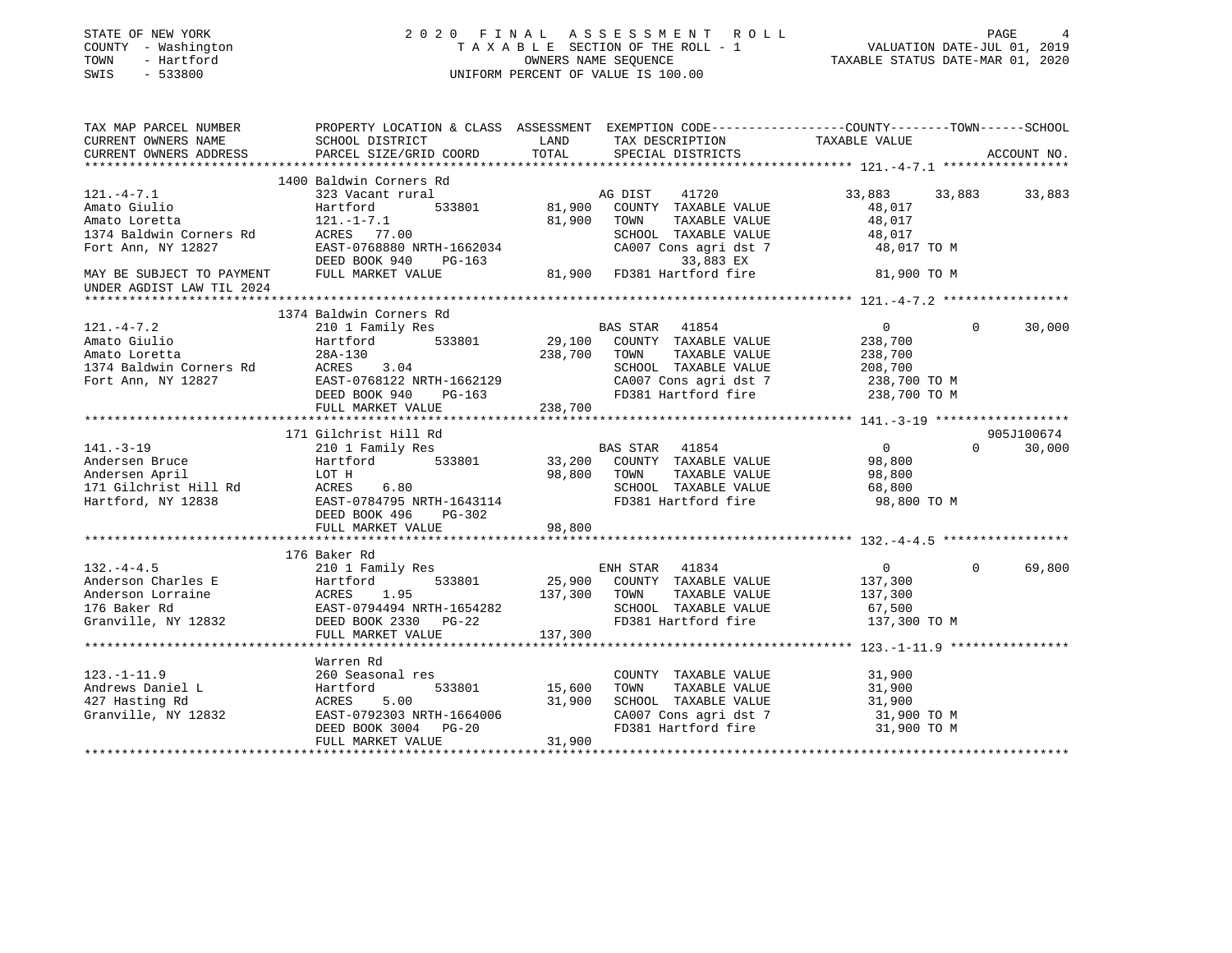| STATE OF NEW YORK<br>COUNTY - Washington<br>- Hartford<br>TOWN<br>SWIS<br>$-533800$ |                                                                                                                    | OWNERS NAME SEOUENCE | 2020 FINAL ASSESSMENT<br><b>ROLL</b><br>TAXABLE SECTION OF THE ROLL - 1<br>UNIFORM PERCENT OF VALUE IS 100.00 | VALUATION DATE-JUL 01, 2019<br>TAXABLE STATUS DATE-MAR 01, 2020 | PAGE               |
|-------------------------------------------------------------------------------------|--------------------------------------------------------------------------------------------------------------------|----------------------|---------------------------------------------------------------------------------------------------------------|-----------------------------------------------------------------|--------------------|
| TAX MAP PARCEL NUMBER<br>CURRENT OWNERS NAME                                        | PROPERTY LOCATION & CLASS ASSESSMENT EXEMPTION CODE----------------COUNTY-------TOWN-----SCHOOL<br>SCHOOL DISTRICT | LAND                 | TAX DESCRIPTION                                                                                               | TAXABLE VALUE                                                   |                    |
| CURRENT OWNERS ADDRESS                                                              | PARCEL SIZE/GRID COORD                                                                                             | TOTAL                | SPECIAL DISTRICTS                                                                                             |                                                                 | ACCOUNT NO.        |
| ****************                                                                    |                                                                                                                    |                      |                                                                                                               | ************ 132.-1-11.1 ****************                       |                    |
|                                                                                     | 46 Hastings Rd                                                                                                     |                      |                                                                                                               |                                                                 | 905J100006         |
| $132. - 1 - 11.1$                                                                   | 210 1 Family Res                                                                                                   |                      | ENH STAR<br>41834                                                                                             | $\mathbf{0}$                                                    | $\Omega$<br>69,800 |
| Andrews George M Sr                                                                 | Hartford<br>533801                                                                                                 | 25,300               | COUNTY TAXABLE VALUE                                                                                          | 156,000                                                         |                    |
| 46 Hastings Rd                                                                      | BLA 764/233<br>ACRES                                                                                               | 156,000              | TAXABLE VALUE<br>TOWN<br>SCHOOL TAXABLE VALUE                                                                 | 156,000                                                         |                    |
| Granville, NY 12832                                                                 | 8.30<br>EAST-0787585 NRTH-1656818                                                                                  |                      | CA007 Cons agri dst 7                                                                                         | 86,200<br>156,000 TO M                                          |                    |
|                                                                                     | DEED BOOK 401<br>PG-224                                                                                            |                      | FD381 Hartford fire                                                                                           | 156,000 TO M                                                    |                    |
|                                                                                     | FULL MARKET VALUE                                                                                                  | 156,000              |                                                                                                               |                                                                 |                    |
|                                                                                     | ***********************                                                                                            |                      |                                                                                                               |                                                                 |                    |
|                                                                                     | 95 Hastings Rd                                                                                                     |                      |                                                                                                               |                                                                 | 905J100007         |
| $132. - 1 - 8$                                                                      | 210 1 Family Res                                                                                                   |                      | ENH STAR<br>41834                                                                                             | $\mathbf{0}$                                                    | $\Omega$<br>53,100 |
| Andrews Robert F                                                                    | 533801<br>Hartford                                                                                                 | 21,200               | COUNTY TAXABLE VALUE                                                                                          | 53,100                                                          |                    |
| 95 Hastings Rd                                                                      | FRNT 116.00 DPTH 300.00                                                                                            | 53,100               | TAXABLE VALUE<br>TOWN                                                                                         | 53,100                                                          |                    |
| Granville, NY 12832                                                                 | EAST-0786485 NRTH-1657274                                                                                          |                      | SCHOOL TAXABLE VALUE                                                                                          | $\mathbf 0$                                                     |                    |
|                                                                                     | DEED BOOK 423 PG-751<br>FULL MARKET VALUE                                                                          | 53,100               | CA007 Cons agri dst 7<br>FD381 Hartford fire                                                                  | 53,100 TO M<br>53,100 TO M                                      |                    |
|                                                                                     | ************************                                                                                           | *************        |                                                                                                               |                                                                 |                    |
|                                                                                     | 8291 State Route 40                                                                                                |                      |                                                                                                               |                                                                 | 905J101231         |
| $132. - 1 - 18.3$                                                                   | 210 1 Family Res                                                                                                   |                      | COUNTY TAXABLE VALUE                                                                                          | 182,000                                                         |                    |
| Appling William                                                                     | Hartford<br>533801                                                                                                 | 31,900               | TOWN<br>TAXABLE VALUE                                                                                         | 182,000                                                         |                    |
| 8291 State Route 40                                                                 | 3.97<br>ACRES                                                                                                      | 182,000              | SCHOOL TAXABLE VALUE                                                                                          | 182,000                                                         |                    |
| Granville, NY 12832                                                                 | EAST-0789463 NRTH-1656596                                                                                          |                      | CA007 Cons agri dst 7                                                                                         | 182,000 TO M                                                    |                    |
|                                                                                     | DEED BOOK 858<br>$PG-308$                                                                                          |                      | FD381 Hartford fire                                                                                           | 182,000 TO M                                                    |                    |
|                                                                                     | FULL MARKET VALUE                                                                                                  | 182,000              |                                                                                                               |                                                                 |                    |
|                                                                                     | 177 Marlboro Country Rd                                                                                            |                      |                                                                                                               |                                                                 | 905J100102         |
| $141. - 3 - 24.1$                                                                   | 210 1 Family Res                                                                                                   |                      | 41854<br>BAS STAR                                                                                             | $\overline{0}$                                                  | $\Omega$<br>30,000 |
| Arberger Shawn                                                                      | Hartford<br>533801                                                                                                 | 16,600               | COUNTY TAXABLE VALUE                                                                                          | 104,400                                                         |                    |
| 177 Marlboro Country Rd                                                             | 2567/321                                                                                                           | 104,400              | TAXABLE VALUE<br>TOWN                                                                                         | 104,400                                                         |                    |
| Hartford, NY 12838                                                                  | FRNT 102.00 DPTH 199.00                                                                                            |                      | SCHOOL TAXABLE VALUE                                                                                          | 74,400                                                          |                    |
|                                                                                     | BANK<br>999                                                                                                        |                      | FD381 Hartford fire                                                                                           | 104,400 TO M                                                    |                    |
|                                                                                     | EAST-0785144 NRTH-1643279                                                                                          |                      |                                                                                                               |                                                                 |                    |
|                                                                                     | DEED BOOK 3027 PG-174                                                                                              |                      |                                                                                                               |                                                                 |                    |
|                                                                                     | FULL MARKET VALUE                                                                                                  | 104,400              |                                                                                                               |                                                                 |                    |
|                                                                                     | 416 Gilchrist Hill Rd                                                                                              |                      |                                                                                                               |                                                                 | 905J101243         |
| $150. - 1 - 48$                                                                     | 210 1 Family Res                                                                                                   |                      | BAS STAR<br>41854                                                                                             | $\overline{0}$                                                  | $\Omega$<br>30,000 |
| Archambault Michael B                                                               | 533801<br>Hartford                                                                                                 | 33,800               | COUNTY TAXABLE VALUE                                                                                          | 153,000                                                         |                    |
| Archambault Nancy                                                                   | <b>ACRES</b><br>6.84                                                                                               | 153,000              | TAXABLE VALUE<br>TOWN                                                                                         | 153,000                                                         |                    |
| 416 Gilchrist Hill Rd                                                               | EAST-0783139 NRTH-1639291                                                                                          |                      | SCHOOL TAXABLE VALUE                                                                                          | 123,000                                                         |                    |
| Hartford, NY 12838                                                                  | DEED BOOK 507<br>PG-752                                                                                            |                      | FD381 Hartford fire                                                                                           | 153,000 TO M                                                    |                    |
|                                                                                     | FULL MARKET VALUE                                                                                                  | 153,000              |                                                                                                               |                                                                 |                    |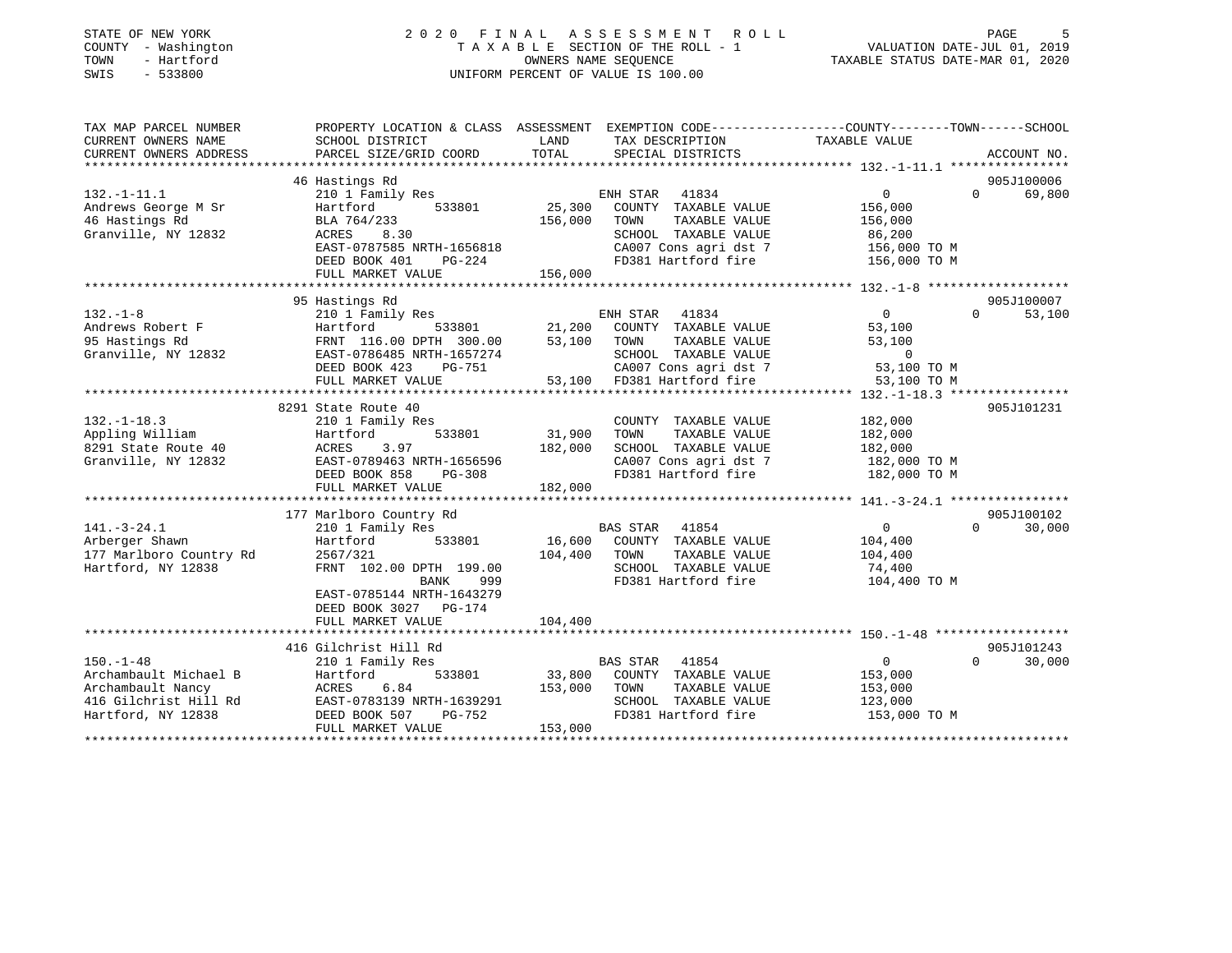#### STATE OF NEW YORK GALL A LOCK CONTROLL A S S AGE S S M E N T R O L L CORRECT CONTROLL CONTROLL CONTROLL CONTROLLER COUNTY - Washington T A X A B L E SECTION OF THE ROLL - 1 VALUATION DATE-JUL 01, 2019 OWNERS NAME SEQUENCE TAXABLE STATUS DATE-MAR 01, 2020 SWIS - 533800 UNIFORM PERCENT OF VALUE IS 100.00

VALUATION DATE-JUL 01, 2019

| TAX MAP PARCEL NUMBER |                                                                                                                                        |               |                                                          | PROPERTY LOCATION & CLASS ASSESSMENT EXEMPTION CODE--------------COUNTY-------TOWN------SCHOOL |            |
|-----------------------|----------------------------------------------------------------------------------------------------------------------------------------|---------------|----------------------------------------------------------|------------------------------------------------------------------------------------------------|------------|
| CURRENT OWNERS NAME   | SCHOOL DISTRICT                                                                                                                        | LAND          | TAX DESCRIPTION                                          | TAXABLE VALUE                                                                                  |            |
|                       |                                                                                                                                        |               |                                                          |                                                                                                |            |
|                       |                                                                                                                                        |               |                                                          |                                                                                                |            |
|                       | State Route 40                                                                                                                         |               |                                                          |                                                                                                | 905J100254 |
| $141. - 1 - 20.1$     | 323 Vacant rural                                                                                                                       |               | COUNTY TAXABLE VALUE 56,400                              |                                                                                                |            |
| Arlen Darwin J        |                                                                                                                                        | 533801 56,400 | TOWN                                                     | TAXABLE VALUE 56,400                                                                           |            |
|                       |                                                                                                                                        | 56,400        |                                                          | 56,400                                                                                         |            |
|                       | Arlen Darwin James (Europa Hartford 1933801)<br>Arlen Rebecca (Europa ACRES 18.90)<br>54 Gilchrist Hill Rd (EAST-0782539 NRTH-1644799) |               | SCHOOL TAXABLE VALUE<br>FD381 Hartford fire              | 56,400 TO M                                                                                    |            |
| Hartford, NY 12838    | DEED BOOK 786<br>PG-119                                                                                                                |               |                                                          |                                                                                                |            |
|                       | FULL MARKET VALUE                                                                                                                      | 56,400        |                                                          |                                                                                                |            |
|                       |                                                                                                                                        |               |                                                          |                                                                                                |            |
|                       | 54 Gilchrist Hill Rd                                                                                                                   |               |                                                          |                                                                                                | 905J101077 |
| $141. - 1 - 20.2$     | 210 1 Family Res                                                                                                                       |               | ENH STAR 41834                                           | 0<br>$\Omega$                                                                                  | 69,800     |
|                       |                                                                                                                                        |               |                                                          | 160,600                                                                                        |            |
|                       |                                                                                                                                        | 160,600       | TOWN<br>TAXABLE VALUE                                    | 160,600                                                                                        |            |
|                       |                                                                                                                                        |               | SCHOOL TAXABLE VALUE                                     | 90,800                                                                                         |            |
|                       |                                                                                                                                        |               | FD381 Hartford fire 160,600 TO M                         |                                                                                                |            |
|                       | DEED BOOK 462<br>PG-126                                                                                                                |               |                                                          |                                                                                                |            |
|                       | FULL MARKET VALUE                                                                                                                      | 160,600       |                                                          |                                                                                                |            |
|                       |                                                                                                                                        |               |                                                          |                                                                                                |            |
|                       | 29 Gibson Rd                                                                                                                           |               |                                                          |                                                                                                |            |
| $141. - 1 - 20.5$     | 714 Lite Ind Man                                                                                                                       |               | COUNTY TAXABLE VALUE 136,600                             |                                                                                                |            |
| Arlen Darwin J        | Hartford                                                                                                                               | 533801 28,000 | TOWN<br>TAXABLE VALUE                                    | 136,600                                                                                        |            |
|                       |                                                                                                                                        |               | 136,600 SCHOOL TAXABLE VALUE                             | 136,600                                                                                        |            |
|                       |                                                                                                                                        |               | FD381 Hartford fire                                      | 136,600 TO M                                                                                   |            |
|                       | Hartford, NY 12838 EAST-0783120 NRTH-1645902                                                                                           |               |                                                          |                                                                                                |            |
|                       | DEED BOOK 841<br>PG-185                                                                                                                |               |                                                          |                                                                                                |            |
|                       | FULL MARKET VALUE                                                                                                                      | 136,600       |                                                          |                                                                                                |            |
|                       |                                                                                                                                        |               |                                                          |                                                                                                |            |
|                       | 10 Hinck Ln                                                                                                                            |               |                                                          |                                                                                                |            |
| $149. - 1 - 24.8$     | 210 1 Family Res                                                                                                                       |               | BAS STAR 41854                                           | $\overline{0}$<br>$\Omega$                                                                     | 30,000     |
|                       |                                                                                                                                        |               | 533801 39,200 COUNTY TAXABLE VALUE                       | 182,300                                                                                        |            |
|                       |                                                                                                                                        | 182,300 TOWN  | TAXABLE VALUE                                            | 182,300                                                                                        |            |
|                       |                                                                                                                                        |               | SCHOOL TAXABLE VALUE                                     | 152,300                                                                                        |            |
|                       | DEED BOOK 841<br>PG-188                                                                                                                |               | FD381 Hartford fire                                      | 182,300 TO M                                                                                   |            |
|                       | FULL MARKET VALUE                                                                                                                      | 182,300       |                                                          |                                                                                                |            |
|                       |                                                                                                                                        |               |                                                          |                                                                                                |            |
|                       | 8774 State Route 40                                                                                                                    |               |                                                          |                                                                                                | 905J100092 |
| $114. - 1 - 11$       | state Route 40<br>210 1 Family Res                                                                                                     |               | BAS STAR 41854                                           | $\overline{0}$<br>$\Omega$                                                                     | 30,000     |
| Armenio Matthew W     | Hartford                                                                                                                               |               | 533801 41,500 COUNTY TAXABLE VALUE                       | 173,000                                                                                        |            |
| 8774 State Route 40   |                                                                                                                                        |               | 999 173,000 TOWN TAXABLE VALUE                           | 173,000                                                                                        |            |
| Fort Ann, NY 12827    | ACRES        7.16  BANK         999<br>EAST-0792355  NRTH-1666962                                                                      |               | SCHOOL TAXABLE VALUE                                     | 143,000                                                                                        |            |
|                       | DEED BOOK 2743 PG-103                                                                                                                  |               | CA007 Cons agri dst 7 173,000 TO M                       |                                                                                                |            |
|                       | FULL MARKET VALUE                                                                                                                      |               | 103 CA007 Cons agri dst 7<br>173,000 FD381 Hartford fire | 173,000 TO M                                                                                   |            |
|                       |                                                                                                                                        |               |                                                          |                                                                                                |            |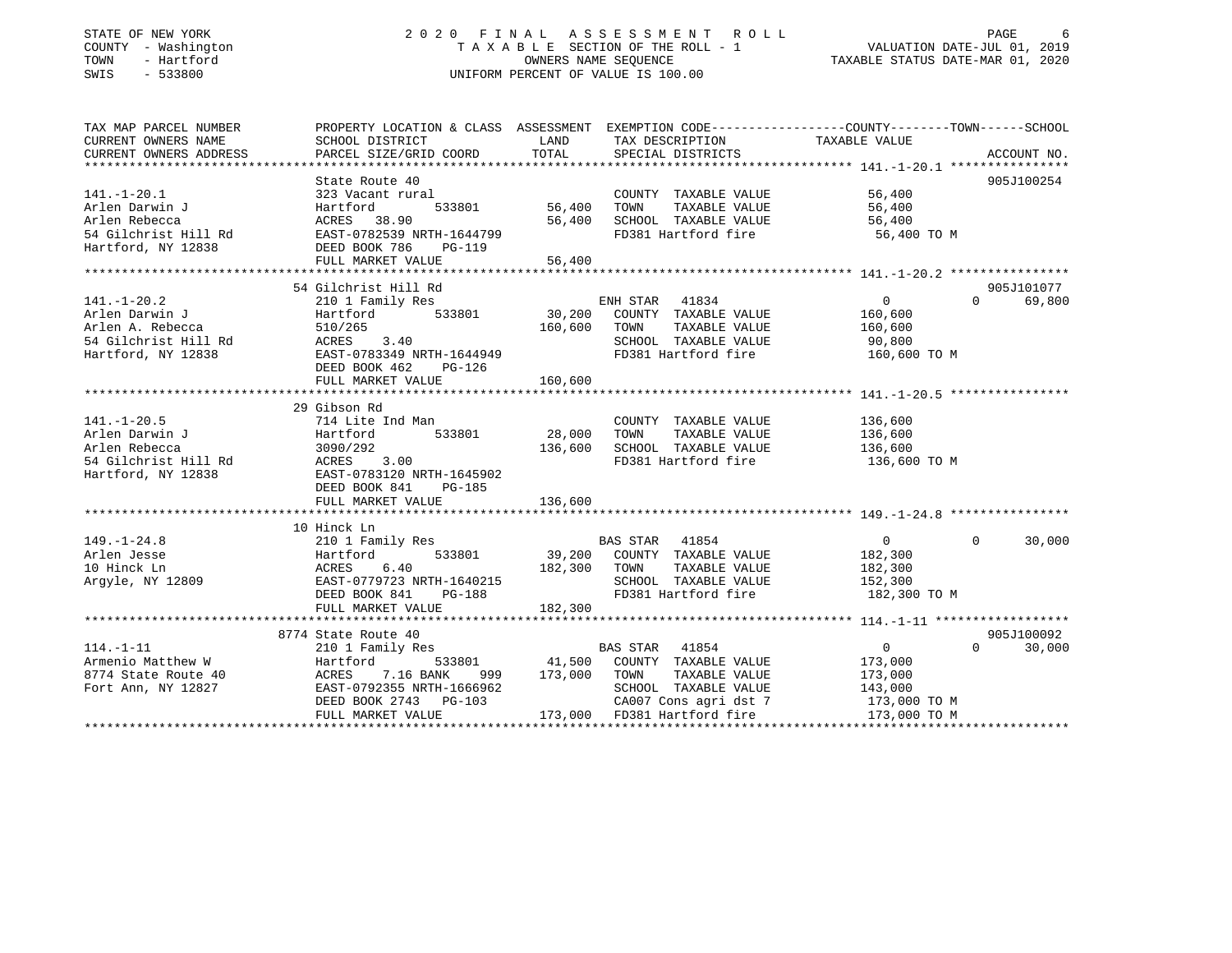| TOWN<br>SWIS | STATE OF NEW YORK<br>COUNTY - Washington<br>- Hartford<br>$-533800$ |                 |      | 2020 FINAL ASSESSMENT ROLL<br>TAXABLE SECTION OF THE ROLL - 1<br>OWNERS NAME SEOUENCE<br>UNIFORM PERCENT OF VALUE IS 100.00 |                                                                                                                  | VALUATION DATE-JUL 01, 2019<br>TAXABLE STATUS DATE-MAR 01, 2020 | PAGE | 7 |
|--------------|---------------------------------------------------------------------|-----------------|------|-----------------------------------------------------------------------------------------------------------------------------|------------------------------------------------------------------------------------------------------------------|-----------------------------------------------------------------|------|---|
|              | TAX MAP PARCEL NUMBER<br>CURRENT OWNERS NAME                        | SCHOOL DISTRICT | LAND | TAX DESCRIPTION                                                                                                             | PROPERTY LOCATION & CLASS ASSESSMENT EXEMPTION CODE---------------COUNTY--------TOWN-----SCHOOL<br>TAXABLE VALUE |                                                                 |      |   |

| CURRENT OWNERS ADDRESS                                                                                                                                                                                                                                                                                                                                                                                              | PARCEL SIZE/GRID COORD                                                                                                                                                                    | TOTAL | SPECIAL DISTRICTS                                                                                                  |                                                                                                                                                          | ACCOUNT NO.                      |
|---------------------------------------------------------------------------------------------------------------------------------------------------------------------------------------------------------------------------------------------------------------------------------------------------------------------------------------------------------------------------------------------------------------------|-------------------------------------------------------------------------------------------------------------------------------------------------------------------------------------------|-------|--------------------------------------------------------------------------------------------------------------------|----------------------------------------------------------------------------------------------------------------------------------------------------------|----------------------------------|
|                                                                                                                                                                                                                                                                                                                                                                                                                     |                                                                                                                                                                                           |       |                                                                                                                    |                                                                                                                                                          |                                  |
| 132.15-2-39                                                                                                                                                                                                                                                                                                                                                                                                         | 210 1 Family Res<br>Hartford 533801 20,900 ENH STAR 41834<br>FRNT 150.00 DPTH 225.00 105,400 COUNTY TAXABLE VALUE<br>EAST-0786910 NRTH-1653697 TOWN TAXABLE VALUE<br>DEED BOOK 464 PG-311 |       |                                                                                                                    | 26,350                                                                                                                                                   | 905J100402<br>26,350<br>$\sim$ 0 |
| Armstrong Donald H                                                                                                                                                                                                                                                                                                                                                                                                  |                                                                                                                                                                                           |       |                                                                                                                    | $\overline{0}$                                                                                                                                           | $\Omega$<br>69,800               |
| Armstrong Sharon L                                                                                                                                                                                                                                                                                                                                                                                                  |                                                                                                                                                                                           |       |                                                                                                                    | 79,050                                                                                                                                                   |                                  |
| PO Box 117                                                                                                                                                                                                                                                                                                                                                                                                          |                                                                                                                                                                                           |       |                                                                                                                    |                                                                                                                                                          |                                  |
| Hartford, NY 12838                                                                                                                                                                                                                                                                                                                                                                                                  |                                                                                                                                                                                           |       |                                                                                                                    |                                                                                                                                                          |                                  |
|                                                                                                                                                                                                                                                                                                                                                                                                                     | EAST-0786910 NRTH-1653697<br>DEED BOOK 464 PG-311 SCHOOL TAXABLE VALUE 79,050<br>PULL MARKET VALUE 105,400 CA007 Cons agri dst 7 105,400 TO M                                             |       |                                                                                                                    |                                                                                                                                                          |                                  |
|                                                                                                                                                                                                                                                                                                                                                                                                                     |                                                                                                                                                                                           |       |                                                                                                                    |                                                                                                                                                          |                                  |
|                                                                                                                                                                                                                                                                                                                                                                                                                     |                                                                                                                                                                                           |       |                                                                                                                    |                                                                                                                                                          |                                  |
|                                                                                                                                                                                                                                                                                                                                                                                                                     | 143 Wright Rd                                                                                                                                                                             |       |                                                                                                                    |                                                                                                                                                          | 905J100012                       |
| $132. - 1 - 31$                                                                                                                                                                                                                                                                                                                                                                                                     | 112 Dairy farm                                                                                                                                                                            |       | 41720<br>AG DIST                                                                                                   | 192,374                                                                                                                                                  | 192,374 192,374                  |
|                                                                                                                                                                                                                                                                                                                                                                                                                     |                                                                                                                                                                                           |       |                                                                                                                    | $\overline{0}$                                                                                                                                           | $\overline{0}$<br>69,800         |
|                                                                                                                                                                                                                                                                                                                                                                                                                     |                                                                                                                                                                                           |       |                                                                                                                    | 301,326                                                                                                                                                  |                                  |
|                                                                                                                                                                                                                                                                                                                                                                                                                     |                                                                                                                                                                                           |       |                                                                                                                    |                                                                                                                                                          |                                  |
|                                                                                                                                                                                                                                                                                                                                                                                                                     |                                                                                                                                                                                           |       |                                                                                                                    |                                                                                                                                                          |                                  |
|                                                                                                                                                                                                                                                                                                                                                                                                                     |                                                                                                                                                                                           |       |                                                                                                                    |                                                                                                                                                          |                                  |
|                                                                                                                                                                                                                                                                                                                                                                                                                     |                                                                                                                                                                                           |       |                                                                                                                    |                                                                                                                                                          |                                  |
|                                                                                                                                                                                                                                                                                                                                                                                                                     |                                                                                                                                                                                           |       |                                                                                                                    |                                                                                                                                                          |                                  |
|                                                                                                                                                                                                                                                                                                                                                                                                                     |                                                                                                                                                                                           |       |                                                                                                                    |                                                                                                                                                          |                                  |
| Pruiksma, Trustee 1.1, 2007<br>Care of: Richard L Armstrong 440/719 470/222<br>ACRES 318.60<br>Granville, NY 12832 EAST-0782125 NRTH-1655051 CA007 Cons agri dst 7<br>DEED BOOK 3198 PG-173 192,374 EX<br>- PIILT, MARKET VALUE 493,700                                                                                                                                                                             |                                                                                                                                                                                           |       |                                                                                                                    |                                                                                                                                                          |                                  |
|                                                                                                                                                                                                                                                                                                                                                                                                                     | 98 Hartford Main St                                                                                                                                                                       |       |                                                                                                                    |                                                                                                                                                          | 905J100304                       |
| 132.15-2-41                                                                                                                                                                                                                                                                                                                                                                                                         | 210 1 Family Res                                                                                                                                                                          |       |                                                                                                                    | $\overline{0}$                                                                                                                                           | $\Omega$<br>30,000               |
| Armstrong Kevin D                                                                                                                                                                                                                                                                                                                                                                                                   | Hartford                                                                                                                                                                                  |       |                                                                                                                    | 70,800<br>70,800                                                                                                                                         |                                  |
| PO Box 72                                                                                                                                                                                                                                                                                                                                                                                                           | $\frac{12595}{12595}$<br>12595<br>147.00 DPTH 70,800 TOWN<br>0.78 BANK 40 CA007<br>Survey12595                                                                                            |       | TAXABLE VALUE                                                                                                      |                                                                                                                                                          |                                  |
| Hartford, NY 12838                                                                                                                                                                                                                                                                                                                                                                                                  | FRNT 147.00 DPTH                                                                                                                                                                          |       |                                                                                                                    | SCHOOL TAXABLE VALUE 40,800<br>CA007 Cons agri dst 7 70,800 TO M                                                                                         |                                  |
|                                                                                                                                                                                                                                                                                                                                                                                                                     | ACRES                                                                                                                                                                                     |       |                                                                                                                    |                                                                                                                                                          |                                  |
|                                                                                                                                                                                                                                                                                                                                                                                                                     | EAST-0786974 NRTH-1653891                                                                                                                                                                 |       |                                                                                                                    | FD381 Hartford fire 70,800 TO M                                                                                                                          |                                  |
|                                                                                                                                                                                                                                                                                                                                                                                                                     | DEED BOOK 3414 PG-54                                                                                                                                                                      |       |                                                                                                                    |                                                                                                                                                          |                                  |
|                                                                                                                                                                                                                                                                                                                                                                                                                     |                                                                                                                                                                                           |       |                                                                                                                    |                                                                                                                                                          |                                  |
|                                                                                                                                                                                                                                                                                                                                                                                                                     |                                                                                                                                                                                           |       |                                                                                                                    |                                                                                                                                                          |                                  |
|                                                                                                                                                                                                                                                                                                                                                                                                                     | 69 Rowe Hill Rd                                                                                                                                                                           |       | <b>BAS STAR 41854</b>                                                                                              |                                                                                                                                                          | 905J100627<br>$\Omega$           |
| $141. - 1 - 37$                                                                                                                                                                                                                                                                                                                                                                                                     | 210 1 Family Res                                                                                                                                                                          |       |                                                                                                                    | $\overline{0}$                                                                                                                                           | 30,000                           |
|                                                                                                                                                                                                                                                                                                                                                                                                                     |                                                                                                                                                                                           |       |                                                                                                                    |                                                                                                                                                          |                                  |
|                                                                                                                                                                                                                                                                                                                                                                                                                     |                                                                                                                                                                                           |       |                                                                                                                    |                                                                                                                                                          |                                  |
|                                                                                                                                                                                                                                                                                                                                                                                                                     |                                                                                                                                                                                           |       |                                                                                                                    |                                                                                                                                                          |                                  |
|                                                                                                                                                                                                                                                                                                                                                                                                                     |                                                                                                                                                                                           |       |                                                                                                                    |                                                                                                                                                          |                                  |
| $\begin{array}{cccccccc} \texttt{141.-1-37} & \texttt{2101} & \texttt{ram11y} & \texttt{kes} & \texttt{BAD} & \texttt{DIAR} & \texttt{11024} & \texttt{11034} \\ \texttt{Armstrong Kyle} & \texttt{Hartford} & \texttt{ACRES} & 1.48 BANK & 998 & 170,000 & \texttt{TONITY} & \texttt{TAXABLE VALUE} & 170,000 & \texttt{170,000} \\ \texttt{69 Rowe Hill Rd} & \texttt{ACRES} & 1.48 BANK & 998 & 170,000 & \text$ |                                                                                                                                                                                           |       |                                                                                                                    |                                                                                                                                                          |                                  |
|                                                                                                                                                                                                                                                                                                                                                                                                                     | 1156 Lundy Rd                                                                                                                                                                             |       | 87 PCT OF VALUE USED FOR EXEMPTION PURPOSES                                                                        |                                                                                                                                                          | 905J100014                       |
|                                                                                                                                                                                                                                                                                                                                                                                                                     |                                                                                                                                                                                           |       | VET COM CT 41131                                                                                                   |                                                                                                                                                          |                                  |
| 158.-2-4<br>Arnado Edward P<br>Islamic Robert Rd                                                                                                                                                                                                                                                                                                                                                                    | 150 Lunay Ru (1988)<br>240 Rartford 533801 (1989) 88,300 VET DIS CT 41141<br>104 000 ENH STAR 41834                                                                                       |       |                                                                                                                    | $\begin{array}{cccc} 22\,,620 & \quad & 22\,,620 & \quad & 0 \\ 45\,,240 & \quad & 45\,,240 & \quad & 0 \\ 0 & \quad & 0 & \quad & 69\,,800 \end{array}$ | $\overline{0}$                   |
|                                                                                                                                                                                                                                                                                                                                                                                                                     | 158. -1-4<br>10.01 104,000 ENH STAR 41834<br>ACRES 10.01 COUNTY TAXABLE                                                                                                                   |       |                                                                                                                    |                                                                                                                                                          |                                  |
| Granville, NY 12832                                                                                                                                                                                                                                                                                                                                                                                                 |                                                                                                                                                                                           |       | COUNTY TAXABLE VALUE                                                                                               | $\begin{array}{c} 0 \\ 36,140 \end{array}$                                                                                                               |                                  |
|                                                                                                                                                                                                                                                                                                                                                                                                                     |                                                                                                                                                                                           |       |                                                                                                                    |                                                                                                                                                          |                                  |
|                                                                                                                                                                                                                                                                                                                                                                                                                     | EAST-0787008 NRTH-1633456<br>DEED BOOK 504 PG-868                                                                                                                                         |       |                                                                                                                    |                                                                                                                                                          |                                  |
|                                                                                                                                                                                                                                                                                                                                                                                                                     | FULL MARKET VALUE                                                                                                                                                                         |       | 1633456 TOWN TAXABLE VALUE 36,140<br>3-868 SCHOOL TAXABLE VALUE 34,200<br>104,000 FD381 Hartford fire 104,000 TO M |                                                                                                                                                          |                                  |
|                                                                                                                                                                                                                                                                                                                                                                                                                     |                                                                                                                                                                                           |       |                                                                                                                    |                                                                                                                                                          |                                  |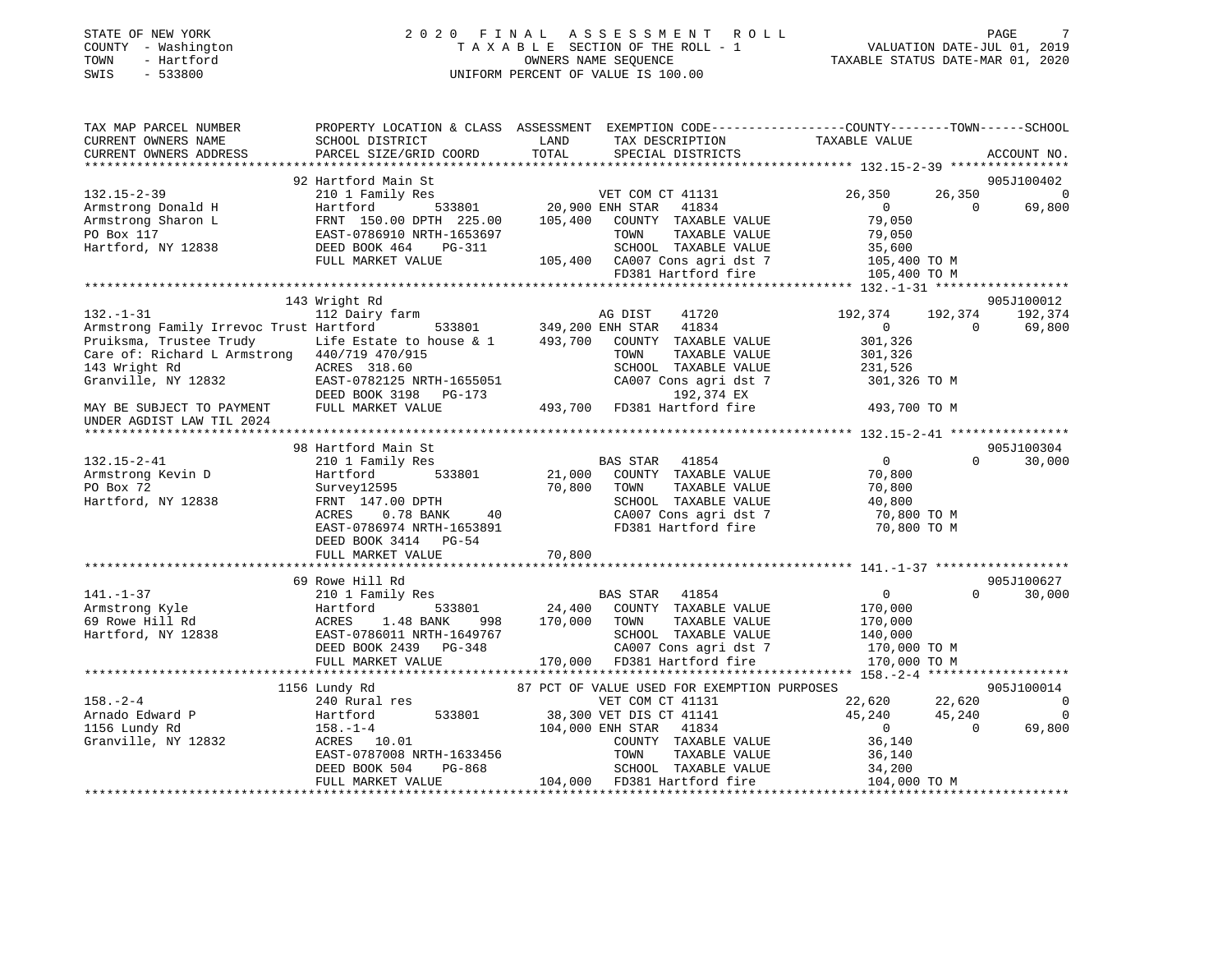| STATE OF NEW YORK<br>COUNTY - Washington<br>TOWN<br>- Hartford<br>SWIS<br>$-533800$ |                                                                                                                                                                                                                                                                                | 2020 FINAL ASSESSMENT ROLL<br>PAGE 8<br>TAXABLE SECTION OF THE ROLL - 1 VALUATION DATE-JUL 01, 2019<br>OWNERS NAME SEQUENCE TAXABLE STATUS DATE-MAR 01, 2020<br>UNIFORM PERCENT OF VALUE IS 100.00                                           | PAGE                                                                                          |
|-------------------------------------------------------------------------------------|--------------------------------------------------------------------------------------------------------------------------------------------------------------------------------------------------------------------------------------------------------------------------------|----------------------------------------------------------------------------------------------------------------------------------------------------------------------------------------------------------------------------------------------|-----------------------------------------------------------------------------------------------|
| CURRENT OWNERS NAME<br>CURRENT OWNERS ADDRESS                                       | SCHOOL DISTRICT<br>PARCEL SIZE/GRID COORD                                                                                                                                                                                                                                      | TAX MAP PARCEL NUMBER THE PROPERTY LOCATION & CLASS ASSESSMENT EXEMPTION CODE---------------COUNTY--------TOWN------SCHOOL<br>TAX DESCRIPTION<br>LAND<br>TOTAL<br>SPECIAL DISTRICTS                                                          | TAXABLE VALUE<br>ACCOUNT NO.                                                                  |
| ******************                                                                  |                                                                                                                                                                                                                                                                                |                                                                                                                                                                                                                                              |                                                                                               |
|                                                                                     | 3470 State Route 196                                                                                                                                                                                                                                                           |                                                                                                                                                                                                                                              | 905J100694<br>$\overline{0}$<br>$\Omega$                                                      |
|                                                                                     | 140.-1-39<br>Ashe Kenneth<br>Martens Deborah<br>3470 State Route 196<br>Fort Ann, NY 12827<br>Fort Ann, NY 12827<br>Ashe Kennet 100.00 DPTH 109.00<br>EAST-0770198 NRTH-1643883<br>FRNT 100.00 DPTH 109.00 157,600 TOWN<br>BANK 998<br>DEED BOOK 2032    PG-111                | $\begin{tabular}{lllllllllll} \texttt{s} & \texttt{BAS STAR} & \texttt{41854} \\ \texttt{533801} & \texttt{11,500} & \texttt{COUNTY} & \texttt{TAXABLE VALUE} \end{tabular}$<br>TAXABLE VALUE<br>SCHOOL TAXABLE VALUE<br>FD381 Hartford fire | 30,000<br>157,600<br>157,600<br>127,600<br>157,600 TO M                                       |
|                                                                                     | FULL MARKET VALUE                                                                                                                                                                                                                                                              | 157,600                                                                                                                                                                                                                                      |                                                                                               |
|                                                                                     |                                                                                                                                                                                                                                                                                |                                                                                                                                                                                                                                              |                                                                                               |
| $140. - 1 - 41.1$<br>140.-1-41.1<br>Ashe Michael K                                  | 3466 State Route 196<br>210 1 Family Res<br>AGED-CO/T (AGED-CO/T<br>Hartford 533801 35,000 ENH STAR<br>ACRES 5.01 BANK 998 146,500 COUNTY                                                                                                                                      | AGED-CO/TN 41801<br>41834                                                                                                                                                                                                                    | 905J101342<br>7,325<br>7,325<br>$\sim$ 0<br>$\overline{0}$<br>69,800<br>$\overline{0}$        |
| 3466 State Route 196                                                                | FULL MARKET VALUE                                                                                                                                                                                                                                                              | 5.01 BANK 998 146,500 COUNTY TAXABLE VALUE<br>Fort Ann, NY 12827<br>EAST-0770439 NRTH-1643764<br>DEED BOOK 2179 PG-46<br>DEED BOOK 2179 PG-46<br>TAXABLE VALUE<br>146,500 FD381 Hartford fire                                                | 139,175<br>139,175<br>رب <sub>1991</sub><br>76,700<br>146,500 TO M                            |
|                                                                                     | **************************                                                                                                                                                                                                                                                     |                                                                                                                                                                                                                                              |                                                                                               |
|                                                                                     | 23 Blood St<br>142.-1-30.1<br>Ashe Philip<br>Ashe Philip<br>Petteys Kimberly A<br>23 Blood St<br>Cranville, NY 12832<br>Cranville, NY 12832<br>Peter BOOK 3903<br>Peter David ACRES<br>2.45 BANK<br>997<br>Granville, NY 12832<br>DEED BOOK 3903<br>PG-17<br>FULL MARKET VALUE | VET WAR CT 41121<br>28,500 COUNTY TAXABLE VALUE<br>127,300 TOWN<br>TAXABLE VALUE<br>SCHOOL TAXABLE VALUE<br>CA008 Cons agri dst 8<br>FD381 Hartford fire<br>127,300                                                                          | 19,095<br>19,095<br>$\Omega$<br>108,205<br>108,205<br>127,300<br>127,300 TO M<br>127,300 TO M |
|                                                                                     |                                                                                                                                                                                                                                                                                |                                                                                                                                                                                                                                              |                                                                                               |
| $149. - 1 - 2$<br>Aubrey Doris<br>MAY BE SUBJECT TO PAYMENT FULL MARKET VALUE       | 3245 State Route 196                                                                                                                                                                                                                                                           | 280 Res Multiple<br>280 Res Multiple<br>Hartford 533801 165,100 COUNTY TAXABLE VALUE<br>AGRI-D IND 41730<br>353,200<br>TOWN<br>TAXABLE VALUE<br>SCHOOL TAXABLE VALUE<br>FD381 Hartford fire<br>353,200                                       | 905J100024<br>76,779<br>76,779<br>76,779<br>276,421<br>276,421<br>276,421<br>353,200 TO M     |
| UNDER AGDIST LAW TIL 2027                                                           |                                                                                                                                                                                                                                                                                |                                                                                                                                                                                                                                              |                                                                                               |
|                                                                                     | 141 Baker Rd                                                                                                                                                                                                                                                                   | 90 PCT OF VALUE USED FOR EXEMPTION PURPOSES                                                                                                                                                                                                  | 905J100595                                                                                    |
|                                                                                     |                                                                                                                                                                                                                                                                                | AGED-CO/TN 41801                                                                                                                                                                                                                             | 109,665<br>109,665 0                                                                          |
|                                                                                     |                                                                                                                                                                                                                                                                                | 46,900 AGED-SCH 41804                                                                                                                                                                                                                        | 87,732                                                                                        |
|                                                                                     |                                                                                                                                                                                                                                                                                | 243,700 ENH STAR<br>41834                                                                                                                                                                                                                    | $109,665$<br>0 0<br>0 0<br>69,800                                                             |
|                                                                                     | 132.-4-1<br>Aubrey Jean Martford 533801 46,900<br>Aubrey Robert B<br>PO Box 57 EAST-0793942 NRTH-1655225<br>Hartford, NY 12838 DEED BOOK 449 PG-761<br>FULL MARKET VALUE 243,700                                                                                               | COUNTY TAXABLE VALUE<br>TOWN<br>TAXABLE VALUE<br>243,700 SCHOOL TAXABLE VALUE                                                                                                                                                                | 134,035<br>134,035<br>86,168                                                                  |
|                                                                                     |                                                                                                                                                                                                                                                                                | FD381 Hartford fire                                                                                                                                                                                                                          | 243,700 TO M                                                                                  |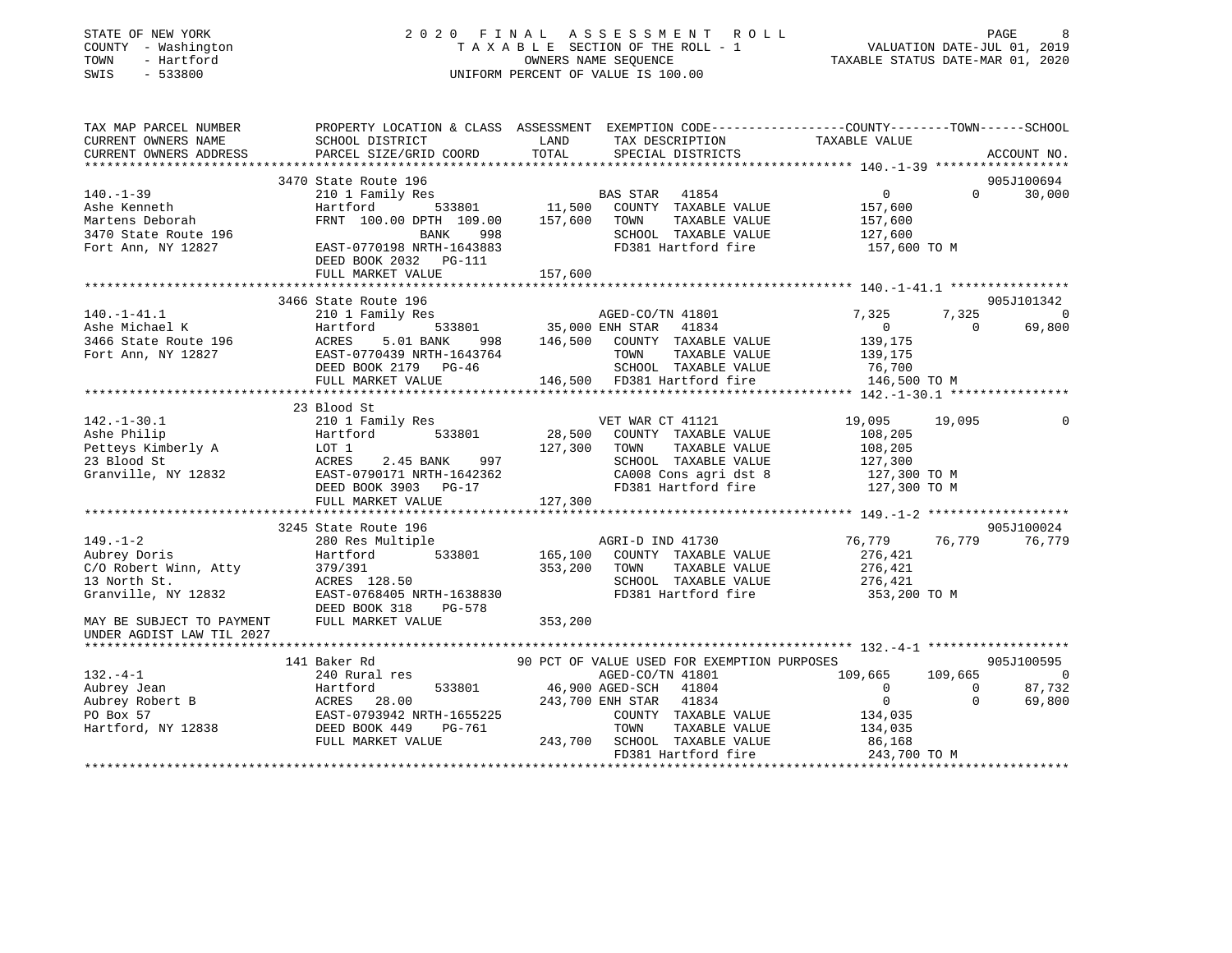# STATE OF NEW YORK 2 0 2 0 F I N A L A S S E S S M E N T R O L L PAGE 9 COUNTY - Washington T A X A B L E SECTION OF THE ROLL - 1 VALUATION DATE-JUL 01, 2019 TOWN - Hartford OWNERS NAME SEQUENCE TAXABLE STATUS DATE-MAR 01, 2020 SWIS - 533800 UNIFORM PERCENT OF VALUE IS 100.00

| TAX MAP PARCEL NUMBER                                   | PROPERTY LOCATION & CLASS ASSESSMENT EXEMPTION CODE---------------COUNTY-------TOWN-----SCHOOL                                        |                |                                                                       |                         |                    |
|---------------------------------------------------------|---------------------------------------------------------------------------------------------------------------------------------------|----------------|-----------------------------------------------------------------------|-------------------------|--------------------|
| CURRENT OWNERS NAME                                     | SCHOOL DISTRICT                                                                                                                       | LAND           | TAX DESCRIPTION                                                       | TAXABLE VALUE           |                    |
| CURRENT OWNERS ADDRESS                                  | PARCEL SIZE/GRID COORD                                                                                                                | TOTAL          | SPECIAL DISTRICTS                                                     |                         | ACCOUNT NO.        |
|                                                         |                                                                                                                                       |                |                                                                       |                         |                    |
|                                                         | 41 Winch Way                                                                                                                          |                |                                                                       |                         |                    |
| $149. - 1 - 26.19$                                      | 210 1 Family Res                                                                                                                      |                | COUNTY TAXABLE VALUE                                                  | 111,500                 |                    |
| Aubrey Joshua S                                         | Hartford                                                                                                                              | 533801 22,900  | TOWN<br>TAXABLE VALUE                                                 | 111,500                 |                    |
| 41 Winch Way                                            | 1.57 BANK<br>ACRES                                                                                                                    | 998 111,500    | SCHOOL TAXABLE VALUE                                                  | 111,500                 |                    |
| Argyle, NY 12809                                        | ACRES 1.37 2.2<br>EAST-0779557 NRTH-1636342<br>CASE DG-101                                                                            |                | FD381 Hartford fire                                                   | 111,500 TO M            |                    |
|                                                         | DEED BOOK 3605 PG-101                                                                                                                 |                |                                                                       |                         |                    |
|                                                         | FULL MARKET VALUE                                                                                                                     | 111,500        |                                                                       |                         |                    |
|                                                         |                                                                                                                                       |                |                                                                       |                         |                    |
|                                                         | Hall Rd                                                                                                                               |                |                                                                       |                         |                    |
| $122. - 1 - 27.3$                                       | 314 Rural vac<10                                                                                                                      |                | COUNTY TAXABLE VALUE                                                  | 20,000                  |                    |
| Aubrey Nathan H                                         | 533801<br>Hartford                                                                                                                    | 20,000         | TAXABLE VALUE<br>TOWN                                                 | 20,000                  |                    |
| Aubrey Amy L                                            | LOT 3                                                                                                                                 | 20,000         | SCHOOL TAXABLE VALUE                                                  | 20,000                  |                    |
| 295 Hall Rd                                             | ACRES<br>3.17                                                                                                                         |                | SCHOOL TAXABLE VALUE 20,000<br>CA007 Cons agri dst 7 20,000 TO M      |                         |                    |
| Fort Ann, NY 12827                                      | EAST-0772925 NRTH-1661894                                                                                                             |                | FD381 Hartford fire                                                   | 20,000 TO M             |                    |
|                                                         | DEED BOOK 935                                                                                                                         |                |                                                                       |                         |                    |
|                                                         | PG-213                                                                                                                                |                |                                                                       |                         |                    |
|                                                         | FULL MARKET VALUE                                                                                                                     | 20,000         |                                                                       |                         |                    |
|                                                         |                                                                                                                                       |                |                                                                       |                         |                    |
|                                                         | 295 Hall Rd                                                                                                                           |                |                                                                       |                         |                    |
| $122. - 1 - 27.4$<br>$122. -1 - 27.$<br>Aubrey Nathan H | 210 1 Family Res                                                                                                                      |                | BAS STAR 41854<br>34,200 COUNTY TAXABLE VALUE                         | $\overline{0}$          | $\Omega$<br>30,000 |
|                                                         | Hartford 533801                                                                                                                       |                |                                                                       | 232,400                 |                    |
|                                                         | LOT 3                                                                                                                                 | 232,400        | TAXABLE VALUE<br>TOWN                                                 | 232,400                 |                    |
| 295 Hall Rd                                             | ACRES<br>4.73                                                                                                                         |                | SCHOOL TAXABLE VALUE<br>VALUE<br>CA007 Cons agri dst 7<br>FD381 Portf | 202,400<br>232,400 TO M |                    |
| Fort Ann, NY 12827                                      | EAST-0772649 NRTH-1661913                                                                                                             |                |                                                                       |                         |                    |
|                                                         | PG-213<br>DEED BOOK 935                                                                                                               |                | FD381 Hartford fire 232,400 TO M                                      |                         |                    |
|                                                         | FULL MARKET VALUE                                                                                                                     | 232,400        |                                                                       |                         |                    |
|                                                         |                                                                                                                                       |                |                                                                       |                         |                    |
|                                                         | 5625 County Route 30                                                                                                                  |                |                                                                       |                         |                    |
| $141. - 3 - 29.4$                                       | 240 Rural res                                                                                                                         |                | COUNTY TAXABLE VALUE                                                  | 131,800                 |                    |
| Aubrey Rebecca M                                        | 533801<br>Hartford                                                                                                                    | 36,000         | TAXABLE VALUE<br>TOWN                                                 | 131,800                 |                    |
| 5625 County Route 30                                    | LOT 3                                                                                                                                 | 131,800        | SCHOOL TAXABLE VALUE                                                  | 131,800                 |                    |
| Granville, NY 12832                                     | ACRES 13.94 BANK<br>999                                                                                                               |                | CA008 Cons agri dst 8 131,800 TO M                                    |                         |                    |
|                                                         | EAST-0787486 NRTH-1643420                                                                                                             |                | FD381 Hartford fire                                                   | 131,800 TO M            |                    |
|                                                         |                                                                                                                                       |                |                                                                       |                         |                    |
|                                                         | DEED BOOK 3474 PG-151                                                                                                                 |                |                                                                       |                         |                    |
|                                                         | FULL MARKET VALUE                                                                                                                     | 131,800        |                                                                       |                         |                    |
|                                                         |                                                                                                                                       |                |                                                                       |                         |                    |
|                                                         | 3236 County Route 43<br>240 Rural res                                                                                                 |                |                                                                       |                         | 905J100020         |
| $148. - 1 - 5.1$                                        | 240 Rural res                                                                                                                         |                | ENH STAR 41834                                                        | $\overline{0}$          | $\Omega$<br>69,800 |
| Aubrey Richard J                                        | Hartford                                                                                                                              | 533801 106,200 | COUNTY TAXABLE VALUE                                                  | 243,000                 |                    |
|                                                         |                                                                                                                                       | 243,000        | TAXABLE VALUE<br>TOWN                                                 | 243,000                 |                    |
|                                                         |                                                                                                                                       |                | SCHOOL TAXABLE VALUE                                                  | 173,200                 |                    |
|                                                         | Aubrey Betty Ann MCRES 65.00<br>3236 County Route 43 EAST-0766163 NRTH-1640451<br>Fort Ann, NY 12827 DEED BOOK 341 PG-482<br>$PG-482$ |                | CA007 Cons agri dst 7 243,000 TO M                                    |                         |                    |
|                                                         | FULL MARKET VALUE                                                                                                                     |                | 243,000 FD381 Hartford fire                                           | 243,000 TO M            |                    |
|                                                         |                                                                                                                                       |                |                                                                       |                         |                    |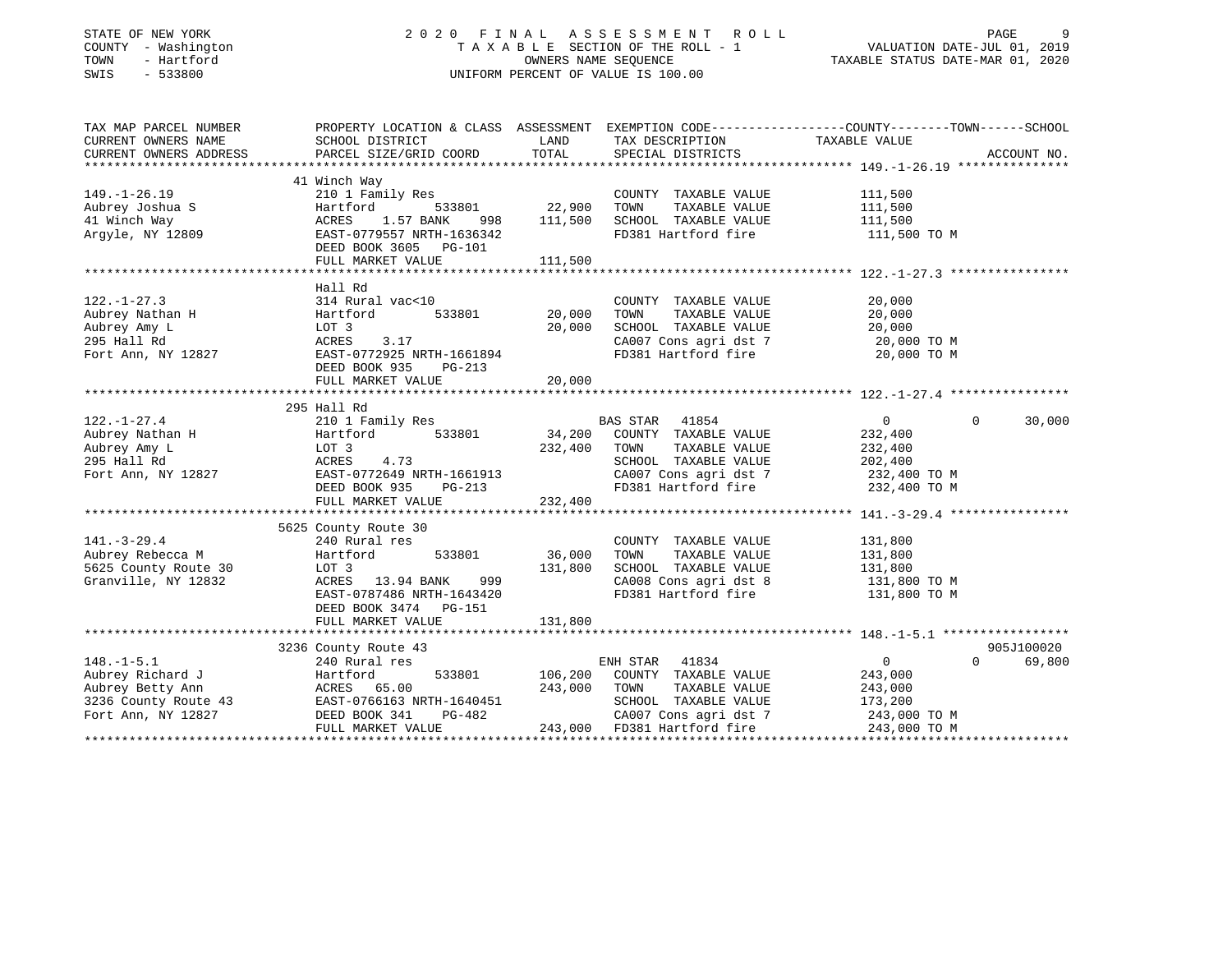# STATE OF NEW YORK 2 0 2 0 F I N A L A S S E S S M E N T R O L L PAGE 10 COUNTY - Washington T A X A B L E SECTION OF THE ROLL - 1 VALUATION DATE-JUL 01, 2019 TOWN - Hartford OWNERS NAME SEQUENCE TAXABLE STATUS DATE-MAR 01, 2020 SWIS - 533800 UNIFORM PERCENT OF VALUE IS 100.00

| TAX MAP PARCEL NUMBER                                                                                                                                                                                                          | PROPERTY LOCATION & CLASS ASSESSMENT EXEMPTION CODE-----------------COUNTY--------TOWN------SCHOOL                                                                                                                                                             |                                                                                                                       |                                                                                                                       |                                 |                |                              |
|--------------------------------------------------------------------------------------------------------------------------------------------------------------------------------------------------------------------------------|----------------------------------------------------------------------------------------------------------------------------------------------------------------------------------------------------------------------------------------------------------------|-----------------------------------------------------------------------------------------------------------------------|-----------------------------------------------------------------------------------------------------------------------|---------------------------------|----------------|------------------------------|
| CURRENT OWNERS NAME                                                                                                                                                                                                            | SCHOOL DISTRICT                                                                                                                                                                                                                                                | <b>EXAMPLE DESCRIPTION OF STREET AND STREET AND STREET AND STREET AND STREET AND STREET AND STREET AND STREET AND</b> | TAX DESCRIPTION                                                                                                       | TAXABLE VALUE                   |                |                              |
|                                                                                                                                                                                                                                | PARCEL SIZE/GRID COORD TOTAL SPECIAL DISTRICTS                                                                                                                                                                                                                 |                                                                                                                       |                                                                                                                       |                                 |                |                              |
|                                                                                                                                                                                                                                |                                                                                                                                                                                                                                                                |                                                                                                                       |                                                                                                                       |                                 |                |                              |
|                                                                                                                                                                                                                                | 13 Rowe Hill Rd                                                                                                                                                                                                                                                |                                                                                                                       |                                                                                                                       |                                 |                | 905J100396                   |
| $141. - 1 - 42$                                                                                                                                                                                                                |                                                                                                                                                                                                                                                                |                                                                                                                       |                                                                                                                       | $\overline{0}$                  | $\Omega$       | 30,000                       |
|                                                                                                                                                                                                                                |                                                                                                                                                                                                                                                                |                                                                                                                       |                                                                                                                       |                                 |                |                              |
|                                                                                                                                                                                                                                |                                                                                                                                                                                                                                                                |                                                                                                                       |                                                                                                                       |                                 |                |                              |
|                                                                                                                                                                                                                                |                                                                                                                                                                                                                                                                |                                                                                                                       |                                                                                                                       |                                 |                |                              |
|                                                                                                                                                                                                                                |                                                                                                                                                                                                                                                                |                                                                                                                       |                                                                                                                       |                                 |                |                              |
|                                                                                                                                                                                                                                |                                                                                                                                                                                                                                                                |                                                                                                                       |                                                                                                                       |                                 |                |                              |
|                                                                                                                                                                                                                                |                                                                                                                                                                                                                                                                |                                                                                                                       |                                                                                                                       |                                 |                |                              |
|                                                                                                                                                                                                                                | Rowe Hill Rd                                                                                                                                                                                                                                                   |                                                                                                                       |                                                                                                                       |                                 |                |                              |
| $141. - 1 - 70.3$<br>141.-1-70.3<br>Aubrey Robert<br>Aubrey Lynne E<br>13 Rowe Hill Rd<br>Granville, NY 12832<br>2.80<br>EAST-0786314 NRTH-1648162<br>EED BOOK 824<br>THE POOK 824<br>THE POOK 824<br>PG-42                    | 312 Vac w/imprv                                                                                                                                                                                                                                                |                                                                                                                       | COUNTY TAXABLE VALUE                                                                                                  | 15,500                          |                |                              |
|                                                                                                                                                                                                                                |                                                                                                                                                                                                                                                                |                                                                                                                       |                                                                                                                       | TAXABLE VALUE 15,500            |                |                              |
|                                                                                                                                                                                                                                |                                                                                                                                                                                                                                                                | 15,500                                                                                                                | SCHOOL TAXABLE VALUE<br>SCHOOL TAXABLE VALUE 15,500<br>CA007 Cons agri dst 7 15,500 TO M                              |                                 |                |                              |
|                                                                                                                                                                                                                                |                                                                                                                                                                                                                                                                |                                                                                                                       |                                                                                                                       |                                 |                |                              |
|                                                                                                                                                                                                                                |                                                                                                                                                                                                                                                                |                                                                                                                       | FD381 Hartford fire 15,500 TO M                                                                                       |                                 |                |                              |
|                                                                                                                                                                                                                                | FULL MARKET VALUE                                                                                                                                                                                                                                              | 15,500                                                                                                                |                                                                                                                       |                                 |                |                              |
|                                                                                                                                                                                                                                |                                                                                                                                                                                                                                                                |                                                                                                                       |                                                                                                                       |                                 |                |                              |
|                                                                                                                                                                                                                                | 186 Gilchrist Hill Rd                                                                                                                                                                                                                                          |                                                                                                                       | $VET COM CT 41131$ $26,100$ $26,100$<br>$39,150$ $39,150$                                                             |                                 |                | 905J100030                   |
| $141. - 3 - 49$                                                                                                                                                                                                                | 210 1 Family Res                                                                                                                                                                                                                                               |                                                                                                                       |                                                                                                                       |                                 |                | $\overline{0}$               |
| Auney Bonnie M<br>Auney Bonnie M<br>186 Gilchrist Hill Rd<br>Hartford NV 12838                                                                                                                                                 |                                                                                                                                                                                                                                                                |                                                                                                                       | 533801 25,700 AGED-CO/TN 41801 39,150 39,150                                                                          |                                 | $\overline{0}$ | $\overline{0}$               |
|                                                                                                                                                                                                                                |                                                                                                                                                                                                                                                                |                                                                                                                       |                                                                                                                       |                                 |                | 46,980                       |
| Hartford, NY 12838                                                                                                                                                                                                             |                                                                                                                                                                                                                                                                |                                                                                                                       |                                                                                                                       |                                 | $\Omega$       | 57,420                       |
|                                                                                                                                                                                                                                |                                                                                                                                                                                                                                                                |                                                                                                                       |                                                                                                                       |                                 |                |                              |
|                                                                                                                                                                                                                                |                                                                                                                                                                                                                                                                |                                                                                                                       |                                                                                                                       |                                 |                |                              |
|                                                                                                                                                                                                                                | Across 1.90<br>EAST -0784615 NRTH-1642519<br>DEED BOOK 925 PG-167<br>FULL MARKET VALUE<br>FULL MARKET VALUE<br>2014,400 NRTH STAR 41834<br>2020 NRTH-1642519<br>29,150<br>29,150<br>29,150<br>29,150<br>29,150<br>29,150<br>29,150<br>29,150<br>29,150<br>29,1 |                                                                                                                       |                                                                                                                       |                                 |                |                              |
|                                                                                                                                                                                                                                |                                                                                                                                                                                                                                                                |                                                                                                                       | FD381 Hartford fire                                                                                                   | 104,400 TO M                    |                |                              |
|                                                                                                                                                                                                                                |                                                                                                                                                                                                                                                                |                                                                                                                       |                                                                                                                       |                                 |                |                              |
|                                                                                                                                                                                                                                | 93 Dick Hill Rd<br>210 1 Family Res<br>210 1 Family Res VET WAR CT 41121                                                                                                                                                                                       |                                                                                                                       |                                                                                                                       |                                 |                | 905J100025<br>$\overline{0}$ |
| $141. - 1 - 67$                                                                                                                                                                                                                |                                                                                                                                                                                                                                                                |                                                                                                                       |                                                                                                                       | 19,950 19,950<br>$\overline{0}$ |                |                              |
| Particular Execution of Execution Contract of Execution Contract Contract Contract Contract Contract Contract Contract Contract Contract Contract Contract Contract Contract Contract Contract Contract Contract Contract Cont |                                                                                                                                                                                                                                                                |                                                                                                                       | 533801 28,400 BAS STAR 41854                                                                                          |                                 | $\Omega$       | 30,000                       |
|                                                                                                                                                                                                                                |                                                                                                                                                                                                                                                                |                                                                                                                       | 133,000 COUNTY TAXABLE VALUE                                                                                          | 113,050<br>113,050              |                |                              |
|                                                                                                                                                                                                                                |                                                                                                                                                                                                                                                                |                                                                                                                       | TOWN<br>TAXABLE VALUE                                                                                                 |                                 |                |                              |
| Hartford, NY 12838 DEED BOOK 497 PG-1023                                                                                                                                                                                       |                                                                                                                                                                                                                                                                |                                                                                                                       |                                                                                                                       |                                 |                |                              |
|                                                                                                                                                                                                                                | FULL MARKET VALUE                                                                                                                                                                                                                                              |                                                                                                                       | G-1023 SCHOOL TAXABLE VALUE 103,000<br>133,000 CA007 Cons agri dst 7 133,000 TO M<br>FD381 Hartford fire 133,000 TO M |                                 |                |                              |
|                                                                                                                                                                                                                                |                                                                                                                                                                                                                                                                |                                                                                                                       |                                                                                                                       |                                 |                |                              |
|                                                                                                                                                                                                                                | State Route 40 OFF                                                                                                                                                                                                                                             |                                                                                                                       |                                                                                                                       |                                 |                |                              |
|                                                                                                                                                                                                                                |                                                                                                                                                                                                                                                                |                                                                                                                       | COUNTY TAXABLE VALUE                                                                                                  | 500                             |                |                              |
|                                                                                                                                                                                                                                |                                                                                                                                                                                                                                                                |                                                                                                                       |                                                                                                                       | 500                             |                |                              |
|                                                                                                                                                                                                                                |                                                                                                                                                                                                                                                                |                                                                                                                       | TAXABLE VALUE<br>SCHOOL TAXABLE VALUE                                                                                 | 500                             |                |                              |
|                                                                                                                                                                                                                                |                                                                                                                                                                                                                                                                |                                                                                                                       |                                                                                                                       | 500 TO M                        |                |                              |
|                                                                                                                                                                                                                                |                                                                                                                                                                                                                                                                |                                                                                                                       | CA007 Cons agri dst 7<br>The limit ford fire                                                                          | 500 TO M                        |                |                              |
|                                                                                                                                                                                                                                | FULL MARKET VALUE                                                                                                                                                                                                                                              | 500                                                                                                                   |                                                                                                                       |                                 |                |                              |
|                                                                                                                                                                                                                                |                                                                                                                                                                                                                                                                |                                                                                                                       |                                                                                                                       |                                 |                |                              |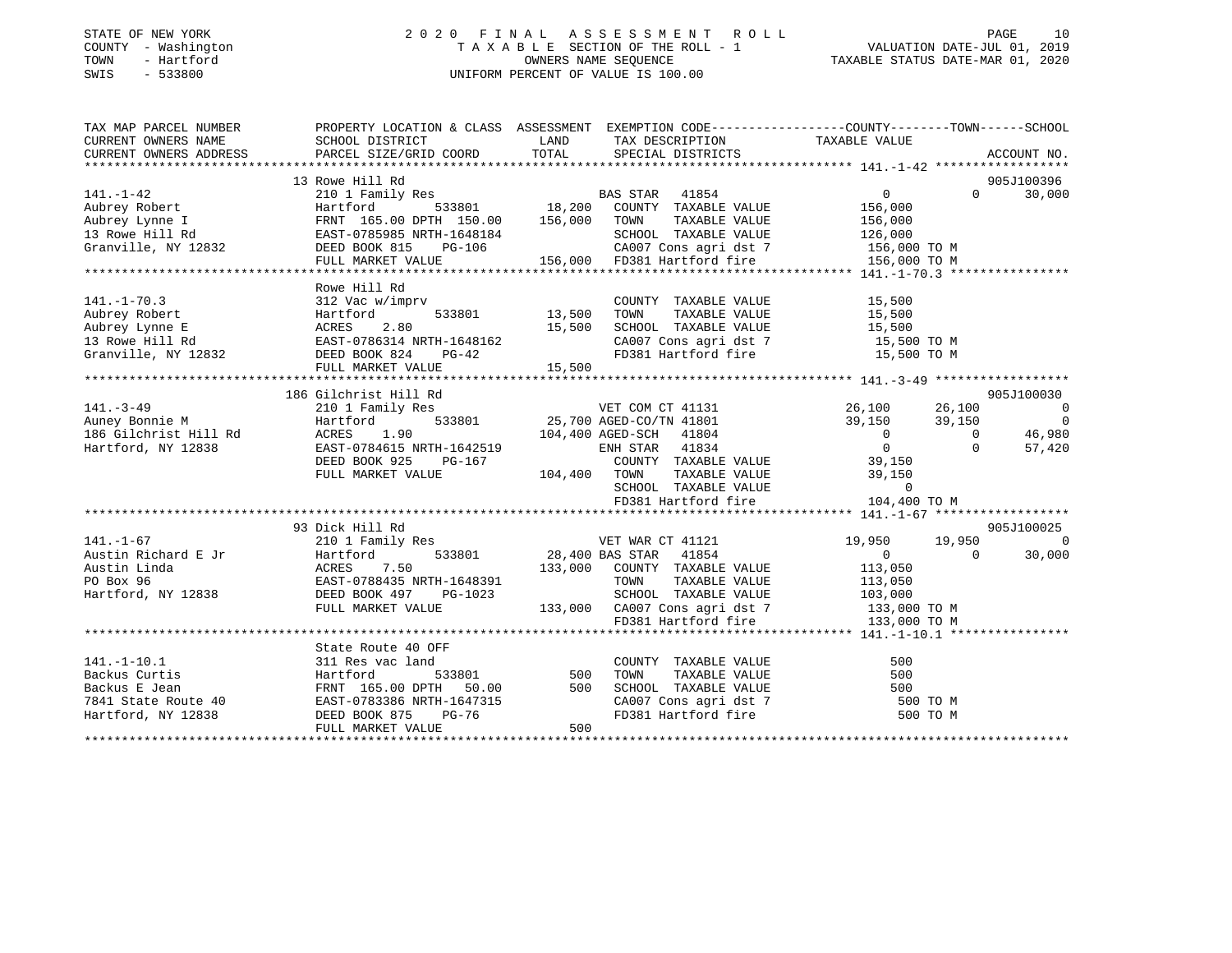# STATE OF NEW YORK 2 0 2 0 F I N A L A S S E S S M E N T R O L L PAGE 11 COUNTY - Washington T A X A B L E SECTION OF THE ROLL - 1 VALUATION DATE-JUL 01, 2019 TOWN - Hartford OWNERS NAME SEQUENCE TAXABLE STATUS DATE-MAR 01, 2020 SWIS - 533800 UNIFORM PERCENT OF VALUE IS 100.00UNIFORM PERCENT OF VALUE IS 100.00

| TAX MAP PARCEL NUMBER<br>CURRENT OWNERS NAME | PROPERTY LOCATION & CLASS ASSESSMENT EXEMPTION CODE-----------------COUNTY-------TOWN------SCHOOL<br>SCHOOL DISTRICT                         LAND       TAX DESCRIPTION         TAXABLE VALUE<br>CURRENT OWNERS ADDRESS PARCEL SIZE/GRID COORD TOTAL                        |                       | TAX DESCRIPTION TAXABLE VALUE SPECIAL DISTRICTS |                                                                                            | ACCOUNT NO. |                  |                  |                       |        |        |   |                     |                         |         |                      |    |  |  |  |  |
|----------------------------------------------|-----------------------------------------------------------------------------------------------------------------------------------------------------------------------------------------------------------------------------------------------------------------------------|-----------------------|-------------------------------------------------|--------------------------------------------------------------------------------------------|-------------|------------------|------------------|-----------------------|--------|--------|---|---------------------|-------------------------|---------|----------------------|----|--|--|--|--|
|                                              |                                                                                                                                                                                                                                                                             |                       |                                                 |                                                                                            |             |                  |                  |                       |        |        |   |                     |                         |         |                      |    |  |  |  |  |
|                                              |                                                                                                                                                                                                                                                                             |                       |                                                 |                                                                                            |             |                  |                  |                       |        |        |   |                     |                         |         |                      |    |  |  |  |  |
|                                              |                                                                                                                                                                                                                                                                             |                       |                                                 |                                                                                            |             |                  |                  |                       |        |        |   |                     |                         |         |                      |    |  |  |  |  |
|                                              |                                                                                                                                                                                                                                                                             |                       |                                                 |                                                                                            |             |                  |                  |                       |        |        |   |                     |                         |         |                      |    |  |  |  |  |
|                                              |                                                                                                                                                                                                                                                                             |                       |                                                 |                                                                                            |             |                  |                  |                       |        |        |   |                     |                         |         |                      |    |  |  |  |  |
|                                              |                                                                                                                                                                                                                                                                             |                       |                                                 |                                                                                            |             |                  |                  |                       |        |        |   |                     |                         |         |                      |    |  |  |  |  |
|                                              |                                                                                                                                                                                                                                                                             |                       |                                                 |                                                                                            |             |                  |                  |                       |        |        |   |                     |                         |         |                      |    |  |  |  |  |
|                                              |                                                                                                                                                                                                                                                                             |                       |                                                 |                                                                                            |             |                  |                  |                       |        |        |   |                     |                         |         |                      |    |  |  |  |  |
|                                              | 141.-1-11<br>141.-1-11<br>141.-1-11<br>14.7848 Motobody<br>143.900 DRED-CO/TN 41801<br>14.900 ENH STRR 41834<br>1624 Rocks Cuttis 433 Auto body<br>194,300 CDNF STRR 41834<br>194,300 CONTY TAXABLE VALUE<br>157,383<br>194,300 TOM TAXABLE VALUE<br>                       |                       |                                                 |                                                                                            |             |                  |                  |                       |        |        |   |                     |                         |         |                      |    |  |  |  |  |
|                                              |                                                                                                                                                                                                                                                                             |                       |                                                 |                                                                                            |             |                  |                  |                       |        |        |   |                     |                         |         |                      |    |  |  |  |  |
|                                              | 132.-1-27.6<br>132.-1-27.6<br>210 1 Family Res<br>132.-1-27.6<br>210 1 Family Res<br>27,200 COUNTY TAXABLE VALUE 188,000<br>27,200 COUNTY TAXABLE VALUE 188,000<br>27,200 COUNTY TAXABLE VALUE 188,000<br>27,200 COUNTY TAXABLE VALUE 188,0                                 |                       |                                                 |                                                                                            |             |                  |                  |                       |        |        |   |                     |                         |         |                      |    |  |  |  |  |
|                                              |                                                                                                                                                                                                                                                                             |                       |                                                 | $\Omega$                                                                                   | 30,000      |                  |                  |                       |        |        |   |                     |                         |         |                      |    |  |  |  |  |
|                                              |                                                                                                                                                                                                                                                                             |                       |                                                 |                                                                                            |             |                  |                  |                       |        |        |   |                     |                         |         |                      |    |  |  |  |  |
|                                              |                                                                                                                                                                                                                                                                             |                       |                                                 |                                                                                            |             |                  |                  |                       |        |        |   |                     |                         |         |                      |    |  |  |  |  |
|                                              |                                                                                                                                                                                                                                                                             |                       |                                                 |                                                                                            |             |                  |                  |                       |        |        |   |                     |                         |         |                      |    |  |  |  |  |
|                                              |                                                                                                                                                                                                                                                                             |                       |                                                 |                                                                                            |             |                  |                  |                       |        |        |   |                     |                         |         |                      |    |  |  |  |  |
|                                              |                                                                                                                                                                                                                                                                             |                       |                                                 |                                                                                            |             |                  |                  |                       |        |        |   |                     |                         |         |                      |    |  |  |  |  |
|                                              |                                                                                                                                                                                                                                                                             |                       |                                                 |                                                                                            |             |                  |                  |                       |        |        |   |                     |                         |         |                      |    |  |  |  |  |
|                                              |                                                                                                                                                                                                                                                                             |                       |                                                 |                                                                                            |             |                  |                  |                       |        |        |   |                     |                         |         |                      |    |  |  |  |  |
|                                              | 11 Hartford Main St and State of the Construction of the MARIE VALUE of Main St and ACRES 2.00<br>Hartford, NY 12838 ACRES 2.00<br>EXST-0785908 NRTH-1651975 CA007 Cons agri dst 7 188,000 TO M<br>EXST-0785908 NRTH-1651975 CA007 C                                        |                       |                                                 |                                                                                            |             |                  |                  |                       |        |        |   |                     |                         |         |                      |    |  |  |  |  |
|                                              | 7823 State Route 40                                                                                                                                                                                                                                                         |                       |                                                 |                                                                                            | 905J101041  |                  |                  |                       |        |        |   |                     |                         |         |                      |    |  |  |  |  |
|                                              |                                                                                                                                                                                                                                                                             |                       |                                                 |                                                                                            |             |                  |                  |                       |        |        |   |                     |                         |         |                      |    |  |  |  |  |
|                                              |                                                                                                                                                                                                                                                                             |                       |                                                 |                                                                                            |             |                  |                  |                       |        |        |   |                     |                         |         |                      |    |  |  |  |  |
|                                              |                                                                                                                                                                                                                                                                             |                       |                                                 |                                                                                            |             |                  |                  |                       |        |        |   |                     |                         |         |                      |    |  |  |  |  |
|                                              |                                                                                                                                                                                                                                                                             |                       |                                                 |                                                                                            |             |                  |                  |                       |        |        |   |                     |                         |         |                      |    |  |  |  |  |
|                                              |                                                                                                                                                                                                                                                                             |                       |                                                 |                                                                                            |             |                  |                  |                       |        |        |   |                     |                         |         |                      |    |  |  |  |  |
|                                              | $\n\n\n141.-1-2.3\n7823 State Route 40\n20,205\n20,205\n\n\nBackus Macella L\n210 I Family Res\n26,600 BAS STAR 41854\n20,205\n20,205\n0\n\n\n7823 State Route 40\nFRNT 355.00 DPTH 270.00\n134,700\nCOUNTY TAXABLE VALUE\n11$                                              | 141.-1-2.3            | 7823 State Route 40                             | 20,205                                                                                     | 20,205      | Backus Macella L | 210 I Family Res | 26,600 BAS STAR 41854 | 20,205 | 20,205 | 0 | 7823 State Route 40 | FRNT 355.00 DPTH 270.00 | 134,700 | COUNTY TAXABLE VALUE | 11 |  |  |  |  |
| 141.-1-2.3                                   | 7823 State Route 40                                                                                                                                                                                                                                                         | 20,205                | 20,205                                          |                                                                                            |             |                  |                  |                       |        |        |   |                     |                         |         |                      |    |  |  |  |  |
| Backus Macella L                             | 210 I Family Res                                                                                                                                                                                                                                                            | 26,600 BAS STAR 41854 | 20,205                                          | 20,205                                                                                     | 0           |                  |                  |                       |        |        |   |                     |                         |         |                      |    |  |  |  |  |
| 7823 State Route 40                          | FRNT 355.00 DPTH 270.00                                                                                                                                                                                                                                                     | 134,700               | COUNTY TAXABLE VALUE                            | 11                                                                                         |             |                  |                  |                       |        |        |   |                     |                         |         |                      |    |  |  |  |  |
|                                              |                                                                                                                                                                                                                                                                             |                       |                                                 |                                                                                            |             |                  |                  |                       |        |        |   |                     |                         |         |                      |    |  |  |  |  |
|                                              | Baldwin Corners Rd                                                                                                                                                                                                                                                          |                       |                                                 |                                                                                            | 905J101359  |                  |                  |                       |        |        |   |                     |                         |         |                      |    |  |  |  |  |
| $122. - 1 - 33.2$                            | 323 Vacant rural                                                                                                                                                                                                                                                            |                       | COUNTY TAXABLE VALUE 55,000                     |                                                                                            |             |                  |                  |                       |        |        |   |                     |                         |         |                      |    |  |  |  |  |
|                                              |                                                                                                                                                                                                                                                                             |                       |                                                 |                                                                                            |             |                  |                  |                       |        |        |   |                     |                         |         |                      |    |  |  |  |  |
|                                              |                                                                                                                                                                                                                                                                             |                       |                                                 |                                                                                            |             |                  |                  |                       |        |        |   |                     |                         |         |                      |    |  |  |  |  |
|                                              |                                                                                                                                                                                                                                                                             |                       |                                                 |                                                                                            |             |                  |                  |                       |        |        |   |                     |                         |         |                      |    |  |  |  |  |
|                                              |                                                                                                                                                                                                                                                                             |                       |                                                 |                                                                                            |             |                  |                  |                       |        |        |   |                     |                         |         |                      |    |  |  |  |  |
|                                              |                                                                                                                                                                                                                                                                             |                       |                                                 |                                                                                            |             |                  |                  |                       |        |        |   |                     |                         |         |                      |    |  |  |  |  |
|                                              | $\begin{array}{cccccccc} 122.-1-33.2 & 323&01 & 53.801 & 55,000 &0000 &0.0000 &0.0000 &0.0000 &0.0000 &0.0000 &0.0000 &0.0000 &0.0000 &0.0000 &0.0000 &0.0000 &0.0000 &0.0000 &0.0000 &0.0000 &0.0000 &0.0000 &0.0000 &0.0000 &0.0000 &0.0000 &0.0000 &0.0000 &0.0000 &0.0$ |                       |                                                 |                                                                                            |             |                  |                  |                       |        |        |   |                     |                         |         |                      |    |  |  |  |  |
|                                              |                                                                                                                                                                                                                                                                             |                       |                                                 |                                                                                            |             |                  |                  |                       |        |        |   |                     |                         |         |                      |    |  |  |  |  |
|                                              | Baldwin Corners Rd                                                                                                                                                                                                                                                          |                       |                                                 |                                                                                            |             |                  |                  |                       |        |        |   |                     |                         |         |                      |    |  |  |  |  |
| $122. - 1 - 33.7$                            | 311 Res vac land                                                                                                                                                                                                                                                            | d<br>533801 1,500     | COUNTY TAXABLE VALUE                            | 1,500                                                                                      |             |                  |                  |                       |        |        |   |                     |                         |         |                      |    |  |  |  |  |
| Bacon Newell                                 | Hartford                                                                                                                                                                                                                                                                    |                       |                                                 | TOWN TAXABLE VALUE 1,500<br>SCHOOL TAXABLE VALUE 1,500<br>CA007 Cons agri dst 7 1,500 TO M |             |                  |                  |                       |        |        |   |                     |                         |         |                      |    |  |  |  |  |
|                                              | Bacon Nancy<br>1,500<br>1,500<br>1,500<br>Fort Edward NY 12828<br>Face Content Content of Case of Case of Case of Case of Edward<br>Fort Edward NY 12828                                                                                                                    |                       |                                                 |                                                                                            |             |                  |                  |                       |        |        |   |                     |                         |         |                      |    |  |  |  |  |
|                                              |                                                                                                                                                                                                                                                                             |                       |                                                 |                                                                                            |             |                  |                  |                       |        |        |   |                     |                         |         |                      |    |  |  |  |  |
| Fort Edward, NY 12828                        | EAST-0770899 NRTH-1663290                                                                                                                                                                                                                                                   |                       | FD381 Hartford fire                             | 1,500 TO M                                                                                 |             |                  |                  |                       |        |        |   |                     |                         |         |                      |    |  |  |  |  |
|                                              | DEED BOOK 2873 PG-136                                                                                                                                                                                                                                                       |                       |                                                 |                                                                                            |             |                  |                  |                       |        |        |   |                     |                         |         |                      |    |  |  |  |  |
|                                              | FULL MARKET VALUE                                                                                                                                                                                                                                                           | 1,500                 |                                                 |                                                                                            |             |                  |                  |                       |        |        |   |                     |                         |         |                      |    |  |  |  |  |
|                                              |                                                                                                                                                                                                                                                                             |                       |                                                 |                                                                                            |             |                  |                  |                       |        |        |   |                     |                         |         |                      |    |  |  |  |  |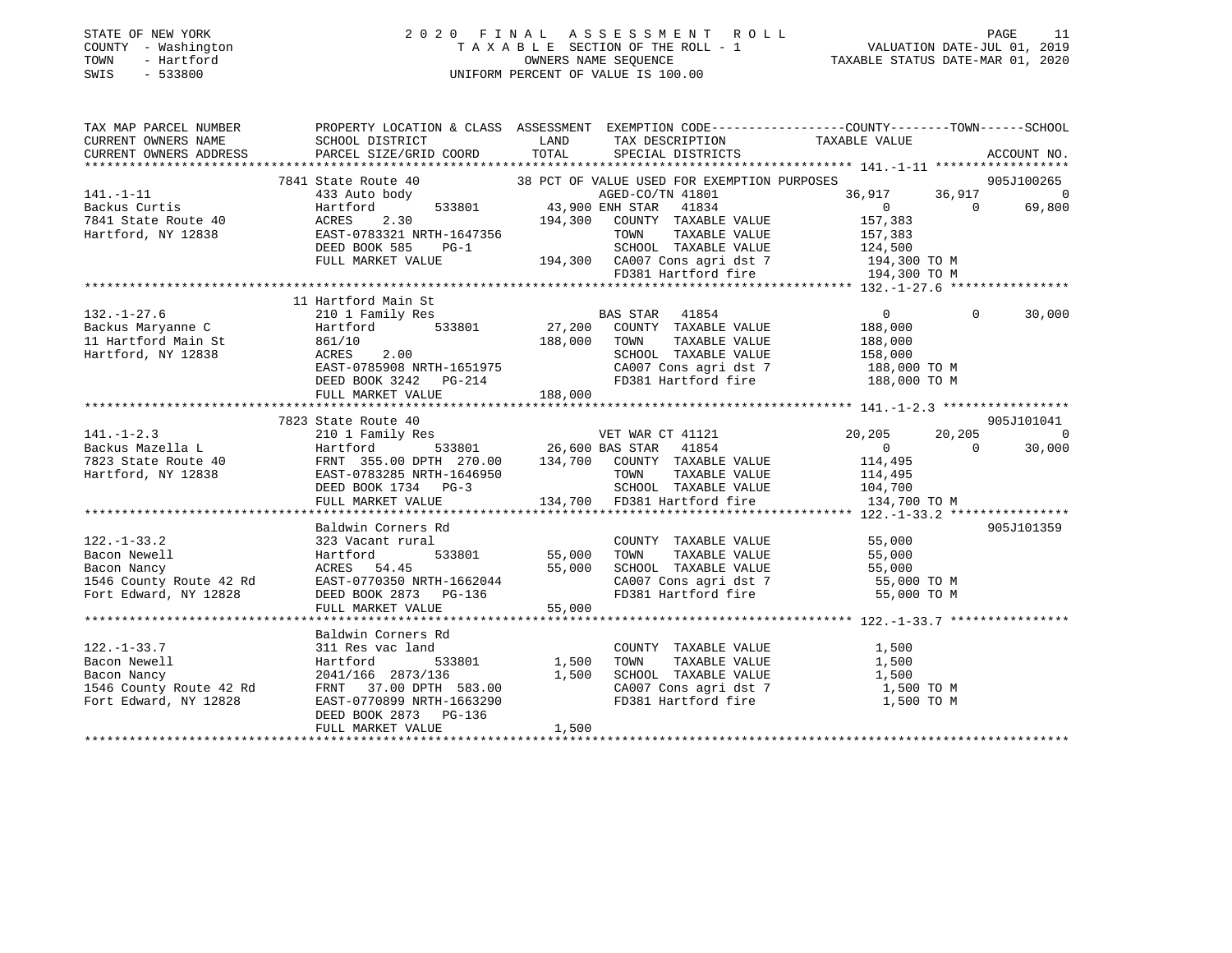# STATE OF NEW YORK 2 0 2 0 F I N A L A S S E S S M E N T R O L L PAGE 12 COUNTY - Washington T A X A B L E SECTION OF THE ROLL - 1 VALUATION DATE-JUL 01, 2019 TOWN - Hartford OWNERS NAME SEQUENCE TAXABLE STATUS DATE-MAR 01, 2020 SWIS - 533800 UNIFORM PERCENT OF VALUE IS 100.00

| TAX MAP PARCEL NUMBER<br>CURRENT OWNERS NAME<br>CURRENT OWNERS ADDRESS | PROPERTY LOCATION & CLASS ASSESSMENT EXEMPTION CODE----------------COUNTY-------TOWN-----SCHOOL<br>SCHOOL DISTRICT<br>PARCEL SIZE/GRID COORD                                                                                                  | LAND<br>TOTAL | TAX DESCRIPTION<br>SPECIAL DISTRICTS                                   | TAXABLE VALUE  |          | ACCOUNT NO. |
|------------------------------------------------------------------------|-----------------------------------------------------------------------------------------------------------------------------------------------------------------------------------------------------------------------------------------------|---------------|------------------------------------------------------------------------|----------------|----------|-------------|
|                                                                        |                                                                                                                                                                                                                                               |               |                                                                        |                |          |             |
|                                                                        | 7936 State Route 40                                                                                                                                                                                                                           |               |                                                                        |                |          | 905J100179  |
| $141. - 1 - 33$                                                        | 314 Rural vac<10                                                                                                                                                                                                                              |               | COUNTY TAXABLE VALUE                                                   | 18,500         |          |             |
| Baguisi Alberino D                                                     | Hartford                                                                                                                                                                                                                                      | 533801 18,500 | TOWN<br>TAXABLE VALUE                                                  | 18,500         |          |             |
| Baguisi Susan M                                                        | ACRES<br>1.97                                                                                                                                                                                                                                 | 18,500        | SCHOOL TAXABLE VALUE                                                   | 18,500         |          |             |
|                                                                        | 80 Mountain View Ave EAST-0784707 NRTH-1648903<br>Rensselaer, NY 12144 DEED BOOK 3851 PG-138                                                                                                                                                  |               | CA007 Cons agri dst 7                                                  | 18,500 TO M    |          |             |
|                                                                        |                                                                                                                                                                                                                                               |               | FD381 Hartford fire                                                    | 18,500 TO M    |          |             |
|                                                                        | FULL MARKET VALUE                                                                                                                                                                                                                             | 18,500        |                                                                        |                |          |             |
|                                                                        |                                                                                                                                                                                                                                               |               |                                                                        |                |          | 905J100609  |
| $142. - 1 - 14$                                                        | 260 Blood St<br>270 Mfg housing                                                                                                                                                                                                               |               | 41800<br>AGED-ALL                                                      | 18,000         | 18,000   | 18,000      |
|                                                                        |                                                                                                                                                                                                                                               |               | 17,900 ENH STAR 41834                                                  | $\overline{0}$ | $\Omega$ | 18,000      |
|                                                                        |                                                                                                                                                                                                                                               |               | 36,000 COUNTY TAXABLE VALUE                                            | 18,000         |          |             |
|                                                                        |                                                                                                                                                                                                                                               |               | TOWN<br>TAXABLE VALUE                                                  | 18,000         |          |             |
|                                                                        |                                                                                                                                                                                                                                               |               | SCHOOL TAXABLE VALUE                                                   | $\overline{0}$ |          |             |
|                                                                        | Fig. 1-1-1-4<br>Bailey James M Life Us Hartford 533801<br>St. Louis-Dudley Zenova FRNT 165.00 DPTH 230.00<br>260 Blood St EAST-0793709 NRTH-1646501<br>Granville, NY 12832 DEED BOOK 20191 PG-29169<br>FULL MARKET VALUE<br>FULL MARKET VALUE |               | 36,000 FD381 Hartford fire                                             | 36,000 TO M    |          |             |
|                                                                        |                                                                                                                                                                                                                                               |               |                                                                        |                |          |             |
|                                                                        | 258 Blood St                                                                                                                                                                                                                                  |               |                                                                        |                |          | 905J101258  |
| $142. - 1 - 16.1$                                                      | 311 Res vac land                                                                                                                                                                                                                              |               | COUNTY TAXABLE VALUE                                                   | 2,100          |          |             |
|                                                                        |                                                                                                                                                                                                                                               | 2,100         | TOWN<br>TAXABLE VALUE                                                  | 2,100          |          |             |
|                                                                        | Bailey James M Life Us Martford 533801<br>St.Louis-Dudley Zenova FRNT 120.00 DPTH 140.00<br>260 Blood St EAST-0793834 NRTH-1646509                                                                                                            | 2,100         | SCHOOL TAXABLE VALUE                                                   | 2,100          |          |             |
|                                                                        |                                                                                                                                                                                                                                               |               | FD381 Hartford fire                                                    | 2,100 TO M     |          |             |
|                                                                        | Granville, NY 12832 DEED BOOK 20191 PG-29170                                                                                                                                                                                                  |               |                                                                        |                |          |             |
|                                                                        | FULL MARKET VALUE                                                                                                                                                                                                                             | 2,100         |                                                                        |                |          |             |
|                                                                        |                                                                                                                                                                                                                                               |               |                                                                        |                |          | 905J100319  |
| $132. - 1 - 25.1$                                                      | 8185 State Route 40<br>210 1 Family Res                                                                                                                                                                                                       |               | COUNTY TAXABLE VALUE                                                   | 193,600        |          |             |
| Baker Amanda M                                                         | Hartford                                                                                                                                                                                                                                      | 533801 43,100 | TOWN<br>TAXABLE VALUE                                                  | 193,600        |          |             |
| 8185 State Route 40                                                    | ACRES<br>7.71 BANK                                                                                                                                                                                                                            | 999 193,600   | SCHOOL TAXABLE VALUE                                                   | 193,600        |          |             |
| Granville, NY 12832                                                    | EAST-0787949 NRTH-1654311                                                                                                                                                                                                                     |               |                                                                        |                |          |             |
|                                                                        | DEED BOOK 3446 PG-72                                                                                                                                                                                                                          |               | CA007 Cons agri dst 7 193,600 TO M<br>FD381 Hartford fire 193,600 TO M |                |          |             |
|                                                                        | FULL MARKET VALUE                                                                                                                                                                                                                             | 193,600       |                                                                        |                |          |             |
|                                                                        |                                                                                                                                                                                                                                               |               |                                                                        |                |          |             |
|                                                                        | 129 Baker Rd                                                                                                                                                                                                                                  |               | 75 PCT OF VALUE USED FOR EXEMPTION PURPOSES                            |                |          | 905J100028  |
| $132 - 2 - 4$                                                          | 240 Rural res                                                                                                                                                                                                                                 |               | AGED-ALL<br>41800                                                      | 39,975         | 39,975   | 39,975      |
| Baker Dennis J                                                         | Hartford<br>533801                                                                                                                                                                                                                            |               | 51,500 ENH STAR 41834                                                  | $\Omega$       | $\Omega$ | 66,625      |
| 129 Baker Rd                                                           | ACRES 33.90                                                                                                                                                                                                                                   | 106,600       | COUNTY TAXABLE VALUE                                                   | 66,625         |          |             |
| Granville, NY 12832                                                    | EAST-0793312 NRTH-1655207                                                                                                                                                                                                                     |               | TOWN<br>TAXABLE VALUE                                                  | 66,625         |          |             |
|                                                                        | DEED BOOK 507<br>PG-43                                                                                                                                                                                                                        |               | SCHOOL TAXABLE VALUE                                                   | $\mathbf{0}$   |          |             |
|                                                                        | FULL MARKET VALUE                                                                                                                                                                                                                             |               | 106,600 CA007 Cons agri dst 7                                          | 106,600 TO M   |          |             |
|                                                                        |                                                                                                                                                                                                                                               |               | FD381 Hartford fire                                                    | 106,600 TO M   |          |             |
|                                                                        | 7797 State Route 40                                                                                                                                                                                                                           |               |                                                                        |                |          | 905J100040  |
| $140. - 2 - 10$                                                        | 311 Res vac land                                                                                                                                                                                                                              |               | COUNTY TAXABLE VALUE                                                   | 3,000          |          |             |
| Baker Jeffrey W                                                        | Hartford<br>533801                                                                                                                                                                                                                            | 3,000         | TOWN<br>TAXABLE VALUE                                                  | 3,000          |          |             |
|                                                                        | FRNT 78.00 DPTH 165.00                                                                                                                                                                                                                        | 3,000         | SCHOOL TAXABLE VALUE                                                   | 3,000          |          |             |
| 408 Pooles Hill Rd<br>Anoram NY 12502                                  | EAST-0782727 NRTH-1646241                                                                                                                                                                                                                     |               | FD381 Hartford fire                                                    | 3,000 TO M     |          |             |
|                                                                        | DEED BOOK 815<br>PG-306                                                                                                                                                                                                                       |               |                                                                        |                |          |             |
|                                                                        | FULL MARKET VALUE                                                                                                                                                                                                                             | 3,000         |                                                                        |                |          |             |
|                                                                        |                                                                                                                                                                                                                                               |               |                                                                        |                |          |             |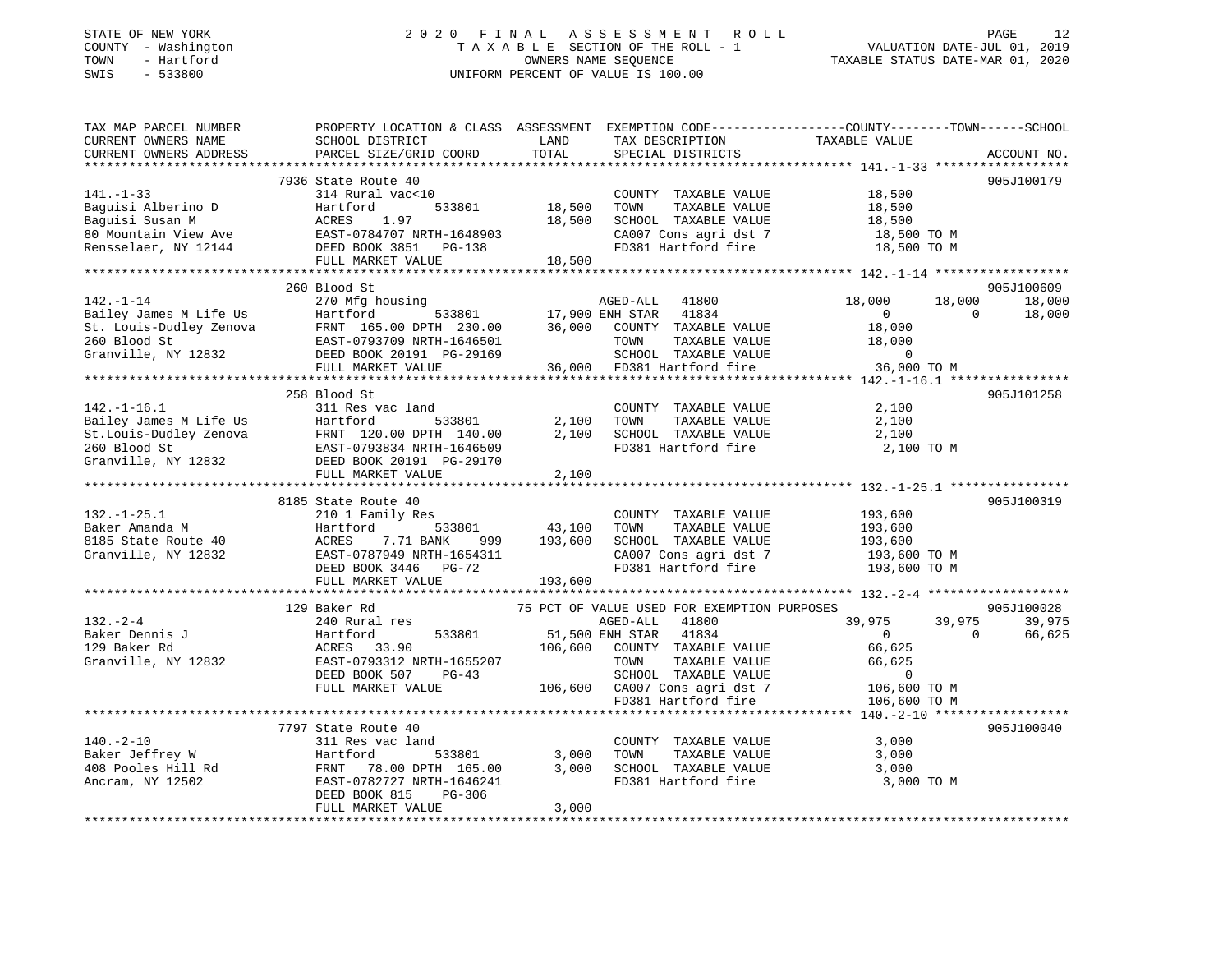| STATE OF NEW YORK |              |
|-------------------|--------------|
| COUNTY            | - Washington |
| TOWN              | - Hartford   |
| <b>CMTC</b>       | $-533800$    |

# STATE OF NEW YORK 2 0 2 0 F I N A L A S S E S S M E N T R O L L PAGE 13 COUNTY - Washington T A X A B L E SECTION OF THE ROLL - 1 VALUATION DATE-JUL 01, 2019 TOWN - Hartford OWNERS NAME SEQUENCE TAXABLE STATUS DATE-MAR 01, 2020 SWIS - 533800 UNIFORM PERCENT OF VALUE IS 100.00

| TAX MAP PARCEL NUMBER<br>CURRENT OWNERS NAME<br>CURRENT OWNERS ADDRESS                                     | SCHOOL DISTRICT<br>PARCEL SIZE/GRID COORD                                                                                                                                            | LAND<br>TOTAL                | PROPERTY LOCATION & CLASS ASSESSMENT EXEMPTION CODE----------------COUNTY-------TOWN------SCHOOL<br>TAX DESCRIPTION<br>SPECIAL DISTRICTS | TAXABLE VALUE                                                     | ACCOUNT NO.                  |
|------------------------------------------------------------------------------------------------------------|--------------------------------------------------------------------------------------------------------------------------------------------------------------------------------------|------------------------------|------------------------------------------------------------------------------------------------------------------------------------------|-------------------------------------------------------------------|------------------------------|
|                                                                                                            |                                                                                                                                                                                      |                              |                                                                                                                                          |                                                                   |                              |
| $140. - 1 - 29$                                                                                            | 3583 State Route 196<br>210 1 Family Res                                                                                                                                             |                              | VET WAR CT 41121                                                                                                                         | 27,000<br>29,190                                                  | 905J100203<br>$\overline{0}$ |
| Baker Joseph M<br>Baker Tina M<br>3583 State Route 196<br>Fort Ann, NY 12827                               | 533801<br>Hartford<br>LOT 1<br>SubvAband3475/191<br>ACRES<br>9.28 BANK<br>998<br>EAST-0772264 NRTH-1645346<br>DEED BOOK 3518 PG-343                                                  | 194,600<br>194,600           | 29,100 VET DIS CT 41141<br>COUNTY TAXABLE VALUE<br>TAXABLE VALUE<br>TOWN<br>SCHOOL TAXABLE VALUE<br>FD381 Hartford fire                  | 58,380<br>58,380<br>107,030<br>109,220<br>194,600<br>194,600 TO M | $\mathbf 0$                  |
|                                                                                                            | FULL MARKET VALUE                                                                                                                                                                    |                              |                                                                                                                                          |                                                                   |                              |
| $122. - 1 - 46$<br>Baker Marqueritte<br>Barrachina Michael A Jr<br>8 Cedar Ridge Way<br>Fort Ann, NY 12827 | 8 Cedar Ridge Way<br>210 1 Family Res<br>533801<br>Hartford<br>3467/329<br>ACRES<br>2.47<br>EAST-0769582 NRTH-1659454<br>DEED BOOK 3868 PG-61<br>FULL MARKET VALUE                   | 27,400<br>121,300<br>121,300 | COUNTY TAXABLE VALUE<br>TAXABLE VALUE<br>TOWN<br>SCHOOL TAXABLE VALUE<br>CA007 Cons agri dst 7<br>FD381 Hartford fire                    | 121,300<br>121,300<br>121,300<br>121,300 TO M<br>121,300 TO M     | 905J101127                   |
|                                                                                                            | Gilchrist Hill Rd                                                                                                                                                                    |                              |                                                                                                                                          |                                                                   | 905J100234                   |
| $141. - 3 - 45$<br>Baker Richard C<br>360 Rock City Rd<br>Hudson Falls, NY 12839                           | 323 Vacant rural<br>Hartford<br>533801<br>ACRES 43.40<br>EAST-0784497 NRTH-1641651<br>DEED BOOK 2184 PG-311<br>FULL MARKET VALUE                                                     | 40,600<br>40,600<br>40,600   | COUNTY TAXABLE VALUE<br>TAXABLE VALUE<br>TOWN<br>SCHOOL TAXABLE VALUE<br>FD381 Hartford fire                                             | 40,600<br>40,600<br>40,600<br>40,600 TO M                         |                              |
|                                                                                                            |                                                                                                                                                                                      |                              |                                                                                                                                          |                                                                   |                              |
| $158. - 2 - 9$<br>Baker Richard P<br>9400 Woodington Dr<br>Potomac, MD 20850                               | 501 Halls Pond Rd<br>323 Vacant rural<br>533801<br>Hartford<br>891/193 + 196+ 198<br>$158. - 1 - 9$<br>ACRES<br>50.90<br>EAST-0789445 NRTH-1632303<br>DEED BOOK 891<br><b>PG-198</b> | 48,400<br>48,400             | COUNTY TAXABLE VALUE<br>TAXABLE VALUE<br>TOWN<br>SCHOOL TAXABLE VALUE<br>CA008 Cons agri dst 8<br>FD381 Hartford fire                    | 48,400<br>48,400<br>48,400<br>48,400 TO M<br>48,400 TO M          | 905J100649                   |
|                                                                                                            | FULL MARKET VALUE                                                                                                                                                                    | 48,400                       |                                                                                                                                          |                                                                   |                              |
|                                                                                                            | 122 Gilchrist Hill Rd                                                                                                                                                                |                              |                                                                                                                                          |                                                                   |                              |
| $141. - 3 - 53.1$<br>Baker Walter L<br>Baker Marilyn J<br>122 Gilchrist Hill Rd<br>Hartford, NY 12838      | 210 1 Family Res<br>Hartford<br>533801<br>Lot A<br>1.27 BANK<br>998<br>ACRES<br>EAST-0783574 NRTH-1643334<br>DEED BOOK 3139<br>PG-147                                                | 23,800<br>79,400             | ENH STAR<br>41834<br>COUNTY TAXABLE VALUE<br>TOWN<br>TAXABLE VALUE<br>SCHOOL TAXABLE VALUE<br>FD381 Hartford fire                        | $\overline{0}$<br>79,400<br>79,400<br>9,600<br>79,400 TO M        | 69,800<br>$\Omega$           |
|                                                                                                            | FULL MARKET VALUE                                                                                                                                                                    | 79,400                       |                                                                                                                                          |                                                                   |                              |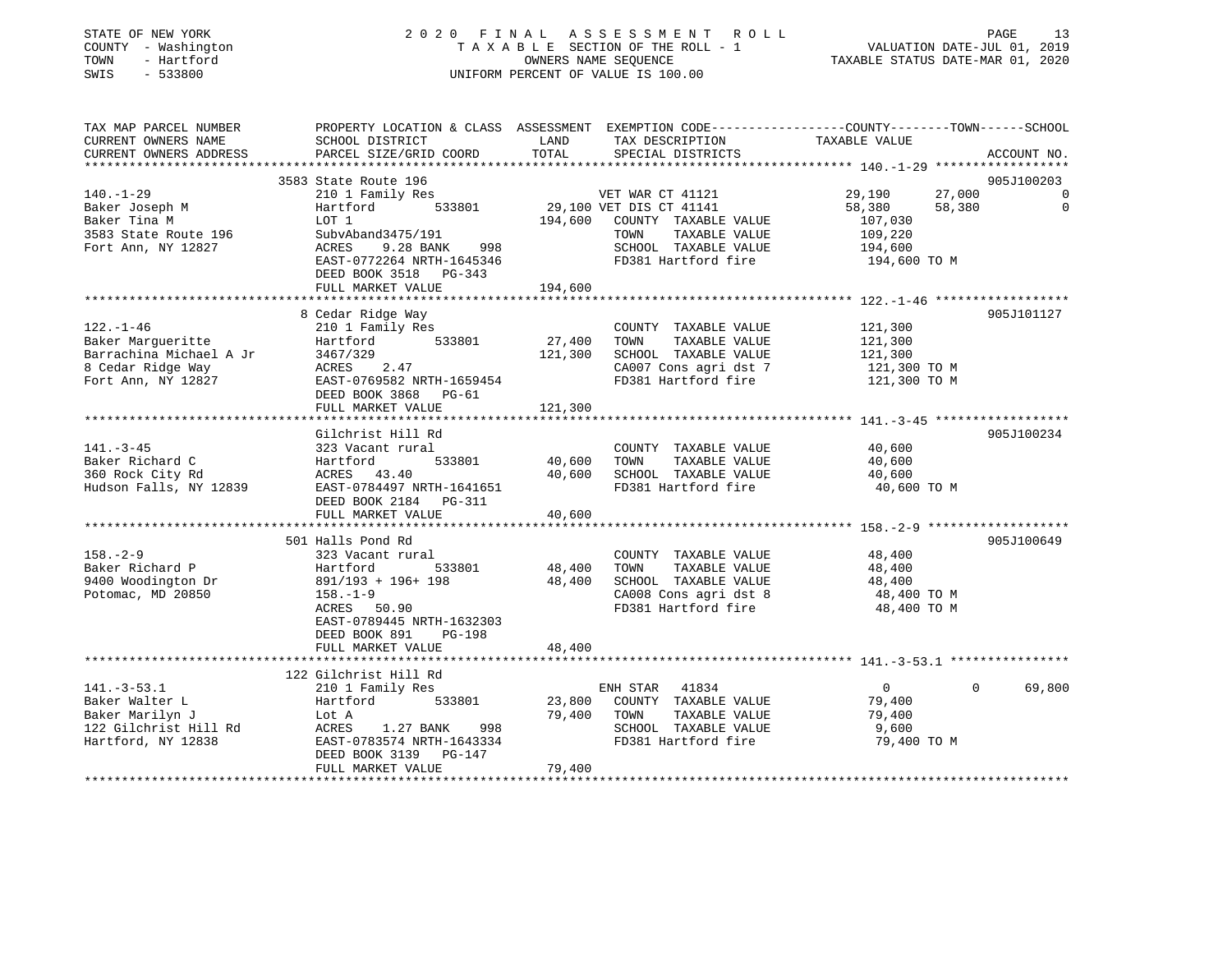# STATE OF NEW YORK 2 0 2 0 F I N A L A S S E S S M E N T R O L L PAGE 14 COUNTY - Washington T A X A B L E SECTION OF THE ROLL - 1 VALUATION DATE-JUL 01, 2019 TOWN - Hartford OWNERS NAME SEQUENCE TAXABLE STATUS DATE-MAR 01, 2020 SWIS - 533800 UNIFORM PERCENT OF VALUE IS 100.00

| TAX MAP PARCEL NUMBER                                | PROPERTY LOCATION & CLASS ASSESSMENT EXEMPTION CODE----------------COUNTY-------TOWN------SCHOOL |              |                                                                  |                   |                        |
|------------------------------------------------------|--------------------------------------------------------------------------------------------------|--------------|------------------------------------------------------------------|-------------------|------------------------|
| CURRENT OWNERS NAME                                  | SCHOOL DISTRICT                                                                                  | LAND         | TAX DESCRIPTION                                                  | TAXABLE VALUE     |                        |
|                                                      |                                                                                                  | TOTAL        |                                                                  |                   |                        |
|                                                      |                                                                                                  |              |                                                                  |                   |                        |
|                                                      | 79 Gilchrist Hill Ext                                                                            |              |                                                                  |                   | 905J100171<br>$\Omega$ |
| $141. - 3 - 11$                                      | 210 1 Family Res                                                                                 | 26,800       | BAS STAR 41854                                                   | $\overline{0}$    | 30,000                 |
| Baldwin Karen                                        | 533801<br>Hartford                                                                               |              | COUNTY TAXABLE VALUE                                             | 158,600           |                        |
| 79 Gilchrist Hill Ext                                | ACRES 1.89                                                                                       | 158,600 TOWN | TAXABLE VALUE                                                    | 158,600           |                        |
| Hartford, NY 12838                                   | ACRES 1.89<br>EAST-0785020 NRTH-1644850<br>DG-144                                                |              | SCHOOL TAXABLE VALUE                                             | 128,600           |                        |
|                                                      | FULL MARKET VALUE                                                                                | 158,600      | FD381 Hartford fire 158,600 TO M                                 |                   |                        |
|                                                      |                                                                                                  |              |                                                                  |                   |                        |
|                                                      | 172 Washburn Hill Rd                                                                             |              |                                                                  |                   |                        |
| $151 - 2 - 14.3$                                     | 210 1 Family Res                                                                                 |              | BAS STAR 41854                                                   | $0 \qquad \qquad$ | $\Omega$<br>30,000     |
| Bardin Louise                                        | 533801<br>Hartford                                                                               | 24,400       | COUNTY TAXABLE VALUE                                             | 80,400            |                        |
| 172 Washburn Hill Rd                                 | $151. - 1 - 14.3$                                                                                | 80,400       | TOWN<br>TAXABLE VALUE                                            | 80,400            |                        |
| Granville, NY 12832                                  | FRNT 215.00 DPTH 300.00                                                                          |              | SCHOOL TAXABLE VALUE                                             | 50,400            |                        |
|                                                      | EAST-0793317 NRTH-1637620                                                                        |              | SCHOOL TAXABLE VALUE<br>CA008 Cons agri dst 8                    | 80,400 TO M       |                        |
|                                                      | DEED BOOK 658<br>PG-293                                                                          |              | FD381 Hartford fire 80,400 TO M                                  |                   |                        |
|                                                      | FULL MARKET VALUE                                                                                | 80,400       |                                                                  |                   |                        |
|                                                      |                                                                                                  |              |                                                                  |                   |                        |
|                                                      | 1427 Baldwin Corners Rd                                                                          |              |                                                                  |                   | 905J101320             |
| $122. - 1 - 33.1$                                    | 210 1 Family Res                                                                                 |              | COUNTY TAXABLE VALUE                                             | 130,600           |                        |
| Bardin Michael R                                     | 533801<br>Hartford                                                                               | 23,500       | TOWN<br>TAXABLE VALUE                                            | 130,600           |                        |
| Bardin Janice L                                      | ACRES<br>2.00                                                                                    | 130,600      | SCHOOL TAXABLE VALUE                                             | 130,600           |                        |
| 1427 Baldwin Corners Rd                              |                                                                                                  |              | FD381 Hartford fire                                              | 130,600 TO M      |                        |
| Fort Ann, NY 12827                                   | EAST-0769557 NRTH-1663478<br>DEED BOOK 3489 PG-308<br>FULL MAPKET VALUE                          |              |                                                                  |                   |                        |
|                                                      | FULL MARKET VALUE                                                                                | 130,600      |                                                                  |                   |                        |
|                                                      |                                                                                                  |              |                                                                  |                   |                        |
|                                                      | Washburn Hill Rd                                                                                 |              |                                                                  |                   | 905J100273             |
| $151 - 2 - 13$                                       | 323 Vacant rural                                                                                 |              | AG DIST<br>41720                                                 | 67,308<br>67,308  | 67,308                 |
| Bardin Raymond A                                     | 533801<br>Hartford                                                                               | 116,500      | COUNTY TAXABLE VALUE                                             | 49,192            |                        |
| Gibson Jane                                          | $151.-1-13$                                                                                      | 116,500      | TOWN<br>TAXABLE VALUE                                            | 49,192            |                        |
| 702 Halls Pond Rd                                    | ACRES 86.35                                                                                      |              | SCHOOL TAXABLE VALUE                                             | 49,192            |                        |
| Granville, NY 12832                                  | EAST-0793037 NRTH-1636812                                                                        |              | CA008 Cons agri dst 8                                            | 49,192 TO M       |                        |
|                                                      | DEED BOOK 658                                                                                    |              | PG-299 67,308 EX<br>LUE 116,500 FD381 Hartford fire 116,500 TO M |                   |                        |
| MAY BE SUBJECT TO PAYMENT                            | FULL MARKET VALUE                                                                                |              |                                                                  |                   |                        |
| UNDER AGDIST LAW TIL 2024                            |                                                                                                  |              |                                                                  |                   |                        |
|                                                      | 702 Halls Pond Rd                                                                                |              |                                                                  |                   | 905J101398             |
| $151.-2-14.1$                                        | 210 1 Family Res                                                                                 |              | BAS STAR 41854                                                   | $\overline{0}$    | $\Omega$<br>30,000     |
| Bardin Raymond A                                     | 533801<br>Hartford                                                                               | 38,200       | COUNTY TAXABLE VALUE                                             | 148,300           |                        |
|                                                      | $151.-1-14.1$                                                                                    | 148,300      | TOWN<br>TAXABLE VALUE                                            | 148,300           |                        |
| Bardin Elizabeth A 151.-1<br>702 Halls Pond Rd ACRES | 2.23                                                                                             |              | SCHOOL TAXABLE VALUE                                             | 118,300           |                        |
|                                                      | EAST-0791929 NRTH-1636298                                                                        |              |                                                                  |                   |                        |
| Granville, NY 12832                                  |                                                                                                  |              | CA008 Cons agri dst 8                                            | 148,300 TO M      |                        |
|                                                      | DEED BOOK 595<br>PG-229                                                                          |              | FD381 Hartford fire                                              | 148,300 TO M      |                        |
|                                                      | FULL MARKET VALUE                                                                                | 148,300      |                                                                  |                   |                        |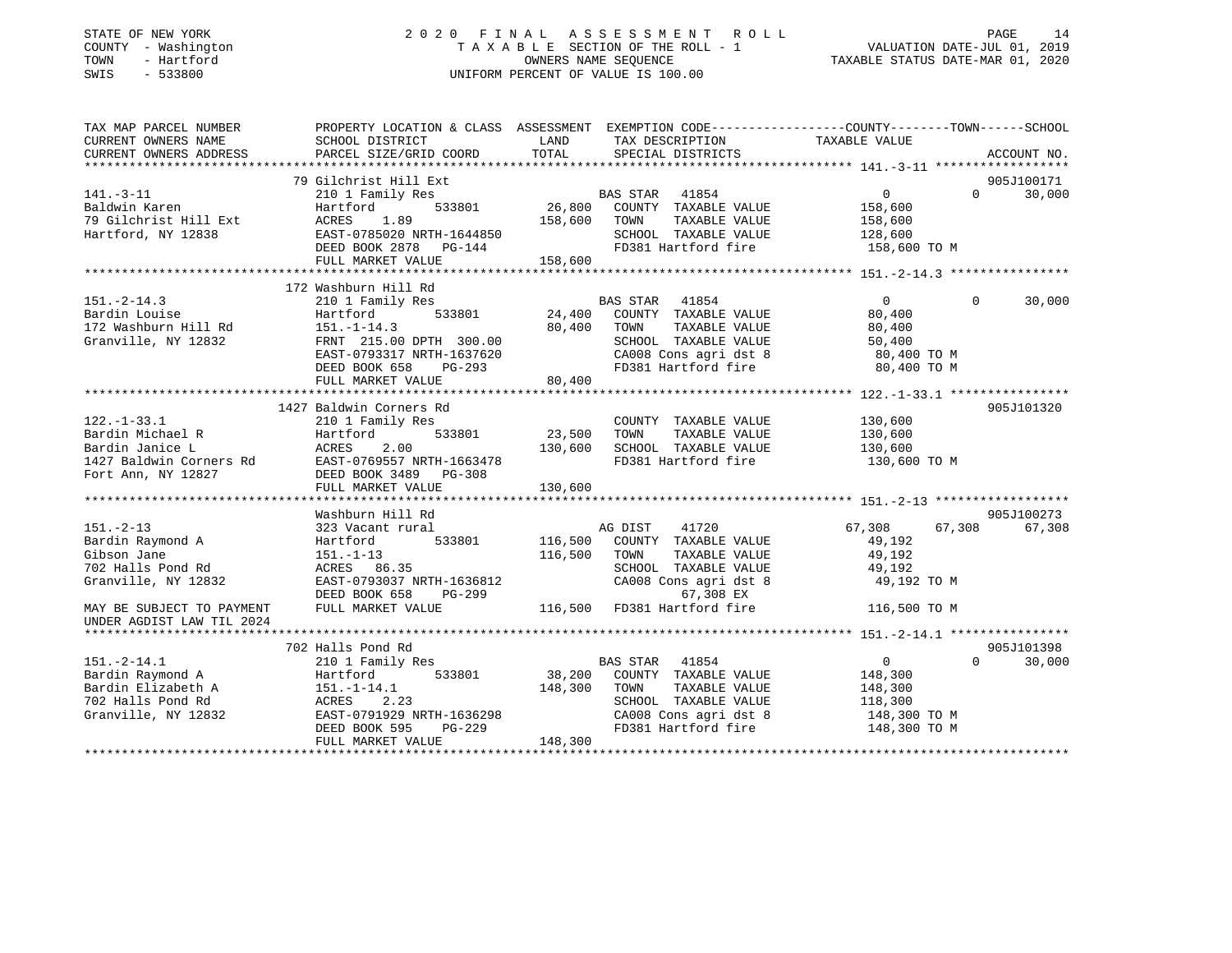| STATE OF NEW YORK<br>COUNTY - Washington<br>- Hartford<br>TOWN<br>SWIS<br>$-533800$ |                                                       |               | 2020 FINAL ASSESSMENT ROLL<br>TAXABLE SECTION OF THE ROLL - 1<br>OWNERS NAME SEOUENCE<br>UNIFORM PERCENT OF VALUE IS 100.00 | PAGE<br>VALUATION DATE-JUL 01, 2019<br>TAXABLE STATUS DATE-MAR 01, 2020                                                          | 15     |
|-------------------------------------------------------------------------------------|-------------------------------------------------------|---------------|-----------------------------------------------------------------------------------------------------------------------------|----------------------------------------------------------------------------------------------------------------------------------|--------|
| TAX MAP PARCEL NUMBER<br>CURRENT OWNERS NAME<br>CURRENT OWNERS ADDRESS              | SCHOOL DISTRICT<br>PARCEL SIZE/GRID COORD             | LAND<br>TOTAL | TAX DESCRIPTION<br>SPECIAL DISTRICTS                                                                                        | PROPERTY LOCATION & CLASS ASSESSMENT EXEMPTION CODE----------------COUNTY-------TOWN------SCHOOL<br>TAXABLE VALUE<br>ACCOUNT NO. |        |
|                                                                                     | 748 Halls Pond Rd                                     |               |                                                                                                                             |                                                                                                                                  |        |
| $151. - 2 - 14.2$                                                                   | 210 1 Family Res                                      |               | COUNTY TAXABLE VALUE                                                                                                        | 50,300                                                                                                                           |        |
| Bardin Raymond A                                                                    | 533801<br>Hartford                                    | 17,000        | TOWN<br>TAXABLE VALUE                                                                                                       | 50,300                                                                                                                           |        |
| Bardin Elizabeth                                                                    | $151. - 1 - 14.2$                                     | 50,300        | SCHOOL TAXABLE VALUE                                                                                                        | 50,300                                                                                                                           |        |
| 702 Halls Pond Rd                                                                   | FRNT 130.00 DPTH 165.00                               |               | CA008 Cons agri dst 8                                                                                                       | 50,300 TO M                                                                                                                      |        |
| Granville, NY 12832                                                                 | EAST-0791526 NRTH-1637320                             |               | FD381 Hartford fire                                                                                                         | 50,300 TO M                                                                                                                      |        |
|                                                                                     | DEED BOOK 658<br>PG-290<br>FULL MARKET VALUE          | 50,300        |                                                                                                                             |                                                                                                                                  |        |
|                                                                                     |                                                       |               |                                                                                                                             |                                                                                                                                  |        |
|                                                                                     | Washburn Hill Rd                                      |               |                                                                                                                             | 905J100033                                                                                                                       |        |
| $151. - 2 - 14$                                                                     | 120 Field crops                                       |               | AG DIST<br>41720                                                                                                            | 138,969<br>138,969<br>138,969                                                                                                    |        |
| Bardin Raymond etal                                                                 | 533801<br>Hartford                                    | 269,000       | COUNTY TAXABLE VALUE                                                                                                        | 140,031                                                                                                                          |        |
| Bardin Louise                                                                       | $151. - 1 - 14$                                       | 279,000       | TAXABLE VALUE<br>TOWN                                                                                                       | 140,031                                                                                                                          |        |
| 702 Halls Pond Rd                                                                   | ACRES 248.00                                          |               | SCHOOL TAXABLE VALUE                                                                                                        | 140,031                                                                                                                          |        |
| Granville, NY 12832                                                                 | EAST-0793207 NRTH-1638376                             |               | CA008 Cons agri dst 8                                                                                                       | 140,031 TO M                                                                                                                     |        |
| MAY BE SUBJECT TO PAYMENT                                                           | DEED BOOK 658<br>PG-302<br>FULL MARKET VALUE          | 279,000       | 138,969 EX<br>FD381 Hartford fire                                                                                           | 279,000 TO M                                                                                                                     |        |
| UNDER AGDIST LAW TIL 2024                                                           |                                                       |               |                                                                                                                             |                                                                                                                                  |        |
|                                                                                     |                                                       |               |                                                                                                                             |                                                                                                                                  |        |
|                                                                                     | 1624 Burch Rd                                         |               |                                                                                                                             | 905J100036                                                                                                                       |        |
| $151 - 2 - 5$                                                                       | 210 1 Family Res                                      |               | VET WAR CT 41121                                                                                                            | 17,850<br>17,850                                                                                                                 | - റ    |
| Bardwell Lewis G                                                                    | 533801<br>Hartford                                    |               | 33,900 ENH STAR 41834                                                                                                       | $\overline{0}$<br>$\mathbf{0}$                                                                                                   | 69,800 |
| Bardwell Carol A                                                                    | $151.-1-5$                                            | 119,000       | COUNTY TAXABLE VALUE                                                                                                        | 101,150                                                                                                                          |        |
| 1624 Burch Rd                                                                       | ACRES<br>3.86                                         |               | TAXABLE VALUE<br>TOWN                                                                                                       | 101,150                                                                                                                          |        |
| Granville, NY 12832                                                                 | EAST-0795981 NRTH-1639524<br>DEED BOOK 950 PG-86      |               | SCHOOL TAXABLE VALUE<br>CA008 Cons agri dst 8                                                                               | 49,200<br>119,000 TO M                                                                                                           |        |
|                                                                                     | FULL MARKET VALUE                                     |               | 119,000 FD381 Hartford fire                                                                                                 | 119,000 TO M                                                                                                                     |        |
|                                                                                     |                                                       |               |                                                                                                                             |                                                                                                                                  |        |
|                                                                                     | 153 Gulf Ln                                           |               |                                                                                                                             | 905J100037                                                                                                                       |        |
| $139. -4 - 6$                                                                       | 280 Res Multiple                                      |               | ENH STAR<br>41834                                                                                                           | $\overline{0}$<br>$\Omega$<br>69,800                                                                                             |        |
| Barker C.Dale LE                                                                    | 533801<br>Hartford                                    | 29,600        | COUNTY TAXABLE VALUE                                                                                                        | 84,300                                                                                                                           |        |
| Barker Elaine G LE                                                                  | 449/90                                                | 84,300        | TAXABLE VALUE<br>TOWN                                                                                                       | 84,300                                                                                                                           |        |
| 153 Gulf Ln                                                                         | Bdy Line Agmt 805-119                                 |               | SCHOOL TAXABLE VALUE                                                                                                        | 14,500                                                                                                                           |        |
| Fort Ann, NY 12827                                                                  | $139. - 1 - 6$<br>3.20<br>ACRES                       |               | CA007 Cons agri dst 7<br>FD381 Hartford fire                                                                                | 84,300 TO M<br>84,300 TO M                                                                                                       |        |
|                                                                                     | EAST-0764733 NRTH-1643722                             |               |                                                                                                                             |                                                                                                                                  |        |
|                                                                                     | DEED BOOK 3624 PG-246                                 |               |                                                                                                                             |                                                                                                                                  |        |
|                                                                                     | FULL MARKET VALUE                                     | 84,300        |                                                                                                                             |                                                                                                                                  |        |
|                                                                                     |                                                       |               |                                                                                                                             |                                                                                                                                  |        |
|                                                                                     | State Route 196                                       |               |                                                                                                                             | 905J100039                                                                                                                       |        |
| $140. - 2 - 5$                                                                      | 311 Res vac land                                      |               | COUNTY TAXABLE VALUE                                                                                                        | 300                                                                                                                              |        |
| Barker Deborah                                                                      | 533801<br>Hartford                                    | 300           | TAXABLE VALUE<br>TOWN                                                                                                       | 300                                                                                                                              |        |
| 503 Blood St                                                                        | FRNT 200.00 DPTH 156.00                               | 300           | SCHOOL TAXABLE VALUE                                                                                                        | 300                                                                                                                              |        |
| Granville, NY 12832                                                                 | EAST-0781575 NRTH-1645661<br>DEED BOOK 684<br>$PG-66$ |               | CA007 Cons agri dst 7<br>FD381 Hartford fire                                                                                | 300 TO M<br>300 TO M                                                                                                             |        |
|                                                                                     | FULL MARKET VALUE                                     | 300           |                                                                                                                             |                                                                                                                                  |        |

\*\*\*\*\*\*\*\*\*\*\*\*\*\*\*\*\*\*\*\*\*\*\*\*\*\*\*\*\*\*\*\*\*\*\*\*\*\*\*\*\*\*\*\*\*\*\*\*\*\*\*\*\*\*\*\*\*\*\*\*\*\*\*\*\*\*\*\*\*\*\*\*\*\*\*\*\*\*\*\*\*\*\*\*\*\*\*\*\*\*\*\*\*\*\*\*\*\*\*\*\*\*\*\*\*\*\*\*\*\*\*\*\*\*\*\*\*\*\*\*\*\*\*\*\*\*\*\*\*\*\*\*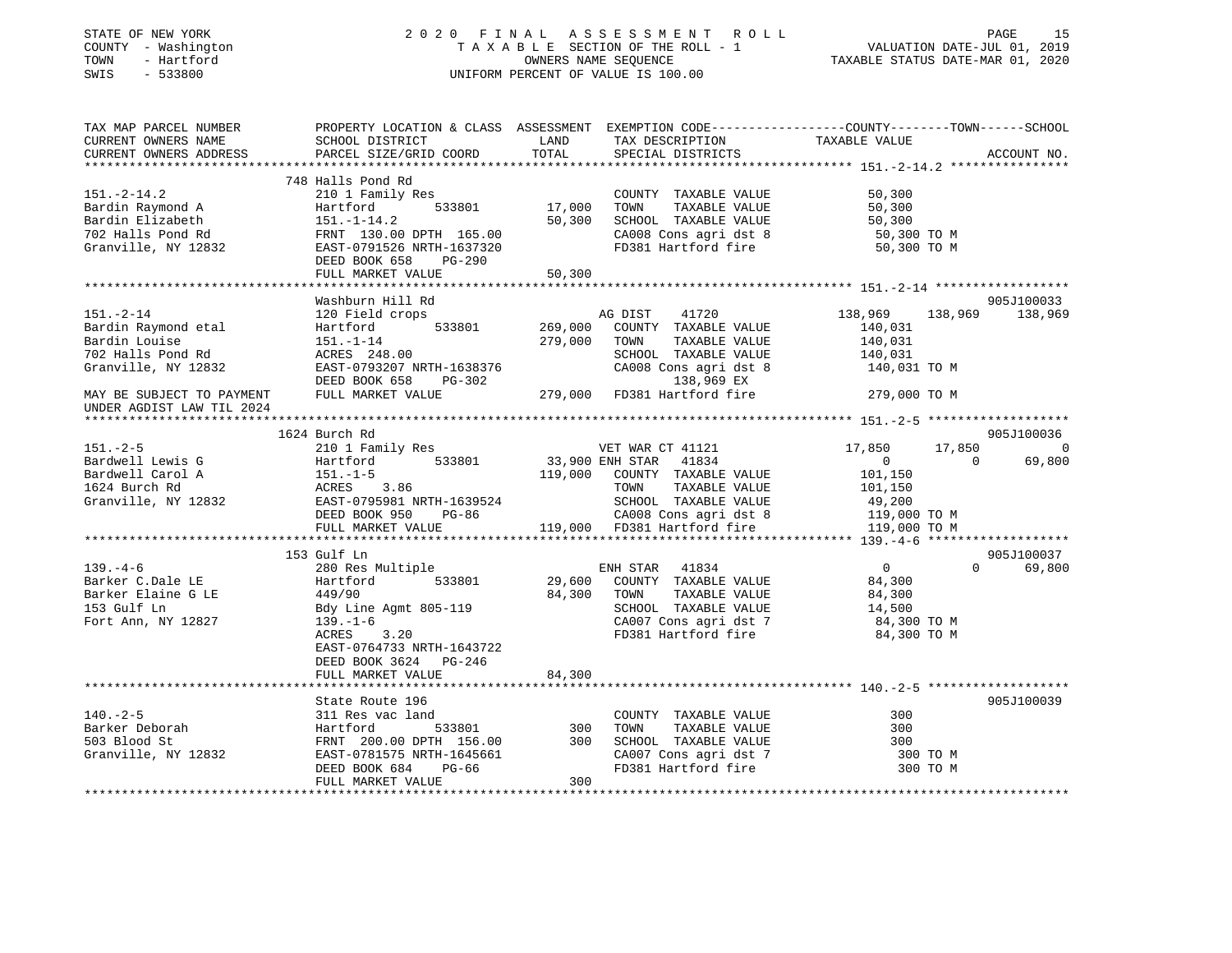| STATE OF NEW YORK<br>- Washington<br>COUNTY<br>TOWN<br>- Hartford<br>$-533800$<br>SWIS | 2020 FINAL                                                                                                          |         | A S S E S S M E N T R O L L<br>TAXABLE SECTION OF THE ROLL - 1 VALUATION DATE-JUL 01, 2019<br>OWNERS NAME SEQUENCE<br>UNIFORM PERCENT OF VALUE IS 100.00 | TAXABLE STATUS DATE-MAR 01, 2020 | PAGE     | 16             |
|----------------------------------------------------------------------------------------|---------------------------------------------------------------------------------------------------------------------|---------|----------------------------------------------------------------------------------------------------------------------------------------------------------|----------------------------------|----------|----------------|
| TAX MAP PARCEL NUMBER<br>CURRENT OWNERS NAME                                           | PROPERTY LOCATION & CLASS ASSESSMENT EXEMPTION CODE----------------COUNTY-------TOWN------SCHOOL<br>SCHOOL DISTRICT | LAND    | TAX DESCRIPTION TAXABLE VALUE                                                                                                                            |                                  |          |                |
| CURRENT OWNERS ADDRESS             PARCEL SIZE/GRID COORD         TOTAL                |                                                                                                                     |         | SPECIAL DISTRICTS                                                                                                                                        |                                  |          | ACCOUNT NO.    |
|                                                                                        |                                                                                                                     |         |                                                                                                                                                          |                                  |          |                |
|                                                                                        | 1787 Burch Rd                                                                                                       |         |                                                                                                                                                          |                                  |          | 905J100041     |
| $150.-1-11$                                                                            | 210 1 Family Res                                                                                                    |         | AGED-CO/TN 41801                                                                                                                                         | 13,180 13,180                    |          | $\overline{0}$ |
| Barnes William M Sr -LE-                                                               | Hartford 533801 24,200 ENH STAR 41834                                                                               |         |                                                                                                                                                          | $\bigcap$                        | $\Omega$ | 65,900         |
| Barnes Joann M LE                                                                      | ACRES 1.40                                                                                                          | 65,900  | COUNTY TAXABLE VALUE                                                                                                                                     | 52,720                           |          |                |
| 1787 Burch Rd                                                                          | EAST-0792673 NRTH-1641232                                                                                           |         | TAXABLE VALUE<br>TOWN                                                                                                                                    | 52,720                           |          |                |
| Granville, NY 12832                                                                    | DEED BOOK 2737 PG-260                                                                                               |         | SCHOOL TAXABLE VALUE                                                                                                                                     | 0                                |          |                |
|                                                                                        | FULL MARKET VALUE                                                                                                   | 65,900  | CA008 Cons agri dst 8 65,900 TO M                                                                                                                        |                                  |          |                |
|                                                                                        |                                                                                                                     |         | FD381 Hartford fire 65,900 TO M                                                                                                                          |                                  |          |                |
|                                                                                        |                                                                                                                     |         |                                                                                                                                                          |                                  |          |                |
|                                                                                        | 125 Country Ln                                                                                                      |         |                                                                                                                                                          |                                  |          |                |
| $122. - 1 - 46.2$                                                                      | 210 1 Family Res                                                                                                    |         | 41854<br>BAS STAR                                                                                                                                        | $\overline{0}$                   | $\Omega$ | 30,000         |
| Barrachina Michael A                                                                   | Hartford 533801 25,000                                                                                              |         | COUNTY TAXABLE VALUE                                                                                                                                     | 155,500                          |          |                |
| Barrachina Deborah                                                                     | $695 - 46$                                                                                                          | 155,500 | TAXABLE VALUE<br>TOWN                                                                                                                                    | 155,500                          |          |                |
| 125 Country Ln                                                                         | ACRES 1.65 BANK<br>997                                                                                              |         | TAXABLE VALUE<br>SCHOOL                                                                                                                                  | 125,500                          |          |                |
| Fort Ann, NY 12827                                                                     | EAST-0769283 NRTH-1659625                                                                                           |         | CA007 Cons agri dst 7 155,500 TO M                                                                                                                       |                                  |          |                |
|                                                                                        | DEED BOOK 684<br>PG-252                                                                                             |         | FD381 Hartford fire                                                                                                                                      | 155,500 TO M                     |          |                |

|                           | FULL MARKET VALUE                            | 155,500 |                         |                  |            |
|---------------------------|----------------------------------------------|---------|-------------------------|------------------|------------|
|                           |                                              |         |                         |                  |            |
|                           | 123 Country Ln                               |         |                         |                  |            |
| $122. - 1 - 46.4$         | 210 1 Family Res                             |         | COUNTY<br>TAXABLE VALUE | 14,500           |            |
| Barrachina Michael A Jr   | Hartford<br>533801                           | 14,500  | TOWN<br>TAXABLE VALUE   | 14,500           |            |
| Barrachina Daniel L       | ACRES 1.50                                   | 14,500  | SCHOOL TAXABLE VALUE    | 14,500           |            |
|                           | 12117 Sunnyview Dr EAST-0769507 NRTH-1659653 |         | CA007 Cons agri dst 7   | 14,500 TO M      |            |
| Germantown, MD 20876      | DEED BOOK 3818    PG-240                     |         | FD381 Hartford fire     | 14,500 TO M      |            |
|                           | FULL MARKET VALUE                            | 14,500  |                         |                  |            |
|                           |                                              |         |                         |                  |            |
|                           | 3696 State Route 149                         |         |                         |                  | 905J100109 |
| $130. - 1 - 10$           | 240 Rural res                                |         | 41720<br>AG DIST        | 76,923<br>76,923 | 76,923     |
| Barrett Shawn M           | Hudson Falls<br>534401                       | 159,400 | COUNTY<br>TAXABLE VALUE | 141,077          |            |
| Barrett Virginia D        | ACRES 119.50                                 | 218,000 | TOWN<br>TAXABLE VALUE   | 141,077          |            |
| 11800 Lakewood Ln         | EAST-0764960 NRTH-1649942                    |         | SCHOOL<br>TAXABLE VALUE | 141,077          |            |
| Fairfax Station, VA 22039 | DEED BOOK 2985<br>PG-41                      |         | CA007 Cons agri dst 7   | 141,077 TO M     |            |
|                           | FULL MARKET VALUE                            | 218,000 | 76,923 EX               |                  |            |
| MAY BE SUBJECT TO PAYMENT |                                              |         | FD381 Hartford fire     | 218,000 TO M     |            |
| UNDER AGDIST LAW TIL 2024 |                                              |         |                         |                  |            |
|                           |                                              |         |                         |                  |            |
|                           | 1433 Baldwin Corners Rd                      |         |                         |                  |            |
| $122. - 1 - 33.10$        | 323 Vacant rural                             |         | COUNTY<br>TAXABLE VALUE | 36,100           |            |
| Bassett Lisa M            | Hartford<br>533801                           | 36,100  | TOWN<br>TAXABLE VALUE   | 36,100           |            |
| Woodward Randy S          | Survey13073                                  | 36,100  | SCHOOL<br>TAXABLE VALUE | 36,100           |            |
| 1461 Baldwin Corners Rd   | Surey13107                                   |         | FD381 Hartford fire     | 36,100 TO M      |            |
| Fort Ann, NY 12827        | ACRES 41.43                                  |         |                         |                  |            |
|                           | EAST-0770039 NRTH-1664459                    |         |                         |                  |            |
|                           | DEED BOOK 3914 PG-201                        |         |                         |                  |            |
|                           | FULL MARKET VALUE                            | 36,100  |                         |                  |            |
|                           |                                              |         |                         |                  |            |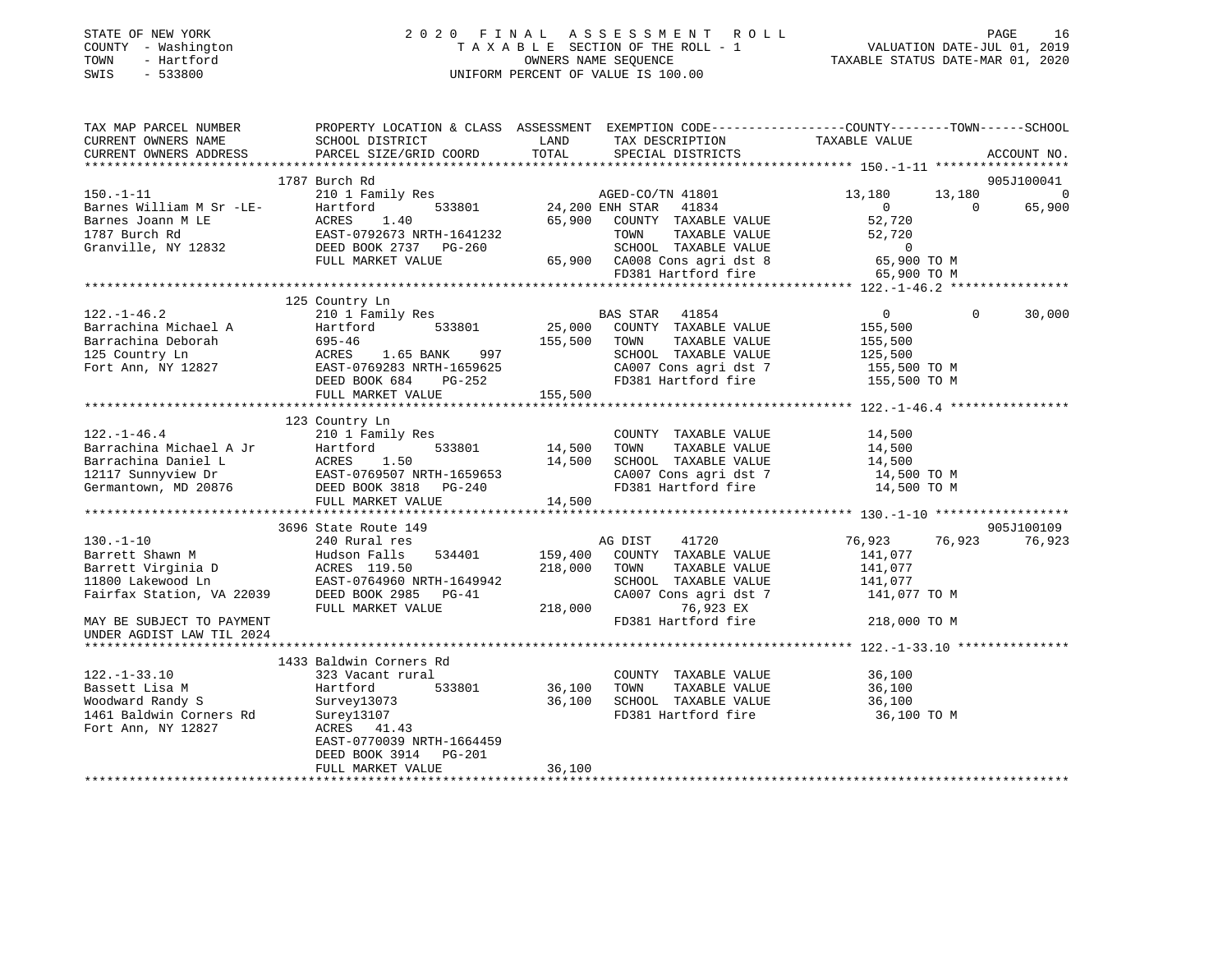# STATE OF NEW YORK 2 0 2 0 F I N A L A S S E S S M E N T R O L L PAGE 17 COUNTY - Washington T A X A B L E SECTION OF THE ROLL - 1 VALUATION DATE-JUL 01, 2019 TOWN - Hartford OWNERS NAME SEQUENCE TAXABLE STATUS DATE-MAR 01, 2020 SWIS - 533800 UNIFORM PERCENT OF VALUE IS 100.00

| TAX MAP PARCEL NUMBER<br>CURRENT OWNERS NAME | PROPERTY LOCATION & CLASS ASSESSMENT EXEMPTION CODE---------------COUNTY-------TOWN------SCHOOL<br>SCHOOL DISTRICT                                                                                                                     | <b>LAND</b>        | TAX DESCRIPTION                                                                                                                                | TAXABLE VALUE       |                                  |
|----------------------------------------------|----------------------------------------------------------------------------------------------------------------------------------------------------------------------------------------------------------------------------------------|--------------------|------------------------------------------------------------------------------------------------------------------------------------------------|---------------------|----------------------------------|
| CURRENT OWNERS ADDRESS                       |                                                                                                                                                                                                                                        |                    |                                                                                                                                                |                     |                                  |
|                                              | 256 Blood St                                                                                                                                                                                                                           |                    |                                                                                                                                                |                     | 905L100541                       |
|                                              | 142.-1-16<br>Bassett Vaughn M<br>256 Blood St<br>39,100<br>Granville, NY 12832<br>27,400 EAST-0793625 NRTH-1646157<br>DEED BOOK 718<br>PG-19<br>29 100                                                                                 |                    | AGED-ALL 41800<br>533801 27,400 ENH STAR 41834                                                                                                 | $19,550$ $19,550$ 0 | 19,550                           |
|                                              |                                                                                                                                                                                                                                        |                    | 99,100 ENH STAR 41834 0<br>39,100 COUNTY TAXABLE VALUE 19,550<br>H-1646157 morri – Transformation of the 19,550                                |                     | 19,550                           |
|                                              |                                                                                                                                                                                                                                        |                    |                                                                                                                                                |                     |                                  |
|                                              |                                                                                                                                                                                                                                        |                    |                                                                                                                                                |                     |                                  |
|                                              | Cranville, NY 12832<br>EAST-0793625 NRTH-1646157 TOWN TAXABLE VALUE 19,550<br>DEED BOOK 718 PG-19 SCHOOL TAXABLE VALUE 0<br>FULL MARKET VALUE 39,100 FD381 Hartford fire 39,100 TO M<br>FULL MARKET VALUE 39,100 FD381 Hartford fire 3 |                    |                                                                                                                                                |                     |                                  |
|                                              |                                                                                                                                                                                                                                        |                    |                                                                                                                                                |                     |                                  |
| $122. - 1 - 31.3$                            | 1508 Baldwin Corners Rd<br>210 1 Family Res                                                                                                                                                                                            |                    |                                                                                                                                                | $\overline{0}$      | 905J101319<br>$\Omega$<br>30,000 |
|                                              | 122.1-31.3<br>Batchelder Kenneth W Hartford 533801<br>Batchelder Janette Hartford 533801<br>533801<br>533801<br>Fort Ann, NY 12827<br>DEED BOOK 579<br>DEED BOOK 579                                                                   |                    | EAS STAR 41854<br>533801 34,100 COUNTY TAXABLE VALUE                                                                                           | 231,400             |                                  |
|                                              |                                                                                                                                                                                                                                        | 231,400            | TAXABLE VALUE<br>TOWN                                                                                                                          |                     |                                  |
|                                              |                                                                                                                                                                                                                                        |                    | SCHOOL TAXABLE VALUE                                                                                                                           | 231,400<br>201,400  |                                  |
|                                              |                                                                                                                                                                                                                                        |                    |                                                                                                                                                |                     |                                  |
|                                              | FULL MARKET VALUE                                                                                                                                                                                                                      |                    | WRTH-1663345 SCHOOL TAXABLE VALUE 201,400<br>PG-83 231,400 CA007 Cons agri dst 7 231,400 TO M<br>ALUE 231,400 FD381 Hartford fire 231,400 TO M |                     |                                  |
|                                              |                                                                                                                                                                                                                                        |                    |                                                                                                                                                |                     |                                  |
|                                              | 103 Gilchrist Hill Rd                                                                                                                                                                                                                  |                    | <b>BAS STAR</b> 41854                                                                                                                          | $\overline{0}$      | 905J100561<br>$\Omega$           |
| $141. - 3 - 2$                               | 210 1 Family Res                                                                                                                                                                                                                       |                    |                                                                                                                                                |                     | 30,000                           |
|                                              |                                                                                                                                                                                                                                        |                    |                                                                                                                                                |                     |                                  |
|                                              |                                                                                                                                                                                                                                        |                    |                                                                                                                                                |                     |                                  |
|                                              |                                                                                                                                                                                                                                        |                    |                                                                                                                                                |                     |                                  |
|                                              | Bates Jane R<br>Bates Martford 533801 33,300 COUNTY TAXABLE VALUE 132,500<br>Hartford, NY 12838 EAST-0783992 NRTH-1644115<br>Hartford, NY 12838 EAST-0783992 NRTH-1644115 SCHOOL TAXABLE VALUE 102,500<br>DEED BOOK 851 PG-197 FD381 H |                    |                                                                                                                                                |                     |                                  |
|                                              |                                                                                                                                                                                                                                        |                    |                                                                                                                                                |                     |                                  |
|                                              | Swamp Ln                                                                                                                                                                                                                               |                    |                                                                                                                                                |                     | 905J101266                       |
| $149. - 1 - 30.7$                            | 314 Rural vac<10                                                                                                                                                                                                                       |                    | COUNTY TAXABLE VALUE                                                                                                                           | 27,500              |                                  |
| Bates Stephanie A                            | 533801 27,500<br>Hartford                                                                                                                                                                                                              |                    | TOWN TAXABLE VALUE 27,500<br>SCHOOL TAXABLE VALUE 27,500<br>CA006 Cons agri dst 6 27,500 TO M                                                  |                     |                                  |
| Bates James M<br>114 Swamp Ln                | LOT 7                                                                                                                                                                                                                                  | 27,500             |                                                                                                                                                |                     |                                  |
| Argyle, NY 12809                             |                                                                                                                                                                                                                                        |                    | FD381 Hartford fire                                                                                                                            | 27,500 TO M         |                                  |
|                                              | $EAST-0775956$ NRTH-1634437<br>DEED BOOK 3011 DG-117                                                                                                                                                                                   |                    |                                                                                                                                                |                     |                                  |
|                                              |                                                                                                                                                                                                                                        |                    |                                                                                                                                                |                     |                                  |
|                                              |                                                                                                                                                                                                                                        |                    |                                                                                                                                                |                     |                                  |
|                                              | 8098 State Route 40                                                                                                                                                                                                                    |                    |                                                                                                                                                |                     | 905J100045                       |
| $132 - 2 - 39$                               | 240 Rural res                                                                                                                                                                                                                          |                    | AG DIST<br>41720                                                                                                                               | 80,321              | 80,321<br>80,321                 |
| Battease Richard J<br>PO Box 103             | 533801<br>Hartford                                                                                                                                                                                                                     | 144,000<br>229,500 | COUNTY TAXABLE VALUE<br>TAXABLE VALUE                                                                                                          | 149,179             |                                  |
| Hartford, NY 12838                           | 771/181<br>SUBJ TO EASEMENT 2417/216                                                                                                                                                                                                   |                    | TOWN<br>SCHOOL TAXABLE VALUE                                                                                                                   | 149,179<br>149,179  |                                  |
|                                              | ACRES<br>94.90                                                                                                                                                                                                                         |                    | CA007 Cons agri dst 7 149,179 TO M                                                                                                             |                     |                                  |
| MAY BE SUBJECT TO PAYMENT                    | EAST-0787927 NRTH-1650975                                                                                                                                                                                                              |                    | 80,321 EX                                                                                                                                      |                     |                                  |
| UNDER AGDIST LAW TIL 2024                    | DEED BOOK 20191 PG-27225                                                                                                                                                                                                               |                    | FD381 Hartford fire 229,500 TO M                                                                                                               |                     |                                  |
|                                              | FULL MARKET VALUE                                                                                                                                                                                                                      | 229,500            |                                                                                                                                                |                     |                                  |
|                                              |                                                                                                                                                                                                                                        |                    |                                                                                                                                                |                     |                                  |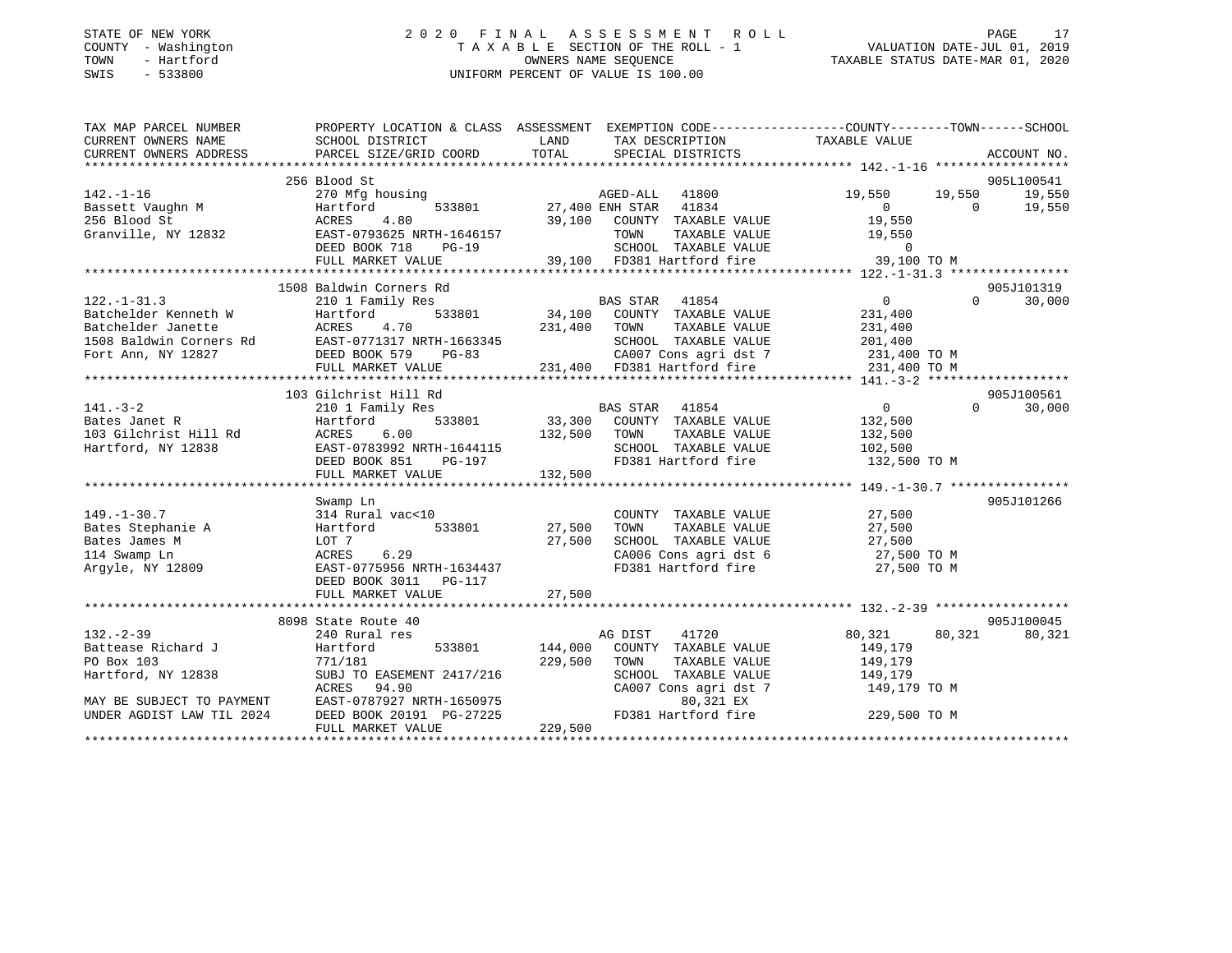| STATE OF NEW YORK<br>COUNTY - Washington<br>- Hartford<br>TOWN<br>SWIS<br>$-533800$                                                                                       |                                                                                                                                                                      | OWNERS NAME SEQUENCE       | 2020 FINAL ASSESSMENT ROLL<br>TAXABLE SECTION OF THE ROLL - 1<br>UNIFORM PERCENT OF VALUE IS 100.00                                     |                                                                    | PAGE<br>18<br>VALUATION DATE-JUL 01, 2019<br>TAXABLE STATUS DATE-MAR 01, 2020 |
|---------------------------------------------------------------------------------------------------------------------------------------------------------------------------|----------------------------------------------------------------------------------------------------------------------------------------------------------------------|----------------------------|-----------------------------------------------------------------------------------------------------------------------------------------|--------------------------------------------------------------------|-------------------------------------------------------------------------------|
| TAX MAP PARCEL NUMBER<br>CURRENT OWNERS NAME                                                                                                                              | PROPERTY LOCATION & CLASS ASSESSMENT EXEMPTION CODE-----------------COUNTY-------TOWN------SCHOOL<br>SCHOOL DISTRICT                                                 | LAND                       | TAX DESCRIPTION                                                                                                                         | TAXABLE VALUE                                                      |                                                                               |
| CURRENT OWNERS ADDRESS                                                                                                                                                    | PARCEL SIZE/GRID COORD                                                                                                                                               | TOTAL                      | SPECIAL DISTRICTS                                                                                                                       |                                                                    | ACCOUNT NO.                                                                   |
|                                                                                                                                                                           |                                                                                                                                                                      |                            |                                                                                                                                         |                                                                    |                                                                               |
| $142. - 1 - 26$<br>Baumgartner Johann<br>Baumgartner Sonja<br>9 Lindberg Ct<br>Northport, NY 11768<br>MAY BE SUBJECT TO PAYMENT                                           | 1776 Burch Rd<br>210 1 Family Res<br>Hartford<br>533801<br>Survey13084<br>Lot 2<br>ACRES<br>1.84<br>EAST-0793069 NRTH-1641479<br>DEED BOOK 864<br>PG-37a             | 25,500<br>126,400          | COUNTY TAXABLE VALUE<br>TOWN<br>TAXABLE VALUE<br>SCHOOL TAXABLE VALUE<br>CA008 Cons agri dst 8<br>FD381 Hartford fire                   | 126,400<br>126,400<br>126,400<br>$126,400$ TO M<br>126,400 TO M    | 905J100194                                                                    |
| UNDER RPTL480A UNTIL 2027                                                                                                                                                 | FULL MARKET VALUE                                                                                                                                                    | 126,400                    |                                                                                                                                         |                                                                    |                                                                               |
| $142. - 1 - 26.1$<br>Baumgartner Johann<br>Baumgartner Sonja<br>9 Lindberg Ct<br>Northport, NY 11768                                                                      | Burch Rd<br>311 Res vac land<br>Hartford<br>533801<br>13084<br>Lot 1<br>1.96<br>ACRES<br>EAST-0792750 NRTH-1641556<br>DEED BOOK 864<br>$PG-37$                       | 15,900<br>15,900           | COUNTY TAXABLE VALUE<br>TOWN<br>TAXABLE VALUE<br>SCHOOL TAXABLE VALUE<br>CA008 Cons agri dst 8<br>FD381 Hartford fire                   | 15,900<br>15,900<br>15,900<br>15,900 TO M<br>15,900 TO M           |                                                                               |
|                                                                                                                                                                           | FULL MARKET VALUE                                                                                                                                                    | 15,900                     |                                                                                                                                         |                                                                    |                                                                               |
| $142. - 1 - 26.2$<br>Baumgartner Johann<br>Baumgartner Sonja<br>5500 Rattlesnake Hammock Rd<br>Naples, FL 34113<br>MAY BE SUBJECT TO PAYMENT<br>UNDER RPTL480A UNTIL 2029 | Burch Rd<br>323 Vacant rural<br>Hartford<br>533801<br>13084<br>Lot 3<br>99.20<br>ACRES<br>EAST-0794652 NRTH-1642077<br>DEED BOOK 864<br>$PG-37$<br>FULL MARKET VALUE | 74,300<br>74,300<br>74,300 | FOR 480A 47460<br>COUNTY TAXABLE VALUE<br>TAXABLE VALUE<br>TOWN<br>SCHOOL TAXABLE VALUE<br>CA008 Cons agri dst 8<br>FD381 Hartford fire | 42,300<br>32,000<br>32,000<br>32,000<br>74,300 TO M<br>74,300 TO M | 42,300<br>42,300                                                              |
|                                                                                                                                                                           | 3890 State Route 196                                                                                                                                                 |                            |                                                                                                                                         |                                                                    |                                                                               |
| $140. - 2 - 41.2$<br>Bawlick Gregory L Sr                                                                                                                                 | 270 Mfg housing<br>Hartford<br>533801                                                                                                                                |                            | AGED-CO/TN 41801<br>41.600 COUNTY TAXABLE VALUE                                                                                         | 38,430<br>46.970                                                   | 38,430<br>$\Omega$                                                            |

| 140.-2-41.2          | 270 Mfg housing           |        | AGED-CO/TN 41801      | 38,430<br>38,430 |  |
|----------------------|---------------------------|--------|-----------------------|------------------|--|
| Bawlick Gregory L Sr | Hartford<br>533801        | 41,600 | COUNTY TAXABLE VALUE  | 46,970           |  |
| Bawlick Patricia E   | ACRES<br>5.90             | 85,400 | TAXABLE VALUE<br>TOWN | 46,970           |  |
| 3890 State Route 196 | EAST-0779794 NRTH-1645283 |        | SCHOOL TAXABLE VALUE  | 85,400           |  |
| Fort Ann, NY 12827   | DEED BOOK 3969 PG-70      |        | CA007 Cons agri dst 7 | 85,400 TO M      |  |
|                      | FULL MARKET VALUE         | 85,400 | FD381 Hartford fire   | 85,400 TO M      |  |
|                      |                           |        |                       |                  |  |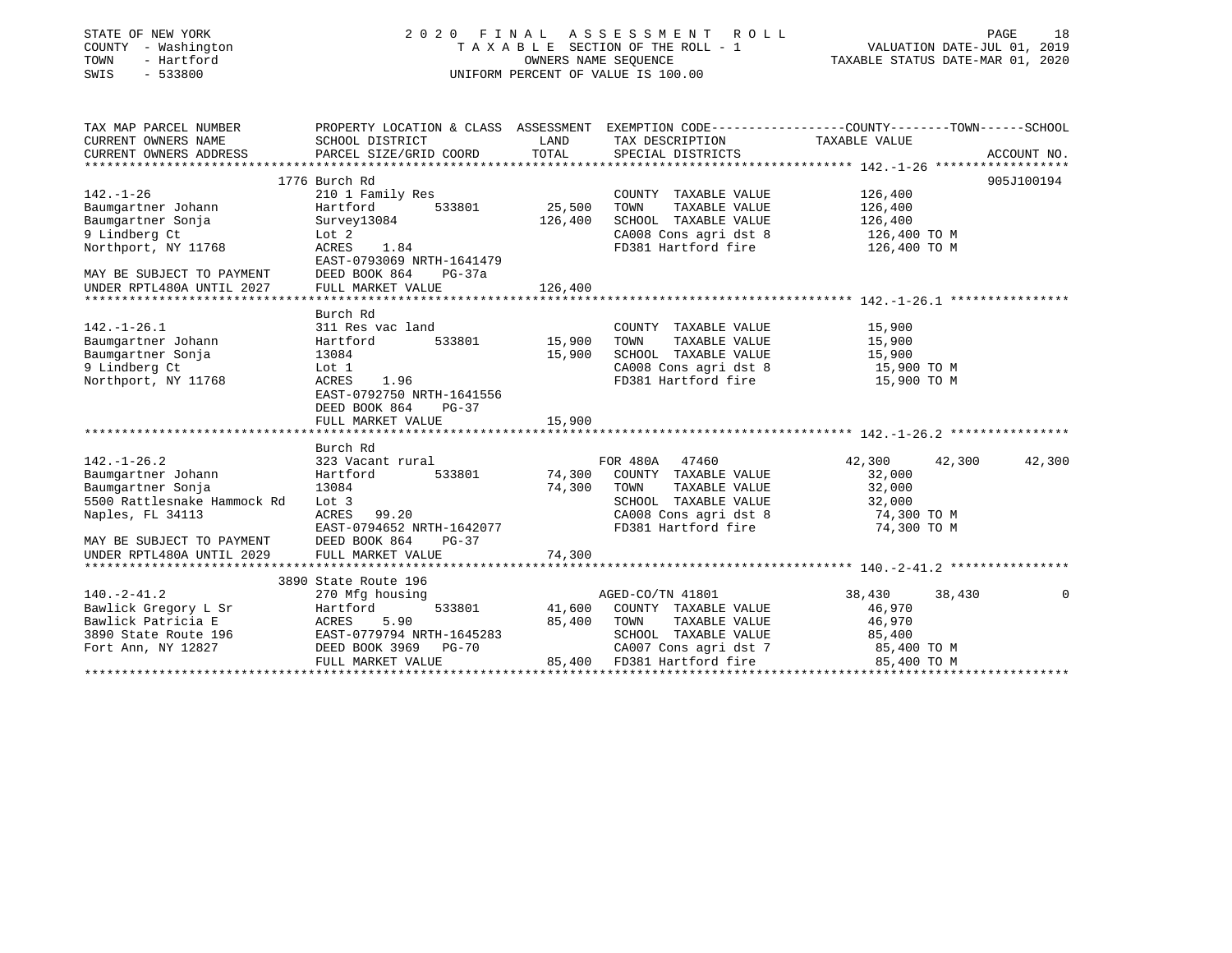#### STATE OF NEW YORK 2 0 2 0 F I N A L A S S E S S M E N T R O L L PAGE 19COUNTY - Washington T A X A B L E SECTION OF THE ROLL - 1<br>TOWN - Hartford COUNTERS NAME SEQUENCE TOWN - Hartford OWNERS NAME SEQUENCE TAXABLE STATUS DATE-MAR 01, 2020 SWIS - 533800 UNIFORM PERCENT OF VALUE IS 100.00

VALUATION DATE-JUL 01, 2019

| TAX MAP PARCEL NUMBER                | PROPERTY LOCATION & CLASS ASSESSMENT EXEMPTION CODE-----------------COUNTY--------TOWN------SCHOOL                              |              |                                    |                                                                                                                                                                                                                                                                                                                                    |          |                |
|--------------------------------------|---------------------------------------------------------------------------------------------------------------------------------|--------------|------------------------------------|------------------------------------------------------------------------------------------------------------------------------------------------------------------------------------------------------------------------------------------------------------------------------------------------------------------------------------|----------|----------------|
|                                      |                                                                                                                                 |              |                                    |                                                                                                                                                                                                                                                                                                                                    |          |                |
|                                      |                                                                                                                                 |              |                                    |                                                                                                                                                                                                                                                                                                                                    |          |                |
|                                      |                                                                                                                                 |              |                                    |                                                                                                                                                                                                                                                                                                                                    |          |                |
|                                      | 7188 State Route 40 71 PCT OF VALUE USED FOR EXEMPTION PURPOSES                                                                 |              |                                    |                                                                                                                                                                                                                                                                                                                                    |          |                |
| $149. - 1 - 37.3$                    | 240 Rural res                                                                                                                   |              | VET COM CT 41131                   | 44, 251 44, 251                                                                                                                                                                                                                                                                                                                    |          | $\overline{0}$ |
|                                      | Beadnell Patrick                       Hartford           533801           73,600 VET DIS CT 41141                              |              |                                    | 53,101 53,101 0                                                                                                                                                                                                                                                                                                                    |          |                |
| Beadnell Brenda                      | ACRES 41.90 249,300 AG DIST 41720                                                                                               |              |                                    | 32,783 32,783                                                                                                                                                                                                                                                                                                                      |          | 32,783         |
|                                      | 7188 State Route 40 EAST-0774208 NRTH-1634670                                                                                   |              | ENH STAR 41834                     | $\overline{0}$                                                                                                                                                                                                                                                                                                                     | $\sim$ 0 | 69,800         |
| Arqyle, NY 12809                     | DEED BOOK 1892 PG-253                                                                                                           |              | COUNTY TAXABLE VALUE 119,165       |                                                                                                                                                                                                                                                                                                                                    |          |                |
|                                      | FULL MARKET VALUE                                                                                                               | 249,300      | TOWN                               | TAXABLE VALUE 119,165                                                                                                                                                                                                                                                                                                              |          |                |
| MAY BE SUBJECT TO PAYMENT            |                                                                                                                                 |              | SCHOOL TAXABLE VALUE 146,717       |                                                                                                                                                                                                                                                                                                                                    |          |                |
| UNDER AGDIST LAW TIL 2024            |                                                                                                                                 |              | CA006 Cons agri dst 6 216,517 TO M |                                                                                                                                                                                                                                                                                                                                    |          |                |
|                                      |                                                                                                                                 |              | 32,783 EX                          |                                                                                                                                                                                                                                                                                                                                    |          |                |
|                                      |                                                                                                                                 |              |                                    |                                                                                                                                                                                                                                                                                                                                    |          |                |
|                                      |                                                                                                                                 |              |                                    |                                                                                                                                                                                                                                                                                                                                    |          |                |
|                                      | 124 Rowe Hill Rd                                                                                                                |              |                                    |                                                                                                                                                                                                                                                                                                                                    |          | 905J100049     |
| $141. -1 - 48$                       | 210 1 Family Res                                                                                                                |              | ENH STAR 41834                     | $\overline{0}$ and $\overline{0}$ and $\overline{0}$ and $\overline{0}$ and $\overline{0}$ and $\overline{0}$ and $\overline{0}$ and $\overline{0}$ and $\overline{0}$ and $\overline{0}$ and $\overline{0}$ and $\overline{0}$ and $\overline{0}$ and $\overline{0}$ and $\overline{0}$ and $\overline{0}$ and $\overline{0}$ and | $\Omega$ | 69,800         |
|                                      | Bebo Particia J LE                 Hartford           533801           32,300   COUNTY  TAXABLE VALUE                   123,000 |              |                                    |                                                                                                                                                                                                                                                                                                                                    |          |                |
| Burke Bruce                          | ACRES 4.10<br>123,000 TOWN                                                                                                      |              |                                    | TAXABLE VALUE 123,000                                                                                                                                                                                                                                                                                                              |          |                |
| PO Box 85                            | EAST-0786744 NRTH-1651017                                                                                                       |              | SCHOOL TAXABLE VALUE 53,200        |                                                                                                                                                                                                                                                                                                                                    |          |                |
|                                      |                                                                                                                                 |              | CA007 Cons agri dst 7 123,000 TO M |                                                                                                                                                                                                                                                                                                                                    |          |                |
|                                      |                                                                                                                                 |              |                                    |                                                                                                                                                                                                                                                                                                                                    |          |                |
|                                      |                                                                                                                                 |              |                                    |                                                                                                                                                                                                                                                                                                                                    |          |                |
|                                      | 3939 State Route 196                                                                                                            |              |                                    |                                                                                                                                                                                                                                                                                                                                    |          |                |
|                                      | 140.-2-2.4 210 1 Family Res VET WAR CT 41121                                                                                    |              |                                    | 18,795 18,795                                                                                                                                                                                                                                                                                                                      |          | $\overline{0}$ |
| Bedford John                         |                                                                                                                                 |              |                                    |                                                                                                                                                                                                                                                                                                                                    |          | $\overline{0}$ |
| 3939 State Route 196 MCRES 1.34 BANK |                                                                                                                                 |              | 999 125,300 AGED-CO 41802          | 21,928                                                                                                                                                                                                                                                                                                                             | $\sim$ 0 | $\Omega$       |
|                                      | Fort Ann, NY 12827 EAST-0780868 NRTH-1645889                                                                                    |              | ENH STAR 41834                     | $\overline{0}$                                                                                                                                                                                                                                                                                                                     | $\Omega$ | 69,800         |
|                                      | DEED BOOK 2378 PG-116                                                                                                           |              | COUNTY TAXABLE VALUE               | 21,927                                                                                                                                                                                                                                                                                                                             |          |                |
|                                      | FULL MARKET VALUE                                                                                                               | 125,300 TOWN |                                    | TAXABLE VALUE 43,855                                                                                                                                                                                                                                                                                                               |          |                |
|                                      |                                                                                                                                 |              | SCHOOL TAXABLE VALUE               | 55,500                                                                                                                                                                                                                                                                                                                             |          |                |
|                                      |                                                                                                                                 |              | CA007 Cons agri dst 7 125,300 TO M |                                                                                                                                                                                                                                                                                                                                    |          |                |
|                                      |                                                                                                                                 |              | FD381 Hartford fire                | 125,300 TO M                                                                                                                                                                                                                                                                                                                       |          |                |
|                                      | 221 Pope Hill Rd                                                                                                                |              |                                    |                                                                                                                                                                                                                                                                                                                                    |          | 905J101333     |
| $150. - 1 - 30.1$                    | 240 Rural res                                                                                                                   |              | 41854<br>BAS STAR                  | $0 \qquad \qquad$                                                                                                                                                                                                                                                                                                                  | $\Omega$ | 30,000         |
| Beebe Donald V                       | Hartford<br>533801                                                                                                              |              | 40,600 COUNTY TAXABLE VALUE        | 249,200                                                                                                                                                                                                                                                                                                                            |          |                |
|                                      |                                                                                                                                 |              |                                    |                                                                                                                                                                                                                                                                                                                                    |          |                |

Beebe Crystal D  $\begin{array}{cccc} \text{LOT} & 1 & 249,200 & \text{TOWN} & \text{TAXABLE VALUE} & 249,200 \\ 221 & \text{Pope Hill Rd} & \text{ACRES} & 13.14 & \text{SCROOL TAXABLE VALUE} & 219,200 \end{array}$ 221 Pope Hill Rd ACRES 13.14 SCHOOL TAXABLE VALUE 219,200 EAST-0782152 NRTH-1634901 DEED BOOK 554 PG-215 FULL MARKET VALUE 249,200

\*\*\*\*\*\*\*\*\*\*\*\*\*\*\*\*\*\*\*\*\*\*\*\*\*\*\*\*\*\*\*\*\*\*\*\*\*\*\*\*\*\*\*\*\*\*\*\*\*\*\*\*\*\*\*\*\*\*\*\*\*\*\*\*\*\*\*\*\*\*\*\*\*\*\*\*\*\*\*\*\*\*\*\*\*\*\*\*\*\*\*\*\*\*\*\*\*\*\*\*\*\*\*\*\*\*\*\*\*\*\*\*\*\*\*\*\*\*\*\*\*\*\*\*\*\*\*\*\*\*\*\*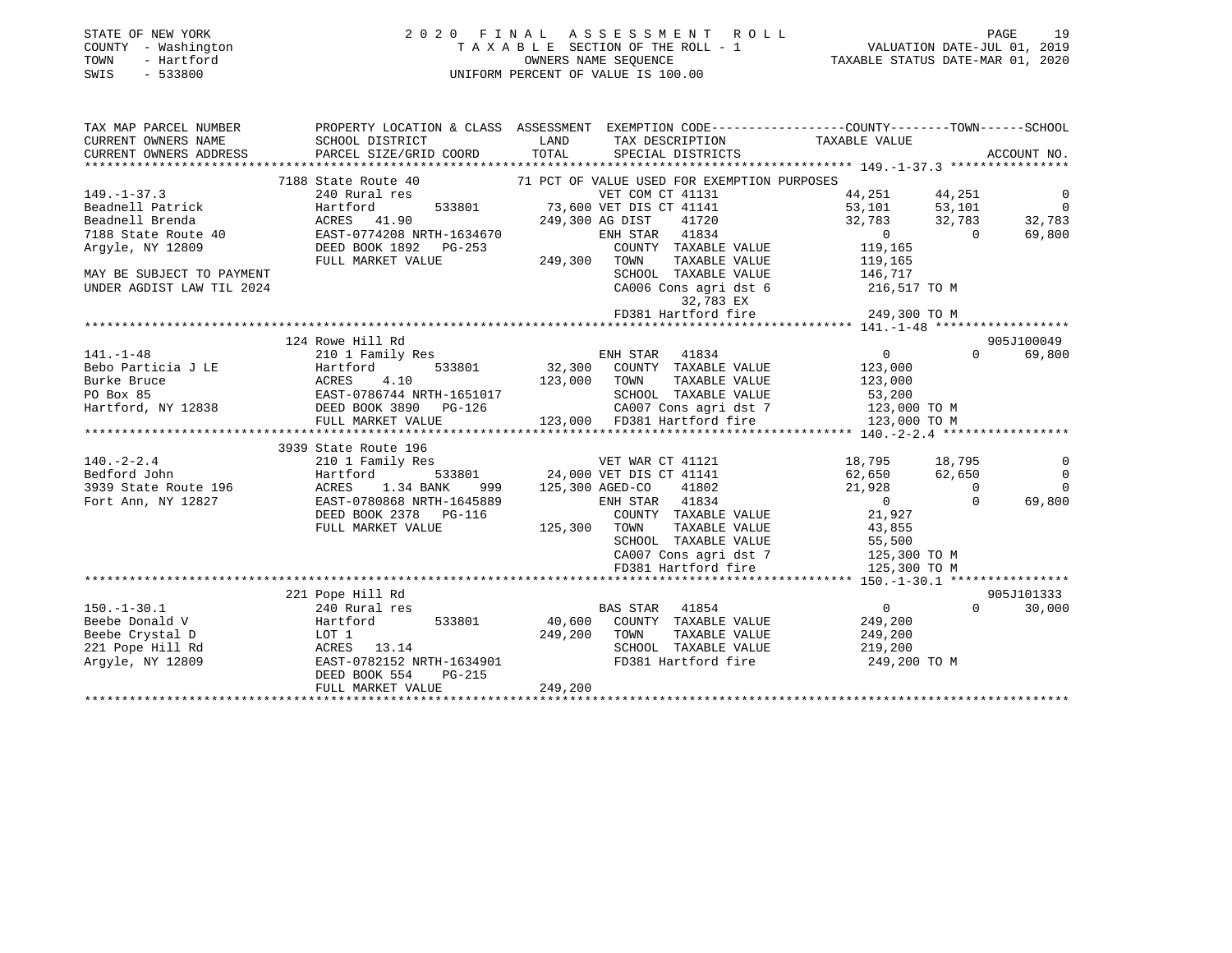#### STATE OF NEW YORK 2 0 2 0 F I N A L A S S E S S M E N T R O L L PAGE 20COUNTY - Washington  $\begin{array}{ccc}\n 1 & A & X & A & B & E & SECTION OF THE ROLL - 1\n\end{array}$ OWNERS NAME SEQUENCE TAXABLE STATUS DATE-MAR 01, 2020 SWIS - 533800 UNIFORM PERCENT OF VALUE IS 100.00

| TAX MAP PARCEL NUMBER<br>CURRENT OWNERS NAME | SCHOOL DISTRICT                                                                                                                                                                                                                                                                                                                  | LAND         | TAX DESCRIPTION TAXABLE VALUE                                                                     | PROPERTY LOCATION & CLASS ASSESSMENT EXEMPTION CODE----------------COUNTY-------TOWN------SCHOOL                                                                            |             |
|----------------------------------------------|----------------------------------------------------------------------------------------------------------------------------------------------------------------------------------------------------------------------------------------------------------------------------------------------------------------------------------|--------------|---------------------------------------------------------------------------------------------------|-----------------------------------------------------------------------------------------------------------------------------------------------------------------------------|-------------|
| CURRENT OWNERS ADDRESS                       | PARCEL SIZE/GRID COORD                                                                                                                                                                                                                                                                                                           | TOTAL        | SPECIAL DISTRICTS                                                                                 |                                                                                                                                                                             | ACCOUNT NO. |
|                                              |                                                                                                                                                                                                                                                                                                                                  |              |                                                                                                   |                                                                                                                                                                             |             |
|                                              | 390 Gibbs Rd                                                                                                                                                                                                                                                                                                                     |              |                                                                                                   |                                                                                                                                                                             |             |
|                                              | 210 1 Family Res BAS STAR 41854<br>Hartford 533801 25,300 COUNTY TAXABLE VALUE                                                                                                                                                                                                                                                   |              |                                                                                                   | $\Omega$                                                                                                                                                                    | 30,000      |
|                                              |                                                                                                                                                                                                                                                                                                                                  |              |                                                                                                   |                                                                                                                                                                             |             |
|                                              |                                                                                                                                                                                                                                                                                                                                  |              |                                                                                                   |                                                                                                                                                                             |             |
|                                              |                                                                                                                                                                                                                                                                                                                                  |              |                                                                                                   |                                                                                                                                                                             |             |
|                                              |                                                                                                                                                                                                                                                                                                                                  |              |                                                                                                   |                                                                                                                                                                             |             |
|                                              |                                                                                                                                                                                                                                                                                                                                  |              |                                                                                                   |                                                                                                                                                                             |             |
|                                              | $\begin{tabular}{lllllllllllll} \texttt{123. -1-8.1} & \texttt{21.23. -1-8.1} & \texttt{21.23. -1-8.1} & \texttt{21.23. -1-8.1} & \texttt{21.23. -1-8.1} & \texttt{21.23. -1-8.1} & \texttt{21.23. -1-8.1} & \texttt{21.23. -1-8.1} & \texttt{21.23. -1-8.1} & \texttt{21.23. -1-8.1} & \texttt{21.23. -1-8.1} & \texttt{21.23.$ |              |                                                                                                   |                                                                                                                                                                             |             |
|                                              |                                                                                                                                                                                                                                                                                                                                  |              |                                                                                                   |                                                                                                                                                                             | 905J100565  |
| $123. - 1 - 8$                               | 112 Dairy farm<br>VET COM VET COM<br>Hartford 533801 159,500 AG DIST                                                                                                                                                                                                                                                             |              | VET COM CT 41131                                                                                  |                                                                                                                                                                             |             |
| Beecher Lawrence W                           |                                                                                                                                                                                                                                                                                                                                  |              | 41720                                                                                             | $\begin{array}{cccc} 43\, , 781 & \quad & 43\, , 781 & \quad & 0 \\ 77\, , 239 & \quad & 77\, , 239 & \quad & 77\, , 239 \\ 0 & \quad & 0 & \quad & 69\, , 800 \end{array}$ |             |
| Beecher Barbara S                            | 440-489<br>ACRES 96.80                                                                                                                                                                                                                                                                                                           |              | 380,700 ENH STAR 41834                                                                            |                                                                                                                                                                             |             |
| 590 Warren Rd                                |                                                                                                                                                                                                                                                                                                                                  |              | COUNTY TAXABLE VALUE                                                                              | 259,680                                                                                                                                                                     |             |
| Fort Ann, NY 12827                           | EAST-0790039 NRTH-1663456                                                                                                                                                                                                                                                                                                        |              | TOWN<br>TAXABLE VALUE                                                                             | 259,680                                                                                                                                                                     |             |
|                                              | DEED BOOK 589                                                                                                                                                                                                                                                                                                                    |              | PG-225 SCHOOL TAXABLE VALUE<br>LIUE 380,700 CA007 Cons agri dst 7<br>SCHOOL TAXABLE VALUE 233,661 |                                                                                                                                                                             |             |
| MAY BE SUBJECT TO PAYMENT                    | FULL MARKET VALUE                                                                                                                                                                                                                                                                                                                |              |                                                                                                   | 303,461 TO M                                                                                                                                                                |             |
| UNDER AGDIST LAW TIL 2024                    |                                                                                                                                                                                                                                                                                                                                  |              | 77,239 EX                                                                                         |                                                                                                                                                                             |             |
|                                              |                                                                                                                                                                                                                                                                                                                                  |              | FD381 Hartford fire                                                                               | 380,700 TO M                                                                                                                                                                |             |
|                                              |                                                                                                                                                                                                                                                                                                                                  |              |                                                                                                   |                                                                                                                                                                             |             |
|                                              | 68 Blood St                                                                                                                                                                                                                                                                                                                      |              |                                                                                                   |                                                                                                                                                                             | 905J100055  |
|                                              |                                                                                                                                                                                                                                                                                                                                  |              | COUNTY TAXABLE VALUE 90,000                                                                       |                                                                                                                                                                             |             |
|                                              | 142.-1-28<br>Belden Dorothy Estate 1280 Res Multiple<br>Belden Estate Foster Jr<br>The Fort owner-Dorothy Belde<br>280 Res Multiple<br>533801<br>533801<br>43,500<br>43,500<br>70 Blood St<br>70 Blood St<br>Granville, NY 12832<br>EAST-0791003 NRTH-                                                                           |              | TAXABLE VALUE<br>TOWN                                                                             | 90,000                                                                                                                                                                      |             |
|                                              |                                                                                                                                                                                                                                                                                                                                  |              |                                                                                                   | SCHOOL TAXABLE VALUE 90,000<br>CA008 Cons agri dst 8 90,000 TO M<br>FD381 Hartford fire 90,000 TO M                                                                         |             |
|                                              |                                                                                                                                                                                                                                                                                                                                  |              |                                                                                                   |                                                                                                                                                                             |             |
|                                              | DEED BOOK 3505 PG-84                                                                                                                                                                                                                                                                                                             |              |                                                                                                   |                                                                                                                                                                             |             |
|                                              | FULL MARKET VALUE                                                                                                                                                                                                                                                                                                                | 90,000       |                                                                                                   |                                                                                                                                                                             |             |
|                                              |                                                                                                                                                                                                                                                                                                                                  |              |                                                                                                   |                                                                                                                                                                             |             |
|                                              | 51 Skyview Meadows Ln                                                                                                                                                                                                                                                                                                            |              |                                                                                                   |                                                                                                                                                                             | 905J101016  |
|                                              |                                                                                                                                                                                                                                                                                                                                  |              | VET COM CT 41131                                                                                  | 37,250                                                                                                                                                                      | 37,250 0    |
|                                              |                                                                                                                                                                                                                                                                                                                                  |              |                                                                                                   | $\overline{0}$<br>$\Omega$                                                                                                                                                  | 69,800      |
|                                              |                                                                                                                                                                                                                                                                                                                                  |              | $\frac{1}{100}$ 533801 31,500 ENH STAR 41834<br>90 149,000 COUNTY TAXABLE VALUE                   | 111,750                                                                                                                                                                     |             |
|                                              | EAST-0787312 NRTH-1648897                                                                                                                                                                                                                                                                                                        |              |                                                                                                   |                                                                                                                                                                             |             |
|                                              | 141.-1-53<br>Benincasa Elaine I -LE-<br>Benincasa Michael K<br>PO Box 123<br>Hartford, NY 12838<br>BEED BOOK 775<br>PO FOX 123<br>Hartford, NY 12838<br>PO FOX 123<br>PO BOX 123<br>PO FOX 123<br>PO FOX 123<br>PO FOX 123<br>PO FOX 123<br>PO FOX 123<br>PO                                                                     |              |                                                                                                   | TOWN TAXABLE VALUE<br>SCHOOL TAXABLE VALUE 79,200<br>TAXABLE VALUE 79,200<br>149,000 TO M                                                                                   |             |
|                                              | FULL MARKET VALUE                                                                                                                                                                                                                                                                                                                |              |                                                                                                   |                                                                                                                                                                             |             |
|                                              |                                                                                                                                                                                                                                                                                                                                  |              | SCHOOD Increase<br>149,000 CA007 Cons agri dst 7<br>FR201 Hartford fire<br>FD381 Hartford fire    | 149,000 TO M                                                                                                                                                                |             |
|                                              |                                                                                                                                                                                                                                                                                                                                  |              |                                                                                                   |                                                                                                                                                                             |             |
|                                              | 276 Eldridge Ln                                                                                                                                                                                                                                                                                                                  |              | 95 PCT OF VALUE USED FOR EXEMPTION PURPOSES                                                       |                                                                                                                                                                             | 905J100483  |
| $140. -1 - 1.1$                              | 210 1 Family Res                                                                                                                                                                                                                                                                                                                 |              | VET WAR CT 41121                                                                                  | 25,622 25,622                                                                                                                                                               | $\sim$ 0    |
|                                              |                                                                                                                                                                                                                                                                                                                                  |              | 533801 36,200 VET DIS CT 41141                                                                    |                                                                                                                                                                             |             |
|                                              |                                                                                                                                                                                                                                                                                                                                  |              | 179,800 AGRI-D IND 41730                                                                          | $\begin{array}{cccc} 8\,,541 & \qquad & 8\,,541 & \qquad & 0 \\ 7\,,112 & \qquad & 7\,,112 & \qquad & 7\,,112 \\ 0 & \qquad & 0 & \qquad & 69\,,800 \end{array}$            |             |
|                                              |                                                                                                                                                                                                                                                                                                                                  |              | ENH STAR 41834                                                                                    |                                                                                                                                                                             |             |
|                                              |                                                                                                                                                                                                                                                                                                                                  |              | COUNTY TAXABLE VALUE                                                                              | 138,525                                                                                                                                                                     |             |
|                                              | FULL MARKET VALUE                                                                                                                                                                                                                                                                                                                | 179,800 TOWN | TAXABLE VALUE                                                                                     |                                                                                                                                                                             |             |
| MAY BE SUBJECT TO PAYMENT                    |                                                                                                                                                                                                                                                                                                                                  |              | SCHOOL TAXABLE VALUE                                                                              | 138,525<br>102,888                                                                                                                                                          |             |
| UNDER AGDIST LAW TIL 2027                    |                                                                                                                                                                                                                                                                                                                                  |              | FD381 Hartford fire                                                                               | 179,800 TO M                                                                                                                                                                |             |
|                                              |                                                                                                                                                                                                                                                                                                                                  |              |                                                                                                   |                                                                                                                                                                             |             |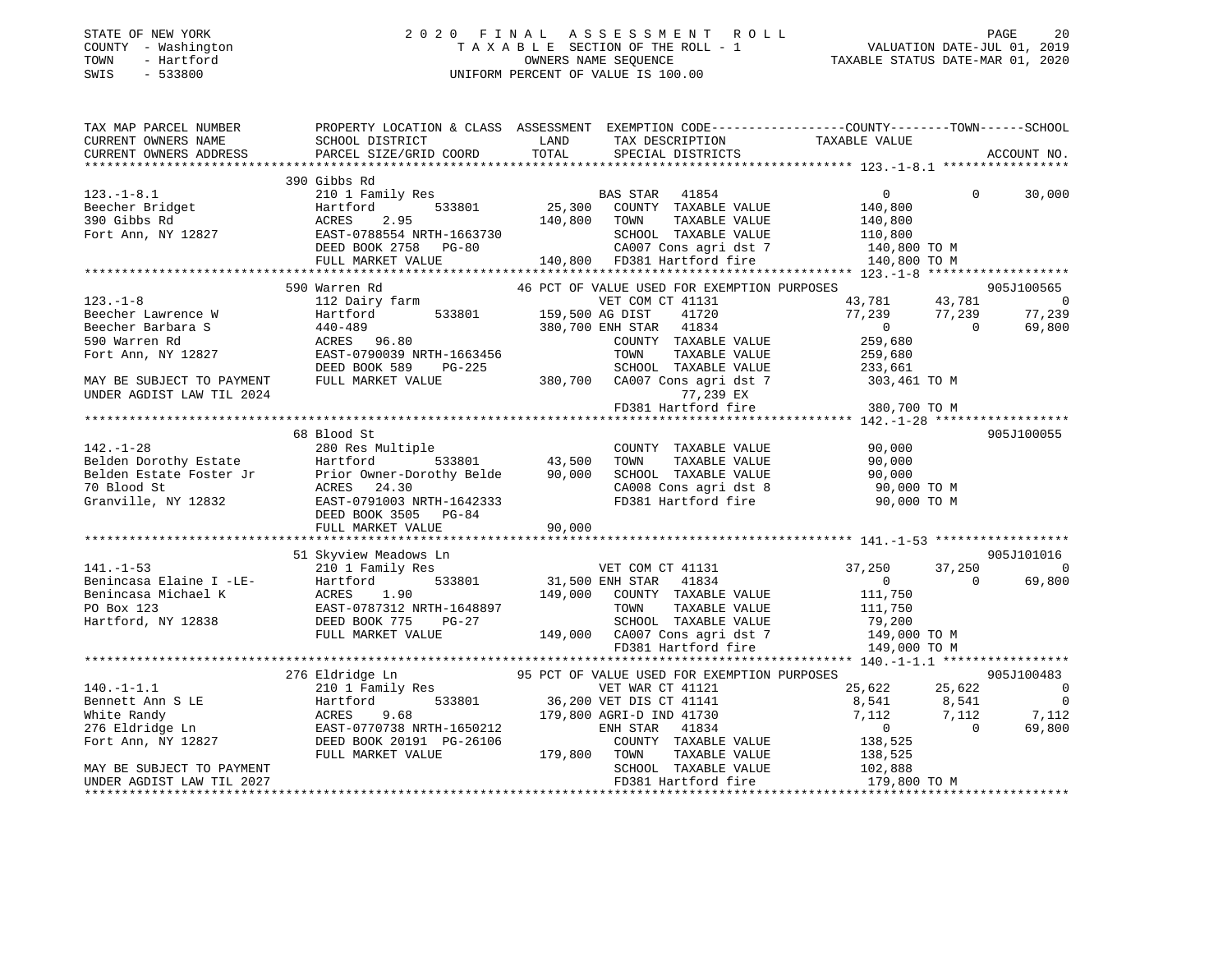# STATE OF NEW YORK 2 0 2 0 F I N A L A S S E S S M E N T R O L L PAGE 21 COUNTY - Washington T A X A B L E SECTION OF THE ROLL - 1 VALUATION DATE-JUL 01, 2019 TOWN - Hartford OWNERS NAME SEQUENCE TAXABLE STATUS DATE-MAR 01, 2020 SWIS - 533800 UNIFORM PERCENT OF VALUE IS 100.00UNIFORM PERCENT OF VALUE IS 100.00

| TAX MAP PARCEL NUMBER                                                                 |                                                                                                                                                                               |                                                                                                                              | PROPERTY LOCATION & CLASS ASSESSMENT EXEMPTION CODE----------------COUNTY-------TOWN------SCHOOL                                                                                                                                          |
|---------------------------------------------------------------------------------------|-------------------------------------------------------------------------------------------------------------------------------------------------------------------------------|------------------------------------------------------------------------------------------------------------------------------|-------------------------------------------------------------------------------------------------------------------------------------------------------------------------------------------------------------------------------------------|
| CURRENT OWNERS NAME                                                                   | SCHOOL DISTRICT                                                                                                                                                               | LAND<br>TAX DESCRIPTION TAXABLE VALUE                                                                                        |                                                                                                                                                                                                                                           |
| CURRENT OWNERS ADDRESS                                                                | PARCEL SIZE/GRID COORD                                                                                                                                                        | TOTAL<br>SPECIAL DISTRICTS                                                                                                   | ACCOUNT NO.                                                                                                                                                                                                                               |
|                                                                                       |                                                                                                                                                                               |                                                                                                                              |                                                                                                                                                                                                                                           |
|                                                                                       | 8 Marlboro Country Rd                                                                                                                                                         |                                                                                                                              | 905J100624                                                                                                                                                                                                                                |
| $141. - 3 - 44.1$                                                                     |                                                                                                                                                                               |                                                                                                                              | 30,125<br>30,125 0                                                                                                                                                                                                                        |
| Benson Dennis F                                                                       |                                                                                                                                                                               |                                                                                                                              | $\overline{0}$<br>$\overline{0}$<br>69,800                                                                                                                                                                                                |
|                                                                                       |                                                                                                                                                                               | ACRES 3.39 BANK 999 120,500 COUNTY TAXABLE VALUE 90,375<br>EAST-0785542 NRTH-1641355 TOWN TAXABLE VALUE 90,375               |                                                                                                                                                                                                                                           |
|                                                                                       |                                                                                                                                                                               |                                                                                                                              |                                                                                                                                                                                                                                           |
|                                                                                       |                                                                                                                                                                               |                                                                                                                              |                                                                                                                                                                                                                                           |
|                                                                                       |                                                                                                                                                                               |                                                                                                                              | Benson Shirley (ACRES 3.39 BANK 999 120,500 COUNTY TAXABLE VALUE 30,375<br>8 Marlboro Country Rd EAST-0785542 NRTH-1641355 TOWN TAXABLE VALUE 90,375<br>Hartford, NY 12838 DEED BOOK 466 PG-631 SCHOOL TAXABLE VALUE 50,700<br>FULL       |
|                                                                                       |                                                                                                                                                                               |                                                                                                                              |                                                                                                                                                                                                                                           |
|                                                                                       | 5584 County Route 30                                                                                                                                                          |                                                                                                                              | 905J100612                                                                                                                                                                                                                                |
| $141. - 3 - 31$                                                                       | 210 1 Family Res                                                                                                                                                              | s<br>533801 33,100 COUNTY TAXABLE                                                                                            | $\overline{0}$<br>$\Omega$<br>30,000                                                                                                                                                                                                      |
|                                                                                       | Benson Jacob A<br>Benson Jacob A<br>533801<br>5584 County Route 30<br>Granville, NY 12832<br>EAST-0788694 NRTH-1643126<br>EAST-0788694 NRTH-1643126<br>FIRE ROOK 3362 DO-1800 | COUNTY TAXABLE VALUE                                                                                                         | 146,200                                                                                                                                                                                                                                   |
|                                                                                       |                                                                                                                                                                               | 999 146,200 TOWN<br>TAXABLE VALUE                                                                                            | 146,200                                                                                                                                                                                                                                   |
|                                                                                       |                                                                                                                                                                               | SCHOOL TAXABLE VALUE 116,200                                                                                                 |                                                                                                                                                                                                                                           |
|                                                                                       | DEED BOOK 3262 PG-180                                                                                                                                                         |                                                                                                                              |                                                                                                                                                                                                                                           |
|                                                                                       | FULL MARKET VALUE                                                                                                                                                             | 116,200 SCHOOL TAXABLE VALUE 116,200<br>3-180 CA008 Cons agri dst 8 146,200 TO M<br>146,200 FD381 Hartford fire 146,200 TO M |                                                                                                                                                                                                                                           |
|                                                                                       |                                                                                                                                                                               |                                                                                                                              |                                                                                                                                                                                                                                           |
|                                                                                       | 57 Cedar Ridge Way                                                                                                                                                            |                                                                                                                              | 905J101154                                                                                                                                                                                                                                |
| $122. - 1 - 53$                                                                       | 210 1 Family Res                                                                                                                                                              | COUNTY TAXABLE VALUE                                                                                                         | 193,000                                                                                                                                                                                                                                   |
| Bessette Joshua J                                                                     | Hartford                                                                                                                                                                      | 533801 28,600<br>TOWN<br>TAXABLE VALUE                                                                                       | 193,000                                                                                                                                                                                                                                   |
|                                                                                       |                                                                                                                                                                               |                                                                                                                              |                                                                                                                                                                                                                                           |
|                                                                                       |                                                                                                                                                                               |                                                                                                                              |                                                                                                                                                                                                                                           |
|                                                                                       |                                                                                                                                                                               |                                                                                                                              |                                                                                                                                                                                                                                           |
|                                                                                       |                                                                                                                                                                               |                                                                                                                              |                                                                                                                                                                                                                                           |
|                                                                                       |                                                                                                                                                                               |                                                                                                                              | Example of the mber D<br>ACRES 9.56 193,000 SCHOOL TAXABLE VALUE 193,000 TO M<br>2201 20107 Constant CA007 Cons agri dst 7 193,000 TO M<br>221 DEED BOOK 20191 PG-25467 FD381 Hartford fire 193,000 TO M<br>FULL MARKET VALUE 193,000<br> |
|                                                                                       | 58 Hastings Rd                                                                                                                                                                |                                                                                                                              | 905J101046                                                                                                                                                                                                                                |
| $132. - 1 - 11.2$                                                                     | 281 Multiple res                                                                                                                                                              | <b>B STAR MH 41864</b>                                                                                                       | $0 \qquad \qquad$<br>$\overline{0}$<br>28,000                                                                                                                                                                                             |
|                                                                                       |                                                                                                                                                                               | 533801 13,400 COUNTY TAXABLE VALUE                                                                                           |                                                                                                                                                                                                                                           |
|                                                                                       |                                                                                                                                                                               | 109,400<br>TAXABLE VALUE<br>TOWN                                                                                             | 109,400<br>109,400                                                                                                                                                                                                                        |
| Blackstone Cindy M Hartford<br>Dewey Milton M LE BLA 764/233<br>PO Box 4 2 Star exemp |                                                                                                                                                                               | SCHOOL TAXABLE VALUE                                                                                                         | 81,400                                                                                                                                                                                                                                    |
| Hartford, NY 12838                                                                    | 2 Star exemptions<br>ACRES 2.00                                                                                                                                               |                                                                                                                              |                                                                                                                                                                                                                                           |
|                                                                                       | EAST-0787358 NRTH-1656868                                                                                                                                                     |                                                                                                                              | CA007 Cons agri dst 7 109,400 TO M<br>FD381 Hartford fire 109,400 TO M                                                                                                                                                                    |
|                                                                                       | DEED BOOK 3561 PG-48                                                                                                                                                          |                                                                                                                              |                                                                                                                                                                                                                                           |
|                                                                                       |                                                                                                                                                                               |                                                                                                                              |                                                                                                                                                                                                                                           |
|                                                                                       |                                                                                                                                                                               |                                                                                                                              |                                                                                                                                                                                                                                           |
|                                                                                       | 1215 Baldwin Corners Rd                                                                                                                                                       |                                                                                                                              | 905J101065                                                                                                                                                                                                                                |
| $121. - 4 - 12$                                                                       | 210 1 Family Res                                                                                                                                                              | ENH STAR 41834                                                                                                               | $\overline{0}$<br>$\Omega$<br>69,800                                                                                                                                                                                                      |
| Blanford Sharon M                                                                     | Fort Ann                                                                                                                                                                      | 532802 34,100 COUNTY TAXABLE VALUE                                                                                           | 120,400                                                                                                                                                                                                                                   |
| 1215 Baldwin Corners Rd                                                               | $121. - 1 - 12$                                                                                                                                                               | 120,400<br>TOWN<br>TAXABLE VALUE                                                                                             | 120,400                                                                                                                                                                                                                                   |
| Fort Ann, NY 12827                                                                    | ACRES 4.71                                                                                                                                                                    | SCHOOL TAXABLE VALUE 50,600                                                                                                  |                                                                                                                                                                                                                                           |
|                                                                                       | EAST-0764696 NRTH-1661636                                                                                                                                                     | FD381 Hartford fire                                                                                                          | 120,400 TO M                                                                                                                                                                                                                              |
|                                                                                       | PG-444<br>DEED BOOK 461                                                                                                                                                       |                                                                                                                              |                                                                                                                                                                                                                                           |
|                                                                                       | FULL MARKET VALUE                                                                                                                                                             | 120,400                                                                                                                      |                                                                                                                                                                                                                                           |
|                                                                                       |                                                                                                                                                                               |                                                                                                                              |                                                                                                                                                                                                                                           |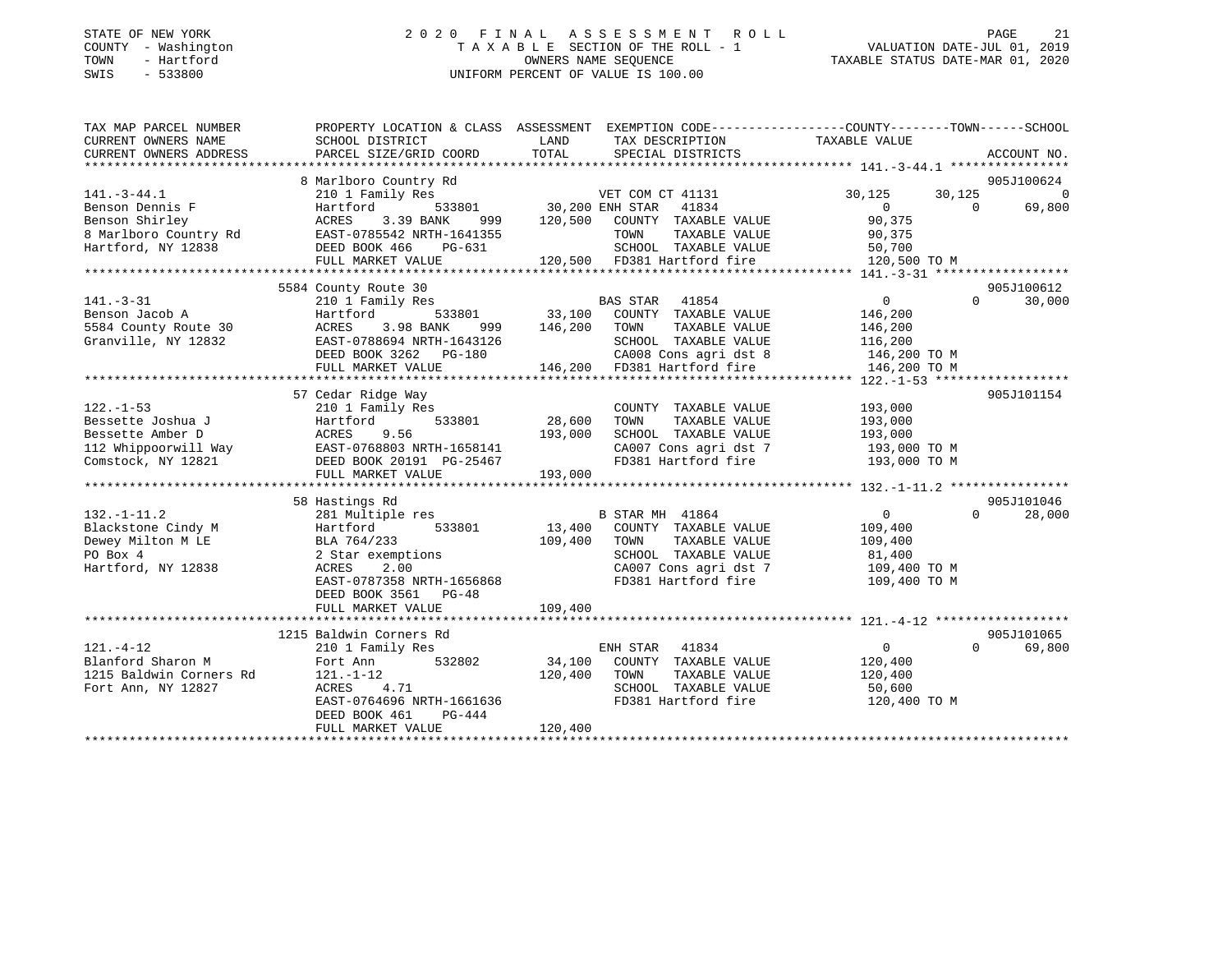| STATE OF NEW YORK |              |
|-------------------|--------------|
| <b>COUNTY</b>     | - Washington |
| TOWN              | - Hartford   |
| CM T C            | ECCOON       |

# STATE OF NEW YORK 2 0 2 0 F I N A L A S S E S S M E N T R O L L PAGE 22T A X A B L E SECTION OF THE ROLL - 1<br>OWNERS NAME SEQUENCE SWIS - 533800 UNIFORM PERCENT OF VALUE IS 100.00

TAXABLE STATUS DATE-MAR 01, 2020

| TAX MAP PARCEL NUMBER             | PROPERTY LOCATION & CLASS ASSESSMENT EXEMPTION CODE---------------COUNTY-------TOWN-----SCHOOL |         |                                             |                               |                |
|-----------------------------------|------------------------------------------------------------------------------------------------|---------|---------------------------------------------|-------------------------------|----------------|
| CURRENT OWNERS NAME               | SCHOOL DISTRICT                                                                                | LAND    | TAX DESCRIPTION                             | TAXABLE VALUE                 |                |
| CURRENT OWNERS ADDRESS            | PARCEL SIZE/GRID COORD                                                                         | TOTAL   | SPECIAL DISTRICTS                           |                               | ACCOUNT NO.    |
|                                   | 61 Winch Way                                                                                   |         |                                             |                               | 905J100259     |
| $149. - 1 - 26.17$                | 240 Rural res                                                                                  |         | BAS STAR 41854                              | $0 \qquad \qquad$<br>$\Omega$ | 30,000         |
| Bleau Shirley A                   | Hartford<br>533801                                                                             | 27,000  | COUNTY TAXABLE VALUE                        | 77,100                        |                |
| 61 Winch Way                      | ACRES 10.14 BANK<br>997                                                                        | 77,100  | TAXABLE VALUE<br>TOWN                       | 77,100                        |                |
| Argyle, NY 12809                  | EAST-0780424 NRTH-1636975                                                                      |         | SCHOOL TAXABLE VALUE                        | 47,100                        |                |
|                                   | DEED BOOK 892<br>PG-162                                                                        |         | FD381 Hartford fire                         | 77,100 TO M                   |                |
|                                   | FULL MARKET VALUE                                                                              | 77,100  |                                             |                               |                |
|                                   |                                                                                                |         |                                             |                               |                |
|                                   | 2064 County Route 43                                                                           |         |                                             |                               |                |
| $148. - 1 - 25.2$                 | 270 Mfg housing                                                                                |         | ENH STAR 41834                              | $\Omega$<br>$\Omega$          | 62,800         |
| Bogardus Harry F                  | Hartford<br>533801                                                                             | 28,600  | COUNTY TAXABLE VALUE                        | 62,800                        |                |
| Bogardus Peggy A                  | LOT 3                                                                                          | 62,800  | TOWN<br>TAXABLE VALUE                       | 62,800                        |                |
| 2064 County Route 43              | 6.00<br>ACRES                                                                                  |         | SCHOOL TAXABLE VALUE                        | $\sim$ 0                      |                |
| Fort Edward, NY 12828             | EAST-0765727 NRTH-1635313                                                                      |         | CA006 Cons agri dst 6                       | 62,800 TO M                   |                |
|                                   | DEED BOOK 726<br>PG-347                                                                        |         | FD381 Hartford fire                         | 62,800 TO M                   |                |
|                                   | FULL MARKET VALUE                                                                              | 62,800  |                                             |                               |                |
|                                   |                                                                                                |         |                                             |                               |                |
|                                   | 326 Warren Rd                                                                                  |         |                                             |                               | 905J100634     |
| $123. - 1 - 18$                   | 210 1 Family Res                                                                               |         | COUNTY TAXABLE VALUE                        | 110,300                       |                |
| Boisvenue Joan R                  | Hartford<br>533801                                                                             | 37,400  | TOWN<br>TAXABLE VALUE                       | 110,300                       |                |
| Boisvenue Albert L                | ACRES<br>5.80                                                                                  | 110,300 | SCHOOL TAXABLE VALUE                        | 110,300                       |                |
| 140 Glenwood Dr SW                | EAST-0785708 NRTH-1662411                                                                      |         | CA007 Cons agri dst 7                       | 110,300 TO M                  |                |
| Concord, NC 28025                 | DEED BOOK 1774 PG-270                                                                          |         | FD381 Hartford fire                         | 110,300 TO M                  |                |
|                                   | FULL MARKET VALUE                                                                              | 110,300 |                                             |                               |                |
|                                   |                                                                                                |         |                                             |                               |                |
|                                   | 3092 Coach Rd                                                                                  |         |                                             |                               | 905J101435     |
| $149. - 1 - 26.18$                | 210 1 Family Res                                                                               |         | COUNTY TAXABLE VALUE                        | 103,500                       |                |
| Bolduc Schuyler                   | 533801<br>Hartford                                                                             | 23,900  | TOWN<br>TAXABLE VALUE                       | 103,500                       |                |
| 3092 Coach Rd<br>Argyle, NY 12809 | 1.57<br>ACRES<br>EAST-0779303 NRTH-1636308                                                     | 103,500 | SCHOOL TAXABLE VALUE<br>FD381 Hartford fire | 103,500<br>103,500 TO M       |                |
|                                   | DEED BOOK 3842 PG-250                                                                          |         |                                             |                               |                |
|                                   | FULL MARKET VALUE                                                                              | 103,500 |                                             |                               |                |
|                                   |                                                                                                |         |                                             |                               |                |
|                                   | 7849 State Route 40                                                                            |         |                                             |                               | 905J100266     |
| $141. - 1 - 10$                   | 270 Mfg housing                                                                                |         | VET WAR CT 41121                            | 5,775<br>5,775                | $\overline{0}$ |
| Bonner Violet E                   | Hartford<br>533801                                                                             |         | 16,600 AGED-CO/TN 41801                     | 16,363<br>16,363              | $\overline{0}$ |
| 7849 State Route 40               | FRNT 165.00 DPTH 125.00                                                                        |         | 38,500 ENH STAR 41834                       | $\overline{0}$<br>$\Omega$    | 38,500         |
| Hartford, NY 12838                | EAST-0783463 NRTH-1647288                                                                      |         | COUNTY TAXABLE VALUE                        | 16,362                        |                |
|                                   | DEED BOOK 606<br>$PG-213$                                                                      |         | TOWN<br>TAXABLE VALUE                       | 16,362                        |                |
|                                   | FULL MARKET VALUE                                                                              | 38,500  | SCHOOL TAXABLE VALUE                        | $\mathbf 0$                   |                |
|                                   |                                                                                                |         | CA007 Cons agri dst 7                       | 38,500 TO M                   |                |
|                                   |                                                                                                |         | FD381 Hartford fire                         | 38,500 TO M                   |                |
|                                   |                                                                                                |         |                                             |                               |                |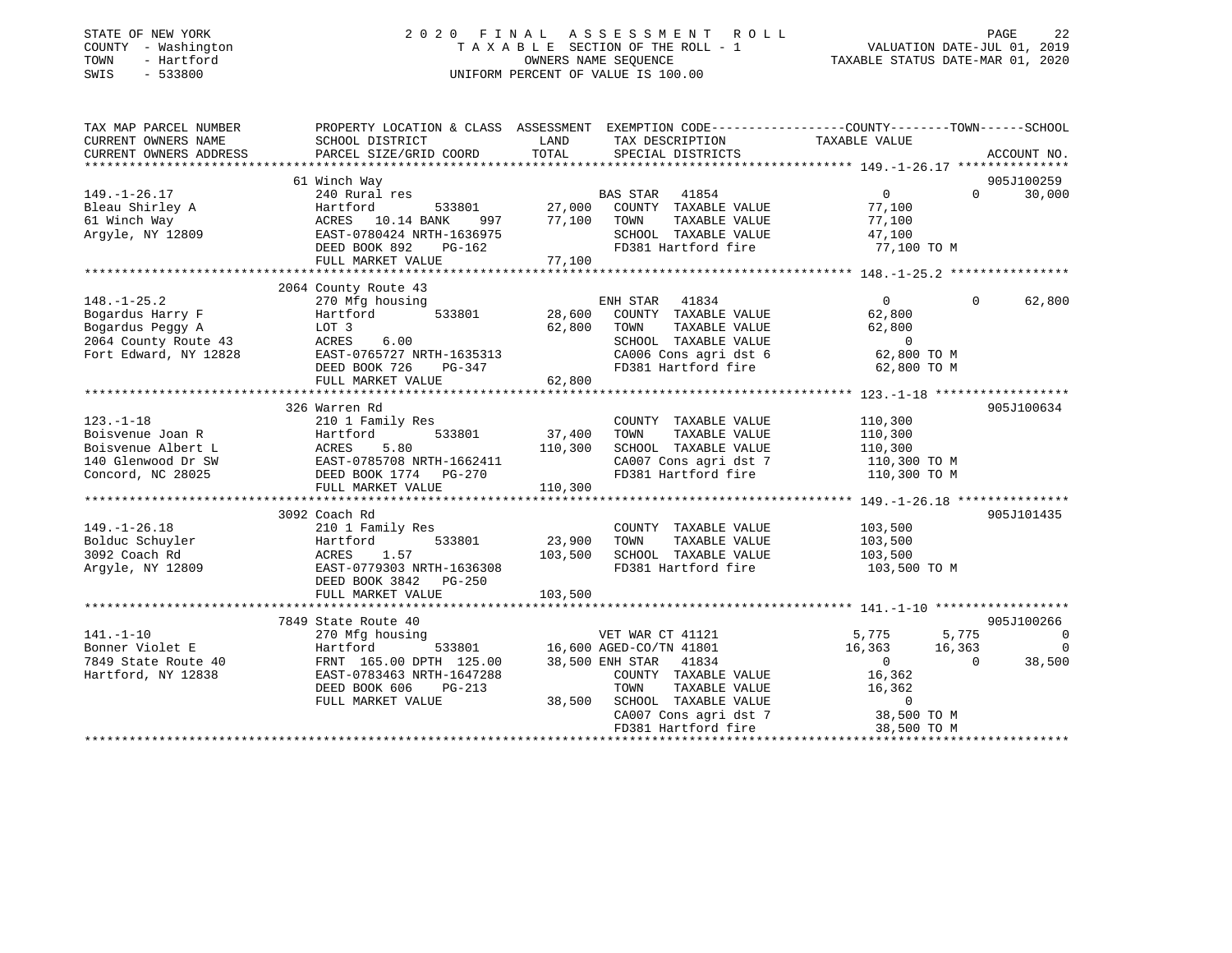# STATE OF NEW YORK 2 0 2 0 F I N A L A S S E S S M E N T R O L L PAGE 23 COUNTY - Washington T A X A B L E SECTION OF THE ROLL - 1 VALUATION DATE-JUL 01, 2019 TOWN - Hartford OWNERS NAME SEQUENCE TAXABLE STATUS DATE-MAR 01, 2020 SWIS - 533800 UNIFORM PERCENT OF VALUE IS 100.00

| TAX MAP PARCEL NUMBER<br>CURRENT OWNERS NAME | PROPERTY LOCATION & CLASS ASSESSMENT<br>SCHOOL DISTRICT | LAND<br>TAX DESCRIPTION                       | EXEMPTION CODE-----------------COUNTY-------TOWN------SCHOOL<br>TAXABLE VALUE |
|----------------------------------------------|---------------------------------------------------------|-----------------------------------------------|-------------------------------------------------------------------------------|
| CURRENT OWNERS ADDRESS                       | PARCEL SIZE/GRID COORD                                  | TOTAL<br>SPECIAL DISTRICTS                    | ACCOUNT NO.                                                                   |
|                                              |                                                         |                                               |                                                                               |
|                                              | 275 Blood St                                            | 90 PCT OF VALUE USED FOR EXEMPTION PURPOSES   | 905J100070                                                                    |
| $142. - 1 - 13$                              | 240 Rural res                                           | AGED-CO/TN 41801                              | 6,066<br>6,066<br>$\Omega$<br>$\overline{0}$<br>$\Omega$                      |
| Borden Phyllis<br>275 Blood St               | 533801<br>Hartford<br>ACRES 16.60                       | 39,300 ENH STAR<br>41834<br>67,400            | 67,400<br>61,334                                                              |
| Granville, NY 12832                          | EAST-0793307 NRTH-1646778                               | COUNTY TAXABLE VALUE<br>TOWN<br>TAXABLE VALUE | 61,334                                                                        |
|                                              | DEED BOOK 913<br>PG-51                                  | SCHOOL TAXABLE VALUE                          | $\overline{0}$                                                                |
|                                              | FULL MARKET VALUE                                       | 67,400 FD381 Hartford fire                    | 67,400 TO M                                                                   |
|                                              |                                                         |                                               |                                                                               |
|                                              | 7787&7789 State Route 40                                |                                               | 905J100280                                                                    |
| $140. -2 - 12$                               | 280 Res Multiple                                        | COUNTY TAXABLE VALUE                          | 136,100                                                                       |
| Boucher Brian D                              | 533801<br>Hartford                                      | 23,000<br>TAXABLE VALUE<br>TOWN               | 136,100                                                                       |
| 7785 State Route 40                          | 1 Bldg comml w/apt                                      | 136,100<br>SCHOOL TAXABLE VALUE               | 136,100                                                                       |
| Hartford, NY 12838                           | 2nd bldg 2 family                                       | FD381 Hartford fire                           | 136,100 TO M                                                                  |
|                                              | FRNT 132.00 DPTH 165.00                                 |                                               |                                                                               |
|                                              | EAST-0782632 NRTH-1646114                               |                                               |                                                                               |
|                                              | DEED BOOK 561<br>$PG-135$                               |                                               |                                                                               |
|                                              | FULL MARKET VALUE                                       | 136,100                                       |                                                                               |
|                                              |                                                         |                                               |                                                                               |
|                                              | 7785 State Route 40                                     |                                               | 905J100248                                                                    |
| $140. - 2 - 13$                              | 210 1 Family Res                                        | BAS STAR<br>41854                             | 30,000<br>$\overline{0}$<br>$\Omega$                                          |
| Boucher Brian D                              | Hartford<br>533801                                      | 12,000 COUNTY TAXABLE VALUE                   | 103,700                                                                       |
| 7785 State Route 40                          | FRNT<br>61.00 DPTH 191.00                               | 103,700<br>TOWN<br>TAXABLE VALUE              | 103,700                                                                       |
| Hartford, NY 12838                           | EAST-0782587 NRTH-1646027                               | SCHOOL TAXABLE VALUE                          | 73,700                                                                        |
|                                              | DEED BOOK 529<br>$PG-15$                                | FD381 Hartford fire                           | 103,700 TO M                                                                  |
|                                              | FULL MARKET VALUE                                       | 103,700                                       |                                                                               |
|                                              |                                                         |                                               |                                                                               |
|                                              | 7804 State Route 40                                     |                                               | 905J100681                                                                    |
| $141. - 1 - 13$                              | 210 1 Family Res                                        | BAS STAR 41854                                | $\overline{0}$<br>$\Omega$<br>30,000                                          |
| Boucher Delores C                            | Hartford<br>533801                                      | 21,800 COUNTY TAXABLE VALUE                   | 226,600                                                                       |
| 7804 State Route 40                          | FRNT 192.00 DPTH 198.00                                 | TAXABLE VALUE<br>226,600<br>TOWN              | 226,600                                                                       |
| Hartford, NY 12838                           | EAST-0782986 NRTH-1646219                               | SCHOOL TAXABLE VALUE                          | 196,600                                                                       |
|                                              | DEED BOOK 3264 PG-29                                    | FD381 Hartford fire                           | 226,600 TO M                                                                  |
|                                              | FULL MARKET VALUE                                       | 226,600                                       |                                                                               |
|                                              |                                                         |                                               |                                                                               |
|                                              | 208 Hartford Main St                                    |                                               | 905J100408                                                                    |
| $132. - 1 - 20$                              | 270 Mfg housing                                         | ENH STAR<br>41834                             | $\overline{0}$<br>69,800<br>$\cap$                                            |
| Boucher Douglas                              | Hartford<br>533801                                      | 14,000<br>COUNTY TAXABLE VALUE                | 81,000                                                                        |
| Boucher Zoeann                               | 685/176                                                 | 81,000<br>TOWN<br>TAXABLE VALUE               | 81,000                                                                        |
| 208 Hartford Main St                         | FRNT 126.00 DPTH 126.00                                 | SCHOOL TAXABLE VALUE                          | 11,200                                                                        |
| Granville, NY 12832                          | BANK<br>997                                             | CA007 Cons agri dst 7                         | 81,000 TO M                                                                   |
|                                              | EAST-0788676 NRTH-1655743                               | FD381 Hartford fire                           | 81,000 TO M                                                                   |
|                                              | DEED BOOK 3226<br>PG-343                                |                                               |                                                                               |
|                                              | FULL MARKET VALUE                                       | 81,000                                        |                                                                               |
|                                              |                                                         |                                               |                                                                               |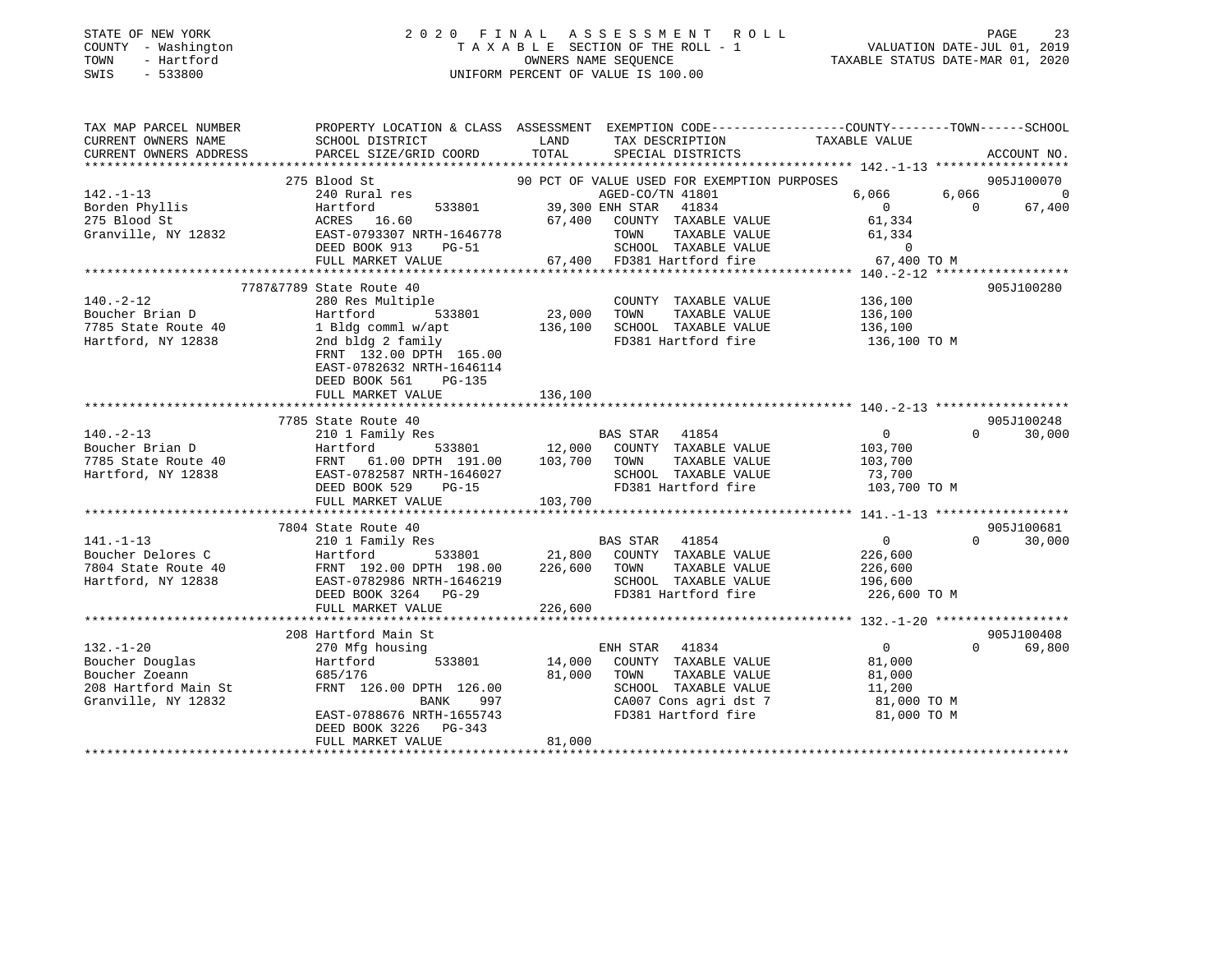# STATE OF NEW YORK 2 0 2 0 F I N A L A S S E S S M E N T R O L L PAGE 24 COUNTY - Washington T A X A B L E SECTION OF THE ROLL - 1 VALUATION DATE-JUL 01, 2019 TOWN - Hartford OWNERS NAME SEQUENCE TAXABLE STATUS DATE-MAR 01, 2020 SWIS - 533800 UNIFORM PERCENT OF VALUE IS 100.00

| TAX MAP PARCEL NUMBER                                                                                                                                                                                                                                 | PROPERTY LOCATION & CLASS ASSESSMENT EXEMPTION CODE----------------COUNTY-------TOWN------SCHOOL |                   |                                                                                                                                      |        |               |
|-------------------------------------------------------------------------------------------------------------------------------------------------------------------------------------------------------------------------------------------------------|--------------------------------------------------------------------------------------------------|-------------------|--------------------------------------------------------------------------------------------------------------------------------------|--------|---------------|
| CURRENT OWNERS NAME SCHOOL DISTRICT WE LAND TAX DESCRIPTION TAXABLE VALUE                                                                                                                                                                             |                                                                                                  |                   |                                                                                                                                      |        |               |
| CURRENT OWNERS ADDRESS PARCEL SIZE/GRID COORD                                                                                                                                                                                                         |                                                                                                  |                   | TOTAL SPECIAL DISTRICTS                                                                                                              |        | ACCOUNT NO.   |
|                                                                                                                                                                                                                                                       |                                                                                                  |                   |                                                                                                                                      |        |               |
|                                                                                                                                                                                                                                                       |                                                                                                  |                   |                                                                                                                                      |        | 905J100074    |
|                                                                                                                                                                                                                                                       |                                                                                                  |                   |                                                                                                                                      |        | $0 \t 30,000$ |
|                                                                                                                                                                                                                                                       |                                                                                                  |                   |                                                                                                                                      |        |               |
|                                                                                                                                                                                                                                                       |                                                                                                  |                   |                                                                                                                                      |        |               |
|                                                                                                                                                                                                                                                       |                                                                                                  |                   |                                                                                                                                      |        |               |
|                                                                                                                                                                                                                                                       |                                                                                                  |                   |                                                                                                                                      |        |               |
|                                                                                                                                                                                                                                                       |                                                                                                  |                   |                                                                                                                                      |        |               |
|                                                                                                                                                                                                                                                       |                                                                                                  |                   |                                                                                                                                      |        |               |
|                                                                                                                                                                                                                                                       | 7941 State Route 40                                                                              |                   |                                                                                                                                      |        | 905J100075    |
| 141.-1-7<br>Boucher Scott<br>7941 State Route 40<br>7941 State Route 40<br>7941 State Route 40<br>7941 State Route 40<br>7941 State Route 40<br>7941 State Route 40<br>7941 State Route 40<br>7941 State Route 40<br>7941 State Route 40<br>7945 ROR  | 210 1 Family Res                                                                                 |                   | COUNTY TAXABLE VALUE 191,000                                                                                                         |        |               |
|                                                                                                                                                                                                                                                       |                                                                                                  | 27,200<br>191,000 | TOWN TAXABLE VALUE 191,000<br>SCHOOL TAXABLE VALUE 191,000<br>CA007 Cons agri dst 7 191,000 TO M<br>FD381 Hartford fire 191,000 TO M |        |               |
|                                                                                                                                                                                                                                                       |                                                                                                  |                   |                                                                                                                                      |        |               |
|                                                                                                                                                                                                                                                       |                                                                                                  |                   |                                                                                                                                      |        |               |
|                                                                                                                                                                                                                                                       | EAST-0784643 NRTH-1649376                                                                        |                   |                                                                                                                                      |        |               |
|                                                                                                                                                                                                                                                       | DEED BOOK 2745 PG-215                                                                            |                   |                                                                                                                                      |        |               |
|                                                                                                                                                                                                                                                       | FULL MARKET VALUE                                                                                | 191,000           |                                                                                                                                      |        |               |
|                                                                                                                                                                                                                                                       |                                                                                                  |                   |                                                                                                                                      |        |               |
|                                                                                                                                                                                                                                                       | State Route 40                                                                                   |                   |                                                                                                                                      |        | 905J101389    |
|                                                                                                                                                                                                                                                       |                                                                                                  |                   | ac land the COUNTY TAXABLE VALUE 1,000<br>533801 1,000 TOWN TAXABLE VALUE 1,000                                                      |        |               |
|                                                                                                                                                                                                                                                       |                                                                                                  |                   |                                                                                                                                      |        |               |
|                                                                                                                                                                                                                                                       |                                                                                                  |                   |                                                                                                                                      |        |               |
|                                                                                                                                                                                                                                                       |                                                                                                  |                   |                                                                                                                                      |        |               |
| 141.-1-8.1 311 Res vac land COUNTY TAXABLE VALUE 1,000<br>Boucher Scott Hartford 533801 1,000 TOWN TAXABLE VALUE 1,000<br>7941 State Route 40 FRNT 54.00 DPTH 300.00 1,000 SCHOOL TAXABLE VALUE 1,000<br>Hartford, NY 12838 EAST-078                  |                                                                                                  |                   |                                                                                                                                      |        |               |
|                                                                                                                                                                                                                                                       |                                                                                                  |                   |                                                                                                                                      |        |               |
|                                                                                                                                                                                                                                                       |                                                                                                  |                   |                                                                                                                                      |        |               |
|                                                                                                                                                                                                                                                       | 1418 Burch Rd                                                                                    |                   |                                                                                                                                      |        |               |
| $151. - 2 - 8.3$                                                                                                                                                                                                                                      |                                                                                                  |                   |                                                                                                                                      |        |               |
| 151.-2-0.5<br>Boucher Shellie<br>1418 Burch Rd                                                                                                                                                                                                        |                                                                                                  |                   |                                                                                                                                      |        |               |
| 1418 Burch Rd                                                                                                                                                                                                                                         |                                                                                                  |                   |                                                                                                                                      |        |               |
| Granville, NY 12832                                                                                                                                                                                                                                   |                                                                                                  |                   | FD381 Hartford fire 36,600 TO M                                                                                                      |        |               |
|                                                                                                                                                                                                                                                       | ACRES 5.15 BANK 998                                                                              |                   |                                                                                                                                      |        |               |
|                                                                                                                                                                                                                                                       | EAST-0796847 NRTH-1634775                                                                        |                   |                                                                                                                                      |        |               |
|                                                                                                                                                                                                                                                       | DEED BOOK 3427 PG-4                                                                              |                   |                                                                                                                                      |        |               |
|                                                                                                                                                                                                                                                       |                                                                                                  |                   |                                                                                                                                      |        |               |
|                                                                                                                                                                                                                                                       |                                                                                                  |                   |                                                                                                                                      |        | 905L100303    |
|                                                                                                                                                                                                                                                       | 00 Hartford Main St<br>270 Mfg housing<br>190 Hartford Main St                                   |                   |                                                                                                                                      |        |               |
|                                                                                                                                                                                                                                                       |                                                                                                  |                   |                                                                                                                                      |        |               |
|                                                                                                                                                                                                                                                       |                                                                                                  |                   |                                                                                                                                      |        |               |
| 132.-1-24<br>Boucher Timothy A and Hartford 533801<br>PO Box 93<br>Hartford, NY 12838<br>Hartford, NY 12838<br>Hartford, NY 12838<br>PO Box 93<br>FRNT 136.00 DPTH 202.00<br>FRNT 136.00 DPTH 202.00<br>FRNT 136.00 DPTH 202.00<br>ENH STAR 41834<br> |                                                                                                  |                   |                                                                                                                                      |        |               |
|                                                                                                                                                                                                                                                       | 1.29 BANK<br>ACRES<br>997                                                                        |                   | U<br>COUNTY TAXABLE VALUE 13,110<br>TOWN TAXABLE VALUE                                                                               |        |               |
|                                                                                                                                                                                                                                                       | EAST-0788347 NRTH-1655449                                                                        |                   |                                                                                                                                      | 26,220 |               |
|                                                                                                                                                                                                                                                       |                                                                                                  |                   |                                                                                                                                      |        |               |
|                                                                                                                                                                                                                                                       | DEED BOOK 1887 PG-171 SCHOOL TAXABLE VALUE<br>FULL MARKET VALUE 87,400 CA007 Cons agri dst 7     |                   | SCHOOL TAXABLE VALUE 17,600<br>CA007 Cons agri dst 7 17,400 TO M                                                                     |        |               |
|                                                                                                                                                                                                                                                       |                                                                                                  |                   | FD381 Hartford fire 87,400 TO M                                                                                                      |        |               |
|                                                                                                                                                                                                                                                       |                                                                                                  |                   |                                                                                                                                      |        |               |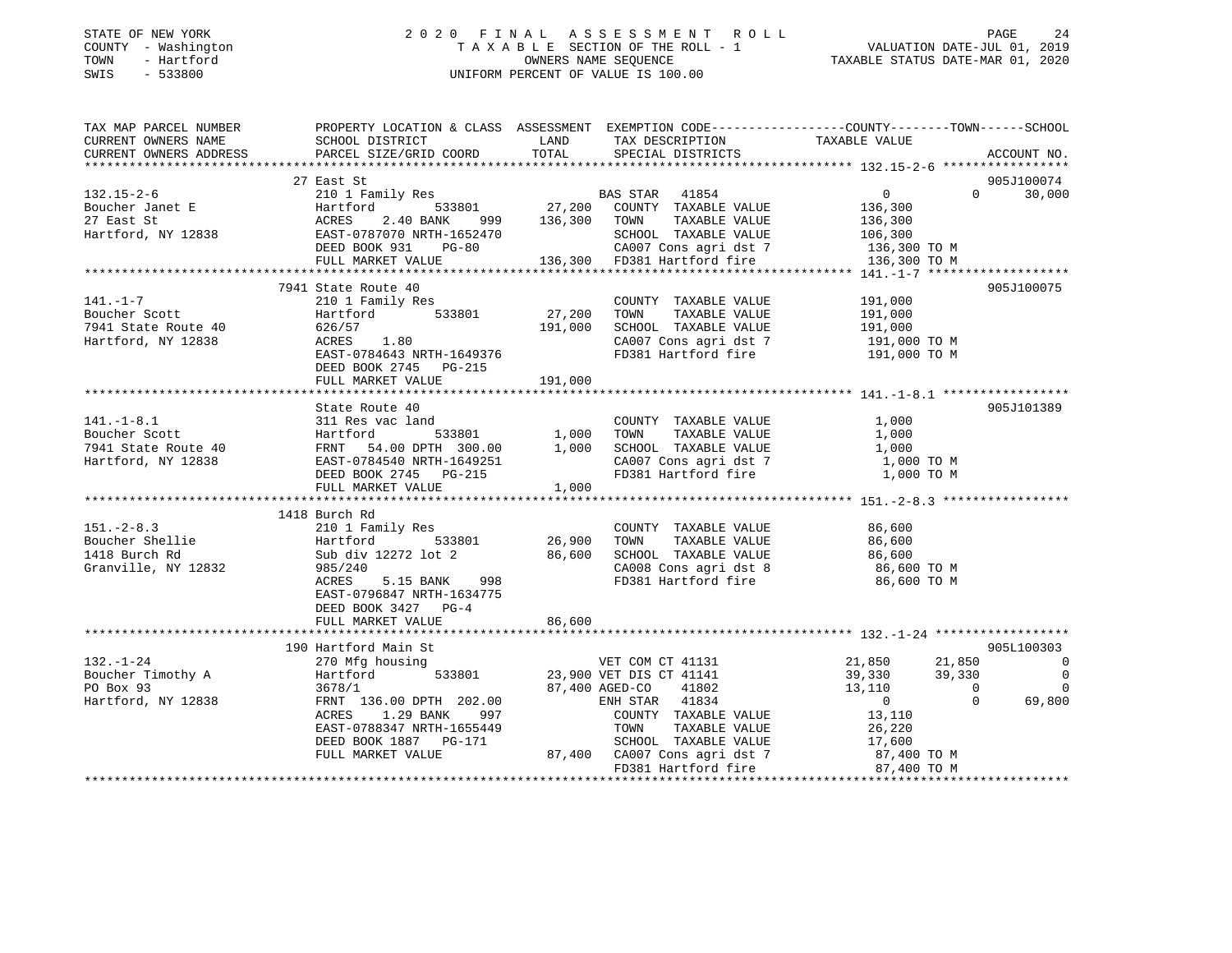| STATE OF NEW YORK<br>COUNTY - Washington<br>TOWN<br>- Hartford<br>SWIS<br>$-533800$ |                                                                                                                                                                | OWNERS NAME SEQUENCE         | 2020 FINAL ASSESSMENT ROLL<br>TAXABLE SECTION OF THE ROLL - 1<br>UNIFORM PERCENT OF VALUE IS 100.00 | 25<br>PAGE<br>VALUATION DATE-JUL 01, 2019<br>TAXABLE STATUS DATE-MAR 01, 2020                                                   |
|-------------------------------------------------------------------------------------|----------------------------------------------------------------------------------------------------------------------------------------------------------------|------------------------------|-----------------------------------------------------------------------------------------------------|---------------------------------------------------------------------------------------------------------------------------------|
| TAX MAP PARCEL NUMBER<br>CURRENT OWNERS NAME<br>CURRENT OWNERS ADDRESS              | SCHOOL DISTRICT<br>PARCEL SIZE/GRID COORD                                                                                                                      | LAND<br>TOTAL                | TAX DESCRIPTION<br>SPECIAL DISTRICTS                                                                | PROPERTY LOCATION & CLASS ASSESSMENT EXEMPTION CODE----------------COUNTY-------TOWN-----SCHOOL<br>TAXABLE VALUE<br>ACCOUNT NO. |
| **********************                                                              | **************************                                                                                                                                     |                              |                                                                                                     |                                                                                                                                 |
| $141. - 1 - 14$<br>Bounds Scott A<br>7800 State Route 40<br>Hartford, NY 12838      | 7800 State Route 40<br>210 1 Family Res<br>Hartford<br>533801<br>399/619<br>FRNT<br>64.00 DPTH 160.00<br>EAST-0782928 NRTH-1646122<br>DEED BOOK 20191 PG-28646 | 11,000<br>116,600            | COUNTY TAXABLE VALUE<br>TOWN<br>TAXABLE VALUE<br>SCHOOL TAXABLE VALUE<br>FD381 Hartford fire        | 905J100300<br>116,600<br>116,600<br>116,600<br>116,600 TO M                                                                     |
|                                                                                     | FULL MARKET VALUE<br>* * * * * * * * * * * * * * * * * *                                                                                                       | 116,600                      |                                                                                                     |                                                                                                                                 |
| $142. - 1 - 38$<br>Boyer Lisa R<br>2326 Burgoyne Ave<br>Hudson Falls, NY 12839      | Camp A Way<br>322 Rural vac>10<br>533801<br>Hartford<br>ACRES 12.36<br>EAST-0790537 NRTH-1645601<br>DEED BOOK 20191 PG-29517                                   | 14,900<br>14,900             | COUNTY TAXABLE VALUE<br>TAXABLE VALUE<br>TOWN<br>SCHOOL TAXABLE VALUE<br>FD381 Hartford fire        | 905J100236<br>14,900<br>14,900<br>14,900<br>14,900 TO M                                                                         |
|                                                                                     | FULL MARKET VALUE                                                                                                                                              | 14,900                       |                                                                                                     |                                                                                                                                 |
|                                                                                     | ******************                                                                                                                                             |                              |                                                                                                     |                                                                                                                                 |
|                                                                                     | 107 Camp A Way                                                                                                                                                 |                              |                                                                                                     | 905J100707                                                                                                                      |
| $142. - 1 - 40$<br>Boyer Lisa R<br>2326 Burgoyne Ave<br>Hudson Falls, NY 12839      | 314 Rural vac<10<br>533801<br>Hartford<br>ACRES<br>3.30<br>EAST-0789752 NRTH-1646254<br>DEED BOOK 20191 PG-29517                                               | 2,000<br>2,000               | COUNTY TAXABLE VALUE<br>TOWN<br>TAXABLE VALUE<br>SCHOOL TAXABLE VALUE<br>FD381 Hartford fire        | 2,000<br>2,000<br>2,000<br>2,000 TO M                                                                                           |
|                                                                                     | FULL MARKET VALUE                                                                                                                                              | 2,000                        |                                                                                                     |                                                                                                                                 |
|                                                                                     |                                                                                                                                                                | * * * * * * * *              |                                                                                                     | *********************** 142.-1-40.1 *****************                                                                           |
| $142.-1-40.1$<br>Boyer Lisa R<br>2326 Burgoyne Ave<br>Hudson Falls, NY 12839        | 107 Camp A Way<br>260 Seasonal res<br>Hartford<br>533801<br>ACRES 3.28<br>EAST-0790132 NRTH-1646243<br>DEED BOOK 20191 PG-29517<br>FULL MARKET VALUE           | 14,500<br>44,400<br>44,400   | COUNTY TAXABLE VALUE<br>TOWN<br>TAXABLE VALUE<br>SCHOOL TAXABLE VALUE<br>FD381 Hartford fire        | 44,400<br>44,400<br>44,400<br>44,400 TO M                                                                                       |
|                                                                                     |                                                                                                                                                                |                              |                                                                                                     | *********** 142.-1-41 *******************                                                                                       |
| $142. - 1 - 41$<br>Boyer Lisa R<br>2326 Burgoyne Ave<br>Hudson Falls, NY 12839      | 115 Camp A Way<br>314 Rural vac<10<br>533801<br>Hartford<br>ACRES<br>8.14<br>EAST-0790002 NRTH-1646646<br>DEED BOOK 20191 PG-29517<br>FULL MARKET VALUE        | 11,200<br>11,200<br>11,200   | COUNTY TAXABLE VALUE<br>TOWN<br>TAXABLE VALUE<br>SCHOOL TAXABLE VALUE<br>FD381 Hartford fire        | 905J100708<br>11,200<br>11,200<br>11,200<br>11,200 TO M                                                                         |
|                                                                                     | ********************                                                                                                                                           | ************                 |                                                                                                     |                                                                                                                                 |
| $150. - 1 - 34.6$<br>Bradley Stanley H<br>27 Old Town Way<br>Granville, NY 12832    | 27 Old Town Way<br>240 Rural res<br>Hartford<br>533801<br>ACRES 27.00<br>EAST-0784722 NRTH-1633632<br>DEED BOOK 3964<br>PG-241<br>FULL MARKET VALUE            | 48,600<br>300,100<br>300,100 | COUNTY TAXABLE VALUE<br>TOWN<br>TAXABLE VALUE<br>SCHOOL TAXABLE VALUE<br>FD381 Hartford fire        | 300,100<br>300,100<br>300,100<br>300,100 TO M                                                                                   |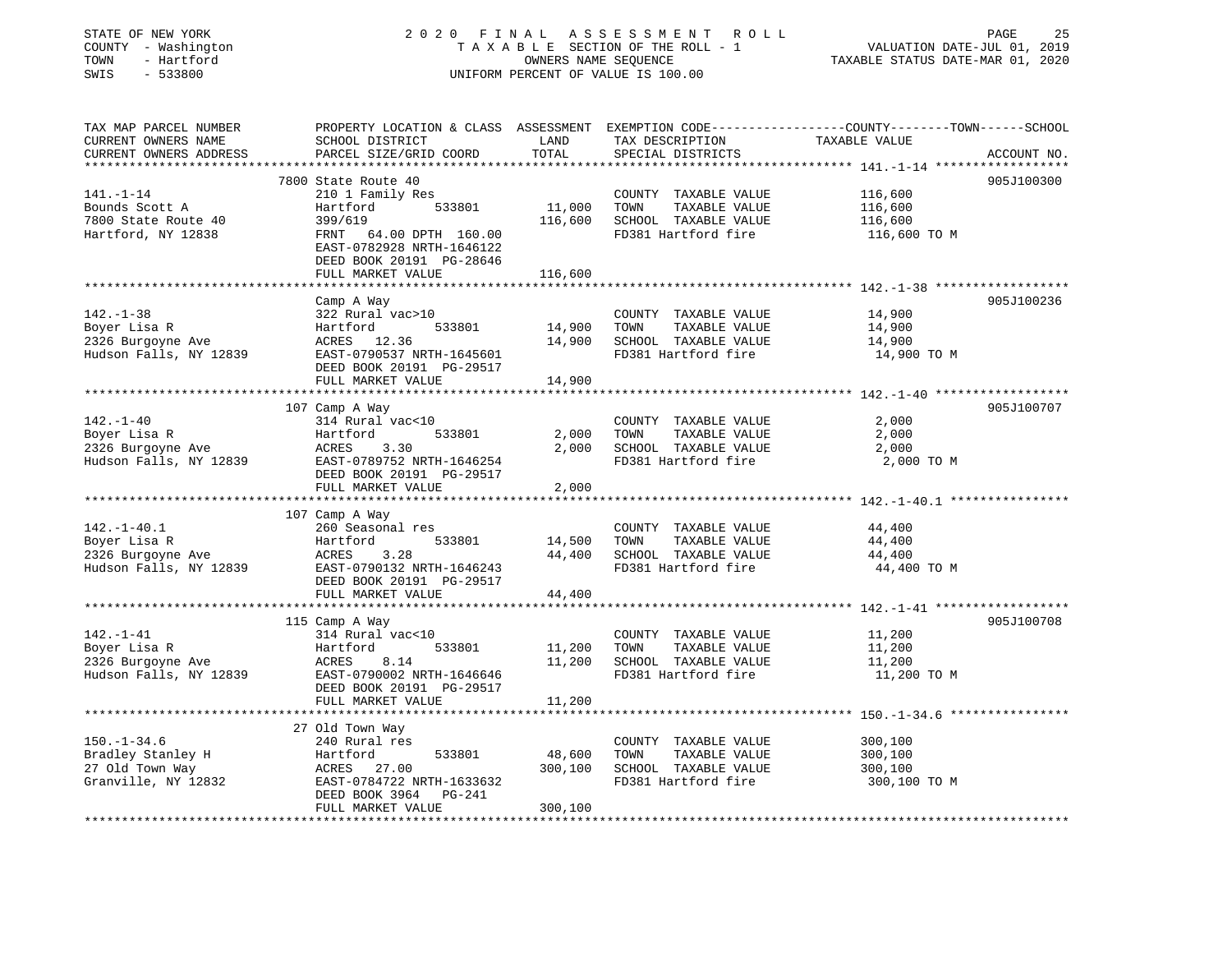| STATE OF NEW YORK<br>COUNTY - Washington<br>TOWN<br>- Hartford<br>SWIS<br>$-533800$ | 2020 FINAL                                                                                             | OWNERS NAME SEOUENCE | ASSESSMENT ROLL<br>TAXABLE SECTION OF THE ROLL - 1<br>UNIFORM PERCENT OF VALUE IS 100.00 | VALUATION DATE-JUL 01, 2019<br>TAXABLE STATUS DATE-MAR 01, 2020                                                  | PAGE<br>26  |
|-------------------------------------------------------------------------------------|--------------------------------------------------------------------------------------------------------|----------------------|------------------------------------------------------------------------------------------|------------------------------------------------------------------------------------------------------------------|-------------|
| TAX MAP PARCEL NUMBER                                                               |                                                                                                        | LAND                 |                                                                                          | PROPERTY LOCATION & CLASS ASSESSMENT EXEMPTION CODE---------------COUNTY-------TOWN------SCHOOL<br>TAXABLE VALUE |             |
| CURRENT OWNERS NAME<br>CURRENT OWNERS ADDRESS                                       | SCHOOL DISTRICT<br>PARCEL SIZE/GRID COORD                                                              | TOTAL                | TAX DESCRIPTION<br>SPECIAL DISTRICTS                                                     |                                                                                                                  | ACCOUNT NO. |
|                                                                                     |                                                                                                        |                      |                                                                                          |                                                                                                                  |             |
|                                                                                     | 13 Guilder Hollow Rd                                                                                   |                      |                                                                                          |                                                                                                                  | 905J100459  |
| $123. - 1 - 11$                                                                     | 240 Rural res                                                                                          |                      | AG DIST<br>41720                                                                         | 68,981<br>68,981                                                                                                 | 68,981      |
| Brand Jessica L                                                                     | Hartford<br>533801                                                                                     | 229,900              | COUNTY TAXABLE VALUE                                                                     | 449,019                                                                                                          |             |
| Brand Robert S                                                                      | map12923 dec ftge 1/17                                                                                 | 518,000              | TOWN<br>TAXABLE VALUE                                                                    | 449,019                                                                                                          |             |
| 10923 Valley Forge Circle                                                           | ACRES 236.90                                                                                           |                      | SCHOOL TAXABLE VALUE                                                                     | 449,019                                                                                                          |             |
| Carmel, IN 46032                                                                    | EAST-0792615 NRTH-1660490<br>DEED BOOK 3570 PG-189                                                     |                      | CA007 Cons agri dst 7<br>68,981 EX                                                       | 449,019 TO M                                                                                                     |             |
| MAY BE SUBJECT TO PAYMENT<br>UNDER AGDIST LAW TIL 2024                              | FULL MARKET VALUE                                                                                      |                      | 518,000 FD381 Hartford fire                                                              | 518,000 TO M                                                                                                     |             |
|                                                                                     |                                                                                                        |                      |                                                                                          |                                                                                                                  |             |
|                                                                                     | 4221 State Route 149                                                                                   |                      |                                                                                          |                                                                                                                  | 905J101362  |
| $131. - 1 - 8.2$                                                                    | 210 1 Family Res<br>533801                                                                             |                      | BAS STAR 41854<br>19,000 COUNTY TAXABLE VALUE                                            | $\overline{0}$<br>$\Omega$                                                                                       | 30,000      |
| Braundsdorf Wayne R<br>Braundsdorf Shirley                                          | Hartford<br>ACRES<br>3.73                                                                              |                      | 156,200 TOWN<br>TAXABLE VALUE                                                            | 156,200<br>156,200                                                                                               |             |
| PO Box 131                                                                          | EAST-0776101 NRTH-1653718                                                                              |                      | SCHOOL TAXABLE VALUE                                                                     | 126,200                                                                                                          |             |
| Hartford, NY 12838                                                                  | DEED BOOK 579<br>PG-117                                                                                |                      | CA007 Cons agri dst 7                                                                    | 156,200 TO M                                                                                                     |             |
|                                                                                     | FULL MARKET VALUE                                                                                      |                      | 156,200 FD381 Hartford fire                                                              | 156,200 TO M                                                                                                     |             |
|                                                                                     |                                                                                                        |                      |                                                                                          |                                                                                                                  |             |
|                                                                                     | State Route 196                                                                                        |                      |                                                                                          |                                                                                                                  |             |
| $148. - 1 - 14.1$                                                                   | 314 Rural vac<10                                                                                       |                      | SOL/WINDSY 49500                                                                         | 18,300<br>18,300                                                                                                 | 18,300      |
| Brayman Mickey                                                                      | 533801<br>Hartford                                                                                     | 18,300               | COUNTY TAXABLE VALUE                                                                     | 18,300                                                                                                           |             |
| Brayman Nancy                                                                       | 2.75<br>ACRES                                                                                          | 36,600               | TOWN<br>TAXABLE VALUE                                                                    | 18,300                                                                                                           |             |
| 3151 State Route 196                                                                | EAST-0766697 NRTH-1637495                                                                              |                      | SCHOOL TAXABLE VALUE                                                                     | 18,300                                                                                                           |             |
| Fort Ann, NY 12827                                                                  | DEED BOOK 805<br>PG-168                                                                                |                      | FD381 Hartford fire                                                                      | 36,600 TO M                                                                                                      |             |
|                                                                                     | FULL MARKET VALUE                                                                                      | 36,600               |                                                                                          |                                                                                                                  |             |
|                                                                                     |                                                                                                        |                      |                                                                                          |                                                                                                                  |             |
|                                                                                     | State Route 196                                                                                        |                      |                                                                                          |                                                                                                                  | 905J101394  |
| $148. - 1 - 27$<br>Brayman Mickey                                                   | 314 Rural vac<10<br>Hartford<br>533801                                                                 | 1,600                | COUNTY TAXABLE VALUE<br>TAXABLE VALUE<br>TOWN                                            | 1,600<br>1,600                                                                                                   |             |
| Griffin Mary S                                                                      | 688/240                                                                                                | 1,600                | SCHOOL TAXABLE VALUE                                                                     | 1,600                                                                                                            |             |
| 3151 State Route 196                                                                | 688/127 Thru 130                                                                                       |                      | FD381 Hartford fire                                                                      | 1,600 TO M                                                                                                       |             |
| Fort Ann, NY 12827                                                                  | FRNT 204.00 DPTH 234.00<br>EAST-0766978 NRTH-1637659<br>DEED BOOK 407<br>$PG-112$<br>FULL MARKET VALUE | 1,600                |                                                                                          |                                                                                                                  |             |
|                                                                                     |                                                                                                        |                      |                                                                                          |                                                                                                                  |             |
|                                                                                     | 3151 State Route 196                                                                                   |                      |                                                                                          |                                                                                                                  | 905J100703  |
| $148. - 1 - 8$                                                                      | 240 Rural res                                                                                          |                      | COUNTY TAXABLE VALUE                                                                     | 294,700                                                                                                          |             |
| Brayman Mickey D                                                                    | 533801<br>Hartford                                                                                     | 93,400               | TOWN<br>TAXABLE VALUE                                                                    | 294,700                                                                                                          |             |
| Brayman Nancy                                                                       | ACRES<br>50.90                                                                                         | 294,700              | SCHOOL TAXABLE VALUE                                                                     | 294,700                                                                                                          |             |
| $3151$ State Route 196                                                              | EAST-0766241 NRTH-1638162                                                                              |                      | FD381 Hartford fire                                                                      | 294,700 TO M                                                                                                     |             |
| Fort Ann, NY 12827                                                                  | DEED BOOK 20200 PG-1033<br>FULL MARKET VALUE                                                           | 294,700              |                                                                                          |                                                                                                                  |             |
| <b>++++++++++++</b>                                                                 |                                                                                                        |                      |                                                                                          |                                                                                                                  |             |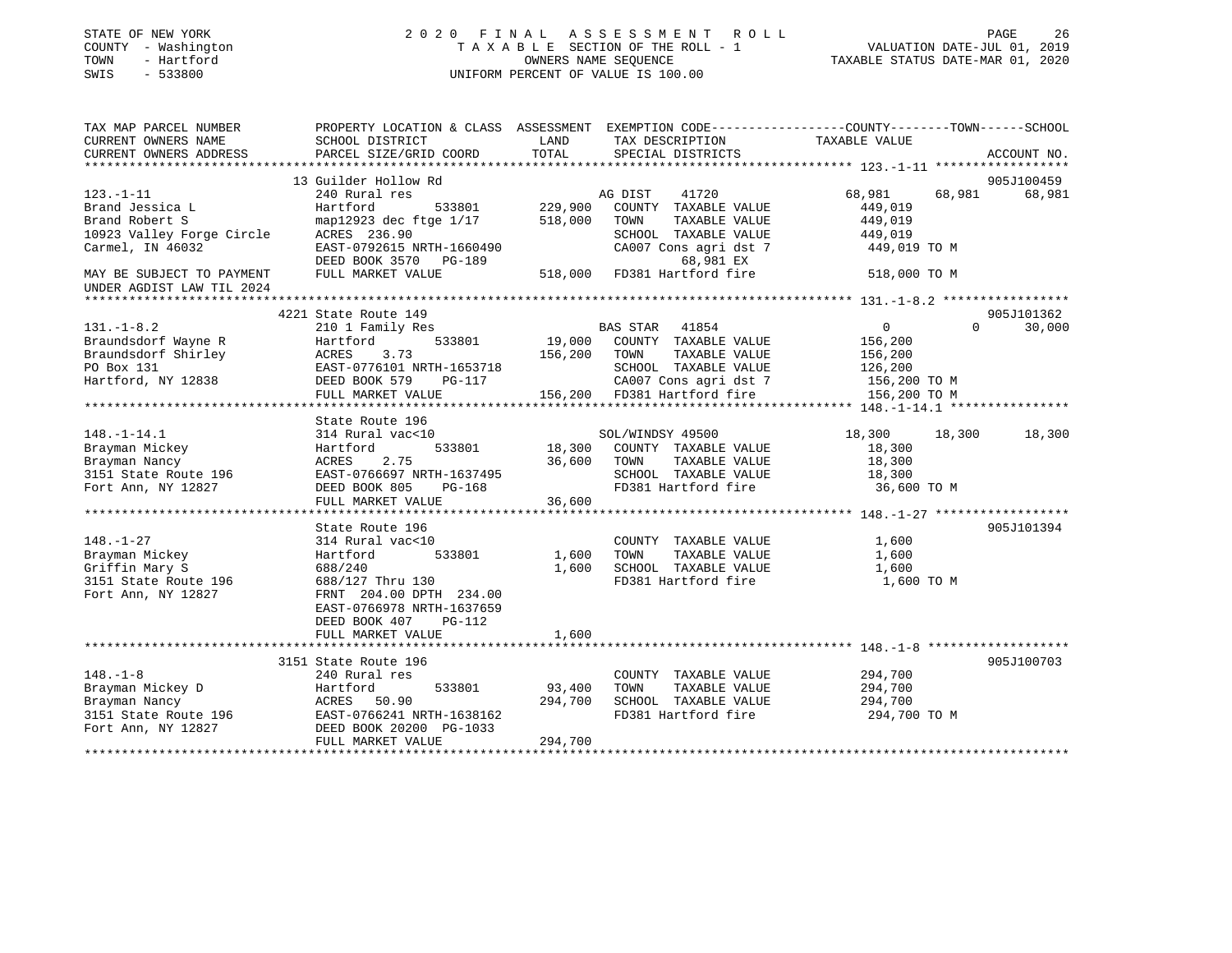# STATE OF NEW YORK 2 0 2 0 F I N A L A S S E S S M E N T R O L L PAGE 27 COUNTY - Washington T A X A B L E SECTION OF THE ROLL - 1 VALUATION DATE-JUL 01, 2019 TOWN - Hartford OWNERS NAME SEQUENCE TAXABLE STATUS DATE-MAR 01, 2020 SWIS - 533800 UNIFORM PERCENT OF VALUE IS 100.00

| TAX MAP PARCEL NUMBER  | PROPERTY LOCATION & CLASS ASSESSMENT EXEMPTION CODE----------------COUNTY-------TOWN------SCHOOL |              |                             |                |                          |
|------------------------|--------------------------------------------------------------------------------------------------|--------------|-----------------------------|----------------|--------------------------|
| CURRENT OWNERS NAME    | SCHOOL DISTRICT                                                                                  | LAND         | TAX DESCRIPTION             | TAXABLE VALUE  |                          |
| CURRENT OWNERS ADDRESS | PARCEL SIZE/GRID COORD                                                                           | TOTAL        | SPECIAL DISTRICTS           |                | ACCOUNT NO.              |
|                        |                                                                                                  |              |                             |                |                          |
|                        | Baker Rd                                                                                         |              |                             |                | 905J100689               |
| $132 - 4 - 3.1$        | 314 Rural vac<10                                                                                 |              | COUNTY TAXABLE VALUE        | 13,000         |                          |
| Breault Dale L         | 533801<br>Hartford                                                                               | 13,000       | TOWN<br>TAXABLE VALUE       | 13,000         |                          |
| 163 Baker Rd           | 1.00<br>ACRES                                                                                    | 13,000       | SCHOOL TAXABLE VALUE        | 13,000         |                          |
| Granville, NY 12832    | EAST-0794449 NRTH-1654574                                                                        |              | FD381 Hartford fire         | 13,000 TO M    |                          |
|                        | DEED BOOK 819<br>PG-143                                                                          |              |                             |                |                          |
|                        | FULL MARKET VALUE                                                                                | 13,000       |                             |                |                          |
|                        |                                                                                                  |              |                             |                |                          |
|                        | 163 Baker Rd                                                                                     |              |                             |                | 905J101133               |
| $132. - 4 - 3.2$       | 210 1 Family Res                                                                                 |              | VET WAR CT 41121            | 17,220         | 17,220<br>$\overline{0}$ |
| Breault Dale L         | Hartford<br>533801                                                                               |              | 23,000 ENH STAR 41834       | $\overline{0}$ | 69,800<br>$\Omega$       |
| 163 Baker Rd           | ACRES<br>1.00                                                                                    | 114,800      | COUNTY TAXABLE VALUE        | 97,580         |                          |
| Granville, NY 12832    | EAST-0794296 NRTH-1654592                                                                        |              | TOWN<br>TAXABLE VALUE       | 97,580         |                          |
|                        | DEED BOOK 819<br>PG-143                                                                          |              | SCHOOL TAXABLE VALUE        | 45,000         |                          |
|                        | FULL MARKET VALUE                                                                                |              | 114,800 FD381 Hartford fire | 114,800 TO M   |                          |
|                        |                                                                                                  |              |                             |                |                          |
|                        | Baker Rd                                                                                         |              |                             |                | 905J101218               |
| $132. -4 - 4.1$        | 314 Rural vac<10                                                                                 |              | COUNTY TAXABLE VALUE        | 15,400         |                          |
| Breault Dale L         | 533801<br>Hartford                                                                               | 15,400       | TOWN<br>TAXABLE VALUE       | 15,400         |                          |
| Breault Linda          | ACRES<br>4.70                                                                                    | 15,400       | SCHOOL TAXABLE VALUE        | 15,400         |                          |
| 163 Baker Rd           | EAST-0794402 NRTH-1654921                                                                        |              | FD381 Hartford fire         | 15,400 TO M    |                          |
| Granville, NY 12832    | DEED BOOK 2483 PG-1                                                                              |              |                             |                |                          |
|                        | FULL MARKET VALUE                                                                                | 15,400       |                             |                |                          |
|                        | ******************************                                                                   | ************ |                             |                |                          |
|                        | 32 Cedar Ridge Way                                                                               |              |                             |                | 905J101382               |
| $122. - 1 - 46.1$      | 210 1 Family Res                                                                                 |              | BAS STAR<br>41854           | $\overline{0}$ | $\Omega$<br>30,000       |
| Breault Michael L      | 533801<br>Hartford                                                                               | 29,000       | COUNTY TAXABLE VALUE        | 163,000        |                          |
| Breault Lorraine       | ACRES<br>3.00                                                                                    | 163,000      | TOWN<br>TAXABLE VALUE       | 163,000        |                          |
| 32 Cedar Ridge Way     | EAST-0769194 NRTH-1659297                                                                        |              | SCHOOL TAXABLE VALUE        | 133,000        |                          |
| Fort Ann, NY 12827     | DEED BOOK 603<br>PG-118                                                                          |              | CA007 Cons agri dst 7       | 163,000 TO M   |                          |
|                        | FULL MARKET VALUE                                                                                |              | 163,000 FD381 Hartford fire | 163,000 TO M   |                          |
|                        |                                                                                                  |              |                             |                |                          |
|                        | 8329 State Route 40                                                                              |              |                             |                |                          |
| $123. - 1 - 15.3$      | 210 1 Family Res                                                                                 |              | 41854<br>BAS STAR           | $\mathbf 0$    | 30,000<br>$\Omega$       |
| Britton David B        | 533801<br>Hartford                                                                               | 27,600       | COUNTY TAXABLE VALUE        | 131,200        |                          |
| Britton Diana M        | Lot 2                                                                                            | 131,200      | TOWN<br>TAXABLE VALUE       | 131,200        |                          |
| 8329 State Route 40    | ACRES<br>2.20 BANK<br>999                                                                        |              | SCHOOL TAXABLE VALUE        | 101,200        |                          |
| Granville, NY 12832    | EAST-0789957 NRTH-1657569                                                                        |              | CA007 Cons agri dst 7       | 131,200 TO M   |                          |
|                        | DEED BOOK 2554<br>PG-225                                                                         |              | FD381 Hartford fire         | 131,200 TO M   |                          |
|                        | FULL MARKET VALUE                                                                                | 131,200      |                             |                |                          |
|                        |                                                                                                  |              |                             |                |                          |
|                        | 24 North Rd                                                                                      |              |                             |                | 905J100521               |
| $149. - 1 - 12$        | 210 1 Family Res                                                                                 |              | COUNTY TAXABLE VALUE        | 130,800        |                          |
| Brooking Gary          | Hartford<br>533801                                                                               | 29,000       | TOWN<br>TAXABLE VALUE       | 130,800        |                          |
| Brooking Kelly         |                                                                                                  | 130,800      | SCHOOL TAXABLE VALUE        | 130,800        |                          |
| 24 North Rd            | ACRES 3.00 BANK 999<br>EAST-0773861 NRTH-1639530                                                 |              | FD381 Hartford fire         | 130,800 TO M   |                          |
| Fort Ann, NY 12827     | DEED BOOK 2260<br>PG-53                                                                          |              |                             |                |                          |
|                        | FULL MARKET VALUE                                                                                | 130,800      |                             |                |                          |
|                        |                                                                                                  |              |                             |                |                          |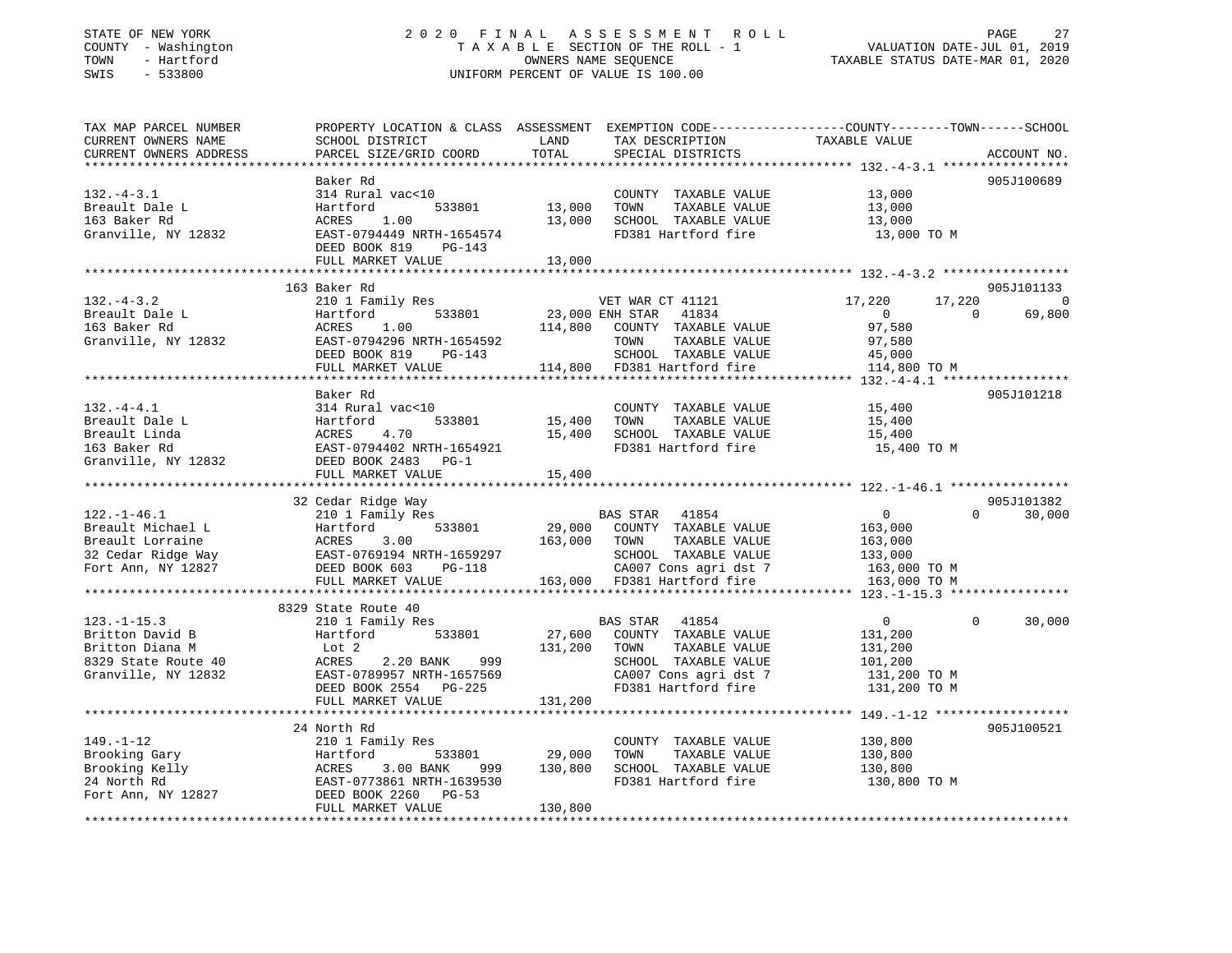| COUNTY - Washington<br>TOWN<br>- Hartford<br>$-533800$<br>SWIS                            | 2020<br>FINAL                                                                                                                                                                                             | OWNERS NAME SEQUENCE | A S S E S S M E N T<br>R O L L<br>TAXABLE SECTION OF THE ROLL - 1<br>UNIFORM PERCENT OF VALUE IS 100.00                                           | TAXABLE STATUS DATE-MAR 01, 2020                                             | 28<br>PAGE<br>VALUATION DATE-JUL 01, 2019 |
|-------------------------------------------------------------------------------------------|-----------------------------------------------------------------------------------------------------------------------------------------------------------------------------------------------------------|----------------------|---------------------------------------------------------------------------------------------------------------------------------------------------|------------------------------------------------------------------------------|-------------------------------------------|
| TAX MAP PARCEL NUMBER<br>CURRENT OWNERS NAME                                              | PROPERTY LOCATION & CLASS ASSESSMENT EXEMPTION CODE---------------COUNTY-------TOWN-----SCHOOL<br>SCHOOL DISTRICT                                                                                         | LAND                 | TAX DESCRIPTION                                                                                                                                   | TAXABLE VALUE                                                                |                                           |
| CURRENT OWNERS ADDRESS                                                                    | PARCEL SIZE/GRID COORD                                                                                                                                                                                    | TOTAL                | SPECIAL DISTRICTS                                                                                                                                 | ********************** 158.-2-5 ********************                         | ACCOUNT NO.                               |
|                                                                                           | 37 Shadow Mt Way                                                                                                                                                                                          |                      |                                                                                                                                                   |                                                                              | 905J100400                                |
| $158. - 2 - 5$<br>Brophy Thomas<br>37 Shadow Mt Way<br>Granville, NY 12832                | 240 Rural res<br>533801<br>Hartford<br>ROW 609/102<br>$158. - 1 - 5$<br>ACRES<br>10.09 BANK<br>998<br>EAST-0787646 NRTH-1633541<br>DEED BOOK 3445<br>PG-169                                               | 37,800<br>139,000    | BAS STAR<br>41854<br>COUNTY TAXABLE VALUE<br>TOWN<br>TAXABLE VALUE<br>SCHOOL TAXABLE VALUE<br>FD381 Hartford fire                                 | $\overline{0}$<br>139,000<br>139,000<br>109,000<br>139,000 TO M              | $\Omega$<br>30,000                        |
|                                                                                           | FULL MARKET VALUE<br>************************                                                                                                                                                             | 139,000              |                                                                                                                                                   |                                                                              |                                           |
|                                                                                           | 212 West Starbuck Ln                                                                                                                                                                                      |                      |                                                                                                                                                   |                                                                              | 905J101054                                |
| $112. - 2 - 4$<br>Brown Douglas<br>212 West Starbuck Ln<br>Fort Ann, NY 12827             | 210 1 Family Res<br>532802<br>Fort Ann<br>$112. - 1 - 4$<br>FRNT 364.00 DPTH 100.00<br>BANK<br>999<br>EAST-0768168 NRTH-1668338<br>DEED BOOK 664<br>PG-217                                                | 21,500<br>128,000    | 41854<br>BAS STAR<br>COUNTY TAXABLE VALUE<br>TOWN<br>TAXABLE VALUE<br>SCHOOL TAXABLE VALUE<br>FD381 Hartford fire                                 | $\mathbf{0}$<br>128,000<br>128,000<br>98,000<br>128,000 TO M                 | 30,000<br>$\Omega$                        |
|                                                                                           | FULL MARKET VALUE                                                                                                                                                                                         | 128,000              |                                                                                                                                                   |                                                                              |                                           |
|                                                                                           |                                                                                                                                                                                                           |                      |                                                                                                                                                   |                                                                              |                                           |
| $113. - 2 - 3$<br>Brown Gregory F<br>Brown Susan M<br>39 Brayton Rd<br>Fort Ann, NY 12827 | Brayton Rd<br>311 Res vac land<br>533801<br>Hartford<br>373/364<br>Ex & Res 563/194<br>$113. - 1 - 3$<br>FRNT 160.00 DPTH 219.00<br>0.80<br>ACRES<br>EAST-0779799 NRTH-1668179<br>DEED BOOK 3848<br>PG-54 | 2,400<br>2,400       | COUNTY TAXABLE VALUE<br>TOWN<br>TAXABLE VALUE<br>SCHOOL TAXABLE VALUE<br>CA007 Cons agri dst 7<br>FD381 Hartford fire                             | 2,400<br>2,400<br>2,400<br>2,400 TO M<br>2,400 TO M                          | 905J100477                                |
|                                                                                           | FULL MARKET VALUE                                                                                                                                                                                         | 2,400                |                                                                                                                                                   |                                                                              |                                           |
|                                                                                           | 39 Brayton Rd                                                                                                                                                                                             |                      |                                                                                                                                                   |                                                                              | 905J101227                                |
| $113.-2-3.1$<br>Brown Gregory F<br>Brown Susan<br>39 Brayton Rd<br>Fort Ann, NY 12827     | 210 1 Family Res<br>533801<br>Hartford<br>$113.-1-3.1$<br>FRNT 203.00 DPTH 200.00<br>EAST-0779805 NRTH-1668357<br>DEED BOOK 501<br>PG-140                                                                 | 22,400<br>135,000    | 41854<br><b>BAS STAR</b><br>COUNTY TAXABLE VALUE<br>TOWN<br>TAXABLE VALUE<br>SCHOOL TAXABLE VALUE<br>CA007 Cons agri dst 7<br>FD381 Hartford fire | $\mathbf 0$<br>135,000<br>135,000<br>105,000<br>135,000 TO M<br>135,000 TO M | $\Omega$<br>30,000                        |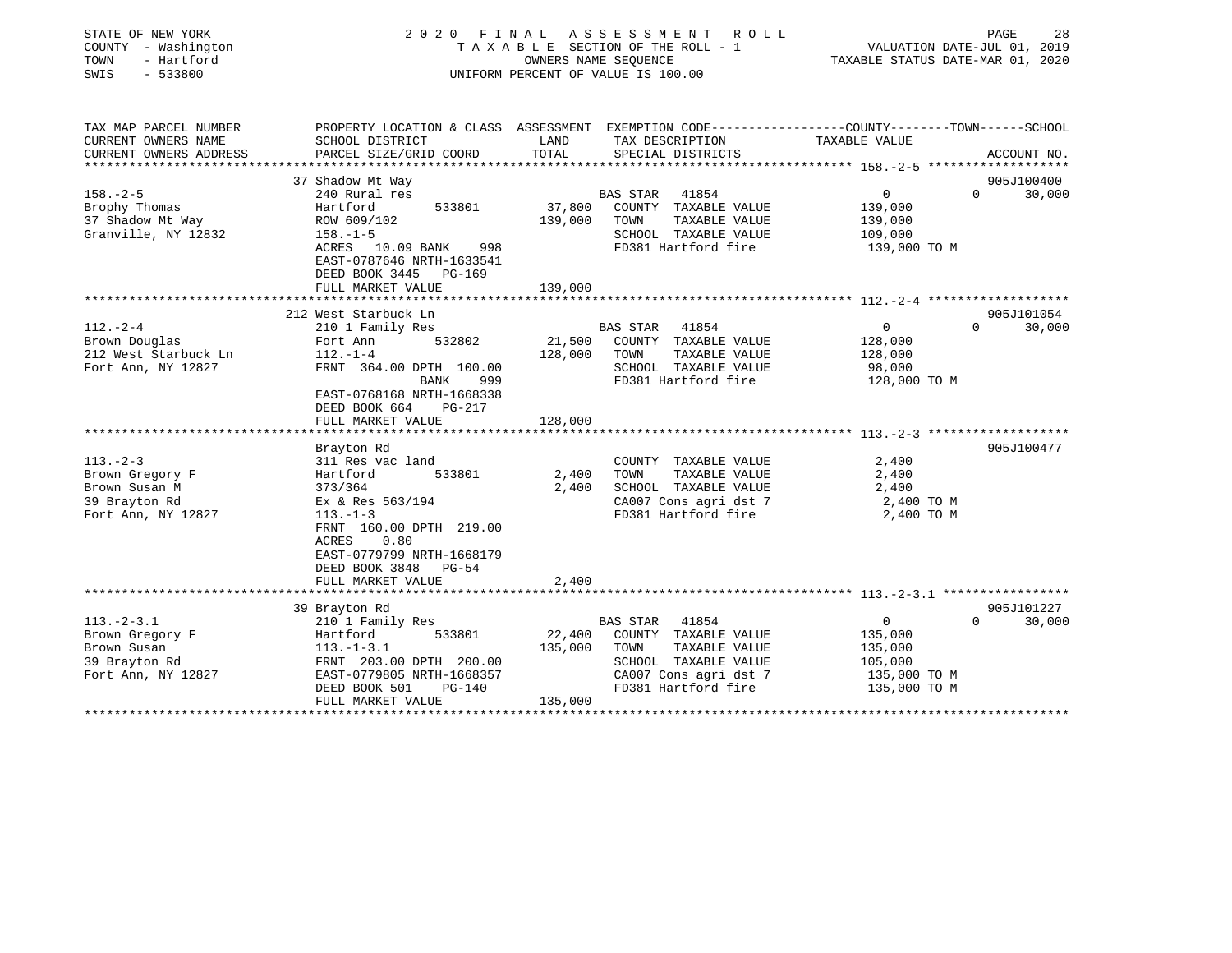# STATE OF NEW YORK 2 0 2 0 F I N A L A S S E S S M E N T R O L L PAGE 29 COUNTY - Washington T A X A B L E SECTION OF THE ROLL - 1 VALUATION DATE-JUL 01, 2019 TOWN - Hartford OWNERS NAME SEQUENCE TAXABLE STATUS DATE-MAR 01, 2020 SWIS - 533800 UNIFORM PERCENT OF VALUE IS 100.00UNIFORM PERCENT OF VALUE IS 100.00

| TAX MAP PARCEL NUMBER<br>CURRENT OWNERS NAME<br>CURRENT OWNERS ADDRESS                                                                                                                                                                       | SCHOOL DISTRICT<br>PARCEL SIZE/GRID COORD                | LAND<br>TOTAL                                         | TAX DESCRIPTION TAXABLE VALUE SPECIAL DISTRICTS          | PROPERTY LOCATION & CLASS ASSESSMENT EXEMPTION CODE----------------COUNTY-------TOWN------SCHOOL<br>ACCOUNT NO. |
|----------------------------------------------------------------------------------------------------------------------------------------------------------------------------------------------------------------------------------------------|----------------------------------------------------------|-------------------------------------------------------|----------------------------------------------------------|-----------------------------------------------------------------------------------------------------------------|
|                                                                                                                                                                                                                                              |                                                          |                                                       |                                                          |                                                                                                                 |
|                                                                                                                                                                                                                                              | 5069 State Route 149                                     |                                                       |                                                          | 905J101236                                                                                                      |
| $132. - 2 - 11.2$                                                                                                                                                                                                                            | 210 1 Family Res                                         | $33801$ B.                                            | BAS STAR<br>41854                                        | $\Omega$<br>30,000<br>$\overline{0}$                                                                            |
| Brown Gregory W<br>Brown Suzanne                                                                                                                                                                                                             | 533801<br>Hartford                                       |                                                       | COUNTY TAXABLE VALUE                                     | 224,600                                                                                                         |
| Brown Suzanne                                                                                                                                                                                                                                | 1833/209 3207/326                                        | 224,600                                               | TAXABLE VALUE<br>TOWN                                    | 224,600                                                                                                         |
|                                                                                                                                                                                                                                              |                                                          |                                                       | SCHOOL TAXABLE VALUE                                     | 194,600                                                                                                         |
|                                                                                                                                                                                                                                              |                                                          |                                                       | FD381 Hartford fire                                      | 224,600 TO M                                                                                                    |
|                                                                                                                                                                                                                                              | DEED BOOK 1833 PG-213                                    |                                                       |                                                          |                                                                                                                 |
|                                                                                                                                                                                                                                              |                                                          |                                                       |                                                          |                                                                                                                 |
|                                                                                                                                                                                                                                              |                                                          |                                                       |                                                          |                                                                                                                 |
|                                                                                                                                                                                                                                              | 160 West Starbuck Ln                                     |                                                       |                                                          |                                                                                                                 |
| $112. - 2 - 5.2$                                                                                                                                                                                                                             | 210 1 Family Res                                         |                                                       | COUNTY TAXABLE VALUE                                     | 134,000                                                                                                         |
| Brown Jeremiah                                                                                                                                                                                                                               | 532802 26,200<br>Fort Ann                                |                                                       | TOWN<br>TAXABLE VALUE                                    | 134,000                                                                                                         |
| 160 West Starbuck Ln                                                                                                                                                                                                                         | LOT 2                                                    | 134,000                                               | SCHOOL TAXABLE VALUE                                     | 134,000                                                                                                         |
| Fort Ann, NY 12827                                                                                                                                                                                                                           | $112.-1-5.2$                                             |                                                       | FD381 Hartford fire 134,000 TO M                         |                                                                                                                 |
|                                                                                                                                                                                                                                              | ACRES<br>2.08                                            |                                                       |                                                          |                                                                                                                 |
|                                                                                                                                                                                                                                              | EAST-0766864 NRTH-1667986                                |                                                       |                                                          |                                                                                                                 |
|                                                                                                                                                                                                                                              | DEED BOOK 3572 PG-70                                     |                                                       |                                                          |                                                                                                                 |
|                                                                                                                                                                                                                                              | FULL MARKET VALUE                                        | 134,000                                               |                                                          |                                                                                                                 |
|                                                                                                                                                                                                                                              |                                                          |                                                       |                                                          |                                                                                                                 |
|                                                                                                                                                                                                                                              | Pope Hill Rd                                             |                                                       |                                                          |                                                                                                                 |
| $150.-1-29.12$                                                                                                                                                                                                                               | 314 Rural vac<10                                         |                                                       | COUNTY TAXABLE VALUE                                     | 33,500                                                                                                          |
| Brown Terry L                                                                                                                                                                                                                                |                                                          | 532001 33,500                                         | TOWN<br>TAXABLE VALUE                                    | 33,500                                                                                                          |
| Brown Carol N                                                                                                                                                                                                                                | Argyle 532001<br>ACRES 6.01<br>EAST-0782141 NRTH-1633528 | 33,500                                                | SCHOOL TAXABLE VALUE                                     | 33,500                                                                                                          |
| 402 Luzerne Rd                                                                                                                                                                                                                               |                                                          |                                                       | $CA006$ Cons agri dst 6 33,500 TO M                      |                                                                                                                 |
| Queensbury, NY 12804 DEED BOOK 660                                                                                                                                                                                                           | PG-235                                                   |                                                       | FD381 Hartford fire                                      | 33,500 TO M                                                                                                     |
|                                                                                                                                                                                                                                              | FULL MARKET VALUE                                        | 33,500                                                |                                                          |                                                                                                                 |
|                                                                                                                                                                                                                                              |                                                          |                                                       |                                                          |                                                                                                                 |
|                                                                                                                                                                                                                                              | 77 Country Ln                                            |                                                       |                                                          | 905J101177                                                                                                      |
| $122. - 1 - 44$                                                                                                                                                                                                                              | 210 1 Family Res                                         |                                                       | COUNTY TAXABLE VALUE 92,500                              |                                                                                                                 |
|                                                                                                                                                                                                                                              |                                                          |                                                       | TOWN                                                     |                                                                                                                 |
| Brown Travis B<br>Brown Natalie G<br>The Martford 533801 35,000<br>Brown Natalie G<br>To Martford 533801 35,000<br>Providence Same Bastron 2000 2000 92,500<br>Fort Ann, NY 12827 DEED BOOK 3509 PG-231<br>Fort Ann, NY 12827 DEED BOOK 3509 |                                                          | 533801     35,000<br>\NK        999            92,500 | TOWN TAXABLE VALUE 92,500<br>SCHOOL TAXABLE VALUE 92,500 |                                                                                                                 |
|                                                                                                                                                                                                                                              |                                                          |                                                       | CA007 Cons agri dst 7 92,500 TO M                        |                                                                                                                 |
|                                                                                                                                                                                                                                              |                                                          |                                                       | FD381 Hartford fire                                      | 92,500 TO M                                                                                                     |
|                                                                                                                                                                                                                                              | FULL MARKET VALUE                                        | 92,500                                                |                                                          |                                                                                                                 |
|                                                                                                                                                                                                                                              |                                                          |                                                       |                                                          |                                                                                                                 |
|                                                                                                                                                                                                                                              | Christian Hill Rd                                        |                                                       |                                                          | 905J101415                                                                                                      |
| $132. - 1 - 27.2$                                                                                                                                                                                                                            | 311 Res vac land                                         |                                                       | COUNTY TAXABLE VALUE                                     | 500                                                                                                             |
| Brucculeri Michele                                                                                                                                                                                                                           | 533801<br>Hartford                                       | 500                                                   | TAXABLE VALUE<br>TOWN                                    | 500                                                                                                             |
| Donovan Breanna                                                                                                                                                                                                                              | 30.00 DPTH 143.00<br>FRNT                                | 500                                                   | SCHOOL TAXABLE VALUE                                     | 500                                                                                                             |
|                                                                                                                                                                                                                                              | EAST-0785583 NRTH-1652234                                |                                                       |                                                          | 500 TO M                                                                                                        |
| PO Box 71<br>Hartford, NY 12838                                                                                                                                                                                                              | DEED BOOK 3691 PG-288                                    |                                                       | CA007 Cons agri dst 7<br>FD381 Hartford fire             | 500 TO M                                                                                                        |
|                                                                                                                                                                                                                                              | FULL MARKET VALUE                                        | 500                                                   |                                                          |                                                                                                                 |
|                                                                                                                                                                                                                                              |                                                          |                                                       |                                                          |                                                                                                                 |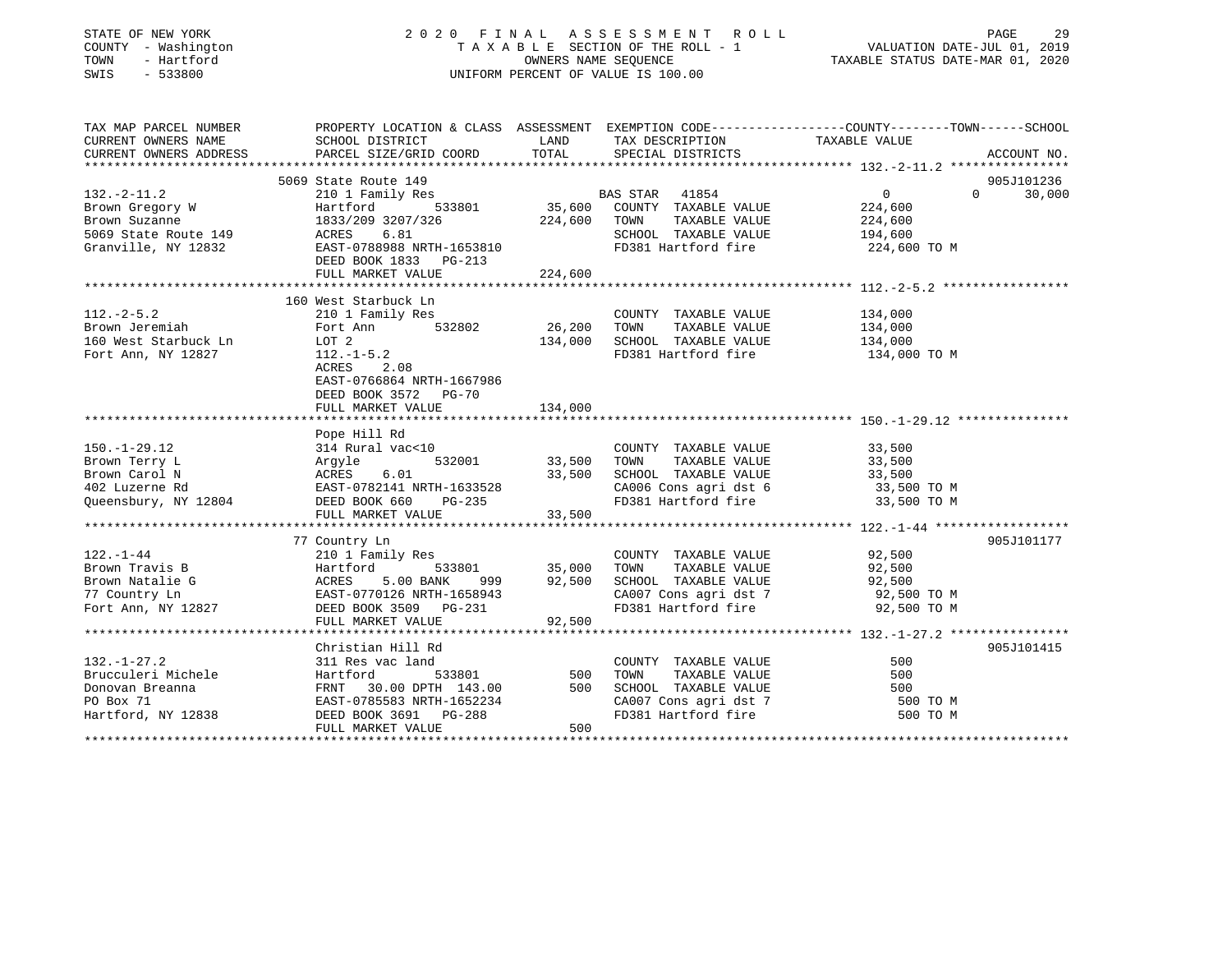#### STATE OF NEW YORK 2 0 2 0 F I N A L A S S E S S M E N T R O L L PAGE 30COUNTY - Washington  $T A X A B L E$  SECTION OF THE ROLL - 1<br>TOWN - Hartford TOWN - Hartford **Taxable STATUS DATE-MAR 01, 2020** OWNERS NAME SEQUENCE TAXABLE STATUS DATE-MAR 01, 2020 SWIS - 533800 UNIFORM PERCENT OF VALUE IS 100.00

VALUATION DATE-JUL 01, 2019

| TAX MAP PARCEL NUMBER  | PROPERTY LOCATION & CLASS ASSESSMENT EXEMPTION CODE----------------COUNTY-------TOWN------SCHOOL |               |                             |                   |                    |
|------------------------|--------------------------------------------------------------------------------------------------|---------------|-----------------------------|-------------------|--------------------|
| CURRENT OWNERS NAME    | SCHOOL DISTRICT                                                                                  | LAND          | TAX DESCRIPTION             | TAXABLE VALUE     |                    |
| CURRENT OWNERS ADDRESS | PARCEL SIZE/GRID COORD                                                                           | TOTAL         | SPECIAL DISTRICTS           |                   | ACCOUNT NO.        |
|                        |                                                                                                  |               |                             |                   |                    |
|                        | 62 Christian Hill Rd                                                                             |               |                             |                   | 905J100123         |
| $132.15 - 1 - 24$      | 210 1 Family Res                                                                                 |               | COUNTY TAXABLE VALUE        | 100,800           |                    |
| Brucculeri Michele     | 533801<br>Hartford                                                                               | 22,300        | TOWN<br>TAXABLE VALUE       | 100,800           |                    |
| Donovan Breanna C      | FRNT 117.00 DPTH 202.00                                                                          | 100,800       | SCHOOL TAXABLE VALUE        | 100,800           |                    |
| PO Box 71              | BANK<br>999                                                                                      |               | CA007 Cons agri dst 7       | 100,800 TO M      |                    |
| Hartford, NY 12838     | EAST-0785645 NRTH-1652223                                                                        |               | FD381 Hartford fire         | 100,800 TO M      |                    |
|                        | DEED BOOK 3691 PG-288                                                                            |               |                             |                   |                    |
|                        | FULL MARKET VALUE                                                                                | 100,800       |                             |                   |                    |
|                        |                                                                                                  |               |                             |                   |                    |
|                        | 23 Country Ln                                                                                    |               |                             |                   |                    |
| $122. - 1 - 41.1$      | 240 Rural res                                                                                    |               | BAS STAR 41854              | $\overline{0}$    | $\Omega$<br>30,000 |
| Brummaqyn Bo           | 533801<br>Hartford                                                                               | 31,000        | COUNTY TAXABLE VALUE        | 209,200           |                    |
| 23 Country Ln          | ACRES 15.88                                                                                      | 209,200       | TAXABLE VALUE<br>TOWN       | 209,200           |                    |
| Fort Ann, NY 12827     | EAST-0770157 NRTH-1658015                                                                        |               | SCHOOL TAXABLE VALUE        | 179,200           |                    |
|                        | DEED BOOK 2744 PG-99                                                                             |               | CA007 Cons agri dst 7       | 209,200 TO M      |                    |
|                        | FULL MARKET VALUE                                                                                |               | 209,200 FD381 Hartford fire | 209,200 TO M      |                    |
|                        |                                                                                                  |               |                             |                   |                    |
|                        | 77 Christian Hill Rd                                                                             |               |                             |                   | 905J100482         |
| $132.15 - 1 - 30$      | $425$ Bar                                                                                        |               | COUNTY TAXABLE VALUE        | 120,000           |                    |
| Brummagyn LLC          | Hartford                                                                                         | 533801 33,800 | TAXABLE VALUE<br>TOWN       | 120,000           |                    |
| 19 Country Ln          | FRNT 120.00 DPTH 200.00                                                                          | 120,000       | SCHOOL TAXABLE VALUE        | 120,000           |                    |
| Fort Ann, NY 12827     | EAST-0786041 NRTH-1652524                                                                        |               | CA007 Cons agri dst 7       | 120,000 TO M      |                    |
|                        | DEED BOOK 3118 PG-174                                                                            |               | FD381 Hartford fire         | 120,000 TO M      |                    |
|                        | FULL MARKET VALUE                                                                                | 120,000       |                             |                   |                    |
|                        |                                                                                                  |               |                             |                   |                    |
|                        | 19 Country Ln                                                                                    |               |                             |                   | 905J101195         |
| $122. - 1 - 40$        | 240 Rural res                                                                                    |               | 41854<br>BAS STAR           | 0                 | 30,000<br>$\Omega$ |
| Brummagyn Paul F       | 533801<br>Hartford                                                                               | 31,400        | COUNTY TAXABLE VALUE        | 240,000           |                    |
| Brummagyn Cecilia S    | 519/3,860/237                                                                                    | 240,000       | TOWN<br>TAXABLE VALUE       | 240,000           |                    |
| 19 Country Ln          | ACRES 16.30                                                                                      |               | SCHOOL TAXABLE VALUE        | 210,000           |                    |
| Fort Ann, NY 12827     | EAST-0770229 NRTH-1657724                                                                        |               | CA007 Cons agri dst 7       | 240,000 TO M      |                    |
|                        | DEED BOOK 519<br>$PG-3$                                                                          |               | FD381 Hartford fire         | 240,000 TO M      |                    |
|                        | FULL MARKET VALUE                                                                                | 240,000       |                             |                   |                    |
|                        |                                                                                                  |               |                             |                   |                    |
|                        | 137 Townsend Rd                                                                                  |               |                             |                   | 905J101369         |
| $141. -1 - 1.2$        | 210 1 Family Res                                                                                 |               | BAS STAR 41854              | $0 \qquad \qquad$ | $\Omega$<br>30,000 |
| Bryer Arthur E         | 533801<br>Hartford                                                                               | 27,800        | COUNTY TAXABLE VALUE        | 125,200           |                    |
| Bryer Susan K          | ACRES<br>2.61                                                                                    | 125,200       | TOWN<br>TAXABLE VALUE       | 125,200           |                    |
| 137 Townsend Rd        | EAST-0780806 NRTH-1648910                                                                        |               | SCHOOL TAXABLE VALUE        | 95,200            |                    |
| Hartford, NY 12838     | DEED BOOK 569<br>PG-280                                                                          |               | CA007 Cons agri dst 7       | 125,200 TO M      |                    |
|                        | FULL MARKET VALUE                                                                                |               | 125,200 FD381 Hartford fire | 125,200 TO M      |                    |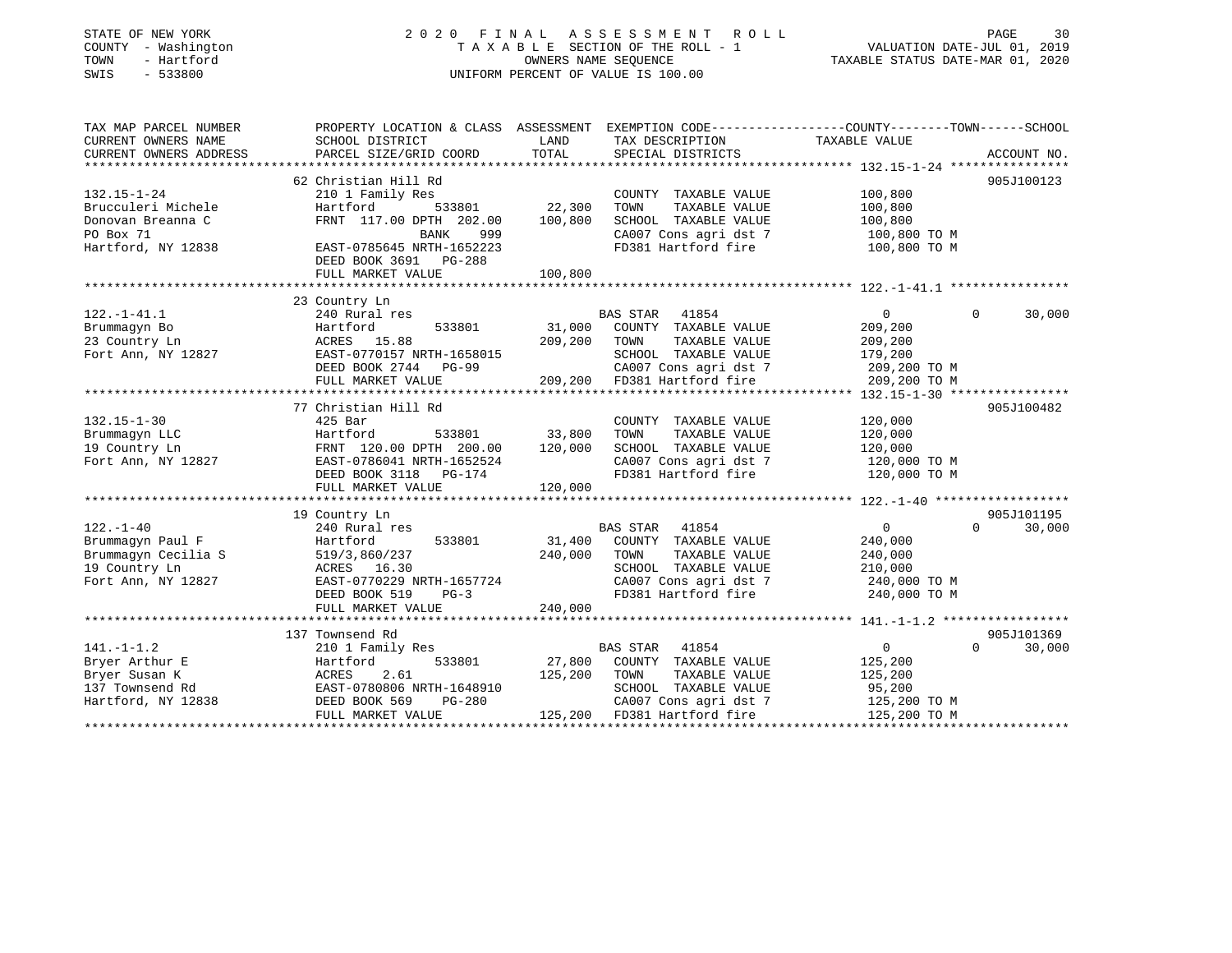# STATE OF NEW YORK 2 0 2 0 F I N A L A S S E S S M E N T R O L L PAGE 31 COUNTY - Washington T A X A B L E SECTION OF THE ROLL - 1 VALUATION DATE-JUL 01, 2019 TOWN - Hartford OWNERS NAME SEQUENCE TAXABLE STATUS DATE-MAR 01, 2020 SWIS - 533800 UNIFORM PERCENT OF VALUE IS 100.00

| TAX MAP PARCEL NUMBER                                                                                                                                  | PROPERTY LOCATION & CLASS ASSESSMENT EXEMPTION CODE----------------COUNTY-------TOWN------SCHOOL                      |                    |                                                                      |                                                     |             |
|--------------------------------------------------------------------------------------------------------------------------------------------------------|-----------------------------------------------------------------------------------------------------------------------|--------------------|----------------------------------------------------------------------|-----------------------------------------------------|-------------|
| CURRENT OWNERS NAME                                                                                                                                    | SCHOOL DISTRICT                                                                                                       | <b>LAND</b>        | TAX DESCRIPTION                                                      | TAXABLE VALUE                                       |             |
| CURRENT OWNERS ADDRESS                                                                                                                                 | PARCEL SIZE/GRID COORD TOTAL                                                                                          |                    | SPECIAL DISTRICTS                                                    |                                                     | ACCOUNT NO. |
|                                                                                                                                                        |                                                                                                                       |                    |                                                                      |                                                     |             |
|                                                                                                                                                        | 59 Townsend Rd                                                                                                        |                    |                                                                      |                                                     |             |
| $140. - 2 - 2.2$                                                                                                                                       | 210 1 Family Res                                                                                                      |                    | COUNTY TAXABLE VALUE                                                 | 88,000                                              |             |
|                                                                                                                                                        |                                                                                                                       | _<br>533801 23,700 | TOWN<br>TAXABLE VALUE                                                | 88,000                                              |             |
|                                                                                                                                                        |                                                                                                                       | 999 88,000         | SCHOOL TAXABLE VALUE 88,000                                          |                                                     |             |
|                                                                                                                                                        |                                                                                                                       |                    |                                                                      |                                                     |             |
|                                                                                                                                                        | AASI-0782030 NRTH-1647347<br>DEED BOOK 3856 PG-310<br>FULL MADYSE ----                                                |                    | CA007 Cons agri dst 7 88,000 TO M<br>FD381 Hartford fire 88,000 TO M |                                                     |             |
|                                                                                                                                                        | FULL MARKET VALUE 88,000                                                                                              |                    |                                                                      |                                                     |             |
|                                                                                                                                                        |                                                                                                                       |                    |                                                                      |                                                     |             |
|                                                                                                                                                        | 12 Old Mill Ln                                                                                                        |                    |                                                                      |                                                     | 905J100495  |
| $141. - 1 - 23$                                                                                                                                        | 210 1 Family Res                                                                                                      |                    | COUNTY TAXABLE VALUE 110,000                                         |                                                     |             |
|                                                                                                                                                        |                                                                                                                       |                    | TOWN<br>TAXABLE VALUE                                                | 110,000                                             |             |
|                                                                                                                                                        |                                                                                                                       | 110,000            | SCHOOL TAXABLE VALUE                                                 | 110,000                                             |             |
|                                                                                                                                                        |                                                                                                                       |                    | FD381 Hartford fire                                                  | $110,000$ TO M                                      |             |
|                                                                                                                                                        | Brynes Marlene L 543/223 110,000<br>PO Box 26 FRNT 185.00 DPTH 224.00<br>Hartford, NY 12838 EAST-0783414 NRTH-1646313 |                    |                                                                      |                                                     |             |
|                                                                                                                                                        | DEED BOOK 3350 PG-59                                                                                                  |                    |                                                                      |                                                     |             |
|                                                                                                                                                        | FULL MARKET VALUE                                                                                                     | 110,000            |                                                                      |                                                     |             |
|                                                                                                                                                        |                                                                                                                       |                    |                                                                      |                                                     |             |
|                                                                                                                                                        | 13 Old Mill Ln                                                                                                        |                    |                                                                      |                                                     | 905J100436  |
| 141.-1-25<br>Prynes Keith R<br>Brynes Marlene<br>PO Box 26<br>Hartford, NY 12838<br>PO Box 764<br>PO BOX 764<br>PO BOX 764<br>PO BOX 764<br>PO BOX 764 |                                                                                                                       |                    |                                                                      | $\Omega$                                            | 30,000      |
|                                                                                                                                                        |                                                                                                                       |                    |                                                                      | $\begin{smallmatrix}&&0\189\,,300\end{smallmatrix}$ |             |
|                                                                                                                                                        | 9.05 BANK                                                                                                             | 999 189,300        | TOWN<br>TAXABLE VALUE                                                | 189,300                                             |             |
|                                                                                                                                                        | EAST-0783788 NRTH-1646477                                                                                             |                    | SCHOOL TAXABLE VALUE                                                 |                                                     |             |
|                                                                                                                                                        | PG-219                                                                                                                | 77                 | FD381 Hartford fire                                                  | 159,300<br>189,300 TO M                             |             |
|                                                                                                                                                        | FULL MARKET VALUE                                                                                                     | 189,300            |                                                                      |                                                     |             |
|                                                                                                                                                        |                                                                                                                       |                    |                                                                      |                                                     |             |
|                                                                                                                                                        | Old Mill Ln OFF                                                                                                       |                    |                                                                      |                                                     | 905J101310  |
| $141. - 1 - 25.1$                                                                                                                                      | 311 Res vac land                                                                                                      |                    | COUNTY TAXABLE VALUE                                                 | 500                                                 |             |
| Brynes Keith R                                                                                                                                         | 533801<br>Hartford                                                                                                    | 500 TOWN           | TAXABLE VALUE                                                        | 500                                                 |             |
| Brynes Marlene L                                                                                                                                       |                                                                                                                       |                    | 500 SCHOOL TAXABLE VALUE 600                                         |                                                     |             |
| PO Box 26                                                                                                                                              | 570/113-133<br>FRNT 37.00<br>FRNT 37.00 DPTH 69.00                                                                    |                    | FD381 Hartford fire                                                  | 500 TO M                                            |             |
|                                                                                                                                                        |                                                                                                                       |                    |                                                                      |                                                     |             |
|                                                                                                                                                        |                                                                                                                       |                    |                                                                      |                                                     |             |
|                                                                                                                                                        | DEED BOOK 3350 PG-59                                                                                                  |                    |                                                                      |                                                     |             |
|                                                                                                                                                        | FULL MARKET VALUE                                                                                                     | 500                |                                                                      |                                                     |             |
|                                                                                                                                                        |                                                                                                                       |                    |                                                                      |                                                     |             |
|                                                                                                                                                        | Burch Rd                                                                                                              |                    |                                                                      |                                                     |             |
| $151. - 2 - 4.10$                                                                                                                                      | 323 Vacant rural                                                                                                      |                    | 41720<br>AG DIST                                                     | 21,971<br>21,971                                    | 21,971      |
| Burch Benjamin C                                                                                                                                       | Hartford<br>533801                                                                                                    | 33,500             | COUNTY TAXABLE VALUE                                                 | 11,529                                              |             |
| 1466 Burch Rd                                                                                                                                          | Sub div Lot 2                                                                                                         | 33,500             | TOWN<br>TAXABLE VALUE                                                | 11,529                                              |             |
| Granville, NY 12832                                                                                                                                    | ACRES 29.59<br>ACRES 29.59<br>EAST-0796237 NRTH-1637977                                                               |                    | SCHOOL TAXABLE VALUE 11,529                                          |                                                     |             |
|                                                                                                                                                        |                                                                                                                       |                    | $CA008$ Cons agri dst 8                                              | 11,529 TO M                                         |             |
| MAY BE SUBJECT TO PAYMENT                                                                                                                              | DEED BOOK 3618 PG-163                                                                                                 |                    | 21,971 EX                                                            |                                                     |             |
| UNDER AGDIST LAW TIL 2024                                                                                                                              | FULL MARKET VALUE                                                                                                     |                    | 33,500 FD381 Hartford fire 33,500 TO M                               |                                                     |             |
|                                                                                                                                                        |                                                                                                                       |                    |                                                                      |                                                     |             |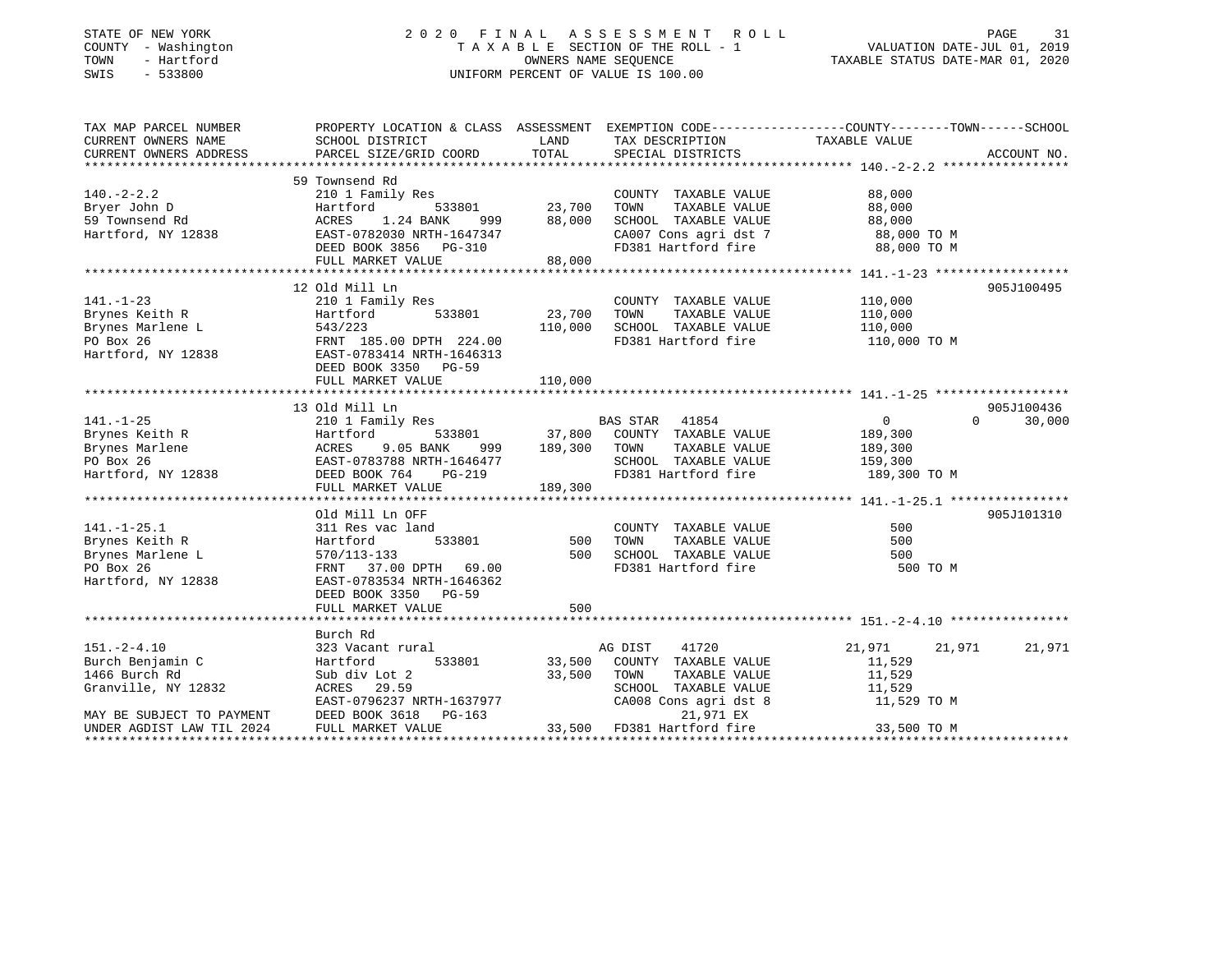# STATE OF NEW YORK 2 0 2 0 F I N A L A S S E S S M E N T R O L L PAGE 32 COUNTY - Washington T A X A B L E SECTION OF THE ROLL - 1 VALUATION DATE-JUL 01, 2019 TOWN - Hartford OWNERS NAME SEQUENCE TAXABLE STATUS DATE-MAR 01, 2020 SWIS - 533800 UNIFORM PERCENT OF VALUE IS 100.00UNIFORM PERCENT OF VALUE IS 100.00

| TAX MAP PARCEL NUMBER                                                                                                                                                                                                               | PROPERTY LOCATION & CLASS ASSESSMENT EXEMPTION CODE---------------COUNTY-------TOWN------SCHOOL |                                       |                                                                                                                                                                      |                                   |               |
|-------------------------------------------------------------------------------------------------------------------------------------------------------------------------------------------------------------------------------------|-------------------------------------------------------------------------------------------------|---------------------------------------|----------------------------------------------------------------------------------------------------------------------------------------------------------------------|-----------------------------------|---------------|
| CURRENT OWNERS NAME                                                                                                                                                                                                                 | SCHOOL DISTRICT                                                                                 | LAND<br>TAX DESCRIPTION TAXABLE VALUE |                                                                                                                                                                      |                                   |               |
|                                                                                                                                                                                                                                     |                                                                                                 |                                       |                                                                                                                                                                      |                                   |               |
|                                                                                                                                                                                                                                     |                                                                                                 |                                       |                                                                                                                                                                      |                                   |               |
|                                                                                                                                                                                                                                     | 183 Pope Hill Rd                                                                                |                                       |                                                                                                                                                                      |                                   | 905J100222    |
| $150. - 1 - 28$                                                                                                                                                                                                                     |                                                                                                 |                                       |                                                                                                                                                                      | $\overline{0}$                    | $0 \t 30,000$ |
|                                                                                                                                                                                                                                     | Argyle 532001 27,200 COUNTY TAXABLE VALUE                                                       |                                       |                                                                                                                                                                      |                                   |               |
|                                                                                                                                                                                                                                     |                                                                                                 |                                       |                                                                                                                                                                      |                                   |               |
|                                                                                                                                                                                                                                     |                                                                                                 |                                       |                                                                                                                                                                      |                                   |               |
|                                                                                                                                                                                                                                     |                                                                                                 |                                       |                                                                                                                                                                      |                                   |               |
|                                                                                                                                                                                                                                     |                                                                                                 |                                       |                                                                                                                                                                      |                                   |               |
| Part and Server Country TAXABLE VALUE 165,600<br>Burch Linda and ACRES 2.00 BANK 999 165,600 TOWN TAXABLE VALUE 165,600<br>183 Pope Hill Rd EAST-0781123 NRTH-1633887 SCHOOL TAXABLE VALUE 135,600<br>Argyle, NY 12809 DEED BOOK 27 |                                                                                                 |                                       |                                                                                                                                                                      |                                   |               |
|                                                                                                                                                                                                                                     | Pope Hill Rd                                                                                    |                                       |                                                                                                                                                                      |                                   |               |
| $150.-1-29.11$                                                                                                                                                                                                                      | 314 Rural vac<10                                                                                |                                       | COUNTY TAXABLE VALUE                                                                                                                                                 | 30,000                            |               |
| Burch Brian S                                                                                                                                                                                                                       | Arqyle                                                                                          | 532001 30,000                         | TAXABLE VALUE<br>TOWN                                                                                                                                                | 30,000                            |               |
| 183 Pope Hill Rd                                                                                                                                                                                                                    | ACRES 2.36                                                                                      | 30,000                                | SCHOOL TAXABLE VALUE                                                                                                                                                 | 30,000                            |               |
| Argyle, NY 12809                                                                                                                                                                                                                    | EAST-0781287 NRTH-1634023                                                                       |                                       |                                                                                                                                                                      | CA006 Cons agri dst 6 30,000 TO M |               |
|                                                                                                                                                                                                                                     |                                                                                                 |                                       |                                                                                                                                                                      |                                   |               |
|                                                                                                                                                                                                                                     |                                                                                                 | 30,000                                | FD381 Hartford fire 30,000 TO M                                                                                                                                      |                                   |               |
|                                                                                                                                                                                                                                     | FULL MARKET VALUE                                                                               |                                       |                                                                                                                                                                      |                                   |               |
|                                                                                                                                                                                                                                     |                                                                                                 |                                       |                                                                                                                                                                      |                                   |               |
|                                                                                                                                                                                                                                     | Burch Rd OFF                                                                                    |                                       |                                                                                                                                                                      |                                   | 905J100105    |
| $151. - 2 - 9$                                                                                                                                                                                                                      | 314 Rural vac<10                                                                                |                                       | COUNTY TAXABLE VALUE                                                                                                                                                 | 5,800                             |               |
| Burch Brian S                                                                                                                                                                                                                       | Hartford 533801 5,800                                                                           |                                       | TOWN<br>TAXABLE VALUE                                                                                                                                                | 5,800                             |               |
| King David J                                                                                                                                                                                                                        | 151.-1-9                                                                                        | 5,800                                 | SCHOOL TAXABLE VALUE                                                                                                                                                 | 5,800                             |               |
| 183 Pope Hill Rd                                                                                                                                                                                                                    | ACRES 9.50                                                                                      |                                       |                                                                                                                                                                      | CA008 Cons agri dst 8 5,800 TO M  |               |
| Argyle, NY 12809                                                                                                                                                                                                                    | EAST-0794791 NRTH-1634249                                                                       |                                       | FD381 Hartford fire                                                                                                                                                  | 5,800 TO M                        |               |
|                                                                                                                                                                                                                                     | DEED BOOK 2190 PG-338                                                                           |                                       |                                                                                                                                                                      |                                   |               |
|                                                                                                                                                                                                                                     | FULL MARKET VALUE                                                                               | 5,800                                 |                                                                                                                                                                      |                                   |               |
|                                                                                                                                                                                                                                     |                                                                                                 |                                       |                                                                                                                                                                      |                                   |               |
|                                                                                                                                                                                                                                     | Burch Rd OFF                                                                                    |                                       |                                                                                                                                                                      |                                   | 905J100062    |
| $151. - 2 - 10$                                                                                                                                                                                                                     | 322 Rural vac>10                                                                                |                                       |                                                                                                                                                                      | 7,400<br>7,400                    |               |
| Burch Brian S                                                                                                                                                                                                                       | $\frac{322 \text{ } \text{Rultal}}{2,400}$ 533801 7,400                                         |                                       | COUNTY TAXABLE VALUE<br>TOWN      TAXABLE VALUE<br>TOWN                                                                                                              | 7,400                             |               |
| King David J                                                                                                                                                                                                                        |                                                                                                 | 7,400                                 | SCHOOL TAXABLE VALUE                                                                                                                                                 | 7,400                             |               |
| 183 Pope Hill Rd                                                                                                                                                                                                                    | 151.-1-10<br>ACRES 12.00                                                                        |                                       |                                                                                                                                                                      |                                   |               |
| Argyle, NY 12809 EAST-0794932 NRTH-1634572                                                                                                                                                                                          |                                                                                                 |                                       | $\begin{array}{llll}\n\text{CA008} & \text{Cons}\n\text{ a grid dist 8} & \text{7,400 T0 M} \\ \text{FD381} & \text{Hartford five} & \text{7,400 T0 M}\n\end{array}$ |                                   |               |
|                                                                                                                                                                                                                                     | DEED BOOK 2190 PG-338                                                                           |                                       |                                                                                                                                                                      |                                   |               |
|                                                                                                                                                                                                                                     |                                                                                                 |                                       |                                                                                                                                                                      |                                   |               |
|                                                                                                                                                                                                                                     |                                                                                                 |                                       |                                                                                                                                                                      |                                   |               |
|                                                                                                                                                                                                                                     | 5059 State Route 149                                                                            |                                       |                                                                                                                                                                      |                                   | 905J101210    |
| $132. -2 - 11.1$                                                                                                                                                                                                                    | 230 3 Family Res                                                                                |                                       | COUNTY TAXABLE VALUE 138,600                                                                                                                                         |                                   |               |
| Burch Bruce                                                                                                                                                                                                                         | 533801<br>Hartford                                                                              | 37,300                                | TAXABLE VALUE<br>TOWN                                                                                                                                                | 138,600                           |               |
| Burch Carolyn                                                                                                                                                                                                                       | 2806/125,2806/128                                                                               | 138,600                               | SCHOOL TAXABLE VALUE                                                                                                                                                 | 138,600                           |               |
| 5059 State Route 149                                                                                                                                                                                                                | ACRES 4.77                                                                                      |                                       |                                                                                                                                                                      | FD381 Hartford fire 138,600 TO M  |               |
| Granville, NY 12832                                                                                                                                                                                                                 | EAST-0789004 NRTH-1653173                                                                       |                                       |                                                                                                                                                                      |                                   |               |
|                                                                                                                                                                                                                                     | DEED BOOK 3183 PG-67                                                                            |                                       |                                                                                                                                                                      |                                   |               |
|                                                                                                                                                                                                                                     |                                                                                                 |                                       |                                                                                                                                                                      |                                   |               |
|                                                                                                                                                                                                                                     | FULL MARKET VALUE                                                                               | 138,600                               |                                                                                                                                                                      |                                   |               |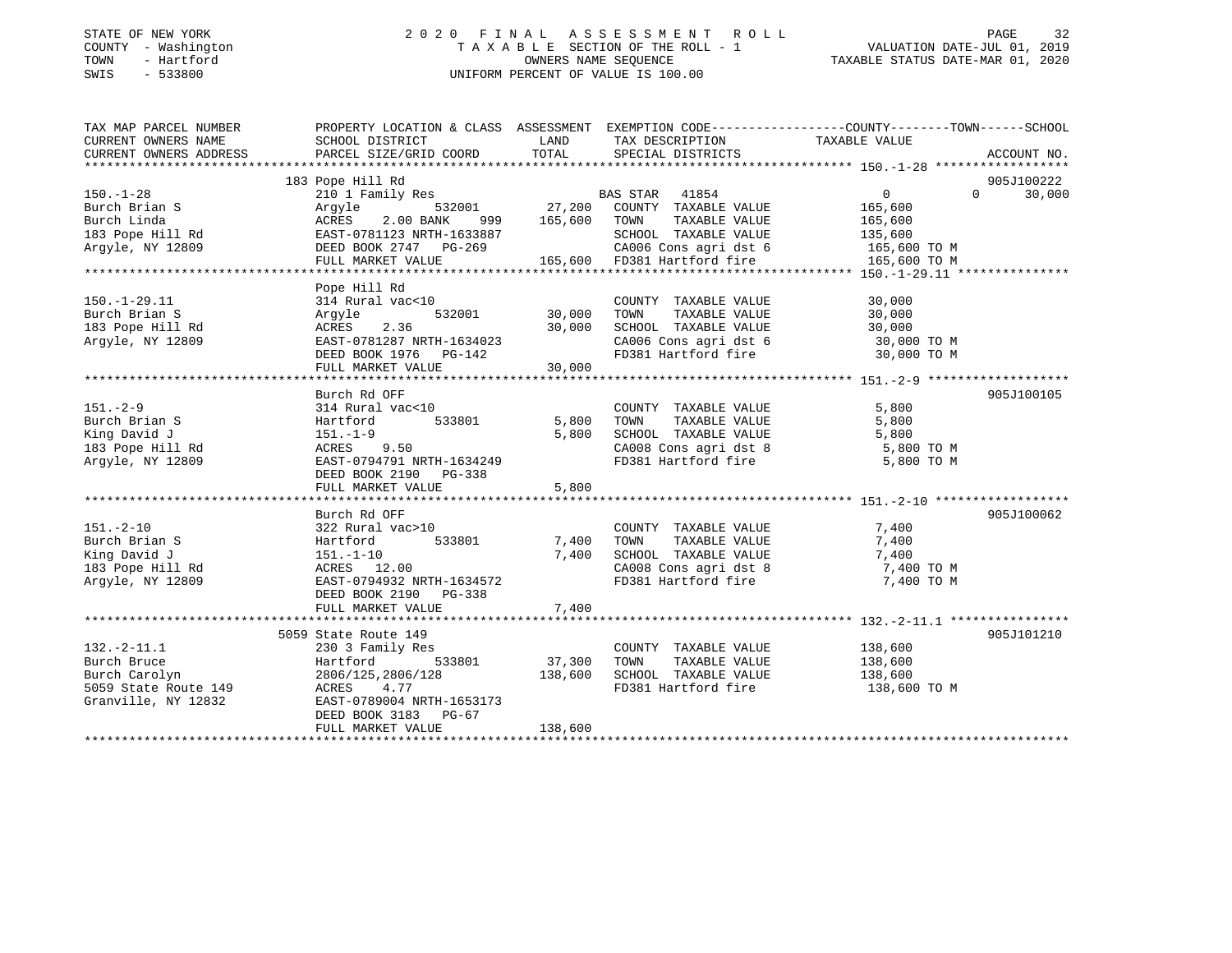# STATE OF NEW YORK 2 0 2 0 F I N A L A S S E S S M E N T R O L L PAGE 33 COUNTY - Washington T A X A B L E SECTION OF THE ROLL - 1 VALUATION DATE-JUL 01, 2019 TOWN - Hartford OWNERS NAME SEQUENCE TAXABLE STATUS DATE-MAR 01, 2020 SWIS - 533800 UNIFORM PERCENT OF VALUE IS 100.00

| TAX MAP PARCEL NUMBER                                                                                                                                                                                                                                          | PROPERTY LOCATION & CLASS ASSESSMENT EXEMPTION CODE----------------COUNTY-------TOWN------SCHOOL |                                                |                                                                                                                                                                                       |                                                                        |                    |
|----------------------------------------------------------------------------------------------------------------------------------------------------------------------------------------------------------------------------------------------------------------|--------------------------------------------------------------------------------------------------|------------------------------------------------|---------------------------------------------------------------------------------------------------------------------------------------------------------------------------------------|------------------------------------------------------------------------|--------------------|
|                                                                                                                                                                                                                                                                |                                                                                                  |                                                |                                                                                                                                                                                       |                                                                        |                    |
|                                                                                                                                                                                                                                                                |                                                                                                  |                                                |                                                                                                                                                                                       |                                                                        |                    |
|                                                                                                                                                                                                                                                                |                                                                                                  |                                                |                                                                                                                                                                                       |                                                                        |                    |
|                                                                                                                                                                                                                                                                | 4388 State Route 149                                                                             |                                                |                                                                                                                                                                                       |                                                                        | 905J101067         |
|                                                                                                                                                                                                                                                                |                                                                                                  |                                                |                                                                                                                                                                                       |                                                                        | $\Omega$<br>30,000 |
|                                                                                                                                                                                                                                                                |                                                                                                  |                                                |                                                                                                                                                                                       |                                                                        |                    |
|                                                                                                                                                                                                                                                                |                                                                                                  |                                                |                                                                                                                                                                                       |                                                                        |                    |
|                                                                                                                                                                                                                                                                |                                                                                                  |                                                |                                                                                                                                                                                       |                                                                        |                    |
|                                                                                                                                                                                                                                                                |                                                                                                  |                                                |                                                                                                                                                                                       |                                                                        |                    |
|                                                                                                                                                                                                                                                                |                                                                                                  |                                                |                                                                                                                                                                                       |                                                                        |                    |
|                                                                                                                                                                                                                                                                |                                                                                                  |                                                |                                                                                                                                                                                       |                                                                        |                    |
|                                                                                                                                                                                                                                                                | State Route 196                                                                                  |                                                |                                                                                                                                                                                       |                                                                        | 905J100104         |
| $140. - 2 - 15$                                                                                                                                                                                                                                                | 311 Res vac land                                                                                 | 1 COUNT<br>533801 3,000 TOWN<br>THE 20 20 2000 | COUNTY TAXABLE VALUE 3,000<br>TOWN TAXABLE VALUE 3,000                                                                                                                                |                                                                        |                    |
|                                                                                                                                                                                                                                                                |                                                                                                  |                                                |                                                                                                                                                                                       |                                                                        |                    |
|                                                                                                                                                                                                                                                                |                                                                                                  |                                                |                                                                                                                                                                                       | 3,000                                                                  |                    |
|                                                                                                                                                                                                                                                                |                                                                                                  |                                                | FD381 Hartford fire                                                                                                                                                                   | 3,000 TO M                                                             |                    |
|                                                                                                                                                                                                                                                                |                                                                                                  |                                                |                                                                                                                                                                                       |                                                                        |                    |
|                                                                                                                                                                                                                                                                | FULL MARKET VALUE                                                                                | 3,000                                          |                                                                                                                                                                                       |                                                                        |                    |
|                                                                                                                                                                                                                                                                |                                                                                                  |                                                |                                                                                                                                                                                       |                                                                        |                    |
|                                                                                                                                                                                                                                                                | 1466 Burch Rd                                                                                    |                                                |                                                                                                                                                                                       |                                                                        | 905J101089         |
| 151.-2-4.2 210 1 Family Res<br>Burch Duane L Hartford 533801 25,000 COUNTY TAXABLE VALUE 123,900<br>Burch Stephanie 1747/60 123,900 TOWN TAXABLE VALUE 123,900<br>1466 Burch Rd 151.-1-4.2 25,000 COUNTY TAXABLE VALUE 123,900<br>Gran                         |                                                                                                  |                                                |                                                                                                                                                                                       | $\overline{0}$                                                         | $\Omega$<br>69,800 |
|                                                                                                                                                                                                                                                                |                                                                                                  |                                                |                                                                                                                                                                                       |                                                                        |                    |
|                                                                                                                                                                                                                                                                |                                                                                                  |                                                |                                                                                                                                                                                       |                                                                        |                    |
|                                                                                                                                                                                                                                                                |                                                                                                  |                                                |                                                                                                                                                                                       |                                                                        |                    |
|                                                                                                                                                                                                                                                                |                                                                                                  |                                                |                                                                                                                                                                                       | 54,100<br>123,900 TO M                                                 |                    |
|                                                                                                                                                                                                                                                                | EAST-0796229 NRTH-1635848                                                                        |                                                |                                                                                                                                                                                       | CA008 Cons agri dst 8 123,900 TO M<br>FD381 Hartford fire 123,900 TO M |                    |
|                                                                                                                                                                                                                                                                | DEED BOOK 466<br>PG-305                                                                          |                                                |                                                                                                                                                                                       |                                                                        |                    |
|                                                                                                                                                                                                                                                                |                                                                                                  |                                                |                                                                                                                                                                                       |                                                                        |                    |
|                                                                                                                                                                                                                                                                |                                                                                                  |                                                |                                                                                                                                                                                       |                                                                        |                    |
|                                                                                                                                                                                                                                                                | 1471 Burch Rd                                                                                    |                                                |                                                                                                                                                                                       |                                                                        | 905J100094         |
| $151. - 2 - 8$                                                                                                                                                                                                                                                 | 117 Horse farm                                                                                   |                                                | AG DIST 41720                                                                                                                                                                         | $35,326$ $35,326$ $35,326$ $35,326$<br>55,000 $55,000$ 55,000 55,000   |                    |
|                                                                                                                                                                                                                                                                |                                                                                                  |                                                |                                                                                                                                                                                       |                                                                        |                    |
|                                                                                                                                                                                                                                                                |                                                                                                  |                                                |                                                                                                                                                                                       |                                                                        |                    |
|                                                                                                                                                                                                                                                                |                                                                                                  |                                                |                                                                                                                                                                                       |                                                                        |                    |
|                                                                                                                                                                                                                                                                |                                                                                                  |                                                | $\begin{tabular}{lllllll} \textsc{TONN} & \textsc{TAXABLE} & \textsc{VALUE} & \textsc{65,974} \\ \textsc{SCHOOL} & \textsc{TAXABLE} & \textsc{VALUE} & \textsc{65,974} \end{tabular}$ |                                                                        |                    |
|                                                                                                                                                                                                                                                                |                                                                                                  |                                                |                                                                                                                                                                                       |                                                                        |                    |
|                                                                                                                                                                                                                                                                |                                                                                                  |                                                |                                                                                                                                                                                       | 65,974 TO M                                                            |                    |
|                                                                                                                                                                                                                                                                |                                                                                                  |                                                |                                                                                                                                                                                       |                                                                        |                    |
| 151.-2-8<br>Burch Duane L<br>Burch Stephanie M<br>166 Burch Rd<br>166 Burch Rd<br>151.-1-8<br>Granville, NY 12832<br>MAY BE SUBJECT TO PAYMENT<br>168 BURGE TRIP 1635278<br>168 BURGE VALUE<br>2024<br>2024<br>FULL MARKET VALUE<br>2024<br>2024<br>2024<br>20 |                                                                                                  |                                                |                                                                                                                                                                                       | 101,300 TO M                                                           |                    |
|                                                                                                                                                                                                                                                                |                                                                                                  |                                                | 55,000 EX                                                                                                                                                                             |                                                                        |                    |
|                                                                                                                                                                                                                                                                |                                                                                                  |                                                |                                                                                                                                                                                       |                                                                        |                    |
|                                                                                                                                                                                                                                                                | James Rd OFF<br>322 Rural vac>10                                                                 |                                                |                                                                                                                                                                                       |                                                                        | 905J100628         |
| $151. - 2 - 12$                                                                                                                                                                                                                                                |                                                                                                  |                                                | AG DIST 41720                                                                                                                                                                         | 2,250                                                                  | 2,250 2,250        |
|                                                                                                                                                                                                                                                                |                                                                                                  |                                                |                                                                                                                                                                                       | 4,250                                                                  |                    |
|                                                                                                                                                                                                                                                                |                                                                                                  |                                                |                                                                                                                                                                                       | 4,250                                                                  |                    |
|                                                                                                                                                                                                                                                                |                                                                                                  |                                                | SCHOOL TAXABLE VALUE 4,250                                                                                                                                                            |                                                                        |                    |
|                                                                                                                                                                                                                                                                |                                                                                                  |                                                |                                                                                                                                                                                       | 4,250 TO M                                                             |                    |
| 151.-2-12<br>Burch Duane L<br>Burch Stephanie M<br>151.1-1-12<br>1466 Burch Rd<br>CRES 10.00<br>Granville, NY 12832<br>MAY BE SUBJECT TO PAYMENT<br>MAY BE SUBJECT TO PAYMENT<br>THE CRES BOOK 1747<br>PULL MARKET VALUE<br>TULL MARKET VALUE<br>TULL          |                                                                                                  |                                                |                                                                                                                                                                                       |                                                                        |                    |
|                                                                                                                                                                                                                                                                |                                                                                                  |                                                |                                                                                                                                                                                       | 6,500 TO M                                                             |                    |
| UNDER AGDIST LAW TIL 2024                                                                                                                                                                                                                                      |                                                                                                  |                                                |                                                                                                                                                                                       |                                                                        |                    |
|                                                                                                                                                                                                                                                                |                                                                                                  |                                                |                                                                                                                                                                                       |                                                                        |                    |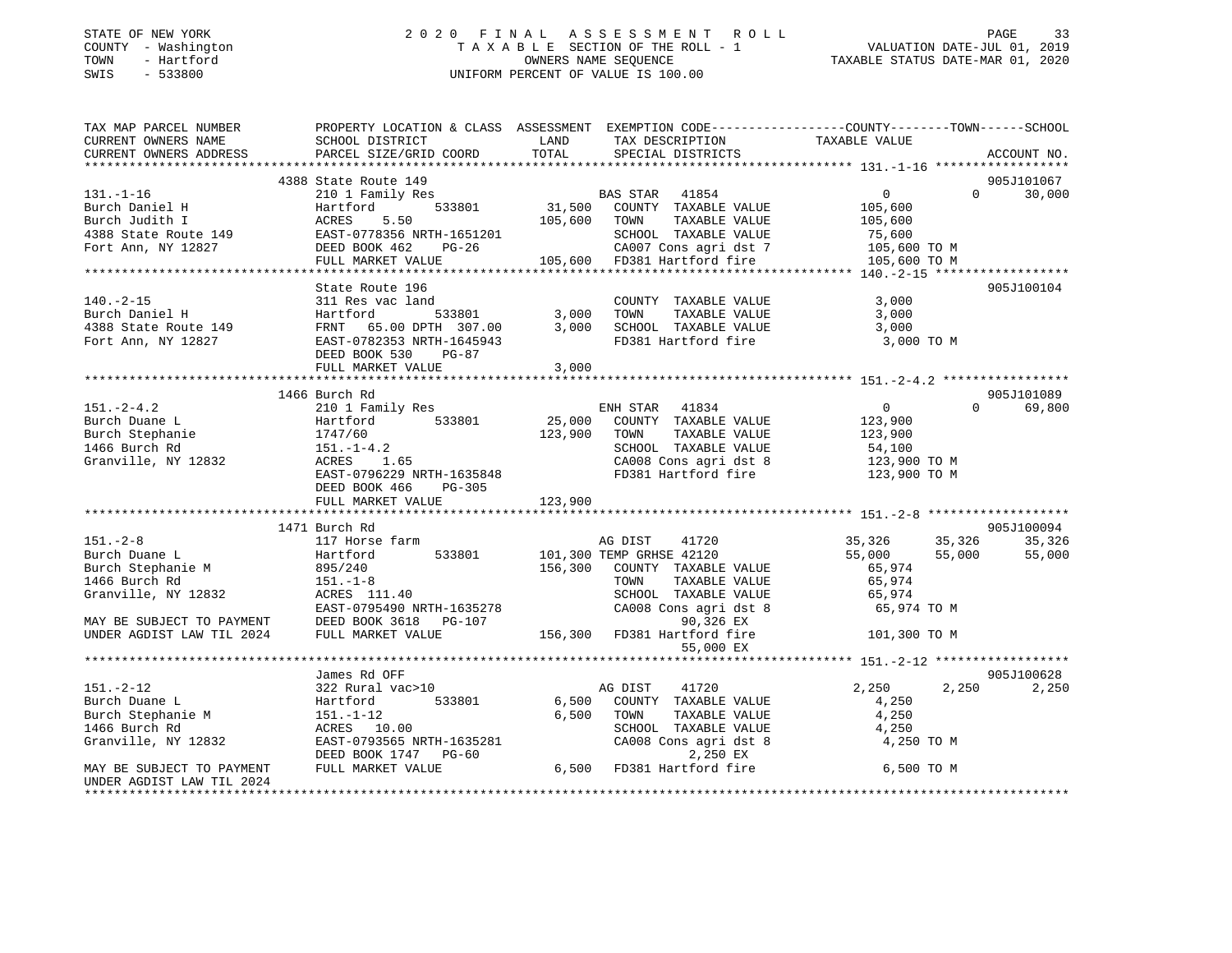# STATE OF NEW YORK 2 0 2 0 F I N A L A S S E S S M E N T R O L L PAGE 34 COUNTY - Washington T A X A B L E SECTION OF THE ROLL - 1 VALUATION DATE-JUL 01, 2019 TOWN - Hartford OWNERS NAME SEQUENCE TAXABLE STATUS DATE-MAR 01, 2020 SWIS - 533800 UNIFORM PERCENT OF VALUE IS 100.00

| TAX MAP PARCEL NUMBER<br>CURRENT OWNERS NAME                              | SCHOOL DISTRICT<br><b>EXAMPLE EXAMPLE EXAMPLE EXAMPLE EXAMPLE EXAMPLE EXAMPLE EXAMPLE EXAMPLE EXAMPLE EXAMPLE EXAMPLE EXAMPLE EXAMPLE EXAMPLE EXAMPLE EXAMPLE EXAMPLE EXAMPLE EXAMPLE EXAMPLE EXAMPLE EXAMPLE EXAMPLE EXAMPLE EXAMPLE EXAMPLE EXAMP</b> | TAX DESCRIPTION TAXABLE VALUE                                                                                                                                                                        | PROPERTY LOCATION & CLASS ASSESSMENT EXEMPTION CODE---------------COUNTY-------TOWN------SCHOOL |
|---------------------------------------------------------------------------|---------------------------------------------------------------------------------------------------------------------------------------------------------------------------------------------------------------------------------------------------------|------------------------------------------------------------------------------------------------------------------------------------------------------------------------------------------------------|-------------------------------------------------------------------------------------------------|
| CURRENT OWNERS ADDRESS                                                    | PARCEL SIZE/GRID COORD                                                                                                                                                                                                                                  | TOTAL<br>SPECIAL DISTRICTS                                                                                                                                                                           | ACCOUNT NO.                                                                                     |
|                                                                           |                                                                                                                                                                                                                                                         |                                                                                                                                                                                                      | 905J100100                                                                                      |
| $140. -2 - 2$                                                             |                                                                                                                                                                                                                                                         | 3985 State Route 196 55 PCT OF VALUE USED FOR EXEMPTION PURPOSES<br>210 1 Family Res AGED-ALL 41800<br>Hartford 533801 92,500 ENH STAR 41834<br>371/767 455/817 732/242 219,800 COUNTY TAXABLE VALUE | 60,445<br>60,445 60,445                                                                         |
| 140. - 2-2<br>Burch Elinor<br>3985 State Route 196<br>Hartford, NY 12838  |                                                                                                                                                                                                                                                         |                                                                                                                                                                                                      | $\begin{array}{ccc} & & 0 & \quad & 0 \end{array}$<br>69,800                                    |
|                                                                           |                                                                                                                                                                                                                                                         |                                                                                                                                                                                                      | 159,355                                                                                         |
|                                                                           | ACRES 8.50                                                                                                                                                                                                                                              | TAXABLE VALUE<br>TOWN                                                                                                                                                                                | 159,355                                                                                         |
|                                                                           |                                                                                                                                                                                                                                                         |                                                                                                                                                                                                      |                                                                                                 |
|                                                                           |                                                                                                                                                                                                                                                         |                                                                                                                                                                                                      |                                                                                                 |
|                                                                           | FULL MARKET VALUE                                                                                                                                                                                                                                       | 219,800 FD381 Hartford fire                                                                                                                                                                          | 219,800 TO M                                                                                    |
|                                                                           |                                                                                                                                                                                                                                                         |                                                                                                                                                                                                      |                                                                                                 |
|                                                                           | 1678 Burch Rd                                                                                                                                                                                                                                           |                                                                                                                                                                                                      | 905J101137                                                                                      |
| $151. - 2 - 4.3$                                                          |                                                                                                                                                                                                                                                         | 210 1 Family Res VET WAR CT 41121                                                                                                                                                                    | 21,135<br>21,135 0                                                                              |
| Burch Gary E                                                              | Hartford<br>151.-1-4.3                                                                                                                                                                                                                                  | Hartford 533801 23,900 ENH STAR 41834<br>151.-1-4.3 140,900 CONTY TAXABLE VALUE                                                                                                                      | $\overline{0}$<br>$\overline{0}$<br>69,800                                                      |
|                                                                           |                                                                                                                                                                                                                                                         |                                                                                                                                                                                                      | 119,765                                                                                         |
|                                                                           |                                                                                                                                                                                                                                                         | TAXABLE VALUE<br>TOWN                                                                                                                                                                                |                                                                                                 |
| 151.-1-4.3<br>Granville, NY 12832 ACRES 1.31<br>EAST-0795167 NPTH.1640770 | EAST-0795167 NRTH-1640778                                                                                                                                                                                                                               |                                                                                                                                                                                                      | 119,765<br>71,100                                                                               |
|                                                                           | DEED BOOK 471                                                                                                                                                                                                                                           |                                                                                                                                                                                                      |                                                                                                 |
|                                                                           | FULL MARKET VALUE                                                                                                                                                                                                                                       | RTH-1640778 SCHOOL TAXABLE VALUE 71,100<br>PG-615 CA008 Cons agri dst 8 140,900 TO M<br>LUE 140,900 FD381 Hartford fire 140,900 TO M                                                                 |                                                                                                 |
|                                                                           |                                                                                                                                                                                                                                                         |                                                                                                                                                                                                      |                                                                                                 |
|                                                                           | Burch Rd                                                                                                                                                                                                                                                |                                                                                                                                                                                                      |                                                                                                 |
| $151. - 2 - 4.4$                                                          | 323 Vacant rural                                                                                                                                                                                                                                        | FOR 480A 47460                                                                                                                                                                                       | 15,100 15,100 15,100                                                                            |
| Burch Gary E                                                              | Hartford 533801                                                                                                                                                                                                                                         | 18,900 COUNTY TAXABLE VALUE                                                                                                                                                                          | 3,800                                                                                           |
| Burch Donna                                                               | 16,900 COUNT1<br>forestTax 3494/101 18,900 TOWN<br>151.-1-4.4                                                                                                                                                                                           | TAXABLE VALUE                                                                                                                                                                                        | 3,800                                                                                           |
| 1678 Burch Rd                                                             | $151. - 1 - 4.4$                                                                                                                                                                                                                                        |                                                                                                                                                                                                      | SCHOOL TAXABLE VALUE 3,800<br>CA008 Cons agri dst 8 18,900 TO M                                 |
| Granville, NY 12832                                                       | ACRES 29.00                                                                                                                                                                                                                                             |                                                                                                                                                                                                      |                                                                                                 |
|                                                                           | EAST-0795946 NRTH-1641090                                                                                                                                                                                                                               | FD381 Hartford fire                                                                                                                                                                                  | 18,900 TO M                                                                                     |
| MAY BE SUBJECT TO PAYMENT<br>UNDER RPTL480A UNTIL 2029 FULL MARKET VALUE  |                                                                                                                                                                                                                                                         |                                                                                                                                                                                                      |                                                                                                 |
|                                                                           |                                                                                                                                                                                                                                                         | 18,900                                                                                                                                                                                               |                                                                                                 |
|                                                                           |                                                                                                                                                                                                                                                         |                                                                                                                                                                                                      |                                                                                                 |
|                                                                           | 1395 Burch Rd                                                                                                                                                                                                                                           |                                                                                                                                                                                                      |                                                                                                 |
|                                                                           |                                                                                                                                                                                                                                                         | BAS STAR 41854                                                                                                                                                                                       | $\overline{0}$<br>$\mathbf{0}$<br>30,000                                                        |
|                                                                           |                                                                                                                                                                                                                                                         | 533801 27,300<br>COUNTY TAXABLE VALUE 79,100                                                                                                                                                         |                                                                                                 |
|                                                                           |                                                                                                                                                                                                                                                         | 79,100 TOWN<br>TAXABLE VALUE                                                                                                                                                                         | 79,100                                                                                          |
|                                                                           |                                                                                                                                                                                                                                                         | SCHOOL TAXABLE VALUE 49,100                                                                                                                                                                          |                                                                                                 |
|                                                                           |                                                                                                                                                                                                                                                         |                                                                                                                                                                                                      | CA008 Cons agri dst 8 79,100 TO M<br>FD381 Hartford fire 79,100 TO M                            |
|                                                                           |                                                                                                                                                                                                                                                         |                                                                                                                                                                                                      |                                                                                                 |
|                                                                           |                                                                                                                                                                                                                                                         |                                                                                                                                                                                                      |                                                                                                 |
|                                                                           |                                                                                                                                                                                                                                                         |                                                                                                                                                                                                      | 905J100296                                                                                      |
|                                                                           | 4437 State Route 149                                                                                                                                                                                                                                    | BAS STAR 41854                                                                                                                                                                                       | $\overline{0}$<br>$\Omega$<br>30,000                                                            |
|                                                                           | 131.-1-6<br>Burch Heide 210 1 Family Res<br>4437 State Route 149<br>Fort Ann, NY 12827<br>Fort Ann, NY 12827<br>Fort Ann Alexander 2025 2.38<br>Fort Ann Alexander 2025<br>Part 2045 2.191                                                              | Hartford 533801 27,100 COUNTY TAXABLE VALUE                                                                                                                                                          |                                                                                                 |
|                                                                           |                                                                                                                                                                                                                                                         | 70,500<br>TAXABLE VALUE<br>TOWN                                                                                                                                                                      | 70,500<br>70,500                                                                                |
|                                                                           |                                                                                                                                                                                                                                                         |                                                                                                                                                                                                      |                                                                                                 |
|                                                                           | DEED BOOK 2965 PG-191                                                                                                                                                                                                                                   | SCHOOL TAXABLE VALUE 40,500<br>CA007 Cons agri dst 7                                                                                                                                                 | 70,500 TO M                                                                                     |
|                                                                           | FULL MARKET VALUE                                                                                                                                                                                                                                       | 70,500 FD381 Hartford fire 70,500 TO M                                                                                                                                                               |                                                                                                 |
|                                                                           |                                                                                                                                                                                                                                                         |                                                                                                                                                                                                      |                                                                                                 |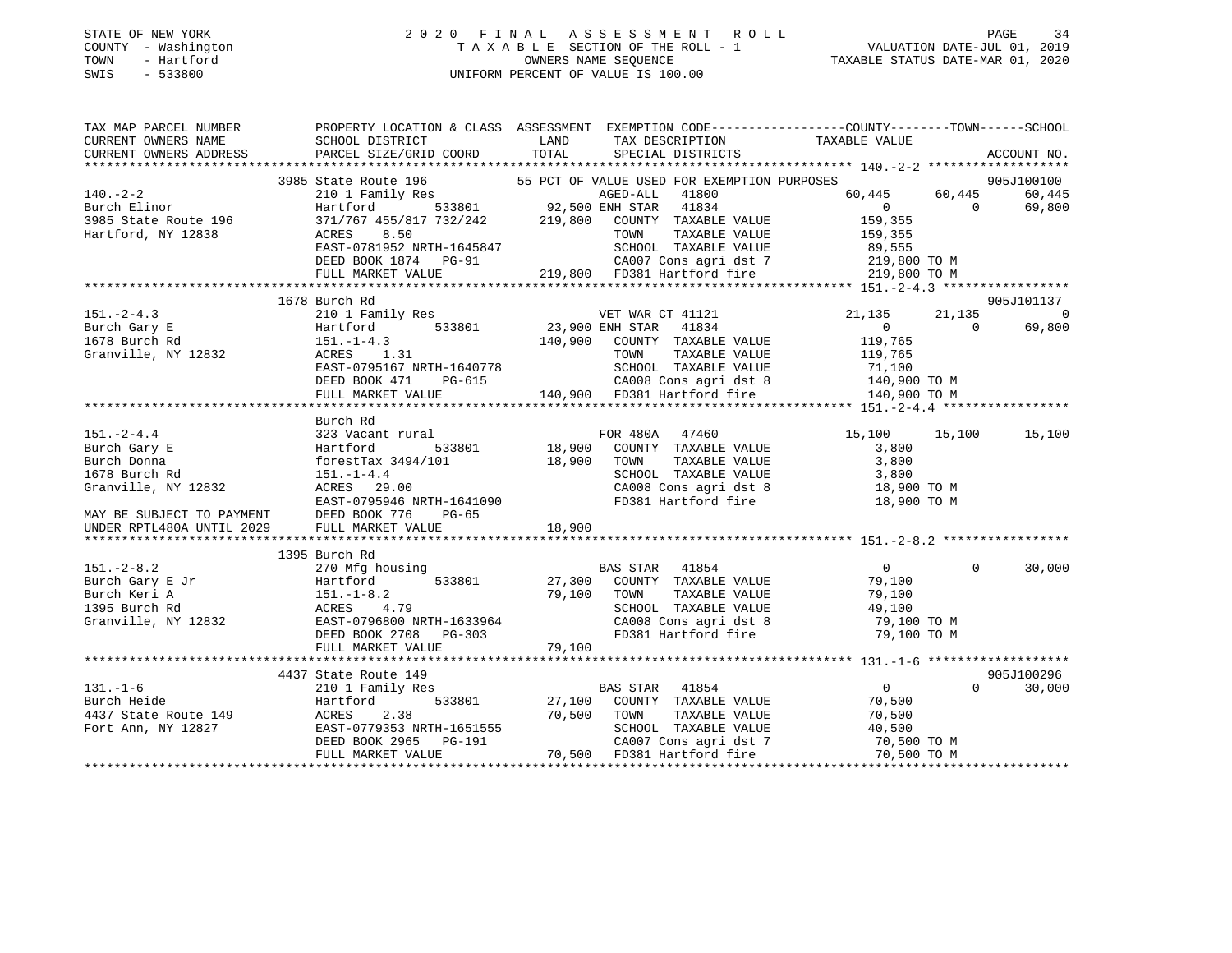#### STATE OF NEW YORK 2 0 2 0 F I N A L A S S E S S M E N T R O L L PAGE 35COUNTY - Washington  $T A X A B L E$  SECTION OF THE ROLL - 1<br>TOWN - Hartford TOWN - Hartford OWNERS NAME SEQUENCE TAXABLE STATUS DATE-MAR 01, 2020 SWIS - 533800 UNIFORM PERCENT OF VALUE IS 100.00

# VALUATION DATE-JUL 01, 2019

| TAX MAP PARCEL NUMBER                                 | PROPERTY LOCATION & CLASS ASSESSMENT EXEMPTION CODE----------------COUNTY-------TOWN------SCHOOL                                                                                                                                                     |                 |                                                                                                                    |                                         |          |                |
|-------------------------------------------------------|------------------------------------------------------------------------------------------------------------------------------------------------------------------------------------------------------------------------------------------------------|-----------------|--------------------------------------------------------------------------------------------------------------------|-----------------------------------------|----------|----------------|
| CURRENT OWNERS NAME                                   |                                                                                                                                                                                                                                                      |                 |                                                                                                                    |                                         |          |                |
|                                                       |                                                                                                                                                                                                                                                      |                 |                                                                                                                    |                                         |          |                |
|                                                       |                                                                                                                                                                                                                                                      |                 |                                                                                                                    |                                         |          |                |
|                                                       | 12 Mcdougal Rd                                                                                                                                                                                                                                       |                 |                                                                                                                    |                                         |          | 905J100660     |
| $148. - 1 - 13$                                       |                                                                                                                                                                                                                                                      |                 |                                                                                                                    |                                         |          | $\overline{0}$ |
|                                                       |                                                                                                                                                                                                                                                      |                 |                                                                                                                    |                                         |          | 69,800         |
| Burch James A<br>12 Mcdougal Rd<br>Fort Ann, NY 12827 |                                                                                                                                                                                                                                                      |                 |                                                                                                                    |                                         |          |                |
|                                                       | EAST-0766673 NRTH-1636923                                                                                                                                                                                                                            |                 | H-1636923 TOWN TAXABLE VALUE 86,700<br>PG-251 SCHOOL TAXABLE VALUE 32,200<br>E 102,000 FD381 Hartford fire 102,000 |                                         |          |                |
|                                                       | DEED BOOK 521                                                                                                                                                                                                                                        |                 |                                                                                                                    |                                         |          |                |
|                                                       | FULL MARKET VALUE                                                                                                                                                                                                                                    |                 |                                                                                                                    | 102,000 TO M                            |          |                |
|                                                       |                                                                                                                                                                                                                                                      |                 |                                                                                                                    |                                         |          |                |
|                                                       | 8137 State Route 40                                                                                                                                                                                                                                  |                 |                                                                                                                    |                                         |          | 905J100002     |
| $132. - 2 - 12.2$                                     |                                                                                                                                                                                                                                                      |                 |                                                                                                                    | $\overline{0}$                          | $\Omega$ | 30,000         |
|                                                       |                                                                                                                                                                                                                                                      |                 |                                                                                                                    |                                         |          |                |
|                                                       |                                                                                                                                                                                                                                                      |                 |                                                                                                                    |                                         |          |                |
|                                                       |                                                                                                                                                                                                                                                      |                 |                                                                                                                    |                                         |          |                |
|                                                       |                                                                                                                                                                                                                                                      |                 |                                                                                                                    |                                         |          |                |
|                                                       |                                                                                                                                                                                                                                                      |                 |                                                                                                                    |                                         |          |                |
|                                                       |                                                                                                                                                                                                                                                      |                 |                                                                                                                    |                                         |          |                |
|                                                       | 82 Camp A Way                                                                                                                                                                                                                                        |                 |                                                                                                                    |                                         |          | 905J101113     |
| 142.-1-46<br>Burch Ronald F                           | 260 Seasonal res                                                                                                                                                                                                                                     |                 | COUNTY TAXABLE VALUE 59,600<br>TOWN TAXABLE VALUE 59,600                                                           |                                         |          |                |
|                                                       |                                                                                                                                                                                                                                                      |                 | TAXABLE VALUE                                                                                                      |                                         |          |                |
|                                                       |                                                                                                                                                                                                                                                      |                 | 59,600 SCHOOL TAXABLE VALUE 59,600                                                                                 |                                         |          |                |
|                                                       | 142.-1-46<br>Burch Ronald F<br>Burch Patricia<br>36 Burch Rd<br>200 Seasonal res<br>1533801<br>200 Seasonal res<br>533801<br>533801<br>200 EAST-0791147 NRTH-1646997<br>2010 EAST-0791147 NRTH-1646997                                               |                 | FD381 Hartford fire                                                                                                | 59,600 TO M                             |          |                |
|                                                       |                                                                                                                                                                                                                                                      |                 |                                                                                                                    |                                         |          |                |
|                                                       | DEED BOOK 539 PG-1                                                                                                                                                                                                                                   |                 |                                                                                                                    |                                         |          |                |
|                                                       | FULL MARKET VALUE                                                                                                                                                                                                                                    | 59,600          |                                                                                                                    |                                         |          |                |
|                                                       |                                                                                                                                                                                                                                                      |                 |                                                                                                                    |                                         |          |                |
|                                                       |                                                                                                                                                                                                                                                      |                 |                                                                                                                    |                                         |          | 905J100664     |
|                                                       | 255 Wright Rd<br>255 Wright Rd<br>295 Minum Martford 212 Dairy farm<br>297,100 BAS STAR 41854<br>292,100 COUNTY TAXABLE VALUE<br>246,300<br>292,100 COUNTY TAXABLE VALUE<br>246,300<br>246,300<br>246,300<br>246,300<br>297,100 COUNTY TAXABLE VALUE |                 |                                                                                                                    |                                         | 45,800   | 45,800         |
|                                                       |                                                                                                                                                                                                                                                      |                 |                                                                                                                    |                                         |          | 30,000         |
|                                                       |                                                                                                                                                                                                                                                      |                 |                                                                                                                    |                                         |          |                |
|                                                       |                                                                                                                                                                                                                                                      |                 |                                                                                                                    |                                         |          |                |
|                                                       |                                                                                                                                                                                                                                                      |                 |                                                                                                                    |                                         |          |                |
|                                                       | EAST-0780686 NRTH-1657090<br>MAY BE SUBJECT TO PAYMENT DEED BOOK 753 PG-112                                                                                                                                                                          |                 |                                                                                                                    | 246,300 TO M                            |          |                |
| UNDER AGDIST LAW TIL 2024 FULL MARKET VALUE           |                                                                                                                                                                                                                                                      |                 | RTH-1657090 SCHOOL TAXABLE VALUE 216,300<br>PG-112 CA007 Cons agri dst 7 246,300<br>LUE 292,100 45,800 EX          |                                         |          |                |
|                                                       |                                                                                                                                                                                                                                                      |                 | FD381 Hartford fire                                                                                                | 292,100 TO M                            |          |                |
|                                                       |                                                                                                                                                                                                                                                      |                 |                                                                                                                    |                                         |          |                |
|                                                       | 3841 State Route 196                                                                                                                                                                                                                                 |                 |                                                                                                                    |                                         |          |                |
| $140. - 2 - 2.6$                                      | 105 Vac farmland                                                                                                                                                                                                                                     |                 | AG DIST<br>41720                                                                                                   | $123,020$ $123,020$ $123,020$ $123,020$ |          |                |
|                                                       |                                                                                                                                                                                                                                                      |                 |                                                                                                                    | 45,760 45,760                           |          | 45,760         |
|                                                       | Purch Thomas E<br>Burch Thomas E<br>Burch Holly M<br>PO Box 183<br>PO Box 183<br>Hartford, NY 12838<br>EAST-0779305 NRTH-1647855<br>EAST-0779305 NRTH-1647855<br>CHOOL TAXABLE VALUE<br>SCHOOL TAXABLE VALUE                                         |                 |                                                                                                                    | 162,820                                 |          |                |
|                                                       |                                                                                                                                                                                                                                                      |                 |                                                                                                                    |                                         |          |                |
|                                                       |                                                                                                                                                                                                                                                      |                 | TOWN TAXABLE VALUE 162,820<br>SCHOOL TAXABLE VALUE 162,820                                                         |                                         |          |                |
|                                                       | DEED BOOK 1874 PG-91                                                                                                                                                                                                                                 |                 | CA007 Cons agri dst 7 208,580 TO M                                                                                 |                                         |          |                |
| MAY BE SUBJECT TO PAYMENT                             | FULL MARKET VALUE                                                                                                                                                                                                                                    | $331,600$ CA007 | 123,020 EX                                                                                                         |                                         |          |                |
| UNDER RPTL480A UNTIL 2029                             |                                                                                                                                                                                                                                                      |                 | FD381 Hartford fire                                                                                                | 331,600 TO M                            |          |                |
|                                                       |                                                                                                                                                                                                                                                      |                 |                                                                                                                    |                                         |          |                |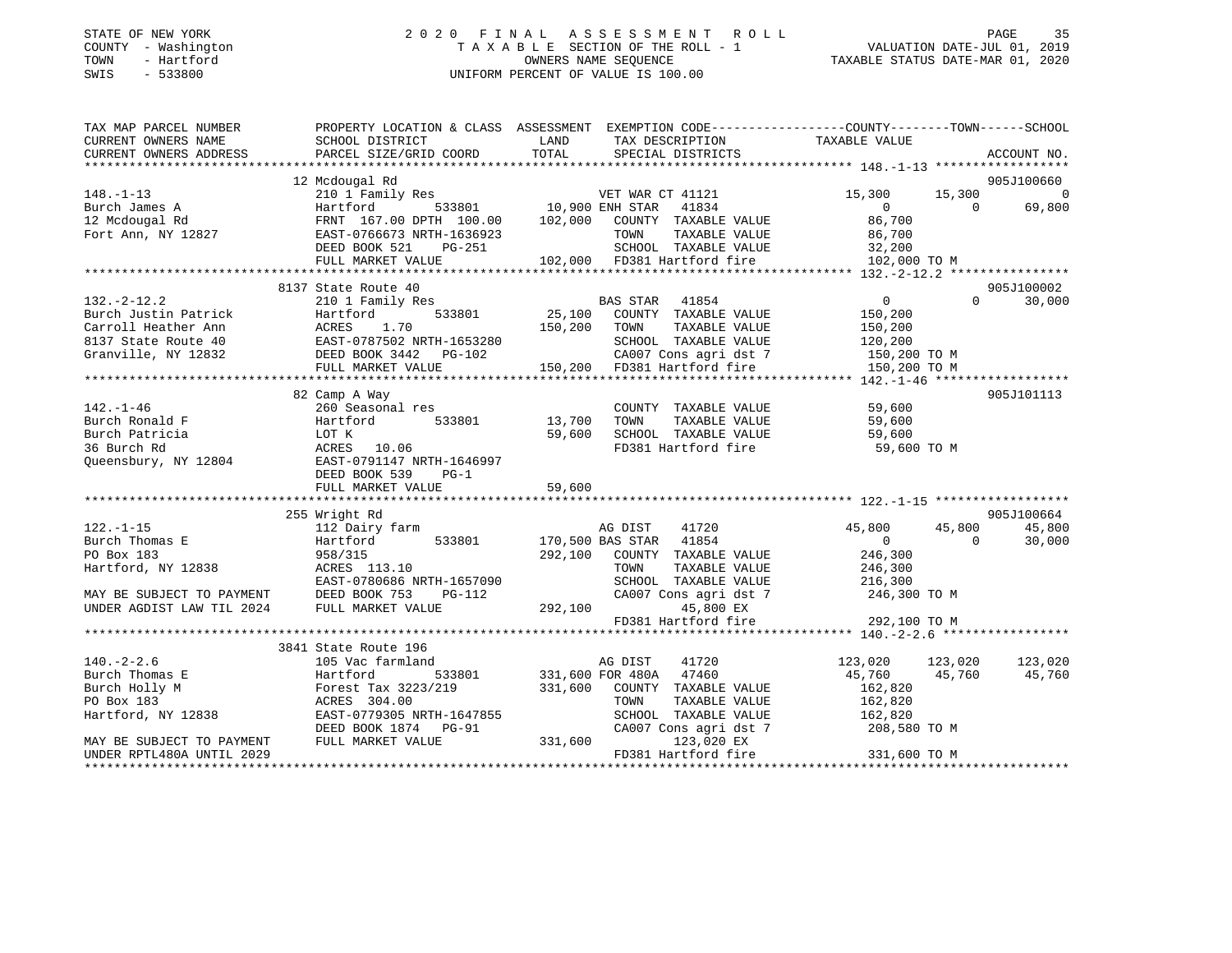| STATE OF NEW YORK |              |
|-------------------|--------------|
| COUNTY            | - Washington |
| TOWN              | - Hartford   |
| CLIT <sub>C</sub> | E 22000      |

# STATE OF NEW YORK CONTROLLER SOLUCION CONTROLLER SOLUCE A LOCAL CONTROLLER SOLUCE A LOCAL SOLUCE SOLUCE A LOCAL T A X A B L E SECTION OF THE ROLL - 1<br>OWNERS NAME SEQUENCE SWIS - 533800 UNIFORM PERCENT OF VALUE IS 100.00

# VALUATION DATE-JUL 01, 2019

TAXABLE STATUS DATE-MAR 01, 2020

| TAX MAP PARCEL NUMBER                         | PROPERTY LOCATION & CLASS ASSESSMENT EXEMPTION CODE---------------COUNTY-------TOWN-----SCHOOL                                                                                                                                                                    |                       |                                                    |                                                                  |                   |             |
|-----------------------------------------------|-------------------------------------------------------------------------------------------------------------------------------------------------------------------------------------------------------------------------------------------------------------------|-----------------------|----------------------------------------------------|------------------------------------------------------------------|-------------------|-------------|
| CURRENT OWNERS NAME<br>CURRENT OWNERS ADDRESS | SCHOOL DISTRICT<br>PARCEL SIZE/GRID COORD                                                                                                                                                                                                                         | LAND<br>TOTAL         | TAX DESCRIPTION TAXABLE VALUE<br>SPECIAL DISTRICTS |                                                                  |                   | ACCOUNT NO. |
|                                               |                                                                                                                                                                                                                                                                   |                       |                                                    |                                                                  |                   |             |
|                                               | 34 Deer Run Way                                                                                                                                                                                                                                                   |                       |                                                    |                                                                  | 905J101350        |             |
| $141. - 3 - 59$                               | 210 1 Family Res                                                                                                                                                                                                                                                  |                       | COUNTY TAXABLE VALUE                               | 202,700                                                          |                   |             |
| Burns Daniel                                  | Hartford                                                                                                                                                                                                                                                          | 533801 32,400<br>TOWN | TAXABLE VALUE 202,700                              |                                                                  |                   |             |
|                                               |                                                                                                                                                                                                                                                                   | 202,700               |                                                    |                                                                  |                   |             |
|                                               | 998                                                                                                                                                                                                                                                               |                       |                                                    | SCHOOL TAXABLE VALUE 202,700<br>FD381 Hartford fire 202,700 TO M |                   |             |
|                                               |                                                                                                                                                                                                                                                                   |                       |                                                    |                                                                  |                   |             |
|                                               | Burns Eendra<br>34 Deer Run Way<br>Hartford, NY 12838<br>Hartford, NY 12838<br>DEED BOOK 3522 PG-294                                                                                                                                                              |                       |                                                    |                                                                  |                   |             |
|                                               |                                                                                                                                                                                                                                                                   |                       |                                                    |                                                                  |                   |             |
|                                               |                                                                                                                                                                                                                                                                   |                       |                                                    |                                                                  |                   |             |
|                                               | 9 East St                                                                                                                                                                                                                                                         |                       |                                                    |                                                                  | 905J100429        |             |
| $132.15 - 2 - 10$                             | 210 1 Family Res                                                                                                                                                                                                                                                  |                       | COUNTY TAXABLE VALUE                               | 95,600<br>95,600                                                 |                   |             |
|                                               |                                                                                                                                                                                                                                                                   |                       | TOWN TAXABLE VALUE                                 |                                                                  |                   |             |
|                                               |                                                                                                                                                                                                                                                                   |                       |                                                    | SCHOOL TAXABLE VALUE 95,600<br>CA007 Cons agri dst 7 95,600 TO M |                   |             |
|                                               |                                                                                                                                                                                                                                                                   |                       |                                                    |                                                                  |                   |             |
|                                               | 132.15-2-10<br>Burns James<br>Burns Charlene<br>9 East St<br>Hartford, NY 12838<br>10,100<br>95,600<br>95,600<br>10,100<br>FRNT 60.00 DPTH 160.00<br>95,600<br>95,600<br>FULL MARKET VALUE<br>2000 2138<br>PG-5<br>FULL MARKET VALUE<br>2000 2138<br>PG-5<br>2000 |                       |                                                    | FD381 Hartford fire 95,600 TO M                                  |                   |             |
|                                               |                                                                                                                                                                                                                                                                   |                       |                                                    |                                                                  |                   |             |
|                                               | 3776 State Route 149                                                                                                                                                                                                                                              |                       |                                                    |                                                                  | 905J101130        |             |
| $130. -1 - 9.2$                               | 210 1 Family Res                                                                                                                                                                                                                                                  | BAS STAR 41854        |                                                    | $\overline{0}$                                                   | $0 \qquad \qquad$ | 30,000      |
|                                               |                                                                                                                                                                                                                                                                   |                       |                                                    |                                                                  |                   |             |
|                                               |                                                                                                                                                                                                                                                                   |                       |                                                    |                                                                  |                   |             |
|                                               |                                                                                                                                                                                                                                                                   |                       |                                                    |                                                                  |                   |             |
|                                               |                                                                                                                                                                                                                                                                   |                       |                                                    |                                                                  |                   |             |
|                                               | BAS SIAR 41854<br>Bush Christine Hartford 533801 20,800 COUNTY TAXABLE VALUE<br>Bush Leonard L<br>3776 State Route 149 EAST-0766813 NRTH-1651432 SCHOOL TAXABLE VALUE 98,300<br>FOT Ann, NY 12827 DEED BOOK 677 PG-105 (2007 Cons ag                              |                       |                                                    |                                                                  |                   |             |
|                                               |                                                                                                                                                                                                                                                                   |                       |                                                    |                                                                  |                   |             |
|                                               | 3814 State Route 196                                                                                                                                                                                                                                              |                       |                                                    |                                                                  | 905J100244        |             |
|                                               |                                                                                                                                                                                                                                                                   |                       | 41720<br>41854                                     | 111,564 111,564 111,564                                          |                   |             |
| 140.-2-42<br>Bush Jeffrey L                   |                                                                                                                                                                                                                                                                   |                       |                                                    | $\begin{array}{ccc} & & 0 & \quad & 0 \end{array}$               |                   | 30,000      |
|                                               |                                                                                                                                                                                                                                                                   |                       | COUNTY TAXABLE VALUE                               | 240,436                                                          |                   |             |
|                                               |                                                                                                                                                                                                                                                                   |                       | TAXABLE VALUE                                      | 240,436                                                          |                   |             |
|                                               |                                                                                                                                                                                                                                                                   |                       | SCHOOL TAXABLE VALUE 210,436                       |                                                                  |                   |             |
|                                               |                                                                                                                                                                                                                                                                   |                       | CA007 Cons agri dst 7                              | 240,436 TO M                                                     |                   |             |
|                                               | BUSH Jerrey L<br>3814 State Route 196 489/908 352,000 COUNTY<br>Fort Ann, NY 12827 ACRES 175.10 TOWN<br>EAST-0777229 NRTH-1645299 SCHOOL<br>MAY BE SUBJECT TO PAYMENT DEED BOOK 3410 PG-49 CA007<br>UNDER AGDIST LAW TIL 2024 FULL MARKE                          |                       | 111,564 EX                                         |                                                                  |                   |             |
|                                               |                                                                                                                                                                                                                                                                   |                       | FD381 Hartford fire                                | 352,000 TO M                                                     |                   |             |
|                                               |                                                                                                                                                                                                                                                                   |                       |                                                    |                                                                  |                   |             |
|                                               | 17 Miller Rdg                                                                                                                                                                                                                                                     |                       |                                                    |                                                                  |                   | 905J101140  |
| $141. - 3 - 39.4$                             | 210 1 Family Res                                                                                                                                                                                                                                                  | <b>BAS STAR</b> 41854 |                                                    | $\overline{0}$                                                   | $\Omega$          | 30,000      |
| Bush Joan F                                   | Hartford 533801 33,100 COUNTY TAXABLE VALUE 77,000                                                                                                                                                                                                                |                       |                                                    |                                                                  |                   |             |
|                                               | 17 Miller Ridge Way $ROW695/324$ 77,000<br>Hartford, NY 12838 ACRES 4.35                                                                                                                                                                                          | TOWN                  | TAXABLE VALUE<br>SCHOOL TAXABLE VALUE 47,000       | 77,000                                                           |                   |             |
|                                               |                                                                                                                                                                                                                                                                   |                       |                                                    |                                                                  |                   |             |
|                                               | EAST-0786119 NRTH-1641652                                                                                                                                                                                                                                         |                       | FD381 Hartford fire                                | 77,000 TO M                                                      |                   |             |
|                                               | DEED BOOK 3572 PG-18                                                                                                                                                                                                                                              |                       |                                                    |                                                                  |                   |             |
|                                               | FULL MARKET VALUE                                                                                                                                                                                                                                                 | 77,000                |                                                    |                                                                  |                   |             |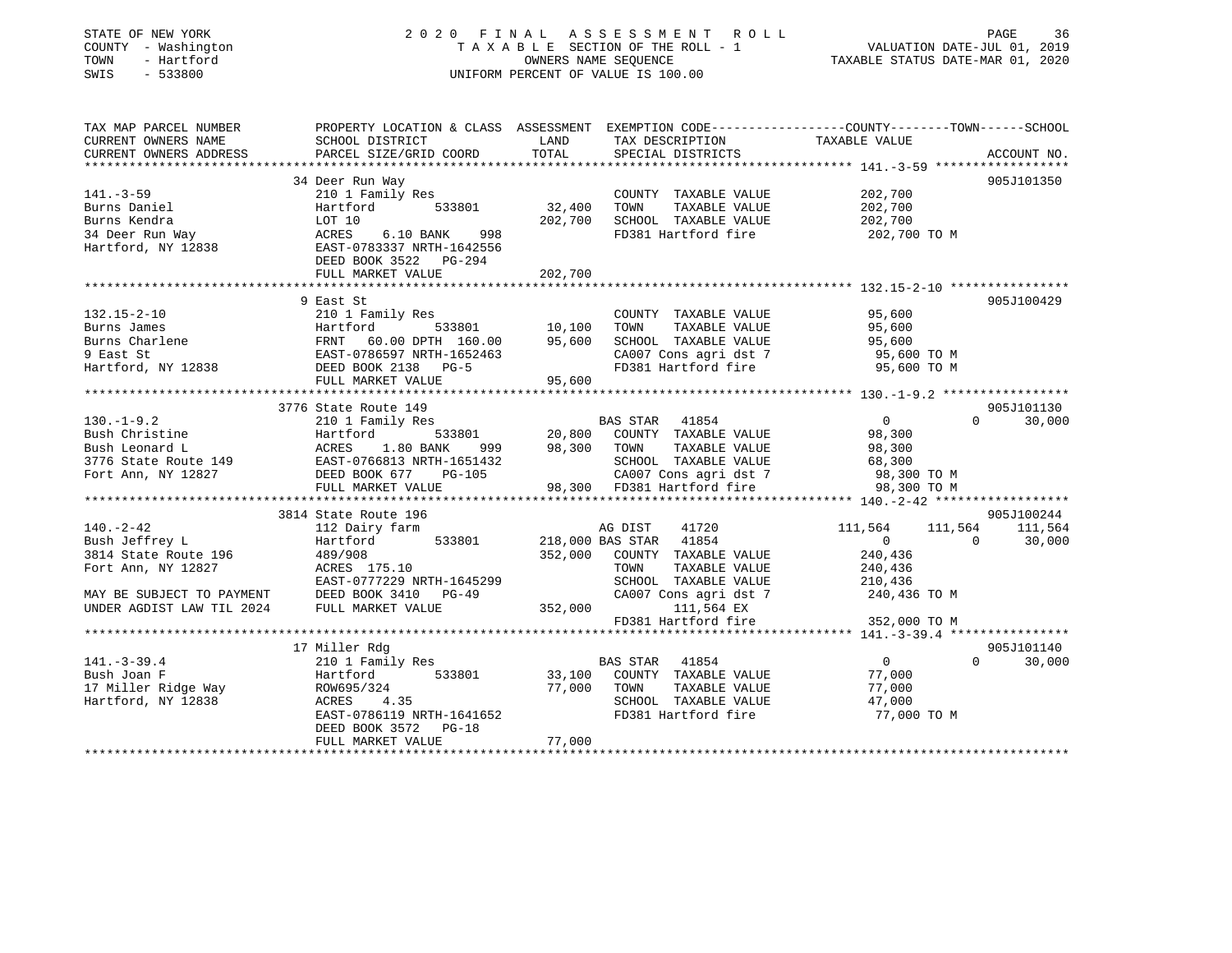# STATE OF NEW YORK 2 0 2 0 F I N A L A S S E S S M E N T R O L L PAGE 37COUNTY - Washington  $\begin{array}{ccc} 1 & 0 & 0 \\ -1 & 0 & 0 \end{array}$  T A X A B L E SECTION OF THE ROLL - 1 SWIS - 533800 UNIFORM PERCENT OF VALUE IS 100.00

VALUATION DATE-JUL 01, 2019

TAXABLE STATUS DATE-MAR 01, 2020

| TAX MAP PARCEL NUMBER                                                                                                                                                                                                                                                                                                                                                                                          |                                                                                                                                                                                                                                          |         |                                                                               | PROPERTY LOCATION & CLASS ASSESSMENT EXEMPTION CODE-----------------COUNTY-------TOWN------SCHOOL                                                                                                                                                                                                                                                                                                           |
|----------------------------------------------------------------------------------------------------------------------------------------------------------------------------------------------------------------------------------------------------------------------------------------------------------------------------------------------------------------------------------------------------------------|------------------------------------------------------------------------------------------------------------------------------------------------------------------------------------------------------------------------------------------|---------|-------------------------------------------------------------------------------|-------------------------------------------------------------------------------------------------------------------------------------------------------------------------------------------------------------------------------------------------------------------------------------------------------------------------------------------------------------------------------------------------------------|
| CURRENT OWNERS NAME SCHOOL DISTRICT                                                                                                                                                                                                                                                                                                                                                                            |                                                                                                                                                                                                                                          |         | LAND TAX DESCRIPTION TAXABLE VALUE                                            |                                                                                                                                                                                                                                                                                                                                                                                                             |
|                                                                                                                                                                                                                                                                                                                                                                                                                |                                                                                                                                                                                                                                          |         |                                                                               |                                                                                                                                                                                                                                                                                                                                                                                                             |
|                                                                                                                                                                                                                                                                                                                                                                                                                |                                                                                                                                                                                                                                          |         |                                                                               |                                                                                                                                                                                                                                                                                                                                                                                                             |
| 3739 State Route 196<br>210 1 Family Res<br>210 1 Family Res<br>210 1 Family Res<br>215 Gore St<br>215 Gore St<br>215 Gore St<br>215 Gore St<br>215 Gore St<br>215 Gore St<br>215 Gore St<br>215 Gore St<br>215 Gore St<br>215 Gore St<br>215 Gore St<br>215                                                                                                                                                   |                                                                                                                                                                                                                                          |         |                                                                               | 905J101136                                                                                                                                                                                                                                                                                                                                                                                                  |
|                                                                                                                                                                                                                                                                                                                                                                                                                |                                                                                                                                                                                                                                          |         |                                                                               |                                                                                                                                                                                                                                                                                                                                                                                                             |
|                                                                                                                                                                                                                                                                                                                                                                                                                |                                                                                                                                                                                                                                          |         |                                                                               |                                                                                                                                                                                                                                                                                                                                                                                                             |
|                                                                                                                                                                                                                                                                                                                                                                                                                |                                                                                                                                                                                                                                          |         |                                                                               |                                                                                                                                                                                                                                                                                                                                                                                                             |
|                                                                                                                                                                                                                                                                                                                                                                                                                |                                                                                                                                                                                                                                          |         |                                                                               |                                                                                                                                                                                                                                                                                                                                                                                                             |
|                                                                                                                                                                                                                                                                                                                                                                                                                |                                                                                                                                                                                                                                          |         | CA007 Cons agri dst 7 93,400 TO M<br>FD381 Hartford fire 93,400 TO M          |                                                                                                                                                                                                                                                                                                                                                                                                             |
|                                                                                                                                                                                                                                                                                                                                                                                                                | VIL5B6 FULL MARKET VALUE 93,400                                                                                                                                                                                                          |         |                                                                               |                                                                                                                                                                                                                                                                                                                                                                                                             |
|                                                                                                                                                                                                                                                                                                                                                                                                                |                                                                                                                                                                                                                                          |         |                                                                               |                                                                                                                                                                                                                                                                                                                                                                                                             |
|                                                                                                                                                                                                                                                                                                                                                                                                                | 26 Hastings Rd                                                                                                                                                                                                                           |         |                                                                               | 905J100638                                                                                                                                                                                                                                                                                                                                                                                                  |
| $\begin{array}{cccccccccccccccc} 132. -1-13 & 20 & 312 & \text{V} & \text{W} & \text{COMNTY} & \text{TAXABLE VALUE} & 43,800 \\ \text{Bush Thomas D Jr} & 312 & \text{V} & 533801 & 19,100 & \text{TOWN} & \text{TAXABLE VALUE} & 43,800 \\ \text{Bush Tara} & 417/686 & 533801 & 43,800 & \text{SCHOOL TAXABLE VALUE} & 43,800 \\ \text{183 Maple Grv} & \text{ACRES} & 6.10 & \text{CAO07 Cons agri dest 7}$ |                                                                                                                                                                                                                                          |         |                                                                               |                                                                                                                                                                                                                                                                                                                                                                                                             |
|                                                                                                                                                                                                                                                                                                                                                                                                                |                                                                                                                                                                                                                                          |         |                                                                               |                                                                                                                                                                                                                                                                                                                                                                                                             |
|                                                                                                                                                                                                                                                                                                                                                                                                                |                                                                                                                                                                                                                                          |         |                                                                               |                                                                                                                                                                                                                                                                                                                                                                                                             |
|                                                                                                                                                                                                                                                                                                                                                                                                                |                                                                                                                                                                                                                                          |         |                                                                               |                                                                                                                                                                                                                                                                                                                                                                                                             |
|                                                                                                                                                                                                                                                                                                                                                                                                                |                                                                                                                                                                                                                                          |         | CA007 Cons agri dst 7 <a><br/>FD381 Hartford fire <a><br/>43,800 TO M</a></a> |                                                                                                                                                                                                                                                                                                                                                                                                             |
|                                                                                                                                                                                                                                                                                                                                                                                                                |                                                                                                                                                                                                                                          |         |                                                                               |                                                                                                                                                                                                                                                                                                                                                                                                             |
|                                                                                                                                                                                                                                                                                                                                                                                                                | FULL MARKET VALUE                                                                                                                                                                                                                        | 43,800  |                                                                               |                                                                                                                                                                                                                                                                                                                                                                                                             |
|                                                                                                                                                                                                                                                                                                                                                                                                                |                                                                                                                                                                                                                                          |         |                                                                               |                                                                                                                                                                                                                                                                                                                                                                                                             |
|                                                                                                                                                                                                                                                                                                                                                                                                                |                                                                                                                                                                                                                                          |         |                                                                               | $\begin{tabular}{lllllllllllll} \textbf{132.}-2-22 & \textbf{5235 State Route 149} & \textbf{2101 Family Res} & \textbf{2101 Family Res} & \textbf{2101 Family Res} & \textbf{2101 Family Res} & \textbf{2101 Family Res} & \textbf{319.00} & \textbf{421.00} & \textbf{533801} & \textbf{533801} & \textbf{533801} & \textbf{537.900} & \textbf{161.900} & \textbf{161.900} & \textbf{161.900} & \textbf{$ |
|                                                                                                                                                                                                                                                                                                                                                                                                                |                                                                                                                                                                                                                                          |         |                                                                               |                                                                                                                                                                                                                                                                                                                                                                                                             |
|                                                                                                                                                                                                                                                                                                                                                                                                                |                                                                                                                                                                                                                                          |         |                                                                               |                                                                                                                                                                                                                                                                                                                                                                                                             |
|                                                                                                                                                                                                                                                                                                                                                                                                                |                                                                                                                                                                                                                                          |         |                                                                               |                                                                                                                                                                                                                                                                                                                                                                                                             |
|                                                                                                                                                                                                                                                                                                                                                                                                                |                                                                                                                                                                                                                                          |         |                                                                               |                                                                                                                                                                                                                                                                                                                                                                                                             |
|                                                                                                                                                                                                                                                                                                                                                                                                                |                                                                                                                                                                                                                                          |         |                                                                               |                                                                                                                                                                                                                                                                                                                                                                                                             |
|                                                                                                                                                                                                                                                                                                                                                                                                                |                                                                                                                                                                                                                                          |         |                                                                               |                                                                                                                                                                                                                                                                                                                                                                                                             |
|                                                                                                                                                                                                                                                                                                                                                                                                                |                                                                                                                                                                                                                                          |         |                                                                               |                                                                                                                                                                                                                                                                                                                                                                                                             |
|                                                                                                                                                                                                                                                                                                                                                                                                                | Blood St                                                                                                                                                                                                                                 |         |                                                                               |                                                                                                                                                                                                                                                                                                                                                                                                             |
|                                                                                                                                                                                                                                                                                                                                                                                                                |                                                                                                                                                                                                                                          |         |                                                                               |                                                                                                                                                                                                                                                                                                                                                                                                             |
|                                                                                                                                                                                                                                                                                                                                                                                                                |                                                                                                                                                                                                                                          |         |                                                                               |                                                                                                                                                                                                                                                                                                                                                                                                             |
|                                                                                                                                                                                                                                                                                                                                                                                                                |                                                                                                                                                                                                                                          |         |                                                                               |                                                                                                                                                                                                                                                                                                                                                                                                             |
|                                                                                                                                                                                                                                                                                                                                                                                                                |                                                                                                                                                                                                                                          |         |                                                                               | 19,800 TO M                                                                                                                                                                                                                                                                                                                                                                                                 |
|                                                                                                                                                                                                                                                                                                                                                                                                                |                                                                                                                                                                                                                                          |         |                                                                               |                                                                                                                                                                                                                                                                                                                                                                                                             |
| 132.-4-8.5<br>Buxton Kevin P<br>Buxton Deborah<br>266 Main St<br>266 Main St<br>266 Main St<br>266 Main St<br>266 Main St<br>266 Main St<br>266 Main St<br>266 Main St<br>266 Main St<br>266 Main St<br>266 Main St<br>266 Main St<br>266 Main St<br>266 Main                                                                                                                                                  |                                                                                                                                                                                                                                          |         |                                                                               |                                                                                                                                                                                                                                                                                                                                                                                                             |
|                                                                                                                                                                                                                                                                                                                                                                                                                |                                                                                                                                                                                                                                          |         |                                                                               |                                                                                                                                                                                                                                                                                                                                                                                                             |
|                                                                                                                                                                                                                                                                                                                                                                                                                | 284 Hall Rd                                                                                                                                                                                                                              |         |                                                                               |                                                                                                                                                                                                                                                                                                                                                                                                             |
| $122. - 1 - 16.3$                                                                                                                                                                                                                                                                                                                                                                                              |                                                                                                                                                                                                                                          |         |                                                                               |                                                                                                                                                                                                                                                                                                                                                                                                             |
| Cameron Pamela                                                                                                                                                                                                                                                                                                                                                                                                 |                                                                                                                                                                                                                                          |         |                                                                               |                                                                                                                                                                                                                                                                                                                                                                                                             |
| 284 Hall Rd                                                                                                                                                                                                                                                                                                                                                                                                    | 210 1 Family Res<br>223,000<br>Hartford 533801 34,300 TOWN TAXABLE VALUE 223,000<br>LOT A 223,000 SCHOOL TAXABLE VALUE 223,000<br>ACRES 4.76 BANK 999 CA007 Cons agri dst 7 223,000<br>EAST-0773584 NRTH-1661450 FD381 Hartford fire 223 |         |                                                                               |                                                                                                                                                                                                                                                                                                                                                                                                             |
| Fort Ann, NY 12827                                                                                                                                                                                                                                                                                                                                                                                             |                                                                                                                                                                                                                                          |         | CA007 Cons agri dst 7 223,000 TO M                                            |                                                                                                                                                                                                                                                                                                                                                                                                             |
|                                                                                                                                                                                                                                                                                                                                                                                                                |                                                                                                                                                                                                                                          |         |                                                                               | 223,000 TO M                                                                                                                                                                                                                                                                                                                                                                                                |
|                                                                                                                                                                                                                                                                                                                                                                                                                | DEED BOOK 3624 PG-13                                                                                                                                                                                                                     |         |                                                                               |                                                                                                                                                                                                                                                                                                                                                                                                             |
|                                                                                                                                                                                                                                                                                                                                                                                                                | FULL MARKET VALUE                                                                                                                                                                                                                        | 223,000 |                                                                               |                                                                                                                                                                                                                                                                                                                                                                                                             |
|                                                                                                                                                                                                                                                                                                                                                                                                                |                                                                                                                                                                                                                                          |         |                                                                               |                                                                                                                                                                                                                                                                                                                                                                                                             |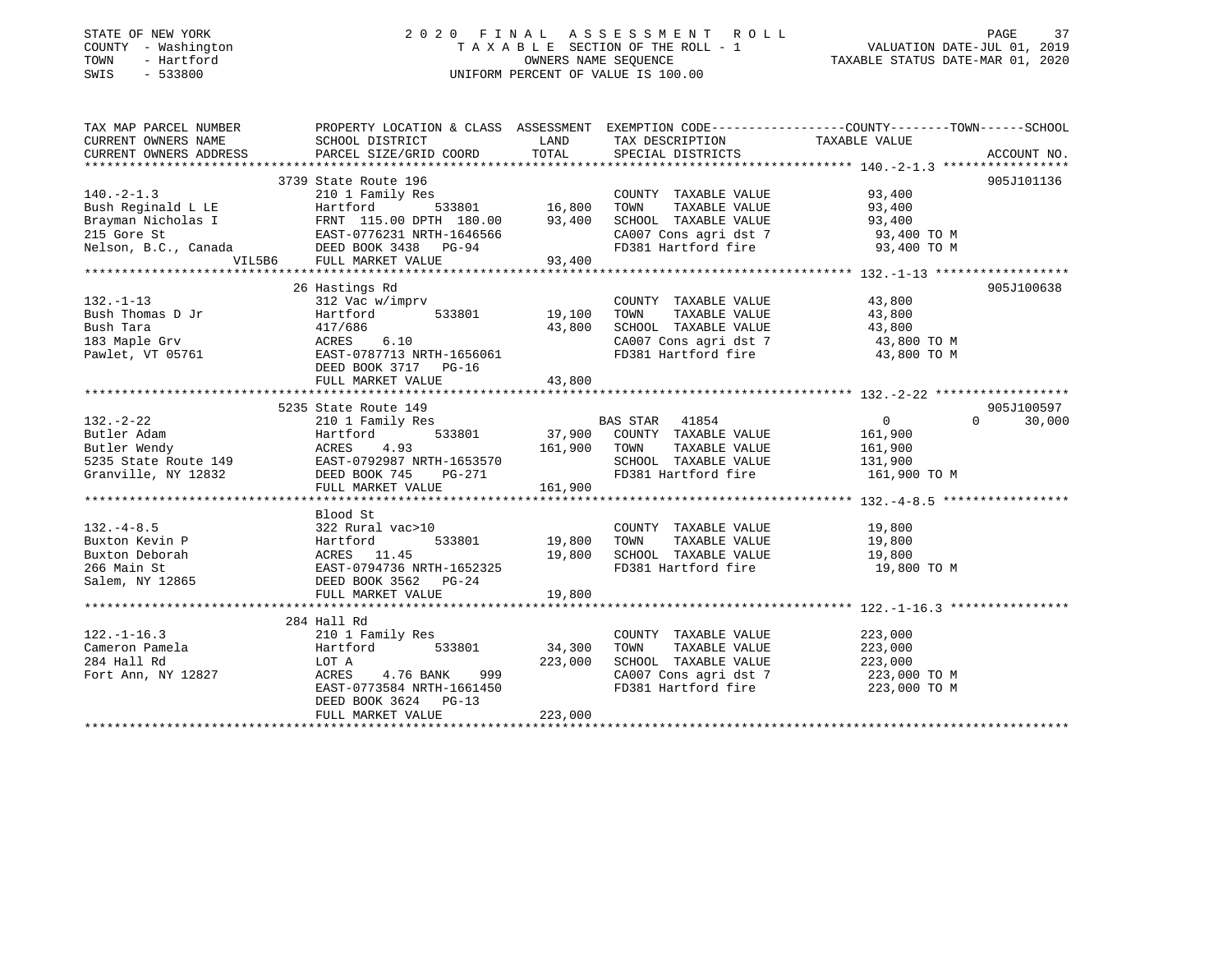| STATE OF NEW YORK<br>COUNTY - Washington<br>- Hartford<br>TOWN<br>$-533800$<br>SWIS                                                             |                                                                                                                                             |               | 2020 FINAL ASSESSMENT ROLL<br>TAXABLE SECTION OF THE ROLL - 1<br>OWNERS NAME SEQUENCE<br>UNIFORM PERCENT OF VALUE IS 100.00 | VALUATION DATE-JUL 01, 2019<br>TAXABLE STATUS DATE-MAR 01, 2020 | PAGE                                                                                                                                                                                                                                                                                                                                         | 38                       |
|-------------------------------------------------------------------------------------------------------------------------------------------------|---------------------------------------------------------------------------------------------------------------------------------------------|---------------|-----------------------------------------------------------------------------------------------------------------------------|-----------------------------------------------------------------|----------------------------------------------------------------------------------------------------------------------------------------------------------------------------------------------------------------------------------------------------------------------------------------------------------------------------------------------|--------------------------|
| TAX MAP PARCEL NUMBER<br>CURRENT OWNERS NAME<br>CURRENT OWNERS ADDRESS                                                                          | PROPERTY LOCATION & CLASS ASSESSMENT EXEMPTION CODE---------------COUNTY-------TOWN-----SCHOOL<br>SCHOOL DISTRICT<br>PARCEL SIZE/GRID COORD | LAND<br>TOTAL | TAX DESCRIPTION<br>SPECIAL DISTRICTS                                                                                        | TAXABLE VALUE                                                   | ACCOUNT NO.                                                                                                                                                                                                                                                                                                                                  |                          |
|                                                                                                                                                 |                                                                                                                                             |               |                                                                                                                             |                                                                 |                                                                                                                                                                                                                                                                                                                                              |                          |
|                                                                                                                                                 | 35 Shadow Mt Way                                                                                                                            |               |                                                                                                                             | $\overline{0}$                                                  | 905J101100                                                                                                                                                                                                                                                                                                                                   |                          |
| $158. - 2 - 6.6$<br>Campbell James                                                                                                              | 210 1 Family Res<br>533801<br>Hartford                                                                                                      |               | BAS STAR 41854<br>42,000 COUNTY TAXABLE VALUE                                                                               | 126,200                                                         | $0 \t30,000$                                                                                                                                                                                                                                                                                                                                 |                          |
|                                                                                                                                                 | ROW 834/247                                                                                                                                 | 126,200       | TOWN<br>TAXABLE VALUE                                                                                                       | 126,200                                                         |                                                                                                                                                                                                                                                                                                                                              |                          |
| Campbell Kelly<br>35 Shadow Mt Way<br>Cress in                                                                                                  | ROW 834/247<br>158.-1-6.6                                                                                                                   |               | SCHOOL TAXABLE VALUE                                                                                                        | 96,200                                                          |                                                                                                                                                                                                                                                                                                                                              |                          |
| Granville, NY 12832                                                                                                                             | ACRES 6.00 BANK<br>999<br>EAST-0786853 NRTH-1632943<br>DEED BOOK 942<br>PG-232<br>FULL MARKET VALUE                                         | 126,200       | FD381 Hartford fire                                                                                                         | 126,200 TO M                                                    |                                                                                                                                                                                                                                                                                                                                              |                          |
|                                                                                                                                                 |                                                                                                                                             |               |                                                                                                                             |                                                                 |                                                                                                                                                                                                                                                                                                                                              |                          |
|                                                                                                                                                 | 336 County Route 19                                                                                                                         |               |                                                                                                                             |                                                                 | 905J101379                                                                                                                                                                                                                                                                                                                                   |                          |
| $149. - 1 - 32.6$                                                                                                                               | 210 1 Family Res                                                                                                                            |               | COUNTY TAXABLE VALUE                                                                                                        | 80,300                                                          |                                                                                                                                                                                                                                                                                                                                              |                          |
| Campbell Kelsey D                                                                                                                               | 533801<br>Hartford                                                                                                                          | 35,400        | TOWN<br>TAXABLE VALUE                                                                                                       | 80,300                                                          |                                                                                                                                                                                                                                                                                                                                              |                          |
| 336 County Route 19                                                                                                                             | LOT 3                                                                                                                                       | 80,300        | SCHOOL TAXABLE VALUE                                                                                                        | 80,300                                                          |                                                                                                                                                                                                                                                                                                                                              |                          |
| Fort Ann, NY 12827                                                                                                                              | ACRES<br>999<br>5.41 BANK                                                                                                                   |               | CA006 Cons agri dst 6<br>FD381 Hartford fire                                                                                | 80,300 TO M                                                     |                                                                                                                                                                                                                                                                                                                                              |                          |
|                                                                                                                                                 | EAST-0774769 NRTH-1637956<br>DEED BOOK 3957 PG-152<br>FULL MARKET VALUE                                                                     | 80,300        |                                                                                                                             | 80,300 TO M                                                     |                                                                                                                                                                                                                                                                                                                                              |                          |
|                                                                                                                                                 |                                                                                                                                             |               |                                                                                                                             |                                                                 |                                                                                                                                                                                                                                                                                                                                              |                          |
|                                                                                                                                                 | 451 Gilchrist Hill Rd                                                                                                                       |               |                                                                                                                             |                                                                 | 905J100017                                                                                                                                                                                                                                                                                                                                   |                          |
| $150. - 1 - 43$                                                                                                                                 | 210 1 Family Res                                                                                                                            |               | AGED-CO/TN 41801                                                                                                            | 50,700                                                          | 50,700<br>$\sim$ 0                                                                                                                                                                                                                                                                                                                           |                          |
| Capone Gerry J                                                                                                                                  | 533801<br>Hartford                                                                                                                          |               | 26,600 AGED-SCH 41804                                                                                                       | $\overline{0}$                                                  | $\overline{0}$<br>20,280                                                                                                                                                                                                                                                                                                                     |                          |
| 451 Gilchrist Hill Rd                                                                                                                           | ACRES<br>2.20                                                                                                                               |               | 101,400 ENH STAR 41834                                                                                                      | $\overline{0}$                                                  | $\Omega$<br>69,800                                                                                                                                                                                                                                                                                                                           |                          |
| Hartford, NY 12838                                                                                                                              | EAST-0782029 NRTH-1639068                                                                                                                   |               | COUNTY TAXABLE VALUE                                                                                                        | 50,700                                                          |                                                                                                                                                                                                                                                                                                                                              |                          |
|                                                                                                                                                 | DEED BOOK 2852 PG-84                                                                                                                        |               | TOWN<br>TAXABLE VALUE                                                                                                       | 50,700                                                          |                                                                                                                                                                                                                                                                                                                                              |                          |
|                                                                                                                                                 | FULL MARKET VALUE                                                                                                                           |               | 101,400 SCHOOL TAXABLE VALUE<br>FD381 Hartford fire                                                                         | 11,320<br>101,400 TO M                                          |                                                                                                                                                                                                                                                                                                                                              |                          |
|                                                                                                                                                 |                                                                                                                                             |               |                                                                                                                             |                                                                 |                                                                                                                                                                                                                                                                                                                                              |                          |
|                                                                                                                                                 | 339 Pope Hill Rd                                                                                                                            |               |                                                                                                                             |                                                                 | 905J100072                                                                                                                                                                                                                                                                                                                                   |                          |
| $150. - 1 - 32$                                                                                                                                 | 210 1 Family Res                                                                                                                            |               | VET WAR CT 41121                                                                                                            | 19,170                                                          | 19,170                                                                                                                                                                                                                                                                                                                                       | $\overline{\phantom{0}}$ |
|                                                                                                                                                 |                                                                                                                                             |               | 26,800 ENH STAR 41834                                                                                                       | $\mathbf{0}$                                                    | 69,800<br>$\overline{0}$                                                                                                                                                                                                                                                                                                                     |                          |
|                                                                                                                                                 |                                                                                                                                             |               | 127,800 COUNTY TAXABLE VALUE                                                                                                | 108,630                                                         |                                                                                                                                                                                                                                                                                                                                              |                          |
|                                                                                                                                                 |                                                                                                                                             |               | TOWN<br>TAXABLE VALUE                                                                                                       | 108,630                                                         |                                                                                                                                                                                                                                                                                                                                              |                          |
| Carabeau Vernon<br>Carabeau Mildred<br>339 Pope Hill Rd<br>339 Pope Hill Rd<br>339 Pope Hill Rd<br>339 Pope Hill Rd<br>328 DEED BOOK 3288 PG-46 |                                                                                                                                             |               | SCHOOL TAXABLE VALUE                                                                                                        | 58,000                                                          |                                                                                                                                                                                                                                                                                                                                              |                          |
|                                                                                                                                                 | FULL MARKET VALUE<br>****************************                                                                                           |               | 127,800 FD381 Hartford fire                                                                                                 | 127,800 TO M                                                    |                                                                                                                                                                                                                                                                                                                                              |                          |
|                                                                                                                                                 | 211 Dick Hill Rd                                                                                                                            |               |                                                                                                                             |                                                                 | 905J101432                                                                                                                                                                                                                                                                                                                                   |                          |
| $142. - 1 - 1.1$                                                                                                                                | 210 1 Family Res                                                                                                                            |               | AGED-CO/TN 41801                                                                                                            | 25,650                                                          | 25,650<br>$\overline{a}$ and $\overline{a}$ and $\overline{a}$ and $\overline{a}$ and $\overline{a}$ and $\overline{a}$ and $\overline{a}$ and $\overline{a}$ and $\overline{a}$ and $\overline{a}$ and $\overline{a}$ and $\overline{a}$ and $\overline{a}$ and $\overline{a}$ and $\overline{a}$ and $\overline{a}$ and $\overline{a}$ and |                          |
| Carlton George E                                                                                                                                | 533801                                                                                                                                      |               | 24,200 AGED-SCH<br>41804                                                                                                    | $\overline{0}$                                                  | 20,520<br>$\Omega$                                                                                                                                                                                                                                                                                                                           |                          |
| PO Box 32                                                                                                                                       | Hartford<br>ACRES<br>2.90                                                                                                                   |               | 51,300 ENH STAR 41834                                                                                                       | $\overline{0}$                                                  | $\Omega$<br>30,780                                                                                                                                                                                                                                                                                                                           |                          |
| Hartford, NY 12838                                                                                                                              | EAST-0789891 NRTH-1650400                                                                                                                   |               | COUNTY TAXABLE VALUE                                                                                                        | 25,650                                                          |                                                                                                                                                                                                                                                                                                                                              |                          |
|                                                                                                                                                 | DEED BOOK 633<br>PG-122                                                                                                                     |               | TAXABLE VALUE<br>TOWN                                                                                                       | 25,650                                                          |                                                                                                                                                                                                                                                                                                                                              |                          |
|                                                                                                                                                 | FULL MARKET VALUE                                                                                                                           |               | 51,300 SCHOOL TAXABLE VALUE                                                                                                 | $\overline{0}$                                                  |                                                                                                                                                                                                                                                                                                                                              |                          |
|                                                                                                                                                 |                                                                                                                                             |               |                                                                                                                             |                                                                 |                                                                                                                                                                                                                                                                                                                                              |                          |
|                                                                                                                                                 |                                                                                                                                             |               | CA007 Cons agri dst 7                                                                                                       | 51,300 TO M<br>FD381 Hartford fire 51,300 TO M                  |                                                                                                                                                                                                                                                                                                                                              |                          |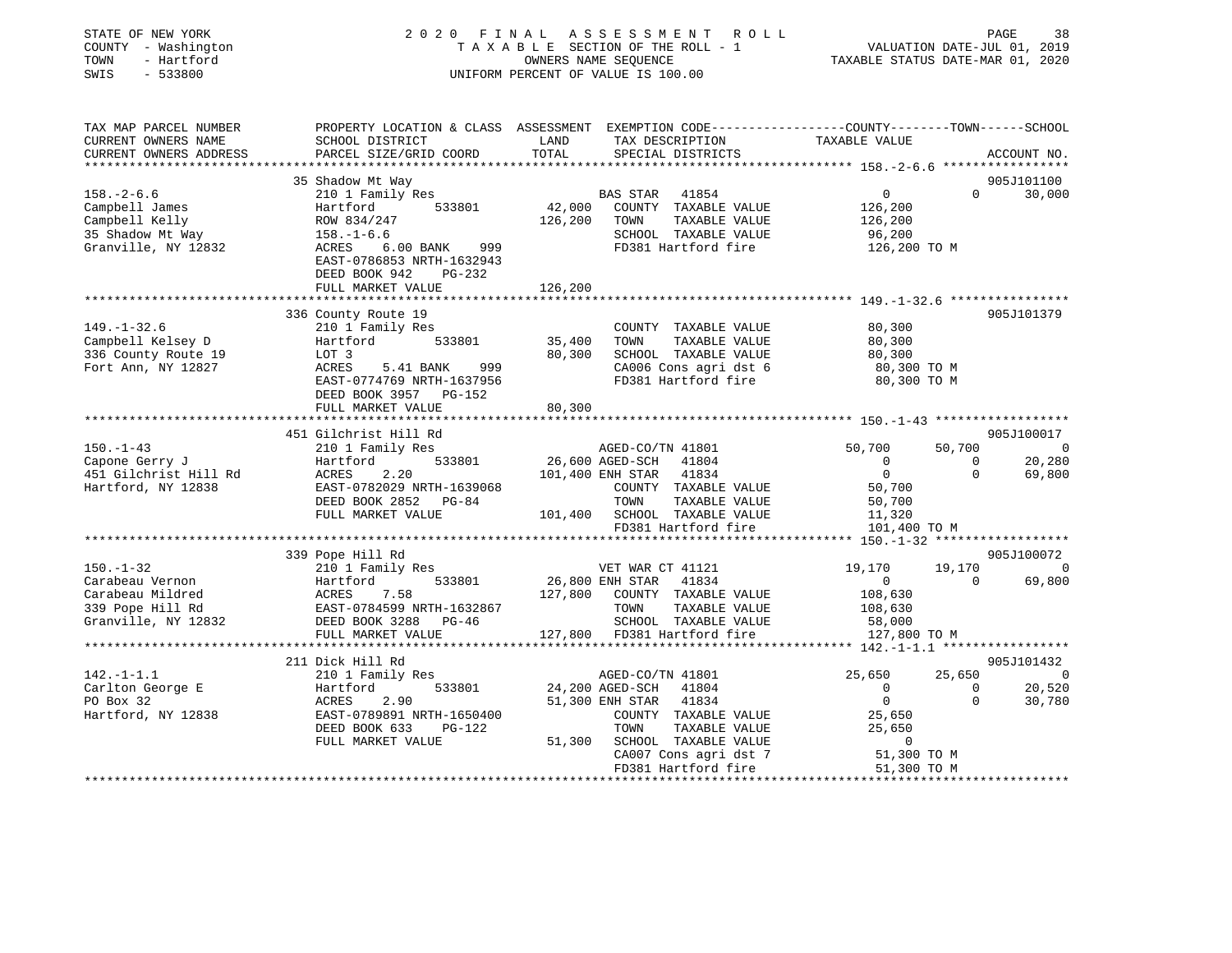### STATE OF NEW YORK 2 0 2 0 F I N A L A S S E S S M E N T R O L L PAGE 39 COUNTY - Washington T A X A B L E SECTION OF THE ROLL - 1 VALUATION DATE-JUL 01, 2019 TOWN - Hartford OWNERS NAME SEQUENCE TAXABLE STATUS DATE-MAR 01, 2020 SWIS - 533800 UNIFORM PERCENT OF VALUE IS 100.00

| TAX MAP PARCEL NUMBER                | PROPERTY LOCATION & CLASS ASSESSMENT EXEMPTION CODE---------------COUNTY-------TOWN-----SCHOOL                                                                                                                               |                                      |                                                                            |                         |                   |                |
|--------------------------------------|------------------------------------------------------------------------------------------------------------------------------------------------------------------------------------------------------------------------------|--------------------------------------|----------------------------------------------------------------------------|-------------------------|-------------------|----------------|
| CURRENT OWNERS NAME                  | SCHOOL DISTRICT                                                                                                                                                                                                              | LAND                                 | TAX DESCRIPTION                                                            | TAXABLE VALUE           |                   |                |
| CURRENT OWNERS ADDRESS               | PARCEL SIZE/GRID COORD                                                                                                                                                                                                       | TOTAL                                | SPECIAL DISTRICTS                                                          |                         |                   | ACCOUNT NO.    |
|                                      |                                                                                                                                                                                                                              |                                      |                                                                            |                         |                   | 905J101397     |
| $150. - 1 - 57.1$                    | 391 Gilchrist Hill Rd<br>210 1 Family Res                                                                                                                                                                                    |                                      | BAS STAR 41854                                                             | $\overline{0}$          | $0 \qquad \qquad$ | 30,000         |
| Carpenter Loren E                    | 533801<br>Hartford                                                                                                                                                                                                           |                                      | 27,500 COUNTY TAXABLE VALUE                                                | 130,800                 |                   |                |
| Carpenter Sharon L                   | LOT 1                                                                                                                                                                                                                        | 130,800 TOWN                         | TAXABLE VALUE                                                              | 130,800                 |                   |                |
|                                      | 2.50 BANK 999                                                                                                                                                                                                                |                                      | SCHOOL TAXABLE VALUE                                                       |                         |                   |                |
|                                      |                                                                                                                                                                                                                              |                                      | FD381 Hartford fire                                                        | 100,800<br>130,800 TO M |                   |                |
|                                      | Carpenter Sharon L<br>391 Gilchrist Hill Rd<br>391 Gilchrist Hill Rd<br>391 Gilchrist Hill Rd<br>391 Gilchrist Hill Rd<br>391 Gilchrist Hill Rd<br>391 Gilchrist Hill Rd<br>391 Gilchrist Hill Rd<br>DEED BOOK 939<br>PG-118 |                                      |                                                                            |                         |                   |                |
|                                      | FULL MARKET VALUE                                                                                                                                                                                                            | 130,800                              |                                                                            |                         |                   |                |
|                                      |                                                                                                                                                                                                                              |                                      |                                                                            |                         |                   |                |
|                                      | 54 Pope Hill Rd                                                                                                                                                                                                              |                                      |                                                                            |                         |                   | 905J100669     |
| $149. - 1 - 28.1$                    | 210 1 Family Res                                                                                                                                                                                                             |                                      | COUNTY TAXABLE VALUE 127,700                                               |                         |                   |                |
| Carpenter Matthew<br>54 Done Hill Rd | Hartford 533801                                                                                                                                                                                                              | 26,800 TOWN                          | TAXABLE VALUE                                                              | 127,700                 |                   |                |
|                                      | Sub Div Lot 1                                                                                                                                                                                                                |                                      | 127,700 SCHOOL TAXABLE VALUE                                               | 127,700                 |                   |                |
| Argyle, NY 12809                     | ACRES 2.25                                                                                                                                                                                                                   |                                      | FD381 Hartford fire 127,700 TO M                                           |                         |                   |                |
|                                      | EAST-0778506 NRTH-1632679                                                                                                                                                                                                    |                                      |                                                                            |                         |                   |                |
|                                      | DEED BOOK 2692 PG-196                                                                                                                                                                                                        |                                      |                                                                            |                         |                   |                |
|                                      | FULL MARKET VALUE                                                                                                                                                                                                            | 127,700                              |                                                                            |                         |                   |                |
|                                      |                                                                                                                                                                                                                              |                                      |                                                                            |                         |                   |                |
|                                      | 8555 State Route 40                                                                                                                                                                                                          |                                      |                                                                            |                         |                   | 905J101383     |
| $123. - 1 - 11.6$                    |                                                                                                                                                                                                                              |                                      |                                                                            | 27,825 27,000           |                   | $\sim$ 0       |
| Carpenter Michael J                  | 210 1 Family Res VET WAR CT 41121<br>Hartford 533801 26,900 VET DIS CT 41141                                                                                                                                                 |                                      |                                                                            | 92,750                  | 90,000            | $\overline{0}$ |
| 8555 State Route 40                  | 1993/219                                                                                                                                                                                                                     |                                      | 185,500 BAS STAR 41854                                                     | $\overline{0}$          | $\overline{0}$    | 30,000         |
| Granville, NY 12832                  | ACRES 7.00 BANK 998                                                                                                                                                                                                          |                                      | COUNTY TAXABLE VALUE                                                       | 64,925                  |                   |                |
|                                      | EAST-0792399 NRTH-1661836                                                                                                                                                                                                    |                                      | TOWN<br>TAXABLE VALUE                                                      | 68,500                  |                   |                |
|                                      | DEED BOOK 3027 PG-338                                                                                                                                                                                                        |                                      |                                                                            |                         |                   |                |
|                                      | FULL MARKET VALUE                                                                                                                                                                                                            |                                      | SCHOOL TAXABLE VALUE 155,500<br>185,500 CA007 Cons agri dst 7 185,500 TO M |                         |                   |                |
|                                      |                                                                                                                                                                                                                              |                                      | FD381 Hartford fire                                                        | 185,500 TO M            |                   |                |
|                                      |                                                                                                                                                                                                                              |                                      |                                                                            |                         |                   |                |
|                                      | State Route 40                                                                                                                                                                                                               |                                      |                                                                            |                         |                   | 905J101407     |
| $123. - 1 - 11.7$                    | 314 Rural vac<10                                                                                                                                                                                                             |                                      | COUNTY TAXABLE VALUE 13,500                                                |                         |                   |                |
|                                      |                                                                                                                                                                                                                              |                                      | TOWN<br>TAXABLE VALUE                                                      |                         |                   |                |
|                                      |                                                                                                                                                                                                                              | 0<br>533801 13,500<br>ANK 998 13,500 | SCHOOL TAXABLE VALUE                                                       | 13,500<br>13,500        |                   |                |
|                                      |                                                                                                                                                                                                                              |                                      | CA007 Cons agri dst 7 13,500 TO M                                          |                         |                   |                |
| Granville, NY 12832                  |                                                                                                                                                                                                                              |                                      | FD381 Hartford fire                                                        | 13,500 TO M             |                   |                |
|                                      | FULL MARKET VALUE                                                                                                                                                                                                            | 13,500                               |                                                                            |                         |                   |                |
|                                      |                                                                                                                                                                                                                              |                                      |                                                                            |                         |                   |                |
|                                      | 59 Slate Way                                                                                                                                                                                                                 |                                      |                                                                            |                         |                   |                |
| $140. - 1 - 41.7$                    | 210 1 Family Res                                                                                                                                                                                                             |                                      | BAS STAR 41854                                                             | $\overline{0}$          | $\Omega$          | 30,000         |
| Carroll Robert                       | Hartford 533801 45,500 COUNTY TAXABLE VALUE 78,500                                                                                                                                                                           |                                      |                                                                            |                         |                   |                |
| Carroll Helen                        | LOT 1                                                                                                                                                                                                                        | 78,500                               | TAXABLE VALUE<br>TOWN                                                      | 78,500                  |                   |                |
| 59 Slate Way                         | 6.91<br>ACRES                                                                                                                                                                                                                |                                      | SCHOOL TAXABLE VALUE                                                       | 48,500                  |                   |                |
| Fort Ann, NY 12827                   | EAST-0770525 NRTH-1641806                                                                                                                                                                                                    |                                      | FD381 Hartford fire                                                        | 78,500 TO M             |                   |                |
|                                      | PG-325<br>DEED BOOK 715                                                                                                                                                                                                      |                                      |                                                                            |                         |                   |                |
|                                      | FULL MARKET VALUE                                                                                                                                                                                                            | 78,500                               |                                                                            |                         |                   |                |
|                                      |                                                                                                                                                                                                                              |                                      |                                                                            |                         |                   |                |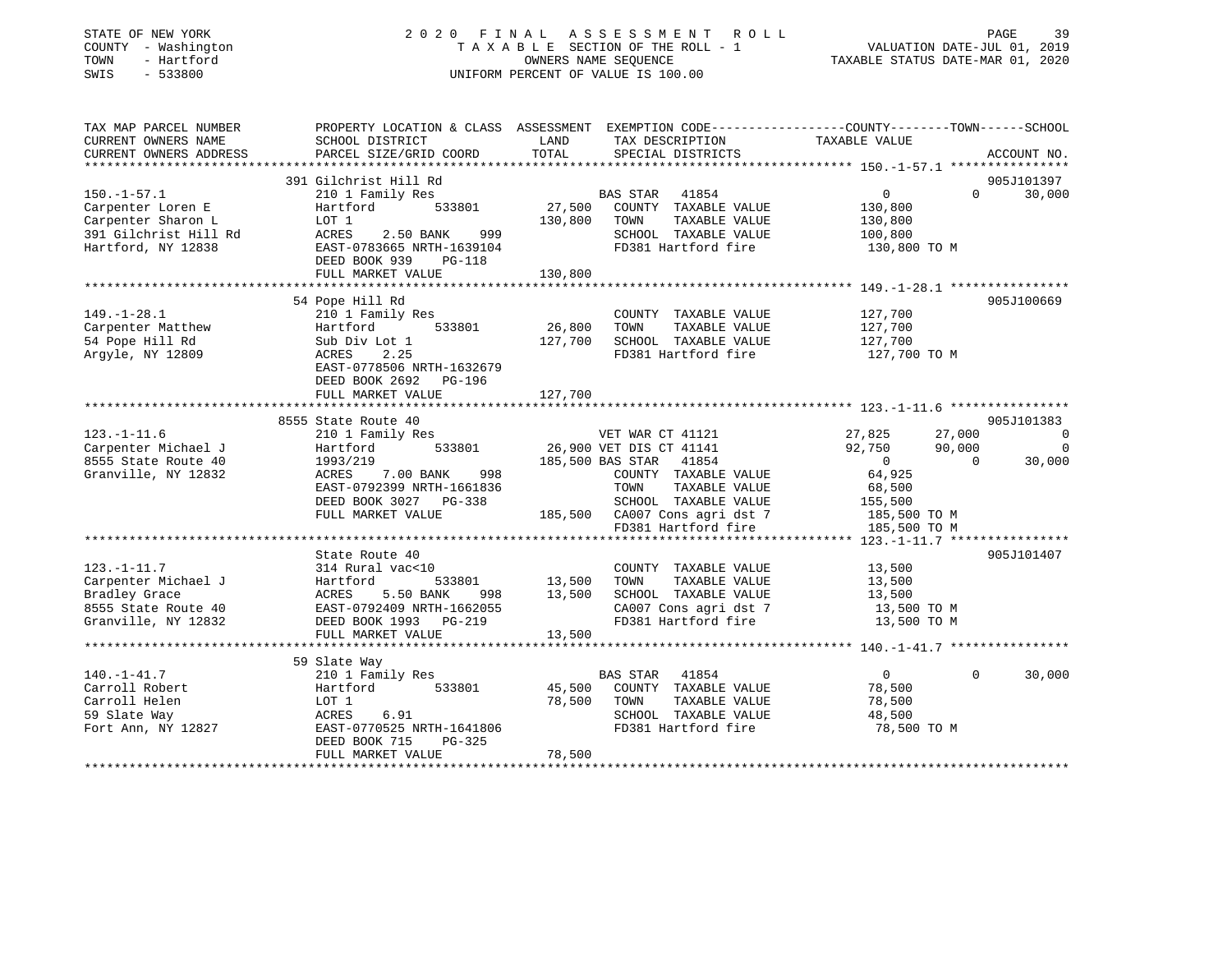| STATE OF NEW YORK<br>COUNTY - Washington<br>TOWN<br>- Hartford<br>SWIS<br>$-533800$ |                                                                                                  |                       | 2020 FINAL ASSESSMENT<br>R O L L<br>TAXABLE SECTION OF THE ROLL - 1<br>OWNERS NAME SEQUENCE<br>UNIFORM PERCENT OF VALUE IS 100.00 | VALUATION DATE-JUL 01, 2019<br>TAXABLE STATUS DATE-MAR 01, 2020 | PAGE     | 40          |
|-------------------------------------------------------------------------------------|--------------------------------------------------------------------------------------------------|-----------------------|-----------------------------------------------------------------------------------------------------------------------------------|-----------------------------------------------------------------|----------|-------------|
| TAX MAP PARCEL NUMBER                                                               | PROPERTY LOCATION & CLASS ASSESSMENT EXEMPTION CODE----------------COUNTY-------TOWN------SCHOOL |                       |                                                                                                                                   |                                                                 |          |             |
| CURRENT OWNERS NAME                                                                 | SCHOOL DISTRICT                                                                                  | LAND                  | TAX DESCRIPTION                                                                                                                   | TAXABLE VALUE                                                   |          |             |
| CURRENT OWNERS ADDRESS<br>**********************                                    | PARCEL SIZE/GRID COORD                                                                           | TOTAL                 | SPECIAL DISTRICTS                                                                                                                 |                                                                 |          | ACCOUNT NO. |
|                                                                                     |                                                                                                  |                       |                                                                                                                                   |                                                                 |          | 905J101390  |
| $141. - 1 - 8.2$                                                                    | 7935 State Route 40<br>210 1 Family Res                                                          |                       | COUNTY TAXABLE VALUE                                                                                                              | 146,700                                                         |          |             |
| Case Bridget                                                                        | Hartford<br>533801                                                                               | 24,400                | TOWN<br>TAXABLE VALUE                                                                                                             | 146,700                                                         |          |             |
| 7935 State Route 40                                                                 | ROW released @2826/99                                                                            | 146,700               | SCHOOL TAXABLE VALUE                                                                                                              | 146,700                                                         |          |             |
| Hartford, NY 12838                                                                  | ACRES<br>1.74 BANK<br>999                                                                        |                       | CA007 Cons agri dst 7                                                                                                             | 146,700 TO M                                                    |          |             |
|                                                                                     | EAST-0784340 NRTH-1648989                                                                        |                       | FD381 Hartford fire                                                                                                               | 146,700 TO M                                                    |          |             |
|                                                                                     | DEED BOOK 2733<br>$PG-27$                                                                        |                       |                                                                                                                                   |                                                                 |          |             |
|                                                                                     | FULL MARKET VALUE                                                                                | 146,700               |                                                                                                                                   |                                                                 |          |             |
|                                                                                     |                                                                                                  |                       |                                                                                                                                   |                                                                 |          |             |
|                                                                                     | 7395 State Route 40                                                                              |                       |                                                                                                                                   |                                                                 |          |             |
| $149. - 1 - 22.6$                                                                   | 210 1 Family Res                                                                                 |                       | COUNTY TAXABLE VALUE                                                                                                              | 107,000                                                         |          |             |
| Case Paul E                                                                         | Hartford<br>533801                                                                               | 22,600                | TAXABLE VALUE<br>TOWN                                                                                                             | 107,000                                                         |          |             |
| 7395 State Route 40                                                                 | FRNT 139.00 DPTH 300.00                                                                          | 107,000               | SCHOOL TAXABLE VALUE                                                                                                              | 107,000                                                         |          |             |
| Fort Ann, NY 12827                                                                  | EAST-0775956 NRTH-1639215<br>DEED BOOK 3049<br>$PG-125$                                          |                       | FD381 Hartford fire                                                                                                               | 107,000 TO M                                                    |          |             |
|                                                                                     | FULL MARKET VALUE                                                                                | 107,000<br>********** |                                                                                                                                   | ********************** 141.-1-66.5 ************                 |          |             |
|                                                                                     | 22 Skyview Meadows Ln                                                                            |                       |                                                                                                                                   |                                                                 |          |             |
| $141. - 1 - 66.5$                                                                   | 210 1 Family Res                                                                                 |                       | VET COM CT 41131                                                                                                                  | 55,000                                                          | 45,000   | $\Omega$    |
| Casey Timothy P                                                                     | 533801<br>Hartford                                                                               | 24,600 BAS STAR       | 41854                                                                                                                             | $\overline{0}$                                                  | $\Omega$ | 30,000      |
| Casey Colleen E                                                                     | 1.52<br>ACRES                                                                                    | 231,300               | COUNTY TAXABLE VALUE                                                                                                              | 176,300                                                         |          |             |
| 22 Skyview Meadows                                                                  | EAST-0787448 NRTH-1648201                                                                        |                       | TOWN<br>TAXABLE VALUE                                                                                                             | 186,300                                                         |          |             |
| Granville, NY 12832                                                                 | DEED BOOK 2570<br>PG-200                                                                         |                       | SCHOOL TAXABLE VALUE                                                                                                              | 201,300                                                         |          |             |
|                                                                                     | FULL MARKET VALUE                                                                                | 231,300               | CA007 Cons agri dst 7                                                                                                             | 231,300 TO M                                                    |          |             |
|                                                                                     |                                                                                                  |                       | FD381 Hartford fire                                                                                                               | 231,300 TO M                                                    |          |             |
|                                                                                     |                                                                                                  |                       |                                                                                                                                   |                                                                 |          |             |
|                                                                                     | 34 Toad Ln                                                                                       |                       |                                                                                                                                   |                                                                 |          | 905J100126  |
| $141. - 3 - 23$                                                                     | 210 1 Family Res                                                                                 |                       | <b>BAS STAR</b><br>41854                                                                                                          | $\overline{0}$                                                  | $\Omega$ | 30,000      |
| Cassant Lawrence                                                                    | 533801<br>Hartford                                                                               | 26,000                | COUNTY TAXABLE VALUE                                                                                                              | 121,500                                                         |          |             |
| Cassant Vicki                                                                       | 2.00<br>ACRES                                                                                    | 121,500               | TAXABLE VALUE<br>TOWN                                                                                                             | 121,500                                                         |          |             |
| 34 Toad Ln                                                                          | EAST-0785501 NRTH-1644167                                                                        |                       | SCHOOL TAXABLE VALUE                                                                                                              | 91,500                                                          |          |             |
| Hartford, NY 12838                                                                  | DEED BOOK 444<br>PG-1093                                                                         |                       | FD381 Hartford fire                                                                                                               | 121,500 TO M                                                    |          |             |
|                                                                                     | FULL MARKET VALUE                                                                                | 121,500               |                                                                                                                                   |                                                                 |          |             |
|                                                                                     | *************************                                                                        |                       |                                                                                                                                   |                                                                 |          |             |
|                                                                                     | Gilchrist Hill Rd OFF                                                                            |                       |                                                                                                                                   |                                                                 |          | 905J101199  |
| $141. - 3 - 24.6$<br>Catone Anthony                                                 | 322 Rural vac>10<br>Hartford<br>533801                                                           | 34,500                | COUNTY TAXABLE VALUE<br>TOWN<br>TAXABLE VALUE                                                                                     | 34,500<br>34,500                                                |          |             |
| 5 Marlboro Country Rd                                                               | ACRES 24.00                                                                                      | 34,500                | SCHOOL TAXABLE VALUE                                                                                                              | 34,500                                                          |          |             |
| Hartford, NY 12838                                                                  | EAST-0785672 NRTH-1643041                                                                        |                       | FD381 Hartford fire                                                                                                               | 34,500 TO M                                                     |          |             |
|                                                                                     | DEED BOOK 2834<br>PG-332                                                                         |                       |                                                                                                                                   |                                                                 |          |             |
|                                                                                     | FULL MARKET VALUE                                                                                | 34,500                |                                                                                                                                   |                                                                 |          |             |
|                                                                                     |                                                                                                  |                       |                                                                                                                                   |                                                                 |          |             |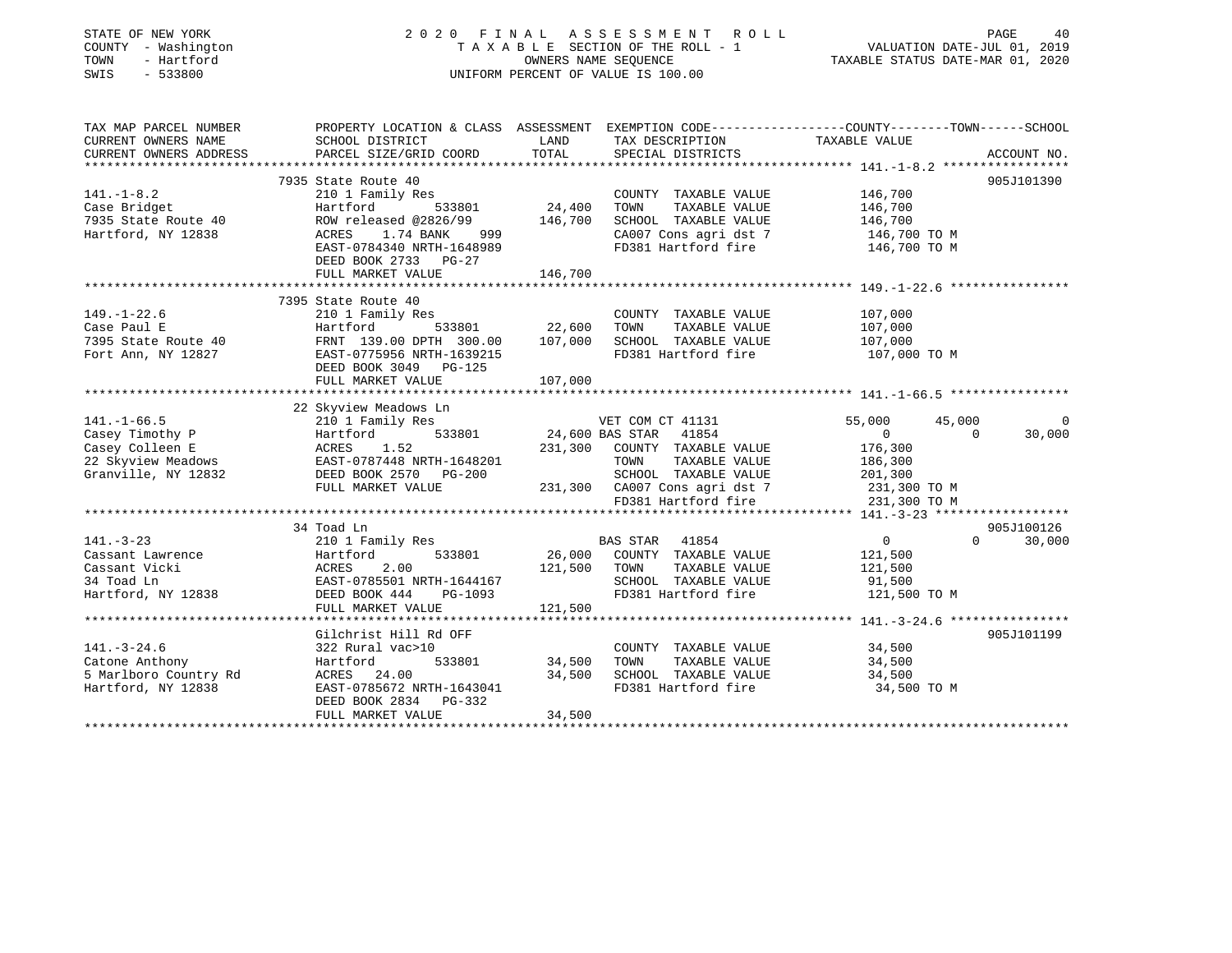#### STATE OF NEW YORK 2 0 2 0 F I N A L A S S E S S M E N T R O L L PAGE 41COUNTY - Washington T A X A B L E SECTION OF THE ROLL - 1 VALUATION DATE-JUL 01, 2019 TOWN - Hartford OWNERS NAME SEQUENCE TAXABLE STATUS DATE-MAR 01, 2020 SWIS - 533800 UNIFORM PERCENT OF VALUE IS 100.00

VALUATION DATE-JUL 01, 2019

| TAX MAP PARCEL NUMBER  | PROPERTY LOCATION & CLASS ASSESSMENT EXEMPTION CODE----------------COUNTY-------TOWN------SCHOOL |                  |                             |                |                    |
|------------------------|--------------------------------------------------------------------------------------------------|------------------|-----------------------------|----------------|--------------------|
| CURRENT OWNERS NAME    | SCHOOL DISTRICT                                                                                  | LAND             | TAX DESCRIPTION             | TAXABLE VALUE  |                    |
| CURRENT OWNERS ADDRESS | PARCEL SIZE/GRID COORD                                                                           | TOTAL            | SPECIAL DISTRICTS           |                | ACCOUNT NO.        |
|                        |                                                                                                  |                  |                             |                |                    |
|                        | 5 Marlboro Country Rd                                                                            |                  |                             |                | 905J100388         |
| $141. - 3 - 43$        | 210 1 Family Res                                                                                 |                  | BAS STAR 41854              | 0              | $\Omega$<br>30,000 |
| Catone Anthony         | 533801<br>Hartford                                                                               | 44,100           | COUNTY TAXABLE VALUE        | 171,000        |                    |
| 5 Marlboro Country Rd  | ACRES<br>6.10                                                                                    | 171,000          | TOWN<br>TAXABLE VALUE       | 171,000        |                    |
| Hartford, NY 12838     | EAST-0785539 NRTH-1642305<br>DEED BOOK 2834 PG-332                                               |                  | SCHOOL TAXABLE VALUE        | 141,000        |                    |
|                        |                                                                                                  |                  | FD381 Hartford fire         | 171,000 TO M   |                    |
|                        | FULL MARKET VALUE                                                                                | 171,000          |                             |                |                    |
|                        |                                                                                                  |                  |                             |                |                    |
|                        | 1 Kittie Mae Way                                                                                 |                  |                             |                | 905J101235         |
| $132. - 1 - 21.1$      | 210 1 Family Res                                                                                 |                  | BAS STAR 41854              | $\Omega$       | $\Omega$<br>30,000 |
| Catone Karin E         | 533801<br>Hartford                                                                               | 25,300           | COUNTY TAXABLE VALUE        | 172,000        |                    |
| 1 Kittie Mae Way       | ACRES 1.76 BANK                                                                                  | 999 172,000 TOWN | TAXABLE VALUE               | 172,000        |                    |
| Granville, NY 12832    | EAST-0788431 NRTH-1654571                                                                        |                  | SCHOOL TAXABLE VALUE        | 142,000        |                    |
|                        | DEED BOOK 3098 PG-325                                                                            |                  | CA007 Cons agri dst 7       | 172,000 TO M   |                    |
|                        | FULL MARKET VALUE                                                                                |                  | 172,000 FD381 Hartford fire | 172,000 TO M   |                    |
|                        |                                                                                                  |                  |                             |                |                    |
|                        | 264 Pope Hill Rd                                                                                 |                  |                             |                |                    |
| $150. - 1 - 29.5$      | 314 Rural vac<10                                                                                 |                  | COUNTY TAXABLE VALUE        | 25,200         |                    |
| Cavanaugh Robert Jr    | 533801<br>Hartford                                                                               | 25,200           | TOWN<br>TAXABLE VALUE       | 25,200         |                    |
| Mello Tracy            | ACRES<br>5.08                                                                                    | 25,200           | SCHOOL TAXABLE VALUE        | 25,200         |                    |
| 232 Pope Hill Rd       | EAST-0782917 NRTH-1633125                                                                        |                  | CA006 Cons agri dst 6       | 25,200 TO M    |                    |
| Argyle, NY 12809       | DEED BOOK 825<br>PG-53                                                                           |                  | FD381 Hartford fire         | 25,200 TO M    |                    |
|                        | FULL MARKET VALUE                                                                                | 25,200           |                             |                |                    |
|                        |                                                                                                  |                  |                             |                |                    |
|                        | 232 Pope Hill Rd                                                                                 |                  |                             |                |                    |
| $150.-1-29.13$         | 210 1 Family Res                                                                                 |                  | BAS STAR 41854              | $\overline{0}$ | $\Omega$<br>30,000 |
| Cavanaugh Robert Jr    | 532001<br>Argyle                                                                                 | 37,100           | COUNTY TAXABLE VALUE        | 183,700        |                    |
| 232 Pope Hill Rd       | 5.32<br>ACRES                                                                                    | 183,700          | TOWN<br>TAXABLE VALUE       | 183,700        |                    |
| Argyle, NY 12809       | EAST-0782543 NRTH-1633468                                                                        |                  | SCHOOL TAXABLE VALUE        | 153,700        |                    |
|                        | DEED BOOK 737 PG-341                                                                             |                  | CA006 Cons agri dst 6       | 183,700 TO M   |                    |
|                        | FULL MARKET VALUE                                                                                | 183,700          | FD381 Hartford fire         | 183,700 TO M   |                    |
|                        | ***************************                                                                      |                  |                             |                |                    |
|                        | 200 Townsend Rd                                                                                  |                  |                             |                | 905J100470         |
| $141. - 1 - 74$        | 210 1 Family Res                                                                                 |                  | COUNTY TAXABLE VALUE        | 154,500        |                    |
| Chadwick Joshua T      | Hartford                                                                                         | 533801 25,600    | TOWN<br>TAXABLE VALUE       | 154,500        |                    |
| 200 Townsend Rd        | ACRES<br>1.69 BANK                                                                               | 999 154,500      | SCHOOL TAXABLE VALUE        | 154,500        |                    |
| Hartford, NY 12838     | EAST-0779591 NRTH-1649523                                                                        |                  | CA007 Cons agri dst 7       | 154,500 TO M   |                    |
|                        | DEED BOOK 3845 PG-51                                                                             |                  | FD381 Hartford fire         | 154,500 TO M   |                    |
|                        | FULL MARKET VALUE                                                                                | 154,500          |                             |                |                    |
|                        |                                                                                                  |                  |                             |                |                    |
|                        | 3562 State Route 196                                                                             |                  |                             |                | 905J100695         |
| $140. - 1 - 25$        | 210 1 Family Res                                                                                 |                  | BAS STAR<br>41854           | $\overline{0}$ | $\Omega$<br>30,000 |
| Chadwick Laura B       | Hartford 533801                                                                                  | 30,500           | COUNTY TAXABLE VALUE        | 153,000        |                    |
| Chadwick Rock E        | 3422/114                                                                                         | 153,000          | TOWN<br>TAXABLE VALUE       | 153,000        |                    |
| 3562 State Route 196   | ACRES<br>3.50                                                                                    |                  | SCHOOL TAXABLE VALUE        | 123,000        |                    |
| Fort Ann, NY 12827     | EAST-0772373 NRTH-1644503                                                                        |                  | FD381 Hartford fire         | 153,000 TO M   |                    |
|                        | DEED BOOK 574<br>PG-116                                                                          |                  |                             |                |                    |
|                        | FULL MARKET VALUE                                                                                | 153,000          |                             |                |                    |
|                        |                                                                                                  |                  |                             |                |                    |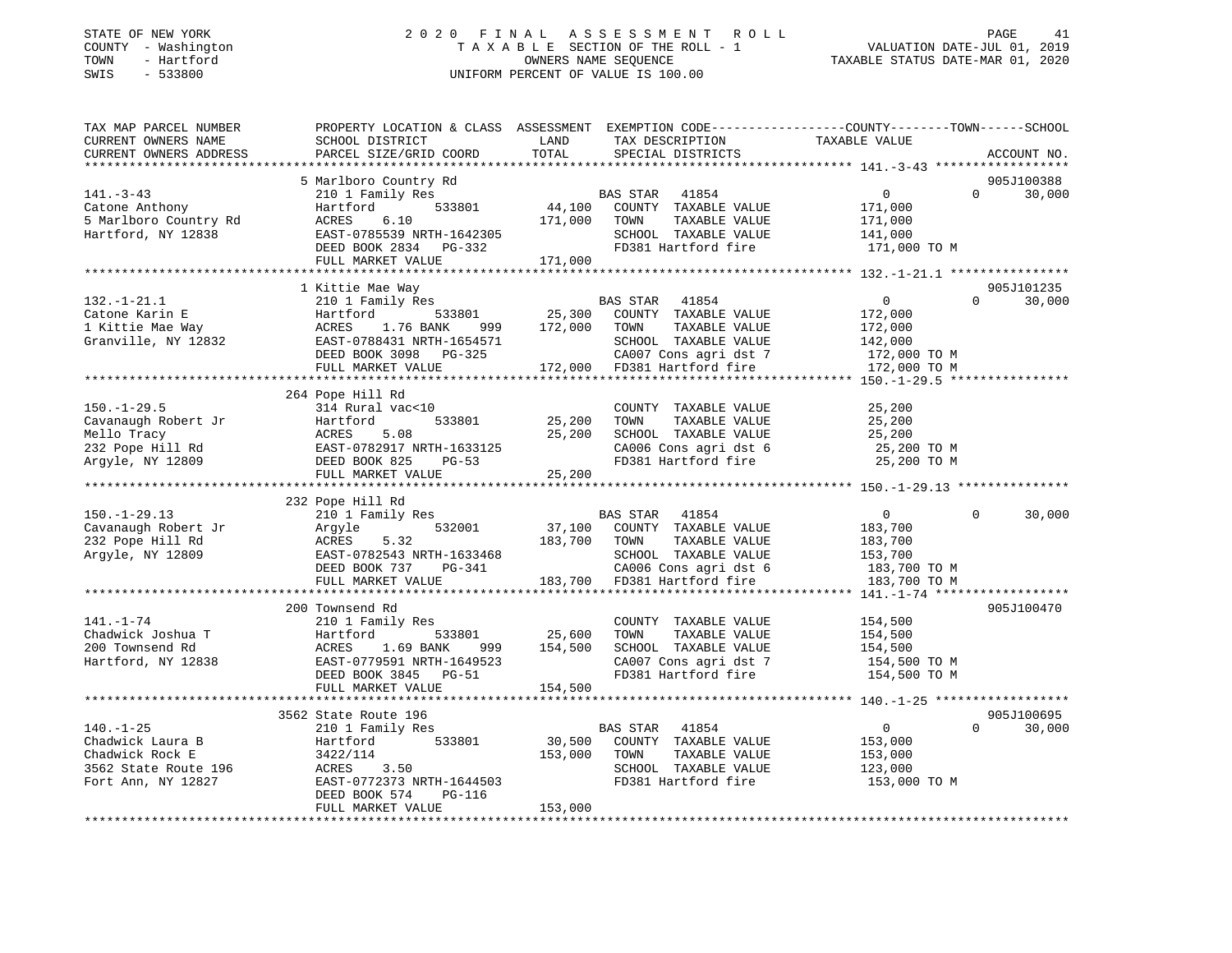### STATE OF NEW YORK 2 0 2 0 F I N A L A S S E S S M E N T R O L L PAGE 42 COUNTY - Washington T A X A B L E SECTION OF THE ROLL - 1 VALUATION DATE-JUL 01, 2019 TOWN - Hartford OWNERS NAME SEQUENCE TAXABLE STATUS DATE-MAR 01, 2020 SWIS - 533800 UNIFORM PERCENT OF VALUE IS 100.00

| TAX MAP PARCEL NUMBER                                                                                                                                                                                                                                | PROPERTY LOCATION & CLASS ASSESSMENT EXEMPTION CODE---------------COUNTY-------TOWN-----SCHOOL |         |                                                               |                |                    |
|------------------------------------------------------------------------------------------------------------------------------------------------------------------------------------------------------------------------------------------------------|------------------------------------------------------------------------------------------------|---------|---------------------------------------------------------------|----------------|--------------------|
| CURRENT OWNERS NAME                                                                                                                                                                                                                                  | SCHOOL DISTRICT                                                                                | LAND    | TAX DESCRIPTION                                               | TAXABLE VALUE  |                    |
| CURRENT OWNERS ADDRESS                                                                                                                                                                                                                               | PARCEL SIZE/GRID COORD TOTAL                                                                   |         | SPECIAL DISTRICTS                                             |                | ACCOUNT NO.        |
|                                                                                                                                                                                                                                                      |                                                                                                |         |                                                               |                |                    |
|                                                                                                                                                                                                                                                      | 7799 State Route 40                                                                            |         |                                                               |                | 905J100127         |
| $140. -2 - 9$                                                                                                                                                                                                                                        |                                                                                                |         |                                                               | $\overline{0}$ | 0 69,800           |
| Chadwick Richard                                                                                                                                                                                                                                     | Hartford                                                                                       |         |                                                               | 97,800         |                    |
|                                                                                                                                                                                                                                                      |                                                                                                |         | TAXABLE VALUE 97,800                                          |                |                    |
|                                                                                                                                                                                                                                                      |                                                                                                |         |                                                               | 28,000         |                    |
|                                                                                                                                                                                                                                                      |                                                                                                |         | SCHOOL TAXABLE VALUE<br>FD381 Hartford fire                   | 97,800 TO M    |                    |
| Chadwick Janice<br>Chadwick Janice<br>7799 State Route 40<br>Hartford, NY 12838<br>FULL MARKET VALUE<br>FULL MARKET VALUE<br>97,800<br>97,800<br>97,800<br>FULL MARKET VALUE<br>97,800                                                               |                                                                                                |         |                                                               |                |                    |
|                                                                                                                                                                                                                                                      |                                                                                                |         |                                                               |                |                    |
|                                                                                                                                                                                                                                                      | 66 Christian Hill Rd                                                                           |         |                                                               |                | 905J100130         |
|                                                                                                                                                                                                                                                      |                                                                                                |         |                                                               |                | $\Omega$<br>69,800 |
|                                                                                                                                                                                                                                                      |                                                                                                |         |                                                               |                |                    |
|                                                                                                                                                                                                                                                      |                                                                                                |         |                                                               |                |                    |
|                                                                                                                                                                                                                                                      |                                                                                                |         |                                                               |                |                    |
|                                                                                                                                                                                                                                                      |                                                                                                |         |                                                               |                |                    |
|                                                                                                                                                                                                                                                      |                                                                                                |         |                                                               |                |                    |
|                                                                                                                                                                                                                                                      |                                                                                                |         |                                                               |                |                    |
|                                                                                                                                                                                                                                                      | 70 Christian Hill Rd                                                                           |         |                                                               |                | 905J100326         |
| $132.15 - 1 - 26$                                                                                                                                                                                                                                    | 210 1 Family Res                                                                               |         | COUNTY TAXABLE VALUE 108,400                                  |                |                    |
| Chadwick Robert E                                                                                                                                                                                                                                    | Hartford 533801 17,300<br>FRNT 60.00 DPTH 110.00 108,400                                       |         | TAXABLE VALUE<br>TOWN                                         | 108,400        |                    |
| Chadwick Christine                                                                                                                                                                                                                                   |                                                                                                |         | SCHOOL TAXABLE VALUE                                          | 108,400        |                    |
| PO Box 125                                                                                                                                                                                                                                           | ACRES 0.50                                                                                     |         | CA007 Cons agri dst 7 108,400 TO M                            |                |                    |
| Hartford, NY 12838                                                                                                                                                                                                                                   | EAST-0785786 NRTH-1652232                                                                      |         | FD381 Hartford fire                                           | 108,400 TO M   |                    |
|                                                                                                                                                                                                                                                      | DEED BOOK 4019 PG-47                                                                           |         |                                                               |                |                    |
|                                                                                                                                                                                                                                                      |                                                                                                |         |                                                               |                |                    |
|                                                                                                                                                                                                                                                      |                                                                                                |         |                                                               |                |                    |
|                                                                                                                                                                                                                                                      | Blood St                                                                                       |         |                                                               |                | 905J100128         |
|                                                                                                                                                                                                                                                      |                                                                                                |         |                                                               |                |                    |
|                                                                                                                                                                                                                                                      | 314 Rural vac<10 COUNT<br>Hartford 533801 18,900 TOWN                                          |         | COUNTY TAXABLE VALUE 18,900<br>TOWN      TAXABLE VALUE 18,900 |                |                    |
|                                                                                                                                                                                                                                                      |                                                                                                |         | SCHOOL TAXABLE VALUE 18,900                                   |                |                    |
|                                                                                                                                                                                                                                                      | ACRES 10.00 18,900<br>EAST-0794963 NRTH-1650395 18,900                                         |         | FD381 Hartford fire                                           | 18,900 TO M    |                    |
| $\begin{tabular}{llllllll} 132.-4-8 & 314 Rural vacChadwick Royal C & Hartford \\ Chadwick Stephennie M & ACRES & 10.00 \\ 462 Blood St & EAST-0794963 N & Granville, NY & 12832 & DEED BOOK & 2807 \\ \end{tabular}$                                | DEED BOOK 2807 PG-21                                                                           |         |                                                               |                |                    |
|                                                                                                                                                                                                                                                      | FULL MARKET VALUE                                                                              | 18,900  |                                                               |                |                    |
|                                                                                                                                                                                                                                                      |                                                                                                |         |                                                               |                |                    |
|                                                                                                                                                                                                                                                      | 462 Blood St                                                                                   |         |                                                               |                | 905J101366         |
|                                                                                                                                                                                                                                                      |                                                                                                |         |                                                               | $\overline{0}$ | $0 \t 30,000$      |
| 132.-4-8.1<br>Chadwick Royal C<br>Chadwick Stephanie<br>Chadwick Stephanie<br>210 1 Family Res<br>32,600 COUNTY TAXABLE VALUE<br>210 1 Family Res<br>533801<br>232,600 COUNTY TAXABLE VALUE<br>262/162<br>285,000 TOWN TAXABLE VALUE<br>285,000 TOWN |                                                                                                |         |                                                               | 185,000        |                    |
|                                                                                                                                                                                                                                                      |                                                                                                |         | TAXABLE VALUE 185,000                                         |                |                    |
|                                                                                                                                                                                                                                                      |                                                                                                |         | SCHOOL TAXABLE VALUE 155,000                                  |                |                    |
|                                                                                                                                                                                                                                                      |                                                                                                |         |                                                               | 185,000 TO M   |                    |
|                                                                                                                                                                                                                                                      | DEED BOOK 604<br><b>PG-220</b>                                                                 |         |                                                               |                |                    |
|                                                                                                                                                                                                                                                      | FULL MARKET VALUE                                                                              | 185,000 |                                                               |                |                    |
|                                                                                                                                                                                                                                                      |                                                                                                |         |                                                               |                |                    |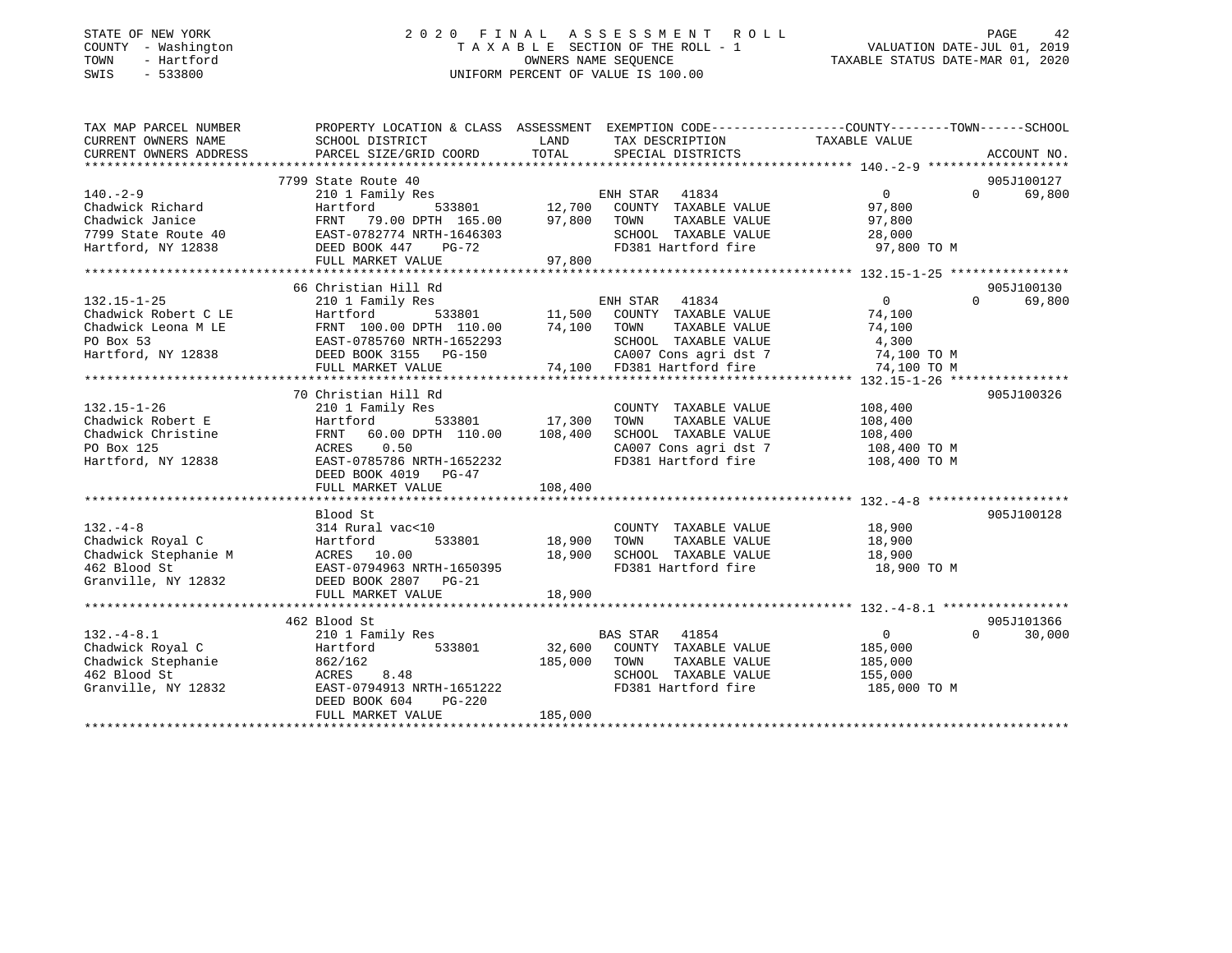## STATE OF NEW YORK 2 0 2 0 F I N A L A S S E S S M E N T R O L L PAGE 43 COUNTY - Washington T A X A B L E SECTION OF THE ROLL - 1 VALUATION DATE-JUL 01, 2019 TOWN - Hartford OWNERS NAME SEQUENCE TAXABLE STATUS DATE-MAR 01, 2020 SWIS - 533800 UNIFORM PERCENT OF VALUE IS 100.00

| TAX MAP PARCEL NUMBER<br>CURRENT OWNERS NAME                                                                 | PROPERTY LOCATION & CLASS ASSESSMENT EXEMPTION CODE----------------COUNTY-------TOWN------SCHOOL<br>SCHOOL DISTRICT                                                                        | LAND               | TAX DESCRIPTION                                                                                                                                                             | TAXABLE VALUE                                                 |                                         |
|--------------------------------------------------------------------------------------------------------------|--------------------------------------------------------------------------------------------------------------------------------------------------------------------------------------------|--------------------|-----------------------------------------------------------------------------------------------------------------------------------------------------------------------------|---------------------------------------------------------------|-----------------------------------------|
| CURRENT OWNERS ADDRESS                                                                                       | PARCEL SIZE/GRID COORD                                                                                                                                                                     | TOTAL              | SPECIAL DISTRICTS                                                                                                                                                           |                                                               | ACCOUNT NO.                             |
|                                                                                                              | State Route 40                                                                                                                                                                             |                    |                                                                                                                                                                             |                                                               | 905J101254                              |
| $123. - 1 - 13.5$<br>Chaney Kyle<br>Chaney Kim                                                               | 314 Rural vac<10<br>Hartford<br>533801<br>4.08<br>ACRES                                                                                                                                    | 24,700<br>24,700   | COUNTY TAXABLE VALUE<br>TOWN<br>TAXABLE VALUE<br>SCHOOL TAXABLE VALUE                                                                                                       | 24,700<br>24,700<br>24,700                                    |                                         |
| 8395 State Route 40<br>Granville, NY 12832                                                                   | EAST-0790305 NRTH-1658215<br>DEED BOOK 3961 PG-323<br>FULL MARKET VALUE                                                                                                                    | 24,700             | CA007 Cons agri dst 7<br>FD381 Hartford fire                                                                                                                                | 24,700 TO M<br>24,700 TO M                                    |                                         |
|                                                                                                              |                                                                                                                                                                                            |                    |                                                                                                                                                                             |                                                               |                                         |
| $123. - 1 - 13.6$<br>Chaney Warren M<br>8395 State Route 40<br>Granville, NY 12832                           | 8395 State Route 40<br>240 Rural res<br>Hartford<br>533801<br>Trans Exempt Repay 2020 165,400<br>ACRES 57.10<br>EAST-0790449 NRTH-1659305<br>DEED BOOK 20191 PG-29996<br>FULL MARKET VALUE | 69,800<br>165,400  | COUNTY TAXABLE VALUE<br>TOWN<br>TAXABLE VALUE<br>SCHOOL TAXABLE VALUE<br>CA007 Cons agri dst 7<br>FD381 Hartford fire 165,400 TO M<br>TE533 trans exempt flag 165,400 TO MT | 165,400<br>165,400<br>165,400<br>165,400 TO M                 |                                         |
|                                                                                                              |                                                                                                                                                                                            |                    |                                                                                                                                                                             |                                                               |                                         |
|                                                                                                              | Brayton Rd                                                                                                                                                                                 |                    |                                                                                                                                                                             |                                                               | 905J100083                              |
| $114. - 1 - 1$<br>Chapin Raymond Trustee<br>Chapin Sharon Trustee<br>18 Chapin Farm Ln<br>Fort Ann, NY 12827 | 120 Field crops<br>533801<br>Hartford<br>572/243<br>ACRES 103.90<br>EAST-0781137 NRTH-1669672<br>DEED BOOK 3087 PG-296                                                                     | 138,300<br>152,500 | 41720<br>AG DIST<br>COUNTY TAXABLE VALUE<br>TOWN<br>TAXABLE VALUE<br>SCHOOL TAXABLE VALUE<br>CA007 Cons agri dst 7<br>70,894 EX                                             | 70,894<br>70,894<br>81,606<br>81,606<br>81,606<br>81,606 TO M | 70,894                                  |
| MAY BE SUBJECT TO PAYMENT<br>UNDER AGDIST LAW TIL 2024                                                       | FULL MARKET VALUE                                                                                                                                                                          | 152,500            | FD381 Hartford fire                                                                                                                                                         | 152,500 TO M                                                  |                                         |
|                                                                                                              |                                                                                                                                                                                            |                    |                                                                                                                                                                             |                                                               |                                         |
| $114. - 1 - 2$<br>Chapin Raymond Trustee                                                                     | 18 Chapin Farm Ln<br>112 Dairy farm<br>Hartford<br>533801                                                                                                                                  |                    | 38 PCT OF VALUE USED FOR EXEMPTION PURPOSES<br>41720<br>AG DIST<br>245,400 AGED-CO/TN 41801                                                                                 | 116,819<br>116,819<br>47,149<br>47,149                        | 905J100133<br>116,819<br>$\overline{0}$ |
| Chapin Sharon Trustee<br>18 Chapin Farm Ln<br>Fort Ann, NY 12827                                             | 442/1071<br>ACRES 204.90<br>EAST-0781932 NRTH-1667450<br>DEED BOOK 3087 PG-291                                                                                                             |                    | 354,500 ENH STAR 41834<br>COUNTY TAXABLE VALUE<br>TOWN<br>TAXABLE VALUE<br>SCHOOL TAXABLE VALUE                                                                             | $\overline{0}$<br>$\Omega$<br>190,532<br>190,532<br>167,881   | 69,800                                  |
| MAY BE SUBJECT TO PAYMENT<br>UNDER AGDIST LAW TIL 2024                                                       | FULL MARKET VALUE                                                                                                                                                                          | 354,500            | CA007 Cons agri dst 7<br>116,819 EX<br>FD381 Hartford fire                                                                                                                  | 237,681 TO M<br>354,500 TO M                                  |                                         |
|                                                                                                              |                                                                                                                                                                                            |                    |                                                                                                                                                                             |                                                               |                                         |
| $123. - 1 - 15.2$<br>Chapman Carlene C<br>25 Hillview Ave<br>Fort Edward, NY 12828                           | 8327 State Route 40<br>314 Rural vac<10<br>Hartford<br>533801<br>LOT 1<br>ACRES<br>1.28<br>EAST-0789851 NRTH-1657378<br>DEED BOOK 2066<br>$PG-14$                                          | 13,500<br>13,500   | COUNTY TAXABLE VALUE<br>TAXABLE VALUE<br>TOWN<br>SCHOOL TAXABLE VALUE<br>CA007 Cons agri dst 7<br>FD381 Hartford fire                                                       | 13,500<br>13,500<br>13,500<br>13,500 TO M<br>13,500 TO M      |                                         |
|                                                                                                              | FULL MARKET VALUE                                                                                                                                                                          | 13,500             |                                                                                                                                                                             |                                                               |                                         |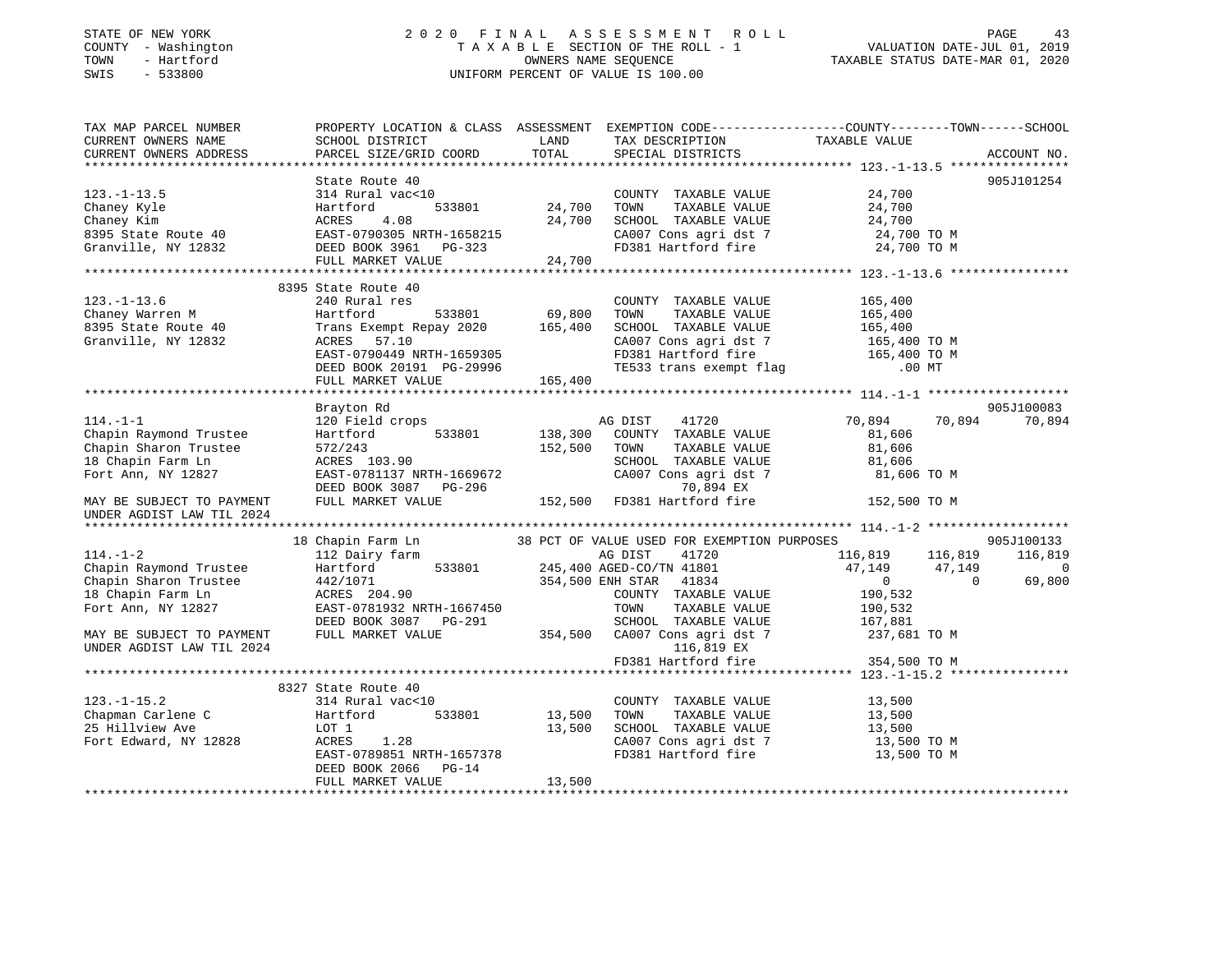### STATE OF NEW YORK 2 0 2 0 F I N A L A S S E S S M E N T R O L L PAGE 44 COUNTY - Washington T A X A B L E SECTION OF THE ROLL - 1 VALUATION DATE-JUL 01, 2019 TOWN - Hartford OWNERS NAME SEQUENCE TAXABLE STATUS DATE-MAR 01, 2020 SWIS - 533800 UNIFORM PERCENT OF VALUE IS 100.00

| TAX MAP PARCEL NUMBER                                 |                                                                                                                                                                    |         |                                   | PROPERTY LOCATION & CLASS ASSESSMENT EXEMPTION CODE---------------COUNTY-------TOWN------SCHOOL |  |
|-------------------------------------------------------|--------------------------------------------------------------------------------------------------------------------------------------------------------------------|---------|-----------------------------------|-------------------------------------------------------------------------------------------------|--|
| CURRENT OWNERS NAME                                   | SCHOOL DISTRICT                                                                                                                                                    | LAND    | TAX DESCRIPTION                   | TAXABLE VALUE                                                                                   |  |
| CURRENT OWNERS ADDRESS                                | PARCEL SIZE/GRID COORD                                                                                                                                             | TOTAL   | SPECIAL DISTRICTS                 | ACCOUNT NO.                                                                                     |  |
|                                                       |                                                                                                                                                                    |         |                                   |                                                                                                 |  |
|                                                       | State Route 40                                                                                                                                                     |         |                                   |                                                                                                 |  |
| $123. - 1 - 15.5$                                     | 311 Res vac land                                                                                                                                                   |         | COUNTY TAXABLE VALUE              | 11,500                                                                                          |  |
| Chapman Carlene C                                     | Hartford<br>533801                                                                                                                                                 | 11,500  | TOWN<br>TAXABLE VALUE             | 11,500                                                                                          |  |
| 25 Hillview Ave                                       | FRNT 33.00 DPTH 387.00                                                                                                                                             | 11,500  | SCHOOL TAXABLE VALUE              | 11,500                                                                                          |  |
| Fort Edward, NY 12828                                 | EAST-0789797 NRTH-1657267                                                                                                                                          |         | CA007 Cons agri dst 7             | 11,500 TO M                                                                                     |  |
|                                                       | DEED BOOK 2268 PG-245                                                                                                                                              |         | FD381 Hartford fire               | 11,500 TO M                                                                                     |  |
|                                                       | FULL MARKET VALUE                                                                                                                                                  | 11,500  |                                   |                                                                                                 |  |
|                                                       |                                                                                                                                                                    |         |                                   |                                                                                                 |  |
|                                                       | Camp A Way                                                                                                                                                         |         |                                   | 905J100516                                                                                      |  |
| $142. - 1 - 42$                                       | 314 Rural vac<10                                                                                                                                                   |         | COUNTY TAXABLE VALUE              | 8,300                                                                                           |  |
| Chapman John P                                        | 533801<br>Hartford                                                                                                                                                 | 8,300   | TOWN<br>TAXABLE VALUE             | 8,300                                                                                           |  |
| Brooks Robert                                         | ACRES 2.30                                                                                                                                                         | 8,300   | SCHOOL TAXABLE VALUE              | 8,300                                                                                           |  |
| C/O Loran Chapman                                     | EAST-0790488 NRTH-1646238                                                                                                                                          |         | FD381 Hartford fire               | 8,300 TO M                                                                                      |  |
|                                                       | PG-168                                                                                                                                                             |         |                                   |                                                                                                 |  |
| 73 Perkins Dr<br>Hudson Falls, NY 12839 FULL MARKET V | FULL MARKET VALUE                                                                                                                                                  | 8,300   |                                   |                                                                                                 |  |
|                                                       |                                                                                                                                                                    |         |                                   |                                                                                                 |  |
|                                                       | 96 Camp A Way                                                                                                                                                      |         |                                   | 905J100386                                                                                      |  |
| $142. - 1 - 43$                                       | 260 Seasonal res                                                                                                                                                   |         | COUNTY TAXABLE VALUE              | 31,000                                                                                          |  |
|                                                       | 142.-1-43<br>Chapman John P ETAL Hartford 533801<br>Flores Frank D ACRES 2.31<br>C/O Loran Chapman EAST-0790760 NRTH-1646254<br>T3 Perkins Dr DEED BOOK 545 PG-164 | 8,400   | TOWN<br>TAXABLE VALUE             | 31,000                                                                                          |  |
|                                                       |                                                                                                                                                                    | 31,000  | SCHOOL TAXABLE VALUE              | 31,000                                                                                          |  |
|                                                       |                                                                                                                                                                    |         | FD381 Hartford fire               | 31,000 TO M                                                                                     |  |
|                                                       |                                                                                                                                                                    |         |                                   |                                                                                                 |  |
| Hudson Falls, NY 12839                                | FULL MARKET VALUE                                                                                                                                                  | 31,000  |                                   |                                                                                                 |  |
|                                                       |                                                                                                                                                                    |         |                                   |                                                                                                 |  |
|                                                       | 7180 State Route 40                                                                                                                                                |         |                                   | 905J101351                                                                                      |  |
| $149. - 1 - 38.1$                                     | 210 1 Family Res                                                                                                                                                   |         | COUNTY TAXABLE VALUE              | 44,300                                                                                          |  |
| Chapman Marcus M                                      | 533801<br>Hartford                                                                                                                                                 | 25,300  | TOWN<br>TAXABLE VALUE             | 44,300                                                                                          |  |
| 7180 State Route 40                                   | 890/238                                                                                                                                                            | 44,300  | SCHOOL TAXABLE VALUE              | 44,300                                                                                          |  |
| Argyle, NY 12809                                      | 1.60<br>ACRES                                                                                                                                                      |         | CA006 Cons agri dst 6 44,300 TO M |                                                                                                 |  |
|                                                       | EAST-0772808 NRTH-1634756                                                                                                                                          |         | FD381 Hartford fire               | 44,300 TO M                                                                                     |  |
|                                                       | DEED BOOK 2538 PG-188                                                                                                                                              |         |                                   |                                                                                                 |  |
|                                                       | FULL MARKET VALUE                                                                                                                                                  | 44,300  |                                   |                                                                                                 |  |
|                                                       |                                                                                                                                                                    |         |                                   |                                                                                                 |  |
|                                                       | 7166 State Route 40                                                                                                                                                |         |                                   | 905J100134                                                                                      |  |
| $149. - 1 - 38$                                       | 210 1 Family Res                                                                                                                                                   |         | COUNTY TAXABLE VALUE              | 130,500                                                                                         |  |
| Chapman Webster L                                     | Hartford<br>533801                                                                                                                                                 | 24,500  | TOWN<br>TAXABLE VALUE             | 130,500                                                                                         |  |
| 7166 State Route 40                                   | ACRES 1.50 BANK<br>999                                                                                                                                             | 130,500 | SCHOOL TAXABLE VALUE              | 130,500                                                                                         |  |
| Argyle, NY 12809                                      | EAST-0772637 NRTH-1634571                                                                                                                                          |         | CA006 Cons agri dst 6             | 130,500 TO M                                                                                    |  |
|                                                       | DEED BOOK 592<br>PG-87                                                                                                                                             |         | FD381 Hartford fire 130,500 TO M  |                                                                                                 |  |
|                                                       | FULL MARKET VALUE                                                                                                                                                  | 130,500 |                                   |                                                                                                 |  |
|                                                       |                                                                                                                                                                    |         |                                   |                                                                                                 |  |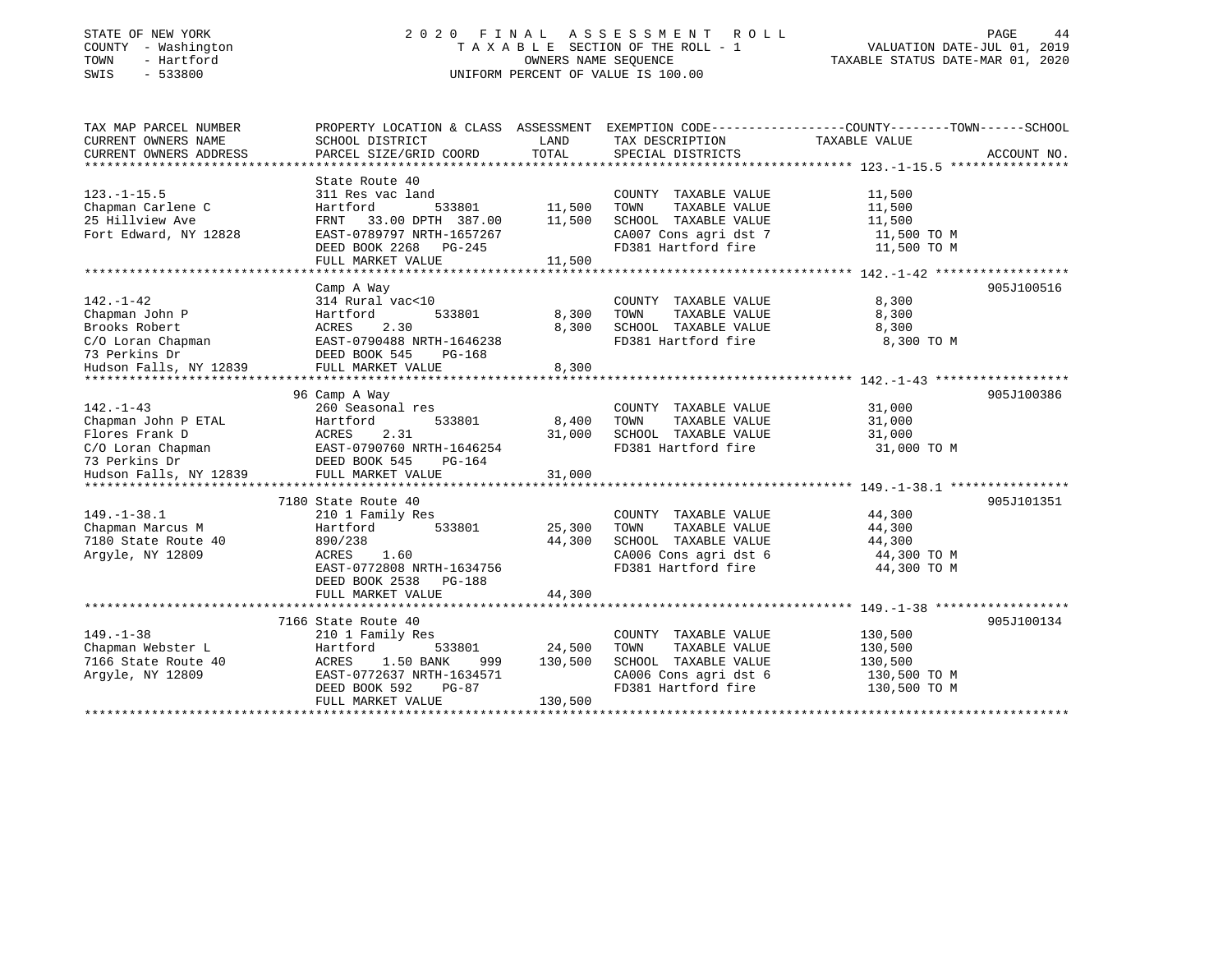| STATE OF NEW YORK<br>COUNTY - Washington<br>- Hartford<br>TOWN<br>SWIS<br>$-533800$ |                                                                                                                      | 2020 FINAL ASSESSMENT ROLL<br>UP TAXABLE SECTION OF THE ROLL - 1<br>TAXABLE SECTION OF THE ROLL - 1 VALUATION DATE-JUL 01, 2019<br>OWNERS NAME SEQUENCE TAXABLE STATUS DATE-MAR 01, 2020<br>UNIFORM PERCENT OF VALUE IS 100.00 |                                               |                  | PAGE<br>45    |
|-------------------------------------------------------------------------------------|----------------------------------------------------------------------------------------------------------------------|--------------------------------------------------------------------------------------------------------------------------------------------------------------------------------------------------------------------------------|-----------------------------------------------|------------------|---------------|
| TAX MAP PARCEL NUMBER<br>CURRENT OWNERS NAME                                        | PROPERTY LOCATION & CLASS ASSESSMENT EXEMPTION CODE-----------------COUNTY-------TOWN------SCHOOL<br>SCHOOL DISTRICT | LAND                                                                                                                                                                                                                           | TAX DESCRIPTION                               | TAXABLE VALUE    |               |
| CURRENT OWNERS ADDRESS                                                              | PARCEL SIZE/GRID COORD                                                                                               | TOTAL                                                                                                                                                                                                                          | SPECIAL DISTRICTS                             |                  | ACCOUNT NO.   |
|                                                                                     |                                                                                                                      |                                                                                                                                                                                                                                |                                               |                  |               |
| $140. - 1 - 4.1$                                                                    | 3665 State Route 196<br>323 Vacant rural                                                                             |                                                                                                                                                                                                                                | AG DIST<br>41720                              | 22,172           | 22,172 22,172 |
| Charles Michaela L                                                                  | 533801<br>Hartford                                                                                                   | 49,300                                                                                                                                                                                                                         | COUNTY TAXABLE VALUE                          | 27,128           |               |
| Charles Kaitlyn N                                                                   | ACRES 47.00                                                                                                          | 49,300                                                                                                                                                                                                                         | TOWN<br>TAXABLE VALUE                         | 27,128           |               |
| 3814 State Route 196                                                                | EAST-0774227 NRTH-1648121                                                                                            |                                                                                                                                                                                                                                | SCHOOL TAXABLE VALUE                          | 27,128           |               |
| Fort Ann, NY 12827                                                                  | DEED BOOK 3537 PG-161                                                                                                |                                                                                                                                                                                                                                | CA007 Cons agri dst 7                         | 27,128 TO M      |               |
|                                                                                     | FULL MARKET VALUE                                                                                                    | 49,300                                                                                                                                                                                                                         | 22,172 EX                                     |                  |               |
| MAY BE SUBJECT TO PAYMENT<br>UNDER AGDIST LAW TIL 2024                              |                                                                                                                      |                                                                                                                                                                                                                                | FD381 Hartford fire                           | 49,300 TO M      |               |
|                                                                                     |                                                                                                                      |                                                                                                                                                                                                                                |                                               |                  |               |
|                                                                                     | State Route 196                                                                                                      |                                                                                                                                                                                                                                |                                               |                  | 905J101042    |
| $140. - 1 - 7$                                                                      | 314 Rural vac<10                                                                                                     |                                                                                                                                                                                                                                | AG DIST<br>41720                              | 5,510<br>5,510   | 5,510         |
| Charles Michaela L                                                                  | 533801<br>Hartford                                                                                                   | 9,700                                                                                                                                                                                                                          | COUNTY TAXABLE VALUE                          | 4,190            |               |
| Charles Michaela D<br>Charles Kaitlyn N<br>- 196                                    | 8.00<br>ACRES                                                                                                        | 9,700                                                                                                                                                                                                                          | TOWN<br>TAXABLE VALUE                         | 4,190            |               |
| 3814 State Route 196                                                                | EAST-0774090 NRTH-1646393                                                                                            |                                                                                                                                                                                                                                | SCHOOL TAXABLE VALUE                          | 4,190            |               |
| Fort Ann, NY 12827                                                                  | DEED BOOK 3537 PG-161<br>FULL MARKET VALUE                                                                           |                                                                                                                                                                                                                                | CA007 Cons agri dst 7<br>9,700<br>5,510 EX    | 4,190 TO M       |               |
| MAY BE SUBJECT TO PAYMENT                                                           |                                                                                                                      |                                                                                                                                                                                                                                | FD381 Hartford fire                           | 9,700 TO M       |               |
| UNDER AGDIST LAW TIL 2024                                                           |                                                                                                                      |                                                                                                                                                                                                                                |                                               |                  |               |
|                                                                                     |                                                                                                                      |                                                                                                                                                                                                                                |                                               |                  |               |
|                                                                                     | State Route 196 OFF                                                                                                  |                                                                                                                                                                                                                                |                                               |                  | 905J101309    |
| $140. - 2 - 1.4$                                                                    | 323 Vacant rural                                                                                                     |                                                                                                                                                                                                                                | 41720<br>AG DIST                              | 17,542<br>17,542 | 17,542        |
| Charles Michaela L                                                                  | Hartford<br>533801                                                                                                   | 45,300                                                                                                                                                                                                                         | COUNTY TAXABLE VALUE                          | 27,758           |               |
| Charles Kaitlyn N                                                                   | ACRES 46.50                                                                                                          | 45,300                                                                                                                                                                                                                         | TAXABLE VALUE<br>TOWN                         | 27,758           |               |
| 3814 State Route 196                                                                | EAST-0775206 NRTH-1649321                                                                                            |                                                                                                                                                                                                                                | SCHOOL TAXABLE VALUE<br>CA007 Cons agri dst 7 | 27,758           |               |
| Fort Ann, NY 12827                                                                  | DEED BOOK 3537 PG-161<br>FULL MARKET VALUE                                                                           | 45,300                                                                                                                                                                                                                         | 17,542 EX                                     | 27,758 TO M      |               |
| MAY BE SUBJECT TO PAYMENT<br>UNDER AGDIST LAW TIL 2024                              |                                                                                                                      |                                                                                                                                                                                                                                | FD381 Hartford fire                           | 45,300 TO M      |               |
|                                                                                     |                                                                                                                      |                                                                                                                                                                                                                                |                                               |                  |               |
|                                                                                     | LOT 1 Provincial Pat                                                                                                 |                                                                                                                                                                                                                                |                                               |                  | 905J100138    |
| $112. - 2 - 1$                                                                      | 312 Vac w/imprv                                                                                                      |                                                                                                                                                                                                                                | 41720<br>AG DIST                              | 36,744<br>36,744 | 36,744        |
| Cheney Family Trust                                                                 | 532802<br>Fort Ann                                                                                                   | 80,900                                                                                                                                                                                                                         | COUNTY TAXABLE VALUE                          | 71,256           |               |
| 3 Ormond St                                                                         | 100 Ad                                                                                                               | 108,000                                                                                                                                                                                                                        | TOWN<br>TAXABLE VALUE                         | 71,256           |               |
| Concord, NH 03301                                                                   | $112.-1-1$                                                                                                           |                                                                                                                                                                                                                                | SCHOOL TAXABLE VALUE                          | 71,256           |               |
|                                                                                     | ACRES 89.80                                                                                                          |                                                                                                                                                                                                                                | FD381 Hartford fire                           | 108,000 TO M     |               |
| MAY BE SUBJECT TO PAYMENT<br>UNDER AGDIST LAW TIL 2024                              | EAST-0763626 NRTH-1666348                                                                                            |                                                                                                                                                                                                                                |                                               |                  |               |
|                                                                                     | DEED BOOK 3574<br>PG-67<br>FULL MARKET VALUE                                                                         | 108,000                                                                                                                                                                                                                        |                                               |                  |               |
|                                                                                     |                                                                                                                      |                                                                                                                                                                                                                                |                                               |                  |               |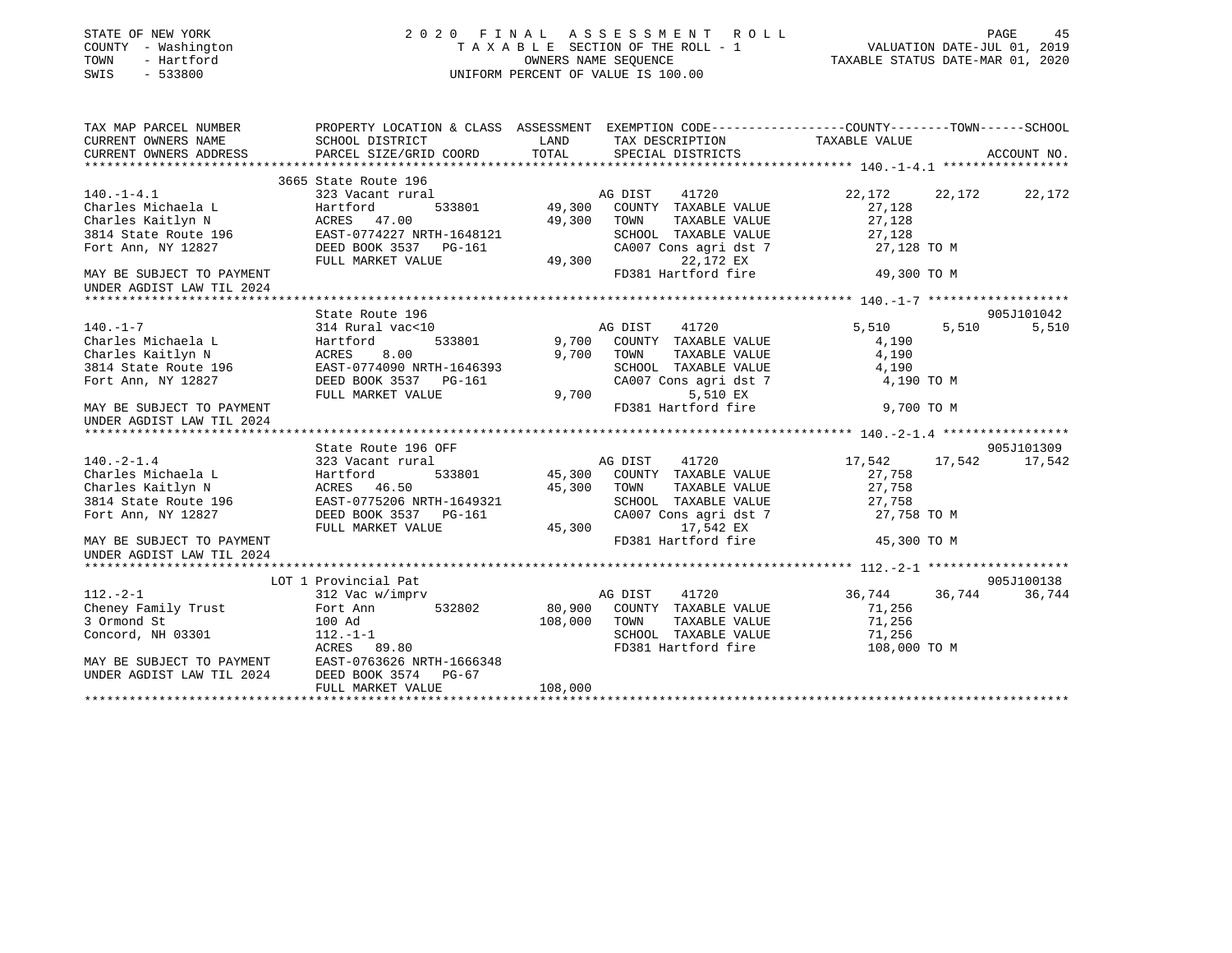| STATE OF NEW YORK<br>- Washington<br>COUNTY<br>- Hartford<br>TOWN<br>$-533800$<br>SWIS | 2020                                 | FINAL ASSESSMENT ROLL<br>T A X A B L E SECTION OF THE ROLL - 1 VALUATION DATE-JUL 01, 2019<br>OWNERS NAME SEQUENCE<br>UNIFORM PERCENT OF VALUE IS 100.00 | PAGE<br>46<br>TAXABLE STATUS DATE-MAR 01, 2020               |
|----------------------------------------------------------------------------------------|--------------------------------------|----------------------------------------------------------------------------------------------------------------------------------------------------------|--------------------------------------------------------------|
| TAX MAP PARCEL NUMBER                                                                  | PROPERTY LOCATION & CLASS ASSESSMENT |                                                                                                                                                          | EXEMPTION CODE-----------------COUNTY-------TOWN------SCHOOL |
| CURRENT OWNERS NAME                                                                    | SCHOOL DISTRICT                      | <b>LAND</b><br>TAX DESCRIPTION TAXABLE VALUE                                                                                                             |                                                              |
| CURRENT OWNERS ADDRESS                                                                 | PARCEL SIZE/GRID COORD TOTAL         | SPECIAL DISTRICTS                                                                                                                                        | ACCOUNT NO.                                                  |
|                                                                                        |                                      |                                                                                                                                                          |                                                              |
|                                                                                        | West Starbuck Ln OFF                 |                                                                                                                                                          | 905J100646                                                   |
| $112. - 2 - 3$                                                                         | 314 Rural vac<10                     | 41720<br>AG DIST                                                                                                                                         | 8,810<br>8,810<br>8,810                                      |
| Cheney Revocable Trust                                                                 | 532802<br>Fort Ann                   | 12,500<br>COUNTY<br>TAXABLE VALUE                                                                                                                        | 3,690                                                        |
| Cheney Arthur F Trustee $112.-1-3$                                                     |                                      | TAXABLE VALUE<br>12,500<br>TOWN                                                                                                                          | 3,690                                                        |
| 3 Ormond St                                                                            | ACRES 6.60                           | SCHOOL<br>TAXABLE VALUE                                                                                                                                  | 3,690                                                        |
| Concord, NH 03301                                                                      | EAST-0764620 NRTH-1667643            | CA007 Cons agri dst 7                                                                                                                                    | 3,690 TO M                                                   |
|                                                                                        | DEED BOOK 3570 PG-179                | 8,810 EX                                                                                                                                                 |                                                              |
| MAY BE SUBJECT TO PAYMENT                                                              | FULL MARKET VALUE                    | 12,500 FD381 Hartford fire                                                                                                                               | 12,500 TO M                                                  |
| UNDER AGDIST LAW TIL 2024                                                              |                                      |                                                                                                                                                          |                                                              |
|                                                                                        |                                      |                                                                                                                                                          |                                                              |
|                                                                                        | 125 Hartford Main St                 |                                                                                                                                                          | 905J100139                                                   |
| $132. -1 - 4$                                                                          | 210 1 Family Res                     | VET WAR CT 41121                                                                                                                                         | 18,270 18,270<br>$\overline{0}$                              |
| Churchill Glen H Jr -LE-                                                               | Hartford                             | 533801 27,500 ENH STAR 41834                                                                                                                             | $\overline{0}$<br>69,800<br>$\Omega$                         |
| Ward Glen H                                                                            | ACRES 3.80                           | 121,800<br>COUNTY<br>TAXABLE VALUE                                                                                                                       | 103,530                                                      |
| $1.25$ Up $x + f$ ord Moin Ct $F_1(x) = 0.706000$ NDTU $1.654600$                      |                                      | ™∩M™<br>סוז דגזו סופג עגידי                                                                                                                              | 102E20                                                       |

| Ward Glen H                                    | 3.80<br>ACRES                                                                      | 121,800 | COUNTY TAXABLE VALUE                       | 103,530      |                    |
|------------------------------------------------|------------------------------------------------------------------------------------|---------|--------------------------------------------|--------------|--------------------|
| 125 Hartford Main St EAST-0786999 NRTH-1654688 |                                                                                    |         | TOWN<br>TAXABLE VALUE                      | 103,530      |                    |
| Granville, NY 12832                            | DEED BOOK 1678 PG-136                                                              |         | SCHOOL TAXABLE VALUE 52,000                |              |                    |
|                                                | FULL MARKET VALUE                                                                  |         | 121,800 CA007 Cons agri dst 7 121,800 TO M |              |                    |
|                                                |                                                                                    |         | FD381 Hartford fire 121,800 TO M           |              |                    |
|                                                |                                                                                    |         |                                            |              |                    |
|                                                | 65 Baker Rd                                                                        |         |                                            |              | 905J100448         |
| $132 - 2 - 8$                                  | 240 Rural res                                                                      |         | COUNTY TAXABLE VALUE                       | 175,000      |                    |
| Hartford<br>Cirino Richard P                   | 533801 30,500                                                                      |         | TAXABLE VALUE<br>TOWN                      | 175,000      |                    |
| Sullivan Helen S                               | ACRES 12.60                                                                        | 175,000 | SCHOOL TAXABLE VALUE 175,000               |              |                    |
| 11 South St                                    | EAST-0791714 NRTH-1654157                                                          |         | FD381 Hartford fire                        | 175,000 TO M |                    |
| Glens Falls, NY 12809-3508 DEED BOOK 936       | PG-289                                                                             |         |                                            |              |                    |
|                                                | FULL MARKET VALUE                                                                  | 175,000 |                                            |              |                    |
|                                                |                                                                                    |         |                                            |              |                    |
|                                                | Baker Rd                                                                           |         |                                            |              |                    |
| $132. - 2 - 9.1$                               | 311 Res vac land                                                                   |         | COUNTY TAXABLE VALUE                       | 13,900       |                    |
| Cirino Richard P                               | 1 P<br>Hartford 533801<br>ACRES 1.24<br>EAST-0791198 NRTH-1653583<br>533801 13,900 |         | TOWN<br>TAXABLE VALUE                      | 13,900       |                    |
| Cirino Margot                                  |                                                                                    | 13,900  | SCHOOL TAXABLE VALUE                       | 13,900       |                    |
| 11 South St                                    |                                                                                    |         | FD381 Hartford fire                        | 13,900 TO M  |                    |
| Glens Falls, NY 12801 DEED BOOK 662            | $PG-102$                                                                           |         |                                            |              |                    |
|                                                | FULL MARKET VALUE                                                                  | 13,900  |                                            |              |                    |
|                                                |                                                                                    |         |                                            |              |                    |
|                                                | 38 Marlboro Country Rd                                                             |         |                                            |              | 905J101116         |
| $141. - 3 - 39.2$                              | 240 Rural res                                                                      |         | BAS STAR 41854                             | $\Omega$     | $\Omega$<br>30,000 |
| Cirino William P                               | Hartford 533801                                                                    |         | 50,500 COUNTY TAXABLE VALUE                | 177,000      |                    |
| Cirino Debra                                   | $1683 - 292$                                                                       | 177,000 | TOWN<br>TAXABLE VALUE 177,000              |              |                    |
| 38 Marlboro Country Rd                         | ACRES 35.23                                                                        |         | SCHOOL TAXABLE VALUE                       | 147,000      |                    |
| Hartford, NY 12838                             | EAST-0787443 NRTH-1641971                                                          |         | FD381 Hartford fire                        | 177,000 TO M |                    |
|                                                | DEED BOOK 474<br>$PG-453$                                                          |         |                                            |              |                    |
|                                                | FULL MARKET VALUE                                                                  | 177,000 |                                            |              |                    |
|                                                |                                                                                    |         |                                            |              |                    |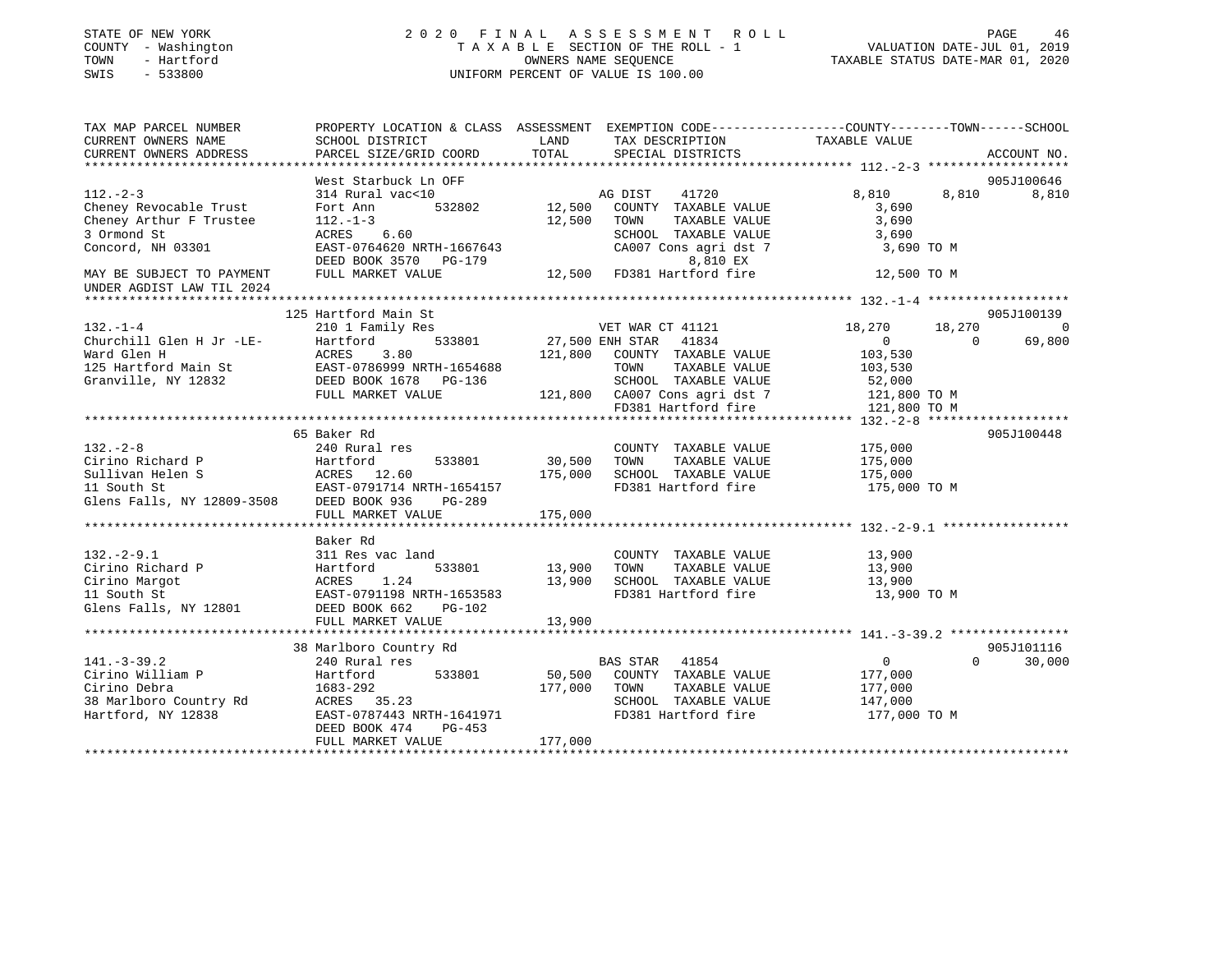### STATE OF NEW YORK 2 0 2 0 F I N A L A S S E S S M E N T R O L L PAGE 47 COUNTY - Washington T A X A B L E SECTION OF THE ROLL - 1 VALUATION DATE-JUL 01, 2019 TOWN - Hartford OWNERS NAME SEQUENCE TAXABLE STATUS DATE-MAR 01, 2020 SWIS - 533800 UNIFORM PERCENT OF VALUE IS 100.00UNIFORM PERCENT OF VALUE IS 100.00

| TAX MAP PARCEL NUMBER<br>CURRENT OWNERS NAME<br>CURRENT OWNERS ADDRESS             | PROPERTY LOCATION & CLASS ASSESSMENT EXEMPTION CODE----------------COUNTY-------TOWN------SCHOOL<br>SCHOOL DISTRICT<br>PARCEL SIZE/GRID COORD                      | LAND<br>TOTAL     | TAX DESCRIPTION<br>SPECIAL DISTRICTS                                                                                                              | TAXABLE VALUE                                                                | ACCOUNT NO.           |
|------------------------------------------------------------------------------------|--------------------------------------------------------------------------------------------------------------------------------------------------------------------|-------------------|---------------------------------------------------------------------------------------------------------------------------------------------------|------------------------------------------------------------------------------|-----------------------|
|                                                                                    |                                                                                                                                                                    |                   |                                                                                                                                                   |                                                                              |                       |
|                                                                                    | Marlboro Country Rd                                                                                                                                                |                   |                                                                                                                                                   |                                                                              | 905J101431            |
| $141. - 3 - 39.6$<br>Cirino William P<br>38 Marlboro Country Rd                    | 311 Res vac land<br>533801<br>Hartford<br>FRNT 284.00 DPTH 73.00                                                                                                   | 1,000<br>1,000    | COUNTY TAXABLE VALUE<br>TAXABLE VALUE<br>TOWN<br>SCHOOL TAXABLE VALUE                                                                             | 1,000<br>1,000<br>1,000                                                      |                       |
| Hartford, NY 12838                                                                 | EAST-0786031 NRTH-1642021<br>DEED BOOK 635<br>PG-213<br>FULL MARKET VALUE                                                                                          | 1,000             | FD381 Hartford fire                                                                                                                               | 1,000 TO M                                                                   |                       |
|                                                                                    |                                                                                                                                                                    |                   |                                                                                                                                                   |                                                                              |                       |
|                                                                                    | 8 Miller Rdg                                                                                                                                                       |                   |                                                                                                                                                   |                                                                              |                       |
| $141. - 3 - 39.7$<br>Clairmont Forrest<br>Croff Helena                             | 210 1 Family Res<br>Hartford<br>533801<br>FRNT 298.00 DPTH 401.00                                                                                                  | 28,200<br>131,000 | ENH STAR 41834<br>COUNTY TAXABLE VALUE<br>TOWN<br>TAXABLE VALUE                                                                                   | $\mathbf{0}$<br>131,000<br>131,000                                           | $\mathbf 0$<br>69,800 |
| 8 Miller Ridge Way<br>Hartford, NY 12838                                           | EAST-0785767 NRTH-1641628<br>DEED BOOK 778<br>$PG-85$                                                                                                              |                   | SCHOOL TAXABLE VALUE<br>FD381 Hartford fire                                                                                                       | 61,200<br>131,000 TO M                                                       |                       |
|                                                                                    | FULL MARKET VALUE                                                                                                                                                  | 131,000           |                                                                                                                                                   |                                                                              |                       |
|                                                                                    |                                                                                                                                                                    |                   |                                                                                                                                                   |                                                                              | 905J101222            |
| $149. - 1 - 26.15$                                                                 | 3054 Coach Rd<br>240 Rural res                                                                                                                                     |                   | 41834<br>ENH STAR                                                                                                                                 | $\overline{0}$                                                               | $\Omega$<br>69,800    |
| Clark Beth                                                                         | 533801<br>Hartford                                                                                                                                                 | 50,100            | COUNTY TAXABLE VALUE                                                                                                                              | 150,300                                                                      |                       |
| Clark Kent Estate                                                                  | 495/331                                                                                                                                                            | 150,300           | TOWN<br>TAXABLE VALUE                                                                                                                             | 150,300                                                                      |                       |
| 3054 Coach Rd                                                                      | ACRES 10.04                                                                                                                                                        |                   | SCHOOL TAXABLE VALUE                                                                                                                              | 80,500                                                                       |                       |
| Argyle, NY 12809                                                                   | EAST-0779208 NRTH-1635416<br>DEED BOOK 495<br>$PG-329$<br>FULL MARKET VALUE                                                                                        | 150,300           | FD381 Hartford fire                                                                                                                               | 150,300 TO M                                                                 |                       |
|                                                                                    |                                                                                                                                                                    |                   |                                                                                                                                                   |                                                                              |                       |
|                                                                                    | 125 Swamp Ln                                                                                                                                                       |                   |                                                                                                                                                   |                                                                              | 905J101281            |
| $149. - 1 - 30.23$<br>Clark Cynthia M<br>125 Swamp Ln<br>Argyle, NY 12809          | 270 Mfg housing<br>Hartford<br>533801<br>LOT 23<br>ACRES<br>6.14<br>EAST-0776848 NRTH-1635219<br>$PG-248$<br>DEED BOOK 810                                         | 26,900<br>46,400  | 41854<br>BAS STAR<br>COUNTY TAXABLE VALUE<br>TOWN<br>TAXABLE VALUE<br>SCHOOL TAXABLE VALUE<br>CA006 Cons agri dst 6<br>FD381 Hartford fire        | $\overline{0}$<br>46,400<br>46,400<br>16,400<br>46,400 TO M<br>46,400 TO M   | $\Omega$<br>30,000    |
|                                                                                    | FULL MARKET VALUE                                                                                                                                                  | 46,400            |                                                                                                                                                   |                                                                              |                       |
|                                                                                    |                                                                                                                                                                    |                   |                                                                                                                                                   |                                                                              | 905J100008            |
| $132. - 1 - 15.2$<br>Clark Joshua J<br>176 Hartford Main St<br>Granville, NY 12832 | 176 Hartford Main St<br>210 1 Family Res<br>533801<br>Hartford<br>Sub Div Lot 1<br>ACRES<br>2.01 BANK<br>997<br>EAST-0788117 NRTH-1655202<br>DEED BOOK 2917 PG-252 | 22,600<br>102,000 | 41854<br><b>BAS STAR</b><br>COUNTY TAXABLE VALUE<br>TAXABLE VALUE<br>TOWN<br>SCHOOL TAXABLE VALUE<br>CA007 Cons agri dst 7<br>FD381 Hartford fire | $\mathbf{0}$<br>102,000<br>102,000<br>72,000<br>102,000 TO M<br>102,000 TO M | $\Omega$<br>30,000    |
|                                                                                    | FULL MARKET VALUE                                                                                                                                                  | 102,000           |                                                                                                                                                   |                                                                              |                       |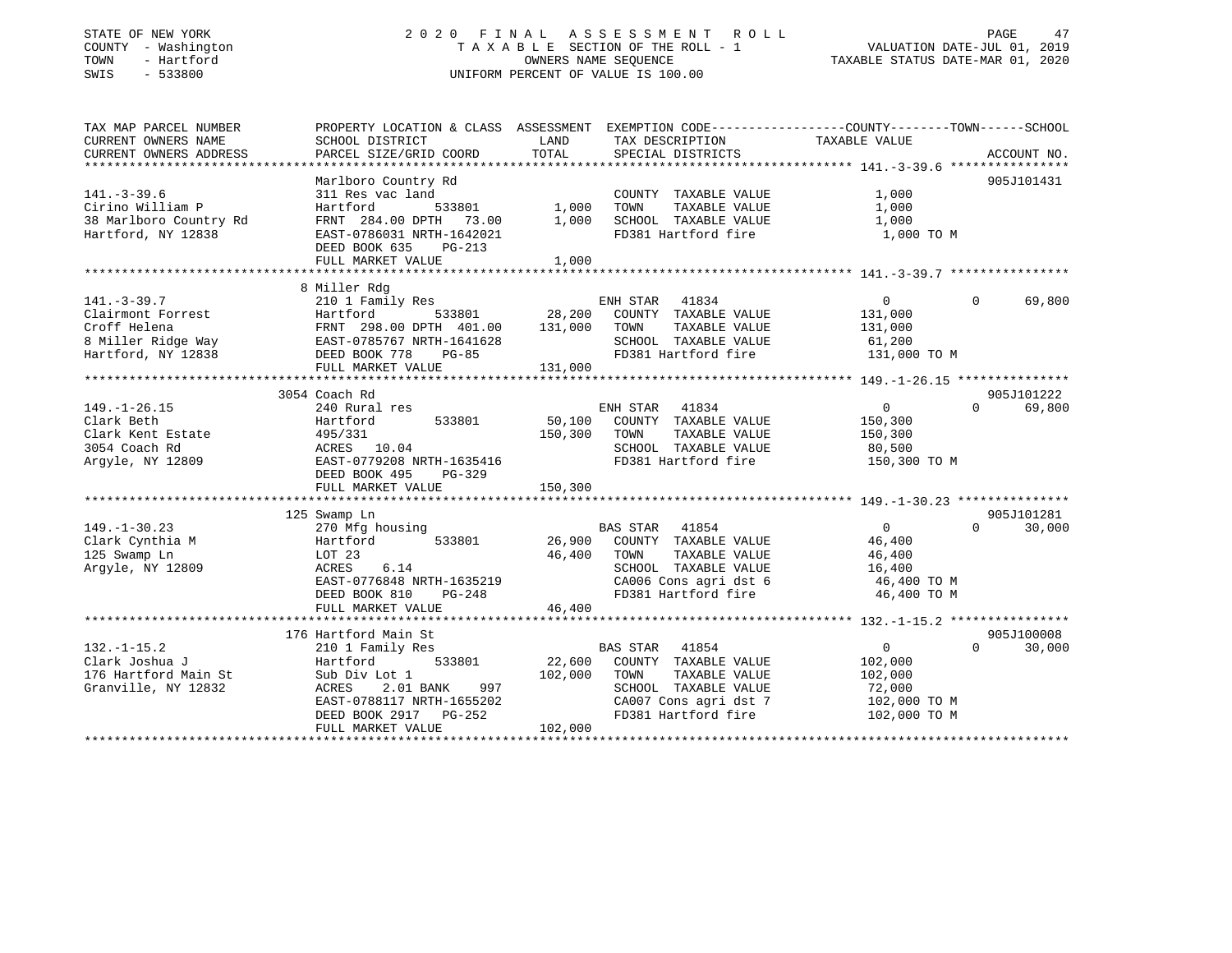### STATE OF NEW YORK 2 0 2 0 F I N A L A S S E S S M E N T R O L L PAGE 48 COUNTY - Washington T A X A B L E SECTION OF THE ROLL - 1 VALUATION DATE-JUL 01, 2019 TOWN - Hartford OWNERS NAME SEQUENCE TAXABLE STATUS DATE-MAR 01, 2020 SWIS - 533800 UNIFORM PERCENT OF VALUE IS 100.00

| TAXABLE VALUE<br>SCHOOL DISTRICT<br>LAND<br>TAX DESCRIPTION<br>TOTAL<br>PARCEL SIZE/GRID COORD<br>SPECIAL DISTRICTS<br>ACCOUNT NO.<br>905J100090<br>8186 State Route 40<br>210 1 Family Res<br>23,220<br>23,220<br>VET WAR CT 41121<br>$\overline{0}$<br>533801<br>27,700 ENH STAR<br>41834<br>Hartford<br>$\mathbf{0}$<br>$\Omega$<br>69,800<br>154,800<br>8.20<br>COUNTY TAXABLE VALUE<br>131,580<br>ACRES<br>EAST-0788614 NRTH-1653819<br>TOWN<br>TAXABLE VALUE<br>131,580<br>DEED BOOK 3229 PG-283<br>SCHOOL TAXABLE VALUE<br>85,000<br>FULL MARKET VALUE<br>154,800 TO M<br>5052 State Route 149<br>905J101224<br>$\overline{0}$<br>$\Omega$<br>30,000<br>240 Rural res<br><b>BAS STAR</b><br>41854<br>28,900<br>Hartford<br>533801<br>COUNTY TAXABLE VALUE<br>147,800<br>147,800<br>ACRES 10.00 BANK<br>TOWN<br>TAXABLE VALUE<br>147,800<br>999<br>EAST-0788873 NRTH-1652398<br>SCHOOL TAXABLE VALUE<br>117,800<br>DEED BOOK 3481 PG-82<br>FD381 Hartford fire<br>147,800 TO M<br>147,800<br>FULL MARKET VALUE<br>****************************<br>49 Hartford Main St<br>9079900721<br>$132.15 - 1 - 12$<br>54,900<br>280 Res Multiple<br>COUNTY TAXABLE VALUE<br>TAXABLE VALUE<br>Clark Ryan<br>Hartford<br>533801<br>13,300<br>TOWN<br>54,900<br>Clark Kristin<br>FRNT 76.00 DPTH 187.00<br>54,900<br>SCHOOL TAXABLE VALUE<br>54,900<br>432 Gilchrist Hill Rd<br>CA007 Cons agri dst 7<br>54,900 TO M<br>EAST-0786305 NRTH-1652769<br>FD381 Hartford fire<br>Hartford, NY 12838<br>DEED BOOK 20191 PG-28522<br>54,900 TO M<br>FULL MARKET VALUE<br>54,900<br>432 Gilchrist Hill Rd<br>905J101242<br>0<br>69,800<br>$150. - 1 - 43.1$<br>210 1 Family Res<br>ENH STAR<br>41834<br>$\Omega$<br>Clark Steven<br>Hartford<br>533801<br>37,400<br>COUNTY TAXABLE VALUE<br>170,000<br>5.80<br>170,000<br>TAXABLE VALUE<br>Clark Linda<br>ACRES<br>TOWN<br>170,000<br>432 Gilchrist Hill Rd<br>EAST-0782533 NRTH-1639331<br>SCHOOL TAXABLE VALUE<br>100,200<br>FD381 Hartford fire<br>Hartford, NY 12838<br>DEED BOOK 2224 PG-350<br>170,000 TO M<br>FULL MARKET VALUE<br>170,000<br>LOT 1 Provincial Pat<br>905J101147<br>$112. - 2 - 6$<br>16,200<br>322 Rural vac>10<br>COUNTY TAXABLE VALUE<br>Clay Hill Estates LLC<br>532802<br>16,200<br>TOWN<br>TAXABLE VALUE<br>16,200<br>Fort Ann<br>7 Mary Ann Ln<br>$112. - 1 - 6$<br>16,200<br>SCHOOL TAXABLE VALUE<br>16,200<br>Wallingford, CT 06492-4914<br>ACRES 11.60<br>FD381 Hartford fire<br>16,200 TO M<br>EAST-0762628 NRTH-1667117<br>DEED BOOK 2696 PG-55<br>16,200<br>FULL MARKET VALUE<br>905J101148<br>LOT 1 Provincial Pat<br>$112. - 2 - 7$<br>314 Rural vac<10<br>COUNTY TAXABLE VALUE<br>3,800<br>Clay Hill Estates LLC<br>Fort Ann<br>532802<br>3,800<br>TOWN<br>TAXABLE VALUE<br>3,800<br>7 Mary Ann Ln<br>$112. - 1 - 7$<br>3,800<br>SCHOOL TAXABLE VALUE<br>3,800<br>Wallingford, CT 06492-4914<br>ACRES<br>5.80<br>FD381 Hartford fire<br>3,800 TO M<br>EAST-0763069 NRTH-1667266<br>DEED BOOK 2696<br>$PG-55$<br>FULL MARKET VALUE<br>3,800 | TAX MAP PARCEL NUMBER  | PROPERTY LOCATION & CLASS ASSESSMENT EXEMPTION CODE----------------COUNTY-------TOWN------SCHOOL |  |  |
|--------------------------------------------------------------------------------------------------------------------------------------------------------------------------------------------------------------------------------------------------------------------------------------------------------------------------------------------------------------------------------------------------------------------------------------------------------------------------------------------------------------------------------------------------------------------------------------------------------------------------------------------------------------------------------------------------------------------------------------------------------------------------------------------------------------------------------------------------------------------------------------------------------------------------------------------------------------------------------------------------------------------------------------------------------------------------------------------------------------------------------------------------------------------------------------------------------------------------------------------------------------------------------------------------------------------------------------------------------------------------------------------------------------------------------------------------------------------------------------------------------------------------------------------------------------------------------------------------------------------------------------------------------------------------------------------------------------------------------------------------------------------------------------------------------------------------------------------------------------------------------------------------------------------------------------------------------------------------------------------------------------------------------------------------------------------------------------------------------------------------------------------------------------------------------------------------------------------------------------------------------------------------------------------------------------------------------------------------------------------------------------------------------------------------------------------------------------------------------------------------------------------------------------------------------------------------------------------------------------------------------------------------------------------------------------------------------------------------------------------------------------------------------------------------------------------------------------------------------------------------------------------------------------------------------------------------------------------------------------------------------------------|------------------------|--------------------------------------------------------------------------------------------------|--|--|
|                                                                                                                                                                                                                                                                                                                                                                                                                                                                                                                                                                                                                                                                                                                                                                                                                                                                                                                                                                                                                                                                                                                                                                                                                                                                                                                                                                                                                                                                                                                                                                                                                                                                                                                                                                                                                                                                                                                                                                                                                                                                                                                                                                                                                                                                                                                                                                                                                                                                                                                                                                                                                                                                                                                                                                                                                                                                                                                                                                                                                    | CURRENT OWNERS NAME    |                                                                                                  |  |  |
|                                                                                                                                                                                                                                                                                                                                                                                                                                                                                                                                                                                                                                                                                                                                                                                                                                                                                                                                                                                                                                                                                                                                                                                                                                                                                                                                                                                                                                                                                                                                                                                                                                                                                                                                                                                                                                                                                                                                                                                                                                                                                                                                                                                                                                                                                                                                                                                                                                                                                                                                                                                                                                                                                                                                                                                                                                                                                                                                                                                                                    | CURRENT OWNERS ADDRESS |                                                                                                  |  |  |
|                                                                                                                                                                                                                                                                                                                                                                                                                                                                                                                                                                                                                                                                                                                                                                                                                                                                                                                                                                                                                                                                                                                                                                                                                                                                                                                                                                                                                                                                                                                                                                                                                                                                                                                                                                                                                                                                                                                                                                                                                                                                                                                                                                                                                                                                                                                                                                                                                                                                                                                                                                                                                                                                                                                                                                                                                                                                                                                                                                                                                    |                        |                                                                                                  |  |  |
|                                                                                                                                                                                                                                                                                                                                                                                                                                                                                                                                                                                                                                                                                                                                                                                                                                                                                                                                                                                                                                                                                                                                                                                                                                                                                                                                                                                                                                                                                                                                                                                                                                                                                                                                                                                                                                                                                                                                                                                                                                                                                                                                                                                                                                                                                                                                                                                                                                                                                                                                                                                                                                                                                                                                                                                                                                                                                                                                                                                                                    |                        |                                                                                                  |  |  |
|                                                                                                                                                                                                                                                                                                                                                                                                                                                                                                                                                                                                                                                                                                                                                                                                                                                                                                                                                                                                                                                                                                                                                                                                                                                                                                                                                                                                                                                                                                                                                                                                                                                                                                                                                                                                                                                                                                                                                                                                                                                                                                                                                                                                                                                                                                                                                                                                                                                                                                                                                                                                                                                                                                                                                                                                                                                                                                                                                                                                                    | $132. - 2 - 11$        |                                                                                                  |  |  |
|                                                                                                                                                                                                                                                                                                                                                                                                                                                                                                                                                                                                                                                                                                                                                                                                                                                                                                                                                                                                                                                                                                                                                                                                                                                                                                                                                                                                                                                                                                                                                                                                                                                                                                                                                                                                                                                                                                                                                                                                                                                                                                                                                                                                                                                                                                                                                                                                                                                                                                                                                                                                                                                                                                                                                                                                                                                                                                                                                                                                                    | Clark Kenneth          |                                                                                                  |  |  |
|                                                                                                                                                                                                                                                                                                                                                                                                                                                                                                                                                                                                                                                                                                                                                                                                                                                                                                                                                                                                                                                                                                                                                                                                                                                                                                                                                                                                                                                                                                                                                                                                                                                                                                                                                                                                                                                                                                                                                                                                                                                                                                                                                                                                                                                                                                                                                                                                                                                                                                                                                                                                                                                                                                                                                                                                                                                                                                                                                                                                                    | Clark Audrey           |                                                                                                  |  |  |
|                                                                                                                                                                                                                                                                                                                                                                                                                                                                                                                                                                                                                                                                                                                                                                                                                                                                                                                                                                                                                                                                                                                                                                                                                                                                                                                                                                                                                                                                                                                                                                                                                                                                                                                                                                                                                                                                                                                                                                                                                                                                                                                                                                                                                                                                                                                                                                                                                                                                                                                                                                                                                                                                                                                                                                                                                                                                                                                                                                                                                    | 8186 State Route 40    |                                                                                                  |  |  |
|                                                                                                                                                                                                                                                                                                                                                                                                                                                                                                                                                                                                                                                                                                                                                                                                                                                                                                                                                                                                                                                                                                                                                                                                                                                                                                                                                                                                                                                                                                                                                                                                                                                                                                                                                                                                                                                                                                                                                                                                                                                                                                                                                                                                                                                                                                                                                                                                                                                                                                                                                                                                                                                                                                                                                                                                                                                                                                                                                                                                                    | Granville, NY 12832    |                                                                                                  |  |  |
|                                                                                                                                                                                                                                                                                                                                                                                                                                                                                                                                                                                                                                                                                                                                                                                                                                                                                                                                                                                                                                                                                                                                                                                                                                                                                                                                                                                                                                                                                                                                                                                                                                                                                                                                                                                                                                                                                                                                                                                                                                                                                                                                                                                                                                                                                                                                                                                                                                                                                                                                                                                                                                                                                                                                                                                                                                                                                                                                                                                                                    |                        |                                                                                                  |  |  |
|                                                                                                                                                                                                                                                                                                                                                                                                                                                                                                                                                                                                                                                                                                                                                                                                                                                                                                                                                                                                                                                                                                                                                                                                                                                                                                                                                                                                                                                                                                                                                                                                                                                                                                                                                                                                                                                                                                                                                                                                                                                                                                                                                                                                                                                                                                                                                                                                                                                                                                                                                                                                                                                                                                                                                                                                                                                                                                                                                                                                                    |                        |                                                                                                  |  |  |
|                                                                                                                                                                                                                                                                                                                                                                                                                                                                                                                                                                                                                                                                                                                                                                                                                                                                                                                                                                                                                                                                                                                                                                                                                                                                                                                                                                                                                                                                                                                                                                                                                                                                                                                                                                                                                                                                                                                                                                                                                                                                                                                                                                                                                                                                                                                                                                                                                                                                                                                                                                                                                                                                                                                                                                                                                                                                                                                                                                                                                    |                        |                                                                                                  |  |  |
|                                                                                                                                                                                                                                                                                                                                                                                                                                                                                                                                                                                                                                                                                                                                                                                                                                                                                                                                                                                                                                                                                                                                                                                                                                                                                                                                                                                                                                                                                                                                                                                                                                                                                                                                                                                                                                                                                                                                                                                                                                                                                                                                                                                                                                                                                                                                                                                                                                                                                                                                                                                                                                                                                                                                                                                                                                                                                                                                                                                                                    | $132. - 2 - 38.2$      |                                                                                                  |  |  |
|                                                                                                                                                                                                                                                                                                                                                                                                                                                                                                                                                                                                                                                                                                                                                                                                                                                                                                                                                                                                                                                                                                                                                                                                                                                                                                                                                                                                                                                                                                                                                                                                                                                                                                                                                                                                                                                                                                                                                                                                                                                                                                                                                                                                                                                                                                                                                                                                                                                                                                                                                                                                                                                                                                                                                                                                                                                                                                                                                                                                                    | Clark Russell A        |                                                                                                  |  |  |
|                                                                                                                                                                                                                                                                                                                                                                                                                                                                                                                                                                                                                                                                                                                                                                                                                                                                                                                                                                                                                                                                                                                                                                                                                                                                                                                                                                                                                                                                                                                                                                                                                                                                                                                                                                                                                                                                                                                                                                                                                                                                                                                                                                                                                                                                                                                                                                                                                                                                                                                                                                                                                                                                                                                                                                                                                                                                                                                                                                                                                    | Clark Lori A           |                                                                                                  |  |  |
|                                                                                                                                                                                                                                                                                                                                                                                                                                                                                                                                                                                                                                                                                                                                                                                                                                                                                                                                                                                                                                                                                                                                                                                                                                                                                                                                                                                                                                                                                                                                                                                                                                                                                                                                                                                                                                                                                                                                                                                                                                                                                                                                                                                                                                                                                                                                                                                                                                                                                                                                                                                                                                                                                                                                                                                                                                                                                                                                                                                                                    | 5052 State Route 149   |                                                                                                  |  |  |
|                                                                                                                                                                                                                                                                                                                                                                                                                                                                                                                                                                                                                                                                                                                                                                                                                                                                                                                                                                                                                                                                                                                                                                                                                                                                                                                                                                                                                                                                                                                                                                                                                                                                                                                                                                                                                                                                                                                                                                                                                                                                                                                                                                                                                                                                                                                                                                                                                                                                                                                                                                                                                                                                                                                                                                                                                                                                                                                                                                                                                    | Granville, NY 12832    |                                                                                                  |  |  |
|                                                                                                                                                                                                                                                                                                                                                                                                                                                                                                                                                                                                                                                                                                                                                                                                                                                                                                                                                                                                                                                                                                                                                                                                                                                                                                                                                                                                                                                                                                                                                                                                                                                                                                                                                                                                                                                                                                                                                                                                                                                                                                                                                                                                                                                                                                                                                                                                                                                                                                                                                                                                                                                                                                                                                                                                                                                                                                                                                                                                                    |                        |                                                                                                  |  |  |
|                                                                                                                                                                                                                                                                                                                                                                                                                                                                                                                                                                                                                                                                                                                                                                                                                                                                                                                                                                                                                                                                                                                                                                                                                                                                                                                                                                                                                                                                                                                                                                                                                                                                                                                                                                                                                                                                                                                                                                                                                                                                                                                                                                                                                                                                                                                                                                                                                                                                                                                                                                                                                                                                                                                                                                                                                                                                                                                                                                                                                    |                        |                                                                                                  |  |  |
|                                                                                                                                                                                                                                                                                                                                                                                                                                                                                                                                                                                                                                                                                                                                                                                                                                                                                                                                                                                                                                                                                                                                                                                                                                                                                                                                                                                                                                                                                                                                                                                                                                                                                                                                                                                                                                                                                                                                                                                                                                                                                                                                                                                                                                                                                                                                                                                                                                                                                                                                                                                                                                                                                                                                                                                                                                                                                                                                                                                                                    |                        |                                                                                                  |  |  |
|                                                                                                                                                                                                                                                                                                                                                                                                                                                                                                                                                                                                                                                                                                                                                                                                                                                                                                                                                                                                                                                                                                                                                                                                                                                                                                                                                                                                                                                                                                                                                                                                                                                                                                                                                                                                                                                                                                                                                                                                                                                                                                                                                                                                                                                                                                                                                                                                                                                                                                                                                                                                                                                                                                                                                                                                                                                                                                                                                                                                                    |                        |                                                                                                  |  |  |
|                                                                                                                                                                                                                                                                                                                                                                                                                                                                                                                                                                                                                                                                                                                                                                                                                                                                                                                                                                                                                                                                                                                                                                                                                                                                                                                                                                                                                                                                                                                                                                                                                                                                                                                                                                                                                                                                                                                                                                                                                                                                                                                                                                                                                                                                                                                                                                                                                                                                                                                                                                                                                                                                                                                                                                                                                                                                                                                                                                                                                    |                        |                                                                                                  |  |  |
|                                                                                                                                                                                                                                                                                                                                                                                                                                                                                                                                                                                                                                                                                                                                                                                                                                                                                                                                                                                                                                                                                                                                                                                                                                                                                                                                                                                                                                                                                                                                                                                                                                                                                                                                                                                                                                                                                                                                                                                                                                                                                                                                                                                                                                                                                                                                                                                                                                                                                                                                                                                                                                                                                                                                                                                                                                                                                                                                                                                                                    |                        |                                                                                                  |  |  |
|                                                                                                                                                                                                                                                                                                                                                                                                                                                                                                                                                                                                                                                                                                                                                                                                                                                                                                                                                                                                                                                                                                                                                                                                                                                                                                                                                                                                                                                                                                                                                                                                                                                                                                                                                                                                                                                                                                                                                                                                                                                                                                                                                                                                                                                                                                                                                                                                                                                                                                                                                                                                                                                                                                                                                                                                                                                                                                                                                                                                                    |                        |                                                                                                  |  |  |
|                                                                                                                                                                                                                                                                                                                                                                                                                                                                                                                                                                                                                                                                                                                                                                                                                                                                                                                                                                                                                                                                                                                                                                                                                                                                                                                                                                                                                                                                                                                                                                                                                                                                                                                                                                                                                                                                                                                                                                                                                                                                                                                                                                                                                                                                                                                                                                                                                                                                                                                                                                                                                                                                                                                                                                                                                                                                                                                                                                                                                    |                        |                                                                                                  |  |  |
|                                                                                                                                                                                                                                                                                                                                                                                                                                                                                                                                                                                                                                                                                                                                                                                                                                                                                                                                                                                                                                                                                                                                                                                                                                                                                                                                                                                                                                                                                                                                                                                                                                                                                                                                                                                                                                                                                                                                                                                                                                                                                                                                                                                                                                                                                                                                                                                                                                                                                                                                                                                                                                                                                                                                                                                                                                                                                                                                                                                                                    |                        |                                                                                                  |  |  |
|                                                                                                                                                                                                                                                                                                                                                                                                                                                                                                                                                                                                                                                                                                                                                                                                                                                                                                                                                                                                                                                                                                                                                                                                                                                                                                                                                                                                                                                                                                                                                                                                                                                                                                                                                                                                                                                                                                                                                                                                                                                                                                                                                                                                                                                                                                                                                                                                                                                                                                                                                                                                                                                                                                                                                                                                                                                                                                                                                                                                                    |                        |                                                                                                  |  |  |
|                                                                                                                                                                                                                                                                                                                                                                                                                                                                                                                                                                                                                                                                                                                                                                                                                                                                                                                                                                                                                                                                                                                                                                                                                                                                                                                                                                                                                                                                                                                                                                                                                                                                                                                                                                                                                                                                                                                                                                                                                                                                                                                                                                                                                                                                                                                                                                                                                                                                                                                                                                                                                                                                                                                                                                                                                                                                                                                                                                                                                    |                        |                                                                                                  |  |  |
|                                                                                                                                                                                                                                                                                                                                                                                                                                                                                                                                                                                                                                                                                                                                                                                                                                                                                                                                                                                                                                                                                                                                                                                                                                                                                                                                                                                                                                                                                                                                                                                                                                                                                                                                                                                                                                                                                                                                                                                                                                                                                                                                                                                                                                                                                                                                                                                                                                                                                                                                                                                                                                                                                                                                                                                                                                                                                                                                                                                                                    |                        |                                                                                                  |  |  |
|                                                                                                                                                                                                                                                                                                                                                                                                                                                                                                                                                                                                                                                                                                                                                                                                                                                                                                                                                                                                                                                                                                                                                                                                                                                                                                                                                                                                                                                                                                                                                                                                                                                                                                                                                                                                                                                                                                                                                                                                                                                                                                                                                                                                                                                                                                                                                                                                                                                                                                                                                                                                                                                                                                                                                                                                                                                                                                                                                                                                                    |                        |                                                                                                  |  |  |
|                                                                                                                                                                                                                                                                                                                                                                                                                                                                                                                                                                                                                                                                                                                                                                                                                                                                                                                                                                                                                                                                                                                                                                                                                                                                                                                                                                                                                                                                                                                                                                                                                                                                                                                                                                                                                                                                                                                                                                                                                                                                                                                                                                                                                                                                                                                                                                                                                                                                                                                                                                                                                                                                                                                                                                                                                                                                                                                                                                                                                    |                        |                                                                                                  |  |  |
|                                                                                                                                                                                                                                                                                                                                                                                                                                                                                                                                                                                                                                                                                                                                                                                                                                                                                                                                                                                                                                                                                                                                                                                                                                                                                                                                                                                                                                                                                                                                                                                                                                                                                                                                                                                                                                                                                                                                                                                                                                                                                                                                                                                                                                                                                                                                                                                                                                                                                                                                                                                                                                                                                                                                                                                                                                                                                                                                                                                                                    |                        |                                                                                                  |  |  |
|                                                                                                                                                                                                                                                                                                                                                                                                                                                                                                                                                                                                                                                                                                                                                                                                                                                                                                                                                                                                                                                                                                                                                                                                                                                                                                                                                                                                                                                                                                                                                                                                                                                                                                                                                                                                                                                                                                                                                                                                                                                                                                                                                                                                                                                                                                                                                                                                                                                                                                                                                                                                                                                                                                                                                                                                                                                                                                                                                                                                                    |                        |                                                                                                  |  |  |
|                                                                                                                                                                                                                                                                                                                                                                                                                                                                                                                                                                                                                                                                                                                                                                                                                                                                                                                                                                                                                                                                                                                                                                                                                                                                                                                                                                                                                                                                                                                                                                                                                                                                                                                                                                                                                                                                                                                                                                                                                                                                                                                                                                                                                                                                                                                                                                                                                                                                                                                                                                                                                                                                                                                                                                                                                                                                                                                                                                                                                    |                        |                                                                                                  |  |  |
|                                                                                                                                                                                                                                                                                                                                                                                                                                                                                                                                                                                                                                                                                                                                                                                                                                                                                                                                                                                                                                                                                                                                                                                                                                                                                                                                                                                                                                                                                                                                                                                                                                                                                                                                                                                                                                                                                                                                                                                                                                                                                                                                                                                                                                                                                                                                                                                                                                                                                                                                                                                                                                                                                                                                                                                                                                                                                                                                                                                                                    |                        |                                                                                                  |  |  |
|                                                                                                                                                                                                                                                                                                                                                                                                                                                                                                                                                                                                                                                                                                                                                                                                                                                                                                                                                                                                                                                                                                                                                                                                                                                                                                                                                                                                                                                                                                                                                                                                                                                                                                                                                                                                                                                                                                                                                                                                                                                                                                                                                                                                                                                                                                                                                                                                                                                                                                                                                                                                                                                                                                                                                                                                                                                                                                                                                                                                                    |                        |                                                                                                  |  |  |
|                                                                                                                                                                                                                                                                                                                                                                                                                                                                                                                                                                                                                                                                                                                                                                                                                                                                                                                                                                                                                                                                                                                                                                                                                                                                                                                                                                                                                                                                                                                                                                                                                                                                                                                                                                                                                                                                                                                                                                                                                                                                                                                                                                                                                                                                                                                                                                                                                                                                                                                                                                                                                                                                                                                                                                                                                                                                                                                                                                                                                    |                        |                                                                                                  |  |  |
|                                                                                                                                                                                                                                                                                                                                                                                                                                                                                                                                                                                                                                                                                                                                                                                                                                                                                                                                                                                                                                                                                                                                                                                                                                                                                                                                                                                                                                                                                                                                                                                                                                                                                                                                                                                                                                                                                                                                                                                                                                                                                                                                                                                                                                                                                                                                                                                                                                                                                                                                                                                                                                                                                                                                                                                                                                                                                                                                                                                                                    |                        |                                                                                                  |  |  |
|                                                                                                                                                                                                                                                                                                                                                                                                                                                                                                                                                                                                                                                                                                                                                                                                                                                                                                                                                                                                                                                                                                                                                                                                                                                                                                                                                                                                                                                                                                                                                                                                                                                                                                                                                                                                                                                                                                                                                                                                                                                                                                                                                                                                                                                                                                                                                                                                                                                                                                                                                                                                                                                                                                                                                                                                                                                                                                                                                                                                                    |                        |                                                                                                  |  |  |
|                                                                                                                                                                                                                                                                                                                                                                                                                                                                                                                                                                                                                                                                                                                                                                                                                                                                                                                                                                                                                                                                                                                                                                                                                                                                                                                                                                                                                                                                                                                                                                                                                                                                                                                                                                                                                                                                                                                                                                                                                                                                                                                                                                                                                                                                                                                                                                                                                                                                                                                                                                                                                                                                                                                                                                                                                                                                                                                                                                                                                    |                        |                                                                                                  |  |  |
|                                                                                                                                                                                                                                                                                                                                                                                                                                                                                                                                                                                                                                                                                                                                                                                                                                                                                                                                                                                                                                                                                                                                                                                                                                                                                                                                                                                                                                                                                                                                                                                                                                                                                                                                                                                                                                                                                                                                                                                                                                                                                                                                                                                                                                                                                                                                                                                                                                                                                                                                                                                                                                                                                                                                                                                                                                                                                                                                                                                                                    |                        |                                                                                                  |  |  |
|                                                                                                                                                                                                                                                                                                                                                                                                                                                                                                                                                                                                                                                                                                                                                                                                                                                                                                                                                                                                                                                                                                                                                                                                                                                                                                                                                                                                                                                                                                                                                                                                                                                                                                                                                                                                                                                                                                                                                                                                                                                                                                                                                                                                                                                                                                                                                                                                                                                                                                                                                                                                                                                                                                                                                                                                                                                                                                                                                                                                                    |                        |                                                                                                  |  |  |
|                                                                                                                                                                                                                                                                                                                                                                                                                                                                                                                                                                                                                                                                                                                                                                                                                                                                                                                                                                                                                                                                                                                                                                                                                                                                                                                                                                                                                                                                                                                                                                                                                                                                                                                                                                                                                                                                                                                                                                                                                                                                                                                                                                                                                                                                                                                                                                                                                                                                                                                                                                                                                                                                                                                                                                                                                                                                                                                                                                                                                    |                        |                                                                                                  |  |  |
|                                                                                                                                                                                                                                                                                                                                                                                                                                                                                                                                                                                                                                                                                                                                                                                                                                                                                                                                                                                                                                                                                                                                                                                                                                                                                                                                                                                                                                                                                                                                                                                                                                                                                                                                                                                                                                                                                                                                                                                                                                                                                                                                                                                                                                                                                                                                                                                                                                                                                                                                                                                                                                                                                                                                                                                                                                                                                                                                                                                                                    |                        |                                                                                                  |  |  |
|                                                                                                                                                                                                                                                                                                                                                                                                                                                                                                                                                                                                                                                                                                                                                                                                                                                                                                                                                                                                                                                                                                                                                                                                                                                                                                                                                                                                                                                                                                                                                                                                                                                                                                                                                                                                                                                                                                                                                                                                                                                                                                                                                                                                                                                                                                                                                                                                                                                                                                                                                                                                                                                                                                                                                                                                                                                                                                                                                                                                                    |                        |                                                                                                  |  |  |
|                                                                                                                                                                                                                                                                                                                                                                                                                                                                                                                                                                                                                                                                                                                                                                                                                                                                                                                                                                                                                                                                                                                                                                                                                                                                                                                                                                                                                                                                                                                                                                                                                                                                                                                                                                                                                                                                                                                                                                                                                                                                                                                                                                                                                                                                                                                                                                                                                                                                                                                                                                                                                                                                                                                                                                                                                                                                                                                                                                                                                    |                        |                                                                                                  |  |  |
|                                                                                                                                                                                                                                                                                                                                                                                                                                                                                                                                                                                                                                                                                                                                                                                                                                                                                                                                                                                                                                                                                                                                                                                                                                                                                                                                                                                                                                                                                                                                                                                                                                                                                                                                                                                                                                                                                                                                                                                                                                                                                                                                                                                                                                                                                                                                                                                                                                                                                                                                                                                                                                                                                                                                                                                                                                                                                                                                                                                                                    |                        |                                                                                                  |  |  |
|                                                                                                                                                                                                                                                                                                                                                                                                                                                                                                                                                                                                                                                                                                                                                                                                                                                                                                                                                                                                                                                                                                                                                                                                                                                                                                                                                                                                                                                                                                                                                                                                                                                                                                                                                                                                                                                                                                                                                                                                                                                                                                                                                                                                                                                                                                                                                                                                                                                                                                                                                                                                                                                                                                                                                                                                                                                                                                                                                                                                                    |                        |                                                                                                  |  |  |
|                                                                                                                                                                                                                                                                                                                                                                                                                                                                                                                                                                                                                                                                                                                                                                                                                                                                                                                                                                                                                                                                                                                                                                                                                                                                                                                                                                                                                                                                                                                                                                                                                                                                                                                                                                                                                                                                                                                                                                                                                                                                                                                                                                                                                                                                                                                                                                                                                                                                                                                                                                                                                                                                                                                                                                                                                                                                                                                                                                                                                    |                        |                                                                                                  |  |  |
|                                                                                                                                                                                                                                                                                                                                                                                                                                                                                                                                                                                                                                                                                                                                                                                                                                                                                                                                                                                                                                                                                                                                                                                                                                                                                                                                                                                                                                                                                                                                                                                                                                                                                                                                                                                                                                                                                                                                                                                                                                                                                                                                                                                                                                                                                                                                                                                                                                                                                                                                                                                                                                                                                                                                                                                                                                                                                                                                                                                                                    |                        |                                                                                                  |  |  |
|                                                                                                                                                                                                                                                                                                                                                                                                                                                                                                                                                                                                                                                                                                                                                                                                                                                                                                                                                                                                                                                                                                                                                                                                                                                                                                                                                                                                                                                                                                                                                                                                                                                                                                                                                                                                                                                                                                                                                                                                                                                                                                                                                                                                                                                                                                                                                                                                                                                                                                                                                                                                                                                                                                                                                                                                                                                                                                                                                                                                                    |                        |                                                                                                  |  |  |
|                                                                                                                                                                                                                                                                                                                                                                                                                                                                                                                                                                                                                                                                                                                                                                                                                                                                                                                                                                                                                                                                                                                                                                                                                                                                                                                                                                                                                                                                                                                                                                                                                                                                                                                                                                                                                                                                                                                                                                                                                                                                                                                                                                                                                                                                                                                                                                                                                                                                                                                                                                                                                                                                                                                                                                                                                                                                                                                                                                                                                    |                        |                                                                                                  |  |  |
|                                                                                                                                                                                                                                                                                                                                                                                                                                                                                                                                                                                                                                                                                                                                                                                                                                                                                                                                                                                                                                                                                                                                                                                                                                                                                                                                                                                                                                                                                                                                                                                                                                                                                                                                                                                                                                                                                                                                                                                                                                                                                                                                                                                                                                                                                                                                                                                                                                                                                                                                                                                                                                                                                                                                                                                                                                                                                                                                                                                                                    |                        |                                                                                                  |  |  |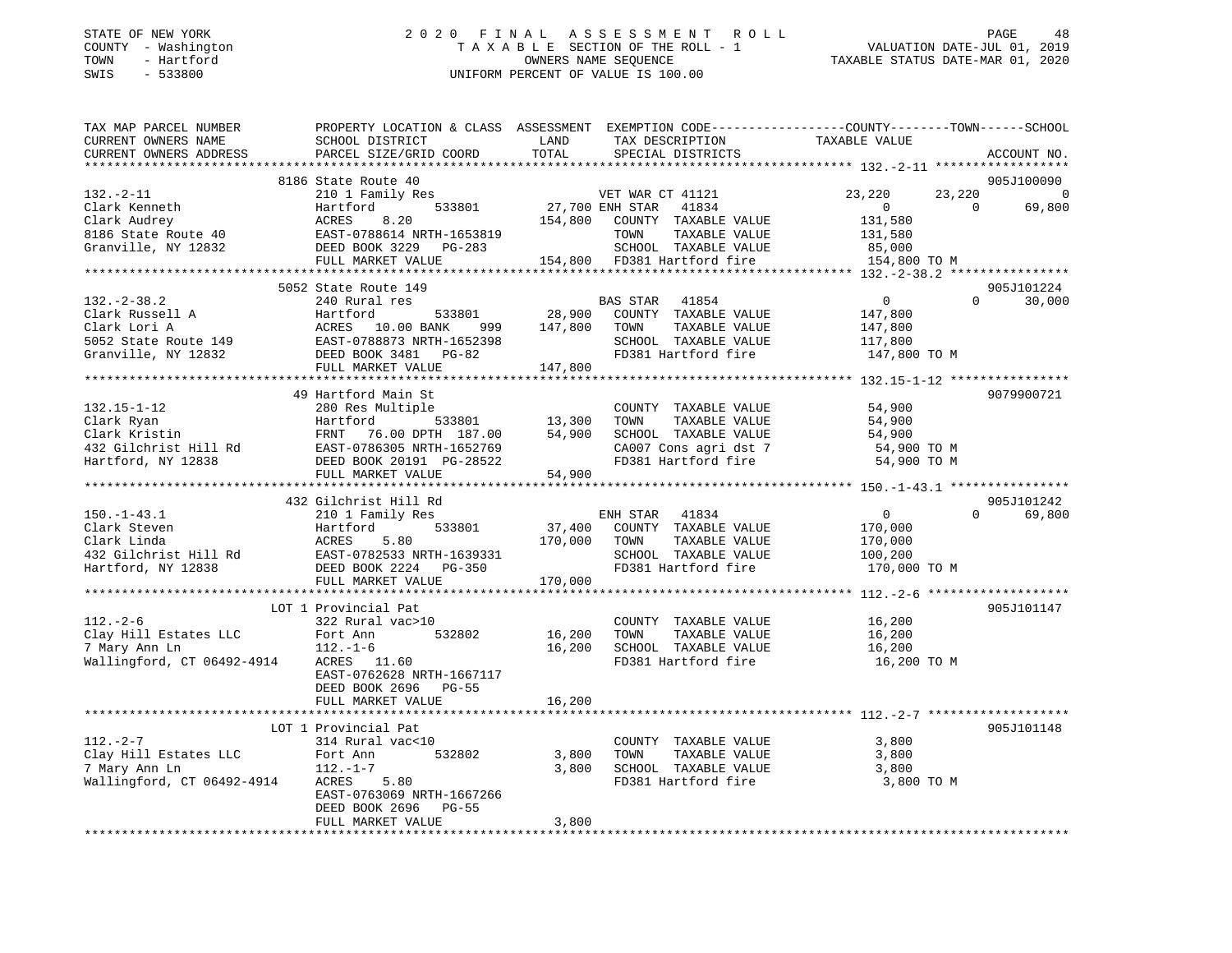| STATE OF NEW YORK<br>COUNTY - Washington<br>- Hartford<br>TOWN<br>SWIS<br>$-533800$                  | 2020 FINAL ASSESSMENT<br>R O L L<br>TAXABLE SECTION OF THE ROLL - 1<br>OWNERS NAME SEQUENCE<br>UNIFORM PERCENT OF VALUE IS 100.00                        |                              |                                                                                                                                              | PAGE<br>49<br>VALUATION DATE-JUL 01, 2019<br>TAXABLE STATUS DATE-MAR 01, 2020 |                                      |  |
|------------------------------------------------------------------------------------------------------|----------------------------------------------------------------------------------------------------------------------------------------------------------|------------------------------|----------------------------------------------------------------------------------------------------------------------------------------------|-------------------------------------------------------------------------------|--------------------------------------|--|
| TAX MAP PARCEL NUMBER<br>CURRENT OWNERS NAME<br>CURRENT OWNERS ADDRESS                               | PROPERTY LOCATION & CLASS ASSESSMENT EXEMPTION CODE----------------COUNTY-------TOWN------SCHOOL<br>SCHOOL DISTRICT<br>PARCEL SIZE/GRID COORD            | LAND<br>TOTAL                | TAX DESCRIPTION<br>SPECIAL DISTRICTS                                                                                                         | TAXABLE VALUE                                                                 | ACCOUNT NO.                          |  |
|                                                                                                      |                                                                                                                                                          |                              |                                                                                                                                              |                                                                               |                                      |  |
|                                                                                                      | 7115 State Route 40                                                                                                                                      |                              |                                                                                                                                              |                                                                               | 905J100210                           |  |
| $149. - 1 - 43.1$<br>Collins Garth E<br>7115 State Route 40<br>Argyle, NY 12809                      | 210 1 Family Res<br>533801<br>Hartford<br>Lot 1<br>ACRES<br>8.01 BANK<br>999<br>EAST-0771528 NRTH-1633650<br>DEED BOOK 3289 PG-220<br>FULL MARKET VALUE  | 32,900<br>148,300<br>148,300 | COUNTY TAXABLE VALUE<br>TAXABLE VALUE<br>TOWN<br>SCHOOL TAXABLE VALUE<br>CA006 Cons agri dst 6<br>FD381 Hartford fire                        | 148,300<br>148,300<br>148,300<br>148,300 TO M<br>148,300 TO M                 |                                      |  |
|                                                                                                      | *************************                                                                                                                                |                              |                                                                                                                                              |                                                                               |                                      |  |
|                                                                                                      | 3164 County Route 43                                                                                                                                     |                              |                                                                                                                                              |                                                                               | 905J101421                           |  |
| $148. - 1 - 8.3$<br>Collins Thomas E<br>Collins Dawn M<br>3164 County Route 43<br>Fort Ann, NY 12827 | 210 1 Family Res<br>533801<br>Hartford<br>ACRES<br>3.84<br>EAST-0765511 NRTH-1637993<br>DEED BOOK 627<br>PG-276<br>FULL MARKET VALUE                     | 205,000<br>205,000           | BAS STAR 41854<br>32,700 COUNTY TAXABLE VALUE<br>TOWN<br>TAXABLE VALUE<br>SCHOOL TAXABLE VALUE<br>FD381 Hartford fire                        | $\overline{0}$<br>205,000<br>205,000<br>175,000<br>205,000 TO M               | $\Omega$<br>30,000                   |  |
|                                                                                                      |                                                                                                                                                          |                              |                                                                                                                                              |                                                                               |                                      |  |
| $149. - 1 - 33$<br>Colton Brian<br>Colton Grace<br>7312 State Route 40<br>Fort Ann, NY 12827         | 7312 State Route 40<br>210 1 Family Res<br>533801<br>Hartford<br>ACRES<br>5.00<br>EAST-0775199 NRTH-1637214<br>DEED BOOK 3671 PG-43<br>FULL MARKET VALUE | 35,000<br>161,700<br>161,700 | COUNTY TAXABLE VALUE<br>TAXABLE VALUE<br>TOWN<br>SCHOOL TAXABLE VALUE<br>CA006 Cons agri dst 6<br>FD381 Hartford fire                        | 161,700<br>161,700<br>161,700<br>161,700 ТО М<br>161,700 TO M                 | 905J100337                           |  |
|                                                                                                      | 1488 Baldwin Corners Rd                                                                                                                                  |                              |                                                                                                                                              |                                                                               | 905J100115                           |  |
| $122. - 1 - 31.1$<br>Columbetti Wendy<br>1488 Baldwin Corners Rd<br>Fort Ann, NY 12827               | 270 Mfg housing<br>Hartford<br>533801<br>ACRES<br>2.46<br>EAST-0771025 NRTH-1663200<br>DEED BOOK 939<br>PG-294<br>FULL MARKET VALUE                      | 27,400<br>86,300 TOWN        | BAS STAR<br>41854<br>COUNTY TAXABLE VALUE<br>TAXABLE VALUE<br>SCHOOL TAXABLE VALUE<br>CA007 Cons agri dst 7<br>86,300 FD381 Hartford fire    | $\overline{0}$<br>86,300<br>86,300<br>56,300<br>86,300 TO M<br>86,300 TO M    | $\Omega$<br>30,000                   |  |
|                                                                                                      | ***********************                                                                                                                                  |                              |                                                                                                                                              |                                                                               |                                      |  |
|                                                                                                      | 5068 State Route 149                                                                                                                                     |                              |                                                                                                                                              |                                                                               | 905J101237                           |  |
| $132. - 2 - 38.4$<br>Colvin Joan M LE<br>Colvin Ronald J LE<br>PO Box 134<br>Hartford, NY 12838      | 210 1 Family Res<br>533801<br>Hartford<br>612/23<br>ACRES 1.40<br>EAST-0789259 NRTH-1652734<br>DEED BOOK 3365<br>PG-66                                   | 80,000                       | AGED-CO/TN 41801<br>24,500 ENH STAR<br>41834<br>COUNTY TAXABLE VALUE<br>TAXABLE VALUE<br>TOWN<br>SCHOOL TAXABLE VALUE<br>FD381 Hartford fire | 16,000<br>16,000<br>$\Omega$<br>64,000<br>64,000<br>10,200<br>80,000 TO M     | $\overline{0}$<br>$\Omega$<br>69,800 |  |
|                                                                                                      | FULL MARKET VALUE                                                                                                                                        | 80,000                       |                                                                                                                                              | ******************************                                                |                                      |  |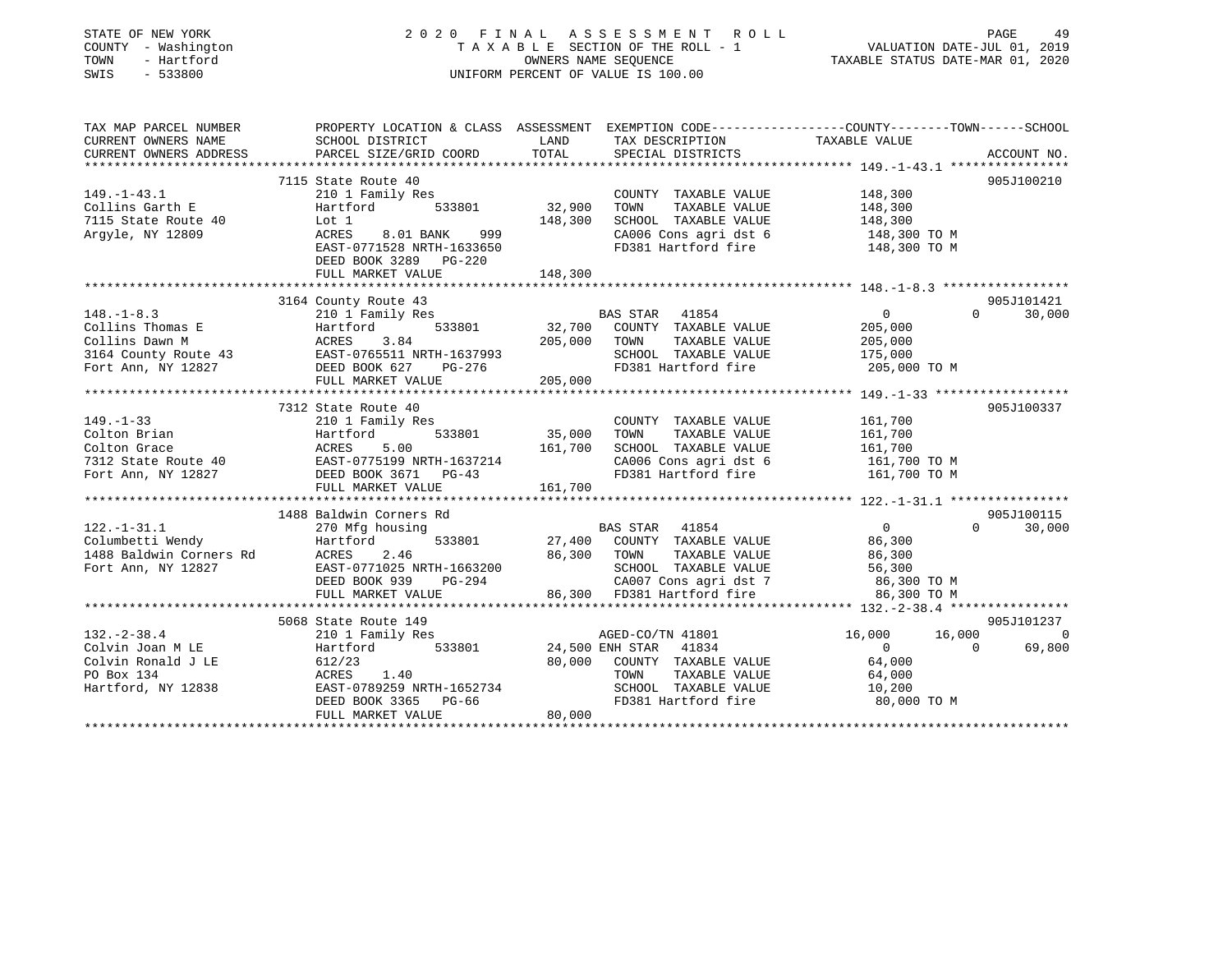| STATE OF NEW YORK<br>COUNTY - Washington<br>TOWN<br>- Hartford<br>SWIS<br>$-533800$                                                                                                                               |                                                                                                                                               |                              | 2020 FINAL ASSESSMENT ROLL<br>T A X A B L E SECTION OF THE ROLL - 1<br>OWNERS NAME SEQUENCE<br>UNIFORM PERCENT OF VALUE IS 100.00                                                                      | VALUATION DATE-JUL 01, 2019<br>TAXABLE STATUS DATE-MAR 01, 2020                                                  | PAGE<br>50                     |
|-------------------------------------------------------------------------------------------------------------------------------------------------------------------------------------------------------------------|-----------------------------------------------------------------------------------------------------------------------------------------------|------------------------------|--------------------------------------------------------------------------------------------------------------------------------------------------------------------------------------------------------|------------------------------------------------------------------------------------------------------------------|--------------------------------|
| TAX MAP PARCEL NUMBER<br>CURRENT OWNERS NAME<br>CURRENT OWNERS ADDRESS                                                                                                                                            | SCHOOL DISTRICT<br>PARCEL SIZE/GRID COORD                                                                                                     | LAND<br>TOTAL                | TAX DESCRIPTION TAXABLE VALUE<br>SPECIAL DISTRICTS                                                                                                                                                     | PROPERTY LOCATION & CLASS ASSESSMENT EXEMPTION CODE-----------------COUNTY-------TOWN------SCHOOL                | ACCOUNT NO.                    |
|                                                                                                                                                                                                                   |                                                                                                                                               |                              |                                                                                                                                                                                                        |                                                                                                                  |                                |
| $141. - 1 - 15$<br>Congdon Rodney H<br>419 Goggins Rd<br>419 Goggins Rd<br>Lake George, NY 12845                                                                                                                  | 7798 State Route 40<br>280 Res Multiple<br>533801<br>Hartford<br>4Apts/1Family<br>FRNT 85.00 DPTH 179.00<br>EAST-0782891 NRTH-1646044         | 16,100<br>145,000            | COUNTY TAXABLE VALUE<br>TOWN<br>TAXABLE VALUE<br>SCHOOL TAXABLE VALUE<br>FD381 Hartford fire                                                                                                           | 145,000<br>145,000<br>145,000<br>145,000 TO M                                                                    | 905J100605                     |
|                                                                                                                                                                                                                   | DEED BOOK 3540 PG-40                                                                                                                          |                              |                                                                                                                                                                                                        |                                                                                                                  |                                |
|                                                                                                                                                                                                                   | FULL MARKET VALUE                                                                                                                             | 145,000                      |                                                                                                                                                                                                        |                                                                                                                  |                                |
| $141. - 1 - 16$<br>Congdon Rodney H<br>1,200<br>419 Goggins Rd<br>Lake George, NY 12845<br>EAST-0782823 NRTH-1646028<br>DEED BOOK 3540 PG-36                                                                      | 7792 State Route 40<br>312 Vac w/imprv                                                                                                        |                              | COUNTY TAXABLE VALUE<br>TOWN<br>TAXABLE VALUE<br>SCHOOL TAXABLE VALUE<br>FD381 Hartford fire                                                                                                           | 5,100<br>5,100<br>5,100<br>5,100 TO M                                                                            | 905J100292                     |
|                                                                                                                                                                                                                   | FULL MARKET VALUE                                                                                                                             | 5,100                        |                                                                                                                                                                                                        |                                                                                                                  |                                |
|                                                                                                                                                                                                                   |                                                                                                                                               |                              |                                                                                                                                                                                                        |                                                                                                                  |                                |
|                                                                                                                                                                                                                   | 8958 State Route 40                                                                                                                           |                              |                                                                                                                                                                                                        |                                                                                                                  | 905J100159                     |
| $114. - 1 - 5$<br>Conklin Richard E Martford 533801<br>Conklin Carol ACRES 2.88<br>8958 State Route 40<br>Fort Ann, NY 12827<br>Fort Ann, NY 12827<br>FULL MARKET VALUE                                           | 210 1 Family Res                                                                                                                              |                              | AGED-CO/TN 41801<br>28,600 ENH STAR 41834<br>92,700 COUNTY TAXABLE<br>92,700 COUNTY TAXABLE VALUE<br>TOWN TAXABLE VALUE<br>SCHOOL TAXABLE VALUE<br>92,700 CA007 Cons agri dst 7<br>FD381 Hartford fire | 46,350<br>46,350<br>$\overline{0}$<br>$\overline{0}$<br>46,350<br>46,350<br>22,900<br>92,700 TO M<br>92,700 TO M | $\overline{0}$<br>69,800       |
|                                                                                                                                                                                                                   |                                                                                                                                               |                              |                                                                                                                                                                                                        |                                                                                                                  |                                |
| $141. - 1 - 60$<br>Connor Mark D<br>Connor Renee J<br>Connor kenee of the MCRES 1.00<br>54 Skyview Meadows Ln EAST-0787725 NRTH-1648753<br>Granville, NY 12832 EAST-0787725 NRTH-1648753<br>DEED BOOK 3609 PG-126 | 54 Skyview Meadows Ln<br>210 1 Family Res<br>533801<br>Hartford<br>LOT 13                                                                     | 23,000<br>183,000<br>183,000 | COUNTY TAXABLE VALUE<br>TOWN<br>TAXABLE VALUE<br>SCHOOL TAXABLE VALUE<br>CA007 Cons agri dst 7 183,000 TO M<br>FD381 Hartford fire 183,000 TO M                                                        | 183,000<br>183,000<br>183,000                                                                                    | 905J101022                     |
|                                                                                                                                                                                                                   |                                                                                                                                               |                              |                                                                                                                                                                                                        |                                                                                                                  |                                |
| $158. - 2 - 2$<br>Conte Darryl Jr<br>Perez Jennifer M<br>533 Scott Hill Rd<br>Granville, NY 12832                                                                                                                 | 533 Scott Hill Rd<br>- w kural res<br>Hartford<br>ACRES 75.47<br>EAST-0700000<br>533801<br>EAST-0783376 NRTH-1631133<br>DEED BOOK 3242 PG-318 |                              | 41720<br>AG DIST<br>82,100 BAS STAR 41854<br>226,300 COUNTY TAXABLE VALUE<br>TOWN<br>TAXABLE VALUE<br>SCHOOL TAXABLE VALUE                                                                             | 16,758<br>16,758<br>$\sim$ 0<br>$\sim$ 0<br>209,542<br>209,542<br>179,542                                        | 905J100676<br>16,758<br>30,000 |
| MAY BE SUBJECT TO PAYMENT<br>UNDER AGDIST LAW TIL 2024                                                                                                                                                            | FULL MARKET VALUE                                                                                                                             |                              | 226,300 CA008 Cons agri dst 8<br>16,758 EX<br>FD381 Hartford fire                                                                                                                                      | 209,542 TO M<br>226,300 TO M                                                                                     |                                |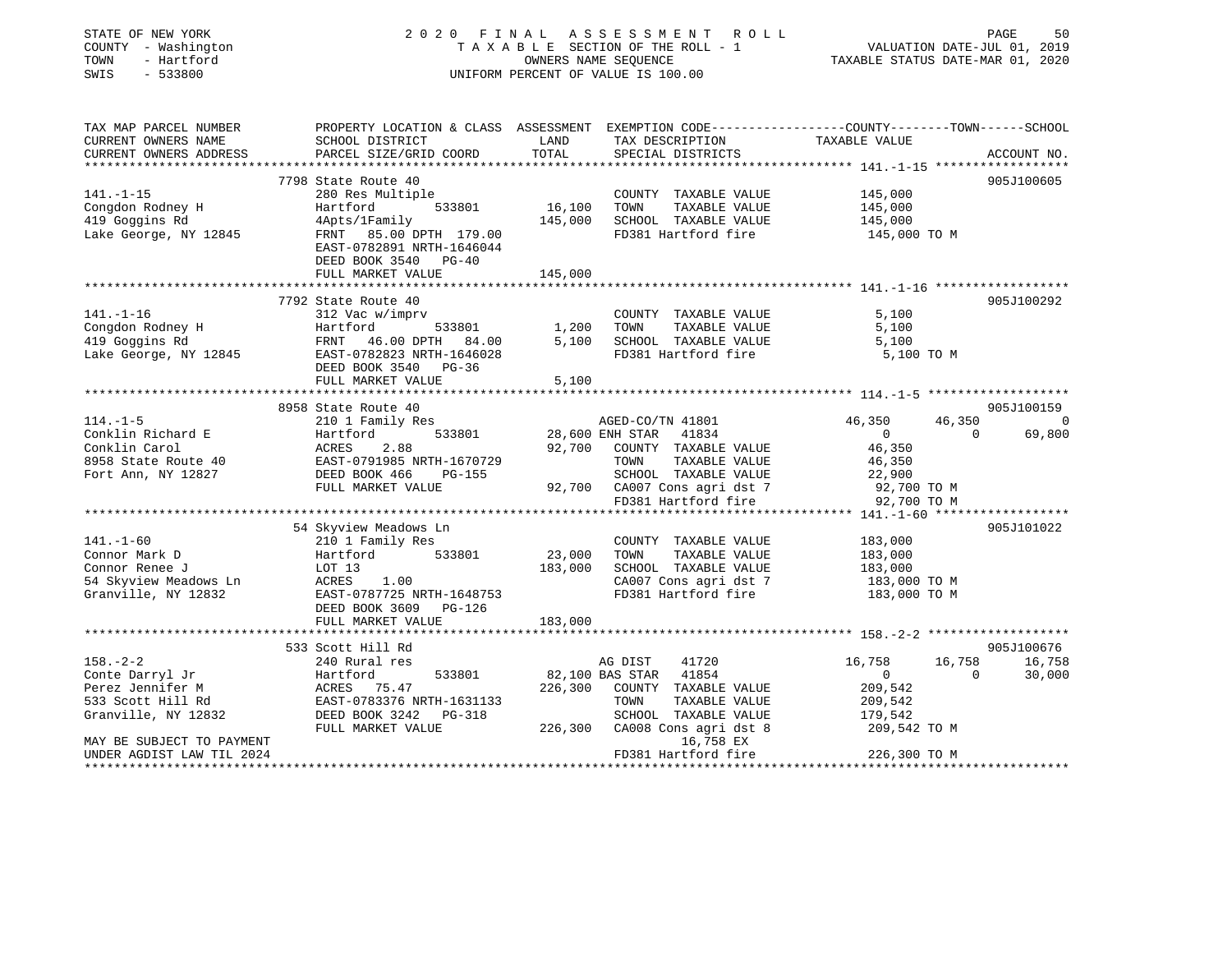### STATE OF NEW YORK 2 0 2 0 F I N A L A S S E S S M E N T R O L L PAGE 51 COUNTY - Washington T A X A B L E SECTION OF THE ROLL - 1 VALUATION DATE-JUL 01, 2019 TOWN - Hartford OWNERS NAME SEQUENCE TAXABLE STATUS DATE-MAR 01, 2020 SWIS - 533800 UNIFORM PERCENT OF VALUE IS 100.00

| TAX MAP PARCEL NUMBER  | PROPERTY LOCATION & CLASS ASSESSMENT EXEMPTION CODE----------------COUNTY-------TOWN------SCHOOL |             |                                                |                              |                |
|------------------------|--------------------------------------------------------------------------------------------------|-------------|------------------------------------------------|------------------------------|----------------|
| CURRENT OWNERS NAME    | SCHOOL DISTRICT                                                                                  | LAND        | TAX DESCRIPTION                                | TAXABLE VALUE                |                |
| CURRENT OWNERS ADDRESS | PARCEL SIZE/GRID COORD                                                                           | TOTAL       | SPECIAL DISTRICTS                              |                              | ACCOUNT NO.    |
|                        |                                                                                                  |             |                                                |                              |                |
|                        | 34 Skyview Meadows Ln                                                                            |             |                                                |                              | 905J101063     |
| $141. - 1 - 66.2$      | 210 1 Family Res                                                                                 |             | BAS STAR 41854                                 | $\overline{0}$               | $0 \t 30,000$  |
| Cook Andrew            | 533801<br>Hartford                                                                               | 26,600      | COUNTY TAXABLE VALUE                           | 240,000                      |                |
| Cook Elizabeth         | 2.21 BANK<br>ACRES                                                                               | 999 240,000 | TOWN<br>TAXABLE VALUE                          | 240,000                      |                |
| 34 Skyview Meadows Ln  | EAST-0787511 NRTH-1648381                                                                        |             | SCHOOL TAXABLE VALUE                           | 210,000                      |                |
| Granville, NY 12832    | DEED BOOK 3283 PG-259                                                                            |             | CA007 Cons agri dst 7                          | 240,000 TO M<br>240,000 TO M |                |
|                        | FULL MARKET VALUE                                                                                |             | 240,000 FD381 Hartford fire                    |                              |                |
|                        |                                                                                                  |             |                                                |                              |                |
|                        | County Route 19                                                                                  |             |                                                |                              | 905J101372     |
| $149. - 1 - 32.5$      | 314 Rural vac<10                                                                                 |             | COUNTY TAXABLE VALUE                           | 15,500                       |                |
| Cook Craig M           | 533801<br>Hartford                                                                               | 15,500      | TAXABLE VALUE<br>TOWN                          | 15,500                       |                |
| 9 Woodcrest Dr         | $P/O$ LOT $2$                                                                                    | 15,500      | SCHOOL TAXABLE VALUE                           | 15,500                       |                |
| Hudson, NH 03051       | ACRES 2.80                                                                                       |             | CA006 Cons agri dst 6<br>CA006 Cons agri dst 6 | 15,500 TO M                  |                |
|                        | EAST-0774433 NRTH-1637941                                                                        |             | FD381 Hartford fire                            | $15,500$ TO M                |                |
|                        | DEED BOOK 860<br>$PG-3$                                                                          |             |                                                |                              |                |
|                        | FULL MARKET VALUE                                                                                | 15,500      |                                                |                              |                |
|                        |                                                                                                  |             |                                                |                              |                |
|                        | 44 Marlboro Country Rd                                                                           |             |                                                |                              | 905J100206     |
| $141. - 3 - 40$        | 210 1 Family Res                                                                                 |             | COUNTY TAXABLE VALUE                           | 200,000                      |                |
| Cook Robert N          | Hartford<br>533801                                                                               | 29,600      | TOWN<br>TAXABLE VALUE                          | 200,000                      |                |
| Cook Carol A           | 812/217                                                                                          | 200,000     | SCHOOL TAXABLE VALUE                           | 200,000                      |                |
| 44 Marlboro Country Rd | 3.20<br>ACRES                                                                                    |             | FD381 Hartford fire                            | 200,000 TO M                 |                |
| Hartford, NY 12838     | EAST-0786266 NRTH-1642075                                                                        |             |                                                |                              |                |
|                        | DEED BOOK 3776 PG-180                                                                            |             |                                                |                              |                |
|                        | FULL MARKET VALUE                                                                                | 200,000     |                                                |                              |                |
|                        |                                                                                                  |             |                                                |                              |                |
|                        | 318 County Route 19                                                                              |             |                                                |                              | 905J101371     |
| $149. - 1 - 32.4$      | 210 1 Family Res                                                                                 |             | SOL/WINDSY 49500                               | 4,500                        | 4,500<br>4,500 |
| Coppens Thomas B       | 533801<br>Hartford                                                                               | 37,700      | COUNTY TAXABLE VALUE                           | 250,700                      |                |
| Coppens Elizabeth M    | LOT 1                                                                                            | 255,200     | TAXABLE VALUE<br>TOWN                          | 250,700                      |                |
| 318 County Route 19    | ACRES<br>5.50                                                                                    |             | SCHOOL TAXABLE VALUE                           | 250,700                      |                |
| Fort Ann, NY 12827     | EAST-0774258 NRTH-1638213                                                                        |             | CA006 Cons agri dst 6<br>FD381 Hartford fire   | 255,200 TO M                 |                |
|                        | DEED BOOK 645<br>PG-65                                                                           |             |                                                | 255,200 TO M                 |                |
|                        | FULL MARKET VALUE                                                                                | 255,200     |                                                |                              |                |
|                        |                                                                                                  |             |                                                |                              |                |
|                        | County Route 19                                                                                  |             |                                                |                              | 905J101395     |
| $149. - 1 - 32.8$      | 314 Rural vac<10                                                                                 |             | COUNTY TAXABLE VALUE                           | 14,700                       |                |
| Coppens Thomas B       | 533801<br>Hartford                                                                               | 14,700      | TOWN<br>TAXABLE VALUE                          | 14,700                       |                |
| Coppens Elizabeth M    | $P/O$ LOT 2B                                                                                     | 14,700      | SCHOOL TAXABLE VALUE                           | 14,700                       |                |
| 318 County Route 19    | 1.57<br>ACRES                                                                                    |             | CA006 Cons agri dst 6                          | 14,700 TO M                  |                |
| Fort Ann, NY 12827     | EAST-0774568 NRTH-1638165                                                                        |             | FD381 Hartford fire                            | 14,700 TO M                  |                |
|                        | DEED BOOK 866<br>PG-136                                                                          |             |                                                |                              |                |
|                        | FULL MARKET VALUE                                                                                | 14,700      |                                                |                              |                |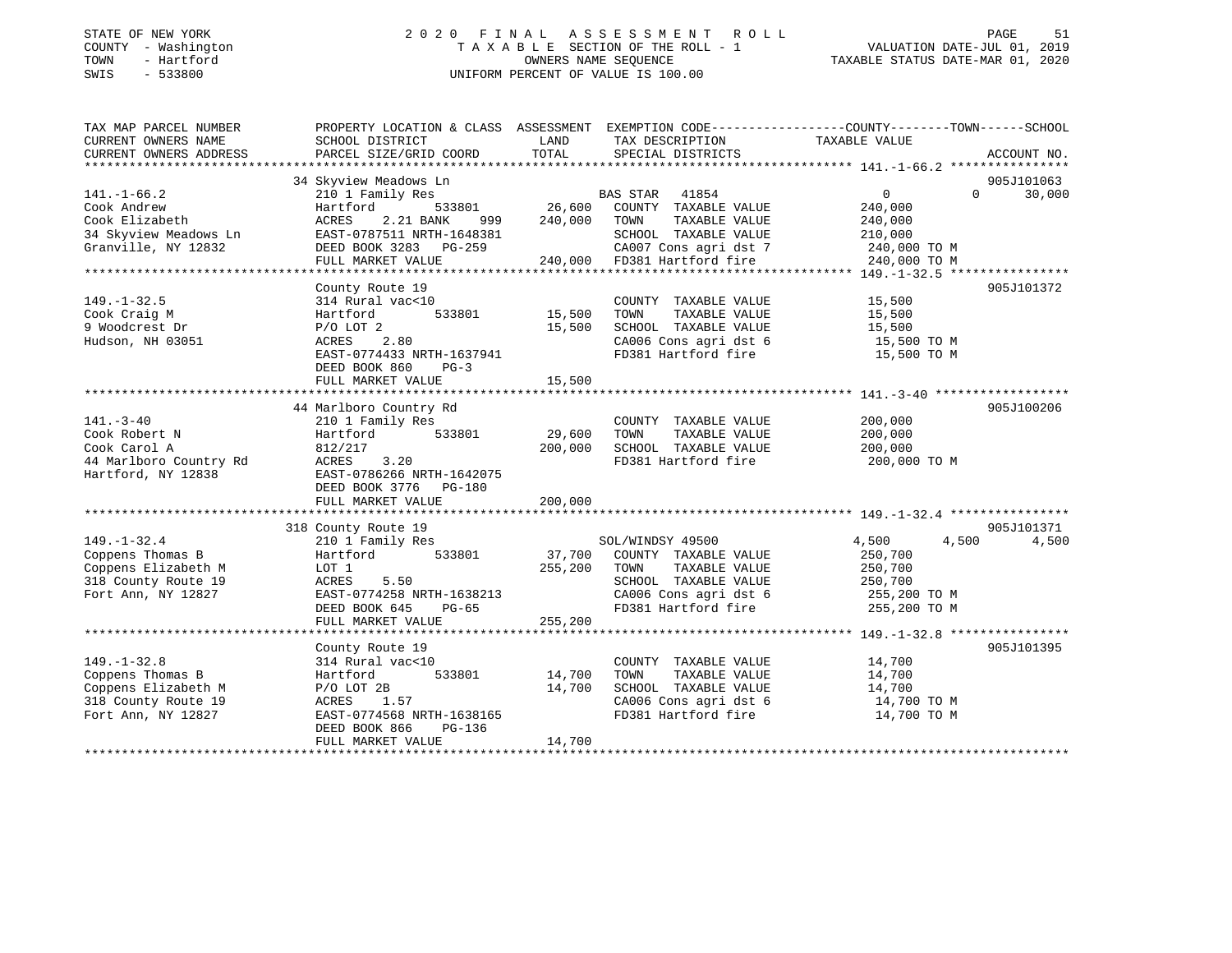| STATE OF NEW YORK |              |
|-------------------|--------------|
| COUNTY            | - Washington |
| TOWN              | - Hartford   |
| CMT C             | E33000       |

## STATE OF NEW YORK 2 0 2 0 F I N A L A S S E S S M E N T R O L L PAGE 52 COUNTY - Washington T A X A B L E SECTION OF THE ROLL - 1 VALUATION DATE-JUL 01, 2019 TOWN - Hartford OWNERS NAME SEQUENCE TAXABLE STATUS DATE-MAR 01, 2020 SWIS - 533800 UNIFORM PERCENT OF VALUE IS 100.00

| TAX MAP PARCEL NUMBER<br>CURRENT OWNERS NAME<br>CURRENT OWNERS ADDRESS                                    | SCHOOL DISTRICT<br>PARCEL SIZE/GRID COORD                                                                                                                                | LAND<br>TOTAL                | TAX DESCRIPTION<br>SPECIAL DISTRICTS                                                                                  | PROPERTY LOCATION & CLASS ASSESSMENT EXEMPTION CODE----------------COUNTY-------TOWN-----SCHOOL<br>TAXABLE VALUE<br>ACCOUNT NO. |
|-----------------------------------------------------------------------------------------------------------|--------------------------------------------------------------------------------------------------------------------------------------------------------------------------|------------------------------|-----------------------------------------------------------------------------------------------------------------------|---------------------------------------------------------------------------------------------------------------------------------|
| $149. - 1 - 32.15$<br>Coppens Thomas B<br>Coppens Elizabeth<br>318 County Route 19<br>Fort Ann, NY 12827  | County Route 19<br>311 Res vac land<br>533801<br>Hartford<br>778/253 876/194<br>ACRES<br>8.96<br>EAST-0773476 NRTH-1637797<br>DEED BOOK 3763 PG-85<br>FULL MARKET VALUE  | 11,700<br>11,700<br>11,700   | COUNTY TAXABLE VALUE<br>TOWN<br>TAXABLE VALUE<br>SCHOOL TAXABLE VALUE<br>CA006 Cons agri dst 6<br>FD381 Hartford fire | 11,700<br>11,700<br>11,700<br>11,700 TO M<br>11,700 TO M                                                                        |
| $149. - 1 - 52.1$<br>Coppens Thomas B<br>Coppens Elizabeth M<br>318 County Route 19<br>Fort Ann, NY 12827 | County Route 19/OFF<br>311 Res vac land<br>533801<br>Hartford<br>ACRES<br>8.70<br>EAST-0773073 NRTH-1637248<br>DEED BOOK 3292 PG-173<br>FULL MARKET VALUE                | 10,900<br>10,900<br>10,900   | COUNTY TAXABLE VALUE<br>TOWN<br>TAXABLE VALUE<br>SCHOOL TAXABLE VALUE<br>CA006 Cons agri dst 6<br>FD381 Hartford fire | 10,900<br>10,900<br>10,900<br>10,900 TO M<br>10,900 TO M                                                                        |
| $149. - 1 - 53.8$<br>Coppens Thomas B<br>Coppens Elizabeth<br>318 County Route 19<br>Fort Ann, NY 12827   | County Route 19<br>314 Rural vac<10<br>533801<br>Hartford<br>LOT 1<br>876-70<br>8.10<br>ACRES<br>EAST-0773885 NRTH-1638361<br>DEED BOOK 2723 PG-133<br>FULL MARKET VALUE | 17,600<br>17,600<br>17,600   | COUNTY TAXABLE VALUE<br>TAXABLE VALUE<br>TOWN<br>SCHOOL TAXABLE VALUE<br>CA006 Cons agri dst 6<br>FD381 Hartford fire | 17,600<br>17,600<br>17,600<br>17,600 TO M<br>17,600 TO M                                                                        |
| $132. - 2 - 12.1$<br>Corey Donna R<br>8149 State Route 40<br>Granville, NY 12832                          | 8149 State Route 40<br>210 1 Family Res<br>Hartford 533801<br>650/126-130<br>ACRES<br>3.00<br>EAST-0787639 NRTH-1653621<br>DEED BOOK 3508 PG-275<br>FULL MARKET VALUE    | 30,600<br>155,600<br>155,600 | COUNTY TAXABLE VALUE<br>TOWN<br>TAXABLE VALUE<br>SCHOOL TAXABLE VALUE<br>CA007 Cons agri dst 7<br>FD381 Hartford fire | 905J100260<br>155,600<br>155,600<br>155,600<br>155,600 TO M<br>155,600 TO M                                                     |
| $148. - 1 - 6.4$<br>Cornell Carol<br>Cornell Jeffrey J<br>3341 State Route 196<br>Fort Ann, NY 12827      | State Route 196<br>314 Rural vac<10<br>533801<br>Hartford<br>LOT 4<br>5.10<br>ACRES<br>EAST-0768648 NRTH-1640162<br>DEED BOOK 815<br>$PG-8$<br>FULL MARKET VALUE         | 15,100<br>15,100<br>15,100   | COUNTY TAXABLE VALUE<br>TOWN<br>TAXABLE VALUE<br>SCHOOL TAXABLE VALUE<br>FD381 Hartford fire                          | 15,100<br>15,100<br>15,100<br>15,100 TO M                                                                                       |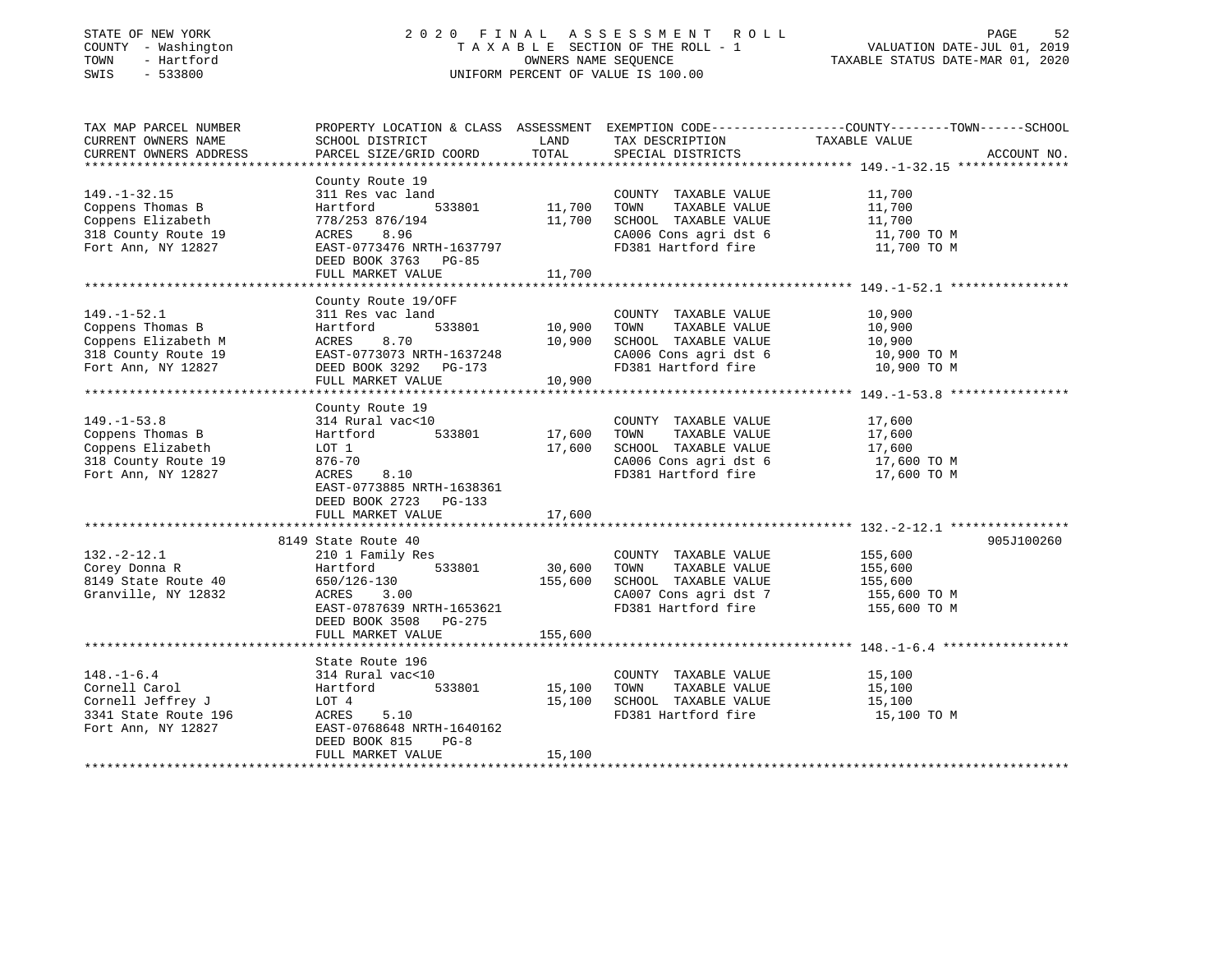## STATE OF NEW YORK 2 0 2 0 F I N A L A S S E S S M E N T R O L L PAGE 53 COUNTY - Washington T A X A B L E SECTION OF THE ROLL - 1 VALUATION DATE-JUL 01, 2019 TOWN - Hartford OWNERS NAME SEQUENCE TAXABLE STATUS DATE-MAR 01, 2020 SWIS - 533800 UNIFORM PERCENT OF VALUE IS 100.00

| TAX MAP PARCEL NUMBER<br>CURRENT OWNERS NAME<br>CURRENT OWNERS ADDRESS | PROPERTY LOCATION & CLASS ASSESSMENT EXEMPTION CODE----------------COUNTY-------TOWN------SCHOOL<br>SCHOOL DISTRICT<br>PARCEL SIZE/GRID COORD | LAND<br>TOTAL | TAX DESCRIPTION<br>SPECIAL DISTRICTS | TAXABLE VALUE     | ACCOUNT NO.        |
|------------------------------------------------------------------------|-----------------------------------------------------------------------------------------------------------------------------------------------|---------------|--------------------------------------|-------------------|--------------------|
|                                                                        |                                                                                                                                               |               |                                      |                   |                    |
|                                                                        | 3341 State Route 196                                                                                                                          |               |                                      |                   | 905J100150         |
| $148. - 1 - 7$                                                         | 210 1 Family Res                                                                                                                              |               | BAS STAR 41854                       | $\overline{0}$    | $\Omega$<br>30,000 |
| Cornell Donald J LE                                                    | Hartford 533801 39,000 COUNTY TAXABLE VALUE                                                                                                   |               |                                      | 187,400           |                    |
| Cornell Carol A LE                                                     | 3293/213                                                                                                                                      | 187,400 TOWN  | TAXABLE VALUE                        | 187,400           |                    |
| 3341 State Route 196                                                   | ACRES 9.00                                                                                                                                    |               | SCHOOL TAXABLE VALUE                 | 157,400           |                    |
| Fort Ann, NY 12827                                                     | EAST-0768897 NRTH-1640653                                                                                                                     |               | FD381 Hartford fire                  | 187,400 TO M      |                    |
|                                                                        | DEED BOOK 3345 PG-131                                                                                                                         |               |                                      |                   |                    |
|                                                                        | FULL MARKET VALUE                                                                                                                             | 187,400       |                                      |                   |                    |
|                                                                        |                                                                                                                                               |               |                                      |                   |                    |
| $150. - 1 - 29.6$                                                      | Pope Hill Rd<br>210 1 Family Res                                                                                                              |               | COUNTY TAXABLE VALUE 36,200          |                   |                    |
| Cornell Glenn S                                                        | Argyle 532001                                                                                                                                 | 36,200        | TOWN<br>TAXABLE VALUE                |                   |                    |
| Cornell Karen M                                                        | 654/211-214                                                                                                                                   | 36,200        | SCHOOL TAXABLE VALUE                 | 36,200<br>36, 200 |                    |
|                                                                        |                                                                                                                                               |               |                                      |                   |                    |
| 16 Bly Ave                                                             | ACRES<br>6.26                                                                                                                                 |               | CA006 Cons agri dst 6                | 36,200 TO M       |                    |
| Hudson Falls, NY 12839                                                 | EAST-0781509 NRTH-1633362                                                                                                                     |               | FD381 Hartford fire                  | 36,200 TO M       |                    |
|                                                                        | DEED BOOK 3787 PG-319                                                                                                                         |               |                                      |                   |                    |
|                                                                        | FULL MARKET VALUE                                                                                                                             | 36,200        |                                      |                   |                    |
|                                                                        | 3188 County Route 43                                                                                                                          |               |                                      |                   | 905J101422         |
| $148. - 1 - 8.1$                                                       | 240 Rural res                                                                                                                                 |               | BAS STAR 41854                       | $\overline{0}$    | 30,000<br>$\cap$   |
| Cornell Jeffrey J                                                      | Hartford 533801                                                                                                                               |               | 49,600 COUNTY TAXABLE VALUE          | 184,000           |                    |
| Cornell Lisa                                                           | 621/261                                                                                                                                       | 184,000 TOWN  | TAXABLE VALUE                        | 184,000           |                    |
| 3188 County Route 43                                                   | ACRES 20.73                                                                                                                                   |               | SCHOOL TAXABLE VALUE                 | 154,000           |                    |
| Fort Ann, NY 12827                                                     | EAST-0765538 NRTH-1638891                                                                                                                     |               | FD381 Hartford fire                  | 184,000 TO M      |                    |
|                                                                        | DEED BOOK 621 PG-263                                                                                                                          |               |                                      |                   |                    |
|                                                                        | FULL MARKET VALUE                                                                                                                             | 184,000       |                                      |                   |                    |
|                                                                        |                                                                                                                                               |               |                                      |                   |                    |
|                                                                        | Swamp Ln                                                                                                                                      |               |                                      |                   | 905J101280         |
| $149. - 1 - 30.22$                                                     | 314 Rural vac<10                                                                                                                              |               | COUNTY TAXABLE VALUE                 | 26,500            |                    |
| Cornell Jeffrey J                                                      | 533801<br>Hartford                                                                                                                            | 26,500        | TOWN<br>TAXABLE VALUE                | 26,500            |                    |
| Cornell Lisa                                                           | LOT 22                                                                                                                                        | 26,500        | SCHOOL TAXABLE VALUE                 | 26,500            |                    |
| 3188 County Route 43                                                   | ACRES<br>5.13                                                                                                                                 |               |                                      |                   |                    |
| Fort Ann, NY 12827                                                     | EAST-0776658 NRTH-1635314                                                                                                                     |               | FD381 Hartford fire                  | 26,500 TO M       |                    |
|                                                                        | DEED BOOK 531 PG-267                                                                                                                          |               |                                      |                   |                    |
|                                                                        | FULL MARKET VALUE                                                                                                                             | 26,500        |                                      |                   |                    |
|                                                                        |                                                                                                                                               |               |                                      |                   |                    |
|                                                                        | 3391 State Route 196                                                                                                                          |               |                                      |                   | 905J101166         |
| $139. -4 - 4.2$                                                        | 240 Rural res                                                                                                                                 |               | COUNTY TAXABLE VALUE                 | 51,800            |                    |
| Cosey Marguerite M                                                     | 533801<br>Hartford                                                                                                                            | 26,400        | TOWN<br>TAXABLE VALUE                | 51,800            |                    |
| Bannon Leslie M                                                        | $139. - 1 - 4.2$                                                                                                                              | 51,800        | SCHOOL TAXABLE VALUE                 | 51,800            |                    |
| 10501 State Route 22                                                   | ACRES 13.80                                                                                                                                   |               | FD381 Hartford fire                  | 51,800 TO M       |                    |
| Granville, NY 12832                                                    | EAST-0767508 NRTH-1642280                                                                                                                     |               |                                      |                   |                    |
|                                                                        | DEED BOOK 2155 PG-321                                                                                                                         |               |                                      |                   |                    |
|                                                                        | FULL MARKET VALUE                                                                                                                             | 51,800        |                                      |                   |                    |
|                                                                        |                                                                                                                                               |               |                                      |                   |                    |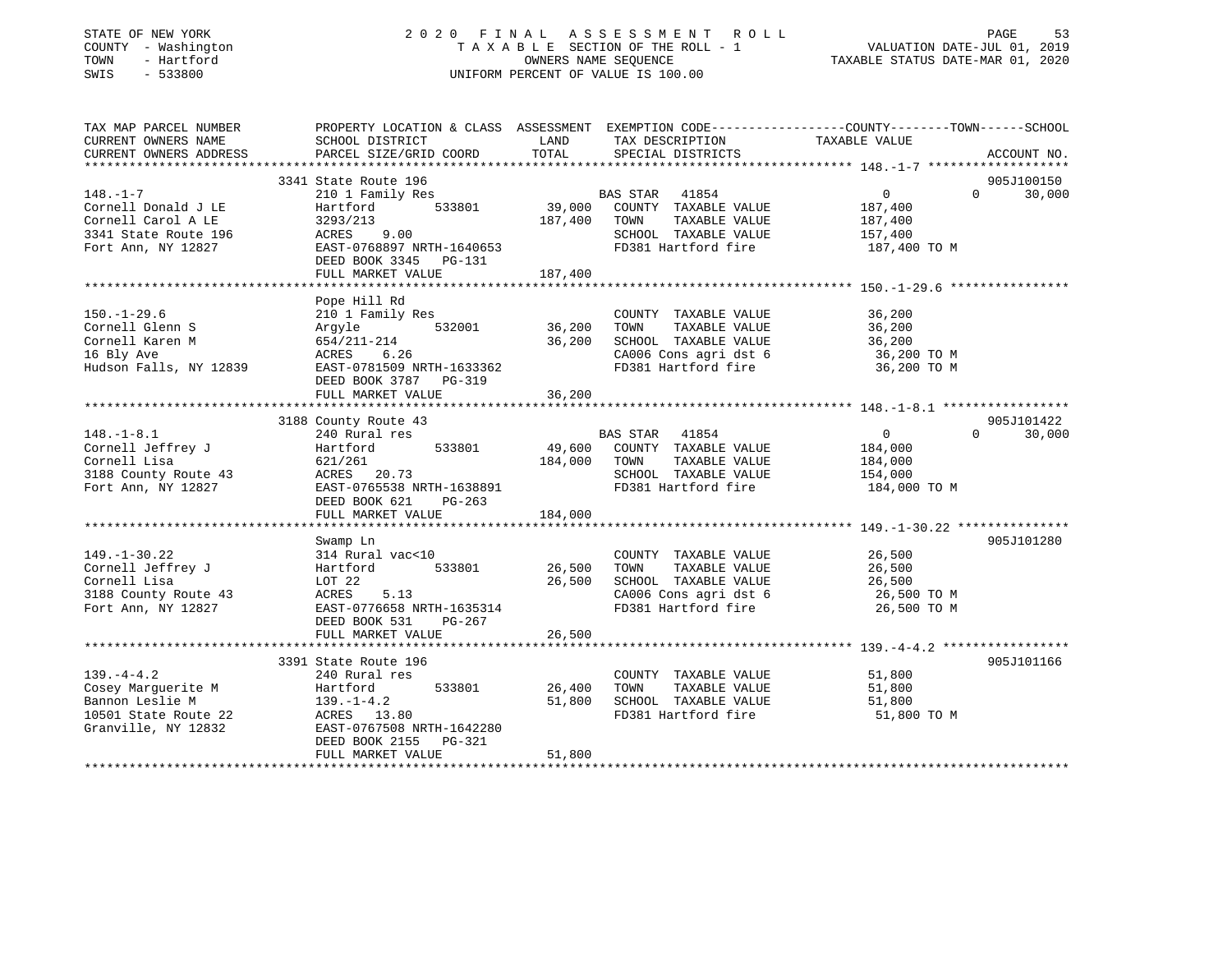| STATE OF NEW YORK<br>COUNTY - Washington<br>- Hartford<br>TOWN<br>SWIS<br>$-533800$ | 2020 FINAL ASSESSMENT                                                                            |               | TAXABLE SECTION OF THE ROLL - 1<br>OWNERS NAME SEQUENCE<br>UNIFORM PERCENT OF VALUE IS 100.00 | ROLL                  | VALUATION DATE-JUL 01, 2019<br>TAXABLE STATUS DATE-MAR 01, 2020 |                  | PAGE<br>54                       |
|-------------------------------------------------------------------------------------|--------------------------------------------------------------------------------------------------|---------------|-----------------------------------------------------------------------------------------------|-----------------------|-----------------------------------------------------------------|------------------|----------------------------------|
| TAX MAP PARCEL NUMBER                                                               | PROPERTY LOCATION & CLASS ASSESSMENT EXEMPTION CODE-----------------COUNTY-------TOWN-----SCHOOL |               |                                                                                               |                       |                                                                 |                  |                                  |
| CURRENT OWNERS NAME<br>CURRENT OWNERS ADDRESS                                       | SCHOOL DISTRICT<br>PARCEL SIZE/GRID COORD                                                        | LAND<br>TOTAL | SPECIAL DISTRICTS                                                                             | TAX DESCRIPTION       | TAXABLE VALUE                                                   |                  | ACCOUNT NO.                      |
|                                                                                     | State Route 196                                                                                  |               |                                                                                               |                       |                                                                 |                  |                                  |
| $139. -4 - 4.6$                                                                     | 692 Road/str/hwy                                                                                 |               | RPTL1138                                                                                      | 29700                 | 1,200                                                           | 1,200            | 1,200                            |
| Cosey Marquerite M                                                                  | Hartford<br>533801                                                                               | 1,200         | COUNTY TAXABLE VALUE                                                                          |                       | $\overline{0}$                                                  |                  |                                  |
| Bannon Leslie E                                                                     | Roadway                                                                                          | 1,200         | TOWN                                                                                          | TAXABLE VALUE         | $\Omega$                                                        |                  |                                  |
| 10501 State Route 22                                                                | $139. - 1 - 4.6$                                                                                 |               | SCHOOL TAXABLE VALUE                                                                          |                       | $\mathbf 0$                                                     |                  |                                  |
| Granville, NY 12832                                                                 | 2.67<br>ACRES                                                                                    |               | FD381 Hartford fire                                                                           |                       |                                                                 | 0 TO M           |                                  |
|                                                                                     | EAST-0768994 NRTH-1642270                                                                        |               |                                                                                               | 1,200 EX              |                                                                 |                  |                                  |
|                                                                                     | DEED BOOK 847<br>PG-117                                                                          |               |                                                                                               |                       |                                                                 |                  |                                  |
|                                                                                     | FULL MARKET VALUE                                                                                | 1,200         |                                                                                               |                       |                                                                 |                  |                                  |
|                                                                                     | *****************************                                                                    |               |                                                                                               |                       |                                                                 |                  |                                  |
|                                                                                     | Mcdougal Rd OFF                                                                                  |               |                                                                                               |                       |                                                                 |                  | 905J100437                       |
| $148. - 1 - 20$                                                                     | 314 Rural vac<10                                                                                 |               | COUNTY TAXABLE VALUE                                                                          |                       | 2,800                                                           |                  |                                  |
| County Rt 43 Compost LLC                                                            | Hartford<br>533801                                                                               | 2,800         | TOWN                                                                                          | TAXABLE VALUE         | 2,800                                                           |                  |                                  |
| 15 Hall Rd                                                                          | 5.50<br>ACRES                                                                                    | 2,800         | SCHOOL TAXABLE VALUE                                                                          |                       | 2,800                                                           |                  |                                  |
| Queensbury, NY 12804                                                                | EAST-0766293 NRTH-1632365                                                                        |               |                                                                                               | CA006 Cons agri dst 6 | 2,800 TO M                                                      |                  |                                  |
|                                                                                     | DEED BOOK 4004 PG-287                                                                            |               | FD381 Hartford fire                                                                           |                       | 2,800 TO M                                                      |                  |                                  |
|                                                                                     | FULL MARKET VALUE<br>*********************                                                       | 2,800         |                                                                                               |                       |                                                                 |                  |                                  |
|                                                                                     |                                                                                                  |               |                                                                                               |                       |                                                                 |                  |                                  |
|                                                                                     | 83 Camp A Way                                                                                    |               |                                                                                               |                       |                                                                 |                  | 905J100531                       |
| $142. - 1 - 36$<br>Courville Mark ETAL                                              | 240 Rural res<br>533801<br>Hartford                                                              |               | VET WAR CT 41121<br>14,800 AGED-CO/TN 41801                                                   |                       | 11,805<br>33,448                                                | 11,805<br>33,448 | $\overline{0}$<br>$\overline{0}$ |
| McIntosh Andrew J ETAL                                                              | ACRES 11.75                                                                                      |               | 78,700 AGED-SCH 41804                                                                         |                       | $\overline{0}$                                                  | $\overline{0}$   | 27,545                           |
| PO Box 205                                                                          | EAST-0791613 NRTH-1646377                                                                        |               | ENH STAR                                                                                      | 41834                 | $\overline{0}$                                                  | $\Omega$         | 51,155                           |
| Hartford, NY 12838                                                                  | DEED BOOK 2635 PG-195                                                                            |               | COUNTY TAXABLE VALUE                                                                          |                       | 33,447                                                          |                  |                                  |
|                                                                                     | FULL MARKET VALUE                                                                                | 78,700        | TOWN                                                                                          | TAXABLE VALUE         | 33,447                                                          |                  |                                  |
|                                                                                     |                                                                                                  |               | SCHOOL TAXABLE VALUE                                                                          |                       | $\circ$                                                         |                  |                                  |
|                                                                                     |                                                                                                  |               |                                                                                               | FD381 Hartford fire   | 78,700 TO M                                                     |                  |                                  |
|                                                                                     |                                                                                                  |               |                                                                                               |                       |                                                                 |                  |                                  |
|                                                                                     | 172 Gilchrist Hill Rd                                                                            |               |                                                                                               |                       |                                                                 |                  | 905J100137                       |
| $141. - 3 - 50$                                                                     | 210 1 Family Res                                                                                 |               | <b>BAS STAR</b>                                                                               | 41854                 | $\overline{0}$                                                  | $\Omega$         | 30,000                           |
| Crawford Wayne M                                                                    | 533801<br>Hartford                                                                               | 26,800        | COUNTY TAXABLE VALUE                                                                          |                       | 114,300                                                         |                  |                                  |
| 172 Gilchrist Hill Rd                                                               | LOT 1                                                                                            | 114,300       | TOWN                                                                                          | TAXABLE VALUE         | 114,300                                                         |                  |                                  |
| Hartford, NY 12838                                                                  | ACRES<br>2.25                                                                                    |               | SCHOOL TAXABLE VALUE                                                                          |                       | 84,300                                                          |                  |                                  |
|                                                                                     | EAST-0784535 NRTH-1642766                                                                        |               | FD381 Hartford fire                                                                           |                       | 114,300 TO M                                                    |                  |                                  |
|                                                                                     | DEED BOOK 738<br>PG-211                                                                          |               |                                                                                               |                       |                                                                 |                  |                                  |
|                                                                                     | FULL MARKET VALUE                                                                                | 114,300       |                                                                                               |                       |                                                                 |                  |                                  |
|                                                                                     |                                                                                                  |               |                                                                                               |                       |                                                                 |                  |                                  |
|                                                                                     | 8136 State Route 40                                                                              |               |                                                                                               |                       |                                                                 |                  | 905J100425                       |
| $132.15 - 2 - 4$                                                                    | 442 MiniWhseSelf                                                                                 |               | COUNTY TAXABLE VALUE                                                                          |                       | 144,400                                                         |                  |                                  |
| CRN Self Storage, LLC                                                               | 533801<br>Hartford                                                                               | 39,600        | TOWN                                                                                          | TAXABLE VALUE         | 144,400                                                         |                  |                                  |
| PO Box 42                                                                           | ACRES<br>2.69                                                                                    | 144,400       | SCHOOL TAXABLE VALUE                                                                          |                       | 144,400                                                         |                  |                                  |
| Argyle, NY 12809                                                                    | EAST-0787801 NRTH-1652888                                                                        |               |                                                                                               | CA007 Cons agri dst 7 | 144,400 TO M                                                    |                  |                                  |
|                                                                                     | DEED BOOK 3464<br>PG-208                                                                         |               | FD381 Hartford fire                                                                           |                       | 144,400 TO M                                                    |                  |                                  |
|                                                                                     | FULL MARKET VALUE                                                                                | 144,400       |                                                                                               |                       |                                                                 |                  |                                  |
|                                                                                     |                                                                                                  |               |                                                                                               |                       |                                                                 |                  |                                  |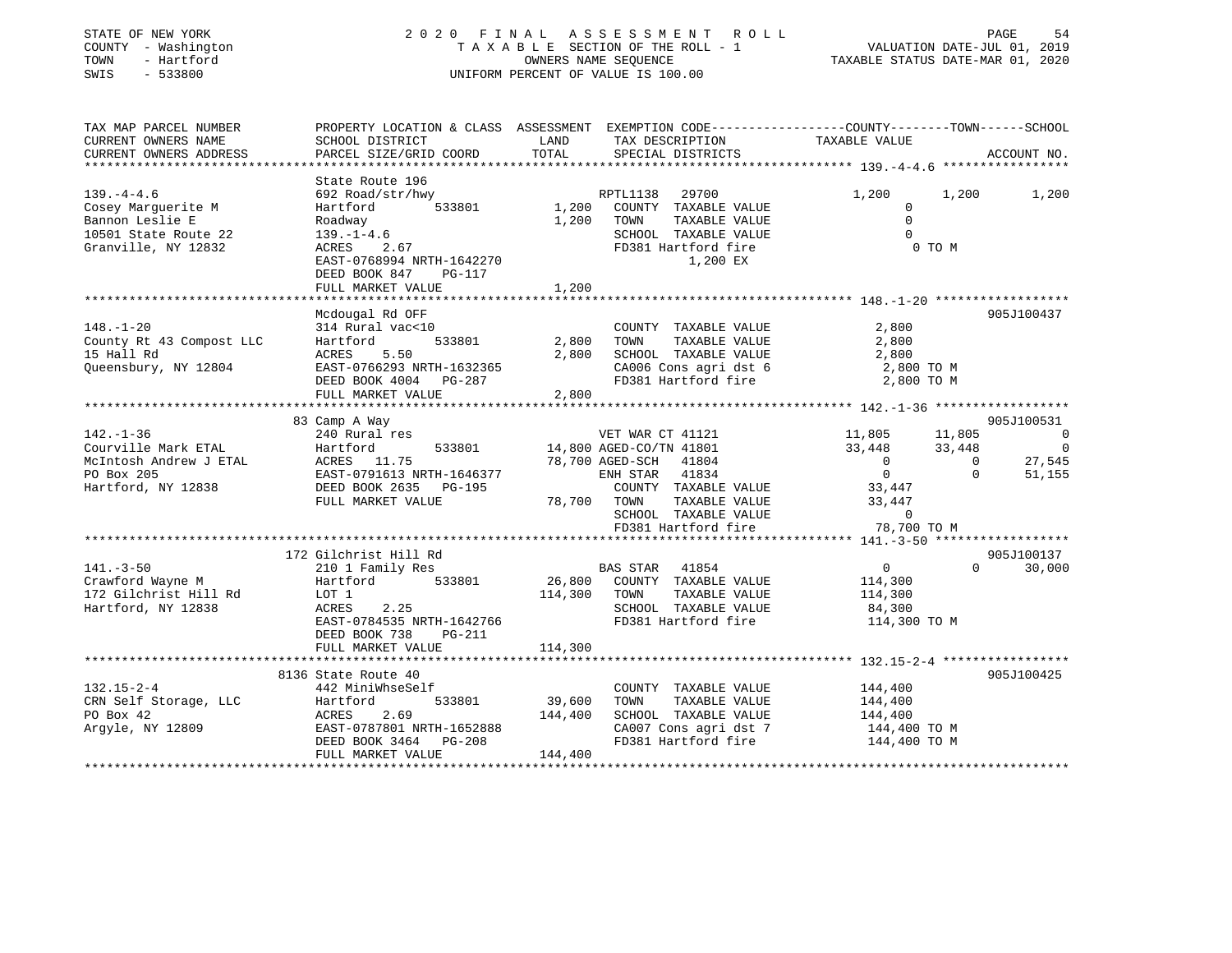### STATE OF NEW YORK 2 0 2 0 F I N A L A S S E S S M E N T R O L L PAGE 55 COUNTY - Washington T A X A B L E SECTION OF THE ROLL - 1 VALUATION DATE-JUL 01, 2019 TOWN - Hartford OWNERS NAME SEQUENCE TAXABLE STATUS DATE-MAR 01, 2020 SWIS - 533800 UNIFORM PERCENT OF VALUE IS 100.00

| TAX MAP PARCEL NUMBER                             | PROPERTY LOCATION & CLASS ASSESSMENT EXEMPTION CODE---------------COUNTY-------TOWN------SCHOOL                                                                                                                                                                                                                                                                                                                                      |        |                                                                                                                                             |                                              |             |
|---------------------------------------------------|--------------------------------------------------------------------------------------------------------------------------------------------------------------------------------------------------------------------------------------------------------------------------------------------------------------------------------------------------------------------------------------------------------------------------------------|--------|---------------------------------------------------------------------------------------------------------------------------------------------|----------------------------------------------|-------------|
| CURRENT OWNERS NAME                               |                                                                                                                                                                                                                                                                                                                                                                                                                                      |        |                                                                                                                                             |                                              |             |
| CURRENT OWNERS ADDRESS                            |                                                                                                                                                                                                                                                                                                                                                                                                                                      |        |                                                                                                                                             |                                              | ACCOUNT NO. |
|                                                   |                                                                                                                                                                                                                                                                                                                                                                                                                                      |        |                                                                                                                                             |                                              |             |
|                                                   | 236 Dick Hill Rd                                                                                                                                                                                                                                                                                                                                                                                                                     |        |                                                                                                                                             |                                              | 905J100496  |
|                                                   |                                                                                                                                                                                                                                                                                                                                                                                                                                      |        |                                                                                                                                             |                                              |             |
|                                                   |                                                                                                                                                                                                                                                                                                                                                                                                                                      |        |                                                                                                                                             |                                              |             |
|                                                   |                                                                                                                                                                                                                                                                                                                                                                                                                                      |        |                                                                                                                                             |                                              |             |
|                                                   | $\begin{array}{ccccccccc} \text{132.-2-32} & \text{230 DICK HILLT K4} & \text{323 Vacant rural} & \text{COUNTYT TAXABLE VALUE} & \text{34,700} \\ \text{Crossman John F} & \text{Hartford} & \text{533801} & \text{34,700 T0NN} & \text{TAXABLE VALUE} & \text{34,700} \\ \text{20 John St} & \text{ACRES} & \text{34,40} & \text{34,700} & \text{SCHOOL TAXABLE VALUE} & \text{34,700} \\ \text{Cohoes, NY 12047} & \text{ESST -07$ |        | FD381 Hartford fire 34,700 TO M                                                                                                             |                                              |             |
|                                                   | DEED BOOK 20191 PG-27034                                                                                                                                                                                                                                                                                                                                                                                                             |        |                                                                                                                                             |                                              |             |
|                                                   | FULL MARKET VALUE                                                                                                                                                                                                                                                                                                                                                                                                                    | 34,700 |                                                                                                                                             |                                              |             |
|                                                   |                                                                                                                                                                                                                                                                                                                                                                                                                                      |        |                                                                                                                                             |                                              |             |
|                                                   | Dick Hill Rd OFF                                                                                                                                                                                                                                                                                                                                                                                                                     |        |                                                                                                                                             |                                              |             |
|                                                   |                                                                                                                                                                                                                                                                                                                                                                                                                                      |        |                                                                                                                                             |                                              |             |
|                                                   |                                                                                                                                                                                                                                                                                                                                                                                                                                      |        |                                                                                                                                             |                                              |             |
|                                                   |                                                                                                                                                                                                                                                                                                                                                                                                                                      |        | COUNTY TAXABLE VALUE 8,400<br>533801 8,400 TOWN TAXABLE VALUE 8,400<br>8,400 SCHOOL TAXABLE VALUE 8,400<br>8,400 8,400 SCHOOL TAXABLE VALUE |                                              |             |
|                                                   | $\begin{array}{lllllllllllll} 132.-2-32.1 & 322 {\rm~Rural} & 3220 & 1000 & 533801 & 8\,,400 \\ \hline \text{Crossman John F} & & & & \text{Hartford} & 533801 & 8\,,400 \\ \text{20 John St} & & & & \text{ACRES} & 14.32 & 8\,,400 \\ \text{Cohoes, NY } 12047 & & & & \text{EAST}-0792731 {\rm~nRTH}-1651300 & \\ & & & & & \text{DEED BOK} & 20191 & 9G-27034 & \end{array$                                                      |        | FD381 Hartford fire 6,400 TO M                                                                                                              |                                              |             |
|                                                   |                                                                                                                                                                                                                                                                                                                                                                                                                                      |        |                                                                                                                                             |                                              |             |
|                                                   | FULL MARKET VALUE                                                                                                                                                                                                                                                                                                                                                                                                                    | 8,400  |                                                                                                                                             |                                              |             |
|                                                   |                                                                                                                                                                                                                                                                                                                                                                                                                                      |        |                                                                                                                                             |                                              |             |
|                                                   |                                                                                                                                                                                                                                                                                                                                                                                                                                      |        |                                                                                                                                             |                                              |             |
|                                                   |                                                                                                                                                                                                                                                                                                                                                                                                                                      |        | COUNTY TAXABLE VALUE 11,100                                                                                                                 |                                              |             |
|                                                   |                                                                                                                                                                                                                                                                                                                                                                                                                                      |        | $\begin{tabular}{lcccccc} \bf 533801 & 11,100 & TOWN & TAXABLE VALUE & 11,100 \\ 11,100 & SCHOOL & TAXABLE VALUE & 11,100 \\ \end{tabular}$ |                                              |             |
|                                                   |                                                                                                                                                                                                                                                                                                                                                                                                                                      |        | FD381 Hartford fire 11,100 TO M                                                                                                             |                                              |             |
|                                                   |                                                                                                                                                                                                                                                                                                                                                                                                                                      |        |                                                                                                                                             |                                              |             |
|                                                   |                                                                                                                                                                                                                                                                                                                                                                                                                                      |        |                                                                                                                                             |                                              |             |
|                                                   |                                                                                                                                                                                                                                                                                                                                                                                                                                      |        |                                                                                                                                             |                                              |             |
|                                                   | 242 Dick Hill Rd                                                                                                                                                                                                                                                                                                                                                                                                                     |        |                                                                                                                                             |                                              |             |
|                                                   |                                                                                                                                                                                                                                                                                                                                                                                                                                      |        |                                                                                                                                             |                                              |             |
|                                                   |                                                                                                                                                                                                                                                                                                                                                                                                                                      |        |                                                                                                                                             |                                              |             |
|                                                   |                                                                                                                                                                                                                                                                                                                                                                                                                                      |        |                                                                                                                                             |                                              |             |
|                                                   | 132.-2-32.3<br>Crossman John F 111 Ku 311 Res vac land<br>20 John St FRNT 105.00 DPTH 170.00<br>20 John St FRNT 105.00 DPTH 170.00<br>20 SCHOOL TAXABLE VALUE 300<br>20 John St FRNT 105.00 DPTH 170.00<br>20 SCHOOL TAXABLE VALUE 300<br>20                                                                                                                                                                                         |        | FD381 Hartford fire 300 TO M                                                                                                                |                                              |             |
|                                                   | DEED BOOK 20191 PG-27034                                                                                                                                                                                                                                                                                                                                                                                                             |        |                                                                                                                                             |                                              |             |
|                                                   | FULL MARKET VALUE 300                                                                                                                                                                                                                                                                                                                                                                                                                |        |                                                                                                                                             |                                              |             |
|                                                   |                                                                                                                                                                                                                                                                                                                                                                                                                                      |        |                                                                                                                                             |                                              |             |
|                                                   | Dick Hill Rd                                                                                                                                                                                                                                                                                                                                                                                                                         |        |                                                                                                                                             |                                              |             |
| $132. - 2 - 32.5$                                 | 311 Res vac land                                                                                                                                                                                                                                                                                                                                                                                                                     |        | COUNTY TAXABLE VALUE 10,800                                                                                                                 |                                              |             |
|                                                   | 533801 10,800<br>Hartford                                                                                                                                                                                                                                                                                                                                                                                                            |        | TOWN                                                                                                                                        |                                              |             |
| Crossman John F<br>20 John St<br>Cohoes, NY 12047 | Survey12962<br>FRNT 208.00 DPTH 208.00 10,800 SCHOOL TAXABLE VALUE<br>ROPES 0.00 DPTH 208.00 FD381 Hartford fire                                                                                                                                                                                                                                                                                                                     |        |                                                                                                                                             | TAXABLE VALUE 10,800<br>TAXABLE VALUE 10,800 |             |
|                                                   |                                                                                                                                                                                                                                                                                                                                                                                                                                      |        | FD381 Hartford fire 10,800 TO M                                                                                                             |                                              |             |
|                                                   | ACRES 0.83                                                                                                                                                                                                                                                                                                                                                                                                                           |        |                                                                                                                                             |                                              |             |
|                                                   | EAST-0790968 NRTH-1651632                                                                                                                                                                                                                                                                                                                                                                                                            |        |                                                                                                                                             |                                              |             |
|                                                   | DEED BOOK 20191 PG-27034                                                                                                                                                                                                                                                                                                                                                                                                             |        |                                                                                                                                             |                                              |             |
|                                                   | FULL MARKET VALUE                                                                                                                                                                                                                                                                                                                                                                                                                    | 10,800 |                                                                                                                                             |                                              |             |
|                                                   |                                                                                                                                                                                                                                                                                                                                                                                                                                      |        |                                                                                                                                             |                                              |             |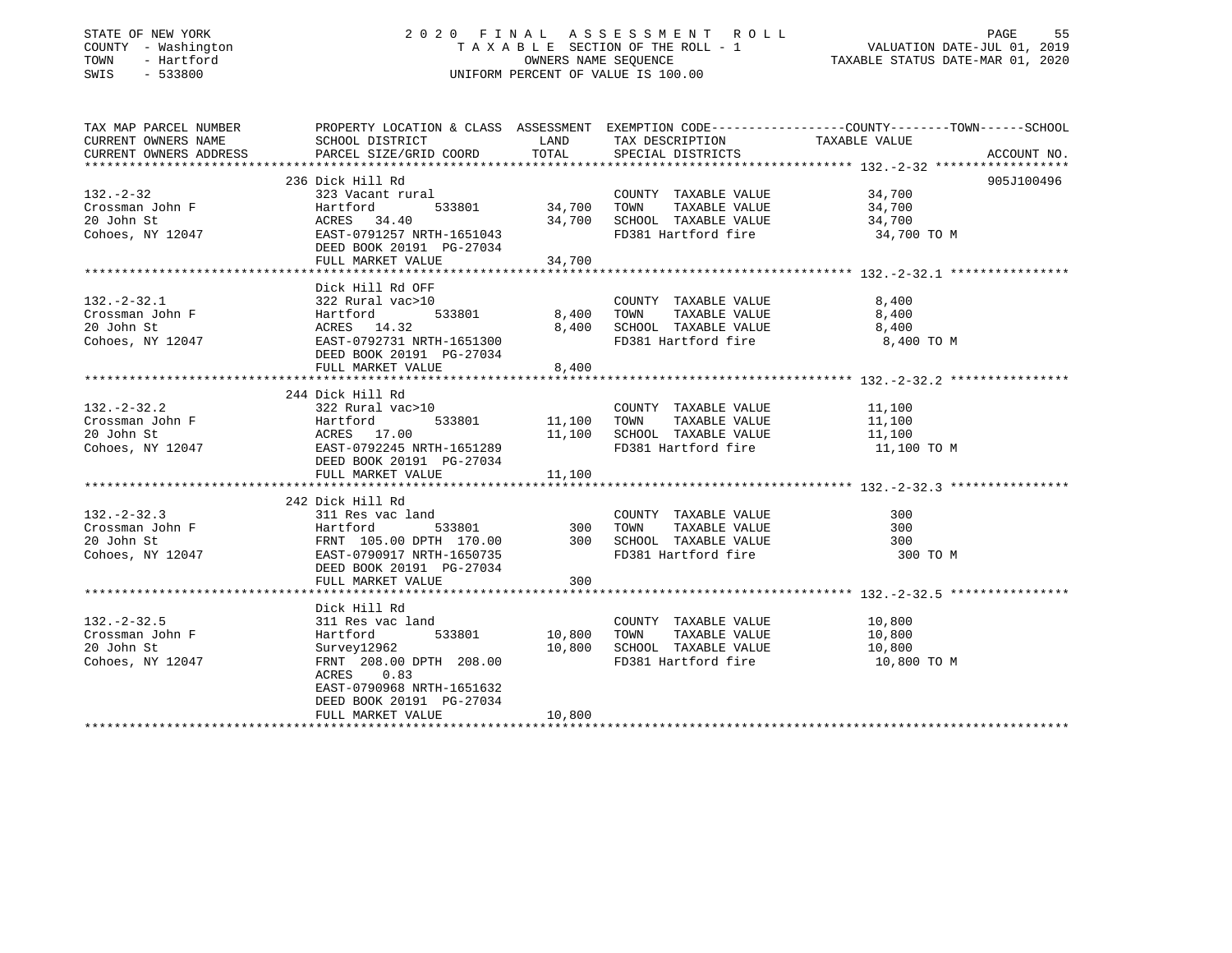| STATE OF NEW YORK<br>COUNTY - Washington<br>TOWN<br>- Hartford<br>$-533800$<br>SWIS                                                                                                                                                        | 2020 FINAL ASSESSMENT ROLL<br>UNIFORM PERCENT OF VALUE IS 100.00                                                                                                                                                                                          | PAGE<br>56<br>FINAL ASSESSMENT ROLL<br>TAXABLE SECTION OF THE ROLL - 1 VALUATION DATE-JUL 01, 2019<br>OWNERS NAME SEQUENCE TAXABLE STATUS DATE-MAR 01, 2020 |                                                                                                                                     |                                                                 |                             |
|--------------------------------------------------------------------------------------------------------------------------------------------------------------------------------------------------------------------------------------------|-----------------------------------------------------------------------------------------------------------------------------------------------------------------------------------------------------------------------------------------------------------|-------------------------------------------------------------------------------------------------------------------------------------------------------------|-------------------------------------------------------------------------------------------------------------------------------------|-----------------------------------------------------------------|-----------------------------|
| TAX MAP PARCEL NUMBER<br>CURRENT OWNERS NAME<br>CURRENT OWNERS ADDRESS<br>**********************                                                                                                                                           | PROPERTY LOCATION & CLASS ASSESSMENT EXEMPTION CODE----------------COUNTY-------TOWN------SCHOOL<br>SCHOOL DISTRICT LAND<br>PARCEL SIZE/GRID COORD                                                                                                        | TOTAL                                                                                                                                                       | TAX DESCRIPTION TAXABLE VALUE<br>SPECIAL DISTRICTS                                                                                  |                                                                 | ACCOUNT NO.                 |
| $132. - 4 - 11.1$<br>Crumley Timothy S<br>Crumley Hannah R<br>477 Blood St<br>Granville, NY 12832                                                                                                                                          | 477 Blood St<br>240 Rural res<br>Hartford 533801 80,500<br>BLA 802/21-23 194,000<br>ACRES 74.80<br>EAST-0793679 NRTH-1650980<br>DEED BOOK 882 PG-144                                                                                                      |                                                                                                                                                             | BAS STAR 41854<br>80,500 COUNTY TAXABLE VALUE<br>194,000 TOWN TAXABLE VALUE<br>SCHOOL TAXABLE VALUE<br>FD381 Hartford fire          | $\overline{0}$<br>194,000<br>194,000<br>164,000<br>194,000 TO M | 905J100354<br>$0 \t 30,000$ |
|                                                                                                                                                                                                                                            | FULL MARKET VALUE<br>1660 Burch Rd                                                                                                                                                                                                                        | 194,000                                                                                                                                                     |                                                                                                                                     |                                                                 |                             |
| $151 - 2 - 4.8$<br>Cuddy William (Cuddy Mary 12357 Lot 33,800 TOWN TAXABLE VALUE<br>Cuddy Mary Subdiv 12357 Lot 3<br>1660 Burch Rd ACRES 10.01 (CA008 Cons agri dst 8<br>Granville, NY 12832 EAST-0795595 NRTH-1640527 FD381 Hartford fire | 240 Rural res<br>Hartford 533801<br>DEED BOOK 3718 PG-215                                                                                                                                                                                                 |                                                                                                                                                             | COUNTY TAXABLE VALUE<br>33,800 TOWN TAXABLE VALUE<br>CA008 Cons agri dst 8<br>FD381 Hartford fire                                   | 216,100<br>216,100<br>216, 100<br>216,100 TO M<br>216,100 TO M  |                             |
|                                                                                                                                                                                                                                            | FULL MARKET VALUE                                                                                                                                                                                                                                         | 216,100                                                                                                                                                     |                                                                                                                                     |                                                                 |                             |
| $150. - 1 - 8.1$<br>Cummings Joshua<br>Oswald Emily H<br>1886 Burch Rd<br>Granville, NY 12832                                                                                                                                              | 1886 Burch Rd<br>240 Rural res<br>Hartford 533801<br>Hartford 533801 46,700 COUNTY TAXABLE VALUE<br>Rel Of Option 775/119 103,000 TOWN TAXABLE VALUE<br>2535/194<br>ACRES 25.93<br>EAST-0790871 NRTH-1641526<br>DEED BOOK 2752 PG-75<br>FULL MARKET VALUE | 103,000                                                                                                                                                     | BAS STAR 41854<br>SCHOOL TAXABLE VALUE<br>CA008 Cons agri dst 8<br>FD381 Hartford fire 103,000 TO M                                 | $\overline{0}$<br>103,000<br>103,000<br>73,000<br>103,000 TO M  | $\Omega$<br>30,000          |
|                                                                                                                                                                                                                                            |                                                                                                                                                                                                                                                           |                                                                                                                                                             |                                                                                                                                     |                                                                 |                             |
| $150. - 1 - 8.3$<br>Cummings Joshua<br>Oswald Emily H<br>1886 Burch Rd<br>Granville, NY 12832                                                                                                                                              | Burch Rd<br>323 Vacant rural<br>Hartford 533801<br>Sub Div Lot 3<br>to be combined in 2011 w/<br>ACRES 46.36<br>EAST-0791647 NRTH-1640631                                                                                                                 |                                                                                                                                                             | COUNTY TAXABLE VALUE<br>42,500 TOWN TAXABLE VALUE<br>42,500 SCHOOL TAXABLE VALUE<br>CA008 Cons agri dst 8<br>FD381 Hartford fire    | 42,500<br>42,500<br>42,500<br>42,500 TO M<br>42,500 TO M        |                             |
|                                                                                                                                                                                                                                            | DEED BOOK 2752 PG-75<br>FULL MARKET VALUE                                                                                                                                                                                                                 | 42,500                                                                                                                                                      |                                                                                                                                     |                                                                 |                             |
| $140. - 1 - 11$<br>140.-1-11<br>Cuomo Properties<br>C/O Frank McFarren<br>C/O Frank McFarren<br>CRES 1.00<br>Fort Ann, NY 12827                                                                                                            | 83 Rojcewicz Ln<br>270 Mfg housing<br>EAST-0775448 NRTH-1644198<br>DEED BOOK 2724 PG-288<br>FULL MARKET VALUE                                                                                                                                             | 53,000                                                                                                                                                      | COUNTY TAXABLE VALUE<br>23,000 TOWN<br>TAXABLE VALUE<br>53,000 SCHOOL TAXABLE VALUE<br>CA007 Cons agri dst 7<br>FD381 Hartford fire | 53,000<br>53,000<br>53,000<br>53,000 TO M<br>53,000 TO M        | 905J100550                  |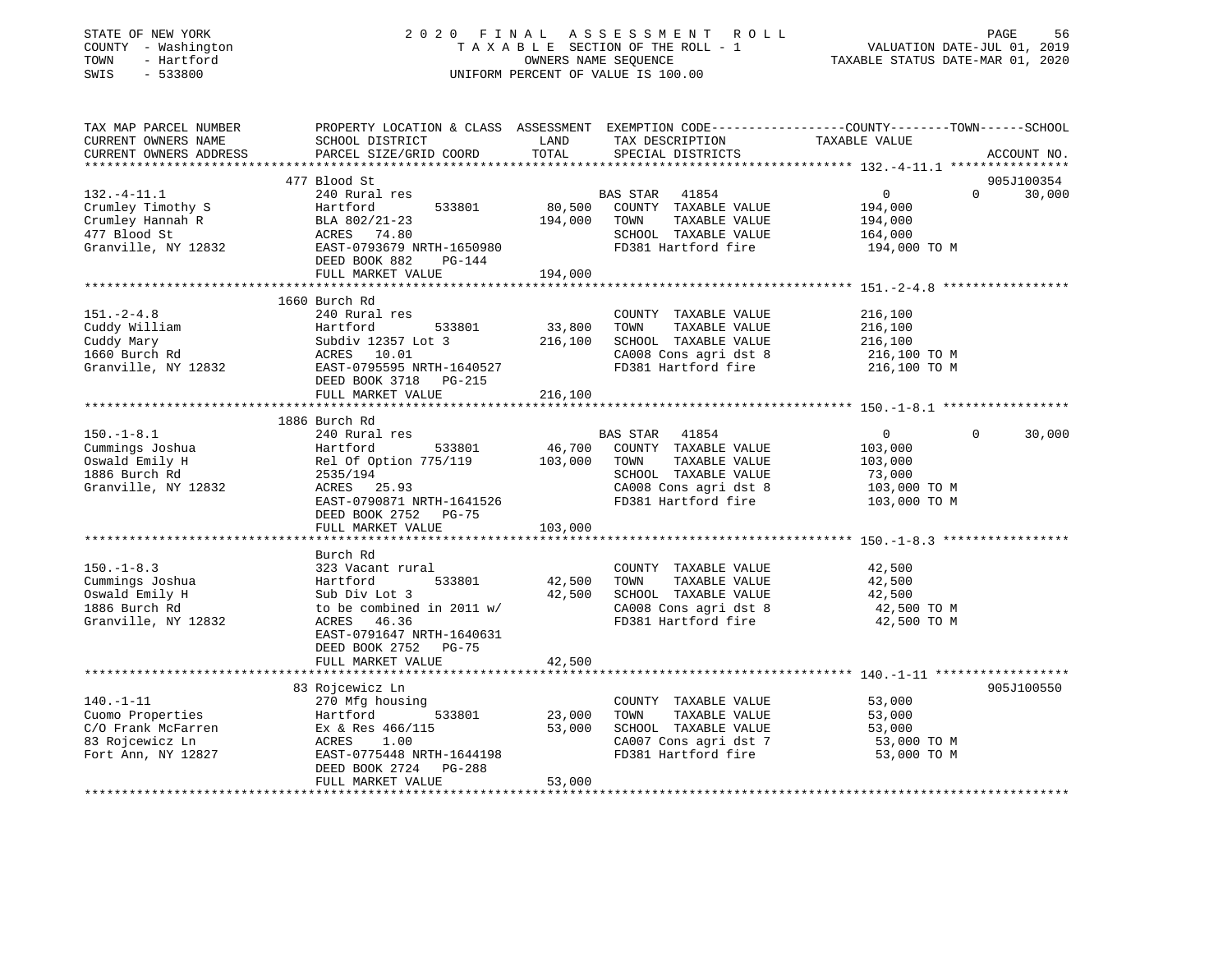|                                | UNIFORM PERCENT OF VALUE IS 100.00                                                                                                                                                                                                    |                                                                                                                                                          | FINAL ASSESSMENT ROLL<br>TAXABLE SECTION OF THE ROLL - 1 VALUATION DATE-JUL 01, 2019<br>OWNERS NAME SEQUENCE TAXABLE STATUS DATE-MAR 01, 2020                                                                                                       |                                                                                                                                                                                                                                                                       |                          |                                                                                                                                                                                                                                                                                                                                                                                   |
|--------------------------------|---------------------------------------------------------------------------------------------------------------------------------------------------------------------------------------------------------------------------------------|----------------------------------------------------------------------------------------------------------------------------------------------------------|-----------------------------------------------------------------------------------------------------------------------------------------------------------------------------------------------------------------------------------------------------|-----------------------------------------------------------------------------------------------------------------------------------------------------------------------------------------------------------------------------------------------------------------------|--------------------------|-----------------------------------------------------------------------------------------------------------------------------------------------------------------------------------------------------------------------------------------------------------------------------------------------------------------------------------------------------------------------------------|
|                                |                                                                                                                                                                                                                                       |                                                                                                                                                          |                                                                                                                                                                                                                                                     |                                                                                                                                                                                                                                                                       |                          |                                                                                                                                                                                                                                                                                                                                                                                   |
|                                |                                                                                                                                                                                                                                       |                                                                                                                                                          |                                                                                                                                                                                                                                                     |                                                                                                                                                                                                                                                                       |                          |                                                                                                                                                                                                                                                                                                                                                                                   |
|                                |                                                                                                                                                                                                                                       |                                                                                                                                                          |                                                                                                                                                                                                                                                     |                                                                                                                                                                                                                                                                       |                          |                                                                                                                                                                                                                                                                                                                                                                                   |
|                                |                                                                                                                                                                                                                                       |                                                                                                                                                          | PROPERTY LOCATION & CLASS ASSESSMENT EXEMPTION CODE---------------COUNTY-------TOWN------SCHOOL                                                                                                                                                     |                                                                                                                                                                                                                                                                       |                          |                                                                                                                                                                                                                                                                                                                                                                                   |
| SCHOOL DISTRICT<br><b>LAND</b> |                                                                                                                                                                                                                                       |                                                                                                                                                          |                                                                                                                                                                                                                                                     |                                                                                                                                                                                                                                                                       |                          |                                                                                                                                                                                                                                                                                                                                                                                   |
| PARCEL SIZE/GRID COORD         | TOTAL                                                                                                                                                                                                                                 |                                                                                                                                                          | TAX DESCRIPTION TAXABLE VALUE<br>SPECIAL DISTRICTS TAXABLE VALUE                                                                                                                                                                                    |                                                                                                                                                                                                                                                                       |                          | ACCOUNT NO.                                                                                                                                                                                                                                                                                                                                                                       |
|                                |                                                                                                                                                                                                                                       |                                                                                                                                                          |                                                                                                                                                                                                                                                     |                                                                                                                                                                                                                                                                       |                          |                                                                                                                                                                                                                                                                                                                                                                                   |
|                                |                                                                                                                                                                                                                                       |                                                                                                                                                          |                                                                                                                                                                                                                                                     |                                                                                                                                                                                                                                                                       |                          |                                                                                                                                                                                                                                                                                                                                                                                   |
| 210 1 Family Res               |                                                                                                                                                                                                                                       |                                                                                                                                                          | COUNTY TAXABLE VALUE 204,900                                                                                                                                                                                                                        |                                                                                                                                                                                                                                                                       |                          |                                                                                                                                                                                                                                                                                                                                                                                   |
|                                | 29,900                                                                                                                                                                                                                                | TOWN                                                                                                                                                     | TAXABLE VALUE                                                                                                                                                                                                                                       | 204,900                                                                                                                                                                                                                                                               |                          |                                                                                                                                                                                                                                                                                                                                                                                   |
|                                | 204,900                                                                                                                                                                                                                               |                                                                                                                                                          | SCHOOL TAXABLE VALUE                                                                                                                                                                                                                                |                                                                                                                                                                                                                                                                       |                          |                                                                                                                                                                                                                                                                                                                                                                                   |
| LOT 1<br>ACRES 4.45            |                                                                                                                                                                                                                                       |                                                                                                                                                          | SCHOOL TAXABLE VALUE<br>CA007 Cons agri dst 7 204,900 TO M                                                                                                                                                                                          |                                                                                                                                                                                                                                                                       |                          |                                                                                                                                                                                                                                                                                                                                                                                   |
| EAST-0772849 NRTH-1661684      |                                                                                                                                                                                                                                       |                                                                                                                                                          | FD381 Hartford fire                                                                                                                                                                                                                                 | 204,900 TO M                                                                                                                                                                                                                                                          |                          |                                                                                                                                                                                                                                                                                                                                                                                   |
| DEED BOOK 3594 PG-46           |                                                                                                                                                                                                                                       |                                                                                                                                                          |                                                                                                                                                                                                                                                     |                                                                                                                                                                                                                                                                       |                          |                                                                                                                                                                                                                                                                                                                                                                                   |
| FULL MARKET VALUE              | 204,900                                                                                                                                                                                                                               |                                                                                                                                                          |                                                                                                                                                                                                                                                     |                                                                                                                                                                                                                                                                       |                          |                                                                                                                                                                                                                                                                                                                                                                                   |
| ****************************   |                                                                                                                                                                                                                                       |                                                                                                                                                          |                                                                                                                                                                                                                                                     |                                                                                                                                                                                                                                                                       |                          |                                                                                                                                                                                                                                                                                                                                                                                   |
|                                |                                                                                                                                                                                                                                       |                                                                                                                                                          |                                                                                                                                                                                                                                                     |                                                                                                                                                                                                                                                                       |                          | 905J100163                                                                                                                                                                                                                                                                                                                                                                        |
|                                |                                                                                                                                                                                                                                       |                                                                                                                                                          | $41720$ $119,717$<br>114.-1-4<br>Curtis Lloyd D<br>Curtis Cynthia Hartford 533801 329,000 BAS STAR 41854<br>Curtis Cynthia ACRES 326.80<br>1 Woodell Ln EAST-0787656 NRTH-1669195<br>Fort Ann, NY 12827 DEED BOOK 662 PG-331<br>CHOOL TAXABLE VALUE |                                                                                                                                                                                                                                                                       | 119,717 119,717          |                                                                                                                                                                                                                                                                                                                                                                                   |
|                                |                                                                                                                                                                                                                                       |                                                                                                                                                          |                                                                                                                                                                                                                                                     | $\sim$ 0                                                                                                                                                                                                                                                              | $\overline{0}$           | 30,000                                                                                                                                                                                                                                                                                                                                                                            |
|                                |                                                                                                                                                                                                                                       |                                                                                                                                                          |                                                                                                                                                                                                                                                     | 270,883<br>270,883                                                                                                                                                                                                                                                    |                          |                                                                                                                                                                                                                                                                                                                                                                                   |
|                                |                                                                                                                                                                                                                                       |                                                                                                                                                          |                                                                                                                                                                                                                                                     |                                                                                                                                                                                                                                                                       |                          |                                                                                                                                                                                                                                                                                                                                                                                   |
|                                |                                                                                                                                                                                                                                       |                                                                                                                                                          |                                                                                                                                                                                                                                                     | 240,883                                                                                                                                                                                                                                                               |                          |                                                                                                                                                                                                                                                                                                                                                                                   |
|                                |                                                                                                                                                                                                                                       |                                                                                                                                                          | 119,717 EX                                                                                                                                                                                                                                          |                                                                                                                                                                                                                                                                       |                          |                                                                                                                                                                                                                                                                                                                                                                                   |
|                                |                                                                                                                                                                                                                                       |                                                                                                                                                          | FD381 Hartford fire                                                                                                                                                                                                                                 | 390,600 TO M                                                                                                                                                                                                                                                          |                          |                                                                                                                                                                                                                                                                                                                                                                                   |
|                                |                                                                                                                                                                                                                                       |                                                                                                                                                          |                                                                                                                                                                                                                                                     |                                                                                                                                                                                                                                                                       |                          |                                                                                                                                                                                                                                                                                                                                                                                   |
|                                |                                                                                                                                                                                                                                       |                                                                                                                                                          |                                                                                                                                                                                                                                                     |                                                                                                                                                                                                                                                                       |                          |                                                                                                                                                                                                                                                                                                                                                                                   |
| 210 1 Family Res               |                                                                                                                                                                                                                                       | ENH STAR 41834                                                                                                                                           |                                                                                                                                                                                                                                                     | $\overline{0}$                                                                                                                                                                                                                                                        | $\Omega$                 | 69,800                                                                                                                                                                                                                                                                                                                                                                            |
|                                |                                                                                                                                                                                                                                       |                                                                                                                                                          | 26,100 COUNTY TAXABLE VALUE                                                                                                                                                                                                                         | 211,000<br>211,000                                                                                                                                                                                                                                                    |                          |                                                                                                                                                                                                                                                                                                                                                                                   |
|                                |                                                                                                                                                                                                                                       |                                                                                                                                                          | TAXABLE VALUE                                                                                                                                                                                                                                       |                                                                                                                                                                                                                                                                       |                          |                                                                                                                                                                                                                                                                                                                                                                                   |
|                                |                                                                                                                                                                                                                                       |                                                                                                                                                          |                                                                                                                                                                                                                                                     |                                                                                                                                                                                                                                                                       |                          |                                                                                                                                                                                                                                                                                                                                                                                   |
|                                |                                                                                                                                                                                                                                       |                                                                                                                                                          |                                                                                                                                                                                                                                                     |                                                                                                                                                                                                                                                                       |                          |                                                                                                                                                                                                                                                                                                                                                                                   |
|                                |                                                                                                                                                                                                                                       |                                                                                                                                                          |                                                                                                                                                                                                                                                     |                                                                                                                                                                                                                                                                       |                          |                                                                                                                                                                                                                                                                                                                                                                                   |
|                                | 211,000                                                                                                                                                                                                                               |                                                                                                                                                          |                                                                                                                                                                                                                                                     |                                                                                                                                                                                                                                                                       |                          |                                                                                                                                                                                                                                                                                                                                                                                   |
|                                |                                                                                                                                                                                                                                       |                                                                                                                                                          |                                                                                                                                                                                                                                                     |                                                                                                                                                                                                                                                                       |                          |                                                                                                                                                                                                                                                                                                                                                                                   |
|                                |                                                                                                                                                                                                                                       |                                                                                                                                                          |                                                                                                                                                                                                                                                     |                                                                                                                                                                                                                                                                       |                          | 905J101095                                                                                                                                                                                                                                                                                                                                                                        |
|                                |                                                                                                                                                                                                                                       |                                                                                                                                                          |                                                                                                                                                                                                                                                     |                                                                                                                                                                                                                                                                       |                          | $0 \t30,000$                                                                                                                                                                                                                                                                                                                                                                      |
|                                |                                                                                                                                                                                                                                       |                                                                                                                                                          |                                                                                                                                                                                                                                                     |                                                                                                                                                                                                                                                                       |                          |                                                                                                                                                                                                                                                                                                                                                                                   |
|                                |                                                                                                                                                                                                                                       |                                                                                                                                                          |                                                                                                                                                                                                                                                     |                                                                                                                                                                                                                                                                       |                          |                                                                                                                                                                                                                                                                                                                                                                                   |
|                                |                                                                                                                                                                                                                                       |                                                                                                                                                          |                                                                                                                                                                                                                                                     |                                                                                                                                                                                                                                                                       |                          |                                                                                                                                                                                                                                                                                                                                                                                   |
|                                |                                                                                                                                                                                                                                       |                                                                                                                                                          |                                                                                                                                                                                                                                                     |                                                                                                                                                                                                                                                                       |                          |                                                                                                                                                                                                                                                                                                                                                                                   |
|                                |                                                                                                                                                                                                                                       |                                                                                                                                                          |                                                                                                                                                                                                                                                     |                                                                                                                                                                                                                                                                       |                          |                                                                                                                                                                                                                                                                                                                                                                                   |
|                                |                                                                                                                                                                                                                                       |                                                                                                                                                          |                                                                                                                                                                                                                                                     |                                                                                                                                                                                                                                                                       |                          | 905J100167                                                                                                                                                                                                                                                                                                                                                                        |
|                                |                                                                                                                                                                                                                                       |                                                                                                                                                          |                                                                                                                                                                                                                                                     |                                                                                                                                                                                                                                                                       |                          | 0                                                                                                                                                                                                                                                                                                                                                                                 |
|                                |                                                                                                                                                                                                                                       |                                                                                                                                                          |                                                                                                                                                                                                                                                     |                                                                                                                                                                                                                                                                       |                          |                                                                                                                                                                                                                                                                                                                                                                                   |
|                                |                                                                                                                                                                                                                                       |                                                                                                                                                          |                                                                                                                                                                                                                                                     |                                                                                                                                                                                                                                                                       |                          |                                                                                                                                                                                                                                                                                                                                                                                   |
|                                |                                                                                                                                                                                                                                       |                                                                                                                                                          |                                                                                                                                                                                                                                                     |                                                                                                                                                                                                                                                                       |                          |                                                                                                                                                                                                                                                                                                                                                                                   |
|                                |                                                                                                                                                                                                                                       |                                                                                                                                                          |                                                                                                                                                                                                                                                     |                                                                                                                                                                                                                                                                       |                          |                                                                                                                                                                                                                                                                                                                                                                                   |
|                                |                                                                                                                                                                                                                                       |                                                                                                                                                          |                                                                                                                                                                                                                                                     |                                                                                                                                                                                                                                                                       |                          |                                                                                                                                                                                                                                                                                                                                                                                   |
|                                |                                                                                                                                                                                                                                       |                                                                                                                                                          |                                                                                                                                                                                                                                                     |                                                                                                                                                                                                                                                                       |                          |                                                                                                                                                                                                                                                                                                                                                                                   |
|                                | DEED BOOK 2636 PG-342<br>FULL MARKET VALUE<br>*************************<br>240 Rural res<br>210 1 Family Res<br>Cuthbert Robert G LE Martford 533801<br>Cuthbert Helene L LE 957-334<br>3180 Coach Rd ACRES 6.77<br>FULL MARKET VALUE | Cushine Jon<br>Cushine Jon<br>Cushine Melinda<br>28A-127<br>56 North Rd<br>Fort Ann, NY 12827<br>2.03 BANK<br>EAST-0773748 NRTH-1640175<br>2.03 BANK 998 | 211,000 TOWN<br>183,000                                                                                                                                                                                                                             | 122.-1-43<br>Cushing Thomas<br>Cushing Kathleen<br>EXET-0769912 NRTH-1658607<br>Fort Ann, NY 12827<br>FULL MARKET VALUE<br>CUSHING SCHOOL TAXABLE VALUE<br>Fort Ann, NY 12827<br>FULL MARKET VALUE<br>CAUS 2146,800<br>CAUS 2007 CONN TAXABLE VAL<br>VET WAR CT 41121 | $\overline{0}$<br>27,450 | $\begin{array}{c} 0 \\ 146,800 \\ 146,800 \\ 116,800 \\ 146,800 \text{ TO M} \\ 146,800 \text{ TO M} \end{array}$<br>27,000<br>0 69,800<br>Hartford 533801 40,300 ENH STAR 41834 0<br>957-334 183,000 COUNTY TAXABLE VALUE 155,550<br>ACRES 6.77 TOWN TAXABLE VALUE 156,000<br>EAST-0779622 NRTH-1638267 SCHOOL TAXABLE VALUE 13,200<br>DEED BOOK 3663 PG-170 FD381 Hartford fire |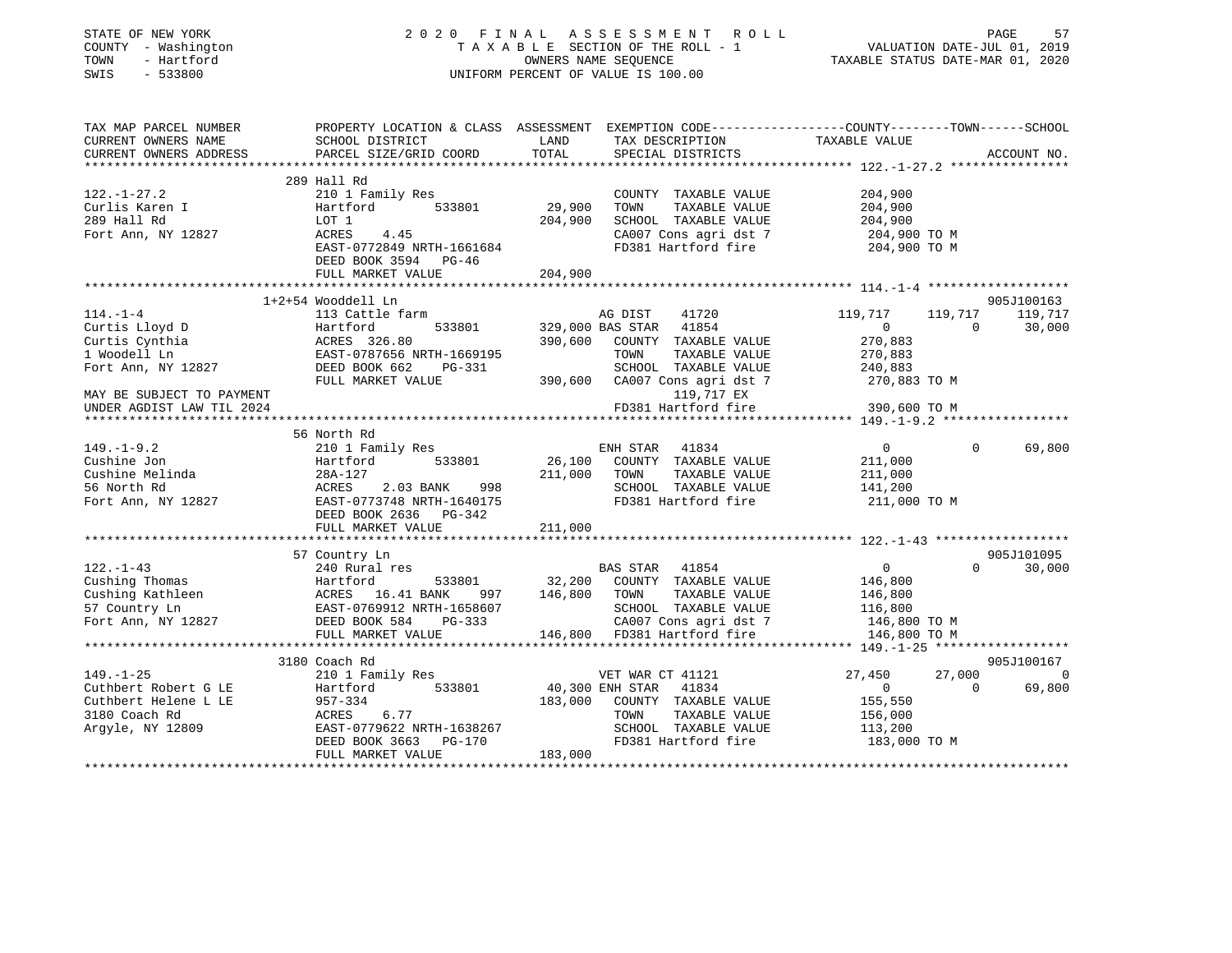## STATE OF NEW YORK 2 0 2 0 F I N A L A S S E S S M E N T R O L L PAGE 58 COUNTY - Washington T A X A B L E SECTION OF THE ROLL - 1 VALUATION DATE-JUL 01, 2019 TOWN - Hartford OWNERS NAME SEQUENCE TAXABLE STATUS DATE-MAR 01, 2020 SWIS - 533800 UNIFORM PERCENT OF VALUE IS 100.00

| LAND TAX DESCRIPTION<br>TAXABLE VALUE<br>CURRENT OWNERS NAME<br>SCHOOL DISTRICT<br>CURRENT OWNERS ADDRESS<br>PARCEL SIZE/GRID COORD<br>TOTAL SPECIAL DISTRICTS<br>ACCOUNT NO.<br>4083 State Route 149<br>State Route 149<br>210 1 Family Res<br>Hartford 533801 23,900 ENH STAR 41834<br>1834<br>$131. - 1 - 2.1$<br>69,280<br>69,280<br>$\overline{0}$<br>$\overline{0}$<br>$\Omega$<br>69,800<br>Cutler Barbara<br>ACRES 1.30 173,200 COUNTY TAXABLE VALUE 103,920<br>EAST-0772694 NRTH-1654990 TOWN TAXABLE VALUE 103,920<br>DEED BOOK W776 PG-254 SCHOOL TAXABLE VALUE 103,400<br>FULL MARKET VALUE 173,200 CA007 Cons agri dst 7 173,200 TO M<br>FD381<br>PO Box 141<br>Hartford, NY 12838<br>905J100329<br>46 Hartford Main St<br>-<br><u>B</u><br>533801 10,200 TOWN<br>COUNTY TAXABLE VALUE 130,900<br>483 Converted Re<br>132.15-2-28<br>Daigle Dwayne Hartford 533801 10,200 TOWN TAXABLE VALUE 130,900<br>Daigle Elaine Post Office 130,900 SCHOOL TAXABLE VALUE 130,900<br>90 Honey Hill Ln FRNT 160.00 DPTH 102.00 CA007 Cons agri dst 7 130,900 TO M<br>Gr<br>DEED BOOK 493<br>PG-587<br>130,900<br>FULL MARKET VALUE<br>Gilchrist Hill Ext<br>314 Rural vac<10<br>COUNTY TAXABLE VALUE<br>13,500<br>13,500<br>533801 13,500 TOWN<br>Darrow Brothers Construction Hartford<br>TAXABLE VALUE<br>13,500 SCHOOL TAXABLE VALUE 13,500<br>1917/37<br>538 Gansevoort Rd<br>Fort Edward, NY 12828<br>ACRES 1.21<br>FD381 Hartford fire<br>13,500 TO M<br>EAST-0784791 NRTH-1643815<br>DEED BOOK 2059 PG-284<br>13,500<br>FULL MARKET VALUE<br>3759 State Route 149 85 PCT OF VALUE USED FOR EXEMPTION PURPOSES<br>240 Rural res<br>$130. - 1 - 9.61$<br>8,000<br>8,000<br>CW_10_VET/ 41151<br>$\overline{0}$<br>$\Omega$<br>30,000<br>$356,800$ COUNTY TAXABLE VALUE 348,800<br>TOWN TAXABLE VALUE 348,800<br>SCHOOL TAXABLE VALUE 326,800<br>356,800 CA007 Cons agri dst 7 356,800 TO M<br>FD381 Hartford fire 356,800 TO M<br>FULL MARKET VALUE<br>356,800 TO M<br>State Route 149<br>130.-1-10.2<br>2 314 Rural vac<10<br>Davidson Richard E<br>Davidson Kerry L<br>PO Box 2557<br>Glens Falls, NY 12801<br>2 2011<br>2 2022<br>2 2022<br>2 2022<br>2 2022<br>2 2022<br>2 2022<br>2 2022<br>2 2022<br>2 2022<br>2 2022<br>2 2022<br>2 2022<br>2 2022<br>2 2<br>$\begin{array}{cc} 210 \\ 534401 \end{array}$ 19,400<br>COUNTY TAXABLE VALUE 19,400<br>TAXABLE VALUE<br>TAXABLE VALUE<br>TOWN<br>19,400<br>19,400<br>19,400<br>SCHOOL TAXABLE VALUE<br>CA007 Cons agri dst 7 $19,400$ TO M<br>FD381 Hartford fire<br>19,400 TO M<br>19,400<br>FULL MARKET VALUE | TAX MAP PARCEL NUMBER |  | PROPERTY LOCATION & CLASS ASSESSMENT EXEMPTION CODE---------------COUNTY-------TOWN-----SCHOOL |  |  |
|--------------------------------------------------------------------------------------------------------------------------------------------------------------------------------------------------------------------------------------------------------------------------------------------------------------------------------------------------------------------------------------------------------------------------------------------------------------------------------------------------------------------------------------------------------------------------------------------------------------------------------------------------------------------------------------------------------------------------------------------------------------------------------------------------------------------------------------------------------------------------------------------------------------------------------------------------------------------------------------------------------------------------------------------------------------------------------------------------------------------------------------------------------------------------------------------------------------------------------------------------------------------------------------------------------------------------------------------------------------------------------------------------------------------------------------------------------------------------------------------------------------------------------------------------------------------------------------------------------------------------------------------------------------------------------------------------------------------------------------------------------------------------------------------------------------------------------------------------------------------------------------------------------------------------------------------------------------------------------------------------------------------------------------------------------------------------------------------------------------------------------------------------------------------------------------------------------------------------------------------------------------------------------------------------------------------------------------------------------------------------------------------------------------------------------------------------------------------------------------------------------------------------------------------------------------------------|-----------------------|--|------------------------------------------------------------------------------------------------|--|--|
|                                                                                                                                                                                                                                                                                                                                                                                                                                                                                                                                                                                                                                                                                                                                                                                                                                                                                                                                                                                                                                                                                                                                                                                                                                                                                                                                                                                                                                                                                                                                                                                                                                                                                                                                                                                                                                                                                                                                                                                                                                                                                                                                                                                                                                                                                                                                                                                                                                                                                                                                                                          |                       |  |                                                                                                |  |  |
|                                                                                                                                                                                                                                                                                                                                                                                                                                                                                                                                                                                                                                                                                                                                                                                                                                                                                                                                                                                                                                                                                                                                                                                                                                                                                                                                                                                                                                                                                                                                                                                                                                                                                                                                                                                                                                                                                                                                                                                                                                                                                                                                                                                                                                                                                                                                                                                                                                                                                                                                                                          |                       |  |                                                                                                |  |  |
|                                                                                                                                                                                                                                                                                                                                                                                                                                                                                                                                                                                                                                                                                                                                                                                                                                                                                                                                                                                                                                                                                                                                                                                                                                                                                                                                                                                                                                                                                                                                                                                                                                                                                                                                                                                                                                                                                                                                                                                                                                                                                                                                                                                                                                                                                                                                                                                                                                                                                                                                                                          |                       |  |                                                                                                |  |  |
|                                                                                                                                                                                                                                                                                                                                                                                                                                                                                                                                                                                                                                                                                                                                                                                                                                                                                                                                                                                                                                                                                                                                                                                                                                                                                                                                                                                                                                                                                                                                                                                                                                                                                                                                                                                                                                                                                                                                                                                                                                                                                                                                                                                                                                                                                                                                                                                                                                                                                                                                                                          |                       |  |                                                                                                |  |  |
|                                                                                                                                                                                                                                                                                                                                                                                                                                                                                                                                                                                                                                                                                                                                                                                                                                                                                                                                                                                                                                                                                                                                                                                                                                                                                                                                                                                                                                                                                                                                                                                                                                                                                                                                                                                                                                                                                                                                                                                                                                                                                                                                                                                                                                                                                                                                                                                                                                                                                                                                                                          |                       |  |                                                                                                |  |  |
|                                                                                                                                                                                                                                                                                                                                                                                                                                                                                                                                                                                                                                                                                                                                                                                                                                                                                                                                                                                                                                                                                                                                                                                                                                                                                                                                                                                                                                                                                                                                                                                                                                                                                                                                                                                                                                                                                                                                                                                                                                                                                                                                                                                                                                                                                                                                                                                                                                                                                                                                                                          |                       |  |                                                                                                |  |  |
|                                                                                                                                                                                                                                                                                                                                                                                                                                                                                                                                                                                                                                                                                                                                                                                                                                                                                                                                                                                                                                                                                                                                                                                                                                                                                                                                                                                                                                                                                                                                                                                                                                                                                                                                                                                                                                                                                                                                                                                                                                                                                                                                                                                                                                                                                                                                                                                                                                                                                                                                                                          |                       |  |                                                                                                |  |  |
|                                                                                                                                                                                                                                                                                                                                                                                                                                                                                                                                                                                                                                                                                                                                                                                                                                                                                                                                                                                                                                                                                                                                                                                                                                                                                                                                                                                                                                                                                                                                                                                                                                                                                                                                                                                                                                                                                                                                                                                                                                                                                                                                                                                                                                                                                                                                                                                                                                                                                                                                                                          |                       |  |                                                                                                |  |  |
|                                                                                                                                                                                                                                                                                                                                                                                                                                                                                                                                                                                                                                                                                                                                                                                                                                                                                                                                                                                                                                                                                                                                                                                                                                                                                                                                                                                                                                                                                                                                                                                                                                                                                                                                                                                                                                                                                                                                                                                                                                                                                                                                                                                                                                                                                                                                                                                                                                                                                                                                                                          |                       |  |                                                                                                |  |  |
|                                                                                                                                                                                                                                                                                                                                                                                                                                                                                                                                                                                                                                                                                                                                                                                                                                                                                                                                                                                                                                                                                                                                                                                                                                                                                                                                                                                                                                                                                                                                                                                                                                                                                                                                                                                                                                                                                                                                                                                                                                                                                                                                                                                                                                                                                                                                                                                                                                                                                                                                                                          |                       |  |                                                                                                |  |  |
|                                                                                                                                                                                                                                                                                                                                                                                                                                                                                                                                                                                                                                                                                                                                                                                                                                                                                                                                                                                                                                                                                                                                                                                                                                                                                                                                                                                                                                                                                                                                                                                                                                                                                                                                                                                                                                                                                                                                                                                                                                                                                                                                                                                                                                                                                                                                                                                                                                                                                                                                                                          |                       |  |                                                                                                |  |  |
|                                                                                                                                                                                                                                                                                                                                                                                                                                                                                                                                                                                                                                                                                                                                                                                                                                                                                                                                                                                                                                                                                                                                                                                                                                                                                                                                                                                                                                                                                                                                                                                                                                                                                                                                                                                                                                                                                                                                                                                                                                                                                                                                                                                                                                                                                                                                                                                                                                                                                                                                                                          |                       |  |                                                                                                |  |  |
|                                                                                                                                                                                                                                                                                                                                                                                                                                                                                                                                                                                                                                                                                                                                                                                                                                                                                                                                                                                                                                                                                                                                                                                                                                                                                                                                                                                                                                                                                                                                                                                                                                                                                                                                                                                                                                                                                                                                                                                                                                                                                                                                                                                                                                                                                                                                                                                                                                                                                                                                                                          | $132.15 - 2 - 28$     |  |                                                                                                |  |  |
|                                                                                                                                                                                                                                                                                                                                                                                                                                                                                                                                                                                                                                                                                                                                                                                                                                                                                                                                                                                                                                                                                                                                                                                                                                                                                                                                                                                                                                                                                                                                                                                                                                                                                                                                                                                                                                                                                                                                                                                                                                                                                                                                                                                                                                                                                                                                                                                                                                                                                                                                                                          |                       |  |                                                                                                |  |  |
|                                                                                                                                                                                                                                                                                                                                                                                                                                                                                                                                                                                                                                                                                                                                                                                                                                                                                                                                                                                                                                                                                                                                                                                                                                                                                                                                                                                                                                                                                                                                                                                                                                                                                                                                                                                                                                                                                                                                                                                                                                                                                                                                                                                                                                                                                                                                                                                                                                                                                                                                                                          |                       |  |                                                                                                |  |  |
|                                                                                                                                                                                                                                                                                                                                                                                                                                                                                                                                                                                                                                                                                                                                                                                                                                                                                                                                                                                                                                                                                                                                                                                                                                                                                                                                                                                                                                                                                                                                                                                                                                                                                                                                                                                                                                                                                                                                                                                                                                                                                                                                                                                                                                                                                                                                                                                                                                                                                                                                                                          |                       |  |                                                                                                |  |  |
|                                                                                                                                                                                                                                                                                                                                                                                                                                                                                                                                                                                                                                                                                                                                                                                                                                                                                                                                                                                                                                                                                                                                                                                                                                                                                                                                                                                                                                                                                                                                                                                                                                                                                                                                                                                                                                                                                                                                                                                                                                                                                                                                                                                                                                                                                                                                                                                                                                                                                                                                                                          |                       |  |                                                                                                |  |  |
|                                                                                                                                                                                                                                                                                                                                                                                                                                                                                                                                                                                                                                                                                                                                                                                                                                                                                                                                                                                                                                                                                                                                                                                                                                                                                                                                                                                                                                                                                                                                                                                                                                                                                                                                                                                                                                                                                                                                                                                                                                                                                                                                                                                                                                                                                                                                                                                                                                                                                                                                                                          |                       |  |                                                                                                |  |  |
|                                                                                                                                                                                                                                                                                                                                                                                                                                                                                                                                                                                                                                                                                                                                                                                                                                                                                                                                                                                                                                                                                                                                                                                                                                                                                                                                                                                                                                                                                                                                                                                                                                                                                                                                                                                                                                                                                                                                                                                                                                                                                                                                                                                                                                                                                                                                                                                                                                                                                                                                                                          |                       |  |                                                                                                |  |  |
|                                                                                                                                                                                                                                                                                                                                                                                                                                                                                                                                                                                                                                                                                                                                                                                                                                                                                                                                                                                                                                                                                                                                                                                                                                                                                                                                                                                                                                                                                                                                                                                                                                                                                                                                                                                                                                                                                                                                                                                                                                                                                                                                                                                                                                                                                                                                                                                                                                                                                                                                                                          |                       |  |                                                                                                |  |  |
|                                                                                                                                                                                                                                                                                                                                                                                                                                                                                                                                                                                                                                                                                                                                                                                                                                                                                                                                                                                                                                                                                                                                                                                                                                                                                                                                                                                                                                                                                                                                                                                                                                                                                                                                                                                                                                                                                                                                                                                                                                                                                                                                                                                                                                                                                                                                                                                                                                                                                                                                                                          |                       |  |                                                                                                |  |  |
|                                                                                                                                                                                                                                                                                                                                                                                                                                                                                                                                                                                                                                                                                                                                                                                                                                                                                                                                                                                                                                                                                                                                                                                                                                                                                                                                                                                                                                                                                                                                                                                                                                                                                                                                                                                                                                                                                                                                                                                                                                                                                                                                                                                                                                                                                                                                                                                                                                                                                                                                                                          | $141. - 3 - 17$       |  |                                                                                                |  |  |
|                                                                                                                                                                                                                                                                                                                                                                                                                                                                                                                                                                                                                                                                                                                                                                                                                                                                                                                                                                                                                                                                                                                                                                                                                                                                                                                                                                                                                                                                                                                                                                                                                                                                                                                                                                                                                                                                                                                                                                                                                                                                                                                                                                                                                                                                                                                                                                                                                                                                                                                                                                          |                       |  |                                                                                                |  |  |
|                                                                                                                                                                                                                                                                                                                                                                                                                                                                                                                                                                                                                                                                                                                                                                                                                                                                                                                                                                                                                                                                                                                                                                                                                                                                                                                                                                                                                                                                                                                                                                                                                                                                                                                                                                                                                                                                                                                                                                                                                                                                                                                                                                                                                                                                                                                                                                                                                                                                                                                                                                          |                       |  |                                                                                                |  |  |
|                                                                                                                                                                                                                                                                                                                                                                                                                                                                                                                                                                                                                                                                                                                                                                                                                                                                                                                                                                                                                                                                                                                                                                                                                                                                                                                                                                                                                                                                                                                                                                                                                                                                                                                                                                                                                                                                                                                                                                                                                                                                                                                                                                                                                                                                                                                                                                                                                                                                                                                                                                          |                       |  |                                                                                                |  |  |
|                                                                                                                                                                                                                                                                                                                                                                                                                                                                                                                                                                                                                                                                                                                                                                                                                                                                                                                                                                                                                                                                                                                                                                                                                                                                                                                                                                                                                                                                                                                                                                                                                                                                                                                                                                                                                                                                                                                                                                                                                                                                                                                                                                                                                                                                                                                                                                                                                                                                                                                                                                          |                       |  |                                                                                                |  |  |
|                                                                                                                                                                                                                                                                                                                                                                                                                                                                                                                                                                                                                                                                                                                                                                                                                                                                                                                                                                                                                                                                                                                                                                                                                                                                                                                                                                                                                                                                                                                                                                                                                                                                                                                                                                                                                                                                                                                                                                                                                                                                                                                                                                                                                                                                                                                                                                                                                                                                                                                                                                          |                       |  |                                                                                                |  |  |
|                                                                                                                                                                                                                                                                                                                                                                                                                                                                                                                                                                                                                                                                                                                                                                                                                                                                                                                                                                                                                                                                                                                                                                                                                                                                                                                                                                                                                                                                                                                                                                                                                                                                                                                                                                                                                                                                                                                                                                                                                                                                                                                                                                                                                                                                                                                                                                                                                                                                                                                                                                          |                       |  |                                                                                                |  |  |
|                                                                                                                                                                                                                                                                                                                                                                                                                                                                                                                                                                                                                                                                                                                                                                                                                                                                                                                                                                                                                                                                                                                                                                                                                                                                                                                                                                                                                                                                                                                                                                                                                                                                                                                                                                                                                                                                                                                                                                                                                                                                                                                                                                                                                                                                                                                                                                                                                                                                                                                                                                          |                       |  |                                                                                                |  |  |
|                                                                                                                                                                                                                                                                                                                                                                                                                                                                                                                                                                                                                                                                                                                                                                                                                                                                                                                                                                                                                                                                                                                                                                                                                                                                                                                                                                                                                                                                                                                                                                                                                                                                                                                                                                                                                                                                                                                                                                                                                                                                                                                                                                                                                                                                                                                                                                                                                                                                                                                                                                          |                       |  |                                                                                                |  |  |
|                                                                                                                                                                                                                                                                                                                                                                                                                                                                                                                                                                                                                                                                                                                                                                                                                                                                                                                                                                                                                                                                                                                                                                                                                                                                                                                                                                                                                                                                                                                                                                                                                                                                                                                                                                                                                                                                                                                                                                                                                                                                                                                                                                                                                                                                                                                                                                                                                                                                                                                                                                          |                       |  |                                                                                                |  |  |
|                                                                                                                                                                                                                                                                                                                                                                                                                                                                                                                                                                                                                                                                                                                                                                                                                                                                                                                                                                                                                                                                                                                                                                                                                                                                                                                                                                                                                                                                                                                                                                                                                                                                                                                                                                                                                                                                                                                                                                                                                                                                                                                                                                                                                                                                                                                                                                                                                                                                                                                                                                          |                       |  |                                                                                                |  |  |
|                                                                                                                                                                                                                                                                                                                                                                                                                                                                                                                                                                                                                                                                                                                                                                                                                                                                                                                                                                                                                                                                                                                                                                                                                                                                                                                                                                                                                                                                                                                                                                                                                                                                                                                                                                                                                                                                                                                                                                                                                                                                                                                                                                                                                                                                                                                                                                                                                                                                                                                                                                          |                       |  |                                                                                                |  |  |
|                                                                                                                                                                                                                                                                                                                                                                                                                                                                                                                                                                                                                                                                                                                                                                                                                                                                                                                                                                                                                                                                                                                                                                                                                                                                                                                                                                                                                                                                                                                                                                                                                                                                                                                                                                                                                                                                                                                                                                                                                                                                                                                                                                                                                                                                                                                                                                                                                                                                                                                                                                          |                       |  |                                                                                                |  |  |
|                                                                                                                                                                                                                                                                                                                                                                                                                                                                                                                                                                                                                                                                                                                                                                                                                                                                                                                                                                                                                                                                                                                                                                                                                                                                                                                                                                                                                                                                                                                                                                                                                                                                                                                                                                                                                                                                                                                                                                                                                                                                                                                                                                                                                                                                                                                                                                                                                                                                                                                                                                          |                       |  |                                                                                                |  |  |
|                                                                                                                                                                                                                                                                                                                                                                                                                                                                                                                                                                                                                                                                                                                                                                                                                                                                                                                                                                                                                                                                                                                                                                                                                                                                                                                                                                                                                                                                                                                                                                                                                                                                                                                                                                                                                                                                                                                                                                                                                                                                                                                                                                                                                                                                                                                                                                                                                                                                                                                                                                          |                       |  |                                                                                                |  |  |
|                                                                                                                                                                                                                                                                                                                                                                                                                                                                                                                                                                                                                                                                                                                                                                                                                                                                                                                                                                                                                                                                                                                                                                                                                                                                                                                                                                                                                                                                                                                                                                                                                                                                                                                                                                                                                                                                                                                                                                                                                                                                                                                                                                                                                                                                                                                                                                                                                                                                                                                                                                          |                       |  |                                                                                                |  |  |
|                                                                                                                                                                                                                                                                                                                                                                                                                                                                                                                                                                                                                                                                                                                                                                                                                                                                                                                                                                                                                                                                                                                                                                                                                                                                                                                                                                                                                                                                                                                                                                                                                                                                                                                                                                                                                                                                                                                                                                                                                                                                                                                                                                                                                                                                                                                                                                                                                                                                                                                                                                          |                       |  |                                                                                                |  |  |
|                                                                                                                                                                                                                                                                                                                                                                                                                                                                                                                                                                                                                                                                                                                                                                                                                                                                                                                                                                                                                                                                                                                                                                                                                                                                                                                                                                                                                                                                                                                                                                                                                                                                                                                                                                                                                                                                                                                                                                                                                                                                                                                                                                                                                                                                                                                                                                                                                                                                                                                                                                          |                       |  |                                                                                                |  |  |
|                                                                                                                                                                                                                                                                                                                                                                                                                                                                                                                                                                                                                                                                                                                                                                                                                                                                                                                                                                                                                                                                                                                                                                                                                                                                                                                                                                                                                                                                                                                                                                                                                                                                                                                                                                                                                                                                                                                                                                                                                                                                                                                                                                                                                                                                                                                                                                                                                                                                                                                                                                          |                       |  |                                                                                                |  |  |
|                                                                                                                                                                                                                                                                                                                                                                                                                                                                                                                                                                                                                                                                                                                                                                                                                                                                                                                                                                                                                                                                                                                                                                                                                                                                                                                                                                                                                                                                                                                                                                                                                                                                                                                                                                                                                                                                                                                                                                                                                                                                                                                                                                                                                                                                                                                                                                                                                                                                                                                                                                          |                       |  |                                                                                                |  |  |
|                                                                                                                                                                                                                                                                                                                                                                                                                                                                                                                                                                                                                                                                                                                                                                                                                                                                                                                                                                                                                                                                                                                                                                                                                                                                                                                                                                                                                                                                                                                                                                                                                                                                                                                                                                                                                                                                                                                                                                                                                                                                                                                                                                                                                                                                                                                                                                                                                                                                                                                                                                          |                       |  |                                                                                                |  |  |
|                                                                                                                                                                                                                                                                                                                                                                                                                                                                                                                                                                                                                                                                                                                                                                                                                                                                                                                                                                                                                                                                                                                                                                                                                                                                                                                                                                                                                                                                                                                                                                                                                                                                                                                                                                                                                                                                                                                                                                                                                                                                                                                                                                                                                                                                                                                                                                                                                                                                                                                                                                          |                       |  |                                                                                                |  |  |
|                                                                                                                                                                                                                                                                                                                                                                                                                                                                                                                                                                                                                                                                                                                                                                                                                                                                                                                                                                                                                                                                                                                                                                                                                                                                                                                                                                                                                                                                                                                                                                                                                                                                                                                                                                                                                                                                                                                                                                                                                                                                                                                                                                                                                                                                                                                                                                                                                                                                                                                                                                          |                       |  |                                                                                                |  |  |
|                                                                                                                                                                                                                                                                                                                                                                                                                                                                                                                                                                                                                                                                                                                                                                                                                                                                                                                                                                                                                                                                                                                                                                                                                                                                                                                                                                                                                                                                                                                                                                                                                                                                                                                                                                                                                                                                                                                                                                                                                                                                                                                                                                                                                                                                                                                                                                                                                                                                                                                                                                          |                       |  |                                                                                                |  |  |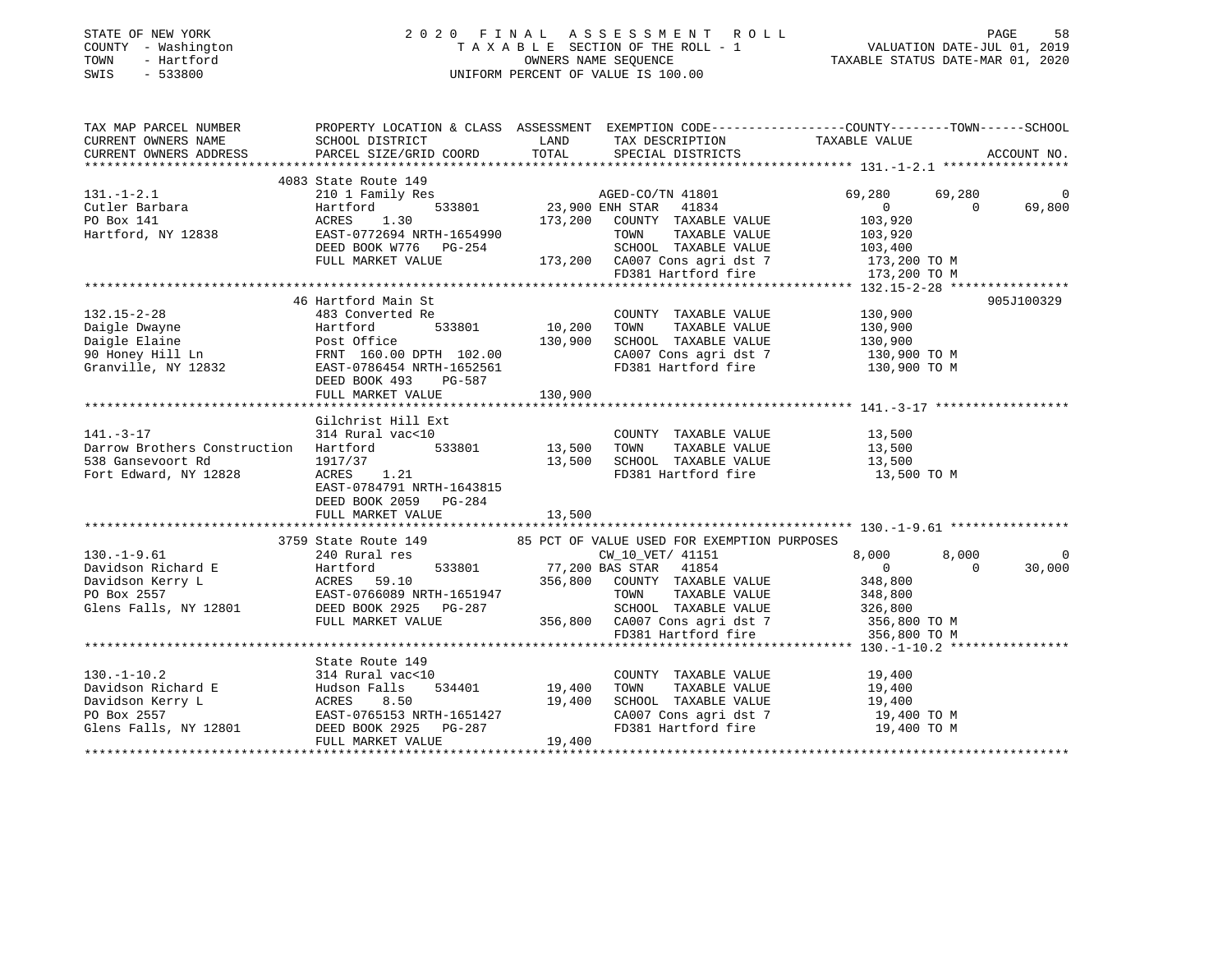### STATE OF NEW YORK 2 0 2 0 F I N A L A S S E S S M E N T R O L L PAGE 59 COUNTY - Washington T A X A B L E SECTION OF THE ROLL - 1 VALUATION DATE-JUL 01, 2019 TOWN - Hartford OWNERS NAME SEQUENCE TAXABLE STATUS DATE-MAR 01, 2020 SWIS - 533800 UNIFORM PERCENT OF VALUE IS 100.00

| TAX MAP PARCEL NUMBER                                                                                                                                                                                                                             | PROPERTY LOCATION & CLASS ASSESSMENT EXEMPTION CODE-----------------COUNTY-------TOWN-----SCHOOL |         |                                                                                                                                                                                                                                                                                                                                                                     |                   |          |                |
|---------------------------------------------------------------------------------------------------------------------------------------------------------------------------------------------------------------------------------------------------|--------------------------------------------------------------------------------------------------|---------|---------------------------------------------------------------------------------------------------------------------------------------------------------------------------------------------------------------------------------------------------------------------------------------------------------------------------------------------------------------------|-------------------|----------|----------------|
| CURRENT OWNERS NAME                                                                                                                                                                                                                               | SCHOOL DISTRICT                                                                                  | LAND    |                                                                                                                                                                                                                                                                                                                                                                     |                   |          |                |
| CURRENT OWNERS ADDRESS PARCEL SIZE/GRID COORD TOTAL                                                                                                                                                                                               |                                                                                                  |         | TAX DESCRIPTION TAXABLE VALUE SPECIAL DISTRICTS                                                                                                                                                                                                                                                                                                                     |                   |          | ACCOUNT NO.    |
|                                                                                                                                                                                                                                                   |                                                                                                  |         |                                                                                                                                                                                                                                                                                                                                                                     |                   |          |                |
|                                                                                                                                                                                                                                                   | 24 Winch Way                                                                                     |         |                                                                                                                                                                                                                                                                                                                                                                     |                   |          |                |
|                                                                                                                                                                                                                                                   |                                                                                                  |         | 78 PCT OF VALUE USED FOR EXEMPTION PURPOSES 905J101174<br>15,397 15,397 15,397 0<br>15, 33801<br>533801 34,600 AGED-CO/TN 41801<br>169,8927<br>169,800 131,600 AGED-SCH 41804<br>17 1635614<br>17 1635614<br>17 1635614<br>1834<br>1834<br>1834<br>1884<br>1884<br>1884<br>1884<br>1884<br>1884<br>1884<br>1884<br>1884<br>1884<br>1884<br>1884<br>1884<br>1884<br> |                   |          |                |
|                                                                                                                                                                                                                                                   |                                                                                                  |         |                                                                                                                                                                                                                                                                                                                                                                     |                   |          |                |
|                                                                                                                                                                                                                                                   |                                                                                                  |         |                                                                                                                                                                                                                                                                                                                                                                     |                   |          |                |
|                                                                                                                                                                                                                                                   |                                                                                                  |         |                                                                                                                                                                                                                                                                                                                                                                     |                   |          |                |
|                                                                                                                                                                                                                                                   |                                                                                                  |         |                                                                                                                                                                                                                                                                                                                                                                     | 72,577            |          |                |
|                                                                                                                                                                                                                                                   |                                                                                                  |         |                                                                                                                                                                                                                                                                                                                                                                     |                   |          |                |
|                                                                                                                                                                                                                                                   |                                                                                                  |         | TOWN TAXABLE VALUE 72,577<br>SCHOOL TAXABLE VALUE 25,873<br>FD381 Hartford fire 131,600 TO M                                                                                                                                                                                                                                                                        |                   |          |                |
|                                                                                                                                                                                                                                                   |                                                                                                  |         |                                                                                                                                                                                                                                                                                                                                                                     |                   |          |                |
|                                                                                                                                                                                                                                                   |                                                                                                  |         |                                                                                                                                                                                                                                                                                                                                                                     |                   |          |                |
|                                                                                                                                                                                                                                                   |                                                                                                  |         |                                                                                                                                                                                                                                                                                                                                                                     |                   |          | 905J101109     |
|                                                                                                                                                                                                                                                   |                                                                                                  |         |                                                                                                                                                                                                                                                                                                                                                                     |                   |          |                |
|                                                                                                                                                                                                                                                   |                                                                                                  |         |                                                                                                                                                                                                                                                                                                                                                                     |                   |          |                |
|                                                                                                                                                                                                                                                   |                                                                                                  |         |                                                                                                                                                                                                                                                                                                                                                                     |                   |          |                |
|                                                                                                                                                                                                                                                   |                                                                                                  |         |                                                                                                                                                                                                                                                                                                                                                                     |                   |          |                |
|                                                                                                                                                                                                                                                   |                                                                                                  |         |                                                                                                                                                                                                                                                                                                                                                                     |                   |          |                |
|                                                                                                                                                                                                                                                   |                                                                                                  |         |                                                                                                                                                                                                                                                                                                                                                                     |                   |          |                |
|                                                                                                                                                                                                                                                   | FULL MARKET VALUE                                                                                | 20,100  |                                                                                                                                                                                                                                                                                                                                                                     |                   |          |                |
|                                                                                                                                                                                                                                                   |                                                                                                  |         |                                                                                                                                                                                                                                                                                                                                                                     |                   |          |                |
|                                                                                                                                                                                                                                                   | 110 Rojcewicz Ln                                                                                 |         |                                                                                                                                                                                                                                                                                                                                                                     |                   |          | 905J101437     |
| 140.-1-12.1<br>210 1 Family Res<br>23,300 VET COM CT 41131<br>23,300 VET DIS CT 41141                                                                                                                                                             |                                                                                                  |         |                                                                                                                                                                                                                                                                                                                                                                     | 43,750 43,750     |          | $\overline{0}$ |
|                                                                                                                                                                                                                                                   |                                                                                                  |         |                                                                                                                                                                                                                                                                                                                                                                     | $52,500$ $52,500$ |          | $\mathbf 0$    |
| COUNTY TAXABLE VALUE<br>Scuderi-Delacruz Alicia Ann ACRES 1.11 175,000 COUNTY TAXABLE VALUE<br>TOR TAXABLE VALUE<br>Fort Ann, NY 12827 DEED BOOK 2544 PG-53 SCHOOL TAXABLE VALUE 175,000 COUNTY TAXABLE VALUE<br>FULL MARKET VALUE 175            |                                                                                                  |         |                                                                                                                                                                                                                                                                                                                                                                     |                   |          |                |
|                                                                                                                                                                                                                                                   |                                                                                                  |         |                                                                                                                                                                                                                                                                                                                                                                     |                   |          |                |
|                                                                                                                                                                                                                                                   |                                                                                                  |         |                                                                                                                                                                                                                                                                                                                                                                     |                   |          |                |
|                                                                                                                                                                                                                                                   |                                                                                                  |         |                                                                                                                                                                                                                                                                                                                                                                     |                   |          |                |
|                                                                                                                                                                                                                                                   |                                                                                                  |         |                                                                                                                                                                                                                                                                                                                                                                     |                   |          |                |
|                                                                                                                                                                                                                                                   |                                                                                                  |         |                                                                                                                                                                                                                                                                                                                                                                     |                   |          |                |
| 175,00<br>175,00<br>175,00<br>210 1 Family Res<br>Delisle Anthony J II Harriford 533801<br>210 1 Family Res<br>25,700 COUNTY TAXABLE VALUE<br>25,700 COUNTY TAXABLE VALUE<br>25,700 COUNTY TAXABLE VALUE<br>346,400 TOWN TAXABLE VALUE<br>346,400 |                                                                                                  |         |                                                                                                                                                                                                                                                                                                                                                                     |                   |          |                |
|                                                                                                                                                                                                                                                   |                                                                                                  |         |                                                                                                                                                                                                                                                                                                                                                                     |                   | $\Omega$ | 30,000         |
|                                                                                                                                                                                                                                                   |                                                                                                  |         |                                                                                                                                                                                                                                                                                                                                                                     |                   |          |                |
|                                                                                                                                                                                                                                                   |                                                                                                  |         |                                                                                                                                                                                                                                                                                                                                                                     |                   |          |                |
|                                                                                                                                                                                                                                                   |                                                                                                  |         |                                                                                                                                                                                                                                                                                                                                                                     |                   |          |                |
|                                                                                                                                                                                                                                                   |                                                                                                  |         | SCHOOL TAXABLE VALUE 316,400<br>CA006 Cons agri dst 6 346,400 TO M                                                                                                                                                                                                                                                                                                  |                   |          |                |
|                                                                                                                                                                                                                                                   |                                                                                                  |         |                                                                                                                                                                                                                                                                                                                                                                     | 346,400 TO M      |          |                |
|                                                                                                                                                                                                                                                   | DEED BOOK 3378 PG-131                                                                            |         |                                                                                                                                                                                                                                                                                                                                                                     |                   |          |                |
|                                                                                                                                                                                                                                                   | FULL MARKET VALUE                                                                                | 346,400 |                                                                                                                                                                                                                                                                                                                                                                     |                   |          |                |
|                                                                                                                                                                                                                                                   |                                                                                                  |         |                                                                                                                                                                                                                                                                                                                                                                     |                   |          |                |
|                                                                                                                                                                                                                                                   | Mcdougal Rd                                                                                      |         |                                                                                                                                                                                                                                                                                                                                                                     |                   |          |                |
|                                                                                                                                                                                                                                                   |                                                                                                  |         |                                                                                                                                                                                                                                                                                                                                                                     |                   |          |                |
|                                                                                                                                                                                                                                                   |                                                                                                  |         |                                                                                                                                                                                                                                                                                                                                                                     |                   |          |                |
| 148.-1-25.9<br>Delisle Anthony J II (1990)<br>Hartford 533801 500 TOWN TAXABLE VALUE 500<br>Delisle Verna L LOT 3 500 SCHOOL TAXABLE VALUE 500<br>30 McDougal Rd FRNT 36.00 DPTH 221.00 CA006 Cons agri dst 6 500 TO M<br>Fort Ann, NY            |                                                                                                  |         |                                                                                                                                                                                                                                                                                                                                                                     |                   |          |                |
|                                                                                                                                                                                                                                                   |                                                                                                  |         |                                                                                                                                                                                                                                                                                                                                                                     |                   |          |                |
|                                                                                                                                                                                                                                                   |                                                                                                  |         |                                                                                                                                                                                                                                                                                                                                                                     |                   |          |                |
|                                                                                                                                                                                                                                                   |                                                                                                  |         |                                                                                                                                                                                                                                                                                                                                                                     |                   |          |                |
|                                                                                                                                                                                                                                                   | DEED BOOK 3935 PG-228                                                                            | 500     |                                                                                                                                                                                                                                                                                                                                                                     |                   |          |                |
|                                                                                                                                                                                                                                                   | FULL MARKET VALUE                                                                                |         |                                                                                                                                                                                                                                                                                                                                                                     |                   |          |                |
|                                                                                                                                                                                                                                                   |                                                                                                  |         |                                                                                                                                                                                                                                                                                                                                                                     |                   |          |                |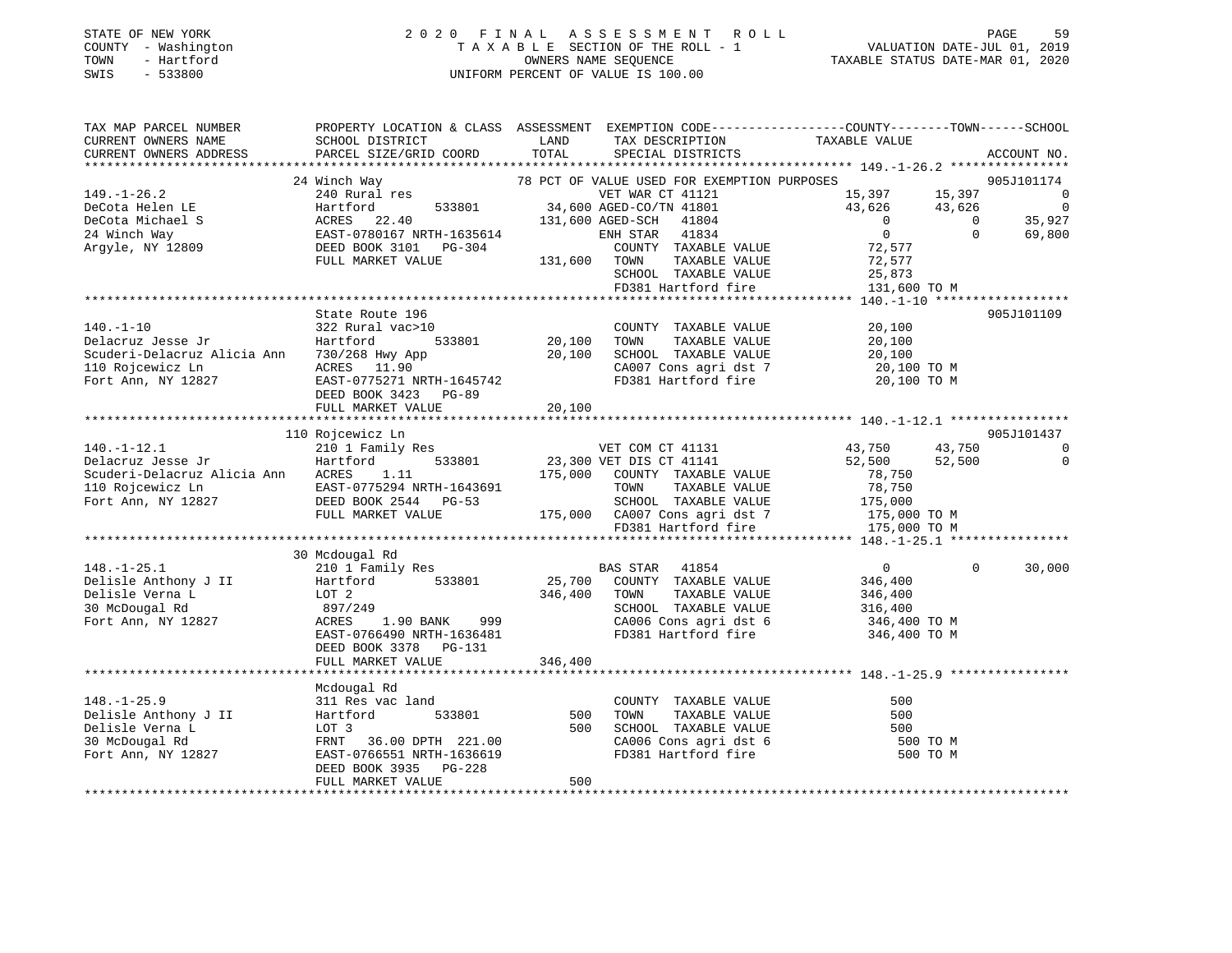### STATE OF NEW YORK 2 0 2 0 F I N A L A S S E S S M E N T R O L L PAGE 60 COUNTY - Washington T A X A B L E SECTION OF THE ROLL - 1 VALUATION DATE-JUL 01, 2019 TOWN - Hartford OWNERS NAME SEQUENCE TAXABLE STATUS DATE-MAR 01, 2020 SWIS - 533800 UNIFORM PERCENT OF VALUE IS 100.00

| TAX MAP PARCEL NUMBER  |                                                                                                    |               |                                                                                                                                 | PROPERTY LOCATION & CLASS ASSESSMENT EXEMPTION CODE----------------COUNTY-------TOWN------SCHOOL |             |
|------------------------|----------------------------------------------------------------------------------------------------|---------------|---------------------------------------------------------------------------------------------------------------------------------|--------------------------------------------------------------------------------------------------|-------------|
| CURRENT OWNERS NAME    | SCHOOL DISTRICT                                                                                    | LAND          | TAX DESCRIPTION                                                                                                                 | TAXABLE VALUE                                                                                    |             |
| CURRENT OWNERS ADDRESS | PARCEL SIZE/GRID COORD                                                                             | TOTAL         | SPECIAL DISTRICTS                                                                                                               |                                                                                                  | ACCOUNT NO. |
|                        |                                                                                                    |               |                                                                                                                                 |                                                                                                  |             |
|                        | 7201 State Route 40                                                                                |               |                                                                                                                                 |                                                                                                  | 905J101114  |
| $149. - 1 - 37.2$      | 240 Rural res                                                                                      |               | ENH STAR 41834                                                                                                                  | $\overline{0}$<br>$\Omega$                                                                       | 69,800      |
| Deluca Lucy            | 533801<br>Hartford                                                                                 |               | 64,000 COUNTY TAXABLE VALUE                                                                                                     | 154,500                                                                                          |             |
| Cavallari Vito         | ACRES 59.30                                                                                        | 154,500 TOWN  | TAXABLE VALUE                                                                                                                   | 154,500                                                                                          |             |
|                        |                                                                                                    |               | SCHOOL TAXABLE VALUE 84,700<br>CA006 Cons agri dst 6 154,500 TO M                                                               |                                                                                                  |             |
|                        | $PG-177$                                                                                           |               |                                                                                                                                 |                                                                                                  |             |
|                        | FULL MARKET VALUE                                                                                  |               | 154,500 FD381 Hartford fire                                                                                                     | 154,500 TO M                                                                                     |             |
|                        |                                                                                                    |               |                                                                                                                                 |                                                                                                  |             |
|                        | 66 Deer Run Way                                                                                    |               |                                                                                                                                 |                                                                                                  | 905J101347  |
| $141. - 3 - 55$        | 210 1 Family Res                                                                                   |               | COUNTY TAXABLE VALUE                                                                                                            | 208,300                                                                                          |             |
| Demarsh Tina M         | 533801<br>Hartford                                                                                 | 50,000        | TOWN<br>TAXABLE VALUE                                                                                                           | 208,300                                                                                          |             |
| 81 Old West Rd         | LOT 6                                                                                              | 208,300       | SCHOOL TAXABLE VALUE                                                                                                            | 208,300                                                                                          |             |
| Gansevoort, NY 12831   | 999<br>ACRES<br>8.11 BANK                                                                          |               | FD381 Hartford fire                                                                                                             | 208,300 TO M                                                                                     |             |
|                        | EAST-0783056 NRTH-1643152                                                                          |               |                                                                                                                                 |                                                                                                  |             |
|                        | DEED BOOK 2643 PG-16                                                                               |               |                                                                                                                                 |                                                                                                  |             |
|                        | FULL MARKET VALUE                                                                                  | 208,300       |                                                                                                                                 |                                                                                                  |             |
|                        |                                                                                                    |               |                                                                                                                                 |                                                                                                  |             |
|                        | 43 Cedar Ridge Way                                                                                 |               |                                                                                                                                 |                                                                                                  | 905J101178  |
| $122. - 1 - 51$        | 210 1 Family Res                                                                                   |               | COUNTY TAXABLE VALUE                                                                                                            | 93,500                                                                                           |             |
| Desourdy Desiree       | Hartford                                                                                           | 533801 32,000 | TOWN<br>TAXABLE VALUE                                                                                                           | 93,500                                                                                           |             |
|                        | Desourdy Joshua Michael ACRES 4.00 BANK 999<br>43 Cedar Ridge Way BAST-0769374 NRTH-1659055<br>999 | 93,500        | SCHOOL TAXABLE VALUE 93,500<br>CA007 Cons agri dst 7 93,500 TO M                                                                |                                                                                                  |             |
|                        |                                                                                                    |               |                                                                                                                                 |                                                                                                  |             |
|                        | Fort Ann, NY 12827 DEED BOOK 3865 PG-218                                                           |               | FD381 Hartford fire 93,500 TO M                                                                                                 |                                                                                                  |             |
|                        | FULL MARKET VALUE                                                                                  | 93,500        |                                                                                                                                 |                                                                                                  |             |
|                        |                                                                                                    |               |                                                                                                                                 |                                                                                                  |             |
|                        | 59 Dick Hill Rd                                                                                    |               |                                                                                                                                 |                                                                                                  | 905J100375  |
| $141. - 1 - 66.1$      | 210 1 Family Res                                                                                   |               | BAS STAR 41854                                                                                                                  | 0<br>$\Omega$                                                                                    | 30,000      |
| Dessaint Jeffrey W     | 533801<br>Hartford                                                                                 |               | 41,900 COUNTY TAXABLE VALUE                                                                                                     | 220,000                                                                                          |             |
| 59 Dick Hill Rd        | 7.30<br>ACRES                                                                                      | 220,000 TOWN  | TAXABLE VALUE                                                                                                                   | 220,000                                                                                          |             |
| Granville, NY 12832    | EAST-0787862 NRTH-1648144                                                                          |               | SCHOOL TAXABLE VALUE                                                                                                            | 190,000                                                                                          |             |
|                        | PG-807<br>DEED BOOK 489                                                                            |               | CA007 Cons agri dst 7<br>220,000 FD381 Hartford fire                                                                            | 220,000 TO M                                                                                     |             |
|                        | FULL MARKET VALUE                                                                                  |               |                                                                                                                                 | 220,000 TO M                                                                                     |             |
|                        |                                                                                                    |               |                                                                                                                                 |                                                                                                  |             |
|                        | 5 Skyview Meadows Ln                                                                               |               |                                                                                                                                 |                                                                                                  | 905J101081  |
| $141. - 1 - 70.2$      | 210 1 Family Res                                                                                   |               | ENH STAR<br>41834                                                                                                               | $\sim$ 0<br>$\Omega$                                                                             | 69,800      |
| Dessaint Raymond G     | Hartford                                                                                           |               | $\begin{tabular}{lllllll} 533801 & 33,700 & COUNTY & TAXABLE VALUE \\ NNK & 999 & 153,400 & TOWN & TAXABLE VALUE \end{tabular}$ | 153,400                                                                                          |             |
| Dessaint Linda J       | ACRES<br>9.71 BANK                                                                                 |               | TAXABLE VALUE                                                                                                                   | 153,400                                                                                          |             |
|                        | 5 Skyview Meadows Ln EAST-0786734 NRTH-1647982                                                     |               | SCHOOL TAXABLE VALUE                                                                                                            | 83,600                                                                                           |             |
| Granville, NY 12832    | DEED BOOK 892                                                                                      |               | PG-297 CA007 Cons agri dst 7<br>E 153,400 FD381 Hartford fire<br>CA007 Cons agri dst 7 153,400 TO M                             |                                                                                                  |             |
|                        | FULL MARKET VALUE                                                                                  |               |                                                                                                                                 | 153,400 TO M                                                                                     |             |
|                        |                                                                                                    |               |                                                                                                                                 |                                                                                                  |             |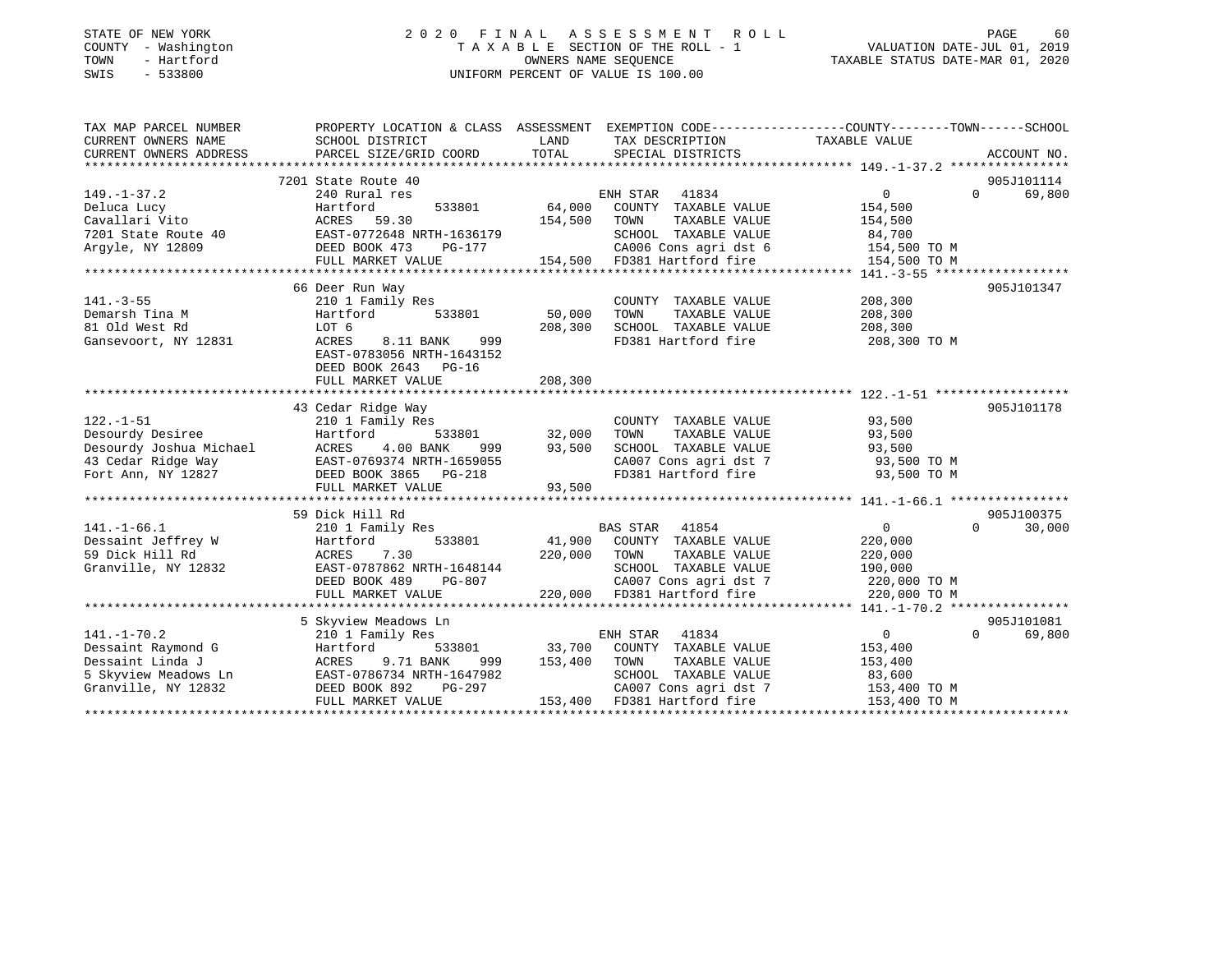# STATE OF NEW YORK 2 0 2 0 F I N A L A S S E S S M E N T R O L L PAGE 61COUNTY - Washington  $\begin{array}{ccc} 1 & 0 & 0 \\ 0 & 0 & 0 \end{array}$  T A X A B L E SECTION OF THE ROLL - 1 SWIS - 533800 UNIFORM PERCENT OF VALUE IS 100.00

VALUATION DATE-JUL 01, 2019

TAXABLE STATUS DATE-MAR 01, 2020

| TAX MAP PARCEL NUMBER            |                                         |                                      |                                    | PROPERTY LOCATION & CLASS ASSESSMENT EXEMPTION CODE----------------COUNTY-------TOWN------SCHOOL |
|----------------------------------|-----------------------------------------|--------------------------------------|------------------------------------|--------------------------------------------------------------------------------------------------|
| CURRENT OWNERS NAME              | SCHOOL DISTRICT                         | LAND                                 | TAX DESCRIPTION                    | TAXABLE VALUE                                                                                    |
| CURRENT OWNERS ADDRESS           | PARCEL SIZE/GRID COORD                  | TOTAL                                | SPECIAL DISTRICTS                  | ACCOUNT NO.                                                                                      |
|                                  |                                         |                                      |                                    |                                                                                                  |
|                                  | 5521 County Route 30                    |                                      |                                    | 905J100172                                                                                       |
| $150. - 1 - 4$                   | 210 1 Family Res                        | з<br>533801                   18,600 | COUNTY TAXABLE VALUE               | 117,200                                                                                          |
| Dewey Michael A                  | Hartford                                |                                      | TAXABLE VALUE<br>TOWN              | 117,200                                                                                          |
| 5521 State Route 40              | FRNT 155.00 DPTH 170.00 117,200         |                                      | SCHOOL TAXABLE VALUE               | 117,200                                                                                          |
| Argyle, NY 12809                 | EAST-0789058 NRTH-1641711               |                                      | CA008 Cons agri dst 8 117,200 TO M |                                                                                                  |
|                                  | DEED BOOK 538<br>PG-132                 |                                      | FD381 Hartford fire                | 117,200 TO M                                                                                     |
|                                  | FULL MARKET VALUE                       | 117,200                              |                                    |                                                                                                  |
|                                  |                                         |                                      |                                    |                                                                                                  |
|                                  | County Route 30                         |                                      |                                    | 905J100699                                                                                       |
| $150. - 1 - 5$                   | 312 Vac w/imprv                         |                                      | COUNTY TAXABLE VALUE               | 5,900                                                                                            |
| Dewey Michael A                  | $533801$<br>H 201 01<br>Hartford        | 4,300                                | TOWN<br>TAXABLE VALUE              | 5,900                                                                                            |
| $5521$ State Route 40            | FRNT 71.00 DPTH 201.00                  | 5,900                                | SCHOOL TAXABLE VALUE               | 5,900                                                                                            |
| Argyle, NY 12809                 | EAST-0788991 NRTH-1641792               |                                      | CA008 Cons agri dst 8              | 5,900 TO M                                                                                       |
|                                  | DEED BOOK 1754 PG-105                   |                                      | FD381 Hartford fire                | 5,900 TO M                                                                                       |
|                                  | FULL MARKET VALUE                       | 5,900                                |                                    |                                                                                                  |
|                                  |                                         |                                      |                                    |                                                                                                  |
|                                  | 340 Pope Hill Rd                        |                                      |                                    |                                                                                                  |
| $150. - 1 - 23.3$                | 210 1 Family Res                        |                                      | COUNTY TAXABLE VALUE               | 105,800                                                                                          |
| Dewey Scott H                    | Hartford<br>533801                      | 35,100                               | TAXABLE VALUE<br>TOWN              | 105,800                                                                                          |
| Dewey Arlene B                   | LOT 3                                   | 105,800                              | SCHOOL TAXABLE VALUE               | 105,800                                                                                          |
| 340 Pope Hill Rd                 | ACRES 5.02                              |                                      | FD381 Hartford fire                | 105,800 TO M                                                                                     |
| Granville, NY 12832              | EAST-0784559 NRTH-1632120               |                                      |                                    |                                                                                                  |
|                                  | DEED BOOK 763<br>PG-142                 |                                      |                                    |                                                                                                  |
|                                  | FULL MARKET VALUE                       | 105,800                              |                                    |                                                                                                  |
|                                  |                                         |                                      |                                    |                                                                                                  |
|                                  | Pope Hill Rd                            |                                      |                                    |                                                                                                  |
| $150. - 1 - 23.4$                | 314 Rural vac<10                        |                                      | COUNTY TAXABLE VALUE               | 19,400                                                                                           |
| Dewey Scott H                    | Hartford                                | 533801 19,400                        | TOWN<br>TAXABLE VALUE              | 19,400                                                                                           |
| Dewey Arlene B                   | LOT 2B                                  | 19,400                               | SCHOOL TAXABLE VALUE               | 19,400                                                                                           |
| 340 Pope Hill Rd                 | ACRES 3.14                              |                                      | FD381 Hartford fire                | 19,400 TO M                                                                                      |
| Granville, NY 12832              | EAST-0784207 NRTH-1632055               |                                      |                                    |                                                                                                  |
|                                  | DEED BOOK 2564 PG-6                     |                                      |                                    |                                                                                                  |
|                                  | FULL MARKET VALUE                       | 19,400                               |                                    |                                                                                                  |
|                                  |                                         |                                      |                                    |                                                                                                  |
|                                  | 12 Rowe Hill Rd                         |                                      |                                    | 905J101327                                                                                       |
| $141. - 1 - 43.1$                | 210 1 Family Res                        |                                      | BAS STAR 41854                     | $\overline{0}$<br>$\Omega$<br>30,000                                                             |
| Deyoe Michael J                  | 533801<br>Hartford                      | 32,400                               | COUNTY TAXABLE VALUE               | 287,000                                                                                          |
| Deyoe Joanne L                   | ACRES 4.4/<br>EAST-0786420 NRTH-1648498 | 287,000                              | TOWN<br>TAXABLE VALUE              | 287,000                                                                                          |
| 12 Rowe Hill Rd                  |                                         |                                      | SCHOOL TAXABLE VALUE               | 257,000                                                                                          |
| Hartford, NY 12838 DEED BOOK 923 | PG-92                                   |                                      | CA007 Cons agri dst 7              | 287,000 TO M                                                                                     |
|                                  | FULL MARKET VALUE                       |                                      | 287,000 FD381 Hartford fire        | 287,000 TO M                                                                                     |
|                                  |                                         |                                      |                                    |                                                                                                  |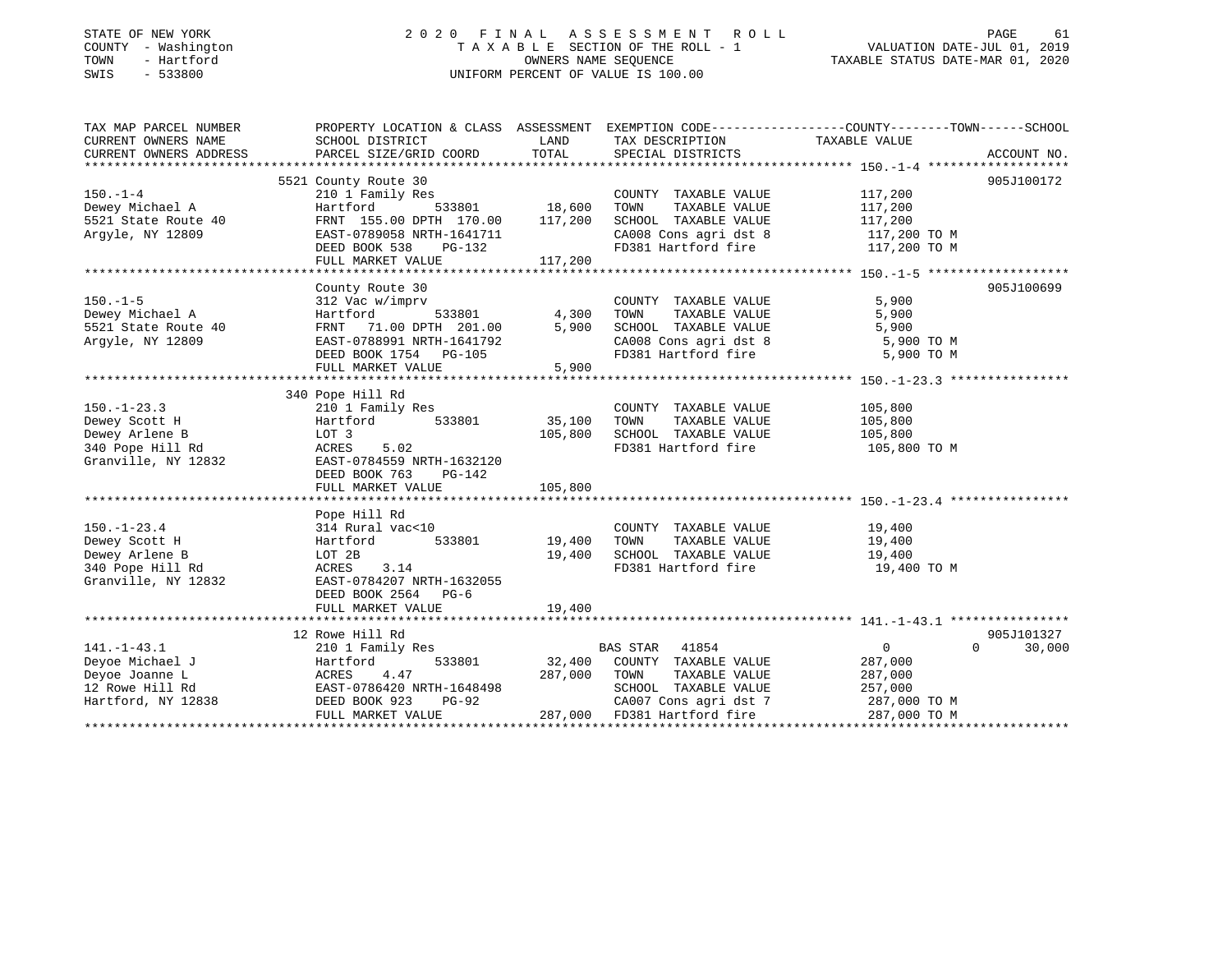| STATE OF NEW YORK<br>COUNTY - Washington<br>TOWN<br>- Hartford<br>SWIS<br>$-533800$   | 2020 FINAL ASSESSMENT ROLL<br>TAXABLE SECTION OF THE ROLL - 1<br>UNIFORM PERCENT OF VALUE IS 100.00                 | VALUATION DATE-JUL 01, 2019<br>TAXABLE STATUS DATE-MAR 01, 2020 | PAGE<br>62                                                                                                     |                                                           |                                |
|---------------------------------------------------------------------------------------|---------------------------------------------------------------------------------------------------------------------|-----------------------------------------------------------------|----------------------------------------------------------------------------------------------------------------|-----------------------------------------------------------|--------------------------------|
| TAX MAP PARCEL NUMBER<br>CURRENT OWNERS NAME                                          | PROPERTY LOCATION & CLASS ASSESSMENT EXEMPTION CODE----------------COUNTY-------TOWN------SCHOOL<br>SCHOOL DISTRICT | LAND                                                            | TAX DESCRIPTION                                                                                                | TAXABLE VALUE                                             |                                |
| CURRENT OWNERS ADDRESS                                                                | PARCEL SIZE/GRID COORD                                                                                              | TOTAL                                                           | SPECIAL DISTRICTS                                                                                              |                                                           | ACCOUNT NO.                    |
|                                                                                       | 5641 County Route 30                                                                                                |                                                                 |                                                                                                                |                                                           | 905J100576                     |
| $141. - 3 - 29$                                                                       | 210 1 Family Res                                                                                                    |                                                                 | BAS STAR 41854                                                                                                 | $\mathbf{0}$                                              | $\Omega$<br>30,000             |
| Dibble Daniel W<br>5641 County Route 30<br>Granville, NY 12832                        | 533801<br>Hartford<br>LOT 1<br>ACRES<br>5.13<br>EAST-0787468 NRTH-1644245                                           | 35,400<br>170,900                                               | COUNTY TAXABLE VALUE<br>TOWN<br>TAXABLE VALUE<br>SCHOOL TAXABLE VALUE<br>CA008 Cons agri dst 8                 | 170,900<br>170,900<br>140,900<br>170,900 TO M             |                                |
|                                                                                       | PG-272<br>DEED BOOK 858                                                                                             |                                                                 | FD381 Hartford fire                                                                                            | 170,900 TO M                                              |                                |
|                                                                                       | FULL MARKET VALUE                                                                                                   | 170,900                                                         |                                                                                                                |                                                           |                                |
|                                                                                       |                                                                                                                     |                                                                 |                                                                                                                |                                                           |                                |
| $141. - 3 - 29.3$<br>Dibble Daniel W<br>5641 County Route 30                          | County Route 30<br>314 Rural vac<10<br>Hartford<br>533801<br>LOT 2                                                  | 29,000<br>29,000                                                | COUNTY TAXABLE VALUE<br>TOWN<br>TAXABLE VALUE<br>SCHOOL TAXABLE VALUE                                          | 29,000<br>29,000<br>29,000                                |                                |
| Granville, NY 12832                                                                   | ACRES<br>7.73<br>EAST-0787324 NRTH-1643795<br>DEED BOOK 2402 PG-312<br>FULL MARKET VALUE                            | 29,000                                                          | CA008 Cons agri dst 8<br>FD381 Hartford fire                                                                   | 29,000 TO M<br>29,000 TO M                                |                                |
|                                                                                       |                                                                                                                     |                                                                 |                                                                                                                |                                                           |                                |
|                                                                                       | 1486 Baldwin Corners Rd                                                                                             |                                                                 |                                                                                                                |                                                           |                                |
| $122. - 1 - 33.6$<br>Dickinson Linda A<br>Dickinson Dennis C                          | 210 1 Family Res<br>533801<br>Hartford<br>ACRES<br>9.87                                                             | 160,000                                                         | AGED-CO/TN 41801<br>37,900 ENH STAR 41834<br>COUNTY TAXABLE VALUE                                              | 48,000<br>48,000<br>$\overline{0}$<br>112,000             | $\Omega$<br>$\Omega$<br>69,800 |
| 1486 Baldwin Corners Rd<br>Fort Ann, NY 12827                                         | EAST-0770869 NRTH-1662478<br>DEED BOOK 2070 PG-261<br>FULL MARKET VALUE                                             |                                                                 | TOWN<br>TAXABLE VALUE<br>SCHOOL TAXABLE VALUE<br>160,000 CA007 Cons agri dst 7                                 | 112,000<br>90,200<br>160,000 TO M                         |                                |
|                                                                                       |                                                                                                                     |                                                                 | FD381 Hartford fire                                                                                            | 160,000 TO M                                              |                                |
|                                                                                       | 71 Marlboro Country Rd                                                                                              |                                                                 |                                                                                                                |                                                           | 905J101091                     |
| $141. - 3 - 24.5$<br>Didas Margaret A<br>71 Marlboro Country Rd<br>Hartford, NY 12838 | 210 1 Family Res<br>Hartford<br>533801<br>ACRES<br>5.51<br>EAST-0786404 NRTH-1643106<br>DEED BOOK 468<br>$PG-244$   | 37,700<br>177,400                                               | ENH STAR 41834<br>COUNTY TAXABLE VALUE<br>TAXABLE VALUE<br>TOWN<br>SCHOOL TAXABLE VALUE<br>FD381 Hartford fire | $\Omega$<br>177,400<br>177,400<br>107,600<br>177,400 TO M | $\Omega$<br>69,800             |
|                                                                                       | FULL MARKET VALUE<br>**************************                                                                     | 177,400                                                         |                                                                                                                | ****************** 132.15-2-14 ****************           |                                |
| $132.15 - 2 - 14$<br>Dillon Michelle L<br>22 East St                                  | 22 East St<br>210 1 Family Res<br>Hartford<br>533801<br>FRNT 155.00 DPTH 158.00                                     | 18,100<br>120,600                                               | COUNTY TAXABLE VALUE<br>TOWN<br>TAXABLE VALUE<br>SCHOOL TAXABLE VALUE                                          | 120,600<br>120,600<br>120,600                             | 905J100559                     |
| Hartford, NY 12838                                                                    | EAST-0786787 NRTH-1652155<br>DEED BOOK 20191 PG-27012<br>FULL MARKET VALUE                                          | 120,600                                                         | CA007 Cons agri dst 7<br>FD381 Hartford fire                                                                   | 120,600 TO M<br>120,600 TO M                              |                                |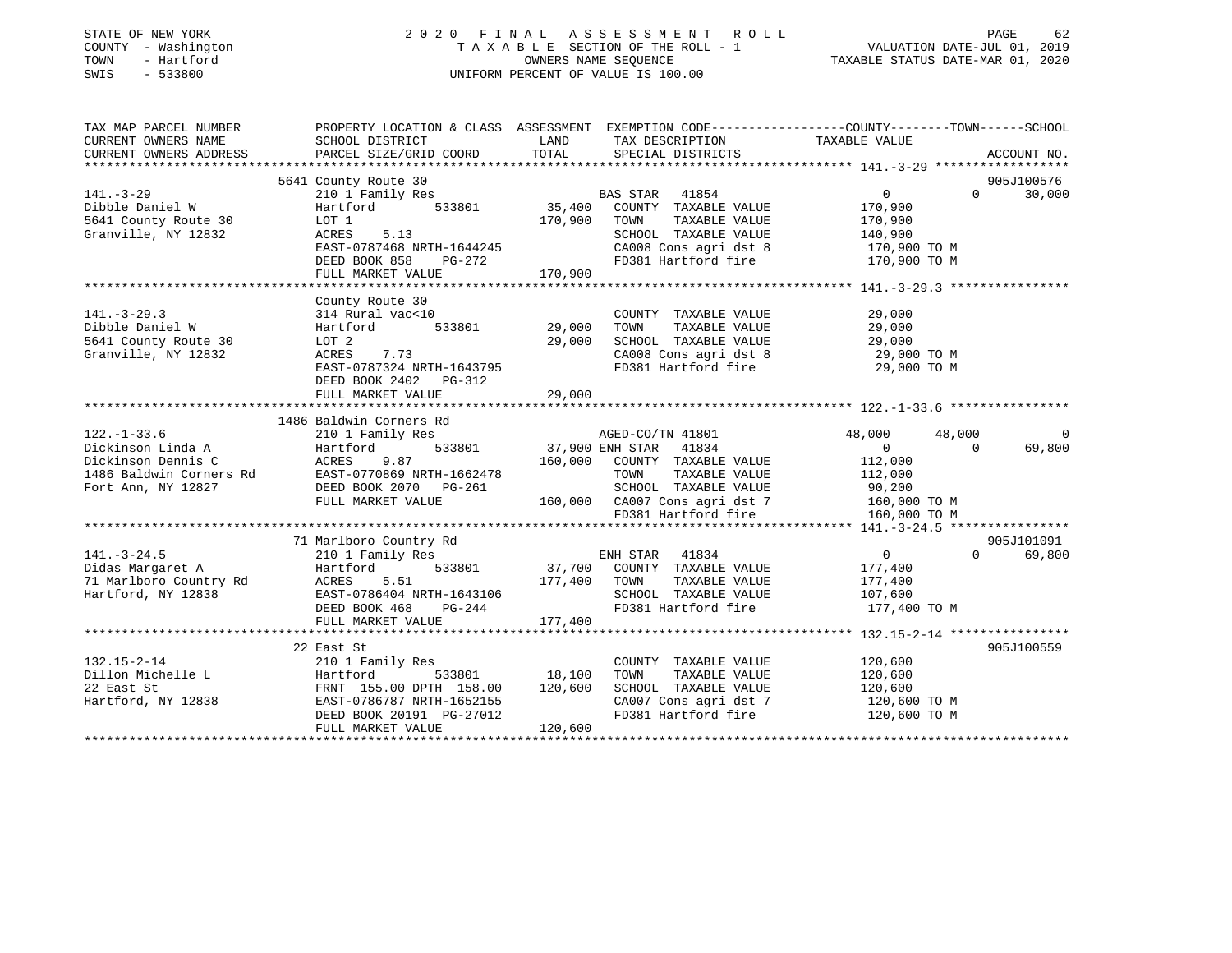### STATE OF NEW YORK 2 0 2 0 F I N A L A S S E S S M E N T R O L L PAGE 63 COUNTY - Washington T A X A B L E SECTION OF THE ROLL - 1 VALUATION DATE-JUL 01, 2019 TOWN - Hartford OWNERS NAME SEQUENCE TAXABLE STATUS DATE-MAR 01, 2020 SWIS - 533800 UNIFORM PERCENT OF VALUE IS 100.00

| TAX MAP PARCEL NUMBER<br>CURRENT OWNERS NAME                                                          | PROPERTY LOCATION & CLASS ASSESSMENT EXEMPTION CODE----------------COUNTY-------TOWN------SCHOOL<br>SCHOOL DISTRICT                                                                           | LAND              | TAX DESCRIPTION                                                                                                          | TAXABLE VALUE                                                   |                    |
|-------------------------------------------------------------------------------------------------------|-----------------------------------------------------------------------------------------------------------------------------------------------------------------------------------------------|-------------------|--------------------------------------------------------------------------------------------------------------------------|-----------------------------------------------------------------|--------------------|
| CURRENT OWNERS ADDRESS                                                                                | PARCEL SIZE/GRID COORD                                                                                                                                                                        | TOTAL             | SPECIAL DISTRICTS                                                                                                        |                                                                 | ACCOUNT NO.        |
|                                                                                                       | 23 Acorn Hill Way                                                                                                                                                                             |                   |                                                                                                                          |                                                                 | 905J100144         |
| $150. - 1 - 40$<br>Dillon Robert E<br>PO Box 5<br>Hartford, NY 12838                                  | 210 1 Family Res<br>533801<br>Hartford<br>LOT 1<br>8.21<br>ACRES<br>EAST-0782651 NRTH-1639874<br>DEED BOOK 518<br>PG-330                                                                      | 167,600           | BAS STAR<br>41854<br>45,800 COUNTY TAXABLE VALUE<br>TAXABLE VALUE<br>TOWN<br>SCHOOL TAXABLE VALUE<br>FD381 Hartford fire | $\overline{0}$<br>167,600<br>167,600<br>137,600<br>167,600 TO M | $\Omega$<br>30,000 |
|                                                                                                       | FULL MARKET VALUE                                                                                                                                                                             | 167,600           |                                                                                                                          |                                                                 |                    |
|                                                                                                       |                                                                                                                                                                                               |                   |                                                                                                                          |                                                                 |                    |
| $132. -4 - 4.2$<br>DKC Holding, Inc.<br>6 Holden Ave<br>Queensbury, NY 12804                          | 11 Blood St Ext<br>210 1 Family Res<br>533801<br>Hartford<br>FRNT 137.00 DPTH 296.00<br>0.93<br>ACRES<br>EAST-0794513 NRTH-1653989<br>DEED BOOK 3931 PG-206                                   | 22,400<br>114,700 | COUNTY TAXABLE VALUE<br>TAXABLE VALUE<br>TOWN<br>SCHOOL TAXABLE VALUE<br>FD381 Hartford fire                             | 114,700<br>114,700<br>114,700<br>114,700 TO M                   |                    |
|                                                                                                       | FULL MARKET VALUE                                                                                                                                                                             | 114,700           |                                                                                                                          |                                                                 |                    |
|                                                                                                       | 5 Smith Ln                                                                                                                                                                                    |                   |                                                                                                                          |                                                                 | 905J100175         |
| $148. - 1 - 16$<br>Doetsch Jason<br>5 Smith Ln<br>Argyle, NY 12809                                    | 240 Rural res<br>Hartford<br>533801<br>ACRES 63.20<br>EAST-0768858 NRTH-1635181<br>DEED BOOK 3820 PG-259<br>FULL MARKET VALUE                                                                 | 82,900<br>112,600 | COUNTY TAXABLE VALUE<br>TAXABLE VALUE<br>TOWN<br>SCHOOL TAXABLE VALUE<br>CA006 Cons agri dst 6<br>FD381 Hartford fire    | 112,600<br>112,600<br>112,600<br>112,600 TO M<br>112,600 TO M   |                    |
| MAY BE SUBJECT TO PAYMENT<br>UNDER AGDIST LAW TIL 2020                                                |                                                                                                                                                                                               | 112,600           |                                                                                                                          |                                                                 |                    |
|                                                                                                       |                                                                                                                                                                                               |                   |                                                                                                                          |                                                                 |                    |
| $150. - 1 - 47$<br>Dolderer Theodore<br>Dolderer Nancy<br>360 Gilchrist Hill Rd<br>Hartford, NY 12838 | 360 Gilchrist Hill Rd<br>240 Rural res<br>Hartford<br>533801<br>528/200 531/174 533/149<br>572/125 866/64<br>ACRES 17.20 BANK<br>998<br>EAST-0783599 NRTH-1640478<br>DEED BOOK 3024<br>PG-126 | 54,000<br>197,700 | COUNTY TAXABLE VALUE<br>TAXABLE VALUE<br>TOWN<br>SCHOOL TAXABLE VALUE<br>FD381 Hartford fire                             | 197,700<br>197,700<br>197,700<br>197,700 TO M                   | 905J101233         |
|                                                                                                       | FULL MARKET VALUE                                                                                                                                                                             | 197,700           |                                                                                                                          |                                                                 |                    |
|                                                                                                       |                                                                                                                                                                                               |                   |                                                                                                                          |                                                                 |                    |
| $149. - 1 - 1$<br>Donaldson Paul P<br>275 Church St<br>Poultney, VT 05764                             | State Route 196<br>323 Vacant rural<br>533801<br>Hartford<br>sub div 12299<br>ACRES 63.16<br>EAST-0770478 NRTH-1640154                                                                        | 74,800<br>74,800  | COUNTY TAXABLE VALUE<br>TOWN<br>TAXABLE VALUE<br>SCHOOL TAXABLE VALUE<br>FD381 Hartford fire                             | 74,800<br>74,800<br>74,800<br>74,800 TO M                       | 905J100176         |
| MAY BE SUBJECT TO PAYMENT<br>UNDER AGDIST LAW TIL 2023<br>*********************                       | DEED BOOK 462<br>PG-691<br>FULL MARKET VALUE                                                                                                                                                  | 74,800            |                                                                                                                          |                                                                 |                    |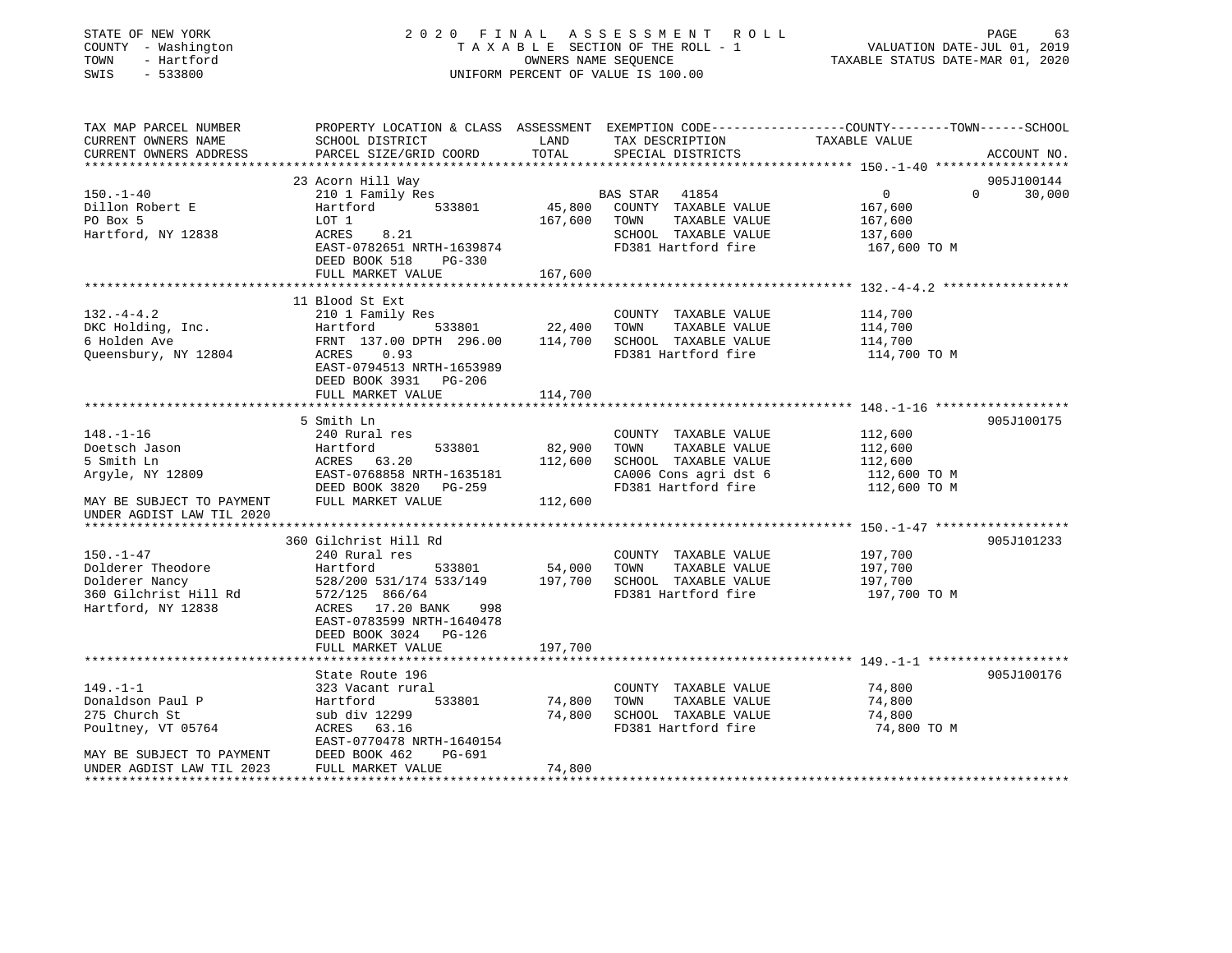### STATE OF NEW YORK 2 0 2 0 F I N A L A S S E S S M E N T R O L L PAGE 64 COUNTY - Washington T A X A B L E SECTION OF THE ROLL - 1 VALUATION DATE-JUL 01, 2019 TOWN - Hartford OWNERS NAME SEQUENCE TAXABLE STATUS DATE-MAR 01, 2020 SWIS - 533800 UNIFORM PERCENT OF VALUE IS 100.00

| PROPERTY LOCATION & CLASS ASSESSMENT EXEMPTION CODE-----------------COUNTY-------TOWN------SCHOOL                                                                                                                                                                                   |         |                                 |                                                                            |          |            |
|-------------------------------------------------------------------------------------------------------------------------------------------------------------------------------------------------------------------------------------------------------------------------------------|---------|---------------------------------|----------------------------------------------------------------------------|----------|------------|
| State Route 196                                                                                                                                                                                                                                                                     |         | FD381 Hartford fire 49,900 TO M |                                                                            |          |            |
| 3302 State Route 196                                                                                                                                                                                                                                                                |         |                                 |                                                                            |          |            |
| 149.-1-1.1<br>Donaldson William R. 2240 Rural res 533801 and 1953.<br>228,500 and 196 and 196 and 1688 and 1689 and 1698 and 1698 and 1698 and 1698 and 1698 and 1698 and 1698 and 1698 and 1698 and 1699 and 1699 and 1698 and 16<br>FULL MARKET VALUE                             | 228,500 |                                 |                                                                            | $\Omega$ | 30,000     |
|                                                                                                                                                                                                                                                                                     |         |                                 |                                                                            |          |            |
|                                                                                                                                                                                                                                                                                     |         |                                 |                                                                            |          |            |
| 380 Res Multiple<br>280 Res Multiple<br>280 Res Multiple<br>280 Res Multiple<br>280 Res Multiple<br>280 Res Multiple<br>280 Res Multiple<br>280 Res Multiple<br>280 Res Multiple<br>27,500 AG DIST<br>327,500 AG DIST<br>327,500 AG DIST<br>41720<br>213                            |         |                                 |                                                                            |          |            |
| MAY BE SUBJECT TO PAYMENT<br>UNDER AGDIST LAW TIL 2024 FULL MARKET VALUE<br>UNDER AGDIST LAW TIL 2024 FULL MARKET VALUE<br>TOP ON THE MARKET VALUE<br>502,000 CA007 Cons agridst 7 388,807 TO M<br>113,193 EX<br>113,193 EX                                                         |         | FD381 Hartford fire             | 502,000 TO M                                                               |          |            |
|                                                                                                                                                                                                                                                                                     |         |                                 |                                                                            |          |            |
| 3445 State Route 196 75 PCT OF VALUE USED FOR EXEMPTION PURPOSES<br>3445 State Route 196 75 PCT OF VALUE USED FOR EXEMPTION PURPOSES<br>280 Res Multiple VET WAR CT 41121 19,283 19,283 0<br>3445 State Route 196 775/218 Hwy Appr<br>                                              |         |                                 |                                                                            |          |            |
|                                                                                                                                                                                                                                                                                     |         |                                 |                                                                            |          |            |
| 503 Blood St                                                                                                                                                                                                                                                                        |         |                                 |                                                                            |          | 905J100086 |
| 503 Blood St<br>210 1 Family Res<br>210 1 Family Res<br>503 Blood St<br>503 Blood St<br>41834<br>503 Blood St<br>41834<br>503 Blood St<br>41834<br>210 1 Family Res<br>533801<br>33,100 COUNTY TAXABLE VALUE<br>7127,000<br>727,000<br>727,000<br>7381 Hartfor<br>FULL MARKET VALUE | 127,000 |                                 | $\begin{matrix}0\end{matrix} \qquad \qquad \begin{matrix}905J\end{matrix}$ |          | 69,800     |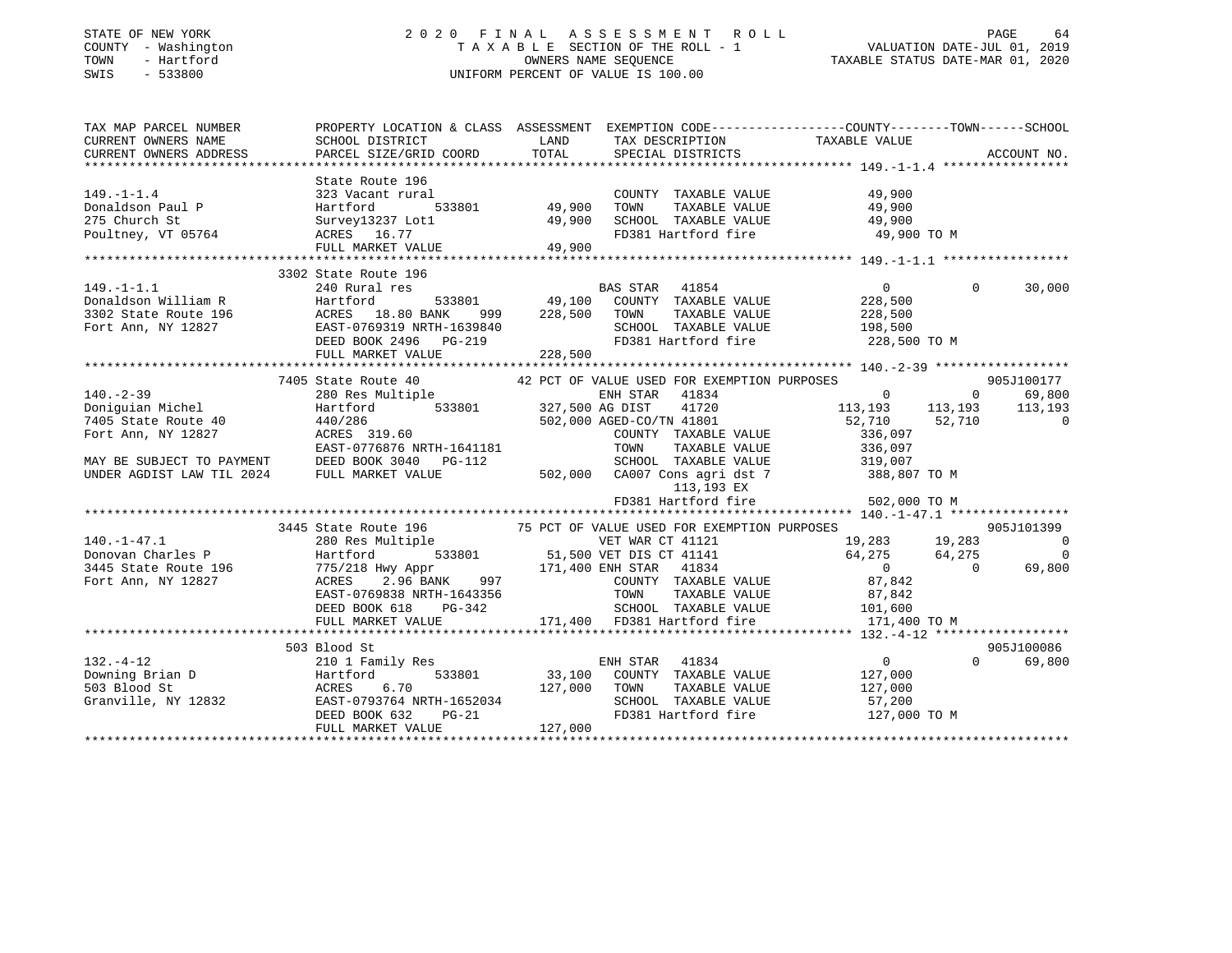### STATE OF NEW YORK 2 0 2 0 F I N A L A S S E S S M E N T R O L L PAGE 65 COUNTY - Washington T A X A B L E SECTION OF THE ROLL - 1 VALUATION DATE-JUL 01, 2019 TOWN - Hartford OWNERS NAME SEQUENCE TAXABLE STATUS DATE-MAR 01, 2020 SWIS - 533800 UNIFORM PERCENT OF VALUE IS 100.00

| TAX MAP PARCEL NUMBER<br>CURRENT OWNERS NAME<br>CURRENT OWNERS ADDRESS | PROPERTY LOCATION & CLASS ASSESSMENT EXEMPTION CODE----------------COUNTY-------TOWN------SCHOOL<br>SCHOOL DISTRICT<br>PARCEL SIZE/GRID COORD | LAND<br>TOTAL | TAX DESCRIPTION<br>SPECIAL DISTRICTS | TAXABLE VALUE              | ACCOUNT NO. |
|------------------------------------------------------------------------|-----------------------------------------------------------------------------------------------------------------------------------------------|---------------|--------------------------------------|----------------------------|-------------|
|                                                                        |                                                                                                                                               |               |                                      |                            |             |
|                                                                        | Camp A Way                                                                                                                                    |               |                                      |                            | 905J100567  |
| $142. - 1 - 48$                                                        | 322 Rural vac>10                                                                                                                              |               | COUNTY TAXABLE VALUE                 | 13,400                     |             |
| Downing Brian D                                                        | 533801<br>Hartford                                                                                                                            | 13,400        | TOWN<br>TAXABLE VALUE                | 13,400                     |             |
| 503 Blood St                                                           | ACRES 10.08                                                                                                                                   | 13,400        | SCHOOL TAXABLE VALUE                 | 13,400                     |             |
| Granville, NY 12832                                                    | EAST-0792161 NRTH-1647663                                                                                                                     |               | FD381 Hartford fire                  | 13,400 TO M                |             |
|                                                                        | DEED BOOK 632<br>$PG-19$                                                                                                                      |               |                                      |                            |             |
|                                                                        | FULL MARKET VALUE                                                                                                                             | 13,400        |                                      |                            |             |
|                                                                        |                                                                                                                                               |               |                                      |                            |             |
|                                                                        | North Rd                                                                                                                                      |               |                                      |                            | 905J100178  |
| $140. - 1 - 17$                                                        | 322 Rural vac>10                                                                                                                              |               | COUNTY TAXABLE VALUE                 | 35,500                     |             |
| Doyle Kathleen M                                                       | 533801<br>Hartford                                                                                                                            | 35,500        | TOWN<br>TAXABLE VALUE                | 35,500                     |             |
| 29 Haviland Ave                                                        | ACRES 13.60                                                                                                                                   | 35,500        | SCHOOL TAXABLE VALUE                 | 35,500                     |             |
| Glens Falls, NY 12801                                                  | EAST-0772213 NRTH-1642311                                                                                                                     |               | FD381 Hartford fire                  | 35,500 TO M                |             |
|                                                                        | DEED BOOK 480<br>PG-508                                                                                                                       |               |                                      |                            |             |
|                                                                        | FULL MARKET VALUE                                                                                                                             | 35,500        |                                      |                            |             |
|                                                                        |                                                                                                                                               |               |                                      |                            |             |
|                                                                        | 76 Mcdougal Rd                                                                                                                                |               |                                      |                            |             |
| $148. - 1 - 25.6$                                                      | 210 1 Family Res                                                                                                                              |               | VET WAR CT 41121                     | 15,300<br>15,300           | 0           |
| Dudley Russell E Sr                                                    | 533801<br>Hartford                                                                                                                            |               | 29,400 ENH STAR 41834                | $\overline{0}$<br>$\Omega$ | 69,800      |
| 76 McDougall Rd                                                        | LOT 4                                                                                                                                         | 102,000       | COUNTY TAXABLE VALUE                 | 86,700                     |             |
| Fort Ann, NY 12827                                                     | 7.50<br>ACRES                                                                                                                                 |               | TAXABLE VALUE<br>TOWN                | 86,700                     |             |
|                                                                        | EAST-0766383 NRTH-1635085                                                                                                                     |               | SCHOOL TAXABLE VALUE                 | 32,200                     |             |
|                                                                        | DEED BOOK 2241 PG-93                                                                                                                          |               | CA006 Cons agri dst 6                | 102,000 TO M               |             |
|                                                                        | FULL MARKET VALUE                                                                                                                             | 102,000       | FD381 Hartford fire                  | 102,000 TO M               |             |
|                                                                        |                                                                                                                                               |               |                                      |                            |             |
|                                                                        | 7 Winch Way                                                                                                                                   |               |                                      |                            | 905J101221  |
| $149. - 1 - 26.13$                                                     | 314 Rural vac<10                                                                                                                              |               | COUNTY TAXABLE VALUE                 | 14,500                     |             |
| Duffy Devin                                                            | 533801<br>Hartford                                                                                                                            | 14,500        | TAXABLE VALUE<br>TOWN                | 14,500                     |             |
| Morrow Sarah                                                           | ACRES<br>1.57                                                                                                                                 | 14,500        | SCHOOL TAXABLE VALUE                 | 14,500                     |             |
| 5 Winch Wa                                                             | EAST-0779312 NRTH-1636083                                                                                                                     |               | FD381 Hartford fire                  | 14,500 TO M                |             |
| Argyle, NY 12809                                                       | DEED BOOK 2325 PG-37                                                                                                                          |               |                                      |                            |             |
|                                                                        | FULL MARKET VALUE                                                                                                                             | 14,500        |                                      |                            |             |
|                                                                        |                                                                                                                                               |               |                                      |                            |             |
|                                                                        | 5 Winch Way                                                                                                                                   |               |                                      |                            |             |
| $149. - 1 - 26.20$                                                     | 210 1 Family Res                                                                                                                              |               | <b>BAS STAR</b><br>41854             | $\overline{0}$<br>$\Omega$ | 30,000      |
| Duffy Devin                                                            | Hartford<br>533801                                                                                                                            | 22,400        | COUNTY TAXABLE VALUE                 | 76,200                     |             |
| Morrow Sarah                                                           | ACRES<br>1.56                                                                                                                                 | 76,200        | TOWN<br>TAXABLE VALUE                | 76,200                     |             |
| 5 Winch Wa                                                             | EAST-0779132 NRTH-1635825                                                                                                                     |               | SCHOOL TAXABLE VALUE                 | 46,200                     |             |
| Argyle, NY 12809                                                       | DEED BOOK 2325<br>PG-37                                                                                                                       |               | FD381 Hartford fire                  | 76,200 ТО М                |             |
|                                                                        | FULL MARKET VALUE                                                                                                                             | 76,200        |                                      |                            |             |
|                                                                        |                                                                                                                                               |               |                                      |                            |             |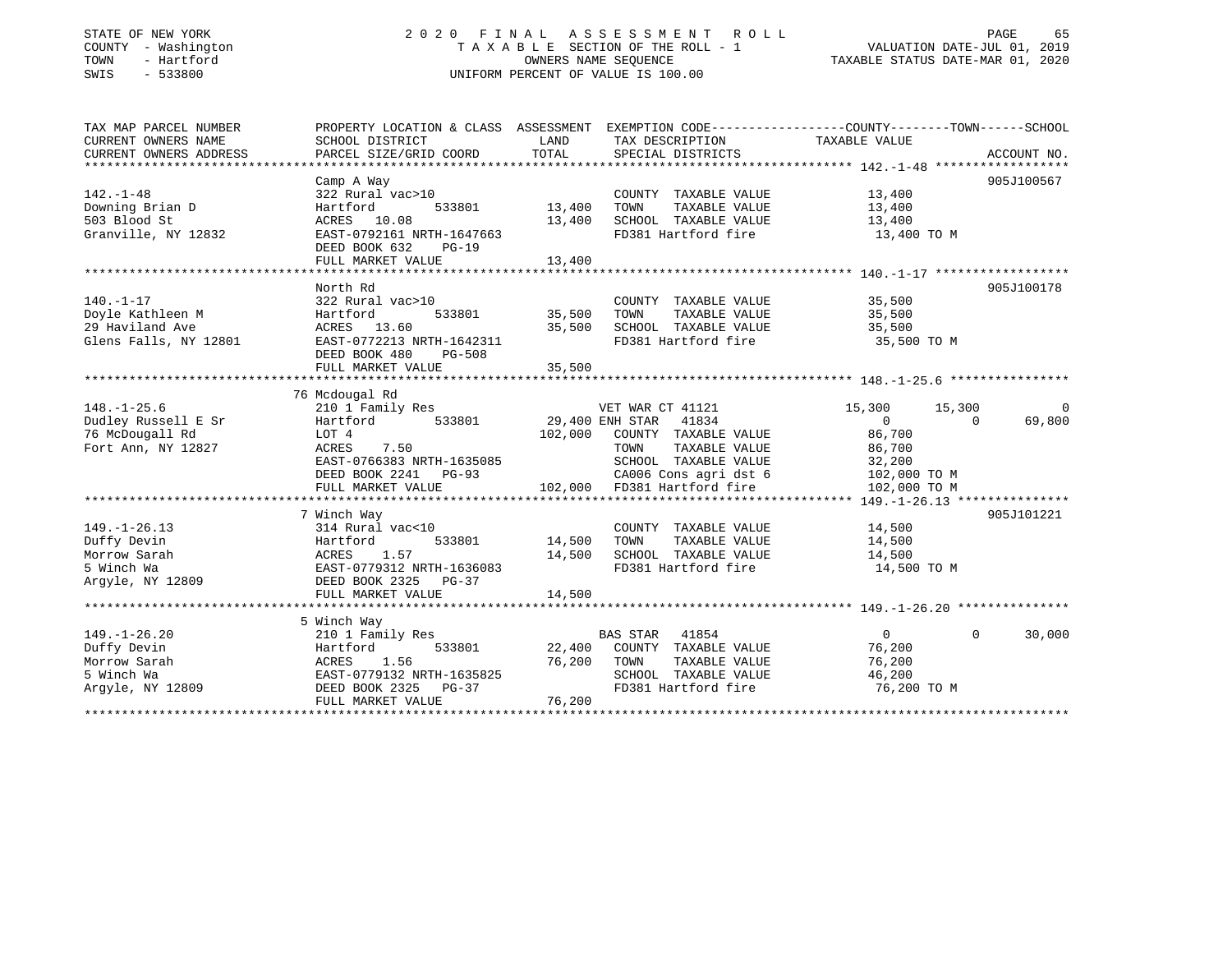| STATE OF NEW YORK |            |
|-------------------|------------|
| COUNTY            | Washington |
| TOWN              | - Hartford |
| <b>CMTC</b>       | 522800     |

### STATE OF NEW YORK 2 0 2 0 F I N A L A S S E S S M E N T R O L L PAGE 66 COUNTY - Washington T A X A B L E SECTION OF THE ROLL - 1 VALUATION DATE-JUL 01, 2019 TOWN - Hartford OWNERS NAME SEQUENCE TAXABLE STATUS DATE-MAR 01, 2020 SWIS - 533800 UNIFORM PERCENT OF VALUE IS 100.00

| TAX MAP PARCEL NUMBER<br>CURRENT OWNERS NAME | SCHOOL DISTRICT           | LAND    | TAX DESCRIPTION             | PROPERTY LOCATION & CLASS ASSESSMENT EXEMPTION CODE---------------COUNTY-------TOWN------SCHOOL<br>TAXABLE VALUE |             |
|----------------------------------------------|---------------------------|---------|-----------------------------|------------------------------------------------------------------------------------------------------------------|-------------|
| CURRENT OWNERS ADDRESS                       | PARCEL SIZE/GRID COORD    | TOTAL   | SPECIAL DISTRICTS           |                                                                                                                  | ACCOUNT NO. |
|                                              | 58 Brayton Rd             |         |                             |                                                                                                                  |             |
| $114. - 1 - 1.3$                             | 210 1 Family Res          |         | BAS STAR<br>41854           | $\overline{0}$<br>$\Omega$                                                                                       | 30,000      |
| DuFore Thomas                                | 533801<br>Hartford        | 30,200  | COUNTY TAXABLE VALUE        | 219,000                                                                                                          |             |
| DuFore Tanya                                 | 3.41 BANK<br>ACRES<br>998 | 219,000 | TOWN<br>TAXABLE VALUE       | 219,000                                                                                                          |             |
|                                              | EAST-0780011 NRTH-1669074 |         | SCHOOL TAXABLE VALUE        | 189,000                                                                                                          |             |
| 58 Brayton Rd<br>Ft Ann, NY 12827            | DEED BOOK 3267 PG-113     |         | CA007 Cons agri dst 7       | 219,000 TO M                                                                                                     |             |
|                                              | FULL MARKET VALUE         |         | 219,000 FD381 Hartford fire | 219,000 TO M                                                                                                     |             |
|                                              |                           |         |                             |                                                                                                                  |             |
|                                              | 280 Pope Hill Rd          |         |                             |                                                                                                                  | 905J100666  |
| $150. - 1 - 24$                              | 312 Vac w/imprv           |         | COUNTY TAXABLE VALUE        | 30,300                                                                                                           |             |
| Dufour Donald A                              | Hartford<br>533801        | 27,100  | TOWN<br>TAXABLE VALUE       | 30,300                                                                                                           |             |
| 359 Frazier Hill Rd                          | 36 Ad                     | 30,300  | SCHOOL TAXABLE VALUE        | 30,300                                                                                                           |             |
| Benson, VT 05743                             | ACRES 28.50               |         | FD381 Hartford fire         | 30,300 TO M                                                                                                      |             |
|                                              | EAST-0783012 NRTH-1632472 |         |                             |                                                                                                                  |             |
|                                              | DEED BOOK 20191 PG-26207  |         |                             |                                                                                                                  |             |
|                                              | FULL MARKET VALUE         | 30,300  |                             |                                                                                                                  |             |
|                                              |                           |         |                             |                                                                                                                  |             |
|                                              | 241 Pope Hill Rd          |         |                             |                                                                                                                  | 905J101334  |
| $150. - 1 - 30.2$                            | 240 Rural res             |         | ENH STAR<br>41834           | 0<br>$\Omega$                                                                                                    | 69,800      |
| Dufour Michael                               | Hartford<br>533801        | 42,500  | COUNTY TAXABLE VALUE        | 218,000                                                                                                          |             |
| Dufour Sherry                                | LOT 2                     | 218,000 | TOWN<br>TAXABLE VALUE       | 218,000                                                                                                          |             |
| 241 Pope Hill Rd                             | ACRES 13.78 BANK<br>999   |         | SCHOOL TAXABLE VALUE        | 148,200                                                                                                          |             |
| Argyle, NY 12809                             | EAST-0782425 NRTH-1634873 |         | FD381 Hartford fire         | 218,000 TO M                                                                                                     |             |
|                                              | DEED BOOK 706<br>$PG-54$  |         |                             |                                                                                                                  |             |
|                                              | FULL MARKET VALUE         | 218,000 |                             |                                                                                                                  |             |
|                                              | 501 Blood St              |         |                             |                                                                                                                  | 905J101203  |
| $132. -4 - 11.3$                             | 210 1 Family Res          |         | ENH STAR 41834              | $\overline{0}$<br>$\Omega$                                                                                       | 69,800      |
| Dunster Richard                              | 533801<br>Hartford        | 28,100  | COUNTY TAXABLE VALUE        | 157,000                                                                                                          |             |
| Dunster Marsha                               | 2.70<br>ACRES             | 157,000 | TOWN<br>TAXABLE VALUE       | 157,000                                                                                                          |             |
| 501 Blood St                                 | EAST-0794219 NRTH-1651831 |         | SCHOOL TAXABLE VALUE        | 87,200                                                                                                           |             |
| Granville, NY 12832                          | DEED BOOK 488<br>PG-695   |         | FD381 Hartford fire         | 157,000 TO M                                                                                                     |             |
|                                              | FULL MARKET VALUE         | 157,000 |                             |                                                                                                                  |             |
|                                              |                           |         |                             |                                                                                                                  |             |
|                                              | 46 Pope Hill Rd           |         |                             |                                                                                                                  | 905J101232  |
| $149. - 1 - 29.4$                            | 210 1 Family Res          |         | COUNTY TAXABLE VALUE        | 92,700                                                                                                           |             |
| Durant Michael J Jr                          | 533801<br>Hartford        | 22,300  | TOWN<br>TAXABLE VALUE       | 92,700                                                                                                           |             |
| Durant Rhonda M                              | FRNT 100.00 DPTH 400.00   | 92,700  | SCHOOL TAXABLE VALUE        | 92,700                                                                                                           |             |
| 46 Pope Hill Rd                              | BANK<br>40                |         | CA006 Cons agri dst 6       | 92,700 TO M                                                                                                      |             |
| Argyle, NY 12809                             | EAST-0778180 NRTH-1632997 |         | FD381 Hartford fire         | 92,700 TO M                                                                                                      |             |
|                                              | $PG-34$<br>DEED BOOK 3550 |         |                             |                                                                                                                  |             |
|                                              | FULL MARKET VALUE         | 92,700  |                             |                                                                                                                  |             |
|                                              |                           |         |                             |                                                                                                                  |             |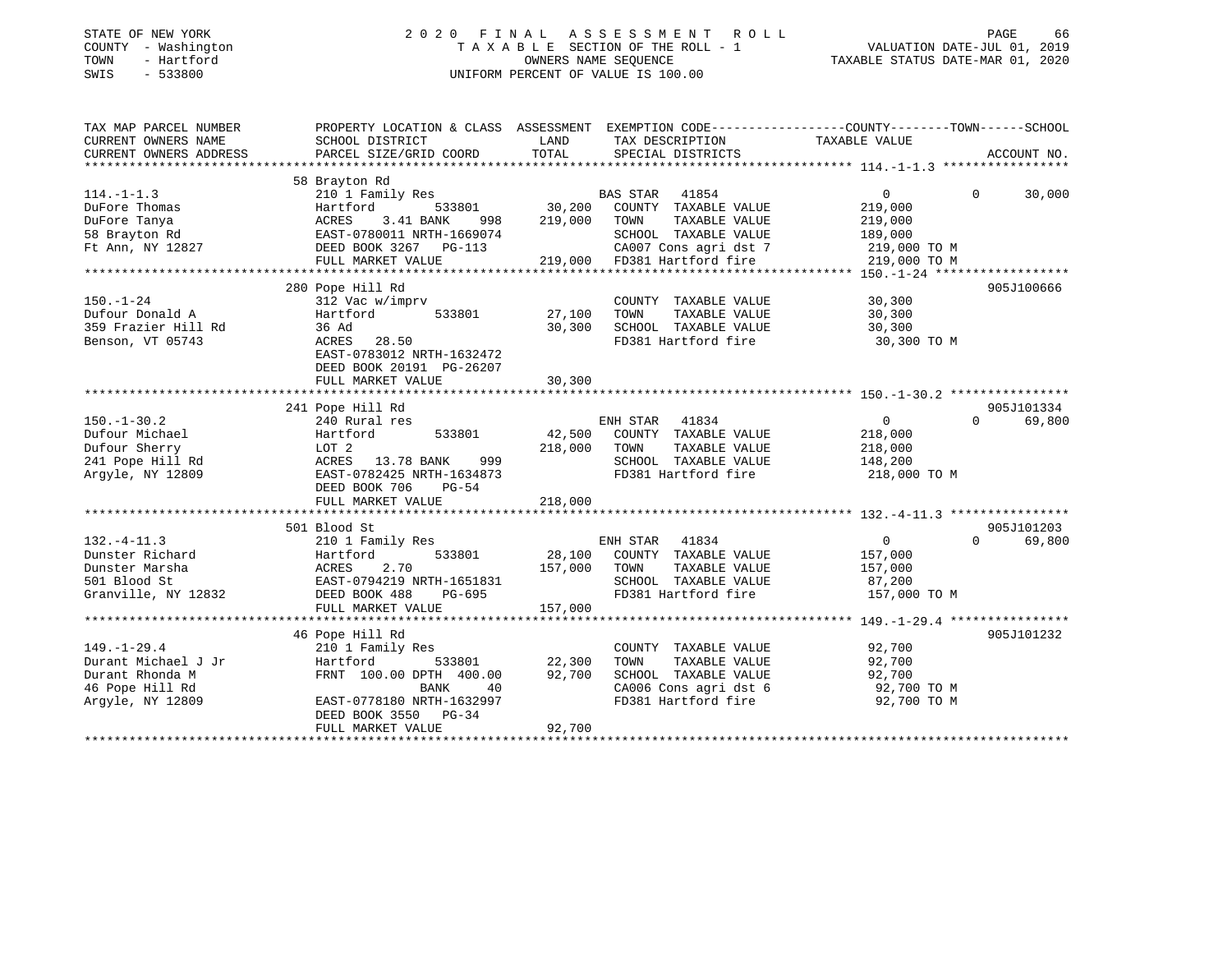### STATE OF NEW YORK 2 0 2 0 F I N A L A S S E S S M E N T R O L L PAGE 67 COUNTY - Washington T A X A B L E SECTION OF THE ROLL - 1 VALUATION DATE-JUL 01, 2019 TOWN - Hartford OWNERS NAME SEQUENCE TAXABLE STATUS DATE-MAR 01, 2020 SWIS - 533800 UNIFORM PERCENT OF VALUE IS 100.00

| TAX MAP PARCEL NUMBER                                              |                                     |                                                                                 | PROPERTY LOCATION & CLASS ASSESSMENT EXEMPTION CODE-----------------COUNTY--------TOWN------SCHOOL |
|--------------------------------------------------------------------|-------------------------------------|---------------------------------------------------------------------------------|----------------------------------------------------------------------------------------------------|
| CURRENT OWNERS NAME                                                | SCHOOL DISTRICT                     | LAND<br>TAX DESCRIPTION                                                         | TAXABLE VALUE                                                                                      |
| CURRENT OWNERS ADDRESS                                             | PARCEL SIZE/GRID COORD              | TOTAL<br>SPECIAL DISTRICTS                                                      | ACCOUNT NO.                                                                                        |
|                                                                    |                                     |                                                                                 |                                                                                                    |
|                                                                    | 198 County Route 17                 |                                                                                 | 905J100620                                                                                         |
| $122. - 1 - 18$                                                    |                                     | COMICY NORTH THE STAR STAR 41854<br>Hartford 533801 25,700 COUNTY TAXABLE VALUE | $\overline{0}$<br>$\Omega$<br>30,000                                                               |
| Durkee Dale R                                                      |                                     |                                                                                 | 170,600                                                                                            |
| Durkee Sonia R                                                     | ACRES<br>1.89 BANK<br>998           | 170,600 TOWN<br>TAXABLE VALUE                                                   | 170,600                                                                                            |
| 198 County Route 17                                                | EAST-0773348 NRTH-1658413           | SCHOOL TAXABLE VALUE                                                            | 140,600                                                                                            |
| Fort Ann, NY 12827                                                 | -<br>DEED BOOK 3438 PG-45           | CA007 Cons agri dst 7                                                           | 170,600 TO M                                                                                       |
|                                                                    | FULL MARKET VALUE                   | 170,600 FD381 Hartford fire                                                     | 170,600 TO M                                                                                       |
|                                                                    |                                     |                                                                                 |                                                                                                    |
|                                                                    | 188 & 231 County Route 17           |                                                                                 | 905J100189                                                                                         |
| $122. - 1 - 17$                                                    | 112 Dairy farm                      | AG BUILD<br>533801 434,800 AG DIST<br>AG BUILD 41700                            | 54,000<br>54,000<br>54,000                                                                         |
| Durkee Donald M                                                    | Hartford                            | 41720<br>449/1049 424/105-408/245 759,400 TEMP GRHSE 42120                      | 181,488 181,488<br>50,000 50,000<br>181,488                                                        |
| Durkee Amy B                                                       |                                     |                                                                                 | 50,000                                                                                             |
| 231 County Route 17                                                | LC3541/105                          | COUNTY TAXABLE VALUE                                                            | 473,912                                                                                            |
| Fort Ann, NY 12827                                                 | ACRES 383.40                        | TOWN<br>TAXABLE VALUE                                                           | 473,912                                                                                            |
|                                                                    | EAST-0773790 NRTH-1658697           | SCHOOL TAXABLE VALUE                                                            | 473,912                                                                                            |
| MAY BE SUBJECT TO PAYMENT                                          | DEED BOOK 20191 PG-27751            | CA007 Cons agri dst 7                                                           | 527,912 TO M                                                                                       |
| UNDER AGDIST LAW TIL 2026                                          | FULL MARKET VALUE                   | 759,400<br>231,488 EX                                                           |                                                                                                    |
|                                                                    |                                     | FD381 Hartford fire                                                             | 709,400 TO M                                                                                       |
|                                                                    |                                     | 50,000 EX                                                                       |                                                                                                    |
|                                                                    |                                     |                                                                                 |                                                                                                    |
| $122. - 1 - 17.1$                                                  | 143 County Route 17                 | BAS STAR 41854                                                                  | 30,000<br>$\overline{0}$<br>$\Omega$                                                               |
|                                                                    | 210 1 Family Res                    |                                                                                 |                                                                                                    |
| Durkee Douglas W<br>Durkee Sandra L                                | 533801<br>Hartford<br>ACRES<br>3.83 | 32,600 COUNTY TAXABLE VALUE<br>TAXABLE VALUE                                    | 206,000                                                                                            |
|                                                                    | EAST-0772101 NRTH-1658178           | 206,000 TOWN<br>SCHOOL TAXABLE VALUE                                            | 206,000<br>176,000                                                                                 |
| Durkee Sandra $\mu$<br>143 County Route 17<br>1997 - DEED BOOK 722 | PG-82                               | CA007 Cons agri dst 7                                                           |                                                                                                    |
|                                                                    | FULL MARKET VALUE                   | 206,000 FD381 Hartford fire                                                     | 206,000 TO M<br>206,000 TO M                                                                       |
|                                                                    |                                     |                                                                                 |                                                                                                    |
|                                                                    | Hartford Main St                    |                                                                                 | 905J101099                                                                                         |
| $132. - 1 - 18.2$                                                  | 323 Vacant rural                    | COUNTY TAXABLE VALUE                                                            | 75,700                                                                                             |
| Durkee Gordon                                                      | 533801<br>Hartford                  | 75,700<br>TOWN<br>TAXABLE VALUE                                                 | 75,700                                                                                             |
| Durkee Mary Lou                                                    | 507/453                             | 75,700<br>SCHOOL TAXABLE VALUE                                                  | 75,700                                                                                             |
| PO Box 44                                                          | ACRES 55.10                         | CA007 Cons agri dst 7                                                           | 75,700 TO M                                                                                        |
| Fort Ann, NY 12827                                                 | EAST-0788482 NRTH-1657504           | FD381 Hartford fire                                                             | 75,700 TO M                                                                                        |
|                                                                    | DEED BOOK 502<br>PG-248             |                                                                                 |                                                                                                    |
|                                                                    | FULL MARKET VALUE                   | 75,700                                                                          |                                                                                                    |
|                                                                    |                                     |                                                                                 |                                                                                                    |
|                                                                    | 300 Wright Rd                       |                                                                                 | 905J101228                                                                                         |
| $122. - 1 - 15.1$                                                  | 312 Vac w/imprv                     | COUNTY TAXABLE VALUE                                                            | 25,300                                                                                             |
| Durkee Kathy                                                       | Hartford<br>533801                  | 25,300<br>TAXABLE VALUE<br>TOWN                                                 | 25,300                                                                                             |
| 102 Feeder Dam Rd                                                  | LOT 1                               | 25,300<br>SCHOOL TAXABLE VALUE                                                  | 25,300                                                                                             |
| South Glens Falls, NY 12803                                        | ACRES<br>1.77                       | CA007 Cons agri dst 7                                                           | 25,300 TO M                                                                                        |
|                                                                    | EAST-0781447 NRTH-1657887           | FD381 Hartford fire                                                             | 25,300 TO M                                                                                        |
|                                                                    | DEED BOOK 20191 PG-30335            |                                                                                 |                                                                                                    |
|                                                                    | FULL MARKET VALUE                   | 25,300                                                                          |                                                                                                    |
|                                                                    |                                     |                                                                                 |                                                                                                    |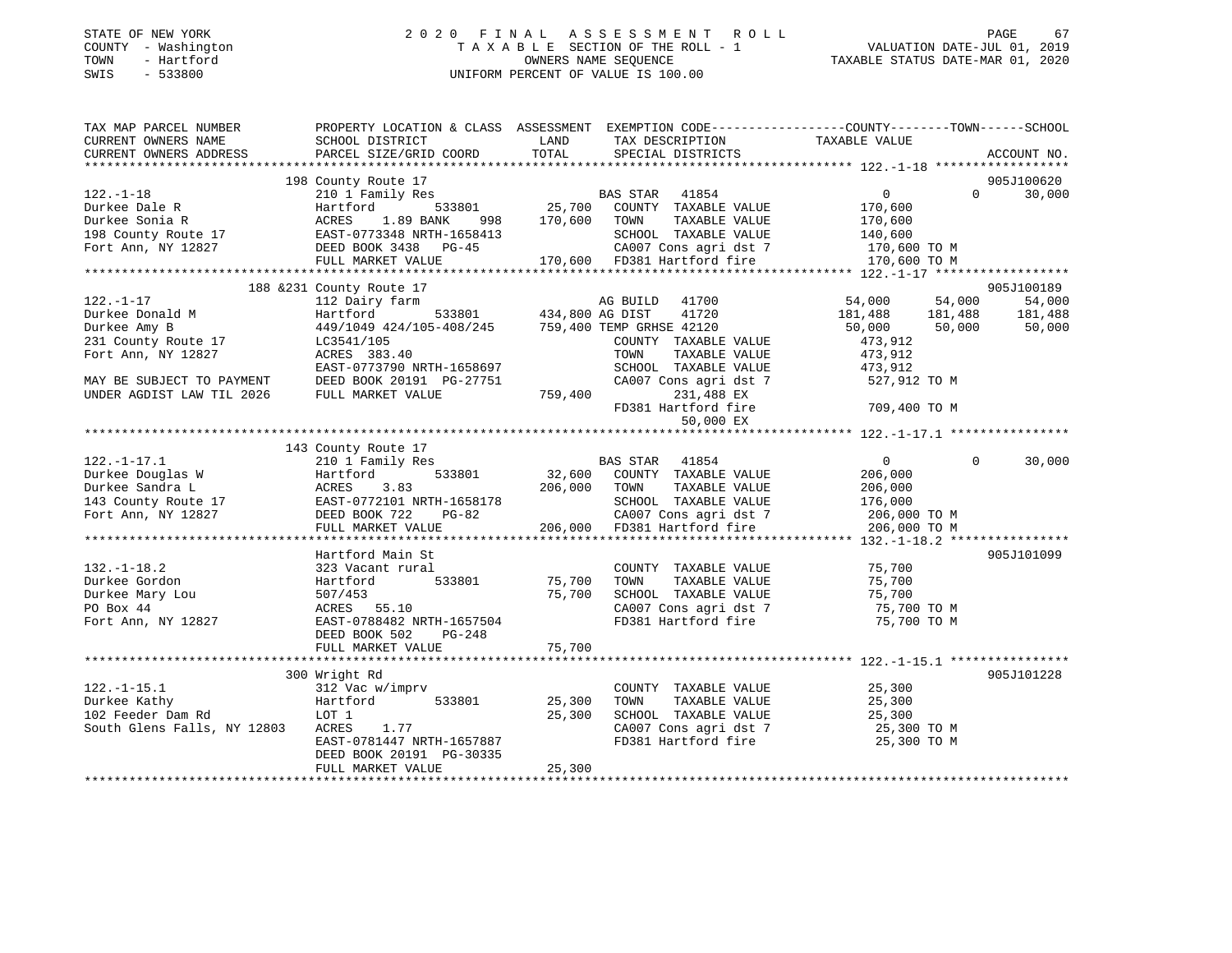### STATE OF NEW YORK 2 0 2 0 F I N A L A S S E S S M E N T R O L L PAGE 68 COUNTY - Washington T A X A B L E SECTION OF THE ROLL - 1 VALUATION DATE-JUL 01, 2019 TOWN - Hartford OWNERS NAME SEQUENCE TAXABLE STATUS DATE-MAR 01, 2020 SWIS - 533800 UNIFORM PERCENT OF VALUE IS 100.00

| TAX MAP PARCEL NUMBER<br>CURRENT OWNERS NAME<br>CURRENT OWNERS ADDRESS                                                                                                                                                                           | <b>Example 12</b> LAND<br>SCHOOL DISTRICT<br>PARCEL SIZE/GRID COORD                                                                                   | TOTAL   | TAX DESCRIPTION<br>SPECIAL DISTRICTS                       | PROPERTY LOCATION & CLASS ASSESSMENT EXEMPTION CODE---------------COUNTY-------TOWN------SCHOOL<br>TAXABLE VALUE | ACCOUNT NO.        |
|--------------------------------------------------------------------------------------------------------------------------------------------------------------------------------------------------------------------------------------------------|-------------------------------------------------------------------------------------------------------------------------------------------------------|---------|------------------------------------------------------------|------------------------------------------------------------------------------------------------------------------|--------------------|
|                                                                                                                                                                                                                                                  |                                                                                                                                                       |         |                                                            |                                                                                                                  |                    |
|                                                                                                                                                                                                                                                  | 56 Durkee Ln                                                                                                                                          |         | 17 PCT OF VALUE USED FOR EXEMPTION PURPOSES                |                                                                                                                  | 905J100186         |
| $114. - 1 - 20$                                                                                                                                                                                                                                  |                                                                                                                                                       |         |                                                            | 51,350 51,350                                                                                                    | 51,350             |
| Durkee Rev Living Trust                                                                                                                                                                                                                          |                                                                                                                                                       |         |                                                            |                                                                                                                  | 15,768             |
| Durkee Celia LE                                                                                                                                                                                                                                  |                                                                                                                                                       |         |                                                            | $15,768$ $15,768$ 0                                                                                              | 69,800             |
| 56 Durkee Ln                                                                                                                                                                                                                                     | 2020/1010000111000111020112<br>1955/39WRP eastment 2865/<br>ACRES 85.86 BANK 997 TOWN TAXABLE VALUE<br>EAST-0785053 NRTH-1665808 SCHOOL TAXABLE VALUE |         |                                                            | 118,382                                                                                                          |                    |
| Fort Ann, NY 12827                                                                                                                                                                                                                               |                                                                                                                                                       |         |                                                            |                                                                                                                  |                    |
|                                                                                                                                                                                                                                                  |                                                                                                                                                       |         |                                                            | 118,382<br>48,582                                                                                                |                    |
| MAY BE SUBJECT TO PAYMENT                                                                                                                                                                                                                        | DEED BOOK 4019 PG-168                                                                                                                                 |         |                                                            | CA007 Cons agri dst 7 134,150 TO M                                                                               |                    |
| UNDER AGDIST LAW TIL 2024                                                                                                                                                                                                                        | FULL MARKET VALUE                                                                                                                                     | 185,500 | 51,350 EX                                                  |                                                                                                                  |                    |
|                                                                                                                                                                                                                                                  |                                                                                                                                                       |         | FD381 Hartford fire                                        | 185,500 TO M                                                                                                     |                    |
|                                                                                                                                                                                                                                                  |                                                                                                                                                       |         |                                                            |                                                                                                                  |                    |
|                                                                                                                                                                                                                                                  | County Route 17                                                                                                                                       |         |                                                            |                                                                                                                  | 905J100339         |
| $122. - 1 - 26$                                                                                                                                                                                                                                  | $314 \text{ Rural vac} < 10$ $314 \text{ Rural vac} < 10$ $533801$ $15,500$ TOWN TAXABLE VALUE                                                        |         | COUNTY TAXABLE VALUE 15,500<br>TOWN TAXABLE VALUE 15,500   |                                                                                                                  |                    |
| Durkee Sandra L                                                                                                                                                                                                                                  |                                                                                                                                                       |         |                                                            |                                                                                                                  |                    |
| Durkee Douglas W<br>143 County Route 17                                                                                                                                                                                                          | $\frac{670772}{\text{ACRES}}$ 4.00                                                                                                                    | 15,500  |                                                            | SCHOOL TAXABLE VALUE 15,500<br>CA007 Cons agri dst 7 15,500 TO M                                                 |                    |
|                                                                                                                                                                                                                                                  |                                                                                                                                                       |         |                                                            |                                                                                                                  |                    |
| Fort Ann, NY $12827$                                                                                                                                                                                                                             | EAST-0771824 NRTH-1658138                                                                                                                             |         | FD381 Hartford fire                                        | 15,500 TO M                                                                                                      |                    |
|                                                                                                                                                                                                                                                  | DEED BOOK 3741 PG-289                                                                                                                                 |         |                                                            |                                                                                                                  |                    |
|                                                                                                                                                                                                                                                  | FULL MARKET VALUE                                                                                                                                     | 15,500  |                                                            |                                                                                                                  |                    |
|                                                                                                                                                                                                                                                  |                                                                                                                                                       |         |                                                            |                                                                                                                  |                    |
|                                                                                                                                                                                                                                                  | 143 Hall Rd                                                                                                                                           |         |                                                            |                                                                                                                  | 905J100275         |
| $122. - 1 - 19$                                                                                                                                                                                                                                  | 210 1 Family Res                                                                                                                                      |         | ENH STAR 41834<br>23,600 COUNTY TAXABLE VALUE              | $\overline{0}$                                                                                                   | 69,800<br>$\Omega$ |
|                                                                                                                                                                                                                                                  |                                                                                                                                                       |         |                                                            | 172,700                                                                                                          |                    |
|                                                                                                                                                                                                                                                  |                                                                                                                                                       |         |                                                            | 172,700                                                                                                          |                    |
|                                                                                                                                                                                                                                                  |                                                                                                                                                       |         |                                                            | 172,700<br>102,900                                                                                               |                    |
| 122.-1-19<br>Durkee Willard L<br>Durkee Beverly A Martford 533801 23,600 COUNTY TAXABLE VALUE<br>143 Hall Rd<br>143 Hall Rd<br>143 Hall Rd<br>15227 DEED BOOK 5229 PG-75<br>2008 CHOOL TAXABLE VALUE<br>2008 SCHOOL TAXABLE VALUE<br>2008 SCHOOL |                                                                                                                                                       |         | PG-75 CA007 Cons agri dst 7<br>172,700 FD381 Hartford fire | 172,700 TO M                                                                                                     |                    |
|                                                                                                                                                                                                                                                  | FULL MARKET VALUE                                                                                                                                     |         |                                                            | 172,700 TO M                                                                                                     |                    |
|                                                                                                                                                                                                                                                  |                                                                                                                                                       |         |                                                            |                                                                                                                  |                    |
|                                                                                                                                                                                                                                                  | Pope Hill Rd                                                                                                                                          |         |                                                            |                                                                                                                  |                    |
| $150.-1-31.2$                                                                                                                                                                                                                                    | 322 Rural vac>10                                                                                                                                      |         | COUNTY TAXABLE VALUE                                       | 22,000                                                                                                           |                    |
| Durling Paul A<br>M Hartform                                                                                                                                                                                                                     | Hartford 533801 22,000                                                                                                                                |         | TOWN TAXABLE VALUE                                         | $22,000$<br>$22,000$                                                                                             |                    |
| Durling Marjorie M                                                                                                                                                                                                                               |                                                                                                                                                       | 22,000  | SCHOOL TAXABLE VALUE                                       |                                                                                                                  |                    |
| 37 Old Town Way                                                                                                                                                                                                                                  |                                                                                                                                                       |         | CA006 Cons agri dst 6<br>FD381 Hartford fire               | 22,000 TO M<br>22,000 TO M                                                                                       |                    |
| Granville, NY 12832                                                                                                                                                                                                                              | LOT 3<br>945/286<br>ACRES 10.28                                                                                                                       |         |                                                            |                                                                                                                  |                    |
|                                                                                                                                                                                                                                                  | EAST-0783935 NRTH-1633358                                                                                                                             |         |                                                            |                                                                                                                  |                    |
| MAY BE SUBJECT TO PAYMENT DEED BOOK 3779 PG-346                                                                                                                                                                                                  |                                                                                                                                                       |         |                                                            |                                                                                                                  |                    |
| UNDER AGDIST LAW TIL 2024                                                                                                                                                                                                                        | FULL MARKET VALUE                                                                                                                                     | 22,000  |                                                            |                                                                                                                  |                    |
|                                                                                                                                                                                                                                                  |                                                                                                                                                       |         |                                                            |                                                                                                                  |                    |
|                                                                                                                                                                                                                                                  | 37 Old Town Way                                                                                                                                       |         |                                                            |                                                                                                                  | 905J101401         |
| 150.-1-34.5<br>Durling Paul A                                                                                                                                                                                                                    | 240 Rural res                                                                                                                                         |         | ENH STAR 41834                                             | $\overline{0}$                                                                                                   | $\Omega$<br>69,800 |
|                                                                                                                                                                                                                                                  | Hartford 533801                                                                                                                                       | 41,200  | COUNTY TAXABLE VALUE                                       | 173,600                                                                                                          |                    |
| Durling Marjorie M                                                                                                                                                                                                                               | 940/292<br>ACRES 18.00                                                                                                                                |         | 173,600 TOWN<br>TAXABLE VALUE                              | 173,600<br>103,800                                                                                               |                    |
| 37 Old Town Way                                                                                                                                                                                                                                  |                                                                                                                                                       |         | SCHOOL TAXABLE VALUE                                       |                                                                                                                  |                    |
| Granville, NY 12832                                                                                                                                                                                                                              | EAST-0784764 NRTH-1634419                                                                                                                             |         |                                                            | FD381 Hartford fire 173,600 TO M                                                                                 |                    |
| MAY BE SUBJECT TO PAYMENT                                                                                                                                                                                                                        | DEED BOOK 3780 PG-1<br>FULL MARKET VALUE                                                                                                              | 173,600 |                                                            |                                                                                                                  |                    |
| UNDER AGDIST LAW TIL 2026                                                                                                                                                                                                                        |                                                                                                                                                       |         |                                                            |                                                                                                                  |                    |
|                                                                                                                                                                                                                                                  |                                                                                                                                                       |         |                                                            |                                                                                                                  |                    |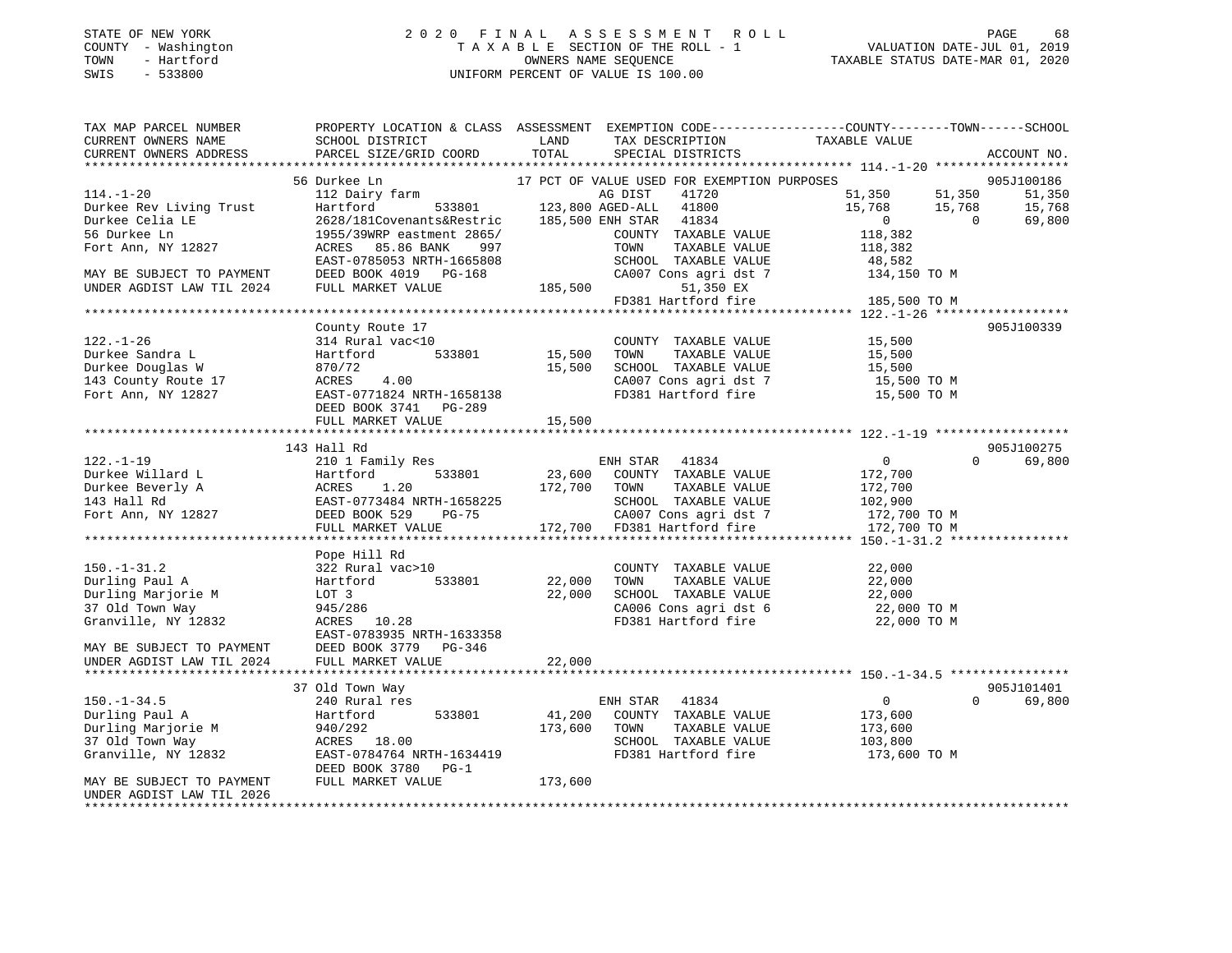| STATE OF NEW YORK<br>COUNTY - Washington<br>TOWN<br>- Hartford<br>SWIS<br>$-533800$ | 2020 FINAL ASSESSMENT ROLL<br>UNIFORM PERCENT OF VALUE IS 100.00                                                                              | T A X A B L E SECTION OF THE ROLL - 1 VALUATION DATE-JUL 01, 2019<br>OWNERS NAME SEQUENCE TAXABLE STATUS DATE-MAR 01, 2020 | PAGE<br>69                                    |                                       |             |
|-------------------------------------------------------------------------------------|-----------------------------------------------------------------------------------------------------------------------------------------------|----------------------------------------------------------------------------------------------------------------------------|-----------------------------------------------|---------------------------------------|-------------|
| TAX MAP PARCEL NUMBER<br>CURRENT OWNERS NAME<br>CURRENT OWNERS ADDRESS              | PROPERTY LOCATION & CLASS ASSESSMENT EXEMPTION CODE----------------COUNTY-------TOWN------SCHOOL<br>SCHOOL DISTRICT<br>PARCEL SIZE/GRID COORD | LAND<br>TOTAL                                                                                                              | TAX DESCRIPTION<br>SPECIAL DISTRICTS          | TAXABLE VALUE                         | ACCOUNT NO. |
|                                                                                     | 201 Blood St                                                                                                                                  |                                                                                                                            |                                               |                                       | 905J101311  |
| $142. - 1 - 21.1$<br>Duval Andre E II                                               | 210 1 Family Res<br>Hartford 533801                                                                                                           |                                                                                                                            | BAS STAR 41854<br>30,500 COUNTY TAXABLE VALUE | $\overline{0}$<br>$\Omega$<br>132,000 | 30,000      |
| Duval Linda<br>201 Blood St                                                         | ROW 551/180<br>ACRES<br>3.50                                                                                                                  | 132,000                                                                                                                    | TOWN TAXABLE VALUE<br>SCHOOL TAXABLE VALUE    | 132,000<br>102,000                    |             |
| Granville, NY 12832                                                                 | EAST-0792624 NRTH-1645784<br>DEED BOOK 551 PG-179                                                                                             |                                                                                                                            | FD381 Hartford fire                           | 132,000 TO M                          |             |
|                                                                                     | FULL MARKET VALUE                                                                                                                             | 132,000                                                                                                                    |                                               |                                       |             |
|                                                                                     |                                                                                                                                               |                                                                                                                            |                                               |                                       |             |
|                                                                                     | 322 Blood St                                                                                                                                  |                                                                                                                            |                                               |                                       | 905J101200  |
| $142. - 1 - 9$                                                                      | 210 1 Family Res                                                                                                                              |                                                                                                                            | BAS STAR 41854                                | 0<br>$\Omega$                         | 30,000      |
| Duval Pierre                                                                        | Hartford 533801                                                                                                                               |                                                                                                                            | 37,100 COUNTY TAXABLE VALUE                   | 80,900                                |             |
| Duval Pauline                                                                       | $142. - 1 - 9. - 1$                                                                                                                           | 80,900                                                                                                                     | TOWN TAXABLE VALUE                            | 80,900                                |             |
| 322 Blood St                                                                        | ACRES 5.70 BANK<br>999                                                                                                                        |                                                                                                                            | SCHOOL TAXABLE VALUE                          | 50,900                                |             |
| Granville, NY 12832                                                                 | EAST-0794934 NRTH-1647854                                                                                                                     |                                                                                                                            | FD381 Hartford fire                           | 80,900 TO M                           |             |
|                                                                                     | DEED BOOK 488 PG-620                                                                                                                          |                                                                                                                            |                                               |                                       |             |
|                                                                                     | FULL MARKET VALUE                                                                                                                             | 80,900                                                                                                                     |                                               |                                       |             |
|                                                                                     |                                                                                                                                               |                                                                                                                            |                                               |                                       |             |
|                                                                                     | 4229 State Route 149                                                                                                                          |                                                                                                                            |                                               |                                       | 905J100124  |
| $131. - 1 - 8$                                                                      | 210 1 Family Res                                                                                                                              |                                                                                                                            | AGED-CO/TN 41801                              | 46,620<br>46,620                      | $\sim$ 0    |
| Dyer Christy A                                                                      | $-1$ y Res<br>533801<br>Hartford                                                                                                              |                                                                                                                            | 39,700 ENH STAR 41834                         | $\overline{0}$<br>$\overline{0}$      | 69,800      |
| 4229 State Route 149                                                                | 6.55<br>ACRES                                                                                                                                 |                                                                                                                            | 155,400 COUNTY TAXABLE VALUE                  | 108,780                               |             |
| Fort Ann, NY 12827                                                                  | EAST-0776085 NRTH-1653418                                                                                                                     |                                                                                                                            | TOWN<br>TAXABLE VALUE                         | 108,780                               |             |
|                                                                                     | DEED BOOK 916 PG-246                                                                                                                          |                                                                                                                            | SCHOOL TAXABLE VALUE                          | 85,600                                |             |
|                                                                                     | FULL MARKET VALUE                                                                                                                             |                                                                                                                            | 155,400 CA007 Cons agri dst 7                 | 155,400 TO M                          |             |
|                                                                                     |                                                                                                                                               |                                                                                                                            | FD381 Hartford fire                           | 155,400 TO M                          |             |
|                                                                                     |                                                                                                                                               |                                                                                                                            |                                               | *** $122 - 1 - 3$ ******************* |             |
|                                                                                     | Baldwin Corners Rd                                                                                                                            |                                                                                                                            |                                               |                                       | 905J100345  |
| $122. - 1 - 3$                                                                      | 720 Mine/quarry                                                                                                                               |                                                                                                                            | COUNTY TAXABLE VALUE                          | 140,700                               |             |
| Eagles Nest LLC                                                                     | Hartford 533801                                                                                                                               | 140,700                                                                                                                    | TOWN<br>TAXABLE VALUE                         | 140,700                               |             |
| 648 Truesdale Hill Rd                                                               | 815/212                                                                                                                                       | 140,700                                                                                                                    | SCHOOL TAXABLE VALUE                          | 140,700                               |             |
| Lake George, NY 12845                                                               | ACRES 49.00                                                                                                                                   |                                                                                                                            | CA007 Cons agri dst 7                         | 140,700 TO M                          |             |
|                                                                                     | EAST-0771632 NRTH-1664543                                                                                                                     |                                                                                                                            | FD381 Hartford fire                           | 140,700 TO M                          |             |
|                                                                                     | DEED BOOK 794 PG-315                                                                                                                          |                                                                                                                            |                                               |                                       |             |
|                                                                                     | FULL MARKET VALUE                                                                                                                             | 140,700                                                                                                                    |                                               |                                       |             |
| ******************************                                                      |                                                                                                                                               |                                                                                                                            |                                               |                                       |             |
|                                                                                     | Miller Rdg                                                                                                                                    |                                                                                                                            |                                               |                                       | 905J101143  |
| $141. - 3 - 39.3$                                                                   | 311 Res vac land                                                                                                                              |                                                                                                                            | COUNTY TAXABLE VALUE                          | 500                                   |             |
| Efficacy Holdings LLC                                                               | 533801<br>Hartford                                                                                                                            | 500                                                                                                                        | TOWN<br>TAXABLE VALUE                         | 500                                   |             |
| 8216 Revels Rd                                                                      | FRNT 97.00 DPTH 66.00                                                                                                                         | 500                                                                                                                        | SCHOOL TAXABLE VALUE                          | 500                                   |             |
| Riverview, FL 33569                                                                 | EAST-0785866 NRTH-1641408                                                                                                                     |                                                                                                                            | FD381 Hartford fire                           | 500 TO M                              |             |
|                                                                                     | DEED BOOK 3020 PG-317                                                                                                                         |                                                                                                                            |                                               |                                       |             |
|                                                                                     | FULL MARKET VALUE                                                                                                                             | 500                                                                                                                        |                                               |                                       |             |
| **************************                                                          |                                                                                                                                               |                                                                                                                            |                                               |                                       |             |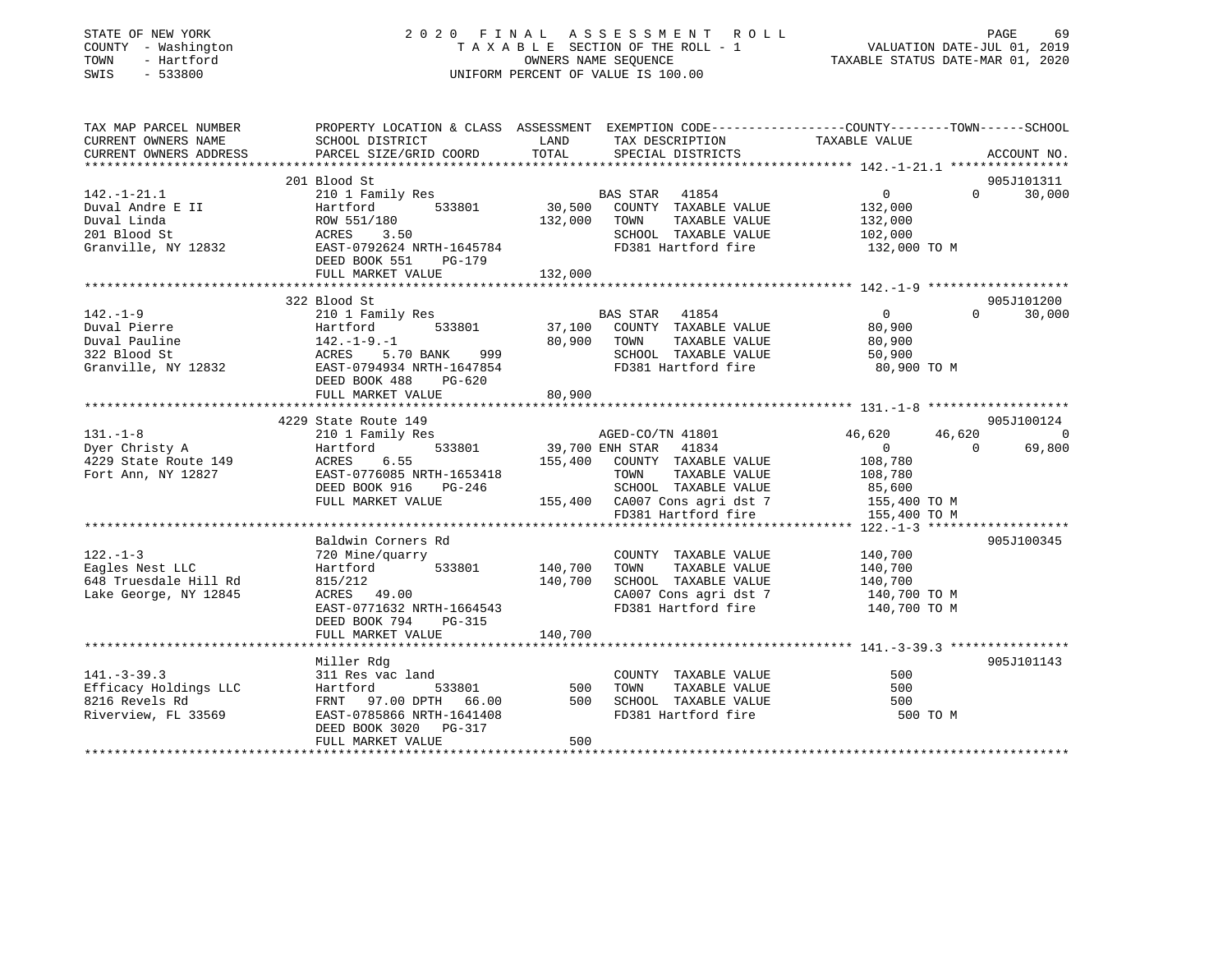| COUNTY - Washington<br>TOWN<br>- Hartford<br>SWIS<br>$-533800$ | TAXABLE SECTION OF THE ROLL - 1<br>UNIFORM PERCENT OF VALUE IS 100.00 | VALUATION DATE-JUL 01, 2019<br>TAXABLE STATUS DATE-MAR 01, 2020 |                                                                                                 |  |
|----------------------------------------------------------------|-----------------------------------------------------------------------|-----------------------------------------------------------------|-------------------------------------------------------------------------------------------------|--|
| TAX MAP PARCEL NUMBER                                          |                                                                       |                                                                 | PROPERTY LOCATION & CLASS ASSESSMENT EXEMPTION CODE---------------COUNTY-------TOWN------SCHOOL |  |
| CURRENT OWNERS NAME<br>CURRENT OWNERS ADDRESS                  | SCHOOL DISTRICT<br>PARCEL SIZE/GRID COORD                             | LAND<br>TAX DESCRIPTION<br>TOTAL<br>SPECIAL DISTRICTS           | TAXABLE VALUE<br>ACCOUNT NO.                                                                    |  |
| ***********************                                        | **********************                                                |                                                                 |                                                                                                 |  |
|                                                                | State Route 149 OFF                                                   |                                                                 | 905J101386                                                                                      |  |
| $132. - 2 - 38.7$                                              | 314 Rural vac<10                                                      | COUNTY TAXABLE VALUE                                            | 10,500                                                                                          |  |
| Efthimiou Basil                                                | Hartford<br>533801                                                    | 10,500<br>TAXABLE VALUE<br>TOWN                                 | 10,500                                                                                          |  |
| Efthimiou Claudia                                              | Ease 611/238                                                          | 10,500<br>SCHOOL TAXABLE VALUE                                  | 10,500                                                                                          |  |
| 95 Stratford Ave                                               | ACRES<br>3.15                                                         | FD381 Hartford fire                                             | 10,500 TO M                                                                                     |  |
| Garden City, NY 11530                                          | EAST-0788993 NRTH-1651690                                             |                                                                 |                                                                                                 |  |
|                                                                | DEED BOOK 609<br>$PG-243$                                             |                                                                 |                                                                                                 |  |
|                                                                | FULL MARKET VALUE                                                     | 10,500                                                          |                                                                                                 |  |
|                                                                | 1944 Burch Rd                                                         |                                                                 | 905L100427                                                                                      |  |
| $150. - 1 - 6$                                                 | 210 1 Family Res                                                      | VET COM CT 41131                                                | 25,750<br>25,750<br>$\overline{0}$                                                              |  |
| Ellis Mark                                                     | 533801<br>Hartford                                                    | 18,500 BAS STAR<br>41854                                        | $\overline{0}$<br>$\Omega$<br>30,000                                                            |  |
| Ellis Sarah                                                    | FRNT 157.00 DPTH 234.00                                               | 103,000<br>COUNTY TAXABLE VALUE                                 | 77,250                                                                                          |  |
| 1944 Burch Rd                                                  | <b>BANK</b><br>999                                                    | TAXABLE VALUE<br>TOWN                                           | 77,250                                                                                          |  |
| Granville, NY 12832                                            | EAST-0789233 NRTH-1641799                                             | SCHOOL TAXABLE VALUE                                            | 73,000                                                                                          |  |
|                                                                | DEED BOOK 2951 PG-131                                                 | CA008 Cons agri dst 8                                           | 103,000 TO M                                                                                    |  |
|                                                                | FULL MARKET VALUE<br>* * * * * * * * * * * * * * * *                  | 103,000 FD381 Hartford fire<br>***********************          | 103,000 TO M                                                                                    |  |
|                                                                |                                                                       |                                                                 | ****** 140.-2-26 *******************                                                            |  |
| $140. - 2 - 26$                                                | 7748 State Route 40<br>210 1 Family Res                               | VET WAR CT 41121                                                | 905J100286<br>8,910<br>8,910<br>$\Omega$                                                        |  |
| Elms Joy                                                       | Hartford<br>533801                                                    | 14,800 BAS STAR<br>41854                                        | $\overline{0}$<br>30,000<br>$\Omega$                                                            |  |
| Elms Elisha S                                                  | FRNT 236.00 DPTH 125.00                                               | 59,400<br>COUNTY TAXABLE VALUE                                  | 50,490                                                                                          |  |
| 7748 State Route 40                                            | EAST-0782130 NRTH-1645061                                             | TAXABLE VALUE<br>TOWN                                           | 50,490                                                                                          |  |
| Hartford, NY 12838                                             | DEED BOOK 846<br>PG-338                                               | SCHOOL TAXABLE VALUE                                            | 29,400                                                                                          |  |
|                                                                | FULL MARKET VALUE                                                     | 59,400<br>FD381 Hartford fire                                   | 59,400 TO M                                                                                     |  |
|                                                                | ********************                                                  | **************************                                      | *************** 141.-3-37 *****:                                                                |  |
|                                                                | County Route 30                                                       |                                                                 | 905J101009                                                                                      |  |
| $141. - 3 - 37$<br>Elms Kevin                                  | 322 Rural vac>10<br>Hartford<br>533801                                | COUNTY TAXABLE VALUE<br>31,500<br>TOWN<br>TAXABLE VALUE         | 31,500<br>31,500                                                                                |  |
| 380 Reynolds Rd                                                | LOT 2                                                                 | 31,500<br>SCHOOL TAXABLE VALUE                                  | 31,500                                                                                          |  |
| Fort Edward, NY 12828                                          | 3145<br>3032/165                                                      | CA008 Cons agri dst 8                                           | 31,500 TO M                                                                                     |  |
|                                                                | ACRES<br>10.20                                                        | FD381 Hartford fire                                             | 31,500 TO M                                                                                     |  |
|                                                                | EAST-0787672 NRTH-1642677                                             |                                                                 |                                                                                                 |  |
|                                                                | DEED BOOK 3944 PG-103                                                 |                                                                 |                                                                                                 |  |
|                                                                | FULL MARKET VALUE                                                     | 31,500                                                          |                                                                                                 |  |
|                                                                |                                                                       |                                                                 |                                                                                                 |  |
|                                                                | County Route 30 OFF                                                   |                                                                 | 905J100208                                                                                      |  |
| $158. - 2 - 1$                                                 | 322 Rural vac>10                                                      | COUNTY TAXABLE VALUE                                            | 6,500                                                                                           |  |
| Ely Joseph L<br>4304 County Route 30                           | 533801<br>Hartford<br>$158. - 1 - 1$                                  | 6,500<br>TAXABLE VALUE<br>TOWN<br>6,500<br>SCHOOL TAXABLE VALUE | 6,500<br>6,500                                                                                  |  |
| Granville, NY 12832                                            | ACRES 10.00                                                           | FD381 Hartford fire                                             | 6,500 TO M                                                                                      |  |
|                                                                | EAST-0782374 NRTH-1631886                                             |                                                                 |                                                                                                 |  |
|                                                                | DEED BOOK 2137<br>PG-67                                               |                                                                 |                                                                                                 |  |
|                                                                | FULL MARKET VALUE                                                     | 6,500                                                           |                                                                                                 |  |
|                                                                |                                                                       | * * * * * * * * *                                               |                                                                                                 |  |

STATE OF NEW YORK 2 0 2 0 F I N A L A S S E S S M E N T R O L L PAGE 70

70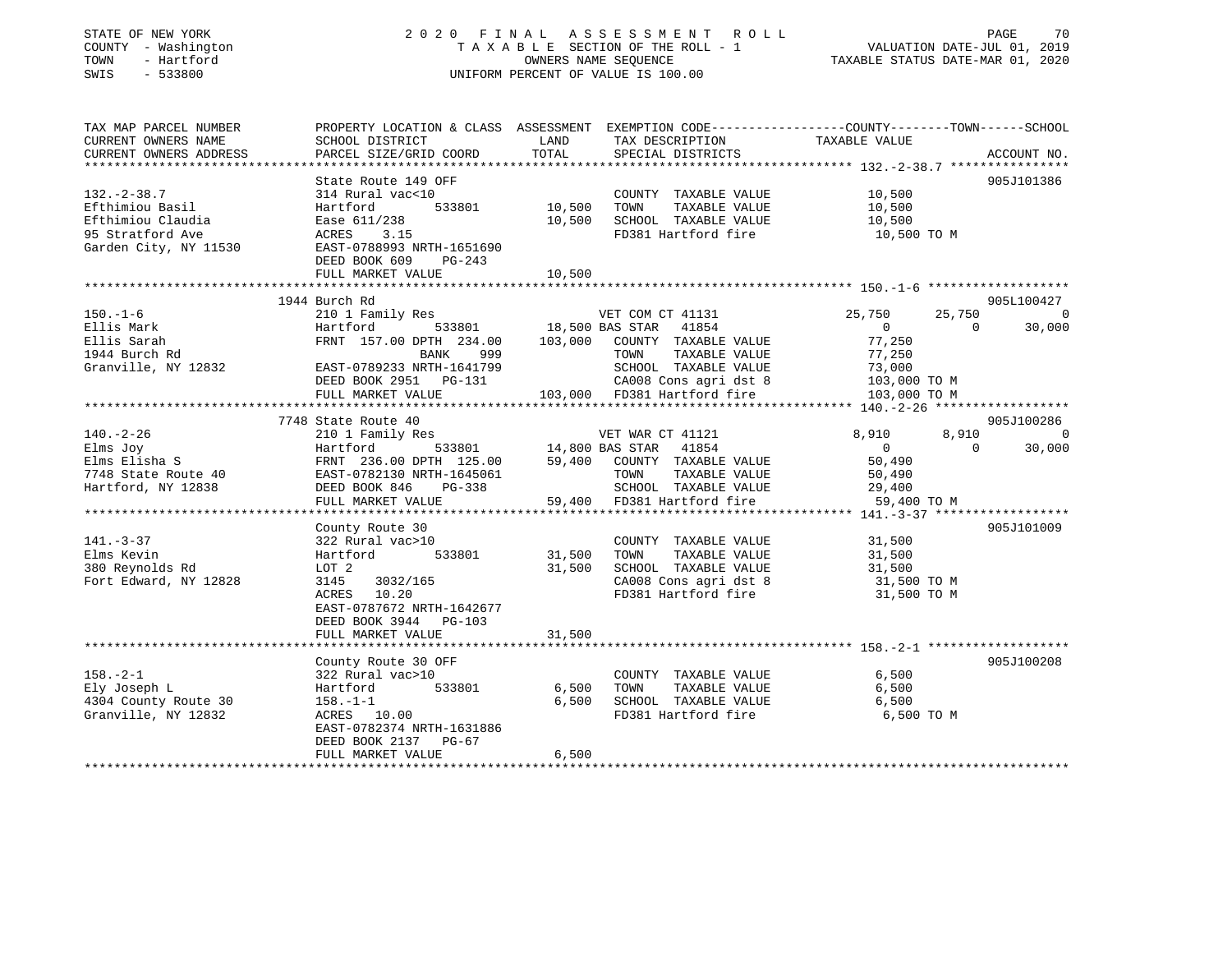## STATE OF NEW YORK 2 0 2 0 F I N A L A S S E S S M E N T R O L L PAGE 71 COUNTY - Washington T A X A B L E SECTION OF THE ROLL - 1 VALUATION DATE-JUL 01, 2019 TOWN - Hartford OWNERS NAME SEQUENCE TAXABLE STATUS DATE-MAR 01, 2020 SWIS - 533800 UNIFORM PERCENT OF VALUE IS 100.00UNIFORM PERCENT OF VALUE IS 100.00

| TAX MAP PARCEL NUMBER                                 | PROPERTY LOCATION & CLASS ASSESSMENT EXEMPTION CODE---------------COUNTY-------TOWN-----SCHOOL                                                                                                                                                         |                                                                                                             |                         |          |                    |
|-------------------------------------------------------|--------------------------------------------------------------------------------------------------------------------------------------------------------------------------------------------------------------------------------------------------------|-------------------------------------------------------------------------------------------------------------|-------------------------|----------|--------------------|
|                                                       |                                                                                                                                                                                                                                                        |                                                                                                             |                         |          |                    |
| CURRENT OWNERS NAME<br>CURRENT OWNERS ADDRESS         |                                                                                                                                                                                                                                                        |                                                                                                             |                         |          |                    |
|                                                       |                                                                                                                                                                                                                                                        |                                                                                                             |                         |          |                    |
|                                                       | Wright Rd                                                                                                                                                                                                                                              |                                                                                                             |                         |          | 905J101111         |
| $122. - 1 - 13.2$                                     | 105 Vac farmland Mag DIST 41720<br>Hartford 533801 19,900 COUNTY TAXABLE VALUE                                                                                                                                                                         |                                                                                                             | 17,092 17,092 17,092    |          |                    |
| 122.-1-13.2<br>EMB Land Holdings LLC<br>331 Warren Rd |                                                                                                                                                                                                                                                        |                                                                                                             | 2,808                   |          |                    |
|                                                       | ACRES 8.10 BANK 997 19,900 TOWN                                                                                                                                                                                                                        | TOWN       TAXABLE  VALUE<br>SCHOOL    TAXABLE  VALUE                                                       | 2,808<br>2,808          |          |                    |
| Fort Ann, NY 12827                                    | EAST-0781013 NRTH-1661013                                                                                                                                                                                                                              |                                                                                                             |                         |          |                    |
|                                                       | DEED BOOK 3974 PG-342                                                                                                                                                                                                                                  | 1661013<br>SCHOOL TAXABLE VALUE<br>3-342<br>2,808 TO M<br>3-342<br>2,900<br>17,092 EX<br>2,808 TO M         |                         |          |                    |
| MAY BE SUBJECT TO PAYMENT                             | FULL MARKET VALUE                                                                                                                                                                                                                                      |                                                                                                             |                         |          |                    |
|                                                       |                                                                                                                                                                                                                                                        |                                                                                                             |                         |          |                    |
|                                                       |                                                                                                                                                                                                                                                        |                                                                                                             |                         |          |                    |
|                                                       | 331 Warren Rd                                                                                                                                                                                                                                          |                                                                                                             |                         |          |                    |
| $123. - 1 - 19.1$                                     | 240 Rural res                                                                                                                                                                                                                                          | res<br>533801 57,600 BAS STAR 41854<br>57,600 BAS STAR 41854<br>57,74 BANK 997 138,700 COUNTY TAXABLE VALUE | 27,882 27,882           |          | 27,882             |
|                                                       |                                                                                                                                                                                                                                                        |                                                                                                             | $\overline{0}$          | $\sim$ 0 | 30,000             |
|                                                       |                                                                                                                                                                                                                                                        |                                                                                                             | 110,818                 |          |                    |
|                                                       |                                                                                                                                                                                                                                                        | TOWN TAXABLE VALUE 110,818<br>SCHOOL TAXABLE VALUE 80,818<br>CA007 Cons agri dst 7 110,818 TO M             |                         |          |                    |
|                                                       |                                                                                                                                                                                                                                                        |                                                                                                             |                         |          |                    |
|                                                       |                                                                                                                                                                                                                                                        |                                                                                                             |                         |          |                    |
| UNDER AGDIST LAW TIL 2024                             |                                                                                                                                                                                                                                                        | 27,882 EX                                                                                                   |                         |          |                    |
|                                                       |                                                                                                                                                                                                                                                        | FD381 Hartford fire                                                                                         | 138,700 TO M            |          |                    |
|                                                       |                                                                                                                                                                                                                                                        |                                                                                                             |                         |          |                    |
|                                                       | 188 Warren Rd                                                                                                                                                                                                                                          |                                                                                                             |                         |          | 905J100650         |
|                                                       |                                                                                                                                                                                                                                                        |                                                                                                             | 135,690 135,690 135,690 |          |                    |
|                                                       |                                                                                                                                                                                                                                                        |                                                                                                             |                         |          |                    |
|                                                       |                                                                                                                                                                                                                                                        |                                                                                                             |                         |          |                    |
|                                                       |                                                                                                                                                                                                                                                        |                                                                                                             |                         |          |                    |
|                                                       |                                                                                                                                                                                                                                                        |                                                                                                             |                         |          |                    |
|                                                       |                                                                                                                                                                                                                                                        |                                                                                                             |                         |          |                    |
| UNDER AGDIST LAW TIL 2024                             |                                                                                                                                                                                                                                                        | FD381 Hartford fire                                                                                         | 539,100 TO M            |          |                    |
|                                                       |                                                                                                                                                                                                                                                        |                                                                                                             |                         |          |                    |
|                                                       | 131.-2-11<br>1269 James Rd<br>280 Aural res<br>290 Aural res<br>290 Aural res<br>290 Aural res<br>290 Aural res<br>290 Aural res<br>288,800 ENI FOR EXEMPTION PURPOSES<br>288,800 ENI TEL 41720<br>288,800 ENI TEL 41234<br>288,800 ENI TEL 41234<br>2 |                                                                                                             |                         |          |                    |
|                                                       |                                                                                                                                                                                                                                                        |                                                                                                             |                         |          |                    |
|                                                       |                                                                                                                                                                                                                                                        |                                                                                                             |                         |          |                    |
|                                                       |                                                                                                                                                                                                                                                        |                                                                                                             |                         |          |                    |
|                                                       |                                                                                                                                                                                                                                                        |                                                                                                             |                         |          |                    |
|                                                       |                                                                                                                                                                                                                                                        |                                                                                                             |                         |          |                    |
|                                                       |                                                                                                                                                                                                                                                        |                                                                                                             |                         |          |                    |
|                                                       |                                                                                                                                                                                                                                                        | 53,344 EX                                                                                                   |                         |          |                    |
|                                                       |                                                                                                                                                                                                                                                        | FD381 Hartford fire                                                                                         | 288,800 TO M            |          |                    |
|                                                       |                                                                                                                                                                                                                                                        |                                                                                                             |                         |          |                    |
|                                                       | 32 Russell Ln                                                                                                                                                                                                                                          |                                                                                                             |                         |          | 905J100209         |
|                                                       |                                                                                                                                                                                                                                                        |                                                                                                             |                         |          | $\Omega$<br>69,800 |
|                                                       |                                                                                                                                                                                                                                                        |                                                                                                             |                         |          |                    |
|                                                       |                                                                                                                                                                                                                                                        |                                                                                                             |                         |          |                    |
|                                                       |                                                                                                                                                                                                                                                        |                                                                                                             |                         |          |                    |
|                                                       |                                                                                                                                                                                                                                                        |                                                                                                             |                         |          |                    |
|                                                       |                                                                                                                                                                                                                                                        |                                                                                                             |                         |          |                    |
|                                                       |                                                                                                                                                                                                                                                        |                                                                                                             |                         |          |                    |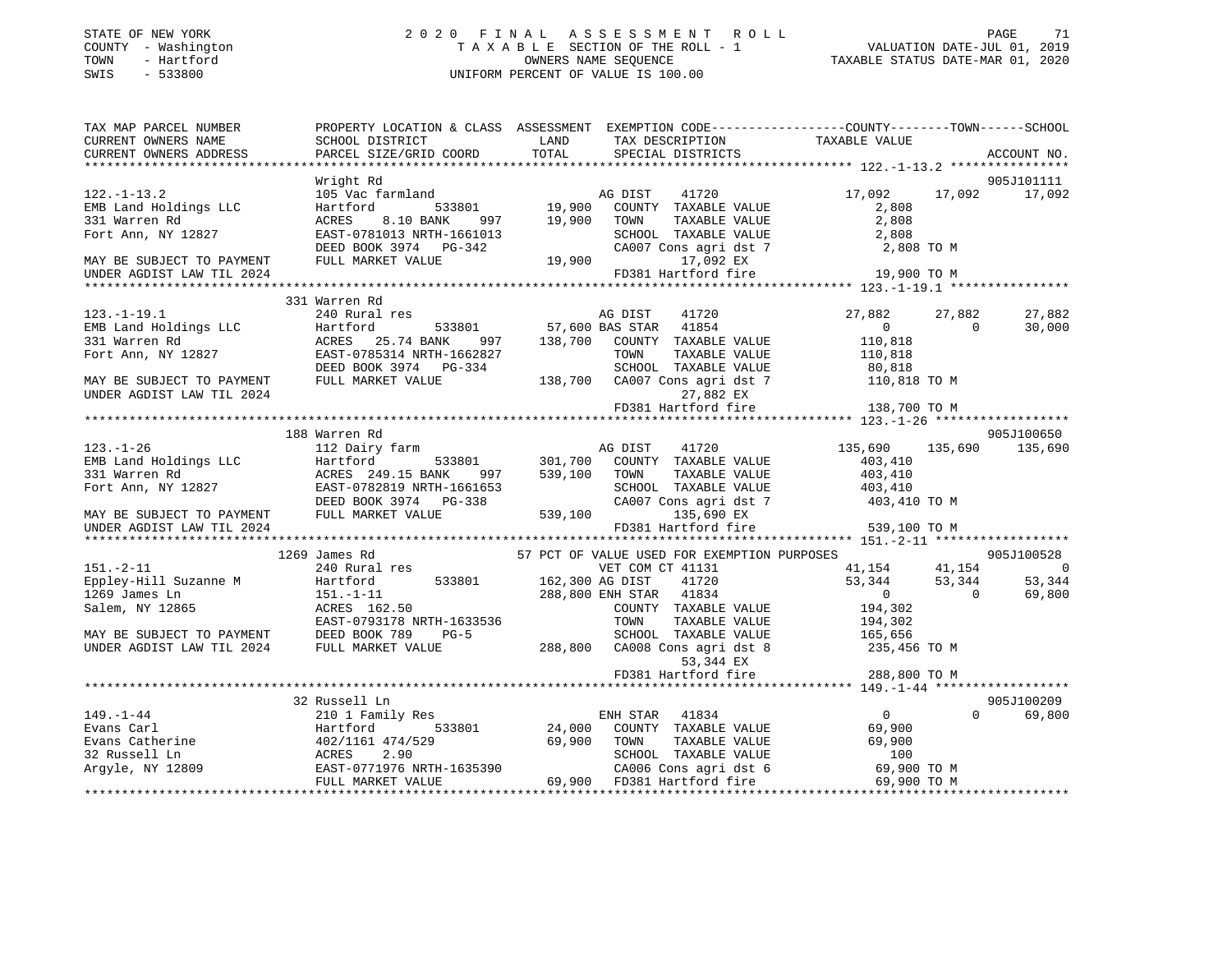#### STATE OF NEW YORK 2 0 2 0 F I N A L A S S E S S M E N T R O L L PAGE 72COUNTY - Washington  $T A X A B L E$  SECTION OF THE ROLL - 1<br>TOWN - Hartford TOWN - Hartford **Taxable STATUS DATE-MAR 01, 2020** OWNERS NAME SEQUENCE TAXABLE STATUS DATE-MAR 01, 2020 SWIS - 533800 UNIFORM PERCENT OF VALUE IS 100.00

VALUATION DATE-JUL 01, 2019

| TAX MAP PARCEL NUMBER<br>CURRENT OWNERS NAME<br>CURRENT OWNERS ADDRESS                                                                 | SCHOOL DISTRICT<br>PARCEL SIZE/GRID COORD                                                                                                                                                                                                           | LAND<br>TOTAL | TAX DESCRIPTION<br>SPECIAL DISTRICTS          | PROPERTY LOCATION & CLASS ASSESSMENT EXEMPTION CODE----------------COUNTY-------TOWN------SCHOOL<br>TAXABLE VALUE | ACCOUNT NO. |
|----------------------------------------------------------------------------------------------------------------------------------------|-----------------------------------------------------------------------------------------------------------------------------------------------------------------------------------------------------------------------------------------------------|---------------|-----------------------------------------------|-------------------------------------------------------------------------------------------------------------------|-------------|
|                                                                                                                                        |                                                                                                                                                                                                                                                     |               |                                               |                                                                                                                   |             |
|                                                                                                                                        | 3107 State Route 196                                                                                                                                                                                                                                |               |                                               |                                                                                                                   | 905J100268  |
|                                                                                                                                        | 148.-1-10<br>Evens Family Trust<br>ATT:Jared L Evens Trustee<br>3107 State Route 196<br>Fort Ann, NY 12827<br>Port Ann, NY 12827<br>Port Ann, NY 12827<br>Port Ann, NY 12827<br>Port Ann, NY 12827<br>Port Ann, NY 12827<br>Port Ann, NY 12827<br>P |               | COUNTY TAXABLE VALUE 61,800                   |                                                                                                                   |             |
|                                                                                                                                        | Hartford 533801 28,400                                                                                                                                                                                                                              |               |                                               |                                                                                                                   |             |
|                                                                                                                                        |                                                                                                                                                                                                                                                     | 61,800        |                                               |                                                                                                                   |             |
|                                                                                                                                        |                                                                                                                                                                                                                                                     |               |                                               | TOWN TAXABLE VALUE<br>SCHOOL TAXABLE VALUE 61,800<br>SCHOOL TAXABLE VALUE 61,800 TO M                             |             |
|                                                                                                                                        |                                                                                                                                                                                                                                                     |               |                                               |                                                                                                                   |             |
|                                                                                                                                        |                                                                                                                                                                                                                                                     |               |                                               |                                                                                                                   |             |
|                                                                                                                                        |                                                                                                                                                                                                                                                     | 61,800        |                                               |                                                                                                                   |             |
|                                                                                                                                        |                                                                                                                                                                                                                                                     |               |                                               |                                                                                                                   |             |
|                                                                                                                                        | 91 Brayton Rd                                                                                                                                                                                                                                       |               |                                               |                                                                                                                   |             |
|                                                                                                                                        |                                                                                                                                                                                                                                                     |               | 41720<br>COUNTY TAXABLE VALUE                 | 92,870<br>92,870<br>90,030                                                                                        | 92,870      |
|                                                                                                                                        |                                                                                                                                                                                                                                                     |               | TAXABLE VALUE                                 | 90,030                                                                                                            |             |
|                                                                                                                                        |                                                                                                                                                                                                                                                     |               |                                               |                                                                                                                   |             |
|                                                                                                                                        |                                                                                                                                                                                                                                                     |               | SCHOOL TAXABLE VALUE<br>CA007 Cons agri dst 7 |                                                                                                                   |             |
|                                                                                                                                        | 113.-2-3.3<br>Faille Mark Martiford Harriend AG DIST 41720<br>182,900 COUNTY TAXABLE VALUE<br>182,900 COUNTY TAXABLE VALUE<br>Skillman, NJ 08558 Lot 2<br>MAY BE SUBJECT TO PAYMENT EAST-0777761 NRTH-1669012<br>182,900 TOWN TAXABLE VAL           |               |                                               | 90,030 TO M<br>90,030 TO M                                                                                        |             |
|                                                                                                                                        |                                                                                                                                                                                                                                                     |               |                                               | 182,900 TO M                                                                                                      |             |
|                                                                                                                                        |                                                                                                                                                                                                                                                     |               |                                               |                                                                                                                   |             |
|                                                                                                                                        |                                                                                                                                                                                                                                                     |               |                                               |                                                                                                                   |             |
|                                                                                                                                        | 924 County Route 17                                                                                                                                                                                                                                 |               |                                               |                                                                                                                   | 905J100352  |
| $114. - 1 - 3$                                                                                                                         | 113 Cattle farm                                                                                                                                                                                                                                     |               | AG DIST                                       | 41720 127,815<br>127,815                                                                                          | 127,815     |
| Faille Mark L                                                                                                                          | Hartford 533801 246,300 COUNTY TAXABLE VALUE                                                                                                                                                                                                        |               |                                               | 407,185                                                                                                           |             |
| 1932 US Highway 206                                                                                                                    | 3939/41 Con Eas                                                                                                                                                                                                                                     | 535,000       | TAXABLE VALUE<br>TOWN                         | 407,185                                                                                                           |             |
| Skillman, NJ 08558                                                                                                                     |                                                                                                                                                                                                                                                     |               | SCHOOL TAXABLE VALUE                          | 407,185                                                                                                           |             |
|                                                                                                                                        |                                                                                                                                                                                                                                                     |               | CA007 Cons agri dst 7 407,185 TO M            |                                                                                                                   |             |
| MAY BE SUBJECT TO PAYMENT                                                                                                              | Survey13125<br>ACRES 204.42<br>EAST-0784207 NRTH-1669287<br>DEED BOOK 2830 PG-1<br>FULL MARKET VALUE 535,000                                                                                                                                        |               | 127,815 EX                                    |                                                                                                                   |             |
| UNDER AGDIST LAW TIL 2024                                                                                                              |                                                                                                                                                                                                                                                     |               | FD381 Hartford fire 535,000 TO M              |                                                                                                                   |             |
|                                                                                                                                        |                                                                                                                                                                                                                                                     |               |                                               |                                                                                                                   |             |
|                                                                                                                                        | County Route 17 OFF                                                                                                                                                                                                                                 |               |                                               |                                                                                                                   |             |
| $114. - 1 - 20.3$                                                                                                                      | 105 Vac farmland                                                                                                                                                                                                                                    |               | AG DIST<br>41720                              | 49,709<br>49,709                                                                                                  | 49,709      |
| Faille Mark L                                                                                                                          | Hartford                                                                                                                                                                                                                                            |               | 533801 90,600 COUNTY TAXABLE VALUE            | 40,891                                                                                                            |             |
| 1932 US Highway 206                                                                                                                    | $3939/41$ Cons Eas $90,600$ TOWN $2CRES$ 78 17                                                                                                                                                                                                      |               | TAXABLE VALUE                                 | 40,891                                                                                                            |             |
| Skillman, NJ 08558                                                                                                                     |                                                                                                                                                                                                                                                     |               | SCHOOL TAXABLE VALUE                          | 10,891                                                                                                            |             |
|                                                                                                                                        | ACRES 78.17<br>EAST-0785441 NRTH-1668543 CA007                                                                                                                                                                                                      |               | CA007 Cons agri dst 7                         | 40,891 TO M                                                                                                       |             |
| MAY BE SUBJECT TO PAYMENT                                                                                                              |                                                                                                                                                                                                                                                     |               | 49,709 EX                                     |                                                                                                                   |             |
| UNDER AGDIST LAW TIL 2024                                                                                                              | FULL MARKET VALUE                                                                                                                                                                                                                                   |               | 90,600 FD381 Hartford fire                    | 90,600 TO M                                                                                                       |             |
|                                                                                                                                        |                                                                                                                                                                                                                                                     |               |                                               |                                                                                                                   |             |
|                                                                                                                                        | 501 County Route 17                                                                                                                                                                                                                                 |               |                                               |                                                                                                                   | 905J100066  |
| $122. - 1 - 9$                                                                                                                         | 113 Cattle farm                                                                                                                                                                                                                                     |               | 41720<br>AG DIST                              | 138,561<br>138,561                                                                                                | 138,561     |
| Faille Mark L<br>1932 US Highway 206 (ACRES 259.70)<br>Skillman, NJ 08558 (EAST-0778723 N<br>MAY BE SUBJECT TO PAYMENT (FULL MARKET VA |                                                                                                                                                                                                                                                     |               | 533801 279,500 COUNTY TAXABLE VALUE           | 233,039                                                                                                           |             |
|                                                                                                                                        |                                                                                                                                                                                                                                                     | 371,600       | TAXABLE VALUE<br>TOWN                         | 233,039                                                                                                           |             |
|                                                                                                                                        | EAST-0778723 NRTH-1663911<br>DEED BOOK 3805 PG-321                                                                                                                                                                                                  |               | SCHOOL TAXABLE VALUE                          | 233,039<br>CA007 Cons agri dst 7 233,039 TO M                                                                     |             |
|                                                                                                                                        | FULL MARKET VALUE                                                                                                                                                                                                                                   | 371,600       | 138,561 EX                                    |                                                                                                                   |             |
| UNDER AGDIST LAW TIL 2024                                                                                                              |                                                                                                                                                                                                                                                     |               | FD381 Hartford fire                           | 371,600 TO M                                                                                                      |             |
|                                                                                                                                        |                                                                                                                                                                                                                                                     |               |                                               |                                                                                                                   |             |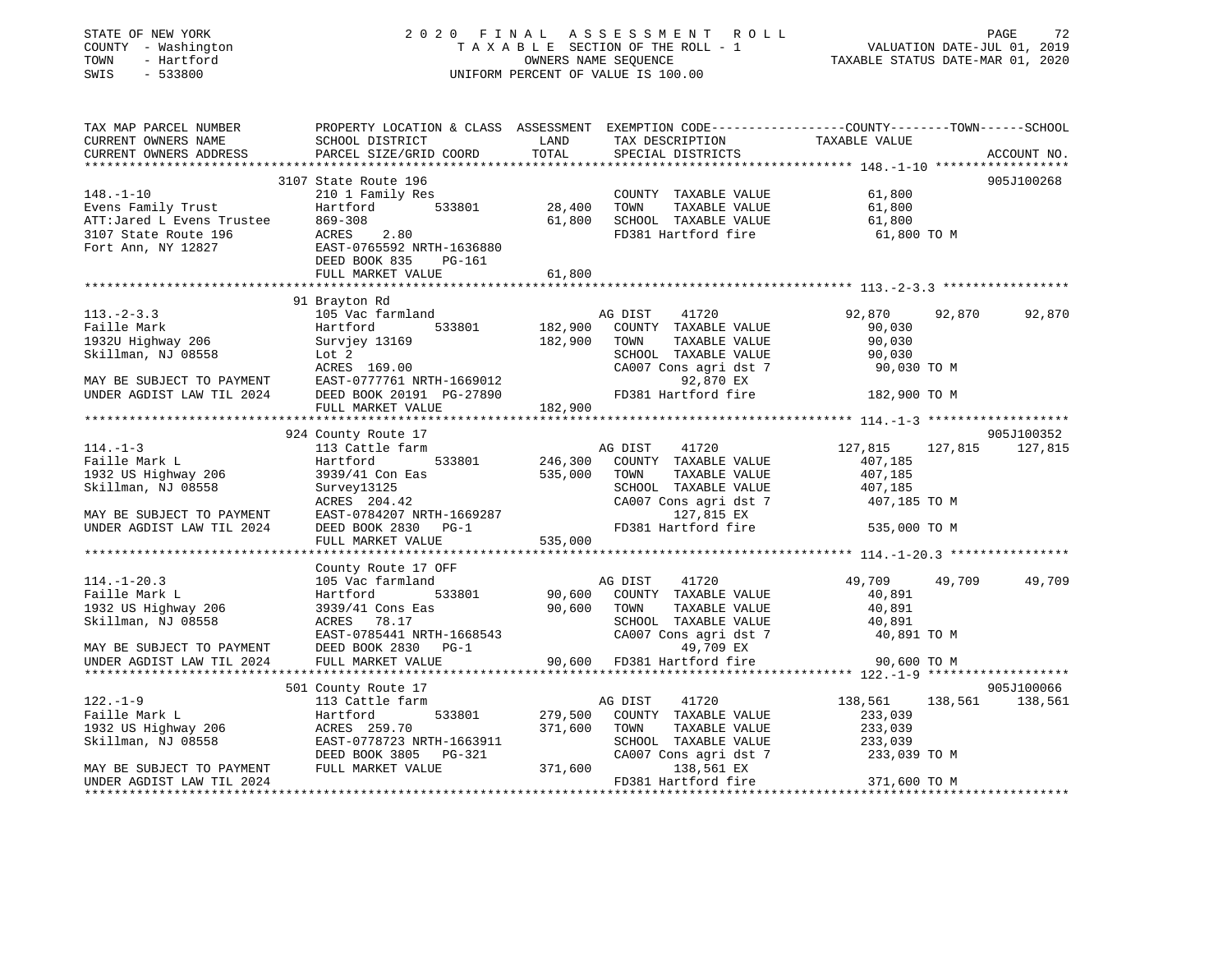| STATE OF NEW YORK |            |              |  |
|-------------------|------------|--------------|--|
| COUNTY            |            | - Washington |  |
| TOWN              |            | - Hartford   |  |
| CM <sub>T</sub> C | $-$ 533800 |              |  |

#### STATE OF NEW YORK 2 0 2 0 F I N A L A S S E S S M E N T R O L L PAGE 73 COUNTY - Washington T A X A B L E SECTION OF THE ROLL - 1 VALUATION DATE-JUL 01, 2019 OWNERS NAME SEQUENCE TAXABLE STATUS DATE-MAR 01, 2020 SWIS - 533800 UNIFORM PERCENT OF VALUE IS 100.00

| TAX MAP PARCEL NUMBER     | PROPERTY LOCATION & CLASS ASSESSMENT EXEMPTION CODE----------------COUNTY-------TOWN------SCHOOL                                                                                                                                                     |                        |                                                                  |                 |                |                                                                                                                                                                                                                                                                                |
|---------------------------|------------------------------------------------------------------------------------------------------------------------------------------------------------------------------------------------------------------------------------------------------|------------------------|------------------------------------------------------------------|-----------------|----------------|--------------------------------------------------------------------------------------------------------------------------------------------------------------------------------------------------------------------------------------------------------------------------------|
| CURRENT OWNERS NAME       | SCHOOL DISTRICT                                                                                                                                                                                                                                      | LAND                   | TAX DESCRIPTION TAXABLE VALUE                                    |                 |                |                                                                                                                                                                                                                                                                                |
| CURRENT OWNERS ADDRESS    | PARCEL SIZE/GRID COORD                                                                                                                                                                                                                               | TOTAL                  | SPECIAL DISTRICTS                                                |                 |                | ACCOUNT NO.                                                                                                                                                                                                                                                                    |
|                           |                                                                                                                                                                                                                                                      |                        |                                                                  |                 |                |                                                                                                                                                                                                                                                                                |
|                           | 65 Gibbs Rd                                                                                                                                                                                                                                          |                        |                                                                  |                 |                | 905J100491                                                                                                                                                                                                                                                                     |
| $123. - 1 - 23$           | 113 Cattle farm                                                                                                                                                                                                                                      |                        | 41720<br>AG DIST                                                 | 106,438 106,438 |                | 106,438                                                                                                                                                                                                                                                                        |
| Faille Mark L             | 533801 195,800<br>Hartford                                                                                                                                                                                                                           |                        | COUNTY TAXABLE VALUE                                             | 451,762         |                |                                                                                                                                                                                                                                                                                |
| 1932 U.S. highway 206     | 2123/302                                                                                                                                                                                                                                             | 558,200                | TOWN<br>TAXABLE VALUE                                            | 451,762         |                |                                                                                                                                                                                                                                                                                |
| Skillman, NJ 08558        | Survey13123                                                                                                                                                                                                                                          |                        | SCHOOL TAXABLE VALUE                                             | 451,762         |                |                                                                                                                                                                                                                                                                                |
|                           | 3939/lCons easmt (ASA)<br>ACRES 138.96                                                                                                                                                                                                               |                        | CA007 Cons agri dst 7                                            | 451,762 TO M    |                |                                                                                                                                                                                                                                                                                |
| MAY BE SUBJECT TO PAYMENT |                                                                                                                                                                                                                                                      |                        | 106,438 EX                                                       |                 |                |                                                                                                                                                                                                                                                                                |
| UNDER AGDIST LAW TIL 2024 | EAST-0784961 NRTH-1657212 FD381 Hartford fire                                                                                                                                                                                                        |                        |                                                                  | 558,200 TO M    |                |                                                                                                                                                                                                                                                                                |
|                           | DEED BOOK 3622 PG-225                                                                                                                                                                                                                                |                        |                                                                  |                 |                |                                                                                                                                                                                                                                                                                |
|                           |                                                                                                                                                                                                                                                      |                        |                                                                  |                 |                |                                                                                                                                                                                                                                                                                |
|                           |                                                                                                                                                                                                                                                      |                        |                                                                  |                 |                |                                                                                                                                                                                                                                                                                |
|                           | Hastings Rd                                                                                                                                                                                                                                          |                        |                                                                  |                 |                | 905J100673                                                                                                                                                                                                                                                                     |
| $132. - 1 - 9$            | 311 Res vac land                                                                                                                                                                                                                                     |                        | COUNTY TAXABLE VALUE                                             | 500             |                |                                                                                                                                                                                                                                                                                |
|                           |                                                                                                                                                                                                                                                      |                        | TAXABLE VALUE<br>TOWN                                            | 500             |                |                                                                                                                                                                                                                                                                                |
|                           |                                                                                                                                                                                                                                                      |                        | SCHOOL TAXABLE VALUE                                             | 500             |                |                                                                                                                                                                                                                                                                                |
|                           |                                                                                                                                                                                                                                                      |                        | SCHOOL TAXABLE VALUE<br>CA007 Cons agri dst 7                    | 500 TO M        |                |                                                                                                                                                                                                                                                                                |
|                           | 132.-1-9<br>Faille Mark L<br>1932 US Highway 206<br>Skillman, NJ 08558<br>Skillman, NJ 08558<br>Skillman, NJ 08558<br>Skillman, NJ 08558<br>Skillman, NJ 08558<br>Skillman, NJ 08558<br>Skillman, NJ 08558<br>Skillman, NJ 08558<br>Skillman, NJ 085 |                        | FD381 Hartford fire                                              |                 | 500 TO M       |                                                                                                                                                                                                                                                                                |
|                           | FULL MARKET VALUE                                                                                                                                                                                                                                    | 500                    |                                                                  |                 |                |                                                                                                                                                                                                                                                                                |
|                           |                                                                                                                                                                                                                                                      |                        |                                                                  |                 |                |                                                                                                                                                                                                                                                                                |
|                           | 21 Kittie Mae Way                                                                                                                                                                                                                                    |                        |                                                                  |                 |                |                                                                                                                                                                                                                                                                                |
| $132. - 1 - 21.4$         | $210$ 1 Family Res                                                                                                                                                                                                                                   |                        | BAS STAR 41854                                                   | $\overline{0}$  | $\Omega$       | 30,000                                                                                                                                                                                                                                                                         |
|                           |                                                                                                                                                                                                                                                      |                        | 533801 29,200 COUNTY TAXABLE VALUE                               |                 |                |                                                                                                                                                                                                                                                                                |
|                           |                                                                                                                                                                                                                                                      |                        |                                                                  |                 |                |                                                                                                                                                                                                                                                                                |
|                           |                                                                                                                                                                                                                                                      |                        |                                                                  |                 |                |                                                                                                                                                                                                                                                                                |
|                           |                                                                                                                                                                                                                                                      |                        |                                                                  |                 |                |                                                                                                                                                                                                                                                                                |
|                           | Falk Kathy K<br>29,200 COUNTY TAXABLE VALUE 100,000<br>21 Kittie Mae Way ACRES 2.68 100,000 TOWN TAXABLE VALUE 100,000<br>Granville, NY 12832 EAST-0788507 NRTH-1655145 SCHOOL TAXABLE VALUE 70,000 TO M<br>DEED BOOK 782 PG-329 CA007               |                        |                                                                  |                 |                |                                                                                                                                                                                                                                                                                |
|                           |                                                                                                                                                                                                                                                      |                        |                                                                  |                 |                |                                                                                                                                                                                                                                                                                |
|                           | 3114 Coach Rd                                                                                                                                                                                                                                        |                        |                                                                  |                 |                | 905J101220                                                                                                                                                                                                                                                                     |
|                           |                                                                                                                                                                                                                                                      |                        |                                                                  | $\overline{0}$  |                | $\Omega$<br>30,000                                                                                                                                                                                                                                                             |
|                           |                                                                                                                                                                                                                                                      |                        |                                                                  | 227,500         |                |                                                                                                                                                                                                                                                                                |
|                           |                                                                                                                                                                                                                                                      |                        | TAXABLE VALUE                                                    | 227,500         |                |                                                                                                                                                                                                                                                                                |
|                           |                                                                                                                                                                                                                                                      |                        |                                                                  |                 |                |                                                                                                                                                                                                                                                                                |
|                           | 149.-1-26.12 210 1 Family Res<br>Farley Sean M Hartford 533801 41,900 COUNTY TAXABLE VALUE<br>Farley Jenifer M ACRES 7.29 227,500 TOWN TAXABLE VALUE<br>3114 Coach Rd EAST-0779705 NRTH-1636665<br>Argyle, NY 12809 DEED BOOK 786 PG-8               |                        | SCHOOL TAXABLE VALUE 197,500<br>FD381 Hartford fire 227,500 TO M |                 |                |                                                                                                                                                                                                                                                                                |
|                           | FULL MARKET VALUE                                                                                                                                                                                                                                    | 227,500                |                                                                  |                 |                |                                                                                                                                                                                                                                                                                |
|                           |                                                                                                                                                                                                                                                      |                        |                                                                  |                 |                |                                                                                                                                                                                                                                                                                |
|                           | 264 Gilchrist Hill Rd                                                                                                                                                                                                                                |                        |                                                                  |                 |                | 905J101292                                                                                                                                                                                                                                                                     |
| $150. - 1 - 55$           | 210 1 Family Res                                                                                                                                                                                                                                     |                        | VET COM CT 41131                                                 | 28,325          | 28,325         | $\sim$ 000 $\sim$ 000 $\sim$ 000 $\sim$ 000 $\sim$ 000 $\sim$ 000 $\sim$ 000 $\sim$ 000 $\sim$ 000 $\sim$ 000 $\sim$ 000 $\sim$ 000 $\sim$ 000 $\sim$ 000 $\sim$ 000 $\sim$ 000 $\sim$ 000 $\sim$ 000 $\sim$ 000 $\sim$ 000 $\sim$ 000 $\sim$ 000 $\sim$ 000 $\sim$ 000 $\sim$ |
| Fassler Joan M            | Hartford                                                                                                                                                                                                                                             | 533801 35,600 BAS STAR | 41854                                                            | $\overline{0}$  | $\overline{0}$ | 30,000                                                                                                                                                                                                                                                                         |
|                           |                                                                                                                                                                                                                                                      |                        | 113,300 COUNTY TAXABLE VALUE                                     | 84,975          |                |                                                                                                                                                                                                                                                                                |
|                           | 999                                                                                                                                                                                                                                                  |                        | TAXABLE VALUE<br>TOWN                                            | 84,975          |                |                                                                                                                                                                                                                                                                                |
|                           | EAST-0784951 NRTH-1640820                                                                                                                                                                                                                            |                        | SCHOOL TAXABLE VALUE                                             | 83,300          |                |                                                                                                                                                                                                                                                                                |
|                           | DEED BOOK 3483 PG-246                                                                                                                                                                                                                                |                        | FD381 Hartford fire                                              | 113,300 TO M    |                |                                                                                                                                                                                                                                                                                |
|                           | FULL MARKET VALUE                                                                                                                                                                                                                                    | 113,300                |                                                                  |                 |                |                                                                                                                                                                                                                                                                                |
|                           |                                                                                                                                                                                                                                                      |                        |                                                                  |                 |                |                                                                                                                                                                                                                                                                                |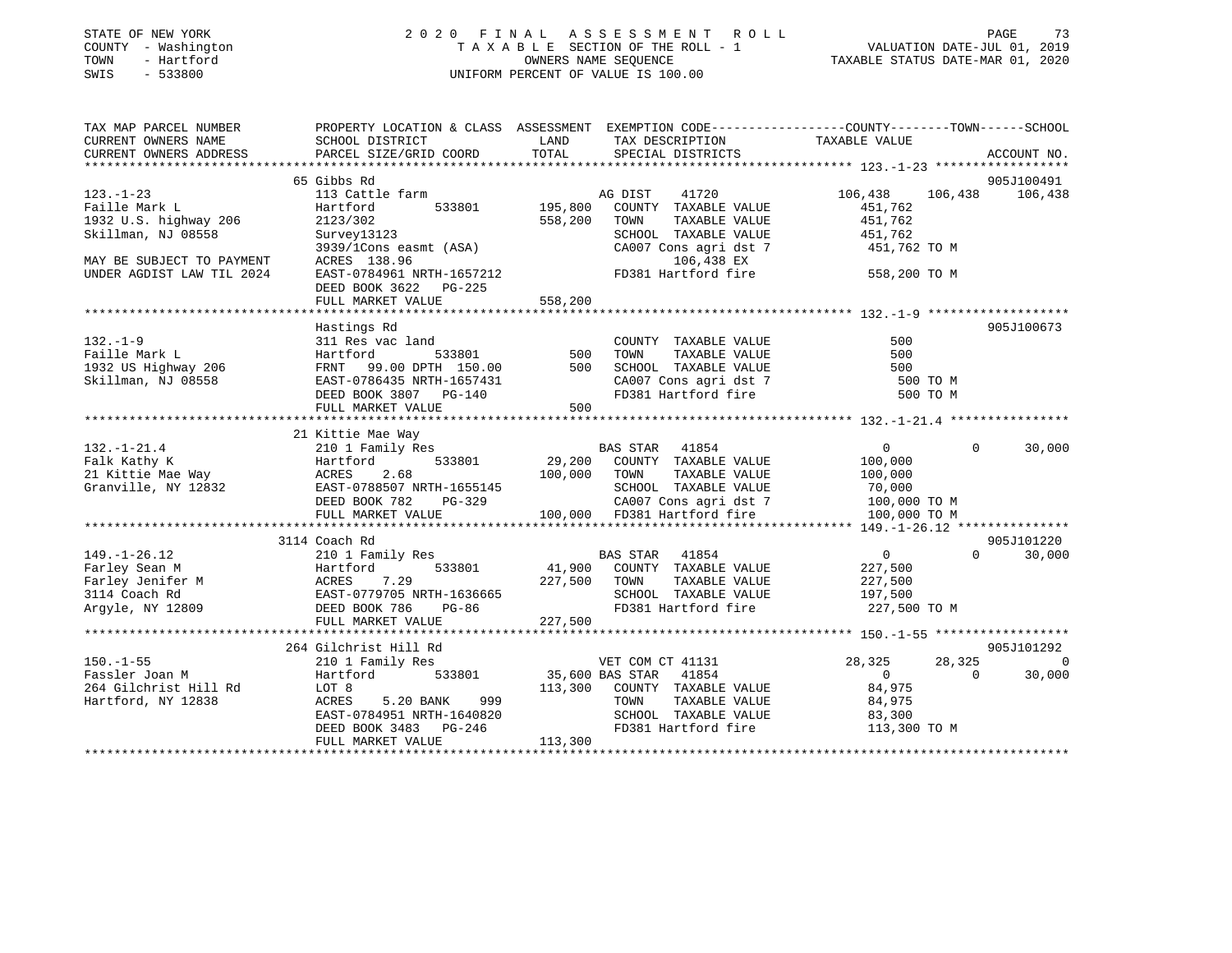#### STATE OF NEW YORK 2 0 2 0 F I N A L A S S E S S M E N T R O L L PAGE 74 COUNTY - Washington T A X A B L E SECTION OF THE ROLL - 1 VALUATION DATE-JUL 01, 2019 TOWN - Hartford OWNERS NAME SEQUENCE TAXABLE STATUS DATE-MAR 01, 2020 SWIS - 533800 UNIFORM PERCENT OF VALUE IS 100.00

| 228 Pope Hill Rd<br>905J101001<br>240 Rural res<br>$150. - 1 - 25$<br>COUNTY TAXABLE VALUE<br>176,600<br>53,000<br>Hartford<br>533801<br>TOWN<br>TAXABLE VALUE<br>176,600<br>ACRES 15.00<br>176,600<br>SCHOOL TAXABLE VALUE<br>176,600<br>EAST-0782114 NRTH-1632640<br>FD381 Hartford fire<br>176,600 TO M<br>DEED BOOK 2715<br>PG-135<br>176,600<br>FULL MARKET VALUE<br>5173 County Route 30<br>905J100211<br>240 Rural res<br>293,500<br>COUNTY TAXABLE VALUE<br>533801<br>206,700<br>293,500<br>Hartford<br>TOWN<br>TAXABLE VALUE<br>ACRES 223.10<br>293,500<br>SCHOOL TAXABLE VALUE<br>293,500<br>CA008 Cons agri dst 8<br>EAST-0786041 NRTH-1636341<br>293,500 TO M<br>16 E State St<br>FD381 Hartford fire<br>DEED BOOK 2723<br>$PG-20$<br>293,500 TO M<br>Glens Falls, NY 12801<br>293,500<br>FULL MARKET VALUE<br>UNDER AGDIST LAW TIL 2023<br>7381 State Route 40<br>905J100324<br>$149. - 1 - 18$<br>41700<br>25,000<br>25,000<br>473 Greenhouse<br>AG BUILD<br>25,000<br>41700<br>Fiddlehead Creek LLC<br>Hartford<br>533801<br>33,500 AG BUILD<br>2,500<br>2,500<br>2,500<br>1.70<br>41854<br>30,000<br>7381 State Route 40<br>ACRES<br>303,500 BAS STAR<br>$\overline{0}$<br>$\Omega$<br>EAST-0775738 NRTH-1638931<br>276,000<br>Fort Ann, NY 12827<br>COUNTY TAXABLE VALUE<br>DEED BOOK 3260<br>TOWN<br>TAXABLE VALUE<br>276,000<br>PG-27<br>FULL MARKET VALUE<br>303,500<br>SCHOOL TAXABLE VALUE<br>246,000<br>CA007 Cons agri dst 7<br>303,500 TO M<br>FD381 Hartford fire<br>303,500 TO M<br>State Route 40 OFF<br>905J101303<br>$149. - 1 - 18.1$<br>47,600<br>312 Vac w/imprv<br>COUNTY TAXABLE VALUE<br>Fiddlehead Creek LLC<br>17,700<br>TAXABLE VALUE<br>Hartford<br>533801<br>TOWN<br>47,600<br>7381 State Route 40<br>47,600<br>SCHOOL TAXABLE VALUE<br>ACRES 15.30<br>47,600<br>Fort Ann, NY 12827<br>EAST-0775273 NRTH-1639283<br>CA007 Cons agri dst 7<br>47,600 TO M<br>FD381 Hartford fire<br>DEED BOOK 3260<br>$PG-27$<br>47,600 TO M<br>FULL MARKET VALUE<br>47,600<br>289 Gilchrist Hill Rd<br>905J101301<br>COUNTY TAXABLE VALUE<br>32,400<br>312 Vac w/imprv<br>533801<br>22,200<br>Hartford<br>TOWN<br>TAXABLE VALUE<br>32,400<br>32,400<br>SCHOOL TAXABLE VALUE<br>LOT 20<br>32,400<br>PO Box 631<br>10.15<br>FD381 Hartford fire<br>ACRES<br>32,400 TO M<br>EAST-0785049 NRTH-1638473<br>DEED BOOK 952<br>$PG-43$<br>FULL MARKET VALUE<br>32,400 | TAX MAP PARCEL NUMBER<br>CURRENT OWNERS NAME<br>CURRENT OWNERS ADDRESS | PROPERTY LOCATION & CLASS ASSESSMENT<br>SCHOOL DISTRICT<br>PARCEL SIZE/GRID COORD | LAND<br>TOTAL | TAX DESCRIPTION<br>SPECIAL DISTRICTS | EXEMPTION CODE-----------------COUNTY-------TOWN------SCHOOL<br>TAXABLE VALUE | ACCOUNT NO. |
|----------------------------------------------------------------------------------------------------------------------------------------------------------------------------------------------------------------------------------------------------------------------------------------------------------------------------------------------------------------------------------------------------------------------------------------------------------------------------------------------------------------------------------------------------------------------------------------------------------------------------------------------------------------------------------------------------------------------------------------------------------------------------------------------------------------------------------------------------------------------------------------------------------------------------------------------------------------------------------------------------------------------------------------------------------------------------------------------------------------------------------------------------------------------------------------------------------------------------------------------------------------------------------------------------------------------------------------------------------------------------------------------------------------------------------------------------------------------------------------------------------------------------------------------------------------------------------------------------------------------------------------------------------------------------------------------------------------------------------------------------------------------------------------------------------------------------------------------------------------------------------------------------------------------------------------------------------------------------------------------------------------------------------------------------------------------------------------------------------------------------------------------------------------------------------------------------------------------------------------------------------------------------------------------------------------------------------------------------------------------------------------|------------------------------------------------------------------------|-----------------------------------------------------------------------------------|---------------|--------------------------------------|-------------------------------------------------------------------------------|-------------|
|                                                                                                                                                                                                                                                                                                                                                                                                                                                                                                                                                                                                                                                                                                                                                                                                                                                                                                                                                                                                                                                                                                                                                                                                                                                                                                                                                                                                                                                                                                                                                                                                                                                                                                                                                                                                                                                                                                                                                                                                                                                                                                                                                                                                                                                                                                                                                                                        |                                                                        |                                                                                   |               |                                      |                                                                               |             |
|                                                                                                                                                                                                                                                                                                                                                                                                                                                                                                                                                                                                                                                                                                                                                                                                                                                                                                                                                                                                                                                                                                                                                                                                                                                                                                                                                                                                                                                                                                                                                                                                                                                                                                                                                                                                                                                                                                                                                                                                                                                                                                                                                                                                                                                                                                                                                                                        |                                                                        |                                                                                   |               |                                      |                                                                               |             |
|                                                                                                                                                                                                                                                                                                                                                                                                                                                                                                                                                                                                                                                                                                                                                                                                                                                                                                                                                                                                                                                                                                                                                                                                                                                                                                                                                                                                                                                                                                                                                                                                                                                                                                                                                                                                                                                                                                                                                                                                                                                                                                                                                                                                                                                                                                                                                                                        | Felice Laurie                                                          |                                                                                   |               |                                      |                                                                               |             |
|                                                                                                                                                                                                                                                                                                                                                                                                                                                                                                                                                                                                                                                                                                                                                                                                                                                                                                                                                                                                                                                                                                                                                                                                                                                                                                                                                                                                                                                                                                                                                                                                                                                                                                                                                                                                                                                                                                                                                                                                                                                                                                                                                                                                                                                                                                                                                                                        | 228 Pope Hill Rd                                                       |                                                                                   |               |                                      |                                                                               |             |
|                                                                                                                                                                                                                                                                                                                                                                                                                                                                                                                                                                                                                                                                                                                                                                                                                                                                                                                                                                                                                                                                                                                                                                                                                                                                                                                                                                                                                                                                                                                                                                                                                                                                                                                                                                                                                                                                                                                                                                                                                                                                                                                                                                                                                                                                                                                                                                                        | Argyle, NY 12809                                                       |                                                                                   |               |                                      |                                                                               |             |
|                                                                                                                                                                                                                                                                                                                                                                                                                                                                                                                                                                                                                                                                                                                                                                                                                                                                                                                                                                                                                                                                                                                                                                                                                                                                                                                                                                                                                                                                                                                                                                                                                                                                                                                                                                                                                                                                                                                                                                                                                                                                                                                                                                                                                                                                                                                                                                                        |                                                                        |                                                                                   |               |                                      |                                                                               |             |
|                                                                                                                                                                                                                                                                                                                                                                                                                                                                                                                                                                                                                                                                                                                                                                                                                                                                                                                                                                                                                                                                                                                                                                                                                                                                                                                                                                                                                                                                                                                                                                                                                                                                                                                                                                                                                                                                                                                                                                                                                                                                                                                                                                                                                                                                                                                                                                                        |                                                                        |                                                                                   |               |                                      |                                                                               |             |
|                                                                                                                                                                                                                                                                                                                                                                                                                                                                                                                                                                                                                                                                                                                                                                                                                                                                                                                                                                                                                                                                                                                                                                                                                                                                                                                                                                                                                                                                                                                                                                                                                                                                                                                                                                                                                                                                                                                                                                                                                                                                                                                                                                                                                                                                                                                                                                                        | $150. - 1 - 35$                                                        |                                                                                   |               |                                      |                                                                               |             |
|                                                                                                                                                                                                                                                                                                                                                                                                                                                                                                                                                                                                                                                                                                                                                                                                                                                                                                                                                                                                                                                                                                                                                                                                                                                                                                                                                                                                                                                                                                                                                                                                                                                                                                                                                                                                                                                                                                                                                                                                                                                                                                                                                                                                                                                                                                                                                                                        | Fessenden Janet A                                                      |                                                                                   |               |                                      |                                                                               |             |
|                                                                                                                                                                                                                                                                                                                                                                                                                                                                                                                                                                                                                                                                                                                                                                                                                                                                                                                                                                                                                                                                                                                                                                                                                                                                                                                                                                                                                                                                                                                                                                                                                                                                                                                                                                                                                                                                                                                                                                                                                                                                                                                                                                                                                                                                                                                                                                                        | Robbins Sarah J Trustee                                                |                                                                                   |               |                                      |                                                                               |             |
|                                                                                                                                                                                                                                                                                                                                                                                                                                                                                                                                                                                                                                                                                                                                                                                                                                                                                                                                                                                                                                                                                                                                                                                                                                                                                                                                                                                                                                                                                                                                                                                                                                                                                                                                                                                                                                                                                                                                                                                                                                                                                                                                                                                                                                                                                                                                                                                        | C/O Sarah J Robbins                                                    |                                                                                   |               |                                      |                                                                               |             |
|                                                                                                                                                                                                                                                                                                                                                                                                                                                                                                                                                                                                                                                                                                                                                                                                                                                                                                                                                                                                                                                                                                                                                                                                                                                                                                                                                                                                                                                                                                                                                                                                                                                                                                                                                                                                                                                                                                                                                                                                                                                                                                                                                                                                                                                                                                                                                                                        |                                                                        |                                                                                   |               |                                      |                                                                               |             |
|                                                                                                                                                                                                                                                                                                                                                                                                                                                                                                                                                                                                                                                                                                                                                                                                                                                                                                                                                                                                                                                                                                                                                                                                                                                                                                                                                                                                                                                                                                                                                                                                                                                                                                                                                                                                                                                                                                                                                                                                                                                                                                                                                                                                                                                                                                                                                                                        |                                                                        |                                                                                   |               |                                      |                                                                               |             |
|                                                                                                                                                                                                                                                                                                                                                                                                                                                                                                                                                                                                                                                                                                                                                                                                                                                                                                                                                                                                                                                                                                                                                                                                                                                                                                                                                                                                                                                                                                                                                                                                                                                                                                                                                                                                                                                                                                                                                                                                                                                                                                                                                                                                                                                                                                                                                                                        | MAY BE SUBJECT TO PAYMENT                                              |                                                                                   |               |                                      |                                                                               |             |
|                                                                                                                                                                                                                                                                                                                                                                                                                                                                                                                                                                                                                                                                                                                                                                                                                                                                                                                                                                                                                                                                                                                                                                                                                                                                                                                                                                                                                                                                                                                                                                                                                                                                                                                                                                                                                                                                                                                                                                                                                                                                                                                                                                                                                                                                                                                                                                                        |                                                                        |                                                                                   |               |                                      |                                                                               |             |
|                                                                                                                                                                                                                                                                                                                                                                                                                                                                                                                                                                                                                                                                                                                                                                                                                                                                                                                                                                                                                                                                                                                                                                                                                                                                                                                                                                                                                                                                                                                                                                                                                                                                                                                                                                                                                                                                                                                                                                                                                                                                                                                                                                                                                                                                                                                                                                                        |                                                                        |                                                                                   |               |                                      |                                                                               |             |
|                                                                                                                                                                                                                                                                                                                                                                                                                                                                                                                                                                                                                                                                                                                                                                                                                                                                                                                                                                                                                                                                                                                                                                                                                                                                                                                                                                                                                                                                                                                                                                                                                                                                                                                                                                                                                                                                                                                                                                                                                                                                                                                                                                                                                                                                                                                                                                                        |                                                                        |                                                                                   |               |                                      |                                                                               |             |
|                                                                                                                                                                                                                                                                                                                                                                                                                                                                                                                                                                                                                                                                                                                                                                                                                                                                                                                                                                                                                                                                                                                                                                                                                                                                                                                                                                                                                                                                                                                                                                                                                                                                                                                                                                                                                                                                                                                                                                                                                                                                                                                                                                                                                                                                                                                                                                                        |                                                                        |                                                                                   |               |                                      |                                                                               |             |
|                                                                                                                                                                                                                                                                                                                                                                                                                                                                                                                                                                                                                                                                                                                                                                                                                                                                                                                                                                                                                                                                                                                                                                                                                                                                                                                                                                                                                                                                                                                                                                                                                                                                                                                                                                                                                                                                                                                                                                                                                                                                                                                                                                                                                                                                                                                                                                                        |                                                                        |                                                                                   |               |                                      |                                                                               |             |
|                                                                                                                                                                                                                                                                                                                                                                                                                                                                                                                                                                                                                                                                                                                                                                                                                                                                                                                                                                                                                                                                                                                                                                                                                                                                                                                                                                                                                                                                                                                                                                                                                                                                                                                                                                                                                                                                                                                                                                                                                                                                                                                                                                                                                                                                                                                                                                                        |                                                                        |                                                                                   |               |                                      |                                                                               |             |
|                                                                                                                                                                                                                                                                                                                                                                                                                                                                                                                                                                                                                                                                                                                                                                                                                                                                                                                                                                                                                                                                                                                                                                                                                                                                                                                                                                                                                                                                                                                                                                                                                                                                                                                                                                                                                                                                                                                                                                                                                                                                                                                                                                                                                                                                                                                                                                                        | MAY BE SUBJECT TO PAYMENT                                              |                                                                                   |               |                                      |                                                                               |             |
|                                                                                                                                                                                                                                                                                                                                                                                                                                                                                                                                                                                                                                                                                                                                                                                                                                                                                                                                                                                                                                                                                                                                                                                                                                                                                                                                                                                                                                                                                                                                                                                                                                                                                                                                                                                                                                                                                                                                                                                                                                                                                                                                                                                                                                                                                                                                                                                        | UNDER RPTL483 UNTIL 2024                                               |                                                                                   |               |                                      |                                                                               |             |
|                                                                                                                                                                                                                                                                                                                                                                                                                                                                                                                                                                                                                                                                                                                                                                                                                                                                                                                                                                                                                                                                                                                                                                                                                                                                                                                                                                                                                                                                                                                                                                                                                                                                                                                                                                                                                                                                                                                                                                                                                                                                                                                                                                                                                                                                                                                                                                                        |                                                                        |                                                                                   |               |                                      |                                                                               |             |
|                                                                                                                                                                                                                                                                                                                                                                                                                                                                                                                                                                                                                                                                                                                                                                                                                                                                                                                                                                                                                                                                                                                                                                                                                                                                                                                                                                                                                                                                                                                                                                                                                                                                                                                                                                                                                                                                                                                                                                                                                                                                                                                                                                                                                                                                                                                                                                                        |                                                                        |                                                                                   |               |                                      |                                                                               |             |
|                                                                                                                                                                                                                                                                                                                                                                                                                                                                                                                                                                                                                                                                                                                                                                                                                                                                                                                                                                                                                                                                                                                                                                                                                                                                                                                                                                                                                                                                                                                                                                                                                                                                                                                                                                                                                                                                                                                                                                                                                                                                                                                                                                                                                                                                                                                                                                                        |                                                                        |                                                                                   |               |                                      |                                                                               |             |
|                                                                                                                                                                                                                                                                                                                                                                                                                                                                                                                                                                                                                                                                                                                                                                                                                                                                                                                                                                                                                                                                                                                                                                                                                                                                                                                                                                                                                                                                                                                                                                                                                                                                                                                                                                                                                                                                                                                                                                                                                                                                                                                                                                                                                                                                                                                                                                                        |                                                                        |                                                                                   |               |                                      |                                                                               |             |
|                                                                                                                                                                                                                                                                                                                                                                                                                                                                                                                                                                                                                                                                                                                                                                                                                                                                                                                                                                                                                                                                                                                                                                                                                                                                                                                                                                                                                                                                                                                                                                                                                                                                                                                                                                                                                                                                                                                                                                                                                                                                                                                                                                                                                                                                                                                                                                                        |                                                                        |                                                                                   |               |                                      |                                                                               |             |
|                                                                                                                                                                                                                                                                                                                                                                                                                                                                                                                                                                                                                                                                                                                                                                                                                                                                                                                                                                                                                                                                                                                                                                                                                                                                                                                                                                                                                                                                                                                                                                                                                                                                                                                                                                                                                                                                                                                                                                                                                                                                                                                                                                                                                                                                                                                                                                                        |                                                                        |                                                                                   |               |                                      |                                                                               |             |
|                                                                                                                                                                                                                                                                                                                                                                                                                                                                                                                                                                                                                                                                                                                                                                                                                                                                                                                                                                                                                                                                                                                                                                                                                                                                                                                                                                                                                                                                                                                                                                                                                                                                                                                                                                                                                                                                                                                                                                                                                                                                                                                                                                                                                                                                                                                                                                                        |                                                                        |                                                                                   |               |                                      |                                                                               |             |
|                                                                                                                                                                                                                                                                                                                                                                                                                                                                                                                                                                                                                                                                                                                                                                                                                                                                                                                                                                                                                                                                                                                                                                                                                                                                                                                                                                                                                                                                                                                                                                                                                                                                                                                                                                                                                                                                                                                                                                                                                                                                                                                                                                                                                                                                                                                                                                                        |                                                                        |                                                                                   |               |                                      |                                                                               |             |
|                                                                                                                                                                                                                                                                                                                                                                                                                                                                                                                                                                                                                                                                                                                                                                                                                                                                                                                                                                                                                                                                                                                                                                                                                                                                                                                                                                                                                                                                                                                                                                                                                                                                                                                                                                                                                                                                                                                                                                                                                                                                                                                                                                                                                                                                                                                                                                                        |                                                                        |                                                                                   |               |                                      |                                                                               |             |
|                                                                                                                                                                                                                                                                                                                                                                                                                                                                                                                                                                                                                                                                                                                                                                                                                                                                                                                                                                                                                                                                                                                                                                                                                                                                                                                                                                                                                                                                                                                                                                                                                                                                                                                                                                                                                                                                                                                                                                                                                                                                                                                                                                                                                                                                                                                                                                                        |                                                                        |                                                                                   |               |                                      |                                                                               |             |
|                                                                                                                                                                                                                                                                                                                                                                                                                                                                                                                                                                                                                                                                                                                                                                                                                                                                                                                                                                                                                                                                                                                                                                                                                                                                                                                                                                                                                                                                                                                                                                                                                                                                                                                                                                                                                                                                                                                                                                                                                                                                                                                                                                                                                                                                                                                                                                                        | $150. - 1 - 67$                                                        |                                                                                   |               |                                      |                                                                               |             |
|                                                                                                                                                                                                                                                                                                                                                                                                                                                                                                                                                                                                                                                                                                                                                                                                                                                                                                                                                                                                                                                                                                                                                                                                                                                                                                                                                                                                                                                                                                                                                                                                                                                                                                                                                                                                                                                                                                                                                                                                                                                                                                                                                                                                                                                                                                                                                                                        | Field Charles E Jr                                                     |                                                                                   |               |                                      |                                                                               |             |
|                                                                                                                                                                                                                                                                                                                                                                                                                                                                                                                                                                                                                                                                                                                                                                                                                                                                                                                                                                                                                                                                                                                                                                                                                                                                                                                                                                                                                                                                                                                                                                                                                                                                                                                                                                                                                                                                                                                                                                                                                                                                                                                                                                                                                                                                                                                                                                                        | Field Janet A                                                          |                                                                                   |               |                                      |                                                                               |             |
|                                                                                                                                                                                                                                                                                                                                                                                                                                                                                                                                                                                                                                                                                                                                                                                                                                                                                                                                                                                                                                                                                                                                                                                                                                                                                                                                                                                                                                                                                                                                                                                                                                                                                                                                                                                                                                                                                                                                                                                                                                                                                                                                                                                                                                                                                                                                                                                        |                                                                        |                                                                                   |               |                                      |                                                                               |             |
|                                                                                                                                                                                                                                                                                                                                                                                                                                                                                                                                                                                                                                                                                                                                                                                                                                                                                                                                                                                                                                                                                                                                                                                                                                                                                                                                                                                                                                                                                                                                                                                                                                                                                                                                                                                                                                                                                                                                                                                                                                                                                                                                                                                                                                                                                                                                                                                        | Shelter Island, NY 11964                                               |                                                                                   |               |                                      |                                                                               |             |
|                                                                                                                                                                                                                                                                                                                                                                                                                                                                                                                                                                                                                                                                                                                                                                                                                                                                                                                                                                                                                                                                                                                                                                                                                                                                                                                                                                                                                                                                                                                                                                                                                                                                                                                                                                                                                                                                                                                                                                                                                                                                                                                                                                                                                                                                                                                                                                                        |                                                                        |                                                                                   |               |                                      |                                                                               |             |
|                                                                                                                                                                                                                                                                                                                                                                                                                                                                                                                                                                                                                                                                                                                                                                                                                                                                                                                                                                                                                                                                                                                                                                                                                                                                                                                                                                                                                                                                                                                                                                                                                                                                                                                                                                                                                                                                                                                                                                                                                                                                                                                                                                                                                                                                                                                                                                                        |                                                                        |                                                                                   |               |                                      |                                                                               |             |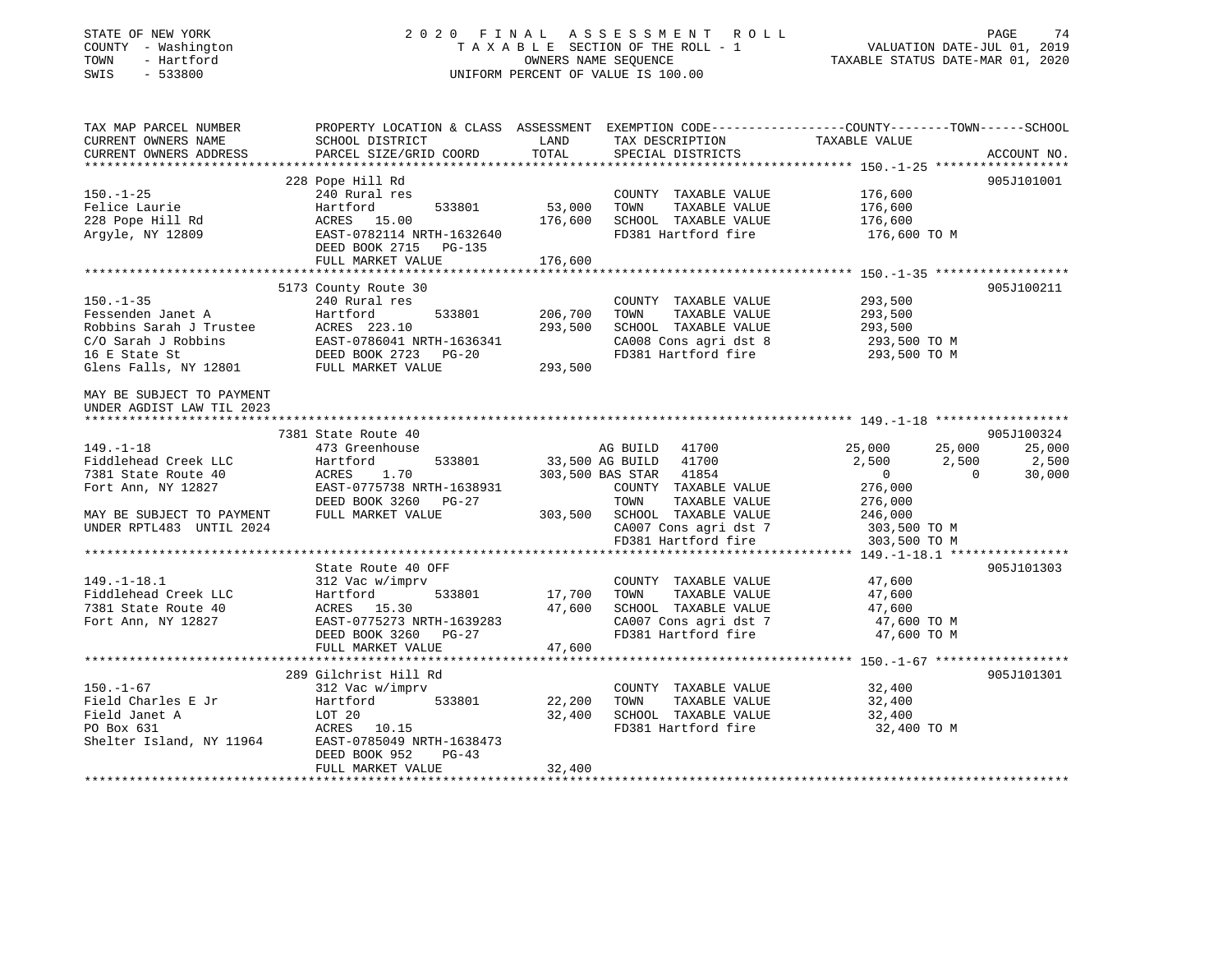| STATE OF NEW YORK<br>- Washington<br>COUNTY<br>- Hartford<br>TOWN<br>$-533800$<br>SWIS | 2020                      | OWNERS NAME SEOUENCE<br>UNIFORM PERCENT OF VALUE IS 100.00 | FINAL ASSESSMENT ROLL<br>TAXABLE SECTION OF THE ROLL - 1 | TAXABLE STATUS DATE-MAR 01, 2020                             | PAGE<br>VALUATION DATE-JUL 01, 2019 | 75          |
|----------------------------------------------------------------------------------------|---------------------------|------------------------------------------------------------|----------------------------------------------------------|--------------------------------------------------------------|-------------------------------------|-------------|
| TAX MAP PARCEL NUMBER                                                                  | PROPERTY LOCATION & CLASS | ASSESSMENT                                                 |                                                          | EXEMPTION CODE-----------------COUNTY-------TOWN------SCHOOL |                                     |             |
| CURRENT OWNERS NAME                                                                    | SCHOOL DISTRICT           | LAND                                                       | TAX DESCRIPTION                                          | TAXABLE VALUE                                                |                                     |             |
| CURRENT OWNERS ADDRESS                                                                 | PARCEL SIZE/GRID COORD    | TOTAL                                                      | SPECIAL DISTRICTS                                        |                                                              |                                     | ACCOUNT NO. |
|                                                                                        |                           |                                                            |                                                          |                                                              |                                     |             |
|                                                                                        | 3812 State Route 149      |                                                            |                                                          |                                                              |                                     | 905J100220  |
| $130.-1-7.1$                                                                           | 112 Dairy farm            |                                                            | 41720<br>AG DIST                                         | 77.615                                                       | 77.615                              | 77,615      |
| Fioretti Edward J                                                                      | Hudson Falls<br>534401    | 137,100 BAS STAR                                           | 41854                                                    |                                                              |                                     | 30,000      |

| $130. - 1 - 7.1$<br>Fioretti Edward J<br>Fioretti Lora Lin<br>3812 State Route 149<br>Fort Ann, NY 12827<br>MAY BE SUBJECT TO PAYMENT<br>UNDER AGDIST LAW TIL 2024 | 112 Dairy farm<br>Hudson Falls<br>534401<br>ACRES 85.40<br>EAST-0768102 NRTH-1652107<br>DEED BOOK 1789 PG-334<br>FULL MARKET VALUE    |                   | AG DIST<br>41720<br>137,100 BAS STAR 41854<br>350,400 COUNTY TAXABLE VALUE<br>TOWN<br>TAXABLE VALUE<br>SCHOOL TAXABLE VALUE<br>350,400 CA007 Cons agri dst 7<br>77,615 EX<br>FD381 Hartford fire | 77,615<br>$\overline{0}$<br>272,785<br>272,785<br>242,785<br>272,785 TO M<br>350,400 TO M | 77,615<br>$\Omega$ | 77,615<br>30,000 |
|--------------------------------------------------------------------------------------------------------------------------------------------------------------------|---------------------------------------------------------------------------------------------------------------------------------------|-------------------|--------------------------------------------------------------------------------------------------------------------------------------------------------------------------------------------------|-------------------------------------------------------------------------------------------|--------------------|------------------|
|                                                                                                                                                                    | LOT 59 Provincial Pat                                                                                                                 |                   |                                                                                                                                                                                                  |                                                                                           |                    | 905J100218       |
| $130. - 1 - 8$<br>Fioretti Edward J<br>Fioretti Lora Lin<br>3812 State Route 149                                                                                   | 105 Vac farmland<br>533801<br>Hartford<br>ACRES 43.00<br>EAST-0768434 NRTH-1649558                                                    | 50,500 TOWN       | AG DIST<br>41720<br>50,500 COUNTY TAXABLE VALUE<br>TAXABLE VALUE<br>SCHOOL TAXABLE VALUE                                                                                                         | 27,816<br>22,684<br>22,684<br>22,684                                                      | 27,816             | 27,816           |
| Fort Ann, NY 12827<br>MAY BE SUBJECT TO PAYMENT                                                                                                                    | DEED BOOK 1789 PG-334<br>FULL MARKET VALUE                                                                                            | 50,500            | CA007 Cons agri dst 7<br>27,816 EX<br>FD381 Hartford fire                                                                                                                                        | 22,684 TO M<br>50,500 TO M                                                                |                    |                  |
| UNDER AGDIST LAW TIL 2024                                                                                                                                          |                                                                                                                                       |                   |                                                                                                                                                                                                  |                                                                                           |                    |                  |
|                                                                                                                                                                    | 3758 State Route 149                                                                                                                  |                   |                                                                                                                                                                                                  |                                                                                           |                    | 905J100110       |
| $130.-1-9.1$<br>Fioretti Edward J<br>Fioretti Lora Lin<br>3812 State Route 149                                                                                     | 113 Cattle farm<br>Hartford<br>533801<br>Field Survey 12839<br>ACRES 72.60                                                            | 160,700 TOWN      | AG DIST 41720<br>105,700 COUNTY TAXABLE VALUE<br>TAXABLE VALUE<br>SCHOOL TAXABLE VALUE                                                                                                           | 60,315<br>100,385<br>100,385<br>100,385                                                   | 60,315             | 60,315           |
| Fort Ann, NY 12827                                                                                                                                                 | EAST-0767212 NRTH-1650433<br>DEED BOOK 1789 PG-330                                                                                    |                   | CA007 Cons agri dst 7<br>60,315 EX                                                                                                                                                               | 100,385 TO M                                                                              |                    |                  |
| MAY BE SUBJECT TO PAYMENT<br>UNDER AGDIST LAW TIL 2024                                                                                                             | FULL MARKET VALUE                                                                                                                     |                   | مط כנג,∪ہ<br>160,700 FD381 Hartford fire                                                                                                                                                         | 160,700 TO M                                                                              |                    |                  |
|                                                                                                                                                                    | 3784 State Route 149                                                                                                                  |                   |                                                                                                                                                                                                  |                                                                                           |                    |                  |
| $130. -1 - 9.8$<br>Fioretti Edward J<br>Fioretti Lora Lin<br>3812 State Route 149<br>Fort Ann, NY 12827                                                            | 210 1 Family Res<br>533801<br>Hartford<br>Field Survey 12839<br>Trans Exempt Repay 2020<br>ACRES<br>4.16<br>EAST-0767203 NRTH-1651640 | 22,500<br>232,100 | COUNTY TAXABLE VALUE<br>TOWN<br>TAXABLE VALUE<br>SCHOOL TAXABLE VALUE<br>CA007 Cons agri dst 7<br>FD381 Hartford fire<br>TE533 trans exempt flag                                                 | 232,100<br>232,100<br>232,100<br>232,100 TO M<br>232,100 TO M<br>$.00$ MT                 |                    |                  |
|                                                                                                                                                                    | DEED BOOK 20191 PG-29231<br>FULL MARKET VALUE                                                                                         | 232,100           |                                                                                                                                                                                                  |                                                                                           |                    |                  |
|                                                                                                                                                                    | 7336 State Route 40                                                                                                                   |                   |                                                                                                                                                                                                  |                                                                                           |                    | 905J101189       |
| $149. - 1 - 32.3$<br>Fischer Andrew<br>7336 State Route 40<br>Fort Ann, NY 12827<br>PRIOR OWNER ON 3/01/2020 FULL MARKET VALUE                                     | 210 1 Family Res<br>533801<br>Hartford<br>ACRES<br>6.09<br>EAST-0775459 NRTH-1637745<br>DEED BOOK 20200 PG-1242<br>275,000            | 61,300<br>275,000 | COUNTY TAXABLE VALUE<br>TOWN<br>TAXABLE VALUE<br>SCHOOL TAXABLE VALUE<br>CA006 Cons agri dst 6<br>FD381 Hartford fire                                                                            | 275,000<br>275,000<br>275,000<br>275,000 TO M<br>275,000 TO M                             |                    |                  |
| Weber Sharon Rev<br>*********************                                                                                                                          |                                                                                                                                       |                   |                                                                                                                                                                                                  |                                                                                           |                    |                  |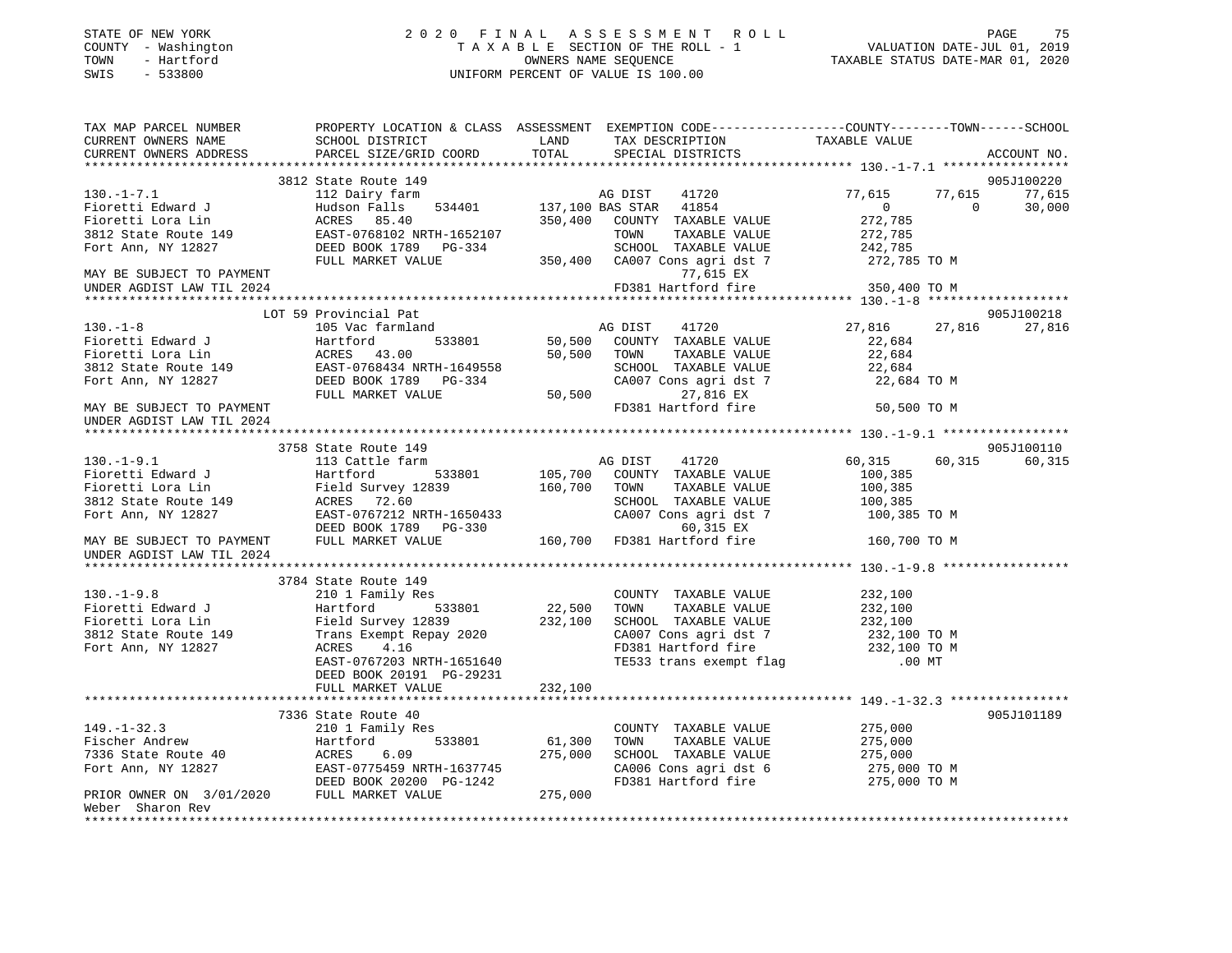#### STATE OF NEW YORK 2 0 2 0 F I N A L A S S E S S M E N T R O L L PAGE 76 COUNTY - Washington T A X A B L E SECTION OF THE ROLL - 1 VALUATION DATE-JUL 01, 2019 TOWN - Hartford OWNERS NAME SEQUENCE TAXABLE STATUS DATE-MAR 01, 2020 SWIS - 533800 UNIFORM PERCENT OF VALUE IS 100.00

| TAX MAP PARCEL NUMBER<br>CURRENT OWNERS NAME                   | PROPERTY LOCATION & CLASS ASSESSMENT EXEMPTION CODE----------------COUNTY-------TOWN------SCHOOL<br>SCHOOL DISTRICT | LAND        | TAX DESCRIPTION                               | TAXABLE VALUE    |                    |
|----------------------------------------------------------------|---------------------------------------------------------------------------------------------------------------------|-------------|-----------------------------------------------|------------------|--------------------|
| CURRENT OWNERS ADDRESS                                         | PARCEL SIZE/GRID COORD                                                                                              | TOTAL       | SPECIAL DISTRICTS                             |                  | ACCOUNT NO.        |
|                                                                |                                                                                                                     |             |                                               |                  |                    |
|                                                                | Swamp Ln                                                                                                            |             |                                               |                  |                    |
| $149. - 1 - 32.12$                                             | 314 Rural vac<10                                                                                                    |             | COUNTY TAXABLE VALUE                          | 3,000            |                    |
| Fischer Andrew                                                 | Hartford<br>533801                                                                                                  | 3,000       | TOWN<br>TAXABLE VALUE                         | 3,000            |                    |
| 7336 State Route 40                                            | 1.86<br>ACRES                                                                                                       | 3,000       | SCHOOL TAXABLE VALUE                          | 3,000            |                    |
| Fort Ann, NY 12827                                             | EAST-0775561 NRTH-1637516                                                                                           |             | CA006 Cons agri dst 6                         | 3,000 TO M       |                    |
|                                                                | DEED BOOK 20200 PG-1242                                                                                             |             | FD381 Hartford fire                           | 3,000 TO M       |                    |
| PRIOR OWNER ON 3/01/2020 FULL MARKET VALUE<br>Weber Sharon Rev |                                                                                                                     | 3,000       |                                               |                  |                    |
|                                                                |                                                                                                                     |             |                                               |                  |                    |
|                                                                | 7236 State Route 40                                                                                                 |             |                                               |                  | 905J100016         |
| $149. - 1 - 36$                                                | 210 1 Family Res                                                                                                    |             | ENH STAR 41834                                | $\overline{0}$   | $\Omega$<br>69,800 |
| Fish Owen Jr                                                   | 533801<br>Hartford                                                                                                  |             | 25,400 COUNTY TAXABLE VALUE                   | 94,700           |                    |
| Fish Juanita                                                   | 1.80<br>ACRES                                                                                                       | 94,700 TOWN | TAXABLE VALUE                                 | 94,700           |                    |
| 7236 State Route 40                                            | EAST-0773858 NRTH-1635915                                                                                           |             | SCHOOL TAXABLE VALUE                          | 24,900           |                    |
| Argyle, NY 12809                                               | DEED BOOK 471<br>PG-1001                                                                                            |             | CA006 Cons agri dst 6                         | 94,700 TO M      |                    |
|                                                                | FULL MARKET VALUE                                                                                                   |             | 94,700 FD381 Hartford fire                    | 94,700 TO M      |                    |
|                                                                |                                                                                                                     |             |                                               |                  |                    |
|                                                                | Gilchrist Hill Rd OFF                                                                                               |             |                                               |                  | 905J101295         |
| $150.-1-59$                                                    | 322 Rural vac>10                                                                                                    |             | COUNTY TAXABLE VALUE                          | 6,800            |                    |
| Fisher John L                                                  | Hartford<br>533801                                                                                                  | 6,800       | TOWN<br>TAXABLE VALUE                         | 6,800            |                    |
| 421 Gilchrist Hill Rd                                          | LOT 12                                                                                                              | 6,800       | SCHOOL TAXABLE VALUE                          | 6,800            |                    |
| Hartford, NY 12838                                             | ACRES 10.53                                                                                                         |             | FD381 Hartford fire                           | 6,800 TO M       |                    |
|                                                                | EAST-0783783 NRTH-1638480                                                                                           |             |                                               |                  |                    |
| MAY BE SUBJECT TO PAYMENT                                      | DEED BOOK 3960 PG-154                                                                                               |             |                                               |                  |                    |
| UNDER AGDIST LAW TIL 2021                                      | FULL MARKET VALUE                                                                                                   | 6,800       |                                               |                  |                    |
|                                                                | Gilchrist Hill Rd OFF                                                                                               |             |                                               |                  | 905J101296         |
| $150. - 1 - 60$                                                |                                                                                                                     |             |                                               |                  |                    |
| Fisher John L                                                  | 312 Vac w/imprv<br>Hartford 533801                                                                                  | 24,100      | COUNTY TAXABLE VALUE<br>TOWN<br>TAXABLE VALUE | 50,700<br>50,700 |                    |
| 421 Gilchrist Hill Rd                                          | LOT 13                                                                                                              | 50,700      | SCHOOL TAXABLE VALUE                          | 50,700           |                    |
|                                                                | ACRES<br>3.91                                                                                                       |             | FD381 Hartford fire                           |                  |                    |
| Hartford, NY 12838                                             | EAST-0783867 NRTH-1638099                                                                                           |             |                                               | 50,700 TO M      |                    |
|                                                                | DEED BOOK 3960 PG-154                                                                                               |             |                                               |                  |                    |
|                                                                | FULL MARKET VALUE                                                                                                   | 50,700      |                                               |                  |                    |
|                                                                |                                                                                                                     |             |                                               |                  |                    |
|                                                                | Gilchrist Hill Rd OFF                                                                                               |             |                                               |                  | 905J101297         |
| $150. - 1 - 62$                                                | 322 Rural vac>10                                                                                                    |             | COUNTY TAXABLE VALUE                          | 21,400           |                    |
| Fisher John L                                                  | 533801<br>Hartford                                                                                                  | 21,400      | TAXABLE VALUE<br>TOWN                         | 21,400           |                    |
| 421 Gilchrist Hill Rd                                          | LOTS 14 & 15                                                                                                        | 21,400      | SCHOOL TAXABLE VALUE                          | 21,400           |                    |
| Hartford, NY 12838                                             | 517/212 622/340                                                                                                     |             | FD381 Hartford fire                           | 21,400 TO M      |                    |
|                                                                | ACRES<br>22.87                                                                                                      |             |                                               |                  |                    |
|                                                                | EAST-0783927 NRTH-1637540                                                                                           |             |                                               |                  |                    |
|                                                                | DEED BOOK 3960 PG-154                                                                                               |             |                                               |                  |                    |
|                                                                | FULL MARKET VALUE                                                                                                   | 21,400      |                                               |                  |                    |
|                                                                |                                                                                                                     |             |                                               |                  |                    |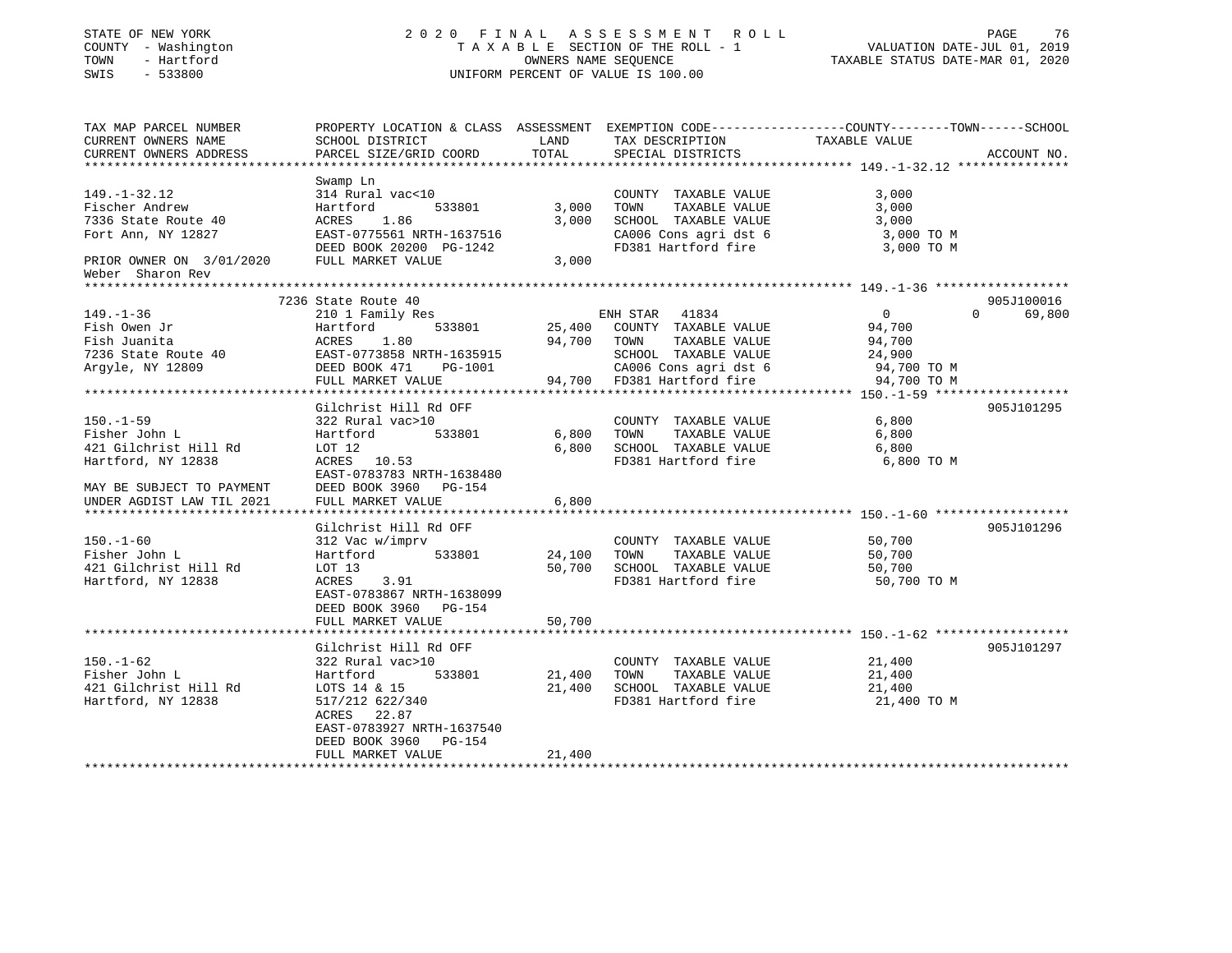#### STATE OF NEW YORK 2 0 2 0 F I N A L A S S E S S M E N T R O L L PAGE 77 COUNTY - Washington T A X A B L E SECTION OF THE ROLL - 1 VALUATION DATE-JUL 01, 2019 TOWN - Hartford OWNERS NAME SEQUENCE TAXABLE STATUS DATE-MAR 01, 2020 SWIS - 533800 UNIFORM PERCENT OF VALUE IS 100.00

| TAX MAP PARCEL NUMBER                         | PROPERTY LOCATION & CLASS ASSESSMENT EXEMPTION CODE---------------COUNTY-------TOWN------SCHOOL |               |                                                                  |                                       |                |                |
|-----------------------------------------------|-------------------------------------------------------------------------------------------------|---------------|------------------------------------------------------------------|---------------------------------------|----------------|----------------|
| CURRENT OWNERS NAME<br>CURRENT OWNERS ADDRESS | SCHOOL DISTRICT<br>PARCEL SIZE/GRID COORD                                                       | LAND<br>TOTAL | TAX DESCRIPTION<br>SPECIAL DISTRICTS                             | TAXABLE VALUE                         |                | ACCOUNT NO.    |
|                                               |                                                                                                 |               |                                                                  |                                       |                |                |
|                                               | 421 Gilchrist Hill Rd                                                                           |               |                                                                  |                                       |                | 905J101295     |
| $150. - 1 - 64$                               | 240 Rural res                                                                                   |               | COUNTY TAXABLE VALUE 265,300                                     |                                       |                |                |
| Fisher John L<br>421 Gilchrist Hill Rd        | Hartford 533801 39,400<br>P/O LOT 11 & LOTS 16, 17 265,300                                      |               | TOWN<br>TAXABLE VALUE                                            |                                       |                |                |
|                                               |                                                                                                 |               | SCHOOL TAXABLE VALUE                                             | 265,300<br>265,300                    |                |                |
| Hartford, NY 2838                             | ACRES 15.70                                                                                     |               | FD381 Hartford fire 265,300 TO M                                 |                                       |                |                |
|                                               | EAST-0783360 NRTH-1637861                                                                       |               |                                                                  |                                       |                |                |
|                                               |                                                                                                 |               |                                                                  |                                       |                |                |
|                                               |                                                                                                 | 265,300       |                                                                  |                                       |                |                |
|                                               |                                                                                                 |               |                                                                  |                                       |                |                |
|                                               | 70 Townsend Rd                                                                                  |               |                                                                  |                                       |                |                |
| $141. - 1 - 1.8$                              | 240 Rural res                                                                                   |               |                                                                  | $\overline{0}$                        | $\Omega$       | 30,000         |
| Fiske Nathan                                  | Hartford                                                                                        |               |                                                                  | 278,900                               |                |                |
| Fiske Hillary                                 | 2048-54,1996/239,2726/47 278,900 TOWN                                                           |               | TAXABLE VALUE                                                    | 278,900                               |                |                |
| 70 Townsend Rd                                | ACRES 10.00                                                                                     |               | SCHOOL TAXABLE VALUE                                             | 248, 500<br>278, 900 TO M<br>200 TO M |                |                |
| Hartford, NY 12838                            | EAST-0782433 NRTH-1647888                                                                       |               | CA007 Cons agri dst 7                                            |                                       |                |                |
|                                               | DEED BOOK 1996 PG-239                                                                           |               | FD381 Hartford fire 278,900 TO M                                 |                                       |                |                |
|                                               | FULL MARKET VALUE                                                                               | 278,900       |                                                                  |                                       |                |                |
|                                               |                                                                                                 |               |                                                                  |                                       |                |                |
|                                               | 169 North Rd                                                                                    |               |                                                                  |                                       |                | 905J100221     |
| $140. - 1 - 19$                               | 210 1 Family Res                                                                                |               | VET WAR CT 41121<br>31,000 ENH STAR 41834<br>VET WAR CT 41121    | 17,640 17,640                         |                | $\overline{0}$ |
| Fleming Denzel B                              | Hartford 533801                                                                                 |               |                                                                  | $\sim$ 0                              | $\overline{0}$ | 69,800         |
| Fleming Cynthia                               | 537-109                                                                                         | 117,600       | COUNTY TAXABLE VALUE                                             | 99,960                                |                |                |
| 169 North Rd                                  | ACRES 7.80                                                                                      |               | TAXABLE VALUE<br>TOWN                                            | 99,960                                |                |                |
| Fort Ann, NY 12827                            | EAST-0772067 NRTH-1642577                                                                       |               | SCHOOL TAXABLE VALUE 47,800                                      |                                       |                |                |
|                                               | DEED BOOK 424 PG-224                                                                            |               | FD381 Hartford fire                                              | 117,600 TO M                          |                |                |
|                                               | FULL MARKET VALUE                                                                               | 117,600       |                                                                  |                                       |                |                |
|                                               |                                                                                                 |               |                                                                  |                                       |                |                |
|                                               | County Route 17                                                                                 |               |                                                                  |                                       |                |                |
| $122. - 1 - 25.1$                             | 311 Res vac land<br>Hartford 533801 13,000                                                      |               | COUNTY TAXABLE VALUE                                             | $\frac{13,000}{13,000}$               |                |                |
| Fleming Dwayne                                |                                                                                                 |               | TOWN<br>TAXABLE VALUE                                            |                                       |                |                |
| Fleming Deborah Ann                           | Survey13126                                                                                     | 13,000        | SCHOOL TAXABLE VALUE 13,000<br>CA007 Cons agri dst 7 13,000 TO M |                                       |                |                |
| 19 Maple Ave                                  | ACRES 1.01                                                                                      |               | FD381 Hartford fire                                              |                                       |                |                |
| Hudson Falls, NY 12839                        | EAST-0771573 NRTH-1657810                                                                       |               |                                                                  | 13,000 TO M                           |                |                |
|                                               | DEED BOOK 3942 PG-169                                                                           |               |                                                                  |                                       |                |                |
|                                               | FULL MARKET VALUE                                                                               | 13,000        |                                                                  |                                       |                |                |
|                                               | State Route 149                                                                                 |               |                                                                  |                                       |                | 905J101307     |
| $131. - 1 - 19$                               |                                                                                                 |               | COUNTY TAXABLE VALUE                                             | 100                                   |                |                |
| Florian Lori F                                | 311 Res vac land<br>533801<br>Hartford                                                          | 100           | TAXABLE VALUE<br>TOWN                                            | 100                                   |                |                |
|                                               |                                                                                                 |               |                                                                  |                                       |                |                |
| 92 Tee Hill Rd<br>Queensbury, NY 12804        | Roadway                                                                                         | 100           | SCHOOL TAXABLE VALUE<br>CA007 Cons agri dst 7                    | 100<br>100 TO M                       |                |                |
|                                               | FRNT 17.00 DPTH 900.00<br>EAST-0776312 NRTH-1651221                                             |               | FD381 Hartford fire                                              | 100 TO M                              |                |                |
|                                               | DEED BOOK 679<br>PG-343                                                                         |               |                                                                  |                                       |                |                |
|                                               | FULL MARKET VALUE                                                                               | 100           |                                                                  |                                       |                |                |
|                                               |                                                                                                 |               |                                                                  |                                       |                |                |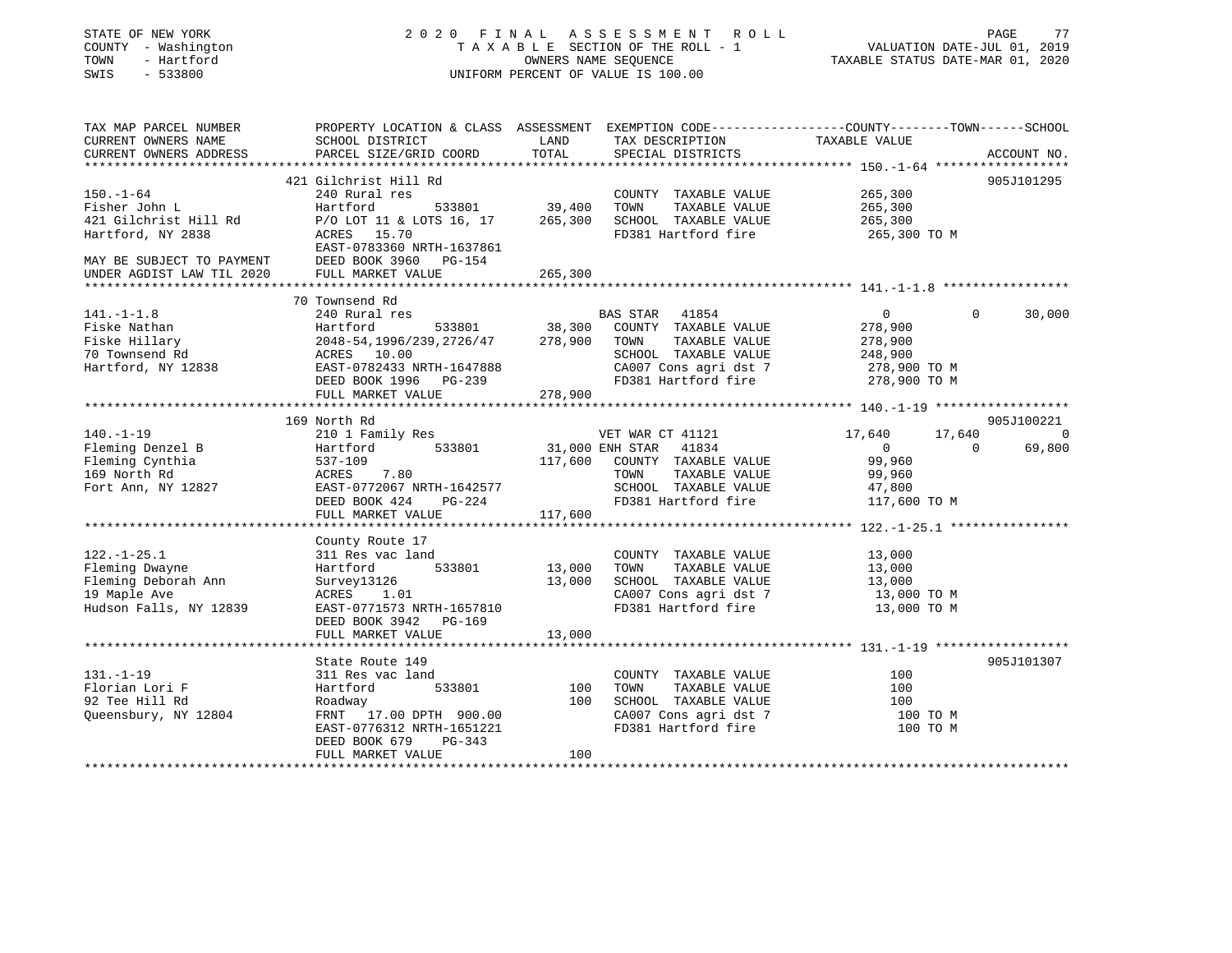#### STATE OF NEW YORK 2 0 2 0 F I N A L A S S E S S M E N T R O L L PAGE 78 COUNTY - Washington T A X A B L E SECTION OF THE ROLL - 1 VALUATION DATE-JUL 01, 2019 TOWN - Hartford OWNERS NAME SEQUENCE TAXABLE STATUS DATE-MAR 01, 2020 SWIS - 533800 UNIFORM PERCENT OF VALUE IS 100.00

| TAX MAP PARCEL NUMBER<br>CURRENT OWNERS NAME<br>CURRENT OWNERS ADDRESS            | PROPERTY LOCATION & CLASS ASSESSMENT EXEMPTION CODE----------------COUNTY-------TOWN-----SCHOOL<br>SCHOOL DISTRICT<br>PARCEL SIZE/GRID COORD | LAND<br>TOTAL    | TAX DESCRIPTION<br>SPECIAL DISTRICTS                   |                                                                                                 | TAXABLE VALUE                                                     |                | ACCOUNT NO.      |
|-----------------------------------------------------------------------------------|----------------------------------------------------------------------------------------------------------------------------------------------|------------------|--------------------------------------------------------|-------------------------------------------------------------------------------------------------|-------------------------------------------------------------------|----------------|------------------|
|                                                                                   |                                                                                                                                              |                  |                                                        |                                                                                                 |                                                                   |                |                  |
| $140. -1 - 4$<br>Florian Lori F<br>92 Tee Hill Rd<br>Queensbury, NY 12804         | State Route 196<br>rural<br>533801 111,100<br>323 Vacant rural<br>Hartford<br>Green Mountain Explosives 111,100<br>ACRES 40.20               |                  | TOWN                                                   | COUNTY TAXABLE VALUE<br>TAXABLE VALUE<br>SCHOOL TAXABLE VALUE<br>CA007 Cons agri dst 7          | 111,100<br>111,100<br>111,100<br>$111,100$ TO M<br>$111,100$ TO M |                | 905J101105       |
|                                                                                   | EAST-0773581 NRTH-1647654<br>DEED BOOK 2468 PG-259<br>FULL MARKET VALUE                                                                      | 111,100          |                                                        |                                                                                                 | FD381 Hartford fire 111,100 TO M                                  |                |                  |
|                                                                                   |                                                                                                                                              |                  |                                                        |                                                                                                 |                                                                   |                |                  |
|                                                                                   | Townsend Rd                                                                                                                                  |                  |                                                        |                                                                                                 |                                                                   |                | 905J100640       |
| $141. - 1 - 1$<br>Foot-Hill Farm LLC<br>7969 State Route 40<br>Hartford, NY 12838 | 105 Vac farmland<br>Hartford<br>533801<br>ACRES 80.70<br>EAST-0780527 NRTH-1648665<br>DEED BOOK 920<br>PG-250                                | 93,200<br>93,200 | AG DIST<br>TOWN                                        | 41720<br>COUNTY TAXABLE VALUE<br>TAXABLE VALUE<br>SCHOOL TAXABLE VALUE<br>CA007 Cons agri dst 7 | 51,711<br>41,489<br>41,489<br>41,489<br>41,489 TO M               | 51,711         | 51,711           |
| MAY BE SUBJECT TO PAYMENT                                                         | FULL MARKET VALUE                                                                                                                            |                  | 93,200                                                 | 51,711 EX                                                                                       |                                                                   |                |                  |
| UNDER AGDIST LAW TIL 2024                                                         |                                                                                                                                              |                  | FD381 Hartford fire                                    |                                                                                                 | 93,200 TO M                                                       |                |                  |
|                                                                                   |                                                                                                                                              |                  |                                                        |                                                                                                 |                                                                   |                |                  |
|                                                                                   | 7969 State Route 40                                                                                                                          |                  |                                                        |                                                                                                 |                                                                   |                | 905J100196       |
| $141. - 1 - 2.1$                                                                  | 112 Dairy farm                                                                                                                               |                  | AG DIST                                                | 41720                                                                                           | 151,036 151,036 151,036                                           | $\overline{0}$ |                  |
| Foot-Hill Farm LLC<br>7969 State Route 40                                         | Hartford<br>533801<br>ACRES 255.40                                                                                                           |                  | 311,100 BAS STAR 41854<br>480,900 COUNTY TAXABLE VALUE |                                                                                                 | $\overline{0}$<br>329,864                                         |                | 30,000           |
| Hartford, NY 12838                                                                | EAST-0783582 NRTH-1650070                                                                                                                    |                  | TOWN                                                   | TAXABLE VALUE                                                                                   | 329,864                                                           |                |                  |
|                                                                                   | DEED BOOK 920<br>PG-250                                                                                                                      |                  |                                                        | SCHOOL TAXABLE VALUE                                                                            | 299,864                                                           |                |                  |
| MAY BE SUBJECT TO PAYMENT                                                         | FULL MARKET VALUE                                                                                                                            |                  | 480,900 CA007 Cons agri dst 7                          |                                                                                                 | 329,864 TO M                                                      |                |                  |
| UNDER AGDIST LAW TIL 2024                                                         |                                                                                                                                              |                  |                                                        | 151,036 EX                                                                                      |                                                                   |                |                  |
|                                                                                   |                                                                                                                                              |                  | FD381 Hartford fire                                    |                                                                                                 | 480,900 TO M                                                      |                |                  |
|                                                                                   |                                                                                                                                              |                  |                                                        |                                                                                                 |                                                                   |                |                  |
|                                                                                   | State Route 40                                                                                                                               |                  |                                                        |                                                                                                 |                                                                   |                | 905J100099       |
| $141. - 1 - 8$                                                                    | 105 Vac farmland                                                                                                                             |                  | AG DIST                                                | 41720                                                                                           | 8,808                                                             | 8,808          | 8,808            |
| Foot-Hill Farm LLC                                                                | Hartford<br>533801                                                                                                                           |                  | 16,800 COUNTY TAXABLE VALUE                            |                                                                                                 | 7,992                                                             |                |                  |
| 7969 State Route 40                                                               | ACRES 12.00                                                                                                                                  | 16,800           | TOWN                                                   | TAXABLE VALUE                                                                                   | 7,992                                                             |                |                  |
| Hartford, NY 12838                                                                | EAST-0783838 NRTH-1648219                                                                                                                    |                  |                                                        | SCHOOL TAXABLE VALUE                                                                            | 7,992                                                             |                |                  |
|                                                                                   | DEED BOOK 920<br>PG-250                                                                                                                      |                  |                                                        | CA007 Cons agri dst 7                                                                           | 7,992 TO M                                                        |                |                  |
| $\verb MAX BE SUBJECT TO PAYMENT \hspace{1.5cm} FULL MARKET VALUE \\$             |                                                                                                                                              | 16,800           |                                                        | 8,808 EX                                                                                        |                                                                   |                |                  |
| UNDER AGDIST LAW TIL 2024                                                         |                                                                                                                                              |                  | FD381 Hartford fire                                    |                                                                                                 | 16,800 TO M                                                       |                |                  |
|                                                                                   |                                                                                                                                              |                  |                                                        |                                                                                                 |                                                                   |                |                  |
| $140. - 2 - 40$                                                                   | 7635 State Route 40                                                                                                                          |                  |                                                        |                                                                                                 |                                                                   |                | 905J100363       |
| Foote Wayne E                                                                     | 112 Dairy farm<br>Hartford 533801                                                                                                            | 124,700 AG DIST  | AG BUILD 41700                                         | 41720                                                                                           | 100,000 100,000 100,000<br>59,156                                 | 59,156         |                  |
| Foote Elizabeth                                                                   | 922/243                                                                                                                                      |                  | 319,400 BAS STAR 41854                                 |                                                                                                 | 0                                                                 | $\overline{0}$ | 59,156<br>30,000 |
| 7635 State Route 40                                                               | ACRES 86.41                                                                                                                                  |                  |                                                        | COUNTY TAXABLE VALUE                                                                            | 160,244                                                           |                |                  |
| Hartford, NY 12838                                                                | EAST-0779309 NRTH-1643203                                                                                                                    |                  | TOWN                                                   | TAXABLE VALUE                                                                                   | 160,244                                                           |                |                  |
|                                                                                   | DEED BOOK 623<br>PG-313                                                                                                                      |                  |                                                        | SCHOOL TAXABLE VALUE                                                                            | 130,244                                                           |                |                  |
| MAY BE SUBJECT TO PAYMENT                                                         | FULL MARKET VALUE                                                                                                                            |                  | 319,400 CA007 Cons agri dst 7                          |                                                                                                 | 260,244 TO M                                                      |                |                  |
| UNDER AGDIST LAW TIL 2025                                                         |                                                                                                                                              |                  |                                                        | 59,156 EX                                                                                       |                                                                   |                |                  |
|                                                                                   |                                                                                                                                              |                  | FD381 Hartford fire                                    |                                                                                                 | 319,400 TO M                                                      |                |                  |
|                                                                                   |                                                                                                                                              |                  |                                                        |                                                                                                 |                                                                   |                |                  |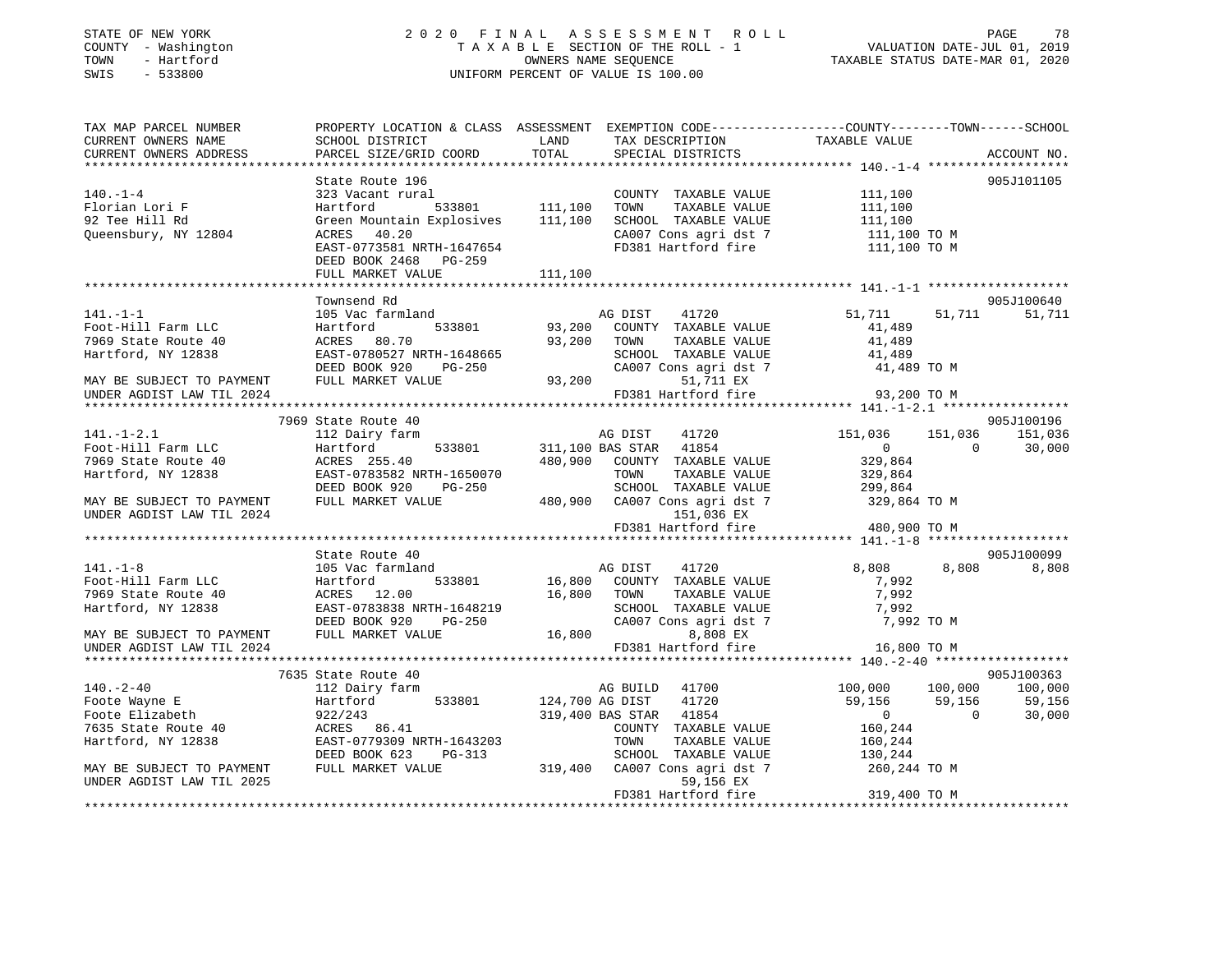#### STATE OF NEW YORK 2 0 2 0 F I N A L A S S E S S M E N T R O L L PAGE 79 COUNTY - Washington T A X A B L E SECTION OF THE ROLL - 1 VALUATION DATE-JUL 01, 2019 TOWN - Hartford OWNERS NAME SEQUENCE TAXABLE STATUS DATE-MAR 01, 2020 SWIS - 533800 UNIFORM PERCENT OF VALUE IS 100.00

| TAX MAP PARCEL NUMBER<br>CURRENT OWNERS NAME<br>CURRENT OWNERS ADDRESS                                                                                                          | PROPERTY LOCATION & CLASS ASSESSMENT EXEMPTION CODE---------------COUNTY-------TOWN-----SCHOOL<br><b>Example 12</b><br>SCHOOL DISTRICT<br>PARCEL SIZE/GRID COORD TOTAL SPECIAL DISTRICTS                                                                                                                                                                 |        | TAX DESCRIPTION TAXABLE VALUE                                                                                                                           |                                                        | ACCOUNT NO.                  |
|---------------------------------------------------------------------------------------------------------------------------------------------------------------------------------|----------------------------------------------------------------------------------------------------------------------------------------------------------------------------------------------------------------------------------------------------------------------------------------------------------------------------------------------------------|--------|---------------------------------------------------------------------------------------------------------------------------------------------------------|--------------------------------------------------------|------------------------------|
|                                                                                                                                                                                 |                                                                                                                                                                                                                                                                                                                                                          |        |                                                                                                                                                         |                                                        |                              |
| $151 - 2 - 7.1$<br>Foran Richard P<br>PO Box 456<br>Fort Ann, NY 12827<br>MAY BE SUBJECT TO PAYMENT<br>UNDER RPTL480A UNTIL 2029                                                | James Rd OFF<br>$322 \text{ Rural vac}>10 \qquad \qquad \text{FOR } 480\text{A} \qquad 47460 \qquad \qquad \text{Hartford} \qquad \qquad 533801 \qquad \qquad 14,200 \qquad \text{COUNTY } \text{TXABLE VALUE}$<br>Forest Tax 3219/160 14,200 TOWN TAXABLE VALUE<br>$151. - 1 - 7.1$<br>ACRES 21.90<br>EAST-0793944 NRTH-1632624<br>DEED BOOK 675 PG-154 |        | SCHOOL TAXABLE VALUE<br>CA008 Cons agri dst 8 14,200 TO M<br>FD381 Hartford fire 14,200 TO M                                                            | 9,300<br>4,900<br>4,900<br>4,900                       | 905J100442<br>9,300<br>9,300 |
|                                                                                                                                                                                 | FULL MARKET VALUE                                                                                                                                                                                                                                                                                                                                        | 14,200 |                                                                                                                                                         |                                                        |                              |
| $151. -2 - 7.2$<br>Foran Richard P<br>PO Box 456<br>Fort Ann, NY 12827<br>MAY BE SUBJECT TO PAYMENT<br>UNDER RPTL480A UNTIL 2029                                                | Burch Rd OFF<br>314 Rural vac<10 FOR 480A 47460<br>Hartford 533801<br>Forest Tax 3219/160 3,000 TOWN<br>$151. - 1 - 7.2$<br>ACRES 4.60<br>EAST-0795652 NRTH-1633053<br>DEED BOOK 886<br>$PG-128$<br>FULL MARKET VALUE                                                                                                                                    | 3,000  | 3,000 COUNTY TAXABLE VALUE<br>TAXABLE VALUE<br>SCHOOL TAXABLE VALUE<br>CA008 Cons agri dst 8 3,000 TO M<br>CAUDO CONS ayrı dat o<br>FD381 Hartford fire | 2,400<br>2,400<br>600<br>600<br>600<br>3,000 TO M      | 905J101062<br>2,400          |
|                                                                                                                                                                                 |                                                                                                                                                                                                                                                                                                                                                          |        |                                                                                                                                                         |                                                        |                              |
| $151. - 2 - 7.3$<br>Foran Richard P<br>PO Box 456<br>Fort Ann, NY 12827<br>MAY BE SUBJECT TO PAYMENT EAST-0795025 NRTH-1632962<br>UNDER RPTL480A UNTIL 2029 DEED BOOK 524 PG-86 | James Rd OFF<br>323 Vacant rural<br>Forest Tax 3219/60<br>151.-1-7.3<br>ACRES 27.80<br>ACRES 27.80<br>CA008 Cons agri dst 8<br>FULL MARKET VALUE 18,100                                                                                                                                                                                                  |        | SCHOOL TAXABLE VALUE 3,620<br>CA008 Cons agri dst 8<br>FD381 Hartford fire                                                                              | 14,480<br>3,620<br>3,620<br>18,100 TO M<br>18,100 TO M | 905J101070<br>14,480 14,480  |
|                                                                                                                                                                                 | 65 Deer Run Way                                                                                                                                                                                                                                                                                                                                          |        |                                                                                                                                                         |                                                        | 905J101328                   |
| $141. - 3 - 56$<br>Ford Paul<br>Ford Faul<br>Ford Carol L<br>45 Lorraine St<br>PO Box 878<br>Crystal Beach, FL 34681-0878 DEED BOOK 562 PG-38                                   | 322 Rural vac>10<br>Hartford 533801 19,500 TOWN TAXABLE VALUE<br>LOT 7 19,500 SCHOOL TAXABLE VALUE<br>533801<br>LOT 7<br>RAST-0700666<br>EAST-0782616 NRTH-1642344                                                                                                                                                                                       |        | COUNTY TAXABLE VALUE 19,500<br>FD381 Hartford fire                                                                                                      | 19,500<br>19,500<br>19,500 TO M                        |                              |
|                                                                                                                                                                                 | FULL MARKET VALUE                                                                                                                                                                                                                                                                                                                                        | 19,500 |                                                                                                                                                         |                                                        |                              |
|                                                                                                                                                                                 |                                                                                                                                                                                                                                                                                                                                                          |        |                                                                                                                                                         |                                                        | 905J100023                   |
| $132.15 - 2 - 37$<br>Forrest William B<br>82 Hartford Main St<br>Hartford, NY 12838                                                                                             | 82 Hartford Main St<br>210 1 Family Res<br>Hartford 533801 21,100 TOWN TAXABLE VALUE 86,300<br>FRNT 150.00 DPTH 230.00 86,300 SCHOOL TAXABLE VALUE 86,300<br>BANK<br>999<br>EAST-0786812 NRTH-1653381<br>DEED BOOK 3706 PG-30                                                                                                                            |        | COUNTY TAXABLE VALUE 86,300<br>CA007 Cons agri dst 7<br>FD381 Hartford fire                                                                             | 86,300 ТО М<br>86,300 TO M                             |                              |
|                                                                                                                                                                                 | FULL MARKET VALUE                                                                                                                                                                                                                                                                                                                                        | 86,300 |                                                                                                                                                         |                                                        |                              |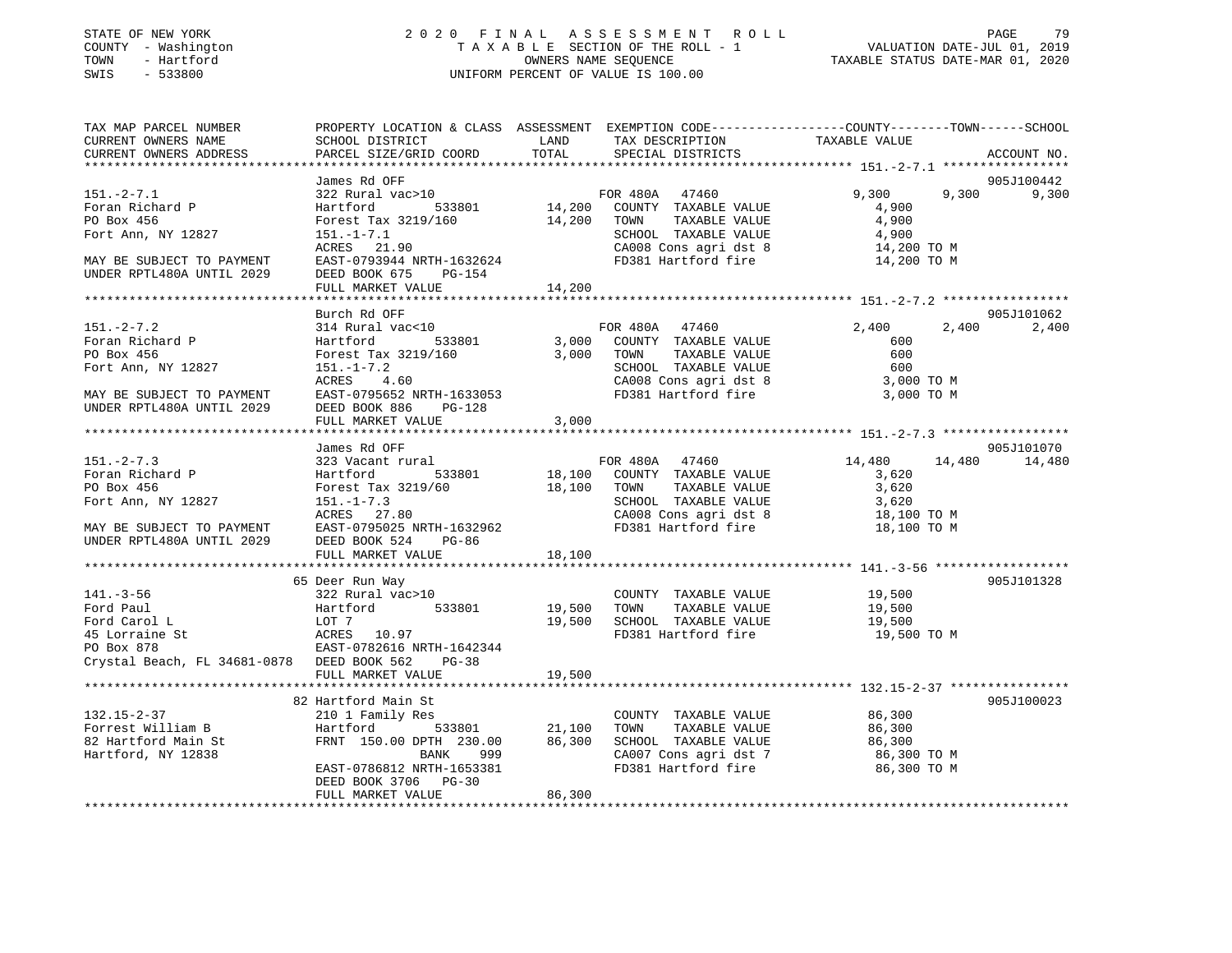| STATE OF NEW YORK |  |              |
|-------------------|--|--------------|
| COUNTY            |  | - Washington |
| TOWN              |  | - Hartford   |
| CLIT <sub>C</sub> |  | 533000       |

### STATE OF NEW YORK 2 0 2 0 F I N A L A S S E S S M E N T R O L L PAGE 80COUNTRY A NOTE SECTION OF THE ROLL - 1 OWNERS NAME SEQUENCE SWIS - 533800 UNIFORM PERCENT OF VALUE IS 100.00

| SCHOOL DISTRICT<br><b>LAND</b><br>TAX DESCRIPTION<br>TAXABLE VALUE<br>CURRENT OWNERS NAME<br>CURRENT OWNERS ADDRESS<br>TOTAL<br>SPECIAL DISTRICTS<br>ACCOUNT NO.<br>PARCEL SIZE/GRID COORD<br>14 Russell Ln<br>$149. - 1 - 37.4$<br>714 Lite Ind Man<br>COUNTY TAXABLE VALUE<br>103,100<br>103, 100<br>Fort Edward Supply Inc<br>TAXABLE VALUE<br>Hartford<br>TOWN<br>103,100<br>103,100<br>Fort Edward, NY 12828<br>RORES 2007<br>DEED BOOK 2100<br>PG-283<br>103,100<br>SCHOOL TAXABLE VALUE<br>CA006 Cons agri dst 6 103,100 TO M<br>FD381 Hartford fire 103,100 TO M<br>FULL MARKET VALUE 103,100<br>3220 Coach Rd<br>905J101332<br>198,600<br>$149. - 1 - 24.6$<br>240 Rural res<br>COUNTY TAXABLE VALUE<br>Foster Jessica F<br>198,600<br>533801 34,700<br>TAXABLE VALUE<br>Hartford<br>TOWN<br>Foster Kevin Michael<br>3220 Coach Rd<br>Trans Exempt Repay 2020 198,600<br>SCHOOL TAXABLE VALUE 198,600<br>FD381 Hartford fire 198,600 TO M<br>3220 Coach Rd<br>ACRES 10.00<br>TE533 trans exempt flag 500 00 MT<br>EAST-0779984 NRTH-1639208<br>Arqyle, NY 12809<br>DEED BOOK 20191 PG-29326<br>FULL MARKET VALUE<br>198,600<br>905J100224<br>60 County Route 17<br>0<br>30,000<br>$131. - 1 - 21$<br>$\Omega$<br>152,000<br>Fountaine Craig M<br>60 County Route 17<br>152,000<br>152,000<br>TAXABLE VALUE<br>870/80<br>TOWN<br>SCHOOL TAXABLE VALUE 122,000<br>CA007 Cons agri dst 7 152,000 TO M<br>Fort Ann, NY 12827<br>ACRES 1.80<br>EAST-0771338 NRTH-1656138<br>FD381 Hartford fire 152,000 TO M<br>DEED BOOK 3481 PG-260<br>152,000<br>FULL MARKET VALUE<br>905J100428<br>East St<br>312 Vac w/imprv<br>$132.15 - 2 - 11$<br>COUNTY TAXABLE VALUE 1,700<br>Fowler Jessica and Hartford 533801 500 TOWN TAXABLE VALUE<br>31 Woodcrest Dr FRNT 41.00 DPTH 52.00 1,700 SCHOOL TAXABLE VALUE<br>301 South Glens Falls, NY 12803 EAST-0786585 NRTH-1652302 CA007 Cons agri dst 7<br>DEED BOOK 875 PG-29<br>1,700<br>1,700<br>CA007 Cons agri dst 7 1,700 TO M<br>FD381 Hartford fire<br>1,700 TO M<br>DEED BOOK 875 PG-29<br>1,700<br>FULL MARKET VALUE<br>4352 State Route 149<br>905J101410<br>$131. -1 - 5.2$<br>135,250<br>135,250<br>240 Rural res<br>AGED-ALL 41800<br>135,250<br>50,000 ENH STAR 41834<br>Fox John F<br>533801<br>69,800<br>Hartford<br>$0 \qquad \qquad$<br>$\overline{0}$<br>4352 State Route 149<br>270,500 COUNTY TAXABLE VALUE<br>135,250<br>LOT 4<br>Fort Ann, NY 12827<br>ACRES 10.00<br>TOWN TAXABLE VALUE 135,250<br>SCHOOL TAXABLE VALUE 65,450<br>EAST-0777234 NRTH-1650785 | TAX MAP PARCEL NUMBER | PROPERTY LOCATION & CLASS ASSESSMENT EXEMPTION CODE----------------COUNTY-------TOWN------SCHOOL |  |  |
|---------------------------------------------------------------------------------------------------------------------------------------------------------------------------------------------------------------------------------------------------------------------------------------------------------------------------------------------------------------------------------------------------------------------------------------------------------------------------------------------------------------------------------------------------------------------------------------------------------------------------------------------------------------------------------------------------------------------------------------------------------------------------------------------------------------------------------------------------------------------------------------------------------------------------------------------------------------------------------------------------------------------------------------------------------------------------------------------------------------------------------------------------------------------------------------------------------------------------------------------------------------------------------------------------------------------------------------------------------------------------------------------------------------------------------------------------------------------------------------------------------------------------------------------------------------------------------------------------------------------------------------------------------------------------------------------------------------------------------------------------------------------------------------------------------------------------------------------------------------------------------------------------------------------------------------------------------------------------------------------------------------------------------------------------------------------------------------------------------------------------------------------------------------------------------------------------------------------------------------------------------------------------------------------------------------------------------------------------------------------------------------------------------------------------------------------------------------------------------------------------------------------------|-----------------------|--------------------------------------------------------------------------------------------------|--|--|
|                                                                                                                                                                                                                                                                                                                                                                                                                                                                                                                                                                                                                                                                                                                                                                                                                                                                                                                                                                                                                                                                                                                                                                                                                                                                                                                                                                                                                                                                                                                                                                                                                                                                                                                                                                                                                                                                                                                                                                                                                                                                                                                                                                                                                                                                                                                                                                                                                                                                                                                           |                       |                                                                                                  |  |  |
|                                                                                                                                                                                                                                                                                                                                                                                                                                                                                                                                                                                                                                                                                                                                                                                                                                                                                                                                                                                                                                                                                                                                                                                                                                                                                                                                                                                                                                                                                                                                                                                                                                                                                                                                                                                                                                                                                                                                                                                                                                                                                                                                                                                                                                                                                                                                                                                                                                                                                                                           |                       |                                                                                                  |  |  |
|                                                                                                                                                                                                                                                                                                                                                                                                                                                                                                                                                                                                                                                                                                                                                                                                                                                                                                                                                                                                                                                                                                                                                                                                                                                                                                                                                                                                                                                                                                                                                                                                                                                                                                                                                                                                                                                                                                                                                                                                                                                                                                                                                                                                                                                                                                                                                                                                                                                                                                                           |                       |                                                                                                  |  |  |
|                                                                                                                                                                                                                                                                                                                                                                                                                                                                                                                                                                                                                                                                                                                                                                                                                                                                                                                                                                                                                                                                                                                                                                                                                                                                                                                                                                                                                                                                                                                                                                                                                                                                                                                                                                                                                                                                                                                                                                                                                                                                                                                                                                                                                                                                                                                                                                                                                                                                                                                           |                       |                                                                                                  |  |  |
|                                                                                                                                                                                                                                                                                                                                                                                                                                                                                                                                                                                                                                                                                                                                                                                                                                                                                                                                                                                                                                                                                                                                                                                                                                                                                                                                                                                                                                                                                                                                                                                                                                                                                                                                                                                                                                                                                                                                                                                                                                                                                                                                                                                                                                                                                                                                                                                                                                                                                                                           |                       |                                                                                                  |  |  |
|                                                                                                                                                                                                                                                                                                                                                                                                                                                                                                                                                                                                                                                                                                                                                                                                                                                                                                                                                                                                                                                                                                                                                                                                                                                                                                                                                                                                                                                                                                                                                                                                                                                                                                                                                                                                                                                                                                                                                                                                                                                                                                                                                                                                                                                                                                                                                                                                                                                                                                                           |                       |                                                                                                  |  |  |
|                                                                                                                                                                                                                                                                                                                                                                                                                                                                                                                                                                                                                                                                                                                                                                                                                                                                                                                                                                                                                                                                                                                                                                                                                                                                                                                                                                                                                                                                                                                                                                                                                                                                                                                                                                                                                                                                                                                                                                                                                                                                                                                                                                                                                                                                                                                                                                                                                                                                                                                           |                       |                                                                                                  |  |  |
|                                                                                                                                                                                                                                                                                                                                                                                                                                                                                                                                                                                                                                                                                                                                                                                                                                                                                                                                                                                                                                                                                                                                                                                                                                                                                                                                                                                                                                                                                                                                                                                                                                                                                                                                                                                                                                                                                                                                                                                                                                                                                                                                                                                                                                                                                                                                                                                                                                                                                                                           |                       |                                                                                                  |  |  |
|                                                                                                                                                                                                                                                                                                                                                                                                                                                                                                                                                                                                                                                                                                                                                                                                                                                                                                                                                                                                                                                                                                                                                                                                                                                                                                                                                                                                                                                                                                                                                                                                                                                                                                                                                                                                                                                                                                                                                                                                                                                                                                                                                                                                                                                                                                                                                                                                                                                                                                                           |                       |                                                                                                  |  |  |
|                                                                                                                                                                                                                                                                                                                                                                                                                                                                                                                                                                                                                                                                                                                                                                                                                                                                                                                                                                                                                                                                                                                                                                                                                                                                                                                                                                                                                                                                                                                                                                                                                                                                                                                                                                                                                                                                                                                                                                                                                                                                                                                                                                                                                                                                                                                                                                                                                                                                                                                           |                       |                                                                                                  |  |  |
|                                                                                                                                                                                                                                                                                                                                                                                                                                                                                                                                                                                                                                                                                                                                                                                                                                                                                                                                                                                                                                                                                                                                                                                                                                                                                                                                                                                                                                                                                                                                                                                                                                                                                                                                                                                                                                                                                                                                                                                                                                                                                                                                                                                                                                                                                                                                                                                                                                                                                                                           |                       |                                                                                                  |  |  |
|                                                                                                                                                                                                                                                                                                                                                                                                                                                                                                                                                                                                                                                                                                                                                                                                                                                                                                                                                                                                                                                                                                                                                                                                                                                                                                                                                                                                                                                                                                                                                                                                                                                                                                                                                                                                                                                                                                                                                                                                                                                                                                                                                                                                                                                                                                                                                                                                                                                                                                                           |                       |                                                                                                  |  |  |
|                                                                                                                                                                                                                                                                                                                                                                                                                                                                                                                                                                                                                                                                                                                                                                                                                                                                                                                                                                                                                                                                                                                                                                                                                                                                                                                                                                                                                                                                                                                                                                                                                                                                                                                                                                                                                                                                                                                                                                                                                                                                                                                                                                                                                                                                                                                                                                                                                                                                                                                           |                       |                                                                                                  |  |  |
|                                                                                                                                                                                                                                                                                                                                                                                                                                                                                                                                                                                                                                                                                                                                                                                                                                                                                                                                                                                                                                                                                                                                                                                                                                                                                                                                                                                                                                                                                                                                                                                                                                                                                                                                                                                                                                                                                                                                                                                                                                                                                                                                                                                                                                                                                                                                                                                                                                                                                                                           |                       |                                                                                                  |  |  |
|                                                                                                                                                                                                                                                                                                                                                                                                                                                                                                                                                                                                                                                                                                                                                                                                                                                                                                                                                                                                                                                                                                                                                                                                                                                                                                                                                                                                                                                                                                                                                                                                                                                                                                                                                                                                                                                                                                                                                                                                                                                                                                                                                                                                                                                                                                                                                                                                                                                                                                                           |                       |                                                                                                  |  |  |
|                                                                                                                                                                                                                                                                                                                                                                                                                                                                                                                                                                                                                                                                                                                                                                                                                                                                                                                                                                                                                                                                                                                                                                                                                                                                                                                                                                                                                                                                                                                                                                                                                                                                                                                                                                                                                                                                                                                                                                                                                                                                                                                                                                                                                                                                                                                                                                                                                                                                                                                           |                       |                                                                                                  |  |  |
|                                                                                                                                                                                                                                                                                                                                                                                                                                                                                                                                                                                                                                                                                                                                                                                                                                                                                                                                                                                                                                                                                                                                                                                                                                                                                                                                                                                                                                                                                                                                                                                                                                                                                                                                                                                                                                                                                                                                                                                                                                                                                                                                                                                                                                                                                                                                                                                                                                                                                                                           |                       |                                                                                                  |  |  |
|                                                                                                                                                                                                                                                                                                                                                                                                                                                                                                                                                                                                                                                                                                                                                                                                                                                                                                                                                                                                                                                                                                                                                                                                                                                                                                                                                                                                                                                                                                                                                                                                                                                                                                                                                                                                                                                                                                                                                                                                                                                                                                                                                                                                                                                                                                                                                                                                                                                                                                                           |                       |                                                                                                  |  |  |
|                                                                                                                                                                                                                                                                                                                                                                                                                                                                                                                                                                                                                                                                                                                                                                                                                                                                                                                                                                                                                                                                                                                                                                                                                                                                                                                                                                                                                                                                                                                                                                                                                                                                                                                                                                                                                                                                                                                                                                                                                                                                                                                                                                                                                                                                                                                                                                                                                                                                                                                           |                       |                                                                                                  |  |  |
|                                                                                                                                                                                                                                                                                                                                                                                                                                                                                                                                                                                                                                                                                                                                                                                                                                                                                                                                                                                                                                                                                                                                                                                                                                                                                                                                                                                                                                                                                                                                                                                                                                                                                                                                                                                                                                                                                                                                                                                                                                                                                                                                                                                                                                                                                                                                                                                                                                                                                                                           |                       |                                                                                                  |  |  |
|                                                                                                                                                                                                                                                                                                                                                                                                                                                                                                                                                                                                                                                                                                                                                                                                                                                                                                                                                                                                                                                                                                                                                                                                                                                                                                                                                                                                                                                                                                                                                                                                                                                                                                                                                                                                                                                                                                                                                                                                                                                                                                                                                                                                                                                                                                                                                                                                                                                                                                                           |                       |                                                                                                  |  |  |
|                                                                                                                                                                                                                                                                                                                                                                                                                                                                                                                                                                                                                                                                                                                                                                                                                                                                                                                                                                                                                                                                                                                                                                                                                                                                                                                                                                                                                                                                                                                                                                                                                                                                                                                                                                                                                                                                                                                                                                                                                                                                                                                                                                                                                                                                                                                                                                                                                                                                                                                           |                       |                                                                                                  |  |  |
|                                                                                                                                                                                                                                                                                                                                                                                                                                                                                                                                                                                                                                                                                                                                                                                                                                                                                                                                                                                                                                                                                                                                                                                                                                                                                                                                                                                                                                                                                                                                                                                                                                                                                                                                                                                                                                                                                                                                                                                                                                                                                                                                                                                                                                                                                                                                                                                                                                                                                                                           |                       |                                                                                                  |  |  |
|                                                                                                                                                                                                                                                                                                                                                                                                                                                                                                                                                                                                                                                                                                                                                                                                                                                                                                                                                                                                                                                                                                                                                                                                                                                                                                                                                                                                                                                                                                                                                                                                                                                                                                                                                                                                                                                                                                                                                                                                                                                                                                                                                                                                                                                                                                                                                                                                                                                                                                                           |                       |                                                                                                  |  |  |
|                                                                                                                                                                                                                                                                                                                                                                                                                                                                                                                                                                                                                                                                                                                                                                                                                                                                                                                                                                                                                                                                                                                                                                                                                                                                                                                                                                                                                                                                                                                                                                                                                                                                                                                                                                                                                                                                                                                                                                                                                                                                                                                                                                                                                                                                                                                                                                                                                                                                                                                           |                       |                                                                                                  |  |  |
|                                                                                                                                                                                                                                                                                                                                                                                                                                                                                                                                                                                                                                                                                                                                                                                                                                                                                                                                                                                                                                                                                                                                                                                                                                                                                                                                                                                                                                                                                                                                                                                                                                                                                                                                                                                                                                                                                                                                                                                                                                                                                                                                                                                                                                                                                                                                                                                                                                                                                                                           |                       |                                                                                                  |  |  |
|                                                                                                                                                                                                                                                                                                                                                                                                                                                                                                                                                                                                                                                                                                                                                                                                                                                                                                                                                                                                                                                                                                                                                                                                                                                                                                                                                                                                                                                                                                                                                                                                                                                                                                                                                                                                                                                                                                                                                                                                                                                                                                                                                                                                                                                                                                                                                                                                                                                                                                                           |                       |                                                                                                  |  |  |
|                                                                                                                                                                                                                                                                                                                                                                                                                                                                                                                                                                                                                                                                                                                                                                                                                                                                                                                                                                                                                                                                                                                                                                                                                                                                                                                                                                                                                                                                                                                                                                                                                                                                                                                                                                                                                                                                                                                                                                                                                                                                                                                                                                                                                                                                                                                                                                                                                                                                                                                           |                       |                                                                                                  |  |  |
|                                                                                                                                                                                                                                                                                                                                                                                                                                                                                                                                                                                                                                                                                                                                                                                                                                                                                                                                                                                                                                                                                                                                                                                                                                                                                                                                                                                                                                                                                                                                                                                                                                                                                                                                                                                                                                                                                                                                                                                                                                                                                                                                                                                                                                                                                                                                                                                                                                                                                                                           |                       |                                                                                                  |  |  |
|                                                                                                                                                                                                                                                                                                                                                                                                                                                                                                                                                                                                                                                                                                                                                                                                                                                                                                                                                                                                                                                                                                                                                                                                                                                                                                                                                                                                                                                                                                                                                                                                                                                                                                                                                                                                                                                                                                                                                                                                                                                                                                                                                                                                                                                                                                                                                                                                                                                                                                                           |                       |                                                                                                  |  |  |
|                                                                                                                                                                                                                                                                                                                                                                                                                                                                                                                                                                                                                                                                                                                                                                                                                                                                                                                                                                                                                                                                                                                                                                                                                                                                                                                                                                                                                                                                                                                                                                                                                                                                                                                                                                                                                                                                                                                                                                                                                                                                                                                                                                                                                                                                                                                                                                                                                                                                                                                           |                       |                                                                                                  |  |  |
|                                                                                                                                                                                                                                                                                                                                                                                                                                                                                                                                                                                                                                                                                                                                                                                                                                                                                                                                                                                                                                                                                                                                                                                                                                                                                                                                                                                                                                                                                                                                                                                                                                                                                                                                                                                                                                                                                                                                                                                                                                                                                                                                                                                                                                                                                                                                                                                                                                                                                                                           |                       |                                                                                                  |  |  |
|                                                                                                                                                                                                                                                                                                                                                                                                                                                                                                                                                                                                                                                                                                                                                                                                                                                                                                                                                                                                                                                                                                                                                                                                                                                                                                                                                                                                                                                                                                                                                                                                                                                                                                                                                                                                                                                                                                                                                                                                                                                                                                                                                                                                                                                                                                                                                                                                                                                                                                                           |                       |                                                                                                  |  |  |
|                                                                                                                                                                                                                                                                                                                                                                                                                                                                                                                                                                                                                                                                                                                                                                                                                                                                                                                                                                                                                                                                                                                                                                                                                                                                                                                                                                                                                                                                                                                                                                                                                                                                                                                                                                                                                                                                                                                                                                                                                                                                                                                                                                                                                                                                                                                                                                                                                                                                                                                           |                       |                                                                                                  |  |  |
|                                                                                                                                                                                                                                                                                                                                                                                                                                                                                                                                                                                                                                                                                                                                                                                                                                                                                                                                                                                                                                                                                                                                                                                                                                                                                                                                                                                                                                                                                                                                                                                                                                                                                                                                                                                                                                                                                                                                                                                                                                                                                                                                                                                                                                                                                                                                                                                                                                                                                                                           |                       |                                                                                                  |  |  |
|                                                                                                                                                                                                                                                                                                                                                                                                                                                                                                                                                                                                                                                                                                                                                                                                                                                                                                                                                                                                                                                                                                                                                                                                                                                                                                                                                                                                                                                                                                                                                                                                                                                                                                                                                                                                                                                                                                                                                                                                                                                                                                                                                                                                                                                                                                                                                                                                                                                                                                                           |                       |                                                                                                  |  |  |
|                                                                                                                                                                                                                                                                                                                                                                                                                                                                                                                                                                                                                                                                                                                                                                                                                                                                                                                                                                                                                                                                                                                                                                                                                                                                                                                                                                                                                                                                                                                                                                                                                                                                                                                                                                                                                                                                                                                                                                                                                                                                                                                                                                                                                                                                                                                                                                                                                                                                                                                           |                       |                                                                                                  |  |  |
|                                                                                                                                                                                                                                                                                                                                                                                                                                                                                                                                                                                                                                                                                                                                                                                                                                                                                                                                                                                                                                                                                                                                                                                                                                                                                                                                                                                                                                                                                                                                                                                                                                                                                                                                                                                                                                                                                                                                                                                                                                                                                                                                                                                                                                                                                                                                                                                                                                                                                                                           |                       |                                                                                                  |  |  |
|                                                                                                                                                                                                                                                                                                                                                                                                                                                                                                                                                                                                                                                                                                                                                                                                                                                                                                                                                                                                                                                                                                                                                                                                                                                                                                                                                                                                                                                                                                                                                                                                                                                                                                                                                                                                                                                                                                                                                                                                                                                                                                                                                                                                                                                                                                                                                                                                                                                                                                                           |                       |                                                                                                  |  |  |
|                                                                                                                                                                                                                                                                                                                                                                                                                                                                                                                                                                                                                                                                                                                                                                                                                                                                                                                                                                                                                                                                                                                                                                                                                                                                                                                                                                                                                                                                                                                                                                                                                                                                                                                                                                                                                                                                                                                                                                                                                                                                                                                                                                                                                                                                                                                                                                                                                                                                                                                           |                       |                                                                                                  |  |  |
|                                                                                                                                                                                                                                                                                                                                                                                                                                                                                                                                                                                                                                                                                                                                                                                                                                                                                                                                                                                                                                                                                                                                                                                                                                                                                                                                                                                                                                                                                                                                                                                                                                                                                                                                                                                                                                                                                                                                                                                                                                                                                                                                                                                                                                                                                                                                                                                                                                                                                                                           |                       |                                                                                                  |  |  |
|                                                                                                                                                                                                                                                                                                                                                                                                                                                                                                                                                                                                                                                                                                                                                                                                                                                                                                                                                                                                                                                                                                                                                                                                                                                                                                                                                                                                                                                                                                                                                                                                                                                                                                                                                                                                                                                                                                                                                                                                                                                                                                                                                                                                                                                                                                                                                                                                                                                                                                                           |                       |                                                                                                  |  |  |
|                                                                                                                                                                                                                                                                                                                                                                                                                                                                                                                                                                                                                                                                                                                                                                                                                                                                                                                                                                                                                                                                                                                                                                                                                                                                                                                                                                                                                                                                                                                                                                                                                                                                                                                                                                                                                                                                                                                                                                                                                                                                                                                                                                                                                                                                                                                                                                                                                                                                                                                           |                       |                                                                                                  |  |  |
| DEED BOOK 2444 PG-115<br>FULL MARKET VALUE 270,500 FD381 Hartford fire<br>CA007 Cons agri dst 7 270,500 TO M                                                                                                                                                                                                                                                                                                                                                                                                                                                                                                                                                                                                                                                                                                                                                                                                                                                                                                                                                                                                                                                                                                                                                                                                                                                                                                                                                                                                                                                                                                                                                                                                                                                                                                                                                                                                                                                                                                                                                                                                                                                                                                                                                                                                                                                                                                                                                                                                              |                       |                                                                                                  |  |  |
| 270,500 TO M                                                                                                                                                                                                                                                                                                                                                                                                                                                                                                                                                                                                                                                                                                                                                                                                                                                                                                                                                                                                                                                                                                                                                                                                                                                                                                                                                                                                                                                                                                                                                                                                                                                                                                                                                                                                                                                                                                                                                                                                                                                                                                                                                                                                                                                                                                                                                                                                                                                                                                              |                       |                                                                                                  |  |  |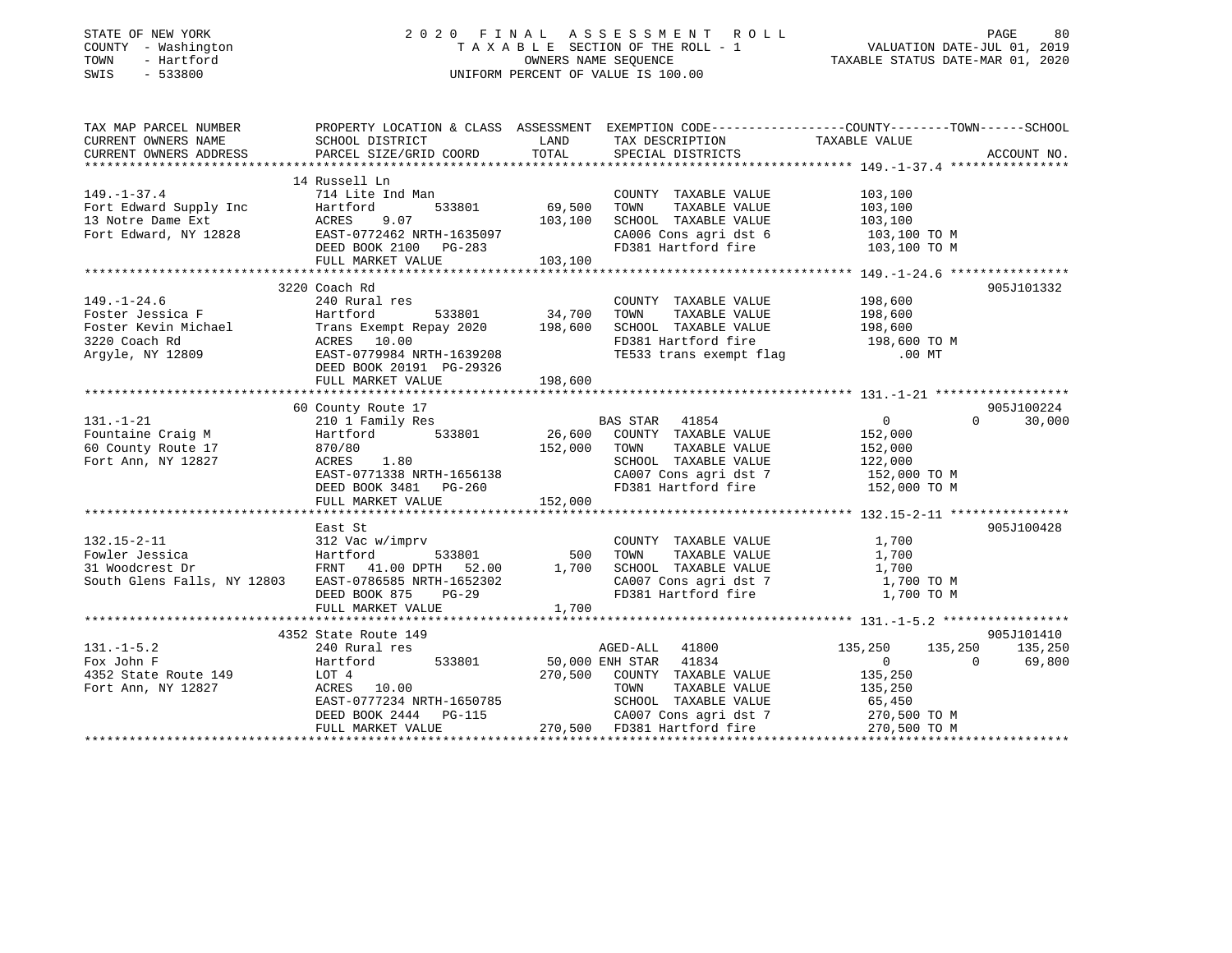| STATE OF NEW YORK |            |
|-------------------|------------|
| COUNTY            | Washington |
| TOWN              | - Hartford |
| <b>CMTC</b>       | 522800     |

### STATE OF NEW YORK 2 0 2 0 F I N A L A S S E S S M E N T R O L L PAGE 81COUNTY - Washington T A X A B L E SECTION OF THE ROLL - 1 VALUATION DATE-JUL 01, 2019 SWIS - 533800 UNIFORM PERCENT OF VALUE IS 100.00

| TAX MAP PARCEL NUMBER                                                                                                                                                                                                                            | PROPERTY LOCATION & CLASS ASSESSMENT EXEMPTION CODE----------------COUNTY-------TOWN------SCHOOL                        |               |                             |                                                                                            |                    |
|--------------------------------------------------------------------------------------------------------------------------------------------------------------------------------------------------------------------------------------------------|-------------------------------------------------------------------------------------------------------------------------|---------------|-----------------------------|--------------------------------------------------------------------------------------------|--------------------|
| CURRENT OWNERS NAME                                                                                                                                                                                                                              | SCHOOL DISTRICT                                                                                                         | LAND          | TAX DESCRIPTION             | TAXABLE VALUE                                                                              |                    |
| CURRENT OWNERS ADDRESS                                                                                                                                                                                                                           | PARCEL SIZE/GRID COORD TOTAL                                                                                            |               | SPECIAL DISTRICTS           |                                                                                            | ACCOUNT NO.        |
|                                                                                                                                                                                                                                                  |                                                                                                                         |               |                             |                                                                                            |                    |
|                                                                                                                                                                                                                                                  | 8802 State Route 40<br>State Route 40<br>210 1 Family Res BAS STAR 41854<br>Hartford 533801 24,100 COUNTY TAXABLE VALUE |               |                             |                                                                                            |                    |
| 114.-1-9.4<br>$\frac{1}{2}$<br>$\frac{1}{2}$<br>R                                                                                                                                                                                                |                                                                                                                         |               |                             | $0 \qquad \qquad$                                                                          | 30,000<br>$\Omega$ |
|                                                                                                                                                                                                                                                  |                                                                                                                         |               |                             |                                                                                            |                    |
|                                                                                                                                                                                                                                                  |                                                                                                                         |               |                             |                                                                                            |                    |
|                                                                                                                                                                                                                                                  |                                                                                                                         |               |                             |                                                                                            |                    |
|                                                                                                                                                                                                                                                  |                                                                                                                         |               |                             |                                                                                            |                    |
|                                                                                                                                                                                                                                                  |                                                                                                                         |               |                             |                                                                                            |                    |
| Franck Ruth R<br>Example 164,300<br>Whitney Kendrick B<br>BACRES 1.36 BANK 999 164,300 TOWN TAXABLE VALUE 164,300<br>Fort Ann, NY 12827 DEED BOOK 2039 PG-141 24,300 TD381 Hartford fire 164,300 TO M<br>FULL MARKET VALUE 164,300 FD381         |                                                                                                                         |               |                             |                                                                                            |                    |
|                                                                                                                                                                                                                                                  | 18 Miller Rdg                                                                                                           |               |                             |                                                                                            | 905J101160         |
| $141. - 3 - 44.2$                                                                                                                                                                                                                                | 210 1 Family Res                                                                                                        |               | COUNTY TAXABLE VALUE 48,400 |                                                                                            |                    |
|                                                                                                                                                                                                                                                  | Hartford 533801 23,000                                                                                                  |               | TOWN<br>TAXABLE VALUE       | 48,400                                                                                     |                    |
|                                                                                                                                                                                                                                                  |                                                                                                                         | 48,400        | SCHOOL TAXABLE VALUE 48,400 |                                                                                            |                    |
| Hartford, NY 12838                                                                                                                                                                                                                               | ACRES 1.00                                                                                                              |               |                             | FD381 Hartford fire 48,400 TO M                                                            |                    |
|                                                                                                                                                                                                                                                  | EAST-0785732 NRTH-1641344                                                                                               |               |                             |                                                                                            |                    |
|                                                                                                                                                                                                                                                  | DEED BOOK 20191 PG-29489                                                                                                |               |                             |                                                                                            |                    |
|                                                                                                                                                                                                                                                  | FULL MARKET VALUE                                                                                                       | 48,400        |                             |                                                                                            |                    |
|                                                                                                                                                                                                                                                  |                                                                                                                         |               |                             |                                                                                            |                    |
|                                                                                                                                                                                                                                                  | 291 & 294 Gilchrist Hill Rd 79 PCT OF VALUE USED FOR EXEMPTION PURPOSES                                                 |               |                             |                                                                                            | 905J101207         |
| $150. - 1 - 46$                                                                                                                                                                                                                                  | 240 Rural res                                                                                                           |               | VET COM CT 41131            | $\begin{array}{cc} 53,918 & 45,000 \ 107,835 & 90,000 \ 0 & 0 & 0 \ 111,247 & \end{array}$ | $\overline{0}$     |
| Franck William Scott<br>Franck Stephanie R<br>Franck Stephanie R<br>294 Gilchrist Hill Rd<br>294 Gilchrist Hill Rd<br>294 Gilchrist Hill Rd<br>294 Gilchrist Hill Rd<br>294 Gilchrist Hill Rd<br>294 Gilchrist Hill Rd<br>295 GUNTY TAXABLE VALU |                                                                                                                         |               |                             |                                                                                            | $\overline{0}$     |
|                                                                                                                                                                                                                                                  |                                                                                                                         |               |                             |                                                                                            | 69,800             |
|                                                                                                                                                                                                                                                  |                                                                                                                         |               |                             |                                                                                            |                    |
|                                                                                                                                                                                                                                                  |                                                                                                                         |               | TAXABLE VALUE               | 138,000                                                                                    |                    |
|                                                                                                                                                                                                                                                  |                                                                                                                         |               |                             |                                                                                            |                    |
| 1.1 2003, 200<br>DEED BOOK 2700 PG-294 SCHOOL TAXABLE VALUE 273, 200<br>FULL MARKET VALUE 273, 000 FD381 Hartford fire 273, 000 TO M FALUE 273, 000 TO M 273, 000 TO M 273, 000 TO M 273, 000 FD381 Hartford fire 273, 000 TO M                  |                                                                                                                         |               |                             |                                                                                            |                    |
|                                                                                                                                                                                                                                                  |                                                                                                                         |               |                             |                                                                                            |                    |
|                                                                                                                                                                                                                                                  | 97 Gilchrist Hill Ext                                                                                                   |               |                             |                                                                                            | 905J100103         |
| $141. - 3 - 10.1$                                                                                                                                                                                                                                | 210 1 Family Res                                                                                                        |               | COUNTY TAXABLE VALUE 98,000 |                                                                                            |                    |
| 210 1 Fam<br>Hartford<br>Frawley Donna C                                                                                                                                                                                                         |                                                                                                                         | 533801 27,200 | TOWN                        | TAXABLE VALUE 98,000                                                                       |                    |
|                                                                                                                                                                                                                                                  |                                                                                                                         | 98,000        | SCHOOL TAXABLE VALUE        | 98,000                                                                                     |                    |
|                                                                                                                                                                                                                                                  | EAST-0785257 NRTH-1645260                                                                                               |               | FD381 Hartford fire         | 98,000 TO M                                                                                |                    |
|                                                                                                                                                                                                                                                  | DEED BOOK 698<br>PG-76                                                                                                  |               |                             |                                                                                            |                    |
|                                                                                                                                                                                                                                                  | FULL MARKET VALUE                                                                                                       | 98,000        |                             |                                                                                            |                    |
|                                                                                                                                                                                                                                                  |                                                                                                                         |               |                             |                                                                                            |                    |
|                                                                                                                                                                                                                                                  | 95 Gilchrist Hill Ext                                                                                                   |               |                             |                                                                                            | 905J100229         |
| $141. - 3 - 12$                                                                                                                                                                                                                                  | 210 1 Family Res                                                                                                        |               | ENH STAR 41834              | $\overline{0}$                                                                             | $\Omega$<br>69,800 |
| Frawley Donna C                                                                                                                                                                                                                                  | 533801 26,100<br>Hartford                                                                                               |               | COUNTY TAXABLE VALUE        | 184,300                                                                                    |                    |
| 95 Gilchrist Hill Ext                                                                                                                                                                                                                            |                                                                                                                         |               | TAXABLE VALUE<br>TOWN       | 184,300                                                                                    |                    |
| Hartford, NY 12838                                                                                                                                                                                                                               |                                                                                                                         |               | SCHOOL TAXABLE VALUE        | 114,500                                                                                    |                    |
|                                                                                                                                                                                                                                                  | ACRES 1.65 184,300<br>EAST-0785123 NRTH-1645029<br>DEED BOOK 567 PG-252                                                 |               | FD381 Hartford fire         | 184,300 TO M                                                                               |                    |
|                                                                                                                                                                                                                                                  | FULL MARKET VALUE                                                                                                       | 184,300       |                             |                                                                                            |                    |
|                                                                                                                                                                                                                                                  |                                                                                                                         |               |                             |                                                                                            |                    |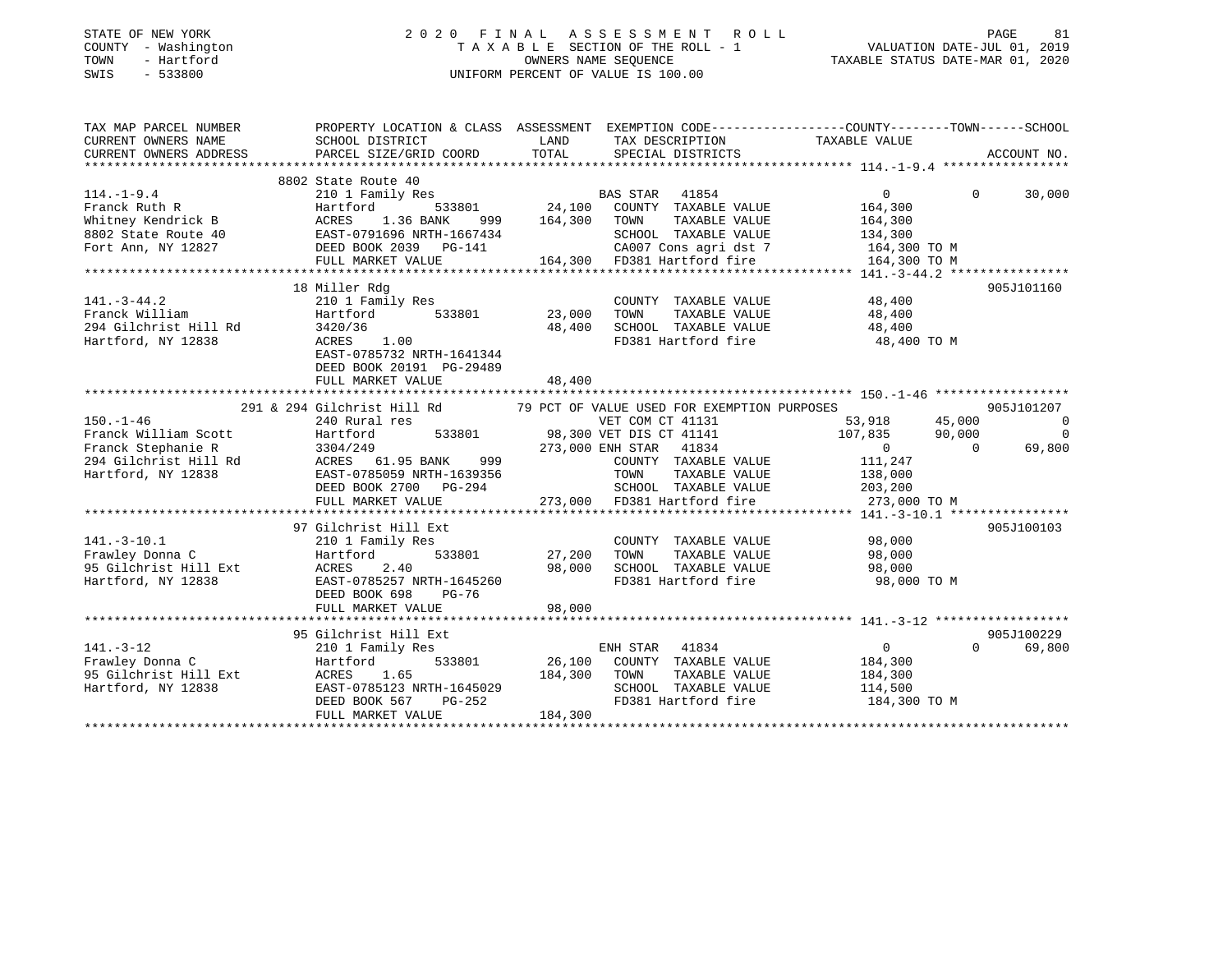#### STATE OF NEW YORK 2 0 2 0 F I N A L A S S E S S M E N T R O L L PAGE 82 COUNTY - Washington T A X A B L E SECTION OF THE ROLL - 1 VALUATION DATE-JUL 01, 2019 TOWN - Hartford OWNERS NAME SEQUENCE TAXABLE STATUS DATE-MAR 01, 2020 SWIS - 533800 UNIFORM PERCENT OF VALUE IS 100.00

| Marlboro Country Rd<br>905J101074<br>$141. - 3 - 24.4$<br>83,000<br>323 Vacant rural<br>COUNTY TAXABLE VALUE<br>533801<br>83,000<br>TOWN<br>TAXABLE VALUE<br>Frawley Donna C<br>Hartford<br>83,000<br>95 Gilchrist Hill Ext<br>ACRES 62.30<br>83,000<br>SCHOOL TAXABLE VALUE<br>83,000<br>Hartford, NY 12838<br>FD381 Hartford fire<br>EAST-0786302 NRTH-1644606<br>83,000 TO M<br>DEED BOOK 567<br>PG-254<br>FULL MARKET VALUE<br>83,000<br>905J100365<br>7212 State Route 40<br>8,816<br>$149. - 1 - 37.1$<br>8,816<br>8,816<br>312 Vac w/imprv<br>AG DIST<br>41720<br>55,000<br>Friedman Charles E<br>533801<br>Hartford<br>COUNTY TAXABLE VALUE<br>66,884<br>54 North St<br>75,700<br>TAXABLE VALUE<br>66,884<br>ACRES 25.50<br>TOWN<br>Hudson Falls, NY 12839<br>EAST-0774140 NRTH-1635460<br>SCHOOL TAXABLE VALUE<br>66,884<br>CA006 Cons agri dst 6<br>DEED BOOK 2841 PG-150<br>66,884 TO M<br>MAY BE SUBJECT TO PAYMENT<br>75,700<br>8,816 EX<br>FULL MARKET VALUE<br>FD381 Hartford fire<br>UNDER AGDIST LAW TIL 2024<br>75,700 TO M<br>905J100349<br>5 Wright Rd<br>$0 \qquad \qquad$<br>$132.11 - 3 - 1$<br>210 1 Family Res<br>BAS STAR 41854<br>$\Omega$<br>30,000<br>Fronhofer Leonard V<br>533801<br>28,900<br>COUNTY TAXABLE VALUE<br>Hartford<br>123,600<br>PO Box 23<br>123,600<br>3312/305<br>TOWN<br>TAXABLE VALUE<br>123,600<br>Hartford, NY 12838<br>survey 12420 lot 2<br>SCHOOL TAXABLE VALUE<br>93,600<br>CA007 Cons agri dst 7<br>$132 - 3 - 1$<br>123,600 TO M<br>FD381 Hartford fire<br>5.20<br>123,600 TO M<br>ACRES<br>EAST-0786691 NRTH-1654155<br>DEED BOOK 766<br>$PG-298$<br>FULL MARKET VALUE<br>123,600<br>3152 County Route 43<br>$148. - 1 - 8.5$<br>8,000<br>8,000<br>210 1 Family Res<br>CW_10_VET/ 41151<br>$\overline{0}$<br>533801<br>31,000 AGED-CO/TN 41801<br>Fuller Daniel Sr, Est<br>57,500<br>57,500<br>$\overline{0}$<br>Hartford<br>3152 County Route 43<br>3.66<br>123,000 AGED-SCH 41804<br>$\overline{0}$<br>$\Omega$<br>24,600<br>ACRES<br>$\overline{0}$<br>Fort Ann, NY 12827<br>EAST-0765495 NRTH-1637688<br>ENH STAR 41834<br>$\Omega$<br>69,800<br>DEED BOOK 677<br>COUNTY TAXABLE VALUE<br>PG-102<br>57,500<br>FULL MARKET VALUE<br>123,000 TOWN<br>TAXABLE VALUE<br>57,500<br>SCHOOL TAXABLE VALUE<br>28,600<br>FD381 Hartford fire<br>123,000 TO M<br>905J100267<br>7389 State Route 40<br>$149. - 1 - 20$<br>$\overline{0}$<br>$\Omega$<br>69,800<br>210 1 Family Res<br>ENH STAR 41834<br>25,400<br>Fuller Marjorie M<br>533801<br>COUNTY TAXABLE VALUE<br>Hartford<br>86,600<br>86,600<br>TAXABLE VALUE<br>7389 State Route 40<br>451/483-461/309<br>TOWN<br>86,600<br>997<br>Fort Ann, NY 12827<br>SCHOOL TAXABLE VALUE<br>ACRES<br>1.80 BANK<br>16,800<br>FD381 Hartford fire<br>EAST-0775834 NRTH-1639094<br>86,600 TO M<br>DEED BOOK 740<br>PG-148<br>86,600<br>FULL MARKET VALUE | TAX MAP PARCEL NUMBER<br>CURRENT OWNERS NAME<br>CURRENT OWNERS ADDRESS | PROPERTY LOCATION & CLASS ASSESSMENT EXEMPTION CODE----------------COUNTY-------TOWN------SCHOOL<br>SCHOOL DISTRICT<br>PARCEL SIZE/GRID COORD | LAND<br>TOTAL | TAX DESCRIPTION<br>SPECIAL DISTRICTS | TAXABLE VALUE | ACCOUNT NO. |
|---------------------------------------------------------------------------------------------------------------------------------------------------------------------------------------------------------------------------------------------------------------------------------------------------------------------------------------------------------------------------------------------------------------------------------------------------------------------------------------------------------------------------------------------------------------------------------------------------------------------------------------------------------------------------------------------------------------------------------------------------------------------------------------------------------------------------------------------------------------------------------------------------------------------------------------------------------------------------------------------------------------------------------------------------------------------------------------------------------------------------------------------------------------------------------------------------------------------------------------------------------------------------------------------------------------------------------------------------------------------------------------------------------------------------------------------------------------------------------------------------------------------------------------------------------------------------------------------------------------------------------------------------------------------------------------------------------------------------------------------------------------------------------------------------------------------------------------------------------------------------------------------------------------------------------------------------------------------------------------------------------------------------------------------------------------------------------------------------------------------------------------------------------------------------------------------------------------------------------------------------------------------------------------------------------------------------------------------------------------------------------------------------------------------------------------------------------------------------------------------------------------------------------------------------------------------------------------------------------------------------------------------------------------------------------------------------------------------------------------------------------------------------------------------------------------------------------------------------------|------------------------------------------------------------------------|-----------------------------------------------------------------------------------------------------------------------------------------------|---------------|--------------------------------------|---------------|-------------|
|                                                                                                                                                                                                                                                                                                                                                                                                                                                                                                                                                                                                                                                                                                                                                                                                                                                                                                                                                                                                                                                                                                                                                                                                                                                                                                                                                                                                                                                                                                                                                                                                                                                                                                                                                                                                                                                                                                                                                                                                                                                                                                                                                                                                                                                                                                                                                                                                                                                                                                                                                                                                                                                                                                                                                                                                                                                         |                                                                        |                                                                                                                                               |               |                                      |               |             |
|                                                                                                                                                                                                                                                                                                                                                                                                                                                                                                                                                                                                                                                                                                                                                                                                                                                                                                                                                                                                                                                                                                                                                                                                                                                                                                                                                                                                                                                                                                                                                                                                                                                                                                                                                                                                                                                                                                                                                                                                                                                                                                                                                                                                                                                                                                                                                                                                                                                                                                                                                                                                                                                                                                                                                                                                                                                         |                                                                        |                                                                                                                                               |               |                                      |               |             |
|                                                                                                                                                                                                                                                                                                                                                                                                                                                                                                                                                                                                                                                                                                                                                                                                                                                                                                                                                                                                                                                                                                                                                                                                                                                                                                                                                                                                                                                                                                                                                                                                                                                                                                                                                                                                                                                                                                                                                                                                                                                                                                                                                                                                                                                                                                                                                                                                                                                                                                                                                                                                                                                                                                                                                                                                                                                         |                                                                        |                                                                                                                                               |               |                                      |               |             |
|                                                                                                                                                                                                                                                                                                                                                                                                                                                                                                                                                                                                                                                                                                                                                                                                                                                                                                                                                                                                                                                                                                                                                                                                                                                                                                                                                                                                                                                                                                                                                                                                                                                                                                                                                                                                                                                                                                                                                                                                                                                                                                                                                                                                                                                                                                                                                                                                                                                                                                                                                                                                                                                                                                                                                                                                                                                         |                                                                        |                                                                                                                                               |               |                                      |               |             |
|                                                                                                                                                                                                                                                                                                                                                                                                                                                                                                                                                                                                                                                                                                                                                                                                                                                                                                                                                                                                                                                                                                                                                                                                                                                                                                                                                                                                                                                                                                                                                                                                                                                                                                                                                                                                                                                                                                                                                                                                                                                                                                                                                                                                                                                                                                                                                                                                                                                                                                                                                                                                                                                                                                                                                                                                                                                         |                                                                        |                                                                                                                                               |               |                                      |               |             |
|                                                                                                                                                                                                                                                                                                                                                                                                                                                                                                                                                                                                                                                                                                                                                                                                                                                                                                                                                                                                                                                                                                                                                                                                                                                                                                                                                                                                                                                                                                                                                                                                                                                                                                                                                                                                                                                                                                                                                                                                                                                                                                                                                                                                                                                                                                                                                                                                                                                                                                                                                                                                                                                                                                                                                                                                                                                         |                                                                        |                                                                                                                                               |               |                                      |               |             |
|                                                                                                                                                                                                                                                                                                                                                                                                                                                                                                                                                                                                                                                                                                                                                                                                                                                                                                                                                                                                                                                                                                                                                                                                                                                                                                                                                                                                                                                                                                                                                                                                                                                                                                                                                                                                                                                                                                                                                                                                                                                                                                                                                                                                                                                                                                                                                                                                                                                                                                                                                                                                                                                                                                                                                                                                                                                         |                                                                        |                                                                                                                                               |               |                                      |               |             |
|                                                                                                                                                                                                                                                                                                                                                                                                                                                                                                                                                                                                                                                                                                                                                                                                                                                                                                                                                                                                                                                                                                                                                                                                                                                                                                                                                                                                                                                                                                                                                                                                                                                                                                                                                                                                                                                                                                                                                                                                                                                                                                                                                                                                                                                                                                                                                                                                                                                                                                                                                                                                                                                                                                                                                                                                                                                         |                                                                        |                                                                                                                                               |               |                                      |               |             |
|                                                                                                                                                                                                                                                                                                                                                                                                                                                                                                                                                                                                                                                                                                                                                                                                                                                                                                                                                                                                                                                                                                                                                                                                                                                                                                                                                                                                                                                                                                                                                                                                                                                                                                                                                                                                                                                                                                                                                                                                                                                                                                                                                                                                                                                                                                                                                                                                                                                                                                                                                                                                                                                                                                                                                                                                                                                         |                                                                        |                                                                                                                                               |               |                                      |               |             |
|                                                                                                                                                                                                                                                                                                                                                                                                                                                                                                                                                                                                                                                                                                                                                                                                                                                                                                                                                                                                                                                                                                                                                                                                                                                                                                                                                                                                                                                                                                                                                                                                                                                                                                                                                                                                                                                                                                                                                                                                                                                                                                                                                                                                                                                                                                                                                                                                                                                                                                                                                                                                                                                                                                                                                                                                                                                         |                                                                        |                                                                                                                                               |               |                                      |               |             |
|                                                                                                                                                                                                                                                                                                                                                                                                                                                                                                                                                                                                                                                                                                                                                                                                                                                                                                                                                                                                                                                                                                                                                                                                                                                                                                                                                                                                                                                                                                                                                                                                                                                                                                                                                                                                                                                                                                                                                                                                                                                                                                                                                                                                                                                                                                                                                                                                                                                                                                                                                                                                                                                                                                                                                                                                                                                         |                                                                        |                                                                                                                                               |               |                                      |               |             |
|                                                                                                                                                                                                                                                                                                                                                                                                                                                                                                                                                                                                                                                                                                                                                                                                                                                                                                                                                                                                                                                                                                                                                                                                                                                                                                                                                                                                                                                                                                                                                                                                                                                                                                                                                                                                                                                                                                                                                                                                                                                                                                                                                                                                                                                                                                                                                                                                                                                                                                                                                                                                                                                                                                                                                                                                                                                         |                                                                        |                                                                                                                                               |               |                                      |               |             |
|                                                                                                                                                                                                                                                                                                                                                                                                                                                                                                                                                                                                                                                                                                                                                                                                                                                                                                                                                                                                                                                                                                                                                                                                                                                                                                                                                                                                                                                                                                                                                                                                                                                                                                                                                                                                                                                                                                                                                                                                                                                                                                                                                                                                                                                                                                                                                                                                                                                                                                                                                                                                                                                                                                                                                                                                                                                         |                                                                        |                                                                                                                                               |               |                                      |               |             |
|                                                                                                                                                                                                                                                                                                                                                                                                                                                                                                                                                                                                                                                                                                                                                                                                                                                                                                                                                                                                                                                                                                                                                                                                                                                                                                                                                                                                                                                                                                                                                                                                                                                                                                                                                                                                                                                                                                                                                                                                                                                                                                                                                                                                                                                                                                                                                                                                                                                                                                                                                                                                                                                                                                                                                                                                                                                         |                                                                        |                                                                                                                                               |               |                                      |               |             |
|                                                                                                                                                                                                                                                                                                                                                                                                                                                                                                                                                                                                                                                                                                                                                                                                                                                                                                                                                                                                                                                                                                                                                                                                                                                                                                                                                                                                                                                                                                                                                                                                                                                                                                                                                                                                                                                                                                                                                                                                                                                                                                                                                                                                                                                                                                                                                                                                                                                                                                                                                                                                                                                                                                                                                                                                                                                         |                                                                        |                                                                                                                                               |               |                                      |               |             |
|                                                                                                                                                                                                                                                                                                                                                                                                                                                                                                                                                                                                                                                                                                                                                                                                                                                                                                                                                                                                                                                                                                                                                                                                                                                                                                                                                                                                                                                                                                                                                                                                                                                                                                                                                                                                                                                                                                                                                                                                                                                                                                                                                                                                                                                                                                                                                                                                                                                                                                                                                                                                                                                                                                                                                                                                                                                         |                                                                        |                                                                                                                                               |               |                                      |               |             |
|                                                                                                                                                                                                                                                                                                                                                                                                                                                                                                                                                                                                                                                                                                                                                                                                                                                                                                                                                                                                                                                                                                                                                                                                                                                                                                                                                                                                                                                                                                                                                                                                                                                                                                                                                                                                                                                                                                                                                                                                                                                                                                                                                                                                                                                                                                                                                                                                                                                                                                                                                                                                                                                                                                                                                                                                                                                         |                                                                        |                                                                                                                                               |               |                                      |               |             |
|                                                                                                                                                                                                                                                                                                                                                                                                                                                                                                                                                                                                                                                                                                                                                                                                                                                                                                                                                                                                                                                                                                                                                                                                                                                                                                                                                                                                                                                                                                                                                                                                                                                                                                                                                                                                                                                                                                                                                                                                                                                                                                                                                                                                                                                                                                                                                                                                                                                                                                                                                                                                                                                                                                                                                                                                                                                         |                                                                        |                                                                                                                                               |               |                                      |               |             |
|                                                                                                                                                                                                                                                                                                                                                                                                                                                                                                                                                                                                                                                                                                                                                                                                                                                                                                                                                                                                                                                                                                                                                                                                                                                                                                                                                                                                                                                                                                                                                                                                                                                                                                                                                                                                                                                                                                                                                                                                                                                                                                                                                                                                                                                                                                                                                                                                                                                                                                                                                                                                                                                                                                                                                                                                                                                         |                                                                        |                                                                                                                                               |               |                                      |               |             |
|                                                                                                                                                                                                                                                                                                                                                                                                                                                                                                                                                                                                                                                                                                                                                                                                                                                                                                                                                                                                                                                                                                                                                                                                                                                                                                                                                                                                                                                                                                                                                                                                                                                                                                                                                                                                                                                                                                                                                                                                                                                                                                                                                                                                                                                                                                                                                                                                                                                                                                                                                                                                                                                                                                                                                                                                                                                         |                                                                        |                                                                                                                                               |               |                                      |               |             |
|                                                                                                                                                                                                                                                                                                                                                                                                                                                                                                                                                                                                                                                                                                                                                                                                                                                                                                                                                                                                                                                                                                                                                                                                                                                                                                                                                                                                                                                                                                                                                                                                                                                                                                                                                                                                                                                                                                                                                                                                                                                                                                                                                                                                                                                                                                                                                                                                                                                                                                                                                                                                                                                                                                                                                                                                                                                         |                                                                        |                                                                                                                                               |               |                                      |               |             |
|                                                                                                                                                                                                                                                                                                                                                                                                                                                                                                                                                                                                                                                                                                                                                                                                                                                                                                                                                                                                                                                                                                                                                                                                                                                                                                                                                                                                                                                                                                                                                                                                                                                                                                                                                                                                                                                                                                                                                                                                                                                                                                                                                                                                                                                                                                                                                                                                                                                                                                                                                                                                                                                                                                                                                                                                                                                         |                                                                        |                                                                                                                                               |               |                                      |               |             |
|                                                                                                                                                                                                                                                                                                                                                                                                                                                                                                                                                                                                                                                                                                                                                                                                                                                                                                                                                                                                                                                                                                                                                                                                                                                                                                                                                                                                                                                                                                                                                                                                                                                                                                                                                                                                                                                                                                                                                                                                                                                                                                                                                                                                                                                                                                                                                                                                                                                                                                                                                                                                                                                                                                                                                                                                                                                         |                                                                        |                                                                                                                                               |               |                                      |               |             |
|                                                                                                                                                                                                                                                                                                                                                                                                                                                                                                                                                                                                                                                                                                                                                                                                                                                                                                                                                                                                                                                                                                                                                                                                                                                                                                                                                                                                                                                                                                                                                                                                                                                                                                                                                                                                                                                                                                                                                                                                                                                                                                                                                                                                                                                                                                                                                                                                                                                                                                                                                                                                                                                                                                                                                                                                                                                         |                                                                        |                                                                                                                                               |               |                                      |               |             |
|                                                                                                                                                                                                                                                                                                                                                                                                                                                                                                                                                                                                                                                                                                                                                                                                                                                                                                                                                                                                                                                                                                                                                                                                                                                                                                                                                                                                                                                                                                                                                                                                                                                                                                                                                                                                                                                                                                                                                                                                                                                                                                                                                                                                                                                                                                                                                                                                                                                                                                                                                                                                                                                                                                                                                                                                                                                         |                                                                        |                                                                                                                                               |               |                                      |               |             |
|                                                                                                                                                                                                                                                                                                                                                                                                                                                                                                                                                                                                                                                                                                                                                                                                                                                                                                                                                                                                                                                                                                                                                                                                                                                                                                                                                                                                                                                                                                                                                                                                                                                                                                                                                                                                                                                                                                                                                                                                                                                                                                                                                                                                                                                                                                                                                                                                                                                                                                                                                                                                                                                                                                                                                                                                                                                         |                                                                        |                                                                                                                                               |               |                                      |               |             |
|                                                                                                                                                                                                                                                                                                                                                                                                                                                                                                                                                                                                                                                                                                                                                                                                                                                                                                                                                                                                                                                                                                                                                                                                                                                                                                                                                                                                                                                                                                                                                                                                                                                                                                                                                                                                                                                                                                                                                                                                                                                                                                                                                                                                                                                                                                                                                                                                                                                                                                                                                                                                                                                                                                                                                                                                                                                         |                                                                        |                                                                                                                                               |               |                                      |               |             |
|                                                                                                                                                                                                                                                                                                                                                                                                                                                                                                                                                                                                                                                                                                                                                                                                                                                                                                                                                                                                                                                                                                                                                                                                                                                                                                                                                                                                                                                                                                                                                                                                                                                                                                                                                                                                                                                                                                                                                                                                                                                                                                                                                                                                                                                                                                                                                                                                                                                                                                                                                                                                                                                                                                                                                                                                                                                         |                                                                        |                                                                                                                                               |               |                                      |               |             |
|                                                                                                                                                                                                                                                                                                                                                                                                                                                                                                                                                                                                                                                                                                                                                                                                                                                                                                                                                                                                                                                                                                                                                                                                                                                                                                                                                                                                                                                                                                                                                                                                                                                                                                                                                                                                                                                                                                                                                                                                                                                                                                                                                                                                                                                                                                                                                                                                                                                                                                                                                                                                                                                                                                                                                                                                                                                         |                                                                        |                                                                                                                                               |               |                                      |               |             |
|                                                                                                                                                                                                                                                                                                                                                                                                                                                                                                                                                                                                                                                                                                                                                                                                                                                                                                                                                                                                                                                                                                                                                                                                                                                                                                                                                                                                                                                                                                                                                                                                                                                                                                                                                                                                                                                                                                                                                                                                                                                                                                                                                                                                                                                                                                                                                                                                                                                                                                                                                                                                                                                                                                                                                                                                                                                         |                                                                        |                                                                                                                                               |               |                                      |               |             |
|                                                                                                                                                                                                                                                                                                                                                                                                                                                                                                                                                                                                                                                                                                                                                                                                                                                                                                                                                                                                                                                                                                                                                                                                                                                                                                                                                                                                                                                                                                                                                                                                                                                                                                                                                                                                                                                                                                                                                                                                                                                                                                                                                                                                                                                                                                                                                                                                                                                                                                                                                                                                                                                                                                                                                                                                                                                         |                                                                        |                                                                                                                                               |               |                                      |               |             |
|                                                                                                                                                                                                                                                                                                                                                                                                                                                                                                                                                                                                                                                                                                                                                                                                                                                                                                                                                                                                                                                                                                                                                                                                                                                                                                                                                                                                                                                                                                                                                                                                                                                                                                                                                                                                                                                                                                                                                                                                                                                                                                                                                                                                                                                                                                                                                                                                                                                                                                                                                                                                                                                                                                                                                                                                                                                         |                                                                        |                                                                                                                                               |               |                                      |               |             |
|                                                                                                                                                                                                                                                                                                                                                                                                                                                                                                                                                                                                                                                                                                                                                                                                                                                                                                                                                                                                                                                                                                                                                                                                                                                                                                                                                                                                                                                                                                                                                                                                                                                                                                                                                                                                                                                                                                                                                                                                                                                                                                                                                                                                                                                                                                                                                                                                                                                                                                                                                                                                                                                                                                                                                                                                                                                         |                                                                        |                                                                                                                                               |               |                                      |               |             |
|                                                                                                                                                                                                                                                                                                                                                                                                                                                                                                                                                                                                                                                                                                                                                                                                                                                                                                                                                                                                                                                                                                                                                                                                                                                                                                                                                                                                                                                                                                                                                                                                                                                                                                                                                                                                                                                                                                                                                                                                                                                                                                                                                                                                                                                                                                                                                                                                                                                                                                                                                                                                                                                                                                                                                                                                                                                         |                                                                        |                                                                                                                                               |               |                                      |               |             |
|                                                                                                                                                                                                                                                                                                                                                                                                                                                                                                                                                                                                                                                                                                                                                                                                                                                                                                                                                                                                                                                                                                                                                                                                                                                                                                                                                                                                                                                                                                                                                                                                                                                                                                                                                                                                                                                                                                                                                                                                                                                                                                                                                                                                                                                                                                                                                                                                                                                                                                                                                                                                                                                                                                                                                                                                                                                         |                                                                        |                                                                                                                                               |               |                                      |               |             |
|                                                                                                                                                                                                                                                                                                                                                                                                                                                                                                                                                                                                                                                                                                                                                                                                                                                                                                                                                                                                                                                                                                                                                                                                                                                                                                                                                                                                                                                                                                                                                                                                                                                                                                                                                                                                                                                                                                                                                                                                                                                                                                                                                                                                                                                                                                                                                                                                                                                                                                                                                                                                                                                                                                                                                                                                                                                         |                                                                        |                                                                                                                                               |               |                                      |               |             |
|                                                                                                                                                                                                                                                                                                                                                                                                                                                                                                                                                                                                                                                                                                                                                                                                                                                                                                                                                                                                                                                                                                                                                                                                                                                                                                                                                                                                                                                                                                                                                                                                                                                                                                                                                                                                                                                                                                                                                                                                                                                                                                                                                                                                                                                                                                                                                                                                                                                                                                                                                                                                                                                                                                                                                                                                                                                         |                                                                        |                                                                                                                                               |               |                                      |               |             |
|                                                                                                                                                                                                                                                                                                                                                                                                                                                                                                                                                                                                                                                                                                                                                                                                                                                                                                                                                                                                                                                                                                                                                                                                                                                                                                                                                                                                                                                                                                                                                                                                                                                                                                                                                                                                                                                                                                                                                                                                                                                                                                                                                                                                                                                                                                                                                                                                                                                                                                                                                                                                                                                                                                                                                                                                                                                         |                                                                        |                                                                                                                                               |               |                                      |               |             |
|                                                                                                                                                                                                                                                                                                                                                                                                                                                                                                                                                                                                                                                                                                                                                                                                                                                                                                                                                                                                                                                                                                                                                                                                                                                                                                                                                                                                                                                                                                                                                                                                                                                                                                                                                                                                                                                                                                                                                                                                                                                                                                                                                                                                                                                                                                                                                                                                                                                                                                                                                                                                                                                                                                                                                                                                                                                         |                                                                        |                                                                                                                                               |               |                                      |               |             |
|                                                                                                                                                                                                                                                                                                                                                                                                                                                                                                                                                                                                                                                                                                                                                                                                                                                                                                                                                                                                                                                                                                                                                                                                                                                                                                                                                                                                                                                                                                                                                                                                                                                                                                                                                                                                                                                                                                                                                                                                                                                                                                                                                                                                                                                                                                                                                                                                                                                                                                                                                                                                                                                                                                                                                                                                                                                         |                                                                        |                                                                                                                                               |               |                                      |               |             |
|                                                                                                                                                                                                                                                                                                                                                                                                                                                                                                                                                                                                                                                                                                                                                                                                                                                                                                                                                                                                                                                                                                                                                                                                                                                                                                                                                                                                                                                                                                                                                                                                                                                                                                                                                                                                                                                                                                                                                                                                                                                                                                                                                                                                                                                                                                                                                                                                                                                                                                                                                                                                                                                                                                                                                                                                                                                         |                                                                        |                                                                                                                                               |               |                                      |               |             |
|                                                                                                                                                                                                                                                                                                                                                                                                                                                                                                                                                                                                                                                                                                                                                                                                                                                                                                                                                                                                                                                                                                                                                                                                                                                                                                                                                                                                                                                                                                                                                                                                                                                                                                                                                                                                                                                                                                                                                                                                                                                                                                                                                                                                                                                                                                                                                                                                                                                                                                                                                                                                                                                                                                                                                                                                                                                         |                                                                        |                                                                                                                                               |               |                                      |               |             |
|                                                                                                                                                                                                                                                                                                                                                                                                                                                                                                                                                                                                                                                                                                                                                                                                                                                                                                                                                                                                                                                                                                                                                                                                                                                                                                                                                                                                                                                                                                                                                                                                                                                                                                                                                                                                                                                                                                                                                                                                                                                                                                                                                                                                                                                                                                                                                                                                                                                                                                                                                                                                                                                                                                                                                                                                                                                         |                                                                        |                                                                                                                                               |               |                                      |               |             |
|                                                                                                                                                                                                                                                                                                                                                                                                                                                                                                                                                                                                                                                                                                                                                                                                                                                                                                                                                                                                                                                                                                                                                                                                                                                                                                                                                                                                                                                                                                                                                                                                                                                                                                                                                                                                                                                                                                                                                                                                                                                                                                                                                                                                                                                                                                                                                                                                                                                                                                                                                                                                                                                                                                                                                                                                                                                         |                                                                        |                                                                                                                                               |               |                                      |               |             |
|                                                                                                                                                                                                                                                                                                                                                                                                                                                                                                                                                                                                                                                                                                                                                                                                                                                                                                                                                                                                                                                                                                                                                                                                                                                                                                                                                                                                                                                                                                                                                                                                                                                                                                                                                                                                                                                                                                                                                                                                                                                                                                                                                                                                                                                                                                                                                                                                                                                                                                                                                                                                                                                                                                                                                                                                                                                         |                                                                        |                                                                                                                                               |               |                                      |               |             |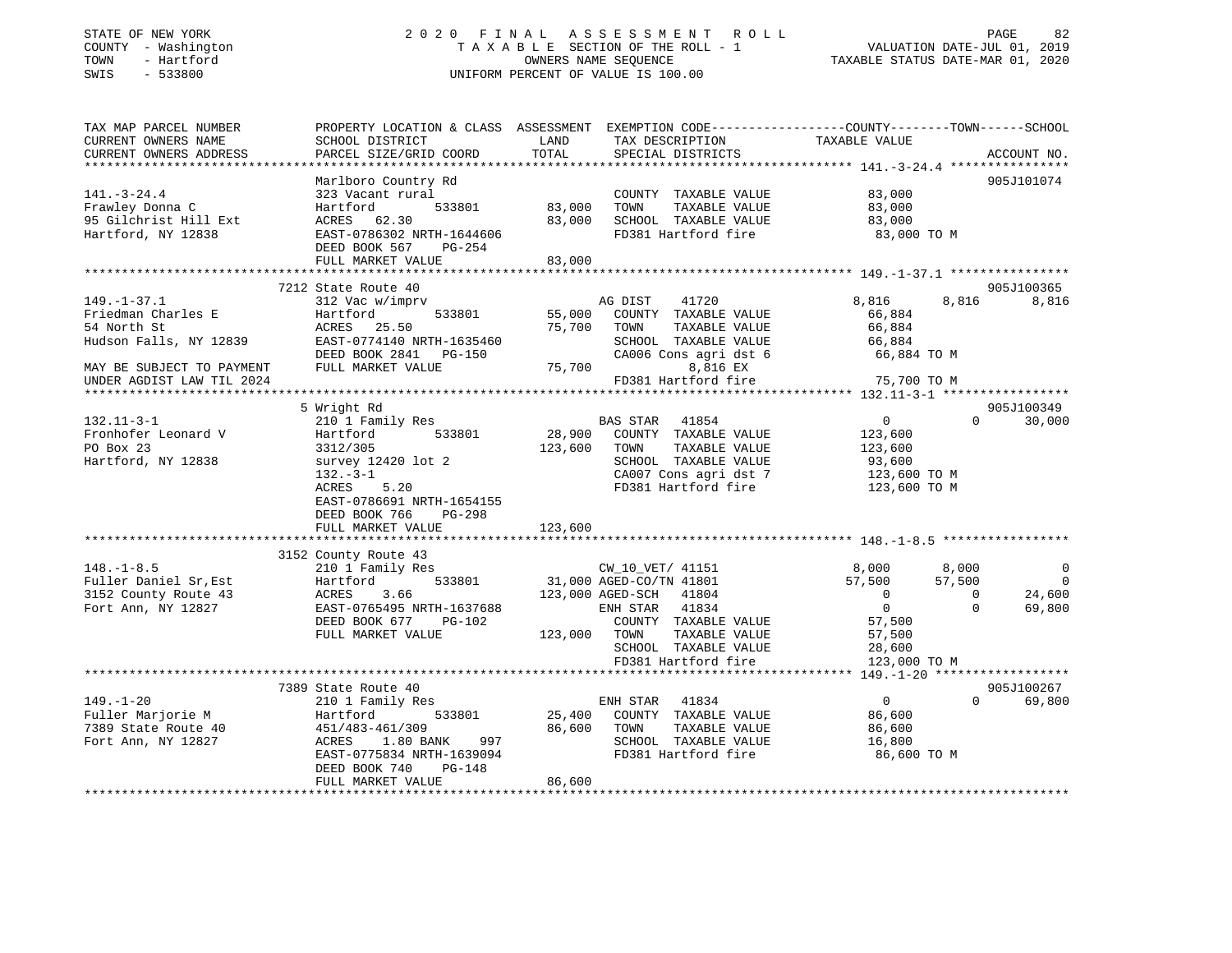#### STATE OF NEW YORK 2 0 2 0 F I N A L A S S E S S M E N T R O L L PAGE 83 COUNTY - Washington T A X A B L E SECTION OF THE ROLL - 1 VALUATION DATE-JUL 01, 2019 TOWN - Hartford OWNERS NAME SEQUENCE TAXABLE STATUS DATE-MAR 01, 2020 SWIS - 533800 UNIFORM PERCENT OF VALUE IS 100.00

| TAX MAP PARCEL NUMBER<br>CURRENT OWNERS NAME<br>CURRENT OWNERS ADDRESS | PROPERTY LOCATION & CLASS ASSESSMENT EXEMPTION CODE---------------COUNTY-------TOWN------SCHOOL<br>SCHOOL DISTRICT<br>PARCEL SIZE/GRID COORD | LAND<br>TOTAL | TAX DESCRIPTION<br>SPECIAL DISTRICTS                                     | TAXABLE VALUE                                 | ACCOUNT NO. |
|------------------------------------------------------------------------|----------------------------------------------------------------------------------------------------------------------------------------------|---------------|--------------------------------------------------------------------------|-----------------------------------------------|-------------|
|                                                                        |                                                                                                                                              |               |                                                                          |                                               | 905J100202  |
| $140. - 1 - 1$<br>Fullerton Farms, LLC<br>382 County Route 44          | Eldridge Ln<br>105 Vac farmland<br>Hartford<br>Filed Survey: 3038 & 3042 268, 700 TOWN                                                       |               | AGRI-D IND 41730<br>533801 268,700 COUNTY TAXABLE VALUE<br>TAXABLE VALUE | 142,612 142,612 142,612<br>126,088<br>126,088 |             |
| Argyle, NY 12809                                                       | 662/73 663/272<br>ACRES 241.40                                                                                                               |               | SCHOOL TAXABLE VALUE 126,088<br>FD381 Hartford fire                      | 268,700 TO M                                  |             |
| MAY BE SUBJECT TO PAYMENT<br>UNDER AGDIST LAW TIL 2027                 | EAST-0770455 NRTH-1649233<br>DEED BOOK 3766 PG-166<br>FULL MARKET VALUE                                                                      | 268,700       |                                                                          |                                               |             |
|                                                                        |                                                                                                                                              |               |                                                                          |                                               |             |
| $140. - 1 - 1.2$<br>Fullerton Farms, LLC                               | Eldridge Ln<br>105 Vac farmland<br>533801<br>Hartford                                                                                        | 200           | COUNTY TAXABLE VALUE<br>TOWN<br>TAXABLE VALUE                            | 200<br>200                                    |             |
| 382 County Route 44<br>Argyle, NY 12809                                | Ts #14715<br>FRNT 335.00 DPTH 40.00<br>EAST-0772285 NRTH-1648828<br>DEED BOOK 3766 PG-166                                                    | 200           | SCHOOL TAXABLE VALUE<br>FD381 Hartford fire                              | 200<br>200 TO M                               |             |
|                                                                        | FULL MARKET VALUE                                                                                                                            | 200           |                                                                          |                                               |             |
|                                                                        |                                                                                                                                              |               |                                                                          |                                               |             |
|                                                                        | Eldridge Ln                                                                                                                                  |               |                                                                          |                                               |             |
| $140.-1-1.4$<br>Fullerton Farms, LLC                                   | 311 Res vac land                                                                                                                             |               | COUNTY TAXABLE VALUE                                                     | 12,200                                        |             |
| 382 County Route 44                                                    | Hartford                                                                                                                                     |               | TAXABLE VALUE                                                            | 12,200<br>12,200                              |             |
| Argyle, NY 12809                                                       | FRNT 249.00 DPTH 165.00 12,200 SCHOOL TAXABLE VALUE<br>EAST-0772083 NRTH-1644791 FD381 Hartford fire<br>DEED BOOK 3766 PG-166                |               |                                                                          | 12,200 TO M                                   |             |
|                                                                        | FULL MARKET VALUE                                                                                                                            | 12,200        |                                                                          |                                               |             |
|                                                                        |                                                                                                                                              |               |                                                                          |                                               |             |
| $140. - 1 - 1.6$                                                       | Eldridge Ln                                                                                                                                  |               | AGRI-D IND 41730                                                         | 63,337 63,337                                 | 63,337      |
| Fullerton Farms, LLC                                                   | 105 Vac farmland<br>Hartford 533801 121,700 COUNTY TAXABLE VALUE                                                                             |               |                                                                          | 58,363                                        |             |
| 382 County Route 44                                                    | Filed Survey 3039&3042 121,700 TOWN                                                                                                          |               | TAXABLE VALUE                                                            | 58,363                                        |             |
| Argyle, NY 12809                                                       | ACRES 114.50                                                                                                                                 |               | SCHOOL TAXABLE VALUE                                                     | 58,363                                        |             |
|                                                                        | EAST-0771261 NRTH-1646702                                                                                                                    |               | FD381 Hartford fire                                                      | 121,700 TO M                                  |             |
| MAY BE SUBJECT TO PAYMENT                                              | DEED BOOK 3766 PG-166                                                                                                                        |               |                                                                          |                                               |             |
| UNDER AGDIST LAW TIL 2027                                              | FULL MARKET VALUE                                                                                                                            | 121,700       |                                                                          |                                               |             |
|                                                                        |                                                                                                                                              |               |                                                                          |                                               |             |
|                                                                        | Eldridge Ln                                                                                                                                  |               |                                                                          |                                               |             |
| $140. - 1 - 1.7$                                                       | 105 Vac farmland MGRI-D IND 41730<br>Hartford 533801 139,100 COUNTY TAXABLE VALUE                                                            |               |                                                                          | 70,885 70,885                                 | 70,885      |
| Fullerton Farms, LLC                                                   |                                                                                                                                              |               |                                                                          | 68,215                                        |             |
| 382 County Route 44<br>Argyle, NY 12809                                | field Survey3041;3042;124 139,100 TOWN<br>ACRES 129.38                                                                                       |               | TAXABLE VALUE<br>SCHOOL TAXABLE VALUE                                    | 68,215<br>68.215<br>68,215                    |             |
|                                                                        | EAST-0769062 NRTH-1645655                                                                                                                    |               | FD381 Hartford fire                                                      | 139,100 TO M                                  |             |
| MAY BE SUBJECT TO PAYMENT<br>UNDER AGDIST LAW TIL 2027                 | DEED BOOK 3766 PG-166<br>FULL MARKET VALUE                                                                                                   | 139,100       |                                                                          |                                               |             |
|                                                                        |                                                                                                                                              |               |                                                                          |                                               |             |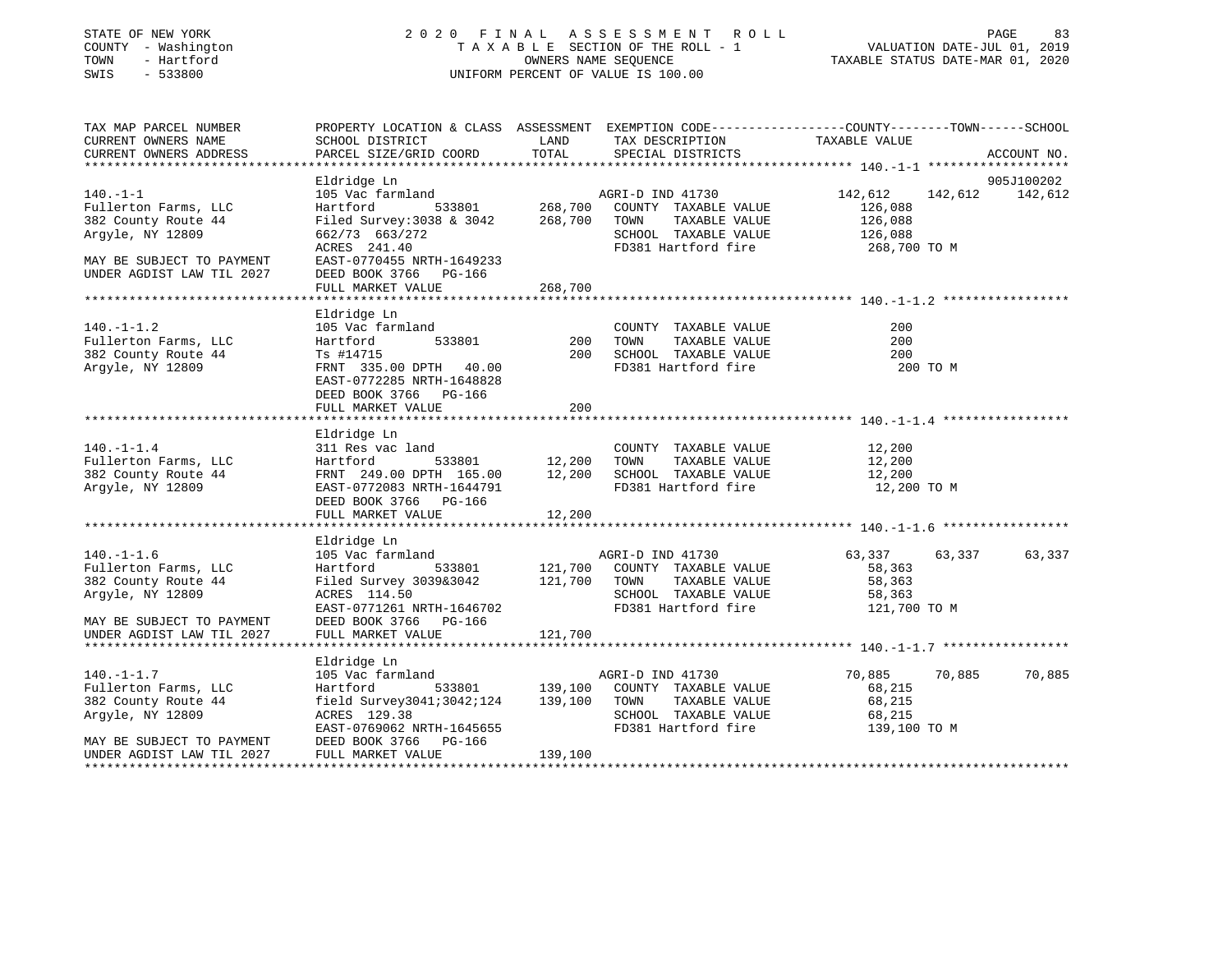| STATE OF NEW YORK<br>COUNTY - Washington<br>TOWN<br>- Hartford<br>SWIS<br>$-533800$ |                                                                                                                     |         | 2020 FINAL ASSESSMENT ROLL<br>TAXABLE SECTION OF THE ROLL - 1<br>OWNERS NAME SEQUENCE<br>UNIFORM PERCENT OF VALUE IS 100.00 | VALUATION DATE-JUL 01, 2019<br>TAXABLE STATUS DATE-MAR 01, 2020 | PAGE<br>84  |
|-------------------------------------------------------------------------------------|---------------------------------------------------------------------------------------------------------------------|---------|-----------------------------------------------------------------------------------------------------------------------------|-----------------------------------------------------------------|-------------|
| TAX MAP PARCEL NUMBER<br>CURRENT OWNERS NAME                                        | PROPERTY LOCATION & CLASS ASSESSMENT EXEMPTION CODE----------------COUNTY-------TOWN------SCHOOL<br>SCHOOL DISTRICT | LAND    | TAX DESCRIPTION                                                                                                             | TAXABLE VALUE                                                   |             |
| CURRENT OWNERS ADDRESS                                                              | PARCEL SIZE/GRID COORD                                                                                              | TOTAL   | SPECIAL DISTRICTS                                                                                                           |                                                                 | ACCOUNT NO. |
|                                                                                     |                                                                                                                     |         |                                                                                                                             |                                                                 |             |
|                                                                                     | 5549 County Route 30                                                                                                |         |                                                                                                                             |                                                                 |             |
| $141. - 3 - 34.1$                                                                   | 210 1 Family Res                                                                                                    |         | BAS STAR 41854                                                                                                              | $\mathbf{0}$<br>$\Omega$                                        | 30,000      |
| Gage Richard                                                                        | 533801<br>Hartford                                                                                                  | 25,100  | COUNTY TAXABLE VALUE                                                                                                        | 93,000                                                          |             |
| Gage Kathy J                                                                        | LOT A                                                                                                               | 93,000  | TOWN<br>TAXABLE VALUE                                                                                                       | 93,000                                                          |             |
| 5549 County Route 30                                                                | 937/305                                                                                                             |         | SCHOOL TAXABLE VALUE                                                                                                        | 63,000                                                          |             |
| Granville, NY 12832                                                                 | ACRES<br>1.71<br>EAST-0788452 NRTH-1642062<br>DEED BOOK 937<br>PG-307                                               |         | FD381 Hartford fire                                                                                                         | 93,000 TO M                                                     |             |
|                                                                                     | FULL MARKET VALUE                                                                                                   | 93,000  |                                                                                                                             |                                                                 |             |
|                                                                                     |                                                                                                                     |         |                                                                                                                             |                                                                 |             |
| $141. - 3 - 34.3$                                                                   | County Route 30<br>311 Res vac land                                                                                 |         | COUNTY TAXABLE VALUE                                                                                                        | 500                                                             |             |
| Gage Richard                                                                        | Hartford<br>533801                                                                                                  | 500     | TAXABLE VALUE<br>TOWN                                                                                                       | 500                                                             |             |
| Gage Kathy                                                                          | FRNT 31.00 DPTH 235.00                                                                                              | 500     | SCHOOL TAXABLE VALUE                                                                                                        | 500                                                             |             |
| 5549 County Route 30                                                                | EAST-0788594 NRTH-1642222                                                                                           |         | FD381 Hartford fire                                                                                                         | 500 TO M                                                        |             |
| Granville, NY 12832                                                                 | DEED BOOK 1686 PG-247                                                                                               |         |                                                                                                                             |                                                                 |             |
|                                                                                     | FULL MARKET VALUE                                                                                                   | 500     |                                                                                                                             |                                                                 |             |
|                                                                                     |                                                                                                                     |         |                                                                                                                             |                                                                 |             |
|                                                                                     | Halls Pond Rd                                                                                                       |         |                                                                                                                             |                                                                 | 905J100710  |
| $158. - 2 - 10$                                                                     | 322 Rural vac>10                                                                                                    |         | COUNTY TAXABLE VALUE                                                                                                        | 21,800                                                          |             |
| Gallagher James M                                                                   | 533801<br>Hartford                                                                                                  | 21,800  | TOWN<br>TAXABLE VALUE                                                                                                       | 21,800                                                          |             |
| Leary Margaret J                                                                    | $158. - 1 - 10$                                                                                                     | 21,800  | SCHOOL TAXABLE VALUE                                                                                                        | 21,800                                                          |             |
| 461 Halls Pond Rd                                                                   | ACRES 11.10 BANK<br>999                                                                                             |         | CA008 Cons agri dst 8                                                                                                       | 21,800 TO M                                                     |             |
| Salem, NY 12865                                                                     | EAST-0791203 NRTH-1631965                                                                                           |         | FD381 Hartford fire                                                                                                         | 21,800 TO M                                                     |             |
|                                                                                     | DEED BOOK 3631<br>PG-148<br>FULL MARKET VALUE                                                                       | 21,800  |                                                                                                                             |                                                                 |             |
|                                                                                     |                                                                                                                     |         |                                                                                                                             |                                                                 |             |
|                                                                                     | 175 Blood St                                                                                                        |         |                                                                                                                             |                                                                 | 905J100314  |
| 142.-1-34                                                                           | 240 Rural res                                                                                                       |         | ENH STAR<br>41834                                                                                                           | $\Omega$<br>$\Omega$                                            | 69,800      |
| Gallinari Theresa L                                                                 | Hartford<br>533801                                                                                                  | 57,800  | COUNTY TAXABLE VALUE                                                                                                        | 166,200                                                         |             |
| PO Box 56                                                                           | ACRES 16.80                                                                                                         | 166,200 | TAXABLE VALUE<br>TOWN                                                                                                       | 166,200                                                         |             |
| Hartford, NY 12838                                                                  | EAST-0792350 NRTH-1645819                                                                                           |         | SCHOOL TAXABLE VALUE                                                                                                        | 96,400                                                          |             |
|                                                                                     | DEED BOOK 449<br>PG-956                                                                                             |         | FD381 Hartford fire                                                                                                         | 166,200 TO M                                                    |             |
|                                                                                     | FULL MARKET VALUE                                                                                                   | 166,200 |                                                                                                                             |                                                                 |             |
|                                                                                     |                                                                                                                     |         |                                                                                                                             |                                                                 |             |
|                                                                                     | 3228 Coach Rd                                                                                                       |         |                                                                                                                             |                                                                 | 905J101080  |
| $149. - 1 - 24.2$                                                                   | 210 1 Family Res                                                                                                    |         | <b>BAS STAR</b><br>41854                                                                                                    | 0<br>$\Omega$                                                   | 30,000      |
| Galusha Dennis                                                                      | Hartford<br>533801                                                                                                  | 30,900  | COUNTY TAXABLE VALUE                                                                                                        | 245,100                                                         |             |
| Galusha Colleen                                                                     | ACRES<br>1.70                                                                                                       | 245,100 | TAXABLE VALUE<br>TOWN                                                                                                       | 245,100                                                         |             |
| 3228 Coach Rd<br>Argyle, NY 12809                                                   | EAST-0779794 NRTH-1639727<br>DEED BOOK 920<br>$PG-33$                                                               |         | SCHOOL TAXABLE VALUE<br>FD381 Hartford fire                                                                                 | 215,100<br>245,100 TO M                                         |             |
|                                                                                     | FULL MARKET VALUE                                                                                                   | 245,100 |                                                                                                                             |                                                                 |             |
|                                                                                     |                                                                                                                     |         |                                                                                                                             |                                                                 |             |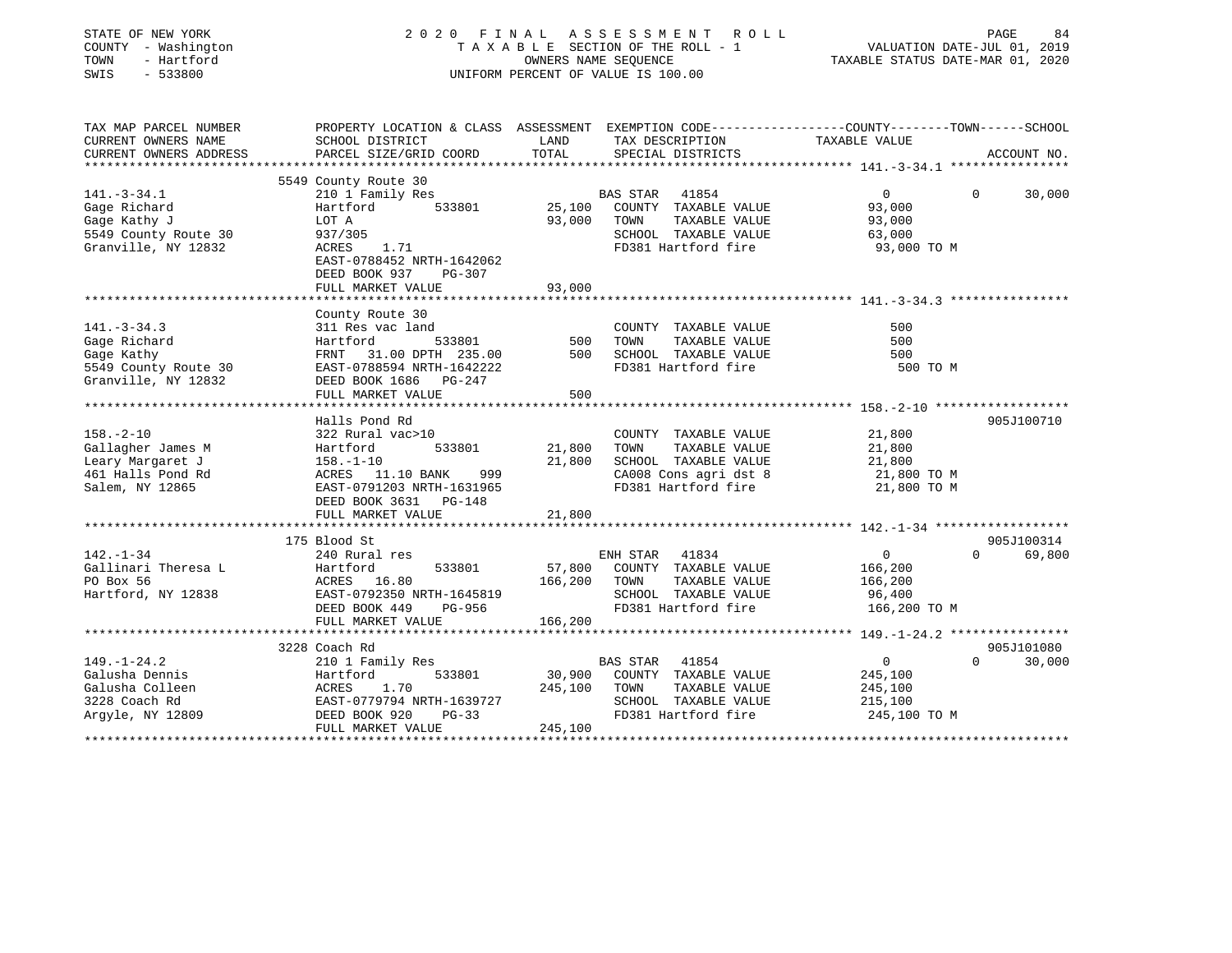| STATE OF NEW YORK<br>COUNTY - Washington<br>TOWN - Hartford<br>SWIS - 533800                                                                                                                                                                   |                              |         | UNIFORM PERCENT OF VALUE IS 100.00                                                                                                                                                                                                               |                                                               |                        |
|------------------------------------------------------------------------------------------------------------------------------------------------------------------------------------------------------------------------------------------------|------------------------------|---------|--------------------------------------------------------------------------------------------------------------------------------------------------------------------------------------------------------------------------------------------------|---------------------------------------------------------------|------------------------|
| TAX MAP PARCEL NUMBER<br>CURRENT OWNERS NAME<br>CURRENT OWNERS ADDRESS                                                                                                                                                                         |                              |         | PROPERTY LOCATION & CLASS ASSESSMENT EXEMPTION CODE---------------COUNTY-------TOWN-----SCHOOL<br>PROPERTY LOCATION & CLASS ASSOCIATION TAX DESCRIPTION TAXABLE VALUE<br>SCHOOL DISTRICT LAND TAX DESCRIPTION TAXABLE VALUE<br>SPECIAL DISTRICTS |                                                               | ACCOUNT NO.            |
|                                                                                                                                                                                                                                                | 163 Pope Hill Rd             |         |                                                                                                                                                                                                                                                  |                                                               |                        |
|                                                                                                                                                                                                                                                |                              |         |                                                                                                                                                                                                                                                  |                                                               |                        |
|                                                                                                                                                                                                                                                |                              |         |                                                                                                                                                                                                                                                  |                                                               |                        |
|                                                                                                                                                                                                                                                |                              |         |                                                                                                                                                                                                                                                  |                                                               |                        |
| $150. - 1 - 3.3$                                                                                                                                                                                                                               | Burch Rd<br>311 Res vac land |         | AG DIST 41720                                                                                                                                                                                                                                    | 4,875 4,875                                                   | 4,875                  |
| 311 Res vac 1and<br>Garcia Joseph Hartford 533801 21,400 COUNTY TAXABLE VALUE<br>Garcia Jared Filed Survey: 12845 21,400 TOWN TAXABLE VALUE<br>89 S Zoranne Dr ACRES 8.13<br>Farmingdale, NY 11735 EAST-0789637 NRTH-1641964 21,400 TO         |                              |         |                                                                                                                                                                                                                                                  |                                                               |                        |
| UNDER AGDIST LAW TIL 2024                                                                                                                                                                                                                      |                              |         |                                                                                                                                                                                                                                                  |                                                               |                        |
|                                                                                                                                                                                                                                                |                              |         |                                                                                                                                                                                                                                                  |                                                               |                        |
| 7679 State Route 40<br>310 1 Family Res<br>31.00 24,200 TOWN TAXABLE VALUE<br>33801 24,200 TOWN TAXABLE VALUE<br>33801 24,200 TOWN TAXABLE VALUE<br>34,600 TOWN TAXABLE VALUE<br>34,600 TOWN TAXABLE VALUE<br>34,600 TOWN TAXABLE VALUE<br>348 | 7679 State Route 40          |         |                                                                                                                                                                                                                                                  |                                                               | 905J101368             |
|                                                                                                                                                                                                                                                | DEED BOOK 3564 PG-15         |         |                                                                                                                                                                                                                                                  |                                                               |                        |
|                                                                                                                                                                                                                                                | FULL MARKET VALUE            | 148,600 |                                                                                                                                                                                                                                                  |                                                               |                        |
|                                                                                                                                                                                                                                                |                              |         |                                                                                                                                                                                                                                                  |                                                               |                        |
| $141. - 1 - 69$                                                                                                                                                                                                                                | 60 Dick Hill Rd              |         | ENH STAR 41834                                                                                                                                                                                                                                   |                                                               | 905J100235<br>0 69,800 |
| Gauthier Charlotte<br>60 Dick Hill Rd<br>Granville, NY 12832                                                                                                                                                                                   | 210 1 Family Res             |         | CA007 Cons agri dst 7 139,000 TO M<br>FD381 Hartford fire 139,000 TO M                                                                                                                                                                           | $\begin{array}{c} 0 \ 139,000 \ 139,000 \ 69,200 \end{array}$ |                        |
|                                                                                                                                                                                                                                                |                              |         |                                                                                                                                                                                                                                                  |                                                               |                        |
|                                                                                                                                                                                                                                                |                              |         |                                                                                                                                                                                                                                                  |                                                               |                        |
|                                                                                                                                                                                                                                                |                              |         |                                                                                                                                                                                                                                                  |                                                               |                        |
|                                                                                                                                                                                                                                                |                              |         |                                                                                                                                                                                                                                                  |                                                               |                        |
|                                                                                                                                                                                                                                                |                              |         | $\begin{tabular}{lllllllllll} \multicolumn{2}{c}{\textbf{COUNTY}} & \textbf{TAXABLE VALUE} & & & 10\, ,000 \\ \multicolumn{2}{c}{\textbf{TOWN}} & \textbf{TAXABLE VALUE} & & & 10\, ,000 \\ \end{tabular}$                                       |                                                               |                        |
|                                                                                                                                                                                                                                                |                              |         |                                                                                                                                                                                                                                                  |                                                               |                        |
|                                                                                                                                                                                                                                                |                              |         |                                                                                                                                                                                                                                                  |                                                               |                        |
| 441.-1-69.3<br>Gauthier Charlotte (10 Hartford 533801 10,000 TOWN TAXABLE VALUE<br>Dessaint Tina LOT 4 10,000 SCHOOL TAXABLE VALUE<br>60 Dick Hill Rd ACRES 1.22 CA007 Cons agri det 7<br>Granville, NY 12832 EAST-0788446 NRTH-164799         | FULL MARKET VALUE            | 10,000  | SCHOOL TAXABLE VALUE 10,000<br>CA007 Cons agri dst 7 10,000 TO M<br>FD381 Hartford fire 10,000 TO M                                                                                                                                              |                                                               |                        |
|                                                                                                                                                                                                                                                |                              |         |                                                                                                                                                                                                                                                  |                                                               |                        |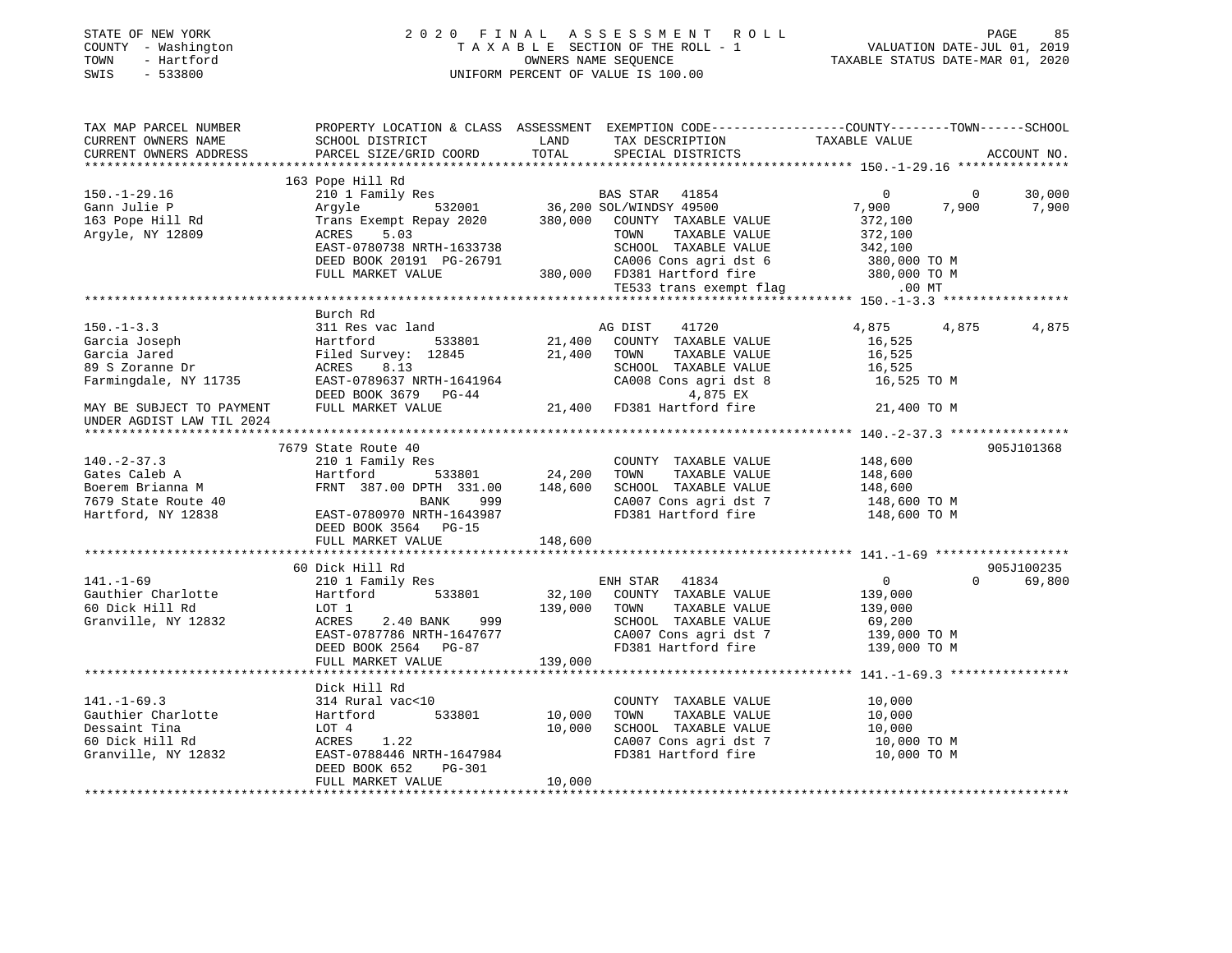#### STATE OF NEW YORK 2 0 2 0 F I N A L A S S E S S M E N T R O L L PAGE 86 COUNTY - Washington T A X A B L E SECTION OF THE ROLL - 1 VALUATION DATE-JUL 01, 2019 TOWN - Hartford OWNERS NAME SEQUENCE TAXABLE STATUS DATE-MAR 01, 2020 SWIS - 533800 UNIFORM PERCENT OF VALUE IS 100.00

| TAX MAP PARCEL NUMBER<br>CURRENT OWNERS NAME<br>CURRENT OWNERS ADDRESS                             | PROPERTY LOCATION & CLASS ASSESSMENT<br>SCHOOL DISTRICT<br>PARCEL SIZE/GRID COORD                                                                                               | LAND<br>TOTAL              | TAX DESCRIPTION<br>SPECIAL DISTRICTS                                                                                                           | EXEMPTION CODE-----------------COUNTY-------TOWN------SCHOOL<br>TAXABLE VALUE               | ACCOUNT NO. |
|----------------------------------------------------------------------------------------------------|---------------------------------------------------------------------------------------------------------------------------------------------------------------------------------|----------------------------|------------------------------------------------------------------------------------------------------------------------------------------------|---------------------------------------------------------------------------------------------|-------------|
| $141. - 1 - 69.4$<br>Gauthier Charlotte<br>Dessaint Tina<br>60 Dick Hill Rd<br>Granville, NY 12832 | Dick Hill Rd<br>314 Rural vac<10<br>Hartford<br>533801<br>LOT 5<br>ACRES<br>5.39<br>EAST-0788631 NRTH-1647788<br>DEED BOOK 908<br>PG-231<br>FULL MARKET VALUE                   | 20,500<br>20,500<br>20,500 | COUNTY TAXABLE VALUE<br>TOWN<br>TAXABLE VALUE<br>SCHOOL TAXABLE VALUE<br>CA007 Cons agri dst 7<br>FD381 Hartford fire                          | 20,500<br>20,500<br>20,500<br>20,500 TO M<br>20,500 TO M                                    |             |
| $141. - 1 - 69.1$<br>Gauthier Roger G Jr<br>72 Dick Hill Rd<br>Granville, NY 12832                 | 72 Dick Hill Rd<br>210 1 Family Res<br>533801<br>Hartford<br>Ease 665/34<br>LOT 2<br>ACRES<br>1.20<br>EAST-0788045 NRTH-1647717<br>DEED BOOK 773<br>PG-119<br>FULL MARKET VALUE | 23,800<br>73,200<br>73,200 | BAS STAR<br>41854<br>COUNTY TAXABLE VALUE<br>TAXABLE VALUE<br>TOWN<br>SCHOOL TAXABLE VALUE<br>CA007 Cons agri dst 7<br>FD381 Hartford fire     | $\overline{0}$<br>$\Omega$<br>73,200<br>73,200<br>43,200<br>73,200 TO M<br>73,200 TO M      | 30,000      |
| $141. - 1 - 69.2$<br>Gauthier Roger G Jr<br>72 Dick Hill Rd<br>Granville, NY 12832                 | Dick Hill Rd<br>314 Rural vac<10<br>533801<br>Hartford<br>LOT 3<br>1.10<br>ACRES<br>EAST-0788188 NRTH-1647780<br>DEED BOOK 878<br>$PG-248$<br>FULL MARKET VALUE                 | 13,000<br>13,000<br>13,000 | COUNTY TAXABLE VALUE<br>TAXABLE VALUE<br>TOWN<br>SCHOOL TAXABLE VALUE<br>CA007 Cons agri dst 7<br>FD381 Hartford fire                          | 13,000<br>13,000<br>13,000<br>13,000 TO M<br>13,000 TO M                                    |             |
| $141. - 1 - 70.6$<br>Gauthier Tina<br>Kurjiaka Charles<br>44 Dick Hill Rd<br>Granville, NY 12832   | 44 Dick Hill Rd<br>210 1 Family Res<br>533801<br>Hartford<br>LOT 3<br>7.19<br>ACRES<br>EAST-0787340 NRTH-1647359<br>DEED BOOK 2032 PG-192<br>FULL MARKET VALUE                  | 138,000<br>138,000         | BAS STAR 41854<br>33,700 COUNTY TAXABLE VALUE<br>TAXABLE VALUE<br>TOWN<br>SCHOOL TAXABLE VALUE<br>CA007 Cons agri dst 7<br>FD381 Hartford fire | $\overline{0}$<br>$\Omega$<br>138,000<br>138,000<br>108,000<br>138,000 TO M<br>138,000 TO M | 30,000      |
| $141. - 1 - 69.5$<br>Gauthier-Berry Charlotte<br>60 Dick Hill Rd<br>Granville, NY 12832            | 108 Dick Hill Rd<br>270 Mfg housing<br>533801<br>Hartford<br>LOT 6<br>5.39<br>ACRES<br>EAST-0788937 NRTH-1648091<br>DEED BOOK 3936<br>PG-136<br>FULL MARKET VALUE               | 26,800<br>63,300<br>63,300 | COUNTY TAXABLE VALUE<br>TOWN<br>TAXABLE VALUE<br>SCHOOL TAXABLE VALUE<br>CA007 Cons agri dst 7<br>FD381 Hartford fire                          | 63,300<br>63,300<br>63,300<br>63,300 TO M<br>63,300 TO M                                    |             |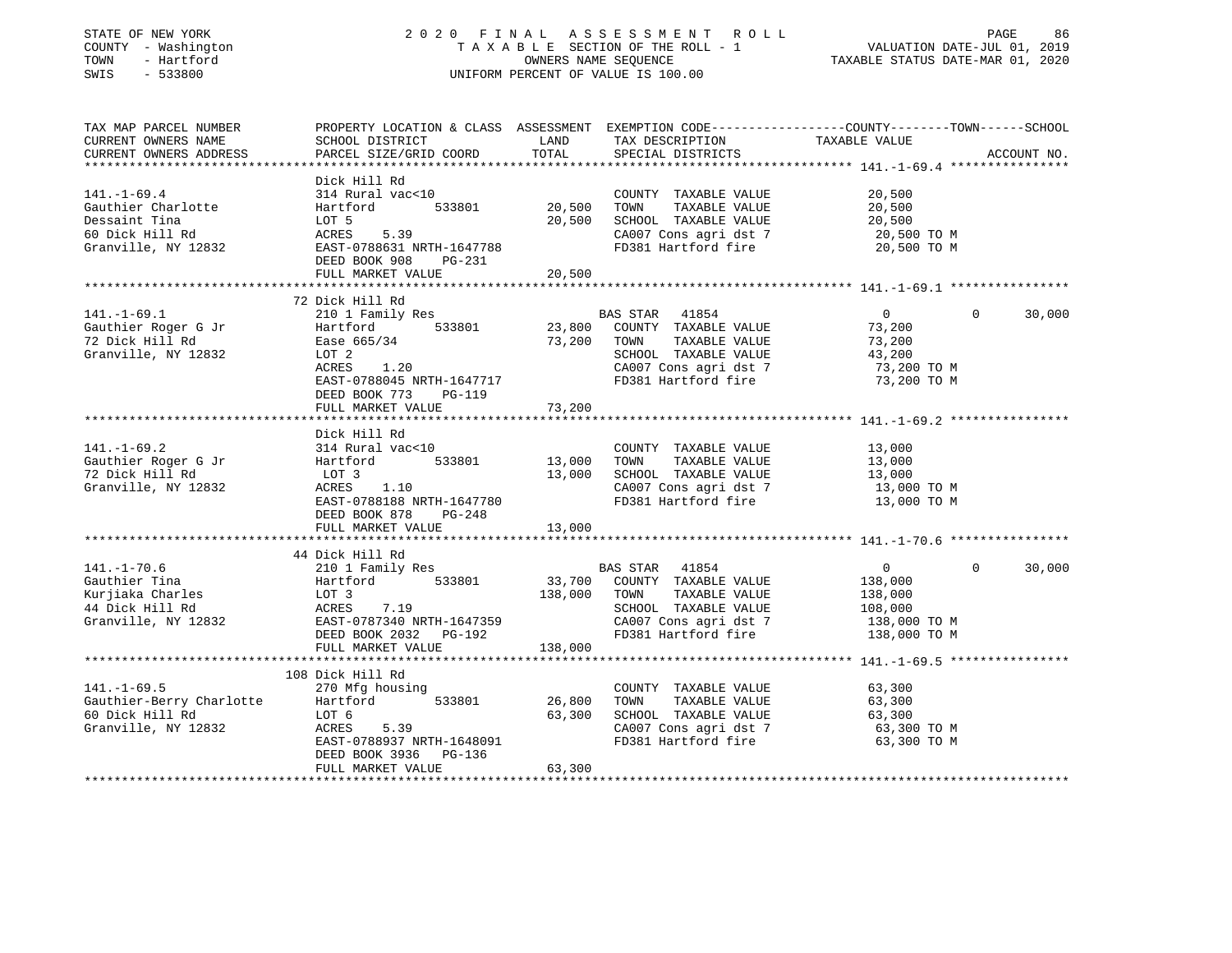#### STATE OF NEW YORK 2 0 2 0 F I N A L A S S E S S M E N T R O L L PAGE 87 COUNTY - Washington T A X A B L E SECTION OF THE ROLL - 1 VALUATION DATE-JUL 01, 2019 TOWN - Hartford OWNERS NAME SEQUENCE TAXABLE STATUS DATE-MAR 01, 2020 SWIS - 533800 UNIFORM PERCENT OF VALUE IS 100.00

| TAX MAP PARCEL NUMBER  | PROPERTY LOCATION & CLASS ASSESSMENT EXEMPTION CODE---------------COUNTY-------TOWN------SCHOOL |               |                             |                                    |                    |
|------------------------|-------------------------------------------------------------------------------------------------|---------------|-----------------------------|------------------------------------|--------------------|
| CURRENT OWNERS NAME    | SCHOOL DISTRICT                                                                                 | LAND          | TAX DESCRIPTION             | TAXABLE VALUE                      |                    |
| CURRENT OWNERS ADDRESS | PARCEL SIZE/GRID COORD                                                                          | TOTAL         | SPECIAL DISTRICTS           |                                    | ACCOUNT NO.        |
|                        |                                                                                                 |               |                             |                                    |                    |
|                        | 269 Townsend Rd                                                                                 |               |                             |                                    |                    |
| $131 - 1 - 5.9$        | 210 1 Family Res                                                                                |               | BAS STAR 41854              | 0                                  | $\Omega$<br>30,000 |
| Gebo Michael           | 533801<br>Hartford                                                                              | 48,600        | COUNTY TAXABLE VALUE        | 270,700                            |                    |
| Vannamee Jaclyn        | ACRES<br>9.16                                                                                   | 270,700       | TOWN<br>TAXABLE VALUE       | 270,700                            |                    |
| PO Box 113             | EAST-0779266 NRTH-1650762                                                                       |               | SCHOOL TAXABLE VALUE        | 240,700                            |                    |
| Hartford, NY 12838     | DEED BOOK 2112 PG-194                                                                           |               |                             | CA007 Cons agri dst 7 270,700 TO M |                    |
|                        | FULL MARKET VALUE                                                                               |               | 270,700 FD381 Hartford fire | 270,700 TO M                       |                    |
|                        |                                                                                                 |               |                             |                                    |                    |
|                        | 1730 Burch Rd                                                                                   |               |                             |                                    | 905J100644         |
| $142. - 1 - 27$        | 210 1 Family Res                                                                                |               | BAS STAR 41854              | 0                                  | $\Omega$<br>30,000 |
| Gee Lawrence           | 533801                                                                                          | 28,400        | COUNTY TAXABLE VALUE        | 138,600                            |                    |
| Gee Sheryl             | 997                                                                                             | 138,600       | TOWN<br>TAXABLE VALUE       | 138,600                            |                    |
| 1730 Burch Rd          | EAST-0794311 NRTH-1641568                                                                       |               | SCHOOL TAXABLE VALUE        | 108,600                            |                    |
| Granville, NY 12832    | Hartford 533801<br>ACRES 2.81 BANK 99<br>EAST-0794311 NRTH-164156<br>DEED BOOK 2854 PG-285      |               | CA008 Cons agri dst 8       | $138,600$ TO M                     |                    |
|                        | FULL MARKET VALUE                                                                               |               | 138,600 FD381 Hartford fire | 138,600 TO M                       |                    |
|                        |                                                                                                 |               |                             |                                    |                    |
|                        | 86 Hartford Main St                                                                             |               |                             |                                    | 905J100672         |
| $132.15 - 2 - 38$      | 210 1 Family Res                                                                                |               | BAS STAR 41854              | $\overline{0}$                     | $\Omega$<br>30,000 |
| Gentry-Zeno Amber R    | Hartford<br>533801                                                                              | 17,700        | COUNTY TAXABLE VALUE        | 118,400                            |                    |
| 86 Hartford Main St    | FRNT 100.00 DPTH 230.00                                                                         | 118,400       | TOWN<br>TAXABLE VALUE       | 118,400                            |                    |
| Hartford, NY 12838     | 999<br>BANK                                                                                     |               | SCHOOL TAXABLE VALUE        | 88,400                             |                    |
|                        | EAST-0786853 NRTH-1653499                                                                       |               | CA007 Cons agri dst 7       | 118,400 TO M                       |                    |
|                        | DEED BOOK 3154 PG-150                                                                           |               | FD381 Hartford fire         | 118,400 TO M                       |                    |
|                        | FULL MARKET VALUE                                                                               | 118,400       |                             |                                    |                    |
|                        |                                                                                                 |               |                             |                                    |                    |
|                        | Swamp Ln                                                                                        |               |                             |                                    | 905J101275         |
| $149. - 1 - 30.17$     | 314 Rural vac<10                                                                                |               | COUNTY TAXABLE VALUE        | 28,500                             |                    |
| George Paul            | 533801<br>Hartford                                                                              | 28,500        | TOWN<br>TAXABLE VALUE       | 28,500                             |                    |
| 620 Main St 2          | LOT 17                                                                                          | 28,500        | SCHOOL TAXABLE VALUE        | 28,500                             |                    |
| Hampstead, NH 03841    | 7.31<br>ACRES                                                                                   |               | CA006 Cons agri dst 6       | 28,500 TO M                        |                    |
|                        | EAST-0777080 NRTH-1634203                                                                       |               | FD381 Hartford fire         | 28,500 TO M                        |                    |
|                        | DEED BOOK 2622<br>PG-96                                                                         |               |                             |                                    |                    |
|                        | FULL MARKET VALUE                                                                               | 28,500        |                             |                                    |                    |
|                        |                                                                                                 |               |                             |                                    |                    |
|                        | 142 Baker Rd                                                                                    |               |                             |                                    | 905J101069         |
| $132 - 2 - 21.3$       | 210 1 Family Res                                                                                |               | COUNTY TAXABLE VALUE        | 137,300                            |                    |
| Geraghty Brian C       | Hartford                                                                                        | 533801 34,500 | TOWN<br>TAXABLE VALUE       | 137,300                            |                    |
| Wilson Samantha L      | ACRES 4.03 BANK                                                                                 | 997 137,300   | SCHOOL TAXABLE VALUE        | 137,300                            |                    |
| 142 Baker Rd           | EAST-0793666 NRTH-1654121                                                                       |               | FD381 Hartford fire         | 137,300 TO M                       |                    |
| Granville, NY 12832    | DEED BOOK 3854 PG-93                                                                            |               |                             |                                    |                    |
|                        | FULL MARKET VALUE                                                                               | 137,300       |                             |                                    |                    |
|                        |                                                                                                 |               |                             |                                    |                    |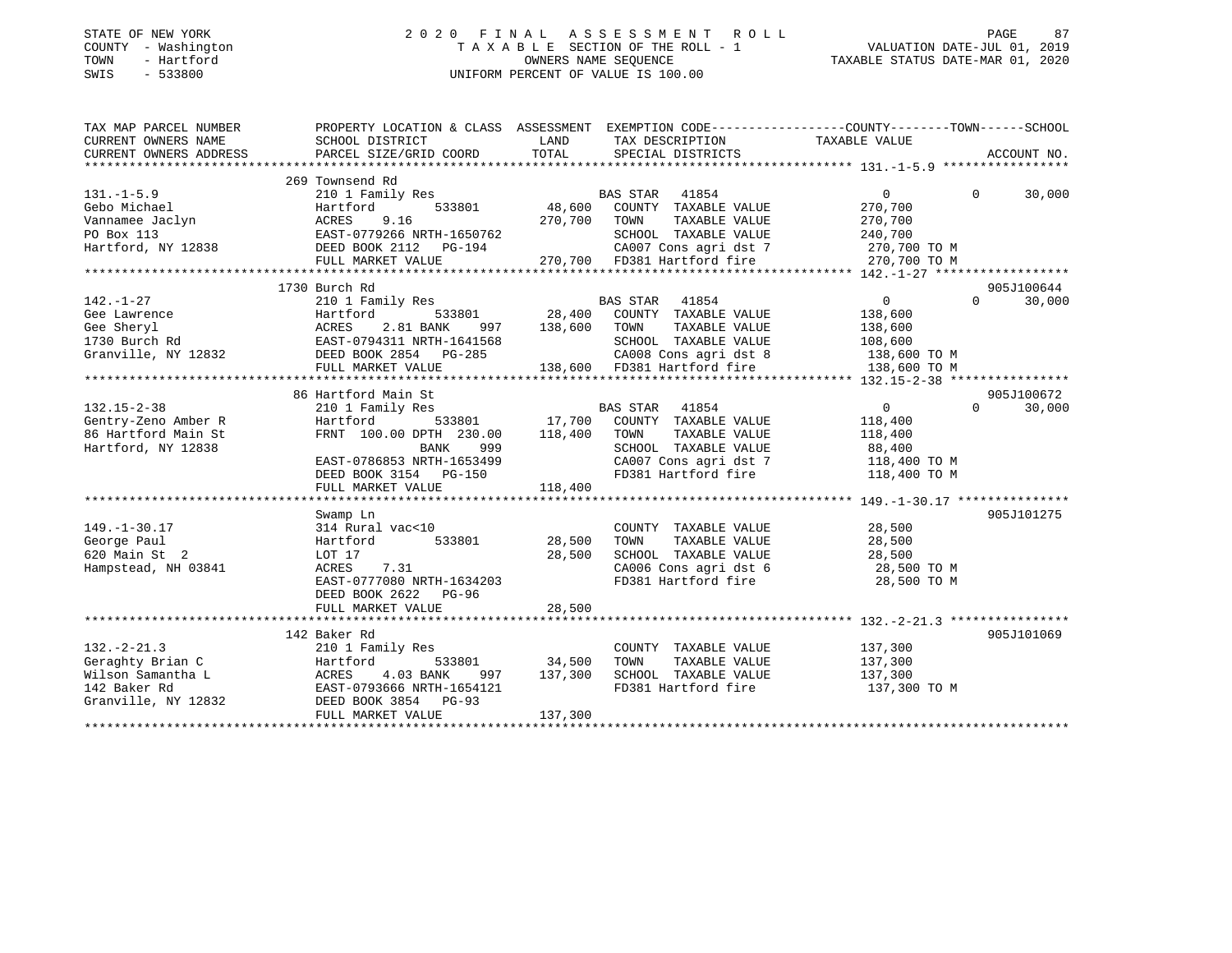#### STATE OF NEW YORK GOOD CONTRACTED A LIMIT A S S E S S M E N T R O L L CORRECTED AGE A S S M E N T R O L L COUNTY - Washington  $T A X A B L E$  SECTION OF THE ROLL - 1<br>TOWN - Hartford TOWN - Hartford **Taxable STATUS DATE-MAR 01, 2020** OWNERS NAME SEQUENCE TAXABLE STATUS DATE-MAR 01, 2020 SWIS - 533800 UNIFORM PERCENT OF VALUE IS 100.00

# VALUATION DATE-JUL 01, 2019

| TAX MAP PARCEL NUMBER<br>CURRENT OWNERS NAME<br>CURRENT OWNERS ADDRESS | PROPERTY LOCATION & CLASS ASSESSMENT<br>SCHOOL DISTRICT<br>PARCEL SIZE/GRID COORD | LAND<br>TOTAL          | TAX DESCRIPTION<br>SPECIAL DISTRICTS          | EXEMPTION CODE-----------------COUNTY-------TOWN------SCHOOL<br>TAXABLE VALUE | ACCOUNT NO. |
|------------------------------------------------------------------------|-----------------------------------------------------------------------------------|------------------------|-----------------------------------------------|-------------------------------------------------------------------------------|-------------|
|                                                                        |                                                                                   |                        |                                               |                                                                               |             |
|                                                                        | 27 Hartford Main St                                                               |                        |                                               |                                                                               | 905J100243  |
| $132.15 - 1 - 20$                                                      | 220 2 Family Res                                                                  |                        | BAS STAR 41854                                | $\overline{0}$<br>$\Omega$                                                    | 30,000      |
| Gibbs David A                                                          | 533801<br>Hartford                                                                | 12,400                 | COUNTY TAXABLE VALUE                          | 125,000                                                                       |             |
| St John Linda                                                          | 50.00 DPTH 254.00<br>FRNT                                                         | 125,000                | TOWN<br>TAXABLE VALUE                         | 125,000                                                                       |             |
| 27 Hartford Main St<br>Hartford, NY 12838                              | BANK<br>999                                                                       |                        | SCHOOL TAXABLE VALUE<br>CA007 Cons agri dst 7 | 95,000                                                                        |             |
|                                                                        | EAST-0786083 NRTH-1652266                                                         |                        | FD381 Hartford fire                           | 125,000 TO M                                                                  |             |
|                                                                        | DEED BOOK 1787 PG-333                                                             |                        |                                               | 125,000 TO M                                                                  |             |
|                                                                        | FULL MARKET VALUE                                                                 | 125,000                |                                               |                                                                               |             |
|                                                                        |                                                                                   |                        |                                               |                                                                               |             |
|                                                                        | 30 Hartford Main St                                                               |                        |                                               |                                                                               | 905J100290  |
| $132.15 - 2 - 22$                                                      | 480 Mult-use bld                                                                  | 4,400                  | COUNTY TAXABLE VALUE                          | 75,500                                                                        |             |
| Gibson Dale                                                            | Hartford<br>533801                                                                | 75,500                 | TOWN<br>TAXABLE VALUE                         | 75,500                                                                        |             |
| 241 Washburn Hill Rd                                                   | FRNT 28.00 DPTH 159.00                                                            |                        | SCHOOL TAXABLE VALUE                          | 75,500                                                                        |             |
| Granville, NY 12832                                                    | EAST-0786331 NRTH-1652175                                                         |                        | CA007 Cons agri dst 7                         | 75,500 TO M                                                                   |             |
|                                                                        | DEED BOOK 3780 PG-296                                                             |                        | FD381 Hartford fire                           | 75,500 TO M                                                                   |             |
|                                                                        | FULL MARKET VALUE                                                                 | 75,500                 |                                               |                                                                               |             |
|                                                                        |                                                                                   |                        |                                               |                                                                               |             |
|                                                                        | 7745 State Route 40                                                               |                        |                                               |                                                                               | 905J100247  |
| $140. - 2 - 30$                                                        | 210 1 Family Res                                                                  |                        | AGED-ALL 41800                                | 76,700<br>76,700                                                              | 76,700      |
| Gibson Family Irrv Trust                                               | Hartford<br>FRNT 208.00 DPTH 198.00 153,400 COUNTY TAXABLE VALUE                  | 533801 10,100 ENH STAR | 41834                                         | $\Omega$<br>$\overline{0}$<br>76,700                                          | 69,800      |
| Hren Mary C Trustee<br>7745 State Route 40                             | EAST-0782022 NRTH-1645282                                                         |                        | TOWN                                          |                                                                               |             |
| Hartford, NY 12838                                                     | DEED BOOK 3672 PG-10                                                              |                        | TAXABLE VALUE<br>SCHOOL TAXABLE VALUE         | 76,700                                                                        |             |
|                                                                        |                                                                                   |                        | 153,400 FD381 Hartford fire                   | 6,900<br>153,400 TO M                                                         |             |
|                                                                        | FULL MARKET VALUE                                                                 |                        |                                               |                                                                               |             |
|                                                                        | 3938 & 3942 State Route 196                                                       |                        |                                               |                                                                               | 905J100245  |
| $140. - 2 - 36$                                                        | 240 Rural res                                                                     |                        | AG DIST<br>41720                              | 27,324<br>27,324                                                              | 27,324      |
| Gibson Family Irrv Trust                                               | 533801                                                                            | 79,600                 |                                               | 140,576                                                                       |             |
|                                                                        | Hartford<br>ACRES 52.10 BANK<br>997                                               | 167,900                | COUNTY TAXABLE VALUE<br>TOWN<br>TAXABLE VALUE | 140,576                                                                       |             |
| Hren Mary C Trustee<br>7745 State Route 40                             | EAST-0780917 NRTH-1644921                                                         |                        | SCHOOL TAXABLE VALUE                          | 140,576                                                                       |             |
| Hartford, NY 12838                                                     | DEED BOOK 3672<br>$PG-1$                                                          |                        | CA007 Cons agri dst 7                         | 140,576 TO M                                                                  |             |
|                                                                        | FULL MARKET VALUE                                                                 | 167,900                | 27,324 EX                                     |                                                                               |             |
| MAY BE SUBJECT TO PAYMENT                                              |                                                                                   |                        | FD381 Hartford fire                           | 167,900 TO M                                                                  |             |
| UNDER AGDIST LAW TIL 2024                                              |                                                                                   |                        |                                               |                                                                               |             |
| **********************                                                 |                                                                                   |                        |                                               |                                                                               |             |
|                                                                        | 36 Hartford Main St                                                               |                        |                                               |                                                                               | 905J100328  |
| $132.15 - 2 - 25$                                                      | 210 1 Family Res                                                                  |                        | COUNTY TAXABLE VALUE                          | 72,200                                                                        |             |
| Gibson Jane                                                            | 533801<br>Hartford                                                                | 11,500                 | TOWN<br>TAXABLE VALUE                         | 72,200                                                                        |             |
| 28 Hartford Main St                                                    | 640-250                                                                           | 72,200                 | SCHOOL TAXABLE VALUE                          | 72,200                                                                        |             |
| Hartford, NY 12838                                                     | FRNT 39.00 DPTH 279.00                                                            |                        | CA007 Cons agri dst 7                         | 72,200 TO M                                                                   |             |
|                                                                        | 0.25<br>ACRES                                                                     |                        | FD381 Hartford fire                           | 72,200 TO M                                                                   |             |
|                                                                        | EAST-0786421 NRTH-1652267                                                         |                        |                                               |                                                                               |             |
|                                                                        | DEED BOOK 3837<br>$PG-46$                                                         |                        |                                               |                                                                               |             |
|                                                                        | FULL MARKET VALUE                                                                 | 72,200                 |                                               |                                                                               |             |
|                                                                        |                                                                                   |                        |                                               |                                                                               |             |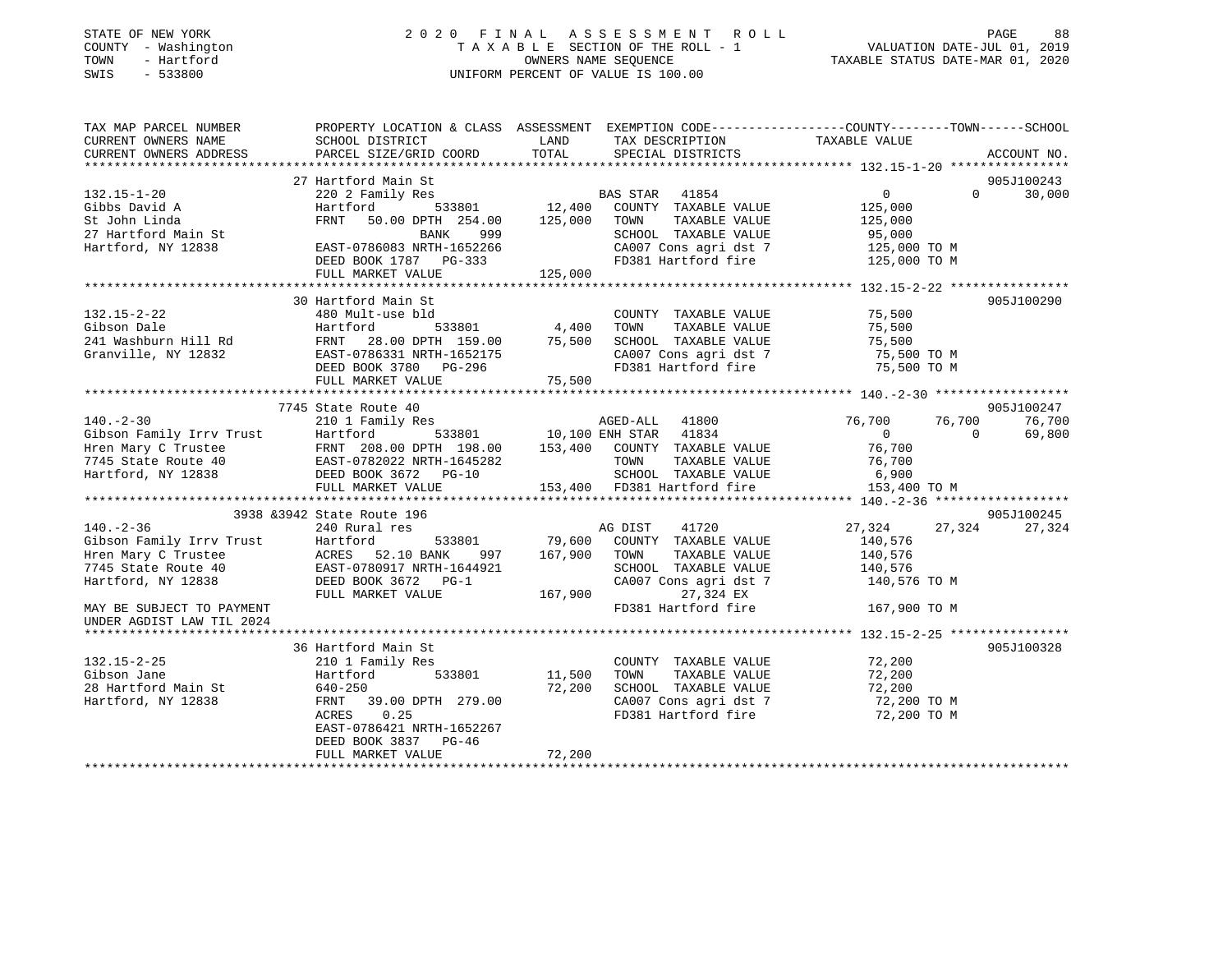#### STATE OF NEW YORK 2 0 2 0 F I N A L A S S E S S M E N T R O L L PAGE 89 COUNTY - Washington T A X A B L E SECTION OF THE ROLL - 1 VALUATION DATE-JUL 01, 2019 TOWN - Hartford OWNERS NAME SEQUENCE TAXABLE STATUS DATE-MAR 01, 2020 SWIS - 533800 UNIFORM PERCENT OF VALUE IS 100.00

| TAX MAP PARCEL NUMBER                                                                                                                                                                                                                        |                                                                                           |                 |                                    | PROPERTY LOCATION & CLASS ASSESSMENT EXEMPTION CODE----------------COUNTY-------TOWN------SCHOOL        |
|----------------------------------------------------------------------------------------------------------------------------------------------------------------------------------------------------------------------------------------------|-------------------------------------------------------------------------------------------|-----------------|------------------------------------|---------------------------------------------------------------------------------------------------------|
| CURRENT OWNERS NAME                                                                                                                                                                                                                          | SCHOOL DISTRICT                                                                           | LAND            | TAX DESCRIPTION                    | TAXABLE VALUE                                                                                           |
| CURRENT OWNERS ADDRESS                                                                                                                                                                                                                       | PARCEL SIZE/GRID COORD                                                                    | TOTAL           | SPECIAL DISTRICTS                  | ACCOUNT NO.                                                                                             |
|                                                                                                                                                                                                                                              |                                                                                           |                 |                                    |                                                                                                         |
|                                                                                                                                                                                                                                              | 41 Hartford Main St                                                                       |                 |                                    | 905J100250                                                                                              |
| $132.15 - 1 - 16$                                                                                                                                                                                                                            | 331 Com vac w/im                                                                          |                 | COUNTY TAXABLE VALUE               | 6,000                                                                                                   |
| Gibson Jane P                                                                                                                                                                                                                                | Hartford                                                                                  | $-533801$ 1,900 | TAXABLE VALUE<br>TOWN              | 6,000                                                                                                   |
| Gibson Kenneth                                                                                                                                                                                                                               | FRNT 35.00 DPTH 100.00                                                                    | 6,000           | SCHOOL TAXABLE VALUE               | 6,000                                                                                                   |
|                                                                                                                                                                                                                                              |                                                                                           |                 |                                    | CA007 Cons agri dst 7 6,000 TO M                                                                        |
|                                                                                                                                                                                                                                              | PG-1055                                                                                   |                 | FD381 Hartford fire                | 6,000 TO M                                                                                              |
|                                                                                                                                                                                                                                              | FULL MARKET VALUE                                                                         | 6,000           |                                    |                                                                                                         |
|                                                                                                                                                                                                                                              |                                                                                           |                 |                                    |                                                                                                         |
|                                                                                                                                                                                                                                              | 25 Hartford Main St                                                                       |                 |                                    | 905J100302                                                                                              |
| 132.15-1-21<br>Gibson Jane P<br>28 Hartford Main St<br>1970 NY 12838                                                                                                                                                                         | 210 1 Family Res                                                                          |                 | COUNTY TAXABLE VALUE               | 118,400                                                                                                 |
|                                                                                                                                                                                                                                              | 533801 12,700<br>Hartford                                                                 |                 | TAXABLE VALUE<br>TOWN              | 118,400                                                                                                 |
|                                                                                                                                                                                                                                              | FRNT 54.00 DPTH 246.00                                                                    | 118,400         | SCHOOL TAXABLE VALUE               | 118,400                                                                                                 |
|                                                                                                                                                                                                                                              |                                                                                           |                 |                                    |                                                                                                         |
|                                                                                                                                                                                                                                              |                                                                                           |                 |                                    | $\texttt{CA007}$ Cons agri dst 7 $\texttt{118,400}$ TO M<br>FD381 Hartford fire $\texttt{118,400}$ TO M |
|                                                                                                                                                                                                                                              | - 1.11.<br>EAST-0786087 NRTH-1652215<br>DEED BOOK 950 PG-117<br>FULL MARKET VALUE 118,400 |                 |                                    |                                                                                                         |
|                                                                                                                                                                                                                                              |                                                                                           |                 |                                    |                                                                                                         |
|                                                                                                                                                                                                                                              |                                                                                           |                 |                                    |                                                                                                         |
|                                                                                                                                                                                                                                              | 26 Hartford Main St                                                                       |                 |                                    | 905J101058                                                                                              |
| $132.15 - 2 - 15$                                                                                                                                                                                                                            | 312 Vac w/imprv                                                                           |                 | COUNTY TAXABLE VALUE               | 17,700                                                                                                  |
| Gibson Jane P<br>Gibson Kenneth M                                                                                                                                                                                                            | Hartford<br>533801                                                                        | 8,200           | TAXABLE VALUE<br>TOWN              | 17,700                                                                                                  |
|                                                                                                                                                                                                                                              |                                                                                           | 17,700          | SCHOOL TAXABLE VALUE               | 17,700                                                                                                  |
|                                                                                                                                                                                                                                              |                                                                                           |                 | CA007 Cons agri dst 7              | 17,700 TO M                                                                                             |
| Calbson Kenneth M<br>28 Hartford Main St<br>28 Hartford, NY 12838<br>2.10<br>Hartford, NY 12838<br>2.3 EAST-0786553 NRTH-1651973                                                                                                             | EAST-0786553 NRTH-1651973                                                                 |                 | FD381 Hartford fire                | 17,700 TO M                                                                                             |
|                                                                                                                                                                                                                                              | FULL MARKET VALUE                                                                         | 17,700          |                                    |                                                                                                         |
|                                                                                                                                                                                                                                              |                                                                                           |                 |                                    |                                                                                                         |
|                                                                                                                                                                                                                                              | 24 Hartford Main St                                                                       |                 |                                    | 905J100291                                                                                              |
| $132.15 - 2 - 20$                                                                                                                                                                                                                            | 210 1 Family Res                                                                          |                 | COUNTY TAXABLE VALUE               | 104,000                                                                                                 |
|                                                                                                                                                                                                                                              | 533801 17,300                                                                             |                 | TOWN<br>TAXABLE VALUE              | 104,000                                                                                                 |
|                                                                                                                                                                                                                                              |                                                                                           |                 | SCHOOL TAXABLE VALUE               | 104,000                                                                                                 |
|                                                                                                                                                                                                                                              |                                                                                           |                 | CA007 Cons agri dst 7              | 104,000 TO M<br>104,000 TO M                                                                            |
|                                                                                                                                                                                                                                              | DEED BOOK 846<br>PG-195                                                                   |                 | FD381 Hartford fire                |                                                                                                         |
|                                                                                                                                                                                                                                              | FULL MARKET VALUE                                                                         | 104,000         |                                    |                                                                                                         |
|                                                                                                                                                                                                                                              |                                                                                           |                 |                                    |                                                                                                         |
|                                                                                                                                                                                                                                              | 28 Hartford Main St                                                                       |                 |                                    | 905J100251                                                                                              |
|                                                                                                                                                                                                                                              |                                                                                           |                 | BAS STAR 41854                     | $\overline{0}$<br>$\Omega$<br>30,000                                                                    |
|                                                                                                                                                                                                                                              |                                                                                           |                 | 533801 12,200 COUNTY TAXABLE VALUE | 145,600                                                                                                 |
|                                                                                                                                                                                                                                              |                                                                                           |                 | TAXABLE VALUE<br>TOWN              | 145,600                                                                                                 |
|                                                                                                                                                                                                                                              |                                                                                           |                 | SCHOOL TAXABLE VALUE               | 115,600                                                                                                 |
|                                                                                                                                                                                                                                              |                                                                                           |                 | CA007 Cons agri dst 7              | 145,600 TO M                                                                                            |
|                                                                                                                                                                                                                                              |                                                                                           |                 | 145,600 FD381 Hartford fire        | 145,600 TO M                                                                                            |
| 132.15-2-21<br>Gibson Jane P<br>Gibson Kenneth M<br>28 Hartford Main St<br>Hartford, NY 12838<br>PEED BOOK 434<br>PG-241<br>FIILL MARKET VALUE<br>PG-241<br>PG-241<br>PG-241<br>PG-241<br>PG-241<br>PG-241<br>PG-241<br>PG-241               |                                                                                           |                 |                                    |                                                                                                         |
|                                                                                                                                                                                                                                              | 38 Hartford Main St                                                                       |                 |                                    | 905J100264                                                                                              |
| $132.15 - 2 - 26$                                                                                                                                                                                                                            | 449 Other Storag                                                                          |                 | COUNTY TAXABLE VALUE               | 120,500                                                                                                 |
|                                                                                                                                                                                                                                              | 533801 9,700                                                                              |                 | TOWN<br>TAXABLE VALUE              | 120,500                                                                                                 |
|                                                                                                                                                                                                                                              | FRNT 235.00 DPTH 111.00 120,500                                                           |                 | SCHOOL TAXABLE VALUE               | 120,500                                                                                                 |
| Gibson Jane P<br>Gibson Kenneth M<br>28 Hartford Main St<br>Hartford, NY 12838<br>ERST-0786458 NRTH-1652327<br>Hartford, NY 12838<br>DEED BOOK 562<br>PLIN NAPKET MARKET MARKET MARKET MARKET MARKET MARKET MARKET MARKET MARKET MARKET MARK |                                                                                           |                 | CA007 Cons agri dst 7              |                                                                                                         |
|                                                                                                                                                                                                                                              |                                                                                           |                 | FD381 Hartford fire                | 120,500 TO M<br>120,500 TO M                                                                            |
|                                                                                                                                                                                                                                              | FULL MARKET VALUE                                                                         | 120,500         |                                    |                                                                                                         |
|                                                                                                                                                                                                                                              |                                                                                           |                 |                                    |                                                                                                         |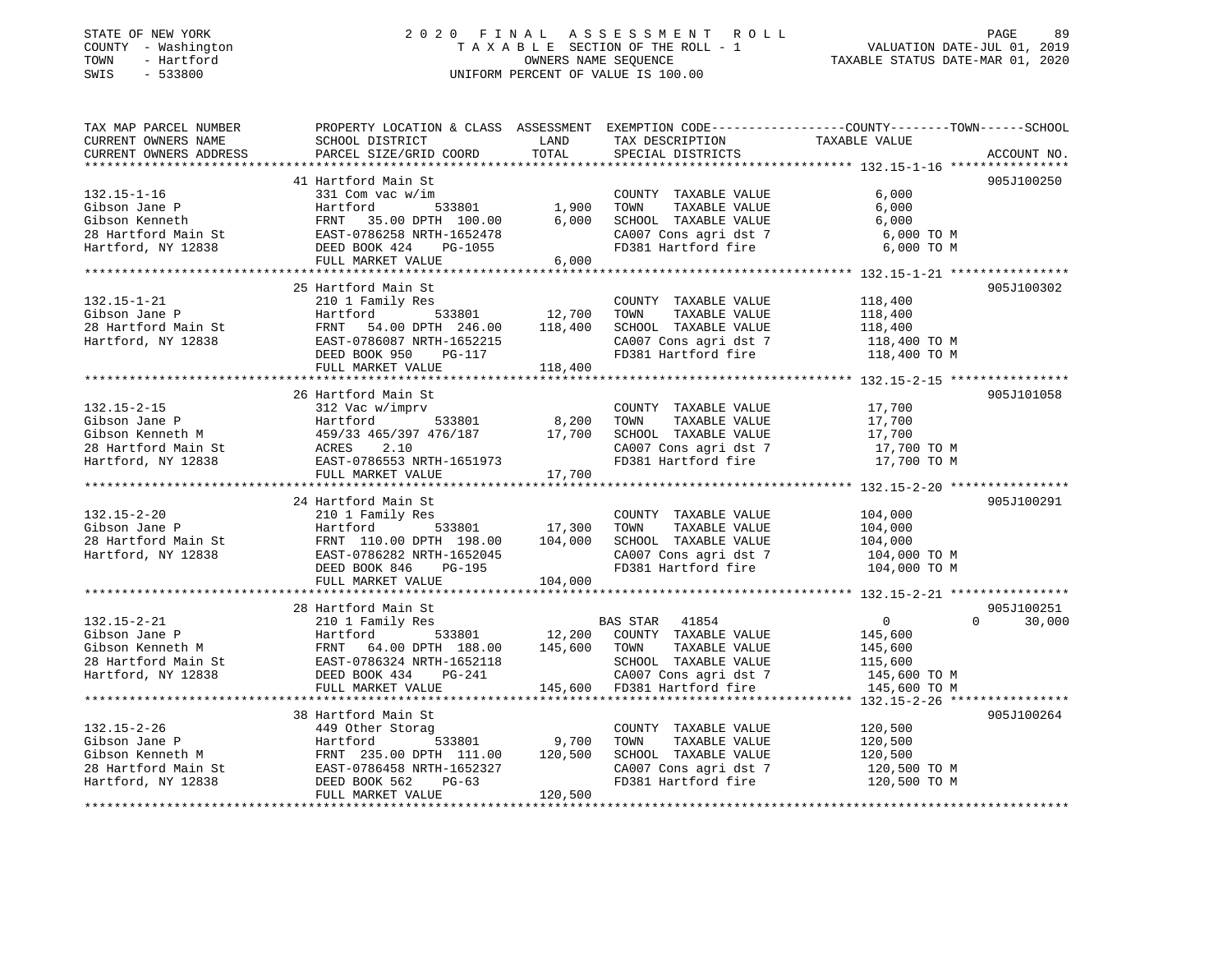| PAGE<br>90  |                | VALUATION DATE-JUL 01, 2019<br>TAXABLE STATUS DATE-MAR 01, 2020 |                                              | 2020 FINAL ASSESSMENT ROLL<br>TAXABLE SECTION OF THE ROLL - 1<br>OWNERS NAME SEQUENCE<br>UNIFORM PERCENT OF VALUE IS 100.00                                                                     |        |                                                                                                                                                                  | STATE OF NEW YORK<br>COUNTY - Washington<br>TOWN - Hartford<br>SWIS - 533800 |
|-------------|----------------|-----------------------------------------------------------------|----------------------------------------------|-------------------------------------------------------------------------------------------------------------------------------------------------------------------------------------------------|--------|------------------------------------------------------------------------------------------------------------------------------------------------------------------|------------------------------------------------------------------------------|
|             |                |                                                                 |                                              |                                                                                                                                                                                                 |        |                                                                                                                                                                  |                                                                              |
|             |                |                                                                 |                                              |                                                                                                                                                                                                 |        |                                                                                                                                                                  | TAX MAP PARCEL NUMBER                                                        |
| ACCOUNT NO. |                |                                                                 | SPECIAL DISTRICTS                            | TOTAL                                                                                                                                                                                           |        | PARCEL SIZE/GRID COORD                                                                                                                                           | CURRENT OWNERS NAME<br>CURRENT OWNERS ADDRESS                                |
|             |                |                                                                 |                                              |                                                                                                                                                                                                 |        |                                                                                                                                                                  |                                                                              |
| 905J101088  |                |                                                                 |                                              |                                                                                                                                                                                                 |        | 235 Washburn Hill Rd                                                                                                                                             |                                                                              |
|             |                | 179,200                                                         | COUNTY TAXABLE VALUE                         |                                                                                                                                                                                                 |        | 210 1 Family Res                                                                                                                                                 | $151. - 2 - 15$                                                              |
|             |                | 179,200                                                         | TAXABLE VALUE                                | 26,200 TOWN                                                                                                                                                                                     | 533801 | Hartford                                                                                                                                                         | Gibson Jane P                                                                |
|             |                | 179,200                                                         |                                              | 179,200 SCHOOL TAXABLE VALUE                                                                                                                                                                    |        | $30/8/224$<br>151.-1-15                                                                                                                                          | 28 Hartford Main St                                                          |
|             |                | 179,200 TO M                                                    |                                              | CA008 Cons agri dst 8<br>FD381 Hartford fire                                                                                                                                                    |        |                                                                                                                                                                  | Hartford, NY 12838                                                           |
|             |                | 179,200 TO M                                                    |                                              |                                                                                                                                                                                                 |        | FRNT 270.00 DPTH 169.00                                                                                                                                          |                                                                              |
|             |                |                                                                 |                                              |                                                                                                                                                                                                 |        | ACRES 2.08<br>EAST-0794543 NRTH-1638803                                                                                                                          |                                                                              |
|             |                |                                                                 |                                              |                                                                                                                                                                                                 |        | DEED BOOK 808 PG-326                                                                                                                                             |                                                                              |
|             |                |                                                                 |                                              | 179,200                                                                                                                                                                                         |        | FULL MARKET VALUE                                                                                                                                                |                                                                              |
|             |                | ******************** 150.-1-7 ********************              |                                              |                                                                                                                                                                                                 |        |                                                                                                                                                                  |                                                                              |
| 905J100698  |                |                                                                 |                                              |                                                                                                                                                                                                 |        | COUNTY TAXABLE VALUE<br>Hartford 533801 20,300 TOWN TAXABLE VALUE<br>FRNT 185.00 DPTH 170.00 95,300 SCHOOL TAXABLE VALUE<br>EAST-0789329 NRTH-1641591 CA008 Cons |                                                                              |
|             |                | 95,300                                                          |                                              |                                                                                                                                                                                                 |        |                                                                                                                                                                  | $150. - 1 - 7$                                                               |
|             |                | 95,300                                                          |                                              |                                                                                                                                                                                                 |        |                                                                                                                                                                  | Gilbert David                                                                |
|             |                | 95,300                                                          |                                              |                                                                                                                                                                                                 |        |                                                                                                                                                                  | Gilbert Kimberly<br>PO Box 152                                               |
|             |                | 95,300 TO M<br>95,300 TO M                                      | CA008 Cons agri dst 8                        |                                                                                                                                                                                                 |        |                                                                                                                                                                  | Comstock, NY 12821                                                           |
|             |                |                                                                 |                                              | 95,300                                                                                                                                                                                          |        | FULL MARKET VALUE                                                                                                                                                |                                                                              |
|             |                |                                                                 |                                              |                                                                                                                                                                                                 |        |                                                                                                                                                                  |                                                                              |
| 905J100545  |                |                                                                 |                                              |                                                                                                                                                                                                 |        | 192 Marlboro Country Rd                                                                                                                                          |                                                                              |
|             |                | 178,600                                                         | COUNTY TAXABLE VALUE                         |                                                                                                                                                                                                 |        | 210 1 Family Res                                                                                                                                                 | $141. - 3 - 16$                                                              |
|             |                | 178,600                                                         |                                              | Hartford 533801 23,200 TOWN TAXABLE VALUE<br>ACRES 1.06 BANK 999 178,600 SCHOOL TAXABLE VALUE                                                                                                   |        |                                                                                                                                                                  |                                                                              |
|             |                | 178,600                                                         |                                              |                                                                                                                                                                                                 |        |                                                                                                                                                                  | 141.-3-16<br>Gillis Jessica E<br>192 Marlboro Country Rd                     |
|             |                | 178,600 TO M                                                    | FD381 Hartford fire                          |                                                                                                                                                                                                 |        | EAST-0784907 NRTH-1643750                                                                                                                                        | Hartford, NY 12838                                                           |
|             |                |                                                                 |                                              | 178,600                                                                                                                                                                                         |        | DEED BOOK 3661 PG-180<br>FULL MARKET VALUE                                                                                                                       |                                                                              |
|             |                |                                                                 |                                              |                                                                                                                                                                                                 |        |                                                                                                                                                                  |                                                                              |
| 905J100258  |                |                                                                 |                                              |                                                                                                                                                                                                 |        | 45 Rowe Hill Rd                                                                                                                                                  |                                                                              |
| 67,900 0    |                | 67,900                                                          |                                              |                                                                                                                                                                                                 |        |                                                                                                                                                                  | $141. - 1 - 40$                                                              |
| 40,740      | $\overline{0}$ | $\overline{0}$                                                  |                                              |                                                                                                                                                                                                 |        |                                                                                                                                                                  | Gilman Ruth M -LE-                                                           |
| 69,800      | $\Omega$       | $\overline{0}$                                                  |                                              |                                                                                                                                                                                                 |        |                                                                                                                                                                  | Gilman Trafton Donna                                                         |
|             |                | 67,900                                                          |                                              | Rowe Hill Ra<br>210 1 Family Res<br>Hartford 533801 24,500 AGED-SCH 41804<br>25,800 ENH STAR 41834<br>25,800 ENH STAR 41834<br>COUNTY TAXABLE<br>COUNTY TAXABLE VALUE<br>TOWN     TAXABLE VALUE |        |                                                                                                                                                                  | 45 Rowe Hill Rd                                                              |
|             |                | 67,900                                                          | TAXABLE VALUE                                | TOWN                                                                                                                                                                                            |        | DEED BOOK 875 PG-328                                                                                                                                             | Hartford, NY 12838                                                           |
|             |                | 25,260                                                          |                                              | 135,800 SCHOOL TAXABLE VALUE                                                                                                                                                                    |        | FULL MARKET VALUE                                                                                                                                                |                                                                              |
|             |                | 135,800 TO M                                                    | CA007 Cons agri dst 7<br>FD381 Hartford fire |                                                                                                                                                                                                 |        |                                                                                                                                                                  |                                                                              |
|             |                |                                                                 |                                              |                                                                                                                                                                                                 |        |                                                                                                                                                                  |                                                                              |
|             |                | 135,800 TO M                                                    |                                              |                                                                                                                                                                                                 |        |                                                                                                                                                                  |                                                                              |
| 905J100278  |                |                                                                 |                                              |                                                                                                                                                                                                 |        |                                                                                                                                                                  |                                                                              |
|             | 1,500          | 1,500                                                           |                                              | RPTL1138 29700                                                                                                                                                                                  |        | County Route 17<br>692 Road/str/hwy                                                                                                                              |                                                                              |
|             |                | $\circ$                                                         |                                              | 1,500 COUNTY TAXABLE VALUE                                                                                                                                                                      | 533801 | Hartford                                                                                                                                                         |                                                                              |
|             |                | $\Omega$                                                        | TAXABLE VALUE                                | 1,500 TOWN                                                                                                                                                                                      |        | Road                                                                                                                                                             |                                                                              |
|             |                | $\Omega$                                                        | SCHOOL TAXABLE VALUE                         |                                                                                                                                                                                                 |        | ACRES 5.80                                                                                                                                                       |                                                                              |
| 1,500       | 0 TO M         |                                                                 | CA007 Cons agri dst 7                        |                                                                                                                                                                                                 |        | EAST-0768634 NRTH-1658696                                                                                                                                        | $122. - 1 - 54$<br>Gilmore Harold Estate<br>Bomoseen, VT 05732               |
|             | 0 TO M         |                                                                 | 1,500 EX                                     | 1,500 FD381 Hartford fire                                                                                                                                                                       |        | DEED BOOK 657 PG-327<br>FULL MARKET VALUE                                                                                                                        |                                                                              |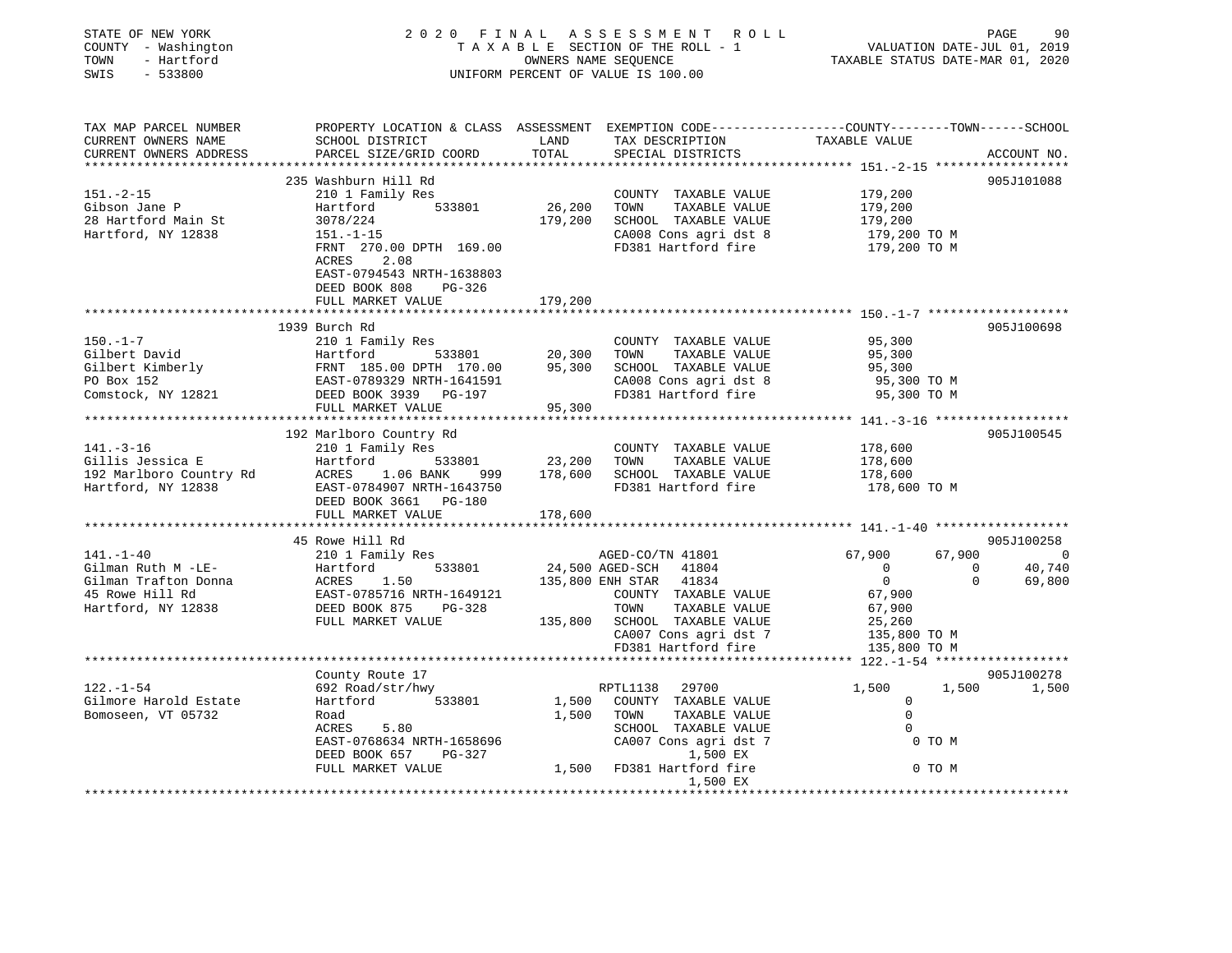| STATE OF NEW YORK<br>COUNTY - Washington<br>TOWN<br>- Hartford<br>SWIS<br>$-533800$ |                                                                                                |               | 2020 FINAL ASSESSMENT<br>R O L L<br>TAXABLE SECTION OF THE ROLL - 1<br>OWNERS NAME SEQUENCE<br>UNIFORM PERCENT OF VALUE IS 100.00 |                         | PAGE<br>91<br>VALUATION DATE-JUL 01, 2019<br>TAXABLE STATUS DATE-MAR 01, 2020 |
|-------------------------------------------------------------------------------------|------------------------------------------------------------------------------------------------|---------------|-----------------------------------------------------------------------------------------------------------------------------------|-------------------------|-------------------------------------------------------------------------------|
| TAX MAP PARCEL NUMBER                                                               | PROPERTY LOCATION & CLASS ASSESSMENT EXEMPTION CODE---------------COUNTY-------TOWN-----SCHOOL |               |                                                                                                                                   |                         |                                                                               |
| CURRENT OWNERS NAME<br>CURRENT OWNERS ADDRESS<br>******************                 | SCHOOL DISTRICT<br>PARCEL SIZE/GRID COORD                                                      | LAND<br>TOTAL | TAX DESCRIPTION TAXABLE VALUE<br>SPECIAL DISTRICTS                                                                                |                         | ACCOUNT NO.                                                                   |
|                                                                                     |                                                                                                |               |                                                                                                                                   |                         |                                                                               |
| $122. - 1 - 54.1$                                                                   | County Route 17 OFF<br>692 Road/str/hwy                                                        |               | 29700<br>RPTL1138                                                                                                                 | 100                     | 100<br>100                                                                    |
| Gilmore Harold Estate                                                               | Hartford<br>533801                                                                             | 100           | COUNTY TAXABLE VALUE                                                                                                              | $\mathbf{0}$            |                                                                               |
| Bomoseen, VT 05732                                                                  | Road                                                                                           | 100           | TOWN<br>TAXABLE VALUE                                                                                                             | $\mathbf{0}$            |                                                                               |
|                                                                                     | FRNT<br>50.00 DPTH 349.00                                                                      |               | SCHOOL TAXABLE VALUE                                                                                                              | $\Omega$                |                                                                               |
|                                                                                     | EAST-0769643 NRTH-1659999                                                                      |               | CA007 Cons agri dst 7                                                                                                             | 0 TO M                  |                                                                               |
|                                                                                     | DEED BOOK 456<br>PG-261                                                                        |               | 100 EX                                                                                                                            |                         |                                                                               |
|                                                                                     | FULL MARKET VALUE                                                                              |               | 100 FD381 Hartford fire                                                                                                           | 0 TO M                  |                                                                               |
|                                                                                     |                                                                                                |               | 100 EX                                                                                                                            |                         |                                                                               |
|                                                                                     |                                                                                                |               |                                                                                                                                   |                         |                                                                               |
|                                                                                     | County Route 17 OFF                                                                            |               |                                                                                                                                   | 400                     | 400<br>400                                                                    |
| $122. - 1 - 54.2$<br>Gilmore Harold Estate                                          | 692 Road/str/hwy<br>Hartford<br>533801                                                         |               | RPTL1138<br>29700<br>400 COUNTY TAXABLE VALUE                                                                                     | $\Omega$                |                                                                               |
| Bomoseen, VT 05732                                                                  | Road                                                                                           | 400           | TOWN<br>TAXABLE VALUE                                                                                                             | $\mathbf{0}$            |                                                                               |
|                                                                                     | ACRES 1.90                                                                                     |               | SCHOOL TAXABLE VALUE                                                                                                              |                         |                                                                               |
|                                                                                     | EAST-0770840 NRTH-1660703                                                                      |               | CA007 Cons agri dst 7                                                                                                             | 0 TO M                  |                                                                               |
|                                                                                     | DEED BOOK 456<br>PG-261                                                                        |               | 400 EX                                                                                                                            |                         |                                                                               |
|                                                                                     | FULL MARKET VALUE                                                                              | 400           | FD381 Hartford fire                                                                                                               | 0 TO M                  |                                                                               |
|                                                                                     |                                                                                                |               | 400 EX                                                                                                                            |                         |                                                                               |
|                                                                                     |                                                                                                |               |                                                                                                                                   |                         |                                                                               |
|                                                                                     | 3950 State Route 149                                                                           |               |                                                                                                                                   |                         | 905J101057                                                                    |
| $131. - 1 - 12$                                                                     | 210 1 Family Res                                                                               |               | COUNTY TAXABLE VALUE                                                                                                              | 167,000                 |                                                                               |
| Giorgianni Geon                                                                     | 533801<br>Hartford                                                                             | 43,500        | TAXABLE VALUE<br>TOWN                                                                                                             | 167,000                 |                                                                               |
| Marusic Heather E                                                                   | <b>ACRES</b><br>6.40 BANK<br>999<br>EAST-0769224 NRTH-1654316                                  | 167,000       | SCHOOL TAXABLE VALUE<br>CA007 Cons agri dst 7                                                                                     | 167,000<br>167,000 TO M |                                                                               |
| 3950 State Route 149<br>Time Non NV 12827<br>Fort Ann, NY 12827                     | DEED BOOK 3582 PG-295                                                                          |               | FD381 Hartford fire                                                                                                               | 167,000 TO M            |                                                                               |
|                                                                                     | FULL MARKET VALUE                                                                              | 167,000       |                                                                                                                                   |                         |                                                                               |
|                                                                                     |                                                                                                |               |                                                                                                                                   |                         |                                                                               |
|                                                                                     | 20 Mcdougal Rd                                                                                 |               |                                                                                                                                   |                         | 905J100237                                                                    |
| $148. - 1 - 12$                                                                     | 210 1 Family Res                                                                               |               | BAS STAR 41854                                                                                                                    | 0                       | $\Omega$<br>30,000                                                            |
| Girard Peter J                                                                      | Hartford 533801                                                                                |               | 42,500 COUNTY TAXABLE VALUE                                                                                                       | 152,400                 |                                                                               |
| Girard Martha                                                                       | 887/168                                                                                        | 152,400       | TOWN<br>TAXABLE VALUE                                                                                                             | 152,400                 |                                                                               |
| 20 McDougal Rd                                                                      | ACRES<br>7.10                                                                                  |               | SCHOOL TAXABLE VALUE                                                                                                              | 122,400                 |                                                                               |
| Fort Ann, NY 12827                                                                  | EAST-0766148 NRTH-1636899                                                                      |               | FD381 Hartford fire                                                                                                               | 152,400 TO M            |                                                                               |
|                                                                                     | DEED BOOK 433<br>PG-1031                                                                       |               |                                                                                                                                   |                         |                                                                               |
|                                                                                     | FULL MARKET VALUE                                                                              | 152,400       |                                                                                                                                   |                         |                                                                               |
|                                                                                     | 7791 State Route 40                                                                            |               |                                                                                                                                   |                         | 905J100579                                                                    |
| $140. - 2 - 11$                                                                     | 210 1 Family Res                                                                               |               | COUNTY TAXABLE VALUE                                                                                                              | 35,500                  |                                                                               |
| Glacy Thomas                                                                        | Hartford<br>533801                                                                             | 9,200         | TOWN<br>TAXABLE VALUE                                                                                                             | 35,500                  |                                                                               |
| 245 Durkeetown Rd                                                                   | FRNT 54.00 DPTH 165.00                                                                         | 35,500        | SCHOOL TAXABLE VALUE                                                                                                              | 35,500                  |                                                                               |
| Argyle, NY 12809                                                                    | EAST-0782688 NRTH-1646189                                                                      |               | FD381 Hartford fire                                                                                                               | 35,500 TO M             |                                                                               |
|                                                                                     | DEED BOOK 3861<br>PG-37                                                                        |               |                                                                                                                                   |                         |                                                                               |
|                                                                                     | FULL MARKET VALUE                                                                              | 35,500        |                                                                                                                                   |                         |                                                                               |
|                                                                                     |                                                                                                |               |                                                                                                                                   |                         |                                                                               |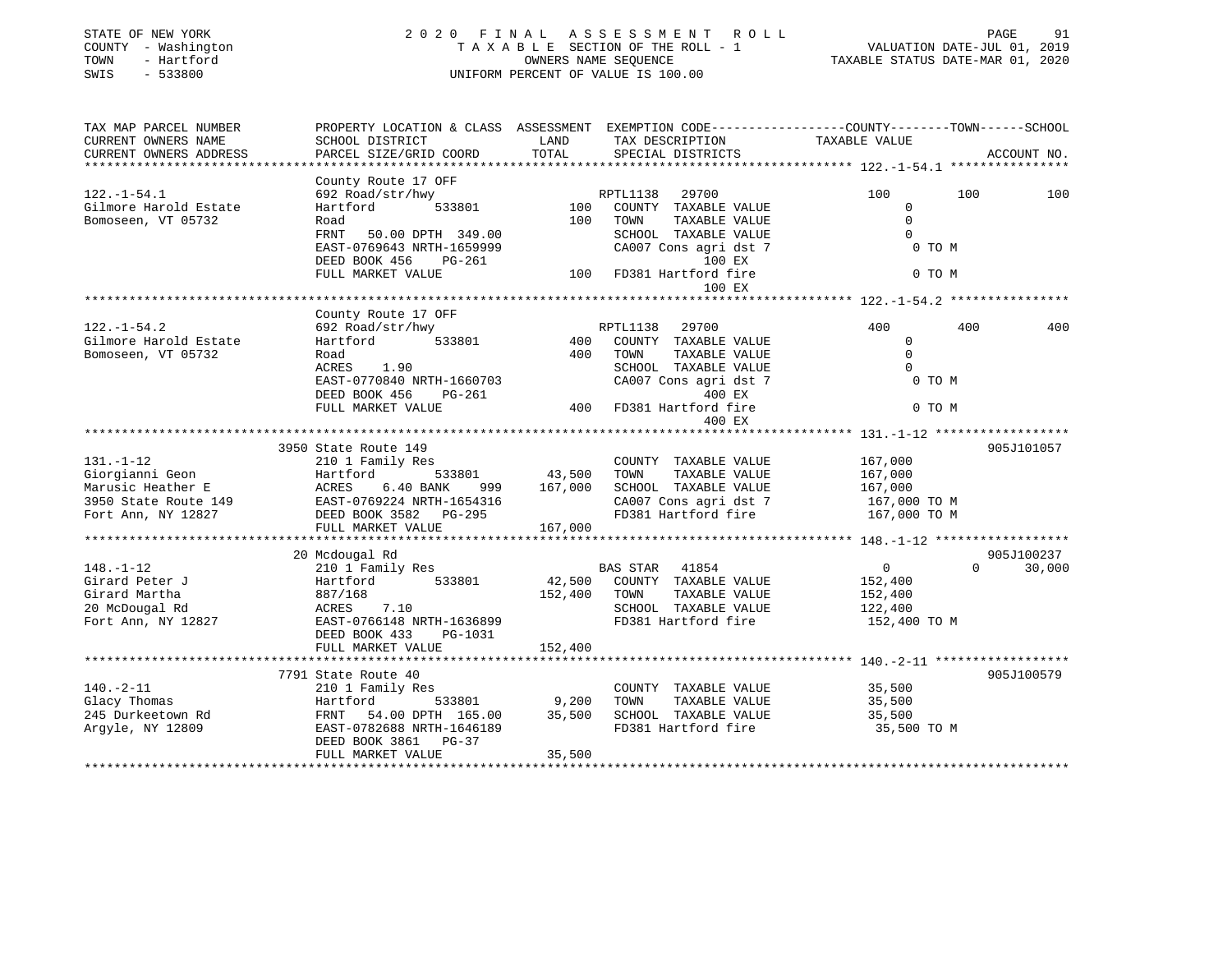| STATE OF NEW YORK<br>COUNTY - Washington<br>TOWN<br>- Hartford<br>SWIS<br>$-533800$                                                                                                                                                                                                                                                                                                                                                                                                                           |                                            |                                                                                         | $\begin{tabular}{ccccc} 2 & 0 & 2 & 0 & F\;I\; \;N\; A\;L\; & A\;S\;S\;E\;S\;S\;M\;E\;N\;T\; & R\;O\;L\;L\; & & & \textrm{PAGE} & 92\\ \texttt{T}\;A\;X\;A\;B\;L\;E\;SECTION\;OF\;THE\;ROLL-1 & & & \textrm{VALUATION\;DATE-JUL\;01,\;2019}\\ \texttt{OWNERS\;NAME\;SEQUENCE} & & & \textrm{TAXABLE\;STATUS\;DATE-MAR\;01,\;2020}\\ \texttt{UNIFORM$ |                      |                    |
|---------------------------------------------------------------------------------------------------------------------------------------------------------------------------------------------------------------------------------------------------------------------------------------------------------------------------------------------------------------------------------------------------------------------------------------------------------------------------------------------------------------|--------------------------------------------|-----------------------------------------------------------------------------------------|------------------------------------------------------------------------------------------------------------------------------------------------------------------------------------------------------------------------------------------------------------------------------------------------------------------------------------------------------|----------------------|--------------------|
|                                                                                                                                                                                                                                                                                                                                                                                                                                                                                                               |                                            |                                                                                         |                                                                                                                                                                                                                                                                                                                                                      |                      |                    |
| TAX MAP PARCEL NUMBER PROPERTY LOCATION & CLASS ASSESSMENT EXEMPTION CODE----------------COUNTY--------TOWN------SCHOOL                                                                                                                                                                                                                                                                                                                                                                                       |                                            |                                                                                         |                                                                                                                                                                                                                                                                                                                                                      |                      |                    |
| CURRENT OWNERS NAME                                                                                                                                                                                                                                                                                                                                                                                                                                                                                           | SCHOOL DISTRICT                            | <b>EXAMPLE THE STATE OF STATE OF STATE OF STATE OF STATE OF STATE OF STATE OF STATE</b> | TAX DESCRIPTION TAXABLE VALUE<br>SPECIAL DISTRICTS                                                                                                                                                                                                                                                                                                   |                      |                    |
| CURRENT OWNERS ADDRESS                                                                                                                                                                                                                                                                                                                                                                                                                                                                                        | PARCEL SIZE/GRID COORD                     | TOTAL                                                                                   |                                                                                                                                                                                                                                                                                                                                                      |                      | ACCOUNT NO.        |
|                                                                                                                                                                                                                                                                                                                                                                                                                                                                                                               |                                            |                                                                                         |                                                                                                                                                                                                                                                                                                                                                      |                      |                    |
|                                                                                                                                                                                                                                                                                                                                                                                                                                                                                                               |                                            |                                                                                         |                                                                                                                                                                                                                                                                                                                                                      |                      |                    |
|                                                                                                                                                                                                                                                                                                                                                                                                                                                                                                               |                                            |                                                                                         |                                                                                                                                                                                                                                                                                                                                                      |                      |                    |
|                                                                                                                                                                                                                                                                                                                                                                                                                                                                                                               |                                            |                                                                                         |                                                                                                                                                                                                                                                                                                                                                      |                      |                    |
|                                                                                                                                                                                                                                                                                                                                                                                                                                                                                                               |                                            |                                                                                         |                                                                                                                                                                                                                                                                                                                                                      |                      |                    |
|                                                                                                                                                                                                                                                                                                                                                                                                                                                                                                               |                                            |                                                                                         |                                                                                                                                                                                                                                                                                                                                                      |                      |                    |
|                                                                                                                                                                                                                                                                                                                                                                                                                                                                                                               |                                            |                                                                                         |                                                                                                                                                                                                                                                                                                                                                      |                      |                    |
|                                                                                                                                                                                                                                                                                                                                                                                                                                                                                                               |                                            |                                                                                         |                                                                                                                                                                                                                                                                                                                                                      |                      |                    |
|                                                                                                                                                                                                                                                                                                                                                                                                                                                                                                               |                                            |                                                                                         |                                                                                                                                                                                                                                                                                                                                                      |                      |                    |
|                                                                                                                                                                                                                                                                                                                                                                                                                                                                                                               | 7134 State Route 40                        |                                                                                         |                                                                                                                                                                                                                                                                                                                                                      |                      | 905J100560         |
|                                                                                                                                                                                                                                                                                                                                                                                                                                                                                                               |                                            |                                                                                         |                                                                                                                                                                                                                                                                                                                                                      |                      | $\Omega$<br>30,000 |
|                                                                                                                                                                                                                                                                                                                                                                                                                                                                                                               |                                            |                                                                                         |                                                                                                                                                                                                                                                                                                                                                      |                      |                    |
|                                                                                                                                                                                                                                                                                                                                                                                                                                                                                                               |                                            |                                                                                         |                                                                                                                                                                                                                                                                                                                                                      |                      |                    |
|                                                                                                                                                                                                                                                                                                                                                                                                                                                                                                               |                                            |                                                                                         |                                                                                                                                                                                                                                                                                                                                                      |                      |                    |
|                                                                                                                                                                                                                                                                                                                                                                                                                                                                                                               |                                            |                                                                                         |                                                                                                                                                                                                                                                                                                                                                      |                      |                    |
| $\begin{tabular}{lllllllllllllllllll} \multicolumn{3}{c}{\begin{tabular}{l} \multicolumn{3}{c}{\begin{tabular}{l} \multicolumn{3}{c}{\begin{tabular}{l} \multicolumn{3}{c}{\begin{tabular}{l} \multicolumn{3}{c}{\begin{tabular}{l} \multicolumn{3}{c}{\begin{tabular}{l} \multicolumn{3}{c}{\begin{tabular}{l} \multicolumn{3}{c}{\begin{tabular}{l} \multicolumn{3}{c}{\begin{tabular}{l} \multicolumn{3}{c}{\begin{tabular}{l} \multicolumn{3}{c}{\begin{tabular}{l} \multicolumn{3}{c}{\begin{tabular}{l$ |                                            |                                                                                         |                                                                                                                                                                                                                                                                                                                                                      |                      |                    |
|                                                                                                                                                                                                                                                                                                                                                                                                                                                                                                               |                                            |                                                                                         |                                                                                                                                                                                                                                                                                                                                                      |                      |                    |
|                                                                                                                                                                                                                                                                                                                                                                                                                                                                                                               | LOT 22 Provincial Pat                      |                                                                                         |                                                                                                                                                                                                                                                                                                                                                      |                      | 905J100344         |
|                                                                                                                                                                                                                                                                                                                                                                                                                                                                                                               |                                            |                                                                                         |                                                                                                                                                                                                                                                                                                                                                      |                      |                    |
|                                                                                                                                                                                                                                                                                                                                                                                                                                                                                                               |                                            |                                                                                         |                                                                                                                                                                                                                                                                                                                                                      |                      |                    |
|                                                                                                                                                                                                                                                                                                                                                                                                                                                                                                               |                                            |                                                                                         |                                                                                                                                                                                                                                                                                                                                                      |                      |                    |
|                                                                                                                                                                                                                                                                                                                                                                                                                                                                                                               |                                            |                                                                                         |                                                                                                                                                                                                                                                                                                                                                      |                      |                    |
| 121.-4-10<br>COUNTY TAXABLE VALUE<br>Goldfarb Rona<br>60 Warren Rd<br>Mest Orange, NJ 07052<br>EXERS 10.90<br>EXERS 10.90<br>EXERS 10.90<br>EXERS 10.90<br>EXERS 10.90<br>EXERS 10.90<br>EXERS 10.90<br>EXERS 10.90<br>CA007 Cons agri dst 7<br>FD381 Hart                                                                                                                                                                                                                                                    |                                            |                                                                                         |                                                                                                                                                                                                                                                                                                                                                      |                      |                    |
|                                                                                                                                                                                                                                                                                                                                                                                                                                                                                                               | DEED BOOK 810 PG-144                       |                                                                                         |                                                                                                                                                                                                                                                                                                                                                      |                      |                    |
|                                                                                                                                                                                                                                                                                                                                                                                                                                                                                                               | FULL MARKET VALUE                          | 5,000                                                                                   |                                                                                                                                                                                                                                                                                                                                                      |                      |                    |
|                                                                                                                                                                                                                                                                                                                                                                                                                                                                                                               |                                            |                                                                                         |                                                                                                                                                                                                                                                                                                                                                      |                      |                    |
|                                                                                                                                                                                                                                                                                                                                                                                                                                                                                                               | 1678 Baldwin Corners Rd                    |                                                                                         |                                                                                                                                                                                                                                                                                                                                                      |                      | 905J100346         |
|                                                                                                                                                                                                                                                                                                                                                                                                                                                                                                               |                                            |                                                                                         |                                                                                                                                                                                                                                                                                                                                                      | 71,166 71,166 71,166 |                    |
|                                                                                                                                                                                                                                                                                                                                                                                                                                                                                                               |                                            |                                                                                         |                                                                                                                                                                                                                                                                                                                                                      | 392,334              |                    |
|                                                                                                                                                                                                                                                                                                                                                                                                                                                                                                               |                                            |                                                                                         |                                                                                                                                                                                                                                                                                                                                                      | 392,334              |                    |
|                                                                                                                                                                                                                                                                                                                                                                                                                                                                                                               |                                            |                                                                                         | SCHOOL TAXABLE VALUE 392,334                                                                                                                                                                                                                                                                                                                         |                      |                    |
|                                                                                                                                                                                                                                                                                                                                                                                                                                                                                                               |                                            |                                                                                         |                                                                                                                                                                                                                                                                                                                                                      | 392,334 TO M         |                    |
|                                                                                                                                                                                                                                                                                                                                                                                                                                                                                                               |                                            |                                                                                         | CA007 Cons agri dst 7<br>71,166 EX<br>FD381 Hartford fire                                                                                                                                                                                                                                                                                            |                      |                    |
| UNDER AGDIST LAW TIL 2024                                                                                                                                                                                                                                                                                                                                                                                                                                                                                     |                                            |                                                                                         |                                                                                                                                                                                                                                                                                                                                                      | 463,500 TO M         |                    |
|                                                                                                                                                                                                                                                                                                                                                                                                                                                                                                               | 4711 State Route 149                       |                                                                                         |                                                                                                                                                                                                                                                                                                                                                      |                      | 905J100200         |
|                                                                                                                                                                                                                                                                                                                                                                                                                                                                                                               |                                            |                                                                                         |                                                                                                                                                                                                                                                                                                                                                      |                      |                    |
|                                                                                                                                                                                                                                                                                                                                                                                                                                                                                                               | 210 1 Family Res<br>Hartford 533801 30,400 |                                                                                         | COUNTY TAXABLE VALUE 131,800<br>TOWN TAXABLE VALUE 131,800                                                                                                                                                                                                                                                                                           |                      |                    |
| 132.15-2-16<br>Gonyea Erica<br>15.004.01                                                                                                                                                                                                                                                                                                                                                                                                                                                                      | ACRES 3.45                                 | 131,800                                                                                 | SCHOOL TAXABLE VALUE                                                                                                                                                                                                                                                                                                                                 | 131,800              |                    |

Glens Falls, NY 12801 EAST-0786356 NRTH-1651641 CA007 Cons agri dst 7 131,800 TO M<br>DEED BOOK 3498 PG-235 FD381 Hartford fire 131,800 TO M

\*\*\*\*\*\*\*\*\*\*\*\*\*\*\*\*\*\*\*\*\*\*\*\*\*\*\*\*\*\*\*\*\*\*\*\*\*\*\*\*\*\*\*\*\*\*\*\*\*\*\*\*\*\*\*\*\*\*\*\*\*\*\*\*\*\*\*\*\*\*\*\*\*\*\*\*\*\*\*\*\*\*\*\*\*\*\*\*\*\*\*\*\*\*\*\*\*\*\*\*\*\*\*\*\*\*\*\*\*\*\*\*\*\*\*\*\*\*\*\*\*\*\*\*\*\*\*\*\*\*\*\*

DEED BOOK 3498 PG-235<br>FULL MARKET VALUE 131,800

FULL MARKET VALUE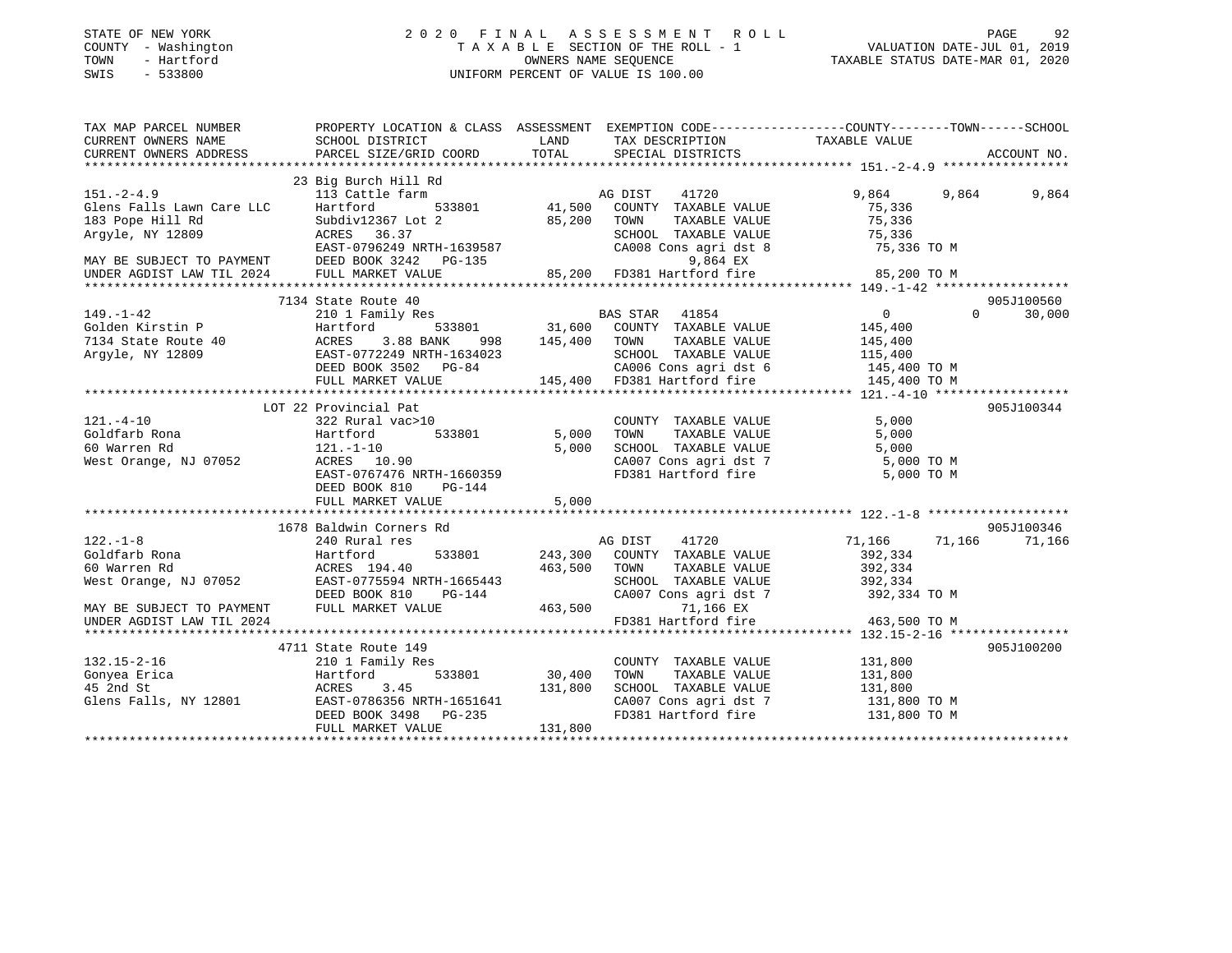#### STATE OF NEW YORK 2 0 2 0 F I N A L A S S E S S M E N T R O L L PAGE 93 COUNTY - Washington T A X A B L E SECTION OF THE ROLL - 1 VALUATION DATE-JUL 01, 2019 TOWN - Hartford OWNERS NAME SEQUENCE TAXABLE STATUS DATE-MAR 01, 2020 SWIS - 533800 UNIFORM PERCENT OF VALUE IS 100.00

| TAX MAP PARCEL NUMBER<br>CURRENT OWNERS NAME<br>CURRENT OWNERS ADDRESS                                   | SCHOOL DISTRICT<br>PARCEL SIZE/GRID COORD                                                                                                                     | LAND<br>TOTAL                     | TAX DESCRIPTION TAXABLE VALUE<br>SPECIAL DISTRICTS                                                                                             | PROPERTY LOCATION & CLASS ASSESSMENT EXEMPTION CODE----------------COUNTY-------TOWN------SCHOOL | ACCOUNT NO.          |
|----------------------------------------------------------------------------------------------------------|---------------------------------------------------------------------------------------------------------------------------------------------------------------|-----------------------------------|------------------------------------------------------------------------------------------------------------------------------------------------|--------------------------------------------------------------------------------------------------|----------------------|
| $132 - 2 - 38.6$<br>Goodrow Ronald R<br>Goodrow Linda<br>12997 Plowden Mill Rd<br>Alcolu, SC 29001       | Dick Hill Rd<br>322 Rural vac>10<br>Hartford<br>533801<br>CelloLease 3522/136<br>ACRES 18.50<br>EAST-0789136 NRTH-1651007                                     | 61,400<br>61,400                  | COUNTY TAXABLE VALUE<br>TOWN<br>TAXABLE VALUE<br>SCHOOL TAXABLE VALUE<br>FD381 Hartford fire                                                   | 61,400<br>61,400<br>61,400<br>61,400 TO M                                                        | 905J101365           |
|                                                                                                          | DEED BOOK 586<br>PG-332                                                                                                                                       |                                   |                                                                                                                                                |                                                                                                  |                      |
|                                                                                                          |                                                                                                                                                               |                                   |                                                                                                                                                |                                                                                                  |                      |
| $150. - 1 - 54$<br>Goodsell Ronald F<br>328 Gilchrist Hill Rd<br>Hartford, NY 12838                      | 328 Gilchrist Hill Rd<br>210 1 Family Res<br>Hartford<br>LOT 7<br>5.32 BANK<br>ACRES<br>EAST-0784614 NRTH-1640560<br>DEED BOOK 2244 PG-98                     | 533801 36,000<br>87,500<br>998 80 | BAS STAR 41854<br>COUNTY TAXABLE VALUE<br>TAXABLE VALUE<br>TOWN<br>SCHOOL TAXABLE VALUE 57,500<br>FD381 Hartford fire                          | $\overline{0}$<br>$\Omega$<br>87,500<br>87,500<br>87,500 TO M                                    | 905J101291<br>30,000 |
|                                                                                                          | FULL MARKET VALUE                                                                                                                                             | 87,500                            |                                                                                                                                                |                                                                                                  |                      |
|                                                                                                          |                                                                                                                                                               |                                   |                                                                                                                                                |                                                                                                  |                      |
|                                                                                                          | 1578 Baldwin Corners Rd                                                                                                                                       |                                   |                                                                                                                                                |                                                                                                  |                      |
| $122. - 1 - 28.4$<br>270 Mtg h<br>Hartford<br>Goodson Jason B                                            | 270 Mfg housing<br>999<br>DEED BOOK 830<br>PG-84<br>FULL MARKET VALUE                                                                                         | 533801 31,400<br>68,000           | BAS STAR 41854<br>COUNTY TAXABLE VALUE<br>TAXABLE VALUE<br>TOWN<br>SCHOOL TAXABLE VALUE<br>CA007 Cons agri dst 7<br>68,000 FD381 Hartford fire | $\overline{0}$<br>$\Omega$<br>68,000<br>68,000<br>38,000<br>68,000 TO M<br>68,000 TO M           | 30,000               |
|                                                                                                          |                                                                                                                                                               |                                   |                                                                                                                                                |                                                                                                  |                      |
| $142. - 1 - 13.1$<br>Gordon Nathan A<br>Gordon Loni<br>312 Blood St<br>Granville, NY 12832 DEED BOOK 949 | 312 Blood St<br>240 Rural res<br>533801<br>Hartford<br>ACRES 14.40<br>EAST-0795038 NRTH-1647462<br>PG-148<br>FULL MARKET VALUE                                | 36,200<br>280,000<br>280,000      | BAS STAR 41854<br>COUNTY TAXABLE VALUE<br>TOWN<br>TAXABLE VALUE<br>SCHOOL TAXABLE VALUE<br>FD381 Hartford fire                                 | $\overline{0}$<br>$\Omega$<br>280,000<br>280,000<br>250,000<br>280,000 TO M                      | 30,000               |
|                                                                                                          |                                                                                                                                                               |                                   |                                                                                                                                                |                                                                                                  |                      |
| $150. - 1 - 56$<br>Goulet Michael J<br>Goulet Tracey M<br>68 Mountain Ave<br>Winsted, CT 06098           | Gilchrist Hill Rd<br>314 Rural vac<10<br>Hartford<br>533801<br>LOT 9<br>ACRES 6.25<br>EAST-0784798 NRTH-1639931<br>DEED BOOK 2392 PG-323<br>FULL MARKET VALUE | 34,000<br>34,000<br>34,000        | COUNTY TAXABLE VALUE<br>TOWN<br>TAXABLE VALUE<br>SCHOOL TAXABLE VALUE<br>FD381 Hartford fire                                                   | 34,000<br>34,000<br>34,000<br>34,000 TO M                                                        | 905J101293           |
|                                                                                                          |                                                                                                                                                               |                                   |                                                                                                                                                |                                                                                                  |                      |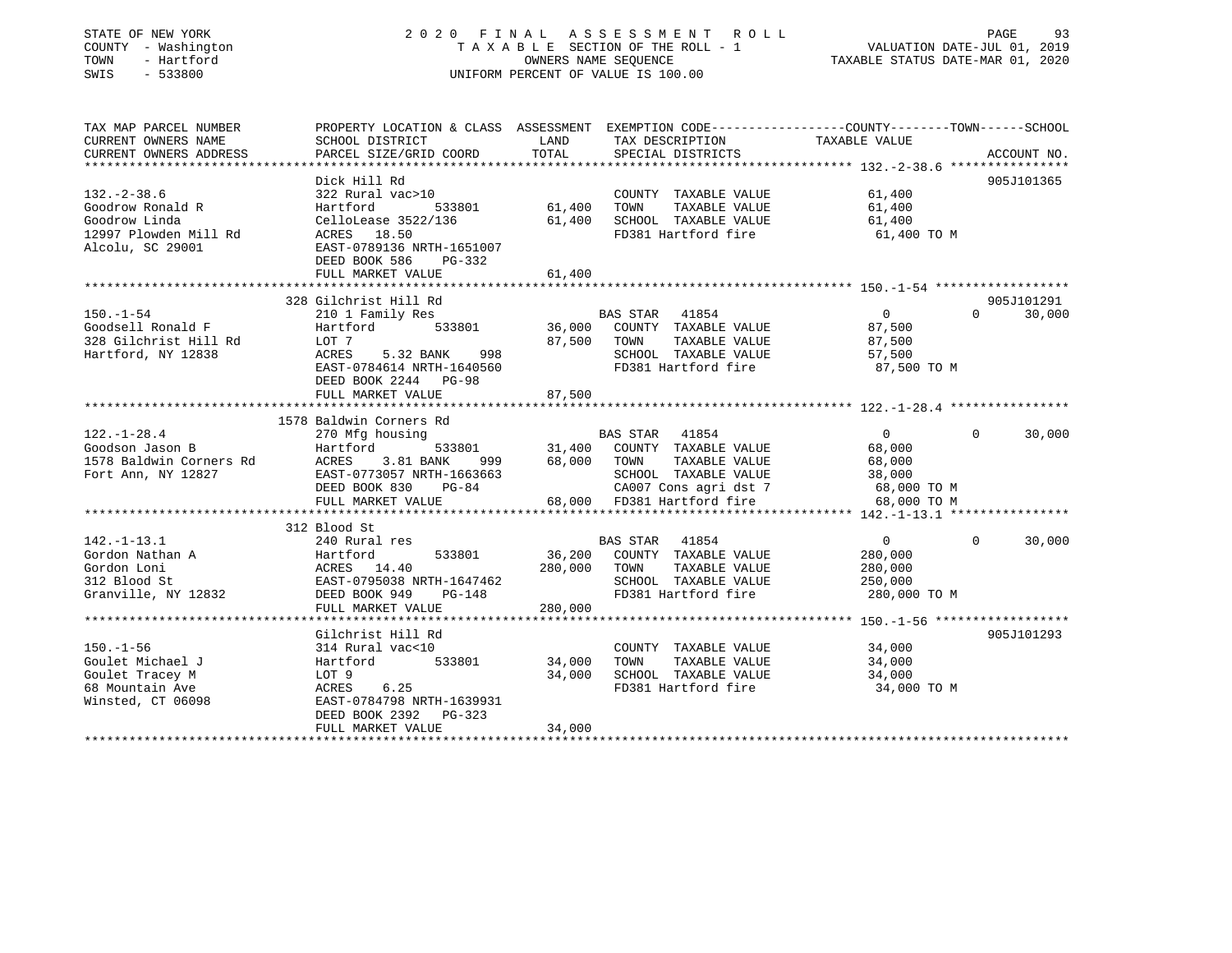| COUNTY - Washington<br>TOWN<br>- Hartford<br>SWIS<br>$-533800$  |                                                                                                                     |         | 2020 FINAL ASSESSMENT ROLL<br>TAXABLE SECTION OF THE ROLL - 1<br>OWNERS NAME SEQUENCE<br>UNIFORM PERCENT OF VALUE IS 100.00 | VALUATION DATE-JUL 01, 2019<br>TAXABLE STATUS DATE-MAR 01, 2020 | PAGE           | 94             |
|-----------------------------------------------------------------|---------------------------------------------------------------------------------------------------------------------|---------|-----------------------------------------------------------------------------------------------------------------------------|-----------------------------------------------------------------|----------------|----------------|
| TAX MAP PARCEL NUMBER<br>CURRENT OWNERS NAME                    | PROPERTY LOCATION & CLASS ASSESSMENT EXEMPTION CODE----------------COUNTY-------TOWN------SCHOOL<br>SCHOOL DISTRICT | LAND    | TAX DESCRIPTION                                                                                                             | TAXABLE VALUE                                                   |                |                |
| CURRENT OWNERS ADDRESS                                          | PARCEL SIZE/GRID COORD                                                                                              | TOTAL   | SPECIAL DISTRICTS                                                                                                           |                                                                 |                | ACCOUNT NO.    |
|                                                                 |                                                                                                                     |         |                                                                                                                             |                                                                 |                |                |
|                                                                 | 5051 County Route 30                                                                                                |         |                                                                                                                             |                                                                 |                | 905J100145     |
| $150. - 1 - 23$                                                 | 210 1 Family Res                                                                                                    |         | COUNTY TAXABLE VALUE                                                                                                        | 155,300                                                         |                |                |
| Graham James R                                                  | 533801<br>Hartford                                                                                                  | 23,500  | TAXABLE VALUE<br>TOWN                                                                                                       | 155,300                                                         |                |                |
| Graham Laura A                                                  | LOT 4                                                                                                               |         | 155,300 SCHOOL TAXABLE VALUE                                                                                                | 155,300                                                         |                |                |
| 5051 County Route 30<br>Granville, NY 12832                     | ACRES 1.16 BANK<br>999<br>EAST-0784659 NRTH-1631949<br>DEED BOOK 2080 PG-39                                         |         | FD381 Hartford fire                                                                                                         | 155,300 TO M                                                    |                |                |
|                                                                 | FULL MARKET VALUE                                                                                                   | 155,300 |                                                                                                                             |                                                                 |                |                |
|                                                                 |                                                                                                                     |         |                                                                                                                             |                                                                 |                |                |
|                                                                 | 122 Rowe Hill Rd                                                                                                    |         |                                                                                                                             |                                                                 |                | 905J100042     |
| $141. - 1 - 47$                                                 | 210 1 Family Res                                                                                                    |         | VET WAR CT 41121                                                                                                            | 18,450                                                          | 18,450         | $\overline{0}$ |
| Graham Jeffrey A                                                |                                                                                                                     |         | 533801 24,400 VET DIS CT 41141                                                                                              | 6,150                                                           | 6,150          | $\Omega$       |
| Graham Alison<br>122 Rowe Hill Rd                               | EAST-0786583 NRTH-1650569                                                                                           |         | 123,000 COUNTY TAXABLE VALUE<br>TAXABLE VALUE                                                                               | 98,400<br>98,400                                                |                |                |
| Hartford, NY 12838                                              | DEED BOOK 3858 PG-40                                                                                                |         | TOWN<br>SCHOOL TAXABLE VALUE                                                                                                | 123,000                                                         |                |                |
|                                                                 | FULL MARKET VALUE                                                                                                   |         | 123,000 CA007 Cons agri dst 7                                                                                               | 123,000 TO M                                                    |                |                |
|                                                                 |                                                                                                                     |         | FD381 Hartford fire                                                                                                         | 123,000 TO M                                                    |                |                |
|                                                                 |                                                                                                                     |         |                                                                                                                             |                                                                 |                |                |
|                                                                 | Rowe Hill Rd/off                                                                                                    |         |                                                                                                                             |                                                                 |                | 905J100659     |
| $141. - 1 - 49$                                                 | 323 Vacant rural                                                                                                    |         | COUNTY TAXABLE VALUE                                                                                                        | 28,400                                                          |                |                |
| Graham Jeffrey A                                                | 533801<br>Hartford                                                                                                  | 28,400  | TOWN<br>TAXABLE VALUE                                                                                                       | 28,400                                                          |                |                |
|                                                                 |                                                                                                                     |         |                                                                                                                             | 28,400                                                          |                |                |
| Graham Alison                                                   | 3792/230                                                                                                            |         | 28,400 SCHOOL TAXABLE VALUE                                                                                                 |                                                                 |                |                |
| 122 Rowe Hill Rd                                                | ACRES 43.69                                                                                                         |         | CA007 Cons agri dst 7                                                                                                       | 28,400 TO M                                                     |                |                |
| Hartford, NY 12838                                              | EAST-0787042 NRTH-1649747                                                                                           |         | FD381 Hartford fire                                                                                                         | 28,400 TO M                                                     |                |                |
|                                                                 | DEED BOOK 3858 PG-40                                                                                                |         |                                                                                                                             |                                                                 |                |                |
|                                                                 | FULL MARKET VALUE                                                                                                   | 28,400  |                                                                                                                             |                                                                 |                |                |
|                                                                 | 1465 Baldwin Corners Rd                                                                                             |         |                                                                                                                             |                                                                 |                | 905J101360     |
| $122. - 1 - 33.3$                                               | 210 1 Family Res                                                                                                    |         | AGED-CO/TN 41801                                                                                                            | 45,300                                                          | 45,300         | $\overline{0}$ |
|                                                                 | 533801<br>Hartford                                                                                                  |         |                                                                                                                             | $\overline{0}$                                                  | $\overline{0}$ | 69,800         |
|                                                                 | 635/264                                                                                                             |         | 28,300 ENH STAR 41834<br>90,600 COUNTY TAXABLE VALUE                                                                        | 45,300                                                          |                |                |
| Grant Marsha A<br>1465 Baldwin Corners Rd<br>Fort Ann, NY 12827 |                                                                                                                     |         | TAXABLE VALUE<br>TOWN                                                                                                       | 45,300                                                          |                |                |
|                                                                 |                                                                                                                     |         | SCHOOL TAXABLE VALUE                                                                                                        | 20,800                                                          |                |                |
|                                                                 |                                                                                                                     |         | FD381 Hartford fire                                                                                                         | 90,600 TO M                                                     |                |                |
|                                                                 |                                                                                                                     | 90,600  |                                                                                                                             |                                                                 |                |                |
|                                                                 |                                                                                                                     |         |                                                                                                                             |                                                                 |                |                |
|                                                                 | 12 Country Ln Ext                                                                                                   |         |                                                                                                                             |                                                                 |                |                |
| $122. - 1 - 35.2$                                               | 270 Mfg housing                                                                                                     |         | COUNTY TAXABLE VALUE                                                                                                        | 44,600                                                          |                |                |
| Graves Steven                                                   | 533801<br>Hartford                                                                                                  | 23,300  | TOWN<br>TAXABLE VALUE                                                                                                       | 44,600                                                          |                |                |
| Graves Amy<br>10203 Regency Park N                              |                                                                                                                     |         | 44,600 SCHOOL TAXABLE VALUE<br>CA007 Cons agri dst 7                                                                        | 44,600<br>44,600 TO M                                           |                |                |
| Queensbury, NY 12804                                            | $ACRES$ 1.09<br>EAST-0770348 NRTH-1659636                                                                           |         | FD381 Hartford fire                                                                                                         | 44,600 TO M                                                     |                |                |
|                                                                 | DEED BOOK 832<br>$PG-36$                                                                                            |         |                                                                                                                             |                                                                 |                |                |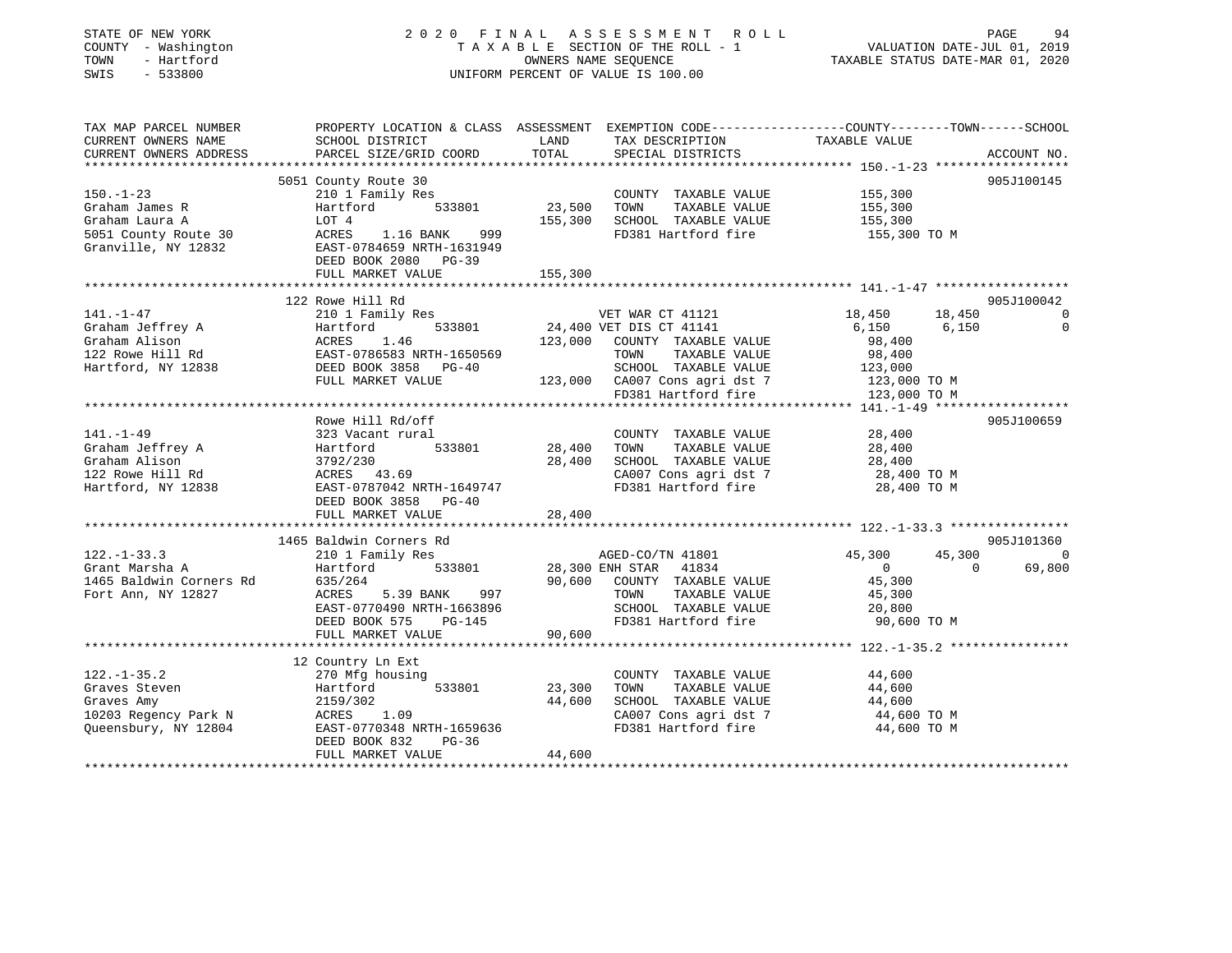#### STATE OF NEW YORK 2 0 2 0 F I N A L A S S E S S M E N T R O L L PAGE 95 COUNTY - Washington T A X A B L E SECTION OF THE ROLL - 1 VALUATION DATE-JUL 01, 2019 TOWN - Hartford OWNERS NAME SEQUENCE TAXABLE STATUS DATE-MAR 01, 2020 SWIS - 533800 UNIFORM PERCENT OF VALUE IS 100.00

| TAX MAP PARCEL NUMBER<br>CURRENT OWNERS NAME | PROPERTY LOCATION & CLASS ASSESSMENT EXEMPTION CODE----------------COUNTY-------TOWN------SCHOOL<br>SCHOOL DISTRICT | LAND          | TAX DESCRIPTION                                                | TAXABLE VALUE           |          |             |
|----------------------------------------------|---------------------------------------------------------------------------------------------------------------------|---------------|----------------------------------------------------------------|-------------------------|----------|-------------|
| CURRENT OWNERS ADDRESS                       | PARCEL SIZE/GRID COORD                                                                                              | TOTAL         | SPECIAL DISTRICTS                                              |                         |          | ACCOUNT NO. |
|                                              | 7840 State Route 40                                                                                                 |               |                                                                |                         |          | 905J100432  |
| $141. - 1 - 26$                              |                                                                                                                     |               |                                                                | $\overline{0}$          | $\Omega$ | 30,000      |
| Gray Michael                                 |                                                                                                                     |               |                                                                | 57,000                  |          |             |
| 7840 State Route 40                          |                                                                                                                     |               |                                                                | 57,000                  |          |             |
| Hartford, NY 12838                           | EAST-0783504 NRTH-1646852                                                                                           |               |                                                                |                         |          |             |
|                                              |                                                                                                                     |               | SCHOOL TAXABLE VALUE 27,000<br>FD381 Hartford fire 57,000 TO M |                         |          |             |
|                                              | EAST-0783504 NRTH-1646852<br>DEED BOOK 2965 PG-236<br>FULL MARKET VALUE 57,000                                      |               |                                                                |                         |          |             |
|                                              |                                                                                                                     |               |                                                                |                         |          |             |
|                                              | 7755 State Route 40                                                                                                 |               |                                                                |                         |          | 905J100298  |
| $140. - 2 - 29$                              | 210 1 Family Res                                                                                                    |               | BAS STAR 41854                                                 | $\overline{0}$          | $\Omega$ | 30,000      |
|                                              |                                                                                                                     |               | 533801 24,200 COUNTY TAXABLE VALUE                             | 203,000                 |          |             |
|                                              |                                                                                                                     |               |                                                                | 203,000                 |          |             |
|                                              |                                                                                                                     |               |                                                                | 173,000                 |          |             |
|                                              |                                                                                                                     |               |                                                                | 203,000 TO M            |          |             |
|                                              | FULL MARKET VALUE                                                                                                   | 203,000       |                                                                |                         |          |             |
|                                              |                                                                                                                     |               |                                                                |                         |          |             |
|                                              | 8982 State Route 40                                                                                                 |               |                                                                |                         |          |             |
| $114. - 1 - 5.1$                             | 240 Rural res                                                                                                       |               | COUNTY TAXABLE VALUE                                           | 232,900                 |          |             |
| Greenery One LLC The                         | 533801<br>Hartford                                                                                                  | 180,400       | TOWN<br>TAXABLE VALUE                                          | 232,900                 |          |             |
| 8982 State Route 40                          | 130.495 Deeded                                                                                                      | 232,900       | SCHOOL TAXABLE VALUE                                           | 232,900                 |          |             |
| Fort Ann, NY 12827                           | ACRES 120.20                                                                                                        |               | CA007 Cons agri dst 7                                          | 232,900 TO M            |          |             |
|                                              | EAST-0790517 NRTH-1671126                                                                                           |               | FD381 Hartford fire                                            | 232,900 TO M            |          |             |
| MAY BE SUBJECT TO PAYMENT                    | DEED BOOK 2323 PG-1                                                                                                 |               |                                                                |                         |          |             |
| UNDER AGDIST LAW TIL 2021                    | FULL MARKET VALUE                                                                                                   | 232,900       |                                                                |                         |          |             |
|                                              |                                                                                                                     |               |                                                                |                         |          |             |
|                                              | County Route 19                                                                                                     |               |                                                                |                         |          | 905J100668  |
| $149. - 1 - 4.1$                             | 314 Rural vac<10                                                                                                    |               | COUNTY TAXABLE VALUE                                           | 14,100                  |          |             |
| Greenwood Builders LLC                       | 533801<br>Hartford                                                                                                  | 14,100        | TAXABLE VALUE<br>TOWN                                          | 14,100                  |          |             |
| PO Box 4737                                  | ACRES<br>1.30                                                                                                       |               | 14,100 SCHOOL TAXABLE VALUE                                    | 14,100<br>14,100        |          |             |
| Queensbury, NY 12804                         | EAST-0770547 NRTH-1638348                                                                                           |               | FD381 Hartford fire                                            | 14,100 TO M             |          |             |
|                                              | DEED BOOK 20191 PG-28358                                                                                            |               |                                                                |                         |          |             |
|                                              | FULL MARKET VALUE                                                                                                   | 14,100        |                                                                |                         |          |             |
|                                              |                                                                                                                     |               |                                                                |                         |          |             |
|                                              | County Route 19                                                                                                     |               |                                                                |                         |          | 905J101073  |
| $149. - 1 - 4.2$                             | 314 Rural vac<10                                                                                                    |               | COUNTY TAXABLE VALUE                                           | 13,800                  |          |             |
| Greenwood Builders LLC                       | Hartford                                                                                                            | 533801 13,800 | TOWN<br>TAXABLE VALUE                                          |                         |          |             |
| PO Box 4737                                  | 1.21<br>ACRES                                                                                                       |               | 13,800 SCHOOL TAXABLE VALUE                                    | $\frac{13,000}{13,800}$ |          |             |
| Queensbury, NY 12804                         | EAST-0770350 NRTH-1638325                                                                                           |               | FD381 Hartford fire                                            | 13,800 TO M             |          |             |
|                                              | DEED BOOK 20191 PG-28358                                                                                            |               |                                                                |                         |          |             |
|                                              | FULL MARKET VALUE                                                                                                   | 13,800        |                                                                |                         |          |             |
|                                              |                                                                                                                     |               |                                                                |                         |          |             |
|                                              | County Route 19                                                                                                     |               |                                                                |                         |          |             |
| $149. - 1 - 4.4$                             | 314 Rural vac<10                                                                                                    |               | COUNTY TAXABLE VALUE                                           | 20,000                  |          |             |
| Greenwood Builders LLC<br>PO Box 4737        | Hartford 533801                                                                                                     | 20,000        | TAXABLE VALUE<br>TOWN<br>SCHOOL TAXABLE VALUE                  | 20,000                  |          |             |
| Queensbury, NY 12804                         | Sub DIv Lot 3<br>ACRES<br>2.85                                                                                      | 20,000        | FD381 Hartford fire                                            | 20,000<br>20,000 TO M   |          |             |
|                                              | EAST-0770448 NRTH-1638730                                                                                           |               |                                                                |                         |          |             |
|                                              | DEED BOOK 20191 PG-28358                                                                                            |               |                                                                |                         |          |             |
|                                              | FULL MARKET VALUE                                                                                                   | 20,000        |                                                                |                         |          |             |
|                                              |                                                                                                                     |               |                                                                |                         |          |             |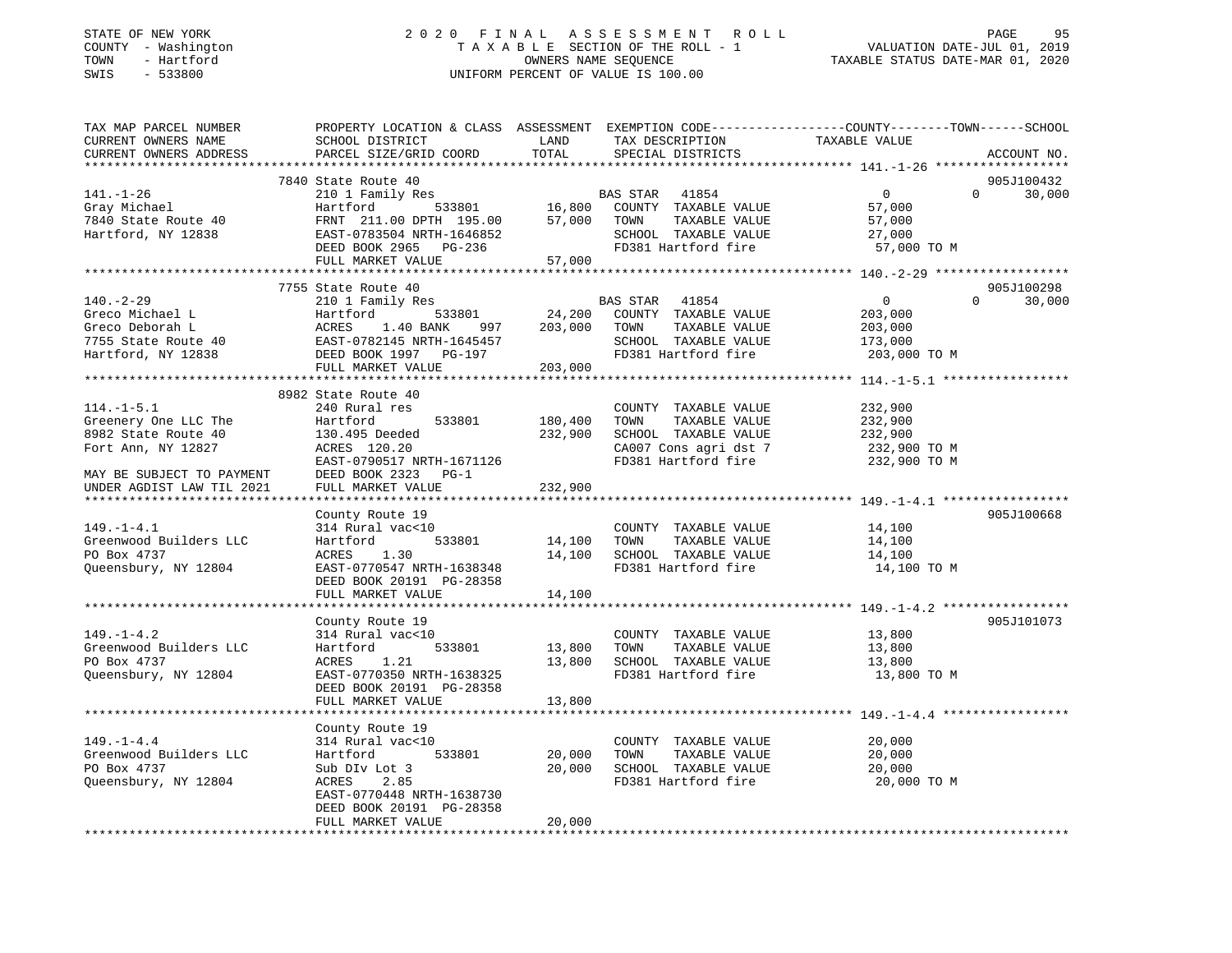| STATE OF NEW YORK<br>COUNTY - Washington<br>TOWN<br>- Hartford<br>SWIS<br>$-533800$                                                                                                                     | 2020 FINAL ASSESSMENT ROLL                                                                                                                                      | OWNERS NAME SEQUENCE<br>UNIFORM PERCENT OF VALUE IS 100.00 |                                      | TAXABLE SECTION OF THE ROLL - 1                                                                                                      | VALUATION DATE-JUL 01, 2019<br>TAXABLE STATUS DATE-MAR 01, 2020                |                    | PAGE<br>96    |
|---------------------------------------------------------------------------------------------------------------------------------------------------------------------------------------------------------|-----------------------------------------------------------------------------------------------------------------------------------------------------------------|------------------------------------------------------------|--------------------------------------|--------------------------------------------------------------------------------------------------------------------------------------|--------------------------------------------------------------------------------|--------------------|---------------|
| TAX MAP PARCEL NUMBER<br>CURRENT OWNERS NAME<br>CURRENT OWNERS ADDRESS                                                                                                                                  | PROPERTY LOCATION & CLASS ASSESSMENT EXEMPTION CODE----------------COUNTY-------TOWN------SCHOOL<br>SCHOOL DISTRICT<br>PARCEL SIZE/GRID COORD                   | LAND<br>TOTAL                                              | TAX DESCRIPTION<br>SPECIAL DISTRICTS |                                                                                                                                      | TAXABLE VALUE                                                                  |                    | ACCOUNT NO.   |
| $149. - 1 - 4.5$<br>Greenwood Builders LLC<br>PO Box 4737<br>Queensbury, NY 12804                                                                                                                       | County Route 19<br>314 Rural vac<10<br>Hartford<br>Sub Div Lot 4<br>ACRES<br>2.92<br>EAST-0770217 NRTH-1638661<br>DEED BOOK 20191 PG-28358<br>FULL MARKET VALUE | 533801 20,300<br>20,300<br>20,300                          | TOWN                                 | COUNTY TAXABLE VALUE<br>TAXABLE VALUE<br>SCHOOL TAXABLE VALUE<br>FD381 Hartford fire                                                 | 20,300<br>20,300<br>20,300<br>20,300 TO M                                      |                    |               |
|                                                                                                                                                                                                         | County Route 19                                                                                                                                                 |                                                            |                                      |                                                                                                                                      |                                                                                |                    |               |
| $149. - 1 - 4.6$<br>Greenwood Builders LLC<br>PO Box 4737<br>Queensbury, NY 12804                                                                                                                       | 311 Res vac land<br>533801<br>Hartford<br>FRNT 10.00 DPTH 400.00<br>EAST-0770289 NRTH-1638250<br>DEED BOOK 20191 PG-28358                                       | $\frac{300}{200}$<br>300                                   | TOWN                                 | COUNTY TAXABLE VALUE<br>TAXABLE VALUE<br>SCHOOL TAXABLE VALUE<br>FD381 Hartford fire                                                 | 300<br>300<br>300<br>300 TO M                                                  |                    |               |
|                                                                                                                                                                                                         | FULL MARKET VALUE                                                                                                                                               | 300                                                        |                                      |                                                                                                                                      |                                                                                |                    |               |
|                                                                                                                                                                                                         | 8552 State Route 40                                                                                                                                             |                                                            |                                      |                                                                                                                                      |                                                                                |                    | 905J101322    |
| $123. - 1 - 11.2$<br>Exercise and Exercise of the Hartford 533801<br>Gregory Lori J<br>8552 State Route 40<br>Granville, NY 12832<br>Granville, NY 12832<br>DEED BOOK 775 PG-293<br>Granville, NY 12832 | 210 1 Family Res<br>533801<br>DEED BOOK 775 PG-293<br>FULL MARKET VALUE 126,200 FD381 Hartford fire                                                             |                                                            | 126,200 TOWN                         | BAS STAR 41854<br>24,200 COUNTY TAXABLE VALUE<br>TAXABLE VALUE<br>SCHOOL TAXABLE VALUE<br>CA007 Cons agri dst 7                      | $\overline{0}$<br>126,200<br>126,200<br>96,200<br>126,200 TO M<br>126,200 TO M | $\Omega$           | 30,000        |
|                                                                                                                                                                                                         |                                                                                                                                                                 |                                                            |                                      |                                                                                                                                      |                                                                                |                    |               |
| $140. - 1 - 41.4$<br>Gregory Russell R Jr<br>3430 State Route 196<br>Fort Ann, NY 12827                                                                                                                 | 3430 State Route 196<br>210 1 Family Res<br>533801<br>Hartford<br>ACRES<br>8.12<br>EAST-0770495 NRTH-1642780<br>DEED BOOK 669 PG-114<br>FULL MARKET VALUE       |                                                            | AGED-CO/TN 41801<br>TOWN             | 533801 39,400 ENH STAR 41834<br>141,000 COUNTY TAXABLE VALUE<br>TAXABLE VALUE<br>SCHOOL TAXABLE VALUE<br>141,000 FD381 Hartford fire | 49,350<br>$\circ$<br>91,650<br>91,650<br>71,200<br>141,000 TO M                | 49,350<br>$\Omega$ | - 0<br>69,800 |
|                                                                                                                                                                                                         |                                                                                                                                                                 |                                                            |                                      |                                                                                                                                      |                                                                                |                    |               |
| $132 - 4 - 5.1$<br>Grinnell Stephen Hartford<br>559 Blood St<br>Granville, NY 12832                                                                                                                     | Blood St<br>311 Res vac land<br>533801<br>$P/O$ Lot 3<br>FRNT 266.00 DPTH 58.00<br>EAST-0794765 NRTH-1653302<br>DEED BOOK 20191 PG-30561                        | 1,000<br>1,000                                             | TOWN                                 | COUNTY TAXABLE VALUE<br>TAXABLE VALUE<br>SCHOOL TAXABLE VALUE<br>FD381 Hartford fire                                                 | 1,000<br>1,000<br>1,000<br>1,000 TO M                                          |                    |               |
|                                                                                                                                                                                                         | FULL MARKET VALUE                                                                                                                                               | 1,000                                                      |                                      |                                                                                                                                      |                                                                                |                    |               |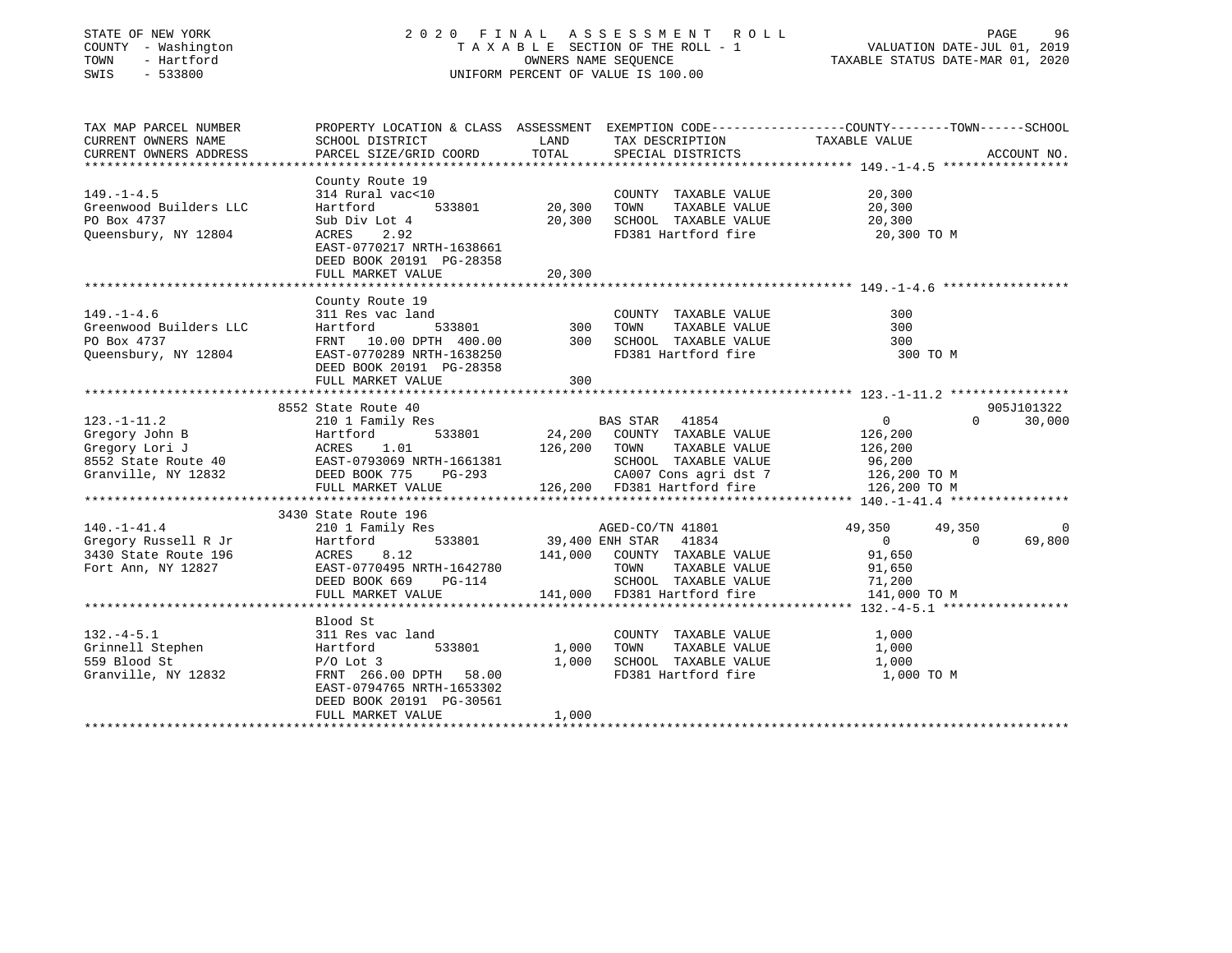| STATE OF NEW YORK |              |
|-------------------|--------------|
| COUNTY            | - Washington |
| TOWN              | - Hartford   |
| CMT C             | ECCOON       |

## STATE OF NEW YORK CONTROLLER SERVICE OF THE LAND ASSESSMENT ROLL CONTROLLER PAGE 97 T A X A B L E SECTION OF THE ROLL - 1<br>OWNERS NAME SEQUENCE SWIS - 533800 UNIFORM PERCENT OF VALUE IS 100.00

## VALUATION DATE-JUL 01, 2019

| TAX MAP PARCEL NUMBER<br>CURRENT OWNERS NAME<br>CURRENT OWNERS ADDRESS                                                               | PROPERTY LOCATION & CLASS ASSESSMENT EXEMPTION CODE----------------COUNTY-------TOWN-----SCHOOL<br>SCHOOL DISTRICT<br>PARCEL SIZE/GRID COORD                                                                                    | LAND<br>TOTAL                | TAX DESCRIPTION TAXABLE VALUE<br>SPECIAL DISTRICTS                                                                              |                                                                   | ACCOUNT NO.                      |
|--------------------------------------------------------------------------------------------------------------------------------------|---------------------------------------------------------------------------------------------------------------------------------------------------------------------------------------------------------------------------------|------------------------------|---------------------------------------------------------------------------------------------------------------------------------|-------------------------------------------------------------------|----------------------------------|
| $132. -4-5$<br>Grinnell Stephen W<br>Benson Joshua P<br>559 Blood St<br>Granville, NY 12832                                          | Blood St<br>311 Res vac land<br>533801<br>Hartford<br>P/O Lot 5<br>FRNT 256.00 DPTH 22.00<br>EAST-0794742 NRTH-1653560<br>DEED BOOK 3822 PG-276<br>FULL MARKET VALUE                                                            | 1,000<br>1,000<br>1,000      | COUNTY TAXABLE VALUE<br>TAXABLE VALUE<br>TOWN<br>SCHOOL TAXABLE VALUE<br>FD381 Hartford fire                                    | 1,000<br>1,000<br>1,000<br>1,000 TO M                             | 905J100564                       |
|                                                                                                                                      |                                                                                                                                                                                                                                 |                              |                                                                                                                                 |                                                                   |                                  |
| $132 - 4 - 14$<br>Grinnell Stephen W Hartford<br>559 Blood St ACRES                                                                  | 559 Blood St<br>210 1 Family Res<br>3.70 BANK<br>999<br>Granville, NY 12832 EAST-0794494 NRTH-1653421<br>DEED BOOK 931<br>PG-325<br>FULL MARKET VALUE                                                                           | 81,400<br>81,400             | BAS STAR<br>41854<br>533801 31,100 COUNTY TAXABLE VALUE<br>TAXABLE VALUE<br>TOWN<br>SCHOOL TAXABLE VALUE<br>FD381 Hartford fire | $\overline{0}$<br>81,400<br>81,400<br>51,400<br>81,400 TO M       | 905J100112<br>$\Omega$<br>30,000 |
|                                                                                                                                      |                                                                                                                                                                                                                                 |                              |                                                                                                                                 |                                                                   |                                  |
| $141. -3 - 9$<br>Grow Anne S Trustee<br>45 Gilchrist Hill Rd Ext<br>Hartford, NY 12838                                               | 45 Gilchrist Hill Ext<br>210 1 Family Res<br>533801<br>Hartford<br>3.28<br>EAST-0784698 NRTH-1644327<br>DEED BOOK 2897 PG-58<br>FULL MARKET VALUE                                                                               | 150,000<br>150,000           | BAS STAR 41854<br>31,000 COUNTY TAXABLE VALUE<br>TOWN<br>TAXABLE VALUE<br>SCHOOL TAXABLE VALUE<br>FD381 Hartford fire           | 0<br>150,000<br>150,000<br>120,000<br>150,000 TO M                | 905J100230<br>$\Omega$<br>30,000 |
|                                                                                                                                      |                                                                                                                                                                                                                                 |                              |                                                                                                                                 |                                                                   |                                  |
| $150. - 1 - 57$<br>Guarino Mark A<br>Brodeen Melody A<br>379 Gilchrist Hill Rd<br>Hartford, NY 12838                                 | 379 Gilchrist Hill Rd<br>210 1 Family Res<br>$A + c$<br>Hartford<br>533801<br>LOT 2<br>ACRES 2.89<br>EAST-0783841 NRTH-1639289<br>$PG-233$<br>DEED BOOK 786<br>FULL MARKET VALUE                                                | 113,800<br>113,800           | ENH STAR<br>41834<br>28,700 COUNTY TAXABLE VALUE<br>TOWN<br>TAXABLE VALUE<br>SCHOOL TAXABLE VALUE<br>FD381 Hartford fire        | $0 \qquad \qquad$<br>113,800<br>113,800<br>44,000<br>113,800 TO M | 905J101294<br>$\Omega$<br>69,800 |
|                                                                                                                                      |                                                                                                                                                                                                                                 |                              |                                                                                                                                 |                                                                   | 905J100380                       |
| $140. - 1 - 28$<br>Guns Realty LLC<br>1702 Central Ave<br>Albany, NY 12205<br>MAY BE SUBJECT TO PAYMENT<br>UNDER AGDIST LAW TIL 2021 | 3603 State Route 196<br>240 Rural res<br>533801<br>Hartford<br>$\begin{array}{cc}\n\texttt{RALCL} & 55.30 \\ \texttt{ACRES} & 55.30\n\end{array}$<br>EAST-0772856 NRTH-1646141<br>DEED BOOK 4010<br>PG-280<br>FULL MARKET VALUE | 98,800<br>169,900<br>169,900 | COUNTY TAXABLE VALUE<br>TAXABLE VALUE<br>TOWN<br>SCHOOL TAXABLE VALUE<br>CA007 Cons agri dst 7<br>FD381 Hartford fire           | 169,900<br>169,900<br>169,900<br>169,900 TO M<br>169,900 TO M     |                                  |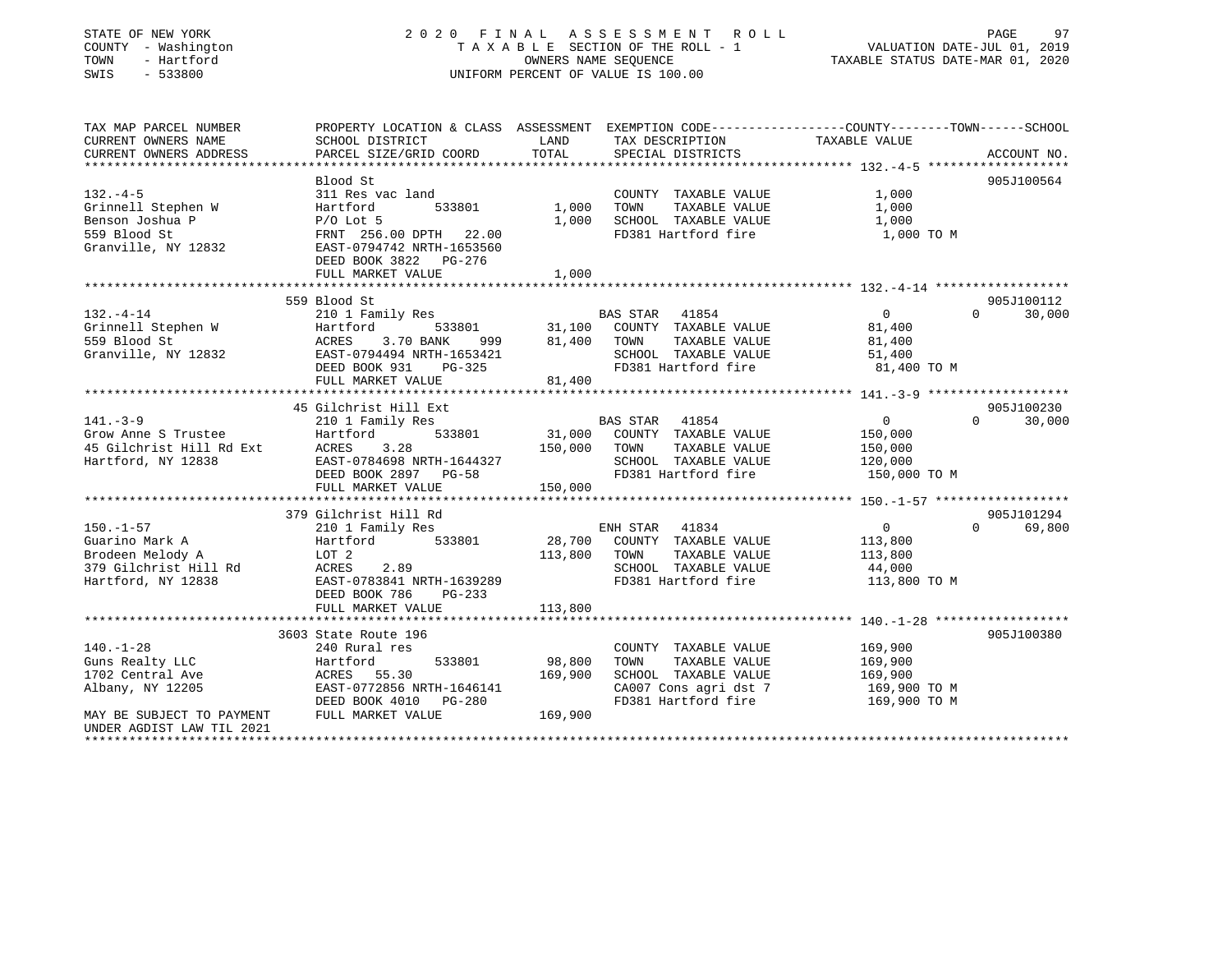#### STATE OF NEW YORK 2 0 2 0 F I N A L A S S E S S M E N T R O L L PAGE 98 COUNTY - Washington T A X A B L E SECTION OF THE ROLL - 1 VALUATION DATE-JUL 01, 2019 TOWN - Hartford OWNERS NAME SEQUENCE TAXABLE STATUS DATE-MAR 01, 2020 SWIS - 533800 UNIFORM PERCENT OF VALUE IS 100.00

| TAX MAP PARCEL NUMBER<br>CURRENT OWNERS NAME | SCHOOL DISTRICT           | LAND          | TAX DESCRIPTION                                                                                                                                                                                      | PROPERTY LOCATION & CLASS ASSESSMENT EXEMPTION CODE----------------COUNTY-------TOWN-----SCHOOL<br>TAXABLE VALUE |             |
|----------------------------------------------|---------------------------|---------------|------------------------------------------------------------------------------------------------------------------------------------------------------------------------------------------------------|------------------------------------------------------------------------------------------------------------------|-------------|
| CURRENT OWNERS ADDRESS                       | PARCEL SIZE/GRID COORD    | TOTAL         | SPECIAL DISTRICTS                                                                                                                                                                                    |                                                                                                                  | ACCOUNT NO. |
|                                              |                           |               |                                                                                                                                                                                                      |                                                                                                                  |             |
|                                              | Eldridge Ln               |               |                                                                                                                                                                                                      |                                                                                                                  |             |
| $140. - 1 - 28.4$                            | 314 Rural vac<10          |               | COUNTY TAXABLE VALUE                                                                                                                                                                                 | 32,600                                                                                                           |             |
| Guns Realty LLC                              | Hartford                  | 533801 32,600 | TOWN<br>TAXABLE VALUE                                                                                                                                                                                | 32,600                                                                                                           |             |
| 1702 Central Ave                             | Lot 2                     | 32,600        | SCHOOL TAXABLE VALUE                                                                                                                                                                                 | 32,600                                                                                                           |             |
| Albany, NY 12205                             | ACRES 15.00               |               |                                                                                                                                                                                                      |                                                                                                                  |             |
|                                              | EAST-0772934 NRTH-1647641 |               | $\begin{array}{lll} \texttt{CA007} \texttt{ Cons} & \texttt{aspti} & \texttt{dst 7} & \texttt{32,600 TO M} \\ \texttt{FD381} & \texttt{Hartford} & \texttt{fire} & \texttt{32,600 TO M} \end{array}$ |                                                                                                                  |             |
| MAY BE SUBJECT TO PAYMENT                    | DEED BOOK 4010 PG-280     |               |                                                                                                                                                                                                      |                                                                                                                  |             |
|                                              |                           |               |                                                                                                                                                                                                      |                                                                                                                  |             |
|                                              |                           |               |                                                                                                                                                                                                      |                                                                                                                  |             |
|                                              | Eldridge Ln               |               |                                                                                                                                                                                                      |                                                                                                                  |             |
| $140. - 1 - 28.5$                            | 311 Res vac land          |               | COUNTY TAXABLE VALUE                                                                                                                                                                                 | 18,600                                                                                                           |             |
| Guns Realty LLC                              | 533801<br>Hartford        | 18,600        | TOWN<br>TAXABLE VALUE                                                                                                                                                                                | 18,600                                                                                                           |             |
| 1702 Central Ave                             | Lot 1                     | 18,600        | SCHOOL TAXABLE VALUE                                                                                                                                                                                 | 18,600                                                                                                           |             |
| Albany, NY 12205                             | ACRES<br>5.00             |               | CA007 Cons agri dst 7 18,600 TO M                                                                                                                                                                    |                                                                                                                  |             |
|                                              | EAST-0772761 NRTH-1647692 |               | FD381 Hartford fire                                                                                                                                                                                  | 18,600 TO M                                                                                                      |             |
|                                              | DEED BOOK 4010 PG-280     |               |                                                                                                                                                                                                      |                                                                                                                  |             |
|                                              | FULL MARKET VALUE         | 18,600        |                                                                                                                                                                                                      |                                                                                                                  |             |
|                                              |                           |               |                                                                                                                                                                                                      |                                                                                                                  |             |
|                                              | Country Ln                |               |                                                                                                                                                                                                      |                                                                                                                  |             |
| $122. - 1 - 46.3$                            | 314 Rural vac<10          |               | COUNTY TAXABLE VALUE                                                                                                                                                                                 | 15,000                                                                                                           |             |
| Hadrick Dennis                               | Hartford                  |               | TOWN                                                                                                                                                                                                 | TAXABLE VALUE 15,000                                                                                             |             |
| Hadrick Susan D                              | 1.65<br>ACRES             | 15,000        |                                                                                                                                                                                                      |                                                                                                                  |             |
| 14216 Roland Ct                              | EAST-0769118 NRTH-1659627 |               | SCHOOL TAXABLE VALUE 15,000<br>CA007 Cons agri dst 7 15,000 TO M                                                                                                                                     |                                                                                                                  |             |
| Woodbridge, VA 22193                         | PG-255<br>DEED BOOK 875   |               | FD381 Hartford fire 15,000 TO M                                                                                                                                                                      |                                                                                                                  |             |
|                                              | FULL MARKET VALUE         | 15,000        |                                                                                                                                                                                                      |                                                                                                                  |             |
|                                              |                           |               |                                                                                                                                                                                                      |                                                                                                                  |             |
|                                              | 3967 State Route 149      |               |                                                                                                                                                                                                      |                                                                                                                  | 905J101325  |
| $131. - 1 - 13.4$                            | 240 Rural res             |               | BAS STAR 41854                                                                                                                                                                                       | $\overline{0}$<br>$\Omega$                                                                                       | 30,000      |
|                                              |                           |               |                                                                                                                                                                                                      | 190,000                                                                                                          |             |
|                                              |                           |               |                                                                                                                                                                                                      | 190,000                                                                                                          |             |
|                                              |                           |               | SCHOOL TAXABLE VALUE 160,000                                                                                                                                                                         |                                                                                                                  |             |
| Fort Ann, NY 12827 DEED BOOK 548             | PG-17                     |               |                                                                                                                                                                                                      |                                                                                                                  |             |
|                                              | FULL MARKET VALUE         |               | CA007 Cons agri dst 7 190,000 TO M<br>190,000 FD381 Hartford fire 190,000 TO M                                                                                                                       |                                                                                                                  |             |
|                                              |                           |               |                                                                                                                                                                                                      |                                                                                                                  |             |
|                                              | 7315 State Route 40       |               |                                                                                                                                                                                                      |                                                                                                                  | 905J101119  |
| $149. - 1 - 32.2$                            | 240 Rural res             |               | COUNTY TAXABLE VALUE                                                                                                                                                                                 | 187,500                                                                                                          |             |
| Haff Dana Edgar                              | Hartford<br>533801        | 39,600        | TOWN<br>TAXABLE VALUE                                                                                                                                                                                | 187,500                                                                                                          |             |
| 1111 Duna Buyar<br>7315 State Route 40       | 876/194 and 778/253       | 187,500       | SCHOOL TAXABLE VALUE                                                                                                                                                                                 | 187,500                                                                                                          |             |
| Fort Ann, NY 12827                           | ACRES 12.00               |               | CA006 Cons agri dst 6 187,500 TO M                                                                                                                                                                   |                                                                                                                  |             |
|                                              | EAST-0773960 NRTH-1637480 |               | FD381 Hartford fire                                                                                                                                                                                  | 187,500 TO M                                                                                                     |             |
| MAY BE SUBJECT TO PAYMENT                    | DEED BOOK 20191 PG-28319  |               |                                                                                                                                                                                                      |                                                                                                                  |             |
| UNDER AGDIST LAW TIL 2020                    | FULL MARKET VALUE         | 187,500       |                                                                                                                                                                                                      |                                                                                                                  |             |
|                                              |                           |               |                                                                                                                                                                                                      |                                                                                                                  |             |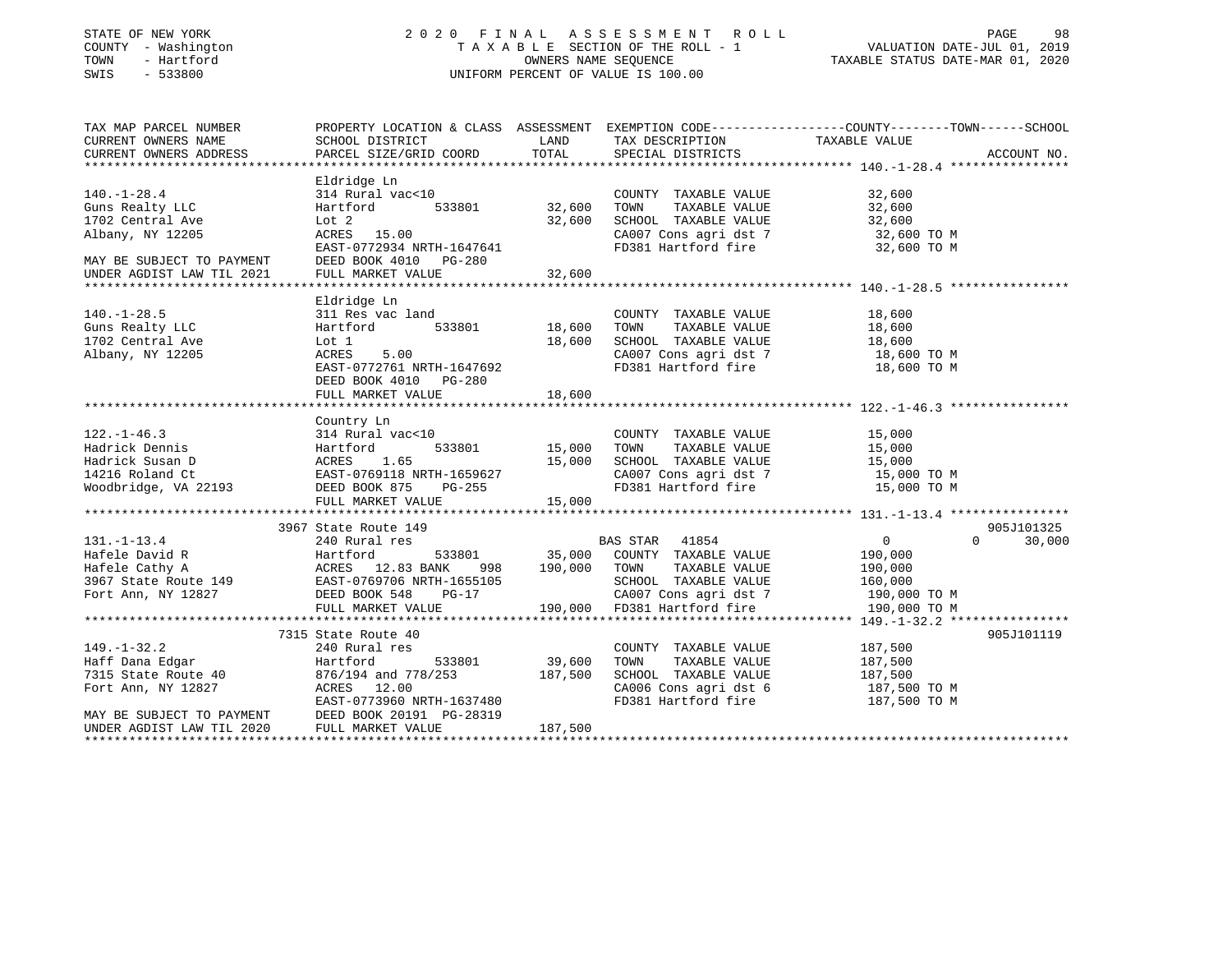| STATE OF NEW YORK |  |              |  |
|-------------------|--|--------------|--|
| COUNTY            |  | - Washington |  |
| TOWN              |  | - Hartford   |  |
| $\alpha$          |  | 5.2000       |  |

### STATE OF NEW YORK 2 0 2 0 F I N A L A S S E S S M E N T R O L L PAGE 99T A X A B L E SECTION OF THE ROLL - 1<br>OWNERS NAME SEQUENCE SWIS - 533800 UNIFORM PERCENT OF VALUE IS 100.00

| TAX MAP PARCEL NUMBER<br>CURRENT OWNERS NAME<br>CURRENT OWNERS ADDRESS                                                                       | SCHOOL DISTRICT<br>PARCEL SIZE/GRID COORD                                                                                                                                                 | LAND<br>TOTAL                | TAX DESCRIPTION<br>SPECIAL DISTRICTS                                                                                                                        | PROPERTY LOCATION & CLASS ASSESSMENT EXEMPTION CODE---------------COUNTY-------TOWN------SCHOOL<br>TAXABLE VALUE | ACCOUNT NO.          |
|----------------------------------------------------------------------------------------------------------------------------------------------|-------------------------------------------------------------------------------------------------------------------------------------------------------------------------------------------|------------------------------|-------------------------------------------------------------------------------------------------------------------------------------------------------------|------------------------------------------------------------------------------------------------------------------|----------------------|
| $149. - 1 - 32.10$<br>Haff Dana Edgar<br>7315 State Route 40<br>Fort Ann, NY 12827<br>MAY BE SUBJECT TO PAYMENT<br>UNDER AGDIST LAW TIL 2020 | State Route 40<br>322 Rural vac>10<br>533801<br>Hartford<br>ACRES 11.15<br>EAST-0774384 NRTH-1637177<br>DEED BOOK 20191 PG-28319<br>FULL MARKET VALUE                                     | 23,800<br>23,800<br>23,800   | COUNTY TAXABLE VALUE<br>TOWN<br>TAXABLE VALUE<br>SCHOOL TAXABLE VALUE<br>CA006 Cons agri dst 6<br>FD381 Hartford fire                                       | 23,800<br>23,800<br>23,800<br>23,800 TO M<br>23,800 TO M                                                         |                      |
|                                                                                                                                              |                                                                                                                                                                                           |                              |                                                                                                                                                             |                                                                                                                  |                      |
| $141. - 3 - 28$<br>Hafner Erik G<br>Hafner Lynda M<br>5675 County Route 30<br>Granville, NY 12832                                            | 5675 County Route 30<br>240 Rural res<br>533801<br>Hartford<br>ACRES 16.59 BANK<br>997<br>EAST-0787118 NRTH-1645225<br>DEED BOOK 3482    PG-123<br>FULL MARKET VALUE                      | 36,900<br>241,000<br>241,000 | BAS STAR 41854<br>COUNTY TAXABLE VALUE<br>TAXABLE VALUE<br>TOWN<br>SCHOOL TAXABLE VALUE<br>FD381 Hartford fire                                              | $\overline{0}$<br>$\Omega$<br>241,000<br>241,000<br>211,000<br>241,000 TO M                                      | 905J100364<br>30,000 |
|                                                                                                                                              |                                                                                                                                                                                           |                              |                                                                                                                                                             |                                                                                                                  |                      |
|                                                                                                                                              | 7369 State Route 40                                                                                                                                                                       |                              |                                                                                                                                                             |                                                                                                                  | 905J100004           |
| $149. - 1 - 17$<br>Hahn Scott D<br>7369 State Route 40<br>Fort Ann, NY 12827                                                                 | 210 1 Family Res<br>533801<br>Hartford<br>ACRES<br>9.10<br>EAST-0775395 NRTH-1638719<br>DEED BOOK 20191 PG-29042<br>FULL MARKET VALUE                                                     |                              | VET COM CT 41131<br>31,600 VET DIS CT 41141<br>260,800 COUNTY TAXABLE VALUE<br>TOWN<br>TAXABLE VALUE<br>SCHOOL TAXABLE VALUE<br>260,800 FD381 Hartford fire | 45,000<br>55,000<br>65,200<br>65,200<br>140,600<br>150,600<br>260,800<br>260,800 TO M                            | $\Omega$<br>$\Omega$ |
|                                                                                                                                              |                                                                                                                                                                                           |                              |                                                                                                                                                             |                                                                                                                  |                      |
| $132 - 2 - 2.5$<br>Hahn She Renee<br>25 Hillcrest Way<br>Granville, NY 12832                                                                 | 25 Hillcrest Way<br>210 1 Family Res<br>Hartford<br>533801<br>Trans Exempt Repay 2020<br>ACRES<br>1.12<br>EAST-0790507 NRTH-1656706<br>DEED BOOK 20191 PG-27620<br>FULL MARKET VALUE      | 23,400<br>95,100<br>95,100   | COUNTY TAXABLE VALUE<br>TOWN<br>TAXABLE VALUE<br>SCHOOL TAXABLE VALUE<br>FD381 Hartford fire<br>TE533 trans exempt flag                                     | 95,100<br>95,100<br>95,100<br>95,100 TO M<br>$.00$ MT                                                            | 905J101150           |
|                                                                                                                                              |                                                                                                                                                                                           |                              |                                                                                                                                                             |                                                                                                                  |                      |
| $113. - 2 - 6$<br>Hall David R Estate<br>Elaine Hall, Exec<br>68 Hall Rd<br>Fort Ann, NY 12827                                               | LOT 5 Provincial Pat<br>322 Rural vac>10<br>533801<br>Hartford<br>113.-1-6<br>ACRES 18.00<br>EAST-0773537 I<br>EAST-0773537 NRTH-1666172<br>DEED BOOK W776<br>PG-254<br>FULL MARKET VALUE | 11,700<br>11,700<br>11,700   | COUNTY TAXABLE VALUE<br>TOWN<br>TAXABLE VALUE<br>SCHOOL TAXABLE VALUE<br>CA007 Cons agri dst 7<br>FD381 Hartford fire                                       | 11,700<br>11,700<br>11,700<br>11,700 TO M<br>11,700 TO M                                                         | 905J100282           |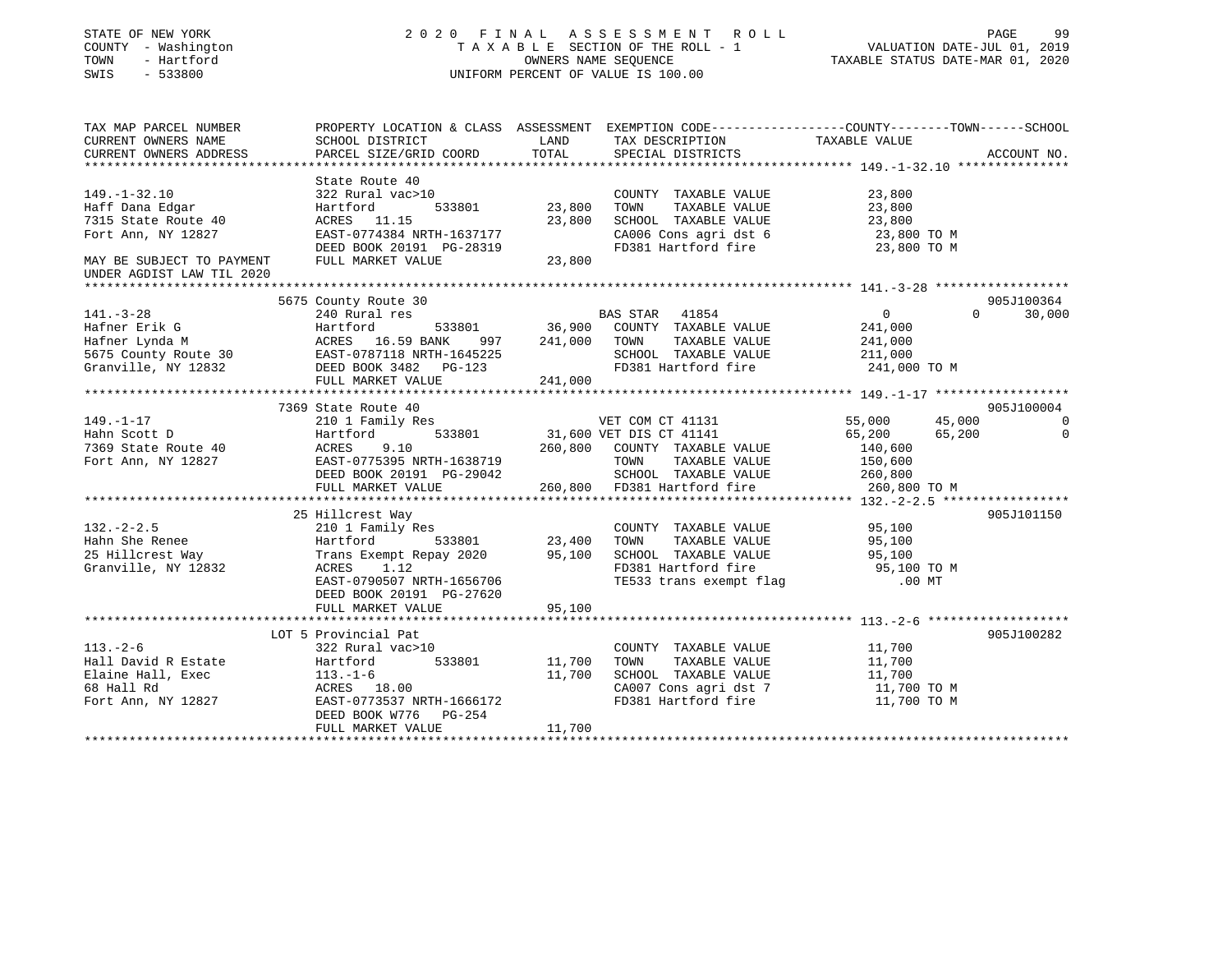| STATE OF NEW YORK<br>COUNTY - Washington<br>- Hartford<br>TOWN<br>SWIS<br>$-533800$                                                                                               |                                                                                                                                                                |                                            | 2020 FINAL ASSESSMENT ROLL<br>PAGE 100<br>TAXABLE SECTION OF THE ROLL - 1<br>OWNERS NAME SEQUENCE TAXABLE STATUS DATE-MAR 01, 2020<br>UNIFORM PERCENT OF VALUE IS 100.00 |                       |                  |
|-----------------------------------------------------------------------------------------------------------------------------------------------------------------------------------|----------------------------------------------------------------------------------------------------------------------------------------------------------------|--------------------------------------------|--------------------------------------------------------------------------------------------------------------------------------------------------------------------------|-----------------------|------------------|
| TAX MAP PARCEL NUMBER                                                                                                                                                             | PROPERTY LOCATION & CLASS ASSESSMENT EXEMPTION CODE----------------COUNTY-------TOWN------SCHOOL                                                               |                                            |                                                                                                                                                                          |                       |                  |
| CURRENT OWNERS NAME                                                                                                                                                               | SCHOOL DISTRICT                                                                                                                                                | <b>EXAMPLE THE STATE OF STATE OF STATE</b> | TAX DESCRIPTION TAXABLE VALUE                                                                                                                                            |                       |                  |
| CURRENT OWNERS ADDRESS                                                                                                                                                            | PARCEL SIZE/GRID COORD                                                                                                                                         | TOTAL                                      | SPECIAL DISTRICTS                                                                                                                                                        |                       | ACCOUNT NO.      |
|                                                                                                                                                                                   | County Route 17                                                                                                                                                |                                            |                                                                                                                                                                          |                       | 905J100068       |
| $122. - 1 - 10.1$                                                                                                                                                                 | County Route 17<br>323 Vacant rural                                                                                                                            |                                            | AG DIST 41720                                                                                                                                                            | 41,424                | 41,424 41,424    |
| Hall David R Estate                                                                                                                                                               | Hartford 533801 51,600 COUNTY TAXABLE VALUE                                                                                                                    |                                            |                                                                                                                                                                          | 10,176                |                  |
| Elaine Hall Exec                                                                                                                                                                  |                                                                                                                                                                |                                            | 51,600 TOWN<br>TAXABLE VALUE                                                                                                                                             | 10,176                |                  |
| 68 Hall Rd                                                                                                                                                                        |                                                                                                                                                                |                                            |                                                                                                                                                                          |                       |                  |
| Fort Ann, NY 12827                                                                                                                                                                | 110 1121 1121<br>Hartford 533801<br>1774/262<br>ACRES 33.10<br>EAST-0779114 NRTH-1662886                                                                       |                                            | SCHOOL TAXABLE VALUE<br>CA007 Cons agri dst 7                                                                                                                            | 10,176<br>10,176 TO M |                  |
|                                                                                                                                                                                   |                                                                                                                                                                |                                            |                                                                                                                                                                          |                       |                  |
| MAY BE SUBJECT TO PAYMENT<br>UNDER AGDIST LAW TIL 2024                                                                                                                            | EAST-0779114 NRTH-1662886<br>EAST-0779114 NRTH-1662886 CA007 Cons agridst 7<br>DEED BOOK 3442 PG-303 41,424 EX<br>FULL MARKET VALUE 51,600 FD381 Hartford fire |                                            |                                                                                                                                                                          | 51,600 TO M           |                  |
|                                                                                                                                                                                   |                                                                                                                                                                |                                            |                                                                                                                                                                          |                       |                  |
|                                                                                                                                                                                   | 612 + 619 County Route 17                                                                                                                                      |                                            |                                                                                                                                                                          |                       | 905J101214       |
| $122. - 1 - 10.3$                                                                                                                                                                 | 112 Dairy farm                                                                                                                                                 |                                            | AG DIST<br>41720                                                                                                                                                         | 93,838                | 93,838<br>93,838 |
|                                                                                                                                                                                   |                                                                                                                                                                |                                            | 533801 180,200 COUNTY TAXABLE VALUE                                                                                                                                      | 185,662               |                  |
|                                                                                                                                                                                   |                                                                                                                                                                |                                            | TAXABLE VALUE<br>TOWN                                                                                                                                                    | 185,662               |                  |
|                                                                                                                                                                                   |                                                                                                                                                                |                                            | SCHOOL TAXABLE VALUE 185,662 CA007 Cons agri dst 7 185,662 TO M                                                                                                          |                       |                  |
|                                                                                                                                                                                   |                                                                                                                                                                |                                            | 93,838 EX                                                                                                                                                                |                       |                  |
| MAY BE SUBJECT TO PAYMENT<br>UNDER AGDIST LAW TIL 2024                                                                                                                            |                                                                                                                                                                |                                            | FD381 Hartford fire 279,500 TO M                                                                                                                                         |                       |                  |
|                                                                                                                                                                                   |                                                                                                                                                                |                                            |                                                                                                                                                                          |                       |                  |
|                                                                                                                                                                                   | State Route 149                                                                                                                                                |                                            |                                                                                                                                                                          |                       | 905J100277       |
| $131. - 1 - 2$                                                                                                                                                                    | 215,800 MG DIST 41720<br>120 Field crops 533801 215,800 COUNTY TAXABLE VALUE                                                                                   |                                            | 41720                                                                                                                                                                    | 108,505<br>108,505    | 108,505          |
|                                                                                                                                                                                   |                                                                                                                                                                |                                            |                                                                                                                                                                          | 128,195               |                  |
|                                                                                                                                                                                   |                                                                                                                                                                | 236,700 TOWN                               | TAXABLE VALUE                                                                                                                                                            | 128,195               |                  |
| 131.-1-2<br>Hall David R Estate<br>Elaine Hall, Exec<br>Elaine Hall, Exec<br>236,700<br>68 Hall Rd<br>Fort Ann, NY 12827<br>236,700<br>EEED BOOK W776<br>DEED BOOK W776<br>PG-254 |                                                                                                                                                                |                                            | SCHOOL TAXABLE VALUE                                                                                                                                                     | 128,195               |                  |
|                                                                                                                                                                                   | FULL MARKET VALUE                                                                                                                                              | CA007<br>236,700                           | CA007 Cons agri dst 7 128,195 TO M<br>108,505 EX                                                                                                                         |                       |                  |
| MAY BE SUBJECT TO PAYMENT<br>UNDER AGDIST LAW TIL 2024                                                                                                                            |                                                                                                                                                                |                                            | FD381 Hartford fire 236,700 TO M                                                                                                                                         |                       |                  |
|                                                                                                                                                                                   |                                                                                                                                                                |                                            |                                                                                                                                                                          |                       |                  |
|                                                                                                                                                                                   | 68 Hall Rd                                                                                                                                                     |                                            |                                                                                                                                                                          |                       | 905J100283       |
| $131. -1-3$                                                                                                                                                                       | ----- Aw<br>112 Dairy farm<br>Walio                                                                                                                            |                                            | AG DIST 41720                                                                                                                                                            | 169,261               | 169,261 169,261  |
| Fall David R Estate<br>Elaine Hall, Exec Rartford 533801<br>Elaine Hall, Exec RCRES 226.19<br>Fort Ann, NY 12827 DEED BOOK W776 PG-254<br>FOT Ann, NY 12827 PULL MARKET VALUE     |                                                                                                                                                                | 301,600                                    | COUNTY TAXABLE VALUE                                                                                                                                                     | 453,039               |                  |
|                                                                                                                                                                                   |                                                                                                                                                                | 622,300                                    | TAXABLE VALUE<br>TOWN                                                                                                                                                    | 453,039               |                  |
|                                                                                                                                                                                   |                                                                                                                                                                |                                            | SCHOOL TAXABLE VALUE                                                                                                                                                     | 453,039               |                  |
|                                                                                                                                                                                   |                                                                                                                                                                |                                            | CA007 Cons agri dst 7                                                                                                                                                    | 453,039 TO M          |                  |
|                                                                                                                                                                                   |                                                                                                                                                                | 622,300                                    | 169,261 EX                                                                                                                                                               |                       |                  |
| MAY BE SUBJECT TO PAYMENT                                                                                                                                                         |                                                                                                                                                                |                                            | FD381 Hartford fire                                                                                                                                                      | 622,300 TO M          |                  |
| UNDER AGDIST LAW TIL 2024                                                                                                                                                         |                                                                                                                                                                |                                            |                                                                                                                                                                          |                       |                  |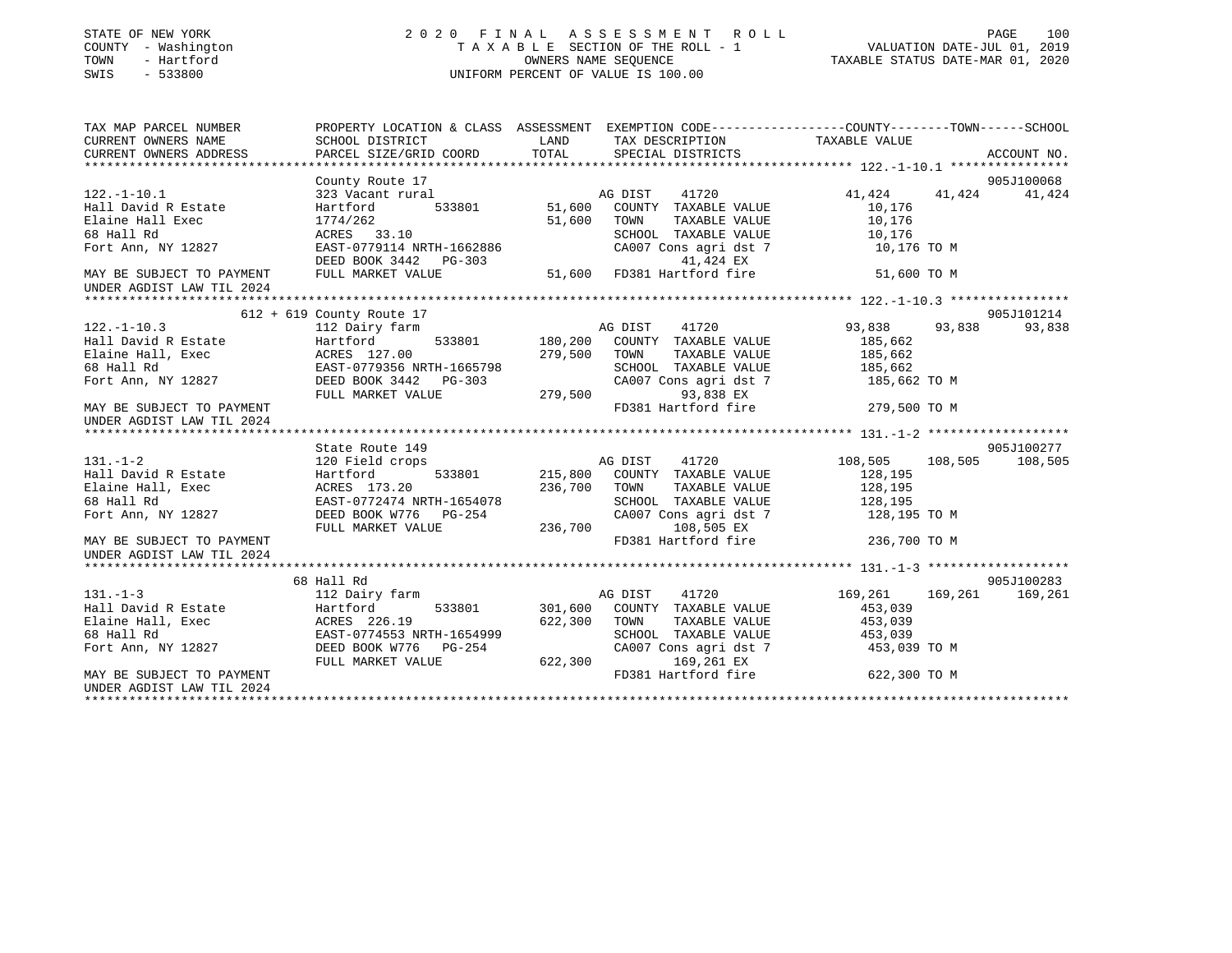#### STATE OF NEW YORK 2 0 2 0 F I N A L A S S E S S M E N T R O L L PAGE 101 COUNTY - Washington T A X A B L E SECTION OF THE ROLL - 1 VALUATION DATE-JUL 01, 2019 TOWN - Hartford OWNERS NAME SEQUENCE TAXABLE STATUS DATE-MAR 01, 2020 SWIS - 533800 UNIFORM PERCENT OF VALUE IS 100.00UNIFORM PERCENT OF VALUE IS 100.00

| TAX MAP PARCEL NUMBER  |                                                            |                                                                                                                                         | PROPERTY LOCATION & CLASS ASSESSMENT EXEMPTION CODE---------------COUNTY-------TOWN-----SCHOOL |  |
|------------------------|------------------------------------------------------------|-----------------------------------------------------------------------------------------------------------------------------------------|------------------------------------------------------------------------------------------------|--|
| CURRENT OWNERS NAME    | SCHOOL DISTRICT                                            | LAND<br>TAX DESCRIPTION                                                                                                                 | TAXABLE VALUE                                                                                  |  |
| CURRENT OWNERS ADDRESS | PARCEL SIZE/GRID COORD                                     | TOTAL<br>SPECIAL DISTRICTS                                                                                                              | ACCOUNT NO.                                                                                    |  |
|                        |                                                            |                                                                                                                                         |                                                                                                |  |
|                        | 178 Townsend Rd                                            |                                                                                                                                         | 905J101226                                                                                     |  |
| $141. - 1 - 1.1$       |                                                            |                                                                                                                                         | $\overline{0}$<br>69,800<br>$\Omega$                                                           |  |
| Haltermann Daniel J    |                                                            |                                                                                                                                         | 95,500                                                                                         |  |
| c/o Mary Haltermann    |                                                            |                                                                                                                                         | 95,500                                                                                         |  |
| 482 Rapp Rd N          |                                                            | SCHOOL TAXABLE VALUE                                                                                                                    | 25,700                                                                                         |  |
| Valatie, NY 12184      |                                                            | CA007 Cons agri dst 7 95,500 TO M<br>95,500 FD381 Hartford fire 95,500 TO M                                                             |                                                                                                |  |
|                        |                                                            |                                                                                                                                         |                                                                                                |  |
|                        |                                                            |                                                                                                                                         |                                                                                                |  |
|                        | 51 Christian Hill Rd                                       |                                                                                                                                         | 905J100262                                                                                     |  |
|                        |                                                            |                                                                                                                                         |                                                                                                |  |
|                        |                                                            |                                                                                                                                         |                                                                                                |  |
|                        |                                                            |                                                                                                                                         |                                                                                                |  |
|                        |                                                            |                                                                                                                                         |                                                                                                |  |
|                        |                                                            |                                                                                                                                         |                                                                                                |  |
|                        |                                                            |                                                                                                                                         |                                                                                                |  |
|                        |                                                            |                                                                                                                                         |                                                                                                |  |
|                        | 8455+8457 State Route 40                                   |                                                                                                                                         | 905J101201                                                                                     |  |
| $123. - 1 - 12.1$      | 280 Res Multiple                                           |                                                                                                                                         | 30,000<br>0<br>$\Omega$                                                                        |  |
|                        |                                                            | BAS STAR 41854<br>29,300 COUNTY TAXABLE VALUE                                                                                           | 193,800                                                                                        |  |
|                        |                                                            | 193,800 TOWN<br>TAXABLE VALUE                                                                                                           | 193,800                                                                                        |  |
|                        |                                                            |                                                                                                                                         |                                                                                                |  |
|                        |                                                            |                                                                                                                                         |                                                                                                |  |
|                        | FULL MARKET VALUE                                          | IRTH-1659648 SCHOOL TAXABLE VALUE 163,800<br>PG-333 CA007 Cons agri dst 7 193,800 TO M<br>LLUE 193,800 FD381 Hartford fire 193,800 TO M |                                                                                                |  |
|                        |                                                            |                                                                                                                                         |                                                                                                |  |
|                        | 75 Cedar Ridge Way                                         |                                                                                                                                         | 905J101120                                                                                     |  |
| $121. - 4 - 18$        | 270 Mfg housing                                            | BAS STAR 41854                                                                                                                          | $\overline{0}$<br>30,000<br>$\Omega$                                                           |  |
| Hammond Steven D       | Hartford                                                   | 533801 26,000 COUNTY TAXABLE VALUE                                                                                                      | 50,400                                                                                         |  |
| Hammond Nicolette G    | $121.-1-18$                                                | TAXABLE VALUE<br>50,400 TOWN                                                                                                            | 50,400                                                                                         |  |
| 75 Cedar Ridge Way     | 121.-1-18<br>ACRES 2.01                                    | SCHOOL TAXABLE VALUE                                                                                                                    | 20,400                                                                                         |  |
| Fort Ann, NY 12827     | EAST-0768244 NRTH-1659033                                  |                                                                                                                                         | CA007 Cons agri dst 7 50,400 TO M                                                              |  |
|                        | DEED BOOK 2233 PG-154                                      | FD381 Hartford fire                                                                                                                     | 50,400 TO M                                                                                    |  |
|                        | FULL MARKET VALUE                                          | 50,400                                                                                                                                  |                                                                                                |  |
|                        |                                                            |                                                                                                                                         |                                                                                                |  |
|                        | 30 Rowe Hill Rd                                            |                                                                                                                                         | 905J100060                                                                                     |  |
| $141. - 1 - 43$        | 210 1 Family Res                                           | ENH STAR 41834                                                                                                                          | $\overline{0}$<br>69,800<br>$\Omega$                                                           |  |
| Handley Albert J       | Hartford 533801<br>ACRES 2.76<br>EAST-0786287 NRTH-1648718 | 533801 28,300 COUNTY TAXABLE VALUE 169,000                                                                                              |                                                                                                |  |
| Handley Nancy M        |                                                            | 169,000 TOWN                                                                                                                            | 169,000                                                                                        |  |
| 30 Rowe Hill Rd        |                                                            | TAXABLE VALUE<br>TAXABLE VALUE<br>SCHOOL TAXABLE VALUE                                                                                  | 99,200                                                                                         |  |
| Hartford, NY 12838     | $PG-231$<br>DEED BOOK 787                                  |                                                                                                                                         | CA007 Cons agri dst 7 169,000 TO M                                                             |  |
|                        | FULL MARKET VALUE                                          | 169,000 FD381 Hartford fire                                                                                                             | 169,000 TO M                                                                                   |  |
|                        |                                                            |                                                                                                                                         |                                                                                                |  |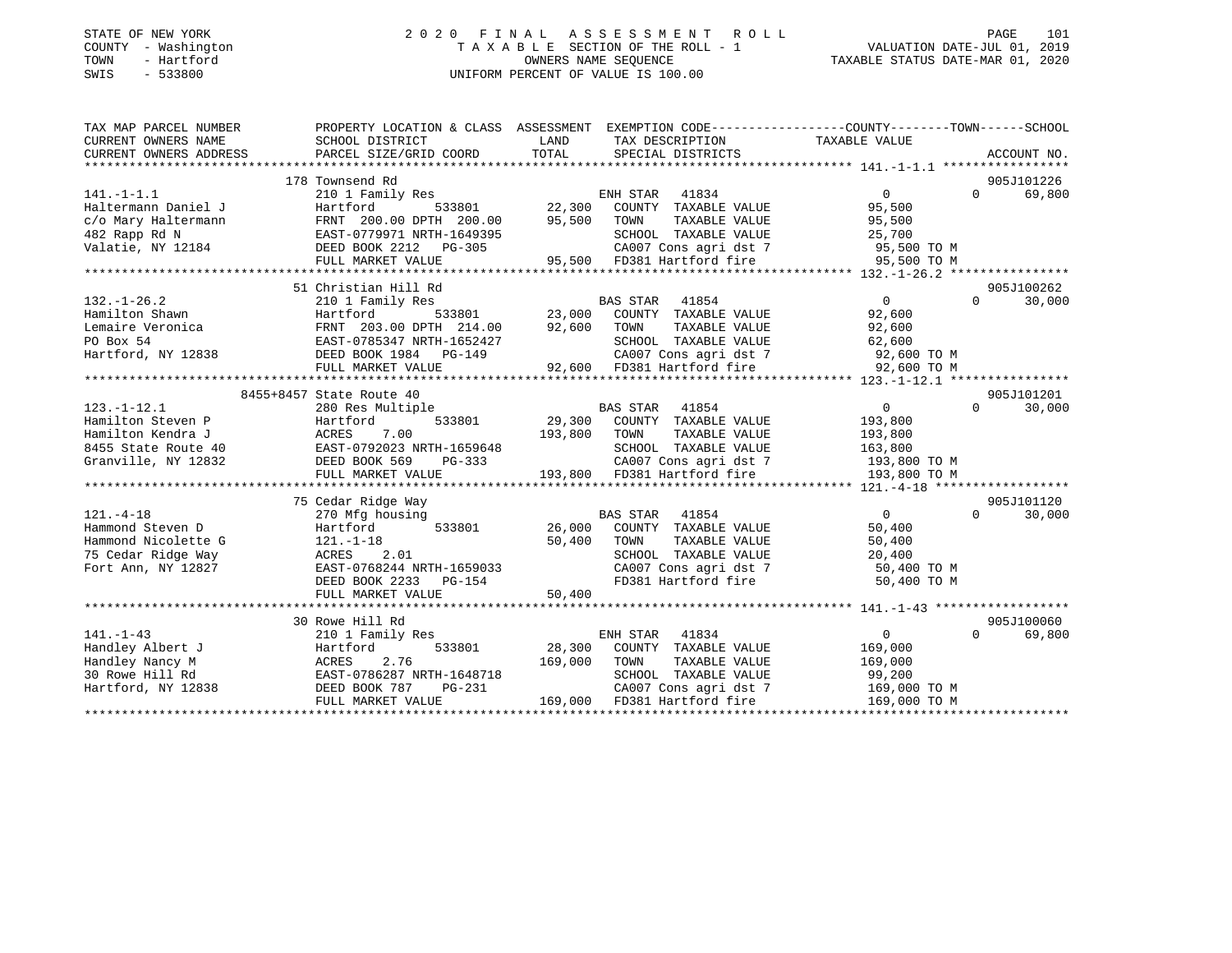| STATE OF NEW YORK<br>COUNTY - Washington<br>TOWN<br>- Hartford<br>$-533800$<br>SWIS |                                               | 2020 FINAL ASSESSMENT ROLL<br>TAXABLE SECTION OF THE ROLL - 1<br>OWNERS NAME SEOUENCE<br>UNIFORM PERCENT OF VALUE IS 100.00 | PAGE 102<br>VALUATION DATE-JUL 01, 2019<br>TAXABLE STATUE DATE 1:1 |
|-------------------------------------------------------------------------------------|-----------------------------------------------|-----------------------------------------------------------------------------------------------------------------------------|--------------------------------------------------------------------|
| TAX MAP PARCEL NUMBER                                                               |                                               | PROPERTY LOCATION & CLASS ASSESSMENT EXEMPTION CODE----------------COUNTY-------TOWN------SCHOOL                            |                                                                    |
| CURRENT OWNERS NAME                                                                 | SCHOOL DISTRICT                               | LAND<br>TAX DESCRIPTION                                                                                                     | TAXABLE VALUE                                                      |
| CURRENT OWNERS ADDRESS                                                              | PARCEL SIZE/GRID COORD                        | TOTAL<br>SPECIAL DISTRICTS                                                                                                  | ACCOUNT NO.                                                        |
|                                                                                     | 7780 State Route 40                           |                                                                                                                             | 905J100287                                                         |
| $140. - 2 - 18$                                                                     | 210 1 Family Res                              | VET WAR CT 41121                                                                                                            | 16,725<br>16,725<br>$\overline{\phantom{0}}$                       |
| Hanna Edna Estate                                                                   | Hartford                                      | 533801 26,900 AGED-CO/TN 41801                                                                                              | 47,388<br>47,388<br>$\Omega$                                       |
| C/O Sandra Foley                                                                    | 395-1017, 418-1153, 836-278 111, 500 ENH STAR | 41834                                                                                                                       | $\overline{0}$<br>69,800<br>$\Omega$                               |
| 31 Black Point Rd                                                                   | $434 - 538$                                   | COUNTY TAXABLE VALUE                                                                                                        | 47,387                                                             |
| Ticonderoga, NY 12883                                                               | ACRES<br>2.30                                 | TOWN<br>TAXABLE VALUE                                                                                                       | 47,387                                                             |
|                                                                                     | EAST-0782679 NRTH-1645582                     | SCHOOL TAXABLE VALUE                                                                                                        | 41,700                                                             |
|                                                                                     | DEED BOOK 267<br>PG-580                       | FD381 Hartford fire                                                                                                         | 111,500 TO M                                                       |
|                                                                                     | FULL MARKET VALUE                             | 111,500                                                                                                                     |                                                                    |
|                                                                                     |                                               |                                                                                                                             |                                                                    |
|                                                                                     | 419 Lily Pond Rd                              |                                                                                                                             | 905J101053                                                         |
| $142. - 1 - 23$                                                                     | 322 Rural vac>10                              | COUNTY TAXABLE VALUE                                                                                                        | 11,400                                                             |
| Hannon Peter J                                                                      | Hartford<br>533801                            | TAXABLE VALUE<br>11,400<br>TOWN                                                                                             | 11,400                                                             |
| Hannon Natalie R                                                                    | ACRES 17.50                                   | 11,400<br>SCHOOL TAXABLE VALUE                                                                                              | 11,400                                                             |
| 600 West End Ave Apt 4F                                                             | EAST-0795055 NRTH-1645166                     | FD381 Hartford fire                                                                                                         | 11,400 TO M                                                        |
| New York, NY 10024                                                                  | DEED BOOK 897<br>PG-348                       |                                                                                                                             |                                                                    |
|                                                                                     | FULL MARKET VALUE                             | 11,400                                                                                                                      |                                                                    |
|                                                                                     |                                               |                                                                                                                             |                                                                    |
| $142. - 1 - 24$                                                                     | Lily Pond Rd OFF                              |                                                                                                                             | 905J100562                                                         |
| Hannon Peter J                                                                      | 322 Rural vac>10<br>533801<br>Hartford        | COUNTY TAXABLE VALUE<br>11,800<br>TOWN<br>TAXABLE VALUE                                                                     | 11,800<br>11,800                                                   |
| Hannon Natalie                                                                      | ACRES 18.13                                   | SCHOOL TAXABLE VALUE<br>11,800                                                                                              | 11,800                                                             |
| 600 West End Ave Apt 4F                                                             | EAST-0795627 NRTH-1645362                     | FD381 Hartford fire                                                                                                         | 11,800 TO M                                                        |
| New York, NY 10024                                                                  | DEED BOOK 604<br>$PG-49$                      |                                                                                                                             |                                                                    |
|                                                                                     | FULL MARKET VALUE                             | 11,800                                                                                                                      |                                                                    |
|                                                                                     |                                               |                                                                                                                             |                                                                    |
|                                                                                     | 7 Gibbs Rd                                    |                                                                                                                             | 905J101155                                                         |
| $132. - 1 - 32.2$                                                                   | 240 Rural res                                 | AG BUILD 41700                                                                                                              | 30,000<br>30,000<br>30,000                                         |
| Happy Joseph D                                                                      | 533801<br>Hartford                            | 41720<br>93,900 AG DIST                                                                                                     | 48,254<br>48,254<br>48,254                                         |
| Happy Patricia A                                                                    | 949/137                                       | 307,000 ENH STAR 41834                                                                                                      | 69,800<br>$\overline{0}$<br>$\Omega$                               |
| 7 Gibbs Rd                                                                          | ACRES 52.70 BANK<br>998                       | COUNTY TAXABLE VALUE                                                                                                        | 228,746                                                            |
| Granville, NY 12832                                                                 | EAST-0783432 NRTH-1656808                     | TOWN<br>TAXABLE VALUE                                                                                                       | 228,746                                                            |
|                                                                                     | DEED BOOK 957<br>PG-194                       | SCHOOL TAXABLE VALUE                                                                                                        | 158,946                                                            |
| MAY BE SUBJECT TO PAYMENT                                                           | FULL MARKET VALUE                             | 307,000<br>CA007 Cons agri dst 7                                                                                            | 258,746 TO M                                                       |
| UNDER AGDIST LAW TIL 2024                                                           |                                               | 48,254 EX                                                                                                                   |                                                                    |
|                                                                                     |                                               | FD381 Hartford fire                                                                                                         | 307,000 TO M                                                       |
|                                                                                     |                                               |                                                                                                                             |                                                                    |
|                                                                                     | Halls Pond Rd                                 |                                                                                                                             |                                                                    |
| $150. - 1 - 18.1$                                                                   | 105 Vac farmland                              | 41720<br>AG DIST<br>102,600                                                                                                 | 73,224<br>73,224<br>73,224                                         |
| Happy Joseph D                                                                      | 533801<br>Hartford                            | COUNTY TAXABLE VALUE                                                                                                        | 29,376                                                             |

Happy Patricia A Filey Survey 12511 102,600 TOWN TAXABLE VALUE 29,376 7 Gibbs Rd Sub Div Lot 1 SCHOOL TAXABLE VALUE 29,376 CA008 Cons agri dst 8<br> $73,224$  EX EAST-0790740 NRTH-1636500 MAY BE SUBJECT TO PAYMENT DEED BOOK 3369 PG-161 FD381 Hartford fire 102,600 TO M UNDER AGDIST LAW TIL 2024 FULL MARKET VALUE 102,600 \*\*\*\*\*\*\*\*\*\*\*\*\*\*\*\*\*\*\*\*\*\*\*\*\*\*\*\*\*\*\*\*\*\*\*\*\*\*\*\*\*\*\*\*\*\*\*\*\*\*\*\*\*\*\*\*\*\*\*\*\*\*\*\*\*\*\*\*\*\*\*\*\*\*\*\*\*\*\*\*\*\*\*\*\*\*\*\*\*\*\*\*\*\*\*\*\*\*\*\*\*\*\*\*\*\*\*\*\*\*\*\*\*\*\*\*\*\*\*\*\*\*\*\*\*\*\*\*\*\*\*\*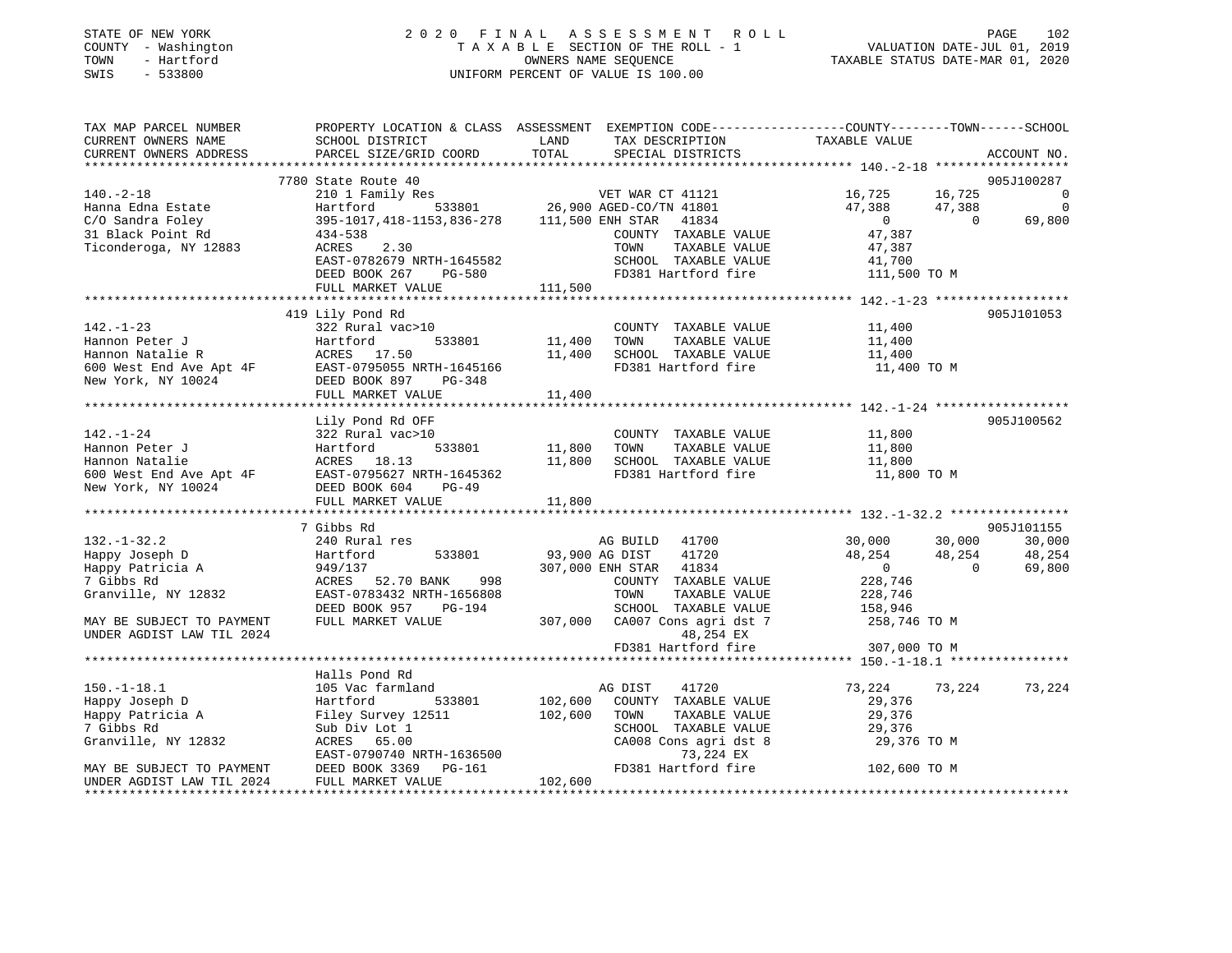| STATE OF NEW YORK<br>COUNTY - Washington<br>- Hartford<br>TOWN<br>SWIS<br>$-533800$ | 2020 FINAL ASSESSMENT<br>ROLL<br>T A X A B L E SECTION OF THE ROLL - 1<br>OWNERS NAME SEQUENCE<br>UNIFORM PERCENT OF VALUE IS 100.00 |         |                                                      |                              | VALUATION DATE-JUL 01, 2019<br>TAXABLE STATUS DATE-MAR 01, 2020 | PAGE<br>103    |
|-------------------------------------------------------------------------------------|--------------------------------------------------------------------------------------------------------------------------------------|---------|------------------------------------------------------|------------------------------|-----------------------------------------------------------------|----------------|
| TAX MAP PARCEL NUMBER<br>CURRENT OWNERS NAME                                        | PROPERTY LOCATION & CLASS ASSESSMENT EXEMPTION CODE---------------COUNTY-------TOWN------SCHOOL<br>SCHOOL DISTRICT                   | LAND    | TAX DESCRIPTION                                      | TAXABLE VALUE                |                                                                 |                |
| CURRENT OWNERS ADDRESS                                                              | PARCEL SIZE/GRID COORD                                                                                                               | TOTAL   | SPECIAL DISTRICTS                                    |                              |                                                                 | ACCOUNT NO.    |
|                                                                                     |                                                                                                                                      |         |                                                      |                              |                                                                 |                |
| $150.-1-18.2$                                                                       | 719 Halls Pond Rd<br>210 1 Family Res                                                                                                |         | COUNTY TAXABLE VALUE                                 | 276,500                      |                                                                 |                |
| Happy Joseph M                                                                      | Hartford<br>533801                                                                                                                   | 28,600  | TOWN<br>TAXABLE VALUE                                | 276,500                      |                                                                 |                |
| Happy Ashley E                                                                      | Filed Survey 12965                                                                                                                   | 276,500 | SCHOOL TAXABLE VALUE                                 | 276,500                      |                                                                 |                |
| 719 Halls Pond Rd                                                                   | 2.85<br>ACRES                                                                                                                        |         | CA008 Cons agri dst 8                                | 276,500 TO M                 |                                                                 |                |
| Granville, NY 12832                                                                 | EAST-0791057 NRTH-1636072                                                                                                            |         | FD381 Hartford fire 276,500 TO M                     |                              |                                                                 |                |
|                                                                                     | DEED BOOK 3784 PG-291                                                                                                                |         |                                                      |                              |                                                                 |                |
|                                                                                     | FULL MARKET VALUE                                                                                                                    | 276,500 |                                                      |                              |                                                                 |                |
|                                                                                     | ***********************                                                                                                              |         |                                                      |                              |                                                                 |                |
|                                                                                     | 74 Hartford Main St                                                                                                                  |         |                                                      |                              |                                                                 | 905J100493     |
| $132.15 - 2 - 36$                                                                   | 210 1 Family Res                                                                                                                     |         | VET WAR CT 41121<br>533801 23,300 ENH STAR 41834     | 12,405<br>$\sim$ 0           | 12,405<br>$\Omega$                                              | $\overline{0}$ |
| Harrington Armand N<br>Harrington Karen M                                           | Hartford<br>FRNT 105.00 DPTH 427.00                                                                                                  | 82,700  | COUNTY TAXABLE VALUE                                 | 70,295                       |                                                                 | 69,800         |
| 74 Hartford Main St                                                                 |                                                                                                                                      |         | TOWN<br>TAXABLE VALUE                                | 70,295                       |                                                                 |                |
| Hartford, NY 12838                                                                  | EAST-0786849 NRTH-1653242<br>DEED BOOK 953 PG-296                                                                                    |         | SCHOOL TAXABLE VALUE                                 | 12,900                       |                                                                 |                |
|                                                                                     | FULL MARKET VALUE                                                                                                                    |         | 82,700 CA007 Cons agri dst 7                         | 82,700 TO M                  |                                                                 |                |
|                                                                                     |                                                                                                                                      |         | FD381 Hartford fire                                  | 82,700 TO M                  |                                                                 |                |
|                                                                                     |                                                                                                                                      |         |                                                      |                              |                                                                 |                |
|                                                                                     | 96 Blood St                                                                                                                          |         |                                                      |                              |                                                                 | 905J101329     |
| $142. - 1 - 31.1$                                                                   | 210 1 Family Res                                                                                                                     |         | BAS STAR 41854                                       | $\overline{0}$               | $\Omega$                                                        | 30,000         |
| Harrington David T                                                                  | 533801<br>Hartford                                                                                                                   |         | 23,400 COUNTY TAXABLE VALUE                          | 114,200                      |                                                                 |                |
| Harrington Jody L                                                                   | ACRES 1.10<br>EAST-0791457 NRTH-1643020<br>---~~ 763 PG-190                                                                          | 114,200 | TOWN<br>TAXABLE VALUE                                | 114,200                      |                                                                 |                |
| 96 Blood St<br>Granville, NY 12832                                                  |                                                                                                                                      |         | SCHOOL TAXABLE VALUE<br>CA008 Cons agri dst 8        | 84,200<br>114,200 TO M       |                                                                 |                |
|                                                                                     | FULL MARKET VALUE                                                                                                                    |         | 114,200 FD381 Hartford fire                          | 114,200 TO M                 |                                                                 |                |
|                                                                                     |                                                                                                                                      |         |                                                      |                              |                                                                 |                |
|                                                                                     | 133 Swamp Ln                                                                                                                         |         | 91 PCT OF VALUE USED FOR EXEMPTION PURPOSES          |                              |                                                                 | 905J101282     |
| $149. - 1 - 30.24$                                                                  | 240 Rural res                                                                                                                        |         | VET WAR CT 41121                                     | 26,208                       | 26,208                                                          | $\sim$ 0       |
| Harrington Gary                                                                     | 533801<br>Hartford                                                                                                                   |         | 24,600 ENH STAR 41834                                | $\overline{0}$               | $\overline{0}$                                                  | 69,800         |
| Harrington Theresa                                                                  | LOT 24                                                                                                                               | 192,000 | COUNTY TAXABLE VALUE                                 | 165,792                      |                                                                 |                |
| 133 Swamp Ln                                                                        | ACRES 25.22                                                                                                                          |         | TAXABLE VALUE<br>TOWN                                | 165,792                      |                                                                 |                |
| Argyle, NY 12809                                                                    | EAST-0777474 NRTH-1635644                                                                                                            |         | SCHOOL TAXABLE VALUE                                 | 122,200                      |                                                                 |                |
|                                                                                     | DEED BOOK 621<br>PG-244<br>FULL MARKET VALUE                                                                                         |         | CA006 Cons agri dst 6<br>192,000 FD381 Hartford fire | 192,000 TO M<br>192,000 TO M |                                                                 |                |
|                                                                                     |                                                                                                                                      |         |                                                      |                              |                                                                 |                |
|                                                                                     | 28 Pope Hill Rd                                                                                                                      |         |                                                      |                              |                                                                 | 905J100231     |
| $149. - 1 - 29.1$                                                                   | 210 1 Family Res                                                                                                                     |         | BAS STAR<br>41854                                    | $\overline{0}$               | $\Omega$                                                        | 30,000         |
| Harrington Jason C                                                                  | 533801<br>Hartford                                                                                                                   | 28,200  | COUNTY TAXABLE VALUE                                 | 188,500                      |                                                                 |                |
| Harrington Wendy G                                                                  | ACRES<br>8.97                                                                                                                        | 188,500 | TOWN<br>TAXABLE VALUE                                | 188,500                      |                                                                 |                |
| 28 Pope Hill Rd                                                                     | EAST-0777852 NRTH-1632903                                                                                                            |         | SCHOOL TAXABLE VALUE                                 | 158,500                      |                                                                 |                |
| Argyle, NY 12809                                                                    | DEED BOOK 761<br>PG-177                                                                                                              |         | CA006 Cons agri dst 6                                | 188,500 TO M                 |                                                                 |                |
|                                                                                     | FULL MARKET VALUE                                                                                                                    |         | 188,500 FD381 Hartford fire                          | 188,500 TO M                 |                                                                 |                |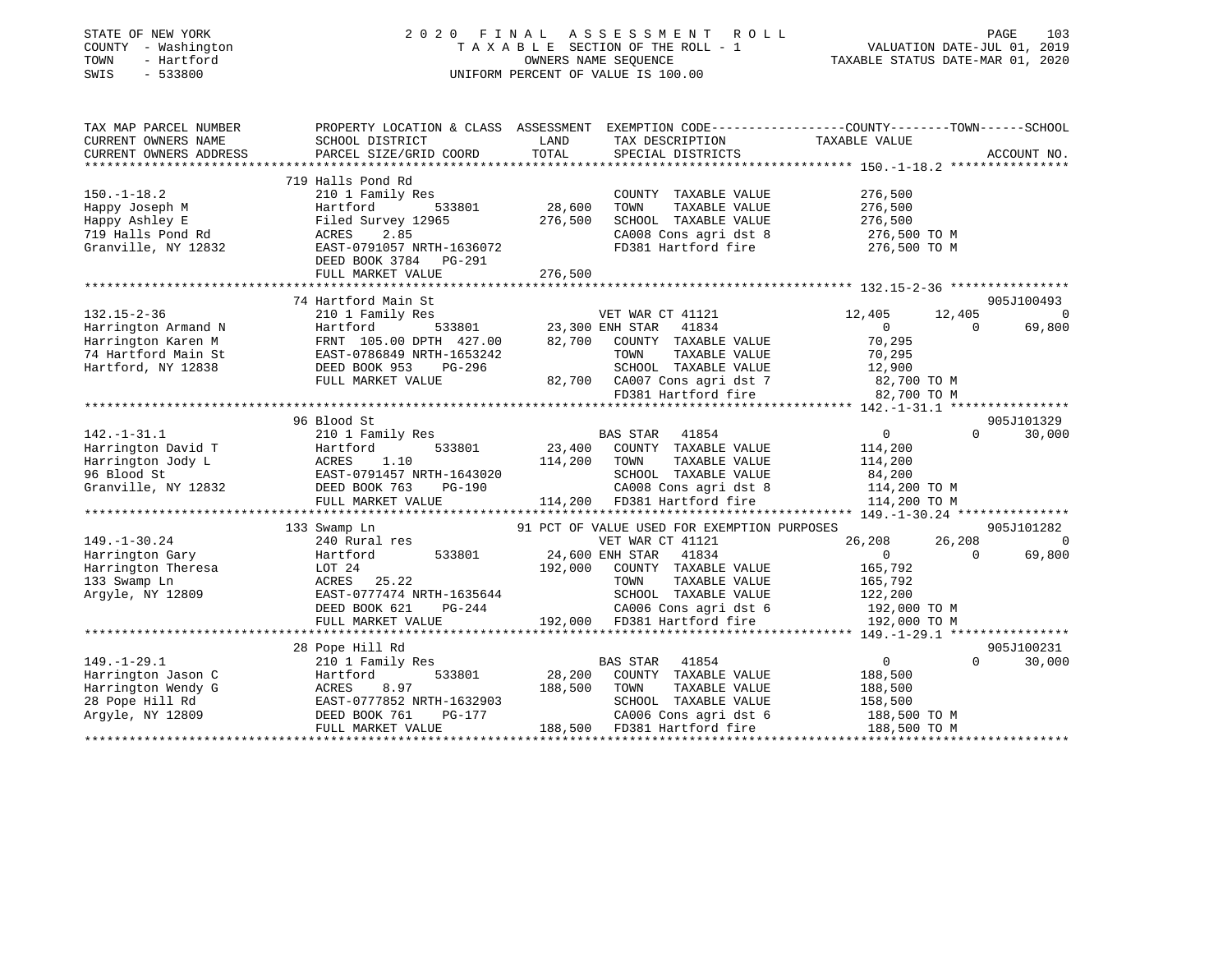#### STATE OF NEW YORK 2 0 2 0 F I N A L A S S E S S M E N T R O L L PAGE 104 COUNTY - Washington T A X A B L E SECTION OF THE ROLL - 1 VALUATION DATE-JUL 01, 2019 TOWN - Hartford OWNERS NAME SEQUENCE TAXABLE STATUS DATE-MAR 01, 2020 SWIS - 533800 UNIFORM PERCENT OF VALUE IS 100.00

| TAX MAP PARCEL NUMBER                      |                                                                                                                                                                                                                                   | PROPERTY LOCATION & CLASS ASSESSMENT EXEMPTION CODE---------------COUNTY-------TOWN-----SCHOOL                                                                                                                                                                                                                                              |                                  |
|--------------------------------------------|-----------------------------------------------------------------------------------------------------------------------------------------------------------------------------------------------------------------------------------|---------------------------------------------------------------------------------------------------------------------------------------------------------------------------------------------------------------------------------------------------------------------------------------------------------------------------------------------|----------------------------------|
| CURRENT OWNERS NAME                        | SCHOOL DISTRICT                                                                                                                                                                                                                   | LAND TAX DESCRIPTION TAXABLE VALUE                                                                                                                                                                                                                                                                                                          |                                  |
| CURRENT OWNERS ADDRESS                     | PARCEL SIZE/GRID COORD                                                                                                                                                                                                            | TOTAL<br>SPECIAL DISTRICTS                                                                                                                                                                                                                                                                                                                  | ACCOUNT NO.                      |
|                                            |                                                                                                                                                                                                                                   |                                                                                                                                                                                                                                                                                                                                             |                                  |
|                                            |                                                                                                                                                                                                                                   | 55 Skyview Meadows Ln<br>141.-1-52 210 1 Family Res BAS STAR 41854 0<br>Harrington Keith A Hartford 533801 21,100 COUNTY TAXABLE VALUE 157,500<br>157,500 16 Harrington Armand ACRES 0.79 BANK 997 157,500 TOWN TAXABLE VALUE 157,50                                                                                                        | 905J101015<br>$\Omega$<br>30,000 |
|                                            |                                                                                                                                                                                                                                   |                                                                                                                                                                                                                                                                                                                                             |                                  |
|                                            |                                                                                                                                                                                                                                   |                                                                                                                                                                                                                                                                                                                                             |                                  |
|                                            |                                                                                                                                                                                                                                   |                                                                                                                                                                                                                                                                                                                                             |                                  |
|                                            |                                                                                                                                                                                                                                   |                                                                                                                                                                                                                                                                                                                                             |                                  |
|                                            |                                                                                                                                                                                                                                   |                                                                                                                                                                                                                                                                                                                                             |                                  |
|                                            |                                                                                                                                                                                                                                   |                                                                                                                                                                                                                                                                                                                                             |                                  |
|                                            | 236 Eldridge Ln                                                                                                                                                                                                                   |                                                                                                                                                                                                                                                                                                                                             | 905J101196                       |
|                                            |                                                                                                                                                                                                                                   |                                                                                                                                                                                                                                                                                                                                             |                                  |
|                                            |                                                                                                                                                                                                                                   |                                                                                                                                                                                                                                                                                                                                             |                                  |
|                                            |                                                                                                                                                                                                                                   |                                                                                                                                                                                                                                                                                                                                             |                                  |
|                                            |                                                                                                                                                                                                                                   |                                                                                                                                                                                                                                                                                                                                             |                                  |
|                                            |                                                                                                                                                                                                                                   |                                                                                                                                                                                                                                                                                                                                             |                                  |
|                                            |                                                                                                                                                                                                                                   | $\begin{array}{ccccccccc} \text{131. -1-1.2} & \text{236 ÉIartage Ln} & \text{137. -1-1.2} & \text{238 E} & \text{139. -1-1.2} & \text{239. -1-1.2} & \text{240. -1-1.2} & \text{250. -1-1.2} & \text{260. -1-1.2} & \text{27. -1-1.2} & \text{28. -1-1.2} & \text{29. -1-1.2} & \text{20. -1-1.2} & \text{21. -1-1.2} & \text{22. -1-1.2}$ |                                  |
|                                            |                                                                                                                                                                                                                                   |                                                                                                                                                                                                                                                                                                                                             |                                  |
|                                            | 220 Gulf Ln                                                                                                                                                                                                                       |                                                                                                                                                                                                                                                                                                                                             | 905J100390                       |
| $139. -4 - 1$                              | 241 Rural res&ag                                                                                                                                                                                                                  | es&ag<br>533801 422,600 FOR 480A 47460                                                                                                                                                                                                                                                                                                      | 41720 157,483 157,483 157,483    |
|                                            |                                                                                                                                                                                                                                   |                                                                                                                                                                                                                                                                                                                                             | 67,000 67,000 67,000             |
|                                            |                                                                                                                                                                                                                                   |                                                                                                                                                                                                                                                                                                                                             |                                  |
|                                            | 139.-4-1<br>Harsha Farmlands LLC<br>3466 County route 43<br>Tort Ann NY 12827<br>139.-1-1<br>139.-1-1<br>139.-1-1                                                                                                                 |                                                                                                                                                                                                                                                                                                                                             |                                  |
| MAY BE SUBJECT TO PAYMENT                  |                                                                                                                                                                                                                                   |                                                                                                                                                                                                                                                                                                                                             |                                  |
| UNDER RPTL480A UNTIL 2029                  |                                                                                                                                                                                                                                   |                                                                                                                                                                                                                                                                                                                                             |                                  |
|                                            |                                                                                                                                                                                                                                   | ACRES 136.20<br>MORELL MARKET VALUE<br>DEED BOOK 3743 PG-136<br>FULL MARKET VALUE<br>TOWN TAXABLE VALUE<br>CA001 TAXABLE VALUE<br>CA007 Cons agri dst 7<br>157,483 EX<br>TULL MARKET VALUE<br>TOWN 157,483 EX<br>TULL MARKET VALUE<br>211,117<br>157,4                                                                                      |                                  |
|                                            |                                                                                                                                                                                                                                   |                                                                                                                                                                                                                                                                                                                                             |                                  |
|                                            | Gulf Ln                                                                                                                                                                                                                           |                                                                                                                                                                                                                                                                                                                                             | 905J100619                       |
| $139. -4-5$                                | 105 Vac farmland                                                                                                                                                                                                                  |                                                                                                                                                                                                                                                                                                                                             | 57,710<br>57,710<br>57,710       |
| Harsha Farmlands LLC<br>2166 County Pto 43 | Hartford                                                                                                                                                                                                                          |                                                                                                                                                                                                                                                                                                                                             |                                  |
|                                            |                                                                                                                                                                                                                                   |                                                                                                                                                                                                                                                                                                                                             |                                  |
|                                            |                                                                                                                                                                                                                                   |                                                                                                                                                                                                                                                                                                                                             |                                  |
|                                            |                                                                                                                                                                                                                                   | 1720<br>533801<br>533801<br>96,200 COUNTY TAXABLE VALUE<br>96,200 TOWN TAXABLE VALUE<br>SCHOOL TAXABLE VALUE<br>38,490<br>521 172 173 174 15 17<br>38,490<br>38,490<br>38,490<br>38,490<br>38,490<br>38,490<br>38,490<br>38,490<br>38,490<br>38,490<br>38,490                                                                               |                                  |
|                                            |                                                                                                                                                                                                                                   |                                                                                                                                                                                                                                                                                                                                             |                                  |
|                                            |                                                                                                                                                                                                                                   |                                                                                                                                                                                                                                                                                                                                             |                                  |
|                                            |                                                                                                                                                                                                                                   | 3466 County Rte 43<br>Fort Ann, NY 12827<br>Fort Ann, NY 12827<br>EAST-0765317 NRTH-1642710<br>MAY BE SUBJECT TO PAYMENT<br>DEED BOOK 3882 PG-215<br>UNDER AGDIST LAW TIL 2024<br>FULL MARKET VALUE<br>TOWER AGDIST LAW TIL 2024<br>FULL MARKET                                                                                             |                                  |
|                                            | County Route 43                                                                                                                                                                                                                   |                                                                                                                                                                                                                                                                                                                                             |                                  |
| $148. - 1 - 3.1$                           | 105 Vac farmland                                                                                                                                                                                                                  | 10,760<br>533801 16,800 COUNTY TAXABLE VALUE 10,760<br>533801 16,800 COUNTY TAXABLE VALUE 6,040                                                                                                                                                                                                                                             | 10,760<br>10,760                 |
| Harsha Farmlands LLC                       | Hartford                                                                                                                                                                                                                          |                                                                                                                                                                                                                                                                                                                                             |                                  |
| 3466 County Route 43                       | ACRES 13.30                                                                                                                                                                                                                       | 16,800 TOWN<br>$\begin{tabular}{lllllll} TOWN & TAXABLE & VALUE & & & & 6,040 \\ SCHOOD & TAXABLE & VALUE & & & & 6,040 \end{tabular}$                                                                                                                                                                                                      |                                  |
| Fort Ann, NY 12827                         |                                                                                                                                                                                                                                   |                                                                                                                                                                                                                                                                                                                                             |                                  |
|                                            | $\begin{tabular}{lllllll} \texttt{EAST-0765586 NRTH-1641441} & & & & & & & \\ \texttt{DEED BOOK 3882} & & & & & & & & \\ \texttt{DEED BOOK 3882} & & & & & & & & \\ \texttt{FULL MARKET VALUE} & & & & & 16,800 \\ \end{tabular}$ | CA007 Cons agri dst 7 6,040 TO M                                                                                                                                                                                                                                                                                                            |                                  |
| MAY BE SUBJECT TO PAYMENT                  |                                                                                                                                                                                                                                   | 10,760 EX<br>FD381 Hartford fire 16,800 TO M                                                                                                                                                                                                                                                                                                |                                  |
| UNDER AGDIST LAW TIL 2024                  |                                                                                                                                                                                                                                   |                                                                                                                                                                                                                                                                                                                                             |                                  |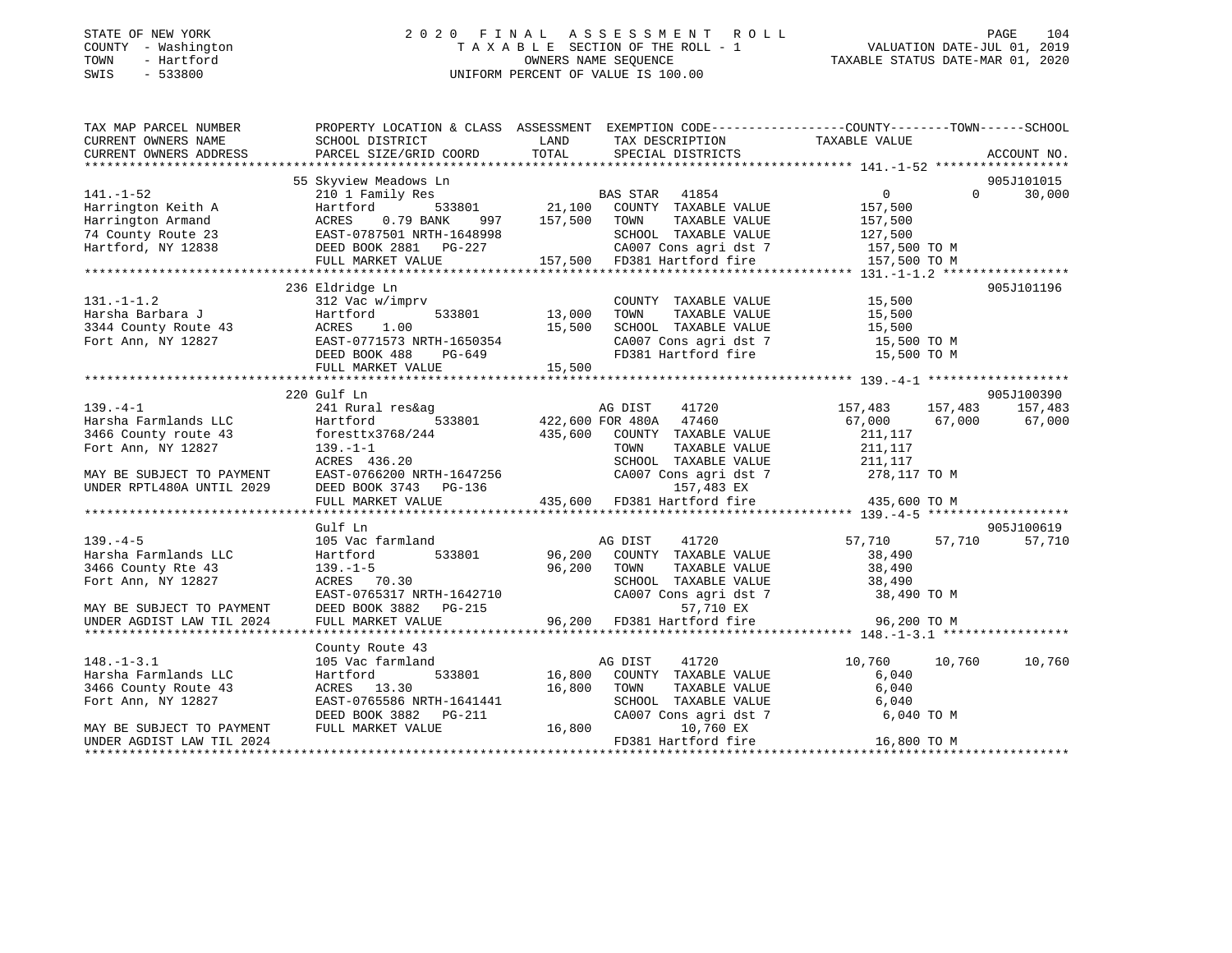| STATE OF NEW YORK |  |              |
|-------------------|--|--------------|
| COUNTY            |  | - Washington |
| TOWN              |  | - Hartford   |
| CM <sub>T</sub> C |  | 533800       |

#### STATE OF NEW YORK 2 0 2 0 F I N A L A S S E S S M E N T R O L L PAGE 105 COUNTY - Washington T A X A B L E SECTION OF THE ROLL - 1 VALUATION DATE-JUL 01, 2019 TOWN - Hartford OWNERS NAME SEQUENCE TAXABLE STATUS DATE-MAR 01, 2020 SWIS - 533800 UNIFORM PERCENT OF VALUE IS 100.00UNIFORM PERCENT OF VALUE IS 100.00

| TAX MAP PARCEL NUMBER<br>CURRENT OWNERS NAME | PROPERTY LOCATION & CLASS ASSESSMENT EXEMPTION CODE---------------COUNTY-------TOWN------SCHOOL<br>SCHOOL DISTRICT |                    | LAND TAX DESCRIPTION                                                    | TAXABLE VALUE    |                      |
|----------------------------------------------|--------------------------------------------------------------------------------------------------------------------|--------------------|-------------------------------------------------------------------------|------------------|----------------------|
| CURRENT OWNERS ADDRESS                       | PARCEL SIZE/GRID COORD                                                                                             | TOTAL              | SPECIAL DISTRICTS                                                       |                  | ACCOUNT NO.          |
|                                              |                                                                                                                    |                    |                                                                         |                  |                      |
| $148. - 1 - 4$                               | 3260 County Route 43                                                                                               |                    | AG DIST<br>41720                                                        | 11,993<br>11,993 | 905J101007<br>11,993 |
| Harsha Farmlands LLC                         | 220 2 Family Res<br>533801<br>Hartford                                                                             | 47,700             | COUNTY TAXABLE VALUE                                                    | 177,807          |                      |
| 3466 County Rte 43                           | 499/101                                                                                                            | 189,800            | TOWN<br>TAXABLE VALUE                                                   | 177,807          |                      |
| Fort Ann, NY 12827                           | ACRES 20.08                                                                                                        |                    | SCHOOL TAXABLE VALUE                                                    | 177,807          |                      |
|                                              | EAST-0765470 NRTH-1640725                                                                                          |                    | CA007 Cons agri dst 7                                                   | 177,807 TO M     |                      |
| MAY BE SUBJECT TO PAYMENT                    | DEED BOOK 3882 PG-215                                                                                              |                    | 11,993 EX                                                               |                  |                      |
| UNDER AGDIST LAW TIL 2024                    | FULL MARKET VALUE                                                                                                  |                    | 189,800 FD381 Hartford fire                                             | 189,800 TO M     |                      |
|                                              |                                                                                                                    |                    |                                                                         |                  |                      |
|                                              | County Route 43 OFF                                                                                                |                    |                                                                         |                  | 905J101079           |
| $148. - 1 - 5.2$                             | 314 Rural vac<10                                                                                                   |                    | COUNTY TAXABLE VALUE                                                    | 2,000            |                      |
| Harsha Farmlands LLC                         | Hartford                                                                                                           | 533801 2,000 TOWN  | TAXABLE VALUE<br>TAXABLE VALUE                                          | 2,000            |                      |
| 3466 County Rte 43                           | ACRES<br>1.75                                                                                                      | 2,000              | SCHOOL TAXABLE VALUE                                                    | 2,000            |                      |
| Fort Ann, NY 12827                           | EAST-0766213 NRTH-1639611                                                                                          |                    | FD381 Hartford fire                                                     | 2,000 TO M       |                      |
|                                              | DEED BOOK 3882 PG-215                                                                                              |                    |                                                                         |                  |                      |
|                                              | FULL MARKET VALUE                                                                                                  | 2,000              |                                                                         |                  |                      |
|                                              |                                                                                                                    |                    |                                                                         |                  |                      |
|                                              | County Route 43 OFF                                                                                                |                    |                                                                         |                  | 905J101078           |
| $148. - 1 - 5.3$                             | 314 Rural vac<10                                                                                                   |                    | COUNTY TAXABLE VALUE                                                    | 2,000            |                      |
| Harsha Farmlands LLC                         | 533801<br>Hartford                                                                                                 | 2,000 TOWN         | TAXABLE VALUE                                                           | 2,000            |                      |
| 3466 County Rte 43                           | ACRES 1.75                                                                                                         | 2,000              | SCHOOL TAXABLE VALUE                                                    | 2,000            |                      |
| Fort Ann, NY 12827                           | EAST-0765957 NRTH-1639580                                                                                          |                    | FD381 Hartford fire                                                     | 2,000 TO M       |                      |
|                                              | DEED BOOK 3882    PG-215                                                                                           |                    |                                                                         |                  |                      |
|                                              | FULL MARKET VALUE                                                                                                  | 2,000              |                                                                         |                  |                      |
|                                              |                                                                                                                    |                    |                                                                         |                  |                      |
|                                              | Eldridge Ln OFF                                                                                                    |                    |                                                                         |                  | 905J101408           |
| $131. -1 - 1.3$                              | 314 Rural vac<10                                                                                                   |                    | COUNTY TAXABLE VALUE 16,500                                             |                  |                      |
| Harsha Myron R                               | Hartford                                                                                                           | 533801 16,500 TOWN | 16,500    TOWN      TAXABLE  VALUE<br>16,500    SCHOOL   TAXABLE  VALUE | 16,500           |                      |
| Harsha Barbara J                             | 2.02<br>ACRES                                                                                                      |                    |                                                                         | 16,500           |                      |
| 3344 County Route 43                         | EAST-0771689 NRTH-1650433                                                                                          |                    | CA007 Cons agri dst 7 16,500 TO M                                       |                  |                      |
| Fort Ann, NY 12827                           | DEED BOOK 623 PG-202                                                                                               |                    | FD381 Hartford fire                                                     | 16,500 TO M      |                      |
|                                              | FULL MARKET VALUE                                                                                                  | 16,500             |                                                                         |                  |                      |
|                                              | State Route 40                                                                                                     |                    |                                                                         |                  | 905J100199           |
| $141. - 1 - 35$                              | 311 Res vac land                                                                                                   |                    | COUNTY TAXABLE VALUE                                                    | 1,000            |                      |
| Hartford DG, LLC                             | Hartford<br>533801                                                                                                 | 1,000              | TOWN<br>TAXABLE VALUE                                                   | 1,000            |                      |
| 1245 Deer Valley Dr Ste 300                  | FRNT 402.00 DPTH 76.00                                                                                             | 1,000              | SCHOOL TAXABLE VALUE                                                    | 1,000            |                      |
| Park City, UT 84060                          | EAST-0786315 NRTH-1651016                                                                                          |                    | CA007 Cons agri dst 7                                                   | 1,000 TO M       |                      |
|                                              | DEED BOOK 20200 PG-2050                                                                                            |                    | FD381 Hartford fire                                                     | 1,000 TO M       |                      |
| PRIOR OWNER ON 3/01/2020                     | FULL MARKET VALUE                                                                                                  | 1,000              |                                                                         |                  |                      |
| Roberts David M                              |                                                                                                                    |                    |                                                                         |                  |                      |
|                                              |                                                                                                                    |                    |                                                                         |                  |                      |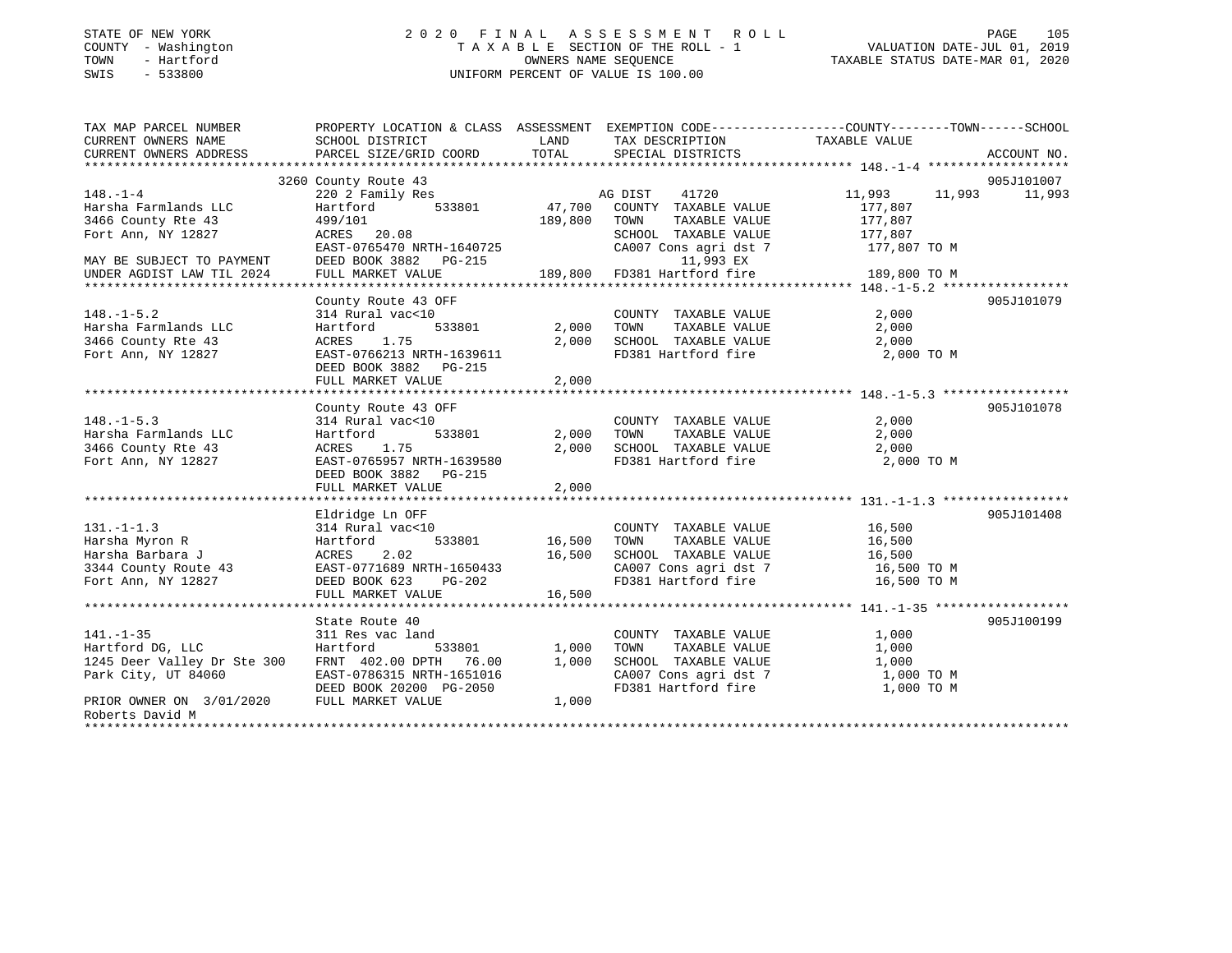| STATE OF NEW YORK |            |              |
|-------------------|------------|--------------|
| COUNTY            |            | - Washington |
| TOWN              |            | - Hartford   |
| CM <sub>T</sub> C | $-$ 533800 |              |

### STATE OF NEW YORK 2 0 2 0 F I N A L A S S E S S M E N T R O L L PAGE 106T A X A B L E SECTION OF THE ROLL - 1 VALUATION DATE-JUL 01, 2019<br>OWNERS NAME SEQUENCE TAXABLE STATUS DATE-MAR 01, 2020 SWIS - 533800 UNIFORM PERCENT OF VALUE IS 100.00

|                             | PAGE | 106 |
|-----------------------------|------|-----|
| VALUATION DATE-JUL 01, 2019 |      |     |

| TAX MAP PARCEL NUMBER                      |                           |         |                       | PROPERTY LOCATION & CLASS ASSESSMENT EXEMPTION CODE----------------COUNTY-------TOWN------SCHOOL |
|--------------------------------------------|---------------------------|---------|-----------------------|--------------------------------------------------------------------------------------------------|
| CURRENT OWNERS NAME                        | SCHOOL DISTRICT           | LAND    | TAX DESCRIPTION       | TAXABLE VALUE                                                                                    |
| CURRENT OWNERS ADDRESS                     | PARCEL SIZE/GRID COORD    | TOTAL   | SPECIAL DISTRICTS     | ACCOUNT NO.                                                                                      |
|                                            |                           |         |                       |                                                                                                  |
|                                            | 123 Rowe Hill Rd          |         |                       | 905J100201                                                                                       |
| $141. - 1 - 36$                            | 433 Auto body             |         | COUNTY TAXABLE VALUE  | 94,100                                                                                           |
| Hartford DG, LLC                           | Hartford<br>533801        | 40,900  | TAXABLE VALUE<br>TOWN | 94,100                                                                                           |
| 1245 Deer Valley Dr Ste 300 ACRES          | 2.26                      | 94,100  | SCHOOL TAXABLE VALUE  | 94,100                                                                                           |
| Park City, UT 84060                        | EAST-0786304 NRTH-1650773 |         | CA007 Cons agri dst 7 | 94,100 TO M                                                                                      |
|                                            | DEED BOOK 20200 PG-2049   |         | FD381 Hartford fire   | 94,100 TO M                                                                                      |
| PRIOR OWNER ON 3/01/2020 FULL MARKET VALUE |                           | 94,100  |                       |                                                                                                  |
| Molgano, Jr Frank A Trustee                |                           |         |                       |                                                                                                  |
|                                            |                           |         |                       |                                                                                                  |
|                                            |                           |         |                       |                                                                                                  |
|                                            | 3913 State Route 196      |         |                       | 905J100216                                                                                       |
| $140. - 2 - 4$                             | 682 Rec facility          |         | COUNTY TAXABLE VALUE  | 75,200                                                                                           |
| Hartford Fish and Game Club In Hartford    | 533801                    | 34,800  | TAXABLE VALUE<br>TOWN | 75,200                                                                                           |
| PO Box 182                                 | 329/87 743/195            | 75,200  | SCHOOL TAXABLE VALUE  | 75,200                                                                                           |
| Hartford, NY 12838                         | ACRES 4.36                |         | CA007 Cons agri dst 7 | 75,200 TO M                                                                                      |
|                                            | EAST-0780277 NRTH-1645653 |         | FD381 Hartford fire   | 75,200 TO M                                                                                      |
|                                            | DEED BOOK 274<br>PG-324   |         |                       |                                                                                                  |
|                                            | FULL MARKET VALUE         | 75,200  |                       |                                                                                                  |
|                                            |                           |         |                       |                                                                                                  |
|                                            | State Route 196           |         |                       |                                                                                                  |
| $148. - 1 - 6.2$                           | 314 Rural vac<10          |         | COUNTY TAXABLE VALUE  | 15,400                                                                                           |
| Hartung Christian                          | Hartford<br>533801        | 15,400  | TOWN<br>TAXABLE VALUE | 15,400                                                                                           |
| 1313 Sawyer Bend Cir                       | LOT 2                     | 15,400  | SCHOOL TAXABLE VALUE  | 15,400                                                                                           |
| Franklin, TN 37069                         | 4.62<br>ACRES             |         | FD381 Hartford fire   | 15,400 TO M                                                                                      |
|                                            | EAST-0767522 NRTH-1640120 |         |                       |                                                                                                  |
|                                            | DEED BOOK 777<br>PG-285   |         |                       |                                                                                                  |
|                                            | FULL MARKET VALUE         | 15,400  |                       |                                                                                                  |
|                                            |                           |         |                       |                                                                                                  |
|                                            | 1319 Baldwin Corners Rd   |         |                       | 905J100373                                                                                       |
|                                            |                           |         |                       | $\Omega$                                                                                         |
| $121. -4 - 5.1$                            | 240 Rural res             |         | BAS STAR 41854        | $\overline{0}$<br>30,000                                                                         |
| Hartung Robert S                           | Fort Ann<br>532802        | 32,100  | COUNTY TAXABLE VALUE  | 135,600                                                                                          |
| Hartung Janet                              | $121. - 1 - 5.1$          | 135,600 | TAXABLE VALUE<br>TOWN | 135,600                                                                                          |
| 1319 Baldwin Corners Rd ACRES 15.02 BANK   | 999                       |         | SCHOOL TAXABLE VALUE  | 105,600                                                                                          |
| Fort Ann, NY 12827                         | EAST-0766975 NRTH-1662883 |         | FD381 Hartford fire   | 135,600 TO M                                                                                     |
|                                            | DEED BOOK 748<br>$PG-54$  |         |                       |                                                                                                  |
|                                            | FULL MARKET VALUE         | 135,600 |                       |                                                                                                  |
|                                            |                           |         |                       |                                                                                                  |
|                                            | State Route 196           |         |                       |                                                                                                  |
| $148. - 1 - 6.1$                           | 314 Rural vac<10          |         | COUNTY TAXABLE VALUE  | 17,600                                                                                           |
| Hartung Scott                              | 533801<br>Hartford        | 17,600  | TOWN<br>TAXABLE VALUE | 17,600                                                                                           |
| Hartung Margaret                           | LOT 1                     | 17,600  | SCHOOL TAXABLE VALUE  | 17,600                                                                                           |
| 22 Eighth Ave                              | ACRES<br>8.07             |         | FD381 Hartford fire   | 17,600 TO M                                                                                      |
| Hudson Falls, NY 12839                     | EAST-0767574 NRTH-1639863 |         |                       |                                                                                                  |
|                                            | DEED BOOK 20191 PG-28891  |         |                       |                                                                                                  |
|                                            | FULL MARKET VALUE         | 17,600  |                       |                                                                                                  |
|                                            |                           |         |                       |                                                                                                  |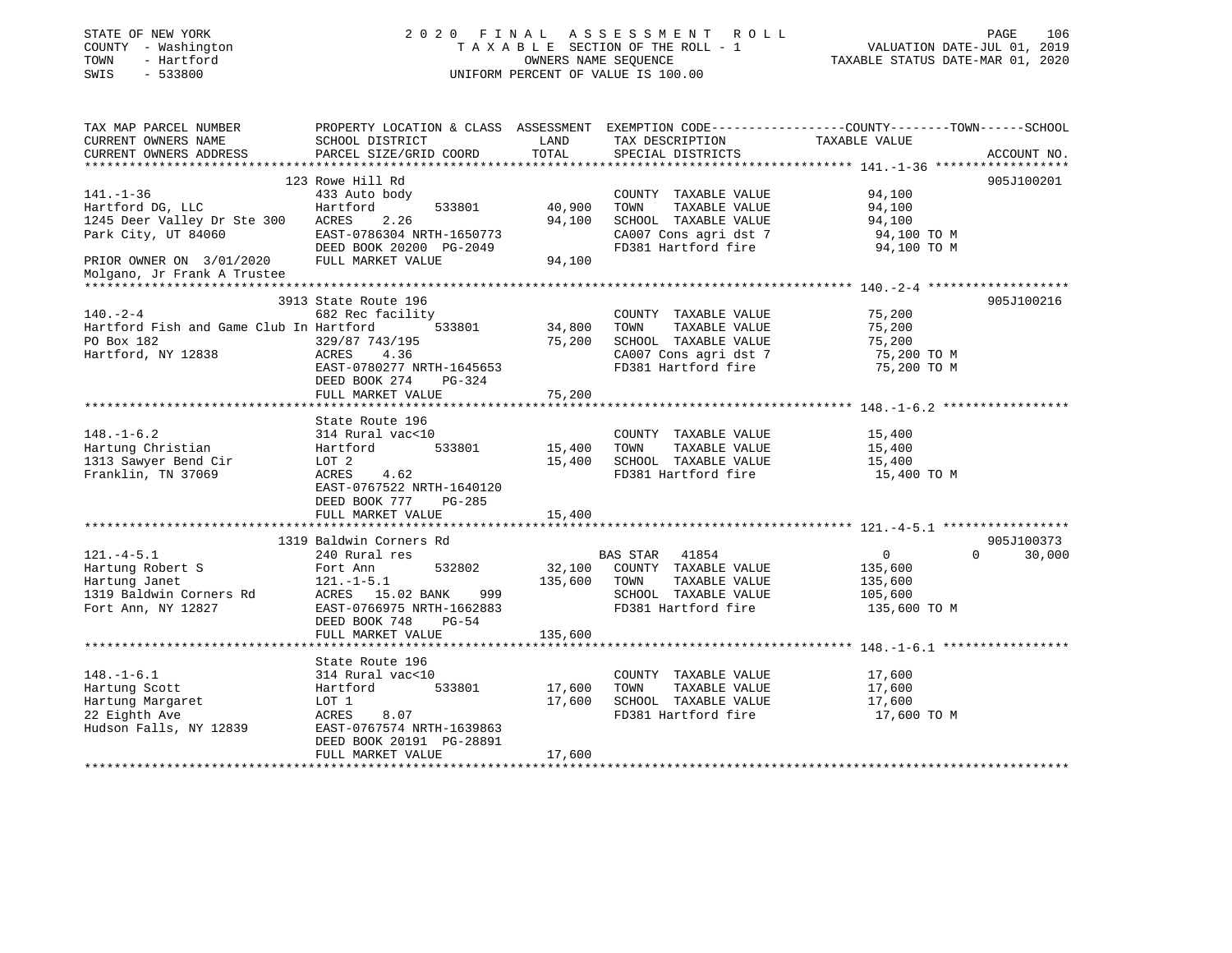| STATE OF NEW YORK |              |
|-------------------|--------------|
| COUNTY            | - Washington |
| TOWN              | - Hartford   |
| CM T C            | ECCOON       |

#### STATE OF NEW YORK 2 0 2 0 F I N A L A S S E S S M E N T R O L L PAGE 107T A X A B L E SECTION OF THE ROLL - 1<br>OWNERS NAME SEQUENCE SWIS - 533800 UNIFORM PERCENT OF VALUE IS 100.00

VALUATION DATE-JUL 01, 2019

| TAX MAP PARCEL NUMBER                                  | PROPERTY LOCATION & CLASS ASSESSMENT EXEMPTION CODE----------------COUNTY-------TOWN------SCHOOL   |               |                                    |                   |                    |
|--------------------------------------------------------|----------------------------------------------------------------------------------------------------|---------------|------------------------------------|-------------------|--------------------|
| CURRENT OWNERS NAME                                    | SCHOOL DISTRICT                                                                                    | LAND          | TAX DESCRIPTION                    | TAXABLE VALUE     |                    |
| CURRENT OWNERS ADDRESS                                 | PARCEL SIZE/GRID COORD                                                                             | TOTAL         | SPECIAL DISTRICTS                  |                   | ACCOUNT NO.        |
|                                                        |                                                                                                    |               |                                    |                   |                    |
|                                                        | State Route 196                                                                                    |               |                                    |                   |                    |
| $148. - 1 - 6.3$                                       | 314 Rural vac<10                                                                                   |               | COUNTY TAXABLE VALUE               | 16,600            |                    |
| Hartung Scott R                                        | Hartford                                                                                           | 533801 16,600 | TOWN<br>TAXABLE VALUE              | 16,600            |                    |
| 22 8th Ave                                             | LOT 3                                                                                              | 16,600        | SCHOOL TAXABLE VALUE               | 16,600            |                    |
| Hudson Falls, NY 12839                                 | 5.25<br>ACRES                                                                                      |               | FD381 Hartford fire                | 16,600 TO M       |                    |
|                                                        | EAST-0768190 NRTH-1640065                                                                          |               |                                    |                   |                    |
|                                                        | DEED BOOK 757<br>PG-315                                                                            |               |                                    |                   |                    |
|                                                        | FULL MARKET VALUE                                                                                  | 16,600        |                                    |                   |                    |
|                                                        |                                                                                                    |               |                                    |                   |                    |
|                                                        | 287 Gilchrist Hill Rd                                                                              |               |                                    |                   | 905J100309         |
| $150. - 1 - 2$                                         | 240 Rural res                                                                                      |               | FOR 480A 47460                     | 38,480<br>38,480  | 38,480             |
| Harwood F Douglas                                      | Hartford<br>533801                                                                                 | 90,300        | COUNTY TAXABLE VALUE               | 111,120           |                    |
| Harwood Joanne M                                       | 682/127 2801/314                                                                                   | 149,600       | TOWN<br>TAXABLE VALUE              | 111,120           |                    |
| 287 Gilchrist Hill Rd                                  | Forest Tax 3230/160                                                                                |               | SCHOOL TAXABLE VALUE               | 111,120           |                    |
| Hartford, NY 12838                                     | ACRES 96.60                                                                                        |               | CA008 Cons agri dst 8              | 149,600 TO M      |                    |
|                                                        | EAST-0786427 NRTH-1639735                                                                          |               | FD381 Hartford fire 149,600 TO M   |                   |                    |
| MAY BE SUBJECT TO PAYMENT<br>UNDER RPTL480A UNTIL 2029 | DEED BOOK 682<br>PG-129                                                                            |               |                                    |                   |                    |
|                                                        | FULL MARKET VALUE                                                                                  | 149,600       |                                    |                   |                    |
|                                                        |                                                                                                    |               |                                    |                   |                    |
|                                                        | 1 Townsend Rd                                                                                      |               |                                    |                   | 905J100577         |
| $140. - 2 - 7$                                         | 411 Apartment                                                                                      |               | COUNTY TAXABLE VALUE               | 267,300           |                    |
| Harwood Mark                                           | Hartford<br>533801                                                                                 | 45,000        | TOWN<br>TAXABLE VALUE              | 267,300           |                    |
| PO Box 91                                              | ACRES 1.50                                                                                         | 267,300       | SCHOOL TAXABLE VALUE               | 267,300           |                    |
| Cossayuna, NY 12823                                    | EAST-0782819 NRTH-1646607                                                                          |               | FD381 Hartford fire                | 267,300 ТО М      |                    |
|                                                        | DEED BOOK 681<br>PG-272                                                                            |               |                                    |                   |                    |
|                                                        | FULL MARKET VALUE                                                                                  | 267,300       |                                    |                   |                    |
|                                                        |                                                                                                    |               |                                    |                   |                    |
|                                                        | 5232 State Route 149                                                                               |               |                                    |                   | 905J101229         |
| $132 - 2 - 27.2$                                       | 210 1 Family Res                                                                                   |               | BAS STAR 41854                     | $\overline{0}$    | $\Omega$<br>30,000 |
| Haxstun Jason L                                        | Hartford                                                                                           |               | 533801 31,400 COUNTY TAXABLE VALUE | 131,600           |                    |
| 5232 State Route 149 Rd                                | <b>ACRES</b><br>9.10 BANK<br>999                                                                   | 131,600       | TOWN<br>TAXABLE VALUE              | 131,600           |                    |
| Granville, NY 12832                                    | EAST-0793118 NRTH-1652710                                                                          |               | SCHOOL TAXABLE VALUE               | 101,600           |                    |
|                                                        | DEED BOOK 1977 PG-94                                                                               |               | FD381 Hartford fire                | 131,600 TO M      |                    |
|                                                        | FULL MARKET VALUE                                                                                  | 131,600       |                                    |                   |                    |
|                                                        |                                                                                                    |               |                                    |                   |                    |
|                                                        | 5197 State Route 149                                                                               |               |                                    |                   | 905J100449         |
| $132 - 2 - 23$                                         | 210 1 Family Res                                                                                   |               | ENH STAR 41834                     | $0 \qquad \qquad$ | $\Omega$<br>69,800 |
| Hayes James A                                          | 533801<br>Hartford                                                                                 | 38,500        | COUNTY TAXABLE VALUE               | 122,000           |                    |
| Hayes Lettie A                                         |                                                                                                    | 122,000       | TOWN<br>TAXABLE VALUE              | 122,000           |                    |
| 5197 State Route 149                                   |                                                                                                    |               | SCHOOL TAXABLE VALUE               | 52,200            |                    |
| Granville, NY 12832                                    |                                                                                                    |               | FD381 Hartford fire                | 122,000 TO M      |                    |
|                                                        | 2832 MCRES 5.09<br>2832 EAST-0792476 NRTH-1653421<br>2832 DEED BOOK 683 PG-39<br>FULL MARKET VALUE | 122,000       |                                    |                   |                    |
|                                                        |                                                                                                    |               |                                    |                   |                    |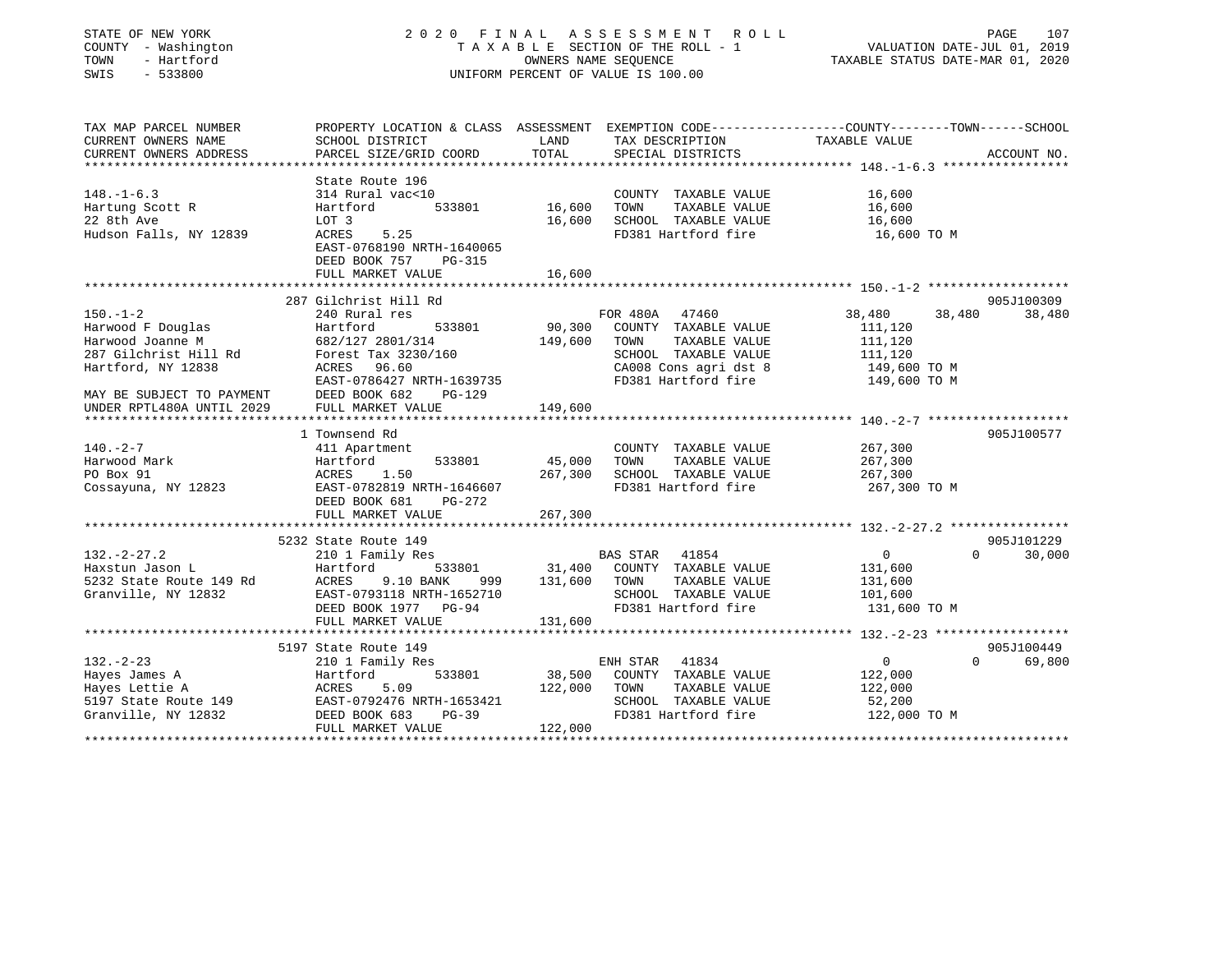| STATE OF NEW YORK |              |
|-------------------|--------------|
| COUNTY            | - Washington |
| TOWN              | - Hartford   |
| <b>CMTC</b>       | $-533800$    |

#### STATE OF NEW YORK 2 0 2 0 F I N A L A S S E S S M E N T R O L L PAGE 108 COUNTY - Washington T A X A B L E SECTION OF THE ROLL - 1 VALUATION DATE-JUL 01, 2019 TOWN - Hartford OWNERS NAME SEQUENCE TAXABLE STATUS DATE-MAR 01, 2020 SWIS - 533800 UNIFORM PERCENT OF VALUE IS 100.00

| TAX MAP PARCEL NUMBER                                                                                              | PROPERTY LOCATION & CLASS ASSESSMENT EXEMPTION CODE---------------COUNTY-------TOWN------SCHOOL                                                                               |                                         |                                                                                                                                                                                                                    |                                                                             |                                      |
|--------------------------------------------------------------------------------------------------------------------|-------------------------------------------------------------------------------------------------------------------------------------------------------------------------------|-----------------------------------------|--------------------------------------------------------------------------------------------------------------------------------------------------------------------------------------------------------------------|-----------------------------------------------------------------------------|--------------------------------------|
| CURRENT OWNERS NAME<br>CURRENT OWNERS ADDRESS                                                                      | SCHOOL DISTRICT<br>PARCEL SIZE/GRID COORD                                                                                                                                     | LAND<br>TOTAL                           | TAX DESCRIPTION<br>SPECIAL DISTRICTS                                                                                                                                                                               | TAXABLE VALUE                                                               | ACCOUNT NO.                          |
|                                                                                                                    |                                                                                                                                                                               |                                         |                                                                                                                                                                                                                    |                                                                             |                                      |
| $130. - 1 - 7.3$<br>Hayes Justin<br>3874 State Route 149<br>Fort Ann, NY 12827                                     | 3874 State Route 149<br>210 1 Family Res<br>Hudson Falls<br>ACRES<br>1.57 BANK<br>EAST-0767980 NRTH-1653716<br>DEED BOOK 3388 PG-102<br>FULL MARKET VALUE                     | 534401 20,100 BAS STAR                  | VET WAR CT 41121<br>41854<br>40 131,100 COUNTY TAXABLE VALUE<br>TOWN<br>TAXABLE VALUE<br>SCHOOL TAXABLE VALUE<br>SCHOOL TAXABLE VALUE 101,100<br>131,100 CA007 Cons agri dst 7 131,100 TO M<br>FD381 Hartford fire | 19,665<br>19,665<br>$0 \qquad \qquad$<br>111,435<br>111,435<br>131,100 TO M | $\overline{0}$<br>30,000<br>$\Omega$ |
|                                                                                                                    |                                                                                                                                                                               |                                         |                                                                                                                                                                                                                    |                                                                             |                                      |
| $132.15 - 1 - 7$<br>Hayes Raymond A<br>nayes Rebecca M<br>386 County Route 12<br>Whitehall, NY 12887               | 63 Hartford Main St<br>312 Vac w/imprv<br>Hartford<br>533801<br>3062/255<br>FRNT 42.00 DPTH 104.00<br>EAST-0786482 NRTH-1653105<br>DEED BOOK 3364 PG-267<br>FULL MARKET VALUE | 4,600<br>4,900<br>4,900                 | COUNTY TAXABLE VALUE<br>TAXABLE VALUE<br>TOWN<br>SCHOOL TAXABLE VALUE<br>SCHOOL TAXABLE VALUE<br>CA007 Cons agri dst 7<br>FD381 Hartford fire                                                                      | 4,900<br>4,900<br>4,900<br>4,900 TO M<br>4,900 TO M                         | 905J100406                           |
|                                                                                                                    |                                                                                                                                                                               |                                         |                                                                                                                                                                                                                    |                                                                             |                                      |
| $149. - 1 - 22.2$<br>Hayes Shawn C<br>355 County Route 19 ACRES<br>Fort Ann, NY 12827 EAST-0<br>Fort Ann, NY 12827 | 355 County Route 19<br>210 1 Family Res<br>Hartford<br>2.00 BANK<br>EAST-0775372 NRTH-1638335<br>DEED BOOK 3278 PG-62<br>FULL MARKET VALUE                                    | 533801 26,800<br>999 106,800<br>106,800 | BAS STAR 41854<br>COUNTY TAXABLE VALUE<br>TOWN<br>TAXABLE VALUE<br>SCHOOL TAXABLE VALUE<br>FD381 Hartford fire 106,800 TO M                                                                                        | $0 \qquad \qquad$<br>106,800<br>106,800<br>76,800                           | 905J101035<br>$\Omega$<br>30,000     |
|                                                                                                                    |                                                                                                                                                                               |                                         |                                                                                                                                                                                                                    |                                                                             |                                      |
| $150. - 1 - 50$<br>Heath Russell W<br>Heath Jody<br>366 Gilchrist Hill Rd<br>Hartford, NY 12838                    | Gilchrist Hill Rd<br>314 Rural vac<10<br>533801<br>Hartford<br>LOT 3<br>ACRES 6.60<br>EAST-0783247 NRTH-1639642<br>DEED BOOK 3799 PG-106                                      | 16,300<br>16,300                        | COUNTY TAXABLE VALUE<br>TOWN<br>TAXABLE VALUE<br>SCHOOL TAXABLE VALUE<br>FD381 Hartford fire                                                                                                                       | 16,300<br>16,300<br>16,300<br>16,300 TO M                                   | 905J101287                           |
|                                                                                                                    | FULL MARKET VALUE                                                                                                                                                             | 16,300                                  |                                                                                                                                                                                                                    |                                                                             |                                      |
| $150. - 1 - 51$<br>Heath Russell W                                                                                 | 366 Gilchrist Hill Rd<br>210 1 Family Res<br>533801<br>Hartford                                                                                                               | 26,000                                  | COUNTY TAXABLE VALUE<br>TOWN<br>TAXABLE VALUE                                                                                                                                                                      | 155,100<br>155,100                                                          | 905J101288                           |
| Heath Jody A<br>366 Gilchrist Hill Rd<br>Hartford, NY 12838                                                        | $P/O$ LOT $4$<br>997<br>ACRES 5.56 BANK<br>EAST-0783479 NRTH-1639936<br>DEED BOOK 3176 PG-102                                                                                 | 155,100<br>155,100                      | SCHOOL TAXABLE VALUE<br>FD381 Hartford fire                                                                                                                                                                        | 155,100<br>155,100 TO M                                                     |                                      |
|                                                                                                                    | FULL MARKET VALUE                                                                                                                                                             |                                         |                                                                                                                                                                                                                    |                                                                             |                                      |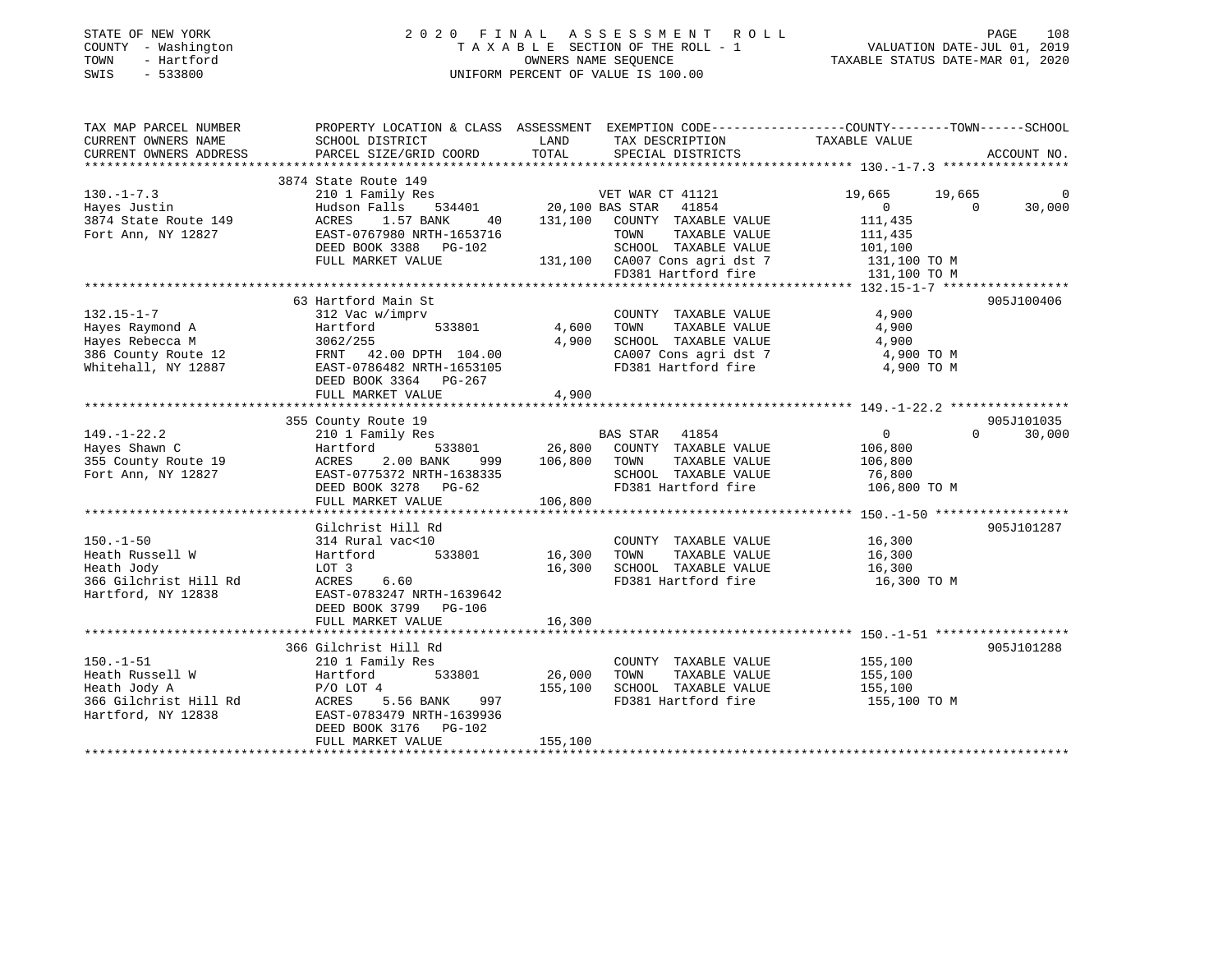## STATE OF NEW YORK 2 0 2 0 F I N A L A S S E S S M E N T R O L L PAGE 109 COUNTY - Washington T A X A B L E SECTION OF THE ROLL - 1 VALUATION DATE-JUL 01, 2019 TOWN - Hartford OWNERS NAME SEQUENCE TAXABLE STATUS DATE-MAR 01, 2020 SWIS - 533800 UNIFORM PERCENT OF VALUE IS 100.00

| TAX MAP PARCEL NUMBER                               | PROPERTY LOCATION & CLASS ASSESSMENT EXEMPTION CODE----------------COUNTY-------TOWN------SCHOOL |         |                       |                  |             |
|-----------------------------------------------------|--------------------------------------------------------------------------------------------------|---------|-----------------------|------------------|-------------|
| CURRENT OWNERS NAME                                 | SCHOOL DISTRICT                                                                                  | LAND    | TAX DESCRIPTION       | TAXABLE VALUE    |             |
| CURRENT OWNERS ADDRESS                              | PARCEL SIZE/GRID COORD                                                                           | TOTAL   | SPECIAL DISTRICTS     |                  | ACCOUNT NO. |
|                                                     |                                                                                                  |         |                       |                  |             |
|                                                     | 7803 State Route 40                                                                              |         |                       |                  | 905J100395  |
| $140.-2-8.1$                                        | 210 1 Family Res                                                                                 |         | COUNTY TAXABLE VALUE  | 135,200          |             |
| Hecht Anna                                          | 533801<br>Hartford                                                                               | 29,200  | TOWN<br>TAXABLE VALUE | 135,200          |             |
| 7803 State Route 40                                 | ACRES<br>4.30                                                                                    | 135,200 | SCHOOL TAXABLE VALUE  | 135,200          |             |
| Hartford, NY 12838                                  | EAST-0782577 NRTH-1646359                                                                        |         | FD381 Hartford fire   | 135,200 TO M     |             |
|                                                     | DEED BOOK 3620<br>PG-38                                                                          |         |                       |                  |             |
|                                                     | FULL MARKET VALUE                                                                                | 135,200 |                       |                  |             |
|                                                     |                                                                                                  |         |                       |                  |             |
|                                                     | Coach Rd                                                                                         |         |                       |                  | 905J100315  |
| $149. - 1 - 27$                                     | 323 Vacant rural                                                                                 |         | COUNTY TAXABLE VALUE  | 50,400           |             |
| Held Milton                                         | 533801<br>Hartford                                                                               | 50,400  | TOWN<br>TAXABLE VALUE | 50,400           |             |
| Held Kalman M                                       | W 644/140                                                                                        | 50,400  | SCHOOL TAXABLE VALUE  | 50,400           |             |
| Attn: Linda Held, Co-Administr ACRES 75.80          |                                                                                                  |         | FD381 Hartford fire   | 50,400 TO M      |             |
| 801 Rensens Ln                                      | EAST-0778587 NRTH-1636782                                                                        |         |                       |                  |             |
| Oyster Bay, NY 11771 DEED BOOK 419                  | PG-1141                                                                                          |         |                       |                  |             |
|                                                     | FULL MARKET VALUE                                                                                | 50,400  |                       |                  |             |
|                                                     |                                                                                                  |         |                       |                  |             |
|                                                     | Pope Hill Rd                                                                                     |         |                       |                  |             |
| $150. - 1 - 29.21$                                  | 314 Rural vac<10                                                                                 |         | COUNTY TAXABLE VALUE  | 2,700            |             |
| Hemsing Robert C                                    | 532001                                                                                           | 2,700   | TOWN<br>TAXABLE VALUE | 2,700            |             |
| Hemsing Melissa J                                   | Argyle<br>Argyle<br>ACRES 1.00<br>EAST-0779770                                                   | 2,700   | SCHOOL TAXABLE VALUE  | 2,700            |             |
| 70 Pope Hill Rd                                     | EAST-0778778 NRTH-1632606                                                                        |         | CA006 Cons agri dst 6 | 2,700 TO M       |             |
| Argyle, NY 12809                                    | DEED BOOK 843<br>PG-257                                                                          |         | FD381 Hartford fire   | 2,700 TO M       |             |
|                                                     | FULL MARKET VALUE                                                                                | 2,700   |                       |                  |             |
|                                                     |                                                                                                  |         |                       |                  |             |
|                                                     | 1490 Burch Rd                                                                                    |         |                       |                  | 905J100106  |
| $151. - 2 - 4.1$                                    | 113 Cattle farm                                                                                  |         | TEMP GRHSE 42120      | 60,000<br>60,000 | 60,000      |
| Hensel Jeffrey                                      | 533801<br>Hartford                                                                               | 102,500 | COUNTY TAXABLE VALUE  | 102,500          |             |
| 10 Duncan Dr                                        | sub div 12357                                                                                    | 162,500 | TOWN<br>TAXABLE VALUE | 102,500          |             |
| Troy, NY 12182                                      | $151. - 1 - 4.1$                                                                                 |         | SCHOOL TAXABLE VALUE  | 102,500          |             |
|                                                     | ACRES 78.60                                                                                      |         | CA008 Cons agri dst 8 | 102,500 TO M     |             |
| MAY BE SUBJECT TO PAYMENT EAST-0796700 NRTH-1636457 |                                                                                                  |         | 60,000 EX             |                  |             |
| UNDER AGDIST LAW TIL 2021                           | DEED BOOK 3431<br>PG-326                                                                         |         | FD381 Hartford fire   | 102,500 TO M     |             |
|                                                     | FULL MARKET VALUE                                                                                | 162,500 | 60,000 EX             |                  |             |
|                                                     |                                                                                                  |         |                       |                  |             |
|                                                     | Big Burch Hill Rd                                                                                |         |                       |                  | 905J101005  |
| $151. - 2 - 6$                                      | 105 Vac farmland                                                                                 |         | COUNTY TAXABLE VALUE  | 2,300            |             |
| Hensel Jeffrey J                                    | 533801<br>Hartford                                                                               | 2,300   | TOWN<br>TAXABLE VALUE | 2,300            |             |
| 10 Duncan Dr                                        | 507/531                                                                                          | 2,300   | SCHOOL TAXABLE VALUE  | 2,300            |             |
| Troy, NY 12182                                      | $151.-1-6$                                                                                       |         | CA008 Cons agri dst 8 | 2,300 TO M       |             |
|                                                     | ACRES<br>4.60                                                                                    |         | FD381 Hartford fire   | 2,300 TO M       |             |
|                                                     | EAST-0796695 NRTH-1639407                                                                        |         |                       |                  |             |
|                                                     | DEED BOOK 3400<br>PG-114                                                                         |         |                       |                  |             |
|                                                     | FULL MARKET VALUE                                                                                | 2,300   |                       |                  |             |
|                                                     |                                                                                                  |         |                       |                  |             |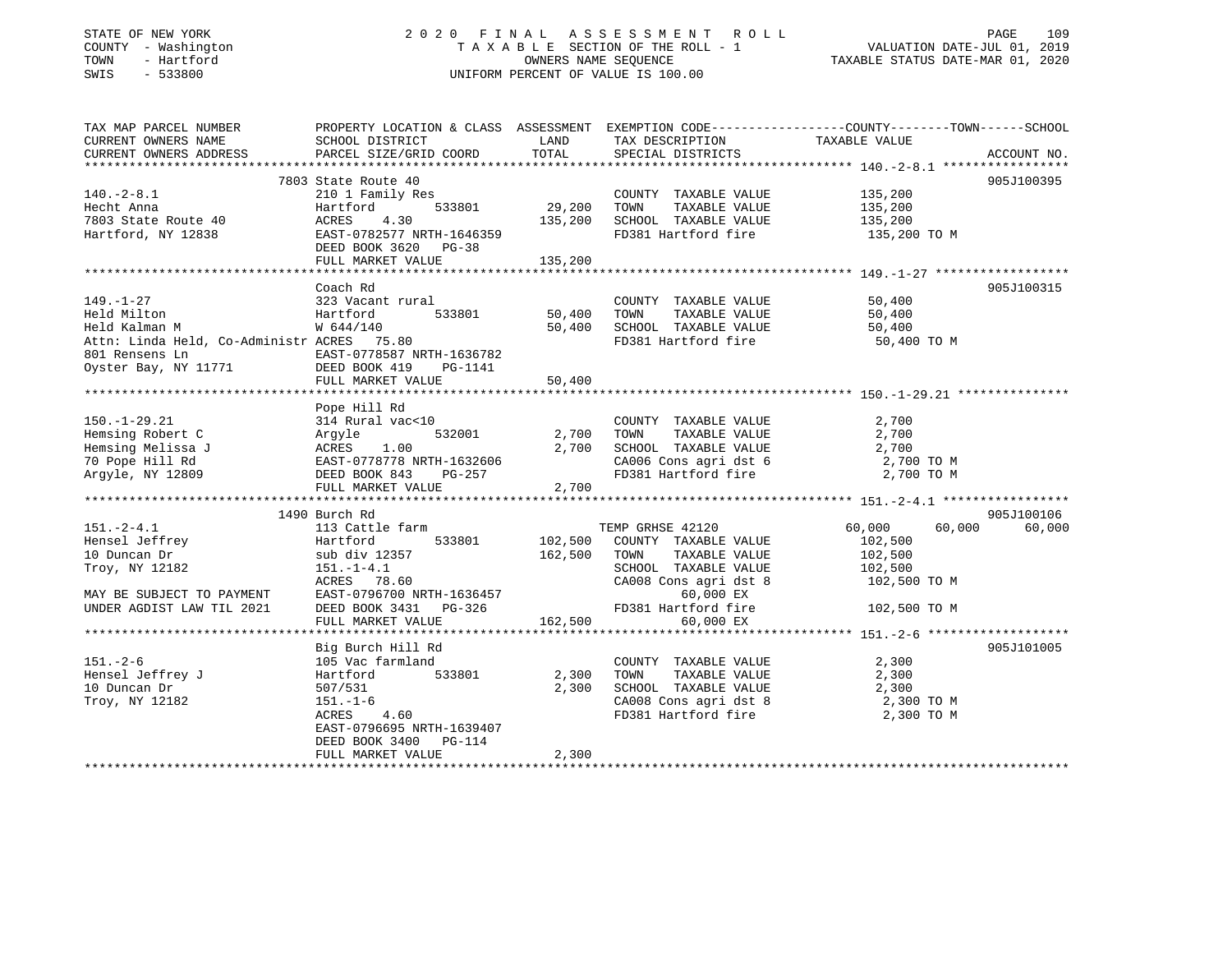| STATE OF NEW YORK<br>COUNTY - Washington<br>TOWN - Hartford<br>SWIS<br>$-533800$                                                               |                                                                                                                                                                                         | 2020 FINAL ASSESSMENT ROLL<br>TAXABLE SECTION OF THE ROLL - 1<br>OWNERS NAME SEQUENCE<br>UNIFORM PERCENT OF VALUE IS 100.00                                                            | PAGE<br>110<br>VALUATION DATE-JUL 01, 2019<br>VALUATION DATE-JUL 01, 2019<br>TAXABLE STATUS DATE-MAR 01, 2020                    |
|------------------------------------------------------------------------------------------------------------------------------------------------|-----------------------------------------------------------------------------------------------------------------------------------------------------------------------------------------|----------------------------------------------------------------------------------------------------------------------------------------------------------------------------------------|----------------------------------------------------------------------------------------------------------------------------------|
| TAX MAP PARCEL NUMBER<br>CURRENT OWNERS NAME<br>CURRENT OWNERS ADDRESS                                                                         | SCHOOL DISTRICT<br>PARCEL SIZE/GRID COORD                                                                                                                                               | TAX DESCRIPTION TAXABLE VALUE<br>LAND<br>TOTAL<br>SPECIAL DISTRICTS                                                                                                                    | PROPERTY LOCATION & CLASS ASSESSMENT EXEMPTION CODE----------------COUNTY-------TOWN------SCHOOL<br>ACCOUNT NO.                  |
| $149. - 1 - 30.5$<br>Hermance Theresa L<br>Pelkey Shawn M<br>PO Box 2678<br>Glens Falls, NY 12801                                              | 100 Swamp Ln<br>312 Vac w/imprv<br>Hartford<br>533801<br>LOT 5<br>6.71<br>ACRES<br>EAST-0775648 NRTH-1634764<br>DEED BOOK 908 PG-90<br>FULL MARKET VALUE                                | COUNTY TAXABLE VALUE<br>24,500<br>TOWN<br>TAXABLE VALUE<br>24,600<br>SCHOOL TAXABLE VALUE<br>CA006 Cons agri dst 6<br>FD381 Hartford fire<br>24,600                                    | 905J101264<br>24,600<br>24,600<br>24,600<br>24,600 TO M<br>24,600 TO M                                                           |
| $150. - 1 - 34.3$<br>Hernandez Rafael<br>24 Old Town Way<br>Granville, NY 12832                                                                | 24 Old Town Way<br>210 1 Family Res<br>Hartford<br>533801<br>6.10<br>ACRES<br>EAST-0785802 NRTH-1634134<br>DEED BOOK 915<br>PG-205<br>FULL MARKET VALUE                                 | COUNTY TAXABLE VALUE<br>38,300<br>TOWN<br>TAXABLE VALUE<br>92,700<br>SCHOOL TAXABLE VALUE<br>FD381 Hartford fire<br>92,700                                                             | 905J101230<br>92,700<br>92,700<br>92,700<br>92,700 TO M                                                                          |
| $121. -4 - 5.11$<br>Herringshaw Joshua M<br>1288 Baldwin Corners Rd<br>Fort Ann, NY 12827                                                      | Baldwin Corners Rd<br>314 Rural vac<10<br>Fort Ann 532802<br>LOT 2<br>$121. - 1 - 5.11$<br>ACRES 1.83<br>EAST-0766391 NRTH-1661547<br>DEED BOOK 3507 PG-186<br>FULL MARKET VALUE        | COUNTY TAXABLE VALUE<br>15,500<br>TOWN<br>TAXABLE VALUE<br>SCHOOL TAXABLE VALUE<br>15,500<br>CA007 Cons agri dst 7<br>FD381 Hartford fire<br>15,500                                    | 15,500<br>15,500<br>15,500<br>15,500 TO M<br>15,500 TO M                                                                         |
| $121. -4 - 3$<br>Herringshaw Melton H Jr<br>Herringshaw Shonah M<br>1187 Baldwin Corners Rd<br>Fort Ann, NY 12827<br>MAY BE SUBJECT TO PAYMENT | 1187 Baldwin Corners Rd<br>240 Rural res<br>Fort Ann<br>532802<br>$121. - 1 - 3$<br>ACRES 173.80<br>EAST-0764082 NRTH-1662703<br>DEED BOOK 3667 PG-200<br>FULL MARKET VALUE             | AG DIST<br>41720<br>149,500<br>COUNTY TAXABLE VALUE<br>356,800<br>TOWN<br>TAXABLE VALUE<br>SCHOOL TAXABLE VALUE<br>FD381 Hartford fire<br>356,800                                      | 905J100462<br>38,167<br>38,167<br>38,167<br>318,633<br>318,633<br>318,633<br>356,800 TO M                                        |
| UNDER AGDIST LAW TIL 2025<br>$121. -4 - 5.10$<br>Herringshaw Sharon LE<br>Schneideler Bonnie S<br>273 Ridge St<br>Glens Falls, NY 12801        | 1288 Baldwin Corners Rd<br>210 1 Family Res<br>532802<br>Fort Ann<br>$121. -1 - 5.10$<br>ACPEC<br>ACRES 1.66<br>EAST-0766202 NRTH-1661496<br>DEED BOOK 3565 PG-232<br>FULL MARKET VALUE | VET WAR CT 41121<br>25,500 ENH STAR 41834<br>99,900<br>COUNTY TAXABLE VALUE<br>TOWN<br>TAXABLE VALUE<br>SCHOOL TAXABLE VALUE<br>CA007 Cons agri dst 7<br>FD381 Hartford fire<br>99,900 | 14,985<br>14,985<br>$\Omega$<br>$\Omega$<br>69,800<br>$\overline{0}$<br>84,915<br>84,915<br>30,100<br>99,900 TO M<br>99,900 TO M |
|                                                                                                                                                |                                                                                                                                                                                         |                                                                                                                                                                                        |                                                                                                                                  |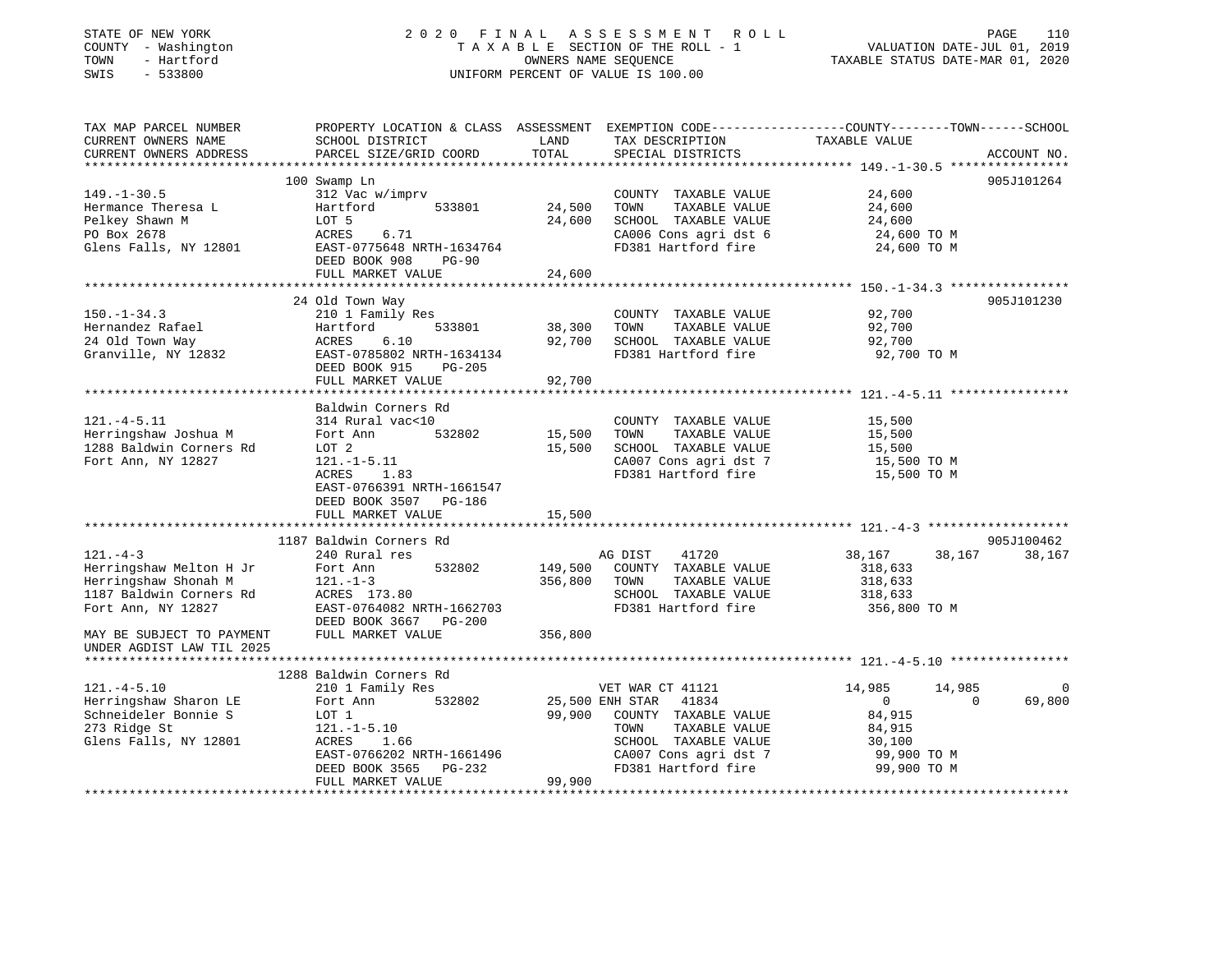## STATE OF NEW YORK 2 0 2 0 F I N A L A S S E S S M E N T R O L L PAGE 111 COUNTY - Washington T A X A B L E SECTION OF THE ROLL - 1 VALUATION DATE-JUL 01, 2019 TOWN - Hartford OWNERS NAME SEQUENCE TAXABLE STATUS DATE-MAR 01, 2020 SWIS - 533800 UNIFORM PERCENT OF VALUE IS 100.00

| TAX MAP PARCEL NUMBER<br>CURRENT OWNERS NAME<br>CURRENT OWNERS ADDRESS        | SCHOOL DISTRICT<br>PARCEL SIZE/GRID COORD                                     | LAND<br>TOTAL            | TAX DESCRIPTION<br>SPECIAL DISTRICTS                                                           | PROPERTY LOCATION & CLASS ASSESSMENT EXEMPTION CODE---------------COUNTY-------TOWN------SCHOOL<br>TAXABLE VALUE | ACCOUNT NO.      |
|-------------------------------------------------------------------------------|-------------------------------------------------------------------------------|--------------------------|------------------------------------------------------------------------------------------------|------------------------------------------------------------------------------------------------------------------|------------------|
|                                                                               |                                                                               |                          |                                                                                                |                                                                                                                  |                  |
| $132.15 - 2 - 24.1$<br>Hershel Lodge No. 508                                  | 34 Hartford Main St<br>311 Res vac land<br>533801<br>Hartford                 | 3,500                    | COUNTY TAXABLE VALUE<br>TAXABLE VALUE<br>TOWN                                                  | 3,500<br>3,500                                                                                                   |                  |
| ATT:David Townsend<br>11 Spring St                                            | 1711/343<br>FRNT 58.00 DPTH 245.00                                            | 3,500                    | SCHOOL TAXABLE VALUE<br>CA007 Cons agri dst 7                                                  | 3,500<br>3,500 TO M                                                                                              |                  |
| Hudson Falls, NY 12839                                                        | EAST-0786425 NRTH-1652202<br>DEED BOOK 1871 PG-179<br>FULL MARKET VALUE       | 3,500                    | FD381 Hartford fire                                                                            | 3,500 TO M                                                                                                       |                  |
|                                                                               |                                                                               |                          |                                                                                                |                                                                                                                  |                  |
|                                                                               | Rowe Hill Rd                                                                  |                          |                                                                                                |                                                                                                                  |                  |
| $141. - 1 - 43.2$<br>Heuser Jennifer<br>C/O Albert Handley<br>30 Rowe Hill Rd | 314 Rural vac<10<br>533801<br>Hartford<br>2573/67<br>ACRES 2.57               | 19,000<br>19,000         | COUNTY TAXABLE VALUE<br>TOWN<br>TAXABLE VALUE<br>SCHOOL TAXABLE VALUE<br>CA007 Cons agri dst 7 | 19,000<br>19,000<br>19,000<br>19,000 TO M                                                                        |                  |
| Hartford, NY 12838                                                            | EAST-0786224 NRTH-1648923<br>DEED BOOK 3435 PG-302<br>FULL MARKET VALUE       | 19,000                   | FD381 Hartford fire                                                                            | 19,000 TO M                                                                                                      |                  |
|                                                                               |                                                                               |                          |                                                                                                |                                                                                                                  |                  |
|                                                                               | 8422 State Route 40                                                           |                          |                                                                                                |                                                                                                                  | 905J100285       |
| $123. - 1 - 12$<br>Hicks Davis A                                              | 230 3 Family Res<br>Hartford                                                  |                          | 41720<br>AG DIST<br>533801 117,800 BAS STAR 41854                                              | 11,129<br>11,129<br>$\overline{0}$<br>$\bigcirc$                                                                 | 11,129<br>30,000 |
| PO Box 90<br>Granville, NY 12832                                              | ACRES 137.10 BANK<br>997<br>EAST-0792537 NRTH-1656882<br>DEED BOOK 605 PG-181 |                          | 285,600 FOR 480A 47460<br>COUNTY TAXABLE VALUE<br>TOWN<br>TAXABLE VALUE                        | 58,880<br>58,880<br>215,591<br>215,591                                                                           | 58,880           |
| MAY BE SUBJECT TO PAYMENT<br>UNDER RPTL480A UNTIL 2029                        | FULL MARKET VALUE                                                             |                          | 285,600 SCHOOL TAXABLE VALUE<br>CA007 Cons agri dst 7<br>11,129 EX                             | 185,591<br>274,471 TO M                                                                                          |                  |
|                                                                               |                                                                               |                          | FD381 Hartford fire                                                                            | 285,600 TO M                                                                                                     |                  |
|                                                                               | LOT 50 Provincial Pat                                                         |                          |                                                                                                |                                                                                                                  | 905J101033       |
| $132 - 2 - 2.2$                                                               | 323 Vacant rural                                                              |                          | FOR 480A 47460                                                                                 | 18,200<br>18,200                                                                                                 | 18,200           |
| Hicks Davis A<br>PO Box 90<br>Granville, NY 12832                             | Hartford<br>533801<br>ACRES 35.00<br>EAST-0791611 NRTH-1655863                | 22,800                   | 22,800 COUNTY TAXABLE VALUE<br>TAXABLE VALUE<br>TOWN<br>SCHOOL TAXABLE VALUE                   | 4,600<br>4,600<br>4,600                                                                                          |                  |
| MAY BE SUBJECT TO PAYMENT                                                     | DEED BOOK 875<br>PG-201<br>FULL MARKET VALUE                                  | 22,800                   | FD381 Hartford fire                                                                            | 22,800 TO M                                                                                                      |                  |
| UNDER RPTL480A UNTIL 2029                                                     |                                                                               |                          |                                                                                                |                                                                                                                  |                  |
| $141.-3-38.1$                                                                 | 54 Marlboro Country Rd<br>210 1 Family Res                                    |                          |                                                                                                | 220,600                                                                                                          | 905J100434       |
| Hier Jared W<br>54 Marlboro Country Rd                                        | Hartford<br>ACRES<br>7.70 BANK<br>999                                         | 533801 43,100<br>220,600 | COUNTY TAXABLE VALUE<br>TOWN<br>TAXABLE VALUE<br>SCHOOL TAXABLE VALUE                          | 220,600<br>220,600                                                                                               |                  |
| Hartford, NY 12838                                                            | EAST-0786630 NRTH-1642558<br>DEED BOOK 3954 PG-185<br>FULL MARKET VALUE       | 220,600                  | FD381 Hartford fire                                                                            | 220,600 TO M                                                                                                     |                  |
|                                                                               |                                                                               |                          |                                                                                                |                                                                                                                  |                  |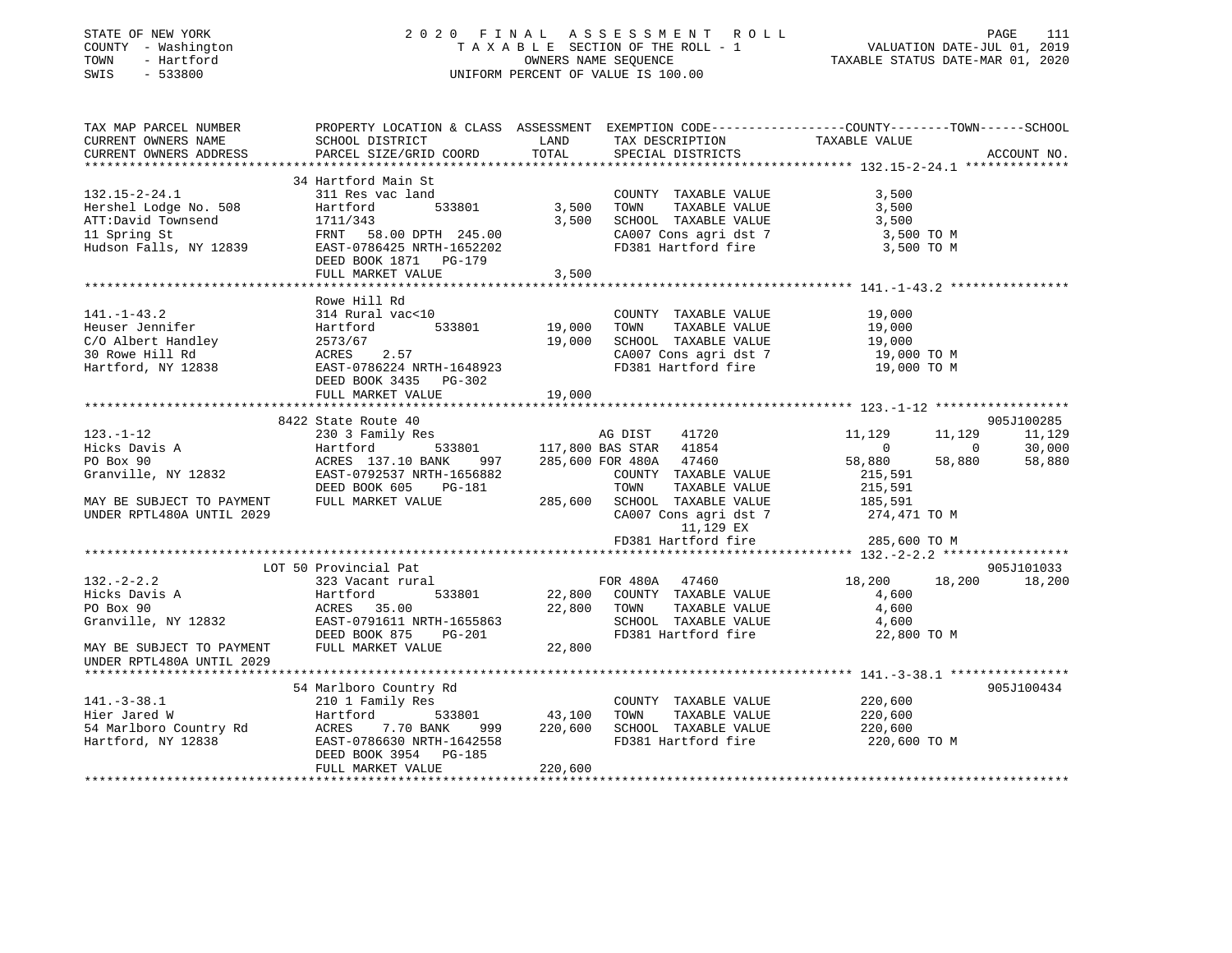| STATE OF NEW YORK<br>COUNTY - Washington<br>TOWN - Hartford<br>SWIS - 533800                                                                                                                                                                                                              |                                                                                                                                                                  |         | $\begin{tabular}{ccccc} 2 & 0 & 2 & 0 & F\;I\;N\;A\;L\; & A\;S\;S\;E\;S\;S\;M\;E\;N\;T\; & R\;O\;L\;L\; & & & \text{PAGE} & 112 \\ & T\;A\;X\;A\;B\;L\;E\;SECTION\;OF\;THE\;ROLL\;-\;1 & & & \text{VALUATION DATE-JUL}\;01,\;2019 \\ & & & & \text{OMNERS NAME SEQUENCE} & & & \text{TAXABLE STATUS DATE-MAR}\;01,\;2020 \end{tabular}$<br>UNIFORM PERCENT OF VALUE IS 100.00                                                             |                                                             |                                       |
|-------------------------------------------------------------------------------------------------------------------------------------------------------------------------------------------------------------------------------------------------------------------------------------------|------------------------------------------------------------------------------------------------------------------------------------------------------------------|---------|-------------------------------------------------------------------------------------------------------------------------------------------------------------------------------------------------------------------------------------------------------------------------------------------------------------------------------------------------------------------------------------------------------------------------------------------|-------------------------------------------------------------|---------------------------------------|
| TAX MAP PARCEL NUMBER<br>CURRENT OWNERS NAME<br>CURRENT OWNERS ADDRESS                                                                                                                                                                                                                    | PARCEL SIZE/GRID COORD                                                                                                                                           | TOTAL   | PROPERTY LOCATION & CLASS ASSESSMENT EXEMPTION CODE---------------COUNTY-------TOWN------SCHOOL<br>SCHOOL DISTRICT LAND TAX DESCRIPTION TAXABLE VALUE<br>SPECIAL DISTRICTS                                                                                                                                                                                                                                                                |                                                             | ACCOUNT NO.                           |
| $132 - 2 - 26$<br>Hiersche Steven C<br>Hiersche Tamara L<br>62912 Pansy Rd<br>Coos Bay, OR 97420                                                                                                                                                                                          | 5202 State Route 149<br>220 2 Family Res<br>Hartford 533801<br>ACRES 16.30<br>EAST-0791972 NRTH-1652798<br>DEED BOOK 20191 PG-30473<br>FULL MARKET VALUE 189,800 |         | COUNTY TAXABLE VALUE 189,800<br>TOWN TAXABLE VALUE 189,800<br>32,900 TOWN TAXABLE VALUE<br>FD381 Hartford fire<br>TE533 trans exempt flag                                                                                                                                                                                                                                                                                                 | 189,800<br>189,800 TO M<br>$.00$ MT                         | 905J100330                            |
|                                                                                                                                                                                                                                                                                           |                                                                                                                                                                  |         |                                                                                                                                                                                                                                                                                                                                                                                                                                           |                                                             |                                       |
|                                                                                                                                                                                                                                                                                           |                                                                                                                                                                  |         | COUNTY TAXABLE VALUE                                                                                                                                                                                                                                                                                                                                                                                                                      | 25,500                                                      | 905J100377                            |
| $\frac{322 \text{ Rural vac} + 49}{533801}$<br>Hiersche Tamara L<br>62912 Pansy Rd<br>Coos Bay, OR 97420<br>$\frac{49}{100000000}$<br>$\frac{503}{4}$<br>$\frac{503}{4}$<br>EAST-0792638 NPTH 101<br>Part 102<br>Part 102<br>Part 102<br>Part 102<br>Part 102<br>Part 102<br>Part 102<br> | Hartford 533801 25,500 TOWN TAXABLE VALUE<br>503/4 25,500 SCHOOL TAXABLE VALUE<br>ACRES 15.90<br>EAST-0792638 NRTH-1652501                                       |         |                                                                                                                                                                                                                                                                                                                                                                                                                                           | 25,500<br>25,500<br>25,500 TO M                             |                                       |
|                                                                                                                                                                                                                                                                                           | FULL MARKET VALUE 25,500                                                                                                                                         |         |                                                                                                                                                                                                                                                                                                                                                                                                                                           |                                                             |                                       |
| 1 East St 132.15-2-27 210 1 Family Res 132.15-2-27 210 1 Family Res 133801 9,700 ENH STAR 41834 0<br>FO Box 191 FRNT 176.00 DPTH 160.00 62,400 COUNTY TAXABLE VALUE 31,200<br>Hartford, NY 12838 EAST-0786515 NRTH-1652492 TOWN TA                                                        |                                                                                                                                                                  |         |                                                                                                                                                                                                                                                                                                                                                                                                                                           | $\overline{0}$                                              | 905J100327<br>31,200 31,200<br>31,200 |
|                                                                                                                                                                                                                                                                                           |                                                                                                                                                                  |         |                                                                                                                                                                                                                                                                                                                                                                                                                                           |                                                             |                                       |
| 132.15-1-5<br>132.15-1-5<br>132.15-1-5<br>132.15-1-5<br>132.15-1-5<br>29.600 TOWNTY TAXABLE VALUE<br>132.15-1-5<br>29.600 TOWNTY TAXABLE VALUE<br>29.600 TOWN TAXABLE VALUE<br>29.600 TOWN TAXABLE VALUE<br>29.600 TOWN TAXABLE VALUE<br>29.600 TOWN<br>Hartford, NY 12838                | ACRES 3.20<br>EAST-0786397 NRTH-1653419<br>DEED BOOK 903 PG-137<br>DEED BOOK 903 PG-137<br>FULL MARKET VALUE                                                     | 101,900 | $\begin{tabular}{lllllll} \multicolumn{2}{c}{\text{COUNTY}} & \text{TAXABLE VALUE} & & & & 101,900 \\ \multicolumn{2}{c}{\text{TANABLE VALUE}} & & & 101,900 \\ \multicolumn{2}{c}{\text{TANABLE VALUE}} & & & 101,900 \\ \end{tabular}$<br>101,900<br>CA007 Cons agri dst 7 101,900<br>FD381 Hartford fire 101,900 TO M<br>TE533 trans exempt flag 101,900 TO M<br>TE533 trans exempt flag 101,900 TO M<br>TE533 trans exempt flag 00 MT |                                                             | 905J100084                            |
|                                                                                                                                                                                                                                                                                           |                                                                                                                                                                  |         |                                                                                                                                                                                                                                                                                                                                                                                                                                           |                                                             |                                       |
| 141.-3-6<br>29 Gilchrist Hill Ext<br>29 Gilchrist Hill Ext<br>29 Gilchrist Hill Ext<br>29 Gilchrist Hill Ext<br>29 Gilchrist Hill Ext<br>29 Gilchrist Hill Ext<br>29 Gilchrist Hill Ext<br>29 Gilchrist Hill Ext<br>29 Gilchrist Hill Ext<br>29 Gi                                        |                                                                                                                                                                  |         | FD381 Hartford fire                                                                                                                                                                                                                                                                                                                                                                                                                       | $\overline{0}$<br>93,800<br>93,800<br>24,000<br>93,800 TO M | 905J100321<br>0 69,800                |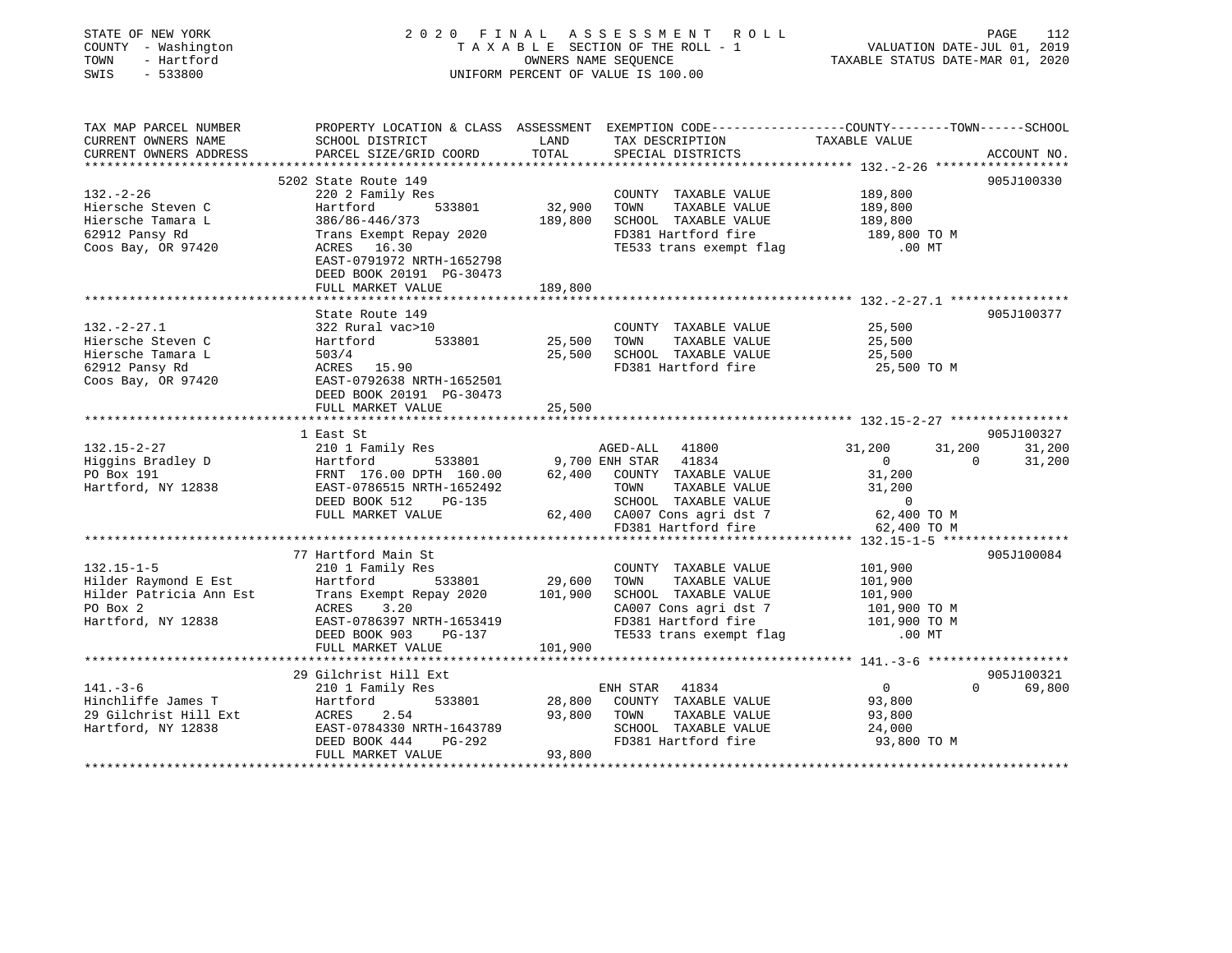## STATE OF NEW YORK 2 0 2 0 F I N A L A S S E S S M E N T R O L L PAGE 113 COUNTY - Washington T A X A B L E SECTION OF THE ROLL - 1 VALUATION DATE-JUL 01, 2019 TOWN - Hartford OWNERS NAME SEQUENCE TAXABLE STATUS DATE-MAR 01, 2020 SWIS - 533800 UNIFORM PERCENT OF VALUE IS 100.00

| TAX MAP PARCEL NUMBER                                                                                                                                                                                                                                                                                                                                                                      | PROPERTY LOCATION & CLASS ASSESSMENT EXEMPTION CODE---------------COUNTY-------TOWN-----SCHOOL |               |                                                                                                              |                       |                    |
|--------------------------------------------------------------------------------------------------------------------------------------------------------------------------------------------------------------------------------------------------------------------------------------------------------------------------------------------------------------------------------------------|------------------------------------------------------------------------------------------------|---------------|--------------------------------------------------------------------------------------------------------------|-----------------------|--------------------|
| CURRENT OWNERS NAME                                                                                                                                                                                                                                                                                                                                                                        | SCHOOL DISTRICT                                                                                |               | LAND TAX DESCRIPTION                                                                                         | TAXABLE VALUE         |                    |
|                                                                                                                                                                                                                                                                                                                                                                                            |                                                                                                |               |                                                                                                              |                       |                    |
|                                                                                                                                                                                                                                                                                                                                                                                            |                                                                                                |               |                                                                                                              |                       |                    |
|                                                                                                                                                                                                                                                                                                                                                                                            | 12 Dick Hill Rd                                                                                |               |                                                                                                              |                       |                    |
| $141. - 1 - 70.5$                                                                                                                                                                                                                                                                                                                                                                          |                                                                                                |               |                                                                                                              | $\Omega$              | $\Omega$<br>30,000 |
|                                                                                                                                                                                                                                                                                                                                                                                            |                                                                                                |               |                                                                                                              | 105,000<br>105,000    |                    |
|                                                                                                                                                                                                                                                                                                                                                                                            |                                                                                                |               |                                                                                                              |                       |                    |
|                                                                                                                                                                                                                                                                                                                                                                                            |                                                                                                |               |                                                                                                              |                       |                    |
|                                                                                                                                                                                                                                                                                                                                                                                            |                                                                                                |               |                                                                                                              |                       |                    |
|                                                                                                                                                                                                                                                                                                                                                                                            |                                                                                                |               |                                                                                                              |                       |                    |
|                                                                                                                                                                                                                                                                                                                                                                                            |                                                                                                |               |                                                                                                              |                       |                    |
|                                                                                                                                                                                                                                                                                                                                                                                            | 1842 Burch Rd                                                                                  |               |                                                                                                              |                       | 905J100320         |
| $150. - 1 - 8$                                                                                                                                                                                                                                                                                                                                                                             | 210 1 Family Res                                                                               |               | COUNTY TAXABLE VALUE 137,200                                                                                 |                       |                    |
|                                                                                                                                                                                                                                                                                                                                                                                            |                                                                                                | 533801 31,200 | TOWN                                                                                                         | TAXABLE VALUE 137,200 |                    |
|                                                                                                                                                                                                                                                                                                                                                                                            |                                                                                                |               | SCHOOL TAXABLE VALUE $137,200$<br>CA008 Cons agri dst 8 $137,200$ TO M<br>FD381 Hartford fire $137,200$ TO M |                       |                    |
|                                                                                                                                                                                                                                                                                                                                                                                            |                                                                                                |               |                                                                                                              |                       |                    |
| Hladik David<br>Tracy Renee Martford 533801 31,200<br>1842 Burch Rd EAST-0791501 NRTH-1641264<br>Granville, NY 12832 DEED BOOK 3885 PG-317                                                                                                                                                                                                                                                 |                                                                                                |               |                                                                                                              |                       |                    |
|                                                                                                                                                                                                                                                                                                                                                                                            |                                                                                                |               |                                                                                                              |                       |                    |
|                                                                                                                                                                                                                                                                                                                                                                                            |                                                                                                |               |                                                                                                              |                       |                    |
|                                                                                                                                                                                                                                                                                                                                                                                            | 3149 State Route 196                                                                           |               |                                                                                                              |                       |                    |
|                                                                                                                                                                                                                                                                                                                                                                                            |                                                                                                |               | COUNTY TAXABLE VALUE<br>TOWN TAXABLE VALUE                                                                   | 20,600                |                    |
|                                                                                                                                                                                                                                                                                                                                                                                            |                                                                                                |               |                                                                                                              | 20,600                |                    |
|                                                                                                                                                                                                                                                                                                                                                                                            |                                                                                                | 20,600        | SCHOOL TAXABLE VALUE 20,600                                                                                  |                       |                    |
|                                                                                                                                                                                                                                                                                                                                                                                            |                                                                                                |               | FD381 Hartford fire 20,600 TO M                                                                              |                       |                    |
| Bizymum britisers in 196 and 196 and 196 and 196 and 197 acres by the Mark School and the New York of the New York of the New York of the New York of the New York of the New York of the New York of the New York of the New                                                                                                                                                              | 3.53                                                                                           |               |                                                                                                              |                       |                    |
|                                                                                                                                                                                                                                                                                                                                                                                            | DEED BOOK 20200 PG-1031                                                                        |               |                                                                                                              |                       |                    |
|                                                                                                                                                                                                                                                                                                                                                                                            |                                                                                                |               |                                                                                                              |                       |                    |
| $\begin{tabular}{ccccc} $\,\circ$ & \, 25,611$ & $122$ & $122$ & $11$ \\ $\,\circ$ & $122$ & $12$ & $122$ \\ $\,\circ$ & $12,900$ & $12,900$ & $12,900$ & $12,900$ \\ $\text{402 Maple Ave} & $\text{A2,900}$ & $\text{EAST}-0769304 NRTH-1658822$ & $\text{CA007 Cons agri dist 7}$ & $\text{A2,900}$ \\ $\text{Sartog Springs, NY 12866} & $\text{DEED BOK 2631} & $\text{PG}-100$ & $\$ |                                                                                                |               |                                                                                                              |                       | 905J101068         |
|                                                                                                                                                                                                                                                                                                                                                                                            |                                                                                                |               |                                                                                                              |                       |                    |
|                                                                                                                                                                                                                                                                                                                                                                                            |                                                                                                |               |                                                                                                              |                       |                    |
|                                                                                                                                                                                                                                                                                                                                                                                            |                                                                                                |               |                                                                                                              |                       |                    |
|                                                                                                                                                                                                                                                                                                                                                                                            |                                                                                                |               |                                                                                                              |                       |                    |
|                                                                                                                                                                                                                                                                                                                                                                                            |                                                                                                |               | CA007 Cons agri dst 7 42,900 TO M<br>FD381 Hartford fire 42,900 TO M                                         |                       |                    |
|                                                                                                                                                                                                                                                                                                                                                                                            |                                                                                                |               |                                                                                                              |                       |                    |
|                                                                                                                                                                                                                                                                                                                                                                                            |                                                                                                |               |                                                                                                              |                       |                    |
|                                                                                                                                                                                                                                                                                                                                                                                            | 176 Blood St                                                                                   |               |                                                                                                              |                       | 905J100652         |
| $142. - 1 - 22$                                                                                                                                                                                                                                                                                                                                                                            | 240 Rural res                                                                                  |               | COUNTY TAXABLE VALUE 148,300                                                                                 |                       |                    |
|                                                                                                                                                                                                                                                                                                                                                                                            |                                                                                                | 53,400        |                                                                                                              |                       |                    |
| Hoard Raymond K<br>Hoard Kelly J<br>Hoard Kelly J<br>148,300<br>16 Blood St<br>Granville, NY 12832<br>2008 EAST-0793622 NRTH-1644965<br>2008 EAST-0793622 NRTH-1644965<br>2009 EAST-0793622 NRTH-1644965<br>2009 EAST-0793622 NRTH-1644965<br>2019                                                                                                                                         |                                                                                                |               |                                                                                                              |                       |                    |
|                                                                                                                                                                                                                                                                                                                                                                                            |                                                                                                |               |                                                                                                              |                       |                    |
|                                                                                                                                                                                                                                                                                                                                                                                            |                                                                                                |               |                                                                                                              |                       |                    |
|                                                                                                                                                                                                                                                                                                                                                                                            | FULL MARKET VALUE                                                                              | 148,300       |                                                                                                              |                       |                    |
|                                                                                                                                                                                                                                                                                                                                                                                            |                                                                                                |               |                                                                                                              |                       |                    |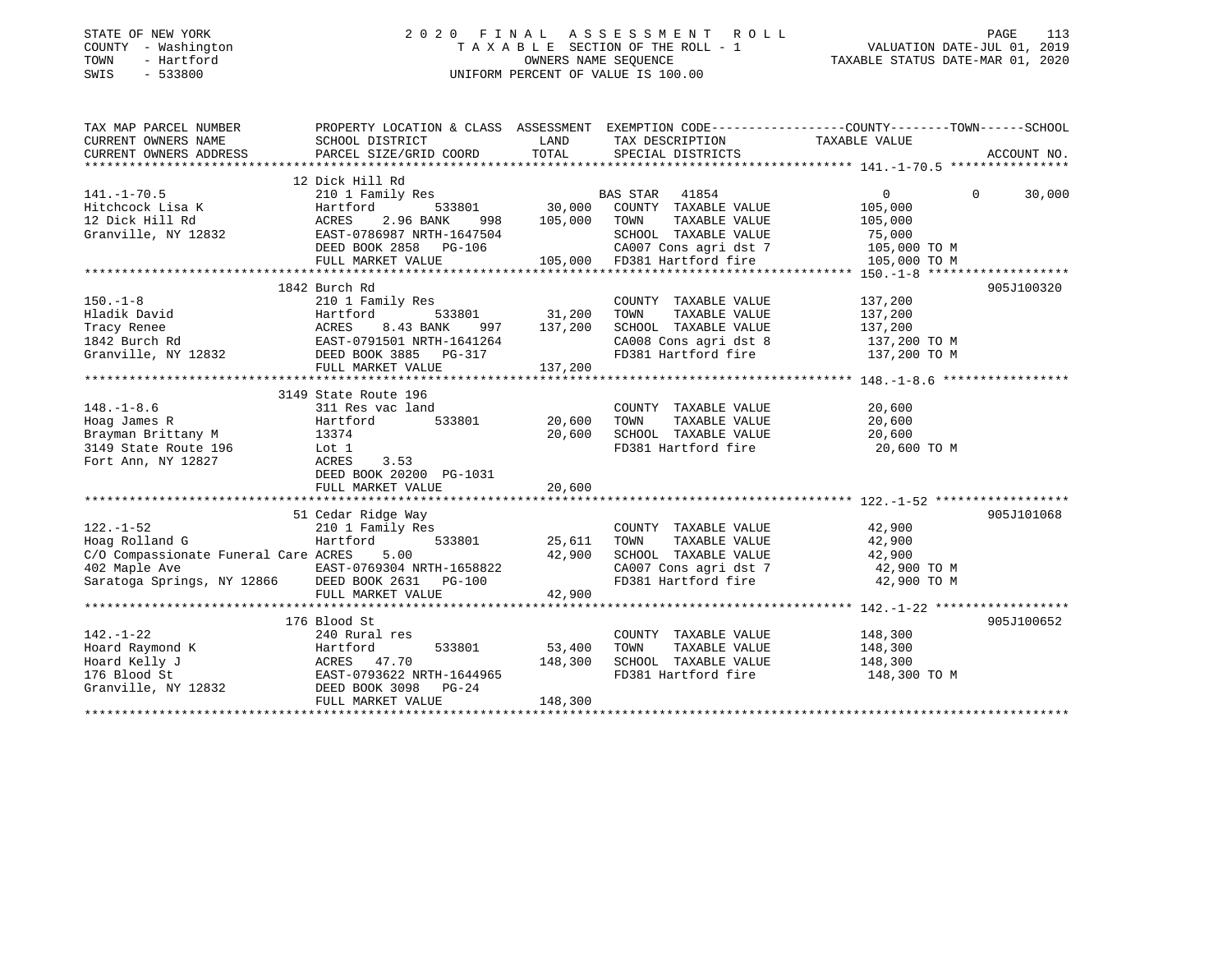|        | STATE OF NEW YORK     |                           |            | 2020 FINAL ASSESSMENT ROLL         |                                                       | PAGE | 114     |
|--------|-----------------------|---------------------------|------------|------------------------------------|-------------------------------------------------------|------|---------|
| COUNTY | - Washington          |                           |            | TAXABLE SECTION OF THE ROLL - 1    | VALUATION DATE-JUL 01, 2019                           |      |         |
| TOWN   | - Hartford            |                           |            | OWNERS NAME SEOUENCE               | TAXABLE STATUS DATE-MAR 01, 2020                      |      |         |
| SWIS   | $-533800$             |                           |            | UNIFORM PERCENT OF VALUE IS 100.00 |                                                       |      |         |
|        |                       |                           |            |                                    |                                                       |      |         |
|        |                       |                           |            |                                    |                                                       |      |         |
|        | TAX MAP PARCEL NUMBER | PROPERTY LOCATION & CLASS | ASSESSMENT |                                    | EXEMPTION CODE-----------------COUNTY-------TOWN----- |      | -SCHOOL |
|        | CURRENT OWNERS NAME   | SCHOOL DISTRICT           | LAND       | TAX DESCRIPTION                    | TAXABLE VALUE                                         |      |         |

| CURRENT OWNERS ADDRESS                     | PARCEL SIZE/GRID COORD                      | TOTAL   | SPECIAL DISTRICTS                        |                            | ACCOUNT NO.            |
|--------------------------------------------|---------------------------------------------|---------|------------------------------------------|----------------------------|------------------------|
|                                            | 4377 State Route 149                        |         |                                          |                            |                        |
| $131. -1 - 5.5$                            | 240 Rural res                               |         | AG DIST<br>41720                         | 51,558<br>51,558           | 51,558                 |
| Hodge Philip W                             |                                             |         | 41834                                    | $\overline{0}$<br>$\Omega$ | 69,800                 |
| Hodge Carolyn C                            | Hartford<br>533801<br>ACRES 67.90           | 372,300 | 107,600 ENH STAR<br>COUNTY TAXABLE VALUE | 320,742                    |                        |
|                                            | EAST-0778460 NRTH-1652178                   |         | TOWN<br>TAXABLE VALUE                    | 320,742                    |                        |
| 4377 State Route 149<br>Fort Ann, NY 12827 | DEED BOOK 956                               |         | SCHOOL TAXABLE VALUE                     | 250,942                    |                        |
|                                            | PG-289                                      |         |                                          |                            |                        |
|                                            | FULL MARKET VALUE                           | 372,300 | CA007 Cons agri dst 7                    | 320,742 TO M               |                        |
| MAY BE SUBJECT TO PAYMENT                  |                                             |         | 51,558 EX                                |                            |                        |
| UNDER AGDIST LAW TIL 2024                  |                                             |         | FD381 Hartford fire                      | 372,300 TO M               |                        |
|                                            |                                             |         |                                          |                            |                        |
| $132. - 1 - 2$                             | 86 Wright Rd                                |         | VET COM CT 41131                         | 36,275<br>36,275           | 905J100323<br>$\Omega$ |
|                                            | 210 1 Family Res                            |         |                                          |                            |                        |
| Hoffer Rodney K LE                         | 533801<br>Hartford                          |         | 23,600 VET DIS CT 41141                  | 72,550<br>72,550           | $\Omega$               |
| Hoffer Joanne K LE                         | ACRES<br>1.20                               |         | 145,100 ENH STAR 41834                   | $\overline{0}$<br>$\Omega$ | 69,800                 |
| 27 East St                                 | EAST-0785020 NRTH-1655134                   |         | COUNTY TAXABLE VALUE                     | 36,275                     |                        |
| Hartford, NY 12838                         | DEED BOOK 3058 PG-112                       |         | TAXABLE VALUE<br>TOWN                    | 36,275                     |                        |
|                                            | FULL MARKET VALUE                           | 145,100 | SCHOOL TAXABLE VALUE                     | 75,300                     |                        |
|                                            |                                             |         | CA007 Cons agri dst 7                    | 145,100 TO M               |                        |
|                                            |                                             |         | FD381 Hartford fire                      | 145,100 TO M               |                        |
|                                            |                                             |         |                                          |                            |                        |
|                                            | 8922 State Route 40                         |         |                                          |                            | 905J101305             |
| $114. - 1 - 6.1$                           | 322 Rural vac>10                            |         | COUNTY TAXABLE VALUE                     | 38,000                     |                        |
| Hogan Patrick T                            | Hartford<br>533801                          | 38,000  | TOWN<br>TAXABLE VALUE                    | 38,000                     |                        |
| Hogan Karen                                | ACRES 10.90                                 | 38,000  | SCHOOL TAXABLE VALUE                     | 38,000                     |                        |
|                                            | 136 County Rte 41 EAST-0792004 NRTH-1670011 |         | CA007 Cons agri dst 7                    | 38,000 TO M                |                        |
| Hudson Falls, NY 12839                     | DEED BOOK 647<br>PG-69                      |         | FD381 Hartford fire                      | 38,000 TO M                |                        |
|                                            | FULL MARKET VALUE                           | 38,000  |                                          |                            |                        |
|                                            |                                             |         |                                          |                            |                        |
|                                            | 3459 State Route 196                        |         |                                          |                            | 905J100677             |
| $140. - 1 - 48$                            | 270 Mfg housing                             |         | <b>BAS STAR</b><br>41854                 | $\Omega$<br>$\overline{0}$ | 30,000                 |
| Holcomb Wanda                              | Hartford<br>533801                          | 15,200  | COUNTY TAXABLE VALUE                     | 31,500                     |                        |
| 3459 State Route 196                       | FRNT 125.00 DPTH 144.00                     | 31,500  | TOWN<br>TAXABLE VALUE                    | 31,500                     |                        |
| Fort Ann, NY 12827                         | EAST-0769960 NRTH-1643719                   |         | SCHOOL TAXABLE VALUE                     | 1,500                      |                        |
|                                            | DEED BOOK 2692 PG-20                        |         | FD381 Hartford fire                      | 31,500 TO M                |                        |
|                                            | FULL MARKET VALUE                           | 31,500  |                                          |                            |                        |
|                                            |                                             |         |                                          |                            |                        |
|                                            | 170 Dick Hill Rd                            |         |                                          |                            | 905J101393             |
| $142. - 1 - 2.1$                           | 210 1 Family Res                            |         | COUNTY TAXABLE VALUE                     | 158,600                    |                        |
| Hollister Miles                            | Hartford<br>533801                          | 24,500  | TAXABLE VALUE<br>TOWN                    | 158,600                    |                        |
| Cleaver Mary                               | 596/94                                      | 158,600 | SCHOOL TAXABLE VALUE                     | 158,600                    |                        |
| 170 Dick Hill Rd                           | ACRES<br>1.10 BANK<br>997                   |         | CA007 Cons agri dst 7                    | 158,600 TO M               |                        |
| Granville, NY 12832                        | EAST-0790026 NRTH-1649881                   |         | FD381 Hartford fire                      | 158,600 TO M               |                        |
|                                            | DEED BOOK 3170<br>PG-217                    |         |                                          |                            |                        |
|                                            | FULL MARKET VALUE                           | 158,600 |                                          |                            |                        |
|                                            |                                             |         |                                          |                            |                        |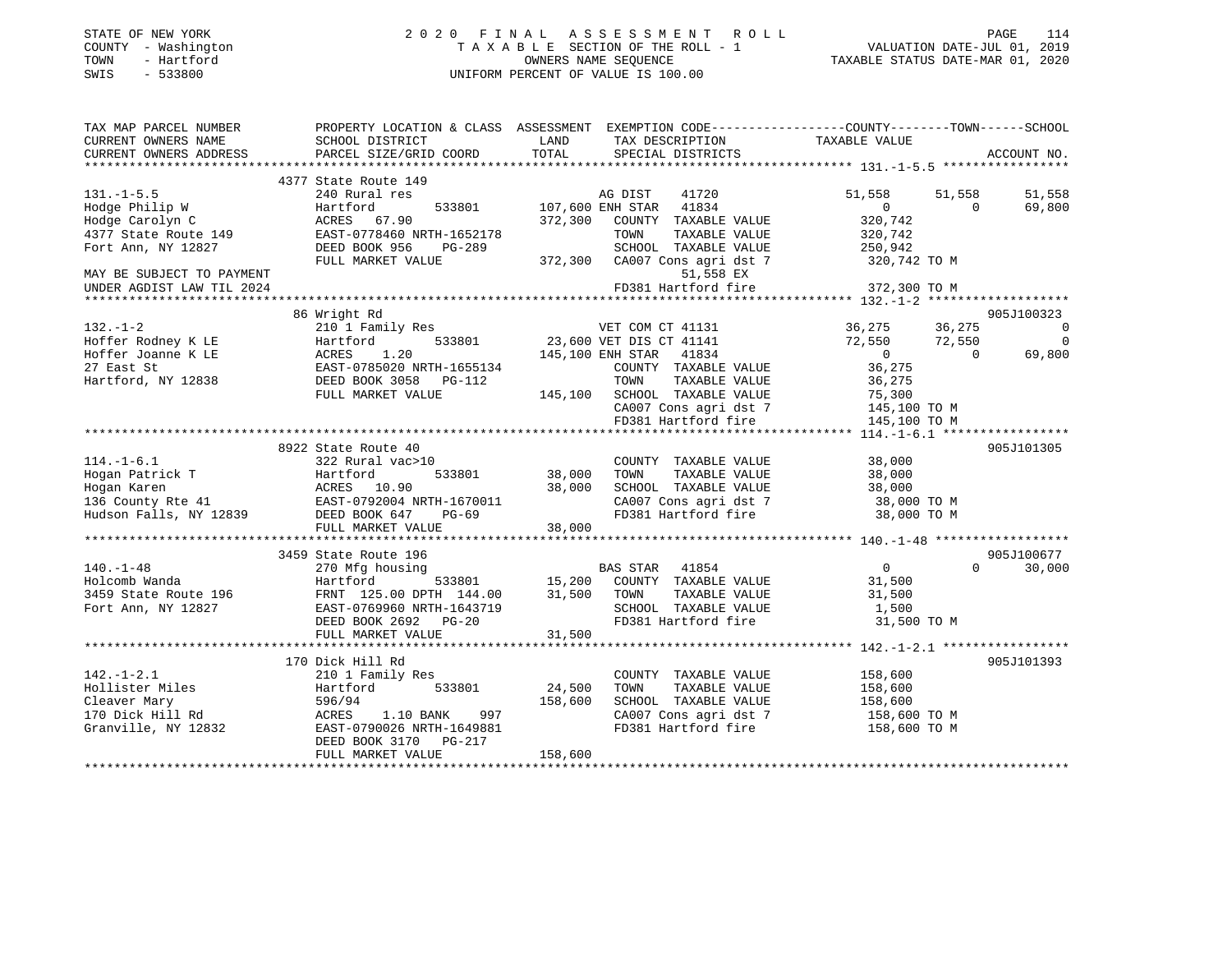## STATE OF NEW YORK 2 0 2 0 F I N A L A S S E S S M E N T R O L L PAGE 115 COUNTY - Washington T A X A B L E SECTION OF THE ROLL - 1 VALUATION DATE-JUL 01, 2019 TOWN - Hartford OWNERS NAME SEQUENCE TAXABLE STATUS DATE-MAR 01, 2020 SWIS - 533800 UNIFORM PERCENT OF VALUE IS 100.00

| TAX MAP PARCEL NUMBER                                                                                                                                                                     | PROPERTY LOCATION & CLASS ASSESSMENT EXEMPTION CODE----------------COUNTY-------TOWN------SCHOOL |                        |                                                                           |                                                                        |             |
|-------------------------------------------------------------------------------------------------------------------------------------------------------------------------------------------|--------------------------------------------------------------------------------------------------|------------------------|---------------------------------------------------------------------------|------------------------------------------------------------------------|-------------|
| CURRENT OWNERS NAME                                                                                                                                                                       | SCHOOL DISTRICT                                                                                  | LAND                   | TAX DESCRIPTION                                                           | TAXABLE VALUE                                                          |             |
| CURRENT OWNERS ADDRESS                                                                                                                                                                    | PARCEL SIZE/GRID COORD                                                                           | TOTAL                  | SPECIAL DISTRICTS                                                         |                                                                        | ACCOUNT NO. |
|                                                                                                                                                                                           |                                                                                                  |                        |                                                                           |                                                                        |             |
| $142. - 1 - 2$                                                                                                                                                                            | 136 Dick Hill Rd<br>210 1 Family Res                                                             |                        | COUNTY TAXABLE VALUE                                                      | 64,900                                                                 | 905J100120  |
|                                                                                                                                                                                           | 1y kes<br>533801                                                                                 | 22,900                 | TOWN<br>TAXABLE VALUE                                                     | 64,900                                                                 |             |
| Hollister Miles A Hartford 533801<br>Cleaver Mary R filed subdiv #12290<br>170 Dick Hill Rd FRNT 460.00 DPTH 134.00<br>Granville, NY 12832 EAST-0789235 NRTH-1648534                      |                                                                                                  | 64,900                 | SCHOOL TAXABLE VALUE                                                      |                                                                        |             |
|                                                                                                                                                                                           |                                                                                                  |                        | CA007 Cons agri dst 7                                                     | 64,900<br>64,900 TO M                                                  |             |
|                                                                                                                                                                                           |                                                                                                  |                        |                                                                           | FD381 Hartford fire 64,900 TO M                                        |             |
|                                                                                                                                                                                           | DEED BOOK 20191 PG-27061                                                                         |                        |                                                                           |                                                                        |             |
|                                                                                                                                                                                           | FULL MARKET VALUE                                                                                | 64,900                 |                                                                           |                                                                        |             |
|                                                                                                                                                                                           |                                                                                                  |                        |                                                                           |                                                                        |             |
|                                                                                                                                                                                           | 166 Dick Hill Rd                                                                                 |                        |                                                                           |                                                                        |             |
| $142. - 1 - 2.2$                                                                                                                                                                          | 120 Field crops                                                                                  |                        | AG BUILD 41700                                                            | 50,000<br>50,000                                                       | 50,000      |
|                                                                                                                                                                                           |                                                                                                  | 533801 171,800 AG DIST | 41720                                                                     | 66,524<br>66,524                                                       | 66,524      |
| Hollister Miles A Hartford 533801 171,800<br>Cleaver Mary R ACRES 197.30 228,300<br>170 Dick Hill Rd EAST-0790594 NRTH-1648728<br>Granville, NY 12832 DEED BOOK 3223 PG-213               |                                                                                                  |                        | 228,300 COUNTY TAXABLE VALUE                                              | 111,776                                                                |             |
|                                                                                                                                                                                           |                                                                                                  |                        | TAXABLE VALUE<br>TOWN                                                     | 111,776                                                                |             |
|                                                                                                                                                                                           |                                                                                                  |                        | SCHOOL TAXABLE VALUE 111,776                                              |                                                                        |             |
|                                                                                                                                                                                           | FULL MARKET VALUE                                                                                |                        | 228,300 CA007 Cons agri dst 7                                             | 161,776 TO M                                                           |             |
| MAY BE SUBJECT TO PAYMENT                                                                                                                                                                 |                                                                                                  |                        | 66,524 EX                                                                 |                                                                        |             |
| UNDER AGDIST LAW TIL 2025                                                                                                                                                                 |                                                                                                  |                        | FD381 Hartford fire                                                       | 228,300 TO M                                                           |             |
|                                                                                                                                                                                           |                                                                                                  |                        |                                                                           |                                                                        |             |
|                                                                                                                                                                                           | 83 Hinck Ln                                                                                      |                        |                                                                           |                                                                        | 905J100322  |
| $150. - 1 - 1$                                                                                                                                                                            | 240 Rural res                                                                                    |                        | AG BUILD 41700                                                            |                                                                        | 33,000      |
| Holmes John U                                                                                                                                                                             | Hartford<br>533801                                                                               | 178,300 AG DIST        | 41720                                                                     |                                                                        | 20,996      |
| Holmes Linda P                                                                                                                                                                            | ACRES 226.50<br>EAST-0781686 NRTH-1641778                                                        |                        | 342,000 ENH STAR 41834                                                    | $33,000$ $33,000$<br>$20,996$ $20,996$<br>$0$ $0$<br>$88,160$ $88,160$ | 69,800      |
| PO Box 114                                                                                                                                                                                |                                                                                                  |                        | FOR 480A 47460                                                            |                                                                        | 88,160      |
| Hartford, NY 12838                                                                                                                                                                        | PG-206<br>COUN<br>LUE 342,000 TOWN<br>DEED BOOK 913                                              |                        | COUNTY TAXABLE VALUE                                                      | 199,844                                                                |             |
|                                                                                                                                                                                           | FULL MARKET VALUE                                                                                |                        | TAXABLE VALUE                                                             | 199,844                                                                |             |
| MAY BE SUBJECT TO PAYMENT                                                                                                                                                                 |                                                                                                  |                        |                                                                           |                                                                        |             |
| UNDER RPTL480A UNTIL 2029                                                                                                                                                                 |                                                                                                  |                        |                                                                           | SCHOOL TAXABLE VALUE 130,044<br>CA007 Cons agri dst 7 321,004 TO M     |             |
|                                                                                                                                                                                           |                                                                                                  |                        | 20,996 EX                                                                 |                                                                        |             |
|                                                                                                                                                                                           |                                                                                                  |                        | FD381 Hartford fire                                                       | 342,000 TO M                                                           |             |
|                                                                                                                                                                                           |                                                                                                  |                        |                                                                           |                                                                        |             |
| $149. - 1 - 35$                                                                                                                                                                           | 42 Swamp Ln                                                                                      |                        |                                                                           |                                                                        | 905J100611  |
|                                                                                                                                                                                           | 240 Rural res                                                                                    | 533801 43,500          | COUNTY TAXABLE VALUE<br>TAXABLE VALUE<br>TOWN                             | 375,000<br>375,000                                                     |             |
|                                                                                                                                                                                           |                                                                                                  | 375,000                |                                                                           |                                                                        |             |
|                                                                                                                                                                                           |                                                                                                  |                        |                                                                           | SCHOOL TAXABLE VALUE 375,000<br>CA006 Cons agri dst 6 375,000 TO M     |             |
| Holmes Robert M<br>Holmes Debra L<br>Holmes Debra L<br>42 Swamp Ln<br>ACRES 16.26<br>42 Swamp Ln<br>ACRES 16.26<br>EAST-0774698 NRTH-1636028<br>Argyle, NY 12809<br>DEED BOOK 3152 PG-330 |                                                                                                  |                        | FD381 Hartford fire                                                       | 375,000 TO M                                                           |             |
|                                                                                                                                                                                           | FULL MARKET VALUE                                                                                | 375,000                |                                                                           |                                                                        |             |
|                                                                                                                                                                                           |                                                                                                  |                        |                                                                           |                                                                        |             |
|                                                                                                                                                                                           | 45 Hinck Ln                                                                                      |                        |                                                                           |                                                                        |             |
| $150. - 1 - 1.1$                                                                                                                                                                          | 210 1 Family Res                                                                                 |                        | BAS STAR 41854                                                            | $\Omega$<br>$\overline{0}$                                             | 30,000      |
|                                                                                                                                                                                           |                                                                                                  |                        |                                                                           |                                                                        |             |
|                                                                                                                                                                                           |                                                                                                  |                        | 26,000 COUNTY TAXABLE VALUE 198,700<br>198,700 TOWN TAXABLE VALUE 198,700 |                                                                        |             |
|                                                                                                                                                                                           |                                                                                                  |                        |                                                                           |                                                                        |             |
|                                                                                                                                                                                           |                                                                                                  |                        | CA007 Cons agri dst 7                                                     | 168,700<br>198,700 TO M                                                |             |
|                                                                                                                                                                                           |                                                                                                  |                        |                                                                           | 198,700 TO M                                                           |             |
|                                                                                                                                                                                           |                                                                                                  |                        |                                                                           |                                                                        |             |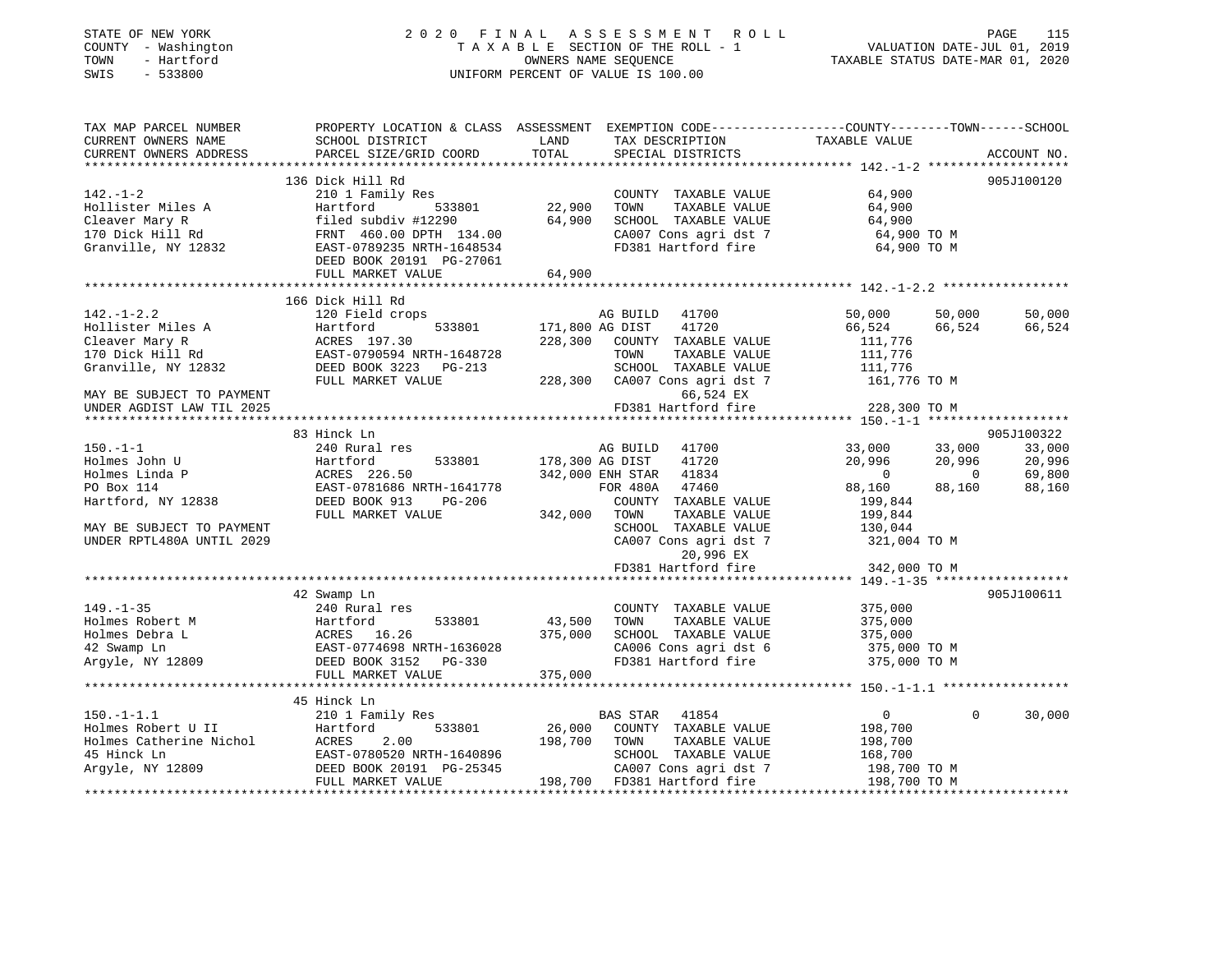## STATE OF NEW YORK 2 0 2 0 F I N A L A S S E S S M E N T R O L L PAGE 116 COUNTY - Washington T A X A B L E SECTION OF THE ROLL - 1 VALUATION DATE-JUL 01, 2019 TOWN - Hartford OWNERS NAME SEQUENCE TAXABLE STATUS DATE-MAR 01, 2020 SWIS - 533800 UNIFORM PERCENT OF VALUE IS 100.00

| TAX MAP PARCEL NUMBER                                                      | PROPERTY LOCATION & CLASS ASSESSMENT EXEMPTION CODE----------------COUNTY-------TOWN------SCHOOL                                                                                                                                                              |         |                                                                  |                    |          |             |
|----------------------------------------------------------------------------|---------------------------------------------------------------------------------------------------------------------------------------------------------------------------------------------------------------------------------------------------------------|---------|------------------------------------------------------------------|--------------------|----------|-------------|
| CURRENT OWNERS NAME                                                        | SCHOOL DISTRICT                                                                                                                                                                                                                                               |         | LAND TAX DESCRIPTION TAXABLE VALUE                               |                    |          |             |
| CURRENT OWNERS ADDRESS                                                     | PARCEL SIZE/GRID COORD                                                                                                                                                                                                                                        | TOTAL   | SPECIAL DISTRICTS                                                |                    |          | ACCOUNT NO. |
|                                                                            |                                                                                                                                                                                                                                                               |         |                                                                  |                    |          |             |
|                                                                            | 5245 County Route 30<br>102,900 County Route 30<br>20,900 COUNTY TAXABLE VALUE 102,900 0 69,800<br>Hartford 533801 20,900 COUNTY TAXABLE VALUE 102,900<br>Hartford 533801 300 COUNTY TAXABLE VALUE 102,900                                                    |         |                                                                  |                    |          |             |
| $150. -1 - 37.3$                                                           |                                                                                                                                                                                                                                                               |         |                                                                  |                    |          |             |
|                                                                            |                                                                                                                                                                                                                                                               |         |                                                                  |                    |          |             |
|                                                                            |                                                                                                                                                                                                                                                               |         |                                                                  |                    |          |             |
|                                                                            |                                                                                                                                                                                                                                                               |         |                                                                  |                    |          |             |
|                                                                            |                                                                                                                                                                                                                                                               |         |                                                                  |                    |          |             |
|                                                                            |                                                                                                                                                                                                                                                               |         |                                                                  |                    |          |             |
|                                                                            |                                                                                                                                                                                                                                                               |         |                                                                  |                    |          |             |
|                                                                            | 4 Rojcewicz Ln                                                                                                                                                                                                                                                |         |                                                                  |                    |          |             |
|                                                                            |                                                                                                                                                                                                                                                               |         |                                                                  |                    | $\Omega$ | 30,000      |
|                                                                            |                                                                                                                                                                                                                                                               |         |                                                                  |                    |          |             |
|                                                                            |                                                                                                                                                                                                                                                               |         |                                                                  |                    |          |             |
|                                                                            |                                                                                                                                                                                                                                                               |         |                                                                  |                    |          |             |
|                                                                            |                                                                                                                                                                                                                                                               |         |                                                                  |                    |          |             |
|                                                                            | $\begin{tabular}{lcccccc} 140.-1-9.1 & 40.000333 & 40.01833801 & 40.01833801 & 40.01833801 & 40.01833801 & 40.01833801 & 40.01833801 & 40.01833801 & 40.01833801 & 40.01833801 & 40.01833801 & 40.01833801 & 40.01833801 & 40.01833801 & 40.01833801 & 40.01$ |         |                                                                  |                    |          |             |
|                                                                            |                                                                                                                                                                                                                                                               |         |                                                                  |                    |          |             |
|                                                                            | 3668 State Route 196                                                                                                                                                                                                                                          |         |                                                                  |                    |          | 905J101134  |
|                                                                            |                                                                                                                                                                                                                                                               |         |                                                                  |                    |          |             |
|                                                                            |                                                                                                                                                                                                                                                               |         |                                                                  |                    |          |             |
|                                                                            |                                                                                                                                                                                                                                                               |         |                                                                  |                    |          |             |
|                                                                            |                                                                                                                                                                                                                                                               |         |                                                                  |                    |          |             |
|                                                                            |                                                                                                                                                                                                                                                               |         |                                                                  |                    |          |             |
|                                                                            |                                                                                                                                                                                                                                                               |         |                                                                  |                    |          |             |
|                                                                            |                                                                                                                                                                                                                                                               |         |                                                                  |                    |          |             |
|                                                                            | 7370 State Route 40                                                                                                                                                                                                                                           |         |                                                                  |                    |          | 905J100317  |
| 149.-1-16<br>Howard Melissa 1<br>7370 State Route 40<br>Fort Ann, NY 12827 | 210 1 Family Res                                                                                                                                                                                                                                              |         | BAS STAR 41854                                                   | $\overline{0}$     | $\Omega$ | 30,000      |
|                                                                            |                                                                                                                                                                                                                                                               |         |                                                                  |                    |          |             |
|                                                                            |                                                                                                                                                                                                                                                               |         |                                                                  | 161,700<br>161,700 |          |             |
|                                                                            |                                                                                                                                                                                                                                                               |         | SCHOOL TAXABLE VALUE 131,700                                     |                    |          |             |
|                                                                            | Example 19 100 125,800 COUNTY TAXABLE VALUE<br>BLA 772/5 161,700 TOWN TAXABLE VALUE<br>RCRES 1.92 BANK 997 SCHOOL TAXABLE VALUE<br>EAST-0776005 NRTH-1638413 FD381 Hartford fire<br>DEED BOOK 3048 PG-294                                                     |         |                                                                  | 161,700 TO M       |          |             |
|                                                                            |                                                                                                                                                                                                                                                               |         |                                                                  |                    |          |             |
|                                                                            |                                                                                                                                                                                                                                                               | 161,700 |                                                                  |                    |          |             |
|                                                                            | FULL MARKET VALUE                                                                                                                                                                                                                                             |         |                                                                  |                    |          |             |
|                                                                            |                                                                                                                                                                                                                                                               |         |                                                                  |                    |          |             |
|                                                                            | 343 Wright Rd                                                                                                                                                                                                                                                 |         |                                                                  |                    |          |             |
|                                                                            | $\begin{array}{cccc}\n\text{imprv} & & & \text{COUNT} \\ 533801 & & & 81,200 & \text{TOWN}\n\end{array}$                                                                                                                                                      |         | COUNTY TAXABLE VALUE 91,200<br>TOWN TAXABLE VALUE 91,200         |                    |          |             |
|                                                                            |                                                                                                                                                                                                                                                               |         |                                                                  |                    |          |             |
|                                                                            |                                                                                                                                                                                                                                                               |         | SCHOOL TAXABLE VALUE 91,200<br>CA007 Cons agri dst 7 91,200 TO M |                    |          |             |
|                                                                            |                                                                                                                                                                                                                                                               |         | FD381 Hartford fire 91,200 TO M                                  |                    |          |             |
|                                                                            | ACRES 103.73 BANK<br>997                                                                                                                                                                                                                                      |         |                                                                  |                    |          |             |
|                                                                            | EAST-0779241 NRTH-1657936                                                                                                                                                                                                                                     |         |                                                                  |                    |          |             |
|                                                                            | DEED BOOK 2455 PG-170                                                                                                                                                                                                                                         |         |                                                                  |                    |          |             |
|                                                                            | FULL MARKET VALUE                                                                                                                                                                                                                                             | 91,200  |                                                                  |                    |          |             |
|                                                                            |                                                                                                                                                                                                                                                               |         |                                                                  |                    |          |             |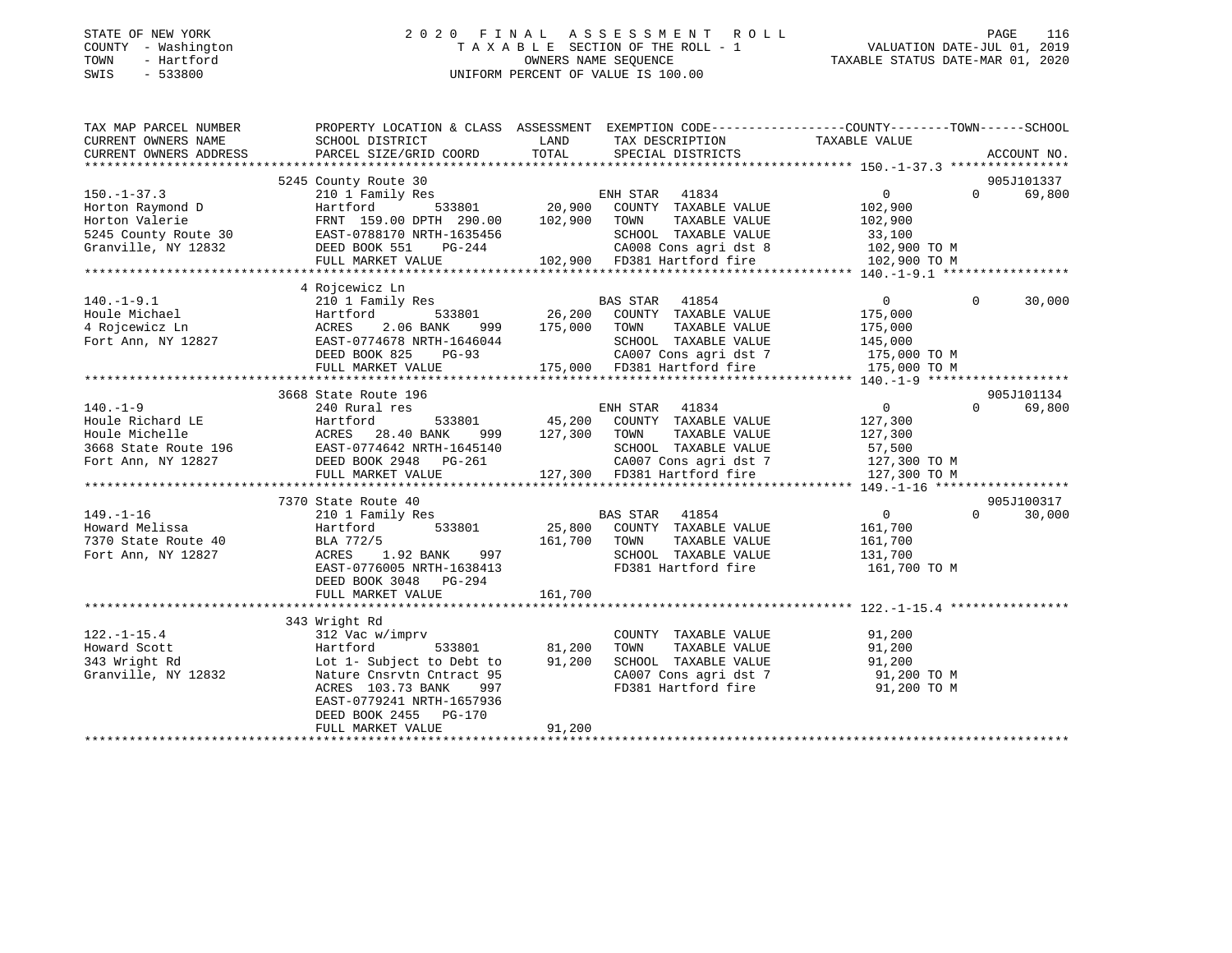# STATE OF NEW YORK 2 0 2 0 F I N A L A S S E S S M E N T R O L L PAGE 117COUNTY - Washington T A X A B L E SECTION OF THE ROLL - 1 VALUATION DATE-JUL 01, 2019 SWIS - 533800 UNIFORM PERCENT OF VALUE IS 100.00

VALUATION DATE-JUL 01, 2019 TAXABLE STATUS DATE-MAR 01, 2020

| TAX MAP PARCEL NUMBER                             |                                                                           |                | PROPERTY LOCATION & CLASS ASSESSMENT EXEMPTION CODE--------------COUNTY-------TOWN-----SCHOOL |                                  |             |
|---------------------------------------------------|---------------------------------------------------------------------------|----------------|-----------------------------------------------------------------------------------------------|----------------------------------|-------------|
| CURRENT OWNERS NAME                               | SCHOOL DISTRICT                                                           | LAND           | TAX DESCRIPTION                                                                               | TAXABLE VALUE                    |             |
|                                                   |                                                                           |                |                                                                                               |                                  | ACCOUNT NO. |
|                                                   |                                                                           |                |                                                                                               |                                  |             |
|                                                   | 3962 State Route 149                                                      |                |                                                                                               |                                  | 905J101363  |
| $131. -1 - 13.5$                                  | 240 Rural res                                                             |                | COUNTY TAXABLE VALUE                                                                          | 318,500                          |             |
| Howe Adam                                         | 533801<br>Hartford                                                        | 29,500         | TOWN<br>TAXABLE VALUE                                                                         | 318,500                          |             |
| Howe Shannon                                      |                                                                           | 318,500        | SCHOOL TAXABLE VALUE                                                                          | 318,500                          |             |
| 3962 State Route 149 Rd                           |                                                                           |                |                                                                                               | 318,500 TO M                     |             |
| Fort Ann, NY 12827                                | ACRES 10.96<br>e 149 Rd EAST-0769433 NRTH-1653924<br>BEED BOOK 3572 PG-23 |                | CA007 Cons agri dst 7<br>ED381 Hartford fire<br>FD381 Hartford fire                           | 318,500 TO M                     |             |
|                                                   | FULL MARKET VALUE                                                         | 318,500        |                                                                                               |                                  |             |
|                                                   |                                                                           |                |                                                                                               |                                  |             |
|                                                   | 228 County Route 19                                                       |                |                                                                                               |                                  |             |
| $149. - 1 - 53.5$                                 | 210 1 Family Res                                                          |                | <b>BAS STAR</b><br>41854                                                                      | $\Omega$<br>$\overline{0}$       | 30,000      |
|                                                   | 533801<br>Hartford                                                        |                | 29,200 COUNTY TAXABLE VALUE                                                                   | 178,000                          |             |
| Howe Keith<br>228 County Route 19                 | ACRES<br>3.07                                                             | 178,000        | TAXABLE VALUE<br>TOWN                                                                         | 178,000                          |             |
| Fort Ann, NY 12827                                | EAST-0772424 NRTH-1638954                                                 |                | SCHOOL TAXABLE VALUE 148,000                                                                  |                                  |             |
|                                                   | DEED BOOK 732<br>PG-255                                                   |                | CA006 Cons agri dst 6 178,000 TO M                                                            |                                  |             |
|                                                   | FULL MARKET VALUE                                                         |                | %-255 CA006 Cons agri dst 6<br>178,000 FD381 Hartford fire                                    | 178,000 TO M                     |             |
|                                                   |                                                                           |                |                                                                                               |                                  |             |
|                                                   | 2 Townsend Rd                                                             |                |                                                                                               |                                  | 905J100569  |
| $141. - 1 - 12$                                   | 210 1 Family Res                                                          |                | COUNTY TAXABLE VALUE                                                                          | 146,200                          |             |
| Howk Phyllis                                      | 533801<br>Hartford                                                        | 29,300         | TAXABLE VALUE<br>TOWN                                                                         | 146,200                          |             |
|                                                   | ACRES<br>3.09                                                             | 146,200        | SCHOOL TAXABLE VALUE 146,200                                                                  |                                  |             |
|                                                   | EAST-0783074 NRTH-1646924                                                 |                | FD381 Hartford fire                                                                           | 146,200 TO M                     |             |
| Howk Elroy<br>2 Townsend Rd<br>Hartford, NY 12838 | DEED BOOK 2990 PG-74                                                      |                |                                                                                               |                                  |             |
|                                                   | FULL MARKET VALUE                                                         | 146,200        |                                                                                               |                                  |             |
|                                                   |                                                                           |                |                                                                                               |                                  |             |
|                                                   | 298 Warren Rd                                                             |                |                                                                                               |                                  | 905J100631  |
| $123. - 1 - 19$                                   | 113 Cattle farm                                                           |                | AG DIST<br>41720                                                                              | 18,147<br>18,147                 | 18,147      |
| Hoyt W Jason                                      | 533801<br>Hartford                                                        |                | 54,100 TEMP GRHSE 42120                                                                       | $\overline{1}$<br>$\overline{1}$ | 1           |
| Hoyt Lori                                         | ACRES 38.80                                                               |                | 182,700 COUNTY TAXABLE VALUE                                                                  | 164,552                          |             |
| 304 Warren Rd                                     | EAST-0786132 NRTH-1661839                                                 |                | TOWN<br>TAXABLE VALUE                                                                         | 164,552                          |             |
| Fort Ann, NY 12827                                | DEED BOOK 792<br>PG-108                                                   |                | SCHOOL TAXABLE VALUE                                                                          | 164,552                          |             |
|                                                   | FULL MARKET VALUE                                                         |                | 182,700 CA007 Cons agri dst 7                                                                 | 164,552 TO M                     |             |
| MAY BE SUBJECT TO PAYMENT                         |                                                                           |                | 18,148 EX                                                                                     |                                  |             |
| UNDER AGDIST LAW TIL 2024                         |                                                                           |                | FD381 Hartford fire                                                                           | 182,699 TO M                     |             |
|                                                   |                                                                           |                | 1 EX                                                                                          |                                  |             |
|                                                   |                                                                           |                |                                                                                               |                                  |             |
|                                                   | 318 County Route 19                                                       |                |                                                                                               |                                  |             |
| $149. -1 - 32.4 - 8801$                           | 837 Cell Tower                                                            |                | COUNTY TAXABLE VALUE                                                                          | 15,000                           |             |
|                                                   | 533801                                                                    | $\overline{0}$ | TOWN<br>TAXABLE VALUE                                                                         | 15,000                           |             |
|                                                   | 0.05                                                                      | 15,000         | SCHOOL TAXABLE VALUE                                                                          | 15,000                           |             |
| Albany, NY 12205                                  | FULL MARKET VALUE                                                         | 15,000         |                                                                                               |                                  |             |
|                                                   |                                                                           |                |                                                                                               |                                  |             |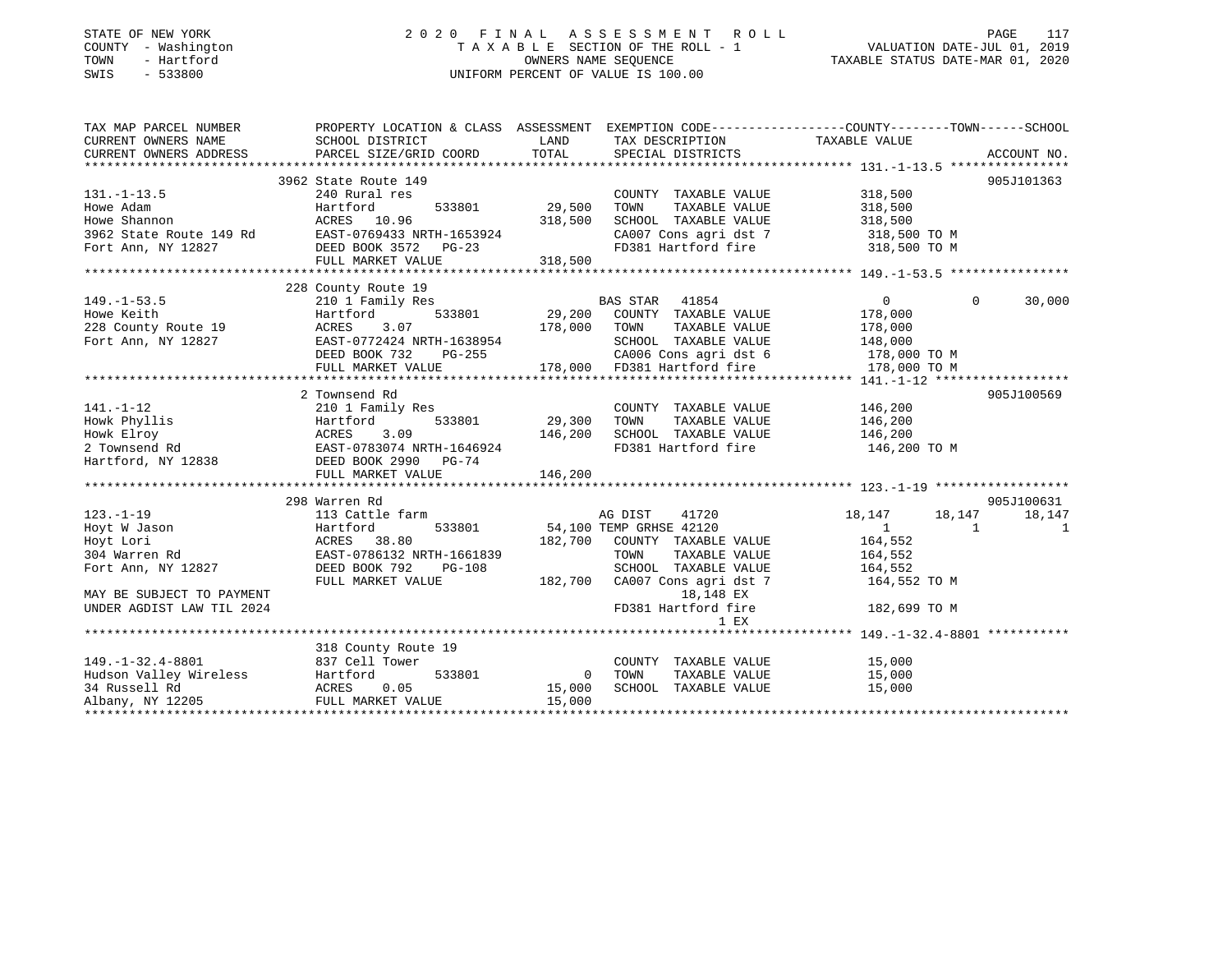## STATE OF NEW YORK 2 0 2 0 F I N A L A S S E S S M E N T R O L L PAGE 118 COUNTY - Washington T A X A B L E SECTION OF THE ROLL - 1 VALUATION DATE-JUL 01, 2019 TOWN - Hartford OWNERS NAME SEQUENCE TAXABLE STATUS DATE-MAR 01, 2020 SWIS - 533800 UNIFORM PERCENT OF VALUE IS 100.00

| TAX MAP PARCEL NUMBER<br>CURRENT OWNERS NAME<br>CURRENT OWNERS ADDRESS                                          | SCHOOL DISTRICT<br>PARCEL SIZE/GRID COORD                                                                                                                                      | LAND<br>TOTAL                | TAX DESCRIPTION<br>SPECIAL DISTRICTS                                                                                                       | PROPERTY LOCATION & CLASS ASSESSMENT EXEMPTION CODE---------------COUNTY-------TOWN------SCHOOL<br>TAXABLE VALUE | ACCOUNT NO. |
|-----------------------------------------------------------------------------------------------------------------|--------------------------------------------------------------------------------------------------------------------------------------------------------------------------------|------------------------------|--------------------------------------------------------------------------------------------------------------------------------------------|------------------------------------------------------------------------------------------------------------------|-------------|
|                                                                                                                 |                                                                                                                                                                                |                              |                                                                                                                                            |                                                                                                                  |             |
| $149. - 1 - 30.2$<br>Hufnagel John S<br>Hufnagel Barbara A<br>352 Warburton Ave<br>Hastings On Hudson, NY 10706 | Swamp Ln<br>314 Rural vac<10<br>533801<br>Hartford<br>LOT 2<br>ACRES<br>5.71<br>EAST-0775259 NRTH-1635498<br>DEED BOOK 525<br>$PG-224$<br>FULL MARKET VALUE                    | 27,000<br>27,000<br>27,000   | COUNTY TAXABLE VALUE<br>TOWN<br>TAXABLE VALUE<br>SCHOOL TAXABLE VALUE<br>CA006 Cons agri dst 6<br>FD381 Hartford fire                      | 27,000<br>27,000<br>27,000<br>27,000 TO M<br>27,000 TO M                                                         | 905J101261  |
|                                                                                                                 |                                                                                                                                                                                |                              |                                                                                                                                            |                                                                                                                  |             |
| $132. - 1 - 29.2$<br>Hughes Henry J III<br>Nash-Hughes Elizabeth A<br>PO Box 64<br>Hartford, NY 12838           | 35 Christian Hill Rd<br>210 1 Family Res<br>533801<br>Hartford<br>Survey 12722<br>FRNT 127.00 DPTH 220.00<br>BANK<br>998<br>EAST-0784916 NRTH-1652360<br>DEED BOOK 3108 PG-16  | 20,100<br>134,000            | BAS STAR<br>41854<br>COUNTY TAXABLE VALUE<br>TOWN<br>TAXABLE VALUE<br>SCHOOL TAXABLE VALUE<br>CA007 Cons agri dst 7<br>FD381 Hartford fire | $\overline{0}$<br>$\Omega$<br>134,000<br>134,000<br>104,000<br>134,000 TO M<br>134,000 TO M                      | 30,000      |
|                                                                                                                 | FULL MARKET VALUE                                                                                                                                                              | 134,000                      |                                                                                                                                            |                                                                                                                  |             |
|                                                                                                                 | 19 East St                                                                                                                                                                     |                              |                                                                                                                                            |                                                                                                                  | 905J100342  |
| $132.15 - 2 - 8$<br>Huguley Joanne<br>21 East St<br>Hartford, NY 12838                                          | 281 Multiple res<br>Hartford<br>533801<br>FRNT<br>68.00 DPTH 365.00<br>ACRES<br>$0.61$ BANK<br>999<br>EAST-0786841 NRTH-1652470<br>DEED BOOK W1780 PG-266<br>FULL MARKET VALUE | 22,400<br>110,000<br>110,000 | BAS STAR 41854<br>COUNTY TAXABLE VALUE<br>TAXABLE VALUE<br>TOWN<br>SCHOOL TAXABLE VALUE<br>CA007 Cons agri dst 7<br>FD381 Hartford fire    | $\mathbf 0$<br>$\Omega$<br>110,000<br>110,000<br>80,000<br>110,000 TO M<br>110,000 TO M                          | 30,000      |
|                                                                                                                 | 614 Warren Rd                                                                                                                                                                  |                              |                                                                                                                                            |                                                                                                                  | 905J101426  |
| $123. - 1 - 11.8$<br>Hurley John C<br>Hurley Susan R<br>6 Potter Ave<br>Granville, NY 12832                     | 322 Rural vac>10<br>Hartford<br>533801<br>10.00<br>ACRES<br>EAST-0791763 NRTH-1663910<br>DEED BOOK 4006 PG-46                                                                  | 28,300<br>28,300<br>28,300   | COUNTY TAXABLE VALUE<br>TOWN<br>TAXABLE VALUE<br>SCHOOL TAXABLE VALUE<br>CA007 Cons agri dst 7<br>FD381 Hartford fire                      | 28,300<br>28,300<br>28,300<br>28,300 TO M<br>28,300 TO M                                                         |             |
|                                                                                                                 | FULL MARKET VALUE                                                                                                                                                              |                              |                                                                                                                                            |                                                                                                                  |             |
| $132. - 1 - 19.1$<br>Ignea Remo<br>Gardner Mallery<br>216 Hartford Main St                                      | 216 Hartford Main St<br>220 2 Family Res<br>Hartford<br>533801<br>FRNT 119.00 DPTH 203.00<br>BANK<br>999                                                                       | 17,900<br>232,000            | COUNTY TAXABLE VALUE<br>TOWN<br>TAXABLE VALUE<br>SCHOOL TAXABLE VALUE<br>CA007 Cons agri dst 7                                             | 232,000<br>232,000<br>232,000<br>232,000 TO M                                                                    | 905J101404  |
| Granville, NY 12832                                                                                             | EAST-0788795 NRTH-1655823<br>$PG-305$<br>DEED BOOK 3841<br>FULL MARKET VALUE                                                                                                   | 232,000                      | FD381 Hartford fire                                                                                                                        | 232,000 TO M                                                                                                     |             |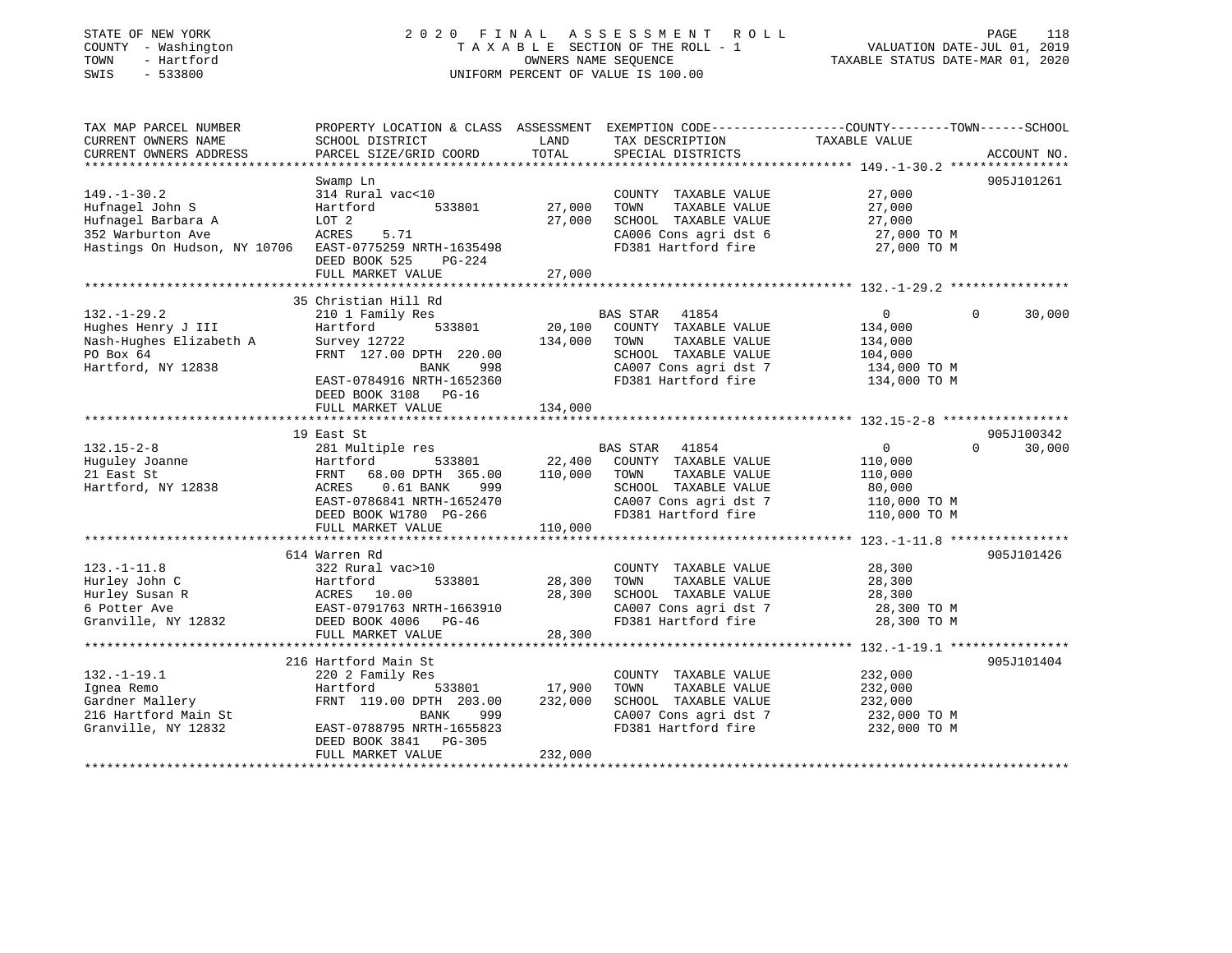## STATE OF NEW YORK 2 0 2 0 F I N A L A S S E S S M E N T R O L L PAGE 119 COUNTY - Washington T A X A B L E SECTION OF THE ROLL - 1 VALUATION DATE-JUL 01, 2019 TOWN - Hartford OWNERS NAME SEQUENCE TAXABLE STATUS DATE-MAR 01, 2020 SWIS - 533800 UNIFORM PERCENT OF VALUE IS 100.00UNIFORM PERCENT OF VALUE IS 100.00

| TAX MAP PARCEL NUMBER   | PROPERTY LOCATION & CLASS ASSESSMENT EXEMPTION CODE---------------COUNTY-------TOWN-----SCHOOL |                         |                             |                |          |             |
|-------------------------|------------------------------------------------------------------------------------------------|-------------------------|-----------------------------|----------------|----------|-------------|
| CURRENT OWNERS NAME     | SCHOOL DISTRICT                                                                                | LAND<br>TOTAL           | TAX DESCRIPTION             | TAXABLE VALUE  |          | ACCOUNT NO. |
| CURRENT OWNERS ADDRESS  | PARCEL SIZE/GRID COORD                                                                         |                         | SPECIAL DISTRICTS           |                |          |             |
|                         | 64 Hartford Main St                                                                            |                         |                             |                |          | 905J100057  |
| $132.15 - 2 - 32$       | 210 1 Family Res                                                                               |                         | ENH STAR<br>41834           | $\Omega$       | $\Omega$ | 69,800      |
| Ingersoll Arlene -LE-   | Hartford<br>533801                                                                             | 24,700                  | COUNTY TAXABLE VALUE        | 125,600        |          |             |
| Brynes Marlene Ingers   | ACRES<br>1.45                                                                                  | 125,600                 | TOWN<br>TAXABLE VALUE       | 125,600        |          |             |
| 64 Hartford Main St     | EAST-0786921 NRTH-1653028                                                                      |                         | SCHOOL TAXABLE VALUE        | 55,800         |          |             |
| Hartford, NY 12838      |                                                                                                |                         | CA007 Cons agri dst 7       | 125,600 TO M   |          |             |
|                         | DEED BOOK 2291<br>PG-137<br>FULL MARKET VALUE                                                  |                         | 125,600 FD381 Hartford fire |                |          |             |
|                         |                                                                                                |                         |                             | 125,600 TO M   |          |             |
|                         | 20 Old Mill Ln                                                                                 |                         |                             |                |          | 905J100141  |
| $141. - 1 - 24$         | 210 1 Family Res                                                                               |                         | <b>BAS STAR</b><br>41854    | $\Omega$       | $\Omega$ | 30,000      |
| Ingraham Scott          | Hartford<br>533801                                                                             | 23,000                  | COUNTY TAXABLE VALUE        | 47,300         |          |             |
| Currie-Ingraham Correna | 764/297                                                                                        | 47,300                  | TOWN<br>TAXABLE VALUE       | 47,300         |          |             |
| PO Box 194              | ACRES<br>1.00                                                                                  |                         | SCHOOL TAXABLE VALUE        | 17,300         |          |             |
|                         |                                                                                                |                         | FD381 Hartford fire         |                |          |             |
| Hartford, NY 12838      | EAST-0783671 NRTH-1646400                                                                      |                         |                             | 47,300 TO M    |          |             |
|                         | DEED BOOK 2904<br>$PG-13$                                                                      |                         |                             |                |          |             |
|                         | FULL MARKET VALUE                                                                              | 47,300<br>************* |                             |                |          |             |
|                         | Old Mill Ln OFF                                                                                |                         |                             |                |          |             |
|                         |                                                                                                |                         |                             |                |          |             |
| $141. - 1 - 25.2$       | 311 Res vac land                                                                               |                         | COUNTY TAXABLE VALUE        | 100            |          |             |
| Ingraham Scott          | Hartford<br>533801                                                                             | 100                     | TOWN<br>TAXABLE VALUE       | 100            |          |             |
| Currie-Ingraham Correna | FRNT 15.00 DPTH 69.00                                                                          | 100                     | SCHOOL TAXABLE VALUE        | 100            |          |             |
| PO Box 194              | EAST-0783541 NRTH-1646382                                                                      |                         | FD381 Hartford fire         | 100 TO M       |          |             |
| Hartford, NY 12838      | DEED BOOK 2904 PG-13                                                                           |                         |                             |                |          |             |
|                         | FULL MARKET VALUE                                                                              | 100                     |                             |                |          |             |
|                         |                                                                                                |                         |                             |                |          |             |
|                         | 89 Hastings Rd                                                                                 |                         |                             |                |          | 905J100479  |
| $132. - 1 - 7$          | 210 1 Family Res                                                                               |                         | ENH STAR<br>41834           | $\overline{0}$ | $\Omega$ | 69,800      |
| Introne James J         | 533801<br>Hartford                                                                             | 29,000                  | COUNTY TAXABLE VALUE        | 122,500        |          |             |
| Introne Holly M         | ACRES<br>3.00                                                                                  | 122,500                 | TOWN<br>TAXABLE VALUE       | 122,500        |          |             |
| 89 Hastings Rd          | EAST-0786608 NRTH-1656980                                                                      |                         | SCHOOL TAXABLE VALUE        | 52,700         |          |             |
| Granville, NY 12832     | DEED BOOK 513<br>PG-286                                                                        |                         | CA007 Cons agri dst 7       | 122,500 TO M   |          |             |
|                         | FULL MARKET VALUE                                                                              |                         | 122,500 FD381 Hartford fire | 122,500 TO M   |          |             |
|                         |                                                                                                |                         |                             |                |          |             |
|                         | 7251 State Route 40                                                                            |                         |                             |                |          | 905J100272  |
| $149. - 1 - 52$         | 240 Rural res                                                                                  |                         | BAS STAR<br>41854           | $\overline{0}$ | $\Omega$ | 30,000      |
| Irion John V            | Hartford<br>533801                                                                             | 42,500                  | COUNTY TAXABLE VALUE        | 190,000        |          |             |
| Irion Patricia A        | ACRES 16.51 BANK<br>999                                                                        | 190,000                 | TOWN<br>TAXABLE VALUE       | 190,000        |          |             |
| 7251 State Route 40     | EAST-0773650 NRTH-1636730                                                                      |                         | SCHOOL TAXABLE VALUE        | 160,000        |          |             |
| Arqyle, NY 12809        | DEED BOOK 3253<br>$PG-152$                                                                     |                         | CA006 Cons agri dst 6       | 190,000 TO M   |          |             |
|                         | FULL MARKET VALUE                                                                              | 190,000                 | FD381 Hartford fire         | 190,000 TO M   |          |             |
|                         |                                                                                                |                         |                             |                |          |             |
|                         | 105 Marlboro Country Rd                                                                        |                         |                             |                |          | 905J100191  |
| $141. - 3 - 25$         | 210 1 Family Res                                                                               |                         | COUNTY TAXABLE VALUE        | 151,000        |          |             |
| Irwin Brandon M         | Hartford<br>533801                                                                             | 27,500                  | TOWN<br>TAXABLE VALUE       | 151,000        |          |             |
| 105 Marlboro Country Rd | ACRES<br>2.13 BANK<br>998                                                                      | 151,000                 | SCHOOL TAXABLE VALUE        | 151,000        |          |             |
| Hartford, NY 12838      | EAST-0786440 NRTH-1643569                                                                      |                         | FD381 Hartford fire         | 151,000 TO M   |          |             |
|                         | DEED BOOK 3952<br>PG-343                                                                       |                         |                             |                |          |             |
|                         | FULL MARKET VALUE                                                                              | 151,000                 |                             |                |          |             |
|                         |                                                                                                |                         |                             |                |          |             |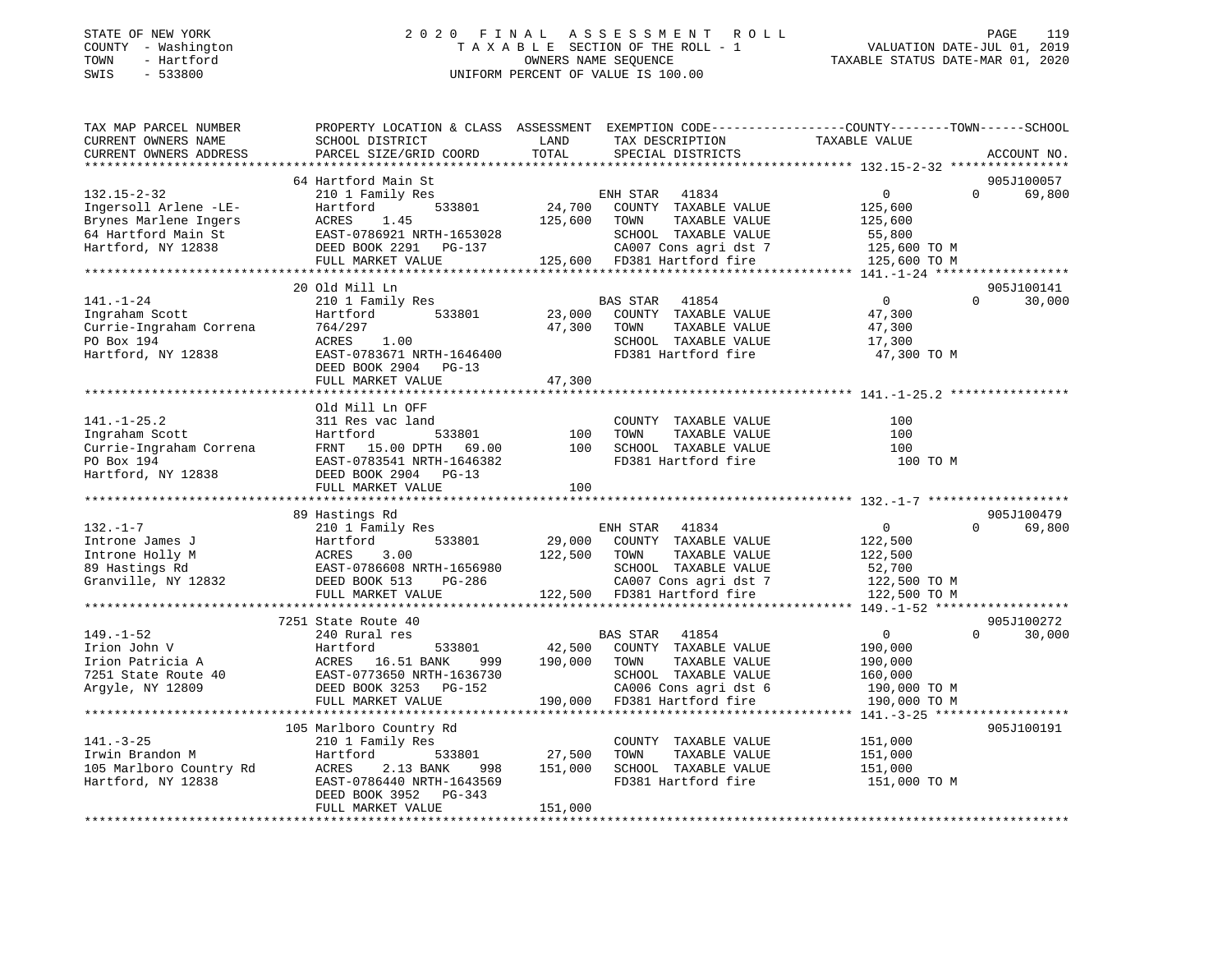| STATE OF NEW YORK |              |
|-------------------|--------------|
| COUNTY            | - Washington |
| TOWN              | - Hartford   |
| <b>CMTC</b>       | 533800       |

## STATE OF NEW YORK 2 0 2 0 F I N A L A S S E S S M E N T R O L L PAGE 120 COUNTY - Washington T A X A B L E SECTION OF THE ROLL - 1 VALUATION DATE-JUL 01, 2019 TOWN - Hartford OWNERS NAME SEQUENCE TAXABLE STATUS DATE-MAR 01, 2020 SWIS - 533800 UNIFORM PERCENT OF VALUE IS 100.00UNIFORM PERCENT OF VALUE IS 100.00

| TAX MAP PARCEL NUMBER     |                                         |              | PROPERTY LOCATION & CLASS ASSESSMENT EXEMPTION CODE----------------COUNTY-------TOWN------SCHOOL |                              |                    |
|---------------------------|-----------------------------------------|--------------|--------------------------------------------------------------------------------------------------|------------------------------|--------------------|
| CURRENT OWNERS NAME       | SCHOOL DISTRICT                         | LAND         | TAX DESCRIPTION                                                                                  | TAXABLE VALUE                |                    |
| CURRENT OWNERS ADDRESS    | PARCEL SIZE/GRID COORD                  | TOTAL        | SPECIAL DISTRICTS                                                                                |                              | ACCOUNT NO.        |
|                           |                                         |              |                                                                                                  |                              |                    |
|                           | 74 County Route 17                      |              |                                                                                                  |                              | 905J100225         |
| $131. - 1 - 20$           | 120 Field crops                         |              | 41720<br>AG DIST                                                                                 | 97,132<br>97,132             | 97,132             |
| Irwin Joyce I LE          | 533801<br>Hartford                      | 175,900      | COUNTY TAXABLE VALUE                                                                             | 85,768                       |                    |
| Fountaine Craig M         | 870/83                                  | 182,900      | TOWN<br>TAXABLE VALUE                                                                            | 85,768                       |                    |
| 60 County Route 17        | $122. - 1 - 23$                         |              | SCHOOL TAXABLE VALUE                                                                             | 85,768                       |                    |
| Fort Ann, NY 12827        | ACRES 131.00                            |              | CA007 Cons agri dst 7                                                                            | 85,768 TO M                  |                    |
|                           | EAST-0770396 NRTH-1656632               |              | 97,132 EX                                                                                        |                              |                    |
| MAY BE SUBJECT TO PAYMENT | DEED BOOK 3481<br>PG-256                |              | FD381 Hartford fire                                                                              | 182,900 TO M                 |                    |
| UNDER AGDIST LAW TIL 2024 | FULL MARKET VALUE                       | 182,900      |                                                                                                  |                              |                    |
|                           |                                         |              |                                                                                                  |                              |                    |
|                           | 48 County Route 17                      |              |                                                                                                  |                              | 905J100340         |
| $131. - 1 - 22$           | 210 1 Family Res                        |              | ENH STAR<br>41834                                                                                | $\overline{0}$               | 69,800<br>$\Omega$ |
| Irwin Joyce LE            | 533801<br>Hartford                      | 25,400       | COUNTY TAXABLE VALUE                                                                             | 121,000                      |                    |
| Fountaine Michelle C      | $122. - 1 - 22$                         | 121,000      | TOWN<br>TAXABLE VALUE                                                                            | 121,000                      |                    |
| 48 County Route 17        | ACRES<br>1.40                           |              | SCHOOL TAXABLE VALUE                                                                             | 51,200                       |                    |
| Fort Ann, NY 12827        | EAST-0771248 NRTH-1655892               |              | CA007 Cons agri dst 7                                                                            | 121,000 TO M                 |                    |
|                           | DEED BOOK 3481 PG-268                   |              | FD381 Hartford fire                                                                              | 121,000 TO M                 |                    |
|                           | FULL MARKET VALUE                       | 121,000      |                                                                                                  |                              |                    |
|                           |                                         |              |                                                                                                  |                              |                    |
|                           | 59 Russell Ln                           |              |                                                                                                  |                              | 905J100341         |
| $149. - 1 - 46$           | 210 1 Family Res                        |              | BAS STAR 41854                                                                                   | $\sim$ 0                     | $\Omega$<br>30,000 |
| Irwin Michael E           | 533801<br>Hartford                      |              | 45,900 COUNTY TAXABLE VALUE                                                                      | 178,000                      |                    |
| Irwin Claudia             |                                         | 178,000 TOWN | TAXABLE VALUE                                                                                    | 178,000                      |                    |
| 59 Russell Ln             | ACRES 6.70<br>EAST-0771370 NRTH-1635631 |              | SCHOOL TAXABLE VALUE                                                                             | 148,000                      |                    |
| Arqyle, NY 12809          | DEED BOOK 441<br>PG-704                 |              | CA006 Cons agri dst 6                                                                            |                              |                    |
|                           |                                         |              |                                                                                                  | 178,000 TO M<br>178 NAO TO M |                    |
|                           | FULL MARKET VALUE                       |              | 178,000 FD381 Hartford fire                                                                      | 178,000 TO M                 |                    |
|                           |                                         |              |                                                                                                  |                              |                    |
| $123. - 1 - 11.10$        | 640 Warren Rd                           |              | BAS STAR 41854                                                                                   | $\overline{0}$               | 30,000<br>$\Omega$ |
|                           | 270 Mfg housing                         |              | 28,000 COUNTY TAXABLE VALUE                                                                      |                              |                    |
| Irwin Russell C           | Hartford<br>533801                      |              |                                                                                                  | 73,000                       |                    |
| 640 Warren Rd             | 5.00<br>ACRES                           | 73,000       | TAXABLE VALUE<br>TOWN                                                                            | 73,000                       |                    |
| Fort Ann, NY 12827        | EAST-0792523 NRTH-1664032               |              | SCHOOL TAXABLE VALUE                                                                             | 43,000                       |                    |
|                           | PG-308<br>DEED BOOK 782                 |              | CA007 Cons agri dst 7                                                                            | 73,000 TO M                  |                    |
|                           | FULL MARKET VALUE                       | 73,000       | FD381 Hartford fire                                                                              | 73,000 TO M                  |                    |
|                           |                                         |              |                                                                                                  |                              |                    |
|                           | 7143 State Route 40                     |              |                                                                                                  |                              |                    |
| $149. - 1 - 43.2$         | 210 1 Family Res                        |              | COUNTY TAXABLE VALUE                                                                             | 105,000                      |                    |
| Iuliucci John James       | 533801<br>Hartford                      | 25,800       | TAXABLE VALUE<br>TOWN                                                                            | 105,000                      |                    |
| 7143 State Route 40       | Lot 2                                   | 105,000      | SCHOOL TAXABLE VALUE                                                                             | 105,000                      |                    |
| Argyle, NY 12809          | ACRES<br>3.00                           |              | CA006 Cons agri dst 6                                                                            | 105,000 TO M                 |                    |
|                           | EAST-0771932 NRTH-1634251               |              | FD381 Hartford fire                                                                              | 105,000 TO M                 |                    |
|                           | DEED BOOK 3325<br>PG-327                |              |                                                                                                  |                              |                    |
|                           | FULL MARKET VALUE                       | 105,000      |                                                                                                  |                              |                    |
|                           |                                         |              |                                                                                                  |                              |                    |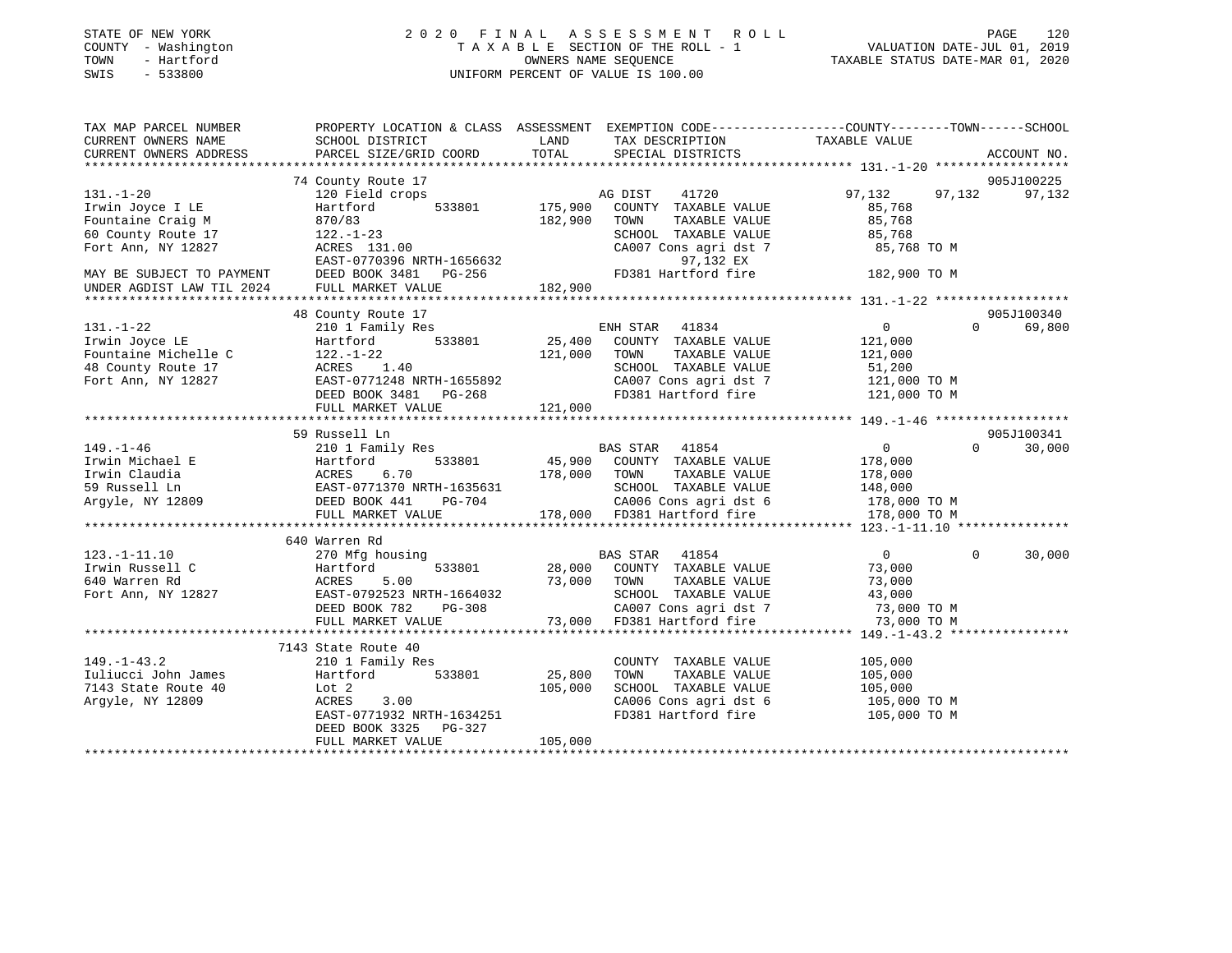| STATE OF NEW YORK<br>COUNTY - Washington<br>- Hartford<br>TOWN<br>SWIS<br>$-533800$                                                                                                                                                    |                           |               | 0 FINAL ASSESSMENT ROLL<br>TAXABLE SECTION OF THE ROLL - 1 VALUATION DATE-JUL 01, 2019<br>OWNERS NAME SEQUENCE<br>TAXABLE STATUS DATE-MAR 01, 2020<br>2020 FINAL ASSESSMENT ROLL<br>UNIFORM PERCENT OF VALUE IS 100.00 |                                          |             |
|----------------------------------------------------------------------------------------------------------------------------------------------------------------------------------------------------------------------------------------|---------------------------|---------------|------------------------------------------------------------------------------------------------------------------------------------------------------------------------------------------------------------------------|------------------------------------------|-------------|
| CURRENT OWNERS NAME<br>CURRENT OWNERS NAME                                                                                                                                                                                             |                           |               |                                                                                                                                                                                                                        |                                          |             |
|                                                                                                                                                                                                                                        |                           |               |                                                                                                                                                                                                                        |                                          |             |
| CURRENT OWNERS ADDRESS                                                                                                                                                                                                                 | PARCEL SIZE/GRID COORD    | TOTAL         | SPECIAL DISTRICTS                                                                                                                                                                                                      |                                          | ACCOUNT NO. |
|                                                                                                                                                                                                                                        | 7143 State Route 40       |               |                                                                                                                                                                                                                        |                                          |             |
| $149. - 1 - 43.4$                                                                                                                                                                                                                      | 311 Res vac land          |               | COUNTY TAXABLE VALUE                                                                                                                                                                                                   | 7,000                                    |             |
|                                                                                                                                                                                                                                        | Hartford 533801           | 7,000         | TOWN<br>TAXABLE VALUE                                                                                                                                                                                                  | 7,000                                    |             |
|                                                                                                                                                                                                                                        |                           |               | 7,000 SCHOOL TAXABLE VALUE                                                                                                                                                                                             |                                          |             |
|                                                                                                                                                                                                                                        |                           |               |                                                                                                                                                                                                                        | 7,000<br>7,000 TO M                      |             |
| Tuliucci John James<br>Tuliucci John James<br>7143 State Route 40<br>Argyle, NY 12809<br>ACRES 5.01                                                                                                                                    |                           |               | CA006 Cons agri dst 6 7,000 TO M<br>FD381 Hartford fire 7,000 TO M                                                                                                                                                     |                                          |             |
|                                                                                                                                                                                                                                        | EAST-0772112 NRTH-1634615 |               |                                                                                                                                                                                                                        |                                          |             |
|                                                                                                                                                                                                                                        | DEED BOOK 3325 PG-331     |               |                                                                                                                                                                                                                        |                                          |             |
|                                                                                                                                                                                                                                        | FULL MARKET VALUE         | 7,000         |                                                                                                                                                                                                                        |                                          |             |
|                                                                                                                                                                                                                                        | East St                   |               |                                                                                                                                                                                                                        |                                          | 905J100078  |
|                                                                                                                                                                                                                                        |                           |               | COUNTY TAXABLE VALUE                                                                                                                                                                                                   | 1,000                                    |             |
|                                                                                                                                                                                                                                        |                           |               | TAXABLE VALUE                                                                                                                                                                                                          | 1,000                                    |             |
|                                                                                                                                                                                                                                        |                           |               | 533801 1,000 TOWN TAXABLE VALUE<br>00 DPTH 159.00 1,000 SCHOOL TAXABLE VALUE                                                                                                                                           | 1,000                                    |             |
|                                                                                                                                                                                                                                        |                           |               |                                                                                                                                                                                                                        |                                          |             |
|                                                                                                                                                                                                                                        |                           |               | CA007 Cons agri dst 7 1,000 TO M<br>FD381 Hartford fire 1,000 TO M                                                                                                                                                     |                                          |             |
| 132.15-2-12<br>Jabot Deborah Martford 533801<br>Jabot Arthur D Est FRNT 76.00 DPTH 159.00<br>18 East St EAST-0786614 NRTH-1652229<br>Hartford, NY 12838 DEED BOOK 494 PG-703<br>FIII.I MAPKET WATH-                                    |                           | 1,000         |                                                                                                                                                                                                                        |                                          |             |
| PRIOR OWNER ON 3/01/2020                                                                                                                                                                                                               |                           |               |                                                                                                                                                                                                                        |                                          |             |
| Jabot Arthur D                                                                                                                                                                                                                         |                           |               |                                                                                                                                                                                                                        |                                          |             |
|                                                                                                                                                                                                                                        |                           |               |                                                                                                                                                                                                                        |                                          |             |
|                                                                                                                                                                                                                                        | 18 East St                |               |                                                                                                                                                                                                                        |                                          | 905J100343  |
|                                                                                                                                                                                                                                        |                           |               |                                                                                                                                                                                                                        | $14,055$ $14,055$ 0<br>$4,685$ $4,685$ 0 |             |
|                                                                                                                                                                                                                                        |                           |               |                                                                                                                                                                                                                        | $\overline{0}$<br>$\overline{0}$         | 69,800      |
|                                                                                                                                                                                                                                        |                           |               |                                                                                                                                                                                                                        | 74,960                                   |             |
|                                                                                                                                                                                                                                        |                           |               |                                                                                                                                                                                                                        | 74,960                                   |             |
| 132.15-2-13<br>Jabot Deborah Hartford Hartford 533801 13,100 VET DIS CT 41121<br>Jabot Arthur D Est FRNT 88.00 DPTH 158.00 93,700 ENH STAR 41834<br>PO Box 74 ACRES 0.32 BANK 999 COUNTY TAXABLE VALUE<br>Hartford, NY 12838 EAST-0786 |                           |               | SCHOOL TAXABLE VALUE 23,900<br>93,700 CA007 Cons agri dst 7 93,700 TO M<br>FD381 Hartford fire 93,700 TO M                                                                                                             |                                          |             |
| PRIOR OWNER ON 3/01/2020 FULL MARKET VALUE                                                                                                                                                                                             |                           |               |                                                                                                                                                                                                                        |                                          |             |
| Jabot Arthur D                                                                                                                                                                                                                         |                           |               |                                                                                                                                                                                                                        |                                          |             |
|                                                                                                                                                                                                                                        |                           |               |                                                                                                                                                                                                                        |                                          |             |
| 131.-1-8.1<br>Jackson Kenneth 210 1 Family Res<br>Jackson Vicky Hartford 533801<br>23,600 TOWN TAXABLE VALUE Jackson Vicky ACRES 1.20 BANK 997 141,700 SCHOOL TAXABLE VALUE<br>4211 State Route 149 EAST-0775698 NRTH-1654084 CA007    |                           |               |                                                                                                                                                                                                                        |                                          | 905J101324  |
|                                                                                                                                                                                                                                        |                           |               | COUNTY TAXABLE VALUE 141,700                                                                                                                                                                                           |                                          |             |
|                                                                                                                                                                                                                                        |                           |               |                                                                                                                                                                                                                        | 141,700                                  |             |
|                                                                                                                                                                                                                                        |                           |               | CA007 Cons agri dst 7 141,700 TO M                                                                                                                                                                                     | 141,700                                  |             |
|                                                                                                                                                                                                                                        |                           |               |                                                                                                                                                                                                                        | 141,700 TO M                             |             |
|                                                                                                                                                                                                                                        |                           |               |                                                                                                                                                                                                                        |                                          |             |
|                                                                                                                                                                                                                                        |                           |               |                                                                                                                                                                                                                        |                                          |             |
|                                                                                                                                                                                                                                        | Hall Rd                   |               |                                                                                                                                                                                                                        |                                          | 905J100113  |
| $122. - 1 - 28$                                                                                                                                                                                                                        | 323 Vacant rural          |               | COUNTY TAXABLE VALUE                                                                                                                                                                                                   | 91,500                                   |             |
| 122.-1-28<br>James II Holdings LLC<br>1405 State Route 196<br>Fort Edward, NY 12828<br>Fort Edward, NY 12828<br>2007/12186 NRT                                                                                                         |                           | 533801 91,500 | TOWN TAXABLE VALUE                                                                                                                                                                                                     | 91,500                                   |             |
|                                                                                                                                                                                                                                        |                           | 91,500        | SCHOOL TAXABLE VALUE                                                                                                                                                                                                   | 91,500                                   |             |
|                                                                                                                                                                                                                                        | EAST-0772186 NRTH-1662410 |               | CA007 Cons agri dst 7 91,500 TO M<br>FD381 Hartford fire 91,500 TO M                                                                                                                                                   | 91,500 TO M                              |             |
|                                                                                                                                                                                                                                        | DEED BOOK 20191 PG-28624  |               |                                                                                                                                                                                                                        |                                          |             |
|                                                                                                                                                                                                                                        | FULL MARKET VALUE         | 91,500        |                                                                                                                                                                                                                        |                                          |             |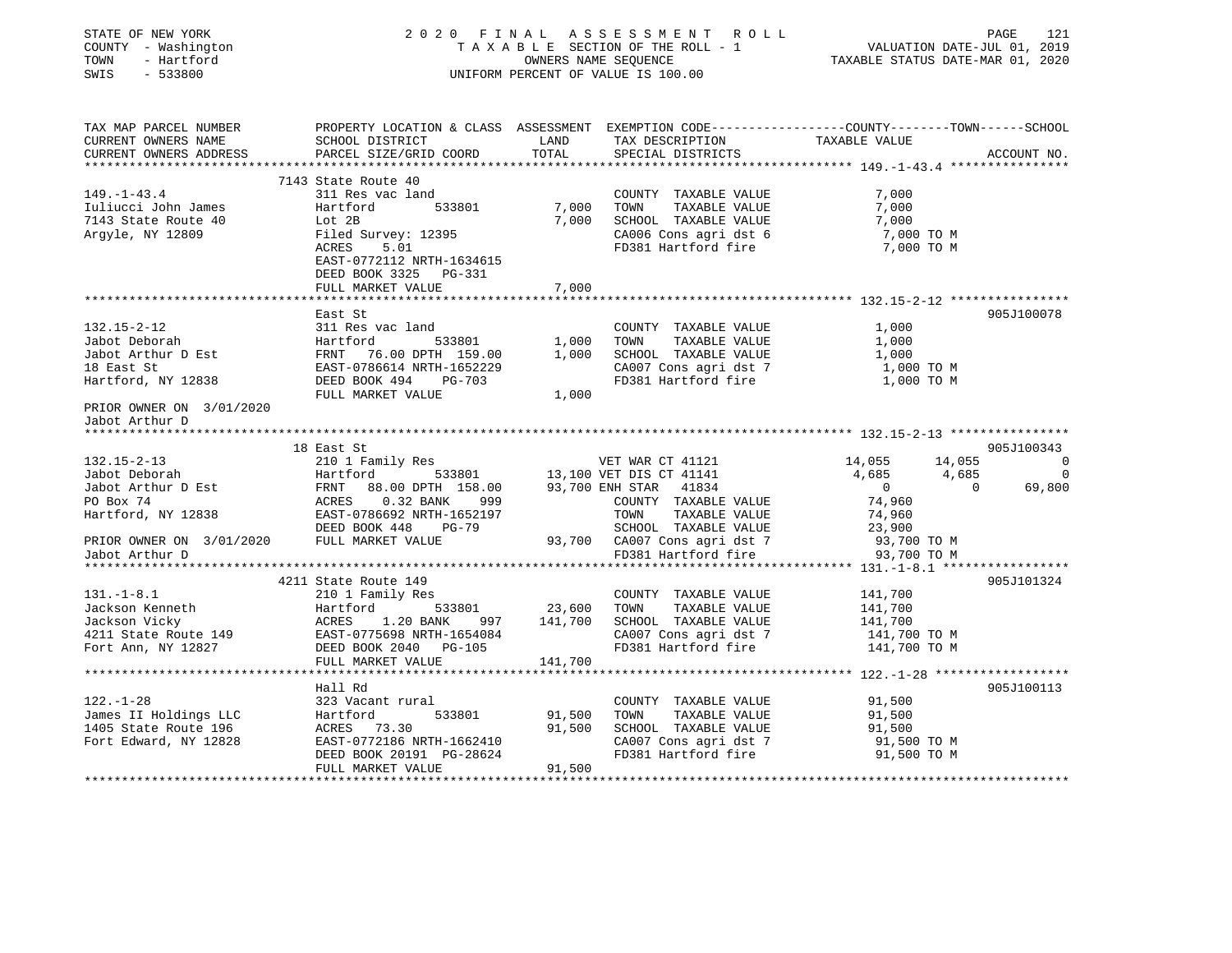## STATE OF NEW YORK 2 0 2 0 F I N A L A S S E S S M E N T R O L L PAGE 122 COUNTY - Washington T A X A B L E SECTION OF THE ROLL - 1 VALUATION DATE-JUL 01, 2019 TOWN - Hartford OWNERS NAME SEQUENCE TAXABLE STATUS DATE-MAR 01, 2020 SWIS - 533800 UNIFORM PERCENT OF VALUE IS 100.00

| TAX MAP PARCEL NUMBER<br>CURRENT OWNERS NAME<br>CURRENT OWNERS ADDRESS                                                              | PROPERTY LOCATION & CLASS ASSESSMENT EXEMPTION CODE----------------COUNTY-------TOWN------SCHOOL<br>SCHOOL DISTRICT<br>PARCEL SIZE/GRID COORD                                                                                                                                                                                                                   | LAND<br>TOTAL           | TAX DESCRIPTION TAXABLE VALUE SPECIAL DISTRICTS                                                                                                               |                                                                                                 | ACCOUNT NO.                      |
|-------------------------------------------------------------------------------------------------------------------------------------|-----------------------------------------------------------------------------------------------------------------------------------------------------------------------------------------------------------------------------------------------------------------------------------------------------------------------------------------------------------------|-------------------------|---------------------------------------------------------------------------------------------------------------------------------------------------------------|-------------------------------------------------------------------------------------------------|----------------------------------|
| $149. - 1 - 29.3$<br>Jamieson Keiko<br>Cole, Trustee Edward C Jr<br>C/O Edward Cole<br>3170 Whipple Hollow Rd<br>Florence, VT 05744 | Pope Hill Rd<br>314 Rural vac<10<br>Hartford<br>ROW 797-278 Dusty Hy Way 27,500<br>6.40<br>ACRES<br>EAST-0778102 NRTH-1632642<br>DEED BOOK 20191 PG-30259<br>FULL MARKET VALUE                                                                                                                                                                                  | 533801 27,500<br>27,500 | COUNTY TAXABLE VALUE 27,500<br>TOWN TAXABLE VALUE<br>SCHOOL TAXABLE VALUE<br>CA006 Cons agri dst 6 27,500 TO M<br>FD381 Hartford fire                         | 27,500 TO M                                                                                     | 905J101090                       |
| $141. - 3 - 14$                                                                                                                     | 74 Gilchrist Hill Ext<br>210 1 Family Res                                                                                                                                                                                                                                                                                                                       |                         | EXE<br>533801 30,200 COUNTY TAXABLE VALUE<br>144,000 TOWN TAXABLE VALUE<br>TAXABLE VALUE<br>SCHOOL TAXABLE VALUE 114,000<br>FD381 Hartford fire 144,000 TO M  | $\sim$ 0 $\sim$ 0 $\sim$ 0 $\sim$ 0 $\sim$<br>144,000<br>144,000                                | 905J100091<br>$\Omega$<br>30,000 |
| $141. - 1 - 44.1$                                                                                                                   | 68 Rowe Hill Rd<br>210 1 Family Res<br>Hartford 533801 34,400<br>Jett Donald<br>Jett Heather N 628-115,636-33<br>68 Rowe Hill Rd ACRES 4.81<br>Hartford, NY 12838<br>DEED BOOK 3998 PG-247<br>DEED BOOK 3998 PG-247<br>FULL MARKET VALUE                                                                                                                        | 176,000<br>176,000      | COUNTY TAXABLE VALUE<br>TOWN<br>TAXABLE VALUE<br>SCHOOL TAXABLE VALUE<br>CA007 Cons agri dst 7 176,000 TO M<br>FD381 Hartford fire                            | 176,000<br>176,000<br>176,000<br>176,000 TO M                                                   | 905J101392                       |
| $130. - 1 - 7.2$<br>Johnsen Deborah G<br>3803 State Route 149<br>Fort Ann, NY 12827                                                 | 3803 State Route 149<br>910 1 Family Res<br>24, 324 24, 324 24, 324 24, 324 24, 324 24, 324 24, 324 24, 324 24, 324 24, 324 24, 324 24, 324 24, 324 24, 32<br>24, 32, 432 24, 32, 432 24, 32, 432 24, 32, 432 24, 32, 432 24, 32, 432 24, 32, 432 24, 32,<br>$\texttt{EAST-0766922}$ NRTH-1652730 SOL/WINDSY 49500<br>DEED BOOK 676 PG-311<br>FULL MARKET VALUE | 177,500 TOWN            | COUNTY TAXABLE VALUE<br>TAXABLE VALUE<br>SCHOOL TAXABLE VALUE<br>FD381 Hartford fire                                                                          | 15,340<br>105,404<br>105,404<br>132,160<br>CA007 Cons agri dst 7 $177,500$ TO M<br>177,500 TO M | 905J101094<br>15,340 15,340      |
| $122. - 1 - 11$                                                                                                                     | 41 Warren Rd<br>210 1 Family Res<br>999<br>2.00 BANK<br>EAST-0779419 NRTH-1662149<br>DEED BOOK 3262 PG-50<br>FULL MARKET VALUE                                                                                                                                                                                                                                  | 134,000                 | BAS STAR 41854<br>533801 26,000 COUNTY TAXABLE VALUE<br>TOWN<br>TAXABLE VALUE<br>SCHOOL TAXABLE VALUE<br>CA007 Cons agri dst 7<br>134,000 FD381 Hartford fire | $\overline{0}$<br>134,000<br>134,000<br>104,000<br>134,000 TO M<br>134,000 TO M                 | 905J100064<br>$\Omega$<br>30,000 |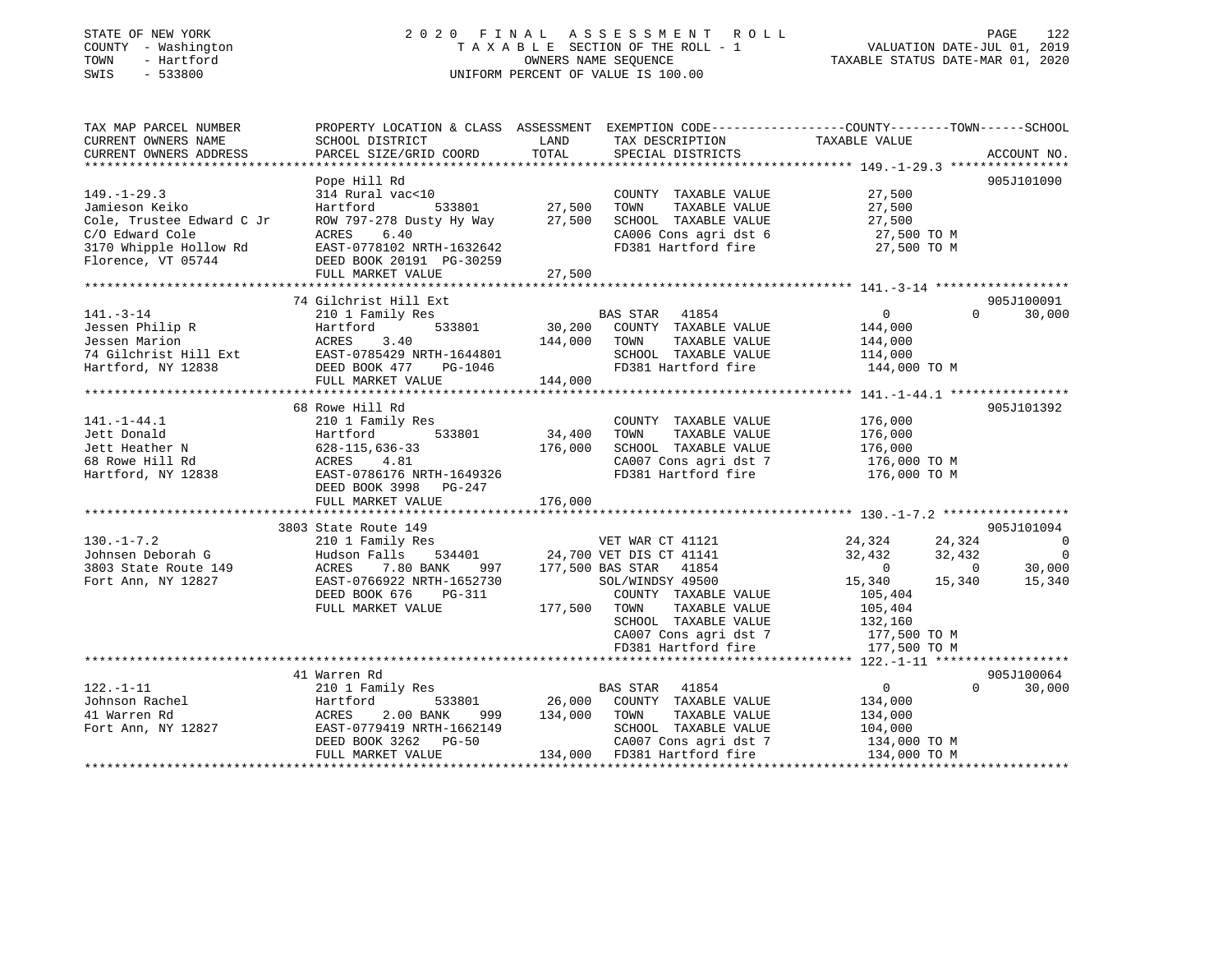| STATE OF NEW YORK<br>COUNTY - Washington<br>TOWN<br>- Hartford<br>SWIS<br>$-533800$ |                                             |                | 2020 FINAL ASSESSMENT ROLL<br>TAXABLE SECTION OF THE ROLL - 1<br>OWNERS NAME SEQUENCE<br>UNIFORM PERCENT OF VALUE IS 100.00 | PAGE<br>123<br>VALUATION DATE-JUL 01, 2019<br>TAXABLE STATUS DATE-MAR 01, 2020                                                   |
|-------------------------------------------------------------------------------------|---------------------------------------------|----------------|-----------------------------------------------------------------------------------------------------------------------------|----------------------------------------------------------------------------------------------------------------------------------|
| TAX MAP PARCEL NUMBER<br>CURRENT OWNERS NAME<br>CURRENT OWNERS ADDRESS              | SCHOOL DISTRICT<br>PARCEL SIZE/GRID COORD   | LAND<br>TOTAL  | TAX DESCRIPTION<br>SPECIAL DISTRICTS                                                                                        | PROPERTY LOCATION & CLASS ASSESSMENT EXEMPTION CODE----------------COUNTY-------TOWN------SCHOOL<br>TAXABLE VALUE<br>ACCOUNT NO. |
|                                                                                     |                                             |                |                                                                                                                             |                                                                                                                                  |
| $148. - 1 - 25.10$                                                                  | 3128 State Route 196<br>270 Mfg housing     |                | COUNTY TAXABLE VALUE                                                                                                        | 82,500                                                                                                                           |
| Johnson Thomas J                                                                    | Hartford<br>533801                          | 29,300         | TOWN<br>TAXABLE VALUE                                                                                                       | 82,500                                                                                                                           |
| 3128 State Route 196                                                                | LOT 1                                       | 82,500         | SCHOOL TAXABLE VALUE                                                                                                        | 82,500                                                                                                                           |
| Fort Ann, NY 12827                                                                  | ACRES 3.11                                  |                | CA006 Cons agri dst 6                                                                                                       | 82,500 TO M                                                                                                                      |
|                                                                                     | EAST-0766117 NRTH-1636376                   |                | FD381 Hartford fire                                                                                                         | 82,500 TO M                                                                                                                      |
|                                                                                     | DEED BOOK 3575 PG-85                        |                |                                                                                                                             |                                                                                                                                  |
|                                                                                     | FULL MARKET VALUE                           | 82,500         |                                                                                                                             |                                                                                                                                  |
|                                                                                     |                                             |                |                                                                                                                             |                                                                                                                                  |
|                                                                                     | Baldwin Corners Rd OFF                      |                |                                                                                                                             | 905J101161<br>4,000                                                                                                              |
| $121. -4 - 5.2$<br>Jointa Galusha LLC                                               | 340 Vacant indus<br>532802<br>Fort Ann      | 4,000          | COUNTY TAXABLE VALUE<br>TOWN<br>TAXABLE VALUE                                                                               | 4,000                                                                                                                            |
| 269 Ballard Rd                                                                      | $121.-1-5.2$                                | 4,000          | SCHOOL TAXABLE VALUE                                                                                                        | 4,000                                                                                                                            |
| Wilton, NY 12831                                                                    | ACRES 10.00                                 |                | CA007 Cons agri dst 7                                                                                                       | 4,000 TO M                                                                                                                       |
|                                                                                     | EAST-0765829 NRTH-1660708                   |                | FD381 Hartford fire                                                                                                         | 4,000 TO M                                                                                                                       |
|                                                                                     | DEED BOOK 899<br>PG-94                      |                |                                                                                                                             |                                                                                                                                  |
|                                                                                     | FULL MARKET VALUE                           | 4,000          |                                                                                                                             |                                                                                                                                  |
|                                                                                     | ***********************************         |                |                                                                                                                             |                                                                                                                                  |
|                                                                                     | 1168 Baldwin Corners Rd                     |                |                                                                                                                             | 905J100663                                                                                                                       |
| 121.-4-11<br>Jointa Galusha LLC                                                     | 341 Ind vac w/im<br>532802<br>Fort Ann      | 350,100        | COUNTY TAXABLE VALUE<br>TOWN<br>TAXABLE VALUE                                                                               | 521,889<br>521,889                                                                                                               |
| 269 Ballard Rd                                                                      | 506/68                                      | 521,889        | SCHOOL TAXABLE VALUE                                                                                                        | 521,889                                                                                                                          |
| Wilton, NY 12831                                                                    | 488/210                                     |                | CA007 Cons agri dst 7                                                                                                       | 521,889 TO M                                                                                                                     |
|                                                                                     | $121.-1-11$                                 |                | FD381 Hartford fire                                                                                                         | 521,889 TO M                                                                                                                     |
|                                                                                     | ACRES 288.70                                |                |                                                                                                                             |                                                                                                                                  |
|                                                                                     | EAST-0763982 NRTH-1659511                   |                |                                                                                                                             |                                                                                                                                  |
|                                                                                     | DEED BOOK 891<br>PG-78                      |                |                                                                                                                             |                                                                                                                                  |
|                                                                                     | FULL MARKET VALUE                           | 521,889        |                                                                                                                             |                                                                                                                                  |
|                                                                                     |                                             |                |                                                                                                                             |                                                                                                                                  |
| $121.-4-11.1$                                                                       | 1154 Baldwin Corners Rd<br>341 Ind vac w/im |                |                                                                                                                             | 905J101340<br>87,300                                                                                                             |
| Jointa Galusha LLC                                                                  | Fort Ann<br>532802                          | 50,200         | COUNTY TAXABLE VALUE<br>TAXABLE VALUE<br>TOWN                                                                               | 87,300                                                                                                                           |
| 269 Ballard Rd                                                                      | $121.-1-11.1$                               | 87,300         | SCHOOL TAXABLE VALUE                                                                                                        | 87,300                                                                                                                           |
| Wilton, NY 12831                                                                    | ACRES 1.30                                  |                | CA007 Cons agri dst 7                                                                                                       | 87,300 TO M                                                                                                                      |
|                                                                                     | EAST-0763164 NRTH-1660957                   |                | FD381 Hartford fire                                                                                                         | 87,300 TO M                                                                                                                      |
|                                                                                     | DEED BOOK 891<br>PG-78                      |                |                                                                                                                             |                                                                                                                                  |
|                                                                                     | FULL MARKET VALUE                           | 87,300         |                                                                                                                             |                                                                                                                                  |
|                                                                                     |                                             |                |                                                                                                                             |                                                                                                                                  |
|                                                                                     | Baldwin Corners Rd OFF                      |                |                                                                                                                             | 905J1010317                                                                                                                      |
| $121. - 4 - 15$                                                                     | 340 Vacant indus                            |                | COUNTY TAXABLE VALUE                                                                                                        | 1,200                                                                                                                            |
| Jointa Galusha LLC<br>269 Ballard Rd                                                | Fort Ann<br>532802                          | 1,200<br>1,200 | TAXABLE VALUE<br>TOWN                                                                                                       | 1,200                                                                                                                            |
| Wilton, NY 12831                                                                    | $121.-1-15$<br>ACRES<br>3.08                |                | SCHOOL TAXABLE VALUE<br>CA007 Cons agri dst 7                                                                               | 1,200<br>1,200 TO M                                                                                                              |
|                                                                                     | EAST-0766571 NRTH-1660203                   |                | FD381 Hartford fire                                                                                                         | 1,200 TO M                                                                                                                       |
|                                                                                     | DEED BOOK 894<br>PG-335                     |                |                                                                                                                             |                                                                                                                                  |
|                                                                                     | FULL MARKET VALUE                           | 1,200          |                                                                                                                             |                                                                                                                                  |
|                                                                                     |                                             |                |                                                                                                                             |                                                                                                                                  |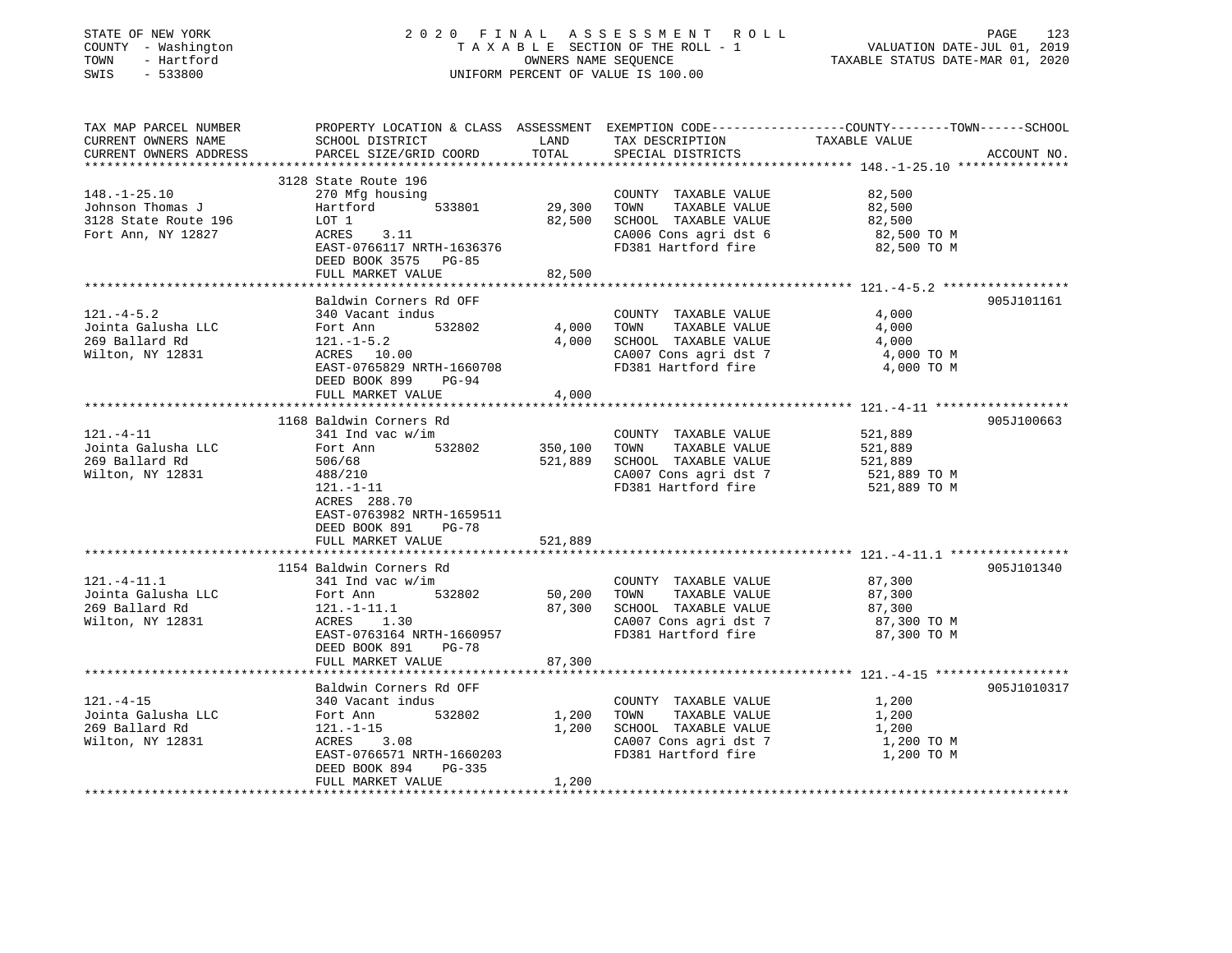| - Hartford<br>TOWN<br>SWIS<br>$-533800$                                                                                                |                                                                                                                    |        | 2020 FINAL ASSESSMENT ROLL<br>TAXABLE SECTION OF THE ROLL - 1<br>OWNERS NAME SEQUENCE<br>UNIFORM PERCENT OF VALUE IS 100.00 | VALUATION DATE-JUL 01, 2019<br>TAXABLE STATUS DATE-MAR 01, 2020 | PAGE<br>124 |
|----------------------------------------------------------------------------------------------------------------------------------------|--------------------------------------------------------------------------------------------------------------------|--------|-----------------------------------------------------------------------------------------------------------------------------|-----------------------------------------------------------------|-------------|
| TAX MAP PARCEL NUMBER<br>CURRENT OWNERS NAME                                                                                           | PROPERTY LOCATION & CLASS ASSESSMENT EXEMPTION CODE---------------COUNTY-------TOWN------SCHOOL<br>SCHOOL DISTRICT | LAND   | TAX DESCRIPTION                                                                                                             | TAXABLE VALUE                                                   |             |
| CURRENT OWNERS ADDRESS                                                                                                                 | PARCEL SIZE/GRID COORD                                                                                             | TOTAL  | SPECIAL DISTRICTS                                                                                                           |                                                                 | ACCOUNT NO. |
|                                                                                                                                        |                                                                                                                    |        |                                                                                                                             |                                                                 |             |
|                                                                                                                                        | LOT 22 Provincial Pat                                                                                              |        |                                                                                                                             |                                                                 | 905J101216  |
| $121. - 4 - 16$                                                                                                                        | 340 Vacant indus                                                                                                   |        | COUNTY TAXABLE VALUE                                                                                                        | 2,300                                                           |             |
| Jointa Galusha LLC                                                                                                                     | 533801<br>Hartford                                                                                                 | 2,300  | TOWN TAXABLE VALUE                                                                                                          | 2,300                                                           |             |
| 269 Ballard Rd                                                                                                                         | 121.-1-16                                                                                                          | 2,300  | SCHOOL TAXABLE VALUE                                                                                                        | 2,300                                                           |             |
| Wilton, NY 12831                                                                                                                       | ACRES 5.74<br>EAST-0766919 NRTH-1660315                                                                            |        | CA007 Cons agri dst 7<br>FD381 Hartford fire                                                                                | 2,300 TO M<br>2,300 TO M                                        |             |
|                                                                                                                                        | DEED BOOK 2211    PG-180                                                                                           |        |                                                                                                                             |                                                                 |             |
|                                                                                                                                        | FULL MARKET VALUE                                                                                                  | 2,300  |                                                                                                                             |                                                                 |             |
|                                                                                                                                        |                                                                                                                    |        |                                                                                                                             |                                                                 |             |
|                                                                                                                                        | LOT Provincial Pat                                                                                                 |        |                                                                                                                             |                                                                 | 905J101121  |
| $121. - 4 - 19$                                                                                                                        | 340 Vacant indus                                                                                                   |        | COUNTY TAXABLE VALUE                                                                                                        | 11,300                                                          |             |
| Jointa Galusha LLC                                                                                                                     | 533801<br>Hartford                                                                                                 | 11,300 | TOWN<br>TAXABLE VALUE                                                                                                       | 11,300                                                          |             |
| 269 Ballard Rd                                                                                                                         | $121.-1-19$                                                                                                        | 11,300 | SCHOOL TAXABLE VALUE                                                                                                        | 11,300                                                          |             |
| Wilton, NY 12831                                                                                                                       | ACRES 18.81<br>EAST-0768397 NRTH-1657968                                                                           |        | CA007 Cons agri dst 7<br>FD381 Hartford fire                                                                                | 11,300 TO M<br>11,300 TO M                                      |             |
|                                                                                                                                        | DEED BOOK 1864 PG-191                                                                                              |        |                                                                                                                             |                                                                 |             |
|                                                                                                                                        | FULL MARKET VALUE                                                                                                  | 11,300 |                                                                                                                             |                                                                 |             |
|                                                                                                                                        |                                                                                                                    |        |                                                                                                                             |                                                                 |             |
|                                                                                                                                        | LOT 22 Provincial Pat                                                                                              |        |                                                                                                                             |                                                                 | 905J101122  |
|                                                                                                                                        | 340 Vacant indus                                                                                                   |        | COUNTY TAXABLE VALUE                                                                                                        | 6,100                                                           |             |
| $121. - 4 - 20$                                                                                                                        |                                                                                                                    |        | TOWN TAXABLE VALUE                                                                                                          | 6,100                                                           |             |
| Jointa Galusha LLC                                                                                                                     | 533801<br>Hartford                                                                                                 | 6,100  |                                                                                                                             |                                                                 |             |
| 269 Ballard Rd                                                                                                                         | 594/286                                                                                                            | 6,100  | SCHOOL TAXABLE VALUE                                                                                                        | 6,100                                                           |             |
| Wilton, NY 12831                                                                                                                       | $121. - 1 - 20$                                                                                                    |        | CA007 Cons agri dst 7                                                                                                       | 6,100 TO M                                                      |             |
|                                                                                                                                        | ACRES 10.10                                                                                                        |        | FD381 Hartford fire                                                                                                         | 6,100 TO M                                                      |             |
|                                                                                                                                        | EAST-0767916 NRTH-1657797                                                                                          |        |                                                                                                                             |                                                                 |             |
|                                                                                                                                        | DEED BOOK 848<br>PG-208<br>FULL MARKET VALUE                                                                       |        |                                                                                                                             |                                                                 |             |
|                                                                                                                                        |                                                                                                                    | 6,100  |                                                                                                                             |                                                                 |             |
|                                                                                                                                        | 95 Kelly Way                                                                                                       |        |                                                                                                                             |                                                                 | 905J101138  |
|                                                                                                                                        | 340 Vacant indus                                                                                                   |        | COUNTY TAXABLE VALUE                                                                                                        | 15,600                                                          |             |
|                                                                                                                                        | Hartford 533801                                                                                                    | 15,600 | TOWN TAXABLE VALUE                                                                                                          | 15,600                                                          |             |
|                                                                                                                                        | 121.-1-21                                                                                                          | 15,600 | SCHOOL TAXABLE VALUE                                                                                                        | 15,600                                                          |             |
|                                                                                                                                        | ACRES 31.45                                                                                                        |        | CA007 Cons agri dst 7                                                                                                       | 15,600 TO M                                                     |             |
|                                                                                                                                        | EAST-0766780 NRTH-1657582                                                                                          |        | FD381 Hartford fire                                                                                                         | 15,600 TO M                                                     |             |
|                                                                                                                                        | DEED BOOK 860<br>PG-336<br>FULL MARKET VALUE                                                                       | 15,600 |                                                                                                                             |                                                                 |             |
|                                                                                                                                        |                                                                                                                    |        |                                                                                                                             |                                                                 |             |
|                                                                                                                                        | LOT 22 Provincial Pat                                                                                              |        |                                                                                                                             |                                                                 | 905J101124  |
|                                                                                                                                        | 340 Vacant indus                                                                                                   |        | COUNTY TAXABLE VALUE                                                                                                        | 6,000                                                           |             |
|                                                                                                                                        | Hartford<br>533801                                                                                                 | 6,000  | TOWN<br>TAXABLE VALUE                                                                                                       | 6,000                                                           |             |
| $121. - 4 - 21$<br>Jointa Galusha LLC<br>269 Ballard Rd<br>Wilton, NY 12831<br>$121. - 4 - 22$<br>Jointa Galusha LLC<br>269 Ballard Rd | 121.-1-22                                                                                                          | 6.000  | SCHOOL TAXABLE VALUE                                                                                                        | 6,000                                                           |             |
| Wilton, NY 12831                                                                                                                       | ACRES 10.01                                                                                                        |        | CA007 Cons agri dst 7                                                                                                       | 6,000 TO M                                                      |             |
|                                                                                                                                        | EAST-0767539 NRTH-1657772<br>DEED BOOK 844<br>PG-194                                                               |        | FD381 Hartford fire                                                                                                         | 6,000 TO M                                                      |             |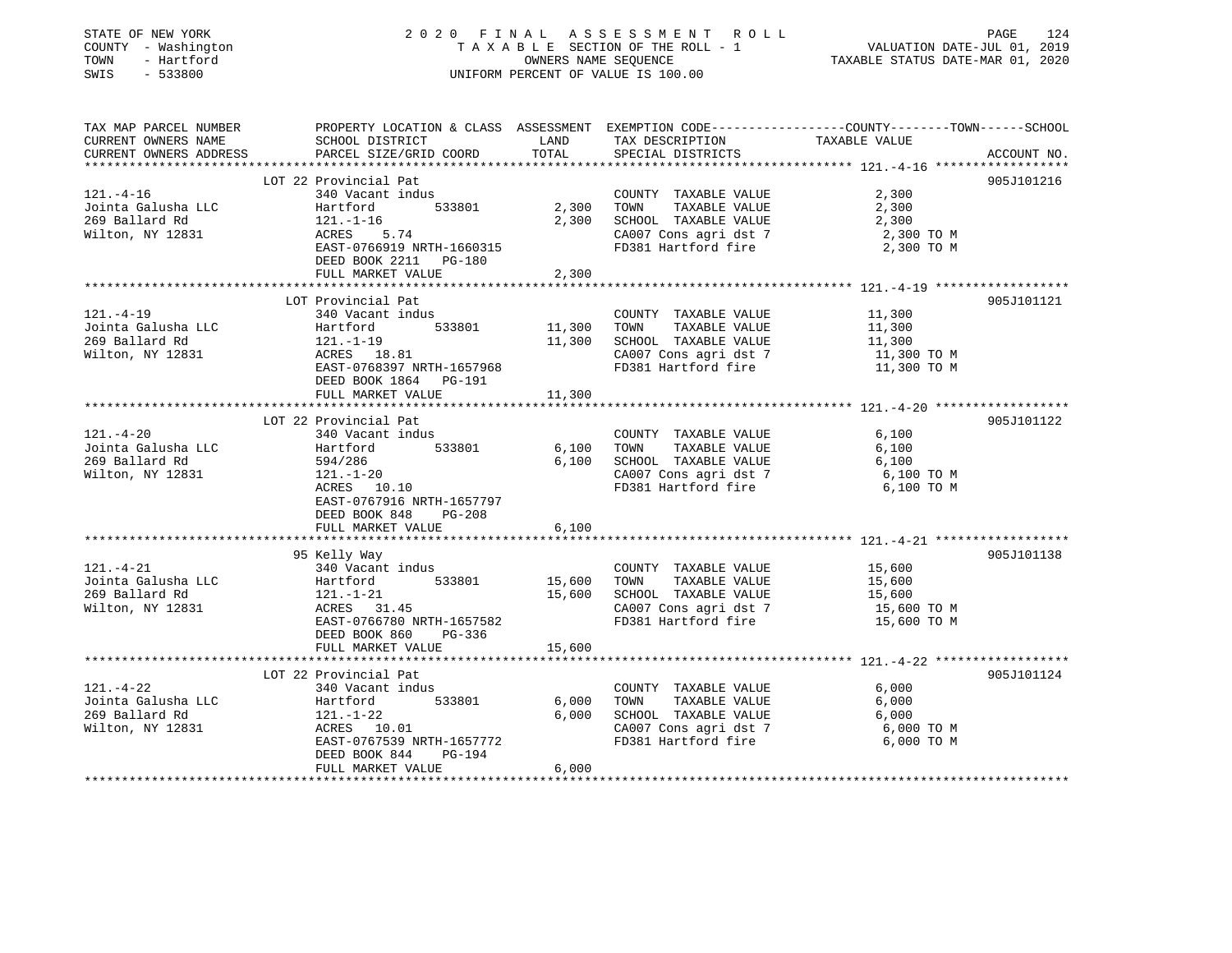| STATE OF NEW YORK<br>COUNTY - Washington<br>- Hartford<br>TOWN<br>SWIS<br>$-533800$ |                                                | OWNERS NAME SEQUENCE | 2020 FINAL ASSESSMENT ROLL<br>TAXABLE SECTION OF THE ROLL - 1<br>UNIFORM PERCENT OF VALUE IS 100.00 | VALUATION DATE-JUL 01, 2019<br>TAXABLE STATUS DATE-MAR 01, 2020                                                   | PAGE<br>125 |
|-------------------------------------------------------------------------------------|------------------------------------------------|----------------------|-----------------------------------------------------------------------------------------------------|-------------------------------------------------------------------------------------------------------------------|-------------|
| TAX MAP PARCEL NUMBER<br>CURRENT OWNERS NAME                                        | SCHOOL DISTRICT                                | LAND                 | TAX DESCRIPTION                                                                                     | PROPERTY LOCATION & CLASS ASSESSMENT EXEMPTION CODE----------------COUNTY-------TOWN------SCHOOL<br>TAXABLE VALUE |             |
| CURRENT OWNERS ADDRESS                                                              | PARCEL SIZE/GRID COORD                         | TOTAL                | SPECIAL DISTRICTS                                                                                   |                                                                                                                   | ACCOUNT NO. |
|                                                                                     | LOT 22 Provincial Pat                          |                      |                                                                                                     |                                                                                                                   | 905J101123  |
| $121. - 4 - 23$                                                                     | 340 Vacant indus                               |                      | COUNTY TAXABLE VALUE                                                                                | 22,600                                                                                                            |             |
| Jointa Galusha LLC                                                                  | Hartford<br>533801                             | 22,600               | TOWN<br>TAXABLE VALUE                                                                               | 22,600                                                                                                            |             |
| 269 Ballard Rd                                                                      | $121. - 1 - 23$                                | 22,600               | SCHOOL TAXABLE VALUE                                                                                | 22,600                                                                                                            |             |
| Wilton, NY 12831                                                                    | ACRES 37.71                                    |                      | CA007 Cons agri dst 7                                                                               | 22,600 TO M                                                                                                       |             |
|                                                                                     | EAST-0766844 NRTH-1658698                      |                      | FD381 Hartford fire                                                                                 | 22,600 TO M                                                                                                       |             |
|                                                                                     | DEED BOOK 843<br>$PG-69$<br>FULL MARKET VALUE  | 22,600               |                                                                                                     |                                                                                                                   |             |
|                                                                                     |                                                |                      |                                                                                                     |                                                                                                                   |             |
|                                                                                     | 116 Country Ln                                 |                      |                                                                                                     |                                                                                                                   | 905J101129  |
| 122.-1-47                                                                           | 340 Vacant indus                               |                      | COUNTY TAXABLE VALUE                                                                                | 6,000                                                                                                             |             |
| Jointa Galusha LLC                                                                  | 533801<br>Hartford                             | 6,000                | TOWN<br>TAXABLE VALUE                                                                               | 6,000                                                                                                             |             |
| 269 Ballard Rd                                                                      | ACRES 10.03                                    | 6,000                | SCHOOL TAXABLE VALUE                                                                                | 6,000                                                                                                             |             |
| Wilton, NY 12831                                                                    | EAST-0769809 NRTH-1660263                      |                      | CA007 Cons agri dst 7                                                                               | 6,000 TO M                                                                                                        |             |
|                                                                                     | DEED BOOK 1997 PG-56<br>FULL MARKET VALUE      | 6,000                | FD381 Hartford fire                                                                                 | 6,000 TO M                                                                                                        |             |
|                                                                                     | ******************************                 |                      |                                                                                                     |                                                                                                                   |             |
|                                                                                     | LOT 21 Provincial Pat                          |                      |                                                                                                     |                                                                                                                   | 905J100501  |
| $130. - 1 - 1$                                                                      | 340 Vacant indus                               |                      | COUNTY TAXABLE VALUE                                                                                | 354,800                                                                                                           |             |
| Jointa Galusha LLC                                                                  | 532802<br>Fort Ann                             | 354,800              | TOWN<br>TAXABLE VALUE                                                                               | 354,800                                                                                                           |             |
| 269 Ballard Rd                                                                      | ACRES 117.00                                   | 354,800              | SCHOOL TAXABLE VALUE                                                                                | 354,800                                                                                                           |             |
| Wilton, NY 12831                                                                    | EAST-0764337 NRTH-1657314                      |                      | CA007 Cons agri dst 7                                                                               | 354,800 TO M                                                                                                      |             |
|                                                                                     | DEED BOOK 839<br>PG-104                        |                      | FD381 Hartford fire                                                                                 | 354,800 TO M                                                                                                      |             |
|                                                                                     | FULL MARKET VALUE                              | 354,800              |                                                                                                     |                                                                                                                   |             |
|                                                                                     | Reynolds Ln                                    |                      |                                                                                                     |                                                                                                                   | 905J100219  |
| $130. - 1 - 2$                                                                      | 484 1 use sm bld                               |                      | COUNTY TAXABLE VALUE                                                                                | 317,300                                                                                                           |             |
| Jointa Galusha LLC                                                                  | Hudson Falls<br>534401                         | 92,800               | TAXABLE VALUE<br>TOWN                                                                               | 317,300                                                                                                           |             |
| 269 Ballard Rd                                                                      | 12/16 lease to DA Collins                      | 317,300              | SCHOOL TAXABLE VALUE                                                                                | 317,300                                                                                                           |             |
| Wilton, NY 12831                                                                    | ACRES 122.00                                   |                      | CA007 Cons agri dst 7                                                                               | 317,300 TO M                                                                                                      |             |
|                                                                                     | EAST-0766368 NRTH-1655591                      |                      | FD381 Hartford fire                                                                                 | 317,300 TO M                                                                                                      |             |
|                                                                                     | DEED BOOK 839<br>$PG-104$<br>FULL MARKET VALUE | 317,300              |                                                                                                     |                                                                                                                   |             |
|                                                                                     |                                                |                      |                                                                                                     |                                                                                                                   |             |
|                                                                                     | Reynolds Ln OFF                                |                      |                                                                                                     |                                                                                                                   | 905J100122  |
| $130. -1 - 3$                                                                       | 340 Vacant indus                               |                      | COUNTY TAXABLE VALUE                                                                                | 1,700                                                                                                             |             |
| Jointa Galusha LLC                                                                  | Hartford<br>533801                             | 1,700                | TOWN<br>TAXABLE VALUE                                                                               | 1,700                                                                                                             |             |
| 269 Ballard Rd                                                                      | 2.80<br>ACRES                                  | 1,700                | SCHOOL TAXABLE VALUE                                                                                | 1,700                                                                                                             |             |
| Wilton, NY 12831                                                                    | EAST-0766256 NRTH-1654122                      |                      | CA007 Cons agri dst 7                                                                               | 1,700 TO M                                                                                                        |             |
|                                                                                     | DEED BOOK 845<br>$PG-53$                       |                      | FD381 Hartford fire                                                                                 | 1,700 TO M                                                                                                        |             |
|                                                                                     | FULL MARKET VALUE                              | 1,700                |                                                                                                     |                                                                                                                   |             |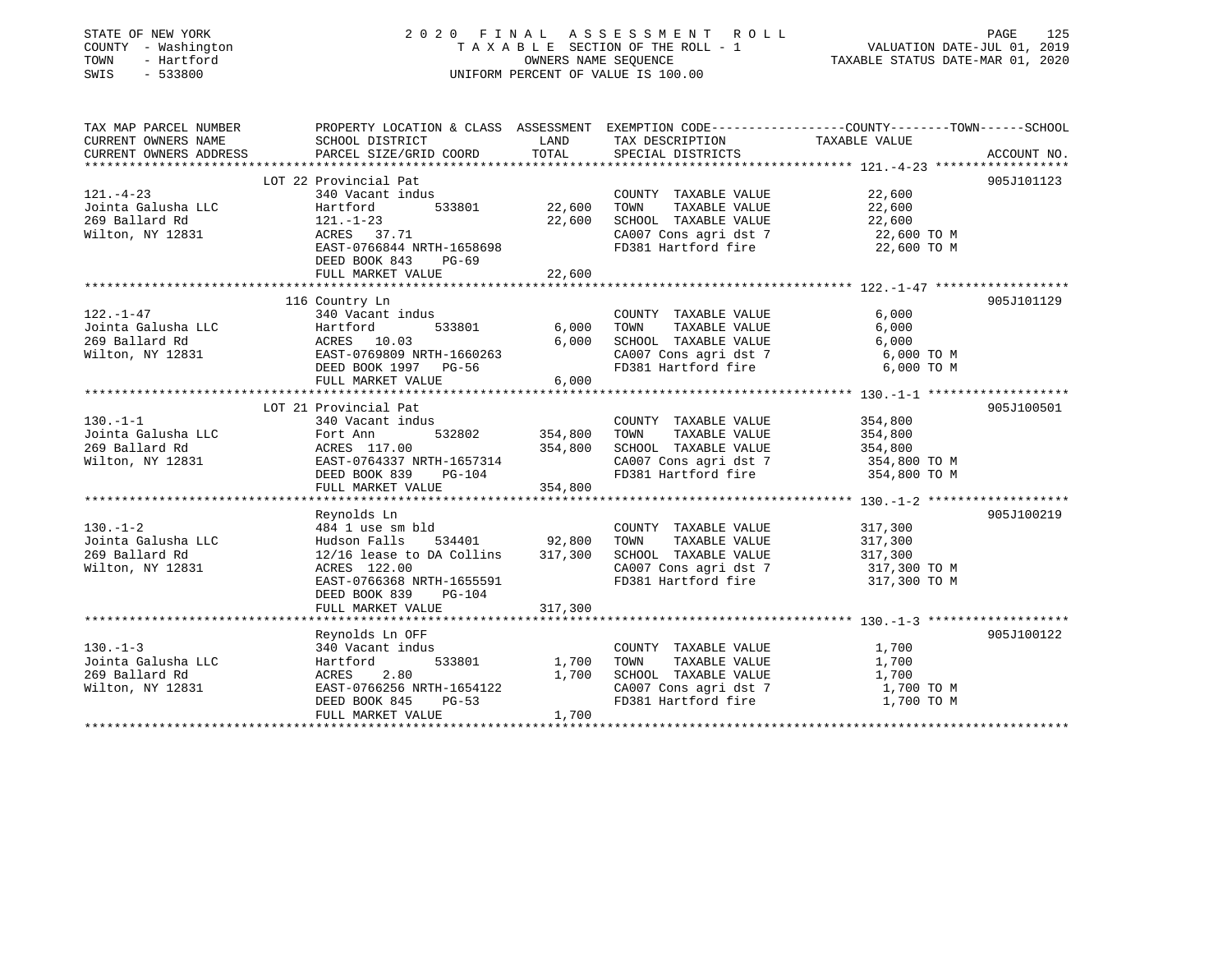## STATE OF NEW YORK 2 0 2 0 F I N A L A S S E S S M E N T R O L L PAGE 126 COUNTY - Washington T A X A B L E SECTION OF THE ROLL - 1 VALUATION DATE-JUL 01, 2019 TOWN - Hartford OWNERS NAME SEQUENCE TAXABLE STATUS DATE-MAR 01, 2020 SWIS - 533800 UNIFORM PERCENT OF VALUE IS 100.00

| TAX MAP PARCEL NUMBER  | PROPERTY LOCATION & CLASS ASSESSMENT EXEMPTION CODE---------------COUNTY-------TOWN-----SCHOOL                                                                                                                                          |                          |                                                                                                                                                                                                                                           |                      |             |
|------------------------|-----------------------------------------------------------------------------------------------------------------------------------------------------------------------------------------------------------------------------------------|--------------------------|-------------------------------------------------------------------------------------------------------------------------------------------------------------------------------------------------------------------------------------------|----------------------|-------------|
| CURRENT OWNERS NAME    | SCHOOL DISTRICT                                                                                                                                                                                                                         | LAND                     | TAX DESCRIPTION TAXABLE VALUE                                                                                                                                                                                                             |                      |             |
| CURRENT OWNERS ADDRESS | PARCEL SIZE/GRID COORD                                                                                                                                                                                                                  | TOTAL                    | SPECIAL DISTRICTS                                                                                                                                                                                                                         |                      | ACCOUNT NO. |
|                        |                                                                                                                                                                                                                                         |                          |                                                                                                                                                                                                                                           |                      |             |
|                        | 3847 State Route 149                                                                                                                                                                                                                    |                          |                                                                                                                                                                                                                                           |                      | 905L100572  |
| $130. -1 - 4$          | 340 Vacant indus (COUNT)<br>Hartford 533801 600 TOWN<br>ACRES 1.00 600 SCHOOI                                                                                                                                                           |                          | COUNTY TAXABLE VALUE                                                                                                                                                                                                                      | 600                  |             |
|                        |                                                                                                                                                                                                                                         |                          |                                                                                                                                                                                                                                           | 600                  |             |
|                        |                                                                                                                                                                                                                                         |                          |                                                                                                                                                                                                                                           | 600                  |             |
|                        |                                                                                                                                                                                                                                         |                          |                                                                                                                                                                                                                                           | 600 TO M             |             |
|                        |                                                                                                                                                                                                                                         |                          |                                                                                                                                                                                                                                           | 600 TO M             |             |
|                        | 130.-1-4 340 Vacant indus<br>130.-1-4 340 Vacant indus<br>130.-1-4 130.-1-4 340 Vacant indus<br>269 Ballard Rd acres 1.00 600 TOWN TAXABLE VALUE<br>269 Ballard Rd acres 1.00 600 SCHOOL TAXABLE VALUE<br>269 Ballard Rd acres 1.00 600 |                          |                                                                                                                                                                                                                                           |                      |             |
|                        | 3837 State Route 149                                                                                                                                                                                                                    |                          |                                                                                                                                                                                                                                           |                      | 905J100485  |
| $130. - 1 - 5$         | 340 Vacant indus                                                                                                                                                                                                                        |                          | COUNTY TAXABLE VALUE                                                                                                                                                                                                                      | 700                  |             |
|                        |                                                                                                                                                                                                                                         | $\frac{1}{2}$ 533801 700 |                                                                                                                                                                                                                                           | 700                  |             |
|                        |                                                                                                                                                                                                                                         |                          | 700 TOWN TAXABLE VALUE<br>700 SCHOOL TAXABLE VALUE                                                                                                                                                                                        | 700                  |             |
|                        |                                                                                                                                                                                                                                         |                          |                                                                                                                                                                                                                                           |                      |             |
|                        | EAST-0767187 NRTH-1652912<br>DEED BOOK 844 PG-239                                                                                                                                                                                       |                          | SCHOOL TAXABLE VALUE<br>CA007 Cons agri dst 7<br>FD381 Hartford fire                                                                                                                                                                      | 700 TO M<br>700 TO M |             |
|                        | FULL MARKET VALUE 700                                                                                                                                                                                                                   |                          |                                                                                                                                                                                                                                           |                      |             |
|                        |                                                                                                                                                                                                                                         |                          |                                                                                                                                                                                                                                           |                      |             |
|                        | Reynolds Ln                                                                                                                                                                                                                             |                          |                                                                                                                                                                                                                                           |                      | 905J101131  |
| $130. -1 - 9.3$        | 340 Vacant indus                                                                                                                                                                                                                        |                          |                                                                                                                                                                                                                                           | 20,400               |             |
| Jointa Galusha LLC     | Hartford 533801 20,400 TOWN                                                                                                                                                                                                             |                          | COUNTY TAXABLE VALUE<br>TOWN       TAXABLE  VALUE                                                                                                                                                                                         |                      |             |
| 269 Ballard Rd         | ACRES 33.30                                                                                                                                                                                                                             |                          |                                                                                                                                                                                                                                           |                      |             |
| Wilton, NY 12831       |                                                                                                                                                                                                                                         |                          | 20,400 TOWN TAXABLE VALUE<br>20,400 SCHOOL TAXABLE VALUE 20,400 TO M                                                                                                                                                                      |                      |             |
|                        |                                                                                                                                                                                                                                         |                          | CA007 Cons agri dst 7 and 20,400 TO M<br>FD381 Hartford fire 20,400 TO M                                                                                                                                                                  |                      |             |
|                        | ACRES 33.30 20,400<br>EAST-0767021 NRTH-1654040<br>DEED BOOK 842 PG-247<br>FULL MARKET VALUE 20,400                                                                                                                                     |                          |                                                                                                                                                                                                                                           |                      |             |
|                        |                                                                                                                                                                                                                                         |                          |                                                                                                                                                                                                                                           |                      |             |
|                        | State Route 149                                                                                                                                                                                                                         |                          |                                                                                                                                                                                                                                           |                      | 905J101180  |
| $130.-1-9.4$           | 340 Vacant indus                                                                                                                                                                                                                        |                          | COUNTY TAXABLE VALUE                                                                                                                                                                                                                      | 3,300                |             |
|                        |                                                                                                                                                                                                                                         | 533801 3,300 TOWN        |                                                                                                                                                                                                                                           | TAXABLE VALUE 3,300  |             |
|                        |                                                                                                                                                                                                                                         |                          |                                                                                                                                                                                                                                           |                      |             |
|                        |                                                                                                                                                                                                                                         |                          | 3,300 SCHOOL TAXABLE VALUE 3,300 TO M<br>CA007 Cons agri dst 7 3,300 TO M                                                                                                                                                                 |                      |             |
|                        |                                                                                                                                                                                                                                         |                          | FD381 Hartford fire                                                                                                                                                                                                                       | 3,300 TO M           |             |
|                        | FULL MARKET VALUE                                                                                                                                                                                                                       | 3,300                    |                                                                                                                                                                                                                                           |                      |             |
|                        |                                                                                                                                                                                                                                         |                          |                                                                                                                                                                                                                                           |                      |             |
|                        | 3863 State Route 149                                                                                                                                                                                                                    |                          |                                                                                                                                                                                                                                           |                      |             |
| $130.-1-9.5$           | 210 1 Family Res                                                                                                                                                                                                                        |                          |                                                                                                                                                                                                                                           |                      |             |
|                        | Hartford                                                                                                                                                                                                                                |                          |                                                                                                                                                                                                                                           |                      |             |
|                        | 5.00                                                                                                                                                                                                                                    |                          |                                                                                                                                                                                                                                           |                      |             |
| Wilton, NY 12831       | EAST-0767547 NRTH-1654033<br>DEED BOOK 843 PG-62                                                                                                                                                                                        |                          | S<br>533801 51,600 TOWN TAXABLE VALUE 107,800<br>107,800 SCHOOL TAXABLE VALUE 107,800<br>CA007 Cons agri dst 7 107,800<br>107,800 CA007 Cons agri dst 7 107,800<br>CA007 Cons agri dst 7 107,800 TO M<br>FD381 Hartford fire 107,800 TO M | 107,800 TO M         |             |
|                        |                                                                                                                                                                                                                                         |                          |                                                                                                                                                                                                                                           |                      |             |
|                        | FULL MARKET VALUE                                                                                                                                                                                                                       | 107,800                  |                                                                                                                                                                                                                                           |                      |             |
|                        |                                                                                                                                                                                                                                         |                          |                                                                                                                                                                                                                                           |                      |             |
|                        | State Route 149 N/off                                                                                                                                                                                                                   |                          |                                                                                                                                                                                                                                           |                      |             |
|                        |                                                                                                                                                                                                                                         |                          | $\begin{tabular}{lllllllllll} \multicolumn{2}{c}{\textbf{COUNTY}} & \textbf{TAXABLE VALUE} & & & & 3,700 \\ \multicolumn{2}{c}{\textbf{TOWN}} & \textbf{TAXABLE VALUE} & & & 3,700 \\ \end{tabular}$                                      |                      |             |
|                        |                                                                                                                                                                                                                                         |                          |                                                                                                                                                                                                                                           |                      |             |
|                        | 130.-1-9.6<br>Jointa Galusha LLC 140 Vacant indus<br>269 Ballard Rd 10 ACRES 6.10 3,700 SCHOO!<br>269 Ballard Rd 269 Ballard Rd 268 ACRES 6.10 3,700 SCHOO!<br>269 Ballard Rd 26831 EAST-0765600 NRTH-1652640 CA007                     |                          | SCHOOL TAXABLE VALUE 3,700<br>CA007 Cons agri dst 7 3,700 TO M                                                                                                                                                                            |                      |             |
|                        | ACRES 6.10 3,700<br>EAST-0765600 NRTH-1652640 3,700                                                                                                                                                                                     |                          |                                                                                                                                                                                                                                           |                      |             |
|                        | DEED BOOK 1793 PG-331                                                                                                                                                                                                                   |                          | FD381 Hartford fire                                                                                                                                                                                                                       | 3,700 TO M           |             |
|                        | FULL MARKET VALUE                                                                                                                                                                                                                       | 3,700                    |                                                                                                                                                                                                                                           |                      |             |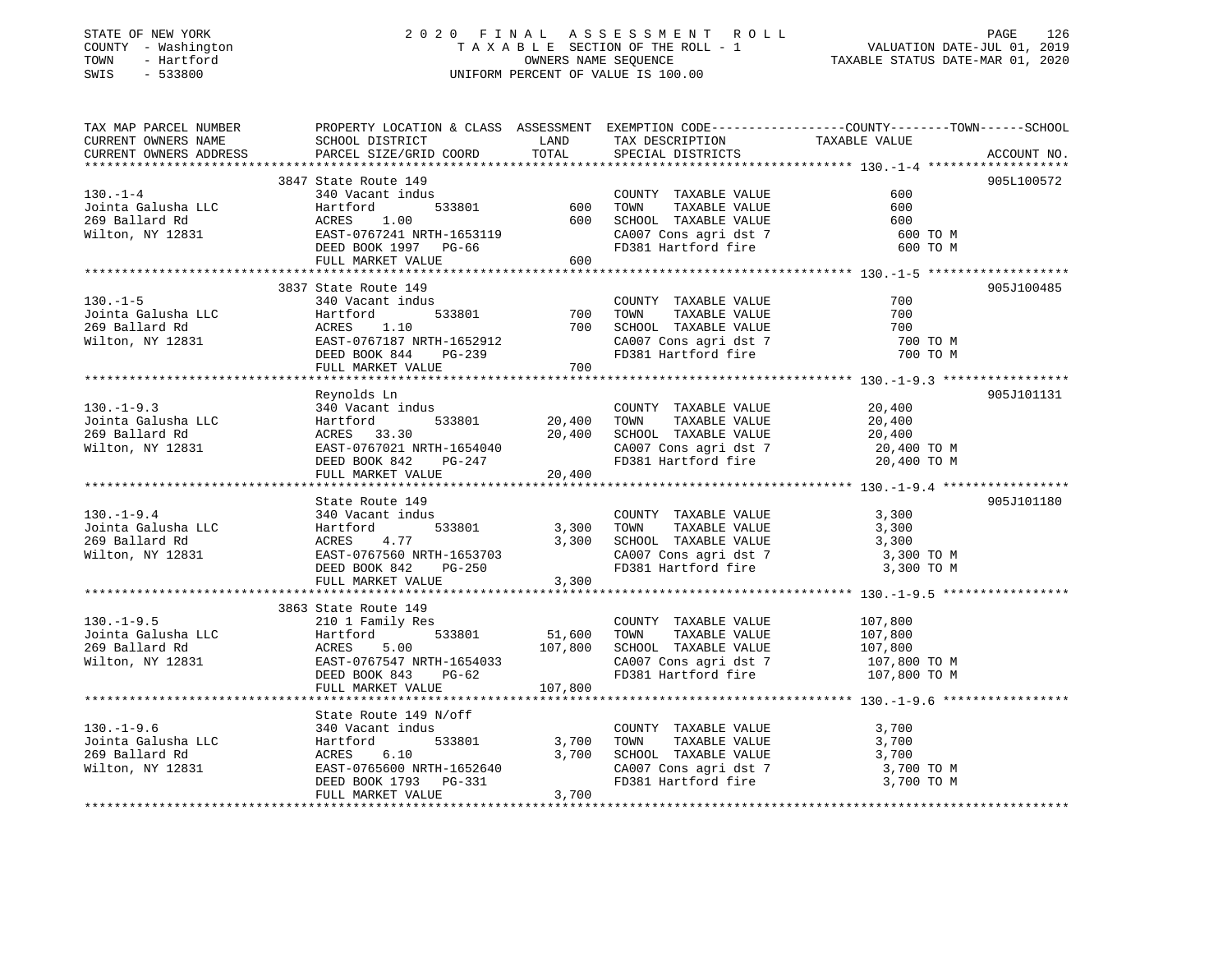## STATE OF NEW YORK 2 0 2 0 F I N A L A S S E S S M E N T R O L L PAGE 127 COUNTY - Washington T A X A B L E SECTION OF THE ROLL - 1 VALUATION DATE-JUL 01, 2019 TOWN - Hartford OWNERS NAME SEQUENCE TAXABLE STATUS DATE-MAR 01, 2020 SWIS - 533800 UNIFORM PERCENT OF VALUE IS 100.00

| TAX MAP PARCEL NUMBER                                    |                                                                                                                                                                                                                                                         |         |                                                                                            | PROPERTY LOCATION & CLASS ASSESSMENT EXEMPTION CODE---------------COUNTY-------TOWN------SCHOOL |             |
|----------------------------------------------------------|---------------------------------------------------------------------------------------------------------------------------------------------------------------------------------------------------------------------------------------------------------|---------|--------------------------------------------------------------------------------------------|-------------------------------------------------------------------------------------------------|-------------|
| CURRENT OWNERS NAME                                      | SCHOOL DISTRICT                                                                                                                                                                                                                                         | LAND    | TAX DESCRIPTION                                                                            | TAXABLE VALUE                                                                                   |             |
| CURRENT OWNERS ADDRESS                                   | PARCEL SIZE/GRID COORD                                                                                                                                                                                                                                  | TOTAL   | SPECIAL DISTRICTS                                                                          |                                                                                                 | ACCOUNT NO. |
|                                                          |                                                                                                                                                                                                                                                         |         |                                                                                            |                                                                                                 |             |
|                                                          | State Route 149 N/off                                                                                                                                                                                                                                   |         |                                                                                            |                                                                                                 |             |
| $130.-1-9.7$                                             | 340 Vacant indus                                                                                                                                                                                                                                        |         | COUNTY TAXABLE VALUE                                                                       | 1,200                                                                                           |             |
|                                                          |                                                                                                                                                                                                                                                         |         | TOWN                                                                                       | 1,200                                                                                           |             |
| Jointa Galusha LLC<br>269 Ballard Rd                     | 340 vacant indus<br>Hartford 533801 1,200<br>FRNT 100.00 DPTH 840.00 1,200                                                                                                                                                                              |         | TAXABLE VALUE<br>SCHOOL TAXABLE VALUE                                                      | 1,200                                                                                           |             |
|                                                          |                                                                                                                                                                                                                                                         |         |                                                                                            |                                                                                                 |             |
| Wilton, NY 12831                                         | - 1<br>EAST-0765395 NRTH-1652393<br>DEED BOOK 1793 PG-331<br>FULL MARKET VALUE 1,200                                                                                                                                                                    |         |                                                                                            |                                                                                                 |             |
|                                                          |                                                                                                                                                                                                                                                         |         |                                                                                            |                                                                                                 |             |
|                                                          |                                                                                                                                                                                                                                                         |         |                                                                                            |                                                                                                 |             |
|                                                          |                                                                                                                                                                                                                                                         |         |                                                                                            |                                                                                                 |             |
|                                                          | State Route 149 N/off                                                                                                                                                                                                                                   |         |                                                                                            |                                                                                                 |             |
| $130. - 1 - 10.1$                                        |                                                                                                                                                                                                                                                         |         | COUNTY TAXABLE VALUE                                                                       | 28,500                                                                                          |             |
| Jointa Galusha LLC<br>269 Ballard Rd                     |                                                                                                                                                                                                                                                         |         | TOWN TAXABLE VALUE                                                                         | 28,500                                                                                          |             |
|                                                          |                                                                                                                                                                                                                                                         |         | SCHOOL TAXABLE VALUE                                                                       | 28,500                                                                                          |             |
| Wilton, NY 12831                                         |                                                                                                                                                                                                                                                         |         |                                                                                            |                                                                                                 |             |
|                                                          |                                                                                                                                                                                                                                                         |         | CA007 Cons agri dst 7 $28,500$ TO M<br>FD381 Hartford fire $28,500$ TO M                   |                                                                                                 |             |
|                                                          |                                                                                                                                                                                                                                                         |         |                                                                                            |                                                                                                 |             |
|                                                          | 340 Vacant 110002<br>Hudson Falls 534401 28,500<br>ACRES 71.30 28,500<br>EAST-0764388 NRTH-1651845<br>DEED BOOK 1793 PG-331 28,500<br>WITT.T. MARKET VALUE                                                                                              |         |                                                                                            |                                                                                                 |             |
|                                                          | 119 Reynolds Ln                                                                                                                                                                                                                                         |         |                                                                                            |                                                                                                 | 905J100162  |
|                                                          |                                                                                                                                                                                                                                                         |         |                                                                                            |                                                                                                 |             |
| $130. - 1 - 11$                                          | 340 Vacant indus                                                                                                                                                                                                                                        |         | COUNTY TAXABLE VALUE                                                                       | 14,800<br>TAXABLE VALUE 14,800                                                                  |             |
|                                                          |                                                                                                                                                                                                                                                         |         | TOWN                                                                                       |                                                                                                 |             |
|                                                          |                                                                                                                                                                                                                                                         |         | SCHOOL TAXABLE VALUE                                                                       | 14,800                                                                                          |             |
|                                                          |                                                                                                                                                                                                                                                         |         | CA007 Cons agri dst 7                                                                      | 14,800 TO M                                                                                     |             |
|                                                          |                                                                                                                                                                                                                                                         |         | FD381 Hartford fire                                                                        | 14,800 TO M                                                                                     |             |
|                                                          | FULL MARKET VALUE                                                                                                                                                                                                                                       | 14,800  |                                                                                            |                                                                                                 |             |
|                                                          |                                                                                                                                                                                                                                                         |         |                                                                                            |                                                                                                 |             |
|                                                          | 3865 State Route 149                                                                                                                                                                                                                                    |         |                                                                                            |                                                                                                 | 905J100502  |
| $130. - 1 - 12$                                          | 340 Vacant indus                                                                                                                                                                                                                                        |         | COUNTY TAXABLE VALUE 692,300                                                               |                                                                                                 |             |
|                                                          | 1901 - 1-2<br>1901 - 1-2<br>269 Ballard Rd<br>Wilton, NY 12831 692,300<br>269 Ballard Rd<br>269 Ballard Rd<br>269 Ballard Rd<br>269 Ballard Rd<br>269 Ballard Rd<br>269 Ballard Rd<br>269 Ballard Rd<br>269 Ballard Rd<br>269 Ballard Rd<br>269 Ballard |         | TOWN TAXABLE VALUE                                                                         |                                                                                                 |             |
|                                                          |                                                                                                                                                                                                                                                         |         | SCHOOL TAXABLE VALUE                                                                       | 692,300<br>692,300                                                                              |             |
|                                                          |                                                                                                                                                                                                                                                         |         |                                                                                            |                                                                                                 |             |
|                                                          |                                                                                                                                                                                                                                                         |         | CA007 Cons agri dst 7 692,300 TO M<br>FD381 Hartford fire 692,300 TO M                     |                                                                                                 |             |
|                                                          | FULL MARKET VALUE                                                                                                                                                                                                                                       | 692,300 |                                                                                            |                                                                                                 |             |
|                                                          |                                                                                                                                                                                                                                                         |         |                                                                                            |                                                                                                 |             |
|                                                          |                                                                                                                                                                                                                                                         |         |                                                                                            |                                                                                                 |             |
|                                                          | State Route 149<br>State Noute 1.1<br>340 Vacant indus<br>Hartford 533801 83,700<br>ACRES 93.00 83,700<br>EAST-0768236 NRTH-1655923                                                                                                                     |         |                                                                                            |                                                                                                 | 905J100509  |
| $131.-1-13.1$                                            |                                                                                                                                                                                                                                                         |         | COUNTY TAXABLE VALUE 83,700                                                                |                                                                                                 |             |
|                                                          |                                                                                                                                                                                                                                                         |         | TOWN<br>TAXABLE VALUE                                                                      | 83,700                                                                                          |             |
| Jointa Galusha LLC<br>269 Ballard Rd<br>Wilton, NY 12831 |                                                                                                                                                                                                                                                         |         | SCHOOL TAXABLE VALUE 83,700<br>CA007 Cons agri dst 7 83,700                                |                                                                                                 |             |
|                                                          |                                                                                                                                                                                                                                                         |         |                                                                                            | 83,700 TO M                                                                                     |             |
|                                                          |                                                                                                                                                                                                                                                         |         | FD381 Hartford fire 83,700 TO M                                                            |                                                                                                 |             |
|                                                          | FULL MARKET VALUE                                                                                                                                                                                                                                       | 83,700  |                                                                                            |                                                                                                 |             |
|                                                          |                                                                                                                                                                                                                                                         |         |                                                                                            |                                                                                                 |             |
|                                                          | 24 Reynolds Ln                                                                                                                                                                                                                                          |         |                                                                                            |                                                                                                 | 905J100207  |
|                                                          |                                                                                                                                                                                                                                                         |         | COUNTY TAXABLE VALUE                                                                       | 400                                                                                             |             |
|                                                          |                                                                                                                                                                                                                                                         |         | TAXABLE VALUE<br>TOWN                                                                      | 400                                                                                             |             |
|                                                          |                                                                                                                                                                                                                                                         |         |                                                                                            |                                                                                                 |             |
|                                                          |                                                                                                                                                                                                                                                         |         | SCHOOL TAXABLE VALUE 400<br>CA007 Cons agri dst 7 400 TO M<br>FD381 Hartford fire 400 TO M |                                                                                                 |             |
|                                                          |                                                                                                                                                                                                                                                         |         |                                                                                            |                                                                                                 |             |
|                                                          | 131.-1-14<br>131.-1-14<br>169 Ballard Rd FRNT 200.00 DPTH 150.00 400<br>269 Ballard Rd FRNT 200.00 DPTH 150.00 400<br>269 Ballard Rd FRNT 200.00 DPTH 1554685<br>265T-0767940 NRTH-1654685<br>DEED BOOK 843 PG-64                                       | 400     |                                                                                            |                                                                                                 |             |
|                                                          | FULL MARKET VALUE                                                                                                                                                                                                                                       |         |                                                                                            |                                                                                                 |             |
|                                                          |                                                                                                                                                                                                                                                         |         |                                                                                            |                                                                                                 |             |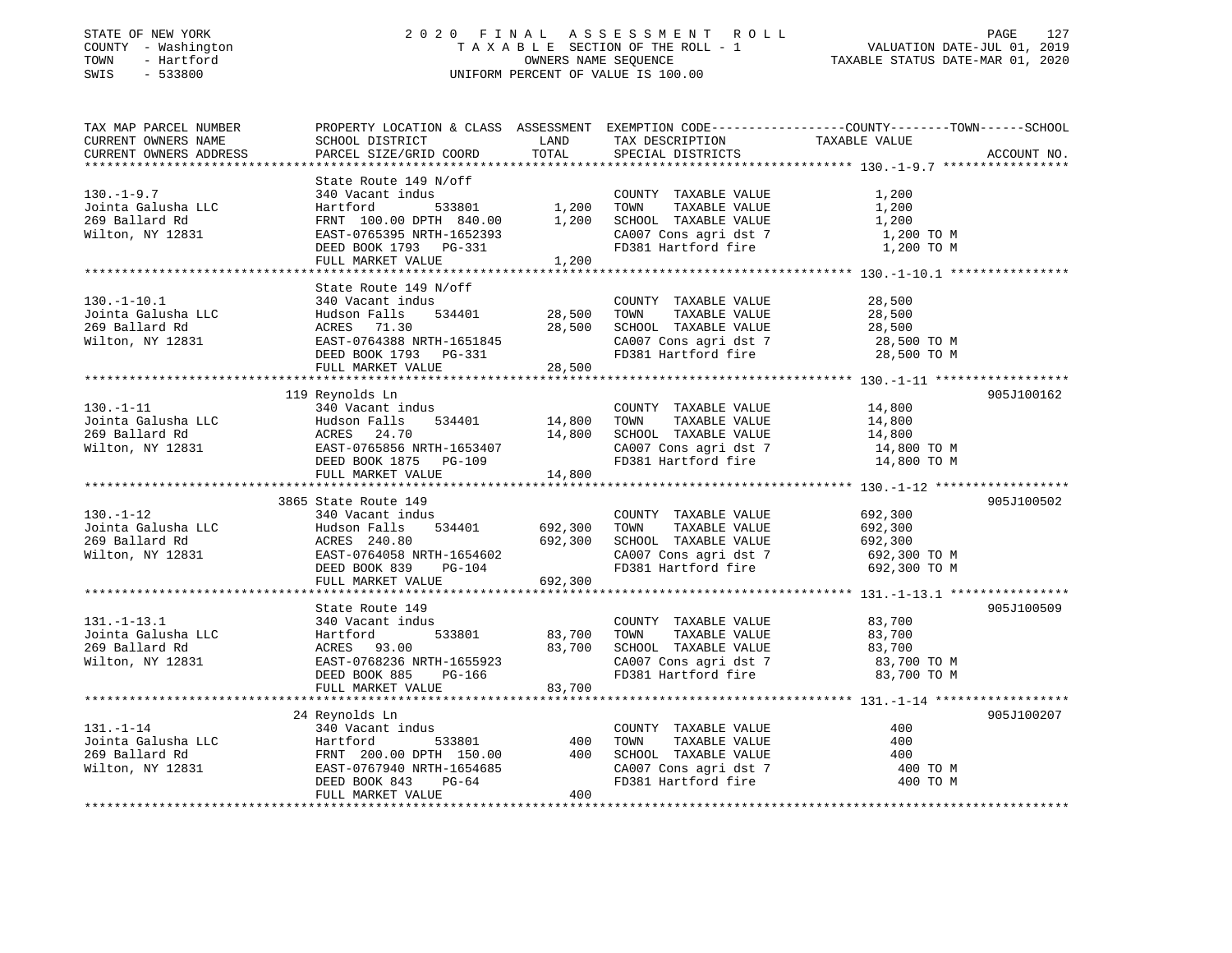## STATE OF NEW YORK 2 0 2 0 F I N A L A S S E S S M E N T R O L L PAGE 128 COUNTY - Washington T A X A B L E SECTION OF THE ROLL - 1 VALUATION DATE-JUL 01, 2019 TOWN - Hartford OWNERS NAME SEQUENCE TAXABLE STATUS DATE-MAR 01, 2020 SWIS - 533800 UNIFORM PERCENT OF VALUE IS 100.00

| TAX MAP PARCEL NUMBER                                                                                                                       | PROPERTY LOCATION & CLASS ASSESSMENT EXEMPTION CODE---------------COUNTY-------TOWN-----SCHOOL                                                                                                  |               |                                              |                                                                                                                                                                                                                                                                                                                                                         |                    |
|---------------------------------------------------------------------------------------------------------------------------------------------|-------------------------------------------------------------------------------------------------------------------------------------------------------------------------------------------------|---------------|----------------------------------------------|---------------------------------------------------------------------------------------------------------------------------------------------------------------------------------------------------------------------------------------------------------------------------------------------------------------------------------------------------------|--------------------|
| CURRENT OWNERS NAME                                                                                                                         | SCHOOL DISTRICT                                                                                                                                                                                 | LAND          | TAX DESCRIPTION                              | TAXABLE VALUE                                                                                                                                                                                                                                                                                                                                           |                    |
| CURRENT OWNERS ADDRESS                                                                                                                      | PARCEL SIZE/GRID COORD                                                                                                                                                                          | TOTAL         | SPECIAL DISTRICTS                            |                                                                                                                                                                                                                                                                                                                                                         | ACCOUNT NO.        |
|                                                                                                                                             |                                                                                                                                                                                                 |               |                                              |                                                                                                                                                                                                                                                                                                                                                         |                    |
|                                                                                                                                             | 34 Reynolds Ln                                                                                                                                                                                  |               |                                              |                                                                                                                                                                                                                                                                                                                                                         | 905J100535         |
| $131. -1 - 15$                                                                                                                              | 681 Culture bldg                                                                                                                                                                                |               | COUNTY TAXABLE VALUE                         | 108,600                                                                                                                                                                                                                                                                                                                                                 |                    |
| Jointa Galusha LLC                                                                                                                          | 533801<br>Hartford                                                                                                                                                                              | 23,600        | TAXABLE VALUE<br>TOWN                        | 108,600                                                                                                                                                                                                                                                                                                                                                 |                    |
| 269 Ballard Rd                                                                                                                              | 2.00<br>ACRES                                                                                                                                                                                   | 108,600       | SCHOOL TAXABLE VALUE                         | 108,600                                                                                                                                                                                                                                                                                                                                                 |                    |
|                                                                                                                                             |                                                                                                                                                                                                 |               | CA007 Cons agri dst 7                        | $108,600$ TO M<br>$108,600$ TO M                                                                                                                                                                                                                                                                                                                        |                    |
|                                                                                                                                             |                                                                                                                                                                                                 |               |                                              |                                                                                                                                                                                                                                                                                                                                                         |                    |
|                                                                                                                                             |                                                                                                                                                                                                 |               |                                              |                                                                                                                                                                                                                                                                                                                                                         |                    |
|                                                                                                                                             |                                                                                                                                                                                                 |               |                                              |                                                                                                                                                                                                                                                                                                                                                         |                    |
|                                                                                                                                             | 95 Country Ln                                                                                                                                                                                   |               | 63 PCT OF VALUE USED FOR EXEMPTION PURPOSES  |                                                                                                                                                                                                                                                                                                                                                         | 905J101176         |
| $122. - 1 - 45$                                                                                                                             | 280 Res Multiple<br>----.<br>533801 533801 533801 533801 533801 533801 533801 57AR                                                                                                              |               | AGED-CO/TN 41801                             | 40,824<br>40,824                                                                                                                                                                                                                                                                                                                                        | $\overline{0}$     |
| Jones Anthony InterVivos Trust Hartford                                                                                                     |                                                                                                                                                                                                 |               | 41804                                        | $\overline{0}$                                                                                                                                                                                                                                                                                                                                          | 32,659<br>$\Omega$ |
| Jones Anthony<br>5 Cedar Ridge Way<br>Fort Ann, NY 12827<br>Fort Ann, NY 12827<br>DEED BOOK 2344<br>PG-105                                  |                                                                                                                                                                                                 |               | 129,600 ENH STAR 41834                       | $\overline{0}$                                                                                                                                                                                                                                                                                                                                          | $\Omega$<br>69,800 |
|                                                                                                                                             |                                                                                                                                                                                                 |               | COUNTY TAXABLE VALUE                         | 88,776                                                                                                                                                                                                                                                                                                                                                  |                    |
|                                                                                                                                             |                                                                                                                                                                                                 |               | TOWN<br>TAXABLE VALUE                        | 88,776                                                                                                                                                                                                                                                                                                                                                  |                    |
|                                                                                                                                             | FULL MARKET VALUE                                                                                                                                                                               |               | 129,600 SCHOOL TAXABLE VALUE                 |                                                                                                                                                                                                                                                                                                                                                         |                    |
|                                                                                                                                             |                                                                                                                                                                                                 |               |                                              |                                                                                                                                                                                                                                                                                                                                                         |                    |
|                                                                                                                                             |                                                                                                                                                                                                 |               |                                              | $\begin{tabular}{lllllllllll} \texttt{SCHOOL} & \texttt{TAXABLE} & \texttt{VAUE} & & \texttt{27,141} \\ \texttt{CA007} & \texttt{Cons} & \texttt{agri} & \texttt{dst} & \texttt{7} & & \texttt{129,600} & \texttt{TO} & \texttt{M} \\ \texttt{FD381} & \texttt{Hartford} & \texttt{fire} & & \texttt{129,600} & \texttt{TO} & \texttt{M} \end{tabular}$ |                    |
|                                                                                                                                             |                                                                                                                                                                                                 |               |                                              |                                                                                                                                                                                                                                                                                                                                                         |                    |
|                                                                                                                                             | 5841 County Route 30                                                                                                                                                                            |               |                                              |                                                                                                                                                                                                                                                                                                                                                         | 905J100533         |
| $141. - 1 - 29$                                                                                                                             | 210 1 Family Res                                                                                                                                                                                |               | ENH STAR 41834                               | $\overline{0}$                                                                                                                                                                                                                                                                                                                                          | $\Omega$<br>69,800 |
| Jones Brian F                                                                                                                               | 533801<br>Hartford                                                                                                                                                                              |               | 27,200 COUNTY TAXABLE VALUE                  | 189,600                                                                                                                                                                                                                                                                                                                                                 |                    |
|                                                                                                                                             |                                                                                                                                                                                                 | 189,600 TOWN  | TAXABLE VALUE                                | 189,600                                                                                                                                                                                                                                                                                                                                                 |                    |
|                                                                                                                                             |                                                                                                                                                                                                 |               | SCHOOL TAXABLE VALUE                         | 119,800                                                                                                                                                                                                                                                                                                                                                 |                    |
| USING Christine<br>Tones Christine<br>5841 County Route 30<br>Granville, NY 12832<br>CHRIST-0785210 NRTH-1647745<br>DEED BOOK 460<br>PG-668 |                                                                                                                                                                                                 |               | FD381 Hartford fire                          | 189,600 TO M                                                                                                                                                                                                                                                                                                                                            |                    |
|                                                                                                                                             | FULL MARKET VALUE                                                                                                                                                                               | 189,600       |                                              |                                                                                                                                                                                                                                                                                                                                                         |                    |
|                                                                                                                                             |                                                                                                                                                                                                 |               |                                              |                                                                                                                                                                                                                                                                                                                                                         |                    |
|                                                                                                                                             | 1735 Burch Rd                                                                                                                                                                                   |               |                                              |                                                                                                                                                                                                                                                                                                                                                         | 905J100578         |
| $151. - 2 - 3$                                                                                                                              | 240 Rural res                                                                                                                                                                                   |               | BAS STAR 41854                               | $\overline{0}$                                                                                                                                                                                                                                                                                                                                          | 30,000<br>$\Omega$ |
| Jones Daniel                                                                                                                                | 533801<br>Hartford                                                                                                                                                                              | 40,300        | COUNTY TAXABLE VALUE                         | 103,600                                                                                                                                                                                                                                                                                                                                                 |                    |
| Jones Laura E                                                                                                                               | $151. - 1 - 3$                                                                                                                                                                                  | 103,600       | TOWN<br>TAXABLE VALUE                        | 103,600                                                                                                                                                                                                                                                                                                                                                 |                    |
| PO Box 101                                                                                                                                  | ACRES 10.38                                                                                                                                                                                     |               | SCHOOL TAXABLE VALUE                         | 73,600                                                                                                                                                                                                                                                                                                                                                  |                    |
| Hartford, NY 12838                                                                                                                          | $\begin{tabular}{lclclcl} \texttt{EAST-0794018} & & & & & & \\ \texttt{DEED BOOK 624} & & & & & & \\ \texttt{DEED BOOK 624} & & & & & & \\ \texttt{FTII.T. MADET} & & & & & & \\ \end{tabular}$ |               |                                              | 103,600 TO M                                                                                                                                                                                                                                                                                                                                            |                    |
|                                                                                                                                             |                                                                                                                                                                                                 |               | CA008 Cons agri dst 8<br>FD381 Hartford fire | 103,600 TO M                                                                                                                                                                                                                                                                                                                                            |                    |
|                                                                                                                                             | FULL MARKET VALUE                                                                                                                                                                               | 103,600       |                                              |                                                                                                                                                                                                                                                                                                                                                         |                    |
|                                                                                                                                             |                                                                                                                                                                                                 |               |                                              |                                                                                                                                                                                                                                                                                                                                                         |                    |
|                                                                                                                                             | Camp A Way                                                                                                                                                                                      |               |                                              |                                                                                                                                                                                                                                                                                                                                                         | 905J100450         |
| $142. - 1 - 7$                                                                                                                              | 323 Vacant rural                                                                                                                                                                                |               | COUNTY TAXABLE VALUE                         | 26,400                                                                                                                                                                                                                                                                                                                                                  |                    |
| Jones Danny                                                                                                                                 | Hartford                                                                                                                                                                                        | 533801 26,400 | TOWN<br>TAXABLE VALUE                        | 26,400                                                                                                                                                                                                                                                                                                                                                  |                    |
| Mahoney John                                                                                                                                | $142. - 1 - 7. - 1$                                                                                                                                                                             | 26,400        | SCHOOL TAXABLE VALUE                         | 26,400                                                                                                                                                                                                                                                                                                                                                  |                    |
| PO Box 168                                                                                                                                  | ACRES 30.10                                                                                                                                                                                     |               | FD381 Hartford fire                          | 26,400 TO M                                                                                                                                                                                                                                                                                                                                             |                    |
| Poultney, VT 05764                                                                                                                          | EAST-0793486 NRTH-1648480                                                                                                                                                                       |               |                                              |                                                                                                                                                                                                                                                                                                                                                         |                    |
|                                                                                                                                             | DEED BOOK 3386<br>PG-186                                                                                                                                                                        |               |                                              |                                                                                                                                                                                                                                                                                                                                                         |                    |
|                                                                                                                                             | FULL MARKET VALUE                                                                                                                                                                               | 26,400        |                                              |                                                                                                                                                                                                                                                                                                                                                         |                    |
|                                                                                                                                             |                                                                                                                                                                                                 |               |                                              |                                                                                                                                                                                                                                                                                                                                                         |                    |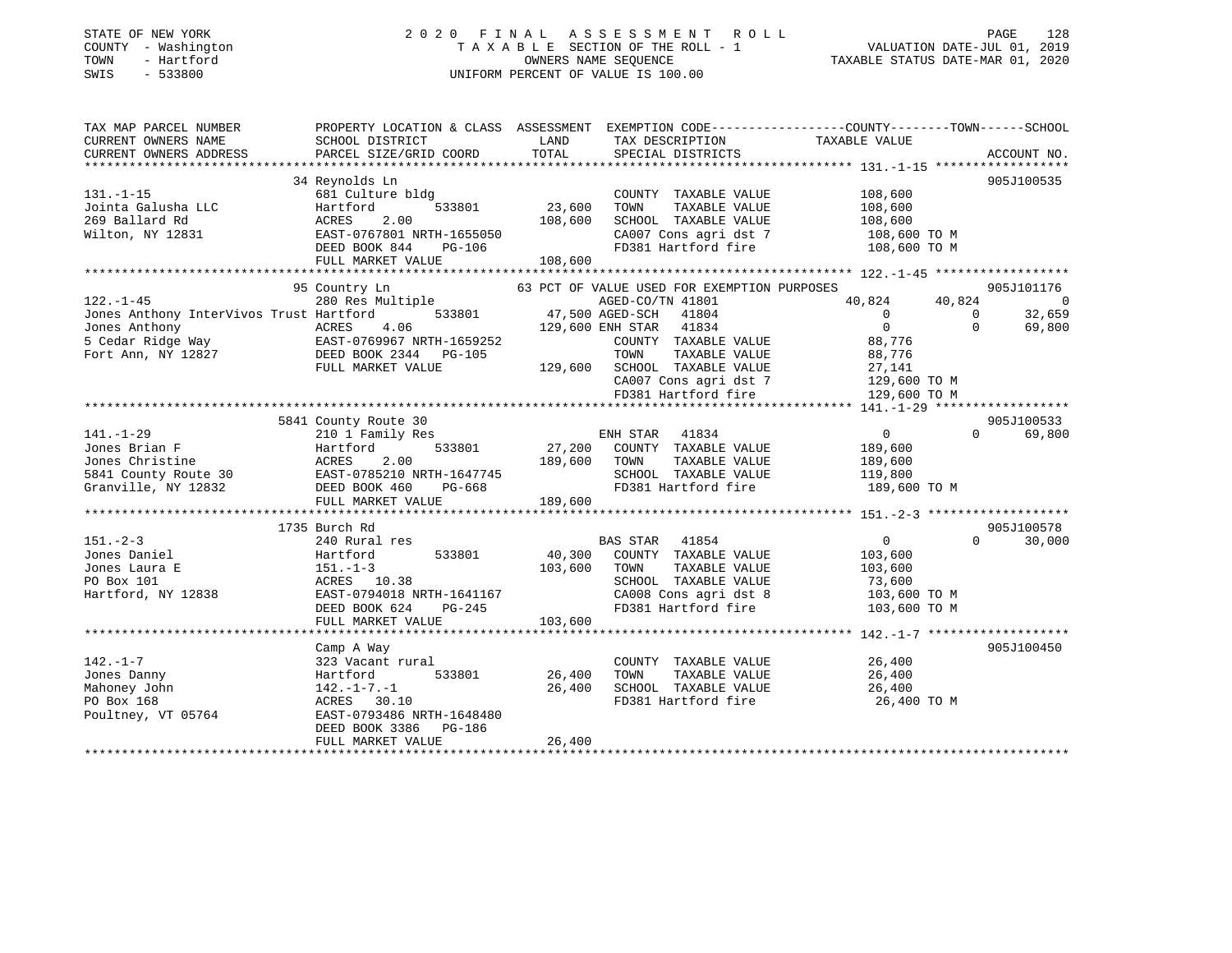| STATE OF NEW YORK<br>COUNTY - Washington<br>TOWN<br>- Hartford<br>SWIS<br>$-533800$ | 2020 FINAL                                                                                                                                   | OWNERS NAME SEOUENCE | ASSESSMENT<br>R O L L<br>TAXABLE SECTION OF THE ROLL - 1<br>UNIFORM PERCENT OF VALUE IS 100.00 | VALUATION DATE-JUL 01, 2019<br>TAXABLE STATUS DATE-MAR 01, 2020 | 129<br>PAGE        |
|-------------------------------------------------------------------------------------|----------------------------------------------------------------------------------------------------------------------------------------------|----------------------|------------------------------------------------------------------------------------------------|-----------------------------------------------------------------|--------------------|
| TAX MAP PARCEL NUMBER<br>CURRENT OWNERS NAME<br>CURRENT OWNERS ADDRESS              | PROPERTY LOCATION & CLASS ASSESSMENT EXEMPTION CODE---------------COUNTY-------TOWN------SCHOOL<br>SCHOOL DISTRICT<br>PARCEL SIZE/GRID COORD | LAND<br>TOTAL        | TAX DESCRIPTION<br>SPECIAL DISTRICTS                                                           | TAXABLE VALUE                                                   | ACCOUNT NO.        |
|                                                                                     |                                                                                                                                              |                      |                                                                                                |                                                                 |                    |
|                                                                                     | 45 Camp A Way                                                                                                                                |                      |                                                                                                |                                                                 | 905J100174         |
| $142. - 1 - 3$                                                                      | 260 Seasonal res                                                                                                                             |                      | COUNTY TAXABLE VALUE                                                                           | 92,500                                                          |                    |
| Jones Danny S<br>99 Grove St                                                        | Hartford<br>533801<br>$142. - 1 - 3. - 1$                                                                                                    | 26,900<br>92,500     | TAXABLE VALUE<br>TOWN<br>SCHOOL TAXABLE VALUE                                                  | 92,500<br>92,500                                                |                    |
| Poultney, VT 05764                                                                  | ACRES 30.37                                                                                                                                  |                      | FD381 Hartford fire                                                                            | 92,500 TO M                                                     |                    |
|                                                                                     | EAST-0792540 NRTH-1649886<br>DEED BOOK 2478 PG-225                                                                                           |                      |                                                                                                |                                                                 |                    |
|                                                                                     | FULL MARKET VALUE                                                                                                                            | 92,500               |                                                                                                |                                                                 |                    |
|                                                                                     |                                                                                                                                              |                      |                                                                                                |                                                                 |                    |
|                                                                                     | Camp A Way                                                                                                                                   |                      |                                                                                                |                                                                 | 905J100648         |
| $142. - 1 - 4$                                                                      | 322 Rural vac>10                                                                                                                             |                      | COUNTY TAXABLE VALUE                                                                           | 13,700                                                          |                    |
| Jones Danny S                                                                       | 533801<br>Hartford                                                                                                                           | 13,700               | TOWN<br>TAXABLE VALUE                                                                          | 13,700                                                          |                    |
| 99 Grove St                                                                         | ACRES 10.63                                                                                                                                  | 13,700               | SCHOOL TAXABLE VALUE                                                                           | 13,700                                                          |                    |
| Poultney, VT 05764                                                                  | EAST-0792335 NRTH-1649037<br>DEED BOOK 2478 PG-225<br>FULL MARKET VALUE                                                                      | 13,700               | FD381 Hartford fire                                                                            | 13,700 TO M                                                     |                    |
|                                                                                     | *******************                                                                                                                          | ********             |                                                                                                | *************** 121.44 ********************                     |                    |
|                                                                                     | 1227 Baldwin Corners Rd                                                                                                                      |                      |                                                                                                |                                                                 | 905J100598         |
| $121. - 4 - 4$                                                                      | 210 1 Family Res                                                                                                                             |                      | COUNTY TAXABLE VALUE                                                                           | 57,600                                                          |                    |
| Jones Gary                                                                          | 532802<br>Fort Ann                                                                                                                           | 32,300               | TOWN<br>TAXABLE VALUE                                                                          | 57,600                                                          |                    |
| Jones Jacqueline M                                                                  | $121. - 1 - 4$                                                                                                                               | 57,600               | SCHOOL TAXABLE VALUE                                                                           | 57,600                                                          |                    |
| 1227 Baldwin Corners Rd                                                             | 4.10<br>ACRES                                                                                                                                |                      | FD381 Hartford fire                                                                            | 57,600 TO M                                                     |                    |
| Fort Ann, NY 12827                                                                  | EAST-0765032 NRTH-1661968<br>DEED BOOK 3903 PG-255                                                                                           |                      |                                                                                                |                                                                 |                    |
|                                                                                     | FULL MARKET VALUE                                                                                                                            | 57,600               |                                                                                                |                                                                 |                    |
|                                                                                     |                                                                                                                                              |                      |                                                                                                |                                                                 |                    |
|                                                                                     | 5871 County Route 30                                                                                                                         |                      |                                                                                                |                                                                 | 905J100359         |
| $141. - 1 - 28$                                                                     | 210 1 Family Res                                                                                                                             |                      | COUNTY TAXABLE VALUE                                                                           | 153,500                                                         |                    |
| Jones Irrevoc Trust Gerald                                                          | 533801<br>Hartford                                                                                                                           | 27,800               | TAXABLE VALUE<br>TOWN                                                                          | 153,500                                                         |                    |
| Daniel Jones, Trustee                                                               | ACRES<br>2.59                                                                                                                                | 153,500              | SCHOOL TAXABLE VALUE                                                                           | 153,500                                                         |                    |
| PO Box 101                                                                          | EAST-0784674 NRTH-1647509                                                                                                                    |                      | FD381 Hartford fire                                                                            | 153,500 TO M                                                    |                    |
| Hartford, NY 12838                                                                  | DEED BOOK 3213<br>PG-263                                                                                                                     |                      |                                                                                                |                                                                 |                    |
|                                                                                     | FULL MARKET VALUE<br>******************************                                                                                          | 153,500              |                                                                                                |                                                                 |                    |
|                                                                                     |                                                                                                                                              |                      |                                                                                                |                                                                 |                    |
|                                                                                     | 212 Hartford Main St                                                                                                                         |                      |                                                                                                |                                                                 |                    |
| $132. - 1 - 20.1$<br>Jones James M                                                  | 210 1 Family Res<br>533801<br>Hartford                                                                                                       | 15,200               | <b>BAS STAR</b><br>41854<br>COUNTY TAXABLE VALUE                                               | $\mathbf{0}$<br>115,200                                         | $\Omega$<br>30,000 |
| Jones Jodie L                                                                       | FRNT 110.00 DPTH 161.00                                                                                                                      | 115,200              | TAXABLE VALUE<br>TOWN                                                                          | 115,200                                                         |                    |
| 212 Hartford Main St                                                                | EAST-0788757 NRTH-1655696                                                                                                                    |                      | SCHOOL TAXABLE VALUE                                                                           | 85,200                                                          |                    |
| Granville, NY 12832                                                                 | DEED BOOK 752<br>$PG-178$                                                                                                                    |                      | CA007 Cons agri dst 7                                                                          | 115,200 TO M                                                    |                    |
|                                                                                     | FULL MARKET VALUE                                                                                                                            |                      | 115,200 FD381 Hartford fire                                                                    | 115,200 TO M                                                    |                    |
|                                                                                     |                                                                                                                                              |                      |                                                                                                |                                                                 |                    |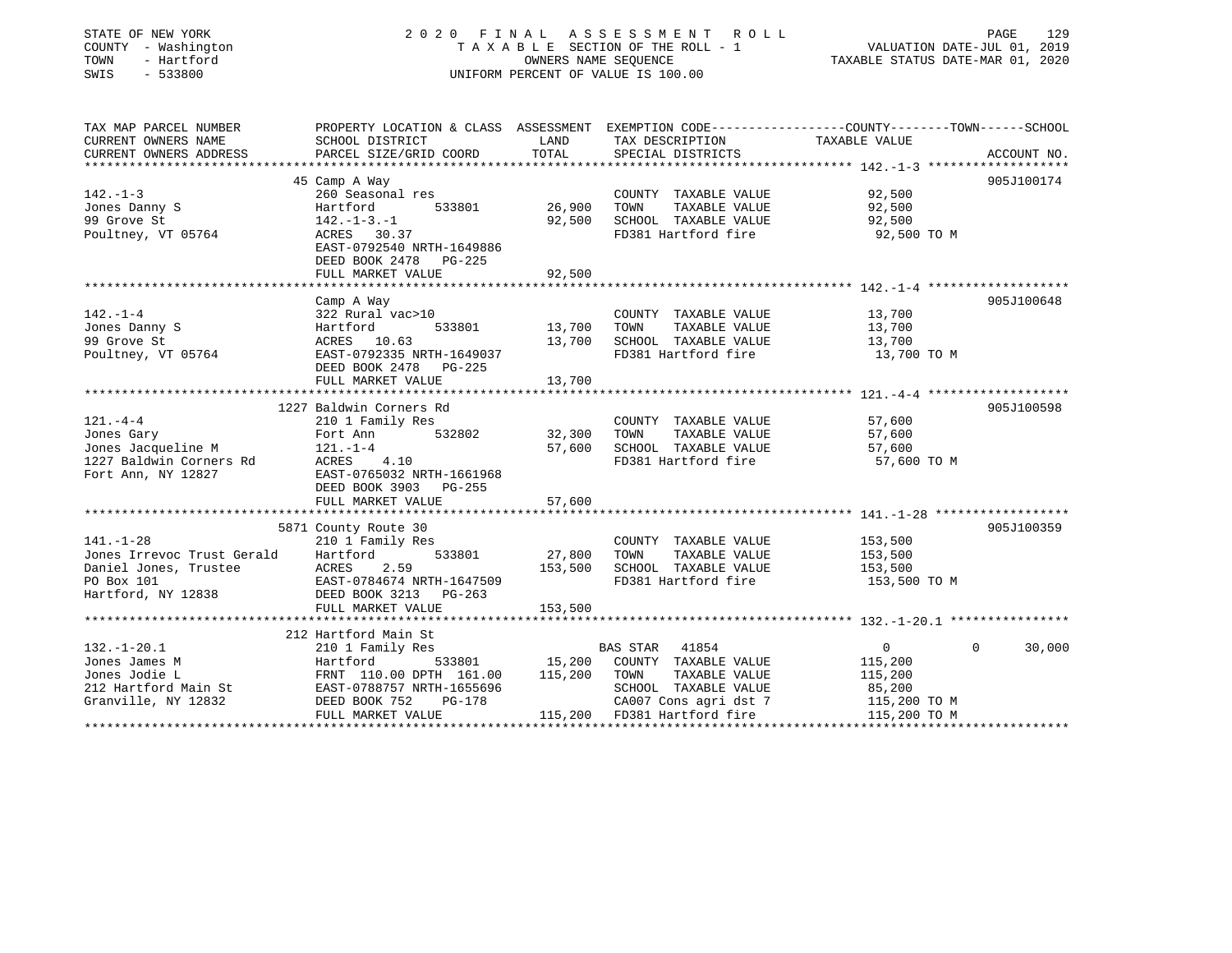| STATE OF NEW YORK<br>COUNTY - Washington<br>- Hartford<br>TOWN<br>$-533800$<br>SWIS                                                                                                                                            |                                                                                                                                               |               | 2020 FINAL ASSESSMENT ROLL<br>FINAL ASSESSMENT ROLL<br>TAXABLE SECTION OF THE ROLL - 1 VALUATION DATE-JUL 01, 2019<br>OWNERS NAME SEQUENCE TAXABLE STATUS DATE-MAR 01, 2020<br>UNIFORM PERCENT OF VALUE IS 100.00 |                                          | PAGE<br>130                         |
|--------------------------------------------------------------------------------------------------------------------------------------------------------------------------------------------------------------------------------|-----------------------------------------------------------------------------------------------------------------------------------------------|---------------|-------------------------------------------------------------------------------------------------------------------------------------------------------------------------------------------------------------------|------------------------------------------|-------------------------------------|
| TAX MAP PARCEL NUMBER<br>CURRENT OWNERS NAME<br>CURRENT OWNERS ADDRESS<br>***********************                                                                                                                              | PROPERTY LOCATION & CLASS ASSESSMENT EXEMPTION CODE----------------COUNTY-------TOWN------SCHOOL<br>SCHOOL DISTRICT<br>PARCEL SIZE/GRID COORD | LAND<br>TOTAL | TAX DESCRIPTION TAXABLE VALUE<br>SPECIAL DISTRICTS                                                                                                                                                                |                                          | ACCOUNT NO.                         |
|                                                                                                                                                                                                                                | 48 Wright Rd                                                                                                                                  |               |                                                                                                                                                                                                                   |                                          |                                     |
| $132. - 1 - 3.1$                                                                                                                                                                                                               | 210 1 Family Res                                                                                                                              |               | BAS STAR 41854                                                                                                                                                                                                    | $\Omega$                                 | 30,000<br>$\Omega$                  |
|                                                                                                                                                                                                                                |                                                                                                                                               |               |                                                                                                                                                                                                                   | 11,100<br>11,100                         | $\overline{\phantom{0}}$            |
|                                                                                                                                                                                                                                |                                                                                                                                               |               |                                                                                                                                                                                                                   | 184,400                                  |                                     |
|                                                                                                                                                                                                                                |                                                                                                                                               |               |                                                                                                                                                                                                                   |                                          |                                     |
|                                                                                                                                                                                                                                |                                                                                                                                               |               |                                                                                                                                                                                                                   |                                          |                                     |
|                                                                                                                                                                                                                                | FULL MARKET VALUE                                                                                                                             |               |                                                                                                                                                                                                                   |                                          |                                     |
|                                                                                                                                                                                                                                |                                                                                                                                               |               | TOWN TAXABLE VALUE<br>SCHOOL TAXABLE VALUE<br>165,500 CA007 Cons agri dst 7 195,500 TO M<br>FD381 Hartford fire 195,500 TO M<br>195,500 TO M<br>195,500 TO M<br>195,500 TO M<br>195,500 TO M                      |                                          |                                     |
|                                                                                                                                                                                                                                |                                                                                                                                               |               |                                                                                                                                                                                                                   |                                          |                                     |
|                                                                                                                                                                                                                                | 519 Blood St                                                                                                                                  |               |                                                                                                                                                                                                                   |                                          |                                     |
| $132.-4-13.1$                                                                                                                                                                                                                  | 210 1 Family Res                                                                                                                              | 29,100        | COUNTY TAXABLE VALUE<br>TOWN<br>TAXABLE VALUE                                                                                                                                                                     | 191,000<br>191,000                       |                                     |
|                                                                                                                                                                                                                                |                                                                                                                                               | 191,000       | SCHOOL TAXABLE VALUE                                                                                                                                                                                              | 191,000                                  |                                     |
| UNIES MARINE AND MARINE TO MANUS AND MANUSISM ON THE STAR STAR STAR START STAR START STAR SERIES SAND SEE START STAR START SEE START START START START START START START START START START START START START START START START |                                                                                                                                               |               | FD381 Hartford fire                                                                                                                                                                                               | 191,000 TO M                             |                                     |
|                                                                                                                                                                                                                                |                                                                                                                                               |               |                                                                                                                                                                                                                   |                                          |                                     |
|                                                                                                                                                                                                                                |                                                                                                                                               | 191,000       |                                                                                                                                                                                                                   |                                          |                                     |
|                                                                                                                                                                                                                                |                                                                                                                                               |               |                                                                                                                                                                                                                   |                                          |                                     |
|                                                                                                                                                                                                                                | 3685 State Route 196                                                                                                                          |               |                                                                                                                                                                                                                   |                                          | 905J101103                          |
| $140. - 1 - 6$                                                                                                                                                                                                                 | 210 1 Family Res                                                                                                                              |               | EFVET CL/T 41003                                                                                                                                                                                                  | 71,600<br>$\overline{0}$                 | $\overline{0}$                      |
| Jones Theresa V                                                                                                                                                                                                                | 533801<br>Hartford<br>ACRES                                                                                                                   |               | 35,500 ELG FVT/CO 41102                                                                                                                                                                                           | $\frac{5,000}{23,310}$<br>$\overline{0}$ | $\overline{0}$                      |
| 3685 State Route 196                                                                                                                                                                                                           | 4.30                                                                                                                                          |               | 71,600 AGED-CO 41802                                                                                                                                                                                              |                                          | $\overline{0}$<br>$\overline{0}$    |
| Fort Ann, NY 12827<br>Fort Ann, NY 12827<br>DEED BOOK 470 PG-607                                                                                                                                                               |                                                                                                                                               |               | AGED-TOWN 41803<br>ENH STAR 41834                                                                                                                                                                                 | $\overline{\mathbf{0}}$                  | $\mathbf 0$<br>$\Omega$<br>$\Omega$ |
|                                                                                                                                                                                                                                | FULL MARKET VALUE                                                                                                                             |               |                                                                                                                                                                                                                   | $\overline{0}$<br>43,290                 | 69,800                              |
|                                                                                                                                                                                                                                |                                                                                                                                               |               | 71,600 COUNTY TAXABLE VALUE<br>TOWN<br>TAXABLE VALUE                                                                                                                                                              | $\overline{0}$                           |                                     |
|                                                                                                                                                                                                                                |                                                                                                                                               |               | SCHOOL TAXABLE VALUE                                                                                                                                                                                              | 1,800                                    |                                     |
|                                                                                                                                                                                                                                |                                                                                                                                               |               |                                                                                                                                                                                                                   | 71,600 TO M                              |                                     |
|                                                                                                                                                                                                                                |                                                                                                                                               |               | CA007 Cons agri dst 7<br>FD381 Hartford fire                                                                                                                                                                      | 71,600 TO M                              |                                     |
|                                                                                                                                                                                                                                |                                                                                                                                               |               |                                                                                                                                                                                                                   |                                          |                                     |
|                                                                                                                                                                                                                                | 1350 Baldwin Corners Rd                                                                                                                       |               |                                                                                                                                                                                                                   |                                          | 905J100599                          |
| $121. -4-6$                                                                                                                                                                                                                    | 210 1 Family Res                                                                                                                              |               | BAS STAR 41854                                                                                                                                                                                                    | $\overline{0}$                           | $\Omega$<br>30,000                  |
| Jordan Amy M                                                                                                                                                                                                                   | 532802<br>Fort Ann                                                                                                                            | 24,600        | COUNTY TAXABLE VALUE                                                                                                                                                                                              | 87,600                                   |                                     |
| 1350 Baldwin Corners Rd                                                                                                                                                                                                        | $121. - 1 - 6$                                                                                                                                | 87,600        | TOWN<br>TAXABLE VALUE                                                                                                                                                                                             | 87,600                                   |                                     |
| Fort Ann, NY 12827                                                                                                                                                                                                             |                                                                                                                                               |               | SCHOOL TAXABLE VALUE                                                                                                                                                                                              | 57,600                                   |                                     |
|                                                                                                                                                                                                                                |                                                                                                                                               |               | CA007 Cons agri dst 7                                                                                                                                                                                             | 87,600 TO M                              |                                     |
|                                                                                                                                                                                                                                |                                                                                                                                               | 87,600        | FD381 Hartford fire                                                                                                                                                                                               | 87,600 TO M                              |                                     |
|                                                                                                                                                                                                                                | FULL MARKET VALUE<br>***********************                                                                                                  |               |                                                                                                                                                                                                                   |                                          |                                     |
|                                                                                                                                                                                                                                | 177 Hartford Main St                                                                                                                          |               |                                                                                                                                                                                                                   |                                          | 905J100009                          |
| $132.-1-15.1$                                                                                                                                                                                                                  | 270 Mfg housing                                                                                                                               |               | BAS STAR 41854                                                                                                                                                                                                    | $\overline{0}$                           | $0 \qquad \qquad$<br>30,000         |
|                                                                                                                                                                                                                                |                                                                                                                                               | 23,000        | COUNTY TAXABLE VALUE                                                                                                                                                                                              |                                          |                                     |
|                                                                                                                                                                                                                                |                                                                                                                                               | 98,600        | TAXABLE VALUE<br>TOWN                                                                                                                                                                                             | 98,600<br>98,600                         |                                     |
|                                                                                                                                                                                                                                |                                                                                                                                               |               |                                                                                                                                                                                                                   |                                          |                                     |
| Fordan Craig<br>Fact Ford Bartford 533801<br>Jordan Cherry ACRES 1.00<br>177 Hartford Main St<br>Granville, NY 12832<br>DEED BOOK 494<br>DEED BOOK 494<br>DEED BOOK 494<br>PG-846                                              |                                                                                                                                               |               |                                                                                                                                                                                                                   |                                          |                                     |
|                                                                                                                                                                                                                                | FULL MARKET VALUE                                                                                                                             |               |                                                                                                                                                                                                                   |                                          |                                     |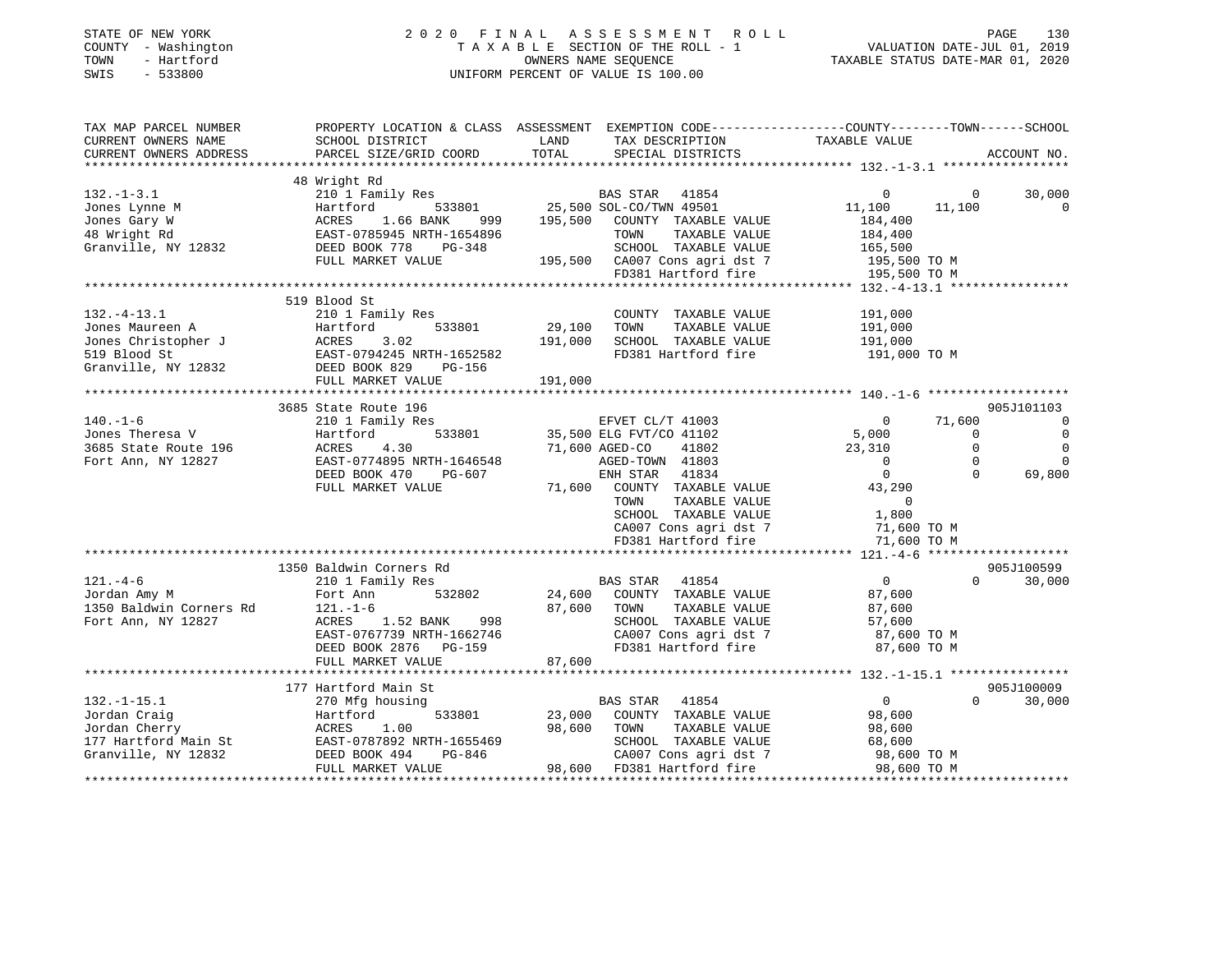## STATE OF NEW YORK 2 0 2 0 F I N A L A S S E S S M E N T R O L L PAGE 131 COUNTY - Washington T A X A B L E SECTION OF THE ROLL - 1 VALUATION DATE-JUL 01, 2019 TOWN - Hartford OWNERS NAME SEQUENCE TAXABLE STATUS DATE-MAR 01, 2020 SWIS - 533800 UNIFORM PERCENT OF VALUE IS 100.00UNIFORM PERCENT OF VALUE IS 100.00

| TAX MAP PARCEL NUMBER                      | PROPERTY LOCATION & CLASS ASSESSMENT EXEMPTION CODE---------------COUNTY-------TOWN-----SCHOOL |               |                                                                  |                                           |          |             |
|--------------------------------------------|------------------------------------------------------------------------------------------------|---------------|------------------------------------------------------------------|-------------------------------------------|----------|-------------|
| CURRENT OWNERS NAME                        | SCHOOL DISTRICT                                                                                | LAND          | TAX DESCRIPTION                                                  | TAXABLE VALUE                             |          |             |
| CURRENT OWNERS ADDRESS                     | PARCEL SIZE/GRID COORD                                                                         | TOTAL         | SPECIAL DISTRICTS                                                |                                           |          | ACCOUNT NO. |
|                                            |                                                                                                |               |                                                                  |                                           |          |             |
|                                            | 3868 State Route 196                                                                           |               |                                                                  |                                           |          | 905J100054  |
| $140. - 2 - 41$                            | 240 Rural res                                                                                  |               | BAS STAR 41854                                                   | $0 \qquad \qquad$                         | $\Omega$ | 30,000      |
| Joy Edward S                               | 533801<br>Hartford                                                                             |               | 66,300 COUNTY TAXABLE VALUE                                      | 140,500                                   |          |             |
| 3868 State Route 196<br>Fort Ann, NY 12827 | ACRES 33.30                                                                                    | 140,500 TOWN  | TAXABLE VALUE                                                    | 140,500                                   |          |             |
| Fort Ann, NY 12827                         | EAST-0779171 NRTH-1644596                                                                      |               | SCHOOL TAXABLE VALUE                                             | 110,500                                   |          |             |
|                                            | DEED BOOK 882<br>PG-176                                                                        |               | CA007 Cons agri dst 7 140,500 TO M                               |                                           |          |             |
|                                            | FULL MARKET VALUE 140,500 FD381 Hartford fire                                                  |               |                                                                  | 140,500 TO M                              |          |             |
|                                            |                                                                                                |               |                                                                  |                                           |          |             |
|                                            | State Route 196                                                                                |               |                                                                  |                                           |          |             |
| $140. -2 - 41.5$                           | 311 Res vac land                                                                               |               | COUNTY TAXABLE VALUE                                             | 13,000                                    |          |             |
| Joy Seth L                                 | Hartford                                                                                       | 533801 13,000 | TAXABLE VALUE<br>TOWN                                            | 13,000                                    |          |             |
| Hooper Angela                              | ACRES 1.01                                                                                     | 13,000        | SCHOOL TAXABLE VALUE                                             | 13,000                                    |          |             |
| 3868 State Route 196                       | EAST-0778899 NRTH-1645347                                                                      |               | SCHOOL TAXABLE VALUE 13,000<br>CA007 Cons agri dst 7 13,000 TO M |                                           |          |             |
| Fort Ann, NY 12827                         | DEED BOOK 3364 PG-170                                                                          |               | FD381 Hartford fire 13,000 TO M                                  |                                           |          |             |
|                                            | FULL MARKET VALUE                                                                              | 13,000        |                                                                  |                                           |          |             |
|                                            |                                                                                                |               |                                                                  |                                           |          |             |
|                                            | Pope Hill Rd                                                                                   |               |                                                                  |                                           |          | 905J100669  |
| $149. - 1 - 28.3$                          | 322 Rural vac>10                                                                               |               | COUNTY TAXABLE VALUE                                             | 21,900                                    |          |             |
| Kameda Tetsuo                              | Hartford                                                                                       | 533801 21,900 | TOWN<br>TAXABLE VALUE                                            | 21,900                                    |          |             |
| Kameda Helen P                             | Sub Div Lot 3                                                                                  | 21,900        |                                                                  |                                           |          |             |
| 3026 Coach Rd                              | 3561/236                                                                                       |               | SCHOOL TAXABLE VALUE<br>FD381 Hartford fire                      |                                           |          |             |
| Argyle, NY 12809                           | ACRES 14.87                                                                                    |               |                                                                  | 21,900 TO M<br>21,900 TO M                |          |             |
|                                            | EAST-0778288 NRTH-1634158                                                                      |               |                                                                  |                                           |          |             |
|                                            | DEED BOOK 3561 PG-236                                                                          |               |                                                                  |                                           |          |             |
|                                            | FULL MARKET VALUE                                                                              | 21,900        |                                                                  |                                           |          |             |
|                                            |                                                                                                |               |                                                                  |                                           |          |             |
|                                            | 3026 Coach Rd                                                                                  |               |                                                                  |                                           |          | 905J100669  |
| $149. - 1 - 28.4$                          | 240 Rural res                                                                                  |               | ENH STAR 41834                                                   | $\overline{0}$                            | $\Omega$ | 69,800      |
| Kameda Tetsuo                              | Hartford                                                                                       |               | 533801 28,800 COUNTY TAXABLE VALUE                               | 170,500                                   |          |             |
| Kameda Helen                               | Sub Div Lot 4                                                                                  | 170,500 TOWN  | TAXABLE VALUE                                                    | 170,500                                   |          |             |
| 3026 Coach Rd                              | ACRES 10.57                                                                                    |               | SCHOOL TAXABLE VALUE 100,700                                     |                                           |          |             |
| Argyle, NY 12809                           | EAST-0778486 NRTH-1634785                                                                      |               | FD381 Hartford fire                                              | 170,500 TO M                              |          |             |
|                                            |                                                                                                |               |                                                                  |                                           |          |             |
|                                            | DEED BOOK 2432 PG-230                                                                          | 170,500       |                                                                  |                                           |          |             |
|                                            | FULL MARKET VALUE                                                                              |               |                                                                  |                                           |          |             |
|                                            | 16 Hartford Main St                                                                            |               |                                                                  |                                           |          | 905J100679  |
| $132.15 - 2 - 18$                          | 210 1 Family Res                                                                               |               | CW_10_VET/ 41151                                                 | 8,000                                     | 8,000    | $\Omega$    |
| Keeler John J Jr                           |                                                                                                |               |                                                                  |                                           |          |             |
| 16 Hartford Main St                        | Hartford<br>FRNT 84.00 DPTH 190.00                                                             |               |                                                                  | 77,700                                    |          |             |
|                                            |                                                                                                |               | 85,700 TOWN<br>TAXABLE VALUE                                     | 77,700                                    |          |             |
| Hartford, NY 12838                         | EAST-0786207 NRTH-1651872                                                                      |               | SCHOOL TAXABLE VALUE                                             |                                           |          |             |
|                                            | DEED BOOK 20191 PG-26364                                                                       |               | CA007 Cons agri dst 7                                            | 85,700 TO M<br>85,700 TO M<br>-- 700 TO M |          |             |
|                                            | FULL MARKET VALUE                                                                              |               | 85,700 FD381 Hartford fire                                       |                                           |          |             |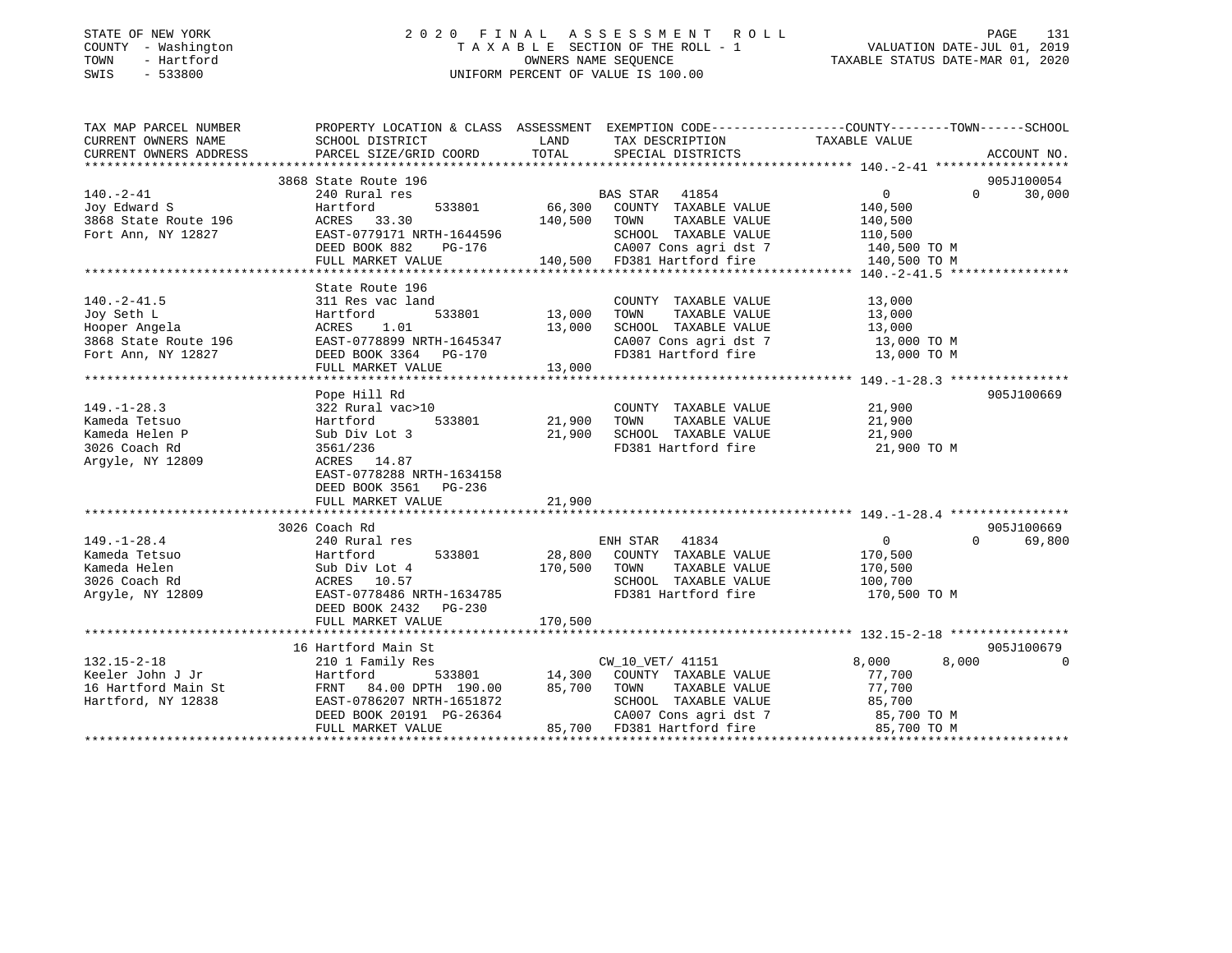## STATE OF NEW YORK 2 0 2 0 F I N A L A S S E S S M E N T R O L L PAGE 132 COUNTY - Washington T A X A B L E SECTION OF THE ROLL - 1 VALUATION DATE-JUL 01, 2019 TOWN - Hartford OWNERS NAME SEQUENCE TAXABLE STATUS DATE-MAR 01, 2020 SWIS - 533800 UNIFORM PERCENT OF VALUE IS 100.00

| TAX MAP PARCEL NUMBER<br>CURRENT OWNERS NAME<br>CURRENT OWNERS ADDRESS | SCHOOL DISTRICT<br>PARCEL SIZE/GRID COORD            | LAND<br>TOTAL | TAX DESCRIPTION<br>SPECIAL DISTRICTS         | PROPERTY LOCATION & CLASS ASSESSMENT EXEMPTION CODE---------------COUNTY-------TOWN------SCHOOL<br>TAXABLE VALUE<br>ACCOUNT NO. |
|------------------------------------------------------------------------|------------------------------------------------------|---------------|----------------------------------------------|---------------------------------------------------------------------------------------------------------------------------------|
|                                                                        |                                                      |               |                                              |                                                                                                                                 |
|                                                                        | State Route 149                                      |               |                                              | 905J101181                                                                                                                      |
| $132. - 2 - 28.2$                                                      | 314 Rural vac<10                                     |               | COUNTY TAXABLE VALUE                         | 12,500                                                                                                                          |
| Kelly William                                                          | 533801<br>Hartford                                   | 12,500        | TOWN<br>TAXABLE VALUE                        | 12,500                                                                                                                          |
| 22 Warwick Dr                                                          | ACRES 1.00                                           | 12,500        | SCHOOL TAXABLE VALUE                         | 12,500                                                                                                                          |
| Fairport, NY 14450                                                     | EAST-0793318 NRTH-1653253<br>DEED BOOK 486<br>PG-277 |               | FD381 Hartford fire                          | 12,500 TO M                                                                                                                     |
|                                                                        | FULL MARKET VALUE                                    | 12,500        |                                              |                                                                                                                                 |
|                                                                        | 51 Rowe Hill Rd                                      |               |                                              | 905J100422                                                                                                                      |
| $141. - 1 - 39$                                                        |                                                      |               |                                              |                                                                                                                                 |
|                                                                        | 210 1 Family Res<br>533801                           | 22,100        | COUNTY TAXABLE VALUE<br>TOWN                 | 150,200                                                                                                                         |
| Kerr Irrevocable Trust June M Hartford<br>51 Rowe Hill Rd              | FRNT 152.00 DPTH 259.00                              | 150,200       | TAXABLE VALUE<br>SCHOOL TAXABLE VALUE        | 150,200<br>150,200                                                                                                              |
|                                                                        |                                                      |               |                                              |                                                                                                                                 |
| Hartford, NY 12838                                                     | EAST-0785791 NRTH-1649260                            |               | CA007 Cons agri dst 7<br>FD381 Hartford fire | 150,200 TO M                                                                                                                    |
|                                                                        | DEED BOOK 3969 PG-147                                |               |                                              | 150,200 TO M                                                                                                                    |
|                                                                        | FULL MARKET VALUE                                    | 150,200       |                                              |                                                                                                                                 |
|                                                                        |                                                      |               |                                              |                                                                                                                                 |
|                                                                        | Shadow Mt Way                                        |               |                                              |                                                                                                                                 |
| $158. - 2 - 6.8$                                                       | 314 Rural vac<10                                     |               | COUNTY TAXABLE VALUE                         | 23,800                                                                                                                          |
| Keys David                                                             | 533801<br>Hartford                                   | 23,800        | TOWN<br>TAXABLE VALUE                        | 23,800                                                                                                                          |
| 1080 Lundy Rd                                                          | 3761/324                                             | 23,800        | SCHOOL TAXABLE VALUE                         | 23,800                                                                                                                          |
| Granville, NY 12832                                                    | ACRES 17.61                                          |               | FD381 Hartford fire                          | 23,800 TO M                                                                                                                     |
|                                                                        | EAST-0787346 NRTH-1632261                            |               |                                              |                                                                                                                                 |
|                                                                        | DEED BOOK 3716 PG-328                                |               |                                              |                                                                                                                                 |
|                                                                        | FULL MARKET VALUE                                    | 23,800        |                                              |                                                                                                                                 |
|                                                                        |                                                      |               |                                              |                                                                                                                                 |
|                                                                        | Lundy Rd                                             |               |                                              |                                                                                                                                 |
| $158. - 2 - 6.9$                                                       | 311 Res vac land                                     |               | AGRI-D IND 41730                             | 8,193<br>8,193<br>8,193                                                                                                         |
| Keys David                                                             | 533801<br>Hartford                                   | 13,200        | COUNTY TAXABLE VALUE                         | 5,007                                                                                                                           |
| 1080 Lundy Rd                                                          | 8.71<br>ACRES                                        | 13,200        | TOWN<br>TAXABLE VALUE                        | 5,007                                                                                                                           |
| Granville, NY 12832                                                    | EAST-0786043 NRTH-1632569                            |               | SCHOOL TAXABLE VALUE                         | 5,007                                                                                                                           |
|                                                                        | DEED BOOK 3716 PG-328                                |               | FD381 Hartford fire                          | 13,200 TO M                                                                                                                     |
| MAY BE SUBJECT TO PAYMENT                                              | FULL MARKET VALUE                                    | 13,200        |                                              |                                                                                                                                 |
| UNDER AGDIST LAW TIL 2027                                              |                                                      |               |                                              |                                                                                                                                 |
|                                                                        |                                                      |               |                                              |                                                                                                                                 |
|                                                                        | 1080 Lundy Rd                                        |               |                                              | 905J100361                                                                                                                      |
| $158. - 2 - 7$                                                         | 240 Rural res                                        |               | ENH STAR 41834                               | $\overline{0}$<br>$\Omega$<br>69,800                                                                                            |
| Keys David                                                             | 533801<br>Hartford                                   | 31,300        | COUNTY TAXABLE VALUE                         | 180,300                                                                                                                         |
| 1080 Lundy Rd                                                          | Survey 12890                                         | 180,300       | TOWN<br>TAXABLE VALUE                        | 180,300                                                                                                                         |
| Granville, NY 12832                                                    | 564/243                                              |               | SCHOOL TAXABLE VALUE                         | 110,500                                                                                                                         |
|                                                                        | $158. - 1 - 7$                                       |               | FD381 Hartford fire                          | 180,300 TO M                                                                                                                    |
|                                                                        | ACRES 10.34                                          |               |                                              |                                                                                                                                 |
|                                                                        | EAST-0786631 NRTH-1632040                            |               |                                              |                                                                                                                                 |
|                                                                        | DEED BOOK 3988<br>PG-147                             |               |                                              |                                                                                                                                 |
|                                                                        | FULL MARKET VALUE                                    | 180,300       |                                              |                                                                                                                                 |
|                                                                        |                                                      |               |                                              |                                                                                                                                 |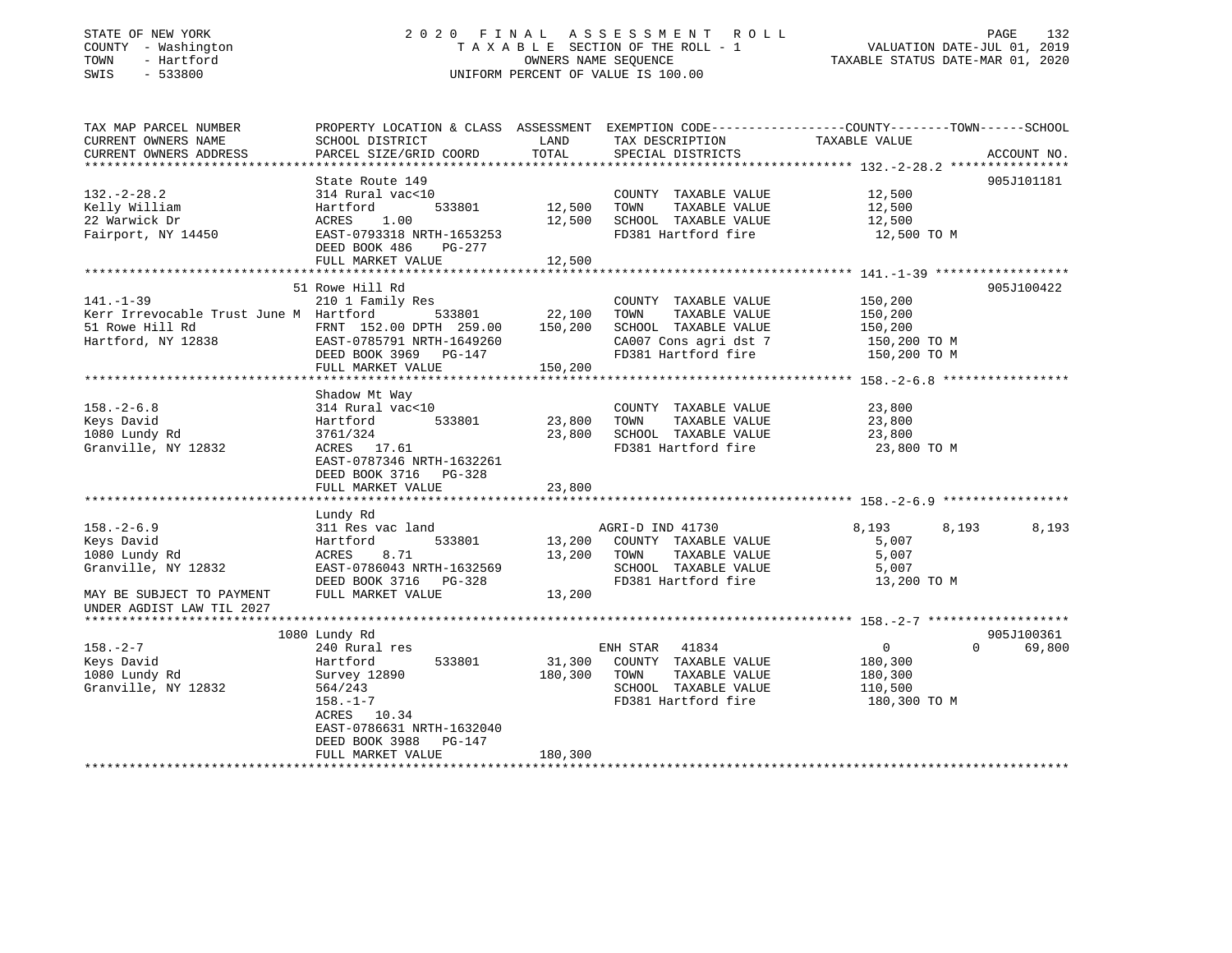#### STATE OF NEW YORK 2 0 2 0 F I N A L A S S E S S M E N T R O L L PAGE 133COUNTY - Washington T A X A B L E SECTION OF THE ROLL - 1 TOWN - Hartford OWNERS NAME SEQUENCE TAXABLE STATUS DATE-MAR 01, 2020 SWIS - 533800 UNIFORM PERCENT OF VALUE IS 100.00

VALUATION DATE-JUL 01, 2019

| TAX MAP PARCEL NUMBER             | PROPERTY LOCATION & CLASS ASSESSMENT EXEMPTION CODE---------------COUNTY-------TOWN-----SCHOOL                                                                                                                                        |                                               |                               |                                                                       |                |            |
|-----------------------------------|---------------------------------------------------------------------------------------------------------------------------------------------------------------------------------------------------------------------------------------|-----------------------------------------------|-------------------------------|-----------------------------------------------------------------------|----------------|------------|
| CURRENT OWNERS NAME               | SCHOOL DISTRICT                                                                                                                                                                                                                       | <b>LAND</b>                                   | TAX DESCRIPTION TAXABLE VALUE |                                                                       |                |            |
|                                   |                                                                                                                                                                                                                                       |                                               |                               |                                                                       |                |            |
|                                   |                                                                                                                                                                                                                                       |                                               |                               |                                                                       |                |            |
|                                   | 7779 State Route 40                                                                                                                                                                                                                   |                                               |                               |                                                                       |                | 905J101115 |
| $140. -2 - 16$                    | 210 1 Family Res                                                                                                                                                                                                                      | ly Res<br>1y Res 533801 19,500 ENH STAR 41834 |                               | 36,645                                                                | 36,645         | $\sim$ 0   |
| Keyser Sandra K                   | Hartford                                                                                                                                                                                                                              |                                               |                               | $\begin{array}{c} 0 \ 68 \, , 055 \end{array}$                        | $\overline{0}$ | 69,800     |
|                                   | 7779 State Route 40<br>Hartford, NY 12838 EAST-0782472 NRTH-1645883 TOWNY TAXABLE VALUE<br>EAST-0782472 NRTH-1645883 TOWN TAXABLE VALUE                                                                                               |                                               |                               |                                                                       |                |            |
|                                   |                                                                                                                                                                                                                                       |                                               |                               | 68,055                                                                |                |            |
|                                   | DEED BOOK 502 PG-918                                                                                                                                                                                                                  |                                               | SCHOOL TAXABLE VALUE 34,900   |                                                                       |                |            |
|                                   |                                                                                                                                                                                                                                       |                                               |                               |                                                                       |                |            |
|                                   |                                                                                                                                                                                                                                       |                                               |                               |                                                                       |                |            |
|                                   | 351 Gilchrist Hill Rd                                                                                                                                                                                                                 |                                               |                               |                                                                       |                | 905J101425 |
|                                   | 150.-1-57.2<br>Kibling Glenn Hartford 533801 30,700 Count -<br>Kibling Kimberly LOT 5 134,800 TOWN TAXABLE VALUE 104,800<br>Hartford, NY 12838 EAST-0784363 NRTH-1639807 FD381 Hartford fire 134,800 TO M<br>THERE ROOK 910 PG-12 124 |                                               |                               |                                                                       | $\Omega$       | 30,000     |
|                                   |                                                                                                                                                                                                                                       |                                               |                               |                                                                       |                |            |
|                                   |                                                                                                                                                                                                                                       |                                               |                               |                                                                       |                |            |
|                                   |                                                                                                                                                                                                                                       |                                               |                               |                                                                       |                |            |
|                                   |                                                                                                                                                                                                                                       |                                               |                               |                                                                       |                |            |
|                                   |                                                                                                                                                                                                                                       |                                               |                               |                                                                       |                |            |
|                                   |                                                                                                                                                                                                                                       |                                               |                               |                                                                       |                |            |
|                                   |                                                                                                                                                                                                                                       |                                               |                               |                                                                       |                |            |
|                                   | 135 North Rd                                                                                                                                                                                                                          |                                               |                               |                                                                       |                |            |
| $140.-1-16.1$                     | 210 1 Family Res                                                                                                                                                                                                                      |                                               | COUNTY TAXABLE VALUE 82,000   |                                                                       |                |            |
| Kilcoyne Patrick M                | Hartford                                                                                                                                                                                                                              | 533801 28,300 TOWN                            | TAXABLE VALUE                 | 82,000                                                                |                |            |
| Kilcoyne Sheila J<br>135 North Rd | Map13018                                                                                                                                                                                                                              |                                               |                               |                                                                       |                |            |
|                                   | Map13018 82,000 8CHOOL TAXABLE VALUE 82,000<br>ACRES 9.19 82,000 8CHOOL TAXABLE VALUE 82,000                                                                                                                                          |                                               |                               | 82,000 TO M                                                           |                |            |
| Fort Ann, NY 12827                | EAST-0772380 NRTH-1642042                                                                                                                                                                                                             |                                               |                               |                                                                       |                |            |
|                                   | DEED BOOK 3785 PG-55                                                                                                                                                                                                                  |                                               |                               |                                                                       |                |            |
|                                   |                                                                                                                                                                                                                                       |                                               |                               |                                                                       |                |            |
|                                   |                                                                                                                                                                                                                                       |                                               |                               |                                                                       |                |            |
|                                   | Camp A Way                                                                                                                                                                                                                            |                                               |                               |                                                                       |                | 905J100613 |
| $142. - 1 - 37$                   | 322 Rural vac>10                                                                                                                                                                                                                      |                                               | COUNTY TAXABLE VALUE 16,800   |                                                                       |                |            |
| Kilmartin Jerald W                |                                                                                                                                                                                                                                       | 533801 16,800<br>TOWN                         |                               | TAXABLE VALUE 16,800                                                  |                |            |
| Kilmartin Rosana A                |                                                                                                                                                                                                                                       |                                               |                               | 16,800 SCHOOL TAXABLE VALUE 16,800<br>FD381 Hartford fire 16,800 TO M |                |            |
| 14 Harrison Ave                   | - Tartford 533801<br>ACRES 15.25<br>EAST-0791433 NRTH-1645697                                                                                                                                                                         |                                               |                               |                                                                       |                |            |
| Hudson Falls, NY 12839            | DEED BOOK 918<br>PG-79                                                                                                                                                                                                                |                                               |                               |                                                                       |                |            |
|                                   | FULL MARKET VALUE                                                                                                                                                                                                                     | 16,800                                        |                               |                                                                       |                |            |
|                                   |                                                                                                                                                                                                                                       |                                               |                               |                                                                       |                |            |
|                                   | Christian Hill Rd                                                                                                                                                                                                                     |                                               |                               |                                                                       |                | 9079900733 |
| $132.15 - 1 - 17$                 | 330 Vacant comm                                                                                                                                                                                                                       |                                               | COUNTY TAXABLE VALUE          | 1,000                                                                 |                |            |
| King Burch LLC                    | Hartford                                                                                                                                                                                                                              | 533801 1,000<br>TOWN                          | TAXABLE VALUE                 | 1,000                                                                 |                |            |
| Attn: Brian Burch                 |                                                                                                                                                                                                                                       |                                               |                               |                                                                       |                |            |
| 183 Pope Hill Rd                  | FRNT 75.00 DPTH 151.00 1,000<br>EAST-0786132 NRTH-1652513<br>FRNT 75.00 DPIN 199.00<br>EAST-0786132 NRTH-1652513<br>CAST DC-62                                                                                                        |                                               |                               | SCHOOL TAXABLE VALUE 1,000<br>CA007 Cons agri dst 7 1,000 TO M        |                |            |
| Argyle, NY 12809                  | DEED BOOK 2017 PG-62                                                                                                                                                                                                                  |                                               |                               | FD381 Hartford fire 1,000 TO M                                        |                |            |
|                                   | FULL MARKET VALUE                                                                                                                                                                                                                     | 1,000                                         |                               |                                                                       |                |            |
|                                   |                                                                                                                                                                                                                                       |                                               |                               |                                                                       |                |            |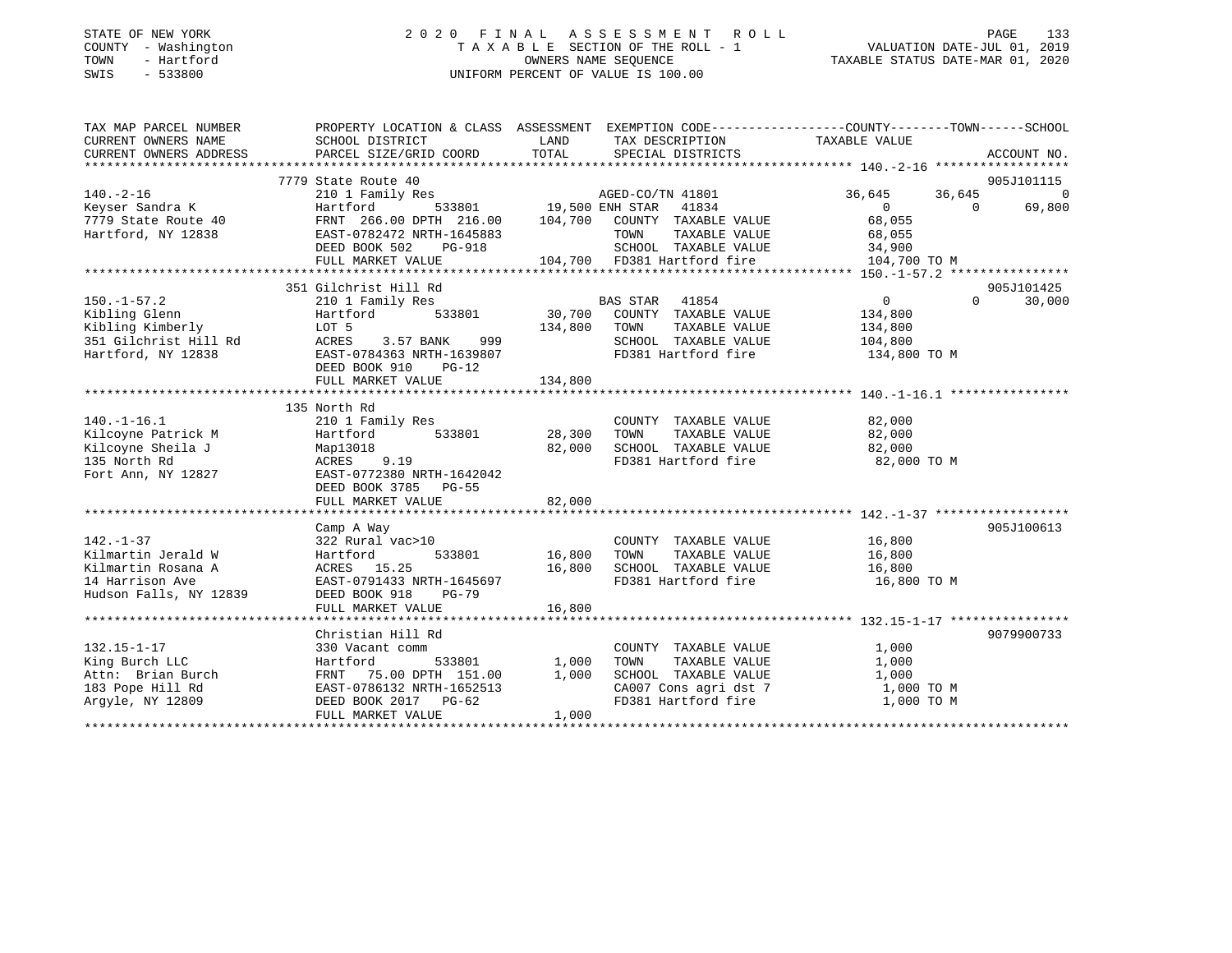## STATE OF NEW YORK 2 0 2 0 F I N A L A S S E S S M E N T R O L L PAGE 134 COUNTY - Washington T A X A B L E SECTION OF THE ROLL - 1 VALUATION DATE-JUL 01, 2019 TOWN - Hartford OWNERS NAME SEQUENCE TAXABLE STATUS DATE-MAR 01, 2020 SWIS - 533800 UNIFORM PERCENT OF VALUE IS 100.00

| TAX MAP PARCEL NUMBER                                                                                                                                                         | PROPERTY LOCATION & CLASS ASSESSMENT EXEMPTION CODE----------------COUNTY-------TOWN------SCHOOL |                                                       |                                                                                                                                                                                                               |        |            |
|-------------------------------------------------------------------------------------------------------------------------------------------------------------------------------|--------------------------------------------------------------------------------------------------|-------------------------------------------------------|---------------------------------------------------------------------------------------------------------------------------------------------------------------------------------------------------------------|--------|------------|
| CURRENT OWNERS NAME                                                                                                                                                           | SCHOOL DISTRICT                                                                                  | <b>EXAMPLE TO A LAND THE EXAMPLE THE SET OF STATE</b> | TAX DESCRIPTION TAXABLE VALUE                                                                                                                                                                                 |        |            |
| CURRENT OWNERS ADDRESS                                                                                                                                                        |                                                                                                  |                                                       |                                                                                                                                                                                                               |        |            |
|                                                                                                                                                                               |                                                                                                  |                                                       |                                                                                                                                                                                                               |        |            |
|                                                                                                                                                                               | 85 Christian Hill Rd                                                                             |                                                       |                                                                                                                                                                                                               |        | 9079900727 |
| $132.15 - 1 - 18$                                                                                                                                                             | 449 Other Storag                                                                                 |                                                       | COUNTY TAXABLE VALUE 75,100                                                                                                                                                                                   |        |            |
|                                                                                                                                                                               | 533801 3,500                                                                                     |                                                       | TOWN<br>TAXABLE VALUE                                                                                                                                                                                         | 75,100 |            |
|                                                                                                                                                                               |                                                                                                  |                                                       |                                                                                                                                                                                                               |        |            |
|                                                                                                                                                                               |                                                                                                  |                                                       | SCHOOL TAXABLE VALUE 75,100<br>CA007 Cons agri dst 7 75,100 TO M                                                                                                                                              |        |            |
| Eing Burch LLC Hartford 533801 3,500<br>Attn: Brian Burch FRNT 49.00 DPTH 71.00 75,100<br>183 Pope Hill Rd EAST-0786194 NRTH-1652485<br>Argyle, NY 12809 DEED BOOK 2017 PG-62 |                                                                                                  |                                                       | FD381 Hartford fire 75,100 TO M                                                                                                                                                                               |        |            |
|                                                                                                                                                                               |                                                                                                  |                                                       |                                                                                                                                                                                                               |        |            |
|                                                                                                                                                                               |                                                                                                  |                                                       |                                                                                                                                                                                                               |        |            |
|                                                                                                                                                                               | Hartford Main St                                                                                 |                                                       |                                                                                                                                                                                                               |        | 905J100430 |
| $132. - 1 - 17$                                                                                                                                                               | 312 Vac w/imprv                                                                                  |                                                       | COUNTY TAXABLE VALUE 43,700                                                                                                                                                                                   |        |            |
| King David J                                                                                                                                                                  | 533801 38,600<br>Hartford                                                                        |                                                       |                                                                                                                                                                                                               |        |            |
| Burch Brian S                                                                                                                                                                 | ACRES 18.70                                                                                      | 43,700                                                | TOWN TAXABLE VALUE 43,700<br>SCHOOL TAXABLE VALUE 43,700                                                                                                                                                      |        |            |
| 218 Hartford Main St EAST-0788356 NRTH-1656416                                                                                                                                |                                                                                                  |                                                       | CA007 Cons agri dst 7 43,700 TO M                                                                                                                                                                             |        |            |
| Granville, NY 12832 DEED BOOK 924 PG-254                                                                                                                                      |                                                                                                  |                                                       | FD381 Hartford fire 43,700 TO M                                                                                                                                                                               |        |            |
|                                                                                                                                                                               | FULL MARKET VALUE                                                                                | 43,700                                                |                                                                                                                                                                                                               |        |            |
|                                                                                                                                                                               |                                                                                                  |                                                       |                                                                                                                                                                                                               |        |            |
|                                                                                                                                                                               | Hartford Main OFF St                                                                             |                                                       |                                                                                                                                                                                                               |        | 905J100073 |
| $132. - 1 - 19$                                                                                                                                                               | 311 Res vac land                                                                                 |                                                       |                                                                                                                                                                                                               |        |            |
| King David J                                                                                                                                                                  | 533801<br>Hartford                                                                               | 3,000                                                 | COUNTY TAXABLE VALUE 3,000<br>TOWN TAXABLE VALUE 3,000                                                                                                                                                        |        |            |
| 218 Hartford Main St                                                                                                                                                          | FRNT 260.00 DPTH 150.00                                                                          | 3,000                                                 | SCHOOL TAXABLE VALUE                                                                                                                                                                                          | 3,000  |            |
|                                                                                                                                                                               |                                                                                                  |                                                       |                                                                                                                                                                                                               |        |            |
| 218 Hartford Main St. 2008.<br>Granville, NY 12832 EAST-0788872 NRTH-1655652                                                                                                  | DEED BOOK 2375 PG-184                                                                            |                                                       | CA007 Cons agri dst 7 3,000 TO M<br>FD381 Hartford fire 3,000 TO M                                                                                                                                            |        |            |
|                                                                                                                                                                               | FULL MARKET VALUE                                                                                | 3,000                                                 |                                                                                                                                                                                                               |        |            |
|                                                                                                                                                                               |                                                                                                  |                                                       |                                                                                                                                                                                                               |        |            |
|                                                                                                                                                                               | 218 Hartford Main St                                                                             |                                                       |                                                                                                                                                                                                               |        | 905J100081 |
| $132. - 1 - 21$                                                                                                                                                               | 210 1 Family Res                                                                                 |                                                       | COUNTY TAXABLE VALUE 153,000                                                                                                                                                                                  |        |            |
| King David J                                                                                                                                                                  | Hartford 533801 39,300                                                                           |                                                       | TAXABLE VALUE 153,000<br>TOWN                                                                                                                                                                                 |        |            |
| 218 Hartford Main St                                                                                                                                                          |                                                                                                  |                                                       |                                                                                                                                                                                                               |        |            |
| Granville, NY 12832                                                                                                                                                           | ACRES 4.50 153,000<br>EAST-0789003 NRTH-1655802 153,000<br>DEED BOOK 2375 PG-184                 |                                                       | $\begin{tabular}{lllllllll} \texttt{SCHOOL} & \texttt{TAXABLE} & \texttt{VALUE} & & & 153,000 \\ \texttt{CA007} & \texttt{Cons}\ & \texttt{agt}\ & \texttt{153,000} & \texttt{TO} & \texttt{M} \end{tabular}$ |        |            |
|                                                                                                                                                                               |                                                                                                  |                                                       | $CA007$ Cons agri dst 7 $153,000$ TO M<br>FD381 Hartford fire $153,000$ TO M                                                                                                                                  |        |            |
|                                                                                                                                                                               | FULL MARKET VALUE                                                                                | 153,000                                               |                                                                                                                                                                                                               |        |            |
|                                                                                                                                                                               |                                                                                                  |                                                       |                                                                                                                                                                                                               |        |            |
|                                                                                                                                                                               | Kittie Mae Way                                                                                   |                                                       |                                                                                                                                                                                                               |        |            |
| $132. - 1 - 21.6$                                                                                                                                                             | 311 Res vac land                                                                                 |                                                       | COUNTY TAXABLE VALUE                                                                                                                                                                                          | 6,500  |            |
| 132.-1-21.6<br>King Donna G<br>3 Kittie Mae Way<br>3 Kittie Mae Way<br>Granville, NY 12832<br>EAST-0788388 NRTH-1654743<br>DEED BOOK 862<br>PG-72                             |                                                                                                  | 533801 6,500                                          | TOWN<br>TAXABLE VALUE                                                                                                                                                                                         | 6,500  |            |
|                                                                                                                                                                               |                                                                                                  | 6,500                                                 |                                                                                                                                                                                                               |        |            |
|                                                                                                                                                                               |                                                                                                  |                                                       | SCHOOL TAXABLE VALUE 6,500<br>CA007 Cons agri dst 7 6,500 TO M<br>FD381 Hartford fire 6,500 TO M                                                                                                              |        |            |
|                                                                                                                                                                               |                                                                                                  |                                                       |                                                                                                                                                                                                               |        |            |
|                                                                                                                                                                               | FULL MARKET VALUE                                                                                | 6,500                                                 |                                                                                                                                                                                                               |        |            |
|                                                                                                                                                                               |                                                                                                  |                                                       |                                                                                                                                                                                                               |        |            |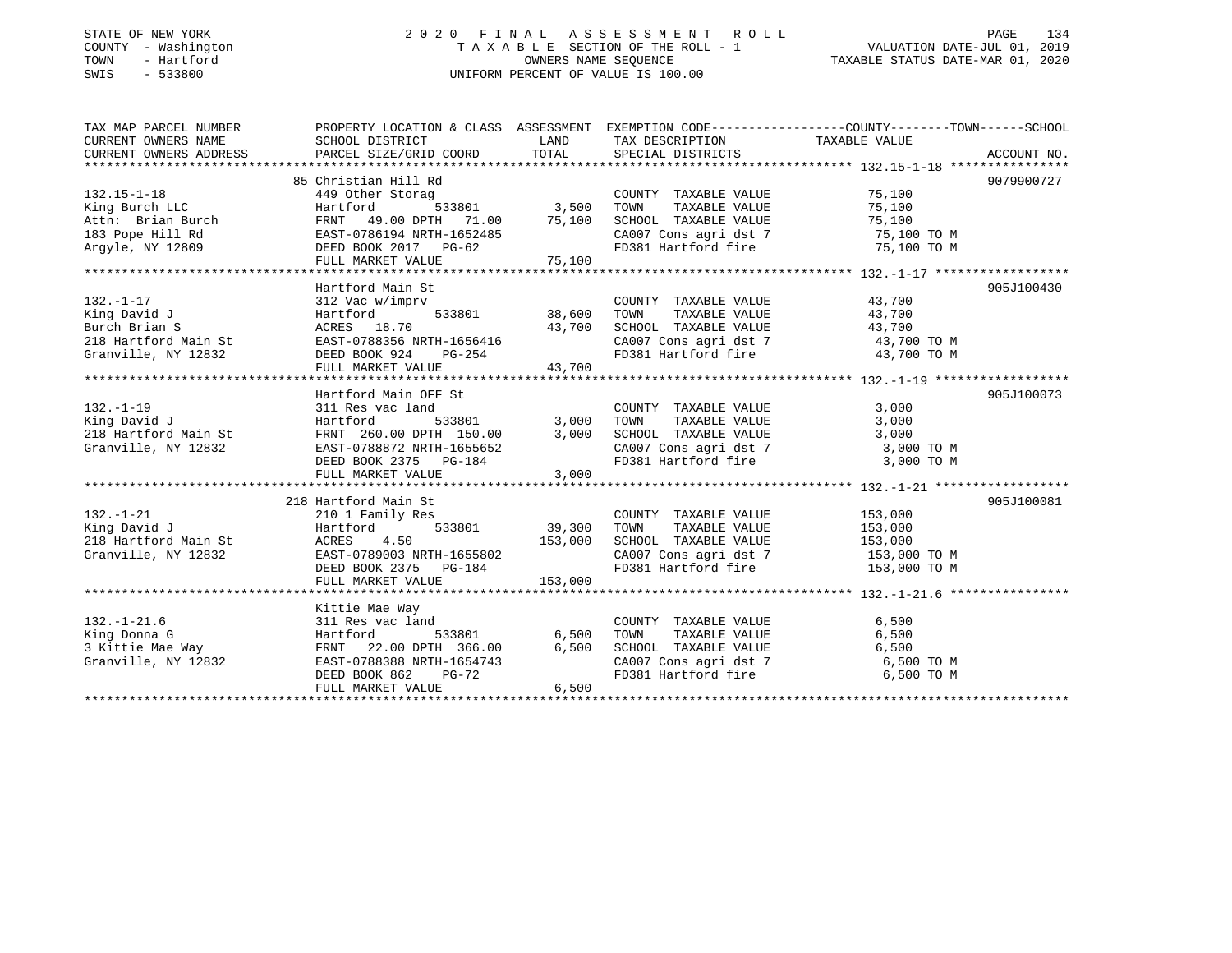| STATE OF NEW YORK<br>COUNTY - Washington<br>TOWN<br>- Hartford<br>SWIS<br>$-533800$ |                                             | OWNERS NAME SEOUENCE           | 2020 FINAL ASSESSMENT<br>ROLL ROLL<br>TAXABLE SECTION OF THE ROLL - 1<br>UNIFORM PERCENT OF VALUE IS 100.00 | PAGE<br>VALUATION DATE-JUL 01, 2019<br>TAXABLE STATUS DATE-MAR 01, 2020                                          | 135         |
|-------------------------------------------------------------------------------------|---------------------------------------------|--------------------------------|-------------------------------------------------------------------------------------------------------------|------------------------------------------------------------------------------------------------------------------|-------------|
| TAX MAP PARCEL NUMBER<br>CURRENT OWNERS NAME                                        | SCHOOL DISTRICT                             | LAND                           | TAX DESCRIPTION                                                                                             | PROPERTY LOCATION & CLASS ASSESSMENT EXEMPTION CODE----------------COUNTY-------TOWN-----SCHOOL<br>TAXABLE VALUE |             |
| CURRENT OWNERS ADDRESS                                                              | PARCEL SIZE/GRID COORD                      | TOTAL                          | SPECIAL DISTRICTS                                                                                           |                                                                                                                  | ACCOUNT NO. |
|                                                                                     |                                             |                                |                                                                                                             |                                                                                                                  |             |
|                                                                                     | 3 Kittie Mae Way                            |                                |                                                                                                             |                                                                                                                  |             |
| $132. - 1 - 21.7$                                                                   | 210 1 Family Res                            |                                | 41854<br>BAS STAR                                                                                           | $\Omega$<br>$\Omega$                                                                                             | 30,000      |
| King Donna G                                                                        | 533801<br>Hartford                          | 18,500                         | COUNTY TAXABLE VALUE                                                                                        | 86,600                                                                                                           |             |
| 3 Kittie Mae Way                                                                    | FRNT 148.00 DPTH 157.00                     | 86,600                         | TOWN<br>TAXABLE VALUE                                                                                       | 86,600                                                                                                           |             |
| Granville, NY 12832                                                                 | ACRES<br>0.53<br>EAST-0788332 NRTH-1654875  |                                | SCHOOL TAXABLE VALUE<br>CA007 Cons agri dst 7                                                               | 56,600<br>86,600 TO M                                                                                            |             |
|                                                                                     | DEED BOOK 862<br>$PG-78$                    |                                | FD381 Hartford fire                                                                                         | 86,600 ТО М                                                                                                      |             |
|                                                                                     | FULL MARKET VALUE                           | 86,600                         |                                                                                                             |                                                                                                                  |             |
|                                                                                     | ***********************                     |                                |                                                                                                             | ********************* 132.-1-21.2 *****************                                                              |             |
|                                                                                     | 5 Kittie Mae Way                            |                                |                                                                                                             |                                                                                                                  | 905J101413  |
| $132. - 1 - 21.2$                                                                   | 210 1 Family Res                            |                                | BAS STAR<br>41854                                                                                           | $\mathbf 0$<br>$\Omega$                                                                                          | 30,000      |
| King Lisa E                                                                         | Hartford<br>533801                          | 18,700                         | COUNTY TAXABLE VALUE                                                                                        | 170,000                                                                                                          |             |
| 5 Kittie Mae Wa                                                                     | FRNT 52.00 DPTH 209.00                      | 170,000                        | TOWN<br>TAXABLE VALUE                                                                                       | 170,000                                                                                                          |             |
| Granville, NY 12832                                                                 | BANK<br>999                                 |                                | SCHOOL TAXABLE VALUE                                                                                        | 140,000                                                                                                          |             |
|                                                                                     | EAST-0788378 NRTH-1654942                   |                                | CA007 Cons agri dst 7<br>FD381 Hartford fire                                                                | 170,000 TO M                                                                                                     |             |
|                                                                                     | DEED BOOK 2111 PG-25<br>FULL MARKET VALUE   | 170,000                        |                                                                                                             | 170,000 TO M                                                                                                     |             |
|                                                                                     | **************************                  |                                |                                                                                                             |                                                                                                                  |             |
|                                                                                     | LOT 49 Provincial Pat                       |                                |                                                                                                             |                                                                                                                  | 905J100082  |
| $132 - 2 - 3$                                                                       | 314 Rural vac<10                            |                                | COUNTY TAXABLE VALUE                                                                                        | 5,600                                                                                                            |             |
| King Raymond E                                                                      | Hartford<br>533801                          | 5,600                          | TOWN<br>TAXABLE VALUE                                                                                       | 5,600                                                                                                            |             |
| 210 County Route 23                                                                 | 2.75 Ad                                     | 5,600                          | SCHOOL TAXABLE VALUE                                                                                        | 5,600                                                                                                            |             |
| Granville, NY 12832                                                                 | 8.60<br>ACRES                               |                                | FD381 Hartford fire                                                                                         | 5,600 TO M                                                                                                       |             |
|                                                                                     | EAST-0791066 NRTH-1655291                   |                                |                                                                                                             |                                                                                                                  |             |
|                                                                                     | DEED BOOK 899<br>$PG-232$                   |                                |                                                                                                             |                                                                                                                  |             |
|                                                                                     | FULL MARKET VALUE<br>********************** | 5,600<br>********************* |                                                                                                             |                                                                                                                  |             |
|                                                                                     | 128 Blood St                                |                                |                                                                                                             |                                                                                                                  | 905J100088  |
| $142. - 1 - 33$                                                                     | 312 Vac w/imprv                             |                                | COUNTY TAXABLE VALUE                                                                                        | 27,600                                                                                                           |             |
| King Scott                                                                          | 533801<br>Hartford                          | 21,900                         | TOWN<br>TAXABLE VALUE                                                                                       | 27,600                                                                                                           |             |
| PO Box 131                                                                          | ACRES 14.74                                 | 27,600                         | SCHOOL TAXABLE VALUE                                                                                        | 27,600                                                                                                           |             |
| Hudson Falls, NY 12939                                                              | EAST-0792500 NRTH-1644106                   |                                | FD381 Hartford fire                                                                                         | 27,600 TO M                                                                                                      |             |
|                                                                                     | DEED BOOK 1797 PG-271                       |                                |                                                                                                             |                                                                                                                  |             |
|                                                                                     | FULL MARKET VALUE                           | 27,600                         |                                                                                                             |                                                                                                                  |             |
|                                                                                     |                                             |                                |                                                                                                             |                                                                                                                  |             |
|                                                                                     | Kittie Mae Way                              |                                |                                                                                                             |                                                                                                                  |             |
| $132. - 1 - 21.5$                                                                   | 314 Rural vac<10                            |                                | COUNTY TAXABLE VALUE                                                                                        | 20,000                                                                                                           |             |
| King Thomas E<br>15 Berry Dr                                                        | 533801<br>Hartford<br>ACRES<br>3.16         | 20,000<br>20,000               | TOWN<br>TAXABLE VALUE<br>SCHOOL TAXABLE VALUE                                                               | 20,000<br>20,000                                                                                                 |             |
| Queensbury, NY 12804                                                                | EAST-0788674 NRTH-1655343                   |                                | CA007 Cons agri dst 7                                                                                       | 20,000 TO M                                                                                                      |             |
|                                                                                     | DEED BOOK 782<br>PG-326                     |                                | FD381 Hartford fire                                                                                         | 20,000 TO M                                                                                                      |             |
|                                                                                     | FULL MARKET VALUE                           | 20,000                         |                                                                                                             |                                                                                                                  |             |
|                                                                                     |                                             |                                |                                                                                                             |                                                                                                                  |             |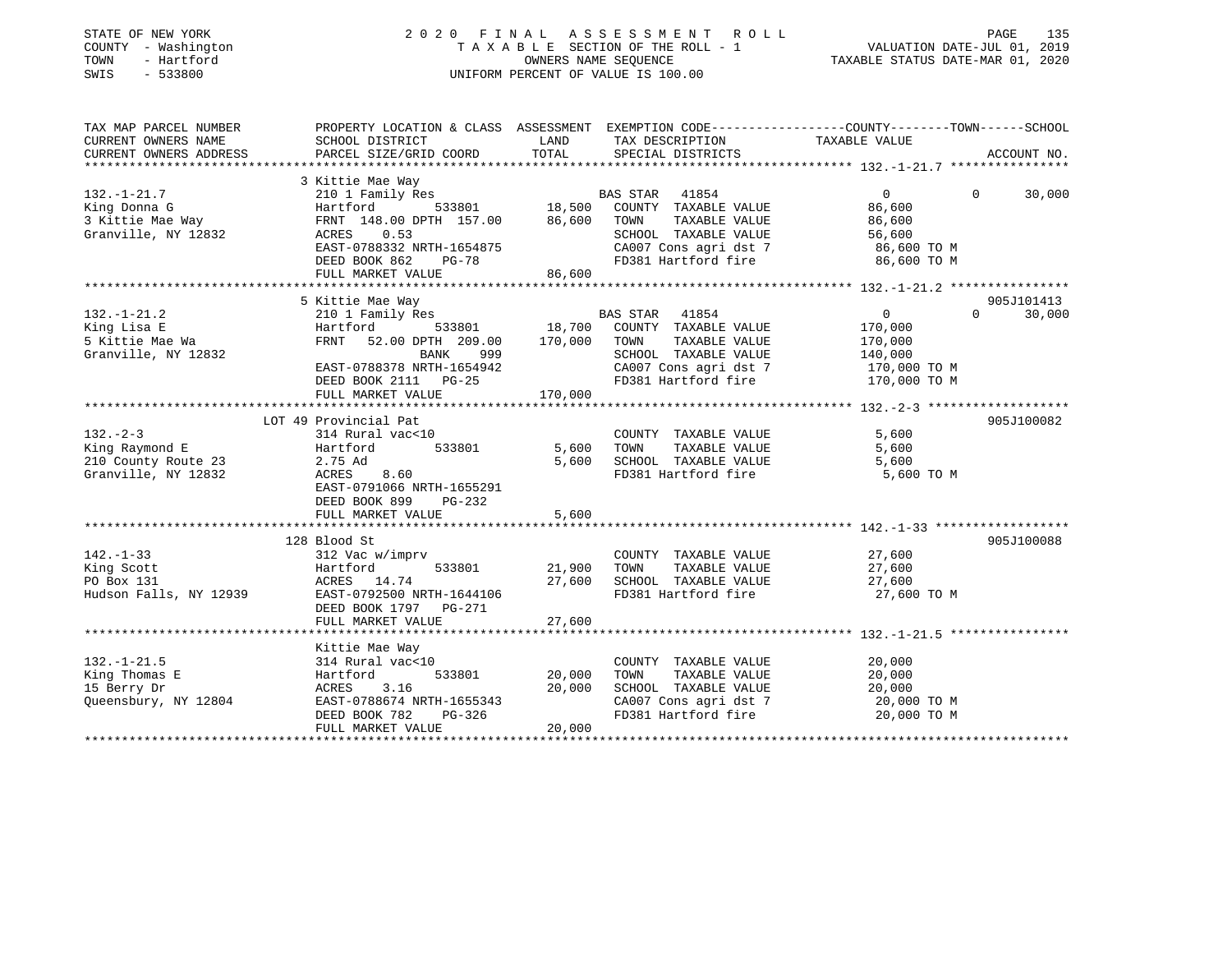| STATE OF NEW YORK<br>COUNTY - Washington<br>TOWN<br>- Hartford<br>SWIS<br>$-533800$ |                                                                                                                                                                                                                                                                                                                        |         |                                                                                           |              |             |
|-------------------------------------------------------------------------------------|------------------------------------------------------------------------------------------------------------------------------------------------------------------------------------------------------------------------------------------------------------------------------------------------------------------------|---------|-------------------------------------------------------------------------------------------|--------------|-------------|
|                                                                                     | TAX MAP PARCEL NUMBER THE PROPERTY LOCATION & CLASS ASSESSMENT EXEMPTION CODE---------------COUNTY-------TOWN-----SCHOOL                                                                                                                                                                                               |         |                                                                                           |              |             |
|                                                                                     |                                                                                                                                                                                                                                                                                                                        |         |                                                                                           |              |             |
|                                                                                     |                                                                                                                                                                                                                                                                                                                        |         |                                                                                           |              | ACCOUNT NO. |
|                                                                                     |                                                                                                                                                                                                                                                                                                                        |         |                                                                                           |              |             |
|                                                                                     | 209 Gilchrist Hill Rd<br>$[141.-3-48$ 209 Gilchrist Hill Kd<br>209 Gilchrist Hill Rd<br>209 Gilchrist Hill Rd<br>209 Gilchrist Hill Rd<br>3368/250; 3368/246<br>209 Gilchrist Hill Rd<br>3368/250; 3368/246<br>209 Gilchrist Hill Rd<br>209 Gilchrist Hill Rd<br>3368/250                                              |         |                                                                                           |              | 905J100297  |
|                                                                                     |                                                                                                                                                                                                                                                                                                                        |         |                                                                                           |              |             |
|                                                                                     |                                                                                                                                                                                                                                                                                                                        |         |                                                                                           |              |             |
|                                                                                     |                                                                                                                                                                                                                                                                                                                        |         |                                                                                           |              |             |
|                                                                                     |                                                                                                                                                                                                                                                                                                                        |         |                                                                                           |              |             |
|                                                                                     |                                                                                                                                                                                                                                                                                                                        |         |                                                                                           |              |             |
|                                                                                     | FULL MARKET VALUE 121,500                                                                                                                                                                                                                                                                                              |         |                                                                                           |              |             |
|                                                                                     |                                                                                                                                                                                                                                                                                                                        |         |                                                                                           |              |             |
|                                                                                     | 293 County Route 19                                                                                                                                                                                                                                                                                                    |         |                                                                                           |              | 905J101373  |
|                                                                                     |                                                                                                                                                                                                                                                                                                                        |         |                                                                                           |              |             |
|                                                                                     |                                                                                                                                                                                                                                                                                                                        |         |                                                                                           |              |             |
|                                                                                     |                                                                                                                                                                                                                                                                                                                        |         |                                                                                           |              |             |
|                                                                                     |                                                                                                                                                                                                                                                                                                                        |         |                                                                                           |              |             |
|                                                                                     |                                                                                                                                                                                                                                                                                                                        |         |                                                                                           |              |             |
|                                                                                     | 393 County Route 19<br>293 County Route 19<br>210 1 Family Res<br>216,000<br>216,000<br>216,000<br>216,000<br>216,000<br>216,000<br>216,000<br>216,000<br>216,000<br>216,000<br>216,000<br>216,000<br>216,000<br>216,000<br>216,000<br>216,000<br>216,000<br>216,000<br><br>DEED BOOK 3718 PG-288<br>FULL MARKET VALUE | 216,000 |                                                                                           |              |             |
|                                                                                     |                                                                                                                                                                                                                                                                                                                        |         |                                                                                           |              |             |
|                                                                                     | 8850 State Route 40                                                                                                                                                                                                                                                                                                    |         |                                                                                           |              |             |
|                                                                                     |                                                                                                                                                                                                                                                                                                                        |         |                                                                                           |              |             |
|                                                                                     |                                                                                                                                                                                                                                                                                                                        |         |                                                                                           |              |             |
|                                                                                     |                                                                                                                                                                                                                                                                                                                        |         |                                                                                           |              |             |
|                                                                                     |                                                                                                                                                                                                                                                                                                                        |         |                                                                                           |              |             |
|                                                                                     | 3850 State Route 40<br>Exact COUNTY TAXABLE VALUE<br>Exact COUNTY TAXABLE VALUE<br>Exact Country Actes 6.92 BANK 999 225,000 SCHOOL TAXABLE VALUE<br>8850 State Route 40<br>Fort Ann, NY 12827<br>Fort Ann, NY 12827<br>Exact Country Actes                                                                            |         |                                                                                           |              |             |
|                                                                                     | FULL MARKET VALUE                                                                                                                                                                                                                                                                                                      | 225,000 |                                                                                           |              |             |
|                                                                                     |                                                                                                                                                                                                                                                                                                                        |         |                                                                                           |              |             |
|                                                                                     |                                                                                                                                                                                                                                                                                                                        |         |                                                                                           |              |             |
|                                                                                     |                                                                                                                                                                                                                                                                                                                        |         |                                                                                           |              |             |
|                                                                                     |                                                                                                                                                                                                                                                                                                                        |         |                                                                                           |              |             |
|                                                                                     |                                                                                                                                                                                                                                                                                                                        |         |                                                                                           |              |             |
|                                                                                     |                                                                                                                                                                                                                                                                                                                        |         |                                                                                           |              |             |
|                                                                                     |                                                                                                                                                                                                                                                                                                                        |         |                                                                                           |              |             |
|                                                                                     |                                                                                                                                                                                                                                                                                                                        |         |                                                                                           |              |             |
|                                                                                     |                                                                                                                                                                                                                                                                                                                        |         |                                                                                           |              |             |
| UNDER AGDIST LAW TIL 2024                                                           |                                                                                                                                                                                                                                                                                                                        |         | TOWN TAXABLE VALUE 51,218<br>SCHOOL TAXABLE VALUE 65,651<br>CA007 Cons agri dst 7 169,851 |              |             |
|                                                                                     |                                                                                                                                                                                                                                                                                                                        |         |                                                                                           |              |             |
|                                                                                     |                                                                                                                                                                                                                                                                                                                        |         |                                                                                           | 169,851 TO M |             |

45,149 EX

FD381 Hartford fire 215,000 TO M \*\*\*\*\*\*\*\*\*\*\*\*\*\*\*\*\*\*\*\*\*\*\*\*\*\*\*\*\*\*\*\*\*\*\*\*\*\*\*\*\*\*\*\*\*\*\*\*\*\*\*\*\*\*\*\*\*\*\*\*\*\*\*\*\*\*\*\*\*\*\*\*\*\*\*\*\*\*\*\*\*\*\*\*\*\*\*\*\*\*\*\*\*\*\*\*\*\*\*\*\*\*\*\*\*\*\*\*\*\*\*\*\*\*\*\*\*\*\*\*\*\*\*\*\*\*\*\*\*\*\*\*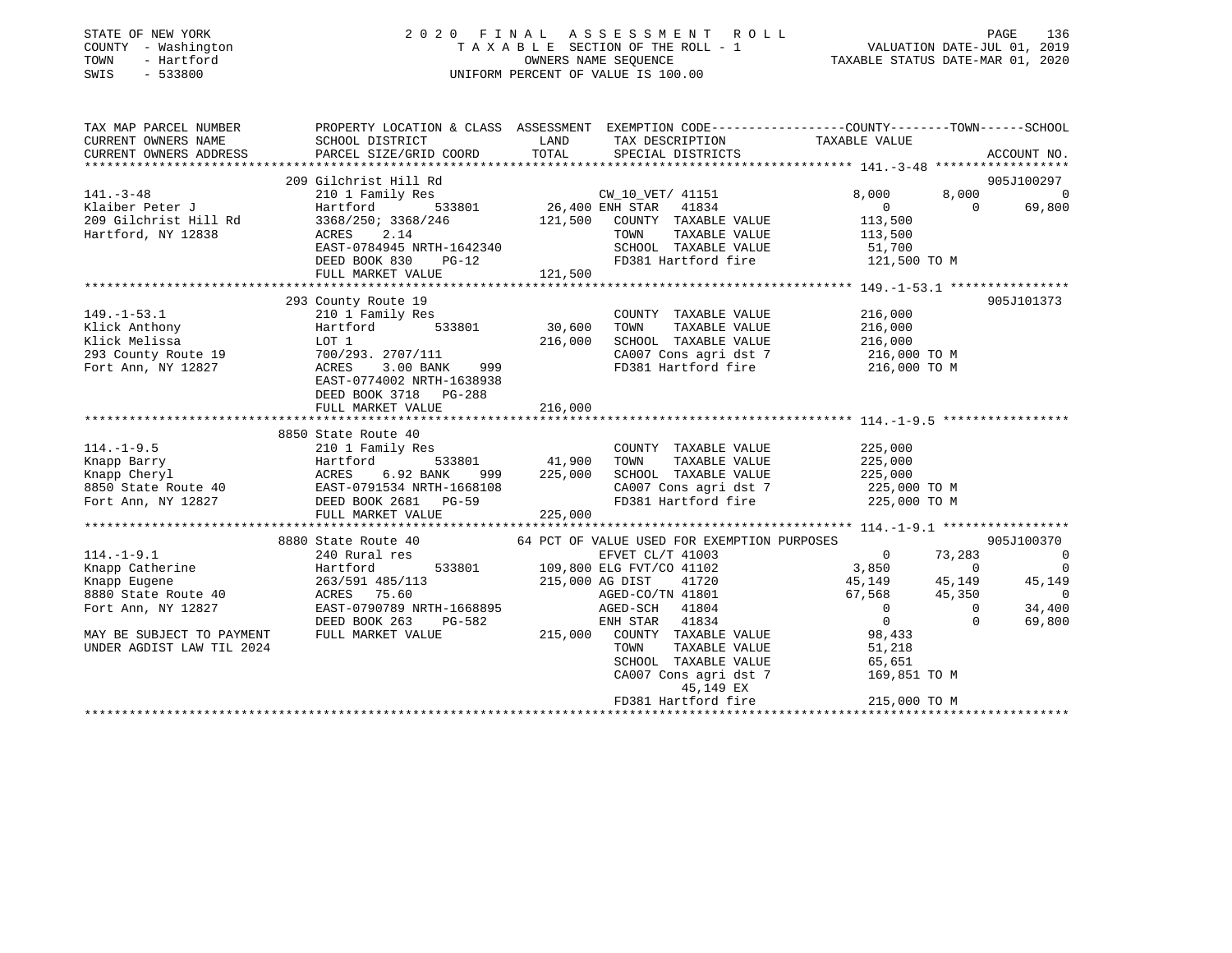| STATE OF NEW YORK |           |              |
|-------------------|-----------|--------------|
| COUNTY            |           | - Washington |
| TOWN              |           | - Hartford   |
| <b>CMTC</b>       | $-533800$ |              |

## STATE OF NEW YORK 2 0 2 0 F I N A L A S S E S S M E N T R O L L PAGE 137 COUNTY - Washington T A X A B L E SECTION OF THE ROLL - 1 VALUATION DATE-JUL 01, 2019 TOWN - Hartford OWNERS NAME SEQUENCE TAXABLE STATUS DATE-MAR 01, 2020 SWIS - 533800 UNIFORM PERCENT OF VALUE IS 100.00UNIFORM PERCENT OF VALUE IS 100.00

| TAX MAP PARCEL NUMBER<br>CURRENT OWNERS NAME                  | SCHOOL DISTRICT                            | LAND<br>TAX DESCRIPTION                      | PROPERTY LOCATION & CLASS ASSESSMENT EXEMPTION CODE----------------COUNTY-------TOWN------SCHOOL<br>TAXABLE VALUE |
|---------------------------------------------------------------|--------------------------------------------|----------------------------------------------|-------------------------------------------------------------------------------------------------------------------|
| CURRENT OWNERS ADDRESS                                        | PARCEL SIZE/GRID COORD                     | TOTAL<br>SPECIAL DISTRICTS                   | ACCOUNT NO.                                                                                                       |
|                                                               |                                            |                                              |                                                                                                                   |
|                                                               | State Route 40                             |                                              | 905J100371                                                                                                        |
| $114. - 1 - 9.2$                                              | 323 Vacant rural                           | AG DIST 41720                                | 17,134<br>17,134<br>17,134                                                                                        |
| Knapp Catherine                                               | 533801<br>Hartford                         | 28,800<br>COUNTY TAXABLE VALUE               | 11,666                                                                                                            |
| Knapp Eugene                                                  | ACRES 27.20                                | 28,800<br>TOWN<br>TAXABLE VALUE              | 11,666                                                                                                            |
| 8880 State Route 40                                           | EAST-0792169 NRTH-1667856                  | SCHOOL TAXABLE VALUE                         | 11,666                                                                                                            |
| Fort Ann, NY 12827                                            | DEED BOOK 370<br>PG-367                    | CA007 Cons agri dst 7                        | 11,666 TO M                                                                                                       |
|                                                               | FULL MARKET VALUE                          | 28,800<br>17,134 EX                          |                                                                                                                   |
| MAY BE SUBJECT TO PAYMENT<br>UNDER AGDIST LAW TIL 2024        |                                            | FD381 Hartford fire                          | 28,800 TO M                                                                                                       |
|                                                               |                                            |                                              |                                                                                                                   |
|                                                               | State Route 40                             |                                              |                                                                                                                   |
| $114. - 1 - 9.6$                                              | 311 Res vac land                           | COUNTY TAXABLE VALUE                         | 3,000                                                                                                             |
| Knapp Catherine                                               |                                            | 3,000<br>TOWN<br>TAXABLE VALUE               | 3,000                                                                                                             |
| Knapp Eugene                                                  | Hartford 533801<br>FRNT 219.00 DPTH 180.00 | 3,000<br>SCHOOL TAXABLE VALUE                | 3,000                                                                                                             |
| Rhapp Luyene<br>8880 State Route 40 EAST-0791428 NRTH-1667717 |                                            | CA007 Cons agri dst 7                        | 3,000 TO M                                                                                                        |
| Fort Ann, NY 12827                                            | DEED BOOK 370<br>PG-367                    | FD381 Hartford fire                          | 3,000 TO M                                                                                                        |
|                                                               | FULL MARKET VALUE                          | 3,000                                        |                                                                                                                   |
|                                                               |                                            |                                              |                                                                                                                   |
|                                                               | 22 Country Ln Ext                          |                                              | 905J101159                                                                                                        |
| $122. - 1 - 35$                                               | 314 Rural vac<10                           | COUNTY TAXABLE VALUE                         | 17,400                                                                                                            |
| Knapp Gary                                                    | 533801<br>Hartford                         | 17,400<br>TAXABLE VALUE<br>TOWN              | 17,400                                                                                                            |
| 1272B Tripoli Rd                                              | 7.74<br>ACRES                              | 17,400<br>SCHOOL TAXABLE VALUE               | 17,400                                                                                                            |
| Fort Ann, NY 12827                                            | EAST-0770820 NRTH-1659787                  | CA007 Cons agri dst 7<br>FD381 Hartford fire | 17,400 TO M                                                                                                       |
|                                                               | DEED BOOK 20191 PG-26551                   |                                              | 17,400 TO M                                                                                                       |
|                                                               | FULL MARKET VALUE                          | 17,400                                       |                                                                                                                   |
|                                                               |                                            |                                              |                                                                                                                   |
|                                                               | 6 Country Ln Ext                           |                                              |                                                                                                                   |
| $122. - 1 - 35.1$                                             | 270 Mfg housing                            | COUNTY TAXABLE VALUE                         | 51,000                                                                                                            |
| Knapp William F                                               | 533801<br>Hartford                         | 23,200<br>TOWN<br>TAXABLE VALUE              | 51,000                                                                                                            |
| Knapp Gail                                                    | 2159/307                                   | 51,000<br>SCHOOL TAXABLE VALUE               | 51,000                                                                                                            |
| PO Box 16                                                     | FRNT 198.00 DPTH 186.00                    |                                              | CA007 Cons agri dst 7 51,000 TO M                                                                                 |
| Comstock, NY 12821                                            | ACRES 1.02                                 | FD381 Hartford fire                          | 51,000 TO M                                                                                                       |
|                                                               | EAST-0770282 NRTH-1659574                  |                                              |                                                                                                                   |
|                                                               | PG-254<br>DEED BOOK 811                    |                                              |                                                                                                                   |
|                                                               | FULL MARKET VALUE                          | 51,000                                       |                                                                                                                   |
|                                                               |                                            |                                              |                                                                                                                   |
|                                                               | 407 Gilchrist Hill Rd                      |                                              | 905J100205                                                                                                        |
| $150. - 1 - 41$                                               | 210 1 Family Res                           | 41854<br>BAS STAR                            | $\overline{0}$<br>$\Omega$<br>30,000                                                                              |
| Knowlton Michael                                              | Hartford                                   | 533801 28,500<br>COUNTY TAXABLE VALUE        | 70,000                                                                                                            |
| Smith Terri                                                   | ACRES<br>5.17                              | TAXABLE VALUE<br>70,000<br>TOWN              | 70,000                                                                                                            |
| 407 Gilchrist Hill Rd                                         | EAST-0783424 NRTH-1638838                  | SCHOOL TAXABLE VALUE                         | 40,000                                                                                                            |
| Hartford, NY 12838                                            | DEED BOOK 913<br>PG-154                    | FD381 Hartford fire                          | 70,000 TO M                                                                                                       |
|                                                               | FULL MARKET VALUE                          | 70,000                                       |                                                                                                                   |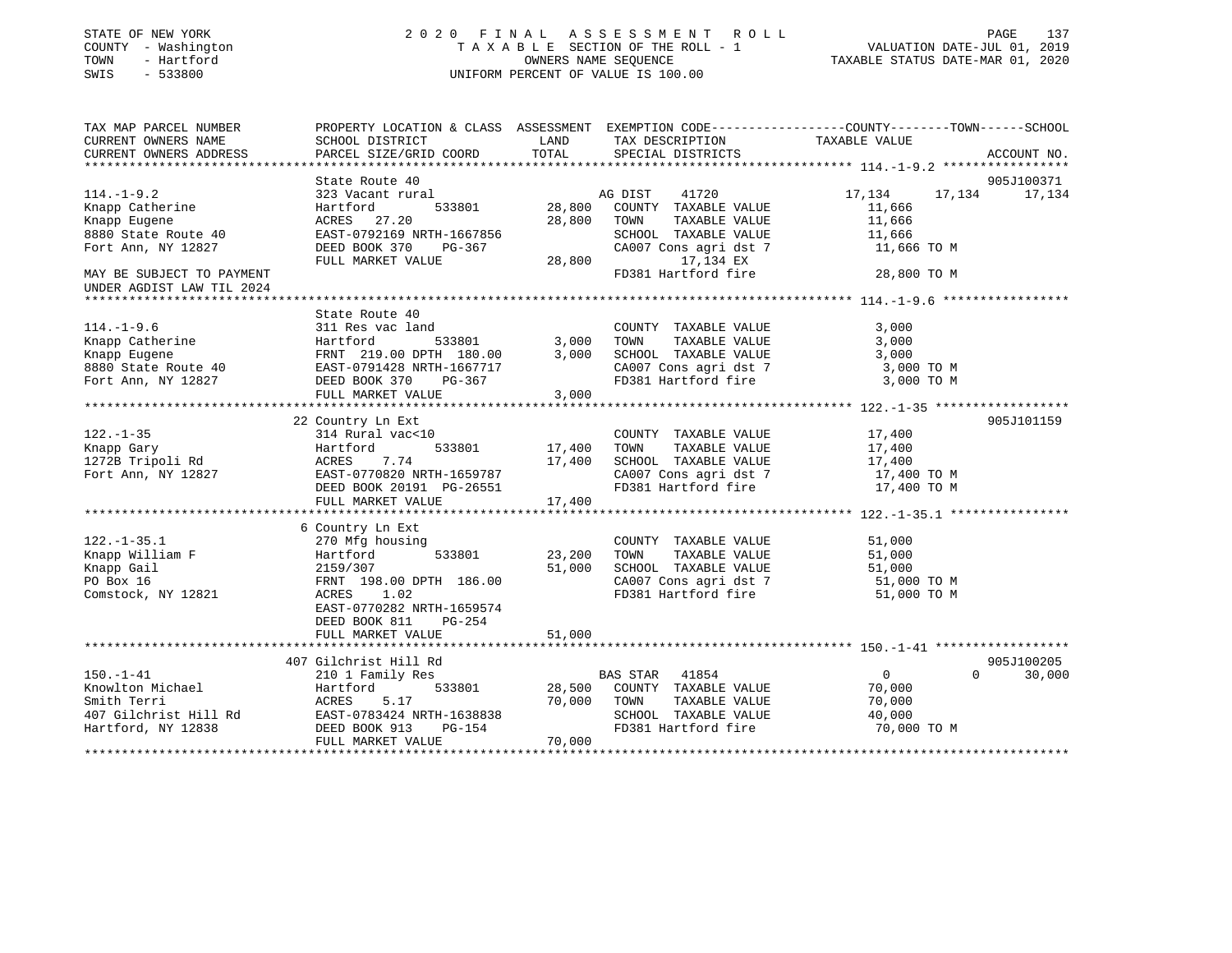## STATE OF NEW YORK 2 0 2 0 F I N A L A S S E S S M E N T R O L L PAGE 138 COUNTY - Washington T A X A B L E SECTION OF THE ROLL - 1 VALUATION DATE-JUL 01, 2019 TOWN - Hartford OWNERS NAME SEQUENCE TAXABLE STATUS DATE-MAR 01, 2020 SWIS - 533800 UNIFORM PERCENT OF VALUE IS 100.00

| TAX MAP PARCEL NUMBER  | PROPERTY LOCATION & CLASS ASSESSMENT EXEMPTION CODE---------------COUNTY-------TOWN------SCHOOL |               |                             |                |          |             |
|------------------------|-------------------------------------------------------------------------------------------------|---------------|-----------------------------|----------------|----------|-------------|
| CURRENT OWNERS NAME    | SCHOOL DISTRICT                                                                                 | LAND          | TAX DESCRIPTION             | TAXABLE VALUE  |          |             |
| CURRENT OWNERS ADDRESS | PARCEL SIZE/GRID COORD                                                                          | TOTAL         | SPECIAL DISTRICTS           |                |          | ACCOUNT NO. |
|                        |                                                                                                 |               |                             |                |          |             |
|                        | 8115 State Route 40                                                                             |               |                             |                |          |             |
| $132.15 - 2 - 4.1$     | 210 1 Family Res                                                                                |               | ENH STAR<br>41834           | $\Omega$       | $\Omega$ | 69,800      |
| Korn Frederick B       | 533801<br>Hartford                                                                              | 29,000        | COUNTY TAXABLE VALUE        | 207,000        |          |             |
| PO Box 190             | 2.62<br>ACRES                                                                                   | 207,000       | TAXABLE VALUE<br>TOWN       | 207,000        |          |             |
| Hartford, NY 12838     | EAST-0787205 NRTH-1652744                                                                       |               | SCHOOL TAXABLE VALUE        | 137,200        |          |             |
|                        | DEED BOOK 1737 PG-124                                                                           |               | CA007 Cons agri dst 7       | 207,000 TO M   |          |             |
|                        | FULL MARKET VALUE                                                                               |               | 207,000 FD381 Hartford fire | 207,000 TO M   |          |             |
|                        |                                                                                                 |               |                             |                |          |             |
|                        | 3378 State Route 196                                                                            |               |                             |                |          | 905J100692  |
| $140. - 1 - 43$        | 714 Lite Ind Man                                                                                |               | COUNTY TAXABLE VALUE        | 119,900        |          |             |
| Kresgies Holdings LLC  | Hartford                                                                                        | 533801 18,900 | TOWN<br>TAXABLE VALUE       | 119,900        |          |             |
| 1546 State Route 196   | FRNT 198.00 DPTH 150.00 119,900                                                                 |               | SCHOOL TAXABLE VALUE        | 119,900        |          |             |
| Fort Edward, NY 12828  | EAST-0769828 NRTH-1641683                                                                       |               | FD381 Hartford fire         | 119,900 TO M   |          |             |
|                        | DEED BOOK 3431 PG-222                                                                           |               |                             |                |          |             |
|                        | FULL MARKET VALUE                                                                               | 119,900       |                             |                |          |             |
|                        |                                                                                                 |               |                             |                |          |             |
|                        | 3244 Coach Rd                                                                                   |               |                             |                |          | 905J100453  |
| $149. - 1 - 23$        | 210 1 Family Res                                                                                |               | BAS STAR<br>41854           | $\overline{0}$ | $\Omega$ | 30,000      |
| Kroosz Jeffrey M       | Hartford<br>533801                                                                              |               | 29,700 COUNTY TAXABLE VALUE | 114,800        |          |             |
| 3244 Coach Rd          | ACRES<br>1.30                                                                                   | 114,800 TOWN  | TAXABLE VALUE               | 114,800        |          |             |
| Argyle, NY 12809       | EAST-0779602 NRTH-1639842                                                                       |               | SCHOOL TAXABLE VALUE        | 84,800         |          |             |
|                        | DEED BOOK 2387 PG-207                                                                           |               | FD381 Hartford fire         | 114,800 TO M   |          |             |
|                        | FULL MARKET VALUE                                                                               | 114,800       |                             |                |          |             |
|                        |                                                                                                 |               |                             |                |          |             |
|                        | 61 Pope Hill Rd                                                                                 |               |                             |                |          | 905J100669  |
| $149. - 1 - 28$        | 240 Rural res                                                                                   |               | COUNTY TAXABLE VALUE        | 388,800        |          |             |
| Krug Matthew           | 533801<br>Hartford                                                                              | 51,900        | TOWN<br>TAXABLE VALUE       | 388,800        |          |             |
| 61 Pope Hill Rd        | Sub Div Lot 5                                                                                   | 388,800       | SCHOOL TAXABLE VALUE        | 388,800        |          |             |
| Argyle, NY 12809       | ACRES 45.40                                                                                     |               | FD381 Hartford fire         | 388,800 TO M   |          |             |
|                        | EAST-0779309 NRTH-1634306                                                                       |               |                             |                |          |             |
|                        | DEED BOOK 3524 PG-250                                                                           |               |                             |                |          |             |
|                        | FULL MARKET VALUE                                                                               | 388,800       |                             |                |          |             |
|                        |                                                                                                 |               |                             |                |          |             |
|                        | Pope Hill Rd                                                                                    |               |                             |                |          |             |
| $149. - 1 - 28.6$      | 311 Res vac land                                                                                |               | COUNTY TAXABLE VALUE        | 17,700         |          |             |
| Krug Matthew           | Hartford<br>533801                                                                              | 17,700        | TOWN<br>TAXABLE VALUE       | 17,700         |          |             |
| 61 Pope Hill Rd        | Survey 13245                                                                                    | 17,700        | SCHOOL TAXABLE VALUE        | 17,700         |          |             |
| Argyle, NY 12809       | <b>ACRES</b><br>2.57                                                                            |               | FD381 Hartford fire         | 17,700 TO M    |          |             |
|                        |                                                                                                 |               |                             |                |          |             |
|                        | DEED BOOK 20191 PG-27445                                                                        | 17,700        |                             |                |          |             |
|                        | FULL MARKET VALUE                                                                               |               |                             |                |          |             |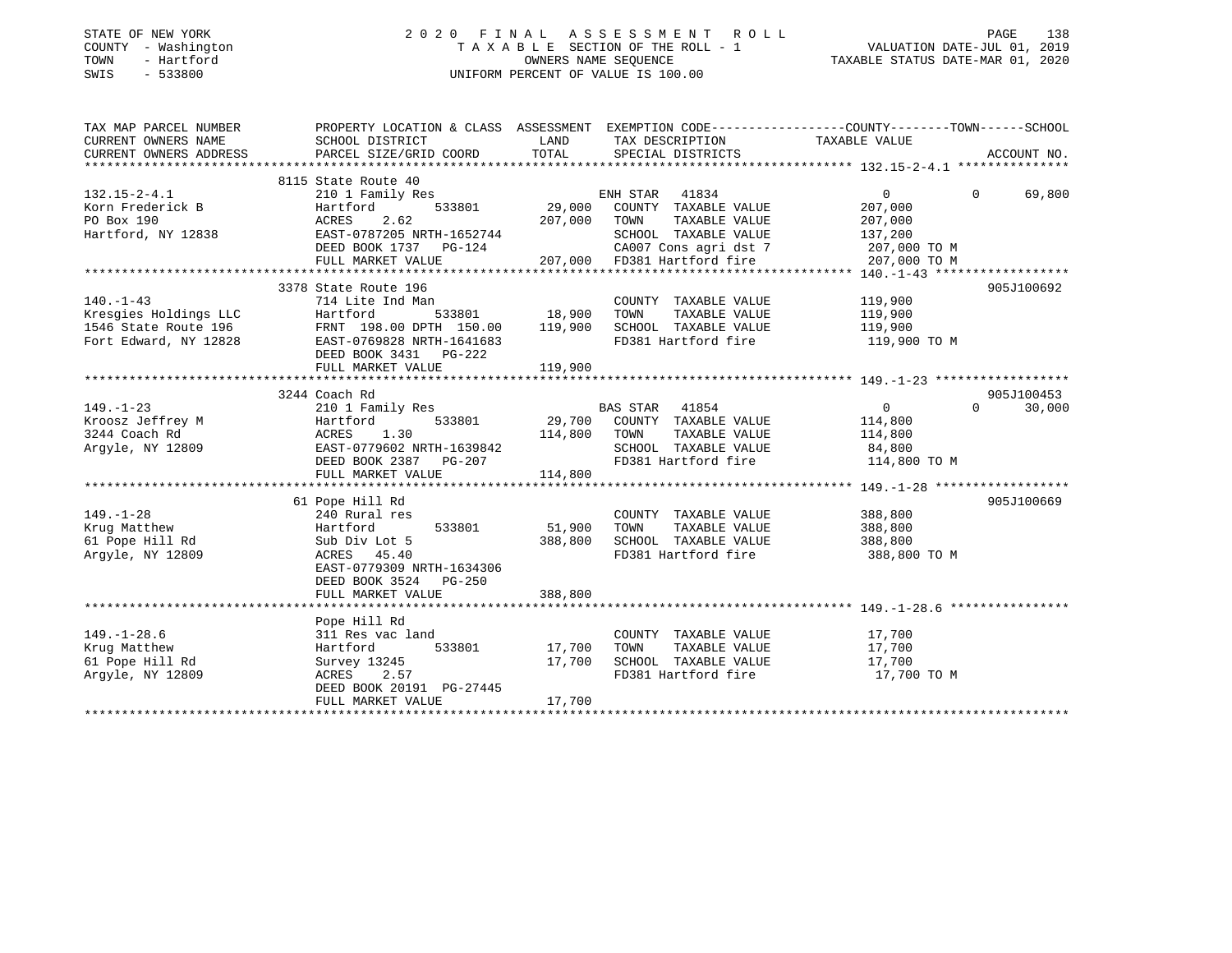| STATE OF NEW YORK<br>COUNTY - Washington<br>TOWN<br>- Hartford<br>SWIS<br>$-533800$            | 2020 FINAL                                                                                                                                                                      | OWNERS NAME SEQUENCE                           | ASSESSMENT ROLL<br>TAXABLE SECTION OF THE ROLL - 1<br>UNIFORM PERCENT OF VALUE IS 100.00                              | VALUATION DATE-JUL 01, 2019<br>TAXABLE STATUS DATE-MAR 01, 2020                                                 | PAGE<br>139          |
|------------------------------------------------------------------------------------------------|---------------------------------------------------------------------------------------------------------------------------------------------------------------------------------|------------------------------------------------|-----------------------------------------------------------------------------------------------------------------------|-----------------------------------------------------------------------------------------------------------------|----------------------|
| TAX MAP PARCEL NUMBER<br>CURRENT OWNERS NAME<br>CURRENT OWNERS ADDRESS                         | PROPERTY LOCATION & CLASS ASSESSMENT EXEMPTION CODE----------------COUNTY-------TOWN------SCHOOL<br>SCHOOL DISTRICT<br>PARCEL SIZE/GRID COORD                                   | LAND<br>TOTAL                                  | TAX DESCRIPTION<br>SPECIAL DISTRICTS                                                                                  | TAXABLE VALUE                                                                                                   | ACCOUNT NO.          |
|                                                                                                |                                                                                                                                                                                 |                                                |                                                                                                                       |                                                                                                                 |                      |
|                                                                                                | 163 Dick Hill Rd                                                                                                                                                                |                                                |                                                                                                                       |                                                                                                                 | 905J101206           |
| $142. - 1 - 1$                                                                                 | 240 Rural res                                                                                                                                                                   |                                                | COUNTY TAXABLE VALUE                                                                                                  | 47,300                                                                                                          |                      |
| Kurjiaka Tina<br>44 Dick Hill Rd<br>Granville, NY 12832                                        | Hartford<br>533801<br>Ex & Res 489/817<br>ACRES<br>23.10<br>EAST-0789304 NRTH-1649939<br>DEED BOOK 2020<br>PG-393                                                               | 37,500<br>47,300                               | TAXABLE VALUE<br>TOWN<br>SCHOOL TAXABLE VALUE<br>CA007 Cons agri dst 7<br>FD381 Hartford fire                         | 47,300<br>47,300<br>47,300 TO M<br>47,300 TO M                                                                  |                      |
|                                                                                                | FULL MARKET VALUE                                                                                                                                                               | 47,300                                         |                                                                                                                       |                                                                                                                 |                      |
|                                                                                                | ***********************                                                                                                                                                         | **********                                     |                                                                                                                       |                                                                                                                 |                      |
| $139. -4 -7$                                                                                   | 210 Gulf Ln<br>240 Rural res                                                                                                                                                    |                                                | <b>BAS STAR</b><br>41854                                                                                              | $\Omega$<br>0                                                                                                   | 905J100019<br>30,000 |
| Labarge Patrick M<br>Labarge Lorraine C<br>210 Gulf Ln<br>Fort Ann, NY 12827                   | 533801<br>Hartford<br>LOT 1<br>$139. - 1 - 7$<br>ACRES 15.56<br>EAST-0766038 NRTH-1645193<br>DEED BOOK 1925<br>PG-27<br>FULL MARKET VALUE                                       | 43,200<br>103,700<br>103,700                   | COUNTY TAXABLE VALUE<br>TOWN<br>TAXABLE VALUE<br>SCHOOL TAXABLE VALUE<br>CA007 Cons agri dst 7<br>FD381 Hartford fire | 103,700<br>103,700<br>73,700<br>103,700 TO M<br>103,700 TO M                                                    |                      |
|                                                                                                | ****************************                                                                                                                                                    |                                                |                                                                                                                       |                                                                                                                 |                      |
| $132 - 2 - 32.4$<br>LaCross Misty<br>DeCaro Michael<br>221 Dick Hill Rd<br>Granville, NY 12832 | 221 Dick Hill Rd<br>240 Rural res<br>Hartford<br>533801<br>ACRES 32.76<br>EAST-0790111 NRTH-1651498<br>DEED BOOK 3857 PG-24<br>FULL MARKET VALUE<br>*************************** | 58,800<br>264,000<br>264,000<br>************** | COUNTY TAXABLE VALUE<br>TAXABLE VALUE<br>TOWN<br>SCHOOL TAXABLE VALUE<br>FD381 Hartford fire                          | 264,000<br>264,000<br>264,000<br>264,000 TO M<br>********************************* 132.-2-38.3 **************** |                      |
|                                                                                                |                                                                                                                                                                                 |                                                |                                                                                                                       |                                                                                                                 |                      |
| $132 - 2 - 38.3$<br>LaCross Misty<br>DeCaro Michael<br>221 Dick Hill Rd<br>Granville, NY 12832 | Dick Hill Rd OFF<br>314 Rural vac<10<br>Hartford<br>533801<br>ACRES<br>7.43<br>EAST-0789913 NRTH-1651228<br>DEED BOOK 3857 PG-24                                                | 4,800<br>4,800                                 | COUNTY TAXABLE VALUE<br>TOWN<br>TAXABLE VALUE<br>SCHOOL TAXABLE VALUE<br>FD381 Hartford fire                          | 4,800<br>4,800<br>4,800<br>4,800 TO M                                                                           | 905J101211           |
|                                                                                                | FULL MARKET VALUE                                                                                                                                                               | 4,800                                          |                                                                                                                       |                                                                                                                 |                      |
|                                                                                                | .<br>State Route 149 OFF                                                                                                                                                        | ********                                       |                                                                                                                       | ********************* 132.-2-38.8 ****************                                                              | 915J101387           |
| $132 - 2 - 38.8$<br>LaCross Misty<br>DeCaro Michael<br>221 Dick Hill Rd<br>Granville, NY 12832 | 314 Rural vac<10<br>533801<br>Hartford<br>ACRES<br>2.91<br>EAST-0789365 NRTH-1651867<br>DEED BOOK 3857<br>$PG-24$<br>FULL MARKET VALUE                                          | 1,900<br>1,900<br>1,900                        | COUNTY TAXABLE VALUE<br>TAXABLE VALUE<br>TOWN<br>SCHOOL TAXABLE VALUE<br>FD381 Hartford fire                          | 1,900<br>1,900<br>1,900<br>1,900 TO M                                                                           |                      |
|                                                                                                |                                                                                                                                                                                 |                                                |                                                                                                                       |                                                                                                                 |                      |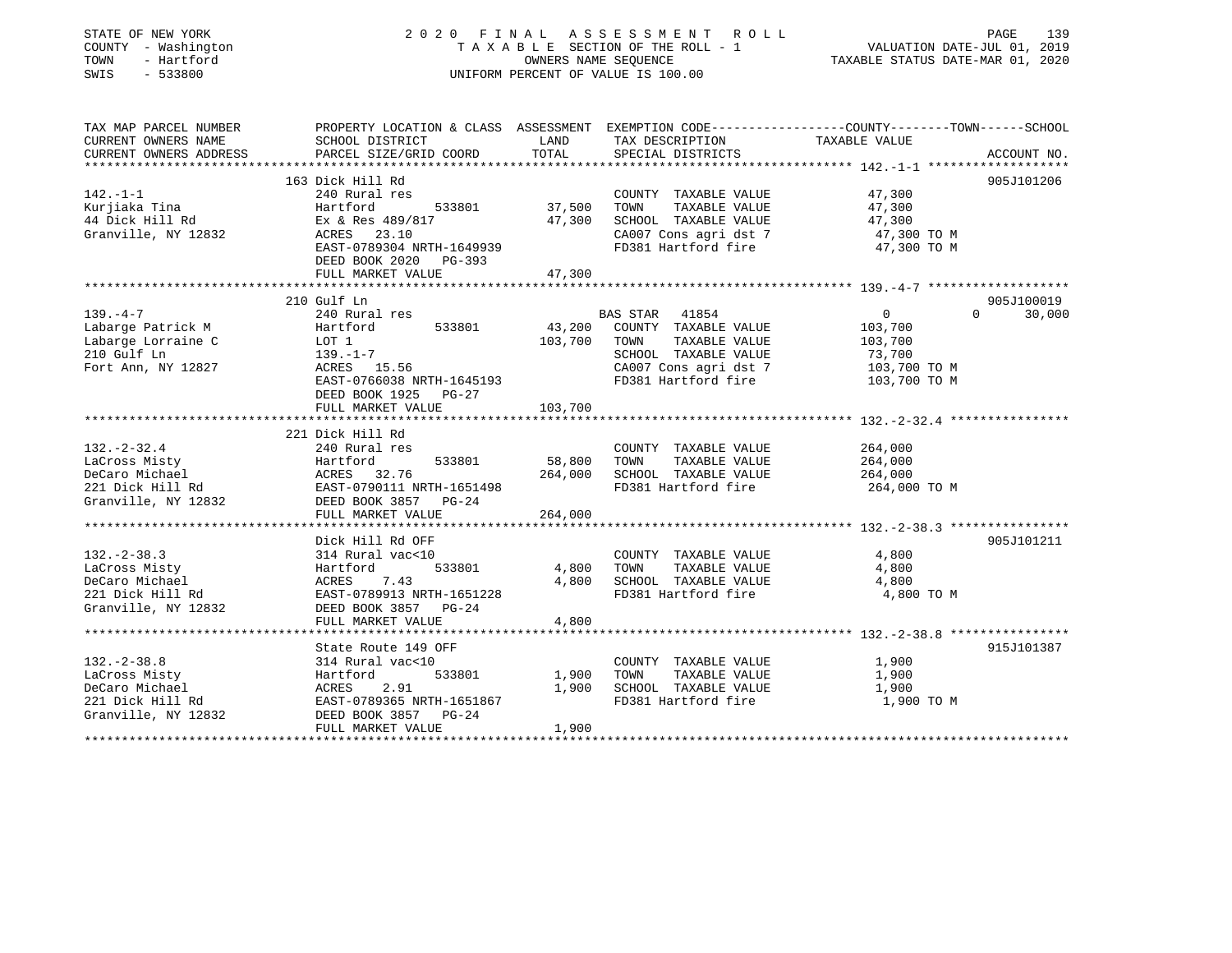#### STATE OF NEW YORK 2 0 2 0 F I N A L A S S E S S M E N T R O L L PAGE 140COUNTY - Washington T A X A B L E SECTION OF THE ROLL - 1 VALUATION DATE-JUL 01, 2019 OWNERS NAME SEQUENCE TAXABLE STATUS DATE-MAR 01, 2020 SWIS - 533800 UNIFORM PERCENT OF VALUE IS 100.00

VALUATION DATE-JUL 01, 2019

| TAX MAP PARCEL NUMBER                                                         | PROPERTY LOCATION & CLASS ASSESSMENT EXEMPTION CODE--------------COUNTY-------TOWN-----SCHOOL                               |               |                                                                                |                                     |                    |
|-------------------------------------------------------------------------------|-----------------------------------------------------------------------------------------------------------------------------|---------------|--------------------------------------------------------------------------------|-------------------------------------|--------------------|
| CURRENT OWNERS NAME                                                           | SCHOOL DISTRICT                                                                                                             | LAND          | TAX DESCRIPTION                                                                | TAXABLE VALUE                       |                    |
|                                                                               |                                                                                                                             |               |                                                                                |                                     |                    |
|                                                                               |                                                                                                                             |               |                                                                                |                                     |                    |
|                                                                               | 5082 State Route 149                                                                                                        |               |                                                                                |                                     | 905J100306         |
| $132. - 2 - 16$                                                               | 270 Mfg housing                                                                                                             |               | BAS STAR 41854                                                                 | $\overline{0}$                      | $\Omega$<br>30,000 |
| Lacross Paul                                                                  | Hartford                                                                                                                    |               | 533801 29,200 COUNTY TAXABLE VALUE                                             | 82,600                              |                    |
|                                                                               |                                                                                                                             | 82,600 TOWN   | TAXABLE VALUE                                                                  | 82,600                              |                    |
|                                                                               | Lacross Darcy<br>10.48 82,600<br>5082 State Route 149 EAST-0789618 NRTH-1652359<br>Granville, NY 12832 DEED BOOK 646 PG-333 |               |                                                                                | 52,600                              |                    |
|                                                                               |                                                                                                                             |               | SCHOOL TAXABLE VALUE<br>FD381 Hartford fire                                    | 82,600 TO M                         |                    |
|                                                                               |                                                                                                                             | 82,600        |                                                                                |                                     |                    |
|                                                                               | FULL MARKET VALUE                                                                                                           |               |                                                                                |                                     |                    |
|                                                                               |                                                                                                                             |               |                                                                                |                                     |                    |
|                                                                               | 3640 State Route 196                                                                                                        |               |                                                                                |                                     | 905J101135         |
| $140. -1 - 8$                                                                 | 240 Rural res                                                                                                               |               | BAS STAR 41854                                                                 | 0                                   | $\Omega$<br>30,000 |
| Lafond Gabriel J                                                              | Hartford<br>ACRES 21.00<br>533801                                                                                           |               | 45,400 COUNTY TAXABLE VALUE                                                    | 164,900                             |                    |
| Lafond Karen E                                                                |                                                                                                                             | 164,900       | TAXABLE VALUE<br>TOWN                                                          | 164,900                             |                    |
|                                                                               | 3640 State Route 196 EAST-0773997 NRTH-1645296                                                                              |               | SCHOOL TAXABLE VALUE 134,900                                                   |                                     |                    |
| Fort Ann, NY 12827                                                            | DEED BOOK 862<br>PG-70                                                                                                      |               | CA007 Cons agri dst 7 164,900 TO M<br>164,900 FD381 Hartford fire 164,900 TO M |                                     |                    |
|                                                                               | FULL MARKET VALUE                                                                                                           |               |                                                                                |                                     |                    |
|                                                                               |                                                                                                                             |               |                                                                                |                                     |                    |
|                                                                               | 3513 State Route 196                                                                                                        |               |                                                                                |                                     | 905J100116         |
| $140. - 1 - 34$                                                               | 210 1 Family Res                                                                                                            |               | BAS STAR 41854                                                                 | $\overline{0}$                      | $\Omega$<br>30,000 |
| Lafountain Heidi                                                              | Hartford                                                                                                                    |               | 533801 24,800 COUNTY TAXABLE VALUE                                             | 84,000                              |                    |
|                                                                               | 2.21 BANK                                                                                                                   | 998 84,000    | TOWN<br>TAXABLE VALUE                                                          | 84,000                              |                    |
| 3513 State Route 196 MCRES<br>Fort Ann, NY 12827 EAST-0<br>Fort Ann, NY 12827 | EAST-0771057 NRTH-1644786                                                                                                   |               | SCHOOL TAXABLE VALUE                                                           | 54,000                              |                    |
|                                                                               | DEED BOOK 1926    PG-301                                                                                                    |               | FD381 Hartford fire 84,000 TO M                                                |                                     |                    |
|                                                                               | FULL MARKET VALUE                                                                                                           | 84,000        |                                                                                |                                     |                    |
|                                                                               |                                                                                                                             |               |                                                                                |                                     |                    |
|                                                                               | 5021 State Route 149                                                                                                        |               |                                                                                |                                     | 905J100376         |
| $132.15 - 2 - 2$                                                              | 210 1 Family Res                                                                                                            |               | COUNTY TAXABLE VALUE 37,000                                                    |                                     |                    |
| LaGoy Richard X                                                               | 533801 22,300<br>Hartford                                                                                                   |               | TOWN<br>TAXABLE VALUE                                                          | 37,000                              |                    |
| PO Box 44                                                                     | FRNT 115.00 DPTH 350.00 37,000                                                                                              |               | SCHOOL TAXABLE VALUE 37,000                                                    |                                     |                    |
| Hartford, NY 12838                                                            | EAST-0788016 NRTH-1652882                                                                                                   |               | FD381 Hartford fire                                                            | 37,000 TO M                         |                    |
|                                                                               | DEED BOOK 2466 PG-35                                                                                                        |               |                                                                                |                                     |                    |
|                                                                               | FULL MARKET VALUE                                                                                                           |               |                                                                                |                                     |                    |
|                                                                               |                                                                                                                             | 37,000        |                                                                                |                                     |                    |
|                                                                               |                                                                                                                             |               |                                                                                |                                     |                    |
|                                                                               | Swamp Ln                                                                                                                    |               |                                                                                |                                     | 905J101262         |
| $149. - 1 - 30.3$                                                             | 314 Rural vac<10                                                                                                            |               | COUNTY TAXABLE VALUE                                                           | 26,500                              |                    |
| Lalla Shirley Ann                                                             | Hartford                                                                                                                    | 533801 26,500 | TOWN<br>TAXABLE VALUE                                                          | 26,500                              |                    |
| 165 Twin Bridges Rd                                                           | LOT 3                                                                                                                       | 26,500        | SCHOOL TAXABLE VALUE<br>CA006 Cons agri dst 6                                  | 26,500<br>$20,999$<br>$26,500$ TO M |                    |
| PO Box 676                                                                    | 5.29<br>ACRES                                                                                                               |               |                                                                                |                                     |                    |
| Copake, NY 12516                                                              | EAST-0775391 NRTH-1635240                                                                                                   |               | FD381 Hartford fire                                                            | 26,500 TO M                         |                    |
|                                                                               | DEED BOOK 527<br>PG-154                                                                                                     |               |                                                                                |                                     |                    |
|                                                                               | FULL MARKET VALUE                                                                                                           | 26,500        |                                                                                |                                     |                    |
|                                                                               |                                                                                                                             |               |                                                                                |                                     |                    |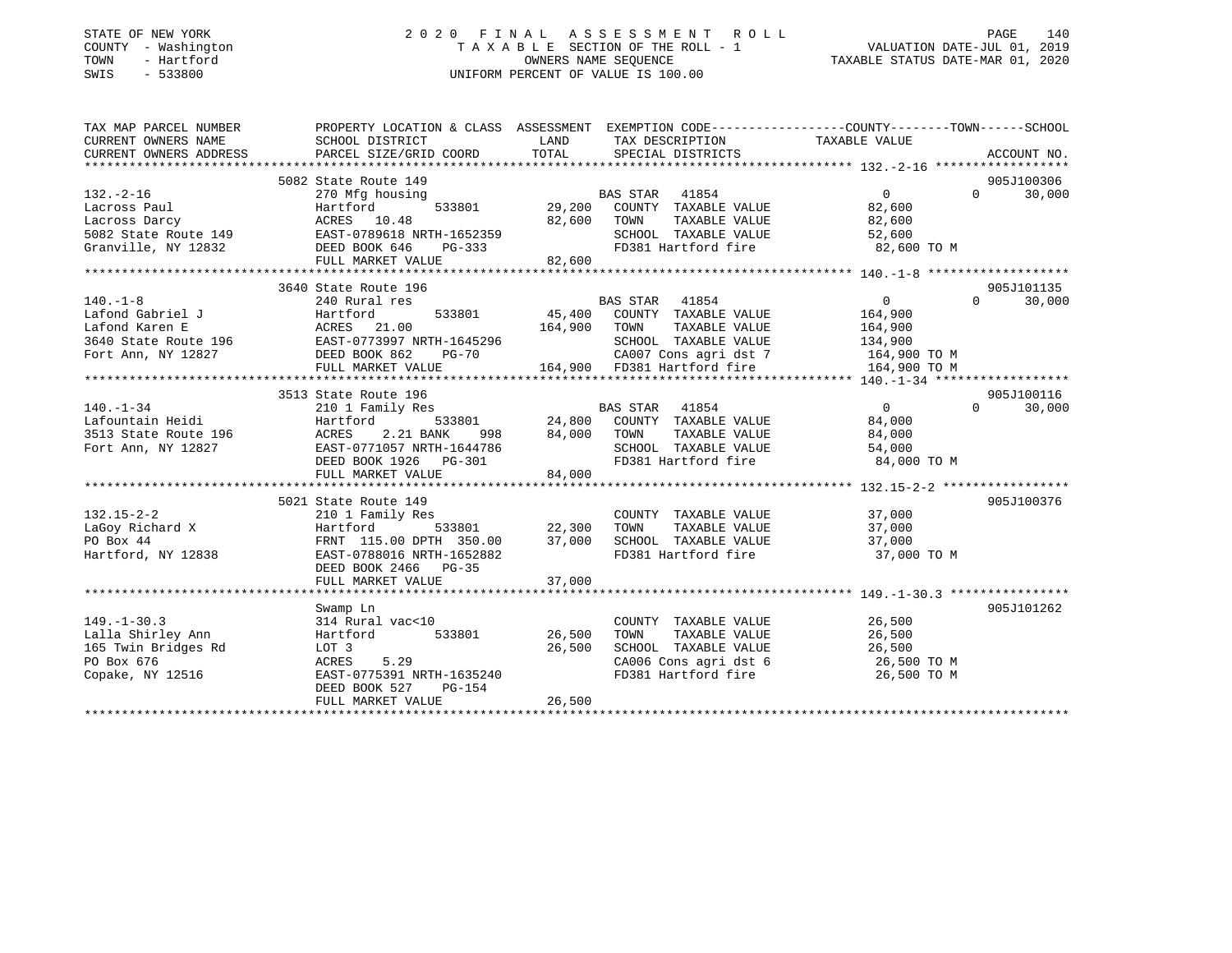## STATE OF NEW YORK 2 0 2 0 F I N A L A S S E S S M E N T R O L L PAGE 141 COUNTY - Washington T A X A B L E SECTION OF THE ROLL - 1 VALUATION DATE-JUL 01, 2019 TOWN - Hartford OWNERS NAME SEQUENCE TAXABLE STATUS DATE-MAR 01, 2020 SWIS - 533800 UNIFORM PERCENT OF VALUE IS 100.00

| TAX MAP PARCEL NUMBER                                                       |                                    |                                                                                                                                                                                                | PROPERTY LOCATION & CLASS ASSESSMENT EXEMPTION CODE----------------COUNTY-------TOWN------SCHOOL |
|-----------------------------------------------------------------------------|------------------------------------|------------------------------------------------------------------------------------------------------------------------------------------------------------------------------------------------|--------------------------------------------------------------------------------------------------|
| CURRENT OWNERS NAME                                                         | SCHOOL DISTRICT                    | LAND<br>TAX DESCRIPTION                                                                                                                                                                        | TAXABLE VALUE                                                                                    |
| CURRENT OWNERS ADDRESS                                                      | PARCEL SIZE/GRID COORD             | TOTAL<br>SPECIAL DISTRICTS                                                                                                                                                                     | ACCOUNT NO.                                                                                      |
|                                                                             |                                    |                                                                                                                                                                                                |                                                                                                  |
|                                                                             | Swamp Ln                           |                                                                                                                                                                                                | 905J101263                                                                                       |
| $149. - 1 - 30.4$                                                           | 314 Rural vac<10                   | COUNTY TAXABLE VALUE                                                                                                                                                                           | 28,500                                                                                           |
| Lalla Shirley Ann                                                           | Hartford                           | 533801 28,500<br>TAXABLE VALUE<br>TOWN                                                                                                                                                         | 28,500                                                                                           |
| Lalla Joseph C                                                              | LOT 4                              | 28,500<br>SCHOOL TAXABLE VALUE                                                                                                                                                                 |                                                                                                  |
| 165 Twin Bridges Rd                                                         | 6.99<br>ACRES                      | CA006 Cons agri dst 6                                                                                                                                                                          |                                                                                                  |
| PO Box 676                                                                  | EAST-0775487 NRTH-1634986          |                                                                                                                                                                                                | 38,500<br>28,500 TO M<br>בר הרה הר<br>FD381 Hartford fire 28,500 TO M                            |
| Copake, $\overline{N}$ 12516                                                | DEED BOOK 527<br>PG-157            |                                                                                                                                                                                                |                                                                                                  |
|                                                                             |                                    |                                                                                                                                                                                                |                                                                                                  |
|                                                                             |                                    |                                                                                                                                                                                                |                                                                                                  |
|                                                                             | 68 Hartford Main St                |                                                                                                                                                                                                | 905J100487                                                                                       |
| $132.15 - 2 - 33$                                                           | 210 1 Family Res                   | ENH STAR<br>41834                                                                                                                                                                              | $\overline{0}$<br>$\Omega$<br>46,700                                                             |
| Lamoureux Raymond L                                                         |                                    |                                                                                                                                                                                                | 46,700                                                                                           |
| Lamoureux Florence                                                          |                                    | TAXABLE VALUE                                                                                                                                                                                  | 46,700                                                                                           |
| 68 Hartford Main St                                                         |                                    | Hartford 533801 9,700 COUNTY TAXABLE VALUE<br>FRNT 47.00 DPTH 233.00 46,700 TOWN TAXABLE VALUE<br>EAST-0786704 NRTH-1653106 5CHOOL TAXABLE VALUE<br>DEED BOOK 465 PG-288 CA007 Cons agri dst 7 |                                                                                                  |
| Hartford, NY 12838                                                          |                                    |                                                                                                                                                                                                |                                                                                                  |
|                                                                             | FULL MARKET VALUE                  | 53106 5CHOOL TAXABLE VALUE 0<br>288 6A007 Cons agri dst 7 46,700 TO M<br>46,700 FD381 Hartford fire 46,700 TO M                                                                                |                                                                                                  |
|                                                                             |                                    |                                                                                                                                                                                                |                                                                                                  |
|                                                                             | 1230 Baldwin Corners Rd            |                                                                                                                                                                                                | 905J101252                                                                                       |
| $121. -4 - 5.5$                                                             | 210 1 Family Res                   |                                                                                                                                                                                                | $\overline{0}$<br>$\Omega$<br>30,000                                                             |
| Lancette Carol Lee                                                          | 532802<br>Fort Ann                 | BAS STAR 41854<br>24,900 COUNTY TAXABLE VALUE                                                                                                                                                  | 118,000                                                                                          |
| 1230 Baldwin Corners Rd 121.-1-5.5                                          |                                    | 118,000<br>TAXABLE VALUE<br>TOWN                                                                                                                                                               | 118,000                                                                                          |
| Fort Ann, NY 12827                                                          | ACRES 1.50 BANK 998                |                                                                                                                                                                                                |                                                                                                  |
|                                                                             | EAST-0765114 NRTH-1661376          |                                                                                                                                                                                                | SCHOOL TAXABLE VALUE 88,000<br>CA007 Cons agri dst 7 118,000 TO M                                |
|                                                                             |                                    |                                                                                                                                                                                                | FD381 Hartford fire 118,000 TO M                                                                 |
|                                                                             | DEED BOOK 3269 PG-345              | 118,000                                                                                                                                                                                        |                                                                                                  |
|                                                                             | FULL MARKET VALUE                  |                                                                                                                                                                                                |                                                                                                  |
|                                                                             | 3511 State Route 196               |                                                                                                                                                                                                | 905J100465                                                                                       |
| $140. - 1 - 35$                                                             | 210 1 Family Res                   |                                                                                                                                                                                                | VET COM CT 41131 34,250 34,250 34,250                                                            |
|                                                                             |                                    |                                                                                                                                                                                                | $\overline{0}$                                                                                   |
|                                                                             | Hartford<br>3.68 BANK              | 533801 27,000 VET DIS CT 41141 54,800 54,800 54,800<br>ANK 999 137,000 BAS STAR 41854 0 0                                                                                                      | 30,000                                                                                           |
| 190.-199<br>Jancette Sharron L<br>3511 State Route 196<br>Fort Ann NY 12827 | ACRES<br>EAST-0770874 NRTH-1644782 | COUNTY TAXABLE VALUE 47,950                                                                                                                                                                    |                                                                                                  |
| Fort Ann, NY 12827                                                          |                                    |                                                                                                                                                                                                |                                                                                                  |
|                                                                             | DEED BOOK 3210 PG-273              | TOWN TAXABLE VALUE<br>137,000 SCHOOL TAXABLE VALUE                                                                                                                                             | 47,950<br>107,000                                                                                |
|                                                                             | FULL MARKET VALUE                  |                                                                                                                                                                                                | FD381 Hartford fire 137,000 TO M                                                                 |
|                                                                             |                                    |                                                                                                                                                                                                |                                                                                                  |
|                                                                             |                                    |                                                                                                                                                                                                |                                                                                                  |
| $141. - 1 - 38$                                                             | 57 Rowe Hill Rd                    |                                                                                                                                                                                                | 905J100378<br>$\overline{0}$<br>$\Omega$                                                         |
|                                                                             | 210 1 Family Res                   | ENH STAR 41834                                                                                                                                                                                 | 69,800                                                                                           |
| Landon Mark                                                                 | Hartford                           | 533801 25,100 COUNTY TAXABLE VALUE                                                                                                                                                             | 150,000                                                                                          |
|                                                                             |                                    | 150,000<br>TOWN<br>TAXABLE VALUE                                                                                                                                                               | 150,000                                                                                          |
|                                                                             | EAST-0785881 NRTH-1649444          | SCHOOL TAXABLE VALUE                                                                                                                                                                           | 80,200                                                                                           |
|                                                                             | $PG-348$                           |                                                                                                                                                                                                | CA007 Cons agri dst 7 150,000 TO M                                                               |
|                                                                             | FULL MARKET VALUE                  | 150,000 FD381 Hartford fire                                                                                                                                                                    | 150,000 TO M                                                                                     |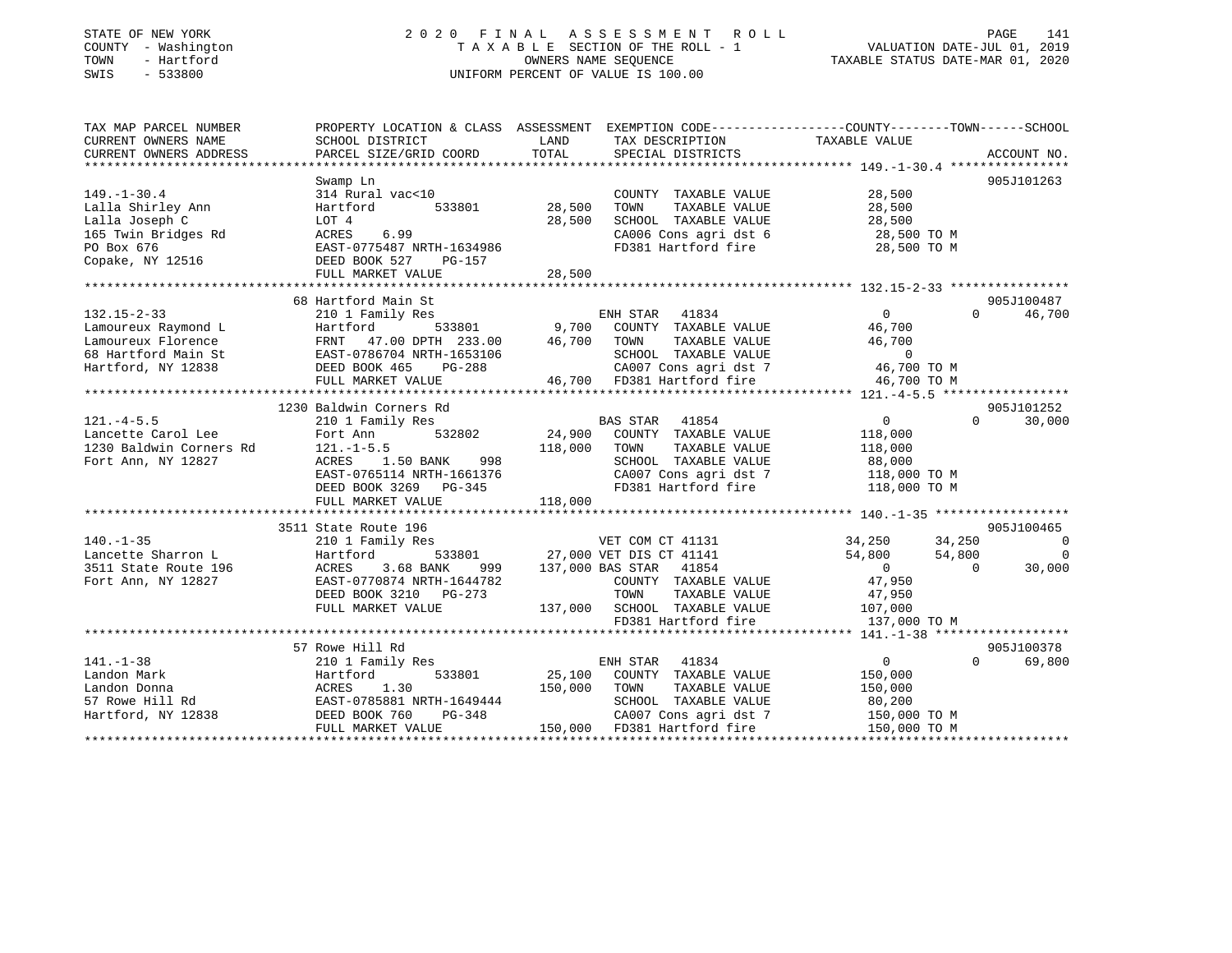| STATE OF NEW YORK<br>COUNTY - Washington<br>- Hartford<br>TOWN<br>SWIS<br>$-533800$ |                                                                                                                     |         | 2020 FINAL ASSESSMENT ROLL<br>TAXABLE SECTION OF THE ROLL - 1<br>OWNERS NAME SEQUENCE<br>UNIFORM PERCENT OF VALUE IS 100.00 | VALUATION DATE-JUL 01, 2019<br>TAXABLE STATUS DATE-MAR 01, 2020 |                            | PAGE<br>142     |
|-------------------------------------------------------------------------------------|---------------------------------------------------------------------------------------------------------------------|---------|-----------------------------------------------------------------------------------------------------------------------------|-----------------------------------------------------------------|----------------------------|-----------------|
| TAX MAP PARCEL NUMBER<br>CURRENT OWNERS NAME                                        | PROPERTY LOCATION & CLASS ASSESSMENT EXEMPTION CODE----------------COUNTY-------TOWN------SCHOOL<br>SCHOOL DISTRICT | LAND    | TAX DESCRIPTION                                                                                                             | TAXABLE VALUE                                                   |                            |                 |
| CURRENT OWNERS ADDRESS                                                              | PARCEL SIZE/GRID COORD                                                                                              | TOTAL   | SPECIAL DISTRICTS                                                                                                           |                                                                 |                            | ACCOUNT NO.     |
| **********************                                                              |                                                                                                                     |         |                                                                                                                             |                                                                 |                            |                 |
|                                                                                     | 5682 County Route 30                                                                                                |         |                                                                                                                             |                                                                 |                            |                 |
| $141. - 3 - 28.2$<br>Lane Amy                                                       | 210 1 Family Res<br>533801<br>Hartford                                                                              |         | AGRI-D IND 41730<br>26,500 BAS STAR<br>41854                                                                                | 2,351<br>$\Omega$                                               | 2,351<br>$\Omega$          | 2,351<br>30,000 |
| 5682 County Route 30                                                                | ACRES<br>4.00 BANK 999                                                                                              | 122,500 | COUNTY TAXABLE VALUE                                                                                                        | 120,149                                                         |                            |                 |
| Granville, NY 12832                                                                 | EAST-0787915 NRTH-1645527                                                                                           |         | TAXABLE VALUE<br>TOWN                                                                                                       | 120,149                                                         |                            |                 |
|                                                                                     | DEED BOOK 3002 PG-76                                                                                                |         | SCHOOL TAXABLE VALUE                                                                                                        | 90,149                                                          |                            |                 |
| MAY BE SUBJECT TO PAYMENT                                                           | FULL MARKET VALUE                                                                                                   |         | 122,500 FD381 Hartford fire                                                                                                 | 122,500 TO M                                                    |                            |                 |
| UNDER AGDIST LAW TIL 2027                                                           |                                                                                                                     |         |                                                                                                                             |                                                                 |                            |                 |
|                                                                                     | **************************                                                                                          |         |                                                                                                                             |                                                                 |                            |                 |
|                                                                                     | 3433 State Route 196                                                                                                |         | 97 PCT OF VALUE USED FOR EXEMPTION PURPOSES                                                                                 |                                                                 |                            | 905J100089      |
| $140. - 1 - 47$                                                                     | 240 Rural res                                                                                                       |         | AG BUILD<br>41700                                                                                                           | 60,000                                                          | 60,000                     | 60,000          |
| Lane Daryl B                                                                        | Hartford<br>533801                                                                                                  |         | 42,600 AGRI-D IND 41730                                                                                                     | 12,541                                                          | 12,541                     | 12,541          |
| Lane Nancy B                                                                        | ACRES 16.16                                                                                                         |         | 375,000 AGED-CO/TN 41801                                                                                                    | 181,875                                                         | 181,875                    | $\sim$ 0        |
| 3433 State Route 196                                                                | EAST-0769504 NRTH-1642744                                                                                           |         | AGED-SCH<br>41804                                                                                                           | $\overline{0}$<br>$\overline{0}$                                | $\overline{0}$<br>$\Omega$ | 90,938          |
| Fort Ann, NY 12827                                                                  | FULL MARKET VALUE                                                                                                   |         | ENH STAR 41834<br>375,000 COUNTY TAXABLE VALUE                                                                              | 120,584                                                         |                            | 69,800          |
| MAY BE SUBJECT TO PAYMENT                                                           |                                                                                                                     |         | TOWN<br>TAXABLE VALUE                                                                                                       | 120,584                                                         |                            |                 |
| UNDER AGDIST LAW TIL 2027                                                           |                                                                                                                     |         | SCHOOL TAXABLE VALUE                                                                                                        | 141,721                                                         |                            |                 |
|                                                                                     |                                                                                                                     |         | FD381 Hartford fire                                                                                                         | 375,000 TO M                                                    |                            |                 |
|                                                                                     |                                                                                                                     |         |                                                                                                                             | ********* 142.-1-47 ******                                      |                            |                 |
|                                                                                     | 70 Camp A Way                                                                                                       |         |                                                                                                                             |                                                                 |                            | 905J100029      |
| 142.-1-47                                                                           | 260 Seasonal res                                                                                                    |         | COUNTY TAXABLE VALUE                                                                                                        | 62,700                                                          |                            |                 |
| Lanphere Steven                                                                     | Hartford<br>533801                                                                                                  | 13,800  | TOWN<br>TAXABLE VALUE                                                                                                       | 62,700                                                          |                            |                 |
| 8 Williams St                                                                       | ACRES 10.17                                                                                                         | 62,700  | SCHOOL TAXABLE VALUE                                                                                                        | 62,700                                                          |                            |                 |
| Proctor, VT 05765                                                                   | EAST-0791643 NRTH-1647315<br>DEED BOOK 20191 PG-28689                                                               |         | FD381 Hartford fire                                                                                                         | 62,700 TO M                                                     |                            |                 |
|                                                                                     | FULL MARKET VALUE                                                                                                   | 62,700  | ************************************ 142.-1-39 *******************                                                          |                                                                 |                            |                 |
|                                                                                     | 105 Camp A Way                                                                                                      |         |                                                                                                                             |                                                                 |                            | 905J100614      |
| $142. - 1 - 39$                                                                     | 322 Rural vac>10                                                                                                    |         | COUNTY TAXABLE VALUE                                                                                                        | 13,500                                                          |                            |                 |
| Lapan Wade                                                                          | 533801<br>Hartford                                                                                                  | 13,500  | TOWN<br>TAXABLE VALUE                                                                                                       | 13,500                                                          |                            |                 |
| 8 Cherry St                                                                         | ACRES 10.18                                                                                                         | 13,500  | SCHOOL TAXABLE VALUE                                                                                                        | 13,500                                                          |                            |                 |
| Hudson Falls, NY 12839                                                              | EAST-0789912 NRTH-1645688                                                                                           |         | FD381 Hartford fire                                                                                                         | 13,500 TO M                                                     |                            |                 |
|                                                                                     | DEED BOOK 855<br>PG-131                                                                                             |         |                                                                                                                             |                                                                 |                            |                 |
|                                                                                     | FULL MARKET VALUE                                                                                                   | 13,500  |                                                                                                                             |                                                                 |                            |                 |
|                                                                                     |                                                                                                                     |         |                                                                                                                             |                                                                 |                            |                 |
|                                                                                     | Camp A Way                                                                                                          |         |                                                                                                                             |                                                                 |                            | 905J100047      |
| $142. - 1 - 45$                                                                     | 322 Rural vac>10                                                                                                    |         | COUNTY TAXABLE VALUE                                                                                                        | 14,000                                                          |                            |                 |
| Lapan Wade                                                                          | Hartford<br>533801                                                                                                  | 14,000  | TOWN<br>TAXABLE VALUE                                                                                                       | 14,000                                                          |                            |                 |
| 8 Cherry St                                                                         | LOT Q<br>ACRES 11.06                                                                                                | 14,000  | SCHOOL TAXABLE VALUE<br>FD381 Hartford fire                                                                                 | 14,000                                                          |                            |                 |
| Hudson Falls, NY 12839                                                              | EAST-0790712 NRTH-1646737                                                                                           |         |                                                                                                                             | 14,000 TO M                                                     |                            |                 |
|                                                                                     | DEED BOOK 785<br>PG-231                                                                                             |         |                                                                                                                             |                                                                 |                            |                 |
|                                                                                     | FULL MARKET VALUE                                                                                                   | 14,000  |                                                                                                                             |                                                                 |                            |                 |
| *********************                                                               |                                                                                                                     |         |                                                                                                                             |                                                                 |                            |                 |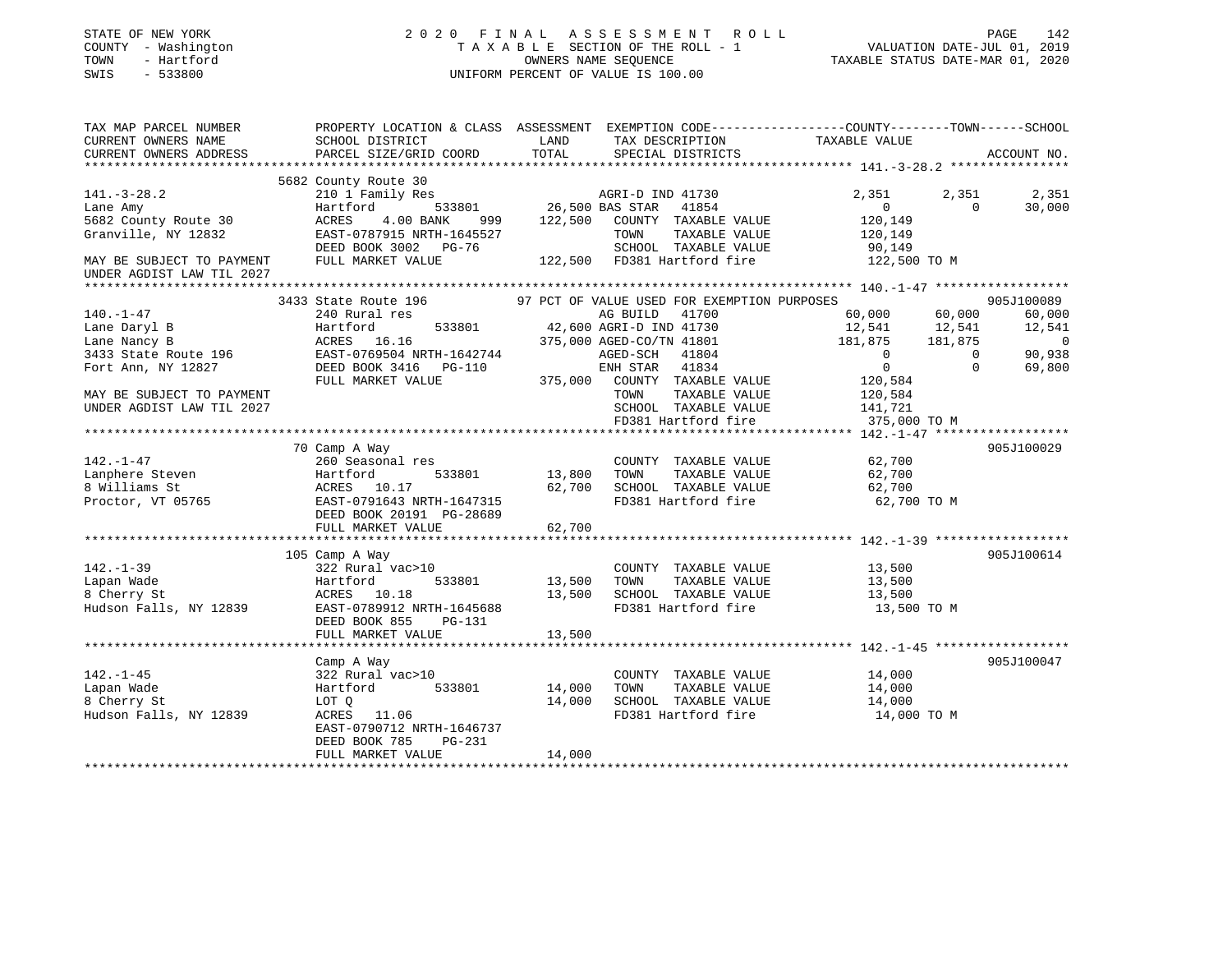## STATE OF NEW YORK 2 0 2 0 F I N A L A S S E S S M E N T R O L L PAGE 143 COUNTY - Washington T A X A B L E SECTION OF THE ROLL - 1 VALUATION DATE-JUL 01, 2019 TOWN - Hartford OWNERS NAME SEQUENCE TAXABLE STATUS DATE-MAR 01, 2020 SWIS - 533800 UNIFORM PERCENT OF VALUE IS 100.00UNIFORM PERCENT OF VALUE IS 100.00

| TAX MAP PARCEL NUMBER                                                                                                                                                                                                                                            | PROPERTY LOCATION & CLASS ASSESSMENT EXEMPTION CODE----------------COUNTY-------TOWN------SCHOOL |               |                                                                                            |                              |              |             |
|------------------------------------------------------------------------------------------------------------------------------------------------------------------------------------------------------------------------------------------------------------------|--------------------------------------------------------------------------------------------------|---------------|--------------------------------------------------------------------------------------------|------------------------------|--------------|-------------|
| CURRENT OWNERS NAME                                                                                                                                                                                                                                              | SCHOOL DISTRICT                                                                                  | LAND          | TAX DESCRIPTION                                                                            | TAXABLE VALUE                |              |             |
| CURRENT OWNERS ADDRESS                                                                                                                                                                                                                                           | PARCEL SIZE/GRID COORD                                                                           | TOTAL         | SPECIAL DISTRICTS                                                                          |                              |              | ACCOUNT NO. |
|                                                                                                                                                                                                                                                                  |                                                                                                  |               |                                                                                            |                              |              |             |
|                                                                                                                                                                                                                                                                  | 3519 State Route 196                                                                             |               |                                                                                            |                              |              | 905J101076  |
| $140. - 1 - 33$                                                                                                                                                                                                                                                  | 210 1 Family Res                                                                                 |               | COUNTY TAXABLE VALUE 83,500                                                                |                              |              |             |
| LaPier David S                                                                                                                                                                                                                                                   | Hartford                                                                                         | 533801 24,200 | TOWN<br>TAXABLE VALUE                                                                      | 83,500                       |              |             |
|                                                                                                                                                                                                                                                                  |                                                                                                  | 83,500        | SCHOOL TAXABLE VALUE                                                                       | 83,500                       |              |             |
| 3519 State Route 196<br>Tort Ann, NY 12827<br>EAST-0771204 NRTH-1644680<br>EAST-0771204 NRTH-1644680                                                                                                                                                             |                                                                                                  |               | FD381 Hartford fire                                                                        | 83,500 TO M                  |              |             |
|                                                                                                                                                                                                                                                                  | DEED BOOK 20191 PG-28779                                                                         |               |                                                                                            |                              |              |             |
|                                                                                                                                                                                                                                                                  | FULL MARKET VALUE                                                                                | 83,500        |                                                                                            |                              |              |             |
|                                                                                                                                                                                                                                                                  |                                                                                                  |               |                                                                                            |                              |              |             |
|                                                                                                                                                                                                                                                                  | 216+218 County Route 19                                                                          |               |                                                                                            |                              |              | 905J101396  |
|                                                                                                                                                                                                                                                                  |                                                                                                  |               | COUNTY TAXABLE VALUE                                                                       | 313,000                      |              |             |
|                                                                                                                                                                                                                                                                  |                                                                                                  |               | TAXABLE VALUE<br>TOWN                                                                      | 313,000                      |              |             |
|                                                                                                                                                                                                                                                                  |                                                                                                  |               | SCHOOL TAXABLE VALUE<br>SCHOOL TAXABLE VALUE 313,000<br>CA006 Cons agri dst 6 313,000 TO M | 313,000                      |              |             |
|                                                                                                                                                                                                                                                                  |                                                                                                  |               |                                                                                            |                              |              |             |
|                                                                                                                                                                                                                                                                  |                                                                                                  |               | FD381 Hartford fire 313,000 TO M                                                           |                              |              |             |
| 149.-1-53.2<br>LaPoint Jeffrey S<br>218 County Route 19<br>Fort Ann, NY 12827<br>EAST-0771976 NRTH-1638325<br>DEED BOOK 3258<br>PG-286<br>WARKET VALUE<br>CRES 25.16<br>213,000<br>213,000<br>213,000<br>213,000<br>213,000<br>213,000<br>213,000<br>213,000<br> |                                                                                                  |               |                                                                                            |                              |              |             |
|                                                                                                                                                                                                                                                                  |                                                                                                  |               |                                                                                            |                              |              |             |
|                                                                                                                                                                                                                                                                  | 3395 State Route 196                                                                             |               |                                                                                            |                              |              |             |
| $139. -4 - 4.5$                                                                                                                                                                                                                                                  | 433 Auto body                                                                                    |               | COUNTY TAXABLE VALUE                                                                       | 105,300                      |              |             |
| Lapointe Robert                                                                                                                                                                                                                                                  | Hartford 533801 38,500                                                                           |               | TOWN<br>TAXABLE VALUE                                                                      | 105,300                      |              |             |
| 3395 State Route 196                                                                                                                                                                                                                                             | $139. - 1 - 4.5$                                                                                 | 105,300       | SCHOOL TAXABLE VALUE                                                                       |                              |              |             |
| Fort Ann, NY 12827                                                                                                                                                                                                                                               | 2.10<br>ACRES                                                                                    |               | FD381 Hartford fire                                                                        | 105,300<br>105,300 TO M      |              |             |
|                                                                                                                                                                                                                                                                  | EAST-0769756 NRTH-1642261                                                                        |               |                                                                                            |                              |              |             |
|                                                                                                                                                                                                                                                                  | DEED BOOK 2590 PG-258                                                                            |               |                                                                                            |                              |              |             |
|                                                                                                                                                                                                                                                                  | FULL MARKET VALUE                                                                                | 105,300       |                                                                                            |                              |              |             |
|                                                                                                                                                                                                                                                                  |                                                                                                  |               |                                                                                            |                              |              |             |
| 141.-3-53 20 Deer Run Way<br>141.-3-53 210 1 Family Res<br>141.-3-53 210 1 Family Res<br>141.00 Deer Run Way<br>184,450 20 Deer Run Way<br>20 Deer Run Way<br>20 Deer Run Way<br>20 Deer Run Way<br>20 Deer Run Way<br>20 Deer Run Way<br>20 Deer                |                                                                                                  |               |                                                                                            | 905J101345                   |              |             |
|                                                                                                                                                                                                                                                                  |                                                                                                  |               |                                                                                            |                              | 27,000       | $\bigcap$   |
|                                                                                                                                                                                                                                                                  |                                                                                                  |               |                                                                                            |                              | $\Omega$     | 69,800      |
|                                                                                                                                                                                                                                                                  |                                                                                                  |               |                                                                                            |                              |              |             |
|                                                                                                                                                                                                                                                                  |                                                                                                  |               |                                                                                            |                              |              |             |
|                                                                                                                                                                                                                                                                  |                                                                                                  |               |                                                                                            |                              |              |             |
|                                                                                                                                                                                                                                                                  | $PG-240$<br>DEED BOOK 948                                                                        |               | FD381 Hartford fire 217,000 TO M                                                           |                              |              |             |
|                                                                                                                                                                                                                                                                  | FULL MARKET VALUE                                                                                | 217,000       |                                                                                            |                              |              |             |
|                                                                                                                                                                                                                                                                  |                                                                                                  |               |                                                                                            |                              |              |             |
|                                                                                                                                                                                                                                                                  | 42 Mcdougal Rd                                                                                   |               |                                                                                            |                              |              |             |
| $148. - 1 - 25.5$                                                                                                                                                                                                                                                | 210 1 Family Res                                                                                 |               | BAS STAR 41854                                                                             | $\overline{0}$               | $\mathbf{0}$ | 30,000      |
| Latour John                                                                                                                                                                                                                                                      | Hartford 533801 29,100 COUNTY TAXABLE VALUE                                                      |               |                                                                                            | 118,900                      |              |             |
| Iatour John<br>Therrien Melissa<br>Coral Rd                                                                                                                                                                                                                      | LOT 7                                                                                            | 118,900       | TOWN<br>TAXABLE VALUE                                                                      | 118,900                      |              |             |
|                                                                                                                                                                                                                                                                  | ACRES<br>2.64 BANK                                                                               | 999           | SCHOOL TAXABLE VALUE                                                                       | 88,900                       |              |             |
| Fort Ann, NY 12827                                                                                                                                                                                                                                               | EAST-0766237 NRTH-1636046                                                                        |               |                                                                                            |                              |              |             |
|                                                                                                                                                                                                                                                                  | SAND VIOUS / NRTH-1636046<br>DEED BOOK 2762 PG-229                                               |               | CA006 Cons agri dst 6<br>FD381 Hartford fire                                               | 118,900 TO M<br>118,900 TO M |              |             |
|                                                                                                                                                                                                                                                                  | FULL MARKET VALUE                                                                                | 118,900       |                                                                                            |                              |              |             |
|                                                                                                                                                                                                                                                                  |                                                                                                  |               |                                                                                            |                              |              |             |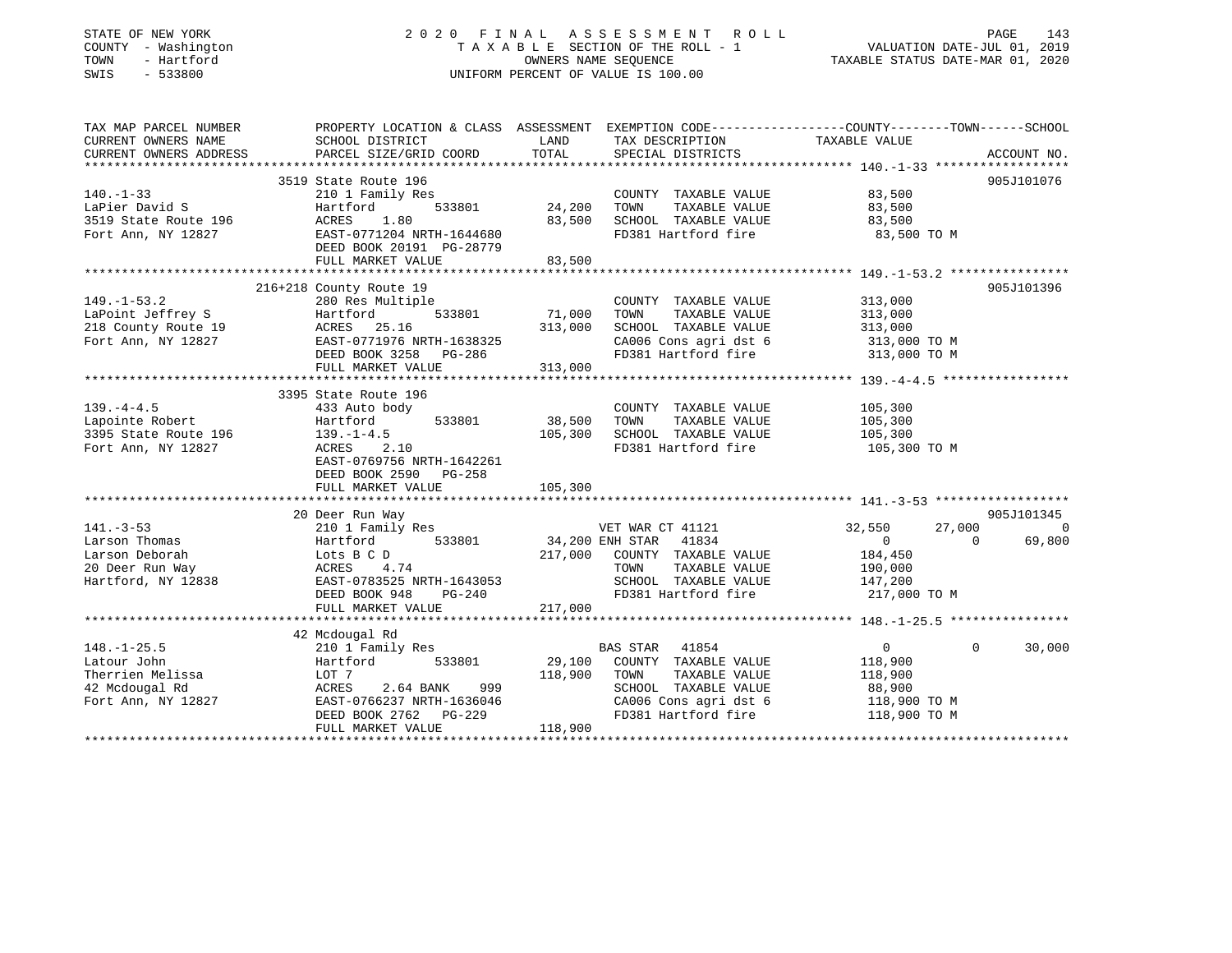| STATE OF NEW YORK<br>COUNTY - Washington<br>TOWN<br>- Hartford<br>SWIS<br>$-533800$ | 2020 FINAL ASSESSMENT ROLL<br>TAXABLE SECTION OF THE ROLL - 1<br>OWNERS NAME SEQUENCE<br>UNIFORM PERCENT OF VALUE IS 100.00 |                |                                                                   | PAGE<br>144<br>VALUATION DATE-JUL 01, 2019<br>TAXABLE STATUS DATE-MAR 01, 2020 |                    |  |
|-------------------------------------------------------------------------------------|-----------------------------------------------------------------------------------------------------------------------------|----------------|-------------------------------------------------------------------|--------------------------------------------------------------------------------|--------------------|--|
| TAX MAP PARCEL NUMBER<br>CURRENT OWNERS NAME                                        | PROPERTY LOCATION & CLASS ASSESSMENT EXEMPTION CODE----------------COUNTY-------TOWN------SCHOOL<br>SCHOOL DISTRICT         | LAND           | TAX DESCRIPTION                                                   | TAXABLE VALUE                                                                  |                    |  |
| CURRENT OWNERS ADDRESS                                                              | PARCEL SIZE/GRID COORD                                                                                                      | TOTAL          | SPECIAL DISTRICTS                                                 |                                                                                | ACCOUNT NO.        |  |
|                                                                                     |                                                                                                                             |                |                                                                   |                                                                                |                    |  |
|                                                                                     | Lundy Rd                                                                                                                    |                |                                                                   |                                                                                |                    |  |
| $158. - 2 - 6.1$                                                                    | 692 Road/str/hwy                                                                                                            |                | COUNTY TAXABLE VALUE                                              | 800                                                                            |                    |  |
| Lauzon David                                                                        | 533801<br>Hartford                                                                                                          | 800            | TOWN<br>TAXABLE VALUE                                             | 800                                                                            |                    |  |
| 4037 Coolidge Highway                                                               | 3917/52                                                                                                                     | 800            | SCHOOL TAXABLE VALUE                                              | 800                                                                            |                    |  |
| Guilford, VT 05301                                                                  | 3917/55<br>FRNT<br>50.00 DPTH<br>ACRES<br>1.60<br>EAST-0786972 NRTH-1632657<br>DEED BOOK 4020<br>PG-52                      |                | FD381 Hartford fire                                               | 800 TO M                                                                       |                    |  |
|                                                                                     | FULL MARKET VALUE                                                                                                           | 800            |                                                                   |                                                                                |                    |  |
|                                                                                     | *******************                                                                                                         | ***********    | ************************************ 158.-2-6.3 ***************** |                                                                                |                    |  |
|                                                                                     | 66 Shadow Mtr Way                                                                                                           |                |                                                                   |                                                                                | 905J100154         |  |
| $158. - 2 - 6.3$                                                                    | 312 Vac w/imprv                                                                                                             |                | COUNTY TAXABLE VALUE                                              | 70,000                                                                         |                    |  |
| Lauzon David                                                                        | Hartford<br>533801                                                                                                          | 18,800         | TOWN<br>TAXABLE VALUE                                             | 70,000                                                                         |                    |  |
| 4037 Coolidge Highway                                                               | 3206/57                                                                                                                     | 70,000         | SCHOOL TAXABLE VALUE                                              | 70,000                                                                         |                    |  |
| Guilford, VT 05301                                                                  | $158. - 1 - 6.3$<br>9.94<br>ACRES<br>EAST-0788191 NRTH-1632351<br>DEED BOOK 4020 PG-52<br>FULL MARKET VALUE                 | 70,000         | FD381 Hartford fire                                               | 70,000 TO M                                                                    |                    |  |
|                                                                                     |                                                                                                                             |                |                                                                   |                                                                                |                    |  |
|                                                                                     | Shadow Mt Way                                                                                                               |                |                                                                   |                                                                                | 905J101118         |  |
| $158. - 2 - 6.7$                                                                    | 322 Rural vac>10                                                                                                            |                | COUNTY TAXABLE VALUE                                              | 20,000                                                                         |                    |  |
| Lauzon David                                                                        | 533801<br>Hartford                                                                                                          | 20,000         | TAXABLE VALUE<br>TOWN                                             | 20,000                                                                         |                    |  |
| 4037 Coolidge Highway                                                               | $158. - 1 - 6.7$                                                                                                            | 20,000         | SCHOOL TAXABLE VALUE                                              | 20,000                                                                         |                    |  |
| Guilford, VT 05301                                                                  | ACRES 23.31<br>EAST-0787996 NRTH-1632966<br>DEED BOOK 4020<br>$PG-52$<br>FULL MARKET VALUE                                  | 20,000         | FD381 Hartford fire                                               | 20,000 TO M                                                                    |                    |  |
|                                                                                     |                                                                                                                             |                |                                                                   |                                                                                |                    |  |
|                                                                                     | 206 North Rd                                                                                                                |                |                                                                   |                                                                                |                    |  |
| $140. - 1 - 28.1$                                                                   | 240 Rural res                                                                                                               |                | AG BUILD 41700                                                    | 50,700                                                                         | 50,700<br>50,700   |  |
| Lavin Christopher M                                                                 | Hartford<br>533801                                                                                                          | 73,400 AG DIST | 41720                                                             | 28,586                                                                         | 28,586<br>28,586   |  |
| Lavin Michele D                                                                     | 747/172, 3099/42                                                                                                            |                | 275,000 BAS STAR 41854                                            | 0                                                                              | $\Omega$<br>30,000 |  |
| 206 North Rd                                                                        | ACRES 41.63                                                                                                                 |                | COUNTY TAXABLE VALUE                                              | 195,714                                                                        |                    |  |
| Fort Ann, NY 12827                                                                  | EAST-0773142 NRTH-1644355                                                                                                   |                | TAXABLE VALUE<br>TOWN                                             | 195,714                                                                        |                    |  |
|                                                                                     | DEED BOOK 665<br>$PG-84$                                                                                                    |                | SCHOOL TAXABLE VALUE                                              | 165,714                                                                        |                    |  |
| MAY BE SUBJECT TO PAYMENT<br>UNDER AGDIST LAW TIL 2024                              | FULL MARKET VALUE                                                                                                           | 275,000        | CA007 Cons agri dst 7<br>28,586 EX                                | 246,414 TO M                                                                   |                    |  |
|                                                                                     |                                                                                                                             |                | FD381 Hartford fire                                               | 275,000 TO M                                                                   |                    |  |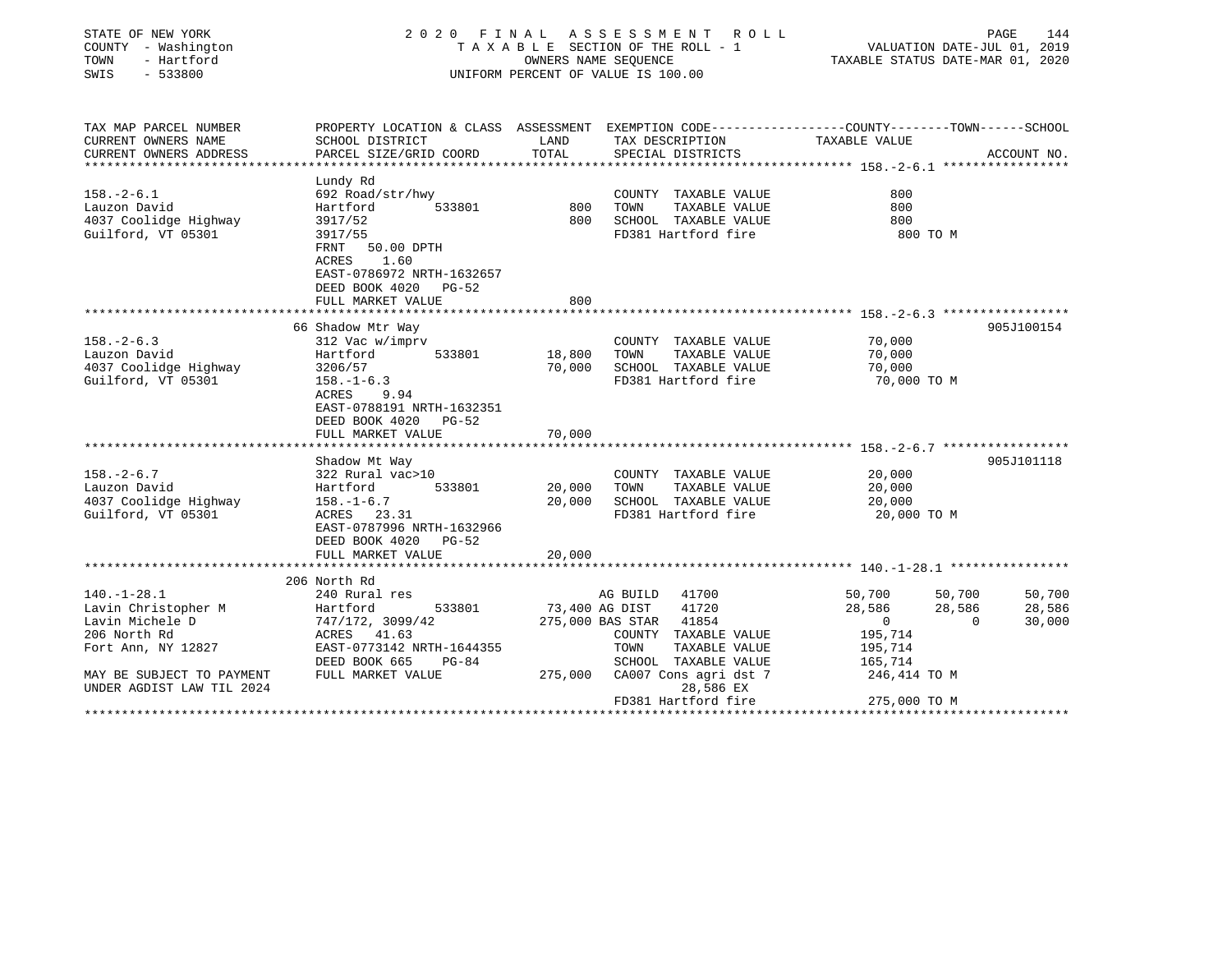| STATE OF NEW YORK |        |              |
|-------------------|--------|--------------|
| COUNTY            |        | - Washington |
| TOWN              |        | - Hartford   |
| CM T C            | $\sim$ | ECCOON       |

### STATE OF NEW YORK 2 0 2 0 F I N A L A S S E S S M E N T R O L L PAGE 145 COUNTY - Washington T A X A B L E SECTION OF THE ROLL - 1 VALUATION DATE-JUL 01, 2019 TOWN A B L E SECTION OF THE ROLL - 1 WALLOW CALL COMPUTE OWNERS NAME SEQUENCE TAXABLE STATUS DATE-MAR 01, 2020 SWIS - 533800 UNIFORM PERCENT OF VALUE IS 100.00

| TAX MAP PARCEL NUMBER                                                                                                                                                                                                                            | PROPERTY LOCATION & CLASS ASSESSMENT EXEMPTION CODE----------------COUNTY-------TOWN------SCHOOL<br>PROPERTY LOCATIO<br>SCHOOL DISTRICT |        |                                                                  |               |          |                          |
|--------------------------------------------------------------------------------------------------------------------------------------------------------------------------------------------------------------------------------------------------|-----------------------------------------------------------------------------------------------------------------------------------------|--------|------------------------------------------------------------------|---------------|----------|--------------------------|
|                                                                                                                                                                                                                                                  |                                                                                                                                         |        |                                                                  |               |          |                          |
|                                                                                                                                                                                                                                                  |                                                                                                                                         |        |                                                                  |               |          |                          |
| 140.-1-22.2<br>Lavin George M (1854 - 1992)<br>233 North Rd (1862)<br>233 North Rd (1862)<br>233 North Rd (1862)<br>233 North Rd (1862)<br>233 North Rd (1862)<br>26,000 COUNTY TAXABLE VALUE 37,000<br>26,000 COUNTY TAXABLE VALUE 37,000<br>26 | 233 North Rd                                                                                                                            |        |                                                                  |               | $\Omega$ | 30,000                   |
|                                                                                                                                                                                                                                                  |                                                                                                                                         |        |                                                                  |               |          |                          |
|                                                                                                                                                                                                                                                  |                                                                                                                                         |        |                                                                  |               |          |                          |
|                                                                                                                                                                                                                                                  |                                                                                                                                         |        |                                                                  |               |          |                          |
|                                                                                                                                                                                                                                                  |                                                                                                                                         |        |                                                                  | 37,000 TO M   |          |                          |
|                                                                                                                                                                                                                                                  | FULL MARKET VALUE                                                                                                                       | 37,000 |                                                                  |               |          |                          |
|                                                                                                                                                                                                                                                  |                                                                                                                                         |        |                                                                  |               |          |                          |
|                                                                                                                                                                                                                                                  | 3484 State Route 196                                                                                                                    |        |                                                                  |               |          |                          |
| 140.-1-37.1 210 1 Family Res<br>Lavin James J 21,510 21,100 VET WAR CT 41121 12,510 12,510 12,510<br>3484 State Route 196 FRNT 114.00 DPTH 300.00 83,400 BAS STAR 41854 0 0 0<br>Fort Ann, NY 12827 EAST-0770452 NRTH-1644092 COUNTY             |                                                                                                                                         |        |                                                                  |               |          | $\overline{\phantom{0}}$ |
|                                                                                                                                                                                                                                                  |                                                                                                                                         |        |                                                                  |               |          | $\overline{0}$           |
|                                                                                                                                                                                                                                                  |                                                                                                                                         |        |                                                                  |               |          | 30,000                   |
|                                                                                                                                                                                                                                                  |                                                                                                                                         |        |                                                                  |               |          |                          |
|                                                                                                                                                                                                                                                  | DEED BOOK 20191 PG-25638                                                                                                                |        | TOWN<br>TAXABLE VALUE                                            | 29,190        |          |                          |
|                                                                                                                                                                                                                                                  | FULL MARKET VALUE                                                                                                                       |        | $83,400$ SCHOOL TAXABLE VALUE 53,400                             |               |          |                          |
|                                                                                                                                                                                                                                                  |                                                                                                                                         |        | FD381 Hartford fire 33,400 TO M                                  |               |          |                          |
|                                                                                                                                                                                                                                                  |                                                                                                                                         |        |                                                                  |               |          |                          |
|                                                                                                                                                                                                                                                  | 234 North Rd                                                                                                                            |        |                                                                  |               |          |                          |
|                                                                                                                                                                                                                                                  |                                                                                                                                         |        |                                                                  |               | $\Omega$ | 30,000                   |
|                                                                                                                                                                                                                                                  |                                                                                                                                         |        |                                                                  |               |          |                          |
|                                                                                                                                                                                                                                                  |                                                                                                                                         |        |                                                                  |               |          |                          |
|                                                                                                                                                                                                                                                  |                                                                                                                                         |        |                                                                  |               |          |                          |
|                                                                                                                                                                                                                                                  |                                                                                                                                         |        |                                                                  |               |          |                          |
|                                                                                                                                                                                                                                                  |                                                                                                                                         |        |                                                                  |               |          |                          |
|                                                                                                                                                                                                                                                  |                                                                                                                                         |        |                                                                  |               |          |                          |
|                                                                                                                                                                                                                                                  | North Rd                                                                                                                                |        |                                                                  |               |          |                          |
| $140.-1-28.7$                                                                                                                                                                                                                                    |                                                                                                                                         |        | COUNTY TAXABLE VALUE 77,900                                      |               |          |                          |
| Lavin Kalub                                                                                                                                                                                                                                      | 484 1 use sm bld<br>Hartford 5<br>FRNT 100.00 DPTH<br>Hartford 533801 15,400                                                            |        | TOWN<br>TAXABLE VALUE                                            | 77,900        |          |                          |
| 234 North Rd                                                                                                                                                                                                                                     | FRNT 100.00 DPTH 203.00 77,900                                                                                                          |        |                                                                  |               |          |                          |
| Fort Ann, NY 12827                                                                                                                                                                                                                               | ACRES<br>0.45                                                                                                                           |        | SCHOOL TAXABLE VALUE 77,900<br>CA007 Cons agri dst 7 77,900 TO M |               |          |                          |
|                                                                                                                                                                                                                                                  | EAST-0772263 NRTH-1644080                                                                                                               |        | FD381 Hartford fire                                              | 77,900 TO M   |          |                          |
|                                                                                                                                                                                                                                                  | DEED BOOK 3555 PG-141                                                                                                                   |        |                                                                  |               |          |                          |
|                                                                                                                                                                                                                                                  | FULL MARKET VALUE                                                                                                                       | 77,900 |                                                                  |               |          |                          |
|                                                                                                                                                                                                                                                  |                                                                                                                                         |        |                                                                  |               |          |                          |
|                                                                                                                                                                                                                                                  | 447 Gilchrist Hill Rd                                                                                                                   |        |                                                                  |               |          | 905J100069               |
| 150.-1-42<br>Lavin Kavla                                                                                                                                                                                                                         | 270 Mfg housing                                                                                                                         |        | DISAB-C/T 41931<br>BAS STAR 41854                                | $19,400$<br>0 | 19,400   | $\overline{\phantom{0}}$ |
|                                                                                                                                                                                                                                                  | Hartford 533801 25,400 BAS STAR 41854                                                                                                   |        |                                                                  |               | $\Omega$ | 30,000                   |
|                                                                                                                                                                                                                                                  |                                                                                                                                         |        | 38,800 COUNTY TAXABLE VALUE 19,400                               |               |          |                          |
| Hartford, NY 12838                                                                                                                                                                                                                               | EAST-0782378 NRTH-1638966<br>LASI-U762378 NRTH-1638966<br>DEED BOOK 3392 PG-181                                                         |        | TOWN TAXABLE VALUE 19,400<br>SCHOOL TAXABLE VALUE 8,800          |               |          |                          |
|                                                                                                                                                                                                                                                  |                                                                                                                                         |        |                                                                  |               |          |                          |
|                                                                                                                                                                                                                                                  | FULL MARKET VALUE                                                                                                                       |        | 38,800 FD381 Hartford fire 38,800 TO M                           |               |          |                          |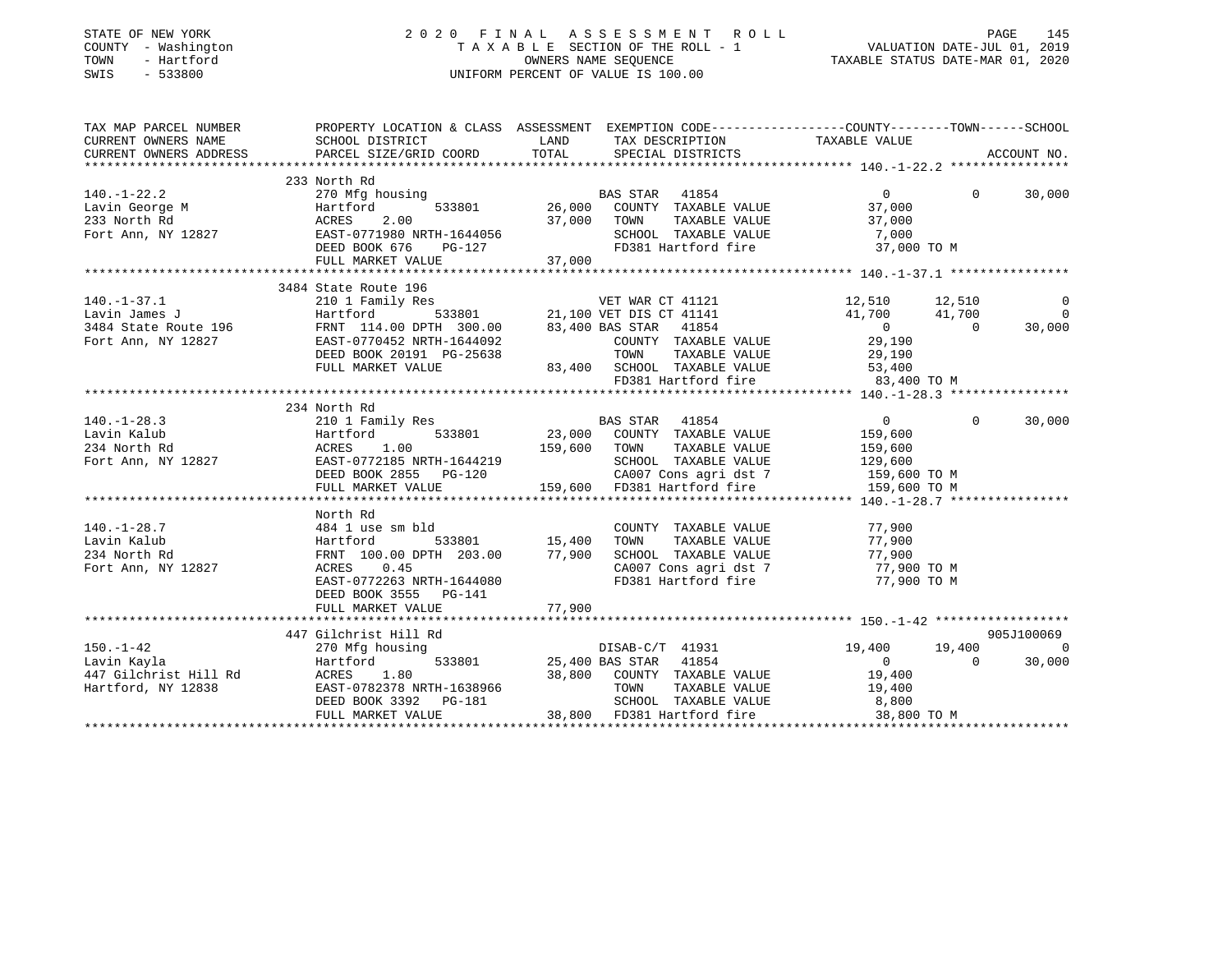### STATE OF NEW YORK 2 0 2 0 F I N A L A S S E S S M E N T R O L L PAGE 146 COUNTY - Washington T A X A B L E SECTION OF THE ROLL - 1 VALUATION DATE-JUL 01, 2019 TOWN - Hartford OWNERS NAME SEQUENCE TAXABLE STATUS DATE-MAR 01, 2020 SWIS - 533800 UNIFORM PERCENT OF VALUE IS 100.00

| TAX MAP PARCEL NUMBER                                                                                                                                                                               | PROPERTY LOCATION & CLASS ASSESSMENT EXEMPTION CODE---------------COUNTY-------TOWN-----SCHOOL |                  |                                                                    |                   |                    |
|-----------------------------------------------------------------------------------------------------------------------------------------------------------------------------------------------------|------------------------------------------------------------------------------------------------|------------------|--------------------------------------------------------------------|-------------------|--------------------|
| CURRENT OWNERS NAME                                                                                                                                                                                 | SCHOOL DISTRICT                                                                                | LAND             | TAX DESCRIPTION                                                    | TAXABLE VALUE     |                    |
| CURRENT OWNERS ADDRESS                                                                                                                                                                              | PARCEL SIZE/GRID COORD                                                                         | TOTAL            | SPECIAL DISTRICTS                                                  |                   | ACCOUNT NO.        |
|                                                                                                                                                                                                     |                                                                                                |                  |                                                                    |                   |                    |
|                                                                                                                                                                                                     | 237 North Rd                                                                                   |                  |                                                                    |                   | 905J100584         |
| $140. - 1 - 23$                                                                                                                                                                                     |                                                                                                |                  |                                                                    | $\overline{0}$    | 69,800<br>$\Omega$ |
| Lavin Linda                                                                                                                                                                                         |                                                                                                |                  |                                                                    | 72,100            |                    |
| 237 North Rd                                                                                                                                                                                        | FRNT 130.00 DPTH 260.00                                                                        | 72,100 TOWN      | TAXABLE VALUE                                                      | 72,100            |                    |
| Fort Ann, NY 12827                                                                                                                                                                                  |                                                                                                |                  |                                                                    | 2,300             |                    |
|                                                                                                                                                                                                     | BANK 999<br>EAST-0771895 NRTH-1644383                                                          |                  | SCHOOL TAXABLE VALUE<br>FD381 Hartford fire                        | $72,100$ TO M     |                    |
|                                                                                                                                                                                                     | DEED BOOK 479<br>PG-359                                                                        |                  |                                                                    |                   |                    |
|                                                                                                                                                                                                     |                                                                                                |                  |                                                                    |                   |                    |
|                                                                                                                                                                                                     |                                                                                                |                  |                                                                    |                   |                    |
|                                                                                                                                                                                                     | State Route 196                                                                                |                  |                                                                    |                   | 905J100581         |
| $140. - 1 - 22$                                                                                                                                                                                     | 312 Vac w/imprv                                                                                |                  | COUNTY TAXABLE VALUE                                               | 164,400           |                    |
| Lavin Matthew S                                                                                                                                                                                     | Hartford 533801 148,700                                                                        |                  | TAXABLE VALUE<br>TOWN                                              | 164,400           |                    |
| Lavin Linda L                                                                                                                                                                                       |                                                                                                | 164,400          | SCHOOL TAXABLE VALUE                                               |                   |                    |
| 237 North Rd                                                                                                                                                                                        | 052/293<br>ACRES 104.20                                                                        |                  | SCHOOL TAXABLE VALUE 164,400<br>CA007 Cons agri dst 7 164,400 TO M |                   |                    |
| Fort Ann, NY 12827 EAST-0772053 NRTH-1643131                                                                                                                                                        |                                                                                                |                  | FD381 Hartford fire 164,400 TO M                                   |                   |                    |
|                                                                                                                                                                                                     | DEED BOOK 739<br>PG-166                                                                        |                  |                                                                    |                   |                    |
|                                                                                                                                                                                                     | FULL MARKET VALUE                                                                              | 164,400          |                                                                    |                   |                    |
|                                                                                                                                                                                                     |                                                                                                |                  |                                                                    |                   |                    |
|                                                                                                                                                                                                     | 3496 State Route 196                                                                           |                  |                                                                    |                   | 905J101036         |
| $140. - 1 - 37$                                                                                                                                                                                     | 270 Mfg housing                                                                                |                  | <b>BAS STAR 41854</b>                                              | $\sim$ 0 $\sim$ 0 | $\Omega$<br>30,000 |
|                                                                                                                                                                                                     |                                                                                                |                  | 533801 23,000 COUNTY TAXABLE VALUE                                 | 50,000            |                    |
|                                                                                                                                                                                                     |                                                                                                |                  | TAXABLE VALUE                                                      | 50,000            |                    |
|                                                                                                                                                                                                     |                                                                                                |                  | SCHOOL TAXABLE VALUE                                               | 20,000            |                    |
|                                                                                                                                                                                                     |                                                                                                |                  | FD381 Hartford fire 50,000 TO M                                    |                   |                    |
| 140.-1-37<br>Lavin Sandra L<br>3496 State Route 196<br>Fort Ann, NY 12827<br>Fort Ann, NY 12827<br>Fort Ann, NY 12827<br>CEED BOOK 2087<br>PC-341<br>PCED BOOK 2087<br>PC-341<br>PC-341<br>PC-361 H |                                                                                                |                  |                                                                    |                   |                    |
|                                                                                                                                                                                                     |                                                                                                |                  |                                                                    |                   |                    |
|                                                                                                                                                                                                     | State Route 149                                                                                |                  |                                                                    |                   | 905J101385         |
| $131. - 1 - 8.4$                                                                                                                                                                                    | 314 Rural vac<10                                                                               |                  | COUNTY TAXABLE VALUE 13,500                                        |                   |                    |
| Law Jason                                                                                                                                                                                           | Hartford                                                                                       | 533801 13,500    | TAXABLE VALUE 13,500<br>TOWN                                       |                   |                    |
| 2809 Bath Rd                                                                                                                                                                                        | 3.14<br>ACRES                                                                                  | 13,500           |                                                                    |                   |                    |
| Bristol, PA 19007                                                                                                                                                                                   | EAST-0776026 NRTH-1653034                                                                      |                  | SCHOOL TAXABLE VALUE 13,500<br>CA007 Cons agri dst 7 13,500 TO M   |                   |                    |
|                                                                                                                                                                                                     | DEED BOOK 3378 PG-40                                                                           |                  | FD381 Hartford fire 13,500 TO M                                    |                   |                    |
|                                                                                                                                                                                                     | FULL MARKET VALUE                                                                              | 13,500           |                                                                    |                   |                    |
|                                                                                                                                                                                                     |                                                                                                |                  |                                                                    |                   |                    |
|                                                                                                                                                                                                     | 15 Baker Rd                                                                                    |                  |                                                                    |                   | 905J101171         |
| $132 - 2 - 10.2$                                                                                                                                                                                    | 210 1 Family Res                                                                               |                  | BAS STAR 41854                                                     | $\overline{0}$    | 30,000<br>$\Omega$ |
| Lawrence Jeffrey G and Hartford                                                                                                                                                                     |                                                                                                |                  | 533801 27,100 COUNTY TAXABLE VALUE                                 | 260,000           |                    |
|                                                                                                                                                                                                     |                                                                                                | 999 260,000 TOWN | TAXABLE VALUE                                                      | 260,000           |                    |
|                                                                                                                                                                                                     |                                                                                                |                  | SCHOOL TAXABLE VALUE                                               | 230,000           |                    |
| Lawrence Jennifer M<br>15 Baker Rd<br>15 Baker Rd<br>360,000 EAST-0790951 NRTH-1653401<br>Granville, NY 12832<br>260,000 DEED BOOK 2752 PG-136                                                      |                                                                                                |                  | FD381 Hartford fire                                                | 260,000 TO M      |                    |
|                                                                                                                                                                                                     | FULL MARKET VALUE                                                                              | 260,000          |                                                                    |                   |                    |
|                                                                                                                                                                                                     |                                                                                                |                  |                                                                    |                   |                    |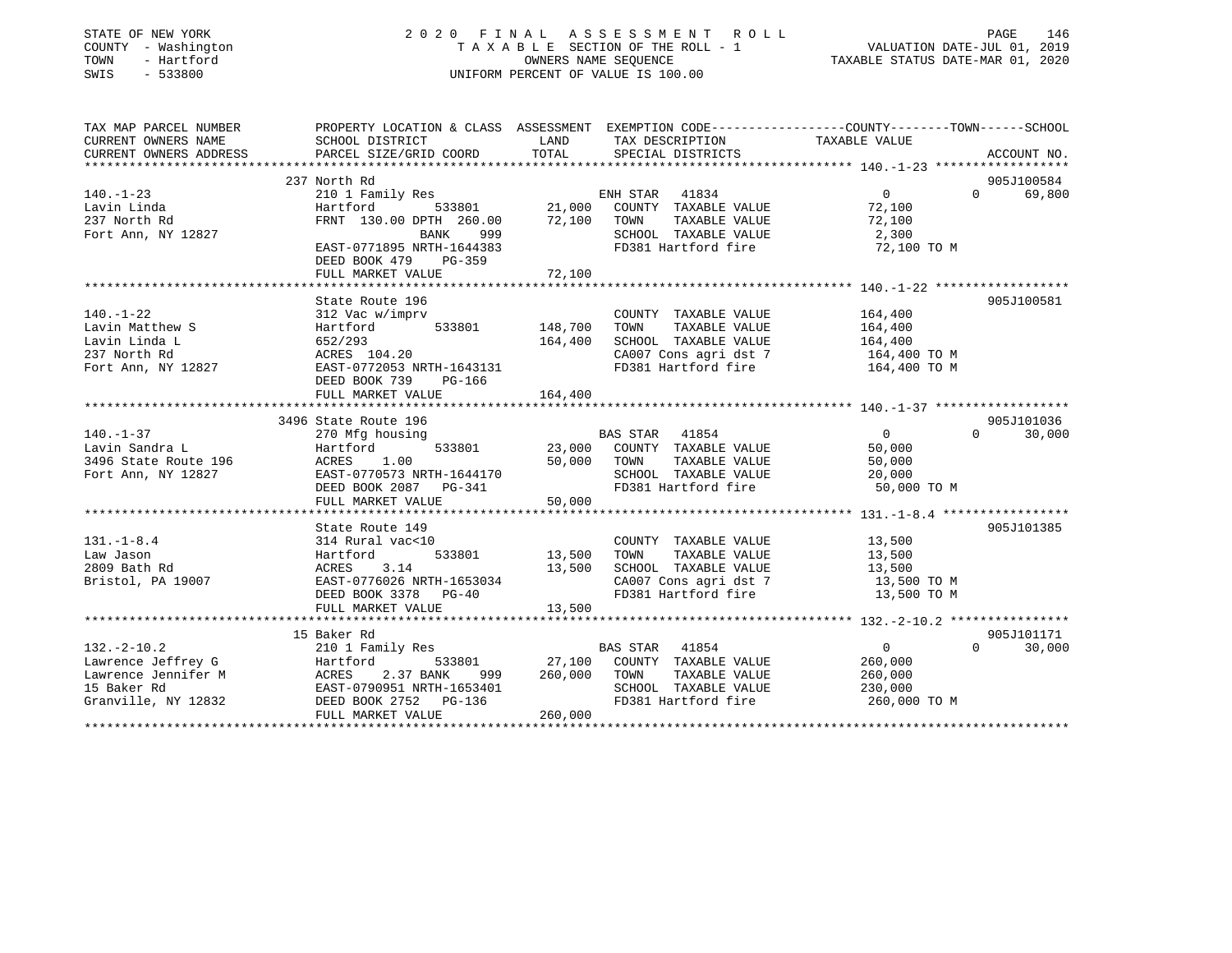### STATE OF NEW YORK 2 0 2 0 F I N A L A S S E S S M E N T R O L L PAGE 147 COUNTY - Washington T A X A B L E SECTION OF THE ROLL - 1 VALUATION DATE-JUL 01, 2019 TOWN - Hartford **Taxable STATUS DATE-MAR 01, 2020** OWNERS NAME SEQUENCE TAXABLE STATUS DATE-MAR 01, 2020 SWIS - 533800 UNIFORM PERCENT OF VALUE IS 100.00

| TAX MAP PARCEL NUMBER<br>CURRENT OWNERS NAME | PROPERTY LOCATION & CLASS ASSESSMENT EXEMPTION CODE---------------COUNTY-------TOWN-----SCHOOL<br>SCHOOL DISTRICT | LAND         | TAX DESCRIPTION                                                                                                                                    | TAXABLE VALUE                      |          |             |
|----------------------------------------------|-------------------------------------------------------------------------------------------------------------------|--------------|----------------------------------------------------------------------------------------------------------------------------------------------------|------------------------------------|----------|-------------|
| CURRENT OWNERS ADDRESS                       | PARCEL SIZE/GRID COORD                                                                                            | TOTAL        | SPECIAL DISTRICTS                                                                                                                                  |                                    |          | ACCOUNT NO. |
|                                              |                                                                                                                   |              |                                                                                                                                                    |                                    |          |             |
|                                              | 4215 State Route 149                                                                                              |              |                                                                                                                                                    |                                    |          | 905J101363  |
| $131. - 1 - 8.3$                             | 210 1 Family Res                                                                                                  |              | BAS STAR 41854                                                                                                                                     | 0                                  | $\Omega$ | 30,000      |
| Lawrence Robert L                            | 533801<br>Hartford                                                                                                | BA<br>27,800 | COUNTY TAXABLE VALUE                                                                                                                               | 286,900                            |          |             |
| Lawrence Jennifer M                          | ACRES<br>4.81 BANK<br>999                                                                                         | 286,900      | TOWN<br>TAXABLE VALUE                                                                                                                              | 286,900                            |          |             |
| 4215 State Route 149                         | EAST-0776131 NRTH-1653938                                                                                         |              | SCHOOL TAXABLE VALUE                                                                                                                               | 256,900                            |          |             |
| Fort Ann, NY 12827                           | DEED BOOK 898 PG-218                                                                                              |              |                                                                                                                                                    | CA007 Cons agri dst 7 286,900 TO M |          |             |
|                                              | FULL MARKET VALUE                                                                                                 |              | 286,900 FD381 Hartford fire                                                                                                                        | 286,900 TO M                       |          |             |
|                                              |                                                                                                                   |              |                                                                                                                                                    |                                    |          |             |
|                                              | 304 Warren Rd                                                                                                     |              |                                                                                                                                                    |                                    |          | 905J101384  |
| $123.-1-18.1$                                | 210 1 Family Res                                                                                                  |              | BAS STAR 41854                                                                                                                                     | $0 \qquad \qquad$                  | $\Omega$ | 30,000      |
| Lebarron Lori                                | 533801<br>Hartford                                                                                                | 23,600       | COUNTY TAXABLE VALUE                                                                                                                               | 136,000                            |          |             |
| 304 Warren Rd                                | ACRES<br>1.15                                                                                                     | 136,000      | TOWN<br>TAXABLE VALUE                                                                                                                              | 136,000                            |          |             |
| Fort Ann, NY 12827                           | EAST-0785432 NRTH-1661967                                                                                         |              | SCHOOL TAXABLE VALUE                                                                                                                               | 106,000                            |          |             |
|                                              | DEED BOOK 599<br>PG-232                                                                                           |              | CA007 Cons agri dst 7                                                                                                                              | 136,000 TO M                       |          |             |
|                                              | FULL MARKET VALUE                                                                                                 |              | 136,000 FD381 Hartford fire                                                                                                                        | 136,000 TO M                       |          |             |
|                                              |                                                                                                                   |              |                                                                                                                                                    |                                    |          |             |
|                                              | 544 Halls Pond Rd                                                                                                 |              |                                                                                                                                                    |                                    |          |             |
| $150. - 1 - 17.3$                            | 240 Rural res                                                                                                     |              | BAS STAR 41854                                                                                                                                     | $\overline{0}$                     | $\Omega$ | 30,000      |
| Leblanc Stephen D                            | 533801<br>Hartford                                                                                                | 62,900       | COUNTY TAXABLE VALUE                                                                                                                               | 201,400                            |          |             |
| Abbott Kate M                                | ACRES 45.25                                                                                                       | 201,400      | TOWN<br>TAXABLE VALUE                                                                                                                              | 201,400                            |          |             |
| $544$ Halls Pond Rd                          | EAST-0791390 NRTH-1633354                                                                                         |              |                                                                                                                                                    | 171,400                            |          |             |
| Granville, NY 12832                          | DEED BOOK 2083 PG-180                                                                                             |              |                                                                                                                                                    |                                    |          |             |
|                                              | FULL MARKET VALUE                                                                                                 |              |                                                                                                                                                    |                                    |          |             |
|                                              |                                                                                                                   |              | SCHOOL TAXABLE VALUE<br>CA008 Cons agri dst 8 201,400 TO M<br>201,400 FD381 Hartford fire 201,400 TO M<br>201,400 CD381 Hartford fire 201,400 TO M |                                    |          |             |
|                                              | Pope Hill Rd                                                                                                      |              |                                                                                                                                                    |                                    |          | 905J100538  |
| $150. - 1 - 29.1$                            | 323 Vacant rural                                                                                                  |              | COUNTY TAXABLE VALUE                                                                                                                               | 44,100                             |          |             |
| Lemieux Robert D                             | Argyle<br>532001                                                                                                  | 44,100       | TAXABLE VALUE<br>TOWN                                                                                                                              | 44,100                             |          |             |
| Lemieux Linda                                | LOT 1                                                                                                             | 44,100       | SCHOOL TAXABLE VALUE                                                                                                                               | 44,100                             |          |             |
| 219 Pope Hill Rd                             | ACRES 37.18                                                                                                       |              |                                                                                                                                                    | CA006 Cons agri dst 6 44,100 TO M  |          |             |
| Argyle, NY 12809                             | EAST-0780908 NRTH-1634532                                                                                         |              | FD381 Hartford fire                                                                                                                                | 44,100 TO M                        |          |             |
|                                              | DEED BOOK 958<br>$PG-84$                                                                                          |              |                                                                                                                                                    |                                    |          |             |
|                                              | FULL MARKET VALUE                                                                                                 | 44,100       |                                                                                                                                                    |                                    |          |             |
|                                              |                                                                                                                   |              |                                                                                                                                                    |                                    |          |             |
|                                              | 219 Pope Hill Rd                                                                                                  |              |                                                                                                                                                    |                                    |          |             |
| $150. - 1 - 29.22$                           | 240 Rural res                                                                                                     |              | BAS STAR 41854                                                                                                                                     | $\overline{0}$                     | $\Omega$ | 30,000      |
| Lemieux Robert D                             | 532001<br>Argyle                                                                                                  | 50,800       | COUNTY TAXABLE VALUE                                                                                                                               | 250,000                            |          |             |
| Lemieux Linda                                | LOT 2                                                                                                             | 250,000      | TOWN<br>TAXABLE VALUE                                                                                                                              | 250,000                            |          |             |
| 219 Pope Hill Rd                             | 30.00<br>ACRES                                                                                                    |              | SCHOOL TAXABLE VALUE                                                                                                                               | 220,000                            |          |             |
| Argyle, NY 12809                             | EAST-0781526 NRTH-1635173                                                                                         |              | CA006 Cons agri dst 6                                                                                                                              | 250,000 TO M                       |          |             |
|                                              | DEED BOOK 1962<br>PG-222                                                                                          |              | FD381 Hartford fire                                                                                                                                | 250,000 TO M                       |          |             |
| MAY BE SUBJECT TO PAYMENT                    | FULL MARKET VALUE                                                                                                 | 250,000      |                                                                                                                                                    |                                    |          |             |
| UNDER AGDIST LAW TIL 2024                    |                                                                                                                   |              |                                                                                                                                                    |                                    |          |             |
|                                              |                                                                                                                   |              |                                                                                                                                                    |                                    |          |             |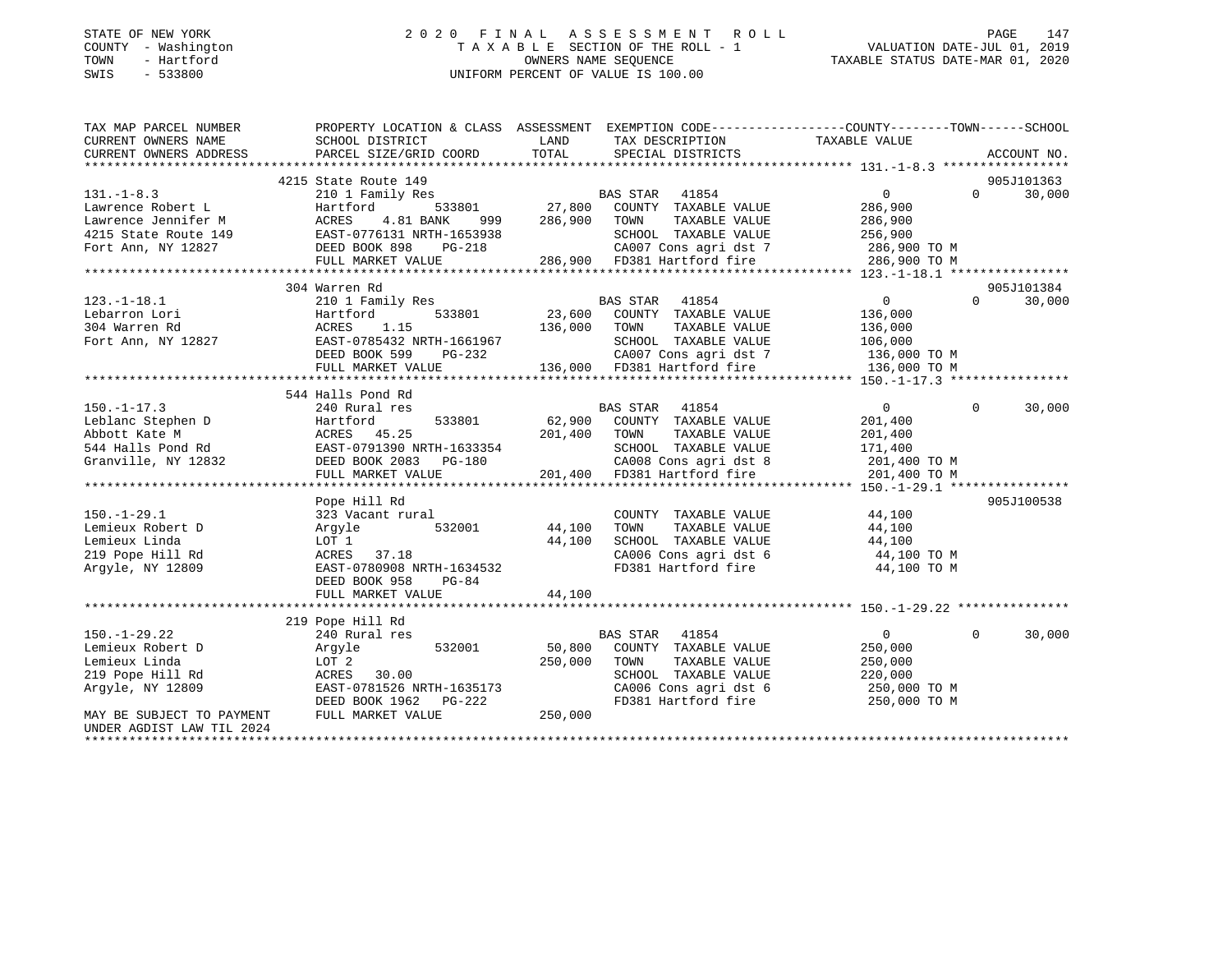### STATE OF NEW YORK 2 0 2 0 F I N A L A S S E S S M E N T R O L L PAGE 148 COUNTY - Washington T A X A B L E SECTION OF THE ROLL - 1 VALUATION DATE-JUL 01, 2019 TOWN - Hartford OWNERS NAME SEQUENCE TAXABLE STATUS DATE-MAR 01, 2020 SWIS - 533800 UNIFORM PERCENT OF VALUE IS 100.00

| TAX MAP PARCEL NUMBER                            | PROPERTY LOCATION & CLASS ASSESSMENT EXEMPTION CODE----------------COUNTY-------TOWN------SCHOOL |                 |                                                               |                                                    |                |
|--------------------------------------------------|--------------------------------------------------------------------------------------------------|-----------------|---------------------------------------------------------------|----------------------------------------------------|----------------|
| CURRENT OWNERS NAME<br>CURRENT OWNERS ADDRESS    | SCHOOL DISTRICT<br>PARCEL SIZE/GRID COORD                                                        | LAND<br>TOTAL   | TAX DESCRIPTION<br>SPECIAL DISTRICTS                          | TAXABLE VALUE                                      | ACCOUNT NO.    |
|                                                  |                                                                                                  |                 |                                                               |                                                    |                |
|                                                  | 47 Wright Rd                                                                                     |                 | 70 PCT OF VALUE USED FOR EXEMPTION PURPOSES                   |                                                    | 905J100131     |
| $132. - 1 - 3$                                   | 113 Cattle farm                                                                                  |                 | VET COM CT 41131                                              |                                                    | $\overline{0}$ |
| Lennox Byron C                                   | 533801<br>Hartford                                                                               | 105,700 AG DIST | 41720                                                         | 31,798 31,798<br>52.646 52.646<br>52,646<br>52,646 | 52,646         |
| Lennox Margaret M                                | ACRES 67.30                                                                                      | 181,700         | COUNTY TAXABLE VALUE                                          | 97,256                                             |                |
| 47 Wright Rd                                     | EAST-0785146 NRTH-1654150                                                                        |                 | TAXABLE VALUE<br>TOWN                                         | 97,256                                             |                |
| Granville, NY 12832                              | DEED BOOK 3661 PG-345                                                                            |                 | SCHOOL TAXABLE VALUE                                          | 129,054                                            |                |
|                                                  | FULL MARKET VALUE                                                                                | 181,700         | CA007 Cons agri dst 7                                         | 129,054 TO M                                       |                |
| MAY BE SUBJECT TO PAYMENT                        |                                                                                                  |                 | 52,646 EX                                                     |                                                    |                |
| UNDER AGDIST LAW TIL 2024                        |                                                                                                  |                 | FD381 Hartford fire                                           | 181,700 TO M                                       |                |
|                                                  |                                                                                                  |                 |                                                               |                                                    |                |
|                                                  | 197&199 County Route 19                                                                          |                 |                                                               |                                                    | 905J100085     |
| $149. - 1 - 6.1$                                 | 270 Mfg housing                                                                                  |                 | COUNTY TAXABLE VALUE 43,500                                   |                                                    |                |
| Leonbruno Peter<br>Hartford                      | 533801                                                                                           | 31,000          | TOWN<br>TAXABLE VALUE                                         | 43,500                                             |                |
| 35 John St                                       | ACRES<br>6.00                                                                                    | 43,500          | SCHOOL TAXABLE VALUE                                          | 43,500                                             |                |
| Hudson Falls, NY 12839 EAST-0771620 NRTH-1639798 |                                                                                                  |                 |                                                               | FD381 Hartford fire 43,500 TO M                    |                |
|                                                  | DEED BOOK 3808 PG-203                                                                            |                 |                                                               |                                                    |                |
|                                                  | FULL MARKET VALUE                                                                                | 43,500          |                                                               |                                                    |                |
|                                                  |                                                                                                  |                 |                                                               |                                                    |                |
|                                                  | 17 Swamp Ln                                                                                      |                 |                                                               |                                                    |                |
| $149. - 1 - 32.13$                               | 210 1 Family Res                                                                                 |                 | BAS STAR 41854                                                | $\overline{0}$<br>$\Omega$                         | 30,000         |
| LeRoux David E                                   | Hartford                                                                                         | 533801 28,300   | COUNTY TAXABLE VALUE                                          | 104,600                                            |                |
| 17 Swamp Ln                                      | ACRES        2.77  BANK         997<br>EAST-0774827  NRTH-1636508                                | 997 104,600     | TOWN<br>TAXABLE VALUE                                         | 104,600                                            |                |
| Argyle, NY 12809                                 |                                                                                                  |                 | SCHOOL TAXABLE VALUE                                          | 74,600                                             |                |
|                                                  | DEED BOOK 954                                                                                    |                 | PG-311 CA006 Cons agri dst 6<br>E 104,600 FD381 Hartford fire | CA006 Cons agri dst 6 104,600 TO M                 |                |
|                                                  | FULL MARKET VALUE                                                                                |                 |                                                               | 104,600 TO M                                       |                |
|                                                  |                                                                                                  |                 |                                                               |                                                    |                |
|                                                  | 158 Washburn Hill Rd                                                                             |                 |                                                               |                                                    |                |
| $151. - 2 - 13.2$                                | 220 2 Family Res                                                                                 |                 | COUNTY TAXABLE VALUE                                          | 60,300                                             |                |
| LeRoy Kimberly A                                 | 533801<br>Hartford                                                                               | 15,000          | TOWN<br>TAXABLE VALUE                                         | 60,300                                             |                |
| PO Box 163                                       | $151. - 1 - 13.2$                                                                                | 60,300          | SCHOOL TAXABLE VALUE                                          | 60,300                                             |                |
| Hartford, NY 12838                               | FRNT 125.00 DPTH 140.00                                                                          |                 | CA008 Cons agri dst 8                                         | 60,300 ТО М                                        |                |
|                                                  | EAST-0792914 NRTH-1637348                                                                        |                 | FD381 Hartford fire                                           | 60,300 TO M                                        |                |
|                                                  | DEED BOOK 3775 PG-179                                                                            |                 |                                                               |                                                    |                |
|                                                  | FULL MARKET VALUE                                                                                | 60,300          |                                                               |                                                    |                |
|                                                  |                                                                                                  |                 |                                                               |                                                    |                |
| $151. - 2 - 13.3$                                | Washburn Hill Rd                                                                                 |                 | COUNTY TAXABLE VALUE                                          |                                                    |                |
| LeRoy Kimberly A                                 | 210 1 Family Res<br>533801                                                                       | 14,900          | TAXABLE VALUE<br>TOWN                                         | 14,900                                             |                |
|                                                  | Hartford                                                                                         |                 |                                                               | 14,900                                             |                |
| PO Box 163                                       | Survey12892                                                                                      | 14,900          | SCHOOL TAXABLE VALUE<br>CA008 Cons agri dst 8                 | 14,900<br>14,900 TO M                              |                |
| Hartford, NY 12838                               | ACRES 1.62<br>EAST-0793024 NRTH-1637198                                                          |                 | FD381 Hartford fire                                           | 14,900 TO M                                        |                |
|                                                  | DEED BOOK 3775<br>PG-179                                                                         |                 |                                                               |                                                    |                |
|                                                  | FULL MARKET VALUE                                                                                | 14,900          |                                                               |                                                    |                |
|                                                  |                                                                                                  |                 |                                                               |                                                    |                |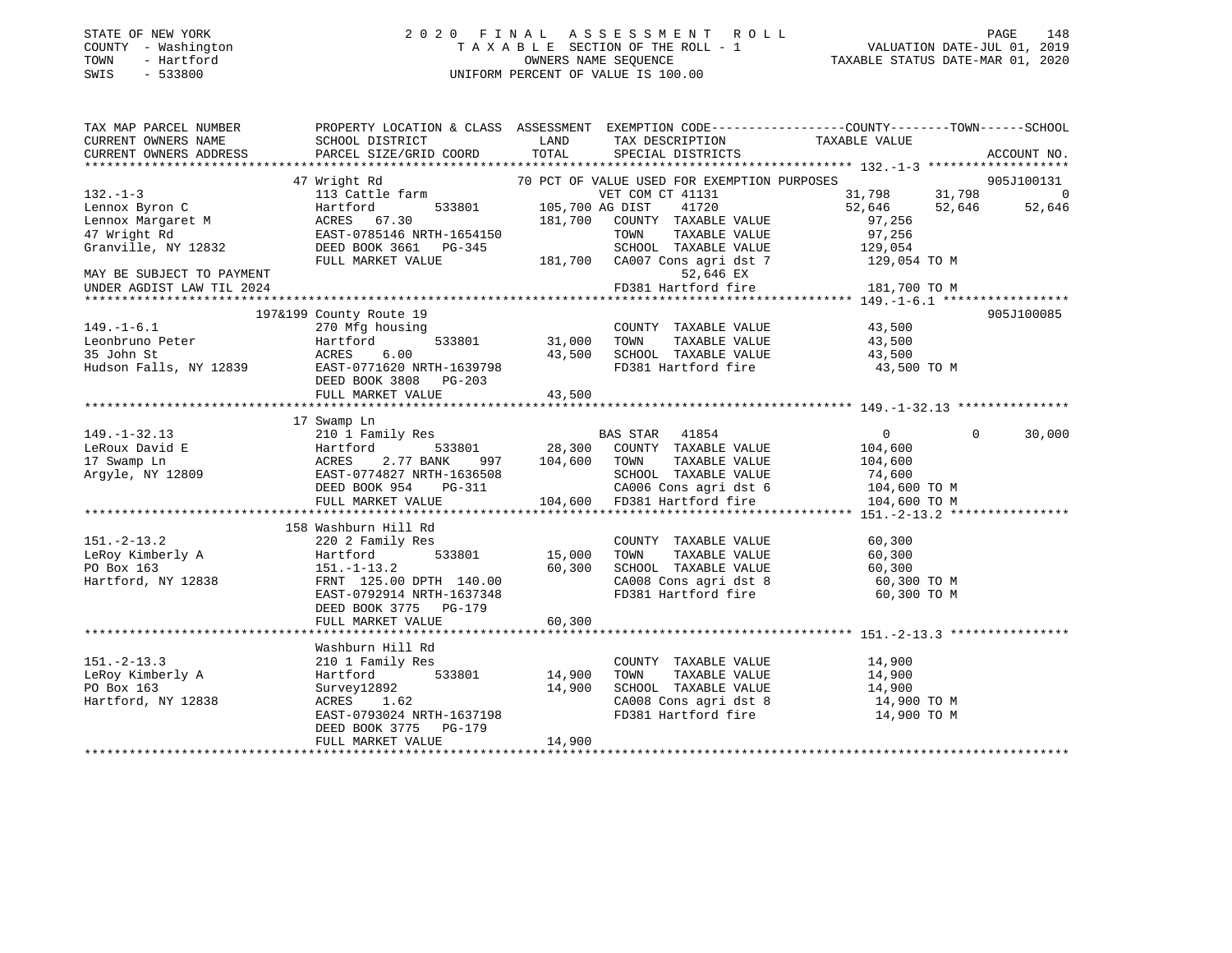### STATE OF NEW YORK 2 0 2 0 F I N A L A S S E S S M E N T R O L L PAGE 149 COUNTY - Washington T A X A B L E SECTION OF THE ROLL - 1 VALUATION DATE-JUL 01, 2019 TOWN - Hartford OWNERS NAME SEQUENCE TAXABLE STATUS DATE-MAR 01, 2020 SWIS - 533800 UNIFORM PERCENT OF VALUE IS 100.00

| TAX MAP PARCEL NUMBER    |                                                                                                                                                                                                                                                                                                     |        |                                                                                                                                                                                                      | PROPERTY LOCATION & CLASS ASSESSMENT EXEMPTION CODE---------------COUNTY-------TOWN-----SCHOOL |            |
|--------------------------|-----------------------------------------------------------------------------------------------------------------------------------------------------------------------------------------------------------------------------------------------------------------------------------------------------|--------|------------------------------------------------------------------------------------------------------------------------------------------------------------------------------------------------------|------------------------------------------------------------------------------------------------|------------|
|                          |                                                                                                                                                                                                                                                                                                     |        |                                                                                                                                                                                                      |                                                                                                |            |
| $151. - 2 - 13.4$        | Washburn Hill Rd<br>11 Ru<br>1<br>533801 200<br>311 Res vac land                                                                                                                                                                                                                                    |        | COUNTY TAXABLE VALUE<br>TOWN TAXABLE VALUE 200<br>SCHOOL TAXABLE VALUE 200<br>CA008 Cons agri dst 8 200 TO M<br>200 TO M                                                                             |                                                                                                |            |
| LeRoy Kimberly A         | Hartford                                                                                                                                                                                                                                                                                            |        |                                                                                                                                                                                                      |                                                                                                |            |
| PO Box 163               | Survey13260                                                                                                                                                                                                                                                                                         | 200    |                                                                                                                                                                                                      |                                                                                                |            |
| Hartford, NY 12838       | ACRES 0.05                                                                                                                                                                                                                                                                                          |        |                                                                                                                                                                                                      |                                                                                                |            |
|                          | DEED BOOK 20191 PG-26942<br>FULL MARKET VALUE                                                                                                                                                                                                                                                       | 200    | FD381 Hartford fire                                                                                                                                                                                  | 200 TO M                                                                                       |            |
|                          |                                                                                                                                                                                                                                                                                                     |        |                                                                                                                                                                                                      |                                                                                                |            |
|                          | 5622 County Route 30                                                                                                                                                                                                                                                                                |        |                                                                                                                                                                                                      |                                                                                                |            |
|                          | County Route 30<br>210 1 Family Res<br>Hartford 533801 28,700                                                                                                                                                                                                                                       |        | COUNTY TAXABLE VALUE 244,000                                                                                                                                                                         |                                                                                                |            |
|                          |                                                                                                                                                                                                                                                                                                     |        | TAXABLE VALUE 244,000<br>TOWN                                                                                                                                                                        |                                                                                                |            |
|                          |                                                                                                                                                                                                                                                                                                     |        | SCHOOL TAXABLE VALUE 244,000                                                                                                                                                                         |                                                                                                |            |
|                          |                                                                                                                                                                                                                                                                                                     |        |                                                                                                                                                                                                      |                                                                                                |            |
|                          |                                                                                                                                                                                                                                                                                                     |        | CA008 Cons agri dst 8 244,000 TO M<br>FD381 Hartford fire 244,000 TO M                                                                                                                               |                                                                                                |            |
| UNDER RPTL483 UNTIL 2021 | 141.-3-29.1<br>Letts Jean C Hartford 533801 28,700<br>5111 Shore Dr ACRES 4.00<br>St. Augustine, FL 32086 EAST-0788271 NRTH-1643859<br>DEED BOOK 3852 PG-343<br>--- MARKET VALUE 244,000                                                                                                            |        |                                                                                                                                                                                                      |                                                                                                |            |
|                          |                                                                                                                                                                                                                                                                                                     |        |                                                                                                                                                                                                      |                                                                                                |            |
|                          | 56 Strainer Ln                                                                                                                                                                                                                                                                                      |        |                                                                                                                                                                                                      |                                                                                                |            |
|                          | 131.-1-2.2<br>Lewis John J<br>Ewis John J<br>Fioretti Catherine Martford 533801 27,400 TOWN<br>Foretti Catherine ACRES 2.47<br>56 Strainer Ln<br>EAST-0771215 NRTH-1653995 175,100 SCHOOL<br>Fort Ann, NY 12827 DEED BOOK 3544 PG-84 FD381 H                                                        |        |                                                                                                                                                                                                      |                                                                                                |            |
|                          |                                                                                                                                                                                                                                                                                                     |        | $\begin{tabular}{lllllllllll} \multicolumn{2}{c}{\textbf{COUNTY}} & \textbf{TAXABLE VALUE} & & & 175,100 \\ \multicolumn{2}{c}{\textbf{TONN}} & \textbf{TAXABLE VALUE} & & 175,100 \\ \end{tabular}$ |                                                                                                |            |
|                          |                                                                                                                                                                                                                                                                                                     |        |                                                                                                                                                                                                      |                                                                                                |            |
|                          |                                                                                                                                                                                                                                                                                                     |        |                                                                                                                                                                                                      |                                                                                                |            |
|                          |                                                                                                                                                                                                                                                                                                     |        |                                                                                                                                                                                                      |                                                                                                |            |
|                          |                                                                                                                                                                                                                                                                                                     |        |                                                                                                                                                                                                      |                                                                                                |            |
|                          |                                                                                                                                                                                                                                                                                                     |        |                                                                                                                                                                                                      |                                                                                                |            |
|                          | State Route 196                                                                                                                                                                                                                                                                                     |        |                                                                                                                                                                                                      |                                                                                                | 905J101006 |
|                          |                                                                                                                                                                                                                                                                                                     |        |                                                                                                                                                                                                      |                                                                                                |            |
|                          |                                                                                                                                                                                                                                                                                                     |        |                                                                                                                                                                                                      |                                                                                                |            |
|                          |                                                                                                                                                                                                                                                                                                     |        |                                                                                                                                                                                                      |                                                                                                |            |
|                          |                                                                                                                                                                                                                                                                                                     |        | FD381 Hartford fire 2,000 TO M                                                                                                                                                                       |                                                                                                |            |
|                          |                                                                                                                                                                                                                                                                                                     |        |                                                                                                                                                                                                      |                                                                                                |            |
|                          | 140.-1-41<br>140.-1-41<br>140.-1-41<br>179.00<br>179.00<br>179.00<br>179.00<br>179.00<br>179.00<br>189.000<br>189.000<br>189.000<br>189.000<br>189.000<br>189.000<br>189.000<br>189.000<br>189.000<br>189.000<br>189.000<br>189.000<br>189.000<br>189.000<br>189.000<br>189.00<br>FULL MARKET VALUE | 2,000  |                                                                                                                                                                                                      |                                                                                                |            |
|                          |                                                                                                                                                                                                                                                                                                     |        |                                                                                                                                                                                                      |                                                                                                |            |
|                          |                                                                                                                                                                                                                                                                                                     |        |                                                                                                                                                                                                      |                                                                                                | 905J100059 |
|                          |                                                                                                                                                                                                                                                                                                     |        |                                                                                                                                                                                                      |                                                                                                |            |
|                          | 3414 State Route 196<br>210 1 Family Res<br>Lewis Michael Hartford 533801 10,600 TOWN TAXABLE VALUE 52,100<br>Lewis Carol Anne FRNT 102.00 DPTH 99.00 52,100 SCHOOL TAXABLE VALUE 52,100<br>PO Box 113<br>Katskill Bay, NY 12844 DEED BO                                                            |        |                                                                                                                                                                                                      |                                                                                                |            |
|                          |                                                                                                                                                                                                                                                                                                     |        |                                                                                                                                                                                                      |                                                                                                |            |
|                          |                                                                                                                                                                                                                                                                                                     |        |                                                                                                                                                                                                      |                                                                                                |            |
|                          |                                                                                                                                                                                                                                                                                                     |        |                                                                                                                                                                                                      |                                                                                                |            |
|                          | FULL MARKET VALUE                                                                                                                                                                                                                                                                                   | 52,100 |                                                                                                                                                                                                      |                                                                                                |            |
|                          |                                                                                                                                                                                                                                                                                                     |        |                                                                                                                                                                                                      |                                                                                                |            |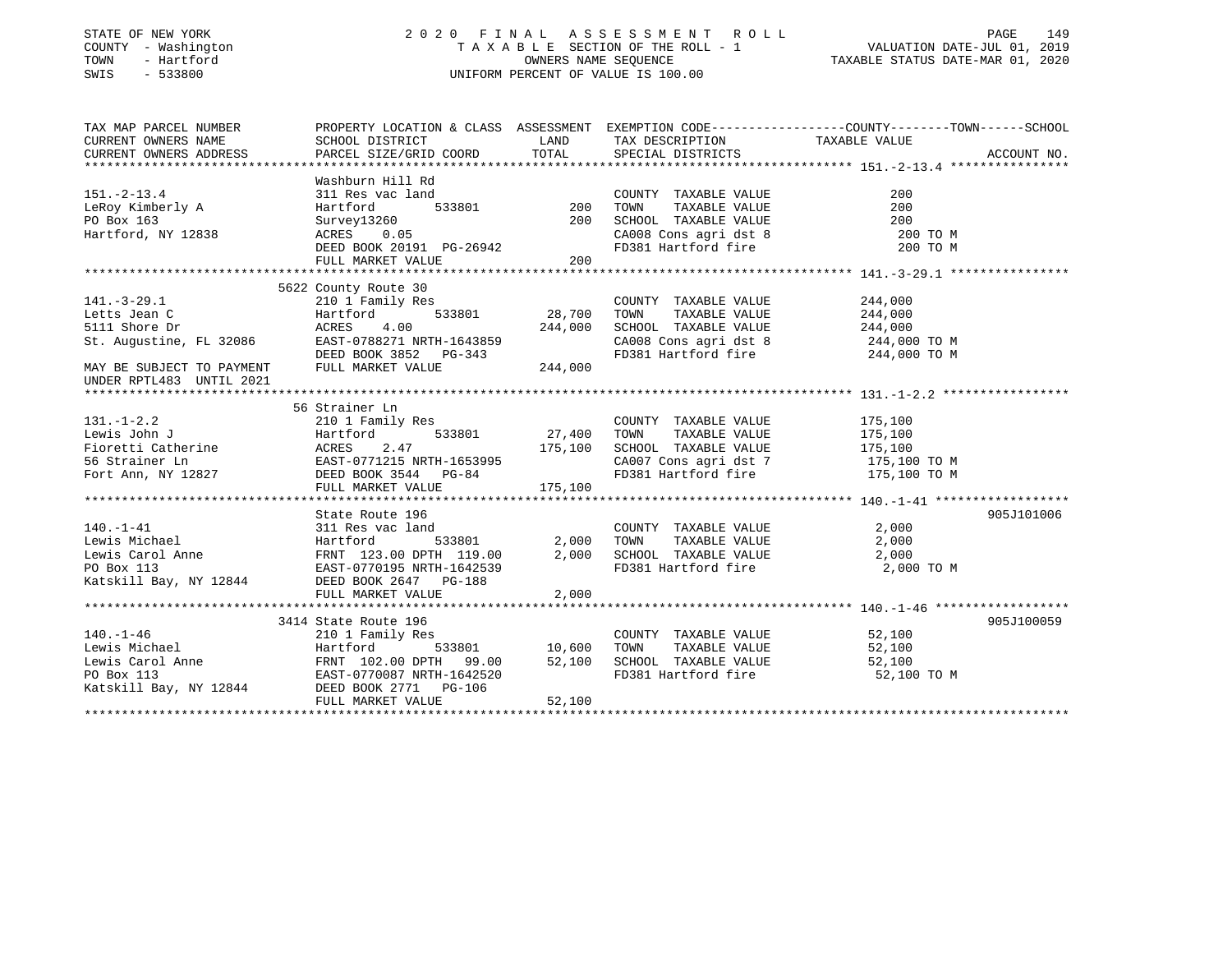#### STATE OF NEW YORK 2 0 2 0 F I N A L A S S E S S M E N T R O L L PAGE 150COUNTY - Washington T A X A B L E SECTION OF THE ROLL - 1 TOWN - Hartford OWNERS NAME SEQUENCE TAXABLE STATUS DATE-MAR 01, 2020 SWIS - 533800 UNIFORM PERCENT OF VALUE IS 100.00

VALUATION DATE-JUL 01, 2019

| TAX MAP PARCEL NUMBER                                                      | PROPERTY LOCATION & CLASS ASSESSMENT EXEMPTION CODE---------------COUNTY-------TOWN-----SCHOOL                                                                                                                                         |                                    |                                                                        |                       |          |                          |
|----------------------------------------------------------------------------|----------------------------------------------------------------------------------------------------------------------------------------------------------------------------------------------------------------------------------------|------------------------------------|------------------------------------------------------------------------|-----------------------|----------|--------------------------|
| CURRENT OWNERS NAME                                                        | SCHOOL DISTRICT                                                                                                                                                                                                                        | <b>EXAMPLE STATE SERVICE STATE</b> | TAX DESCRIPTION TAXABLE VALUE                                          |                       |          |                          |
|                                                                            |                                                                                                                                                                                                                                        |                                    |                                                                        |                       |          |                          |
|                                                                            |                                                                                                                                                                                                                                        |                                    |                                                                        |                       |          |                          |
|                                                                            | 71 Christian Hill Rd                                                                                                                                                                                                                   |                                    |                                                                        |                       |          | 905J100079               |
| $132.15 - 1 - 28$                                                          | 220 2 Family Res                                                                                                                                                                                                                       |                                    | COUNTY TAXABLE VALUE                                                   | 46,300<br>46,300      |          |                          |
|                                                                            |                                                                                                                                                                                                                                        |                                    | TAXABLE VALUE<br>TAXABLE VALUE<br>TOWN                                 |                       |          |                          |
|                                                                            |                                                                                                                                                                                                                                        |                                    | SCHOOL TAXABLE VALUE 46,300                                            |                       |          |                          |
|                                                                            |                                                                                                                                                                                                                                        |                                    |                                                                        |                       |          |                          |
|                                                                            |                                                                                                                                                                                                                                        |                                    | CA007 Cons agri dst 7 (46,300 TO M<br>FD381 Hartford fire (46,300 TO M |                       |          |                          |
|                                                                            | FULL MARKET VALUE 46,300                                                                                                                                                                                                               |                                    |                                                                        |                       |          |                          |
|                                                                            |                                                                                                                                                                                                                                        |                                    |                                                                        |                       |          |                          |
|                                                                            | 40 Strainer Ln                                                                                                                                                                                                                         |                                    |                                                                        |                       |          |                          |
| $131. - 1 - 1.4$                                                           | $\begin{tabular}{lcccccc} 210 & 1 & Family Res & & & & & \textbf{BAS STAR} & 41854 & & & & \textbf{0} \\ Hartford & & & 533801 & & & 39,500 & COUNTY & TAXABLE VALUE & & & & 214,100 \\ \end{tabular}$                                 |                                    |                                                                        |                       | $\Omega$ | 30,000                   |
|                                                                            | 131.-1-1.4 210 1 Family Res BAS STAR 41854 0<br>Lewis Neal Hartford 533801 39,500 COUNTY TAXABLE VALUE 214,100<br>Lewis Jennifer ACRES 6.11 BANK 999 214,100 TOWN TAXABLE VALUE 214,100<br>40 Strainer Ln EAST-0770153 NRTH-1653532    |                                    |                                                                        |                       |          |                          |
|                                                                            |                                                                                                                                                                                                                                        |                                    |                                                                        |                       |          |                          |
|                                                                            |                                                                                                                                                                                                                                        |                                    |                                                                        |                       |          |                          |
|                                                                            |                                                                                                                                                                                                                                        |                                    |                                                                        |                       |          |                          |
|                                                                            | FULL MARKET VALUE                                                                                                                                                                                                                      |                                    | 214,100 FD381 Hartford fire                                            | 214,100 TO M          |          |                          |
|                                                                            |                                                                                                                                                                                                                                        |                                    |                                                                        |                       |          |                          |
|                                                                            | 5551 County Route 30                                                                                                                                                                                                                   |                                    |                                                                        |                       |          | 905J100217               |
| $141. - 3 - 36$                                                            |                                                                                                                                                                                                                                        |                                    |                                                                        | 32,975 32,975         |          | $\overline{\phantom{0}}$ |
| Liebig Frederick W                                                         |                                                                                                                                                                                                                                        |                                    |                                                                        | 65,950 65,950         |          | $\overline{0}$           |
| Liebig Deborah A                                                           |                                                                                                                                                                                                                                        |                                    |                                                                        | $\overline{0}$        | $\sim$ 0 | 30,000                   |
| 18379 SE 55th Pl                                                           |                                                                                                                                                                                                                                        |                                    |                                                                        |                       |          |                          |
|                                                                            |                                                                                                                                                                                                                                        |                                    |                                                                        |                       |          |                          |
|                                                                            |                                                                                                                                                                                                                                        |                                    |                                                                        |                       |          |                          |
|                                                                            |                                                                                                                                                                                                                                        |                                    |                                                                        |                       |          |                          |
|                                                                            | 18379 SE 55th Pl 2019 COUNTY TAXABLE VALUE<br>18379 SE 55th Pl 2019 ACRES 55th Pl 2019 EAST-0788358 NRTH-1642405<br>20.975 COUNTY TAXABLE VALUE<br>22.975 COUNTY TAXABLE VALUE 32.975<br>DEED BOOK 1668 PG-116 SCHOOL TAXABLE VALUE 10 |                                    |                                                                        |                       |          |                          |
|                                                                            | 25 Marlboro Country Rd                                                                                                                                                                                                                 |                                    |                                                                        |                       |          | 905J100387               |
| $141. - 3 - 41$                                                            |                                                                                                                                                                                                                                        |                                    |                                                                        | $\overline{0}$        | $\Omega$ | 69,800                   |
| 141.-3-41 210 1 Family Re.<br>Liebig Michael B Sr                 Hartford |                                                                                                                                                                                                                                        |                                    |                                                                        | 130,000               |          |                          |
|                                                                            | 3.73                                                                                                                                                                                                                                   | 130,000 TOWN                       |                                                                        | TAXABLE VALUE 130,000 |          |                          |
|                                                                            |                                                                                                                                                                                                                                        |                                    |                                                                        |                       |          |                          |
| 25 Marlboro Country Rd<br>Hartford, NY 12838<br>EAST-0                     | EAST-0785918 NRTH-1642252<br>DEED BOOK 674 PG-259                                                                                                                                                                                      |                                    |                                                                        |                       |          |                          |
|                                                                            | FULL MARKET VALUE                                                                                                                                                                                                                      | 130,000                            |                                                                        |                       |          |                          |
|                                                                            |                                                                                                                                                                                                                                        |                                    |                                                                        |                       |          |                          |
|                                                                            | 7331 State Route 40                                                                                                                                                                                                                    |                                    |                                                                        |                       |          | 905J101438               |
| $149. - 1 - 32.9$                                                          | 210 1 Family Res                                                                                                                                                                                                                       |                                    | <b>BAS STAR</b> 41854                                                  | $0 \qquad \qquad$     | $\Omega$ | 30,000                   |
|                                                                            | Hartford 533801                                                                                                                                                                                                                        |                                    |                                                                        | 150,500               |          |                          |
| Liebig Michael Jr                                                          |                                                                                                                                                                                                                                        |                                    | 30,300 COUNTY TAXABLE VALUE                                            |                       |          |                          |
| Liebig Meri                                                                |                                                                                                                                                                                                                                        |                                    |                                                                        |                       |          |                          |
| 7331 State Route 40                                                        |                                                                                                                                                                                                                                        |                                    |                                                                        |                       |          |                          |
| Fort Ann, NY 12827                                                         | 150,500 TOWN TAXABLE VALUE<br>120,500 ACRES 3.42<br>EAST-0774941 NRTH-1637691 CA006 Cons agri dst 6 150,500 TO M<br>EAST-0774941 NRTH-1637691 FD381 Hartford fire 150,500 TO M                                                         |                                    |                                                                        |                       |          |                          |
|                                                                            | DEED BOOK $1792$ PG-230                                                                                                                                                                                                                | 150,500                            |                                                                        |                       |          |                          |
|                                                                            | FULL MARKET VALUE                                                                                                                                                                                                                      |                                    |                                                                        |                       |          |                          |
|                                                                            |                                                                                                                                                                                                                                        |                                    |                                                                        |                       |          |                          |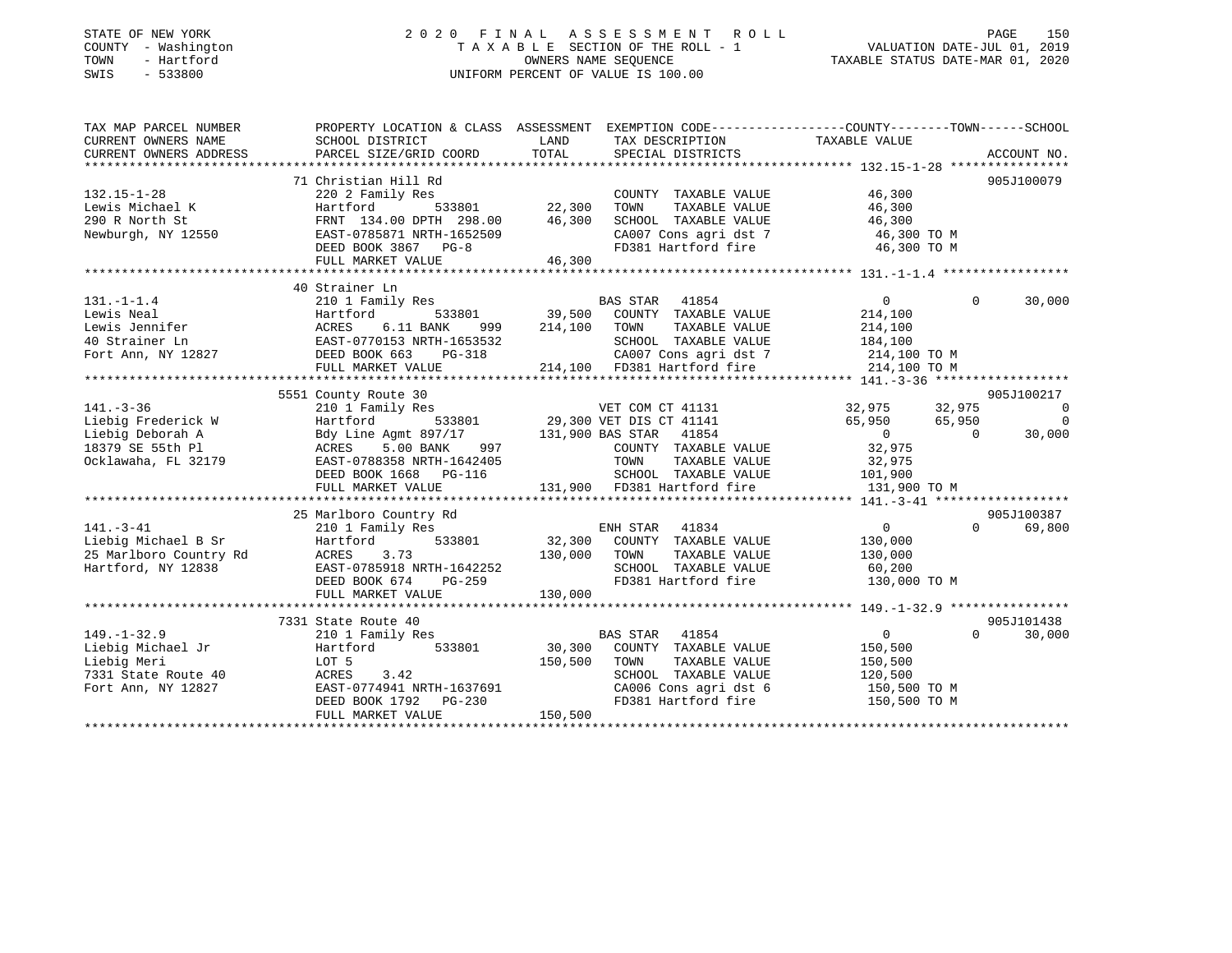### STATE OF NEW YORK 2 0 2 0 F I N A L A S S E S S M E N T R O L L PAGE 151 COUNTY - Washington T A X A B L E SECTION OF THE ROLL - 1 VALUATION DATE-JUL 01, 2019 TOWN - Hartford OWNERS NAME SEQUENCE TAXABLE STATUS DATE-MAR 01, 2020 SWIS - 533800 UNIFORM PERCENT OF VALUE IS 100.00

| TAX MAP PARCEL NUMBER<br>CURRENT OWNERS NAME<br>CURRENT OWNERS ADDRESS | PROPERTY LOCATION & CLASS ASSESSMENT<br>SCHOOL DISTRICT<br>PARCEL SIZE/GRID COORD | LAND<br>TOTAL                   | TAX DESCRIPTION<br>SPECIAL DISTRICTS | EXEMPTION CODE-----------------COUNTY-------TOWN------SCHOOL<br>TAXABLE VALUE | ACCOUNT NO. |
|------------------------------------------------------------------------|-----------------------------------------------------------------------------------|---------------------------------|--------------------------------------|-------------------------------------------------------------------------------|-------------|
| **************************                                             |                                                                                   |                                 |                                      |                                                                               |             |
|                                                                        | 43 Hartford Main St                                                               |                                 |                                      |                                                                               | 905J100384  |
| $132.15 - 1 - 15$                                                      | 210 1 Family Res                                                                  |                                 | BAS STAR<br>41854                    | $\mathbf 0$<br>$\Omega$                                                       | 30,000      |
| Liebig Robert E                                                        | Hartford<br>533801                                                                | 8,700                           | COUNTY TAXABLE VALUE                 | 95,900                                                                        |             |
| Liebig Karen B                                                         | FRNT<br>48.00 DPTH 170.00                                                         | 95,900                          | TOWN<br>TAXABLE VALUE                | 95,900                                                                        |             |
| PO Box 151                                                             | BANK<br>999                                                                       |                                 | SCHOOL TAXABLE VALUE                 | 65,900                                                                        |             |
| Hartford, NY 12838                                                     | EAST-0786232 NRTH-1652534                                                         |                                 | CA007 Cons agri dst 7                | 95,900 TO M                                                                   |             |
|                                                                        | DEED BOOK 728<br>$PG-90$                                                          |                                 | FD381 Hartford fire                  | 95,900 TO M                                                                   |             |
|                                                                        | FULL MARKET VALUE<br>*********************************                            | 95,900                          |                                      |                                                                               |             |
|                                                                        |                                                                                   |                                 |                                      |                                                                               |             |
|                                                                        | 7769 State Route 40                                                               |                                 |                                      |                                                                               | 905J100101  |
| $140. - 2 - 27$                                                        | 210 1 Family Res                                                                  |                                 | COUNTY TAXABLE VALUE                 | 149,100                                                                       |             |
| Liebig Robert E Sr                                                     | Hartford<br>533801                                                                | 6,600                           | TOWN<br>TAXABLE VALUE                | 149,100                                                                       |             |
| Liebig Barbara L                                                       | FRNT 150.00 DPTH 250.00                                                           | 149,100                         | SCHOOL TAXABLE VALUE                 | 149,100                                                                       |             |
| 7765 State Route 40                                                    | EAST-0782371 NRTH-1645692                                                         |                                 | FD381 Hartford fire                  | 149,100 TO M                                                                  |             |
| Hartford, NY 12838                                                     | DEED BOOK 719<br>PG-213                                                           |                                 |                                      |                                                                               |             |
|                                                                        | FULL MARKET VALUE                                                                 | 149,100<br>******************** |                                      |                                                                               |             |
|                                                                        |                                                                                   |                                 |                                      | ************************ 140.-2-28 *******************                        |             |
|                                                                        | 7765 State Route 40                                                               |                                 |                                      |                                                                               | 905J100152  |
| $140. - 2 - 28$                                                        | 210 1 Family Res                                                                  |                                 | ENH STAR<br>41834                    | $\mathsf{O}$<br>0                                                             | 69,800      |
| Liebig Robert E Sr                                                     | Hartford<br>533801                                                                | 17,700                          | COUNTY TAXABLE VALUE                 | 136,000                                                                       |             |
| Liebig Barbara L                                                       | FRNT<br>89.00 DPTH 190.00                                                         | 136,000                         | TOWN<br>TAXABLE VALUE                | 136,000                                                                       |             |
| 7765 State Route 40                                                    | EAST-0782241 NRTH-1645625                                                         |                                 | SCHOOL TAXABLE VALUE                 | 66,200                                                                        |             |
| Hartford, NY 12838                                                     | DEED BOOK 762<br>PG-67                                                            |                                 | FD381 Hartford fire                  | 136,000 TO M                                                                  |             |
|                                                                        | FULL MARKET VALUE<br>****************************                                 | 136,000                         | ***********************              | ********************* 140.-2-28.1 *****************                           |             |
|                                                                        | 7767 State Route 40                                                               |                                 |                                      |                                                                               | 905J101326  |
| $140. -2 - 28.1$                                                       | 220 2 Family Res                                                                  |                                 | COUNTY TAXABLE VALUE                 | 103,900                                                                       |             |
| Liebig Robert E Sr                                                     | Hartford<br>533801                                                                | 7,900                           | TOWN<br>TAXABLE VALUE                | 103,900                                                                       |             |
| Liebig Barbara                                                         | FRNT<br>60.00 DPTH 127.00                                                         | 103,900                         | SCHOOL TAXABLE VALUE                 | 103,900                                                                       |             |
| 7765 State Route 40                                                    | EAST-0782320 NRTH-1645628                                                         |                                 | FD381 Hartford fire                  | 103,900 TO M                                                                  |             |
| Hartford, NY 12838                                                     | DEED BOOK 767<br>$PG-78$                                                          |                                 |                                      |                                                                               |             |
|                                                                        | FULL MARKET VALUE                                                                 | 103,900                         |                                      |                                                                               |             |
|                                                                        | ************************                                                          | *********                       |                                      | ************ 141.-1-30                                                        |             |
|                                                                        | 5860 County Route 30                                                              |                                 |                                      |                                                                               | 905J100415  |
| $141. - 1 - 30$                                                        | 240 Rural res                                                                     |                                 | AG DIST<br>41720                     | 29,852<br>29,852                                                              | 29,852      |
| Liebig Robert E Sr                                                     | 533801<br>Hartford                                                                | 77,500                          | COUNTY TAXABLE VALUE                 | 240,548                                                                       |             |
| Liebig Barbara L                                                       | 766/347                                                                           | 270,400                         | TOWN<br>TAXABLE VALUE                | 240,548                                                                       |             |
| 7765 State Route 40                                                    | ACRES 35.80                                                                       |                                 | SCHOOL TAXABLE VALUE                 | 240,548                                                                       |             |
| Hartford, NY 12838                                                     | EAST-0785003 NRTH-1648366                                                         |                                 | CA007 Cons agri dst 7                | 240,548 TO M                                                                  |             |
|                                                                        | DEED BOOK 20200 PG-2056                                                           |                                 | 29,852 EX                            |                                                                               |             |
| PRIOR OWNER ON 3/01/2020                                               | FULL MARKET VALUE                                                                 | 270,400                         | FD381 Hartford fire                  | 270,400 TO M                                                                  |             |
| McCauley Natalie Estate                                                |                                                                                   |                                 |                                      |                                                                               |             |
|                                                                        |                                                                                   |                                 |                                      |                                                                               |             |
| MAY BE SUBJECT TO PAYMENT                                              |                                                                                   |                                 |                                      |                                                                               |             |
| UNDER AGDIST LAW TIL 2024                                              |                                                                                   |                                 |                                      |                                                                               |             |
|                                                                        |                                                                                   |                                 |                                      |                                                                               |             |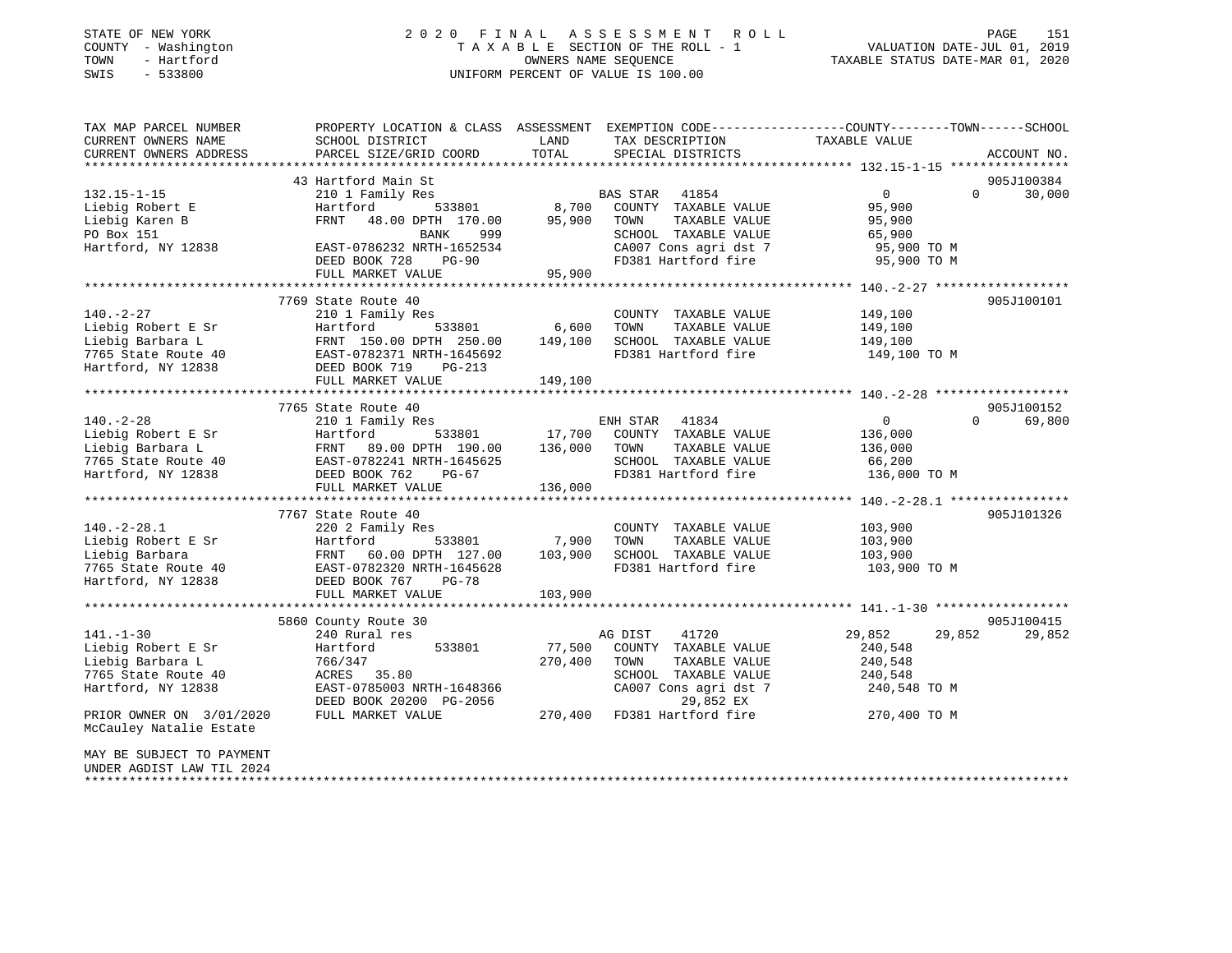### STATE OF NEW YORK 2 0 2 0 F I N A L A S S E S S M E N T R O L L PAGE 152 COUNTY - Washington T A X A B L E SECTION OF THE ROLL - 1 VALUATION DATE-JUL 01, 2019 TOWN - Hartford OWNERS NAME SEQUENCE TAXABLE STATUS DATE-MAR 01, 2020 SWIS - 533800 UNIFORM PERCENT OF VALUE IS 100.00

| TAX MAP PARCEL NUMBER                                                                                                 | PROPERTY LOCATION & CLASS ASSESSMENT EXEMPTION CODE----------------COUNTY-------TOWN-----SCHOOL |                                     |                                                                                                                                                                                                                                         |                       |                    |
|-----------------------------------------------------------------------------------------------------------------------|-------------------------------------------------------------------------------------------------|-------------------------------------|-----------------------------------------------------------------------------------------------------------------------------------------------------------------------------------------------------------------------------------------|-----------------------|--------------------|
| CURRENT OWNERS NAME                                                                                                   | SCHOOL DISTRICT                                                                                 | LAND                                | TAX DESCRIPTION                                                                                                                                                                                                                         | TAXABLE VALUE         |                    |
| CURRENT OWNERS ADDRESS                                                                                                | PARCEL SIZE/GRID COORD                                                                          | TOTAL                               | SPECIAL DISTRICTS                                                                                                                                                                                                                       |                       | ACCOUNT NO.        |
|                                                                                                                       |                                                                                                 |                                     |                                                                                                                                                                                                                                         |                       |                    |
|                                                                                                                       | Burch Rd                                                                                        |                                     |                                                                                                                                                                                                                                         |                       |                    |
| $151. - 2 - 4.6$                                                                                                      | 323 Vacant rural                                                                                | AC<br>39,700                        | AG DIST<br>41720                                                                                                                                                                                                                        | 18,206<br>18,206      | 18,206             |
| Lindgren Mark A                                                                                                       | 533801<br>Hartford                                                                              |                                     | COUNTY TAXABLE VALUE                                                                                                                                                                                                                    | 21,494                |                    |
| 1420 Big Burch Rd                                                                                                     | ACRES 41.50 BANK                                                                                | 997<br>39,700                       | TOWN<br>TAXABLE VALUE                                                                                                                                                                                                                   | 21,494                |                    |
| Granville, NY 12832                                                                                                   | EAST-0795266 NRTH-1637719                                                                       |                                     | $\begin{tabular}{lllllllllll} \texttt{SCHOOD} & \texttt{TAXABLE} & \texttt{VALUE} & \texttt{21,494} \\ \texttt{CA008} & \texttt{Cons}\ \texttt{agri}\ \texttt{dst}\ 8 & & \texttt{21,494} \ \texttt{TO}\ \texttt{M} \end{tabular}$      |                       |                    |
|                                                                                                                       | DEED BOOK 3848 PG-270                                                                           |                                     |                                                                                                                                                                                                                                         |                       |                    |
| MAY BE SUBJECT TO PAYMENT                                                                                             | FULL MARKET VALUE                                                                               |                                     | 18,206 EX                                                                                                                                                                                                                               |                       |                    |
| UNDER AGDIST LAW TIL 2024                                                                                             |                                                                                                 | $39,700$ FD3                        | FD381 Hartford fire                                                                                                                                                                                                                     | 39,700 TO M           |                    |
|                                                                                                                       |                                                                                                 |                                     |                                                                                                                                                                                                                                         |                       |                    |
|                                                                                                                       | Washburn Hill Rd                                                                                |                                     |                                                                                                                                                                                                                                         |                       |                    |
| $151. - 2 - 4.14$                                                                                                     | 311 Res vac land                                                                                |                                     | COUNTY TAXABLE VALUE                                                                                                                                                                                                                    | 13,000                |                    |
| Lindgren Mark A                                                                                                       | Hartford                                                                                        | d<br>533801                  13,000 | TAXABLE VALUE<br>TOWN                                                                                                                                                                                                                   | 13,000                |                    |
| 1420 Big Birch Hill Rd                                                                                                | Survey 13270                                                                                    | 13,000                              |                                                                                                                                                                                                                                         |                       |                    |
| Granville, NY 12832                                                                                                   | ACRES 1.01                                                                                      |                                     | SCHOOL TAXABLE VALUE 13,000<br>CA008 Cons agri dst 8 13,000 TO M                                                                                                                                                                        |                       |                    |
|                                                                                                                       | DEED BOOK 3848 PG-270                                                                           |                                     | $\begin{array}{llllll} \texttt{CA008} & \texttt{Cons} & \texttt{agri} & \texttt{dst} & 8 & & 13,000 & \texttt{TO} & \texttt{M} \\ \texttt{FD381} & \texttt{Hartford} & \texttt{fire} & & 13,000 & \texttt{TO} & \texttt{M} \end{array}$ |                       |                    |
|                                                                                                                       | FULL MARKET VALUE                                                                               | 13,000                              |                                                                                                                                                                                                                                         |                       |                    |
|                                                                                                                       |                                                                                                 |                                     |                                                                                                                                                                                                                                         |                       |                    |
|                                                                                                                       | 60 Country Ln                                                                                   |                                     |                                                                                                                                                                                                                                         |                       | 905J101153         |
| $122. - 1 - 38$                                                                                                       | 210 1 Family Res                                                                                |                                     | BAS STAR 41854                                                                                                                                                                                                                          | $\overline{0}$        | 30,000<br>$\Omega$ |
| Livingston Robert H                                                                                                   | Hartford                                                                                        |                                     | $\frac{215}{36,700}$ COUNTY TAXABLE VALUE                                                                                                                                                                                               | 123,600               |                    |
| Dunkowski Christine<br>Funkowski Christine<br>EAST-0771245 NRTH-1658877<br>Fort Ann, NY 12827<br>DEED BOOK 954 PG-156 |                                                                                                 | 998 123,600 TOWN                    |                                                                                                                                                                                                                                         | TAXABLE VALUE 123,600 |                    |
|                                                                                                                       |                                                                                                 |                                     |                                                                                                                                                                                                                                         |                       |                    |
|                                                                                                                       |                                                                                                 |                                     | SCHOOL TAXABLE VALUE 93,600<br>CA007 Cons agri dst 7 123,600 TO M                                                                                                                                                                       |                       |                    |
|                                                                                                                       | FULL MARKET VALUE                                                                               |                                     | 123,600 FD381 Hartford fire                                                                                                                                                                                                             | 123,600 TO M          |                    |
|                                                                                                                       |                                                                                                 |                                     |                                                                                                                                                                                                                                         |                       |                    |
|                                                                                                                       | 5263 County Route 30                                                                            |                                     |                                                                                                                                                                                                                                         |                       | 905J101175         |
| $150. - 1 - 37.2$                                                                                                     |                                                                                                 |                                     |                                                                                                                                                                                                                                         | $\overline{0}$        | $\Omega$<br>30,000 |
|                                                                                                                       |                                                                                                 |                                     |                                                                                                                                                                                                                                         |                       |                    |
|                                                                                                                       | FRNT 315.00 DPTH 225.00                                                                         | 133,200                             | TAXABLE VALUE<br>TOWN                                                                                                                                                                                                                   | 133,200               |                    |
| 150.-1-57.1<br>Logan John W Jr.<br>Chari L                                                                            |                                                                                                 |                                     |                                                                                                                                                                                                                                         | 133,200               |                    |
| 5263 County Route 30                                                                                                  | BANK<br>997                                                                                     |                                     | SCHOOL TAXABLE VALUE 103,200<br>CA008 Cons agri dst 8 133,200 TO M                                                                                                                                                                      |                       |                    |
| Granville, NY 12832                                                                                                   | EAST-0788319 NRTH-1635674                                                                       |                                     |                                                                                                                                                                                                                                         |                       |                    |
|                                                                                                                       | DEED BOOK 1871 PG-182                                                                           |                                     | FD381 Hartford fire 133,200 TO M                                                                                                                                                                                                        |                       |                    |
|                                                                                                                       | FULL MARKET VALUE                                                                               | 133,200                             |                                                                                                                                                                                                                                         |                       |                    |
|                                                                                                                       |                                                                                                 |                                     |                                                                                                                                                                                                                                         |                       |                    |
|                                                                                                                       | Mcdougal Rd OFF                                                                                 |                                     |                                                                                                                                                                                                                                         |                       | 905J100005         |
| $148. - 1 - 19$                                                                                                       | 314 Rural vac<10                                                                                |                                     | COUNTY TAXABLE VALUE                                                                                                                                                                                                                    | 3,800                 |                    |
| Lomax Drew R                                                                                                          | 533801<br>Hartford                                                                              | 3,800                               | TOWN<br>TAXABLE VALUE                                                                                                                                                                                                                   | 3,800                 |                    |
| Lomax Nancy                                                                                                           | ACRES 5.90                                                                                      | 3,800                               |                                                                                                                                                                                                                                         | 3,800                 |                    |
| 334 Main St 8G                                                                                                        | ACRES 5.90 3,80<br>EAST-0766352 NRTH-1631946<br>DEED BOOK 20200 PG-86                           |                                     | SCHOOL TAXABLE VALUE<br>CA006 Cons agri dst 6                                                                                                                                                                                           | 3,800 TO M            |                    |
| Middleburgh, NY 12122                                                                                                 | DEED BOOK 20200 PG-86                                                                           |                                     | FD381 Hartford fire 3,800 TO M                                                                                                                                                                                                          |                       |                    |
|                                                                                                                       | FULL MARKET VALUE                                                                               | 3,800                               |                                                                                                                                                                                                                                         |                       |                    |
|                                                                                                                       |                                                                                                 |                                     |                                                                                                                                                                                                                                         |                       |                    |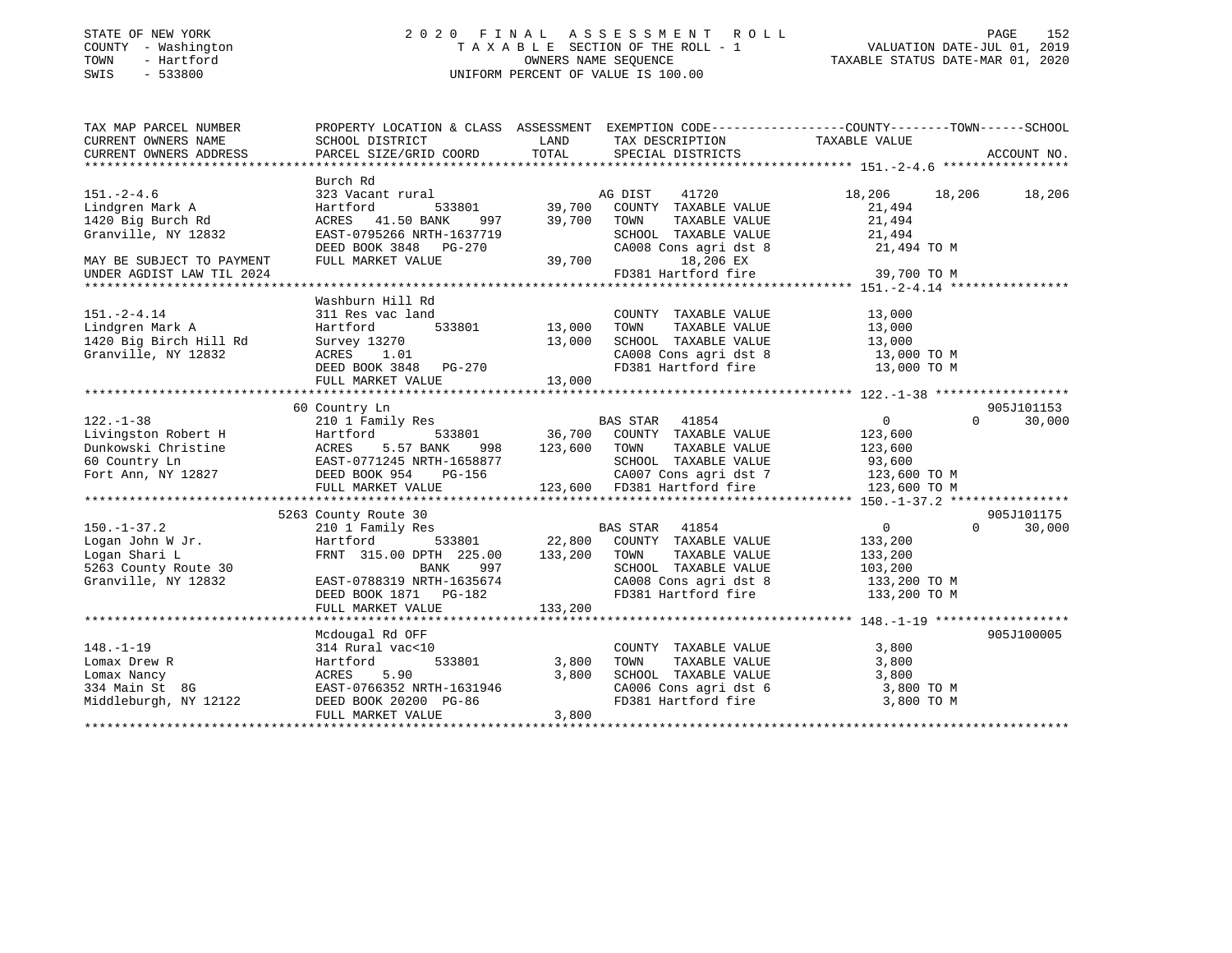| STATE OF NEW YORK<br>COUNTY - Washington<br>TOWN<br>- Hartford<br>SWIS<br>$-533800$ | 2020 FINAL ASSESSMENT ROLL                            | TAXABLE SECTION OF THE ROLL - 1<br>OWNERS NAME SEQUENCE<br>UNIFORM PERCENT OF VALUE IS 100.00 | PAGE<br>153<br>VALUATION DATE-JUL 01, 2019<br>TAXABLE STATUS DATE-MAR 01, 2020                                      |                        |                    |
|-------------------------------------------------------------------------------------|-------------------------------------------------------|-----------------------------------------------------------------------------------------------|---------------------------------------------------------------------------------------------------------------------|------------------------|--------------------|
| TAX MAP PARCEL NUMBER<br>CURRENT OWNERS NAME                                        | SCHOOL DISTRICT                                       | LAND                                                                                          | PROPERTY LOCATION & CLASS ASSESSMENT EXEMPTION CODE----------------COUNTY-------TOWN------SCHOOL<br>TAX DESCRIPTION | TAXABLE VALUE          |                    |
| CURRENT OWNERS ADDRESS                                                              | PARCEL SIZE/GRID COORD                                | TOTAL                                                                                         | SPECIAL DISTRICTS                                                                                                   |                        | ACCOUNT NO.        |
| *******************                                                                 |                                                       | **********                                                                                    |                                                                                                                     |                        |                    |
|                                                                                     | 3124 Coach Rd                                         |                                                                                               |                                                                                                                     |                        | 905J101188         |
| $149. - 1 - 26.11$                                                                  | 210 1 Family Res                                      |                                                                                               | COUNTY TAXABLE VALUE                                                                                                | 188,500                |                    |
| Lorenzo James F                                                                     | Hartford<br>533801                                    | 35,000                                                                                        | TOWN<br>TAXABLE VALUE                                                                                               | 188,500                |                    |
| 3124 Coach Rd                                                                       | Trans Exempt Repay 2020                               | 188,500                                                                                       | SCHOOL TAXABLE VALUE                                                                                                | 188,500                |                    |
| Argyle, NY 12809                                                                    | ACRES<br>5.01                                         |                                                                                               | FD381 Hartford fire                                                                                                 | 188,500 TO M           |                    |
|                                                                                     | EAST-0779614 NRTH-1636992<br>DEED BOOK 20191 PG-29900 |                                                                                               | TE533 trans exempt flag                                                                                             | $.00$ MT               |                    |
|                                                                                     | FULL MARKET VALUE                                     | 188,500                                                                                       |                                                                                                                     |                        |                    |
|                                                                                     |                                                       |                                                                                               |                                                                                                                     |                        |                    |
|                                                                                     | 231 Gibbs Rd                                          |                                                                                               |                                                                                                                     |                        | 905J101163         |
| $123. - 1 - 16.2$                                                                   | 210 1 Family Res                                      |                                                                                               | BAS STAR<br>41854                                                                                                   | $\overline{0}$         | $\Omega$<br>30,000 |
| Loscalzo Sarah                                                                      | 533801<br>Hartford                                    | 26,100                                                                                        | COUNTY TAXABLE VALUE                                                                                                | 80,000                 |                    |
| 231 Gibbs Rd                                                                        | ACRES<br>2.04                                         | 80,000                                                                                        | TAXABLE VALUE<br>TOWN                                                                                               | 80,000                 |                    |
| Fort Ann, NY 12827                                                                  | EAST-0786587 NRTH-1660590                             |                                                                                               | SCHOOL TAXABLE VALUE                                                                                                | 50,000                 |                    |
|                                                                                     | DEED BOOK 931<br>$PG-55$                              |                                                                                               | CA007 Cons agri dst 7                                                                                               | 80,000 TO M            |                    |
|                                                                                     | FULL MARKET VALUE                                     |                                                                                               | 80,000 FD381 Hartford fire                                                                                          | 80,000 TO M            |                    |
|                                                                                     |                                                       |                                                                                               |                                                                                                                     |                        |                    |
|                                                                                     | Gibbs Rd                                              |                                                                                               |                                                                                                                     |                        | 905J101427         |
| $123. - 1 - 16.3$<br>Loscalzo Sarah                                                 | 323 Vacant rural<br>Hartford<br>533801                | 45,900                                                                                        | COUNTY TAXABLE VALUE<br>TOWN<br>TAXABLE VALUE                                                                       | 45,900<br>45,900       |                    |
| 231 Gibbs Rd                                                                        | ACRES 33.60                                           | 45,900                                                                                        | SCHOOL TAXABLE VALUE                                                                                                | 45,900                 |                    |
| Fort Ann, NY 12827                                                                  | EAST-0785872 NRTH-1660505                             |                                                                                               | CA007 Cons agri dst 7                                                                                               | 45,900 TO M            |                    |
|                                                                                     | DEED BOOK 931<br>$PG-55$                              |                                                                                               | FD381 Hartford fire                                                                                                 | 45,900 TO M            |                    |
|                                                                                     | FULL MARKET VALUE                                     | 45,900                                                                                        |                                                                                                                     |                        |                    |
|                                                                                     |                                                       |                                                                                               |                                                                                                                     |                        |                    |
|                                                                                     | 105 County Route 19                                   |                                                                                               |                                                                                                                     |                        |                    |
| $149. - 1 - 3.1$                                                                    | 280 Res Multiple                                      |                                                                                               | <b>BAS STAR</b><br>41854                                                                                            | $\mathbf{0}$           | 30,000<br>$\Omega$ |
| Louie Leanna                                                                        | Hartford<br>533801                                    | 57,800                                                                                        | COUNTY TAXABLE VALUE                                                                                                | 117,400                |                    |
| Waters Mark                                                                         | 5.10<br>ACRES                                         | 117,400                                                                                       | TOWN<br>TAXABLE VALUE                                                                                               | 117,400                |                    |
| 105 County Route 19<br>Fort Ann, NY 12827                                           | EAST-0769932 NRTH-1638489<br>DEED BOOK 2785 PG-37     |                                                                                               | SCHOOL TAXABLE VALUE<br>FD381 Hartford fire                                                                         | 87,400<br>117,400 TO M |                    |
|                                                                                     | FULL MARKET VALUE                                     | 117,400                                                                                       |                                                                                                                     |                        |                    |
|                                                                                     |                                                       |                                                                                               |                                                                                                                     |                        |                    |
|                                                                                     | 7741 State Route 40                                   |                                                                                               |                                                                                                                     |                        | 905J100641         |
| $140. - 2 - 31$                                                                     | 312 Vac w/imprv                                       |                                                                                               | COUNTY TAXABLE VALUE                                                                                                | 13,500                 |                    |
| Lovett Lorri A                                                                      | Hartford<br>533801                                    | 10,000                                                                                        | TOWN<br>TAXABLE VALUE                                                                                               | 13,500                 |                    |
| Lovett Howard T Jr                                                                  | 830/24:1731/46                                        | 13,500                                                                                        | SCHOOL TAXABLE VALUE                                                                                                | 13,500                 |                    |
| 7737 State Route 40                                                                 | FRNT 42.00 DPTH 340.00                                |                                                                                               | FD381 Hartford fire                                                                                                 | 13,500 TO M            |                    |
| Hartford, NY 12838                                                                  | EAST-0781869 NRTH-1645209                             |                                                                                               |                                                                                                                     |                        |                    |
|                                                                                     | DEED BOOK 3953<br><b>PG-51</b>                        |                                                                                               |                                                                                                                     |                        |                    |
|                                                                                     | FULL MARKET VALUE                                     | 13,500                                                                                        |                                                                                                                     |                        |                    |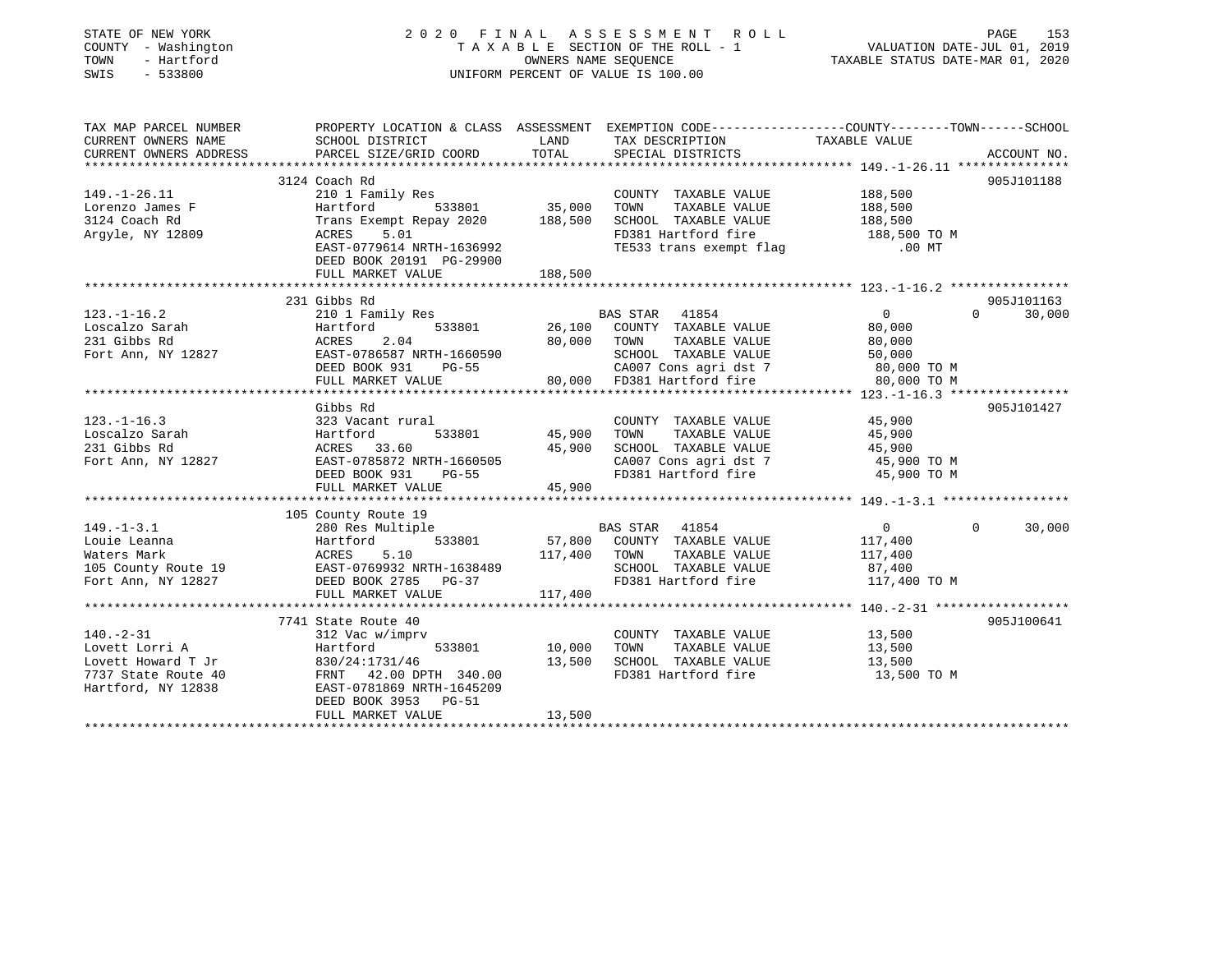| STATE OF NEW YORK<br>COUNTY - Washington<br>- Hartford<br>TOWN<br>$-533800$<br>SWIS | 2020 FINAL ASSESSMENT                                                                          | TAXABLE SECTION OF THE ROLL - 1<br>OWNERS NAME SEQUENCE<br>UNIFORM PERCENT OF VALUE IS 100.00 |                                         | R O L L                              | VALUATION DATE-JUL 01, 2019<br>TAXABLE STATUS DATE-MAR 01, 2020 |                    | PAGE<br>154      |
|-------------------------------------------------------------------------------------|------------------------------------------------------------------------------------------------|-----------------------------------------------------------------------------------------------|-----------------------------------------|--------------------------------------|-----------------------------------------------------------------|--------------------|------------------|
| TAX MAP PARCEL NUMBER                                                               | PROPERTY LOCATION & CLASS ASSESSMENT EXEMPTION CODE---------------COUNTY-------TOWN-----SCHOOL |                                                                                               |                                         |                                      |                                                                 |                    |                  |
| CURRENT OWNERS NAME<br>CURRENT OWNERS ADDRESS                                       | SCHOOL DISTRICT<br>PARCEL SIZE/GRID COORD                                                      | LAND<br>TOTAL                                                                                 |                                         | TAX DESCRIPTION<br>SPECIAL DISTRICTS | TAXABLE VALUE                                                   |                    | ACCOUNT NO.      |
|                                                                                     |                                                                                                |                                                                                               |                                         |                                      |                                                                 |                    |                  |
|                                                                                     | 7737 State Route 40                                                                            |                                                                                               |                                         |                                      |                                                                 |                    | 905J100076       |
| $140. - 2 - 32$                                                                     | 210 1 Family Res                                                                               |                                                                                               | BAS STAR 41854                          |                                      | $\overline{0}$                                                  | $\Omega$           | 30,000           |
| Lovett Lorri A                                                                      | Hartford<br>533801                                                                             | 12,100                                                                                        |                                         | COUNTY TAXABLE VALUE                 | 69,800                                                          |                    |                  |
| Lovett Howard T Jr                                                                  | FRNT 57.00 DPTH 345.00                                                                         | 69,800                                                                                        | TOWN                                    | TAXABLE VALUE                        | 69,800                                                          |                    |                  |
| 7737 State Route 40                                                                 | BANK<br>997                                                                                    |                                                                                               |                                         | SCHOOL TAXABLE VALUE                 | 39,800                                                          |                    |                  |
| Hartford, NY 12838                                                                  | EAST-0781834 NRTH-1645172<br>DEED BOOK 3953 PG-51                                              |                                                                                               |                                         | FD381 Hartford fire                  | 69,800 TO M                                                     |                    |                  |
|                                                                                     | FULL MARKET VALUE                                                                              | 69,800                                                                                        |                                         |                                      |                                                                 |                    |                  |
|                                                                                     |                                                                                                |                                                                                               |                                         |                                      |                                                                 |                    |                  |
| $123. - 1 - 13.1$                                                                   | 8393 State Route 40                                                                            |                                                                                               |                                         |                                      |                                                                 |                    | 905J100393       |
| Luedders Gertrude                                                                   | 210 1 Family Res<br>533801<br>Hartford                                                         |                                                                                               | AGED-ALL 41800<br>22,500 ENH STAR 41834 |                                      | 36,150<br>$\overline{0}$                                        | 36,150<br>$\Omega$ | 36,150<br>36,150 |
| Luedders Robert H                                                                   | FRNT 358.00 DPTH 116.00                                                                        |                                                                                               |                                         | 72,300 COUNTY TAXABLE VALUE          | 36,150                                                          |                    |                  |
| 8393 State Route 40                                                                 | FRNT 358.00 DPTH 116.00<br>EAST-0791298 NRTH-1658661                                           |                                                                                               | TOWN                                    | TAXABLE VALUE                        | 36,150                                                          |                    |                  |
| Granville, NY 12832                                                                 | DEED BOOK 532<br>PG-281                                                                        |                                                                                               |                                         | SCHOOL TAXABLE VALUE                 | $\overline{0}$                                                  |                    |                  |
|                                                                                     | FULL MARKET VALUE                                                                              |                                                                                               |                                         | 72,300 CA007 Cons agri dst 7         | 72,300 TO M                                                     |                    |                  |
|                                                                                     |                                                                                                |                                                                                               |                                         | FD381 Hartford fire                  | 72,300 TO M                                                     |                    |                  |
|                                                                                     |                                                                                                |                                                                                               |                                         |                                      |                                                                 |                    |                  |
|                                                                                     | 1040 Lundy Rd                                                                                  |                                                                                               |                                         |                                      |                                                                 |                    | 905J100394       |
| $158. - 2 - 3$                                                                      | 112 Dairy farm                                                                                 |                                                                                               | AG DIST                                 | 41720                                | 62,585                                                          | 62,585             | 62,585           |
| Lundy William Reid                                                                  | 533801<br>Hartford                                                                             |                                                                                               | 127,500 BAS STAR 41854                  |                                      | $\overline{0}$                                                  | $\Omega$           | 30,000           |
| Lundy Regina C                                                                      | $158. - 1 - 3$                                                                                 | 277,500                                                                                       |                                         | COUNTY TAXABLE VALUE                 | 214,915                                                         |                    |                  |
| 1040 Lundy Rd                                                                       | ACRES 82.10                                                                                    |                                                                                               | TOWN                                    | TAXABLE VALUE                        | 214,915                                                         |                    |                  |
| Granville, NY 12832                                                                 | EAST-0786312 NRTH-1631595                                                                      |                                                                                               |                                         | SCHOOL TAXABLE VALUE                 | 184,915                                                         |                    |                  |
|                                                                                     | DEED BOOK 721<br>PG-239                                                                        |                                                                                               |                                         | CA008 Cons agri dst 8                | 214,915 TO M                                                    |                    |                  |
| MAY BE SUBJECT TO PAYMENT FULL MARKET VALUE<br>UNDER AGDIST LAW TIL 2024            |                                                                                                |                                                                                               | 277,500                                 | 62,585 EX<br>FD381 Hartford fire     |                                                                 |                    |                  |
|                                                                                     |                                                                                                |                                                                                               |                                         |                                      | 277,500 TO M                                                    |                    |                  |
|                                                                                     | 7729 State Route 40                                                                            |                                                                                               |                                         |                                      |                                                                 |                    | 905J100279       |
| $140. - 2 - 34$                                                                     | 210 1 Family Res                                                                               |                                                                                               | BAS STAR 41854                          |                                      | $\overline{0}$                                                  | $\Omega$           | 30,000           |
| Lunt Keith R                                                                        | 533801<br>Hartford                                                                             |                                                                                               |                                         | 10,600 COUNTY TAXABLE VALUE          | 116,000                                                         |                    |                  |
| PO Box 52                                                                           | FRNT<br>98.00 DPTH 100.00                                                                      | 116,000                                                                                       | TOWN                                    | TAXABLE VALUE                        | 116,000                                                         |                    |                  |
| Hartford, NY 12838                                                                  | EAST-0781830 NRTH-1644972                                                                      |                                                                                               |                                         | SCHOOL TAXABLE VALUE                 | 86,000                                                          |                    |                  |
|                                                                                     | DEED BOOK 2950 PG-13                                                                           |                                                                                               |                                         | FD381 Hartford fire                  | 116,000 TO M                                                    |                    |                  |
|                                                                                     | FULL MARKET VALUE                                                                              | 116,000                                                                                       |                                         |                                      |                                                                 |                    |                  |
|                                                                                     |                                                                                                |                                                                                               |                                         |                                      |                                                                 |                    |                  |
|                                                                                     | 8210 State Route 40                                                                            |                                                                                               |                                         |                                      |                                                                 |                    | 905J101364       |
| $132. - 2 - 1.1$                                                                    | 210 1 Family Res                                                                               |                                                                                               |                                         | COUNTY TAXABLE VALUE                 | 140,000                                                         |                    |                  |
| Lunt Keith R II                                                                     | 533801<br>Hartford                                                                             | 20,400                                                                                        | TOWN                                    | TAXABLE VALUE                        | 140,000                                                         |                    |                  |
| PO Box 52                                                                           | ACRES<br>4.00                                                                                  | 140,000                                                                                       |                                         | SCHOOL TAXABLE VALUE                 | 140,000                                                         |                    |                  |
| Hartford, NY 12838                                                                  | EAST-0789488 NRTH-1654667<br>DEED BOOK 20191 PG-28511<br>FULL MARKET VALUE                     |                                                                                               |                                         | FD381 Hartford fire                  | 140,000 TO M                                                    |                    |                  |
|                                                                                     |                                                                                                | 140,000                                                                                       |                                         |                                      |                                                                 |                    |                  |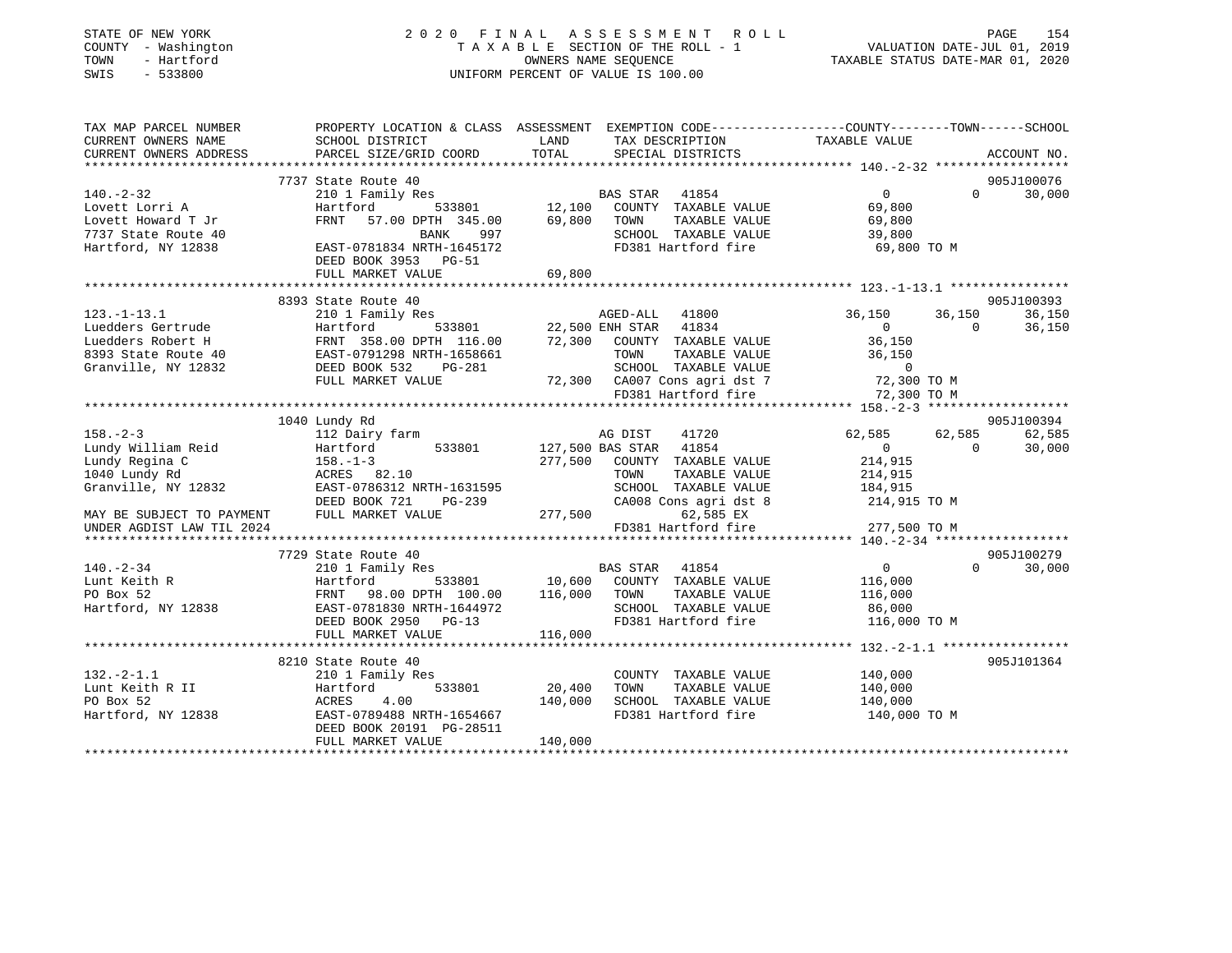### STATE OF NEW YORK 2 0 2 0 F I N A L A S S E S S M E N T R O L L PAGE 155 COUNTY - Washington T A X A B L E SECTION OF THE ROLL - 1 VALUATION DATE-JUL 01, 2019 TOWN - Hartford OWNERS NAME SEQUENCE TAXABLE STATUS DATE-MAR 01, 2020 SWIS - 533800 UNIFORM PERCENT OF VALUE IS 100.00

| TAX MAP PARCEL NUMBER<br>CURRENT OWNERS NAME<br>CURRENT OWNERS ADDRESS | PROPERTY LOCATION & CLASS ASSESSMENT EXEMPTION CODE---------------COUNTY-------TOWN------SCHOOL<br>SCHOOL DISTRICT<br>PARCEL SIZE/GRID COORD | LAND<br>TOTAL | TAX DESCRIPTION<br>SPECIAL DISTRICTS          | TAXABLE VALUE         | ACCOUNT NO. |
|------------------------------------------------------------------------|----------------------------------------------------------------------------------------------------------------------------------------------|---------------|-----------------------------------------------|-----------------------|-------------|
|                                                                        |                                                                                                                                              |               |                                               |                       |             |
|                                                                        | 7711 State Route 40                                                                                                                          |               |                                               |                       | 905J100038  |
| $140. - 2 - 35$                                                        |                                                                                                                                              | 7,900         | COUNTY TAXABLE VALUE                          | 102,400               |             |
| Lunt Shawn T                                                           |                                                                                                                                              |               | TOWN<br>TAXABLE VALUE                         | 102,400               |             |
| 7711 State Route 40                                                    | FRNT 100.00 DPTH 100.00                                                                                                                      | 102,400       | SCHOOL TAXABLE VALUE                          | 102,400               |             |
| Hartford, NY 12838                                                     | BANK 997                                                                                                                                     |               | FD381 Hartford fire                           | 102,400 TO M          |             |
|                                                                        | EAST-0781537 NRTH-1644595                                                                                                                    |               |                                               |                       |             |
|                                                                        | DEED BOOK 3934 PG-180                                                                                                                        |               |                                               |                       |             |
|                                                                        | FULL MARKET VALUE                                                                                                                            | 102,400       |                                               |                       |             |
|                                                                        | East Starbuck Ln                                                                                                                             |               |                                               |                       | 905J100223  |
| $113. - 2 - 1.1$                                                       | 323 Vacant rural                                                                                                                             |               | AG DIST<br>41720                              | 36,162<br>36,162      | 36,162      |
| Lupo Realty LLC                                                        | 532802<br>Fort Ann                                                                                                                           |               | 141,400 FOR 480A 47460                        | 53,800<br>53,800      | 53,800      |
| 149 Soundview Dr                                                       | Forest Tax 3624/129 141,400 COUNTY TAXABLE VALUE                                                                                             |               |                                               | 51,438                |             |
| Rocky Point, NY 11778                                                  | $113. - 1 - 1.1$                                                                                                                             |               | TOWN<br>TAXABLE VALUE                         | 51,438                |             |
|                                                                        | ACRES 149.71                                                                                                                                 |               | SCHOOL TAXABLE VALUE                          | 51,438                |             |
| MAY BE SUBJECT TO PAYMENT                                              | EAST-0772209 NRTH-1667106                                                                                                                    |               | CA007 Cons agri dst 7                         | 105,238 TO M          |             |
| UNDER RPTL480A UNTIL 2029                                              | DEED BOOK 2527 PG-144                                                                                                                        |               | 36,162 EX                                     |                       |             |
|                                                                        | FULL MARKET VALUE                                                                                                                            |               | 141,400 FD381 Hartford fire                   | 141,400 TO M          |             |
|                                                                        |                                                                                                                                              |               |                                               |                       |             |
|                                                                        | East Starbuck Ln                                                                                                                             |               |                                               |                       | 905J101056  |
| $113.-2-1.2$                                                           | 323 Vacant rural                                                                                                                             |               | AG DIST<br>41720                              | 38,472<br>38,472      | 38,472      |
| Lupo Realty LLC<br>149 Soundview Dr                                    | 532802<br>Fort Ann                                                                                                                           |               | 67,900 COUNTY TAXABLE VALUE                   | 29,428                |             |
| 149 Soundview Dr                                                       | Forest Tax 3624/129                                                                                                                          |               | 67,900 TOWN<br>TAXABLE VALUE                  | 29,428                |             |
| Rocky Point, NY 11778                                                  | $113. - 1 - 1.2$                                                                                                                             |               | SCHOOL TAXABLE VALUE<br>CA007 Cons agri dst 7 | 29,428                |             |
|                                                                        | ACRES 41.54                                                                                                                                  |               |                                               | 29,428 TO M           |             |
| MAY BE SUBJECT TO PAYMENT<br>UNDER AGDIST LAW TIL 2024                 | EAST-0773407 NRTH-1668409<br>DEED BOOK 2527    PG-144                                                                                        |               | 38,472 EX<br>FD381 Hartford fire              | 67,900 TO M           |             |
|                                                                        | FULL MARKET VALUE                                                                                                                            | 67,900        |                                               |                       |             |
|                                                                        |                                                                                                                                              |               |                                               |                       |             |
|                                                                        | 98 West Starbuck Ln                                                                                                                          |               |                                               |                       | 905J101047  |
| $112. - 2 - 5$                                                         | 113 Cattle farm                                                                                                                              |               | AG DIST<br>41720                              | 140,747 140,747       | 140,747     |
| Lupo Realty, LLC                                                       | Fort Ann                                                                                                                                     |               | 532802 464,900 FOR 480A 47460                 | 135,600<br>135,600    | 135,600     |
| 149 Soundview Dr                                                       | Forest Tax 3624/129                                                                                                                          |               | 589,800 COUNTY TAXABLE VALUE                  | 313,453               |             |
| Rocky Point, NY 11778                                                  | $112. - 1 - 5$                                                                                                                               |               | TOWN<br>TAXABLE VALUE                         | 313,453               |             |
|                                                                        | ACRES 548.10                                                                                                                                 |               | SCHOOL TAXABLE VALUE                          | 313,453               |             |
| MAY BE SUBJECT TO PAYMENT<br>יחסס סססטאייז                             | EAST-0768099 NRTH-1666541                                                                                                                    |               | FD381 Hartford fire 589,800 TO M              |                       |             |
| UNDER RPTL480A UNTIL 2029                                              | DEED BOOK 3545 PG-62                                                                                                                         |               |                                               |                       |             |
|                                                                        | FULL MARKET VALUE                                                                                                                            | 589,800       |                                               |                       |             |
|                                                                        |                                                                                                                                              |               |                                               |                       |             |
|                                                                        | 697 East Starbuck Ln<br>312 Vac w/imprv                                                                                                      |               |                                               |                       | 905J101193  |
| $113.-2-1.3$                                                           |                                                                                                                                              |               | COUNTY TAXABLE VALUE 13,000                   |                       |             |
| Lupo Realty, LLC<br>17 Peconic Ave                                     | 532802<br>Fort Ann<br>$113.-1-1.3$                                                                                                           | 4,500         | TOWN<br>TAXABLE VALUE<br>SCHOOL TAXABLE VALUE | 13,000                |             |
| Medford, NY 11763                                                      | FRNT 314.00 DPTH 130.00                                                                                                                      | 13,000        | CA007 Cons agri dst 7                         | 13,000<br>13,000 TO M |             |
|                                                                        | EAST-0772963 NRTH-1669202                                                                                                                    |               | FD381 Hartford fire 13,000 TO M               |                       |             |
|                                                                        | DEED BOOK 560<br>PG-223                                                                                                                      |               |                                               |                       |             |
|                                                                        | FULL MARKET VALUE                                                                                                                            | 13,000        |                                               |                       |             |
|                                                                        |                                                                                                                                              |               |                                               |                       |             |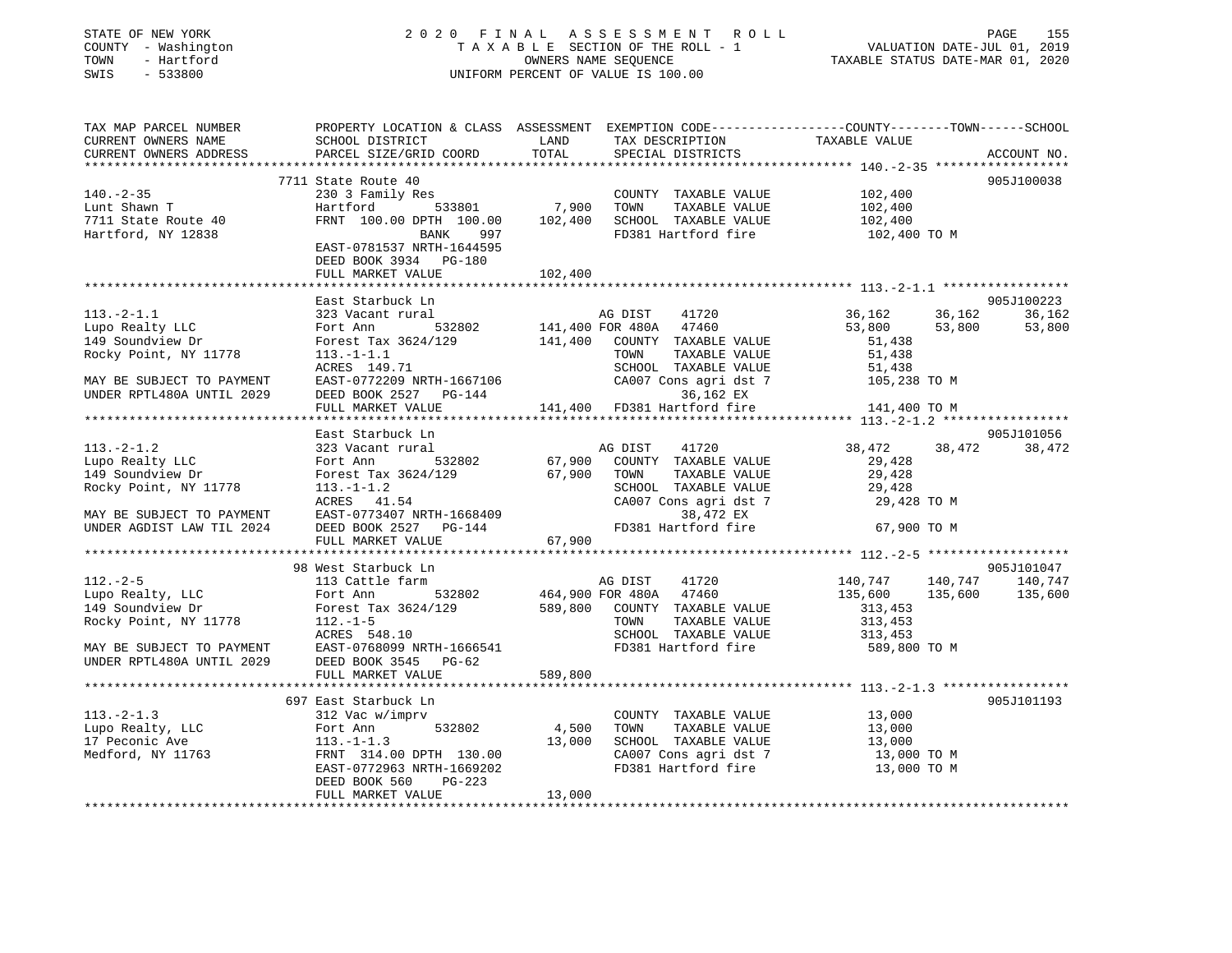### STATE OF NEW YORK 2 0 2 0 F I N A L A S S E S S M E N T R O L L PAGE 156 COUNTY - Washington T A X A B L E SECTION OF THE ROLL - 1 VALUATION DATE-JUL 01, 2019 TOWN - Hartford OWNERS NAME SEQUENCE TAXABLE STATUS DATE-MAR 01, 2020 SWIS - 533800 UNIFORM PERCENT OF VALUE IS 100.00

| TAX MAP PARCEL NUMBER<br>CURRENT OWNERS NAME<br>CURRENT OWNERS ADDRESS        | PROPERTY LOCATION & CLASS ASSESSMENT EXEMPTION CODE----------------COUNTY-------TOWN-----SCHOOL<br>SCHOOL DISTRICT<br><b>EXAMPLE SERVICE SERVICE SERVICE SERVICE SERVICE SERVICE SERVICE SERVICE SERVICE SERVICE SERVICE SERVICE SERVICE</b><br>PARCEL SIZE/GRID COORD                        | TOTAL          | TAX DESCRIPTION<br>SPECIAL DISTRICTS                                                                                                                                                                                                                                   | TAXABLE VALUE                                                                                                                                        | ACCOUNT NO.                                                                      |
|-------------------------------------------------------------------------------|-----------------------------------------------------------------------------------------------------------------------------------------------------------------------------------------------------------------------------------------------------------------------------------------------|----------------|------------------------------------------------------------------------------------------------------------------------------------------------------------------------------------------------------------------------------------------------------------------------|------------------------------------------------------------------------------------------------------------------------------------------------------|----------------------------------------------------------------------------------|
| 113.-2-2<br>Lupo Realty, LLC<br>Lupo Realty, LLC<br>Medford, NY 11763         | East Starbuck Ln OFF<br>vac>10<br>533801 8,600<br>322 Rural vac>10<br>Hartford 533801<br>113.-1-2<br>ACRES 15.50<br>DREE 15.31 NDTL 1660871<br>EAST-0775031 NRTH-1669271<br>DEED BOOK 20200 PG-1241<br>PRIOR OWNER ON 3/01/2020<br>Ward Charles S FULL MARKET VALUE                           | 8,600<br>8,600 | COUNTY TAXABLE VALUE<br>TOWN<br>TAXABLE VALUE                                                                                                                                                                                                                          | 8,600<br>8,600<br>SCHOOL TAXABLE VALUE 8,600<br>CA007 Cons agri dst 7 8,600 TO M<br>FD381 Hartford fire 3,600 TO M                                   | 905J100629                                                                       |
|                                                                               | 123 County Route 17                                                                                                                                                                                                                                                                           |                |                                                                                                                                                                                                                                                                        |                                                                                                                                                      | 905J100398                                                                       |
| $122. - 1 - 25$                                                               | 270 Mfg housing<br>122.-1-25<br>Lyman Dorothy A<br>PO Box 133<br>Hartford, NY 12838<br>EAST-0771566 NRTH-1658052<br>DEED BOOK 411<br>PG-975<br>CEED BOOK 411<br>PG-975<br>FULL MARKET VALUE                                                                                                   |                | VET COM CT 41131<br>30,200 AGED-CO/TN 41801<br>55,000 ENH STAR 41834<br>COUNTY TAXABLE VALUE 37,125<br>TOWN TAXABLE VALUE 37,125<br>TOWN TAXABLE VALUE 37,125<br>55,000 SCHOOL TAXABLE VALUE 0<br>CA007 Cons agri dst 7 55,000 TO M<br>FD381 Hartford fire 55,000 TO M | $13,750$ $13,750$<br>$4,125$ $4,125$<br>$\overline{0}$                                                                                               | 13,750<br>$\overline{\phantom{0}}$<br>$\overline{0}$<br>$\overline{0}$<br>55,000 |
|                                                                               | 24 Lily Pond Rd                                                                                                                                                                                                                                                                               |                |                                                                                                                                                                                                                                                                        |                                                                                                                                                      | 905J100355                                                                       |
| $150. - 1 - 9$<br>Lyman Tobey<br>Po Box 193 Lor 1<br>Hartford, NY 12838 ACRES | 210 1 Family Res<br>Ero I Family Res<br>Hartford 533801<br>LOT 1<br>Hartford 533801 21, 200 20011<br>LOT 1 99, 000 TOWN<br>ACRES 2.64 BANK 999 SCHOOL<br>EAST-0792071 NRTH-1641377 CA008 CC<br>DEED BOOK 2582 PG-129 99, 000 FD381 Hz<br>FULL MARKET VALUE 99, 000                            |                | BAS STAR 41854<br>27,900 COUNTY TAXABLE VALUE 99,000                                                                                                                                                                                                                   | $\overline{0}$<br>TOWN TAXABLE VALUE<br>SCHOOL TAXABLE VALUE 69,000 TO M<br>CA008 Cons agri dst 8 99,000 TO M<br>FD381 Hartford fire 99,000 TO M     | $0 \t 30,000$                                                                    |
|                                                                               |                                                                                                                                                                                                                                                                                               |                |                                                                                                                                                                                                                                                                        |                                                                                                                                                      | 905J100357                                                                       |
| $142. - 1 - 25$<br>MAY BE SUBJECT TO PAYMENT<br>UNDER AGDIST LAW TIL 2024     | 104 Blood St<br>240 Rural res<br>VET WAR CT 41121<br>Lynch Mark Hartford 533801 194,300 AG DIST 41720<br>Lynch Peggy Filed Survey: 12517 342,000 BAS STAR 41854<br>104 Blood St ACRES 208.20<br>Granville, NY 12832 EAST-0793732 NRTH-1643424 TOWN TAXABLE VALUE<br>DEED<br>FULL MARKET VALUE |                | 41 PCT OF VALUE USED FOR EXEMPTION PURPOSES<br>VET WAR CT 41121<br>3-202 SCHOOL TAXABLE VALUE 252,873<br>342,000 CA008 Cons agri dst 8 282,873 TO M<br>59,127 EX                                                                                                       | 21,033 21,033 0<br>$59,127$<br>0 59,127 59,127<br>0 30,000<br>$\overline{0}$<br>261,840<br>261,840                                                   | 30,000                                                                           |
|                                                                               |                                                                                                                                                                                                                                                                                               |                | FD381 Hartford fire                                                                                                                                                                                                                                                    | 342,000 TO M                                                                                                                                         |                                                                                  |
|                                                                               | 208 Gulf Ln                                                                                                                                                                                                                                                                                   |                |                                                                                                                                                                                                                                                                        | $\overline{0}$<br>103,700<br>TAXABLE VALUE 103,700<br>TAXABLE VALUE 73,700<br>CA007 Cons agri dst 7 103,700 TO M<br>FD381 Hartford fire 103,700 TO M | 30,000<br>$\Omega$                                                               |
|                                                                               | FULL MARKET VALUE                                                                                                                                                                                                                                                                             | 103,700        |                                                                                                                                                                                                                                                                        |                                                                                                                                                      |                                                                                  |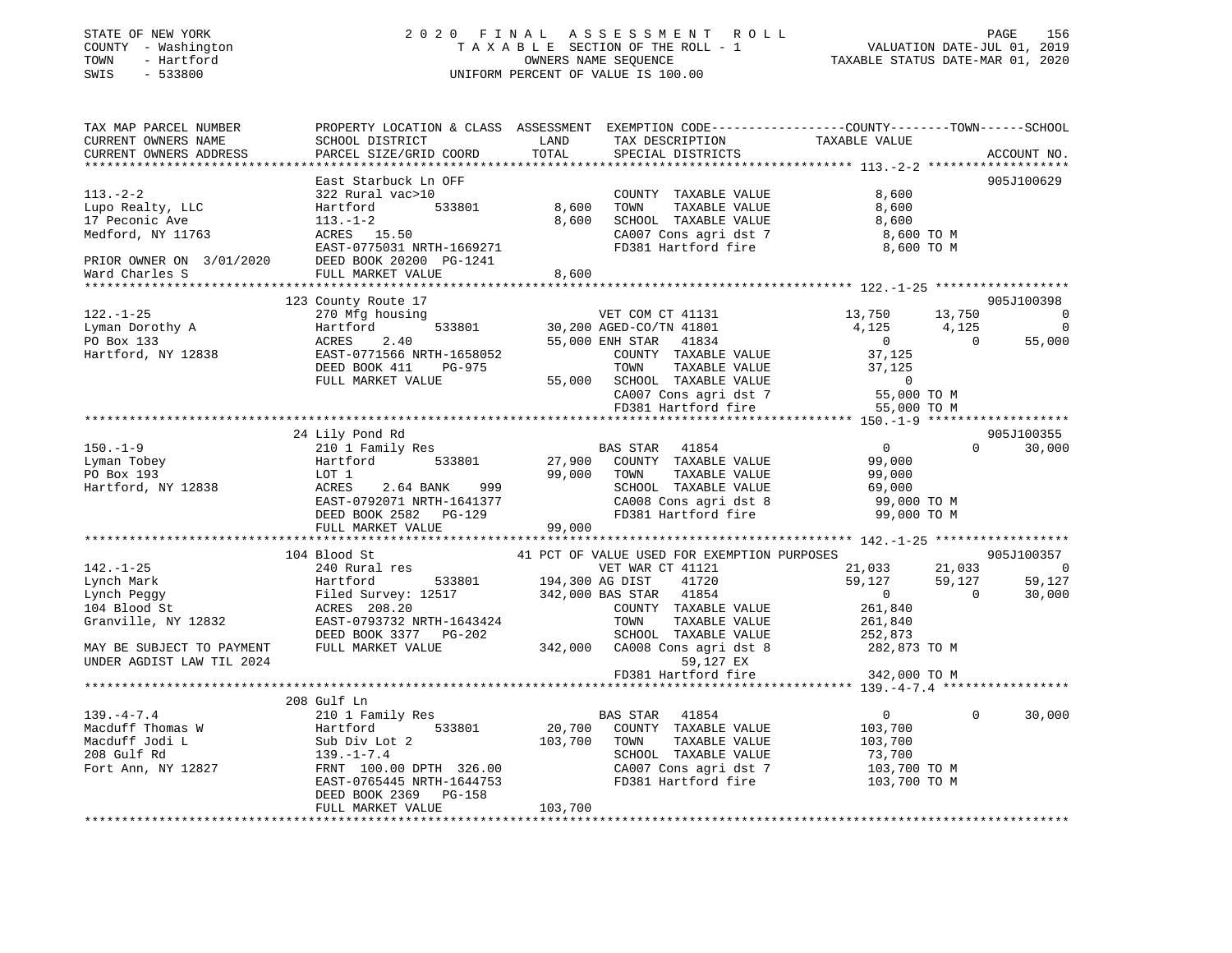| STATE OF NEW YORK<br>COUNTY - Washington<br>- Hartford<br>TOWN<br>SWIS<br>$-533800$ | 2020<br>FINAL                                                                                    |               | A S S E S S M E N T R O L L<br>TAXABLE SECTION OF THE ROLL - 1<br>OWNERS NAME SEQUENCE<br>UNIFORM PERCENT OF VALUE IS 100.00 | TAXABLE STATUS DATE-MAR 01, 2020 | PAGE<br>VALUATION DATE-JUL 01, 2019 | 157         |
|-------------------------------------------------------------------------------------|--------------------------------------------------------------------------------------------------|---------------|------------------------------------------------------------------------------------------------------------------------------|----------------------------------|-------------------------------------|-------------|
| TAX MAP PARCEL NUMBER                                                               | PROPERTY LOCATION & CLASS ASSESSMENT EXEMPTION CODE----------------COUNTY-------TOWN------SCHOOL |               |                                                                                                                              |                                  |                                     |             |
| CURRENT OWNERS NAME<br>CURRENT OWNERS ADDRESS                                       | SCHOOL DISTRICT<br>PARCEL SIZE/GRID COORD                                                        | LAND<br>TOTAL | TAX DESCRIPTION<br>SPECIAL DISTRICTS                                                                                         | TAXABLE VALUE                    |                                     | ACCOUNT NO. |
|                                                                                     |                                                                                                  |               |                                                                                                                              |                                  |                                     |             |
|                                                                                     | 170 West Starbuck Ln                                                                             |               |                                                                                                                              |                                  |                                     |             |
| $112.-2-5.3$                                                                        | 210 1 Family Res                                                                                 |               | COUNTY TAXABLE VALUE                                                                                                         | 142,800                          |                                     |             |
| Macedo John R                                                                       | 532802<br>Fort Ann                                                                               | 28,300        | TOWN<br>TAXABLE VALUE                                                                                                        | 142,800                          |                                     |             |
| Macedo Cindy L                                                                      | LOT 3                                                                                            | 142,800       | SCHOOL TAXABLE VALUE                                                                                                         | 142,800                          |                                     |             |
| 170 West Starbuck Ln<br>Fort Ann, NY 12827                                          | $112.-1-5.3$<br>2.77 BANK<br>ACRES<br>40<br>EAST-0767122 NRTH-1668025<br>DEED BOOK 3560 PG-113   |               | FD381 Hartford fire                                                                                                          | 142,800 TO M                     |                                     |             |
|                                                                                     | FULL MARKET VALUE                                                                                | 142,800       |                                                                                                                              |                                  |                                     |             |
|                                                                                     | 11 Gilchrist Hill Ext                                                                            |               |                                                                                                                              |                                  |                                     | 905J100143  |
| $141. - 3 - 4$                                                                      | 210 1 Family Res                                                                                 |               | BAS STAR 41854                                                                                                               | $\overline{0}$                   | $\Omega$                            | 30,000      |
| Macura Joseph M<br>Macura Emily J                                                   | Hartford 533801<br>ACRES 2.40 BANK 999<br>EAST-0784178 NRTH-1643345                              |               | 28,400 COUNTY TAXABLE VALUE                                                                                                  | 172,000                          |                                     |             |
|                                                                                     |                                                                                                  | 172,000       | TOWN<br>TAXABLE VALUE                                                                                                        | 172,000                          |                                     |             |
| 11 Gilchrist Hill Ext                                                               |                                                                                                  |               | SCHOOL TAXABLE VALUE                                                                                                         | 142,000                          |                                     |             |
| Hartford, NY 12838                                                                  | DEED BOOK 3214 PG-313                                                                            |               | FD381 Hartford fire                                                                                                          | 172,000 TO M                     |                                     |             |
|                                                                                     | FULL MARKET VALUE                                                                                | 172,000       |                                                                                                                              |                                  |                                     |             |
|                                                                                     | 1 Deer Run Way                                                                                   |               |                                                                                                                              |                                  |                                     | 905J101344  |
| $141. - 3 - 52$                                                                     | 210 1 Family Res                                                                                 |               | COUNTY TAXABLE VALUE                                                                                                         | 188,400                          |                                     |             |
| Mahoney Jason T                                                                     | Hartford<br>533801                                                                               | 25,600        | TAXABLE VALUE<br>TOWN                                                                                                        | 188,400                          |                                     |             |
| 1 Deer Run Way                                                                      | LOT 3                                                                                            | 188,400       | SCHOOL TAXABLE VALUE                                                                                                         | 188,400                          |                                     |             |
| Hartford, NY 12838                                                                  | 5.00<br>ACRES<br>EAST-0783866 NRTH-1642809<br>DEED BOOK 20191 PG-29301                           |               | FD381 Hartford fire                                                                                                          | 188,400 TO M                     |                                     |             |
|                                                                                     | FULL MARKET VALUE<br>***********************                                                     | 188,400       |                                                                                                                              |                                  |                                     |             |
|                                                                                     | 7774 State Route 40                                                                              |               |                                                                                                                              |                                  |                                     | 905J100051  |
| $140. - 2 - 20$                                                                     | 210 1 Family Res                                                                                 |               | 41800<br>AGED-ALL                                                                                                            | 33,500                           | 33,500                              | 33,500      |
| Mallison Karen M LE                                                                 | Hartford 533801<br>FRNT 63.00 DPTH 186.00<br>EAST-0782617 NRTH-1645638<br>DEED BOOK 3968 PG-152  | 533801 12,000 | COUNTY TAXABLE VALUE                                                                                                         | 33,500                           |                                     |             |
| Mallison Victor                                                                     |                                                                                                  | 67,000        | TOWN<br>TAXABLE VALUE                                                                                                        | 33,500                           |                                     |             |
| 7774 State Route 40                                                                 |                                                                                                  |               | SCHOOL TAXABLE VALUE                                                                                                         | 33,500                           |                                     |             |
| Hartford, NY 12838                                                                  |                                                                                                  |               | FD381 Hartford fire                                                                                                          | 67,000 TO M                      |                                     |             |
|                                                                                     | FULL MARKET VALUE                                                                                | 67,000        |                                                                                                                              |                                  |                                     |             |
|                                                                                     | 5601 County Route 30                                                                             |               |                                                                                                                              |                                  |                                     | 905J100548  |
| $141. - 3 - 30$                                                                     | 240 Rural res                                                                                    |               | COUNTY TAXABLE VALUE                                                                                                         | 247,200                          |                                     |             |
| Mallory Jeremy G                                                                    | 533801<br>Hartford                                                                               | 35,000        | TOWN<br>TAXABLE VALUE                                                                                                        | 247,200                          |                                     |             |
| Mallory Karissa L                                                                   | 870-64                                                                                           | 247,200       | SCHOOL TAXABLE VALUE                                                                                                         | 247,200                          |                                     |             |
| 5601 County Route 30                                                                | ACRES 12.44                                                                                      |               | CA008 Cons agri dst 8                                                                                                        | 247,200 TO M                     |                                     |             |
| Granville, NY 12832                                                                 | EAST-0787677 NRTH-1643032                                                                        |               | FD381 Hartford fire                                                                                                          | 247,200 TO M                     |                                     |             |
|                                                                                     | DEED BOOK 3935<br>PG-267                                                                         |               |                                                                                                                              |                                  |                                     |             |
|                                                                                     | FULL MARKET VALUE                                                                                | 247,200       |                                                                                                                              |                                  |                                     |             |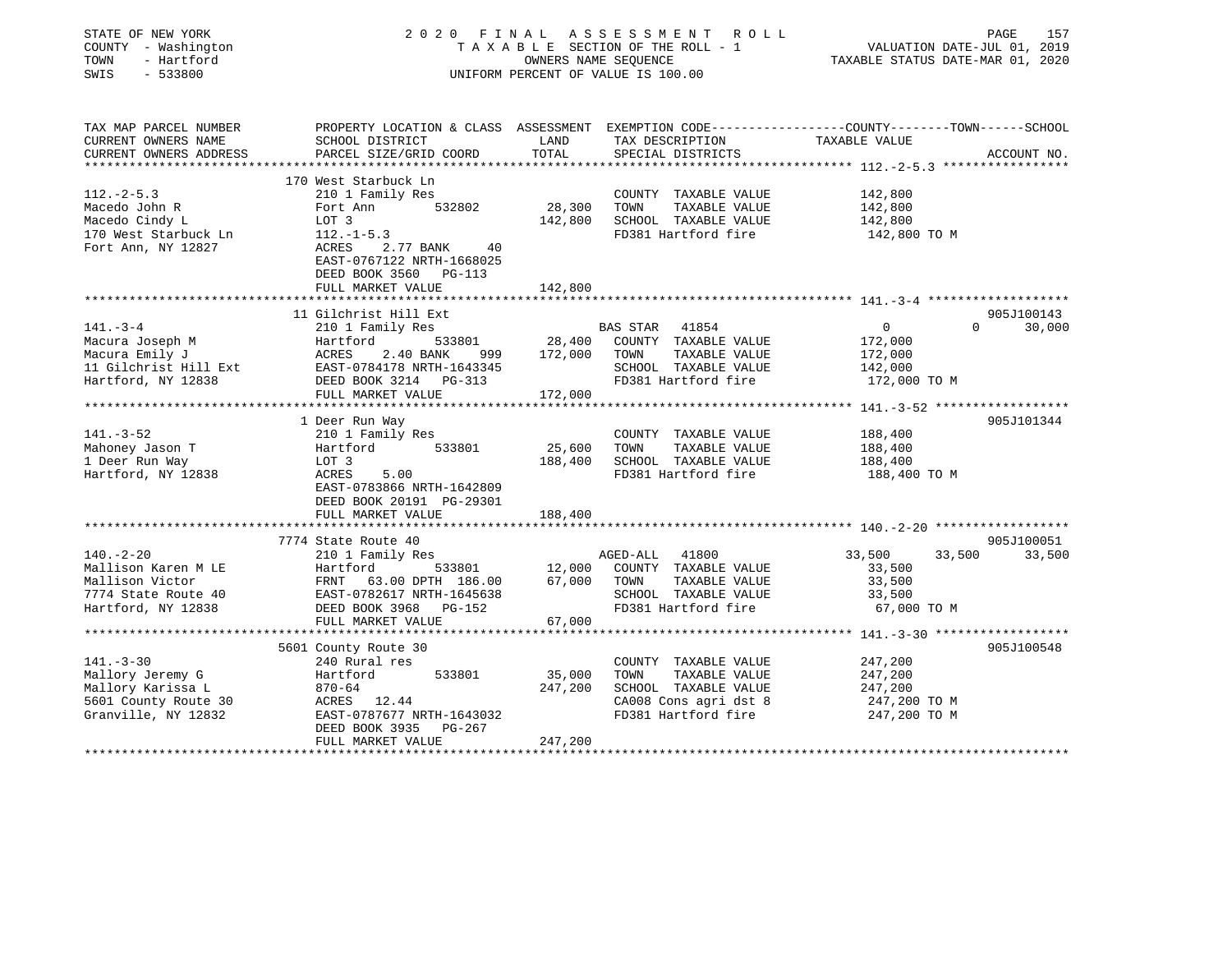| STATE OF NEW YORK |  |              |  |
|-------------------|--|--------------|--|
| COUNTY            |  | - Washington |  |
| TOWN              |  | - Hartford   |  |
| SWIS              |  | $-533800$    |  |

### STATE OF NEW YORK 2 0 2 0 F I N A L A S S E S S M E N T R O L L PAGE 158 COUNTY - Washington T A X A B L E SECTION OF THE ROLL - 1 VALUATION DATE-JUL 01, 2019 OWNERS NAME SEQUENCE TAXABLE STATUS DATE-MAR 01, 2020 SWIS - 533800 UNIFORM PERCENT OF VALUE IS 100.00

| TAX MAP PARCEL NUMBER   | PROPERTY LOCATION & CLASS ASSESSMENT EXEMPTION CODE---------------COUNTY-------TOWN------SCHOOL    |                    |                                               |                   |                          |
|-------------------------|----------------------------------------------------------------------------------------------------|--------------------|-----------------------------------------------|-------------------|--------------------------|
| CURRENT OWNERS NAME     | SCHOOL DISTRICT                                                                                    | LAND               | TAX DESCRIPTION                               | TAXABLE VALUE     |                          |
| CURRENT OWNERS ADDRESS  | PARCEL SIZE/GRID COORD                                                                             | TOTAL              | SPECIAL DISTRICTS                             |                   | ACCOUNT NO.              |
|                         |                                                                                                    |                    |                                               |                   |                          |
|                         | 1624 Baldwin Corners Rd                                                                            |                    |                                               |                   | 905J100403               |
| $122. - 1 - 7$          | 210 1 Family Res                                                                                   | s<br>533801 10,100 | BAS STAR 41854                                | $0 \qquad \qquad$ | $0 \t 30,000$            |
| Mallory Samuel S Jr     | Hartford                                                                                           |                    | COUNTY TAXABLE VALUE                          | 60,800            |                          |
| 1624 Baldwin Corners Rd | FRNT 80.00 DPTH 120.00 60,800 TOWN<br>EAST-0774065 NRTH-1664333 SCHOO                              |                    | TAXABLE VALUE                                 | 60,800            |                          |
| Fort Ann, NY 12827      |                                                                                                    |                    |                                               |                   |                          |
|                         |                                                                                                    |                    |                                               |                   |                          |
|                         |                                                                                                    |                    |                                               |                   |                          |
|                         |                                                                                                    |                    |                                               |                   |                          |
|                         | 76 Christian Hill Rd                                                                               |                    |                                               |                   | 905J100678               |
| $132.15 - 1 - 27$       | 220 2 Family Res                                                                                   |                    | AGED-CO/TN 41801                              | 25,200            | 25,200<br>$\overline{0}$ |
| Mangan-Lagoy Paula E    |                                                                                                    |                    | 533801 12,400 AGED-SCH 41804                  | $0 \qquad \qquad$ | 22,680<br>$\overline{0}$ |
| Lagoy Richard X         |                                                                                                    |                    | 50,400 ENH STAR 41834                         | $\overline{0}$    | 27,720<br>$\Omega$       |
| PO Box 138              |                                                                                                    |                    | COUNTY TAXABLE VALUE                          | 25,200            |                          |
| Hartford, NY 12838      | DEED BOOK 720<br>PG-273                                                                            |                    | TOWN<br>TAXABLE VALUE                         | 25,200            |                          |
|                         | FULL MARKET VALUE                                                                                  | 50,400             | SCHOOL TAXABLE VALUE<br>CA007 Cons agri dst 7 | $\overline{0}$    |                          |
|                         |                                                                                                    |                    |                                               | 50,400 TO M       |                          |
|                         |                                                                                                    |                    | FD381 Hartford fire                           | 50,400 TO M       |                          |
|                         |                                                                                                    |                    |                                               |                   |                          |
| $140. - 1 - 14$         | 101 North Rd<br>210 1 Family Res                                                                   |                    |                                               | 132,800           | 905J100404               |
| Manning Michael         | Hartford                                                                                           | 533801 23,000      | COUNTY TAXABLE VALUE<br>TOWN<br>TAXABLE VALUE | 132,800           |                          |
| 11 Factory St           | 1.00<br>ACRES                                                                                      | 132,800            | SCHOOL TAXABLE VALUE                          | 132,800           |                          |
| Fort Edward, NY 12828   | EAST-0773147 NRTH-1641208                                                                          |                    | FD381 Hartford fire                           | 132,800 TO M      |                          |
|                         | DEED BOOK 443<br>PG-941                                                                            |                    |                                               |                   |                          |
|                         | FULL MARKET VALUE                                                                                  | 132,800            |                                               |                   |                          |
|                         |                                                                                                    |                    |                                               |                   |                          |
|                         | 137 Marlboro Country Rd                                                                            |                    |                                               |                   | 905J101049               |
| $141. - 3 - 24.3$       | 210 1 Family Res                                                                                   |                    | BAS STAR 41854                                | $\overline{0}$    | $\Omega$<br>30,000       |
| Martin Randy A          | Hartford                                                                                           | 533801 28,500      | COUNTY TAXABLE VALUE                          | 99,900            |                          |
| Martin Alisa L          |                                                                                                    |                    | TOWN<br>TAXABLE VALUE                         | 99,900            |                          |
| PO Box 207              |                                                                                                    |                    | SCHOOL TAXABLE VALUE 69,900                   |                   |                          |
| Hartford, NY 12838      |                                                                                                    |                    | FD381 Hartford fire 99,900 TO M               |                   |                          |
|                         | ACRES 2.45 99,900<br>EAST-0786217 NRTH-1643775<br>DEED BOOK 539 PG-257<br>FULL MARKET VALUE 99,900 |                    |                                               |                   |                          |
|                         |                                                                                                    |                    |                                               |                   |                          |
|                         | Swamp Ln OFF                                                                                       |                    |                                               |                   | 905J101283               |
| $149. - 1 - 30.25$      | 322 Rural vac>10                                                                                   |                    | COUNTY TAXABLE VALUE                          | 6,300             |                          |
| Martindale Raymond      | 533801<br>Hartford                                                                                 | 6,300              | TOWN<br>TAXABLE VALUE                         | 6,300             |                          |
| Martindale Michelle     | LOT 25                                                                                             | 6,300              | SCHOOL TAXABLE VALUE                          | 6,300             |                          |
| 139 Swamp Ln            | ACRES 12.65                                                                                        |                    | CA006 Cons agri dst 6 6,300 TO M              |                   |                          |
| Arqyle, NY 12809        | EAST-0777607 NRTH-1634851                                                                          |                    | FD381 Hartford fire                           | 6,300 TO M        |                          |
|                         | DEED BOOK 804<br>PG-150                                                                            |                    |                                               |                   |                          |
|                         | FULL MARKET VALUE                                                                                  | 6,300              |                                               |                   |                          |
|                         |                                                                                                    |                    |                                               |                   |                          |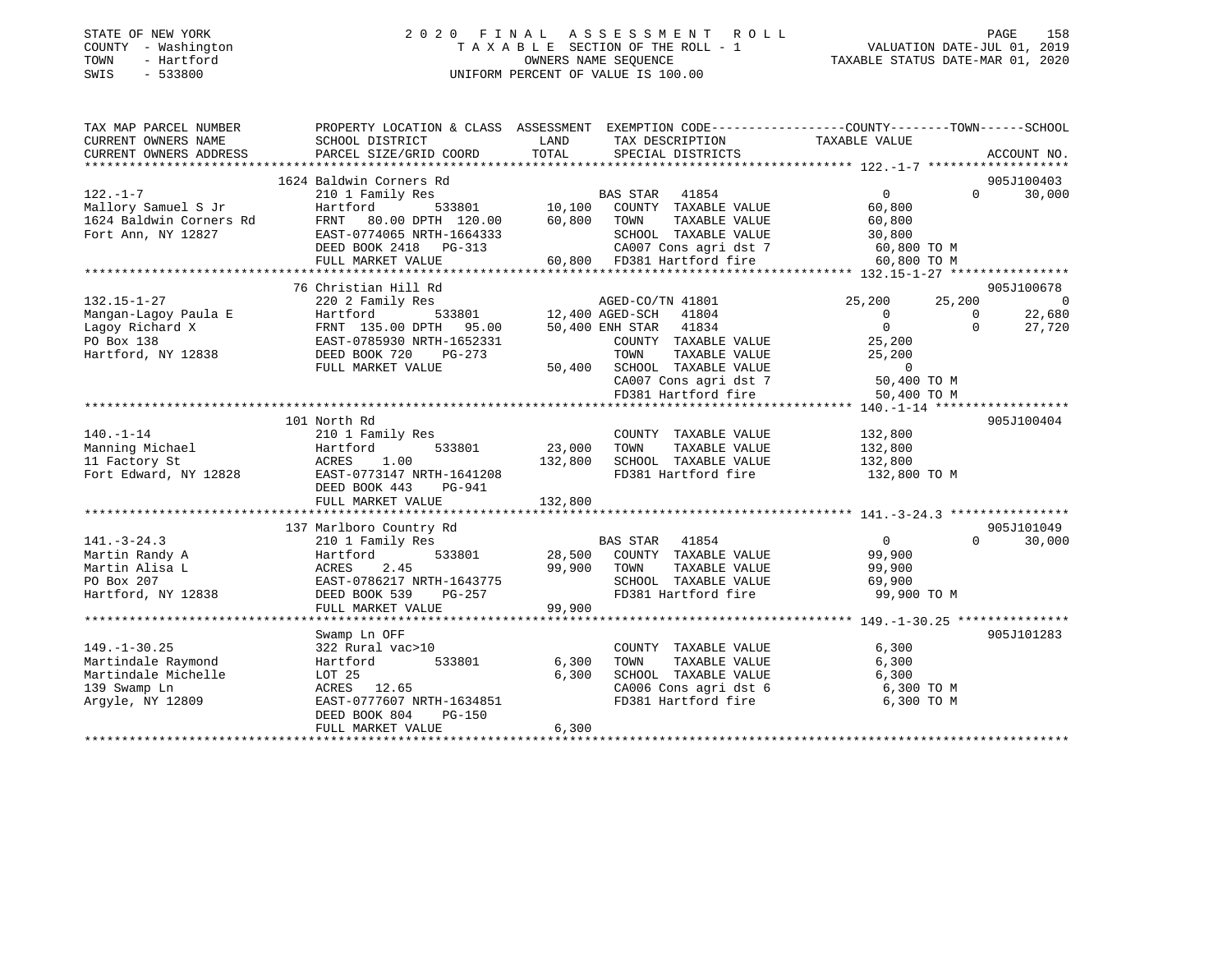| STATE OF NEW YORK |        |              |
|-------------------|--------|--------------|
| COUNTY            |        | - Washington |
| TOWN              | $\sim$ | Hartford     |
| CITJTC1           |        | F 22000      |

### STATE OF NEW YORK 2 0 2 0 F I N A L A S S E S S M E N T R O L L PAGE 159 COUNTY - Washington T A X A B L E SECTION OF THE ROLL - 1 VALUATION DATE-JUL 01, 2019 TOWN - Hartford OWNERS NAME SEQUENCE TAXABLE STATUS DATE-MAR 01, 2020 SWIS - 533800 UNIFORM PERCENT OF VALUE IS 100.00

| TAX MAP PARCEL NUMBER     |                                                      |                 | PROPERTY LOCATION & CLASS ASSESSMENT EXEMPTION CODE---------------COUNTY-------TOWN------SCHOOL |                |                                    |
|---------------------------|------------------------------------------------------|-----------------|-------------------------------------------------------------------------------------------------|----------------|------------------------------------|
| CURRENT OWNERS NAME       | SCHOOL DISTRICT                                      | LAND            | TAX DESCRIPTION                                                                                 | TAXABLE VALUE  |                                    |
| CURRENT OWNERS ADDRESS    | PARCEL SIZE/GRID COORD                               | TOTAL           | SPECIAL DISTRICTS                                                                               |                | ACCOUNT NO.                        |
|                           |                                                      |                 |                                                                                                 |                |                                    |
|                           | 139 Swamp Ln                                         |                 |                                                                                                 |                | 905J101284                         |
| $149. - 1 - 30.26$        | 210 1 Family Res                                     |                 | ENH STAR 41834                                                                                  | 0              | $\Omega$<br>69,800                 |
| Martindale Raymond        | 533801<br>Hartford                                   | 26,700          | COUNTY TAXABLE VALUE                                                                            | 137,000        |                                    |
| Martindale Michelle       | LOT 26                                               | 137,000         | TOWN<br>TAXABLE VALUE                                                                           | 137,000        |                                    |
| 139 Swamp Ln              | 7.64<br>ACRES                                        |                 | SCHOOL TAXABLE VALUE                                                                            | 67,200         |                                    |
| Argyle, NY 12809          | EAST-0777397 NRTH-1634510                            |                 | CA006 Cons agri dst 6                                                                           | 137,000 TO M   |                                    |
|                           | DEED BOOK 699<br>PG-216                              |                 | FD381 Hartford fire                                                                             | 137,000 TO M   |                                    |
|                           | FULL MARKET VALUE                                    | 137,000         |                                                                                                 |                |                                    |
|                           |                                                      |                 |                                                                                                 |                |                                    |
|                           | 5 Northrup Ln                                        |                 |                                                                                                 |                | 905J100445                         |
| $131. - 1 - 7$            | 210 1 Family Res                                     |                 | COUNTY TAXABLE VALUE                                                                            | 55,800         |                                    |
| Martindale Raymond L      | 533801<br>Hartford                                   | 22,300          | TOWN<br>TAXABLE VALUE                                                                           | 55,800         |                                    |
| Martindale Judith         |                                                      | 55,800          | SCHOOL TAXABLE VALUE                                                                            | 55,800         |                                    |
| 92 Martindale Way         | FRNT 200.00 DPTH 200.00<br>EAST-0776403 NRTH-1651823 |                 | CA007 Cons agri dst 7                                                                           | 55,800 TO M    |                                    |
| Salem, NY 12865           | DEED BOOK 454<br>PG-968                              |                 | FD381 Hartford fire 55,800 TO M                                                                 |                |                                    |
|                           | FULL MARKET VALUE                                    | 55,800          |                                                                                                 |                |                                    |
|                           |                                                      |                 |                                                                                                 |                |                                    |
|                           | 5235 County Route 30                                 |                 |                                                                                                 |                | 905J100135                         |
| $150. - 1 - 37.1$         | 240 Rural res                                        |                 | COUNTY TAXABLE VALUE                                                                            | 78,700         |                                    |
| Martindale Raymond L      | Hartford<br>533801                                   | 40,800          | TAXABLE VALUE<br>TOWN                                                                           | 78,700         |                                    |
|                           |                                                      | 78,700          |                                                                                                 | 78,700         |                                    |
| Martindale Judith         | Trans Exempt Repay 2020                              |                 | SCHOOL TAXABLE VALUE                                                                            |                |                                    |
| 92 Martindale Way         | ACRES 13.20                                          |                 | CA008 Cons agri dst 8                                                                           | 78,700 TO M    |                                    |
| Salem, NY 12865           | EAST-0787822 NRTH-1635483                            |                 | FD381 Hartford fire                                                                             | 78,700 TO M    |                                    |
|                           | DEED BOOK 20191 PG-27738                             |                 | TE533 trans exempt flag                                                                         | $.00$ MT       |                                    |
| MAY BE SUBJECT TO PAYMENT | FULL MARKET VALUE                                    | 78,700          |                                                                                                 |                |                                    |
| UNDER AGDIST LAW TIL 2024 |                                                      |                 |                                                                                                 |                |                                    |
|                           |                                                      |                 |                                                                                                 |                |                                    |
|                           | 32 Hartford Main St                                  |                 |                                                                                                 |                | 905J100407                         |
| $132.15 - 2 - 23$         | 632 Benevolent                                       |                 | COUNTY TAXABLE VALUE                                                                            | 56,600         |                                    |
| Masonic Hall              | Hartford<br>533801                                   | 4,000           | TOWN<br>TAXABLE VALUE                                                                           | 56,600         |                                    |
| ATT: David Townsend       | 36.00 DPTH 109.00<br>FRNT                            | 56,600          | SCHOOL TAXABLE VALUE                                                                            | 56,600         |                                    |
| 11 Spring St              | EAST-0786322 NRTH-1652216                            |                 | CA007 Cons agri dst 7                                                                           | 56,600 TO M    |                                    |
| Hudson Falls, NY 12839    | DEED BOOK 144<br>PG-378                              |                 | FD381 Hartford fire                                                                             | 56,600 TO M    |                                    |
|                           | FULL MARKET VALUE                                    | 56,600          |                                                                                                 |                |                                    |
|                           |                                                      |                 |                                                                                                 |                |                                    |
|                           | 70 Hartford Main St                                  |                 |                                                                                                 |                | 905J100276                         |
| 132.15-2-34               | 210 1 Family Res                                     |                 | VET COM CT 41131                                                                                | 16,475         | 16,475<br>$\overline{\phantom{0}}$ |
| Matte Joel N              | Hartford<br>533801                                   | 11,500 ENH STAR | 41834                                                                                           | $\overline{0}$ | 65,900<br>$\Omega$                 |
| Matte Linda C             | FRNT<br>47.00 DPTH 233.00                            | 65,900          | COUNTY TAXABLE VALUE                                                                            | 49,425         |                                    |
| 70 Hartford Main St       | BANK<br>999                                          |                 | TOWN<br>TAXABLE VALUE                                                                           | 49,425         |                                    |
| Hartford, NY 12838        | EAST-0786728 NRTH-1653145                            |                 | SCHOOL TAXABLE VALUE                                                                            | $\mathbf 0$    |                                    |
|                           | DEED BOOK 3521 PG-280                                |                 | CA007 Cons agri dst 7                                                                           | 65,900 TO M    |                                    |
|                           | FULL MARKET VALUE                                    |                 | 65,900 FD381 Hartford fire                                                                      | 65,900 TO M    |                                    |
|                           |                                                      |                 |                                                                                                 |                |                                    |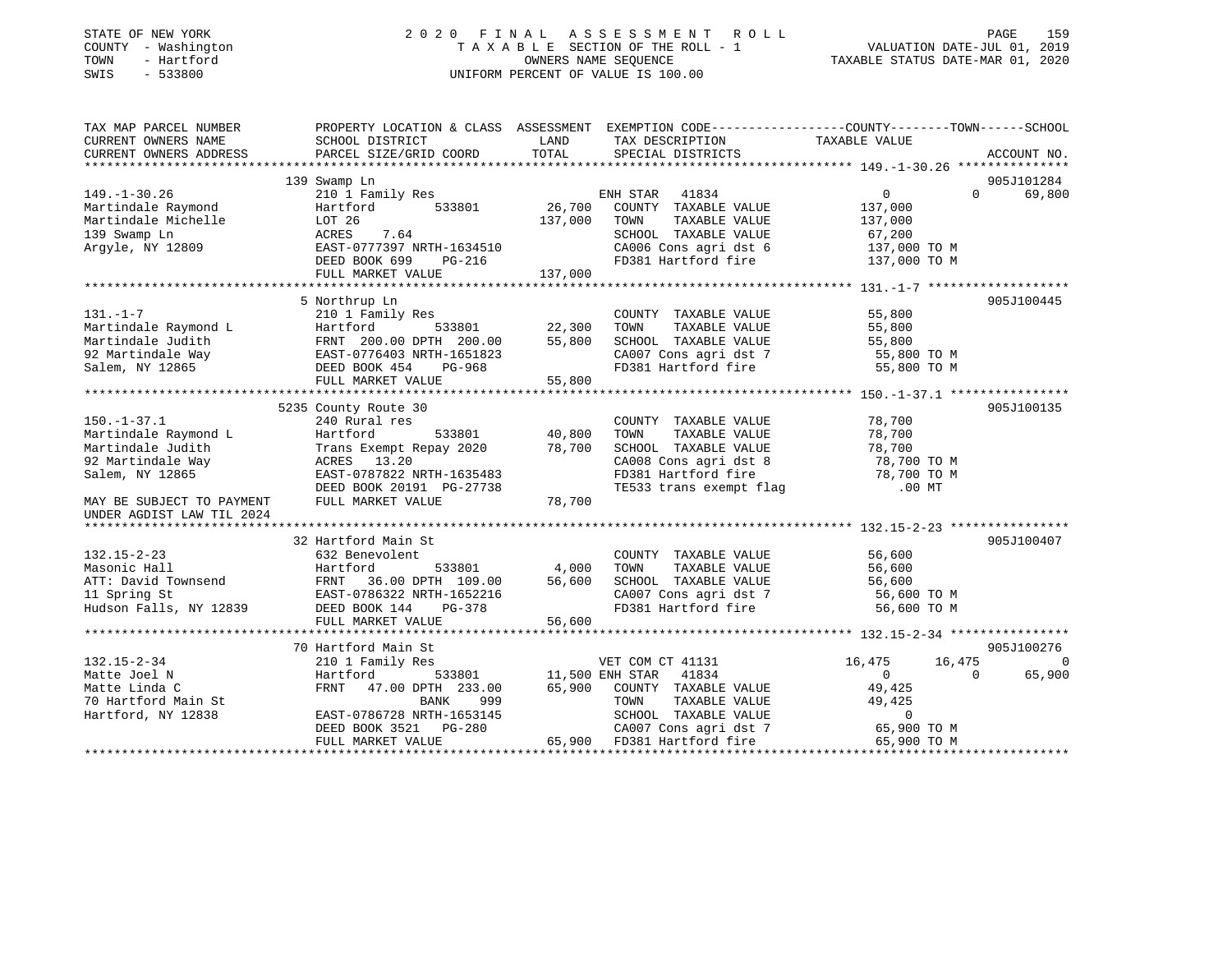| STATE OF NEW YORK<br>COUNTY - Washington<br>TOWN<br>- Hartford<br>SWIS<br>$-533800$ |                                                                                                                    | OWNERS NAME SEQUENCE  | 2020 FINAL ASSESSMENT<br>R O L L<br>TAXABLE SECTION OF THE ROLL - 1<br>UNIFORM PERCENT OF VALUE IS 100.00 | VALUATION DATE-JUL 01, 2019<br>TAXABLE STATUS DATE-MAR 01, 2020 | PAGE<br>160 |
|-------------------------------------------------------------------------------------|--------------------------------------------------------------------------------------------------------------------|-----------------------|-----------------------------------------------------------------------------------------------------------|-----------------------------------------------------------------|-------------|
| TAX MAP PARCEL NUMBER<br>CURRENT OWNERS NAME                                        | PROPERTY LOCATION & CLASS ASSESSMENT EXEMPTION CODE----------------COUNTY-------TOWN-----SCHOOL<br>SCHOOL DISTRICT | LAND                  | TAX DESCRIPTION                                                                                           | TAXABLE VALUE                                                   |             |
| CURRENT OWNERS ADDRESS                                                              | PARCEL SIZE/GRID COORD                                                                                             | TOTAL                 | SPECIAL DISTRICTS                                                                                         |                                                                 | ACCOUNT NO. |
|                                                                                     |                                                                                                                    |                       |                                                                                                           |                                                                 |             |
|                                                                                     | Camp A Way                                                                                                         |                       |                                                                                                           |                                                                 | 905J100568  |
| $142. - 1 - 5$                                                                      | 322 Rural vac>10                                                                                                   |                       | COUNTY TAXABLE VALUE                                                                                      | 13,500                                                          |             |
| Mattes David                                                                        | Hartford<br>533801                                                                                                 | 13,500                | TOWN<br>TAXABLE VALUE                                                                                     | 13,500                                                          |             |
| Mattes Justin                                                                       | $142. - 1 - 5. - 1$                                                                                                | 13,500                | SCHOOL TAXABLE VALUE                                                                                      | 13,500                                                          |             |
| 43 Margaret St Ext                                                                  | ACRES 10.34                                                                                                        |                       | FD381 Hartford fire                                                                                       | 13,500 TO M                                                     |             |
| Hudson Falls, NY 12839                                                              | EAST-0792551 NRTH-1648452<br>DEED BOOK 3594<br>PG-108                                                              |                       |                                                                                                           |                                                                 |             |
|                                                                                     | FULL MARKET VALUE<br>*******************                                                                           | 13,500                |                                                                                                           |                                                                 |             |
|                                                                                     |                                                                                                                    |                       |                                                                                                           |                                                                 |             |
| $132. -2 - 10.3$                                                                    | State Route 149                                                                                                    |                       |                                                                                                           | 9,100                                                           | 905J101377  |
| Mattia Ronald T                                                                     | 322 Rural vac>10<br>533801<br>Hartford                                                                             | 9,100                 | COUNTY TAXABLE VALUE<br>TAXABLE VALUE<br>TOWN                                                             | 9,100                                                           |             |
| 2 Kensington Rd                                                                     | FRNT 580.00 DPTH                                                                                                   | 9,100                 | SCHOOL TAXABLE VALUE                                                                                      | 9,100                                                           |             |
| Glens Falls, NY 12801                                                               | ACRES 14.00                                                                                                        |                       | FD381 Hartford fire                                                                                       | 9,100 TO M                                                      |             |
|                                                                                     | EAST-0790143 NRTH-1652561<br>DEED BOOK 3842<br>PG-274                                                              |                       |                                                                                                           |                                                                 |             |
|                                                                                     | FULL MARKET VALUE                                                                                                  | 9,100<br>******       |                                                                                                           | *********************** 132.-2-37 *******************           |             |
|                                                                                     | 5106 State Route 149                                                                                               |                       |                                                                                                           |                                                                 | 905J100389  |
| $132 - 2 - 37$                                                                      | 312 Vac w/imprv                                                                                                    |                       | COUNTY TAXABLE VALUE                                                                                      | 39,500                                                          |             |
| Mattia Ronald T                                                                     | Hartford<br>533801                                                                                                 | 32,400                | TOWN<br>TAXABLE VALUE                                                                                     | 39,500                                                          |             |
| 2 Kensington Rd                                                                     | ACRES<br>4.14                                                                                                      | 39,500                | SCHOOL TAXABLE VALUE                                                                                      | 39,500                                                          |             |
| Glens Falls, NY 12801                                                               | EAST-0790498 NRTH-1652890                                                                                          |                       | FD381 Hartford fire                                                                                       | 39,500 TO M                                                     |             |
|                                                                                     | DEED BOOK 3842<br>PG-274                                                                                           |                       |                                                                                                           |                                                                 |             |
|                                                                                     | FULL MARKET VALUE                                                                                                  | 39,500                |                                                                                                           |                                                                 |             |
|                                                                                     | * * * * * * * * * * * * * * * * * * * *                                                                            |                       |                                                                                                           |                                                                 |             |
|                                                                                     | 326 Pope Hill Rd                                                                                                   |                       |                                                                                                           |                                                                 |             |
| $150. - 1 - 23.1$                                                                   | 270 Mfg housing                                                                                                    |                       | <b>BAS STAR</b><br>41854                                                                                  | $\overline{0}$<br>$\Omega$                                      | 30,000      |
| Mattison Brian S                                                                    | 533801<br>Hartford                                                                                                 | 32,800                | COUNTY TAXABLE VALUE                                                                                      | 56,100                                                          |             |
| Mattison Kellie J                                                                   | LOT 1                                                                                                              | 56,100                | TOWN<br>TAXABLE VALUE                                                                                     | 56,100                                                          |             |
| 326 Pope Hill Rd                                                                    | ACRES<br>8.84 BANK<br>999                                                                                          |                       | SCHOOL TAXABLE VALUE                                                                                      | 26,100                                                          |             |
| Argyle, NY 12809                                                                    | EAST-0783747 NRTH-1632202                                                                                          |                       | FD381 Hartford fire                                                                                       | 56,100 TO M                                                     |             |
|                                                                                     | DEED BOOK 1739 PG-138                                                                                              |                       |                                                                                                           |                                                                 |             |
|                                                                                     | FULL MARKET VALUE<br>********************                                                                          | 56,100                |                                                                                                           |                                                                 |             |
|                                                                                     |                                                                                                                    |                       |                                                                                                           |                                                                 |             |
| $150. - 1 - 23.2$                                                                   | Pope Hill Rd<br>314 Rural vac<10                                                                                   |                       | COUNTY TAXABLE VALUE                                                                                      | 21,400                                                          |             |
| Mattison Brian S                                                                    | 533801<br>Hartford                                                                                                 | 21,400                | TAXABLE VALUE<br>TOWN                                                                                     | 21,400                                                          |             |
| Mattison Kellie J                                                                   | LOT 2A                                                                                                             | 21,400                | SCHOOL TAXABLE VALUE                                                                                      | 21,400                                                          |             |
| 326 Pope Hill Rd                                                                    | ACRES<br>3.79 BANK<br>999                                                                                          |                       | FD381 Hartford fire                                                                                       | 21,400 TO M                                                     |             |
| Argyle, NY 12809                                                                    | EAST-0783999 NRTH-1632086                                                                                          |                       |                                                                                                           |                                                                 |             |
|                                                                                     | DEED BOOK 1739<br>PG-138                                                                                           |                       |                                                                                                           |                                                                 |             |
|                                                                                     | FULL MARKET VALUE                                                                                                  | 21,400                |                                                                                                           |                                                                 |             |
|                                                                                     |                                                                                                                    | * * * * * * * * * * * |                                                                                                           |                                                                 |             |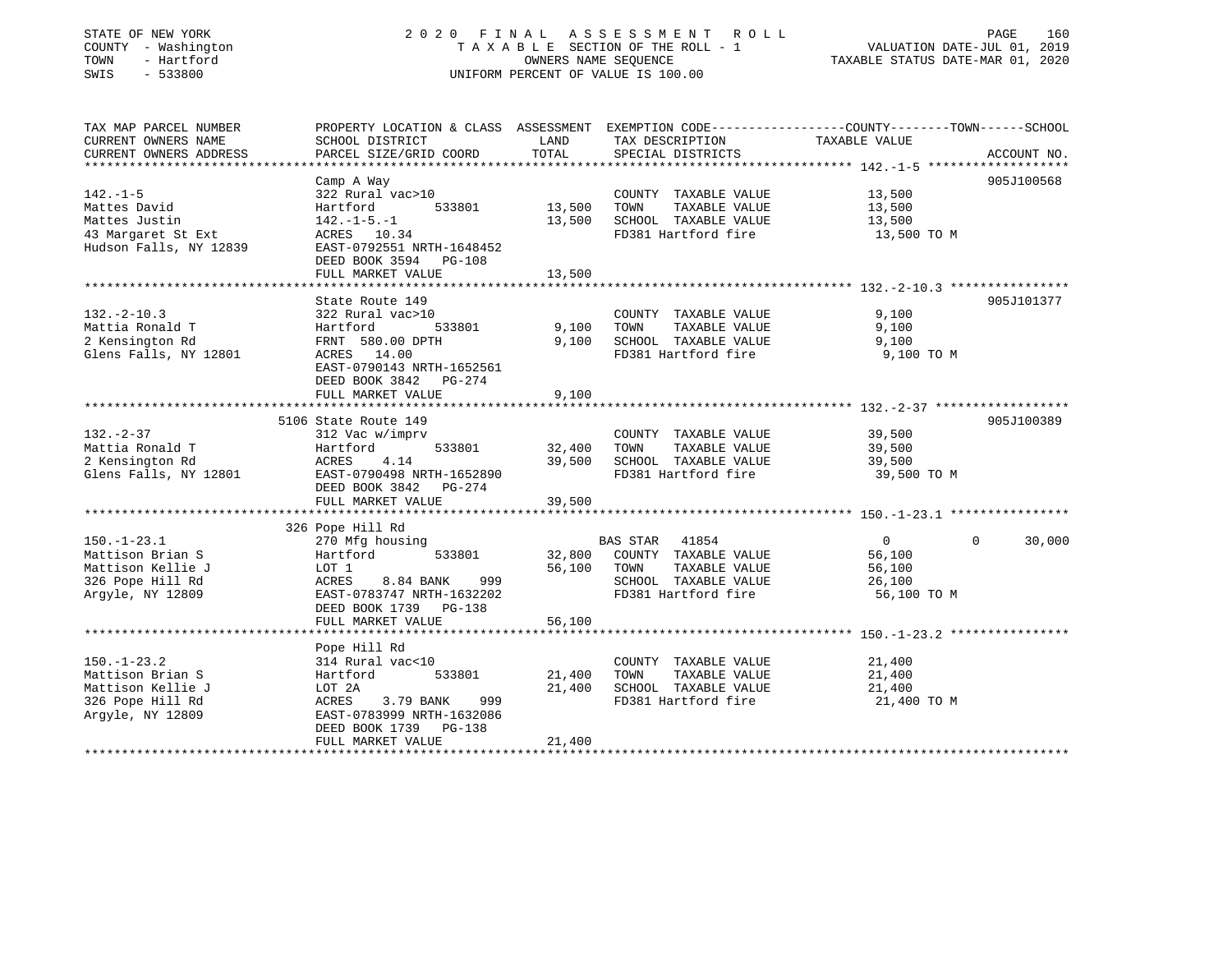### STATE OF NEW YORK 2 0 2 0 F I N A L A S S E S S M E N T R O L L PAGE 161 COUNTY - Washington T A X A B L E SECTION OF THE ROLL - 1 VALUATION DATE-JUL 01, 2019 TOWN - Hartford OWNERS NAME SEQUENCE TAXABLE STATUS DATE-MAR 01, 2020 SWIS - 533800 UNIFORM PERCENT OF VALUE IS 100.00

| TAX MAP PARCEL NUMBER<br>CURRENT OWNERS NAME                                                                                                                   | PROPERTY LOCATION & CLASS ASSESSMENT EXEMPTION CODE----------------COUNTY-------TOWN------SCHOOL<br>SCHOOL DISTRICT | LAND<br>TOTAL | TAX DESCRIPTION TAXABLE VALUE                                                                                |                              |                    |
|----------------------------------------------------------------------------------------------------------------------------------------------------------------|---------------------------------------------------------------------------------------------------------------------|---------------|--------------------------------------------------------------------------------------------------------------|------------------------------|--------------------|
| CURRENT OWNERS ADDRESS                                                                                                                                         | PARCEL SIZE/GRID COORD                                                                                              |               | SPECIAL DISTRICTS                                                                                            |                              | ACCOUNT NO.        |
|                                                                                                                                                                | 7859 State Route 40                                                                                                 |               |                                                                                                              |                              | 905J100027         |
| $141. - 1 - 9$                                                                                                                                                 | 270 Mfg housing                                                                                                     |               | COUNTY TAXABLE VALUE                                                                                         | 31,500                       |                    |
| Mattison John                                                                                                                                                  | Hartford                                                                                                            | 533801 18,600 | TAXABLE VALUE<br>TOWN                                                                                        | 31,500                       |                    |
| 1915 Call St                                                                                                                                                   | FRNT 150.00 DPTH 175.00                                                                                             | 31,500        | SCHOOL TAXABLE VALUE                                                                                         | 31,500                       |                    |
| Lake Luzerne, NY 12846                                                                                                                                         | EAST-0783507 NRTH-1647437                                                                                           |               | CA007 Cons agri dst 7                                                                                        | 31,500 TO M                  |                    |
|                                                                                                                                                                | DEED BOOK 3191    PG-289                                                                                            |               | FD381 Hartford fire                                                                                          | 31,500 TO M                  |                    |
|                                                                                                                                                                | FULL MARKET VALUE                                                                                                   | 31,500        |                                                                                                              |                              |                    |
|                                                                                                                                                                |                                                                                                                     |               |                                                                                                              |                              |                    |
|                                                                                                                                                                | 1550 Baldwin Corners Rd                                                                                             |               |                                                                                                              |                              |                    |
| $122. - 1 - 28.6$                                                                                                                                              | 210 1 Family Res                                                                                                    |               | <b>BAS STAR</b><br>41854                                                                                     | $\overline{0}$               | 30,000<br>$\Omega$ |
| Maynard George A Jr                                                                                                                                            | 533801<br>Hartford                                                                                                  | 29,200        | COUNTY TAXABLE VALUE                                                                                         | 131,700                      |                    |
| Palmer Kimberly M                                                                                                                                              | ACRES 10.47                                                                                                         | 131,700       | TOWN<br>TAXABLE VALUE                                                                                        | 131,700                      |                    |
| 1550 Baldwin Corners Rd<br>EAST-0772325 NRTH-1663377                                                                                                           |                                                                                                                     |               | SCHOOL TAXABLE VALUE                                                                                         | 101,700                      |                    |
| Fort Ann, NY 12927                                                                                                                                             | DEED BOOK 2975 PG-231                                                                                               |               | CA007 Cons agri dst 7                                                                                        | 131,700 TO M                 |                    |
|                                                                                                                                                                | FULL MARKET VALUE                                                                                                   |               | CAUU / CONS agri dst 7<br>131,700 FD381 Hartford fire<br>1111.1111.1111.1111.111.111.700 FD381 Hartford fire | 131,700 TO M                 |                    |
|                                                                                                                                                                |                                                                                                                     |               |                                                                                                              |                              |                    |
|                                                                                                                                                                | 88 Blood St                                                                                                         |               |                                                                                                              |                              | 905J100305         |
| $142. - 1 - 31$                                                                                                                                                | 210 1 Family Res                                                                                                    |               | BAS STAR 41854                                                                                               | $\overline{0}$               | $\Omega$<br>30,000 |
| Maynard Thomas E                                                                                                                                               | 533801<br>Hartford                                                                                                  | 25,400        | COUNTY TAXABLE VALUE                                                                                         | 125,300                      |                    |
| 88 Blood St                                                                                                                                                    | ACRES<br>1.62                                                                                                       | 125,300       | TAXABLE VALUE<br>TOWN                                                                                        | 125,300                      |                    |
| Granville, NY 12832                                                                                                                                            | EAST-0791297 NRTH-1642910                                                                                           |               | SCHOOL TAXABLE VALUE                                                                                         | 95,300                       |                    |
| $\begin{tabular}{lcccc} \bf PRIOR & \bf OWNER & \bf ON & \bf 3/01/2020 & & & & & \\ \bf PRIOR & \bf OWNER & \bf ON & \bf 3/01/2020 & & & & & \\ \end{tabular}$ | DEED BOOK 20200 PG-1441                                                                                             |               | CA008 Cons agri dst 8                                                                                        | 125,300 TO M<br>125,300 TO M |                    |
|                                                                                                                                                                |                                                                                                                     |               | 125,300 FD381 Hartford fire                                                                                  |                              |                    |
| Maynard Thomas E                                                                                                                                               |                                                                                                                     |               |                                                                                                              |                              |                    |
|                                                                                                                                                                | 33 Gilchrist Hill Ext                                                                                               |               |                                                                                                              |                              | 905J100270         |
| $141. - 3 - 7$                                                                                                                                                 | 210 1 Family Res                                                                                                    |               | VET WAR CT 41121                                                                                             | 19,155<br>19,155             | $\cap$             |
| McAvoy Robert H                                                                                                                                                | Hartford<br>533801                                                                                                  | 28,600        | COUNTY TAXABLE VALUE                                                                                         | 108,545                      |                    |
| PO Box 11                                                                                                                                                      | 2.86 BANK<br>999<br>ACRES                                                                                           | 127,700       | TAXABLE VALUE<br>TOWN                                                                                        | 108,545                      |                    |
| Glens Falls, NY 12801                                                                                                                                          | EAST-0784414 NRTH-1643988                                                                                           |               | SCHOOL TAXABLE VALUE                                                                                         | 127,700                      |                    |
|                                                                                                                                                                | DEED BOOK 3571 PG-210                                                                                               |               | FD381 Hartford fire                                                                                          | 127,700 TO M                 |                    |
|                                                                                                                                                                | FULL MARKET VALUE                                                                                                   | 127,700       |                                                                                                              |                              |                    |
|                                                                                                                                                                |                                                                                                                     |               |                                                                                                              |                              |                    |
|                                                                                                                                                                | 5545 County Route 30                                                                                                |               |                                                                                                              |                              |                    |
| $141. - 3 - 34.2$                                                                                                                                              | 210 1 Family Res                                                                                                    |               | VET COM CT 41131                                                                                             | 51,125<br>45,000             | $\Omega$           |
| McBride Wayne                                                                                                                                                  | 533801<br>Hartford                                                                                                  |               | 31,900 VET DIS CT 41141                                                                                      | 102,250<br>90,000            | $\mathbf 0$        |
| 5545 County Route 30                                                                                                                                           | LOT B                                                                                                               |               | 204,500 AGED-CO/TN 41801                                                                                     | 25,563<br>34,750             | $\Omega$           |
| Granville, NY 12832                                                                                                                                            | ACRES<br>6.09                                                                                                       |               | COUNTY TAXABLE VALUE                                                                                         | 25,562                       |                    |
|                                                                                                                                                                | EAST-0788465 NRTH-1641797                                                                                           |               | TOWN<br>TAXABLE VALUE                                                                                        | 34,750                       |                    |
|                                                                                                                                                                | DEED BOOK 20200 PG-841                                                                                              |               | SCHOOL TAXABLE VALUE                                                                                         | 204,500                      |                    |
|                                                                                                                                                                | FULL MARKET VALUE                                                                                                   |               | 204,500 FD381 Hartford fire                                                                                  | 204,500 TO M                 |                    |
|                                                                                                                                                                |                                                                                                                     |               |                                                                                                              |                              |                    |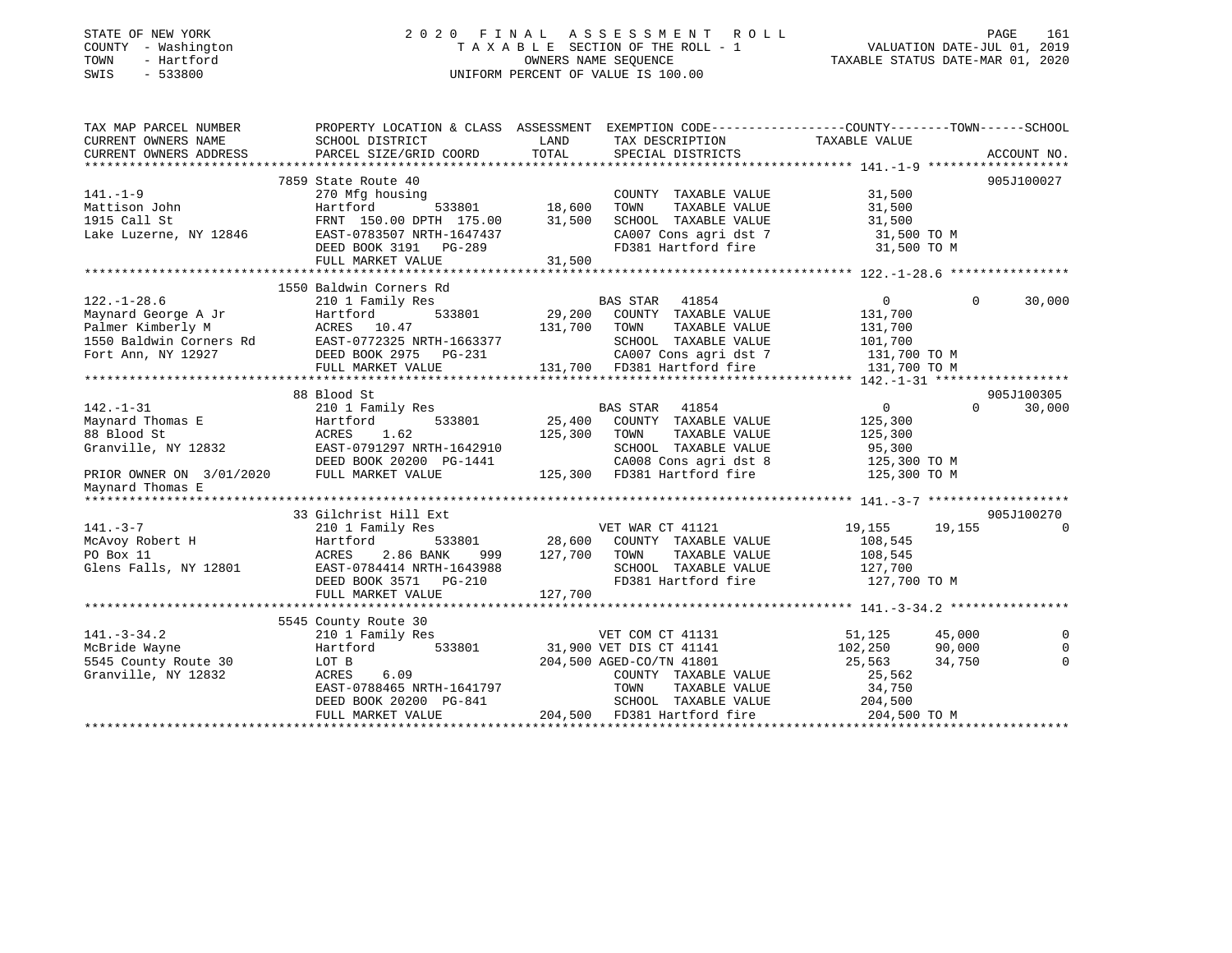### STATE OF NEW YORK 2 0 2 0 F I N A L A S S E S S M E N T R O L L PAGE 162 COUNTY - Washington T A X A B L E SECTION OF THE ROLL - 1 VALUATION DATE-JUL 01, 2019 TOWN - Hartford OWNERS NAME SEQUENCE TAXABLE STATUS DATE-MAR 01, 2020 SWIS - 533800 UNIFORM PERCENT OF VALUE IS 100.00

| TAX MAP PARCEL NUMBER                                |                                                                           |                                 |                                                                                                       | PROPERTY LOCATION & CLASS ASSESSMENT EXEMPTION CODE----------------COUNTY-------TOWN------SCHOOL |                    |
|------------------------------------------------------|---------------------------------------------------------------------------|---------------------------------|-------------------------------------------------------------------------------------------------------|--------------------------------------------------------------------------------------------------|--------------------|
| CURRENT OWNERS NAME                                  | SCHOOL DISTRICT                                                           | LAND                            | TAX DESCRIPTION                                                                                       | TAXABLE VALUE                                                                                    |                    |
| CURRENT OWNERS ADDRESS                               | PARCEL SIZE/GRID COORD                                                    | TOTAL                           | SPECIAL DISTRICTS                                                                                     |                                                                                                  | ACCOUNT NO.        |
|                                                      |                                                                           |                                 |                                                                                                       |                                                                                                  |                    |
|                                                      | 5537 County Route 30                                                      |                                 |                                                                                                       |                                                                                                  | 905J100173         |
| $141. - 3 - 35$                                      | 311 Res vac land                                                          |                                 | COUNTY TAXABLE VALUE                                                                                  | 1,500                                                                                            |                    |
| McBride Wayne                                        | 533801<br>Hartford                                                        | 500                             | TOWN<br>TAXABLE VALUE                                                                                 | 1,500                                                                                            |                    |
| 5545 County Route 30                                 | FRNT 74.00 DPTH 99.00                                                     | 1,500                           | SCHOOL TAXABLE VALUE                                                                                  | 1,500                                                                                            |                    |
| Granville, NY 12832                                  | EAST-0788839 NRTH-1642034                                                 |                                 | FD381 Hartford fire                                                                                   | 1,500 TO M                                                                                       |                    |
|                                                      | DEED BOOK 20200 PG-841                                                    |                                 |                                                                                                       |                                                                                                  |                    |
|                                                      | FULL MARKET VALUE                                                         | 1,500                           |                                                                                                       |                                                                                                  |                    |
|                                                      |                                                                           |                                 |                                                                                                       |                                                                                                  |                    |
|                                                      | 8796 State Route 40                                                       |                                 |                                                                                                       |                                                                                                  | 905J101405         |
| $114. - 1 - 9.3$                                     | 270 Mfg housing                                                           |                                 | ENH STAR 41834                                                                                        | $\overline{0}$                                                                                   | $\Omega$<br>43,500 |
| McCabe Brenda J                                      | Hartford                                                                  | 533801 27,500<br>ANK 999 43,500 | COUNTY TAXABLE VALUE                                                                                  | 43,500                                                                                           |                    |
| 8796 State Route 40                                  | 4.34 BANK<br>ACRES                                                        |                                 | TOWN<br>TAXABLE VALUE                                                                                 | 43,500                                                                                           |                    |
| Fort Ann, NY 12827                                   | EAST-0792231 NRTH-1667231                                                 |                                 |                                                                                                       |                                                                                                  |                    |
|                                                      | DEED BOOK 3501 PG-62                                                      |                                 |                                                                                                       |                                                                                                  |                    |
|                                                      | FULL MARKET VALUE                                                         |                                 | SCHOOL TAXABLE VALUE 0<br>CA007 Cons agri dst 7 43,500 TO M<br>43,500 FD381 Hartford fire 43,500 TO M |                                                                                                  |                    |
|                                                      |                                                                           |                                 |                                                                                                       |                                                                                                  |                    |
|                                                      | Country Ln                                                                |                                 |                                                                                                       |                                                                                                  | 905J101152         |
| $122. - 1 - 36$                                      | 322 Rural vac>10                                                          |                                 | COUNTY TAXABLE VALUE                                                                                  | 31,500                                                                                           |                    |
| McCane Daniel                                        | Hartford<br>533801                                                        | 31,500                          | TOWN<br>TAXABLE VALUE                                                                                 | 31,500                                                                                           |                    |
| McCane Darleen                                       | 997                                                                       | 31,500                          | SCHOOL TAXABLE VALUE                                                                                  | 31,500                                                                                           |                    |
| 76 Country Ln                                        | ACRES 10.11 Denn.<br>EAST-0770882 NRTH-1659381<br>CHE 2300 DG-261         |                                 | CA007 Cons agri dst 7                                                                                 | 31,500 TO M                                                                                      |                    |
| Fort Ann, NY 12827                                   | DEED BOOK 2300 PG-261                                                     |                                 | FD381 Hartford fire                                                                                   | 31,500 TO M                                                                                      |                    |
|                                                      | FULL MARKET VALUE                                                         | 31,500                          |                                                                                                       |                                                                                                  |                    |
|                                                      |                                                                           |                                 |                                                                                                       |                                                                                                  |                    |
|                                                      | 76 Country Ln                                                             |                                 |                                                                                                       |                                                                                                  | 905J101165         |
| $122. - 1 - 37$                                      | 210 1 Family Res                                                          |                                 | BAS STAR 41854                                                                                        | $\overline{0}$<br>$\Omega$                                                                       | 30,000             |
| McCane Darleen                                       | 533801<br>Hartford                                                        | 36,400                          | COUNTY TAXABLE VALUE                                                                                  | 167,800                                                                                          |                    |
| McCane Daniel                                        |                                                                           | 997 167,800                     | TOWN<br>TAXABLE VALUE                                                                                 | 167,800                                                                                          |                    |
| McCane Daniel<br>76 Country Ln<br>Fort Ann, NY 12827 |                                                                           |                                 | SCHOOL TAXABLE VALUE                                                                                  | 137,800                                                                                          |                    |
|                                                      | ACRES 5.48 BANK 997<br>EAST-0771044 NRTH-1659114<br>DEED BOOK 2300 PG-261 |                                 | CA007 Cons agri dst 7                                                                                 | 167,800 TO M                                                                                     |                    |
|                                                      | FULL MARKET VALUE                                                         |                                 | 167,800 FD381 Hartford fire                                                                           | 167,800 TO M                                                                                     |                    |
|                                                      |                                                                           |                                 |                                                                                                       |                                                                                                  |                    |
|                                                      | 7754 State Route 40                                                       |                                 |                                                                                                       |                                                                                                  | 905J100414         |
| $140. - 2 - 24$                                      | 210 1 Family Res                                                          |                                 | 41854<br>BAS STAR                                                                                     | $\overline{0}$<br>$\Omega$                                                                       | 30,000             |
| McCarthy Charles E                                   | Hartford<br>533801                                                        |                                 | 17,000 COUNTY TAXABLE VALUE                                                                           | 56,600                                                                                           |                    |
| 7754 State Route 40                                  | FRNT 175.00 DPTH 122.00                                                   | 56,600                          | TOWN<br>TAXABLE VALUE                                                                                 | 56,600                                                                                           |                    |
| Hartford, NY 12838                                   | EAST-0782325 NRTH-1645317                                                 |                                 | SCHOOL TAXABLE VALUE                                                                                  | 26,600                                                                                           |                    |
|                                                      | DEED BOOK 3127 PG-93                                                      |                                 | FD381 Hartford fire                                                                                   | 56,600 TO M                                                                                      |                    |
|                                                      | FULL MARKET VALUE                                                         | 56,600                          |                                                                                                       |                                                                                                  |                    |
|                                                      |                                                                           |                                 |                                                                                                       |                                                                                                  |                    |
|                                                      | 48 Winch Way                                                              |                                 |                                                                                                       |                                                                                                  | 905J101194         |
| $149. - 1 - 26.3$                                    | 240 Rural res                                                             |                                 | BAS STAR<br>41854                                                                                     | $\Omega$<br>$\overline{0}$                                                                       | 30,000             |
| McCarthy Dale                                        | 533801<br>Hartford                                                        | 28,600                          | COUNTY TAXABLE VALUE                                                                                  | 139,000                                                                                          |                    |
| McCarthy Dale<br>41 Winch Way<br>Argyle, NY 12809    | ACRES 13.11                                                               | 139,000                         | TAXABLE VALUE<br>TOWN                                                                                 | 139,000                                                                                          |                    |
|                                                      | EAST-0780171 NRTH-1636134                                                 |                                 | SCHOOL TAXABLE VALUE                                                                                  | 109,000                                                                                          |                    |
|                                                      | DEED BOOK 1951<br>PG-223                                                  |                                 | FD381 Hartford fire                                                                                   | 139,000 TO M                                                                                     |                    |
|                                                      | FULL MARKET VALUE                                                         | 139,000                         |                                                                                                       |                                                                                                  |                    |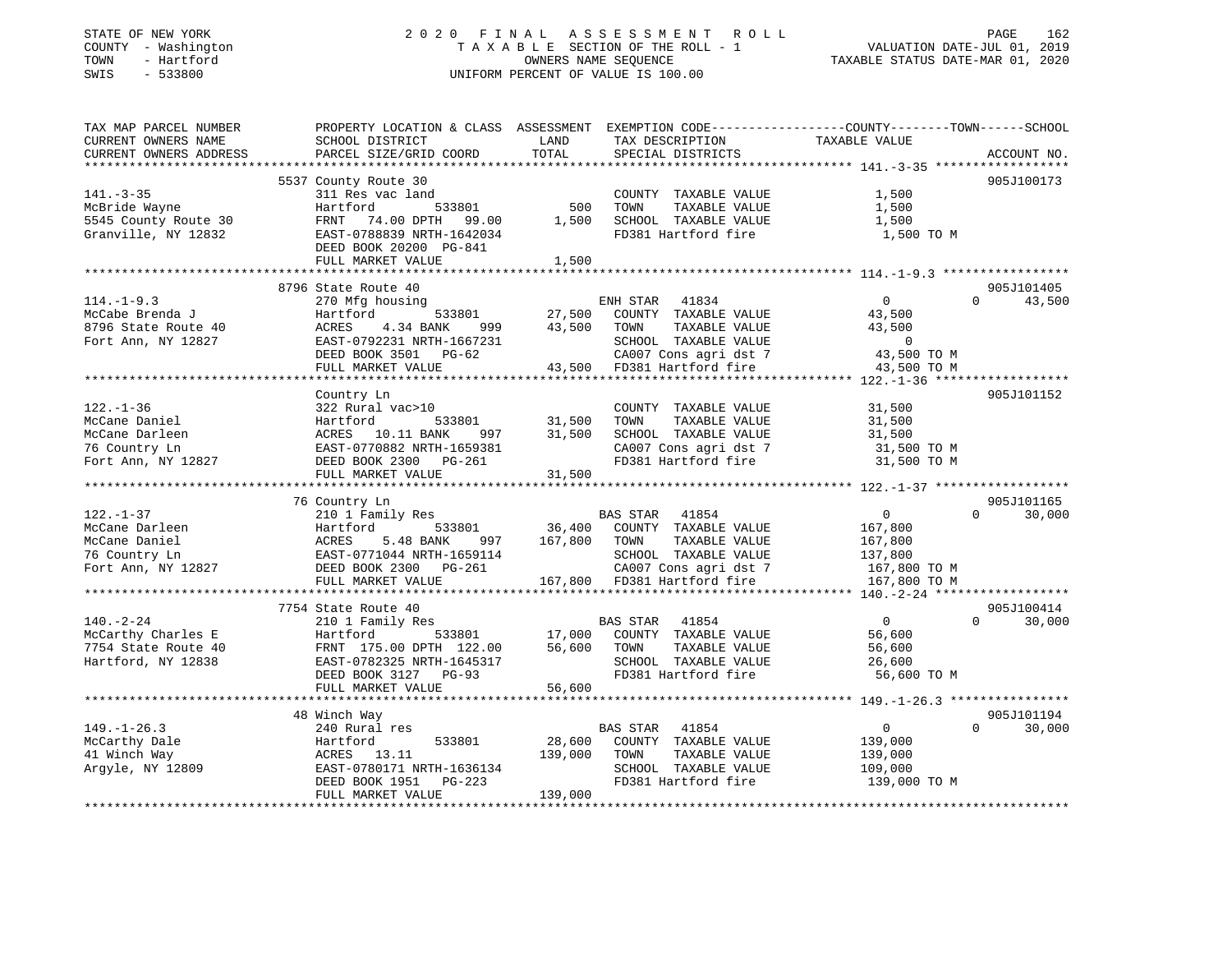### STATE OF NEW YORK 2 0 2 0 F I N A L A S S E S S M E N T R O L L PAGE 163 COUNTY - Washington T A X A B L E SECTION OF THE ROLL - 1 VALUATION DATE-JUL 01, 2019 TOWN - Hartford OWNERS NAME SEQUENCE TAXABLE STATUS DATE-MAR 01, 2020 SWIS - 533800 UNIFORM PERCENT OF VALUE IS 100.00

| TAX MAP PARCEL NUMBER  | PROPERTY LOCATION & CLASS ASSESSMENT EXEMPTION CODE---------------COUNTY-------TOWN-----SCHOOL                                                                                                                                                                                                                                                                                                                                           |        |                                                                                         |                            |                          |
|------------------------|------------------------------------------------------------------------------------------------------------------------------------------------------------------------------------------------------------------------------------------------------------------------------------------------------------------------------------------------------------------------------------------------------------------------------------------|--------|-----------------------------------------------------------------------------------------|----------------------------|--------------------------|
| CURRENT OWNERS NAME    | SCHOOL DISTRICT                                                                                                                                                                                                                                                                                                                                                                                                                          |        | LAND TAX DESCRIPTION TAXABLE VALUE                                                      |                            |                          |
| CURRENT OWNERS ADDRESS | PARCEL SIZE/GRID COORD TOTAL SPECIAL DISTRICTS                                                                                                                                                                                                                                                                                                                                                                                           |        |                                                                                         |                            | ACCOUNT NO.              |
|                        |                                                                                                                                                                                                                                                                                                                                                                                                                                          |        |                                                                                         |                            |                          |
|                        |                                                                                                                                                                                                                                                                                                                                                                                                                                          |        |                                                                                         |                            |                          |
|                        |                                                                                                                                                                                                                                                                                                                                                                                                                                          |        |                                                                                         |                            |                          |
|                        |                                                                                                                                                                                                                                                                                                                                                                                                                                          |        |                                                                                         |                            |                          |
|                        |                                                                                                                                                                                                                                                                                                                                                                                                                                          |        |                                                                                         |                            |                          |
|                        |                                                                                                                                                                                                                                                                                                                                                                                                                                          |        | FD381 Hartford fire 210,800 TO M                                                        |                            |                          |
|                        | 132.-2-35.5<br>McCarthy Duane F<br>McCarthy Holly J<br>McCarthy Holly J<br>McCarthy Holly J<br>McCarthy Holly J<br>McCarthy Holly J<br>McCarthy Holly J<br>McCarthy Holly J<br>McCarthy Holly J<br>McCarthy Holly J<br>McCarthy Holly J<br>McCarthy Ho                                                                                                                                                                                   |        |                                                                                         |                            |                          |
|                        | FULL MARKET VALUE 210,800                                                                                                                                                                                                                                                                                                                                                                                                                |        |                                                                                         |                            |                          |
|                        |                                                                                                                                                                                                                                                                                                                                                                                                                                          |        |                                                                                         |                            |                          |
|                        |                                                                                                                                                                                                                                                                                                                                                                                                                                          |        |                                                                                         |                            | 905J101084               |
|                        |                                                                                                                                                                                                                                                                                                                                                                                                                                          |        |                                                                                         |                            |                          |
|                        |                                                                                                                                                                                                                                                                                                                                                                                                                                          |        |                                                                                         |                            |                          |
|                        |                                                                                                                                                                                                                                                                                                                                                                                                                                          |        |                                                                                         |                            |                          |
|                        |                                                                                                                                                                                                                                                                                                                                                                                                                                          |        | FD381 Hartford fire 57,300 TO M                                                         |                            |                          |
|                        |                                                                                                                                                                                                                                                                                                                                                                                                                                          |        |                                                                                         |                            |                          |
|                        |                                                                                                                                                                                                                                                                                                                                                                                                                                          |        |                                                                                         |                            |                          |
|                        |                                                                                                                                                                                                                                                                                                                                                                                                                                          |        |                                                                                         |                            |                          |
|                        | 286 Hall Rd                                                                                                                                                                                                                                                                                                                                                                                                                              |        |                                                                                         |                            | 905J101357               |
|                        |                                                                                                                                                                                                                                                                                                                                                                                                                                          |        |                                                                                         |                            | $\overline{0}$<br>30,000 |
|                        |                                                                                                                                                                                                                                                                                                                                                                                                                                          |        |                                                                                         |                            |                          |
|                        |                                                                                                                                                                                                                                                                                                                                                                                                                                          |        |                                                                                         |                            |                          |
|                        |                                                                                                                                                                                                                                                                                                                                                                                                                                          |        |                                                                                         |                            |                          |
|                        |                                                                                                                                                                                                                                                                                                                                                                                                                                          |        |                                                                                         |                            |                          |
|                        | $\begin{array}{ccccccccc} \texttt{122.-1-27.1} & \texttt{200 Hill KG} & \texttt{BAS STAR} & \texttt{41854} & \texttt{0} \\ \texttt{McCarthy Jeffrey J} & \texttt{Hartford} & \texttt{533801} & \texttt{41,800} & \texttt{COUNTY TAXABLE VALUE} & \texttt{250,800} \\ \texttt{286 Hall Rd} & \texttt{ACRES} & \texttt{8.84} & \texttt{250,800} & \texttt{TOWN} & \texttt{TAXABLE VALUE} & \texttt{250,800} \\ \texttt{Fort Ann, NY 12827$ |        |                                                                                         |                            |                          |
|                        |                                                                                                                                                                                                                                                                                                                                                                                                                                          |        |                                                                                         |                            |                          |
|                        | 48 Mcdougal Rd                                                                                                                                                                                                                                                                                                                                                                                                                           |        |                                                                                         |                            |                          |
|                        | 46 McClellan Heather A<br>McClellan Heather A<br>McClellan Heather A<br>Hartford 533801<br>McClellan Heather A<br>McClellan Heather A<br>McClellan Heather A<br>McClellan Heather A<br>McClellan Heather A<br>McClellan Heather A<br>McClellan Hea                                                                                                                                                                                       |        |                                                                                         | $\Omega$<br>$\overline{0}$ | 30,000                   |
|                        |                                                                                                                                                                                                                                                                                                                                                                                                                                          |        |                                                                                         |                            |                          |
|                        |                                                                                                                                                                                                                                                                                                                                                                                                                                          |        |                                                                                         |                            |                          |
|                        |                                                                                                                                                                                                                                                                                                                                                                                                                                          |        |                                                                                         |                            |                          |
|                        |                                                                                                                                                                                                                                                                                                                                                                                                                                          |        |                                                                                         |                            |                          |
|                        | EAST-0766533 NRTH-1636129<br>DEED BOOK 821 PG-163                                                                                                                                                                                                                                                                                                                                                                                        |        |                                                                                         |                            |                          |
|                        | FULL MARKET VALUE                                                                                                                                                                                                                                                                                                                                                                                                                        | 96,800 |                                                                                         |                            |                          |
|                        |                                                                                                                                                                                                                                                                                                                                                                                                                                          |        |                                                                                         |                            |                          |
|                        | Mcdougal Rd                                                                                                                                                                                                                                                                                                                                                                                                                              |        |                                                                                         |                            |                          |
| $148. - 1 - 25.4$      | 314 Rural vac<10                                                                                                                                                                                                                                                                                                                                                                                                                         |        |                                                                                         |                            |                          |
| McClellan Heather A    | Hartford 533801 18,000                                                                                                                                                                                                                                                                                                                                                                                                                   |        | COUNTY TAXABLE VALUE 18,000<br>TOWN TAXABLE VALUE 18,000<br>SCHOOL TAXABLE VALUE 18,000 |                            |                          |
| 48 McDougal Rd         | LOT 9                                                                                                                                                                                                                                                                                                                                                                                                                                    | 18,000 |                                                                                         |                            |                          |
| Fort Ann, NY 12827     | LOT 9<br>ACRES 2.57<br>ACRES 2.57<br>EAST-0766548 NRTH-1635861                                                                                                                                                                                                                                                                                                                                                                           |        | CA006 Cons agri dst 6 18,000 TO M                                                       |                            |                          |
|                        |                                                                                                                                                                                                                                                                                                                                                                                                                                          |        | FD381 Hartford fire                                                                     | 18,000 TO M                |                          |
|                        | DEED BOOK 2282 PG-196                                                                                                                                                                                                                                                                                                                                                                                                                    |        |                                                                                         |                            |                          |
|                        | FULL MARKET VALUE                                                                                                                                                                                                                                                                                                                                                                                                                        | 18,000 |                                                                                         |                            |                          |
|                        |                                                                                                                                                                                                                                                                                                                                                                                                                                          |        |                                                                                         |                            |                          |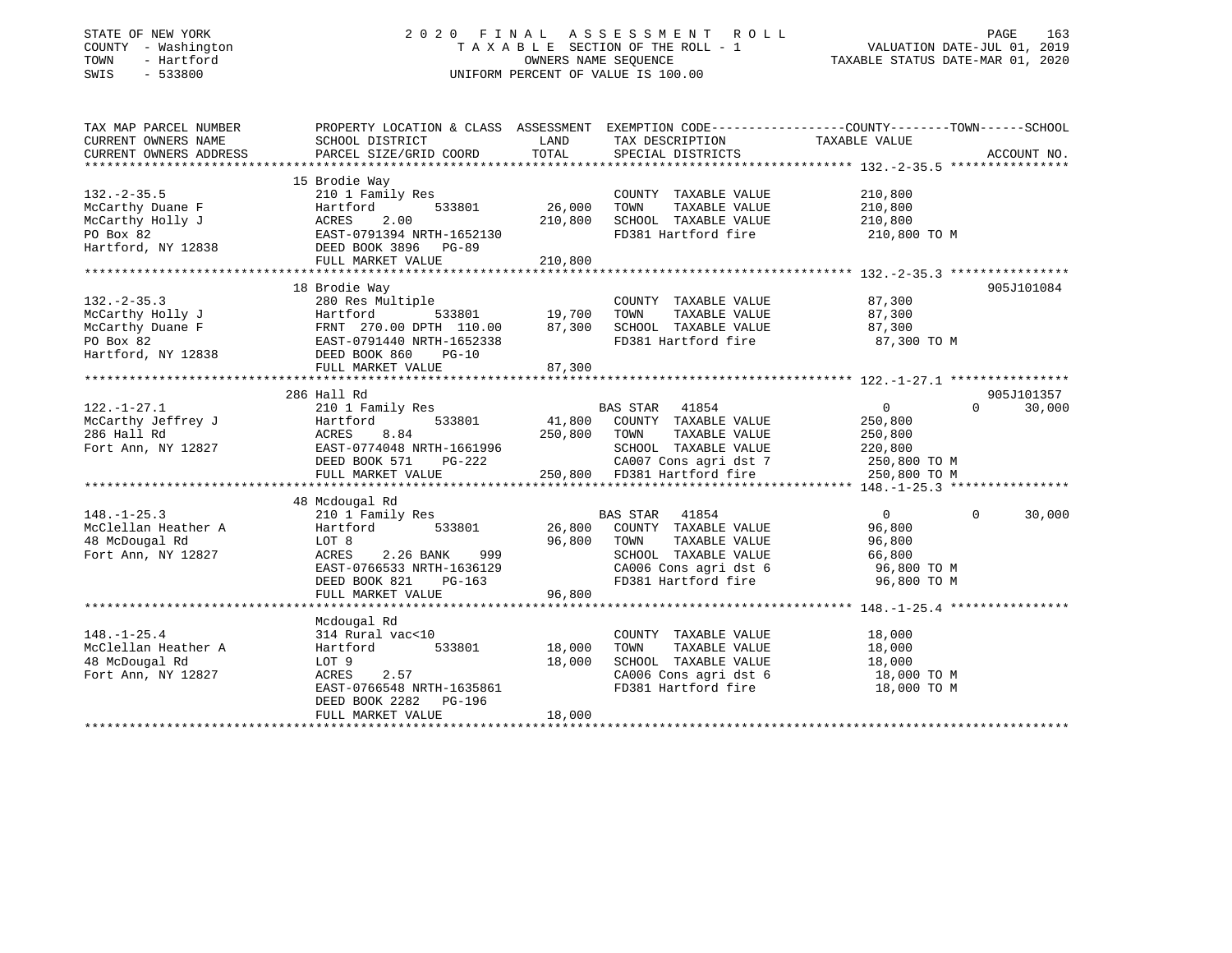### STATE OF NEW YORK 2 0 2 0 F I N A L A S S E S S M E N T R O L L PAGE 164 COUNTY - Washington T A X A B L E SECTION OF THE ROLL - 1 VALUATION DATE-JUL 01, 2019 TOWN - Hartford OWNERS NAME SEQUENCE TAXABLE STATUS DATE-MAR 01, 2020 SWIS - 533800 UNIFORM PERCENT OF VALUE IS 100.00UNIFORM PERCENT OF VALUE IS 100.00

| TAX MAP PARCEL NUMBER<br>CURRENT OWNERS NAME<br>CURRENT OWNERS ADDRESS                                     | SCHOOL DISTRICT<br>PARCEL SIZE/GRID COORD                                                                                                                                      | LAND<br>TOTAL                       | TAX DESCRIPTION TAXABLE VALUE<br>SPECIAL DISTRICTS                                                                                             | PROPERTY LOCATION & CLASS ASSESSMENT EXEMPTION CODE---------------COUNTY-------TOWN------SCHOOL<br>ACCOUNT NO.     |
|------------------------------------------------------------------------------------------------------------|--------------------------------------------------------------------------------------------------------------------------------------------------------------------------------|-------------------------------------|------------------------------------------------------------------------------------------------------------------------------------------------|--------------------------------------------------------------------------------------------------------------------|
| $132. - 1 - 23.1$<br>McClenning Richard R<br>McClenning Cindy B<br>155 County Route 44<br>Argyle, NY 12809 | 194 Hartford Main St<br>210 1 Family Res<br>Hartford<br>533801<br>mapping corr 5/18<br>0.44<br>ACRES<br>EAST-0788452 NRTH-1655582<br>DEED BOOK 3913 PG-96                      | 15,900<br>65,000                    | COUNTY TAXABLE VALUE<br>TAXABLE VALUE<br>TOWN<br>SCHOOL TAXABLE VALUE<br>CA007 Cons agri dst 7<br>CA007 Cons agri dst 7<br>FD381 Hartford fire | 905J100227<br>65,000<br>65,000<br>65,000<br>65,000 TO M<br>65,000 TO M                                             |
|                                                                                                            | FULL MARKET VALUE                                                                                                                                                              | 65,000                              |                                                                                                                                                |                                                                                                                    |
| $114. - 1 - 12$<br>McClenning Robert L<br>2629 County Route 17<br>Granville, NY 12832                      | State Route 40<br>314 Rural vac<10<br>Hartford<br>ACRES<br>7.20<br>EAST-0792537 NRTH-1666537<br>DEED BOOK 470<br>PG-68<br>FULL MARKET VALUE                                    | 533801 17,000<br>17,000<br>17,000   | COUNTY TAXABLE VALUE<br>TAXABLE VALUE<br>TOWN<br>SCHOOL TAXABLE VALUE<br>FD381 Hartford fire                                                   | 905J100417<br>17,000<br>17,000<br>17,000<br>CA007 Cons agri dst 7 17,000 TO M<br>17,000 TO M                       |
| $114. - 1 - 14$<br>McClenning Robert L<br>2629 County Route 17<br>Granville, NY 12832                      | State Route 40<br>314 Rural vac<10<br>533801<br>Hartford<br>ACRES<br>4.10<br>EAST-0792894 NRTH-1665464<br>DEED BOOK 470<br>$PG-68$<br>FULL MARKET VALUE                        | 2,000<br>2,000<br>2,000             | COUNTY TAXABLE VALUE<br>TOWN<br>TAXABLE VALUE<br>SCHOOL TAXABLE VALUE<br>CA007 Cons agri dst 7<br>FD381 Hartford fire                          | 905J101034<br>2,000<br>2,000<br>2,000<br>2,000 TO M<br>2,000 TO M                                                  |
| $122. - 1 - 49$<br>McClure Lee<br>32 Stone Schoolhouse Rd<br>Hudson Falls, NY 12839                        | 126 Country Ln<br>323 Vacant rural<br>Hartford<br>533801<br>723-111 Easement & ROW<br>ACRES 50.03<br>EAST-0768743 NRTH-1660318<br>DEED BOOK 472<br>PG-149<br>FULL MARKET VALUE | 44,500<br>44,500<br>44,500          | COUNTY TAXABLE VALUE<br>TAXABLE VALUE<br>TOWN<br>SCHOOL TAXABLE VALUE<br>CA007 Cons agri dst 7<br>FD381 Hartford fire                          | 905J101125<br>44,500<br>44,500<br>44,500<br>44,500 TO M<br>44,500 TO M                                             |
| $132.15 - 1 - 4$<br>McCotter John A<br>McCotter Gladys<br>83 Hartford Main St<br>Hartford, NY 12838        | 83 Hartford Main St<br>210 1 Family Res<br>Hartford<br>FRNT 125.00 DPTH 492.00<br>999<br>BANK<br>EAST-0786492 NRTH-1653581<br>DEED BOOK 3168 PG-38<br>FULL MARKET VALUE        | 533801 24,200<br>104,000<br>104,000 | ENH STAR 41834<br>COUNTY TAXABLE VALUE<br>TAXABLE VALUE<br>TOWN<br>SCHOOL TAXABLE VALUE<br>CA007 Cons agri dst 7<br>FD381 Hartford fire        | 905J100655<br>$\overline{0}$<br>$\Omega$<br>69,800<br>104,000<br>104,000<br>34,200<br>104,000 TO M<br>104,000 TO M |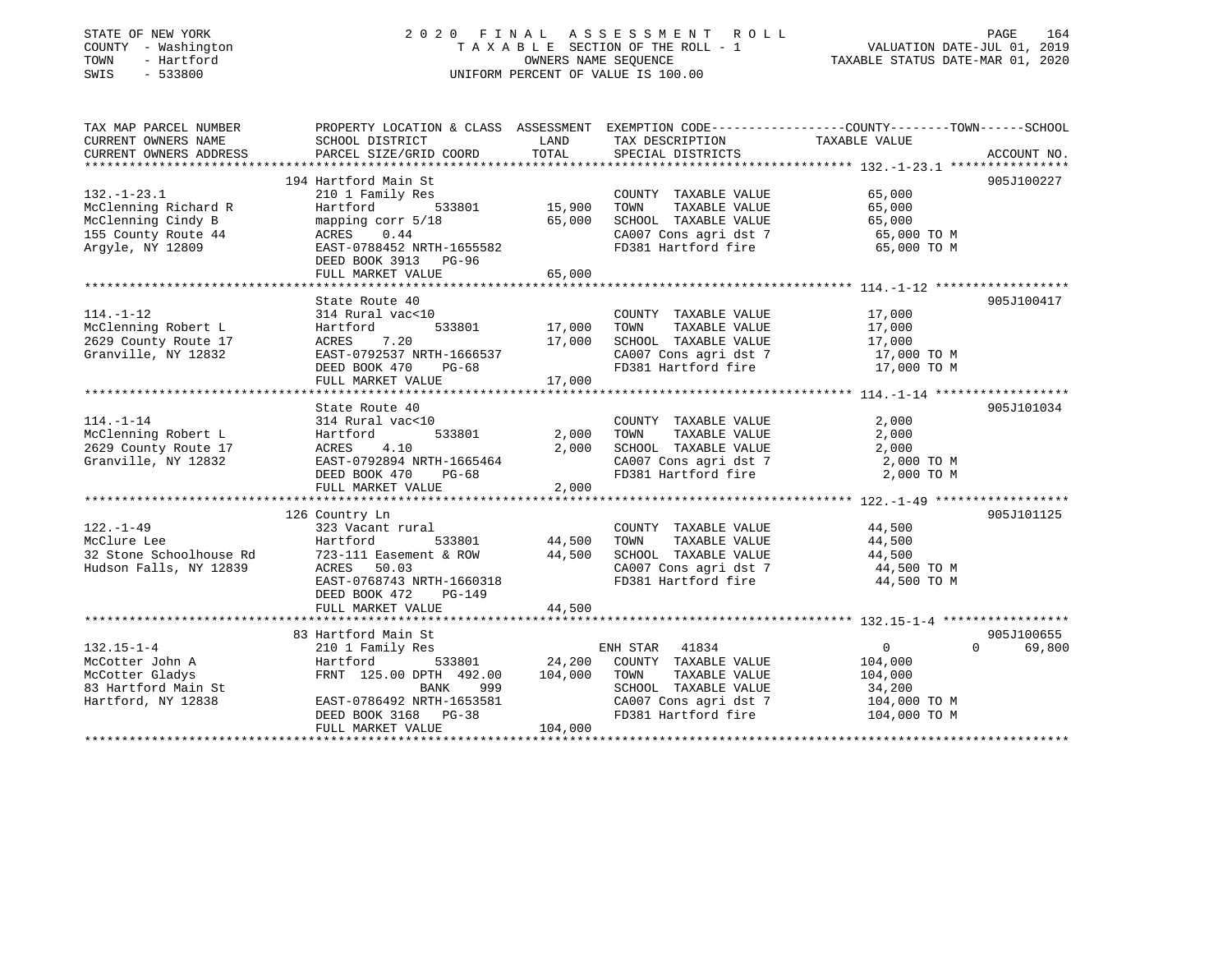### STATE OF NEW YORK 2 0 2 0 F I N A L A S S E S S M E N T R O L L PAGE 165 COUNTY - Washington T A X A B L E SECTION OF THE ROLL - 1 VALUATION DATE-JUL 01, 2019 TOWN - Hartford OWNERS NAME SEQUENCE TAXABLE STATUS DATE-MAR 01, 2020 SWIS - 533800 UNIFORM PERCENT OF VALUE IS 100.00

| TAX MAP PARCEL NUMBER<br>CURRENT OWNERS NAME<br>CURRENT OWNERS ADDRESS                                                                             | PROPERTY LOCATION & CLASS ASSESSMENT<br>SCHOOL DISTRICT<br>PARCEL SIZE/GRID COORD                                                                                                               | LAND<br>TOTAL                | EXEMPTION CODE-----------------COUNTY-------TOWN------SCHOOL<br>TAX DESCRIPTION<br>SPECIAL DISTRICTS                                    | TAXABLE VALUE                                                                   |          | ACCOUNT NO.          |
|----------------------------------------------------------------------------------------------------------------------------------------------------|-------------------------------------------------------------------------------------------------------------------------------------------------------------------------------------------------|------------------------------|-----------------------------------------------------------------------------------------------------------------------------------------|---------------------------------------------------------------------------------|----------|----------------------|
|                                                                                                                                                    |                                                                                                                                                                                                 |                              |                                                                                                                                         |                                                                                 |          |                      |
| $149. - 1 - 24.4$<br>McCullen Larry M<br>McCullen Georgia W<br>PO Box 76<br>Hartford, NY 12838                                                     | 38 Hinck Ln<br>240 Rural res<br>533801<br>Hartford<br>ACRES 15.00<br>EAST-0780478 NRTH-1640340<br>DEED BOOK 539<br>PG-347<br>FULL MARKET VALUE                                                  | 34,500<br>154,500<br>154,500 | BAS STAR 41854<br>COUNTY TAXABLE VALUE<br>TOWN<br>TAXABLE VALUE<br>SCHOOL TAXABLE VALUE<br>FD381 Hartford fire                          | $\overline{0}$<br>154,500<br>154,500<br>124,500<br>154,500 TO M                 | $\Omega$ | 905J101313<br>30,000 |
|                                                                                                                                                    |                                                                                                                                                                                                 |                              |                                                                                                                                         |                                                                                 |          |                      |
| $141. - 3 - 28.1$<br>McFarlane Kathleen A<br>5698 County Route 30<br>Granville, NY 12832<br>MAY BE SUBJECT TO PAYMENT<br>UNDER AGDIST LAW TIL 2027 | 5698 County Route 30<br>210 1 Family Res<br>Hartford<br>533801<br>Sub Div Lot<br>comb28.1 & 28.6<br>ACRES<br>3.00<br>EAST-0787670 NRTH-1645812<br>DEED BOOK 3691<br>PG-144<br>FULL MARKET VALUE | 25,800<br>143,000<br>143,000 | AGRI-D IND 41730<br>COUNTY TAXABLE VALUE<br>TOWN<br>TAXABLE VALUE<br>SCHOOL TAXABLE VALUE<br>FD381 Hartford fire                        | 2,191<br>140,809<br>140,809<br>140,809<br>143,000 TO M                          | 2,191    | 905J101240<br>2,191  |
|                                                                                                                                                    |                                                                                                                                                                                                 |                              |                                                                                                                                         |                                                                                 |          |                      |
| $141. - 3 - 28.3$<br>McFarlane Kathleen A<br>5698 County Route 30<br>Granville, NY 12832<br>MAY BE SUBJECT TO PAYMENT<br>UNDER AGDIST LAW TIL 2027 | County Route 30<br>323 Vacant rural<br>533801<br>Hartford<br>Sub Div Lot 2<br>comb28.3;28.4;&28.5<br>ACRES 57.11<br>EAST-0788798 NRTH-1645732<br>DEED BOOK 3691 PG-144                          | 45,400<br>45,400             | AGRI-D IND 41730<br>COUNTY TAXABLE VALUE<br>TOWN<br>TAXABLE VALUE<br>SCHOOL TAXABLE VALUE<br>FD381 Hartford fire                        | 10,865<br>34,535<br>34,535<br>34,535<br>45,400 TO M                             | 10,865   | 10,865               |
|                                                                                                                                                    | FULL MARKET VALUE                                                                                                                                                                               | 45,400                       |                                                                                                                                         |                                                                                 |          |                      |
| $122. - 1 - 27$<br>McFarren Renee<br>300 Hall Rd<br>Fort Ann, NY 12827                                                                             | 300 Hall Rd<br>210 1 Family Res<br>533801<br>Hartford<br>LOT 4<br>5.58 BANK<br>999<br>ACRES<br>EAST-0773606 NRTH-1662060<br>DEED BOOK 2592 PG-61<br>FULL MARKET VALUE                           | 36,700<br>166,700<br>166,700 | BAS STAR 41854<br>COUNTY TAXABLE VALUE<br>TAXABLE VALUE<br>TOWN<br>SCHOOL TAXABLE VALUE<br>CA007 Cons agri dst 7<br>FD381 Hartford fire | $\overline{0}$<br>166,700<br>166,700<br>136,700<br>166,700 то м<br>166,700 TO M | $\Omega$ | 905J100142<br>30,000 |
|                                                                                                                                                    | 332 Hall Rd                                                                                                                                                                                     |                              |                                                                                                                                         |                                                                                 |          |                      |
| $122. - 1 - 27.5$<br>McFarren Renee<br>300 Hall Rd<br>Fort Ann, NY 12827                                                                           | 314 Rural vac<10<br>533801<br>Hartford<br>LOT 5<br>ACRES<br>8.34<br>EAST-0773922 NRTH-1662533<br>DEED BOOK 3478<br>PG-302                                                                       | 25,000<br>25,000             | COUNTY TAXABLE VALUE<br>TOWN<br>TAXABLE VALUE<br>SCHOOL TAXABLE VALUE<br>CA007 Cons agri dst 7<br>FD381 Hartford fire                   | 25,000<br>25,000<br>25,000<br>25,000 TO M<br>25,000 TO M                        |          |                      |
|                                                                                                                                                    | FULL MARKET VALUE                                                                                                                                                                               | 25,000                       |                                                                                                                                         |                                                                                 |          |                      |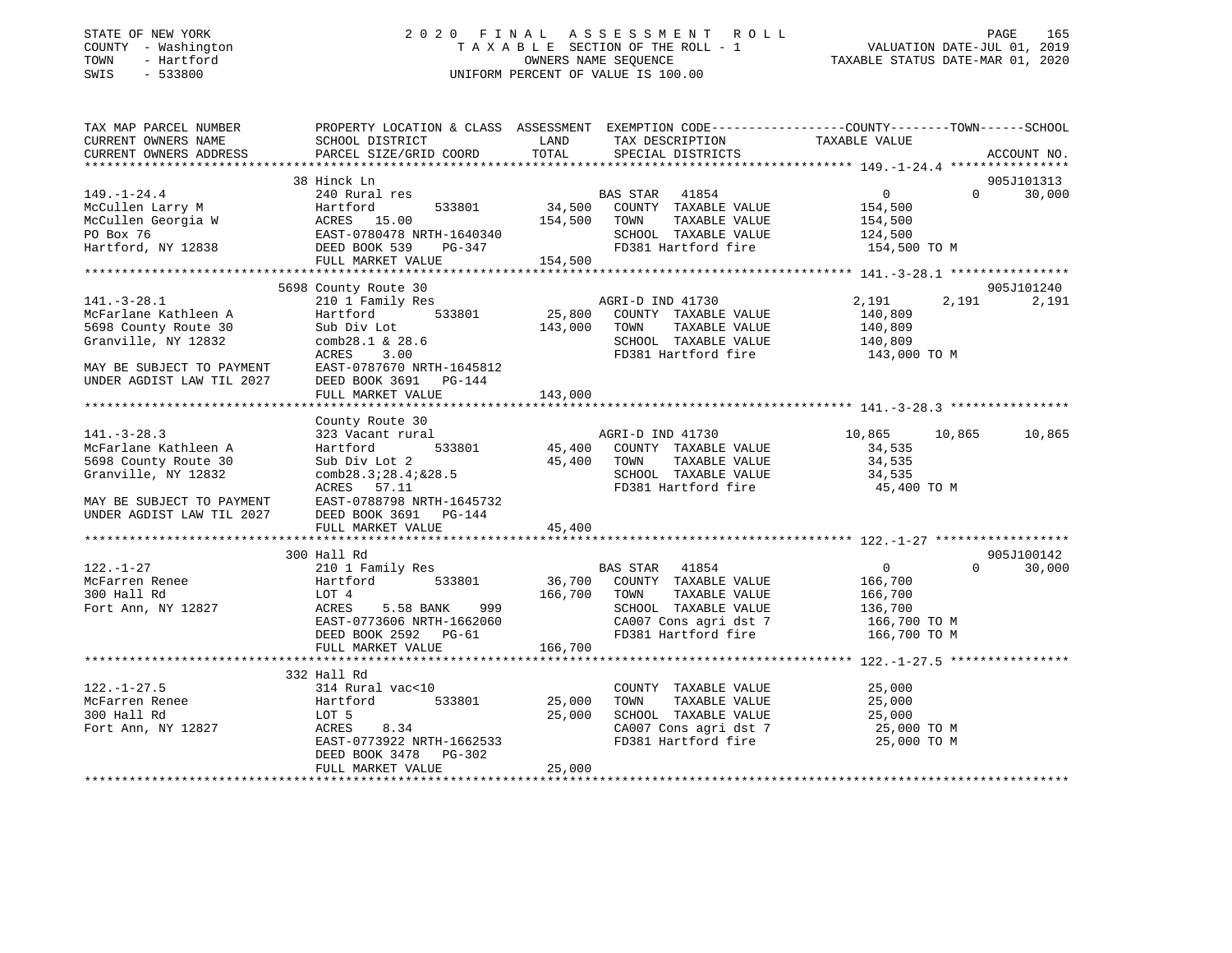| STATE OF NEW YORK |              |
|-------------------|--------------|
| COUNTY            | - Washington |
| TOWN              | - Hartford   |
| <b>CMTC</b>       | 533800       |

## STATE OF NEW YORK 2 0 2 0 F I N A L A S S E S S M E N T R O L L PAGE 166T A X A B L E SECTION OF THE ROLL - 1<br>OWNERS NAME SEQUENCE SWIS - 533800 UNIFORM PERCENT OF VALUE IS 100.00

# VALUATION DATE-JUL 01, 2019

TAXABLE STATUS DATE-MAR 01, 2020

| TAX MAP PARCEL NUMBER<br>CURRENT OWNERS NAME<br>CURRENT OWNERS ADDRESS | PROPERTY LOCATION & CLASS ASSESSMENT EXEMPTION CODE----------------COUNTY-------TOWN------SCHOOL<br>SCHOOL DISTRICT<br>PARCEL SIZE/GRID COORD | LAND<br>TOTAL | TAX DESCRIPTION<br>SPECIAL DISTRICTS                                                     | TAXABLE VALUE | ACCOUNT NO. |
|------------------------------------------------------------------------|-----------------------------------------------------------------------------------------------------------------------------------------------|---------------|------------------------------------------------------------------------------------------|---------------|-------------|
|                                                                        |                                                                                                                                               |               |                                                                                          |               |             |
|                                                                        | 3701 State Route 196                                                                                                                          |               |                                                                                          |               | 905J101367  |
| $140. - 1 - 6.1$                                                       | 210 1 Family Res                                                                                                                              |               | COUNTY TAXABLE VALUE                                                                     | 56,000        |             |
| McFarren William                                                       | Hartford<br>533801                                                                                                                            | 26,000        | TOWN<br>TAXABLE VALUE                                                                    | 56,000        |             |
| 1791 State Route 196                                                   | 2.00<br>ACRES                                                                                                                                 | 56,000        | SCHOOL TAXABLE VALUE                                                                     | 56,000        |             |
| Fort Edward, NY 12828                                                  | EAST-0775231 NRTH-1646616                                                                                                                     |               | CA007 Cons agri dst 7 56,000 TO M                                                        |               |             |
|                                                                        | DEED BOOK 3461    PG-301                                                                                                                      |               | FD381 Hartford fire                                                                      | 56,000 TO M   |             |
|                                                                        | FULL MARKET VALUE                                                                                                                             | 56,000        |                                                                                          |               |             |
|                                                                        |                                                                                                                                               |               |                                                                                          |               |             |
|                                                                        | 31 Miller Rdg                                                                                                                                 |               |                                                                                          |               | 905J101164  |
| $141. - 3 - 39.5$                                                      | 240 Rural res                                                                                                                                 |               | ENH STAR<br>41834                                                                        | 0<br>$\Omega$ | 69,800      |
| Mcgee Martha                                                           | Hartford<br>533801                                                                                                                            |               | 37,900 COUNTY TAXABLE VALUE                                                              | 164,800       |             |
| Mcgee Martha<br>31 Miller Rdg<br>Hartford, NY 12838                    | ACRES 13.80 BANK<br>999                                                                                                                       | 164,800       | TOWN<br>TAXABLE VALUE                                                                    | 164,800       |             |
|                                                                        | EAST-0786514 NRTH-1641529                                                                                                                     |               | SCHOOL TAXABLE VALUE                                                                     | 95,000        |             |
|                                                                        | DEED BOOK 2049 PG-224                                                                                                                         |               | FD381 Hartford fire                                                                      | 164,800 TO M  |             |
|                                                                        | FULL MARKET VALUE                                                                                                                             | 164,800       |                                                                                          |               |             |
|                                                                        |                                                                                                                                               |               |                                                                                          |               |             |
|                                                                        | 1377 Burch Rd                                                                                                                                 |               |                                                                                          |               | 905J101338  |
| $151. - 2 - 8.1$                                                       | 323 Vacant rural                                                                                                                              |               | COUNTY TAXABLE VALUE                                                                     | 39,800        |             |
| McIlwaine Thomas                                                       | 533801<br>Hartford                                                                                                                            | 39,800        | TAXABLE VALUE<br>TOWN                                                                    | 39,800        |             |
| 26 Hillside Ter Apt D                                                  | ease 2688/227                                                                                                                                 | 39,800        | SCHOOL TAXABLE VALUE                                                                     | 39,800        |             |
| White Plains, NY 10601                                                 | $151. - 1 - 8.1$                                                                                                                              |               | CA008 Cons agri dst 8                                                                    | 39,800 TO M   |             |
|                                                                        | ACRES 45.20                                                                                                                                   |               | FD381 Hartford fire                                                                      | 39,800 TO M   |             |
|                                                                        | EAST-0796491 NRTH-1633104                                                                                                                     |               |                                                                                          |               |             |
|                                                                        | DEED BOOK 20191 PG-28484                                                                                                                      |               |                                                                                          |               |             |
|                                                                        | FULL MARKET VALUE                                                                                                                             | 39,800        |                                                                                          |               |             |
|                                                                        |                                                                                                                                               |               |                                                                                          |               |             |
|                                                                        | 1579 Baldwin Corners Rd                                                                                                                       |               |                                                                                          |               | 905J100563  |
| $122. - 1 - 4$                                                         | 312 Vac w/imprv                                                                                                                               |               | COUNTY TAXABLE VALUE                                                                     | 56,900        |             |
| McKeighan Kim                                                          | Hartford<br>533801                                                                                                                            | 51,200        | TAXABLE VALUE<br>TOWN                                                                    | 56,900        |             |
| McKeighan Kathleen                                                     | ACRES 59.70                                                                                                                                   | 56,900        | SCHOOL TAXABLE VALUE<br>SCHOOL TAXABLE VALUE 56,900<br>CA007 Cons agri dst 7 56,900 TO M | 56,900        |             |
| 147 County Route 49                                                    | EAST-0773157 NRTH-1664730                                                                                                                     |               |                                                                                          |               |             |
| Salem, NY 12865                                                        | DEED BOOK 20191 PG-27504                                                                                                                      |               | FD381 Hartford fire                                                                      | 56,900 TO M   |             |
|                                                                        | FULL MARKET VALUE                                                                                                                             | 56,900        |                                                                                          |               |             |
|                                                                        |                                                                                                                                               |               |                                                                                          |               |             |
|                                                                        | 7400 State Route 40                                                                                                                           |               |                                                                                          |               | 905J100671  |
| $149. - 1 - 22.1$                                                      | 240 Rural res                                                                                                                                 |               | COUNTY TAXABLE VALUE                                                                     | 310,000       |             |
| McKinstry Matthew                                                      | Hartford<br>533801                                                                                                                            | 93,000        | TOWN<br>TAXABLE VALUE                                                                    | 310,000       |             |
| White Jacquelyn                                                        | ACRES 72.11 BANK<br>999                                                                                                                       | 310,000       | SCHOOL TAXABLE VALUE                                                                     | 310,000       |             |
| 7400 State Route 40                                                    | EAST-0777204 NRTH-1638329                                                                                                                     |               | FD381 Hartford fire                                                                      | 310,000 TO M  |             |
| Fort Ann, NY 12827                                                     | DEED BOOK 3251 PG-203                                                                                                                         |               |                                                                                          |               |             |
|                                                                        | FULL MARKET VALUE                                                                                                                             | 310,000       |                                                                                          |               |             |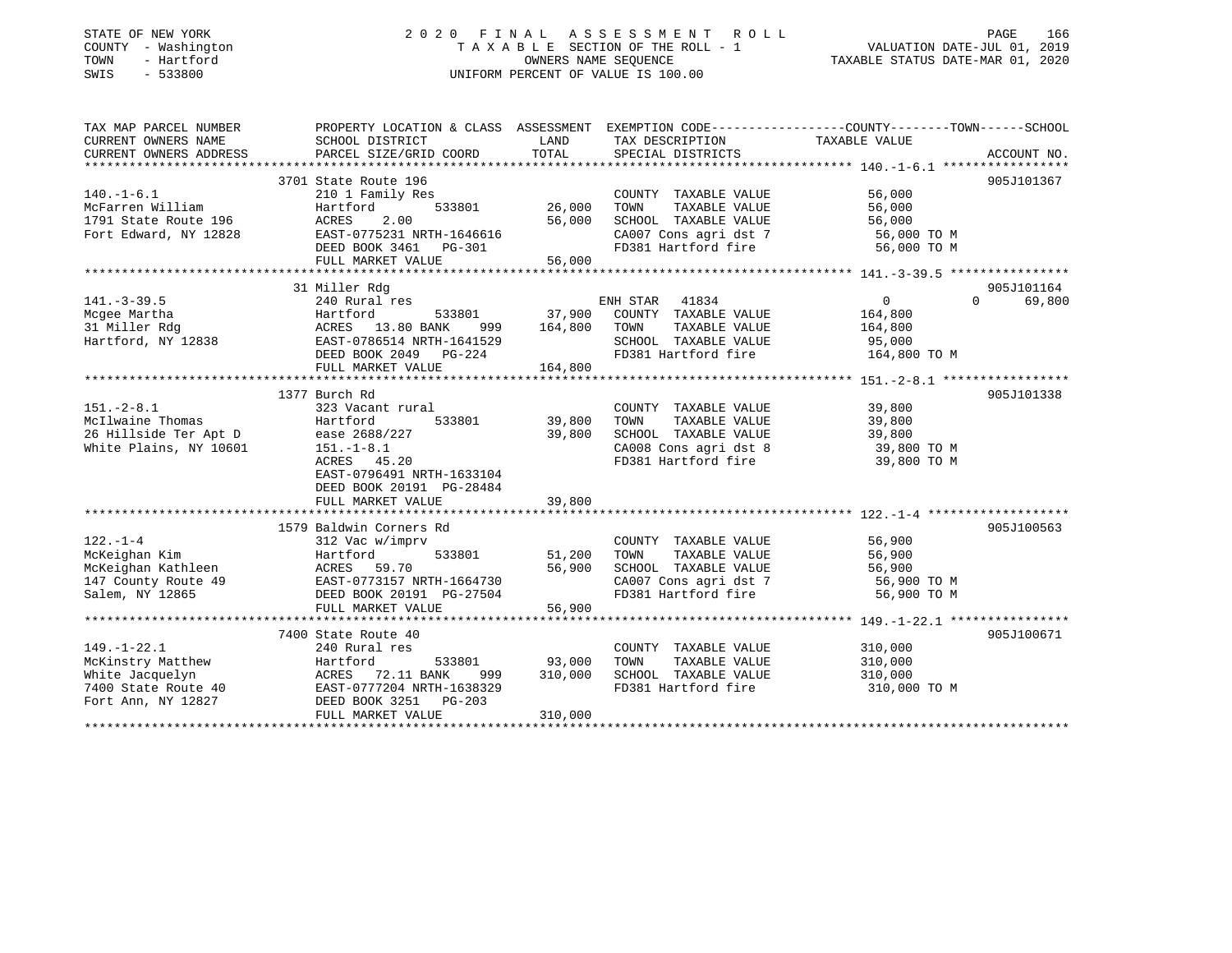### STATE OF NEW YORK 2 0 2 0 F I N A L A S S E S S M E N T R O L L PAGE 167 COUNTY - Washington T A X A B L E SECTION OF THE ROLL - 1 VALUATION DATE-JUL 01, 2019 TOWN - Hartford OWNERS NAME SEQUENCE TAXABLE STATUS DATE-MAR 01, 2020 SWIS - 533800 UNIFORM PERCENT OF VALUE IS 100.00

| TAX MAP PARCEL NUMBER               | PROPERTY LOCATION & CLASS ASSESSMENT EXEMPTION CODE---------------COUNTY-------TOWN-----SCHOOL                                                                                                                                                     |         |                                                                                                                                                                                                                                                         |                       |            |
|-------------------------------------|----------------------------------------------------------------------------------------------------------------------------------------------------------------------------------------------------------------------------------------------------|---------|---------------------------------------------------------------------------------------------------------------------------------------------------------------------------------------------------------------------------------------------------------|-----------------------|------------|
| CURRENT OWNERS NAME SCHOOL DISTRICT |                                                                                                                                                                                                                                                    |         | LAND TAX DESCRIPTION TAXABLE VALUE                                                                                                                                                                                                                      |                       |            |
|                                     |                                                                                                                                                                                                                                                    |         |                                                                                                                                                                                                                                                         |                       |            |
|                                     | 117 North Rd                                                                                                                                                                                                                                       |         |                                                                                                                                                                                                                                                         |                       | 905J101075 |
|                                     | 170.-1-16<br>McKittrick John W Hartford 533801 42,100 TOWN<br>McKittrick Theresa M ACRES 23.22 62,100 SCHOOL<br>109 North EAST-0772201 NRTH-1641566 FD381 Ha:<br>Fort Ann, NY 12827 DEED BOOK 3994 PG-179<br>***************************           |         |                                                                                                                                                                                                                                                         |                       |            |
|                                     |                                                                                                                                                                                                                                                    |         | $\begin{tabular}{lcccc} \multicolumn{2}{c}{\text{\small COUNTY}}&\texttt{TAXABLE VALUE}&&\textbf{62,100}\\ 42,100&\texttt{TOWN}&\texttt{TAXABLE VALUE}&\textbf{62,100}\\ 62,100&\texttt{SCHOOL}&\texttt{TAXABLE VALUE}&\textbf{62,100}\\ \end{tabular}$ |                       |            |
|                                     |                                                                                                                                                                                                                                                    |         |                                                                                                                                                                                                                                                         |                       |            |
|                                     |                                                                                                                                                                                                                                                    |         | FD381 Hartford fire 62,100 TO M                                                                                                                                                                                                                         |                       |            |
|                                     |                                                                                                                                                                                                                                                    |         |                                                                                                                                                                                                                                                         |                       |            |
|                                     |                                                                                                                                                                                                                                                    |         |                                                                                                                                                                                                                                                         |                       |            |
|                                     |                                                                                                                                                                                                                                                    |         |                                                                                                                                                                                                                                                         |                       |            |
|                                     | 109 North Rd                                                                                                                                                                                                                                       |         |                                                                                                                                                                                                                                                         |                       |            |
| $140. - 1 - 16.2$                   | 240 Rural res                                                                                                                                                                                                                                      |         | COUNTY TAXABLE VALUE 232,000                                                                                                                                                                                                                            |                       |            |
|                                     |                                                                                                                                                                                                                                                    |         |                                                                                                                                                                                                                                                         |                       |            |
|                                     |                                                                                                                                                                                                                                                    |         |                                                                                                                                                                                                                                                         |                       |            |
|                                     |                                                                                                                                                                                                                                                    |         |                                                                                                                                                                                                                                                         |                       |            |
|                                     |                                                                                                                                                                                                                                                    |         |                                                                                                                                                                                                                                                         |                       |            |
|                                     | 1.0.1 TO TOWN TAXABLE VALUE<br>MCKittrick Theresa M<br>MCKittrick Theresa M<br>MCKittrick Theresa M<br>MCKittrick Theresa M<br>MCKITTICK Theresa M<br>MCKITTICK Theresa M<br>MCKITTICK Theresa M<br>MCKITTICK Theresa M<br>MCKITTICK Theresa M<br> |         |                                                                                                                                                                                                                                                         |                       |            |
|                                     |                                                                                                                                                                                                                                                    |         |                                                                                                                                                                                                                                                         |                       |            |
|                                     | 149.-1-1.2<br>McNall Teri 2001<br>McNall Teri 210 1 Family Res 210 1 Family Res 210 1 Family Res 210 1 Family Res 210 1 Family Res 210 1 Family Res 210 1 Family Res 210 189,900 TOWN<br>360 State Route 196 Subdiv 12299 Lot 1 189,               |         |                                                                                                                                                                                                                                                         |                       |            |
|                                     |                                                                                                                                                                                                                                                    |         | COUNTY TAXABLE VALUE 189,900                                                                                                                                                                                                                            | TAXABLE VALUE 189,900 |            |
|                                     |                                                                                                                                                                                                                                                    |         |                                                                                                                                                                                                                                                         |                       |            |
|                                     | Subdiv 12299 Lot 1 189,900 SCHOOL TAXABLE VALUE 189,900                                                                                                                                                                                            |         | FD381 Hartford fire                                                                                                                                                                                                                                     | 189,900 TO M          |            |
|                                     |                                                                                                                                                                                                                                                    |         |                                                                                                                                                                                                                                                         |                       |            |
|                                     | DEED BOOK 20191 PG-28198                                                                                                                                                                                                                           |         |                                                                                                                                                                                                                                                         |                       |            |
|                                     | FULL MARKET VALUE                                                                                                                                                                                                                                  | 189,900 |                                                                                                                                                                                                                                                         |                       |            |
|                                     |                                                                                                                                                                                                                                                    |         |                                                                                                                                                                                                                                                         |                       |            |
|                                     | State Route 196                                                                                                                                                                                                                                    |         |                                                                                                                                                                                                                                                         |                       |            |
| $149. -1 - 1.3$                     | State Route 196<br>323 Vacant rural                                                                                                                                                                                                                |         | COUNTY TAXABLE VALUE 26,800                                                                                                                                                                                                                             |                       |            |
|                                     |                                                                                                                                                                                                                                                    |         |                                                                                                                                                                                                                                                         |                       |            |
|                                     |                                                                                                                                                                                                                                                    |         |                                                                                                                                                                                                                                                         |                       |            |
|                                     | 149.-1-1.3 323 Vacant rural COUNTY TAXABLE VALUE 26,800<br>McNall Teri Hartford 533801 26,800 TOWN TAXABLE VALUE 26,800<br>3360 State Route 196 ACRES 22.82 26,800 SCHOOL TAXABLE VALUE 26,800<br>Fort Ann, NY 12827 EAST-0770641 NR               |         |                                                                                                                                                                                                                                                         | 26,800 TO M           |            |
|                                     | DEED BOOK 20191 PG-28198                                                                                                                                                                                                                           |         |                                                                                                                                                                                                                                                         |                       |            |
|                                     |                                                                                                                                                                                                                                                    |         |                                                                                                                                                                                                                                                         |                       |            |
|                                     |                                                                                                                                                                                                                                                    |         |                                                                                                                                                                                                                                                         |                       |            |
|                                     | 15 Marlboro Country Rd                                                                                                                                                                                                                             |         |                                                                                                                                                                                                                                                         |                       | 905J100351 |
| $141. - 3 - 42$                     | 210 1 Family Res                                                                                                                                                                                                                                   |         |                                                                                                                                                                                                                                                         |                       |            |
|                                     | 141.-3-42<br>Meager Alice M 210 1 Family Res<br>28 Collins Ter 28 Collins Ter 28 Colling Ter 20 ACRES 1.52<br>Saratoga Springs, NY 12866 EAST-0785656 NRTH-1641858<br>533801                                                                       |         | COUNTY TAXABLE VALUE 125,000<br>25,700 TOWN TAXABLE VALUE 125,000<br>125,000 SCHOOL TAXABLE VALUE 125,000<br>FD381 Hartford fire 125,000                                                                                                                |                       |            |
|                                     |                                                                                                                                                                                                                                                    |         |                                                                                                                                                                                                                                                         |                       |            |
|                                     | DEED BOOK 554 PG-127                                                                                                                                                                                                                               |         | FD381 Hartford fire 125,000 TO M                                                                                                                                                                                                                        |                       |            |
|                                     | FULL MARKET VALUE                                                                                                                                                                                                                                  | 125,000 |                                                                                                                                                                                                                                                         |                       |            |
|                                     |                                                                                                                                                                                                                                                    |         |                                                                                                                                                                                                                                                         |                       |            |
|                                     |                                                                                                                                                                                                                                                    |         |                                                                                                                                                                                                                                                         |                       |            |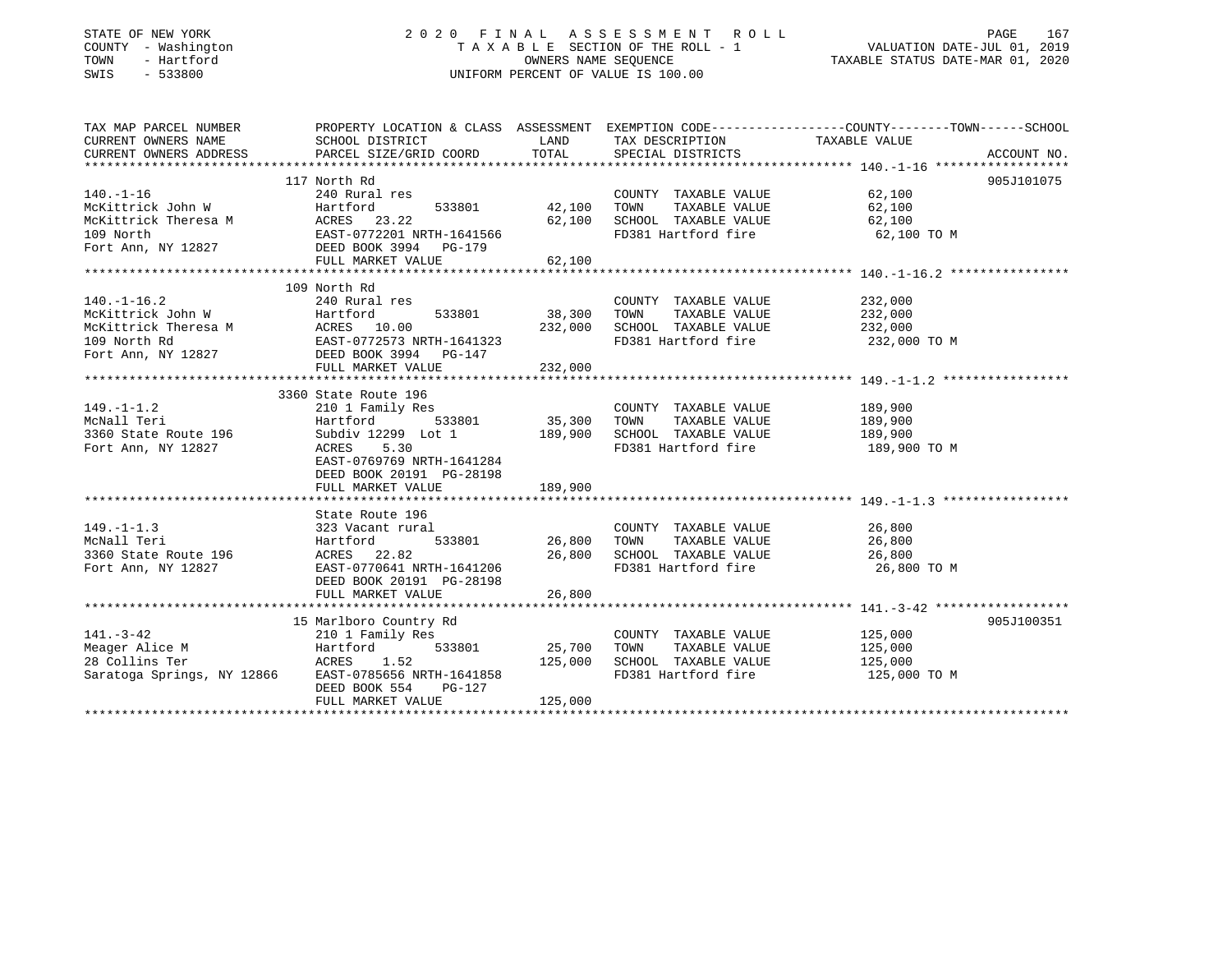| STATE OF NEW YORK<br>COUNTY - Washington<br>TOWN<br>- Hartford<br>SWIS<br>$-533800$              | 2020 FINAL ASSESSMENT ROLL                                                                                                         | PAGE 168<br>TAXABLE SECTION OF THE ROLL - 1<br>OWNERS NAME SEQUENCE THE ROLL - 1<br>OWNERS NAME SEQUENCE TAXABLE STATUS DATE-MAR 01, 2020<br>UNIFORM PERCENT OF VALUE IS 100.00 |                                                                                                                                                                                                                                   |                         |                  |
|--------------------------------------------------------------------------------------------------|------------------------------------------------------------------------------------------------------------------------------------|---------------------------------------------------------------------------------------------------------------------------------------------------------------------------------|-----------------------------------------------------------------------------------------------------------------------------------------------------------------------------------------------------------------------------------|-------------------------|------------------|
| TAX MAP PARCEL NUMBER<br>CURRENT OWNERS NAME                                                     | PROPERTY LOCATION & CLASS ASSESSMENT EXEMPTION CODE-----------------COUNTY-------TOWN------SCHOOL<br>SCHOOL DISTRICT               | <b>EXAMPLE EXAMPLE THE EXAMPLE EXAMPLE EXAMPLE EXAMPLE EXAMPLE EXAMPLE EXAMPLE EXAMPLE EXAMPLE EXAMPLE EXAMPLE E</b>                                                            | TAX DESCRIPTION TAXABLE VALUE                                                                                                                                                                                                     |                         |                  |
| CURRENT OWNERS ADDRESS                                                                           | PARCEL SIZE/GRID COORD                                                                                                             | TOTAL                                                                                                                                                                           | SPECIAL DISTRICTS                                                                                                                                                                                                                 |                         | ACCOUNT NO.      |
|                                                                                                  |                                                                                                                                    |                                                                                                                                                                                 |                                                                                                                                                                                                                                   |                         | 905J100214       |
| $150. - 1 - 19$                                                                                  | County Route 30<br>County Route 30<br>323 Vacant rural                                                                             |                                                                                                                                                                                 | AG DIST 41720                                                                                                                                                                                                                     | 29,739 29,739           | 29,739           |
| Mercure Brian R                                                                                  | Hartford 533801 40,800 COUNTY TAXABLE VALUE                                                                                        |                                                                                                                                                                                 |                                                                                                                                                                                                                                   | 11,061                  |                  |
| Mercure Matthew B                                                                                | LOT 1                                                                                                                              |                                                                                                                                                                                 | 40,800 TOWN<br>TAXABLE VALUE                                                                                                                                                                                                      | 11,061                  |                  |
| 5319 County Route 30                                                                             | ACRES 29.91                                                                                                                        |                                                                                                                                                                                 |                                                                                                                                                                                                                                   |                         |                  |
| Granville, NY 12832                                                                              |                                                                                                                                    |                                                                                                                                                                                 | SCHOOL TAXABLE VALUE<br>CA008 Cons agri dst 8                                                                                                                                                                                     | 11,061<br>11,061 TO M   |                  |
|                                                                                                  |                                                                                                                                    |                                                                                                                                                                                 | 29,739 EX                                                                                                                                                                                                                         |                         |                  |
| MAY BE SUBJECT TO PAYMENT                                                                        | EAST-0789605 NRTH-1635530 CA008 Cons agri dst 8<br>DEED BOOK 2020 PG-305 29,739 EX<br>FULL MARKET VALUE 40,800 FD381 Hartford fire |                                                                                                                                                                                 |                                                                                                                                                                                                                                   | 40,800 TO M             |                  |
| UNDER AGDIST LAW TIL 2024                                                                        |                                                                                                                                    |                                                                                                                                                                                 |                                                                                                                                                                                                                                   |                         |                  |
|                                                                                                  | County Route 30                                                                                                                    |                                                                                                                                                                                 |                                                                                                                                                                                                                                   |                         |                  |
| $150. - 1 - 19.1$                                                                                | 323 Vacant rural                                                                                                                   |                                                                                                                                                                                 | AG DIST<br>41720                                                                                                                                                                                                                  | 19,837                  | 19,837<br>19,837 |
| Mercure Brian R                                                                                  | Hartford 533801                                                                                                                    |                                                                                                                                                                                 | 33,900 COUNTY TAXABLE VALUE                                                                                                                                                                                                       | 14,063                  |                  |
| Mercure Matthew B                                                                                | LOT 2                                                                                                                              |                                                                                                                                                                                 | 33,900 TOWN<br>TAXABLE VALUE                                                                                                                                                                                                      | 14,063                  |                  |
| 5319 County Route 30                                                                             | LOT 2<br>ACRES 33.09                                                                                                               |                                                                                                                                                                                 |                                                                                                                                                                                                                                   |                         |                  |
| Granville, NY 12832                                                                              | EAST-0789369 NRTH-1634787                                                                                                          |                                                                                                                                                                                 | $\begin{tabular}{lllllllllll} \texttt{SCHOOL} & \texttt{TAXABLE} & \texttt{VALUE} & & \texttt{14,063} \\ \texttt{CA008} & \texttt{Cons}\ & \texttt{agt}\ & \texttt{8} & & \texttt{14,063} & \texttt{TO}~\texttt{M} \end{tabular}$ |                         |                  |
|                                                                                                  | DEED BOOK 2020 PG-305                                                                                                              |                                                                                                                                                                                 | 19,837 EX                                                                                                                                                                                                                         |                         |                  |
| MAY BE SUBJECT TO PAYMENT                                                                        | FULL MARKET VALUE                                                                                                                  |                                                                                                                                                                                 | 33,900 FD381 Hartford fire 33,900 TO M                                                                                                                                                                                            |                         |                  |
| UNDER AGDIST LAW TIL 2024                                                                        |                                                                                                                                    |                                                                                                                                                                                 |                                                                                                                                                                                                                                   |                         |                  |
|                                                                                                  |                                                                                                                                    |                                                                                                                                                                                 |                                                                                                                                                                                                                                   |                         |                  |
|                                                                                                  | County Route 30                                                                                                                    |                                                                                                                                                                                 |                                                                                                                                                                                                                                   |                         |                  |
| $150. -1 - 19.2$<br>Mercure Brian R                                                              | 323 Vacant rural MG DIST 41720<br>Hartford 533801 35,500 COUNTY TAXABLE VALUE                                                      |                                                                                                                                                                                 | AG DIST 41720                                                                                                                                                                                                                     | 20,395 20,395<br>15,105 | 20,395           |
| Mercure Matthew B                                                                                | LOT 3                                                                                                                              |                                                                                                                                                                                 | TAXABLE VALUE                                                                                                                                                                                                                     | 15,105                  |                  |
| 5319 County Route 30                                                                             | ACRES 35.54                                                                                                                        | 35,500 TOWN<br>SCHOO                                                                                                                                                            | SCHOOL TAXABLE VALUE                                                                                                                                                                                                              | 15,105                  |                  |
| Granville, NY 12832                                                                              |                                                                                                                                    |                                                                                                                                                                                 |                                                                                                                                                                                                                                   |                         |                  |
|                                                                                                  |                                                                                                                                    |                                                                                                                                                                                 |                                                                                                                                                                                                                                   |                         |                  |
| MAY BE SUBJECT TO PAYMENT<br>UNDER AGDIST LAW TIL 2024                                           | EAST-0788879 NRTH-1634073<br>DEED BOOK 2020 PG-305<br>FULL MARKET VALUE 35,500 FD381 Hartford fire 35,500 TO M                     |                                                                                                                                                                                 |                                                                                                                                                                                                                                   |                         |                  |
|                                                                                                  |                                                                                                                                    |                                                                                                                                                                                 |                                                                                                                                                                                                                                   |                         |                  |
|                                                                                                  | , noute 30<br>241 Rural res&ag<br>Hartford<br>5195 County Route 30                                                                 |                                                                                                                                                                                 |                                                                                                                                                                                                                                   |                         | 905J100433       |
| $150. - 1 - 36$                                                                                  |                                                                                                                                    |                                                                                                                                                                                 | AG DIST 41720                                                                                                                                                                                                                     | 22,290                  | 22,290<br>22,290 |
| Nov.-1-30<br>Mercure Brian R<br>Mercure Matthew B<br>5319 County Route 30<br>Granville, NY 12832 |                                                                                                                                    |                                                                                                                                                                                 | 533801 56,700 COUNTY TAXABLE VALUE                                                                                                                                                                                                | 110,210                 |                  |
|                                                                                                  | ACRES 32.00                                                                                                                        |                                                                                                                                                                                 | 132,500 TOWN<br>TAXABLE VALUE                                                                                                                                                                                                     | 110,210                 |                  |
|                                                                                                  | EAST-0787217 NRTH-1636038                                                                                                          |                                                                                                                                                                                 | SCHOOL TAXABLE VALUE                                                                                                                                                                                                              | 110, 210                |                  |
|                                                                                                  | DEED BOOK 2020 PG-306                                                                                                              |                                                                                                                                                                                 | CA008 Cons agri dst 8                                                                                                                                                                                                             | 110,210 TO M            |                  |
|                                                                                                  | FULL MARKET VALUE                                                                                                                  | $132,500$ cross of                                                                                                                                                              | 22,290 EX                                                                                                                                                                                                                         |                         |                  |
| MAY BE SUBJECT TO PAYMENT                                                                        |                                                                                                                                    |                                                                                                                                                                                 | FD381 Hartford fire                                                                                                                                                                                                               | 132,500 TO M            |                  |
| UNDER AGDIST LAW TIL 2024                                                                        |                                                                                                                                    |                                                                                                                                                                                 |                                                                                                                                                                                                                                   |                         |                  |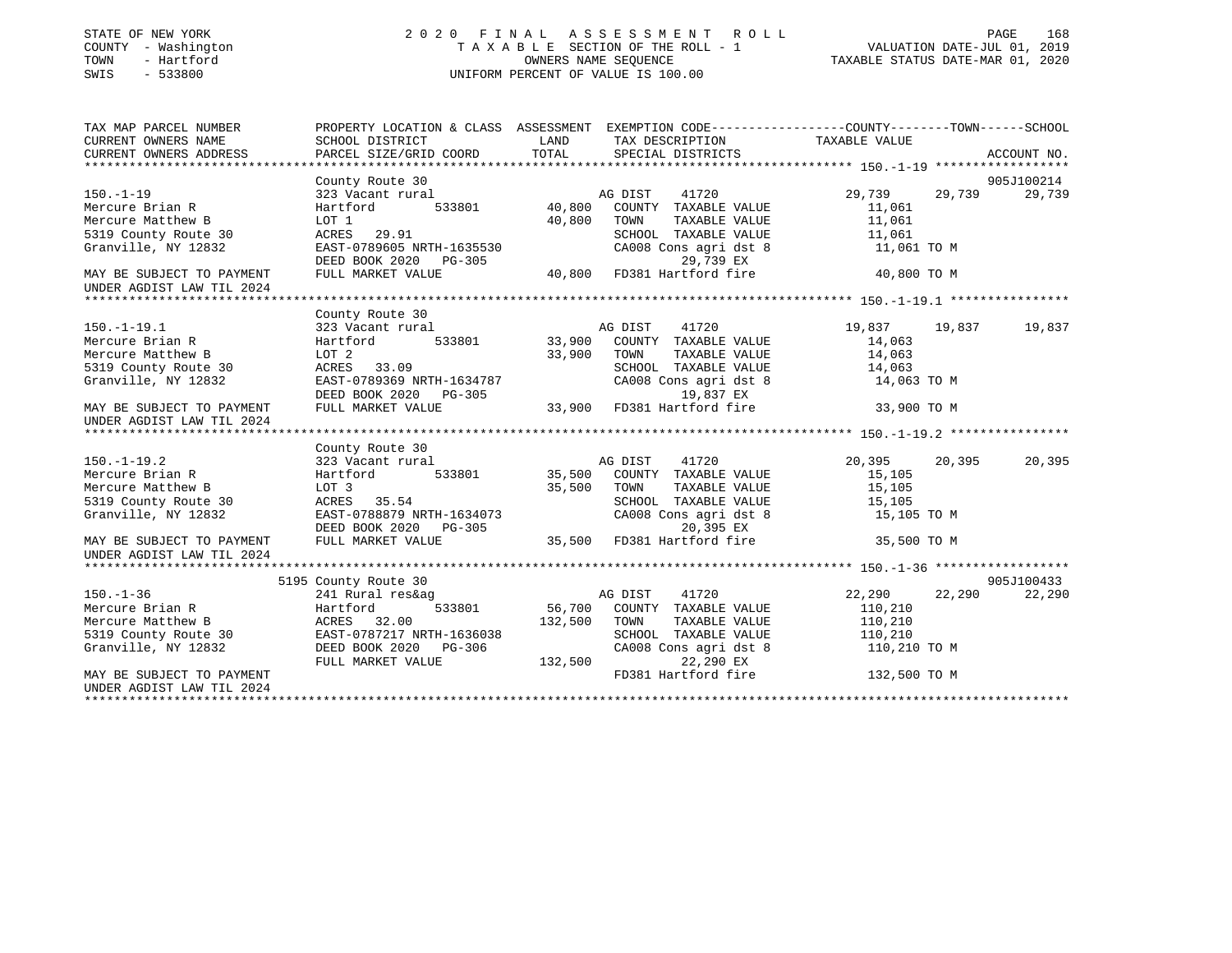| STATE OF NEW YORK |      |              |
|-------------------|------|--------------|
| COUNTY            |      | - Washington |
| TOWN              |      | - Hartford   |
| <b>CMTC</b>       | $ -$ | 533800       |

### STATE OF NEW YORK 2 0 2 0 F I N A L A S S E S S M E N T R O L L PAGE 169 COUNTY - Washington T A X A B L E SECTION OF THE ROLL - 1 VALUATION DATE-JUL 01, 2019 TOWN - Hartford OWNERS NAME SEQUENCE TAXABLE STATUS DATE-MAR 01, 2020 SWIS - 533800 UNIFORM PERCENT OF VALUE IS 100.00UNIFORM PERCENT OF VALUE IS 100.00

| TAX MAP PARCEL NUMBER<br>CURRENT OWNERS NAME | SCHOOL DISTRICT           | LAND<br>TAX DESCRIPTION         | PROPERTY LOCATION & CLASS ASSESSMENT EXEMPTION CODE----------------COUNTY-------TOWN------SCHOOL<br>TAXABLE VALUE |
|----------------------------------------------|---------------------------|---------------------------------|-------------------------------------------------------------------------------------------------------------------|
| CURRENT OWNERS ADDRESS                       | PARCEL SIZE/GRID COORD    | TOTAL<br>SPECIAL DISTRICTS      | ACCOUNT NO.                                                                                                       |
|                                              | 47 Washburn Hill Rd       |                                 | 905J100431                                                                                                        |
| $150. - 1 - 38$                              | 112 Dairy farm            | AG DIST<br>41720                | 171,059<br>171,059<br>171,059                                                                                     |
| Mercure Brian R                              | 533801<br>Hartford        | 354,800 BAS STAR 41854          | 30,000<br>$\overline{0}$<br>$\Omega$                                                                              |
| Mercure Matthew B                            | 2 STAR Exemptions         | 742,300<br>COUNTY TAXABLE VALUE | 571,241                                                                                                           |
| 5319 County Route 30                         | ACRES 330.20              | TAXABLE VALUE<br>TOWN           | 571,241                                                                                                           |
| Granville, NY 12832                          | EAST-0789276 NRTH-1638361 | SCHOOL TAXABLE VALUE            | 541,241                                                                                                           |
|                                              | DEED BOOK 2020 PG-306     | CA008 Cons agri dst 8           | 571,241 TO M                                                                                                      |
| MAY BE SUBJECT TO PAYMENT                    | FULL MARKET VALUE         | 742,300<br>171,059 EX           |                                                                                                                   |
| UNDER AGDIST LAW TIL 2024                    |                           | FD381 Hartford fire             | 742,300 TO M                                                                                                      |
|                                              |                           |                                 |                                                                                                                   |
|                                              | 59 Hartford Main St       |                                 | 905J100031                                                                                                        |
| $132.15 - 1 - 9$                             | 210 1 Family Res          | COUNTY TAXABLE VALUE            | 81,200                                                                                                            |
| Mercure Ronald                               | 533801<br>Hartford        | 22,600<br>TAXABLE VALUE<br>TOWN | 81,200                                                                                                            |
| Mercure Diane                                | FRNT 99.00 DPTH 422.00    | 81,200<br>SCHOOL TAXABLE VALUE  | 81,200                                                                                                            |
| 59 Hartford Main St                          | EAST-0786274 NRTH-1652999 | CA007 Cons agri dst 7           | 81,200 TO M                                                                                                       |
| Hartford, NY 12838                           | DEED BOOK 2020 PG-503     | FD381 Hartford fire             | 81,200 TO M                                                                                                       |
|                                              | FULL MARKET VALUE         | 81,200                          |                                                                                                                   |
|                                              |                           |                                 |                                                                                                                   |
|                                              | County Route 19           |                                 | 905J100438                                                                                                        |
| $149. - 1 - 5$                               | 322 Rural vac>10          | COUNTY TAXABLE VALUE            | 38,300                                                                                                            |
| Middleton Daniel A                           | 533801<br>Hartford        | 38,300<br>TOWN<br>TAXABLE VALUE | 38,300                                                                                                            |
| 1450 Patten Mills Rd                         | ACRES 12.46               | 38,300<br>SCHOOL TAXABLE VALUE  | 38,300                                                                                                            |
| Fort Ann, NY 12827                           | EAST-0770964 NRTH-1638709 | FD381 Hartford fire             | 38,300 TO M                                                                                                       |
|                                              | DEED BOOK 463<br>PG-773   |                                 |                                                                                                                   |
|                                              | FULL MARKET VALUE         | 38,300                          |                                                                                                                   |
|                                              |                           |                                 |                                                                                                                   |
|                                              | Hastings Rd               |                                 | 905J100439                                                                                                        |
| $132. - 1 - 6$                               | 323 Vacant rural          | AG DIST<br>41720                | 49,025<br>49,025<br>49,025                                                                                        |
| Mihaly Matthew Etal                          | Hartford<br>533801        | 98,900<br>COUNTY TAXABLE VALUE  | 49,875                                                                                                            |
| Mihaly John V Etal                           | 718/343                   | 98,900<br>TOWN<br>TAXABLE VALUE | 49,875                                                                                                            |
| 111 Booth Hill Rd                            | ACRES 72.00               | SCHOOL TAXABLE VALUE            | 49,875                                                                                                            |
| Trumbull, CT 06611                           | EAST-0786682 NRTH-1655725 | CA007 Cons agri dst 7           | 49,875 TO M                                                                                                       |
|                                              | DEED BOOK 906<br>PG-200   | 49,025 EX                       |                                                                                                                   |
| MAY BE SUBJECT TO PAYMENT                    | FULL MARKET VALUE         | 98,900 FD381 Hartford fire      | 98,900 TO M                                                                                                       |
| UNDER AGDIST LAW TIL 2024                    |                           |                                 |                                                                                                                   |
|                                              |                           |                                 |                                                                                                                   |
|                                              | Gilchrist Hill Rd         |                                 | 905J100441                                                                                                        |
| $141. - 1 - 21$                              | 323 Vacant rural          | AG DIST<br>41720                | 16,042<br>16,042<br>16,042                                                                                        |
| Mihaly Matthew G Etal                        | 533801<br>Hartford        | 67,800 COUNTY TAXABLE VALUE     | 51,758                                                                                                            |
| Mihaly Orestes J Jr-Etal                     | 718/347                   | 67,800<br>TOWN<br>TAXABLE VALUE | 51,758                                                                                                            |
| 111 Booth Hill Rd                            | ACRES 64.00               | SCHOOL TAXABLE VALUE            | 51,758                                                                                                            |
| Trumbull, CT 06611                           | EAST-0784448 NRTH-1645612 | FD381 Hartford fire             | 67,800 TO M                                                                                                       |
|                                              | DEED BOOK 906<br>PG-204   |                                 |                                                                                                                   |
| MAY BE SUBJECT TO PAYMENT                    | FULL MARKET VALUE         | 67,800                          |                                                                                                                   |
| UNDER AGDIST LAW TIL 2024                    |                           |                                 |                                                                                                                   |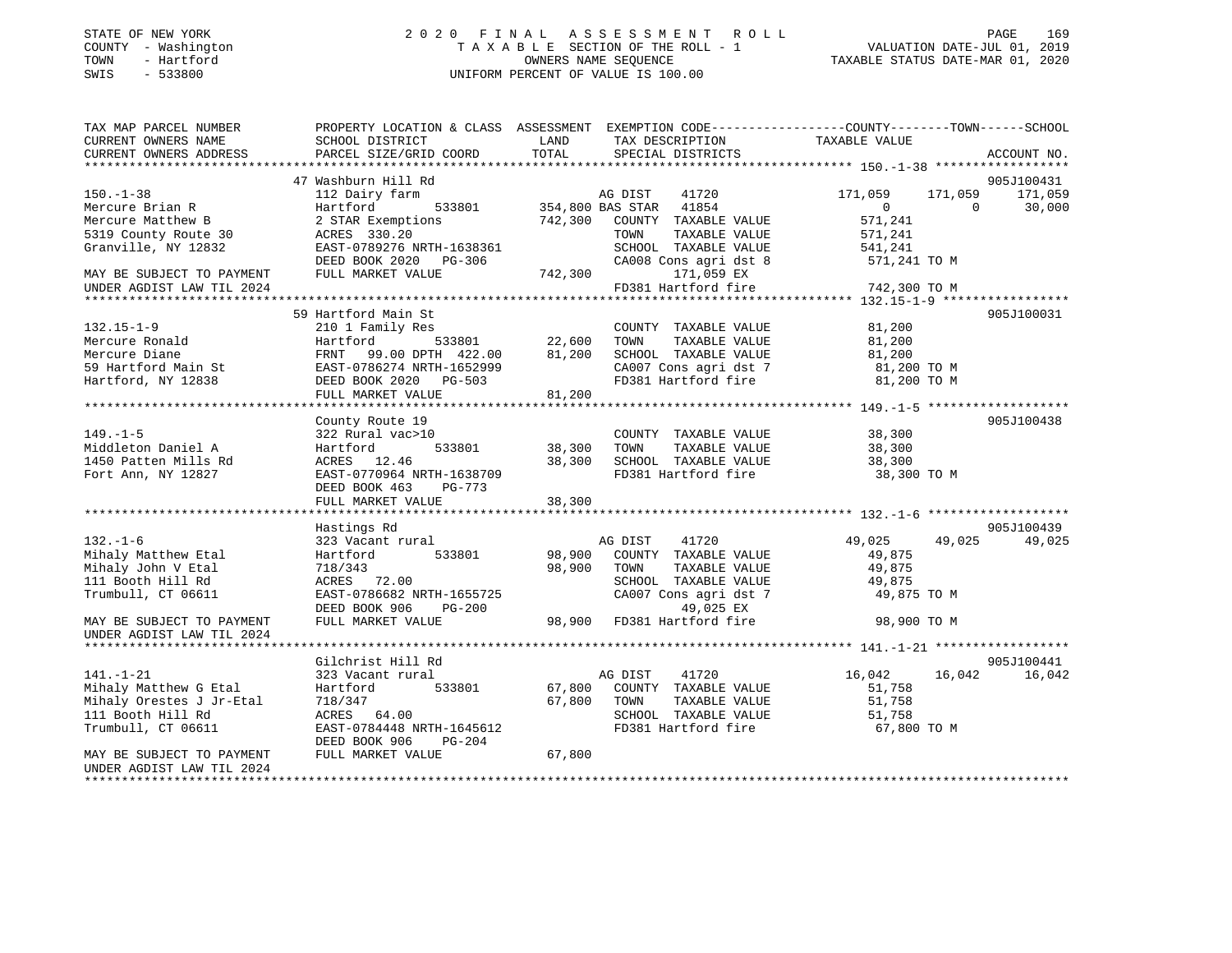| TOWN<br>SWIS | STATE OF NEW YORK<br>COUNTY - Washington<br>- Hartford<br>- 533800 |                                                         |      | 2020 FINAL ASSESSMENT ROLL<br>TAXABLE SECTION OF THE ROLL - 1<br>OWNERS NAME SEOUENCE<br>UNIFORM PERCENT OF VALUE IS 100.00 | VALUATION DATE-JUL 01, 2019<br>TAXABLE STATUS DATE-MAR 01, 2020 | PAGE | 170 |
|--------------|--------------------------------------------------------------------|---------------------------------------------------------|------|-----------------------------------------------------------------------------------------------------------------------------|-----------------------------------------------------------------|------|-----|
|              | TAX MAP PARCEL NUMBER<br>CURRENT OWNERS NAME                       | PROPERTY LOCATION & CLASS ASSESSMENT<br>SCHOOL DISTRICT | LAND | EXEMPTION $CODE-----------COUNTY------TOWN---SCHOOL$<br>TAX DESCRIPTION                                                     | TAXABLE VALUE                                                   |      |     |

| CURRENT OWNERS ADDRESS                                                                                                                                                                                                        | PARCEL SIZE/GRID COORD                                                                                                                                                                                                                 | TOTAL   | SPECIAL DISTRICTS                                                                                                                                                  | ACCOUNT NO.                          |                |
|-------------------------------------------------------------------------------------------------------------------------------------------------------------------------------------------------------------------------------|----------------------------------------------------------------------------------------------------------------------------------------------------------------------------------------------------------------------------------------|---------|--------------------------------------------------------------------------------------------------------------------------------------------------------------------|--------------------------------------|----------------|
|                                                                                                                                                                                                                               |                                                                                                                                                                                                                                        |         |                                                                                                                                                                    |                                      |                |
|                                                                                                                                                                                                                               | 3906 State Route 149                                                                                                                                                                                                                   |         |                                                                                                                                                                    | 905J101132                           |                |
| $131. - 1 - 13.2$                                                                                                                                                                                                             | 210 1 Family Res                                                                                                                                                                                                                       |         | $\begin{array}{ccc}\n 3 & \text{VET COM CL 41131} \\  533801 & 30,100 \text{ ENH STAR} & 41834 \\  \hline\n 11111 & 30,100 \text{ ENH STAR} & 41834\n \end{array}$ | 28,750<br>28,750                     | $\overline{0}$ |
| Value and the state of the state of the state of the state of the state of the state of the state of the state of the state of the state of the state of the state of the state of the state of the state of the state of the |                                                                                                                                                                                                                                        |         |                                                                                                                                                                    | $\overline{0}$<br>$\Omega$<br>69,800 |                |
|                                                                                                                                                                                                                               |                                                                                                                                                                                                                                        |         | 115,000 COUNTY TAXABLE VALUE                                                                                                                                       | 86,250<br>86,250                     |                |
|                                                                                                                                                                                                                               |                                                                                                                                                                                                                                        |         | TAXABLE VALUE<br>TOWN                                                                                                                                              |                                      |                |
|                                                                                                                                                                                                                               | $PG-107$                                                                                                                                                                                                                               |         |                                                                                                                                                                    |                                      |                |
|                                                                                                                                                                                                                               | FULL MARKET VALUE                                                                                                                                                                                                                      |         |                                                                                                                                                                    |                                      |                |
|                                                                                                                                                                                                                               |                                                                                                                                                                                                                                        |         | 9G-107 SCHOOL TAXABLE VALUE<br>115,000 CA007 Cons agri dst 7 115,000 TO M<br>FD381 Hartford fire 115,000 TO M<br>115,000 TO M                                      |                                      |                |
|                                                                                                                                                                                                                               |                                                                                                                                                                                                                                        |         |                                                                                                                                                                    |                                      |                |
|                                                                                                                                                                                                                               | 5582 County Route 30                                                                                                                                                                                                                   |         |                                                                                                                                                                    | 905J100423                           |                |
| $141. - 3 - 32$                                                                                                                                                                                                               | 210 1 Family Res                                                                                                                                                                                                                       |         | 119.53<br>1y Res 533801 34,700 COUNTY TAXABLE VALUE                                                                                                                | $\sim$ 0<br>$\Omega$<br>30,000       |                |
| 141.-3-34<br>Miller George<br>Cuann                                                                                                                                                                                           |                                                                                                                                                                                                                                        |         |                                                                                                                                                                    | 217,100                              |                |
|                                                                                                                                                                                                                               |                                                                                                                                                                                                                                        |         |                                                                                                                                                                    | 217,100                              |                |
| 5582 County Route 30                                                                                                                                                                                                          |                                                                                                                                                                                                                                        |         | SCHOOL TAXABLE VALUE 187,100                                                                                                                                       |                                      |                |
| Granville, NY 12832                                                                                                                                                                                                           | EAST-0788801 NRTH-1642780                                                                                                                                                                                                              |         |                                                                                                                                                                    |                                      |                |
|                                                                                                                                                                                                                               | EAST-0788801 NRTH-1642780<br>DEED BOOK 3032 PG-174                                                                                                                                                                                     |         | CA008 Cons agri dst 8 217,100 TO M<br>FD381 Hartford fire 217,100 TO M                                                                                             |                                      |                |
|                                                                                                                                                                                                                               | FULL MARKET VALUE                                                                                                                                                                                                                      | 217,100 |                                                                                                                                                                    |                                      |                |
|                                                                                                                                                                                                                               |                                                                                                                                                                                                                                        |         |                                                                                                                                                                    |                                      |                |
|                                                                                                                                                                                                                               | County Route 30                                                                                                                                                                                                                        |         |                                                                                                                                                                    |                                      |                |
| $141. - 3 - 33.1$                                                                                                                                                                                                             | 311 Res vac land                                                                                                                                                                                                                       |         | COUNTY TAXABLE VALUE                                                                                                                                               | 18,500                               |                |
| Miller George                                                                                                                                                                                                                 | 533801 18,500<br>Hartford                                                                                                                                                                                                              |         | TOWN<br>TAXABLE VALUE                                                                                                                                              | 18,500                               |                |
| Miller Suann                                                                                                                                                                                                                  | 3032/170                                                                                                                                                                                                                               | 18,500  | SCHOOL TAXABLE VALUE 18,500                                                                                                                                        |                                      |                |
|                                                                                                                                                                                                                               |                                                                                                                                                                                                                                        |         |                                                                                                                                                                    |                                      |                |
| 5582 County Route 30<br>Granville, NY 12832                                                                                                                                                                                   | ACRES 2.79 BANK 998<br>RCRES 2.79 BANK 998                                                                                                                                                                                             |         | CA008 Cons agri dst 8 18,500 TO M<br>FD381 Hartford fire                                                                                                           |                                      |                |
|                                                                                                                                                                                                                               |                                                                                                                                                                                                                                        |         |                                                                                                                                                                    | 18,500 TO M                          |                |
|                                                                                                                                                                                                                               | DEED BOOK 3754 PG-128                                                                                                                                                                                                                  |         |                                                                                                                                                                    |                                      |                |
|                                                                                                                                                                                                                               |                                                                                                                                                                                                                                        |         |                                                                                                                                                                    |                                      |                |
|                                                                                                                                                                                                                               |                                                                                                                                                                                                                                        |         |                                                                                                                                                                    |                                      |                |
|                                                                                                                                                                                                                               | 57 Wright Rd                                                                                                                                                                                                                           |         |                                                                                                                                                                    |                                      |                |
| $132. - 1 - 3.3$<br>132.-1-3.3<br>Miller Mark A                                                                                                                                                                               |                                                                                                                                                                                                                                        |         | COUNTY TAXABLE VALUE<br>TOWN      TAXABLE VALUE                                                                                                                    | 121,600<br>121,600                   |                |
|                                                                                                                                                                                                                               |                                                                                                                                                                                                                                        |         |                                                                                                                                                                    |                                      |                |
| LaPoint Dale T                                                                                                                                                                                                                | Surbey 12420 Lot 1 121,600                                                                                                                                                                                                             |         | SCHOOL TAXABLE VALUE 121,600                                                                                                                                       |                                      |                |
| $838$<br>PO Box 184                                                                                                                                                                                                           | ACRES 1.15                                                                                                                                                                                                                             |         | CA007 Cons agri dst 7 121,600 TO M<br>FD381 Hartford fire 121,600 TO M                                                                                             |                                      |                |
| Hartford, NY 12838                                                                                                                                                                                                            | EAST-0785590 NRTH-1654862                                                                                                                                                                                                              |         |                                                                                                                                                                    |                                      |                |
|                                                                                                                                                                                                                               | DEED BOOK 3547 PG-311                                                                                                                                                                                                                  |         |                                                                                                                                                                    |                                      |                |
|                                                                                                                                                                                                                               | FULL MARKET VALUE                                                                                                                                                                                                                      | 121,600 |                                                                                                                                                                    |                                      |                |
|                                                                                                                                                                                                                               |                                                                                                                                                                                                                                        |         |                                                                                                                                                                    |                                      |                |
|                                                                                                                                                                                                                               | 77 Skyview Meadows Ln                                                                                                                                                                                                                  |         |                                                                                                                                                                    | 905J100147                           |                |
| $141. - 1 - 50$                                                                                                                                                                                                               | 210 1 Family Res                                                                                                                                                                                                                       |         | BAS STAR 41854                                                                                                                                                     | $\overline{0}$<br>$\Omega$<br>30,000 |                |
|                                                                                                                                                                                                                               |                                                                                                                                                                                                                                        |         |                                                                                                                                                                    |                                      |                |
|                                                                                                                                                                                                                               |                                                                                                                                                                                                                                        |         |                                                                                                                                                                    |                                      |                |
|                                                                                                                                                                                                                               |                                                                                                                                                                                                                                        |         |                                                                                                                                                                    |                                      |                |
|                                                                                                                                                                                                                               | VILLE RObert R<br>Miller Susan H (Martford 533801 25,900 COUNTY TAXABLE VALUE 210,900<br>Miller Susan H (MCRES 1.59 210,900 TOWN TAXABLE VALUE 210,900<br>PO Box 50 EAST-0787825 NRTH-1649325 SCHOOL TAXABLE VALUE 180,900<br>Hartford |         | CA007 Cons agri dst 7 210,900 TO M                                                                                                                                 |                                      |                |
|                                                                                                                                                                                                                               | FULL MARKET VALUE                                                                                                                                                                                                                      |         | 210,900 FD381 Hartford fire                                                                                                                                        | 210,900 TO M                         |                |
|                                                                                                                                                                                                                               |                                                                                                                                                                                                                                        |         |                                                                                                                                                                    |                                      |                |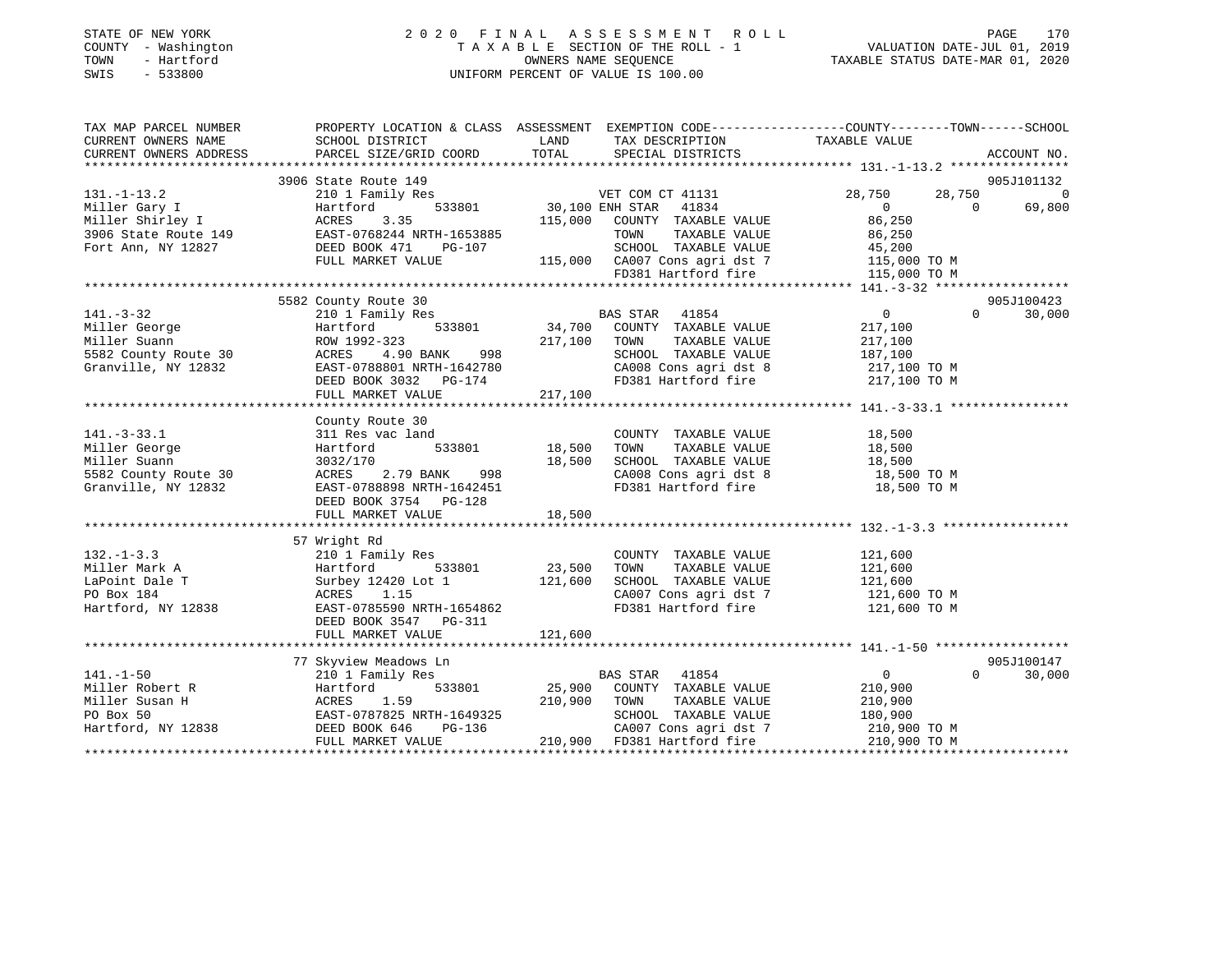### STATE OF NEW YORK 2 0 2 0 F I N A L A S S E S S M E N T R O L L PAGE 171 COUNTY - Washington T A X A B L E SECTION OF THE ROLL - 1 VALUATION DATE-JUL 01, 2019 TOWN - Hartford OWNERS NAME SEQUENCE TAXABLE STATUS DATE-MAR 01, 2020 SWIS - 533800 UNIFORM PERCENT OF VALUE IS 100.00

| TAX MAP PARCEL NUMBER | PROPERTY LOCATION & CLASS ASSESSMENT EXEMPTION CODE----------------COUNTY-------TOWN------SCHOOL                                                                                                                                                                                                                                                                                                                                     |           |                                                                                                                                                                   |                                                |             |             |
|-----------------------|--------------------------------------------------------------------------------------------------------------------------------------------------------------------------------------------------------------------------------------------------------------------------------------------------------------------------------------------------------------------------------------------------------------------------------------|-----------|-------------------------------------------------------------------------------------------------------------------------------------------------------------------|------------------------------------------------|-------------|-------------|
|                       |                                                                                                                                                                                                                                                                                                                                                                                                                                      |           | TAX DESCRIPTION TAXABLE VALUE SPECIAL DISTRICTS                                                                                                                   |                                                |             |             |
|                       |                                                                                                                                                                                                                                                                                                                                                                                                                                      |           |                                                                                                                                                                   |                                                |             | ACCOUNT NO. |
|                       |                                                                                                                                                                                                                                                                                                                                                                                                                                      |           |                                                                                                                                                                   |                                                |             |             |
|                       | 2092 County Route 43                                                                                                                                                                                                                                                                                                                                                                                                                 |           |                                                                                                                                                                   |                                                |             | 905J100021  |
|                       |                                                                                                                                                                                                                                                                                                                                                                                                                                      |           | COUNTY TAXABLE VALUE 199,600                                                                                                                                      |                                                |             |             |
|                       | 411 Apartment<br>Hartford 533801 29,200<br>ACRES 2.90 199,600<br>EAST-0765638 NRTH-1636286<br>199,600                                                                                                                                                                                                                                                                                                                                |           | TOWN                                                                                                                                                              | TAXABLE VALUE 199,600<br>TAXABLE VALUE 199,600 |             |             |
|                       |                                                                                                                                                                                                                                                                                                                                                                                                                                      |           | SCHOOL TAXABLE VALUE                                                                                                                                              |                                                |             |             |
|                       |                                                                                                                                                                                                                                                                                                                                                                                                                                      |           | FD381 Hartford fire 199,600 TO M                                                                                                                                  |                                                |             |             |
|                       |                                                                                                                                                                                                                                                                                                                                                                                                                                      |           |                                                                                                                                                                   |                                                |             |             |
|                       |                                                                                                                                                                                                                                                                                                                                                                                                                                      |           |                                                                                                                                                                   |                                                |             |             |
|                       |                                                                                                                                                                                                                                                                                                                                                                                                                                      |           |                                                                                                                                                                   |                                                |             |             |
|                       | 1620 Baldwin Corners Rd                                                                                                                                                                                                                                                                                                                                                                                                              |           |                                                                                                                                                                   |                                                |             | 905J100056  |
|                       |                                                                                                                                                                                                                                                                                                                                                                                                                                      |           |                                                                                                                                                                   |                                                | $\Omega$    | 30,000      |
|                       |                                                                                                                                                                                                                                                                                                                                                                                                                                      |           |                                                                                                                                                                   |                                                |             |             |
|                       |                                                                                                                                                                                                                                                                                                                                                                                                                                      |           |                                                                                                                                                                   |                                                |             |             |
|                       |                                                                                                                                                                                                                                                                                                                                                                                                                                      |           |                                                                                                                                                                   |                                                |             |             |
|                       |                                                                                                                                                                                                                                                                                                                                                                                                                                      |           |                                                                                                                                                                   |                                                |             |             |
|                       | $\begin{array}{cccccccc} \texttt{122. -1-6} & \texttt{1020~Satum\thinspace Conference~s~ra} & \texttt{BAS~STAR} & \texttt{41854} & \texttt{0} \\ \texttt{Mills~Michael H~Jr} & \texttt{Bartford} & \texttt{533801} & \texttt{23,600} & \texttt{COUNTY~TXABLE~VALUE} & \texttt{82,200} \\ \texttt{1620~Baldwin~Corners~Rd} & \texttt{ACRES} & \texttt{1.20~BANK} & \texttt{998} & \texttt{82,200} & \texttt{TOWN} & \texttt{TAXABLE~$ |           |                                                                                                                                                                   |                                                |             |             |
|                       |                                                                                                                                                                                                                                                                                                                                                                                                                                      |           |                                                                                                                                                                   |                                                |             |             |
|                       | 7 Kittie Mae Way                                                                                                                                                                                                                                                                                                                                                                                                                     |           |                                                                                                                                                                   |                                                |             |             |
| $132. - 1 - 21.3$     | 311 Res vac land                                                                                                                                                                                                                                                                                                                                                                                                                     |           | COUNTY TAXABLE VALUE 1,500                                                                                                                                        |                                                |             |             |
|                       |                                                                                                                                                                                                                                                                                                                                                                                                                                      |           |                                                                                                                                                                   |                                                |             |             |
|                       |                                                                                                                                                                                                                                                                                                                                                                                                                                      |           |                                                                                                                                                                   |                                                |             |             |
|                       |                                                                                                                                                                                                                                                                                                                                                                                                                                      |           |                                                                                                                                                                   |                                                |             |             |
|                       |                                                                                                                                                                                                                                                                                                                                                                                                                                      |           |                                                                                                                                                                   |                                                |             |             |
|                       | 132.-1-21.3<br>Marting Marting Factor (1,500 TOWN TAXABLE VALUE 1,500 TOWN 1<br>5 Kittie Mae Way FRNT 102.00 DPTH 215.00 1,500 SCHOOL TAXABLE VALUE 1,500 1,500<br>Granville, NY 12832 EAST-0788331 NRTH-1655068 CA007 Cons agri dst                                                                                                                                                                                                 |           |                                                                                                                                                                   |                                                |             |             |
|                       |                                                                                                                                                                                                                                                                                                                                                                                                                                      |           |                                                                                                                                                                   |                                                |             |             |
|                       | State Route 40                                                                                                                                                                                                                                                                                                                                                                                                                       |           |                                                                                                                                                                   |                                                |             |             |
| $132. - 1 - 21.8$     |                                                                                                                                                                                                                                                                                                                                                                                                                                      |           |                                                                                                                                                                   |                                                |             |             |
|                       | 314 Rural vac<10<br>Hartford 533801 13,000                                                                                                                                                                                                                                                                                                                                                                                           |           |                                                                                                                                                                   |                                                |             |             |
|                       |                                                                                                                                                                                                                                                                                                                                                                                                                                      |           |                                                                                                                                                                   |                                                |             |             |
|                       |                                                                                                                                                                                                                                                                                                                                                                                                                                      |           |                                                                                                                                                                   |                                                |             |             |
|                       |                                                                                                                                                                                                                                                                                                                                                                                                                                      |           | COUNTY TAXABLE VALUE 13,000<br>TOWN TAXABLE VALUE 13,000<br>SCHOOL TAXABLE VALUE 13,000<br>CA007 Cons agri dst 7 13,000 TO M<br>FD381 Hartford fire 13,000 TO M   |                                                |             |             |
|                       | FULL MARKET VALUE 13,000                                                                                                                                                                                                                                                                                                                                                                                                             |           |                                                                                                                                                                   |                                                |             |             |
|                       |                                                                                                                                                                                                                                                                                                                                                                                                                                      |           |                                                                                                                                                                   |                                                |             |             |
|                       | 287 Blood St                                                                                                                                                                                                                                                                                                                                                                                                                         |           |                                                                                                                                                                   |                                                |             |             |
|                       |                                                                                                                                                                                                                                                                                                                                                                                                                                      |           |                                                                                                                                                                   |                                                | $\mathbf 0$ | 30,000      |
|                       |                                                                                                                                                                                                                                                                                                                                                                                                                                      |           |                                                                                                                                                                   |                                                |             |             |
|                       |                                                                                                                                                                                                                                                                                                                                                                                                                                      |           |                                                                                                                                                                   |                                                |             |             |
|                       |                                                                                                                                                                                                                                                                                                                                                                                                                                      |           |                                                                                                                                                                   |                                                |             |             |
|                       |                                                                                                                                                                                                                                                                                                                                                                                                                                      |           |                                                                                                                                                                   |                                                |             |             |
|                       | $\begin{tabular}{lcccccc} 142.-1-13.2 & 240 Rural res & \textbf{BAS STAR} & 41854 & 0 \\ \textbf{Mitchell Christopher P} & Hartford & 533801 & 32,300 COUNTY TAXABLE VALUE & 139,000 \\ \textbf{Mitchell Cynthia-Mary N} & ACRES & 15.02 BANK & 6 & 139,000 TOWN & TAXABLE VALUE & 139,000 \\ \textbf{287 Blood St} & EAST-0793351 NRTH-1647209 & SCHOOL TAXABLE VALUE & 109,000 \\ \textbf{Granville, NY 12832} & DEED B$           | $29 - 27$ | FD381 Hartford fire 139,000 TO M                                                                                                                                  |                                                |             |             |
|                       | FULL MARKET VALUE                                                                                                                                                                                                                                                                                                                                                                                                                    |           |                                                                                                                                                                   |                                                |             |             |
|                       |                                                                                                                                                                                                                                                                                                                                                                                                                                      |           |                                                                                                                                                                   |                                                |             |             |
| $140. -2 - 19$        | 7778 State Route 40                                                                                                                                                                                                                                                                                                                                                                                                                  |           |                                                                                                                                                                   |                                                |             | 905J100451  |
|                       | 210 1 Family Res                                                                                                                                                                                                                                                                                                                                                                                                                     |           |                                                                                                                                                                   |                                                |             | $\sim$ 0    |
|                       |                                                                                                                                                                                                                                                                                                                                                                                                                                      |           |                                                                                                                                                                   |                                                |             | $\sim$ 0    |
|                       |                                                                                                                                                                                                                                                                                                                                                                                                                                      |           | 11,925 11,925<br>11,925 533801 12,200 AGED-CO/TN 41801<br>5.00 DPTH 186.00 79,500 ENH STAR 41834 0<br>79,500 ENH STAR 41834 0<br>2011 121 133,788 13,788 13,788 0 |                                                |             | 69,800      |
|                       |                                                                                                                                                                                                                                                                                                                                                                                                                                      |           |                                                                                                                                                                   |                                                |             |             |
|                       |                                                                                                                                                                                                                                                                                                                                                                                                                                      |           |                                                                                                                                                                   |                                                |             |             |
|                       | FRNT 66.00 DPTH 186.00 79,500 ENH STAR 41834 0<br>EAST-0782659 NRTH-1645694 COUNTY TAXABLE VALUE 33,787<br>DEED BOOK 409 PG-636 79,500 ENH STAR 41834<br>PULL MARKET VALUE 79,500 SCHOOL TAXABLE VALUE 33,787<br>FULL MARKET VALUE 79,                                                                                                                                                                                               |           |                                                                                                                                                                   |                                                |             |             |
|                       |                                                                                                                                                                                                                                                                                                                                                                                                                                      |           |                                                                                                                                                                   |                                                |             |             |
|                       |                                                                                                                                                                                                                                                                                                                                                                                                                                      |           |                                                                                                                                                                   |                                                |             |             |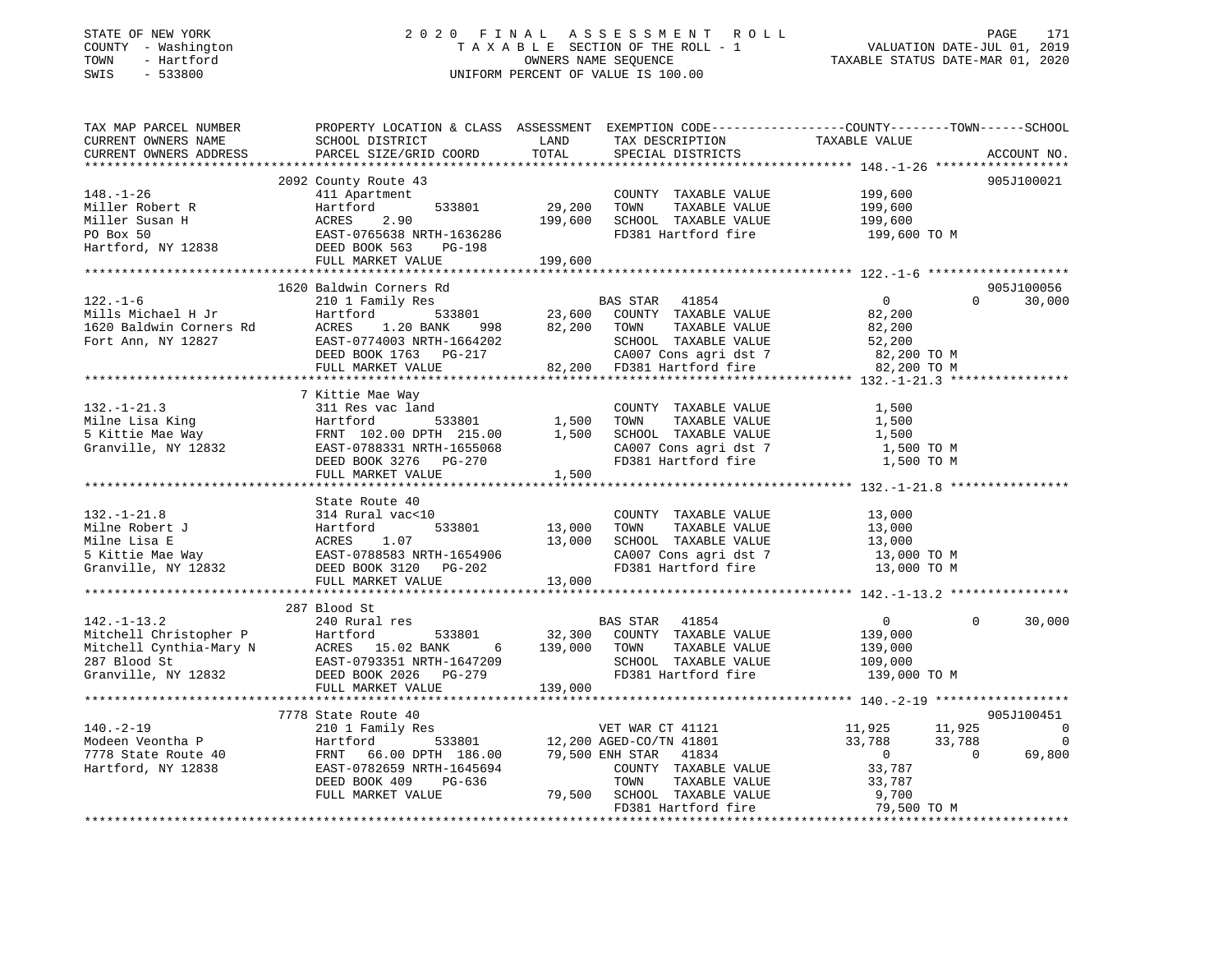| STATE OF NEW YORK<br>COUNTY - Washington<br>TOWN<br>- Hartford<br>$-533800$<br>SWIS |                                                                                                                                                                                                                                                    | OWNERS NAME SEQUENCE      | 2020 FINAL ASSESSMENT ROLL<br>TAXABLE SECTION OF THE ROLL - 1<br>UNIFORM PERCENT OF VALUE IS 100.00 | VALUATION DATE-JUL 01, 2019<br>TAXABLE STATUS DATE-MAR 01, 2020 | PAGE<br>172                 |
|-------------------------------------------------------------------------------------|----------------------------------------------------------------------------------------------------------------------------------------------------------------------------------------------------------------------------------------------------|---------------------------|-----------------------------------------------------------------------------------------------------|-----------------------------------------------------------------|-----------------------------|
| TAX MAP PARCEL NUMBER                                                               | PROPERTY LOCATION & CLASS ASSESSMENT EXEMPTION CODE----------------COUNTY-------TOWN-----SCHOOL                                                                                                                                                    |                           |                                                                                                     |                                                                 |                             |
| CURRENT OWNERS NAME                                                                 | SCHOOL DISTRICT                                                                                                                                                                                                                                    | LAND                      | TAX DESCRIPTION                                                                                     | TAXABLE VALUE                                                   |                             |
| CURRENT OWNERS ADDRESS<br>*****************                                         | PARCEL SIZE/GRID COORD                                                                                                                                                                                                                             | TOTAL                     | SPECIAL DISTRICTS                                                                                   |                                                                 | ACCOUNT NO.                 |
|                                                                                     | West Starbuck Ln                                                                                                                                                                                                                                   |                           |                                                                                                     |                                                                 | 905J100452                  |
| $112. - 2 - 2$                                                                      | 322 Rural vac>10                                                                                                                                                                                                                                   |                           | COUNTY TAXABLE VALUE                                                                                | 31,500                                                          |                             |
| Moni Charles                                                                        | 532802<br>Fort Ann                                                                                                                                                                                                                                 | 31,500                    | TOWN<br>TAXABLE VALUE                                                                               | 31,500                                                          |                             |
| 124 Parkside Dr                                                                     | 939/107                                                                                                                                                                                                                                            | 31,500                    | SCHOOL TAXABLE VALUE                                                                                | 31,500                                                          |                             |
| Princeton, NJ 08540                                                                 | $112. - 1 - 2$                                                                                                                                                                                                                                     |                           | FD381 Hartford fire                                                                                 | 31,500 TO M                                                     |                             |
|                                                                                     | ACRES 10.24                                                                                                                                                                                                                                        |                           |                                                                                                     |                                                                 |                             |
|                                                                                     | EAST-0765668 NRTH-1667689                                                                                                                                                                                                                          |                           |                                                                                                     |                                                                 |                             |
|                                                                                     | DEED BOOK 939<br><b>PG-109</b>                                                                                                                                                                                                                     |                           |                                                                                                     |                                                                 |                             |
|                                                                                     | FULL MARKET VALUE                                                                                                                                                                                                                                  | 31,500                    |                                                                                                     |                                                                 |                             |
|                                                                                     | **************************                                                                                                                                                                                                                         |                           |                                                                                                     |                                                                 |                             |
| $123. - 1 - 12.2$                                                                   | 8421 State Route 40<br>240 Rural res                                                                                                                                                                                                               |                           | BAS STAR 41854                                                                                      | $\overline{0}$                                                  | 30,000<br>$\mathbf{0}$      |
| Monikowski Frank T                                                                  | Hartford<br>533801                                                                                                                                                                                                                                 |                           | 49,100 COUNTY TAXABLE VALUE                                                                         | 239,000                                                         |                             |
| Monikowski Linda O                                                                  | LOT 1, 3618/227                                                                                                                                                                                                                                    | 239,000                   | TOWN<br>TAXABLE VALUE                                                                               |                                                                 |                             |
| PO Box 33                                                                           | sub aband 3624/219                                                                                                                                                                                                                                 |                           | SCHOOL TAXABLE VALUE                                                                                | 239,000<br>209,000                                              |                             |
| Hartford, NY 12838                                                                  | ACRES 39.23                                                                                                                                                                                                                                        |                           | CA007 Cons agri dst 7                                                                               | 239,000 TO M                                                    |                             |
|                                                                                     | EAST-0791461 NRTH-1659819                                                                                                                                                                                                                          |                           | FD381 Hartford fire                                                                                 | 239,000 TO M                                                    |                             |
|                                                                                     | DEED BOOK 3098 PG-58                                                                                                                                                                                                                               |                           |                                                                                                     |                                                                 |                             |
|                                                                                     | FULL MARKET VALUE                                                                                                                                                                                                                                  | 239,000                   |                                                                                                     |                                                                 |                             |
|                                                                                     | ************************                                                                                                                                                                                                                           | * * * * * * * * * * * * * |                                                                                                     |                                                                 |                             |
|                                                                                     | 549 Warren Rd                                                                                                                                                                                                                                      |                           |                                                                                                     |                                                                 | 905J100118                  |
| $114. - 1 - 16$                                                                     | 210 1 Family Res                                                                                                                                                                                                                                   |                           | COUNTY TAXABLE VALUE                                                                                | 109,900                                                         |                             |
|                                                                                     |                                                                                                                                                                                                                                                    | 32,000                    | TAXABLE VALUE<br>TOWN                                                                               | 109,900                                                         |                             |
|                                                                                     |                                                                                                                                                                                                                                                    | 109,900                   | SCHOOL TAXABLE VALUE                                                                                | 109,900                                                         |                             |
|                                                                                     | Monrian Eric E<br>Hall Paige E<br>560 Lower Oak St<br>Hudson Falls, NY 12839<br>ERST-0790411 NRTH-1664489<br>ERST-0790411 NRTH-1664489<br>ERST-0790411 NRTH-1664489<br>ERST-0790411 PG-28601<br>ERST-0790411 PG-28601<br>EAST-0790411 NRTH-1664489 |                           | CA007 Cons agri dst 7<br>FD381 Hartford fire                                                        | 109,900 TO M<br>109,900 TO M                                    |                             |
|                                                                                     | FULL MARKET VALUE                                                                                                                                                                                                                                  | 109,900                   |                                                                                                     |                                                                 |                             |
|                                                                                     |                                                                                                                                                                                                                                                    |                           |                                                                                                     |                                                                 |                             |
|                                                                                     | 166 Gulf Ln                                                                                                                                                                                                                                        |                           |                                                                                                     |                                                                 |                             |
| $139. -4 - 7.5$                                                                     | 314 Rural vac<10                                                                                                                                                                                                                                   |                           | COUNTY TAXABLE VALUE                                                                                | 16,300                                                          |                             |
| Monroe Jonathan S                                                                   | 533801<br>Hartford                                                                                                                                                                                                                                 | 16,300                    | TOWN<br>TAXABLE VALUE                                                                               | 16,300                                                          |                             |
| Monroe Krystal M                                                                    |                                                                                                                                                                                                                                                    | 16,300                    | SCHOOL TAXABLE VALUE                                                                                | 16,300                                                          |                             |
| 166 Gulf Ln                                                                         |                                                                                                                                                                                                                                                    |                           | CA007 Cons agri dst 7                                                                               | 16,300 TO M                                                     |                             |
| Fort Ann, NY 12827                                                                  | DEED BOOK 2835 PG-317                                                                                                                                                                                                                              |                           | FD381 Hartford fire                                                                                 | 16,300 TO M                                                     |                             |
|                                                                                     | FULL MARKET VALUE                                                                                                                                                                                                                                  | 16,300                    |                                                                                                     |                                                                 |                             |
|                                                                                     | *************************                                                                                                                                                                                                                          |                           |                                                                                                     |                                                                 |                             |
|                                                                                     | 139 Pope Hill Rd                                                                                                                                                                                                                                   |                           |                                                                                                     |                                                                 |                             |
| $150. - 1 - 29.10$                                                                  | 210 1 Family Res                                                                                                                                                                                                                                   |                           | AGED-ALL 41800                                                                                      | 77,750<br>77,750<br>$\mathbf{0}$                                | 77,750                      |
| Monroe Kenneth R Sr<br>139 Pope Hill Rd                                             | 532001<br>Argyle<br>2.30<br>ACRES                                                                                                                                                                                                                  |                           | 28,100 ENH STAR 41834<br>155,500 COUNTY TAXABLE VALUE                                               | $\overline{0}$<br>77,750                                        | 69,800                      |
| Argyle, NY 12809                                                                    | EAST-0780315 NRTH-1633368                                                                                                                                                                                                                          |                           | TOWN<br>TAXABLE VALUE                                                                               | 77,750                                                          |                             |
|                                                                                     | DEED BOOK 936<br>PG-95                                                                                                                                                                                                                             |                           | SCHOOL TAXABLE VALUE                                                                                | 7,950                                                           |                             |
|                                                                                     | FULL MARKET VALUE                                                                                                                                                                                                                                  |                           | 155,500 CA006 Cons agri dst 6                                                                       |                                                                 |                             |
|                                                                                     |                                                                                                                                                                                                                                                    |                           | CA006 Cons agri dst 6 155,500 TO M<br>FD381 Hartford fire 155,500 TO M                              |                                                                 |                             |
|                                                                                     |                                                                                                                                                                                                                                                    |                           |                                                                                                     |                                                                 | + + + + + + + + + + + + + + |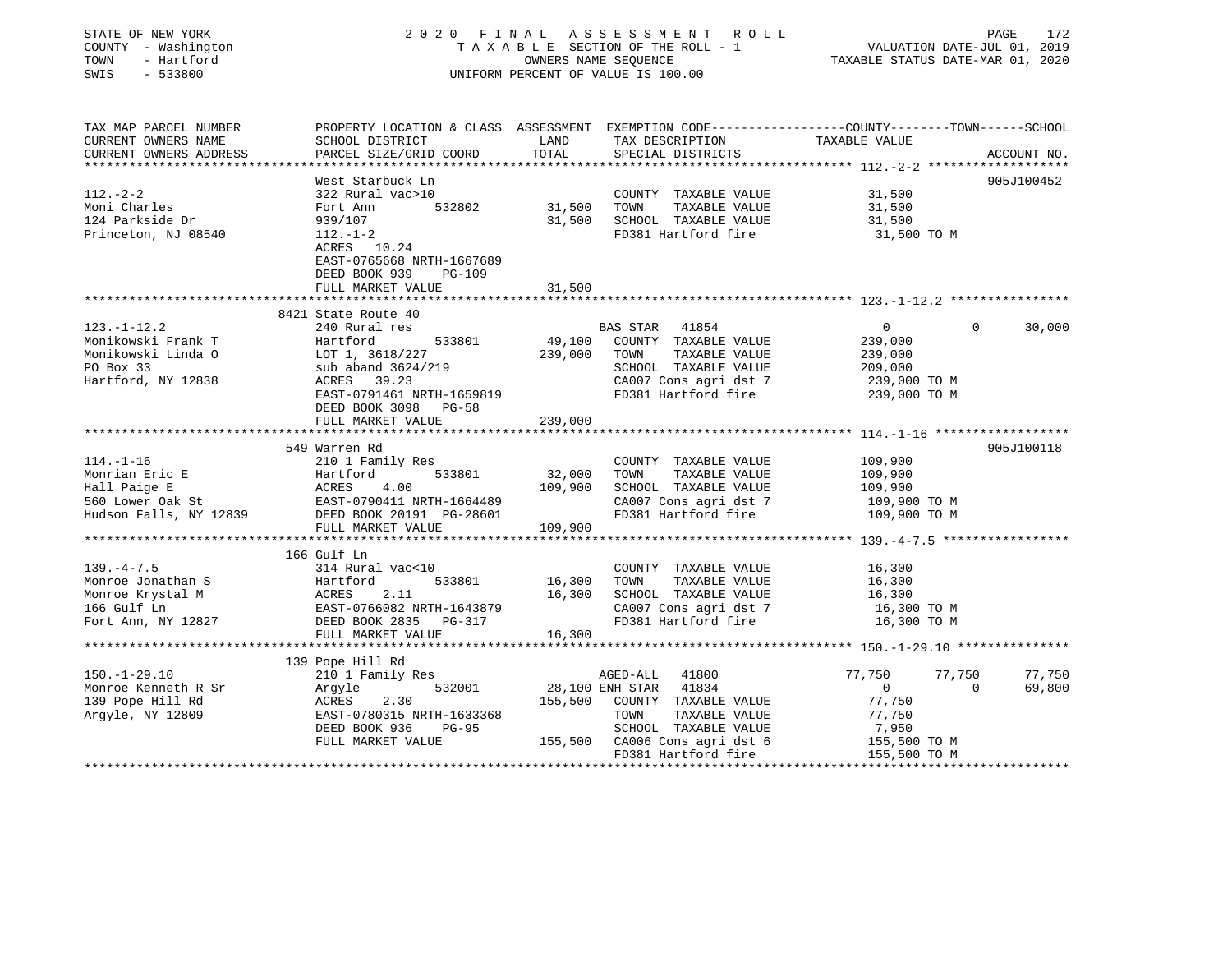| STATE OF NEW YORK<br>COUNTY - Washington<br>- Hartford<br>TOWN<br>SWIS<br>$-533800$ |                                                                | OWNERS NAME SEQUENCE | 2020 FINAL ASSESSMENT<br>R O L L<br>TAXABLE SECTION OF THE ROLL - 1<br>UNIFORM PERCENT OF VALUE IS 100.00 | VALUATION DATE-JUL 01, 2019<br>TAXABLE STATUS DATE-MAR 01, 2020                                                  | PAGE<br>173 |
|-------------------------------------------------------------------------------------|----------------------------------------------------------------|----------------------|-----------------------------------------------------------------------------------------------------------|------------------------------------------------------------------------------------------------------------------|-------------|
| TAX MAP PARCEL NUMBER<br>CURRENT OWNERS NAME                                        | SCHOOL DISTRICT                                                | LAND                 |                                                                                                           | PROPERTY LOCATION & CLASS ASSESSMENT EXEMPTION CODE---------------COUNTY-------TOWN------SCHOOL<br>TAXABLE VALUE |             |
| CURRENT OWNERS ADDRESS                                                              | PARCEL SIZE/GRID COORD                                         | TOTAL                | TAX DESCRIPTION<br>SPECIAL DISTRICTS                                                                      |                                                                                                                  | ACCOUNT NO. |
|                                                                                     |                                                                |                      |                                                                                                           |                                                                                                                  |             |
|                                                                                     | 182 Gulf Ln                                                    |                      |                                                                                                           |                                                                                                                  |             |
| $139. -4 - 7.1$                                                                     | 210 1 Family Res                                               |                      | BAS STAR 41854                                                                                            | $\overline{0}$<br>$\Omega$                                                                                       | 30,000      |
| Monroe Kermit O                                                                     | Hartford<br>533801                                             | 23,000               | COUNTY TAXABLE VALUE                                                                                      | 107,400                                                                                                          |             |
| Monroe Dianna                                                                       | 139.-1-7.1<br>ACRES 1.00 BANK 997<br>EAST-0765264 NRTH-1644051 | 107,400              | TOWN<br>TAXABLE VALUE                                                                                     | 107,400                                                                                                          |             |
| 182 Gulf Ln                                                                         |                                                                |                      | SCHOOL TAXABLE VALUE                                                                                      | 77,400                                                                                                           |             |
| Fort Ann, NY 12827                                                                  | DEED BOOK 659<br>PG-57                                         |                      | CA007 Cons agri dst 7<br>FD381 Hartford fire                                                              | 107,400 TO M<br>107,400 TO M                                                                                     |             |
|                                                                                     | FULL MARKET VALUE                                              | 107,400              |                                                                                                           |                                                                                                                  |             |
|                                                                                     |                                                                |                      |                                                                                                           |                                                                                                                  |             |
|                                                                                     | 172 Gulf Ln                                                    |                      |                                                                                                           |                                                                                                                  |             |
| $139. - 4 - 7.2$                                                                    | 312 Vac w/imprv                                                |                      | COUNTY TAXABLE VALUE                                                                                      | 4,500                                                                                                            |             |
| Monroe Kermit O                                                                     | 533801<br>Hartford                                             | 1,000                | TAXABLE VALUE<br>TOWN                                                                                     | 4,500                                                                                                            |             |
| Monroe Dianna L                                                                     | $139. - 1 - 7.2$                                               | 4,500                | SCHOOL TAXABLE VALUE                                                                                      | 4,500                                                                                                            |             |
| 182 Gulf Ln                                                                         | FRNT 130.00 DPTH 147.00                                        |                      | CA007 Cons agri dst 7                                                                                     | 4,500 TO M                                                                                                       |             |
| Fort Ann, NY 12827                                                                  | EAST-0765233 NRTH-1643839<br>DEED BOOK 836<br>PG-272           |                      | FD381 Hartford fire                                                                                       | 4,500 TO M                                                                                                       |             |
|                                                                                     | FULL MARKET VALUE                                              | 4,500                |                                                                                                           |                                                                                                                  |             |
|                                                                                     | Gulf Ln                                                        |                      |                                                                                                           |                                                                                                                  |             |
| $139. -4 - 7.3$                                                                     | 323 Vacant rural                                               |                      | COUNTY TAXABLE VALUE                                                                                      | 45,600                                                                                                           |             |
| Monroe Kermit O                                                                     | 533801<br>Hartford                                             | 45,600               | TOWN<br>TAXABLE VALUE                                                                                     | 45,600                                                                                                           |             |
| Monroe Dianna L                                                                     | LOT 2                                                          | 45,600               | SCHOOL TAXABLE VALUE                                                                                      | 45,600                                                                                                           |             |
| 182 Gulf Ln                                                                         | $139. - 1 - 7.3$                                               |                      | CA007 Cons agri dst 7                                                                                     | 45,600 TO M                                                                                                      |             |
| Fort Ann, NY 12827                                                                  | ACRES 28.05                                                    |                      | FD381 Hartford fire                                                                                       | 45,600 TO M                                                                                                      |             |
|                                                                                     | EAST-0765885 NRTH-1644350                                      |                      |                                                                                                           |                                                                                                                  |             |
|                                                                                     | DEED BOOK 2586 PG-134                                          |                      |                                                                                                           |                                                                                                                  |             |
|                                                                                     | FULL MARKET VALUE                                              | 45,600               |                                                                                                           |                                                                                                                  |             |
|                                                                                     |                                                                |                      |                                                                                                           |                                                                                                                  |             |
| $148. - 1 - 25.8$                                                                   | 40 Mcdougal Rd<br>314 Rural vac<10                             |                      | COUNTY TAXABLE VALUE                                                                                      | 26,000                                                                                                           |             |
| Monroe Richard K                                                                    | 533801<br>Hartford                                             | 26,000               | TOWN<br>TAXABLE VALUE                                                                                     | 26,000                                                                                                           |             |
| Monroe Marcia D                                                                     | ACRES<br>5.00                                                  | 26,000               | SCHOOL TAXABLE VALUE                                                                                      | 26,000                                                                                                           |             |
| 68 Robbins Rd                                                                       | EAST-0765922 NRTH-1636034                                      |                      | CA006 Cons agri dst 6                                                                                     | 26,000 TO M                                                                                                      |             |
| Wilton, NY 12831                                                                    | DEED BOOK 3237 PG-344                                          |                      | FD381 Hartford fire                                                                                       | 26,000 TO M                                                                                                      |             |
|                                                                                     | FULL MARKET VALUE                                              | 26,000               |                                                                                                           |                                                                                                                  |             |
|                                                                                     |                                                                |                      |                                                                                                           |                                                                                                                  |             |
|                                                                                     | 4 Outatha Way                                                  |                      |                                                                                                           |                                                                                                                  | 905J101093  |
| $131. - 1 - 9.2$                                                                    | 240 Rural res                                                  |                      | COUNTY TAXABLE VALUE                                                                                      | 214,600                                                                                                          |             |
| Montgomery Levi                                                                     | Hartford<br>533801                                             | 41,400               | TOWN<br>TAXABLE VALUE                                                                                     | 214,600                                                                                                          |             |
| 4 Outatha Way                                                                       | ACRES 11.05 BANK<br>997                                        | 214,600              | SCHOOL TAXABLE VALUE                                                                                      | 214,600                                                                                                          |             |
| Fort Ann, NY 12827                                                                  | EAST-0775939 NRTH-1651535<br>DEED BOOK 3841<br>$PG-1$          |                      | CA007 Cons agri dst 7<br>FD381 Hartford fire                                                              | 214,600 TO M<br>214,600 TO M                                                                                     |             |
|                                                                                     | FULL MARKET VALUE                                              | 214,600              |                                                                                                           |                                                                                                                  |             |
|                                                                                     |                                                                |                      |                                                                                                           |                                                                                                                  |             |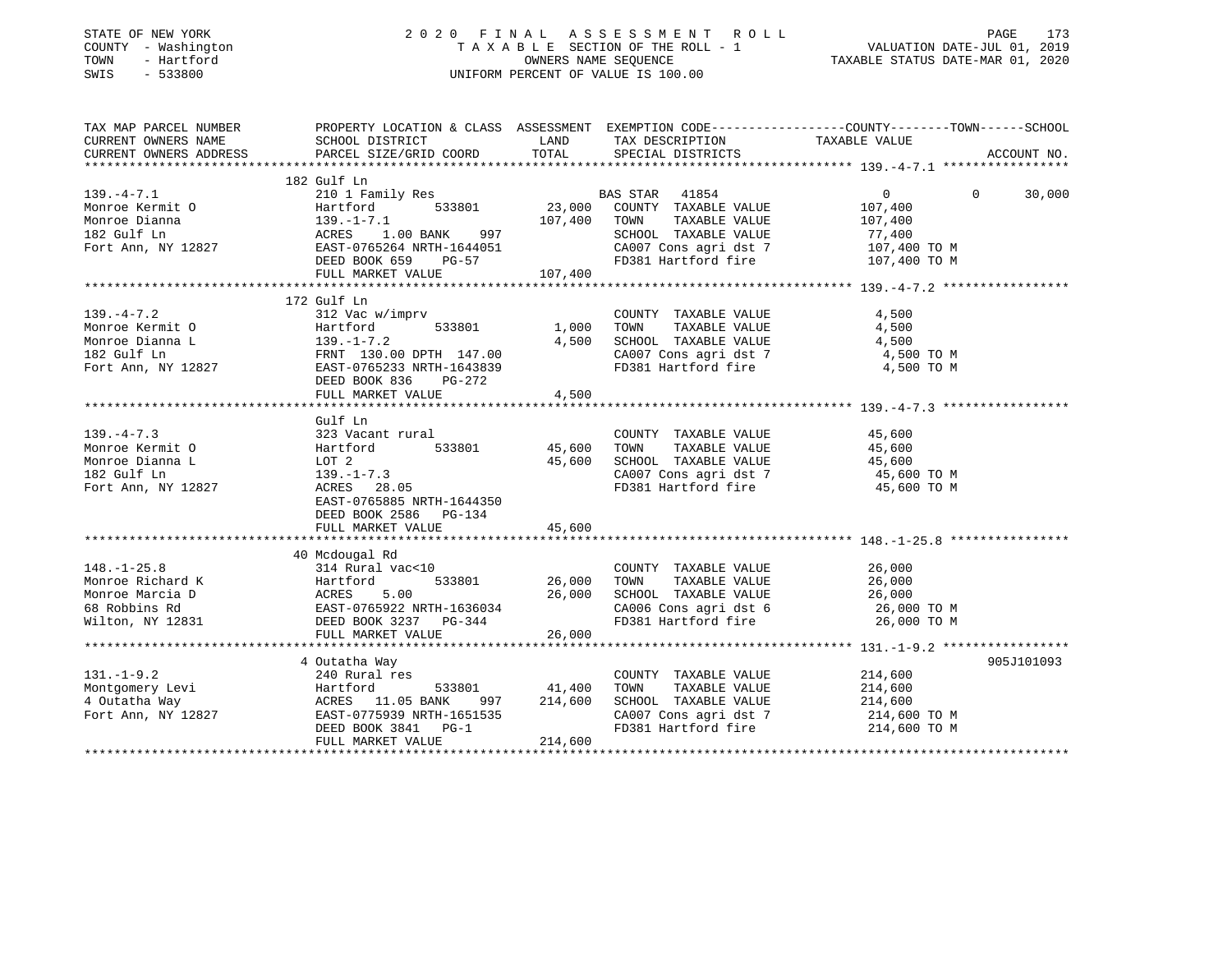### STATE OF NEW YORK 2 0 2 0 F I N A L A S S E S S M E N T R O L L PAGE 174 COUNTY - Washington T A X A B L E SECTION OF THE ROLL - 1 VALUATION DATE-JUL 01, 2019 TOWN - Hartford OWNERS NAME SEQUENCE TAXABLE STATUS DATE-MAR 01, 2020 SWIS - 533800 UNIFORM PERCENT OF VALUE IS 100.00

| TAX MAP PARCEL NUMBER                                                                                                                                                | PROPERTY LOCATION & CLASS ASSESSMENT EXEMPTION CODE----------------COUNTY-------TOWN------SCHOOL                                                                                                                                   |           |                                                                                                                   |     |            |     |     |     |     |     |     |     |     |     |     |     |     |     |     |     |     |     |     |     |  |  |  |  |
|----------------------------------------------------------------------------------------------------------------------------------------------------------------------|------------------------------------------------------------------------------------------------------------------------------------------------------------------------------------------------------------------------------------|-----------|-------------------------------------------------------------------------------------------------------------------|-----|------------|-----|-----|-----|-----|-----|-----|-----|-----|-----|-----|-----|-----|-----|-----|-----|-----|-----|-----|-----|--|--|--|--|
| CURRENT OWNERS NAME SCHOOL DISTRICT                                                                                                                                  |                                                                                                                                                                                                                                    |           | LAND TAX DESCRIPTION TAXABLE VALUE                                                                                |     |            |     |     |     |     |     |     |     |     |     |     |     |     |     |     |     |     |     |     |     |  |  |  |  |
|                                                                                                                                                                      |                                                                                                                                                                                                                                    |           |                                                                                                                   |     |            |     |     |     |     |     |     |     |     |     |     |     |     |     |     |     |     |     |     |     |  |  |  |  |
|                                                                                                                                                                      |                                                                                                                                                                                                                                    |           |                                                                                                                   |     |            |     |     |     |     |     |     |     |     |     |     |     |     |     |     |     |     |     |     |     |  |  |  |  |
|                                                                                                                                                                      | 3491 State Route 196                                                                                                                                                                                                               |           |                                                                                                                   |     |            |     |     |     |     |     |     |     |     |     |     |     |     |     |     |     |     |     |     |     |  |  |  |  |
| $139. -4-3$                                                                                                                                                          |                                                                                                                                                                                                                                    |           |                                                                                                                   |     |            |     |     |     |     |     |     |     |     |     |     |     |     |     |     |     |     |     |     |     |  |  |  |  |
|                                                                                                                                                                      |                                                                                                                                                                                                                                    |           |                                                                                                                   |     |            |     |     |     |     |     |     |     |     |     |     |     |     |     |     |     |     |     |     |     |  |  |  |  |
|                                                                                                                                                                      |                                                                                                                                                                                                                                    |           |                                                                                                                   |     |            |     |     |     |     |     |     |     |     |     |     |     |     |     |     |     |     |     |     |     |  |  |  |  |
|                                                                                                                                                                      |                                                                                                                                                                                                                                    |           |                                                                                                                   |     |            |     |     |     |     |     |     |     |     |     |     |     |     |     |     |     |     |     |     |     |  |  |  |  |
|                                                                                                                                                                      |                                                                                                                                                                                                                                    |           |                                                                                                                   |     |            |     |     |     |     |     |     |     |     |     |     |     |     |     |     |     |     |     |     |     |  |  |  |  |
|                                                                                                                                                                      |                                                                                                                                                                                                                                    |           |                                                                                                                   |     |            |     |     |     |     |     |     |     |     |     |     |     |     |     |     |     |     |     |     |     |  |  |  |  |
|                                                                                                                                                                      |                                                                                                                                                                                                                                    |           |                                                                                                                   |     |            |     |     |     |     |     |     |     |     |     |     |     |     |     |     |     |     |     |     |     |  |  |  |  |
|                                                                                                                                                                      |                                                                                                                                                                                                                                    |           |                                                                                                                   |     |            |     |     |     |     |     |     |     |     |     |     |     |     |     |     |     |     |     |     |     |  |  |  |  |
|                                                                                                                                                                      | $\n\n\n193. -1-3\n240\n241\n242\n243\n245\n246\n245\n246\n247\n248\n249\n240\n240\n240\n240\n241\n242\n245\n246\n247\n248\n249\$                                                                                                   | 193. -1-3 | 240                                                                                                               | 241 | 242        | 243 | 245 | 246 | 245 | 246 | 247 | 248 | 249 | 240 | 240 | 240 | 240 | 241 | 242 | 245 | 246 | 247 | 248 | 249 |  |  |  |  |
| 193. -1-3                                                                                                                                                            | 240                                                                                                                                                                                                                                | 241       | 242                                                                                                               | 243 | 245        | 246 | 245 | 246 | 247 | 248 | 249 | 240 | 240 | 240 | 240 | 241 | 242 | 245 | 246 | 247 | 248 | 249 |     |     |  |  |  |  |
|                                                                                                                                                                      | Gilchrist Hill Rd                                                                                                                                                                                                                  |           |                                                                                                                   |     | 905J100015 |     |     |     |     |     |     |     |     |     |     |     |     |     |     |     |     |     |     |     |  |  |  |  |
| $150. - 1 - 45$                                                                                                                                                      | 323 Vacant rural<br>323 Vacant rural<br>Hartford 533801 102,600 COUNTY TAXABLE VALUE 32,600 70,000 70,000 10,000 10<br>823/75 102,600 TOWN TAXABLE VALUE 32,600                                                                    |           |                                                                                                                   |     | 70,000     |     |     |     |     |     |     |     |     |     |     |     |     |     |     |     |     |     |     |     |  |  |  |  |
|                                                                                                                                                                      |                                                                                                                                                                                                                                    |           |                                                                                                                   |     |            |     |     |     |     |     |     |     |     |     |     |     |     |     |     |     |     |     |     |     |  |  |  |  |
|                                                                                                                                                                      |                                                                                                                                                                                                                                    |           |                                                                                                                   |     |            |     |     |     |     |     |     |     |     |     |     |     |     |     |     |     |     |     |     |     |  |  |  |  |
|                                                                                                                                                                      |                                                                                                                                                                                                                                    |           |                                                                                                                   |     |            |     |     |     |     |     |     |     |     |     |     |     |     |     |     |     |     |     |     |     |  |  |  |  |
| Moore Marlene Trustee Martford 533<br>Pike Mary Ellen Trustee 823/75<br>456 Gilchrist Hill Rd Forest Tax 2324/32<br>Hartford, NY 12838 ACRES 155.50<br>TACRES 153.50 |                                                                                                                                                                                                                                    |           | SCHOOL TAXABLE VALUE 32,600<br>FD381 Hartford fire 102,600 TO M                                                   |     |            |     |     |     |     |     |     |     |     |     |     |     |     |     |     |     |     |     |     |     |  |  |  |  |
|                                                                                                                                                                      | EAST-0782172 NRTH-1637342<br>MAY BE SUBJECT TO PAYMENT DEED BOOK 3378 PG-49<br>UNDER RPTL480A UNTIL 2029 FULL MARKET VALUE                                                                                                         |           |                                                                                                                   |     |            |     |     |     |     |     |     |     |     |     |     |     |     |     |     |     |     |     |     |     |  |  |  |  |
|                                                                                                                                                                      |                                                                                                                                                                                                                                    |           |                                                                                                                   |     |            |     |     |     |     |     |     |     |     |     |     |     |     |     |     |     |     |     |     |     |  |  |  |  |
|                                                                                                                                                                      |                                                                                                                                                                                                                                    | 102,600   |                                                                                                                   |     |            |     |     |     |     |     |     |     |     |     |     |     |     |     |     |     |     |     |     |     |  |  |  |  |
|                                                                                                                                                                      |                                                                                                                                                                                                                                    |           |                                                                                                                   |     |            |     |     |     |     |     |     |     |     |     |     |     |     |     |     |     |     |     |     |     |  |  |  |  |
|                                                                                                                                                                      | 418 Blood St                                                                                                                                                                                                                       |           |                                                                                                                   |     | 905J101378 |     |     |     |     |     |     |     |     |     |     |     |     |     |     |     |     |     |     |     |  |  |  |  |
|                                                                                                                                                                      |                                                                                                                                                                                                                                    |           |                                                                                                                   |     |            |     |     |     |     |     |     |     |     |     |     |     |     |     |     |     |     |     |     |     |  |  |  |  |
|                                                                                                                                                                      |                                                                                                                                                                                                                                    |           |                                                                                                                   |     |            |     |     |     |     |     |     |     |     |     |     |     |     |     |     |     |     |     |     |     |  |  |  |  |
|                                                                                                                                                                      |                                                                                                                                                                                                                                    |           |                                                                                                                   |     |            |     |     |     |     |     |     |     |     |     |     |     |     |     |     |     |     |     |     |     |  |  |  |  |
|                                                                                                                                                                      |                                                                                                                                                                                                                                    |           |                                                                                                                   |     |            |     |     |     |     |     |     |     |     |     |     |     |     |     |     |     |     |     |     |     |  |  |  |  |
|                                                                                                                                                                      |                                                                                                                                                                                                                                    |           |                                                                                                                   |     |            |     |     |     |     |     |     |     |     |     |     |     |     |     |     |     |     |     |     |     |  |  |  |  |
|                                                                                                                                                                      | FULL MARKET VALUE                                                                                                                                                                                                                  | 18,600    |                                                                                                                   |     |            |     |     |     |     |     |     |     |     |     |     |     |     |     |     |     |     |     |     |     |  |  |  |  |
|                                                                                                                                                                      |                                                                                                                                                                                                                                    |           |                                                                                                                   |     |            |     |     |     |     |     |     |     |     |     |     |     |     |     |     |     |     |     |     |     |  |  |  |  |
|                                                                                                                                                                      | Blood St OFF                                                                                                                                                                                                                       |           |                                                                                                                   |     |            |     |     |     |     |     |     |     |     |     |     |     |     |     |     |     |     |     |     |     |  |  |  |  |
| $132. - 4 - 8.7$                                                                                                                                                     | 311 Res vac land                                                                                                                                                                                                                   |           | COUNTY TAXABLE VALUE 2,900                                                                                        |     |            |     |     |     |     |     |     |     |     |     |     |     |     |     |     |     |     |     |     |     |  |  |  |  |
|                                                                                                                                                                      |                                                                                                                                                                                                                                    |           |                                                                                                                   |     |            |     |     |     |     |     |     |     |     |     |     |     |     |     |     |     |     |     |     |     |  |  |  |  |
|                                                                                                                                                                      |                                                                                                                                                                                                                                    |           |                                                                                                                   |     |            |     |     |     |     |     |     |     |     |     |     |     |     |     |     |     |     |     |     |     |  |  |  |  |
|                                                                                                                                                                      | Morehouse Jason and Morehouse Jason and Hartford 533801 2,900 TOWN TAXABLE VALUE 2,900<br>418 Blood St FRNT 290.00 DPTH 148.00 2,900 SCHOOL TAXABLE VALUE 2,900 2,900<br>Granville, NY 12832 EAST-0795244 IRTH-1649877 FD381 Hartf |           |                                                                                                                   |     |            |     |     |     |     |     |     |     |     |     |     |     |     |     |     |     |     |     |     |     |  |  |  |  |
|                                                                                                                                                                      | DEED BOOK 3665 PG-19                                                                                                                                                                                                               |           |                                                                                                                   |     |            |     |     |     |     |     |     |     |     |     |     |     |     |     |     |     |     |     |     |     |  |  |  |  |
|                                                                                                                                                                      | FULL MARKET VALUE                                                                                                                                                                                                                  | 2,900     |                                                                                                                   |     |            |     |     |     |     |     |     |     |     |     |     |     |     |     |     |     |     |     |     |     |  |  |  |  |
|                                                                                                                                                                      |                                                                                                                                                                                                                                    |           |                                                                                                                   |     |            |     |     |     |     |     |     |     |     |     |     |     |     |     |     |     |     |     |     |     |  |  |  |  |
|                                                                                                                                                                      | Durkee Ln                                                                                                                                                                                                                          |           |                                                                                                                   |     |            |     |     |     |     |     |     |     |     |     |     |     |     |     |     |     |     |     |     |     |  |  |  |  |
|                                                                                                                                                                      |                                                                                                                                                                                                                                    |           |                                                                                                                   |     |            |     |     |     |     |     |     |     |     |     |     |     |     |     |     |     |     |     |     |     |  |  |  |  |
|                                                                                                                                                                      |                                                                                                                                                                                                                                    |           |                                                                                                                   |     |            |     |     |     |     |     |     |     |     |     |     |     |     |     |     |     |     |     |     |     |  |  |  |  |
|                                                                                                                                                                      |                                                                                                                                                                                                                                    |           | COUNTY TAXABLE VALUE 38,200<br>TOWN TAXABLE VALUE 38,200<br>SCHOOL TAXABLE VALUE 38,200<br>CA007 Core a wide in F |     |            |     |     |     |     |     |     |     |     |     |     |     |     |     |     |     |     |     |     |     |  |  |  |  |
|                                                                                                                                                                      |                                                                                                                                                                                                                                    |           | CA007 Cons agri dst 7 38,200 TO M<br>FD381 Hartford fire 38,200 TO M                                              |     |            |     |     |     |     |     |     |     |     |     |     |     |     |     |     |     |     |     |     |     |  |  |  |  |
|                                                                                                                                                                      |                                                                                                                                                                                                                                    |           |                                                                                                                   |     |            |     |     |     |     |     |     |     |     |     |     |     |     |     |     |     |     |     |     |     |  |  |  |  |
|                                                                                                                                                                      |                                                                                                                                                                                                                                    |           |                                                                                                                   |     |            |     |     |     |     |     |     |     |     |     |     |     |     |     |     |     |     |     |     |     |  |  |  |  |
|                                                                                                                                                                      |                                                                                                                                                                                                                                    |           |                                                                                                                   |     |            |     |     |     |     |     |     |     |     |     |     |     |     |     |     |     |     |     |     |     |  |  |  |  |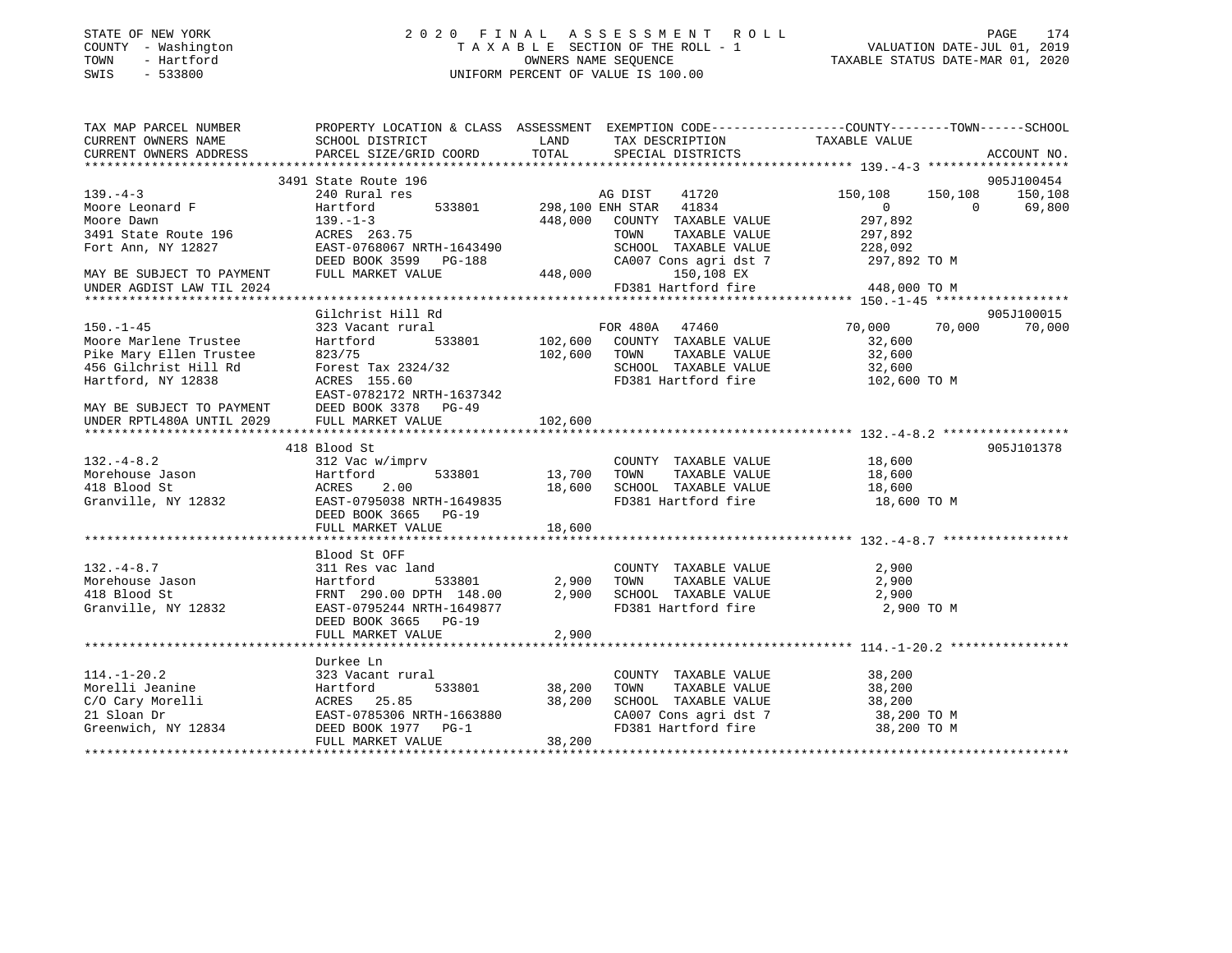|      | STATE OF NEW YORK   | 2020 FINAL ASSESSMENT ROLL         |                                  | PAGE | 175 |
|------|---------------------|------------------------------------|----------------------------------|------|-----|
|      | COUNTY - Washington | TAXABLE SECTION OF THE ROLL - 1    | VALUATION DATE-JUL 01, 2019      |      |     |
| TOWN | - Hartford          | OWNERS NAME SEOUENCE               | TAXABLE STATUS DATE-MAR 01, 2020 |      |     |
| SWIS | $-533800$           | UNIFORM PERCENT OF VALUE IS 100.00 |                                  |      |     |
|      |                     |                                    |                                  |      |     |
|      |                     |                                    |                                  |      |     |

| TAX MAP PARCEL NUMBER<br>CURRENT OWNERS NAME<br>CURRENT OWNERS ADDRESS | PROPERTY LOCATION & CLASS ASSESSMENT EXEMPTION CODE---------------COUNTY-------TOWN-----SCHOOL<br>SCHOOL DISTRICT<br>PARCEL SIZE/GRID COORD                                                    | LAND<br>TOTAL | TAX DESCRIPTION<br>SPECIAL DISTRICTS                                                                                                                                                                | TAXABLE VALUE         |                | ACCOUNT NO. |
|------------------------------------------------------------------------|------------------------------------------------------------------------------------------------------------------------------------------------------------------------------------------------|---------------|-----------------------------------------------------------------------------------------------------------------------------------------------------------------------------------------------------|-----------------------|----------------|-------------|
|                                                                        |                                                                                                                                                                                                |               |                                                                                                                                                                                                     |                       |                |             |
|                                                                        | 146 Mcdougal Rd                                                                                                                                                                                |               |                                                                                                                                                                                                     |                       |                | 905J100607  |
| $148. - 1 - 23$                                                        | 240 Rural res                                                                                                                                                                                  |               | BAS STAR 41854<br>48,400 COUNTY TAXABLE VALUE                                                                                                                                                       | $\overline{0}$        | $\Omega$       | 30,000      |
| Morris Deborah A                                                       | 533801<br>Hartford                                                                                                                                                                             |               |                                                                                                                                                                                                     | 244,000               |                |             |
| 146 McDougal Rd                                                        | ACRES 13.30                                                                                                                                                                                    | 244,000 TOWN  |                                                                                                                                                                                                     | TAXABLE VALUE 244,000 |                |             |
| Argyle, NY 12809                                                       | EAST-0767583 NRTH-1634431<br>DEED BOOK 561 PG-58                                                                                                                                               |               | SCHOOL TAXABLE VALUE 214,000                                                                                                                                                                        |                       |                |             |
|                                                                        |                                                                                                                                                                                                |               |                                                                                                                                                                                                     | 244,000 TO M          |                |             |
|                                                                        | FULL MARKET VALUE                                                                                                                                                                              |               |                                                                                                                                                                                                     | 244,000 TO M          |                |             |
|                                                                        |                                                                                                                                                                                                |               |                                                                                                                                                                                                     |                       |                |             |
|                                                                        | 354 County Route 19                                                                                                                                                                            |               |                                                                                                                                                                                                     |                       |                | 905J101380  |
| $149. - 1 - 32.7$                                                      | 210 1 Family Res                                                                                                                                                                               |               | BAS STAR 41854                                                                                                                                                                                      | $\overline{0}$        | $\Omega$       | 30,000      |
| Morrison Patricia S                                                    | 533801<br>Hartford                                                                                                                                                                             |               | 30,300 COUNTY TAXABLE VALUE                                                                                                                                                                         | 155,500               |                |             |
| 354 County Route 19                                                    | LOT 4                                                                                                                                                                                          | 155,500 TOWN  | TAXABLE VALUE                                                                                                                                                                                       | 155,500               |                |             |
| Fort Ann, NY 12827                                                     | 3.42 BANK 999<br>ACRES                                                                                                                                                                         |               | SCHOOL TAXABLE VALUE 125,500                                                                                                                                                                        |                       |                |             |
|                                                                        | EAST-0775183 NRTH-1638024                                                                                                                                                                      |               | CA006 Cons agri dst 6 155,500 TO M<br>FD381 Hartford fire 155,500 TO M                                                                                                                              | 155,500 TO M          |                |             |
|                                                                        | DEED BOOK 2608 PG-183                                                                                                                                                                          |               |                                                                                                                                                                                                     |                       |                |             |
|                                                                        | FULL MARKET VALUE                                                                                                                                                                              | 155,500       |                                                                                                                                                                                                     |                       |                |             |
|                                                                        |                                                                                                                                                                                                |               |                                                                                                                                                                                                     |                       |                |             |
|                                                                        | 8492 State Route 40                                                                                                                                                                            |               |                                                                                                                                                                                                     |                       |                |             |
| $123. - 1 - 11.12$                                                     | 314 Rural vac<10                                                                                                                                                                               |               | COUNTY TAXABLE VALUE                                                                                                                                                                                | 14,000<br>14,000      |                |             |
| Morrow Brian O<br>$\frac{1}{2}$                                        | 533801<br>Hartford                                                                                                                                                                             | 14,000        | TAXABLE VALUE<br>TOWN                                                                                                                                                                               |                       |                |             |
| 24 Pacific St                                                          | 1.34<br>ACRES                                                                                                                                                                                  | 14,000        | SCHOOL TAXABLE VALUE                                                                                                                                                                                | 14,000<br>14,000 TO M |                |             |
| Granville, NY 12832                                                    | EAST-0792865 NRTH-1660298<br>DEED BOOK 2056 PG-265                                                                                                                                             |               | $\begin{array}{lll} \texttt{CA007} \texttt{ Cons} & \texttt{agri} \texttt{dst} & 7 & 14,000 \texttt{ TO M} \\ \texttt{FD381} & \texttt{Hartford} \texttt{fire} & 14,000 \texttt{ TO M} \end{array}$ |                       |                |             |
|                                                                        |                                                                                                                                                                                                |               |                                                                                                                                                                                                     |                       |                |             |
|                                                                        | FULL MARKET VALUE                                                                                                                                                                              | 14,000        |                                                                                                                                                                                                     |                       |                |             |
|                                                                        |                                                                                                                                                                                                |               |                                                                                                                                                                                                     |                       |                |             |
|                                                                        | 8488 State Route 40                                                                                                                                                                            |               |                                                                                                                                                                                                     |                       |                | 905J101323  |
| $123. - 1 - 11.3$                                                      | 270 Mfg housing                                                                                                                                                                                |               | AGED-CO/TN 41801<br>533801 23,000 ENH STAR 41834<br>AGED-CO/TN 41801                                                                                                                                | 17,560                | 17,560         | $\Omega$    |
| Morrow Paula J                                                         | Hartford                                                                                                                                                                                       |               |                                                                                                                                                                                                     | $\overline{0}$        | $\overline{0}$ | 43,900      |
| 8518 State Route 40                                                    | ACRES<br>1.00                                                                                                                                                                                  |               | 43,900 COUNTY TAXABLE VALUE 26,340                                                                                                                                                                  |                       |                |             |
| Granville, NY 12832                                                    | EAST-0792782 NRTH-1660044                                                                                                                                                                      |               | TOWN TAXABLE VALUE 26,340<br>SCHOOL TAXABLE VALUE 20                                                                                                                                                |                       |                |             |
|                                                                        | DEED BOOK 561<br>PG-67                                                                                                                                                                         |               |                                                                                                                                                                                                     |                       |                |             |
|                                                                        | FULL MARKET VALUE                                                                                                                                                                              |               | 43,900 CA007 Cons agri dst 7 43,900 TO M                                                                                                                                                            |                       |                |             |
|                                                                        |                                                                                                                                                                                                |               | FD381 Hartford fire                                                                                                                                                                                 | 43,900 TO M           |                |             |
|                                                                        |                                                                                                                                                                                                |               |                                                                                                                                                                                                     |                       |                |             |
|                                                                        | 8518 State Route 40                                                                                                                                                                            |               |                                                                                                                                                                                                     |                       |                | 905J101321  |
| $123. - 1 - 11.1$                                                      | 210 1 Family Res                                                                                                                                                                               |               | <b>BAS STAR</b> 41854                                                                                                                                                                               | $\overline{0}$        | $\Omega$       | 30,000      |
| Morrow Thomas E                                                        | Hartford                                                                                                                                                                                       |               | 533801 27,800 COUNTY TAXABLE VALUE                                                                                                                                                                  | 95,500                |                |             |
| Morrow William E                                                       |                                                                                                                                                                                                |               | TOWN TAXABLE VALUE 95,500<br>SCHOOL TAXABLE VALUE 65,500                                                                                                                                            |                       |                |             |
| 8518 State Route 40                                                    |                                                                                                                                                                                                |               |                                                                                                                                                                                                     |                       |                |             |
| Granville, NY 12832                                                    | ACRES 6.66 95,500 TOWN TAXABLE VALUE<br>10 EAST-0793113 NRTH-1661043 SCHOOL TAXABLE VALUE<br>23 DEED BOOK 831 PG-319 0A007 Cons agri dst 7<br>FULL MARKET VALUE<br>195,500 FD381 Hartford fire |               | CA007 Cons agri dst 7 95,500 TO M                                                                                                                                                                   |                       |                |             |
|                                                                        |                                                                                                                                                                                                |               |                                                                                                                                                                                                     | 95,500 TO M           |                |             |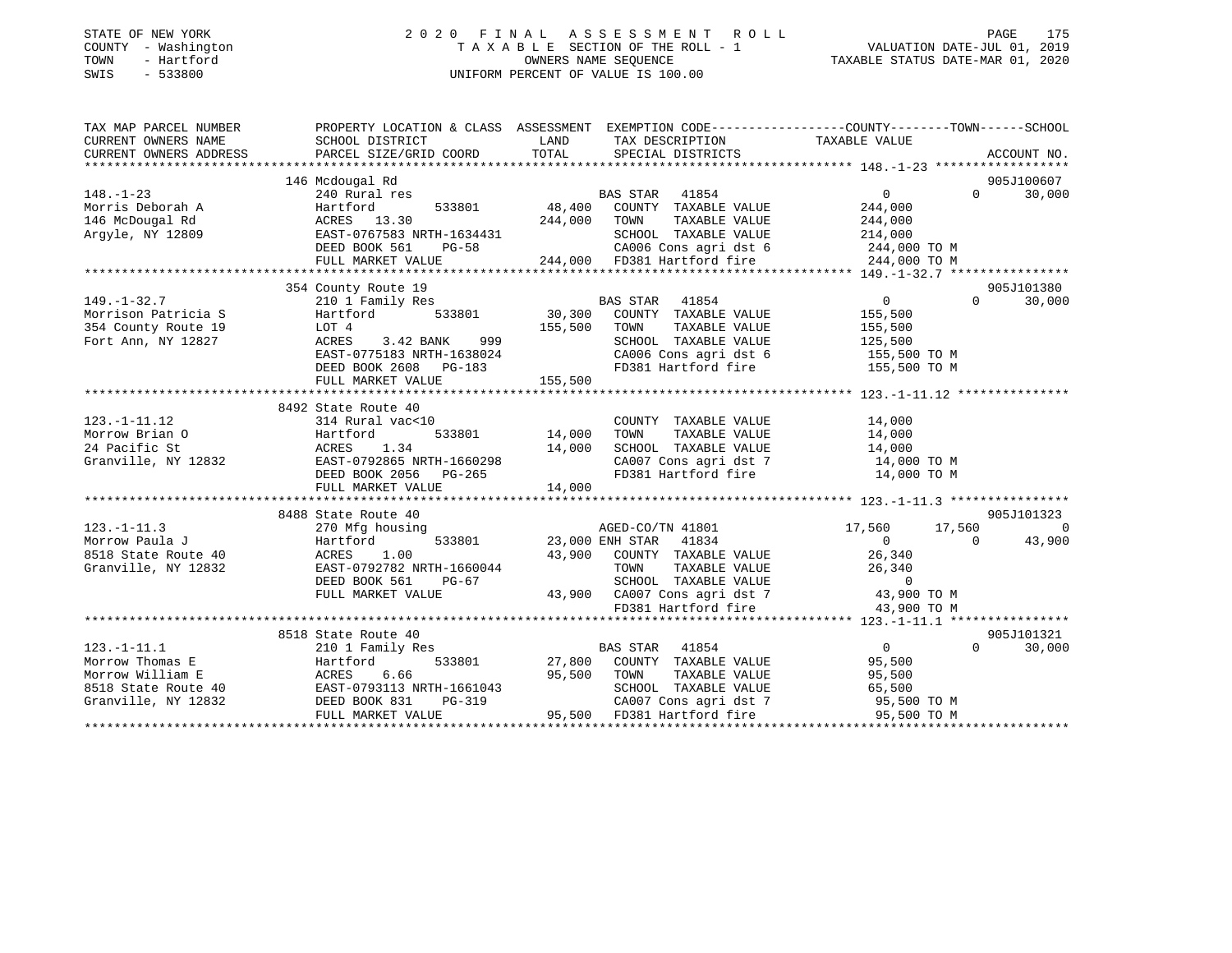### STATE OF NEW YORK 2 0 2 0 F I N A L A S S E S S M E N T R O L L PAGE 176 COUNTY - Washington T A X A B L E SECTION OF THE ROLL - 1 VALUATION DATE-JUL 01, 2019 TOWN - Hartford OWNERS NAME SEQUENCE TAXABLE STATUS DATE-MAR 01, 2020 SWIS - 533800 UNIFORM PERCENT OF VALUE IS 100.00

| TAX MAP PARCEL NUMBER     |                                                                                                                                                                                                                                                                                                                                                                                                                |                                                                            | PROPERTY LOCATION & CLASS ASSESSMENT EXEMPTION CODE---------------COUNTY-------TOWN-----SCHOOL |
|---------------------------|----------------------------------------------------------------------------------------------------------------------------------------------------------------------------------------------------------------------------------------------------------------------------------------------------------------------------------------------------------------------------------------------------------------|----------------------------------------------------------------------------|------------------------------------------------------------------------------------------------|
| CURRENT OWNERS NAME       | SCHOOL DISTRICT                                                                                                                                                                                                                                                                                                                                                                                                | LAND<br>TAX DESCRIPTION                                                    | TAXABLE VALUE                                                                                  |
| CURRENT OWNERS ADDRESS    | PARCEL SIZE/GRID COORD                                                                                                                                                                                                                                                                                                                                                                                         | TOTAL<br>SPECIAL DISTRICTS                                                 | ACCOUNT NO.                                                                                    |
|                           |                                                                                                                                                                                                                                                                                                                                                                                                                |                                                                            |                                                                                                |
|                           | 72 Hartford Main St                                                                                                                                                                                                                                                                                                                                                                                            |                                                                            | 905J100161                                                                                     |
| $132.15 - 2 - 35$         | 210 1 Family Res                                                                                                                                                                                                                                                                                                                                                                                               | BAS STAR 41854                                                             | $\Omega$<br>$\Omega$<br>30,000                                                                 |
| Morse Diane S             | Hartford                                                                                                                                                                                                                                                                                                                                                                                                       | 533801 17,000<br>COUNTY TAXABLE VALUE                                      | 76,400                                                                                         |
| 72 Hartford Main St       | FRNT<br>50.00 DPTH 427.00                                                                                                                                                                                                                                                                                                                                                                                      | 76,400 TOWN<br>TAXABLE VALUE                                               | 76,400                                                                                         |
| Hartford, NY 12838        | EAST-0786860 NRTH-1653161                                                                                                                                                                                                                                                                                                                                                                                      | SCHOOL TAXABLE VALUE                                                       | 46,400                                                                                         |
|                           | DEED BOOK 2917 PG-285                                                                                                                                                                                                                                                                                                                                                                                          |                                                                            | 76,400 TO M                                                                                    |
|                           | FULL MARKET VALUE                                                                                                                                                                                                                                                                                                                                                                                              | SCHOOL TAXABLE VALUE<br>2007 Cons agri dst 7<br>76,400 FD381 Hartford fire | 76,400 TO M                                                                                    |
|                           |                                                                                                                                                                                                                                                                                                                                                                                                                |                                                                            |                                                                                                |
|                           | 3216 Coach Rd                                                                                                                                                                                                                                                                                                                                                                                                  |                                                                            | 905J101157                                                                                     |
| $149. - 1 - 24.3$         | 210 1 Family Res                                                                                                                                                                                                                                                                                                                                                                                               | BAS STAR<br>41854                                                          | $\Omega$<br>$\overline{0}$<br>30,000                                                           |
| Morse Donald              | Hartford<br>533801                                                                                                                                                                                                                                                                                                                                                                                             | 36,500<br>COUNTY TAXABLE VALUE                                             | 209,700                                                                                        |
| Morse Carol               | 5.50 BANK<br>ACRES<br>150                                                                                                                                                                                                                                                                                                                                                                                      | 209,700<br>TOWN<br>TAXABLE VALUE                                           | 209,700                                                                                        |
| 3216 Coach Rd             | EAST-0779665 NRTH-1638993                                                                                                                                                                                                                                                                                                                                                                                      | SCHOOL TAXABLE VALUE                                                       | 179,700                                                                                        |
| Argyle, NY 12809          | $\begin{array}{cc}\n\text{EAST}-0\frac{1}{2}\times1\text{SLO} & \dots \text{EET}-0\frac{1}{2}\text{SLOK} & \text{A77} \\ \text{DEED BOOK} & \text{A77} & \text{A78} \\ \text{A78} & \text{A79} & \text{A78} \\ \text{A89} & \text{A89} & \text{A80} \\ \text{A90} & \text{A90} & \text{A81} \\ \text{A91} & \text{A90} & \text{A90} \\ \text{A91} & \text{A90} & \text{A90} \\ \text{A01} & \text{A$<br>PG-189 | FD381 Hartford fire                                                        | 209,700 TO M                                                                                   |
|                           | FULL MARKET VALUE                                                                                                                                                                                                                                                                                                                                                                                              | 209,700                                                                    |                                                                                                |
|                           |                                                                                                                                                                                                                                                                                                                                                                                                                |                                                                            |                                                                                                |
|                           | 8284 State Route 40                                                                                                                                                                                                                                                                                                                                                                                            |                                                                            | 905J100686                                                                                     |
| $132.-1-18.1$             | 240 Rural res                                                                                                                                                                                                                                                                                                                                                                                                  | AGRI-D IND 41730                                                           | 14,326<br>14,326<br>14,326                                                                     |
| Moselle Bruce             | Hartford<br>533801                                                                                                                                                                                                                                                                                                                                                                                             | 57,100 BAS STAR 41854                                                      | $\overline{0}$<br>$\Omega$<br>30,000                                                           |
| Moselle Darlene           | ACRES 36.65                                                                                                                                                                                                                                                                                                                                                                                                    | 323,800<br>COUNTY TAXABLE VALUE                                            | 309,474                                                                                        |
| 8284 State Route 40       | EAST-0790036 NRTH-1655545                                                                                                                                                                                                                                                                                                                                                                                      | TAXABLE VALUE<br>TOWN                                                      | 309,474                                                                                        |
| Granville, NY 12832       | DEED BOOK 926<br>$PG-89$                                                                                                                                                                                                                                                                                                                                                                                       | SCHOOL TAXABLE VALUE                                                       | 279,474                                                                                        |
|                           | FULL MARKET VALUE                                                                                                                                                                                                                                                                                                                                                                                              | 323,800 FD381 Hartford fire                                                | 323,800 TO M                                                                                   |
| MAY BE SUBJECT TO PAYMENT |                                                                                                                                                                                                                                                                                                                                                                                                                |                                                                            |                                                                                                |
| UNDER AGDIST LAW TIL 2027 |                                                                                                                                                                                                                                                                                                                                                                                                                |                                                                            |                                                                                                |
|                           |                                                                                                                                                                                                                                                                                                                                                                                                                |                                                                            |                                                                                                |
|                           | 232 Eldridge Ln                                                                                                                                                                                                                                                                                                                                                                                                |                                                                            | 905J100204                                                                                     |
| $140. - 1 - 2$            | 240 Rural res                                                                                                                                                                                                                                                                                                                                                                                                  | AG BUILD 41700                                                             | 20,700<br>20,700<br>20,700                                                                     |
| Moulton Daniel            | Hartford<br>533801                                                                                                                                                                                                                                                                                                                                                                                             | 41854<br>59,800 BAS STAR                                                   | $\overline{0}$<br>$\Omega$<br>30,000                                                           |
| Moulton Jane              | ACRES 36.67                                                                                                                                                                                                                                                                                                                                                                                                    | 166,800<br>COUNTY TAXABLE VALUE                                            | 146,100                                                                                        |
| 232 Eldridge Ln           | EAST-0772523 NRTH-1649695                                                                                                                                                                                                                                                                                                                                                                                      | TOWN<br>TAXABLE VALUE                                                      | 146,100                                                                                        |
| Fort Ann, NY 12827        | DEED BOOK 783<br>PG-44                                                                                                                                                                                                                                                                                                                                                                                         | SCHOOL TAXABLE VALUE                                                       | 116,100                                                                                        |
|                           | FULL MARKET VALUE                                                                                                                                                                                                                                                                                                                                                                                              | 166,800 FD381 Hartford fire                                                | 166,800 ТО М                                                                                   |
| MAY BE SUBJECT TO PAYMENT |                                                                                                                                                                                                                                                                                                                                                                                                                |                                                                            |                                                                                                |
| UNDER RPTL483 UNTIL 2021  |                                                                                                                                                                                                                                                                                                                                                                                                                |                                                                            |                                                                                                |
| ************************* |                                                                                                                                                                                                                                                                                                                                                                                                                |                                                                            |                                                                                                |
|                           | 187 North Rd                                                                                                                                                                                                                                                                                                                                                                                                   |                                                                            | 905J100645                                                                                     |
| $140. - 1 - 21$           |                                                                                                                                                                                                                                                                                                                                                                                                                |                                                                            |                                                                                                |
|                           | 210 1 Family Res                                                                                                                                                                                                                                                                                                                                                                                               | VET COM CT 41131                                                           | 37,150<br>37,150<br>$\circ$<br>$\Omega$                                                        |
| Mulhall Claudia J LE      | 533801<br>Hartford                                                                                                                                                                                                                                                                                                                                                                                             | 29,900 ENH STAR<br>41834                                                   | 69,800                                                                                         |
| Mulhall Rebecca A         | ACRES<br>3.30                                                                                                                                                                                                                                                                                                                                                                                                  | 148,600<br>COUNTY TAXABLE VALUE                                            | 111,450                                                                                        |
| 187 North Rd              | EAST-0772456 NRTH-1643067                                                                                                                                                                                                                                                                                                                                                                                      | TOWN<br>TAXABLE VALUE                                                      | 111,450                                                                                        |
| Fort Ann, NY 12827        | DEED BOOK 20191 PG-29474                                                                                                                                                                                                                                                                                                                                                                                       | SCHOOL TAXABLE VALUE                                                       | 78,800                                                                                         |
|                           | FULL MARKET VALUE                                                                                                                                                                                                                                                                                                                                                                                              | 148,600 FD381 Hartford fire                                                | 148,600 TO M                                                                                   |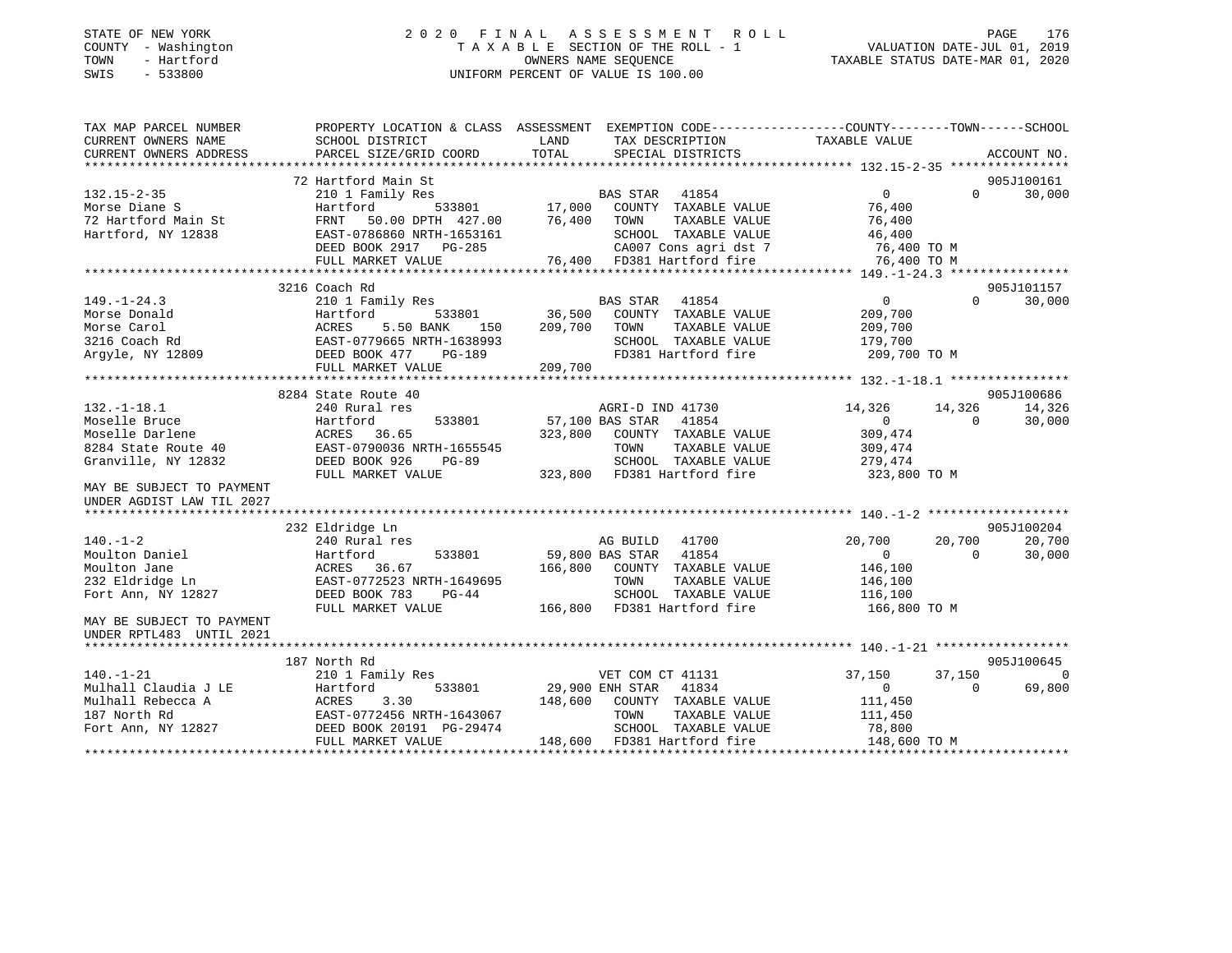### STATE OF NEW YORK 2 0 2 0 F I N A L A S S E S S M E N T R O L L PAGE 177 COUNTY - Washington T A X A B L E SECTION OF THE ROLL - 1 VALUATION DATE-JUL 01, 2019 TOWN - Hartford OWNERS NAME SEQUENCE TAXABLE STATUS DATE-MAR 01, 2020 SWIS - 533800 UNIFORM PERCENT OF VALUE IS 100.00UNIFORM PERCENT OF VALUE IS 100.00

| TAX MAP PARCEL NUMBER                                            | PROPERTY LOCATION & CLASS ASSESSMENT EXEMPTION CODE----------------COUNTY-------TOWN------SCHOOL                                                                                                                                                               |             |                                                                                                                                               |                                                |                    |
|------------------------------------------------------------------|----------------------------------------------------------------------------------------------------------------------------------------------------------------------------------------------------------------------------------------------------------------|-------------|-----------------------------------------------------------------------------------------------------------------------------------------------|------------------------------------------------|--------------------|
| CURRENT OWNERS NAME                                              | SCHOOL DISTRICT                                                                                                                                                                                                                                                | <b>LAND</b> | TAX DESCRIPTION                                                                                                                               | TAXABLE VALUE                                  |                    |
| CURRENT OWNERS ADDRESS                                           | PARCEL SIZE/GRID COORD TOTAL                                                                                                                                                                                                                                   |             | SPECIAL DISTRICTS                                                                                                                             |                                                | ACCOUNT NO.        |
|                                                                  |                                                                                                                                                                                                                                                                |             |                                                                                                                                               |                                                |                    |
|                                                                  | 99 County Route 19                                                                                                                                                                                                                                             |             |                                                                                                                                               |                                                | 905J100184         |
| $149. - 1 - 3$                                                   |                                                                                                                                                                                                                                                                |             |                                                                                                                                               | $\overline{0}$                                 | $0 \t 30,000$      |
|                                                                  |                                                                                                                                                                                                                                                                |             |                                                                                                                                               | 187,000                                        |                    |
|                                                                  |                                                                                                                                                                                                                                                                |             |                                                                                                                                               |                                                |                    |
|                                                                  |                                                                                                                                                                                                                                                                |             | SCHOOL TAXABLE VALUE                                                                                                                          | TAXABLE VALUE 187,000<br>TAXABLE VALUE 157,000 |                    |
|                                                                  |                                                                                                                                                                                                                                                                |             | FD381 Hartford fire 187,000 TO M                                                                                                              |                                                |                    |
|                                                                  | 149.-1-3<br>Mulhall Michael S II Hartford 533801 35,300<br>Mulhall Rebecca M ACRES 5.10 BANK 997 187,000<br>99 County Route 19<br>Fort Ann, NY 12827 DEED BOOK 2804 PG-149<br>FULL MARKET VALUE 187,000<br>FULL MARKET VALUE 187,000<br>FULL                   |             |                                                                                                                                               |                                                |                    |
|                                                                  |                                                                                                                                                                                                                                                                |             |                                                                                                                                               |                                                |                    |
|                                                                  | 1806 Burch Rd                                                                                                                                                                                                                                                  |             |                                                                                                                                               |                                                |                    |
| $150. - 1 - 9.1$                                                 | 210 1 Family Res                                                                                                                                                                                                                                               |             | BAS STAR 41854                                                                                                                                | $\overline{0}$                                 | $\Omega$<br>30,000 |
| 150.-1-9.1<br>Mullen Jay<br>1806 Burch Rd<br>Granville, NY 12832 | Hartford 533801 29,200 COUNTY TAXABLE VALUE 177,600                                                                                                                                                                                                            |             |                                                                                                                                               |                                                |                    |
|                                                                  | $\begin{tabular}{lllllll} \texttt{LOT} & 2 & & & & 177,600 & \texttt{TOWN} \\ \texttt{ACRES} & 3.07 & & & & & \texttt{SCH0O} \end{tabular}$                                                                                                                    |             |                                                                                                                                               |                                                |                    |
|                                                                  |                                                                                                                                                                                                                                                                |             | TOWN TAXABLE VALUE 177,600<br>SCHOOL TAXABLE VALUE 147,600                                                                                    |                                                |                    |
|                                                                  | ACRES 3.07<br>EAST-0792444 NRTH-1641561                                                                                                                                                                                                                        |             | CA008 Cons agri dst 8 $177,600$ TO M                                                                                                          |                                                |                    |
|                                                                  | DEED BOOK 1745 PG-111                                                                                                                                                                                                                                          |             | FD381 Hartford fire                                                                                                                           | 177,600 TO M                                   |                    |
|                                                                  | FULL MARKET VALUE                                                                                                                                                                                                                                              | 177,600     |                                                                                                                                               |                                                |                    |
|                                                                  |                                                                                                                                                                                                                                                                |             |                                                                                                                                               |                                                |                    |
|                                                                  | Hall Rd                                                                                                                                                                                                                                                        |             |                                                                                                                                               |                                                | 905J101306         |
|                                                                  |                                                                                                                                                                                                                                                                |             | 0 COUNTY TAXABLE VALUE<br>533801 30,300 TOWN TAXABLE VALUE 30,300<br>30,300 SCHOOL TAXABLE VALUE 30,300<br>30,300 SCHOOL TAXABLE VALUE 30,300 |                                                |                    |
|                                                                  |                                                                                                                                                                                                                                                                |             |                                                                                                                                               |                                                |                    |
|                                                                  |                                                                                                                                                                                                                                                                |             |                                                                                                                                               |                                                |                    |
|                                                                  |                                                                                                                                                                                                                                                                |             |                                                                                                                                               |                                                |                    |
|                                                                  |                                                                                                                                                                                                                                                                |             | CA007 Cons agri dst 7 30,300 TO M<br>FD381 Hartford fire 30,300 TO M                                                                          |                                                |                    |
|                                                                  | 122.-1-28.1<br>Mullins Denis L<br>Mullins Maria<br>Mullins Maria<br>314 Rural vac<10<br>Hartford 533801 30,300<br>30,300<br>30,300<br>30,300<br>30,300<br>Fort Ann, NY 12827<br>DEED BOOK 742 PG-243<br>FULL MARKET VALUE<br>30,300<br>30,300<br>20,300<br>20, |             |                                                                                                                                               |                                                |                    |
|                                                                  | FULL MARKET VALUE                                                                                                                                                                                                                                              | 30,300      |                                                                                                                                               |                                                |                    |
|                                                                  |                                                                                                                                                                                                                                                                |             |                                                                                                                                               |                                                |                    |
|                                                                  | 349 Hall Rd                                                                                                                                                                                                                                                    |             |                                                                                                                                               |                                                |                    |
|                                                                  |                                                                                                                                                                                                                                                                |             |                                                                                                                                               | $\overline{0}$                                 | 30,000<br>$\Omega$ |
|                                                                  |                                                                                                                                                                                                                                                                |             |                                                                                                                                               | 170,200                                        |                    |
|                                                                  |                                                                                                                                                                                                                                                                |             |                                                                                                                                               | 170,200                                        |                    |
|                                                                  |                                                                                                                                                                                                                                                                |             | SCHOOL TAXABLE VALUE 140,200<br>CA007 Cons agri dst 7 170,200 TO M                                                                            |                                                |                    |
|                                                                  | 122.-1-28.3<br>Mullins Denis L<br>Mullins Maria (1892)<br>Mullins Maria (1892)<br>Mullins Maria (1892)<br>Mullins Maria (1892)<br>Mullins Maria (1892)<br>Mullins Maria (1893)<br>Mullins Maria (1893)<br>Mullins Maria (1894)<br>Mullins Maria (1             |             |                                                                                                                                               |                                                |                    |
|                                                                  |                                                                                                                                                                                                                                                                |             |                                                                                                                                               |                                                |                    |
|                                                                  |                                                                                                                                                                                                                                                                |             |                                                                                                                                               |                                                |                    |
|                                                                  |                                                                                                                                                                                                                                                                |             |                                                                                                                                               |                                                |                    |
|                                                                  | 60 Hartford Main St                                                                                                                                                                                                                                            |             |                                                                                                                                               |                                                |                    |
|                                                                  |                                                                                                                                                                                                                                                                |             | COUNTY TAXABLE VALUE                                                                                                                          | 101,200                                        |                    |
|                                                                  | 132.15-2-31<br>Munchbach Benjamin G<br>Munchbach Sheryl M<br>Munchbach Sheryl M<br>FRNT 106.00 DPTH 161.00 101,200<br>EAST-0786632 NRTH-1652983<br>Hartford, NY 12838<br>EAST-0786632 NRTH-1652983                                                             |             | TOWN<br>TAXABLE VALUE                                                                                                                         | 101,200                                        |                    |
|                                                                  |                                                                                                                                                                                                                                                                |             | SCHOOL TAXABLE VALUE                                                                                                                          | 101,200                                        |                    |
|                                                                  |                                                                                                                                                                                                                                                                |             | CA007 Cons agri dst 7 101,200 TO M                                                                                                            |                                                |                    |
|                                                                  |                                                                                                                                                                                                                                                                |             | FD381 Hartford fire                                                                                                                           | 101,200 TO M                                   |                    |
|                                                                  | DEED BOOK 3611    PG-318                                                                                                                                                                                                                                       |             |                                                                                                                                               |                                                |                    |
|                                                                  | FULL MARKET VALUE                                                                                                                                                                                                                                              | 101, 200    |                                                                                                                                               |                                                |                    |
|                                                                  |                                                                                                                                                                                                                                                                |             |                                                                                                                                               |                                                |                    |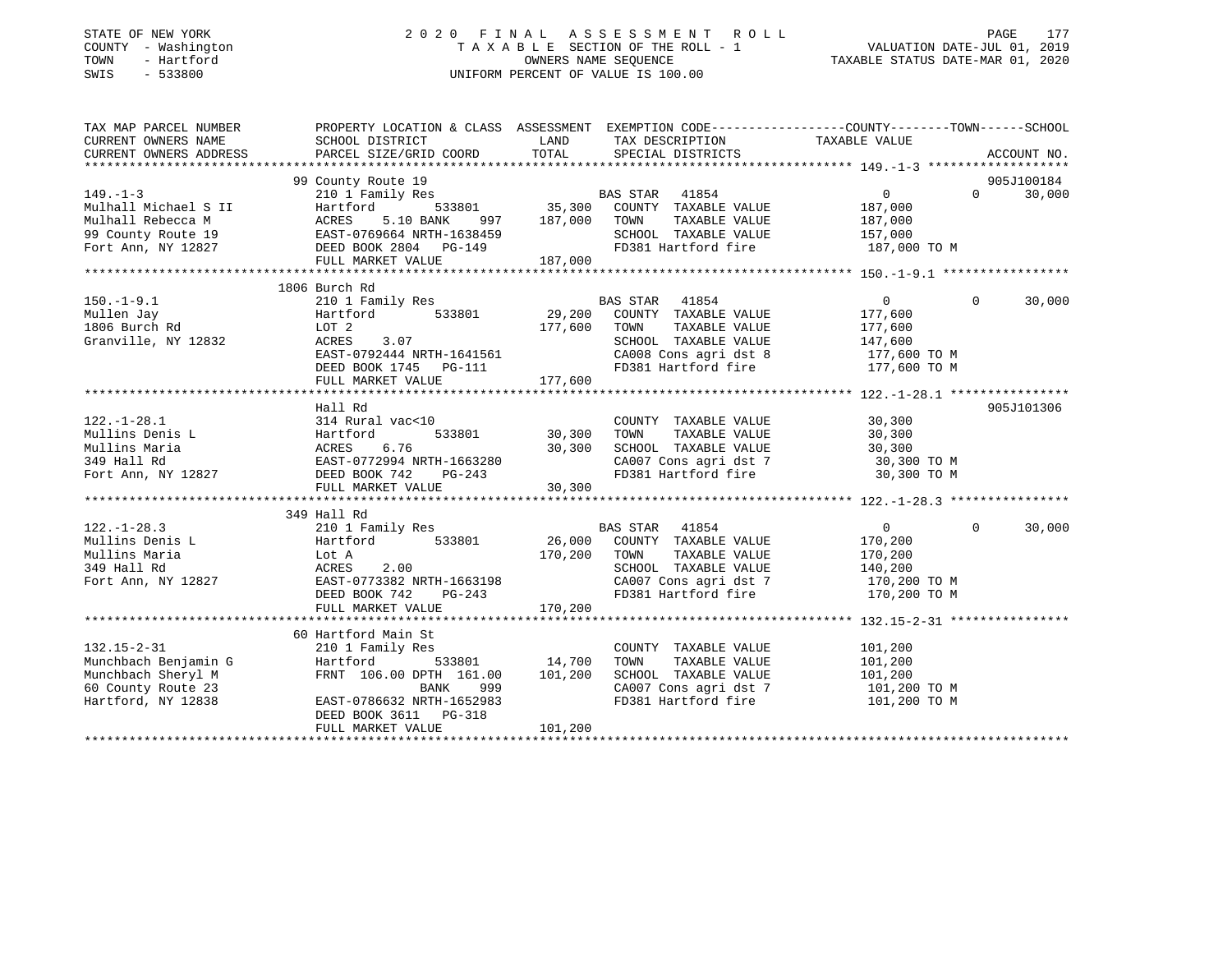### STATE OF NEW YORK 2 0 2 0 F I N A L A S S E S S M E N T R O L L PAGE 178 COUNTY - Washington T A X A B L E SECTION OF THE ROLL - 1 VALUATION DATE-JUL 01, 2019 TOWN - Hartford OWNERS NAME SEQUENCE TAXABLE STATUS DATE-MAR 01, 2020 SWIS - 533800 UNIFORM PERCENT OF VALUE IS 100.00UNIFORM PERCENT OF VALUE IS 100.00

| TAX MAP PARCEL NUMBER<br>CURRENT OWNERS NAME<br>CURRENT OWNERS ADDRESS                                                                               | SCHOOL DISTRICT<br>PARCEL SIZE/GRID COORD                                                                                                                                                                             | LAND<br>TOTAL                  | TAX DESCRIPTION TAXABLE VALUE<br>SPECIAL DISTRICTS                                                                                                                                                                                        | PROPERTY LOCATION & CLASS ASSESSMENT EXEMPTION CODE---------------COUNTY-------TOWN-----SCHOOL                                                                                                                                                                    | ACCOUNT NO.                               |
|------------------------------------------------------------------------------------------------------------------------------------------------------|-----------------------------------------------------------------------------------------------------------------------------------------------------------------------------------------------------------------------|--------------------------------|-------------------------------------------------------------------------------------------------------------------------------------------------------------------------------------------------------------------------------------------|-------------------------------------------------------------------------------------------------------------------------------------------------------------------------------------------------------------------------------------------------------------------|-------------------------------------------|
| $148. - 1 - 17$<br>Munson-Franchini Lori J<br>Munson-Farley Jenifer H<br>3 Isaac Foss Rd<br>Chester, NH 03036                                        | Mcdougal Rd OFF<br>323 Vacant rural<br>533801<br>Hartford<br>ACRES 52.10<br>EAST-0769587 NRTH-1633077<br>DEED BOOK 572 PG-316<br>FULL MARKET VALUE                                                                    | 47,400<br>47,400<br>47,400     | COUNTY TAXABLE VALUE<br>TAXABLE VALUE<br>TOWN<br>SCHOOL TAXABLE VALUE                                                                                                                                                                     | 47,400<br>47,400<br>47,400<br>$\begin{array}{lll} \texttt{CA006} \texttt{ Cons} & \texttt{aspti} & \texttt{dst} & \texttt{6} & \texttt{47,400} \texttt{ TO M} \\ \texttt{FD381} & \texttt{Hartford} & \texttt{fire} & \texttt{47,400} \texttt{ TO M} \end{array}$ | 905J100467                                |
| $150. - 1 - 29.17$<br>Murphy Brian<br>Murphy Kathy L<br>823 Bay Rd<br>Queensbury, NY 12804<br>MAY BE SUBJECT TO PAYMENT<br>UNDER AGDIST LAW TIL 2024 | Pope Hill Rd<br>314 Rural vac<10<br>Argyle 532001<br>756/116<br>ACRES 8.10<br>EAST-0780093 NRTH-1633765<br>DEED BOOK 707<br>PG-222<br>FULL MARKET VALUE                                                               | 23,600                         | 41720<br>AG DIST 41720<br>23,600 COUNTY TAXABLE VALUE<br>TOWN<br>TAXABLE VALUE<br>SCHOOL TAXABLE VALUE<br>CA006 Cons agri dst 6<br>20,284 EX<br>3-222 20,284 EX<br>23,600 FD381 Hartford fire                                             | 20,284<br>20,284<br>3,316<br>3,316<br>3,316<br>3,316 TO M<br>23,600 TO M                                                                                                                                                                                          | 20,284                                    |
| $132. - 1 - 28$<br>Murphy Elise M<br>PO Box 218<br>Hartford, NY 12838                                                                                | 40 Christian Hill Rd<br>210 1 Family Res<br>Hartford<br>1.40 BANK<br>ACRES<br>EAST-0785093 NRTH-1652136<br>DEED BOOK 700 PG-190<br>FULL MARKET VALUE                                                                  |                                | BAS STAR 41854<br>533801 25,400 SOL/WINDSY 49500<br>BAS STAR 41854<br>999 184,000 COUNTY TAXABLE VALUE<br>TAXABLE VALUE<br>TOWN<br>SCHOOL TAXABLE VALUE<br>184,000 CA007 Cons agri dst 7 184,000 TO M<br>FD381 Hartford fire 184,000 TO M | $\overline{0}$<br>7,800<br>7,800<br>176,200<br>176,200<br>146,200                                                                                                                                                                                                 | 905J100369<br>30,000<br>$\Omega$<br>7,800 |
| 141.-1-57<br>Murphy Erin B<br>44 Skyview Meadows Ln<br>Granville, NY 12832                                                                           | 35 Skyview Meadows Ln<br>210 1 Family Res<br>Hartford 533801 31,400 TOWN TAXABLE VALUE<br>ACRES 3.40 BANK 999 149,700 SCHOOL TAXABLE VALUE<br>EAST-0786911 NRTH-1648501<br>DEED BOOK 3586 PG-293<br>FULL MARKET VALUE | 149,700                        | COUNTY TAXABLE VALUE<br>CA007 Cons agri dst 7 149,700 TO M<br>FD381 Hartford fire                                                                                                                                                         | 149,700<br>149,700<br>149,700<br>149,700 TO M                                                                                                                                                                                                                     | 905J100368                                |
| $141. - 1 - 59$<br>Murphy Steven D<br>44 Skyview Meadows Ln<br>Granville, NY 12832                                                                   | Skyview Meadows Ln<br>311 Res vac land<br>Hartford<br>FRNT 150.00 DPTH 532.00<br>EAST-0787592 NRTH-1648694<br>DEED BOOK 2536 PG-1<br>FULL MARKET VALUE                                                                | 533801 1,500<br>1,500<br>1,500 | COUNTY TAXABLE VALUE<br>TAXABLE VALUE<br>TOWN<br>SCHOOL TAXABLE VALUE<br>FD381 Hartford fire                                                                                                                                              | 1,500<br>1,500<br>1,500<br>1,500 TO M<br>1,500 TO M                                                                                                                                                                                                               | 905J101021                                |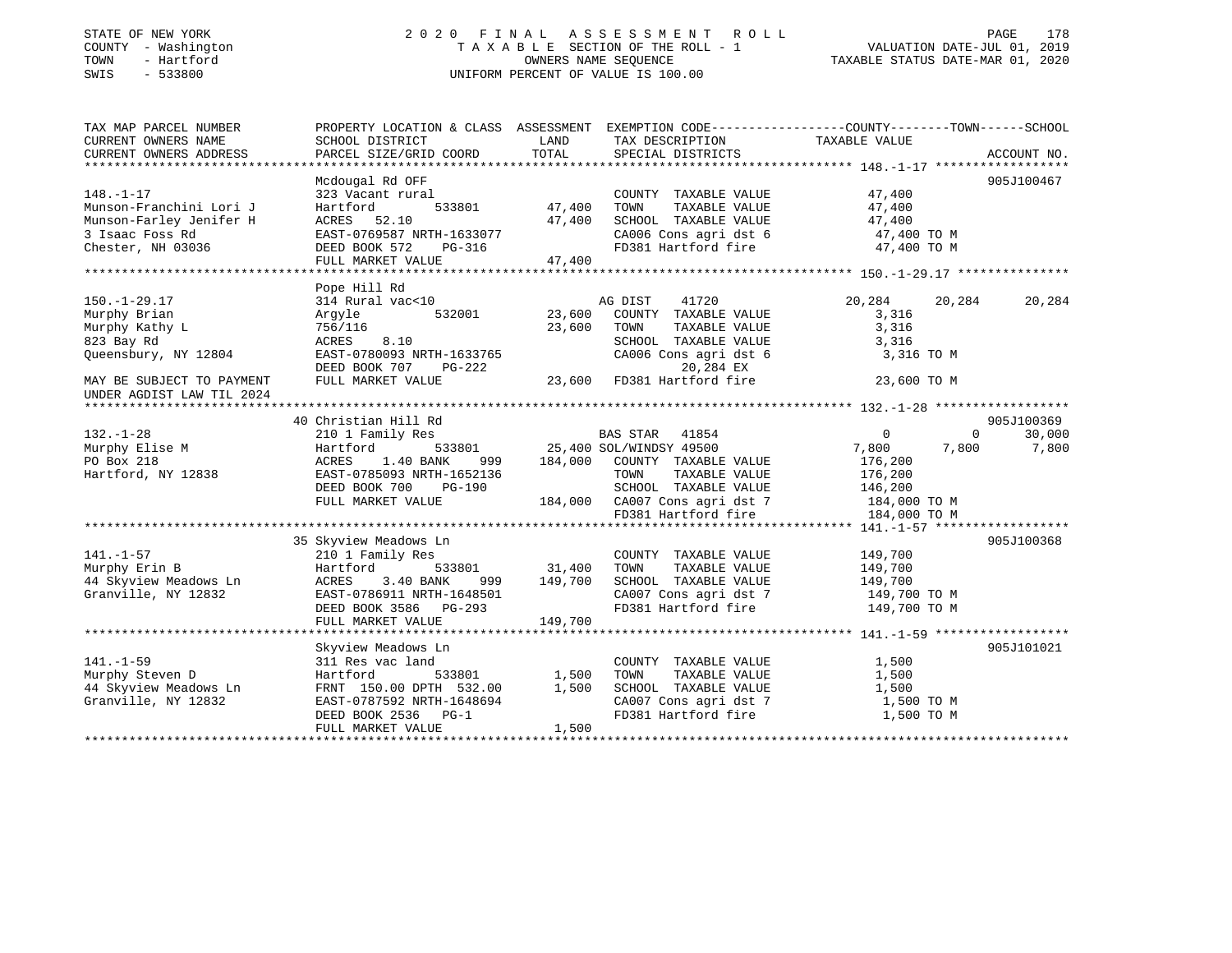### STATE OF NEW YORK 2 0 2 0 F I N A L A S S E S S M E N T R O L L PAGE 179 COUNTY - Washington T A X A B L E SECTION OF THE ROLL - 1 VALUATION DATE-JUL 01, 2019 TOWN - Hartford OWNERS NAME SEQUENCE TAXABLE STATUS DATE-MAR 01, 2020 SWIS - 533800 UNIFORM PERCENT OF VALUE IS 100.00UNIFORM PERCENT OF VALUE IS 100.00

| TAX MAP PARCEL NUMBER               | PROPERTY LOCATION & CLASS ASSESSMENT EXEMPTION CODE---------------COUNTY-------TOWN-----SCHOOL                                                                                                               |                 |                                                                                                                                               |                   |                    |
|-------------------------------------|--------------------------------------------------------------------------------------------------------------------------------------------------------------------------------------------------------------|-----------------|-----------------------------------------------------------------------------------------------------------------------------------------------|-------------------|--------------------|
| CURRENT OWNERS NAME                 | SCHOOL DISTRICT                                                                                                                                                                                              | LAND            | TAX DESCRIPTION                                                                                                                               | TAXABLE VALUE     |                    |
| CURRENT OWNERS ADDRESS              | PARCEL SIZE/GRID COORD                                                                                                                                                                                       | TOTAL           | SPECIAL DISTRICTS                                                                                                                             |                   | ACCOUNT NO.        |
|                                     |                                                                                                                                                                                                              |                 |                                                                                                                                               |                   |                    |
|                                     | 44 Skyview Meadows Ln                                                                                                                                                                                        |                 |                                                                                                                                               |                   | 905J101026         |
| $141. - 1 - 65$                     | 210 1 Family Res                                                                                                                                                                                             |                 | BAS STAR<br>41854                                                                                                                             | $0 \qquad \qquad$ | 30,000<br>$\Omega$ |
| Murphy Steven D                     | 533801<br>Hartford<br>Hai .<br>ACRES<br>מייר                                                                                                                                                                 |                 | 31,300 COUNTY TAXABLE VALUE                                                                                                                   | 200,000           |                    |
| Murphy Salenda                      | 9.24                                                                                                                                                                                                         | 200,000         | TOWN<br>TAXABLE VALUE                                                                                                                         | 200,000           |                    |
|                                     | 44 Skyview Meadows Ln EAST-0788343 NRTH-1648774                                                                                                                                                              |                 | SCHOOL TAXABLE VALUE                                                                                                                          | 170,000           |                    |
| Granville, NY 12832 DEED BOOK 558   | PG-75                                                                                                                                                                                                        |                 | CA007 Cons agri dst 7 200,000 TO M<br>200,000 FD381 Hartford fire 200,000 TO M                                                                |                   |                    |
|                                     | FULL MARKET VALUE                                                                                                                                                                                            |                 |                                                                                                                                               |                   |                    |
|                                     |                                                                                                                                                                                                              |                 |                                                                                                                                               |                   |                    |
|                                     | 5255 State Route 149<br>210 1 Family Res 60 BAS STAR 41854                                                                                                                                                   |                 |                                                                                                                                               |                   | 905J100332         |
| $132.-2-21.1$                       |                                                                                                                                                                                                              |                 |                                                                                                                                               | $\overline{0}$    | $\Omega$<br>30,000 |
| Murray David                        | Hartford                                                                                                                                                                                                     |                 | 533801 38,200 COUNTY TAXABLE VALUE                                                                                                            | 107,700           |                    |
|                                     | Murray Shari                             ACRES       5.00 BANK       999<br>5255 State Route 149                   EAST-0794015 NRTH-1653862<br>5.00 BANK 999 107,700 TOWN                                   |                 | TAXABLE VALUE                                                                                                                                 | 107,700           |                    |
|                                     |                                                                                                                                                                                                              |                 | SCHOOL TAXABLE VALUE                                                                                                                          | 77,700            |                    |
| Granville, NY 12832                 | DEED BOOK 2466 PG-161                                                                                                                                                                                        |                 | FD381 Hartford fire 107,700 TO M                                                                                                              |                   |                    |
|                                     |                                                                                                                                                                                                              |                 |                                                                                                                                               |                   |                    |
|                                     |                                                                                                                                                                                                              |                 |                                                                                                                                               |                   |                    |
|                                     | 52 Cedar Ridge Way                                                                                                                                                                                           |                 |                                                                                                                                               |                   | 905J101128         |
| $122. - 1 - 50$                     | 210 1 Family Res                                                                                                                                                                                             |                 | $\begin{tabular}{lllllllllll} \texttt{BAS STAR} & 41854 \\ \texttt{533801} & 27,100 & \texttt{COUNTY} & \texttt{TAXABLE VALUE} \end{tabular}$ | $\overline{0}$    | $\Omega$<br>30,000 |
| Murray Kristy<br>52 Cedar Ridge Way | Hartford                                                                                                                                                                                                     |                 |                                                                                                                                               | 83,800            |                    |
|                                     | ACRES 7.37 BANK                                                                                                                                                                                              | 999 83,800 TOWN | TAXABLE VALUE                                                                                                                                 | 83,800            |                    |
| Fort Ann, NY 12827                  |                                                                                                                                                                                                              |                 |                                                                                                                                               |                   |                    |
|                                     |                                                                                                                                                                                                              |                 |                                                                                                                                               |                   |                    |
|                                     | EAST-0768702 NRTH-1659403<br>DEED BOOK 3428 PG-200 (2007 Cons agri dst 7 83,800 TO M<br>FULL MARKET VALUE 83,800 FD381 Hartford fire 83,800 TO M<br>FULL MARKET VALUE 83,800 FD381 Hartford fire 83,800 TO M |                 |                                                                                                                                               |                   |                    |
|                                     |                                                                                                                                                                                                              |                 |                                                                                                                                               |                   |                    |
|                                     | 229 Blood St                                                                                                                                                                                                 |                 |                                                                                                                                               |                   | 905J100469         |
| $142. - 1 - 17$                     | 312 Vac w/imprv                                                                                                                                                                                              |                 | COUNTY TAXABLE VALUE                                                                                                                          | 21,200            |                    |
| Myer Roy I Jr                       | Hartford                                                                                                                                                                                                     | 533801 20,000   | TOWN<br>TAXABLE VALUE                                                                                                                         | 21,200            |                    |
| Myer Douglas A                      | 2329/156<br>2329/156<br>ACRES 11.70                                                                                                                                                                          | 21,200          | SCHOOL TAXABLE VALUE<br>FD381 Hartford fire                                                                                                   | 21,200            |                    |
| C/O Myer Apiaries                   |                                                                                                                                                                                                              |                 |                                                                                                                                               | 21,200 TO M       |                    |
|                                     | 148 Honey Hill Ln EAST-0793036 NRTH-1646160                                                                                                                                                                  |                 |                                                                                                                                               |                   |                    |
| Granville, NY 12832                 | DEED BOOK 3137 PG-149                                                                                                                                                                                        |                 |                                                                                                                                               |                   |                    |
|                                     | FULL MARKET VALUE                                                                                                                                                                                            | 21,200          |                                                                                                                                               |                   |                    |
|                                     |                                                                                                                                                                                                              |                 |                                                                                                                                               |                   |                    |
|                                     | Country Ln Ext                                                                                                                                                                                               |                 |                                                                                                                                               |                   | 905J101139         |
| $122. - 1 - 34$                     | 323 Vacant rural                                                                                                                                                                                             |                 | COUNTY TAXABLE VALUE                                                                                                                          | 56,000            |                    |
| Myhrberg Gustaf H                   | Hartford                                                                                                                                                                                                     | 533801 56,000   | TOWN<br>TAXABLE VALUE                                                                                                                         | 56,000            |                    |
| 88 Everts Ave                       | ACRES 30.46                                                                                                                                                                                                  | 56,000          | SCHOOL TAXABLE VALUE<br>SCHOOL TAXABLE VALUE 56,000<br>CA007 Cons agri dst 7 56,000 TO M                                                      | 56,000            |                    |
| Queensbury, NY 12804                | EAST-0770941 NRTH-1660606                                                                                                                                                                                    |                 |                                                                                                                                               |                   |                    |
|                                     | DEED BOOK 2677 PG-76                                                                                                                                                                                         |                 | FD381 Hartford fire                                                                                                                           | 56,000 TO M       |                    |
|                                     | FULL MARKET VALUE                                                                                                                                                                                            | 56,000          |                                                                                                                                               |                   |                    |
|                                     |                                                                                                                                                                                                              |                 |                                                                                                                                               |                   |                    |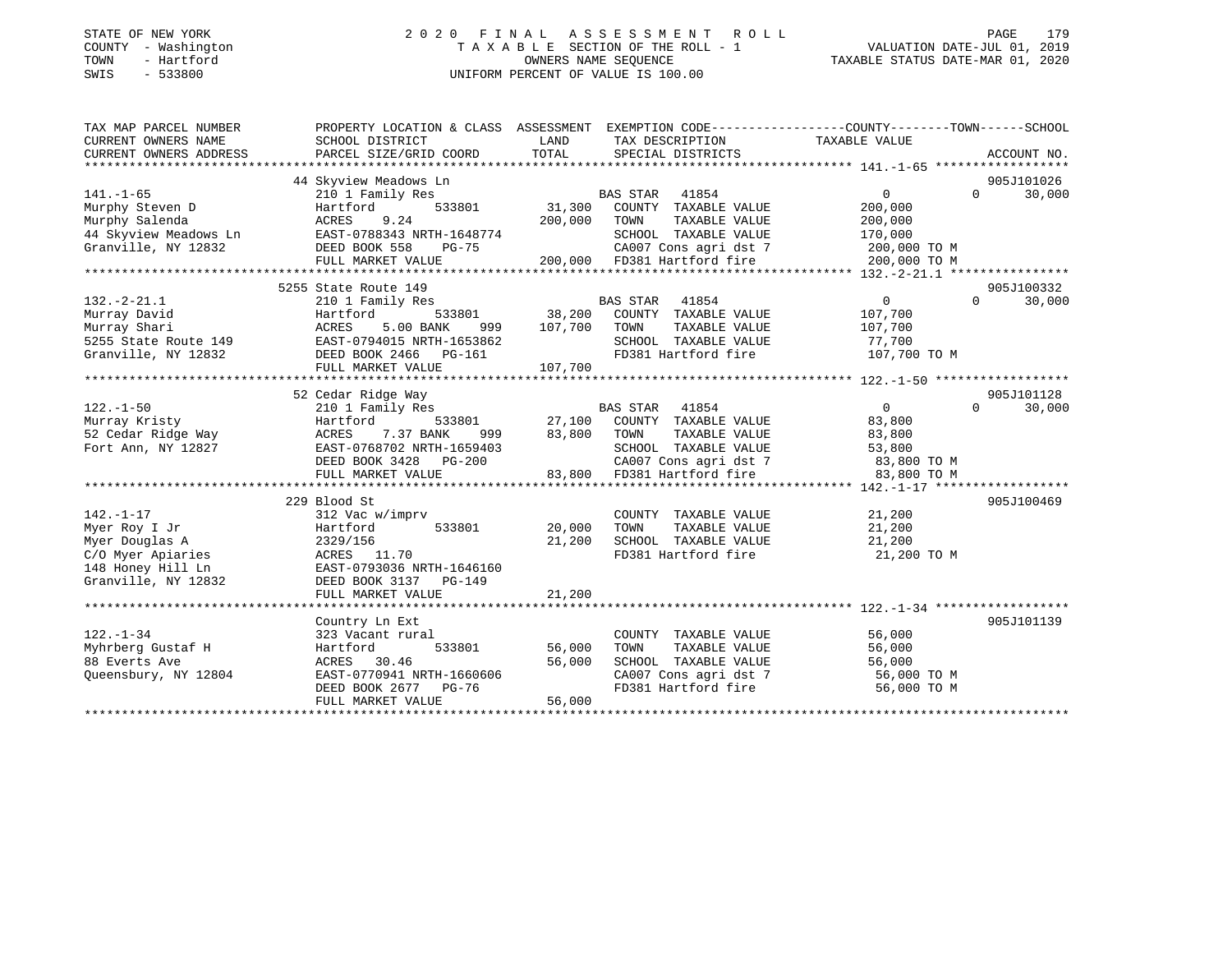### STATE OF NEW YORK 2 0 2 0 F I N A L A S S E S S M E N T R O L L PAGE 180 COUNTY - Washington T A X A B L E SECTION OF THE ROLL - 1 VALUATION DATE-JUL 01, 2019 TOWN - Hartford OWNERS NAME SEQUENCE TAXABLE STATUS DATE-MAR 01, 2020 SWIS - 533800 UNIFORM PERCENT OF VALUE IS 100.00

| TAX MAP PARCEL NUMBER                          | PROPERTY LOCATION & CLASS ASSESSMENT |                        | EXEMPTION CODE-----------------COUNTY-------TOWN------SCHOOL                             |                  |                    |
|------------------------------------------------|--------------------------------------|------------------------|------------------------------------------------------------------------------------------|------------------|--------------------|
| CURRENT OWNERS NAME                            | SCHOOL DISTRICT                      | LAND                   | TAX DESCRIPTION                                                                          | TAXABLE VALUE    |                    |
| CURRENT OWNERS ADDRESS                         | PARCEL SIZE/GRID COORD               | TOTAL                  | SPECIAL DISTRICTS                                                                        |                  | ACCOUNT NO.        |
|                                                |                                      |                        |                                                                                          |                  |                    |
|                                                | Country Ln Ext                       |                        |                                                                                          |                  |                    |
| $122. - 1 - 34.1$                              | 314 Rural vac<10                     |                        | COUNTY TAXABLE VALUE                                                                     | 24,600           |                    |
| Myhrberg Gustaf H                              | 533801<br>Hartford                   | 24,600                 | TOWN<br>TAXABLE VALUE                                                                    | 24,600           |                    |
| 88 Everts Ave                                  | ACRES<br>4.04                        | 24,600                 | SCHOOL TAXABLE VALUE                                                                     |                  |                    |
| Queensbury, NY 12804                           | EAST-0770686 NRTH-1660111            |                        | SCHOOL TAXABLE VALUE 24,600<br>CA007 Cons agri dst 7 24,600 TO M                         |                  |                    |
|                                                | DEED BOOK 785<br>PG-145              | $\mathbf{L}$           | FD381 Hartford fire 24,600 TO M                                                          |                  |                    |
|                                                |                                      |                        |                                                                                          |                  |                    |
|                                                |                                      |                        |                                                                                          |                  |                    |
|                                                | 32 Brayton Rd                        |                        |                                                                                          |                  | 905J101339         |
| $114. - 1 - 1.1$                               | 210 1 Family Res                     |                        | VET COM CT 41131                                                                         | 18,250<br>18,250 | 0                  |
| Myott David T                                  | Hartford                             | 533801 19,900 ENH STAR | 41834                                                                                    | $\overline{0}$   | 69,800<br>$\Omega$ |
| Myott Audrey J                                 | Unrecord Tax Sale                    |                        | 73,000 COUNTY TAXABLE VALUE                                                              | 54,750           |                    |
| 32 Brayton Rd                                  | FRNT 200.00 DPTH 150.00              |                        | TAXABLE VALUE<br>TOWN                                                                    | 54,750           |                    |
| Fort Ann, NY 12827                             | EAST-0780014 NRTH-1668060            |                        |                                                                                          |                  |                    |
|                                                | PG-257<br>DEED BOOK 825              |                        | SCHOOL TAXABLE VALUE 3,200<br>CA007 Cons agri dst 7 73,000                               | 73,000 TO M      |                    |
|                                                | FULL MARKET VALUE                    |                        | 73,000 FD381 Hartford fire                                                               | 73,000 TO M      |                    |
|                                                |                                      |                        |                                                                                          |                  |                    |
|                                                | 65 Hartford Main St                  |                        |                                                                                          |                  | 905J100011         |
| $132.15 - 1 - 6$                               | 210 1 Family Res                     |                        | ENH STAR<br>41834                                                                        | $\overline{0}$   | $\Omega$<br>69,800 |
| Myott Margaret                                 | 533801<br>Hartford                   |                        | 23,300 COUNTY TAXABLE VALUE                                                              | 127,000          |                    |
| PO Box 158                                     | ACRES<br>1.10                        | 127,000                | TOWN<br>TAXABLE VALUE                                                                    | 127,000          |                    |
| Hartford, NY 12838                             | EAST-0786355 NRTH-1653206            |                        |                                                                                          | 57,200           |                    |
|                                                | DEED BOOK 502                        | H-1653206<br>PG-1027   |                                                                                          | 127,000 TO M     |                    |
|                                                | FULL MARKET VALUE                    |                        | CAOO7 Cons agri dst 7<br>CAOO7 Cons agri dst 7<br>ED201 T<br>127,000 FD381 Hartford fire | 127,000 TO M     |                    |
|                                                |                                      |                        |                                                                                          |                  |                    |
|                                                |                                      |                        |                                                                                          |                  | 905J100301         |
|                                                | 7848 State Route 40                  |                        |                                                                                          |                  |                    |
| $141. - 1 - 27$                                | 210 1 Family Res                     |                        | COUNTY TAXABLE VALUE                                                                     | 70,700           |                    |
| Narkiewicz Peter                               | Hartford<br>533801                   | 21,100                 | TAXABLE VALUE<br>TOWN                                                                    | 70,700           |                    |
| Narkiewicz Sarah                               | FRNT 225.00 DPTH<br>ACRES 0.79       | 70,700                 | SCHOOL TAXABLE VALUE                                                                     | 70,700           |                    |
| 56 Deer Run Way                                | ACRES 0.79                           |                        | FD381 Hartford fire                                                                      | 70,700 TO M      |                    |
| Hartford, NY 12838 EAST-0783591 NRTH-1647034   |                                      |                        |                                                                                          |                  |                    |
|                                                | DEED BOOK 3417 PG-120                |                        |                                                                                          |                  |                    |
|                                                |                                      |                        |                                                                                          |                  |                    |
|                                                |                                      |                        |                                                                                          |                  |                    |
|                                                | 56 Deer Run Way                      |                        |                                                                                          |                  | 905J101348         |
| $141. - 3 - 57$                                | 210 1 Family Res                     |                        | BAS STAR 41854                                                                           | $\overline{0}$   | $\Omega$<br>30,000 |
| Narkiewicz Revocable Trust Pet Hartford 533801 |                                      |                        | 36,200 COUNTY TAXABLE VALUE                                                              | 220,000          |                    |
| Narkiewicz Peter D                             | LOT 8                                | 220,000                | TOWN<br>TAXABLE VALUE                                                                    | 220,000          |                    |
| 56 Deer Run Wa                                 | <b>ACRES</b><br>6.95                 |                        | SCHOOL TAXABLE VALUE                                                                     | 190,000          |                    |
| Hartford, NY 12838                             | EAST-0783077 NRTH-1642063            |                        | FD381 Hartford fire                                                                      | 220,000 TO M     |                    |
|                                                | DEED BOOK 2277<br>$PG-125$           |                        |                                                                                          |                  |                    |
|                                                | FULL MARKET VALUE                    | 220,000                |                                                                                          |                  |                    |
|                                                |                                      |                        |                                                                                          |                  |                    |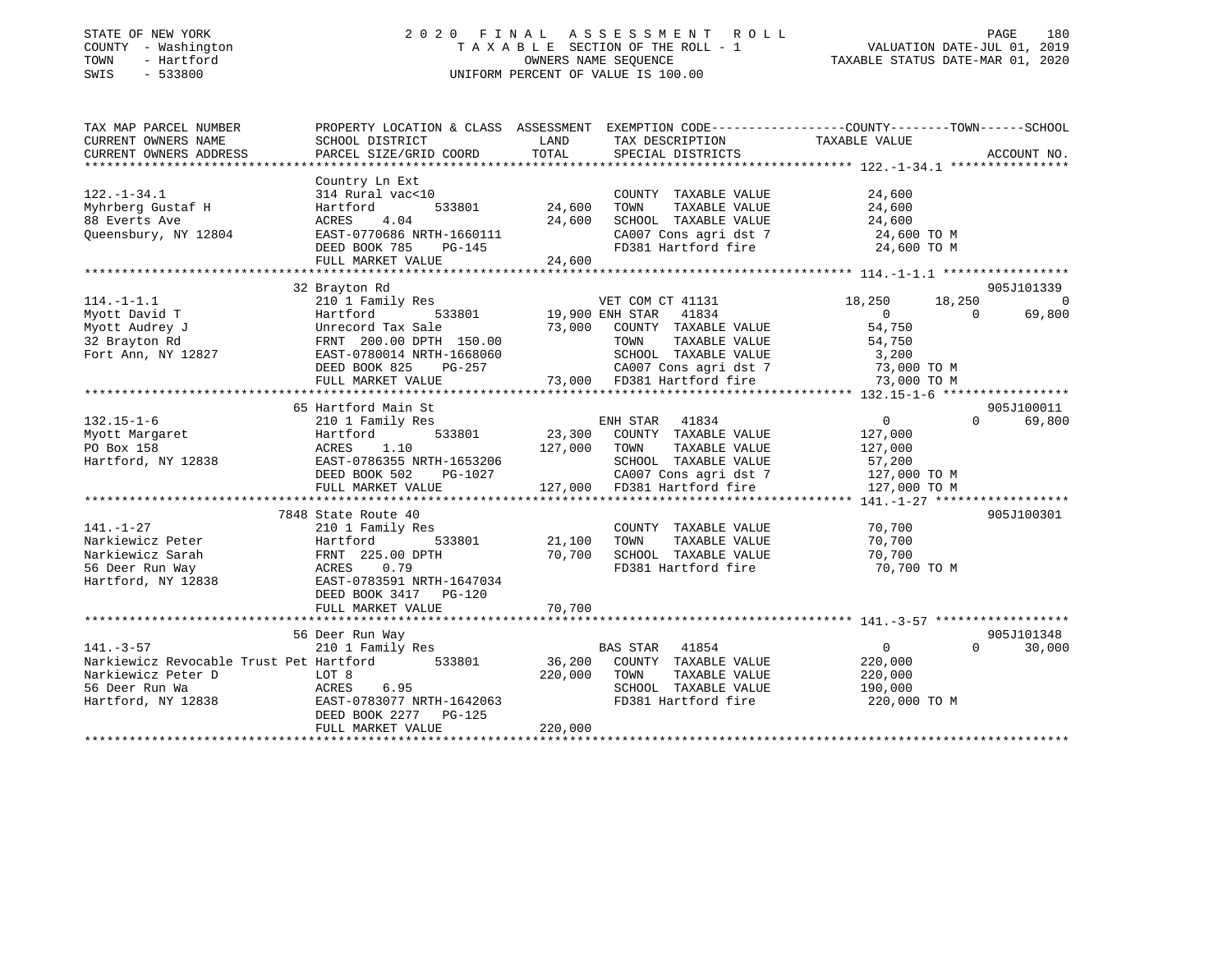#### STATE OF NEW YORK 2 0 2 0 F I N A L A S S E S S M E N T R O L L PAGE 181 COUNTY - Washington T A X A B L E SECTION OF THE ROLL - 1 VALUATION DATE-JUL 01, 2019 TOWN - Hartford OWNERS NAME SEQUENCE TAXABLE STATUS DATE-MAR 01, 2020 SWIS - 533800 UNIFORM PERCENT OF VALUE IS 100.00

| TAX MAP PARCEL NUMBER<br>CURRENT OWNERS NAME | PROPERTY LOCATION & CLASS ASSESSMENT EXEMPTION CODE-----------------COUNTY-------TOWN------SCHOOL<br>SCHOOL DISTRICT                           LAND         TAX DESCRIPTION               TAXABLE VALUE                                                       |         | TAX DESCRIPTION TAXABLE VALUE<br>SPECIAL DISTRICTS                                                         |                     |                    |
|----------------------------------------------|---------------------------------------------------------------------------------------------------------------------------------------------------------------------------------------------------------------------------------------------------------------|---------|------------------------------------------------------------------------------------------------------------|---------------------|--------------------|
| CURRENT OWNERS ADDRESS                       | PARCEL SIZE/GRID COORD                                                                                                                                                                                                                                        | TOTAL   |                                                                                                            |                     | ACCOUNT NO.        |
|                                              | 1292 Baldwin Corners Rd 96 PCT OF VALUE USED FOR EXEMPTION PURPOSES                                                                                                                                                                                           |         |                                                                                                            |                     | 905J100471         |
| $121. -4 - 9$                                | 240 Rural res                                                                                                                                                                                                                                                 |         | AGED-ALL<br>41800                                                                                          |                     | 38,400             |
|                                              |                                                                                                                                                                                                                                                               |         |                                                                                                            | $38,400$ $38,400$ 0 | 41,600             |
|                                              |                                                                                                                                                                                                                                                               |         |                                                                                                            |                     |                    |
|                                              |                                                                                                                                                                                                                                                               |         |                                                                                                            |                     |                    |
|                                              |                                                                                                                                                                                                                                                               |         |                                                                                                            |                     |                    |
|                                              |                                                                                                                                                                                                                                                               |         |                                                                                                            |                     |                    |
|                                              |                                                                                                                                                                                                                                                               |         |                                                                                                            |                     |                    |
|                                              |                                                                                                                                                                                                                                                               |         |                                                                                                            |                     |                    |
|                                              | 152 West Starbuck Ln                                                                                                                                                                                                                                          |         |                                                                                                            |                     |                    |
| $112.-2-5.1$                                 | 210 1 Family Res                                                                                                                                                                                                                                              |         | COUNTY TAXABLE VALUE                                                                                       |                     |                    |
|                                              |                                                                                                                                                                                                                                                               |         | TAXABLE VALUE                                                                                              | 142,800<br>142,800  |                    |
|                                              |                                                                                                                                                                                                                                                               | 142,800 | SCHOOL TAXABLE VALUE 142,800                                                                               |                     |                    |
|                                              |                                                                                                                                                                                                                                                               |         |                                                                                                            |                     |                    |
|                                              | 112.-2-5.1<br>Neron Bryan Joseph Fort Ann 532802 26,20<br>Neron Heather Lynn LOT 1 142,80<br>152 West Starbuck Ln Trans Exempt Repay 2020 142,80<br>Fort Ann, NY 12827 ACRES 2.07                                                                             |         | FD381 Hartford fire 142,800 TO M<br>TE533 trans exempt flag 142,800 TO MT                                  |                     |                    |
|                                              | EAST-0766642 NRTH-1667955                                                                                                                                                                                                                                     |         |                                                                                                            |                     |                    |
|                                              | DEED BOOK 20191 PG-27977                                                                                                                                                                                                                                      |         |                                                                                                            |                     |                    |
|                                              | FULL MARKET VALUE                                                                                                                                                                                                                                             | 142,800 |                                                                                                            |                     |                    |
|                                              |                                                                                                                                                                                                                                                               |         |                                                                                                            |                     |                    |
|                                              | 24 Gibson Rd                                                                                                                                                                                                                                                  |         |                                                                                                            |                     | 905J100575         |
| $141. - 1 - 22$                              |                                                                                                                                                                                                                                                               |         |                                                                                                            | $\overline{0}$      | 30,000<br>$\Omega$ |
|                                              |                                                                                                                                                                                                                                                               |         |                                                                                                            |                     |                    |
|                                              |                                                                                                                                                                                                                                                               |         |                                                                                                            |                     |                    |
|                                              |                                                                                                                                                                                                                                                               |         |                                                                                                            |                     |                    |
|                                              |                                                                                                                                                                                                                                                               |         |                                                                                                            |                     |                    |
|                                              |                                                                                                                                                                                                                                                               |         |                                                                                                            |                     |                    |
|                                              | 141.-1-22<br>Nestle Chrys P (ARTEGORT MATE SIGNAL AND MONE SIGNAL TRAVABLE VALUE<br>Nestle Frank D (EAST-0783636 NRTH-1645802 176,200 TOWN TAXABLE VALUE 176,200<br>24 Gibson Rd EAST-0783636 NRTH-1645802 SCHOOL TAXABLE VALUE 146,                          |         |                                                                                                            |                     |                    |
|                                              | 5535 County Route 30                                                                                                                                                                                                                                          |         |                                                                                                            |                     |                    |
| $150. - 1 - 3.2$                             | 312 Vac w/imprv                                                                                                                                                                                                                                               |         |                                                                                                            |                     |                    |
|                                              | $\begin{array}{r} \text{imprv} \\ 533801 \end{array}$ 13,800                                                                                                                                                                                                  |         |                                                                                                            |                     |                    |
|                                              |                                                                                                                                                                                                                                                               |         | COUNTY TAXABLE VALUE 16,000<br>TOWN TAXABLE VALUE 16,000<br>SCHOOL TAXABLE VALUE 16,000                    |                     |                    |
|                                              |                                                                                                                                                                                                                                                               |         | CA008 Cons agri dst 8 16,000 TO M<br>FD381 Hartford fire 16,000 TO M                                       |                     |                    |
|                                              |                                                                                                                                                                                                                                                               |         |                                                                                                            |                     |                    |
|                                              | DEED BOOK 20191 PG-30580                                                                                                                                                                                                                                      |         |                                                                                                            |                     |                    |
|                                              |                                                                                                                                                                                                                                                               |         |                                                                                                            |                     |                    |
|                                              |                                                                                                                                                                                                                                                               |         |                                                                                                            |                     |                    |
|                                              | 7948 State Route 40                                                                                                                                                                                                                                           |         |                                                                                                            |                     | 905J100558         |
|                                              |                                                                                                                                                                                                                                                               |         |                                                                                                            |                     | $\Omega$<br>30,000 |
|                                              |                                                                                                                                                                                                                                                               |         | BAS STAR 41854<br>533801 29,000 COUNTY TAXABLE VALUE 137,000<br>---- ^^ 137.000 TOWN TAXABLE VALUE 137,000 |                     |                    |
|                                              |                                                                                                                                                                                                                                                               |         |                                                                                                            |                     |                    |
|                                              |                                                                                                                                                                                                                                                               |         |                                                                                                            |                     |                    |
|                                              | 141.-1-34<br>Nims Adam<br>Nims Jennifer<br>PO Box 145<br>Hartford, NY 12838<br>Hartford, NY 12838<br>PO Box 145<br>Hartford, NY 12838<br>PO Box 145<br>PO Box 145<br>PO Box 145<br>PO Box 145<br>PO BOX 2759<br>PO BOX 2759<br>PO BOX 2759<br>PO BOX 2759<br> |         | SCHOOL TAXABLE VALUE 107,000<br>CA007 Cons agri dst 7 137,000 TO M                                         |                     |                    |
|                                              |                                                                                                                                                                                                                                                               |         | 137,000 FD381 Hartford fire 137,000 TO M                                                                   |                     |                    |
|                                              |                                                                                                                                                                                                                                                               |         |                                                                                                            |                     |                    |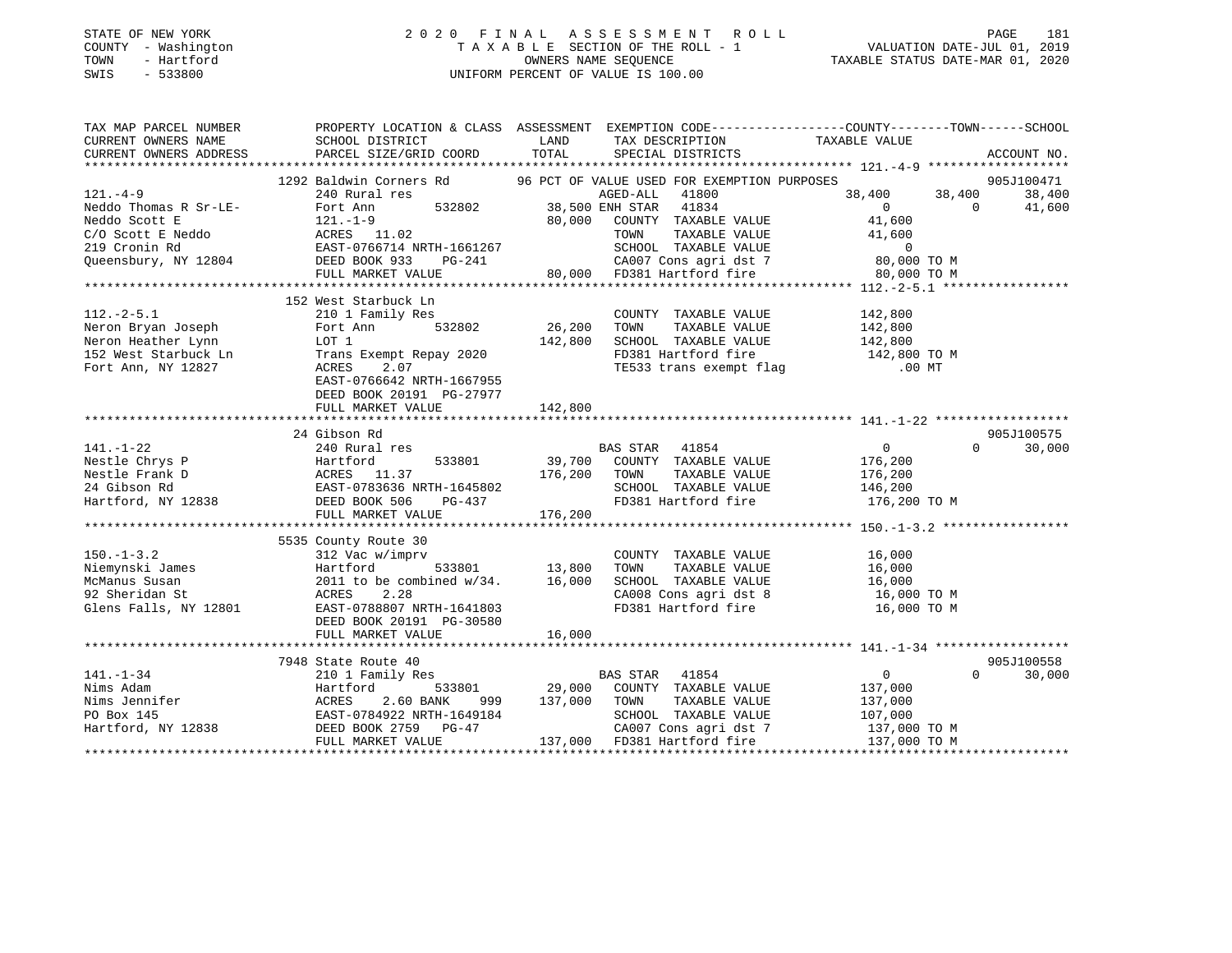### STATE OF NEW YORK 2 0 2 0 F I N A L A S S E S S M E N T R O L L PAGE 182 COUNTY - Washington T A X A B L E SECTION OF THE ROLL - 1 VALUATION DATE-JUL 01, 2019 TOWN - Hartford OWNERS NAME SEQUENCE TAXABLE STATUS DATE-MAR 01, 2020 SWIS - 533800 UNIFORM PERCENT OF VALUE IS 100.00

| TAX MAP PARCEL NUMBER<br>CURRENT OWNERS ADDRESS                        | PROPERTY LOCATION & CLASS ASSESSMENT                                                                                                                                                                                                                                       |                                                                                                                 |                                                                                                                                                                           | EXEMPTION CODE-----------------COUNTY--------TOWN------SCHOOL                                       |                                  |
|------------------------------------------------------------------------|----------------------------------------------------------------------------------------------------------------------------------------------------------------------------------------------------------------------------------------------------------------------------|-----------------------------------------------------------------------------------------------------------------|---------------------------------------------------------------------------------------------------------------------------------------------------------------------------|-----------------------------------------------------------------------------------------------------|----------------------------------|
| $140. - 1 - 42$                                                        | 3376 State Route 196<br>210 1 Family Res<br>Nims Chad<br>1546 State Route 196 Martford 533801<br>1546 State Route 196 MCRES 1.40 BANK 999<br>169942 NRTH-1641612<br>DEED BOOK 2293 PG-345<br>FULL MARKET VALUE                                                             | 533801 24,200<br>999 150,400<br>150,400                                                                         | COUNTY TAXABLE VALUE<br>TAXABLE VALUE<br>TOWN<br>SCHOOL TAXABLE VALUE<br>FD381 Hartford fire                                                                              | 150,400<br>150,400<br>150,400<br>150,400 TO M                                                       | 905J100690                       |
| $149. - 1 - 26.16$                                                     | 3134 Coach Rd<br>240 Rural res<br>149.-1-26.16<br>Nims Chad E<br>1546 State Route 196<br>Fort Edward, NY 12828<br>EAST-0780600 NRTH-1637782<br>DEED BOOK 3357 PG-185<br>CHEREN BOOK 3357 PG-185<br>211,000<br>311,000<br>FULL MARKET VALUE                                 | 311,000                                                                                                         | BAS STAR 41854<br>533801 53,900 COUNTY TAXABLE VALUE<br>TOWN<br>TAXABLE VALUE<br>SCHOOL TAXABLE VALUE<br>SCHOOL TAXABLE VALUE 281,000<br>FD381 Hartford fire 311,000 TO M | $0 \qquad \qquad$<br>311,000<br>311,000<br>281,000                                                  | 905J101249<br>$\Omega$<br>30,000 |
|                                                                        | 7684 State Route 40<br>140.-2-37<br>Nims Outdoor Services Inc Hartford 533801<br>1546 State Route 196 (ACRES 39.00<br>Fort Edward, NY 12828 (ACRES 39.00<br>Fort Edward, NY 12828 (ARTH-1643311<br>EAST-0781074 NRTH-1643311<br>DEED BOOK 3480 PG-124<br>FULL MARKET VALUE | 533801 44,900<br>143,800<br>143,800                                                                             | COUNTY TAXABLE VALUE<br>TOWN<br>TAXABLE VALUE<br>SCHOOL TAXABLE VALUE<br>CA007 Cons agri dst 7 143,800 TO M<br>FD381 Hartford fire                                        | 143,800<br>143,800<br>143,800<br>143,800<br>143,800 TO M                                            | 905J100168                       |
| $132 - 2 - 2.3$                                                        | 14 Hillcrest Way<br>210 1 Family Res<br>132.-2-2.3<br>Noble Stanley<br>Noble Jean<br>14 Hillcrest Way<br>Granville, NY 12832<br>The CAST-0790051 NRTH-1656540<br>CRES<br>THE POOK 494<br>THE PG-282<br>THE PG-282<br>THE PG-282<br>FULL MARKET VALUE                       |                                                                                                                 | VET WAR CT 41121<br>533801 23,600 ENH STAR 41834<br>129,600 COUNTY TAXABLE VALUE<br>TOWN<br>TAXABLE VALUE<br>SCHOOL TAXABLE VALUE<br>129,600 FD381 Hartford fire          | 19,440   19,440<br>$\overline{0}$<br>$\overline{0}$<br>110,160<br>110,160<br>59,800<br>129,600 TO M | 905J101110<br>$\sim$ 0<br>69,800 |
| $132 - 4 - 4$<br>Norman James A<br>166 Baker Rd<br>Granville, NY 12832 | 166 Baker Rd<br>210 1 Family Res<br>Hartford<br>FRNT 170.00 DPTH 369.00 114,500<br>BANK<br>EAST-0794313 NRTH-1654245<br>DEED BOOK 1683 PG-216<br>FULL MARKET VALUE                                                                                                         | 997 — 1997 — 1997 — 1998 — 1998 — 1997 — 1997 — 1997 — 1998 — 1998 — 1998 — 1998 — 1998 — 1999 — 199<br>114,500 | BAS STAR 41854<br>533801 24,300 COUNTY TAXABLE VALUE<br>TOWN<br>TAXABLE VALUE<br>SCHOOL TAXABLE VALUE<br>FD381 Hartford fire 114,500 TO M                                 | $\overline{0}$<br>114,500<br>114,500<br>84,500                                                      | 9079900745<br>$\Omega$<br>30,000 |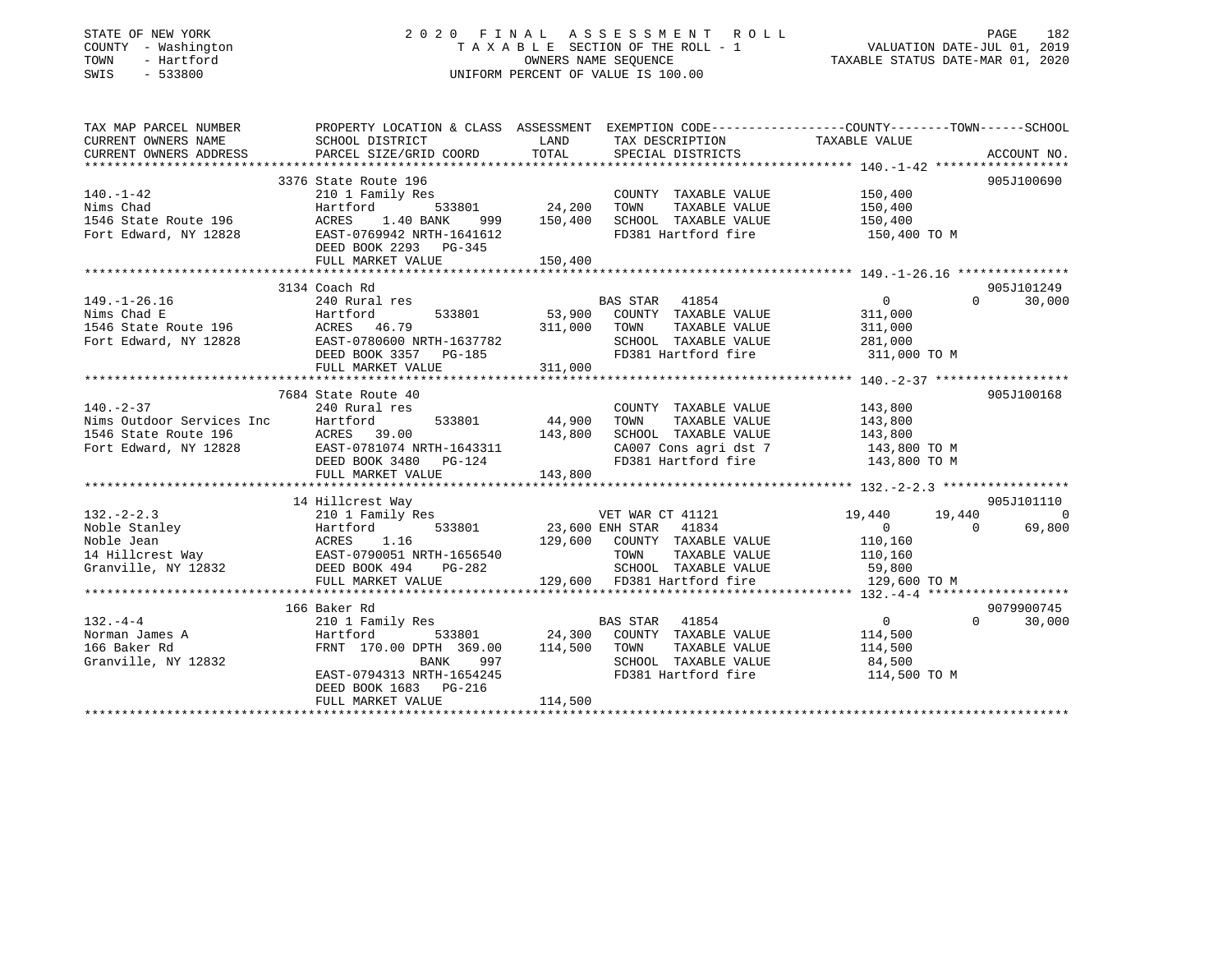| STATE OF NEW YORK<br>COUNTY - Washington<br>TOWN<br>- Hartford<br>SWIS<br>$-533800$                                                    |                                                                                                                                 |                   | 2020 FINAL ASSESSMENT ROLL<br>TAXABLE SECTION OF THE ROLL - 1<br>OWNERS NAME SEQUENCE<br>UNIFORM PERCENT OF VALUE IS 100.00             | PAGE 183<br>VALUATION DATE-JUL 01, 2019<br>TAXABLE STATUS DATE VILLE                                          |  |
|----------------------------------------------------------------------------------------------------------------------------------------|---------------------------------------------------------------------------------------------------------------------------------|-------------------|-----------------------------------------------------------------------------------------------------------------------------------------|---------------------------------------------------------------------------------------------------------------|--|
| TAX MAP PARCEL NUMBER<br>CURRENT OWNERS NAME<br>CURRENT OWNERS ADDRESS                                                                 | SCHOOL DISTRICT<br>PARCEL SIZE/GRID COORD                                                                                       | LAND<br>TOTAL     | TAX DESCRIPTION<br>SPECIAL DISTRICTS<br>SPECIAL DISTRICTS                                                                               | PROPERTY LOCATION & CLASS ASSESSMENT EXEMPTION CODE---------------COUNTY-------TOWN-----SCHOOL<br>ACCOUNT NO. |  |
|                                                                                                                                        | 61 Blood St                                                                                                                     |                   |                                                                                                                                         |                                                                                                               |  |
| $142.-1-30.2$<br>Normile-Morrison Michele L<br>61 Blood St<br>Granville, NY 12832                                                      | 210 1 Family Res<br>533801<br>Hartford<br>LOT 2<br>ACRES 2.00 BANK 997                                                          | 26,000<br>201,000 | COUNTY TAXABLE VALUE<br>TOWN<br>TAXABLE VALUE<br>SCHOOL TAXABLE VALUE<br>CA008 Cons agri dst 8                                          | 201,000<br>201,000<br>201,000<br>201,000<br>201,000 TO M                                                      |  |
|                                                                                                                                        | EAST-0790650 NRTH-1642977<br>DEED BOOK 3912 PG-303<br>FULL MARKET VALUE                                                         | 201,000           |                                                                                                                                         | FD381 Hartford fire 201,000 TO M                                                                              |  |
|                                                                                                                                        |                                                                                                                                 |                   |                                                                                                                                         |                                                                                                               |  |
| $151. - 2 - 4.13$<br>Norsemen Farms, LLC<br>10 Duncan Dr<br>Troy, NY 12182                                                             | Washburn Hill Rd<br>314 Rural vac<10<br>533801<br>Hartford<br>Survey 13192<br>Lot 1<br>ACRES 15.20<br>EAST-0795364 NRTH-1639190 | 32,100<br>32,100  | COUNTY TAXABLE VALUE<br>TOWN<br>TAXABLE VALUE<br>SCHOOL TAXABLE VALUE<br>CA008 Cons agri dst 8                                          | 32,100<br>32,100<br>32,100<br>32,100 TO M<br>FD381 Hartford fire 32,100 TO M                                  |  |
|                                                                                                                                        | DEED BOOK 20191 PG-25728<br>FULL MARKET VALUE                                                                                   | 32,100            |                                                                                                                                         |                                                                                                               |  |
| $141. - 1 - 20.3$<br>North Country Storage Svc Hartford<br>290-R North St ACRES<br>Newburgh, NY 12550 EAST-0783                        | 30 Gibson Rd<br>280 Res Multiple<br>533801<br>ACRES 1.40<br>EAST-0783171 NRTH-1646377                                           | 38,000<br>115,000 | COUNTY TAXABLE VALUE<br>TOWN<br>TAXABLE VALUE<br>SCHOOL TAXABLE VALUE<br>FD381 Hartford fire                                            | 905J101391<br>115,000<br>115,000<br>115,000<br>115,000 TO M                                                   |  |
|                                                                                                                                        | DEED BOOK 3512 PG-188                                                                                                           |                   |                                                                                                                                         |                                                                                                               |  |
|                                                                                                                                        | FULL MARKET VALUE                                                                                                               | 115,000           |                                                                                                                                         |                                                                                                               |  |
| $149. - 1 - 40$                                                                                                                        | 7021 State Route 40<br>240 Rural res                                                                                            |                   | AG DIST<br>41720                                                                                                                        | 905J100680<br>39,099<br>39,099<br>39,099                                                                      |  |
| North Wayne R LE<br>North Marion G LE<br>7021 State Route 40<br>Argyle, NY 12809                                                       | Hartford<br>533801<br>ACRES 68.30<br>EAST-0770973 NRTH-1631805<br>DEED BOOK 3546 PG-168<br>FULL MARKET VALUE                    |                   | 95,500 ENH STAR 41834<br>190,500 COUNTY TAXABLE VALUE<br>TOWN<br>TAXABLE VALUE<br>SCHOOL TAXABLE VALUE<br>190,500 CA006 Cons agri dst 6 | $\overline{0}$<br>69,800<br>$\overline{0}$<br>151,401<br>151,401<br>81,601<br>151,401 TO M                    |  |
| MAY BE SUBJECT TO PAYMENT<br>UNDER AGDIST LAW TIL 2024                                                                                 |                                                                                                                                 |                   | 39,099 EX<br>FD381 Hartford fire                                                                                                        | 190,500 TO M                                                                                                  |  |
|                                                                                                                                        | 34 Country Ln                                                                                                                   |                   |                                                                                                                                         | 905J101102                                                                                                    |  |
| $122. - 1 - 39$                                                                                                                        | 210 1 Family Res                                                                                                                | 193,700 TOWN      | BAS STAR 41854<br>35,200 COUNTY TAXABLE VALUE<br>TAXABLE VALUE                                                                          | $\overline{0}$<br>$\Omega$<br>30,000<br>193,700                                                               |  |
| Norton Dale<br>Norton Suzanne<br>34 Country Ln<br>Fort Ann, NY 12827<br>Fort Ann, NY 12827<br>Fort Ann, NY 12827<br>FUILL MARKET VALUE | FULL MARKET VALUE                                                                                                               |                   | SCHOOL TAXABLE VALUE<br>CA007 Cons agri dst 7<br>193,700 FD381 Hartford fire 193,700 TO M                                               | 193,700<br>163,700<br>193,700 ТО М                                                                            |  |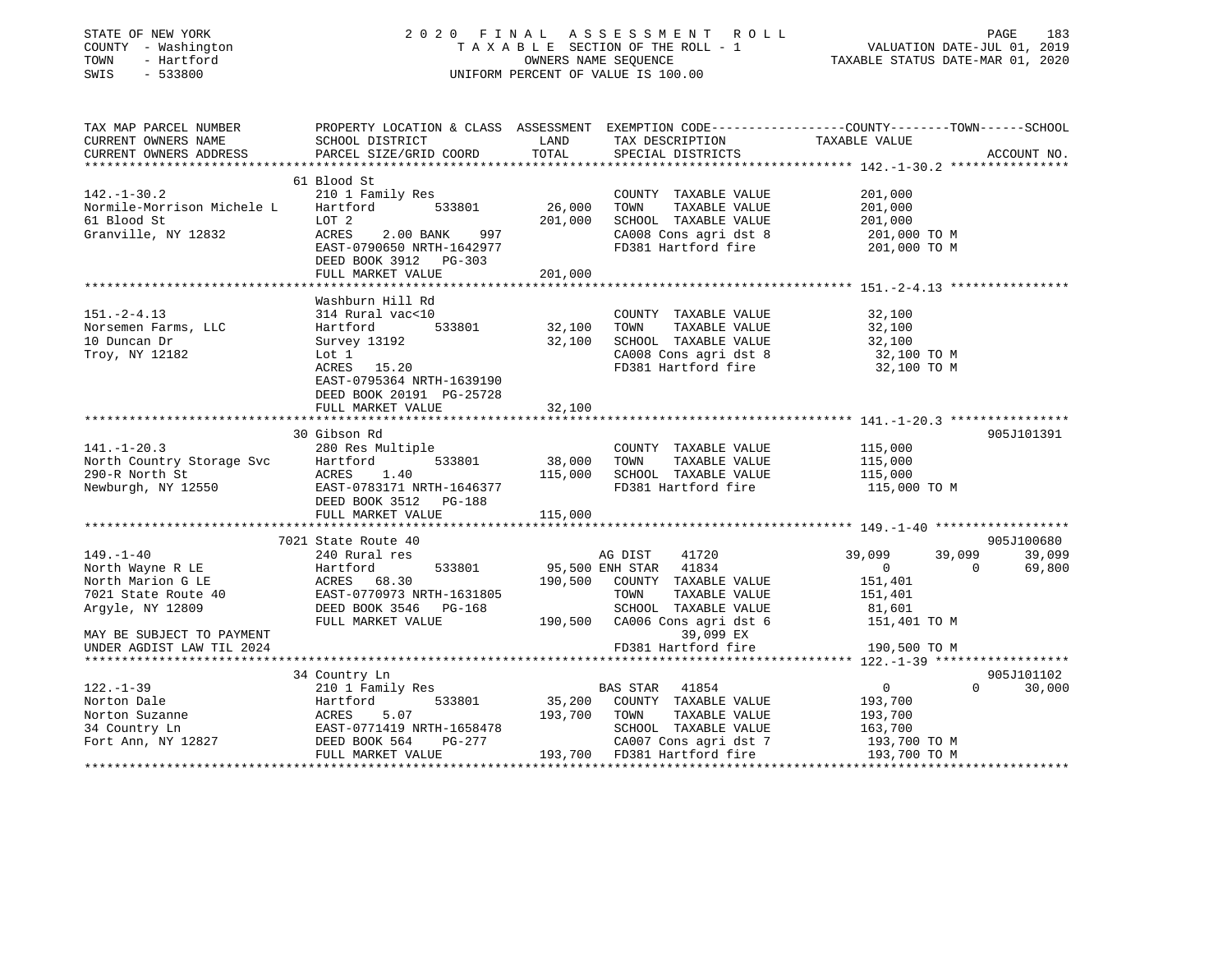| PROPERTY LOCATION & CLASS ASSESSMENT EXEMPTION CODE----------------COUNTY-------TOWN-----SCHOOL<br>TAX DESCRIPTION<br>SCHOOL DISTRICT<br>LAND<br>TAXABLE VALUE<br>TOTAL<br>PARCEL SIZE/GRID COORD<br>SPECIAL DISTRICTS<br>ACCOUNT NO.<br>28 Big Burch Hill Rd<br>$151. - 2 - 4.5$<br>210 1 Family Res<br>COUNTY TAXABLE VALUE<br>118,400<br>24,200<br>533801<br>TOWN<br>TAXABLE VALUE<br>O'Connor Harold H Jr<br>Hartford<br>118,400<br>28 Big Burch Hill Rd<br>118,400<br>SCHOOL TAXABLE VALUE<br>118,400<br>118,400 TO M<br>map corr 13258<br>Granville, NY 12832<br>$151. - 1 - 4.5$<br>CA008 Cons agri dst 8<br>FD381 Hartford fire<br>ACRES 1.40<br>118,400 TO M<br>EAST-0796557 NRTH-1638635<br>DEED BOOK 20191 PG-26810<br>FULL MARKET VALUE<br>118,400<br>Burch Rd<br>4,202<br>4,202<br>322 Rural vac>10<br>AG DIST<br>41720<br>4,202<br>533801<br>27,300 COUNTY TAXABLE VALUE<br>O'Hara Brian P<br>Hartford<br>23,098<br>Subdiv 12272; Lot 3<br>27,300<br>O'Hara Rachel<br>TOWN<br>TAXABLE VALUE<br>23,098<br>40 Strainer Ln<br>895/240<br>SCHOOL TAXABLE VALUE<br>23,098<br>Fort Ann, NY 12827<br>ACRES 17.87<br>CA008 Cons agri dst 8<br>23,098 TO M<br>EAST-0797524 NRTH-1633446<br>4,202 EX<br>MAY BE SUBJECT TO PAYMENT<br>UNDER AGDIST LAW TIL 2024<br>FD381 Hartford fire<br>27,300 TO M<br>DEED BOOK 3640 PG-296<br>27,300<br>FULL MARKET VALUE<br>************************<br>***************<br>905J100367<br>206 Hartford Main St<br>210 1 Family Res<br>COUNTY TAXABLE VALUE<br>142,200<br>533801 20,600<br>TOWN<br>Hartford<br>TAXABLE VALUE<br>142,200<br>FRNT 107.00 DPTH 300.00 142,200<br>SCHOOL TAXABLE VALUE<br>142,200<br>CA007 Cons agri dst 7<br>EAST-0788653 NRTH-1655591<br>142,200 TO M<br>FD381 Hartford fire<br>DEED BOOK 3811 PG-14<br>142,200 TO M<br>FULL MARKET VALUE<br>142,200<br>905J100481<br>Blood St<br>$142. - 1 - 8$<br>323 Vacant rural<br>COUNTY TAXABLE VALUE<br>36,800<br>Oatman Thomas Elliott<br>Hartford<br>533801<br>36,800<br>TOWN<br>TAXABLE VALUE<br>36,800<br>ACRES 37.60<br>36,800<br>2025 Hanson Ln<br>SCHOOL TAXABLE VALUE<br>36,800<br>EAST-0794661 NRTH-1648830<br>Woodbridge, VA 22191<br>FD381 Hartford fire<br>36,800 TO M<br>DEED BOOK 840<br>PG-199<br>FULL MARKET VALUE<br>36,800<br>905J101234<br>3984 State Route 149<br>210 1 Family Res<br>55,850<br>55,850<br>AGED-CO/TN 41801<br>$\overline{0}$<br>23,400 AGED-SCH 41804<br>22,340<br>533801<br>$\overline{0}$<br>Hartford<br>ACRES 1.10<br>EAST-0770272 N<br>DEED BOOK 743<br>$\mathbf{0}$<br>$\overline{0}$<br>1.10<br>111,700 ENH STAR 41834<br>$\Omega$<br>69,800<br>EAST-0770272 NRTH-1654557<br>COUNTY TAXABLE VALUE<br>55,850<br>TOWN<br>TAXABLE VALUE<br>PG-192<br>55,850<br>19,560<br>FULL MARKET VALUE<br>111,700 SCHOOL TAXABLE VALUE<br>CA007 Cons agri dst 7<br>111,700 TO M<br>FD381 Hartford fire<br>111,700 TO M | STATE OF NEW YORK<br>COUNTY - Washington<br>TOWN<br>- Hartford<br>SWIS<br>$-533800$ |  | 2020 FINAL ASSESSMENT ROLL<br>TAXABLE SECTION OF THE ROLL - 1<br>OWNERS NAME SEQUENCE<br>UNIFORM PERCENT OF VALUE IS 100.00 | VALUATION DATE-JUL 01, 2019<br>TAXABLE STATUS DATE-MAR 01, 2020 | PAGE<br>184 |
|---------------------------------------------------------------------------------------------------------------------------------------------------------------------------------------------------------------------------------------------------------------------------------------------------------------------------------------------------------------------------------------------------------------------------------------------------------------------------------------------------------------------------------------------------------------------------------------------------------------------------------------------------------------------------------------------------------------------------------------------------------------------------------------------------------------------------------------------------------------------------------------------------------------------------------------------------------------------------------------------------------------------------------------------------------------------------------------------------------------------------------------------------------------------------------------------------------------------------------------------------------------------------------------------------------------------------------------------------------------------------------------------------------------------------------------------------------------------------------------------------------------------------------------------------------------------------------------------------------------------------------------------------------------------------------------------------------------------------------------------------------------------------------------------------------------------------------------------------------------------------------------------------------------------------------------------------------------------------------------------------------------------------------------------------------------------------------------------------------------------------------------------------------------------------------------------------------------------------------------------------------------------------------------------------------------------------------------------------------------------------------------------------------------------------------------------------------------------------------------------------------------------------------------------------------------------------------------------------------------------------------------------------------------------------------------------------------------------------------------------------------------------------------------------------------------------------------------------------------------|-------------------------------------------------------------------------------------|--|-----------------------------------------------------------------------------------------------------------------------------|-----------------------------------------------------------------|-------------|
|                                                                                                                                                                                                                                                                                                                                                                                                                                                                                                                                                                                                                                                                                                                                                                                                                                                                                                                                                                                                                                                                                                                                                                                                                                                                                                                                                                                                                                                                                                                                                                                                                                                                                                                                                                                                                                                                                                                                                                                                                                                                                                                                                                                                                                                                                                                                                                                                                                                                                                                                                                                                                                                                                                                                                                                                                                                               | TAX MAP PARCEL NUMBER<br>CURRENT OWNERS NAME<br>CURRENT OWNERS ADDRESS              |  |                                                                                                                             |                                                                 |             |
|                                                                                                                                                                                                                                                                                                                                                                                                                                                                                                                                                                                                                                                                                                                                                                                                                                                                                                                                                                                                                                                                                                                                                                                                                                                                                                                                                                                                                                                                                                                                                                                                                                                                                                                                                                                                                                                                                                                                                                                                                                                                                                                                                                                                                                                                                                                                                                                                                                                                                                                                                                                                                                                                                                                                                                                                                                                               |                                                                                     |  |                                                                                                                             |                                                                 |             |
|                                                                                                                                                                                                                                                                                                                                                                                                                                                                                                                                                                                                                                                                                                                                                                                                                                                                                                                                                                                                                                                                                                                                                                                                                                                                                                                                                                                                                                                                                                                                                                                                                                                                                                                                                                                                                                                                                                                                                                                                                                                                                                                                                                                                                                                                                                                                                                                                                                                                                                                                                                                                                                                                                                                                                                                                                                                               |                                                                                     |  |                                                                                                                             |                                                                 |             |
|                                                                                                                                                                                                                                                                                                                                                                                                                                                                                                                                                                                                                                                                                                                                                                                                                                                                                                                                                                                                                                                                                                                                                                                                                                                                                                                                                                                                                                                                                                                                                                                                                                                                                                                                                                                                                                                                                                                                                                                                                                                                                                                                                                                                                                                                                                                                                                                                                                                                                                                                                                                                                                                                                                                                                                                                                                                               |                                                                                     |  |                                                                                                                             |                                                                 |             |
|                                                                                                                                                                                                                                                                                                                                                                                                                                                                                                                                                                                                                                                                                                                                                                                                                                                                                                                                                                                                                                                                                                                                                                                                                                                                                                                                                                                                                                                                                                                                                                                                                                                                                                                                                                                                                                                                                                                                                                                                                                                                                                                                                                                                                                                                                                                                                                                                                                                                                                                                                                                                                                                                                                                                                                                                                                                               |                                                                                     |  |                                                                                                                             |                                                                 |             |
|                                                                                                                                                                                                                                                                                                                                                                                                                                                                                                                                                                                                                                                                                                                                                                                                                                                                                                                                                                                                                                                                                                                                                                                                                                                                                                                                                                                                                                                                                                                                                                                                                                                                                                                                                                                                                                                                                                                                                                                                                                                                                                                                                                                                                                                                                                                                                                                                                                                                                                                                                                                                                                                                                                                                                                                                                                                               |                                                                                     |  |                                                                                                                             |                                                                 |             |
|                                                                                                                                                                                                                                                                                                                                                                                                                                                                                                                                                                                                                                                                                                                                                                                                                                                                                                                                                                                                                                                                                                                                                                                                                                                                                                                                                                                                                                                                                                                                                                                                                                                                                                                                                                                                                                                                                                                                                                                                                                                                                                                                                                                                                                                                                                                                                                                                                                                                                                                                                                                                                                                                                                                                                                                                                                                               |                                                                                     |  |                                                                                                                             |                                                                 |             |
|                                                                                                                                                                                                                                                                                                                                                                                                                                                                                                                                                                                                                                                                                                                                                                                                                                                                                                                                                                                                                                                                                                                                                                                                                                                                                                                                                                                                                                                                                                                                                                                                                                                                                                                                                                                                                                                                                                                                                                                                                                                                                                                                                                                                                                                                                                                                                                                                                                                                                                                                                                                                                                                                                                                                                                                                                                                               |                                                                                     |  |                                                                                                                             |                                                                 |             |
|                                                                                                                                                                                                                                                                                                                                                                                                                                                                                                                                                                                                                                                                                                                                                                                                                                                                                                                                                                                                                                                                                                                                                                                                                                                                                                                                                                                                                                                                                                                                                                                                                                                                                                                                                                                                                                                                                                                                                                                                                                                                                                                                                                                                                                                                                                                                                                                                                                                                                                                                                                                                                                                                                                                                                                                                                                                               |                                                                                     |  |                                                                                                                             |                                                                 |             |
|                                                                                                                                                                                                                                                                                                                                                                                                                                                                                                                                                                                                                                                                                                                                                                                                                                                                                                                                                                                                                                                                                                                                                                                                                                                                                                                                                                                                                                                                                                                                                                                                                                                                                                                                                                                                                                                                                                                                                                                                                                                                                                                                                                                                                                                                                                                                                                                                                                                                                                                                                                                                                                                                                                                                                                                                                                                               |                                                                                     |  |                                                                                                                             |                                                                 |             |
|                                                                                                                                                                                                                                                                                                                                                                                                                                                                                                                                                                                                                                                                                                                                                                                                                                                                                                                                                                                                                                                                                                                                                                                                                                                                                                                                                                                                                                                                                                                                                                                                                                                                                                                                                                                                                                                                                                                                                                                                                                                                                                                                                                                                                                                                                                                                                                                                                                                                                                                                                                                                                                                                                                                                                                                                                                                               |                                                                                     |  |                                                                                                                             |                                                                 |             |
|                                                                                                                                                                                                                                                                                                                                                                                                                                                                                                                                                                                                                                                                                                                                                                                                                                                                                                                                                                                                                                                                                                                                                                                                                                                                                                                                                                                                                                                                                                                                                                                                                                                                                                                                                                                                                                                                                                                                                                                                                                                                                                                                                                                                                                                                                                                                                                                                                                                                                                                                                                                                                                                                                                                                                                                                                                                               |                                                                                     |  |                                                                                                                             |                                                                 |             |
|                                                                                                                                                                                                                                                                                                                                                                                                                                                                                                                                                                                                                                                                                                                                                                                                                                                                                                                                                                                                                                                                                                                                                                                                                                                                                                                                                                                                                                                                                                                                                                                                                                                                                                                                                                                                                                                                                                                                                                                                                                                                                                                                                                                                                                                                                                                                                                                                                                                                                                                                                                                                                                                                                                                                                                                                                                                               | $151. - 2 - 8.4$                                                                    |  |                                                                                                                             |                                                                 |             |
|                                                                                                                                                                                                                                                                                                                                                                                                                                                                                                                                                                                                                                                                                                                                                                                                                                                                                                                                                                                                                                                                                                                                                                                                                                                                                                                                                                                                                                                                                                                                                                                                                                                                                                                                                                                                                                                                                                                                                                                                                                                                                                                                                                                                                                                                                                                                                                                                                                                                                                                                                                                                                                                                                                                                                                                                                                                               |                                                                                     |  |                                                                                                                             |                                                                 |             |
|                                                                                                                                                                                                                                                                                                                                                                                                                                                                                                                                                                                                                                                                                                                                                                                                                                                                                                                                                                                                                                                                                                                                                                                                                                                                                                                                                                                                                                                                                                                                                                                                                                                                                                                                                                                                                                                                                                                                                                                                                                                                                                                                                                                                                                                                                                                                                                                                                                                                                                                                                                                                                                                                                                                                                                                                                                                               |                                                                                     |  |                                                                                                                             |                                                                 |             |
|                                                                                                                                                                                                                                                                                                                                                                                                                                                                                                                                                                                                                                                                                                                                                                                                                                                                                                                                                                                                                                                                                                                                                                                                                                                                                                                                                                                                                                                                                                                                                                                                                                                                                                                                                                                                                                                                                                                                                                                                                                                                                                                                                                                                                                                                                                                                                                                                                                                                                                                                                                                                                                                                                                                                                                                                                                                               |                                                                                     |  |                                                                                                                             |                                                                 |             |
|                                                                                                                                                                                                                                                                                                                                                                                                                                                                                                                                                                                                                                                                                                                                                                                                                                                                                                                                                                                                                                                                                                                                                                                                                                                                                                                                                                                                                                                                                                                                                                                                                                                                                                                                                                                                                                                                                                                                                                                                                                                                                                                                                                                                                                                                                                                                                                                                                                                                                                                                                                                                                                                                                                                                                                                                                                                               |                                                                                     |  |                                                                                                                             |                                                                 |             |
|                                                                                                                                                                                                                                                                                                                                                                                                                                                                                                                                                                                                                                                                                                                                                                                                                                                                                                                                                                                                                                                                                                                                                                                                                                                                                                                                                                                                                                                                                                                                                                                                                                                                                                                                                                                                                                                                                                                                                                                                                                                                                                                                                                                                                                                                                                                                                                                                                                                                                                                                                                                                                                                                                                                                                                                                                                                               |                                                                                     |  |                                                                                                                             |                                                                 |             |
|                                                                                                                                                                                                                                                                                                                                                                                                                                                                                                                                                                                                                                                                                                                                                                                                                                                                                                                                                                                                                                                                                                                                                                                                                                                                                                                                                                                                                                                                                                                                                                                                                                                                                                                                                                                                                                                                                                                                                                                                                                                                                                                                                                                                                                                                                                                                                                                                                                                                                                                                                                                                                                                                                                                                                                                                                                                               |                                                                                     |  |                                                                                                                             |                                                                 |             |
|                                                                                                                                                                                                                                                                                                                                                                                                                                                                                                                                                                                                                                                                                                                                                                                                                                                                                                                                                                                                                                                                                                                                                                                                                                                                                                                                                                                                                                                                                                                                                                                                                                                                                                                                                                                                                                                                                                                                                                                                                                                                                                                                                                                                                                                                                                                                                                                                                                                                                                                                                                                                                                                                                                                                                                                                                                                               |                                                                                     |  |                                                                                                                             |                                                                 |             |
|                                                                                                                                                                                                                                                                                                                                                                                                                                                                                                                                                                                                                                                                                                                                                                                                                                                                                                                                                                                                                                                                                                                                                                                                                                                                                                                                                                                                                                                                                                                                                                                                                                                                                                                                                                                                                                                                                                                                                                                                                                                                                                                                                                                                                                                                                                                                                                                                                                                                                                                                                                                                                                                                                                                                                                                                                                                               |                                                                                     |  |                                                                                                                             |                                                                 |             |
|                                                                                                                                                                                                                                                                                                                                                                                                                                                                                                                                                                                                                                                                                                                                                                                                                                                                                                                                                                                                                                                                                                                                                                                                                                                                                                                                                                                                                                                                                                                                                                                                                                                                                                                                                                                                                                                                                                                                                                                                                                                                                                                                                                                                                                                                                                                                                                                                                                                                                                                                                                                                                                                                                                                                                                                                                                                               | $132. - 1 - 22$                                                                     |  |                                                                                                                             |                                                                 |             |
|                                                                                                                                                                                                                                                                                                                                                                                                                                                                                                                                                                                                                                                                                                                                                                                                                                                                                                                                                                                                                                                                                                                                                                                                                                                                                                                                                                                                                                                                                                                                                                                                                                                                                                                                                                                                                                                                                                                                                                                                                                                                                                                                                                                                                                                                                                                                                                                                                                                                                                                                                                                                                                                                                                                                                                                                                                                               | O'Hara John                                                                         |  |                                                                                                                             |                                                                 |             |
|                                                                                                                                                                                                                                                                                                                                                                                                                                                                                                                                                                                                                                                                                                                                                                                                                                                                                                                                                                                                                                                                                                                                                                                                                                                                                                                                                                                                                                                                                                                                                                                                                                                                                                                                                                                                                                                                                                                                                                                                                                                                                                                                                                                                                                                                                                                                                                                                                                                                                                                                                                                                                                                                                                                                                                                                                                                               | 206 Hartford Main St                                                                |  |                                                                                                                             |                                                                 |             |
|                                                                                                                                                                                                                                                                                                                                                                                                                                                                                                                                                                                                                                                                                                                                                                                                                                                                                                                                                                                                                                                                                                                                                                                                                                                                                                                                                                                                                                                                                                                                                                                                                                                                                                                                                                                                                                                                                                                                                                                                                                                                                                                                                                                                                                                                                                                                                                                                                                                                                                                                                                                                                                                                                                                                                                                                                                                               | Granville, NY 12832                                                                 |  |                                                                                                                             |                                                                 |             |
|                                                                                                                                                                                                                                                                                                                                                                                                                                                                                                                                                                                                                                                                                                                                                                                                                                                                                                                                                                                                                                                                                                                                                                                                                                                                                                                                                                                                                                                                                                                                                                                                                                                                                                                                                                                                                                                                                                                                                                                                                                                                                                                                                                                                                                                                                                                                                                                                                                                                                                                                                                                                                                                                                                                                                                                                                                                               |                                                                                     |  |                                                                                                                             |                                                                 |             |
|                                                                                                                                                                                                                                                                                                                                                                                                                                                                                                                                                                                                                                                                                                                                                                                                                                                                                                                                                                                                                                                                                                                                                                                                                                                                                                                                                                                                                                                                                                                                                                                                                                                                                                                                                                                                                                                                                                                                                                                                                                                                                                                                                                                                                                                                                                                                                                                                                                                                                                                                                                                                                                                                                                                                                                                                                                                               |                                                                                     |  |                                                                                                                             |                                                                 |             |
|                                                                                                                                                                                                                                                                                                                                                                                                                                                                                                                                                                                                                                                                                                                                                                                                                                                                                                                                                                                                                                                                                                                                                                                                                                                                                                                                                                                                                                                                                                                                                                                                                                                                                                                                                                                                                                                                                                                                                                                                                                                                                                                                                                                                                                                                                                                                                                                                                                                                                                                                                                                                                                                                                                                                                                                                                                                               |                                                                                     |  |                                                                                                                             |                                                                 |             |
|                                                                                                                                                                                                                                                                                                                                                                                                                                                                                                                                                                                                                                                                                                                                                                                                                                                                                                                                                                                                                                                                                                                                                                                                                                                                                                                                                                                                                                                                                                                                                                                                                                                                                                                                                                                                                                                                                                                                                                                                                                                                                                                                                                                                                                                                                                                                                                                                                                                                                                                                                                                                                                                                                                                                                                                                                                                               |                                                                                     |  |                                                                                                                             |                                                                 |             |
|                                                                                                                                                                                                                                                                                                                                                                                                                                                                                                                                                                                                                                                                                                                                                                                                                                                                                                                                                                                                                                                                                                                                                                                                                                                                                                                                                                                                                                                                                                                                                                                                                                                                                                                                                                                                                                                                                                                                                                                                                                                                                                                                                                                                                                                                                                                                                                                                                                                                                                                                                                                                                                                                                                                                                                                                                                                               |                                                                                     |  |                                                                                                                             |                                                                 |             |
|                                                                                                                                                                                                                                                                                                                                                                                                                                                                                                                                                                                                                                                                                                                                                                                                                                                                                                                                                                                                                                                                                                                                                                                                                                                                                                                                                                                                                                                                                                                                                                                                                                                                                                                                                                                                                                                                                                                                                                                                                                                                                                                                                                                                                                                                                                                                                                                                                                                                                                                                                                                                                                                                                                                                                                                                                                                               |                                                                                     |  |                                                                                                                             |                                                                 |             |
|                                                                                                                                                                                                                                                                                                                                                                                                                                                                                                                                                                                                                                                                                                                                                                                                                                                                                                                                                                                                                                                                                                                                                                                                                                                                                                                                                                                                                                                                                                                                                                                                                                                                                                                                                                                                                                                                                                                                                                                                                                                                                                                                                                                                                                                                                                                                                                                                                                                                                                                                                                                                                                                                                                                                                                                                                                                               |                                                                                     |  |                                                                                                                             |                                                                 |             |
|                                                                                                                                                                                                                                                                                                                                                                                                                                                                                                                                                                                                                                                                                                                                                                                                                                                                                                                                                                                                                                                                                                                                                                                                                                                                                                                                                                                                                                                                                                                                                                                                                                                                                                                                                                                                                                                                                                                                                                                                                                                                                                                                                                                                                                                                                                                                                                                                                                                                                                                                                                                                                                                                                                                                                                                                                                                               |                                                                                     |  |                                                                                                                             |                                                                 |             |
|                                                                                                                                                                                                                                                                                                                                                                                                                                                                                                                                                                                                                                                                                                                                                                                                                                                                                                                                                                                                                                                                                                                                                                                                                                                                                                                                                                                                                                                                                                                                                                                                                                                                                                                                                                                                                                                                                                                                                                                                                                                                                                                                                                                                                                                                                                                                                                                                                                                                                                                                                                                                                                                                                                                                                                                                                                                               |                                                                                     |  |                                                                                                                             |                                                                 |             |
|                                                                                                                                                                                                                                                                                                                                                                                                                                                                                                                                                                                                                                                                                                                                                                                                                                                                                                                                                                                                                                                                                                                                                                                                                                                                                                                                                                                                                                                                                                                                                                                                                                                                                                                                                                                                                                                                                                                                                                                                                                                                                                                                                                                                                                                                                                                                                                                                                                                                                                                                                                                                                                                                                                                                                                                                                                                               |                                                                                     |  |                                                                                                                             |                                                                 |             |
|                                                                                                                                                                                                                                                                                                                                                                                                                                                                                                                                                                                                                                                                                                                                                                                                                                                                                                                                                                                                                                                                                                                                                                                                                                                                                                                                                                                                                                                                                                                                                                                                                                                                                                                                                                                                                                                                                                                                                                                                                                                                                                                                                                                                                                                                                                                                                                                                                                                                                                                                                                                                                                                                                                                                                                                                                                                               |                                                                                     |  |                                                                                                                             |                                                                 |             |
|                                                                                                                                                                                                                                                                                                                                                                                                                                                                                                                                                                                                                                                                                                                                                                                                                                                                                                                                                                                                                                                                                                                                                                                                                                                                                                                                                                                                                                                                                                                                                                                                                                                                                                                                                                                                                                                                                                                                                                                                                                                                                                                                                                                                                                                                                                                                                                                                                                                                                                                                                                                                                                                                                                                                                                                                                                                               | $131. - 1 - 13.3$                                                                   |  |                                                                                                                             |                                                                 |             |
|                                                                                                                                                                                                                                                                                                                                                                                                                                                                                                                                                                                                                                                                                                                                                                                                                                                                                                                                                                                                                                                                                                                                                                                                                                                                                                                                                                                                                                                                                                                                                                                                                                                                                                                                                                                                                                                                                                                                                                                                                                                                                                                                                                                                                                                                                                                                                                                                                                                                                                                                                                                                                                                                                                                                                                                                                                                               | OConnor Diane E                                                                     |  |                                                                                                                             |                                                                 |             |
|                                                                                                                                                                                                                                                                                                                                                                                                                                                                                                                                                                                                                                                                                                                                                                                                                                                                                                                                                                                                                                                                                                                                                                                                                                                                                                                                                                                                                                                                                                                                                                                                                                                                                                                                                                                                                                                                                                                                                                                                                                                                                                                                                                                                                                                                                                                                                                                                                                                                                                                                                                                                                                                                                                                                                                                                                                                               | Petteys Donna Lea                                                                   |  |                                                                                                                             |                                                                 |             |
|                                                                                                                                                                                                                                                                                                                                                                                                                                                                                                                                                                                                                                                                                                                                                                                                                                                                                                                                                                                                                                                                                                                                                                                                                                                                                                                                                                                                                                                                                                                                                                                                                                                                                                                                                                                                                                                                                                                                                                                                                                                                                                                                                                                                                                                                                                                                                                                                                                                                                                                                                                                                                                                                                                                                                                                                                                                               | 3984 State Route 149                                                                |  |                                                                                                                             |                                                                 |             |
|                                                                                                                                                                                                                                                                                                                                                                                                                                                                                                                                                                                                                                                                                                                                                                                                                                                                                                                                                                                                                                                                                                                                                                                                                                                                                                                                                                                                                                                                                                                                                                                                                                                                                                                                                                                                                                                                                                                                                                                                                                                                                                                                                                                                                                                                                                                                                                                                                                                                                                                                                                                                                                                                                                                                                                                                                                                               | Fort Ann, NY 12827                                                                  |  |                                                                                                                             |                                                                 |             |
|                                                                                                                                                                                                                                                                                                                                                                                                                                                                                                                                                                                                                                                                                                                                                                                                                                                                                                                                                                                                                                                                                                                                                                                                                                                                                                                                                                                                                                                                                                                                                                                                                                                                                                                                                                                                                                                                                                                                                                                                                                                                                                                                                                                                                                                                                                                                                                                                                                                                                                                                                                                                                                                                                                                                                                                                                                                               |                                                                                     |  |                                                                                                                             |                                                                 |             |
|                                                                                                                                                                                                                                                                                                                                                                                                                                                                                                                                                                                                                                                                                                                                                                                                                                                                                                                                                                                                                                                                                                                                                                                                                                                                                                                                                                                                                                                                                                                                                                                                                                                                                                                                                                                                                                                                                                                                                                                                                                                                                                                                                                                                                                                                                                                                                                                                                                                                                                                                                                                                                                                                                                                                                                                                                                                               |                                                                                     |  |                                                                                                                             |                                                                 |             |
|                                                                                                                                                                                                                                                                                                                                                                                                                                                                                                                                                                                                                                                                                                                                                                                                                                                                                                                                                                                                                                                                                                                                                                                                                                                                                                                                                                                                                                                                                                                                                                                                                                                                                                                                                                                                                                                                                                                                                                                                                                                                                                                                                                                                                                                                                                                                                                                                                                                                                                                                                                                                                                                                                                                                                                                                                                                               |                                                                                     |  |                                                                                                                             |                                                                 |             |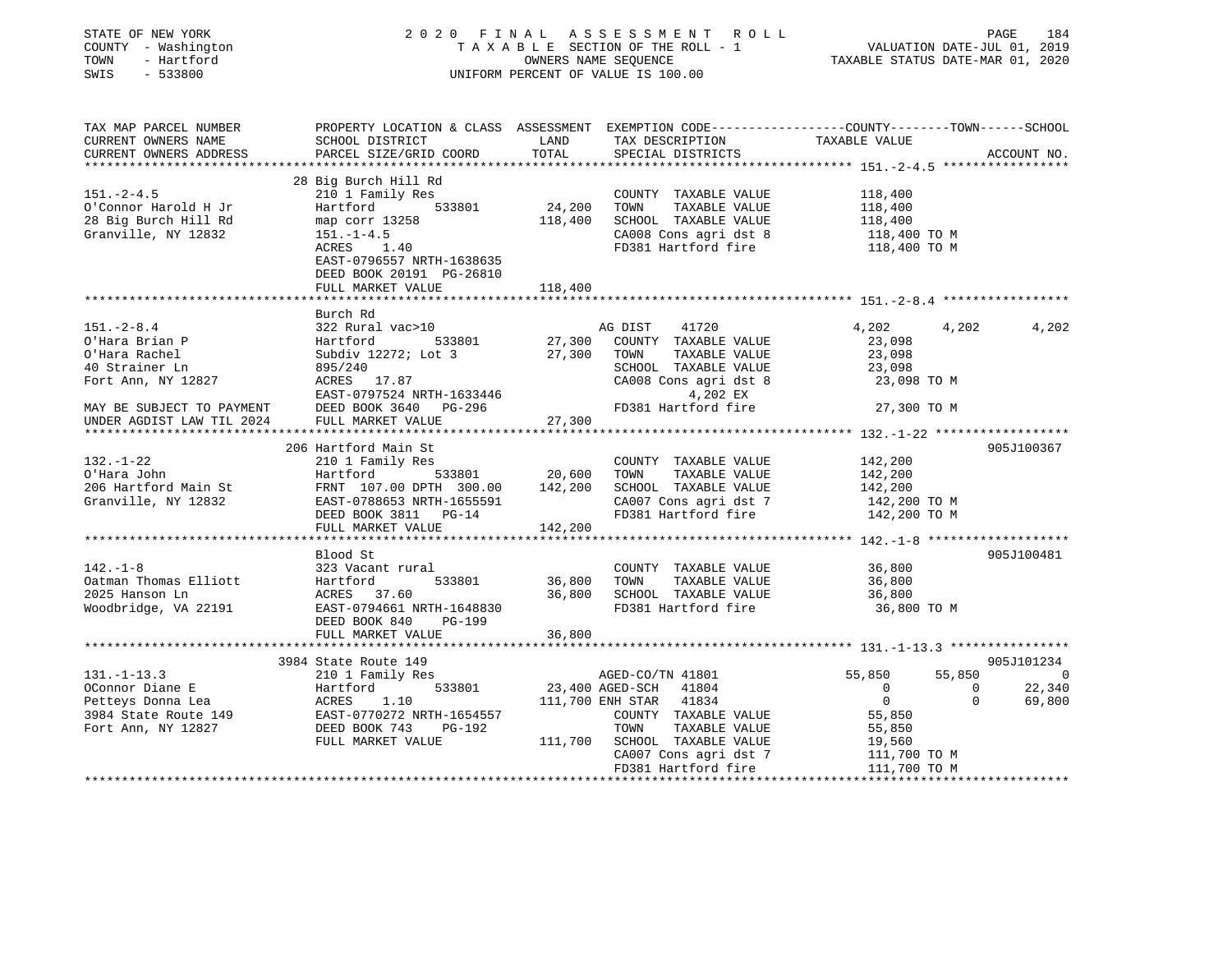### STATE OF NEW YORK 2 0 2 0 F I N A L A S S E S S M E N T R O L L PAGE 185 COUNTY - Washington T A X A B L E SECTION OF THE ROLL - 1 VALUATION DATE-JUL 01, 2019 TOWN - Hartford OWNERS NAME SEQUENCE TAXABLE STATUS DATE-MAR 01, 2020 SWIS - 533800 UNIFORM PERCENT OF VALUE IS 100.00

| TAX MAP PARCEL NUMBER<br>CURRENT OWNERS NAME<br>CURRENT OWNERS ADDRESS                                                                                                                                                                                             | PROPERTY LOCATION & CLASS ASSESSMENT<br>SCHOOL DISTRICT<br>PARCEL SIZE/GRID COORD                                                                                                                                                                                                                                                                                                                          | LAND<br>TOTAL              | TAX DESCRIPTION<br>SPECIAL DISTRICTS                                                                                                                                                                                                                                                                                                                                                                                                             | EXEMPTION CODE-----------------COUNTY-------TOWN------SCHOOL<br>TAXABLE VALUE                                                                                                                                                                      | ACCOUNT NO.                                                                                                         |
|--------------------------------------------------------------------------------------------------------------------------------------------------------------------------------------------------------------------------------------------------------------------|------------------------------------------------------------------------------------------------------------------------------------------------------------------------------------------------------------------------------------------------------------------------------------------------------------------------------------------------------------------------------------------------------------|----------------------------|--------------------------------------------------------------------------------------------------------------------------------------------------------------------------------------------------------------------------------------------------------------------------------------------------------------------------------------------------------------------------------------------------------------------------------------------------|----------------------------------------------------------------------------------------------------------------------------------------------------------------------------------------------------------------------------------------------------|---------------------------------------------------------------------------------------------------------------------|
| *********************<br>$150. - 1 - 30$<br>Ogden Ryan<br>240 Little Burch Hill Rd<br>Granville, NY 12832                                                                                                                                                          | Pope Hill Rd<br>314 Rural vac<10<br>533801<br>Hartford<br>LOT 5<br>ACRES<br>1.20<br>EAST-0782928 NRTH-1633454<br>DEED BOOK 3542 PG-210<br>FULL MARKET VALUE                                                                                                                                                                                                                                                | 13,800<br>13,800<br>13,800 | COUNTY TAXABLE VALUE<br>TOWN<br>TAXABLE VALUE<br>SCHOOL TAXABLE VALUE<br>FD381 Hartford fire                                                                                                                                                                                                                                                                                                                                                     | 13,800<br>13,800<br>13,800<br>13,800 TO M                                                                                                                                                                                                          | 905J100050                                                                                                          |
| $132.15 - 2 - 17$<br>Ogden Travis R<br>14 Hartford Main St<br>Hartford, NY 12838                                                                                                                                                                                   | 14 Hartford Main St<br>210 1 Family Res<br>Hartford<br>533801<br>FRNT 128.00 DPTH 165.00<br>BANK<br>998<br>EAST-0786145 NRTH-1651776<br>DEED BOOK 3580 PG-343<br>FULL MARKET VALUE                                                                                                                                                                                                                         | 16,800<br>69,500<br>69,500 | COUNTY TAXABLE VALUE<br>TOWN<br>TAXABLE VALUE<br>SCHOOL TAXABLE VALUE<br>CA007 Cons agri dst 7<br>FD381 Hartford fire                                                                                                                                                                                                                                                                                                                            | 69,500<br>69,500<br>69,500<br>69,500 TO M<br>69,500 TO M                                                                                                                                                                                           | 905J100418                                                                                                          |
|                                                                                                                                                                                                                                                                    |                                                                                                                                                                                                                                                                                                                                                                                                            |                            |                                                                                                                                                                                                                                                                                                                                                                                                                                                  |                                                                                                                                                                                                                                                    |                                                                                                                     |
| $132 - 2 - 18$<br>Olsen George Jr<br>Olsen Celine<br>30 Baker Rd<br>Granville, NY 12832<br>$150. - 1 - 3$<br>Oreschnick Robert LE<br>Oreschnick Hilary LE<br>5499 County Route 30<br>Granville, NY 12832<br>MAY BE SUBJECT TO PAYMENT<br>UNDER AGDIST LAW TIL 2024 | 30 Baker Rd<br>210 1 Family Res<br>533801<br>Hartford<br>two veteran owners<br>2.40 BANK<br>997<br>ACRES<br>EAST-0791349 NRTH-1653209<br>DEED BOOK 2634 PG-224<br>FULL MARKET VALUE<br>************************<br>5499 County Route 30<br>582 Camping park<br>533801<br>Hartford<br>3189/42<br>Survey 12845<br>ACRES 109.80<br>EAST-0788601 NRTH-1640761<br>DEED BOOK 3221<br>PG-201<br>FULL MARKET VALUE | 458,700                    | CW_10_VET/ 41151<br>27,200 CW_10_VET/ 41151<br>143,500 BAS STAR<br>41854<br>COUNTY TAXABLE VALUE<br>TOWN<br>TAXABLE VALUE<br>SCHOOL TAXABLE VALUE<br>143,500 FD381 Hartford fire<br>32 PCT OF VALUE USED FOR EXEMPTION PURPOSES<br>41720<br>AG DIST<br>178,300 AGED-CO/TN 41801<br>458,700 AGED-SCH<br>41804<br>41834<br>ENH STAR<br>COUNTY TAXABLE VALUE<br>TOWN<br>TAXABLE VALUE<br>SCHOOL TAXABLE VALUE<br>CA008 Cons agri dst 8<br>46,702 EX | 8,000<br>8,000<br>8,000<br>8,000<br>$\overline{0}$<br>$\Omega$<br>127,500<br>127,500<br>113,500<br>143,500 TO M<br>46,702<br>46,702<br>73,392<br>73,392<br>$\Omega$<br>$\overline{0}$<br>$\Omega$<br>338,606<br>338,606<br>276,145<br>411,998 TO M | 905J100571<br>0<br>$\mathbf 0$<br>30,000<br>905J100310<br>46,702<br>$\mathbf 0$<br>66,053<br>$\mathbf{0}$<br>69,800 |
|                                                                                                                                                                                                                                                                    |                                                                                                                                                                                                                                                                                                                                                                                                            |                            | FD381 Hartford fire                                                                                                                                                                                                                                                                                                                                                                                                                              | 458,700 TO M                                                                                                                                                                                                                                       |                                                                                                                     |
| $141. - 1 - 70.11$<br>Osborne G Keith<br>Osborne Brenda Lee<br>25 Toad Ln<br>Hartford, NY 12838                                                                                                                                                                    | County Route 30<br>323 Vacant rural<br>Hartford<br>533801<br>Survey 12873<br>1B, 433/1098<br>ACRES<br>50.00<br>EAST-0785959 NRTH-1646299<br>DEED BOOK 3773<br>$PG-5$<br>FULL MARKET VALUE                                                                                                                                                                                                                  | 58,600<br>58,600<br>58,600 | COUNTY TAXABLE VALUE<br>TOWN<br>TAXABLE VALUE<br>SCHOOL TAXABLE VALUE<br>CA007 Cons agri dst 7<br>FD381 Hartford fire                                                                                                                                                                                                                                                                                                                            | 58,600<br>58,600<br>58,600<br>58,600 TO M<br>58,600 TO M                                                                                                                                                                                           |                                                                                                                     |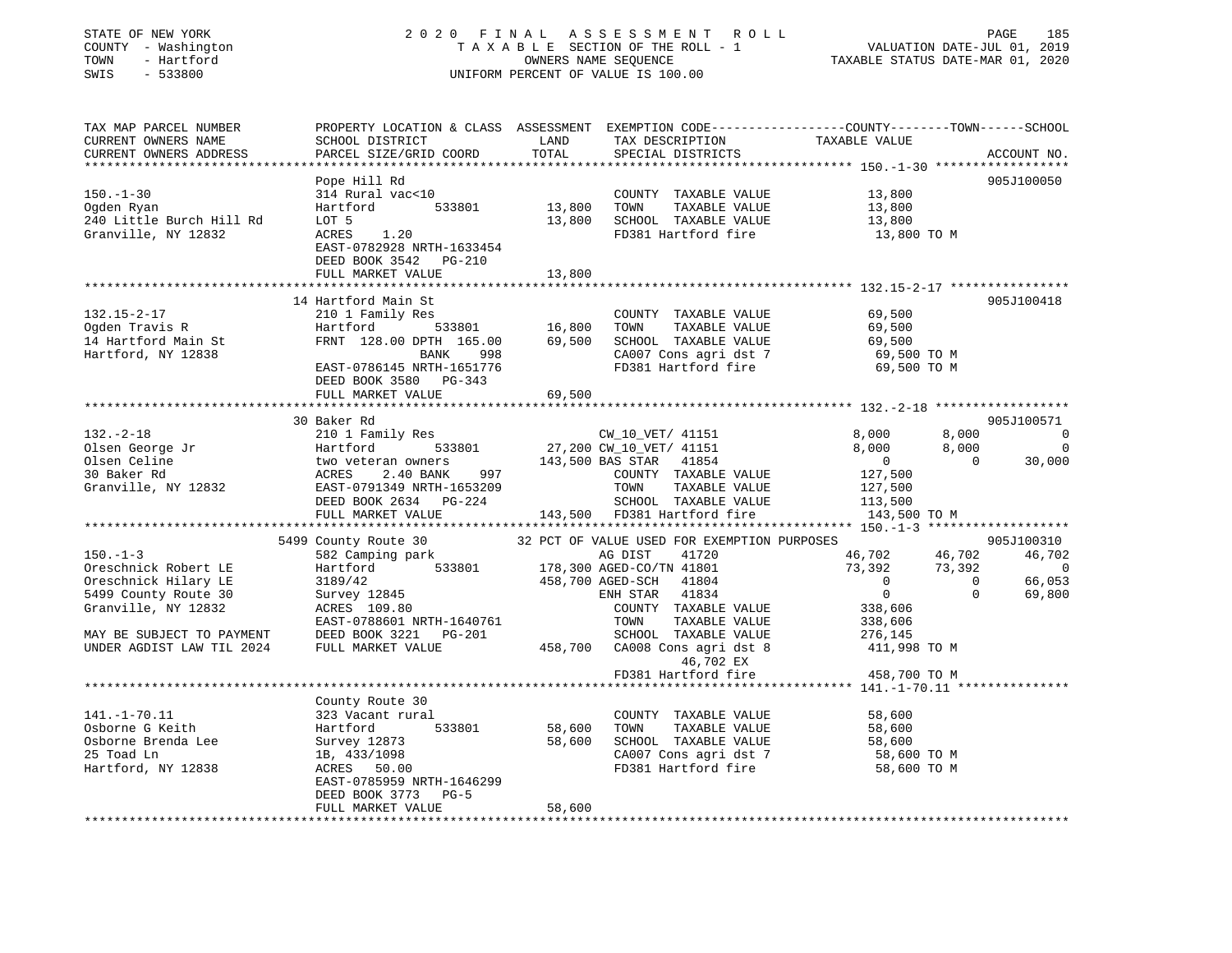### STATE OF NEW YORK 2 0 2 0 F I N A L A S S E S S M E N T R O L L PAGE 186 COUNTY - Washington T A X A B L E SECTION OF THE ROLL - 1 VALUATION DATE-JUL 01, 2019 TOWN - Hartford OWNERS NAME SEQUENCE TAXABLE STATUS DATE-MAR 01, 2020 SWIS - 533800 UNIFORM PERCENT OF VALUE IS 100.00

| TAX MAP PARCEL NUMBER<br>CURRENT OWNERS NAME                                       | PROPERTY LOCATION & CLASS ASSESSMENT EXEMPTION CODE---------------COUNTY-------TOWN------SCHOOL<br>SCHOOL DISTRICT | LAND    | TAX DESCRIPTION                                                          | TAXABLE VALUE         |                    |
|------------------------------------------------------------------------------------|--------------------------------------------------------------------------------------------------------------------|---------|--------------------------------------------------------------------------|-----------------------|--------------------|
| CURRENT OWNERS ADDRESS                                                             | PARCEL SIZE/GRID COORD                                                                                             | TOTAL   | SPECIAL DISTRICTS                                                        |                       | ACCOUNT NO.        |
|                                                                                    | Gilchrist Hill Ext                                                                                                 |         |                                                                          |                       | 905J100688         |
| $141. - 3 - 15$<br>Osborne G Keith                                                 | 314 Rural vac<10<br>533801<br>Hartford                                                                             | 14,500  | COUNTY TAXABLE VALUE<br>TAXABLE VALUE<br>TOWN                            | 14,500<br>14,500      |                    |
| Osborne Brenda<br>25 Toad Ln                                                       | ACRES 1.52<br>ACRES      1.52<br>EAST-0785024 NRTH-1644047                                                         | 14,500  | SCHOOL TAXABLE VALUE<br>FD381 Hartford fire                              | 14,500<br>14,500 TO M |                    |
| Hartford, NY 12838 DEED BOOK 872                                                   | PG-120                                                                                                             |         |                                                                          |                       |                    |
|                                                                                    | FULL MARKET VALUE                                                                                                  | 14,500  |                                                                          |                       |                    |
|                                                                                    |                                                                                                                    |         |                                                                          |                       |                    |
|                                                                                    | 25 Toad Ln                                                                                                         |         |                                                                          |                       | 905J101420         |
| $141. - 3 - 15.1$                                                                  | 210 1 Family Res                                                                                                   |         | BAS STAR 41854                                                           | 0                     | $\Omega$<br>30,000 |
|                                                                                    |                                                                                                                    |         | 533801 28,400 COUNTY TAXABLE VALUE<br>ANK 999 178,000 TOWN TAXABLE VALUE | 178,000               |                    |
|                                                                                    |                                                                                                                    |         |                                                                          | 178,000               |                    |
|                                                                                    |                                                                                                                    |         | SCHOOL TAXABLE VALUE                                                     | 148,000               |                    |
|                                                                                    |                                                                                                                    |         | FD381 Hartford fire                                                      | 178,000 TO M          |                    |
|                                                                                    | FULL MARKET VALUE                                                                                                  | 178,000 |                                                                          |                       |                    |
|                                                                                    |                                                                                                                    |         |                                                                          |                       | 905J100488         |
| $141. - 1 - 70.1$                                                                  | 5732 County Route 30<br>240 Rural res                                                                              |         | AG DIST<br>41720                                                         | 39,968<br>39,968      | 39,968             |
| Osborne Georgia                                                                    | 533801<br>Hartford                                                                                                 | 94,500  | COUNTY TAXABLE VALUE                                                     | 124,032               |                    |
| Osborne Franklin D                                                                 | LOT 5                                                                                                              | 164,000 | TOWN<br>TAXABLE VALUE                                                    | 124,032               |                    |
| 5836 County Route 30                                                               | 433/1098                                                                                                           |         | SCHOOL TAXABLE VALUE                                                     | 124,032               |                    |
| Granville, NY 12832                                                                | ACRES 67.10                                                                                                        |         | CA007 Cons agri dst 7                                                    | 124,032 TO M          |                    |
|                                                                                    | EAST-0788064 NRTH-1646897                                                                                          |         | 39,968 EX                                                                |                       |                    |
|                                                                                    |                                                                                                                    |         | FD381 Hartford fire                                                      | 164,000 TO M          |                    |
| MAY BE SUBJECT TO PAYMENT DEED BOOK 433<br>UNDER AGDIST LAW TIL 2024 FULL MARKET V | FULL MARKET VALUE                                                                                                  |         |                                                                          |                       |                    |
|                                                                                    |                                                                                                                    |         |                                                                          |                       |                    |
|                                                                                    | 5836 County Route 30                                                                                               |         |                                                                          |                       |                    |
| $141. - 1 - 70.8$                                                                  | 210 1 Family Res                                                                                                   |         | ENH STAR 41834                                                           | $\overline{0}$        | 69,800<br>$\Omega$ |
| Osborne Georgia                                                                    | 533801<br>Hartford                                                                                                 | 25,800  | COUNTY TAXABLE VALUE                                                     | 162,600               |                    |
| Osborne Franklin D                                                                 | LOT 1                                                                                                              | 162,600 | TAXABLE VALUE<br>TOWN                                                    | 162,600               |                    |
| 5836 County Route 30                                                               |                                                                                                                    |         | SCHOOL TAXABLE VALUE                                                     | 92,800                |                    |
| Granville, NY 12832                                                                | ACRES 1.55<br>EAST-0785527 NRTH-1648083                                                                            |         | CA007 Cons agri dst 7                                                    | 162,600 TO M          |                    |
|                                                                                    | DEED BOOK 421                                                                                                      | PG-1085 | FD381 Hartford fire 162,600 TO M                                         |                       |                    |
|                                                                                    | FULL MARKET VALUE                                                                                                  | 162,600 |                                                                          |                       |                    |
|                                                                                    |                                                                                                                    |         |                                                                          |                       |                    |
|                                                                                    | 7 Rowe Hill Rd                                                                                                     |         |                                                                          |                       |                    |
| $141. - 1 - 70.9$                                                                  | 210 1 Family Res                                                                                                   |         | COUNTY TAXABLE VALUE                                                     | 36,600                |                    |
| Osborne Georgia<br>Hartford                                                        | 533801                                                                                                             | 26,500  | TOWN<br>TAXABLE VALUE                                                    | 36,600                |                    |
| Osborne Franklin D                                                                 | LOT 2<br>2.15                                                                                                      | 36,600  | SCHOOL TAXABLE VALUE                                                     | 36,600                |                    |
| 5836 Conty ROute 30 Rd ACRES<br>Granville, NY 12832                                | EAST-0785834 NRTH-1648100                                                                                          |         | CA007 Cons agri dst 7 36,600 TO M<br>FD381 Hartford fire                 |                       |                    |
|                                                                                    | DEED BOOK 421<br>PG-1085                                                                                           |         |                                                                          | 36,600 TO M           |                    |
|                                                                                    | FULL MARKET VALUE                                                                                                  | 36,600  |                                                                          |                       |                    |
|                                                                                    |                                                                                                                    |         |                                                                          |                       |                    |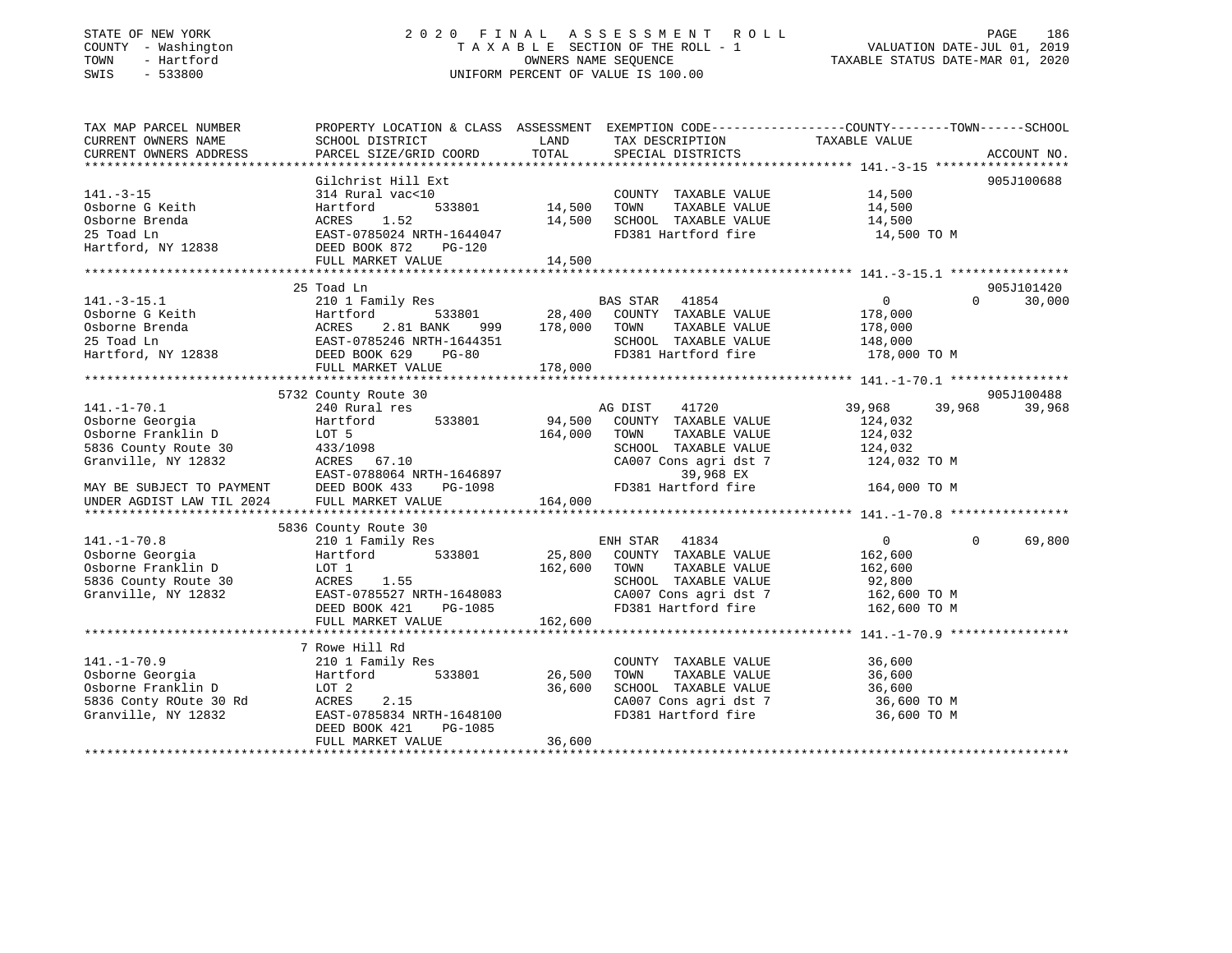| STATE OF NEW YORK |  |                     |  |
|-------------------|--|---------------------|--|
|                   |  | COUNTY - Washington |  |
| TOWN              |  | - Hartford          |  |
| OMT O             |  | EDDONN              |  |

# STATE OF NEW YORK 2 0 2 0 F I N A L A S S E S S M E N T R O L L PAGE 187COUNTY - Washington  $T A X A B L E$  SECTION OF THE ROLL - 1<br>TOWN - Hartford SWIS - 533800 UNIFORM PERCENT OF VALUE IS 100.00

VALUATION DATE-JUL  $01$ , 2019 TAXABLE STATUS DATE-MAR 01, 2020

| TAX MAP PARCEL NUMBER     | PROPERTY LOCATION & CLASS ASSESSMENT EXEMPTION CODE--------------COUNTY-------TOWN-----SCHOOL |         |                          |                            |             |
|---------------------------|-----------------------------------------------------------------------------------------------|---------|--------------------------|----------------------------|-------------|
| CURRENT OWNERS NAME       | SCHOOL DISTRICT                                                                               | LAND    | TAX DESCRIPTION          | TAXABLE VALUE              |             |
| CURRENT OWNERS ADDRESS    | PARCEL SIZE/GRID COORD                                                                        | TOTAL   | SPECIAL DISTRICTS        |                            | ACCOUNT NO. |
|                           |                                                                                               |         |                          |                            |             |
|                           | 5711 County Route 30                                                                          |         |                          |                            |             |
| $141. - 1 - 70.7$         | 210 1 Family Res                                                                              |         | COUNTY TAXABLE VALUE     | 80,300                     |             |
| Osborne Georgia I         | 533801<br>Hartford                                                                            | 23,900  | TOWN<br>TAXABLE VALUE    | 80,300                     |             |
| Osborne Franklin D        | LOT 4                                                                                         | 80,300  | SCHOOL TAXABLE VALUE     | 80,300                     |             |
| 5836 County Route 30      | 1.57<br>ACRES                                                                                 |         | CA007 Cons agri dst 7    | 80,300 TO M                |             |
| Hartford, NY 12832        | EAST-0787097 NRTH-1645912                                                                     |         | FD381 Hartford fire      | 80,300 TO M                |             |
|                           | DEED BOOK 2966<br>PG-268                                                                      |         |                          |                            |             |
|                           | FULL MARKET VALUE                                                                             | 80,300  |                          |                            |             |
|                           |                                                                                               |         |                          |                            |             |
|                           | County Route 30                                                                               |         |                          |                            |             |
| $141. - 1 - 70.10$        | 312 Vac w/imprv                                                                               |         | 41720<br>AG DIST         | 14,051<br>14,051           | 14,051      |
| Osborne Georgia J         | 533801<br>Hartford                                                                            | 28,100  | COUNTY TAXABLE VALUE     | 24,249                     |             |
| Osborne Franklin D        | field survey 12873                                                                            | 38,300  | TAXABLE VALUE<br>TOWN    | 24,249                     |             |
| 5836 County Route 30      | 1A, 433/1098                                                                                  |         | SCHOOL TAXABLE VALUE     | 24,249                     |             |
| Granville, NY 12832       | ACRES 23.66                                                                                   |         | CA007 Cons agri dst 7    | 24,249 TO M                |             |
|                           | EAST-0786251 NRTH-1647177                                                                     |         | 14,051 EX                |                            |             |
| MAY BE SUBJECT TO PAYMENT | DEED BOOK 421<br>PG-1085                                                                      |         | FD381 Hartford fire      | 38,300 TO M                |             |
|                           | FULL MARKET VALUE                                                                             | 38,300  |                          |                            |             |
| UNDER AGDIST LAW TIL 2024 |                                                                                               |         |                          |                            |             |
|                           |                                                                                               |         |                          |                            |             |
|                           | 24 Toad Ln                                                                                    |         |                          |                            | 905J100687  |
| $141. - 3 - 22$           | 210 1 Family Res                                                                              |         | COUNTY TAXABLE VALUE     | 129,300                    |             |
| Osborne Patrick           | 533801<br>Hartford                                                                            | 26,200  | TOWN<br>TAXABLE VALUE    | 129,300                    |             |
| Keeley Jasmine            | 1.84<br>ACRES                                                                                 | 129,300 | SCHOOL TAXABLE VALUE     | 129,300                    |             |
| 25 Toad Ln                | EAST-0785294 NRTH-1643923                                                                     |         | FD381 Hartford fire      | 129,300 TO M               |             |
| Hartford, NY 12838        | DEED BOOK 3951 PG-150                                                                         |         |                          |                            |             |
|                           | FULL MARKET VALUE                                                                             | 129,300 |                          |                            |             |
|                           |                                                                                               |         |                          |                            |             |
|                           | 3943 State Route 149                                                                          |         |                          |                            |             |
| $131. - 1 - 13.8$         | 240 Rural res                                                                                 |         | BAS STAR 41854           | $\overline{0}$<br>$\Omega$ | 30,000      |
| Ostrander Melissa G       | 533801<br>Hartford                                                                            | 36,100  | COUNTY TAXABLE VALUE     | 242,700                    |             |
| 3943 State Route 149      | 2608/317                                                                                      | 242,700 | TAXABLE VALUE<br>TOWN    | 242,700                    |             |
| Fort Ann, NY 12827        | ACRES 10.31 BANK<br>999                                                                       |         | SCHOOL TAXABLE VALUE     | 212,700                    |             |
|                           | EAST-0769076 NRTH-1654864                                                                     |         | CA007 Cons agri dst 7    | 242,700 TO M               |             |
|                           | DEED BOOK 3081 PG-125                                                                         |         | FD381 Hartford fire      | 242,700 TO M               |             |
|                           | FULL MARKET VALUE                                                                             | 242,700 |                          |                            |             |
|                           |                                                                                               |         |                          |                            |             |
|                           | 282 Dick Hill Rd                                                                              |         |                          |                            | 905J101051  |
| $132 - 2 - 35.1$          | 210 1 Family Res                                                                              |         | <b>BAS STAR</b><br>41854 | $\overline{0}$<br>$\Omega$ | 30,000      |
| Ouellette Barry           | Hartford<br>533801                                                                            | 26,500  | COUNTY TAXABLE VALUE     | 83,300                     |             |
| PO Box 42                 | 6.40<br>ACRES                                                                                 | 83,300  | TOWN<br>TAXABLE VALUE    | 83,300                     |             |
| Hartford, NY 12838        | EAST-0791735 NRTH-1652251                                                                     |         | SCHOOL TAXABLE VALUE     | 53,300                     |             |
|                           | DEED BOOK 2729<br>$PG-53$                                                                     |         | FD381 Hartford fire      | 83,300 TO M                |             |
|                           | FULL MARKET VALUE                                                                             | 83,300  |                          |                            |             |
|                           |                                                                                               |         |                          |                            |             |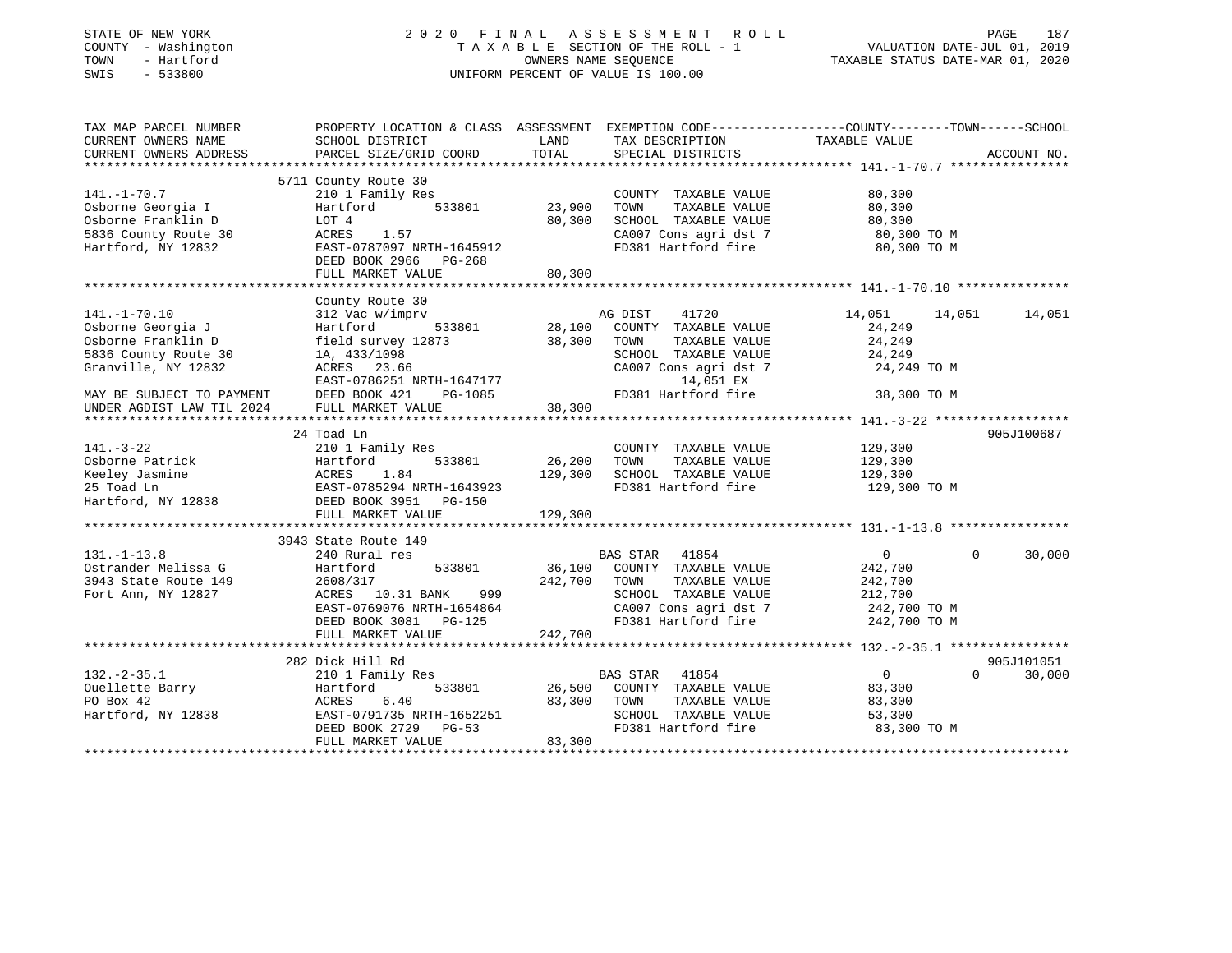| STATE OF NEW YORK |              |
|-------------------|--------------|
| COUNTY            | - Washington |
| TOWN              | - Hartford   |
| CM T C            | ECCOON       |

#### STATE OF NEW YORK 2 0 2 0 F I N A L A S S E S S M E N T R O L L PAGE 188TA X A B L E SECTION OF THE ROLL - 1 OWNERS NAME SEQUENCE TAXABLE STATUS DATE-MAR 01, 2020 SWIS - 533800 UNIFORM PERCENT OF VALUE IS 100.00

| TAX MAP PARCEL NUMBER<br>CURRENT OWNERS NAME                                                                                                                                                                                                             | PROPERTY LOCATION & CLASS ASSESSMENT EXEMPTION CODE---------------COUNTY-------TOWN------SCHOOL<br>SCHOOL DISTRICT                                      | LAND             | TAX DESCRIPTION                                                                                  | TAXABLE VALUE                        |                |
|----------------------------------------------------------------------------------------------------------------------------------------------------------------------------------------------------------------------------------------------------------|---------------------------------------------------------------------------------------------------------------------------------------------------------|------------------|--------------------------------------------------------------------------------------------------|--------------------------------------|----------------|
| CURRENT OWNERS ADDRESS                                                                                                                                                                                                                                   | PARCEL SIZE/GRID COORD                                                                                                                                  | TOTAL            | SPECIAL DISTRICTS                                                                                |                                      | ACCOUNT NO.    |
|                                                                                                                                                                                                                                                          |                                                                                                                                                         |                  |                                                                                                  |                                      |                |
| $121.-4-18.1$<br>Paige Sherry                                                                                                                                                                                                                            | Kelly Way<br>322 Rural vac>10<br>Hartford<br>533801                                                                                                     | 28,400           | COUNTY TAXABLE VALUE<br>TOWN<br>TAXABLE VALUE                                                    | 28,400<br>28,400                     |                |
| 784 County Route 46<br>Fort Edward, NY 12828-3202                                                                                                                                                                                                        | $121.-1-18.1$<br>ACRES 24.68<br>EAST-0767706 NRTH-1659434<br>DEED BOOK 939<br>PG-175                                                                    | 28,400           | SCHOOL TAXABLE VALUE<br>CA007 Cons agri dst 7<br>FD381 Hartford fire                             | 28,400<br>28,400 TO M<br>28,400 TO M |                |
|                                                                                                                                                                                                                                                          | FULL MARKET VALUE                                                                                                                                       | 28,400           |                                                                                                  |                                      |                |
|                                                                                                                                                                                                                                                          |                                                                                                                                                         |                  |                                                                                                  |                                      |                |
| $122. - 1 - 33$<br>Palmer Barbara J<br>raimer Barbara J<br>24 Chestnut Rdg Apt 2<br>Queensbury, NY 12804                                                                                                                                                 | 1443 Baldwin Corners Rd<br>210 1 Family Res<br>533801<br>Hartford<br>Survey13073<br>ACRES 1.42<br>EAST-0769912 NRTH-1663501<br>DEED BOOK 20191 PG-29995 | 24,300<br>66,900 | COUNTY TAXABLE VALUE 66,900<br>TOWN TAXABLE VALUE<br>SCHOOL TAXABLE VALUE<br>FD381 Hartford fire | 66,900<br>66,900<br>66,900 TO M      | 905J100347     |
|                                                                                                                                                                                                                                                          | FULL MARKET VALUE                                                                                                                                       | 66,900           |                                                                                                  |                                      |                |
|                                                                                                                                                                                                                                                          |                                                                                                                                                         |                  |                                                                                                  |                                      |                |
|                                                                                                                                                                                                                                                          | 1434 Baldwin Corners Rd                                                                                                                                 |                  |                                                                                                  |                                      |                |
| $122. - 1 - 33.4$                                                                                                                                                                                                                                        | 210 1 Family Res                                                                                                                                        |                  | VET COM CT 41131                                                                                 | 41,250<br>41,250                     | $\Omega$       |
|                                                                                                                                                                                                                                                          | Hartford<br>533801                                                                                                                                      |                  | 27,200 VET DIS CT 41141                                                                          | 57,750<br>0<br>57,750                | $\overline{0}$ |
| Palmer Billy Joe<br>1434 Baldwin Corners Rd ACRES<br>110077 EAST-0                                                                                                                                                                                       | 2.10                                                                                                                                                    |                  | 165,000 BAS STAR 41854                                                                           | $\Omega$                             | 30,000         |
|                                                                                                                                                                                                                                                          | EAST-0769606 NRTH-1663113                                                                                                                               |                  | COUNTY TAXABLE VALUE                                                                             | 66,000                               |                |
|                                                                                                                                                                                                                                                          | DEED BOOK 897 PG-186                                                                                                                                    |                  | TOWN<br>TAXABLE VALUE                                                                            | 66,000                               |                |
|                                                                                                                                                                                                                                                          | FULL MARKET VALUE                                                                                                                                       | 165,000          | SCHOOL TAXABLE VALUE                                                                             | 135,000                              |                |
|                                                                                                                                                                                                                                                          |                                                                                                                                                         |                  | CA007 Cons agri dst 7 165,000 TO M                                                               |                                      |                |
|                                                                                                                                                                                                                                                          |                                                                                                                                                         |                  | FD381 Hartford fire                                                                              | 165,000 TO M                         |                |
|                                                                                                                                                                                                                                                          |                                                                                                                                                         |                  |                                                                                                  |                                      |                |
|                                                                                                                                                                                                                                                          | 31 Slate Way                                                                                                                                            |                  |                                                                                                  |                                      |                |
| $140. - 1 - 41.6$                                                                                                                                                                                                                                        | 210 1 Family Res                                                                                                                                        |                  | COUNTY TAXABLE VALUE                                                                             | 140,000                              |                |
| Palmer Cody John                                                                                                                                                                                                                                         | 533801<br>Hartford                                                                                                                                      | 34,800           | TOWN<br>TAXABLE VALUE                                                                            | 140,000                              |                |
| 31 Slate Way                                                                                                                                                                                                                                             | Hartro<br>LOT 2                                                                                                                                         | 140,000          | SCHOOL TAXABLE VALUE                                                                             | 140,000                              |                |
| Fort Ann, NY 12827                                                                                                                                                                                                                                       | ACRES<br>6.25<br>EAST-0770543 NRTH-1642043<br>DEED BOOK 2020 PG-178<br>FULL MARKET VALUE                                                                | 140,000          | FD381 Hartford fire                                                                              | 140,000 TO M                         |                |
|                                                                                                                                                                                                                                                          |                                                                                                                                                         |                  |                                                                                                  |                                      |                |
|                                                                                                                                                                                                                                                          | 3434 State Route 196                                                                                                                                    |                  |                                                                                                  |                                      |                |
| $140. - 1 - 41.3$                                                                                                                                                                                                                                        | 210 1 Family Res                                                                                                                                        |                  | AGED-CO/TN 41801                                                                                 | 28,110<br>28,110                     | 0              |
| Palmer John                                                                                                                                                                                                                                              | Hartford                                                                                                                                                |                  | 533801 35,000 ENH STAR 41834                                                                     | $\overline{0}$<br>$\Omega$           | 69,800         |
| Palmer John<br>Palmer Mildred<br>3434 State Route 196<br>Fort Ann, NY 12827<br>Fort Ann, NY 12827<br>PEED BOOK 654<br>DEED BOOK 654<br>DEED BOOK 654<br>DEED BOOK 654<br>DEED BOOK 654<br>DEED BOOK 654<br>DEED BOOK 654<br>DEED BOOK 654<br>DEED BOOK 6 |                                                                                                                                                         | 93,700           | COUNTY TAXABLE VALUE                                                                             | 65,590                               |                |
|                                                                                                                                                                                                                                                          |                                                                                                                                                         |                  | TOWN<br>TAXABLE VALUE                                                                            | 65,590                               |                |
|                                                                                                                                                                                                                                                          |                                                                                                                                                         |                  | SCHOOL TAXABLE VALUE                                                                             | 23,900                               |                |
|                                                                                                                                                                                                                                                          | FULL MARKET VALUE                                                                                                                                       |                  | 93,700 FD381 Hartford fire                                                                       | 93,700 TO M                          |                |
|                                                                                                                                                                                                                                                          |                                                                                                                                                         |                  |                                                                                                  |                                      |                |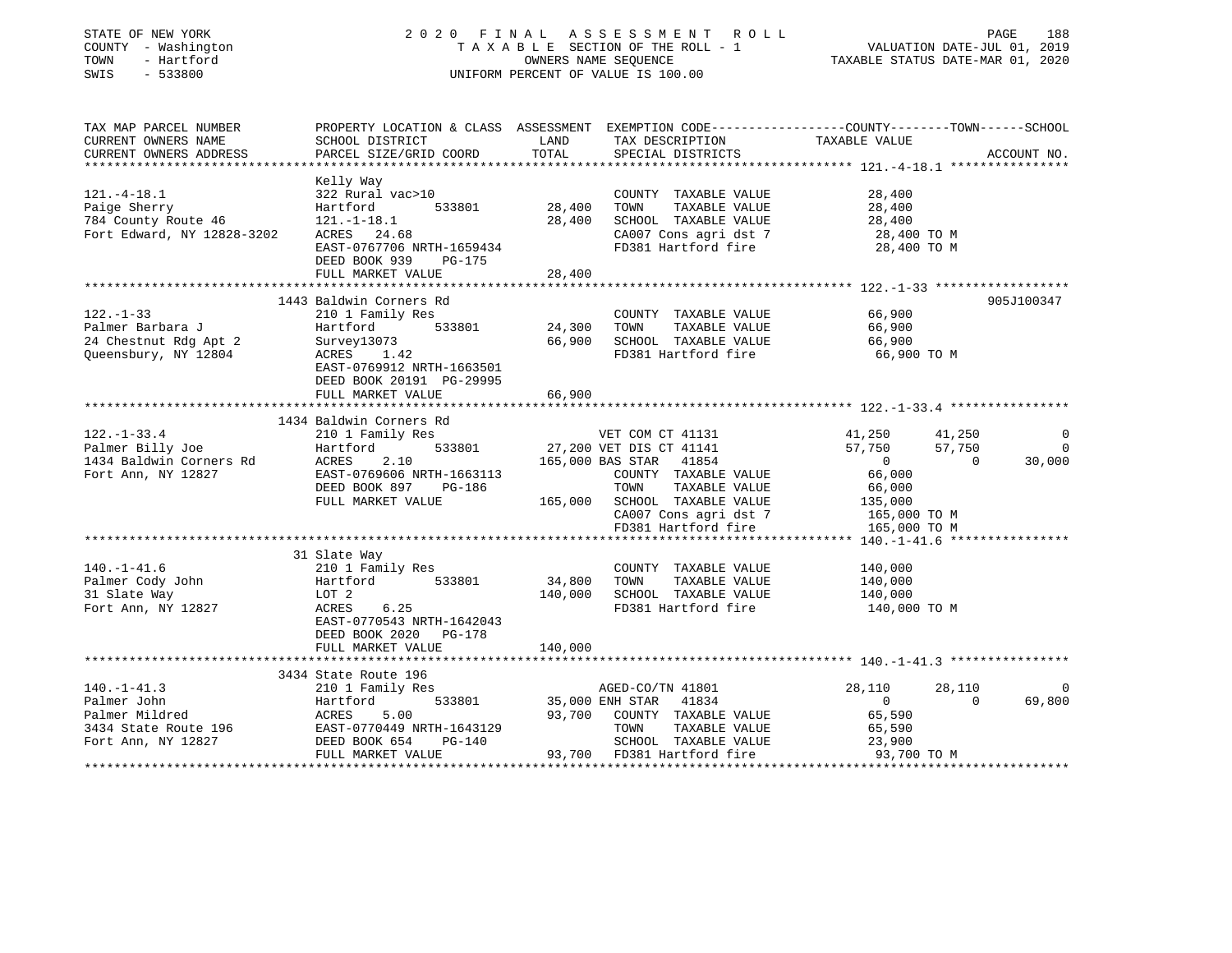### STATE OF NEW YORK 2 0 2 0 F I N A L A S S E S S M E N T R O L L PAGE 189 COUNTY - Washington T A X A B L E SECTION OF THE ROLL - 1 VALUATION DATE-JUL 01, 2019 TOWN - Hartford OWNERS NAME SEQUENCE TAXABLE STATUS DATE-MAR 01, 2020 SWIS - 533800 UNIFORM PERCENT OF VALUE IS 100.00

| TAX MAP PARCEL NUMBER<br>CURRENT OWNERS NAME<br>CURRENT OWNERS ADDRESS                                                                                 | PROPERTY LOCATION & CLASS ASSESSMENT EXEMPTION CODE---------------COUNTY-------TOWN-----SCHOOL<br>SCHOOL DISTRICT<br>PARCEL SIZE/GRID COORD                                           | LAND<br>TOTAL                | TAX DESCRIPTION<br>SPECIAL DISTRICTS                                                                                                                                                                                                                                      | TAXABLE VALUE                                                                                           |                                                   | ACCOUNT NO.                                                               |
|--------------------------------------------------------------------------------------------------------------------------------------------------------|---------------------------------------------------------------------------------------------------------------------------------------------------------------------------------------|------------------------------|---------------------------------------------------------------------------------------------------------------------------------------------------------------------------------------------------------------------------------------------------------------------------|---------------------------------------------------------------------------------------------------------|---------------------------------------------------|---------------------------------------------------------------------------|
| $132.-2-10.1$<br>Palmer Lydia R<br>5087 State Route 149<br>Granville, NY 12832<br>MAY BE SUBJECT TO PAYMENT                                            | 5087 State Route 149<br>240 Rural res<br>533801<br>Hartford<br>ACRES<br>70.80 BANK<br>998<br>EAST-0790164 NRTH-1653984<br>DEED BOOK 3058 PG-231<br>FULL MARKET VALUE                  | 81,100<br>207,400<br>207,400 | BAS STAR<br>41854<br>COUNTY TAXABLE VALUE<br>TAXABLE VALUE<br>TOWN<br>SCHOOL TAXABLE VALUE<br>FD381 Hartford fire                                                                                                                                                         | $\mathbf{0}$<br>207,400<br>207,400<br>177,400<br>207,400 TO M                                           | $\Omega$                                          | 905J100362<br>30,000                                                      |
| UNDER AGDIST LAW TIL 2024                                                                                                                              | 91 Hartford Main St                                                                                                                                                                   |                              |                                                                                                                                                                                                                                                                           |                                                                                                         |                                                   | 905J100633                                                                |
| $132.15 - 1 - 3$<br>Palmer Todd G<br>91 Hartford Main St<br>Hartford, NY 12838                                                                         | 210 1 Family Res<br>Hartford<br>533801<br>ACRES<br>2.35 BANK<br>999<br>EAST-0786479 NRTH-1653729<br>DEED BOOK 3850 PG-319<br>FULL MARKET VALUE                                        | 27,100<br>155,200<br>155,200 | COUNTY TAXABLE VALUE<br>TAXABLE VALUE<br>TOWN<br>SCHOOL TAXABLE VALUE<br>CA007 Cons agri dst 7 155,200 TO M<br>FD381 Hartford fire 155,200 TO M                                                                                                                           | 155,200<br>155,200<br>155,200                                                                           |                                                   |                                                                           |
|                                                                                                                                                        |                                                                                                                                                                                       |                              |                                                                                                                                                                                                                                                                           |                                                                                                         |                                                   |                                                                           |
| $132.11 - 3 - 2$<br>Parrott-Fuller Linda W<br>122 Hartford Main St<br>Granville, NY 12832                                                              | 122 Hartford Main St<br>210 1 Family Res<br>Hartford<br>533801<br>$132 - 3 - 2$<br>FRNT 152.00 DPTH 140.00<br>EAST-0787122 NRTH-1654360<br>DEED BOOK 2846 PG-144<br>FULL MARKET VALUE | 17,000<br>175,000<br>175,000 | <b>BAS STAR</b><br>41854<br>COUNTY TAXABLE VALUE<br>TOWN<br>TAXABLE VALUE<br>SCHOOL TAXABLE VALUE<br>CA007 Cons agri dst 7<br>FD381 Hartford fire                                                                                                                         | $\overline{0}$<br>175,000<br>175,000<br>145,000<br>175,000 TO M<br>175,000 TO M                         | $\Omega$                                          | 905J100348<br>30,000                                                      |
|                                                                                                                                                        |                                                                                                                                                                                       |                              |                                                                                                                                                                                                                                                                           |                                                                                                         |                                                   |                                                                           |
| $113. - 2 - 3.2$<br>Paulsen Paul H<br>Paulsen Cynthia<br>16 Brayton Rd<br>Fort Ann, NY 12827<br>MAY BE SUBJECT TO PAYMENT<br>UNDER AGDIST LAW TIL 2024 | 16 Brayton Rd<br>114 Sheep farm<br>533801<br>Hartford<br>Survey 13169<br>Lot 1<br>ACRES<br>33.46<br>EAST-0779259 NRTH-1668229<br>DEED BOOK 563<br>PG-194<br>FULL MARKET VALUE         | 200,000                      | 33 PCT OF VALUE USED FOR EXEMPTION PURPOSES<br>VET WAR CT 41121<br>63,200 AG DIST<br>41720<br>200,000 AGED-CO/TN 41801<br>AGED-SCH 41804<br>ENH STAR 41834<br>COUNTY TAXABLE VALUE<br>TOWN<br>TAXABLE VALUE<br>SCHOOL TAXABLE VALUE<br>CA007 Cons agri dst 7<br>25,788 EX | 9,900<br>25,788<br>28,050<br>$\overline{0}$<br>$\Omega$<br>136,262<br>136,262<br>91,212<br>174,212 TO M | 9,900<br>25,788<br>28,050<br>$\Omega$<br>$\Omega$ | 905J101315<br>$\overline{0}$<br>25,788<br>$\mathbf 0$<br>13,200<br>69,800 |
|                                                                                                                                                        |                                                                                                                                                                                       |                              | FD381 Hartford fire                                                                                                                                                                                                                                                       | 200,000 TO M                                                                                            |                                                   |                                                                           |
| $140. - 1 - 41.2$<br>Pearson Jane<br>3446 State Route 196<br>Fort Ann, NY 12827                                                                        | 3446 State Route 196<br>210 1 Family Res<br>533801<br>Hartford<br>5.00<br>ACRES<br>EAST-0770423 NRTH-1643413<br>DEED BOOK 2188<br>PG-106<br>FULL MARKET VALUE                         | 35,000<br>175,500<br>175,500 | COUNTY TAXABLE VALUE<br>TAXABLE VALUE<br>TOWN<br>SCHOOL TAXABLE VALUE<br>FD381 Hartford fire                                                                                                                                                                              | 175,500<br>175,500<br>175,500<br>175,500 TO M                                                           |                                                   |                                                                           |
|                                                                                                                                                        |                                                                                                                                                                                       |                              |                                                                                                                                                                                                                                                                           |                                                                                                         |                                                   |                                                                           |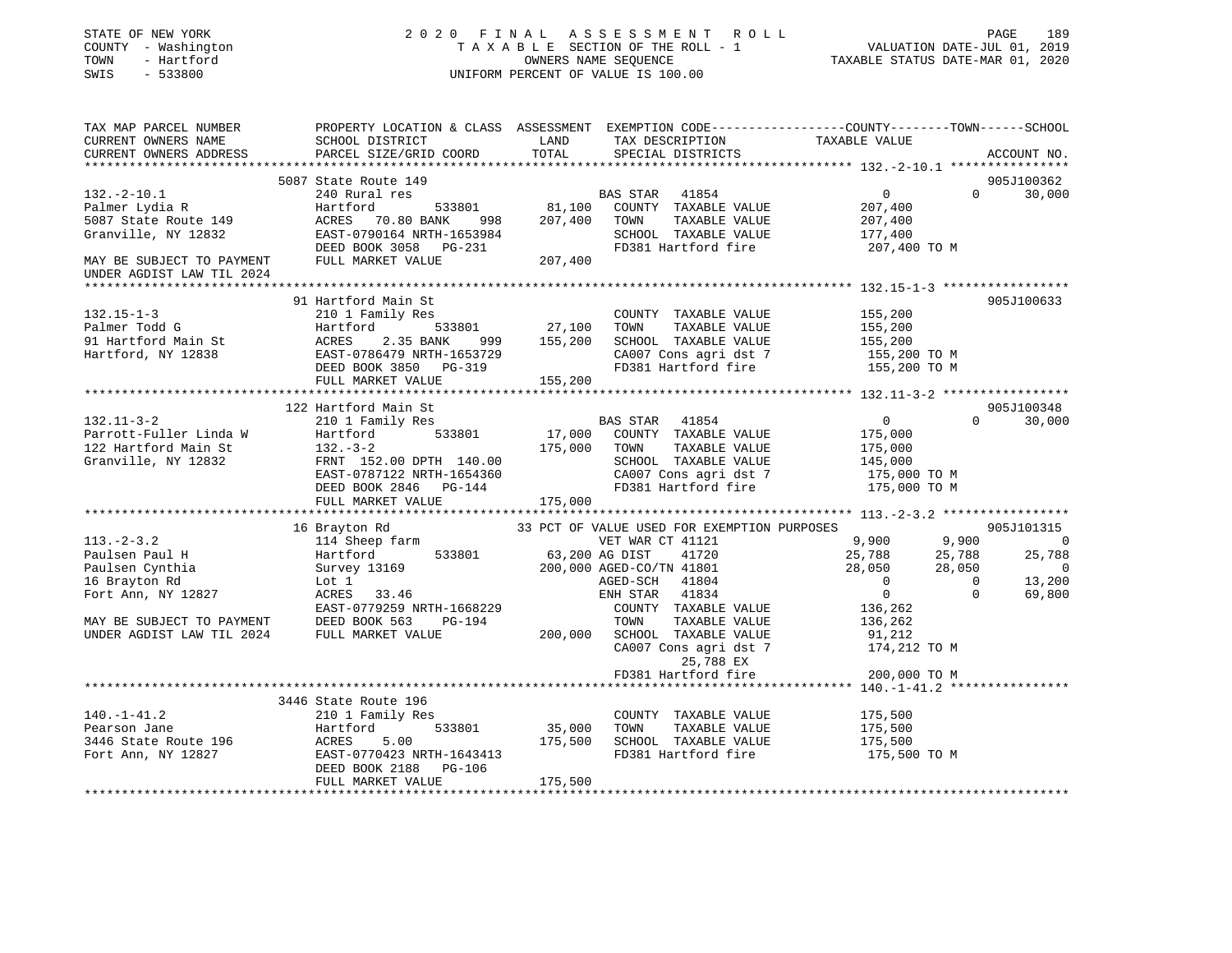### STATE OF NEW YORK 2 0 2 0 F I N A L A S S E S S M E N T R O L L PAGE 190 COUNTY - Washington T A X A B L E SECTION OF THE ROLL - 1 VALUATION DATE-JUL 01, 2019 TOWN - Hartford OWNERS NAME SEQUENCE TAXABLE STATUS DATE-MAR 01, 2020 SWIS - 533800 UNIFORM PERCENT OF VALUE IS 100.00

| TAX MAP PARCEL NUMBER<br>CURRENT OWNERS NAME                                                                                                             | PROPERTY LOCATION & CLASS ASSESSMENT EXEMPTION CODE----------------COUNTY-------TOWN------SCHOOL<br>SCHOOL DISTRICT                                                                                                                                                                              | LAND                             | TAX DESCRIPTION                                                                                                                                                                         | TAXABLE VALUE                                                                                                         |                                                |
|----------------------------------------------------------------------------------------------------------------------------------------------------------|--------------------------------------------------------------------------------------------------------------------------------------------------------------------------------------------------------------------------------------------------------------------------------------------------|----------------------------------|-----------------------------------------------------------------------------------------------------------------------------------------------------------------------------------------|-----------------------------------------------------------------------------------------------------------------------|------------------------------------------------|
| CURRENT OWNERS ADDRESS                                                                                                                                   | PARCEL SIZE/GRID COORD                                                                                                                                                                                                                                                                           | TOTAL                            | SPECIAL DISTRICTS                                                                                                                                                                       |                                                                                                                       | ACCOUNT NO.                                    |
|                                                                                                                                                          |                                                                                                                                                                                                                                                                                                  |                                  |                                                                                                                                                                                         |                                                                                                                       |                                                |
| 132.-4-11.2<br>Pesha Ronna LE<br>Noah T<br>22 Fourth St                                                                                                  | 461 Blood St<br>312 Vac w/imprv<br>Hartford<br>533801<br>ACRES<br>1.33<br>EAST-0794508 NRTH-1651023                                                                                                                                                                                              | 14,300 TOWN                      | COUNTY TAXABLE VALUE 17,700<br>TAXABLE VALUE<br>17,700 SCHOOL TAXABLE VALUE<br>FD381 Hartford fire                                                                                      | 17,700<br>17,700<br>17,700 TO M                                                                                       | 905J101059                                     |
| Fair Haven, VT 05743 DEED BOOK 4016 PG-276                                                                                                               |                                                                                                                                                                                                                                                                                                  |                                  |                                                                                                                                                                                         |                                                                                                                       |                                                |
|                                                                                                                                                          | FULL MARKET VALUE                                                                                                                                                                                                                                                                                | 17,700                           |                                                                                                                                                                                         |                                                                                                                       |                                                |
|                                                                                                                                                          | 8171 State Route 40                                                                                                                                                                                                                                                                              |                                  |                                                                                                                                                                                         |                                                                                                                       | 905J101341                                     |
| $132. -2 - 12.4$<br>Peterson Michael J<br>Peterson Eve A<br>8171 State Route 40<br>Granville, NY 12832                                                   | 210 1 Family Res<br>Hartford 533801 30,600 VET COM CT 41131<br>ACRES 3.00 148,500 VET DIS CT 41141<br>EAST-0787851 NRTH-1653903 VET DIS CT 41141<br>Hartford 533801 30,600<br>ACRES 3.00 148,500<br>EAST-0787851 NRTH-1653903<br>DEED BOOK 3553 PG-69<br>THE BOOK 353 PG-69<br>FULL MARKET VALUE | 148,500 TOWN                     | COUNTY TAXABLE VALUE<br>TAXABLE VALUE<br>SCHOOL TAXABLE VALUE<br>CA007 Cons agri dst 7 148,500 TO M                                                                                     | 37,125<br>37,125<br>37,125<br>37,125<br>44,550<br>29,700<br>44,550<br>29,700<br>$\overline{0}$<br>$\Omega$<br>148,500 | 0<br>$\mathbf 0$<br>$\mathbf 0$<br>$\mathbf 0$ |
|                                                                                                                                                          |                                                                                                                                                                                                                                                                                                  |                                  | FD381 Hartford fire                                                                                                                                                                     | 148,500 TO M                                                                                                          |                                                |
|                                                                                                                                                          |                                                                                                                                                                                                                                                                                                  |                                  |                                                                                                                                                                                         |                                                                                                                       |                                                |
| $141.-3-38.2$<br>Petit Chas R<br>Petit Kim M<br>465/197-200<br>47 Marlboro County Ln<br>Hartford, NY 12838<br>EAST-0786211 NRTH-1642614                  | 47 Marlboro Country Rd<br>FULL MARKET VALUE                                                                                                                                                                                                                                                      | COUNTY<br>27,400 TOWN<br>166,900 | COUNTY TAXABLE VALUE<br>TAXABLE VALUE<br>166,900 SCHOOL TAXABLE VALUE 166,900<br>FD381 Hartford fire                                                                                    | 166,900<br>166,900<br>166,900 ТО М                                                                                    | 905J101031                                     |
|                                                                                                                                                          |                                                                                                                                                                                                                                                                                                  |                                  |                                                                                                                                                                                         |                                                                                                                       |                                                |
| $149. - 1 - 22.5$<br>Petit Christopher J<br>7378 State Route 40<br>Fort Ann, NY 12827                                                                    | 7378 State Route 40<br>210 1 Family Res<br>$Hartford$ $533801$ $30,800$<br>BLA 772/5<br>999<br>ACRES<br>3.60 BANK<br>EAST-0776223 NRTH-1638644<br>DEED BOOK 3755 PG-344<br>FULL MARKET VALUE                                                                                                     | 140,000<br>140,000               | COUNTY TAXABLE VALUE<br>TAXABLE VALUE<br>TOWN<br>SCHOOL TAXABLE VALUE<br>FD381 Hartford fire 140,000 TO M                                                                               | 140,000<br>140,000<br>140,000                                                                                         | 905J101330                                     |
|                                                                                                                                                          |                                                                                                                                                                                                                                                                                                  |                                  |                                                                                                                                                                                         |                                                                                                                       |                                                |
| $123. - 1 - 20$<br>Petrie Carol C ETAL<br>Cal Janice M ETAL<br>ATT:Clark Miller<br>7 Mount Locust Ave<br>Rockport, MA 01966<br>MAY BE SUBJECT TO PAYMENT | 50 Harper Hill Rd<br>312 Vac w/imprv<br>533801<br>Hartford<br>ACRES 100.08<br>EAST-0784546 NRTH-1659982<br>DEED BOOK 666<br>PG-216<br>FULL MARKET VALUE                                                                                                                                          | 121,000 TOWN<br>121,000          | AG DIST<br>41720<br>106,700 COUNTY TAXABLE VALUE<br>TAXABLE VALUE<br>TOWN       TAXABLE  VALUE<br>SCHOOL    TAXABLE  VALUE<br>CA007 Cons agri dst 7<br>26,084 EX<br>FD381 Hartford fire | 26,084<br>26,084<br>94,916<br>94,916<br>94,916<br>94,916 TO M<br>121,000 TO M                                         | 905J100504<br>26,084                           |
| UNDER AGDIST LAW TIL 2024<br>********************                                                                                                        |                                                                                                                                                                                                                                                                                                  |                                  |                                                                                                                                                                                         |                                                                                                                       |                                                |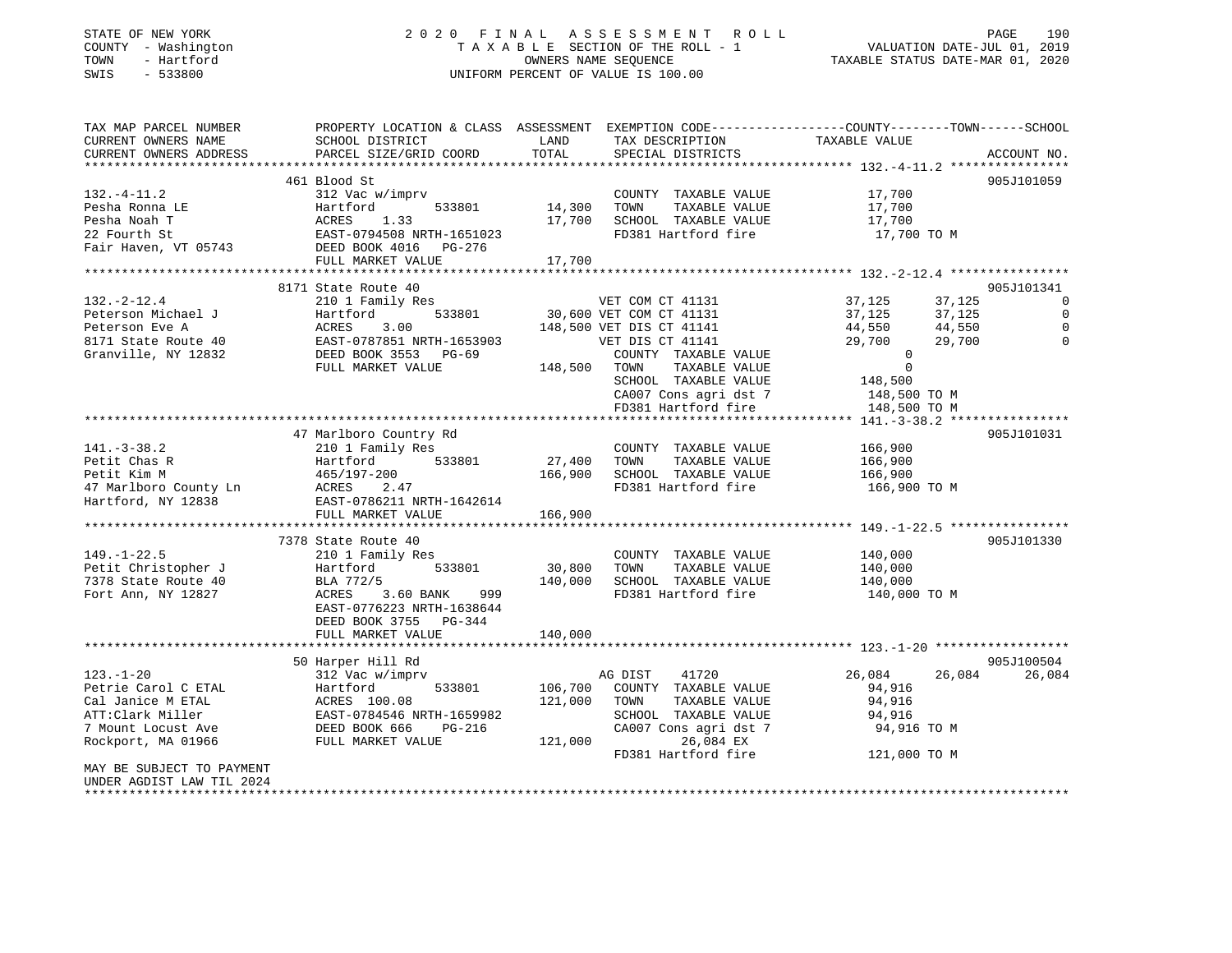# STATE OF NEW YORK 2 0 2 0 F I N A L A S S E S S M E N T R O L L PAGE 191COUNTY - Washington  $\begin{array}{ccc}\n\text{T A X A B L E} & \text{SECTION OF THE ROLL - 1} \\
\text{T} & \text{N} & \text{N} & \text{N} \\
\end{array}$ SWIS - 533800 UNIFORM PERCENT OF VALUE IS 100.00

VALUATION DATE-JUL 01, 2019

TAXABLE STATUS DATE-MAR 01, 2020

| TAX MAP PARCEL NUMBER<br>CURRENT OWNERS NAME                                                                                                                                           | PROPERTY LOCATION & CLASS ASSESSMENT EXEMPTION CODE---------------COUNTY-------TOWN------SCHOOL<br>SCHOOL DISTRICT | LAND          | TAX DESCRIPTION                                                                                                             | TAXABLE VALUE  |                    |
|----------------------------------------------------------------------------------------------------------------------------------------------------------------------------------------|--------------------------------------------------------------------------------------------------------------------|---------------|-----------------------------------------------------------------------------------------------------------------------------|----------------|--------------------|
| CURRENT OWNERS ADDRESS                                                                                                                                                                 | PARCEL SIZE/GRID COORD                                                                                             | TOTAL         | SPECIAL DISTRICTS                                                                                                           |                | ACCOUNT NO.        |
|                                                                                                                                                                                        |                                                                                                                    |               |                                                                                                                             |                |                    |
|                                                                                                                                                                                        | Mcdougal Rd                                                                                                        |               |                                                                                                                             |                | 905J101244         |
| $148. - 1 - 23.1$                                                                                                                                                                      | 314 Rural vac<10                                                                                                   |               | COUNTY TAXABLE VALUE                                                                                                        | 17,100         |                    |
| Petteys Glenn C Jr LE                                                                                                                                                                  | 533801<br>Hartford                                                                                                 | 17,100        | TAXABLE VALUE<br>TOWN                                                                                                       | 17,100         |                    |
| Petteys Brenda L LE                                                                                                                                                                    | ACRES<br>5.65                                                                                                      | 17,100        | SCHOOL TAXABLE VALUE                                                                                                        | 17,100         |                    |
| 94 Mcdougal Rd                                                                                                                                                                         | EAST-0767165 NRTH-1634518                                                                                          |               | CA006 Cons agri dst 6 17,100 TO M                                                                                           |                |                    |
| Fort Ann, NY 12827                                                                                                                                                                     | DEED BOOK 3818 PG-98                                                                                               |               | FD381 Hartford fire                                                                                                         | 17,100 TO M    |                    |
|                                                                                                                                                                                        | FULL MARKET VALUE                                                                                                  | 17,100        |                                                                                                                             |                |                    |
|                                                                                                                                                                                        |                                                                                                                    |               |                                                                                                                             |                |                    |
|                                                                                                                                                                                        | 94 Mcdougal Rd                                                                                                     |               |                                                                                                                             |                | 905J100350         |
| $148. - 1 - 24$                                                                                                                                                                        | 210 1 Family Res                                                                                                   |               | BAS STAR 41854                                                                                                              | $\overline{0}$ | $\Omega$<br>30,000 |
|                                                                                                                                                                                        |                                                                                                                    |               | 23,700 COUNTY TAXABLE VALUE                                                                                                 | 134,000        |                    |
|                                                                                                                                                                                        |                                                                                                                    | 134,000       | TAXABLE VALUE<br>TOWN                                                                                                       | 134,000        |                    |
|                                                                                                                                                                                        |                                                                                                                    |               |                                                                                                                             |                |                    |
| Petteys Glenn C Jr LE Martford 533801<br>Petteys Brenda L LE ACRES 2.42<br>94 Mcdougal Rd EAST-0767026 NRTH-1634701<br>Fort Ann, NY 12827 DEED BOOK 3818 PG-95<br>HERE HOOK 3818 PG-95 |                                                                                                                    |               |                                                                                                                             |                |                    |
|                                                                                                                                                                                        | FULL MARKET VALUE                                                                                                  |               | 1634701 SCHOOL TAXABLE VALUE 104,000<br>3-95 CA006 Cons agri dst 6 134,000 TO M<br>134,000 FD381 Hartford fire 134,000 TO M |                |                    |
|                                                                                                                                                                                        |                                                                                                                    |               |                                                                                                                             |                |                    |
|                                                                                                                                                                                        | 8549 State Route 40                                                                                                |               |                                                                                                                             |                | 905J101376         |
| $123. - 1 - 11.5$                                                                                                                                                                      | 210 1 Family Res                                                                                                   |               | BAS STAR 41854                                                                                                              | $\overline{0}$ | $\Omega$<br>30,000 |
|                                                                                                                                                                                        |                                                                                                                    |               | 26,700 COUNTY TAXABLE VALUE                                                                                                 | 207,000        |                    |
| Petteys Phillip E<br>Petteys Emily<br>Petteys Emily<br>8549 State Route 40<br>8549 State Route 40<br>FRAST-0792321 NRTH-1661577<br>FRAST-0792321 NRTH-1661577                          |                                                                                                                    | 207,000       | TOWN<br>TAXABLE VALUE                                                                                                       | 207,000        |                    |
|                                                                                                                                                                                        |                                                                                                                    |               | SCHOOL TAXABLE VALUE                                                                                                        | 177,000        |                    |
| Granville, NY 12832 DEED BOOK 589                                                                                                                                                      | PG-237                                                                                                             |               | CA007 Cons agri dst 7<br>FD381 Hartford fire                                                                                | 207,000 TO M   |                    |
|                                                                                                                                                                                        | FULL MARKET VALUE                                                                                                  | 207,000       |                                                                                                                             | 207,000 TO M   |                    |
|                                                                                                                                                                                        |                                                                                                                    |               |                                                                                                                             |                |                    |
|                                                                                                                                                                                        | 45 Hartford Main St                                                                                                |               |                                                                                                                             |                | 905J100412         |
| $132.15 - 1 - 14$                                                                                                                                                                      | 210 1 Family Res                                                                                                   |               | COUNTY TAXABLE VALUE                                                                                                        | 168,500        |                    |
| Pettiford Holly M                                                                                                                                                                      | Hartford<br>533801                                                                                                 | 25,100        | TOWN<br>TAXABLE VALUE                                                                                                       | 168,500        |                    |
| Fahlmann Maggie                                                                                                                                                                        | bdy & Agree 1701/214                                                                                               | 168,500       | SCHOOL TAXABLE VALUE                                                                                                        | 168,500        |                    |
| 45 Hartford Main St                                                                                                                                                                    | Trans Exempt Repay 2020                                                                                            |               | CA007 Cons agri dst 7 168,500 TO M                                                                                          |                |                    |
| Hartford, NY 12838                                                                                                                                                                     | ACRES<br>1.54                                                                                                      |               | FD381 Hartford fire 168,500 TO M<br>TE533 trans exempt flag 168,500 TO MT                                                   |                |                    |
|                                                                                                                                                                                        | EAST-0786114 NRTH-1652678                                                                                          |               |                                                                                                                             |                |                    |
|                                                                                                                                                                                        | DEED BOOK 20191 PG-30152                                                                                           |               |                                                                                                                             |                |                    |
|                                                                                                                                                                                        | FULL MARKET VALUE                                                                                                  | 168,500       |                                                                                                                             |                |                    |
|                                                                                                                                                                                        |                                                                                                                    |               |                                                                                                                             |                |                    |
|                                                                                                                                                                                        | 21 Camp A Way                                                                                                      |               |                                                                                                                             |                | 905J100608         |
| $142. - 1 - 6$                                                                                                                                                                         | 322 Rural vac>10                                                                                                   |               | COUNTY TAXABLE VALUE                                                                                                        | 16,600         |                    |
| Pfiitze Justin                                                                                                                                                                         | Hartford                                                                                                           | 533801 16,600 | TAXABLE VALUE<br>TOWN                                                                                                       | 16,600         |                    |
| 103 Alpine Ave                                                                                                                                                                         | ACRES 15.05                                                                                                        | 16,600        | SCHOOL TAXABLE VALUE                                                                                                        | 16,600         |                    |
| Queensbury, NY 12804                                                                                                                                                                   | EAST-0792878 NRTH-1647717                                                                                          |               | FD381 Hartford fire                                                                                                         | 16,600 TO M    |                    |
|                                                                                                                                                                                        | DEED BOOK 20191 PG-25591                                                                                           |               |                                                                                                                             |                |                    |
|                                                                                                                                                                                        | FULL MARKET VALUE                                                                                                  | 16,600        |                                                                                                                             |                |                    |
|                                                                                                                                                                                        |                                                                                                                    |               |                                                                                                                             |                |                    |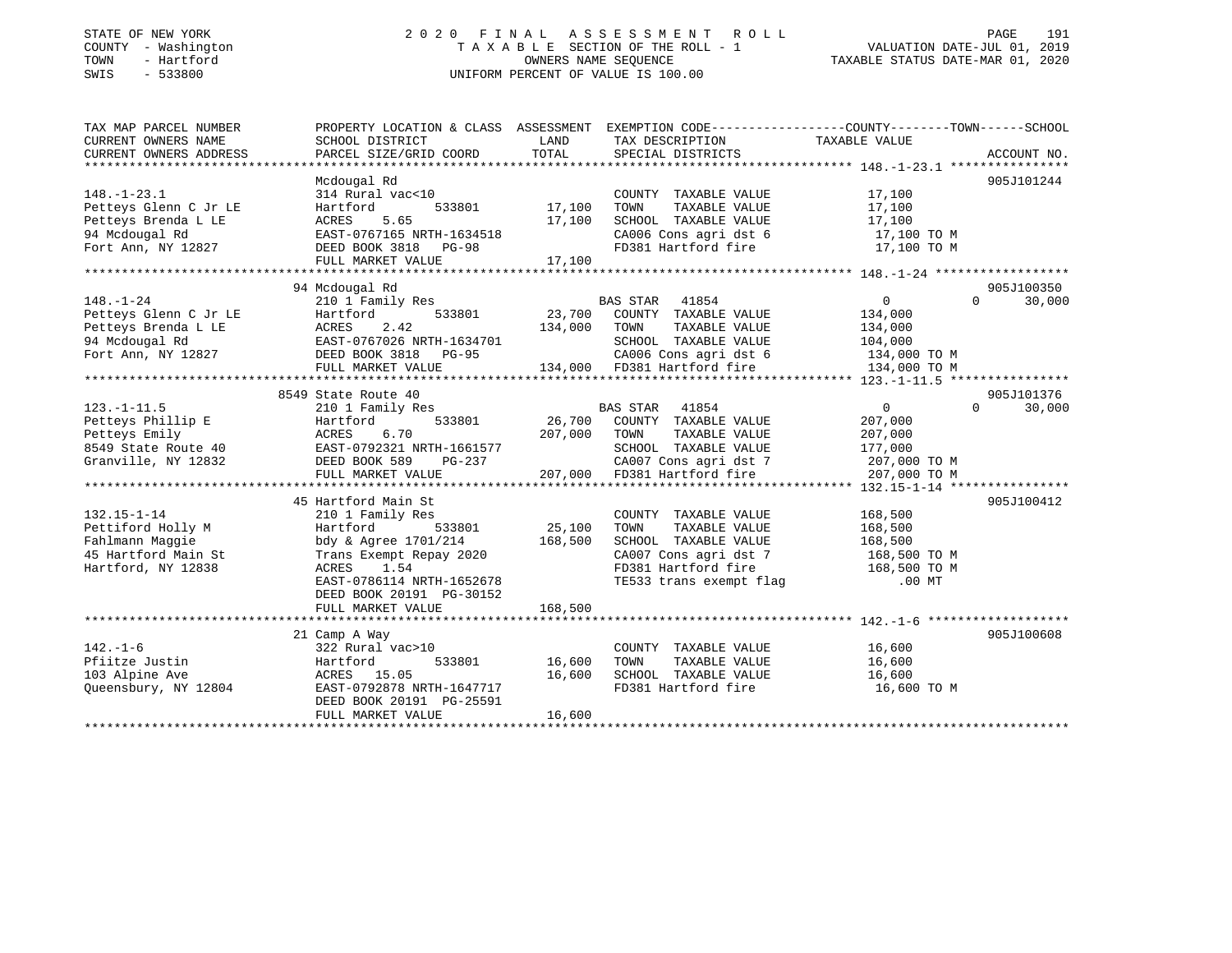#### STATE OF NEW YORK 2 0 2 0 F I N A L A S S E S S M E N T R O L L PAGE 192 COUNTY - Washington T A X A B L E SECTION OF THE ROLL - 1 VALUATION DATE-JUL 01, 2019 TOWN - Hartford OWNERS NAME SEQUENCE TAXABLE STATUS DATE-MAR 01, 2020 SWIS - 533800 UNIFORM PERCENT OF VALUE IS 100.00

| TAX MAP PARCEL NUMBER<br>CURRENT OWNERS NAME<br>CURRENT OWNERS ADDRESS                                                  | PROPERTY LOCATION & CLASS ASSESSMENT EXEMPTION CODE-----------------COUNTY--------TOWN------SCHOOL<br>SCHOOL DISTRICT<br>PARCEL SIZE/GRID COORD                          | LAND<br>TOTAL                       | TAX DESCRIPTION<br>SPECIAL DISTRICTS                                                                                                                      | TAXABLE VALUE                                                            |                    | ACCOUNT NO.                            |
|-------------------------------------------------------------------------------------------------------------------------|--------------------------------------------------------------------------------------------------------------------------------------------------------------------------|-------------------------------------|-----------------------------------------------------------------------------------------------------------------------------------------------------------|--------------------------------------------------------------------------|--------------------|----------------------------------------|
|                                                                                                                         |                                                                                                                                                                          |                                     |                                                                                                                                                           |                                                                          |                    |                                        |
| $132.15 - 2 - 19$<br>Phelps Norman B<br>Wright Linda L<br>35 Cortland St<br>Lake George, NY 12845                       | 20 Hartford Main St<br>210 1 Family Res<br>Hartford<br>FRNT 100.00 DPTH 195.00<br>EAST-0786308 NRIG 1990<br>DEED BOOK 20191 PG-30030                                     | $533801$ 16,100<br>74,800<br>74,800 | COUNTY TAXABLE VALUE<br>TAXABLE VALUE<br>TOWN<br>SCHOOL TAXABLE VALUE<br>CA007 Cons agri dst 7<br>FD381 Hartford fire                                     | 74,800<br>74,800<br>74,800<br>74,800 TO M<br>74,800 TO M                 |                    | 9079900736                             |
|                                                                                                                         |                                                                                                                                                                          |                                     |                                                                                                                                                           |                                                                          |                    |                                        |
| $149. - 1 - 22.3$<br>Phillips John W<br>Phillips Sharon<br>ruillips Snaron<br>7386 State Route 40<br>Fort Ann, NY 12827 | 7386 State Route 40<br>210 1 Family Res<br>533801<br>Hartford<br>ACRES<br>1.20<br>EAST-0776190 NRTH-1638822<br>DEED BOOK 463 PG-14<br>DEED BOOK 463<br>FULL MARKET VALUE | 23,600<br>134,000<br>134,000        | ENH STAR 41834<br>COUNTY TAXABLE VALUE<br>TOWN<br>TAXABLE VALUE<br>SCHOOL TAXABLE VALUE                                                                   | $\mathbf{0}$<br>134,000<br>134,000<br>64,200                             | $\Omega$           | 905J101071<br>69,800                   |
|                                                                                                                         | Hinck Ln                                                                                                                                                                 |                                     |                                                                                                                                                           |                                                                          |                    |                                        |
| $149. - 1 - 24.7$<br>Pike William F Jr LE<br>Pike Mary Ellen LE<br>456 Gilchrist Hill Rd<br>Hartford, NY 12838          | 323 Vacant rural<br>Hartford<br>533801<br>ACRES 27.80<br>EAST-0780387 NRTH-1639274<br>DEED BOOK 3844 PG-49<br>FULL MARKET VALUE                                          | 18,100<br>18,100<br>18,100          | COUNTY TAXABLE VALUE<br>TAXABLE VALUE<br>TOWN<br>SCHOOL TAXABLE VALUE<br>FD381 Hartford fire                                                              | 18,100<br>18,100<br>18,100<br>18,100 TO M                                |                    |                                        |
|                                                                                                                         |                                                                                                                                                                          |                                     |                                                                                                                                                           |                                                                          |                    |                                        |
| $150. - 1 - 44$<br>Pike William F Jr LE<br>Pike Mary Ellen LE<br>456 Gilchrist Hill Rd<br>Hartford, NY 12838            | 456 Gilchrist Hill Rd<br>210 1 Family Res<br>533801<br>Hartford<br>ACRES<br>1.40<br>EAST-0782050 NRTH-1639291<br>DEED BOOK 3844 PG-44<br>FULL MARKET VALUE               |                                     | VET WAR CT 41121<br>24,200 ENH STAR 41834<br>121,900 COUNTY TAXABLE VALUE<br>TOWN<br>TAXABLE VALUE<br>SCHOOL TAXABLE VALUE<br>121,900 FD381 Hartford fire | 18,285<br>$\overline{0}$<br>103,615<br>103,615<br>52,100<br>121,900 TO M | 18,285<br>$\Omega$ | 905J100510<br>$\overline{0}$<br>69,800 |
|                                                                                                                         | Gilchrist Hill Rd                                                                                                                                                        |                                     |                                                                                                                                                           |                                                                          |                    |                                        |
| $150. - 1 - 45.2$<br>Pike William F Jr LE<br>Pike Mary Ellen LE<br>456 Gilchrist Hill Rd<br>Hartford, NY 12838          | 323 Vacant rural<br>533801<br>Hartford<br>ACRES 30.30<br>EAST-0781602 NRTH-1639851<br>DEED BOOK 3844 PG-44                                                               | 36,400                              | COUNTY TAXABLE VALUE 36,400<br>36,400 TOWN<br>TAXABLE VALUE<br>SCHOOL TAXABLE VALUE<br>FD381 Hartford fire                                                | 36,400<br>36,400<br>36,400 TO M                                          |                    |                                        |
|                                                                                                                         | FULL MARKET VALUE                                                                                                                                                        | 36,400                              |                                                                                                                                                           |                                                                          |                    |                                        |
|                                                                                                                         |                                                                                                                                                                          |                                     |                                                                                                                                                           |                                                                          |                    |                                        |
| $122. - 1 - 28.2$<br>Plude Theodore C<br>Plude Alma L<br>1558 Baldwin Corners Rd<br>Fort Ann, NY 12827                  | Baldwin Corners Rd<br>311 Res vac land<br>533801<br>Hartford<br>FRNT 79.00 DPTH 317.00<br>EAST-0772649 NRTH-1663555<br>DEED BOOK 569<br>PG-224                           | 7,400<br>7,400                      | COUNTY TAXABLE VALUE<br>TOWN<br>TAXABLE VALUE<br>SCHOOL TAXABLE VALUE<br>CA007 Cons agri dst 7<br>FD381 Hartford fire                                     | 7,400<br>7,400<br>7,400<br>7,400 TO M<br>7,400 TO M                      |                    | 905J101358                             |
|                                                                                                                         | FULL MARKET VALUE                                                                                                                                                        | 7,400                               |                                                                                                                                                           |                                                                          |                    |                                        |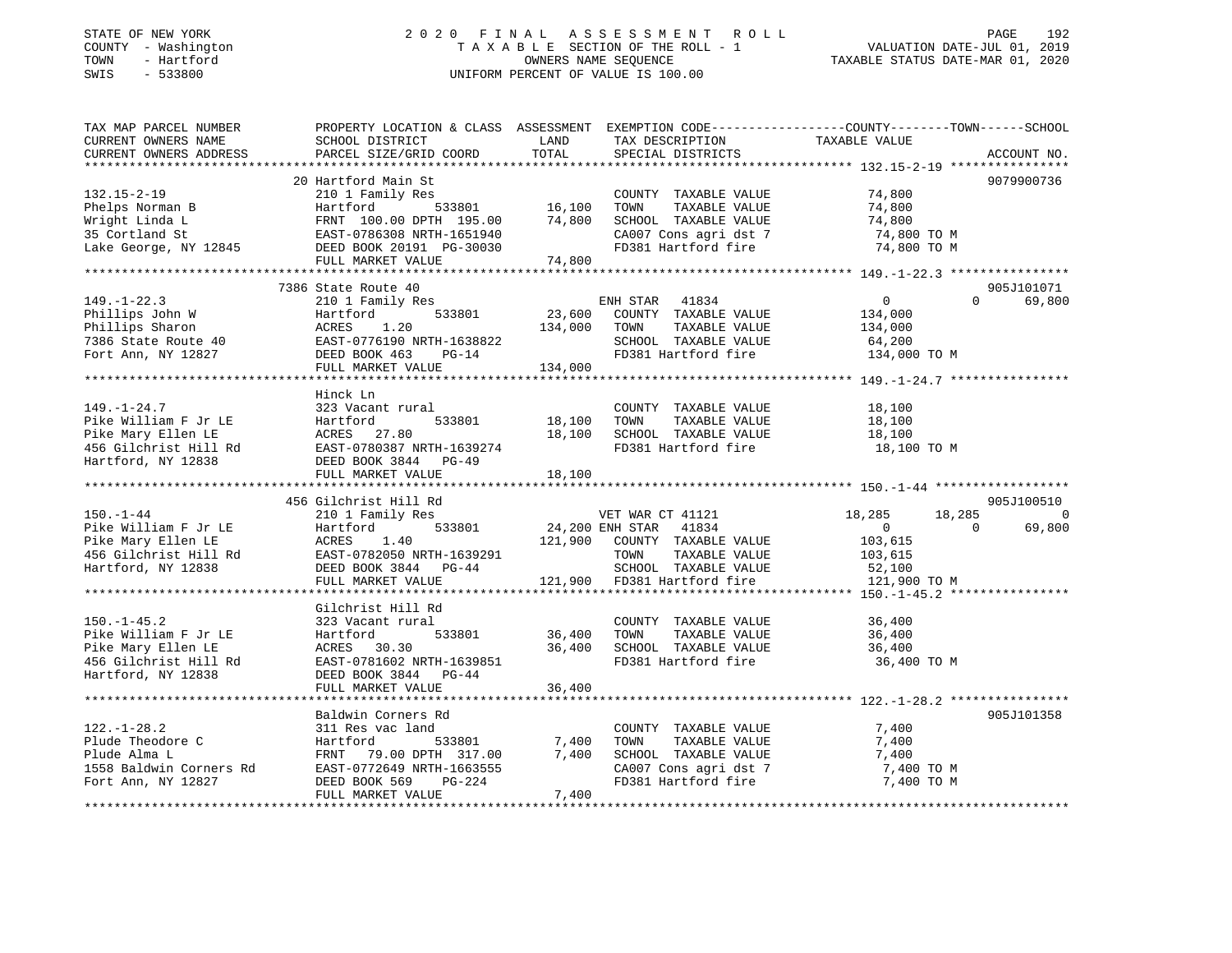### STATE OF NEW YORK 2 0 2 0 F I N A L A S S E S S M E N T R O L L PAGE 193 COUNTY - Washington T A X A B L E SECTION OF THE ROLL - 1 VALUATION DATE-JUL 01, 2019 TOWN - Hartford OWNERS NAME SEQUENCE TAXABLE STATUS DATE-MAR 01, 2020 SWIS - 533800 UNIFORM PERCENT OF VALUE IS 100.00UNIFORM PERCENT OF VALUE IS 100.00

| TAX MAP PARCEL NUMBER                                                                                                                                                                                                               | PROPERTY LOCATION & CLASS ASSESSMENT EXEMPTION CODE---------------COUNTY-------TOWN-----SCHOOL |                     |                                                                                                                                    |                         |                    |
|-------------------------------------------------------------------------------------------------------------------------------------------------------------------------------------------------------------------------------------|------------------------------------------------------------------------------------------------|---------------------|------------------------------------------------------------------------------------------------------------------------------------|-------------------------|--------------------|
| CURRENT OWNERS NAME                                                                                                                                                                                                                 | SCHOOL DISTRICT                                                                                | LAND                | TAX DESCRIPTION                                                                                                                    | TAXABLE VALUE           |                    |
| CURRENT OWNERS ADDRESS                                                                                                                                                                                                              | PARCEL SIZE/GRID COORD                                                                         | TOTAL               | SPECIAL DISTRICTS                                                                                                                  |                         | ACCOUNT NO.        |
|                                                                                                                                                                                                                                     |                                                                                                |                     |                                                                                                                                    |                         |                    |
|                                                                                                                                                                                                                                     | 1558 Baldwin Corners Rd                                                                        |                     |                                                                                                                                    |                         | 905J100511         |
| $122. - 1 - 30$                                                                                                                                                                                                                     | 210 1 Family Res                                                                               |                     | Rd<br>533801 22,300 COUNTY TAXABLE VALUE<br>22,300 COUNTY TAXABLE VALUE<br>22,300 TOUR TAXABLE VALUE                               | $\overline{0}$          | 69,800<br>$\Omega$ |
| Plude Theodore C                                                                                                                                                                                                                    | Hartford                                                                                       |                     |                                                                                                                                    | 80,300                  |                    |
|                                                                                                                                                                                                                                     |                                                                                                |                     |                                                                                                                                    |                         |                    |
|                                                                                                                                                                                                                                     |                                                                                                |                     |                                                                                                                                    |                         |                    |
|                                                                                                                                                                                                                                     |                                                                                                |                     |                                                                                                                                    |                         |                    |
|                                                                                                                                                                                                                                     |                                                                                                |                     |                                                                                                                                    |                         |                    |
| FING PRINT 200.00 DPTH 200.00<br>FRAFIC 200.00 DPTH 200.00 80,300 TOWN TAXABLE VALUE<br>FOTT ANN TAXABLE VALUE 200.00 DPTH 200.00 DPTH 200.00 80,300 TOWN TAXABLE VALUE 200.00 200<br>FULL MARKET VALUE 200.00 PDFH 200.00 BOLD TAX |                                                                                                |                     |                                                                                                                                    |                         |                    |
|                                                                                                                                                                                                                                     | 243 Pope Hill Rd                                                                               |                     |                                                                                                                                    |                         | 905J101335         |
| $150. - 1 - 30.3$                                                                                                                                                                                                                   | 240 Rural res                                                                                  |                     | BAS STAR 41854                                                                                                                     | $\overline{0}$          | $\Omega$<br>30,000 |
| Plude Thomas M                                                                                                                                                                                                                      | Hartford                                                                                       |                     | 533801 42,300 COUNTY TAXABLE VALUE 138,600                                                                                         |                         |                    |
| Mattison Katie E                                                                                                                                                                                                                    |                                                                                                | 138,600             | TOWN<br>TAXABLE VALUE                                                                                                              | 138,600                 |                    |
| 243 Pope Hill Rd                                                                                                                                                                                                                    |                                                                                                |                     | SCHOOL TAXABLE VALUE 108,600                                                                                                       |                         |                    |
| Argyle, NY 12809                                                                                                                                                                                                                    | 3650/340<br>ACRES 13.50<br>ACRES 13.69                                                         |                     | FD381 Hartford fire 138,600 TO M                                                                                                   |                         |                    |
|                                                                                                                                                                                                                                     | EAST-0782689 NRTH-1634825                                                                      |                     |                                                                                                                                    |                         |                    |
|                                                                                                                                                                                                                                     | DEED BOOK 3349 PG-265                                                                          |                     |                                                                                                                                    |                         |                    |
|                                                                                                                                                                                                                                     | FULL MARKET VALUE                                                                              | 138,600             |                                                                                                                                    |                         |                    |
|                                                                                                                                                                                                                                     |                                                                                                |                     |                                                                                                                                    |                         |                    |
|                                                                                                                                                                                                                                     | State Route 196                                                                                |                     |                                                                                                                                    |                         | 905J100053         |
| $140. -1 - 5$                                                                                                                                                                                                                       | 330 Vacant comm                                                                                |                     | COUNTY TAXABLE VALUE 47,200                                                                                                        |                         |                    |
| Pole Valley Players Club Corp Hartford                                                                                                                                                                                              |                                                                                                | $533801$ $47,200$   | TAXABLE VALUE 47,200<br>TOWN                                                                                                       |                         |                    |
| PO Box 209                                                                                                                                                                                                                          |                                                                                                |                     | SCHOOL TAXABLE VALUE                                                                                                               |                         |                    |
| Hartford, NY 12838                                                                                                                                                                                                                  | Part of Golf Course $47,200$<br>ACRES $43.95$<br>ACRES 43.95                                   |                     | SCHOOL TAXABLE VALUE 47,200<br>CA007 Cons agri dst 7 47,200 TO M                                                                   |                         |                    |
|                                                                                                                                                                                                                                     | EAST-0775140 NRTH-1647602                                                                      |                     | FD381 Hartford fire 47,200 TO M                                                                                                    |                         |                    |
|                                                                                                                                                                                                                                     | DEED BOOK 828<br>PG-259                                                                        |                     |                                                                                                                                    |                         |                    |
|                                                                                                                                                                                                                                     | FULL MARKET VALUE                                                                              | 47,200              |                                                                                                                                    |                         |                    |
|                                                                                                                                                                                                                                     |                                                                                                |                     |                                                                                                                                    |                         |                    |
|                                                                                                                                                                                                                                     | 3737 State Route 196                                                                           |                     |                                                                                                                                    |                         | 905J100552         |
| $140.-2-1.1$                                                                                                                                                                                                                        | 552 Golf course                                                                                |                     |                                                                                                                                    |                         |                    |
| Pole Valley Players Club Corp Hartford                                                                                                                                                                                              |                                                                                                | 533801 215,500 TOWN | COUNTY TAXABLE VALUE 527,800<br>TAXABLE VALUE                                                                                      | 527,800                 |                    |
|                                                                                                                                                                                                                                     |                                                                                                |                     | 527,800 SCHOOL TAXABLE VALUE 527,800                                                                                               |                         |                    |
| POLE valley 1982<br>PO Box 209<br>Hartford, NY 12838 EAST-0776582 NRTH-1648251<br>DEED BOOK 819 PG-208                                                                                                                              |                                                                                                |                     |                                                                                                                                    |                         |                    |
|                                                                                                                                                                                                                                     |                                                                                                |                     |                                                                                                                                    |                         |                    |
|                                                                                                                                                                                                                                     |                                                                                                |                     | 648251 CA007 Cons agri dst 7 527,800 TO M<br>-208 EZ014 Empire Zone-Site 14 527,800 TO<br>527,800 FD381 Hartford fire 527,800 TO M |                         |                    |
|                                                                                                                                                                                                                                     | FULL MARKET VALUE                                                                              |                     |                                                                                                                                    |                         |                    |
|                                                                                                                                                                                                                                     |                                                                                                |                     |                                                                                                                                    |                         |                    |
|                                                                                                                                                                                                                                     | 3898 State Route 196                                                                           |                     |                                                                                                                                    |                         |                    |
| $140. - 2 - 41.4$                                                                                                                                                                                                                   | 210 1 Family Res                                                                               |                     | BAS STAR 41854<br>533801 37,500 COUNTY TAXABLE VALUE                                                                               | $\overline{0}$          | $\Omega$<br>30,000 |
| 140.-2-41.4<br>Pollack Brian T<br>Pollack Monica<br>210 1 Family Res<br>33801<br>Pollack Monica<br>3898 State Route 196<br>Fort Ann, NY 12827<br>DEED BOOK 875<br>POLLAGES<br>26-78                                                 |                                                                                                |                     |                                                                                                                                    | 225,000                 |                    |
|                                                                                                                                                                                                                                     |                                                                                                | 225,000 TOWN        | TAXABLE VALUE 225,000                                                                                                              |                         |                    |
|                                                                                                                                                                                                                                     | $PG-78$                                                                                        |                     | SCHOOL TAXABLE VALUE<br>CA007 Cons agri dst 7                                                                                      | 195,000<br>225,000 TO M |                    |
|                                                                                                                                                                                                                                     |                                                                                                |                     |                                                                                                                                    |                         |                    |
|                                                                                                                                                                                                                                     | FULL MARKET VALUE                                                                              |                     | 225,000 FD381 Hartford fire                                                                                                        | 225,000 TO M            |                    |
|                                                                                                                                                                                                                                     |                                                                                                |                     |                                                                                                                                    |                         |                    |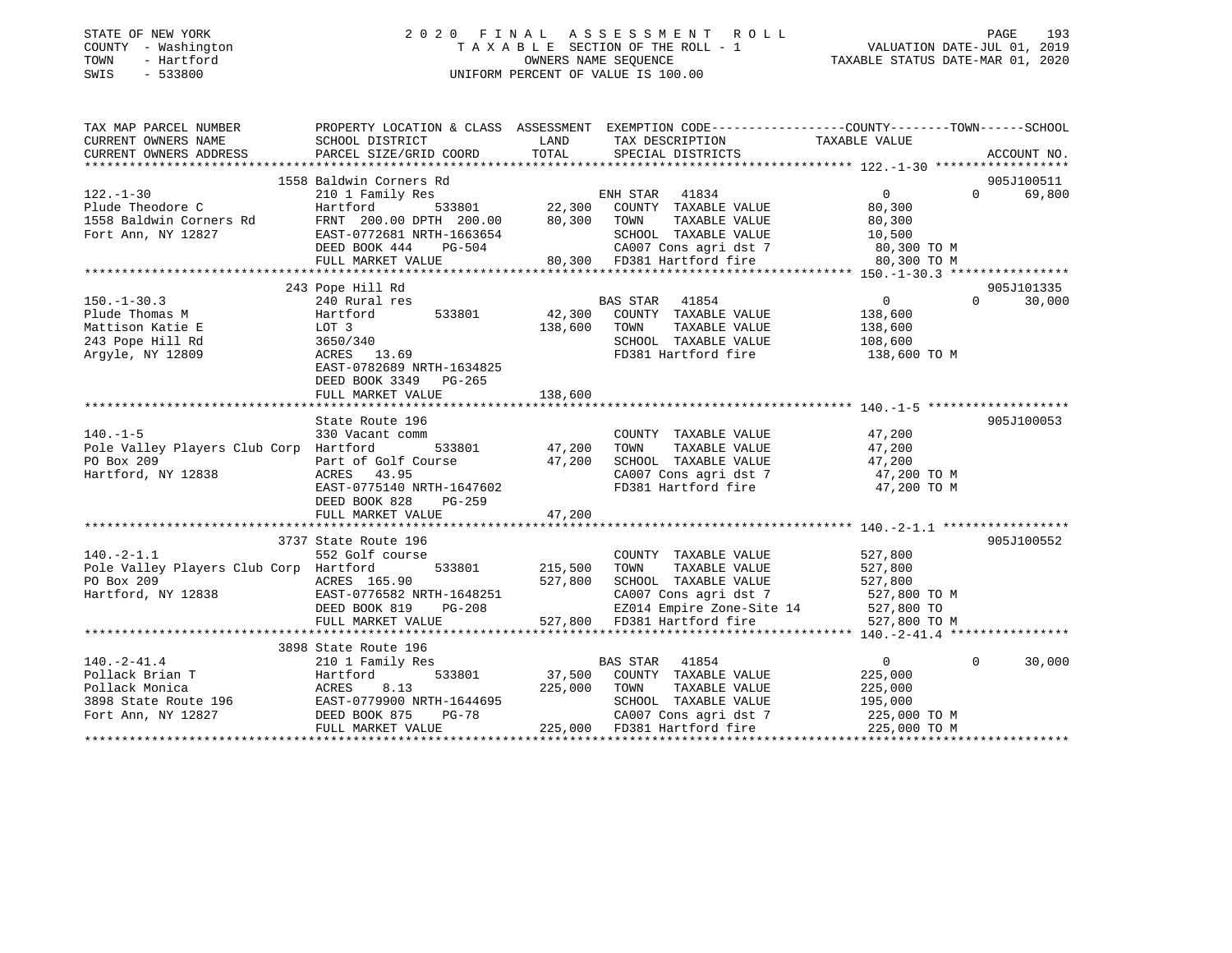### STATE OF NEW YORK 2 0 2 0 F I N A L A S S E S S M E N T R O L L PAGE 194 COUNTY - Washington T A X A B L E SECTION OF THE ROLL - 1 VALUATION DATE-JUL 01, 2019 TOWN - Hartford OWNERS NAME SEQUENCE TAXABLE STATUS DATE-MAR 01, 2020 SWIS - 533800 UNIFORM PERCENT OF VALUE IS 100.00

| TAX MAP PARCEL NUMBER<br>CURRENT OWNERS NAME<br>CURRENT OWNERS ADDRESS                                      | SCHOOL DISTRICT<br>PARCEL SIZE/GRID COORD                                                                                                                             | LAND<br>TOTAL                     | TAX DESCRIPTION<br>SPECIAL DISTRICTS                                                                                                                                                                   | PROPERTY LOCATION & CLASS ASSESSMENT EXEMPTION CODE---------------COUNTY-------TOWN-----SCHOOL<br>TAXABLE VALUE                  | ACCOUNT NO.                          |
|-------------------------------------------------------------------------------------------------------------|-----------------------------------------------------------------------------------------------------------------------------------------------------------------------|-----------------------------------|--------------------------------------------------------------------------------------------------------------------------------------------------------------------------------------------------------|----------------------------------------------------------------------------------------------------------------------------------|--------------------------------------|
| $149. - 1 - 43.3$<br>Pollack Thomas W<br>Pollack Debbie H<br>66 Russell Ln<br>Arqyle, NY 12809              | Russell Ln<br>323 Vacant rural<br>Hartford<br>533801<br>Lot 3<br>ACRES 42.10<br>EAST-0771168 NRTH-1634284<br>DEED BOOK 3235 PG-97                                     | 39,700<br>39,700                  | COUNTY TAXABLE VALUE<br>TAXABLE VALUE<br>TOWN<br>SCHOOL TAXABLE VALUE<br>CA006 Cons agri dst 6<br>FD381 Hartford fire                                                                                  | 39,700<br>39,700<br>39,700<br>39,700 TO M<br>39,700 TO M                                                                         |                                      |
|                                                                                                             | FULL MARKET VALUE                                                                                                                                                     | 39,700                            |                                                                                                                                                                                                        |                                                                                                                                  |                                      |
| $149. - 1 - 51.1$<br>Pollack Thomas W<br>66 Russell Ln<br>Arqyle, NY 12809                                  | Russell Ln OFF<br>314 Rural vac<10<br>Hartford<br>9.30<br>ACRES<br>EAST-0771620 NRTH-1636251<br>DEED BOOK 807<br>PG-122<br>FULL MARKET VALUE                          | 533801 18,400<br>18,400<br>18,400 | COUNTY TAXABLE VALUE<br>TOWN<br>TAXABLE VALUE<br>SCHOOL TAXABLE VALUE<br>CA006 Cons agri dst 6 18,400 TO M<br>FD381 Hartford fire                                                                      | 18,400<br>18,400<br>18,400<br>18,400 TO M                                                                                        | 905J100514                           |
|                                                                                                             | 66 Russell Ln                                                                                                                                                         |                                   |                                                                                                                                                                                                        |                                                                                                                                  | 905J100513                           |
| $149. - 1 - 51.2$<br>Pollack Thomas W<br>66 Russell Ln<br>Argyle, NY 12809                                  | 210 1 Family Res<br>533801<br>Hartford<br>2.48<br>ACRES<br>EAST-0771897 NRTH-1635797<br>DEED BOOK 807<br>PG-122<br>FULL MARKET VALUE                                  | 28,600<br>154,000                 | ENH STAR<br>41834<br>COUNTY TAXABLE VALUE<br>TOWN<br>TAXABLE VALUE<br>SCHOOL TAXABLE VALUE<br>SCHOOD Inductor<br>CA006 Cons agri dst 6<br>TRA01 Hartford fire<br>154,000 FD381 Hartford fire           | $\overline{0}$<br>$\Omega$<br>154,000<br>154,000<br>84,200<br>154,000 TO M<br>154,000 TO M                                       | 69,800                               |
|                                                                                                             | 355 Wright Rd                                                                                                                                                         |                                   |                                                                                                                                                                                                        |                                                                                                                                  | 905J101318                           |
| $122. - 1 - 15.2$<br>Pollock Faylene I<br>355 Wright Rd<br>Fort Ann, NY 12827                               | 210 1 Family Res<br>533801<br>Hartford<br>FRNT 160.00 DPTH 245.00<br>EAST-0780847 NRTH-1658977<br>DEED BOOK 792<br>PG-190<br>FULL MARKET VALUE                        |                                   | VET COM CT 41131<br>22,100 VET DIS CT 41141<br>113,300 ENH STAR 41834<br>COUNTY TAXABLE VALUE<br>TOWN<br>TAXABLE VALUE<br>113,300 SCHOOL TAXABLE VALUE<br>CA007 Cons agri dst 7<br>FD381 Hartford fire | 28,325<br>28,325<br>33,990<br>33,990<br>$\overline{0}$<br>$\Omega$<br>50,985<br>50,985<br>43,500<br>113,300 TO M<br>113,300 TO M | $\overline{0}$<br>$\Omega$<br>69,800 |
|                                                                                                             |                                                                                                                                                                       |                                   |                                                                                                                                                                                                        |                                                                                                                                  |                                      |
| $149. - 1 - 4.3$<br>Pomainville Leonard<br>Pomainville Julie A<br>123 County Route 19<br>Fort Ann, NY 12827 | 123 County Route 19<br>210 1 Family Res<br>Hartford<br>533801<br>ACRES<br>1.80 BANK<br>999<br>EAST-0770182 NRTH-1638305<br>DEED BOOK 2224 PG-164<br>FULL MARKET VALUE | 162,500<br>162,500                | <b>BAS STAR</b><br>41854<br>25,400 COUNTY TAXABLE VALUE<br>TOWN<br>TAXABLE VALUE<br>SCHOOL TAXABLE VALUE<br>FD381 Hartford fire                                                                        | $\overline{0}$<br>$\mathbf{0}$<br>162,500<br>162,500<br>132,500<br>162,500 TO M                                                  | 30,000                               |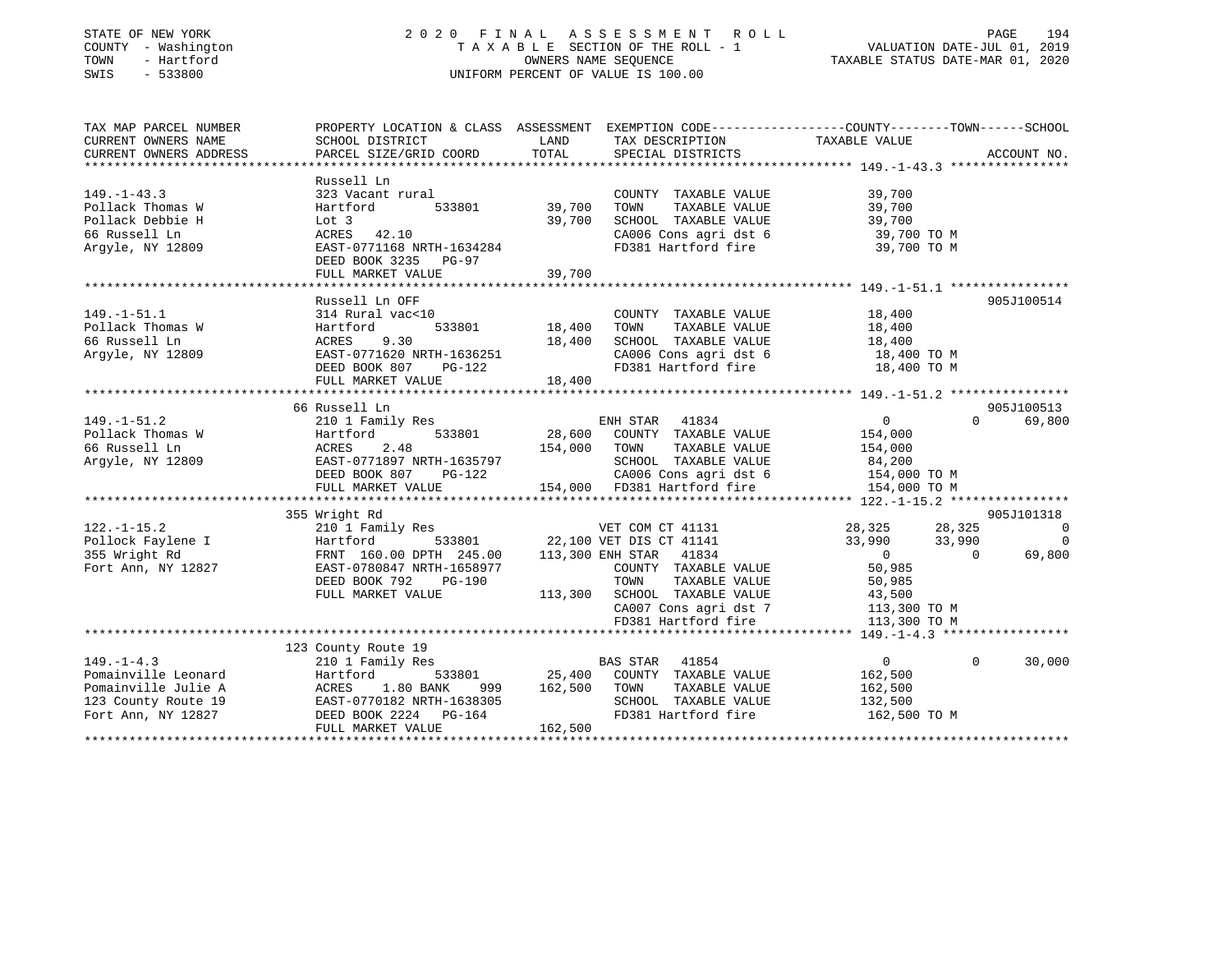### STATE OF NEW YORK 2 0 2 0 F I N A L A S S E S S M E N T R O L L PAGE 195 COUNTY - Washington T A X A B L E SECTION OF THE ROLL - 1 VALUATION DATE-JUL 01, 2019 TOWN - Hartford OWNERS NAME SEQUENCE TAXABLE STATUS DATE-MAR 01, 2020 SWIS - 533800 UNIFORM PERCENT OF VALUE IS 100.00

| TAX MAP PARCEL NUMBER     |                                                                                                                                                                                                                                  |                                           |                                                       | PROPERTY LOCATION & CLASS ASSESSMENT EXEMPTION CODE-----------------COUNTY-------TOWN------SCHOOL                                                                                                   |                    |
|---------------------------|----------------------------------------------------------------------------------------------------------------------------------------------------------------------------------------------------------------------------------|-------------------------------------------|-------------------------------------------------------|-----------------------------------------------------------------------------------------------------------------------------------------------------------------------------------------------------|--------------------|
| CURRENT OWNERS NAME       | SCHOOL DISTRICT                                                                                                                                                                                                                  | <b>EXAMPLE TO A LAND THE SECOND STATE</b> | TAX DESCRIPTION TAXABLE VALUE SPECIAL DISTRICTS       |                                                                                                                                                                                                     |                    |
| CURRENT OWNERS ADDRESS    | PARCEL SIZE/GRID COORD                                                                                                                                                                                                           | TOTAL                                     |                                                       |                                                                                                                                                                                                     | ACCOUNT NO.        |
|                           |                                                                                                                                                                                                                                  |                                           |                                                       |                                                                                                                                                                                                     |                    |
|                           | 5526 County Route 30                                                                                                                                                                                                             |                                           |                                                       |                                                                                                                                                                                                     |                    |
| $150.-1-5.1$              | 210 1 Family Res                                                                                                                                                                                                                 |                                           | COUNTY TAXABLE VALUE                                  | 153,700<br>153,700                                                                                                                                                                                  |                    |
| Porrini Michael P         | Hartford                                                                                                                                                                                                                         |                                           | TOWN<br>TAXABLE VALUE                                 |                                                                                                                                                                                                     |                    |
|                           |                                                                                                                                                                                                                                  |                                           |                                                       |                                                                                                                                                                                                     |                    |
|                           |                                                                                                                                                                                                                                  |                                           |                                                       |                                                                                                                                                                                                     |                    |
|                           |                                                                                                                                                                                                                                  |                                           |                                                       | CONN TAXABLE VALUE<br>SCHOOL TAXABLE VALUE 153,700<br>CA008 Cons agri dst 8 153,700 TO M<br>FD381 Hartford fire 153,700 TO M                                                                        |                    |
|                           |                                                                                                                                                                                                                                  |                                           |                                                       |                                                                                                                                                                                                     |                    |
|                           | 193,700 EXT 180.00 DPTH 147.00 153,700 SCHOOL TAXABLE VALUE 153,700 153,700 1536 County Route 30 EAST-0789136 NRTH-1641960 CA008 Cons agri dst 8 153,700 TO M<br>DEED BOOK 3954 PG-285 FD381 Hartford fire 153,700 TO M FULL MAR |                                           |                                                       |                                                                                                                                                                                                     |                    |
|                           | Baldwin Corners Rd OFF                                                                                                                                                                                                           |                                           |                                                       |                                                                                                                                                                                                     | 905J101316         |
| $121. - 4 - 14$           | 314 Rural vac<10                                                                                                                                                                                                                 |                                           | COUNTY TAXABLE VALUE                                  | 1,800                                                                                                                                                                                               |                    |
|                           |                                                                                                                                                                                                                                  | 532802 1,800                              |                                                       | 1,800                                                                                                                                                                                               |                    |
|                           |                                                                                                                                                                                                                                  | 1,800                                     | TOWN       TAXABLE  VALUE<br>SCHOOL    TAXABLE  VALUE | 1,800                                                                                                                                                                                               |                    |
|                           |                                                                                                                                                                                                                                  |                                           |                                                       | CA007 Cons agri dst 7 1,800 TO M                                                                                                                                                                    |                    |
|                           | Potter Charles W Fort Ann 532802 1,800<br>Potter Lois 121.-1-14 1,800<br>77 Northrup Ln ACRES 3.67<br>Fort Ann, NY 12827 EAST-0766692 NRTH-1659601                                                                               |                                           | FD381 Hartford fire                                   | 1,800 TO M                                                                                                                                                                                          |                    |
|                           | DEED BOOK 464 PG-819                                                                                                                                                                                                             |                                           |                                                       |                                                                                                                                                                                                     |                    |
|                           |                                                                                                                                                                                                                                  |                                           |                                                       |                                                                                                                                                                                                     |                    |
|                           |                                                                                                                                                                                                                                  |                                           |                                                       |                                                                                                                                                                                                     |                    |
|                           |                                                                                                                                                                                                                                  |                                           |                                                       |                                                                                                                                                                                                     |                    |
|                           | 77 Northrup Ln                                                                                                                                                                                                                   |                                           |                                                       | 32 PCT OF VALUE USED FOR EXEMPTION PURPOSES $A G DIST$ 41720 156,105 156,105 156,105                                                                                                                | 905J100149         |
| $131. - 1 - 4$            | 112 Dairy farm                                                                                                                                                                                                                   |                                           |                                                       |                                                                                                                                                                                                     | 156,105            |
|                           |                                                                                                                                                                                                                                  |                                           |                                                       | 11<br>533801 333,700 AGED-ALL 41800 70,288 70,288<br>80 439,300 ENH STAR 41834 0                                                                                                                    | 70,288             |
|                           |                                                                                                                                                                                                                                  |                                           |                                                       |                                                                                                                                                                                                     | 69,800             |
|                           |                                                                                                                                                                                                                                  |                                           | COUNTY TAXABLE VALUE 212,907                          |                                                                                                                                                                                                     |                    |
|                           |                                                                                                                                                                                                                                  |                                           | TAXABLE VALUE<br>TOWN                                 | 212,907                                                                                                                                                                                             |                    |
|                           | FULL MARKET VALUE                                                                                                                                                                                                                |                                           | 439,300 SCHOOL TAXABLE VALUE 143,107                  |                                                                                                                                                                                                     |                    |
| MAY BE SUBJECT TO PAYMENT |                                                                                                                                                                                                                                  |                                           |                                                       | CA007 Cons agri dst 7 283,195 TO M                                                                                                                                                                  |                    |
| UNDER AGDIST LAW TIL 2024 |                                                                                                                                                                                                                                  |                                           | 156,105 EX                                            |                                                                                                                                                                                                     |                    |
|                           |                                                                                                                                                                                                                                  |                                           |                                                       | FD381 Hartford fire $439,300$ TO M                                                                                                                                                                  |                    |
|                           |                                                                                                                                                                                                                                  |                                           |                                                       |                                                                                                                                                                                                     |                    |
|                           | 29 Country Ln Ext                                                                                                                                                                                                                |                                           |                                                       |                                                                                                                                                                                                     | 905J101141         |
| $122. - 1 - 48$           | 210 1 Family Res                                                                                                                                                                                                                 |                                           | BAS STAR 41854                                        | $\overline{0}$                                                                                                                                                                                      | $\Omega$<br>30,000 |
|                           |                                                                                                                                                                                                                                  |                                           |                                                       |                                                                                                                                                                                                     |                    |
|                           |                                                                                                                                                                                                                                  |                                           |                                                       |                                                                                                                                                                                                     |                    |
|                           |                                                                                                                                                                                                                                  |                                           |                                                       |                                                                                                                                                                                                     |                    |
|                           |                                                                                                                                                                                                                                  |                                           |                                                       |                                                                                                                                                                                                     |                    |
|                           |                                                                                                                                                                                                                                  |                                           |                                                       |                                                                                                                                                                                                     |                    |
|                           |                                                                                                                                                                                                                                  |                                           |                                                       |                                                                                                                                                                                                     |                    |
|                           |                                                                                                                                                                                                                                  |                                           |                                                       |                                                                                                                                                                                                     |                    |
|                           | 27 Country Ln Ext                                                                                                                                                                                                                |                                           |                                                       |                                                                                                                                                                                                     |                    |
| $122. - 1 - 48.1$         | 314 Rural vac<10                                                                                                                                                                                                                 |                                           | COUNTY TAXABLE VALUE                                  | 12,500                                                                                                                                                                                              |                    |
|                           |                                                                                                                                                                                                                                  | 533801 12,500<br>ANK 998 12,500           |                                                       | 12,500                                                                                                                                                                                              |                    |
|                           | 1.00 BANK                                                                                                                                                                                                                        |                                           | TOWN      TAXABLE  VALUE<br>SCHOOL   TAXABLE  VALUE   | 12,500<br>12,500                                                                                                                                                                                    |                    |
|                           | EAST-0770028 NRTH-1660191                                                                                                                                                                                                        |                                           |                                                       |                                                                                                                                                                                                     |                    |
|                           | DEED BOOK 1780 PG-325                                                                                                                                                                                                            |                                           |                                                       | $\begin{array}{lll} \texttt{CA007} \texttt{ Cons} & \texttt{agri} \texttt{dst} & 7 & 12,500 \texttt{ TO M} \\ \texttt{FD381} & \texttt{Hartford} \texttt{fire} & 12,500 \texttt{ TO M} \end{array}$ |                    |
|                           | FULL MARKET VALUE                                                                                                                                                                                                                | 12,500                                    |                                                       |                                                                                                                                                                                                     |                    |
|                           |                                                                                                                                                                                                                                  |                                           |                                                       |                                                                                                                                                                                                     |                    |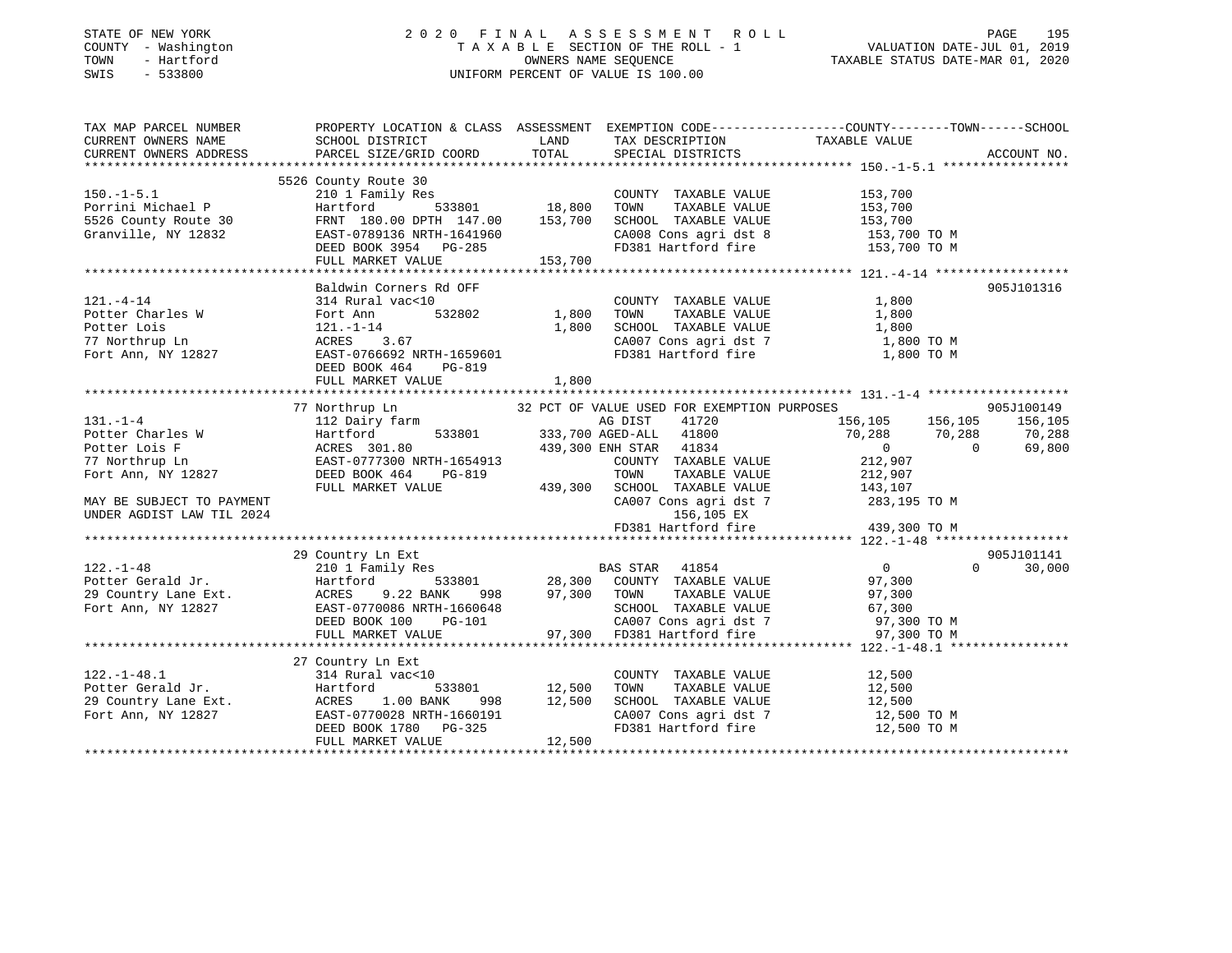### STATE OF NEW YORK 2 0 2 0 F I N A L A S S E S S M E N T R O L L PAGE 196 COUNTY - Washington T A X A B L E SECTION OF THE ROLL - 1 VALUATION DATE-JUL 01, 2019 TOWN - Hartford OWNERS NAME SEQUENCE TAXABLE STATUS DATE-MAR 01, 2020 SWIS - 533800 UNIFORM PERCENT OF VALUE IS 100.00UNIFORM PERCENT OF VALUE IS 100.00

| TAXABLE VALUE<br>CURRENT OWNERS NAME<br>SCHOOL DISTRICT<br><b>LAND</b><br>TAX DESCRIPTION<br>PARCEL SIZE/GRID COORD<br>TOTAL<br>CURRENT OWNERS ADDRESS<br>SPECIAL DISTRICTS<br>ACCOUNT NO.<br>13 Camp A Way<br>905J100136<br>314 Rural vac<10<br>9,400<br>$142. - 1 - 11$<br>COUNTY TAXABLE VALUE<br>533801<br>9,400 TOWN<br>9,400<br>Powers Martin<br>Hartford<br>TAXABLE VALUE<br>ACRES 3.42<br>9,400 SCHOOL TAXABLE VALUE<br>PO Box 972<br>9,400<br>ACRES 3.42<br>EAST-0793797 NRTH-1647664<br>Bernardston, MA 01337<br>9,400 TO M<br>FD381 Hartford fire<br>DEED BOOK 2939 PG-341<br>FULL MARKET VALUE<br>9,400<br>21 Gilchrist Hill Ext<br>905J100274<br><b>BAS STAR 41854</b><br>$141. - 3 - 5$<br>$\overline{0}$<br>30,000<br>210 1 Family Res<br>$\Omega$<br>Pritzker Stan L<br>Levine Marna L<br>21 Gilchrist Hill Ext<br>21 Gilchrist Hill Ext<br>21 Gilchrist Hill Ext<br>225<br>225<br>225<br>226<br>226<br>225<br>533801 27,900 COUNTY TAXABLE VALUE 203,900<br>TAXABLE VALUE<br>203,900 TOWN<br>203,900<br>SCHOOL TAXABLE VALUE 173,900<br>FD381 Hartford fire 203,900 TO M<br>Hartford, NY 12838<br>DEED BOOK 530<br>$PG-46$<br>FULL MARKET VALUE<br>203,900<br>5291 State Route 149<br>440 Warehouse<br>$132 - 4 - 4.4$<br>COUNTY TAXABLE VALUE 117,000<br>Properties of Hartford NY LLC Hartford 533801 25,000<br>TOWN<br>TAXABLE VALUE<br>117,000<br>117,000 SCHOOL TAXABLE VALUE<br>PO Box 321<br>732/8<br>117,000<br>FD381 Hartford fire<br>117,000 TO M<br>Argyle, NY 12809<br>ACRES<br>1.80<br>EAST-0794443 NRTH-1653862<br>DEED BOOK 3297 PG-25<br>117,000<br>FULL MARKET VALUE<br>905J100013<br>149 Wright Rd<br>210 1 Family Res<br>$132. -1 - 1$<br>124,100<br>COUNTY TAXABLE VALUE<br>Ero I Pam<br>Hartford<br>533801 24,200 TOWN<br>Pruiksma Trudy L<br>TAXABLE VALUE<br>124,100<br>Attn: Richard & Nancy Armstron ACRES 1.00 143 Wright Rd<br>124,100 EAST-0783631 NRTH-1655693 3<br>Granville, NY 12832 DEED BOOK 3132 PG-342<br>SCHOOL TAXABLE VALUE 124,100<br>CA007 Cons agri dst 7<br>Theod Hartford fire<br>124,100 TO M<br>124,100 TO M<br>FD381 Hartford fire<br>FULL MARKET VALUE<br>124,100<br>118 Townsend Rd<br>905J100643<br>VET WAR CT 41121<br>533801 26,700 VET COM CT 41131<br>$\overline{0}$<br>$141. - 1 - 73$<br>15,900 15,900<br>26,500 26,500<br>210 1 Family Res<br>Pugh Carol<br>26,500<br>$\overline{0}$<br>Hartford<br>2.22<br>69,800<br>Pugh Kenneth<br>106,000 ENH STAR 41834<br>$\overline{0}$<br>$\overline{0}$<br>ACRES<br>PO Box 83<br>EAST-0781560 NRTH-1649329<br>63,600<br>COUNTY TAXABLE VALUE<br>DEED BOOK 3019 PG-182<br>TOWN<br>TAXABLE VALUE<br>Hartford, NY 12838<br>63,600<br>SCHOOL TAXABLE VALUE<br>36,200<br>FULL MARKET VALUE<br>106,000<br>CA007 Cons agri dst 7<br>106,000 TO M<br>FD381 Hartford fire<br>106,000 TO M | TAX MAP PARCEL NUMBER | PROPERTY LOCATION & CLASS ASSESSMENT EXEMPTION CODE-----------------COUNTY--------TOWN------SCHOOL |  |  |
|-----------------------------------------------------------------------------------------------------------------------------------------------------------------------------------------------------------------------------------------------------------------------------------------------------------------------------------------------------------------------------------------------------------------------------------------------------------------------------------------------------------------------------------------------------------------------------------------------------------------------------------------------------------------------------------------------------------------------------------------------------------------------------------------------------------------------------------------------------------------------------------------------------------------------------------------------------------------------------------------------------------------------------------------------------------------------------------------------------------------------------------------------------------------------------------------------------------------------------------------------------------------------------------------------------------------------------------------------------------------------------------------------------------------------------------------------------------------------------------------------------------------------------------------------------------------------------------------------------------------------------------------------------------------------------------------------------------------------------------------------------------------------------------------------------------------------------------------------------------------------------------------------------------------------------------------------------------------------------------------------------------------------------------------------------------------------------------------------------------------------------------------------------------------------------------------------------------------------------------------------------------------------------------------------------------------------------------------------------------------------------------------------------------------------------------------------------------------------------------------------------------------------------------------------------------------------------------------------------------------------------------------------------------------------------------------------------------------------------------------------------------------------------------------------------|-----------------------|----------------------------------------------------------------------------------------------------|--|--|
|                                                                                                                                                                                                                                                                                                                                                                                                                                                                                                                                                                                                                                                                                                                                                                                                                                                                                                                                                                                                                                                                                                                                                                                                                                                                                                                                                                                                                                                                                                                                                                                                                                                                                                                                                                                                                                                                                                                                                                                                                                                                                                                                                                                                                                                                                                                                                                                                                                                                                                                                                                                                                                                                                                                                                                                                     |                       |                                                                                                    |  |  |
|                                                                                                                                                                                                                                                                                                                                                                                                                                                                                                                                                                                                                                                                                                                                                                                                                                                                                                                                                                                                                                                                                                                                                                                                                                                                                                                                                                                                                                                                                                                                                                                                                                                                                                                                                                                                                                                                                                                                                                                                                                                                                                                                                                                                                                                                                                                                                                                                                                                                                                                                                                                                                                                                                                                                                                                                     |                       |                                                                                                    |  |  |
|                                                                                                                                                                                                                                                                                                                                                                                                                                                                                                                                                                                                                                                                                                                                                                                                                                                                                                                                                                                                                                                                                                                                                                                                                                                                                                                                                                                                                                                                                                                                                                                                                                                                                                                                                                                                                                                                                                                                                                                                                                                                                                                                                                                                                                                                                                                                                                                                                                                                                                                                                                                                                                                                                                                                                                                                     |                       |                                                                                                    |  |  |
|                                                                                                                                                                                                                                                                                                                                                                                                                                                                                                                                                                                                                                                                                                                                                                                                                                                                                                                                                                                                                                                                                                                                                                                                                                                                                                                                                                                                                                                                                                                                                                                                                                                                                                                                                                                                                                                                                                                                                                                                                                                                                                                                                                                                                                                                                                                                                                                                                                                                                                                                                                                                                                                                                                                                                                                                     |                       |                                                                                                    |  |  |
|                                                                                                                                                                                                                                                                                                                                                                                                                                                                                                                                                                                                                                                                                                                                                                                                                                                                                                                                                                                                                                                                                                                                                                                                                                                                                                                                                                                                                                                                                                                                                                                                                                                                                                                                                                                                                                                                                                                                                                                                                                                                                                                                                                                                                                                                                                                                                                                                                                                                                                                                                                                                                                                                                                                                                                                                     |                       |                                                                                                    |  |  |
|                                                                                                                                                                                                                                                                                                                                                                                                                                                                                                                                                                                                                                                                                                                                                                                                                                                                                                                                                                                                                                                                                                                                                                                                                                                                                                                                                                                                                                                                                                                                                                                                                                                                                                                                                                                                                                                                                                                                                                                                                                                                                                                                                                                                                                                                                                                                                                                                                                                                                                                                                                                                                                                                                                                                                                                                     |                       |                                                                                                    |  |  |
|                                                                                                                                                                                                                                                                                                                                                                                                                                                                                                                                                                                                                                                                                                                                                                                                                                                                                                                                                                                                                                                                                                                                                                                                                                                                                                                                                                                                                                                                                                                                                                                                                                                                                                                                                                                                                                                                                                                                                                                                                                                                                                                                                                                                                                                                                                                                                                                                                                                                                                                                                                                                                                                                                                                                                                                                     |                       |                                                                                                    |  |  |
|                                                                                                                                                                                                                                                                                                                                                                                                                                                                                                                                                                                                                                                                                                                                                                                                                                                                                                                                                                                                                                                                                                                                                                                                                                                                                                                                                                                                                                                                                                                                                                                                                                                                                                                                                                                                                                                                                                                                                                                                                                                                                                                                                                                                                                                                                                                                                                                                                                                                                                                                                                                                                                                                                                                                                                                                     |                       |                                                                                                    |  |  |
|                                                                                                                                                                                                                                                                                                                                                                                                                                                                                                                                                                                                                                                                                                                                                                                                                                                                                                                                                                                                                                                                                                                                                                                                                                                                                                                                                                                                                                                                                                                                                                                                                                                                                                                                                                                                                                                                                                                                                                                                                                                                                                                                                                                                                                                                                                                                                                                                                                                                                                                                                                                                                                                                                                                                                                                                     |                       |                                                                                                    |  |  |
|                                                                                                                                                                                                                                                                                                                                                                                                                                                                                                                                                                                                                                                                                                                                                                                                                                                                                                                                                                                                                                                                                                                                                                                                                                                                                                                                                                                                                                                                                                                                                                                                                                                                                                                                                                                                                                                                                                                                                                                                                                                                                                                                                                                                                                                                                                                                                                                                                                                                                                                                                                                                                                                                                                                                                                                                     |                       |                                                                                                    |  |  |
|                                                                                                                                                                                                                                                                                                                                                                                                                                                                                                                                                                                                                                                                                                                                                                                                                                                                                                                                                                                                                                                                                                                                                                                                                                                                                                                                                                                                                                                                                                                                                                                                                                                                                                                                                                                                                                                                                                                                                                                                                                                                                                                                                                                                                                                                                                                                                                                                                                                                                                                                                                                                                                                                                                                                                                                                     |                       |                                                                                                    |  |  |
|                                                                                                                                                                                                                                                                                                                                                                                                                                                                                                                                                                                                                                                                                                                                                                                                                                                                                                                                                                                                                                                                                                                                                                                                                                                                                                                                                                                                                                                                                                                                                                                                                                                                                                                                                                                                                                                                                                                                                                                                                                                                                                                                                                                                                                                                                                                                                                                                                                                                                                                                                                                                                                                                                                                                                                                                     |                       |                                                                                                    |  |  |
|                                                                                                                                                                                                                                                                                                                                                                                                                                                                                                                                                                                                                                                                                                                                                                                                                                                                                                                                                                                                                                                                                                                                                                                                                                                                                                                                                                                                                                                                                                                                                                                                                                                                                                                                                                                                                                                                                                                                                                                                                                                                                                                                                                                                                                                                                                                                                                                                                                                                                                                                                                                                                                                                                                                                                                                                     |                       |                                                                                                    |  |  |
|                                                                                                                                                                                                                                                                                                                                                                                                                                                                                                                                                                                                                                                                                                                                                                                                                                                                                                                                                                                                                                                                                                                                                                                                                                                                                                                                                                                                                                                                                                                                                                                                                                                                                                                                                                                                                                                                                                                                                                                                                                                                                                                                                                                                                                                                                                                                                                                                                                                                                                                                                                                                                                                                                                                                                                                                     |                       |                                                                                                    |  |  |
|                                                                                                                                                                                                                                                                                                                                                                                                                                                                                                                                                                                                                                                                                                                                                                                                                                                                                                                                                                                                                                                                                                                                                                                                                                                                                                                                                                                                                                                                                                                                                                                                                                                                                                                                                                                                                                                                                                                                                                                                                                                                                                                                                                                                                                                                                                                                                                                                                                                                                                                                                                                                                                                                                                                                                                                                     |                       |                                                                                                    |  |  |
|                                                                                                                                                                                                                                                                                                                                                                                                                                                                                                                                                                                                                                                                                                                                                                                                                                                                                                                                                                                                                                                                                                                                                                                                                                                                                                                                                                                                                                                                                                                                                                                                                                                                                                                                                                                                                                                                                                                                                                                                                                                                                                                                                                                                                                                                                                                                                                                                                                                                                                                                                                                                                                                                                                                                                                                                     |                       |                                                                                                    |  |  |
|                                                                                                                                                                                                                                                                                                                                                                                                                                                                                                                                                                                                                                                                                                                                                                                                                                                                                                                                                                                                                                                                                                                                                                                                                                                                                                                                                                                                                                                                                                                                                                                                                                                                                                                                                                                                                                                                                                                                                                                                                                                                                                                                                                                                                                                                                                                                                                                                                                                                                                                                                                                                                                                                                                                                                                                                     |                       |                                                                                                    |  |  |
|                                                                                                                                                                                                                                                                                                                                                                                                                                                                                                                                                                                                                                                                                                                                                                                                                                                                                                                                                                                                                                                                                                                                                                                                                                                                                                                                                                                                                                                                                                                                                                                                                                                                                                                                                                                                                                                                                                                                                                                                                                                                                                                                                                                                                                                                                                                                                                                                                                                                                                                                                                                                                                                                                                                                                                                                     |                       |                                                                                                    |  |  |
|                                                                                                                                                                                                                                                                                                                                                                                                                                                                                                                                                                                                                                                                                                                                                                                                                                                                                                                                                                                                                                                                                                                                                                                                                                                                                                                                                                                                                                                                                                                                                                                                                                                                                                                                                                                                                                                                                                                                                                                                                                                                                                                                                                                                                                                                                                                                                                                                                                                                                                                                                                                                                                                                                                                                                                                                     |                       |                                                                                                    |  |  |
|                                                                                                                                                                                                                                                                                                                                                                                                                                                                                                                                                                                                                                                                                                                                                                                                                                                                                                                                                                                                                                                                                                                                                                                                                                                                                                                                                                                                                                                                                                                                                                                                                                                                                                                                                                                                                                                                                                                                                                                                                                                                                                                                                                                                                                                                                                                                                                                                                                                                                                                                                                                                                                                                                                                                                                                                     |                       |                                                                                                    |  |  |
|                                                                                                                                                                                                                                                                                                                                                                                                                                                                                                                                                                                                                                                                                                                                                                                                                                                                                                                                                                                                                                                                                                                                                                                                                                                                                                                                                                                                                                                                                                                                                                                                                                                                                                                                                                                                                                                                                                                                                                                                                                                                                                                                                                                                                                                                                                                                                                                                                                                                                                                                                                                                                                                                                                                                                                                                     |                       |                                                                                                    |  |  |
|                                                                                                                                                                                                                                                                                                                                                                                                                                                                                                                                                                                                                                                                                                                                                                                                                                                                                                                                                                                                                                                                                                                                                                                                                                                                                                                                                                                                                                                                                                                                                                                                                                                                                                                                                                                                                                                                                                                                                                                                                                                                                                                                                                                                                                                                                                                                                                                                                                                                                                                                                                                                                                                                                                                                                                                                     |                       |                                                                                                    |  |  |
|                                                                                                                                                                                                                                                                                                                                                                                                                                                                                                                                                                                                                                                                                                                                                                                                                                                                                                                                                                                                                                                                                                                                                                                                                                                                                                                                                                                                                                                                                                                                                                                                                                                                                                                                                                                                                                                                                                                                                                                                                                                                                                                                                                                                                                                                                                                                                                                                                                                                                                                                                                                                                                                                                                                                                                                                     |                       |                                                                                                    |  |  |
|                                                                                                                                                                                                                                                                                                                                                                                                                                                                                                                                                                                                                                                                                                                                                                                                                                                                                                                                                                                                                                                                                                                                                                                                                                                                                                                                                                                                                                                                                                                                                                                                                                                                                                                                                                                                                                                                                                                                                                                                                                                                                                                                                                                                                                                                                                                                                                                                                                                                                                                                                                                                                                                                                                                                                                                                     |                       |                                                                                                    |  |  |
|                                                                                                                                                                                                                                                                                                                                                                                                                                                                                                                                                                                                                                                                                                                                                                                                                                                                                                                                                                                                                                                                                                                                                                                                                                                                                                                                                                                                                                                                                                                                                                                                                                                                                                                                                                                                                                                                                                                                                                                                                                                                                                                                                                                                                                                                                                                                                                                                                                                                                                                                                                                                                                                                                                                                                                                                     |                       |                                                                                                    |  |  |
|                                                                                                                                                                                                                                                                                                                                                                                                                                                                                                                                                                                                                                                                                                                                                                                                                                                                                                                                                                                                                                                                                                                                                                                                                                                                                                                                                                                                                                                                                                                                                                                                                                                                                                                                                                                                                                                                                                                                                                                                                                                                                                                                                                                                                                                                                                                                                                                                                                                                                                                                                                                                                                                                                                                                                                                                     |                       |                                                                                                    |  |  |
|                                                                                                                                                                                                                                                                                                                                                                                                                                                                                                                                                                                                                                                                                                                                                                                                                                                                                                                                                                                                                                                                                                                                                                                                                                                                                                                                                                                                                                                                                                                                                                                                                                                                                                                                                                                                                                                                                                                                                                                                                                                                                                                                                                                                                                                                                                                                                                                                                                                                                                                                                                                                                                                                                                                                                                                                     |                       |                                                                                                    |  |  |
|                                                                                                                                                                                                                                                                                                                                                                                                                                                                                                                                                                                                                                                                                                                                                                                                                                                                                                                                                                                                                                                                                                                                                                                                                                                                                                                                                                                                                                                                                                                                                                                                                                                                                                                                                                                                                                                                                                                                                                                                                                                                                                                                                                                                                                                                                                                                                                                                                                                                                                                                                                                                                                                                                                                                                                                                     |                       |                                                                                                    |  |  |
|                                                                                                                                                                                                                                                                                                                                                                                                                                                                                                                                                                                                                                                                                                                                                                                                                                                                                                                                                                                                                                                                                                                                                                                                                                                                                                                                                                                                                                                                                                                                                                                                                                                                                                                                                                                                                                                                                                                                                                                                                                                                                                                                                                                                                                                                                                                                                                                                                                                                                                                                                                                                                                                                                                                                                                                                     |                       |                                                                                                    |  |  |
|                                                                                                                                                                                                                                                                                                                                                                                                                                                                                                                                                                                                                                                                                                                                                                                                                                                                                                                                                                                                                                                                                                                                                                                                                                                                                                                                                                                                                                                                                                                                                                                                                                                                                                                                                                                                                                                                                                                                                                                                                                                                                                                                                                                                                                                                                                                                                                                                                                                                                                                                                                                                                                                                                                                                                                                                     |                       |                                                                                                    |  |  |
|                                                                                                                                                                                                                                                                                                                                                                                                                                                                                                                                                                                                                                                                                                                                                                                                                                                                                                                                                                                                                                                                                                                                                                                                                                                                                                                                                                                                                                                                                                                                                                                                                                                                                                                                                                                                                                                                                                                                                                                                                                                                                                                                                                                                                                                                                                                                                                                                                                                                                                                                                                                                                                                                                                                                                                                                     |                       |                                                                                                    |  |  |
|                                                                                                                                                                                                                                                                                                                                                                                                                                                                                                                                                                                                                                                                                                                                                                                                                                                                                                                                                                                                                                                                                                                                                                                                                                                                                                                                                                                                                                                                                                                                                                                                                                                                                                                                                                                                                                                                                                                                                                                                                                                                                                                                                                                                                                                                                                                                                                                                                                                                                                                                                                                                                                                                                                                                                                                                     |                       |                                                                                                    |  |  |
|                                                                                                                                                                                                                                                                                                                                                                                                                                                                                                                                                                                                                                                                                                                                                                                                                                                                                                                                                                                                                                                                                                                                                                                                                                                                                                                                                                                                                                                                                                                                                                                                                                                                                                                                                                                                                                                                                                                                                                                                                                                                                                                                                                                                                                                                                                                                                                                                                                                                                                                                                                                                                                                                                                                                                                                                     |                       |                                                                                                    |  |  |
|                                                                                                                                                                                                                                                                                                                                                                                                                                                                                                                                                                                                                                                                                                                                                                                                                                                                                                                                                                                                                                                                                                                                                                                                                                                                                                                                                                                                                                                                                                                                                                                                                                                                                                                                                                                                                                                                                                                                                                                                                                                                                                                                                                                                                                                                                                                                                                                                                                                                                                                                                                                                                                                                                                                                                                                                     |                       |                                                                                                    |  |  |
|                                                                                                                                                                                                                                                                                                                                                                                                                                                                                                                                                                                                                                                                                                                                                                                                                                                                                                                                                                                                                                                                                                                                                                                                                                                                                                                                                                                                                                                                                                                                                                                                                                                                                                                                                                                                                                                                                                                                                                                                                                                                                                                                                                                                                                                                                                                                                                                                                                                                                                                                                                                                                                                                                                                                                                                                     |                       |                                                                                                    |  |  |
|                                                                                                                                                                                                                                                                                                                                                                                                                                                                                                                                                                                                                                                                                                                                                                                                                                                                                                                                                                                                                                                                                                                                                                                                                                                                                                                                                                                                                                                                                                                                                                                                                                                                                                                                                                                                                                                                                                                                                                                                                                                                                                                                                                                                                                                                                                                                                                                                                                                                                                                                                                                                                                                                                                                                                                                                     |                       |                                                                                                    |  |  |
|                                                                                                                                                                                                                                                                                                                                                                                                                                                                                                                                                                                                                                                                                                                                                                                                                                                                                                                                                                                                                                                                                                                                                                                                                                                                                                                                                                                                                                                                                                                                                                                                                                                                                                                                                                                                                                                                                                                                                                                                                                                                                                                                                                                                                                                                                                                                                                                                                                                                                                                                                                                                                                                                                                                                                                                                     |                       |                                                                                                    |  |  |
|                                                                                                                                                                                                                                                                                                                                                                                                                                                                                                                                                                                                                                                                                                                                                                                                                                                                                                                                                                                                                                                                                                                                                                                                                                                                                                                                                                                                                                                                                                                                                                                                                                                                                                                                                                                                                                                                                                                                                                                                                                                                                                                                                                                                                                                                                                                                                                                                                                                                                                                                                                                                                                                                                                                                                                                                     |                       |                                                                                                    |  |  |
|                                                                                                                                                                                                                                                                                                                                                                                                                                                                                                                                                                                                                                                                                                                                                                                                                                                                                                                                                                                                                                                                                                                                                                                                                                                                                                                                                                                                                                                                                                                                                                                                                                                                                                                                                                                                                                                                                                                                                                                                                                                                                                                                                                                                                                                                                                                                                                                                                                                                                                                                                                                                                                                                                                                                                                                                     |                       |                                                                                                    |  |  |
|                                                                                                                                                                                                                                                                                                                                                                                                                                                                                                                                                                                                                                                                                                                                                                                                                                                                                                                                                                                                                                                                                                                                                                                                                                                                                                                                                                                                                                                                                                                                                                                                                                                                                                                                                                                                                                                                                                                                                                                                                                                                                                                                                                                                                                                                                                                                                                                                                                                                                                                                                                                                                                                                                                                                                                                                     |                       |                                                                                                    |  |  |
|                                                                                                                                                                                                                                                                                                                                                                                                                                                                                                                                                                                                                                                                                                                                                                                                                                                                                                                                                                                                                                                                                                                                                                                                                                                                                                                                                                                                                                                                                                                                                                                                                                                                                                                                                                                                                                                                                                                                                                                                                                                                                                                                                                                                                                                                                                                                                                                                                                                                                                                                                                                                                                                                                                                                                                                                     |                       |                                                                                                    |  |  |
|                                                                                                                                                                                                                                                                                                                                                                                                                                                                                                                                                                                                                                                                                                                                                                                                                                                                                                                                                                                                                                                                                                                                                                                                                                                                                                                                                                                                                                                                                                                                                                                                                                                                                                                                                                                                                                                                                                                                                                                                                                                                                                                                                                                                                                                                                                                                                                                                                                                                                                                                                                                                                                                                                                                                                                                                     |                       |                                                                                                    |  |  |
|                                                                                                                                                                                                                                                                                                                                                                                                                                                                                                                                                                                                                                                                                                                                                                                                                                                                                                                                                                                                                                                                                                                                                                                                                                                                                                                                                                                                                                                                                                                                                                                                                                                                                                                                                                                                                                                                                                                                                                                                                                                                                                                                                                                                                                                                                                                                                                                                                                                                                                                                                                                                                                                                                                                                                                                                     |                       |                                                                                                    |  |  |
|                                                                                                                                                                                                                                                                                                                                                                                                                                                                                                                                                                                                                                                                                                                                                                                                                                                                                                                                                                                                                                                                                                                                                                                                                                                                                                                                                                                                                                                                                                                                                                                                                                                                                                                                                                                                                                                                                                                                                                                                                                                                                                                                                                                                                                                                                                                                                                                                                                                                                                                                                                                                                                                                                                                                                                                                     |                       |                                                                                                    |  |  |
|                                                                                                                                                                                                                                                                                                                                                                                                                                                                                                                                                                                                                                                                                                                                                                                                                                                                                                                                                                                                                                                                                                                                                                                                                                                                                                                                                                                                                                                                                                                                                                                                                                                                                                                                                                                                                                                                                                                                                                                                                                                                                                                                                                                                                                                                                                                                                                                                                                                                                                                                                                                                                                                                                                                                                                                                     |                       |                                                                                                    |  |  |
|                                                                                                                                                                                                                                                                                                                                                                                                                                                                                                                                                                                                                                                                                                                                                                                                                                                                                                                                                                                                                                                                                                                                                                                                                                                                                                                                                                                                                                                                                                                                                                                                                                                                                                                                                                                                                                                                                                                                                                                                                                                                                                                                                                                                                                                                                                                                                                                                                                                                                                                                                                                                                                                                                                                                                                                                     |                       |                                                                                                    |  |  |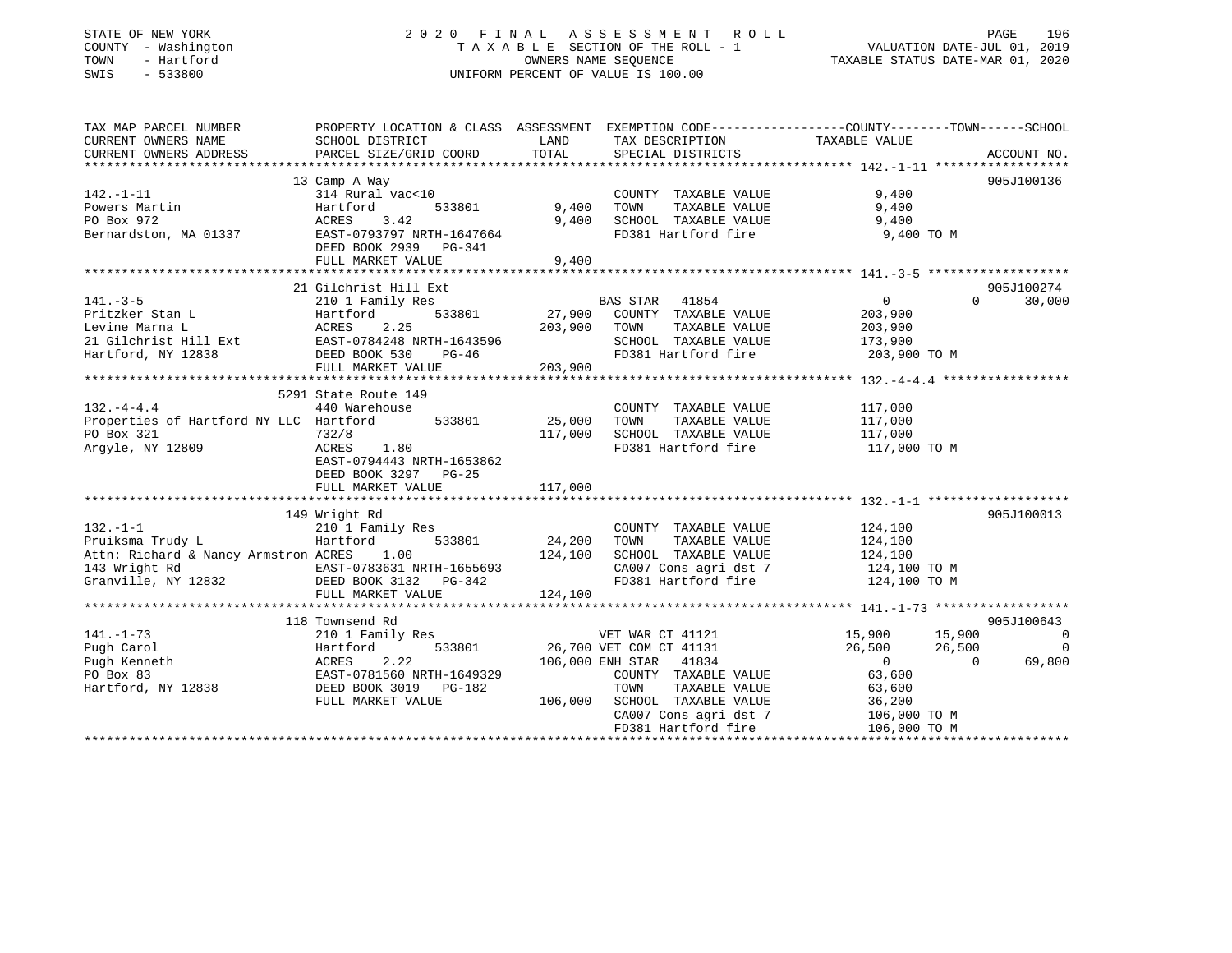### STATE OF NEW YORK 2 0 2 0 F I N A L A S S E S S M E N T R O L L PAGE 197 COUNTY - Washington T A X A B L E SECTION OF THE ROLL - 1 VALUATION DATE-JUL 01, 2019 TOWN - Hartford OWNERS NAME SEQUENCE TAXABLE STATUS DATE-MAR 01, 2020 SWIS - 533800 UNIFORM PERCENT OF VALUE IS 100.00

| TAX MAP PARCEL NUMBER  | PROPERTY LOCATION & CLASS ASSESSMENT EXEMPTION CODE----------------COUNTY-------TOWN------SCHOOL |                        |                                                                                                                                                        |                       |           |                |
|------------------------|--------------------------------------------------------------------------------------------------|------------------------|--------------------------------------------------------------------------------------------------------------------------------------------------------|-----------------------|-----------|----------------|
| CURRENT OWNERS NAME    | SCHOOL DISTRICT                                                                                  | LAND                   | TAX DESCRIPTION                                                                                                                                        | TAXABLE VALUE         |           |                |
| CURRENT OWNERS ADDRESS | PARCEL SIZE/GRID COORD                                                                           | TOTAL                  | SPECIAL DISTRICTS                                                                                                                                      |                       |           | ACCOUNT NO.    |
|                        |                                                                                                  |                        |                                                                                                                                                        |                       |           |                |
|                        | 219 County Route 19                                                                              |                        |                                                                                                                                                        |                       |           | 905J100522     |
| $149. - 1 - 7.1$       | 210 1 Family Res                                                                                 |                        | COUNTY TAXABLE VALUE                                                                                                                                   | 130,000               |           |                |
| Purdy Gregory          | Hartford                                                                                         | 533801 29,600          | TOWN<br>TAXABLE VALUE                                                                                                                                  | 130,000               |           |                |
| 219 County Route 19    | ACRES<br>7.49                                                                                    | 130,000                | SCHOOL TAXABLE VALUE                                                                                                                                   | 130,000               |           |                |
| Fort Ann, NY 12827     | EAST-0772043 NRTH-1639499                                                                        |                        | FD381 Hartford fire                                                                                                                                    | 130,000 TO M          |           |                |
|                        | DEED BOOK 20191 PG-27168                                                                         |                        |                                                                                                                                                        |                       |           |                |
|                        |                                                                                                  |                        |                                                                                                                                                        |                       |           |                |
|                        | 508 County Route 17                                                                              |                        |                                                                                                                                                        |                       |           |                |
| $122. - 1 - 10.5$      | 270 Mfg housing                                                                                  |                        | BAS STAR 41854                                                                                                                                         | $\overline{0}$        | $\Omega$  | 30,000         |
| Purdy Kelsey           | Hartford                                                                                         |                        |                                                                                                                                                        | 55,000                |           |                |
| 39 Brayton Rd          | ACRES<br>2.05                                                                                    |                        | 533801 24,600 COUNTY TAXABLE VALUE<br>.05 533801 55,000 TOWN TAXABLE VALUE                                                                             | 55,000                |           |                |
| Fort Ann, NY 12827     | EAST-0778722 NRTH-1663372                                                                        |                        | SCHOOL TAXABLE VALUE                                                                                                                                   | 25,000                |           |                |
|                        |                                                                                                  |                        |                                                                                                                                                        |                       |           |                |
|                        |                                                                                                  |                        |                                                                                                                                                        |                       |           |                |
|                        |                                                                                                  |                        |                                                                                                                                                        |                       |           |                |
|                        | 83 North Rd                                                                                      |                        |                                                                                                                                                        |                       |           | 905J101030     |
| $149. - 1 - 7.2$       | 210 1 Family Res                                                                                 |                        | FOR THE STRINGER WET COM CT 41131<br>533801 29,100 ENH STAR 41834<br>VET COM CT 41131                                                                  | 38,100                | 38,100    | $\overline{0}$ |
| Purdy Kenneth R        | Hartford                                                                                         |                        |                                                                                                                                                        | $\overline{0}$        | $\bigcap$ | 69,800         |
| Purdy Marie P          | 3.04<br>ACRES                                                                                    |                        | 152,400 COUNTY TAXABLE VALUE 114,300                                                                                                                   |                       |           |                |
|                        |                                                                                                  |                        | TOWN                                                                                                                                                   | TAXABLE VALUE 114,300 |           |                |
|                        | 83 North Rd<br>Fort Ann, NY 12827<br>DEED BOOK 3094 PG-214                                       |                        |                                                                                                                                                        |                       |           |                |
|                        | FULL MARKET VALUE                                                                                |                        | SCHOOL TAXABLE VALUE 82,600<br>152,400 FD381 Hartford fire 152,400 TO M                                                                                |                       |           |                |
|                        |                                                                                                  |                        |                                                                                                                                                        |                       |           |                |
|                        | County Route 19                                                                                  |                        |                                                                                                                                                        |                       |           |                |
| $149. - 1 - 7.3$       | 323 Vacant rural                                                                                 |                        | COUNTY TAXABLE VALUE                                                                                                                                   | 40,800                |           |                |
| Purdy Kenneth R        | Hartford                                                                                         | 533801 40,800          | TOWN<br>TAXABLE VALUE                                                                                                                                  | 40,800                |           |                |
| 83 North Rd            | ACRES 43.72                                                                                      | $20,800$<br>$-1640349$ | SCHOOL TAXABLE VALUE 40,800                                                                                                                            |                       |           |                |
| Fort Ann, NY 12827     | EAST-0772462 NRTH-1640349                                                                        |                        | FD381 Hartford fire                                                                                                                                    | 40,800 TO M           |           |                |
|                        | DEED BOOK 20191 PG-27170                                                                         |                        |                                                                                                                                                        |                       |           |                |
|                        | FULL MARKET VALUE                                                                                | 40,800                 |                                                                                                                                                        |                       |           |                |
|                        |                                                                                                  |                        |                                                                                                                                                        |                       |           |                |
| $149. - 1 - 9.1$       | 58 North Rd                                                                                      |                        | BAS STAR 41854                                                                                                                                         | $\overline{0}$        | $\Omega$  | 30,000         |
| Purdy Lester M         | 210 1 Family Res<br>Hartford                                                                     |                        |                                                                                                                                                        |                       |           |                |
| 58 North Rd            | 2.80 BANK<br>ACRES                                                                               | 997 104,000 TOWN       | ${\tt 533801} \hspace{20pt} {\tt 28,400} \hspace{20pt} {\tt COUNTY} \hspace{20pt} {\tt TAXABLE} \hspace{20pt} {\tt VALUE} \hspace{20pt} {\tt 104,000}$ | 104,000               |           |                |
| Fort Ann, NY 12827     | EAST-0773744 NRTH-1640521                                                                        |                        | TOWN TAXABLE VALUE<br>SCHOOL TAXABLE VALUE                                                                                                             | 74,000                |           |                |
|                        | DEED BOOK 850<br>$PG-10$                                                                         |                        | FD381 Hartford fire 104,000 TO M                                                                                                                       |                       |           |                |
|                        | FULL MARKET VALUE                                                                                | 104,000                |                                                                                                                                                        |                       |           |                |
|                        |                                                                                                  |                        |                                                                                                                                                        |                       |           |                |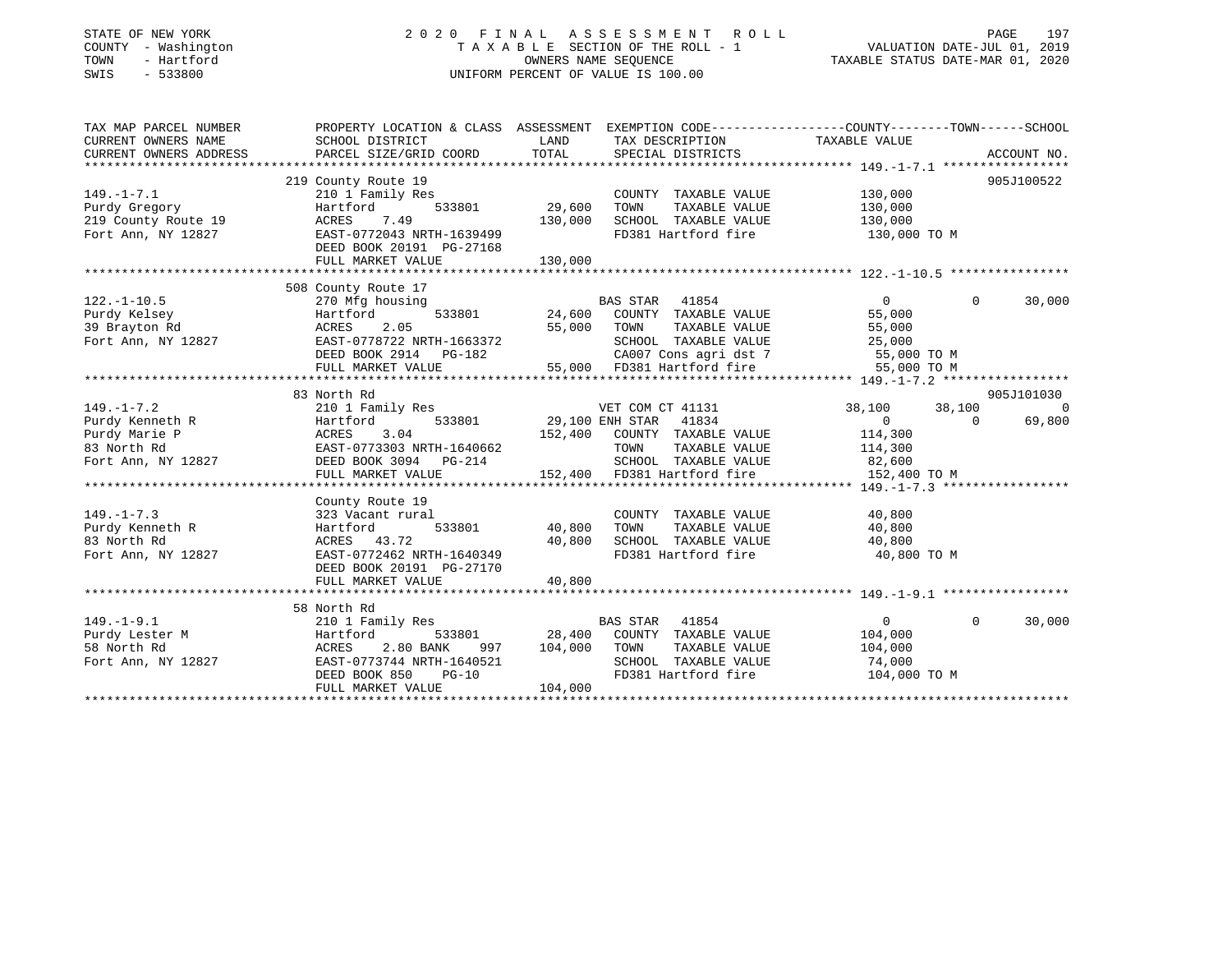#### STATE OF NEW YORK 2 0 2 0 F I N A L A S S E S S M E N T R O L L PAGE 198 COUNTY - Washington T A X A B L E SECTION OF THE ROLL - 1 VALUATION DATE-JUL 01, 2019 TOWN - Hartford OWNERS NAME SEQUENCE TAXABLE STATUS DATE-MAR 01, 2020 SWIS - 533800 UNIFORM PERCENT OF VALUE IS 100.00

| TAX MAP PARCEL NUMBER<br>CURRENT OWNERS NAME<br>CURRENT OWNERS ADDRESS                                                                                                                          | PROPERTY LOCATION & CLASS ASSESSMENT EXEMPTION CODE---------------COUNTY-------TOWN-----SCHOOL<br>SCHOOL DISTRICT<br>PARCEL SIZE/GRID COORD | LAND<br>TOTAL                | TAX DESCRIPTION<br>SPECIAL DISTRICTS                                                                                                                                          | TAXABLE VALUE                                                                     | ACCOUNT NO.                         |
|-------------------------------------------------------------------------------------------------------------------------------------------------------------------------------------------------|---------------------------------------------------------------------------------------------------------------------------------------------|------------------------------|-------------------------------------------------------------------------------------------------------------------------------------------------------------------------------|-----------------------------------------------------------------------------------|-------------------------------------|
|                                                                                                                                                                                                 |                                                                                                                                             |                              |                                                                                                                                                                               |                                                                                   |                                     |
| $149. - 1 - 9$<br>Purdy Lester T<br>Purdy Mary L<br>Purdy Mary L<br>57 North Rd<br>Fort Ann, NY 12827<br>Fort Ann, NY 12827<br>Purdy CEED BOOK 3934<br>PG-111<br>PURDY DEED BOOK 3934<br>PG-111 | 57 North Rd<br>240 Rural res                                                                                                                |                              | 83 PCT OF VALUE USED FOR EXEMPTION PURPOSES<br>VET WAR CT 41121<br>533801 47,400 ENH STAR 41834<br>VET WAR CT 41121<br>194,600 COUNTY TAXABLE VALUE<br>TOWN<br>TAXABLE VALUE  | 24,228<br>24,228<br>$\overline{0}$<br>$\overline{0}$<br>170,372<br>170,372        | 905J100523<br>$\mathbf 0$<br>69,800 |
|                                                                                                                                                                                                 |                                                                                                                                             |                              | SCHOOL TAXABLE VALUE                                                                                                                                                          | 124,800<br>194,600 TO M                                                           |                                     |
|                                                                                                                                                                                                 | FULL MARKET VALUE                                                                                                                           |                              | 194,600 FD381 Hartford fire                                                                                                                                                   |                                                                                   |                                     |
|                                                                                                                                                                                                 |                                                                                                                                             |                              |                                                                                                                                                                               |                                                                                   |                                     |
| $149. - 1 - 47.2$<br>Radloff Mark<br>Radloff Mark<br>Radloff Mary<br>120 Smith Ln<br>Argyle, NY 12809                                                                                           | 120 Smith Ln<br>210 1 Family Res<br>Hartford 533801<br>LOT C<br>8.94<br>ACRES<br>EAST-0770748 NRTH-1635396<br>DEED BOOK 20191 PG-26628      | 46,800<br>167,400            | COUNTY TAXABLE VALUE<br>TOWN<br>TAXABLE VALUE<br>SCHOOL TAXABLE VALUE<br>CA006 Cons agri dst $6$<br>FD381 Hartford fire                                                       | 167,400<br>167,400<br>167,400<br>167,400 TO M<br>167,400 TO M                     |                                     |
|                                                                                                                                                                                                 |                                                                                                                                             |                              |                                                                                                                                                                               |                                                                                   |                                     |
| $132.11 - 3 - 4$<br>Rafferty Patrick M<br>Rafferty Joyce<br>108 Hartford Main St<br>Granville, NY 12832                                                                                         | 108 Hartford Main St<br>210 1 Family Res<br>EAST-0787006 NRTH-1654107<br>DEED BOOK 3999 PG-311<br>FULL MARKET VALUE                         | 22,600<br>169,700<br>169,700 | COUNTY TAXABLE VALUE<br>TAXABLE VALUE<br>TOWN<br>SCHOOL TAXABLE VALUE<br>CA007 Cons agri dst 7                                                                                | 169,700<br>169,700<br>169,700<br>169,700 TO M<br>FD381 Hartford fire 169,700 TO M | 905J100192                          |
|                                                                                                                                                                                                 | 104 Durkee Ln                                                                                                                               |                              |                                                                                                                                                                               |                                                                                   |                                     |
| $114.-1-20.1$<br>Ranney Thomas K<br>Ranney Debra<br>104 Durkee Ln<br>Fort Ann, NY 12827                                                                                                         | 240 Rural res<br>Hartford 533801<br>ACRES 156.77<br>EAST-0783420 NRTH-1664858<br>DEED BOOK 2628 PG-188<br>FULL MARKET VALUE                 |                              | AG DIST 41720<br>533801 186,400 ENH STAR 41834<br>367,600 COUNTY TAXABLE VALUE<br>TAXABLE VALUE<br>TOWN<br>SCHOOL TAXABLE VALUE<br>367,600 CA007 Cons agri dst 7 290,836 TO M | 76,764<br>76,764<br>$\overline{0}$<br>290,836<br>290,836<br>221,036               | 76,764<br>69,800<br>$\Omega$        |
| MAY BE SUBJECT TO PAYMENT<br>UNDER AGDIST LAW TIL 2024                                                                                                                                          |                                                                                                                                             |                              | 76,764 EX<br>FD381 Hartford fire                                                                                                                                              | 367,600 TO M                                                                      |                                     |
|                                                                                                                                                                                                 |                                                                                                                                             |                              |                                                                                                                                                                               |                                                                                   |                                     |
| $122. - 1 - 10.4$<br>Ranney Thomas K                                                                                                                                                            | LOT 14 Provincial Pat<br>314 Rural vac<10<br>533801<br>Hartford                                                                             |                              | 41720<br>AG DIST<br>10,500 COUNTY TAXABLE VALUE                                                                                                                               | 6,292<br>6,292<br>4,208                                                           | 905J101215<br>6,292                 |
| Ranney Debra P<br>104 Durkee Ln<br>Fort Ann, NY 12827                                                                                                                                           | ACRES<br>8.00<br>EAST-0782551 NRTH-1664305<br>DEED BOOK 2307 PG-172<br>FULL MARKET VALUE                                                    | 10,500                       | TOWN<br>TAXABLE VALUE<br>SCHOOL TAXABLE VALUE<br>SCHOOL TAXABLE VALUE<br>CA007 Cons agri dst 7<br>6,292 EX<br>10,500                                                          | 4,208<br>4,208<br>4,208 TO M                                                      |                                     |
| MAY BE SUBJECT TO PAYMENT<br>UNDER AGDIST LAW TIL 2024<br>*********************                                                                                                                 |                                                                                                                                             |                              | FD381 Hartford fire                                                                                                                                                           | 10,500 TO M                                                                       |                                     |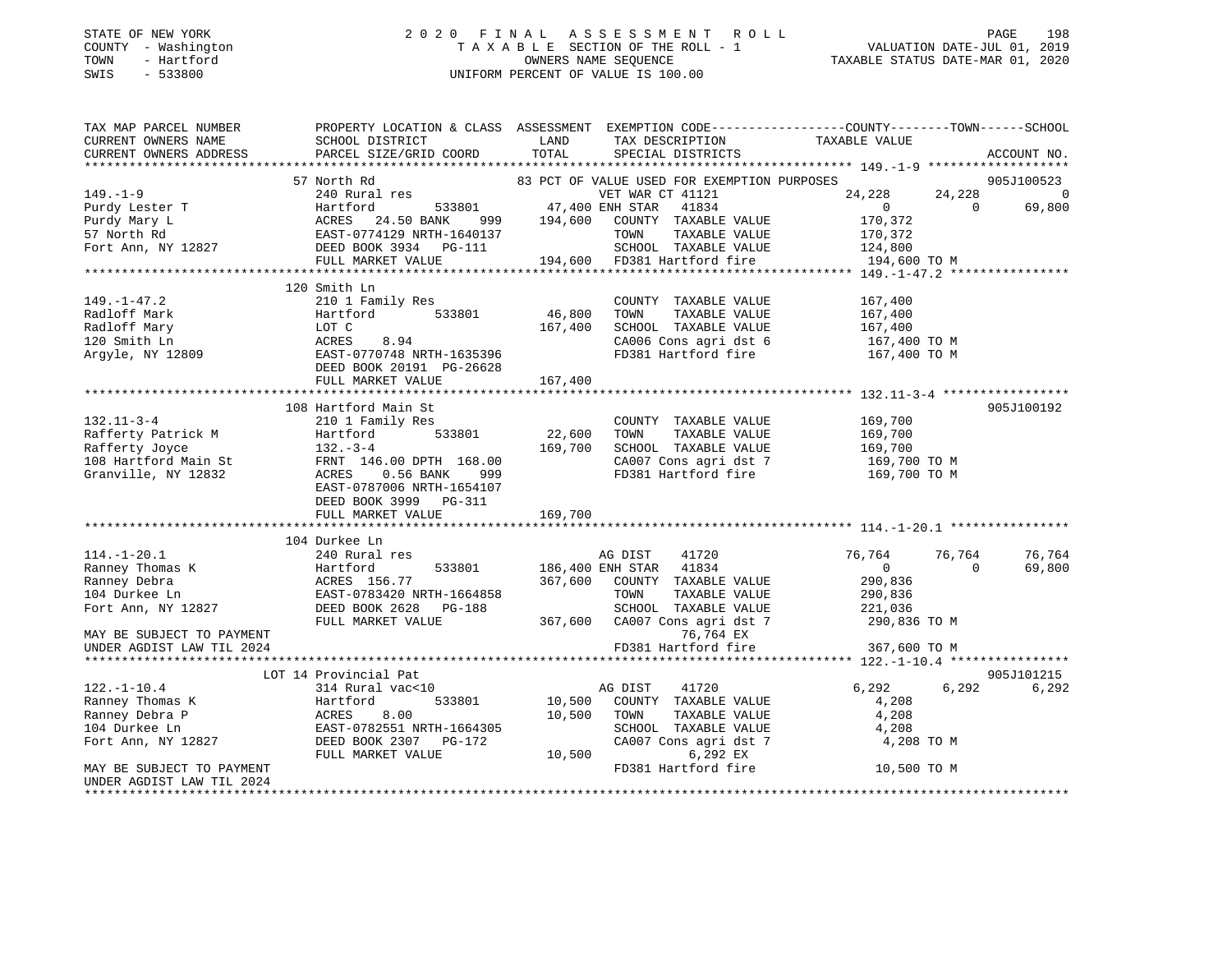#### STATE OF NEW YORK 2 0 2 0 F I N A L A S S E S S M E N T R O L L PAGE 199 COUNTY - Washington T A X A B L E SECTION OF THE ROLL - 1 VALUATION DATE-JUL 01, 2019 TOWN - Hartford OWNERS NAME SEQUENCE TAXABLE STATUS DATE-MAR 01, 2020 SWIS - 533800 UNIFORM PERCENT OF VALUE IS 100.00

| TAX MAP PARCEL NUMBER                                                                                                                                                                                                                                                                                                                                     | PROPERTY LOCATION & CLASS ASSESSMENT EXEMPTION CODE---------------COUNTY-------TOWN------SCHOOL                                                                                 |                       |                                                                                   |                       |                          |
|-----------------------------------------------------------------------------------------------------------------------------------------------------------------------------------------------------------------------------------------------------------------------------------------------------------------------------------------------------------|---------------------------------------------------------------------------------------------------------------------------------------------------------------------------------|-----------------------|-----------------------------------------------------------------------------------|-----------------------|--------------------------|
| CURRENT OWNERS NAME                                                                                                                                                                                                                                                                                                                                       | SCHOOL DISTRICT                                                                                                                                                                 |                       | LAND TAX DESCRIPTION                                                              | TAXABLE VALUE         |                          |
| CURRENT OWNERS ADDRESS                                                                                                                                                                                                                                                                                                                                    | PARCEL SIZE/GRID COORD TOTAL SPECIAL DISTRICTS                                                                                                                                  |                       |                                                                                   |                       | ACCOUNT NO.              |
|                                                                                                                                                                                                                                                                                                                                                           |                                                                                                                                                                                 |                       |                                                                                   |                       |                          |
|                                                                                                                                                                                                                                                                                                                                                           | Townsend Rd OFF                                                                                                                                                                 |                       |                                                                                   |                       | 905J101117               |
| $131. - 1 - 17$                                                                                                                                                                                                                                                                                                                                           |                                                                                                                                                                                 |                       | COUNTY TAXABLE VALUE 12,500<br>TOWN TAXABLE VALUE 12,500                          |                       |                          |
| Ratcliff Elizabeth H                                                                                                                                                                                                                                                                                                                                      |                                                                                                                                                                                 |                       | TAXABLE VALUE                                                                     | 12,500                |                          |
| PO Box 45                                                                                                                                                                                                                                                                                                                                                 | 2.80<br>ACRES                                                                                                                                                                   |                       | 12,500 SCHOOL TAXABLE VALUE 12,500                                                |                       |                          |
| Hartford, NY 12838                                                                                                                                                                                                                                                                                                                                        |                                                                                                                                                                                 |                       | CA007 Cons agri dst 7 12,500 TO M<br>FD381 Hartford fire 12,500 TO M              |                       |                          |
|                                                                                                                                                                                                                                                                                                                                                           | EASI-0778389 NRTH-1650751<br>DEED BOOK 475 PG-242                                                                                                                               |                       |                                                                                   |                       |                          |
|                                                                                                                                                                                                                                                                                                                                                           | FULL MARKET VALUE                                                                                                                                                               | 12,500                |                                                                                   |                       |                          |
|                                                                                                                                                                                                                                                                                                                                                           |                                                                                                                                                                                 |                       |                                                                                   |                       |                          |
|                                                                                                                                                                                                                                                                                                                                                           | 257 Townsend Rd                                                                                                                                                                 |                       |                                                                                   |                       | 905J100271               |
| $131. - 1 - 18$                                                                                                                                                                                                                                                                                                                                           |                                                                                                                                                                                 |                       |                                                                                   |                       | $\Omega$<br>30,000       |
| Ratcliff Elizabeth H                                                                                                                                                                                                                                                                                                                                      |                                                                                                                                                                                 |                       |                                                                                   |                       |                          |
| PO Box 45                                                                                                                                                                                                                                                                                                                                                 | ACRES<br>2.00 BANK                                                                                                                                                              | $-997$ $150,800$ TOWN |                                                                                   | TAXABLE VALUE 150,800 |                          |
| Hartford, NY 12838                                                                                                                                                                                                                                                                                                                                        |                                                                                                                                                                                 |                       |                                                                                   |                       |                          |
|                                                                                                                                                                                                                                                                                                                                                           | EAST-0778691 NRTH-1650808 SCHOOL TAXABLE VALUE 120,800<br>DEED BOOK 475 PG-240 CA007 Cons agri dst 7 150,800 TO M<br>FULL MARKET VALUE 150,800 FD381 Hartford fire 150,800 TO M |                       |                                                                                   |                       |                          |
|                                                                                                                                                                                                                                                                                                                                                           |                                                                                                                                                                                 |                       |                                                                                   |                       |                          |
|                                                                                                                                                                                                                                                                                                                                                           |                                                                                                                                                                                 |                       |                                                                                   |                       |                          |
|                                                                                                                                                                                                                                                                                                                                                           | 191 Hartford Main St                                                                                                                                                            |                       |                                                                                   |                       | 905J100530               |
| $132. - 1 - 16$<br>132.-1-16<br>Rathbun Dorothy<br>191 Hartford Main St<br>Granville, NY 12832<br>$\begin{array}{ccc}\n & \text{Euler} & \text{Euler} \\ \text{Rartford} & \text{Euler} & \text{Euler} \\ \text{Grawville} & \text{NY} & \text{Euler} \\ \end{array}$<br>170,700 COUNTY TAXABLE VALUE<br>TOWN TAXABLE VALUE<br>COUNTY TAXABLE VALUE<br>TO | 210 1 Family Res                                                                                                                                                                |                       | AGED-CO/TN 41801                                                                  | 25,605<br>25,605      | $\overline{0}$           |
|                                                                                                                                                                                                                                                                                                                                                           |                                                                                                                                                                                 |                       |                                                                                   | $\overline{0}$        | $\overline{0}$<br>69,800 |
|                                                                                                                                                                                                                                                                                                                                                           |                                                                                                                                                                                 |                       |                                                                                   | 145,095               |                          |
|                                                                                                                                                                                                                                                                                                                                                           |                                                                                                                                                                                 |                       |                                                                                   | TAXABLE VALUE 145,095 |                          |
|                                                                                                                                                                                                                                                                                                                                                           | DEED BOOK 443 PG-181                                                                                                                                                            |                       | 99-181 SCHOOL TAXABLE VALUE 100,900<br>170,700 CA007 Cons agri dst 7 170,700 TO M |                       |                          |
|                                                                                                                                                                                                                                                                                                                                                           | FULL MARKET VALUE                                                                                                                                                               |                       |                                                                                   |                       |                          |
|                                                                                                                                                                                                                                                                                                                                                           |                                                                                                                                                                                 |                       | FD381 Hartford fire                                                               | 170,700 TO M          |                          |
|                                                                                                                                                                                                                                                                                                                                                           |                                                                                                                                                                                 |                       |                                                                                   |                       |                          |
|                                                                                                                                                                                                                                                                                                                                                           | 419 Blood St                                                                                                                                                                    |                       |                                                                                   |                       | 905J101064               |
|                                                                                                                                                                                                                                                                                                                                                           |                                                                                                                                                                                 |                       | COUNTY TAXABLE VALUE<br>TOWN      TAXABLE VALUE                                   | 29,400                |                          |
|                                                                                                                                                                                                                                                                                                                                                           |                                                                                                                                                                                 |                       |                                                                                   | 29,400                |                          |
|                                                                                                                                                                                                                                                                                                                                                           |                                                                                                                                                                                 |                       | 29,400 SCHOOL TAXABLE VALUE 29,400                                                |                       |                          |
| Manchester Center, VT 05255 EAST-0793845 NRTH-1649787                                                                                                                                                                                                                                                                                                     |                                                                                                                                                                                 |                       | FD381 Hartford fire                                                               | 29,400 TO M           |                          |
|                                                                                                                                                                                                                                                                                                                                                           | DEED BOOK 875 PG-226                                                                                                                                                            |                       |                                                                                   |                       |                          |
|                                                                                                                                                                                                                                                                                                                                                           | FULL MARKET VALUE                                                                                                                                                               | 29,400                |                                                                                   |                       |                          |
|                                                                                                                                                                                                                                                                                                                                                           |                                                                                                                                                                                 |                       |                                                                                   |                       |                          |
| $149. - 1 - 30.8$                                                                                                                                                                                                                                                                                                                                         | Swamp Ln OFF                                                                                                                                                                    |                       |                                                                                   | 9,000                 | 905J101267               |
|                                                                                                                                                                                                                                                                                                                                                           | 314 Rural vac<10                                                                                                                                                                |                       | COUNTY TAXABLE VALUE                                                              |                       |                          |
| Rattlesnake Hill LLC                                                                                                                                                                                                                                                                                                                                      | Hartford 533801                                                                                                                                                                 | 9,000                 | TAXABLE VALUE<br>TOWN<br>SCHOOL TAXABLE VALUE                                     | 9,000<br>9,000        |                          |
| PO Box 536                                                                                                                                                                                                                                                                                                                                                | LOT 8                                                                                                                                                                           | 9,000                 |                                                                                   |                       |                          |
| Manchester, ME 04351                                                                                                                                                                                                                                                                                                                                      | ACRES 8.03<br>EAST-0775386 NRTH-1633798                                                                                                                                         |                       | CA006 Cons agri dst 6<br>En281 Hartford fire<br>FD381 Hartford fire               | 9,000 TO M            |                          |
|                                                                                                                                                                                                                                                                                                                                                           | DEED BOOK 2595 PG-213                                                                                                                                                           |                       |                                                                                   | 9,000 TO M            |                          |
|                                                                                                                                                                                                                                                                                                                                                           | FULL MARKET VALUE                                                                                                                                                               | 9,000                 |                                                                                   |                       |                          |
|                                                                                                                                                                                                                                                                                                                                                           |                                                                                                                                                                                 |                       |                                                                                   |                       |                          |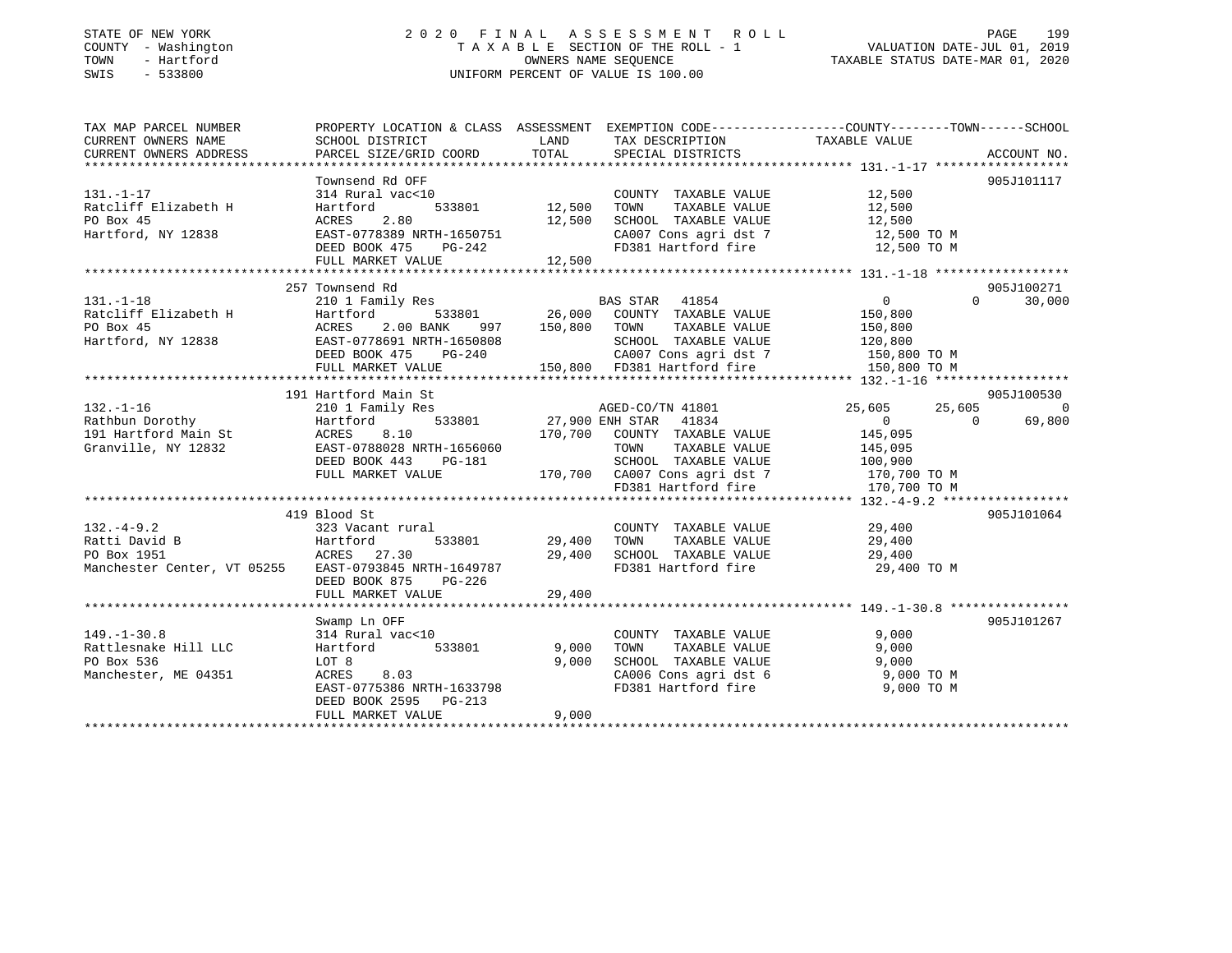### STATE OF NEW YORK 2 0 2 0 F I N A L A S S E S S M E N T R O L L PAGE 200 COUNTY - Washington T A X A B L E SECTION OF THE ROLL - 1 VALUATION DATE-JUL 01, 2019 TOWN - Hartford OWNERS NAME SEQUENCE TAXABLE STATUS DATE-MAR 01, 2020 SWIS - 533800 UNIFORM PERCENT OF VALUE IS 100.00

| TAX MAP PARCEL NUMBER  | PROPERTY LOCATION & CLASS ASSESSMENT EXEMPTION CODE---------------COUNTY-------TOWN------SCHOOL |                          |                                       |               |             |
|------------------------|-------------------------------------------------------------------------------------------------|--------------------------|---------------------------------------|---------------|-------------|
| CURRENT OWNERS NAME    | SCHOOL DISTRICT                                                                                 | LAND                     | TAX DESCRIPTION                       | TAXABLE VALUE |             |
| CURRENT OWNERS ADDRESS | PARCEL SIZE/GRID COORD                                                                          | TOTAL                    | SPECIAL DISTRICTS                     |               | ACCOUNT NO. |
|                        |                                                                                                 |                          |                                       |               |             |
|                        | Swamp Ln OFF                                                                                    |                          |                                       |               | 905J101304  |
| $149. - 1 - 30.9$      | 314 Rural vac<10                                                                                |                          | COUNTY TAXABLE VALUE                  | 7,500         |             |
| Rattlesnake Hill LLC   | Hartford<br>533801                                                                              | 7,500                    | TOWN<br>TAXABLE VALUE                 | 7,500         |             |
| PO Box 536             | LOT 9                                                                                           | 7,500                    | SCHOOL TAXABLE VALUE                  | 7,500         |             |
| Manchester, ME 04351   | 5.24<br>ACRES                                                                                   |                          | CA006 Cons agri dst 6                 | 7,500 TO M    |             |
|                        | EAST-0775707 NRTH-1634016                                                                       |                          | FD381 Hartford fire                   | 7,500 TO M    |             |
|                        |                                                                                                 |                          |                                       |               |             |
|                        | DEED BOOK 2595 PG-213                                                                           |                          |                                       |               |             |
|                        | FULL MARKET VALUE                                                                               | 7,500                    |                                       |               |             |
|                        |                                                                                                 |                          |                                       |               |             |
|                        | Swamp Ln OFF                                                                                    |                          |                                       |               | 905J101268  |
| $149. - 1 - 30.10$     | 314 Rural vac<10                                                                                |                          | COUNTY TAXABLE VALUE                  | 5,000         |             |
| Rattlesnake Hill LLC   | 533801<br>Hartford                                                                              | 5,000                    | TOWN<br>TAXABLE VALUE                 | 5,000         |             |
| PO Box 536             | LOT 10                                                                                          | 5,000                    | SCHOOL TAXABLE VALUE                  |               |             |
| Manchester, ME 04351   | 2.82<br>ACRES                                                                                   |                          | CA006 Cons agri dst 6                 | $5,000$ TO M  |             |
|                        | EAST-0776015 NRTH-1634163                                                                       |                          | FD381 Hartford fire                   | 5,000 TO M    |             |
|                        | DEED BOOK 2595 PG-213                                                                           |                          |                                       |               |             |
|                        | FULL MARKET VALUE                                                                               | 5,000                    |                                       |               |             |
|                        |                                                                                                 |                          |                                       |               |             |
|                        | Swamp Ln OFF                                                                                    |                          |                                       |               | 905J101269  |
| $149. - 1 - 30.11$     | 322 Rural vac>10                                                                                |                          | COUNTY TAXABLE VALUE                  | 14,500        |             |
| Rattlesnake Hill LLC   | Hartford                                                                                        | <sup>533801</sup> 14,500 | TAXABLE VALUE<br>TOWN                 | 14,500        |             |
| PO Box 536             | LOT 11                                                                                          | 14,500                   | SCHOOL TAXABLE VALUE                  | 14,500        |             |
| Manchester, ME 04351   | ACRES 18.78                                                                                     |                          | CA006 Cons agri dst 6<br>FD201 West 2 | 14,500 TO M   |             |
|                        | EAST-0775582 NRTH-1632718                                                                       |                          | FD381 Hartford fire                   | 14,500 TO M   |             |
|                        |                                                                                                 |                          |                                       |               |             |
|                        | DEED BOOK 2595 PG-213                                                                           |                          |                                       |               |             |
|                        | FULL MARKET VALUE                                                                               | 14,500                   |                                       |               |             |
|                        |                                                                                                 |                          |                                       |               |             |
|                        | Swamp Ln OFF                                                                                    |                          |                                       |               | 905J101270  |
| $149. - 1 - 30.12$     | 314 Rural vac<10                                                                                |                          | COUNTY TAXABLE VALUE                  | 9,000         |             |
| Rattlesnake Hill LLC   | 533801<br>Hartford                                                                              | 9,000                    | TOWN<br>TAXABLE VALUE                 | 9,000         |             |
| PO Box 536             | LOT 12                                                                                          | 9,000                    | SCHOOL TAXABLE VALUE                  | 9,000         |             |
| Manchester, ME 04351   | 8.61<br>ACRES                                                                                   |                          | CA006 Cons agri dst 6                 | 9,000 TO M    |             |
|                        | EAST-0775979 NRTH-1632828                                                                       |                          | FD381 Hartford fire                   | 9,000 TO M    |             |
|                        | DEED BOOK 2595 PG-213                                                                           |                          |                                       |               |             |
|                        | FULL MARKET VALUE                                                                               | 9,000                    |                                       |               |             |
|                        |                                                                                                 |                          |                                       |               |             |
|                        | Swamp Ln OFF                                                                                    |                          |                                       |               | 905J101271  |
| $149. - 1 - 30.13$     | 314 Rural vac<10                                                                                |                          | COUNTY TAXABLE VALUE                  | 9,500         |             |
| Rattlesnake Hill LLC   | 533801<br>Hartford                                                                              | 9,500                    | TAXABLE VALUE<br>TOWN                 | 9,500         |             |
| PO Box 536             | LOT 13                                                                                          | 9,500                    | SCHOOL TAXABLE VALUE                  | 9,500         |             |
| Manhester, ME 04351    | ACRES<br>9.13                                                                                   |                          | CA006 Cons agri dst 6                 | 9,500 TO M    |             |
|                        | EAST-0776170 NRTH-1633074                                                                       |                          | FD381 Hartford fire                   | 9,500 TO M    |             |
|                        | DEED BOOK 2595 PG-213                                                                           |                          |                                       |               |             |
|                        | FULL MARKET VALUE                                                                               | 9,500                    |                                       |               |             |
|                        |                                                                                                 |                          |                                       |               |             |
|                        |                                                                                                 |                          |                                       |               |             |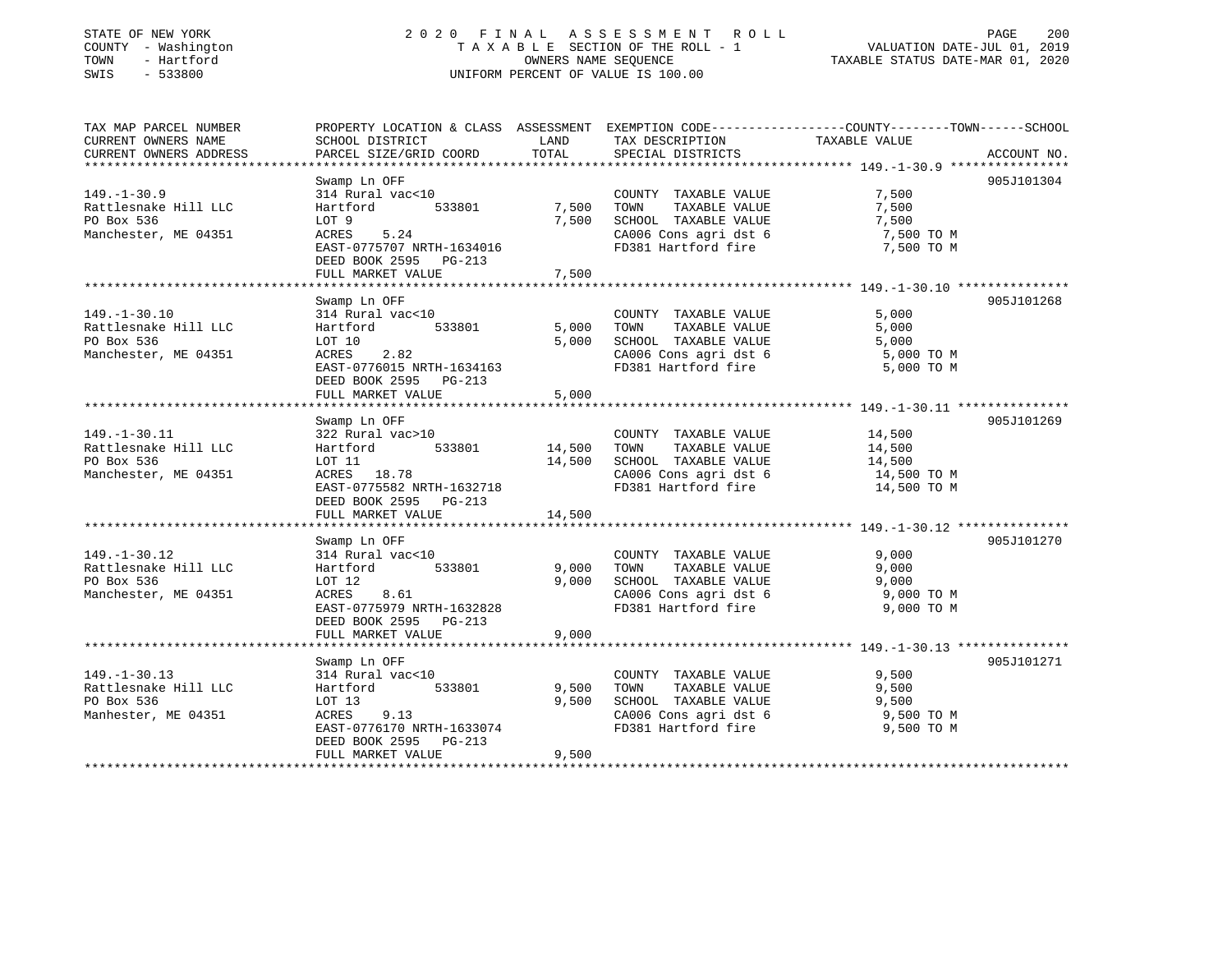| STATE OF NEW YORK |     |              |
|-------------------|-----|--------------|
| COUNTY            |     | - Washington |
| TOWN              | $-$ | Hartford     |
| <b>CMTC</b>       |     | 533800       |

### STATE OF NEW YORK 2 0 2 0 F I N A L A S S E S S M E N T R O L L PAGE 201 COUNTY - Washington T A X A B L E SECTION OF THE ROLL - 1 VALUATION DATE-JUL 01, 2019 OWNERS NAME SEQUENCE TAXABLE STATUS DATE-MAR 01, 2020 SWIS - 533800 UNIFORM PERCENT OF VALUE IS 100.00

| TAX MAP PARCEL NUMBER<br>CURRENT OWNERS NAME<br>CURRENT OWNERS ADDRESS | SCHOOL DISTRICT<br>PARCEL SIZE/GRID COORD | LAND<br>TOTAL | TAX DESCRIPTION TAXABLE VALUE<br>SPECIAL DISTRICTS | PROPERTY LOCATION & CLASS ASSESSMENT EXEMPTION CODE----------------COUNTY-------TOWN------SCHOOL<br>ACCOUNT NO. |
|------------------------------------------------------------------------|-------------------------------------------|---------------|----------------------------------------------------|-----------------------------------------------------------------------------------------------------------------|
|                                                                        |                                           |               |                                                    |                                                                                                                 |
|                                                                        | Swamp Ln OFF                              |               |                                                    | 905J101272                                                                                                      |
| $149. - 1 - 30.14$                                                     | 314 Rural vac<10                          |               | COUNTY TAXABLE VALUE                               | 10,000                                                                                                          |
| Rattlesnake Hill LLC                                                   | 533801<br>Hartford                        | 10,000        | TAXABLE VALUE<br>TOWN                              | 10,000                                                                                                          |
| PO Box 536                                                             | LOT 14                                    | 10,000        | SCHOOL TAXABLE VALUE                               | 10,000                                                                                                          |
| Manchester, ME 04351                                                   | ACRES<br>9.64                             |               | CA006 Cons agri dst 6                              | 10,000 TO M                                                                                                     |
|                                                                        | EAST-0776364 NRTH-1633385                 |               | FD381 Hartford fire                                | 10,000 TO M                                                                                                     |
|                                                                        | DEED BOOK 2595<br>PG-213                  |               |                                                    |                                                                                                                 |
|                                                                        | FULL MARKET VALUE                         | 10,000        |                                                    |                                                                                                                 |
|                                                                        |                                           |               |                                                    |                                                                                                                 |
|                                                                        | Swamp Ln OFF                              |               |                                                    | 905J101273                                                                                                      |
| $149. - 1 - 30.15$                                                     | 314 Rural vac<10                          |               | COUNTY TAXABLE VALUE                               | 10,000                                                                                                          |
|                                                                        |                                           |               |                                                    |                                                                                                                 |
| Rattlesnake Hill LLC                                                   | Hartford<br>533801                        | 10,000        | TOWN<br>TAXABLE VALUE                              | 10,000                                                                                                          |
| PO Box 536                                                             | LOT 15                                    | 10,000        | SCHOOL TAXABLE VALUE                               | 10,000                                                                                                          |
| Manchester, ME 04351                                                   | ACRES<br>9.94                             |               | CA006 Cons agri dst 6                              | 10,000 TO M                                                                                                     |
|                                                                        | EAST-0776530 NRTH-1633771                 |               | FD381 Hartford fire                                | 10,000 TO M                                                                                                     |
|                                                                        | DEED BOOK 2595 PG-213                     |               |                                                    |                                                                                                                 |
|                                                                        | FULL MARKET VALUE                         | 10,000        |                                                    |                                                                                                                 |
|                                                                        |                                           |               |                                                    |                                                                                                                 |
|                                                                        | Swamp Ln OFF                              |               |                                                    | 905J101274                                                                                                      |
| $149. - 1 - 30.16$                                                     | 314 Rural vac<10                          |               | COUNTY TAXABLE VALUE                               | 9.000                                                                                                           |
| Rattlesnake Hill LLC                                                   | 533801<br>Hartford                        | 9,000         | TAXABLE VALUE<br>TOWN                              | 9,000                                                                                                           |
| PO Box 536                                                             | LOT 16                                    | 9,000         | SCHOOL TAXABLE VALUE                               | 9,000                                                                                                           |
| Manchester, ME 04351                                                   | ACRES<br>8.49                             |               | CA006 Cons agri dst 6                              | 9,000 TO M                                                                                                      |
|                                                                        | EAST-0776790 NRTH-1633956                 |               | FD381 Hartford fire                                | 9,000 TO M                                                                                                      |
|                                                                        | DEED BOOK 2595<br>PG-213                  |               |                                                    |                                                                                                                 |
|                                                                        |                                           |               |                                                    |                                                                                                                 |
|                                                                        | FULL MARKET VALUE                         | 9,000         |                                                    |                                                                                                                 |
|                                                                        |                                           |               |                                                    |                                                                                                                 |
|                                                                        | Coach Rd                                  |               |                                                    | 905J101285                                                                                                      |
| $149. - 1 - 30.27$                                                     | 323 Vacant rural                          |               | COUNTY TAXABLE VALUE                               | 28,000                                                                                                          |
| Rattlesnake Hill LLC                                                   | 533801<br>Hartford                        | 28,000        | TOWN<br>TAXABLE VALUE                              | 28,000                                                                                                          |
| PO Box 536                                                             | LOT 27                                    | 28,000        | SCHOOL TAXABLE VALUE                               | 28,000                                                                                                          |
| Manchester, ME 04351                                                   | ACRES 40.60                               |               | CA006 Cons agri dst 6                              | 28,000 TO M                                                                                                     |
|                                                                        | EAST-0777259 NRTH-1633150                 |               | FD381 Hartford fire                                | 28,000 TO M                                                                                                     |
|                                                                        | DEED BOOK 2595<br>PG-213                  |               |                                                    |                                                                                                                 |
|                                                                        | FULL MARKET VALUE                         | 28,000        |                                                    |                                                                                                                 |
|                                                                        |                                           |               |                                                    |                                                                                                                 |
|                                                                        | State Route 40                            |               |                                                    |                                                                                                                 |
| $149. - 1 - 37.5$                                                      | 311 Res vac land                          |               | COUNTY TAXABLE VALUE                               | 12,000                                                                                                          |
| Rattlesnake Hill LLC                                                   | Hartford<br>533801                        | 12,000        | TAXABLE VALUE<br>TOWN                              | 12,000                                                                                                          |
| PO Box 536                                                             | FRNT 100.00 DPTH 380.00                   | 12,000        | SCHOOL TAXABLE VALUE                               | 12,000                                                                                                          |
|                                                                        |                                           |               |                                                    |                                                                                                                 |
| Manchester, ME 04351                                                   | EAST-0772984 NRTH-1634866                 |               | CA006 Cons agri dst 6                              | 12,000 TO M                                                                                                     |
|                                                                        | $PG-18$<br>DEED BOOK 2839                 |               | FD381 Hartford fire                                | 12,000 TO M                                                                                                     |
|                                                                        | FULL MARKET VALUE                         | 12,000        |                                                    |                                                                                                                 |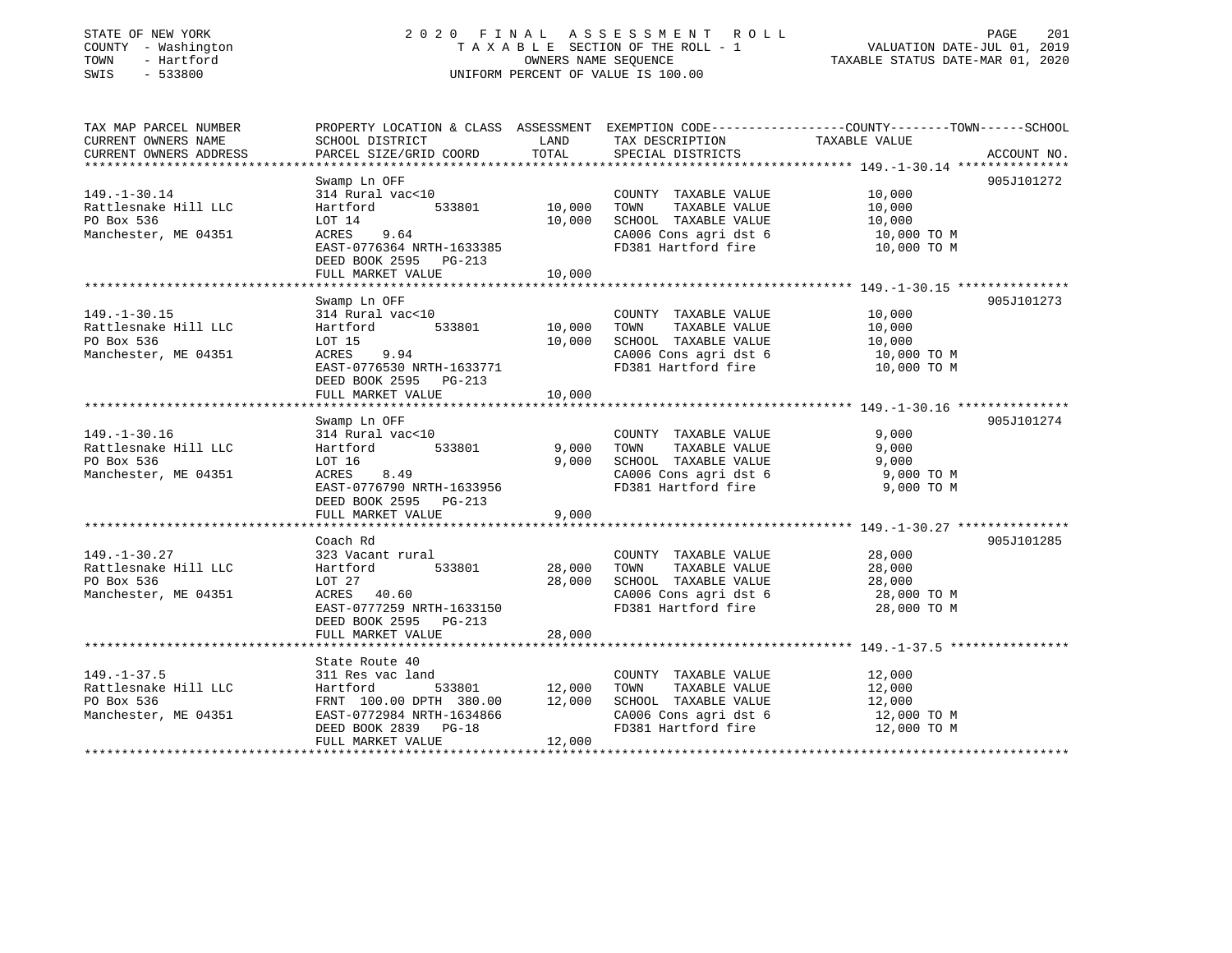### STATE OF NEW YORK 2 0 2 0 F I N A L A S S E S S M E N T R O L L PAGE 202 COUNTY - Washington T A X A B L E SECTION OF THE ROLL - 1 VALUATION DATE-JUL 01, 2019 TOWN - Hartford OWNERS NAME SEQUENCE TAXABLE STATUS DATE-MAR 01, 2020 SWIS - 533800 UNIFORM PERCENT OF VALUE IS 100.00

| TAX MAP PARCEL NUMBER                                                                                                                                                                                                                                                        |                                                           |        |                                                                                                                                                                                                                                  | PROPERTY LOCATION & CLASS ASSESSMENT EXEMPTION CODE----------------COUNTY-------TOWN------SCHOOL |
|------------------------------------------------------------------------------------------------------------------------------------------------------------------------------------------------------------------------------------------------------------------------------|-----------------------------------------------------------|--------|----------------------------------------------------------------------------------------------------------------------------------------------------------------------------------------------------------------------------------|--------------------------------------------------------------------------------------------------|
|                                                                                                                                                                                                                                                                              |                                                           |        |                                                                                                                                                                                                                                  |                                                                                                  |
| 149.-1-37.6<br>Rattlesnake Hill LLC<br>PO Box 536<br>Manchester, ME 04351<br>TRNT 98.00 DPTH 106.00<br>Manchester, ME 04351<br>EAST-0773983 NRTH-1634219<br>DEED BOOK 2348<br>PG-149<br>FRNT 98.00 DPTH 106.00<br>FOOR 2348<br>PG-149<br>FULL MARKET V                       | State Route 40 OFF                                        |        | COUNTY TAXABLE VALUE<br>TOWN<br>TAXABLE VALUE<br>SCHOOL TAXABLE VALUE<br>CA006 Cons agri dst 6 600 TO M<br>FD381 Hartford fire                                                                                                   | 600<br>600<br>600<br>600 TO M                                                                    |
|                                                                                                                                                                                                                                                                              |                                                           |        |                                                                                                                                                                                                                                  |                                                                                                  |
| $149. - 1 - 39.1$<br>Factlesnake Hill LLC<br>PO Box 536<br>Manchester, ME 04351<br>Manchester, ME 04351<br>DEED BOOK 2839<br>DEED BOOK 2839<br>PG-18                                                                                                                         | 7186 State Route 40<br>state Route 40<br>480 Mult-use bld |        | COUNTY TAXABLE VALUE 389,800<br>COMMITTAXABLE VALUE<br>TOWN TAXABLE VALUE<br>SCHOOL TAXABLE VALUE<br>CA006 Cons agri dst 6 389,800 TO M<br>FD381 Hartford fire 389,800 TO M                                                      | 905J100604                                                                                       |
|                                                                                                                                                                                                                                                                              |                                                           |        |                                                                                                                                                                                                                                  |                                                                                                  |
| 149.-1-39.2<br>Rattlesnake Hill LLC<br>PO Box 536<br>Manchester, ME 04351<br>Manchester, ME 04351<br>PO BOR 2410<br>PO BOR 214<br>PO BOR 2410<br>PO BOR 2410<br>PO BOR 2410<br>PO BOR 2410                                                                                   | 7162 State Route 40<br>FULL MARKET VALUE                  | 13,000 | $\begin{array}{cc}\n\text{COUNTY} & \text{TAXABLE VALUE} \\ \text{SVD} & \text{SVD} \\ \end{array}$<br>TOWN TAXABLE VALUE<br>SCHOOL TAXABLE VALUE 13,000<br>CA006 Cons agri dst 6 13,000 TO M<br>FD381 Hartford fire 13,000 TO M | 905J101167<br>13,000                                                                             |
|                                                                                                                                                                                                                                                                              |                                                           |        |                                                                                                                                                                                                                                  |                                                                                                  |
| $149. - 1 - 39.3$<br>Factlesnake Hill LLC<br>PO Box 536<br>Manchester, ME 04351<br>Manchester, ME 04351<br>EAST-0772367 NRTH-1634304<br>DEED BOOK 2410<br>PO Box 536<br>Manchester, ME 04351<br>DEED BOOK 2410<br>PO BOATH-1634304<br>DEED BOOK 2410<br>PO BOATH-1634304<br> | State Route 40<br>311 Res vac land<br>FULL MARKET VALUE   | 2,500  | COUNTY TAXABLE VALUE<br>TOWN<br>SCHOOL TAXABLE VALUE 2,500<br>CA006 Cons agri dst 6 2,500 TO M<br>FD381 Hartford fire                                                                                                            | 905J101168<br>2,500<br>TAXABLE VALUE 2,500<br>2,500 TO M                                         |
|                                                                                                                                                                                                                                                                              |                                                           |        |                                                                                                                                                                                                                                  |                                                                                                  |
|                                                                                                                                                                                                                                                                              | 7190 State Route 40                                       |        |                                                                                                                                                                                                                                  |                                                                                                  |
|                                                                                                                                                                                                                                                                              | state Route 40<br>331 Com vac w/im                        |        | AG DIST<br>41720<br>533801 196,700 COUNTY TAXABLE VALUE<br>TOWN TAXABLE VALUE 231,291<br>SCHOOL TAXABLE VALUE 231,291<br>CA006 Cons agri dst 6 231,291 TO M                                                                      | 33,009<br>33,009 33,009<br>231,291                                                               |
|                                                                                                                                                                                                                                                                              |                                                           |        | 33,009 EX                                                                                                                                                                                                                        |                                                                                                  |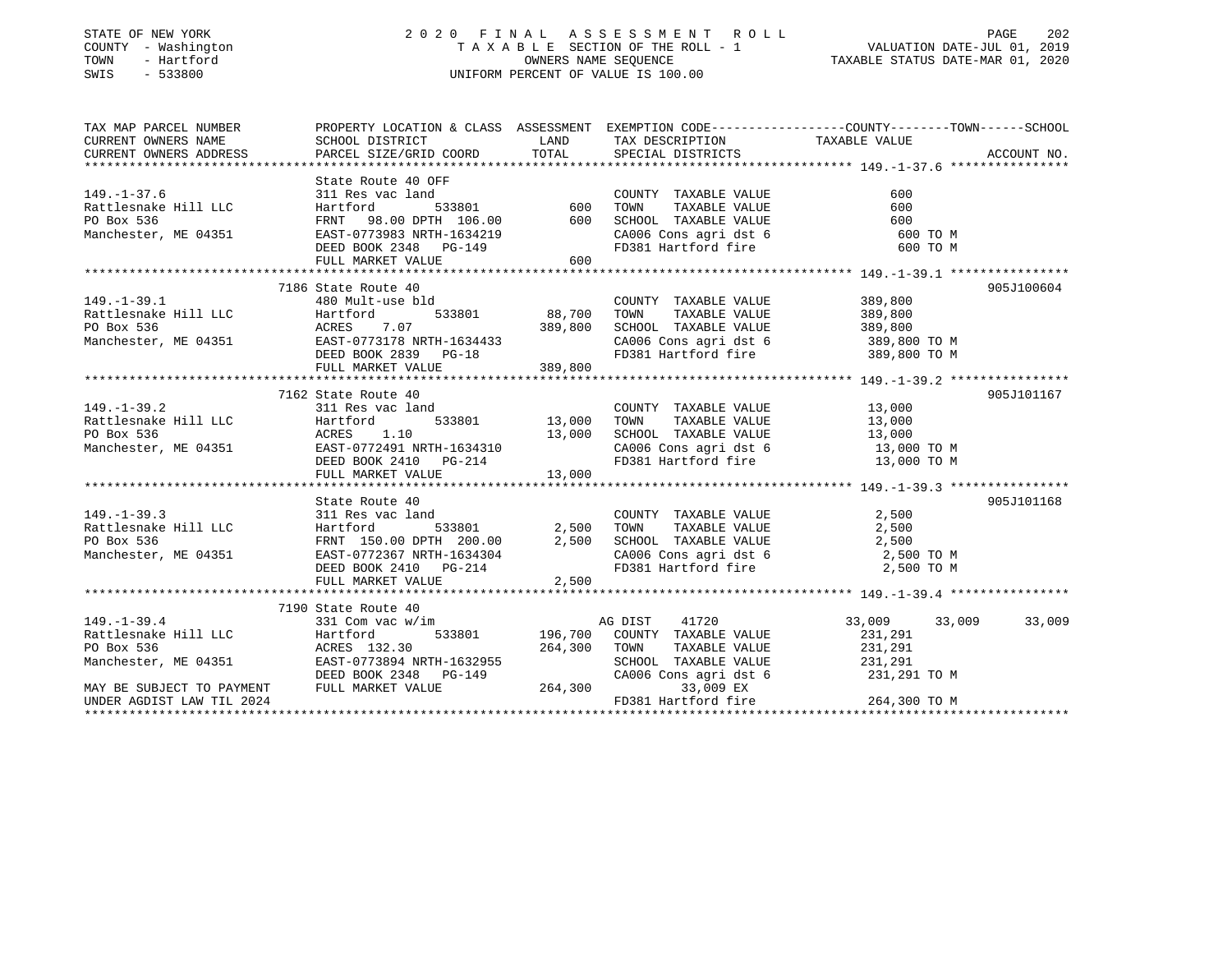#### STATE OF NEW YORK 2 0 2 0 F I N A L A S S E S S M E N T R O L L PAGE 203COUNTY - Washington T A X A B L E SECTION OF THE ROLL - 1 TOWN - Hartford OWNERS NAME SEQUENCE TAXABLE STATUS DATE-MAR 01, 2020 SWIS - 533800 UNIFORM PERCENT OF VALUE IS 100.00

VALUATION DATE-JUL 01, 2019

| TAX MAP PARCEL NUMBER                                                                                                                                                                                                                              | PROPERTY LOCATION & CLASS ASSESSMENT EXEMPTION CODE---------------COUNTY-------TOWN-----SCHOOL |               |                                                                                                           |                       |                          |
|----------------------------------------------------------------------------------------------------------------------------------------------------------------------------------------------------------------------------------------------------|------------------------------------------------------------------------------------------------|---------------|-----------------------------------------------------------------------------------------------------------|-----------------------|--------------------------|
| CURRENT OWNERS NAME                                                                                                                                                                                                                                | SCHOOL DISTRICT                                                                                |               | LAND TAX DESCRIPTION                                                                                      | TAXABLE VALUE         |                          |
| CURRENT OWNERS ADDRESS                                                                                                                                                                                                                             | PARCEL SIZE/GRID COORD TOTAL SPECIAL DISTRICTS                                                 |               |                                                                                                           |                       | ACCOUNT NO.              |
|                                                                                                                                                                                                                                                    |                                                                                                |               |                                                                                                           |                       |                          |
|                                                                                                                                                                                                                                                    |                                                                                                |               |                                                                                                           |                       | 905J100532               |
|                                                                                                                                                                                                                                                    |                                                                                                |               |                                                                                                           | $\overline{0}$        | 69,800<br>$\Omega$       |
|                                                                                                                                                                                                                                                    |                                                                                                |               |                                                                                                           | 136,000               |                          |
|                                                                                                                                                                                                                                                    |                                                                                                |               |                                                                                                           | TAXABLE VALUE 136,000 |                          |
|                                                                                                                                                                                                                                                    |                                                                                                |               |                                                                                                           |                       |                          |
|                                                                                                                                                                                                                                                    |                                                                                                |               |                                                                                                           |                       |                          |
| 170.-1-44<br>Reid Mildred F<br>Reid Mildred F<br>C/O Gerald Ross<br>220 2 Family Res<br>Hartford 533801<br>24,800 COUNTY TAXABLE VALUE<br>24,800 COUNTY TAXABLE VALUE<br>24,800 COUNTY TAXABLE VALUE<br>24,800 COUNTY TAXABLE VALUE<br>24,800 COUN |                                                                                                |               |                                                                                                           |                       |                          |
|                                                                                                                                                                                                                                                    |                                                                                                |               |                                                                                                           |                       |                          |
|                                                                                                                                                                                                                                                    | Pope Hill Rd                                                                                   |               |                                                                                                           |                       |                          |
|                                                                                                                                                                                                                                                    |                                                                                                |               |                                                                                                           | 1,000                 |                          |
| 150.-1-29.19 311 Res vac land COUNTY TAXABLE VALUE<br>Reid Steven Argyle 532001 1,000 TOWN TAXABLE VALUE<br>Reid Marlene FRNT 220.00 DPTH 125.00 1,000 SCHOOL TAXABLE VALUE<br>PO Box 156 EAST-0778998 NRTH-1632589 CA006 Cons agri                |                                                                                                |               |                                                                                                           | 1,000                 |                          |
|                                                                                                                                                                                                                                                    |                                                                                                |               |                                                                                                           | 1,000                 |                          |
|                                                                                                                                                                                                                                                    |                                                                                                |               | CA006 Cons agri dst 6 1,000 TO M<br>FD381 Hartford fire 1,000 TO M                                        |                       |                          |
|                                                                                                                                                                                                                                                    | FULL MARKET VALUE 1,000                                                                        |               |                                                                                                           |                       |                          |
|                                                                                                                                                                                                                                                    |                                                                                                |               |                                                                                                           |                       |                          |
|                                                                                                                                                                                                                                                    | Camp A Way                                                                                     |               |                                                                                                           |                       | 905J100534               |
| $142. - 1 - 35$                                                                                                                                                                                                                                    | 322 Rural vac>10                                                                               |               |                                                                                                           |                       |                          |
|                                                                                                                                                                                                                                                    |                                                                                                |               | COUNTY TAXABLE VALUE 13,400                                                                               |                       |                          |
|                                                                                                                                                                                                                                                    | 533801 13,400                                                                                  | 13,400        | TOWN      TAXABLE  VALUE<br>SCHOOL    TAXABLE  VALUE                                                      | 13,400<br>13,400      |                          |
|                                                                                                                                                                                                                                                    |                                                                                                |               | FD381 Hartford fire 13,400 TO M                                                                           |                       |                          |
|                                                                                                                                                                                                                                                    |                                                                                                |               |                                                                                                           |                       |                          |
| Reisinger Adam Martford 533801 13,400<br>Reisinger Olga ACRES 10.12 13,400<br>1 Elder Ave EAST-0792218 NRTH-1646821 13,400<br>Farmingville, NY 11738 DEED BOOK 444 PG-81<br>FILL MARKET VALUE                                                      | FULL MARKET VALUE                                                                              | 13,400        |                                                                                                           |                       |                          |
|                                                                                                                                                                                                                                                    |                                                                                                |               |                                                                                                           |                       |                          |
|                                                                                                                                                                                                                                                    | 111 Pope Hill Rd                                                                               |               |                                                                                                           |                       |                          |
| $150. - 1 - 29.18$                                                                                                                                                                                                                                 | 240 Rural res                                                                                  |               | 41720<br>AG DIST                                                                                          | 14,890 14,890         | 14,890                   |
| Reynolds Daniel J                                                                                                                                                                                                                                  | Argyle                                                                                         |               |                                                                                                           | $\overline{0}$        | $\overline{0}$<br>30,000 |
| Reynolds Daniel J<br>Reynolds Melissa A                                                                                                                                                                                                            | $875/83 + 85$                                                                                  |               | 532001 46,500 BAS STAR 41854<br>+ 85 179,000 COUNTY TAXABLE VALUE                                         | 164,110               |                          |
| 111 Pope Hill Rd                                                                                                                                                                                                                                   | ACRES 16.98                                                                                    |               | TOWN                                                                                                      | TAXABLE VALUE 164,110 |                          |
| Argyle, NY 12809                                                                                                                                                                                                                                   | EAST-0779419 NRTH-1633480                                                                      |               |                                                                                                           |                       |                          |
|                                                                                                                                                                                                                                                    | DEED BOOK 707                                                                                  |               | RTH-1633480 SCHOOL TAXABLE VALUE 134,110<br>PG-219 CA006 Cons agri dst 6 164,110 TO M                     |                       |                          |
| MAY BE SUBJECT TO PAYMENT                                                                                                                                                                                                                          | FULL MARKET VALUE                                                                              |               | 179,000 14,890 EX                                                                                         |                       |                          |
| UNDER AGDIST LAW TIL 2024                                                                                                                                                                                                                          |                                                                                                |               | FD381 Hartford fire                                                                                       | 179,000 TO M          |                          |
|                                                                                                                                                                                                                                                    |                                                                                                |               |                                                                                                           |                       |                          |
|                                                                                                                                                                                                                                                    | 107 Pope Hill Rd                                                                               |               |                                                                                                           |                       |                          |
| $150. - 1 - 29.23$                                                                                                                                                                                                                                 | 312 Vac w/imprv                                                                                |               | COUNTY TAXABLE VALUE                                                                                      | 38,100                |                          |
| Reynolds Daniel J                                                                                                                                                                                                                                  | Arqyle                                                                                         | 532001 16,300 | TOWN<br>TAXABLE VALUE                                                                                     | 38,100                |                          |
|                                                                                                                                                                                                                                                    |                                                                                                |               |                                                                                                           |                       |                          |
|                                                                                                                                                                                                                                                    |                                                                                                |               |                                                                                                           |                       |                          |
| Reynolds Melissa A (Rev. 2.10 38,100<br>111 Pope Hill Rd (RAST-0779591 NRTH-1632906<br>Argyle, NY 12809 (DEED BOOK 3178 PG-174                                                                                                                     |                                                                                                |               | SCHOOL TAXABLE VALUE $38,100$<br>CA006 Cons agri dst 6 $38,100$ TO M<br>FD381 Hartford fire $38,100$ TO M |                       |                          |
|                                                                                                                                                                                                                                                    | FULL MARKET VALUE                                                                              | 38,100        |                                                                                                           |                       |                          |
|                                                                                                                                                                                                                                                    |                                                                                                |               |                                                                                                           |                       |                          |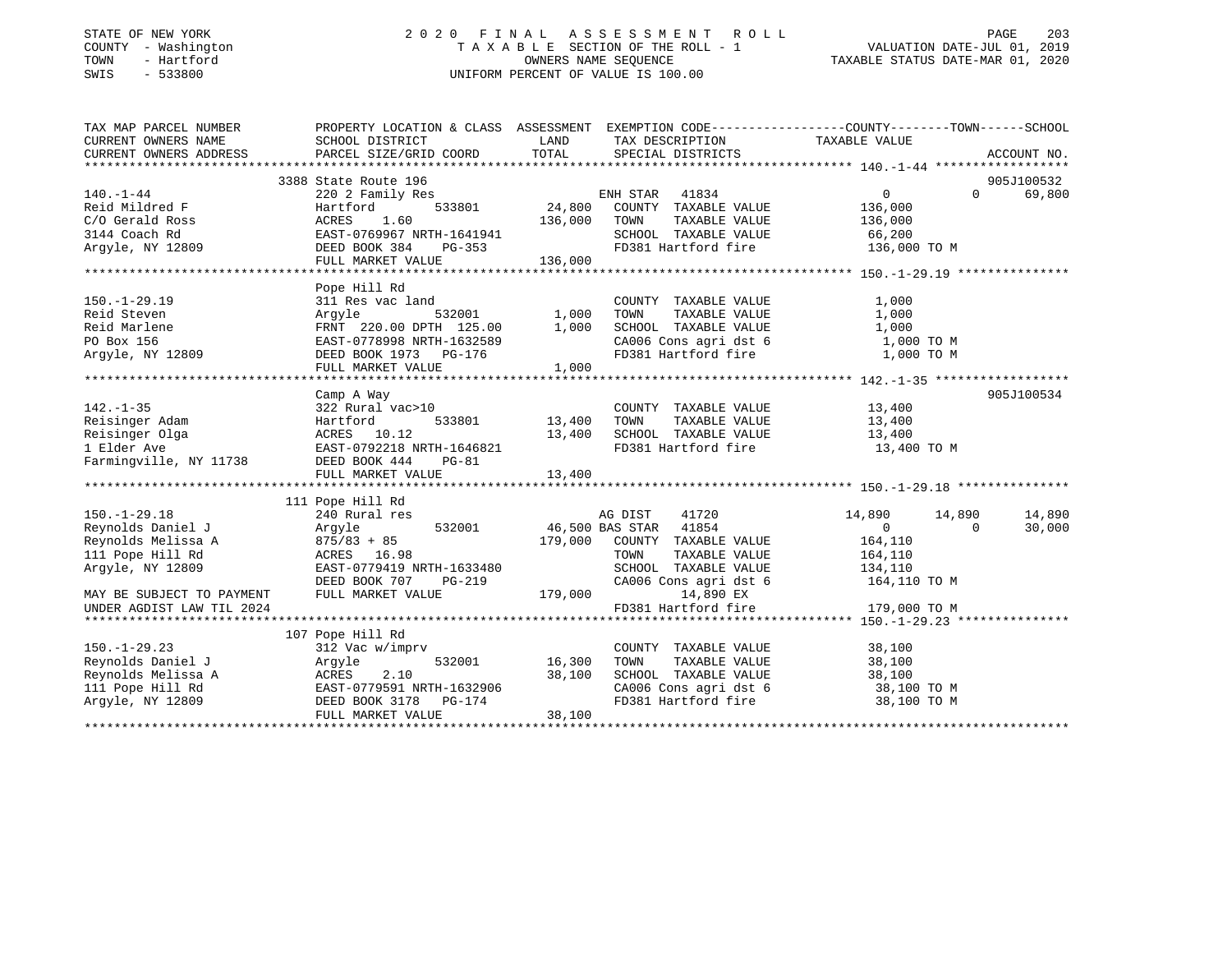### STATE OF NEW YORK 2 0 2 0 F I N A L A S S E S S M E N T R O L L PAGE 204 COUNTY - Washington T A X A B L E SECTION OF THE ROLL - 1 VALUATION DATE-JUL 01, 2019 TOWN - Hartford OWNERS NAME SEQUENCE TAXABLE STATUS DATE-MAR 01, 2020 SWIS - 533800 UNIFORM PERCENT OF VALUE IS 100.00

| TAX MAP PARCEL NUMBER                        | PROPERTY LOCATION & CLASS ASSESSMENT EXEMPTION CODE----------------COUNTY-------TOWN-----SCHOOL |              |                                       |                            |                    |
|----------------------------------------------|-------------------------------------------------------------------------------------------------|--------------|---------------------------------------|----------------------------|--------------------|
| CURRENT OWNERS NAME                          | SCHOOL DISTRICT                                                                                 | LAND         | TAX DESCRIPTION                       | TAXABLE VALUE              |                    |
| CURRENT OWNERS ADDRESS                       | PARCEL SIZE/GRID COORD                                                                          | TOTAL        | SPECIAL DISTRICTS                     |                            | ACCOUNT NO.        |
|                                              |                                                                                                 |              |                                       |                            |                    |
|                                              | Pope Hill Rd                                                                                    |              |                                       |                            |                    |
| $150. - 1 - 29.7$                            | 311 Res vac land<br>532001                                                                      | 1,000        | COUNTY TAXABLE VALUE<br>TOWN          | 1,000                      |                    |
| Reynolds Elizabeth L LE<br>Reynolds Daniel J | Argyle<br>0.80<br>ACRES                                                                         | 1,000        | TAXABLE VALUE<br>SCHOOL TAXABLE VALUE | 1,000<br>1,000             |                    |
| 276 Safford Rd                               | EAST-0779776 NRTH-1632718                                                                       |              | CA006 Cons agri dst 6                 | 1,000 TO M                 |                    |
| Argyle, NY 12809                             | DEED BOOK 3926 PG-278                                                                           |              | FD381 Hartford fire                   | 1,000 TO M                 |                    |
|                                              | FULL MARKET VALUE                                                                               | 1,000        |                                       |                            |                    |
|                                              |                                                                                                 |              |                                       |                            |                    |
|                                              | 85 Pope Hill Rd                                                                                 |              |                                       |                            | 905J100536         |
| $150. - 1 - 26$                              | 210 1 Family Res                                                                                |              | AGED-ALL 41800                        | 77,500<br>77,500           | 77,500             |
| Reynolds Naomi                               | 532001<br>Argyle                                                                                |              | 40,200 ENH STAR 41834                 | $\overline{0}$<br>$\Omega$ | 69,800             |
| 85 Pope Hill Rd                              | 875/80                                                                                          |              | 155,000 COUNTY TAXABLE VALUE          | 77,500                     |                    |
| Argyle, NY 12809                             | 6.36<br>ACRES                                                                                   |              | TOWN<br>TAXABLE VALUE                 | 77,500                     |                    |
|                                              | EAST-0779176 NRTH-1632863                                                                       |              | SCHOOL TAXABLE VALUE                  | 7,700                      |                    |
|                                              | DEED BOOK 707<br>PG-210                                                                         |              | CA006 Cons agri dst 6                 | 155,000 TO M               |                    |
|                                              | FULL MARKET VALUE                                                                               |              | 155,000 FD381 Hartford fire           | 155,000 TO M               |                    |
|                                              |                                                                                                 |              |                                       |                            |                    |
|                                              | 3669 State Route 196                                                                            |              |                                       |                            | 905J101403         |
| $140. - 1 - 6.2$                             | 210 1 Family Res                                                                                |              | COUNTY TAXABLE VALUE                  | 158,800                    |                    |
| Reynolds Rebecca                             | 533801<br>Hartford                                                                              | 22,500       | TOWN<br>TAXABLE VALUE                 | 158,800                    |                    |
| 3669 State Route 196                         | $861/27 + 722/281$                                                                              | 158,800      | SCHOOL TAXABLE VALUE                  | 158,800                    |                    |
| Fort Ann, NY 12827                           | 2.70 BANK<br>999<br>ACRES                                                                       |              | CA007 Cons agri dst 7                 | 158,800 TO M               |                    |
|                                              | EAST-0774539 NRTH-1646488                                                                       |              | FD381 Hartford fire                   | 158,800 TO M               |                    |
|                                              | DEED BOOK 3469 PG-142                                                                           |              |                                       |                            |                    |
|                                              | FULL MARKET VALUE                                                                               | 158,800      |                                       |                            |                    |
|                                              |                                                                                                 |              |                                       |                            |                    |
|                                              | 5126 County Route 30                                                                            |              |                                       |                            |                    |
| $150. - 1 - 21.1$                            | 210 1 Family Res                                                                                |              | BAS STAR 41854                        | $\overline{0}$             | $\Omega$<br>30,000 |
| Richards Gretchen                            | 533801<br>Hartford                                                                              |              | 28,100 COUNTY TAXABLE VALUE           | 233,400                    |                    |
| Richards Jeffrey W                           | BLA 1963-180                                                                                    | 233,400 TOWN | TAXABLE VALUE                         | 233,400                    |                    |
| 5126 County Route 30                         | 4.28 BANK<br>999<br>ACRES                                                                       |              | SCHOOL TAXABLE VALUE                  | 203,400                    |                    |
| Granville, NY 12832                          | EAST-0785910 NRTH-1633464                                                                       |              | CA008 Cons agri dst 8                 | 233,400 TO M               |                    |
|                                              | DEED BOOK 919<br>PG-54                                                                          |              | FD381 Hartford fire                   | 233,400 TO M               |                    |
|                                              | FULL MARKET VALUE                                                                               | 233,400      |                                       |                            |                    |
|                                              |                                                                                                 |              |                                       |                            |                    |
|                                              | 1108 Lundy Rd                                                                                   |              |                                       |                            | 905J100529         |
| $158. - 2 - 6.4$                             | 312 Vac w/imprv                                                                                 |              | COUNTY TAXABLE VALUE                  | 15,900                     |                    |
| Richter Johannes                             | 533801<br>Hartford                                                                              | 14,900       | TOWN<br>TAXABLE VALUE                 | 15,900                     |                    |
| 10 Taylor Dr                                 | 1683-292                                                                                        | 15,900       | SCHOOL TAXABLE VALUE                  | 15,900                     |                    |
| Cos Cob, CT 06807                            | $158. - 1 - 6.4$                                                                                |              | FD381 Hartford fire                   | 15,900 TO M                |                    |
|                                              | ACRES<br>3.89                                                                                   |              |                                       |                            |                    |
|                                              | EAST-0786511 NRTH-1632652                                                                       |              |                                       |                            |                    |
|                                              | DEED BOOK 3716<br>PG-334                                                                        |              |                                       |                            |                    |
|                                              | FULL MARKET VALUE                                                                               | 15,900       |                                       |                            |                    |
|                                              |                                                                                                 |              |                                       |                            |                    |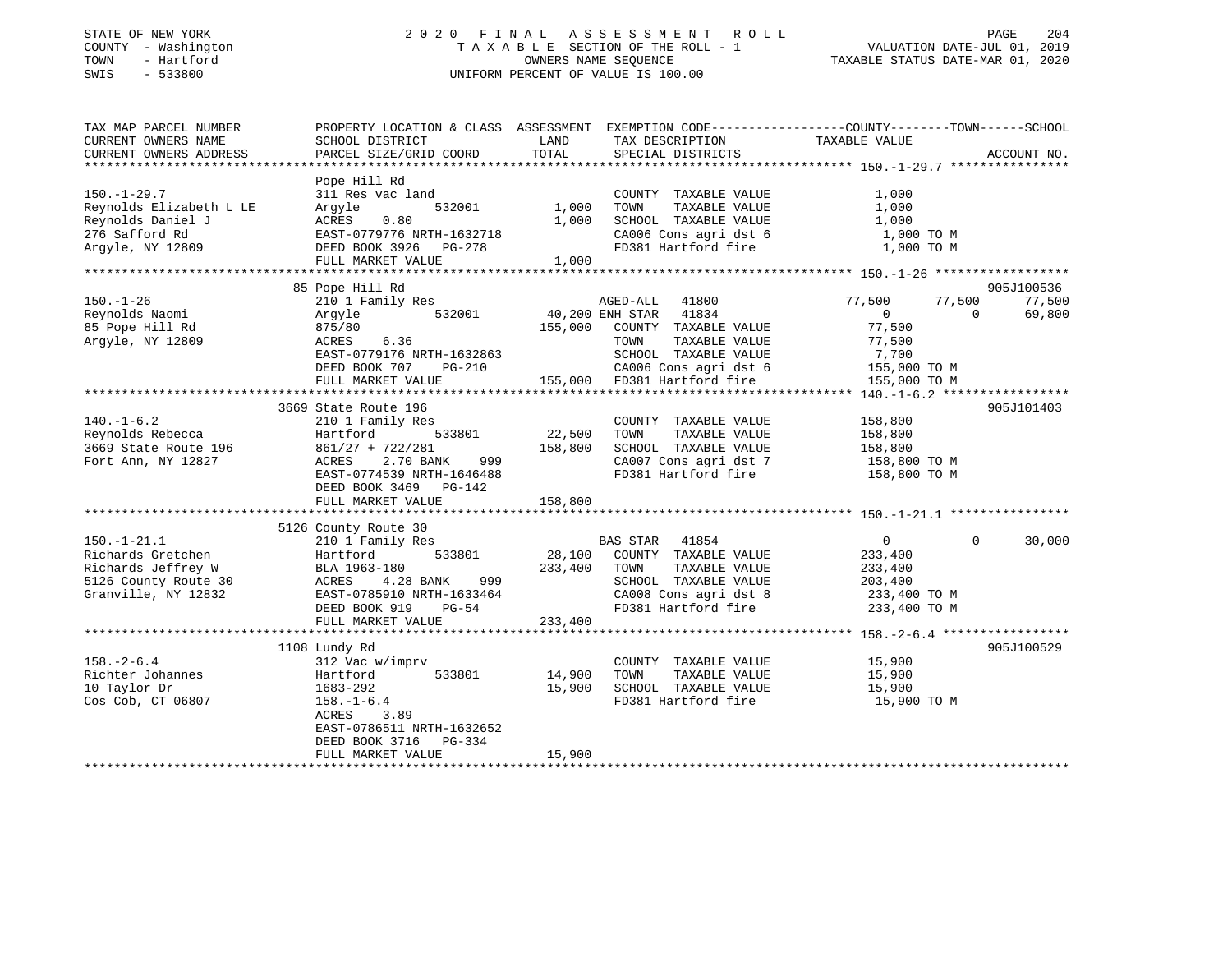#### STATE OF NEW YORK 2 0 2 0 F I N A L A S S E S S M E N T R O L L PAGE 205 COUNTY - Washington T A X A B L E SECTION OF THE ROLL - 1 VALUATION DATE-JUL 01, 2019 TOWN - Hartford OWNERS NAME SEQUENCE TAXABLE STATUS DATE-MAR 01, 2020 SWIS - 533800 UNIFORM PERCENT OF VALUE IS 100.00

| TAX MAP PARCEL NUMBER                                                                                                                                                     | PROPERTY LOCATION & CLASS ASSESSMENT EXEMPTION CODE----------------COUNTY-------TOWN------SCHOOL |                   |                                                           |                   |                    |
|---------------------------------------------------------------------------------------------------------------------------------------------------------------------------|--------------------------------------------------------------------------------------------------|-------------------|-----------------------------------------------------------|-------------------|--------------------|
| CURRENT OWNERS NAME                                                                                                                                                       | SCHOOL DISTRICT                                                                                  | <b>LAND</b>       | TAX DESCRIPTION                                           | TAXABLE VALUE     |                    |
| CURRENT OWNERS ADDRESS                                                                                                                                                    | PARCEL SIZE/GRID COORD                                                                           | TOTAL             | SPECIAL DISTRICTS                                         |                   | ACCOUNT NO.        |
|                                                                                                                                                                           |                                                                                                  |                   |                                                           |                   |                    |
|                                                                                                                                                                           | 230 Blood St                                                                                     |                   |                                                           |                   |                    |
| $142. - 1 - 18.1$                                                                                                                                                         | 210 1 Family Res                                                                                 |                   | BAS STAR 41854                                            | $0 \qquad \qquad$ | 30,000<br>$\Omega$ |
|                                                                                                                                                                           |                                                                                                  | 23,000            | COUNTY TAXABLE VALUE                                      | 109,000           |                    |
|                                                                                                                                                                           |                                                                                                  | 109,000           | TAXABLE VALUE<br>TOWN                                     | 109,000           |                    |
|                                                                                                                                                                           |                                                                                                  |                   | SCHOOL TAXABLE VALUE                                      | 79,000            |                    |
| Ricketts Harold W Hartford 533801<br>Ricketts Penny ACRES 1.00<br>230 Blood St EAST-0793372 NRTH-1645888<br>Granville, NY 12832 DEED BOOK 669 PG-199<br>THIJ MARKET MATER |                                                                                                  |                   | FD381 Hartford fire                                       | 109,000 TO M      |                    |
|                                                                                                                                                                           | FULL MARKET VALUE                                                                                | 109,000           |                                                           |                   |                    |
|                                                                                                                                                                           |                                                                                                  |                   |                                                           |                   |                    |
|                                                                                                                                                                           | 220 Blood St                                                                                     |                   |                                                           |                   | 905J100542         |
| $142. - 1 - 18$                                                                                                                                                           | 210 1 Family Res                                                                                 |                   | COUNTY TAXABLE VALUE 33,000                               |                   |                    |
| Ricketts Robert J                                                                                                                                                         | Hartford                                                                                         | 533801 27,800     | TAXABLE VALUE<br>TOWN                                     | 33,000            |                    |
| 220 Blood St                                                                                                                                                              | ACRES 2.60                                                                                       |                   |                                                           |                   |                    |
| Granville, NY 12832                                                                                                                                                       | EAST-0793349 NRTH-1645731                                                                        | $-1645731$ 33,000 | SCHOOL TAXABLE VALUE 33,000<br>FD381 Hartford fire 33,000 | 33,000 TO M       |                    |
|                                                                                                                                                                           | DEED BOOK 3703 PG-23                                                                             |                   |                                                           |                   |                    |
|                                                                                                                                                                           |                                                                                                  |                   |                                                           |                   |                    |
|                                                                                                                                                                           |                                                                                                  |                   |                                                           |                   |                    |
|                                                                                                                                                                           | 31 Skyview Meadows Ln                                                                            |                   |                                                           |                   | 905J100193         |
| $141. - 1 - 71$                                                                                                                                                           | 210 1 Family Res                                                                                 |                   | COUNTY TAXABLE VALUE                                      | 157,500           |                    |
|                                                                                                                                                                           |                                                                                                  |                   | TOWN<br>TAXABLE VALUE                                     | 157,500           |                    |
|                                                                                                                                                                           |                                                                                                  |                   | SCHOOL TAXABLE VALUE                                      | 157,500           |                    |
|                                                                                                                                                                           |                                                                                                  |                   | CA007 Cons agri dst 7 157,500 TO M                        |                   |                    |
| 141.-1-71<br>Riley Alyssa A Hartford 533801<br>Riley Cullen P ACRES 1.90<br>31 Skyview Meadows Ln EAST-0786970 NRTH-1648327<br>Granville, NY 12832 DEED BOOK 2020 PG-416  |                                                                                                  |                   | FD381 Hartford fire                                       | 157,500 TO M      |                    |
|                                                                                                                                                                           | FULL MARKET VALUE                                                                                | 157,500           |                                                           |                   |                    |
|                                                                                                                                                                           |                                                                                                  |                   |                                                           |                   |                    |
|                                                                                                                                                                           | 3 Eldridge Ln                                                                                    |                   |                                                           |                   |                    |
| $140. - 1 - 1.3$                                                                                                                                                          | 210 1 Family Res                                                                                 |                   | BAS STAR 41854                                            | $\overline{0}$    | 30,000<br>$\Omega$ |
| Riley Donna J                                                                                                                                                             | 533801 37,300<br>Hartford                                                                        |                   | COUNTY TAXABLE VALUE                                      | 146,200           |                    |
| 3 Eldridge Ln                                                                                                                                                             | 5.75 BANK<br>ACRES                                                                               | 999 146,200       | TOWN<br>TAXABLE VALUE                                     | 146,200           |                    |
| Fort Ann, NY 12827                                                                                                                                                        | EAST-0771753 NRTH-1644848                                                                        |                   | SCHOOL TAXABLE VALUE                                      | 116,200           |                    |
|                                                                                                                                                                           | DEED BOOK 1939 PG-304                                                                            |                   | FD381 Hartford fire 146,200 TO M                          |                   |                    |
|                                                                                                                                                                           | FULL MARKET VALUE                                                                                | 146,200           |                                                           |                   |                    |
|                                                                                                                                                                           |                                                                                                  |                   |                                                           |                   |                    |
|                                                                                                                                                                           | Blood St                                                                                         |                   |                                                           |                   | 905J100543         |
| $132. - 4 - 13$                                                                                                                                                           | 322 Rural vac>10                                                                                 |                   | COUNTY TAXABLE VALUE 15,600                               |                   |                    |
| Ritchie William Jr                                                                                                                                                        | 533801 15,600<br>Hartford                                                                        |                   | TOWN<br>TAXABLE VALUE                                     | 15,600            |                    |
| Box 50                                                                                                                                                                    | Survey 12474                                                                                     | 15,600            | SCHOOL TAXABLE VALUE                                      | 15,600            |                    |
| Middle Granville, NY 12849                                                                                                                                                | ACRES 13.43                                                                                      |                   | FD381 Hartford fire                                       | 15,600 TO M       |                    |
|                                                                                                                                                                           | EAST-0794011 NRTH-1652636                                                                        |                   |                                                           |                   |                    |
|                                                                                                                                                                           | DEED BOOK 423<br>PG-337                                                                          |                   |                                                           |                   |                    |
|                                                                                                                                                                           | FULL MARKET VALUE                                                                                | 15,600            |                                                           |                   |                    |
|                                                                                                                                                                           |                                                                                                  |                   |                                                           |                   |                    |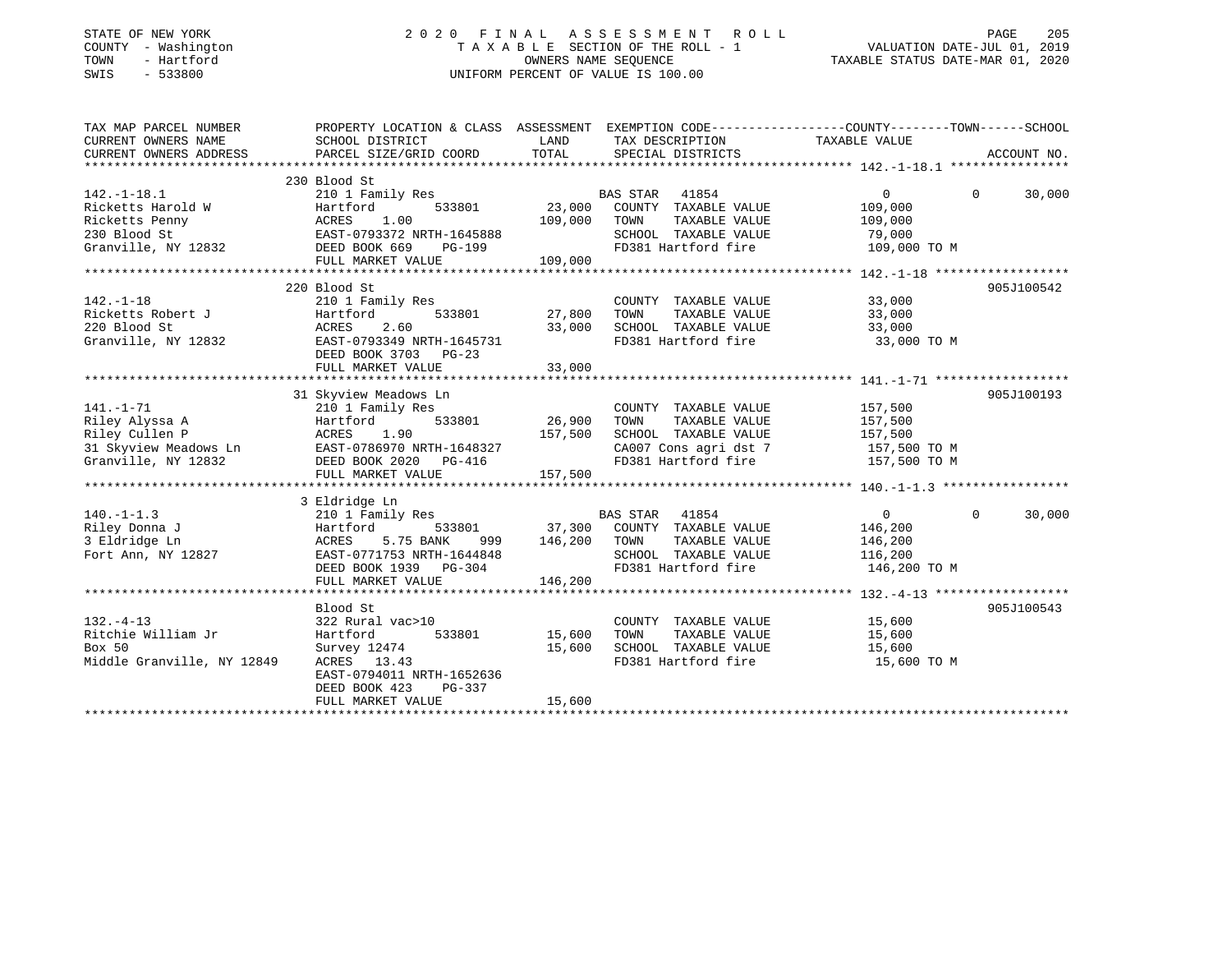| STATE OF NEW YORK<br>COUNTY - Washington<br>TOWN<br>- Hartford<br>SWIS<br>$-533800$                    |                                              |         | 2020 FINAL ASSESSMENT ROLL<br>TAXABLE SECTION OF THE ROLL - 1<br>OWNERS NAME SEQUENCE<br>UNIFORM PERCENT OF VALUE IS 100.00 | TAXABLE STATUS DATE-MAR 01, 2020 | VALUATION DATE-JUL 01, 2019 | PAGE<br>206                   |
|--------------------------------------------------------------------------------------------------------|----------------------------------------------|---------|-----------------------------------------------------------------------------------------------------------------------------|----------------------------------|-----------------------------|-------------------------------|
| TAX MAP PARCEL NUMBER<br>CURRENT OWNERS NAME                                                           | SCHOOL DISTRICT                              | LAND    | PROPERTY LOCATION & CLASS ASSESSMENT EXEMPTION CODE---------------COUNTY-------TOWN------SCHOOL<br>TAX DESCRIPTION          | TAXABLE VALUE                    |                             |                               |
| CURRENT OWNERS ADDRESS                                                                                 | PARCEL SIZE/GRID COORD                       | TOTAL   | SPECIAL DISTRICTS                                                                                                           |                                  |                             | ACCOUNT NO.                   |
|                                                                                                        |                                              |         |                                                                                                                             |                                  |                             |                               |
|                                                                                                        | 43 Guilder Hollow Rd                         |         |                                                                                                                             |                                  |                             |                               |
| $123. -1 - 11.13$                                                                                      | 444 Lumber yd/ml                             |         | COUNTY TAXABLE VALUE                                                                                                        | 114,400                          |                             |                               |
| RJ Young Construction LLC<br>16 Crowley Rd                                                             | Hartford<br>533801<br>Survey 12923           | 114,400 | 52,100 TOWN<br>TAXABLE VALUE<br>SCHOOL TAXABLE VALUE                                                                        | 114,400<br>114,400               |                             |                               |
| Hudson Falls, NY 12839                                                                                 | Subdvd Lot 1                                 |         | CA007 Cons agri dst 7                                                                                                       | 114,400 TO M                     |                             |                               |
|                                                                                                        | ACRES 1.69                                   |         | FD381 Hartford fire                                                                                                         | 114,400 TO M                     |                             |                               |
|                                                                                                        | EAST-0793591 NRTH-1660053                    |         |                                                                                                                             |                                  |                             |                               |
|                                                                                                        | DEED BOOK 20191 PG-27548                     |         |                                                                                                                             |                                  |                             |                               |
|                                                                                                        | FULL MARKET VALUE                            | 114,400 |                                                                                                                             |                                  |                             |                               |
|                                                                                                        | 5256 State Route 149                         |         |                                                                                                                             |                                  |                             | 905J100018                    |
| $132. - 2 - 28.1$                                                                                      | 322 Rural vac>10                             |         | COUNTY TAXABLE VALUE                                                                                                        | 40,500                           |                             |                               |
| RJ Young Construction LLC                                                                              | Hartford<br>533801                           | 40,500  | TOWN<br>TAXABLE VALUE                                                                                                       | 40,500                           |                             |                               |
| 567 Blood St                                                                                           | ACRES 18.75                                  | 40,500  | SCHOOL TAXABLE VALUE                                                                                                        | 40,500                           |                             |                               |
| Granville, NY 12832                                                                                    | EAST-0793743 NRTH-1653070                    |         | FD381 Hartford fire                                                                                                         | 40,500 TO M                      |                             |                               |
|                                                                                                        | DEED BOOK 3623 PG-75                         |         |                                                                                                                             |                                  |                             |                               |
|                                                                                                        | FULL MARKET VALUE                            | 40,500  |                                                                                                                             |                                  |                             |                               |
|                                                                                                        | 3251 Coach Rd                                |         |                                                                                                                             |                                  |                             |                               |
| $149. - 1 - 24.9$                                                                                      | 210 1 Family Res                             |         | BAS STAR 41854                                                                                                              | $\mathbf{0}$                     | 0                           | 30,000                        |
| Robbins Darrell W                                                                                      | Hartford<br>533801                           | 30,500  | COUNTY TAXABLE VALUE                                                                                                        | 164,000                          |                             |                               |
| Robbins Jodi A                                                                                         | ACRES 3.50                                   |         | 164,000 TOWN TAXABLE VALUE                                                                                                  | 164,000                          |                             |                               |
| 3251 Coach Rd                                                                                          | EAST-0779027 NRTH-1640389                    |         | SCHOOL TAXABLE VALUE                                                                                                        | 134,000                          |                             |                               |
| Arqyle, NY 12809                                                                                       | DEED BOOK 2442 PG-135                        |         | FD381 Hartford fire                                                                                                         | 164,000 TO M                     |                             |                               |
|                                                                                                        | FULL MARKET VALUE                            | 164,000 |                                                                                                                             |                                  |                             |                               |
|                                                                                                        | 119 Gilchrist Hill Rd                        |         |                                                                                                                             |                                  |                             | 905J100544                    |
|                                                                                                        |                                              |         |                                                                                                                             |                                  |                             |                               |
|                                                                                                        |                                              |         |                                                                                                                             |                                  |                             |                               |
|                                                                                                        | 210 1 Family Res<br>Hartford<br>533801       |         | EFVET CL/T 41003<br>29,600 ELG FVT/CO 41102                                                                                 | $\overline{0}$<br>1,500          | 28,552<br>$\overline{0}$    | $\overline{0}$<br>$\mathbf 0$ |
|                                                                                                        | ACRES<br>3.20                                |         | 67,600 AGED-CO/TN 41801                                                                                                     | 33,050                           | 19,524                      | $\overline{0}$                |
|                                                                                                        | EAST-0783894 NRTH-1643452                    |         | AGED-SCH 41804                                                                                                              | $\overline{0}$                   | $\overline{0}$              | 30,420                        |
|                                                                                                        | DEED BOOK 437<br>PG-560                      |         | ENH STAR 41834                                                                                                              | $\overline{0}$                   | $\Omega$                    | 37,180                        |
|                                                                                                        | FULL MARKET VALUE                            | 67,600  | COUNTY TAXABLE VALUE                                                                                                        | 33,050                           |                             |                               |
|                                                                                                        |                                              |         | TOWN<br>TAXABLE VALUE                                                                                                       | 19,524                           |                             |                               |
|                                                                                                        |                                              |         | SCHOOL TAXABLE VALUE                                                                                                        | $\circ$                          |                             |                               |
|                                                                                                        |                                              |         | FD381 Hartford fire                                                                                                         | 67,600 TO M                      |                             |                               |
|                                                                                                        | Coach Rd                                     |         |                                                                                                                             |                                  |                             | 905J100252                    |
| $141. - 3 - 3$<br>Robbins Virginia<br>119 Gilchrist Hill Rd<br>Hartford, NY 12838<br>$149. - 1 - 24.1$ | 323 Vacant rural                             |         | COUNTY TAXABLE VALUE                                                                                                        | 118,500                          |                             |                               |
| Robbins Virginia                                                                                       | Hartford<br>533801                           |         | 118,500 TOWN<br>TAXABLE VALUE                                                                                               | 118,500                          |                             |                               |
| 119 Gilchrist Hill Rd                                                                                  | ACRES 70.20                                  | 118,500 | SCHOOL TAXABLE VALUE                                                                                                        | 118,500                          |                             |                               |
| Hartford, NY 12838                                                                                     | EAST-0778714 NRTH-1639318                    |         | FD381 Hartford fire                                                                                                         | 118,500 TO M                     |                             |                               |
|                                                                                                        | DEED BOOK 841<br>PG-167<br>FULL MARKET VALUE | 118,500 |                                                                                                                             |                                  |                             |                               |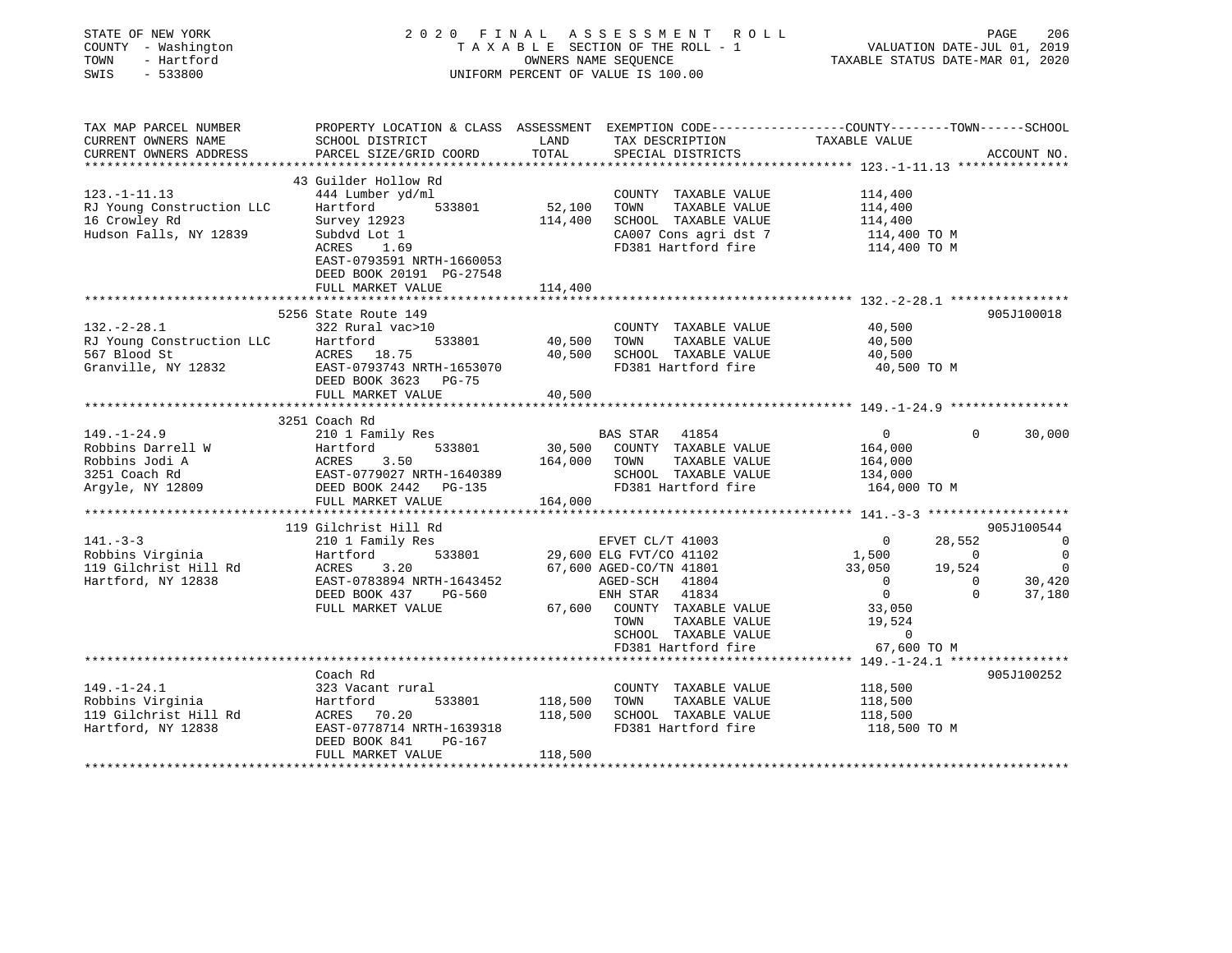#### STATE OF NEW YORK 2 0 2 0 F I N A L A S S E S S M E N T R O L L PAGE 207 COUNTY - Washington T A X A B L E SECTION OF THE ROLL - 1 VALUATION DATE-JUL 01, 2019 TOWN - Hartford OWNERS NAME SEQUENCE TAXABLE STATUS DATE-MAR 01, 2020 SWIS - 533800 UNIFORM PERCENT OF VALUE IS 100.00

| TAX MAP PARCEL NUMBER                         | PROPERTY LOCATION & CLASS ASSESSMENT EXEMPTION CODE----------------COUNTY-------TOWN------SCHOOL |                 |                                             |                                  |                          |
|-----------------------------------------------|--------------------------------------------------------------------------------------------------|-----------------|---------------------------------------------|----------------------------------|--------------------------|
| CURRENT OWNERS NAME<br>CURRENT OWNERS ADDRESS | SCHOOL DISTRICT<br>PARCEL SIZE/GRID COORD                                                        | LAND<br>TOTAL   | TAX DESCRIPTION<br>SPECIAL DISTRICTS        | TAXABLE VALUE                    | ACCOUNT NO.              |
|                                               |                                                                                                  |                 |                                             |                                  |                          |
|                                               | 659 Halls Pond Rd                                                                                |                 | 65 PCT OF VALUE USED FOR EXEMPTION PURPOSES |                                  | 905J100255               |
| $150. -1 - 17.1$                              | 240 Rural res                                                                                    |                 | VET COM CT 41131                            | 51,675 45,000                    | $\overline{\phantom{0}}$ |
| Rock Revocable Trust Stanley D Hartford       | 533801                                                                                           | 147,300 AG DIST | 41720                                       | 79,022<br>79,022                 | 79,022                   |
| Rock Revocable Trust Janet R ACRES 105.50     |                                                                                                  |                 | 318,000 ENH STAR 41834                      | $\overline{0}$<br>$\overline{0}$ | 69,800                   |
| 659 Halls Pond Rd                             | EAST-0790896 NRTH-1634324                                                                        |                 | COUNTY TAXABLE VALUE                        | 187,303                          |                          |
| Granville, NY 12832                           | DEED BOOK 3978 PG-274                                                                            |                 | TAXABLE VALUE<br>TOWN                       | 193,978                          |                          |
|                                               | FULL MARKET VALUE                                                                                |                 | 318,000 SCHOOL TAXABLE VALUE                | 169,178                          |                          |
| MAY BE SUBJECT TO PAYMENT                     |                                                                                                  |                 | CA008 Cons agri dst 8<br>79,022 EX          | 238,978 TO M                     |                          |
| UNDER AGDIST LAW TIL 2024                     |                                                                                                  |                 | FD381 Hartford fire                         | 318,000 TO M                     |                          |
|                                               |                                                                                                  |                 |                                             |                                  |                          |
|                                               | 40 Skyview Meadows Ln                                                                            |                 |                                             |                                  | 905J101020               |
| $141. - 1 - 58$                               | 210 1 Family Res                                                                                 |                 | BAS STAR 41854                              | $\overline{0}$                   | 30,000<br>$\Omega$       |
| Rogers Joshua L                               | 533801<br>Hartford                                                                               |                 | 23,800 COUNTY TAXABLE VALUE                 | 170,000                          |                          |
| 40 Skyview Meadows Ln<br>Cranville NY 12832   | 1.25<br>ACRES                                                                                    | 170,000 TOWN    | TAXABLE VALUE                               | 170,000                          |                          |
| Granville, NY 12832                           | EAST-0787514 NRTH-1648544                                                                        |                 | SCHOOL TAXABLE VALUE                        | 140,000                          |                          |
|                                               | DEED BOOK 2535<br>PG-349                                                                         |                 | CA007 Cons agri dst 7                       | 170,000 TO M                     |                          |
|                                               | FULL MARKET VALUE                                                                                |                 | 170,000 FD381 Hartford fire                 | 170,000 TO M                     |                          |
|                                               |                                                                                                  |                 |                                             |                                  |                          |
|                                               | 11 East St                                                                                       |                 |                                             |                                  | 905J100580               |
| $132.15 - 2 - 9$                              | 210 1 Family Res                                                                                 |                 | BAS STAR 41854                              | $\sim$ 0                         | $\Omega$<br>30,000       |
| Rogers Matthew A                              | 533801<br>Hartford                                                                               |                 | 24,100 COUNTY TAXABLE VALUE                 | 105,000                          |                          |
| 11 East St<br>Hartford, NY 12838              | 1.35<br>ACRES                                                                                    | 105,000 TOWN    | TAXABLE VALUE<br>SCHOOL TAXABLE VALUE       | 105,000                          |                          |
|                                               | EAST-0786732 NRTH-1652513<br>DEED BOOK 554<br>PG-205                                             |                 | CA007 Cons agri dst 7                       | 75,000<br>105,000 TO M           |                          |
|                                               | FULL MARKET VALUE                                                                                |                 | 105,000 FD381 Hartford fire                 | 105,000 TO M                     |                          |
|                                               |                                                                                                  |                 |                                             |                                  |                          |
|                                               | 8360 State Route 40                                                                              |                 |                                             |                                  | 905J101230               |
| $123. - 1 - 13.4$                             | 210 1 Family Res                                                                                 |                 | COUNTY TAXABLE VALUE                        | 50,000                           |                          |
| Rogers Nathaniel P                            | 533801<br>Hartford                                                                               | 23,000          | TAXABLE VALUE<br>TOWN                       | 50,000                           |                          |
| McFarren Olivia L                             | 1.00<br>ACRES                                                                                    | 50,000          | SCHOOL TAXABLE VALUE                        | 50,000                           |                          |
| 8360 State Route 40                           | EAST-0790567 NRTH-1657743                                                                        |                 | FD381 Hartford fire                         | 50,000 TO M                      |                          |
| Granville, NY 12832                           | DEED BOOK 20191 PG-25715                                                                         |                 |                                             |                                  |                          |
|                                               | FULL MARKET VALUE                                                                                | 50,000          |                                             |                                  |                          |
|                                               |                                                                                                  |                 |                                             |                                  |                          |
|                                               | 419 Gilchrist Hill Rd                                                                            |                 |                                             |                                  | 905J101402               |
| $150.-1-64.1$                                 | 210 1 Family Res                                                                                 |                 | BAS STAR 41854                              | $\overline{0}$                   | $\Omega$<br>30,000       |
| Rogers Paul W                                 | 533801<br>Hartford                                                                               | 31,300          | COUNTY TAXABLE VALUE                        | 215,700                          |                          |
| Rogers Wendy C                                | $P/O$ 11                                                                                         | 215,700         | TOWN<br>TAXABLE VALUE                       | 215,700                          |                          |
| 419 Gilchrist Hill Rd<br>Hartford, NY 12838   | ACRES<br>6.50<br>EAST-0783036 NRTH-1638582                                                       |                 | SCHOOL TAXABLE VALUE<br>FD381 Hartford fire | 185,700<br>215,700 TO M          |                          |
|                                               | PG-292<br>DEED BOOK 692                                                                          |                 |                                             |                                  |                          |
|                                               | FULL MARKET VALUE                                                                                | 215,700         |                                             |                                  |                          |
|                                               |                                                                                                  |                 |                                             |                                  |                          |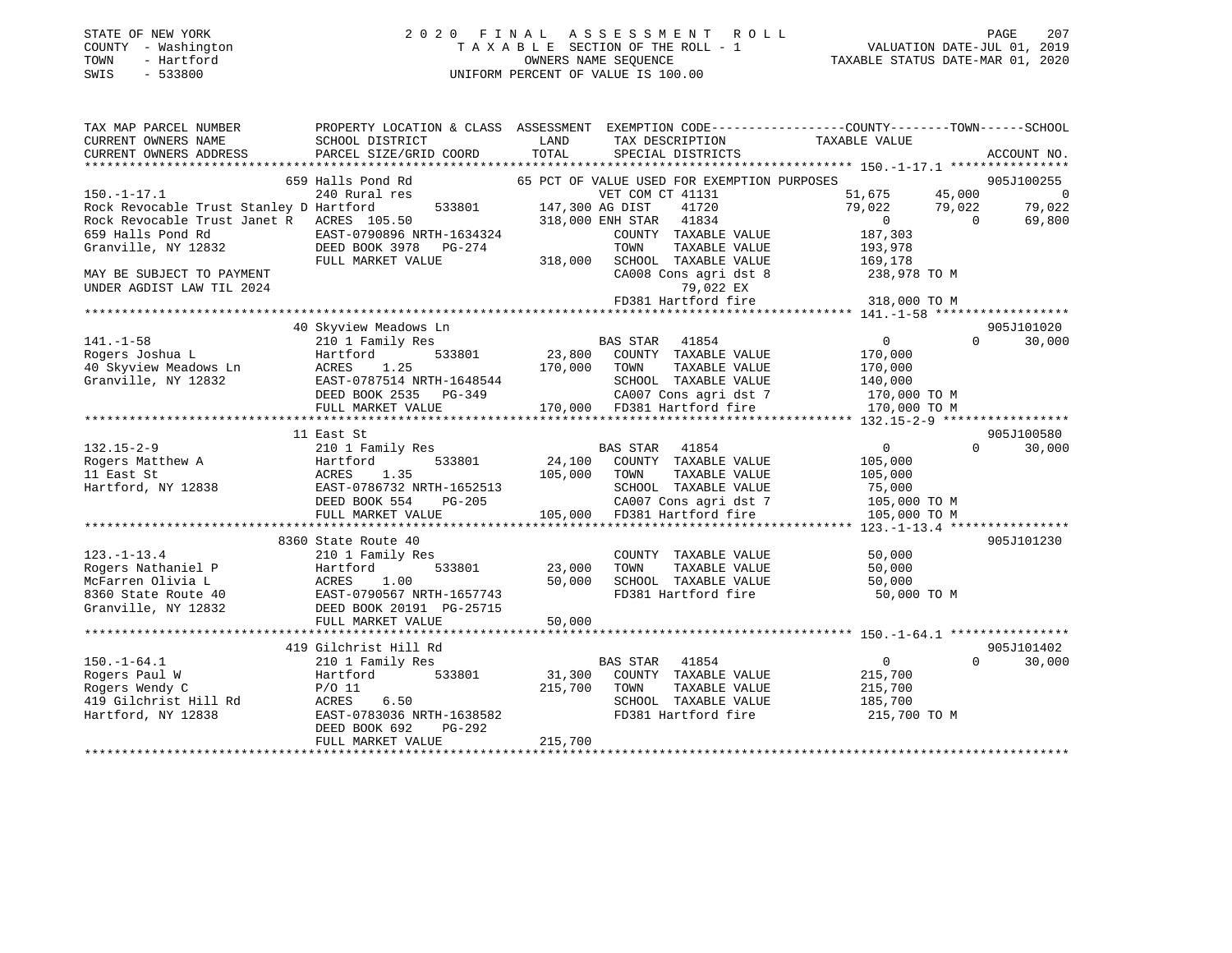### STATE OF NEW YORK 2 0 2 0 F I N A L A S S E S S M E N T R O L L PAGE 208 COUNTY - Washington T A X A B L E SECTION OF THE ROLL - 1 VALUATION DATE-JUL 01, 2019 TOWN - Hartford OWNERS NAME SEQUENCE TAXABLE STATUS DATE-MAR 01, 2020 SWIS - 533800 UNIFORM PERCENT OF VALUE IS 100.00

| TAX MAP PARCEL NUMBER             |                                                                                |               |                                               | PROPERTY LOCATION & CLASS ASSESSMENT EXEMPTION CODE---------------COUNTY-------TOWN------SCHOOL |                          |
|-----------------------------------|--------------------------------------------------------------------------------|---------------|-----------------------------------------------|-------------------------------------------------------------------------------------------------|--------------------------|
| CURRENT OWNERS NAME               | SCHOOL DISTRICT                                                                | LAND          | TAX DESCRIPTION                               | TAXABLE VALUE                                                                                   |                          |
| CURRENT OWNERS ADDRESS            | PARCEL SIZE/GRID COORD                                                         | TOTAL         | SPECIAL DISTRICTS                             |                                                                                                 | ACCOUNT NO.              |
|                                   |                                                                                |               |                                               |                                                                                                 |                          |
|                                   | Blood St                                                                       |               |                                               |                                                                                                 | 905J100574               |
| $142. - 1 - 15$                   | 323 Vacant rural                                                               |               | COUNTY TAXABLE VALUE                          | 50,100                                                                                          |                          |
| Rogers Richard C Major            | Hartford                                                                       | 533801 50,100 | TOWN<br>TAXABLE VALUE<br>SCHOOL TAXABLE VALUE | 50,100                                                                                          |                          |
| PO Box 1091                       | ACRES 58.02                                                                    | 50,100        |                                               | 50,100                                                                                          |                          |
| Cordova, AK 99574                 | EAST-0794851 NRTH-1646437<br>DEED BOOK 2338 PG-161                             |               |                                               | FD381 Hartford fire 50,100 TO M                                                                 |                          |
|                                   | FULL MARKET VALUE                                                              | 50,100        |                                               |                                                                                                 |                          |
|                                   |                                                                                |               |                                               |                                                                                                 |                          |
|                                   | Coach Rd                                                                       |               |                                               |                                                                                                 | 905J101186               |
| $149. - 1 - 26.9$                 | 314 Rural vac<10                                                               |               | COUNTY TAXABLE VALUE 26,000                   |                                                                                                 |                          |
| Ross Gerald F                     | Hartford                                                                       | 533801 26,000 | TAXABLE VALUE<br>TOWN                         | 26,000                                                                                          |                          |
| Ross Patricia                     | ACRES 5.00                                                                     | 26,000        |                                               | 26,000                                                                                          |                          |
| 3144 Coach Rd                     | EAST-0779593 NRTH-1637825                                                      |               | SCHOOL TAXABLE VALUE<br>FD381 Hartford fire   | 26,000 TO M                                                                                     |                          |
| Argyle, NY 12809 DEED BOOK 658    | PG-67                                                                          |               |                                               |                                                                                                 |                          |
|                                   | FULL MARKET VALUE                                                              | 26,000        |                                               |                                                                                                 |                          |
|                                   |                                                                                |               |                                               |                                                                                                 |                          |
|                                   | 3144 Coach Rd                                                                  |               |                                               |                                                                                                 | 905J101187               |
|                                   |                                                                                |               | VET WAR CT 41121                              | 27,810<br>27,000                                                                                | $\overline{\phantom{0}}$ |
|                                   |                                                                                |               |                                               | $\overline{0}$<br>$\overline{0}$                                                                | 69,800                   |
| Ross Patricia                     | 594/257<br>ACRES 7.36<br>EAST-0779653 NRTH-1637475                             | 185,400       | COUNTY TAXABLE VALUE 157,590                  |                                                                                                 |                          |
| 3144 Coach Rd                     |                                                                                |               | TAXABLE VALUE<br>TOWN                         | 158,400                                                                                         |                          |
| Argyle, NY 12809                  |                                                                                |               | SCHOOL TAXABLE VALUE                          | 115,600                                                                                         |                          |
|                                   | DEED BOOK 658<br>PG-65                                                         |               |                                               | FD381 Hartford fire 185,400 TO M                                                                |                          |
|                                   | FULL MARKET VALUE                                                              | 185,400       |                                               |                                                                                                 |                          |
|                                   |                                                                                |               |                                               |                                                                                                 |                          |
|                                   | 5538 County Route 30<br>240 Rural res                                          |               |                                               |                                                                                                 | 905J100424               |
| $141. - 3 - 33$                   |                                                                                |               | BAS STAR 41854                                | $0 \qquad \qquad$                                                                               | $0 \t 30,000$            |
| Roy Diane                         | Hartford                                                                       |               | 533801 27,700 COUNTY TAXABLE VALUE            | 108,000                                                                                         |                          |
| 5538 County Route 30              | ACRES 10.43<br>108,000 TOWN                                                    |               | TAXABLE VALUE                                 | 108,000                                                                                         |                          |
| Granville, NY 12832               | EAST-0789502 NRTH-1642340<br>EAST-0789502 NKTH-1642340<br>DEED BOOK 918 PG-116 |               | SCHOOL TAXABLE VALUE                          | 78,000                                                                                          |                          |
|                                   |                                                                                |               | CA008 Cons agri dst 8                         | 108,000 TO M                                                                                    |                          |
|                                   | FULL MARKET VALUE                                                              |               | 108,000 FD381 Hartford fire                   | 108,000 TO M                                                                                    |                          |
|                                   |                                                                                |               |                                               |                                                                                                 |                          |
|                                   | County Route 30 OFF                                                            |               |                                               |                                                                                                 |                          |
| $141. - 3 - 33.2$                 | 323 Vacant rural                                                               |               | COUNTY TAXABLE VALUE                          | 48,300                                                                                          |                          |
| Roy Diane<br>5538 County Route 30 | 533801<br>Hartford                                                             | 48,300        | TOWN                                          | TAXABLE VALUE 48,300<br>IL TAXABLE VALUE 48,300                                                 |                          |
|                                   | ACRES 58.57<br>EAST-0790028 NRTH-1643944                                       | 48,300        | SCHOOL TAXABLE VALUE                          | CA008 Cons agri dst 8 48,300 TO M                                                               |                          |
| Granville, NY 12832               | DEED BOOK 918<br>PG-116                                                        |               | FD381 Hartford fire                           | 48,300 TO M                                                                                     |                          |
|                                   | FULL MARKET VALUE                                                              | 48,300        |                                               |                                                                                                 |                          |
|                                   |                                                                                |               |                                               |                                                                                                 |                          |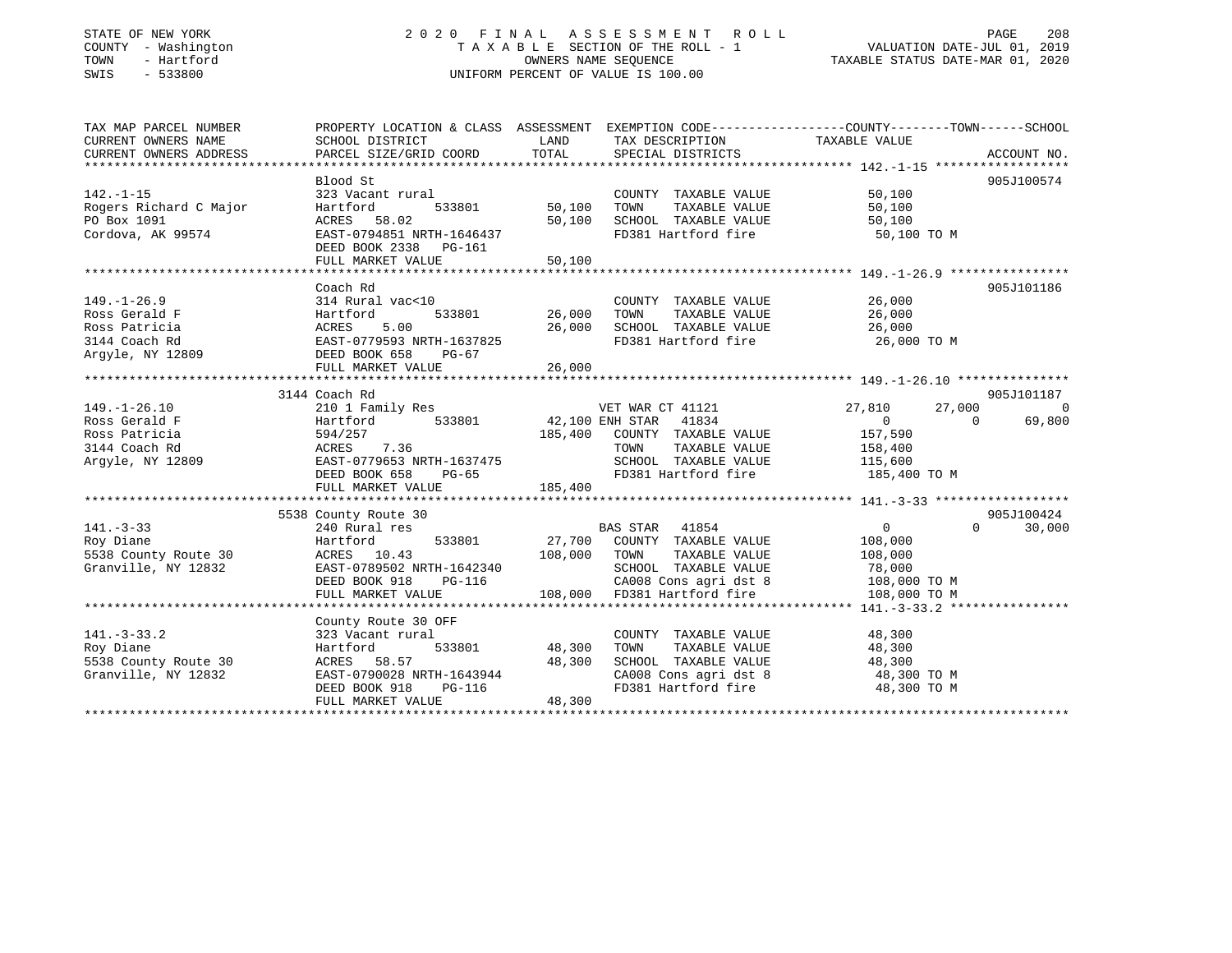#### STATE OF NEW YORK 2 0 2 0 F I N A L A S S E S S M E N T R O L L PAGE 209 COUNTY - Washington T A X A B L E SECTION OF THE ROLL - 1 VALUATION DATE-JUL 01, 2019 TOWN - Hartford OWNERS NAME SEQUENCE TAXABLE STATUS DATE-MAR 01, 2020 SWIS - 533800 UNIFORM PERCENT OF VALUE IS 100.00

| TAX MAP PARCEL NUMBER            | PROPERTY LOCATION & CLASS ASSESSMENT EXEMPTION CODE---------------COUNTY-------TOWN------SCHOOL                                                                       |                     |                                               |                            |               |
|----------------------------------|-----------------------------------------------------------------------------------------------------------------------------------------------------------------------|---------------------|-----------------------------------------------|----------------------------|---------------|
| CURRENT OWNERS NAME              | SCHOOL DISTRICT                                                                                                                                                       | LAND                | TAX DESCRIPTION                               | TAXABLE VALUE              |               |
| CURRENT OWNERS ADDRESS           | PARCEL SIZE/GRID COORD                                                                                                                                                | TOTAL               | SPECIAL DISTRICTS                             |                            | ACCOUNT NO.   |
|                                  |                                                                                                                                                                       |                     |                                               |                            |               |
|                                  | 128 North Rd                                                                                                                                                          |                     |                                               |                            | 905J100170    |
| $140. - 1 - 13$                  | 240 Rural res                                                                                                                                                         |                     | BAS STAR 41854                                | $0 \qquad \qquad$          | $0 \t 30,000$ |
| Roycewicz Clifford L             | 533801<br>Hartford                                                                                                                                                    |                     | 78,100 COUNTY TAXABLE VALUE                   | 154,500                    |               |
| Roycewicz Denise A               | ACRES 47.00                                                                                                                                                           | 154,500             | TOWN<br>TAXABLE VALUE                         | 154,500                    |               |
| 128 North Rd                     | EAST-0773792 NRTH-1641729                                                                                                                                             |                     | SCHOOL TAXABLE VALUE                          | 124,500                    |               |
| Fort Ann, NY 12827 DEED BOOK 845 | $PG-40$                                                                                                                                                               |                     | FD381 Hartford fire                           | 154,500 TO M               |               |
|                                  | FULL MARKET VALUE                                                                                                                                                     | 154,500             |                                               |                            |               |
|                                  |                                                                                                                                                                       |                     |                                               |                            |               |
|                                  | North Rd                                                                                                                                                              |                     |                                               |                            | 905J100549    |
| $140. - 1 - 15$                  | 314 Rural vac<10                                                                                                                                                      |                     | COUNTY TAXABLE VALUE                          | 15,000                     |               |
| Roycewicz Clifford L             | Hartford                                                                                                                                                              | 533801 15,000       | TAXABLE VALUE<br>TOWN                         | 15,000                     |               |
| 128 North Rd                     | ACRES<br>2.40                                                                                                                                                         | 15,000              | SCHOOL TAXABLE VALUE 15,000                   |                            |               |
| Fort Ann, NY 12827               | EAST-0772899 NRTH-1641227                                                                                                                                             |                     | FD381 Hartford fire                           | 15,000 TO M                |               |
|                                  | DEED BOOK 504<br>PG-135                                                                                                                                               |                     |                                               |                            |               |
|                                  | FULL MARKET VALUE                                                                                                                                                     | 15.000              |                                               |                            |               |
|                                  |                                                                                                                                                                       |                     |                                               |                            |               |
|                                  | County Route 19 OFF                                                                                                                                                   |                     |                                               |                            | 905J101184    |
| $149. - 1 - 6.2$                 | 314 Rural vac<10                                                                                                                                                      |                     | COUNTY TAXABLE VALUE                          | 2,700                      |               |
| Roycewicz Clifford L             | 533801<br>Hartford                                                                                                                                                    | 2,700 TOWN          | TAXABLE VALUE                                 | 2,700                      |               |
| 128 North Rd                     | 149.-1-6.2-1                                                                                                                                                          | 2,700               | SCHOOL TAXABLE VALUE                          | 2,700                      |               |
| Fort Ann, NY 12827               | ACRES 4.12                                                                                                                                                            |                     | FD381 Hartford fire                           | 2,700 TO M                 |               |
|                                  | EAST-0771494 NRTH-1640594                                                                                                                                             |                     |                                               |                            |               |
|                                  | DEED BOOK 504<br><b>PG-135</b>                                                                                                                                        |                     |                                               |                            |               |
|                                  | FULL MARKET VALUE                                                                                                                                                     | 2,700               |                                               |                            |               |
|                                  |                                                                                                                                                                       |                     |                                               |                            |               |
| $141. - 3 - 29.2$                | 5630 County Route 30                                                                                                                                                  |                     | BAS STAR 41854                                | $\overline{0}$<br>$\Omega$ |               |
|                                  | 240 Rural res                                                                                                                                                         | 75,800              |                                               | 305,900                    | 30,000        |
|                                  | And The Solid Martineum and Hartford<br>Rozell Matthew A Hartford<br>Rozell Laura L<br>533801<br>S630 County Route 30<br>Granville, NY 12832<br>CHERE BOOK 760 PG-309 | 305,900             | COUNTY TAXABLE VALUE<br>TOWN<br>TAXABLE VALUE |                            |               |
|                                  |                                                                                                                                                                       |                     | SCHOOL TAXABLE VALUE                          | 305,900<br>275,900         |               |
|                                  |                                                                                                                                                                       | H-1644223<br>PG-309 | CA008 Cons agri dst 8 305,900 TO M            |                            |               |
|                                  | FULL MARKET VALUE                                                                                                                                                     |                     | 305,900 FD381 Hartford fire                   | 305,900 TO M               |               |
|                                  |                                                                                                                                                                       |                     |                                               |                            |               |
|                                  | 427 Gilchrist Hill Rd                                                                                                                                                 |                     |                                               |                            | 905J101374    |
| $150. - 1 - 45.1$                | 210 1 Family Res                                                                                                                                                      |                     | COUNTY TAXABLE VALUE                          | 197,300                    |               |
| Ruckert Christopher J            | Hartford<br>533801                                                                                                                                                    | 36,700              | TOWN<br>TAXABLE VALUE                         | 197,300                    |               |
| 427 Gilchrist Hill Rd            | ROW 2622/73                                                                                                                                                           | 197,300             | SCHOOL TAXABLE VALUE                          | 197,300                    |               |
| Hartford, NY 12838               | ACRES 5.56 BANK 999                                                                                                                                                   |                     | FD381 Hartford fire                           | 197,300 TO M               |               |
|                                  | EAST-0782524 NRTH-1638685                                                                                                                                             |                     |                                               |                            |               |
|                                  | DEED BOOK 2622 PG-70                                                                                                                                                  |                     |                                               |                            |               |
|                                  | FULL MARKET VALUE                                                                                                                                                     | 197,300             |                                               |                            |               |
|                                  |                                                                                                                                                                       |                     |                                               |                            |               |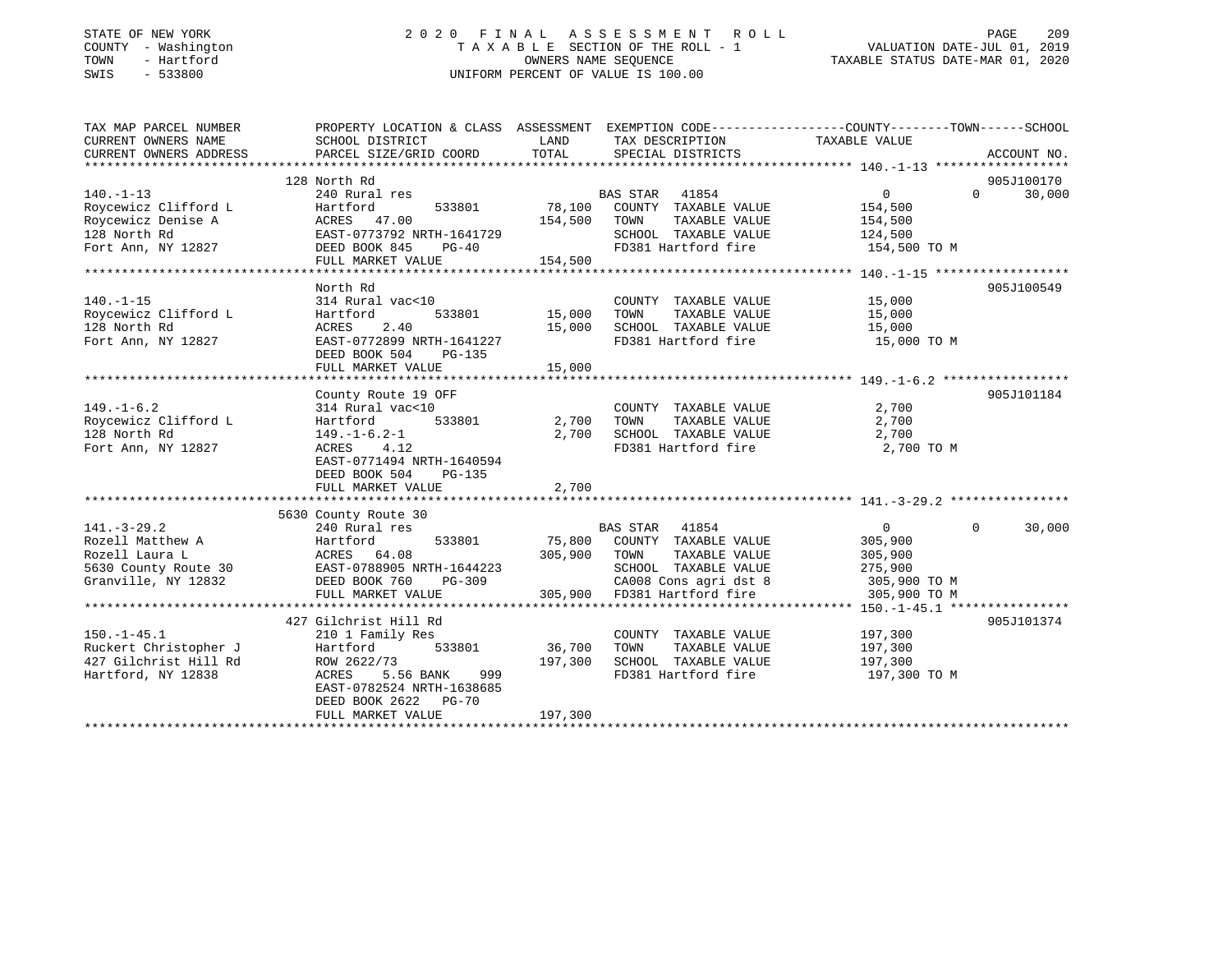| STATE OF NEW YORK |              |
|-------------------|--------------|
| <b>COUNTY</b>     | - Washington |
| TOWN              | - Hartford   |
| CMT C             | につつOOO       |

#### STATE OF NEW YORK 2 0 2 0 F I N A L A S S E S S M E N T R O L L PAGE 210 COUNTY - Washington T A X A B L E SECTION OF THE ROLL - 1 VALUATION DATE-JUL 01, 2019 OWNERS NAME SEQUENCE TAXABLE STATUS DATE-MAR 01, 2020 SWIS - 533800 UNIFORM PERCENT OF VALUE IS 100.00

| TAX MAP PARCEL NUMBER     |                                                                           |                                                                                                                                                                                    | PROPERTY LOCATION & CLASS ASSESSMENT EXEMPTION CODE---------------COUNTY-------TOWN-----SCHOOL                                                                                                                                         |
|---------------------------|---------------------------------------------------------------------------|------------------------------------------------------------------------------------------------------------------------------------------------------------------------------------|----------------------------------------------------------------------------------------------------------------------------------------------------------------------------------------------------------------------------------------|
| CURRENT OWNERS NAME       | SCHOOL DISTRICT                                                           | LAND<br>TAX DESCRIPTION                                                                                                                                                            | TAXABLE VALUE                                                                                                                                                                                                                          |
| CURRENT OWNERS ADDRESS    | PARCEL SIZE/GRID COORD                                                    | TOTAL<br>SPECIAL DISTRICTS                                                                                                                                                         | ACCOUNT NO.                                                                                                                                                                                                                            |
|                           |                                                                           |                                                                                                                                                                                    |                                                                                                                                                                                                                                        |
|                           | 672 County Route 17<br>County Route 17<br>113 Cattle farm                 |                                                                                                                                                                                    | 905J100662                                                                                                                                                                                                                             |
| $113.-2-5$                |                                                                           | AG DIST 41720                                                                                                                                                                      | 101,816 101,816 101,816<br>$250, 304$<br>250.304                                                                                                                                                                                       |
| Rudenko Denise            | Hartford                                                                  | 533801 236,300 BAS STAR 41854                                                                                                                                                      | 30,000                                                                                                                                                                                                                                 |
| Arno John M               | $113. - 1 - 5$                                                            | 352,200 COUNTY TAXABLE VALUE                                                                                                                                                       |                                                                                                                                                                                                                                        |
| PO Box 130                | ACRES 254.10                                                              | TOWN<br>TAXABLE VALUE                                                                                                                                                              | 250,384                                                                                                                                                                                                                                |
| Fort Ann, NY 12827        | EAST-0776187 NRTH-1667474                                                 | SCHOOL TAXABLE VALUE 220,384<br>CA007 Cons agri dst 7 250,384 TO M                                                                                                                 |                                                                                                                                                                                                                                        |
|                           | DEED BOOK 3370 PG-57                                                      |                                                                                                                                                                                    |                                                                                                                                                                                                                                        |
| MAY BE SUBJECT TO PAYMENT | FULL MARKET VALUE                                                         | 352,200<br>101,816 EX                                                                                                                                                              |                                                                                                                                                                                                                                        |
| UNDER AGDIST LAW TIL 2024 |                                                                           | FD381 Hartford fire                                                                                                                                                                | 352,200 TO M                                                                                                                                                                                                                           |
|                           |                                                                           |                                                                                                                                                                                    |                                                                                                                                                                                                                                        |
|                           | 5125 County Route 30                                                      |                                                                                                                                                                                    | 905J100557                                                                                                                                                                                                                             |
| $150. -1 - 33$            | 240 Rural res                                                             | COUNTY TAXABLE VALUE 81,800                                                                                                                                                        |                                                                                                                                                                                                                                        |
|                           |                                                                           | 32,900 TOWN<br>$32,900 \qquad \text{TOWN} \qquad \text{TAXABLE VALUE} \qquad \qquad 81,800 \\ \text{81,800} \qquad \text{SCHOOL} \qquad \text{TAXABLE VALUE} \qquad \qquad 81,800$ |                                                                                                                                                                                                                                        |
|                           |                                                                           |                                                                                                                                                                                    |                                                                                                                                                                                                                                        |
|                           |                                                                           | FD381 Hartford fire 81,800 TO M                                                                                                                                                    |                                                                                                                                                                                                                                        |
|                           | DEED BOOK 3401 PG-85                                                      |                                                                                                                                                                                    |                                                                                                                                                                                                                                        |
|                           | FULL MARKET VALUE                                                         | 81,800                                                                                                                                                                             |                                                                                                                                                                                                                                        |
|                           |                                                                           |                                                                                                                                                                                    |                                                                                                                                                                                                                                        |
|                           |                                                                           | 350 Gilchrist Hill Rd 83 PCT OF VALUE USED FOR EXEMPTION PURPOSES                                                                                                                  | 905J101290                                                                                                                                                                                                                             |
| $150. - 1 - 53$           | 210 1 Family Res                                                          | VET COM CT 41131                                                                                                                                                                   | 14,982 14,982<br>$\bigcirc$                                                                                                                                                                                                            |
|                           |                                                                           | 533801 43,700 ENH STAR                                                                                                                                                             |                                                                                                                                                                                                                                        |
|                           |                                                                           |                                                                                                                                                                                    |                                                                                                                                                                                                                                        |
|                           |                                                                           |                                                                                                                                                                                    |                                                                                                                                                                                                                                        |
|                           |                                                                           |                                                                                                                                                                                    |                                                                                                                                                                                                                                        |
|                           |                                                                           |                                                                                                                                                                                    |                                                                                                                                                                                                                                        |
|                           |                                                                           |                                                                                                                                                                                    | 150.-1-53<br>Russell Robert H LE Hartford 533801 43,700 ENH STAR 41834 0<br>Clark Ryan ACRES 9.10 72,200 COUNTY TAXABLE VALUE 57,218<br>352 Gilchrist Hill Rd EAST-0784221 NRTH-1640468 TOWN TAXABLE VALUE 57,218<br>Hartford, NY 1283 |
|                           | 1121 Lundy Rd                                                             |                                                                                                                                                                                    | 905J101000                                                                                                                                                                                                                             |
| $158. - 2 - 6.2$          | 240 Rural res                                                             | AGED-CO/TN 41801                                                                                                                                                                   | $\overline{0}$<br>64,600<br>64,600                                                                                                                                                                                                     |
| Rutter Joel               |                                                                           | 533801 33,700 ENH STAR<br>41834                                                                                                                                                    | 69,800<br>$\sim$ 0<br>$\Omega$                                                                                                                                                                                                         |
| Rutter Claudia            |                                                                           | 129,200 COUNTY TAXABLE VALUE                                                                                                                                                       | 64,600                                                                                                                                                                                                                                 |
| 1121 Lundy Rd             |                                                                           |                                                                                                                                                                                    | TAXABLE VALUE 64,600                                                                                                                                                                                                                   |
| Granville, NY 12832       |                                                                           |                                                                                                                                                                                    |                                                                                                                                                                                                                                        |
|                           | 240 Rural re.<br>Hartford<br>158.-1-6.2<br>262 ACRES<br>2632 EAST-0786365 |                                                                                                                                                                                    | 129,200 TO M                                                                                                                                                                                                                           |
|                           | FULL MARKET VALUE                                                         | 129,200                                                                                                                                                                            |                                                                                                                                                                                                                                        |
|                           |                                                                           |                                                                                                                                                                                    |                                                                                                                                                                                                                                        |
|                           | 7 Baker Rd                                                                |                                                                                                                                                                                    | 905J100587                                                                                                                                                                                                                             |
| $132. - 2 - 17$           | 210 1 Family Res                                                          | ENH STAR 41834                                                                                                                                                                     | $\overline{0}$<br>$\Omega$<br>69,800                                                                                                                                                                                                   |
| Saboski Albert            | Hartford                                                                  | 533801 22,100 COUNTY TAXABLE VALUE 127,500                                                                                                                                         |                                                                                                                                                                                                                                        |
| Saboski Kellie            | FRNT 300.00 DPTH 130.00                                                   | 127,500 TOWN<br>TAXABLE VALUE                                                                                                                                                      | 127,500                                                                                                                                                                                                                                |
| PO Box 695                | <b>BANK</b><br>999                                                        | SCHOOL TAXABLE VALUE                                                                                                                                                               | 57,700                                                                                                                                                                                                                                 |
|                           | Hudson Falls, NY 12839 EAST-0790619 NRTH-1653231                          | FD381 Hartford fire                                                                                                                                                                | 127,500 TO M                                                                                                                                                                                                                           |
|                           | DEED BOOK 2431 PG-274                                                     |                                                                                                                                                                                    |                                                                                                                                                                                                                                        |
|                           | FULL MARKET VALUE                                                         | 127,500                                                                                                                                                                            |                                                                                                                                                                                                                                        |
|                           |                                                                           |                                                                                                                                                                                    |                                                                                                                                                                                                                                        |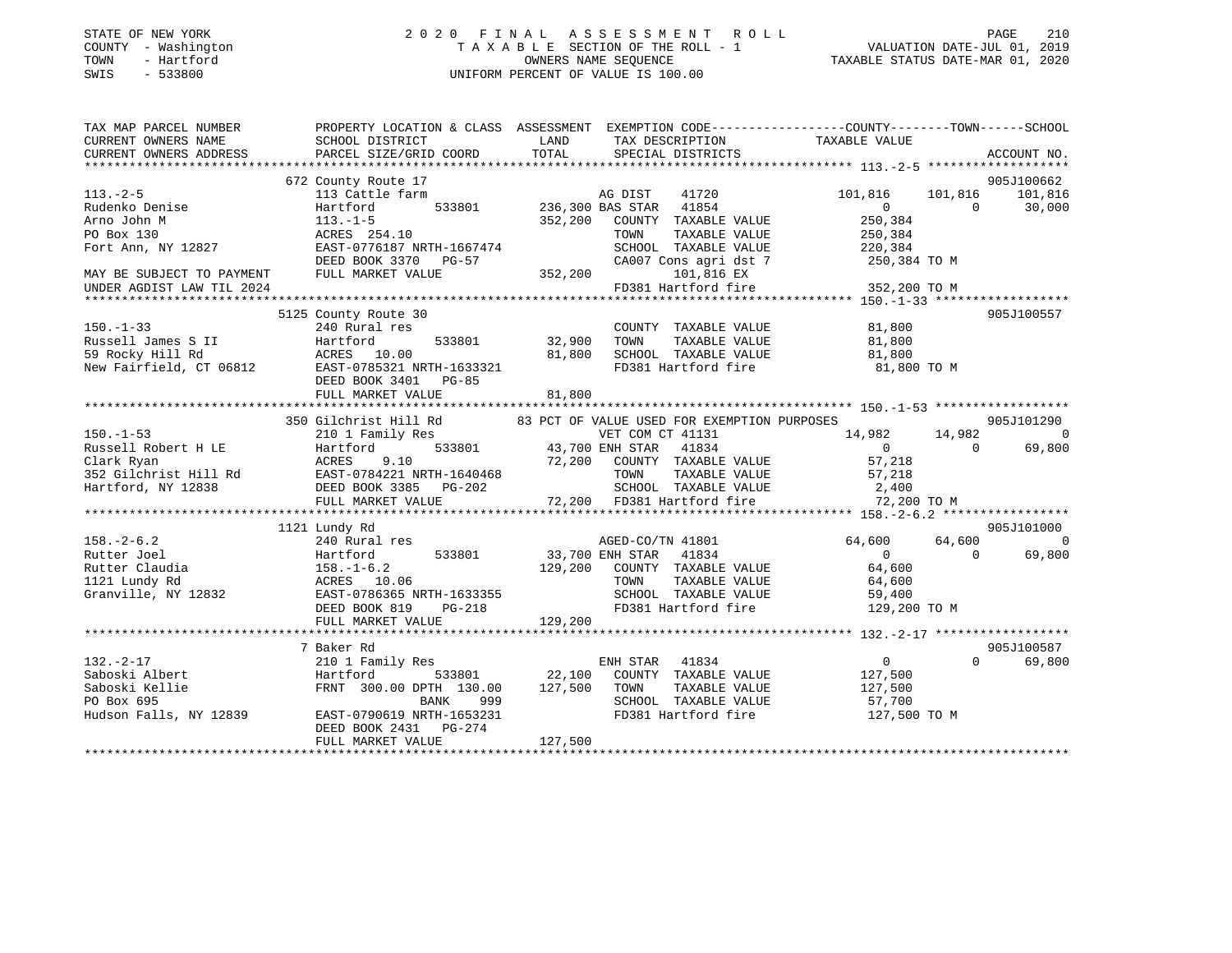| STATE OF NEW YORK<br>COUNTY - Washington<br>- Hartford<br>TOWN<br>$-533800$<br>SWIS | 2020 FINAL                                            |                   | A S S E S S M E N T<br>R O L L<br>TAXABLE SECTION OF THE ROLL - 1<br>OWNERS NAME SEOUENCE<br>UNIFORM PERCENT OF VALUE IS 100.00 | VALUATION DATE-JUL 01, 2019<br>TAXABLE STATUS DATE-MAR 01, 2020 | PAGE<br>211 |
|-------------------------------------------------------------------------------------|-------------------------------------------------------|-------------------|---------------------------------------------------------------------------------------------------------------------------------|-----------------------------------------------------------------|-------------|
| TAX MAP PARCEL NUMBER<br>CURRENT OWNERS NAME                                        | SCHOOL DISTRICT                                       | LAND              | PROPERTY LOCATION & CLASS ASSESSMENT EXEMPTION CODE----------------COUNTY-------TOWN-----SCHOOL<br>TAX DESCRIPTION              | TAXABLE VALUE                                                   |             |
| CURRENT OWNERS ADDRESS                                                              | PARCEL SIZE/GRID COORD                                | TOTAL             | SPECIAL DISTRICTS                                                                                                               |                                                                 | ACCOUNT NO. |
|                                                                                     |                                                       |                   |                                                                                                                                 |                                                                 |             |
|                                                                                     | 66 Hastings Rd                                        |                   |                                                                                                                                 |                                                                 | 905J100148  |
| $132. - 1 - 10$                                                                     | 240 Rural res                                         |                   | AG DIST<br>41720                                                                                                                | 9,636<br>9,636                                                  | 9,636       |
| Sage Marsha<br>66 Hastings Rd                                                       | Hartford<br>533801<br>BLA 764/233                     | 43,000<br>146,200 | COUNTY TAXABLE VALUE<br>TOWN<br>TAXABLE VALUE                                                                                   | 136,564<br>136,564                                              |             |
| Granville, NY 12832                                                                 | 23.00<br>ACRES                                        |                   | SCHOOL TAXABLE VALUE                                                                                                            | 136,564                                                         |             |
|                                                                                     | EAST-0787218 NRTH-1657557                             |                   | CA007 Cons agri dst 7                                                                                                           | 136,564 TO M                                                    |             |
| MAY BE SUBJECT TO PAYMENT                                                           | DEED BOOK 2020<br>PG-273                              |                   | 9,636 EX                                                                                                                        |                                                                 |             |
| UNDER AGDIST LAW TIL 2024                                                           | FULL MARKET VALUE                                     | 146,200           | FD381 Hartford fire                                                                                                             | 146,200 TO M                                                    |             |
|                                                                                     |                                                       |                   |                                                                                                                                 |                                                                 |             |
|                                                                                     | 176 Pope Hill Rd                                      |                   |                                                                                                                                 |                                                                 |             |
| $150. - 1 - 29.14$                                                                  | 314 Rural vac<10                                      |                   | COUNTY TAXABLE VALUE                                                                                                            | 15,600                                                          |             |
| Sands Family Irrv Trust George Argyle                                               | 532001                                                | 15,600            | TOWN<br>TAXABLE VALUE                                                                                                           | 15,600                                                          |             |
| Sands Sandra K Trustee                                                              | ACRES<br>6.50                                         | 15,600            | SCHOOL TAXABLE VALUE                                                                                                            | 15,600                                                          |             |
| 176 Pope Hill Rd                                                                    | EAST-0781179 NRTH-1633244                             |                   | CA006 Cons agri dst 6                                                                                                           | 15,600 TO M                                                     |             |
| Argyle, NY 12809                                                                    | DEED BOOK 3893 PG-252                                 |                   | FD381 Hartford fire                                                                                                             | 15,600 TO M                                                     |             |
|                                                                                     | FULL MARKET VALUE                                     | 15,600            |                                                                                                                                 |                                                                 |             |
|                                                                                     |                                                       |                   |                                                                                                                                 |                                                                 |             |
|                                                                                     | 502 Blood St                                          |                   |                                                                                                                                 |                                                                 | 905J100693  |
| $132. - 4 - 6$                                                                      | 270 Mfg housing                                       |                   | AGED-CO/TN 41801                                                                                                                | 15,120<br>15,120                                                | $\Omega$    |
| Sargent Marie M                                                                     | Hartford<br>533801                                    |                   | 19,700 ENH STAR<br>41834                                                                                                        | $\mathbf 0$<br>0                                                | 43,200      |
| Sargent Robert Jr                                                                   | FRNT 113.00 DPTH 263.00                               | 43,200            | COUNTY TAXABLE VALUE                                                                                                            | 28,080                                                          |             |
| 502 Blood St                                                                        | EAST-0794448 NRTH-1652147                             |                   | TOWN<br>TAXABLE VALUE                                                                                                           | 28,080                                                          |             |
| Granville, NY 12832                                                                 | DEED BOOK 20200 PG-1952                               |                   | SCHOOL TAXABLE VALUE                                                                                                            | $\Omega$                                                        |             |
|                                                                                     | FULL MARKET VALUE                                     |                   | 43,200 FD381 Hartford fire                                                                                                      | 43,200 TO M                                                     |             |
| PRIOR OWNER ON 3/01/2020                                                            |                                                       |                   |                                                                                                                                 |                                                                 |             |
| Sargent Marie                                                                       |                                                       |                   |                                                                                                                                 |                                                                 |             |
|                                                                                     |                                                       |                   |                                                                                                                                 |                                                                 |             |
|                                                                                     | 176 Marlboro Country Rd                               |                   |                                                                                                                                 |                                                                 | 905J101039  |
| $141. - 3 - 24.2$                                                                   | 210 1 Family Res                                      |                   | COUNTY TAXABLE VALUE                                                                                                            | 86,500                                                          |             |
| Sargent Matthew                                                                     | Hartford<br>533801                                    | 30,600            | TOWN<br>TAXABLE VALUE                                                                                                           | 86,500                                                          |             |
| Gillis Brittany                                                                     | FRNT 416.00 DPTH 369.00                               | 86,500            | SCHOOL TAXABLE VALUE<br>FD381 Hartford fire                                                                                     | 86,500                                                          |             |
| 176 Marlboro Country Rd<br>Hartford, NY 12838                                       | EAST-0785276 NRTH-1643604<br>DEED BOOK 3433<br>PG-102 |                   |                                                                                                                                 | 86,500 TO M                                                     |             |
|                                                                                     | FULL MARKET VALUE                                     | 86,500            |                                                                                                                                 |                                                                 |             |
|                                                                                     |                                                       |                   |                                                                                                                                 |                                                                 |             |
|                                                                                     | 250 Hartford Main St                                  |                   |                                                                                                                                 |                                                                 | 905J101255  |
| $132. - 1 - 18.4$                                                                   | 270 Mfg housing                                       |                   | <b>BAS STAR</b><br>41854                                                                                                        | $\overline{0}$<br>$\Omega$                                      | 30,000      |
| Sargent Robert                                                                      | Hartford<br>533801                                    | 26,400            | COUNTY TAXABLE VALUE                                                                                                            | 52,200                                                          |             |
| Mesick Wanda                                                                        | 1.90 BANK<br>ACRES<br>998                             | 52,200            | TAXABLE VALUE<br>TOWN                                                                                                           | 52,200                                                          |             |
| 250 Hartford Main St                                                                | EAST-0789200 NRTH-1656094                             |                   | SCHOOL TAXABLE VALUE                                                                                                            | 22,200                                                          |             |
| Granville, NY 12832                                                                 | DEED BOOK 3379<br>$PG-133$                            |                   | CA007 Cons agri dst 7                                                                                                           | 52,200 TO M                                                     |             |
|                                                                                     | FULL MARKET VALUE                                     | 52,200            | FD381 Hartford fire                                                                                                             | 52,200 TO M                                                     |             |

\*\*\*\*\*\*\*\*\*\*\*\*\*\*\*\*\*\*\*\*\*\*\*\*\*\*\*\*\*\*\*\*\*\*\*\*\*\*\*\*\*\*\*\*\*\*\*\*\*\*\*\*\*\*\*\*\*\*\*\*\*\*\*\*\*\*\*\*\*\*\*\*\*\*\*\*\*\*\*\*\*\*\*\*\*\*\*\*\*\*\*\*\*\*\*\*\*\*\*\*\*\*\*\*\*\*\*\*\*\*\*\*\*\*\*\*\*\*\*\*\*\*\*\*\*\*\*\*\*\*\*\*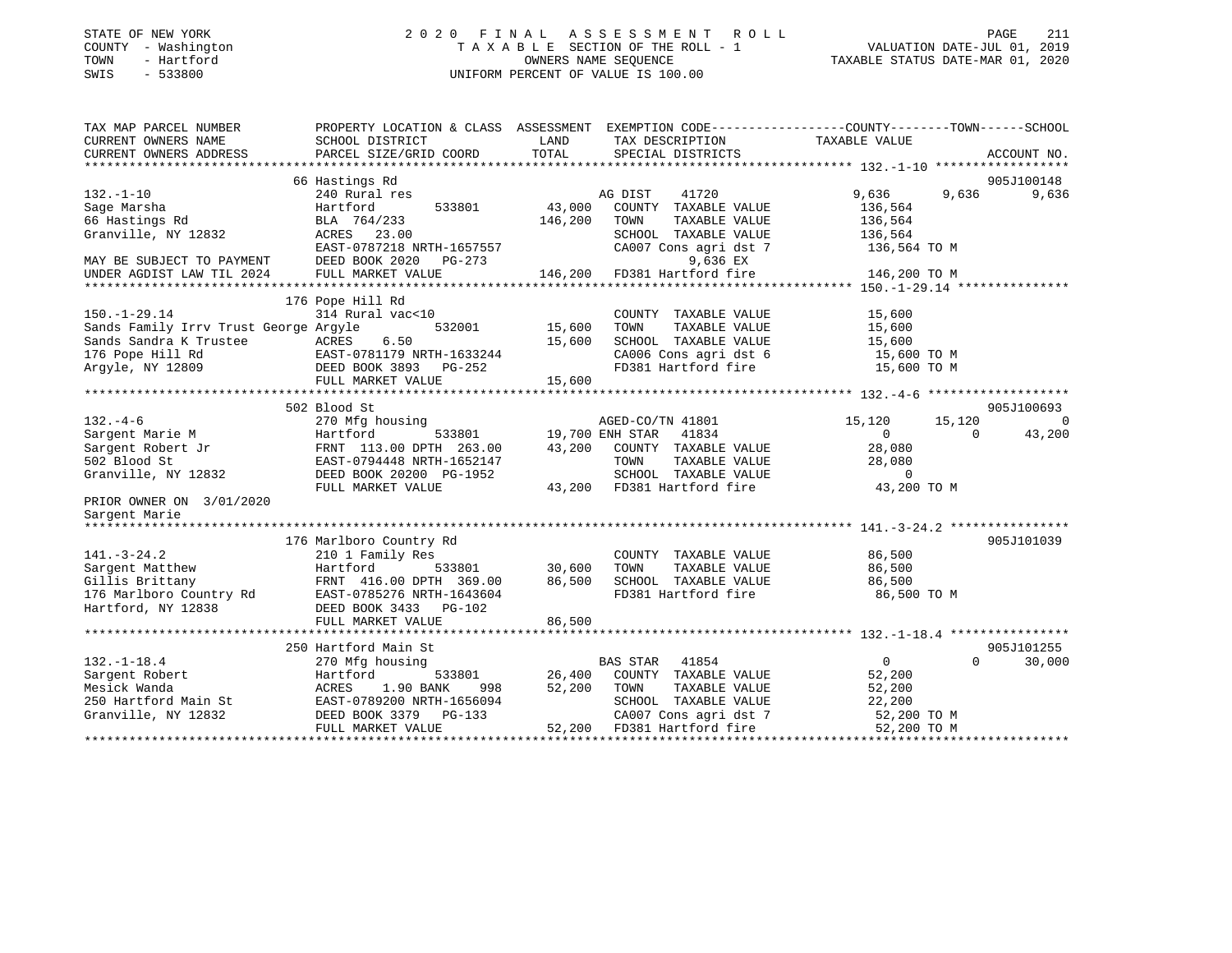#### STATE OF NEW YORK 2 0 2 0 F I N A L A S S E S S M E N T R O L L PAGE 212 COUNTY - Washington T A X A B L E SECTION OF THE ROLL - 1 VALUATION DATE-JUL 01, 2019 TOWN - Hartford OWNERS NAME SEQUENCE TAXABLE STATUS DATE-MAR 01, 2020 SWIS - 533800 UNIFORM PERCENT OF VALUE IS 100.00

| TAXABLE VALUE<br>CURRENT OWNERS NAME<br>SCHOOL DISTRICT<br>LAND<br>TAX DESCRIPTION<br>TOTAL<br>CURRENT OWNERS ADDRESS<br>PARCEL SIZE/GRID COORD<br>SPECIAL DISTRICTS<br>ACCOUNT NO.<br>16 Hastings Rd<br>905J100458<br>210 1 Family Res<br>Hartford 533801 23,000<br>$132. - 1 - 14$<br>$0 \qquad \qquad$<br>$0 \t 30,000$<br>BAS STAR 41854<br>122,500<br>Sasselman Karl W<br>Hartford<br>COUNTY TAXABLE VALUE<br>999 122,500 TOWN<br>16 Hastings Rd<br>1.00 BANK<br>TAXABLE VALUE<br>ACRES<br>122,500<br>Granville, NY 12832<br>EAST-0787796 NRTH-1655628<br>SCHOOL TAXABLE VALUE<br>CA007 Cons agri dst 7<br>92,500<br>122,500 TO M<br>$PG-245$<br>DEED BOOK 932<br>122,500 FD381 Hartford fire 122,500 TO M<br>FULL MARKET VALUE<br>905J101416<br>4683 State Route 149<br>$\overline{0}$<br>$\Omega$<br>30,000<br>$132. - 1 - 27.3$<br>132.-1-27.3<br>Saunders Steven L<br>Saunders Karen (149 EAST-0785307 NRTH-1651856 141,000<br>441,000<br>441,000<br>441,000<br>441,000<br>441,000<br>533801<br>533801<br>533801<br>533801<br>533801<br>533801<br>547,200<br>441,000<br>547,200<br>547,200<br>5483<br><br>141,000<br>141,000 TOWN<br>TAXABLE VALUE<br>141,000<br>SCHOOL TAXABLE VALUE<br>111,000<br>141,000 TO M<br>141,000 TO M CA007 Cons agri dst 7 (141,000 TO M 141,000 FD381 Hartford fire 141,000 TO M<br>FULL MARKET VALUE<br>905J101417<br>State Route 149<br>COUNTY TAXABLE VALUE 12,500<br>$132. - 1 - 27.4$<br>314 Rural vac<10<br>Saunders Steven L<br>533801 12,500<br>Hartford<br>TOWN<br>TAXABLE VALUE<br>12,500<br>ACRES 1.00<br>12,500<br>SCHOOL TAXABLE VALUE<br>4683 State Route 149<br>12,500<br>EAST-0785467 NRTH-1651869<br>CA007 Cons agri dst 7 12,500 TO M<br>Hartford, NY 12838<br>FD381 Hartford fire<br>DEED BOOK 682<br>12,500 TO M<br>PG-131<br>12,500<br>FULL MARKET VALUE<br>905J100446<br>7752 State Route 40<br>210 1 Family Res<br>COUNTY TAXABLE VALUE 107,800<br>$140. -2 - 25$<br>Hartford 533801 11,000<br>FRNT 104.00 DPTH 102.00 107,800<br>Saunders Tonya B<br>TOWN<br>TAXABLE VALUE<br>Hartford<br>107,800<br>107,800<br>7752 State Route 40<br>Hartford NY 19939<br>SCHOOL TAXABLE VALUE<br>FD381 Hartford fire 107,800 TO M<br>Hartford, NY 12838<br>BANK<br>999<br>EAST-0782226 NRTH-1645208<br>DEED BOOK 3598 PG-255 |
|-------------------------------------------------------------------------------------------------------------------------------------------------------------------------------------------------------------------------------------------------------------------------------------------------------------------------------------------------------------------------------------------------------------------------------------------------------------------------------------------------------------------------------------------------------------------------------------------------------------------------------------------------------------------------------------------------------------------------------------------------------------------------------------------------------------------------------------------------------------------------------------------------------------------------------------------------------------------------------------------------------------------------------------------------------------------------------------------------------------------------------------------------------------------------------------------------------------------------------------------------------------------------------------------------------------------------------------------------------------------------------------------------------------------------------------------------------------------------------------------------------------------------------------------------------------------------------------------------------------------------------------------------------------------------------------------------------------------------------------------------------------------------------------------------------------------------------------------------------------------------------------------------------------------------------------------------------------------------------------------------------------------------------------------------------------------------------------------------------------------------------------------------------------------------------------------------------------------------------------------------------------------------------|
|                                                                                                                                                                                                                                                                                                                                                                                                                                                                                                                                                                                                                                                                                                                                                                                                                                                                                                                                                                                                                                                                                                                                                                                                                                                                                                                                                                                                                                                                                                                                                                                                                                                                                                                                                                                                                                                                                                                                                                                                                                                                                                                                                                                                                                                                               |
|                                                                                                                                                                                                                                                                                                                                                                                                                                                                                                                                                                                                                                                                                                                                                                                                                                                                                                                                                                                                                                                                                                                                                                                                                                                                                                                                                                                                                                                                                                                                                                                                                                                                                                                                                                                                                                                                                                                                                                                                                                                                                                                                                                                                                                                                               |
|                                                                                                                                                                                                                                                                                                                                                                                                                                                                                                                                                                                                                                                                                                                                                                                                                                                                                                                                                                                                                                                                                                                                                                                                                                                                                                                                                                                                                                                                                                                                                                                                                                                                                                                                                                                                                                                                                                                                                                                                                                                                                                                                                                                                                                                                               |
|                                                                                                                                                                                                                                                                                                                                                                                                                                                                                                                                                                                                                                                                                                                                                                                                                                                                                                                                                                                                                                                                                                                                                                                                                                                                                                                                                                                                                                                                                                                                                                                                                                                                                                                                                                                                                                                                                                                                                                                                                                                                                                                                                                                                                                                                               |
|                                                                                                                                                                                                                                                                                                                                                                                                                                                                                                                                                                                                                                                                                                                                                                                                                                                                                                                                                                                                                                                                                                                                                                                                                                                                                                                                                                                                                                                                                                                                                                                                                                                                                                                                                                                                                                                                                                                                                                                                                                                                                                                                                                                                                                                                               |
|                                                                                                                                                                                                                                                                                                                                                                                                                                                                                                                                                                                                                                                                                                                                                                                                                                                                                                                                                                                                                                                                                                                                                                                                                                                                                                                                                                                                                                                                                                                                                                                                                                                                                                                                                                                                                                                                                                                                                                                                                                                                                                                                                                                                                                                                               |
|                                                                                                                                                                                                                                                                                                                                                                                                                                                                                                                                                                                                                                                                                                                                                                                                                                                                                                                                                                                                                                                                                                                                                                                                                                                                                                                                                                                                                                                                                                                                                                                                                                                                                                                                                                                                                                                                                                                                                                                                                                                                                                                                                                                                                                                                               |
|                                                                                                                                                                                                                                                                                                                                                                                                                                                                                                                                                                                                                                                                                                                                                                                                                                                                                                                                                                                                                                                                                                                                                                                                                                                                                                                                                                                                                                                                                                                                                                                                                                                                                                                                                                                                                                                                                                                                                                                                                                                                                                                                                                                                                                                                               |
|                                                                                                                                                                                                                                                                                                                                                                                                                                                                                                                                                                                                                                                                                                                                                                                                                                                                                                                                                                                                                                                                                                                                                                                                                                                                                                                                                                                                                                                                                                                                                                                                                                                                                                                                                                                                                                                                                                                                                                                                                                                                                                                                                                                                                                                                               |
|                                                                                                                                                                                                                                                                                                                                                                                                                                                                                                                                                                                                                                                                                                                                                                                                                                                                                                                                                                                                                                                                                                                                                                                                                                                                                                                                                                                                                                                                                                                                                                                                                                                                                                                                                                                                                                                                                                                                                                                                                                                                                                                                                                                                                                                                               |
|                                                                                                                                                                                                                                                                                                                                                                                                                                                                                                                                                                                                                                                                                                                                                                                                                                                                                                                                                                                                                                                                                                                                                                                                                                                                                                                                                                                                                                                                                                                                                                                                                                                                                                                                                                                                                                                                                                                                                                                                                                                                                                                                                                                                                                                                               |
|                                                                                                                                                                                                                                                                                                                                                                                                                                                                                                                                                                                                                                                                                                                                                                                                                                                                                                                                                                                                                                                                                                                                                                                                                                                                                                                                                                                                                                                                                                                                                                                                                                                                                                                                                                                                                                                                                                                                                                                                                                                                                                                                                                                                                                                                               |
|                                                                                                                                                                                                                                                                                                                                                                                                                                                                                                                                                                                                                                                                                                                                                                                                                                                                                                                                                                                                                                                                                                                                                                                                                                                                                                                                                                                                                                                                                                                                                                                                                                                                                                                                                                                                                                                                                                                                                                                                                                                                                                                                                                                                                                                                               |
|                                                                                                                                                                                                                                                                                                                                                                                                                                                                                                                                                                                                                                                                                                                                                                                                                                                                                                                                                                                                                                                                                                                                                                                                                                                                                                                                                                                                                                                                                                                                                                                                                                                                                                                                                                                                                                                                                                                                                                                                                                                                                                                                                                                                                                                                               |
|                                                                                                                                                                                                                                                                                                                                                                                                                                                                                                                                                                                                                                                                                                                                                                                                                                                                                                                                                                                                                                                                                                                                                                                                                                                                                                                                                                                                                                                                                                                                                                                                                                                                                                                                                                                                                                                                                                                                                                                                                                                                                                                                                                                                                                                                               |
|                                                                                                                                                                                                                                                                                                                                                                                                                                                                                                                                                                                                                                                                                                                                                                                                                                                                                                                                                                                                                                                                                                                                                                                                                                                                                                                                                                                                                                                                                                                                                                                                                                                                                                                                                                                                                                                                                                                                                                                                                                                                                                                                                                                                                                                                               |
|                                                                                                                                                                                                                                                                                                                                                                                                                                                                                                                                                                                                                                                                                                                                                                                                                                                                                                                                                                                                                                                                                                                                                                                                                                                                                                                                                                                                                                                                                                                                                                                                                                                                                                                                                                                                                                                                                                                                                                                                                                                                                                                                                                                                                                                                               |
|                                                                                                                                                                                                                                                                                                                                                                                                                                                                                                                                                                                                                                                                                                                                                                                                                                                                                                                                                                                                                                                                                                                                                                                                                                                                                                                                                                                                                                                                                                                                                                                                                                                                                                                                                                                                                                                                                                                                                                                                                                                                                                                                                                                                                                                                               |
|                                                                                                                                                                                                                                                                                                                                                                                                                                                                                                                                                                                                                                                                                                                                                                                                                                                                                                                                                                                                                                                                                                                                                                                                                                                                                                                                                                                                                                                                                                                                                                                                                                                                                                                                                                                                                                                                                                                                                                                                                                                                                                                                                                                                                                                                               |
|                                                                                                                                                                                                                                                                                                                                                                                                                                                                                                                                                                                                                                                                                                                                                                                                                                                                                                                                                                                                                                                                                                                                                                                                                                                                                                                                                                                                                                                                                                                                                                                                                                                                                                                                                                                                                                                                                                                                                                                                                                                                                                                                                                                                                                                                               |
|                                                                                                                                                                                                                                                                                                                                                                                                                                                                                                                                                                                                                                                                                                                                                                                                                                                                                                                                                                                                                                                                                                                                                                                                                                                                                                                                                                                                                                                                                                                                                                                                                                                                                                                                                                                                                                                                                                                                                                                                                                                                                                                                                                                                                                                                               |
|                                                                                                                                                                                                                                                                                                                                                                                                                                                                                                                                                                                                                                                                                                                                                                                                                                                                                                                                                                                                                                                                                                                                                                                                                                                                                                                                                                                                                                                                                                                                                                                                                                                                                                                                                                                                                                                                                                                                                                                                                                                                                                                                                                                                                                                                               |
|                                                                                                                                                                                                                                                                                                                                                                                                                                                                                                                                                                                                                                                                                                                                                                                                                                                                                                                                                                                                                                                                                                                                                                                                                                                                                                                                                                                                                                                                                                                                                                                                                                                                                                                                                                                                                                                                                                                                                                                                                                                                                                                                                                                                                                                                               |
|                                                                                                                                                                                                                                                                                                                                                                                                                                                                                                                                                                                                                                                                                                                                                                                                                                                                                                                                                                                                                                                                                                                                                                                                                                                                                                                                                                                                                                                                                                                                                                                                                                                                                                                                                                                                                                                                                                                                                                                                                                                                                                                                                                                                                                                                               |
|                                                                                                                                                                                                                                                                                                                                                                                                                                                                                                                                                                                                                                                                                                                                                                                                                                                                                                                                                                                                                                                                                                                                                                                                                                                                                                                                                                                                                                                                                                                                                                                                                                                                                                                                                                                                                                                                                                                                                                                                                                                                                                                                                                                                                                                                               |
|                                                                                                                                                                                                                                                                                                                                                                                                                                                                                                                                                                                                                                                                                                                                                                                                                                                                                                                                                                                                                                                                                                                                                                                                                                                                                                                                                                                                                                                                                                                                                                                                                                                                                                                                                                                                                                                                                                                                                                                                                                                                                                                                                                                                                                                                               |
|                                                                                                                                                                                                                                                                                                                                                                                                                                                                                                                                                                                                                                                                                                                                                                                                                                                                                                                                                                                                                                                                                                                                                                                                                                                                                                                                                                                                                                                                                                                                                                                                                                                                                                                                                                                                                                                                                                                                                                                                                                                                                                                                                                                                                                                                               |
|                                                                                                                                                                                                                                                                                                                                                                                                                                                                                                                                                                                                                                                                                                                                                                                                                                                                                                                                                                                                                                                                                                                                                                                                                                                                                                                                                                                                                                                                                                                                                                                                                                                                                                                                                                                                                                                                                                                                                                                                                                                                                                                                                                                                                                                                               |
|                                                                                                                                                                                                                                                                                                                                                                                                                                                                                                                                                                                                                                                                                                                                                                                                                                                                                                                                                                                                                                                                                                                                                                                                                                                                                                                                                                                                                                                                                                                                                                                                                                                                                                                                                                                                                                                                                                                                                                                                                                                                                                                                                                                                                                                                               |
|                                                                                                                                                                                                                                                                                                                                                                                                                                                                                                                                                                                                                                                                                                                                                                                                                                                                                                                                                                                                                                                                                                                                                                                                                                                                                                                                                                                                                                                                                                                                                                                                                                                                                                                                                                                                                                                                                                                                                                                                                                                                                                                                                                                                                                                                               |
|                                                                                                                                                                                                                                                                                                                                                                                                                                                                                                                                                                                                                                                                                                                                                                                                                                                                                                                                                                                                                                                                                                                                                                                                                                                                                                                                                                                                                                                                                                                                                                                                                                                                                                                                                                                                                                                                                                                                                                                                                                                                                                                                                                                                                                                                               |
|                                                                                                                                                                                                                                                                                                                                                                                                                                                                                                                                                                                                                                                                                                                                                                                                                                                                                                                                                                                                                                                                                                                                                                                                                                                                                                                                                                                                                                                                                                                                                                                                                                                                                                                                                                                                                                                                                                                                                                                                                                                                                                                                                                                                                                                                               |
|                                                                                                                                                                                                                                                                                                                                                                                                                                                                                                                                                                                                                                                                                                                                                                                                                                                                                                                                                                                                                                                                                                                                                                                                                                                                                                                                                                                                                                                                                                                                                                                                                                                                                                                                                                                                                                                                                                                                                                                                                                                                                                                                                                                                                                                                               |
|                                                                                                                                                                                                                                                                                                                                                                                                                                                                                                                                                                                                                                                                                                                                                                                                                                                                                                                                                                                                                                                                                                                                                                                                                                                                                                                                                                                                                                                                                                                                                                                                                                                                                                                                                                                                                                                                                                                                                                                                                                                                                                                                                                                                                                                                               |
| FULL MARKET VALUE<br>107,800                                                                                                                                                                                                                                                                                                                                                                                                                                                                                                                                                                                                                                                                                                                                                                                                                                                                                                                                                                                                                                                                                                                                                                                                                                                                                                                                                                                                                                                                                                                                                                                                                                                                                                                                                                                                                                                                                                                                                                                                                                                                                                                                                                                                                                                  |
|                                                                                                                                                                                                                                                                                                                                                                                                                                                                                                                                                                                                                                                                                                                                                                                                                                                                                                                                                                                                                                                                                                                                                                                                                                                                                                                                                                                                                                                                                                                                                                                                                                                                                                                                                                                                                                                                                                                                                                                                                                                                                                                                                                                                                                                                               |
| 905J100158<br>151 Pope Hill Rd                                                                                                                                                                                                                                                                                                                                                                                                                                                                                                                                                                                                                                                                                                                                                                                                                                                                                                                                                                                                                                                                                                                                                                                                                                                                                                                                                                                                                                                                                                                                                                                                                                                                                                                                                                                                                                                                                                                                                                                                                                                                                                                                                                                                                                                |
| 148,900<br>$150. - 1 - 27$<br>210 1 Family Res<br>COUNTY TAXABLE VALUE                                                                                                                                                                                                                                                                                                                                                                                                                                                                                                                                                                                                                                                                                                                                                                                                                                                                                                                                                                                                                                                                                                                                                                                                                                                                                                                                                                                                                                                                                                                                                                                                                                                                                                                                                                                                                                                                                                                                                                                                                                                                                                                                                                                                        |
| Savage Rose Ann<br>1019 Cardinal Rd<br>532001<br>32,500<br>TAXABLE VALUE<br>148,900<br>Argyle<br>TOWN                                                                                                                                                                                                                                                                                                                                                                                                                                                                                                                                                                                                                                                                                                                                                                                                                                                                                                                                                                                                                                                                                                                                                                                                                                                                                                                                                                                                                                                                                                                                                                                                                                                                                                                                                                                                                                                                                                                                                                                                                                                                                                                                                                         |
| 148,900<br>148,900<br>BLA 707/207<br>SCHOOL TAXABLE VALUE                                                                                                                                                                                                                                                                                                                                                                                                                                                                                                                                                                                                                                                                                                                                                                                                                                                                                                                                                                                                                                                                                                                                                                                                                                                                                                                                                                                                                                                                                                                                                                                                                                                                                                                                                                                                                                                                                                                                                                                                                                                                                                                                                                                                                     |
|                                                                                                                                                                                                                                                                                                                                                                                                                                                                                                                                                                                                                                                                                                                                                                                                                                                                                                                                                                                                                                                                                                                                                                                                                                                                                                                                                                                                                                                                                                                                                                                                                                                                                                                                                                                                                                                                                                                                                                                                                                                                                                                                                                                                                                                                               |
| Wauchula, FL 33873<br>2.26<br>CA006 Cons agri dst 6 148,900 TO M                                                                                                                                                                                                                                                                                                                                                                                                                                                                                                                                                                                                                                                                                                                                                                                                                                                                                                                                                                                                                                                                                                                                                                                                                                                                                                                                                                                                                                                                                                                                                                                                                                                                                                                                                                                                                                                                                                                                                                                                                                                                                                                                                                                                              |
| AURES 2.26<br>EAST-0780453 NRTH-1633798<br>FD381 Hartford fire<br>148,900 TO M                                                                                                                                                                                                                                                                                                                                                                                                                                                                                                                                                                                                                                                                                                                                                                                                                                                                                                                                                                                                                                                                                                                                                                                                                                                                                                                                                                                                                                                                                                                                                                                                                                                                                                                                                                                                                                                                                                                                                                                                                                                                                                                                                                                                |
| DEED BOOK 919<br>PG-87<br>148,900<br>FULL MARKET VALUE                                                                                                                                                                                                                                                                                                                                                                                                                                                                                                                                                                                                                                                                                                                                                                                                                                                                                                                                                                                                                                                                                                                                                                                                                                                                                                                                                                                                                                                                                                                                                                                                                                                                                                                                                                                                                                                                                                                                                                                                                                                                                                                                                                                                                        |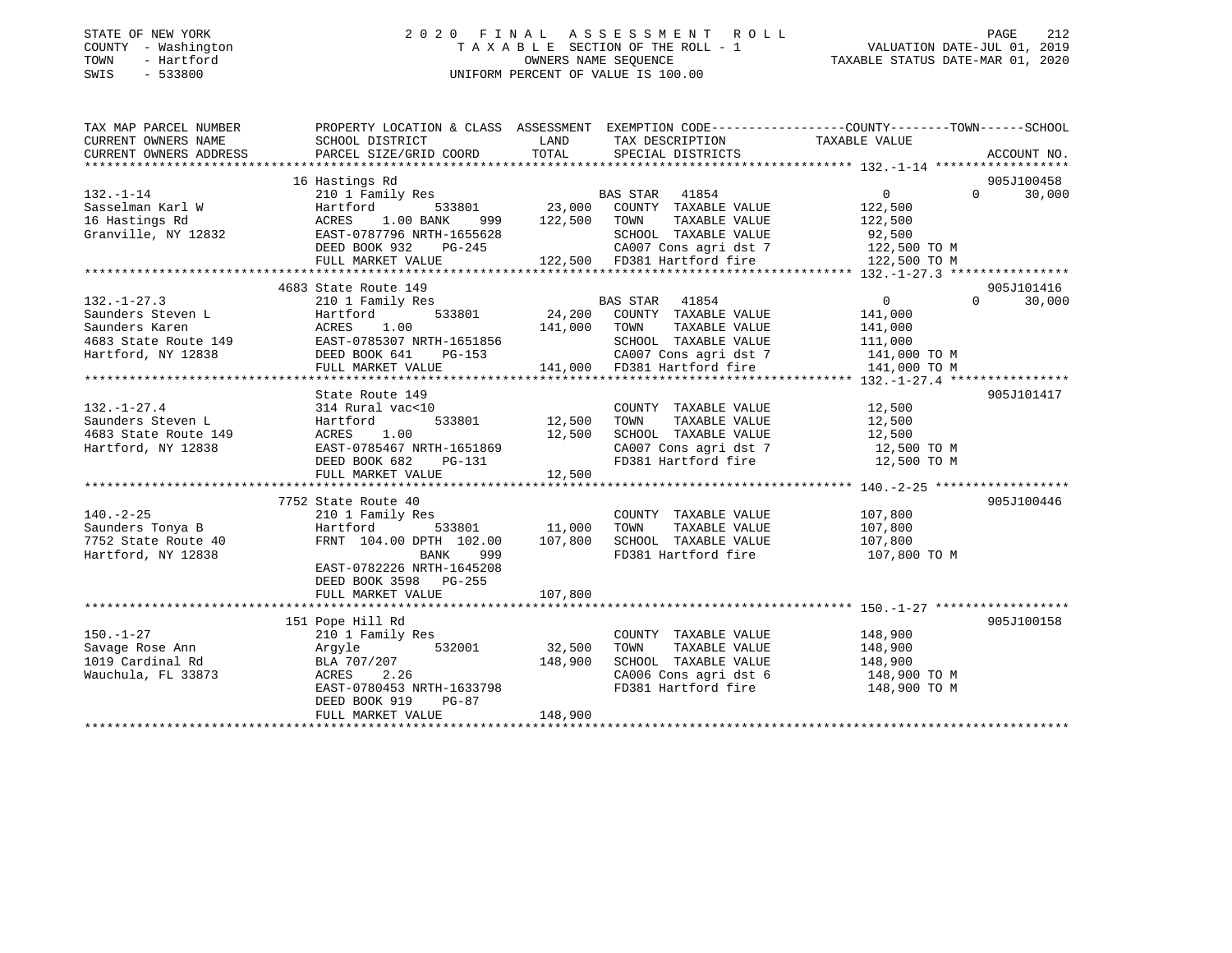#### STATE OF NEW YORK 2 0 2 0 F I N A L A S S E S S M E N T R O L L PAGE 213COUNTY - Washington  $T A X A B L E$  SECTION OF THE ROLL - 1<br>TOWN - Hartford TOWN - Hartford **Taxable STATUS DATE-MAR 01, 2020** OWNERS NAME SEQUENCE TAXABLE STATUS DATE-MAR 01, 2020 SWIS - 533800 UNIFORM PERCENT OF VALUE IS 100.00

VALUATION DATE-JUL 01, 2019

| TAX MAP PARCEL NUMBER                       | PROPERTY LOCATION & CLASS ASSESSMENT EXEMPTION CODE---------------COUNTY-------TOWN------SCHOOL  |         |                                |                |          |                          |
|---------------------------------------------|--------------------------------------------------------------------------------------------------|---------|--------------------------------|----------------|----------|--------------------------|
| CURRENT OWNERS NAME                         | SCHOOL DISTRICT                                                                                  | LAND    | TAX DESCRIPTION TAXABLE VALUE  |                |          |                          |
| CURRENT OWNERS ADDRESS                      | PARCEL SIZE/GRID COORD                                                                           | TOTAL   | SPECIAL DISTRICTS              |                |          | ACCOUNT NO.              |
|                                             |                                                                                                  |         |                                |                |          |                          |
|                                             | County Route 30                                                                                  |         |                                |                |          | 905J100447               |
| 150.-1-20                                   | 323 Vacant rural                                                                                 |         | COUNTY TAXABLE VALUE           | 38,500         |          |                          |
| Saville Jay                                 | 533801<br>Hartford                                                                               | 38,500  | TOWN<br>TAXABLE VALUE          | 38,500         |          |                          |
| Saville Lisa                                | 916/47                                                                                           | 38,500  | SCHOOL TAXABLE VALUE           | 38,500         |          |                          |
| 96 Reservoir Rd                             | ACRES 29.90                                                                                      |         | CA008 Cons agri dst 8          | 38,500 TO M    |          |                          |
| Fort Edward, NY 12828                       | EAST-0788091 NRTH-1634260                                                                        |         | FD381 Hartford fire            | 38,500 TO M    |          |                          |
|                                             | DEED BOOK 913<br>PG-305                                                                          |         |                                |                |          |                          |
|                                             | FULL MARKET VALUE                                                                                | 38,500  |                                |                |          |                          |
|                                             |                                                                                                  |         |                                |                |          |                          |
|                                             | 29 Hartford Main St                                                                              |         |                                |                |          | 905J100399               |
| 132.15-1-19                                 | 210 1 Family Res                                                                                 |         | ENH STAR 41834                 | $\overline{0}$ | $\Omega$ | 69,800                   |
| Sawn Sandra R                               | 533801<br>Hartford                                                                               | 23,600  | COUNTY TAXABLE VALUE           | 223,300        |          |                          |
| PO Box 195                                  | FRNT 178.00 DPTH 282.00                                                                          | 223,300 | TOWN<br>TAXABLE VALUE          | 223,300        |          |                          |
| Hartford, NY 12838                          | BANK<br>999                                                                                      |         | SCHOOL TAXABLE VALUE           | 153,500        |          |                          |
|                                             | EAST-0786145 NRTH-1652336                                                                        |         | CA007 Cons agri dst 7          | 223,300 TO M   |          |                          |
|                                             | DEED BOOK 1803 PG-26                                                                             |         | FD381 Hartford fire            | 223,300 TO M   |          |                          |
|                                             | FULL MARKET VALUE                                                                                | 223,300 |                                |                |          |                          |
|                                             |                                                                                                  |         |                                |                |          |                          |
|                                             | 7382 State Route 40                                                                              |         |                                |                |          | 905J100527               |
| 149. - 1 - 19                               | 210 1 Family Res                                                                                 |         | VET COM CT 41131               | 24,200         | 24,200   | $\overline{0}$           |
| Sawtell Paul E LE                           | Hartford 533801<br>FRNT 140.00 DPTH 205.00<br>EAST-0776049 NRTH-1638736<br>DEED BOOK 3211 PG-330 |         | 533801 19,500 VET DIS CT 41141 | 43,560         | 43,560   | $\overline{0}$           |
| Sawtell Gary C                              |                                                                                                  |         | 96,800 AGED-CO/TN 41801        | 14,520         | 14,520   | $\overline{\phantom{0}}$ |
| 7382 State Route 40                         |                                                                                                  |         | AGED-SCH 41804                 | $\overline{0}$ | $\Omega$ | 33,880                   |
| Fort Ann, NY 12827                          |                                                                                                  |         | ENH STAR 41834                 | $\overline{0}$ | $\Omega$ | 62,920                   |
|                                             | FULL MARKET VALUE                                                                                | 96,800  | COUNTY TAXABLE VALUE           | 14,520         |          |                          |
|                                             |                                                                                                  |         | TOWN<br>TAXABLE VALUE          | 14,520         |          |                          |
|                                             |                                                                                                  |         | SCHOOL TAXABLE VALUE           | $\mathbf 0$    |          |                          |
|                                             |                                                                                                  |         | FD381 Hartford fire            | 96,800 TO M    |          |                          |
|                                             |                                                                                                  |         |                                |                |          |                          |
|                                             | State Route 40                                                                                   |         |                                |                |          | 905J100185               |
| $123. - 1 - 15$                             | 323 Vacant rural                                                                                 |         | AG DIST<br>41720               | 65,912         | 65,912   | 65,912                   |
| Schneider William A                         | Hartford<br>533801                                                                               | 146,800 | COUNTY TAXABLE VALUE           | 83,388         |          |                          |
| Schneider Joanne K                          | 3185/82<br>ACRES 120.60                                                                          | 149,300 | TAXABLE VALUE<br>TOWN          | 83,388         |          |                          |
| 60 Country Club Rd                          |                                                                                                  |         | SCHOOL TAXABLE VALUE           | 83,388         |          |                          |
| Middletown, CT 06457                        | EAST-0789242 NRTH-1659368                                                                        |         | CA007 Cons agri dst 7          | 83,388 TO M    |          |                          |
|                                             | DEED BOOK 2611 PG-25                                                                             |         | 65,912 EX                      |                |          |                          |
| MAY BE SUBJECT TO PAYMENT FULL MARKET VALUE |                                                                                                  |         | 149,300 FD381 Hartford fire    | 149,300 TO M   |          |                          |
| UNDER AGDIST LAW TIL 2024                   |                                                                                                  |         |                                |                |          |                          |
|                                             |                                                                                                  |         |                                |                |          |                          |
|                                             | 7735 State Route 40                                                                              |         |                                |                |          | 905J100642               |
| $140. - 2 - 33$                             | 210 1 Family Res                                                                                 |         | BAS STAR 41854                 | $\overline{0}$ | $\Omega$ | 30,000                   |
| Schofield Peter H                           | 533801                                                                                           | 15,200  | COUNTY TAXABLE VALUE           | 138,300        |          |                          |
| Schofield Sharon                            |                                                                                                  | 138,300 | TAXABLE VALUE<br>TOWN          | 138,300        |          |                          |
| 7735 State Route 40                         |                                                                                                  |         | SCHOOL TAXABLE VALUE           | 108,300        |          |                          |
| Hartford, NY 12838                          | Hartford 533801<br>FRNT 71.00 DPTH 355.00<br>EAST-0781777 NRTH-1645124<br>DEED BOOK 937 PG-250   |         | FD381 Hartford fire            | 138,300 TO M   |          |                          |
|                                             | FULL MARKET VALUE                                                                                | 138,300 |                                |                |          |                          |
|                                             |                                                                                                  |         |                                |                |          |                          |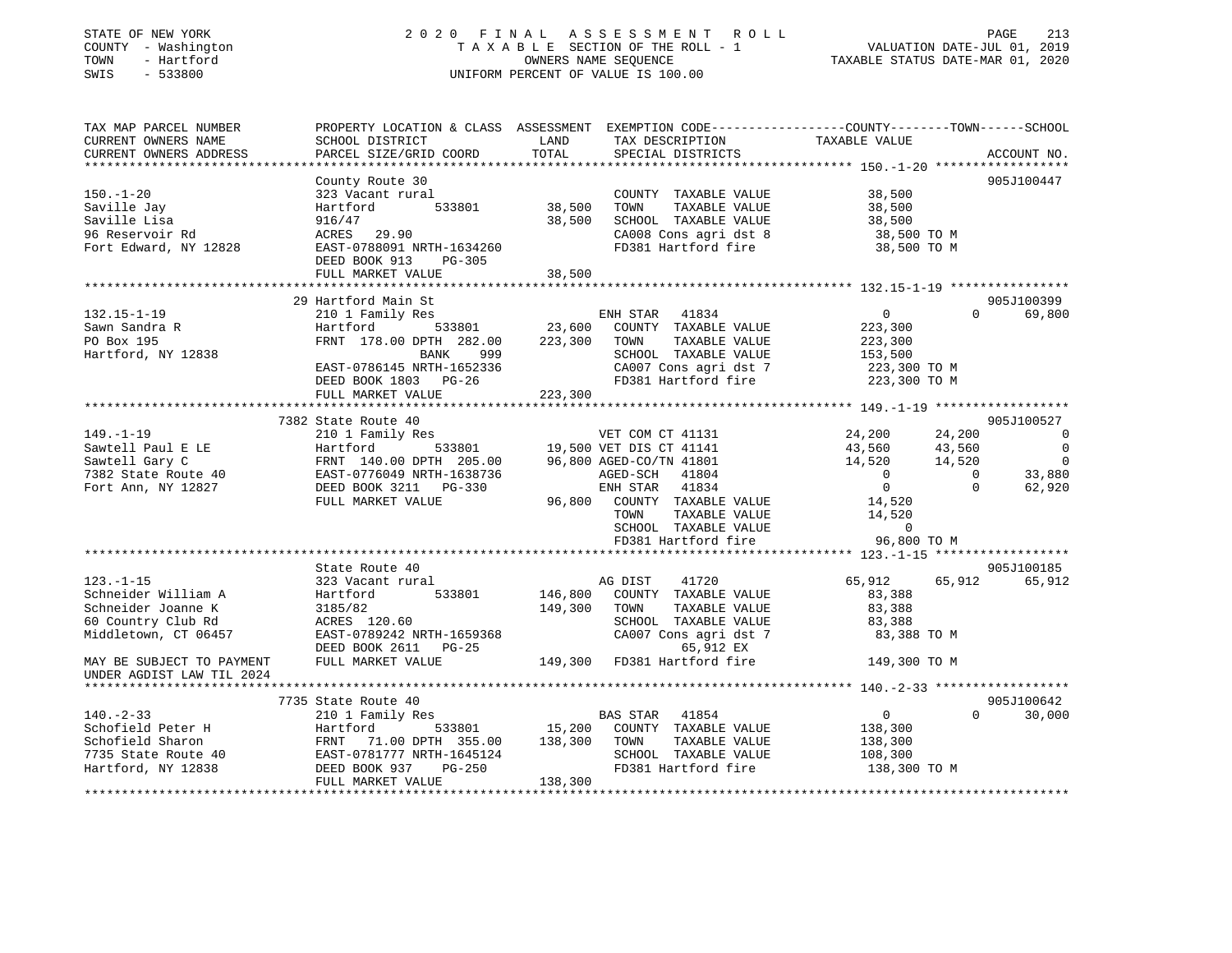### STATE OF NEW YORK 2 0 2 0 F I N A L A S S E S S M E N T R O L L PAGE 214 COUNTY - Washington T A X A B L E SECTION OF THE ROLL - 1 VALUATION DATE-JUL 01, 2019 TOWN - Hartford OWNERS NAME SEQUENCE TAXABLE STATUS DATE-MAR 01, 2020 SWIS - 533800 UNIFORM PERCENT OF VALUE IS 100.00

| TAX MAP PARCEL NUMBER                                                                                                                   |                                         |         |                                                                | PROPERTY LOCATION & CLASS ASSESSMENT EXEMPTION CODE----------------COUNTY-------TOWN------SCHOOL |             |
|-----------------------------------------------------------------------------------------------------------------------------------------|-----------------------------------------|---------|----------------------------------------------------------------|--------------------------------------------------------------------------------------------------|-------------|
| CURRENT OWNERS NAME                                                                                                                     | SCHOOL DISTRICT                         | LAND    | TAX DESCRIPTION                                                | TAXABLE VALUE                                                                                    |             |
| CURRENT OWNERS ADDRESS                                                                                                                  | PARCEL SIZE/GRID COORD                  | TOTAL   | SPECIAL DISTRICTS                                              |                                                                                                  | ACCOUNT NO. |
|                                                                                                                                         |                                         |         |                                                                |                                                                                                  | 905J100318  |
| $114. - 1 - 8$                                                                                                                          | 8852 State Route 40<br>210 1 Family Res |         | COUNTY TAXABLE VALUE 239,300                                   |                                                                                                  |             |
| Schroeder Mark                                                                                                                          | $533801$ 26,500<br>Hartford             |         | TOWN<br>TAXABLE VALUE                                          | 239,300                                                                                          |             |
| 8852 State Route 40                                                                                                                     | ROW 710/277                             | 239,300 | SCHOOL TAXABLE VALUE                                           | 239,300                                                                                          |             |
| Fort Ann, NY 12827                                                                                                                      | ACRES 6.31                              |         | CA007 Cons agri dst 7 239,300 TO M                             |                                                                                                  |             |
|                                                                                                                                         | EAST-0791729 NRTH-1668566               |         | FD381 Hartford fire                                            | 239,300 TO M                                                                                     |             |
| MAY BE SUBJECT TO PAYMENT                                                                                                               | DEED BOOK 1883 PG-114                   |         |                                                                |                                                                                                  |             |
| UNDER RPTL483 UNTIL 2028                                                                                                                | FULL MARKET VALUE                       | 239,300 |                                                                |                                                                                                  |             |
|                                                                                                                                         |                                         |         |                                                                |                                                                                                  |             |
|                                                                                                                                         | State Route 40                          |         |                                                                |                                                                                                  | 905J101149  |
| $132 - 2 - 2.4$                                                                                                                         | state Route 40<br>312 Vac w/imprv       |         | COUNTY TAXABLE VALUE 16,000                                    |                                                                                                  |             |
| Schult Eric S                                                                                                                           | Hartford 533801 11,000                  |         | TAXABLE VALUE<br>TOWN                                          | 16,000                                                                                           |             |
|                                                                                                                                         |                                         |         | SCHOOL TAXABLE VALUE 16,000<br>FD381 Hartford fire 16,000 TO M |                                                                                                  |             |
|                                                                                                                                         |                                         |         |                                                                |                                                                                                  |             |
| Bentley Schult Lucille N LE ACRES 1.20 16,000<br>6 Hillcrest Way EAST-0790057 NRTH-1656892<br>Granville, NY 12832 DEED BOOK 3472 PG-196 |                                         |         |                                                                |                                                                                                  |             |
|                                                                                                                                         |                                         |         |                                                                |                                                                                                  |             |
|                                                                                                                                         |                                         |         |                                                                |                                                                                                  |             |
|                                                                                                                                         | 30 Hillcrest Way                        |         |                                                                |                                                                                                  | 905J100566  |
|                                                                                                                                         |                                         |         |                                                                | $\overline{0}$<br>$\Omega$ and $\Omega$                                                          | 69,800      |
|                                                                                                                                         |                                         |         |                                                                | 180,700                                                                                          |             |
|                                                                                                                                         |                                         |         |                                                                | 180,700                                                                                          |             |
|                                                                                                                                         |                                         |         | SCHOOL TAXABLE VALUE 110,900                                   |                                                                                                  |             |
|                                                                                                                                         |                                         |         |                                                                | 180,700 TO M                                                                                     |             |
|                                                                                                                                         |                                         |         |                                                                |                                                                                                  |             |
|                                                                                                                                         | 8322 State Route 40                     |         |                                                                |                                                                                                  |             |
|                                                                                                                                         |                                         |         | COUNTY TAXABLE VALUE 144,000                                   |                                                                                                  |             |
| 123.-1-13.7<br>Schult Roy A -LE-<br>Hartford 533801 24,800                                                                              |                                         |         | TOWN<br>TAXABLE VALUE                                          | 144,000                                                                                          |             |
|                                                                                                                                         |                                         |         | SCHOOL TAXABLE VALUE                                           |                                                                                                  |             |
|                                                                                                                                         |                                         |         | FD381 Hartford fire                                            | 144,000<br>144,000 TO M                                                                          |             |
| Granville, NY 12832                                                                                                                     | EAST-0790326 NRTH-1657055               |         |                                                                |                                                                                                  |             |
|                                                                                                                                         | DEED BOOK 2140 PG-194                   |         |                                                                |                                                                                                  |             |
|                                                                                                                                         | FULL MARKET VALUE                       | 144,000 |                                                                |                                                                                                  |             |
|                                                                                                                                         |                                         |         |                                                                |                                                                                                  |             |
|                                                                                                                                         | 6 Hillcrest Way                         |         |                                                                |                                                                                                  |             |
|                                                                                                                                         |                                         |         | COUNTY TAXABLE VALUE                                           |                                                                                                  |             |
|                                                                                                                                         |                                         |         | TOWN<br>TAXABLE VALUE                                          | 125,800<br>125,800                                                                               |             |
|                                                                                                                                         |                                         |         | SCHOOL TAXABLE VALUE 125,800                                   |                                                                                                  |             |
|                                                                                                                                         |                                         |         | FD381 Hartford fire                                            | 125,800 TO M                                                                                     |             |
| Granville, NY 12832                                                                                                                     | FRNT 218.00 DPTH 226.00                 |         |                                                                |                                                                                                  |             |
|                                                                                                                                         | EAST-0789925 NRTH-1656652               |         |                                                                |                                                                                                  |             |
|                                                                                                                                         | DEED BOOK 2174 PG-227                   |         |                                                                |                                                                                                  |             |
|                                                                                                                                         | FULL MARKET VALUE                       | 125,800 |                                                                |                                                                                                  |             |
|                                                                                                                                         |                                         |         |                                                                |                                                                                                  |             |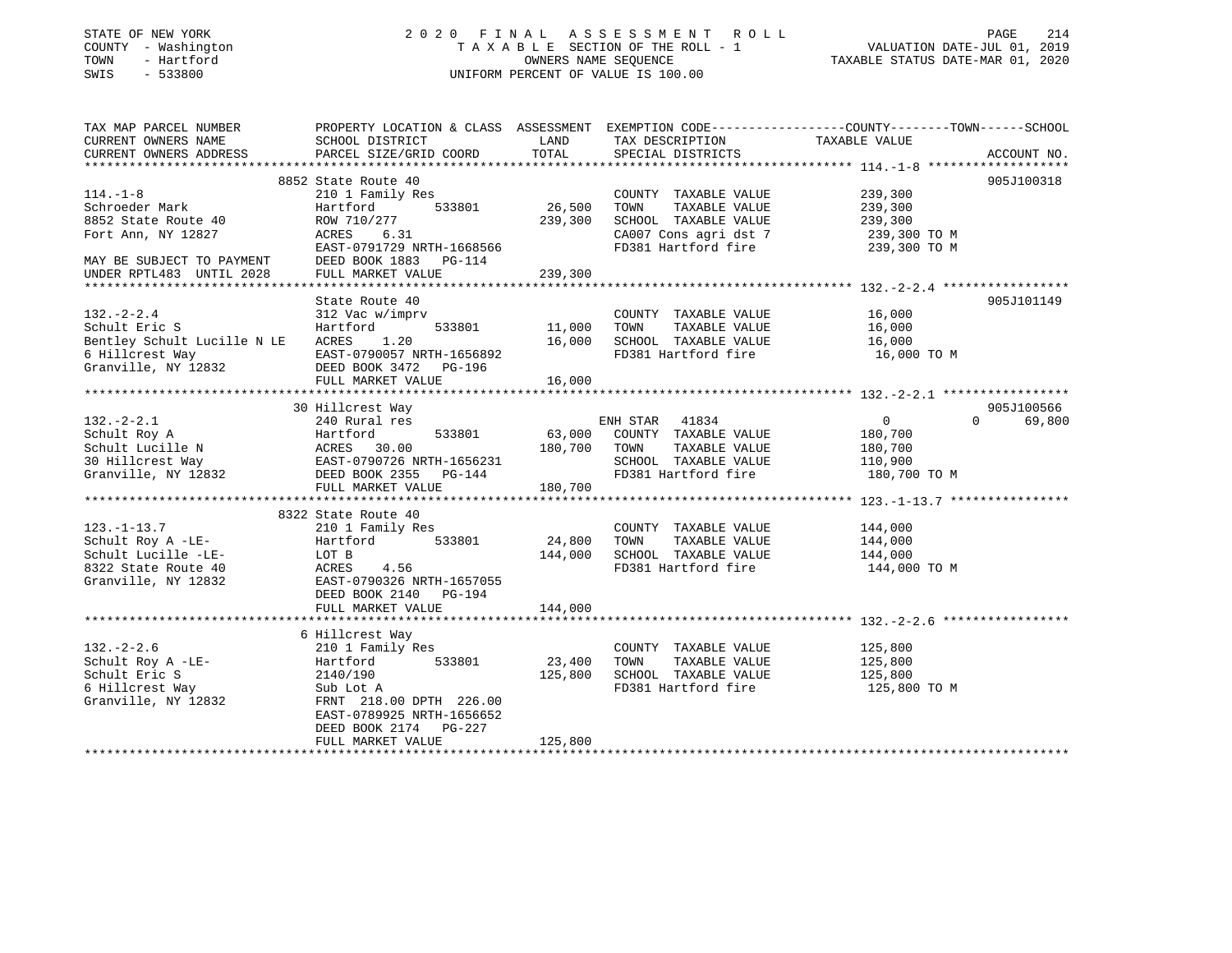# STATE OF NEW YORK 2 0 2 0 F I N A L A S S E S S M E N T R O L L PAGE 215COUNTY - Washington T A X A B L E SECTION OF THE ROLL - 1 VALUATION DATE-JUL 01, 2019 SWIS - 533800 UNIFORM PERCENT OF VALUE IS 100.00

# VALUATION DATE-JUL 01, 2019

TAXABLE STATUS DATE-MAR 01, 2020

| TAX MAP PARCEL NUMBER<br>CURRENT OWNERS NAME<br>CURRENT OWNERS ADDRESS | SCHOOL DISTRICT<br>PARCEL SIZE/GRID COORD | LAND<br>TOTAL | TAX DESCRIPTION<br>SPECIAL DISTRICTS                  | PROPERTY LOCATION & CLASS ASSESSMENT EXEMPTION CODE---------------COUNTY-------TOWN------SCHOOL<br>TAXABLE VALUE | ACCOUNT NO. |
|------------------------------------------------------------------------|-------------------------------------------|---------------|-------------------------------------------------------|------------------------------------------------------------------------------------------------------------------|-------------|
| $123. - 1 - 13.2$                                                      | State Route 40<br>322 Rural vac>10        |               | COUNTY TAXABLE VALUE                                  | 11,500                                                                                                           | 905J101040  |
| Schult Roy A LE                                                        | Hartford<br>533801                        | 11,500        | TOWN<br>TAXABLE VALUE                                 | 11,500                                                                                                           |             |
| Schult Lucille N LE                                                    | ACRES 24.40                               | 11,500        | SCHOOL TAXABLE VALUE                                  | 11,500                                                                                                           |             |
| 8322 State Route 40                                                    | EAST-0790901 NRTH-1657654                 |               | FD381 Hartford fire                                   | 11,500 TO M                                                                                                      |             |
| Granville, NY 12832                                                    | DEED BOOK 3472 PG-193                     |               |                                                       |                                                                                                                  |             |
|                                                                        | FULL MARKET VALUE                         | 11,500        |                                                       |                                                                                                                  |             |
|                                                                        |                                           |               |                                                       |                                                                                                                  |             |
|                                                                        | 90 Hartford Main St                       |               |                                                       |                                                                                                                  | 905J100281  |
| $132.15 - 2 - 1$                                                       | 210 1 Family Res                          |               | COUNTY TAXABLE VALUE                                  | 146,000                                                                                                          |             |
| Schultz Gertrude                                                       | 533801<br>Hartford                        | 32,600        | TOWN<br>TAXABLE VALUE                                 | 146,000                                                                                                          |             |
| 203 County Road 67                                                     | ACRES<br>9.70                             | 146,000       | SCHOOL TAXABLE VALUE                                  | 146,000                                                                                                          |             |
| Stillwater, NY 12170                                                   | EAST-0787222 NRTH-1653348                 |               | CA007 Cons agri dst 7                                 | 146,000 TO M                                                                                                     |             |
|                                                                        | DEED BOOK 3166 PG-284                     |               | FD381 Hartford fire                                   | 146,000 TO M                                                                                                     |             |
| MAY BE SUBJECT TO PAYMENT                                              | FULL MARKET VALUE                         | 146,000       |                                                       |                                                                                                                  |             |
| UNDER AGDIST LAW TIL 2024                                              |                                           |               |                                                       |                                                                                                                  |             |
|                                                                        |                                           |               |                                                       |                                                                                                                  |             |
|                                                                        | 23 East St                                |               |                                                       |                                                                                                                  | 905J100413  |
| $132.15 - 2 - 7$                                                       | 220 2 Family Res                          |               |                                                       | 12,195<br>12,195                                                                                                 | $\bigcap$   |
| Scott Eleanor Colleen                                                  | Hartford                                  |               |                                                       | $\overline{0}$<br>$\Omega$                                                                                       | 30,000      |
| 23 East St                                                             | FRNT 100.00 DPTH 183.00                   |               | 81,300 COUNTY TAXABLE VALUE                           | 69,105                                                                                                           |             |
| Hartford, NY 12838                                                     | 999<br>BANK                               |               | TOWN       TAXABLE  VALUE<br>SCHOOL    TAXABLE  VALUE | 69,105                                                                                                           |             |
|                                                                        | EAST-0786881 NRTH-1652376                 |               |                                                       | $\frac{0}{51}$ , 300                                                                                             |             |
|                                                                        | DEED BOOK 2012    PG-316                  |               | CA007 Cons agri dst 7 81,300 TO M                     |                                                                                                                  |             |
|                                                                        | FULL MARKET VALUE                         |               | 81,300 FD381 Hartford fire                            | 81,300 TO M                                                                                                      |             |
|                                                                        |                                           |               |                                                       |                                                                                                                  |             |
|                                                                        | State Route 40                            |               |                                                       |                                                                                                                  | 905J100316  |
| $149. - 1 - 15$                                                        | 311 Res vac land                          |               | COUNTY TAXABLE VALUE                                  | 9,500                                                                                                            |             |
| Scripture Martha A                                                     | 533801<br>Hartford                        | 9,500         | TOWN<br>TAXABLE VALUE                                 | 9,500                                                                                                            |             |
| Scripture Victor M                                                     | FRNT 150.00 DPTH 150.00                   | 9,500         | SCHOOL TAXABLE VALUE                                  | 9.500                                                                                                            |             |
| 7364 State Route 40                                                    | EAST-0775648 NRTH-1638130                 |               | FD381 Hartford fire                                   | 9,500 TO M                                                                                                       |             |
| Fort Ann, NY 12827                                                     | DEED BOOK 1843 PG-275                     |               |                                                       |                                                                                                                  |             |
|                                                                        | FULL MARKET VALUE                         | 9,500         |                                                       |                                                                                                                  |             |
|                                                                        |                                           |               |                                                       |                                                                                                                  |             |
|                                                                        | 7364 State Route 40                       |               |                                                       |                                                                                                                  | 905J101312  |
| $149. - 1 - 22.4$                                                      | 210 1 Family Res                          |               | BAS STAR 41854                                        | $\overline{0}$<br>$\Omega$                                                                                       | 30,000      |
| Scripture Martha A                                                     | 533801<br>Hartford                        |               | 33,900 COUNTY TAXABLE VALUE                           | 106,000                                                                                                          |             |
| Scripture Victor M                                                     | ACRES<br>4.63                             | 106,000       | TOWN<br>TAXABLE VALUE                                 | 106,000                                                                                                          |             |
| 7364 State Route 40                                                    | EAST-0775961 NRTH-1638140                 |               | SCHOOL TAXABLE VALUE                                  | 76,000                                                                                                           |             |
| Fort Ann, NY 12827                                                     | DEED BOOK 1817    PG-120                  |               | FD381 Hartford fire                                   | 106,000 TO M                                                                                                     |             |
|                                                                        | FULL MARKET VALUE                         | 106,000       |                                                       |                                                                                                                  |             |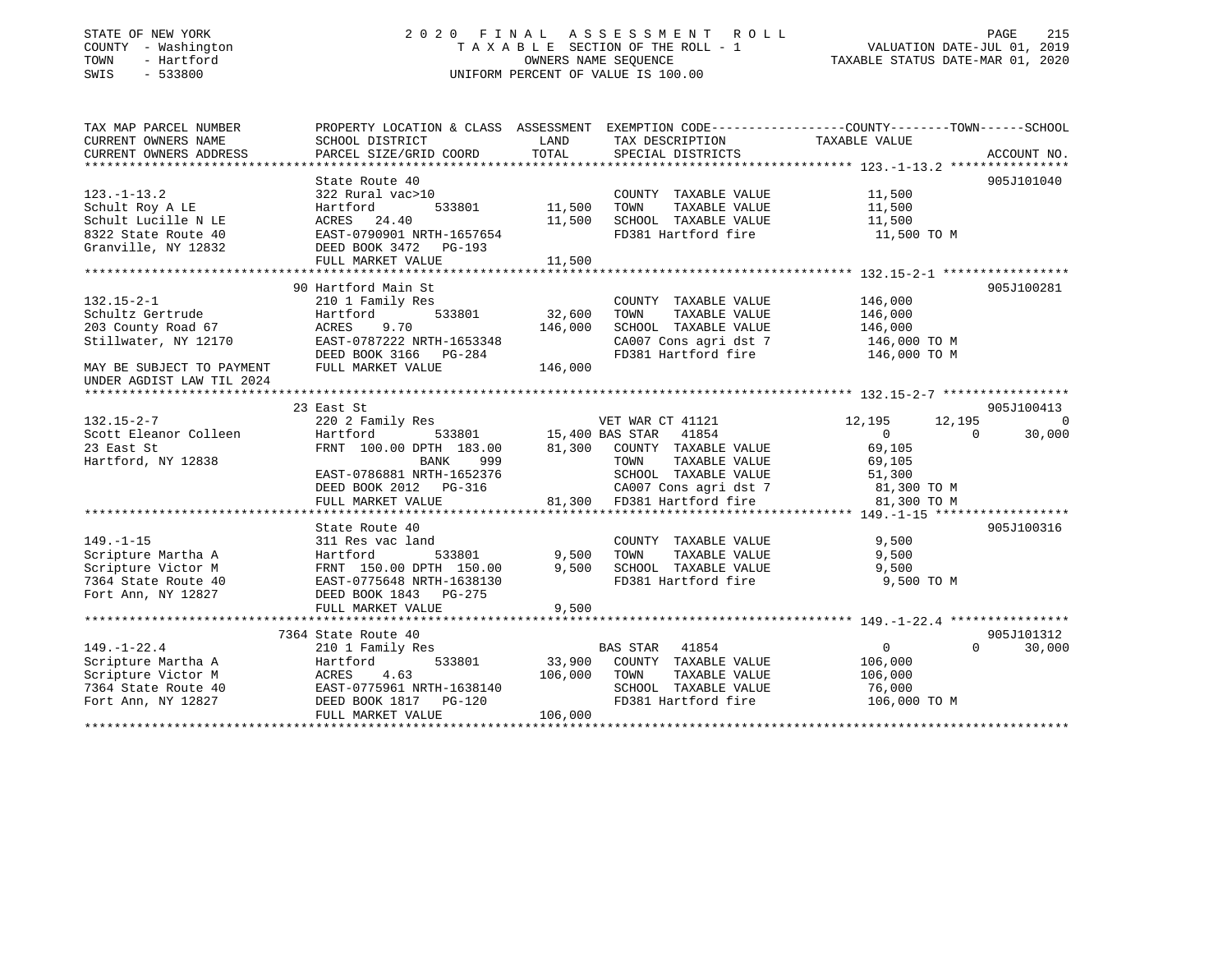### STATE OF NEW YORK 2 0 2 0 F I N A L A S S E S S M E N T R O L L PAGE 216 COUNTY - Washington T A X A B L E SECTION OF THE ROLL - 1 VALUATION DATE-JUL 01, 2019 TOWN - Hartford OWNERS NAME SEQUENCE TAXABLE STATUS DATE-MAR 01, 2020 SWIS - 533800 UNIFORM PERCENT OF VALUE IS 100.00

| TAX MAP PARCEL NUMBER | PROPERTY LOCATION & CLASS ASSESSMENT EXEMPTION CODE----------------COUNTY-------TOWN------SCHOOL                                                                                                                                                    |               |                                                                                                                                                    |                       |                |                      |
|-----------------------|-----------------------------------------------------------------------------------------------------------------------------------------------------------------------------------------------------------------------------------------------------|---------------|----------------------------------------------------------------------------------------------------------------------------------------------------|-----------------------|----------------|----------------------|
|                       |                                                                                                                                                                                                                                                     |               |                                                                                                                                                    |                       |                |                      |
|                       |                                                                                                                                                                                                                                                     |               |                                                                                                                                                    |                       |                |                      |
| $132. -2 - 21.4$      | 5245 State Route 149<br>210 1 Family Res                                                                                                                                                                                                            |               |                                                                                                                                                    | $\overline{0}$        | $\Omega$       | 905J101104<br>30,000 |
|                       | Sears Robert J<br>Sears Robert J<br>Sears Debra A<br>Sears Debra A<br>Sears Debra A<br>Sears Counter Acres 2.76 BANK<br>Sears Debra A<br>Cranville, NY 12832<br>DEED BOOK 887<br>PG-317<br>PG-317<br>PG-317                                         |               |                                                                                                                                                    | 122,600<br>122,600    |                |                      |
|                       |                                                                                                                                                                                                                                                     |               |                                                                                                                                                    |                       |                |                      |
|                       |                                                                                                                                                                                                                                                     |               | SCHOOL TAXABLE VALUE 92,600                                                                                                                        |                       |                |                      |
|                       |                                                                                                                                                                                                                                                     |               | FD381 Hartford fire 122,600 TO M                                                                                                                   |                       |                |                      |
|                       | FULL MARKET VALUE                                                                                                                                                                                                                                   | 122,600       |                                                                                                                                                    |                       |                |                      |
|                       |                                                                                                                                                                                                                                                     |               |                                                                                                                                                    |                       |                |                      |
|                       | 61 Hartford Main St                                                                                                                                                                                                                                 |               |                                                                                                                                                    |                       |                | 905J100257           |
| $132.15 - 1 - 8$      |                                                                                                                                                                                                                                                     |               | COUNTY TAXABLE VALUE 192,500                                                                                                                       |                       |                |                      |
|                       |                                                                                                                                                                                                                                                     |               | TOWN<br>TAXABLE VALUE                                                                                                                              | 192,500               |                |                      |
|                       |                                                                                                                                                                                                                                                     |               |                                                                                                                                                    |                       |                |                      |
|                       |                                                                                                                                                                                                                                                     |               |                                                                                                                                                    |                       |                |                      |
|                       |                                                                                                                                                                                                                                                     |               |                                                                                                                                                    |                       |                |                      |
|                       | 132.15-1-8<br>Secretary of HUD Hartford 533801<br>2401 NW 23 St Ste 1D ACRES 0.73 BANK 997 192,500<br>Oklahoma City, OK 73107 EAST-0786314 NRTH-1653094<br>DEED BOOK 20191 PG-26139<br>292,500                                                      |               |                                                                                                                                                    |                       |                |                      |
|                       |                                                                                                                                                                                                                                                     |               |                                                                                                                                                    |                       |                |                      |
|                       | 5253 State Route 149                                                                                                                                                                                                                                |               |                                                                                                                                                    |                       |                | 905J101169           |
| $132. -2 - 21.5$      | 210 1 Family Res                                                                                                                                                                                                                                    |               | $\begin{tabular}{lllllllllll} \texttt{BAS STAR} & 41854 & 0 \\ 533801 & 29,700 & \texttt{COUNTY} & \texttt{TAXABLE VALUE} & 124,100 \end{tabular}$ |                       | $\Omega$       | 30,000               |
|                       |                                                                                                                                                                                                                                                     |               |                                                                                                                                                    |                       |                |                      |
|                       |                                                                                                                                                                                                                                                     | 124,100 TOWN  |                                                                                                                                                    | TAXABLE VALUE 124,100 |                |                      |
|                       | $\frac{1653797}{PG-66}$                                                                                                                                                                                                                             |               | SCHOOL TAXABLE VALUE 94,100<br>FD381 Hartford fire 124,100 TO M                                                                                    |                       |                |                      |
|                       | DEED BOOK 925                                                                                                                                                                                                                                       |               |                                                                                                                                                    |                       |                |                      |
|                       | FULL MARKET VALUE                                                                                                                                                                                                                                   | 124,100       |                                                                                                                                                    |                       |                |                      |
|                       |                                                                                                                                                                                                                                                     |               |                                                                                                                                                    |                       |                |                      |
|                       | 71 Old Town Way 64 PCT OF VALUE USED FOR EXEMPTION PURPOSES<br>240 Rural res                                                                                                                                                                        |               |                                                                                                                                                    |                       |                | 905J100519           |
| $150. - 1 - 34.1$     |                                                                                                                                                                                                                                                     |               | VET COM CT 41131                                                                                                                                   | 40,194                | 40,194         | $\overline{0}$       |
|                       |                                                                                                                                                                                                                                                     |               |                                                                                                                                                    |                       | $\overline{0}$ | 30,000               |
|                       |                                                                                                                                                                                                                                                     |               |                                                                                                                                                    |                       |                |                      |
|                       |                                                                                                                                                                                                                                                     |               |                                                                                                                                                    |                       |                |                      |
|                       |                                                                                                                                                                                                                                                     |               |                                                                                                                                                    |                       |                |                      |
|                       | 9150.-1-34.1<br>Semanscin Michael J<br>Semanscin Michael J<br>Semanscin Margaret A<br>Semanscin Margaret A<br>ACRES 36.10<br>71 Old Town Way<br>EAST-0784661 NRTH-1635254<br>TOWN TAXABLE VALUE<br>TOWN TAXABLE VALUE<br>TOWN TAXABLE VALUE<br>TOWN |               |                                                                                                                                                    |                       |                |                      |
|                       |                                                                                                                                                                                                                                                     |               |                                                                                                                                                    |                       |                |                      |
|                       | 19 Slate Way                                                                                                                                                                                                                                        |               |                                                                                                                                                    |                       |                |                      |
| $140. - 1 - 41.5$     | 270 Mfg housing                                                                                                                                                                                                                                     |               | COUNTY TAXABLE VALUE 76,100                                                                                                                        |                       |                |                      |
| Severance Joseph C    | Hartford                                                                                                                                                                                                                                            | 533801 38,600 | TOWN                                                                                                                                               | TAXABLE VALUE 76,100  |                |                      |
|                       | 76,100                                                                                                                                                                                                                                              |               | SCHOOL TAXABLE VALUE 76,100<br>FD381 Hartford fire 76,100                                                                                          |                       |                |                      |
|                       | Severance Angie J<br>19 Slate Way<br>Fort Ann, NY 12827<br>Fort Ann, NY 12827<br>EAST-0770598 NRTH-1642354                                                                                                                                          |               |                                                                                                                                                    | 76,100 TO M           |                |                      |
|                       |                                                                                                                                                                                                                                                     |               |                                                                                                                                                    |                       |                |                      |
|                       | DEED BOOK 756<br>PG-286                                                                                                                                                                                                                             |               |                                                                                                                                                    |                       |                |                      |
|                       |                                                                                                                                                                                                                                                     |               |                                                                                                                                                    |                       |                |                      |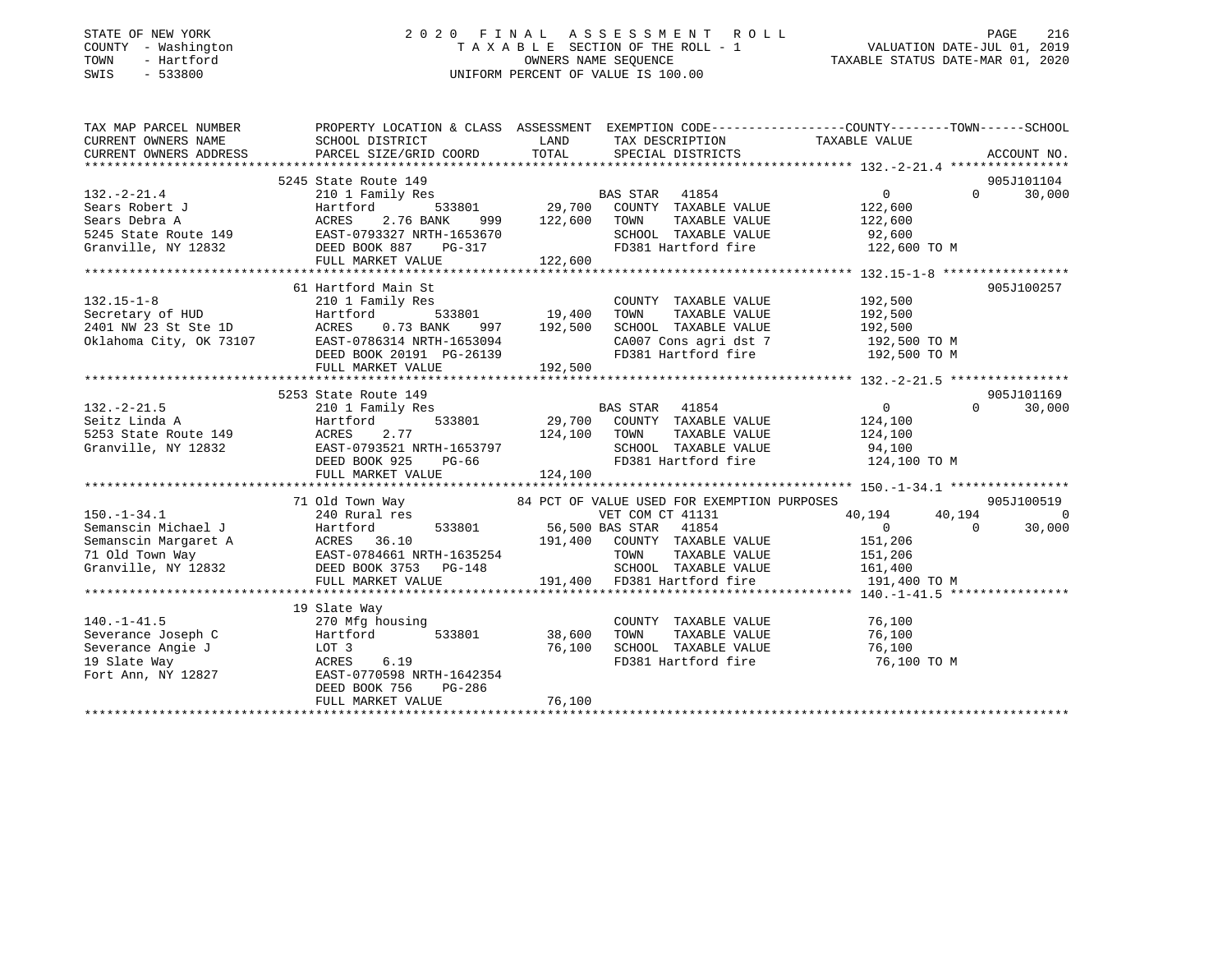### STATE OF NEW YORK 2 0 2 0 F I N A L A S S E S S M E N T R O L L PAGE 217 COUNTY - Washington T A X A B L E SECTION OF THE ROLL - 1 VALUATION DATE-JUL 01, 2019 TOWN - Hartford OWNERS NAME SEQUENCE TAXABLE STATUS DATE-MAR 01, 2020 SWIS - 533800 UNIFORM PERCENT OF VALUE IS 100.00

| TAX MAP PARCEL NUMBER<br>CURRENT OWNERS NAME | PROPERTY LOCATION & CLASS ASSESSMENT EXEMPTION CODE----------------COUNTY-------TOWN-----SCHOOL<br>SCHOOL DISTRICT                | LAND         | TAX DESCRIPTION                                                         | TAXABLE VALUE    |                    |
|----------------------------------------------|-----------------------------------------------------------------------------------------------------------------------------------|--------------|-------------------------------------------------------------------------|------------------|--------------------|
| CURRENT OWNERS ADDRESS                       | PARCEL SIZE/GRID COORD                                                                                                            | TOTAL        | SPECIAL DISTRICTS                                                       |                  | ACCOUNT NO.        |
|                                              |                                                                                                                                   |              |                                                                         |                  |                    |
|                                              | 69 Townsend Rd                                                                                                                    |              |                                                                         |                  | 905J101212         |
| $140. - 2 - 2.1$                             | 210 1 Family Res                                                                                                                  |              | BAS STAR 41854                                                          | $\overline{0}$   | $\Omega$<br>30,000 |
| Sharp Matthew S                              | Hartford                                                                                                                          |              | 533801 32,000 COUNTY TAXABLE VALUE<br>NK 999 133,300 TOWN TAXABLE VALUE | 133,300          |                    |
| Sharp Jennifer M                             | ACRES<br>4.00 BANK                                                                                                                |              |                                                                         | 133,300          |                    |
| 69 Townsend Rd                               | EAST-0781557 NRTH-1647491<br>RTH-1647491<br>PG-206                                                                                |              | SCHOOL TAXABLE VALUE                                                    | 103,300          |                    |
| Hartford, NY 12838                           | DEED BOOK 932                                                                                                                     |              | CA007 Cons agri dst 7                                                   | 133,300 TO M     |                    |
|                                              | FULL MARKET VALUE 133,300 FD381 Hartford fire                                                                                     |              |                                                                         | 133,300 TO M     |                    |
|                                              |                                                                                                                                   |              |                                                                         |                  |                    |
|                                              | 59 Blood St                                                                                                                       |              |                                                                         |                  | 905J101183         |
| $142. - 1 - 30$                              | 210 1 Family Res                                                                                                                  |              | ENH STAR<br>41834                                                       | $\overline{0}$   | $\Omega$<br>69,800 |
| Shattuck Christine                           | Hartford<br>533801                                                                                                                | 34,300       | COUNTY TAXABLE VALUE                                                    | 109,200          |                    |
| 59 Blood St                                  | ACRES<br>8.07                                                                                                                     | 109,200 TOWN | TAXABLE VALUE                                                           | 109,200          |                    |
| Granville, NY 12832                          | EAST-0790288 NRTH-1642828                                                                                                         |              | SCHOOL TAXABLE VALUE                                                    | 39,400           |                    |
|                                              | DEED BOOK 782<br>PG-288                                                                                                           |              | CA008 Cons agri dst 8<br>109,200 FD381 Hartford fire                    | 109,200 TO M     |                    |
|                                              | FULL MARKET VALUE                                                                                                                 |              |                                                                         | 109,200 TO M     |                    |
|                                              |                                                                                                                                   |              |                                                                         |                  |                    |
|                                              | Blood St                                                                                                                          |              |                                                                         |                  | 905J100498         |
| $132. -4 - 9.1$                              | 312 Vac w/imprv                                                                                                                   |              | COUNTY TAXABLE VALUE                                                    | 8,000            |                    |
|                                              | 533801                                                                                                                            | 1,000        | TOWN<br>TAXABLE VALUE                                                   | 8,000            |                    |
|                                              |                                                                                                                                   |              | 8,000 SCHOOL TAXABLE VALUE                                              | 8,000            |                    |
|                                              |                                                                                                                                   |              | FD381 Hartford fire                                                     | 8,000 TO M       |                    |
|                                              | Shaw David E<br>Shaw Nina<br>Shaw Nina<br>423 Blood St<br>Granville, NY 12832<br>DEED BOOK 604<br>PG-27<br>DEED BOOK 604<br>PG-27 |              |                                                                         |                  |                    |
|                                              | FULL MARKET VALUE                                                                                                                 | 8,000        |                                                                         |                  |                    |
|                                              |                                                                                                                                   |              |                                                                         |                  |                    |
|                                              | 423 Blood St                                                                                                                      |              |                                                                         |                  | 905J100117         |
| $132. - 4 - 10$                              | 210 1 Family Res                                                                                                                  |              | ENH STAR 41834                                                          | $\overline{0}$   | $\Omega$<br>69,800 |
| Shaw David E                                 |                                                                                                                                   |              | 25,700 COUNTY TAXABLE VALUE                                             | 152,800          |                    |
| Shaw Nina L                                  |                                                                                                                                   | 152,800      | TAXABLE VALUE<br>TOWN                                                   | 152,800          |                    |
| 423 Blood St                                 |                                                                                                                                   |              | SCHOOL TAXABLE VALUE                                                    | 83,000           |                    |
| Granville, NY 12832                          |                                                                                                                                   |              | FD381 Hartford fire                                                     | 152,800 TO M     |                    |
|                                              | FULL MARKET VALUE                                                                                                                 | 152,800      |                                                                         |                  |                    |
|                                              |                                                                                                                                   |              |                                                                         |                  |                    |
|                                              | 3142 County Route 43                                                                                                              |              |                                                                         |                  | 905J100093         |
| $148. - 1 - 9$                               | 210 1 Family Res                                                                                                                  |              | COUNTY TAXABLE VALUE                                                    | 70,200           |                    |
| Shaw John                                    | Hartford<br>533801                                                                                                                | 14,000       | TAXABLE VALUE<br>TOWN                                                   | 70,200           |                    |
| 180 Waite Rd                                 | FRNT 115.00 DPTH 135.00<br>EAST-0765356 NRTH-1637442                                                                              | 70,200       | SCHOOL TAXABLE VALUE                                                    | 70,200           |                    |
| Hudson Falls, NY 12839                       |                                                                                                                                   |              | FD381 Hartford fire                                                     | 70,200 TO M      |                    |
|                                              | DEED BOOK 20191 PG-29537                                                                                                          |              |                                                                         |                  |                    |
|                                              | FULL MARKET VALUE                                                                                                                 | 70,200       |                                                                         |                  |                    |
|                                              |                                                                                                                                   |              |                                                                         |                  |                    |
|                                              | 1485 Baldwin Corners Rd                                                                                                           |              |                                                                         |                  | 905J100573         |
| $122. - 1 - 2$                               | 270 Mfg housing                                                                                                                   |              | COUNTY TAXABLE VALUE                                                    | 45,300           |                    |
| Shaw Phyllis Estate                          | Hartford<br>533801                                                                                                                | 27,500       | TOWN<br>TAXABLE VALUE                                                   | 45,300<br>45,300 |                    |
| Shaw Walter Estate                           | Survey13107                                                                                                                       | 45,300       | SCHOOL TAXABLE VALUE                                                    |                  |                    |
| 1485 Baldwin Corners Rd                      | ACRES<br>2.50                                                                                                                     |              | FD381 Hartford fire                                                     | 45,300 TO M      |                    |
| Fort Ann, NY 12827                           | EAST-0770697 NRTH-1663748                                                                                                         |              |                                                                         |                  |                    |
|                                              | DEED BOOK 422<br>PG-822                                                                                                           |              |                                                                         |                  |                    |
|                                              | FULL MARKET VALUE                                                                                                                 | 45,300       |                                                                         |                  |                    |
|                                              |                                                                                                                                   |              |                                                                         |                  |                    |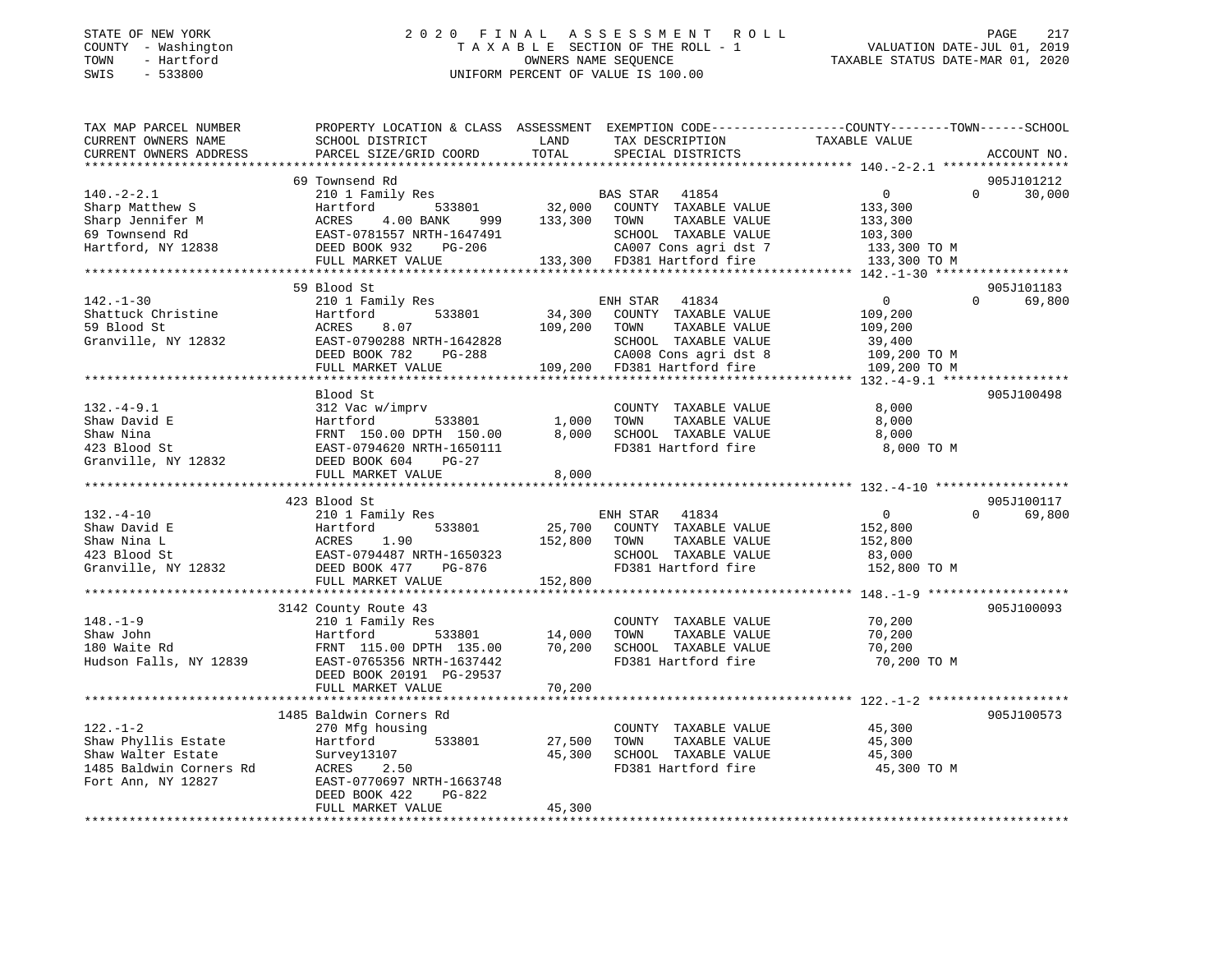### STATE OF NEW YORK 2 0 2 0 F I N A L A S S E S S M E N T R O L L PAGE 218 COUNTY - Washington T A X A B L E SECTION OF THE ROLL - 1 VALUATION DATE-JUL 01, 2019 TOWN - Hartford OWNERS NAME SEQUENCE TAXABLE STATUS DATE-MAR 01, 2020 SWIS - 533800 UNIFORM PERCENT OF VALUE IS 100.00

| TAX MAP PARCEL NUMBER<br>CURRENT OWNERS NAME | PROPERTY LOCATION & CLASS ASSESSMENT EXEMPTION CODE---------------COUNTY-------TOWN-----SCHOOL<br>SCHOOL DISTRICT                                                            | LAND             | TAX DESCRIPTION                                                                | TAXABLE VALUE  |             |             |
|----------------------------------------------|------------------------------------------------------------------------------------------------------------------------------------------------------------------------------|------------------|--------------------------------------------------------------------------------|----------------|-------------|-------------|
| CURRENT OWNERS ADDRESS                       | PARCEL SIZE/GRID COORD                                                                                                                                                       | TOTAL            | SPECIAL DISTRICTS                                                              |                |             | ACCOUNT NO. |
|                                              | 41 Skyview Meadows Ln                                                                                                                                                        |                  |                                                                                |                |             | 905J101018  |
| $141. - 1 - 55$                              | 210 1 Family Res                                                                                                                                                             |                  | ENH STAR 41834                                                                 | $\Omega$       | $\Omega$    | 69,800      |
| Sherman Solon I LE                           | 533801<br>Hartford                                                                                                                                                           |                  | 29,300 COUNTY TAXABLE VALUE                                                    | 183,400        |             |             |
| Sherman Randolph Edward                      | 2.70<br>ACRES                                                                                                                                                                | 183,400          | TOWN<br>TAXABLE VALUE                                                          | 183,400        |             |             |
| 41 Skyview Meadows Ln                        | EAST-0787085 NRTH-1648719                                                                                                                                                    |                  | SCHOOL TAXABLE VALUE                                                           | 113,600        |             |             |
| Granville, NY 12832                          | DEED BOOK 3633 PG-194                                                                                                                                                        |                  |                                                                                |                |             |             |
|                                              | FULL MARKET VALUE                                                                                                                                                            |                  | CA007 Cons agri dst 7 183,400 TO M<br>183,400 FD381 Hartford fire 183,400 TO M |                |             |             |
|                                              |                                                                                                                                                                              |                  |                                                                                |                |             |             |
|                                              | 31 Townsend Rd                                                                                                                                                               |                  |                                                                                |                |             | 905J100338  |
| $140. - 2 - 6$                               | 210 1 Family Res                                                                                                                                                             |                  | BAS STAR 41854                                                                 | $\overline{0}$ | $\Omega$    | 30,000      |
| Sherwin Jack L Jr                            | Hartford                                                                                                                                                                     |                  | 533801 23,200 COUNTY TAXABLE VALUE                                             | 121,200        |             |             |
| 31 Townsend Rd                               | ACRES 1.06 BANK                                                                                                                                                              | 999 121,200 TOWN | TAXABLE VALUE                                                                  | 121,200        |             |             |
| Hartford, NY 12838                           | EAST-0782335 NRTH-1646842                                                                                                                                                    |                  | SCHOOL TAXABLE VALUE                                                           | 91,200         |             |             |
|                                              | DEED BOOK 3847 PG-140                                                                                                                                                        |                  | CA007 Cons agri dst 7 121,200 TO M                                             |                |             |             |
|                                              | FULL MARKET VALUE                                                                                                                                                            |                  | 121,200 FD381 Hartford fire                                                    | 121,200 TO M   |             |             |
|                                              |                                                                                                                                                                              |                  |                                                                                |                |             |             |
|                                              | 620 Warren Rd                                                                                                                                                                |                  |                                                                                |                |             |             |
| $123. -1 - 11.11$                            | 270 Mfg housing                                                                                                                                                              |                  | BAS STAR 41854                                                                 | $\overline{0}$ | $\mathbf 0$ | 30,000      |
| Shields Timothy J                            | Hartford                                                                                                                                                                     |                  | BAS STAR 41854<br>533801 25,600 COUNTY TAXABLE VALUE                           | 48,700         |             |             |
| PO Box 37                                    | 5.01 BANK<br>ACRES                                                                                                                                                           | 999 48,700 TOWN  | TAXABLE VALUE                                                                  | 48,700         |             |             |
| Hartford, NY 12838                           |                                                                                                                                                                              |                  |                                                                                |                |             |             |
|                                              |                                                                                                                                                                              |                  |                                                                                |                |             |             |
|                                              | EAST-0792084 NRTH-1663969<br>EAST-0792084 NRTH-1663969<br>DEED BOOK 788 PG-187 (2007 Cons agri dst 7 48,700 TO M<br>FULL MARKET VALUE 48,700 FD381 Hartford fire 48,700 TO M |                  |                                                                                |                |             |             |
|                                              |                                                                                                                                                                              |                  |                                                                                |                |             |             |
|                                              | 44 Russell Ln                                                                                                                                                                |                  |                                                                                |                |             | 905J100512  |
| $149. - 1 - 45$                              | 210 1 Family Res                                                                                                                                                             |                  | COUNTY TAXABLE VALUE                                                           | 147,200        |             |             |
| Shine Ryan R                                 | Hartford                                                                                                                                                                     | 533801 30,200    | TOWN<br>TAXABLE VALUE                                                          | 147,200        |             |             |
| 44 Russell Ln                                | 2.90 BANK<br>ACRES<br>999                                                                                                                                                    | 147,200          | SCHOOL TAXABLE VALUE                                                           | 147,200        |             |             |
| Argyle, NY 12809                             | EAST-0771743 NRTH-1635425                                                                                                                                                    |                  | SCHOOL TAXABLE VALUE 147,200<br>CA006 Cons agri dst 6 147,200 TO M             |                |             |             |
|                                              | DEED BOOK 3718 PG-36                                                                                                                                                         |                  | FD381 Hartford fire 147,200 TO M                                               |                |             |             |
|                                              | FULL MARKET VALUE                                                                                                                                                            | 147,200          |                                                                                |                |             |             |
|                                              |                                                                                                                                                                              |                  |                                                                                |                |             |             |
|                                              | 747 County Route 17                                                                                                                                                          |                  |                                                                                |                |             | 905J101355  |
| $114. -1 - 1.2$                              | 210 1 Family Res                                                                                                                                                             |                  | BAS STAR 41854                                                                 | $\overline{0}$ | $\Omega$    | 30,000      |
| Sill Brenda                                  | 533801<br>Hartford                                                                                                                                                           |                  | 32,000 COUNTY TAXABLE VALUE                                                    | 164,000        |             |             |
| 747 County Route 17                          | 573/103                                                                                                                                                                      | 164,000          | TOWN<br>TAXABLE VALUE                                                          | 164,000        |             |             |
| Fort Ann, NY 12827                           | ACRES 4.00                                                                                                                                                                   |                  | SCHOOL TAXABLE VALUE                                                           | 134,000        |             |             |
|                                              | EAST-0780477 NRTH-1668611                                                                                                                                                    |                  |                                                                                |                |             |             |
|                                              | DEED BOOK 929<br>$PG-23$                                                                                                                                                     |                  | FD381 Hartford fire 164,000 TO M                                               |                |             |             |
|                                              | FULL MARKET VALUE                                                                                                                                                            | 164,000          |                                                                                |                |             |             |
|                                              |                                                                                                                                                                              |                  |                                                                                |                |             |             |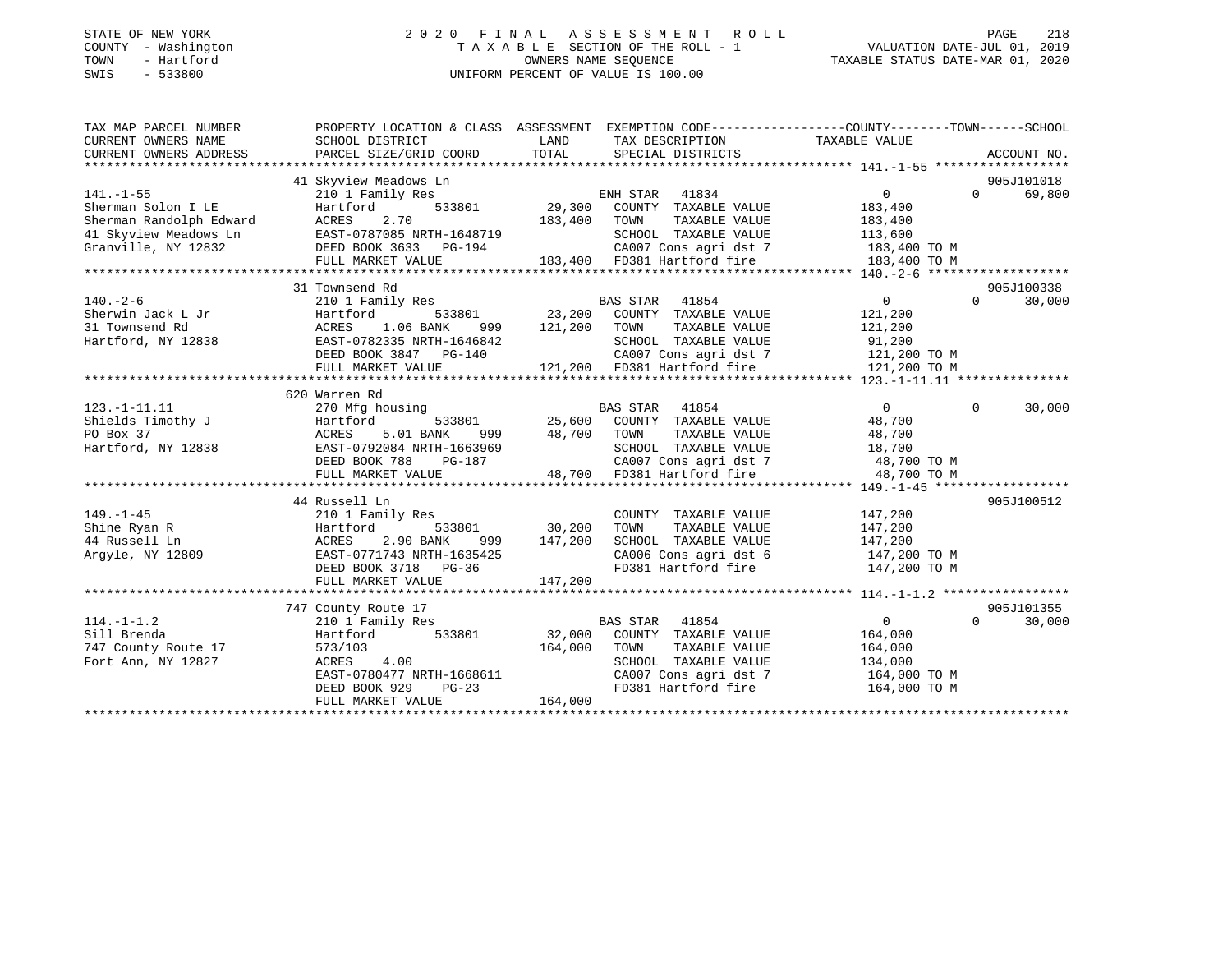### STATE OF NEW YORK 2 0 2 0 F I N A L A S S E S S M E N T R O L L PAGE 219 COUNTY - Washington T A X A B L E SECTION OF THE ROLL - 1 VALUATION DATE-JUL 01, 2019 TOWN - Hartford OWNERS NAME SEQUENCE TAXABLE STATUS DATE-MAR 01, 2020 SWIS - 533800 UNIFORM PERCENT OF VALUE IS 100.00

| TAX MAP PARCEL NUMBER<br>CURRENT OWNERS NAME<br>CURRENT OWNERS ADDRESS                     | PROPERTY LOCATION & CLASS ASSESSMENT<br>SCHOOL DISTRICT<br>PARCEL SIZE/GRID COORD                                                                                                      | LAND<br>TOTAL                | TAX DESCRIPTION<br>SPECIAL DISTRICTS                                                                                                       | EXEMPTION CODE-----------------COUNTY-------TOWN------SCHOOL<br>TAXABLE VALUE   | ACCOUNT NO.                      |
|--------------------------------------------------------------------------------------------|----------------------------------------------------------------------------------------------------------------------------------------------------------------------------------------|------------------------------|--------------------------------------------------------------------------------------------------------------------------------------------|---------------------------------------------------------------------------------|----------------------------------|
|                                                                                            |                                                                                                                                                                                        | **********                   |                                                                                                                                            |                                                                                 |                                  |
| $132.15 - 2 - 5$<br>Sipowicz James<br>PO Box 169<br>Hartford, NY 12838                     | 8095 State Route 40<br>210 1 Family Res<br>Hartford<br>533801<br>FRNT 184.00 DPTH<br>70.00<br>999<br>BANK<br>EAST-0787161 NRTH-1652295<br>DEED BOOK 920<br>PG-147<br>FULL MARKET VALUE | 6,300<br>78,000<br>78,000    | COUNTY TAXABLE VALUE<br>TOWN<br>TAXABLE VALUE<br>SCHOOL TAXABLE VALUE<br>CA007 Cons agri dst 7<br>FD381 Hartford fire                      | 78,000<br>78,000<br>78,000<br>78,000 TO M<br>78,000 TO M                        | 905J100044                       |
|                                                                                            |                                                                                                                                                                                        |                              |                                                                                                                                            |                                                                                 |                                  |
| $141. - 1 - 66.3$<br>Sipowicz James<br>Sipowicz Melody<br>PO Box 169<br>Hartford, NY 12838 | 20 Skyview Meadows Ln<br>210 1 Family Res<br>Hartford<br>533801<br>ACRES<br>1.95 BANK<br>999<br>EAST-0787416 NRTH-1647959<br>DEED BOOK 764<br>PG-136<br>FULL MARKET VALUE              | 37,400<br>230,000<br>230,000 | BAS STAR<br>41854<br>COUNTY TAXABLE VALUE<br>TAXABLE VALUE<br>TOWN<br>SCHOOL TAXABLE VALUE<br>CA007 Cons agri dst 7<br>FD381 Hartford fire | $\overline{0}$<br>230,000<br>230,000<br>200,000<br>230,000 TO M<br>230,000 TO M | 905J101370<br>30,000<br>$\Omega$ |
|                                                                                            |                                                                                                                                                                                        |                              |                                                                                                                                            |                                                                                 |                                  |
| $141. - 1 - 66.4$<br>Sipowicz James<br>Sipowicz Melody<br>PO Box 169<br>Hartford, NY 12838 | Dick Hill Rd<br>314 Rural vac<10<br>533801<br>Hartford<br>ACRES<br>1.44 BANK<br>999<br>EAST-0787210 NRTH-1647915<br>DEED BOOK 764<br>PG-136<br>FULL MARKET VALUE                       | 14,000<br>14,000<br>14,000   | COUNTY TAXABLE VALUE<br>TAXABLE VALUE<br>TOWN<br>SCHOOL TAXABLE VALUE<br>CA007 Cons agri dst 7<br>FD381 Hartford fire                      | 14,000<br>14,000<br>14,000<br>14,000 TO M<br>14,000 TO M                        |                                  |
|                                                                                            |                                                                                                                                                                                        |                              |                                                                                                                                            |                                                                                 |                                  |
| $140. - 1 - 22.3$<br>Sisco Craig<br>3498 State Route 196<br>Fort Ann, NY 12827             | 3498 State Route 196<br>270 Mfg housing<br>Hartford<br>533801<br>ACRES<br>1.10<br>EAST-0770761 NRTH-1644223<br>DEED BOOK 1778<br>$PG-41$<br>FULL MARKET VALUE                          | 23,400<br>36,700<br>36,700   | BAS STAR<br>41854<br>COUNTY TAXABLE VALUE<br>TOWN<br>TAXABLE VALUE<br>SCHOOL TAXABLE VALUE<br>FD381 Hartford fire                          | $\overline{0}$<br>36,700<br>36,700<br>6,700<br>36,700 TO M                      | $\Omega$<br>30,000               |
|                                                                                            | 3531 State Route 196                                                                                                                                                                   |                              |                                                                                                                                            |                                                                                 | 905J100585                       |
| $140. - 1 - 31$<br>Sisco Kenneth W<br>3531 State Route 196<br>Fort Ann, NY 12827           | 210 1 Family Res<br>Hartford<br>533801<br>ACRES<br>1.40<br>EAST-0771416 NRTH-1644689<br>DEED BOOK 824<br>PG-284                                                                        | 24,200<br>97,100             | COUNTY TAXABLE VALUE<br>TOWN<br>TAXABLE VALUE<br>SCHOOL TAXABLE VALUE<br>FD381 Hartford fire                                               | 97,100<br>97,100<br>97,100<br>97,100 TO M                                       |                                  |
|                                                                                            | FULL MARKET VALUE                                                                                                                                                                      | 97,100                       |                                                                                                                                            | **************** 140.-1-32 *****                                                |                                  |
| $140. - 1 - 32$<br>Sisco Kenneth W<br>3531 State Route 196<br>Fort Ann, NY 12827           | State Route 196<br>312 Vac w/imprv<br>Hartford<br>533801<br>FRNT 100.00 DPTH 167.00<br>ACRES<br>0.39<br>EAST-0771350 NRTH-1644564<br>DEED BOOK 824<br>PG-284<br>FULL MARKET VALUE      | 1,500<br>16,700<br>16,700    | COUNTY TAXABLE VALUE<br>TOWN<br>TAXABLE VALUE<br>SCHOOL TAXABLE VALUE<br>FD381 Hartford fire                                               | 16,700<br>16,700<br>16,700<br>16,700 TO M                                       | 905J100381                       |
|                                                                                            |                                                                                                                                                                                        |                              |                                                                                                                                            |                                                                                 |                                  |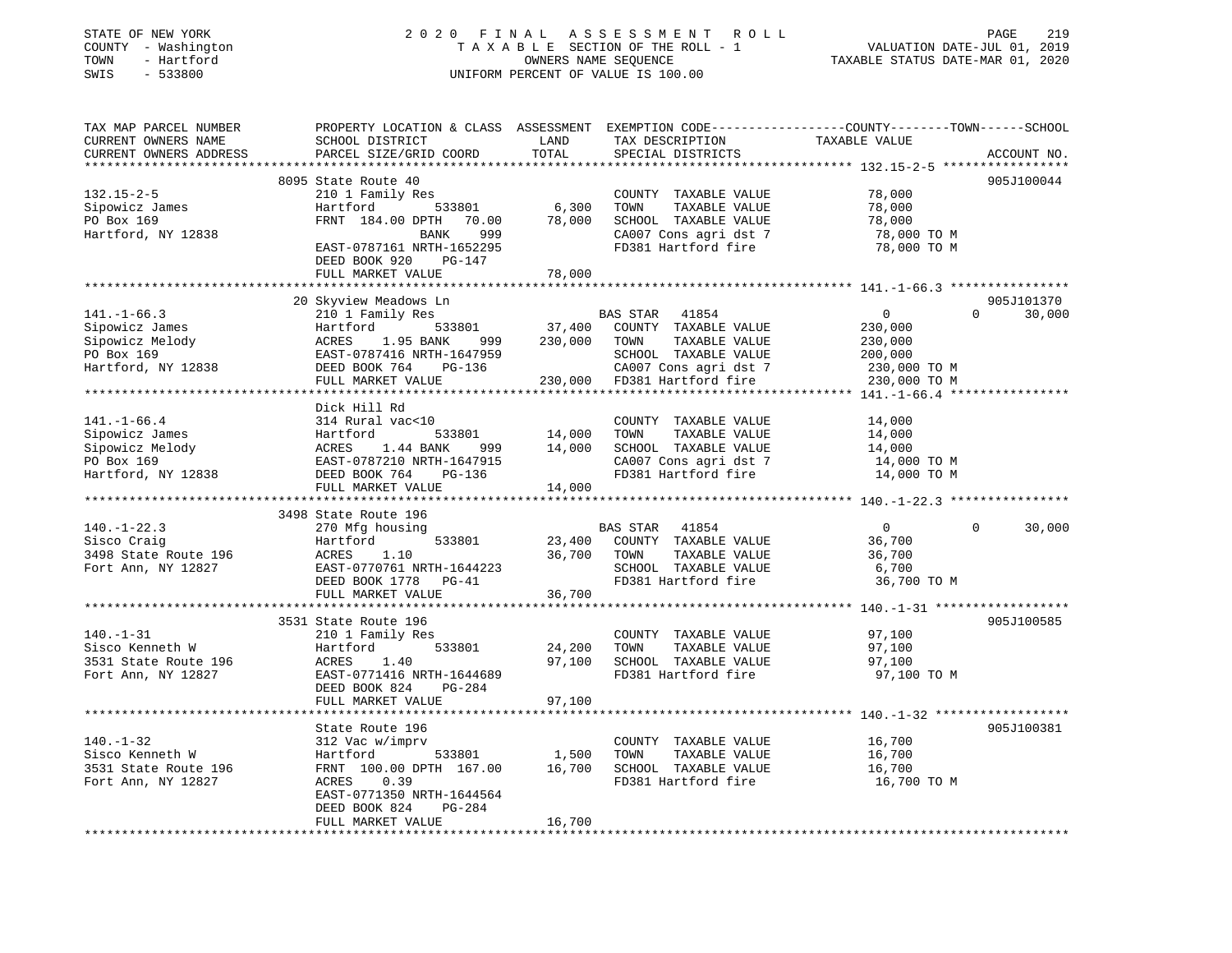### STATE OF NEW YORK 2 0 2 0 F I N A L A S S E S S M E N T R O L L PAGE 220 COUNTY - Washington T A X A B L E SECTION OF THE ROLL - 1 VALUATION DATE-JUL 01, 2019 TOWN - Hartford OWNERS NAME SEQUENCE TAXABLE STATUS DATE-MAR 01, 2020 SWIS - 533800 UNIFORM PERCENT OF VALUE IS 100.00

| TAX MAP PARCEL NUMBER<br>CURRENT OWNERS NAME                                            | PROPERTY LOCATION & CLASS ASSESSMENT EXEMPTION CODE----------------COUNTY-------TOWN------SCHOOL<br>SCHOOL DISTRICT | LAND    | TAX DESCRIPTION               | TAXABLE VALUE                                      |          |             |
|-----------------------------------------------------------------------------------------|---------------------------------------------------------------------------------------------------------------------|---------|-------------------------------|----------------------------------------------------|----------|-------------|
| CURRENT OWNERS ADDRESS                                                                  | PARCEL SIZE/GRID COORD                                                                                              | TOTAL   | SPECIAL DISTRICTS             |                                                    |          | ACCOUNT NO. |
|                                                                                         |                                                                                                                     |         |                               |                                                    |          |             |
|                                                                                         | 190 North Rd                                                                                                        |         |                               |                                                    |          | 905J101257  |
| $140. - 1 - 22.1$                                                                       | 210 1 Family Res                                                                                                    |         | BAS STAR<br>41854             | $\Omega$                                           | $\Omega$ | 30,000      |
| Sisco Roberta A                                                                         | Hartford<br>533801                                                                                                  | 23,300  | COUNTY TAXABLE VALUE          | 143,000                                            |          |             |
| 190 North Rd                                                                            | ACRES<br>1.09                                                                                                       | 143,000 | TOWN<br>TAXABLE VALUE         | 143,000                                            |          |             |
| Fort Ann, NY 12827                                                                      | EAST-0772670 NRTH-1643379                                                                                           |         | SCHOOL TAXABLE VALUE          | 113,000                                            |          |             |
|                                                                                         | DEED BOOK 936<br>PG-11                                                                                              |         | FD381 Hartford fire           | 143,000 TO M                                       |          |             |
|                                                                                         | FULL MARKET VALUE                                                                                                   | 143,000 |                               |                                                    |          |             |
|                                                                                         |                                                                                                                     |         |                               |                                                    |          |             |
|                                                                                         | 3518 State Route 196                                                                                                |         |                               |                                                    |          |             |
| $140. - 1 - 22.4$                                                                       | 210 1 Family Res                                                                                                    |         | <b>BAS STAR</b><br>41854      | $\Omega$                                           | $\Omega$ | 30,000      |
| Sisco Sue                                                                               |                                                                                                                     | 23,500  | COUNTY TAXABLE VALUE          | 170,600                                            |          |             |
| Paradis James III                                                                       |                                                                                                                     | 170,600 | TOWN<br>TAXABLE VALUE         | 170,600                                            |          |             |
| 3518 State Route 196<br>Tart Ann NY 12827                                               |                                                                                                                     |         | SCHOOL TAXABLE VALUE          | 140,600                                            |          |             |
| Fort Ann, NY 12827                                                                      | 1133801<br>ACRES 1.18<br>EAST-0771239 NRTH-1644285<br>DEED BOOK 826                                                 |         | CA007 Cons agri dst 7         | 170,600 TO M                                       |          |             |
|                                                                                         | FULL MARKET VALUE                                                                                                   |         | 170,600 FD381 Hartford fire   | 170,600 TO M                                       |          |             |
|                                                                                         |                                                                                                                     |         |                               |                                                    |          |             |
|                                                                                         | 208 Pope Hill Rd                                                                                                    |         |                               |                                                    |          |             |
| $150. - 1 - 29.8$                                                                       | 210 1 Family Res                                                                                                    |         | COUNTY TAXABLE VALUE          | 204,600                                            |          |             |
| Skirkanich Ronald P                                                                     | 532001<br>Argyle                                                                                                    | 39,200  | TOWN<br>TAXABLE VALUE         | 204,600                                            |          |             |
| Skirkanich Ronald Pargyle<br>Skirkanich Nancy E Lasell ACRES<br>208 Pope Hill Rd EAST-0 | 6.00                                                                                                                | 204,600 | SCHOOL TAXABLE VALUE          | 204,600                                            |          |             |
|                                                                                         | EAST-0781791 NRTH-1633539                                                                                           |         | CA006 Cons agri dst 6         | 204,600 TO M                                       |          |             |
| Argyle, CT 12809                                                                        | DEED BOOK 3828 PG-319                                                                                               |         | FD381 Hartford fire           | 204,600 TO M                                       |          |             |
|                                                                                         | FULL MARKET VALUE                                                                                                   | 204,600 |                               |                                                    |          |             |
|                                                                                         |                                                                                                                     |         |                               | ********************* 122.-1-32 ****************** |          |             |
|                                                                                         | 1484 Baldwin Corners Rd                                                                                             |         |                               |                                                    |          | 905J100391  |
| $122. - 1 - 32$                                                                         | 270 Mfg housing                                                                                                     |         | COUNTY TAXABLE VALUE          | 63,000                                             |          |             |
| Slingerland Margaret                                                                    | Hartford<br>533801                                                                                                  | 23,500  | TOWN<br>TAXABLE VALUE         | 63,000                                             |          |             |
| Millington Nolen                                                                        | ACRES<br>1.90                                                                                                       | 63,000  | SCHOOL TAXABLE VALUE          | 63,000                                             |          |             |
| 1484 Baldwin Corners Rd                                                                 | EAST-0770790 NRTH-1663313                                                                                           |         | CA007 Cons agri dst 7         | 63,000 TO M                                        |          |             |
| Fort Ann, NY 12827                                                                      | DEED BOOK 20191 PG-28838                                                                                            |         | FD381 Hartford fire           | 63,000 TO M                                        |          |             |
|                                                                                         | FULL MARKET VALUE                                                                                                   | 63,000  |                               |                                                    |          |             |
|                                                                                         |                                                                                                                     |         |                               |                                                    |          |             |
|                                                                                         | 24 Blood St                                                                                                         |         |                               |                                                    |          |             |
| $142.-1-28.1$                                                                           | 210 1 Family Res                                                                                                    |         | VET WAR CT 41121              | 16,995                                             | 16,995   | $\mathbf 0$ |
| Smelik Ricky                                                                            | 533801<br>Hartford                                                                                                  |         | 23,500 BAS STAR 41854         | $\mathbf{0}$                                       | $\Omega$ | 30,000      |
| Smelik Nancy                                                                            | ACRES<br>1.16                                                                                                       | 113,300 | COUNTY TAXABLE VALUE          | 96,305                                             |          |             |
| 24 Blood St                                                                             | EAST-0790227 NRTH-1641906                                                                                           |         | TOWN<br>TAXABLE VALUE         | 96,305                                             |          |             |
| Granville, NY 12832                                                                     | DEED BOOK 687<br>$PG-11$                                                                                            |         | SCHOOL TAXABLE VALUE          | 83,300                                             |          |             |
|                                                                                         | FULL MARKET VALUE                                                                                                   |         | 113,300 CA008 Cons agri dst 8 | 113,300 TO M                                       |          |             |
|                                                                                         |                                                                                                                     |         | FD381 Hartford fire           | 113,300 TO M                                       |          |             |
|                                                                                         |                                                                                                                     |         |                               |                                                    |          |             |
|                                                                                         | Old Town Way                                                                                                        |         |                               |                                                    |          | 905J101400  |
| $150. - 1 - 34.4$                                                                       | 322 Rural vac>10                                                                                                    |         | COUNTY TAXABLE VALUE          | 28,600                                             |          |             |
| Smelik Ricky                                                                            | Hartford<br>533801                                                                                                  | 28,600  | TOWN<br>TAXABLE VALUE         | 28,600                                             |          |             |
| Smelik Nancy                                                                            | ACRES<br>24.10                                                                                                      | 28,600  | SCHOOL TAXABLE VALUE          | 28,600                                             |          |             |
| 24 Blood St                                                                             | EAST-0784380 NRTH-1636012                                                                                           |         | FD381 Hartford fire           | 28,600 TO M                                        |          |             |
| Granville, NY 12832                                                                     | DEED BOOK 841<br>PG-335                                                                                             |         |                               |                                                    |          |             |
|                                                                                         | FULL MARKET VALUE                                                                                                   | 28,600  |                               |                                                    |          |             |
|                                                                                         |                                                                                                                     |         |                               |                                                    |          |             |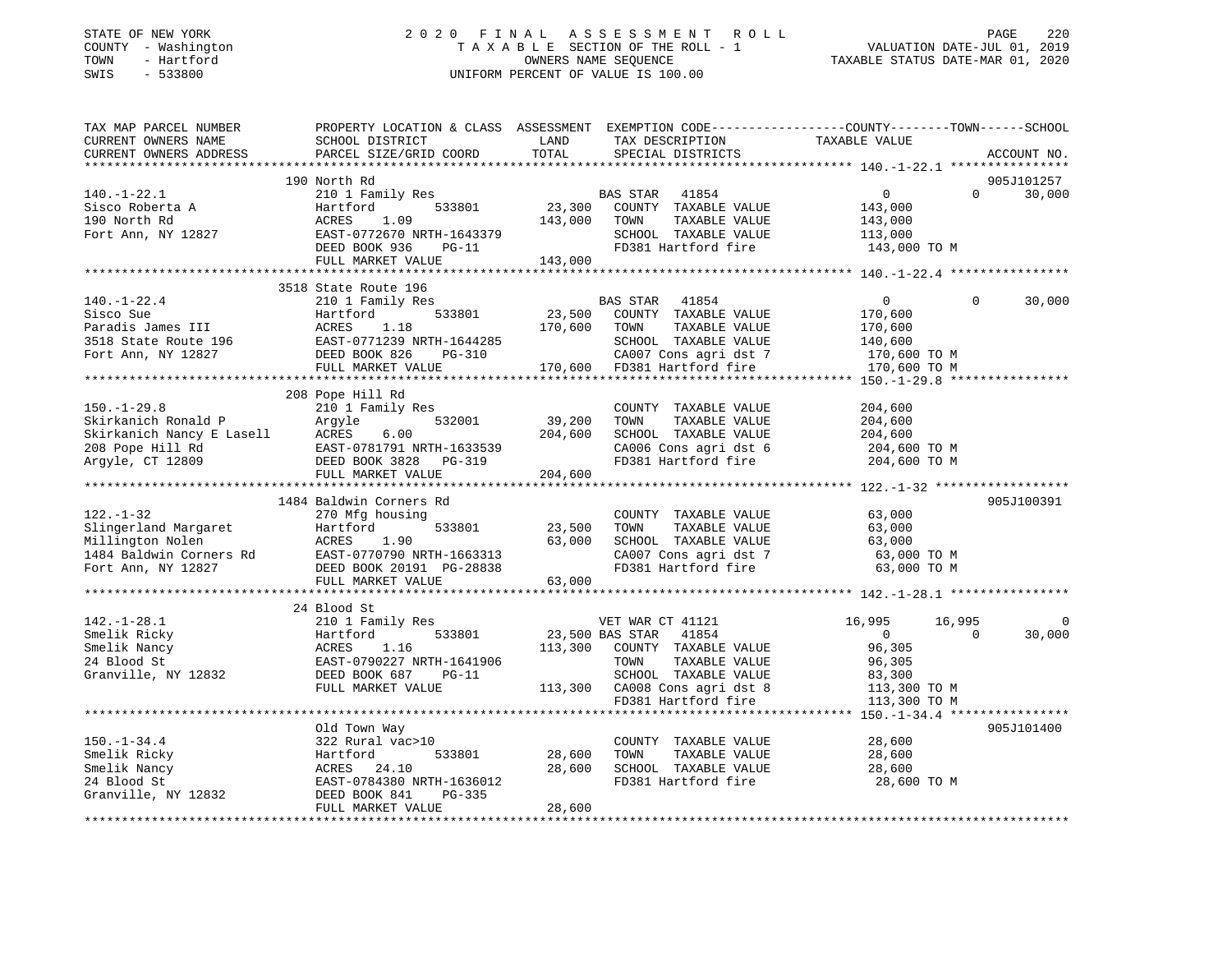### STATE OF NEW YORK 2 0 2 0 F I N A L A S S E S S M E N T R O L L PAGE 221 COUNTY - Washington T A X A B L E SECTION OF THE ROLL - 1 VALUATION DATE-JUL 01, 2019 TOWN - Hartford OWNERS NAME SEQUENCE TAXABLE STATUS DATE-MAR 01, 2020 SWIS - 533800 UNIFORM PERCENT OF VALUE IS 100.00

| TAX MAP PARCEL NUMBER  | PROPERTY LOCATION & CLASS ASSESSMENT EXEMPTION CODE---------------COUNTY-------TOWN-----SCHOOL                                                                                                                                                           |              |                                                                            |                                           |                    |
|------------------------|----------------------------------------------------------------------------------------------------------------------------------------------------------------------------------------------------------------------------------------------------------|--------------|----------------------------------------------------------------------------|-------------------------------------------|--------------------|
| CURRENT OWNERS NAME    | SCHOOL DISTRICT                                                                                                                                                                                                                                          | LAND         | TAX DESCRIPTION                                                            | TAXABLE VALUE                             |                    |
| CURRENT OWNERS ADDRESS | PARCEL SIZE/GRID COORD                                                                                                                                                                                                                                   | TOTAL        | SPECIAL DISTRICTS                                                          |                                           | ACCOUNT NO.        |
|                        |                                                                                                                                                                                                                                                          |              |                                                                            |                                           |                    |
|                        | 43 Swamp Ln                                                                                                                                                                                                                                              |              |                                                                            |                                           | 905J100157         |
| $149. - 1 - 31$        | 240 Rural res                                                                                                                                                                                                                                            |              | BAS STAR 41854                                                             | $\overline{0}$                            | 30,000<br>$\Omega$ |
| Smith Beth A           | Hartford<br>533801                                                                                                                                                                                                                                       |              | 46,600 COUNTY TAXABLE VALUE                                                | 159,200                                   |                    |
| 43 Swamp Ln            | ACRES 10.98                                                                                                                                                                                                                                              | 159,200 TOWN | TAXABLE VALUE                                                              | 159,200                                   |                    |
| Argyle, NY 12809       | EAST-0775747 NRTH-1636314                                                                                                                                                                                                                                |              | SCHOOL TAXABLE VALUE 129,200<br>CA006 Cons agri dst 6 159,200 TO M         |                                           |                    |
|                        |                                                                                                                                                                                                                                                          |              | 159,200 FD381 Hartford fire                                                |                                           |                    |
|                        | FULL MARKET VALUE                                                                                                                                                                                                                                        |              |                                                                            | 159,200 TO M                              |                    |
|                        |                                                                                                                                                                                                                                                          |              |                                                                            |                                           |                    |
|                        | 85 Baker Rd                                                                                                                                                                                                                                              |              |                                                                            |                                           | 905J100588         |
| $132 - 2 - 6$          | 240 Rural res                                                                                                                                                                                                                                            |              | BAS STAR 41854<br>533801 38,600 COUNTY TAXABLE VALUE                       | $\overline{0}$                            | $\Omega$<br>30,000 |
|                        |                                                                                                                                                                                                                                                          |              |                                                                            | 160,000                                   |                    |
|                        |                                                                                                                                                                                                                                                          |              |                                                                            | 160,000                                   |                    |
|                        |                                                                                                                                                                                                                                                          |              | SCHOOL TAXABLE VALUE 130,000                                               |                                           |                    |
|                        | Smith Bonnie L<br>Walls Larry A<br>Malls Larry A<br>Smith Bonnie L<br>Malls Larry A<br>Malls Larry A<br>EAST-0792559 NRTH-1654457<br>Cranville, NY 12832<br>DEED BOOK 922 PG-229<br>PG-229<br>PG-229<br>FD381 Hartford fire<br>FD381 Hartford fire<br>FD |              |                                                                            | 160,000 TO M                              |                    |
|                        | FULL MARKET VALUE                                                                                                                                                                                                                                        | 160,000      |                                                                            |                                           |                    |
|                        |                                                                                                                                                                                                                                                          |              |                                                                            |                                           |                    |
|                        | Baker Rd                                                                                                                                                                                                                                                 |              |                                                                            |                                           | 905J100589         |
| $132 - 2 - 7$          | 322 Rural vac>10                                                                                                                                                                                                                                         |              | COUNTY TAXABLE VALUE                                                       | 32,000<br>$\frac{1}{32}$ , 000<br>32, 000 |                    |
| Smith Bonnie L         | Hartford<br>533801 32,000                                                                                                                                                                                                                                |              | TOWN<br>TAXABLE VALUE                                                      |                                           |                    |
|                        | 9 Smith Bonnie L<br>Walls Larry A (ACRES 10.70)<br>85 Baker Rd (BAST-0792120 NRTH-1654306<br>Granville, NY 12832 (BEED BOOK 922 PG-229                                                                                                                   | 32,000       | SCHOOL TAXABLE VALUE                                                       |                                           |                    |
|                        |                                                                                                                                                                                                                                                          |              | FD381 Hartford fire 32,000 TO M                                            |                                           |                    |
|                        |                                                                                                                                                                                                                                                          |              |                                                                            |                                           |                    |
|                        | FULL MARKET VALUE                                                                                                                                                                                                                                        | 32,000       |                                                                            |                                           |                    |
|                        |                                                                                                                                                                                                                                                          |              |                                                                            |                                           |                    |
|                        | 179 Washburn Hill Rd                                                                                                                                                                                                                                     |              |                                                                            |                                           | 905J101375         |
| $151.-2-13.1$          | 210 1 Family Res                                                                                                                                                                                                                                         |              | BAS STAR 41854                                                             | $\overline{0}$                            | 30,000<br>$\Omega$ |
| Smith Daniel J         | Hartford 533801                                                                                                                                                                                                                                          |              | 27,400 COUNTY TAXABLE VALUE                                                | 193,600                                   |                    |
| PO Box 3               | $151. - 1 - 13.1$                                                                                                                                                                                                                                        | 193,600 TOWN | TAXABLE VALUE                                                              | 193,600                                   |                    |
| Hartford, NY 12838     | ACRES 2.45                                                                                                                                                                                                                                               |              | SCHOOL TAXABLE VALUE 163,600                                               |                                           |                    |
|                        | EAST-0793350 NRTH-1637947<br>DEED BOOK 2348 PG-241                                                                                                                                                                                                       |              | CA008 Cons agri dst 8 193,600 TO M                                         |                                           |                    |
|                        |                                                                                                                                                                                                                                                          |              | FD381 Hartford fire                                                        | 193,600 TO M                              |                    |
|                        | FULL MARKET VALUE                                                                                                                                                                                                                                        | 193,600      |                                                                            |                                           |                    |
|                        |                                                                                                                                                                                                                                                          |              |                                                                            |                                           |                    |
|                        | 72 Skyview Meadows Ln                                                                                                                                                                                                                                    |              |                                                                            |                                           | 905J101024         |
| $141. - 1 - 62$        | 210 1 Family Res                                                                                                                                                                                                                                         |              | BAS STAR<br>41854                                                          | $\overline{0}$                            | 30,000<br>$\Omega$ |
| Smith David W          | Hartford 533801                                                                                                                                                                                                                                          |              | 29,300 COUNTY TAXABLE VALUE                                                | 214,000                                   |                    |
| Smith Bonny A          | 495/34                                                                                                                                                                                                                                                   | 214,000      | TAXABLE VALUE<br>TOWN                                                      | 214,000                                   |                    |
| 72 Skyview Meadows Ln  | ACRES 3.10                                                                                                                                                                                                                                               |              | SCHOOL TAXABLE VALUE                                                       | 184,000                                   |                    |
| Granville, NY 12832    | EAST-0788017 NRTH-1649035                                                                                                                                                                                                                                |              | CA007 Cons agri dst 7 and 214,000 TO M<br>FD381 Hartford fire 214,000 TO M |                                           |                    |
|                        | DEED BOOK 470                                                                                                                                                                                                                                            | $PG-153$     |                                                                            |                                           |                    |
|                        | FULL MARKET VALUE                                                                                                                                                                                                                                        | 214,000      |                                                                            |                                           |                    |
|                        |                                                                                                                                                                                                                                                          |              |                                                                            |                                           |                    |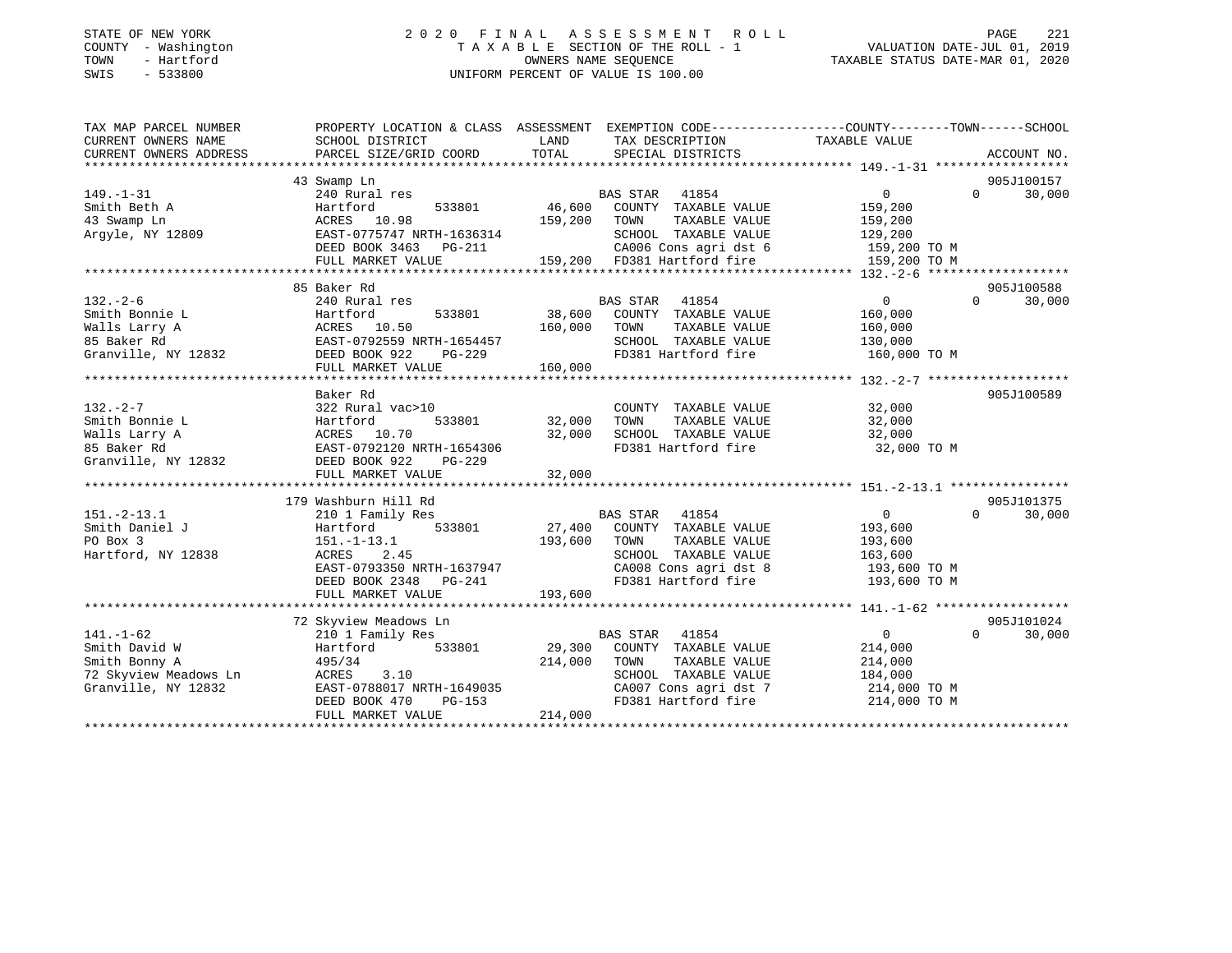### STATE OF NEW YORK 2 0 2 0 F I N A L A S S E S S M E N T R O L L PAGE 222 COUNTY - Washington T A X A B L E SECTION OF THE ROLL - 1 VALUATION DATE-JUL 01, 2019 TOWN - Hartford OWNERS NAME SEQUENCE TAXABLE STATUS DATE-MAR 01, 2020 SWIS - 533800 UNIFORM PERCENT OF VALUE IS 100.00

| TAX MAP PARCEL NUMBER<br>CURRENT OWNERS NAME                                                                                                                                                                                                              | PROPERTY LOCATION & CLASS ASSESSMENT EXEMPTION CODE----------------COUNTY-------TOWN------SCHOOL<br>SCHOOL DISTRICT | LAND             | TAX DESCRIPTION                               | TAXABLE VALUE         |                    |
|-----------------------------------------------------------------------------------------------------------------------------------------------------------------------------------------------------------------------------------------------------------|---------------------------------------------------------------------------------------------------------------------|------------------|-----------------------------------------------|-----------------------|--------------------|
| CURRENT OWNERS ADDRESS                                                                                                                                                                                                                                    | PARCEL SIZE/GRID COORD                                                                                              | TOTAL            | SPECIAL DISTRICTS                             |                       | ACCOUNT NO.        |
|                                                                                                                                                                                                                                                           |                                                                                                                     |                  |                                               |                       |                    |
|                                                                                                                                                                                                                                                           | Baker Rd                                                                                                            |                  |                                               |                       | 905J100596         |
| $132 - 2 - 5$                                                                                                                                                                                                                                             | 311 Res vac land                                                                                                    |                  | COUNTY TAXABLE VALUE                          | 15,000                |                    |
| Smith Douglas L                                                                                                                                                                                                                                           | 533801<br>Hartford<br>1.70<br>ACRES                                                                                 | 15,000<br>15,000 | TOWN<br>TAXABLE VALUE<br>SCHOOL TAXABLE VALUE | 15,000                |                    |
| Smith Tracy A<br>395 Corinth Rd                                                                                                                                                                                                                           |                                                                                                                     |                  | FD381 Hartford fire                           | 15,000<br>15,000 TO M |                    |
| Queensbury, NY 12804                                                                                                                                                                                                                                      | EAST-0792812 NRTH-1654191<br>2804 DEED BOOK 3660 PG-335                                                             |                  |                                               |                       |                    |
|                                                                                                                                                                                                                                                           | FULL MARKET VALUE                                                                                                   | 15,000           |                                               |                       |                    |
|                                                                                                                                                                                                                                                           |                                                                                                                     |                  |                                               |                       |                    |
|                                                                                                                                                                                                                                                           | 92 Baker Rd                                                                                                         |                  |                                               |                       | 905J100594         |
| $132 - 2 - 20$                                                                                                                                                                                                                                            | 210 1 Family Res                                                                                                    |                  | COUNTY TAXABLE VALUE                          | 133,300               |                    |
|                                                                                                                                                                                                                                                           |                                                                                                                     | 32,500           | TOWN<br>TAXABLE VALUE                         | 133,300               |                    |
|                                                                                                                                                                                                                                                           |                                                                                                                     | 133,300          | SCHOOL TAXABLE VALUE                          | 133,300               |                    |
|                                                                                                                                                                                                                                                           |                                                                                                                     |                  | FD381 Hartford fire                           | 133,300 TO M          |                    |
|                                                                                                                                                                                                                                                           |                                                                                                                     |                  |                                               |                       |                    |
| 132.-2-20<br>Smith Douglas L<br>Smith Tracy A<br>205 Corinth Rd<br>205 Corinth Rd<br>205 Corinth Rd<br>205 Corinth Rd<br>205 Corinth Rd<br>205 Corinth Rd<br>205 Corinth Rd<br>205 Corinth Rd<br>205 Corinth Rd<br>205 Corinth Rd<br>205 Corinth Rd<br>20 | FULL MARKET VALUE                                                                                                   | 133,300          |                                               |                       |                    |
|                                                                                                                                                                                                                                                           |                                                                                                                     |                  |                                               |                       |                    |
|                                                                                                                                                                                                                                                           | 488 Blood St                                                                                                        |                  |                                               |                       | 905J100590         |
| $132 - 4 - 7$                                                                                                                                                                                                                                             | 210 1 Family Res                                                                                                    |                  | 41834<br>ENH STAR                             | $\overline{0}$        | $\Omega$<br>51,300 |
| Smith Garry                                                                                                                                                                                                                                               | 533801<br>Hartford                                                                                                  | 23,900           | COUNTY TAXABLE VALUE                          | 51,300                |                    |
| Smith Marsha                                                                                                                                                                                                                                              | 445/298                                                                                                             | 51,300           | TOWN<br>TAXABLE VALUE                         | 51,300                |                    |
| 488 Blood St                                                                                                                                                                                                                                              | 1.30<br>ACRES                                                                                                       |                  | SCHOOL TAXABLE VALUE                          | $\overline{0}$        |                    |
| Granville, NY 12832                                                                                                                                                                                                                                       | EAST-0794524 NRTH-1651776                                                                                           |                  | FD381 Hartford fire                           | 51,300 TO M           |                    |
|                                                                                                                                                                                                                                                           | DEED BOOK 427<br>PG-342                                                                                             |                  |                                               |                       |                    |
|                                                                                                                                                                                                                                                           | FULL MARKET VALUE                                                                                                   | 51,300           |                                               |                       |                    |
|                                                                                                                                                                                                                                                           |                                                                                                                     |                  |                                               |                       |                    |
|                                                                                                                                                                                                                                                           | 171 Marlboro Country Rd                                                                                             |                  |                                               |                       |                    |
| $141. - 3 - 24.8$                                                                                                                                                                                                                                         | 210 1 Family Res                                                                                                    |                  | BAS STAR 41854                                | 0                     | 30,000<br>$\Omega$ |
| Smith James A                                                                                                                                                                                                                                             | 533801<br>Hartford                                                                                                  | 24,800           | COUNTY TAXABLE VALUE                          | 63,800                |                    |
| Canale Tammy                                                                                                                                                                                                                                              | ACRES<br>1.61                                                                                                       | 63,800           | TOWN<br>TAXABLE VALUE                         | 63,800                |                    |
|                                                                                                                                                                                                                                                           |                                                                                                                     |                  | SCHOOL TAXABLE VALUE                          | 33,800                |                    |
|                                                                                                                                                                                                                                                           |                                                                                                                     |                  | FD381 Hartford fire                           | 63,800 TO M           |                    |
|                                                                                                                                                                                                                                                           | FULL MARKET VALUE                                                                                                   | 63,800           |                                               |                       |                    |
|                                                                                                                                                                                                                                                           |                                                                                                                     |                  |                                               |                       |                    |
|                                                                                                                                                                                                                                                           | 1330 Baldwin Corners Rd                                                                                             |                  |                                               |                       | 905J101162         |
| $121. -4 - 5.3$                                                                                                                                                                                                                                           | 240 Rural res                                                                                                       |                  | ENH STAR<br>41834                             | $\mathbf 0$           | $\Omega$<br>69,800 |
| Smith Kenneth                                                                                                                                                                                                                                             | Fort Ann<br>532802                                                                                                  | 60,200           | COUNTY TAXABLE VALUE                          | 200,000               |                    |
| Smith Cathy                                                                                                                                                                                                                                               | $121. - 1 - 5.3$                                                                                                    | 200,000          | TAXABLE VALUE<br>TOWN                         | 200,000               |                    |
| 1330 Baldwin Corners Rd                                                                                                                                                                                                                                   | ACRES 43.67                                                                                                         |                  | SCHOOL TAXABLE VALUE                          | 130,200               |                    |
| Fort Ann, NY 12827                                                                                                                                                                                                                                        | EAST-0767568 NRTH-1661615                                                                                           |                  | CA007 Cons agri dst 7                         | 200,000 TO M          |                    |
|                                                                                                                                                                                                                                                           | DEED BOOK 497<br>$PG-409$                                                                                           |                  | FD381 Hartford fire                           | 200,000 TO M          |                    |
|                                                                                                                                                                                                                                                           | FULL MARKET VALUE                                                                                                   | 200,000          |                                               |                       |                    |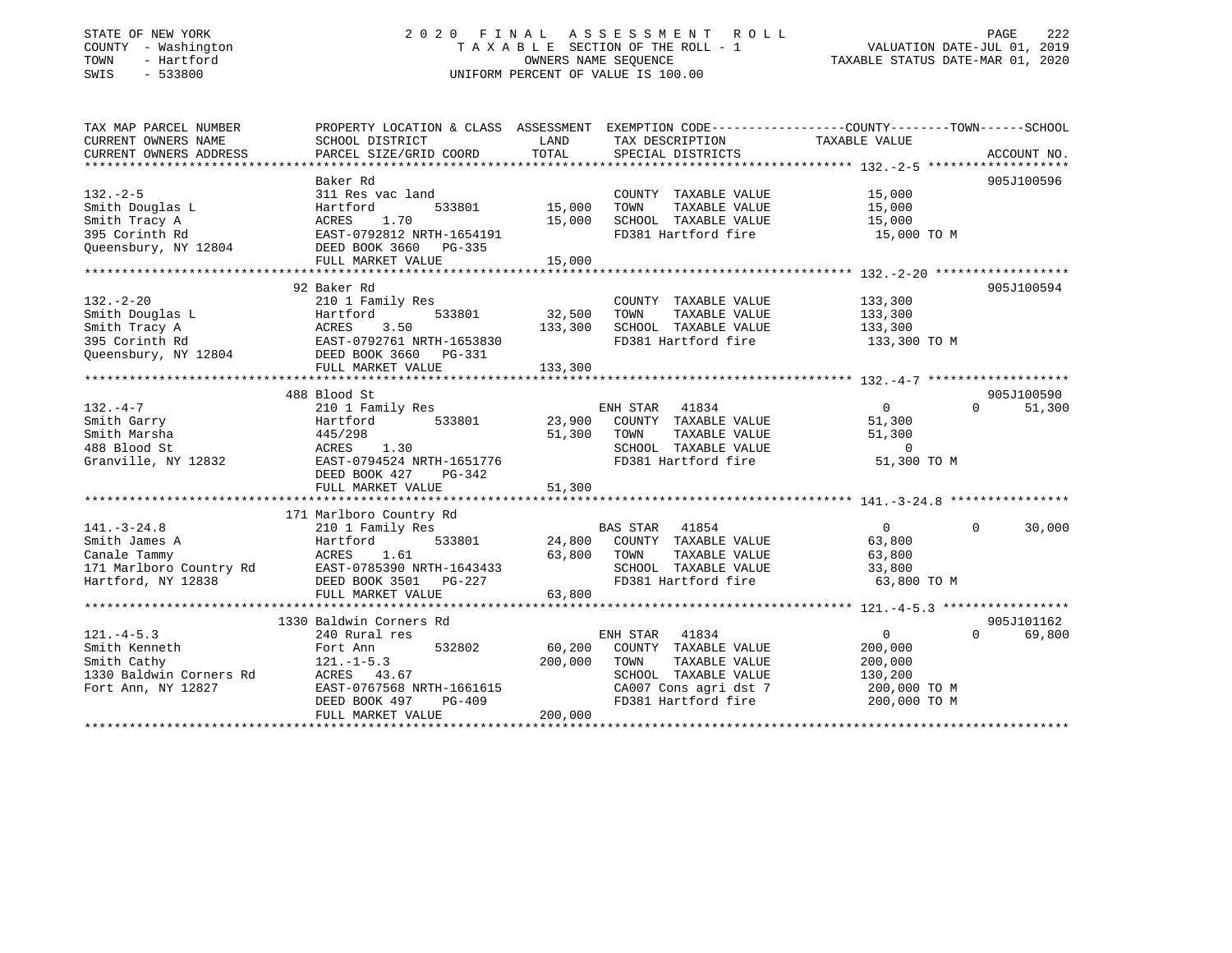### STATE OF NEW YORK 2 0 2 0 F I N A L A S S E S S M E N T R O L L PAGE 223 COUNTY - Washington T A X A B L E SECTION OF THE ROLL - 1 VALUATION DATE-JUL 01, 2019 TOWN - Hartford OWNERS NAME SEQUENCE TAXABLE STATUS DATE-MAR 01, 2020 SWIS - 533800 UNIFORM PERCENT OF VALUE IS 100.00

| TAXABLE VALUE<br>LAND TAX DESCRIPTION<br>152 Baker Rd<br>905J101038<br>132.-2-21.2<br>132.-2-21.2<br>Smith Michael S<br>Smith Christina (1854 – 1854 – 187,400 COUNTY TAXABLE VALUE<br>152 Baker Rd<br>152 Baker Rd<br>152 Baker Rd<br>152 Baker Rd<br>162 Baker Rd<br>162 Baker Rd<br>163 Backr Rd<br>163 Backr Book 2708<br>31,850<br>$31,850$ $31,850$ 0<br>$\sim$ 0<br>30,000<br>FULL MARKET VALUE 127,400 FD381 Hartford fire 127,400 TO M<br>478 Blood St<br>905J101418<br>$\Omega$<br>30,000<br>Blood St OFF<br>$\begin{array}{lllllllllllllllllll} \text{132.-4-8.6} & \text{314 Rural vac} & \text{20UNTY} & \text{TAXABLE VALUE} & \text{3,500} \\ \text{Smith Patrick G} & \text{Hartford} & \text{533801} & \text{3,500} & \text{TOWN} & \text{TAXABLE VALUE} & \text{3,500} \\ \text{Smith Lori M} & \text{ACRES} & 1.09 & 3,500 & \text{SCHOOL TAXABLE VALUE} & 3,500 \\ \text{Granville, NY 12832} & \text{DEED BOOK 1997} & \text{PG-270$<br>3,500 TO M<br>3,500<br>FULL MARKET VALUE<br>125 Smith Ln<br>$\Omega$<br>69,800<br>232,100 TO M<br>232,100<br>FULL MARKET VALUE<br>905J100593<br>94 Smith Ln<br>COUNTY TAXABLE VALUE 129,200<br>149.-1-47<br>240 Rural res<br>29,200<br>TOWN<br>TAXABLE VALUE<br>129,200<br>129,200<br>129,200<br>SCHOOL TAXABLE VALUE<br>LOT A<br>BLA 925-259<br>ACRES 10.59<br>Argyle, NY 12809<br>CA006 Cons agri dst 6 129,200 TO M<br>FD381 Hartford fire<br>129,200 TO M<br>EAST-0770097 NRTH-1634649<br>DEED BOOK 3760 PG-279<br>129,200<br>FULL MARKET VALUE | TAX MAP PARCEL NUMBER |                 | PROPERTY LOCATION & CLASS ASSESSMENT EXEMPTION CODE---------------COUNTY-------TOWN------SCHOOL |
|------------------------------------------------------------------------------------------------------------------------------------------------------------------------------------------------------------------------------------------------------------------------------------------------------------------------------------------------------------------------------------------------------------------------------------------------------------------------------------------------------------------------------------------------------------------------------------------------------------------------------------------------------------------------------------------------------------------------------------------------------------------------------------------------------------------------------------------------------------------------------------------------------------------------------------------------------------------------------------------------------------------------------------------------------------------------------------------------------------------------------------------------------------------------------------------------------------------------------------------------------------------------------------------------------------------------------------------------------------------------------------------------------------------------------------------------------------------------------------------------------------------|-----------------------|-----------------|-------------------------------------------------------------------------------------------------|
|                                                                                                                                                                                                                                                                                                                                                                                                                                                                                                                                                                                                                                                                                                                                                                                                                                                                                                                                                                                                                                                                                                                                                                                                                                                                                                                                                                                                                                                                                                                  | CURRENT OWNERS NAME   | SCHOOL DISTRICT |                                                                                                 |
|                                                                                                                                                                                                                                                                                                                                                                                                                                                                                                                                                                                                                                                                                                                                                                                                                                                                                                                                                                                                                                                                                                                                                                                                                                                                                                                                                                                                                                                                                                                  |                       |                 |                                                                                                 |
|                                                                                                                                                                                                                                                                                                                                                                                                                                                                                                                                                                                                                                                                                                                                                                                                                                                                                                                                                                                                                                                                                                                                                                                                                                                                                                                                                                                                                                                                                                                  |                       |                 |                                                                                                 |
|                                                                                                                                                                                                                                                                                                                                                                                                                                                                                                                                                                                                                                                                                                                                                                                                                                                                                                                                                                                                                                                                                                                                                                                                                                                                                                                                                                                                                                                                                                                  |                       |                 |                                                                                                 |
|                                                                                                                                                                                                                                                                                                                                                                                                                                                                                                                                                                                                                                                                                                                                                                                                                                                                                                                                                                                                                                                                                                                                                                                                                                                                                                                                                                                                                                                                                                                  |                       |                 |                                                                                                 |
|                                                                                                                                                                                                                                                                                                                                                                                                                                                                                                                                                                                                                                                                                                                                                                                                                                                                                                                                                                                                                                                                                                                                                                                                                                                                                                                                                                                                                                                                                                                  |                       |                 |                                                                                                 |
|                                                                                                                                                                                                                                                                                                                                                                                                                                                                                                                                                                                                                                                                                                                                                                                                                                                                                                                                                                                                                                                                                                                                                                                                                                                                                                                                                                                                                                                                                                                  |                       |                 |                                                                                                 |
|                                                                                                                                                                                                                                                                                                                                                                                                                                                                                                                                                                                                                                                                                                                                                                                                                                                                                                                                                                                                                                                                                                                                                                                                                                                                                                                                                                                                                                                                                                                  |                       |                 |                                                                                                 |
|                                                                                                                                                                                                                                                                                                                                                                                                                                                                                                                                                                                                                                                                                                                                                                                                                                                                                                                                                                                                                                                                                                                                                                                                                                                                                                                                                                                                                                                                                                                  |                       |                 |                                                                                                 |
|                                                                                                                                                                                                                                                                                                                                                                                                                                                                                                                                                                                                                                                                                                                                                                                                                                                                                                                                                                                                                                                                                                                                                                                                                                                                                                                                                                                                                                                                                                                  |                       |                 |                                                                                                 |
|                                                                                                                                                                                                                                                                                                                                                                                                                                                                                                                                                                                                                                                                                                                                                                                                                                                                                                                                                                                                                                                                                                                                                                                                                                                                                                                                                                                                                                                                                                                  |                       |                 |                                                                                                 |
|                                                                                                                                                                                                                                                                                                                                                                                                                                                                                                                                                                                                                                                                                                                                                                                                                                                                                                                                                                                                                                                                                                                                                                                                                                                                                                                                                                                                                                                                                                                  |                       |                 |                                                                                                 |
|                                                                                                                                                                                                                                                                                                                                                                                                                                                                                                                                                                                                                                                                                                                                                                                                                                                                                                                                                                                                                                                                                                                                                                                                                                                                                                                                                                                                                                                                                                                  |                       |                 |                                                                                                 |
|                                                                                                                                                                                                                                                                                                                                                                                                                                                                                                                                                                                                                                                                                                                                                                                                                                                                                                                                                                                                                                                                                                                                                                                                                                                                                                                                                                                                                                                                                                                  |                       |                 |                                                                                                 |
|                                                                                                                                                                                                                                                                                                                                                                                                                                                                                                                                                                                                                                                                                                                                                                                                                                                                                                                                                                                                                                                                                                                                                                                                                                                                                                                                                                                                                                                                                                                  |                       |                 |                                                                                                 |
|                                                                                                                                                                                                                                                                                                                                                                                                                                                                                                                                                                                                                                                                                                                                                                                                                                                                                                                                                                                                                                                                                                                                                                                                                                                                                                                                                                                                                                                                                                                  |                       |                 |                                                                                                 |
|                                                                                                                                                                                                                                                                                                                                                                                                                                                                                                                                                                                                                                                                                                                                                                                                                                                                                                                                                                                                                                                                                                                                                                                                                                                                                                                                                                                                                                                                                                                  |                       |                 |                                                                                                 |
|                                                                                                                                                                                                                                                                                                                                                                                                                                                                                                                                                                                                                                                                                                                                                                                                                                                                                                                                                                                                                                                                                                                                                                                                                                                                                                                                                                                                                                                                                                                  |                       |                 |                                                                                                 |
|                                                                                                                                                                                                                                                                                                                                                                                                                                                                                                                                                                                                                                                                                                                                                                                                                                                                                                                                                                                                                                                                                                                                                                                                                                                                                                                                                                                                                                                                                                                  |                       |                 |                                                                                                 |
|                                                                                                                                                                                                                                                                                                                                                                                                                                                                                                                                                                                                                                                                                                                                                                                                                                                                                                                                                                                                                                                                                                                                                                                                                                                                                                                                                                                                                                                                                                                  |                       |                 |                                                                                                 |
|                                                                                                                                                                                                                                                                                                                                                                                                                                                                                                                                                                                                                                                                                                                                                                                                                                                                                                                                                                                                                                                                                                                                                                                                                                                                                                                                                                                                                                                                                                                  |                       |                 |                                                                                                 |
|                                                                                                                                                                                                                                                                                                                                                                                                                                                                                                                                                                                                                                                                                                                                                                                                                                                                                                                                                                                                                                                                                                                                                                                                                                                                                                                                                                                                                                                                                                                  |                       |                 |                                                                                                 |
|                                                                                                                                                                                                                                                                                                                                                                                                                                                                                                                                                                                                                                                                                                                                                                                                                                                                                                                                                                                                                                                                                                                                                                                                                                                                                                                                                                                                                                                                                                                  |                       |                 |                                                                                                 |
|                                                                                                                                                                                                                                                                                                                                                                                                                                                                                                                                                                                                                                                                                                                                                                                                                                                                                                                                                                                                                                                                                                                                                                                                                                                                                                                                                                                                                                                                                                                  |                       |                 |                                                                                                 |
|                                                                                                                                                                                                                                                                                                                                                                                                                                                                                                                                                                                                                                                                                                                                                                                                                                                                                                                                                                                                                                                                                                                                                                                                                                                                                                                                                                                                                                                                                                                  |                       |                 |                                                                                                 |
|                                                                                                                                                                                                                                                                                                                                                                                                                                                                                                                                                                                                                                                                                                                                                                                                                                                                                                                                                                                                                                                                                                                                                                                                                                                                                                                                                                                                                                                                                                                  |                       |                 |                                                                                                 |
|                                                                                                                                                                                                                                                                                                                                                                                                                                                                                                                                                                                                                                                                                                                                                                                                                                                                                                                                                                                                                                                                                                                                                                                                                                                                                                                                                                                                                                                                                                                  |                       |                 |                                                                                                 |
|                                                                                                                                                                                                                                                                                                                                                                                                                                                                                                                                                                                                                                                                                                                                                                                                                                                                                                                                                                                                                                                                                                                                                                                                                                                                                                                                                                                                                                                                                                                  |                       |                 |                                                                                                 |
|                                                                                                                                                                                                                                                                                                                                                                                                                                                                                                                                                                                                                                                                                                                                                                                                                                                                                                                                                                                                                                                                                                                                                                                                                                                                                                                                                                                                                                                                                                                  |                       |                 |                                                                                                 |
|                                                                                                                                                                                                                                                                                                                                                                                                                                                                                                                                                                                                                                                                                                                                                                                                                                                                                                                                                                                                                                                                                                                                                                                                                                                                                                                                                                                                                                                                                                                  |                       |                 |                                                                                                 |
|                                                                                                                                                                                                                                                                                                                                                                                                                                                                                                                                                                                                                                                                                                                                                                                                                                                                                                                                                                                                                                                                                                                                                                                                                                                                                                                                                                                                                                                                                                                  |                       |                 |                                                                                                 |
|                                                                                                                                                                                                                                                                                                                                                                                                                                                                                                                                                                                                                                                                                                                                                                                                                                                                                                                                                                                                                                                                                                                                                                                                                                                                                                                                                                                                                                                                                                                  |                       |                 |                                                                                                 |
|                                                                                                                                                                                                                                                                                                                                                                                                                                                                                                                                                                                                                                                                                                                                                                                                                                                                                                                                                                                                                                                                                                                                                                                                                                                                                                                                                                                                                                                                                                                  |                       |                 |                                                                                                 |
|                                                                                                                                                                                                                                                                                                                                                                                                                                                                                                                                                                                                                                                                                                                                                                                                                                                                                                                                                                                                                                                                                                                                                                                                                                                                                                                                                                                                                                                                                                                  |                       |                 |                                                                                                 |
|                                                                                                                                                                                                                                                                                                                                                                                                                                                                                                                                                                                                                                                                                                                                                                                                                                                                                                                                                                                                                                                                                                                                                                                                                                                                                                                                                                                                                                                                                                                  |                       |                 |                                                                                                 |
|                                                                                                                                                                                                                                                                                                                                                                                                                                                                                                                                                                                                                                                                                                                                                                                                                                                                                                                                                                                                                                                                                                                                                                                                                                                                                                                                                                                                                                                                                                                  |                       |                 |                                                                                                 |
|                                                                                                                                                                                                                                                                                                                                                                                                                                                                                                                                                                                                                                                                                                                                                                                                                                                                                                                                                                                                                                                                                                                                                                                                                                                                                                                                                                                                                                                                                                                  |                       |                 |                                                                                                 |
|                                                                                                                                                                                                                                                                                                                                                                                                                                                                                                                                                                                                                                                                                                                                                                                                                                                                                                                                                                                                                                                                                                                                                                                                                                                                                                                                                                                                                                                                                                                  |                       |                 |                                                                                                 |
|                                                                                                                                                                                                                                                                                                                                                                                                                                                                                                                                                                                                                                                                                                                                                                                                                                                                                                                                                                                                                                                                                                                                                                                                                                                                                                                                                                                                                                                                                                                  |                       |                 |                                                                                                 |
|                                                                                                                                                                                                                                                                                                                                                                                                                                                                                                                                                                                                                                                                                                                                                                                                                                                                                                                                                                                                                                                                                                                                                                                                                                                                                                                                                                                                                                                                                                                  |                       |                 |                                                                                                 |
|                                                                                                                                                                                                                                                                                                                                                                                                                                                                                                                                                                                                                                                                                                                                                                                                                                                                                                                                                                                                                                                                                                                                                                                                                                                                                                                                                                                                                                                                                                                  |                       |                 |                                                                                                 |
|                                                                                                                                                                                                                                                                                                                                                                                                                                                                                                                                                                                                                                                                                                                                                                                                                                                                                                                                                                                                                                                                                                                                                                                                                                                                                                                                                                                                                                                                                                                  |                       |                 |                                                                                                 |
|                                                                                                                                                                                                                                                                                                                                                                                                                                                                                                                                                                                                                                                                                                                                                                                                                                                                                                                                                                                                                                                                                                                                                                                                                                                                                                                                                                                                                                                                                                                  |                       |                 |                                                                                                 |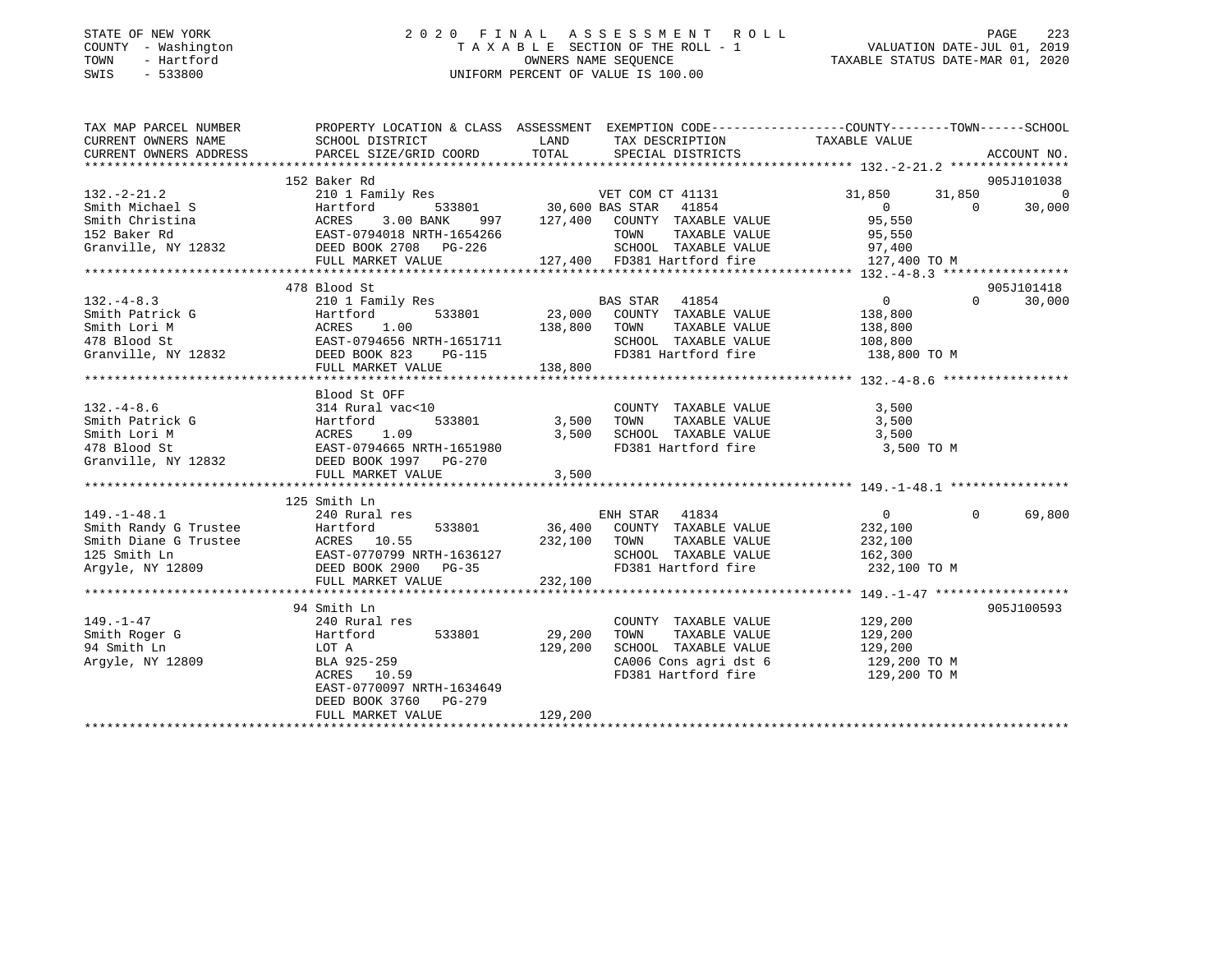| STATE OF NEW YORK<br>COUNTY - Washington<br>TOWN - Hartford<br>SWIS - 533800 | 2020 FINAL ASSESSMENT ROLL<br>UNIFORM PERCENT OF VALUE IS 100.00         | FINAL ASSESSMENT ROLL<br>TAXABLE SECTION OF THE ROLL - 1 VALUATION DATE-JUL 01, 2019<br>OWNERS NAME SEQUENCE TAXABLE STATUS DATE-MAR 01, 2020 | PAGE<br>224                                                                                                                            |                                  |                    |
|------------------------------------------------------------------------------|--------------------------------------------------------------------------|-----------------------------------------------------------------------------------------------------------------------------------------------|----------------------------------------------------------------------------------------------------------------------------------------|----------------------------------|--------------------|
| TAX MAP PARCEL NUMBER<br>CURRENT OWNERS NAME<br>CURRENT OWNERS ADDRESS       | SCHOOL DISTRICT LAND<br>PARCEL SIZE/GRID COORD                           | TOTAL                                                                                                                                         | PROPERTY LOCATION & CLASS ASSESSMENT EXEMPTION CODE---------------COUNTY-------TOWN-----SCHOOL<br>TAX DESCRIPTION<br>SPECIAL DISTRICTS | TAXABLE VALUE                    | ACCOUNT NO.        |
|                                                                              | 143 Mcdougal Rd                                                          |                                                                                                                                               |                                                                                                                                        |                                  | 905J101241         |
| $148. - 1 - 18.1$<br>Smith Ronald G<br>102 Smith Ln<br>Fort Ann, NY 12827    | 322 Rural vac>10<br>Hartford 533801<br>2807/21<br>2807/21<br>ACRES 23.97 |                                                                                                                                               | COUNTY TAXABLE VALUE 40,700<br>40,700 TOWN TAXABLE VALUE<br>40,700 SCHOOL TAXABLE VALUE<br>CA006 Cons agri dst 6                       | 40,700<br>40,700<br>40,700 TO M  |                    |
|                                                                              | EAST-0768344 NRTH-1634256<br>DEED BOOK 2950 PG-103<br>FULL MARKET VALUE  | 40,700                                                                                                                                        | FD381 Hartford fire                                                                                                                    | 40,700 TO M                      |                    |
|                                                                              |                                                                          |                                                                                                                                               |                                                                                                                                        |                                  |                    |
|                                                                              | 102 Smith Ln                                                             |                                                                                                                                               |                                                                                                                                        |                                  |                    |
| $149. - 1 - 47.1$<br>Smith Ronald G<br>102 Smith Ln                          | 240 Rural res<br>zio Kurai les<br>Hartford<br>533801                     |                                                                                                                                               | BAS STAR 41854<br>40,500 COUNTY TAXABLE VALUE                                                                                          | $\overline{0}$<br>225,000        | $\Omega$<br>30,000 |
|                                                                              | LOT B<br>BLA 925/259<br>ACRES 17.43                                      |                                                                                                                                               | 225,000 TOWN TAXABLE VALUE                                                                                                             | 225,000                          |                    |
| Fort Ann, NY 12827                                                           |                                                                          |                                                                                                                                               | SCHOOL TAXABLE VALUE                                                                                                                   | 195,000                          |                    |
|                                                                              | EAST-0770541 NRTH-1634625                                                |                                                                                                                                               | CA006 Cons agri dst 6<br>FD381 Hartford fire 225,000 TO M                                                                              | 225,000 TO M                     |                    |
|                                                                              | DEED BOOK 359 PG-188                                                     |                                                                                                                                               |                                                                                                                                        |                                  |                    |
|                                                                              | FULL MARKET VALUE                                                        | 225,000                                                                                                                                       |                                                                                                                                        |                                  |                    |
|                                                                              |                                                                          |                                                                                                                                               |                                                                                                                                        |                                  |                    |
|                                                                              | Smith Ln                                                                 |                                                                                                                                               |                                                                                                                                        |                                  |                    |
| $149. - 1 - 48.2$                                                            | 323 Vacant rural                                                         |                                                                                                                                               | COUNTY TAXABLE VALUE                                                                                                                   | 67,100                           |                    |
| $149. -1 - 10. -$<br>Smith Ronald G                                          | 533801<br>Hartford                                                       |                                                                                                                                               | 67,100 TOWN TAXABLE VALUE                                                                                                              | 67,100                           |                    |
| 102 Smith Ln                                                                 | 2483/249, 2757/63                                                        |                                                                                                                                               | 67,100 SCHOOL TAXABLE VALUE                                                                                                            | 67,100                           |                    |
| Fort Ann, NY 12827                                                           | ACRES 50.34                                                              | 61,                                                                                                                                           | FD381 Hartford fire                                                                                                                    | 67,100 TO M                      |                    |
|                                                                              | EAST-0769606 NRTH-1636153                                                |                                                                                                                                               |                                                                                                                                        |                                  |                    |
|                                                                              | DEED BOOK 2483 PG-249                                                    |                                                                                                                                               |                                                                                                                                        |                                  |                    |
|                                                                              | FULL MARKET VALUE                                                        | 67,100                                                                                                                                        |                                                                                                                                        |                                  |                    |
|                                                                              |                                                                          |                                                                                                                                               |                                                                                                                                        |                                  |                    |
|                                                                              | Smith Ln                                                                 |                                                                                                                                               |                                                                                                                                        |                                  |                    |
| $148. - 1 - 18.2$                                                            | 314 Rural vac<10                                                         |                                                                                                                                               | COUNTY TAXABLE VALUE                                                                                                                   | 15,500                           |                    |
| Smith Ruth A LE Hartford<br>Smith, Dec'd Roger G ACRES 6.03                  | 533801                                                                   |                                                                                                                                               | 15,500 TOWN TAXABLE VALUE<br>15,500 SCHOOL TAXABLE VALUE                                                                               | 15,500<br>15,500                 |                    |
|                                                                              |                                                                          |                                                                                                                                               |                                                                                                                                        |                                  |                    |
| 97 Smith Ln                                                                  | EAST-0768505 NRTH-1634839                                                |                                                                                                                                               | CA006 Cons agri dst 6                                                                                                                  | 15,500 TO M                      |                    |
| Fort Ann, NY 12827                                                           | DEED BOOK 3622 PG-134                                                    |                                                                                                                                               | FD381 Hartford fire 15,500 TO M                                                                                                        |                                  |                    |
|                                                                              | FULL MARKET VALUE                                                        | 15,500                                                                                                                                        |                                                                                                                                        |                                  |                    |
|                                                                              |                                                                          |                                                                                                                                               |                                                                                                                                        |                                  |                    |
|                                                                              | 97 Smith Ln                                                              |                                                                                                                                               |                                                                                                                                        |                                  | 905J100592         |
| $149. - 1 - 48$                                                              | 210 1 Family Res                                                         |                                                                                                                                               | AGED-CO/TN 41801                                                                                                                       | 61,150                           | 61,150 0           |
| Smith Ruth A LE                                                              | Hartford 533801                                                          |                                                                                                                                               | 32,000 AGED-SCH 41804<br>122,300 ENH STAR 41834                                                                                        | $\overline{0}$<br>$\overline{0}$ | 42,805             |
| Smith, Dec'd Roger G 674/49                                                  |                                                                          |                                                                                                                                               |                                                                                                                                        | $\overline{0}$                   | $\Omega$<br>69,800 |
| 97 Smith Ln                                                                  | ACRES<br>9.83                                                            |                                                                                                                                               | COUNTY TAXABLE VALUE                                                                                                                   | 61,150                           |                    |
| Fort Ann, NY 12827                                                           | EAST-0770028 NRTH-1635621                                                |                                                                                                                                               | TOWN<br>TAXABLE VALUE                                                                                                                  | 61,150                           |                    |
|                                                                              | DEED BOOK 3622 PG-139                                                    |                                                                                                                                               | SCHOOL TAXABLE VALUE<br>122,300 FD381 Hartford fire                                                                                    | 9,695                            |                    |
|                                                                              | FULL MARKET VALUE                                                        |                                                                                                                                               |                                                                                                                                        | 122,300 TO M                     |                    |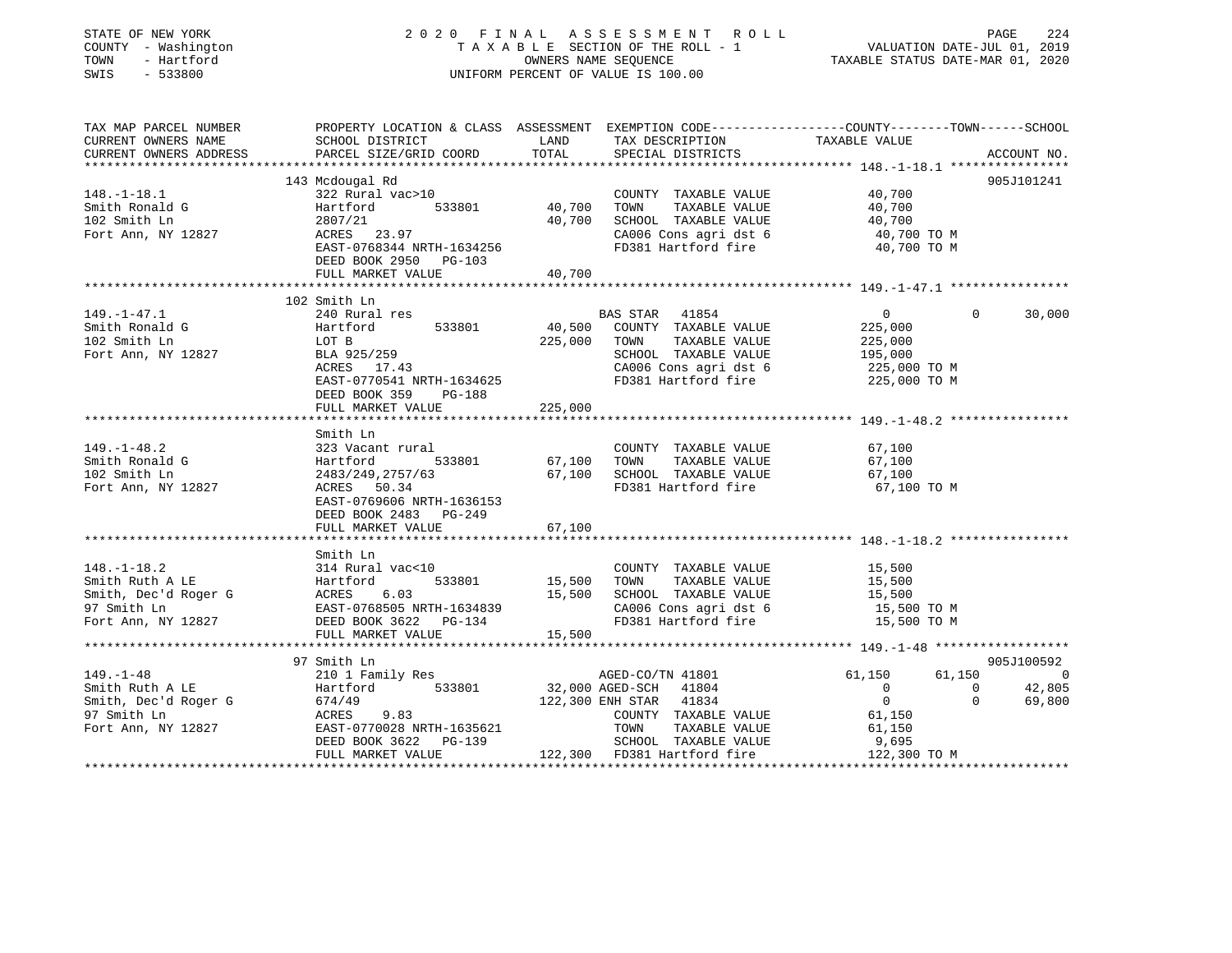| STATE OF NEW YORK<br>COUNTY - Washington<br>TOWN - Hartford<br>SWIS - 533800 | PAGE 225 PAGE 225 PAGE 225<br>TAXABLE SECTION OF THE ROLL - 1 VALUATION DATE-JUL 01, 2019<br>OWNERS NAME SEQUENCE TAXABLE STATIS DATE 100 OF THE 300 PAGE 2019<br>2020 FINAL ASSESSMENT ROLL<br>UNIFORM PERCENT OF VALUE IS 100.00                           |         |                                                                       |                            |             |  |
|------------------------------------------------------------------------------|--------------------------------------------------------------------------------------------------------------------------------------------------------------------------------------------------------------------------------------------------------------|---------|-----------------------------------------------------------------------|----------------------------|-------------|--|
|                                                                              | TAX MAP PARCEL NUMBER <b>The PROPERTY LOCATION &amp; CLASS</b> ASSESSMENT EXEMPTION CODE---------------COUNTY-------TOWN------SCHOOL                                                                                                                         | LAND    | TAX DESCRIPTION                                                       | TAXABLE VALUE              |             |  |
| CURRENT OWNERS NAME<br>CURRENT OWNERS ADDRESS FRACEL SIZE/GRID COORD         |                                                                                                                                                                                                                                                              | TOTAL   | SPECIAL DISTRICTS                                                     |                            | ACCOUNT NO. |  |
|                                                                              |                                                                                                                                                                                                                                                              |         |                                                                       |                            |             |  |
|                                                                              | 7860&7864 State Route 40                                                                                                                                                                                                                                     |         |                                                                       |                            | 905J100415  |  |
| 141.-1-30.3                                                                  | 240 Rural res                                                                                                                                                                                                                                                |         | COUNTY TAXABLE VALUE 135,000                                          |                            |             |  |
|                                                                              |                                                                                                                                                                                                                                                              | 65,400  | TOWN TAXABLE VALUE                                                    | 135,000                    |             |  |
|                                                                              |                                                                                                                                                                                                                                                              | 135,000 | SCHOOL TAXABLE VALUE                                                  | 135,000<br>135,000 TO M    |             |  |
|                                                                              |                                                                                                                                                                                                                                                              |         | CA007 Cons agri dst 7                                                 |                            |             |  |
|                                                                              |                                                                                                                                                                                                                                                              |         | FD381 Hartford fire                                                   | 135,000 TO M               |             |  |
|                                                                              | 141.-1-50.5<br>Smith Todd M<br>Smith Leonie K<br>Smith Leonie K<br>135,000<br>135,000<br>135,000<br>135,000<br>135,000<br>240 Hart Further S33801<br>959/197+199+201<br>959/197+199+201<br>960/116+118+120<br>2023<br>2023 FORES 37.46<br>EAST-0784482 NRTH- |         |                                                                       |                            |             |  |
|                                                                              |                                                                                                                                                                                                                                                              |         |                                                                       |                            |             |  |
|                                                                              |                                                                                                                                                                                                                                                              |         |                                                                       |                            |             |  |
|                                                                              | 212 Blood St                                                                                                                                                                                                                                                 |         |                                                                       |                            | 905J101032  |  |
|                                                                              |                                                                                                                                                                                                                                                              |         | COUNTY TAXABLE VALUE                                                  | 69,300                     |             |  |
|                                                                              |                                                                                                                                                                                                                                                              |         | TOWN<br>TAXABLE VALUE                                                 | 69,300                     |             |  |
|                                                                              |                                                                                                                                                                                                                                                              |         |                                                                       |                            |             |  |
|                                                                              |                                                                                                                                                                                                                                                              |         | 69,300 SCHOOL TAXABLE VALUE 69,300<br>FD381 Hartford fire 69,300 TO M |                            |             |  |
|                                                                              |                                                                                                                                                                                                                                                              |         |                                                                       |                            |             |  |
|                                                                              |                                                                                                                                                                                                                                                              |         |                                                                       |                            |             |  |
|                                                                              | ***************************                                                                                                                                                                                                                                  |         |                                                                       |                            |             |  |
|                                                                              | 3568 State Route 196                                                                                                                                                                                                                                         |         |                                                                       |                            | 905J100063  |  |
|                                                                              |                                                                                                                                                                                                                                                              |         |                                                                       | 132,400                    |             |  |
|                                                                              |                                                                                                                                                                                                                                                              |         | TOWN TAXABLE VALUE                                                    | 132,400                    |             |  |
|                                                                              |                                                                                                                                                                                                                                                              |         |                                                                       | 132,400                    |             |  |
|                                                                              |                                                                                                                                                                                                                                                              |         | FD381 Hartford fire                                                   | 132,400 TO M               |             |  |
|                                                                              |                                                                                                                                                                                                                                                              |         |                                                                       |                            |             |  |
|                                                                              |                                                                                                                                                                                                                                                              |         |                                                                       |                            |             |  |
|                                                                              |                                                                                                                                                                                                                                                              |         |                                                                       |                            | 905J100601  |  |
|                                                                              |                                                                                                                                                                                                                                                              |         | 71 PCT OF VALUE USED FOR EXEMPTION PURPOSES<br>VET COM CT 41131       | 35,216                     | 35,216 0    |  |
|                                                                              |                                                                                                                                                                                                                                                              |         |                                                                       | $\overline{0}$<br>$\sim$ 0 | 30,000      |  |
|                                                                              |                                                                                                                                                                                                                                                              |         |                                                                       | 163,184                    |             |  |
|                                                                              |                                                                                                                                                                                                                                                              |         |                                                                       | 163,184                    |             |  |
|                                                                              |                                                                                                                                                                                                                                                              |         |                                                                       | 168,400                    |             |  |
|                                                                              |                                                                                                                                                                                                                                                              |         |                                                                       | 198,400 TO M               |             |  |
|                                                                              |                                                                                                                                                                                                                                                              |         |                                                                       | 198,400 TO M               |             |  |
|                                                                              | 7090 State Route +v<br>240 Rural res<br>Sollosy Frank J<br>7090 State 40<br>7090 State 40<br>7090 State 40<br>7090 State 40<br>7090 State 40<br>7090 State 40<br>7090 State 40<br>7090 State 40<br>7080 State Value<br>7081 SCHOOL TAXABLE VALUE<br>7000     |         |                                                                       |                            |             |  |
|                                                                              | Gilchrist Hill Rd                                                                                                                                                                                                                                            |         |                                                                       |                            | 905J101346  |  |
|                                                                              |                                                                                                                                                                                                                                                              |         | COUNTY TAXABLE VALUE                                                  |                            |             |  |
|                                                                              | 141.-3-54<br>Sprague Samantha 314 Rural vac<10<br>DeMarsh Rachael LOT 5<br>455 State Route 418 ACRES 5.31<br>Warrensburg, NY 12885 DEAST-0783439 NRTH-1643589<br>THE MOOK 2020 PG-221<br>THE MOOK 2020 PG-221                                                |         | TOWN TAXABLE VALUE                                                    | 15,800<br>15,800           |             |  |
|                                                                              |                                                                                                                                                                                                                                                              |         | 15,800 SCHOOL TAXABLE VALUE                                           | 15,800                     |             |  |
|                                                                              |                                                                                                                                                                                                                                                              |         | FD381 Hartford fire 15,800 TO M                                       |                            |             |  |
|                                                                              |                                                                                                                                                                                                                                                              |         |                                                                       |                            |             |  |
|                                                                              |                                                                                                                                                                                                                                                              |         |                                                                       |                            |             |  |
|                                                                              | FULL MARKET VALUE                                                                                                                                                                                                                                            | 15,800  |                                                                       |                            |             |  |
|                                                                              |                                                                                                                                                                                                                                                              |         |                                                                       |                            |             |  |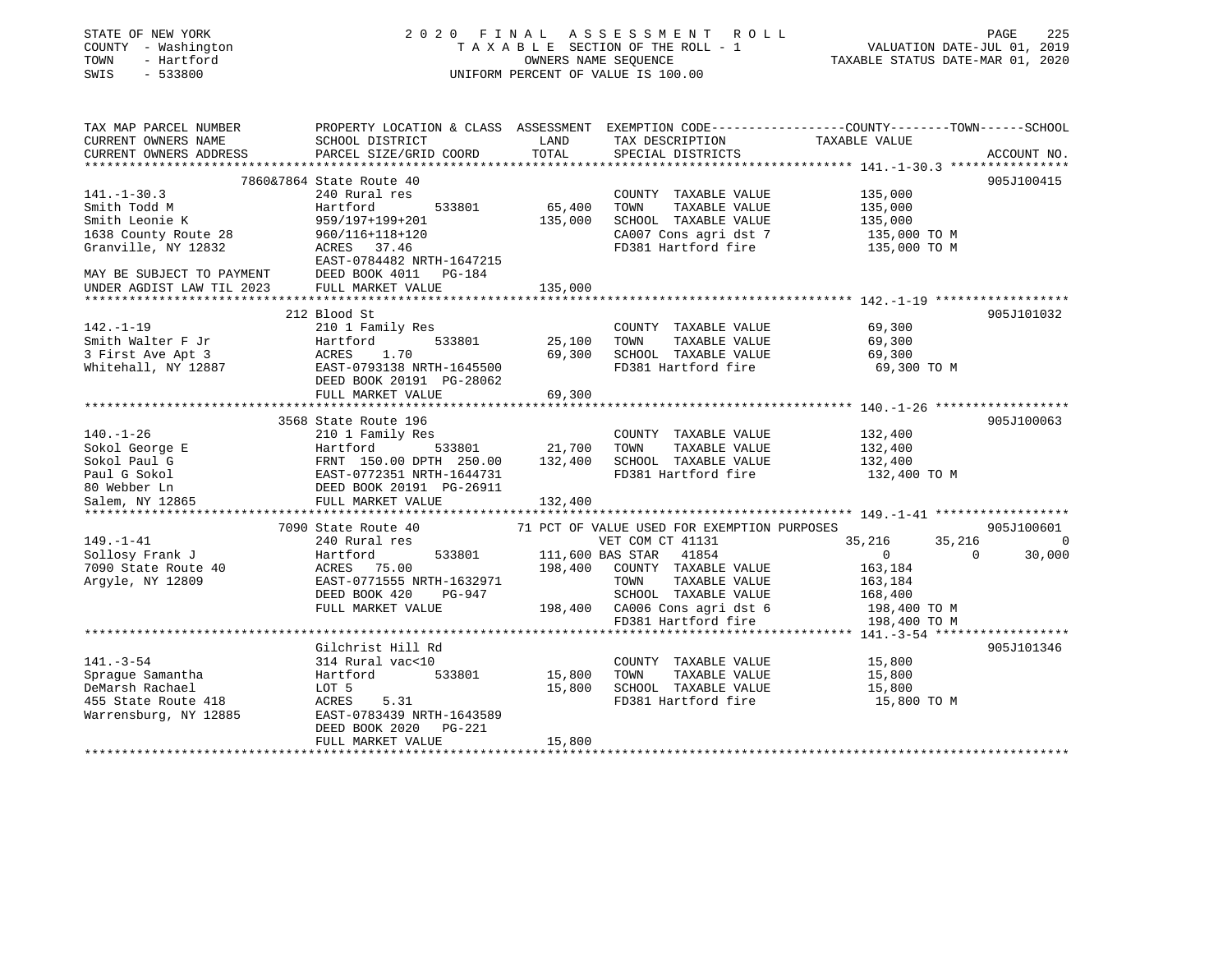### STATE OF NEW YORK 2 0 2 0 F I N A L A S S E S S M E N T R O L L PAGE 226 COUNTY - Washington T A X A B L E SECTION OF THE ROLL - 1 VALUATION DATE-JUL 01, 2019 TOWN - Hartford OWNERS NAME SEQUENCE TAXABLE STATUS DATE-MAR 01, 2020 SWIS - 533800 UNIFORM PERCENT OF VALUE IS 100.00UNIFORM PERCENT OF VALUE IS 100.00

| TAX MAP PARCEL NUMBER  |                                                       |              | PROPERTY LOCATION & CLASS ASSESSMENT EXEMPTION CODE---------------COUNTY-------TOWN------SCHOOL                 |                    |                    |
|------------------------|-------------------------------------------------------|--------------|-----------------------------------------------------------------------------------------------------------------|--------------------|--------------------|
| CURRENT OWNERS NAME    | SCHOOL DISTRICT                                       | LAND         | TAX DESCRIPTION                                                                                                 | TAXABLE VALUE      |                    |
| CURRENT OWNERS ADDRESS | PARCEL SIZE/GRID COORD                                | TOTAL        | SPECIAL DISTRICTS                                                                                               |                    | ACCOUNT NO.        |
|                        |                                                       |              |                                                                                                                 |                    |                    |
|                        | 7939 State Route 40                                   |              |                                                                                                                 |                    |                    |
| $141. - 1 - 8.3$       | 210 1 Family Res                                      |              | <b>BAS STAR</b> 41854                                                                                           | $\overline{0}$     | $\Omega$<br>30,000 |
| St Louis Robert        | Hartford                                              |              | $24,400$ COUNTY TAXABLE VALUE                                                                                   | 184,700            |                    |
| St Louis Brenda        | 781/195;2826/99                                       | 184,700 TOWN | TAXABLE VALUE                                                                                                   | 184,700<br>154,700 |                    |
| PO Box 124             | 1.08<br>ACRES                                         |              | SCHOOL TAXABLE VALUE                                                                                            |                    |                    |
| Hartford, NY 12838     | EAST-0784463 NRTH-1649161<br>DEED BOOK 2826 PG-99     |              | CA007 Cons agri dst 7 184,700 TO M                                                                              |                    |                    |
|                        | DEED BOOK 2826 PG-99                                  |              | FD381 Hartford fire 184,700 TO M                                                                                |                    |                    |
|                        | FULL MARKET VALUE                                     | 184,700      |                                                                                                                 |                    |                    |
|                        |                                                       |              |                                                                                                                 |                    |                    |
|                        | 51 Hartford Main St                                   |              |                                                                                                                 |                    | 905J100182         |
| $132.15 - 1 - 10.1$    | 210 1 Family Res                                      |              | COUNTY TAXABLE VALUE                                                                                            | 150,000            |                    |
| Stark Michele          | 533801 24,200<br>Hartford                             |              | TOWN<br>TAXABLE VALUE                                                                                           | 150,000            |                    |
| 18 Hoyt Ave            | Trans Exempt Repay 2020 150,000                       |              | SCHOOL TAXABLE VALUE                                                                                            | 150,000            |                    |
| Glens Falls, NY 12801  | ACRES 1.40                                            |              |                                                                                                                 |                    |                    |
|                        | EAST-0786190 NRTH-1652881                             |              |                                                                                                                 |                    |                    |
|                        | DEED BOOK 2020 PG-108                                 |              | CA007 Cons agri dst 7 150,000 TO M<br>FD381 Hartford fire 150,000 TO M<br>TE533 trans exempt flag 150,000 TO MT |                    |                    |
|                        | FULL MARKET VALUE                                     | 150,000      |                                                                                                                 |                    |                    |
|                        |                                                       |              |                                                                                                                 |                    |                    |
|                        | Swamp Ln                                              |              |                                                                                                                 |                    | 905J101276         |
| $149. - 1 - 30.18$     | 314 Rural vac<10                                      |              | COUNTY TAXABLE VALUE                                                                                            | 27,000             |                    |
| Starks Marlena N       | Hartford 533801 27,000                                |              | TAXABLE VALUE<br>TOWN                                                                                           | 27,000             |                    |
| Elliott David A Jr     | LOT 18                                                | 27,000       | SCHOOL TAXABLE VALUE                                                                                            | 27,000             |                    |
| 74 Jenkensville Rd     | ACRES<br>5.56                                         |              | SCHOOL TAXABLE VALUE 27,000<br>CA006 Cons agri dst 6 27,000 TO M                                                |                    |                    |
| Queensbury, NY 12804   | EAST-0776033 NRTH-1635970                             |              | FD381 Hartford fire                                                                                             | 27,000 TO M        |                    |
|                        | DEED BOOK 3843 PG-185                                 |              |                                                                                                                 |                    |                    |
|                        | FULL MARKET VALUE                                     | 27,000       |                                                                                                                 |                    |                    |
|                        |                                                       |              |                                                                                                                 |                    |                    |
|                        | 41 Guilder Hollow Rd                                  |              |                                                                                                                 |                    | 905J101361         |
| $123. - 1 - 11.4$      | 240 Rural res                                         |              | COUNTY TAXABLE VALUE 286,300                                                                                    |                    |                    |
|                        | 533801                                                | 43,900 TOWN  | TAXABLE VALUE                                                                                                   | 286,300            |                    |
|                        |                                                       | 286,300      | SCHOOL TAXABLE VALUE 286,300                                                                                    |                    |                    |
| Granville, NY 12832    | EAST-0793370 NRTH-1660533<br>DRRD ROOK 20191 PG-27026 |              | CA007 Cons agri dst 7 286,300 TO M                                                                              |                    |                    |
|                        |                                                       |              | FD381 Hartford fire                                                                                             | 286,300 TO M       |                    |
|                        | FULL MARKET VALUE                                     | 286,300      |                                                                                                                 |                    |                    |
|                        |                                                       |              |                                                                                                                 |                    |                    |
|                        | 8876 State Route 40                                   |              |                                                                                                                 |                    | 905J100667         |
| $114. - 1 - 7$         | 210 1 Family Res                                      |              | ENH STAR 41834                                                                                                  | $\overline{0}$     | $\Omega$<br>69,800 |
| Stautner Monica E      | Hartford                                              |              | <sup>1</sup> 533801 31,100 COUNTY TAXABLE VALUE                                                                 | 123,000            |                    |
| 8876 State Route 40    | 1.79<br>ACRES                                         | 123,000 TOWN | TAXABLE VALUE                                                                                                   | 123,000            |                    |
| Fort Ann, NY 12827     | EAST-0791757 NRTH-1668837                             |              | SCHOOL TAXABLE VALUE                                                                                            | 53,200             |                    |
|                        |                                                       |              |                                                                                                                 | 123,000 TO M       |                    |
|                        | DEED BOOK 1977 PG-109                                 |              | CA007 Cons agri dst 7                                                                                           |                    |                    |
|                        | FULL MARKET VALUE                                     |              | 123,000 FD381 Hartford fire                                                                                     | 123,000 TO M       |                    |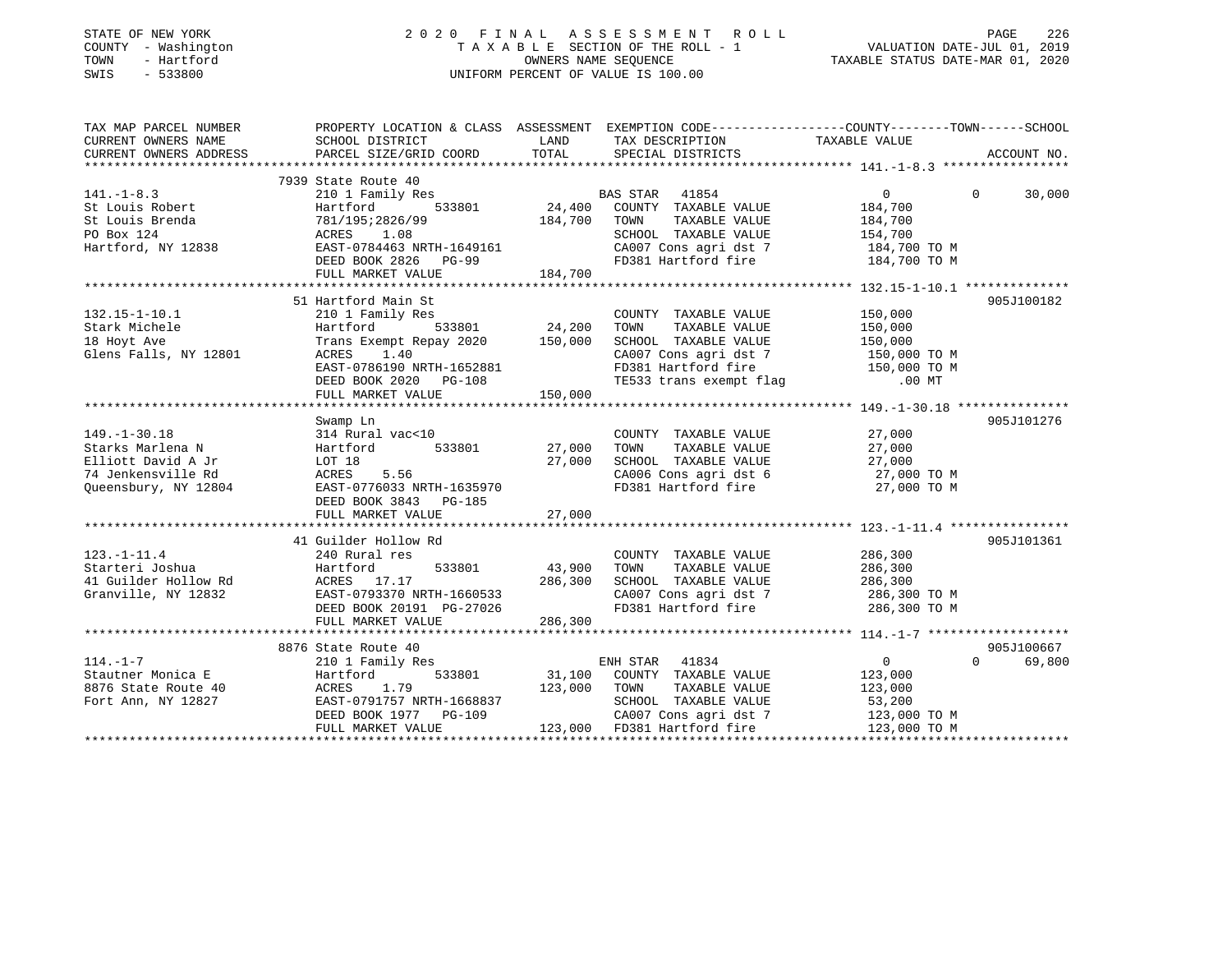### STATE OF NEW YORK 2 0 2 0 F I N A L A S S E S S M E N T R O L L PAGE 227 COUNTY - Washington T A X A B L E SECTION OF THE ROLL - 1 VALUATION DATE-JUL 01, 2019 TOWN - Hartford OWNERS NAME SEQUENCE TAXABLE STATUS DATE-MAR 01, 2020 SWIS - 533800 UNIFORM PERCENT OF VALUE IS 100.00

| TAX MAP PARCEL NUMBER<br>CURRENT OWNERS NAME | SCHOOL DISTRICT                                                                                       | LAND             | TAX DESCRIPTION                              | PROPERTY LOCATION & CLASS ASSESSMENT EXEMPTION CODE---------------COUNTY-------TOWN-----SCHOOL<br>TAXABLE VALUE |             |
|----------------------------------------------|-------------------------------------------------------------------------------------------------------|------------------|----------------------------------------------|-----------------------------------------------------------------------------------------------------------------|-------------|
| CURRENT OWNERS ADDRESS                       | PARCEL SIZE/GRID COORD                                                                                | TOTAL            | SPECIAL DISTRICTS                            |                                                                                                                 | ACCOUNT NO. |
|                                              |                                                                                                       |                  |                                              |                                                                                                                 |             |
| $122. - 1 - 15.5$                            | Wright Rd<br>323 Vacant rural                                                                         |                  | COUNTY TAXABLE VALUE                         | 54,700                                                                                                          |             |
| Steele John E                                | 533801<br>Hartford                                                                                    | 54,700           | TAXABLE VALUE<br>TOWN                        | 54,700                                                                                                          |             |
| Brown Kelly A                                | Survey 12587                                                                                          | 54,700           | SCHOOL TAXABLE VALUE                         | 54,700                                                                                                          |             |
| 304 Wright Rd                                | ACRES 45.44                                                                                           |                  | CA007 Cons agri dst 7                        | 54,700 TO M                                                                                                     |             |
| Granville, NY 12832                          | EAST-0781937 NRTH-1658560                                                                             |                  | FD381 Hartford fire                          | 54,700 TO M                                                                                                     |             |
|                                              | DEED BOOK 3410 PG-153                                                                                 |                  |                                              |                                                                                                                 |             |
|                                              | FULL MARKET VALUE                                                                                     | 54,700           |                                              |                                                                                                                 |             |
|                                              |                                                                                                       |                  |                                              |                                                                                                                 |             |
|                                              | 304 Wright Rd                                                                                         |                  |                                              |                                                                                                                 |             |
| $122. - 1 - 15.3$                            | 270 Mfg housing                                                                                       | 13,000           | COUNTY TAXABLE VALUE                         | 31,000                                                                                                          |             |
| Steele Kelly A                               | 533801<br>Hartford                                                                                    |                  | TOWN<br>TAXABLE VALUE                        | 31,000                                                                                                          |             |
| Steele John E                                | LOT 2                                                                                                 | 31,000           | SCHOOL TAXABLE VALUE                         | $31,000$ TO M<br>$31,000$ TO M                                                                                  |             |
| 304 Wright Rd                                | ACRES<br>1.78                                                                                         |                  | CA007 Cons agri dst 7<br>En281 Hartford fire |                                                                                                                 |             |
| Granville, NY 12832                          | EAST-0781625 NRTH-1657959<br>DEED BOOK 20191 PG-30777                                                 |                  | FD381 Hartford fire                          | 31,000 TO M                                                                                                     |             |
|                                              | FULL MARKET VALUE                                                                                     | 31,000           |                                              |                                                                                                                 |             |
|                                              |                                                                                                       |                  |                                              |                                                                                                                 |             |
|                                              | 309 Dick Hill Rd                                                                                      |                  |                                              |                                                                                                                 | 905J100476  |
| $132. - 2 - 36$                              | 240 Rural res                                                                                         |                  | BAS STAR 41854                               | $\overline{0}$<br>$\Omega$                                                                                      | 30,000      |
| Stein Terry B                                |                                                                                                       |                  | 533801 44,100 COUNTY TAXABLE VALUE           | 146,300                                                                                                         |             |
| Stein Susan M                                |                                                                                                       | 998 146,300 TOWN | TAXABLE VALUE                                | 146,300                                                                                                         |             |
| 309 Dick Hill Rd                             |                                                                                                       |                  | SCHOOL TAXABLE VALUE                         | 116,300                                                                                                         |             |
| Granville, NY 12832 DEED BOOK 2505 PG-217    | Hartford 533001<br>ACRES 10.70 BANK 998 146,300<br>EAST-0790984 NRTH-1652660<br>TEED ROOK 2505 PG-217 |                  | FD381 Hartford fire 146,300 TO M             |                                                                                                                 |             |
|                                              | FULL MARKET VALUE                                                                                     | 146,300          |                                              |                                                                                                                 |             |
|                                              |                                                                                                       |                  |                                              |                                                                                                                 |             |
|                                              | 1472 Baldwin Corners Rd                                                                               |                  |                                              |                                                                                                                 |             |
| $122. - 1 - 32.1$                            | 210 1 Family Res                                                                                      |                  | BAS STAR 41854                               | $\overline{0}$<br>$\Omega$                                                                                      | 30,000      |
| Stemp David                                  | Hartford                                                                                              |                  | 533801 26,400 COUNTY TAXABLE VALUE           | 139,000                                                                                                         |             |
| Stemp Debra                                  | ACRES<br>1.90 BANK                                                                                    | 139,000          | TOWN<br>TAXABLE VALUE                        | 139,000                                                                                                         |             |
| 1472 Baldwin Corners Rd                      | ACRES 1.90 BANA 55,<br>EAST-0770600 NRTH-1663254                                                      |                  | SCHOOL TAXABLE VALUE                         | 109,000                                                                                                         |             |
| Fort Ann, NY 12827                           | DEED BOOK 2637 PG-99                                                                                  |                  | CA007 Cons agri dst 7                        | 139,000 TO M                                                                                                    |             |
|                                              | FULL MARKET VALUE                                                                                     |                  | 139,000 FD381 Hartford fire                  | 139,000 TO M                                                                                                    |             |
|                                              |                                                                                                       |                  |                                              |                                                                                                                 |             |
|                                              | 1524 Baldwin Corners Rd                                                                               |                  |                                              |                                                                                                                 | 905J101406  |
| $122. - 1 - 31.5$                            | 210 1 Family Res                                                                                      |                  | BAS STAR 41854                               | $\overline{0}$<br>$\Omega$                                                                                      | 30,000      |
| Stevens Thomas G                             | 533801<br>Hartford                                                                                    |                  | 27,900 COUNTY TAXABLE VALUE                  | 74,500                                                                                                          |             |
| Stevens Sally L                              | 2.62<br>ACRES                                                                                         | 74,500           | TOWN<br>TAXABLE VALUE                        | 74,500                                                                                                          |             |
| 1524 Baldwin Corners Rd                      | EAST-0771613 NRTH-1663721                                                                             |                  | SCHOOL TAXABLE VALUE                         | 44,500                                                                                                          |             |
| Fort Ann, NY 12827                           | DEED BOOK 3324 PG-338                                                                                 |                  | CA007 Cons agri dst 7                        | 74,500 TO M                                                                                                     |             |
|                                              | FULL MARKET VALUE                                                                                     |                  | 74,500 FD381 Hartford fire                   | 74,500 TO M                                                                                                     |             |
|                                              |                                                                                                       |                  |                                              |                                                                                                                 |             |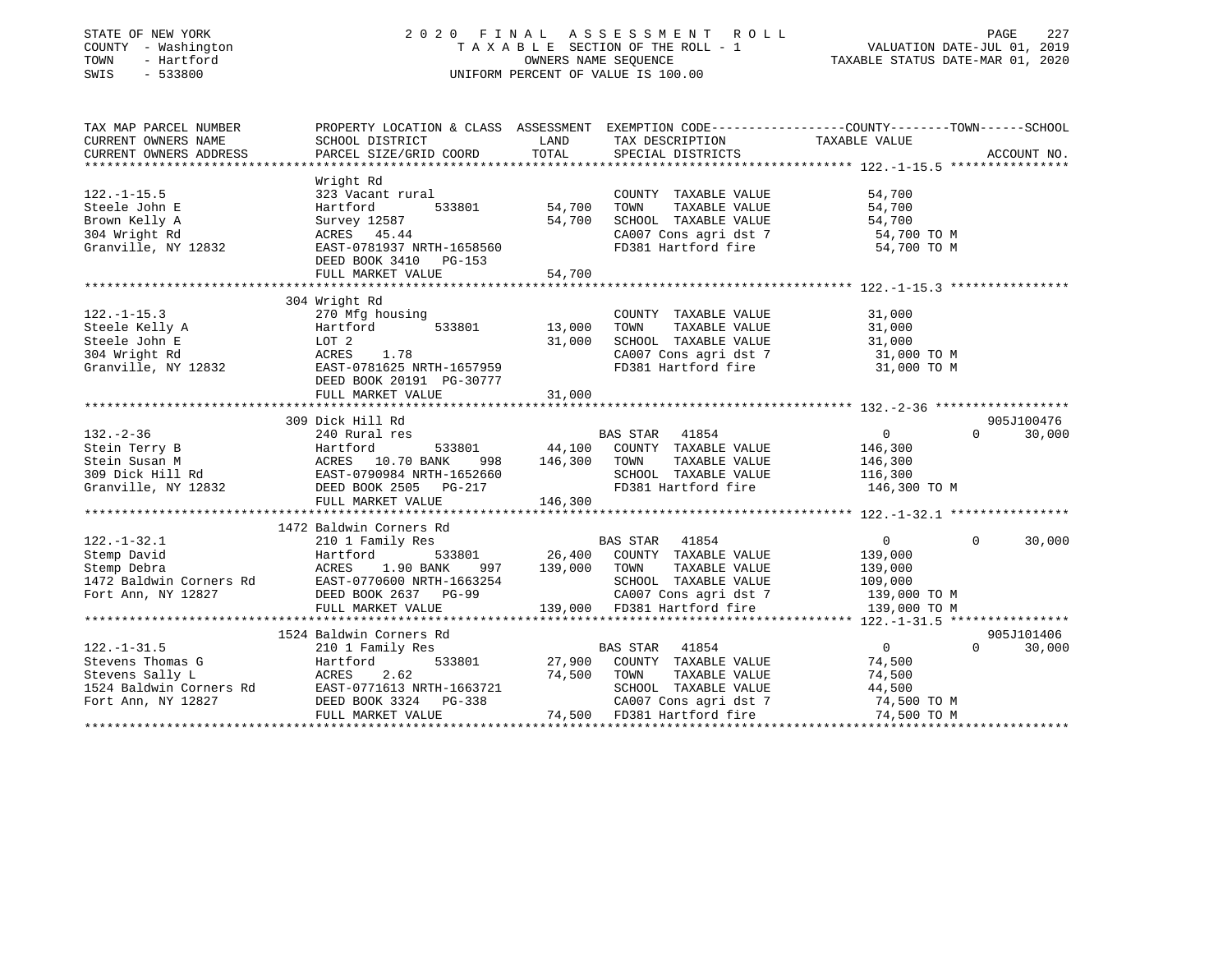### STATE OF NEW YORK 2 0 2 0 F I N A L A S S E S S M E N T R O L L PAGE 228 COUNTY - Washington T A X A B L E SECTION OF THE ROLL - 1 VALUATION DATE-JUL 01, 2019 TOWN - Hartford OWNERS NAME SEQUENCE TAXABLE STATUS DATE-MAR 01, 2020 SWIS - 533800 UNIFORM PERCENT OF VALUE IS 100.00

| TAX MAP PARCEL NUMBER<br>CURRENT OWNERS NAME                                                                                                                                                      | SCHOOL DISTRICT                                                                                                                                                                                     | LAND            |                                                                                  | PROPERTY LOCATION & CLASS ASSESSMENT EXEMPTION CODE----------------COUNTY-------TOWN------SCHOOL |                    |
|---------------------------------------------------------------------------------------------------------------------------------------------------------------------------------------------------|-----------------------------------------------------------------------------------------------------------------------------------------------------------------------------------------------------|-----------------|----------------------------------------------------------------------------------|--------------------------------------------------------------------------------------------------|--------------------|
| CURRENT OWNERS ADDRESS                                                                                                                                                                            | PARCEL SIZE/GRID COORD                                                                                                                                                                              |                 |                                                                                  |                                                                                                  | ACCOUNT NO.        |
|                                                                                                                                                                                                   |                                                                                                                                                                                                     |                 |                                                                                  |                                                                                                  |                    |
|                                                                                                                                                                                                   | 283 Townsend Rd                                                                                                                                                                                     |                 |                                                                                  |                                                                                                  | 905J101428         |
| $131. - 1 - 5.3$                                                                                                                                                                                  |                                                                                                                                                                                                     |                 |                                                                                  |                                                                                                  | $\Omega$<br>30,000 |
| Stewart Edward N                                                                                                                                                                                  |                                                                                                                                                                                                     |                 |                                                                                  |                                                                                                  |                    |
| PO Box 18                                                                                                                                                                                         |                                                                                                                                                                                                     |                 |                                                                                  |                                                                                                  |                    |
|                                                                                                                                                                                                   |                                                                                                                                                                                                     |                 |                                                                                  |                                                                                                  |                    |
|                                                                                                                                                                                                   |                                                                                                                                                                                                     |                 |                                                                                  |                                                                                                  |                    |
|                                                                                                                                                                                                   | FO BOX 16<br>Hartford, NY 12838 EAST-0778668 NRTH-1651245 SCHOOL TAXABLE VALUE 115,700<br>DEED BOOK 1663 PG-307 CA007 Cons agri dst 7 145,700 TO M<br>FULL MARKET VALUE 145,700 PO NEW 145,700 TO M |                 |                                                                                  |                                                                                                  |                    |
|                                                                                                                                                                                                   |                                                                                                                                                                                                     |                 |                                                                                  |                                                                                                  |                    |
|                                                                                                                                                                                                   | State Route 149                                                                                                                                                                                     |                 |                                                                                  |                                                                                                  | 905J100443         |
| 19<br>Stewart Mary<br>Stewart Mary<br>PO Box 18<br>Hartford, NY 12838<br>Hartford, NY 12838<br>Hartford, NY 12838<br>PO Box 18<br>Hartford, NY 12838<br>PO Box 18<br>EAST-0779517<br>NRTH-1652101 |                                                                                                                                                                                                     |                 | AG DIST 41720                                                                    | 22,640 22,640                                                                                    | 22,640             |
|                                                                                                                                                                                                   |                                                                                                                                                                                                     |                 |                                                                                  |                                                                                                  |                    |
|                                                                                                                                                                                                   |                                                                                                                                                                                                     |                 | 533801 58,000 COUNTY TAXABLE VALUE<br>62,000 TOWN TAXABLE VALUE<br>TAXABLE VALUE | 39,360<br>39,360                                                                                 |                    |
|                                                                                                                                                                                                   |                                                                                                                                                                                                     |                 |                                                                                  |                                                                                                  |                    |
|                                                                                                                                                                                                   |                                                                                                                                                                                                     |                 |                                                                                  | SCHOOL TAXABLE VALUE 39,360<br>CA007 Cons agri dst 7 39,360 TO M                                 |                    |
|                                                                                                                                                                                                   | EAST-0779517 NRTH-1653198<br>DEED BOOK 626 PG-63<br>FULL MARKET VALUE 62,000                                                                                                                        |                 | 62,000                                                                           |                                                                                                  |                    |
| MAY BE SUBJECT TO PAYMENT                                                                                                                                                                         |                                                                                                                                                                                                     |                 | 22,640 EX                                                                        | FD381 Hartford fire 62,000 TO M                                                                  |                    |
| UNDER AGDIST LAW TIL 2024                                                                                                                                                                         |                                                                                                                                                                                                     |                 |                                                                                  |                                                                                                  |                    |
|                                                                                                                                                                                                   |                                                                                                                                                                                                     |                 |                                                                                  |                                                                                                  |                    |
|                                                                                                                                                                                                   | 4495 State Route 149<br>112 Dairy farm<br>112 Dairy farm                                                                                                                                            |                 |                                                                                  |                                                                                                  | 905J100409         |
| $132. - 1 - 29$                                                                                                                                                                                   |                                                                                                                                                                                                     |                 |                                                                                  | $\begin{bmatrix} 70,000 && 70,000 \ 158,219 && 158,219 \ 0 && 0 \end{bmatrix}$                   | 70,000             |
|                                                                                                                                                                                                   |                                                                                                                                                                                                     |                 | 533801 331,100 AG DIST 41720<br>740,500 ENH STAR 41834                           |                                                                                                  | 158,219<br>69,800  |
|                                                                                                                                                                                                   |                                                                                                                                                                                                     |                 |                                                                                  |                                                                                                  |                    |
|                                                                                                                                                                                                   |                                                                                                                                                                                                     |                 |                                                                                  |                                                                                                  |                    |
|                                                                                                                                                                                                   |                                                                                                                                                                                                     |                 |                                                                                  |                                                                                                  |                    |
|                                                                                                                                                                                                   |                                                                                                                                                                                                     |                 |                                                                                  |                                                                                                  |                    |
|                                                                                                                                                                                                   |                                                                                                                                                                                                     |                 |                                                                                  |                                                                                                  |                    |
|                                                                                                                                                                                                   |                                                                                                                                                                                                     |                 | 158,219 EX                                                                       | FD381 Hartford fire 740,500 TO M                                                                 |                    |
|                                                                                                                                                                                                   |                                                                                                                                                                                                     |                 |                                                                                  |                                                                                                  |                    |
|                                                                                                                                                                                                   |                                                                                                                                                                                                     |                 |                                                                                  |                                                                                                  |                    |
|                                                                                                                                                                                                   | Christian Hill Rd                                                                                                                                                                                   |                 |                                                                                  |                                                                                                  |                    |
| $132. - 1 - 29.3$                                                                                                                                                                                 | 311 Res vac land                                                                                                                                                                                    |                 | COUNTY TAXABLE VALUE                                                             | 700                                                                                              |                    |
| Stewart Mary                                                                                                                                                                                      | c land $533801$                                                                                                                                                                                     |                 |                                                                                  | 700                                                                                              |                    |
| PO Box 18                                                                                                                                                                                         |                                                                                                                                                                                                     |                 | 700 TOWN TAXABLE VALUE<br>700 SCHOOL TAXABLE VALUE<br>CA007 Cons agri dst 7      | 700                                                                                              |                    |
| Hartford, NY 12838                                                                                                                                                                                | ULL Res vac<br>Hartford<br>Survey 12722<br>FRNT<br>FRNT 83.00 DPTH                                                                                                                                  |                 | CA007 Cons agri dst 7<br>FD381 Hartford fire                                     | 700 TO M                                                                                         |                    |
|                                                                                                                                                                                                   | ACRES 0.22                                                                                                                                                                                          |                 |                                                                                  | 700 TO M                                                                                         |                    |
|                                                                                                                                                                                                   | EAST-0784834 NRTH-1652325                                                                                                                                                                           |                 |                                                                                  |                                                                                                  |                    |
|                                                                                                                                                                                                   | DEED BOOK 592<br>PG-312                                                                                                                                                                             |                 |                                                                                  |                                                                                                  |                    |
|                                                                                                                                                                                                   | FULL MARKET VALUE                                                                                                                                                                                   | 700             |                                                                                  |                                                                                                  |                    |
|                                                                                                                                                                                                   |                                                                                                                                                                                                     |                 |                                                                                  |                                                                                                  |                    |
|                                                                                                                                                                                                   | Christian Hill Rd                                                                                                                                                                                   |                 |                                                                                  |                                                                                                  |                    |
| $132. - 1 - 29.4$                                                                                                                                                                                 | 311 Res vac land                                                                                                                                                                                    |                 | COUNTY TAXABLE VALUE                                                             | 200                                                                                              |                    |
| Tour 1 IST<br>Diewart Mary<br>PO Box 18<br>Hartford, NY 12838                                                                                                                                     | Hartford                                                                                                                                                                                            | 533801 200 TOWN |                                                                                  | THE BLE VILLE<br>200                                                                             |                    |
|                                                                                                                                                                                                   | Survey 12722                                                                                                                                                                                        |                 | 200 SCHOOL TAXABLE VALUE<br>CA007 Cons agri dst 7                                | 200                                                                                              |                    |
|                                                                                                                                                                                                   | FRNT 26.00 DPTH                                                                                                                                                                                     |                 |                                                                                  | 200 TO M                                                                                         |                    |
|                                                                                                                                                                                                   | ACRES<br>0.05                                                                                                                                                                                       |                 | FD381 Hartford fire                                                              | 200 TO M                                                                                         |                    |
|                                                                                                                                                                                                   | EAST-0784986 NRTH-1652342                                                                                                                                                                           |                 |                                                                                  |                                                                                                  |                    |
|                                                                                                                                                                                                   | PG-312<br>DEED BOOK 592                                                                                                                                                                             |                 |                                                                                  |                                                                                                  |                    |
|                                                                                                                                                                                                   | FULL MARKET VALUE                                                                                                                                                                                   | 200             |                                                                                  |                                                                                                  |                    |
|                                                                                                                                                                                                   |                                                                                                                                                                                                     |                 |                                                                                  |                                                                                                  |                    |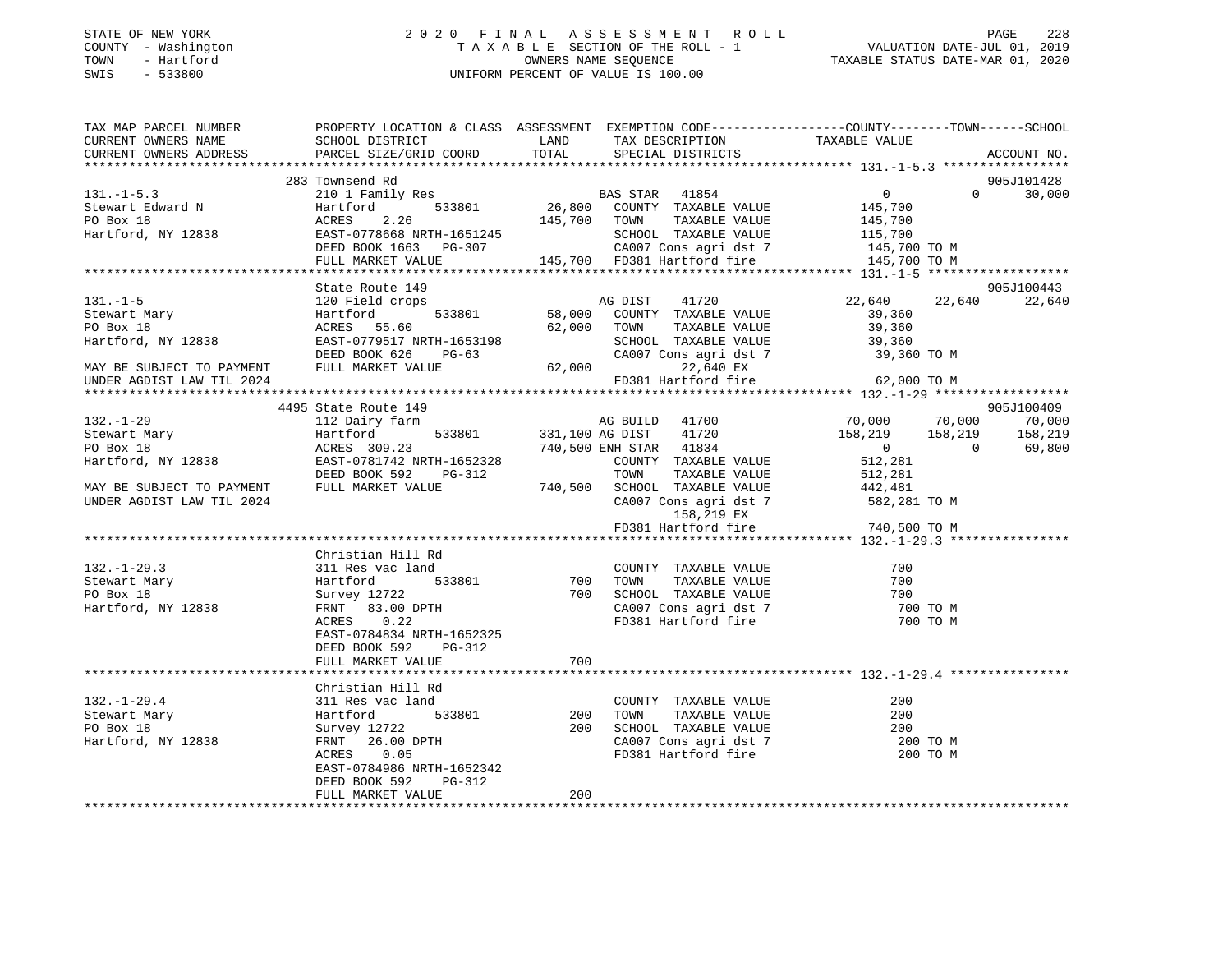### STATE OF NEW YORK 2 0 2 0 F I N A L A S S E S S M E N T R O L L PAGE 229 COUNTY - Washington T A X A B L E SECTION OF THE ROLL - 1 VALUATION DATE-JUL 01, 2019 TOWN - Hartford OWNERS NAME SEQUENCE TAXABLE STATUS DATE-MAR 01, 2020 SWIS - 533800 UNIFORM PERCENT OF VALUE IS 100.00

| TAX MAP PARCEL NUMBER                                                                                                                                                                                                                                      |                                                                  |        |                                                                                            | PROPERTY LOCATION & CLASS ASSESSMENT EXEMPTION CODE---------------COUNTY-------TOWN------SCHOOL |  |
|------------------------------------------------------------------------------------------------------------------------------------------------------------------------------------------------------------------------------------------------------------|------------------------------------------------------------------|--------|--------------------------------------------------------------------------------------------|-------------------------------------------------------------------------------------------------|--|
|                                                                                                                                                                                                                                                            |                                                                  |        |                                                                                            |                                                                                                 |  |
|                                                                                                                                                                                                                                                            |                                                                  |        |                                                                                            |                                                                                                 |  |
|                                                                                                                                                                                                                                                            |                                                                  |        |                                                                                            |                                                                                                 |  |
| 330 Vacant comm<br>State Route 40<br>Stewart's Shops Corp<br>PO Box 435<br>Saratoga Springs, NY 12866<br>DEED BOOK 2198<br>DEED BOOK 2198<br>PO BOX 2198<br>PO BOX 2198<br>PO BOX 2198<br>PO BOX 2198<br>PO BOX 2198<br>PO BOX 2198<br>PO BOX 2198<br>PO B |                                                                  |        |                                                                                            |                                                                                                 |  |
|                                                                                                                                                                                                                                                            |                                                                  |        |                                                                                            |                                                                                                 |  |
|                                                                                                                                                                                                                                                            |                                                                  |        |                                                                                            |                                                                                                 |  |
|                                                                                                                                                                                                                                                            |                                                                  |        |                                                                                            |                                                                                                 |  |
|                                                                                                                                                                                                                                                            |                                                                  |        | CA007 Cons agri dst 7 16,500 TO M<br>FD381 Hartford fire 16,500 TO M                       |                                                                                                 |  |
|                                                                                                                                                                                                                                                            |                                                                  |        |                                                                                            |                                                                                                 |  |
|                                                                                                                                                                                                                                                            | FULL MARKET VALUE                                                | 16,500 |                                                                                            |                                                                                                 |  |
|                                                                                                                                                                                                                                                            |                                                                  |        |                                                                                            |                                                                                                 |  |
|                                                                                                                                                                                                                                                            | 8062 State Route 40                                              |        |                                                                                            | 905J100259                                                                                      |  |
|                                                                                                                                                                                                                                                            |                                                                  |        | COUNTY TAXABLE VALUE 526,700                                                               |                                                                                                 |  |
|                                                                                                                                                                                                                                                            |                                                                  |        |                                                                                            |                                                                                                 |  |
|                                                                                                                                                                                                                                                            |                                                                  |        |                                                                                            |                                                                                                 |  |
|                                                                                                                                                                                                                                                            |                                                                  |        | CA007 Cons agri dst 7 526,700 TO M                                                         |                                                                                                 |  |
|                                                                                                                                                                                                                                                            |                                                                  |        | FD381 Hartford fire                                                                        | 526,700 TO M                                                                                    |  |
| 132.-2-40<br>Stewart's Shops Corp<br>PO Box 435<br>Saratoga Springs, NY 12866<br>TULL MARKET VALUE<br>TULL MARKET VALUE<br>TULL MARKET VALUE<br>TULL MARKET VALUE<br>TULL MARKET VALUE<br>TULL MARKET VALUE<br>TULL MARKET VALUE<br>TULL MARKET VALU       |                                                                  |        |                                                                                            |                                                                                                 |  |
|                                                                                                                                                                                                                                                            |                                                                  |        |                                                                                            |                                                                                                 |  |
|                                                                                                                                                                                                                                                            | 8060 State Route 40                                              |        |                                                                                            |                                                                                                 |  |
|                                                                                                                                                                                                                                                            |                                                                  |        | COUNTY TAXABLE VALUE 105,200                                                               |                                                                                                 |  |
|                                                                                                                                                                                                                                                            |                                                                  |        | TOWN                                                                                       |                                                                                                 |  |
|                                                                                                                                                                                                                                                            |                                                                  |        | TAXABLE VALUE 105,200<br>L TAXABLE VALUE 105,200<br>SCHOOL TAXABLE VALUE                   |                                                                                                 |  |
|                                                                                                                                                                                                                                                            |                                                                  |        | CA007 Cons agri dst 7 105,200 TO M                                                         |                                                                                                 |  |
|                                                                                                                                                                                                                                                            |                                                                  |        | FD381 Hartford fire                                                                        | 105,200 TO M                                                                                    |  |
| 8060 State Route 40<br>8060 State Route 40<br>464 Office bldg.<br>533801 39,500<br>PO Box 435<br>Saratoga Springs, NY EAST-0786613 NRTH-1651262<br>12866-0435 DEED BOOK 2202 PG-230<br>FULL MARKET VALUE.<br>105,200                                       |                                                                  |        |                                                                                            |                                                                                                 |  |
|                                                                                                                                                                                                                                                            |                                                                  |        |                                                                                            |                                                                                                 |  |
|                                                                                                                                                                                                                                                            | LOT 22 Provincial Pat                                            |        |                                                                                            | 905J101170                                                                                      |  |
| $121. - 4 - 13$                                                                                                                                                                                                                                            | 314 Rural vac<10                                                 |        | COUNTY TAXABLE VALUE 2,500                                                                 |                                                                                                 |  |
|                                                                                                                                                                                                                                                            |                                                                  |        |                                                                                            |                                                                                                 |  |
|                                                                                                                                                                                                                                                            |                                                                  |        |                                                                                            |                                                                                                 |  |
| Providge-Munsee Community Fort Ann 532802 2,500 TOWN TAXABLE VALUE 2,500<br>PO Box 70 121.-1-13 2,500 SCHOOL TAXABLE VALUE 2,500<br>Bowler, WI 54416 ACRES 5.05 CA007 Cons agri dst 7 2,500 TO M                                                           |                                                                  |        |                                                                                            |                                                                                                 |  |
|                                                                                                                                                                                                                                                            | 121.-1-13 2,500<br>ACRES 5.05 2,500<br>EAST-0766179 NRTH-1660136 |        | FD381 Hartford fire                                                                        | 2,500 TO M                                                                                      |  |
|                                                                                                                                                                                                                                                            | DEED BOOK 927 PG-44                                              |        |                                                                                            |                                                                                                 |  |
|                                                                                                                                                                                                                                                            | FULL MARKET VALUE 2,500                                          |        |                                                                                            |                                                                                                 |  |
|                                                                                                                                                                                                                                                            |                                                                  |        |                                                                                            |                                                                                                 |  |
|                                                                                                                                                                                                                                                            | LOT 22 Provincial Pat                                            |        |                                                                                            | 905J101209                                                                                      |  |
| $121. - 4 - 17$                                                                                                                                                                                                                                            | 314 Rural vac<10                                                 |        |                                                                                            | 2,900                                                                                           |  |
| Stockbridge-Munsee Community Fort Ann 532802 2,900                                                                                                                                                                                                         |                                                                  |        | COUNTY TAXABLE VALUE $2,900$<br>TOWN TAXABLE VALUE $2,900$<br>SCHOOL TAXABLE VALUE $2,900$ |                                                                                                 |  |
|                                                                                                                                                                                                                                                            |                                                                  |        |                                                                                            |                                                                                                 |  |
| PO Box 70<br>Bowler, WI 54416                                                                                                                                                                                                                              | 121.-1-17<br>ACRES 5.73<br>EAST-0766801 NRTH-1660555             |        |                                                                                            |                                                                                                 |  |
|                                                                                                                                                                                                                                                            |                                                                  |        | $CA007$ Cons agri dst 7 $2,900$ TO M<br>FD381 Hartford fire $2,900$ TO M                   |                                                                                                 |  |
|                                                                                                                                                                                                                                                            | $PG-44$<br>DEED BOOK 927                                         |        |                                                                                            |                                                                                                 |  |
|                                                                                                                                                                                                                                                            | FULL MARKET VALUE                                                | 2,900  |                                                                                            |                                                                                                 |  |
|                                                                                                                                                                                                                                                            |                                                                  |        |                                                                                            |                                                                                                 |  |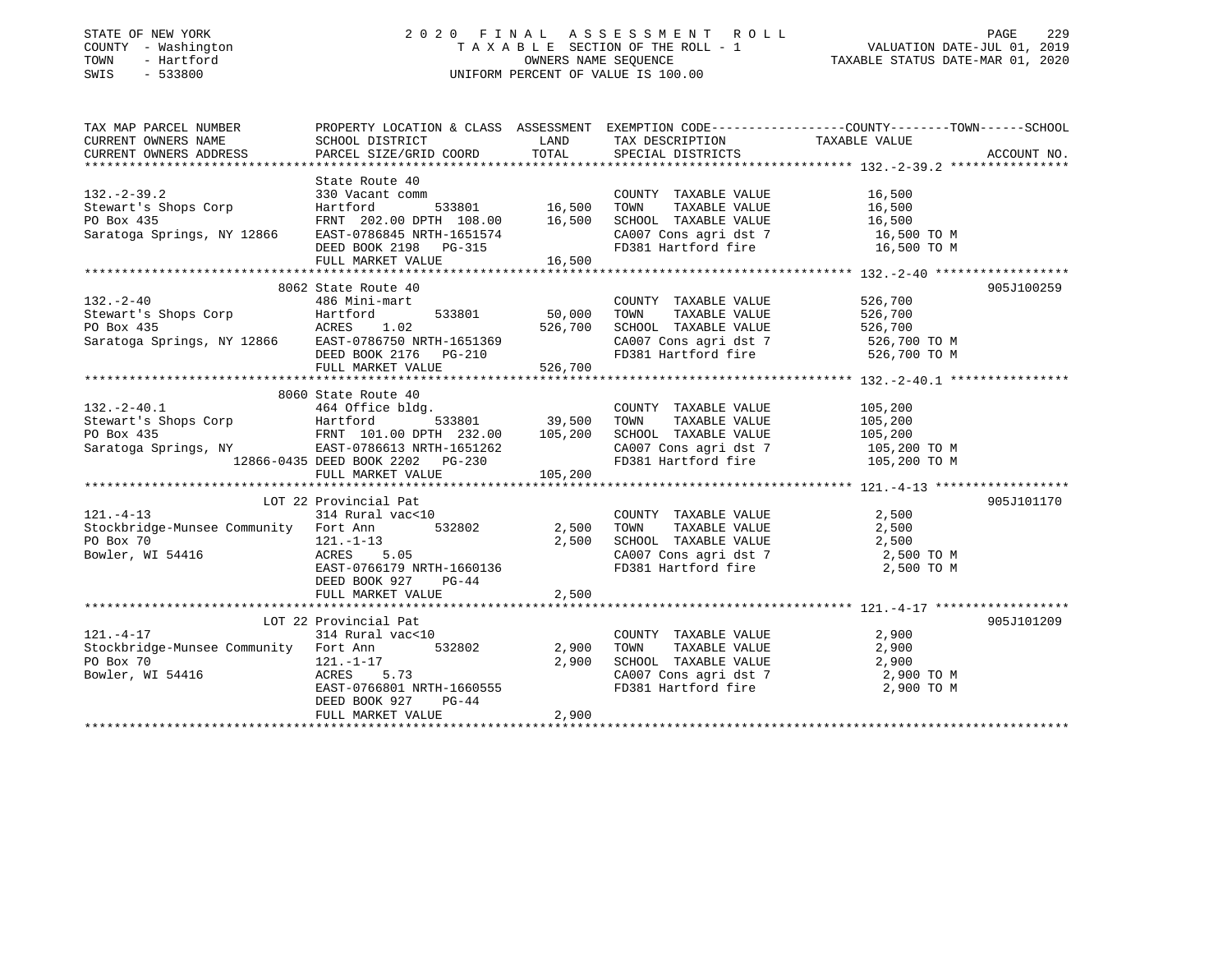#### STATE OF NEW YORK 2 0 2 0 F I N A L A S S E S S M E N T R O L L PAGE 230COUNTY - Washington  $T A X A B L E$  SECTION OF THE ROLL - 1<br>TOWN - Hartford TOWN - Hartford OWNERS NAME SEQUENCE TAXABLE STATUS DATE-MAR 01, 2020 SWIS - 533800 UNIFORM PERCENT OF VALUE IS 100.00

VALUATION DATE-JUL 01, 2019

| TAX MAP PARCEL NUMBER                                                                                                                                                                                                          | PROPERTY LOCATION & CLASS ASSESSMENT EXEMPTION CODE---------------COUNTY-------TOWN------SCHOOL |                        |                                                           |                            |             |
|--------------------------------------------------------------------------------------------------------------------------------------------------------------------------------------------------------------------------------|-------------------------------------------------------------------------------------------------|------------------------|-----------------------------------------------------------|----------------------------|-------------|
| CURRENT OWNERS NAME                                                                                                                                                                                                            | SCHOOL DISTRICT                                                                                 | LAND                   | TAX DESCRIPTION                                           | TAXABLE VALUE              |             |
| CURRENT OWNERS ADDRESS                                                                                                                                                                                                         | PARCEL SIZE/GRID COORD                                                                          | TOTAL                  | SPECIAL DISTRICTS                                         |                            | ACCOUNT NO. |
|                                                                                                                                                                                                                                |                                                                                                 |                        |                                                           |                            |             |
|                                                                                                                                                                                                                                | 23 Townsend Rd                                                                                  |                        |                                                           |                            | 905J101182  |
| $140. - 2 - 8.2$                                                                                                                                                                                                               | 210 1 Family Res                                                                                |                        | s<br>533801 18,600 COUNTY TAXABLE VALUE                   | $\overline{0}$<br>$\Omega$ | 30,000      |
| Stoddard Gina M                                                                                                                                                                                                                | Hartford                                                                                        |                        |                                                           | 185,700<br>185,700         |             |
|                                                                                                                                                                                                                                | 1.08 BANK<br>999                                                                                |                        | 185,700 TOWN<br>TAXABLE VALUE                             |                            |             |
| Conduct Contains and the material conducts of the conduction of the conduction of the conduction of the conduction of the conduction of the conduction of the conduction of the conduction of the conduction of the conduction | EAST-0782506 NRTH-1646660                                                                       |                        | SCHOOL TAXABLE VALUE<br>FD381 Hartford fire               | 155,700                    |             |
|                                                                                                                                                                                                                                | PG-159<br>FULL MARKET VALUE                                                                     | 185,700                |                                                           | 185,700 TO M               |             |
|                                                                                                                                                                                                                                |                                                                                                 |                        |                                                           |                            |             |
|                                                                                                                                                                                                                                |                                                                                                 |                        |                                                           |                            | 905J100401  |
|                                                                                                                                                                                                                                | 327 Blood St                                                                                    |                        |                                                           | 76,000                     |             |
| $142. - 1 - 10$                                                                                                                                                                                                                | 210 1 Family Res<br>533801                                                                      |                        | COUNTY TAXABLE VALUE                                      |                            |             |
| Stoddard William<br>Stoddard Kristina                                                                                                                                                                                          | Hartford<br>14∠.<br>ACRES<br>EAST-C<br>$142. - 1 - 10. - 1$                                     | 30,500<br>76,000       | TOWN<br>TAXABLE VALUE                                     | 76,000                     |             |
|                                                                                                                                                                                                                                | 40                                                                                              |                        | SCHOOL TAXABLE VALUE<br>FD381 Hartford fire               | 76,000<br>76,000 TO M      |             |
| 327 Blood St                                                                                                                                                                                                                   | 3.50 BANK                                                                                       |                        |                                                           |                            |             |
| Granville, NY 12832                                                                                                                                                                                                            | EAST-0794270 NRTH-1647774                                                                       |                        |                                                           |                            |             |
|                                                                                                                                                                                                                                | DEED BOOK 3933 PG-63                                                                            |                        |                                                           |                            |             |
|                                                                                                                                                                                                                                | FULL MARKET VALUE                                                                               | 76,000                 |                                                           |                            |             |
|                                                                                                                                                                                                                                |                                                                                                 |                        |                                                           |                            |             |
|                                                                                                                                                                                                                                | 60 Skyview Meadows Ln                                                                           |                        | VET COM CT 41131                                          |                            | 905J101023  |
| $141. - 1 - 61$                                                                                                                                                                                                                | 210 1 Family Res                                                                                |                        |                                                           | 43,000<br>43,000           | 0           |
| Stokem Marion Estate                                                                                                                                                                                                           | 533801<br>Hartford                                                                              |                        | 23,000 COUNTY TAXABLE VALUE                               | 129,000                    |             |
| PO Box 144                                                                                                                                                                                                                     | ACRES<br>1.00                                                                                   | 172,000 TOWN           | TAXABLE VALUE                                             | 129,000                    |             |
| Hartford, NY 12838                                                                                                                                                                                                             | EAST-0787815 NRTH-1648837                                                                       | $H-1648837$<br>PG-1061 | SCHOOL TAXABLE VALUE 172,000                              |                            |             |
|                                                                                                                                                                                                                                | DEED BOOK 469                                                                                   |                        | 1061 CA007 Cons agri dst 7<br>172,000 FD381 Hartford fire | 172,000 TO M               |             |
|                                                                                                                                                                                                                                | FULL MARKET VALUE                                                                               |                        |                                                           | 172,000 TO M               |             |
|                                                                                                                                                                                                                                |                                                                                                 |                        |                                                           |                            |             |
|                                                                                                                                                                                                                                | 107 Blood St                                                                                    |                        |                                                           |                            | 905J100374  |
| $142. - 1 - 32$                                                                                                                                                                                                                | 240 Rural res                                                                                   |                        | BAS STAR<br>41854                                         | $\Omega$<br>$\overline{0}$ | 30,000      |
| Stokowski John T 111                                                                                                                                                                                                           | 533801<br>Hartford                                                                              |                        | 30,800 FOR 480A 47460                                     | 4,700<br>4,700             | 4,700       |
| Vargas Olga M                                                                                                                                                                                                                  | ACRES 10.50                                                                                     |                        | 202,500 COUNTY TAXABLE VALUE                              | 197,800                    |             |
| 107 Blood St                                                                                                                                                                                                                   | EAST-0792150 NRTH-1644808                                                                       |                        | TOWN<br>TAXABLE VALUE                                     | 197,800                    |             |
| Granville, NY 12832                                                                                                                                                                                                            | DEED BOOK 2051 PG-258                                                                           |                        | SCHOOL TAXABLE VALUE                                      | 167,800                    |             |
|                                                                                                                                                                                                                                | FULL MARKET VALUE                                                                               |                        | 202.500 FD381 Hartford fire                               | 202,500 TO M               |             |
| MAY BE SUBJECT TO PAYMENT                                                                                                                                                                                                      |                                                                                                 |                        |                                                           |                            |             |
| UNDER RPTL480A UNTIL 2029                                                                                                                                                                                                      |                                                                                                 |                        |                                                           |                            |             |
|                                                                                                                                                                                                                                |                                                                                                 |                        |                                                           |                            |             |
|                                                                                                                                                                                                                                | Blood St                                                                                        |                        |                                                           |                            |             |
| $142. - 1 - 32.1$                                                                                                                                                                                                              | 323 Vacant rural                                                                                |                        | FOR 480A 47460                                            | 24,400<br>24,400           | 24,400      |
| Stokowski John T 111                                                                                                                                                                                                           | 533801<br>Hartford                                                                              |                        | 43,600 COUNTY TAXABLE VALUE                               | 19,200                     |             |
| Vargas Olga M                                                                                                                                                                                                                  | ACRES 48.00                                                                                     | 43,600 TOWN            | TAXABLE VALUE                                             | 19,200                     |             |
| 107 Blood St                                                                                                                                                                                                                   | EAST-0791378 NRTH-1644561                                                                       |                        |                                                           | 19,200                     |             |
| Granville, NY 12832                                                                                                                                                                                                            | DEED BOOK 2051 PG-258                                                                           |                        | FD381 Hartford fire<br>FD381 Hartford fire                | 43,600 TO M                |             |
|                                                                                                                                                                                                                                | FULL MARKET VALUE                                                                               | 43,600                 |                                                           |                            |             |
| MAY BE SUBJECT TO PAYMENT                                                                                                                                                                                                      |                                                                                                 |                        |                                                           |                            |             |
| UNDER RPTL480A UNTIL 2029                                                                                                                                                                                                      |                                                                                                 |                        |                                                           |                            |             |
|                                                                                                                                                                                                                                |                                                                                                 |                        |                                                           |                            |             |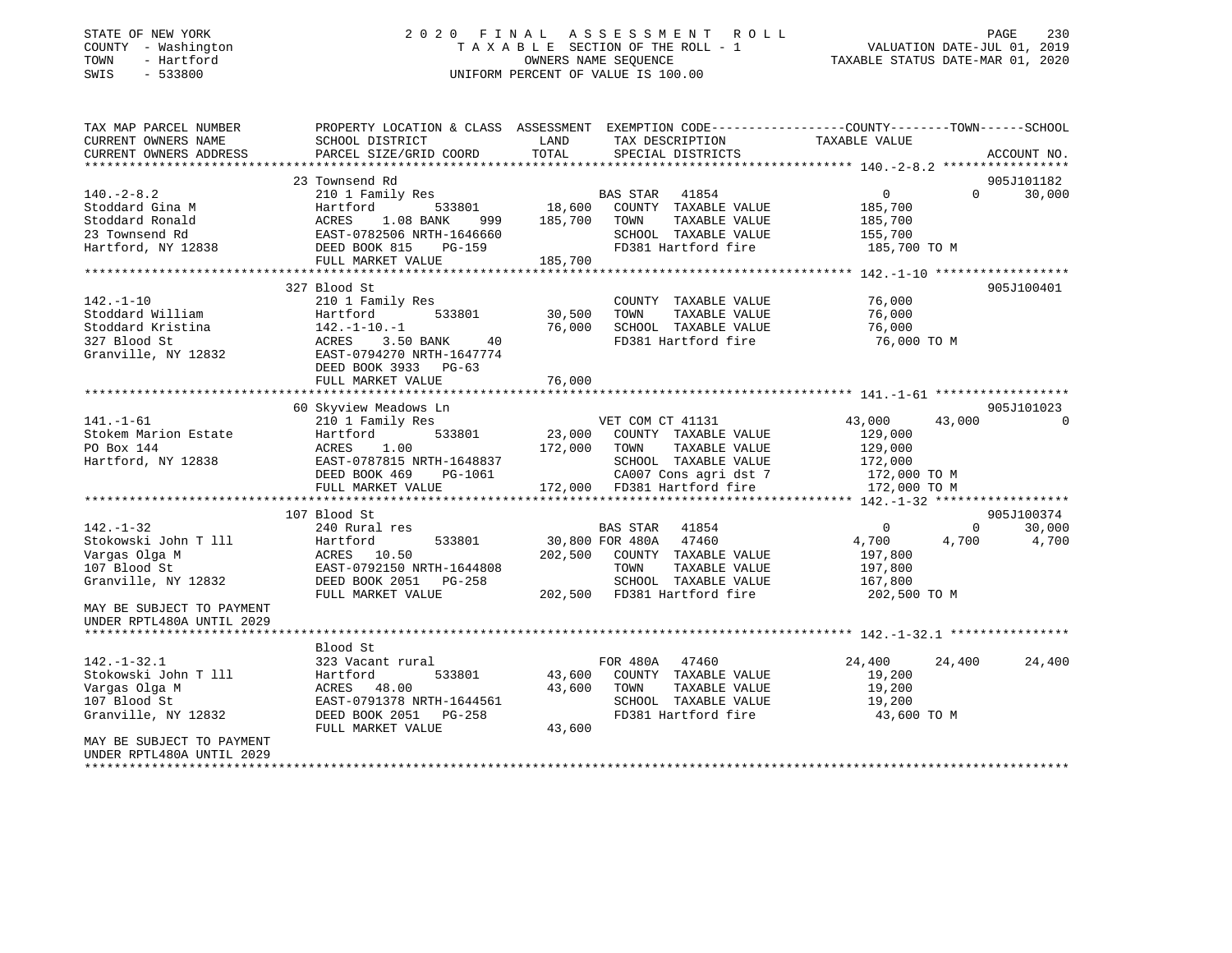### STATE OF NEW YORK 2 0 2 0 F I N A L A S S E S S M E N T R O L L PAGE 231 COUNTY - Washington T A X A B L E SECTION OF THE ROLL - 1 VALUATION DATE-JUL 01, 2019 TOWN - Hartford OWNERS NAME SEQUENCE TAXABLE STATUS DATE-MAR 01, 2020 SWIS - 533800 UNIFORM PERCENT OF VALUE IS 100.00

| TAX MAP PARCEL NUMBER                  | PROPERTY LOCATION & CLASS ASSESSMENT EXEMPTION CODE----------------COUNTY-------TOWN-----SCHOOL                                                             |             |                                                                                |                   |                      |
|----------------------------------------|-------------------------------------------------------------------------------------------------------------------------------------------------------------|-------------|--------------------------------------------------------------------------------|-------------------|----------------------|
| CURRENT OWNERS NAME                    | SCHOOL DISTRICT                                                                                                                                             | LAND        | TAX DESCRIPTION TAXABLE VALUE                                                  |                   |                      |
| CURRENT OWNERS ADDRESS                 | PARCEL SIZE/GRID COORD                                                                                                                                      | TOTAL       | SPECIAL DISTRICTS                                                              |                   | ACCOUNT NO.          |
|                                        |                                                                                                                                                             |             |                                                                                |                   |                      |
|                                        | 280 Dick Hill Rd                                                                                                                                            |             |                                                                                |                   | 905J100518           |
| $132 - 2 - 30$                         | 240 Rural res                                                                                                                                               |             | COUNTY TAXABLE VALUE                                                           | 159,000           |                      |
|                                        |                                                                                                                                                             | 33,600      | TOWN<br>TAXABLE VALUE                                                          | 159,000           |                      |
|                                        |                                                                                                                                                             | 999 159,000 | SCHOOL TAXABLE VALUE                                                           | 159,000           |                      |
|                                        |                                                                                                                                                             |             | FD381 Hartford fire                                                            | 159,000 TO M      |                      |
|                                        | Stone Joshua A<br>Stone Kneesaa L<br>280 Dick Hill Rd<br>370 BANK 999<br>280 Dick Hill Rd<br>370 BANK 999<br>280 Dick Hill Rd<br>3746 PG-138<br>3746 PG-138 |             |                                                                                |                   |                      |
|                                        | FULL MARKET VALUE                                                                                                                                           | 159,000     |                                                                                |                   |                      |
|                                        |                                                                                                                                                             |             |                                                                                |                   |                      |
|                                        | 3290 County Route 43                                                                                                                                        |             |                                                                                |                   | 905J100618           |
| $148. - 1 - 3$                         | 210 1 Family Res                                                                                                                                            |             | COUNTY TAXABLE VALUE                                                           | 120,000           |                      |
| Story Albert H                         | Hartford<br>533801                                                                                                                                          | 31,100      | TOWN<br>TAXABLE VALUE                                                          | 120,000           |                      |
|                                        | 3.70                                                                                                                                                        | 120,000     | SCHOOL TAXABLE VALUE                                                           | 120,000           |                      |
| 3290 County Route 43                   | EAST-0765016 NRTH-1641273<br>DEED BOOK 2330 PG-153                                                                                                          |             | CA007 Cons agri dst 7 120,000 TO M                                             |                   |                      |
| Fort Ann, NY 12827                     |                                                                                                                                                             |             | FD381 Hartford fire                                                            | 120,000 TO M      |                      |
|                                        | FULL MARKET VALUE                                                                                                                                           | 120,000     |                                                                                |                   |                      |
|                                        |                                                                                                                                                             |             |                                                                                |                   |                      |
|                                        | 3294 County Route 43                                                                                                                                        |             |                                                                                |                   | 905J100639           |
| $148. - 1 - 1.1$                       | 210 1 Family Res                                                                                                                                            |             | BAS STAR 41854                                                                 | $0 \qquad \qquad$ | $\Omega$<br>30,000   |
|                                        |                                                                                                                                                             |             | 533801 29,600 COUNTY TAXABLE VALUE                                             | 128,000           |                      |
|                                        | Story M Alexander II Hartford 533801<br>Story Dorothy M ACRES 3.20 BANK 999<br>3294 County Route 43<br>1999<br>1999 EAST-0764869 NRTH-1641478               | 999 128,000 | TAXABLE VALUE<br>TOWN                                                          | 128,000           |                      |
|                                        |                                                                                                                                                             |             | SCHOOL TAXABLE VALUE                                                           | 98,000            |                      |
|                                        | Fort Ann, NY 12827 DEED BOOK 2168 $PG-27$                                                                                                                   |             | CA007 Cons agri dst 7 128,000 TO M<br>128,000 FD381 Hartford fire 128,000 TO M |                   |                      |
|                                        | FULL MARKET VALUE                                                                                                                                           |             |                                                                                |                   |                      |
|                                        |                                                                                                                                                             |             |                                                                                |                   |                      |
|                                        | 3292 County Route 43                                                                                                                                        |             |                                                                                |                   | 905J101192           |
| $148. - 1 - 1.2$                       | 312 Vac w/imprv                                                                                                                                             |             | COUNTY TAXABLE VALUE                                                           | 2,200             |                      |
| Story M Alexander II                   | Hartford 533801 1,200                                                                                                                                       |             | TOWN<br>TAXABLE VALUE                                                          | 2,200             |                      |
| 3294 County Route 43                   | unrecorded t/s deed                                                                                                                                         | 2,200       | SCHOOL TAXABLE VALUE 2,200<br>CA007 Cons agri dst 7 2,200 TO M                 |                   |                      |
| Fort Ann, NY 12827                     |                                                                                                                                                             |             |                                                                                |                   |                      |
|                                        | EAST-0764799 NRTH-1641229                                                                                                                                   |             | FD381 Hartford fire                                                            | 2,200 TO M        |                      |
|                                        | DEED BOOK 2838 PG-332                                                                                                                                       |             |                                                                                |                   |                      |
|                                        | FULL MARKET VALUE                                                                                                                                           | 2,200       |                                                                                |                   |                      |
|                                        |                                                                                                                                                             |             |                                                                                |                   |                      |
|                                        | 1296 Baldwin Corners Rd                                                                                                                                     |             |                                                                                |                   |                      |
| $121. -4 - 5.12$                       | 210 1 Family Res                                                                                                                                            |             | VET WAR CT 41121                                                               | 26,340            | 26,340<br>$\bigcirc$ |
| Stowhas Alejandro<br>Stowhas Elizabeth | Fort Ann                                                                                                                                                    |             | 532802 28,000 BAS STAR 41854                                                   | $\overline{0}$    | $\Omega$<br>30,000   |
| Stowhas Elizabeth                      | ACRES<br>5.00                                                                                                                                               |             | 175,600 COUNTY TAXABLE VALUE                                                   | 149,260           |                      |
| 1296 Baldwin Corners Rd                | EAST-0766972 NRTH-1661626                                                                                                                                   |             | TOWN<br>TAXABLE VALUE                                                          | 149,260           |                      |
| Fort Ann, NY 12827                     | DEED BOOK 3199 PG-134                                                                                                                                       |             | SCHOOL TAXABLE VALUE                                                           | 145,600           |                      |
|                                        | FULL MARKET VALUE                                                                                                                                           |             | $175,600$ CA007 Cons agri dst 7 $175,600$ TO M                                 |                   |                      |
|                                        |                                                                                                                                                             |             | FD381 Hartford fire 175,600 TO M                                               |                   |                      |
|                                        |                                                                                                                                                             |             |                                                                                |                   |                      |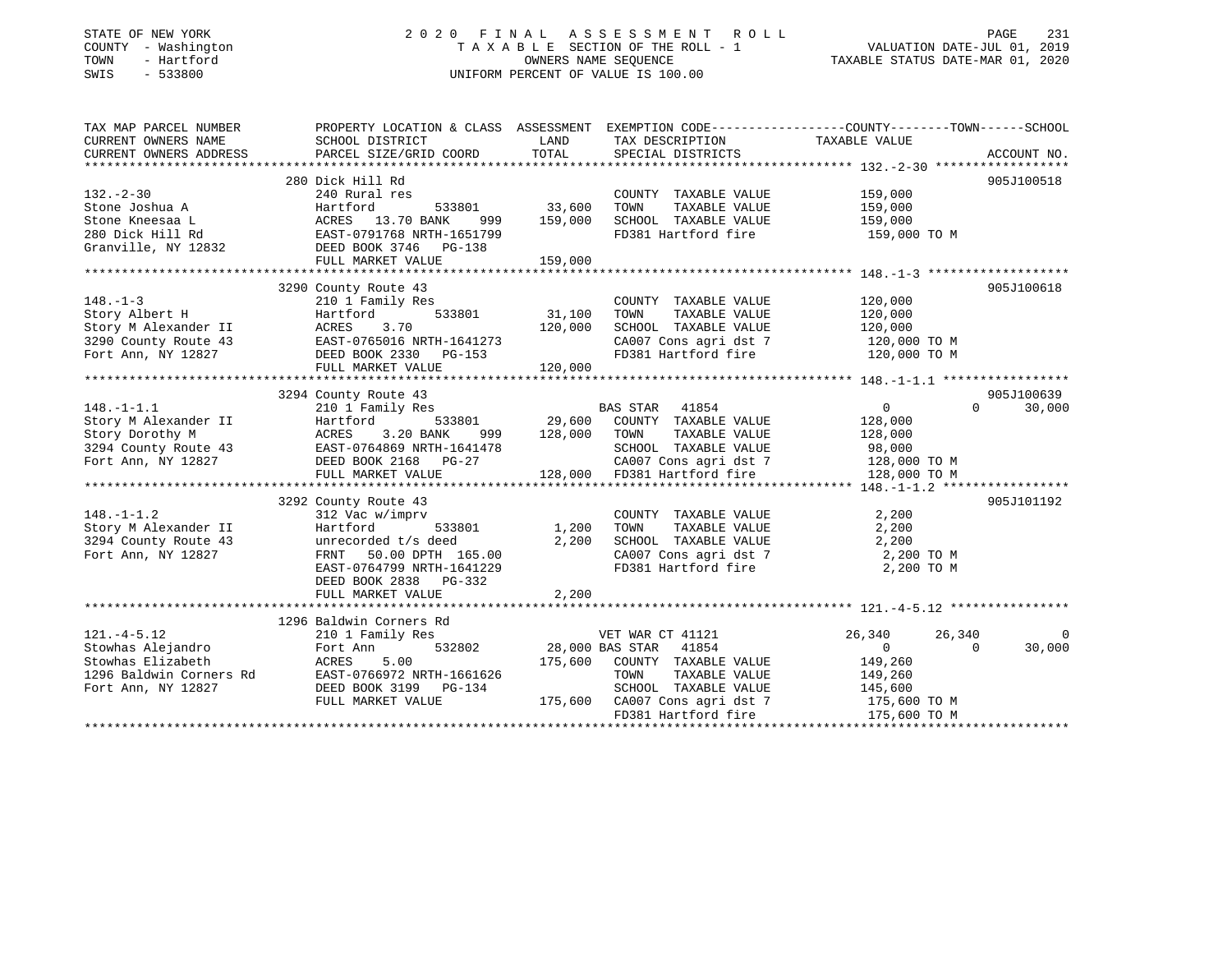|                                                                                                                                                                                                                                                                                                                               | 2020 FINAL                                                                                       |                      | PAGE 232 PAGE 232 FINAL ASSESSMENT ROLL<br>TAXABLE SECTION OF THE ROLL - 1 VALUATION DATE-JUL 01, 2019 |                                  |                |                                         |
|-------------------------------------------------------------------------------------------------------------------------------------------------------------------------------------------------------------------------------------------------------------------------------------------------------------------------------|--------------------------------------------------------------------------------------------------|----------------------|--------------------------------------------------------------------------------------------------------|----------------------------------|----------------|-----------------------------------------|
| COUNTY - Washington                                                                                                                                                                                                                                                                                                           |                                                                                                  |                      |                                                                                                        | TAXABLE STATUS DATE-MAR 01, 2020 |                |                                         |
| TOWN<br>- Hartford<br>SWIS<br>$-533800$                                                                                                                                                                                                                                                                                       |                                                                                                  | OWNERS NAME SEQUENCE |                                                                                                        |                                  |                |                                         |
|                                                                                                                                                                                                                                                                                                                               |                                                                                                  |                      | UNIFORM PERCENT OF VALUE IS 100.00                                                                     |                                  |                |                                         |
|                                                                                                                                                                                                                                                                                                                               |                                                                                                  |                      |                                                                                                        |                                  |                |                                         |
| TAX MAP PARCEL NUMBER                                                                                                                                                                                                                                                                                                         | PROPERTY LOCATION & CLASS ASSESSMENT EXEMPTION CODE----------------COUNTY-------TOWN------SCHOOL |                      |                                                                                                        |                                  |                |                                         |
| CURRENT OWNERS NAME                                                                                                                                                                                                                                                                                                           | SCHOOL DISTRICT                                                                                  | LAND                 | TAX DESCRIPTION                                                                                        | TAXABLE VALUE                    |                |                                         |
| CURRENT OWNERS ADDRESS                                                                                                                                                                                                                                                                                                        | PARCEL SIZE/GRID COORD                                                                           | TOTAL                | SPECIAL DISTRICTS                                                                                      |                                  |                | ACCOUNT NO.                             |
|                                                                                                                                                                                                                                                                                                                               |                                                                                                  |                      |                                                                                                        |                                  |                |                                         |
|                                                                                                                                                                                                                                                                                                                               | 56+61+69 Strainer Ln                                                                             |                      |                                                                                                        |                                  |                | 905J100621                              |
| $131.-1-1.1$                                                                                                                                                                                                                                                                                                                  | 240 Rural res                                                                                    |                      | AG DIST<br>41720                                                                                       | 100,390                          | 100,390        | 100,390                                 |
| Strainer Farm LLC                                                                                                                                                                                                                                                                                                             | Hartford<br>533801                                                                               | 263,500              | COUNTY TAXABLE VALUE                                                                                   | 309,610                          |                |                                         |
| Barbara J Harsha                                                                                                                                                                                                                                                                                                              | ACRES 197.90                                                                                     | 410,000              | TAXABLE VALUE<br>TOWN                                                                                  | 309,610                          |                |                                         |
| 3344 County Route 43                                                                                                                                                                                                                                                                                                          | EAST-0771523 NRTH-1652270                                                                        |                      | SCHOOL TAXABLE VALUE                                                                                   | 309,610                          |                |                                         |
| Fort Ann, NY 12827                                                                                                                                                                                                                                                                                                            | DEED BOOK 3849 PG-119                                                                            |                      | CA007 Cons agri dst 7                                                                                  | 309,610 TO M                     |                |                                         |
|                                                                                                                                                                                                                                                                                                                               | FULL MARKET VALUE                                                                                | 410,000              | 100,390 EX                                                                                             |                                  |                |                                         |
| MAY BE SUBJECT TO PAYMENT<br>UNDER AGDIST LAW TIL 2024                                                                                                                                                                                                                                                                        |                                                                                                  |                      | FD381 Hartford fire                                                                                    | 410,000 TO M                     |                |                                         |
|                                                                                                                                                                                                                                                                                                                               |                                                                                                  |                      |                                                                                                        |                                  |                |                                         |
|                                                                                                                                                                                                                                                                                                                               | 347 Pope Hill Rd                                                                                 |                      |                                                                                                        |                                  |                |                                         |
| 150.-1-32.1                                                                                                                                                                                                                                                                                                                   | 210 1 Family Res                                                                                 |                      | COUNTY TAXABLE VALUE                                                                                   | 146,600                          |                |                                         |
| Strainer Jeffrey                                                                                                                                                                                                                                                                                                              | Hartford 533801                                                                                  | 31,500               | TAXABLE VALUE<br>TOWN                                                                                  | 146,600                          |                |                                         |
| 347 Pope Hill Rd                                                                                                                                                                                                                                                                                                              | Lot 2                                                                                            |                      | 146,600 SCHOOL TAXABLE VALUE                                                                           | 146,600                          |                |                                         |
| Granville, NY 12832                                                                                                                                                                                                                                                                                                           | Filed Survey 12398                                                                               |                      | FD381 Hartford fire                                                                                    | 146,600 TO M                     |                |                                         |
|                                                                                                                                                                                                                                                                                                                               | ACRES 3.84 BANK 999                                                                              |                      |                                                                                                        |                                  |                |                                         |
|                                                                                                                                                                                                                                                                                                                               | EAST-0784859 NRTH-1632619                                                                        |                      |                                                                                                        |                                  |                |                                         |
|                                                                                                                                                                                                                                                                                                                               | DEED BOOK 3306 PG-74                                                                             |                      |                                                                                                        |                                  |                |                                         |
|                                                                                                                                                                                                                                                                                                                               | FULL MARKET VALUE                                                                                |                      |                                                                                                        |                                  |                |                                         |
|                                                                                                                                                                                                                                                                                                                               |                                                                                                  |                      |                                                                                                        |                                  |                |                                         |
|                                                                                                                                                                                                                                                                                                                               |                                                                                                  | 146,600              |                                                                                                        |                                  |                |                                         |
|                                                                                                                                                                                                                                                                                                                               | 168 Eldridge Ln                                                                                  |                      |                                                                                                        |                                  |                | 905J100382                              |
|                                                                                                                                                                                                                                                                                                                               | 240 Rural res                                                                                    |                      | AGRI-D IND 41730                                                                                       | 7,774                            | 7,774          | 7,774                                   |
|                                                                                                                                                                                                                                                                                                                               | 533801<br>Hartford                                                                               |                      | 41854                                                                                                  | $\overline{0}$                   | $\overline{0}$ | 30,000                                  |
|                                                                                                                                                                                                                                                                                                                               | ACRES 15.00                                                                                      | 39,600 BAS STAR      | 175,000 COUNTY TAXABLE VALUE                                                                           | 167,226                          |                |                                         |
|                                                                                                                                                                                                                                                                                                                               | EAST-0772824 NRTH-1648593                                                                        |                      | TOWN<br>TAXABLE VALUE                                                                                  | 167,226                          |                |                                         |
|                                                                                                                                                                                                                                                                                                                               |                                                                                                  |                      | SCHOOL TAXABLE VALUE                                                                                   | 137,226                          |                |                                         |
|                                                                                                                                                                                                                                                                                                                               | DEED BOOK 703 PG-86<br>FULL MARKET VALUE                                                         |                      | 175,000 FD381 Hartford fire                                                                            | 175,000 TO M                     |                |                                         |
|                                                                                                                                                                                                                                                                                                                               |                                                                                                  |                      |                                                                                                        |                                  |                |                                         |
|                                                                                                                                                                                                                                                                                                                               |                                                                                                  |                      |                                                                                                        |                                  |                |                                         |
|                                                                                                                                                                                                                                                                                                                               |                                                                                                  |                      |                                                                                                        |                                  |                |                                         |
|                                                                                                                                                                                                                                                                                                                               | 131 Pope Hill Rd                                                                                 |                      |                                                                                                        |                                  |                | 905J101436                              |
|                                                                                                                                                                                                                                                                                                                               | 210 1 Family Res                                                                                 |                      | VETCOM CTS 41130                                                                                       | 31,250                           | 31,250 20,000  |                                         |
|                                                                                                                                                                                                                                                                                                                               | 532001<br>Argyle                                                                                 |                      |                                                                                                        | 6,250                            |                |                                         |
|                                                                                                                                                                                                                                                                                                                               | ACRES<br>5.00                                                                                    |                      | 36,200 VETDIS CTS 41140<br>125,000 ENH STAR 41834                                                      | $\sim$ 0                         |                | $6,250$ $6,250$<br>0 $69,800$<br>69,800 |
|                                                                                                                                                                                                                                                                                                                               | EAST-0779967 NRTH-1633159                                                                        |                      | COUNTY TAXABLE VALUE                                                                                   | 87,500                           |                |                                         |
|                                                                                                                                                                                                                                                                                                                               | DEED BOOK 684 PG-267                                                                             |                      | TOWN<br>TAXABLE VALUE                                                                                  | 87,500                           |                |                                         |
|                                                                                                                                                                                                                                                                                                                               | FULL MARKET VALUE                                                                                | 125,000              | SCHOOL TAXABLE VALUE                                                                                   | 28,950                           |                |                                         |
|                                                                                                                                                                                                                                                                                                                               |                                                                                                  |                      | CA006 Cons agri dst 6                                                                                  | 125,000 TO M                     |                |                                         |
|                                                                                                                                                                                                                                                                                                                               |                                                                                                  |                      | FD381 Hartford fire                                                                                    | 125,000 TO M                     |                |                                         |
|                                                                                                                                                                                                                                                                                                                               |                                                                                                  |                      |                                                                                                        |                                  |                |                                         |
|                                                                                                                                                                                                                                                                                                                               | Mcdougal Rd                                                                                      |                      |                                                                                                        |                                  |                | 905J100022                              |
|                                                                                                                                                                                                                                                                                                                               | 314 Rural vac<10                                                                                 |                      | COUNTY TAXABLE VALUE                                                                                   | 23,700                           |                |                                         |
|                                                                                                                                                                                                                                                                                                                               | Hartford<br>533801                                                                               |                      | TOWN<br>TAXABLE VALUE                                                                                  | 23,700                           |                |                                         |
|                                                                                                                                                                                                                                                                                                                               |                                                                                                  | 23,700               |                                                                                                        |                                  |                |                                         |
| $140. - 1 - 3$<br>Strainer Stanley<br>Strainer Kelly<br>168 Eldridge Ln<br>Fort Ann, NY 12839<br>MAY BE SUBJECT TO PAYMENT<br>UNDER AGDIST LAW TIL 2027<br>********************<br>$150. - 1 - 29.4$<br>Streit Theresa<br>131 Pope Hill Rd<br>Argyle, NY 12809<br>$148. - 1 - 25$<br>Sullivan Richard E<br>Sullivan Elizabeth | LOT 6                                                                                            | 23,700               | SCHOOL TAXABLE VALUE                                                                                   | 23,700                           |                |                                         |
| 64 Mcdougal Rd                                                                                                                                                                                                                                                                                                                | ACRES 3.81                                                                                       |                      | CA006 Cons agri dst 6                                                                                  | 23,700 TO M                      |                |                                         |
| Fort Ann, NY 12827                                                                                                                                                                                                                                                                                                            | EAST-0766141 NRTH-1635685                                                                        |                      | FD381 Hartford fire                                                                                    | 23,700 TO M                      |                |                                         |
|                                                                                                                                                                                                                                                                                                                               | DEED BOOK 2224 PG-313<br>FULL MARKET VALUE                                                       | 23,700               |                                                                                                        |                                  |                |                                         |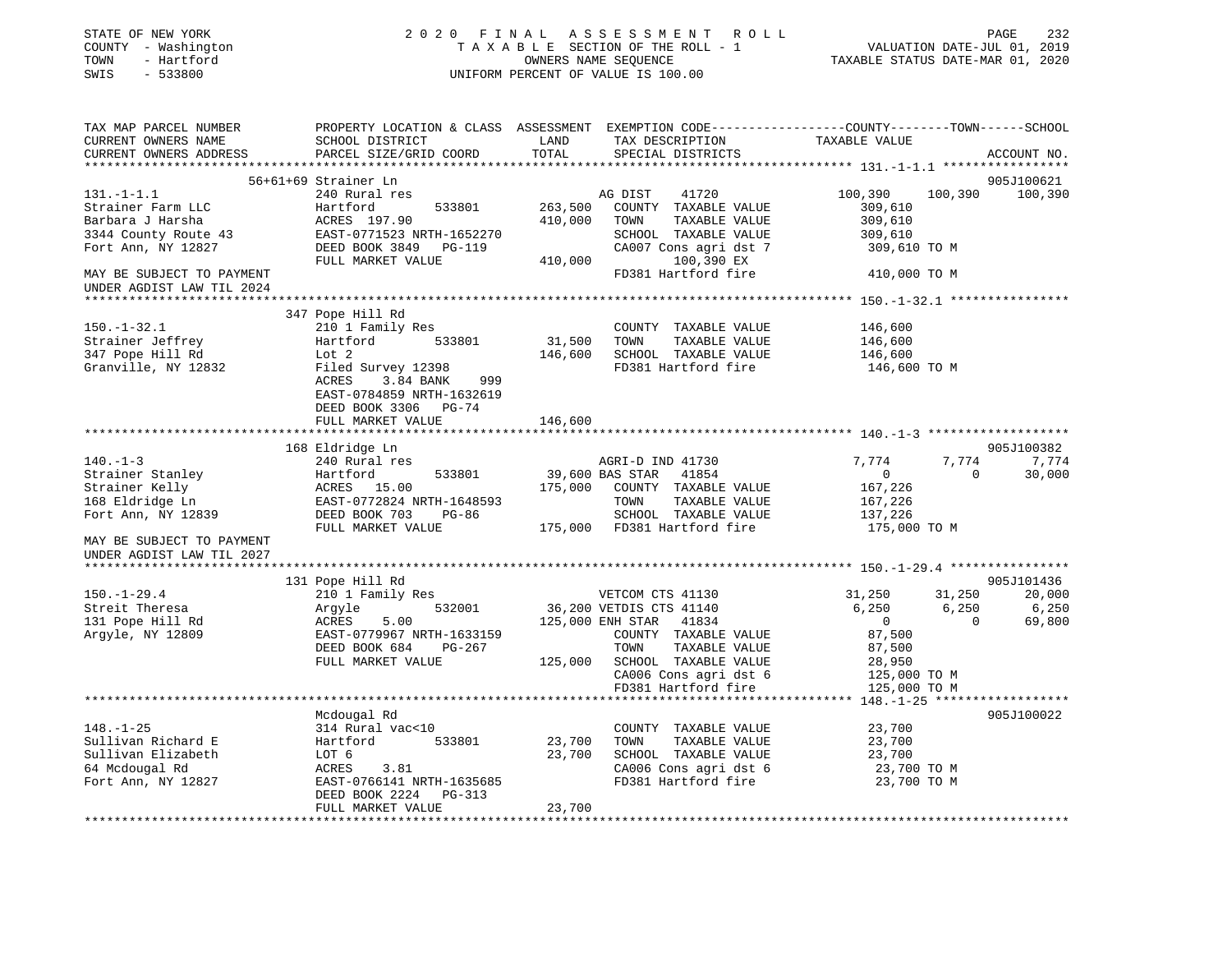### STATE OF NEW YORK 2 0 2 0 F I N A L A S S E S S M E N T R O L L PAGE 233 COUNTY - Washington T A X A B L E SECTION OF THE ROLL - 1 VALUATION DATE-JUL 01, 2019 TOWN - Hartford OWNERS NAME SEQUENCE TAXABLE STATUS DATE-MAR 01, 2020 SWIS - 533800 UNIFORM PERCENT OF VALUE IS 100.00

| TAX MAP PARCEL NUMBER               |                       |                                                                                                                                                                                                                                                                                                                                                               | PROPERTY LOCATION & CLASS ASSESSMENT EXEMPTION CODE---------------COUNTY-------TOWN-----SCHOOL |
|-------------------------------------|-----------------------|---------------------------------------------------------------------------------------------------------------------------------------------------------------------------------------------------------------------------------------------------------------------------------------------------------------------------------------------------------------|------------------------------------------------------------------------------------------------|
| CURRENT OWNERS NAME SCHOOL DISTRICT |                       | LAND TAX DESCRIPTION TAXABLE VALUE                                                                                                                                                                                                                                                                                                                            |                                                                                                |
|                                     |                       |                                                                                                                                                                                                                                                                                                                                                               |                                                                                                |
|                                     |                       |                                                                                                                                                                                                                                                                                                                                                               |                                                                                                |
|                                     | 64 Mcdougal Rd        |                                                                                                                                                                                                                                                                                                                                                               |                                                                                                |
|                                     |                       |                                                                                                                                                                                                                                                                                                                                                               |                                                                                                |
|                                     |                       |                                                                                                                                                                                                                                                                                                                                                               |                                                                                                |
|                                     |                       |                                                                                                                                                                                                                                                                                                                                                               |                                                                                                |
|                                     |                       |                                                                                                                                                                                                                                                                                                                                                               |                                                                                                |
|                                     |                       |                                                                                                                                                                                                                                                                                                                                                               |                                                                                                |
|                                     |                       |                                                                                                                                                                                                                                                                                                                                                               |                                                                                                |
|                                     |                       |                                                                                                                                                                                                                                                                                                                                                               |                                                                                                |
|                                     |                       |                                                                                                                                                                                                                                                                                                                                                               |                                                                                                |
|                                     | 93 Rojcewicz Ln       |                                                                                                                                                                                                                                                                                                                                                               |                                                                                                |
|                                     |                       |                                                                                                                                                                                                                                                                                                                                                               |                                                                                                |
|                                     |                       |                                                                                                                                                                                                                                                                                                                                                               |                                                                                                |
|                                     |                       |                                                                                                                                                                                                                                                                                                                                                               |                                                                                                |
|                                     |                       |                                                                                                                                                                                                                                                                                                                                                               |                                                                                                |
|                                     |                       |                                                                                                                                                                                                                                                                                                                                                               |                                                                                                |
|                                     |                       |                                                                                                                                                                                                                                                                                                                                                               |                                                                                                |
|                                     |                       |                                                                                                                                                                                                                                                                                                                                                               |                                                                                                |
|                                     |                       |                                                                                                                                                                                                                                                                                                                                                               |                                                                                                |
|                                     |                       |                                                                                                                                                                                                                                                                                                                                                               |                                                                                                |
|                                     |                       |                                                                                                                                                                                                                                                                                                                                                               |                                                                                                |
|                                     |                       |                                                                                                                                                                                                                                                                                                                                                               |                                                                                                |
|                                     |                       |                                                                                                                                                                                                                                                                                                                                                               |                                                                                                |
|                                     |                       |                                                                                                                                                                                                                                                                                                                                                               |                                                                                                |
|                                     |                       |                                                                                                                                                                                                                                                                                                                                                               |                                                                                                |
|                                     |                       |                                                                                                                                                                                                                                                                                                                                                               |                                                                                                |
|                                     | 164 Hartford Main St  |                                                                                                                                                                                                                                                                                                                                                               | 905J100622                                                                                     |
|                                     |                       |                                                                                                                                                                                                                                                                                                                                                               |                                                                                                |
|                                     |                       |                                                                                                                                                                                                                                                                                                                                                               |                                                                                                |
|                                     |                       |                                                                                                                                                                                                                                                                                                                                                               |                                                                                                |
|                                     |                       |                                                                                                                                                                                                                                                                                                                                                               |                                                                                                |
|                                     |                       | 132.-1-25.2 103 103 20 1 Family Res<br>Sullivan Steven T<br>Sullivan Ann M<br>Sullivan Ann M<br>ACRES 2.80 28,400 TOWN TAXABLE VALUE 46,300<br>1532 Baldwin Corners Rd<br>Fort Ann, NY 12827 DEED BOOK 2684 PG-244 46,300<br>FOR MARKET VALU<br>CA007 Cons agri dst 7                     46,300 TO M<br>FD381 Hartford fire                      46,300 TO M |                                                                                                |
|                                     |                       |                                                                                                                                                                                                                                                                                                                                                               |                                                                                                |
|                                     |                       |                                                                                                                                                                                                                                                                                                                                                               |                                                                                                |
|                                     | 227 Gilchrist Hill Rd |                                                                                                                                                                                                                                                                                                                                                               | 905J100623                                                                                     |
|                                     |                       |                                                                                                                                                                                                                                                                                                                                                               | $\Omega$<br>69,800                                                                             |
|                                     |                       |                                                                                                                                                                                                                                                                                                                                                               |                                                                                                |
|                                     |                       |                                                                                                                                                                                                                                                                                                                                                               |                                                                                                |
|                                     |                       |                                                                                                                                                                                                                                                                                                                                                               |                                                                                                |
|                                     |                       |                                                                                                                                                                                                                                                                                                                                                               |                                                                                                |
|                                     |                       |                                                                                                                                                                                                                                                                                                                                                               |                                                                                                |
|                                     |                       | 146,500                                                                                                                                                                                                                                                                                                                                                       |                                                                                                |
|                                     | FULL MARKET VALUE     |                                                                                                                                                                                                                                                                                                                                                               |                                                                                                |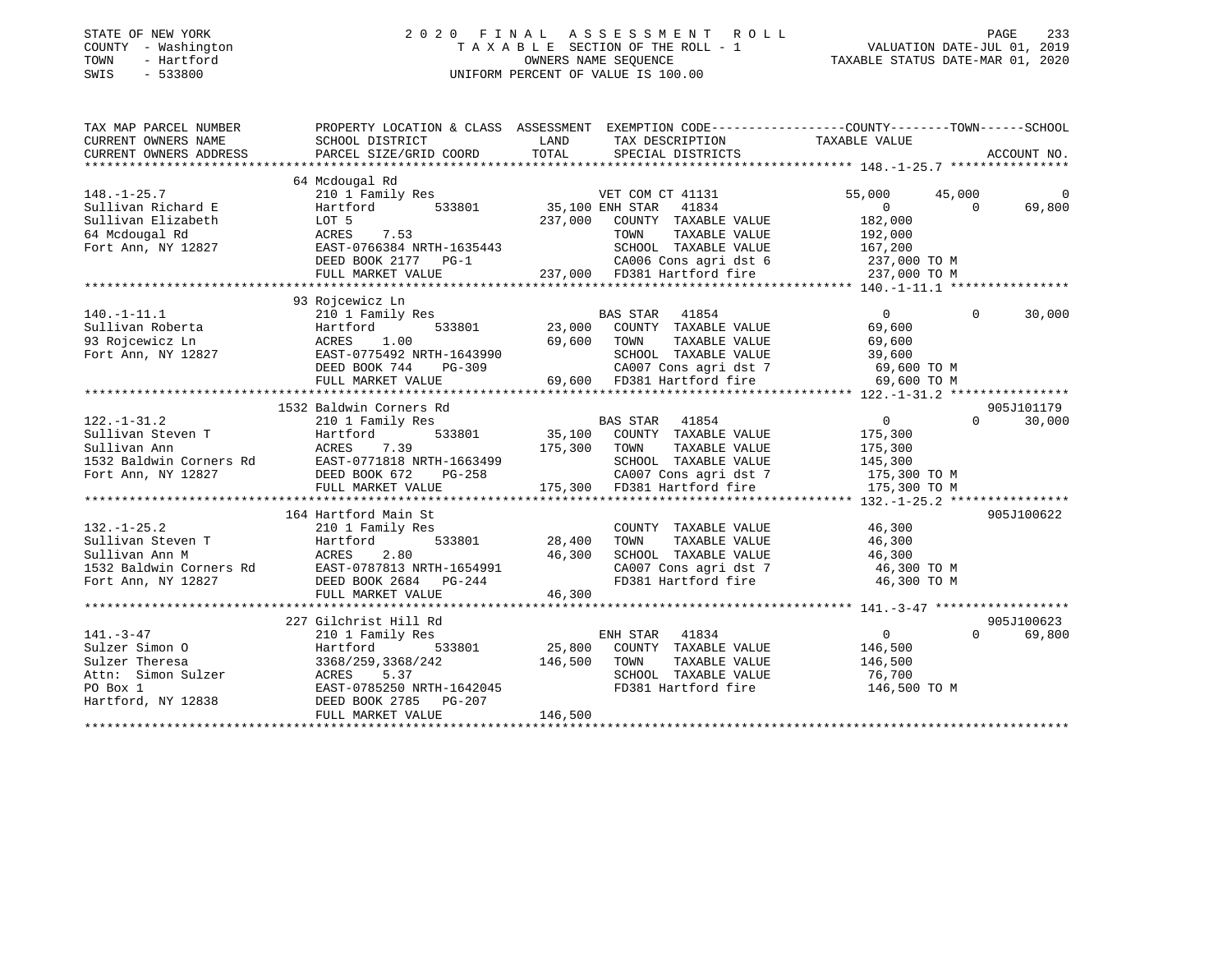### STATE OF NEW YORK 2 0 2 0 F I N A L A S S E S S M E N T R O L L PAGE 234 COUNTY - Washington T A X A B L E SECTION OF THE ROLL - 1 VALUATION DATE-JUL 01, 2019 TOWN - Hartford OWNERS NAME SEQUENCE TAXABLE STATUS DATE-MAR 01, 2020 SWIS - 533800 UNIFORM PERCENT OF VALUE IS 100.00

| TAX MAP PARCEL NUMBER<br>CURRENT OWNERS NAME<br>CURRENT OWNERS ADDRESS              | SCHOOL DISTRICT<br>PARCEL SIZE/GRID COORD | LAND<br>TAX DESCRIPTION TAXABLE VALUE<br>TOTAL<br>SPECIAL DISTRICTS | PROPERTY LOCATION & CLASS ASSESSMENT EXEMPTION CODE----------------COUNTY-------TOWN------SCHOOL<br>ACCOUNT NO. |
|-------------------------------------------------------------------------------------|-------------------------------------------|---------------------------------------------------------------------|-----------------------------------------------------------------------------------------------------------------|
|                                                                                     |                                           |                                                                     |                                                                                                                 |
|                                                                                     | 1149 Baldwin Corners Rd                   |                                                                     | 905J100261                                                                                                      |
| $121. - 4 - 2$                                                                      | 240 Rural res                             | AGRI-D IND 41730                                                    | 46,746<br>46,746<br>46,746                                                                                      |
| Sutherland Peter W                                                                  | Fort Ann                                  | 532802 115,800 ENH STAR 41834                                       | 69,800<br>0<br>$\Omega$                                                                                         |
| Sutherland Nancy L                                                                  | 557/244                                   | 339,400<br>COUNTY TAXABLE VALUE                                     | 292,654                                                                                                         |
| 1139 Baldwin Corners Rd<br>Fort Ann, NY 12827                                       | $121. - 1 - 2$                            | TOWN<br>TAXABLE VALUE                                               | 292,654                                                                                                         |
| Fort Ann, NY 12827                                                                  | ACRES 81.50                               | SCHOOL TAXABLE VALUE                                                | 222,854                                                                                                         |
|                                                                                     | EAST-0762744 NRTH-1662452                 |                                                                     | FD381 Hartford fire 339,400 TO M                                                                                |
|                                                                                     | PG-241                                    |                                                                     |                                                                                                                 |
| MAY BE SUBJECT TO PAYMENT DEED BOOK 557<br>UNDER AGDIST LAW TIL 2027 FULL MARKET VI | FULL MARKET VALUE                         | 339,400                                                             |                                                                                                                 |
|                                                                                     |                                           |                                                                     |                                                                                                                 |
|                                                                                     | State Route 149                           |                                                                     |                                                                                                                 |
| $131. - 1 - 5.6$                                                                    | $322$ Rural vac $>10$                     | AG DIST<br>41720                                                    | 5,390<br>5,390<br>5,390                                                                                         |
| Sweeney Donald P                                                                    | Hartford                                  | 533801 13,400<br>COUNTY TAXABLE VALUE                               | 8,010                                                                                                           |
| Sweeney Margaret A                                                                  | LOT 1                                     | 13,400<br>TOWN<br>TAXABLE VALUE                                     | 8,010                                                                                                           |
| 38 Outatha Way                                                                      | ACRES 12.55                               | SCHOOL TAXABLE VALUE                                                | 8,010                                                                                                           |
| Fort Ann, NY 12827                                                                  | EAST-0776422 NRTH-1650824                 | SCHOOL TAXABLE VALUE<br>CA007 Cons agri dst 7                       | 8,010 TO M                                                                                                      |
|                                                                                     | DEED BOOK 1779 PG-167                     | 5,390 EX                                                            |                                                                                                                 |
| MAY BE SUBJECT TO PAYMENT<br>UNDER AGDIST LAW TIL 2024                              | FULL MARKET VALUE                         | 13,400 FD381 Hartford fire                                          | 13,400 TO M                                                                                                     |
|                                                                                     |                                           |                                                                     |                                                                                                                 |
|                                                                                     | State Route 149                           |                                                                     |                                                                                                                 |
| $131. -1 - 5.7$                                                                     | 322 Rural vac>10                          | AG DIST<br>41720                                                    | 4,556<br>4,556<br>4,556                                                                                         |
| Sweeney Donald P                                                                    | $533801$ 10,300<br>Hartford               | COUNTY TAXABLE VALUE                                                | 5,744                                                                                                           |
| Sweeney Margaret A                                                                  | LOT 2                                     | 10,300<br>TOWN<br>TAXABLE VALUE                                     | 5,744                                                                                                           |
| 38 Outatha Way                                                                      | ACRES 10.00                               | SCHOOL TAXABLE VALUE                                                | 5,744                                                                                                           |
| Fort Ann, NY 12827                                                                  | EAST-0776706 NRTH-1650766                 | CA007 Cons agri dst 7                                               | 5,744 TO M                                                                                                      |
|                                                                                     | DEED BOOK 1885 PG-77                      | 4,556 EX                                                            |                                                                                                                 |
| MAY BE SUBJECT TO PAYMENT<br>UNDER AGDIST LAW TIL 2024                              | FULL MARKET VALUE                         | 10,300<br>FD381 Hartford fire                                       | 10,300 TO M                                                                                                     |
|                                                                                     |                                           |                                                                     |                                                                                                                 |
|                                                                                     | State Route 149                           |                                                                     |                                                                                                                 |
| $131. - 1 - 5.8$                                                                    | 322 Rural vac>10                          | 41720<br>AG DIST                                                    | 3,688<br>3,688<br>3,688                                                                                         |
| Sweeney Donald P                                                                    | 533801<br>Hartford                        | 9,700<br>COUNTY TAXABLE VALUE                                       | 6,012                                                                                                           |
| Sweeney Margaret A                                                                  | LOT 3                                     | 9,700<br>TOWN<br>TAXABLE VALUE                                      | 6,012                                                                                                           |
| 38 Outatha Way                                                                      | ACRES 10.00                               | SCHOOL TAXABLE VALUE                                                | 6,012                                                                                                           |
| Fort Ann, NY 12827                                                                  | EAST-0776989 NRTH-1650835                 | CA007 Cons agri dst 7                                               | 6,012 TO M                                                                                                      |
|                                                                                     | DEED BOOK 1885 PG-77                      |                                                                     |                                                                                                                 |
| MAY BE SUBJECT TO PAYMENT                                                           | FULL MARKET VALUE                         | $-77$<br>$-77$<br>$9,700$ FD381 Hartford fire                       | 9,700 TO M                                                                                                      |
| UNDER AGDIST LAW TIL 2024                                                           |                                           |                                                                     |                                                                                                                 |
|                                                                                     |                                           |                                                                     |                                                                                                                 |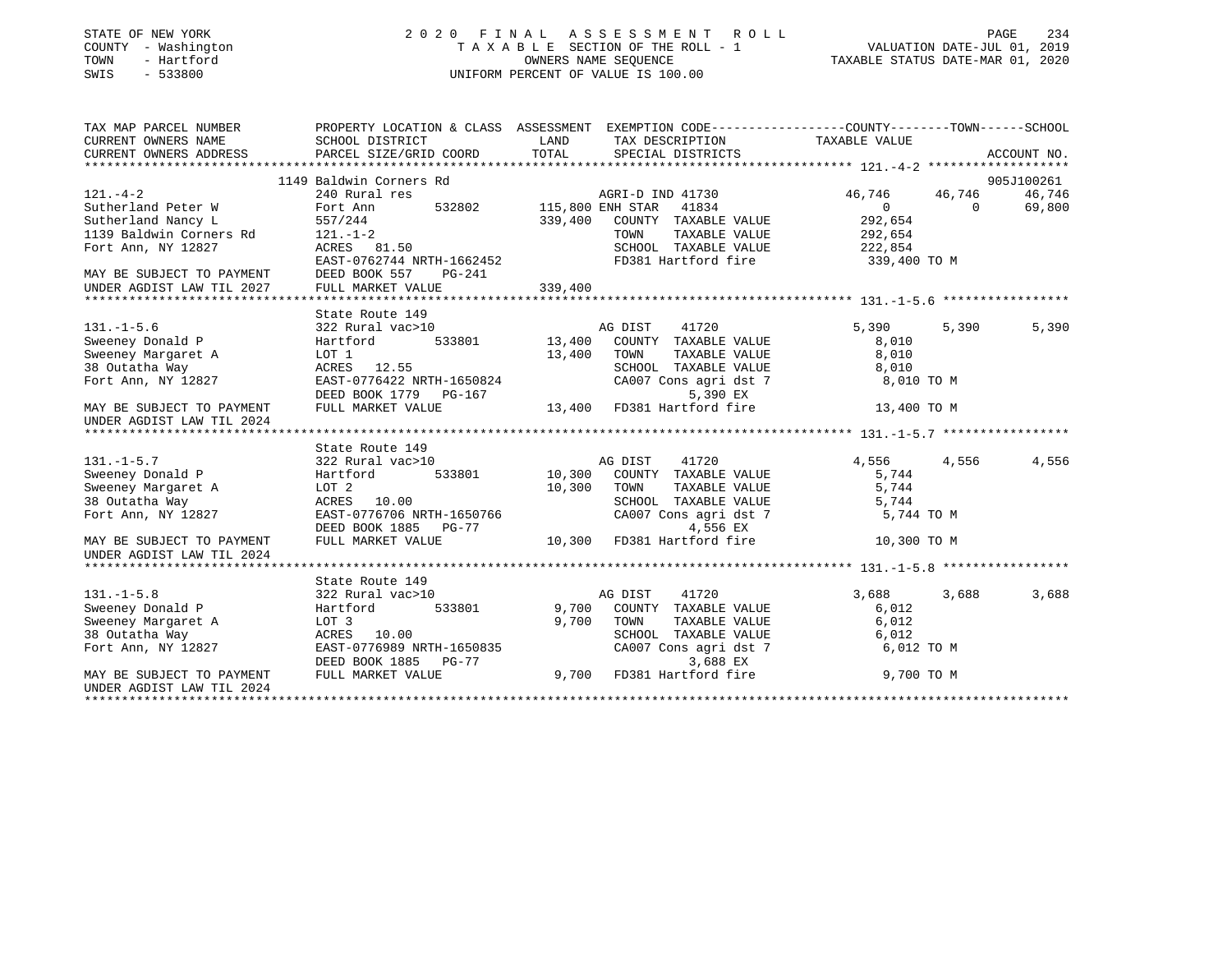| STATE OF NEW YORK |             |                     |  |
|-------------------|-------------|---------------------|--|
|                   |             | COUNTY - Washington |  |
| TOWN              |             | - Hartford          |  |
| OMT O             | $-$ 5229000 |                     |  |

## STATE OF NEW YORK 2 0 2 0 F I N A L A S S E S S M E N T R O L L PAGE 235COUNTY - Washington  $T A X A B L E$  SECTION OF THE ROLL - 1<br>TOWN - Hartford SWIS - 533800 UNIFORM PERCENT OF VALUE IS 100.00

# VALUATION DATE-JUL 01, 2019

TAXABLE STATUS DATE-MAR 01, 2020

| TAX MAP PARCEL NUMBER<br>CURRENT OWNERS NAME<br>CURRENT OWNERS ADDRESS                                                                                                                          | PROPERTY LOCATION & CLASS ASSESSMENT EXEMPTION CODE----------------COUNTY-------TOWN------SCHOOL<br>SCHOOL DISTRICT<br>PARCEL SIZE/GRID COORD | LAND<br>TOTAL          |                         | SPECIAL DISTRICTS                           | TAX DESCRIPTION TAXABLE VALUE                                    |          | ACCOUNT NO. |
|-------------------------------------------------------------------------------------------------------------------------------------------------------------------------------------------------|-----------------------------------------------------------------------------------------------------------------------------------------------|------------------------|-------------------------|---------------------------------------------|------------------------------------------------------------------|----------|-------------|
|                                                                                                                                                                                                 |                                                                                                                                               |                        |                         |                                             |                                                                  |          | 905J100551  |
| $131. - 1 - 9.1$                                                                                                                                                                                | State Route 149<br>323 Vacant rural                                                                                                           | AG DIST                |                         | 41720                                       | 44,594 44,594                                                    |          | 44,594      |
| Sweeney Donald P                                                                                                                                                                                | Hartford                                                                                                                                      | 533801 134,100         |                         | COUNTY TAXABLE VALUE                        |                                                                  |          |             |
|                                                                                                                                                                                                 |                                                                                                                                               | 134,100                | TOWN                    | TAXABLE VALUE                               | 89,506<br>89,506                                                 |          |             |
|                                                                                                                                                                                                 |                                                                                                                                               |                        |                         |                                             |                                                                  |          |             |
| Fort Ann, NY 12827                                                                                                                                                                              | DEED BOOK 2416 PG-140                                                                                                                         |                        |                         |                                             | SCHOOL TAXABLE VALUE 89,506<br>CA007 Cons agri dst 7 89,506 TO M |          |             |
|                                                                                                                                                                                                 | FULL MARKET VALUE                                                                                                                             |                        |                         | 44,594 EX                                   |                                                                  |          |             |
| MAY BE SUBJECT TO PAYMENT                                                                                                                                                                       |                                                                                                                                               | 134,100                |                         |                                             | FD381 Hartford fire 134,100 TO M                                 |          |             |
|                                                                                                                                                                                                 |                                                                                                                                               |                        |                         |                                             |                                                                  |          |             |
|                                                                                                                                                                                                 |                                                                                                                                               |                        |                         |                                             |                                                                  |          |             |
|                                                                                                                                                                                                 | 38 Outatha Way                                                                                                                                |                        |                         |                                             |                                                                  |          |             |
| $131. -1 - 9.3$                                                                                                                                                                                 | 240 Rural res                                                                                                                                 |                        | AG DIST                 | 41720                                       | 10,839                                                           | 10,839   | 10,839      |
| Sweeney Donald P                                                                                                                                                                                | Hartford 533801 50,100 BAS STAR 41854                                                                                                         |                        |                         |                                             | $\overline{0}$                                                   | $\Omega$ | 30,000      |
|                                                                                                                                                                                                 |                                                                                                                                               |                        |                         | 192,300 COUNTY TAXABLE VALUE                | 181,461                                                          |          |             |
| Sweeney Margaret A<br>38 Outatha Way                                                                                                                                                            |                                                                                                                                               |                        | TOWN                    | TAXABLE VALUE                               | 181,461                                                          |          |             |
| Fort Ann, NY 12827 EAST-0775267 NRTH-1650482                                                                                                                                                    | $1702/272$<br>ACRES 30.02                                                                                                                     |                        |                         | SCHOOL TAXABLE VALUE                        | 151,461                                                          |          |             |
|                                                                                                                                                                                                 | DEED BOOK 1702    PG-242                                                                                                                      |                        |                         | CA007 Cons agri dst 7                       |                                                                  |          |             |
| MAY BE SUBJECT TO PAYMENT FULL MARKET VALUE                                                                                                                                                     |                                                                                                                                               | $3-242$ 192,300        |                         | 10,839 EX                                   | 181,461 TO M                                                     |          |             |
|                                                                                                                                                                                                 |                                                                                                                                               |                        |                         |                                             |                                                                  |          |             |
| - 192,300 TO M 192,300 TO M 192,300 TO M 192,300 TO M 192,300 TO M 192,300 TO M 192,300 TO M 192,300 TO M 192,300 TO M 192,300 TO M 192,300 TO M 192,300 TO M 192,300 TO M 19381 Hart ford fire |                                                                                                                                               |                        |                         |                                             |                                                                  |          |             |
|                                                                                                                                                                                                 | 164 Gilchrist Hill Rd                                                                                                                         |                        |                         |                                             |                                                                  |          | 905J101343  |
| $141. - 3 - 51$                                                                                                                                                                                 | 210 1 Family Res                                                                                                                              |                        |                         |                                             | COUNTY TAXABLE VALUE 120,700                                     |          |             |
| Sweeney Family Nominee Trust Hartford 533801 27,500                                                                                                                                             |                                                                                                                                               |                        | TOWN                    | TAXABLE VALUE                               | 120,700                                                          |          |             |
| Sweeney Brian J Trustee                                                                                                                                                                         | LOT 2                                                                                                                                         |                        |                         |                                             | 120,700                                                          |          |             |
| Frustee LOT 2<br>ACRES<br>105 Lenox Ave                                                                                                                                                         | 2.51                                                                                                                                          | 120,700                |                         | SCHOOL TAXABLE VALUE<br>FD381 Hartford fire | $120,700$ TO M                                                   |          |             |
| Pittsfield, MA 01201 EAST-0784242 NRTH-1642818                                                                                                                                                  |                                                                                                                                               |                        |                         |                                             |                                                                  |          |             |
|                                                                                                                                                                                                 | DEED BOOK 2357 PG-178                                                                                                                         |                        |                         |                                             |                                                                  |          |             |
|                                                                                                                                                                                                 | FULL MARKET VALUE                                                                                                                             | 120,700                |                         |                                             |                                                                  |          |             |
|                                                                                                                                                                                                 |                                                                                                                                               |                        |                         |                                             |                                                                  |          |             |
|                                                                                                                                                                                                 | 301 Gibbs Rd                                                                                                                                  |                        |                         |                                             |                                                                  |          | 905J100239  |
| $123. - 1 - 9$                                                                                                                                                                                  | 112 Dairy farm                                                                                                                                |                        |                         | AG BUILD 41700                              | 130,000 130,000 130,000                                          |          |             |
| Swezey David J                                                                                                                                                                                  | Hartford                                                                                                                                      | 533801 224,000 AG DIST |                         | 41720                                       | 124,782 124,782                                                  |          | 124,782     |
| 301 Gibbs Rd                                                                                                                                                                                    | ACRES 170.00 BANK<br>997                                                                                                                      |                        | 455,700 B STAR MH 41864 |                                             | $\overline{0}$                                                   | $\sim$ 0 | 30,000      |
| Fort Ann, NY 12827                                                                                                                                                                              | EAST-0789486 NRTH-1661479                                                                                                                     |                        |                         | COUNTY TAXABLE VALUE                        | 200,918                                                          |          |             |
|                                                                                                                                                                                                 | DEED BOOK 3389 PG-156                                                                                                                         |                        | TOWN                    | TAXABLE VALUE                               | 200,918                                                          |          |             |
| MAY BE SUBJECT TO PAYMENT                                                                                                                                                                       | FULL MARKET VALUE                                                                                                                             | 455,700                |                         |                                             | SCHOOL TAXABLE VALUE 170,918                                     |          |             |
| UNDER AGDIST LAW TIL 2026                                                                                                                                                                       |                                                                                                                                               |                        |                         | CA007 Cons agri dst 7                       | 330,918 TO M                                                     |          |             |
|                                                                                                                                                                                                 |                                                                                                                                               |                        |                         | 124,782 EX                                  |                                                                  |          |             |
|                                                                                                                                                                                                 |                                                                                                                                               |                        |                         |                                             |                                                                  |          |             |
|                                                                                                                                                                                                 |                                                                                                                                               |                        |                         |                                             |                                                                  |          |             |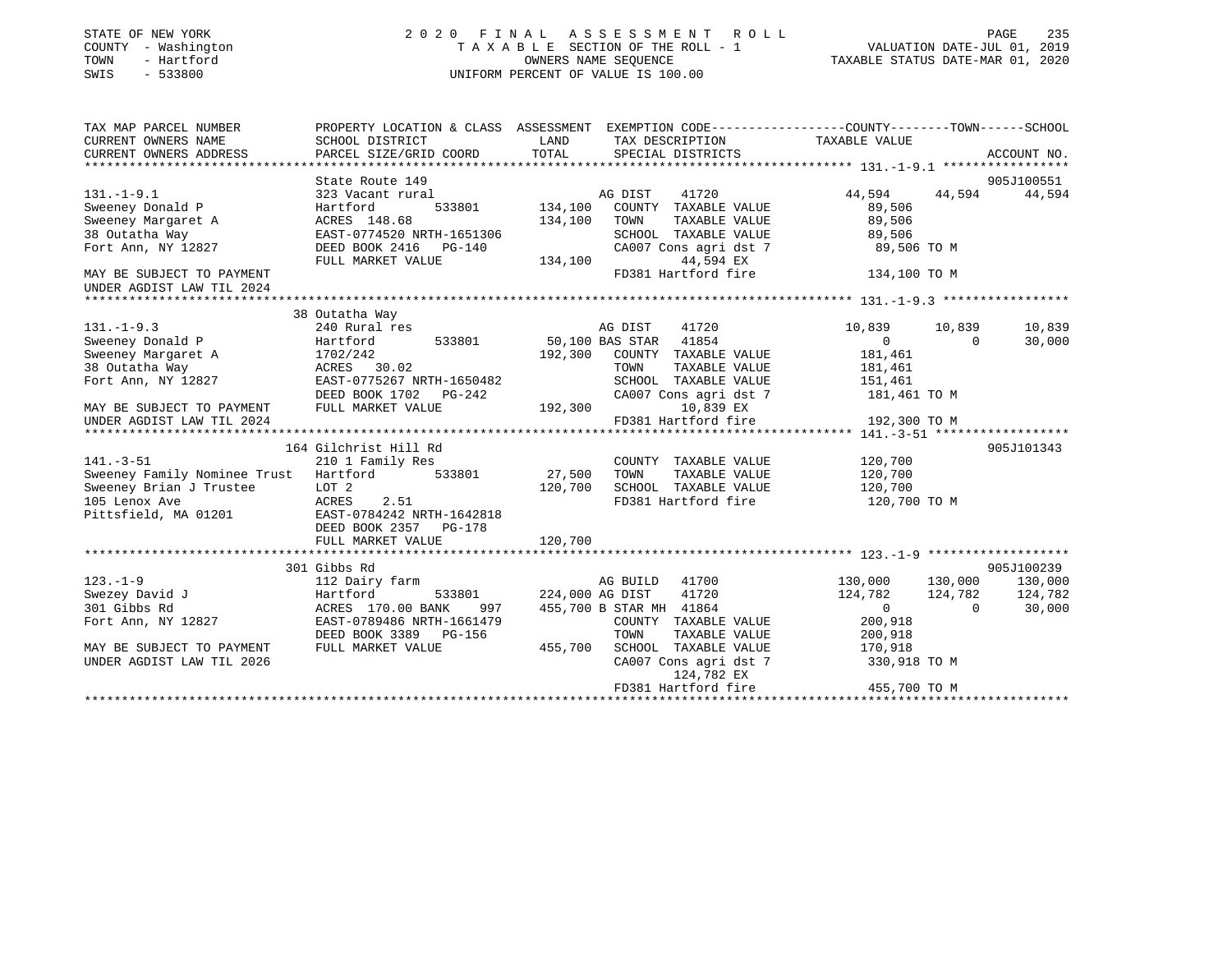| STATE OF NEW YORK |              |
|-------------------|--------------|
| COUNTY            | - Washington |
| TOWN              | - Hartford   |
| <b>CMTC</b>       | 533800       |

### STATE OF NEW YORK 2 0 2 0 F I N A L A S S E S S M E N T R O L L PAGE 236 COUNTY - Washington T A X A B L E SECTION OF THE ROLL - 1 VALUATION DATE-JUL 01, 2019 TOWN - Hartford OWNERS NAME SEQUENCE TAXABLE STATUS DATE-MAR 01, 2020 SWIS - 533800 UNIFORM PERCENT OF VALUE IS 100.00

| TAX MAP PARCEL NUMBER                                                                                                                                          | PROPERTY LOCATION & CLASS ASSESSMENT EXEMPTION CODE----------------COUNTY-------TOWN------SCHOOL                           |                        |                                                       |               |                                                                        |          |                 |
|----------------------------------------------------------------------------------------------------------------------------------------------------------------|----------------------------------------------------------------------------------------------------------------------------|------------------------|-------------------------------------------------------|---------------|------------------------------------------------------------------------|----------|-----------------|
| CURRENT OWNERS NAME                                                                                                                                            | SCHOOL DISTRICT                                                                                                            | LAND                   | TAX DESCRIPTION                                       |               | TAXABLE VALUE                                                          |          |                 |
| CURRENT OWNERS ADDRESS                                                                                                                                         | PARCEL SIZE/GRID COORD                                                                                                     | TOTAL                  | SPECIAL DISTRICTS                                     |               |                                                                        |          | ACCOUNT NO.     |
|                                                                                                                                                                |                                                                                                                            |                        |                                                       |               |                                                                        |          |                 |
|                                                                                                                                                                | 327 Gibbs Rd                                                                                                               |                        |                                                       |               |                                                                        |          | 905J100240      |
| $123. - 1 - 16.1$                                                                                                                                              | 112 Dairy farm MG DIST 41720<br>Hartford 533801 210,000 BAS STAR 41854                                                     |                        | AG DIST 41720                                         |               | 106,356                                                                |          | 106,356 106,356 |
| -<br>Swezey Michael<br>Swezey Rita                                                                                                                             |                                                                                                                            |                        |                                                       |               | $\overline{0}$                                                         |          | $0 \t 30,000$   |
|                                                                                                                                                                | $\texttt{ConsEas}$ 3019/260 $\texttt{276,000}$ $\texttt{COUNTY}$ TAXABLE VALUE<br>ACRES 169.80 BANK 997 TOWN TAXABLE VALUE |                        |                                                       |               | 169,644                                                                |          |                 |
| 327 Gibbs Rd                                                                                                                                                   |                                                                                                                            |                        |                                                       |               | 169,644                                                                |          |                 |
| Fort Ann, NY 12827                                                                                                                                             | EAST-0787115 NRTH-1660378                                                                                                  |                        |                                                       |               | SCHOOL TAXABLE VALUE 139,644                                           |          |                 |
|                                                                                                                                                                | DEED BOOK 494<br>PG-801                                                                                                    |                        | CA007 Cons agri dst 7                                 |               | 169,644 TO M                                                           |          |                 |
| MAY BE SUBJECT TO PAYMENT                                                                                                                                      | FULL MARKET VALUE                                                                                                          | $-801$ CA00<br>276,000 | 106,356 EX                                            |               |                                                                        |          |                 |
| UNDER AGDIST LAW TIL 2024                                                                                                                                      |                                                                                                                            |                        | FD381 Hartford fire                                   |               | 276,000 TO M                                                           |          |                 |
|                                                                                                                                                                |                                                                                                                            |                        |                                                       |               |                                                                        |          |                 |
|                                                                                                                                                                | Halls Pond Rd OFF                                                                                                          |                        |                                                       |               |                                                                        |          | 905J101208      |
| $158. - 2 - 8.2$                                                                                                                                               | 311 Res vac land                                                                                                           |                        | COUNTY TAXABLE VALUE                                  |               | 500                                                                    |          |                 |
| Taylor John<br>Taylor Marjorie Johnson                                                                                                                         | 533801<br>Hartford                                                                                                         | 500                    | TOWN                                                  | TAXABLE VALUE | 500                                                                    |          |                 |
|                                                                                                                                                                | Ex & Res 488/977                                                                                                           | 500                    | SCHOOL TAXABLE VALUE                                  |               | 500                                                                    |          |                 |
|                                                                                                                                                                |                                                                                                                            |                        | CA008 Cons agri dst 8<br>FD381 Hartford fire          |               | 500 TO M<br>500 TO M                                                   |          |                 |
| 301 Shine Hill Rd<br>Fort Ann, NY 12827 FRNT 111.00 DPTH 194.00                                                                                                |                                                                                                                            |                        |                                                       |               |                                                                        |          |                 |
|                                                                                                                                                                | EAST-0789481 NRTH-1631486                                                                                                  |                        |                                                       |               |                                                                        |          |                 |
|                                                                                                                                                                | DEED BOOK 2331 PG-284                                                                                                      |                        |                                                       |               |                                                                        |          |                 |
|                                                                                                                                                                | FULL MARKET VALUE                                                                                                          | 500                    |                                                       |               |                                                                        |          |                 |
|                                                                                                                                                                |                                                                                                                            |                        |                                                       |               |                                                                        |          |                 |
|                                                                                                                                                                | 301 County Route 19                                                                                                        |                        |                                                       |               |                                                                        |          | 905J101434      |
| $149. - 1 - 13.1$                                                                                                                                              | 210 1 Family Res                                                                                                           |                        |                                                       |               | COUNTY TAXABLE VALUE 172,000                                           |          |                 |
| Taylor Joseph Trust<br>Taylor Joseph Trust<br>Taylor Betty Trust<br>29 Hills Rd<br>EAST-0774294 NRTH-1638862<br>Loudonville, NY 12211<br>DEED BOOK 3269 PG-341 |                                                                                                                            |                        | TOWN TAXABLE VALUE                                    |               | 172,000                                                                |          |                 |
|                                                                                                                                                                |                                                                                                                            |                        | SCHOOL TAXABLE VALUE                                  |               | $\frac{1}{2}$ , 000                                                    |          |                 |
|                                                                                                                                                                |                                                                                                                            |                        |                                                       |               | CA007 Cons agri dst 7 172,000 TO M<br>FD381 Hartford fire 172,000 TO M |          |                 |
|                                                                                                                                                                |                                                                                                                            |                        |                                                       |               |                                                                        |          |                 |
|                                                                                                                                                                | FULL MARKET VALUE                                                                                                          | 172,000                |                                                       |               |                                                                        |          |                 |
|                                                                                                                                                                |                                                                                                                            |                        |                                                       |               |                                                                        |          | 905J100308      |
| $148. - 1 - 6$                                                                                                                                                 | 3359 State Route 196 59 PCT OF VALUE USED FOR EXEMPTION PURPOSES 240 Rural res 60 17,204                                   |                        |                                                       |               |                                                                        |          |                 |
|                                                                                                                                                                |                                                                                                                            |                        |                                                       |               | $17,204$ $17,204$ 0<br>38,562 38,562 38,562<br>0 69,800                |          |                 |
| Taylor Michael M<br>Taylor Ida M<br>Taylor Ida M                                                                                                               |                                                                                                                            |                        | 533801 90,800 AG DIST 41720<br>194,400 ENH STAR 41834 |               |                                                                        |          |                 |
| $3359$ State Route 196                                                                                                                                         | EAST-0767736 NRTH-1641090                                                                                                  |                        | COUNTY TAXABLE VALUE                                  |               |                                                                        |          |                 |
| Fort Ann, NY 12827                                                                                                                                             | Hartford<br>ACRES 63.40<br>EAST-0767736 N<br>DEED BOOK 860<br>$PG-7$                                                       |                        | TOWN                                                  | TAXABLE VALUE | 138,634<br>138,634                                                     |          |                 |
|                                                                                                                                                                | FULL MARKET VALUE                                                                                                          |                        |                                                       |               |                                                                        |          |                 |
| MAY BE SUBJECT TO PAYMENT                                                                                                                                      |                                                                                                                            |                        | 194,400 SCHOOL TAXABLE VALUE<br>FD381 Hartford fire   |               | 86,038<br>194,400 TO M                                                 |          |                 |
| UNDER AGDIST LAW TIL 2024                                                                                                                                      |                                                                                                                            |                        |                                                       |               |                                                                        |          |                 |
|                                                                                                                                                                |                                                                                                                            |                        |                                                       |               |                                                                        |          |                 |
|                                                                                                                                                                |                                                                                                                            |                        |                                                       |               |                                                                        |          | 905J100392      |
|                                                                                                                                                                |                                                                                                                            |                        |                                                       |               |                                                                        | $\Omega$ | 69,800          |
|                                                                                                                                                                |                                                                                                                            |                        |                                                       |               |                                                                        |          |                 |
|                                                                                                                                                                |                                                                                                                            |                        |                                                       |               |                                                                        |          |                 |
|                                                                                                                                                                |                                                                                                                            |                        |                                                       |               |                                                                        |          |                 |
|                                                                                                                                                                |                                                                                                                            |                        |                                                       |               |                                                                        |          |                 |
|                                                                                                                                                                |                                                                                                                            |                        |                                                       |               |                                                                        |          |                 |
|                                                                                                                                                                |                                                                                                                            |                        |                                                       |               |                                                                        |          |                 |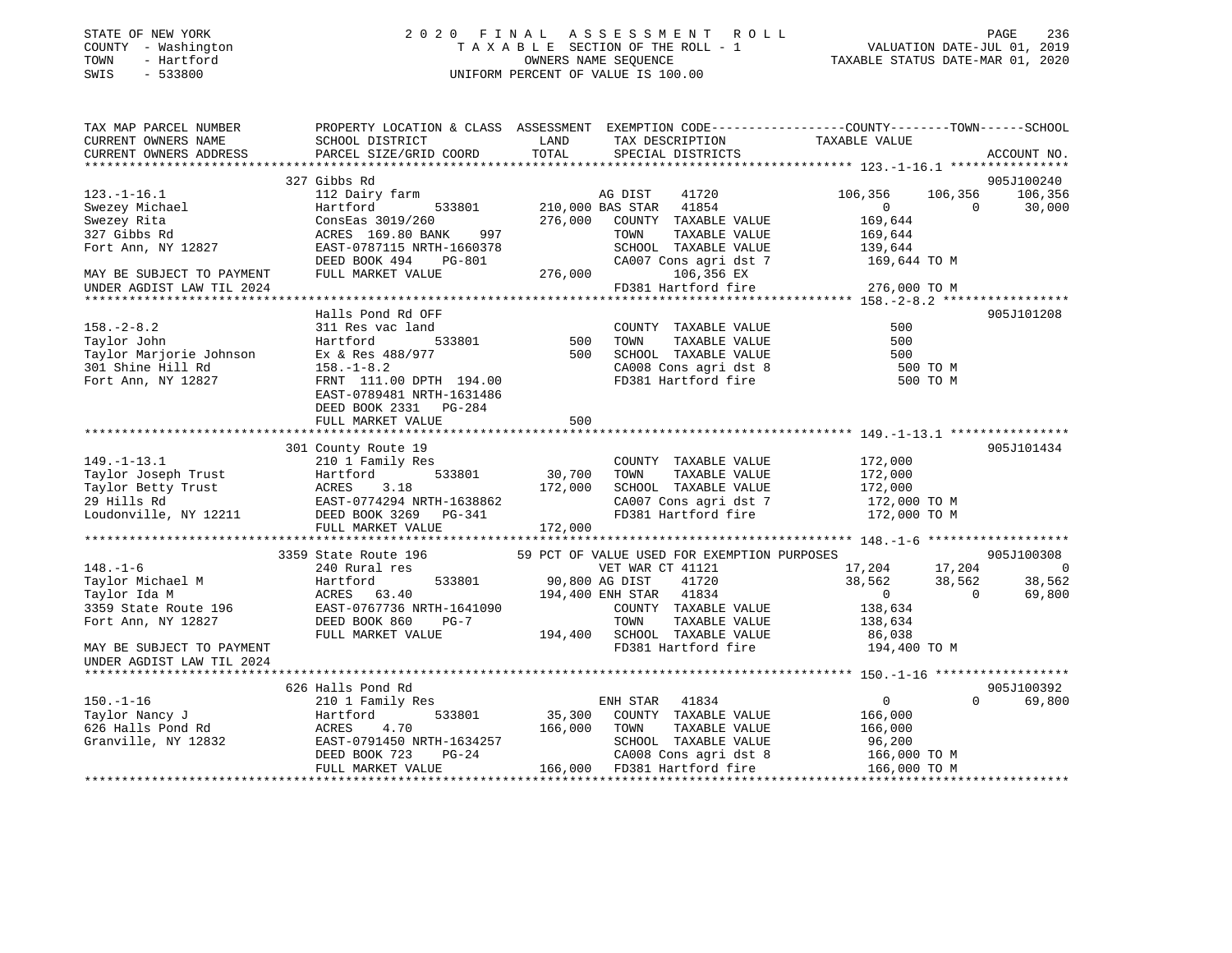### STATE OF NEW YORK 2 0 2 0 F I N A L A S S E S S M E N T R O L L PAGE 237 COUNTY - Washington T A X A B L E SECTION OF THE ROLL - 1 VALUATION DATE-JUL 01, 2019 TOWN - Hartford OWNERS NAME SEQUENCE TAXABLE STATUS DATE-MAR 01, 2020 SWIS - 533800 UNIFORM PERCENT OF VALUE IS 100.00

| TAX MAP PARCEL NUMBER                                                                                                                                                                                                                                                                                                                                                                                                    | PROPERTY LOCATION & CLASS ASSESSMENT EXEMPTION CODE-----------------COUNTY--------TOWN------SCHOOL |                                  |                    |
|--------------------------------------------------------------------------------------------------------------------------------------------------------------------------------------------------------------------------------------------------------------------------------------------------------------------------------------------------------------------------------------------------------------------------|----------------------------------------------------------------------------------------------------|----------------------------------|--------------------|
| CURRENT OWNERS NAME SCHOOL DISTRICT WE LAND TAX DESCRIPTION TAXABLE VALUE                                                                                                                                                                                                                                                                                                                                                |                                                                                                    |                                  |                    |
|                                                                                                                                                                                                                                                                                                                                                                                                                          |                                                                                                    |                                  |                    |
|                                                                                                                                                                                                                                                                                                                                                                                                                          |                                                                                                    |                                  |                    |
| 33.1 7300 State Route 40<br>Telgen Carie M<br>210 1 Family Res<br>Telgen Carie M<br>210 1 Family Res<br>210 1 Family Res<br>210 1 Family Res<br>210 1 Family Res<br>2166,500 TOWN TAXABLE VALUE<br>266,500 166,500 166,500<br>2000 2000 2000 2000                                                                                                                                                                        |                                                                                                    |                                  |                    |
|                                                                                                                                                                                                                                                                                                                                                                                                                          |                                                                                                    |                                  |                    |
|                                                                                                                                                                                                                                                                                                                                                                                                                          |                                                                                                    |                                  |                    |
|                                                                                                                                                                                                                                                                                                                                                                                                                          |                                                                                                    |                                  |                    |
|                                                                                                                                                                                                                                                                                                                                                                                                                          |                                                                                                    |                                  |                    |
|                                                                                                                                                                                                                                                                                                                                                                                                                          |                                                                                                    |                                  |                    |
|                                                                                                                                                                                                                                                                                                                                                                                                                          |                                                                                                    |                                  |                    |
|                                                                                                                                                                                                                                                                                                                                                                                                                          |                                                                                                    |                                  |                    |
|                                                                                                                                                                                                                                                                                                                                                                                                                          | 363 Hall Rd                                                                                        |                                  | 905J100233         |
|                                                                                                                                                                                                                                                                                                                                                                                                                          |                                                                                                    |                                  | 30,000<br>$\Omega$ |
|                                                                                                                                                                                                                                                                                                                                                                                                                          |                                                                                                    |                                  |                    |
|                                                                                                                                                                                                                                                                                                                                                                                                                          |                                                                                                    |                                  |                    |
|                                                                                                                                                                                                                                                                                                                                                                                                                          |                                                                                                    |                                  |                    |
|                                                                                                                                                                                                                                                                                                                                                                                                                          |                                                                                                    |                                  |                    |
|                                                                                                                                                                                                                                                                                                                                                                                                                          |                                                                                                    |                                  |                    |
|                                                                                                                                                                                                                                                                                                                                                                                                                          |                                                                                                    |                                  |                    |
|                                                                                                                                                                                                                                                                                                                                                                                                                          | Hall Rd                                                                                            |                                  |                    |
|                                                                                                                                                                                                                                                                                                                                                                                                                          |                                                                                                    |                                  |                    |
|                                                                                                                                                                                                                                                                                                                                                                                                                          |                                                                                                    |                                  |                    |
|                                                                                                                                                                                                                                                                                                                                                                                                                          |                                                                                                    |                                  |                    |
| 122.-1-16.4<br>Thomas Bruce A<br>Thomas Janine T<br>26,200<br>Thomas Janine T<br>26,200<br>26,200<br>26,200<br>26,200<br>26,200<br>26,200<br>26,200<br>26,200<br>26,200<br>26,200<br>26,200<br>26,200<br>26,200<br>26,200<br>26,200<br>26,200<br>26,200<br>26,200<br>26,200<br>                                                                                                                                          |                                                                                                    |                                  |                    |
|                                                                                                                                                                                                                                                                                                                                                                                                                          |                                                                                                    |                                  |                    |
|                                                                                                                                                                                                                                                                                                                                                                                                                          | ACRES<br>5.41                                                                                      |                                  |                    |
|                                                                                                                                                                                                                                                                                                                                                                                                                          |                                                                                                    |                                  |                    |
|                                                                                                                                                                                                                                                                                                                                                                                                                          |                                                                                                    |                                  |                    |
|                                                                                                                                                                                                                                                                                                                                                                                                                          |                                                                                                    |                                  |                    |
|                                                                                                                                                                                                                                                                                                                                                                                                                          | 240 Hall Rd                                                                                        |                                  | 905J101253         |
|                                                                                                                                                                                                                                                                                                                                                                                                                          |                                                                                                    |                                  | $\Omega$<br>30,000 |
|                                                                                                                                                                                                                                                                                                                                                                                                                          |                                                                                                    |                                  |                    |
|                                                                                                                                                                                                                                                                                                                                                                                                                          |                                                                                                    |                                  |                    |
|                                                                                                                                                                                                                                                                                                                                                                                                                          |                                                                                                    |                                  |                    |
|                                                                                                                                                                                                                                                                                                                                                                                                                          |                                                                                                    |                                  |                    |
| $\begin{tabular}{lllllllllllll} \bf{122.-1-16.1} & \tt 240\ \tt Hall\ \tt Rd & \tt 210\ 1\ \tt Family\ \tt Res & \tt BAS\ \tt STR & \tt 41854 & \tt 0 \\ \tt Thomas\ \tt Family\ \tt Trust\ \tt Bruce\ \tt A\ \tt Tr\ \tt Active & \tt 533801 & \tt 38,500\ \tt COUNTY\ \tt TAXABLE\ \tt VALUE & \tt 225,600\ \tt TOMN & \tt TAXABLE\ \tt VALUE & \tt 225,600\ \tt TOBN\ \tt 225,600\ \tt TQNN & \tt TAXABLE\ \tt VALUE$ |                                                                                                    |                                  |                    |
|                                                                                                                                                                                                                                                                                                                                                                                                                          |                                                                                                    |                                  |                    |
|                                                                                                                                                                                                                                                                                                                                                                                                                          | 43 Rowe Hill Rd                                                                                    |                                  | 905J100606         |
|                                                                                                                                                                                                                                                                                                                                                                                                                          |                                                                                                    |                                  |                    |
|                                                                                                                                                                                                                                                                                                                                                                                                                          |                                                                                                    |                                  |                    |
|                                                                                                                                                                                                                                                                                                                                                                                                                          |                                                                                                    |                                  |                    |
|                                                                                                                                                                                                                                                                                                                                                                                                                          |                                                                                                    |                                  |                    |
|                                                                                                                                                                                                                                                                                                                                                                                                                          |                                                                                                    |                                  |                    |
|                                                                                                                                                                                                                                                                                                                                                                                                                          |                                                                                                    |                                  |                    |
|                                                                                                                                                                                                                                                                                                                                                                                                                          |                                                                                                    |                                  |                    |
|                                                                                                                                                                                                                                                                                                                                                                                                                          |                                                                                                    | FD381 Hartford fire 223,700 TO M |                    |
|                                                                                                                                                                                                                                                                                                                                                                                                                          |                                                                                                    |                                  |                    |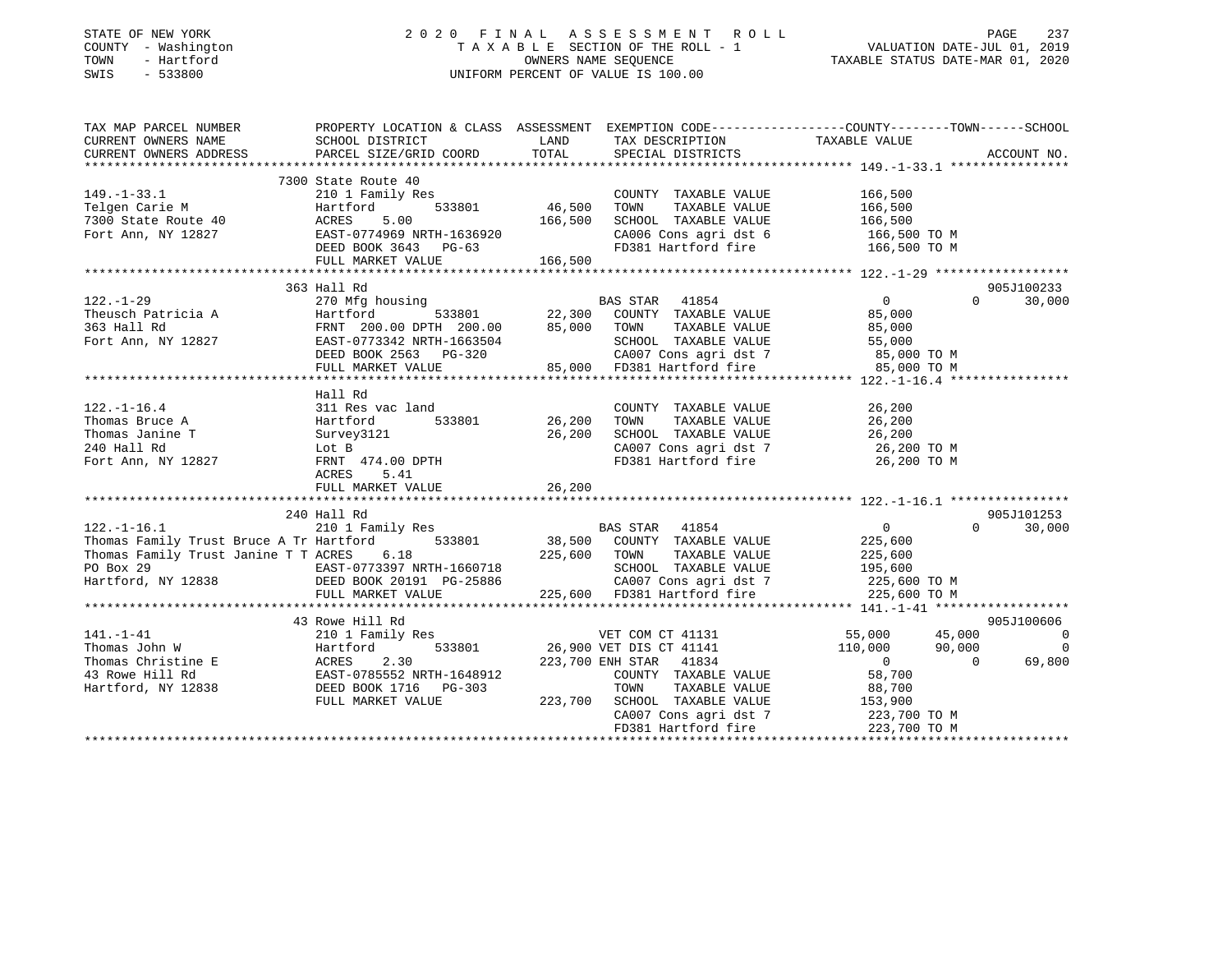### STATE OF NEW YORK 2 0 2 0 F I N A L A S S E S S M E N T R O L L PAGE 238 COUNTY - Washington T A X A B L E SECTION OF THE ROLL - 1 VALUATION DATE-JUL 01, 2019 TOWN - Hartford OWNERS NAME SEQUENCE TAXABLE STATUS DATE-MAR 01, 2020 SWIS - 533800 UNIFORM PERCENT OF VALUE IS 100.00

| SCHOOL DISTRICT<br>TAXABLE VALUE<br>CURRENT OWNERS NAME<br>LAND<br>TAX DESCRIPTION<br>CURRENT OWNERS ADDRESS<br>TOTAL<br>PARCEL SIZE/GRID COORD<br>SPECIAL DISTRICTS<br>ACCOUNT NO.<br>276 County Route 19<br>905J100043<br>$149. - 1 - 53$<br>$0 \qquad \qquad$<br>30,000<br>240 Rural res<br>BAS STAR 41854<br>$\Omega$<br>533801 79,900 COUNTY TAXABLE VALUE<br>Thorne Jacqlyn H B<br>Hartford<br>247,000<br>276 County Route 19<br>ACRES 41.10 BANK<br>999 247,000<br>TOWN<br>TAXABLE VALUE<br>247,000<br>Fort Ann, NY 12827<br>EAST-0772776 NRTH-1638071<br>SCHOOL TAXABLE VALUE<br>217,000<br>CA006 Cons agri dst 6 247,000 TO M<br>DEED BOOK 3038 PG-86<br>247,000 FD381 Hartford fire<br>FULL MARKET VALUE<br>247,000 TO M<br>93 Hartford Main St<br>905J100654<br>$\overline{0}$<br>BAS STAR 41854<br>$132.15 - 1 - 2$<br>210 1 Family Res<br>$\Omega$<br>$\begin{tabular}{lcccccc} Hartford & 533801 & 11,700 & COUNTY & TAXABLE VALUE & FRNT & 97.00 DPTH & 118.00 & 68,900 & TOWN & TAXABLE VALUE \end{tabular}$<br>Thornton Dawn<br>68,900<br>1101110011 Dawii<br>93 Hartford Main St<br>TAXABLE VALUE<br>68,900<br>SCHOOL TAXABLE VALUE | TAX MAP PARCEL NUMBER | PROPERTY LOCATION & CLASS ASSESSMENT EXEMPTION CODE---------------COUNTY-------TOWN-----SCHOOL |  |        |        |
|-------------------------------------------------------------------------------------------------------------------------------------------------------------------------------------------------------------------------------------------------------------------------------------------------------------------------------------------------------------------------------------------------------------------------------------------------------------------------------------------------------------------------------------------------------------------------------------------------------------------------------------------------------------------------------------------------------------------------------------------------------------------------------------------------------------------------------------------------------------------------------------------------------------------------------------------------------------------------------------------------------------------------------------------------------------------------------------------------------------------------------------------------------|-----------------------|------------------------------------------------------------------------------------------------|--|--------|--------|
|                                                                                                                                                                                                                                                                                                                                                                                                                                                                                                                                                                                                                                                                                                                                                                                                                                                                                                                                                                                                                                                                                                                                                       |                       |                                                                                                |  |        |        |
|                                                                                                                                                                                                                                                                                                                                                                                                                                                                                                                                                                                                                                                                                                                                                                                                                                                                                                                                                                                                                                                                                                                                                       |                       |                                                                                                |  |        |        |
|                                                                                                                                                                                                                                                                                                                                                                                                                                                                                                                                                                                                                                                                                                                                                                                                                                                                                                                                                                                                                                                                                                                                                       |                       |                                                                                                |  |        |        |
|                                                                                                                                                                                                                                                                                                                                                                                                                                                                                                                                                                                                                                                                                                                                                                                                                                                                                                                                                                                                                                                                                                                                                       |                       |                                                                                                |  |        |        |
|                                                                                                                                                                                                                                                                                                                                                                                                                                                                                                                                                                                                                                                                                                                                                                                                                                                                                                                                                                                                                                                                                                                                                       |                       |                                                                                                |  |        |        |
|                                                                                                                                                                                                                                                                                                                                                                                                                                                                                                                                                                                                                                                                                                                                                                                                                                                                                                                                                                                                                                                                                                                                                       |                       |                                                                                                |  |        |        |
|                                                                                                                                                                                                                                                                                                                                                                                                                                                                                                                                                                                                                                                                                                                                                                                                                                                                                                                                                                                                                                                                                                                                                       |                       |                                                                                                |  |        |        |
|                                                                                                                                                                                                                                                                                                                                                                                                                                                                                                                                                                                                                                                                                                                                                                                                                                                                                                                                                                                                                                                                                                                                                       |                       |                                                                                                |  |        |        |
|                                                                                                                                                                                                                                                                                                                                                                                                                                                                                                                                                                                                                                                                                                                                                                                                                                                                                                                                                                                                                                                                                                                                                       |                       |                                                                                                |  |        |        |
|                                                                                                                                                                                                                                                                                                                                                                                                                                                                                                                                                                                                                                                                                                                                                                                                                                                                                                                                                                                                                                                                                                                                                       |                       |                                                                                                |  |        |        |
|                                                                                                                                                                                                                                                                                                                                                                                                                                                                                                                                                                                                                                                                                                                                                                                                                                                                                                                                                                                                                                                                                                                                                       |                       |                                                                                                |  |        |        |
|                                                                                                                                                                                                                                                                                                                                                                                                                                                                                                                                                                                                                                                                                                                                                                                                                                                                                                                                                                                                                                                                                                                                                       |                       |                                                                                                |  |        | 30,000 |
|                                                                                                                                                                                                                                                                                                                                                                                                                                                                                                                                                                                                                                                                                                                                                                                                                                                                                                                                                                                                                                                                                                                                                       |                       |                                                                                                |  |        |        |
|                                                                                                                                                                                                                                                                                                                                                                                                                                                                                                                                                                                                                                                                                                                                                                                                                                                                                                                                                                                                                                                                                                                                                       |                       |                                                                                                |  |        |        |
|                                                                                                                                                                                                                                                                                                                                                                                                                                                                                                                                                                                                                                                                                                                                                                                                                                                                                                                                                                                                                                                                                                                                                       | Hartford, NY 12838    |                                                                                                |  | 38,900 |        |
|                                                                                                                                                                                                                                                                                                                                                                                                                                                                                                                                                                                                                                                                                                                                                                                                                                                                                                                                                                                                                                                                                                                                                       |                       |                                                                                                |  |        |        |
| CA007 Cons agri dst 7 68,900 TO M<br>68,900 FD381 Hartford fire 68,900 TO M                                                                                                                                                                                                                                                                                                                                                                                                                                                                                                                                                                                                                                                                                                                                                                                                                                                                                                                                                                                                                                                                           |                       |                                                                                                |  |        |        |
|                                                                                                                                                                                                                                                                                                                                                                                                                                                                                                                                                                                                                                                                                                                                                                                                                                                                                                                                                                                                                                                                                                                                                       |                       |                                                                                                |  |        |        |
| 905J100591<br>109 Dick Hill Rd                                                                                                                                                                                                                                                                                                                                                                                                                                                                                                                                                                                                                                                                                                                                                                                                                                                                                                                                                                                                                                                                                                                        |                       |                                                                                                |  |        |        |
| $141. - 1 - 68$<br>COUNTY TAXABLE VALUE 53,500<br>210 1 Family Res                                                                                                                                                                                                                                                                                                                                                                                                                                                                                                                                                                                                                                                                                                                                                                                                                                                                                                                                                                                                                                                                                    |                       |                                                                                                |  |        |        |
| 533801 24,100<br>TAXABLE VALUE<br>Thorpe Christopher S -LE-&1/ Hartford<br>TOWN<br>53,500                                                                                                                                                                                                                                                                                                                                                                                                                                                                                                                                                                                                                                                                                                                                                                                                                                                                                                                                                                                                                                                             |                       |                                                                                                |  |        |        |
| SCHOOL TAXABLE VALUE<br>53,500                                                                                                                                                                                                                                                                                                                                                                                                                                                                                                                                                                                                                                                                                                                                                                                                                                                                                                                                                                                                                                                                                                                        |                       |                                                                                                |  |        |        |
| CA007 Cons agri dst 7 53,500 TO M<br>FD381 Hartford fire 53,500 TO M                                                                                                                                                                                                                                                                                                                                                                                                                                                                                                                                                                                                                                                                                                                                                                                                                                                                                                                                                                                                                                                                                  |                       |                                                                                                |  |        |        |
|                                                                                                                                                                                                                                                                                                                                                                                                                                                                                                                                                                                                                                                                                                                                                                                                                                                                                                                                                                                                                                                                                                                                                       |                       |                                                                                                |  |        |        |
| FULL MARKET VALUE<br>53,500                                                                                                                                                                                                                                                                                                                                                                                                                                                                                                                                                                                                                                                                                                                                                                                                                                                                                                                                                                                                                                                                                                                           |                       |                                                                                                |  |        |        |
|                                                                                                                                                                                                                                                                                                                                                                                                                                                                                                                                                                                                                                                                                                                                                                                                                                                                                                                                                                                                                                                                                                                                                       |                       |                                                                                                |  |        |        |
| 905J101424<br>124 Pope Hill Rd                                                                                                                                                                                                                                                                                                                                                                                                                                                                                                                                                                                                                                                                                                                                                                                                                                                                                                                                                                                                                                                                                                                        |                       |                                                                                                |  |        |        |
| COUNTY TAXABLE VALUE 70,300                                                                                                                                                                                                                                                                                                                                                                                                                                                                                                                                                                                                                                                                                                                                                                                                                                                                                                                                                                                                                                                                                                                           |                       |                                                                                                |  |        |        |
| TAXABLE VALUE<br>TOWN<br>70,300                                                                                                                                                                                                                                                                                                                                                                                                                                                                                                                                                                                                                                                                                                                                                                                                                                                                                                                                                                                                                                                                                                                       |                       |                                                                                                |  |        |        |
| SCHOOL TAXABLE VALUE 70,300<br>CA006 Cons agri dst 6 70,300 TO M<br>FD381 Hartford fire 70,300 TO M                                                                                                                                                                                                                                                                                                                                                                                                                                                                                                                                                                                                                                                                                                                                                                                                                                                                                                                                                                                                                                                   |                       |                                                                                                |  |        |        |
|                                                                                                                                                                                                                                                                                                                                                                                                                                                                                                                                                                                                                                                                                                                                                                                                                                                                                                                                                                                                                                                                                                                                                       |                       |                                                                                                |  |        |        |
|                                                                                                                                                                                                                                                                                                                                                                                                                                                                                                                                                                                                                                                                                                                                                                                                                                                                                                                                                                                                                                                                                                                                                       |                       |                                                                                                |  |        |        |
| 70, 300<br>FULL MARKET VALUE                                                                                                                                                                                                                                                                                                                                                                                                                                                                                                                                                                                                                                                                                                                                                                                                                                                                                                                                                                                                                                                                                                                          |                       |                                                                                                |  |        |        |
|                                                                                                                                                                                                                                                                                                                                                                                                                                                                                                                                                                                                                                                                                                                                                                                                                                                                                                                                                                                                                                                                                                                                                       |                       |                                                                                                |  |        |        |
| 132 Pope Hill Rd                                                                                                                                                                                                                                                                                                                                                                                                                                                                                                                                                                                                                                                                                                                                                                                                                                                                                                                                                                                                                                                                                                                                      |                       |                                                                                                |  |        |        |
| $150. - 1 - 29.20$<br>210 1 Family Res<br>BAS STAR 41854<br>$\overline{0}$<br>$\overline{0}$                                                                                                                                                                                                                                                                                                                                                                                                                                                                                                                                                                                                                                                                                                                                                                                                                                                                                                                                                                                                                                                          |                       |                                                                                                |  |        | 30,000 |
| 532001<br>27,200 COUNTY TAXABLE VALUE<br>131,500<br>Townsend Jessica D                                                                                                                                                                                                                                                                                                                                                                                                                                                                                                                                                                                                                                                                                                                                                                                                                                                                                                                                                                                                                                                                                |                       |                                                                                                |  |        |        |
| TAXABLE VALUE<br>132 Pope Hill Rd<br>131,500<br>131,500<br>TOWN                                                                                                                                                                                                                                                                                                                                                                                                                                                                                                                                                                                                                                                                                                                                                                                                                                                                                                                                                                                                                                                                                       |                       |                                                                                                |  |        |        |
| EAST-0780381 NRTH-1633023<br>SCHOOL TAXABLE VALUE<br>Argyle, NY 12809<br>101,500                                                                                                                                                                                                                                                                                                                                                                                                                                                                                                                                                                                                                                                                                                                                                                                                                                                                                                                                                                                                                                                                      |                       |                                                                                                |  |        |        |
| DEED BOOK 2901 PG-29<br>CA006 Cons agri dst 6 131,500 TO M<br>FD381 Hartford fire 131,500 TO M<br>131,500 FD381 Hartford fire                                                                                                                                                                                                                                                                                                                                                                                                                                                                                                                                                                                                                                                                                                                                                                                                                                                                                                                                                                                                                         |                       |                                                                                                |  |        |        |
| FULL MARKET VALUE                                                                                                                                                                                                                                                                                                                                                                                                                                                                                                                                                                                                                                                                                                                                                                                                                                                                                                                                                                                                                                                                                                                                     |                       |                                                                                                |  |        |        |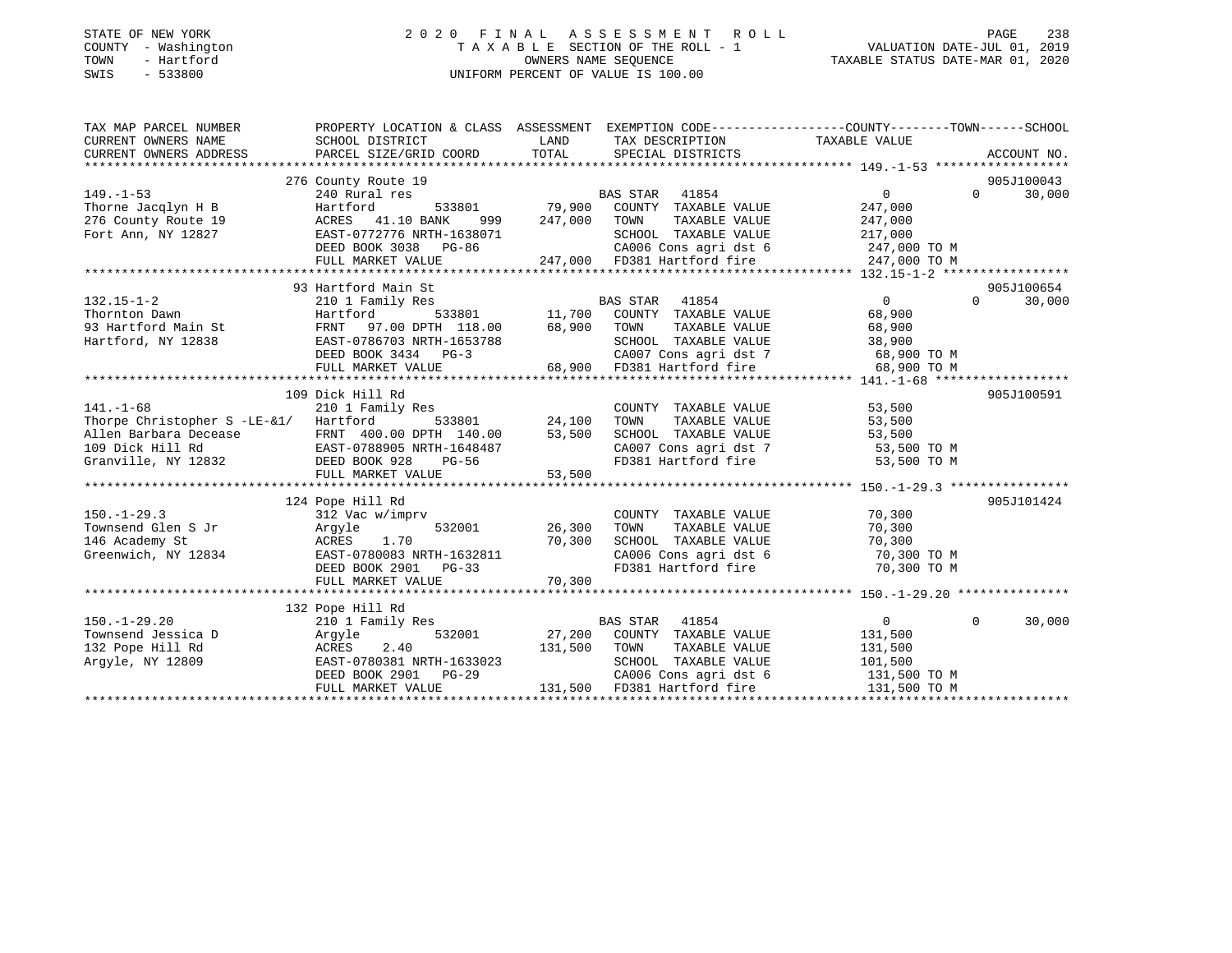### STATE OF NEW YORK 2 0 2 0 F I N A L A S S E S S M E N T R O L L PAGE 239 COUNTY - Washington T A X A B L E SECTION OF THE ROLL - 1 VALUATION DATE-JUL 01, 2019 TOWN - Hartford OWNERS NAME SEQUENCE TAXABLE STATUS DATE-MAR 01, 2020 SWIS - 533800 UNIFORM PERCENT OF VALUE IS 100.00

| TAX MAP PARCEL NUMBER<br>CURRENT OWNERS NAME | SCHOOL DISTRICT               | LAND<br>TAX DESCRIPTION                                                                                                                                                                                                                                                                                                         | PROPERTY LOCATION & CLASS ASSESSMENT EXEMPTION CODE---------------COUNTY-------TOWN-----SCHOOL<br>TAXABLE VALUE |
|----------------------------------------------|-------------------------------|---------------------------------------------------------------------------------------------------------------------------------------------------------------------------------------------------------------------------------------------------------------------------------------------------------------------------------|-----------------------------------------------------------------------------------------------------------------|
| CURRENT OWNERS ADDRESS                       | PARCEL SIZE/GRID COORD        | TOTAL<br>SPECIAL DISTRICTS                                                                                                                                                                                                                                                                                                      | ACCOUNT NO.                                                                                                     |
|                                              |                               |                                                                                                                                                                                                                                                                                                                                 |                                                                                                                 |
|                                              | 128 Townsend Rd               |                                                                                                                                                                                                                                                                                                                                 |                                                                                                                 |
| $141. -1 - 1.3$                              |                               | 210 1 Family Res BAS STAR 41854                                                                                                                                                                                                                                                                                                 | $\overline{0}$<br>$\Omega$<br>30,000                                                                            |
| Townsend Peter C                             | Hartford                      | 5<br>533801 32,100 COUNTY TAXABLE VALUE 133,000<br>133,000 TOWN TAXABLE VALUE 133,000                                                                                                                                                                                                                                           |                                                                                                                 |
| 128 Townsend Rd                              | 4.04<br>ACRES                 |                                                                                                                                                                                                                                                                                                                                 |                                                                                                                 |
| Hartford, NY 12838                           |                               |                                                                                                                                                                                                                                                                                                                                 |                                                                                                                 |
|                                              |                               | SCHOOL TAXABLE VALUE<br>SCHOOL TAXABLE VALUE 103,000<br>CAOOT Consaaridst 7 133,000 TO M                                                                                                                                                                                                                                        |                                                                                                                 |
|                                              |                               | EAST-0781334 NRTH-1649113<br>DEED BOOK 714 PG-277 CA007 Cons agri dst 7 133,000 TO M<br>FULL MARKET VALUE 133,000 FD381 Hartford fire 133,000 TO M                                                                                                                                                                              |                                                                                                                 |
|                                              |                               |                                                                                                                                                                                                                                                                                                                                 |                                                                                                                 |
|                                              | 78 Townsend Rd                |                                                                                                                                                                                                                                                                                                                                 | 905J101052                                                                                                      |
| 141.-1-72                                    | 240 Rural res                 | 41720<br>AG DIST                                                                                                                                                                                                                                                                                                                | 44,996<br>44,996<br>44,996                                                                                      |
| Townsend William M                           | Hartford                      | 533801 92,100 ENH STAR 41834                                                                                                                                                                                                                                                                                                    | $\overline{0}$<br>69,800<br>$\overline{0}$                                                                      |
| Townsend Colleen M                           | $ACRES$ 50.90                 | 256,300 SOL/WINDSY 49500                                                                                                                                                                                                                                                                                                        | 7,800<br>7,800<br>7,800                                                                                         |
| 78 Townsend Rd                               |                               | COUNTY TAXABLE VALUE                                                                                                                                                                                                                                                                                                            | 203,504                                                                                                         |
| Hartford, NY 12838                           | EAST-0782262 NRTH-1648818     | TOWN<br>TAXABLE VALUE                                                                                                                                                                                                                                                                                                           | 203,504                                                                                                         |
|                                              | DEED BOOK 457<br>PG-551       | FOWN TAXABLE VALUE 700 205,504<br>SCHOOL TAXABLE VALUE 700 133,704                                                                                                                                                                                                                                                              |                                                                                                                 |
| MAY BE SUBJECT TO PAYMENT                    | FULL MARKET VALUE             | 256,300 CA007 Cons agri dst 7 211,304 TO M                                                                                                                                                                                                                                                                                      |                                                                                                                 |
| UNDER AGDIST LAW TIL 2024                    |                               | 44,996 EX                                                                                                                                                                                                                                                                                                                       |                                                                                                                 |
|                                              |                               | FD381 Hartford fire                                                                                                                                                                                                                                                                                                             | 256,300 TO M                                                                                                    |
|                                              |                               |                                                                                                                                                                                                                                                                                                                                 |                                                                                                                 |
|                                              | 3918 State Route 149          |                                                                                                                                                                                                                                                                                                                                 | 905J101411                                                                                                      |
| $131. - 1 - 13.6$                            | 240 Rural res                 | COUNTY TAXABLE VALUE                                                                                                                                                                                                                                                                                                            | 195,000                                                                                                         |
|                                              |                               | TOWN<br>TAXABLE VALUE                                                                                                                                                                                                                                                                                                           | 195,000                                                                                                         |
|                                              |                               | SCHOOL TAXABLE VALUE                                                                                                                                                                                                                                                                                                            | 195,000                                                                                                         |
|                                              |                               |                                                                                                                                                                                                                                                                                                                                 | CA007 Cons agri dst 7 195,000 TO M                                                                              |
|                                              |                               | FD381 Hartford fire                                                                                                                                                                                                                                                                                                             | 195,000 TO M                                                                                                    |
|                                              | FULL MARKET VALUE             | 195,000                                                                                                                                                                                                                                                                                                                         |                                                                                                                 |
|                                              |                               |                                                                                                                                                                                                                                                                                                                                 |                                                                                                                 |
|                                              |                               |                                                                                                                                                                                                                                                                                                                                 |                                                                                                                 |
|                                              | State Route 149               |                                                                                                                                                                                                                                                                                                                                 |                                                                                                                 |
| $131. - 1 - 13.9$                            | 311 Res vac land              | COUNTY TAXABLE VALUE<br>TOWN TAXABLE VALUE                                                                                                                                                                                                                                                                                      | 2,700                                                                                                           |
| Trapasso Nicholas J                          | Hartford                      |                                                                                                                                                                                                                                                                                                                                 | 2,700                                                                                                           |
| 3918 State Route 149                         | FRNT 160.00 DPTH 192.00 2,700 | SCHOOL TAXABLE VALUE 2,700<br>CA007 Cons agri dst 7 2,700 TO M                                                                                                                                                                                                                                                                  |                                                                                                                 |
| Fort Ann, NY 12827                           | ACRES<br>0.68                 |                                                                                                                                                                                                                                                                                                                                 |                                                                                                                 |
|                                              | EAST-0768509 NRTH-1654141     |                                                                                                                                                                                                                                                                                                                                 | FD381 Hartford fire 2,700 TO M                                                                                  |
|                                              | DEED BOOK 3548 PG-228         |                                                                                                                                                                                                                                                                                                                                 |                                                                                                                 |
|                                              | FULL MARKET VALUE             | 2,700                                                                                                                                                                                                                                                                                                                           |                                                                                                                 |
|                                              |                               |                                                                                                                                                                                                                                                                                                                                 |                                                                                                                 |
|                                              | Mcdougal Rd                   |                                                                                                                                                                                                                                                                                                                                 | 905J100474                                                                                                      |
| $148. - 1 - 15$                              | 323 Vacant rural              | AG DIST 41720                                                                                                                                                                                                                                                                                                                   | 45,065<br>45,065<br>45,065                                                                                      |
| Tripp Helene B                               | Hartford                      | 533801 60,500 COUNTY TAXABLE VALUE                                                                                                                                                                                                                                                                                              | 15,435                                                                                                          |
| 248 McDougal Rd                              | ACRES 34.62                   | 60,500<br>TOWN<br>TAXABLE VALUE<br>$-911$<br>$-911$<br>$+31$<br>$+84$<br>$+84$<br>$+84$<br>$+84$<br>$+84$<br>$+84$<br>$+84$<br>$+84$<br>$+84$<br>$+84$<br>$+84$<br>$+84$<br>$+84$<br>$+84$<br>$+84$<br>$+84$<br>$+84$<br>$+84$<br>$+84$<br>$+84$<br>$+84$<br>$+84$<br>$+84$<br>$+84$<br>$+84$<br>$+84$<br>$+84$<br>$+84$<br>$+$ | 15,435                                                                                                          |
| Argyle, NY 12809                             | EAST-0767324 NRTH-1635809     | SCHOOL TAXABLE VALUE 15,435                                                                                                                                                                                                                                                                                                     |                                                                                                                 |
|                                              | DEED BOOK W 477 PG-911        | CA006 Cons agri dst 6                                                                                                                                                                                                                                                                                                           | 15,435 TO M                                                                                                     |
| MAY BE SUBJECT TO PAYMENT                    | FULL MARKET VALUE             | 60,500<br>45,065 EX                                                                                                                                                                                                                                                                                                             |                                                                                                                 |
| UNDER AGDIST LAW TIL 2024                    |                               | FD381 Hartford fire                                                                                                                                                                                                                                                                                                             | 60,500 TO M                                                                                                     |
|                                              |                               |                                                                                                                                                                                                                                                                                                                                 |                                                                                                                 |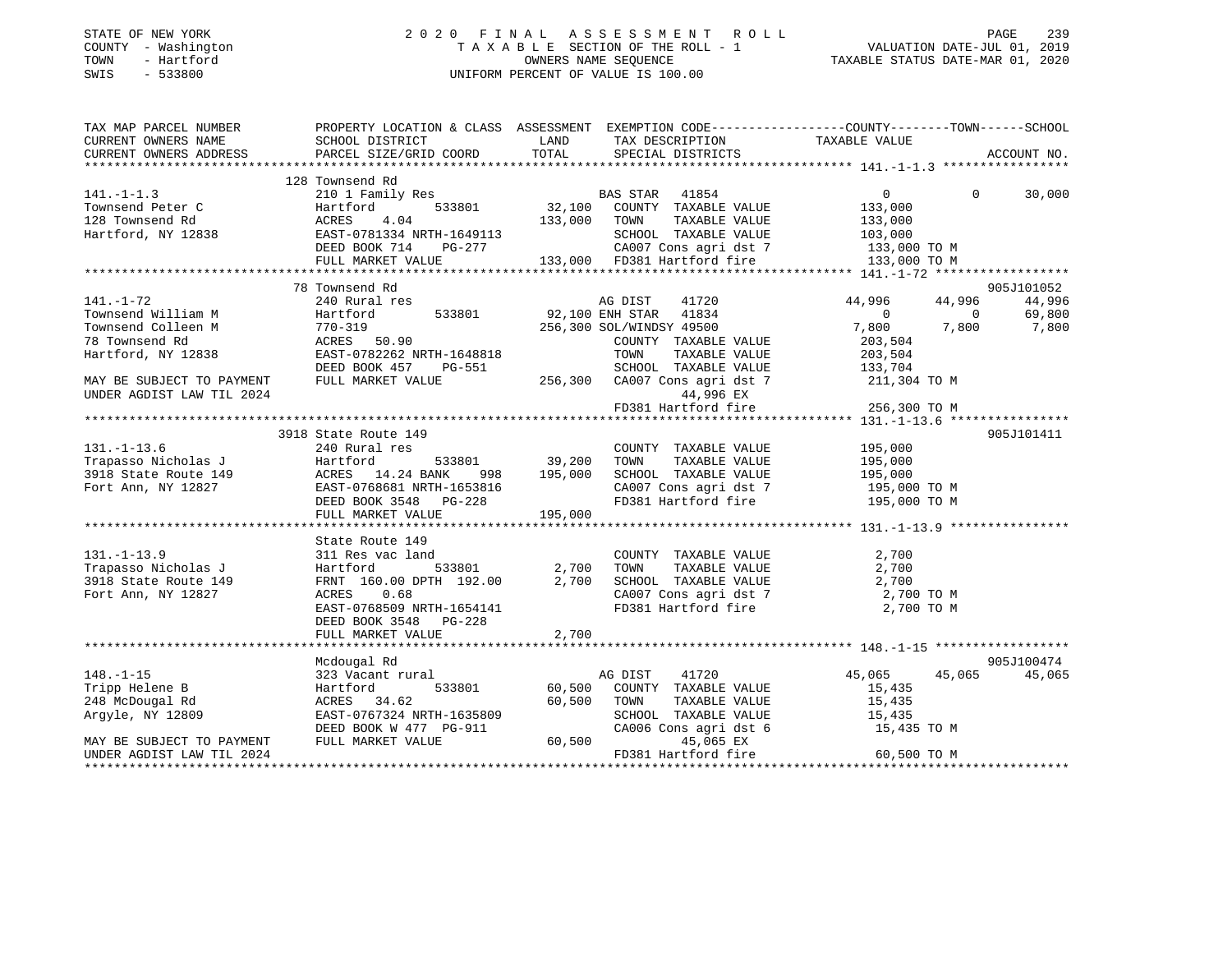| STATE OF NEW YORK<br>COUNTY - Washington<br>- Hartford<br>TOWN<br>$-533800$<br>SWIS |                                                                        |                             | 2020 FINAL ASSESSMENT ROLL<br>TAXABLE SECTION OF THE ROLL - 1<br>OWNERS NAME SEOUENCE<br>UNIFORM PERCENT OF VALUE IS 100.00 |                                                                               | 240<br>PAGE<br>VALUATION DATE-JUL 01, 2019<br>TAXABLE STATUS DATE-MAR 01, 2020 |
|-------------------------------------------------------------------------------------|------------------------------------------------------------------------|-----------------------------|-----------------------------------------------------------------------------------------------------------------------------|-------------------------------------------------------------------------------|--------------------------------------------------------------------------------|
| TAX MAP PARCEL NUMBER<br>CURRENT OWNERS NAME<br>CURRENT OWNERS ADDRESS              | PROPERTY LOCATION & CLASS<br>SCHOOL DISTRICT<br>PARCEL SIZE/GRID COORD | ASSESSMENT<br>LAND<br>TOTAL | TAX DESCRIPTION<br>SPECIAL DISTRICTS                                                                                        | EXEMPTION CODE-----------------COUNTY-------TOWN------SCHOOL<br>TAXABLE VALUE | ACCOUNT NO.                                                                    |
|                                                                                     | 248 Mcdougal Rd                                                        |                             |                                                                                                                             |                                                                               | 905J100472                                                                     |

148.-1-18 240 Rural res AG DIST 41720 92,958 92,958 92,958 Tripp Helene B Hartford 533801 156,800 ENH STAR 41834 0 0 69,800

EAST-0767963 NRTH-1631869 SCHOOL TAXABLE VALUE 91,642

3174 County Route 43 905J101433

143 Marlboro Country Rd 905J101225

3402 State Route 196 905J100379 905J100379

\*\*\*\*\*\*\*\*\*\*\*\*\*\*\*\*\*\*\*\*\*\*\*\*\*\*\*\*\*\*\*\*\*\*\*\*\*\*\*\*\*\*\*\*\*\*\*\*\*\*\*\*\*\*\*\*\*\*\*\*\*\*\*\*\*\*\*\*\*\*\*\*\*\*\*\*\*\*\*\*\*\*\*\*\*\*\*\*\*\*\*\*\*\*\*\*\*\*\*\*\*\*\* 148.-1-8.4 \*\*\*\*\*\*\*\*\*\*\*\*\*\*\*\*\*

148.-1-8.4 210 1 Family Res BAS STAR 41854 0 0 30,000

\*\*\*\*\*\*\*\*\*\*\*\*\*\*\*\*\*\*\*\*\*\*\*\*\*\*\*\*\*\*\*\*\*\*\*\*\*\*\*\*\*\*\*\*\*\*\*\*\*\*\*\*\*\*\*\*\*\*\*\*\*\*\*\*\*\*\*\*\*\*\*\*\*\*\*\*\*\*\*\*\*\*\*\*\*\*\*\*\*\*\*\*\*\*\*\*\*\*\*\*\*\*\* 141.-3-24.7 \*\*\*\*\*\*\*\*\*\*\*\*\*\*\*\*

\*\*\*\*\*\*\*\*\*\*\*\*\*\*\*\*\*\*\*\*\*\*\*\*\*\*\*\*\*\*\*\*\*\*\*\*\*\*\*\*\*\*\*\*\*\*\*\*\*\*\*\*\*\*\*\*\*\*\*\*\*\*\*\*\*\*\*\*\*\*\*\*\*\*\*\*\*\*\*\*\*\*\*\*\*\*\*\*\*\*\*\*\*\*\*\*\*\*\*\*\*\*\* 140.-1-45 \*\*\*\*\*\*\*\*\*\*\*\*\*\*\*\*\*\*

\*\*\*\*\*\*\*\*\*\*\*\*\*\*\*\*\*\*\*\*\*\*\*\*\*\*\*\*\*\*\*\*\*\*\*\*\*\*\*\*\*\*\*\*\*\*\*\*\*\*\*\*\*\*\*\*\*\*\*\*\*\*\*\*\*\*\*\*\*\*\*\*\*\*\*\*\*\*\*\*\*\*\*\*\*\*\*\*\*\*\*\*\*\*\*\*\*\*\*\*\*\*\* 123.-1-25.1 \*\*\*\*\*\*\*\*\*\*\*\*\*\*\*\*

123.-1-25.1 210 1 Family Res AGED-CO/TN 41801 44,200 44,200 0 Truehart Anthony C Hartford 533801 24,600 AGED-SCH 41804 0 0 26,520 Truehart Patricia R ACRES 1.12 88,400 ENH STAR 41834 0 0 61,880

FULL MARKET VALUE 88,400 SCHOOL TAXABLE VALUE 0

\*\*\*\*\*\*\*\*\*\*\*\*\*\*\*\*\*\*\*\*\*\*\*\*\*\*\*\*\*\*\*\*\*\*\*\*\*\*\*\*\*\*\*\*\*\*\*\*\*\*\*\*\*\*\*\*\*\*\*\*\*\*\*\*\*\*\*\*\*\*\*\*\*\*\*\*\*\*\*\*\*\*\*\*\*\*\*\*\*\*\*\*\*\*\*\*\*\*\*\*\*\*\*\*\*\*\*\*\*\*\*\*\*\*\*\*\*\*\*\*\*\*\*\*\*\*\*\*\*\*\*\*

92,958 EX<br>FD381 Hartford fire 254,400 TO M

 CA007 Cons agri dst 7 88,400 TO M FD381 Hartford fire 88,400 TO M

905.7101433

248 Mcdougal Rd W 477/911 Ref 249/502 254,400 COUNTY TAXABLE VALUE 161,442 Argyle, NY 12809 ACRES 92.00 TOWN TAXABLE VALUE 161,442

UNDER AGDIST LAW TIL 2024

MAY BE SUBJECT TO PAYMENT FULL MARKET VALUE 254,400 CA006 Cons agri dst 6 161,442 TO M

92,958 EX

Tripp Philip L Hartford 533801 32,300 COUNTY TAXABLE VALUE 196,700 Tripp Elizabeth A ACRES 3.14 BANK 999 196,700 TOWN TAXABLE VALUE 196,700 3174 County Route 43 EAST-0765475 NRTH-1638247 SCHOOL TAXABLE VALUE 166,700 Fort Ann, NY 12827 DEED BOOK 635 PG-170 FD381 Hartford fire 196,700 TO M

141.-3-24.7 210 1 Family Res COUNTY TAXABLE VALUE 113,500 Troumbley Raymond Hartford 533801 24,000 TOWN TAXABLE VALUE 113,500 143 Marlboro Country Rd Survey 12636 113,500 SCHOOL TAXABLE VALUE 113,500 Hartford, NY 12838 3466/219 FD381 Hartford fire 113,500 TO M ACRES 2.57 BANK 999

140.-1-45 210 1 Family Res COUNTY TAXABLE VALUE 175,400 Trudeau Brentin J Hartford 533801 25,400 TOWN TAXABLE VALUE 175,400 Trudeau Michaela L ACRES 1.80 BANK 998 175,400 SCHOOL TAXABLE VALUE 175,400 58 Fenway Dr EAST-0770107 NRTH-1642297 FD381 Hartford fire 175,400 TO M

51 Harper Hill Rd EAST-0783926 NRTH-1658641 COUNTY TAXABLE VALUE 44,200 Granville, NY 12832 DEED BOOK 952 PG-87 TOWN TAXABLE VALUE 44,200

FULL MARKET VALUE 196,700

EAST-0785751 NRTH-1643719

FULL MARKET VALUE 175,400

FULL MARKET VALUE 113,500

DEED BOOK 3693 PG-248

51 Harper Hill Rd

Lake Luzerne, NY 12346 DEED BOOK 3949 PG-130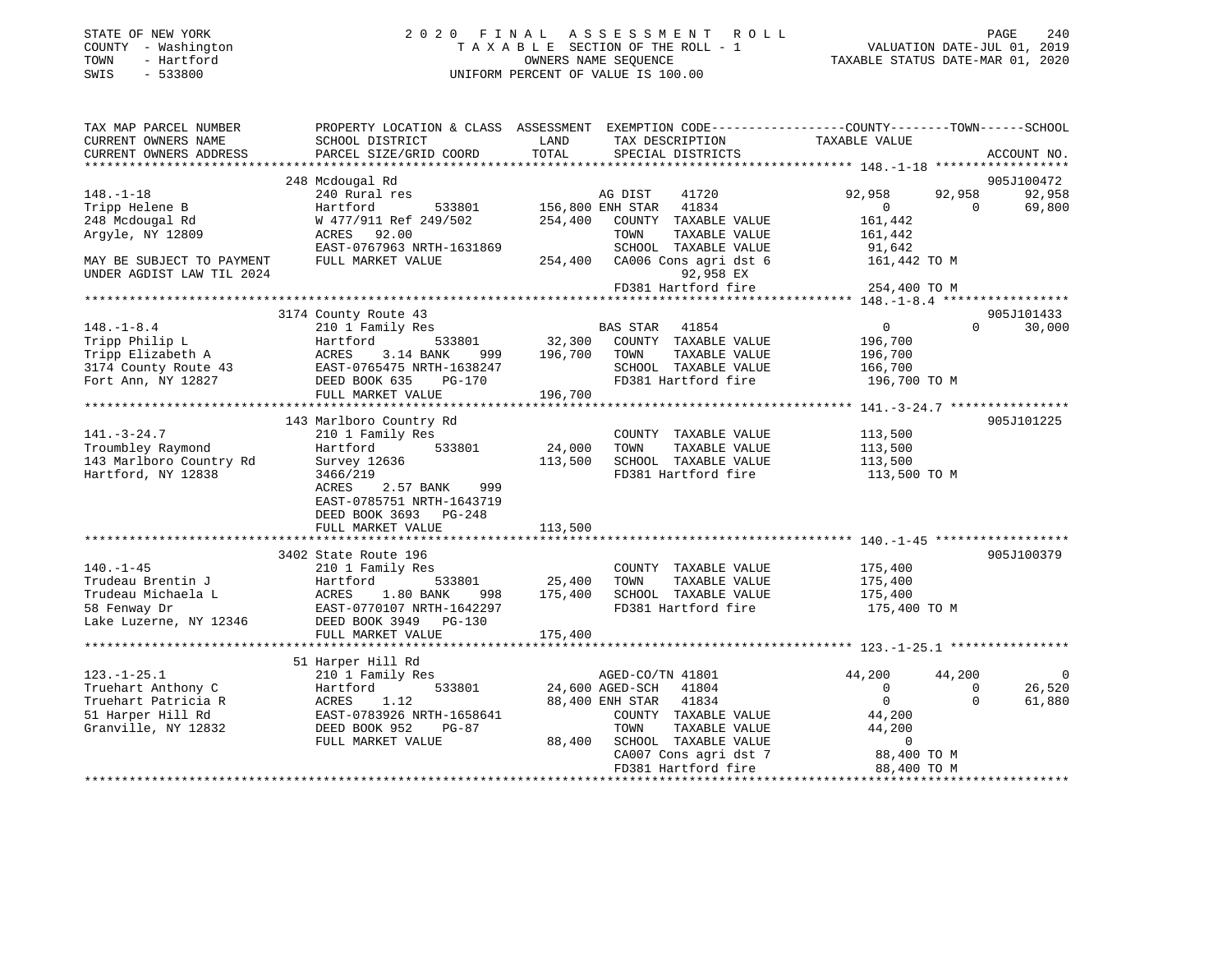| STATE OF NEW YORK<br>COUNTY - Washington<br>- Hartford<br>TOWN<br>$-533800$<br>SWIS |                                                                                                  |               | 2020 FINAL ASSESSMENT<br>R O L L<br>TAXABLE SECTION OF THE ROLL - 1<br>OWNERS NAME SEQUENCE<br>UNIFORM PERCENT OF VALUE IS 100.00 | VALUATION DATE-JUL 01, 2019<br>TAXABLE STATUS DATE-MAR 01, 2020 | PAGE<br>241 |
|-------------------------------------------------------------------------------------|--------------------------------------------------------------------------------------------------|---------------|-----------------------------------------------------------------------------------------------------------------------------------|-----------------------------------------------------------------|-------------|
| TAX MAP PARCEL NUMBER                                                               | PROPERTY LOCATION & CLASS ASSESSMENT EXEMPTION CODE----------------COUNTY-------TOWN------SCHOOL |               |                                                                                                                                   |                                                                 |             |
| CURRENT OWNERS NAME                                                                 | SCHOOL DISTRICT<br>PARCEL SIZE/GRID COORD                                                        | LAND<br>TOTAL | TAX DESCRIPTION<br>SPECIAL DISTRICTS                                                                                              | TAXABLE VALUE                                                   | ACCOUNT NO. |
| CURRENT OWNERS ADDRESS                                                              |                                                                                                  |               |                                                                                                                                   |                                                                 |             |
|                                                                                     | 75 Harper Hill Rd                                                                                |               |                                                                                                                                   |                                                                 |             |
| $123. - 1 - 25.2$                                                                   | 210 1 Family Res                                                                                 |               | BAS STAR 41854                                                                                                                    | $\mathbf{0}$<br>$\Omega$                                        | 30,000      |
| Truehart Anthony Jr                                                                 | Hartford<br>533801                                                                               | 28,400        | COUNTY TAXABLE VALUE                                                                                                              | 241,700                                                         |             |
| 75 Harper Hill Rd                                                                   | 3154/252 3730/226                                                                                | 241,700       | TOWN<br>TAXABLE VALUE                                                                                                             | 241,700                                                         |             |
| Granville, NY 12832                                                                 | 7.55<br>ACRES                                                                                    |               | SCHOOL TAXABLE VALUE                                                                                                              | 211,700                                                         |             |
|                                                                                     | EAST-0783506 NRTH-1658782                                                                        |               | CA007 Cons agri dst 7                                                                                                             | 241,700 TO M                                                    |             |
|                                                                                     | DEED BOOK 2662 PG-339                                                                            |               | FD381 Hartford fire                                                                                                               | 241,700 TO M                                                    |             |
|                                                                                     | FULL MARKET VALUE                                                                                | 241,700       |                                                                                                                                   |                                                                 |             |
|                                                                                     |                                                                                                  |               |                                                                                                                                   |                                                                 |             |
|                                                                                     | 187 Marlboro Country Rd                                                                          |               |                                                                                                                                   |                                                                 | 905J100426  |
| $141. - 3 - 20$                                                                     | 210 1 Family Res                                                                                 |               | COUNTY TAXABLE VALUE                                                                                                              | 124,200                                                         |             |
| Truehart Julia                                                                      | 533801<br>Hartford                                                                               | 23,500        | TOWN<br>TAXABLE VALUE                                                                                                             | 124,200                                                         |             |
| 187 Marlboro Country Rd                                                             | ACRES<br>1.15 BANK<br>997                                                                        | 124,200       | SCHOOL TAXABLE VALUE                                                                                                              | 124,200                                                         |             |
| Hartford, NY 12838                                                                  | EAST-0784896 NRTH-1643435<br>DEED BOOK 3649 PG-271<br>FULL MARKET VALUE                          | 124,200       | FD381 Hartford fire                                                                                                               | 124,200 TO M                                                    |             |
|                                                                                     | **************************                                                                       | ***********   |                                                                                                                                   |                                                                 |             |
|                                                                                     | 173 North Rd                                                                                     |               |                                                                                                                                   |                                                                 | 905J100463  |
| $140. - 1 - 20$                                                                     | 210 1 Family Res                                                                                 |               | ENH STAR<br>41834                                                                                                                 | $\overline{0}$<br>$\Omega$                                      | 69,800      |
| Tucker James P                                                                      | 533801<br>Hartford                                                                               | 27,200        | COUNTY TAXABLE VALUE                                                                                                              | 145,000                                                         |             |
| Tucker Darlene K                                                                    | ACRES<br>2.40                                                                                    | 145,000       | TAXABLE VALUE<br>TOWN                                                                                                             | 145,000                                                         |             |
| 173 North Rd                                                                        | EAST-0772383 NRTH-1642833                                                                        |               | SCHOOL TAXABLE VALUE                                                                                                              | 75,200                                                          |             |
| Ft Ann, NY 12827                                                                    | DEED BOOK 469<br>PG-839                                                                          |               | FD381 Hartford fire                                                                                                               | 145,000 TO M                                                    |             |
|                                                                                     | FULL MARKET VALUE                                                                                | 145,000       |                                                                                                                                   |                                                                 |             |
|                                                                                     |                                                                                                  |               |                                                                                                                                   |                                                                 |             |
|                                                                                     | Christian Hill Rd                                                                                |               |                                                                                                                                   |                                                                 | 905J100046  |
| $132. - 1 - 26.1$                                                                   | 105 Vac farmland                                                                                 |               | AG DIST<br>41720                                                                                                                  | 20,612<br>20,612                                                | 20,612      |
| Twin Brooks Farm of Hartford                                                        | Hartford<br>533801                                                                               | 28,000        | COUNTY TAXABLE VALUE                                                                                                              | 7,388                                                           |             |
| PO Box 113                                                                          | ACRES<br>20.00                                                                                   | 28,000        | TOWN<br>TAXABLE VALUE                                                                                                             | 7,388                                                           |             |
| Hartford, NY 12838                                                                  | EAST-0785747 NRTH-1653121                                                                        |               | SCHOOL TAXABLE VALUE                                                                                                              | 7,388                                                           |             |
|                                                                                     | DEED BOOK 20191 PG-27162                                                                         |               | CA007 Cons agri dst 7                                                                                                             | 7,388 TO M                                                      |             |
| MAY BE SUBJECT TO PAYMENT                                                           | FULL MARKET VALUE                                                                                | 28,000        | 20,612 EX                                                                                                                         |                                                                 |             |
| UNDER AGDIST LAW TIL 2024                                                           |                                                                                                  |               | FD381 Hartford fire                                                                                                               | 28,000 TO M                                                     |             |
|                                                                                     |                                                                                                  |               |                                                                                                                                   |                                                                 |             |
|                                                                                     | 1494 Baldwin Corners Rd                                                                          |               |                                                                                                                                   |                                                                 | 905J101381  |
| $122. - 1 - 31.4$                                                                   | 210 1 Family Res                                                                                 |               | COUNTY TAXABLE VALUE                                                                                                              | 144,500                                                         |             |
| Tyler Darren H                                                                      | Hartford<br>533801                                                                               | 25,400        | TOWN<br>TAXABLE VALUE                                                                                                             | 144,500                                                         |             |
| Tyler Brenda                                                                        | ACRES<br>1.80                                                                                    | 144,500       | SCHOOL TAXABLE VALUE                                                                                                              | 144,500                                                         |             |
| 331 Warren Rd                                                                       | EAST-0771098 NRTH-1663504                                                                        |               | CA007 Cons agri dst 7                                                                                                             | 144,500 TO M                                                    |             |
| Fort Ann, NY 12827                                                                  | DEED BOOK 905<br>$PG-303$<br>FULL MARKET VALUE                                                   | 144,500       | FD381 Hartford fire                                                                                                               | 144,500 TO M                                                    |             |
|                                                                                     |                                                                                                  |               |                                                                                                                                   |                                                                 |             |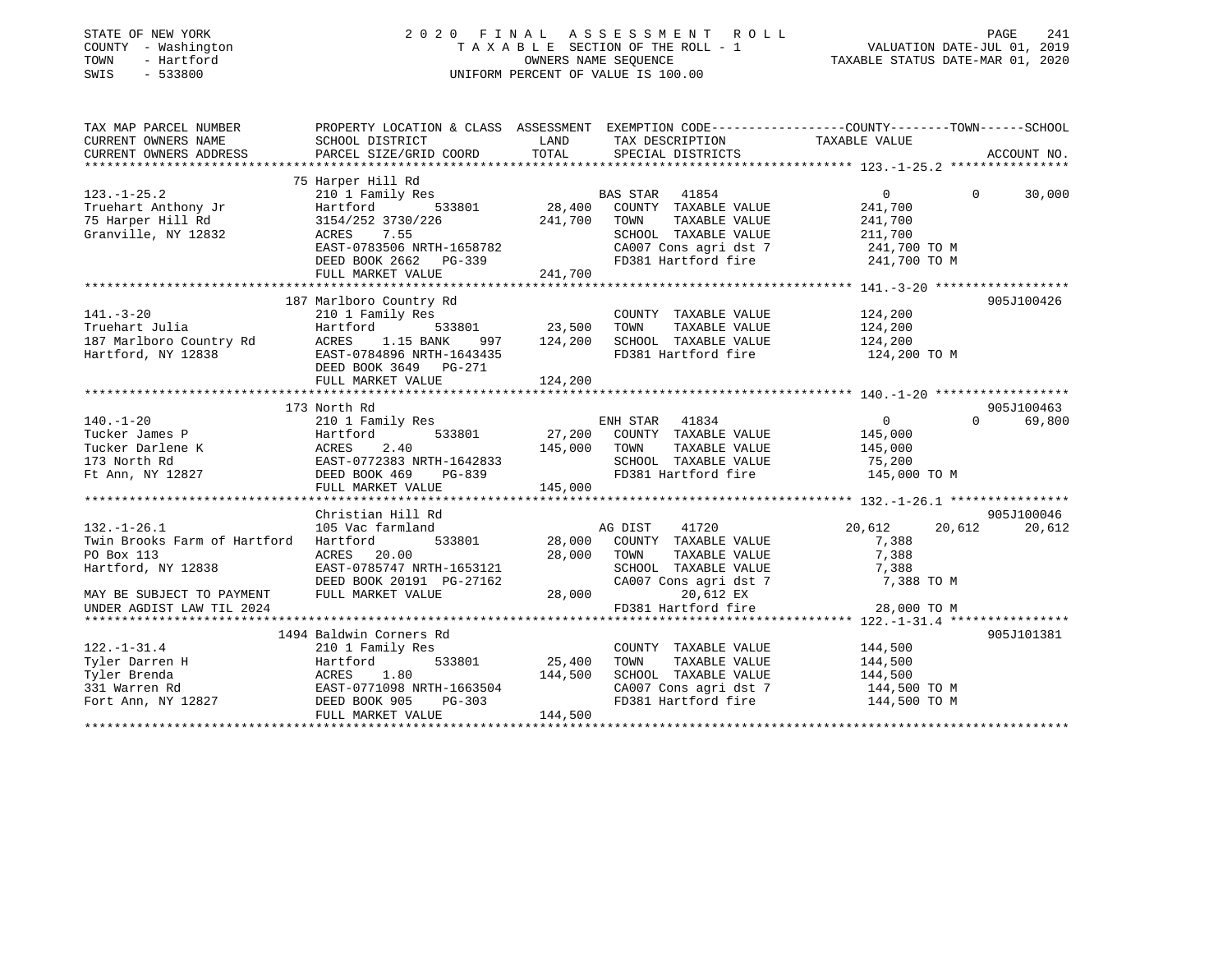### STATE OF NEW YORK 2 0 2 0 F I N A L A S S E S S M E N T R O L L PAGE 242 COUNTY - Washington T A X A B L E SECTION OF THE ROLL - 1 VALUATION DATE-JUL 01, 2019 TOWN - Hartford OWNERS NAME SEQUENCE TAXABLE STATUS DATE-MAR 01, 2020 SWIS - 533800 UNIFORM PERCENT OF VALUE IS 100.00UNIFORM PERCENT OF VALUE IS 100.00

| TAX MAP PARCEL NUMBER                                                                                                                                                                 | PROPERTY LOCATION & CLASS ASSESSMENT EXEMPTION CODE----------------COUNTY-------TOWN------SCHOOL                                                       |               |                                    |                                                                        |                    |
|---------------------------------------------------------------------------------------------------------------------------------------------------------------------------------------|--------------------------------------------------------------------------------------------------------------------------------------------------------|---------------|------------------------------------|------------------------------------------------------------------------|--------------------|
| CURRENT OWNERS NAME                                                                                                                                                                   | SCHOOL DISTRICT                                                                                                                                        | LAND          | TAX DESCRIPTION                    | TAXABLE VALUE                                                          |                    |
| CURRENT OWNERS ADDRESS                                                                                                                                                                | PARCEL SIZE/GRID COORD                                                                                                                                 | TOTAL         | SPECIAL DISTRICTS                  |                                                                        | ACCOUNT NO.        |
|                                                                                                                                                                                       |                                                                                                                                                        |               |                                    |                                                                        |                    |
|                                                                                                                                                                                       | 8341&8343 State Route 40                                                                                                                               |               |                                    |                                                                        | 905J101158         |
| $123. - 1 - 13.3$                                                                                                                                                                     | State Roule 40<br>280 Res Multiple 533801 38,000                                                                                                       |               | COUNTY TAXABLE VALUE               | 115,600<br>115,600                                                     |                    |
| Tyler Darren H                                                                                                                                                                        |                                                                                                                                                        |               | TOWN<br>TAXABLE VALUE              |                                                                        |                    |
| 331 Warren Rd                                                                                                                                                                         |                                                                                                                                                        |               | SCHOOL TAXABLE VALUE               |                                                                        |                    |
| Fort Ann, NY 12827                                                                                                                                                                    |                                                                                                                                                        |               |                                    | 115,600<br>115,600 TO M                                                |                    |
|                                                                                                                                                                                       |                                                                                                                                                        |               |                                    | CA007 Cons agri dst 7 115,600 TO M<br>FD381 Hartford fire 115,600 TO M |                    |
|                                                                                                                                                                                       |                                                                                                                                                        |               |                                    |                                                                        |                    |
|                                                                                                                                                                                       | 380 Res Multipic<br>Hartford 533801 38,000<br>ACRES 1.40 115,600<br>2827 EAST-0790107 NRTH-1657831<br>DEED BOOK 3462 PG-46<br>TIT MARKET VALUE 115,600 |               |                                    |                                                                        |                    |
|                                                                                                                                                                                       | 104 Rowe Hill Rd                                                                                                                                       |               |                                    |                                                                        | 905J100444         |
| $141. - 1 - 46$                                                                                                                                                                       | 210 1 Family Res                                                                                                                                       |               | BAS STAR 41854                     | $\overline{0}$                                                         | $\Omega$<br>30,000 |
|                                                                                                                                                                                       |                                                                                                                                                        | 533801 24,800 | COUNTY TAXABLE VALUE               | 136,000                                                                |                    |
|                                                                                                                                                                                       |                                                                                                                                                        | 999 136,000   | TOWN<br>TAXABLE VALUE              | 136,000                                                                |                    |
|                                                                                                                                                                                       |                                                                                                                                                        |               | SCHOOL TAXABLE VALUE               | 106,000                                                                |                    |
| Tri-T-T-0<br>Tyler Jared M (External Hartford 533801<br>Tyler Stacey L (EXES 1.60 BANK 999<br>104 Rowe Hill Rd (EAST-0786558 NRTH-1650387<br>Hartford, NY 12838 (DEED BOOK 804 PG-194 |                                                                                                                                                        |               |                                    | CA007 Cons agri dst 7 136,000 TO M                                     |                    |
|                                                                                                                                                                                       | FULL MARKET VALUE                                                                                                                                      |               | 136,000 FD381 Hartford fire        | 136,000 TO M                                                           |                    |
|                                                                                                                                                                                       |                                                                                                                                                        |               |                                    |                                                                        |                    |
|                                                                                                                                                                                       | 3840 State Route 196                                                                                                                                   |               |                                    |                                                                        |                    |
| $140. -2 - 41.3$                                                                                                                                                                      | 710 Manufacture                                                                                                                                        |               | COUNTY TAXABLE VALUE               | 341,300                                                                |                    |
|                                                                                                                                                                                       |                                                                                                                                                        |               | TOWN<br>TAXABLE VALUE              | 341,300                                                                |                    |
|                                                                                                                                                                                       |                                                                                                                                                        |               | SCHOOL TAXABLE VALUE               | 341,300                                                                |                    |
|                                                                                                                                                                                       |                                                                                                                                                        |               |                                    | CA007 Cons agri dst 7 341,300 TO M                                     |                    |
|                                                                                                                                                                                       |                                                                                                                                                        |               |                                    | FD381 Hartford fire 341,300 TO M                                       |                    |
| The complete of Hartloton (1997)<br>The State Route 40 (1997) ACRES 5.50<br>Hartford, NY 12838 (1998) EAST-0778609 NRTH-1645234<br>DEED BOOK 811 PG-59<br>1341,300                    |                                                                                                                                                        |               |                                    |                                                                        |                    |
|                                                                                                                                                                                       |                                                                                                                                                        |               |                                    |                                                                        |                    |
|                                                                                                                                                                                       | 331 County Route 19                                                                                                                                    |               |                                    |                                                                        | 905J100336         |
| $149. - 1 - 13$                                                                                                                                                                       | 240 Rural res                                                                                                                                          |               | BAS STAR 41854                     | $\overline{0}$                                                         | $\Omega$<br>30,000 |
| Valente Michael Joseph                                                                                                                                                                | 533801<br>Hartford                                                                                                                                     | 39,500        | COUNTY TAXABLE VALUE               | 338,000                                                                |                    |
| Grasmeder Danielle Redington ACRES 11.98                                                                                                                                              |                                                                                                                                                        | 338,000       | TOWN<br>TAXABLE VALUE              | 338,000                                                                |                    |
|                                                                                                                                                                                       |                                                                                                                                                        |               |                                    | 308,000                                                                |                    |
|                                                                                                                                                                                       |                                                                                                                                                        |               |                                    |                                                                        |                    |
| Grasmeder Danielle Redington<br>331 County Route 19<br>Fort Ann, NY 12827 DEED BOOK 20200 PG-1906 CA007 Cons agri dst 7<br>FILL MARKET VALUE 338,000 FD381 Hartford fire              |                                                                                                                                                        |               |                                    | 338,000 ТО М<br>338,000 ТО М                                           |                    |
| PRIOR OWNER ON 3/01/2020                                                                                                                                                              |                                                                                                                                                        |               |                                    |                                                                        |                    |
| DeBolt Gary                                                                                                                                                                           |                                                                                                                                                        |               |                                    |                                                                        |                    |
|                                                                                                                                                                                       |                                                                                                                                                        |               |                                    |                                                                        |                    |
|                                                                                                                                                                                       | 3474 State Route 196                                                                                                                                   |               |                                    |                                                                        | 905J100096         |
| $140. - 1 - 38$                                                                                                                                                                       | 210 1 Family Res                                                                                                                                       |               | BAS STAR 41854                     | $\overline{0}$                                                         | $\Omega$<br>30,000 |
| Vanderwarker Jacqueline                                                                                                                                                               | Hartford                                                                                                                                               |               | 533801 19,900 COUNTY TAXABLE VALUE | 96,800                                                                 |                    |
|                                                                                                                                                                                       |                                                                                                                                                        |               | TOWN<br>TAXABLE VALUE              | 96,800                                                                 |                    |
| 3474 State Route 196<br>Fort Ann, NY 12827<br>Fort Ann, NY 12827                                                                                                                      | FRNT 300.00 DPTH 295.00 96,800<br>BANK 999                                                                                                             |               | SCHOOL TAXABLE VALUE 66,800        |                                                                        |                    |
|                                                                                                                                                                                       | EAST-0770313 NRTH-1644029                                                                                                                              |               | FD381 Hartford fire                | 96,800 TO M                                                            |                    |
|                                                                                                                                                                                       | DEED BOOK 2482 PG-141                                                                                                                                  |               |                                    |                                                                        |                    |
|                                                                                                                                                                                       | FULL MARKET VALUE                                                                                                                                      | 96,800        |                                    |                                                                        |                    |
|                                                                                                                                                                                       |                                                                                                                                                        |               |                                    |                                                                        |                    |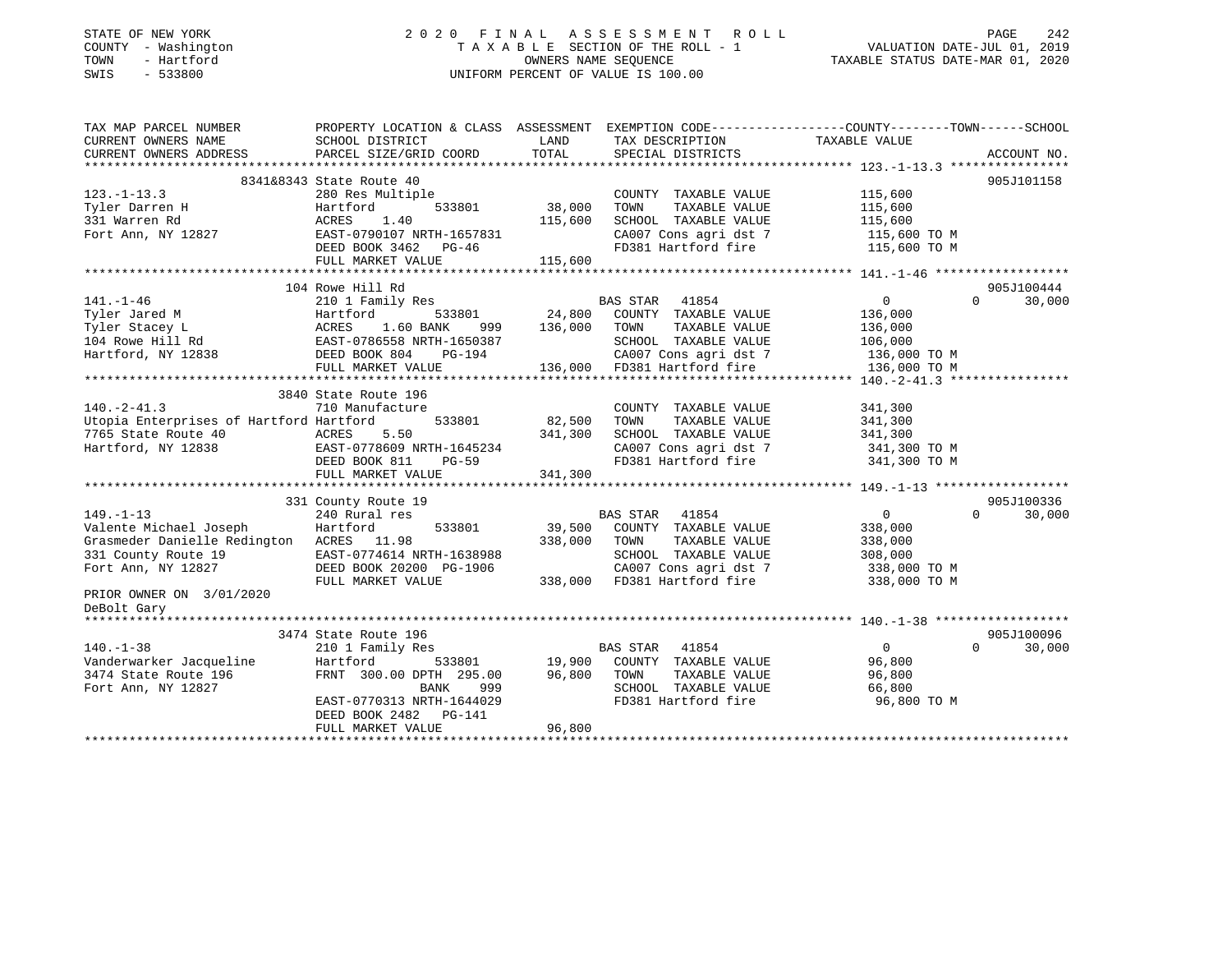| STATE OF NEW YORK |        |              |
|-------------------|--------|--------------|
| COUNTY            |        | - Washington |
| TOWN              |        | - Hartford   |
| <b>CMTC</b>       | $\sim$ | 533800       |

### STATE OF NEW YORK 2 0 2 0 F I N A L A S S E S S M E N T R O L L PAGE 243 COUNTY - Washington T A X A B L E SECTION OF THE ROLL - 1 VALUATION DATE-JUL 01, 2019 TOWN - Hartford OWNERS NAME SEQUENCE TAXABLE STATUS DATE-MAR 01, 2020 SWIS - 533800 UNIFORM PERCENT OF VALUE IS 100.00

| TAX MAP PARCEL NUMBER<br>CURRENT OWNERS NAME | PROPERTY LOCATION & CLASS ASSESSMENT EXEMPTION CODE----------------COUNTY-------TOWN------SCHOOL<br>SCHOOL DISTRICT | LAND     | TAX DESCRIPTION                          | TAXABLE VALUE          |                    |
|----------------------------------------------|---------------------------------------------------------------------------------------------------------------------|----------|------------------------------------------|------------------------|--------------------|
| CURRENT OWNERS ADDRESS                       | PARCEL SIZE/GRID COORD                                                                                              | TOTAL    | SPECIAL DISTRICTS                        |                        | ACCOUNT NO.        |
|                                              |                                                                                                                     |          |                                          |                        |                    |
|                                              | 5659 County Route 30                                                                                                |          |                                          |                        | 905J100635         |
| $141. - 3 - 26$                              | 210 1 Family Res                                                                                                    |          | ENH STAR 41834                           | 0                      | 69,800<br>$\Omega$ |
| Vanek Frederick F                            | Hartford<br>533801                                                                                                  | 30,200   | COUNTY TAXABLE VALUE                     | 110,200                |                    |
| Vanek Pamela A                               | ACRES<br>8.11                                                                                                       | 110,200  | TOWN<br>TAXABLE VALUE                    | 110,200                |                    |
| 5659 County Route 30                         | EAST-0787460 NRTH-1644730                                                                                           |          | SCHOOL TAXABLE VALUE                     | 40,400                 |                    |
| Granville, NY 12832                          | ACRES 8.11<br>EAST-0787460 N<br>DEED BOOK 506<br>PG-409                                                             |          | FD381 Hartford fire                      | 110,200 TO M           |                    |
|                                              | FULL MARKET VALUE                                                                                                   | 110, 200 |                                          |                        |                    |
|                                              |                                                                                                                     |          |                                          |                        |                    |
|                                              | 5173 State Route 149                                                                                                |          |                                          |                        | 905J100383         |
| $132. - 2 - 24$                              | 210 1 Family Res                                                                                                    |          | COUNTY TAXABLE VALUE                     | 130,000                |                    |
| VanEvery Raymond E                           | 533801<br>Hartford                                                                                                  | 25,100   | TAXABLE VALUE<br>TOWN                    | 130,000                |                    |
| VanEvery Maria A                             | 568-295 568-297                                                                                                     | 130,000  | SCHOOL TAXABLE VALUE                     | 130,000                |                    |
| 5173 State Route 149 St                      | ACRES 1.70                                                                                                          |          | FD381 Hartford fire                      | 130,000 TO M           |                    |
| Granville, NY 12832                          | EAST-0791886 NRTH-1653227                                                                                           |          |                                          |                        |                    |
|                                              | DEED BOOK 3875 PG-127                                                                                               |          |                                          |                        |                    |
|                                              | FULL MARKET VALUE                                                                                                   | 130,000  |                                          |                        |                    |
|                                              |                                                                                                                     |          |                                          |                        |                    |
|                                              | 3817 State Route 149                                                                                                |          |                                          |                        | 905J101072         |
| $130. - 1 - 6$                               | 210 1 Family Res                                                                                                    |          | BAS STAR 41854                           | $\overline{0}$         | $\Omega$<br>30,000 |
| Vanlint Joreen L                             | Hudson Falls<br>534401                                                                                              |          | 20,000 COUNTY TAXABLE VALUE              | 119,900                |                    |
| Vanlint Gordon R                             | ACRES<br>1.54                                                                                                       | 119,900  | TAXABLE VALUE<br>TOWN                    | 119,900                |                    |
| 3817 State Route 149                         | EAST-0767124 NRTH-1652639                                                                                           |          | SCHOOL TAXABLE VALUE                     |                        |                    |
| Fort Ann, NY 12827                           | DEED BOOK 542<br>PG-102                                                                                             |          | CA007 Cons agri dst 7                    | 89,900<br>119,900 TO M |                    |
|                                              | FULL MARKET VALUE                                                                                                   |          | 119,900 FD381 Hartford fire 319,900 TO M |                        |                    |
|                                              |                                                                                                                     |          |                                          |                        |                    |
|                                              | 7764 State Route 40                                                                                                 |          |                                          |                        | 905J100475         |
| $140. -2 - 23$                               | 210 1 Family Res                                                                                                    |          | BAS STAR 41854                           | 0                      | $\Omega$<br>30,000 |
| Vanness Arthur W                             | 533801<br>Hartford                                                                                                  | 14,500   | COUNTY TAXABLE VALUE                     | 108,600                |                    |
| Vanness Diana                                | FRNT 135.00 DPTH 122.00                                                                                             | 108,600  | TOWN<br>TAXABLE VALUE                    | 108,600                |                    |
| 7764 State Route 40                          | BANK<br>999                                                                                                         |          | SCHOOL TAXABLE VALUE                     | 78,600                 |                    |
| Hartford, NY 12838                           | EAST-0782424 NRTH-1645443                                                                                           |          | FD381 Hartford fire                      | 108,600 TO M           |                    |
|                                              | DEED BOOK 511<br>PG-316                                                                                             |          |                                          |                        |                    |
|                                              | FULL MARKET VALUE                                                                                                   | 108,600  |                                          |                        |                    |
|                                              |                                                                                                                     |          |                                          |                        |                    |
|                                              | Swamp Ln                                                                                                            |          |                                          |                        | 905J101277         |
| $149. - 1 - 30.19$                           | 314 Rural vac<10                                                                                                    |          | COUNTY TAXABLE VALUE                     | 28,500                 |                    |
| VanNess Patrick                              | 533801<br>Hartford                                                                                                  | 28,500   | TOWN<br>TAXABLE VALUE                    | 28,500                 |                    |
| 24 Paiges Way                                | LOT 19                                                                                                              | 28,500   | SCHOOL TAXABLE VALUE                     | 28,500                 |                    |
| Fort Ann, NY 12827                           | ACRES<br>7.02                                                                                                       |          | CA006 Cons agri dst 6                    | 28,500 TO M            |                    |
|                                              | EAST-0776164 NRTH-1635776                                                                                           |          | FD381 Hartford fire                      | 28,500 TO M            |                    |
|                                              | DEED BOOK 3694 PG-344                                                                                               |          |                                          |                        |                    |
|                                              | FULL MARKET VALUE                                                                                                   | 28,500   |                                          |                        |                    |
|                                              |                                                                                                                     |          |                                          |                        |                    |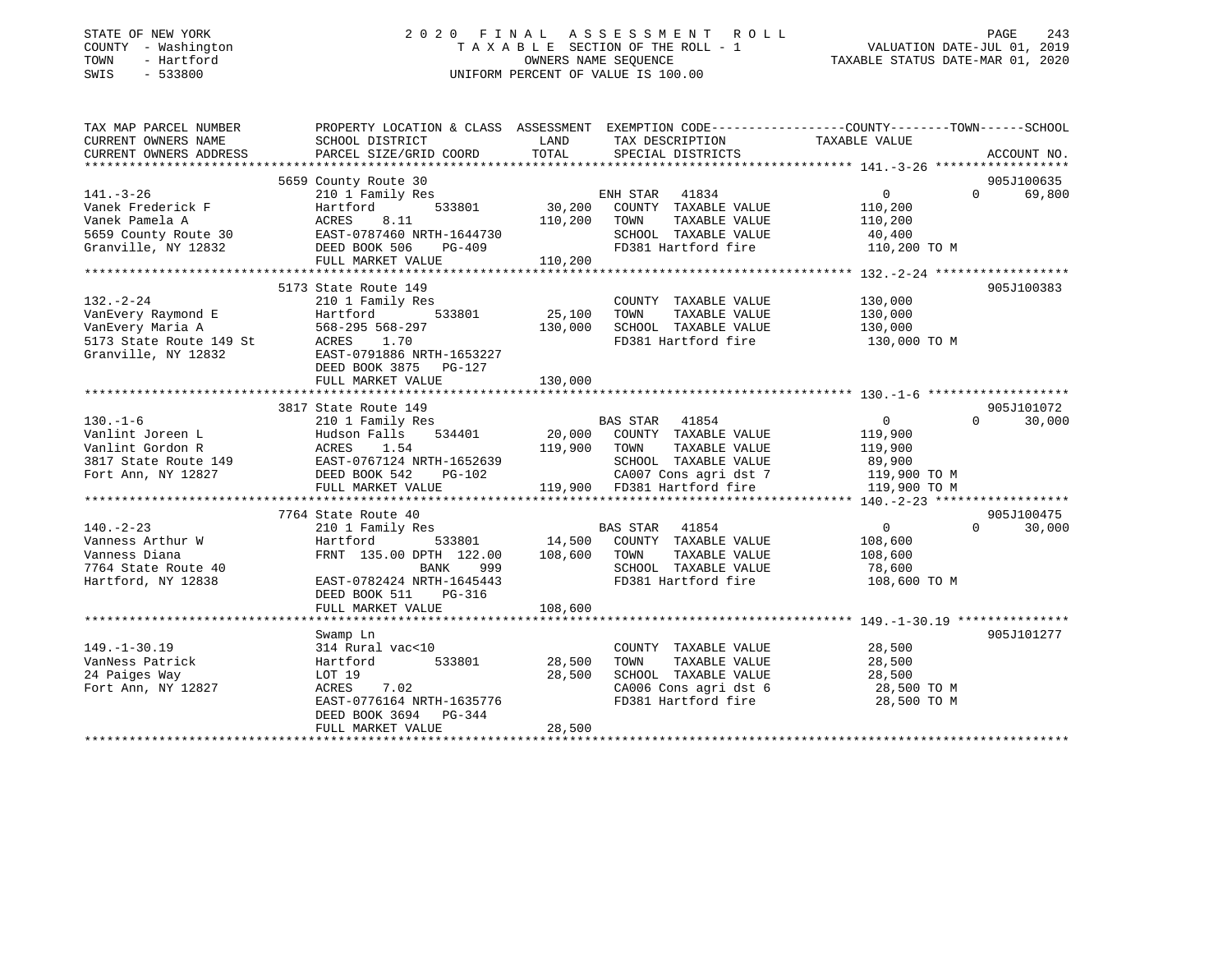### STATE OF NEW YORK 2 0 2 0 F I N A L A S S E S S M E N T R O L L PAGE 244 COUNTY - Washington T A X A B L E SECTION OF THE ROLL - 1 VALUATION DATE-JUL 01, 2019 TOWN - Hartford OWNERS NAME SEQUENCE TAXABLE STATUS DATE-MAR 01, 2020 SWIS - 533800 UNIFORM PERCENT OF VALUE IS 100.00

| PROPERTY LOCATION & CLASS ASSESSMENT EXEMPTION CODE---------------COUNTY-------TOWN-----SCHOOL<br>TAX MAP PARCEL NUMBER<br>CURRENT OWNERS NAME<br>CURRENT OWNERS ADDRESS                                                                                                                                                                                   |                             |
|------------------------------------------------------------------------------------------------------------------------------------------------------------------------------------------------------------------------------------------------------------------------------------------------------------------------------------------------------------|-----------------------------|
|                                                                                                                                                                                                                                                                                                                                                            |                             |
| 3 Dick Hill Rd                                                                                                                                                                                                                                                                                                                                             |                             |
| 141.-1-70.4<br>Vaughn Linda A<br>3 Dick Hill Rd<br>3 Dick Hill Rd<br>60,100<br>Granville, NY 12832<br>ERST-0786474 NRTH-1647703<br>EED BOOK 2314<br>PG-345<br>FULL MARKET VALUE<br>CA007 Cons agri dst 7<br>60,100 TOM CA007 Cons agri dst 7<br>60,10                                                                                                      | $\Omega$<br>30,000          |
|                                                                                                                                                                                                                                                                                                                                                            |                             |
|                                                                                                                                                                                                                                                                                                                                                            |                             |
|                                                                                                                                                                                                                                                                                                                                                            |                             |
|                                                                                                                                                                                                                                                                                                                                                            |                             |
|                                                                                                                                                                                                                                                                                                                                                            |                             |
|                                                                                                                                                                                                                                                                                                                                                            |                             |
| 68 Baker Rd                                                                                                                                                                                                                                                                                                                                                | 905J101044                  |
| 08 BAKER M<br>Venner William H 2010 I Family Res<br>Venner Shirley P (152,900 KCRES 3.10 152,900 TOWN TAXABLE VALUE 152,900<br>GB BAKer Rd EAST-0792163 NRTH-1653540 SCHOOL TAXABLE VALUE 152,900<br>Granville, NY 12832 DEED BOOK 607                                                                                                                     | $0 \qquad \qquad$<br>30,000 |
|                                                                                                                                                                                                                                                                                                                                                            |                             |
|                                                                                                                                                                                                                                                                                                                                                            |                             |
|                                                                                                                                                                                                                                                                                                                                                            |                             |
|                                                                                                                                                                                                                                                                                                                                                            |                             |
| FULL MARKET VALUE 152,900                                                                                                                                                                                                                                                                                                                                  |                             |
|                                                                                                                                                                                                                                                                                                                                                            |                             |
| Northrup Ln                                                                                                                                                                                                                                                                                                                                                | 905J101409                  |
|                                                                                                                                                                                                                                                                                                                                                            |                             |
|                                                                                                                                                                                                                                                                                                                                                            |                             |
| $[131.-1-5.1] \put(0,0) {\emph{131.1-1-5.1}} {\emph{131.1-1-5.1}} \put(0,0) {\emph{131.1-1-5.1}} {\emph{131.1-1-5.1}} \put(0,0) {\emph{131.1-1-5.1}} {\emph{131.1-1-5.1}} \put(0,0) {\emph{131.1-1-5.1}} {\emph{131.1-1-5.1}} \put(0,0) {\emph{131.1-1-5.1}} \put(0,0) {\emph{131.1-1-5.1}} {\emph{131$                                                    |                             |
|                                                                                                                                                                                                                                                                                                                                                            |                             |
|                                                                                                                                                                                                                                                                                                                                                            |                             |
|                                                                                                                                                                                                                                                                                                                                                            |                             |
|                                                                                                                                                                                                                                                                                                                                                            |                             |
| 18 Northrup Ln                                                                                                                                                                                                                                                                                                                                             |                             |
| 314 Rural vac<10                                                                                                                                                                                                                                                                                                                                           |                             |
|                                                                                                                                                                                                                                                                                                                                                            |                             |
|                                                                                                                                                                                                                                                                                                                                                            |                             |
| 131.-1-5.4<br>Verdi John G 314 Rural vac<10<br>Verdi Ellen M ACRES 4.90<br>50 Taber Knolls Dr EAST-0776983 NRTH-1652117<br>Pawling, NY 12504<br>Verdi Ellen M EAST-0776983 NRTH-1652117<br>Pawling, NY 12504<br>The CA007 Cons agri dst 7<br>2                                                                                                             |                             |
|                                                                                                                                                                                                                                                                                                                                                            |                             |
| 24,700<br>FULL MARKET VALUE                                                                                                                                                                                                                                                                                                                                |                             |
|                                                                                                                                                                                                                                                                                                                                                            |                             |
| Pope Hill Rd                                                                                                                                                                                                                                                                                                                                               |                             |
| $\begin{tabular}{lllllllll} \multicolumn{2}{c}{\textbf{COUNTY}} & \textbf{TXABLE} & \textbf{VALUE} & & \textbf{45,700} \\ \multicolumn{2}{c}{\textbf{TOWN}} & \textbf{TXABLE} & \textbf{VALUE} & & \textbf{45,700} \end{tabular}$                                                                                                                          |                             |
| 533801 45,700 TOWN                                                                                                                                                                                                                                                                                                                                         |                             |
| 150.-1-30.5<br>Vincini Robert<br>Vincini Denise<br>Vincini Denise<br>Sample South Part of Samples State State State State State State State State State State State State State State<br>Norms States State State State State State Stat<br>PTH 45,700 SCHOOL TAXABLE VALUE 45,700<br>PTH 45,700 SCHOOL TAXABLE VALUE 45,700<br>FD381 Hartford fire 45,700 |                             |
| 9 Karen Ct<br>Rock Tavern, NY 12575<br>ACRES 51.34<br>FD381 Hartford fire 45,700 TO M                                                                                                                                                                                                                                                                      |                             |
| EAST-0783352 NRTH-1634969                                                                                                                                                                                                                                                                                                                                  |                             |
| DEED BOOK 2859 PG-150                                                                                                                                                                                                                                                                                                                                      |                             |
| 45,700<br>FULL MARKET VALUE                                                                                                                                                                                                                                                                                                                                |                             |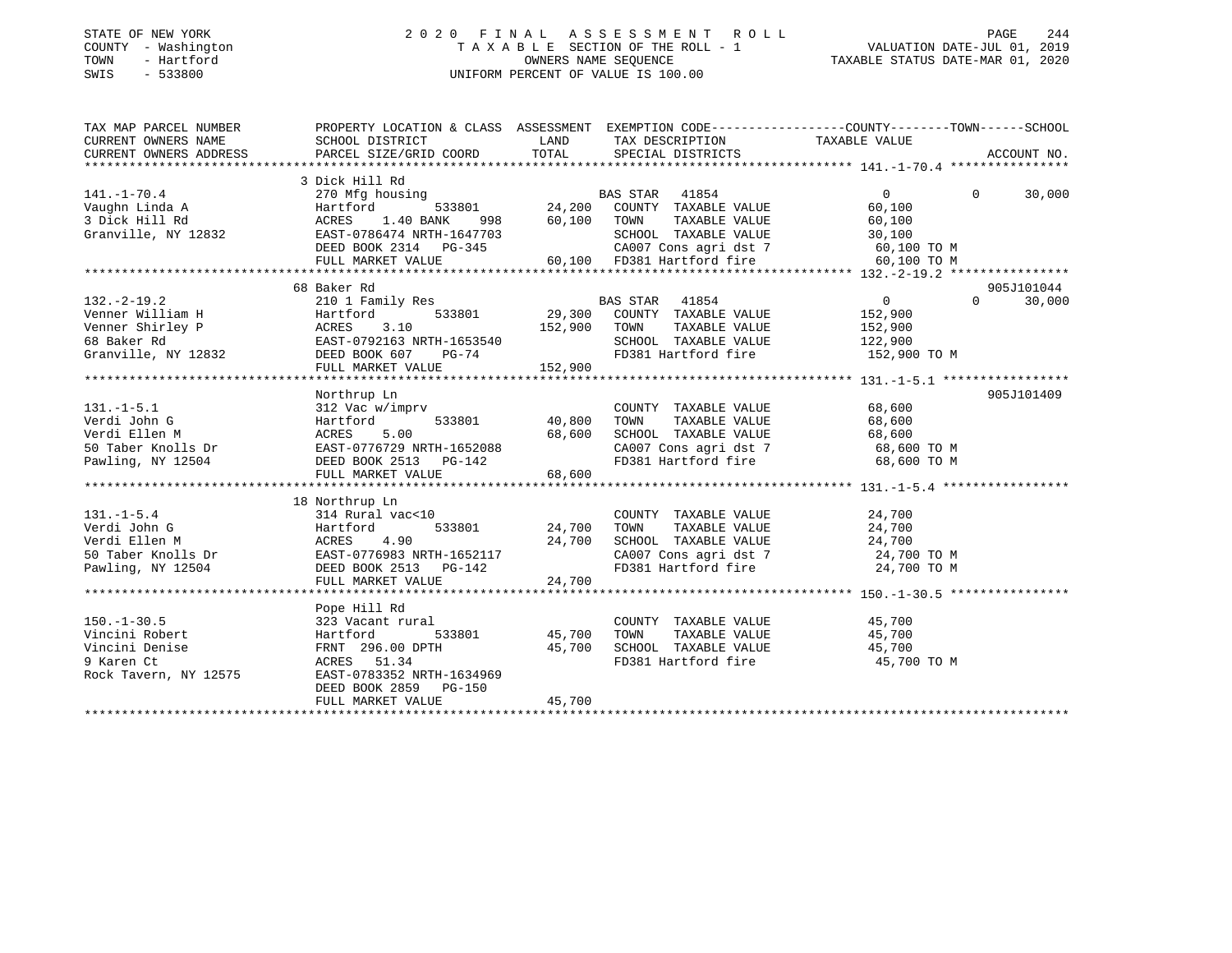| STATE OF NEW YORK<br>COUNTY<br>- Washington<br>- Hartford<br>TOWN<br>$-533800$<br>SWIS |                                                                                                                                                             |               | 2020 FINAL ASSESSMENT ROLL<br>U FINAL ASSESSMENT ROLL<br>TAXABLE SECTION OF THE ROLL - 1 VALUATION DATE-JUL 01, 2019<br>OWNERS NAME SEQUENCE TAXABLE STATUS DATE-MAR 01, 2020<br>UNIFORM PERCENT OF VALUE IS 100.00 |                  |                   | PAGE<br>245    |
|----------------------------------------------------------------------------------------|-------------------------------------------------------------------------------------------------------------------------------------------------------------|---------------|---------------------------------------------------------------------------------------------------------------------------------------------------------------------------------------------------------------------|------------------|-------------------|----------------|
| TAX MAP PARCEL NUMBER                                                                  | PROPERTY LOCATION & CLASS ASSESSMENT EXEMPTION CODE-----------------COUNTY-------TOWN------SCHOOL                                                           |               |                                                                                                                                                                                                                     |                  |                   |                |
| CURRENT OWNERS NAME                                                                    | SCHOOL DISTRICT                                                                                                                                             | LAND          | TAX DESCRIPTION TAXABLE VALUE                                                                                                                                                                                       |                  |                   |                |
|                                                                                        | CURRENT OWNERS ADDRESS DE DURCEL SIZE/GRID COORD TOTAL SPECIAL DISTRICTS AND ACCOUNT NO.<br>EXAMPLE SIZE/GRID COORD TOTAL SPECIAL DISTRICTS AND ACCOUNT NO. |               |                                                                                                                                                                                                                     |                  |                   |                |
|                                                                                        |                                                                                                                                                             |               |                                                                                                                                                                                                                     |                  |                   |                |
|                                                                                        | 9 Brodie Way                                                                                                                                                |               |                                                                                                                                                                                                                     |                  |                   | 905J101085     |
| $132 - 2 - 35.2$                                                                       | 210 1 Family Res                                                                                                                                            |               | AGED-CO/TN 41801                                                                                                                                                                                                    | 53,500           | 53,500            | $\overline{0}$ |
| Wade Diane R<br>Martford Hartford                                                      |                                                                                                                                                             |               | 533801 23,500 AGED-SCH 41804                                                                                                                                                                                        | $\overline{0}$   | $\overline{0}$    | 32,100         |
| 288 Dick Hill Rd                                                                       | ACRES 1.70                                                                                                                                                  |               | 107,000 ENH STAR 41834                                                                                                                                                                                              | $\overline{0}$   | $\Omega$          | 69,800         |
| Granville, NY 12832                                                                    | EAST-0791211 NRTH-1652405                                                                                                                                   |               | COUNTY TAXABLE VALUE                                                                                                                                                                                                | 53,500           |                   |                |
|                                                                                        | DEED BOOK 460<br>PG-945                                                                                                                                     |               | TAXABLE VALUE 53,500<br>TOWN                                                                                                                                                                                        |                  |                   |                |
|                                                                                        | FULL MARKET VALUE                                                                                                                                           |               | 107,000 SCHOOL TAXABLE VALUE<br>SCHOOL TAXABLE VALUE 5,100<br>FD381 Hartford fire 107,000 TO M                                                                                                                      |                  |                   |                |
|                                                                                        |                                                                                                                                                             |               |                                                                                                                                                                                                                     |                  |                   |                |
|                                                                                        |                                                                                                                                                             |               |                                                                                                                                                                                                                     |                  |                   |                |
| $132. - 2 - 35.6$                                                                      | 4 Brodie Way                                                                                                                                                |               | COUNTY TAXABLE VALUE                                                                                                                                                                                                |                  |                   |                |
| Hartford<br>Wade Diane R                                                               | 210 1 Family Res                                                                                                                                            | 533801 23,000 | TAXABLE VALUE<br>TOWN                                                                                                                                                                                               | 60,000<br>60,000 |                   |                |
|                                                                                        |                                                                                                                                                             | 60,000        | SCHOOL TAXABLE VALUE                                                                                                                                                                                                | 60,000           |                   |                |
|                                                                                        |                                                                                                                                                             |               | FD381 Hartford fire 60,000 TO M                                                                                                                                                                                     |                  |                   |                |
| Granville, NY 12832 DEED BOOK 3026                                                     | $PG-55$                                                                                                                                                     |               |                                                                                                                                                                                                                     |                  |                   |                |
|                                                                                        | FULL MARKET VALUE                                                                                                                                           | 60,000        |                                                                                                                                                                                                                     |                  |                   |                |
|                                                                                        |                                                                                                                                                             |               |                                                                                                                                                                                                                     |                  |                   |                |
|                                                                                        | 194 County Route 19                                                                                                                                         |               |                                                                                                                                                                                                                     |                  |                   | 905J100146     |
| $149. - 1 - 54$                                                                        | 210 1 Family Res                                                                                                                                            |               | 41854<br><b>BAS STAR</b>                                                                                                                                                                                            | $\overline{0}$   | $0 \qquad \qquad$ | 30,000         |
| Wade Rocky E Jr                                                                        | Hartford<br>ACRES                                                                                                                                           |               |                                                                                                                                                                                                                     | 61,800           |                   |                |
| Wade Desiree                                                                           | 5.00 BANK                                                                                                                                                   |               | 533801 25,500 COUNTY TAXABLE VALUE<br>ANK 999 61,800 TOWN TAXABLE VALUE                                                                                                                                             | 61,800           |                   |                |
|                                                                                        | 194 County Route 19 EAST-0771422 NRTH-1638561                                                                                                               |               | SCHOOL TAXABLE VALUE                                                                                                                                                                                                | 31,800           |                   |                |
|                                                                                        | Fort Ann, NY 12827 DEED BOOK 1875 PG-106                                                                                                                    |               | FD381 Hartford fire                                                                                                                                                                                                 | 61,800 TO M      |                   |                |
|                                                                                        | FULL MARKET VALUE                                                                                                                                           | 61,800        |                                                                                                                                                                                                                     |                  |                   |                |
|                                                                                        |                                                                                                                                                             |               |                                                                                                                                                                                                                     |                  |                   |                |
|                                                                                        | County Route 19                                                                                                                                             |               |                                                                                                                                                                                                                     |                  |                   |                |
| $149. - 1 - 54.1$                                                                      | 322 Rural vac>10                                                                                                                                            |               | COUNTY<br>TAXABLE VALUE                                                                                                                                                                                             | 23,300           |                   |                |
| Wade Rocky E Jr                                                                        | Hartford<br>533801                                                                                                                                          | 23,300        | TOWN<br>TAXABLE VALUE                                                                                                                                                                                               | 23,300           |                   |                |

\*\*\*\*\*\*\*\*\*\*\*\*\*\*\*\*\*\*\*\*\*\*\*\*\*\*\*\*\*\*\*\*\*\*\*\*\*\*\*\*\*\*\*\*\*\*\*\*\*\*\*\*\*\*\*\*\*\*\*\*\*\*\*\*\*\*\*\*\*\*\*\*\*\*\*\*\*\*\*\*\*\*\*\*\*\*\*\*\*\*\*\*\*\*\*\*\*\*\*\*\*\*\* 132.-2-35.4 \*\*\*\*\*\*\*\*\*\*\*\*\*\*\*\*

\*\*\*\*\*\*\*\*\*\*\*\*\*\*\*\*\*\*\*\*\*\*\*\*\*\*\*\*\*\*\*\*\*\*\*\*\*\*\*\*\*\*\*\*\*\*\*\*\*\*\*\*\*\*\*\*\*\*\*\*\*\*\*\*\*\*\*\*\*\*\*\*\*\*\*\*\*\*\*\*\*\*\*\*\*\*\*\*\*\*\*\*\*\*\*\*\*\*\*\*\*\*\*\*\*\*\*\*\*\*\*\*\*\*\*\*\*\*\*\*\*\*\*\*\*\*\*\*\*\*\*\*

Wade Desiree C ACRES 20.00 23,300 SCHOOL TAXABLE VALUE 23,300 194 County Route 19 EAST-0771322 NRTH-1637808 FD381 Hartford fire 23,300 TO M

 Dick Hill Rd 132.-2-35.4 311 Res vac land COUNTY TAXABLE VALUE 1,500 <code>Wade Roy M</code> Hartford 533801 1,500 TOWN TAXABLE VALUE 1,500 Wade Diane FRNT 385.00 DPTH 145.00 1,500 SCHOOL TAXABLE VALUE 1,500 288 Dick Hill Rd EAST-0791395 NRTH-1652719 FD381 Hartford fire 1,500 TO M

FULL MARKET VALUE 23,300

FULL MARKET VALUE 1,500

Fort Ann, NY 12827 DEED BOOK 1875 PG-69

Granville, NY 12832 DEED BOOK 719 PG-134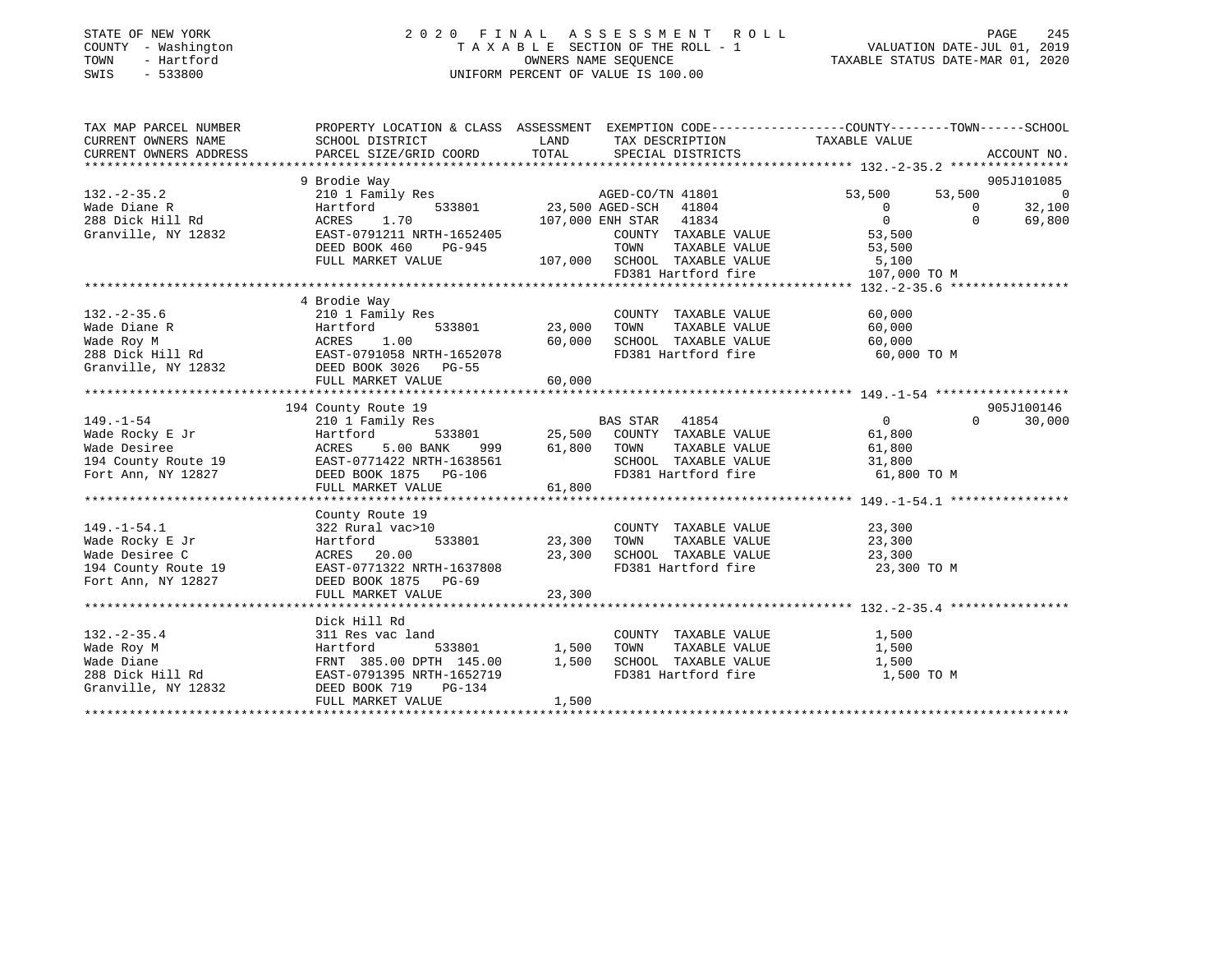| STATE OF NEW YORK |     |              |
|-------------------|-----|--------------|
| COUNTY            |     | - Washington |
| TOWN              | $-$ | Hartford     |
| C1T               |     | 533000       |

#### STATE OF NEW YORK CONTROLLER SERVICE OF THE RUN A S S E S S M E N T R O L L CONTROLLER SAGE 246 TA X A B L E SECTION OF THE ROLL - 1 OWNERS NAME SEQUENCE TAXABLE STATUS DATE-MAR 01, 2020 SWIS - 533800 UNIFORM PERCENT OF VALUE IS 100.00

VALUATION DATE-JUL 01, 2019

| CURRENT OWNERS NAME<br>SCHOOL DISTRICT<br>LAND<br>TAX DESCRIPTION<br>TAXABLE VALUE<br>TOTAL<br>CURRENT OWNERS ADDRESS<br>PARCEL SIZE/GRID COORD<br>SPECIAL DISTRICTS<br>ACCOUNT NO.<br>4 North Rd<br>$149. - 1 - 53.3$<br>210 1 Family Res<br>BAS STAR<br>41854<br>$\overline{0}$<br>$\Omega$<br>30,000<br>B)<br>28,300<br>Wade Russell M<br>533801<br>COUNTY TAXABLE VALUE<br>207,000<br>Hartford<br>207,000<br>TAXABLE VALUE<br>Wade Andrea L<br>LOT 2<br>TOWN<br>207,000<br>4 North Rd<br>697/205 2327/233<br>SCHOOL TAXABLE VALUE<br>177,000<br>Fort Ann, NY 12827<br><b>ACRES</b><br>5.39<br>CA007 Cons agri dst 7<br>207,000 TO M<br>EAST-0773799 NRTH-1639147<br>FD381 Hartford fire<br>207,000 TO M<br>DEED BOOK 950<br>PG-35<br>207,000<br>FULL MARKET VALUE<br>LOT 1 Provincial Pat<br>905J101151<br>$112. - 2 - 9$<br>105 Vac farmland<br>AG DIST<br>41720<br>12,040<br>12,040<br>12,040<br>Walker Farms LLC<br>532802<br>19,600<br>COUNTY TAXABLE VALUE<br>7,560<br>Fort Ann<br>19,600<br>7,560<br>5565 State Route 4<br>$112.-1-9$<br>TOWN<br>TAXABLE VALUE<br>Fort Ann, NY 12827<br>ACRES 14.00<br>SCHOOL TAXABLE VALUE<br>7,560<br>EAST-0761574 NRTH-1665779<br>CA007 Cons agri dst 7<br>7,560 TO M<br>DEED BOOK 822<br>12,040 EX<br>PG-104<br>MAY BE SUBJECT TO PAYMENT<br>19,600 FD381 Hartford fire<br>UNDER AGDIST LAW TIL 2024<br>FULL MARKET VALUE<br>19,600 TO M<br>905J101098<br>Rojcewicz Ln<br>91,050<br>$140. - 1 - 12$<br>120 Field crops<br>AG DIST<br>41720<br>91,050<br>91,050<br>Walker Farms LLC<br>533801<br>202,000<br>COUNTY TAXABLE VALUE<br>112,950<br>Hartford<br>5565 State Route 4<br>ACRES 146.90<br>204,000<br>TAXABLE VALUE<br>112,950<br>TOWN<br>EAST-0775369 NRTH-1643329<br>Fort Ann, NY 12827<br>SCHOOL TAXABLE VALUE<br>112,950<br>DEED BOOK 822<br>CA007 Cons agri dst 7<br>PG-104<br>112,950 TO M<br>91,050 EX<br>FULL MARKET VALUE<br>204,000<br>MAY BE SUBJECT TO PAYMENT<br>FD381 Hartford fire<br>204,000 TO M<br>UNDER AGDIST LAW TIL 2024<br>9 Mcdougal Rd<br>905J100269<br>AGRI-D IND 41730<br>91,428<br>91,428<br>$148. - 1 - 14$<br>241 Rural res&ag<br>91,428<br>533801<br>193,600 COUNTY TAXABLE VALUE<br>Walker Farms LLC<br>Hartford<br>181,172<br>5565 State Route 4<br>ACRES 114.90<br>272,600<br>TOWN<br>TAXABLE VALUE<br>181,172<br>EAST-0768905 NRTH-1637263<br>Fort Ann, NY 12827<br>SCHOOL TAXABLE VALUE<br>181,172<br>DEED BOOK 876<br>PG-322<br>FD381 Hartford fire<br>272,600 ТО М<br>FULL MARKET VALUE<br>272,600<br>MAY BE SUBJECT TO PAYMENT<br>UNDER AGDIST LAW TIL 2027<br>905J100617<br>Russell Ln OFF<br>$149. - 1 - 50$<br>322 Rural vac>10<br>AGRI-D IND 41730<br>2,723<br>2,723<br>2,723<br>7,900<br>Walker Farms LLC<br>Hartford<br>533801<br>COUNTY TAXABLE VALUE<br>5,177<br>5565 State Route 4<br>ACRES 12.18<br>7,900<br>TOWN<br>TAXABLE VALUE<br>5,177<br>EAST-0771363 NRTH-1636928<br>SCHOOL TAXABLE VALUE<br>Fort Ann, NY 12827<br>5,177<br>FD381 Hartford fire<br>DEED BOOK 876<br>PG-322<br>7,900 TO M<br>FULL MARKET VALUE<br>7,900<br>MAY BE SUBJECT TO PAYMENT<br>UNDER AGDIST LAW TIL 2027 | TAX MAP PARCEL NUMBER |  | PROPERTY LOCATION & CLASS ASSESSMENT EXEMPTION CODE----------------COUNTY-------TOWN------SCHOOL |  |  |
|---------------------------------------------------------------------------------------------------------------------------------------------------------------------------------------------------------------------------------------------------------------------------------------------------------------------------------------------------------------------------------------------------------------------------------------------------------------------------------------------------------------------------------------------------------------------------------------------------------------------------------------------------------------------------------------------------------------------------------------------------------------------------------------------------------------------------------------------------------------------------------------------------------------------------------------------------------------------------------------------------------------------------------------------------------------------------------------------------------------------------------------------------------------------------------------------------------------------------------------------------------------------------------------------------------------------------------------------------------------------------------------------------------------------------------------------------------------------------------------------------------------------------------------------------------------------------------------------------------------------------------------------------------------------------------------------------------------------------------------------------------------------------------------------------------------------------------------------------------------------------------------------------------------------------------------------------------------------------------------------------------------------------------------------------------------------------------------------------------------------------------------------------------------------------------------------------------------------------------------------------------------------------------------------------------------------------------------------------------------------------------------------------------------------------------------------------------------------------------------------------------------------------------------------------------------------------------------------------------------------------------------------------------------------------------------------------------------------------------------------------------------------------------------------------------------------------------------------------------------------------------------------------------------------------------------------------------------------------------------------------------------------------------------------------------------------------------------------|-----------------------|--|--------------------------------------------------------------------------------------------------|--|--|
|                                                                                                                                                                                                                                                                                                                                                                                                                                                                                                                                                                                                                                                                                                                                                                                                                                                                                                                                                                                                                                                                                                                                                                                                                                                                                                                                                                                                                                                                                                                                                                                                                                                                                                                                                                                                                                                                                                                                                                                                                                                                                                                                                                                                                                                                                                                                                                                                                                                                                                                                                                                                                                                                                                                                                                                                                                                                                                                                                                                                                                                                                             |                       |  |                                                                                                  |  |  |
|                                                                                                                                                                                                                                                                                                                                                                                                                                                                                                                                                                                                                                                                                                                                                                                                                                                                                                                                                                                                                                                                                                                                                                                                                                                                                                                                                                                                                                                                                                                                                                                                                                                                                                                                                                                                                                                                                                                                                                                                                                                                                                                                                                                                                                                                                                                                                                                                                                                                                                                                                                                                                                                                                                                                                                                                                                                                                                                                                                                                                                                                                             |                       |  |                                                                                                  |  |  |
|                                                                                                                                                                                                                                                                                                                                                                                                                                                                                                                                                                                                                                                                                                                                                                                                                                                                                                                                                                                                                                                                                                                                                                                                                                                                                                                                                                                                                                                                                                                                                                                                                                                                                                                                                                                                                                                                                                                                                                                                                                                                                                                                                                                                                                                                                                                                                                                                                                                                                                                                                                                                                                                                                                                                                                                                                                                                                                                                                                                                                                                                                             |                       |  |                                                                                                  |  |  |
|                                                                                                                                                                                                                                                                                                                                                                                                                                                                                                                                                                                                                                                                                                                                                                                                                                                                                                                                                                                                                                                                                                                                                                                                                                                                                                                                                                                                                                                                                                                                                                                                                                                                                                                                                                                                                                                                                                                                                                                                                                                                                                                                                                                                                                                                                                                                                                                                                                                                                                                                                                                                                                                                                                                                                                                                                                                                                                                                                                                                                                                                                             |                       |  |                                                                                                  |  |  |
|                                                                                                                                                                                                                                                                                                                                                                                                                                                                                                                                                                                                                                                                                                                                                                                                                                                                                                                                                                                                                                                                                                                                                                                                                                                                                                                                                                                                                                                                                                                                                                                                                                                                                                                                                                                                                                                                                                                                                                                                                                                                                                                                                                                                                                                                                                                                                                                                                                                                                                                                                                                                                                                                                                                                                                                                                                                                                                                                                                                                                                                                                             |                       |  |                                                                                                  |  |  |
|                                                                                                                                                                                                                                                                                                                                                                                                                                                                                                                                                                                                                                                                                                                                                                                                                                                                                                                                                                                                                                                                                                                                                                                                                                                                                                                                                                                                                                                                                                                                                                                                                                                                                                                                                                                                                                                                                                                                                                                                                                                                                                                                                                                                                                                                                                                                                                                                                                                                                                                                                                                                                                                                                                                                                                                                                                                                                                                                                                                                                                                                                             |                       |  |                                                                                                  |  |  |
|                                                                                                                                                                                                                                                                                                                                                                                                                                                                                                                                                                                                                                                                                                                                                                                                                                                                                                                                                                                                                                                                                                                                                                                                                                                                                                                                                                                                                                                                                                                                                                                                                                                                                                                                                                                                                                                                                                                                                                                                                                                                                                                                                                                                                                                                                                                                                                                                                                                                                                                                                                                                                                                                                                                                                                                                                                                                                                                                                                                                                                                                                             |                       |  |                                                                                                  |  |  |
|                                                                                                                                                                                                                                                                                                                                                                                                                                                                                                                                                                                                                                                                                                                                                                                                                                                                                                                                                                                                                                                                                                                                                                                                                                                                                                                                                                                                                                                                                                                                                                                                                                                                                                                                                                                                                                                                                                                                                                                                                                                                                                                                                                                                                                                                                                                                                                                                                                                                                                                                                                                                                                                                                                                                                                                                                                                                                                                                                                                                                                                                                             |                       |  |                                                                                                  |  |  |
|                                                                                                                                                                                                                                                                                                                                                                                                                                                                                                                                                                                                                                                                                                                                                                                                                                                                                                                                                                                                                                                                                                                                                                                                                                                                                                                                                                                                                                                                                                                                                                                                                                                                                                                                                                                                                                                                                                                                                                                                                                                                                                                                                                                                                                                                                                                                                                                                                                                                                                                                                                                                                                                                                                                                                                                                                                                                                                                                                                                                                                                                                             |                       |  |                                                                                                  |  |  |
|                                                                                                                                                                                                                                                                                                                                                                                                                                                                                                                                                                                                                                                                                                                                                                                                                                                                                                                                                                                                                                                                                                                                                                                                                                                                                                                                                                                                                                                                                                                                                                                                                                                                                                                                                                                                                                                                                                                                                                                                                                                                                                                                                                                                                                                                                                                                                                                                                                                                                                                                                                                                                                                                                                                                                                                                                                                                                                                                                                                                                                                                                             |                       |  |                                                                                                  |  |  |
|                                                                                                                                                                                                                                                                                                                                                                                                                                                                                                                                                                                                                                                                                                                                                                                                                                                                                                                                                                                                                                                                                                                                                                                                                                                                                                                                                                                                                                                                                                                                                                                                                                                                                                                                                                                                                                                                                                                                                                                                                                                                                                                                                                                                                                                                                                                                                                                                                                                                                                                                                                                                                                                                                                                                                                                                                                                                                                                                                                                                                                                                                             |                       |  |                                                                                                  |  |  |
|                                                                                                                                                                                                                                                                                                                                                                                                                                                                                                                                                                                                                                                                                                                                                                                                                                                                                                                                                                                                                                                                                                                                                                                                                                                                                                                                                                                                                                                                                                                                                                                                                                                                                                                                                                                                                                                                                                                                                                                                                                                                                                                                                                                                                                                                                                                                                                                                                                                                                                                                                                                                                                                                                                                                                                                                                                                                                                                                                                                                                                                                                             |                       |  |                                                                                                  |  |  |
|                                                                                                                                                                                                                                                                                                                                                                                                                                                                                                                                                                                                                                                                                                                                                                                                                                                                                                                                                                                                                                                                                                                                                                                                                                                                                                                                                                                                                                                                                                                                                                                                                                                                                                                                                                                                                                                                                                                                                                                                                                                                                                                                                                                                                                                                                                                                                                                                                                                                                                                                                                                                                                                                                                                                                                                                                                                                                                                                                                                                                                                                                             |                       |  |                                                                                                  |  |  |
|                                                                                                                                                                                                                                                                                                                                                                                                                                                                                                                                                                                                                                                                                                                                                                                                                                                                                                                                                                                                                                                                                                                                                                                                                                                                                                                                                                                                                                                                                                                                                                                                                                                                                                                                                                                                                                                                                                                                                                                                                                                                                                                                                                                                                                                                                                                                                                                                                                                                                                                                                                                                                                                                                                                                                                                                                                                                                                                                                                                                                                                                                             |                       |  |                                                                                                  |  |  |
|                                                                                                                                                                                                                                                                                                                                                                                                                                                                                                                                                                                                                                                                                                                                                                                                                                                                                                                                                                                                                                                                                                                                                                                                                                                                                                                                                                                                                                                                                                                                                                                                                                                                                                                                                                                                                                                                                                                                                                                                                                                                                                                                                                                                                                                                                                                                                                                                                                                                                                                                                                                                                                                                                                                                                                                                                                                                                                                                                                                                                                                                                             |                       |  |                                                                                                  |  |  |
|                                                                                                                                                                                                                                                                                                                                                                                                                                                                                                                                                                                                                                                                                                                                                                                                                                                                                                                                                                                                                                                                                                                                                                                                                                                                                                                                                                                                                                                                                                                                                                                                                                                                                                                                                                                                                                                                                                                                                                                                                                                                                                                                                                                                                                                                                                                                                                                                                                                                                                                                                                                                                                                                                                                                                                                                                                                                                                                                                                                                                                                                                             |                       |  |                                                                                                  |  |  |
|                                                                                                                                                                                                                                                                                                                                                                                                                                                                                                                                                                                                                                                                                                                                                                                                                                                                                                                                                                                                                                                                                                                                                                                                                                                                                                                                                                                                                                                                                                                                                                                                                                                                                                                                                                                                                                                                                                                                                                                                                                                                                                                                                                                                                                                                                                                                                                                                                                                                                                                                                                                                                                                                                                                                                                                                                                                                                                                                                                                                                                                                                             |                       |  |                                                                                                  |  |  |
|                                                                                                                                                                                                                                                                                                                                                                                                                                                                                                                                                                                                                                                                                                                                                                                                                                                                                                                                                                                                                                                                                                                                                                                                                                                                                                                                                                                                                                                                                                                                                                                                                                                                                                                                                                                                                                                                                                                                                                                                                                                                                                                                                                                                                                                                                                                                                                                                                                                                                                                                                                                                                                                                                                                                                                                                                                                                                                                                                                                                                                                                                             |                       |  |                                                                                                  |  |  |
|                                                                                                                                                                                                                                                                                                                                                                                                                                                                                                                                                                                                                                                                                                                                                                                                                                                                                                                                                                                                                                                                                                                                                                                                                                                                                                                                                                                                                                                                                                                                                                                                                                                                                                                                                                                                                                                                                                                                                                                                                                                                                                                                                                                                                                                                                                                                                                                                                                                                                                                                                                                                                                                                                                                                                                                                                                                                                                                                                                                                                                                                                             |                       |  |                                                                                                  |  |  |
|                                                                                                                                                                                                                                                                                                                                                                                                                                                                                                                                                                                                                                                                                                                                                                                                                                                                                                                                                                                                                                                                                                                                                                                                                                                                                                                                                                                                                                                                                                                                                                                                                                                                                                                                                                                                                                                                                                                                                                                                                                                                                                                                                                                                                                                                                                                                                                                                                                                                                                                                                                                                                                                                                                                                                                                                                                                                                                                                                                                                                                                                                             |                       |  |                                                                                                  |  |  |
|                                                                                                                                                                                                                                                                                                                                                                                                                                                                                                                                                                                                                                                                                                                                                                                                                                                                                                                                                                                                                                                                                                                                                                                                                                                                                                                                                                                                                                                                                                                                                                                                                                                                                                                                                                                                                                                                                                                                                                                                                                                                                                                                                                                                                                                                                                                                                                                                                                                                                                                                                                                                                                                                                                                                                                                                                                                                                                                                                                                                                                                                                             |                       |  |                                                                                                  |  |  |
|                                                                                                                                                                                                                                                                                                                                                                                                                                                                                                                                                                                                                                                                                                                                                                                                                                                                                                                                                                                                                                                                                                                                                                                                                                                                                                                                                                                                                                                                                                                                                                                                                                                                                                                                                                                                                                                                                                                                                                                                                                                                                                                                                                                                                                                                                                                                                                                                                                                                                                                                                                                                                                                                                                                                                                                                                                                                                                                                                                                                                                                                                             |                       |  |                                                                                                  |  |  |
|                                                                                                                                                                                                                                                                                                                                                                                                                                                                                                                                                                                                                                                                                                                                                                                                                                                                                                                                                                                                                                                                                                                                                                                                                                                                                                                                                                                                                                                                                                                                                                                                                                                                                                                                                                                                                                                                                                                                                                                                                                                                                                                                                                                                                                                                                                                                                                                                                                                                                                                                                                                                                                                                                                                                                                                                                                                                                                                                                                                                                                                                                             |                       |  |                                                                                                  |  |  |
|                                                                                                                                                                                                                                                                                                                                                                                                                                                                                                                                                                                                                                                                                                                                                                                                                                                                                                                                                                                                                                                                                                                                                                                                                                                                                                                                                                                                                                                                                                                                                                                                                                                                                                                                                                                                                                                                                                                                                                                                                                                                                                                                                                                                                                                                                                                                                                                                                                                                                                                                                                                                                                                                                                                                                                                                                                                                                                                                                                                                                                                                                             |                       |  |                                                                                                  |  |  |
|                                                                                                                                                                                                                                                                                                                                                                                                                                                                                                                                                                                                                                                                                                                                                                                                                                                                                                                                                                                                                                                                                                                                                                                                                                                                                                                                                                                                                                                                                                                                                                                                                                                                                                                                                                                                                                                                                                                                                                                                                                                                                                                                                                                                                                                                                                                                                                                                                                                                                                                                                                                                                                                                                                                                                                                                                                                                                                                                                                                                                                                                                             |                       |  |                                                                                                  |  |  |
|                                                                                                                                                                                                                                                                                                                                                                                                                                                                                                                                                                                                                                                                                                                                                                                                                                                                                                                                                                                                                                                                                                                                                                                                                                                                                                                                                                                                                                                                                                                                                                                                                                                                                                                                                                                                                                                                                                                                                                                                                                                                                                                                                                                                                                                                                                                                                                                                                                                                                                                                                                                                                                                                                                                                                                                                                                                                                                                                                                                                                                                                                             |                       |  |                                                                                                  |  |  |
|                                                                                                                                                                                                                                                                                                                                                                                                                                                                                                                                                                                                                                                                                                                                                                                                                                                                                                                                                                                                                                                                                                                                                                                                                                                                                                                                                                                                                                                                                                                                                                                                                                                                                                                                                                                                                                                                                                                                                                                                                                                                                                                                                                                                                                                                                                                                                                                                                                                                                                                                                                                                                                                                                                                                                                                                                                                                                                                                                                                                                                                                                             |                       |  |                                                                                                  |  |  |
|                                                                                                                                                                                                                                                                                                                                                                                                                                                                                                                                                                                                                                                                                                                                                                                                                                                                                                                                                                                                                                                                                                                                                                                                                                                                                                                                                                                                                                                                                                                                                                                                                                                                                                                                                                                                                                                                                                                                                                                                                                                                                                                                                                                                                                                                                                                                                                                                                                                                                                                                                                                                                                                                                                                                                                                                                                                                                                                                                                                                                                                                                             |                       |  |                                                                                                  |  |  |
|                                                                                                                                                                                                                                                                                                                                                                                                                                                                                                                                                                                                                                                                                                                                                                                                                                                                                                                                                                                                                                                                                                                                                                                                                                                                                                                                                                                                                                                                                                                                                                                                                                                                                                                                                                                                                                                                                                                                                                                                                                                                                                                                                                                                                                                                                                                                                                                                                                                                                                                                                                                                                                                                                                                                                                                                                                                                                                                                                                                                                                                                                             |                       |  |                                                                                                  |  |  |
|                                                                                                                                                                                                                                                                                                                                                                                                                                                                                                                                                                                                                                                                                                                                                                                                                                                                                                                                                                                                                                                                                                                                                                                                                                                                                                                                                                                                                                                                                                                                                                                                                                                                                                                                                                                                                                                                                                                                                                                                                                                                                                                                                                                                                                                                                                                                                                                                                                                                                                                                                                                                                                                                                                                                                                                                                                                                                                                                                                                                                                                                                             |                       |  |                                                                                                  |  |  |
|                                                                                                                                                                                                                                                                                                                                                                                                                                                                                                                                                                                                                                                                                                                                                                                                                                                                                                                                                                                                                                                                                                                                                                                                                                                                                                                                                                                                                                                                                                                                                                                                                                                                                                                                                                                                                                                                                                                                                                                                                                                                                                                                                                                                                                                                                                                                                                                                                                                                                                                                                                                                                                                                                                                                                                                                                                                                                                                                                                                                                                                                                             |                       |  |                                                                                                  |  |  |
|                                                                                                                                                                                                                                                                                                                                                                                                                                                                                                                                                                                                                                                                                                                                                                                                                                                                                                                                                                                                                                                                                                                                                                                                                                                                                                                                                                                                                                                                                                                                                                                                                                                                                                                                                                                                                                                                                                                                                                                                                                                                                                                                                                                                                                                                                                                                                                                                                                                                                                                                                                                                                                                                                                                                                                                                                                                                                                                                                                                                                                                                                             |                       |  |                                                                                                  |  |  |
|                                                                                                                                                                                                                                                                                                                                                                                                                                                                                                                                                                                                                                                                                                                                                                                                                                                                                                                                                                                                                                                                                                                                                                                                                                                                                                                                                                                                                                                                                                                                                                                                                                                                                                                                                                                                                                                                                                                                                                                                                                                                                                                                                                                                                                                                                                                                                                                                                                                                                                                                                                                                                                                                                                                                                                                                                                                                                                                                                                                                                                                                                             |                       |  |                                                                                                  |  |  |
|                                                                                                                                                                                                                                                                                                                                                                                                                                                                                                                                                                                                                                                                                                                                                                                                                                                                                                                                                                                                                                                                                                                                                                                                                                                                                                                                                                                                                                                                                                                                                                                                                                                                                                                                                                                                                                                                                                                                                                                                                                                                                                                                                                                                                                                                                                                                                                                                                                                                                                                                                                                                                                                                                                                                                                                                                                                                                                                                                                                                                                                                                             |                       |  |                                                                                                  |  |  |
|                                                                                                                                                                                                                                                                                                                                                                                                                                                                                                                                                                                                                                                                                                                                                                                                                                                                                                                                                                                                                                                                                                                                                                                                                                                                                                                                                                                                                                                                                                                                                                                                                                                                                                                                                                                                                                                                                                                                                                                                                                                                                                                                                                                                                                                                                                                                                                                                                                                                                                                                                                                                                                                                                                                                                                                                                                                                                                                                                                                                                                                                                             |                       |  |                                                                                                  |  |  |
|                                                                                                                                                                                                                                                                                                                                                                                                                                                                                                                                                                                                                                                                                                                                                                                                                                                                                                                                                                                                                                                                                                                                                                                                                                                                                                                                                                                                                                                                                                                                                                                                                                                                                                                                                                                                                                                                                                                                                                                                                                                                                                                                                                                                                                                                                                                                                                                                                                                                                                                                                                                                                                                                                                                                                                                                                                                                                                                                                                                                                                                                                             |                       |  |                                                                                                  |  |  |
|                                                                                                                                                                                                                                                                                                                                                                                                                                                                                                                                                                                                                                                                                                                                                                                                                                                                                                                                                                                                                                                                                                                                                                                                                                                                                                                                                                                                                                                                                                                                                                                                                                                                                                                                                                                                                                                                                                                                                                                                                                                                                                                                                                                                                                                                                                                                                                                                                                                                                                                                                                                                                                                                                                                                                                                                                                                                                                                                                                                                                                                                                             |                       |  |                                                                                                  |  |  |
|                                                                                                                                                                                                                                                                                                                                                                                                                                                                                                                                                                                                                                                                                                                                                                                                                                                                                                                                                                                                                                                                                                                                                                                                                                                                                                                                                                                                                                                                                                                                                                                                                                                                                                                                                                                                                                                                                                                                                                                                                                                                                                                                                                                                                                                                                                                                                                                                                                                                                                                                                                                                                                                                                                                                                                                                                                                                                                                                                                                                                                                                                             |                       |  |                                                                                                  |  |  |
|                                                                                                                                                                                                                                                                                                                                                                                                                                                                                                                                                                                                                                                                                                                                                                                                                                                                                                                                                                                                                                                                                                                                                                                                                                                                                                                                                                                                                                                                                                                                                                                                                                                                                                                                                                                                                                                                                                                                                                                                                                                                                                                                                                                                                                                                                                                                                                                                                                                                                                                                                                                                                                                                                                                                                                                                                                                                                                                                                                                                                                                                                             |                       |  |                                                                                                  |  |  |
|                                                                                                                                                                                                                                                                                                                                                                                                                                                                                                                                                                                                                                                                                                                                                                                                                                                                                                                                                                                                                                                                                                                                                                                                                                                                                                                                                                                                                                                                                                                                                                                                                                                                                                                                                                                                                                                                                                                                                                                                                                                                                                                                                                                                                                                                                                                                                                                                                                                                                                                                                                                                                                                                                                                                                                                                                                                                                                                                                                                                                                                                                             |                       |  |                                                                                                  |  |  |
|                                                                                                                                                                                                                                                                                                                                                                                                                                                                                                                                                                                                                                                                                                                                                                                                                                                                                                                                                                                                                                                                                                                                                                                                                                                                                                                                                                                                                                                                                                                                                                                                                                                                                                                                                                                                                                                                                                                                                                                                                                                                                                                                                                                                                                                                                                                                                                                                                                                                                                                                                                                                                                                                                                                                                                                                                                                                                                                                                                                                                                                                                             |                       |  |                                                                                                  |  |  |
|                                                                                                                                                                                                                                                                                                                                                                                                                                                                                                                                                                                                                                                                                                                                                                                                                                                                                                                                                                                                                                                                                                                                                                                                                                                                                                                                                                                                                                                                                                                                                                                                                                                                                                                                                                                                                                                                                                                                                                                                                                                                                                                                                                                                                                                                                                                                                                                                                                                                                                                                                                                                                                                                                                                                                                                                                                                                                                                                                                                                                                                                                             |                       |  |                                                                                                  |  |  |
|                                                                                                                                                                                                                                                                                                                                                                                                                                                                                                                                                                                                                                                                                                                                                                                                                                                                                                                                                                                                                                                                                                                                                                                                                                                                                                                                                                                                                                                                                                                                                                                                                                                                                                                                                                                                                                                                                                                                                                                                                                                                                                                                                                                                                                                                                                                                                                                                                                                                                                                                                                                                                                                                                                                                                                                                                                                                                                                                                                                                                                                                                             |                       |  |                                                                                                  |  |  |
|                                                                                                                                                                                                                                                                                                                                                                                                                                                                                                                                                                                                                                                                                                                                                                                                                                                                                                                                                                                                                                                                                                                                                                                                                                                                                                                                                                                                                                                                                                                                                                                                                                                                                                                                                                                                                                                                                                                                                                                                                                                                                                                                                                                                                                                                                                                                                                                                                                                                                                                                                                                                                                                                                                                                                                                                                                                                                                                                                                                                                                                                                             |                       |  |                                                                                                  |  |  |
|                                                                                                                                                                                                                                                                                                                                                                                                                                                                                                                                                                                                                                                                                                                                                                                                                                                                                                                                                                                                                                                                                                                                                                                                                                                                                                                                                                                                                                                                                                                                                                                                                                                                                                                                                                                                                                                                                                                                                                                                                                                                                                                                                                                                                                                                                                                                                                                                                                                                                                                                                                                                                                                                                                                                                                                                                                                                                                                                                                                                                                                                                             |                       |  |                                                                                                  |  |  |
|                                                                                                                                                                                                                                                                                                                                                                                                                                                                                                                                                                                                                                                                                                                                                                                                                                                                                                                                                                                                                                                                                                                                                                                                                                                                                                                                                                                                                                                                                                                                                                                                                                                                                                                                                                                                                                                                                                                                                                                                                                                                                                                                                                                                                                                                                                                                                                                                                                                                                                                                                                                                                                                                                                                                                                                                                                                                                                                                                                                                                                                                                             |                       |  |                                                                                                  |  |  |
|                                                                                                                                                                                                                                                                                                                                                                                                                                                                                                                                                                                                                                                                                                                                                                                                                                                                                                                                                                                                                                                                                                                                                                                                                                                                                                                                                                                                                                                                                                                                                                                                                                                                                                                                                                                                                                                                                                                                                                                                                                                                                                                                                                                                                                                                                                                                                                                                                                                                                                                                                                                                                                                                                                                                                                                                                                                                                                                                                                                                                                                                                             |                       |  |                                                                                                  |  |  |
|                                                                                                                                                                                                                                                                                                                                                                                                                                                                                                                                                                                                                                                                                                                                                                                                                                                                                                                                                                                                                                                                                                                                                                                                                                                                                                                                                                                                                                                                                                                                                                                                                                                                                                                                                                                                                                                                                                                                                                                                                                                                                                                                                                                                                                                                                                                                                                                                                                                                                                                                                                                                                                                                                                                                                                                                                                                                                                                                                                                                                                                                                             |                       |  |                                                                                                  |  |  |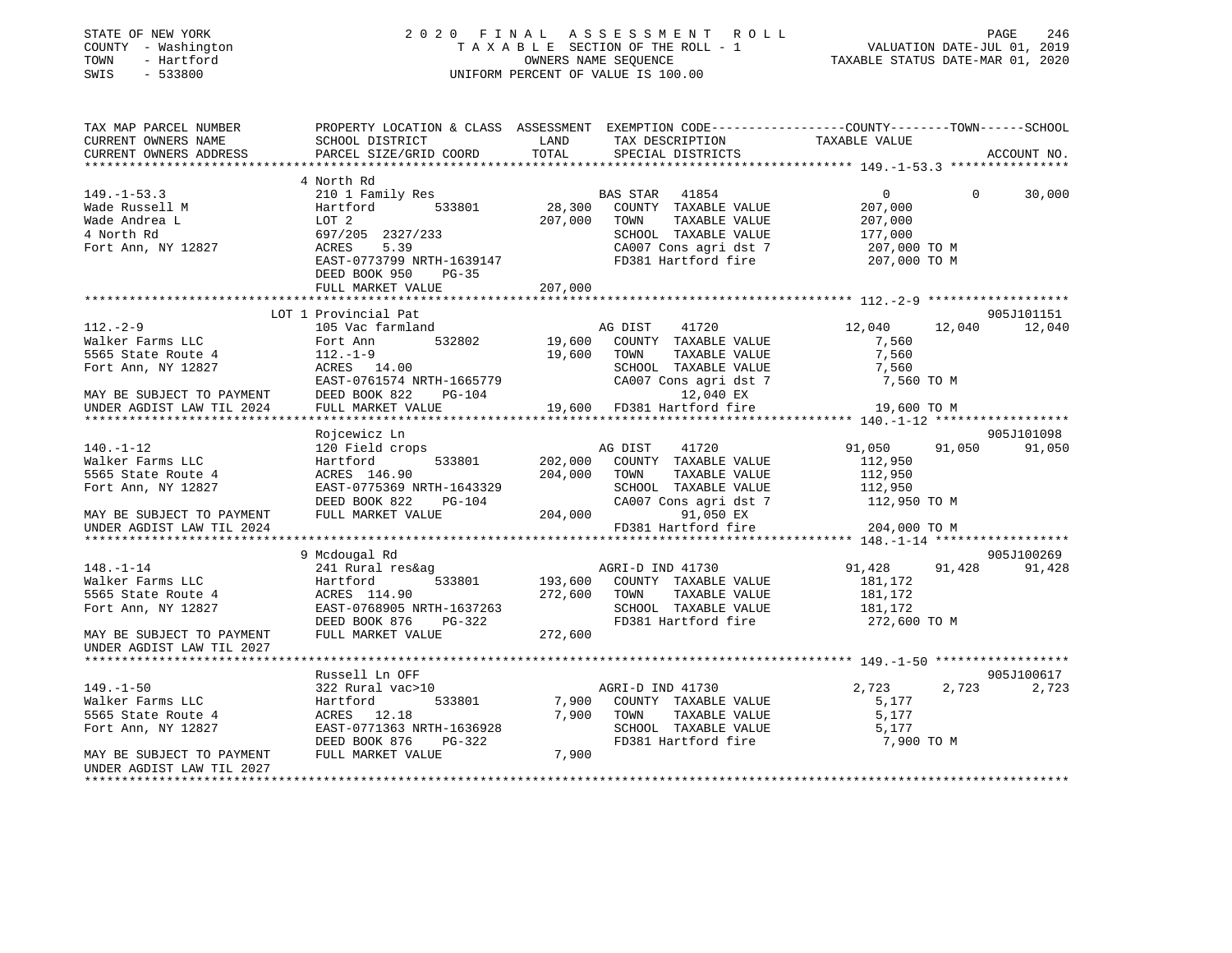| STATE OF NEW YORK |  |              |
|-------------------|--|--------------|
| <b>COUNTY</b>     |  | - Washington |
| TOWN              |  | - Hartford   |
| CM <sub>T</sub> C |  | $-$ 533800   |

# STATE OF NEW YORK 2 0 2 0 F I N A L A S S E S S M E N T R O L L PAGE 247T A X A B L E SECTION OF THE ROLL - 1<br>OWNERS NAME SEQUENCE SWIS - 533800 UNIFORM PERCENT OF VALUE IS 100.00

TAXABLE STATUS DATE-MAR 01, 2020

| TAX MAP PARCEL NUMBER  | PROPERTY LOCATION & CLASS ASSESSMENT EXEMPTION CODE---------------COUNTY-------TOWN------SCHOOL |         |                       |                   |                    |
|------------------------|-------------------------------------------------------------------------------------------------|---------|-----------------------|-------------------|--------------------|
| CURRENT OWNERS NAME    | SCHOOL DISTRICT                                                                                 | LAND    | TAX DESCRIPTION       | TAXABLE VALUE     |                    |
| CURRENT OWNERS ADDRESS | PARCEL SIZE/GRID COORD                                                                          | TOTAL   | SPECIAL DISTRICTS     |                   | ACCOUNT NO.        |
|                        |                                                                                                 |         |                       |                   |                    |
|                        | 320 Pope Hill Rd                                                                                |         |                       |                   |                    |
| $150. - 1 - 31.1$      | 240 Rural res                                                                                   |         | BAS STAR 41854        | $\overline{0}$    | $\Omega$<br>30,000 |
| Walker James S         | 533801<br>Hartford                                                                              | 28,900  | COUNTY TAXABLE VALUE  | 140,700           |                    |
| Walker Elaine A        | LOT 2                                                                                           | 140,700 | TAXABLE VALUE<br>TOWN | 140,700           |                    |
| 320 Pope Hill Rd       | 999<br>ACRES 10.01 BANK                                                                         |         | SCHOOL TAXABLE VALUE  | 110,700           |                    |
| Granville, NY 12832    | EAST-0783700 NRTH-1633534                                                                       |         | CA006 Cons agri dst 6 | 140,700 TO M      |                    |
|                        | DEED BOOK 771<br>PG-102                                                                         |         | FD381 Hartford fire   | 140,700 TO M      |                    |
|                        | FULL MARKET VALUE                                                                               | 140,700 |                       |                   |                    |
|                        |                                                                                                 |         |                       |                   |                    |
|                        | 45 Baker Rd                                                                                     |         |                       |                   | 905J100140         |
|                        |                                                                                                 |         |                       |                   |                    |
| $132. - 2 - 9$         | 240 Rural res                                                                                   |         | COUNTY TAXABLE VALUE  | 132,400           |                    |
| Wall Walter J          | 533801<br>Hartford                                                                              | 30,000  | TOWN<br>TAXABLE VALUE | 132,400           |                    |
| Wall Melissa D         | Survey12758                                                                                     | 132,400 | SCHOOL TAXABLE VALUE  | 132,400           |                    |
| 45 Baker Rd            | ACRES 11.16                                                                                     |         | FD381 Hartford fire   | 132,400 TO M      |                    |
| Granville, NY 12832    | EAST-0791312 NRTH-1654079                                                                       |         |                       |                   |                    |
|                        | DEED BOOK 3756 PG-270                                                                           |         |                       |                   |                    |
|                        | FULL MARKET VALUE                                                                               | 132,400 |                       |                   |                    |
|                        |                                                                                                 |         |                       |                   |                    |
|                        | 70 Gilchrist Hill Rd                                                                            |         |                       |                   | 905J100461         |
| $141. - 3 - 1$         | 240 Rural res                                                                                   |         | <b>BAS STAR 41854</b> | $0 \qquad \qquad$ | $\Omega$<br>30,000 |
| Walldorff Andrew       | 533801<br>Hartford                                                                              | 42,200  | COUNTY TAXABLE VALUE  | 150,000           |                    |
| 70 Gilchrist Hill Rd   | ACRES 15.23                                                                                     | 150,000 | TOWN<br>TAXABLE VALUE | 150,000           |                    |
| Hartford, NY 12838     | EAST-0783326 NRTH-1644194                                                                       |         | SCHOOL TAXABLE VALUE  | 120,000           |                    |
|                        | DEED BOOK 804<br>PG-199                                                                         |         | FD381 Hartford fire   | 150,000 TO M      |                    |
|                        | FULL MARKET VALUE                                                                               | 150,000 |                       |                   |                    |
|                        |                                                                                                 |         |                       |                   |                    |
|                        |                                                                                                 |         |                       |                   |                    |
|                        | Baker Rd                                                                                        |         |                       |                   | 905J101202         |
| $132 - 2 - 18.1$       | 311 Res vac land                                                                                |         | COUNTY TAXABLE VALUE  | 3,900             |                    |
| Walls Larry A          | 533801<br>Hartford                                                                              | 3,900   | TOWN<br>TAXABLE VALUE | 3,900             |                    |
| Smith Bonnie L         | FRNT 360.00 DPTH 53.00                                                                          | 3,900   | SCHOOL TAXABLE VALUE  | 3,900             |                    |
| 85 Baker Rd            | 0.30<br>ACRES                                                                                   |         | FD381 Hartford fire   | 3,900 TO M        |                    |
| Granville, NY 12832    | EAST-0790916 NRTH-1653165                                                                       |         |                       |                   |                    |
|                        | DEED BOOK 2625 PG-253                                                                           |         |                       |                   |                    |
|                        | FULL MARKET VALUE                                                                               | 3,900   |                       |                   |                    |
|                        |                                                                                                 |         |                       |                   |                    |
|                        | State Route 40                                                                                  |         |                       |                   | 905J100610         |
| $149. - 1 - 34$        | 314 Rural vac<10                                                                                |         | COUNTY TAXABLE VALUE  | 14,300            |                    |
| Walsh Charles F        | Hartford<br>533801                                                                              | 14,300  | TOWN<br>TAXABLE VALUE | 14,300            |                    |
| Walsh Vickie D         | Sub Div Lot 1                                                                                   | 14,300  | SCHOOL TAXABLE VALUE  | 14,300            |                    |
| 7280 State Route 40    | ACRES<br>1.53                                                                                   |         | CA006 Cons agri dst 6 | 14,300 TO M       |                    |
| Fort Ann, NY 12827     | EAST-0774674 NRTH-1636782                                                                       |         | FD381 Hartford fire   | 14,300 TO M       |                    |
|                        | $PG-210$<br>DEED BOOK 843                                                                       |         |                       |                   |                    |
|                        |                                                                                                 | 14,300  |                       |                   |                    |
|                        | FULL MARKET VALUE                                                                               |         |                       |                   |                    |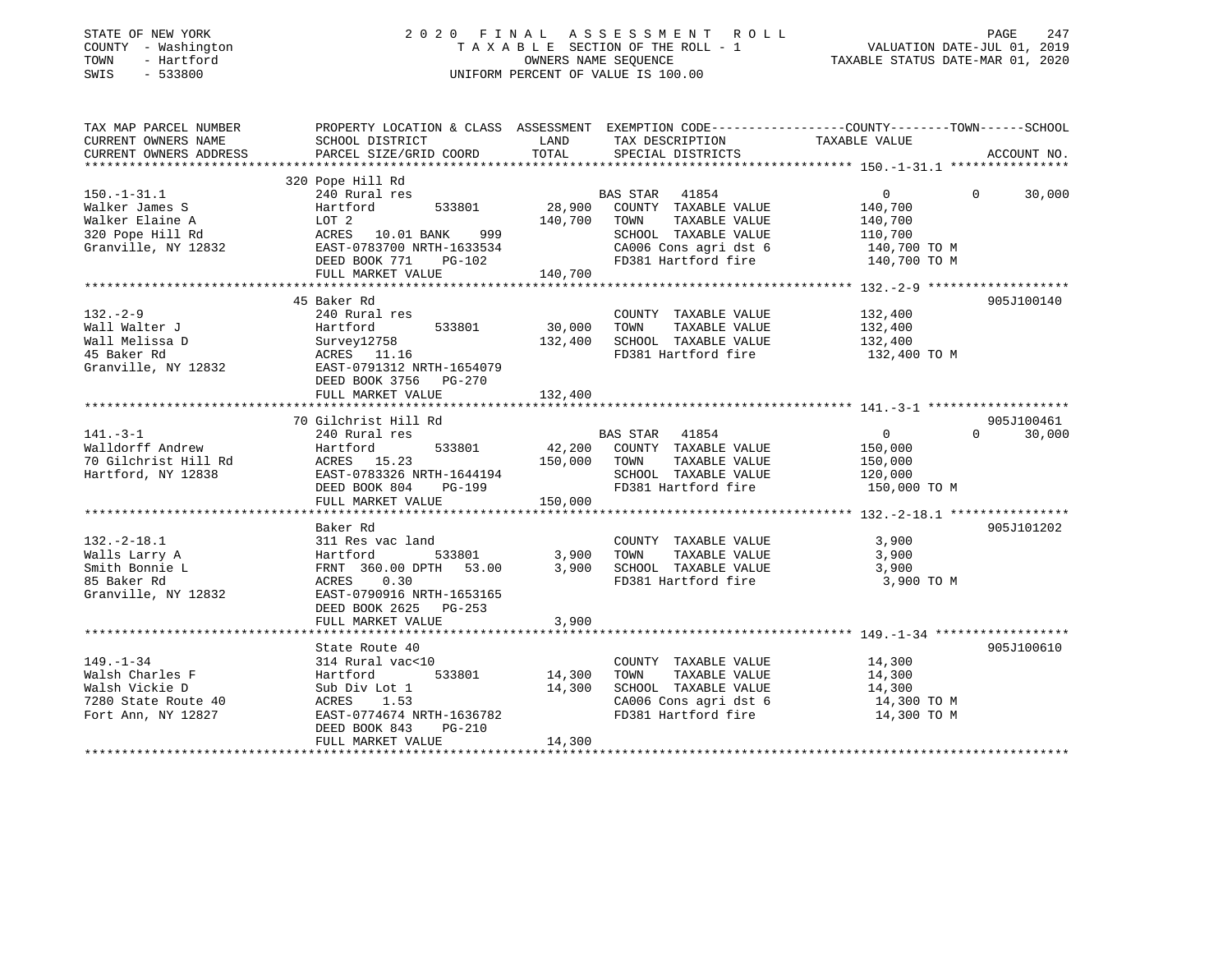| STATE OF NEW YORK      | 2020<br>FINAL                                 | A S S E S S M E N T<br>TAXABLE SECTION OF THE ROLL - 1                                           | R O L L                          | PAGE<br>248        |
|------------------------|-----------------------------------------------|--------------------------------------------------------------------------------------------------|----------------------------------|--------------------|
| COUNTY - Washington    |                                               | VALUATION DATE-JUL 01, 2019                                                                      |                                  |                    |
| - Hartford<br>TOWN     |                                               | OWNERS NAME SEOUENCE                                                                             | TAXABLE STATUS DATE-MAR 01, 2020 |                    |
| $-533800$<br>SWIS      |                                               | UNIFORM PERCENT OF VALUE IS 100.00                                                               |                                  |                    |
|                        |                                               |                                                                                                  |                                  |                    |
| TAX MAP PARCEL NUMBER  |                                               | PROPERTY LOCATION & CLASS ASSESSMENT EXEMPTION CODE----------------COUNTY-------TOWN------SCHOOL |                                  |                    |
| CURRENT OWNERS NAME    | SCHOOL DISTRICT                               | LAND<br>TAX DESCRIPTION                                                                          | TAXABLE VALUE                    |                    |
| CURRENT OWNERS ADDRESS | PARCEL SIZE/GRID COORD                        | TOTAL<br>SPECIAL DISTRICTS                                                                       |                                  | ACCOUNT NO.        |
|                        |                                               |                                                                                                  |                                  |                    |
|                        | 7280 State Route 40                           |                                                                                                  |                                  | 905J100610         |
| $149. - 1 - 34.1$      | 210 1 Family Res                              | 41834<br>ENH STAR                                                                                | $\overline{0}$                   | $\Omega$<br>69,800 |
| Walsh Charles F        | 533801<br>Hartford                            | 26,600<br>COUNTY TAXABLE VALUE                                                                   | 137,000                          |                    |
| Walsh Vickie D         | Sub Div Lot 2                                 | 137,000<br>TAXABLE VALUE<br>TOWN                                                                 | 137,000                          |                    |
| 7280 State Route 40    | ACRES<br>999<br>2.21 BANK                     | SCHOOL TAXABLE VALUE                                                                             | 67,200                           |                    |
| Fort Ann, NY 12827     | EAST-0774492 NRTH-1636585                     | CA006 Cons agri dst 6                                                                            | 137,000 TO M                     |                    |
|                        | DEED BOOK 2723 PG-48                          | FD381 Hartford fire                                                                              | 137,000 TO M                     |                    |
|                        | FULL MARKET VALUE                             | 137,000                                                                                          |                                  |                    |
|                        |                                               |                                                                                                  |                                  |                    |
|                        | 671 County Route 17                           |                                                                                                  |                                  | 905J100661         |
| $113. - 2 - 4$         | 210 1 Family Res                              | ENH STAR<br>41834                                                                                | $\overline{0}$                   | $\Omega$<br>69,800 |
| Ward Charles S         | Hartford<br>533801                            | 19,900<br>COUNTY TAXABLE VALUE                                                                   | 117,000                          |                    |
| 671 County Route 17    | $113. - 1 - 4$                                | 117,000<br>TOWN<br>TAXABLE VALUE                                                                 | 117,000                          |                    |
| Fort Ann, NY 12827     | FRNT 150.00 DPTH 200.00                       | SCHOOL TAXABLE VALUE                                                                             | 47,200                           |                    |
|                        | EAST-0779084 NRTH-1666913                     | CA007 Cons agri dst 7                                                                            | 117,000 TO M                     |                    |
|                        | DEED BOOK 669<br>$PG-69$                      | FD381 Hartford fire                                                                              | 117,000 TO M                     |                    |
|                        | FULL MARKET VALUE                             | 117,000                                                                                          |                                  |                    |
|                        |                                               |                                                                                                  |                                  |                    |
|                        | 80 Rowe Hill Rd                               |                                                                                                  |                                  | 905J100626         |
| $141. - 1 - 44$        | 280 Res Multiple                              | <b>BAS STAR</b><br>41854                                                                         | $\overline{0}$                   | $\Omega$<br>30,000 |
| Ward Edward S          | 533801<br>Hartford                            | 32,600<br>COUNTY TAXABLE VALUE                                                                   | 290,600                          |                    |
| Ward Beth G            | 2.80<br>ACRES                                 | 290,600<br>TOWN<br>TAXABLE VALUE                                                                 | 290,600                          |                    |
| 80 Rowe Hill Rd        | EAST-0786408 NRTH-1649808                     | SCHOOL TAXABLE VALUE                                                                             | 260,600                          |                    |
| Hartford, NY 12838     | DEED BOOK 725<br>PG-141                       | CA007 Cons agri dst 7                                                                            | 290,600 TO M                     |                    |
|                        | FULL MARKET VALUE                             | 290,600 FD381 Hartford fire                                                                      | 290,600 TO M                     |                    |
|                        |                                               |                                                                                                  |                                  |                    |
|                        | 71 Gilchrist Hill Ext                         |                                                                                                  |                                  | 905J100228         |
| $141. - 3 - 10.2$      | 210 1 Family Res                              | 41834<br>ENH STAR                                                                                | $\overline{0}$                   | $\Omega$<br>69,800 |
| Ward Elizabeth Mary    | 533801<br>Hartford                            | 33,000<br>COUNTY TAXABLE VALUE                                                                   | 178,000                          |                    |
| 71 Gilchrist Hill Ext  | ACRES<br>3.96                                 | 178,000<br>TOWN<br>TAXABLE VALUE                                                                 | 178,000                          |                    |
| Hartford, NY 12838     | EAST-0784843 NRTH-1644609                     | SCHOOL TAXABLE VALUE                                                                             | 108,200                          |                    |
|                        | DEED BOOK 3558 PG-232                         | FD381 Hartford fire                                                                              | 178,000 TO M                     |                    |
|                        | FULL MARKET VALUE<br>************************ | 178,000                                                                                          |                                  |                    |
|                        |                                               |                                                                                                  |                                  |                    |
|                        | Wright Rd                                     |                                                                                                  |                                  | 905J101314         |
| $122. - 1 - 13.3$      | 322 Rural vac>10                              | COUNTY TAXABLE VALUE                                                                             | 21,500                           |                    |
| Ward Hiram             | 533801<br>Hartford                            | 21,500<br>TOWN<br>TAXABLE VALUE                                                                  | 21,500                           |                    |
| Ward Judith            | ACRES 11.75                                   | 21,500<br>SCHOOL TAXABLE VALUE                                                                   | 21,500                           |                    |
| 392 Wright Rd          | EAST-0782151 NRTH-1657670                     | CA007 Cons agri dst 7                                                                            | 21,500 TO M                      |                    |
| Fort Ann, NY 12827     | DEED BOOK 499<br>PG-1060                      | FD381 Hartford fire                                                                              | 21,500 TO M                      |                    |
|                        | FULL MARKET VALUE                             | 21,500                                                                                           | *****************************    |                    |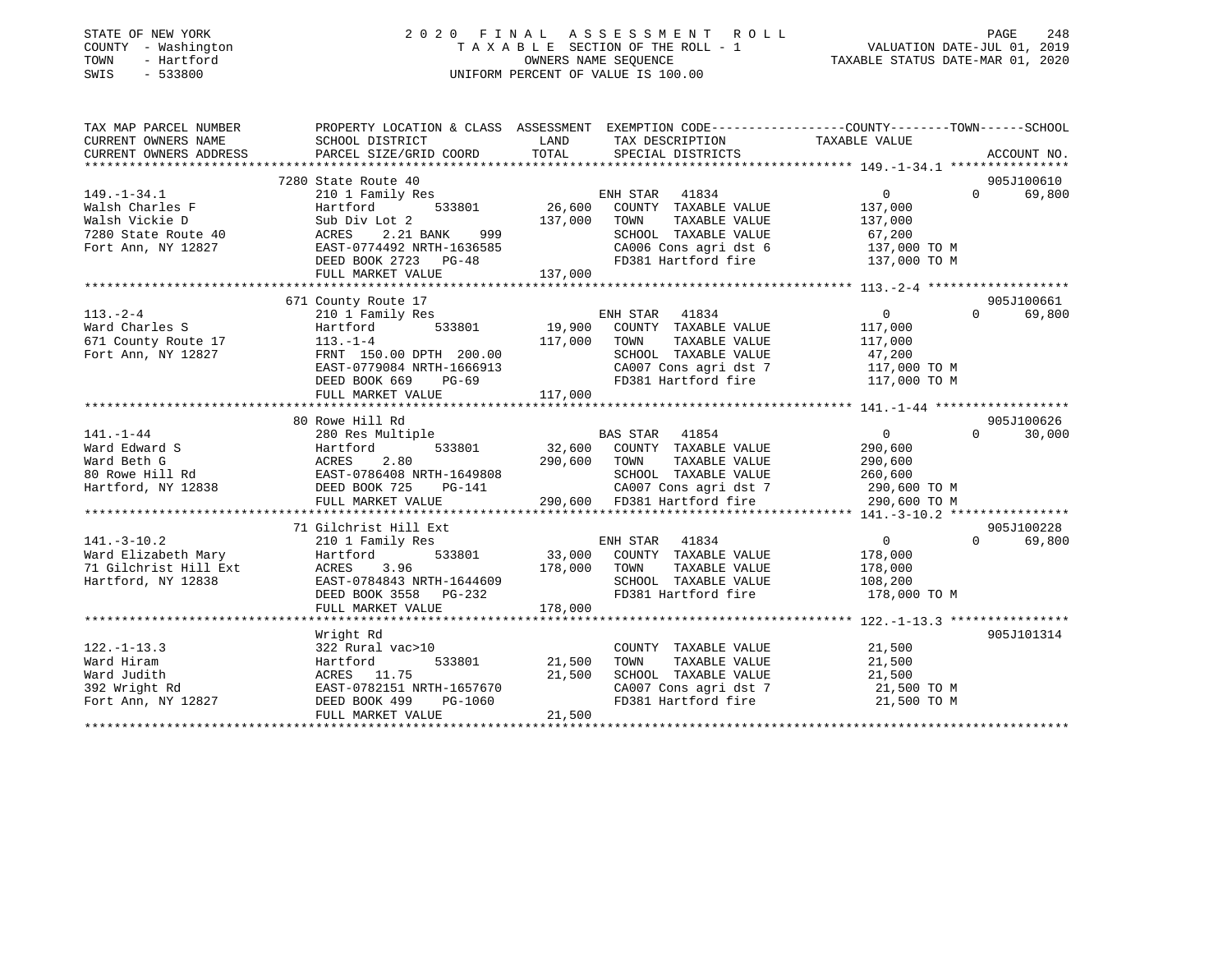| STATE OF NEW YORK<br>COUNTY - Washington<br>TOWN<br>- Hartford<br>$-533800$<br>SWIS                                                                                                                                                              |                                                                                                                                              |         | 2020 FINAL ASSESSMENT ROLL<br>TAXABLE SECTION OF THE ROLL - 1<br>OWNERS NAME SEQUENCE<br>UNIFORM PERCENT OF VALUE IS 100.00 | 745<br>2019 VALUATION DATE-JUL<br>2019 TAXABLE STATUS DATE-MAR 01, 2020 | PAGE<br>249                                           |
|--------------------------------------------------------------------------------------------------------------------------------------------------------------------------------------------------------------------------------------------------|----------------------------------------------------------------------------------------------------------------------------------------------|---------|-----------------------------------------------------------------------------------------------------------------------------|-------------------------------------------------------------------------|-------------------------------------------------------|
| TAX MAP PARCEL NUMBER<br>CURRENT OWNERS NAME<br>CURRENT OWNERS ADDRESS                                                                                                                                                                           | PROPERTY LOCATION & CLASS ASSESSMENT EXEMPTION CODE----------------COUNTY-------TOWN-----SCHOOL<br>SCHOOL DISTRICT<br>PARCEL SIZE/GRID COORD | TOTAL   | LAND TAX DESCRIPTION TAXABLE VALUE<br>SPECIAL DISTRICTS                                                                     |                                                                         | ACCOUNT NO.                                           |
|                                                                                                                                                                                                                                                  | 392 Wright Rd                                                                                                                                |         |                                                                                                                             |                                                                         | 905J100704                                            |
| $122. - 1 - 13.1$                                                                                                                                                                                                                                | 240 Rural res                                                                                                                                |         | 41720<br>AG DIST<br>533801 304,800 COUNTY TAXABLE VALUE<br>TAXABLE VALUE<br>SCHOOL TAXABLE VALUE<br>CA007 Cons agri dst 7   | 159,639<br>180,361<br>180,361<br>180,361<br>180,361 TO M                | 159,639 159,639                                       |
| MAY BE SUBJECT TO PAYMENT<br>UNDER AGDIST LAW TIL 2024                                                                                                                                                                                           |                                                                                                                                              |         | FD381 Hartford fire                                                                                                         | 340,000 TO M                                                            |                                                       |
| **********************                                                                                                                                                                                                                           |                                                                                                                                              |         |                                                                                                                             |                                                                         |                                                       |
|                                                                                                                                                                                                                                                  | 50 Christian Hill Rd                                                                                                                         |         |                                                                                                                             |                                                                         | 905J101414                                            |
| $132. - 1 - 27.1$<br>Ward Irrevoc Trust Richard K Hartford 533801                                                                                                                                                                                | 210 1 Family Res                                                                                                                             |         | ENH STAR 41834<br>27,900 COUNTY TAXABLE VALUE                                                                               | $\overline{0}$<br>144,700                                               | 0 69,800                                              |
|                                                                                                                                                                                                                                                  |                                                                                                                                              |         |                                                                                                                             |                                                                         |                                                       |
|                                                                                                                                                                                                                                                  |                                                                                                                                              |         |                                                                                                                             |                                                                         |                                                       |
|                                                                                                                                                                                                                                                  |                                                                                                                                              |         |                                                                                                                             |                                                                         |                                                       |
|                                                                                                                                                                                                                                                  | 1397 Baldwin Corners Rd                                                                                                                      |         | 58 PCT OF VALUE USED FOR EXEMPTION PURPOSES                                                                                 |                                                                         | 905J100665                                            |
| $121. -4 -7$                                                                                                                                                                                                                                     | 240 Rural res                                                                                                                                |         | AG DIST 41720                                                                                                               | 31,399 31,399<br>62,350                                                 | 31,399                                                |
|                                                                                                                                                                                                                                                  |                                                                                                                                              |         |                                                                                                                             |                                                                         | 62,350<br>$\overline{\phantom{0}}$<br>56,115          |
|                                                                                                                                                                                                                                                  |                                                                                                                                              |         | 533801 91,800 AGED-CO/TN 41801<br>215,000 AGED-SCH 41804<br>ENH STAR 41834<br>41834<br>211315 121315                        | $\begin{array}{c} 0 \\ 0 \end{array}$<br>121,251                        | $\begin{bmatrix} 0 \\ 0 \\ 0 \end{bmatrix}$<br>69,800 |
|                                                                                                                                                                                                                                                  |                                                                                                                                              |         |                                                                                                                             | 121,251                                                                 |                                                       |
|                                                                                                                                                                                                                                                  |                                                                                                                                              |         | CA007 Cons agri dst 7<br>31,399 EX                                                                                          | 57,686<br>183,601 TO M                                                  |                                                       |
|                                                                                                                                                                                                                                                  |                                                                                                                                              |         | FD381 Hartford fire                                                                                                         | 215,000 TO M                                                            |                                                       |
|                                                                                                                                                                                                                                                  |                                                                                                                                              |         |                                                                                                                             |                                                                         |                                                       |
| 141.-3-21                                                                                                                                                                                                                                        | 186 Marlboro Country Rd<br>210 1 Family Res                                                                                                  |         | COUNTY TAXABLE VALUE                                                                                                        | 171,700<br>171,700                                                      | 905J100181                                            |
| Varner Ida M<br>Warner Ida M<br>Warner Anthony J Sr<br>Warner Anthony J Sr<br>24,400 TOWN TAXABLE VALUE<br>24,400 TOWN TAXABLE VALUE<br>24,400 TOWN TAXABLE VALUE<br>24,400 TOWN TAXABLE VALUE<br>24,400 TOWN TAXABLE VALUE<br>24,400 TOWN TAXAB |                                                                                                                                              |         | FD381 Hartford fire 171,700 TO M                                                                                            | 171,700                                                                 |                                                       |
|                                                                                                                                                                                                                                                  | FULL MARKET VALUE                                                                                                                            | 171,700 |                                                                                                                             |                                                                         |                                                       |
|                                                                                                                                                                                                                                                  |                                                                                                                                              |         |                                                                                                                             |                                                                         |                                                       |
|                                                                                                                                                                                                                                                  |                                                                                                                                              |         |                                                                                                                             |                                                                         | 905J101349                                            |
|                                                                                                                                                                                                                                                  |                                                                                                                                              |         | COUNTY TAXABLE VALUE 122,000                                                                                                |                                                                         |                                                       |
|                                                                                                                                                                                                                                                  |                                                                                                                                              | 31,000  | TOWN<br>TAXABLE VALUE                                                                                                       | 122,000                                                                 |                                                       |
| Warner Seth D<br>23 Deer Run Way<br>23 Deer Run Way<br>Hartford, NY 12838<br>240 Rural res<br>240 Rural res<br>240 Rural res<br>240 Rural res<br>240 Rural res<br>2533801<br>23 Deer Run Way<br>20T 9<br>20T 9<br>20T 20.15 RANT                 | DEED BOOK 3753 PG-90                                                                                                                         |         | 122,000 SCHOOL TAXABLE VALUE<br>FD381 Hartford fire                                                                         | 122,000<br>122,000 TO M                                                 |                                                       |
|                                                                                                                                                                                                                                                  | FULL MARKET VALUE                                                                                                                            | 122,000 |                                                                                                                             |                                                                         |                                                       |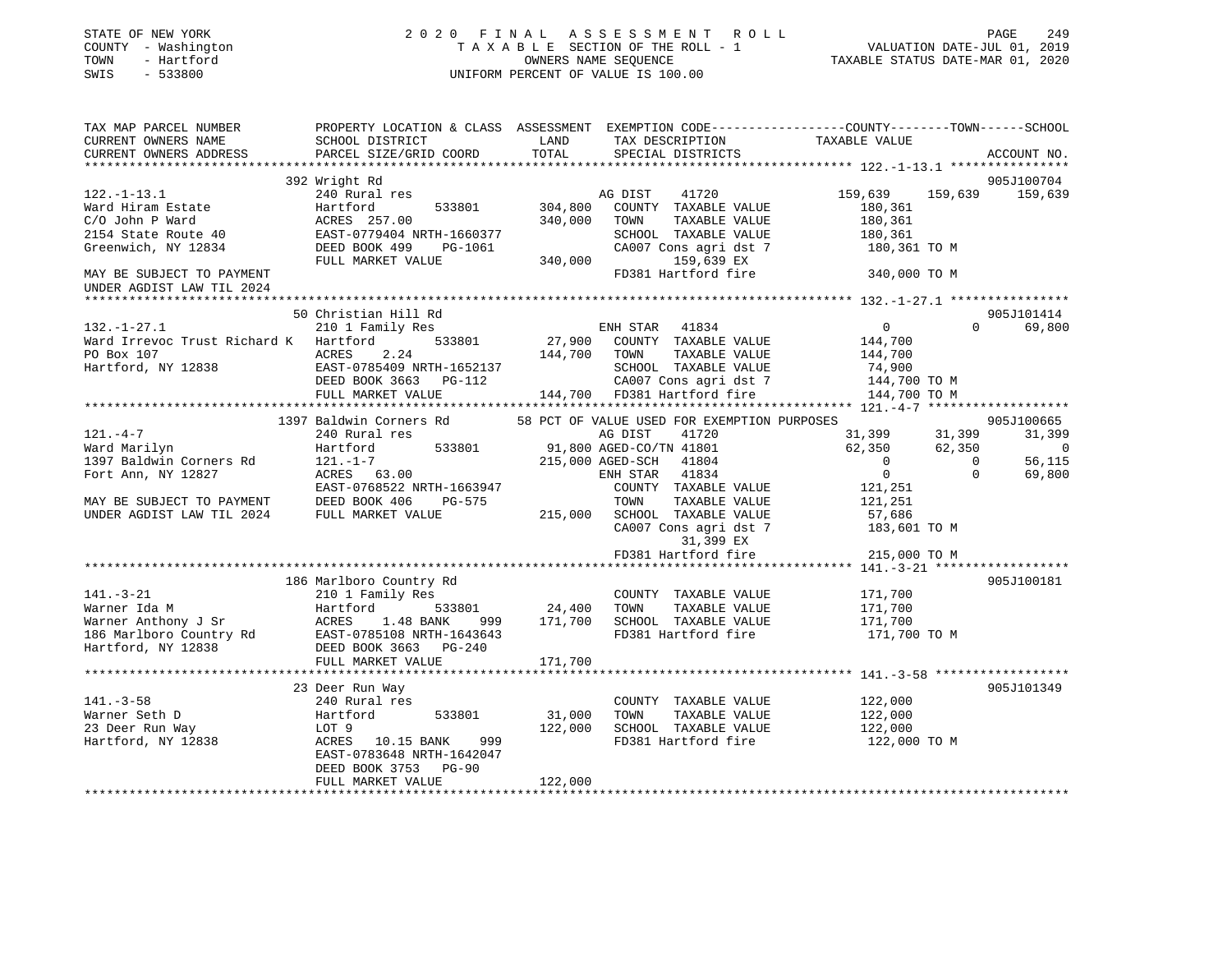| STATE OF NEW YORK<br>COUNTY - Washington<br>- Hartford<br>TOWN<br>$-533800$<br>SWIS | 2020 FINAL ASSESSMENT ROLL<br>TAXABLE SECTION OF THE ROLL - 1<br>UNIFORM PERCENT OF VALUE IS 100.00 | PAGE<br>250<br>VALUATION DATE-JUL 01, 2019<br>TAXABLE STATUS DATE-MAR 01, 2020 |                                                                                                |                                                    |                                       |
|-------------------------------------------------------------------------------------|-----------------------------------------------------------------------------------------------------|--------------------------------------------------------------------------------|------------------------------------------------------------------------------------------------|----------------------------------------------------|---------------------------------------|
| TAX MAP PARCEL NUMBER                                                               |                                                                                                     |                                                                                | PROPERTY LOCATION & CLASS ASSESSMENT EXEMPTION CODE---------------COUNTY-------TOWN-----SCHOOL |                                                    |                                       |
| CURRENT OWNERS NAME<br>CURRENT OWNERS ADDRESS                                       | SCHOOL DISTRICT<br>PARCEL SIZE/GRID COORD                                                           | LAND<br>TOTAL                                                                  | TAX DESCRIPTION<br>SPECIAL DISTRICTS                                                           | TAXABLE VALUE                                      | ACCOUNT NO.                           |
|                                                                                     | 365 Gilchrist Hill Rd                                                                               |                                                                                |                                                                                                |                                                    |                                       |
| $150. - 1 - 57.3$                                                                   | 311 Res vac land                                                                                    |                                                                                | COUNTY TAXABLE VALUE                                                                           | 32,100                                             |                                       |
| Warren Randall                                                                      | Hartford<br>533801                                                                                  | 32,100                                                                         | TAXABLE VALUE<br>TOWN                                                                          | 32,100                                             |                                       |
| 921 Thrush Circle                                                                   | LOT 3                                                                                               | 32,100                                                                         | SCHOOL TAXABLE VALUE                                                                           | 32,100                                             |                                       |
| Barefoot Bay, FL 32976                                                              | <b>ACRES</b><br>3.39<br>EAST-0784009 NRTH-1639487<br>DEED BOOK 20191 PG-27231<br>FULL MARKET VALUE  | 32,100                                                                         | FD381 Hartford fire                                                                            | 32,100 TO M                                        |                                       |
|                                                                                     |                                                                                                     |                                                                                |                                                                                                |                                                    |                                       |
|                                                                                     | 363 Gilchrist Hill Rd                                                                               |                                                                                |                                                                                                |                                                    |                                       |
| $150. - 1 - 57.4$                                                                   | 314 Rural vac<10                                                                                    |                                                                                | COUNTY TAXABLE VALUE                                                                           | 20,000                                             |                                       |
| Warren Randall                                                                      | 533801<br>Hartford                                                                                  | 20,000                                                                         | TAXABLE VALUE<br>TOWN                                                                          | 20,000                                             |                                       |
| 921 Thrush Circle                                                                   | LOT 4                                                                                               | 20,000                                                                         | SCHOOL TAXABLE VALUE                                                                           | 20,000                                             |                                       |
| Barefoot Bay, FL 32976                                                              | 3.19<br>ACRES<br>EAST-0784182 NRTH-1639647<br>DEED BOOK 20191 PG-27231                              |                                                                                | FD381 Hartford fire                                                                            | 20,000 TO M                                        |                                       |
|                                                                                     | FULL MARKET VALUE                                                                                   | 20,000                                                                         |                                                                                                |                                                    |                                       |
|                                                                                     |                                                                                                     |                                                                                |                                                                                                |                                                    |                                       |
| $140. - 1 - 36$                                                                     | 3499 State Route 196                                                                                |                                                                                | CW 10 VET/ 41151                                                                               |                                                    | 905J100001<br>6,940<br>$\overline{0}$ |
| Washburn Gerald W Sr                                                                | 270 Mfg housing<br>533801<br>Hartford                                                               |                                                                                | 26,000 CW_DISBLD_ 41171                                                                        | 6,940<br>3,470                                     | 3,470<br>$\Omega$                     |
| Washburn Marilla                                                                    | ACRES<br>3.00                                                                                       |                                                                                | 69,400 AGED-CO/TN 41801                                                                        | 11,798                                             | 11,798<br>$\Omega$                    |
| 3499 State Route 196                                                                | EAST-0770665 NRTH-1644717                                                                           |                                                                                | ENH STAR<br>41834                                                                              | $\overline{0}$                                     | 69,400<br>$\Omega$                    |
| Fort Ann, NY 12827                                                                  | DEED BOOK 683<br>$PG-90$                                                                            |                                                                                | COUNTY TAXABLE VALUE                                                                           | 47,192                                             |                                       |
|                                                                                     | FULL MARKET VALUE                                                                                   | 69,400                                                                         | TAXABLE VALUE<br>TOWN                                                                          | 47,192                                             |                                       |
|                                                                                     |                                                                                                     |                                                                                | SCHOOL TAXABLE VALUE                                                                           | $\Omega$                                           |                                       |
|                                                                                     |                                                                                                     |                                                                                | FD381 Hartford fire                                                                            | 69,400 TO M                                        |                                       |
|                                                                                     |                                                                                                     |                                                                                |                                                                                                | ******************* 149. -1-21 ******************* |                                       |
|                                                                                     | 7401 State Route 40                                                                                 |                                                                                |                                                                                                |                                                    | 905J100111                            |
| $149. - 1 - 21$                                                                     | 210 1 Family Res                                                                                    |                                                                                | BAS STAR 41854                                                                                 | $\overline{0}$                                     | $\Omega$<br>30,000                    |
| Washburn Michael                                                                    | Hartford<br>533801                                                                                  | 19,900                                                                         | COUNTY TAXABLE VALUE                                                                           | 131,500                                            |                                       |
| 7401 State Route 40                                                                 | 744/286 556/183                                                                                     | 131,500                                                                        | TOWN<br>TAXABLE VALUE                                                                          | 131,500                                            |                                       |
| Fort Ann, NY 12827                                                                  | FRNT 200.00 DPTH 150.00                                                                             |                                                                                | SCHOOL TAXABLE VALUE                                                                           | 101,500                                            |                                       |
|                                                                                     | 999<br>BANK<br>EAST-0776131 NRTH-1639313<br>DEED BOOK 721<br>$PG-80$                                |                                                                                | FD381 Hartford fire                                                                            | 131,500 TO M                                       |                                       |
|                                                                                     | FULL MARKET VALUE                                                                                   | 131,500                                                                        |                                                                                                |                                                    |                                       |
|                                                                                     |                                                                                                     |                                                                                |                                                                                                |                                                    |                                       |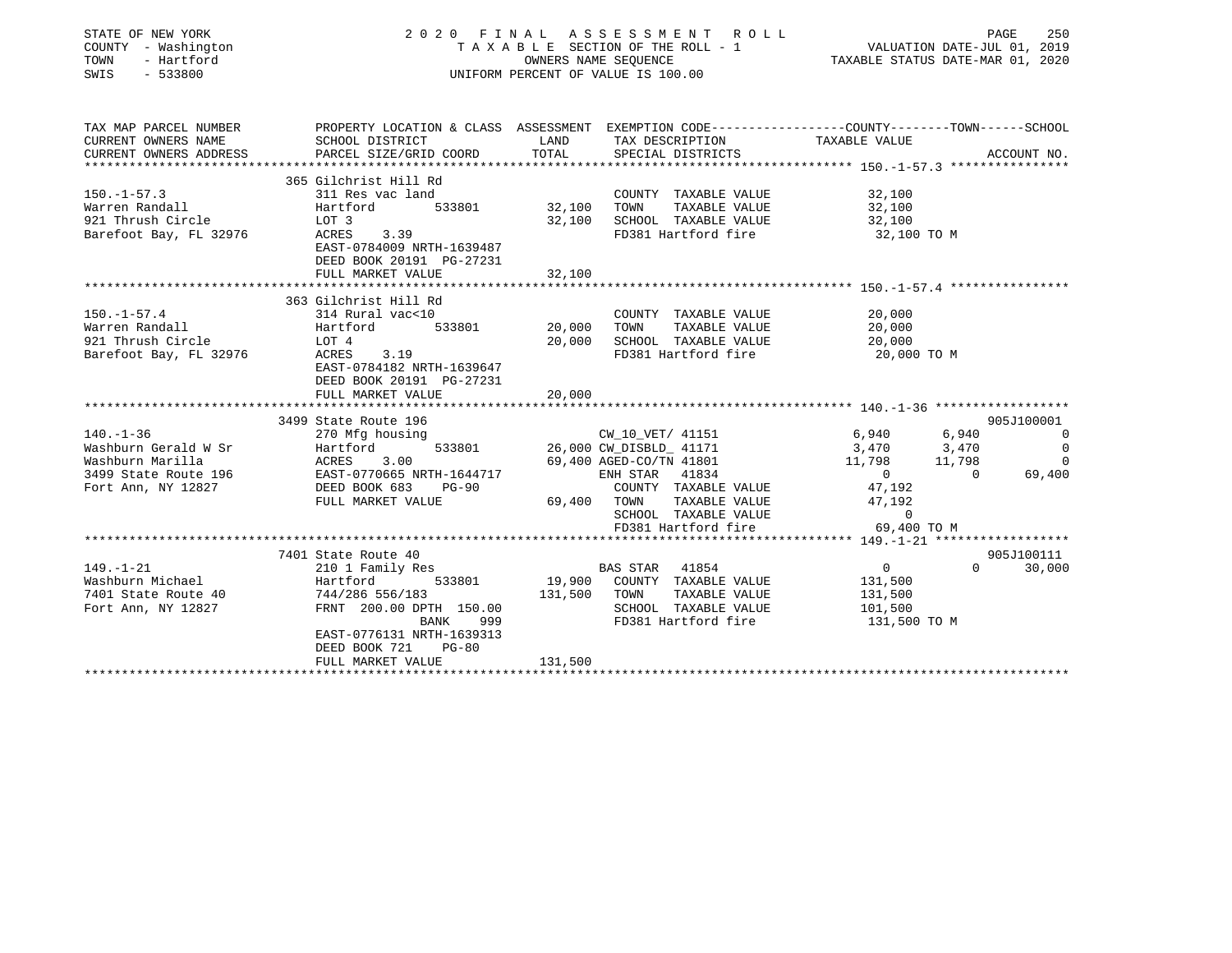### STATE OF NEW YORK 2 0 2 0 F I N A L A S S E S S M E N T R O L L PAGE 251 COUNTY - Washington T A X A B L E SECTION OF THE ROLL - 1 VALUATION DATE-JUL 01, 2019 TOWN - Hartford OWNERS NAME SEQUENCE TAXABLE STATUS DATE-MAR 01, 2020 SWIS - 533800 UNIFORM PERCENT OF VALUE IS 100.00

| TAXABLE VALUE<br><b>LAND</b><br>SCHOOL DISTRICT<br>TAX DESCRIPTION<br>PARCEL SIZE/GRID COORD<br>TOTAL<br>CURRENT OWNERS ADDRESS<br>SPECIAL DISTRICTS<br>ACCOUNT NO.<br>232 Mcdougal Rd<br>240 Rural res<br>56 PCT OF VALUE USED FOR EXEMPTION PURPOSES<br>905J100466<br>$19,740$ 19,740<br>$\overline{0}$<br>VET WAR CT 41121<br>533801 102,400 AG DIST<br>26,790 26,790<br>41720<br>26,790<br>Hartford<br>ACRES 80.20<br>235,000 COUNTY TAXABLE VALUE<br>188,470<br>EAST-0767235 NRTH-1632873<br>TAXABLE VALUE<br>188,470<br>TOWN<br>SCHOOL TAXABLE VALUE<br>DEED BOOK 20191 PG-29206<br>208,210<br>235,000 CA006 Cons agri dst 6<br>FULL MARKET VALUE<br>208,210 TO M<br>26,790 EX<br>FD381 Hartford fire 235,000 TO M<br>905J100335<br>Swamp Ln<br>COUNTY TAXABLE VALUE 45,500<br>323 Vacant rural<br>533801<br>45,500 TOWN<br>45,500 TOWN TAXABLE VALUE 45,500<br>45,500 SCHOOL TAXABLE VALUE 45,500<br>Gansevoort, NY 12831 EAST-0776921 NRTH-1636828<br>CA006 Cons agri dst 6 45,500 TO M<br>EAST-0776921 NRTH-1636828<br>DEED BOOK 3491 PG-118<br>FD381 Hartford fire<br>45,500 TO M<br>45,500<br>FULL MARKET VALUE<br>3876 State Route 196<br>$140.-2-41.1$<br>$\overline{0}$<br>$\overline{0}$<br>30,000<br>210 1 Family Res<br>Weils Theresa D<br>Hartford<br>110,600<br>110,600 TOWN<br>785/207<br>ACRES<br>3876 State Route 196<br>TAXABLE VALUE<br>110,600<br>ACRES 1.20 BANK 999<br>Fort Ann, NY 12827<br>SCHOOL TAXABLE VALUE<br>80,600<br>CA007 Cons agri dst 7<br>FD381 Hartford fire 110,600 TO M<br>FD381 Hartford fire 110,600 TO M<br>EAST-0779465 NRTH-1645430<br>DEED BOOK 2372 PG-310<br>110,600<br>FULL MARKET VALUE<br>164 Pope Hill Rd<br>$150. - 1 - 29.15$<br>210 1 Family Res<br>COUNTY TAXABLE VALUE<br>273,100<br>210 I Family Res<br>Argyle 632001 44,000<br>843-327 273,100<br>ACRES 7.60 BANK 999 273,100<br>EAST-0780762 NRTH-1633145<br>44,000 TOWN<br>Weller Neil B<br>TAXABLE VALUE<br>273,100<br>273,100<br>Weller Nicole L<br>SCHOOL TAXABLE VALUE<br>273,100<br>CA006 Cons agri dst 6<br>FD381 Hartford fire<br>164 Pope Hill Rd<br>273,100 TO M<br>273,100 TO M<br>Argyle, NY 12809<br>DEED BOOK 3580 PG-274<br>41 Townsend Rd | TAX MAP PARCEL NUMBER     |  | PROPERTY LOCATION & CLASS ASSESSMENT EXEMPTION CODE---------------COUNTY-------TOWN-----SCHOOL |  |
|---------------------------------------------------------------------------------------------------------------------------------------------------------------------------------------------------------------------------------------------------------------------------------------------------------------------------------------------------------------------------------------------------------------------------------------------------------------------------------------------------------------------------------------------------------------------------------------------------------------------------------------------------------------------------------------------------------------------------------------------------------------------------------------------------------------------------------------------------------------------------------------------------------------------------------------------------------------------------------------------------------------------------------------------------------------------------------------------------------------------------------------------------------------------------------------------------------------------------------------------------------------------------------------------------------------------------------------------------------------------------------------------------------------------------------------------------------------------------------------------------------------------------------------------------------------------------------------------------------------------------------------------------------------------------------------------------------------------------------------------------------------------------------------------------------------------------------------------------------------------------------------------------------------------------------------------------------------------------------------------------------------------------------------------------------------------------------------------------------------------------------------------------------------------------|---------------------------|--|------------------------------------------------------------------------------------------------|--|
|                                                                                                                                                                                                                                                                                                                                                                                                                                                                                                                                                                                                                                                                                                                                                                                                                                                                                                                                                                                                                                                                                                                                                                                                                                                                                                                                                                                                                                                                                                                                                                                                                                                                                                                                                                                                                                                                                                                                                                                                                                                                                                                                                                           | CURRENT OWNERS NAME       |  |                                                                                                |  |
|                                                                                                                                                                                                                                                                                                                                                                                                                                                                                                                                                                                                                                                                                                                                                                                                                                                                                                                                                                                                                                                                                                                                                                                                                                                                                                                                                                                                                                                                                                                                                                                                                                                                                                                                                                                                                                                                                                                                                                                                                                                                                                                                                                           |                           |  |                                                                                                |  |
|                                                                                                                                                                                                                                                                                                                                                                                                                                                                                                                                                                                                                                                                                                                                                                                                                                                                                                                                                                                                                                                                                                                                                                                                                                                                                                                                                                                                                                                                                                                                                                                                                                                                                                                                                                                                                                                                                                                                                                                                                                                                                                                                                                           |                           |  |                                                                                                |  |
|                                                                                                                                                                                                                                                                                                                                                                                                                                                                                                                                                                                                                                                                                                                                                                                                                                                                                                                                                                                                                                                                                                                                                                                                                                                                                                                                                                                                                                                                                                                                                                                                                                                                                                                                                                                                                                                                                                                                                                                                                                                                                                                                                                           |                           |  |                                                                                                |  |
|                                                                                                                                                                                                                                                                                                                                                                                                                                                                                                                                                                                                                                                                                                                                                                                                                                                                                                                                                                                                                                                                                                                                                                                                                                                                                                                                                                                                                                                                                                                                                                                                                                                                                                                                                                                                                                                                                                                                                                                                                                                                                                                                                                           | $148. - 1 - 21$           |  |                                                                                                |  |
|                                                                                                                                                                                                                                                                                                                                                                                                                                                                                                                                                                                                                                                                                                                                                                                                                                                                                                                                                                                                                                                                                                                                                                                                                                                                                                                                                                                                                                                                                                                                                                                                                                                                                                                                                                                                                                                                                                                                                                                                                                                                                                                                                                           | Watrous Kevin R           |  |                                                                                                |  |
|                                                                                                                                                                                                                                                                                                                                                                                                                                                                                                                                                                                                                                                                                                                                                                                                                                                                                                                                                                                                                                                                                                                                                                                                                                                                                                                                                                                                                                                                                                                                                                                                                                                                                                                                                                                                                                                                                                                                                                                                                                                                                                                                                                           | 232 Mcdougal Rd           |  |                                                                                                |  |
|                                                                                                                                                                                                                                                                                                                                                                                                                                                                                                                                                                                                                                                                                                                                                                                                                                                                                                                                                                                                                                                                                                                                                                                                                                                                                                                                                                                                                                                                                                                                                                                                                                                                                                                                                                                                                                                                                                                                                                                                                                                                                                                                                                           | Argyle, NY 12809          |  |                                                                                                |  |
|                                                                                                                                                                                                                                                                                                                                                                                                                                                                                                                                                                                                                                                                                                                                                                                                                                                                                                                                                                                                                                                                                                                                                                                                                                                                                                                                                                                                                                                                                                                                                                                                                                                                                                                                                                                                                                                                                                                                                                                                                                                                                                                                                                           |                           |  |                                                                                                |  |
|                                                                                                                                                                                                                                                                                                                                                                                                                                                                                                                                                                                                                                                                                                                                                                                                                                                                                                                                                                                                                                                                                                                                                                                                                                                                                                                                                                                                                                                                                                                                                                                                                                                                                                                                                                                                                                                                                                                                                                                                                                                                                                                                                                           | MAY BE SUBJECT TO PAYMENT |  |                                                                                                |  |
|                                                                                                                                                                                                                                                                                                                                                                                                                                                                                                                                                                                                                                                                                                                                                                                                                                                                                                                                                                                                                                                                                                                                                                                                                                                                                                                                                                                                                                                                                                                                                                                                                                                                                                                                                                                                                                                                                                                                                                                                                                                                                                                                                                           | UNDER AGDIST LAW TIL 2024 |  |                                                                                                |  |
|                                                                                                                                                                                                                                                                                                                                                                                                                                                                                                                                                                                                                                                                                                                                                                                                                                                                                                                                                                                                                                                                                                                                                                                                                                                                                                                                                                                                                                                                                                                                                                                                                                                                                                                                                                                                                                                                                                                                                                                                                                                                                                                                                                           |                           |  |                                                                                                |  |
|                                                                                                                                                                                                                                                                                                                                                                                                                                                                                                                                                                                                                                                                                                                                                                                                                                                                                                                                                                                                                                                                                                                                                                                                                                                                                                                                                                                                                                                                                                                                                                                                                                                                                                                                                                                                                                                                                                                                                                                                                                                                                                                                                                           |                           |  |                                                                                                |  |
|                                                                                                                                                                                                                                                                                                                                                                                                                                                                                                                                                                                                                                                                                                                                                                                                                                                                                                                                                                                                                                                                                                                                                                                                                                                                                                                                                                                                                                                                                                                                                                                                                                                                                                                                                                                                                                                                                                                                                                                                                                                                                                                                                                           |                           |  |                                                                                                |  |
|                                                                                                                                                                                                                                                                                                                                                                                                                                                                                                                                                                                                                                                                                                                                                                                                                                                                                                                                                                                                                                                                                                                                                                                                                                                                                                                                                                                                                                                                                                                                                                                                                                                                                                                                                                                                                                                                                                                                                                                                                                                                                                                                                                           | $149. - 1 - 32.1$         |  |                                                                                                |  |
|                                                                                                                                                                                                                                                                                                                                                                                                                                                                                                                                                                                                                                                                                                                                                                                                                                                                                                                                                                                                                                                                                                                                                                                                                                                                                                                                                                                                                                                                                                                                                                                                                                                                                                                                                                                                                                                                                                                                                                                                                                                                                                                                                                           |                           |  |                                                                                                |  |
|                                                                                                                                                                                                                                                                                                                                                                                                                                                                                                                                                                                                                                                                                                                                                                                                                                                                                                                                                                                                                                                                                                                                                                                                                                                                                                                                                                                                                                                                                                                                                                                                                                                                                                                                                                                                                                                                                                                                                                                                                                                                                                                                                                           |                           |  |                                                                                                |  |
|                                                                                                                                                                                                                                                                                                                                                                                                                                                                                                                                                                                                                                                                                                                                                                                                                                                                                                                                                                                                                                                                                                                                                                                                                                                                                                                                                                                                                                                                                                                                                                                                                                                                                                                                                                                                                                                                                                                                                                                                                                                                                                                                                                           |                           |  |                                                                                                |  |
|                                                                                                                                                                                                                                                                                                                                                                                                                                                                                                                                                                                                                                                                                                                                                                                                                                                                                                                                                                                                                                                                                                                                                                                                                                                                                                                                                                                                                                                                                                                                                                                                                                                                                                                                                                                                                                                                                                                                                                                                                                                                                                                                                                           |                           |  |                                                                                                |  |
|                                                                                                                                                                                                                                                                                                                                                                                                                                                                                                                                                                                                                                                                                                                                                                                                                                                                                                                                                                                                                                                                                                                                                                                                                                                                                                                                                                                                                                                                                                                                                                                                                                                                                                                                                                                                                                                                                                                                                                                                                                                                                                                                                                           |                           |  |                                                                                                |  |
|                                                                                                                                                                                                                                                                                                                                                                                                                                                                                                                                                                                                                                                                                                                                                                                                                                                                                                                                                                                                                                                                                                                                                                                                                                                                                                                                                                                                                                                                                                                                                                                                                                                                                                                                                                                                                                                                                                                                                                                                                                                                                                                                                                           |                           |  |                                                                                                |  |
|                                                                                                                                                                                                                                                                                                                                                                                                                                                                                                                                                                                                                                                                                                                                                                                                                                                                                                                                                                                                                                                                                                                                                                                                                                                                                                                                                                                                                                                                                                                                                                                                                                                                                                                                                                                                                                                                                                                                                                                                                                                                                                                                                                           |                           |  |                                                                                                |  |
|                                                                                                                                                                                                                                                                                                                                                                                                                                                                                                                                                                                                                                                                                                                                                                                                                                                                                                                                                                                                                                                                                                                                                                                                                                                                                                                                                                                                                                                                                                                                                                                                                                                                                                                                                                                                                                                                                                                                                                                                                                                                                                                                                                           |                           |  |                                                                                                |  |
|                                                                                                                                                                                                                                                                                                                                                                                                                                                                                                                                                                                                                                                                                                                                                                                                                                                                                                                                                                                                                                                                                                                                                                                                                                                                                                                                                                                                                                                                                                                                                                                                                                                                                                                                                                                                                                                                                                                                                                                                                                                                                                                                                                           |                           |  |                                                                                                |  |
|                                                                                                                                                                                                                                                                                                                                                                                                                                                                                                                                                                                                                                                                                                                                                                                                                                                                                                                                                                                                                                                                                                                                                                                                                                                                                                                                                                                                                                                                                                                                                                                                                                                                                                                                                                                                                                                                                                                                                                                                                                                                                                                                                                           |                           |  |                                                                                                |  |
|                                                                                                                                                                                                                                                                                                                                                                                                                                                                                                                                                                                                                                                                                                                                                                                                                                                                                                                                                                                                                                                                                                                                                                                                                                                                                                                                                                                                                                                                                                                                                                                                                                                                                                                                                                                                                                                                                                                                                                                                                                                                                                                                                                           |                           |  |                                                                                                |  |
|                                                                                                                                                                                                                                                                                                                                                                                                                                                                                                                                                                                                                                                                                                                                                                                                                                                                                                                                                                                                                                                                                                                                                                                                                                                                                                                                                                                                                                                                                                                                                                                                                                                                                                                                                                                                                                                                                                                                                                                                                                                                                                                                                                           |                           |  |                                                                                                |  |
|                                                                                                                                                                                                                                                                                                                                                                                                                                                                                                                                                                                                                                                                                                                                                                                                                                                                                                                                                                                                                                                                                                                                                                                                                                                                                                                                                                                                                                                                                                                                                                                                                                                                                                                                                                                                                                                                                                                                                                                                                                                                                                                                                                           |                           |  |                                                                                                |  |
|                                                                                                                                                                                                                                                                                                                                                                                                                                                                                                                                                                                                                                                                                                                                                                                                                                                                                                                                                                                                                                                                                                                                                                                                                                                                                                                                                                                                                                                                                                                                                                                                                                                                                                                                                                                                                                                                                                                                                                                                                                                                                                                                                                           |                           |  |                                                                                                |  |
|                                                                                                                                                                                                                                                                                                                                                                                                                                                                                                                                                                                                                                                                                                                                                                                                                                                                                                                                                                                                                                                                                                                                                                                                                                                                                                                                                                                                                                                                                                                                                                                                                                                                                                                                                                                                                                                                                                                                                                                                                                                                                                                                                                           |                           |  |                                                                                                |  |
|                                                                                                                                                                                                                                                                                                                                                                                                                                                                                                                                                                                                                                                                                                                                                                                                                                                                                                                                                                                                                                                                                                                                                                                                                                                                                                                                                                                                                                                                                                                                                                                                                                                                                                                                                                                                                                                                                                                                                                                                                                                                                                                                                                           |                           |  |                                                                                                |  |
|                                                                                                                                                                                                                                                                                                                                                                                                                                                                                                                                                                                                                                                                                                                                                                                                                                                                                                                                                                                                                                                                                                                                                                                                                                                                                                                                                                                                                                                                                                                                                                                                                                                                                                                                                                                                                                                                                                                                                                                                                                                                                                                                                                           |                           |  |                                                                                                |  |
|                                                                                                                                                                                                                                                                                                                                                                                                                                                                                                                                                                                                                                                                                                                                                                                                                                                                                                                                                                                                                                                                                                                                                                                                                                                                                                                                                                                                                                                                                                                                                                                                                                                                                                                                                                                                                                                                                                                                                                                                                                                                                                                                                                           |                           |  |                                                                                                |  |
|                                                                                                                                                                                                                                                                                                                                                                                                                                                                                                                                                                                                                                                                                                                                                                                                                                                                                                                                                                                                                                                                                                                                                                                                                                                                                                                                                                                                                                                                                                                                                                                                                                                                                                                                                                                                                                                                                                                                                                                                                                                                                                                                                                           |                           |  |                                                                                                |  |
|                                                                                                                                                                                                                                                                                                                                                                                                                                                                                                                                                                                                                                                                                                                                                                                                                                                                                                                                                                                                                                                                                                                                                                                                                                                                                                                                                                                                                                                                                                                                                                                                                                                                                                                                                                                                                                                                                                                                                                                                                                                                                                                                                                           |                           |  |                                                                                                |  |
|                                                                                                                                                                                                                                                                                                                                                                                                                                                                                                                                                                                                                                                                                                                                                                                                                                                                                                                                                                                                                                                                                                                                                                                                                                                                                                                                                                                                                                                                                                                                                                                                                                                                                                                                                                                                                                                                                                                                                                                                                                                                                                                                                                           |                           |  |                                                                                                |  |
|                                                                                                                                                                                                                                                                                                                                                                                                                                                                                                                                                                                                                                                                                                                                                                                                                                                                                                                                                                                                                                                                                                                                                                                                                                                                                                                                                                                                                                                                                                                                                                                                                                                                                                                                                                                                                                                                                                                                                                                                                                                                                                                                                                           |                           |  |                                                                                                |  |
|                                                                                                                                                                                                                                                                                                                                                                                                                                                                                                                                                                                                                                                                                                                                                                                                                                                                                                                                                                                                                                                                                                                                                                                                                                                                                                                                                                                                                                                                                                                                                                                                                                                                                                                                                                                                                                                                                                                                                                                                                                                                                                                                                                           |                           |  |                                                                                                |  |
|                                                                                                                                                                                                                                                                                                                                                                                                                                                                                                                                                                                                                                                                                                                                                                                                                                                                                                                                                                                                                                                                                                                                                                                                                                                                                                                                                                                                                                                                                                                                                                                                                                                                                                                                                                                                                                                                                                                                                                                                                                                                                                                                                                           |                           |  |                                                                                                |  |
|                                                                                                                                                                                                                                                                                                                                                                                                                                                                                                                                                                                                                                                                                                                                                                                                                                                                                                                                                                                                                                                                                                                                                                                                                                                                                                                                                                                                                                                                                                                                                                                                                                                                                                                                                                                                                                                                                                                                                                                                                                                                                                                                                                           |                           |  |                                                                                                |  |
|                                                                                                                                                                                                                                                                                                                                                                                                                                                                                                                                                                                                                                                                                                                                                                                                                                                                                                                                                                                                                                                                                                                                                                                                                                                                                                                                                                                                                                                                                                                                                                                                                                                                                                                                                                                                                                                                                                                                                                                                                                                                                                                                                                           |                           |  |                                                                                                |  |
| 210 1 Family Res<br>COUNTY TAXABLE VALUE<br>131,400<br>140.-2-2.3<br>Wells Joseph R Jr<br>41 Townsend Rd<br>Hartford, NY 12838                                                                                                                                                                                                                                                                                                                                                                                                                                                                                                                                                                                                                                                                                                                                                                                                                                                                                                                                                                                                                                                                                                                                                                                                                                                                                                                                                                                                                                                                                                                                                                                                                                                                                                                                                                                                                                                                                                                                                                                                                                            | $140. -2 - 2.3$           |  |                                                                                                |  |
| 533801 23,000<br>TAXABLE VALUE<br>Hartford<br>TOWN<br>131,400                                                                                                                                                                                                                                                                                                                                                                                                                                                                                                                                                                                                                                                                                                                                                                                                                                                                                                                                                                                                                                                                                                                                                                                                                                                                                                                                                                                                                                                                                                                                                                                                                                                                                                                                                                                                                                                                                                                                                                                                                                                                                                             |                           |  |                                                                                                |  |
| 131,400<br>131,400<br>1.00<br>SCHOOL TAXABLE VALUE<br>ACRES                                                                                                                                                                                                                                                                                                                                                                                                                                                                                                                                                                                                                                                                                                                                                                                                                                                                                                                                                                                                                                                                                                                                                                                                                                                                                                                                                                                                                                                                                                                                                                                                                                                                                                                                                                                                                                                                                                                                                                                                                                                                                                               |                           |  |                                                                                                |  |
| EAST-0782139 NRTH-1647136<br>DEED BOOK 3794 PG-24<br>CA007 Cons agri dst 7<br>131,400 TO M<br>131,400 TO M                                                                                                                                                                                                                                                                                                                                                                                                                                                                                                                                                                                                                                                                                                                                                                                                                                                                                                                                                                                                                                                                                                                                                                                                                                                                                                                                                                                                                                                                                                                                                                                                                                                                                                                                                                                                                                                                                                                                                                                                                                                                |                           |  |                                                                                                |  |
| FD381 Hartford fire                                                                                                                                                                                                                                                                                                                                                                                                                                                                                                                                                                                                                                                                                                                                                                                                                                                                                                                                                                                                                                                                                                                                                                                                                                                                                                                                                                                                                                                                                                                                                                                                                                                                                                                                                                                                                                                                                                                                                                                                                                                                                                                                                       |                           |  |                                                                                                |  |
| 131,400<br>FULL MARKET VALUE                                                                                                                                                                                                                                                                                                                                                                                                                                                                                                                                                                                                                                                                                                                                                                                                                                                                                                                                                                                                                                                                                                                                                                                                                                                                                                                                                                                                                                                                                                                                                                                                                                                                                                                                                                                                                                                                                                                                                                                                                                                                                                                                              |                           |  |                                                                                                |  |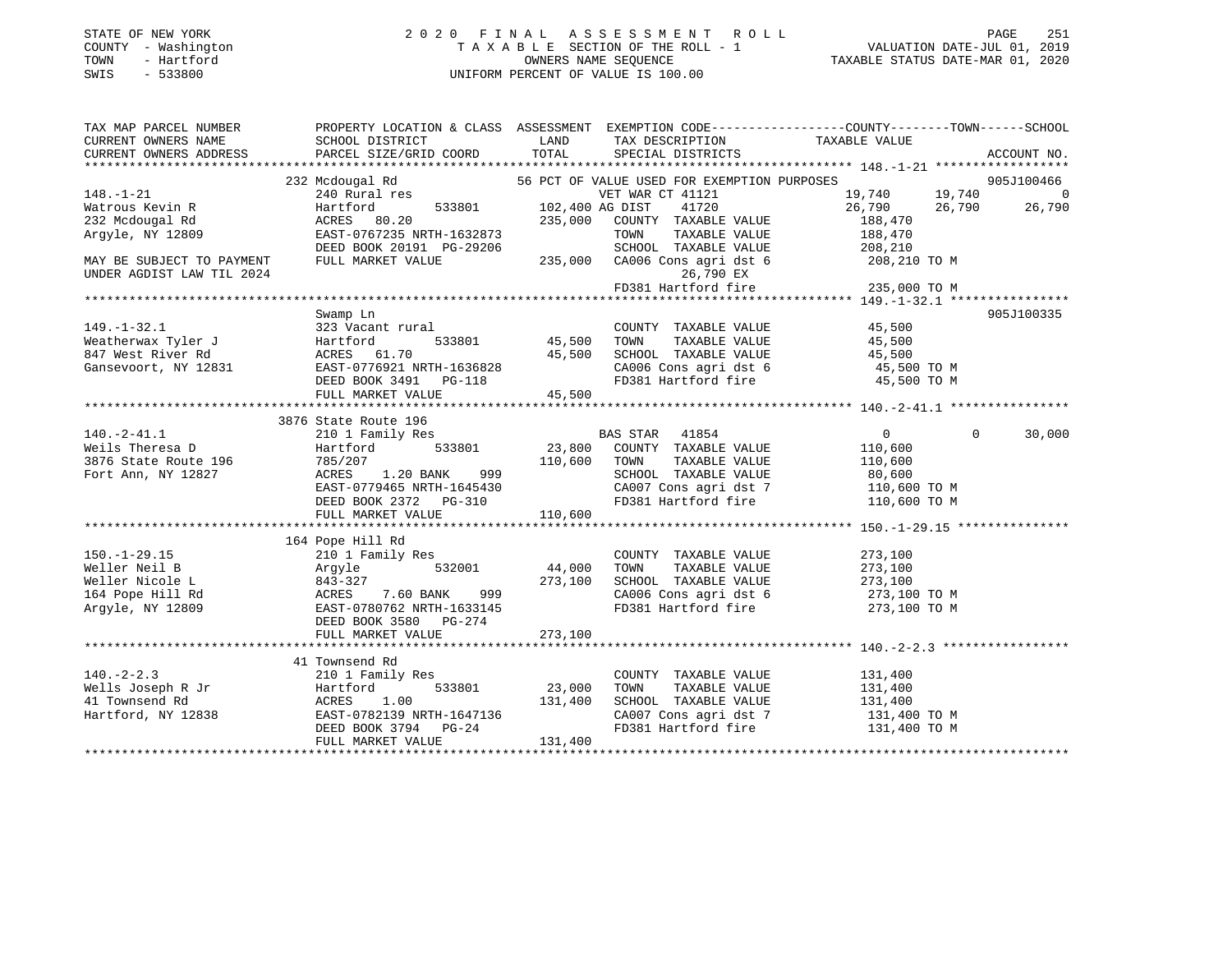| STATE OF NEW YORK<br>COUNTY - Washington<br>TOWN<br>- Hartford<br>SWIS<br>$-533800$ | 2020 FINAL ASSESSMENT<br>R O L L<br>TAXABLE SECTION OF THE ROLL - 1<br>OWNERS NAME SEQUENCE<br>UNIFORM PERCENT OF VALUE IS 100.00              |                 |                                              |                | PAGE<br>252<br>VALUATION DATE-JUL 01, 2019<br>TAXABLE STATUS DATE-MAR 01, 2020 |             |  |
|-------------------------------------------------------------------------------------|------------------------------------------------------------------------------------------------------------------------------------------------|-----------------|----------------------------------------------|----------------|--------------------------------------------------------------------------------|-------------|--|
| TAX MAP PARCEL NUMBER<br>CURRENT OWNERS NAME<br>CURRENT OWNERS ADDRESS              | PROPERTY LOCATION & CLASS ASSESSMENT EXEMPTION CODE----------------COUNTY--------TOWN------SCHOOL<br>SCHOOL DISTRICT<br>PARCEL SIZE/GRID COORD | LAND<br>TOTAL   | TAX DESCRIPTION<br>SPECIAL DISTRICTS         | TAXABLE VALUE  |                                                                                | ACCOUNT NO. |  |
|                                                                                     |                                                                                                                                                |                 |                                              |                |                                                                                |             |  |
|                                                                                     | 78 Skyview Meadows Ln                                                                                                                          |                 |                                              |                |                                                                                |             |  |
| $132. - 2 - 39.1$                                                                   | 240 Rural res                                                                                                                                  |                 | VET WAR CT 41121                             | 33,000         | 27,000                                                                         |             |  |
| Wensley Thomas E                                                                    | Hartford<br>533801                                                                                                                             | 35,400 BAS STAR | 41854                                        | $\circ$        | $\Omega$                                                                       | 30,000      |  |
| 78 Skyview Meadows Ln                                                               | SUBJ TO EASEMENT 2417/211                                                                                                                      | 239,000         | COUNTY TAXABLE VALUE                         | 206,000        |                                                                                |             |  |
| Granville, NY 12832                                                                 | ACRES 11.23 BANK<br>40                                                                                                                         |                 | TOWN<br>TAXABLE VALUE                        | 212,000        |                                                                                |             |  |
|                                                                                     | EAST-0788674 NRTH-1649364                                                                                                                      |                 | SCHOOL TAXABLE VALUE                         | 209,000        |                                                                                |             |  |
|                                                                                     | DEED BOOK 3377 PG-20                                                                                                                           | 239,000         | FD381 Hartford fire                          | 239,000 TO M   |                                                                                |             |  |
|                                                                                     | FULL MARKET VALUE                                                                                                                              |                 |                                              |                |                                                                                |             |  |
|                                                                                     | 8192 State Route 40                                                                                                                            |                 |                                              |                |                                                                                | 905J101429  |  |
| $132 - 2 - 1.2$                                                                     | 210 1 Family Res                                                                                                                               |                 | COUNTY TAXABLE VALUE                         | 153,000        |                                                                                |             |  |
| Wescoat Jason K                                                                     | 533801<br>Hartford                                                                                                                             | 26,000          | TOWN<br>TAXABLE VALUE                        | 153,000        |                                                                                |             |  |
| Wescoat Kristen                                                                     | 1.78 BANK<br>ACRES<br>999                                                                                                                      | 153,000         | SCHOOL TAXABLE VALUE                         | 153,000        |                                                                                |             |  |
| 8192 State Route 40                                                                 | EAST-0788737 NRTH-1654370<br>DEED BOOK 3552 DG-35                                                                                              |                 | FD381 Hartford fire                          | 153,000 TO M   |                                                                                |             |  |
| Granville, NY 12832                                                                 |                                                                                                                                                |                 |                                              |                |                                                                                |             |  |
|                                                                                     | FULL MARKET VALUE                                                                                                                              | 153,000         |                                              |                |                                                                                |             |  |
|                                                                                     |                                                                                                                                                |                 |                                              |                |                                                                                |             |  |
|                                                                                     | 8808 State Route 40                                                                                                                            |                 |                                              |                |                                                                                | 905J100372  |  |
| $114. - 1 - 10$                                                                     | 210 1 Family Res                                                                                                                               |                 | <b>BAS STAR</b><br>41854                     | $\overline{0}$ | $\Omega$                                                                       | 30,000      |  |
| West Paul D Jr                                                                      | Hartford<br>533801                                                                                                                             | 21,300          | COUNTY TAXABLE VALUE                         | 165,000        |                                                                                |             |  |
| 8808 State Route 40                                                                 | FRNT 196.00 DPTH 180.00                                                                                                                        | 165,000         | TAXABLE VALUE<br>TOWN                        | 165,000        |                                                                                |             |  |
| Fort Ann, NY 12827                                                                  | BANK<br>998                                                                                                                                    |                 | SCHOOL TAXABLE VALUE                         | 135,000        |                                                                                |             |  |
|                                                                                     | EAST-0791525 NRTH-1667561                                                                                                                      |                 | CA007 Cons agri dst 7<br>FD381 Hartford fire | 165,000 TO M   |                                                                                |             |  |
|                                                                                     | DEED BOOK 2526 PG-285<br>FULL MARKET VALUE                                                                                                     | 165,000         |                                              | 165,000 TO M   |                                                                                |             |  |
|                                                                                     |                                                                                                                                                |                 |                                              |                |                                                                                |             |  |
|                                                                                     | 172 Hartford Main St                                                                                                                           |                 |                                              |                |                                                                                |             |  |
| $132. - 1 - 15.3$                                                                   | 210 1 Family Res                                                                                                                               |                 | VET COM CT 41131                             | 48,275         | 45,000                                                                         | $\Omega$    |  |
| West Paul D Sr                                                                      | Hartford<br>533801                                                                                                                             | 24,800          | COUNTY TAXABLE VALUE                         | 144,825        |                                                                                |             |  |
| West Jacklyn K                                                                      | 3.76<br>ACRES                                                                                                                                  | 193,100         | TOWN<br>TAXABLE VALUE                        | 148,100        |                                                                                |             |  |
| 172 Hartford Main St                                                                | EAST-0788108 NRTH-1654835                                                                                                                      |                 | SCHOOL TAXABLE VALUE                         | 193,100        |                                                                                |             |  |
| Granville, NY 12832                                                                 | DEED BOOK 3635 PG-344                                                                                                                          |                 | CA007 Cons agri dst 7                        | 193,100 TO M   |                                                                                |             |  |
|                                                                                     | FULL MARKET VALUE                                                                                                                              | 193,100         | FD381 Hartford fire                          | 193,100 TO M   |                                                                                |             |  |
|                                                                                     |                                                                                                                                                |                 |                                              |                |                                                                                |             |  |
|                                                                                     | 20 Country Ln Ext                                                                                                                              |                 |                                              |                |                                                                                |             |  |
| $122. - 1 - 35.3$                                                                   | 210 1 Family Res                                                                                                                               |                 | <b>BAS STAR</b><br>41854                     | $\overline{0}$ | $\Omega$                                                                       | 30,000      |  |
| West Ronald                                                                         | Hartford<br>533801                                                                                                                             | 26,800          | COUNTY TAXABLE VALUE                         | 130,800        |                                                                                |             |  |
| West Karin                                                                          | ACRES<br>2.00 BANK<br>997                                                                                                                      | 130,800         | TOWN<br>TAXABLE VALUE                        | 130,800        |                                                                                |             |  |
| 20 Country Ln Ext                                                                   | EAST-0770315 NRTH-1659839                                                                                                                      |                 | SCHOOL TAXABLE VALUE                         | 100,800        |                                                                                |             |  |
| Fort Ann, NY 12827                                                                  | DEED BOOK 1886<br>PG-349                                                                                                                       |                 | CA007 Cons agri dst 7                        | 130,800 TO M   |                                                                                |             |  |
|                                                                                     | FULL MARKET VALUE                                                                                                                              |                 | 130,800 FD381 Hartford fire                  | 130,800 TO M   |                                                                                |             |  |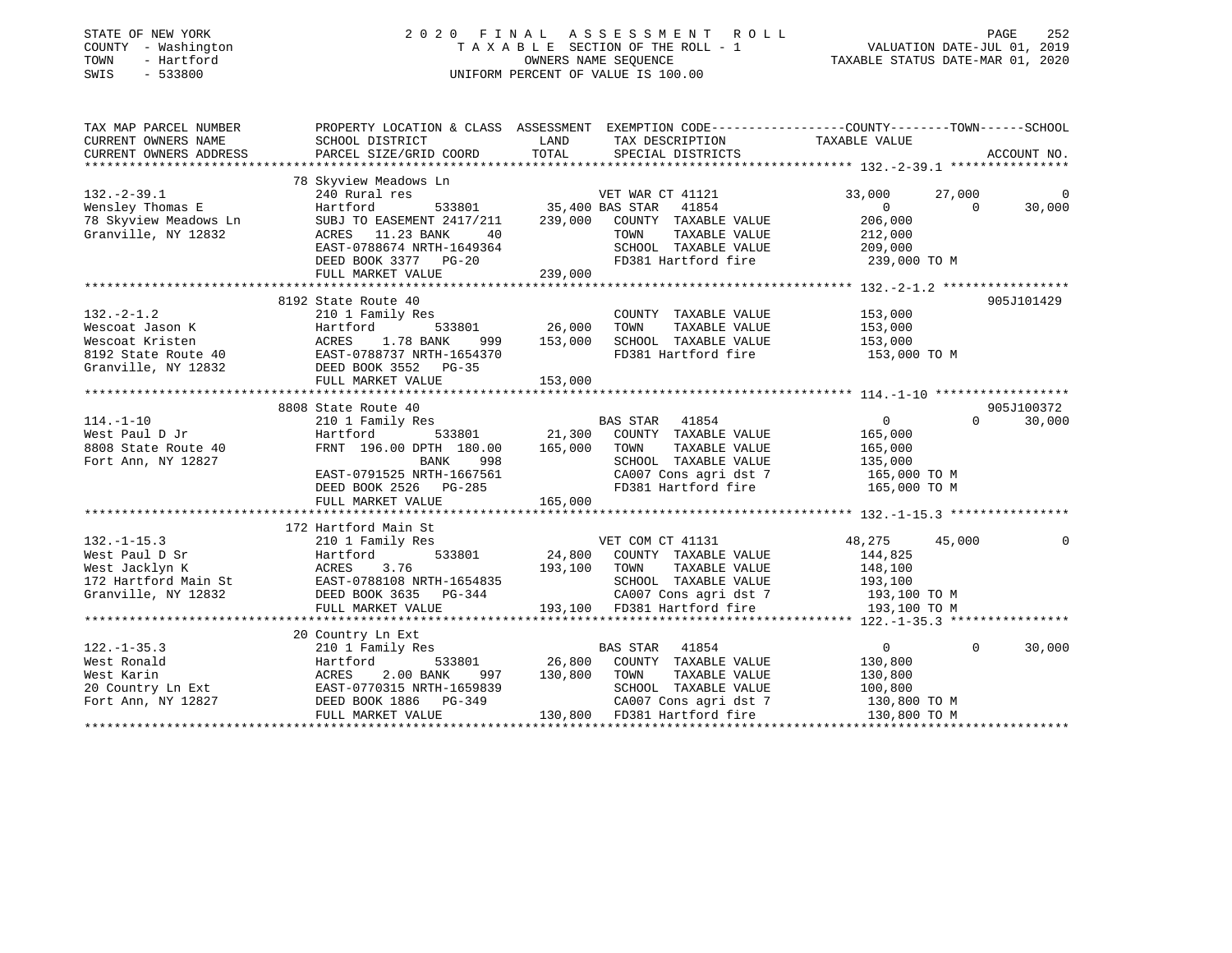# STATE OF NEW YORK 2 0 2 0 F I N A L A S S E S S M E N T R O L L PAGE 253 COUNTY - Washington T A X A B L E SECTION OF THE ROLL - 1 VALUATION DATE-JUL 01, 2019 TOWN - Hartford OWNERS NAME SEQUENCE TAXABLE STATUS DATE-MAR 01, 2020 SWIS - 533800 UNIFORM PERCENT OF VALUE IS 100.00

| TAX MAP PARCEL NUMBER                                                                                   | PROPERTY LOCATION & CLASS ASSESSMENT EXEMPTION CODE---------------COUNTY-------TOWN-----SCHOOL                                                                                                                                                                         |         |                                                                                               |                      |                    |
|---------------------------------------------------------------------------------------------------------|------------------------------------------------------------------------------------------------------------------------------------------------------------------------------------------------------------------------------------------------------------------------|---------|-----------------------------------------------------------------------------------------------|----------------------|--------------------|
| CURRENT OWNERS NAME                                                                                     | SCHOOL DISTRICT                                                                                                                                                                                                                                                        |         | LAND TAX DESCRIPTION                                                                          | TAXABLE VALUE        |                    |
| CURRENT OWNERS ADDRESS                                                                                  | PARCEL SIZE/GRID COORD TOTAL SPECIAL DISTRICTS                                                                                                                                                                                                                         |         |                                                                                               |                      | ACCOUNT NO.        |
|                                                                                                         |                                                                                                                                                                                                                                                                        |         |                                                                                               |                      |                    |
|                                                                                                         | 85 North Rd                                                                                                                                                                                                                                                            |         |                                                                                               |                      | 905J100526         |
| $149. - 1 - 8$                                                                                          | NUCLO NO USA BAS STAR 41854 (1995)<br>210 1 Family Res (23,300 COUNTY TAXABLE VALUE 121,500 (2001)                                                                                                                                                                     |         |                                                                                               |                      | $0 \t 0 \t 30,000$ |
|                                                                                                         |                                                                                                                                                                                                                                                                        |         |                                                                                               |                      |                    |
|                                                                                                         |                                                                                                                                                                                                                                                                        |         |                                                                                               |                      |                    |
|                                                                                                         |                                                                                                                                                                                                                                                                        |         |                                                                                               |                      |                    |
|                                                                                                         |                                                                                                                                                                                                                                                                        |         |                                                                                               |                      |                    |
|                                                                                                         |                                                                                                                                                                                                                                                                        |         |                                                                                               |                      |                    |
|                                                                                                         |                                                                                                                                                                                                                                                                        |         |                                                                                               |                      |                    |
|                                                                                                         | North Rd                                                                                                                                                                                                                                                               |         |                                                                                               |                      |                    |
| $149. - 1 - 9.3$                                                                                        | c land COUNT<br>533801 13,700 TOWN<br>311 Res vac land                                                                                                                                                                                                                 |         |                                                                                               |                      |                    |
|                                                                                                         | Hartford                                                                                                                                                                                                                                                               |         |                                                                                               |                      |                    |
|                                                                                                         |                                                                                                                                                                                                                                                                        |         |                                                                                               |                      |                    |
| 149.-1-9.3<br>Wheeler Randy L<br>85 North Rd<br>Fort Ann, NY 12827                                      | Survey 12506<br>ACRES 2.03<br>BORES 2.03<br>BORES 2.03<br>BORES 2.03<br>BORES<br>BORES<br>BORES 2.03<br>BORES<br>BORES<br>BORES 2.03<br>BORES<br>BORES 2.03<br>DORES<br>BORES 2.03<br>DORES<br>DORES 13,700<br>DORES 19.04<br>DORES 19.04<br>DORES 19.04<br>DORES 19.0 |         |                                                                                               |                      |                    |
|                                                                                                         | EAST-0773743 NRTH-1639791                                                                                                                                                                                                                                              |         |                                                                                               |                      |                    |
|                                                                                                         | DEED BOOK 3417 PG-79                                                                                                                                                                                                                                                   |         |                                                                                               |                      |                    |
|                                                                                                         | FULL MARKET VALUE                                                                                                                                                                                                                                                      | 13,700  |                                                                                               |                      |                    |
|                                                                                                         |                                                                                                                                                                                                                                                                        |         |                                                                                               |                      |                    |
|                                                                                                         | 205 Townsend Rd                                                                                                                                                                                                                                                        |         |                                                                                               |                      |                    |
|                                                                                                         |                                                                                                                                                                                                                                                                        |         |                                                                                               |                      | $\Omega$<br>30,000 |
|                                                                                                         |                                                                                                                                                                                                                                                                        |         |                                                                                               |                      |                    |
|                                                                                                         |                                                                                                                                                                                                                                                                        |         |                                                                                               |                      |                    |
|                                                                                                         |                                                                                                                                                                                                                                                                        |         |                                                                                               |                      |                    |
|                                                                                                         |                                                                                                                                                                                                                                                                        |         |                                                                                               |                      |                    |
|                                                                                                         |                                                                                                                                                                                                                                                                        |         |                                                                                               |                      |                    |
|                                                                                                         |                                                                                                                                                                                                                                                                        |         |                                                                                               |                      |                    |
|                                                                                                         | 212 Warren Rd                                                                                                                                                                                                                                                          |         |                                                                                               |                      | 905J100675         |
| $123. - 1 - 25$                                                                                         | 240 Rural res                                                                                                                                                                                                                                                          |         | AG DIST 41720                                                                                 | 10,809 10,809 10,809 |                    |
|                                                                                                         |                                                                                                                                                                                                                                                                        |         | 533801 47,700 COUNTY TAXABLE VALUE                                                            | 77,991               |                    |
|                                                                                                         |                                                                                                                                                                                                                                                                        |         |                                                                                               |                      |                    |
|                                                                                                         |                                                                                                                                                                                                                                                                        |         |                                                                                               |                      |                    |
|                                                                                                         |                                                                                                                                                                                                                                                                        |         | TOWN TAXABLE VALUE 77,991<br>SCHOOL TAXABLE VALUE 77,991<br>CA007 Cons agri dst 7 77,991 TO M |                      |                    |
|                                                                                                         |                                                                                                                                                                                                                                                                        |         |                                                                                               |                      |                    |
| UNDER AGDIST LAW TIL 2024                                                                               |                                                                                                                                                                                                                                                                        |         | $10,809$ EX<br>FD381 Hartford fire $88,800$ TO M                                              |                      |                    |
|                                                                                                         |                                                                                                                                                                                                                                                                        |         |                                                                                               |                      |                    |
|                                                                                                         | 7952 State Route 40                                                                                                                                                                                                                                                    |         |                                                                                               |                      | 905J101239         |
| 141.-1-34.1<br>White Debora B (Martford Hartford Ease 937/305<br>205 Townsend Rd (Martford Ease 937/305 | 484 1 use sm bld                                                                                                                                                                                                                                                       |         | COUNTY TAXABLE VALUE 111,200                                                                  |                      |                    |
|                                                                                                         |                                                                                                                                                                                                                                                                        |         |                                                                                               |                      |                    |
|                                                                                                         |                                                                                                                                                                                                                                                                        |         |                                                                                               |                      |                    |
| Hartford, NY 12838                                                                                      |                                                                                                                                                                                                                                                                        |         |                                                                                               |                      |                    |
|                                                                                                         | Hartford 533801 24,800 TOWN<br>Ease 937/305 111,200 SCHOOL<br>FRNT 375.00 DPTH 203.00 CA007 CC<br>EAST-0785033 NRTH-1649453 FD381 Hz                                                                                                                                   |         | CA007 Cons agri dst 7 111,200 TO M<br>FD381 Hartford fire                                     | 111,200 TO M         |                    |
|                                                                                                         | DEED BOOK 775<br>$PG-13$                                                                                                                                                                                                                                               |         |                                                                                               |                      |                    |
|                                                                                                         | FULL MARKET VALUE                                                                                                                                                                                                                                                      | 111,200 |                                                                                               |                      |                    |
|                                                                                                         |                                                                                                                                                                                                                                                                        |         |                                                                                               |                      |                    |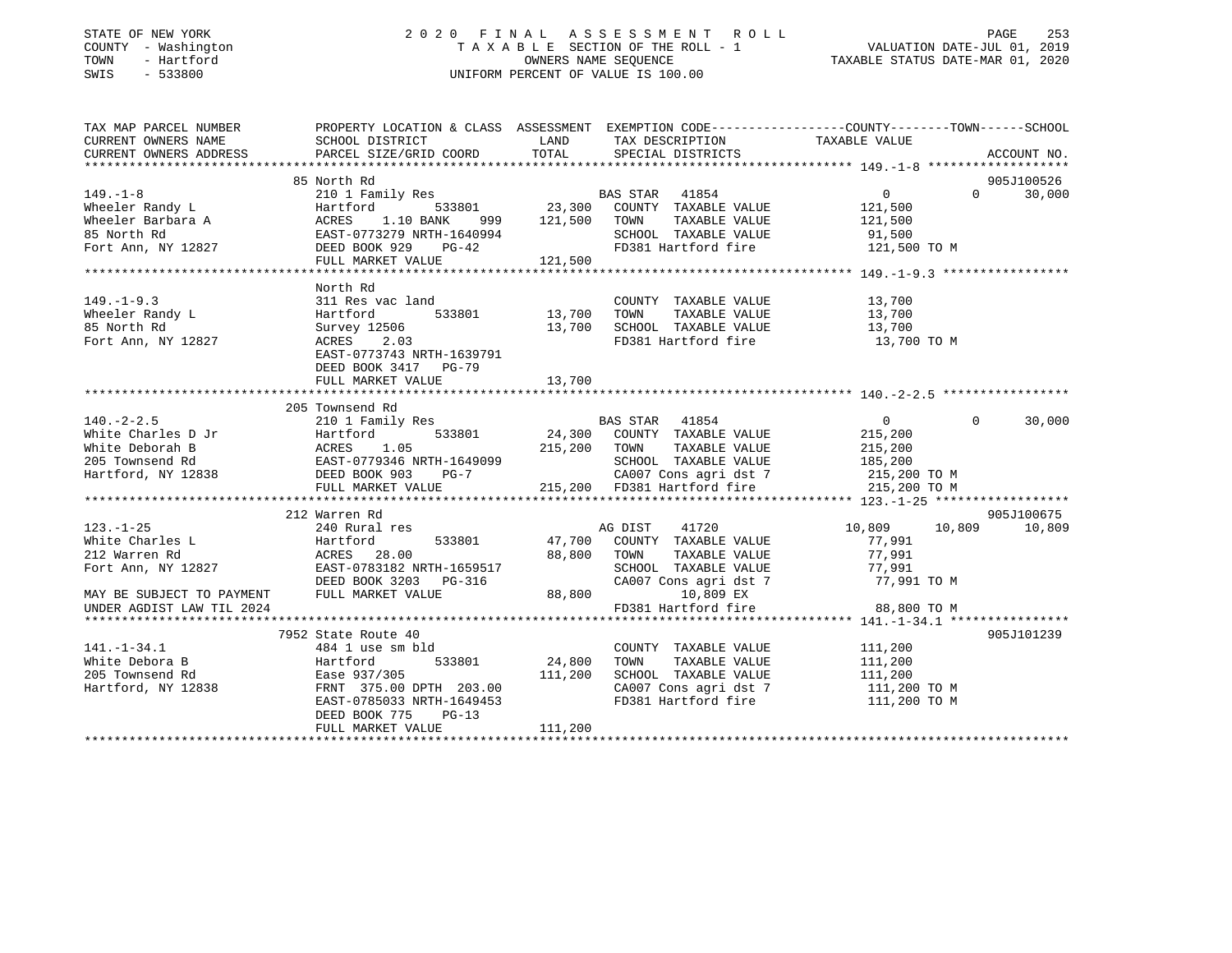## STATE OF NEW YORK 2 0 2 0 F I N A L A S S E S S M E N T R O L L PAGE 254COUNTY - Washington  $T A X A B L E$  SECTION OF THE ROLL - 1<br>TOWN - Hartford TOWN - Hartford **Taxable STATUS DATE-MAR 01, 2020** OWNERS NAME SEQUENCE TAXABLE STATUS DATE-MAR 01, 2020 SWIS - 533800 UNIFORM PERCENT OF VALUE IS 100.00

VALUATION DATE-JUL 01, 2019

| TAX MAP PARCEL NUMBER<br>CURRENT OWNERS NAME | PROPERTY LOCATION & CLASS ASSESSMENT EXEMPTION CODE---------------COUNTY-------TOWN------SCHOOL<br>SCHOOL DISTRICT | LAND            | TAX DESCRIPTION                                                    | TAXABLE VALUE  |           |                |
|----------------------------------------------|--------------------------------------------------------------------------------------------------------------------|-----------------|--------------------------------------------------------------------|----------------|-----------|----------------|
| CURRENT OWNERS ADDRESS                       | PARCEL SIZE/GRID COORD                                                                                             | TOTAL           | SPECIAL DISTRICTS                                                  |                |           | ACCOUNT NO.    |
|                                              |                                                                                                                    |                 |                                                                    |                |           |                |
|                                              | 62 Cedar Ridge Way                                                                                                 |                 |                                                                    |                |           |                |
| $122. - 1 - 50.1$                            | 210 1 Family Res                                                                                                   |                 | COUNTY TAXABLE VALUE                                               | 136,300        |           |                |
| White Ethan R                                | Hartford<br>533801                                                                                                 | 29,000          | TAXABLE VALUE<br>TOWN                                              | 136,300        |           |                |
| 62 Cedar Ridge Way                           | ACRES<br>3.00 BANK<br>999                                                                                          | 136,300         | SCHOOL TAXABLE VALUE                                               | 136,300        |           |                |
| Fort Ann, NY 12827                           | EAST-0768364 NRTH-1659305                                                                                          |                 | CA007 Cons agri dst 7                                              | 136,300 TO M   |           |                |
|                                              | DEED BOOK 3696 PG-136                                                                                              |                 | FD381 Hartford fire                                                | 136,300 TO M   |           |                |
|                                              | FULL MARKET VALUE                                                                                                  | 136,300         |                                                                    |                |           |                |
|                                              |                                                                                                                    |                 |                                                                    |                |           |                |
|                                              | State Route 40                                                                                                     |                 |                                                                    |                |           | 905J100366     |
| $132 - 2 - 1$                                | 322 Rural vac>10                                                                                                   |                 | COUNTY TAXABLE VALUE                                               | 41,200         |           |                |
| White Orin Jr                                | 533801<br>Hartford                                                                                                 | 41,200          | TOWN<br>TAXABLE VALUE                                              | 41,200         |           |                |
| 8642 State Route 40                          | ACRES 16.72                                                                                                        | 41,200          | SCHOOL TAXABLE VALUE                                               | 41,200         |           |                |
| Granville, NY 12832                          | EAST-0789258 NRTH-1654910                                                                                          |                 | FD381 Hartford fire                                                | 41,200 TO M    |           |                |
|                                              | DEED BOOK 651<br>PG-178                                                                                            |                 |                                                                    |                |           |                |
|                                              | FULL MARKET VALUE                                                                                                  | 41,200          |                                                                    |                |           |                |
|                                              |                                                                                                                    |                 |                                                                    |                |           |                |
|                                              | 90 Rowe Hill Rd                                                                                                    |                 |                                                                    |                |           | 905J100494     |
| $141. - 1 - 45$                              | 210 1 Family Res                                                                                                   |                 | VET COM CT 41131                                                   | 41,500         | 41,500    | $\overline{0}$ |
| White Randy A                                | Hartford                                                                                                           |                 | 533801 25,600 VET DIS CT 41141                                     | 58,100         | 58,100    | $\overline{0}$ |
| White Suzanne M                              | ACRES<br>1.88 BANK<br>998                                                                                          |                 | 166,000 BAS STAR 41854                                             | $\overline{0}$ | $\bigcap$ | 30,000         |
| 90 Rowe Hill Rd                              | EAST-0786482 NRTH-1650200                                                                                          |                 | COUNTY TAXABLE VALUE                                               | 66,400         |           |                |
| Hartford, NY 12838                           | DEED BOOK 1924 PG-203                                                                                              |                 |                                                                    | 66,400         |           |                |
|                                              | FULL MARKET VALUE                                                                                                  |                 |                                                                    | 136,000        |           |                |
|                                              |                                                                                                                    |                 | 166,000 SCHOOL TAXABLE VALUE<br>CA007 Cons agri dst 7 166,000 TO M |                |           |                |
|                                              |                                                                                                                    |                 | FD381 Hartford fire                                                | 166,000 TO M   |           |                |
|                                              |                                                                                                                    |                 |                                                                    |                |           |                |
|                                              | 27 Swamp Ln                                                                                                        |                 |                                                                    |                |           |                |
| $149. - 1 - 32.11$                           | 240 Rural res                                                                                                      |                 | BAS STAR 41854                                                     | 0              | $\Omega$  | 30,000         |
| White Scott A                                | Hartford<br>533801                                                                                                 | 61,400          | COUNTY TAXABLE VALUE                                               | 215,000        |           |                |
| White Billie Jo                              | ACRES 18.00                                                                                                        | 215,000         | TOWN<br>TAXABLE VALUE                                              | 215,000        |           |                |
| 27 Swamp Ln                                  | EAST-0775699 NRTH-1637181                                                                                          |                 | SCHOOL TAXABLE VALUE                                               | 185,000        |           |                |
| Argyle, NY 12809                             | DEED BOOK 840<br>PG-345                                                                                            | $\mathbf{r}$    | CA006 Cons agri dst 6                                              | 215,000 TO M   |           |                |
|                                              | FULL MARKET VALUE                                                                                                  |                 | 215,000 FD381 Hartford fire                                        | 215,000 TO M   |           |                |
|                                              |                                                                                                                    |                 |                                                                    |                |           |                |
|                                              | 278 Eldridge Ln                                                                                                    |                 |                                                                    |                |           |                |
| $140. - 1 - 1.5$                             | 210 1 Family Res                                                                                                   |                 | CW 10 VET/ 41151                                                   | 8.000          | 8,000     | $\Omega$       |
| Whitney Keith Allen                          | 533801<br>Hartford                                                                                                 | 24,200 BAS STAR | 41854                                                              | $\overline{0}$ | $\Omega$  | 30,000         |
| White Cheryl                                 | ACRES<br>1.00                                                                                                      | 197,000         | COUNTY TAXABLE VALUE                                               | 189,000        |           |                |
| 278 Eldridge Ln                              | EAST-0770139 NRTH-1649993                                                                                          |                 | TOWN<br>TAXABLE VALUE                                              | 189,000        |           |                |
| Fort Ann, NY 12827                           | DEED BOOK 830<br>$PG-82$                                                                                           |                 | SCHOOL TAXABLE VALUE                                               | 167,000        |           |                |
|                                              | FULL MARKET VALUE                                                                                                  | 197,000         | FD381 Hartford fire                                                | 197,000 TO M   |           |                |
|                                              |                                                                                                                    |                 |                                                                    |                |           |                |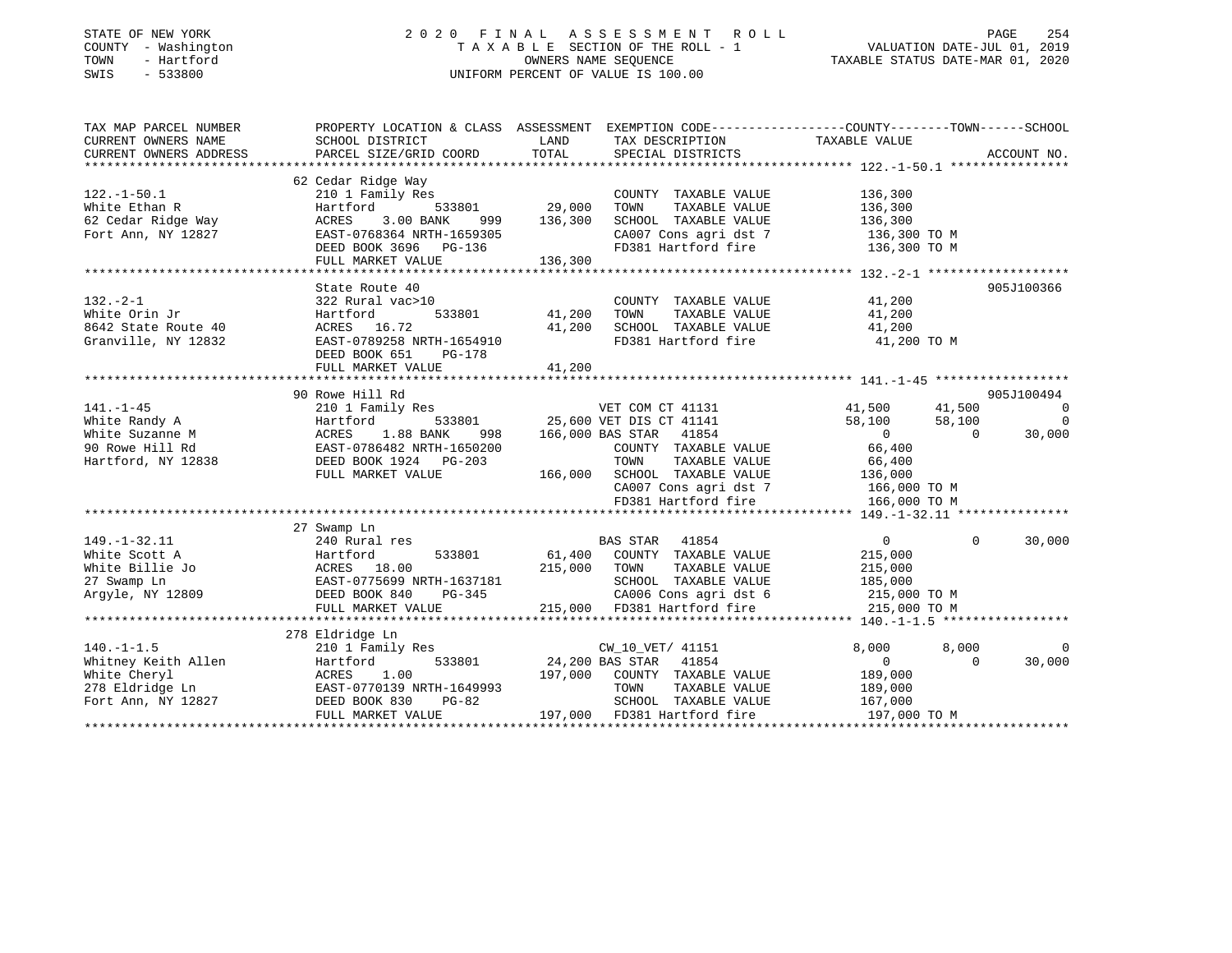# STATE OF NEW YORK 2 0 2 0 F I N A L A S S E S S M E N T R O L L PAGE 255 COUNTY - Washington T A X A B L E SECTION OF THE ROLL - 1 VALUATION DATE-JUL 01, 2019 TOWN - Hartford OWNERS NAME SEQUENCE TAXABLE STATUS DATE-MAR 01, 2020 SWIS - 533800 UNIFORM PERCENT OF VALUE IS 100.00UNIFORM PERCENT OF VALUE IS 100.00

| TAX MAP PARCEL NUMBER<br>CURRENT OWNERS NAME<br>CURRENT OWNERS ADDRESS | PROPERTY LOCATION & CLASS ASSESSMENT EXEMPTION CODE---------------COUNTY-------TOWN-----SCHOOL<br>SCHOOL DISTRICT<br>PARCEL SIZE/GRID COORD | LAND<br>TOTAL | TAX DESCRIPTION<br>SPECIAL DISTRICTS | TAXABLE VALUE    | ACCOUNT NO. |
|------------------------------------------------------------------------|---------------------------------------------------------------------------------------------------------------------------------------------|---------------|--------------------------------------|------------------|-------------|
|                                                                        |                                                                                                                                             |               |                                      |                  |             |
|                                                                        | 1264 Baldwin Corners Rd                                                                                                                     |               |                                      |                  | 905J101223  |
| $121. -4-5.4$                                                          | 240 Rural res                                                                                                                               |               | COUNTY TAXABLE VALUE                 | 209,600          |             |
| Whitney Kenneth C                                                      | 532802<br>Fort Ann                                                                                                                          | 41,700        | TOWN<br>TAXABLE VALUE                | 209,600          |             |
| Whitney Dawn A                                                         | BLA 867-285                                                                                                                                 | 209,600       | SCHOOL TAXABLE VALUE                 | 209,600          |             |
| 1264 Baldwin Corners Rd                                                | $121. - 1 - 5.4$                                                                                                                            |               | CA007 Cons agri dst 7                | 209,600 TO M     |             |
| Fort Ann, NY 12827                                                     | ACRES 22.80 BANK<br>999                                                                                                                     |               | FD381 Hartford fire                  | 209,600 TO M     |             |
|                                                                        | EAST-0765750 NRTH-1661126                                                                                                                   |               |                                      |                  |             |
| MAY BE SUBJECT TO PAYMENT                                              | DEED BOOK 3665 PG-85                                                                                                                        |               |                                      |                  |             |
| UNDER AGDIST LAW TIL 2021                                              | FULL MARKET VALUE                                                                                                                           | 209,600       |                                      |                  |             |
|                                                                        |                                                                                                                                             |               |                                      |                  |             |
|                                                                        | State Route 40                                                                                                                              |               |                                      |                  | 905J100238  |
| $114. - 1 - 13$                                                        | 314 Rural vac<10                                                                                                                            |               | COUNTY TAXABLE VALUE                 | 15,200           |             |
| Whitney Richard                                                        | 533801<br>Hartford                                                                                                                          | 15,200        | TOWN<br>TAXABLE VALUE                | 15,200           |             |
| Whitney Shirley                                                        | 4.38<br>ACRES                                                                                                                               | 15,200        | SCHOOL TAXABLE VALUE                 | 15,200           |             |
| Box 140                                                                | EAST-0792720 NRTH-1666044                                                                                                                   |               | CA007 Cons agri dst 7                | 15,200 TO M      |             |
| North Granville, NY 12854 DEED BOOK 765                                | PG-67                                                                                                                                       |               | FD381 Hartford fire                  | 15,200 TO M      |             |
|                                                                        | FULL MARKET VALUE                                                                                                                           | 15,200        |                                      |                  |             |
|                                                                        |                                                                                                                                             |               |                                      |                  |             |
|                                                                        | 8909 State Route 40                                                                                                                         |               |                                      |                  | 905J100295  |
| $114. - 1 - 6$                                                         | 113 Cattle farm                                                                                                                             |               | AG DIST<br>41720                     | 28,800<br>28,800 | 28,800      |
| Whitney Robert F                                                       | 533801<br>Hartford                                                                                                                          |               | 71,400 COUNTY TAXABLE VALUE          | 122,200          |             |
| Reynolds Vicki                                                         | ACRES 44.80                                                                                                                                 | 151,000       | TOWN<br>TAXABLE VALUE                | 122,200          |             |
| 8007 State Route 40                                                    | EAST-0790404 NRTH-1669819                                                                                                                   |               | SCHOOL TAXABLE VALUE                 | 122,200          |             |
| Hartford, NY 12838                                                     | DEED BOOK 3742 PG-132                                                                                                                       |               | CA007 Cons agri dst 7                | 122,200 TO M     |             |
|                                                                        | FULL MARKET VALUE                                                                                                                           | 151,000       | 28,800 EX                            |                  |             |
| MAY BE SUBJECT TO PAYMENT                                              |                                                                                                                                             |               | FD381 Hartford fire                  | 151,000 TO M     |             |
| UNDER AGDIST LAW TIL 2024                                              |                                                                                                                                             |               |                                      |                  |             |
|                                                                        |                                                                                                                                             |               |                                      |                  |             |
|                                                                        | 73 Christian Hill Rd                                                                                                                        |               |                                      |                  | 905J100080  |
| $132.15 - 1 - 29$                                                      | 210 1 Family Res                                                                                                                            |               | COUNTY TAXABLE VALUE                 | 36,900           |             |
| Whitney Robert F                                                       | Hartford<br>533801                                                                                                                          | 15,900        | TAXABLE VALUE<br>TOWN                | 36,900           |             |
| 8007 State Route 40                                                    | FRNT 95.00 DPTH 200.00                                                                                                                      | 36,900        | SCHOOL TAXABLE VALUE                 | 36,900           |             |
| Hartford, NY 12838                                                     | EAST-0785948 NRTH-1652509                                                                                                                   |               | CA007 Cons agri dst 7                | 36,900 TO M      |             |
|                                                                        |                                                                                                                                             |               | FD381 Hartford fire                  | 36,900 TO M      |             |
|                                                                        | DEED BOOK 827 PG-181                                                                                                                        |               |                                      |                  |             |
|                                                                        | FULL MARKET VALUE                                                                                                                           | 36,900        |                                      |                  |             |
|                                                                        |                                                                                                                                             |               |                                      |                  |             |
|                                                                        | State Route 40                                                                                                                              |               |                                      |                  |             |
| $141. - 1 - 4.1$                                                       | 314 Rural vac<10                                                                                                                            |               | AG DIST<br>41720                     | 4,366<br>4,366   | 4,366       |
| Whitney Robert F                                                       | 533801<br>Hartford                                                                                                                          | 7,500         | COUNTY TAXABLE VALUE                 | 3,134            |             |
| 8007 State Route 40                                                    | 6.23<br>ACRES                                                                                                                               | 7,500         | TOWN<br>TAXABLE VALUE                | 3,134            |             |
| Hartford, NY 12838                                                     | EAST-0786013 NRTH-1650475                                                                                                                   |               | SCHOOL TAXABLE VALUE                 | 3,134            |             |
|                                                                        | DEED BOOK 1727 PG-332                                                                                                                       |               | CA007 Cons agri dst 7                | 3,134 TO M       |             |
| MAY BE SUBJECT TO PAYMENT                                              | FULL MARKET VALUE                                                                                                                           | 7,500         | 4,366 EX                             |                  |             |
| UNDER AGDIST LAW TIL 2024                                              |                                                                                                                                             |               | FD381 Hartford fire                  | 7,500 TO M       |             |
|                                                                        |                                                                                                                                             |               |                                      |                  |             |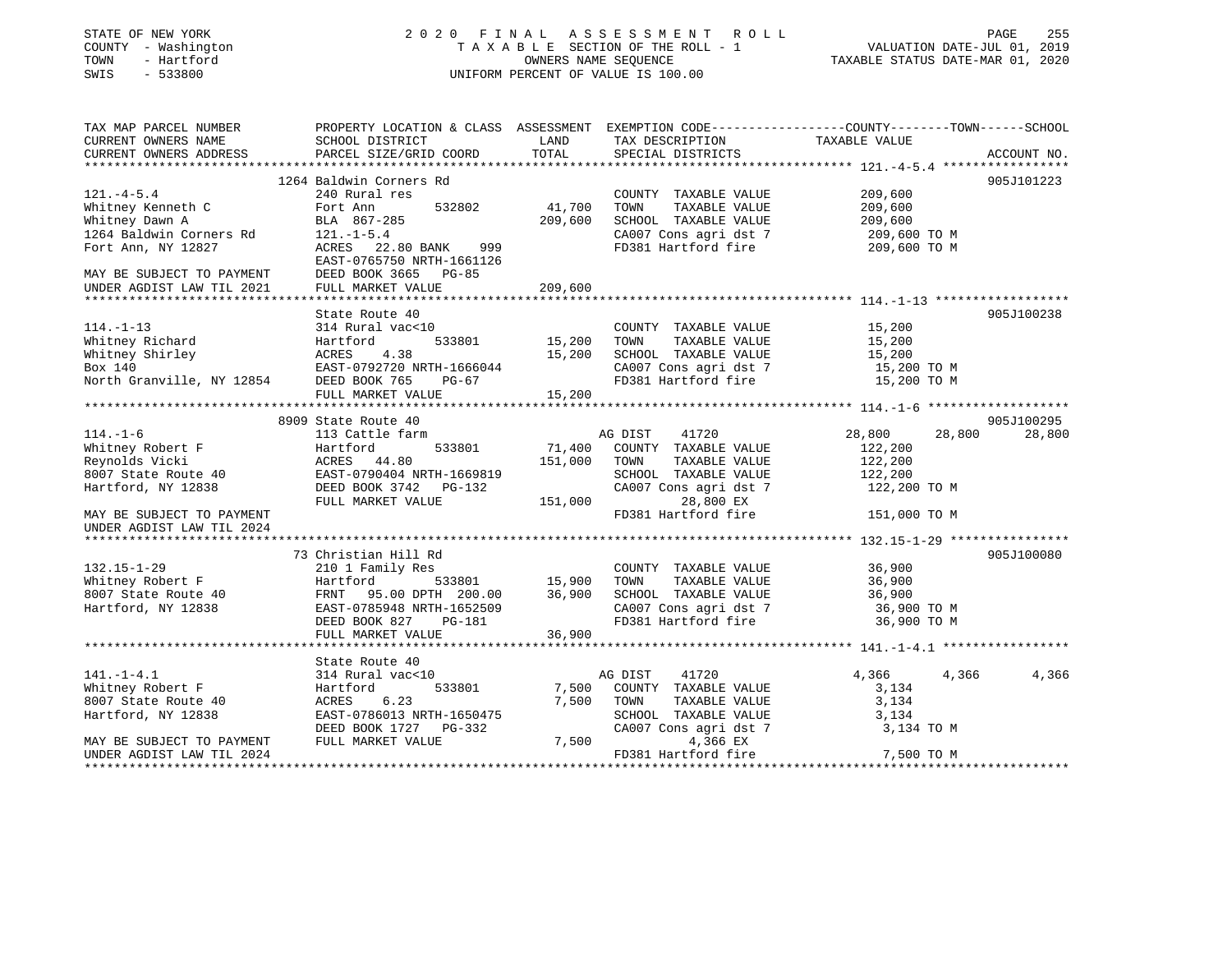| STATE OF NEW YORK<br>COUNTY - Washington<br>- Hartford<br>TOWN<br>$-533800$<br>SWIS | 2020 FINAL<br>TAXABLE SECTION OF THE ROLL - 1<br>UNIFORM PERCENT OF VALUE IS 100.00 | PAGE<br>256<br>VALUATION DATE-JUL 01, 2019<br>TAXABLE STATUS DATE-MAR 01, 2020 |                                               |                                                                                                                                 |
|-------------------------------------------------------------------------------------|-------------------------------------------------------------------------------------|--------------------------------------------------------------------------------|-----------------------------------------------|---------------------------------------------------------------------------------------------------------------------------------|
| TAX MAP PARCEL NUMBER<br>CURRENT OWNERS NAME<br>CURRENT OWNERS ADDRESS              | SCHOOL DISTRICT<br>PARCEL SIZE/GRID COORD                                           | LAND<br>TOTAL                                                                  | TAX DESCRIPTION<br>SPECIAL DISTRICTS          | PROPERTY LOCATION & CLASS ASSESSMENT EXEMPTION CODE----------------COUNTY-------TOWN-----SCHOOL<br>TAXABLE VALUE<br>ACCOUNT NO. |
| ***********************                                                             |                                                                                     |                                                                                |                                               |                                                                                                                                 |
|                                                                                     | 8009 State Route 40                                                                 |                                                                                |                                               | 905J100653                                                                                                                      |
| $141. - 1 - 6$<br>Whitney Robert F                                                  | 411 Apartment<br>Hartford<br>533801                                                 | 39,300                                                                         | 41854<br>BAS STAR<br>COUNTY TAXABLE VALUE     | $\mathbf{0}$<br>30,000<br>$\mathbf{0}$<br>298,300                                                                               |
| 8007 State Route 40                                                                 | 10 Apts                                                                             | 298,300                                                                        | TOWN<br>TAXABLE VALUE                         | 298,300                                                                                                                         |
| Hartford, NY 12838                                                                  | 385/47 470/361                                                                      |                                                                                | SCHOOL TAXABLE VALUE                          | 268,300                                                                                                                         |
|                                                                                     | ACRES<br>1.50                                                                       |                                                                                | CA007 Cons agri dst 7                         | 298,300 TO M                                                                                                                    |
|                                                                                     | EAST-0785620 NRTH-1650487                                                           |                                                                                | FD381 Hartford fire                           | 298,300 TO M                                                                                                                    |
|                                                                                     | DEED BOOK 506<br>PG-122                                                             |                                                                                |                                               |                                                                                                                                 |
|                                                                                     | FULL MARKET VALUE                                                                   | 298,300                                                                        |                                               |                                                                                                                                 |
|                                                                                     |                                                                                     |                                                                                |                                               |                                                                                                                                 |
| $149. - 1 - 29.2$                                                                   | 18 Pope Hill Rd<br>210 1 Family Res                                                 |                                                                                | BAS STAR<br>41854                             | 905J101055<br>$\mathbf 0$<br>30,000<br>$\Omega$                                                                                 |
| Wicks Leslie                                                                        | Hartford<br>533801                                                                  | 28,100                                                                         | COUNTY TAXABLE VALUE                          | 163,700                                                                                                                         |
| Wicks Nicole                                                                        | ACRES<br>2.70 BANK<br>999                                                           | 163,700                                                                        | TOWN<br>TAXABLE VALUE                         | 163,700                                                                                                                         |
| 18 Pope Hill Rd                                                                     | EAST-0778087 NRTH-1633534                                                           |                                                                                | SCHOOL TAXABLE VALUE                          | 133,700                                                                                                                         |
| Argyle, NY 12809                                                                    | DEED BOOK 1971<br>PG-109                                                            |                                                                                | CA006 Cons agri dst 6                         | 163,700 TO M                                                                                                                    |
|                                                                                     | FULL MARKET VALUE                                                                   | 163,700                                                                        | FD381 Hartford fire                           | 163,700 TO M                                                                                                                    |
|                                                                                     |                                                                                     |                                                                                |                                               |                                                                                                                                 |
| $132. -4 - 4.6$                                                                     | Blood St Ext                                                                        |                                                                                |                                               | 9,600                                                                                                                           |
| Willard Richard G Jr                                                                | 311 Res vac land<br>Hartford<br>533801                                              | 9,600                                                                          | COUNTY TAXABLE VALUE<br>TOWN<br>TAXABLE VALUE | 9,600                                                                                                                           |
| 11 Blood Street Ext                                                                 | FRNT 144.00 DPTH 296.00                                                             | 9,600                                                                          | SCHOOL TAXABLE VALUE                          | 9,600                                                                                                                           |
| Granville, NY 12832                                                                 | ACRES<br>0.90                                                                       |                                                                                | FD381 Hartford fire                           | 9,600 TO M                                                                                                                      |
|                                                                                     | EAST-0794486 NRTH-1654126                                                           |                                                                                |                                               |                                                                                                                                 |
|                                                                                     | DEED BOOK 20191 PG-28982                                                            |                                                                                |                                               |                                                                                                                                 |
|                                                                                     | FULL MARKET VALUE                                                                   | 9,600                                                                          |                                               |                                                                                                                                 |
|                                                                                     | **********************                                                              |                                                                                |                                               | ********************* 141.-1-1.4 ******************                                                                             |
| $141. - 1 - 1.4$                                                                    | 177 Townsend Rd<br>210 1 Family Res                                                 |                                                                                | COUNTY TAXABLE VALUE                          | 106,000                                                                                                                         |
| Willary Enterprises, LLC                                                            | 533801<br>Hartford                                                                  | 25,400                                                                         | TOWN<br>TAXABLE VALUE                         | 106,000                                                                                                                         |
| 78 Townsend Rd                                                                      | 756/177                                                                             | 106,000                                                                        | SCHOOL TAXABLE VALUE                          | 106,000                                                                                                                         |
| Hartford, NY 12838                                                                  | ACRES<br>1.40                                                                       |                                                                                | CA007 Cons agri dst 7                         | 106,000 TO M                                                                                                                    |
|                                                                                     | EAST-0779958 NRTH-1649125                                                           |                                                                                | FD381 Hartford fire                           | 106,000 TO M                                                                                                                    |
|                                                                                     | DEED BOOK 3518 PG-124                                                               |                                                                                |                                               |                                                                                                                                 |
|                                                                                     | FULL MARKET VALUE                                                                   | 106,000                                                                        |                                               |                                                                                                                                 |
|                                                                                     | ************************                                                            |                                                                                |                                               | 905J100500                                                                                                                      |
| $142. - 1 - 12$                                                                     | 291 Blood St<br>270 Mfg housing                                                     |                                                                                | COUNTY TAXABLE VALUE                          | 43,000                                                                                                                          |
| Willary Enterprises, LLC                                                            | 533801<br>Hartford                                                                  | 34,000                                                                         | TOWN<br>TAXABLE VALUE                         | 43,000                                                                                                                          |
| 78 Townsend Rd                                                                      | 495/541                                                                             | 43,000                                                                         | SCHOOL TAXABLE VALUE                          | 43,000                                                                                                                          |
| Hartford, NY 12838                                                                  | $142. - 1 - 12. - 1$                                                                |                                                                                | FD381 Hartford fire                           | 43,000 TO M                                                                                                                     |
|                                                                                     | ACRES<br>3.90                                                                       |                                                                                |                                               |                                                                                                                                 |
|                                                                                     | EAST-0794162 NRTH-1647379                                                           |                                                                                |                                               |                                                                                                                                 |
|                                                                                     | DEED BOOK 3451<br>PG-147                                                            |                                                                                |                                               |                                                                                                                                 |
|                                                                                     | FULL MARKET VALUE                                                                   | 43,000                                                                         |                                               |                                                                                                                                 |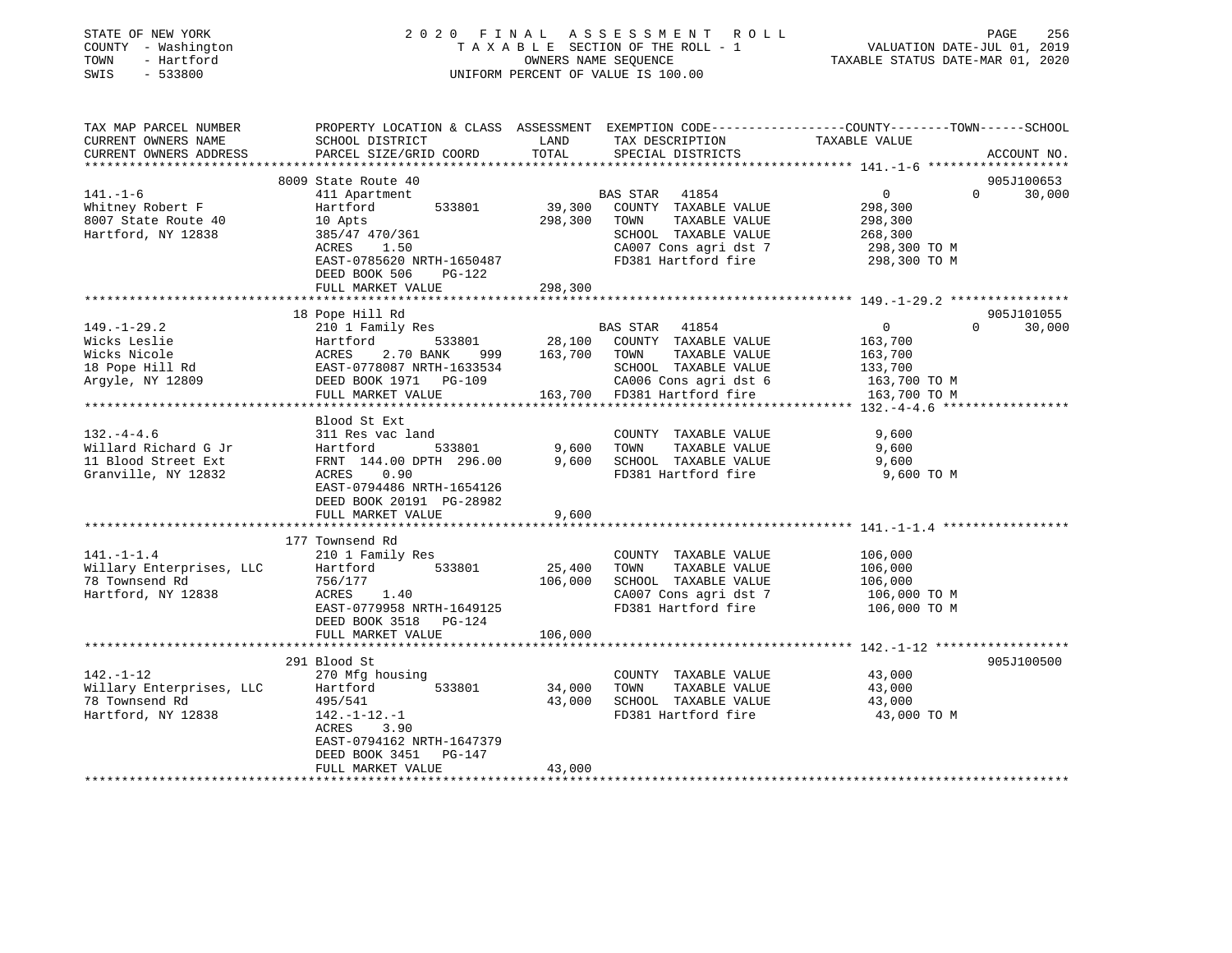| STATE OF NEW YORK     |              |
|-----------------------|--------------|
| COUNTY                | - Washington |
| TOWN                  | - Hartford   |
| <b>CMTC</b><br>$\sim$ | 533800       |

# STATE OF NEW YORK 2 0 2 0 F I N A L A S S E S S M E N T R O L L PAGE 257 COUNTY - Washington T A X A B L E SECTION OF THE ROLL - 1 VALUATION DATE-JUL 01, 2019 TOWN - Hartford OWNERS NAME SEQUENCE TAXABLE STATUS DATE-MAR 01, 2020 SWIS - 533800 UNIFORM PERCENT OF VALUE IS 100.00

| TAX MAP PARCEL NUMBER                                                                   | PROPERTY LOCATION & CLASS ASSESSMENT EXEMPTION CODE---------------COUNTY-------TOWN------SCHOOL |                        |                                   |                   |                    |
|-----------------------------------------------------------------------------------------|-------------------------------------------------------------------------------------------------|------------------------|-----------------------------------|-------------------|--------------------|
| CURRENT OWNERS NAME                                                                     | SCHOOL DISTRICT                                                                                 | LAND                   | TAX DESCRIPTION                   | TAXABLE VALUE     |                    |
| CURRENT OWNERS ADDRESS                                                                  | PARCEL SIZE/GRID COORD                                                                          | TOTAL                  | SPECIAL DISTRICTS                 |                   | ACCOUNT NO.        |
|                                                                                         |                                                                                                 |                        |                                   |                   |                    |
|                                                                                         | 69 Washburn Hill Rd                                                                             |                        |                                   |                   | 905J100356         |
| $150. - 1 - 18$                                                                         | 240 Rural res                                                                                   |                        | AG DIST<br>41720                  | 15,178            | 15,178 15,178      |
| Willary Enterprises, LLC                                                                | 533801<br>Hartford                                                                              | 46,000                 | COUNTY TAXABLE VALUE              | 97,022            |                    |
| 78 Townsend Rd                                                                          | ACRES 21.13                                                                                     | 112,200                | TOWN<br>TAXABLE VALUE             | 97,022            |                    |
| Hartford, NY 12838                                                                      | EAST-0791008 NRTH-1637647                                                                       |                        | SCHOOL TAXABLE VALUE              | 97,022            |                    |
|                                                                                         | DEED BOOK 3451 PG-143                                                                           |                        | CA008 Cons agri dst 8 97,022 TO M |                   |                    |
| MAY BE SUBJECT TO PAYMENT                                                               | FULL MARKET VALUE                                                                               | 112,200                | 15,178 EX                         |                   |                    |
| UNDER AGDIST LAW TIL 2024                                                               |                                                                                                 |                        | FD381 Hartford fire 112,200 TO M  |                   |                    |
|                                                                                         |                                                                                                 |                        |                                   |                   |                    |
|                                                                                         | 90 Camp A Way                                                                                   |                        |                                   |                   | 905J100026         |
| $142. - 1 - 44$                                                                         | 260 Seasonal res                                                                                |                        | COUNTY TAXABLE VALUE              | 8,700             |                    |
| ---.<br>Williams Bonnie E               Hartto<br>13 Davton Hill Rd               ACRES | 533801<br>Hartford                                                                              | 8,700                  | TOWN<br>TAXABLE VALUE             | 8,700             |                    |
|                                                                                         | 2.36                                                                                            | 8,700                  | SCHOOL TAXABLE VALUE              | 8,700             |                    |
| Middle Granville, NY 12849                                                              | EAST-0791026 NRTH-1646229                                                                       |                        | FD381 Hartford fire               | 8,700 TO M        |                    |
|                                                                                         | DEED BOOK 752<br>PG-204                                                                         |                        |                                   |                   |                    |
|                                                                                         | FULL MARKET VALUE                                                                               | 8,700                  |                                   |                   |                    |
|                                                                                         |                                                                                                 |                        |                                   |                   |                    |
|                                                                                         | 28 Harper Hill Rd                                                                               |                        |                                   |                   |                    |
| $123. - 1 - 23.1$                                                                       | 240 Rural res                                                                                   | $60,500$ <sup>BZ</sup> | BAS STAR 41854                    | $0 \qquad \qquad$ | 30,000<br>$\Omega$ |
| Williams Michael P                                                                      | 533801<br>Hartford                                                                              |                        | COUNTY TAXABLE VALUE              | 211,600           |                    |
| Williams Tina L                                                                         | Survey 12626, Lot 1                                                                             | 211,600                | TOWN<br>TAXABLE VALUE             | 211,600           |                    |
| 28 Harper Rd                                                                            | ACRES 31.55 BANK<br>40                                                                          |                        | SCHOOL TAXABLE VALUE              | 181,600           |                    |
| Granville, NY 12832                                                                     | EAST-0785514 NRTH-1658979                                                                       |                        | CA007 Cons agri dst 7             | 211,600 TO M      |                    |
|                                                                                         | DEED BOOK 3462 PG-65                                                                            |                        | FD381 Hartford fire 211,600 TO M  |                   |                    |
|                                                                                         | FULL MARKET VALUE                                                                               | 211,600                |                                   |                   |                    |
|                                                                                         |                                                                                                 |                        |                                   |                   |                    |
|                                                                                         | 16 Gilchrist Hill Ext                                                                           |                        |                                   |                   |                    |
| $141. - 3 - 18.1$                                                                       | 210 1 Family Res                                                                                |                        | -<br>CW_10_VET/ 41151             | 8,000 8,000       | $\Omega$           |
| Williams Ruth                                                                           | Hartford 533801 21,200 CW_DISBLD_ 41171<br>FRNT 395.00 DPTH 138.00 174,700 COUNTY TAXABLE VALUE |                        |                                   | 40,000            | 40,000<br>$\Omega$ |
| 16 Gilchrist Hill Ext                                                                   |                                                                                                 |                        |                                   | 126,700           |                    |
| Hartford, NY 12838                                                                      | BANK<br>999                                                                                     |                        | TOWN<br>TAXABLE VALUE             | 126,700           |                    |
|                                                                                         | EAST-0784484 NRTH-1643289                                                                       |                        | SCHOOL TAXABLE VALUE              | 174,700           |                    |
|                                                                                         | DEED BOOK 3586 PG-46                                                                            |                        | FD381 Hartford fire               | 174,700 TO M      |                    |
|                                                                                         | FULL MARKET VALUE                                                                               | 174,700                |                                   |                   |                    |
|                                                                                         |                                                                                                 |                        |                                   |                   |                    |
|                                                                                         | 28 Hayes Way                                                                                    |                        |                                   |                   | 905J101238         |
| $132 - 2 - 38.5$                                                                        | 210 1 Family Res                                                                                |                        | COUNTY TAXABLE VALUE              | 86,000            |                    |
| Williams Tami L                                                                         | Hartford                                                                                        | 533801 34,400          | TOWN<br>TAXABLE VALUE             | 86,000            |                    |
| Wilson Kristi L                                                                         | 4.00<br>ACRES                                                                                   | 86,000                 | SCHOOL TAXABLE VALUE              | 86,000            |                    |
| 379 Gibbs Rd                                                                            | EAST-0789021 NRTH-1652067                                                                       |                        | FD381 Hartford fire               | 86,000 TO M       |                    |
| Fort Ann, NY 12827 DEED BOOK 3885 PG-283                                                |                                                                                                 |                        |                                   |                   |                    |
|                                                                                         | FULL MARKET VALUE                                                                               | 86,000                 |                                   |                   |                    |
|                                                                                         |                                                                                                 |                        |                                   |                   |                    |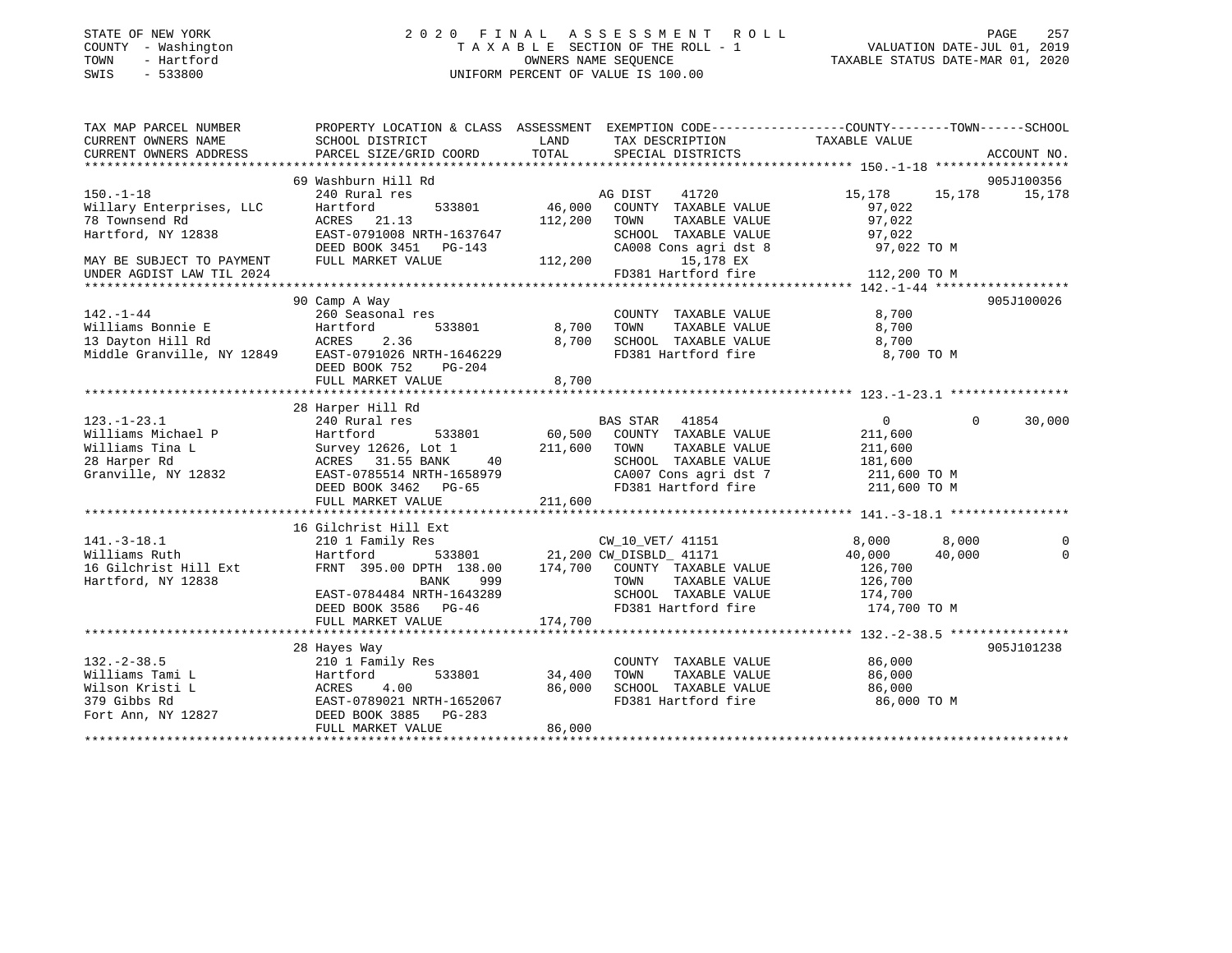# STATE OF NEW YORK 2 0 2 0 F I N A L A S S E S S M E N T R O L L PAGE 258 COUNTY - Washington T A X A B L E SECTION OF THE ROLL - 1 VALUATION DATE-JUL 01, 2019 TOWN - Hartford OWNERS NAME SEQUENCE TAXABLE STATUS DATE-MAR 01, 2020 SWIS - 533800 UNIFORM PERCENT OF VALUE IS 100.00

| TAX MAP PARCEL NUMBER<br>CURRENT OWNERS NAME | PROPERTY LOCATION & CLASS ASSESSMENT EXEMPTION CODE----------------COUNTY-------TOWN------SCHOOL |               |                                                                                                                             | TAXABLE VALUE          |                |                |
|----------------------------------------------|--------------------------------------------------------------------------------------------------|---------------|-----------------------------------------------------------------------------------------------------------------------------|------------------------|----------------|----------------|
| CURRENT OWNERS ADDRESS                       | SCHOOL DISTRICT<br>PARCEL SIZE/GRID COORD                                                        | LAND<br>TOTAL | TAX DESCRIPTION<br>SPECIAL DISTRICTS                                                                                        |                        |                | ACCOUNT NO.    |
|                                              |                                                                                                  |               |                                                                                                                             |                        |                |                |
|                                              | 379 Gibbs Rd                                                                                     |               | 85 PCT OF VALUE USED FOR EXEMPTION PURPOSES<br>VET COM U1 11101<br>533801 37,600 VET DIS CT 41141<br>178,400 BAS STAR 41854 |                        |                | 905J100630     |
| $123. - 1 - 17$                              | 240 Rural res                                                                                    |               |                                                                                                                             | 35,003                 | 35,003         | $\overline{0}$ |
| Williams Tami L LE                           | Hartford                                                                                         |               |                                                                                                                             | 21,002                 | 21,002         | $\overline{0}$ |
| Williams Michael P                           | ACRES 11.19                                                                                      |               |                                                                                                                             | $\overline{0}$         | $\overline{0}$ | 30,000         |
| 379 Gibbs Rd                                 | EAST-0788068 NRTH-1663389<br>DREP BOOK 20191 PG-29381                                            |               | SOL-CO/TWN 49501                                                                                                            | 13,680                 | 13,680         | $\mathbf 0$    |
| Fort Ann, NY 12827                           | DEED BOOK 20191 PG-29381 COUNT COUNT                                                             |               | COUNTY TAXABLE VALUE                                                                                                        | 108,715                |                |                |
|                                              |                                                                                                  |               | TAXABLE VALUE                                                                                                               | 108,715                |                |                |
| MAY BE SUBJECT TO PAYMENT                    |                                                                                                  |               | SCHOOL TAXABLE VALUE 148,400<br>CA007 Cons agri dst 7 178,400 TO M                                                          |                        |                |                |
| UNDER AGDIST LAW TIL 2021                    |                                                                                                  |               |                                                                                                                             |                        |                |                |
|                                              |                                                                                                  |               | FD381 Hartford fire                                                                                                         | 178,400 TO M           |                |                |
|                                              |                                                                                                  |               |                                                                                                                             |                        |                |                |
|                                              | 23 Hartford Main St                                                                              |               | 90 PCT OF VALUE USED FOR EXEMPTION PURPOSES                                                                                 |                        |                | 905J100486     |
| $132.15 - 1 - 22$                            | 210 1 Family Res                                                                                 |               | ly Res<br>533801 18,500 ENH STAR 41834                                                                                      | 18,090                 | 18,090         | $\Omega$       |
| Williamson Bonnie L                          | Hartford                                                                                         |               |                                                                                                                             | $\overline{0}$         | $\Omega$       | 69,800         |
| 23 Hartford Main St                          | FRNT                                                                                             |               | 78.00 DPTH 332.00 134,000 COUNTY TAXABLE VALUE                                                                              | 115,910                |                |                |
| Hartford, NY 12838                           | BANK 999                                                                                         |               | TAXABLE VALUE<br>TOWN                                                                                                       | 115,910                |                |                |
|                                              | EAST-0786006 NRTH-1652185<br>DEED BOOK 746 PG-58                                                 |               | SCHOOL TAXABLE VALUE                                                                                                        | 64,200<br>134,000 TO M |                |                |
|                                              |                                                                                                  |               | 5-58 CA007 Cons agri dst 7<br>134,000 FD381 Hartford fire                                                                   |                        |                |                |
|                                              | FULL MARKET VALUE                                                                                |               |                                                                                                                             | 134,000 TO M           |                |                |
|                                              |                                                                                                  |               |                                                                                                                             |                        |                |                |
| $151. - 2 - 4.7$                             | 1661 Burch Rd<br>240 Rural res                                                                   |               | COUNTY TAXABLE VALUE                                                                                                        | 254,000                |                |                |
|                                              | 533801<br>Hartford                                                                               | 90,100        | TAXABLE VALUE<br>TOWN                                                                                                       |                        |                |                |
| Willis Richard<br>PO Box 164                 | ACRES 60.60                                                                                      | 254,000       | SCHOOL TAXABLE VALUE                                                                                                        | 254,000<br>254,000     |                |                |
| Hartford, NY 12838                           | EAST-0794458 NRTH-1640233                                                                        |               |                                                                                                                             | 254,000 TO M           |                |                |
|                                              | DEED BOOK 3073 PG-96                                                                             |               | CA008 Cons agri dst 8<br>FD381 Hartford fire                                                                                | 254,000 TO M           |                |                |
| MAY BE SUBJECT TO PAYMENT                    | FULL MARKET VALUE                                                                                | 254,000       |                                                                                                                             |                        |                |                |
| UNDER AGDIST LAW TIL 2021                    |                                                                                                  |               |                                                                                                                             |                        |                |                |
|                                              |                                                                                                  |               |                                                                                                                             |                        |                |                |
|                                              | Russell Ln OFF                                                                                   |               |                                                                                                                             |                        |                | 905J100682     |
| $149. - 1 - 49$                              | 314 Rural vac<10                                                                                 |               | COUNTY TAXABLE VALUE                                                                                                        | 3,300                  |                |                |
|                                              |                                                                                                  | 3,300         | TAXABLE VALUE<br>TOWN                                                                                                       | 3,300                  |                |                |
|                                              |                                                                                                  | 3,300         | SCHOOL TAXABLE VALUE                                                                                                        | 3,300                  |                |                |
|                                              |                                                                                                  |               | FD381 Hartford fire 3,300 TO M                                                                                              |                        |                |                |
|                                              |                                                                                                  |               |                                                                                                                             |                        |                |                |
|                                              | FULL MARKET VALUE                                                                                | 3,300         |                                                                                                                             |                        |                |                |
|                                              |                                                                                                  |               |                                                                                                                             |                        |                |                |
|                                              | 8311 State Route 40                                                                              |               |                                                                                                                             |                        |                | 905J100625     |
| $123. - 1 - 14$                              | 210 1 Family Res                                                                                 |               | <b>BAS STAR</b><br>41854                                                                                                    | $\overline{0}$         | $\Omega$       | 30,000         |
| Wilson Kristi L                              | 533801<br>Hartford                                                                               |               | 24,100 COUNTY TAXABLE VALUE                                                                                                 | 130,800                |                |                |
| 8311 State Route 40                          | Sub Div Lot 3                                                                                    | 130,800       | TAXABLE VALUE<br>TOWN                                                                                                       | 130,800                |                |                |
| Granville, NY 12832                          | 3133/293                                                                                         |               | SCHOOL TAXABLE VALUE                                                                                                        | 100,800                |                |                |
|                                              | ACRES<br>1.33 BANK 999                                                                           |               | CA007 Cons agri dst 7                                                                                                       | 130,800 TO M           |                |                |
|                                              | EAST-0789652 NRTH-1657075                                                                        |               | FD381 Hartford fire                                                                                                         | 130,800 TO M           |                |                |
|                                              | DEED BOOK 3425 PG-278                                                                            |               |                                                                                                                             |                        |                |                |
|                                              | FULL MARKET VALUE                                                                                | 130,800       |                                                                                                                             |                        |                |                |
|                                              |                                                                                                  |               |                                                                                                                             |                        |                |                |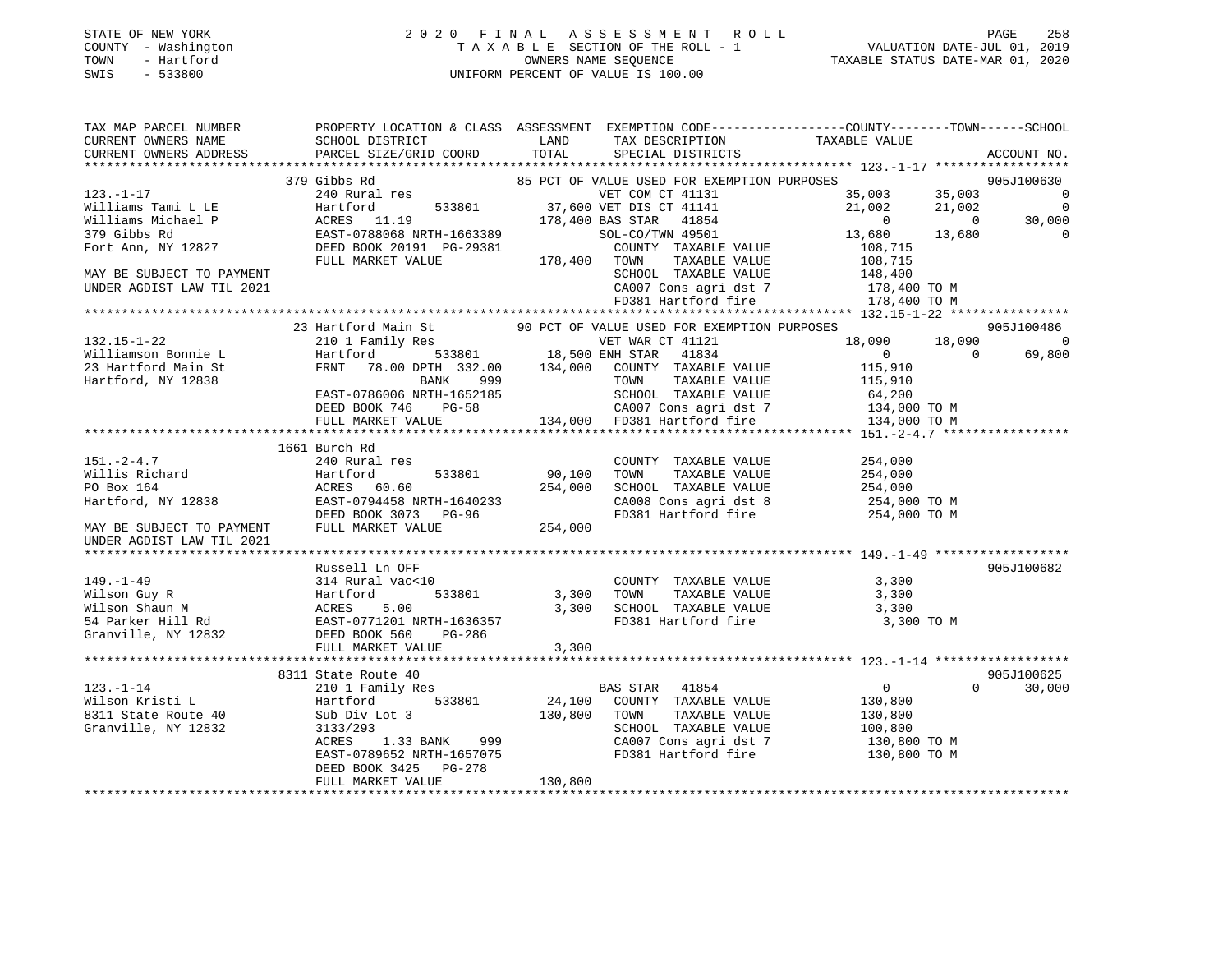| STATE OF NEW YORK |  |              |  |
|-------------------|--|--------------|--|
| COUNTY            |  | - Washington |  |
| TOWN              |  | - Hartford   |  |
| CM <sub>T</sub> C |  | $-$ 533800   |  |

# STATE OF NEW YORK 2 0 2 0 F I N A L A S S E S S M E N T R O L L PAGE 259 COUNTY - Washington T A X A B L E SECTION OF THE ROLL - 1 VALUATION DATE-JUL 01, 2019 OWNERS NAME SEQUENCE TAXABLE STATUS DATE-MAR 01, 2020 SWIS - 533800 UNIFORM PERCENT OF VALUE IS 100.00

| TAX MAP PARCEL NUMBER<br>CURRENT OWNERS NAME | PROPERTY LOCATION & CLASS ASSESSMENT EXEMPTION CODE---------------COUNTY-------TOWN-----SCHOOL<br>SCHOOL DISTRICT | LAND         | TAX DESCRIPTION             | TAXABLE VALUE  |          |             |
|----------------------------------------------|-------------------------------------------------------------------------------------------------------------------|--------------|-----------------------------|----------------|----------|-------------|
| CURRENT OWNERS ADDRESS                       | PARCEL SIZE/GRID COORD                                                                                            | TOTAL        | SPECIAL DISTRICTS           |                |          | ACCOUNT NO. |
|                                              |                                                                                                                   |              |                             |                |          |             |
|                                              | 587 Warren Rd                                                                                                     |              |                             |                |          | 905J100480  |
| $114. - 1 - 15$                              | 112 Dairy farm                                                                                                    |              | AG DIST<br>41720            | 133,101        | 133,101  | 133,101     |
| Wilson Lee M                                 | Hartford<br>533801                                                                                                |              | 262,700 ENH STAR<br>41834   | $\Omega$       | $\Omega$ | 69,800      |
| Wilson Kitty                                 | ACRES 213.40                                                                                                      | 355,900      | COUNTY TAXABLE VALUE        | 222,799        |          |             |
| 587 Warren Rd                                | EAST-0790945 NRTH-1666109                                                                                         |              | TAXABLE VALUE<br>TOWN       | 222,799        |          |             |
| Fort Ann, NY 12827                           | DEED BOOK 3544 PG-264                                                                                             |              | SCHOOL TAXABLE VALUE        | 152,999        |          |             |
|                                              | FULL MARKET VALUE                                                                                                 | 355,900      | CA007 Cons agri dst 7       | 222,799 TO M   |          |             |
| MAY BE SUBJECT TO PAYMENT                    |                                                                                                                   |              | 133,101 EX                  |                |          |             |
| UNDER AGDIST LAW TIL 2024                    |                                                                                                                   |              | FD381 Hartford fire         | 355,900 TO M   |          |             |
|                                              |                                                                                                                   |              |                             |                |          |             |
|                                              | 78 Winch Way                                                                                                      |              |                             |                |          | 905J100077  |
| $149. - 1 - 26.1$                            | 210 1 Family Res                                                                                                  |              | COUNTY TAXABLE VALUE        | 38,100         |          |             |
| Winch Charles Estate                         | 533801<br>Hartford                                                                                                | 27,000       | TAXABLE VALUE<br>TOWN       | 38,100         |          |             |
| Boucher Brian D                              | 7.80<br>ACRES                                                                                                     | 38,100       | SCHOOL TAXABLE VALUE        | 38,100         |          |             |
| C/O Brian Boucher                            | EAST-0780490 NRTH-1636463                                                                                         |              | FD381 Hartford fire         | 38,100 TO M    |          |             |
| 7785 State Route 40                          | DEED BOOK 931<br>PG-238                                                                                           |              |                             |                |          |             |
| Hartford, NY 12838                           | FULL MARKET VALUE                                                                                                 | 38,100       |                             |                |          |             |
|                                              |                                                                                                                   |              |                             |                |          |             |
|                                              | Gilchrist Hill Ext                                                                                                |              |                             |                |          | 905J100195  |
| $141. - 3 - 18$                              | 311 Res vac land                                                                                                  |              | COUNTY TAXABLE VALUE        | 1,000          |          |             |
| Winchell George                              | 533801<br>Hartford                                                                                                | 1,000        | TOWN<br>TAXABLE VALUE       | 1,000          |          |             |
| 1335 County Route 23                         | FRNT 167.00 DPTH 138.00                                                                                           | 1,000        | SCHOOL TAXABLE VALUE        | 1,000          |          |             |
| Granville, NY 12832                          | EAST-0784628 NRTH-1643513                                                                                         |              | FD381 Hartford fire         | 1,000 TO M     |          |             |
|                                              | DEED BOOK 749<br>PG-292                                                                                           |              |                             |                |          |             |
|                                              | FULL MARKET VALUE                                                                                                 | 1,000        |                             |                |          |             |
|                                              |                                                                                                                   |              |                             |                |          |             |
|                                              | 319 County Route 19                                                                                               |              |                             |                |          | 905J100683  |
| $149. - 1 - 14$                              | 210 1 Family Res                                                                                                  |              | ENH STAR 41834              | $\overline{0}$ | $\Omega$ | 69,800      |
| Winchell Harold L                            | 533801<br>Hartford                                                                                                |              | 24,000 COUNTY TAXABLE VALUE | 125,000        |          |             |
| Winchell Beatrice E                          | 463/216 480/459                                                                                                   | 125,000 TOWN | TAXABLE VALUE               | 125,000        |          |             |
| 319 County Route 19                          | FRNT 250.00 DPTH 170.00                                                                                           |              | SCHOOL TAXABLE VALUE        | 55,200         |          |             |
| Fort Ann, NY 12827                           | EAST-0774616 NRTH-1638618                                                                                         |              | CA007 Cons agri dst 7       | 125,000 TO M   |          |             |
|                                              | FULL MARKET VALUE                                                                                                 |              | 125,000 FD381 Hartford fire | 125,000 TO M   |          |             |
|                                              |                                                                                                                   |              |                             |                |          |             |
|                                              | 89 Warren Rd                                                                                                      |              |                             |                |          | 905J100515  |
| $122. - 1 - 12$                              | 113 Cattle farm                                                                                                   |              | AG DIST<br>41720            | 74,044         | 74,044   | 74,044      |
| Windy Lea Properties, LLC                    | 533801<br>Hartford                                                                                                | 135,200      | COUNTY TAXABLE VALUE        | 158,956        |          |             |
| 89 Warren Rd                                 | ACRES 88.80                                                                                                       | 233,000      | TAXABLE VALUE<br>TOWN       | 158,956        |          |             |
| Fort Ann, NY 12827                           | EAST-0780394 NRTH-1663219                                                                                         |              | SCHOOL TAXABLE VALUE        | 158,956        |          |             |
|                                              | DEED BOOK 3904 PG-158                                                                                             |              | CA007 Cons agri dst 7       | 158,956 TO M   |          |             |
| MAY BE SUBJECT TO PAYMENT                    | FULL MARKET VALUE                                                                                                 | 233,000      | 74,044 EX                   |                |          |             |
| UNDER AGDIST LAW TIL 2024                    |                                                                                                                   |              | FD381 Hartford fire         | 233,000 TO M   |          |             |
|                                              |                                                                                                                   |              |                             |                |          |             |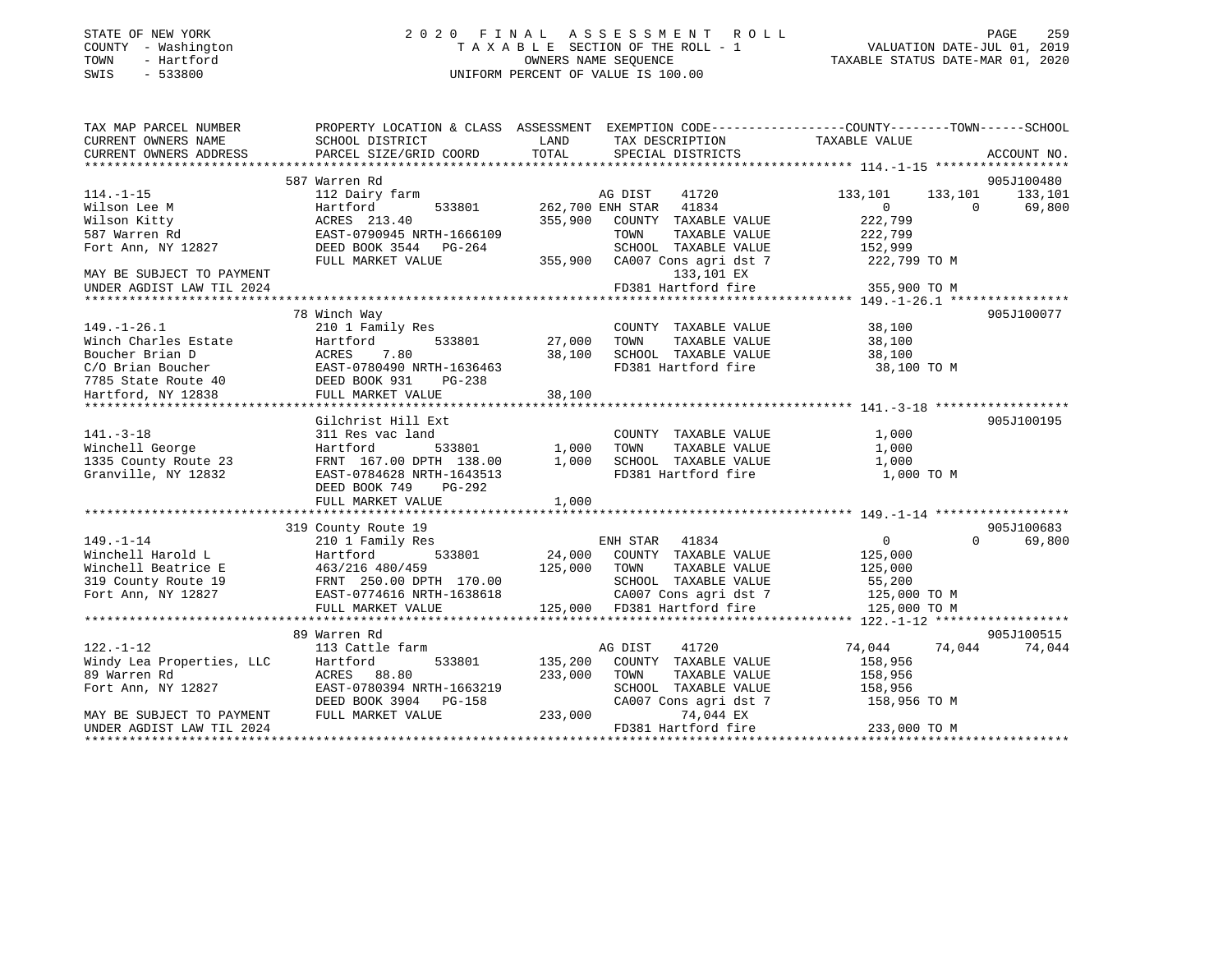| STATE OF NEW YORK |            |
|-------------------|------------|
| COUNTY            | Washington |
| TOWN              | - Hartford |
| <b>CMTC</b>       | 522800     |

# STATE OF NEW YORK 2 0 2 0 F I N A L A S S E S S M E N T R O L L PAGE 260 COUNTY - Washington T A X A B L E SECTION OF THE ROLL - 1 VALUATION DATE-JUL 01, 2019 TOWN - Hartford OWNERS NAME SEQUENCE TAXABLE STATUS DATE-MAR 01, 2020 SWIS - 533800 UNIFORM PERCENT OF VALUE IS 100.00

|                                                        | TAX MAP PARCEL NUMBER PROPERTY LOCATION & CLASS ASSESSMENT EXEMPTION CODE---------------COUNTY-------TOWN------SCHOOL                                                                                                                                                                                                                                                                                                                                                                                                                                     |               |                                                                        |                                                |                          |
|--------------------------------------------------------|-----------------------------------------------------------------------------------------------------------------------------------------------------------------------------------------------------------------------------------------------------------------------------------------------------------------------------------------------------------------------------------------------------------------------------------------------------------------------------------------------------------------------------------------------------------|---------------|------------------------------------------------------------------------|------------------------------------------------|--------------------------|
|                                                        | CURRENT OWNERS NAME<br>CURRENT OWNERS ADDRESS<br>PARCEL SIZE/GRID COORD                                                                                                                                                                                                                                                                                                                                                                                                                                                                                   | LAND<br>TOTAL | TAX DESCRIPTION<br>SPECIAL DISTRICTS                                   | TAXABLE VALUE                                  | ACCOUNT NO.              |
|                                                        |                                                                                                                                                                                                                                                                                                                                                                                                                                                                                                                                                           |               |                                                                        |                                                |                          |
|                                                        |                                                                                                                                                                                                                                                                                                                                                                                                                                                                                                                                                           |               |                                                                        |                                                | 905J100506               |
|                                                        | $\begin{tabular}{lllllllllllll} \rule{0pt}{0pt} \hline & 299 + 322 County Route 17 & & & & & & & 147,285 & 147,285 & 147,285 & 147,285 & 147,285 & 147,285 & 147,285 & 147,285 & 147,285 & 147,285 & 147,285 & 147,285 & 147,285 & 147,285 & 147,285 & 147,285 & 147,285 & 147,285 & 147,285 & $                                                                                                                                                                                                                                                          |               |                                                                        | 147,285 147,285 147,285                        |                          |
|                                                        |                                                                                                                                                                                                                                                                                                                                                                                                                                                                                                                                                           |               |                                                                        |                                                |                          |
|                                                        |                                                                                                                                                                                                                                                                                                                                                                                                                                                                                                                                                           |               |                                                                        |                                                |                          |
|                                                        |                                                                                                                                                                                                                                                                                                                                                                                                                                                                                                                                                           |               |                                                                        |                                                |                          |
|                                                        |                                                                                                                                                                                                                                                                                                                                                                                                                                                                                                                                                           |               |                                                                        |                                                |                          |
|                                                        |                                                                                                                                                                                                                                                                                                                                                                                                                                                                                                                                                           |               |                                                                        |                                                |                          |
|                                                        |                                                                                                                                                                                                                                                                                                                                                                                                                                                                                                                                                           |               |                                                                        |                                                |                          |
|                                                        |                                                                                                                                                                                                                                                                                                                                                                                                                                                                                                                                                           |               |                                                                        |                                                |                          |
|                                                        | 336 Hall Rd                                                                                                                                                                                                                                                                                                                                                                                                                                                                                                                                               |               |                                                                        |                                                |                          |
|                                                        | $[122,-1-28.5\text{Mindy Lea Properties, LLC}\footnote{http://www.nndy Lea Properties, LLC}\footnote{http://www.nndy Lea Properties, LLC}\footnote{http://www.nndy Lea Properties, LLC}\footnote{http://www.nndy Lea Properties, LLC}\footnote{http://www.nndy Lea Properties, LLC}\footnote{http://www.nndy Lea Properties, LLC}\footnote{http://www.nndy Lea 20079}\footnote{http://www.nndy Lea 20079}\footnote{http://www.nndy Lea 20079}\footnote{http://www.nndy Lea 20079}\footnote{http://www.nndy Lea 20079}\footnote{http://www.nndy Lea 20079$ |               | 41720                                                                  | 57,132                                         | 57,132<br>57,132         |
|                                                        |                                                                                                                                                                                                                                                                                                                                                                                                                                                                                                                                                           |               | 533801 96,500 COUNTY TAXABLE VALUE<br>33.50 111,100 TOWN TAXABLE VALUE | 53,968                                         |                          |
|                                                        |                                                                                                                                                                                                                                                                                                                                                                                                                                                                                                                                                           |               | TAXABLE VALUE                                                          | 53,968                                         |                          |
|                                                        |                                                                                                                                                                                                                                                                                                                                                                                                                                                                                                                                                           |               | SCHOOL TAXABLE VALUE 53,968<br>CA007 Cons agri dst 7 53,968 TO M       |                                                |                          |
|                                                        |                                                                                                                                                                                                                                                                                                                                                                                                                                                                                                                                                           |               |                                                                        |                                                |                          |
|                                                        |                                                                                                                                                                                                                                                                                                                                                                                                                                                                                                                                                           |               |                                                                        |                                                |                          |
| UNDER AGDIST LAW TIL 2024                              |                                                                                                                                                                                                                                                                                                                                                                                                                                                                                                                                                           |               |                                                                        | 57,132 EX<br>FD381 Hartford fire 111,100 TO M  |                          |
|                                                        |                                                                                                                                                                                                                                                                                                                                                                                                                                                                                                                                                           |               |                                                                        |                                                |                          |
|                                                        | State Route 149                                                                                                                                                                                                                                                                                                                                                                                                                                                                                                                                           |               |                                                                        |                                                | 905J202523               |
|                                                        |                                                                                                                                                                                                                                                                                                                                                                                                                                                                                                                                                           |               |                                                                        | 62,264 62,264 62,264                           |                          |
|                                                        |                                                                                                                                                                                                                                                                                                                                                                                                                                                                                                                                                           |               |                                                                        |                                                |                          |
|                                                        |                                                                                                                                                                                                                                                                                                                                                                                                                                                                                                                                                           |               |                                                                        |                                                |                          |
|                                                        |                                                                                                                                                                                                                                                                                                                                                                                                                                                                                                                                                           |               |                                                                        |                                                |                          |
|                                                        |                                                                                                                                                                                                                                                                                                                                                                                                                                                                                                                                                           |               |                                                                        |                                                |                          |
|                                                        |                                                                                                                                                                                                                                                                                                                                                                                                                                                                                                                                                           |               |                                                                        |                                                |                          |
|                                                        |                                                                                                                                                                                                                                                                                                                                                                                                                                                                                                                                                           |               |                                                                        |                                                |                          |
|                                                        | 131.-1-13.7<br>Windy Lea Properties, LLC Hartford 533801 98,500 COUNT TAXABLE VALUE<br>89 Warren Rd ACRES 88.10<br>Fort Ann, NY 12827 EAST-0769709 NRTH-1653245<br>DEED BOOK 3904 PG-162 CA007 Cons agri dst 7 36,236 TO M<br>TEXABLE VA                                                                                                                                                                                                                                                                                                                  |               |                                                                        |                                                |                          |
|                                                        | 1355 Baldwin Corners Rd<br>340 Rural res<br>Winfield Peter M Fort Ann 532802 139,000 FOR 480A 47460<br>Winfield Alice H 928/225<br>PO Box 464 Fortst Tax 2305/134(1/200 TOR 9700 COUNTY TAXABLE<br>Fort Ann, NY 12827<br>Fort Ann, NY 12827<br>PO Box 464 Fortst Tax                                                                                                                                                                                                                                                                                      |               |                                                                        |                                                | 30,000<br>$\overline{0}$ |
|                                                        |                                                                                                                                                                                                                                                                                                                                                                                                                                                                                                                                                           |               | BAS STAR 41854 0<br>FOR 480A 47460 52,000                              |                                                | 52,000<br>52,000         |
|                                                        |                                                                                                                                                                                                                                                                                                                                                                                                                                                                                                                                                           |               | 365,700 COUNTY TAXABLE VALUE                                           | 313,700                                        |                          |
|                                                        |                                                                                                                                                                                                                                                                                                                                                                                                                                                                                                                                                           |               | TAXABLE VALUE                                                          | 313,700<br>313,700                             |                          |
|                                                        |                                                                                                                                                                                                                                                                                                                                                                                                                                                                                                                                                           |               |                                                                        |                                                |                          |
|                                                        | 999<br>ACRES 145.87 BANK                                                                                                                                                                                                                                                                                                                                                                                                                                                                                                                                  |               |                                                                        |                                                |                          |
|                                                        | EAST-0766141 NRTH-1663234                                                                                                                                                                                                                                                                                                                                                                                                                                                                                                                                 |               |                                                                        |                                                |                          |
| MAY BE SUBJECT TO PAYMENT<br>UNDER RPTL480A UNTIL 2029 | DEED BOOK 922<br>PG-204                                                                                                                                                                                                                                                                                                                                                                                                                                                                                                                                   |               |                                                                        |                                                |                          |
|                                                        | FULL MARKET VALUE                                                                                                                                                                                                                                                                                                                                                                                                                                                                                                                                         | 365,700       |                                                                        |                                                |                          |
|                                                        |                                                                                                                                                                                                                                                                                                                                                                                                                                                                                                                                                           |               |                                                                        |                                                |                          |
|                                                        | 241 County Route 19                                                                                                                                                                                                                                                                                                                                                                                                                                                                                                                                       |               |                                                                        |                                                |                          |
|                                                        |                                                                                                                                                                                                                                                                                                                                                                                                                                                                                                                                                           |               |                                                                        |                                                | 30,000<br>$\Omega$       |
|                                                        | 149.-1-10.1<br>Winn Stephen C<br>Winn Sandra A<br>Winn Sandra A<br>240 Rutford 533801<br>241 County Route 19<br>241 County Route 19<br>241 County Route 19<br>241 County Route 19<br>241 County Route 19<br>2421 County Route 19<br>2421 County Rou                                                                                                                                                                                                                                                                                                       |               |                                                                        | $\begin{array}{c}0\\164,800\end{array}$        |                          |
|                                                        |                                                                                                                                                                                                                                                                                                                                                                                                                                                                                                                                                           |               |                                                                        | TAXABLE VALUE 164,800<br>TAXABLE VALUE 134,800 |                          |
|                                                        |                                                                                                                                                                                                                                                                                                                                                                                                                                                                                                                                                           |               |                                                                        |                                                |                          |
|                                                        |                                                                                                                                                                                                                                                                                                                                                                                                                                                                                                                                                           |               |                                                                        | FD381 Hartford fire 164,800 TO M               |                          |
|                                                        |                                                                                                                                                                                                                                                                                                                                                                                                                                                                                                                                                           |               |                                                                        |                                                |                          |
|                                                        | FULL MARKET VALUE                                                                                                                                                                                                                                                                                                                                                                                                                                                                                                                                         | 164,800       |                                                                        |                                                |                          |
|                                                        |                                                                                                                                                                                                                                                                                                                                                                                                                                                                                                                                                           |               |                                                                        |                                                |                          |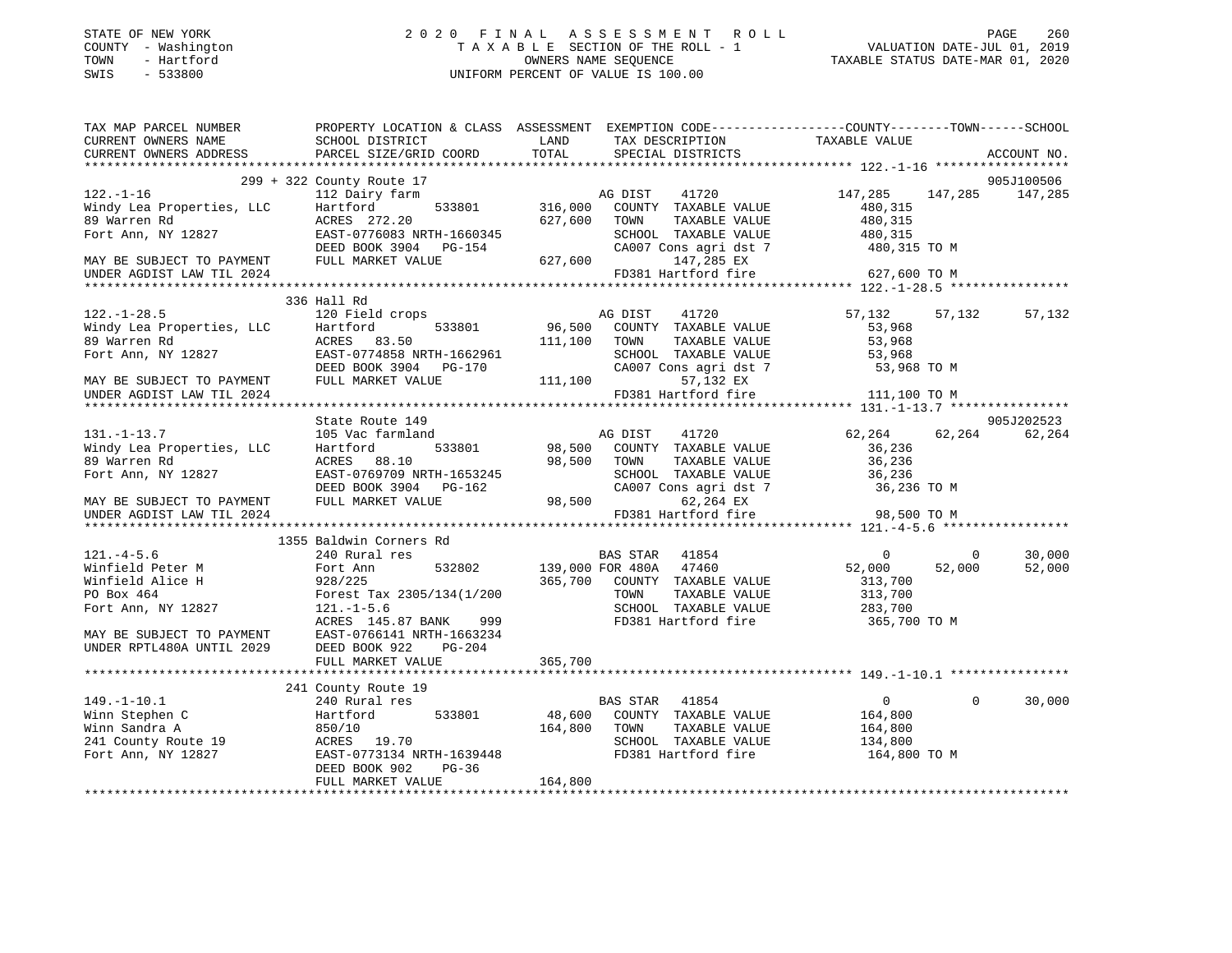# STATE OF NEW YORK 2 0 2 0 F I N A L A S S E S S M E N T R O L L PAGE 261 COUNTY - Washington T A X A B L E SECTION OF THE ROLL - 1 VALUATION DATE-JUL 01, 2019 TOWN - Hartford OWNERS NAME SEQUENCE TAXABLE STATUS DATE-MAR 01, 2020 SWIS - 533800 UNIFORM PERCENT OF VALUE IS 100.00

| TAX MAP PARCEL NUMBER                                                                                                                                                                                                                                | PROPERTY LOCATION & CLASS ASSESSMENT EXEMPTION CODE----------------COUNTY-------TOWN------SCHOOL |              |                                                                        |                       |                    |
|------------------------------------------------------------------------------------------------------------------------------------------------------------------------------------------------------------------------------------------------------|--------------------------------------------------------------------------------------------------|--------------|------------------------------------------------------------------------|-----------------------|--------------------|
| CURRENT OWNERS NAME                                                                                                                                                                                                                                  | SCHOOL DISTRICT                                                                                  | <b>LAND</b>  | TAX DESCRIPTION                                                        | TAXABLE VALUE         |                    |
|                                                                                                                                                                                                                                                      |                                                                                                  |              |                                                                        |                       |                    |
| 140.-1-27.1<br>Woodcock James E<br>Moodcock James E<br>Moodcock James E<br>Moodcock James E<br>Hartford 533801<br>FRNT 153.00 DPTH 250.00<br>FRNT 153.00 DPTH 250.00<br>21,700 COUNTY TAXABLE VALUE<br>TAXABLE VALUE<br>Fort Ann, NY 12827<br>DEED B |                                                                                                  |              |                                                                        |                       |                    |
|                                                                                                                                                                                                                                                      |                                                                                                  |              |                                                                        |                       |                    |
|                                                                                                                                                                                                                                                      |                                                                                                  |              |                                                                        | $\overline{0}$        | $\Omega$<br>69,800 |
|                                                                                                                                                                                                                                                      |                                                                                                  |              |                                                                        | 126,900               |                    |
|                                                                                                                                                                                                                                                      |                                                                                                  |              | TAXABLE VALUE                                                          | 126,900               |                    |
|                                                                                                                                                                                                                                                      |                                                                                                  |              |                                                                        | 57,100                |                    |
|                                                                                                                                                                                                                                                      |                                                                                                  |              | FD381 Hartford fire 126,900 TO M                                       |                       |                    |
|                                                                                                                                                                                                                                                      | FULL MARKET VALUE                                                                                | 126,900      |                                                                        |                       |                    |
|                                                                                                                                                                                                                                                      |                                                                                                  |              |                                                                        |                       |                    |
|                                                                                                                                                                                                                                                      | State Route 196                                                                                  |              |                                                                        |                       |                    |
|                                                                                                                                                                                                                                                      |                                                                                                  |              | COUNTY TAXABLE VALUE 42,700                                            |                       |                    |
|                                                                                                                                                                                                                                                      |                                                                                                  |              | 18,000 TOWN TAXABLE VALUE 42,700<br>42,700 SCHOOL TAXABLE VALUE 42,700 |                       |                    |
|                                                                                                                                                                                                                                                      |                                                                                                  |              |                                                                        |                       |                    |
|                                                                                                                                                                                                                                                      | EAST-0772579 NRTH-1644844                                                                        |              | FD381 Hartford fire                                                    | 42,700 TO M           |                    |
|                                                                                                                                                                                                                                                      | PG-270                                                                                           |              |                                                                        |                       |                    |
|                                                                                                                                                                                                                                                      | FULL MARKET VALUE                                                                                | 42,700       |                                                                        |                       |                    |
|                                                                                                                                                                                                                                                      |                                                                                                  |              |                                                                        |                       |                    |
|                                                                                                                                                                                                                                                      | 5 Durkee Ln                                                                                      |              |                                                                        |                       | 905J100696         |
| $114. - 1 - 17$                                                                                                                                                                                                                                      | 112 Dairy farm                                                                                   |              | AG DIST 41720                                                          | 136,598<br>136,598    | 136,598            |
| Wooddell Michael D                                                                                                                                                                                                                                   | Hartford<br>Hartford<br>ACRES 165.90<br>EAST-0786731 N                                           |              | 533801 218,100 COUNTY TAXABLE VALUE                                    | 229,402               |                    |
| Wooddell Louise                                                                                                                                                                                                                                      |                                                                                                  | 366,000 TOWN | TAXABLE VALUE                                                          | 229,402               |                    |
| 406 Warren Rd                                                                                                                                                                                                                                        | EAST-0786731 NRTH-1665359                                                                        |              | SCHOOL TAXABLE VALUE<br>SCHOOL TAXABLE VALUE<br>CA007 Cons agri dst 7  | 229,402               |                    |
| Fort Ann, NY 12827                                                                                                                                                                                                                                   | DEED BOOK 829 PG-123                                                                             |              |                                                                        | 229,402 TO M          |                    |
|                                                                                                                                                                                                                                                      | FULL MARKET VALUE                                                                                | 366,000      | 136,598 EX                                                             |                       |                    |
| MAY BE SUBJECT TO PAYMENT                                                                                                                                                                                                                            |                                                                                                  |              | FD381 Hartford fire                                                    | 366,000 TO M          |                    |
| UNDER AGDIST LAW TIL 2024                                                                                                                                                                                                                            |                                                                                                  |              |                                                                        |                       |                    |
|                                                                                                                                                                                                                                                      |                                                                                                  |              |                                                                        |                       |                    |
| $114. - 1 - 17.1$                                                                                                                                                                                                                                    | Warren Rd                                                                                        |              |                                                                        |                       |                    |
| Wooddell Michael D                                                                                                                                                                                                                                   | 105 Vac farmland                                                                                 |              | 41720<br>AG DIST                                                       | 133,477<br>133,477    | 133,477            |
|                                                                                                                                                                                                                                                      | Hartford                                                                                         | 199,200 TOWN | 533801 197,200 COUNTY TAXABLE VALUE                                    | 65,723                |                    |
| Wooddell Louise<br>406 Warren Rd                                                                                                                                                                                                                     | 1800/67<br>ACRES 145.20                                                                          |              | TAXABLE VALUE                                                          | 65,723                |                    |
| Fort Ann, NY 12827                                                                                                                                                                                                                                   | EAST-0788887 NRTH-1665699                                                                        |              | SCHOOL TAXABLE VALUE<br>CA007 Cons agri dst 7                          | 65,723                |                    |
|                                                                                                                                                                                                                                                      | DEED BOOK 1800 PG-81                                                                             |              |                                                                        | 65,723 TO M           |                    |
|                                                                                                                                                                                                                                                      |                                                                                                  |              | $133,\overline{4}77 \text{ EX}$ 199,200 FD381 Hartford fire            |                       |                    |
| MAY BE SUBJECT TO PAYMENT                                                                                                                                                                                                                            | FULL MARKET VALUE                                                                                |              |                                                                        | 199,200 TO M          |                    |
| UNDER AGDIST LAW TIL 2024                                                                                                                                                                                                                            |                                                                                                  |              |                                                                        |                       |                    |
|                                                                                                                                                                                                                                                      | 368 Warren Rd                                                                                    |              |                                                                        |                       |                    |
| $123. - 1 - 16.4$                                                                                                                                                                                                                                    | 120 Field crops                                                                                  |              | AG DIST<br>41720                                                       | 18,216 18,216         | 18,216             |
|                                                                                                                                                                                                                                                      |                                                                                                  |              | 37,200 COUNTY TAXABLE VALUE                                            | 73,984                |                    |
|                                                                                                                                                                                                                                                      |                                                                                                  |              | 92,200 TOWN<br>TAXABLE VALUE                                           | 73,984                |                    |
|                                                                                                                                                                                                                                                      |                                                                                                  |              |                                                                        |                       |                    |
| 12.1.1<br>Wooddell Michael D (Martford 533801<br>Wooddell Louise (MCRES 21.13<br>406 Warren Rd (MCRES 21.13)<br>Fort Ann, NY 12827<br>DEED BOOK 1800 (MCRES 21.19)<br>DEED BOOK 1800 (MCRES 21.19)                                                   |                                                                                                  |              | SCHOOL TAXABLE VALUE                                                   | 73,984<br>73,984 TO M |                    |
|                                                                                                                                                                                                                                                      | FULL MARKET VALUE                                                                                | 92,200       | CA007 Cons agri dst 7<br>18,216 EX                                     |                       |                    |
| MAY BE SUBJECT TO PAYMENT                                                                                                                                                                                                                            |                                                                                                  |              | FD381 Hartford fire                                                    | 92,200 TO M           |                    |
| UNDER AGDIST LAW TIL 2024                                                                                                                                                                                                                            |                                                                                                  |              |                                                                        |                       |                    |
|                                                                                                                                                                                                                                                      |                                                                                                  |              |                                                                        |                       |                    |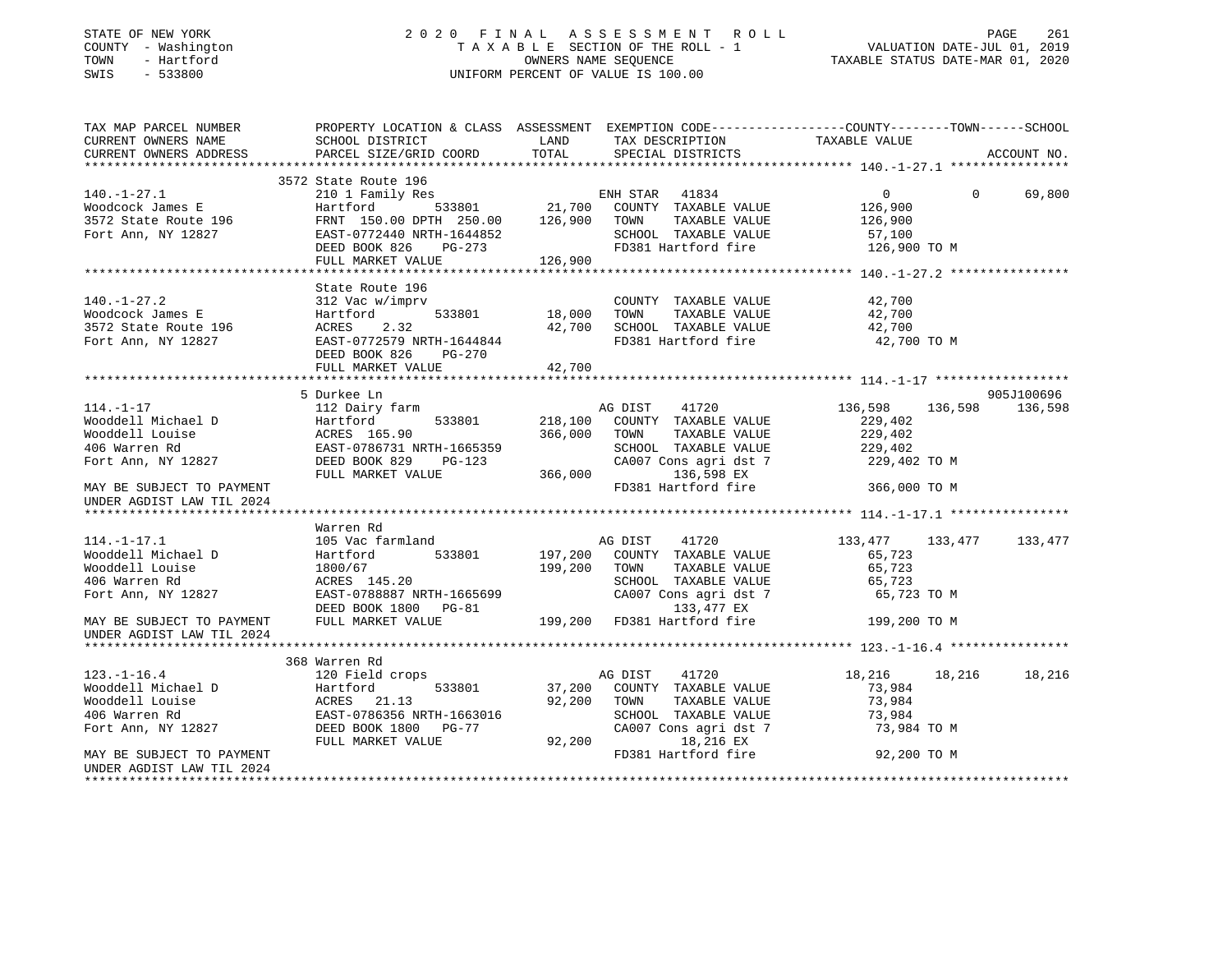# STATE OF NEW YORK 2 0 2 0 F I N A L A S S E S S M E N T R O L L PAGE 262 COUNTY - Washington T A X A B L E SECTION OF THE ROLL - 1 VALUATION DATE-JUL 01, 2019 TOWN - Hartford OWNERS NAME SEQUENCE TAXABLE STATUS DATE-MAR 01, 2020 SWIS - 533800 UNIFORM PERCENT OF VALUE IS 100.00

| TAX MAP PARCEL NUMBER<br>CURRENT OWNERS NAME                                                          | PROPERTY LOCATION & CLASS ASSESSMENT EXEMPTION CODE----------------COUNTY-------TOWN-----SCHOOL<br>SCHOOL DISTRICT                                                            | LAND                         | TAX DESCRIPTION                                                                                                                                     | TAXABLE VALUE                                                                       |                                  |
|-------------------------------------------------------------------------------------------------------|-------------------------------------------------------------------------------------------------------------------------------------------------------------------------------|------------------------------|-----------------------------------------------------------------------------------------------------------------------------------------------------|-------------------------------------------------------------------------------------|----------------------------------|
| CURRENT OWNERS ADDRESS                                                                                | PARCEL SIZE/GRID COORD                                                                                                                                                        | TOTAL                        | SPECIAL DISTRICTS                                                                                                                                   |                                                                                     | ACCOUNT NO.                      |
|                                                                                                       | 406 Warren Rd                                                                                                                                                                 |                              |                                                                                                                                                     |                                                                                     |                                  |
| $123. - 1 - 16.5$<br>Wooddell Michael D<br>Wooddell Louise<br>406 Warren Rd<br>Fort Ann, NY 12827     | 210 1 Family Res<br>533801<br>Hartford<br>ACRES<br>1.50<br>EAST-0786755 NRTH-1663437<br>DEED BOOK 651<br>PG-87<br>FULL MARKET VALUE                                           | 24,500 ENH STAR              | AGED-CO/TN 41801<br>41834<br>207,000 COUNTY TAXABLE VALUE<br>TOWN<br>TAXABLE VALUE<br>SCHOOL TAXABLE VALUE<br>207,000 CA007 Cons agri dst 7         | 31,050<br>31,050<br>$\overline{0}$<br>175,950<br>175,950<br>137,200<br>207,000 TO M | 69,800<br>$\Omega$               |
|                                                                                                       |                                                                                                                                                                               |                              | FD381 Hartford fire                                                                                                                                 | 207,000 TO M                                                                        |                                  |
|                                                                                                       |                                                                                                                                                                               |                              |                                                                                                                                                     |                                                                                     |                                  |
| $123. - 1 - 16.6$<br>Wooddell Paul E<br>5 Durkee Ln<br>Fort Ann, NY 12827                             | 360 Warren Rd<br>210 1 Family Res<br>533801<br>Hartford<br>LOT B<br>ACRES<br>1.02<br>EAST-0785950 NRTH-1662976<br>DEED BOOK 1941 PG-232<br>FULL MARKET VALUE                  | 23,100<br>118,000<br>118,000 | COUNTY TAXABLE VALUE<br>TAXABLE VALUE<br>TOWN<br>SCHOOL TAXABLE VALUE<br>CA007 Cons agri dst 7<br>FD381 Hartford fire                               | 118,000<br>118,000<br>118,000<br>118,000 TO M<br>118,000 TO M                       |                                  |
|                                                                                                       |                                                                                                                                                                               |                              |                                                                                                                                                     |                                                                                     |                                  |
| $149. - 1 - 30.6$<br>Wooddell Stephanie A<br>Bates James M<br>114 Swamp Ln<br>Argyle, NY 12809        | 114 Swamp Ln<br>210 1 Family Res<br>533801<br>Hartford<br>LOT 6<br>998<br>ACRES<br>6.94 BANK<br>EAST-0775838 NRTH-1634596<br>DEED BOOK 2156 PG-76<br>FULL MARKET VALUE        | 184,300 TOWN<br>184,300      | BAS STAR 41854<br>40,800 COUNTY TAXABLE VALUE<br>TAXABLE VALUE<br>SCHOOL TAXABLE VALUE<br>CA006 Cons agri dst 6<br>FD381 Hartford fire 184,300 TO M | $\overline{0}$<br>184,300<br>184,300<br>154,300<br>184,300 TO M                     | 905J101265<br>30,000<br>$\Omega$ |
|                                                                                                       |                                                                                                                                                                               | * * * * * * * * * * * * * *  |                                                                                                                                                     |                                                                                     |                                  |
| $132.11 - 3 - 3$<br>Woods Donald N<br>Woods Bonnie L<br>104 Hartford Main St<br>Granville, NY 12832   | 114 Hartford Main St<br>312 Vac w/imprv<br>533801<br>Hartford<br>BLA 876/190<br>$132 - 3 - 3$<br>FRNT 137.00 DPTH 156.00<br>EAST-0787061 NRTH-1654232                         | 6,400<br>6,400               | COUNTY TAXABLE VALUE<br>TOWN<br>TAXABLE VALUE<br>SCHOOL TAXABLE VALUE<br>CA007 Cons agri dst 7<br>FD381 Hartford fire                               | 6,400<br>6,400<br>6,400<br>6,400 TO M<br>6,400 TO M                                 | 905J100700                       |
|                                                                                                       | DEED BOOK 3004 PG-342<br>FULL MARKET VALUE                                                                                                                                    | 6,400                        |                                                                                                                                                     |                                                                                     |                                  |
|                                                                                                       |                                                                                                                                                                               |                              |                                                                                                                                                     |                                                                                     |                                  |
| $132.11 - 3 - 4.1$<br>Woods Donald N<br>Woods Bonnie L<br>104 Hartford Main St<br>Granville, NY 12832 | Hartford Main St<br>311 Res vac land<br>533801<br>Hartford<br>BLA 876/186+190<br>$132.-3-4.1$<br>FRNT 10.00 DPTH 156.00<br>EAST-0787058 NRTH-1654159<br>DEED BOOK 3004 PG-342 | 100<br>100                   | COUNTY TAXABLE VALUE<br>TOWN<br>TAXABLE VALUE<br>SCHOOL TAXABLE VALUE<br>SCHOOL TAXABLE VALUE<br>CA007 Cons agri dst 7<br>FD381 Hartford fire       | 100<br>100<br>100<br>100 TO M<br>100 TO M                                           |                                  |
|                                                                                                       | FULL MARKET VALUE                                                                                                                                                             | 100                          |                                                                                                                                                     |                                                                                     |                                  |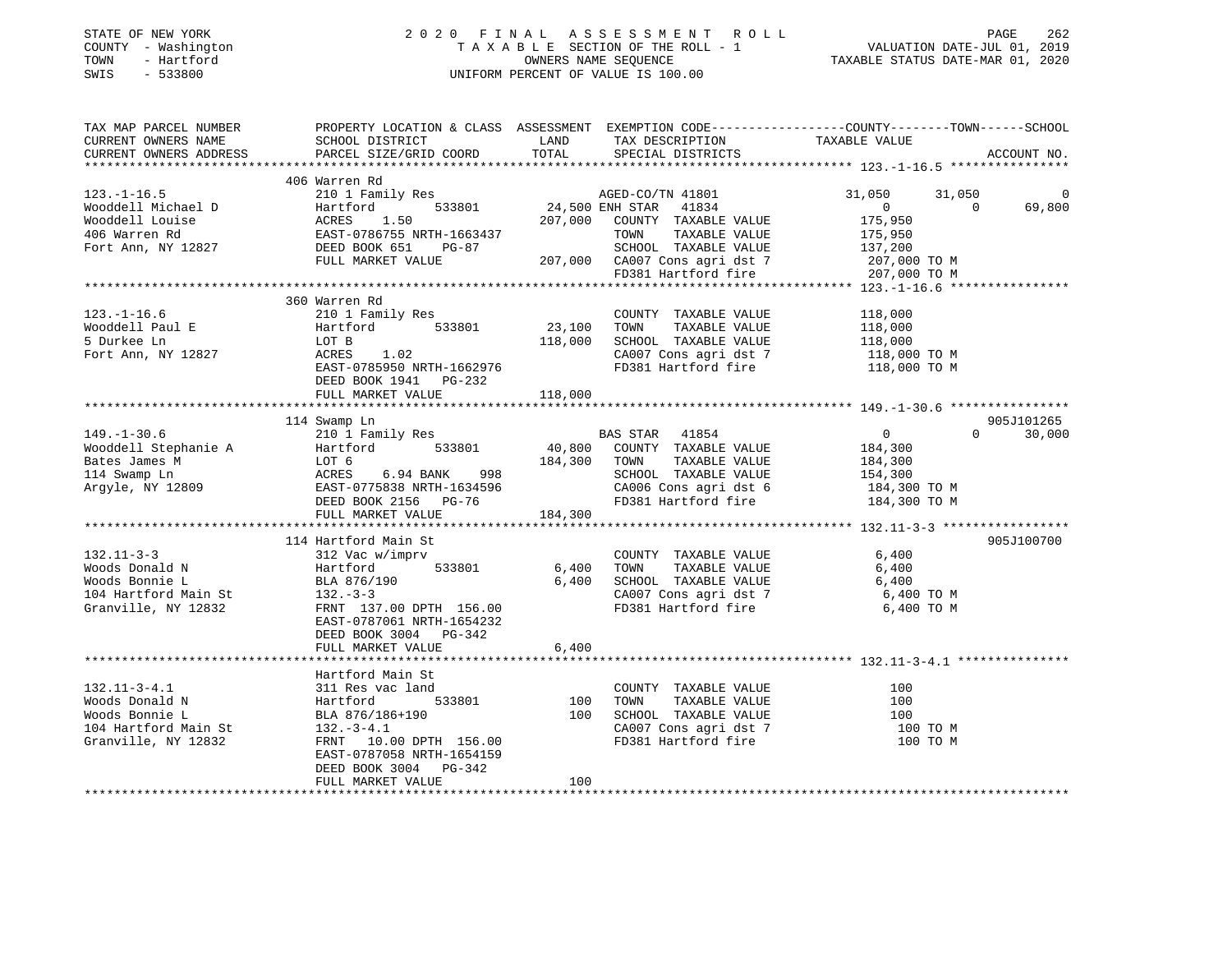# STATE OF NEW YORK 2 0 2 0 F I N A L A S S E S S M E N T R O L L PAGE 263 COUNTY - Washington T A X A B L E SECTION OF THE ROLL - 1 VALUATION DATE-JUL 01, 2019 TOWN - Hartford OWNERS NAME SEQUENCE TAXABLE STATUS DATE-MAR 01, 2020 SWIS - 533800 UNIFORM PERCENT OF VALUE IS 100.00

| TAX MAP PARCEL NUMBER                                                                                                                  | PROPERTY LOCATION & CLASS ASSESSMENT EXEMPTION CODE---------------COUNTY-------TOWN-----SCHOOL                                                                                                                                                             |        |                                                                                                                                                                                                   |             |            |
|----------------------------------------------------------------------------------------------------------------------------------------|------------------------------------------------------------------------------------------------------------------------------------------------------------------------------------------------------------------------------------------------------------|--------|---------------------------------------------------------------------------------------------------------------------------------------------------------------------------------------------------|-------------|------------|
| CURRENT OWNERS NAME                                                                                                                    | SCHOOL DISTRICT                        LAND        TAX DESCRIPTION                   TAXABLE VALUE                                                                                                                                                         |        |                                                                                                                                                                                                   |             |            |
|                                                                                                                                        |                                                                                                                                                                                                                                                            |        |                                                                                                                                                                                                   |             |            |
|                                                                                                                                        | 132.11-3-5<br>Voods Donald N<br>Woods Donald N<br>Woods Bonnie L<br>14 Hartford Main St<br>210 1 Family Res<br>59,700<br>Hartford 533801<br>210 1 Family Res<br>59,700<br>210 1 Family Res<br>210 1 Family Res<br>210 1 Family Res<br>210 17,500<br>200NTY |        |                                                                                                                                                                                                   |             | 905J100457 |
|                                                                                                                                        |                                                                                                                                                                                                                                                            |        |                                                                                                                                                                                                   |             |            |
|                                                                                                                                        |                                                                                                                                                                                                                                                            |        |                                                                                                                                                                                                   |             |            |
|                                                                                                                                        |                                                                                                                                                                                                                                                            |        |                                                                                                                                                                                                   |             |            |
|                                                                                                                                        |                                                                                                                                                                                                                                                            |        |                                                                                                                                                                                                   |             |            |
|                                                                                                                                        |                                                                                                                                                                                                                                                            |        |                                                                                                                                                                                                   |             |            |
|                                                                                                                                        | DEED BOOK 3539 PG-51                                                                                                                                                                                                                                       |        |                                                                                                                                                                                                   |             |            |
|                                                                                                                                        |                                                                                                                                                                                                                                                            |        |                                                                                                                                                                                                   |             |            |
|                                                                                                                                        |                                                                                                                                                                                                                                                            |        |                                                                                                                                                                                                   |             |            |
|                                                                                                                                        | 1461 Baldwin Corners Rd                                                                                                                                                                                                                                    |        |                                                                                                                                                                                                   |             | 905J100492 |
|                                                                                                                                        |                                                                                                                                                                                                                                                            |        |                                                                                                                                                                                                   |             | $0$ 30,000 |
|                                                                                                                                        |                                                                                                                                                                                                                                                            |        |                                                                                                                                                                                                   |             |            |
|                                                                                                                                        |                                                                                                                                                                                                                                                            |        |                                                                                                                                                                                                   |             |            |
|                                                                                                                                        |                                                                                                                                                                                                                                                            |        |                                                                                                                                                                                                   |             |            |
|                                                                                                                                        |                                                                                                                                                                                                                                                            |        |                                                                                                                                                                                                   |             |            |
|                                                                                                                                        |                                                                                                                                                                                                                                                            |        |                                                                                                                                                                                                   |             |            |
|                                                                                                                                        |                                                                                                                                                                                                                                                            |        |                                                                                                                                                                                                   |             |            |
|                                                                                                                                        |                                                                                                                                                                                                                                                            |        |                                                                                                                                                                                                   |             |            |
|                                                                                                                                        |                                                                                                                                                                                                                                                            |        |                                                                                                                                                                                                   |             |            |
|                                                                                                                                        |                                                                                                                                                                                                                                                            |        |                                                                                                                                                                                                   |             |            |
|                                                                                                                                        |                                                                                                                                                                                                                                                            |        |                                                                                                                                                                                                   |             |            |
|                                                                                                                                        |                                                                                                                                                                                                                                                            |        |                                                                                                                                                                                                   |             |            |
|                                                                                                                                        |                                                                                                                                                                                                                                                            |        |                                                                                                                                                                                                   |             |            |
|                                                                                                                                        |                                                                                                                                                                                                                                                            |        |                                                                                                                                                                                                   |             |            |
|                                                                                                                                        |                                                                                                                                                                                                                                                            |        |                                                                                                                                                                                                   |             |            |
|                                                                                                                                        | Baldwin Corners Rd                                                                                                                                                                                                                                         |        |                                                                                                                                                                                                   |             |            |
|                                                                                                                                        |                                                                                                                                                                                                                                                            |        |                                                                                                                                                                                                   |             |            |
|                                                                                                                                        |                                                                                                                                                                                                                                                            |        |                                                                                                                                                                                                   |             |            |
|                                                                                                                                        |                                                                                                                                                                                                                                                            |        |                                                                                                                                                                                                   |             |            |
|                                                                                                                                        | ACRES 5.00 15,600 SCHOOL TAXABLE VALUE 15,600<br>EAST-0770213 NRTH-1663943 FD381 Hartford fire 15,600 TO M<br>DEED BOOK 2463 DC-257                                                                                                                        |        |                                                                                                                                                                                                   |             |            |
|                                                                                                                                        | 122.-1-33.8<br>Woodward Randy S<br>Moodward Randy S<br>Bassett Lisa M<br>15,600<br>1461 Baldwin Corners Rd<br>15,600<br>1461 Baldwin Corners Rd<br>15,600<br>1461 Baldwin Corners Rd<br>15,600<br>161 Baldwin Corners Rd<br>15,600<br>161 Baldwin Corner   |        |                                                                                                                                                                                                   |             |            |
|                                                                                                                                        |                                                                                                                                                                                                                                                            |        |                                                                                                                                                                                                   |             |            |
|                                                                                                                                        |                                                                                                                                                                                                                                                            |        |                                                                                                                                                                                                   |             |            |
|                                                                                                                                        | Baldwin Corners Rd                                                                                                                                                                                                                                         |        |                                                                                                                                                                                                   |             |            |
|                                                                                                                                        | 311 Res vac land<br>C Lanu 533801 14,200 TOWN                                                                                                                                                                                                              |        | $\begin{tabular}{lllllllllllll} \multicolumn{2}{c}{\textbf{COUNTY}} & \textbf{TAXABLE VALUE} & & & 14,200 \\ \multicolumn{2}{c}{\textbf{TOWN}} & \textbf{TAXABLE VALUE} & & 14,200 \end{tabular}$ |             |            |
| 122.-1-33.9<br>Woodward Randy S<br>Bassett Lisa M<br>1461 Baldwin Corners Rd<br>Fort Ann, NY 12827<br>Fort Ann, NY 12827<br>FAST-07698 |                                                                                                                                                                                                                                                            |        |                                                                                                                                                                                                   |             |            |
|                                                                                                                                        | Subdivision: Lot 2 14, 200 SCHOOL TAXABLE VALUE 14, 200<br>ACRES 2.90 FD381 Hartford fire 14, 200<br>TRABLE VALUE 14, 200                                                                                                                                  |        |                                                                                                                                                                                                   |             |            |
|                                                                                                                                        |                                                                                                                                                                                                                                                            |        |                                                                                                                                                                                                   | 14,200 TO M |            |
|                                                                                                                                        | EAST-0769870 NRTH-1663120                                                                                                                                                                                                                                  |        |                                                                                                                                                                                                   |             |            |
|                                                                                                                                        | DEED BOOK 3394 PG-259                                                                                                                                                                                                                                      | 14,200 |                                                                                                                                                                                                   |             |            |
|                                                                                                                                        | FULL MARKET VALUE                                                                                                                                                                                                                                          |        |                                                                                                                                                                                                   |             |            |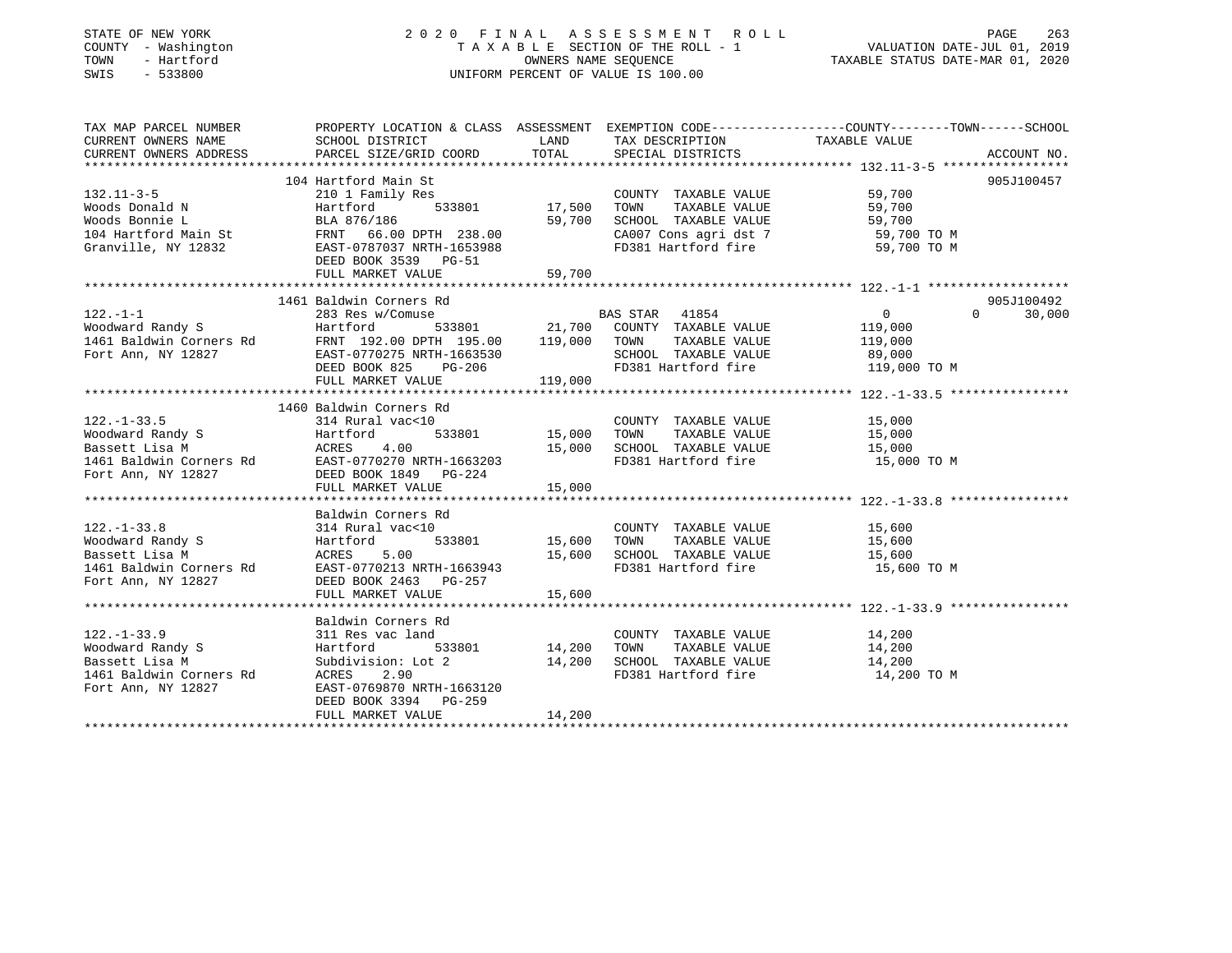| STATE OF NEW YORK<br>COUNTY - Washington<br>- Hartford<br>TOWN<br>SWIS<br>$-533800$ |                                                                                                                                                                                | OWNERS NAME SEQUENCE | 2020 FINAL ASSESSMENT ROLL<br>TAXABLE SECTION OF THE ROLL - 1<br>UNIFORM PERCENT OF VALUE IS 100.00 | PAGE<br>264<br>VALUATION DATE-JUL 01, 2019<br>TAXABLE STATUS DATE-MAR 01, 2020 |                             |  |
|-------------------------------------------------------------------------------------|--------------------------------------------------------------------------------------------------------------------------------------------------------------------------------|----------------------|-----------------------------------------------------------------------------------------------------|--------------------------------------------------------------------------------|-----------------------------|--|
| TAX MAP PARCEL NUMBER<br>CURRENT OWNERS NAME<br>CURRENT OWNERS ADDRESS              | PROPERTY LOCATION & CLASS ASSESSMENT EXEMPTION CODE-----------------COUNTY-------TOWN------SCHOOL SCHOOL DISTRICT LAND TAX DESCRIPTION TAXABLE VALUE<br>PARCEL SIZE/GRID COORD | TOTAL                | SPECIAL DISTRICTS                                                                                   |                                                                                | ACCOUNT NO.                 |  |
|                                                                                     |                                                                                                                                                                                |                      |                                                                                                     |                                                                                |                             |  |
|                                                                                     | 3456 State Route 196                                                                                                                                                           |                      |                                                                                                     |                                                                                | 905J100180                  |  |
| $140. - 1 - 40$                                                                     | 210 1 Family Res                                                                                                                                                               |                      | COUNTY TAXABLE VALUE                                                                                | 104,000                                                                        |                             |  |
| Wright Asa                                                                          | 533801 12,900<br>Hartford<br>FRNT 142.00 DPTH 112.00 104,000                                                                                                                   |                      | TOWN<br>TAXABLE VALUE                                                                               | 104,000                                                                        |                             |  |
| 3456 State Route 196<br>Fort Ann, NY 12827                                          | ACRES   0.31 BANK   999<br>EAST-0770117 NRTH-1643591<br>DEED BOOK 3944 PG-3                                                                                                    |                      | SCHOOL TAXABLE VALUE<br>FD381 Hartford fire                                                         | 104,000<br>104,000 TO M                                                        |                             |  |
|                                                                                     | FULL MARKET VALUE                                                                                                                                                              | 104,000              |                                                                                                     |                                                                                |                             |  |
|                                                                                     |                                                                                                                                                                                |                      |                                                                                                     |                                                                                |                             |  |
|                                                                                     | 109 Gilchrist Hill Ext                                                                                                                                                         |                      |                                                                                                     |                                                                                | 905J100701<br>$0 \t 30,000$ |  |
| $141. - 3 - 13$<br>Wright Bruce Trustee                                             | 210 1 Family Res<br>533801                                                                                                                                                     |                      | BAS STAR 41854<br>26,900 COUNTY TAXABLE VALUE                                                       | $\overline{0}$<br>191,500                                                      |                             |  |
| Wright Barbara Trustee                                                              | Hartford<br>513/206<br>ACRES 1                                                                                                                                                 | 191,500 TOWN         | TAXABLE VALUE                                                                                       | 191,500                                                                        |                             |  |
| 109 Gilchrist Hill Ext                                                              | ACRES 1.92                                                                                                                                                                     |                      | SCHOOL TAXABLE VALUE                                                                                | 161,500                                                                        |                             |  |
| Hartford, NY 12838                                                                  | EAST-0785488 NRTH-1645476                                                                                                                                                      |                      | FD381 Hartford fire                                                                                 | 191,500 TO M                                                                   |                             |  |
|                                                                                     | DEED BOOK 20200 PG-757                                                                                                                                                         |                      |                                                                                                     |                                                                                |                             |  |
|                                                                                     | FULL MARKET VALUE                                                                                                                                                              | 191,500              |                                                                                                     |                                                                                |                             |  |
|                                                                                     |                                                                                                                                                                                |                      |                                                                                                     |                                                                                |                             |  |
|                                                                                     | Halls Pond Rd OFF                                                                                                                                                              |                      |                                                                                                     |                                                                                | 905J100685                  |  |
| $158. - 2 - 8.1$                                                                    | 322 Rural vac>10                                                                                                                                                               |                      | COUNTY TAXABLE VALUE                                                                                | 7,700                                                                          |                             |  |
| Yarish Theodore M                                                                   | Hartford<br>533801                                                                                                                                                             | 7,700                | TAXABLE VALUE<br>TOWN                                                                               | 7,700                                                                          |                             |  |
| Yarish Diane L<br>50 Wolfe Ln                                                       | $158. - 1 - 8.1$<br>ACRES 11.90                                                                                                                                                |                      | 7,700 SCHOOL TAXABLE VALUE<br>CA008 Cons agri dst 8                                                 | 7,700                                                                          |                             |  |
| Salem, NY 12865                                                                     | EAST-0789114 NRTH-1631571                                                                                                                                                      |                      | FD381 Hartford fire                                                                                 | 7,700 TO M<br>7,700 TO M                                                       |                             |  |
|                                                                                     | DEED BOOK 921<br>PG-198                                                                                                                                                        |                      |                                                                                                     |                                                                                |                             |  |
|                                                                                     | FULL MARKET VALUE                                                                                                                                                              | 7,700                |                                                                                                     |                                                                                |                             |  |
|                                                                                     |                                                                                                                                                                                |                      |                                                                                                     |                                                                                |                             |  |
|                                                                                     | Swamp Ln                                                                                                                                                                       |                      |                                                                                                     |                                                                                | 905J101278                  |  |
| $149. - 1 - 30.20$                                                                  | 314 Rural vac<10                                                                                                                                                               |                      | COUNTY TAXABLE VALUE                                                                                | 27,500                                                                         |                             |  |
| Yarter Harold S                                                                     | Hartford<br>533801                                                                                                                                                             | 27,500               | TAXABLE VALUE<br>TOWN                                                                               | 27,500                                                                         |                             |  |
| Yarter Debra L                                                                      | LOT 20                                                                                                                                                                         |                      | 27,500 SCHOOL TAXABLE VALUE                                                                         | 27,500                                                                         |                             |  |
| 305B Lindsay Rd                                                                     | ACRES 6.32                                                                                                                                                                     |                      | CA006 Cons agri dst 6                                                                               | 27,500 TO M                                                                    |                             |  |
| Gansevoort, NY 12831                                                                | EAST-0776319 NRTH-1635566                                                                                                                                                      |                      | FD381 Hartford fire                                                                                 | 27,500 TO M                                                                    |                             |  |
|                                                                                     | DEED BOOK 802<br>$PG-103$<br>FULL MARKET VALUE                                                                                                                                 | 27,500               |                                                                                                     |                                                                                |                             |  |
|                                                                                     | *****************                                                                                                                                                              |                      |                                                                                                     |                                                                                |                             |  |
|                                                                                     | Swamp Ln                                                                                                                                                                       |                      |                                                                                                     |                                                                                | 905J101279                  |  |
| $149. - 1 - 30.21$                                                                  | 314 Rural vac<10                                                                                                                                                               |                      | COUNTY TAXABLE VALUE                                                                                | 26,500                                                                         |                             |  |
| Yarter Harold S                                                                     | Hartford<br>533801                                                                                                                                                             | 26,500               | TAXABLE VALUE<br>TOWN                                                                               | 26,500                                                                         |                             |  |
| Yarter Debra L                                                                      | LOT 21                                                                                                                                                                         |                      | 26,500 SCHOOL TAXABLE VALUE                                                                         | 26,500                                                                         |                             |  |
| 305B Lindsay Rd                                                                     | ACRES<br>5.23                                                                                                                                                                  |                      | CA006 Cons agri dst 6                                                                               | 26,500 TO M                                                                    |                             |  |
| Gansevoort, NY 12831                                                                | EAST-0776480 NRTH-1635411                                                                                                                                                      |                      | FD381 Hartford fire                                                                                 | 26,500 TO M                                                                    |                             |  |
|                                                                                     | DEED BOOK 802<br>PG-103                                                                                                                                                        |                      |                                                                                                     |                                                                                |                             |  |
|                                                                                     | FULL MARKET VALUE                                                                                                                                                              | 26,500               |                                                                                                     |                                                                                |                             |  |
|                                                                                     |                                                                                                                                                                                |                      |                                                                                                     |                                                                                |                             |  |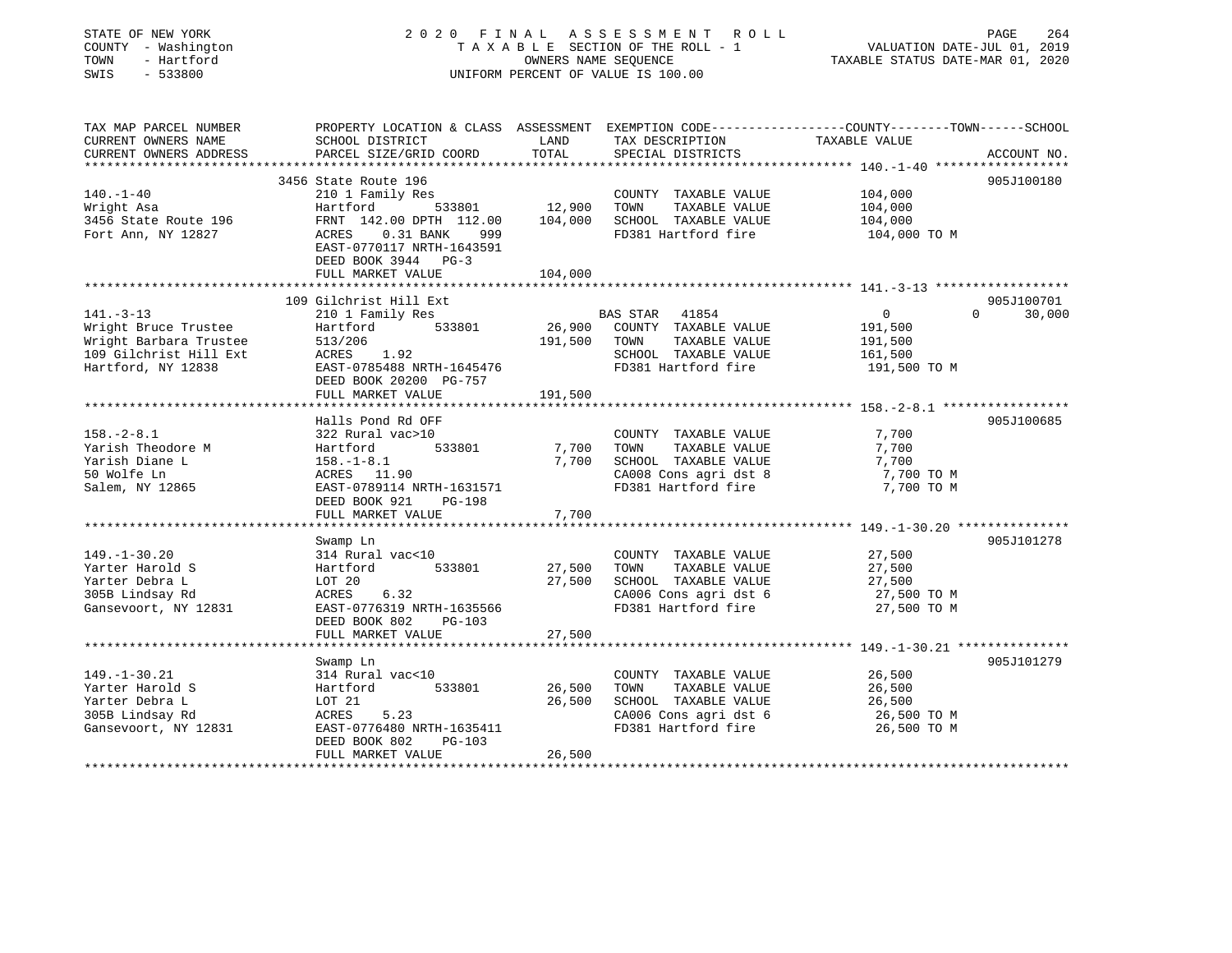| STATE OF NEW YORK<br>COUNTY - Washington<br>- Hartford<br>TOWN<br>SWIS<br>$-533800$ | ASSESSMENT<br>2020 FINAL<br>ROLL<br>TAXABLE SECTION OF THE ROLL - 1<br>OWNERS NAME SEQUENCE<br>UNIFORM PERCENT OF VALUE IS 100.00 |         |                                              | PAGE<br>265<br>VALUATION DATE-JUL 01, 2019<br>TAXABLE STATUS DATE-MAR 01, 2020 |                    |  |  |
|-------------------------------------------------------------------------------------|-----------------------------------------------------------------------------------------------------------------------------------|---------|----------------------------------------------|--------------------------------------------------------------------------------|--------------------|--|--|
| TAX MAP PARCEL NUMBER<br>CURRENT OWNERS NAME                                        | PROPERTY LOCATION & CLASS ASSESSMENT EXEMPTION CODE----------------COUNTY-------TOWN-----SCHOOL                                   | LAND    |                                              |                                                                                |                    |  |  |
| CURRENT OWNERS ADDRESS<br>**********************                                    | SCHOOL DISTRICT<br>PARCEL SIZE/GRID COORD                                                                                         | TOTAL   | TAX DESCRIPTION<br>SPECIAL DISTRICTS         | TAXABLE VALUE                                                                  | ACCOUNT NO.        |  |  |
|                                                                                     | 326 County Route 19                                                                                                               |         |                                              |                                                                                |                    |  |  |
| $149. - 1 - 32.14$                                                                  | 210 1 Family Res                                                                                                                  |         | 41854<br>BAS STAR                            | $\overline{0}$                                                                 | $\Omega$<br>30,000 |  |  |
| Yattaw Jeffrey A                                                                    | 533801<br>Hartford                                                                                                                | 23,000  | COUNTY TAXABLE VALUE                         | 158,200                                                                        |                    |  |  |
| Yattaw Vickie L                                                                     | $P/O$ LOT 2B                                                                                                                      | 158,200 | TOWN<br>TAXABLE VALUE                        | 158,200                                                                        |                    |  |  |
| 326 County Route 19                                                                 | 1.00 BANK<br>999<br>ACRES                                                                                                         |         | SCHOOL TAXABLE VALUE                         | 128,200                                                                        |                    |  |  |
| Fort Ann, NY 12827                                                                  | EAST-0774654 NRTH-1638334                                                                                                         |         | CA006 Cons agri dst 6                        | 158,200 TO M                                                                   |                    |  |  |
|                                                                                     | DEED BOOK 831<br>$PG-62$                                                                                                          |         | FD381 Hartford fire                          | 158,200 TO M                                                                   |                    |  |  |
|                                                                                     | FULL MARKET VALUE                                                                                                                 | 158,200 |                                              |                                                                                |                    |  |  |
|                                                                                     |                                                                                                                                   |         |                                              |                                                                                |                    |  |  |
|                                                                                     | 1610 Baldwin Corners Rd                                                                                                           |         |                                              |                                                                                | 905J100385         |  |  |
| $122. - 1 - 5$                                                                      | 270 Mfg housing                                                                                                                   |         | COUNTY TAXABLE VALUE                         | 58,800                                                                         |                    |  |  |
| Yole Sandra                                                                         | Hartford<br>533801                                                                                                                | 30,800  | TOWN<br>TAXABLE VALUE                        | 58,800                                                                         |                    |  |  |
| 1604 Baldwin Corners Rd                                                             | 3.60<br>ACRES                                                                                                                     | 58,800  | SCHOOL TAXABLE VALUE                         | 58,800                                                                         |                    |  |  |
| Fort Ann, NY 12827                                                                  | EAST-0773940 NRTH-1663993<br>DEED BOOK 3007<br>PG-190                                                                             |         | CA007 Cons agri dst 7<br>FD381 Hartford fire | 58,800 TO M<br>58,800 TO M                                                     |                    |  |  |
|                                                                                     | FULL MARKET VALUE                                                                                                                 | 58,800  |                                              |                                                                                |                    |  |  |
|                                                                                     |                                                                                                                                   |         |                                              |                                                                                |                    |  |  |
|                                                                                     | 1604 Baldwin Corners Rd                                                                                                           |         |                                              |                                                                                |                    |  |  |
| $122. - 1 - 5.1$                                                                    | 210 1 Family Res                                                                                                                  |         | <b>BAS STAR</b><br>41854                     | $\overline{0}$                                                                 | $\Omega$<br>30,000 |  |  |
| Yole Sandra                                                                         | 533801<br>Hartford                                                                                                                | 26,000  | COUNTY TAXABLE VALUE                         | 158,600                                                                        |                    |  |  |
| Yole James                                                                          | ACRES<br>2.00                                                                                                                     | 158,600 | TOWN<br>TAXABLE VALUE                        | 158,600                                                                        |                    |  |  |
| 1604 Baldwin Corners Rd                                                             | EAST-0773773 NRTH-1663869                                                                                                         |         | SCHOOL TAXABLE VALUE                         | 128,600                                                                        |                    |  |  |
| Fort Ann, NY 12827                                                                  | DEED BOOK 821<br>PG-349                                                                                                           |         | CA007 Cons agri dst 7                        | 158,600 TO M                                                                   |                    |  |  |
|                                                                                     | FULL MARKET VALUE                                                                                                                 | 158,600 | FD381 Hartford fire                          | 158,600 TO M                                                                   |                    |  |  |
| PRIOR OWNER ON 3/01/2020<br>Yole James                                              |                                                                                                                                   |         |                                              |                                                                                |                    |  |  |
|                                                                                     |                                                                                                                                   |         |                                              |                                                                                |                    |  |  |
|                                                                                     | 567 Blood St                                                                                                                      |         |                                              |                                                                                | 905J100658         |  |  |
| $132. -4 - 15$                                                                      | 210 1 Family Res                                                                                                                  |         | COUNTY TAXABLE VALUE                         | 56,100                                                                         |                    |  |  |
| Young Robert Jr                                                                     | 533801<br>Hartford                                                                                                                | 23,000  | TAXABLE VALUE<br>TOWN                        | 56,100                                                                         |                    |  |  |
| 567 Blood St                                                                        | ACRES<br>1.00                                                                                                                     | 56,100  | SCHOOL TAXABLE VALUE                         | 56,100                                                                         |                    |  |  |
| Granville, NY 12832                                                                 | EAST-0794502 NRTH-1653643                                                                                                         |         | FD381 Hartford fire                          | 56,100 TO M                                                                    |                    |  |  |
|                                                                                     | DEED BOOK 20191 PG-29275                                                                                                          |         |                                              |                                                                                |                    |  |  |
|                                                                                     | FULL MARKET VALUE                                                                                                                 | 56,100  |                                              |                                                                                |                    |  |  |
|                                                                                     |                                                                                                                                   |         |                                              |                                                                                |                    |  |  |
|                                                                                     | Mcdougal Rd                                                                                                                       |         |                                              |                                                                                | 905J100615         |  |  |
| $148. - 1 - 22$                                                                     | 323 Vacant rural                                                                                                                  |         | 41720<br>AG DIST                             | 7,472<br>7,472                                                                 | 7,472              |  |  |
| Z&M Farm, LLC                                                                       | Hartford<br>533801                                                                                                                | 30,900  | COUNTY TAXABLE VALUE                         | 23,428                                                                         |                    |  |  |
| PO Box 1432                                                                         | ACRES<br>42.50                                                                                                                    | 30,900  | TOWN<br>TAXABLE VALUE                        | 23,428                                                                         |                    |  |  |
| South Glens Falls, NY 12804                                                         | EAST-0766323 NRTH-1634109                                                                                                         |         | SCHOOL TAXABLE VALUE                         | 23,428                                                                         |                    |  |  |
|                                                                                     | DEED BOOK 910<br>$PG-1$                                                                                                           |         | CA006 Cons agri dst 6                        | 23,428 TO M                                                                    |                    |  |  |

MAY BE SUBJECT TO PAYMENT FULL MARKET VALUE 30,900 7,472 EX

UNDER AGDIST LAW TIL 2024 FD381 Hartford fire 30,900 TO M \*\*\*\*\*\*\*\*\*\*\*\*\*\*\*\*\*\*\*\*\*\*\*\*\*\*\*\*\*\*\*\*\*\*\*\*\*\*\*\*\*\*\*\*\*\*\*\*\*\*\*\*\*\*\*\*\*\*\*\*\*\*\*\*\*\*\*\*\*\*\*\*\*\*\*\*\*\*\*\*\*\*\*\*\*\*\*\*\*\*\*\*\*\*\*\*\*\*\*\*\*\*\*\*\*\*\*\*\*\*\*\*\*\*\*\*\*\*\*\*\*\*\*\*\*\*\*\*\*\*\*\*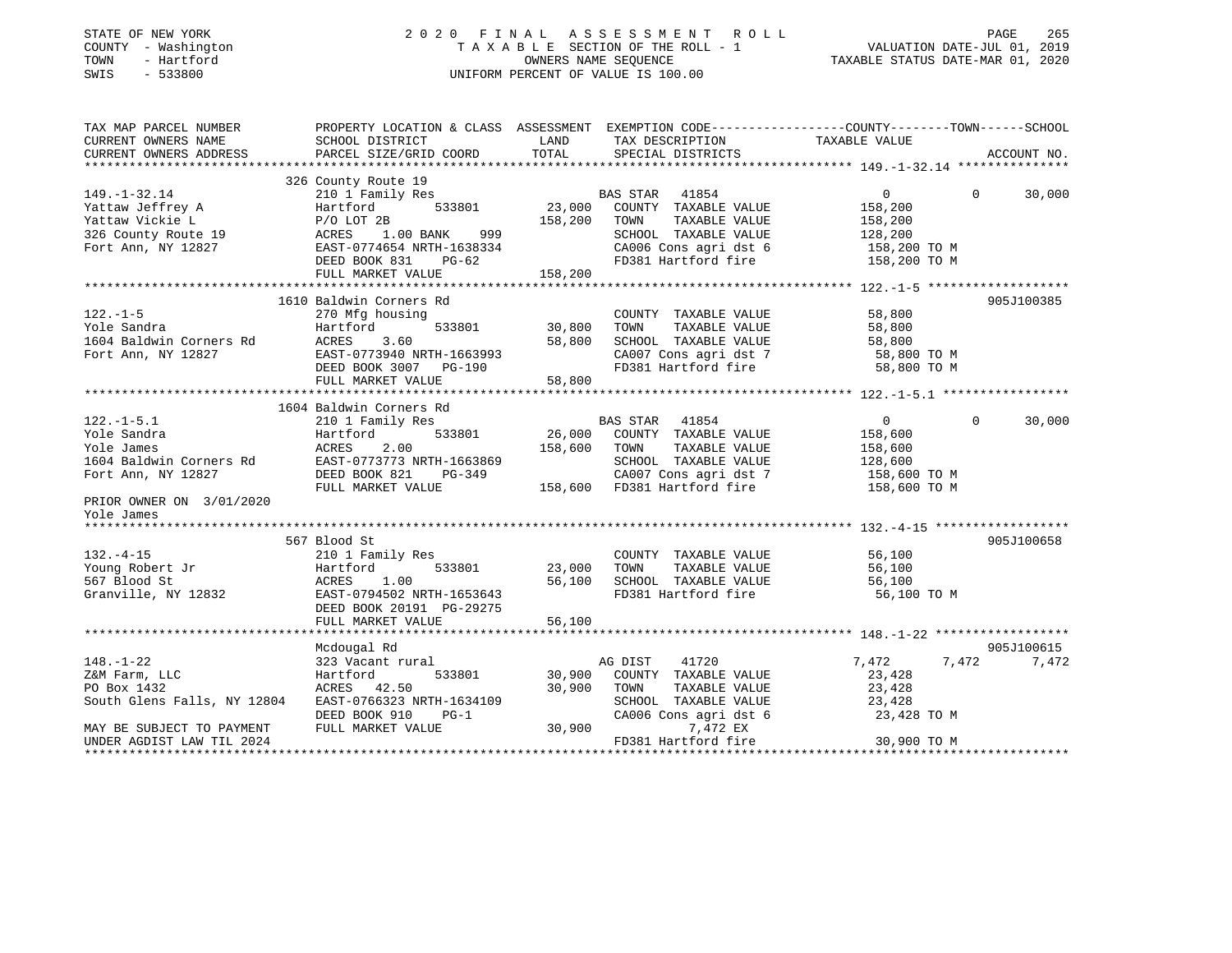| STATE OF NEW YORK<br>- Washington<br>COUNTY<br>- Hartford<br>TOWN<br>$-533800$<br>SWIS          | 2020 FINAL ASSESSMENT ROLL<br>TAXABLE SECTION OF THE ROLL - 1<br>UNIFORM PERCENT OF VALUE IS 100.00                                                                                  | 266<br>PAGE<br>VALUATION DATE-JUL 01, 2019<br>TAXABLE STATUS DATE-MAR 01, 2020 |                                                                                                                                            |                                                                                        |                                        |
|-------------------------------------------------------------------------------------------------|--------------------------------------------------------------------------------------------------------------------------------------------------------------------------------------|--------------------------------------------------------------------------------|--------------------------------------------------------------------------------------------------------------------------------------------|----------------------------------------------------------------------------------------|----------------------------------------|
| TAX MAP PARCEL NUMBER<br>CURRENT OWNERS NAME<br>CURRENT OWNERS ADDRESS                          | PROPERTY LOCATION & CLASS ASSESSMENT EXEMPTION CODE----------------COUNTY-------TOWN-----SCHOOL<br>SCHOOL DISTRICT<br>PARCEL SIZE/GRID COORD                                         | LAND<br>TOTAL                                                                  | TAX DESCRIPTION<br>SPECIAL DISTRICTS                                                                                                       | TAXABLE VALUE                                                                          | ACCOUNT NO.                            |
| $132.15 - 1 - 23$<br>Isz.is I 25<br>Zaffo Barbara J<br>PO Box 154<br>Hartford, NY 12838         | 19 Hartford Main St<br>210 1 Family Res<br>Hartford<br>50.00 DPTH 324.00 115,800<br>FRNT<br>BANK<br>998<br>EAST-0785977 NRTH-1652119<br>DEED BOOK 3544 PG-210<br>FULL MARKET VALUE   | 533801 14,300 TOWN<br>115,800                                                  | COUNTY TAXABLE VALUE<br>TAXABLE VALUE<br>SCHOOL TAXABLE VALUE<br>CA007 Cons agri dst 7 115,800 TO M<br>FD381 Hartford fire                 | 115,800<br>115,800<br>115,800<br>115,800 TO M                                          | 905J100632                             |
| $150. - 1 - 21$<br>Zayachek Peter M<br>67 Lake Nebo Rd<br>Fort Ann, NY 12827                    | 5106 County Route 30<br>314 Rural vac<10<br>533801<br>Hartford<br>BLA 1963-180<br>8.54<br><b>ACRES</b><br>EAST-0785608 NRTH-1632931<br>DEED BOOK 1782 PG-282<br>FULL MARKET VALUE    | 17,900 TOWN<br>17,900<br>17,900                                                | COUNTY TAXABLE VALUE 17,900<br>SCHOOL TAXABLE VALUE 17,900<br>CA008 Cons agri dst 8 17,900 TO M<br>FD381 Hartford fire                     | TAXABLE VALUE 17,900<br>17,900 TO M                                                    | 905J100586                             |
| $140. - 2 - 14$<br>Zeller April<br>Keyser Sandra K<br>7781 State Route 40<br>Hartford, NY 12838 | 7781 State Route 40<br>210 1 Family Res<br>Hartford<br>FRNT 71.00 DPTH 191.00 54,600 COUNTY TAXABLE VALUE<br>EAST-0782546 NRTH-1645975<br>DEED BOOK 2120 PG-297<br>FULL MARKET VALUE |                                                                                | DISAB-C/T 41931<br>533801 12,800 BAS STAR 41854<br>TAXABLE VALUE<br>TOWN<br>SCHOOL TAXABLE VALUE<br>54,600 FD381 Hartford fire 54,600 TO M | 27,300<br>27,300<br>$\overline{0}$<br>$\Omega$<br>27,300<br>27,300<br>27,300<br>24,600 | 905J100226<br>$\overline{0}$<br>30,000 |
| $141. - 1 - 51$<br>Zmitrovitch Charles                                                          | 65 Skyview Meadows Ln<br>210 1 Family Res<br>Hartford<br>533801                                                                                                                      |                                                                                | VET COM CT 41131<br>24,600 ENH STAR<br>41834                                                                                               | 21,250<br>21,250<br>$\Omega$<br>$\Omega$                                               | 905J100709<br>$\Omega$<br>69,800       |

Granville, NY 12832 EAST-0787654 NRTH-1649143 SCHOOL TAXABLE VALUE 15,200

SCHOOD IAAADDE VADOE<br>CA007 Cons agri dst 7 85,000 TO M<br>85,000 FD381 Hartford fire 85,000 TO M

Zmitrovitch Mary Estate  $423/477$  85,000 COUNTY TAXABLE VALUE 63,750 65 Skyview Meadows Ln ACRES 1.53 TOWN TAXABLE VALUE 63,750

FULL MARKET VALUE 85,000 FD381 Hartford fire

\*\*\*\*\*\*\*\*\*\*\*\*\*\*\*\*\*\*\*\*\*\*\*\*\*\*\*\*\*\*\*\*\*\*\*\*\*\*\*\*\*\*\*\*\*\*\*\*\*\*\*\*\*\*\*\*\*\*\*\*\*\*\*\*\*\*\*\*\*\*\*\*\*\*\*\*\*\*\*\*\*\*\*\*\*\*\*\*\*\*\*\*\*\*\*\*\*\*\*\*\*\*\*\*\*\*\*\*\*\*\*\*\*\*\*\*\*\*\*\*\*\*\*\*\*\*\*\*\*\*\*\*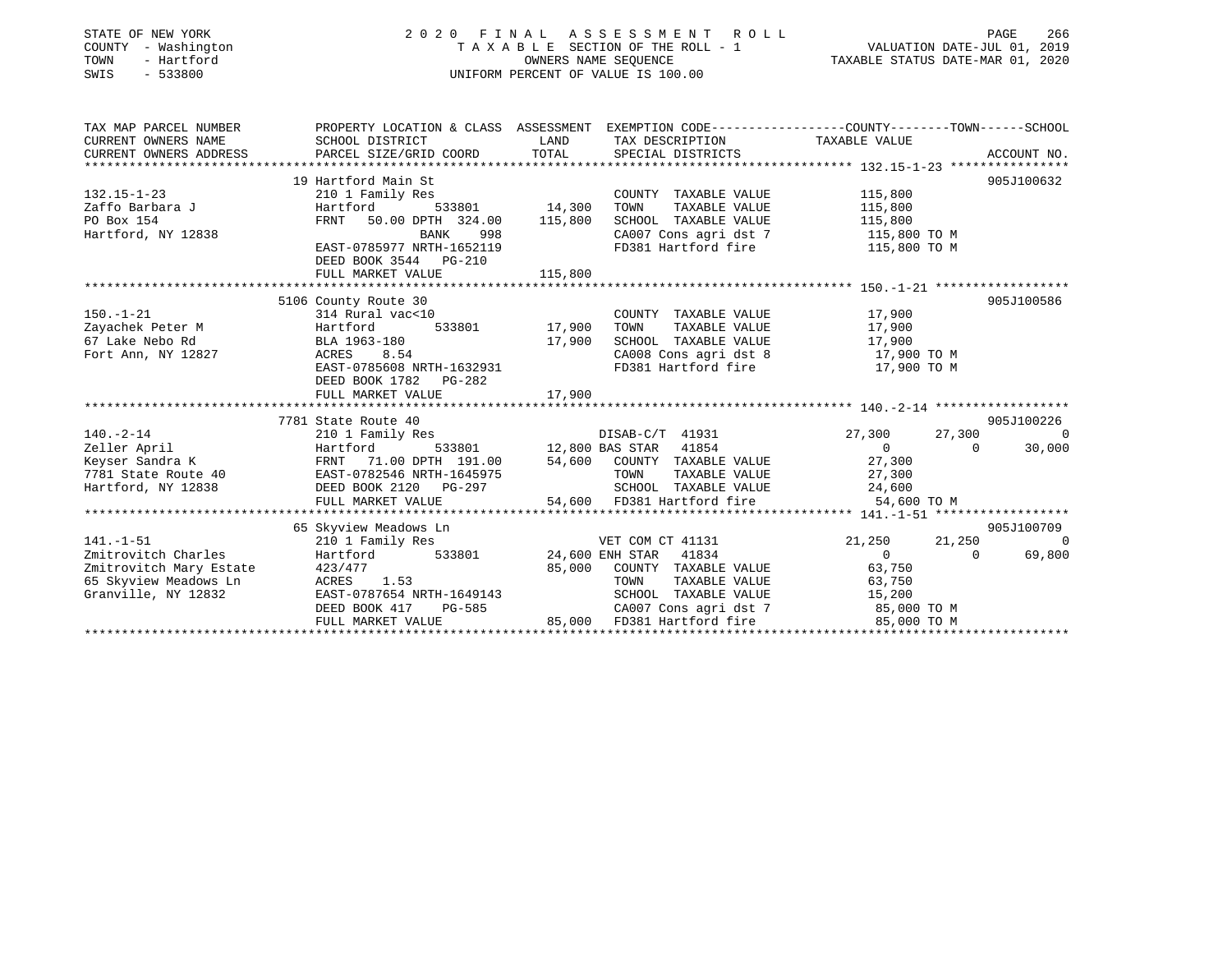TOWN - Hartford TAXABLE STATUS DATE-MAR 01, 2020 UNIFORM PERCENT OF VALUE IS 100.00 CURRENT DATE 7/01/2020

R O L L S U B S E C T I O N - - T O T A L S

#### \*\*\* S P E C I A L D I S T R I C T S U M M A R Y \*\*\*

| CODE | DISTRICT NAME        | TOTAL<br>PARCELS | EXTENSION<br>TYPE | EXTENSION<br>VALUE | AD VALOREM<br>VALUE | EXEMPT<br>AMOUNT | TAXABLE<br>VALUE |
|------|----------------------|------------------|-------------------|--------------------|---------------------|------------------|------------------|
|      | TE533 trans exempt f |                  | 12 MOVTAX         |                    |                     |                  |                  |
|      | EZ014 Empire Zone-Si |                  | 1 TOTAL           |                    | 527,800             |                  | 527,800          |
|      | CA006 Cons agri dst  |                  | 136 TOTAL M       |                    | 13789,400           | 321,166          | 13468,234        |
|      | CA007 Cons agri dst  |                  | 581 TOTAL M       |                    | 77127,889           | 6482,151         | 70645,738        |
|      | CA008 Cons agri dst  |                  | 101 TOTAL         | M                  | 12167,300           | 1087,231         | 11080,069        |
|      | FD381 Hartford fire  |                  | 1,333 TOTAL M     |                    | 157448,889          | 168,201          | 157280,688       |

# \*\*\* S C H O O L D I S T R I C T S U M M A R Y \*\*\*

| CODE                                 | DISTRICT NAME                                  | TOTAL<br>PARCELS        | ASSESSED<br>LAND                             | ASSESSED<br>TOTAL                              | <b>EXEMPT</b><br>AMOUNT                    | TOTAL<br>TAXABLE                               | <b>STAR</b><br>AMOUNT                      | STAR<br>TAXABLE                                |
|--------------------------------------|------------------------------------------------|-------------------------|----------------------------------------------|------------------------------------------------|--------------------------------------------|------------------------------------------------|--------------------------------------------|------------------------------------------------|
| 532001<br>532802<br>533801<br>534401 | Arqyle<br>Fort Ann<br>Hartford<br>Hudson Falls | 23<br>36<br>1,265<br>10 | 675,500<br>2474,600<br>48896,211<br>1209,100 | 2648,000<br>4889,389<br>147857,300<br>2069,200 | 224,574<br>637,688<br>10692,593<br>169,878 | 2423,426<br>4251,701<br>137164,707<br>1899,322 | 389,400<br>500,800<br>23111,380<br>120,000 | 2034,026<br>3750,901<br>114053,327<br>1779,322 |
|                                      | SUB-TOTAL                                      | 1,334                   | 53255,411                                    | 157463,889                                     | 11724,733                                  | 145739,156                                     | 24121,580                                  | 121617,576                                     |
|                                      | TOTAL                                          | 1,334                   | 53255,411                                    | 157463,889                                     | 11724,733                                  | 145739,156                                     | 24121,580                                  | 121617,576                                     |

#### \*\*\* S Y S T E M C O D E S S U M M A R Y \*\*\*

# NO SYSTEM EXEMPTIONS AT THIS LEVEL

# \*\*\* E X E M P T I O N S U M M A R Y \*\*\*

| CODE                    | DESCRIPTION                            | TOTAL<br>PARCELS | COUNTY                        | TOWN                          | SCHOOL |
|-------------------------|----------------------------------------|------------------|-------------------------------|-------------------------------|--------|
| 29700<br>41003          | RPTL1138<br>EFVET CL/T                 | 4                | 3,200                         | 3,200<br>173,435              | 3,200  |
| 41102                   | ELG FVT/CO                             |                  | 10,350                        |                               |        |
| 41121<br>41130<br>41131 | VET WAR CT<br>VETCOM CTS<br>VET COM CT | 48<br>43         | 917,524<br>31,250<br>1561,592 | 901,699<br>31,250<br>1496,599 | 20,000 |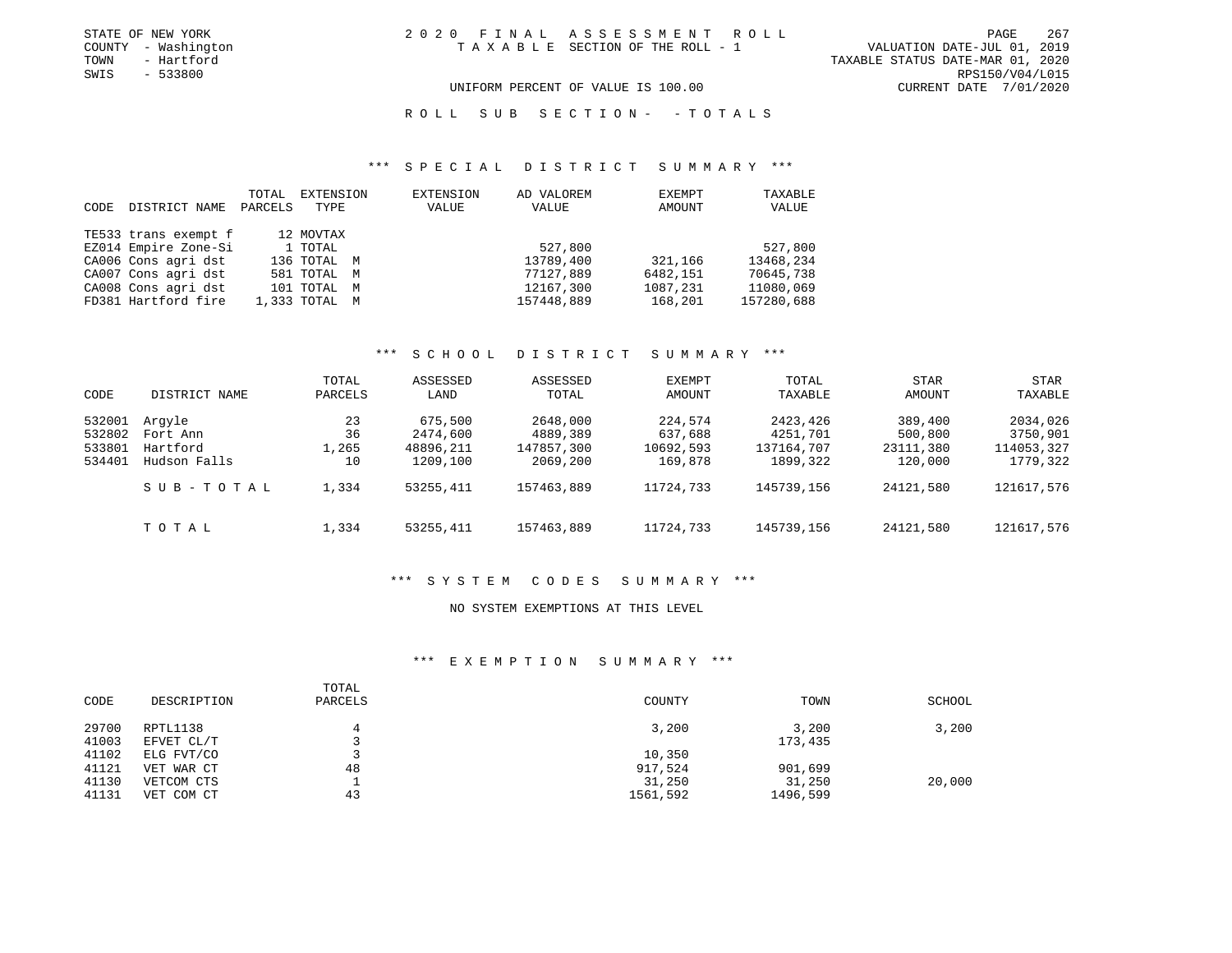| STATE OF NEW YORK   | 2020 FINAL ASSESSMENT ROLL         |                                  | PAGE                   | 268 |
|---------------------|------------------------------------|----------------------------------|------------------------|-----|
| COUNTY - Washington | TAXABLE SECTION OF THE ROLL - 1    | VALUATION DATE-JUL 01, 2019      |                        |     |
| TOWN<br>- Hartford  |                                    | TAXABLE STATUS DATE-MAR 01, 2020 |                        |     |
| SWIS<br>- 533800    |                                    |                                  | RPS150/V04/L015        |     |
|                     | UNIFORM PERCENT OF VALUE IS 100.00 |                                  | CURRENT DATE 7/01/2020 |     |

ROLL SUB SECTION - - TOTALS

#### \*\*\* E X E M P T I O N S U M M A R Y \*\*\*

|       |                  | TOTAL          |           |           |           |
|-------|------------------|----------------|-----------|-----------|-----------|
| CODE  | DESCRIPTION      | PARCELS        | COUNTY    | TOWN      | SCHOOL    |
| 41140 | VETDIS CTS       | 1              | 6,250     | 6,250     | 6,250     |
| 41141 | VET DIS CT       | 26             | 1428,971  | 1376,136  |           |
| 41151 | $CW_10_VET/$     | 8              | 70,940    | 70,940    |           |
| 41171 | CW_DISBLD_       | $\overline{2}$ | 43,470    | 43,470    |           |
| 41700 | AG BUILD         | 12             | 635,500   | 635,500   | 635,500   |
| 41720 | AG DIST          | 134            | 7993,809  | 7993,809  | 7993,809  |
| 41730 | AGRI-D IND       | 15             | 559,863   | 559,863   | 559,863   |
| 41800 | AGED-ALL         | 14             | 730,476   | 730,476   | 730,476   |
| 41801 | AGED-CO/TN       | 48             | 2049,560  | 2023,003  |           |
| 41802 | AGED-CO          | 3              | 58,348    |           |           |
| 41803 | AGED-TOWN        |                |           |           |           |
| 41804 | AGED-SCH         | 21             |           |           | 808,434   |
| 41834 | ENH STAR         | 202            |           |           | 13533,580 |
| 41854 | <b>BAS STAR</b>  | 351            |           |           | 10530,000 |
| 41864 | <b>B STAR MH</b> | 2              |           |           | 58,000    |
| 41931 | DISAB-C/T        | $\overline{a}$ | 46,700    | 46,700    |           |
| 42120 | TEMP GRHSE       | $\overline{4}$ | 165,001   | 165,001   | 165,001   |
| 47460 | FOR 480A         | 17             | 740,560   | 740,560   | 740,560   |
| 49500 | SOL/WINDSY       | 6              | 61,640    | 61,640    | 61,640    |
| 49501 | SOL-CO/TWN       | $\overline{2}$ | 24,780    | 24,780    |           |
|       | TOTAL            | 973            | 17139,784 | 17084,311 | 35846,313 |

| ROLL |             | TOTAL   | ASSESSED  | ASSESSED   | TAXABLE    | TAXABLE    | TAXABLE    | STAR       |
|------|-------------|---------|-----------|------------|------------|------------|------------|------------|
| SEC  | DESCRIPTION | PARCELS | ∟AND      | TOTAL      | COUNTY     | TOWN       | SCHOOL     | TAXABLE    |
|      | TAXABLE     | 1,334   | 53255,411 | 157463,889 | 140324,105 | 140379,578 | 145739,156 | 121617,576 |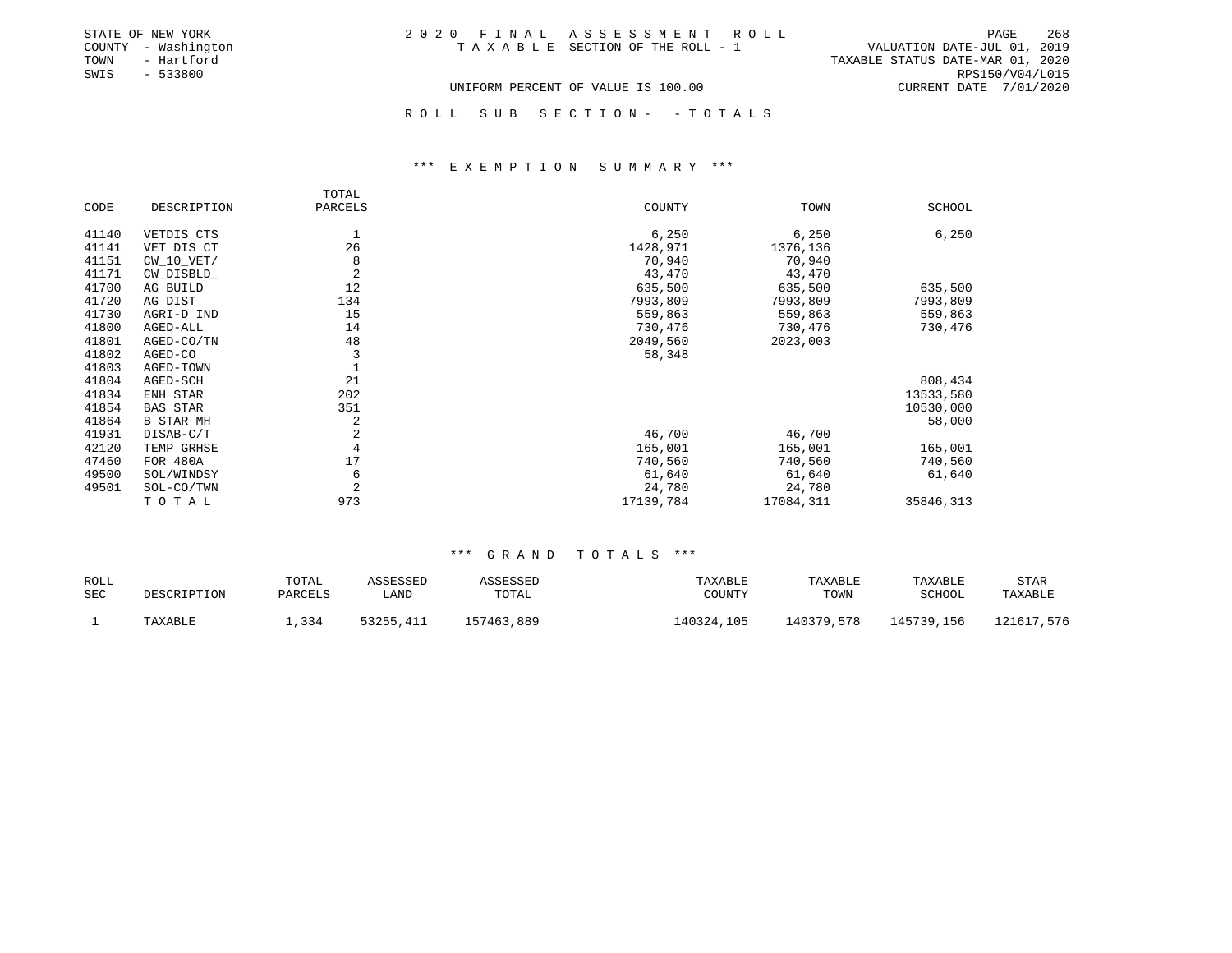|      | STATE OF NEW YORK   | 2020 FINAL ASSESSMENT ROLL         |                                  |                        | PAGE | 269 |
|------|---------------------|------------------------------------|----------------------------------|------------------------|------|-----|
|      | COUNTY - Washington | TAXABLE SECTION OF THE ROLL - 1    | VALUATION DATE-JUL 01, 2019      |                        |      |     |
| TOWN | - Hartford          |                                    | TAXABLE STATUS DATE-MAR 01, 2020 |                        |      |     |
| SWIS | - 533800            | UNIFORM PERCENT OF VALUE IS 100.00 |                                  | RPS150/V04/L015        |      |     |
|      |                     |                                    |                                  | CURRENT DATE 7/01/2020 |      |     |

# ROLL SECTION TOTALS

#### \*\*\* S P E C I A L D I S T R I C T S U M M A R Y \*\*\*

|      |                      | TOTAL   | EXTENSION     | EXTENSION | AD VALOREM | EXEMPT   | TAXABLE    |
|------|----------------------|---------|---------------|-----------|------------|----------|------------|
| CODE | DISTRICT NAME        | PARCELS | TYPE          | VALUE     | VALUE      | AMOUNT   | VALUE      |
|      |                      |         |               |           |            |          |            |
|      | TE533 trans exempt f |         | 12 MOVTAX     |           |            |          |            |
|      | EZ014 Empire Zone-Si |         | 1 TOTAL       |           | 527,800    |          | 527,800    |
|      | CA006 Cons agri dst  |         | 136 TOTAL M   |           | 13789,400  | 321,166  | 13468,234  |
|      | CA007 Cons agri dst  |         | 581 TOTAL M   |           | 77127,889  | 6482,151 | 70645,738  |
|      | CA008 Cons agri dst  |         | 101 TOTAL M   |           | 12167,300  | 1087,231 | 11080,069  |
|      | FD381 Hartford fire  |         | 1,333 TOTAL M |           | 157448,889 | 168,201  | 157280,688 |

# \*\*\* S C H O O L D I S T R I C T S U M M A R Y \*\*\*

| CODE                                 | DISTRICT NAME                                  | TOTAL<br>PARCELS        | ASSESSED<br>LAND                             | ASSESSED<br>TOTAL                              | EXEMPT<br>AMOUNT                           | <b>TOTAL</b><br>TAXABLE                        | <b>STAR</b><br>AMOUNT                      | STAR<br>TAXABLE                                |
|--------------------------------------|------------------------------------------------|-------------------------|----------------------------------------------|------------------------------------------------|--------------------------------------------|------------------------------------------------|--------------------------------------------|------------------------------------------------|
| 532001<br>532802<br>533801<br>534401 | Arqyle<br>Fort Ann<br>Hartford<br>Hudson Falls | 23<br>36<br>1,265<br>10 | 675,500<br>2474,600<br>48896,211<br>1209,100 | 2648,000<br>4889,389<br>147857,300<br>2069,200 | 224,574<br>637,688<br>10692,593<br>169,878 | 2423,426<br>4251,701<br>137164,707<br>1899,322 | 389,400<br>500,800<br>23111,380<br>120,000 | 2034,026<br>3750,901<br>114053,327<br>1779,322 |
|                                      | SUB-TOTAL                                      | 1,334                   | 53255,411                                    | 157463,889                                     | 11724,733                                  | 145739,156                                     | 24121,580                                  | 121617,576                                     |
|                                      | TOTAL                                          | 1,334                   | 53255,411                                    | 157463,889                                     | 11724,733                                  | 145739,156                                     | 24121,580                                  | 121617,576                                     |

#### \*\*\* S Y S T E M C O D E S S U M M A R Y \*\*\*

#### NO SYSTEM EXEMPTIONS AT THIS LEVEL

#### \*\*\* E X E M P T I O N S U M M A R Y \*\*\*

| CODE           | DESCRIPTION            | TOTAL<br>PARCELS | COUNTY   | TOWN             | SCHOOL |
|----------------|------------------------|------------------|----------|------------------|--------|
| 29700<br>41003 | RPTL1138<br>EFVET CL/T | 4                | 3,200    | 3,200<br>173,435 | 3,200  |
| 41102          | ELG FVT/CO             |                  | 10,350   |                  |        |
| 41121          | VET WAR CT             | 48               | 917,524  | 901,699          |        |
| 41130          | VETCOM CTS             |                  | 31,250   | 31,250           | 20,000 |
| 41131          | VET COM CT             | 43               | 1561,592 | 1496,599         |        |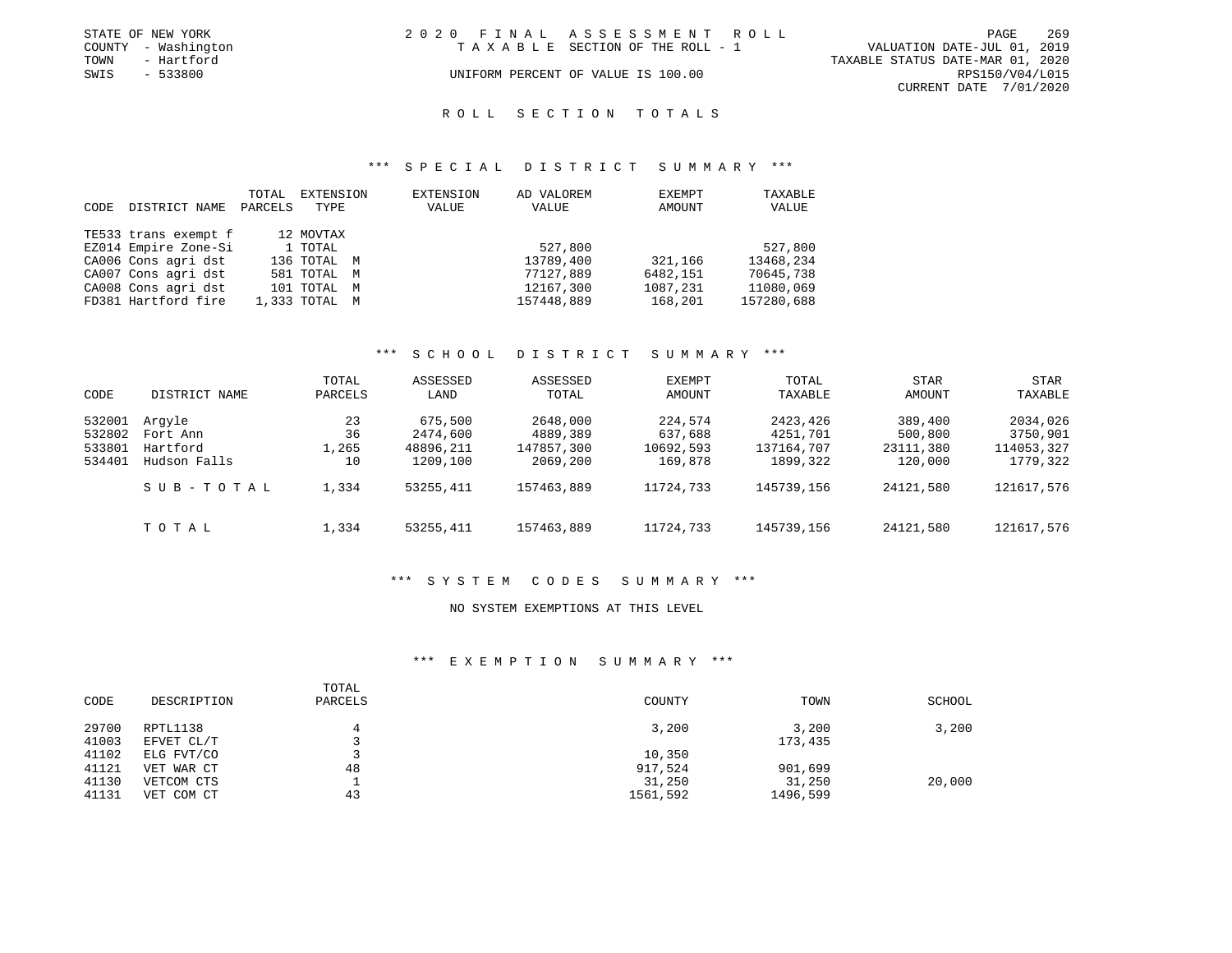|      | STATE OF NEW YORK   | 2020 FINAL ASSESSMENT ROLL         |                                  | PAGE            | 270 |
|------|---------------------|------------------------------------|----------------------------------|-----------------|-----|
|      | COUNTY - Washington | TAXABLE SECTION OF THE ROLL - 1    | VALUATION DATE-JUL 01, 2019      |                 |     |
| TOWN | - Hartford          |                                    | TAXABLE STATUS DATE-MAR 01, 2020 |                 |     |
| SWIS | $-533800$           | UNIFORM PERCENT OF VALUE IS 100.00 |                                  | RPS150/V04/L015 |     |
|      |                     |                                    | CURRENT DATE 7/01/2020           |                 |     |
|      |                     |                                    |                                  |                 |     |

# ROLL SECTION TOTALS

#### \*\*\* E X E M P T I O N S U M M A R Y \*\*\*

|       |                 | TOTAL          |           |           |           |
|-------|-----------------|----------------|-----------|-----------|-----------|
| CODE  | DESCRIPTION     | PARCELS        | COUNTY    | TOWN      | SCHOOL    |
| 41140 | VETDIS CTS      |                | 6,250     | 6,250     | 6,250     |
| 41141 | VET DIS CT      | 26             | 1428,971  | 1376,136  |           |
| 41151 | $CW_10_VET/$    | 8              | 70,940    | 70,940    |           |
| 41171 | CW_DISBLD_      | $\overline{2}$ | 43,470    | 43,470    |           |
| 41700 | AG BUILD        | 12             | 635,500   | 635,500   | 635,500   |
| 41720 | AG DIST         | 134            | 7993,809  | 7993,809  | 7993,809  |
| 41730 | AGRI-D IND      | 15             | 559,863   | 559,863   | 559,863   |
| 41800 | AGED-ALL        | 14             | 730,476   | 730,476   | 730,476   |
| 41801 | AGED-CO/TN      | 48             | 2049,560  | 2023,003  |           |
| 41802 | AGED-CO         | 3              | 58,348    |           |           |
| 41803 | AGED-TOWN       |                |           |           |           |
| 41804 | AGED-SCH        | 21             |           |           | 808,434   |
| 41834 | ENH STAR        | 202            |           |           | 13533,580 |
| 41854 | <b>BAS STAR</b> | 351            |           |           | 10530,000 |
| 41864 | B STAR MH       | 2              |           |           | 58,000    |
| 41931 | DISAB-C/T       | 2              | 46,700    | 46,700    |           |
| 42120 | TEMP GRHSE      | $\overline{4}$ | 165,001   | 165,001   | 165,001   |
| 47460 | FOR 480A        | 17             | 740,560   | 740,560   | 740,560   |
| 49500 | SOL/WINDSY      | 6              | 61,640    | 61,640    | 61,640    |
| 49501 | SOL-CO/TWN      | $\overline{2}$ | 24,780    | 24,780    |           |
|       | TOTAL           | 973            | 17139,784 | 17084,311 | 35846,313 |

| ROLL |             | TOTAL   | ASSESSED  | ASSESSED   | TAXABLE    | TAXABLE    | TAXABLE    | STAR       |
|------|-------------|---------|-----------|------------|------------|------------|------------|------------|
| SEC  | DESCRIPTION | PARCELS | ∟AND      | TOTAL      | COUNTY     | TOWN       | SCHOOL     | TAXABLE    |
|      | TAXABLE     | 1,334   | 53255,411 | 157463,889 | 140324,105 | 140379,578 | 145739,156 | 121617,576 |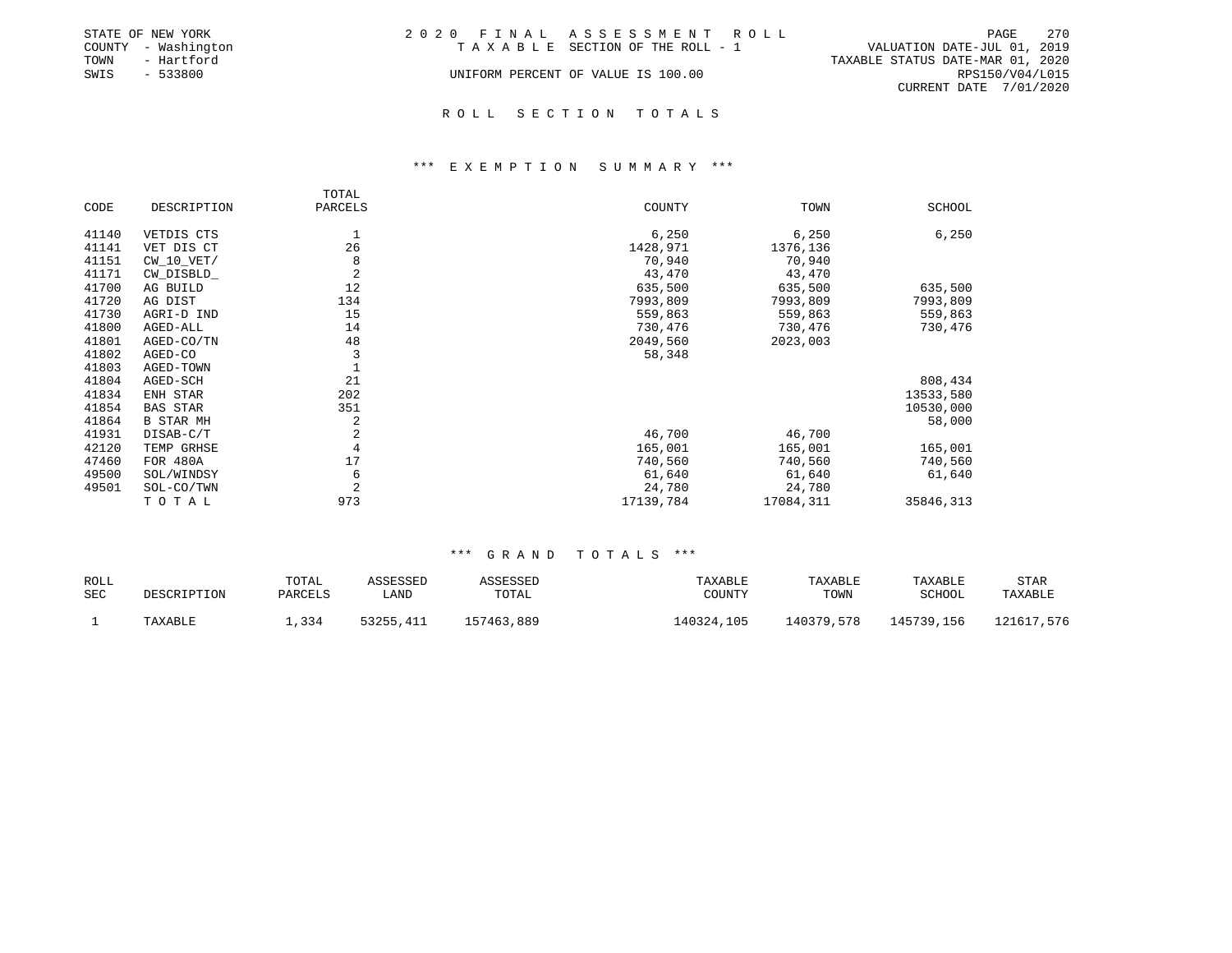|      | STATE OF NEW YORK   |  | 2020 FINAL ASSESSMENT ROLL               |                                  | PAGE | 271 |
|------|---------------------|--|------------------------------------------|----------------------------------|------|-----|
|      | COUNTY - Washington |  | STATE OWNED LAND SECTION OF THE ROLL - 3 | VALUATION DATE-JUL 01, 2019      |      |     |
| TOWN | - Hartford          |  | OWNERS NAME SEOUENCE                     | TAXABLE STATUS DATE-MAR 01, 2020 |      |     |
| SWIS | $-533800$           |  | UNIFORM PERCENT OF VALUE IS 100.00       |                                  |      |     |
|      |                     |  |                                          |                                  |      |     |
|      |                     |  |                                          |                                  |      |     |

| TAX MAP PARCEL NUMBER         | PROPERTY LOCATION & CLASS ASSESSMENT |         |          |                   | EXEMPTION CODE-----------------COUNTY-------TOWN------SCHOOL |             |          |
|-------------------------------|--------------------------------------|---------|----------|-------------------|--------------------------------------------------------------|-------------|----------|
| CURRENT OWNERS NAME           | SCHOOL DISTRICT                      | LAND    |          | TAX DESCRIPTION   | TAXABLE VALUE                                                |             |          |
| CURRENT OWNERS ADDRESS        | PARCEL SIZE/GRID COORD               | TOTAL   |          | SPECIAL DISTRICTS |                                                              | ACCOUNT NO. |          |
|                               |                                      |         |          |                   |                                                              |             |          |
|                               | Parcel 429, 425, 427, 423, 42        |         |          |                   |                                                              | 0150001     |          |
| $112. - 2 - 8$                | 972 Underwater                       |         | NY STATE | 32301             | 104,000                                                      | 104,000     | $\Omega$ |
| New York State                | 532802<br>Fort Ann                   | 104,000 | COUNTY   | TAXABLE VALUE     |                                                              |             |          |
| Bailey Franklin Estate        | Canal Lands                          | 104,000 | TOWN     | TAXABLE VALUE     |                                                              |             |          |
| Attn: Washington County Treas | $112. - 1 - 8. - 8801$               |         | SCHOOL   | TAXABLE VALUE     | 104,000                                                      |             |          |
| 383 Broadway                  | ACRES 71.95                          |         |          |                   |                                                              |             |          |
| Fort Edward, NY 12828         | EAST-0762011 NRTH-1664689            |         |          |                   |                                                              |             |          |
|                               | FULL MARKET VALUE                    | 104,000 |          |                   |                                                              |             |          |
|                               |                                      |         |          |                   |                                                              |             |          |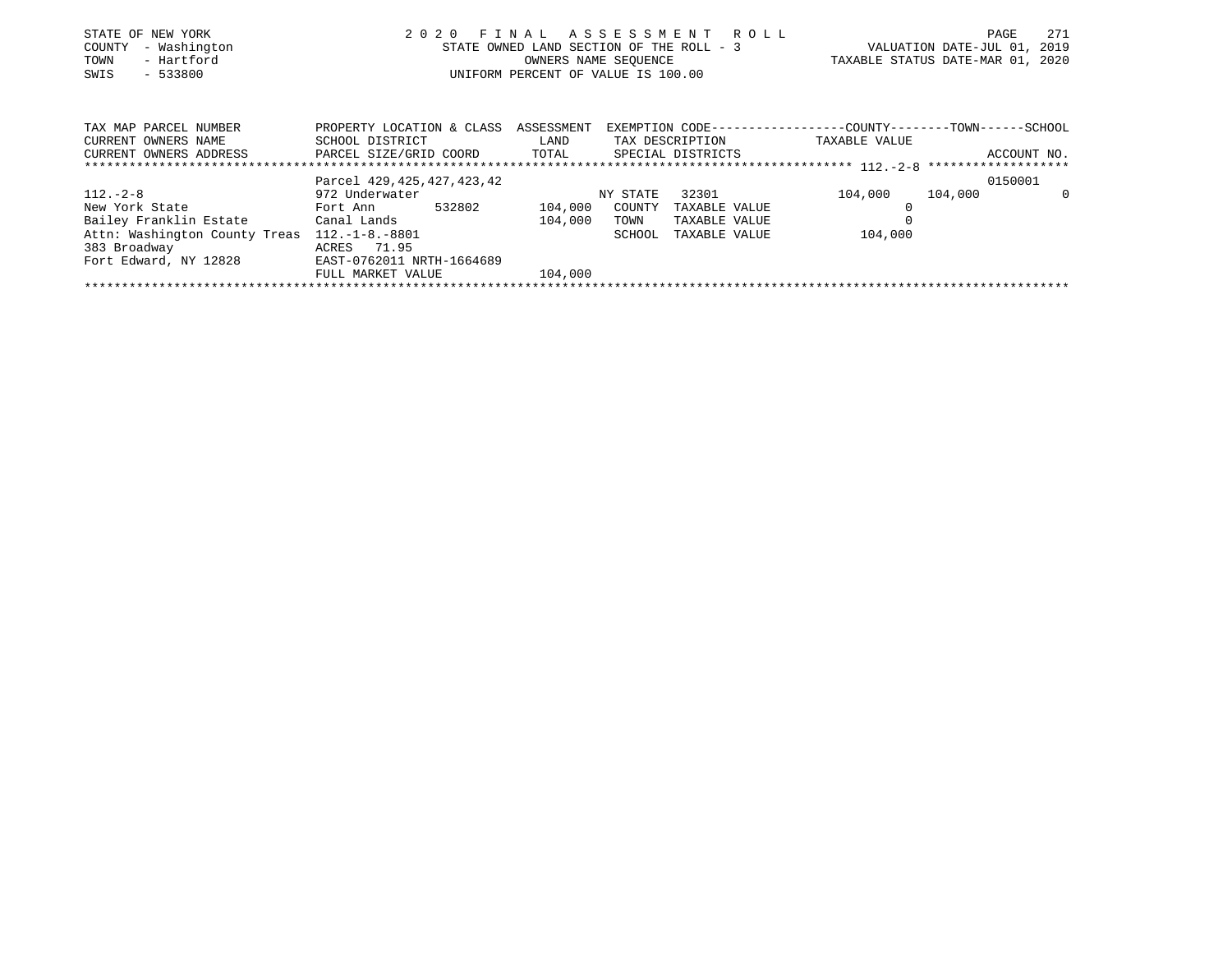| STATE OF NEW YORK   | 2020 FINAL ASSESSMENT ROLL               |                                  | PAGE                   | 2.72 |
|---------------------|------------------------------------------|----------------------------------|------------------------|------|
| COUNTY - Washington | STATE OWNED LAND SECTION OF THE ROLL - 3 | VALUATION DATE-JUL 01, 2019      |                        |      |
| TOWN<br>- Hartford  |                                          | TAXABLE STATUS DATE-MAR 01, 2020 |                        |      |
| SWIS<br>- 533800    |                                          |                                  | RPS150/V04/L015        |      |
|                     | UNIFORM PERCENT OF VALUE IS 100.00       |                                  | CURRENT DATE 7/01/2020 |      |
|                     |                                          |                                  |                        |      |

ROLL SUB SECTION - - TOTALS

#### \*\*\* S P E C I A L D I S T R I C T S U M M A R Y \*\*\*

|                                                                                                                            |    | . )NL | - | . . IVI |  |
|----------------------------------------------------------------------------------------------------------------------------|----|-------|---|---------|--|
| - -<br><br>the contract of the contract of the contract of the contract of the contract of the contract of the contract of | ┱┱ |       |   |         |  |

#### NO SPECIAL DISTRICTS AT THIS LEVEL

# \*\*\* S C H O O L D I S T R I C T S U M M A R Y \*\*\*

| CODE   | DISTRICT NAME | TOTAL<br>PARCELS | ASSESSED<br>LAND | ASSESSED<br>TOTAL | EXEMPT<br>AMOUNT | TOTAL<br>TAXABLE | <b>STAR</b><br>AMOUNT | <b>STAR</b><br>TAXABLE |
|--------|---------------|------------------|------------------|-------------------|------------------|------------------|-----------------------|------------------------|
| 532802 | Fort Ann      |                  | 104,000          | 104,000           |                  | 104,000          |                       | 104,000                |
|        | SUB-TOTAL     |                  | 104,000          | 104,000           |                  | 104,000          |                       | 104,000                |
|        | ТОТАЬ         |                  | 104,000          | 104,000           |                  | 104,000          |                       | 104,000                |

## \*\*\* S Y S T E M C O D E S S U M M A R Y \*\*\*

# NO SYSTEM EXEMPTIONS AT THIS LEVEL

#### \*\*\* E X E M P T I O N S U M M A R Y \*\*\*

| CODE  | DESCRIPTION       | TOTAL<br>PARCELS | COUNTY             | TOWN               | SCHOOL |
|-------|-------------------|------------------|--------------------|--------------------|--------|
| 32301 | NY STATE<br>TOTAL |                  | 104,000<br>104,000 | 104,000<br>104,000 |        |

| ROLL<br>SEC | DESCRIPTION          | TOTAL<br>PARCELS | ∖SSESSED<br>. AND | TOTAL   | TAXABLE<br>COUNTY | TAXABLE<br>TOWN | TAXABLE<br>SCHOOL | STAR<br>TAXABLE |
|-------------|----------------------|------------------|-------------------|---------|-------------------|-----------------|-------------------|-----------------|
|             | OWNED LAND<br>STATE. |                  | 104,000           | 104,000 |                   |                 | 104,000           | 1,00C<br>04 ا   |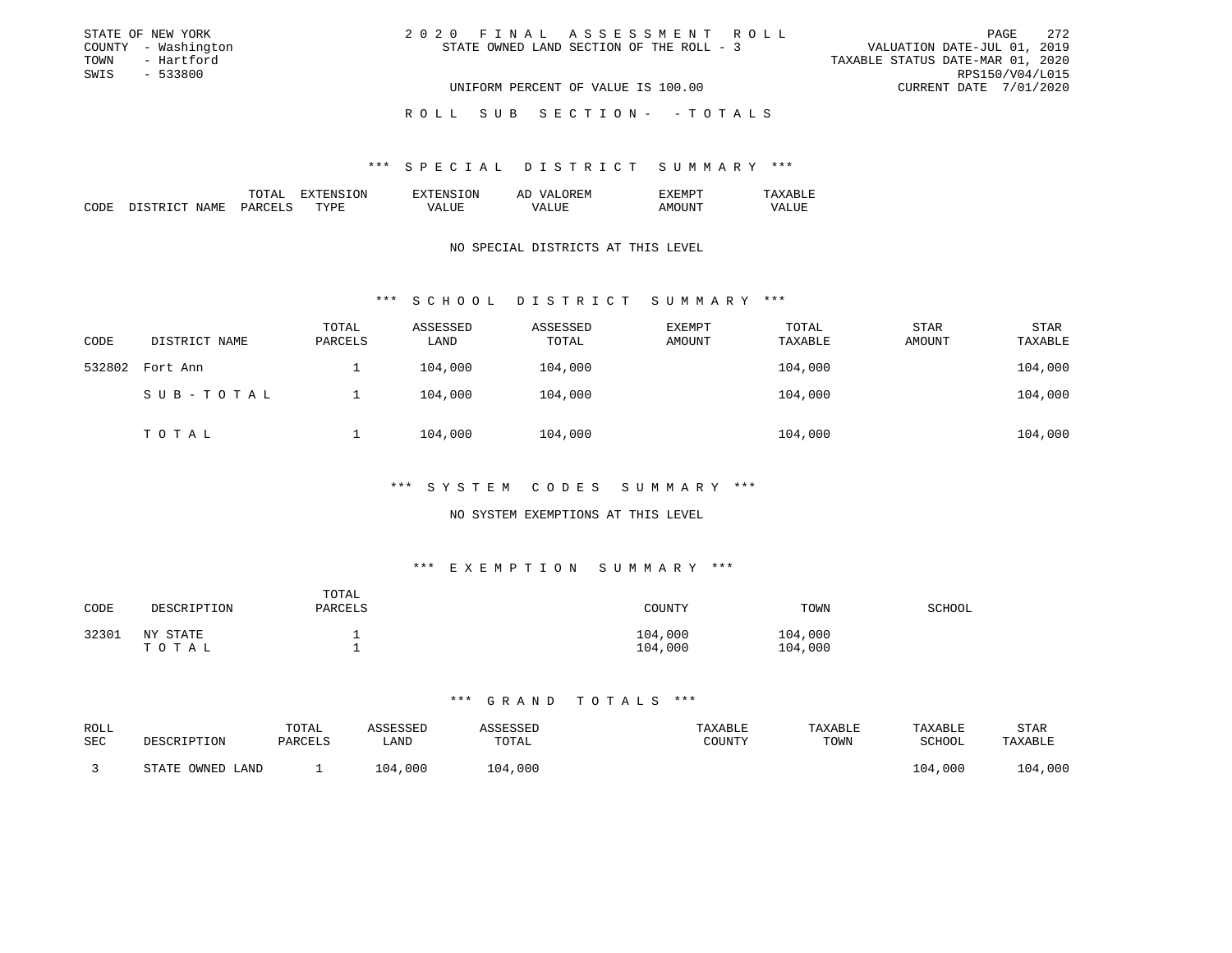| STATE OF NEW YORK   |            | 2020 FINAL ASSESSMENT ROLL |                                          |                                  |                        | PAGE | 2.73 |
|---------------------|------------|----------------------------|------------------------------------------|----------------------------------|------------------------|------|------|
| COUNTY - Washington |            |                            | STATE OWNED LAND SECTION OF THE ROLL - 3 | VALUATION DATE-JUL 01, 2019      |                        |      |      |
| TOWN                | - Hartford |                            |                                          | TAXABLE STATUS DATE-MAR 01, 2020 |                        |      |      |
| SWIS                | $-533800$  |                            | UNIFORM PERCENT OF VALUE IS 100.00       |                                  | RPS150/V04/L015        |      |      |
|                     |            |                            |                                          |                                  | CURRENT DATE 7/01/2020 |      |      |
|                     |            |                            |                                          |                                  |                        |      |      |

# ROLL SECTION TOTALS

#### \*\*\* S P E C I A L D I S T R I C T S U M M A R Y \*\*\*

|  | . А | эN | -- |  |
|--|-----|----|----|--|
|  |     |    |    |  |
|  |     |    |    |  |

# NO SPECIAL DISTRICTS AT THIS LEVEL

# \*\*\* S C H O O L D I S T R I C T S U M M A R Y \*\*\*

| CODE   | DISTRICT NAME | TOTAL<br>PARCELS | ASSESSED<br>LAND | ASSESSED<br>TOTAL | EXEMPT<br>AMOUNT | TOTAL<br>TAXABLE | <b>STAR</b><br>AMOUNT | <b>STAR</b><br>TAXABLE |
|--------|---------------|------------------|------------------|-------------------|------------------|------------------|-----------------------|------------------------|
| 532802 | Fort Ann      |                  | 104,000          | 104,000           |                  | 104,000          |                       | 104,000                |
|        | SUB-TOTAL     |                  | 104,000          | 104,000           |                  | 104,000          |                       | 104,000                |
|        | TOTAL         |                  | 104,000          | 104,000           |                  | 104,000          |                       | 104,000                |

#### \*\*\* S Y S T E M C O D E S S U M M A R Y \*\*\*

# NO SYSTEM EXEMPTIONS AT THIS LEVEL

#### \*\*\* E X E M P T I O N S U M M A R Y \*\*\*

| CODE  | DESCRIPTION       | TOTAL<br>PARCELS | COUNTY             | TOWN               | SCHOOL |
|-------|-------------------|------------------|--------------------|--------------------|--------|
| 32301 | NY STATE<br>ТОТАЬ |                  | 104,000<br>104,000 | 104,000<br>104,000 |        |

| ROLL<br>SEC | DESCRIPTION          | TOTAL<br>PARCELS | ∖SSESSED<br>AND | TOTAL   | TAXABLE<br>COUNTY | TAXABLE<br>TOWN | TAXABLE<br>SCHOOL | STAR<br>TAXABLE |
|-------------|----------------------|------------------|-----------------|---------|-------------------|-----------------|-------------------|-----------------|
|             | OWNED LAND<br>STATE. |                  | 104,000         | 104,000 |                   |                 | 104,000           | 1,00C<br>04 ا   |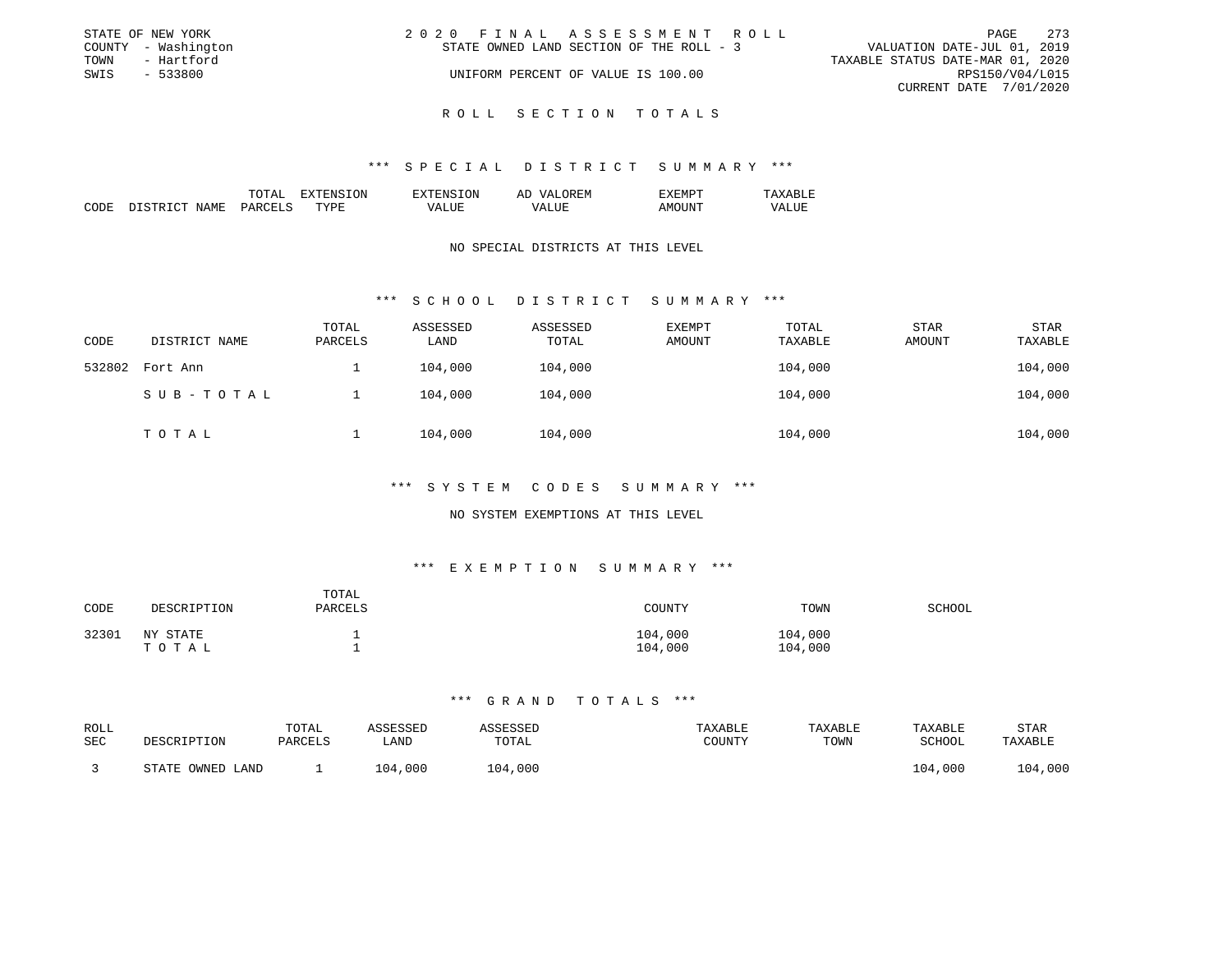## STATE OF NEW YORK 2 0 2 0 F I N A L A S S E S S M E N T R O L L PAGE 274COUNTY - Washington SPECIAL FRANCHISE SECTION OF THE ROLL - 5 TOWN - Hartford OWNERS NAME SEQUENCE TAXABLE STATUS DATE-MAR 01, 2020 SWIS - 533800 UNIFORM PERCENT OF VALUE IS 100.00

# VALUATION DATE-JUL 01, 2019

| TAX MAP PARCEL NUMBER                                      | PROPERTY LOCATION & CLASS ASSESSMENT EXEMPTION CODE----------------COUNTY-------TOWN-----SCHOOL |                |                       |               |             |
|------------------------------------------------------------|-------------------------------------------------------------------------------------------------|----------------|-----------------------|---------------|-------------|
| CURRENT OWNERS NAME                                        | SCHOOL DISTRICT                                                                                 | LAND           | TAX DESCRIPTION       | TAXABLE VALUE |             |
| CURRENT OWNERS ADDRESS                                     | PARCEL SIZE/GRID COORD                                                                          | TOTAL          | SPECIAL DISTRICTS     |               | ACCOUNT NO. |
|                                                            |                                                                                                 |                |                       |               |             |
|                                                            | Special Franchise Propert                                                                       |                |                       |               | 9050300718  |
| $500. -15 - 2. -1$                                         | 861 Elec & gas                                                                                  |                | COUNTY TAXABLE VALUE  | 2177,008      |             |
| National Grid                                              | Hartford<br>533801                                                                              | $\Omega$       | TOWN<br>TAXABLE VALUE | 2177,008      |             |
| Real Estate Tax Dept                                       | Apport For Sch 96.3%                                                                            | 2177,008       | SCHOOL TAXABLE VALUE  | 2177,008      |             |
| 300 Erie Boulevard West                                    | Parcel 1 Of 3                                                                                   |                | FD381 Hartford fire   | 2177,008 TO M |             |
| Syracuse, NY 13202                                         | FULL MARKET VALUE                                                                               | 2177,008       |                       |               |             |
| ********************                                       |                                                                                                 |                |                       |               |             |
|                                                            | Special Franchise Propert                                                                       |                |                       |               | 9076300765  |
| $500. -15 - 2. -2$                                         | 861 Elec & gas                                                                                  |                | COUNTY TAXABLE VALUE  | 70,035        |             |
| National Grid                                              | 532802<br>Fort Ann                                                                              | $\Omega$       | TAXABLE VALUE<br>TOWN | 70,035        |             |
| Real Estate Tax Dept                                       | Apport For Sch 3.098%                                                                           | 70,035         | SCHOOL TAXABLE VALUE  | 70,035        |             |
| 300 Erie Boulevard West                                    | Parcel 2 Of 3                                                                                   |                | FD381 Hartford fire   | 70,035 TO M   |             |
| Syracuse, NY 13202                                         | FULL MARKET VALUE                                                                               | 70,035         |                       |               |             |
|                                                            |                                                                                                 |                |                       |               |             |
|                                                            | Special Franchise Propert                                                                       |                |                       |               | 9076300766  |
| $500. -15 - 2. -3$                                         | 861 Elec & gas                                                                                  |                | COUNTY TAXABLE VALUE  | 13,609        |             |
| National Grid                                              | Hudson Falls<br>534401                                                                          | $\overline{0}$ | TAXABLE VALUE<br>TOWN | 13,609        |             |
| Real Estate Tax Dept                                       | Apport For Sch. 602%                                                                            | 13,609         | SCHOOL TAXABLE VALUE  | 13,609        |             |
| 300 Erie Boulevard West                                    | Parcel 3 Of 3                                                                                   |                | FD381 Hartford fire   | 13,609 TO M   |             |
| Syracuse, NY 13202                                         | FULL MARKET VALUE                                                                               | 13,609         |                       |               |             |
|                                                            |                                                                                                 |                |                       |               |             |
|                                                            | Special Franchise Prop                                                                          |                |                       |               |             |
| $500. - 51 - 1$                                            | 869 Television                                                                                  |                | COUNTY TAXABLE VALUE  | 40,858        |             |
| Time Warner                                                | Hartford<br>533801                                                                              | 40,858         | TOWN<br>TAXABLE VALUE | 40,858        |             |
| Adirondack 994                                             |                                                                                                 | 40,858         | SCHOOL TAXABLE VALUE  | 40,858        |             |
| PO Box 7467                                                | FULL MARKET VALUE                                                                               | 40,858         | FD381 Hartford fire   | 40,858 TO M   |             |
| Charlotte, NC 28241-7467<br>****************************** |                                                                                                 |                |                       |               |             |
|                                                            |                                                                                                 |                |                       |               |             |
|                                                            | Special Franchise Propert                                                                       |                |                       |               | 9050300717  |
| $500. -60 - 5. -1$                                         | 866 Telephone                                                                                   |                | COUNTY TAXABLE VALUE  | 232,526       |             |
| Verizon New York Inc                                       | Hartford<br>533801                                                                              | $\Omega$       | TOWN<br>TAXABLE VALUE | 232,526       |             |
| PO Box 2749                                                | Apport For Sch 97.002%                                                                          | 232,526        | SCHOOL TAXABLE VALUE  | 232,526       |             |
| Addison, TX 75001                                          | Parcel 1 Of 3                                                                                   |                | FD381 Hartford fire   | 232,526 TO M  |             |
|                                                            | FULL MARKET VALUE                                                                               | 232,526        |                       |               |             |
|                                                            |                                                                                                 |                |                       |               |             |
|                                                            | Special Franchise Propert                                                                       |                |                       |               | 9076300762  |
| $500. -60 - 5. -2$                                         | 866 Telephone                                                                                   |                | COUNTY TAXABLE VALUE  | 6,232         |             |
| Verizon New York Inc                                       | 532802<br>Fort Ann                                                                              | $\Omega$       | TOWN<br>TAXABLE VALUE | 6,232         |             |
| PO Box 2749                                                | Apport For Sch 2.6%                                                                             | 6,232          | SCHOOL TAXABLE VALUE  | 6,232         |             |
| Addison, TX 75001                                          | Parcel 2 Of 3                                                                                   |                | FD381 Hartford fire   | 6,232 TO M    |             |
|                                                            | FULL MARKET VALUE                                                                               | 6,232          |                       |               |             |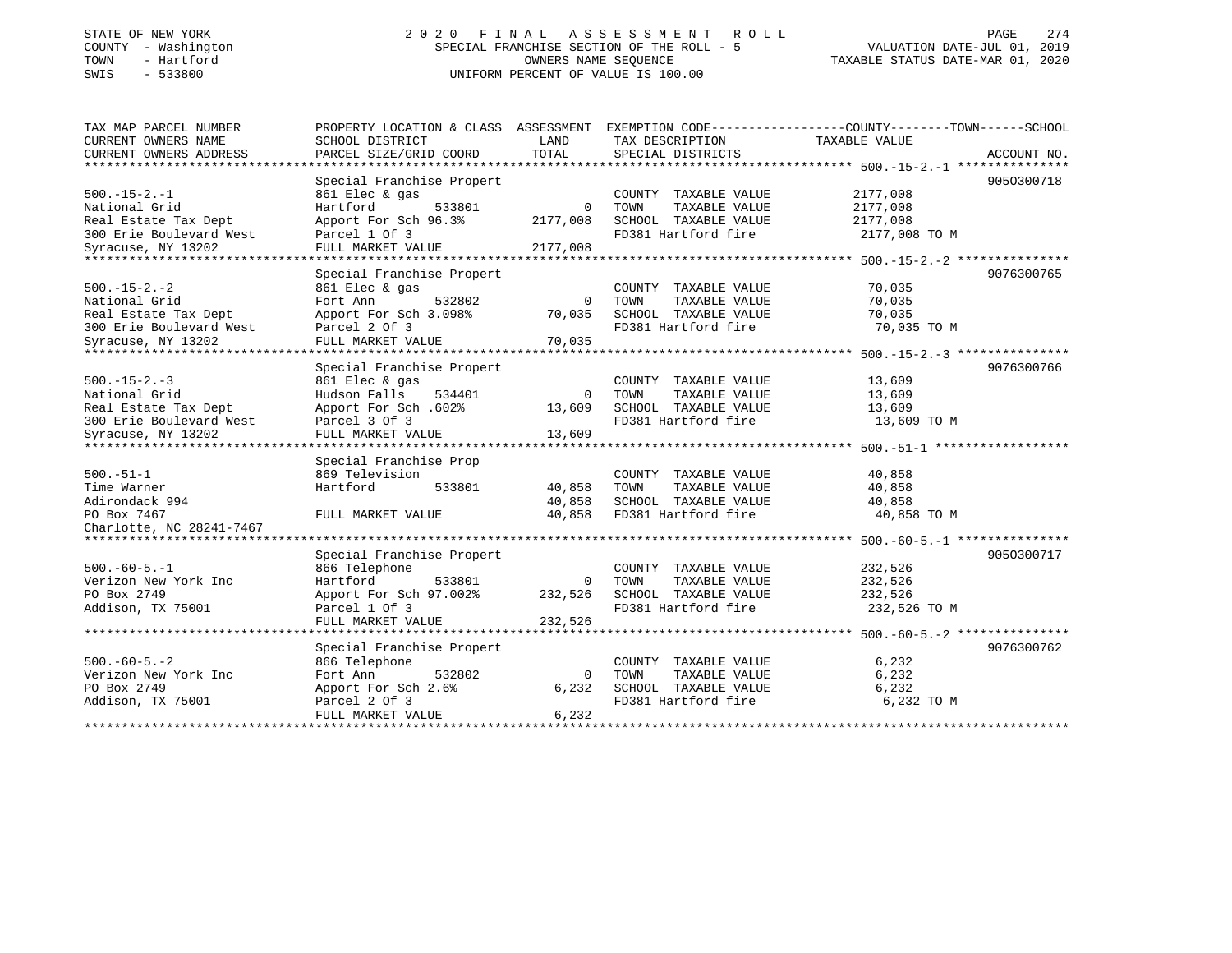| STATE OF NEW YORK   | 2020 FINAL ASSESSMENT ROLL                | 275<br>PAGE                      |
|---------------------|-------------------------------------------|----------------------------------|
| COUNTY - Washington | SPECIAL FRANCHISE SECTION OF THE ROLL - 5 | VALUATION DATE-JUL 01, 2019      |
| - Hartford<br>TOWN  | OWNERS NAME SEOUENCE                      | TAXABLE STATUS DATE-MAR 01, 2020 |
| $-533800$<br>SWIS   | UNIFORM PERCENT OF VALUE IS 100.00        |                                  |
|                     |                                           |                                  |
|                     |                                           |                                  |

| TAX MAP PARCEL NUMBER  | PROPERTY LOCATION & CLASS ASSESSMENT |          |                         |               |             |
|------------------------|--------------------------------------|----------|-------------------------|---------------|-------------|
| CURRENT OWNERS NAME    | SCHOOL DISTRICT                      | LAND     | TAX DESCRIPTION         | TAXABLE VALUE |             |
| CURRENT OWNERS ADDRESS | PARCEL SIZE/GRID COORD               | TOTAL    | SPECIAL DISTRICTS       |               | ACCOUNT NO. |
|                        |                                      |          |                         |               |             |
|                        | Special Franchise Propert            |          |                         |               | 9076300763  |
| $500. -60 - 5. -3$     | 866 Telephone                        |          | TAXABLE VALUE<br>COUNTY | 954           |             |
| Verizon New York Inc   | Hudson Falls<br>534401               | $\Omega$ | TAXABLE VALUE<br>TOWN   | 954           |             |
| PO Box 2749            | 198%, Apport For Sch                 | 954      | TAXABLE VALUE<br>SCHOOL | 954           |             |
| Addison, TX 75001      | Parcel 3 Of 3                        |          | FD381 Hartford fire     | 954 TO M      |             |
|                        | FULL MARKET VALUE                    | 954      |                         |               |             |
|                        |                                      |          |                         |               |             |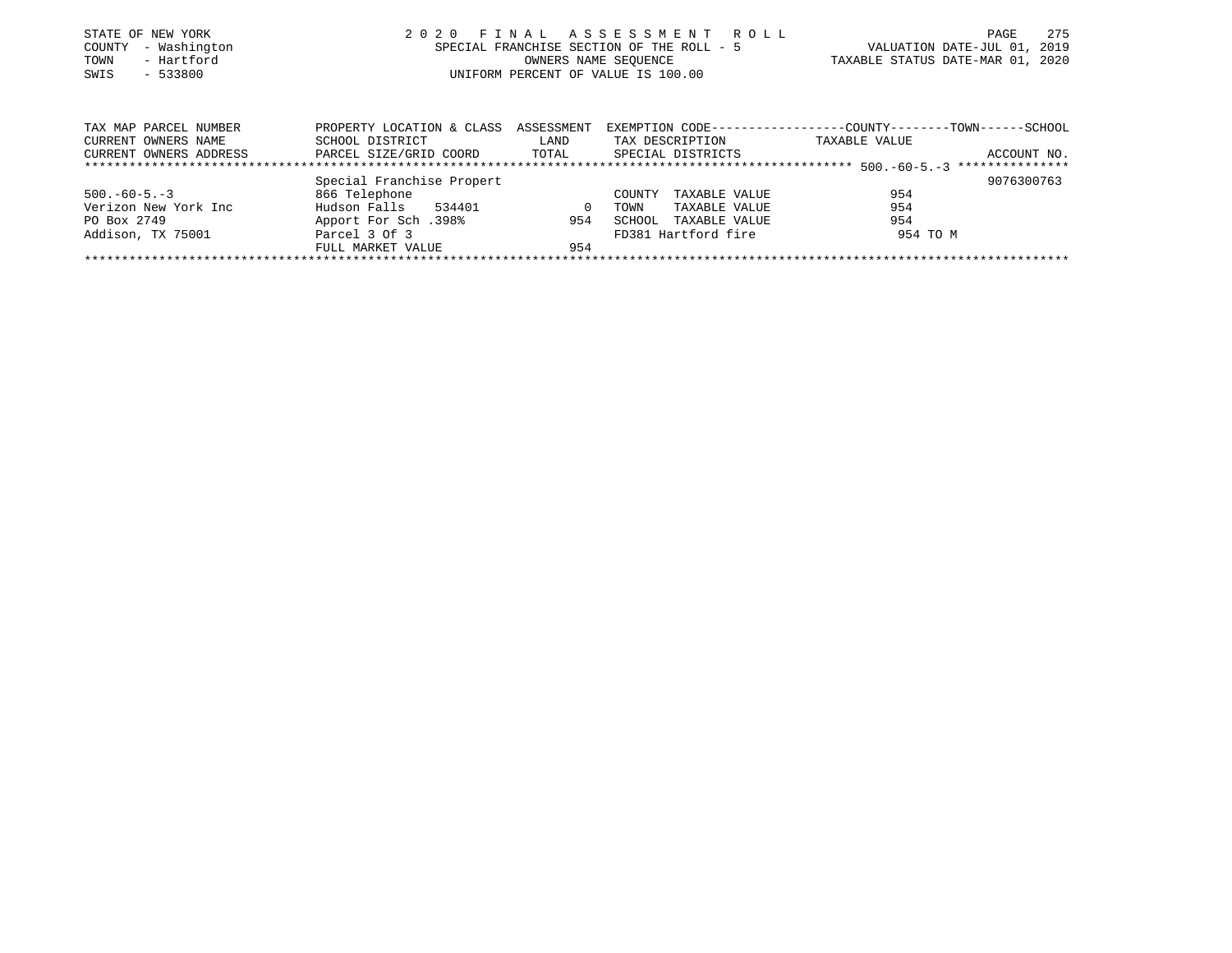| STATE OF NEW YORK   |  | 2020 FINAL ASSESSMENT ROLL                |                                  | 276<br>PAGE     |
|---------------------|--|-------------------------------------------|----------------------------------|-----------------|
| COUNTY - Washington |  | SPECIAL FRANCHISE SECTION OF THE ROLL - 5 | VALUATION DATE-JUL 01, 2019      |                 |
| TOWN<br>- Hartford  |  |                                           | TAXABLE STATUS DATE-MAR 01, 2020 |                 |
| SWIS<br>$-533800$   |  |                                           |                                  | RPS150/V04/L015 |
|                     |  | UNIFORM PERCENT OF VALUE IS 100.00        | CURRENT DATE 7/01/2020           |                 |
|                     |  |                                           |                                  |                 |

ROLL SUB SECTION - - TOTALS

#### \*\*\* S P E C I A L D I S T R I C T S U M M A R Y \*\*\*

|                            | TOTAL | EXTENSION      | EXTENSION | AD VALOREM | <b>EXEMPT</b> | TAXABLE      |
|----------------------------|-------|----------------|-----------|------------|---------------|--------------|
| CODE DISTRICT NAME PARCELS |       | TYPE.          | VALUE     | VALUE      | AMOUNT        | <b>VALUE</b> |
| FD381 Hartford fire        |       | 7 TOTAL .<br>M |           | 2541,222   |               | 2541,222     |

#### \*\*\* S C H O O L D I S T R I C T S U M M A R Y \*\*\*

| CODE                       | DISTRICT NAME                        | TOTAL<br>PARCELS | ASSESSED<br>LAND | ASSESSED<br>TOTAL            | EXEMPT<br>AMOUNT | TOTAL<br>TAXABLE             | <b>STAR</b><br>AMOUNT | <b>STAR</b><br>TAXABLE       |
|----------------------------|--------------------------------------|------------------|------------------|------------------------------|------------------|------------------------------|-----------------------|------------------------------|
| 532802<br>533801<br>534401 | Fort Ann<br>Hartford<br>Hudson Falls | 2<br>2           | 40,858           | 76,267<br>2450,392<br>14,563 |                  | 76,267<br>2450,392<br>14,563 |                       | 76,267<br>2450,392<br>14,563 |
|                            | SUB-TOTAL                            |                  | 40,858           | 2541,222                     |                  | 2541,222                     |                       | 2541,222                     |
|                            | TOTAL                                |                  | 40,858           | 2541,222                     |                  | 2541,222                     |                       | 2541,222                     |

#### \*\*\* S Y S T E M C O D E S S U M M A R Y \*\*\*

#### NO SYSTEM EXEMPTIONS AT THIS LEVEL

#### \*\*\* E X E M P T I O N S U M M A R Y \*\*\*

#### NO EXEMPTIONS AT THIS LEVEL

| ROLL<br>SEC | DESCRIPTION            | TOTAL<br>PARCELS | \SSESSED<br>LAND | SSESSED<br>TOTAL     | TAXABLE<br>COUNTY      | TAXABLE<br>TOWN | TAXABLE<br>SCHOOL | STAR<br>TAXABLE |
|-------------|------------------------|------------------|------------------|----------------------|------------------------|-----------------|-------------------|-----------------|
|             | . FRANCHISE<br>SPECIAL |                  | , 858<br>4 ∩     | ່າາາ<br>つら4<br>, 444 | 254<br>$\cap$<br>. 444 | 2541<br>.222    | 2541,222          | . 222<br>つちA1   |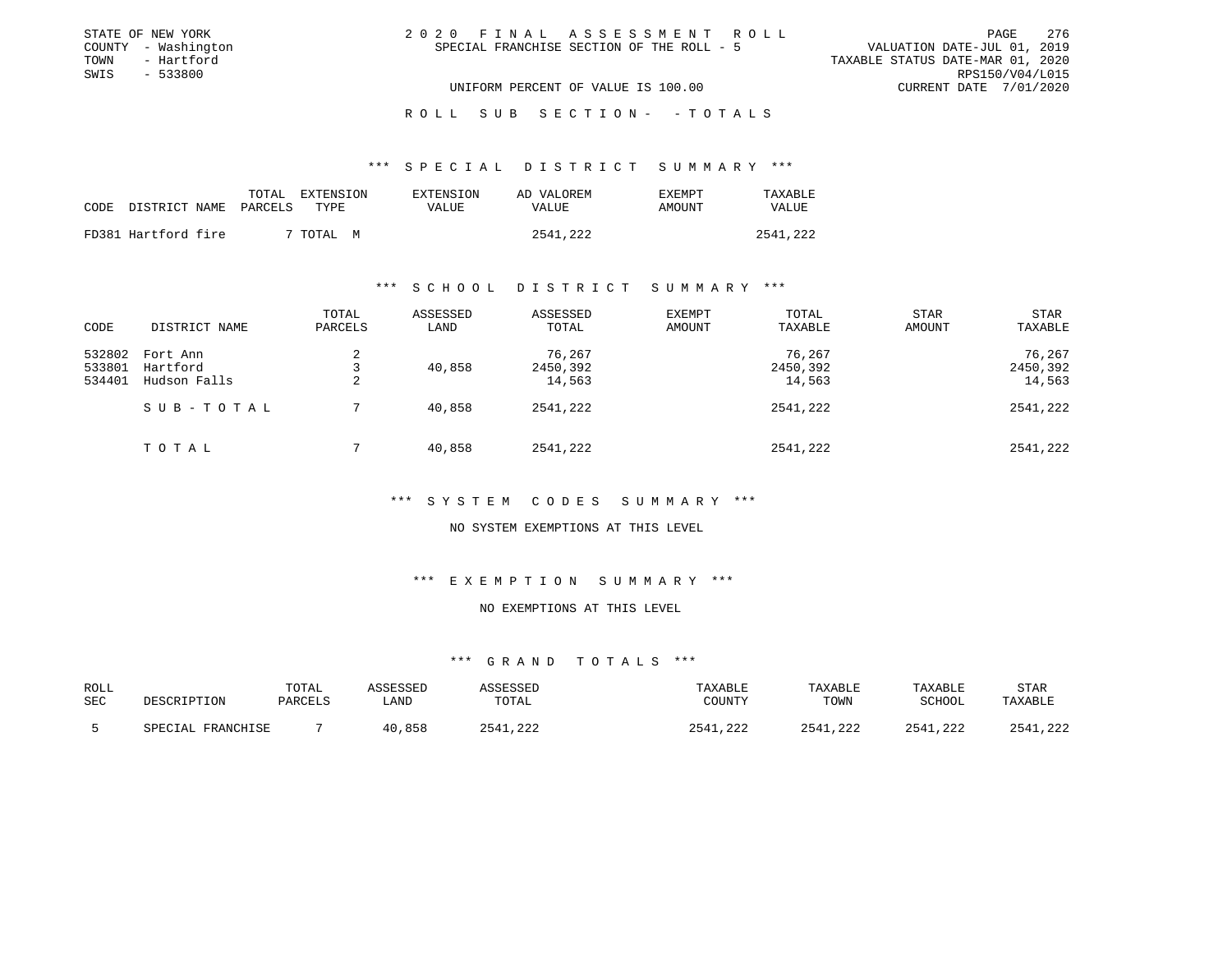| - 277                            |
|----------------------------------|
| VALUATION DATE-JUL 01, 2019      |
| TAXABLE STATUS DATE-MAR 01, 2020 |
| RPS150/V04/L015                  |
| CURRENT DATE 7/01/2020           |
|                                  |

#### R O L L S E C T I O N T O T A L S

#### \*\*\* S P E C I A L D I S T R I C T S U M M A R Y \*\*\*

| CODE DISTRICT NAME PARCELS | TOTAL<br>EXTENSION<br>TYPE. | EXTENSION<br><b>VALUE</b> | AD VALOREM<br>VALUE | EXEMPT<br>AMOUNT | TAXABLE<br>VALUE |
|----------------------------|-----------------------------|---------------------------|---------------------|------------------|------------------|
| FD381 Hartford fire        | ' TOTAL M                   |                           | 2541,222            |                  | 2541,222         |

#### \*\*\* S C H O O L D I S T R I C T S U M M A R Y \*\*\*

| CODE                       | DISTRICT NAME                        | TOTAL<br>PARCELS | ASSESSED<br>LAND | ASSESSED<br>TOTAL            | EXEMPT<br>AMOUNT | TOTAL<br>TAXABLE             | <b>STAR</b><br>AMOUNT | <b>STAR</b><br>TAXABLE       |
|----------------------------|--------------------------------------|------------------|------------------|------------------------------|------------------|------------------------------|-----------------------|------------------------------|
| 532802<br>533801<br>534401 | Fort Ann<br>Hartford<br>Hudson Falls | 2<br>2           | 40,858           | 76,267<br>2450,392<br>14,563 |                  | 76,267<br>2450,392<br>14,563 |                       | 76,267<br>2450,392<br>14,563 |
|                            | SUB-TOTAL                            |                  | 40,858           | 2541,222                     |                  | 2541,222                     |                       | 2541,222                     |
|                            | TOTAL                                |                  | 40,858           | 2541,222                     |                  | 2541,222                     |                       | 2541,222                     |

#### \*\*\* S Y S T E M C O D E S S U M M A R Y \*\*\*

#### NO SYSTEM EXEMPTIONS AT THIS LEVEL

#### \*\*\* E X E M P T I O N S U M M A R Y \*\*\*

#### NO EXEMPTIONS AT THIS LEVEL

| ROLL<br>SEC | DESCRIPTION                 | TOTAL<br>PARCELS | <i><b>\SSESSED</b></i><br>LAND | TOTAL                | TAXABLE<br>COUNTY  | TAXABLE<br>TOWN      | TAXABLE<br><b>RCHOOL</b> | STAF<br>TAXABLE |
|-------------|-----------------------------|------------------|--------------------------------|----------------------|--------------------|----------------------|--------------------------|-----------------|
|             | <b>FRANCHISE</b><br>SPECTAL |                  | , 858<br>4 ∩                   | ່າາາ<br>つらん<br>. 444 | 254<br>$\cap$<br>. | 2541<br>າາ^<br>. 222 | 2541,222<br>2541         | , 222           |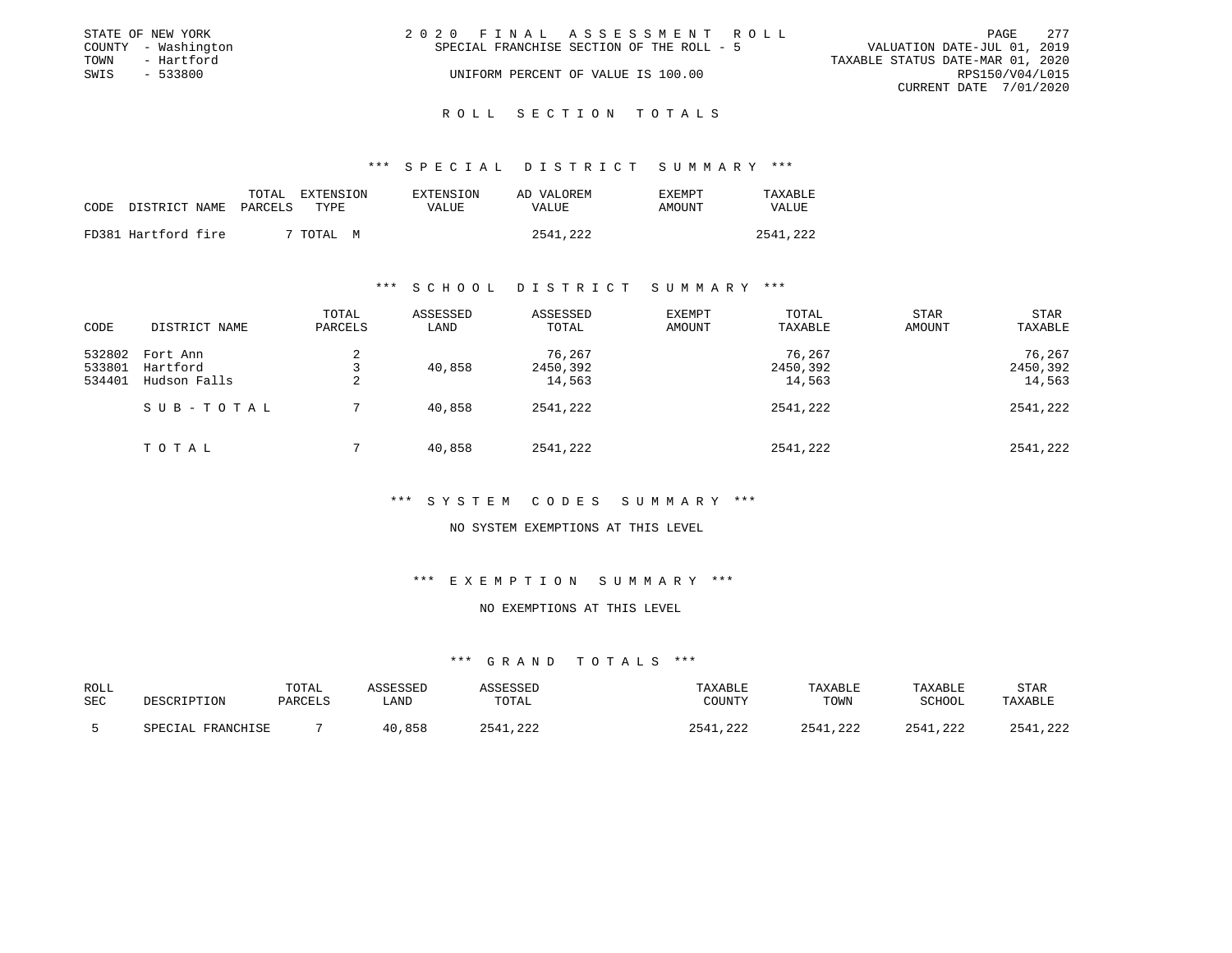| COUNTY - Washington<br>TOWN<br>- Hartford<br>SWIS<br>$-533800$ |                                                                                                                     | UTILITY & R.R. SECTION OF THE ROLL - 6<br>OWNERS NAME SEQUENCE<br>UNIFORM PERCENT OF VALUE IS 100.00 | VALUATION DATE-JUL 01, 2019<br>TAXABLE STATUS DATE-MAR 01, 2020 |                                       |               |             |
|----------------------------------------------------------------|---------------------------------------------------------------------------------------------------------------------|------------------------------------------------------------------------------------------------------|-----------------------------------------------------------------|---------------------------------------|---------------|-------------|
| TAX MAP PARCEL NUMBER<br>CURRENT OWNERS NAME                   | PROPERTY LOCATION & CLASS ASSESSMENT EXEMPTION CODE----------------COUNTY-------TOWN------SCHOOL<br>SCHOOL DISTRICT | LAND                                                                                                 |                                                                 | TAX DESCRIPTION                       | TAXABLE VALUE |             |
| CURRENT OWNERS ADDRESS                                         | PARCEL SIZE/GRID COORD                                                                                              | TOTAL                                                                                                |                                                                 | SPECIAL DISTRICTS                     |               | ACCOUNT NO. |
|                                                                |                                                                                                                     |                                                                                                      |                                                                 |                                       |               |             |
|                                                                | 1010 Pine St                                                                                                        |                                                                                                      |                                                                 |                                       |               |             |
| 638.000-0000-601.700-1881<br>AT&T Communications Inc           | 831 Tele Comm<br>532001<br>Arqyle                                                                                   | $\mathbf{0}$                                                                                         | TOWN                                                            | COUNTY TAXABLE VALUE<br>TAXABLE VALUE | 2<br>2        |             |
| 1010 Pine St 9E-L-01                                           |                                                                                                                     | 2                                                                                                    |                                                                 | SCHOOL TAXABLE VALUE                  | 2             |             |
| St Louis, NY 63101                                             | FULL MARKET VALUE                                                                                                   | 2                                                                                                    |                                                                 |                                       |               |             |
|                                                                |                                                                                                                     |                                                                                                      |                                                                 |                                       |               |             |
|                                                                | 1010 Pine St                                                                                                        |                                                                                                      |                                                                 |                                       |               |             |
| 638.000-0000-601.700-1883                                      | 831 Tele Comm                                                                                                       |                                                                                                      | COUNTY                                                          | TAXABLE VALUE                         | 127           |             |
| AT&T Communications Inc                                        | Hartford<br>533801                                                                                                  | $\overline{0}$                                                                                       | TOWN                                                            | TAXABLE VALUE                         | 127           |             |
| 1010 Pine St 9E-L-01                                           |                                                                                                                     | 127                                                                                                  |                                                                 | SCHOOL TAXABLE VALUE                  | 127           |             |
| St Louis, NY 63101                                             | FULL MARKET VALUE                                                                                                   | 127                                                                                                  |                                                                 |                                       |               |             |
|                                                                | 1010 Pine St                                                                                                        |                                                                                                      |                                                                 |                                       |               |             |
| 638.000-0000-601.700-1884                                      | 831 Tele Comm                                                                                                       |                                                                                                      |                                                                 | COUNTY TAXABLE VALUE                  | 1             |             |
| AT&T Communications Inc                                        | Hudson Falls<br>534401                                                                                              | $\mathbf 0$                                                                                          | TOWN                                                            | TAXABLE VALUE                         | 1             |             |
| 1010 Pine St 9E-L-01                                           |                                                                                                                     | 1                                                                                                    |                                                                 | SCHOOL TAXABLE VALUE                  | 1             |             |
| St Louis, NY 63101                                             | FULL MARKET VALUE                                                                                                   | $\mathbf{1}$                                                                                         |                                                                 |                                       |               |             |
|                                                                |                                                                                                                     |                                                                                                      |                                                                 |                                       |               |             |
|                                                                | 1010 Pine St                                                                                                        |                                                                                                      |                                                                 |                                       |               |             |
| 638.000-0000-631.900-1882<br>AT&T Communications Inc           | 831 Tele Comm<br>Fort Ann<br>532802                                                                                 | $\Omega$                                                                                             | COUNTY<br>TOWN                                                  | TAXABLE VALUE<br>TAXABLE VALUE        | 4<br>4        |             |
| 1010 Pine St 9E-L-01                                           |                                                                                                                     |                                                                                                      |                                                                 | SCHOOL TAXABLE VALUE                  |               |             |
| St Louis, NY 63101                                             | FULL MARKET VALUE                                                                                                   | 4                                                                                                    |                                                                 |                                       |               |             |
|                                                                |                                                                                                                     |                                                                                                      |                                                                 |                                       |               |             |
|                                                                | Outside Plant                                                                                                       |                                                                                                      |                                                                 |                                       |               |             |
| 638.000-0000-713.000-1881                                      | 836 Telecom. eq.                                                                                                    |                                                                                                      |                                                                 | COUNTY TAXABLE VALUE                  | 82            |             |
| BCE Nexxia Corp                                                | Arqyle<br>532001                                                                                                    | $\overline{0}$                                                                                       | TOWN                                                            | TAXABLE VALUE                         | 82            |             |
| PO Box 80615                                                   |                                                                                                                     | 82                                                                                                   |                                                                 | SCHOOL TAXABLE VALUE                  | 82            |             |
| Indianapolis, IN 46280<br>**************************           | FULL MARKET VALUE<br>*********************                                                                          | 82                                                                                                   |                                                                 | FD381 Hartford fire                   | 82 TO M       |             |
|                                                                | Outside Plant                                                                                                       |                                                                                                      |                                                                 |                                       |               |             |
| 638.000-0000-713.00-1882                                       | 836 Telecom. eq.                                                                                                    |                                                                                                      | COUNTY                                                          | TAXABLE VALUE                         | 155           |             |
| BCE Nexxia Corp                                                | Fort Ann<br>532802                                                                                                  | $\overline{0}$                                                                                       | TOWN                                                            | TAXABLE VALUE                         | 155           |             |
| PO Box 80615                                                   |                                                                                                                     | 155                                                                                                  |                                                                 | SCHOOL TAXABLE VALUE                  | 155           |             |
| Indianapolis, IN 46280                                         | FULL MARKET VALUE                                                                                                   | 155                                                                                                  |                                                                 | FD381 Hartford fire                   | 155 TO M      |             |
|                                                                |                                                                                                                     |                                                                                                      |                                                                 |                                       |               |             |
|                                                                | Outside Plant                                                                                                       |                                                                                                      |                                                                 |                                       |               |             |
| 638.000-0000-713.000-1883                                      | 836 Telecom. eq.                                                                                                    |                                                                                                      | COUNTY                                                          | TAXABLE VALUE                         | 5,468         |             |
| BCE Nexxia Corp                                                | Hartford<br>533801                                                                                                  | 0                                                                                                    | TOWN                                                            | TAXABLE VALUE                         | 5,468         |             |
| PO Box 80615                                                   |                                                                                                                     | 5,468                                                                                                |                                                                 | SCHOOL TAXABLE VALUE                  | 5,468         |             |
| Indianapolis, IN 46280                                         | FULL MARKET VALUE                                                                                                   | 5,468                                                                                                |                                                                 | FD381 Hartford fire                   | 5,468 TO M    |             |

PAGE 278

STATE OF NEW YORK 2020 FINAL ASSESSMENT ROLL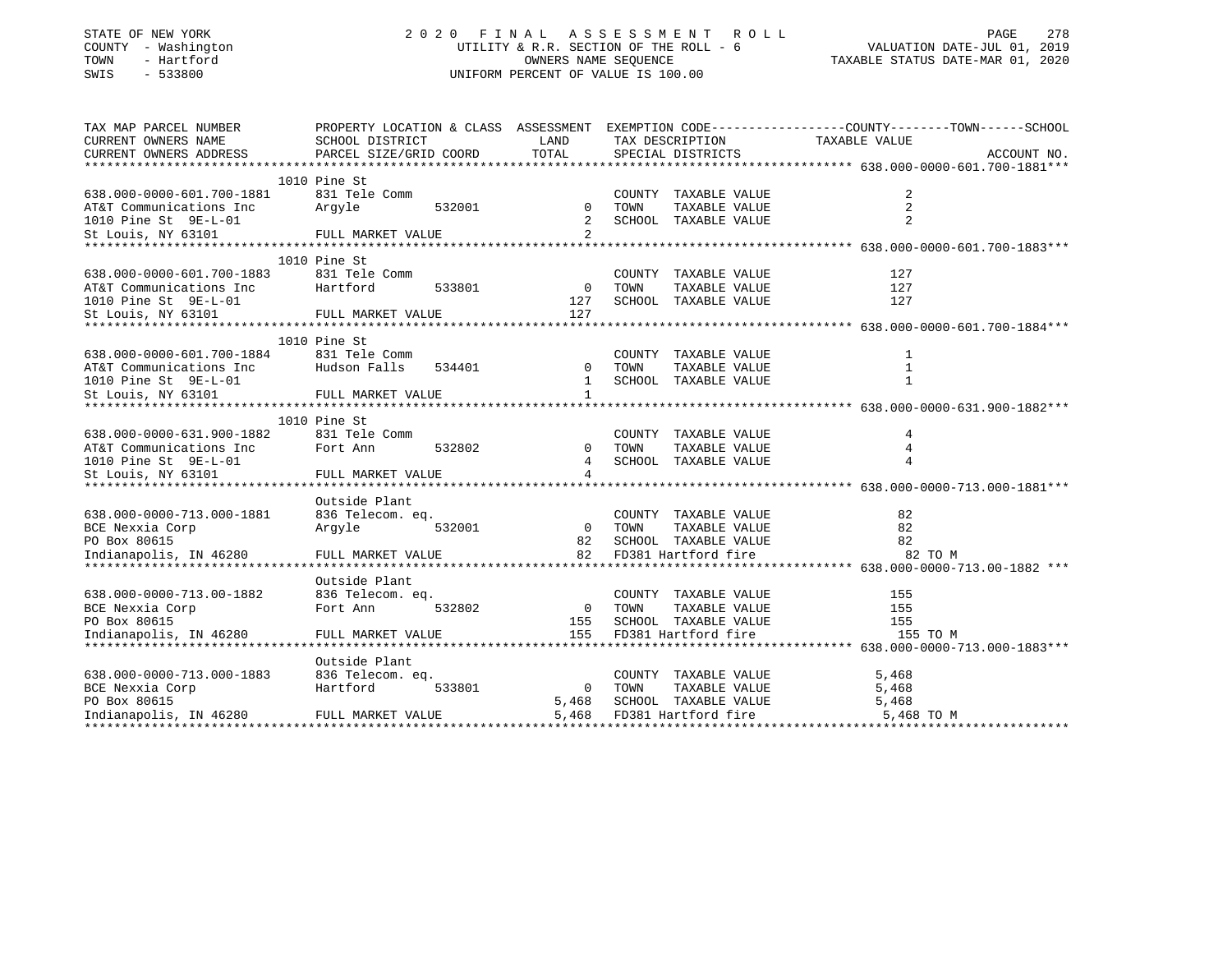# STATE OF NEW YORK 2 0 2 0 F I N A L A S S E S S M E N T R O L L PAGE 279 COUNTY - Washington UTILITY & R.R. SECTION OF THE ROLL - 6 VALUATION DATE-JUL 01, 2019 TOWN - Hartford OWNERS NAME SEQUENCE TAXABLE STATUS DATE-MAR 01, 2020 SWIS - 533800 UNIFORM PERCENT OF VALUE IS 100.00UNIFORM PERCENT OF VALUE IS 100.00

| CURRENT OWNERS NAME<br>SCHOOL DISTRICT<br>LAND<br>TAX DESCRIPTION<br>TAXABLE VALUE<br>TOTAL<br>CURRENT OWNERS ADDRESS<br>PARCEL SIZE/GRID COORD<br>SPECIAL DISTRICTS<br>ACCOUNT NO.<br>**************************<br>Outside Plant<br>638.000-0000-713.000-1884<br>62<br>836 Telecom. eq.<br>COUNTY TAXABLE VALUE<br>$\Omega$<br>62<br>BCE Nexxia Corp<br>Hudson Falls<br>534401<br>TOWN<br>TAXABLE VALUE<br>PO Box 80615<br>SCHOOL TAXABLE VALUE<br>62<br>62<br>Indianapolis, IN 46280<br>FULL MARKET VALUE<br>62<br>FD381 Hartford fire<br>62 TO M<br>Outside Plant<br>638.000-0000-745.000-1881<br>836 Telecom. eq.<br>23<br>COUNTY TAXABLE VALUE<br>$\overline{0}$<br>TAXABLE VALUE<br>23<br>Century Link<br>Argyle<br>532001<br>TOWN<br>23<br>SCHOOL TAXABLE VALUE<br>23<br>Prop Tx Dept<br>23<br>1025 El Dorado Blvd<br>FULL MARKET VALUE<br>FD381 Hartford fire<br>23 TO M<br>Broomfield, CO 80021<br>Outside Plant<br>638.000-0000-745.000-1882<br>836 Telecom. eq.<br>COUNTY TAXABLE VALUE<br>44<br>Fort Ann<br>$\overline{0}$<br>TAXABLE VALUE<br>Century Link<br>532802<br>TOWN<br>44<br>44<br>SCHOOL TAXABLE VALUE<br>Prop Tx De[t<br>44<br>FD381 Hartford fire<br>1025 El Dorado Blvd<br>FULL MARKET VALUE<br>44<br>44 TO M<br>Broomfield, CO 80021<br>Outside Plant<br>638.000-0000-745.000-1883<br>836 Telecom. eq.<br>COUNTY TAXABLE VALUE<br>1,543<br>$\overline{0}$<br>TOWN<br>TAXABLE VALUE<br>Hartford<br>533801<br>1,543<br>Century Link<br>SCHOOL TAXABLE VALUE<br>Prop Tx Dept<br>1,543<br>1,543<br>1025 El Dorado Blvd<br>FULL MARKET VALUE<br>1,543 FD381 Hartford fire<br>1,543 TO M<br>Broomfield, CO 80021<br>*****************************<br>Outside Plant<br>638.000-0000-745.000-1884<br>836 Telecom. eq.<br>COUNTY TAXABLE VALUE<br>18<br>Hudson Falls<br>$\overline{0}$<br>TOWN<br>TAXABLE VALUE<br>18<br>Century Link<br>534401<br>18<br>SCHOOL TAXABLE VALUE<br>18<br>Prop Tx Dept<br>18<br>FD381 Hartford fire<br>1025 El Dorado Blvd<br>FULL MARKET VALUE<br>18 TO M<br>Broomfield, CO 80021<br>217 Dick Hill Rd<br>$132. -2 - 38.6 - 8801$<br>837 Cell Tower<br>COUNTY TAXABLE VALUE<br>150,000<br>Horvath Communications, Inc<br>150,000<br>Hartford<br>533801<br>$\mathbf 0$<br>TOWN<br>TAXABLE VALUE<br>Attn: Jessica Geers<br>150,000<br>SCHOOL TAXABLE VALUE<br>150,000<br>150,000<br>312 W Colfax Ave<br>FULL MARKET VALUE<br>South Bend, IN 46601<br>Outside Plant<br>638.000-0000-760.700-1881<br>836 Telecom. eq.<br>COUNTY TAXABLE VALUE<br>536<br>Level 3 Communications<br>$\overline{0}$<br>536<br>Arqyle<br>532001<br>TOWN<br>TAXABLE VALUE<br>536<br>SCHOOL TAXABLE VALUE<br>536<br>Century Link Prop Tx Dept<br>Broomfield, CO 80021<br>536<br>FD381 Hartford fire<br>536 TO M<br>FULL MARKET VALUE | TAX MAP PARCEL NUMBER |  | PROPERTY LOCATION & CLASS ASSESSMENT EXEMPTION CODE----------------COUNTY-------TOWN------SCHOOL |  |
|------------------------------------------------------------------------------------------------------------------------------------------------------------------------------------------------------------------------------------------------------------------------------------------------------------------------------------------------------------------------------------------------------------------------------------------------------------------------------------------------------------------------------------------------------------------------------------------------------------------------------------------------------------------------------------------------------------------------------------------------------------------------------------------------------------------------------------------------------------------------------------------------------------------------------------------------------------------------------------------------------------------------------------------------------------------------------------------------------------------------------------------------------------------------------------------------------------------------------------------------------------------------------------------------------------------------------------------------------------------------------------------------------------------------------------------------------------------------------------------------------------------------------------------------------------------------------------------------------------------------------------------------------------------------------------------------------------------------------------------------------------------------------------------------------------------------------------------------------------------------------------------------------------------------------------------------------------------------------------------------------------------------------------------------------------------------------------------------------------------------------------------------------------------------------------------------------------------------------------------------------------------------------------------------------------------------------------------------------------------------------------------------------------------------------------------------------------------------------------------------------------------------------------------------------------------------------------------------------------------------------------------------------------------------------------------------------------------------------------------------------------|-----------------------|--|--------------------------------------------------------------------------------------------------|--|
|                                                                                                                                                                                                                                                                                                                                                                                                                                                                                                                                                                                                                                                                                                                                                                                                                                                                                                                                                                                                                                                                                                                                                                                                                                                                                                                                                                                                                                                                                                                                                                                                                                                                                                                                                                                                                                                                                                                                                                                                                                                                                                                                                                                                                                                                                                                                                                                                                                                                                                                                                                                                                                                                                                                                                            |                       |  |                                                                                                  |  |
|                                                                                                                                                                                                                                                                                                                                                                                                                                                                                                                                                                                                                                                                                                                                                                                                                                                                                                                                                                                                                                                                                                                                                                                                                                                                                                                                                                                                                                                                                                                                                                                                                                                                                                                                                                                                                                                                                                                                                                                                                                                                                                                                                                                                                                                                                                                                                                                                                                                                                                                                                                                                                                                                                                                                                            |                       |  |                                                                                                  |  |
|                                                                                                                                                                                                                                                                                                                                                                                                                                                                                                                                                                                                                                                                                                                                                                                                                                                                                                                                                                                                                                                                                                                                                                                                                                                                                                                                                                                                                                                                                                                                                                                                                                                                                                                                                                                                                                                                                                                                                                                                                                                                                                                                                                                                                                                                                                                                                                                                                                                                                                                                                                                                                                                                                                                                                            |                       |  |                                                                                                  |  |
|                                                                                                                                                                                                                                                                                                                                                                                                                                                                                                                                                                                                                                                                                                                                                                                                                                                                                                                                                                                                                                                                                                                                                                                                                                                                                                                                                                                                                                                                                                                                                                                                                                                                                                                                                                                                                                                                                                                                                                                                                                                                                                                                                                                                                                                                                                                                                                                                                                                                                                                                                                                                                                                                                                                                                            |                       |  |                                                                                                  |  |
|                                                                                                                                                                                                                                                                                                                                                                                                                                                                                                                                                                                                                                                                                                                                                                                                                                                                                                                                                                                                                                                                                                                                                                                                                                                                                                                                                                                                                                                                                                                                                                                                                                                                                                                                                                                                                                                                                                                                                                                                                                                                                                                                                                                                                                                                                                                                                                                                                                                                                                                                                                                                                                                                                                                                                            |                       |  |                                                                                                  |  |
|                                                                                                                                                                                                                                                                                                                                                                                                                                                                                                                                                                                                                                                                                                                                                                                                                                                                                                                                                                                                                                                                                                                                                                                                                                                                                                                                                                                                                                                                                                                                                                                                                                                                                                                                                                                                                                                                                                                                                                                                                                                                                                                                                                                                                                                                                                                                                                                                                                                                                                                                                                                                                                                                                                                                                            |                       |  |                                                                                                  |  |
|                                                                                                                                                                                                                                                                                                                                                                                                                                                                                                                                                                                                                                                                                                                                                                                                                                                                                                                                                                                                                                                                                                                                                                                                                                                                                                                                                                                                                                                                                                                                                                                                                                                                                                                                                                                                                                                                                                                                                                                                                                                                                                                                                                                                                                                                                                                                                                                                                                                                                                                                                                                                                                                                                                                                                            |                       |  |                                                                                                  |  |
|                                                                                                                                                                                                                                                                                                                                                                                                                                                                                                                                                                                                                                                                                                                                                                                                                                                                                                                                                                                                                                                                                                                                                                                                                                                                                                                                                                                                                                                                                                                                                                                                                                                                                                                                                                                                                                                                                                                                                                                                                                                                                                                                                                                                                                                                                                                                                                                                                                                                                                                                                                                                                                                                                                                                                            |                       |  |                                                                                                  |  |
|                                                                                                                                                                                                                                                                                                                                                                                                                                                                                                                                                                                                                                                                                                                                                                                                                                                                                                                                                                                                                                                                                                                                                                                                                                                                                                                                                                                                                                                                                                                                                                                                                                                                                                                                                                                                                                                                                                                                                                                                                                                                                                                                                                                                                                                                                                                                                                                                                                                                                                                                                                                                                                                                                                                                                            |                       |  |                                                                                                  |  |
|                                                                                                                                                                                                                                                                                                                                                                                                                                                                                                                                                                                                                                                                                                                                                                                                                                                                                                                                                                                                                                                                                                                                                                                                                                                                                                                                                                                                                                                                                                                                                                                                                                                                                                                                                                                                                                                                                                                                                                                                                                                                                                                                                                                                                                                                                                                                                                                                                                                                                                                                                                                                                                                                                                                                                            |                       |  |                                                                                                  |  |
|                                                                                                                                                                                                                                                                                                                                                                                                                                                                                                                                                                                                                                                                                                                                                                                                                                                                                                                                                                                                                                                                                                                                                                                                                                                                                                                                                                                                                                                                                                                                                                                                                                                                                                                                                                                                                                                                                                                                                                                                                                                                                                                                                                                                                                                                                                                                                                                                                                                                                                                                                                                                                                                                                                                                                            |                       |  |                                                                                                  |  |
|                                                                                                                                                                                                                                                                                                                                                                                                                                                                                                                                                                                                                                                                                                                                                                                                                                                                                                                                                                                                                                                                                                                                                                                                                                                                                                                                                                                                                                                                                                                                                                                                                                                                                                                                                                                                                                                                                                                                                                                                                                                                                                                                                                                                                                                                                                                                                                                                                                                                                                                                                                                                                                                                                                                                                            |                       |  |                                                                                                  |  |
|                                                                                                                                                                                                                                                                                                                                                                                                                                                                                                                                                                                                                                                                                                                                                                                                                                                                                                                                                                                                                                                                                                                                                                                                                                                                                                                                                                                                                                                                                                                                                                                                                                                                                                                                                                                                                                                                                                                                                                                                                                                                                                                                                                                                                                                                                                                                                                                                                                                                                                                                                                                                                                                                                                                                                            |                       |  |                                                                                                  |  |
|                                                                                                                                                                                                                                                                                                                                                                                                                                                                                                                                                                                                                                                                                                                                                                                                                                                                                                                                                                                                                                                                                                                                                                                                                                                                                                                                                                                                                                                                                                                                                                                                                                                                                                                                                                                                                                                                                                                                                                                                                                                                                                                                                                                                                                                                                                                                                                                                                                                                                                                                                                                                                                                                                                                                                            |                       |  |                                                                                                  |  |
|                                                                                                                                                                                                                                                                                                                                                                                                                                                                                                                                                                                                                                                                                                                                                                                                                                                                                                                                                                                                                                                                                                                                                                                                                                                                                                                                                                                                                                                                                                                                                                                                                                                                                                                                                                                                                                                                                                                                                                                                                                                                                                                                                                                                                                                                                                                                                                                                                                                                                                                                                                                                                                                                                                                                                            |                       |  |                                                                                                  |  |
|                                                                                                                                                                                                                                                                                                                                                                                                                                                                                                                                                                                                                                                                                                                                                                                                                                                                                                                                                                                                                                                                                                                                                                                                                                                                                                                                                                                                                                                                                                                                                                                                                                                                                                                                                                                                                                                                                                                                                                                                                                                                                                                                                                                                                                                                                                                                                                                                                                                                                                                                                                                                                                                                                                                                                            |                       |  |                                                                                                  |  |
|                                                                                                                                                                                                                                                                                                                                                                                                                                                                                                                                                                                                                                                                                                                                                                                                                                                                                                                                                                                                                                                                                                                                                                                                                                                                                                                                                                                                                                                                                                                                                                                                                                                                                                                                                                                                                                                                                                                                                                                                                                                                                                                                                                                                                                                                                                                                                                                                                                                                                                                                                                                                                                                                                                                                                            |                       |  |                                                                                                  |  |
|                                                                                                                                                                                                                                                                                                                                                                                                                                                                                                                                                                                                                                                                                                                                                                                                                                                                                                                                                                                                                                                                                                                                                                                                                                                                                                                                                                                                                                                                                                                                                                                                                                                                                                                                                                                                                                                                                                                                                                                                                                                                                                                                                                                                                                                                                                                                                                                                                                                                                                                                                                                                                                                                                                                                                            |                       |  |                                                                                                  |  |
|                                                                                                                                                                                                                                                                                                                                                                                                                                                                                                                                                                                                                                                                                                                                                                                                                                                                                                                                                                                                                                                                                                                                                                                                                                                                                                                                                                                                                                                                                                                                                                                                                                                                                                                                                                                                                                                                                                                                                                                                                                                                                                                                                                                                                                                                                                                                                                                                                                                                                                                                                                                                                                                                                                                                                            |                       |  |                                                                                                  |  |
|                                                                                                                                                                                                                                                                                                                                                                                                                                                                                                                                                                                                                                                                                                                                                                                                                                                                                                                                                                                                                                                                                                                                                                                                                                                                                                                                                                                                                                                                                                                                                                                                                                                                                                                                                                                                                                                                                                                                                                                                                                                                                                                                                                                                                                                                                                                                                                                                                                                                                                                                                                                                                                                                                                                                                            |                       |  |                                                                                                  |  |
|                                                                                                                                                                                                                                                                                                                                                                                                                                                                                                                                                                                                                                                                                                                                                                                                                                                                                                                                                                                                                                                                                                                                                                                                                                                                                                                                                                                                                                                                                                                                                                                                                                                                                                                                                                                                                                                                                                                                                                                                                                                                                                                                                                                                                                                                                                                                                                                                                                                                                                                                                                                                                                                                                                                                                            |                       |  |                                                                                                  |  |
|                                                                                                                                                                                                                                                                                                                                                                                                                                                                                                                                                                                                                                                                                                                                                                                                                                                                                                                                                                                                                                                                                                                                                                                                                                                                                                                                                                                                                                                                                                                                                                                                                                                                                                                                                                                                                                                                                                                                                                                                                                                                                                                                                                                                                                                                                                                                                                                                                                                                                                                                                                                                                                                                                                                                                            |                       |  |                                                                                                  |  |
|                                                                                                                                                                                                                                                                                                                                                                                                                                                                                                                                                                                                                                                                                                                                                                                                                                                                                                                                                                                                                                                                                                                                                                                                                                                                                                                                                                                                                                                                                                                                                                                                                                                                                                                                                                                                                                                                                                                                                                                                                                                                                                                                                                                                                                                                                                                                                                                                                                                                                                                                                                                                                                                                                                                                                            |                       |  |                                                                                                  |  |
|                                                                                                                                                                                                                                                                                                                                                                                                                                                                                                                                                                                                                                                                                                                                                                                                                                                                                                                                                                                                                                                                                                                                                                                                                                                                                                                                                                                                                                                                                                                                                                                                                                                                                                                                                                                                                                                                                                                                                                                                                                                                                                                                                                                                                                                                                                                                                                                                                                                                                                                                                                                                                                                                                                                                                            |                       |  |                                                                                                  |  |
|                                                                                                                                                                                                                                                                                                                                                                                                                                                                                                                                                                                                                                                                                                                                                                                                                                                                                                                                                                                                                                                                                                                                                                                                                                                                                                                                                                                                                                                                                                                                                                                                                                                                                                                                                                                                                                                                                                                                                                                                                                                                                                                                                                                                                                                                                                                                                                                                                                                                                                                                                                                                                                                                                                                                                            |                       |  |                                                                                                  |  |
|                                                                                                                                                                                                                                                                                                                                                                                                                                                                                                                                                                                                                                                                                                                                                                                                                                                                                                                                                                                                                                                                                                                                                                                                                                                                                                                                                                                                                                                                                                                                                                                                                                                                                                                                                                                                                                                                                                                                                                                                                                                                                                                                                                                                                                                                                                                                                                                                                                                                                                                                                                                                                                                                                                                                                            |                       |  |                                                                                                  |  |
|                                                                                                                                                                                                                                                                                                                                                                                                                                                                                                                                                                                                                                                                                                                                                                                                                                                                                                                                                                                                                                                                                                                                                                                                                                                                                                                                                                                                                                                                                                                                                                                                                                                                                                                                                                                                                                                                                                                                                                                                                                                                                                                                                                                                                                                                                                                                                                                                                                                                                                                                                                                                                                                                                                                                                            |                       |  |                                                                                                  |  |
|                                                                                                                                                                                                                                                                                                                                                                                                                                                                                                                                                                                                                                                                                                                                                                                                                                                                                                                                                                                                                                                                                                                                                                                                                                                                                                                                                                                                                                                                                                                                                                                                                                                                                                                                                                                                                                                                                                                                                                                                                                                                                                                                                                                                                                                                                                                                                                                                                                                                                                                                                                                                                                                                                                                                                            |                       |  |                                                                                                  |  |
|                                                                                                                                                                                                                                                                                                                                                                                                                                                                                                                                                                                                                                                                                                                                                                                                                                                                                                                                                                                                                                                                                                                                                                                                                                                                                                                                                                                                                                                                                                                                                                                                                                                                                                                                                                                                                                                                                                                                                                                                                                                                                                                                                                                                                                                                                                                                                                                                                                                                                                                                                                                                                                                                                                                                                            |                       |  |                                                                                                  |  |
|                                                                                                                                                                                                                                                                                                                                                                                                                                                                                                                                                                                                                                                                                                                                                                                                                                                                                                                                                                                                                                                                                                                                                                                                                                                                                                                                                                                                                                                                                                                                                                                                                                                                                                                                                                                                                                                                                                                                                                                                                                                                                                                                                                                                                                                                                                                                                                                                                                                                                                                                                                                                                                                                                                                                                            |                       |  |                                                                                                  |  |
|                                                                                                                                                                                                                                                                                                                                                                                                                                                                                                                                                                                                                                                                                                                                                                                                                                                                                                                                                                                                                                                                                                                                                                                                                                                                                                                                                                                                                                                                                                                                                                                                                                                                                                                                                                                                                                                                                                                                                                                                                                                                                                                                                                                                                                                                                                                                                                                                                                                                                                                                                                                                                                                                                                                                                            |                       |  |                                                                                                  |  |
|                                                                                                                                                                                                                                                                                                                                                                                                                                                                                                                                                                                                                                                                                                                                                                                                                                                                                                                                                                                                                                                                                                                                                                                                                                                                                                                                                                                                                                                                                                                                                                                                                                                                                                                                                                                                                                                                                                                                                                                                                                                                                                                                                                                                                                                                                                                                                                                                                                                                                                                                                                                                                                                                                                                                                            |                       |  |                                                                                                  |  |
|                                                                                                                                                                                                                                                                                                                                                                                                                                                                                                                                                                                                                                                                                                                                                                                                                                                                                                                                                                                                                                                                                                                                                                                                                                                                                                                                                                                                                                                                                                                                                                                                                                                                                                                                                                                                                                                                                                                                                                                                                                                                                                                                                                                                                                                                                                                                                                                                                                                                                                                                                                                                                                                                                                                                                            |                       |  |                                                                                                  |  |
|                                                                                                                                                                                                                                                                                                                                                                                                                                                                                                                                                                                                                                                                                                                                                                                                                                                                                                                                                                                                                                                                                                                                                                                                                                                                                                                                                                                                                                                                                                                                                                                                                                                                                                                                                                                                                                                                                                                                                                                                                                                                                                                                                                                                                                                                                                                                                                                                                                                                                                                                                                                                                                                                                                                                                            |                       |  |                                                                                                  |  |
|                                                                                                                                                                                                                                                                                                                                                                                                                                                                                                                                                                                                                                                                                                                                                                                                                                                                                                                                                                                                                                                                                                                                                                                                                                                                                                                                                                                                                                                                                                                                                                                                                                                                                                                                                                                                                                                                                                                                                                                                                                                                                                                                                                                                                                                                                                                                                                                                                                                                                                                                                                                                                                                                                                                                                            |                       |  |                                                                                                  |  |
|                                                                                                                                                                                                                                                                                                                                                                                                                                                                                                                                                                                                                                                                                                                                                                                                                                                                                                                                                                                                                                                                                                                                                                                                                                                                                                                                                                                                                                                                                                                                                                                                                                                                                                                                                                                                                                                                                                                                                                                                                                                                                                                                                                                                                                                                                                                                                                                                                                                                                                                                                                                                                                                                                                                                                            |                       |  |                                                                                                  |  |
|                                                                                                                                                                                                                                                                                                                                                                                                                                                                                                                                                                                                                                                                                                                                                                                                                                                                                                                                                                                                                                                                                                                                                                                                                                                                                                                                                                                                                                                                                                                                                                                                                                                                                                                                                                                                                                                                                                                                                                                                                                                                                                                                                                                                                                                                                                                                                                                                                                                                                                                                                                                                                                                                                                                                                            |                       |  |                                                                                                  |  |
|                                                                                                                                                                                                                                                                                                                                                                                                                                                                                                                                                                                                                                                                                                                                                                                                                                                                                                                                                                                                                                                                                                                                                                                                                                                                                                                                                                                                                                                                                                                                                                                                                                                                                                                                                                                                                                                                                                                                                                                                                                                                                                                                                                                                                                                                                                                                                                                                                                                                                                                                                                                                                                                                                                                                                            |                       |  |                                                                                                  |  |
|                                                                                                                                                                                                                                                                                                                                                                                                                                                                                                                                                                                                                                                                                                                                                                                                                                                                                                                                                                                                                                                                                                                                                                                                                                                                                                                                                                                                                                                                                                                                                                                                                                                                                                                                                                                                                                                                                                                                                                                                                                                                                                                                                                                                                                                                                                                                                                                                                                                                                                                                                                                                                                                                                                                                                            |                       |  |                                                                                                  |  |
|                                                                                                                                                                                                                                                                                                                                                                                                                                                                                                                                                                                                                                                                                                                                                                                                                                                                                                                                                                                                                                                                                                                                                                                                                                                                                                                                                                                                                                                                                                                                                                                                                                                                                                                                                                                                                                                                                                                                                                                                                                                                                                                                                                                                                                                                                                                                                                                                                                                                                                                                                                                                                                                                                                                                                            |                       |  |                                                                                                  |  |
|                                                                                                                                                                                                                                                                                                                                                                                                                                                                                                                                                                                                                                                                                                                                                                                                                                                                                                                                                                                                                                                                                                                                                                                                                                                                                                                                                                                                                                                                                                                                                                                                                                                                                                                                                                                                                                                                                                                                                                                                                                                                                                                                                                                                                                                                                                                                                                                                                                                                                                                                                                                                                                                                                                                                                            |                       |  |                                                                                                  |  |
|                                                                                                                                                                                                                                                                                                                                                                                                                                                                                                                                                                                                                                                                                                                                                                                                                                                                                                                                                                                                                                                                                                                                                                                                                                                                                                                                                                                                                                                                                                                                                                                                                                                                                                                                                                                                                                                                                                                                                                                                                                                                                                                                                                                                                                                                                                                                                                                                                                                                                                                                                                                                                                                                                                                                                            |                       |  |                                                                                                  |  |
|                                                                                                                                                                                                                                                                                                                                                                                                                                                                                                                                                                                                                                                                                                                                                                                                                                                                                                                                                                                                                                                                                                                                                                                                                                                                                                                                                                                                                                                                                                                                                                                                                                                                                                                                                                                                                                                                                                                                                                                                                                                                                                                                                                                                                                                                                                                                                                                                                                                                                                                                                                                                                                                                                                                                                            |                       |  |                                                                                                  |  |
|                                                                                                                                                                                                                                                                                                                                                                                                                                                                                                                                                                                                                                                                                                                                                                                                                                                                                                                                                                                                                                                                                                                                                                                                                                                                                                                                                                                                                                                                                                                                                                                                                                                                                                                                                                                                                                                                                                                                                                                                                                                                                                                                                                                                                                                                                                                                                                                                                                                                                                                                                                                                                                                                                                                                                            |                       |  |                                                                                                  |  |
|                                                                                                                                                                                                                                                                                                                                                                                                                                                                                                                                                                                                                                                                                                                                                                                                                                                                                                                                                                                                                                                                                                                                                                                                                                                                                                                                                                                                                                                                                                                                                                                                                                                                                                                                                                                                                                                                                                                                                                                                                                                                                                                                                                                                                                                                                                                                                                                                                                                                                                                                                                                                                                                                                                                                                            |                       |  |                                                                                                  |  |
|                                                                                                                                                                                                                                                                                                                                                                                                                                                                                                                                                                                                                                                                                                                                                                                                                                                                                                                                                                                                                                                                                                                                                                                                                                                                                                                                                                                                                                                                                                                                                                                                                                                                                                                                                                                                                                                                                                                                                                                                                                                                                                                                                                                                                                                                                                                                                                                                                                                                                                                                                                                                                                                                                                                                                            |                       |  |                                                                                                  |  |
|                                                                                                                                                                                                                                                                                                                                                                                                                                                                                                                                                                                                                                                                                                                                                                                                                                                                                                                                                                                                                                                                                                                                                                                                                                                                                                                                                                                                                                                                                                                                                                                                                                                                                                                                                                                                                                                                                                                                                                                                                                                                                                                                                                                                                                                                                                                                                                                                                                                                                                                                                                                                                                                                                                                                                            |                       |  |                                                                                                  |  |
|                                                                                                                                                                                                                                                                                                                                                                                                                                                                                                                                                                                                                                                                                                                                                                                                                                                                                                                                                                                                                                                                                                                                                                                                                                                                                                                                                                                                                                                                                                                                                                                                                                                                                                                                                                                                                                                                                                                                                                                                                                                                                                                                                                                                                                                                                                                                                                                                                                                                                                                                                                                                                                                                                                                                                            |                       |  |                                                                                                  |  |
|                                                                                                                                                                                                                                                                                                                                                                                                                                                                                                                                                                                                                                                                                                                                                                                                                                                                                                                                                                                                                                                                                                                                                                                                                                                                                                                                                                                                                                                                                                                                                                                                                                                                                                                                                                                                                                                                                                                                                                                                                                                                                                                                                                                                                                                                                                                                                                                                                                                                                                                                                                                                                                                                                                                                                            |                       |  |                                                                                                  |  |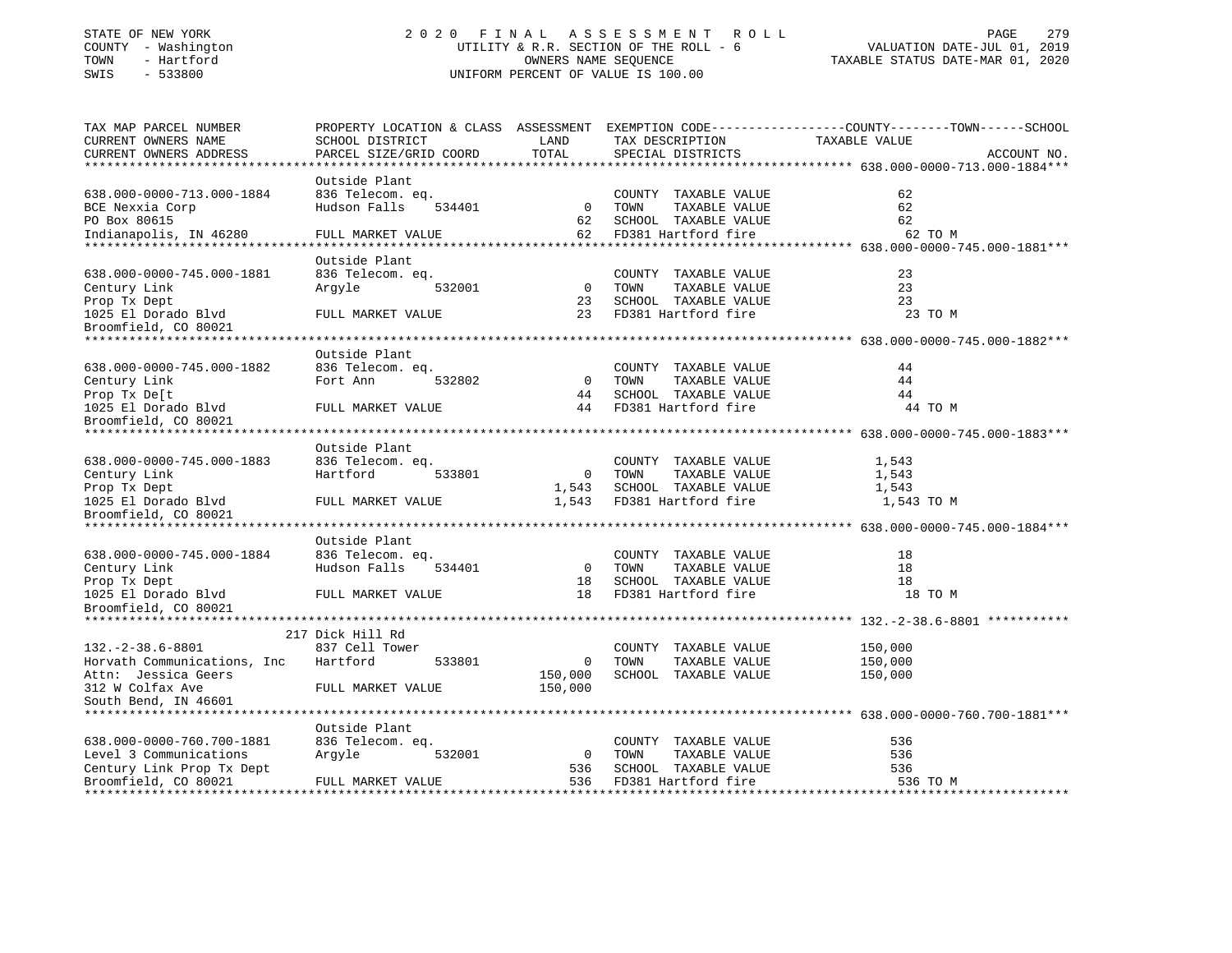# STATE OF NEW YORK 2 0 2 0 F I N A L A S S E S S M E N T R O L L PAGE 280 COUNTY - Washington UTILITY & R.R. SECTION OF THE ROLL - 6 VALUATION DATE-JUL 01, 2019 TOWN - Hartford OWNERS NAME SEQUENCE TAXABLE STATUS DATE-MAR 01, 2020 SWIS - 533800 UNIFORM PERCENT OF VALUE IS 100.00

| TAX MAP PARCEL NUMBER      | PROPERTY LOCATION & CLASS ASSESSMENT EXEMPTION CODE---------------COUNTY-------TOWN-----SCHOOL |                |                       |               |             |
|----------------------------|------------------------------------------------------------------------------------------------|----------------|-----------------------|---------------|-------------|
| <b>CURRENT OWNERS NAME</b> | SCHOOL DISTRICT                                                                                | LAND           | TAX DESCRIPTION       | TAXABLE VALUE |             |
| CURRENT OWNERS ADDRESS     | PARCEL SIZE/GRID COORD                                                                         | TOTAL          | SPECIAL DISTRICTS     |               | ACCOUNT NO. |
|                            |                                                                                                |                |                       |               |             |
|                            | Outside Plant                                                                                  |                |                       |               |             |
| 638.000-0000-760.700-1882  | 836 Telecom. eq.                                                                               |                | COUNTY TAXABLE VALUE  | 1,004         |             |
| Level 3 Communications     | 532802<br>Fort Ann                                                                             | $\mathbf 0$    | TAXABLE VALUE<br>TOWN | 1,004         |             |
| Century Link Prop Tx Dept  |                                                                                                | 1,004          | SCHOOL TAXABLE VALUE  | 1,004         |             |
| 1025 El Dorado Blvd        | FULL MARKET VALUE                                                                              | 1,004          | FD381 Hartford fire   | 1,004 TO M    |             |
| Broomfield, CO 80021       |                                                                                                |                |                       |               |             |
|                            |                                                                                                |                |                       |               |             |
|                            | Outside Plant                                                                                  |                |                       |               |             |
| 638.000-0000-760.700-1883  | 836 Telecom. eq.                                                                               |                | COUNTY TAXABLE VALUE  | 35,504        |             |
| Level 3 Communications     | Hartford<br>533801                                                                             | $\overline{0}$ | TAXABLE VALUE<br>TOWN | 35,504        |             |
| Century Link Prop Tx Dept  |                                                                                                | 35,504         | SCHOOL TAXABLE VALUE  | 35,504        |             |
| 1025 El Dorado Blvd        | FULL MARKET VALUE                                                                              | 35,504         | FD381 Hartford fire   | 35,504 TO M   |             |
| Broomfield, CO 80021       |                                                                                                |                |                       |               |             |
|                            |                                                                                                |                |                       |               |             |
|                            | Outside Plant                                                                                  |                |                       |               |             |
| 638.000-0000-760.700-1884  | 836 Telecom. eq.                                                                               |                | COUNTY TAXABLE VALUE  | 404           |             |
| Level 3 Communications     | Hudson Falls<br>534401                                                                         | $\Omega$       | TOWN<br>TAXABLE VALUE | 404           |             |
| Century Link Prop Tx Dept  |                                                                                                | 404            | SCHOOL TAXABLE VALUE  | 404           |             |
| 1025 El Dorado Blvd        | FULL MARKET VALUE                                                                              | 404            | FD381 Hartford fire   | 404 TO M      |             |
| Broomfield, CO 80021       |                                                                                                |                |                       |               |             |
|                            |                                                                                                |                |                       |               |             |
|                            | Outside Plant                                                                                  |                |                       |               | 9075200759  |
| 638.000-9999-132.350-1882  | 884 Elec Dist Out                                                                              |                | COUNTY TAXABLE VALUE  | 37,603        |             |
| National Grid              | Fort Ann<br>532802                                                                             | 37,603         | TOWN<br>TAXABLE VALUE | 37,603        |             |
| Real Estate Tax Dept       | Poles Wires Cables                                                                             | 37,603         | SCHOOL TAXABLE VALUE  | 37,603        |             |
| 300 Erie Boulevard West    | FULL MARKET VALUE                                                                              | 37,603         | FD381 Hartford fire   | 37,603 TO M   |             |
| Syracuse, NY 13202         |                                                                                                |                |                       |               |             |
|                            |                                                                                                |                |                       |               |             |
|                            | Outside Plant                                                                                  |                |                       |               | 905N200716  |
| 638.000-9999-132.350-1883  | 884 Elec Dist Out                                                                              |                | COUNTY TAXABLE VALUE  | 1154,003      |             |
| National Grid              | Hartford<br>533801                                                                             | $\Omega$       | TOWN<br>TAXABLE VALUE | 1154,003      |             |
| Real Estate Tax Dept       | Poles Wires Cables                                                                             | 1154,003       | SCHOOL TAXABLE VALUE  | 1154,003      |             |
| 300 Erie Boulevard West    | FULL MARKET VALUE                                                                              | 1154,003       | FD381 Hartford fire   | 1154,003 TO M |             |
| Syracuse, NY 13202         |                                                                                                |                |                       |               |             |
|                            |                                                                                                |                |                       |               |             |
|                            | Outside Plant                                                                                  |                |                       |               | 9075200760  |
| 638.000-9999-132.350-1884  | 884 Elec Dist Out                                                                              |                | COUNTY TAXABLE VALUE  | 13,619        |             |
| National Grid              | Hudson Falls<br>534401                                                                         | $\mathbf 0$    | TOWN<br>TAXABLE VALUE | 13,619        |             |
| Real Estate Tax Dept       | App For Sch 1.13%                                                                              | 13,619         | SCHOOL TAXABLE VALUE  | 13,619        |             |
| 300 Erie Boulevard West    | FULL MARKET VALUE                                                                              | 13,619         | FD381 Hartford fire   | 13,619 TO M   |             |
| Syracuse, NY 13202         |                                                                                                |                |                       |               |             |
|                            |                                                                                                |                |                       |               |             |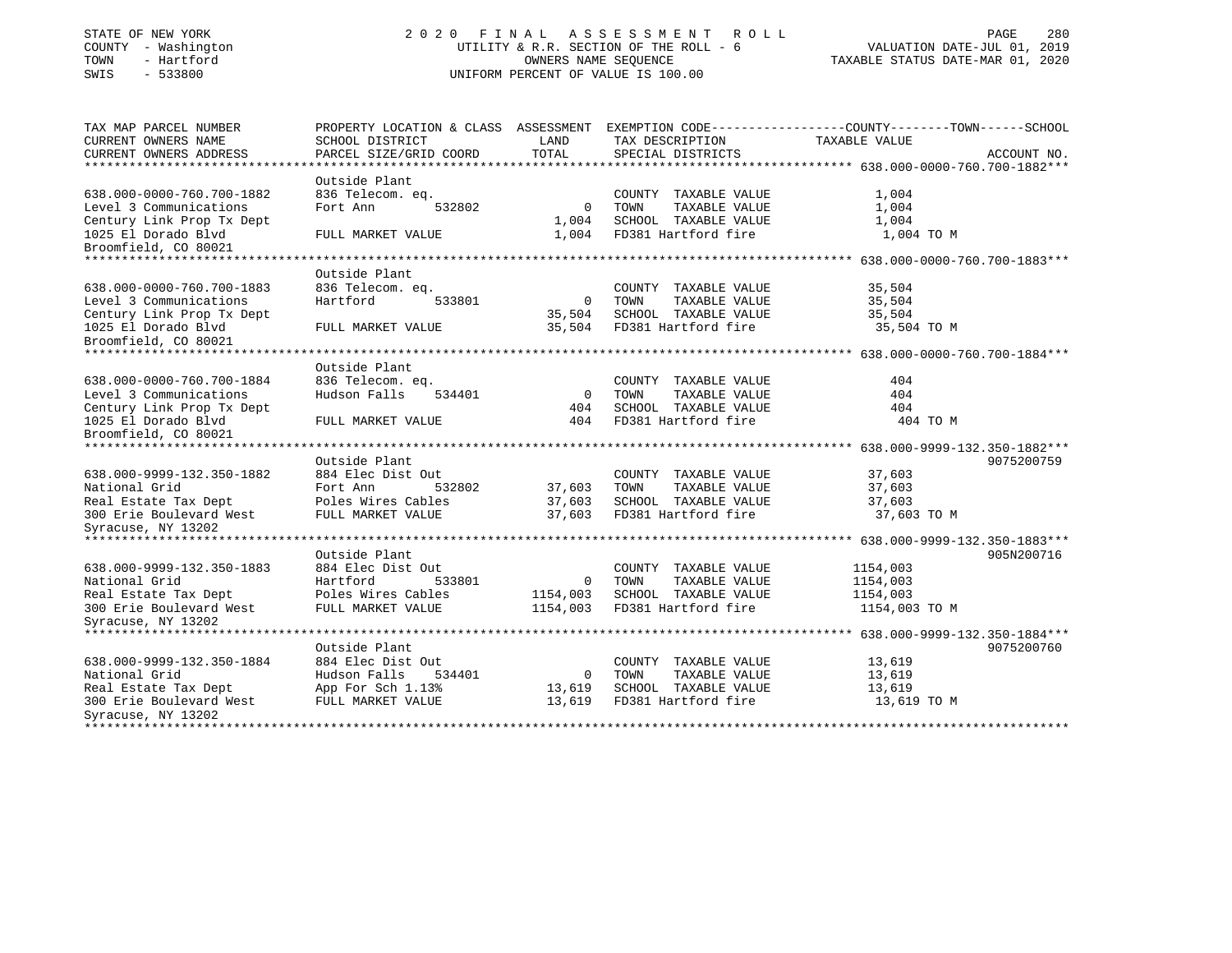# STATE OF NEW YORK 2 0 2 0 F I N A L A S S E S S M E N T R O L L PAGE 281 COUNTY - Washington UTILITY & R.R. SECTION OF THE ROLL - 6 VALUATION DATE-JUL 01, 2019 TOWN - Hartford OWNERS NAME SEQUENCE TAXABLE STATUS DATE-MAR 01, 2020 SWIS - 533800 UNIFORM PERCENT OF VALUE IS 100.00

| TAX MAP PARCEL NUMBER     |                           |                |                       | PROPERTY LOCATION & CLASS ASSESSMENT EXEMPTION CODE----------------COUNTY-------TOWN------SCHOOL |             |
|---------------------------|---------------------------|----------------|-----------------------|--------------------------------------------------------------------------------------------------|-------------|
| CURRENT OWNERS NAME       | SCHOOL DISTRICT           | LAND           | TAX DESCRIPTION       | TAXABLE VALUE                                                                                    |             |
| CURRENT OWNERS ADDRESS    | PARCEL SIZE/GRID COORD    | TOTAL          | SPECIAL DISTRICTS     |                                                                                                  | ACCOUNT NO. |
| *******************       |                           |                |                       |                                                                                                  |             |
|                           | Box 521807                |                |                       |                                                                                                  |             |
| 638.00-0000-701.800-1881  | 836 Telecom. eq.          |                | COUNTY TAXABLE VALUE  | 13                                                                                               |             |
| Telus Communications, Inc | 532001<br>Argyle          | $\overline{0}$ | TAXABLE VALUE<br>TOWN | 13                                                                                               |             |
| PO Box 1552               |                           | 13             | SCHOOL TAXABLE VALUE  | 13                                                                                               |             |
| Edmondton, AB T5j2N7      | FULL MARKET VALUE         | 13             | FD381 Hartford fire   | 13 TO M                                                                                          |             |
|                           |                           |                |                       |                                                                                                  |             |
|                           | Outside Plant             |                |                       |                                                                                                  |             |
| 638.000-0000-701.800-1882 | 836 Telecom. eq.          |                | COUNTY TAXABLE VALUE  | 25                                                                                               |             |
| Telus Communications, Inc | 532802<br>Fort Ann        | $\overline{0}$ | TAXABLE VALUE<br>TOWN | 25                                                                                               |             |
| PO Box 1552               |                           | 25             | SCHOOL TAXABLE VALUE  | 25                                                                                               |             |
| Edmonton, AB T5J2N7       | FULL MARKET VALUE         | 25             | FD381 Hartford fire   | 25 TO M                                                                                          |             |
|                           |                           |                |                       |                                                                                                  |             |
|                           | Outside Plant             |                |                       |                                                                                                  |             |
|                           |                           |                |                       |                                                                                                  |             |
| 638.000-0000-701.800-1883 | 836 Telecom. eq.          |                | COUNTY TAXABLE VALUE  | 876                                                                                              |             |
| Telus Communications, Inc | Hartford<br>533801        | $\overline{0}$ | TAXABLE VALUE<br>TOWN | 876                                                                                              |             |
| PO Box 1552               |                           | 876            | SCHOOL TAXABLE VALUE  | 876                                                                                              |             |
| Edmonton, T5J2N7          | FULL MARKET VALUE         | 876            | FD381 Hartford fire   | 876 TO M                                                                                         |             |
|                           |                           |                |                       |                                                                                                  |             |
|                           | Outside Plant             |                |                       |                                                                                                  |             |
| 638.000-0000-701.800-1884 | 836 Telecom. eq.          |                | COUNTY TAXABLE VALUE  | 10                                                                                               |             |
| Telus Communications, Inc | Hudson Falls<br>534401    | $\overline{0}$ | TAXABLE VALUE<br>TOWN | 10                                                                                               |             |
| PO Box 1552               |                           | 10             | SCHOOL TAXABLE VALUE  | 10                                                                                               |             |
| Edmonton, AB T5J2N7       | FULL MARKET VALUE         | 10             | FD381 Hartford fire   | 10 TO M                                                                                          |             |
|                           |                           |                |                       |                                                                                                  |             |
|                           | 5900 County Route 30      |                |                       |                                                                                                  | 905N200712  |
| $141. - 1 - 31$           | 831 Tele Comm             |                | COUNTY TAXABLE VALUE  | 95,500                                                                                           |             |
| Verizon New York Inc      | Hartford<br>533801        | 10,600         | TAXABLE VALUE<br>TOWN | 95,500                                                                                           |             |
| PO Box 2749               | 456/69 221/422            | 95,500         | SCHOOL TAXABLE VALUE  | 95,500                                                                                           |             |
| Addison, TX 75001         | FRNT 100.00 DPTH 103.00   |                | CA007 Cons agri dst 7 | 95,500 TO M                                                                                      |             |
|                           | EAST-0783963 NRTH-1647888 |                | FD381 Hartford fire   | 95,500 TO M                                                                                      |             |
|                           | FULL MARKET VALUE         | 95,500         |                       |                                                                                                  |             |
|                           |                           |                |                       |                                                                                                  |             |
|                           | Tel Communications        |                |                       |                                                                                                  |             |
| 638.000-0000-631.900-1881 | 831 Tele Comm             |                | COUNTY TAXABLE VALUE  | 1,371                                                                                            |             |
| Verizon New York Inc      | 532001<br>Argyle          | 0              | TOWN<br>TAXABLE VALUE | 1,371                                                                                            |             |
| Property Tax Department   |                           | 1,371          | SCHOOL TAXABLE VALUE  | 1,371                                                                                            |             |
| PO Box 2749               | FULL MARKET VALUE         | 1,371          | FD381 Hartford fire   | 1,371 TO M                                                                                       |             |
| Addison, TX 75001         |                           |                |                       |                                                                                                  |             |
|                           |                           |                |                       |                                                                                                  |             |
|                           |                           |                |                       |                                                                                                  |             |
|                           | Outside Plant             |                |                       |                                                                                                  | 9075200756  |
| 638.000-9999-631.900-1882 | 836 Telecom. eq.          |                | COUNTY TAXABLE VALUE  | 2,569                                                                                            |             |
| Verizon New York Inc      | 532802<br>Fort Ann        | $\overline{0}$ | TOWN<br>TAXABLE VALUE | 2,569                                                                                            |             |
| PO Box 2749               | Poles Wires Cables        | 2,569          | SCHOOL TAXABLE VALUE  | 2,569                                                                                            |             |
| Addison, TX 75001         | FULL MARKET VALUE         | 2,569          | FD381 Hartford fire   | 2,569 TO M                                                                                       |             |
|                           |                           |                |                       | ****************                                                                                 |             |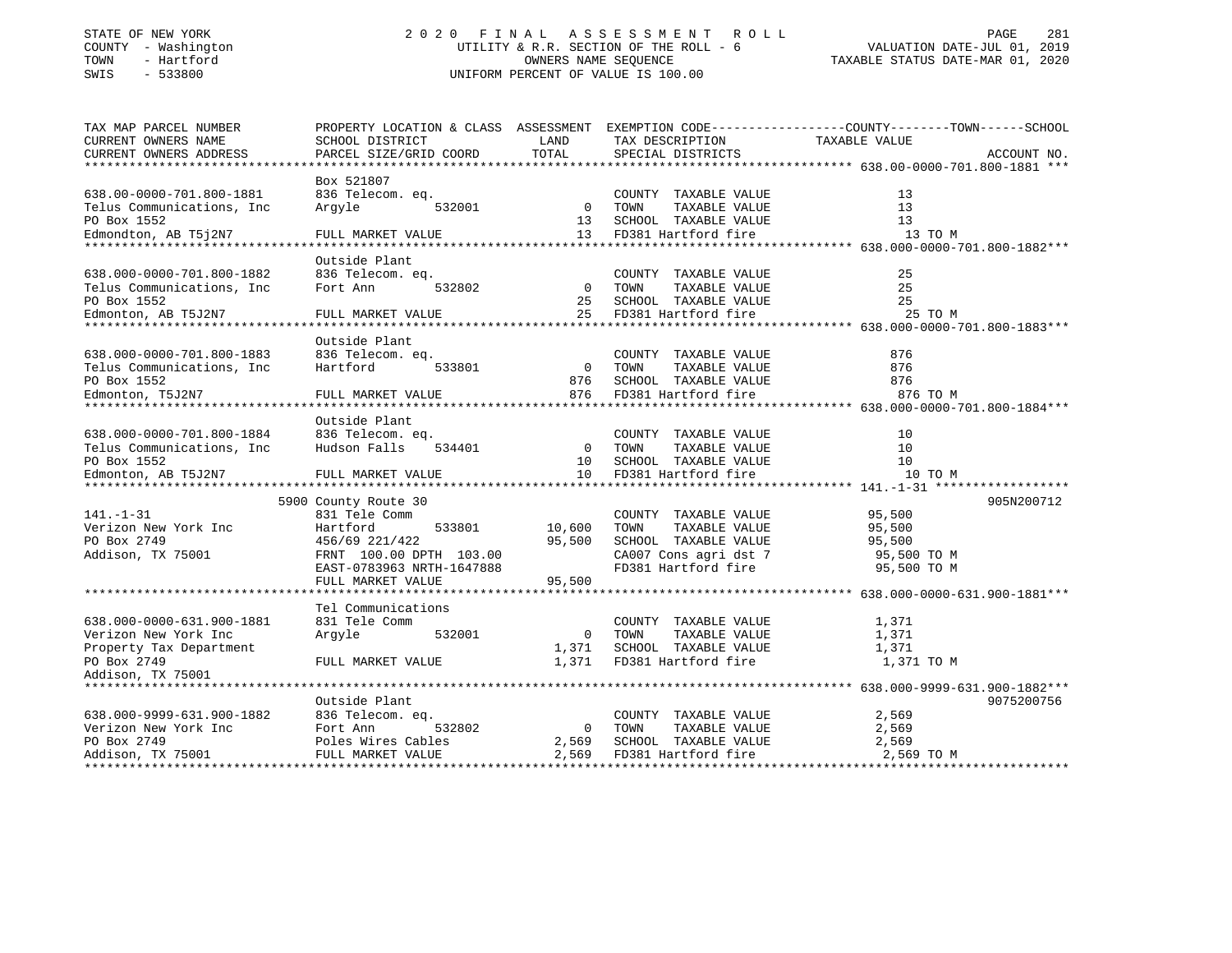| STATE OF NEW YORK<br>- Washington<br>COUNTY<br>- Hartford<br>TOWN<br>$-533800$<br>SWIS | 2 0 2 0                              | OWNERS NAME SEOUENCE | FINAL ASSESSMENT ROLL<br>UNIFORM PERCENT OF VALUE IS 100.00 | 282<br>PAGE<br>UTILITY & R.R. SECTION OF THE ROLL - 6 WALUATION DATE-JUL 01, 2019<br>TAXABLE STATUS DATE-MAR 01, 2020 |
|----------------------------------------------------------------------------------------|--------------------------------------|----------------------|-------------------------------------------------------------|-----------------------------------------------------------------------------------------------------------------------|
| TAX MAP PARCEL NUMBER                                                                  | PROPERTY LOCATION & CLASS ASSESSMENT |                      |                                                             | EXEMPTION CODE-----------------COUNTY-------TOWN------SCHOOL                                                          |
| CURRENT OWNERS NAME                                                                    | SCHOOL DISTRICT                      | LAND                 | TAX DESCRIPTION                                             | TAXABLE VALUE                                                                                                         |
| CURRENT OWNERS ADDRESS TRARCEL SIZE/GRID COORD TOTAL                                   |                                      |                      | SPECIAL DISTRICTS                                           | ACCOUNT NO.                                                                                                           |
|                                                                                        |                                      |                      |                                                             |                                                                                                                       |
|                                                                                        | Outside Plant                        |                      |                                                             | 905N200711                                                                                                            |
| 638.000-9999-631.900-1883                                                              | 836 Telecom. eq.                     |                      | COUNTY<br>TAXABLE VALUE                                     | 90,866                                                                                                                |
| Verizon New York Inc                                                                   | Hartford                             | 533801 0             | TOWN<br>TAXABLE VALUE                                       | 90,866                                                                                                                |
| PO Box 2749                                                                            | Poles Wires Cables                   | 90,866               | SCHOOL TAXABLE VALUE                                        | 90,866                                                                                                                |
| Addison, TX 75001 FULL MARKET VALUE                                                    |                                      |                      | 90,866 FD381 Hartford fire                                  | 90,866 TO M                                                                                                           |
|                                                                                        |                                      |                      |                                                             | 638.000-9999-631.900-1884***                                                                                          |
|                                                                                        | Outside Plant                        |                      |                                                             | 9075200757                                                                                                            |
| 638.000-9999-631.900-1884                                                              | 836 Telecom. eq.                     |                      | TAXABLE VALUE<br>COUNTY                                     | 1,035                                                                                                                 |
| Verizon New York Inc                                                                   | Hudson Falls<br>534401 0             |                      | TOWN<br>TAXABLE VALUE                                       | 1,035                                                                                                                 |
| PO Box 2749                                                                            | 199%. Apport For Sch                 | 1,035                | TAXABLE VALUE<br>SCHOOL                                     | 1,035                                                                                                                 |
| Addison, TX 75001                                                                      | Poles Wires Cables                   |                      | FD381 Hartford fire                                         | 1,035 TO M                                                                                                            |
|                                                                                        | FULL MARKET VALUE                    | 1,035                |                                                             |                                                                                                                       |
|                                                                                        |                                      |                      |                                                             |                                                                                                                       |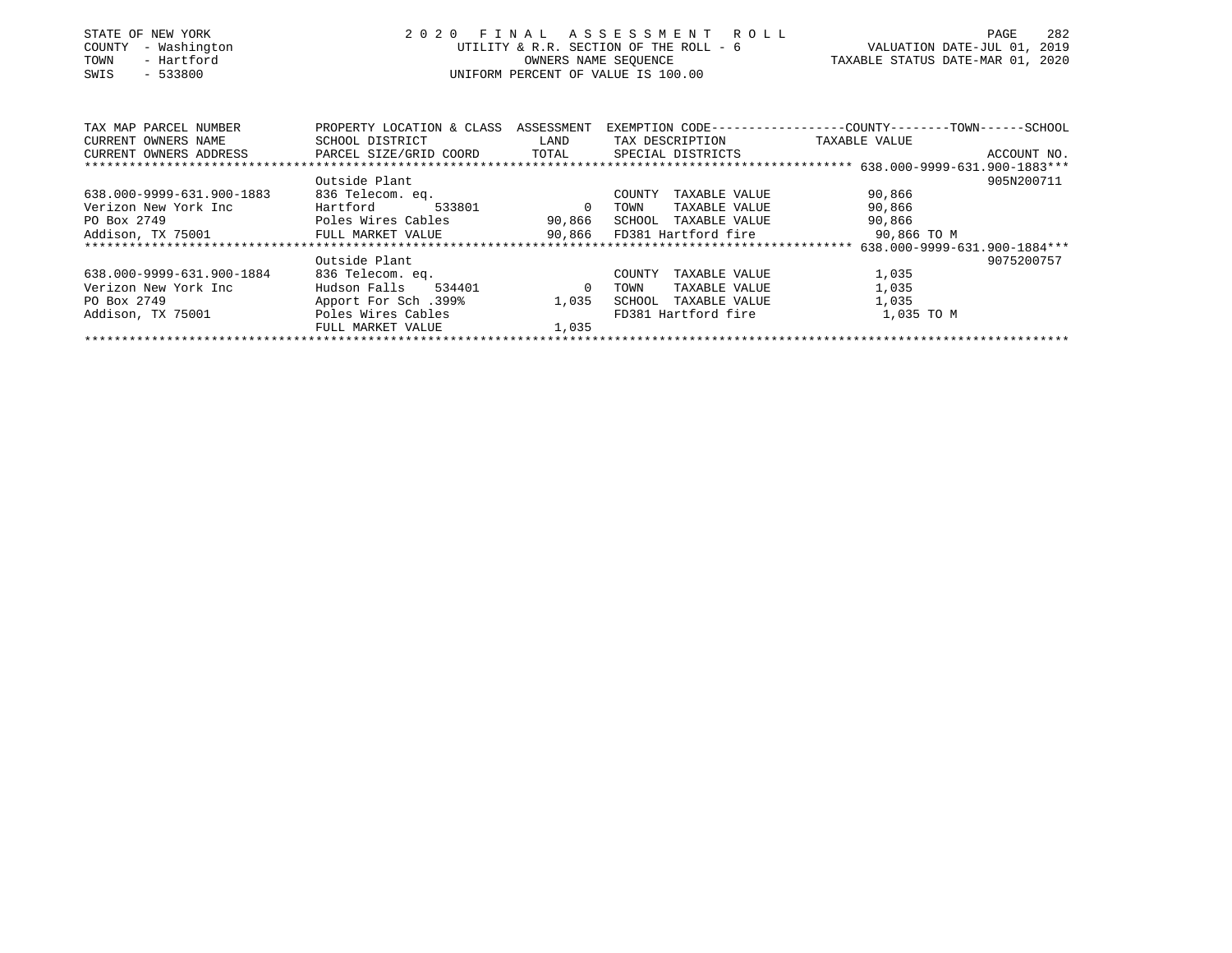| STATE OF NEW YORK   | 2020 FINAL ASSESSMENT ROLL             | 283<br>PAGE                      |
|---------------------|----------------------------------------|----------------------------------|
| COUNTY - Washington | UTILITY & R.R. SECTION OF THE ROLL - 6 | VALUATION DATE-JUL 01, 2019      |
| TOWN<br>- Hartford  |                                        | TAXABLE STATUS DATE-MAR 01, 2020 |
| SWIS<br>- 533800    |                                        | RPS150/V04/L015                  |
|                     | UNIFORM PERCENT OF VALUE IS 100.00     | CURRENT DATE 7/01/2020           |

# ROLL SUB SECTION - - TOTALS

#### \*\*\* S P E C I A L D I S T R I C T S U M M A R Y \*\*\*

| CODE DISTRICT NAME                         | TOTAL<br>PARCELS | EXTENSION<br>TYPE       | EXTENSION<br><b>VALUE</b> | AD VALOREM<br>VALUE | <b>EXEMPT</b><br>AMOUNT | TAXABLE<br><b>VALUE</b> |
|--------------------------------------------|------------------|-------------------------|---------------------------|---------------------|-------------------------|-------------------------|
| CA007 Cons agri dst<br>FD381 Hartford fire |                  | 1 TOTAL M<br>24 TOTAL M |                           | 95,500<br>1442,333  |                         | 95,500<br>1442,333      |

# \*\*\* S C H O O L D I S T R I C T S U M M A R Y \*\*\*

| CODE   | DISTRICT NAME | TOTAL<br>PARCELS | ASSESSED<br>LAND | ASSESSED<br>TOTAL | EXEMPT<br>AMOUNT | TOTAL<br>TAXABLE | <b>STAR</b><br>AMOUNT | <b>STAR</b><br>TAXABLE |
|--------|---------------|------------------|------------------|-------------------|------------------|------------------|-----------------------|------------------------|
| 532001 | Arqyle        | 6                |                  | 2,027             |                  | 2,027            |                       | 2,027                  |
| 532802 | Fort Ann      |                  | 37,603           | 41,404            |                  | 41,404           |                       | 41,404                 |
| 533801 | Hartford      | 9                | 10,600           | 1533,887          |                  | 1533,887         |                       | 1533,887               |
| 534401 | Hudson Falls  | 7                |                  | 15,149            |                  | 15,149           |                       | 15,149                 |
|        | SUB-TOTAL     | 29               | 48,203           | 1592,467          |                  | 1592,467         |                       | 1592,467               |
|        | TOTAL         | 29               | 48,203           | 1592,467          |                  | 1592,467         |                       | 1592,467               |

#### \*\*\* S Y S T E M C O D E S S U M M A R Y \*\*\*

#### NO SYSTEM EXEMPTIONS AT THIS LEVEL

#### \*\*\* E X E M P T I O N S U M M A R Y \*\*\*

#### NO EXEMPTIONS AT THIS LEVEL

| ROLL<br>SEC | DESCRIPTION      | TOTAL<br>PARCELS | ASSESSED<br>LAND | <i><b>\SSESSED</b></i><br>TOTAL | TAXABLE<br>COUNTY | TAXABLE<br>TOWN | TAXABLE<br>SCHOOL | STAF<br>TAXABLE |
|-------------|------------------|------------------|------------------|---------------------------------|-------------------|-----------------|-------------------|-----------------|
|             | UTILITIES & N.C. | 29               | 48,203           | 1592,467                        | 1592,467          | 1592,467        | 1592,467          | 1592,467        |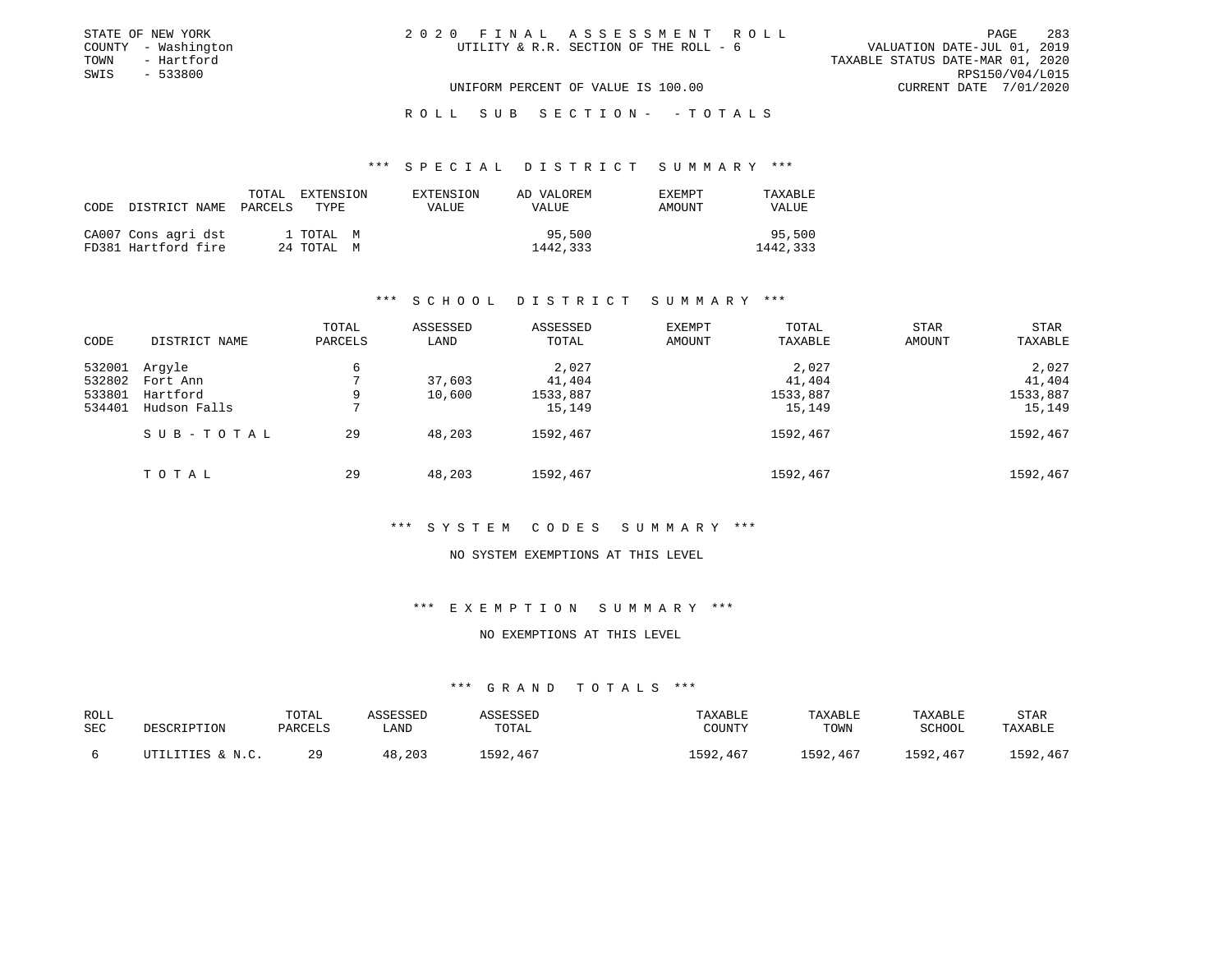|      | STATE OF NEW YORK   | 2020 FINAL ASSESSMENT ROLL |                                        |                                  |                        | PAGE | - 284 |
|------|---------------------|----------------------------|----------------------------------------|----------------------------------|------------------------|------|-------|
|      | COUNTY - Washington |                            | UTILITY & R.R. SECTION OF THE ROLL - 6 | VALUATION DATE-JUL 01, 2019      |                        |      |       |
| TOWN | - Hartford          |                            |                                        | TAXABLE STATUS DATE-MAR 01, 2020 |                        |      |       |
| SWIS | - 533800            |                            | UNIFORM PERCENT OF VALUE IS 100.00     |                                  | RPS150/V04/L015        |      |       |
|      |                     |                            |                                        |                                  | CURRENT DATE 7/01/2020 |      |       |
|      |                     |                            |                                        |                                  |                        |      |       |

#### R O L L S E C T I O N T O T A L S

#### \*\*\* S P E C I A L D I S T R I C T S U M M A R Y \*\*\*

| CODE | DISTRICT NAME PARCELS                      | TOTAL | EXTENSION<br>TYPE       | EXTENSION<br>VALUE | AD VALOREM<br>VALUE | <b>EXEMPT</b><br>AMOUNT | TAXABLE<br><b>VALUE</b> |
|------|--------------------------------------------|-------|-------------------------|--------------------|---------------------|-------------------------|-------------------------|
|      | CA007 Cons agri dst<br>FD381 Hartford fire |       | 1 TOTAL M<br>24 TOTAL M |                    | 95,500<br>1442,333  |                         | 95,500<br>1442,333      |

# \*\*\* S C H O O L D I S T R I C T S U M M A R Y \*\*\*

| CODE   | DISTRICT NAME | TOTAL<br>PARCELS | ASSESSED<br>LAND | ASSESSED<br>TOTAL | EXEMPT<br>AMOUNT | TOTAL<br>TAXABLE | <b>STAR</b><br>AMOUNT | <b>STAR</b><br>TAXABLE |
|--------|---------------|------------------|------------------|-------------------|------------------|------------------|-----------------------|------------------------|
| 532001 | Arqyle        | 6                |                  | 2,027             |                  | 2,027            |                       | 2,027                  |
| 532802 | Fort Ann      |                  | 37,603           | 41,404            |                  | 41,404           |                       | 41,404                 |
| 533801 | Hartford      | 9                | 10,600           | 1533,887          |                  | 1533,887         |                       | 1533,887               |
| 534401 | Hudson Falls  | 7                |                  | 15,149            |                  | 15,149           |                       | 15,149                 |
|        | SUB-TOTAL     | 29               | 48,203           | 1592,467          |                  | 1592,467         |                       | 1592,467               |
|        | TOTAL         | 29               | 48,203           | 1592,467          |                  | 1592,467         |                       | 1592,467               |

#### \*\*\* S Y S T E M C O D E S S U M M A R Y \*\*\*

#### NO SYSTEM EXEMPTIONS AT THIS LEVEL

#### \*\*\* E X E M P T I O N S U M M A R Y \*\*\*

## NO EXEMPTIONS AT THIS LEVEL

| ROLL<br>SEC | DESCRIPTION      | TOTAL<br>PARCELS | ASSESSED<br>LAND | <i><b>\SSESSED</b></i><br>TOTAL | TAXABLE<br>COUNTY | TAXABLE<br>TOWN | TAXABLE<br>SCHOOL | STAF<br>TAXABLE |
|-------------|------------------|------------------|------------------|---------------------------------|-------------------|-----------------|-------------------|-----------------|
|             | UTILITIES & N.C. | 29               | 48,203           | 1592,467                        | 1592,467          | 1592,467        | 1592,467          | 1592,467        |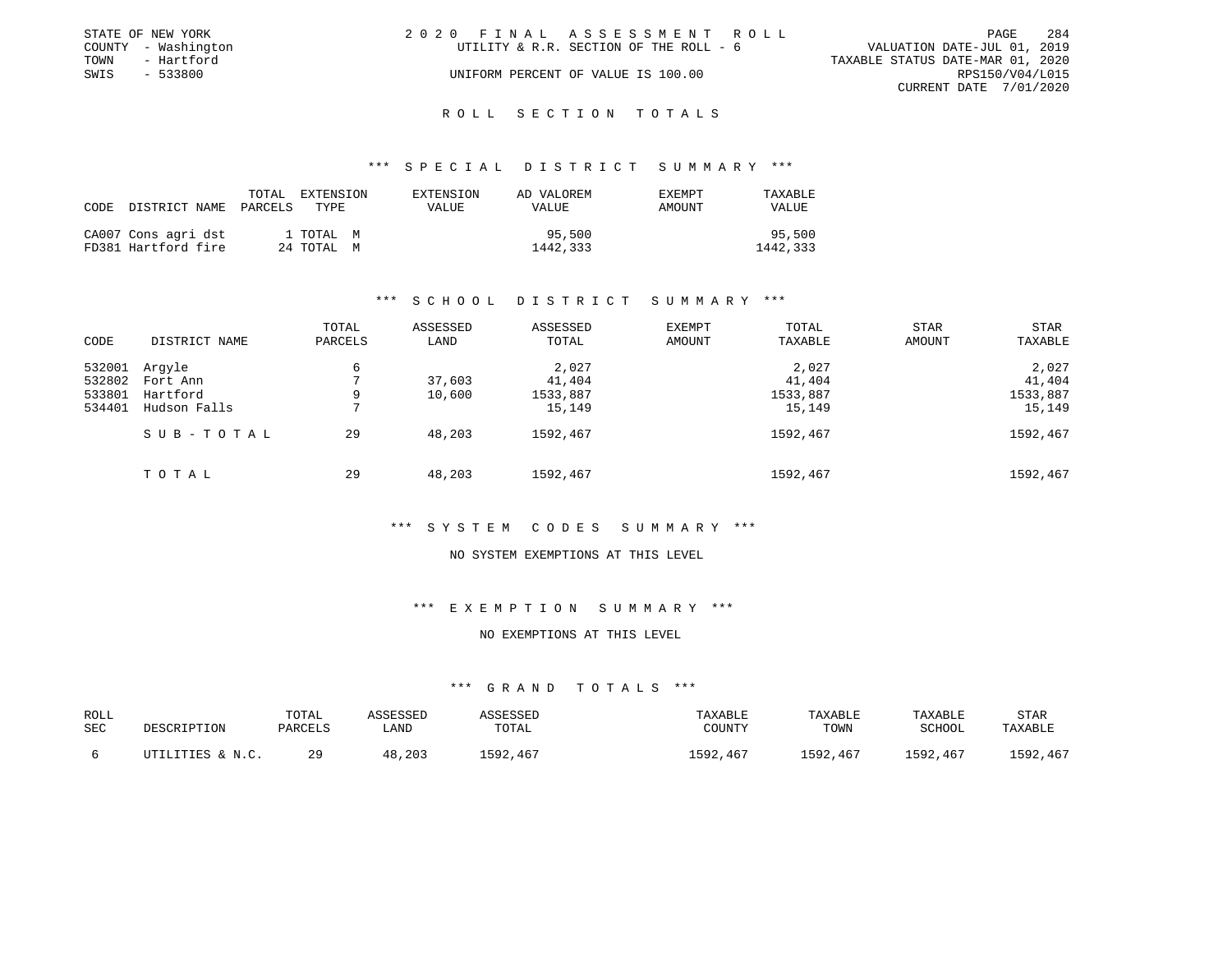| STATE OF NEW YORK<br>- Washington<br>COUNTY                                       | FINAL ASSESSMENT ROLL<br>2020                                                                                                             | 285<br>PAGE<br>CEILING RAILROAD SECTION OF THE ROLL - 7 VALUATION DATE-JUL 01, 2019 |                                    |                                                              |
|-----------------------------------------------------------------------------------|-------------------------------------------------------------------------------------------------------------------------------------------|-------------------------------------------------------------------------------------|------------------------------------|--------------------------------------------------------------|
| - Hartford<br>TOWN                                                                |                                                                                                                                           |                                                                                     | OWNERS NAME SEQUENCE               | TAXABLE STATUS DATE-MAR 01, 2020                             |
| $-533800$<br>SWIS                                                                 |                                                                                                                                           |                                                                                     | UNIFORM PERCENT OF VALUE IS 100.00 |                                                              |
|                                                                                   |                                                                                                                                           |                                                                                     |                                    |                                                              |
| TAX MAP PARCEL NUMBER                                                             | PROPERTY LOCATION & CLASS ASSESSMENT                                                                                                      |                                                                                     |                                    | EXEMPTION CODE-----------------COUNTY-------TOWN------SCHOOL |
| CURRENT OWNERS NAME                                                               | SCHOOL DISTRICT<br><b>EXAMPLE SERVICE SERVICE SERVICE SERVICE SERVICE SERVICE SERVICE SERVICE SERVICE SERVICE SERVICE SERVICE SERVICE</b> |                                                                                     | TAX DESCRIPTION TAXABLE VALUE      |                                                              |
| CURRENT OWNERS ADDRESS     PARCEL SIZE/GRID COORD     TOTAL     SPECIAL DISTRICTS |                                                                                                                                           |                                                                                     |                                    | ACCOUNT NO.                                                  |
|                                                                                   |                                                                                                                                           |                                                                                     |                                    |                                                              |
|                                                                                   | Fort Ann Town Line                                                                                                                        |                                                                                     |                                    | 905N201144                                                   |
| $112.-2-10$ 842 Ceiling rr                                                        |                                                                                                                                           |                                                                                     | COUNTY TAXABLE VALUE               | 36,528                                                       |
| Delaware & Hudson Railway Corp Fort Ann 532802 13,550                             |                                                                                                                                           |                                                                                     | TOWN<br>TAXABLE VALUE              | 36,528                                                       |
| Tax Department Land/.22 Mi Main Tr 36,528                                         |                                                                                                                                           |                                                                                     | SCHOOL TAXABLE VALUE               | 36,528                                                       |
| 7th Floor<br>$112. -1 - 10$                                                       |                                                                                                                                           |                                                                                     | CA007 Cons agri dst 7 36,528 TO M  |                                                              |
| 120 S 6th St                                                                      | ACRES 4.50                                                                                                                                |                                                                                     | FD381 Hartford fire                | 36,528 TO M                                                  |
| Minneapolis, MN 55402-1201                                                        | EAST-0761440 NRTH-1666053                                                                                                                 |                                                                                     |                                    |                                                              |
|                                                                                   | DEED BOOK 639<br>PG-168                                                                                                                   |                                                                                     |                                    |                                                              |
|                                                                                   | FULL MARKET VALUE                                                                                                                         | 36,528                                                                              |                                    |                                                              |
|                                                                                   |                                                                                                                                           |                                                                                     |                                    |                                                              |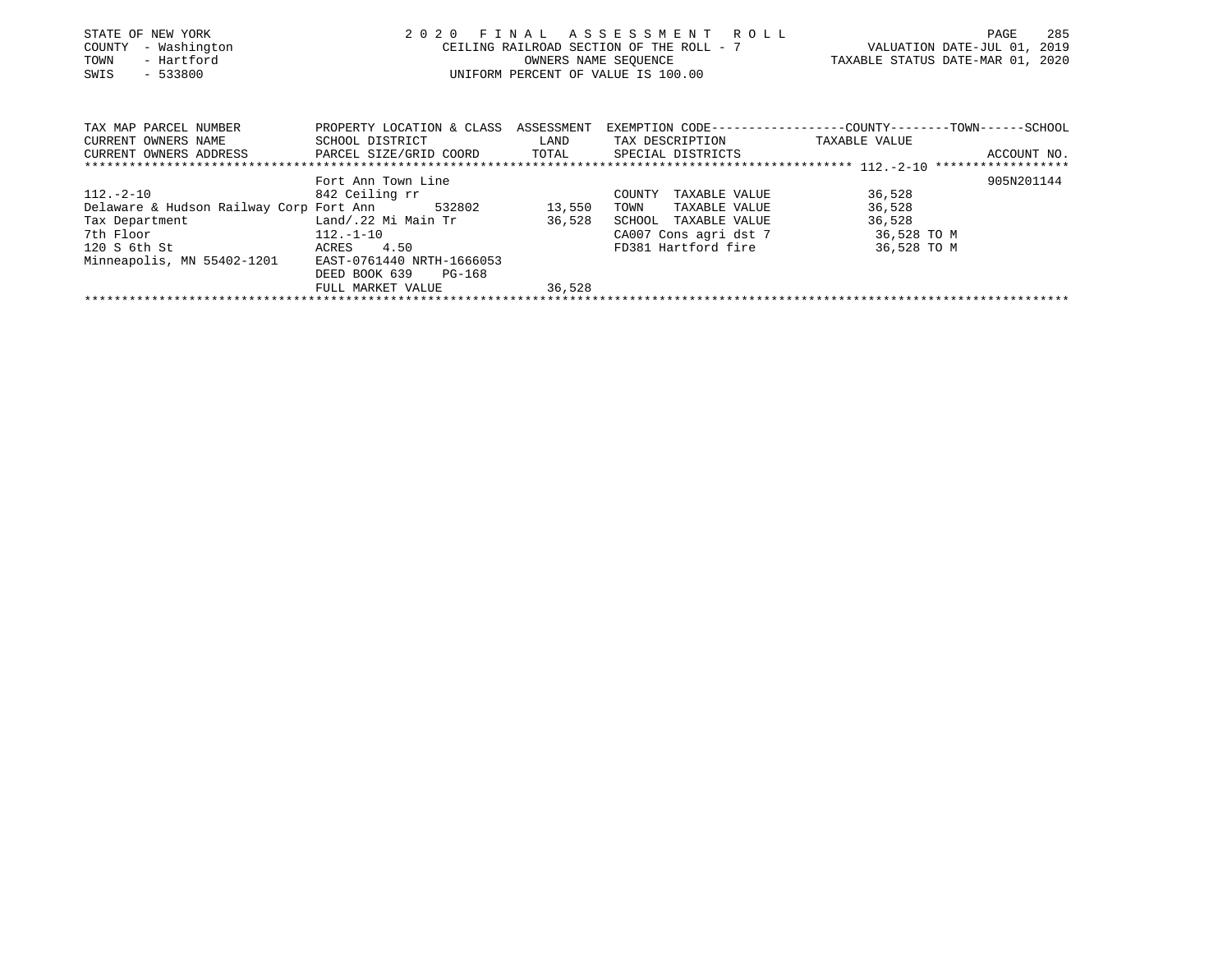| STATE OF NEW YORK   | 2020 FINAL ASSESSMENT ROLL               | 286<br>PAGE                      |
|---------------------|------------------------------------------|----------------------------------|
| COUNTY - Washington | CEILING RAILROAD SECTION OF THE ROLL - 7 | VALUATION DATE-JUL 01, 2019      |
| TOWN<br>- Hartford  |                                          | TAXABLE STATUS DATE-MAR 01, 2020 |
| SWIS<br>- 533800    |                                          | RPS150/V04/L015                  |
|                     | UNIFORM PERCENT OF VALUE IS 100.00       | CURRENT DATE 7/01/2020           |

ROLL SUB SECTION - - TOTALS

#### \*\*\* S P E C I A L D I S T R I C T S U M M A R Y \*\*\*

| CODE DISTRICT NAME                         | TOTAL<br>PARCELS | <b>EXTENSION</b><br>TYPE. | EXTENSION<br>VALUE | AD VALOREM<br>VALUE | EXEMPT<br>AMOUNT | TAXABLE<br><b>VALUE</b> |
|--------------------------------------------|------------------|---------------------------|--------------------|---------------------|------------------|-------------------------|
| CA007 Cons agri dst<br>FD381 Hartford fire |                  | 1 TOTAL M<br>1 TOTAL M    |                    | 36,528<br>36,528    |                  | 36,528<br>36,528        |

# \*\*\* S C H O O L D I S T R I C T S U M M A R Y \*\*\*

| CODE   | DISTRICT NAME | TOTAL<br>PARCELS | ASSESSED<br>LAND | ASSESSED<br>TOTAL | EXEMPT<br>AMOUNT | TOTAL<br>TAXABLE | <b>STAR</b><br>AMOUNT | STAR<br>TAXABLE |
|--------|---------------|------------------|------------------|-------------------|------------------|------------------|-----------------------|-----------------|
| 532802 | Fort Ann      |                  | 13,550           | 36,528            |                  | 36,528           |                       | 36,528          |
|        | SUB-TOTAL     |                  | 13,550           | 36,528            |                  | 36,528           |                       | 36,528          |
|        | TOTAL         |                  | 13,550           | 36,528            |                  | 36,528           |                       | 36,528          |

\*\*\* S Y S T E M C O D E S S U M M A R Y \*\*\*

NO SYSTEM EXEMPTIONS AT THIS LEVEL

\*\*\* E X E M P T I O N S U M M A R Y \*\*\*

#### NO EXEMPTIONS AT THIS LEVEL

| ROLL |                   | TOTAL   | ASSESSED  | ASSESSED | TAXABLE | TAXABLE | TAXABLE       | STAR    |
|------|-------------------|---------|-----------|----------|---------|---------|---------------|---------|
| SEC  | DESCRIPTION       | PARCELS | LAND      | TOTAL    | COUNTY  | TOWN    | <b>SCHOOL</b> | TAXABLE |
|      | CEILING RAILROADS |         | 550 . د . | 36,528   | 36,528  | 36,528  | 36,528        | 36,528  |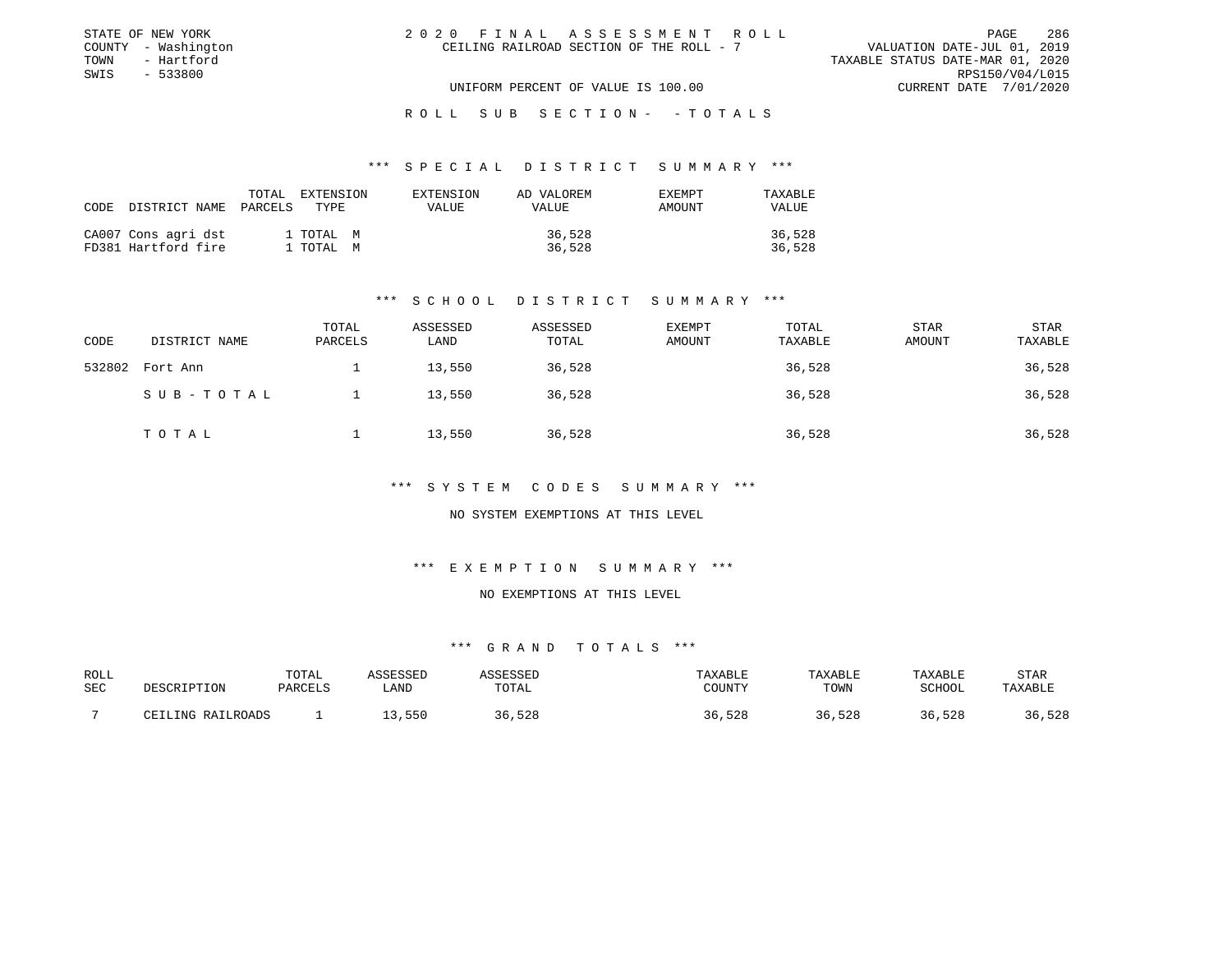|      | STATE OF NEW YORK   | 2020 FINAL ASSESSMENT ROLL |                                          |                                  | PAGE                   | - 287 |
|------|---------------------|----------------------------|------------------------------------------|----------------------------------|------------------------|-------|
|      | COUNTY - Washington |                            | CEILING RAILROAD SECTION OF THE ROLL - 7 | VALUATION DATE-JUL 01, 2019      |                        |       |
| TOWN | - Hartford          |                            |                                          | TAXABLE STATUS DATE-MAR 01, 2020 |                        |       |
| SWIS | - 533800            |                            | UNIFORM PERCENT OF VALUE IS 100.00       |                                  | RPS150/V04/L015        |       |
|      |                     |                            |                                          |                                  | CURRENT DATE 7/01/2020 |       |
|      |                     |                            |                                          |                                  |                        |       |

# ROLL SECTION TOTALS

#### \*\*\* S P E C I A L D I S T R I C T S U M M A R Y \*\*\*

| CODE | DISTRICT NAME                              | TOTAL<br>PARCELS | EXTENSION<br>TYPE.     | EXTENSION<br>VALUE | AD VALOREM<br>VALUE | <b>EXEMPT</b><br>AMOUNT | TAXABLE<br><b>VALUE</b> |
|------|--------------------------------------------|------------------|------------------------|--------------------|---------------------|-------------------------|-------------------------|
|      | CA007 Cons agri dst<br>FD381 Hartford fire |                  | 1 TOTAL M<br>1 TOTAL M |                    | 36,528<br>36,528    |                         | 36,528<br>36,528        |

# \*\*\* S C H O O L D I S T R I C T S U M M A R Y \*\*\*

| CODE   | DISTRICT NAME | TOTAL<br>PARCELS | ASSESSED<br>LAND | ASSESSED<br>TOTAL | EXEMPT<br>AMOUNT | TOTAL<br>TAXABLE | <b>STAR</b><br>AMOUNT | STAR<br>TAXABLE |
|--------|---------------|------------------|------------------|-------------------|------------------|------------------|-----------------------|-----------------|
| 532802 | Fort Ann      |                  | 13,550           | 36,528            |                  | 36,528           |                       | 36,528          |
|        | SUB-TOTAL     |                  | 13,550           | 36,528            |                  | 36,528           |                       | 36,528          |
|        | TOTAL         |                  | 13,550           | 36,528            |                  | 36,528           |                       | 36,528          |

#### \*\*\* S Y S T E M C O D E S S U M M A R Y \*\*\*

#### NO SYSTEM EXEMPTIONS AT THIS LEVEL

# \*\*\* E X E M P T I O N S U M M A R Y \*\*\*

#### NO EXEMPTIONS AT THIS LEVEL

| ROLL |                   | TOTAL   | ASSESSED | <i><b>\SSESSED</b></i> | TAXABLE | TAXABLE | TAXABLE | STAR    |
|------|-------------------|---------|----------|------------------------|---------|---------|---------|---------|
| SEC  | DESCRIPTION       | PARCELS | LAND     | TOTAL                  | COUNTY  | TOWN    | SCHOOL  | TAXABLF |
|      | CEILING RAILROADS |         | 13,550   | 36,528                 | 36,528  | 36,528  | 36,528  | 36,528  |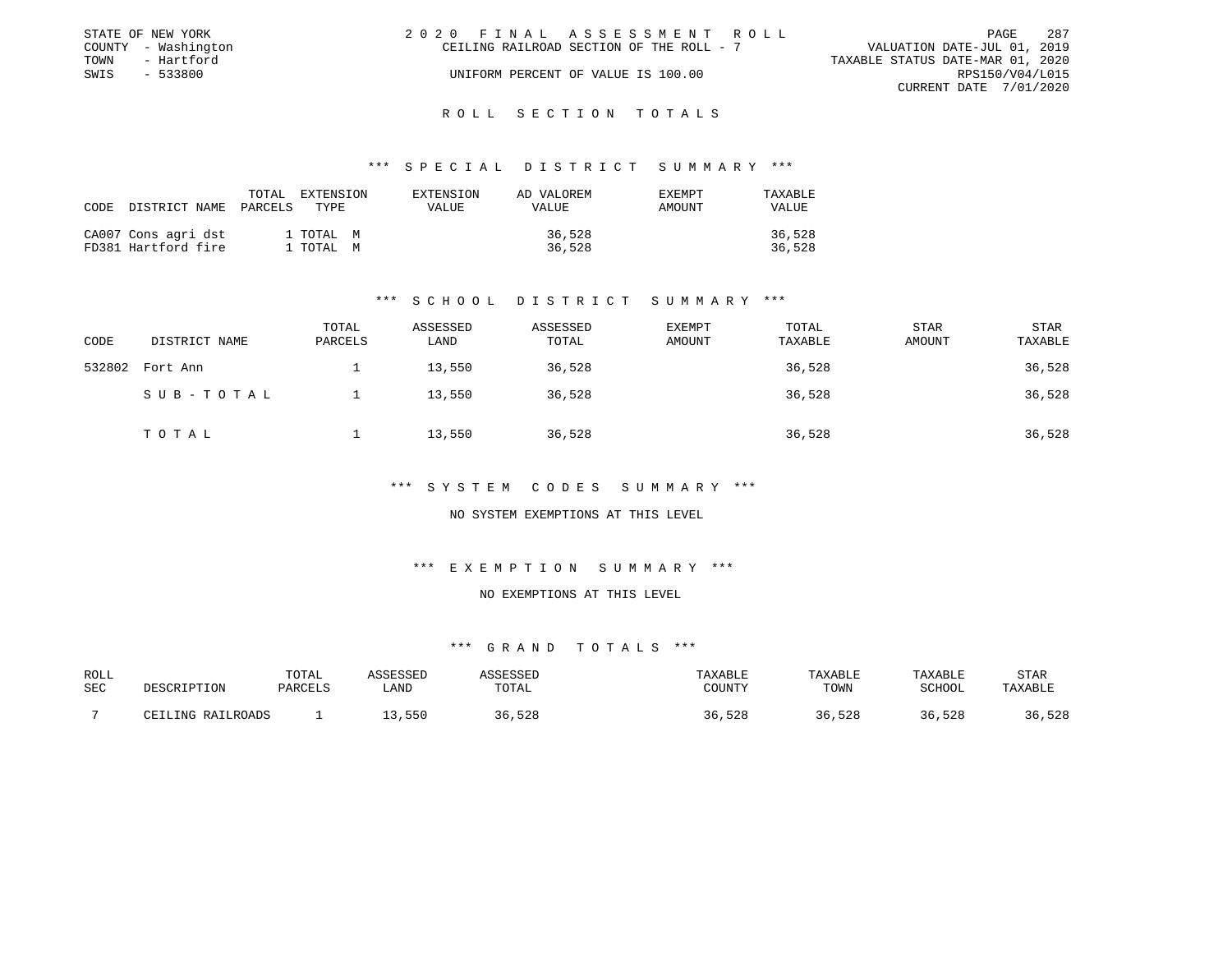| STATE OF NEW YORK<br>COUNTY - Washington<br>- Hartford<br>TOWN<br>SWIS<br>$-533800$                                                                                                                                                                    | 2020 FINAL ASSESSMENT ROLL                                                                                                                                                                                                           | PAGE 288<br>WHOLLY EXEMPT SECTION OF THE ROLL - 8<br>OWNERS NAME SEQUENCE<br>UNIFORM PERCENT OF VALUE IS 100.00<br>UNIFORM PERCENT OF VALUE IS 100.00 |                                                                                                                                                                                                                                |                      |                 |  |
|--------------------------------------------------------------------------------------------------------------------------------------------------------------------------------------------------------------------------------------------------------|--------------------------------------------------------------------------------------------------------------------------------------------------------------------------------------------------------------------------------------|-------------------------------------------------------------------------------------------------------------------------------------------------------|--------------------------------------------------------------------------------------------------------------------------------------------------------------------------------------------------------------------------------|----------------------|-----------------|--|
| CURRENT OWNERS NAME                                                                                                                                                                                                                                    | TAX MAP PARCEL NUMBER PROPERTY LOCATION & CLASS ASSESSMENT EXEMPTION CODE----------------COUNTY--------TOWN------SCHOOL                                                                                                              |                                                                                                                                                       |                                                                                                                                                                                                                                |                      |                 |  |
| CURRENT OWNERS ADDRESS                                                                                                                                                                                                                                 | LAND TAX DESCRIPTION TAXABLE VALUE<br>SCHOOL DISTRICT<br>PARCEL SIZE/GRID COORD TOTAL SPECIAL DISTRICTS                                                                                                                              |                                                                                                                                                       |                                                                                                                                                                                                                                |                      |                 |  |
|                                                                                                                                                                                                                                                        |                                                                                                                                                                                                                                      |                                                                                                                                                       |                                                                                                                                                                                                                                |                      | 9079900720      |  |
| $132.15 - 2 - 30$                                                                                                                                                                                                                                      | 56 Hartford Main St<br>620 Religious 18,900 COUNTY TAXABLE VALUE<br>FRNT 119.00 DPTH 248.00 246,300 TOWN TAXABLE VALUE<br>FRNT 119.00 DPTH 248.00 246,300 TOWN TAXABLE VALUE                                                         |                                                                                                                                                       |                                                                                                                                                                                                                                | 246,300              | 246,300 246,300 |  |
|                                                                                                                                                                                                                                                        |                                                                                                                                                                                                                                      |                                                                                                                                                       |                                                                                                                                                                                                                                | $\overline{0}$       |                 |  |
| Baptist Church<br>Hartford, NY 12838                                                                                                                                                                                                                   | FRNT 119.00 DPTH 248.00 246,300 TOWN TAXABLE VALUE ON THE CAST-0786663 NRTH-1652879 SCHOOL TAXABLE VALUE ON TO M<br>DEED BOOK DD PG-544 CA007 Cons agri dst 7 0 TO M<br>FULL MARKET VALUE 246,300 FD PS81 Hartford fire 0 TO M<br>FU |                                                                                                                                                       |                                                                                                                                                                                                                                |                      |                 |  |
|                                                                                                                                                                                                                                                        |                                                                                                                                                                                                                                      |                                                                                                                                                       |                                                                                                                                                                                                                                |                      |                 |  |
|                                                                                                                                                                                                                                                        |                                                                                                                                                                                                                                      |                                                                                                                                                       |                                                                                                                                                                                                                                |                      |                 |  |
|                                                                                                                                                                                                                                                        |                                                                                                                                                                                                                                      |                                                                                                                                                       |                                                                                                                                                                                                                                |                      |                 |  |
|                                                                                                                                                                                                                                                        |                                                                                                                                                                                                                                      |                                                                                                                                                       |                                                                                                                                                                                                                                |                      |                 |  |
|                                                                                                                                                                                                                                                        |                                                                                                                                                                                                                                      |                                                                                                                                                       |                                                                                                                                                                                                                                |                      |                 |  |
|                                                                                                                                                                                                                                                        |                                                                                                                                                                                                                                      |                                                                                                                                                       |                                                                                                                                                                                                                                |                      |                 |  |
|                                                                                                                                                                                                                                                        | 7788 State Route 40                                                                                                                                                                                                                  |                                                                                                                                                       |                                                                                                                                                                                                                                |                      | 9079900724      |  |
|                                                                                                                                                                                                                                                        |                                                                                                                                                                                                                                      |                                                                                                                                                       | NON-PR REL 25110                                                                                                                                                                                                               | 173,000              | 173,000 173,000 |  |
|                                                                                                                                                                                                                                                        |                                                                                                                                                                                                                                      |                                                                                                                                                       |                                                                                                                                                                                                                                | $\Omega$             |                 |  |
| 1.1.1.0<br>Cong Church 620 Religious<br>Hartford, NY 12838 108/192<br>108/192                                                                                                                                                                          | Hartford 533801 7,500 COUNTY TAXABLE VALUE<br>108/192 173,000 TOWN TAXABLE VALUE<br>FRNT 50.00 DPTH 105.00 SCHOOL TAXABLE VALUE<br>ACRES 0.12 FD381 Hartford fire<br>FD381 Hartford 173,000 FV                                       |                                                                                                                                                       |                                                                                                                                                                                                                                | $\Omega$             |                 |  |
|                                                                                                                                                                                                                                                        |                                                                                                                                                                                                                                      |                                                                                                                                                       |                                                                                                                                                                                                                                |                      |                 |  |
|                                                                                                                                                                                                                                                        |                                                                                                                                                                                                                                      |                                                                                                                                                       |                                                                                                                                                                                                                                |                      |                 |  |
|                                                                                                                                                                                                                                                        | EAST-0782782 NRTH-1645937                                                                                                                                                                                                            |                                                                                                                                                       | $173,000$ EX                                                                                                                                                                                                                   |                      |                 |  |
|                                                                                                                                                                                                                                                        | DEED BOOK 107<br>PG-569                                                                                                                                                                                                              |                                                                                                                                                       |                                                                                                                                                                                                                                |                      |                 |  |
|                                                                                                                                                                                                                                                        | FULL MARKET VALUE                                                                                                                                                                                                                    | 173,000                                                                                                                                               |                                                                                                                                                                                                                                |                      |                 |  |
|                                                                                                                                                                                                                                                        |                                                                                                                                                                                                                                      |                                                                                                                                                       |                                                                                                                                                                                                                                |                      |                 |  |
|                                                                                                                                                                                                                                                        | Warren Rd                                                                                                                                                                                                                            |                                                                                                                                                       |                                                                                                                                                                                                                                |                      | 9079900725      |  |
|                                                                                                                                                                                                                                                        |                                                                                                                                                                                                                                      |                                                                                                                                                       | SCH DIST 13800 300                                                                                                                                                                                                             |                      | 300<br>300      |  |
|                                                                                                                                                                                                                                                        |                                                                                                                                                                                                                                      |                                                                                                                                                       |                                                                                                                                                                                                                                |                      |                 |  |
|                                                                                                                                                                                                                                                        |                                                                                                                                                                                                                                      |                                                                                                                                                       |                                                                                                                                                                                                                                |                      |                 |  |
|                                                                                                                                                                                                                                                        |                                                                                                                                                                                                                                      |                                                                                                                                                       |                                                                                                                                                                                                                                |                      |                 |  |
| 114.-1-19<br>Martiord 330 Vacant comm<br>District No 9<br>Hartford, NY 12838<br>Hartford, NY 12838<br>EAST-0787329 NRTH-1663815<br>DEED BOOK 19<br>PG-287<br>FULL MARKET VALUE<br>THE SCHOOL TAXABLE VALUE<br>DEED BOOK 19<br>PG-287<br>2007 CONS agri |                                                                                                                                                                                                                                      |                                                                                                                                                       | COUNTRE TRANSPORT TO THE TRANSPORT OF TRANSPORT OF TRANSPORT OF TRANSPORT OF THE CALL OF THE CALL OF THE CALL OF THE CALL OF THE CALL OF THE CALL OF THE CALL OF THE CALL OF THE CALL OF THE CALL OF THE CALL OF THE CALL OF T |                      |                 |  |
|                                                                                                                                                                                                                                                        |                                                                                                                                                                                                                                      |                                                                                                                                                       |                                                                                                                                                                                                                                |                      |                 |  |
|                                                                                                                                                                                                                                                        |                                                                                                                                                                                                                                      |                                                                                                                                                       | FD381 Hartford fire                                                                                                                                                                                                            | 0 TO M               |                 |  |
|                                                                                                                                                                                                                                                        |                                                                                                                                                                                                                                      |                                                                                                                                                       |                                                                                                                                                                                                                                |                      |                 |  |
|                                                                                                                                                                                                                                                        | Blood St                                                                                                                                                                                                                             |                                                                                                                                                       |                                                                                                                                                                                                                                |                      | 9079900726      |  |
| $142. - 1 - 29$                                                                                                                                                                                                                                        | 695 Cemetery                                                                                                                                                                                                                         |                                                                                                                                                       | TN CEM 13510                                                                                                                                                                                                                   | 10,700 10,700 10,700 |                 |  |
|                                                                                                                                                                                                                                                        | Hartford 533801 10,700 COUNTY TAXABLE VALUE                                                                                                                                                                                          |                                                                                                                                                       |                                                                                                                                                                                                                                |                      |                 |  |
| East Hartford Cemetery<br>Hartford, NY 12838                                                                                                                                                                                                           |                                                                                                                                                                                                                                      |                                                                                                                                                       |                                                                                                                                                                                                                                |                      |                 |  |
|                                                                                                                                                                                                                                                        |                                                                                                                                                                                                                                      |                                                                                                                                                       |                                                                                                                                                                                                                                |                      |                 |  |
|                                                                                                                                                                                                                                                        | DEED BOOK O<br>$PG-250$                                                                                                                                                                                                              |                                                                                                                                                       |                                                                                                                                                                                                                                |                      |                 |  |
|                                                                                                                                                                                                                                                        | FULL MARKET VALUE                                                                                                                                                                                                                    |                                                                                                                                                       |                                                                                                                                                                                                                                |                      |                 |  |
|                                                                                                                                                                                                                                                        |                                                                                                                                                                                                                                      |                                                                                                                                                       |                                                                                                                                                                                                                                |                      |                 |  |
|                                                                                                                                                                                                                                                        |                                                                                                                                                                                                                                      |                                                                                                                                                       | 10,700 EX                                                                                                                                                                                                                      |                      |                 |  |
|                                                                                                                                                                                                                                                        |                                                                                                                                                                                                                                      |                                                                                                                                                       |                                                                                                                                                                                                                                |                      |                 |  |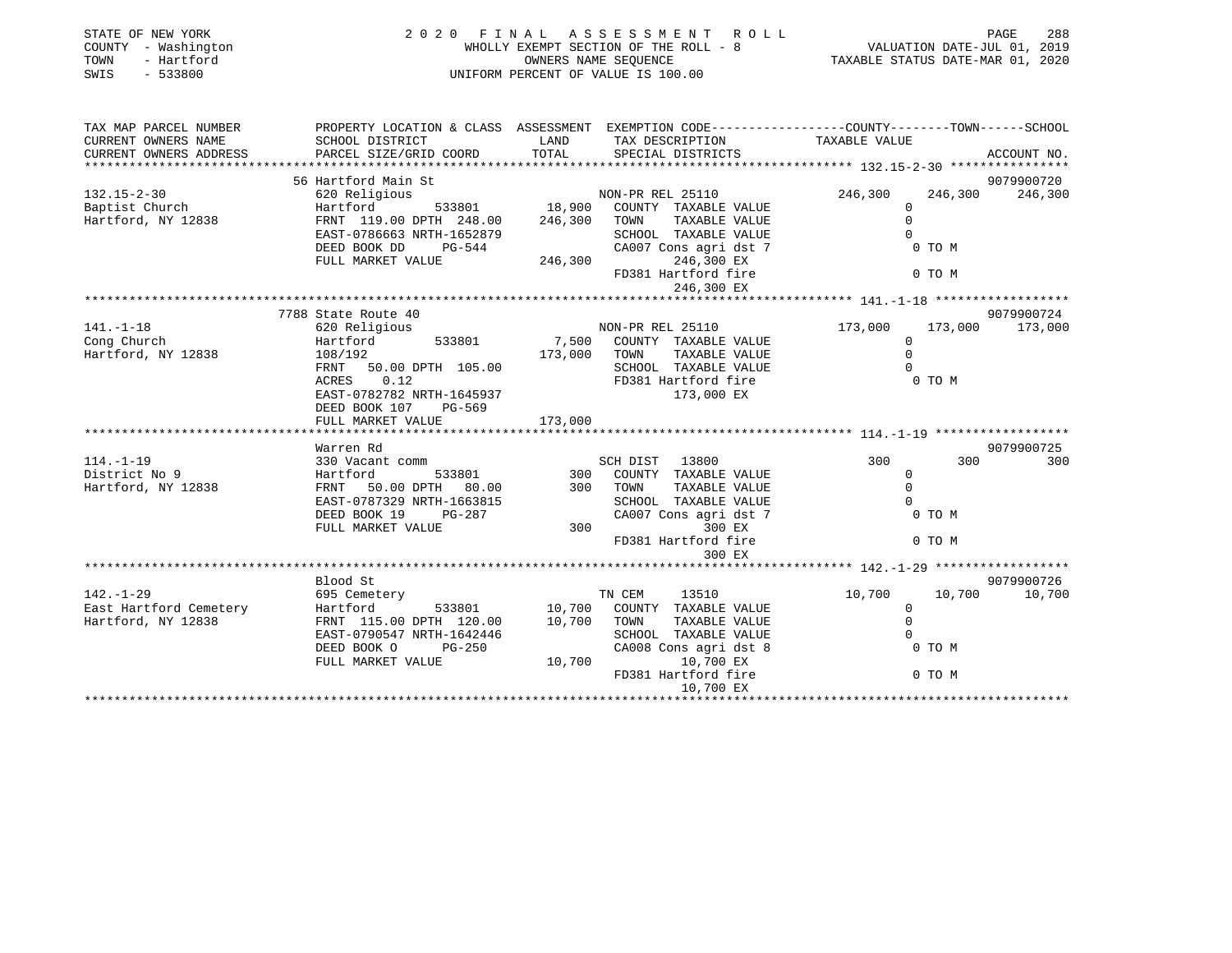| STATE OF NEW YORK<br>COUNTY - Washington<br>TOWN<br>- Hartford<br>SWIS<br>$-533800$                                                                           |                                                                                                                                                                                                          |                      | PAGE 289<br>WHOLLY EXEMPT SECTION OF THE ROLL - 8<br>WALUATION DATE-JUL 01, 2019<br>OWNERS NAME SEQUENCE<br>UNIFORM PERCENT OF VALUE IS 100.00<br>UNIFORM PERCENT OF VALUE IS 100.00<br>2020 FINAL ASSESSMENT ROLL |                                                                                                                |        |                     |
|---------------------------------------------------------------------------------------------------------------------------------------------------------------|----------------------------------------------------------------------------------------------------------------------------------------------------------------------------------------------------------|----------------------|--------------------------------------------------------------------------------------------------------------------------------------------------------------------------------------------------------------------|----------------------------------------------------------------------------------------------------------------|--------|---------------------|
| TAX MAP PARCEL NUMBER PROPERTY LOCATION & CLASS ASSESSMENT EXEMPTION CODE----------------COUNTY--------TOWN------SCHOOL                                       |                                                                                                                                                                                                          |                      |                                                                                                                                                                                                                    |                                                                                                                |        |                     |
| CURRENT OWNERS NAME<br>CURRENT OWNERS ADDRESS                                                                                                                 | SCHOOL DISTRICT<br>PARCEL SIZE/GRID COORD                                                                                                                                                                | <b>LAND</b><br>TOTAL | TAX DESCRIPTION<br>SERCIAL DISTRICTS<br>SPECIAL DISTRICTS                                                                                                                                                          |                                                                                                                |        | ACCOUNT NO.         |
|                                                                                                                                                               |                                                                                                                                                                                                          |                      |                                                                                                                                                                                                                    |                                                                                                                |        |                     |
|                                                                                                                                                               | State Route 149                                                                                                                                                                                          |                      |                                                                                                                                                                                                                    |                                                                                                                |        | 905J100125          |
| $141. - 1 - 3$                                                                                                                                                | 612 School                                                                                                                                                                                               |                      | SCH DIST 13800                                                                                                                                                                                                     | 76,700                                                                                                         |        | 76,700 76,700       |
| Hartford Central School Hartford 533801 76,700<br>4704 State Route 149 ACRES 5.46 76,700<br>Hartford, NY 12838 EAST-0785026 NRTH-1651261 DEED BOOK 2348 PG-19 |                                                                                                                                                                                                          |                      | 533801 76,700 COUNTY TAXABLE VALUE<br>76,700 TOWN TAXABLE VALUE                                                                                                                                                    | $\overline{0}$                                                                                                 |        |                     |
|                                                                                                                                                               |                                                                                                                                                                                                          |                      |                                                                                                                                                                                                                    | $\Omega$                                                                                                       |        |                     |
|                                                                                                                                                               |                                                                                                                                                                                                          |                      | CHOOL TAXABLE VALUE<br>CA007 Cons agri dst 7 0 TO M<br>76,700 EX<br>FD381 Hartford fire 0 TO M                                                                                                                     |                                                                                                                |        |                     |
|                                                                                                                                                               |                                                                                                                                                                                                          |                      |                                                                                                                                                                                                                    |                                                                                                                |        |                     |
|                                                                                                                                                               | FULL MARKET VALUE 76,700                                                                                                                                                                                 |                      |                                                                                                                                                                                                                    |                                                                                                                |        |                     |
|                                                                                                                                                               |                                                                                                                                                                                                          |                      |                                                                                                                                                                                                                    |                                                                                                                |        |                     |
|                                                                                                                                                               |                                                                                                                                                                                                          |                      |                                                                                                                                                                                                                    |                                                                                                                |        |                     |
|                                                                                                                                                               | 4704 State Route 149                                                                                                                                                                                     |                      |                                                                                                                                                                                                                    |                                                                                                                |        | 9079900722          |
| $141. - 1 - 4$                                                                                                                                                | 612 School                                                                                                                                                                                               |                      | SCH DIST 13800                                                                                                                                                                                                     | 26833,100                                                                                                      |        | 26833,100 26833,100 |
|                                                                                                                                                               |                                                                                                                                                                                                          |                      |                                                                                                                                                                                                                    | $\Omega$                                                                                                       |        |                     |
|                                                                                                                                                               |                                                                                                                                                                                                          |                      |                                                                                                                                                                                                                    | $\Omega$                                                                                                       |        |                     |
|                                                                                                                                                               |                                                                                                                                                                                                          |                      | SCHOOL TAXABLE VALUE                                                                                                                                                                                               | $\Omega$                                                                                                       |        |                     |
|                                                                                                                                                               | 213/5/ $411/121$ 11.<br>ACRES 14.30<br>EAST-0785582 NRTH-1651233<br>$22.121$ nd 164<br>EAST-0785582 NRTH-1651233<br>DEED BOOK 406 PG-164 26833,100 EX<br>FULL MARKET VALUE 26833,100 FD381 Hartford fire |                      |                                                                                                                                                                                                                    | $0$ TO M                                                                                                       |        |                     |
|                                                                                                                                                               |                                                                                                                                                                                                          |                      |                                                                                                                                                                                                                    |                                                                                                                |        |                     |
|                                                                                                                                                               |                                                                                                                                                                                                          |                      |                                                                                                                                                                                                                    |                                                                                                                | 0 TO M |                     |
|                                                                                                                                                               |                                                                                                                                                                                                          |                      | 26833,100 EX                                                                                                                                                                                                       |                                                                                                                |        |                     |
|                                                                                                                                                               | Hartford Main St                                                                                                                                                                                         |                      |                                                                                                                                                                                                                    |                                                                                                                |        | 905J100119          |
| $132. - 1 - 27$                                                                                                                                               |                                                                                                                                                                                                          |                      | SCH DIST 13800                                                                                                                                                                                                     | 34,000                                                                                                         | 34,000 | 34,000              |
| 132.-1-27 612 School 612 School SCH DIST 13800<br>Hartford Central School Distri Hartford 533801 34,000 COUNTY TAXABLE VALUE                                  |                                                                                                                                                                                                          |                      |                                                                                                                                                                                                                    | $\Omega$                                                                                                       |        |                     |
|                                                                                                                                                               |                                                                                                                                                                                                          | 34,000 TOWN          | TAXABLE VALUE                                                                                                                                                                                                      | $\circ$                                                                                                        |        |                     |
|                                                                                                                                                               |                                                                                                                                                                                                          |                      | SCHOOL TAXABLE VALUE                                                                                                                                                                                               |                                                                                                                |        |                     |
|                                                                                                                                                               | EAST-0785722 NRTH-1651870 SCHOOL<br>DEED BOOK 3988 PG-234 CA007 CONTRACT VALUE 34,000                                                                                                                    |                      | CA007 Cons agri dst 7<br>34,000 EX<br>FD381 Hartford fire 0 TO M                                                                                                                                                   |                                                                                                                |        |                     |
|                                                                                                                                                               |                                                                                                                                                                                                          |                      |                                                                                                                                                                                                                    |                                                                                                                |        |                     |
|                                                                                                                                                               |                                                                                                                                                                                                          |                      |                                                                                                                                                                                                                    |                                                                                                                |        |                     |
|                                                                                                                                                               |                                                                                                                                                                                                          |                      | 34,000 EX                                                                                                                                                                                                          |                                                                                                                |        |                     |
|                                                                                                                                                               | 3867 State Route 196                                                                                                                                                                                     |                      |                                                                                                                                                                                                                    |                                                                                                                |        | 905J100600          |
| $140. -2-3$                                                                                                                                                   | 612 School                                                                                                                                                                                               |                      | SCH DIST 13800                                                                                                                                                                                                     | 211,000                                                                                                        |        | 211,000 211,000     |
| Hartford Central School Distri Hartford 533801 60,600 COUNTY TAXABLE VALUE                                                                                    |                                                                                                                                                                                                          |                      |                                                                                                                                                                                                                    | $\Omega$                                                                                                       |        |                     |
|                                                                                                                                                               |                                                                                                                                                                                                          |                      |                                                                                                                                                                                                                    |                                                                                                                |        |                     |
| 4704 State Route 149 $ACRES$ 3.57 211,000 TOWN<br>Hartford, NY 12838 EAST-0779310 NRTH-1645797 211,000 TOWN<br>DEED BOOK 2614 PG-142 CA007 C                  |                                                                                                                                                                                                          |                      | SCHOOL TAXABLE VALUE                                                                                                                                                                                               | TAXABLE VALUE<br>TAXABLE VALUE<br>TAXABLE VALUE<br>ons agri dst 7 0 TO M<br>211,000 EX<br>Taxtford fire 0 TO M |        |                     |
|                                                                                                                                                               | DEED BOOK 2614    PG-142                                                                                                                                                                                 |                      | CA007 Cons agri dst 7                                                                                                                                                                                              |                                                                                                                |        |                     |
|                                                                                                                                                               | FULL MARKET VALUE                                                                                                                                                                                        | 211,000              |                                                                                                                                                                                                                    |                                                                                                                |        |                     |
|                                                                                                                                                               |                                                                                                                                                                                                          |                      | FD381 Hartford fire                                                                                                                                                                                                |                                                                                                                |        |                     |
|                                                                                                                                                               |                                                                                                                                                                                                          |                      | 211,000 EX                                                                                                                                                                                                         |                                                                                                                |        |                     |
|                                                                                                                                                               |                                                                                                                                                                                                          |                      |                                                                                                                                                                                                                    |                                                                                                                |        |                     |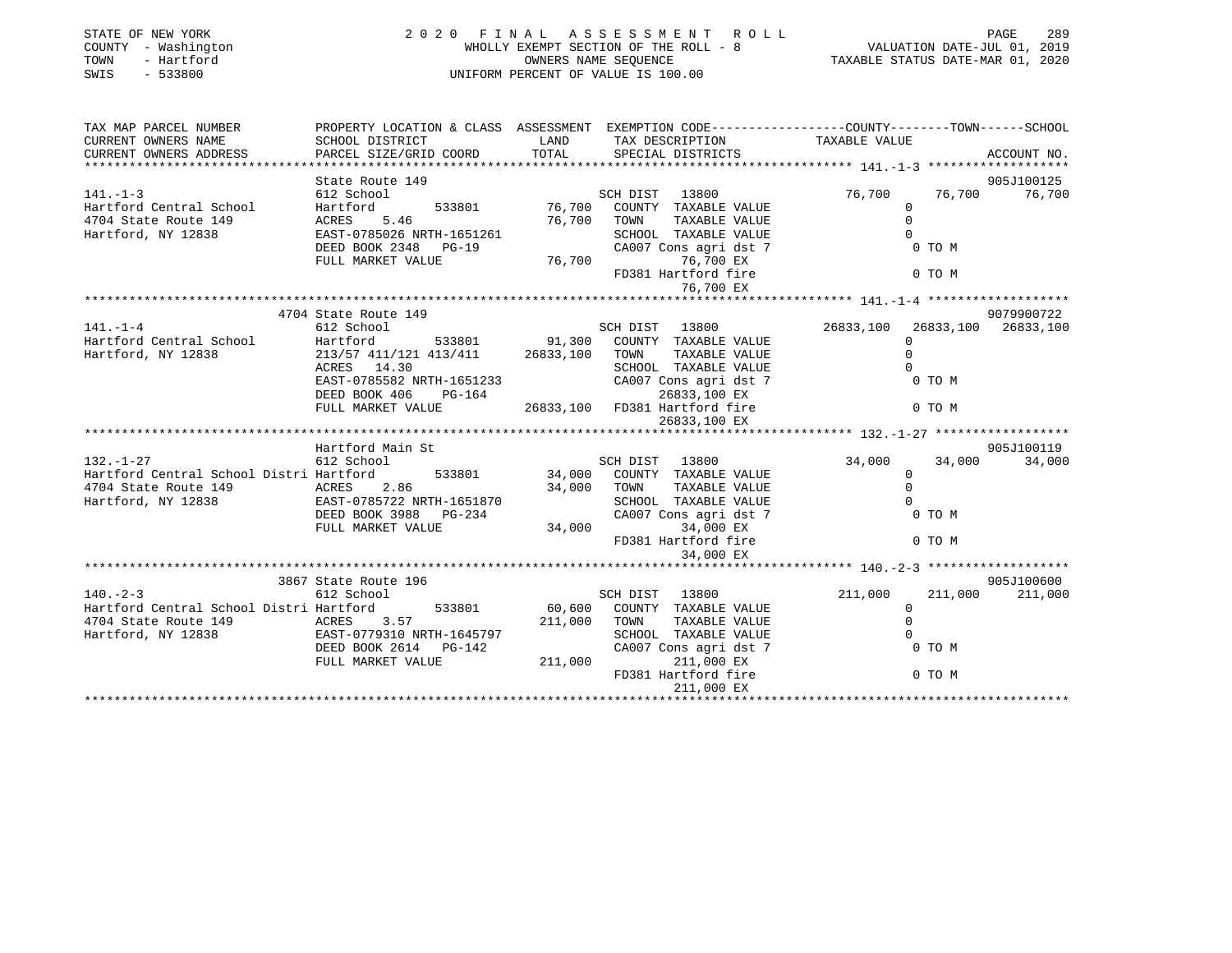| STATE OF NEW YORK<br>COUNTY - Washington<br>TOWN<br>- Hartford<br>SWIS<br>$-533800$                                                                                                                                                        |                                                                                                                      |             | 2020 FINAL ASSESSMENT ROLL<br>UNIFORM PERCENT OF VALUE IS 100.00 | PAGE 290<br>WHOLLY EXEMPT SECTION OF THE ROLL - 8<br>WHOLLY EXEMPT SECTION OF THE ROLL - 8<br>TAXABLE STATUS DATE-MAR 01, 2020<br>TAXABLE STATUS DATE-MAR 01, 2020 | PAGE<br>290     |
|--------------------------------------------------------------------------------------------------------------------------------------------------------------------------------------------------------------------------------------------|----------------------------------------------------------------------------------------------------------------------|-------------|------------------------------------------------------------------|--------------------------------------------------------------------------------------------------------------------------------------------------------------------|-----------------|
| TAX MAP PARCEL NUMBER<br>CURRENT OWNERS NAME                                                                                                                                                                                               | PROPERTY LOCATION & CLASS ASSESSMENT EXEMPTION CODE-----------------COUNTY-------TOWN------SCHOOL<br>SCHOOL DISTRICT | LAND        | TAX DESCRIPTION TAXABLE VALUE                                    |                                                                                                                                                                    |                 |
| CURRENT OWNERS ADDRESS                                                                                                                                                                                                                     | PARCEL SIZE/GRID COORD                                                                                               | TOTAL       | SPECIAL DISTRICTS                                                |                                                                                                                                                                    | ACCOUNT NO.     |
|                                                                                                                                                                                                                                            | 3556 State Route 196                                                                                                 |             |                                                                  |                                                                                                                                                                    | 905J100657      |
| $140. - 1 - 24$                                                                                                                                                                                                                            | 620 Religious                                                                                                        |             | NON-PR REL 25110                                                 | 203,000                                                                                                                                                            | 203,000 203,000 |
| Hartford Christian Fellowship Hartford<br>Attn: Assemblies of God 677/199 533801 24,400 COUNTY TAXABLE VALUE<br>203,000 TOWN TAXABLE VALUE                                                                                                 |                                                                                                                      |             |                                                                  | $\Omega$                                                                                                                                                           |                 |
| Attn: Assemblies of God                                                                                                                                                                                                                    | 677/199<br>ACRES 1.16                                                                                                |             |                                                                  | $\Omega$                                                                                                                                                           |                 |
| PO Box 146                                                                                                                                                                                                                                 | ACRES 1.16<br>EAST-0772111 NRTH-1644507<br>COLOREY DO-94                                                             |             | SCHOOL TAXABLE VALUE                                             |                                                                                                                                                                    |                 |
| Hartford, NY 12838                                                                                                                                                                                                                         |                                                                                                                      |             | FD381 Hartford fire                                              | 0 TO M                                                                                                                                                             |                 |
|                                                                                                                                                                                                                                            |                                                                                                                      |             | 203,000 EX                                                       |                                                                                                                                                                    |                 |
|                                                                                                                                                                                                                                            | FULL MARKET VALUE                                                                                                    | 203,000     |                                                                  |                                                                                                                                                                    |                 |
|                                                                                                                                                                                                                                            |                                                                                                                      |             |                                                                  |                                                                                                                                                                    |                 |
|                                                                                                                                                                                                                                            | 165 Hartford Main St                                                                                                 |             |                                                                  |                                                                                                                                                                    | 9079900743      |
| $132. - 1 - 5$                                                                                                                                                                                                                             |                                                                                                                      |             |                                                                  | $232,300$<br>0<br>0                                                                                                                                                | 232,300 232,300 |
|                                                                                                                                                                                                                                            |                                                                                                                      |             |                                                                  | $\overline{0}$                                                                                                                                                     |                 |
|                                                                                                                                                                                                                                            |                                                                                                                      |             |                                                                  |                                                                                                                                                                    |                 |
|                                                                                                                                                                                                                                            |                                                                                                                      |             |                                                                  |                                                                                                                                                                    |                 |
|                                                                                                                                                                                                                                            |                                                                                                                      |             |                                                                  | 0 TO M                                                                                                                                                             |                 |
| 132.-1-5<br>Hartford Town Highway Hartford 533801 34,900 COUNTY TAAABLE VALUE<br>PO Box 214<br>Hartford, NY 12838 EAST-0787620 NRTH-1655414 SCHOOL TAXABLE VALUE<br>DEED BOOK 350 PG-371 CA007 Cons agri dst 7<br>FULL MARKET VALUE<br>PUL |                                                                                                                      |             |                                                                  |                                                                                                                                                                    |                 |
|                                                                                                                                                                                                                                            |                                                                                                                      |             |                                                                  | 0 TO M                                                                                                                                                             |                 |
|                                                                                                                                                                                                                                            |                                                                                                                      |             | 232,300 EX                                                       |                                                                                                                                                                    |                 |
|                                                                                                                                                                                                                                            |                                                                                                                      |             |                                                                  |                                                                                                                                                                    | 9079900741      |
|                                                                                                                                                                                                                                            |                                                                                                                      |             |                                                                  | 16,400                                                                                                                                                             | 16,400 16,400   |
|                                                                                                                                                                                                                                            |                                                                                                                      |             |                                                                  | $\mathbf{0}$                                                                                                                                                       |                 |
|                                                                                                                                                                                                                                            |                                                                                                                      |             |                                                                  | $\Omega$                                                                                                                                                           |                 |
|                                                                                                                                                                                                                                            |                                                                                                                      |             |                                                                  |                                                                                                                                                                    |                 |
|                                                                                                                                                                                                                                            |                                                                                                                      |             |                                                                  | 0 TO M                                                                                                                                                             |                 |
|                                                                                                                                                                                                                                            | FULL MARKET VALUE                                                                                                    | 16,400      | $\frac{0.0007}{0.0007}$ Cons agri dst 7<br>16,400 EX             |                                                                                                                                                                    |                 |
|                                                                                                                                                                                                                                            |                                                                                                                      |             | FD381 Hartford fire                                              | 0 TO M                                                                                                                                                             |                 |
|                                                                                                                                                                                                                                            |                                                                                                                      |             | 16,400 EX                                                        |                                                                                                                                                                    |                 |
|                                                                                                                                                                                                                                            |                                                                                                                      |             |                                                                  |                                                                                                                                                                    |                 |
|                                                                                                                                                                                                                                            | 52 Hartford Main St                                                                                                  |             |                                                                  |                                                                                                                                                                    | 9079900731      |
| $132.15 - 2 - 29$                                                                                                                                                                                                                          | 695 Cemetery                                                                                                         |             | TN CEM<br>13510                                                  | 41,400 41,400 41,400                                                                                                                                               |                 |
|                                                                                                                                                                                                                                            |                                                                                                                      |             | 533801 41,400 COUNTY TAXABLE VALUE                               | $\overline{0}$                                                                                                                                                     |                 |
| Hartford Village Cemetery Hartford<br>Hartford, NY 12838 ACRES 3                                                                                                                                                                           | ACRES 3.14                                                                                                           | 41,400 TOWN | TAXABLE VALUE                                                    | $\Omega$                                                                                                                                                           |                 |
|                                                                                                                                                                                                                                            | EAST-0786765 NRTH-1652771                                                                                            |             | SCHOOL TAXABLE VALUE                                             |                                                                                                                                                                    |                 |
|                                                                                                                                                                                                                                            | DEED BOOK 41<br>PG-576                                                                                               |             | CA007 Cons agri dst 7                                            | $0 \tT0 M$ $0 \tT0 M$                                                                                                                                              |                 |
|                                                                                                                                                                                                                                            | FULL MARKET VALUE                                                                                                    | 41,400      | 41,400 EX                                                        |                                                                                                                                                                    |                 |
|                                                                                                                                                                                                                                            |                                                                                                                      |             | FD381 Hartford fire                                              |                                                                                                                                                                    |                 |
|                                                                                                                                                                                                                                            |                                                                                                                      |             | 41,400 EX                                                        |                                                                                                                                                                    |                 |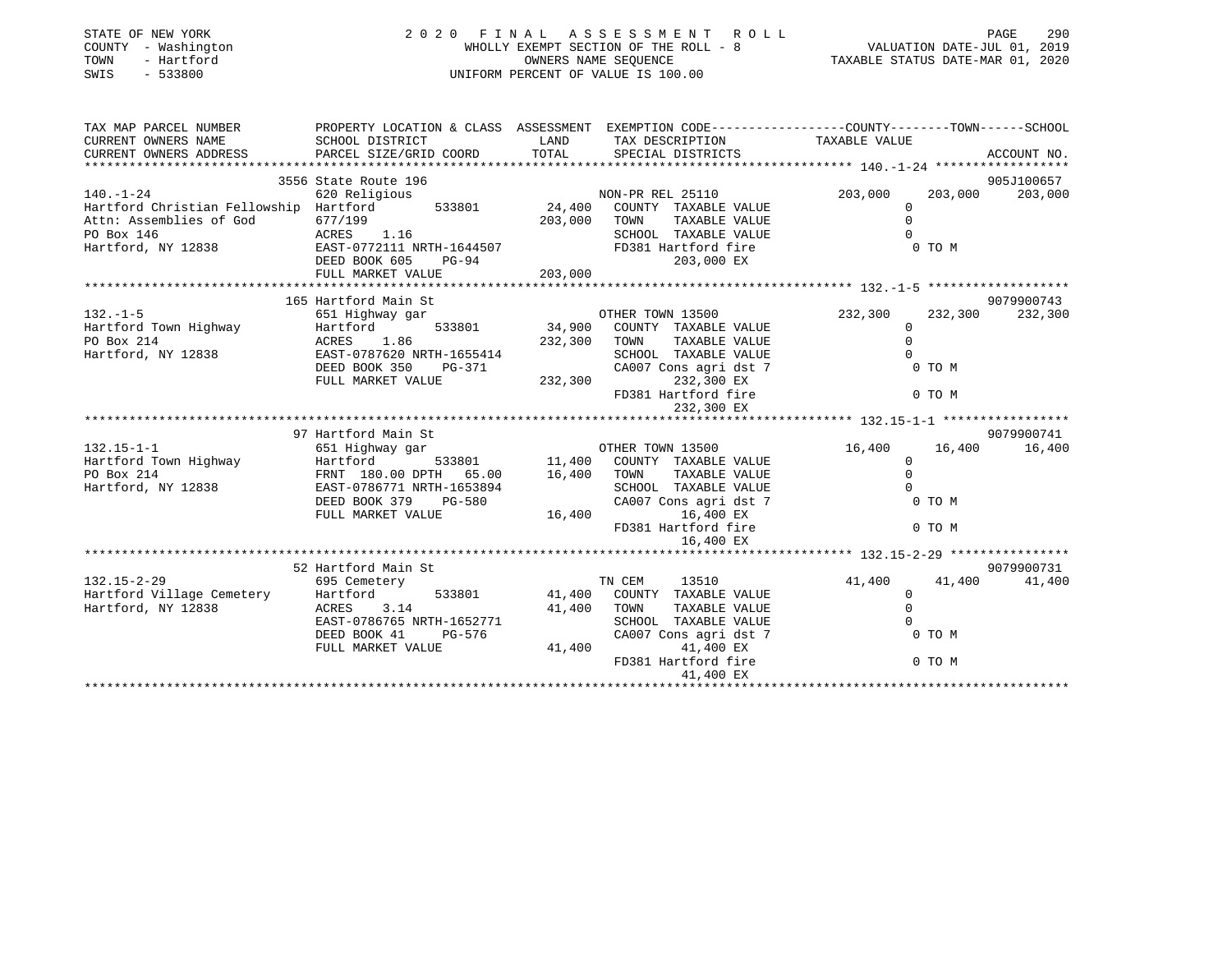| STATE OF NEW YORK<br>COUNTY - Washington<br>- Hartford<br>TOWN<br>SWIS<br>$-533800$                                                               |                                                                                                                                               |                         | FINAL ASSESSMENT ROLL<br>WHOLLY EXEMPT SECTION OF THE ROLL - 8<br>OWNERS NAME SEQUENCE<br>TAXABLE STATUS DATE-MAR 01, 2019<br>TAXABLE STATUS DATE-MAR 01, 2020<br>2020 FINAL ASSESSMENT ROLL<br>UNIFORM PERCENT OF VALUE IS 100.00 |                                                          |                 |
|---------------------------------------------------------------------------------------------------------------------------------------------------|-----------------------------------------------------------------------------------------------------------------------------------------------|-------------------------|------------------------------------------------------------------------------------------------------------------------------------------------------------------------------------------------------------------------------------|----------------------------------------------------------|-----------------|
| TAX MAP PARCEL NUMBER THE PROPERTY LOCATION & CLASS ASSESSMENT EXEMPTION CODE---------------COUNTY--------TOWN------SCHOOL<br>CURRENT OWNERS NAME | SCHOOL DISTRICT                                                                                                                               | LAND                    | TAX DESCRIPTION                                                                                                                                                                                                                    | TAXABLE VALUE                                            |                 |
| CURRENT OWNERS ADDRESS                                                                                                                            | PARCEL SIZE/GRID COORD                                                                                                                        | TOTAL                   | SPECIAL DISTRICTS                                                                                                                                                                                                                  |                                                          | ACCOUNT NO.     |
|                                                                                                                                                   | 8118 State Route 40                                                                                                                           |                         |                                                                                                                                                                                                                                    |                                                          |                 |
| $132.15 - 2 - 4.2$<br>Hartford Vol Fire Co Inc<br>PO Box 121                                                                                      | state noute 40<br>662 Police/fire<br>Hartford 533801<br>3230/40                                                                               | 459,400                 | VOL FIRE 26400<br>69,100 COUNTY TAXABLE VALUE<br>TOWN<br>TAXABLE VALUE                                                                                                                                                             | 459,400<br>$\overline{0}$<br>$\Omega$                    | 459,400 459,400 |
| Hartford, NY 12838                                                                                                                                | ACRES 11.48<br>EAST-0788067 NRTH-1652426<br>DEED BOOK 871 PG-166 459,400 FD381 Hartford fire<br>FULL MARKET VALUE 459,400 FD381 Hartford fire |                         | SCHOOL TAXABLE VALUE<br>CA007 Cons agri dst 7                                                                                                                                                                                      | $\Omega$<br>$0$ TO M                                     |                 |
|                                                                                                                                                   |                                                                                                                                               |                         | 459,400 EX                                                                                                                                                                                                                         | 0 TO M                                                   |                 |
|                                                                                                                                                   |                                                                                                                                               |                         |                                                                                                                                                                                                                                    |                                                          |                 |
|                                                                                                                                                   | State Route 149                                                                                                                               |                         |                                                                                                                                                                                                                                    |                                                          | 9079900732      |
| $141. - 1 - 5$<br>Hartford Vol Fire Co Inc<br>PO Box 121<br>Hartford, NY 12838                                                                    | 662 Police/fire<br>Hartford 533801<br>ACRES<br>2.00                                                                                           |                         | VOL FIRE 26400<br>3,000 COUNTY TAXABLE VALUE<br>3,000 TOWN<br>TAXABLE VALUE                                                                                                                                                        | 3,000<br>3,000<br>$\mathbf{0}$<br>$\Omega$               | 3,000           |
| Hartford, NY 12838                                                                                                                                | EAST-0786113 NRTH-1651268<br>DEED BOOK 397 PG-901                                                                                             | $\frac{1}{3}$ or        | SCHOOL TAXABLE VALUE<br>CA007 Cons agri dst 7                                                                                                                                                                                      | $\Omega$<br>0 TO M                                       |                 |
|                                                                                                                                                   | FULL MARKET VALUE                                                                                                                             |                         | 3,000 EX<br>3,000<br>FD381 Hartford fire<br>3,000 EX                                                                                                                                                                               | 0 TO M                                                   |                 |
|                                                                                                                                                   |                                                                                                                                               |                         |                                                                                                                                                                                                                                    |                                                          |                 |
|                                                                                                                                                   | 47 Hartford Main St                                                                                                                           |                         |                                                                                                                                                                                                                                    |                                                          | 9079900735      |
| $132.15 - 1 - 13$<br>M E Church                                                                                                                   | 620 Religious<br>Hartford<br>533801                                                                                                           |                         | NON-PR REL 25110<br>14,500 COUNTY TAXABLE VALUE                                                                                                                                                                                    | 209,800<br>209,800<br>$\Omega$                           | 209,800         |
| Hartford, NY 12838                                                                                                                                | BLA 589/69 1701/215 209,800 TOWN<br>FRNT 87.00 DPTH 206.00 SCHOC                                                                              |                         | TAXABLE VALUE<br>SCHOOL TAXABLE VALUE                                                                                                                                                                                              | $\mathbf{0}$<br>$\Omega$                                 |                 |
|                                                                                                                                                   | EAST-0786282 NRTH-1652692<br>DEED BOOK 11<br>PG-126                                                                                           |                         | CA007 Cons agri dst 7<br>209,800 EX                                                                                                                                                                                                | $0$ TO M                                                 |                 |
|                                                                                                                                                   | FULL MARKET VALUE                                                                                                                             |                         | 209,800 FD381 Hartford fire<br>209,800 EX                                                                                                                                                                                          | 0 TO M                                                   |                 |
|                                                                                                                                                   |                                                                                                                                               |                         |                                                                                                                                                                                                                                    |                                                          |                 |
|                                                                                                                                                   | 142 Hartford Main St                                                                                                                          |                         |                                                                                                                                                                                                                                    |                                                          | 9079900737      |
| $132. - 1 - 25.3$<br>Morning Side Cemetery<br>Hartford, NY 12838                                                                                  | 695 Cemetery<br>Hartford<br>105/211<br>ACRES 14.29                                                                                            | 533801 91,300<br>91,300 | TN CEM<br>13510<br>COUNTY TAXABLE VALUE<br>TOWN<br>TAXABLE VALUE<br>SCHOOL TAXABLE VALUE                                                                                                                                           | 91,300<br>91,300<br>$\Omega$<br>$\mathbf{0}$<br>$\Omega$ | 91,300          |
|                                                                                                                                                   | EAST-0787454 NRTH-1654376 CA007 Cons agri dst 7<br>DEED BOOK 763 PG-13 91,300 EX<br>FULL MARKET VALUE 91,300 FD381 Hartford fire              |                         |                                                                                                                                                                                                                                    | 0 TO M<br>$7$ $$\tt 0~TO~M$$ $$\tt 0~TO~M$$              |                 |
|                                                                                                                                                   |                                                                                                                                               |                         | 91,300 EX                                                                                                                                                                                                                          |                                                          |                 |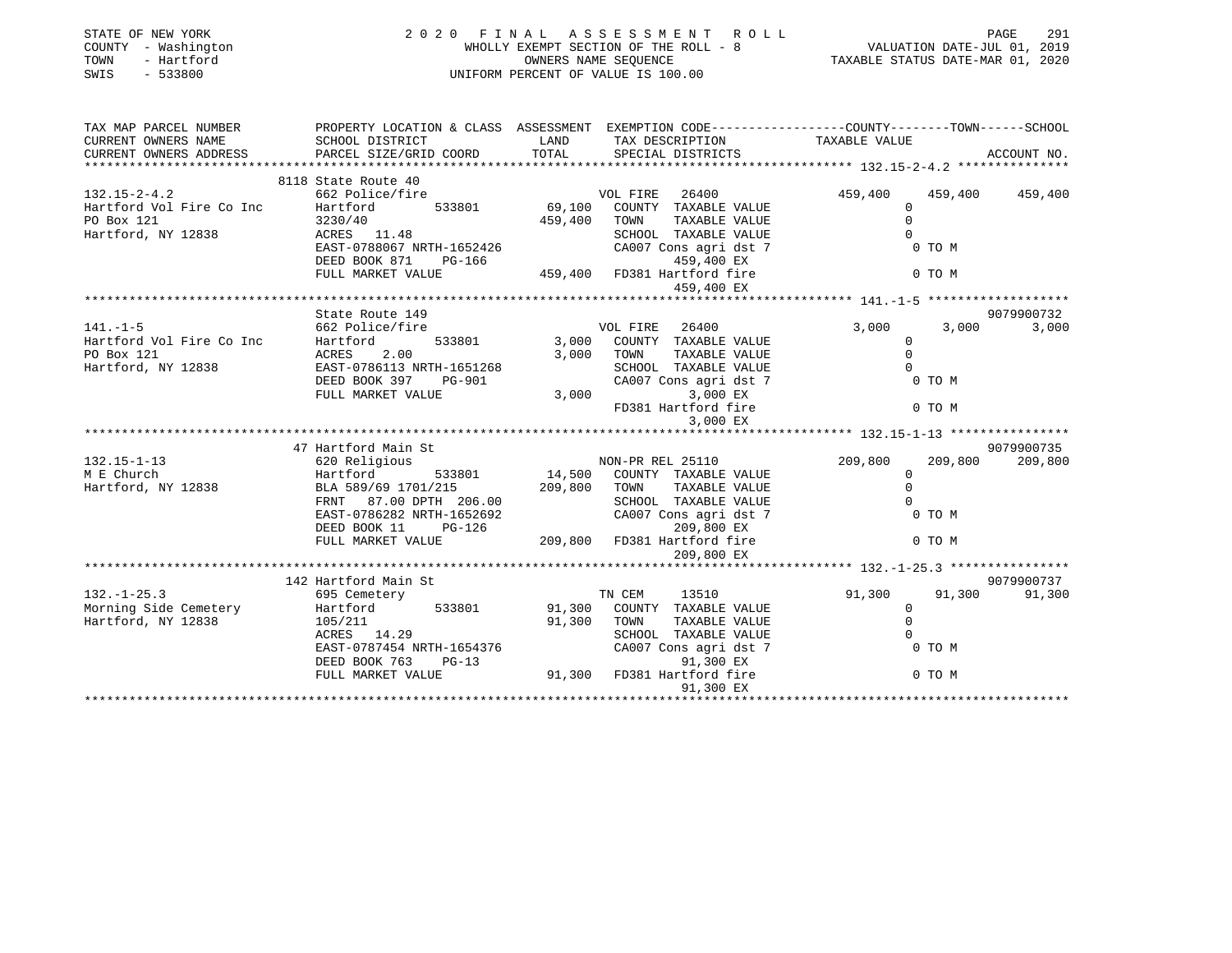| STATE OF NEW YORK<br>COUNTY - Washington<br>- Hartford<br>TOWN<br>SWIS<br>$-533800$                                                                                                                                             | 2020 FINAL ASSESSMENT ROLL<br>UNIFORM PERCENT OF VALUE IS 100.00 |                             |                                                                                                                                        | PAGE<br>292<br>rAGE<br>1, 2019 VALUATION DATE-JUL<br>2020 TAXABLE STATUS DATE-MAR<br>WHOLLY EXEMPT SECTION OF THE ROLL - 8<br>OWNERS NAME SEQUENCE |                             |  |  |
|---------------------------------------------------------------------------------------------------------------------------------------------------------------------------------------------------------------------------------|------------------------------------------------------------------|-----------------------------|----------------------------------------------------------------------------------------------------------------------------------------|----------------------------------------------------------------------------------------------------------------------------------------------------|-----------------------------|--|--|
| TAX MAP PARCEL NUMBER<br>CURRENT OWNERS NAME<br>CURRENT OWNERS ADDRESS                                                                                                                                                          | SCHOOL DISTRICT<br>PARCEL SIZE/GRID COORD                        | LAND<br>TOTAL               | PROPERTY LOCATION & CLASS ASSESSMENT EXEMPTION CODE---------------COUNTY-------TOWN-----SCHOOL<br>TAX DESCRIPTION<br>SPECIAL DISTRICTS | TAXABLE VALUE                                                                                                                                      | ACCOUNT NO.                 |  |  |
| ***********************                                                                                                                                                                                                         |                                                                  |                             |                                                                                                                                        |                                                                                                                                                    |                             |  |  |
|                                                                                                                                                                                                                                 | 7790 State Route 40                                              |                             |                                                                                                                                        |                                                                                                                                                    | 9079900738                  |  |  |
|                                                                                                                                                                                                                                 |                                                                  |                             |                                                                                                                                        | 95,500<br>$\Omega$                                                                                                                                 | 95,500<br>95,500            |  |  |
| 141.-1-17<br>FRI 25110<br>Phillips Memorial Church House Hartford<br>FRNT 48.00 DPTH 142.00<br>FRNT 48.00 DPTH 142.00<br>FRNT 48.00 DPTH 142.00<br>FRNT 48.00 DPTH 142.00<br>FRNT 142.00<br>FRNT 142.00<br>COUNTY TAXABLE VALUE | EAST-0782823 NRTH-1645971                                        |                             | TAXABLE VALUE<br>SCHOOL TAXABLE VALUE                                                                                                  | $\mathbf 0$<br>$\Omega$                                                                                                                            |                             |  |  |
|                                                                                                                                                                                                                                 | FULL MARKET VALUE                                                |                             | 95,500 FD381 Hartford fire                                                                                                             | $0$ TO M                                                                                                                                           |                             |  |  |
|                                                                                                                                                                                                                                 |                                                                  |                             | 95,500 EX                                                                                                                              |                                                                                                                                                    |                             |  |  |
|                                                                                                                                                                                                                                 | State Route 40 OFF                                               |                             |                                                                                                                                        |                                                                                                                                                    | 9079900739                  |  |  |
| $141. - 1 - 19$                                                                                                                                                                                                                 | 695 Cemetery                                                     |                             | TN CEM 13510                                                                                                                           | 11,400                                                                                                                                             | 11,400 11,400               |  |  |
| South Hartford Cemetery                                                                                                                                                                                                         | 11,400 COUNTY<br>FRNT 150.00 DPTH 100.00 11,400 TOWN             |                             | COUNTY TAXABLE VALUE                                                                                                                   | $\overline{0}$                                                                                                                                     |                             |  |  |
| Hartford, NY 12838                                                                                                                                                                                                              |                                                                  |                             | TAXABLE VALUE                                                                                                                          | $\mathbf 0$                                                                                                                                        |                             |  |  |
|                                                                                                                                                                                                                                 | EAST-0782910 NRTH-1645883                                        |                             | SCHOOL TAXABLE VALUE<br>11,400 FD381 Hartford fire                                                                                     | $\Omega$                                                                                                                                           |                             |  |  |
|                                                                                                                                                                                                                                 | FULL MARKET VALUE                                                |                             | 11,400 EX                                                                                                                              | 0 TO M                                                                                                                                             |                             |  |  |
|                                                                                                                                                                                                                                 |                                                                  |                             |                                                                                                                                        |                                                                                                                                                    |                             |  |  |
|                                                                                                                                                                                                                                 | County Route 43 OFF                                              |                             |                                                                                                                                        |                                                                                                                                                    | 9079900740                  |  |  |
| $148. - 1 - 2$                                                                                                                                                                                                                  | 695 Cemetery                                                     |                             | TN CEM<br>13510                                                                                                                        | 12,000<br>12,000                                                                                                                                   | 12,000                      |  |  |
| Storey Cemetery                                                                                                                                                                                                                 | 533801<br>Hartford                                               | 12,000 COUNT<br>12,000 TOWN | COUNTY TAXABLE VALUE                                                                                                                   | $\overline{0}$                                                                                                                                     |                             |  |  |
| Attn: Town of Hartford<br>Hartford, NY 12838                                                                                                                                                                                    | Ref 374/706 Par 5 Except<br>FRNT 110.00 DPTH 150.00              |                             | TAXABLE VALUE<br>SCHOOL TAXABLE VALUE                                                                                                  | $\Omega$<br>$\Omega$                                                                                                                               |                             |  |  |
|                                                                                                                                                                                                                                 | EAST-0765090 NRTH-1640795                                        |                             | CA007 Cons agri dst 7                                                                                                                  | 0 TO M                                                                                                                                             |                             |  |  |
|                                                                                                                                                                                                                                 | FULL MARKET VALUE                                                |                             | 12,000 12,000 EX                                                                                                                       |                                                                                                                                                    |                             |  |  |
|                                                                                                                                                                                                                                 |                                                                  |                             | FD381 Hartford fire                                                                                                                    | 0 TO M                                                                                                                                             |                             |  |  |
|                                                                                                                                                                                                                                 |                                                                  |                             | 12,000 EX                                                                                                                              |                                                                                                                                                    |                             |  |  |
|                                                                                                                                                                                                                                 |                                                                  |                             |                                                                                                                                        |                                                                                                                                                    |                             |  |  |
| $132. - 1 - 12$                                                                                                                                                                                                                 | Hastings Rd<br>852 Landfill                                      |                             | OTHER TOWN 13500                                                                                                                       | 18,900                                                                                                                                             | 9079901028<br>18,900 18,900 |  |  |
| Town of Hartford                                                                                                                                                                                                                | 533801<br>Hartford                                               | 18,900                      | COUNTY TAXABLE VALUE                                                                                                                   | $\overline{0}$                                                                                                                                     |                             |  |  |
| Hartford, NY 12838                                                                                                                                                                                                              | 780/334                                                          | 18,900                      | TAXABLE VALUE<br>TOWN                                                                                                                  | $\mathbf 0$                                                                                                                                        |                             |  |  |
|                                                                                                                                                                                                                                 | ACRES 2.05                                                       |                             | SCHOOL TAXABLE VALUE                                                                                                                   | $\Omega$                                                                                                                                           |                             |  |  |
|                                                                                                                                                                                                                                 | EAST-0787817 NRTH-1656736                                        |                             | CA007 Cons agri dst 7                                                                                                                  | 0 TO M                                                                                                                                             |                             |  |  |
|                                                                                                                                                                                                                                 | DEED BOOK 291 PG-297                                             |                             | 18,900 EX                                                                                                                              |                                                                                                                                                    |                             |  |  |
|                                                                                                                                                                                                                                 | FULL MARKET VALUE                                                |                             | 18,900 FD381 Hartford fire<br>18,900 EX                                                                                                | 0 TO M                                                                                                                                             |                             |  |  |
|                                                                                                                                                                                                                                 |                                                                  |                             |                                                                                                                                        |                                                                                                                                                    |                             |  |  |
|                                                                                                                                                                                                                                 | 55 Hartford Main St                                              |                             |                                                                                                                                        |                                                                                                                                                    | 9079901108                  |  |  |
| $132.15 - 1 - 10.2$                                                                                                                                                                                                             | 681 Culture bldg                                                 |                             | OTHER TOWN 13500                                                                                                                       | 48,000<br>48,000                                                                                                                                   | 48,000                      |  |  |
| Town of Hartford                                                                                                                                                                                                                | Hartford<br>Hartford<br>FRNT 70                                  | $533801$ 6,900              | COUNTY TAXABLE VALUE                                                                                                                   | $\overline{0}$                                                                                                                                     |                             |  |  |
| Hartford, NY 12838                                                                                                                                                                                                              | FRNT 70.00 DPTH 92.00                                            | 48,000                      | TAXABLE VALUE<br>TOWN                                                                                                                  | $\mathbf 0$                                                                                                                                        |                             |  |  |
|                                                                                                                                                                                                                                 | EAST-0786404 NRTH-1652873<br>DEED BOOK 470<br>$PG-18$            |                             | SCHOOL TAXABLE VALUE<br>CA007 Cons agri dst 7                                                                                          | 0 TO M                                                                                                                                             |                             |  |  |
|                                                                                                                                                                                                                                 | FULL MARKET VALUE                                                |                             | 48,000<br>48,000 EX                                                                                                                    |                                                                                                                                                    |                             |  |  |
|                                                                                                                                                                                                                                 |                                                                  |                             | FD381 Hartford fire                                                                                                                    | 0 TO M                                                                                                                                             |                             |  |  |
|                                                                                                                                                                                                                                 |                                                                  |                             | 48,000 EX                                                                                                                              |                                                                                                                                                    |                             |  |  |
|                                                                                                                                                                                                                                 |                                                                  |                             |                                                                                                                                        |                                                                                                                                                    |                             |  |  |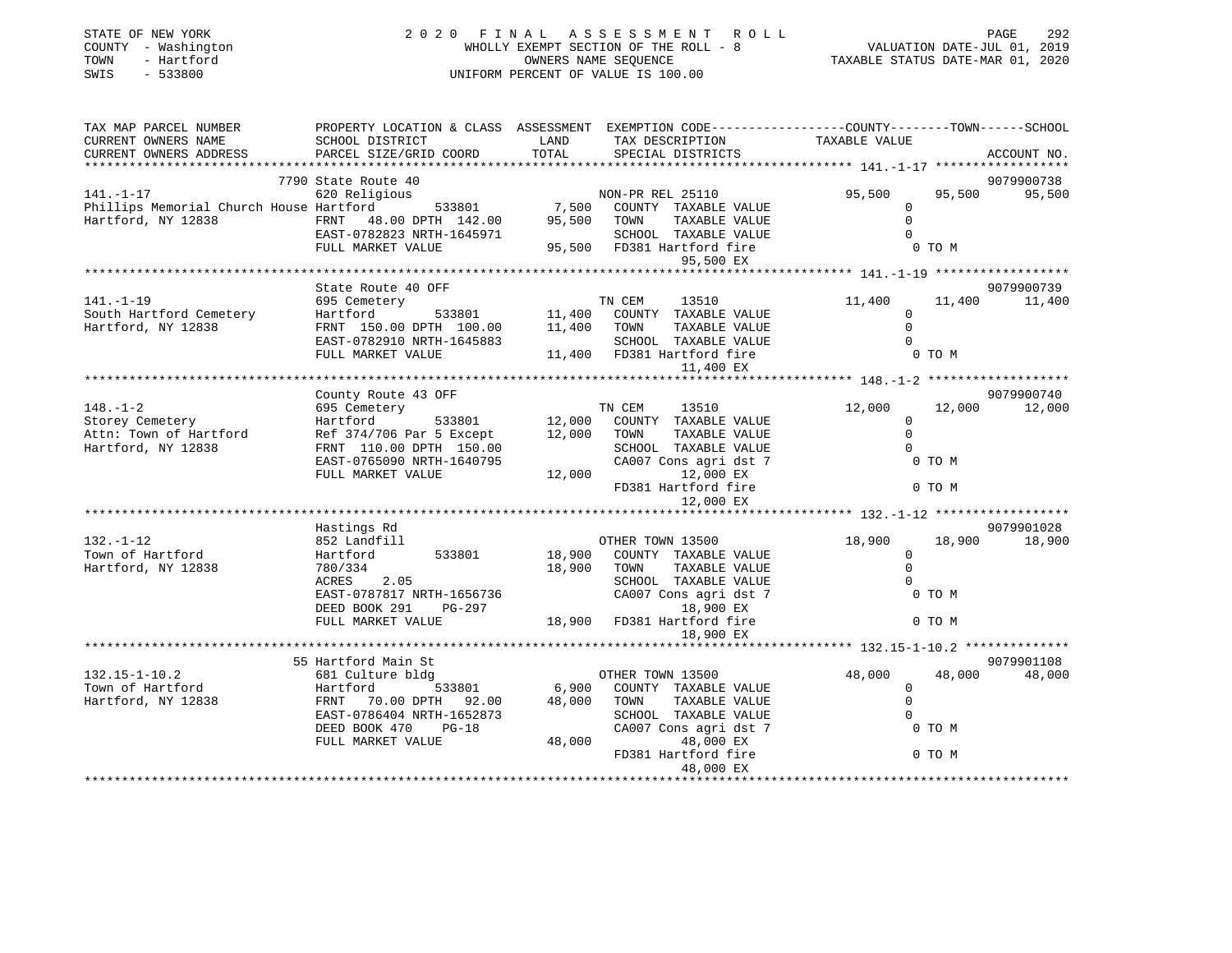| STATE OF NEW YORK<br>COUNTY<br>- Washington<br>- Hartford<br>TOWN<br>$-533800$<br>SWIS | 2020 FINAL ASSESSMENT ROLL<br>UNIFORM PERCENT OF VALUE IS 100.00                                        | FINAL ASSESSMENT ROLL<br>WHOLLY EXEMPT SECTION OF THE ROLL - 8<br>OWNERS NAME SEQUENCE TAXABLE STATUS DATE-MAR 01, 2020 | PAGE<br>293                           |                  |                |  |  |
|----------------------------------------------------------------------------------------|---------------------------------------------------------------------------------------------------------|-------------------------------------------------------------------------------------------------------------------------|---------------------------------------|------------------|----------------|--|--|
| TAX MAP PARCEL NUMBER                                                                  | PROPERTY LOCATION & CLASS ASSESSMENT EXEMPTION CODE----------------COUNTY-------TOWN------SCHOOL        |                                                                                                                         |                                       |                  |                |  |  |
| CURRENT OWNERS NAME                                                                    | SCHOOL DISTRICT                                                                                         | <b>LAND</b>                                                                                                             | TAX DESCRIPTION TAXABLE VALUE         |                  |                |  |  |
| CURRENT OWNERS ADDRESS                                                                 | PARCEL SIZE/GRID COORD TOTAL SPECIAL DISTRICTS                                                          |                                                                                                                         |                                       |                  | ACCOUNT NO.    |  |  |
|                                                                                        | State Route 196                                                                                         |                                                                                                                         |                                       |                  | 9079900719     |  |  |
| $148. - 1 - 11$                                                                        | 695 Cemetery                                                                                            |                                                                                                                         | TN CEM<br>13510                       | 13,000           | 13,000 13,000  |  |  |
| Town of Hartford                                                                       | Hartford                                                                                                |                                                                                                                         | 533801 13,000 COUNTY TAXABLE VALUE    | 0                |                |  |  |
| Town of Hartford<br>C/O Adamsville Cemetery                                            | FRNT 100.00 DPTH 200.00 13,000                                                                          |                                                                                                                         | TAXABLE VALUE<br>TOWN                 | $\Omega$         |                |  |  |
| Hartford, NY 12838                                                                     | EAST-0765764 NRTH-1636721<br>EAST-0765764 NRTH-1636721<br>FIILL MARKET VALUE 13,000 FD381 Hartford fire |                                                                                                                         |                                       |                  |                |  |  |
|                                                                                        |                                                                                                         |                                                                                                                         |                                       | $0$ TO M         |                |  |  |
|                                                                                        |                                                                                                         |                                                                                                                         | 13,000 EX                             |                  |                |  |  |
|                                                                                        |                                                                                                         |                                                                                                                         |                                       |                  |                |  |  |
|                                                                                        | State Route 40                                                                                          |                                                                                                                         |                                       |                  | 9079900744     |  |  |
| $140. -2 - 17$<br>695 Cemetery                                                         |                                                                                                         |                                                                                                                         | TN CEM<br>13510                       | 9,500            | 9,500<br>9,500 |  |  |
| Townsend Cemetery                                                                      | Hartford 533801 9,500 COUNTY TAXABLE VALUE                                                              |                                                                                                                         |                                       | $\Omega$         |                |  |  |
| Hartford, NY 12838                                                                     | FRNT 50.00 DPTH 150.00                                                                                  | 9,500 TOWN                                                                                                              | TAXABLE VALUE                         | $\Omega$         |                |  |  |
|                                                                                        | EAST-0782740 NRTH-1645801                                                                               |                                                                                                                         | SCHOOL TAXABLE VALUE                  |                  |                |  |  |
|                                                                                        | FULL MARKET VALUE                                                                                       |                                                                                                                         | 9,500 FD381 Hartford fire<br>9,500 EX | 0 TO M           |                |  |  |
|                                                                                        |                                                                                                         |                                                                                                                         |                                       |                  |                |  |  |
|                                                                                        | County Route 17                                                                                         |                                                                                                                         |                                       |                  | 9079900746     |  |  |
| $122. - 1 - 20$                                                                        | 695 Cemetery                                                                                            |                                                                                                                         | 13510<br>TN CEM                       | 21,000<br>21,000 | 21,000         |  |  |
| West Hartford Cemetery                                                                 | Hartford 533801 21,000 COUNTY TAXABLE VALUE                                                             |                                                                                                                         |                                       | $\Omega$         |                |  |  |
| Hartford, NY 12838                                                                     | ACRES 1.10                                                                                              | 21,000                                                                                                                  | TOWN<br>TAXABLE VALUE                 | $\Omega$         |                |  |  |
|                                                                                        | EAST-0772257 NRTH-1657713                                                                               |                                                                                                                         | SCHOOL TAXABLE VALUE                  |                  |                |  |  |
|                                                                                        | FULL MARKET VALUE                                                                                       | 21,000                                                                                                                  | CA007 Cons agri dst 7<br>21,000 EX    | 0 TO M           |                |  |  |
|                                                                                        |                                                                                                         |                                                                                                                         | FD381 Hartford fire<br>21,000 EX      | 0 TO M           |                |  |  |
|                                                                                        |                                                                                                         |                                                                                                                         |                                       |                  |                |  |  |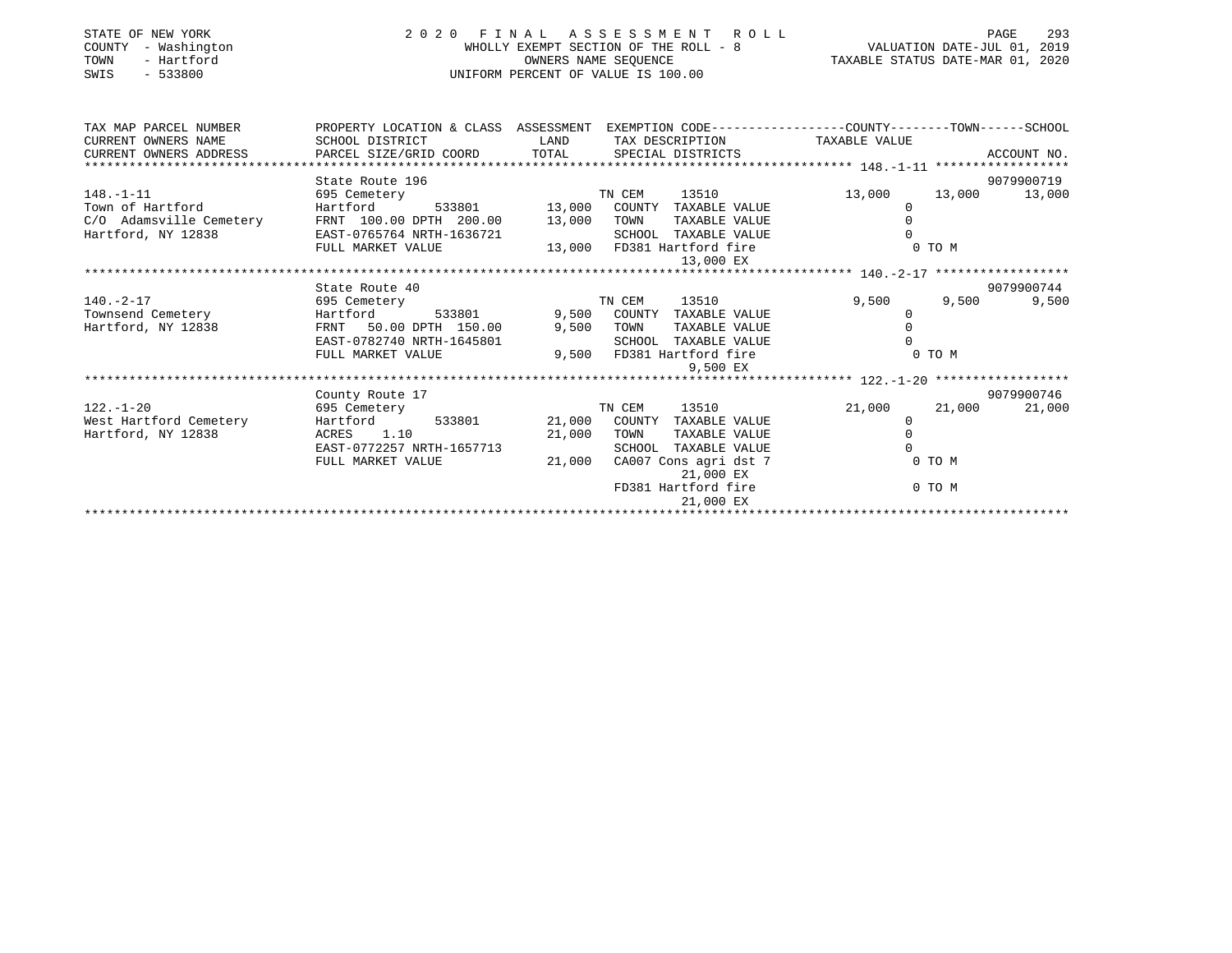|  | 0 FINAL ASSESSMENT ROLL               |  |                                  |                        | PAGE | 294 |
|--|---------------------------------------|--|----------------------------------|------------------------|------|-----|
|  | WHOLLY EXEMPT SECTION OF THE ROLL - 8 |  | VALUATION DATE-JUL 01, 2019      |                        |      |     |
|  |                                       |  | TAXABLE STATUS DATE-MAR 01, 2020 |                        |      |     |
|  |                                       |  |                                  | RPS150/V04/L015        |      |     |
|  | UNIFORM PERCENT OF VALUE IS 100.00    |  |                                  | CURRENT DATE 7/01/2020 |      |     |

ROLL SUB SECTION - - TOTALS

## \*\*\* S P E C I A L D I S T R I C T S U M M A R Y \*\*\*

| CODE DISTRICT NAME PARCELS TYPE | TOTAL | EXTENSION  | EXTENSION<br><b>VALUE</b> | AD VALOREM<br>VALUE | EXEMPT<br>AMOUNT | TAXABLE<br>VALUE |
|---------------------------------|-------|------------|---------------------------|---------------------|------------------|------------------|
| CA007 Cons agri dst             |       | 17 TOTAL M |                           | 28554,900           | 28554,900        |                  |
| CA008 Cons agri dst             |       | 1 TOTAL M  |                           | 10,700              | 10,700           |                  |
| FD381 Hartford fire             |       | 24 TOTAL M |                           | 29071,000           | 29071,000        |                  |

## \*\*\* S C H O O L D I S T R I C T S U M M A R Y \*\*\*

| CODE   | DISTRICT NAME | TOTAL<br>PARCELS | ASSESSED<br>LAND | ASSESSED<br>TOTAL | EXEMPT<br>AMOUNT | TOTAL<br>TAXABLE | <b>STAR</b><br>AMOUNT | STAR<br>TAXABLE |
|--------|---------------|------------------|------------------|-------------------|------------------|------------------|-----------------------|-----------------|
| 533801 | Hartford      | 24               | 690,200          | 29071,000         | 29071,000        |                  |                       |                 |
|        | SUB-TOTAL     | 24               | 690,200          | 29071,000         | 29071,000        |                  |                       |                 |
|        | TOTAL         | 24               | 690,200          | 29071,000         | 29071,000        |                  |                       |                 |

## \*\*\* S Y S T E M C O D E S S U M M A R Y \*\*\*

## NO SYSTEM EXEMPTIONS AT THIS LEVEL

| CODE  | DESCRIPTION | TOTAL<br>PARCELS | COUNTY    | TOWN      | SCHOOL    |
|-------|-------------|------------------|-----------|-----------|-----------|
| 13500 | OTHER TOWN  | 4                | 315,600   | 315,600   | 315,600   |
| 13510 | TN CEM      | 8                | 210,300   | 210,300   | 210,300   |
| 13800 | SCH DIST    |                  | 27155,100 | 27155,100 | 27155,100 |
| 25110 | NON-PR REL  |                  | 927,600   | 927,600   | 927,600   |
| 26400 | VOL FIRE    |                  | 462,400   | 462,400   | 462,400   |
|       | TOTAL       | 24               | 29071,000 | 29071,000 | 29071,000 |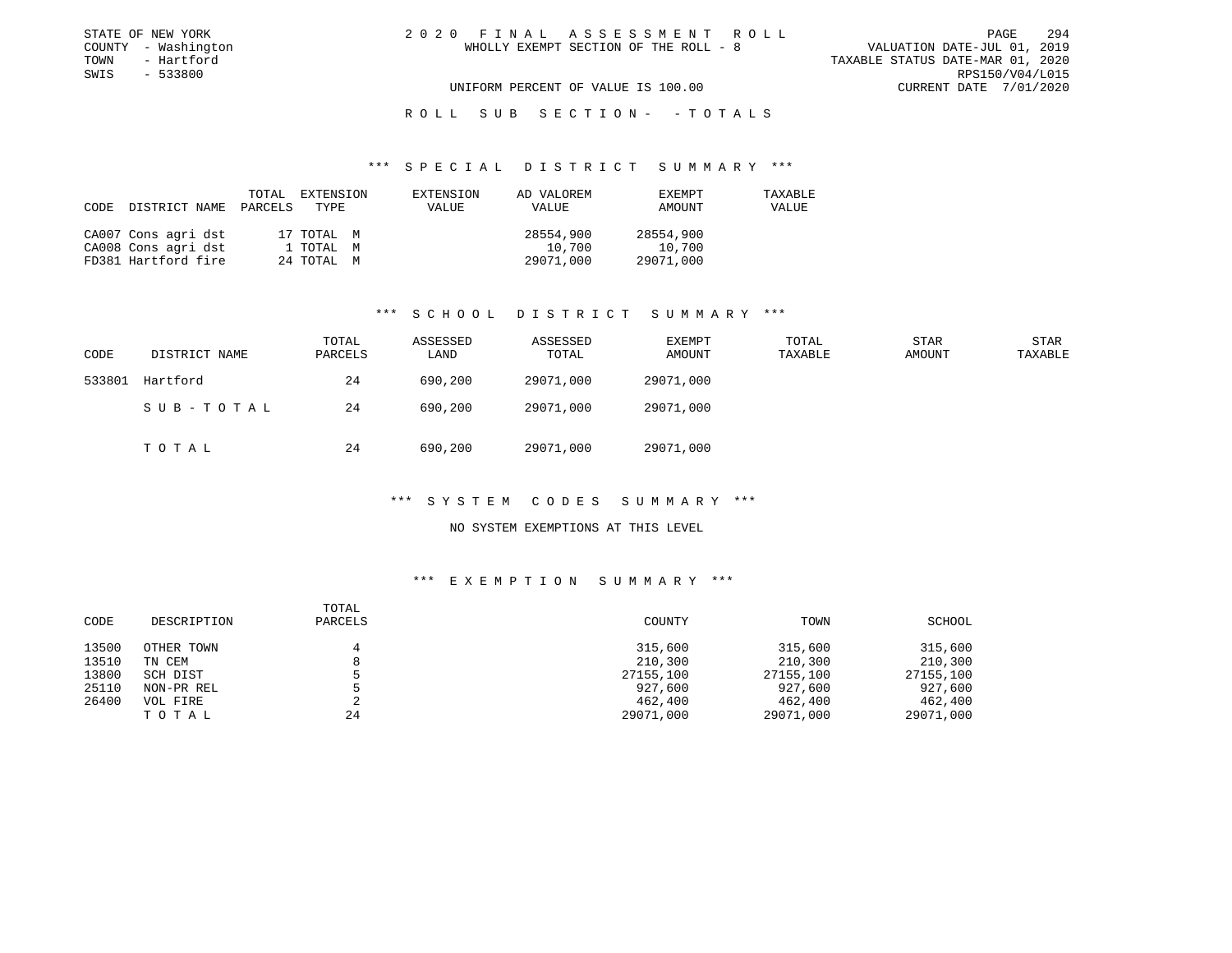|      | STATE OF NEW YORK   | 2020 FINAL ASSESSMENT ROLL            | 295<br>PAGE                      |
|------|---------------------|---------------------------------------|----------------------------------|
|      | COUNTY - Washington | WHOLLY EXEMPT SECTION OF THE ROLL - 8 | VALUATION DATE-JUL 01, 2019      |
| TOWN | - Hartford          |                                       | TAXABLE STATUS DATE-MAR 01, 2020 |
| SWIS | $-533800$           |                                       | RPS150/V04/L015                  |
|      |                     | UNIFORM PERCENT OF VALUE IS 100.00    | CURRENT DATE 7/01/2020           |
|      |                     |                                       |                                  |

R O L L S U B S E C T I O N - - T O T A L S

## \*\*\* G R A N D T O T A L S \*\*\*

| ROLL | TOTAL    |               |             | <b>AXABLF</b> | TAXABLE | TAXABLE         | STAR    |
|------|----------|---------------|-------------|---------------|---------|-----------------|---------|
| SEC  | DARCFI.S | ∟AND          | TOTAL       | COUNTY        | TOWN    | COTTOOT<br>LUUL | 'AXABLE |
|      |          | 5 Q ∩<br>.200 | つののワ<br>000 |               |         |                 |         |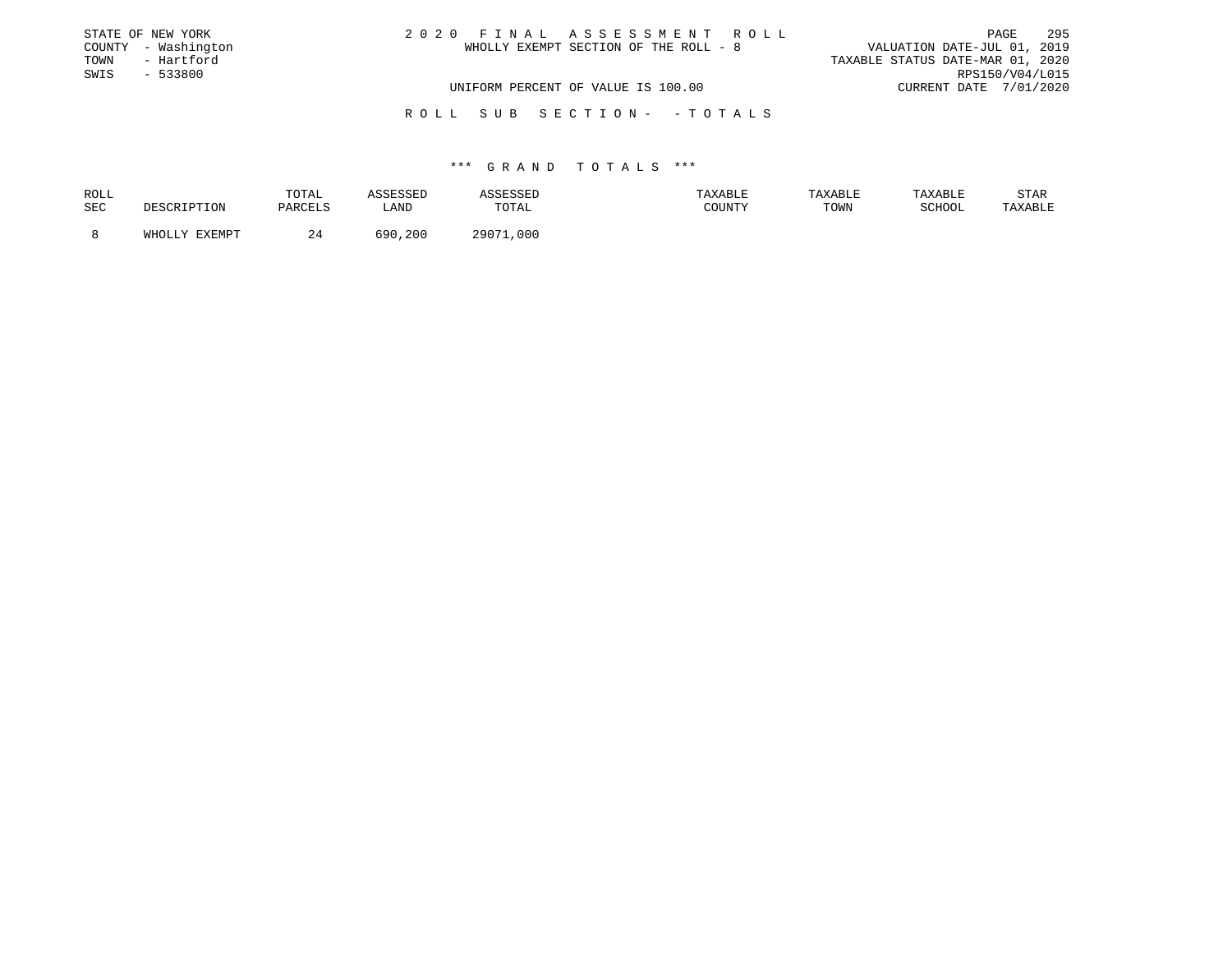|      | STATE OF NEW YORK   | 2020 FINAL ASSESSMENT ROLL            | 296<br><b>PAGE</b>               |
|------|---------------------|---------------------------------------|----------------------------------|
|      | COUNTY - Washington | WHOLLY EXEMPT SECTION OF THE ROLL - 8 | VALUATION DATE-JUL 01, 2019      |
| TOWN | - Hartford          |                                       | TAXABLE STATUS DATE-MAR 01, 2020 |
| SWIS | $-533800$           | UNIFORM PERCENT OF VALUE IS 100.00    | RPS150/V04/L015                  |
|      |                     |                                       | CURRENT DATE 7/01/2020           |

# ROLL SECTION TOTALS

## \*\*\* S P E C I A L D I S T R I C T S U M M A R Y \*\*\*

| CODE | DISTRICT NAME       | TOTAL<br>PARCELS | EXTENSION<br>TYPE | EXTENSION<br>VALUE | AD VALOREM<br>VALUE | EXEMPT<br>AMOUNT | TAXABLE<br>VALUE |
|------|---------------------|------------------|-------------------|--------------------|---------------------|------------------|------------------|
|      | CA007 Cons agri dst |                  | 17 TOTAL M        |                    | 28554,900           | 28554,900        |                  |
|      | CA008 Cons agri dst |                  | 1 TOTAL M         |                    | 10,700              | 10,700           |                  |
|      | FD381 Hartford fire |                  | 24 TOTAL M        |                    | 29071,000           | 29071,000        |                  |

## \*\*\* S C H O O L D I S T R I C T S U M M A R Y \*\*\*

| CODE   | DISTRICT NAME | TOTAL<br>PARCELS | ASSESSED<br>LAND | ASSESSED<br>TOTAL | EXEMPT<br>AMOUNT | TOTAL<br>TAXABLE | STAR<br>AMOUNT | STAR<br>TAXABLE |
|--------|---------------|------------------|------------------|-------------------|------------------|------------------|----------------|-----------------|
| 533801 | Hartford      | 24               | 690,200          | 29071,000         | 29071,000        |                  |                |                 |
|        | SUB-TOTAL     | 24               | 690,200          | 29071,000         | 29071,000        |                  |                |                 |
|        | TOTAL         | 24               | 690,200          | 29071,000         | 29071,000        |                  |                |                 |

## \*\*\* S Y S T E M C O D E S S U M M A R Y \*\*\*

## NO SYSTEM EXEMPTIONS AT THIS LEVEL

| CODE  | DESCRIPTION | TOTAL<br>PARCELS | COUNTY    | TOWN      | SCHOOL    |
|-------|-------------|------------------|-----------|-----------|-----------|
| 13500 | OTHER TOWN  | 4                | 315,600   | 315,600   | 315,600   |
| 13510 | TN CEM      | 8                | 210,300   | 210,300   | 210,300   |
| 13800 | SCH DIST    |                  | 27155,100 | 27155,100 | 27155,100 |
| 25110 | NON-PR REL  |                  | 927,600   | 927,600   | 927,600   |
| 26400 | VOL FIRE    | 2                | 462,400   | 462,400   | 462,400   |
|       | тотаь       | 24               | 29071,000 | 29071,000 | 29071,000 |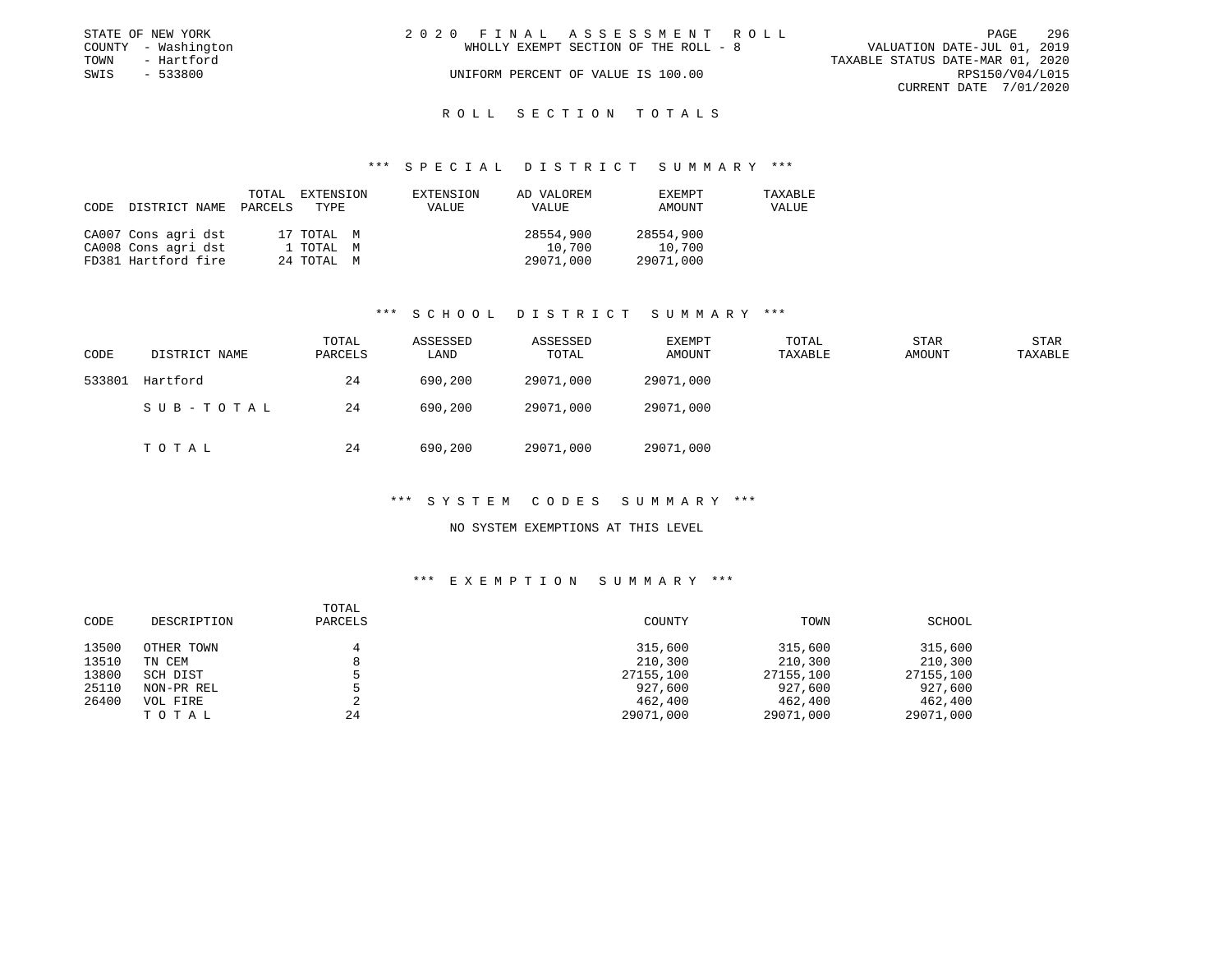|      | STATE OF NEW YORK   | 2020 FINAL ASSESSMENT ROLL |                                       |                                  |                        | PAGE | - 297 |
|------|---------------------|----------------------------|---------------------------------------|----------------------------------|------------------------|------|-------|
|      | COUNTY - Washington |                            | WHOLLY EXEMPT SECTION OF THE ROLL - 8 | VALUATION DATE-JUL 01, 2019      |                        |      |       |
| TOWN | - Hartford          |                            |                                       | TAXABLE STATUS DATE-MAR 01, 2020 |                        |      |       |
| SWIS | - 533800            |                            | UNIFORM PERCENT OF VALUE IS 100.00    |                                  | RPS150/V04/L015        |      |       |
|      |                     |                            |                                       |                                  | CURRENT DATE 7/01/2020 |      |       |
|      |                     |                            |                                       |                                  |                        |      |       |

## R O L L S E C T I O N T O T A L S

## \*\*\* G R A N D T O T A L S \*\*\*

| ROLL |                  | TOTAL       |            |                | AXABLE                    | דם ה־עיר | דם רד איח. | STAR    |
|------|------------------|-------------|------------|----------------|---------------------------|----------|------------|---------|
| SEC  |                  | דסראם ה     | LAND       | TOTAL          | CCTINTEM<br>- - - - - - - | TOWN     | COTTOO"    | 'AXABLE |
|      |                  |             |            |                |                           |          |            |         |
|      | TTT <sub>0</sub> | <u>. . </u> | 690<br>200 | ר ה ה ר<br>000 |                           |          |            |         |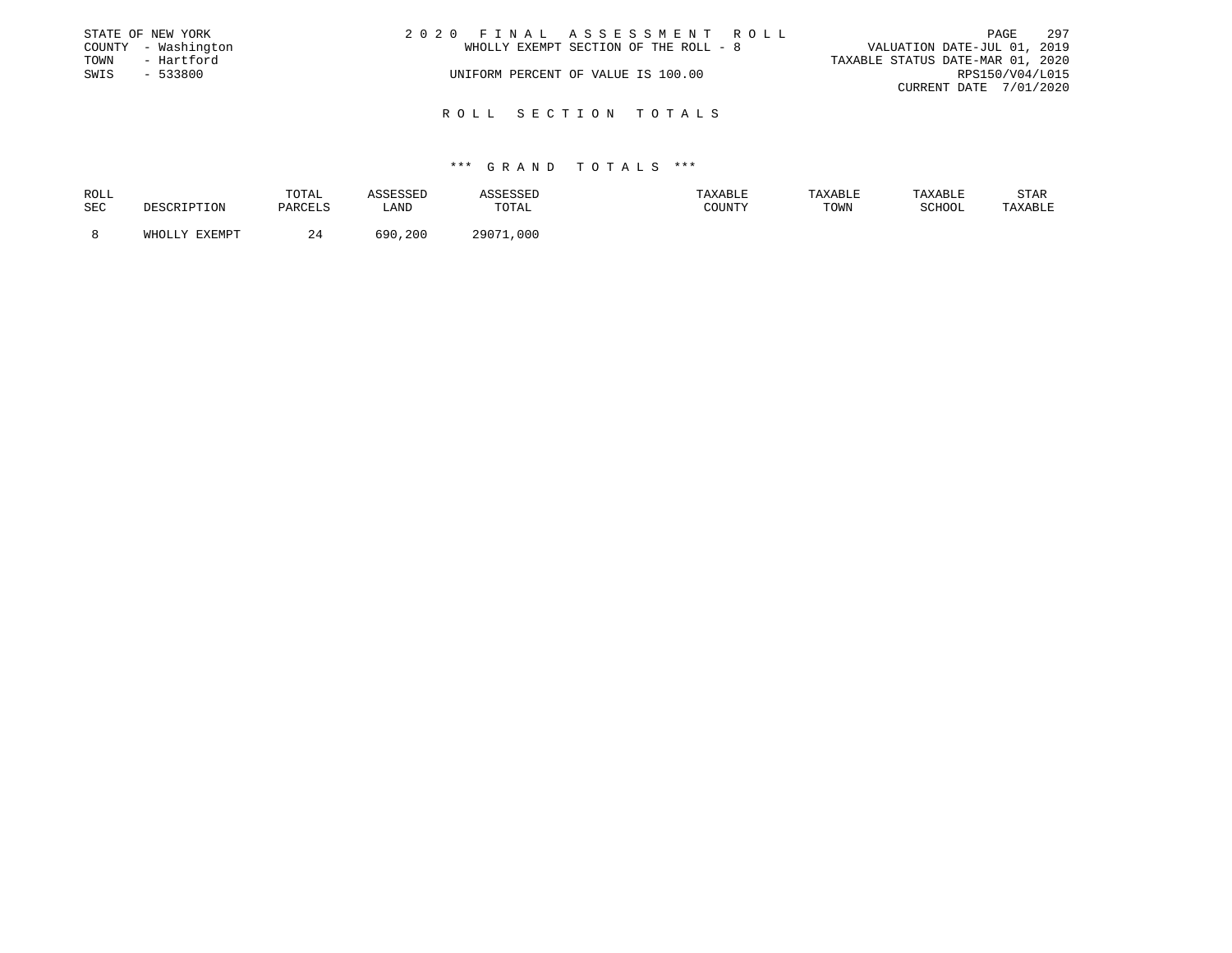|      | STATE OF NEW YORK   |  | 2020 FINAL ASSESSMENT ROLL         | PAGE                             | 298 |
|------|---------------------|--|------------------------------------|----------------------------------|-----|
|      | COUNTY - Washington |  |                                    | VALUATION DATE-JUL 01, 2019      |     |
| TOWN | - Hartford          |  | SWIS TOTALS                        | TAXABLE STATUS DATE-MAR 01, 2020 |     |
| SWIS | $-533800$           |  | UNIFORM PERCENT OF VALUE IS 100.00 | RPS150/V04/L015                  |     |

CURRENT DATE 7/01/2020

# \*\*\* S P E C I A L D I S T R I C T S U M M A R Y \*\*\*

| <b>CODE</b> | DISTRICT NAME        | TOTAL<br>PARCELS | EXTENSION<br>TYPE | <b>EXTENSION</b><br>VALUE | AD VALOREM<br>VALUE | EXEMPT<br>AMOUNT | TAXABLE<br>VALUE |
|-------------|----------------------|------------------|-------------------|---------------------------|---------------------|------------------|------------------|
|             | TE533 trans exempt f |                  | 12 MOVTAX         |                           |                     |                  |                  |
|             | EZ014 Empire Zone-Si |                  | 1 TOTAL           |                           | 527,800             |                  | 527,800          |
|             | CA006 Cons agri dst  |                  | 136 TOTAL M       |                           | 13789,400           | 321,166          | 13468,234        |
|             | CA007 Cons agri dst  |                  | 600 TOTAL M       |                           | 105814,817          | 35037,051        | 70777,766        |
|             | CA008 Cons agri dst  |                  | 102 TOTAL M       |                           | 12178,000           | 1097,931         | 11080,069        |
|             | FD381 Hartford fire  |                  | 1,389 TOTAL M     |                           | 190539,972          | 29239,201        | 161300,771       |

# \*\*\* S C H O O L D I S T R I C T S U M M A R Y \*\*\*

| CODE   | DISTRICT NAME | TOTAL<br>PARCELS | ASSESSED<br>LAND | ASSESSED<br>TOTAL | EXEMPT<br>AMOUNT | TOTAL<br>TAXABLE | STAR<br>AMOUNT | STAR<br>TAXABLE |
|--------|---------------|------------------|------------------|-------------------|------------------|------------------|----------------|-----------------|
| 532001 | Arqyle        | 29               | 675,500          | 2650,027          | 224,574          | 2425,453         | 389,400        | 2036,053        |
| 532802 | Fort Ann      | 47               | 2629,753         | 5147,588          | 637,688          | 4509,900         | 500,800        | 4009,100        |
| 533801 | Hartford      | 1,301            | 49637,869        | 180912,579        | 39763,593        | 141148,986       | 23111,380      | 118037,606      |
| 534401 | Hudson Falls  | 19               | 1209,100         | 2098,912          | 169,878          | 1929,034         | 120,000        | 1809,034        |
|        | SUB-TOTAL     | 1,396            | 54152,222        | 190809,106        | 40795,733        | 150013,373       | 24121,580      | 125891,793      |
|        | TOTAL         | 1,396            | 54152,222        | 190809,106        | 40795,733        | 150013,373       | 24121,580      | 125891,793      |

# \*\*\* S Y S T E M C O D E S S U M M A R Y \*\*\*

## NO SYSTEM EXEMPTIONS AT THIS LEVEL

| CODE  | DESCRIPTION | TOTAL<br>PARCELS | COUNTY    | TOWN      | SCHOOL    |
|-------|-------------|------------------|-----------|-----------|-----------|
| 13500 | OTHER TOWN  |                  | 315,600   | 315,600   | 315,600   |
| 13510 | TN CEM      |                  | 210,300   | 210,300   | 210,300   |
| 13800 | SCH DIST    |                  | 27155,100 | 27155,100 | 27155,100 |
| 25110 | NON-PR REL  |                  | 927,600   | 927,600   | 927,600   |
| 26400 | VOL FIRE    |                  | 462,400   | 462,400   | 462,400   |
| 29700 | RPTL1138    |                  | 3,200     | 3,200     | 3,200     |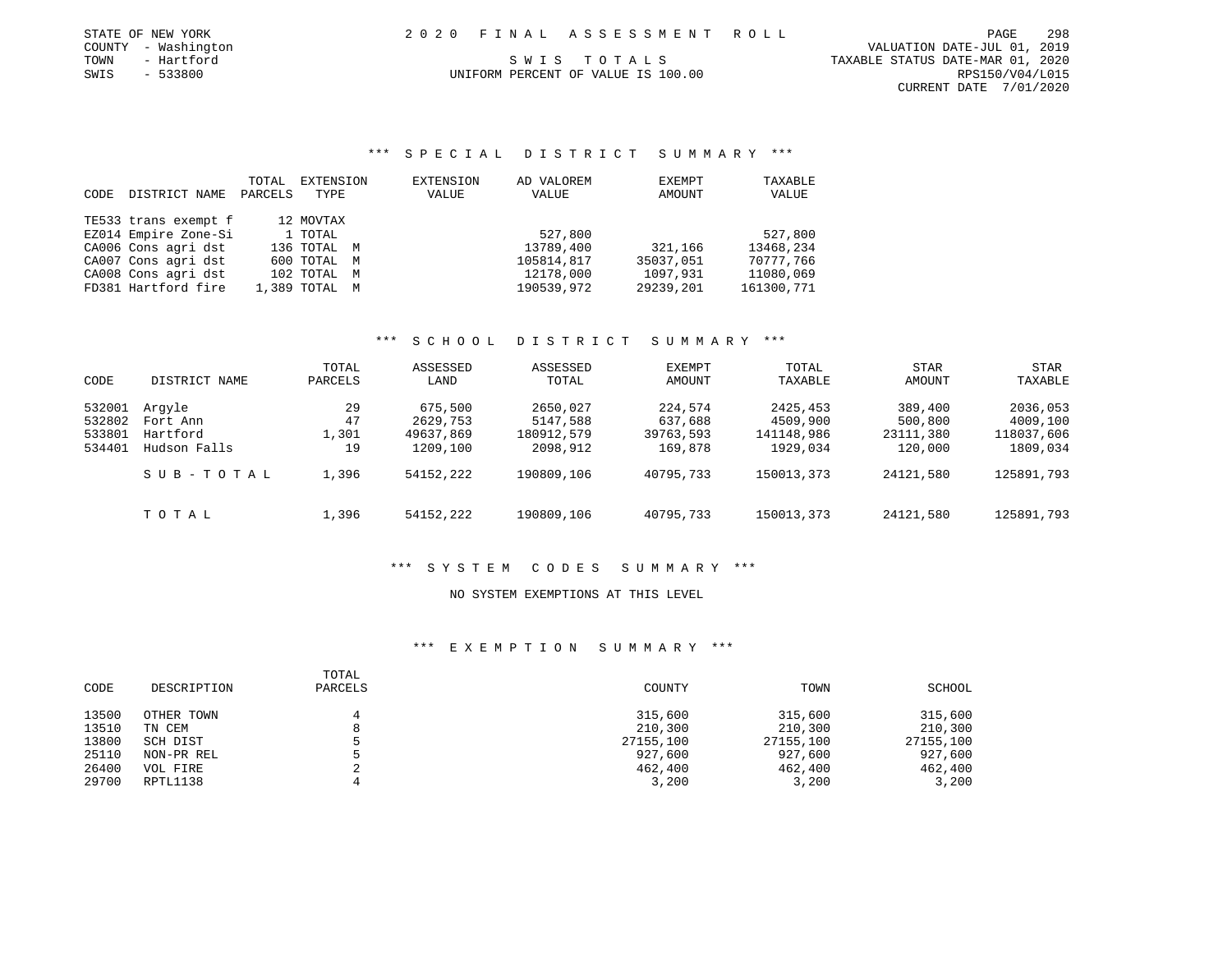# STATE OF NEW YORK 2 0 2 0 F I N A L A S S E S S M E N T R O L L PAGE 299

|        | STATE OF NEW YORK |  |
|--------|-------------------|--|
| COUNTY | - Washington      |  |
| TOWN   | - Hartford        |  |
| SWIS   | $-533800$         |  |

PAGE 299 ר בעס אינאפייס בא באמן ב-VALUATION DATE-JUL 01, 2019<br>COUNTS TO TALS TRAVABLE STATUS DATE-MAR 01, 2020 TAXABLE STATUS DATE-MAR 01, 2020 UNIFORM PERCENT OF VALUE IS 100.00 RPS150/V04/L015 CURRENT DATE 7/01/2020

|       |                  | TOTAL          |           |           |               |
|-------|------------------|----------------|-----------|-----------|---------------|
| CODE  | DESCRIPTION      | PARCELS        | COUNTY    | TOWN      | <b>SCHOOL</b> |
| 32301 | NY STATE         | 1              | 104,000   | 104,000   |               |
| 41003 | EFVET CL/T       | 3              |           | 173,435   |               |
| 41102 | ELG FVT/CO       | 3              | 10,350    |           |               |
| 41121 | VET WAR CT       | 48             | 917,524   | 901,699   |               |
| 41130 | VETCOM CTS       | $\mathbf{1}$   | 31,250    | 31,250    | 20,000        |
| 41131 | VET COM CT       | 43             | 1561,592  | 1496,599  |               |
| 41140 | VETDIS CTS       | 1              | 6,250     | 6,250     | 6,250         |
| 41141 | VET DIS CT       | 26             | 1428,971  | 1376,136  |               |
| 41151 | $CW_10_VET/$     | 8              | 70,940    | 70,940    |               |
| 41171 | CW_DISBLD_       | $\overline{2}$ | 43,470    | 43,470    |               |
| 41700 | AG BUILD         | 12             | 635,500   | 635,500   | 635,500       |
| 41720 | AG DIST          | 134            | 7993,809  | 7993,809  | 7993,809      |
| 41730 | AGRI-D IND       | 15             | 559,863   | 559,863   | 559,863       |
| 41800 | AGED-ALL         | 14             | 730,476   | 730,476   | 730,476       |
| 41801 | AGED-CO/TN       | 48             | 2049,560  | 2023,003  |               |
| 41802 | AGED-CO          | 3              | 58,348    |           |               |
| 41803 | AGED-TOWN        | $\mathbf{1}$   |           |           |               |
| 41804 | AGED-SCH         | 21             |           |           | 808,434       |
| 41834 | ENH STAR         | 202            |           |           | 13533,580     |
| 41854 | <b>BAS STAR</b>  | 351            |           |           | 10530,000     |
| 41864 | <b>B STAR MH</b> | 2              |           |           | 58,000        |
| 41931 | DISAB-C/T        | $\sqrt{2}$     | 46,700    | 46,700    |               |
| 42120 | TEMP GRHSE       | 4              | 165,001   | 165,001   | 165,001       |
| 47460 | <b>FOR 480A</b>  | 17             | 740,560   | 740,560   | 740,560       |
| 49500 | SOL/WINDSY       | 6              | 61,640    | 61,640    | 61,640        |
| 49501 | SOL-CO/TWN       | $\overline{2}$ | 24,780    | 24,780    |               |
|       | TOTAL            | 998            | 46314,784 | 46259,311 | 64917,313     |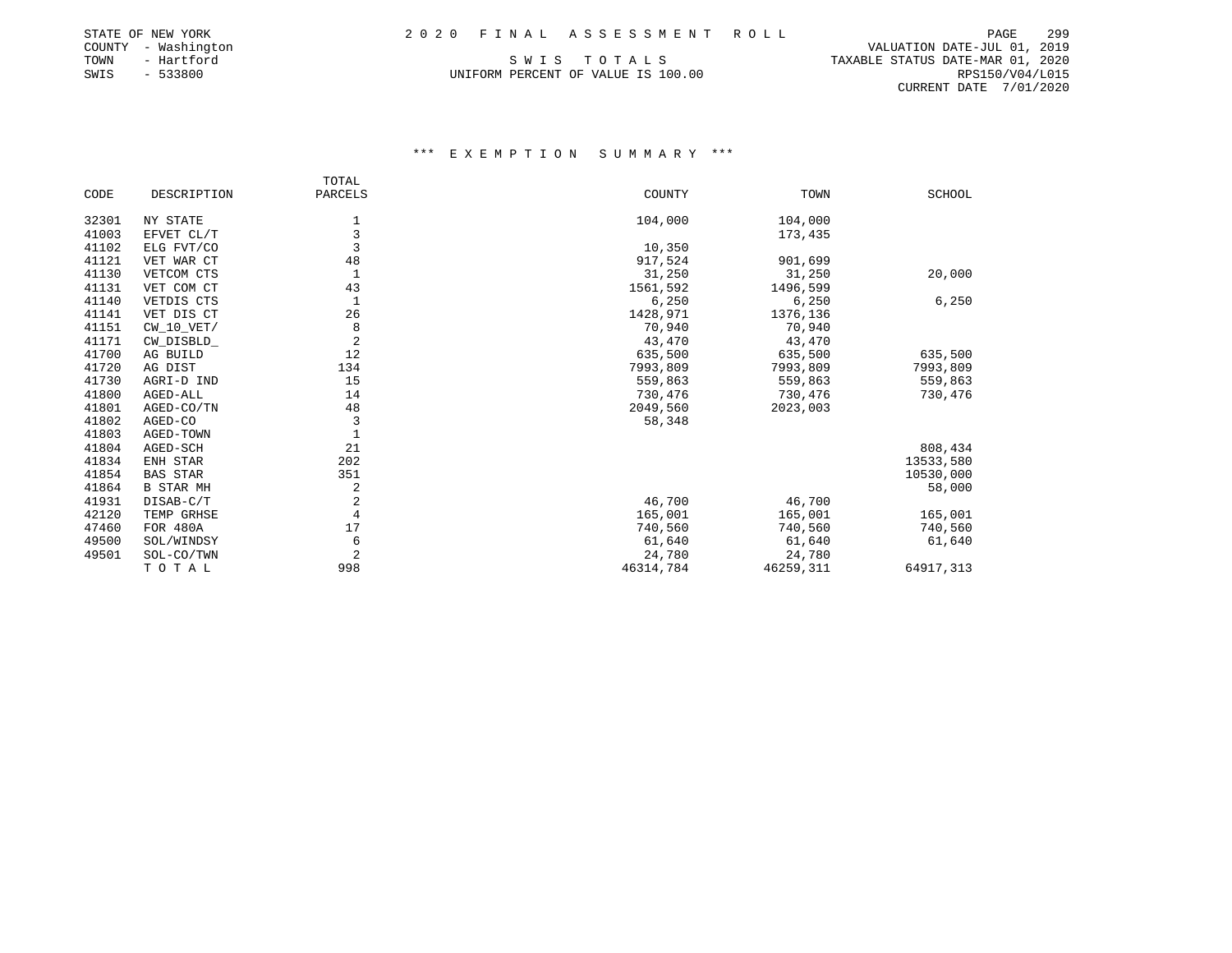| STATE OF NEW YORK   | 2020 FINAL ASSESSMENT ROLL         | 300<br>PAGE                      |
|---------------------|------------------------------------|----------------------------------|
| COUNTY - Washington |                                    | VALUATION DATE-JUL 01, 2019      |
| TOWN<br>- Hartford  | SWIS TOTALS                        | TAXABLE STATUS DATE-MAR 01, 2020 |
| SWIS<br>- 533800    | UNIFORM PERCENT OF VALUE IS 100.00 | RPS150/V04/L015                  |

CURRENT DATE 7/01/2020

# \*\*\* G R A N D T O T A L S \*\*\*

| ROLL<br>SEC  | DESCRIPTION       | TOTAL<br>PARCELS | ASSESSED<br>LAND | ASSESSED<br>TOTAL | TAXABLE<br>COUNTY | TAXABLE<br>TOWN | TAXABLE<br>SCHOOL | <b>STAR</b><br>TAXABLE |
|--------------|-------------------|------------------|------------------|-------------------|-------------------|-----------------|-------------------|------------------------|
| $\mathbf{1}$ | TAXABLE           | 1,334            | 53255,411        | 157463,889        | 140324,105        | 140379,578      | 145739,156        | 121617,576             |
| $\mathbf{3}$ | STATE OWNED LAND  | 1                | 104,000          | 104,000           |                   |                 | 104,000           | 104,000                |
| 5            | SPECIAL FRANCHISE | $7^{\circ}$      | 40,858           | 2541,222          | 2541,222          | 2541,222        | 2541,222          | 2541,222               |
| 6            | UTILITIES & N.C.  | 29               | 48,203           | 1592,467          | 1592,467          | 1592,467        | 1592,467          | 1592,467               |
| $7^{\circ}$  | CEILING RAILROADS | $\mathbf{1}$     | 13,550           | 36,528            | 36,528            | 36,528          | 36,528            | 36,528                 |
| 8            | WHOLLY EXEMPT     | 24               | 690,200          | 29071,000         |                   |                 |                   |                        |
| $\ast$       | SUB<br>TOTAL      | 1,396            | 54152,222        | 190809,106        | 144494,322        | 144549,795      | 150013,373        | 125891,793             |
| $***$        | GRAND TOTAL       | 1,396            | 54152,222        | 190809,106        | 144494,322        | 144549,795      | 150013,373        | 125891,793             |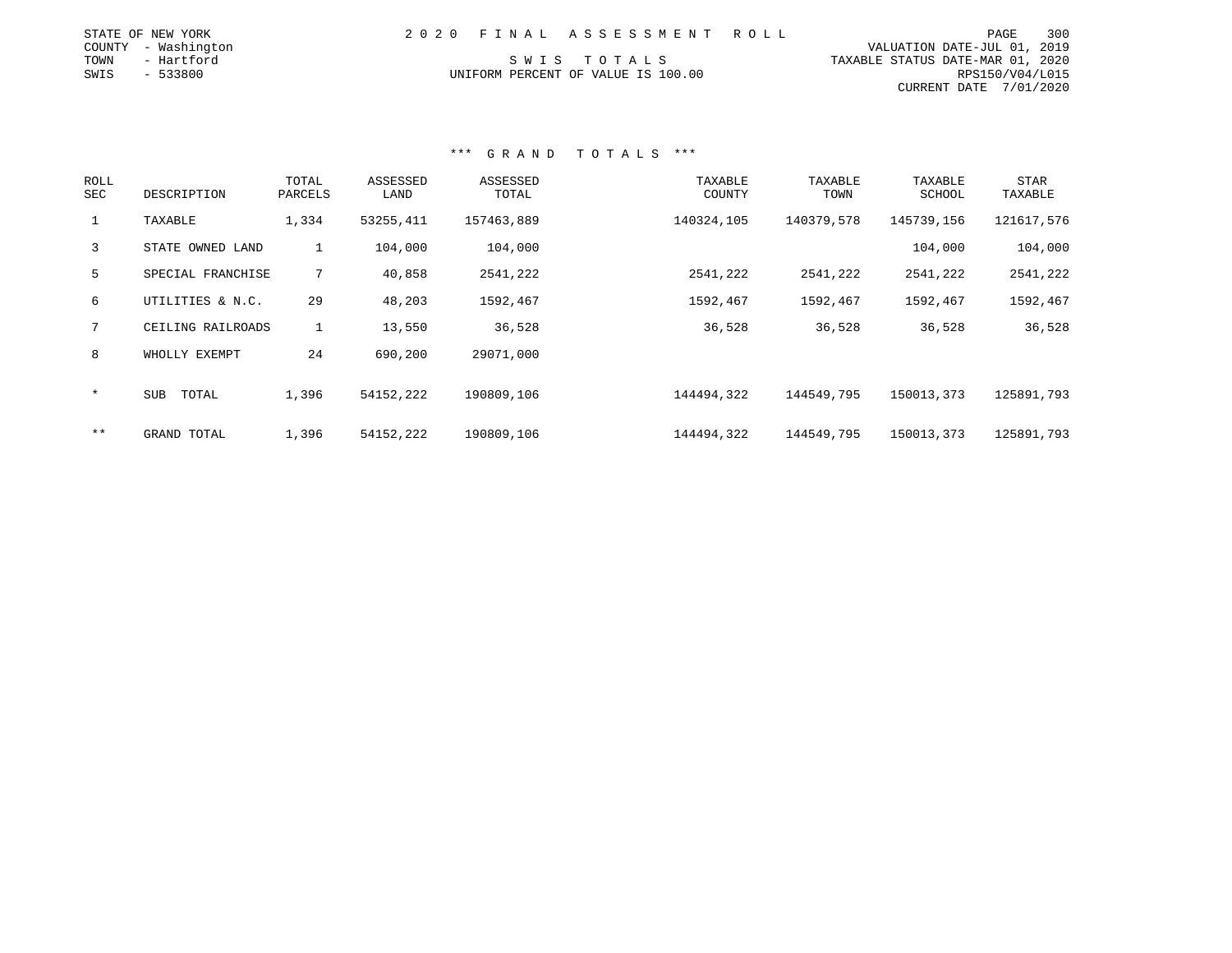|      | STATE OF NEW YORK   | 2020 FINAL ASSESSMENT ROLL         | PAGE                        | 301 |
|------|---------------------|------------------------------------|-----------------------------|-----|
|      | COUNTY - Washington | TOWN TOTALS                        | VALUATION DATE-JUL 01, 2019 |     |
| TOWN | - Hartford          | TAXABLE STATUS DATE-MAR 01, 2020   |                             |     |
| SWIS | $-5338$             | UNIFORM PERCENT OF VALUE IS 100.00 | RPS150/V04/L015             |     |
|      |                     |                                    | CURRENT DATE 7/01/2020      |     |

## \*\*\* S P E C I A L D I S T R I C T S U M M A R Y \*\*\*

|       |                      | TOTAL   | EXTENSION     | EXTENSION | AD VALOREM | EXEMPT    | TAXABLE    |
|-------|----------------------|---------|---------------|-----------|------------|-----------|------------|
| CODE. | DISTRICT NAME        | PARCELS | TYPE          | VALUE     | VALUE      | AMOUNT    | VALUE      |
|       | TE533 trans exempt f |         | 12 MOVTAX     |           |            |           |            |
|       | EZ014 Empire Zone-Si |         | 1 TOTAL       |           | 527,800    |           | 527,800    |
|       | CA006 Cons agri dst  |         | 136 TOTAL M   |           | 13789,400  | 321,166   | 13468,234  |
|       | CA007 Cons agri dst  |         | 600 TOTAL M   |           | 105814,817 | 35037,051 | 70777,766  |
|       | CA008 Cons agri dst  |         | 102 TOTAL M   |           | 12178,000  | 1097,931  | 11080,069  |
|       | FD381 Hartford fire  |         | 1,389 TOTAL M |           | 190539,972 | 29239,201 | 161300,771 |

## \*\*\* S C H O O L D I S T R I C T S U M M A R Y \*\*\*

| CODE   | DISTRICT NAME | TOTAL<br>PARCELS | ASSESSED<br>LAND | ASSESSED<br>TOTAL | EXEMPT<br>AMOUNT | TOTAL<br>TAXABLE | <b>STAR</b><br>AMOUNT | STAR<br>TAXABLE |
|--------|---------------|------------------|------------------|-------------------|------------------|------------------|-----------------------|-----------------|
| 532001 | Arqyle        | 29               | 675,500          | 2650,027          | 224,574          | 2425,453         | 389,400               | 2036,053        |
| 532802 | Fort Ann      | 47               | 2629,753         | 5147,588          | 637,688          | 4509,900         | 500,800               | 4009,100        |
| 533801 | Hartford      | 1,301            | 49637,869        | 180912,579        | 39763,593        | 141148,986       | 23111,380             | 118037,606      |
| 534401 | Hudson Falls  | 19               | 1209,100         | 2098,912          | 169,878          | 1929,034         | 120,000               | 1809,034        |
|        | SUB-TOTAL     | 1,396            | 54152,222        | 190809,106        | 40795,733        | 150013,373       | 24121,580             | 125891,793      |
|        | TOTAL         | 1,396            | 54152,222        | 190809,106        | 40795,733        | 150013,373       | 24121,580             | 125891,793      |

# \*\*\* S Y S T E M C O D E S S U M M A R Y \*\*\*

## NO SYSTEM EXEMPTIONS AT THIS LEVEL

| CODE  | DESCRIPTION | TOTAL<br>PARCELS | COUNTY    | TOWN      | SCHOOL    |
|-------|-------------|------------------|-----------|-----------|-----------|
| 13500 | OTHER TOWN  |                  | 315,600   | 315,600   | 315,600   |
| 13510 | TN CEM      |                  | 210,300   | 210,300   | 210,300   |
| 13800 | SCH DIST    |                  | 27155,100 | 27155,100 | 27155,100 |
| 25110 | NON-PR REL  |                  | 927,600   | 927,600   | 927,600   |
| 26400 | VOL FIRE    |                  | 462,400   | 462,400   | 462,400   |
| 29700 | RPTL1138    |                  | 3,200     | 3,200     | 3,200     |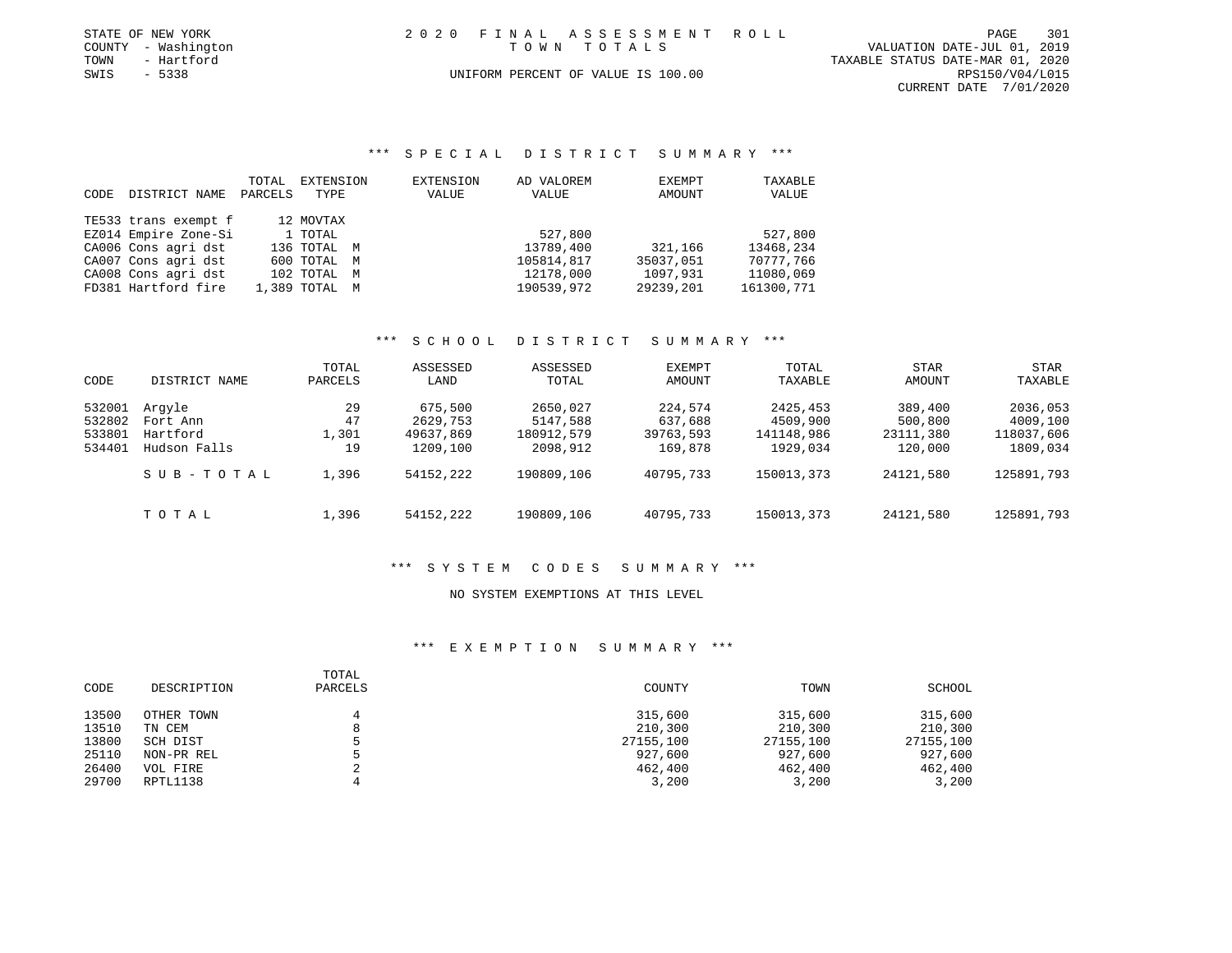|      | STATE OF NEW YORK   | 2020 FINAL ASSESSMENT ROLL         | 302<br>PAGE                      |
|------|---------------------|------------------------------------|----------------------------------|
|      | COUNTY - Washington | TOWN TOTALS                        | VALUATION DATE-JUL 01, 2019      |
| TOWN | - Hartford          |                                    | TAXABLE STATUS DATE-MAR 01, 2020 |
| SWIS | $-5338$             | UNIFORM PERCENT OF VALUE IS 100.00 | RPS150/V04/L015                  |
|      |                     |                                    | CURRENT DATE 7/01/2020           |

|       |                  | TOTAL          |           |           |           |
|-------|------------------|----------------|-----------|-----------|-----------|
| CODE  | DESCRIPTION      | PARCELS        | COUNTY    | TOWN      | SCHOOL    |
| 32301 | NY STATE         | $\mathbf{1}$   | 104,000   | 104,000   |           |
| 41003 | EFVET CL/T       | 3              |           | 173,435   |           |
| 41102 | ELG FVT/CO       |                | 10,350    |           |           |
| 41121 | VET WAR CT       | 48             | 917,524   | 901,699   |           |
| 41130 | VETCOM CTS       | $\mathbf{1}$   | 31,250    | 31,250    | 20,000    |
| 41131 | VET COM CT       | 43             | 1561,592  | 1496,599  |           |
| 41140 | VETDIS CTS       | 1              | 6,250     | 6,250     | 6,250     |
| 41141 | VET DIS CT       | 26             | 1428,971  | 1376,136  |           |
| 41151 | $CW_10_VET/$     | 8              | 70,940    | 70,940    |           |
| 41171 | CW_DISBLD_       | 2              | 43,470    | 43,470    |           |
| 41700 | AG BUILD         | 12             | 635,500   | 635,500   | 635,500   |
| 41720 | AG DIST          | 134            | 7993,809  | 7993,809  | 7993,809  |
| 41730 | AGRI-D IND       | 15             | 559,863   | 559,863   | 559,863   |
| 41800 | AGED-ALL         | 14             | 730,476   | 730,476   | 730,476   |
| 41801 | AGED-CO/TN       | 48             | 2049,560  | 2023,003  |           |
| 41802 | AGED-CO          | 3              | 58,348    |           |           |
| 41803 | AGED-TOWN        | 1              |           |           |           |
| 41804 | AGED-SCH         | 21             |           |           | 808,434   |
| 41834 | ENH STAR         | 202            |           |           | 13533,580 |
| 41854 | <b>BAS STAR</b>  | 351            |           |           | 10530,000 |
| 41864 | <b>B STAR MH</b> | 2              |           |           | 58,000    |
| 41931 | DISAB-C/T        | 2              | 46,700    | 46,700    |           |
| 42120 | TEMP GRHSE       | 4              | 165,001   | 165,001   | 165,001   |
| 47460 | FOR 480A         | 17             | 740,560   | 740,560   | 740,560   |
| 49500 | SOL/WINDSY       | 6              | 61,640    | 61,640    | 61,640    |
| 49501 | SOL-CO/TWN       | $\overline{2}$ | 24,780    | 24,780    |           |
|       | TOTAL            | 998            | 46314,784 | 46259,311 | 64917,313 |